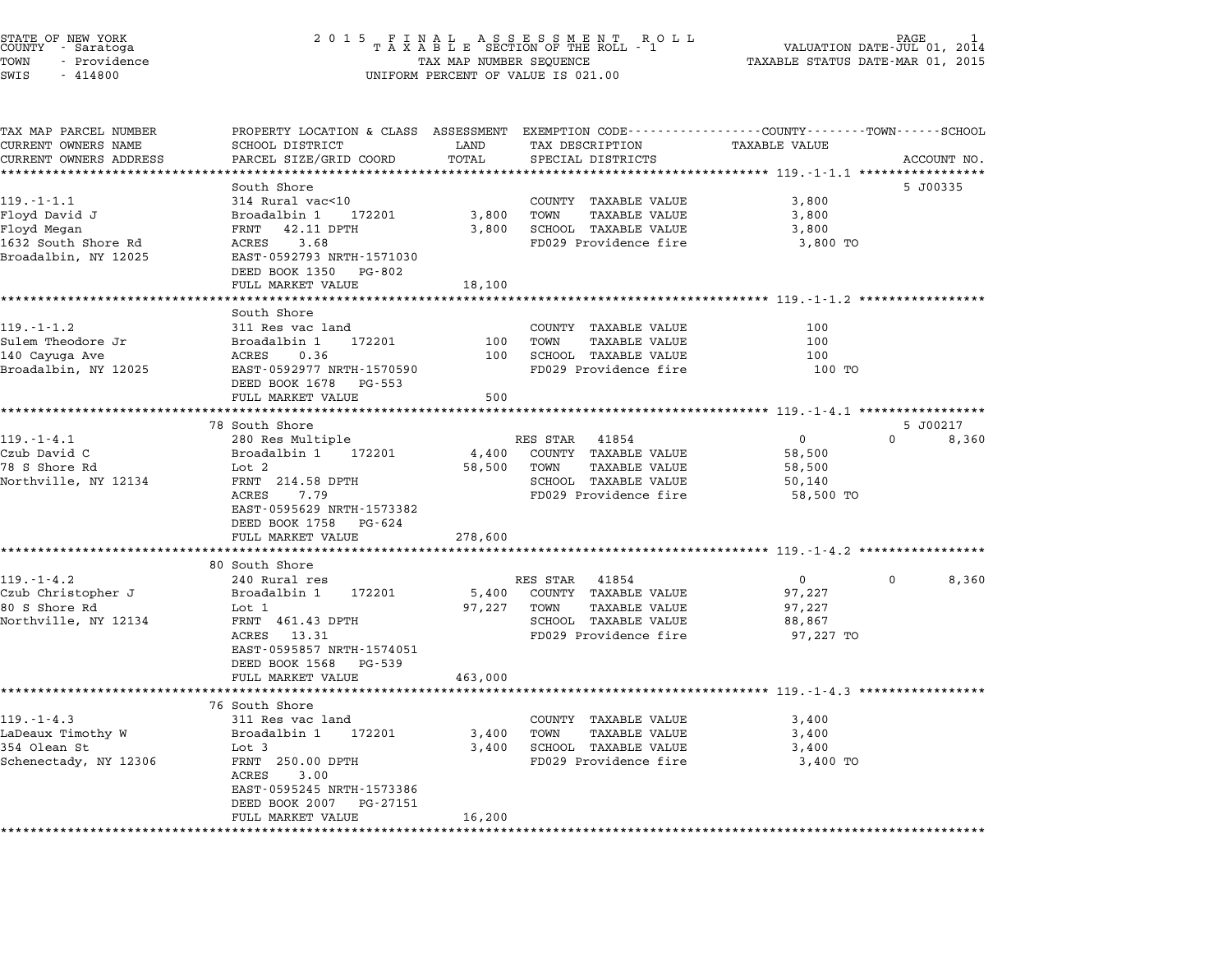# STATE OF NEW YORK <sup>2</sup> <sup>0</sup> <sup>1</sup> 5 F I N A L A S S E S S M E N T R O L L PAGE <sup>2</sup> COUNTY - Saratoga <sup>T</sup> <sup>A</sup> <sup>X</sup> <sup>A</sup> <sup>B</sup> <sup>L</sup> <sup>E</sup> SECTION OF THE ROLL - <sup>1</sup> VALUATION DATE-JUL 01, <sup>2014</sup> TOWN - Providence TAX MAP NUMBER SEQUENCE TAXABLE STATUS DATE-MAR 01, <sup>2015</sup> STATE OF NEW YORK<br>
COUNTY - Saratoga<br>
TOWN - Providence COUNTY - Providence COUNTY - Providence COUNTY - Providence<br>
TAX MAP NUMBER SEQUENCE<br>
SWIS - 414800 UNIFORM PERCENT OF VALUE IS 021.00

| TAX MAP PARCEL NUMBER      | PROPERTY LOCATION & CLASS ASSESSMENT EXEMPTION CODE---------------COUNTY-------TOWN-----SCHOOL |         |                             |                      |             |
|----------------------------|------------------------------------------------------------------------------------------------|---------|-----------------------------|----------------------|-------------|
| CURRENT OWNERS NAME        | SCHOOL DISTRICT                                                                                | LAND    | TAX DESCRIPTION             | <b>TAXABLE VALUE</b> |             |
| CURRENT OWNERS ADDRESS     | PARCEL SIZE/GRID COORD                                                                         | TOTAL   | SPECIAL DISTRICTS           |                      | ACCOUNT NO. |
|                            |                                                                                                |         |                             |                      |             |
|                            | South Shore                                                                                    |         |                             |                      | 5 J01633    |
| $119. -1 - 5.1$            | 910 Priv forest                                                                                |         | COUNTY TAXABLE VALUE        | 4,860                |             |
| Winney Ethel M             | Broadalbin 1<br>172201                                                                         | 4,860   | TOWN<br>TAXABLE VALUE       | 4,860                |             |
| 66 South Shore Rd          | ACRES 35.74                                                                                    | 4,860   | SCHOOL TAXABLE VALUE        | 4,860                |             |
| Northville, NY 12134       | EAST-0598068 NRTH-1574316<br>DEED BOOK 1046<br>PG-470                                          |         | FD029 Providence fire       | 4,860 TO             |             |
|                            | FULL MARKET VALUE                                                                              | 23,100  |                             |                      |             |
|                            |                                                                                                |         |                             |                      |             |
|                            | South Shore                                                                                    |         |                             |                      |             |
| $119. - 1 - 5.2$           | 910 Priv forest                                                                                |         | COUNTY TAXABLE VALUE        | 5,400                |             |
| Winney John C              | Broadalbin 1<br>172201                                                                         | 5,400   | TOWN<br>TAXABLE VALUE       | 5,400                |             |
| 66 South Shore Rd          | ACRES 39.26                                                                                    | 5,400   | SCHOOL TAXABLE VALUE        | 5,400                |             |
| Northville, NY 12134       | EAST-0597224 NRTH-1573981<br>DEED BOOK 1046<br>PG-0474                                         |         | FD029 Providence fire       | 5,400 TO             |             |
|                            | FULL MARKET VALUE                                                                              | 25,700  |                             |                      |             |
|                            | ***********************                                                                        |         |                             |                      |             |
|                            | South Shore                                                                                    |         |                             |                      | 5 J01634    |
| $119. - 1 - 6$             | 910 Priv forest                                                                                |         | FORST LND 47460             | 2,560<br>2,560       | 2,560       |
| Voyager Advisors LLC       | Broadalbin 1<br>172201                                                                         | 3,200   | COUNTY TAXABLE VALUE        | 640                  |             |
| c/o Fountains Forestry Inc | ACRES 16.74                                                                                    | 3,200   | TOWN<br>TAXABLE VALUE       | 640                  |             |
| PO Box 25                  | EAST-0598941 NRTH-1574777                                                                      |         | SCHOOL TAXABLE VALUE        | 640                  |             |
| Pittsfield, NH 03263       | DEED BOOK 2008 PG-8708                                                                         |         | FD029 Providence fire       | 3,200 TO             |             |
|                            | FULL MARKET VALUE                                                                              | 15,200  |                             |                      |             |
| MAY BE SUBJECT TO PAYMENT  |                                                                                                |         |                             |                      |             |
| UNDER RPTL480A UNTIL 2024  |                                                                                                |         |                             |                      |             |
|                            |                                                                                                |         |                             |                      |             |
|                            | South Shore                                                                                    |         |                             |                      | 5 J00972    |
| $119. - 1 - 8$             | 910 Priv forest                                                                                |         | COUNTY TAXABLE VALUE        | 26,700               |             |
| Winney John                | Broadalbin 1<br>172201                                                                         | 26,700  | TOWN<br>TAXABLE VALUE       | 26,700               |             |
| Winney Ethel               | ACRES 197.57                                                                                   |         | 26,700 SCHOOL TAXABLE VALUE | 26,700               |             |
| 66 South Shore Rd          | EAST-0599236 NRTH-1570575                                                                      |         | FD029 Providence fire       | 26,700 TO            |             |
| Northville, NY 12134       | DEED BOOK 0826<br>PG-0053                                                                      |         |                             |                      |             |
|                            | FULL MARKET VALUE                                                                              | 127,100 |                             |                      |             |
|                            |                                                                                                |         |                             |                      |             |
|                            | Rhodes Orchard Rd                                                                              |         |                             |                      | 5 J00973    |
| $119. - 1 - 9$             | 910 Priv forest                                                                                |         | COUNTY TAXABLE VALUE        | 5,000                |             |
| Winney John                | Broadalbin 1<br>172201                                                                         | 5,000   | TOWN<br>TAXABLE VALUE       | 5,000                |             |
| Winney Ethel               | ACRES 36.99                                                                                    | 5,000   | SCHOOL TAXABLE VALUE        | 5,000                |             |
| 66 South Shore Rd          | EAST-0597571 NRTH-1570938                                                                      |         | FD029 Providence fire       | 5,000 TO             |             |
| Northville, NY 12134       | DEED BOOK 0826<br>PG-0053                                                                      |         |                             |                      |             |
|                            | FULL MARKET VALUE                                                                              | 23,800  |                             |                      |             |
|                            |                                                                                                |         |                             |                      |             |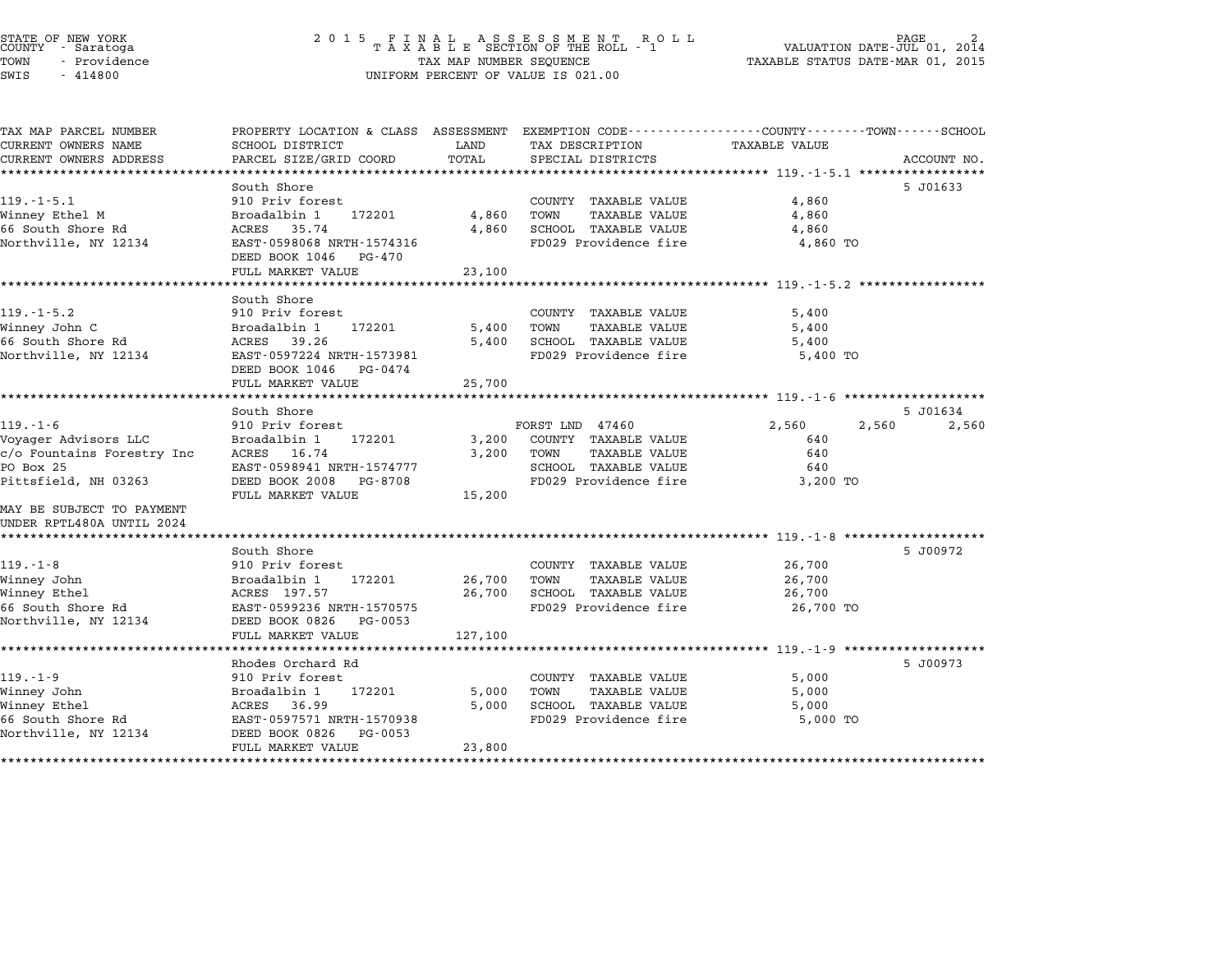|      | STATE OF NEW YORK |  |
|------|-------------------|--|
|      | COUNTY - Saratoga |  |
| TOWN | - Providence      |  |
|      |                   |  |

# end the NEW YORK (STATE OF NEW YORK)<br>2 0 1 5 F I N A L A S S E S S M E N T R O L L (PALUATION DATE-JUL 01, 2014)<br>COUNTY - Saratoga (2014) 2014 STATE OF NEW YORK GRANG AND RESULT A SUBSTITUTE OF NEW YORK TASH OF DAGE 13<br>COUNTY - Saratoga 1990 - SUBSTITUS OF TAXABLE STATUS DATE-MAR OF THE ROLL - 1<br>TOWN - Providence 1991, 2015 - TAXABLE STATUS DATE-MAR 01, 2015 COONTI - SATACOGA<br>TOWN - Providence<br>SWIS - 414800 UNIFORM PERCENT OF VALUE IS 021.00

TAX MAP PARCEL NUMBER PROPERTY LOCATION & CLASS ASSESSMENT EXEMPTION CODE------------------COUNTY--------TOWN------SCHOOL ...<br>-- COUNTY:- TAX MAP PARCEL NUMBER THE OCHOTRY AND THE CURRENT EXEMPTION CODE<br>CURRENT OWNERS NAME SCHOOL DISTRICT LAND TAX DESCRIPTION TAXABLE VALUE CURRENT OWNERS ADDRESS FOR SCHOOL DISTRICTS ASSESSEENT EXERT ON TAX MIT TO COOL TOTAL THAT THE CONDUCT THAT THE TRACEL SIZE/GRID TOTAL THAT THE TO TAXABLE VALUE THAT ACCOUNT NO.<br>CURRENT OWNERS ADDRESS PARCEL SIZE/GRID COOR 66 South Shore 5 J00969 119.-1-10 <sup>210</sup> <sup>1</sup> Family Res COUNTY TAXABLE VALUE 30,535 Winney John Broadalbin <sup>1</sup> <sup>172201</sup> 29,400 TOWN TAXABLE VALUE 30,535 Winney Ethel ACRES 212.89 30,535 SCHOOL TAXABLE VALUE 30,535 0.66 South Shore Shore (1980)<br>Minney Ethel (1980) ACRES 212.89<br>66 South Shore Rd (1982) EAST-0598213 NRTH-1572675 FD029 Providence fire 30,535 TO winney Echei<br>66 South Shore Rd<br>Northville, NY 12134 DEED BOOK 0826 PG-0053 EASI-0096215 NAIR-1072075<br>
DEED BOOK 0826 PG-0053<br>
FULL MARKET VALUE 145,400 \*\*\*\*\*\*\*\*\*\*\*\*\*\*\*\*\*\*\*\*\*\*\*\*\*\*\*\*\*\*\*\*\*\*\*\*\*\*\*\*\*\*\*\*\*\*\*\*\*\*\*\*\*\*\*\*\*\*\*\*\*\*\*\*\*\*\*\*\*\*\*\*\*\*\*\*\*\*\*\*\*\*\*\*\*\*\*\*\*\*\*\*\*\*\*\*\*\*\*\*\*\*\* 119.-1-11.1 \*\*\*\*\*\*\*\*\*\*\*\*\*\*\*\* 66 South Shore 5 J00975 11.1 11.1 1.1 1.1 1.1 5 5 100975<br>119.1-11.1 582 Camping park 5 16 South shore 5 5 2 Camping park 5 16 18,190 18,190 582 Camping park 6 199.190 Winney John C Broadalbin <sup>1</sup> <sup>172201</sup> 32,000 COUNTY TAXABLE VALUE 92,000 11.1 11.1 11.1 - 11.1 - 102 Camping park<br>Winney John Campion (Broadalbin 112201 12,000 COUNTY TAXABLE VALUE 92,000<br>Winney Ethel M Life Estate 92,000 TOWN TAXABLE VALUE 92,000 winney John Chromatic Mathematics of the Broad Bioad International Company of the Broad International Company<br>Winney Ethel M (Alle Estate 17 Camps & Trailers SCHOOL TAXABLE VALUE 73,810<br>C/O Winney Lane & Jamie 47 Camps & T winney Echer M 21,000 IOMN 1AAADDD VADOB<br>C/O Winney Lane & Jamie 47 Camps & Trailers SCHOOL TAXABLE VALUE 9 73,810<br>128 Jamie Ln 92,000 TO 29 Houses FD029 Providence fire 92,000 TO COMMINISTRATIVE STATES AND THE SERVICE STATES OF A SERVICE STATES AND A SERVICE STATES OF A SERVICE STATES OF<br>Broadalbin, NY 12025 FRNT 922.20 DPTH z nouses<br>FRNT 922.20<br>ACRES 152.60 FRNI - 322.20 DPIH<br>ACRES - 152.60<br>EAST-0595190 NRTH-1571490 EAST-0595190 NRTH-1571490<br>DEED BOOK 2007 PG-22069 DEED BOOK 2007 PG-22069<br>FULL MARKET VALUE 438,100 \*\*\*\*\*\*\*\*\*\*\*\*\*\*\*\*\*\*\*\*\*\*\*\*\*\*\*\*\*\*\*\*\*\*\*\*\*\*\*\*\*\*\*\*\*\*\*\*\*\*\*\*\*\*\*\*\*\*\*\*\*\*\*\*\*\*\*\*\*\*\*\*\*\*\*\*\*\*\*\*\*\*\*\*\*\*\*\*\*\*\*\*\*\*\*\*\*\*\*\*\*\*\* 119.-1-12.1 \*\*\*\*\*\*\*\*\*\*\*\*\*\*\*\* 722 Fayville Rd 5 J01329 119.-1-12.1 <sup>210</sup> <sup>1</sup> Family Res VET WAR C <sup>41122</sup> 4,733 <sup>0</sup> <sup>0</sup> Winney David Broadalbin <sup>1</sup> <sup>172201</sup> 3,050 VET WAR T <sup>41123</sup> <sup>0</sup> 4,733 <sup>0</sup> سام المسلم المسلم المسلم المسلم المسلم المسلم المسلم المسلم المسلم المسلم المسلم المسلم المسلم المسلم المسلم ا<br>1960 - Winney David (1659/230 11,550 VBT WAR T 41123 0 1,733 0 18,190<br>Minney Sandra <sup>722</sup> Fayville Rd p/o 119.-1-11 & 119.14-2- COUNTY TAXABLE VALUE 26,817 Broadalbin, NY <sup>12025</sup> FRNT 300.00 DPTH TOWN TAXABLE VALUE 26,817 ACRES 1.25 SCHOOL TAXABLE VALUE 13,360 EANT SUULUS DETIT<br>ACRES 1.25 SCHOOL TAXABLE VALUE 1981<br>EAST-0593913 NRTH-1571437 FD029 Providence fire 31,550 TO ACRES 1.25<br>EAST-0593913 NRTH-1571437 FULL MARKET VALUE 150,200 \*\*\*\*\*\*\*\*\*\*\*\*\*\*\*\*\*\*\*\*\*\*\*\*\*\*\*\*\*\*\*\*\*\*\*\*\*\*\*\*\*\*\*\*\*\*\*\*\*\*\*\*\*\*\*\*\*\*\*\*\*\*\*\*\*\*\*\*\*\*\*\*\*\*\*\*\*\*\*\*\*\*\*\*\*\*\*\*\*\*\*\*\*\*\*\*\*\*\*\*\*\*\* 119.-1-12.2 \*\*\*\*\*\*\*\*\*\*\*\*\*\*\*\* 104 Finch Rd 119.-1-12.2 1-12.2 2000 0 8,360 RES STAR 41854 210 1 Family Res RES STAR 41854 0 0 0 8,360 109 YON MARK HELL NOW THE MARK ON THE MARK ON THE MARK ON THE MARK ON THE MARK ON THE MARK ON THE MARK ON THE M<br>Winney Brian January 1 172201 2100 SEE MARK ON THE MARK ON THE MARK ON THE MARK ON THE MARK ON THE MARK ON THE 119.1-1-12.2<br>Minney Brian Jackson (1980) Broadalbin 192201 (1980) 23,900 COUNTY TAXABLE VALUE 40,000<br>Kwiatkowski Andrea M FRNT 230.25 DPTH 40,000 TOWN TAXABLE VALUE 40,000 winney britan of the control of the control of the control of the control of the control of the control of the<br>104 Finch Rd Acres 200.25 DPTH 40,000 TOWN TAXABLE VALUE 40,000 FOR 10,000 FOR 230,000 CONTROL CONTROL CONTROL<br> RESERVED BROAD MANUS PORT TEND TO THE MANUS PORT OF THE MANUS PORT OF THE MANUS PORT OF THE MANUS PORT OF THE MANUS PORT OF THE MANUS PORT OF THE MANUS PORT OF THE MANUS PORT OF THE MANUS PORT OF THE MANUS PORT OF THE MANU EAST-0594105 NRTH-1571415<br>DEED BOOK 2012 PG-21219 DEED BOOK 2012 PG-21219<br>FULL MARKET VALUE 190,500 \*\*\*\*\*\*\*\*\*\*\*\*\*\*\*\*\*\*\*\*\*\*\*\*\*\*\*\*\*\*\*\*\*\*\*\*\*\*\*\*\*\*\*\*\*\*\*\*\*\*\*\*\*\*\*\*\*\*\*\*\*\*\*\*\*\*\*\*\*\*\*\*\*\*\*\*\*\*\*\*\*\*\*\*\*\*\*\*\*\*\*\*\*\*\*\*\*\*\*\*\*\*\* 119.11-1-1 \*\*\*\*\*\*\*\*\*\*\*\*\*\*\*\*\* South Shore 5 J00261 119.11-1-1 South Shore<br>260 Seasonal res COUNTY TAXABLE VALUE 27,000 Widjeskog Bernice Broadalbin <sup>1</sup> <sup>172201</sup> 2,600 TOWN TAXABLE VALUE 27,000 119.11 1 1 1 1 200 Seasonal 1es<br>Midjeskog Bernice Broadalbin 192201 2,600 TOWN TAXABLE VALUE 27,000<br>337 Sharptown Rd ACRES 0.32 27,000 SCHOOL TAXABLE VALUE 27,000 NIGUESAOG BEINICE – ENGALIDI I IZZOI – 2,000 TOMA TAAABLE VALUE – 27,000<br>337 Sharptown Rd – ACRES – 0.32 – 27,000 SCHOOL TAXABLE VALUE – 27,000<br>Stuyvesant, NY 12173 – ERST-0594741 NRTH-1574325 – FD029 Providence fire – 27, FULL MARKET VALUE 128,600 \*\*\*\*\*\*\*\*\*\*\*\*\*\*\*\*\*\*\*\*\*\*\*\*\*\*\*\*\*\*\*\*\*\*\*\*\*\*\*\*\*\*\*\*\*\*\*\*\*\*\*\*\*\*\*\*\*\*\*\*\*\*\*\*\*\*\*\*\*\*\*\*\*\*\*\*\*\*\*\*\*\*\*\*\*\*\*\*\*\*\*\*\*\*\*\*\*\*\*\*\*\*\*\*\*\*\*\*\*\*\*\*\*\*\*\*\*\*\*\*\*\*\*\*\*\*\*\*\*\*\*\*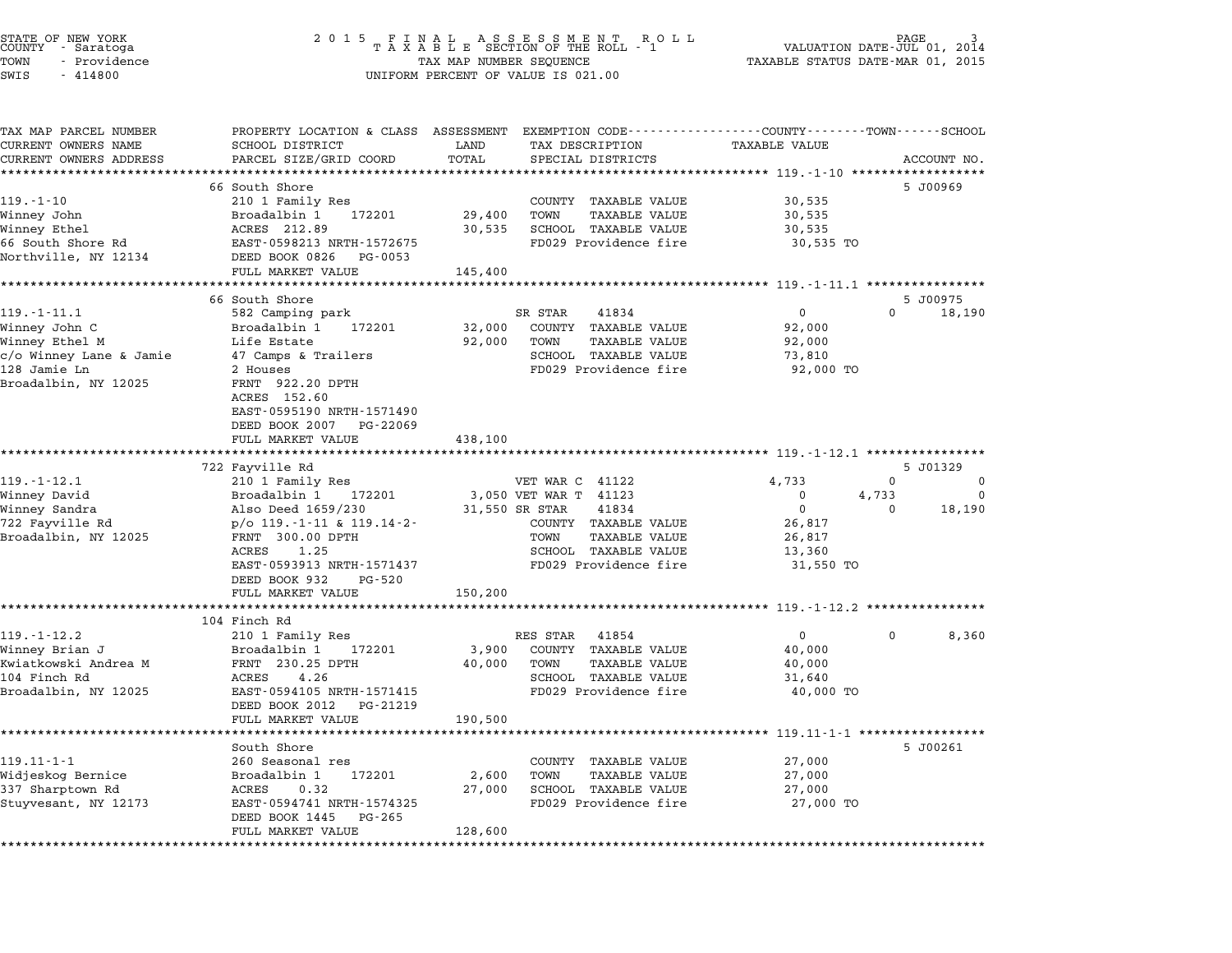TAX MAP PARCEL NUMBER PROPERTY LOCATION & CLASS ASSESSMENT EXEMPTION CODE------------------COUNTY--------TOWN------SCHOOL ...<br>-- COUNTY:- TAX MAP PARCEL NUMBER THE OCHOTRY AND THE CURRENT EXEMPTION CODE<br>CURRENT OWNERS NAME SCHOOL DISTRICT LAND TAX DESCRIPTION TAXABLE VALUE CURRENT OWNERS ADDRESS PARCEL SIZE/GRID COORD TOTAL SPECIAL DISTRICTS ACCOUNT NO. \*\*\*\*\*\*\*\*\*\*\*\*\*\*\*\*\*\*\*\*\*\*\*\*\*\*\*\*\*\*\*\*\*\*\*\*\*\*\*\*\*\*\*\*\*\*\*\*\*\*\*\*\*\*\*\*\*\*\*\*\*\*\*\*\*\*\*\*\*\*\*\*\*\*\*\*\*\*\*\*\*\*\*\*\*\*\*\*\*\*\*\*\*\*\*\*\*\*\*\*\*\*\* 119.11-1-2 \*\*\*\*\*\*\*\*\*\*\*\*\*\*\*\*\* South Shore 5 J00062 119.11-1-2 South Shore<br>260 Seasonal res COUNTY TAXABLE VALUE 40,900 Madsen Marion A Broadalbin <sup>1</sup> <sup>172201</sup> 3,200 TOWN TAXABLE VALUE 40,900 As Trustee ACRES 0.42 40,900 SCHOOL TAXABLE VALUE 40,900 mausen marron Article (1990)<br>AS Trustee (1990) ACRES (1990 ACRES 10.42 40,900 SCHOOL TAXABLE VALUE 40,900 40,900<br>9 Rose Ln 40,900 TO BAST-0594766 NRTH-1574422 FD029 Providence fire 40,900 TO Saugerties, NY <sup>12477</sup> DEED BOOK <sup>1347</sup> PG-175 EASI-0394700 NKIH-1374422<br>
DEED BOOK 1347 PG-175<br>
FULL MARKET VALUE 194,800 \*\*\*\*\*\*\*\*\*\*\*\*\*\*\*\*\*\*\*\*\*\*\*\*\*\*\*\*\*\*\*\*\*\*\*\*\*\*\*\*\*\*\*\*\*\*\*\*\*\*\*\*\*\*\*\*\*\*\*\*\*\*\*\*\*\*\*\*\*\*\*\*\*\*\*\*\*\*\*\*\*\*\*\*\*\*\*\*\*\*\*\*\*\*\*\*\*\*\*\*\*\*\* 119.11-1-3.1 \*\*\*\*\*\*\*\*\*\*\*\*\*\*\* South Shore 5 J00971 119.11-1-3.1 50uth Shore<br>
119.11-1-3.1 311 Res vac land COUNTY TAXABLE VALUE 4,000 Winney John C Broadalbin <sup>1</sup> <sup>172201</sup> 4,000 TOWN TAXABLE VALUE 4,000 11.11 1.11 1.1 - 1.1 - 1.1 - 1.1 - 1.1 - 1.1 - 1.1 - 1.1 - 1.1 - 1.1 - 1.1 - 1.1 - 1.1 - 1.1 - 1.1 - 1.1 - 1.<br>Winney John C Broadalbin 1 - 172201 4,000 TOWN TAXABLE VALUE 4,000<br>Winney Ethel wrinney John Christ Hotel Broad Broad Broad International Christ Hotel Accepts (ALGO) 4,000 TORNOL TAXABLE VALUE<br>Minney Ethel For FRIT The South Society (ALGO) ACRES 5.66 FD029 Providence fire 4,000 TO winney Echer<br>66 South Shore Rd<br>Northville, NY 12134 BAST-0594884 NRTH-1574025 EAST-0594884 NRTH-1574025<br>DEED BOOK 1594 PG-455 FULL MARKET VALUE 19,000 \*\*\*\*\*\*\*\*\*\*\*\*\*\*\*\*\*\*\*\*\*\*\*\*\*\*\*\*\*\*\*\*\*\*\*\*\*\*\*\*\*\*\*\*\*\*\*\*\*\*\*\*\*\*\*\*\*\*\*\*\*\*\*\*\*\*\*\*\*\*\*\*\*\*\*\*\*\*\*\*\*\*\*\*\*\*\*\*\*\*\*\*\*\*\*\*\*\*\*\*\*\*\* 119.11-1-3.21 \*\*\*\*\*\*\*\*\*\*\*\*\*\* ronn Marker<br>\*\*\*\*\*\*\*\*\*\*\*<br>South Shore 119.11-1-3.21 5010 South Shore<br>311 Res vac land COUNTY TAXABLE VALUE 4,200 كامات المراكبية المراكبية المراكبية المراكبية المراكبية التي يوم المراكبية التي يوم المراكبية التي يوم التي ي<br>1,200 Palleschi Vincent are broadalbin 1 172201 4,200 TOWN TAXABLE VALUE 4,200 Palleschi Nancy Lot <sup>1</sup> 4,200 SCHOOL TAXABLE VALUE 4,200 Farreschi vincent in the bioadaibin in 172201 and the twist in the same value of the state of the state of the<br>Palleschi Nancy and Lot 1 and the 4,200 SCHOOL TAXABLE VALUE 4,200 TO 4,200 TO 4,200 TO 4,200 TO 4,200 TO 4,20 raileschi wancy and the moth of the matchest of the moth of the moth of the moth of the moth of the moth of th<br>Mechanicville, NY 12118 ACRES 1.06 FANI 240.44 DFIH<br>ACRES 1.06<br>EAST-0595133 NRTH-1573942 ACRES 1.06<br>EAST-0595133 NRTH-1573942<br>DEED BOOK 1267 PG-525 FULL MARKET VALUE 20,000 \*\*\*\*\*\*\*\*\*\*\*\*\*\*\*\*\*\*\*\*\*\*\*\*\*\*\*\*\*\*\*\*\*\*\*\*\*\*\*\*\*\*\*\*\*\*\*\*\*\*\*\*\*\*\*\*\*\*\*\*\*\*\*\*\*\*\*\*\*\*\*\*\*\*\*\*\*\*\*\*\*\*\*\*\*\*\*\*\*\*\*\*\*\*\*\*\*\*\*\*\*\*\* 119.11-1-3.22 \*\*\*\*\*\*\*\*\*\*\*\*\*\* <sub>1</sub>061 HARRI<br>\*\*\*\*\*\*\*\*\*\*\*\*\*\*\*\*\*<br>65 South Shore 119.11-1-3.22 22 22 22 22 23 23 23 23 24 210 1 Family Res SR STAR 41834 23 23 23 23 23 23 23 23 23 23 23 23 23<br>210 1 Family Res SR STAR 41834 0 0 18,190 Bova Edward W Broadalbin <sup>1</sup> <sup>172201</sup> 3,000 COUNTY TAXABLE VALUE 39,500 <sup>65</sup> So Shore Rd Lot <sup>2</sup> 39,500 TOWN TAXABLE VALUE 39,500 Nova Edward W (Broduce Broad Broad Broad Broad Broad Broad Broad Broad Broad Broad Broad Broad Broad Broad Bro<br>1995 So Shore Rd (Bot 20 Down TAXABLE VALUE 21,310<br>Northville, NY 12134 FRNT 134.72 DPTH ERNT 134.72 DPTH 59,500 TOMM TAABLE VALUE 199,500 TOMM 199,500 TOMM TAXABLE VALUE 59,500 TO<br>FRNT 134.72 DPTH 5CHOOL TAXABLE VALUE 21,310<br>ACRES 1.04 FD029 Providence fire 39,500 TO FANT 154.72 DF1H<br>ACRES 1.04<br>EAST-0595180 NRTH-1574090 EAST-0595180 NRTH-15740<br>DEED BOOK 1570 PG-632 DEED BOOK 1570 PG-632<br>FULL MARKET VALUE 188,100 \*\*\*\*\*\*\*\*\*\*\*\*\*\*\*\*\*\*\*\*\*\*\*\*\*\*\*\*\*\*\*\*\*\*\*\*\*\*\*\*\*\*\*\*\*\*\*\*\*\*\*\*\*\*\*\*\*\*\*\*\*\*\*\*\*\*\*\*\*\*\*\*\*\*\*\*\*\*\*\*\*\*\*\*\*\*\*\*\*\*\*\*\*\*\*\*\*\*\*\*\*\*\* 119.11-1-3.23 \*\*\*\*\*\*\*\*\*\*\*\*\*\* ronn Marker<br>\*\*\*\*\*\*\*\*\*\*\*<br>South Shore 119.11-1-3.23 210 1 Family Res COUNTY TAXABLE VALUE 64,000 Brown Dale Broadalbin <sup>1</sup> <sup>172201</sup> 4,000 TOWN TAXABLE VALUE 64,000 Brown Norma Lot <sup>3</sup> 64,000 SCHOOL TAXABLE VALUE 64,000 2338 St Joseph Dr. (1980)<br>2338 St Joseph Dr (1980) Lot 3 (1990) SCHOOL TAXABLE VALUE (1980) 64,000<br>2338 St Joseph Dr FRNT 150.00 DPTH FD029 Providence fire 64,000 TO Schenectady, NY <sup>12309</sup> ACRES 1.02 EAST-0595231 NRTH-1574215 ACRES 1.02<br>EAST-0595231 NRTH-1574215<br>DEED BOOK 1274 PG-571 FULL MARKET VALUE 304,800 \*\*\*\*\*\*\*\*\*\*\*\*\*\*\*\*\*\*\*\*\*\*\*\*\*\*\*\*\*\*\*\*\*\*\*\*\*\*\*\*\*\*\*\*\*\*\*\*\*\*\*\*\*\*\*\*\*\*\*\*\*\*\*\*\*\*\*\*\*\*\*\*\*\*\*\*\*\*\*\*\*\*\*\*\*\*\*\*\*\*\*\*\*\*\*\*\*\*\*\*\*\*\*\*\*\*\*\*\*\*\*\*\*\*\*\*\*\*\*\*\*\*\*\*\*\*\*\*\*\*\*\*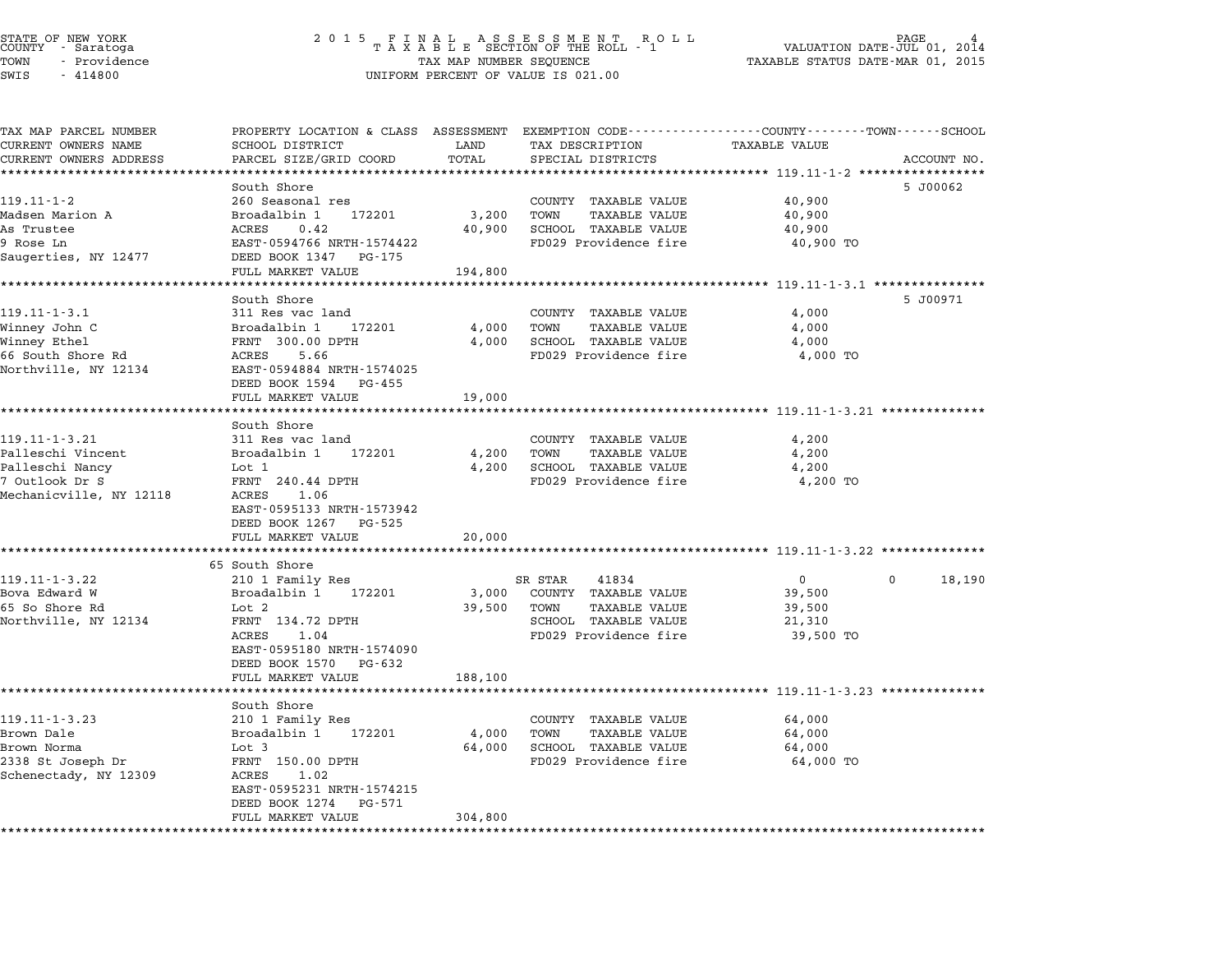| STATE OF NEW YORK<br>COUNTY – Saratoga<br>TOWN<br>- Providence<br>SWIS<br>$-414800$ | 2 0 1 5                                                                                                            | TAX MAP NUMBER SEQUENCE | FINAL ASSESSMENT ROLL<br>TAXABLE SECTION OF THE ROLL - 1<br>UNIFORM PERCENT OF VALUE IS 021.00 | TAXABLE STATUS DATE-MAR 01, 2015                          | $\mathop{\mathtt{PAGE}}$<br>VALUATION DATE-JUL 01, 2014 |
|-------------------------------------------------------------------------------------|--------------------------------------------------------------------------------------------------------------------|-------------------------|------------------------------------------------------------------------------------------------|-----------------------------------------------------------|---------------------------------------------------------|
| TAX MAP PARCEL NUMBER<br>CURRENT OWNERS NAME                                        | PROPERTY LOCATION & CLASS ASSESSMENT EXEMPTION CODE----------------COUNTY-------TOWN-----SCHOOL<br>SCHOOL DISTRICT | LAND                    | TAX DESCRIPTION                                                                                | TAXABLE VALUE                                             |                                                         |
| CURRENT OWNERS ADDRESS                                                              | PARCEL SIZE/GRID COORD                                                                                             | TOTAL                   | SPECIAL DISTRICTS                                                                              |                                                           | ACCOUNT NO.                                             |
|                                                                                     |                                                                                                                    | ********                |                                                                                                | **************************** 119.11-1-3.242 ************* |                                                         |
| 119.11-1-3.242                                                                      | 69 South Shore<br>210 1 Family Res                                                                                 |                         | RES STAR<br>41854                                                                              | $\mathbf 0$                                               | $\Omega$<br>8,360                                       |
| Wachowicz Kenneth                                                                   | Broadalbin 1<br>172201                                                                                             | 1,500                   | COUNTY TAXABLE VALUE                                                                           | 43,966                                                    |                                                         |
| Wachowicz Jacqueline                                                                | $p/O$ 4                                                                                                            | 43,966                  | TOWN<br><b>TAXABLE VALUE</b>                                                                   | 43,966                                                    |                                                         |
| 69 S Shore Rd                                                                       | ACRES<br>0.66                                                                                                      |                         | SCHOOL TAXABLE VALUE                                                                           | 35,606                                                    |                                                         |
| Northville, NY 12134                                                                | EAST-0594933 NRTH-1574540                                                                                          |                         | FD029 Providence fire                                                                          | 43,966 TO                                                 |                                                         |
|                                                                                     | DEED BOOK 2008<br>PG-12887                                                                                         |                         |                                                                                                |                                                           |                                                         |
|                                                                                     | FULL MARKET VALUE                                                                                                  | 209,400                 |                                                                                                |                                                           |                                                         |
|                                                                                     |                                                                                                                    |                         |                                                                                                |                                                           |                                                         |
|                                                                                     | 75 South Shore                                                                                                     |                         |                                                                                                |                                                           | 5 J00110                                                |
| $119.11 - 1 - 5$                                                                    | 311 Res vac land                                                                                                   |                         | COUNTY TAXABLE VALUE                                                                           | 3,000                                                     |                                                         |
| Winney John                                                                         | Broadalbin 1<br>172201                                                                                             | 3,000                   | TOWN<br><b>TAXABLE VALUE</b>                                                                   | 3,000                                                     |                                                         |
| Winney Ethel<br>66 South Shore Rd                                                   | FRNT 100.00 DPTH<br>ACRES<br>0.94                                                                                  | 3,000                   | SCHOOL TAXABLE VALUE<br>FD029 Providence fire                                                  | 3,000<br>3,000 TO                                         |                                                         |
| Northville, NY 12134                                                                | EAST-0595292 NRTH-1574502                                                                                          |                         |                                                                                                |                                                           |                                                         |
|                                                                                     | DEED BOOK 1177 PG-20                                                                                               |                         |                                                                                                |                                                           |                                                         |
|                                                                                     | FULL MARKET VALUE                                                                                                  | 14,300                  |                                                                                                |                                                           |                                                         |
|                                                                                     | *********************                                                                                              |                         |                                                                                                |                                                           |                                                         |
|                                                                                     | 77 South Shore                                                                                                     |                         |                                                                                                |                                                           | 5 J01635                                                |
| $119.11 - 1 - 6$                                                                    | 311 Res vac land                                                                                                   |                         | COUNTY TAXABLE VALUE                                                                           | 500                                                       |                                                         |
| Winney John                                                                         | Broadalbin 1<br>172201                                                                                             | 500                     | <b>TAXABLE VALUE</b><br>TOWN                                                                   | 500                                                       |                                                         |
| Winney Ethel<br>c/o Wachowicz Kenneth & Jackie ACRES                                | FRNT<br>12.26 DPTH<br>0.08                                                                                         | 500                     | SCHOOL TAXABLE VALUE<br>FD029 Providence fire                                                  | 500<br>500 TO                                             |                                                         |
| 69 S Shore Rd                                                                       | EAST-0595350 NRTH-1574532                                                                                          |                         |                                                                                                |                                                           |                                                         |
| Northville, NY 12134                                                                | DEED BOOK 1098<br>PG-425                                                                                           |                         |                                                                                                |                                                           |                                                         |
|                                                                                     | FULL MARKET VALUE                                                                                                  | 2,400                   |                                                                                                |                                                           |                                                         |
|                                                                                     | *********************                                                                                              | ************            |                                                                                                |                                                           |                                                         |
|                                                                                     | South Shore                                                                                                        |                         |                                                                                                |                                                           | 5 J00264                                                |
| $119.11 - 1 - 7$                                                                    | 260 Seasonal res                                                                                                   |                         | COUNTY TAXABLE VALUE                                                                           | 20,500                                                    |                                                         |
| Hotaling Timothy W                                                                  | 172201<br>Broadalbin 1                                                                                             | 3,000                   | TOWN<br><b>TAXABLE VALUE</b>                                                                   | 20,500                                                    |                                                         |
| Hotaling Rita T                                                                     | FRNT 245.00 DPTH                                                                                                   | 20,500                  | SCHOOL TAXABLE VALUE                                                                           | 20,500                                                    |                                                         |
| 209 Pinewoods Ave                                                                   | 1.08<br>ACRES                                                                                                      |                         | FD029 Providence fire                                                                          | 20,500 TO                                                 |                                                         |
| Troy, NY 12180                                                                      | EAST-0595455 NRTH-1574589<br>DEED BOOK 1771                                                                        |                         |                                                                                                |                                                           |                                                         |
|                                                                                     | PG-398<br>FULL MARKET VALUE                                                                                        | 97,600                  |                                                                                                |                                                           |                                                         |
|                                                                                     |                                                                                                                    |                         |                                                                                                | *********************** 119.11-1-8 ****************       |                                                         |
|                                                                                     | South Shore                                                                                                        |                         |                                                                                                |                                                           | 5 J00471                                                |
| $119.11 - 1 - 8$                                                                    | 260 Seasonal res                                                                                                   |                         | COUNTY TAXABLE VALUE                                                                           | 6,932                                                     |                                                         |
| Gancarz Kara                                                                        | Broadalbin 1<br>172201                                                                                             | 3,000                   | TOWN<br><b>TAXABLE VALUE</b>                                                                   | 6,932                                                     |                                                         |
| PO Box 773                                                                          | FRNT 75.00 DPTH 100.00                                                                                             | 6,932                   | SCHOOL TAXABLE VALUE                                                                           | 6,932                                                     |                                                         |
| Broadalbin, NY 12025                                                                | 0.17<br>ACRES                                                                                                      |                         | FD029 Providence fire                                                                          | 6,932 TO                                                  |                                                         |
|                                                                                     | EAST-0595645 NRTH-1574521                                                                                          |                         |                                                                                                |                                                           |                                                         |
|                                                                                     | DEED BOOK 2014<br>PG-32803                                                                                         |                         |                                                                                                |                                                           |                                                         |
|                                                                                     | FULL MARKET VALUE                                                                                                  | 33,000                  |                                                                                                |                                                           |                                                         |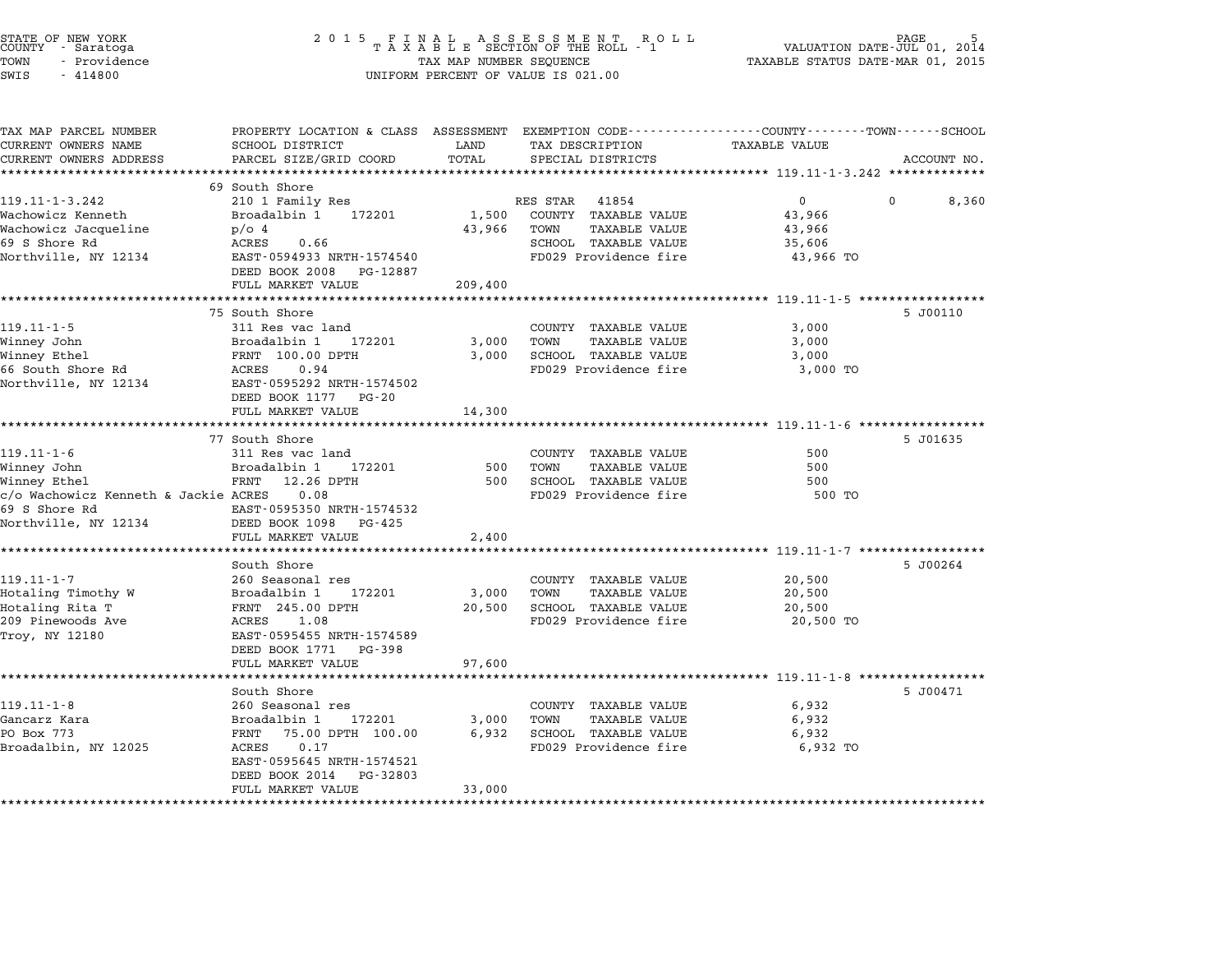| STATE OF NEW YORK<br>COUNTY - Saratoga |  |              |  |
|----------------------------------------|--|--------------|--|
| TOWN                                   |  | - Providence |  |
| <b>CITT C</b>                          |  | $-111800$    |  |

# STATE OF NEW YORK <sup>2</sup> <sup>0</sup> <sup>1</sup> 5 F I N A L A S S E S S M E N T R O L L PAGE <sup>6</sup> COUNTY - Saratoga <sup>T</sup> <sup>A</sup> <sup>X</sup> <sup>A</sup> <sup>B</sup> <sup>L</sup> <sup>E</sup> SECTION OF THE ROLL - <sup>1</sup> VALUATION DATE-JUL 01, <sup>2014</sup> STATE OF NEW YORK GRACE AND RESERVED BY A LAND TO A LAND TO A LAND TO BE SUPPOSED A LAND TO A LAND RESERVED AN<br>COUNTY - Saratoga And TAXABLE STATUS ON THE ROLL - 1 A LAND SUPPOSED A LAND RESERVED BY A LAND RESERVED ON 201<br> TOWN - Providence and the state of the state of the TAX MAP NUMBER SEQUENCE SWIS - 414800

| TAX MAP PARCEL NUMBER                     | PROPERTY LOCATION & CLASS ASSESSMENT EXEMPTION CODE---------------COUNTY-------TOWN-----SCHOOL |            |                                              |                                             |                      |
|-------------------------------------------|------------------------------------------------------------------------------------------------|------------|----------------------------------------------|---------------------------------------------|----------------------|
| CURRENT OWNERS NAME                       | SCHOOL DISTRICT                                                                                | LAND       | TAX DESCRIPTION                              | TAXABLE VALUE                               |                      |
| CURRENT OWNERS ADDRESS                    | PARCEL SIZE/GRID COORD                                                                         | TOTAL      | SPECIAL DISTRICTS                            |                                             | ACCOUNT NO.          |
|                                           |                                                                                                |            |                                              | :************* 119.11-1-9 ***************** |                      |
|                                           | 110 South Shore                                                                                |            |                                              |                                             | 5 J00353             |
| $119.11 - 1 - 9$                          | 210 1 Family Res                                                                               |            | VET COM C 41132                              | 1,991                                       | $\Omega$<br>0        |
| Babin Thomas A                            | Broadalbin 1 172201                                                                            |            | 700 VET COM T 41133                          | $\Omega$<br>1,991                           | $\mathbf 0$          |
| 110 South Shore Rd                        | FRNT 15.00 DPTH                                                                                |            | 7,965 AGED C&T<br>41801                      | 2,987<br>2,987                              | 0                    |
| Edinburg, NY 12134                        | 0.09<br>ACRES                                                                                  |            | AGED S<br>41804                              | $\Omega$                                    | $\mathbf 0$<br>3,584 |
|                                           | EAST-0595706 NRTH-1574667                                                                      |            | SR STAR<br>41834                             | $\overline{0}$                              | $\Omega$<br>4,381    |
|                                           | DEED BOOK 1443 PG-590                                                                          |            | COUNTY TAXABLE VALUE                         | 2,987                                       |                      |
|                                           | FULL MARKET VALUE                                                                              |            | 37,900 TOWN<br>TAXABLE VALUE                 | 2,987                                       |                      |
|                                           |                                                                                                |            | SCHOOL TAXABLE VALUE                         | 0                                           |                      |
|                                           |                                                                                                |            | FD029 Providence fire                        | 7,965 TO                                    |                      |
|                                           |                                                                                                |            |                                              |                                             |                      |
|                                           | South Shore                                                                                    |            |                                              |                                             | 5 J00352             |
| $119.11 - 1 - 12$                         | 210 1 Family Res                                                                               |            | COUNTY TAXABLE VALUE                         | 30,700                                      |                      |
| Gancarz Kara E                            | Broadalbin 1 172201                                                                            | 7,000      | TOWN<br><b>TAXABLE VALUE</b>                 | 30,700                                      |                      |
| PO Box 773                                | FRNT 360.00 DPTH                                                                               |            | 30,700 SCHOOL TAXABLE VALUE                  | 30,700                                      |                      |
| Broadalbin, NY 12025                      | ACRES<br>2.08                                                                                  |            | FD029 Providence fire                        | 30,700 TO                                   |                      |
|                                           | EAST-0595712 NRTH-1574484                                                                      |            |                                              |                                             |                      |
|                                           | DEED BOOK 1732 PG-162                                                                          |            |                                              |                                             |                      |
|                                           | FULL MARKET VALUE<br>********************                                                      | 146,200    |                                              |                                             |                      |
|                                           |                                                                                                |            |                                              |                                             |                      |
| $119.11 - 1 - 14$                         | South Shore                                                                                    |            |                                              |                                             | 5 J00204             |
|                                           | 311 Res vac land                                                                               |            | COUNTY TAXABLE VALUE                         | 3,800                                       |                      |
| Wolff Thomas L<br>Wolff Carol C           | Broadalbin 1<br>172201                                                                         | 3,800 TOWN | <b>TAXABLE VALUE</b><br>SCHOOL TAXABLE VALUE | 3,800                                       |                      |
|                                           | FRNT 225.00 DPTH<br>ACRES 0.93                                                                 | 3,800      | FD029 Providence fire                        | 3,800                                       |                      |
| 8033 Princess Path<br>Liverpool, NY 13088 | EAST-0594721 NRTH-1573438                                                                      |            |                                              | 3,800 TO                                    |                      |
|                                           | DEED BOOK 1069<br>PG-149                                                                       |            |                                              |                                             |                      |
|                                           | FULL MARKET VALUE                                                                              | 18,100     |                                              |                                             |                      |
|                                           |                                                                                                |            |                                              |                                             |                      |
|                                           | South Shore                                                                                    |            |                                              |                                             | 5 J01638             |
| $119.11 - 1 - 15$                         | 311 Res vac land                                                                               |            | COUNTY TAXABLE VALUE                         | 900                                         |                      |
| Haines Gregory A                          | Broadalbin 1 172201                                                                            |            | 900 TOWN<br>TAXABLE VALUE                    | 900                                         |                      |
| As Trustee                                | Haines Family Irr Trust                                                                        |            | 900 SCHOOL TAXABLE VALUE                     | 900                                         |                      |
| 152 Pine Hollow Rd                        | FRNT 30.00 DPTH                                                                                |            | FD029 Providence fire                        | 900 TO                                      |                      |
| Northville, NY 12134                      | ACRES 0.59                                                                                     |            |                                              |                                             |                      |
|                                           | EAST-0594761 NRTH-1573581                                                                      |            |                                              |                                             |                      |
|                                           | DEED BOOK 2007 PG-49409                                                                        |            |                                              |                                             |                      |
|                                           | FULL MARKET VALUE                                                                              | 4,300      |                                              |                                             |                      |
|                                           |                                                                                                |            |                                              |                                             |                      |
|                                           | South Shore                                                                                    |            |                                              |                                             | 5 J00252             |
| $119.11 - 1 - 16$                         | 311 Res vac land                                                                               |            | COUNTY TAXABLE VALUE                         | 1,300                                       |                      |
| Haines Gregory A                          | Broadalbin 1 172201                                                                            | 1,300      | TOWN<br>TAXABLE VALUE                        | 1,300                                       |                      |
| As Trustee                                | Haines Family Irr Trust                                                                        |            | 1,300 SCHOOL TAXABLE VALUE                   | 1,300                                       |                      |
| 152 Pine Hollow Rd                        | FRNT 50.00 DPTH 280.00                                                                         |            | FD029 Providence fire                        | 1,300 TO                                    |                      |
| Northville, NY 12134                      | 0.36<br>ACRES                                                                                  |            |                                              |                                             |                      |
|                                           | EAST-0594841 NRTH-1573600                                                                      |            |                                              |                                             |                      |
|                                           | DEED BOOK 2007<br>PG-49408                                                                     |            |                                              |                                             |                      |
|                                           | FULL MARKET VALUE                                                                              | 6,200      |                                              |                                             |                      |
|                                           |                                                                                                |            |                                              |                                             |                      |
|                                           |                                                                                                |            |                                              |                                             |                      |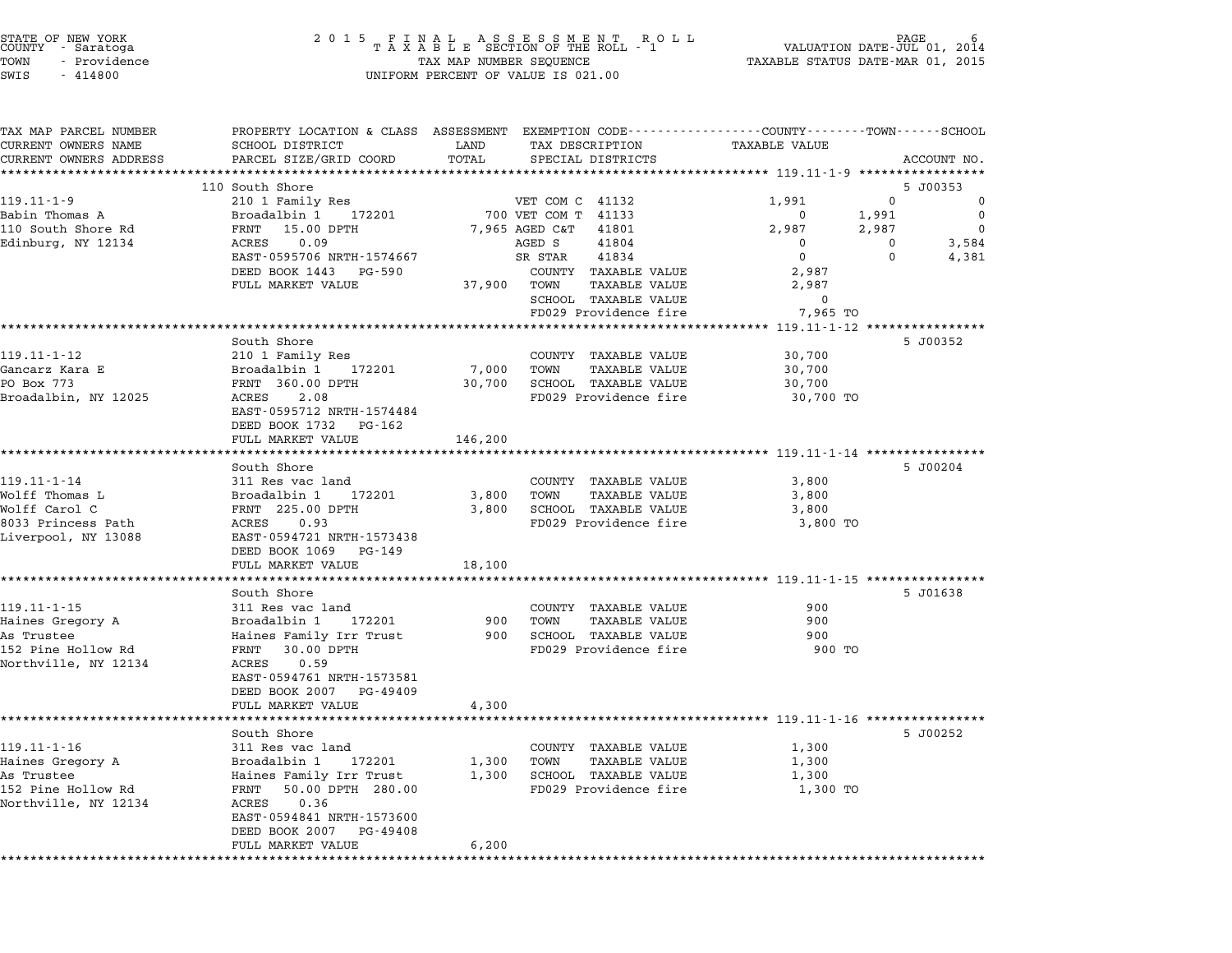# STATE OF NEW YORK <sup>2</sup> <sup>0</sup> <sup>1</sup> 5 F I N A L A S S E S S M E N T R O L L PAGE 7 COUNTY - Saratoga <sup>T</sup> <sup>A</sup> <sup>X</sup> <sup>A</sup> <sup>B</sup> <sup>L</sup> <sup>E</sup> SECTION OF THE ROLL - <sup>1</sup> VALUATION DATE-JUL 01, <sup>2014</sup> STATE OF NEW YORK GRANG AND RESERVED BY A SUBSTACT OF NEW YORK TASH OF NEW TRACE TAXABLE STATE OF NEW YORK OUR<br>COUNTY - Saratoga (1, 2014) A S D E SECTION OF THE ROLL - 1 (1, 2015) VALUATION DATE-MAR 01, 2015<br>TOWN - Provid STATE OF NEW YORK<br>
COUNTY - Saratoga<br>
TOWN - Providence COUNTY - Providence COUNTY - Providence COUNTY - Providence<br>
TAX MAP NUMBER SEQUENCE<br>
SWIS - 414800 UNIFORM PERCENT OF VALUE IS 021.00

| TAX MAP PARCEL NUMBER                     |                                     |                |                                                      | PROPERTY LOCATION & CLASS ASSESSMENT EXEMPTION CODE---------------COUNTY-------TOWN-----SCHOOL |  |
|-------------------------------------------|-------------------------------------|----------------|------------------------------------------------------|------------------------------------------------------------------------------------------------|--|
| CURRENT OWNERS NAME                       | SCHOOL DISTRICT                     | LAND           | TAX DESCRIPTION                                      | <b>TAXABLE VALUE</b>                                                                           |  |
| CURRENT OWNERS ADDRESS                    | PARCEL SIZE/GRID COORD              | TOTAL          | SPECIAL DISTRICTS                                    | ACCOUNT NO.                                                                                    |  |
|                                           |                                     |                |                                                      |                                                                                                |  |
|                                           | South Shore                         |                |                                                      | 5 J01636                                                                                       |  |
| $119.11 - 1 - 17.1$                       | 311 Res vac land                    |                | COUNTY TAXABLE VALUE                                 | 400                                                                                            |  |
| Michell Jack                              | Broadalbin 1<br>172201              | 400            | TOWN<br><b>TAXABLE VALUE</b>                         | 400                                                                                            |  |
| Michell Scott                             | Also Book 390 Page 385              | 400            | SCHOOL TAXABLE VALUE                                 | 400                                                                                            |  |
| Attn: Jack & Scott Michell                | Life Estate                         |                | FD029 Providence fire                                | 400 TO                                                                                         |  |
| 112 South Shore Rd                        | 0.47<br>ACRES                       |                |                                                      |                                                                                                |  |
| Edinburg, NY 12134                        | EAST-0595863 NRTH-1574641           |                |                                                      |                                                                                                |  |
|                                           | DEED BOOK 1647<br>PG-539            |                |                                                      |                                                                                                |  |
|                                           | FULL MARKET VALUE                   | 1,900          |                                                      | ***************************** 119.11-1-17.2 **************                                     |  |
|                                           | South Shore                         |                |                                                      |                                                                                                |  |
| $119.11 - 1 - 17.2$                       | 311 Res vac land                    |                | COUNTY TAXABLE VALUE                                 | 100                                                                                            |  |
| Michell John                              | Broadalbin 1<br>172201              | 100            | TOWN<br><b>TAXABLE VALUE</b>                         | 100                                                                                            |  |
| Michell Scott                             | Life Estate                         | 100            | SCHOOL TAXABLE VALUE                                 | 100                                                                                            |  |
| 112 South Shore Rd                        | 0.11<br>ACRES                       |                | FD029 Providence fire                                | 100 TO                                                                                         |  |
| Edinburg, NY 12134                        | EAST-0595927 NRTH-1574690           |                |                                                      |                                                                                                |  |
|                                           | DEED BOOK 1647 PG-539               |                |                                                      |                                                                                                |  |
| PRIOR OWNER ON 3/01/2015                  | FULL MARKET VALUE                   | 500            |                                                      |                                                                                                |  |
| Painter Roy                               |                                     |                |                                                      |                                                                                                |  |
|                                           |                                     |                |                                                      |                                                                                                |  |
|                                           | South Shore                         |                |                                                      |                                                                                                |  |
| $119.11 - 1 - 18$                         | 314 Rural vac<10                    |                | COUNTY TAXABLE VALUE                                 | 3,000                                                                                          |  |
| Wachowicz Kenneth                         | Broadalbin 1<br>172201              | 3,000          | TOWN<br><b>TAXABLE VALUE</b>                         | 3,000                                                                                          |  |
| Wachowicz Jacqueline                      | $p/O$ 4                             | 3,000          | SCHOOL TAXABLE VALUE                                 | 3,000                                                                                          |  |
| 69 South Shore Rd                         | FRNT 192.15 DPTH                    |                | FD029 Providence fire                                | 3,000 TO                                                                                       |  |
| Northville, NY 12134                      | ACRES<br>1.00                       |                |                                                      |                                                                                                |  |
|                                           | EAST-0595337 NRTH-1574319           |                |                                                      |                                                                                                |  |
|                                           | DEED BOOK 2012 PG-30378             |                |                                                      |                                                                                                |  |
|                                           | FULL MARKET VALUE                   | 14,300         |                                                      |                                                                                                |  |
|                                           |                                     |                |                                                      |                                                                                                |  |
| $119.11 - 1 - 19$                         | South Shore Rd<br>314 Rural vac<10  |                |                                                      |                                                                                                |  |
|                                           | 172201                              |                | COUNTY TAXABLE VALUE                                 | 2,000                                                                                          |  |
| Wachowicz Kenneth<br>Wachowicz Jacqueline | Broadalbin 1<br>ACRES<br>1.10       | 2,000<br>2,000 | TOWN<br><b>TAXABLE VALUE</b><br>SCHOOL TAXABLE VALUE | 2,000<br>2,000                                                                                 |  |
| 69 South Shore Rd                         | EAST-0595120 NRTH-1574441           |                | FD029 Providence fire                                | 2,000 TO                                                                                       |  |
| Northville, NY 12134                      | DEED BOOK 2012<br>PG-30378          |                |                                                      |                                                                                                |  |
|                                           | FULL MARKET VALUE                   | 9,500          |                                                      |                                                                                                |  |
|                                           | *********************************** |                |                                                      |                                                                                                |  |
|                                           | 141 Pine Hollow Rd                  |                |                                                      | 5 J00168                                                                                       |  |
| $119.11 - 2 - 3$                          | 260 Seasonal res                    |                | COUNTY TAXABLE VALUE                                 | 19,500                                                                                         |  |
| Merchant Arthur T                         | Broadalbin 1<br>172201              | 1,500          | TOWN<br><b>TAXABLE VALUE</b>                         | 19,500                                                                                         |  |
| Merchant Nancy E                          | Life Estate                         | 19,500         | SCHOOL TAXABLE VALUE                                 | 19,500                                                                                         |  |
| c/o Corey A Merchant etal                 | 0.23<br>ACRES                       |                | FD029 Providence fire                                | 19,500 TO                                                                                      |  |
| 264 Vley Rd                               | EAST-0594448 NRTH-1573369           |                |                                                      |                                                                                                |  |
| Scotia, NY 12302                          | DEED BOOK 2008<br>PG-38692          |                |                                                      |                                                                                                |  |
|                                           | FULL MARKET VALUE                   | 92,900         |                                                      |                                                                                                |  |
|                                           |                                     |                |                                                      |                                                                                                |  |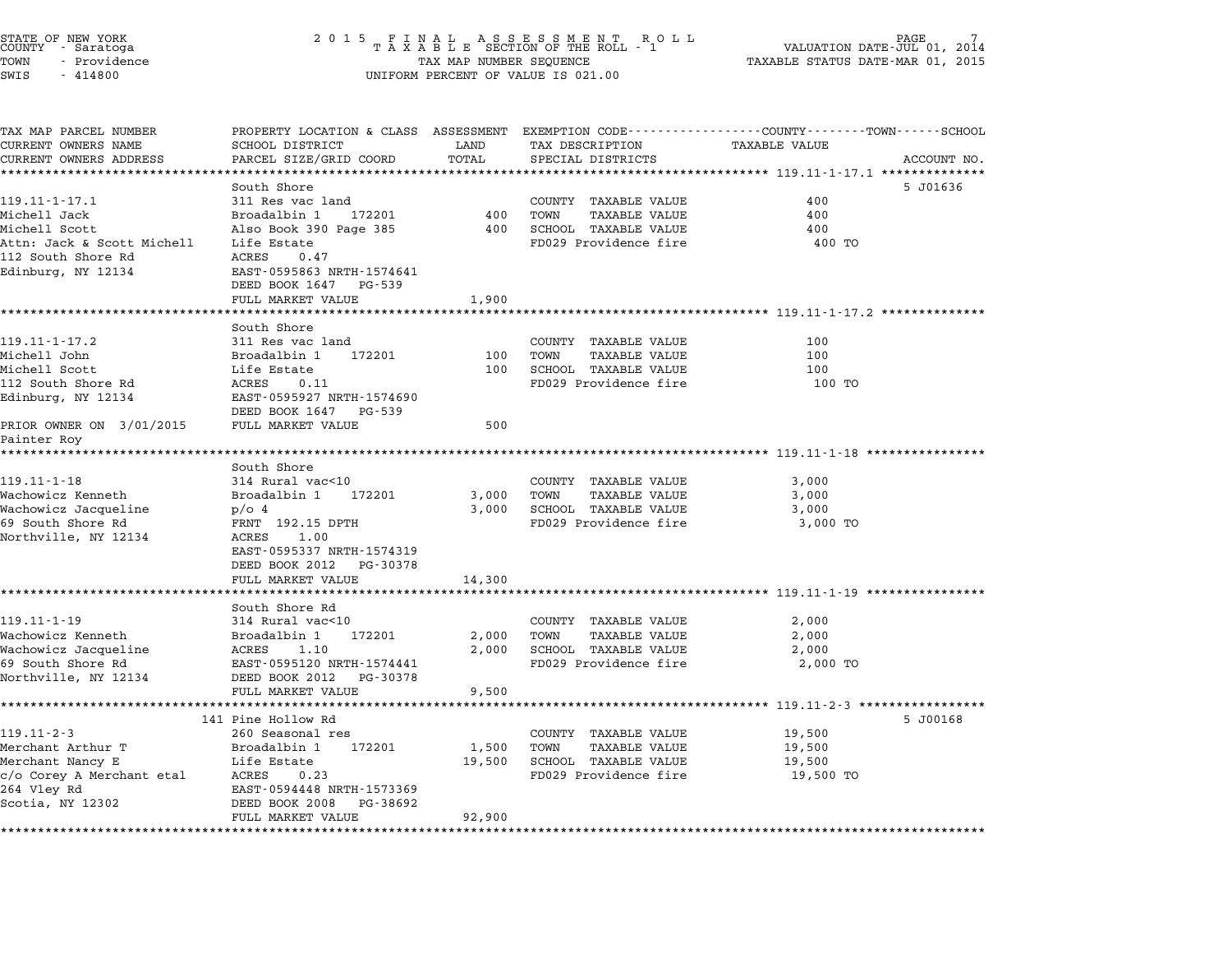| TAX MAP PARCEL NUMBER                                 | PROPERTY LOCATION & CLASS ASSESSMENT EXEMPTION CODE---------------COUNTY-------TOWN-----SCHOOL |                 |                                               |                                                   |                   |
|-------------------------------------------------------|------------------------------------------------------------------------------------------------|-----------------|-----------------------------------------------|---------------------------------------------------|-------------------|
| CURRENT OWNERS NAME                                   | SCHOOL DISTRICT                                                                                | LAND            | TAX DESCRIPTION                               | TAXABLE VALUE                                     |                   |
| CURRENT OWNERS ADDRESS                                | PARCEL SIZE/GRID COORD                                                                         | TOTAL           | SPECIAL DISTRICTS                             |                                                   | ACCOUNT NO.       |
|                                                       |                                                                                                |                 |                                               | ********** 119.11-2-6 ***********                 |                   |
|                                                       | 39 South Shore                                                                                 |                 |                                               |                                                   | 5 J00201          |
| $119.11 - 2 - 6$                                      | 260 Seasonal res<br>Broadalbin 1                                                               |                 | COUNTY TAXABLE VALUE<br><b>TAXABLE VALUE</b>  | 19,900                                            |                   |
| Farrell Brooks Jane A<br>325 Kings Rd 201             | 172201<br>ACRES<br>0.87                                                                        | 2,100<br>19,900 | TOWN<br>SCHOOL TAXABLE VALUE                  | 19,900<br>19,900                                  |                   |
| Schenectady, NY 12304                                 | EAST-0594466 NRTH-1573436                                                                      |                 | FD029 Providence fire                         | 19,900 TO                                         |                   |
|                                                       | DEED BOOK 1559<br>PG-764                                                                       |                 |                                               |                                                   |                   |
|                                                       | FULL MARKET VALUE                                                                              | 94,800          |                                               |                                                   |                   |
|                                                       |                                                                                                |                 |                                               | ********** 119.11-2-8 *****************           |                   |
|                                                       | 143 Pine Hollow Rd                                                                             |                 |                                               |                                                   | 5 J00203          |
| $119.11 - 2 - 8$                                      | 260 Seasonal res                                                                               |                 | COUNTY TAXABLE VALUE                          | 27,100                                            |                   |
| Corey Peter R                                         | Broadalbin 1<br>172201                                                                         | 1,500           | <b>TAXABLE VALUE</b><br>TOWN                  | 27,100                                            |                   |
| 112 Smith Rd                                          | ACRES<br>0.17                                                                                  | 27,100          | SCHOOL TAXABLE VALUE                          | 27,100                                            |                   |
| Amsterdam, NY 12010                                   | EAST-0594490 NRTH-1573539                                                                      |                 | FD029 Providence fire                         | 27,100 TO                                         |                   |
|                                                       | DEED BOOK 992<br>PG-1023                                                                       |                 |                                               |                                                   |                   |
|                                                       | FULL MARKET VALUE                                                                              | 129,000         |                                               |                                                   |                   |
|                                                       |                                                                                                |                 |                                               |                                                   |                   |
|                                                       | South Shore                                                                                    |                 |                                               |                                                   | 5 J00316          |
| $119.11 - 2 - 12$                                     | 311 Res vac land - WTRFNT                                                                      |                 | COUNTY TAXABLE VALUE                          | 1,200                                             |                   |
| Haines Gregory A<br>As Trustee                        | Broadalbin 1 172201<br>Haines Family Irr Trust                                                 | 1,200<br>1,200  | TAXABLE VALUE<br>TOWN<br>SCHOOL TAXABLE VALUE | 1,200<br>1,200                                    |                   |
| 152 Pine Hollow Rd                                    | ACRES<br>0.14                                                                                  |                 | FD029 Providence fire                         | 1,200 TO                                          |                   |
| Northville, NY 12134                                  | EAST-0594545 NRTH-1573765                                                                      |                 |                                               |                                                   |                   |
|                                                       | DEED BOOK 2007 PG-49410                                                                        |                 |                                               |                                                   |                   |
|                                                       | FULL MARKET VALUE                                                                              | 5,700           |                                               |                                                   |                   |
|                                                       |                                                                                                | ********        |                                               |                                                   |                   |
|                                                       | 149 Pine Hollow                                                                                |                 |                                               |                                                   | 5 J00697          |
| $119.11 - 2 - 13$                                     | 210 1 Family Res                                                                               |                 | RES STAR<br>41854                             | $\mathbf{0}$                                      | $\Omega$<br>8,360 |
| Bousa Jon                                             | Broadalbin 1<br>172201                                                                         | 1,100           | COUNTY TAXABLE VALUE                          | 30,000                                            |                   |
| PO Box 12922                                          | ACRES 0.23                                                                                     | 30,000          | TAXABLE VALUE<br>TOWN                         | 30,000                                            |                   |
| Albany, NY 12212                                      | EAST-0594546 NRTH-1573830                                                                      |                 | SCHOOL TAXABLE VALUE                          | 21,640                                            |                   |
|                                                       | DEED BOOK 2011<br>PG-42230                                                                     |                 | FD029 Providence fire                         | 30,000 TO                                         |                   |
|                                                       | FULL MARKET VALUE<br>**********************                                                    | 142,857         |                                               |                                                   |                   |
|                                                       |                                                                                                |                 |                                               | ******************* 119.11-2-14 ***************** |                   |
| $119.11 - 2 - 14$                                     | 151 Pine Hollow Rd<br>260 Seasonal res                                                         |                 |                                               | 20,900                                            | 5 J00812          |
| Rich Vesta                                            | Broadalbin 1<br>172201                                                                         | 2,000           | COUNTY TAXABLE VALUE<br>TOWN<br>TAXABLE VALUE | 20,900                                            |                   |
| Jennings Aaron A                                      | ACRES<br>0.12                                                                                  | 20,900          | SCHOOL TAXABLE VALUE                          | 20,900                                            |                   |
| Jennings Arda & Boals Frank EAST-0594562 NRTH-1573914 |                                                                                                |                 | FD029 Providence fire                         | 20,900 TO                                         |                   |
| 119 Dartmouth St                                      | DEED BOOK 1449<br>PG-384                                                                       |                 |                                               |                                                   |                   |
| Schenectady, NY 12304                                 | FULL MARKET VALUE                                                                              | 99,500          |                                               |                                                   |                   |
|                                                       |                                                                                                |                 |                                               |                                                   |                   |
|                                                       | 55 South Shore                                                                                 |                 |                                               |                                                   | 5 J00248          |
| $119.11 - 2 - 16$                                     | 311 Res vac land - WTRFNT                                                                      |                 | COUNTY TAXABLE VALUE                          | 2,600                                             |                   |
| Dayton Karen A                                        | Broadalbin 1<br>172201                                                                         | 2,600           | TOWN<br>TAXABLE VALUE                         | 2,600                                             |                   |
| Devine Richard J                                      | ACRES<br>0.36                                                                                  | 2,600           | SCHOOL TAXABLE VALUE                          | 2,600                                             |                   |
| 37 St. Jude Ln                                        | EAST-0594640 NRTH-1574041                                                                      |                 | FD029 Providence fire                         | 2,600 TO                                          |                   |
| Scotia, NY 12302                                      | DEED BOOK 2010<br>PG-23830                                                                     |                 |                                               |                                                   |                   |
|                                                       | FULL MARKET VALUE                                                                              | 12,400          |                                               |                                                   |                   |
|                                                       |                                                                                                |                 |                                               |                                                   |                   |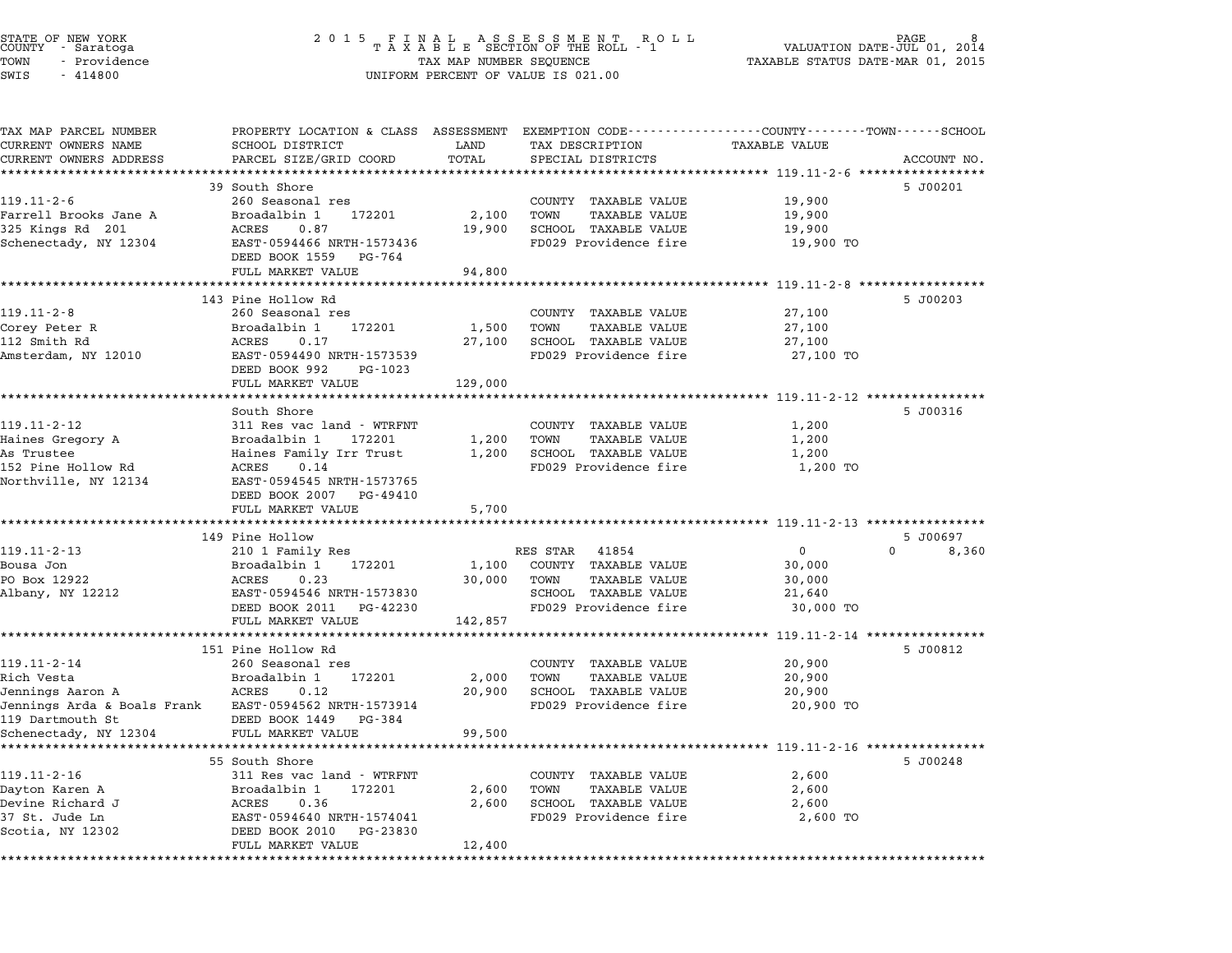|                      | STATE OF NEW YORK<br>COUNTY - Saratoga |  |
|----------------------|----------------------------------------|--|
| TOWN                 | - Providence                           |  |
| $\sim$ $\sim$ $\sim$ | 1110000                                |  |

TAX MAP PARCEL NUMBER PROPERTY LOCATION & CLASS ASSESSMENT EXEMPTION CODE------------------COUNTY--------TOWN------SCHOOL CURRENT OWNERS NAME SCHOOL DISTRICT LAND TAX DESCRIPTION TAXABLE VALUE CURRENT OWNERS ADDRESS PARCEL SIZE/GRID COORD TOTAL SPECIAL DISTRICTS ACCOUNT NO. \*\*\*\*\*\*\*\*\*\*\*\*\*\*\*\*\*\*\*\*\*\*\*\*\*\*\*\*\*\*\*\*\*\*\*\*\*\*\*\*\*\*\*\*\*\*\*\*\*\*\*\*\*\*\*\*\*\*\*\*\*\*\*\*\*\*\*\*\*\*\*\*\*\*\*\*\*\*\*\*\*\*\*\*\*\*\*\*\*\*\*\*\*\*\*\*\*\*\*\*\*\*\* 119.11-2-17 \*\*\*\*\*\*\*\*\*\*\*\*\*\*\*\* South Shore 5 J00249 119.11-2-17 South Shore<br>260 Seasonal res COUNTY TAXABLE VALUE 20,727 Devine Hilda E Broadalbin <sup>1</sup> <sup>172201</sup> 1,500 TOWN TAXABLE VALUE 20,727 count a reason and the count random value of the count of the count of the count of the count of the count of<br>Devine Hilda E and Broadalbin 192201 1,500 TOWN TAXABLE VALUE 20,727<br>C/o Karen Dayton 1.1fe Estate 20,727 20,727 <sup>37</sup> St Jude Ln 2009/7330,2009/7331 only FD029 Providence fire 20,727 TO الموسى المستوسطة المستوسطة المستوسطة 2009/7331<br>37 St Jude Ln 2009/7330,2009/7331<br>Scotia, NY 12302 2009/7330,2009/7331 only FD029 Providence fire<br>conveys 119.11-2-17<br>ACRES 0.36 CONVEYS 119:11 2 17<br>ACRES 0.36<br>EAST-0594696 NRTH-1574137 EAST-0594696 NRTH-157413<br>DEED BOOK 2009 PG-7331 FULL MARKET VALUE 98,700 \*\*\*\*\*\*\*\*\*\*\*\*\*\*\*\*\*\*\*\*\*\*\*\*\*\*\*\*\*\*\*\*\*\*\*\*\*\*\*\*\*\*\*\*\*\*\*\*\*\*\*\*\*\*\*\*\*\*\*\*\*\*\*\*\*\*\*\*\*\*\*\*\*\*\*\*\*\*\*\*\*\*\*\*\*\*\*\*\*\*\*\*\*\*\*\*\*\*\*\*\*\*\* 119.11-2-18 \*\*\*\*\*\*\*\*\*\*\*\*\*\*\*\* 59 South Shore 5 J00511 119.11-2-16 119.11-2-18 210 1 Family Res RES STAR 41854 2008.<br>200511 119.11-2-18 210 1 Family Res RES STAR 41854 0 0 8,360 Owens Charles System Supplement Charles State 1854<br>210 1 172201 1 172201 1,500 COUNTY TAXABLE VALUE 67,841<br>267,841 1,500 COUNTY TAXABLE VALUE Owens Chair (19.11-2-10) من المستقدم المستقدم المستقدم المستقدم المستقدم المستقدم المستقدم المستقدم المستقدم ا<br>Owens Susan (19.2011) ACRES 0.32 BANK 038 67,841 TOWN TAXABLE VALUE 67,841 (19.2011) 59 South Short Charles States States States States States States States States States States States States Sta<br>2009 Susan Sucks States States States States States States States States States States States States States S<br> Novells Susair (1988) ACAES (1988) AND 1990 (1999) (1999) ACAES (1999) (1999) (1999) (1999) (1999) (1999) (199<br>19 South Shore Rd (1985 BART-0594736 NRTH-1574235 (1999 Providence fire 67,841 TO (1999 Providence fire 67,841 EAST 0334730 MAIN 1374233<br>
DEED BOOK 1035 PG-828<br>
FULL MARKET VALUE 323,100 \*\*\*\*\*\*\*\*\*\*\*\*\*\*\*\*\*\*\*\*\*\*\*\*\*\*\*\*\*\*\*\*\*\*\*\*\*\*\*\*\*\*\*\*\*\*\*\*\*\*\*\*\*\*\*\*\*\*\*\*\*\*\*\*\*\*\*\*\*\*\*\*\*\*\*\*\*\*\*\*\*\*\*\*\*\*\*\*\*\*\*\*\*\*\*\*\*\*\*\*\*\*\* 119.11-2-20 \*\*\*\*\*\*\*\*\*\*\*\*\*\*\*\* 152 Pine Hollow Rd 5 J00405 119.11-2-20 20 119.11-2-20 210 1 Family Res RES STAR 41854 20 210 1 Family Res RES STAR 41854 0 0 0 8,360 Haines Richard Broadalbin <sup>1</sup> <sup>172201</sup> 1,400 COUNTY TAXABLE VALUE 14,400 c/o Gregory Haines Haines Family Res (Results and the family Results and the family Results of the family Resu<br>Haines Richard Broadalbin 1 172201 1,400 COUNTY TAXABLE VALUE 14,400<br>C/o Gregory Haines 14,400 Haines Family Ir <sup>152</sup> Pine Hollow Rd Life Estate SCHOOL TAXABLE VALUE 6,040 C/O GLEJOLY HAINES AND HANDLE VALUE AND TRANSPORTED TRANSPORTED AND TRANSPORTED AND TRANSPORTED AND TRANSPORTED<br>152 Pine Hollow Rd 5 Life Estate 14,400 TO SCRES 1,18 FD029 Providence fire 14,400 TO 111e 15tate<br>ACRES 0.18<br>EAST-0594666 NRTH-1573805 EAST-0594666 NRTH-1573805<br>DEED BOOK 2007 PG-49407 FULL MARKET VALUE 68,600 \*\*\*\*\*\*\*\*\*\*\*\*\*\*\*\*\*\*\*\*\*\*\*\*\*\*\*\*\*\*\*\*\*\*\*\*\*\*\*\*\*\*\*\*\*\*\*\*\*\*\*\*\*\*\*\*\*\*\*\*\*\*\*\*\*\*\*\*\*\*\*\*\*\*\*\*\*\*\*\*\*\*\*\*\*\*\*\*\*\*\*\*\*\*\*\*\*\*\*\*\*\*\* 119.11-2-23 \*\*\*\*\*\*\*\*\*\*\*\*\*\*\*\* 148 Pine Hollow Rd 5 J00315 119.11-2-23 (260 Seasonal res County TAXABLE VALUE 22,000 Wolff Thomas L Broadalbin <sup>1</sup> <sup>172201</sup> 1,800 TOWN TAXABLE VALUE 22,000 <sup>8033</sup> Princess Path ACRES 0.25 22,000 SCHOOL TAXABLE VALUE 22,000 NOILL INCHES BRANCH IN THE POOL OF THE POOL IN TRANSPORTATION OF THE PROCESS PARABLE VALUE 22,000<br>1989 Brincess Path ACRES 0.25 22,000 SCHOOL TAXABLE VALUE 22,000 2<br>22,000 TON DAVIS EAST-0594626 NRTH-1573615 FD029 Providen EAST–0594626 NRTH–1573615<br>DEED BOOK 1309 PG-476 FULL MARKET VALUE 104,800 \*\*\*\*\*\*\*\*\*\*\*\*\*\*\*\*\*\*\*\*\*\*\*\*\*\*\*\*\*\*\*\*\*\*\*\*\*\*\*\*\*\*\*\*\*\*\*\*\*\*\*\*\*\*\*\*\*\*\*\*\*\*\*\*\*\*\*\*\*\*\*\*\*\*\*\*\*\*\*\*\*\*\*\*\*\*\*\*\*\*\*\*\*\*\*\*\*\*\*\*\*\*\* 119.11-2-24 \*\*\*\*\*\*\*\*\*\*\*\*\*\*\*\* South Shore 5 J00206 119.11-2-24 312 Vac w/imprv COUNTY TAXABLE VALUE 19.11-2-24 312 Vac w/imprv Corey Peter R Broadalbin <sup>1</sup> <sup>172201</sup> 1,700 TOWN TAXABLE VALUE 1,900 Corey Kathryn Machine Shed 1,900 SCHOOL TAXABLE VALUE 1,900 <sup>112</sup> Smith Rd Reserved Life Estate FD029 Providence fire 1,900 TO CHEY MACHING MACHINE SHEW<br>112 Smith Rd<br>Amsterdam, NY 12010 ACRES 0.23 RESEIVED LITE LSTATE<br>ACRES 0.23<br>EAST-0594592 NRTH-1573477 ACRES 0.23<br>EAST-0594592 NRTH-1573477<br>DEED BOOK 1479 PG-438 FULL MARKET VALUE 9,000 \*\*\*\*\*\*\*\*\*\*\*\*\*\*\*\*\*\*\*\*\*\*\*\*\*\*\*\*\*\*\*\*\*\*\*\*\*\*\*\*\*\*\*\*\*\*\*\*\*\*\*\*\*\*\*\*\*\*\*\*\*\*\*\*\*\*\*\*\*\*\*\*\*\*\*\*\*\*\*\*\*\*\*\*\*\*\*\*\*\*\*\*\*\*\*\*\*\*\*\*\*\*\*\*\*\*\*\*\*\*\*\*\*\*\*\*\*\*\*\*\*\*\*\*\*\*\*\*\*\*\*\*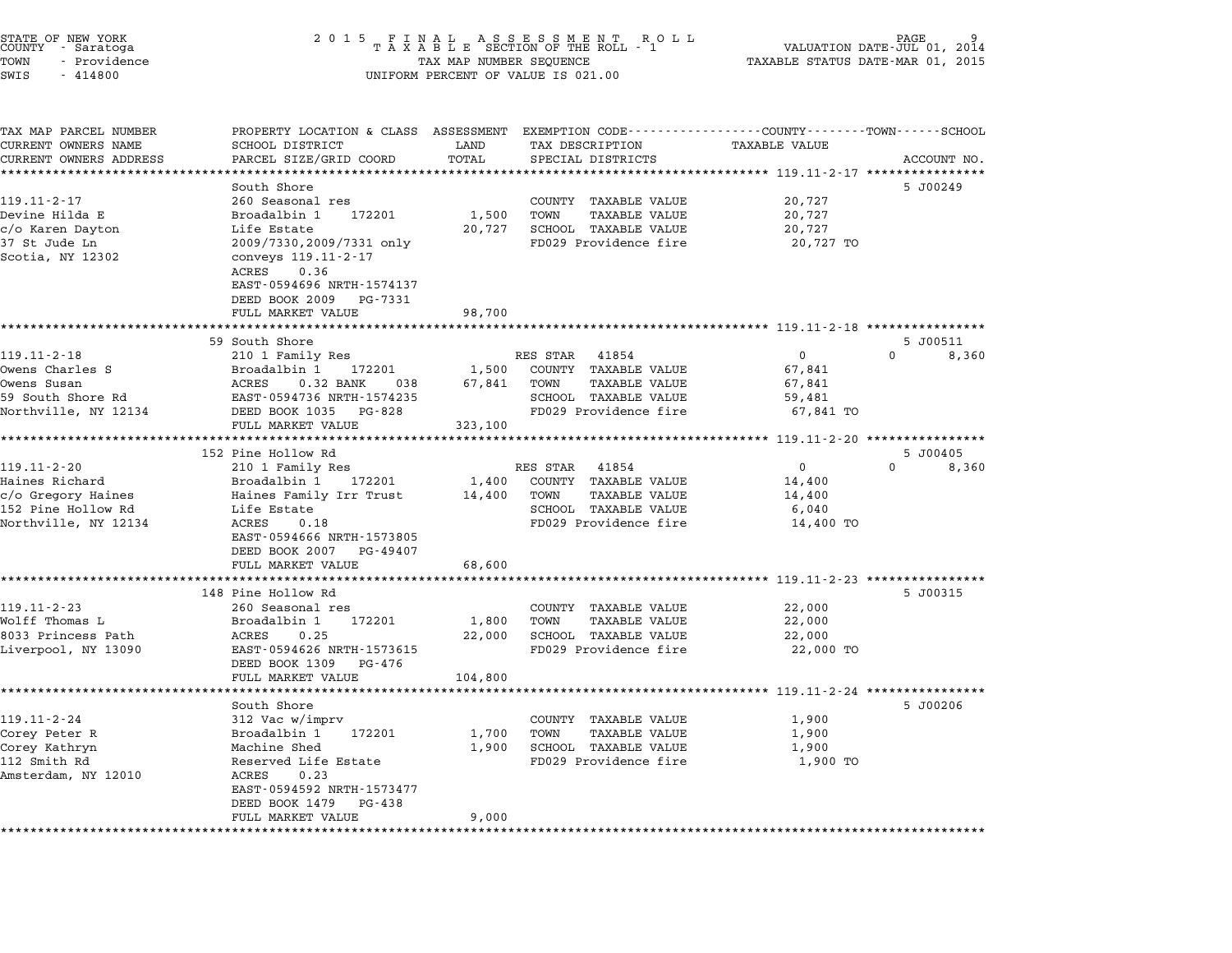| STATE OF NEW YORK<br>COUNTY – Saratoga<br>TOWN<br>- Providence<br>SWIS<br>$-414800$ | 2 0 1 5                                                 | TAX MAP NUMBER SEQUENCE | FINAL ASSESSMENT ROLL<br>TAXABLE SECTION OF THE ROLL - 1<br>UNIFORM PERCENT OF VALUE IS 021.00 | PAGE<br>VALUATION DATE-JUL 01, 2014<br>TAXABLE STATUS DATE-MAR 01, 2015             |  |
|-------------------------------------------------------------------------------------|---------------------------------------------------------|-------------------------|------------------------------------------------------------------------------------------------|-------------------------------------------------------------------------------------|--|
| TAX MAP PARCEL NUMBER<br>CURRENT OWNERS NAME                                        | PROPERTY LOCATION & CLASS ASSESSMENT<br>SCHOOL DISTRICT | LAND                    | TAX DESCRIPTION                                                                                | EXEMPTION CODE-----------------COUNTY-------TOWN-----SCHOOL<br><b>TAXABLE VALUE</b> |  |
| CURRENT OWNERS ADDRESS                                                              | PARCEL SIZE/GRID COORD                                  | TOTAL                   | SPECIAL DISTRICTS                                                                              | ACCOUNT NO.                                                                         |  |
| *********************                                                               |                                                         | **********              |                                                                                                | ********************************** 119.11-2-25 ****************                     |  |
|                                                                                     | 41 South Shore                                          |                         |                                                                                                | 5 L01337                                                                            |  |
| 119.11-2-25                                                                         | 210 1 Family Res                                        |                         | RES STAR<br>41854                                                                              | $\mathbf 0$<br>0<br>8,360                                                           |  |
| Geelan Gregg E                                                                      | Broadalbin 1<br>172201                                  | 2,500                   | COUNTY TAXABLE VALUE                                                                           | 17,500                                                                              |  |
| 41 South Shore Rd                                                                   | 90.00 DPTH 90.00<br>FRNT                                | 17,500                  | TOWN<br>TAXABLE VALUE                                                                          | 17,500                                                                              |  |
| Northville, NY 12134                                                                | 0.18<br>ACRES                                           |                         | SCHOOL TAXABLE VALUE                                                                           | 9,140                                                                               |  |
|                                                                                     | EAST-0594670 NRTH-1573279                               |                         | FD029 Providence fire                                                                          | 17,500 TO                                                                           |  |
|                                                                                     | DEED BOOK 1525<br>PG-69                                 |                         |                                                                                                |                                                                                     |  |
|                                                                                     | FULL MARKET VALUE                                       | 83,300                  |                                                                                                |                                                                                     |  |
|                                                                                     |                                                         |                         |                                                                                                |                                                                                     |  |
|                                                                                     | South Shore                                             |                         |                                                                                                |                                                                                     |  |
| $119.11 - 2 - 26.2$                                                                 | 311 Res vac land                                        |                         | COUNTY<br>TAXABLE VALUE                                                                        | 100                                                                                 |  |
| Farrell Jane Brooks                                                                 | Broadalbin 1<br>172201                                  | 100                     | TOWN<br>TAXABLE VALUE                                                                          | 100                                                                                 |  |
| 325 Kings Rd 201                                                                    | 0.14<br>ACRES                                           | 100                     | SCHOOL TAXABLE VALUE                                                                           | 100                                                                                 |  |
| Schenectady, NY 12304                                                               | EAST-0594516 NRTH-1573319                               |                         | FD029 Providence fire                                                                          | 100 TO                                                                              |  |
|                                                                                     | DEED BOOK 1559<br>PG-764                                |                         |                                                                                                |                                                                                     |  |
|                                                                                     | FULL MARKET VALUE                                       | 500                     |                                                                                                |                                                                                     |  |
|                                                                                     | *********************                                   | *****                   |                                                                                                | ************************ 119.11-2-26.13 *************                               |  |
| 119.11-2-26.13                                                                      | South Shore                                             |                         |                                                                                                | 800                                                                                 |  |
| Merchant Arthur                                                                     | 311 Res vac land<br>172201<br>Broadalbin 1              | 800                     | COUNTY TAXABLE VALUE<br>TOWN<br><b>TAXABLE VALUE</b>                                           | 800                                                                                 |  |
| Merchant Nancy                                                                      | Life estate                                             | 800                     | SCHOOL TAXABLE VALUE                                                                           | 800                                                                                 |  |
| c/o Corey A Merchant etal                                                           | ACRES<br>0.14                                           |                         | FD029 Providence fire                                                                          | 800 TO                                                                              |  |
| 264 Vley Rd                                                                         | EAST-0594551 NRTH-1573377                               |                         |                                                                                                |                                                                                     |  |
| Scotia, NY 12302                                                                    | DEED BOOK 2008<br>PG-38693                              |                         |                                                                                                |                                                                                     |  |
|                                                                                     | FULL MARKET VALUE                                       | 3,800                   |                                                                                                |                                                                                     |  |
|                                                                                     | *****************                                       |                         |                                                                                                | *********************** 119.11-2-26.14 **************                               |  |
|                                                                                     | South Shore                                             |                         |                                                                                                |                                                                                     |  |
| 119.11-2-26.14                                                                      | 311 Res vac land                                        |                         | COUNTY TAXABLE VALUE                                                                           | 100                                                                                 |  |
| Corey Peter R                                                                       | Broadalbin 1<br>172201                                  | 100                     | TOWN<br>TAXABLE VALUE                                                                          | 100                                                                                 |  |
| Corey Kathryn                                                                       | Reserved Life Estate                                    | 100                     | SCHOOL TAXABLE VALUE                                                                           | 100                                                                                 |  |
| 112 Smith Rd                                                                        | ACRES<br>0.02                                           |                         | FD029 Providence fire                                                                          | 100 TO                                                                              |  |
| Amsterdam, NY 12010                                                                 | EAST-0594481 NRTH-1573498                               |                         |                                                                                                |                                                                                     |  |
|                                                                                     | DEED BOOK 1479<br>PG-438                                |                         |                                                                                                |                                                                                     |  |
|                                                                                     | FULL MARKET VALUE                                       | 500                     |                                                                                                |                                                                                     |  |
|                                                                                     | *******************                                     | *****                   |                                                                                                | ******************** 119.11-2-26.111 ************                                   |  |
|                                                                                     | South Shore                                             |                         |                                                                                                | 5 J01639                                                                            |  |
| 119.11-2-26.111                                                                     | 311 Res vac land                                        |                         | COUNTY TAXABLE VALUE                                                                           | 700                                                                                 |  |
| Merchant Arthur                                                                     | Broadalbin 1<br>172201                                  | 700                     | TOWN<br>TAXABLE VALUE                                                                          | 700                                                                                 |  |
| Merchant Nancy                                                                      | 10 R.O.W.                                               | 700                     | SCHOOL TAXABLE VALUE                                                                           | 700                                                                                 |  |
| Et Al                                                                               | FRNT 12.00 DPTH                                         |                         | FD029 Providence fire                                                                          | 700 TO                                                                              |  |
| 264 Vley Rd                                                                         | 0.19<br>ACRES                                           |                         |                                                                                                |                                                                                     |  |
| Scotia, NY 12302                                                                    | EAST-0594631 NRTH-1573378                               |                         |                                                                                                |                                                                                     |  |
|                                                                                     | DEED BOOK 2008<br>PG-38694                              |                         |                                                                                                |                                                                                     |  |
|                                                                                     | FULL MARKET VALUE                                       | 3,300                   |                                                                                                |                                                                                     |  |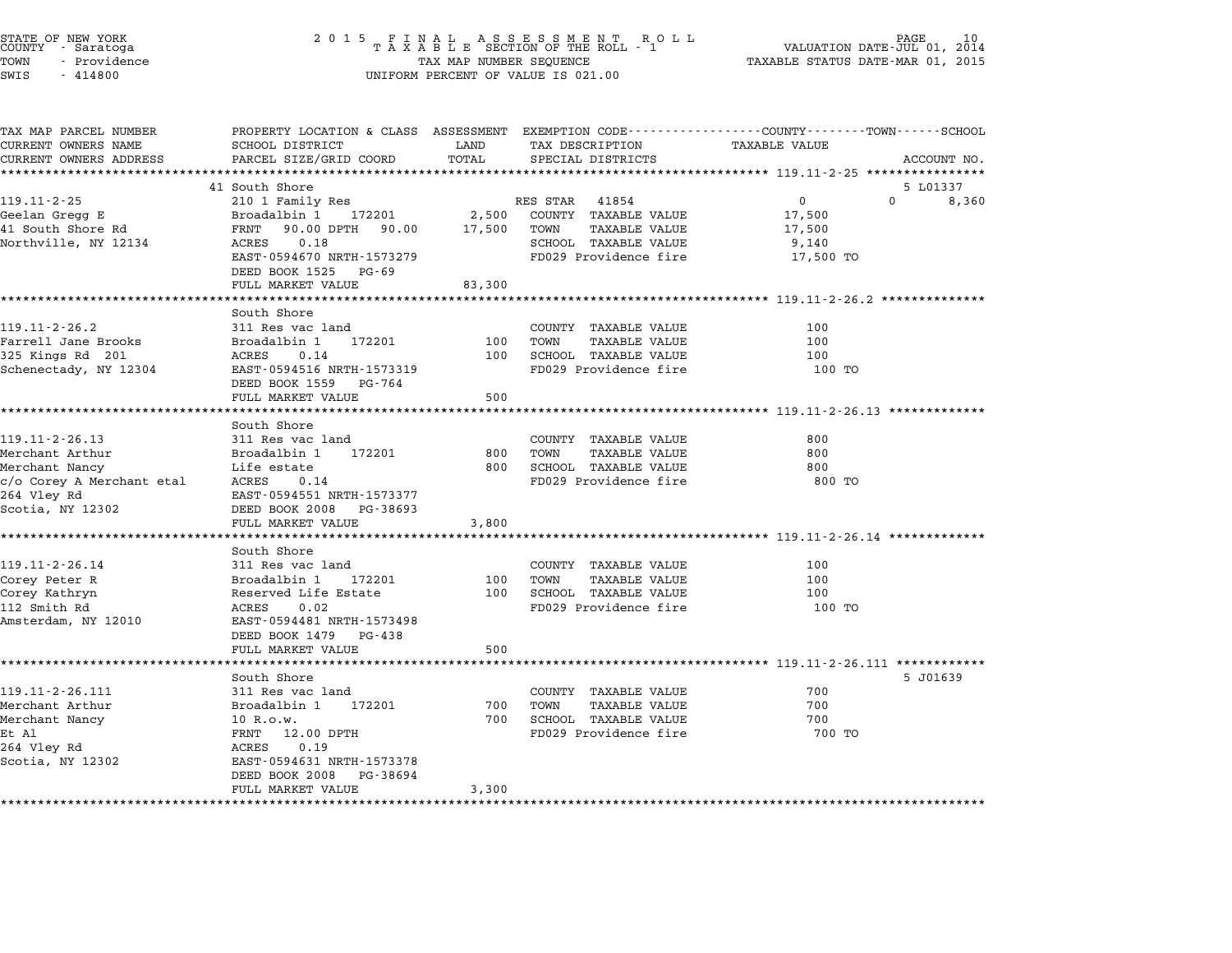| COUNTY          | STATE OF NEW YORK<br>- Saratoga |  |
|-----------------|---------------------------------|--|
| TOWN            | - Providence                    |  |
| $\sim - - \sim$ | 1110000                         |  |

# STATE OF NEW YORK <sup>2</sup> <sup>0</sup> <sup>1</sup> 5 F I N A L A S S E S S M E N T R O L L PAGE <sup>11</sup> COUNTY - Saratoga <sup>T</sup> <sup>A</sup> <sup>X</sup> <sup>A</sup> <sup>B</sup> <sup>L</sup> <sup>E</sup> SECTION OF THE ROLL - <sup>1</sup> VALUATION DATE-JUL 01, <sup>2014</sup> TOWN - Providence TAX MAP NUMBER SEQUENCE TAXABLE STATUS DATE-MAR 01, <sup>2015</sup> SWIS - <sup>414800</sup> UNIFORM PERCENT OF VALUE IS 021.00

| TAX MAP PARCEL NUMBER    | PROPERTY LOCATION & CLASS ASSESSMENT EXEMPTION CODE---------------COUNTY-------TOWN-----SCHOOL |            |                                       |                                            |             |
|--------------------------|------------------------------------------------------------------------------------------------|------------|---------------------------------------|--------------------------------------------|-------------|
| CURRENT OWNERS NAME      | SCHOOL DISTRICT                                                                                | LAND       | TAX DESCRIPTION                       | TAXABLE VALUE                              |             |
| CURRENT OWNERS ADDRESS   | PARCEL SIZE/GRID COORD                                                                         | TOTAL      | SPECIAL DISTRICTS                     |                                            | ACCOUNT NO. |
|                          |                                                                                                |            |                                       |                                            |             |
| 119.11-2-26.112          | South Shore<br>311 Res vac land                                                                |            | COUNTY TAXABLE VALUE                  | 100                                        |             |
| Geelan Gregg E           | Broadalbin 1<br>172201                                                                         |            | 100 TOWN<br><b>TAXABLE VALUE</b>      | 100                                        |             |
| 41 South Shore Rd        | 0.14<br>ACRES                                                                                  | 100        | SCHOOL TAXABLE VALUE                  | 100                                        |             |
| Northville, NY 12134     | EAST-0594609 NRTH-1573321                                                                      |            | FD029 Providence fire                 | 100 TO                                     |             |
|                          | DEED BOOK 1525 PG-67                                                                           |            |                                       |                                            |             |
|                          | FULL MARKET VALUE                                                                              | 500        |                                       |                                            |             |
|                          |                                                                                                |            |                                       |                                            |             |
|                          | 145 Pine Hollow Rd                                                                             |            |                                       |                                            | 5 J00239    |
| $119.11 - 2 - 31$        | 210 1 Family Res                                                                               |            | COUNTY TAXABLE VALUE                  | 35,000                                     |             |
| Wolff Thomas L           | Broadalbin 1<br>172201                                                                         | 3,000      | TOWN<br>TAXABLE VALUE                 | 35,000                                     |             |
| Wolff Carol              | ACRES<br>0.37                                                                                  |            | 35,000 SCHOOL TAXABLE VALUE           | 35,000                                     |             |
|                          |                                                                                                |            | FD029 Providence fire                 | лица и 35,000 то                           |             |
|                          |                                                                                                |            |                                       |                                            |             |
|                          | FULL MARKET VALUE                                                                              | 166,700    |                                       |                                            |             |
|                          |                                                                                                |            |                                       |                                            |             |
|                          | 153 Pine Hollow Rd                                                                             |            |                                       |                                            | 5 J00014    |
| $119.11 - 2 - 32$        | 260 Seasonal res                                                                               |            | COUNTY TAXABLE VALUE                  | 21,000                                     |             |
| Spiak John<br>6 Glen Ter | Broadalbin 1 172201<br><b>ACRES</b><br>0.54                                                    | 2,800 TOWN | TAXABLE VALUE<br>SCHOOL TAXABLE VALUE | 21,000                                     |             |
|                          | EAST-0594673 NRTH-1573905                                                                      | 21,000     | FD029 Providence fire                 | 21,000                                     |             |
| Glenville, NY 12302      | DEED BOOK 1658 PG-684                                                                          |            |                                       | 21,000 TO                                  |             |
|                          | FULL MARKET VALUE                                                                              | 100,000    |                                       |                                            |             |
|                          |                                                                                                |            |                                       |                                            |             |
|                          | 150 Pine Hollow Rd                                                                             |            |                                       |                                            | 5 J00736    |
| $119.11 - 2 - 33$        | 260 Seasonal res                                                                               |            | COUNTY TAXABLE VALUE                  | 14,000                                     |             |
| Pizzonia John            | Broadalbin 1<br>172201                                                                         | 2,100      | TOWN<br>TAXABLE VALUE                 | 14,000                                     |             |
| Pizzonia Nancy M         | <b>ACRES</b><br>0.27                                                                           |            | 14,000 SCHOOL TAXABLE VALUE           | 14,000                                     |             |
| 4 Red Rock Rd            |                                                                                                |            | FD029 Providence fire                 | 14,000 TO                                  |             |
| Branford, CT 06405       | EAST-0594651 NRTH-1573716<br>DEED BOOK 1341 PG-757                                             |            |                                       |                                            |             |
|                          | FULL MARKET VALUE                                                                              | 66,700     |                                       |                                            |             |
|                          |                                                                                                |            |                                       |                                            |             |
|                          | 33 South Shore                                                                                 |            |                                       |                                            | 5 J00199    |
| $119.11 - 2 - 34$        | 260 Seasonal res                                                                               |            | COUNTY TAXABLE VALUE                  | 45,000                                     |             |
| Byrne Michael T          | Broadalbin 1<br>172201                                                                         | 2,000      | TOWN<br>TAXABLE VALUE                 | 45,000                                     |             |
| Byrne Nancy J            | FRNT 99.90 DPTH                                                                                | 45,000     | SCHOOL TAXABLE VALUE                  | 45,000                                     |             |
| 32 Watch Hill Dr         | ACRES<br>0.68                                                                                  |            | FD029 Providence fire                 | — Сиропов (до 1500 година) и 15,000 година |             |
| Croton, NY 10520         | EAST-0594506 NRTH-1573232                                                                      |            |                                       |                                            |             |
|                          | DEED BOOK 2012<br>PG-30686<br>FULL MARKET VALUE                                                | 214,300    |                                       |                                            |             |
|                          |                                                                                                |            |                                       |                                            |             |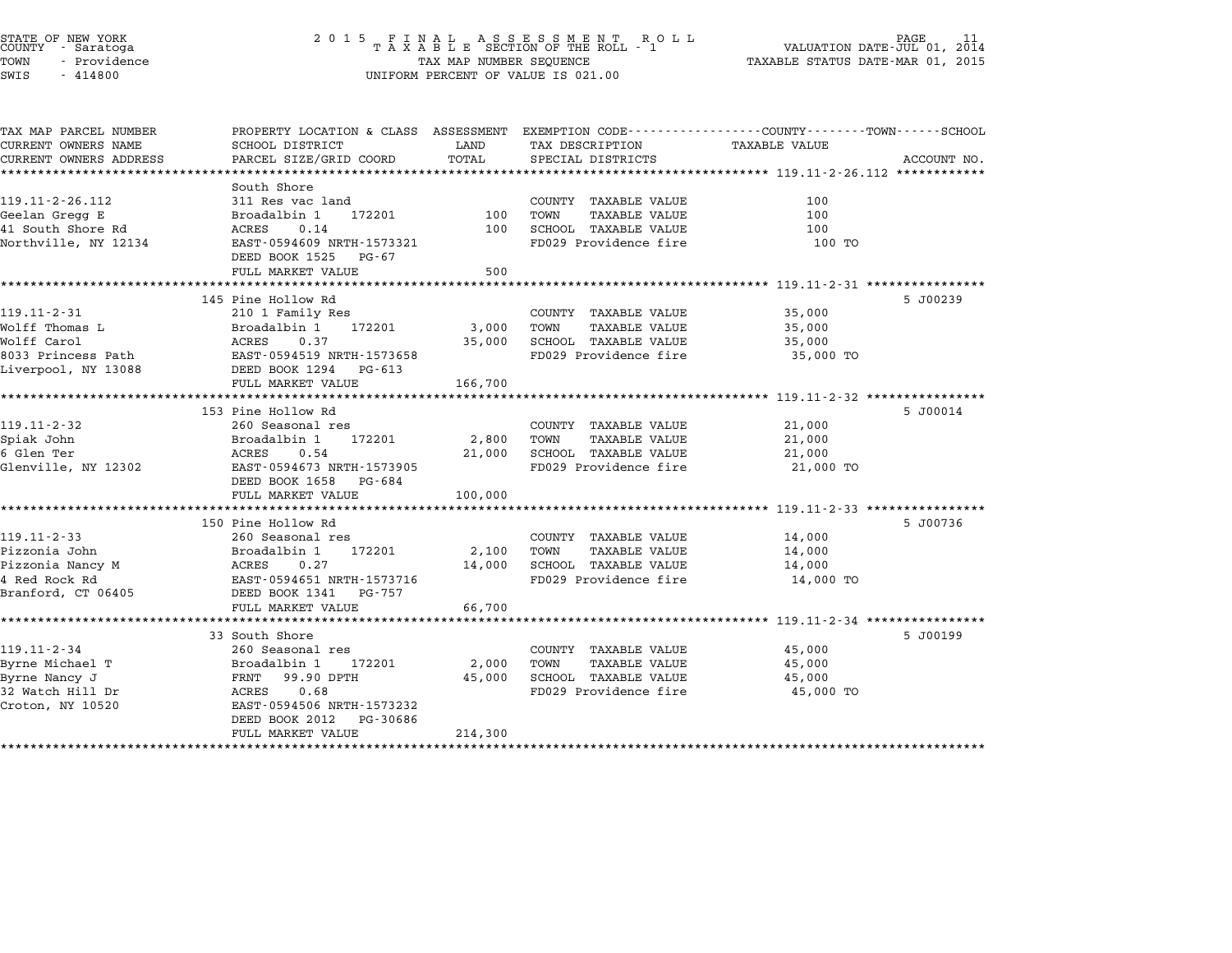| STATE OF NEW YORK<br>COUNTY<br>- Saratoga<br>TOWN<br>- Providence<br>SWIS<br>$-414800$                | 2 0 1 5<br>FINAL ASSESSMENT ROTAXABLE SECTION OF THE ROLL - 1<br>R O L L<br>TAX MAP NUMBER SEQUENCE<br>UNIFORM PERCENT OF VALUE IS 021.00                                                     |                            |                                                                                                                            | PAGE<br>VALUATION DATE-JUL 01, 2014<br>TAXABLE STATUS DATE-MAR 01, 2015 |                   |
|-------------------------------------------------------------------------------------------------------|-----------------------------------------------------------------------------------------------------------------------------------------------------------------------------------------------|----------------------------|----------------------------------------------------------------------------------------------------------------------------|-------------------------------------------------------------------------|-------------------|
| TAX MAP PARCEL NUMBER<br>CURRENT OWNERS NAME<br>CURRENT OWNERS ADDRESS                                | PROPERTY LOCATION & CLASS ASSESSMENT<br>SCHOOL DISTRICT<br>PARCEL SIZE/GRID COORD<br>*************************                                                                                | LAND<br>TOTAL              | EXEMPTION CODE----------------COUNTY-------TOWN-----SCHOOL<br>TAX DESCRIPTION<br>SPECIAL DISTRICTS                         | TAXABLE VALUE                                                           | ACCOUNT NO.       |
|                                                                                                       | 25 South Shore                                                                                                                                                                                |                            |                                                                                                                            |                                                                         | 5 J00331          |
| $119.11 - 3 - 1$<br>Wieland Paul R II<br>Wieland Laura L<br>25 S Shore Rd<br>Northville, NY 12134     | 210 1 Family Res - WTRFNT<br>Broadalbin 1<br>172201<br>FRNT<br>85.00 DPTH<br>ACRES<br>0.67<br>EAST-0594213 NRTH-1572937                                                                       | 3,000<br>73,314            | RES STAR<br>41854<br>COUNTY TAXABLE VALUE<br>TOWN<br><b>TAXABLE VALUE</b><br>SCHOOL TAXABLE VALUE<br>FD029 Providence fire | $\overline{0}$<br>73,314<br>73,314<br>64,954<br>73,314 TO               | $\Omega$<br>8,360 |
|                                                                                                       | DEED BOOK 2013<br>PG-32449<br>FULL MARKET VALUE                                                                                                                                               | 349,114                    |                                                                                                                            |                                                                         |                   |
| $119.11 - 3 - 2$<br>Sargalis Jeffrey<br>Sargalis Jessica<br>29 South Shore Rd<br>Northville, NY 12134 | 29 South Shore<br>210 1 Family Res<br>Broadalbin 1<br>172201<br>FRNT 139.82 DPTH<br>ACRES<br>0.84<br>EAST-0594309 NRTH-1573049<br>DEED BOOK 2014<br>PG-37171<br>FULL MARKET VALUE             | 5,600<br>46,300<br>220,500 | COUNTY TAXABLE VALUE<br>TOWN<br>TAXABLE VALUE<br>SCHOOL TAXABLE VALUE<br>FD029 Providence fire                             | ****** 119.11-3-2 ******<br>46,300<br>46,300<br>46,300<br>46,300 TO     | 5 J00009          |
|                                                                                                       | South Shore                                                                                                                                                                                   |                            |                                                                                                                            | **************** 119.14-1-1 ******                                      | 5 J00334          |
| $119.14 - 1 - 1$<br>Floyd David J<br>Floyd Megan<br>1632 South Shore Rd<br>Broadalbin, NY 12025       | 311 Res vac land<br>Broadalbin 1<br>172201<br>ACRES<br>0.23<br>EAST-0592832 NRTH-1571449<br>DEED BOOK 1350<br>PG-805                                                                          | 1,800<br>1,800             | COUNTY TAXABLE VALUE<br><b>TAXABLE VALUE</b><br>TOWN<br>SCHOOL TAXABLE VALUE<br>FD029 Providence fire                      | 1,800<br>1,800<br>1,800<br>1,800 TO                                     |                   |
|                                                                                                       | FULL MARKET VALUE                                                                                                                                                                             | 8,600                      |                                                                                                                            | **** 119.14-1-6 ****************                                        |                   |
| $119.14 - 1 - 6$<br>Reagan Robert<br>159 Gutha Rd<br>Delanson, NY 12053                               | 22 South Shore<br>260 Seasonal res<br>Broadalbin 1<br>172201<br>FRNT 108.50 DPTH<br>ACRES<br>0.31<br>EAST-0593260 NRTH-1571558<br>DEED BOOK 2012<br>PG-83<br>FULL MARKET VALUE                | 1,000<br>29,000<br>138,095 | COUNTY TAXABLE VALUE<br>TOWN<br>TAXABLE VALUE<br>SCHOOL TAXABLE VALUE<br>FD029 Providence fire                             | 29,000<br>29,000<br>29,000<br>29,000 TO                                 | 5 J01132          |
|                                                                                                       |                                                                                                                                                                                               |                            |                                                                                                                            | ********** 119.14-1-7 ************                                      |                   |
| $119.14 - 1 - 7$<br>Lenz Bernhard<br>Lenz Audrey E<br>24 So Shore Rd<br>Broadalbin, NY 12025          | 24 South Shore<br>210 1 Family Res<br>Broadalbin 1<br>172201<br>FRNT 104.00 DPTH 125.00<br><b>ACRES</b><br>0.30<br>EAST-0593348 NRTH-1571614<br>DEED BOOK 1656<br>PG-351<br>FULL MARKET VALUE | 2,300<br>25,000<br>119,000 | COUNTY TAXABLE VALUE<br>TOWN<br>TAXABLE VALUE<br>SCHOOL TAXABLE VALUE<br>FD029 Providence fire                             | 25,000<br>25,000<br>25,000<br>25,000 TO                                 | 5 J00678          |
|                                                                                                       | ****************                                                                                                                                                                              |                            |                                                                                                                            |                                                                         |                   |

STATE OF NEW YORK <sup>2</sup> <sup>0</sup> <sup>1</sup> 5 F I N A L A S S E S S M E N T R O L L PAGE <sup>12</sup> COUNTY - Saratoga <sup>T</sup> <sup>A</sup> <sup>X</sup> <sup>A</sup> <sup>B</sup> <sup>L</sup> <sup>E</sup> SECTION OF THE ROLL - <sup>1</sup> VALUATION DATE-JUL 01, <sup>2014</sup>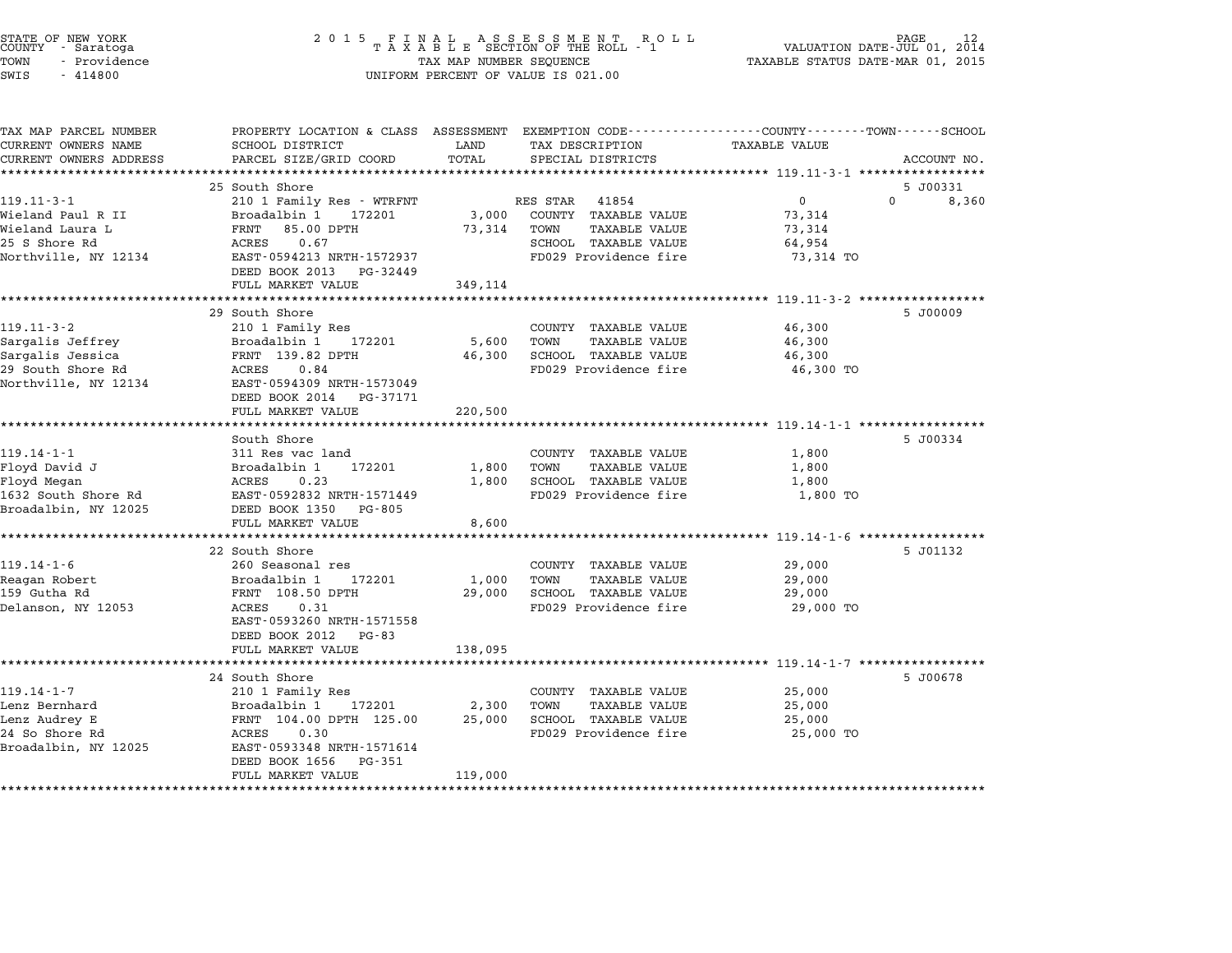| STATE OF NEW YORK<br>COUNTY<br>- Saratoga<br>TOWN<br>- Providence<br>SWIS<br>$-414800$ | 2 0 1 5<br>F<br>A S S E S S M E N T<br>A L<br>N<br>R O L L<br>TAXABLE SECTION OF THE ROLL - 1<br>TAX MAP NUMBER SEQUENCE<br>UNIFORM PERCENT OF VALUE IS 021.00 |                |                                                      | PAGE<br>VALUATION DATE-JUL 01, 2014<br>TAXABLE STATUS DATE-MAR 01, 2015 |             |
|----------------------------------------------------------------------------------------|----------------------------------------------------------------------------------------------------------------------------------------------------------------|----------------|------------------------------------------------------|-------------------------------------------------------------------------|-------------|
|                                                                                        |                                                                                                                                                                |                |                                                      |                                                                         |             |
| TAX MAP PARCEL NUMBER<br>CURRENT OWNERS NAME                                           | PROPERTY LOCATION & CLASS ASSESSMENT EXEMPTION CODE---------------COUNTY-------TOWN------SCHOOL<br>SCHOOL DISTRICT                                             | LAND           | TAX DESCRIPTION                                      | <b>TAXABLE VALUE</b>                                                    |             |
| CURRENT OWNERS ADDRESS                                                                 | PARCEL SIZE/GRID COORD                                                                                                                                         | TOTAL          | SPECIAL DISTRICTS                                    |                                                                         | ACCOUNT NO. |
| *******************                                                                    | ***********************                                                                                                                                        | **********     |                                                      | *********** 119.14-1-35 ****************                                |             |
|                                                                                        | Mohawk Ave                                                                                                                                                     |                |                                                      |                                                                         | 5 J00760    |
| $119.14 - 1 - 35$                                                                      | 311 Res vac land                                                                                                                                               |                | COUNTY TAXABLE VALUE                                 | 3,000                                                                   |             |
| Lawyer Donald<br>2923 Albany St                                                        | Broadalbin 1<br>172201<br>Lot $#94$                                                                                                                            | 3,000<br>3,000 | TOWN<br><b>TAXABLE VALUE</b><br>SCHOOL TAXABLE VALUE | 3,000<br>3,000                                                          |             |
| Schenectady, NY 12304                                                                  | 50.00 DPTH 100.00<br>FRNT<br>ACRES<br>0.11                                                                                                                     |                | FD029 Providence fire                                | 3,000 TO                                                                |             |
|                                                                                        | EAST-0593482 NRTH-1571085<br>DEED BOOK 1710<br>PG-737                                                                                                          |                |                                                      |                                                                         |             |
|                                                                                        | FULL MARKET VALUE<br>*******************                                                                                                                       | 14,300         |                                                      | *********************** 119.14-1-36 ****************                    |             |
|                                                                                        | Mohawk Ave                                                                                                                                                     |                |                                                      |                                                                         | 5 J00135    |
| $119.14 - 1 - 36$                                                                      | 260 Seasonal res                                                                                                                                               |                | COUNTY TAXABLE VALUE                                 | 15,000                                                                  |             |
| Viscusi Anthony Jr                                                                     | Broadalbin 1<br>172201                                                                                                                                         | 2,600          | TOWN<br><b>TAXABLE VALUE</b>                         | 15,000                                                                  |             |
| Viscusi Marlene J                                                                      | Lot $91 & 92$                                                                                                                                                  | 15,000         | SCHOOL TAXABLE VALUE                                 | 15,000                                                                  |             |
| 849 Oakwood Ave<br>Schenectady, NY 12303                                               | FRNT 150.00 DPTH 100.00<br>ACRES<br>0.34                                                                                                                       |                | FD029 Providence fire                                | 15,000 TO                                                               |             |
|                                                                                        | EAST-0593458 NRTH-1571184                                                                                                                                      |                |                                                      |                                                                         |             |
|                                                                                        | DEED BOOK 1462<br>PG-246                                                                                                                                       |                |                                                      |                                                                         |             |
|                                                                                        | FULL MARKET VALUE                                                                                                                                              | 71,400         |                                                      |                                                                         |             |
|                                                                                        |                                                                                                                                                                |                |                                                      | ********* 119.14-1-39 ************                                      |             |
| $119.14 - 1 - 39$                                                                      | Mohawk Ave<br>311 Res vac land                                                                                                                                 |                | COUNTY TAXABLE VALUE                                 | 900                                                                     | 5 J00431    |
| Hendricks Edwin                                                                        | Broadalbin 1<br>172201                                                                                                                                         | 900            | TOWN<br><b>TAXABLE VALUE</b>                         | 900                                                                     |             |
| 24 Mc Clellan Ave                                                                      | 50.00 DPTH 100.00<br>FRNT                                                                                                                                      | 900            | SCHOOL TAXABLE VALUE                                 | 900                                                                     |             |
| Amsterdam, NY 12010                                                                    | 0.11<br>ACRES                                                                                                                                                  |                | FD029 Providence fire                                | 900 TO                                                                  |             |
|                                                                                        | EAST-0593433 NRTH-1571283                                                                                                                                      |                |                                                      |                                                                         |             |
|                                                                                        | DEED BOOK 1516<br>PG-380                                                                                                                                       |                |                                                      |                                                                         |             |
|                                                                                        | FULL MARKET VALUE<br>*************************                                                                                                                 | 4,300          |                                                      |                                                                         |             |
|                                                                                        | 141 Mohawk Ave                                                                                                                                                 |                |                                                      |                                                                         | 5 J00924    |
| $119.14 - 1 - 40$                                                                      | 260 Seasonal res                                                                                                                                               |                | COUNTY TAXABLE VALUE                                 | 21,000                                                                  |             |
| Calyer Vincent J                                                                       | Broadalbin 1<br>172201                                                                                                                                         | 900            | <b>TAXABLE VALUE</b><br>TOWN                         | 21,000                                                                  |             |
| Calyer Irene                                                                           | FRNT<br>50.00 DPTH 100.00                                                                                                                                      | 21,000         | SCHOOL TAXABLE VALUE                                 | 21,000                                                                  |             |
| 141 Mohawk Ave<br>Broadalbin, NY 12025                                                 | ACRES<br>0.11<br>EAST-0593422 NRTH-1571332                                                                                                                     |                | FD029 Providence fire                                | 21,000 TO                                                               |             |
|                                                                                        | DEED BOOK 1682<br>PG-312                                                                                                                                       |                |                                                      |                                                                         |             |
|                                                                                        | FULL MARKET VALUE                                                                                                                                              | 100,000        |                                                      |                                                                         |             |
|                                                                                        | ******************                                                                                                                                             | **********     |                                                      | ************************* 119.14-1-41 *****************                 |             |
|                                                                                        | Mohawk Ave                                                                                                                                                     |                |                                                      |                                                                         | 5 J00643    |
| $119.14 - 1 - 41$                                                                      | 260 Seasonal res                                                                                                                                               |                | COUNTY TAXABLE VALUE                                 | 11,500                                                                  |             |
| Deptola Theresa<br>Kevin                                                               | Broadalbin 1<br>172201<br>FRNT<br>50.00 DPTH 100.00                                                                                                            | 900<br>11,500  | TOWN<br><b>TAXABLE VALUE</b><br>SCHOOL TAXABLE VALUE | 11,500<br>11,500                                                        |             |
| 834 Vischer Ave                                                                        | 0.11<br>ACRES                                                                                                                                                  |                | FD029 Providence fire                                | 11,500 TO                                                               |             |
| Schenectady, NY 12306                                                                  | EAST-0593409 NRTH-1571380                                                                                                                                      |                |                                                      |                                                                         |             |
|                                                                                        | DEED BOOK 1431<br>PG-73                                                                                                                                        |                |                                                      |                                                                         |             |
| **********                                                                             | FULL MARKET VALUE                                                                                                                                              | 54,800         |                                                      |                                                                         |             |
|                                                                                        |                                                                                                                                                                |                |                                                      |                                                                         |             |

STATE OF NEW YORK <sup>2</sup> <sup>0</sup> <sup>1</sup> 5 F I N A L A S S E S S M E N T R O L L PAGE <sup>13</sup> COUNTY - Saratoga <sup>T</sup> <sup>A</sup> <sup>X</sup> <sup>A</sup> <sup>B</sup> <sup>L</sup> <sup>E</sup> SECTION OF THE ROLL - <sup>1</sup> VALUATION DATE-JUL 01, <sup>2014</sup>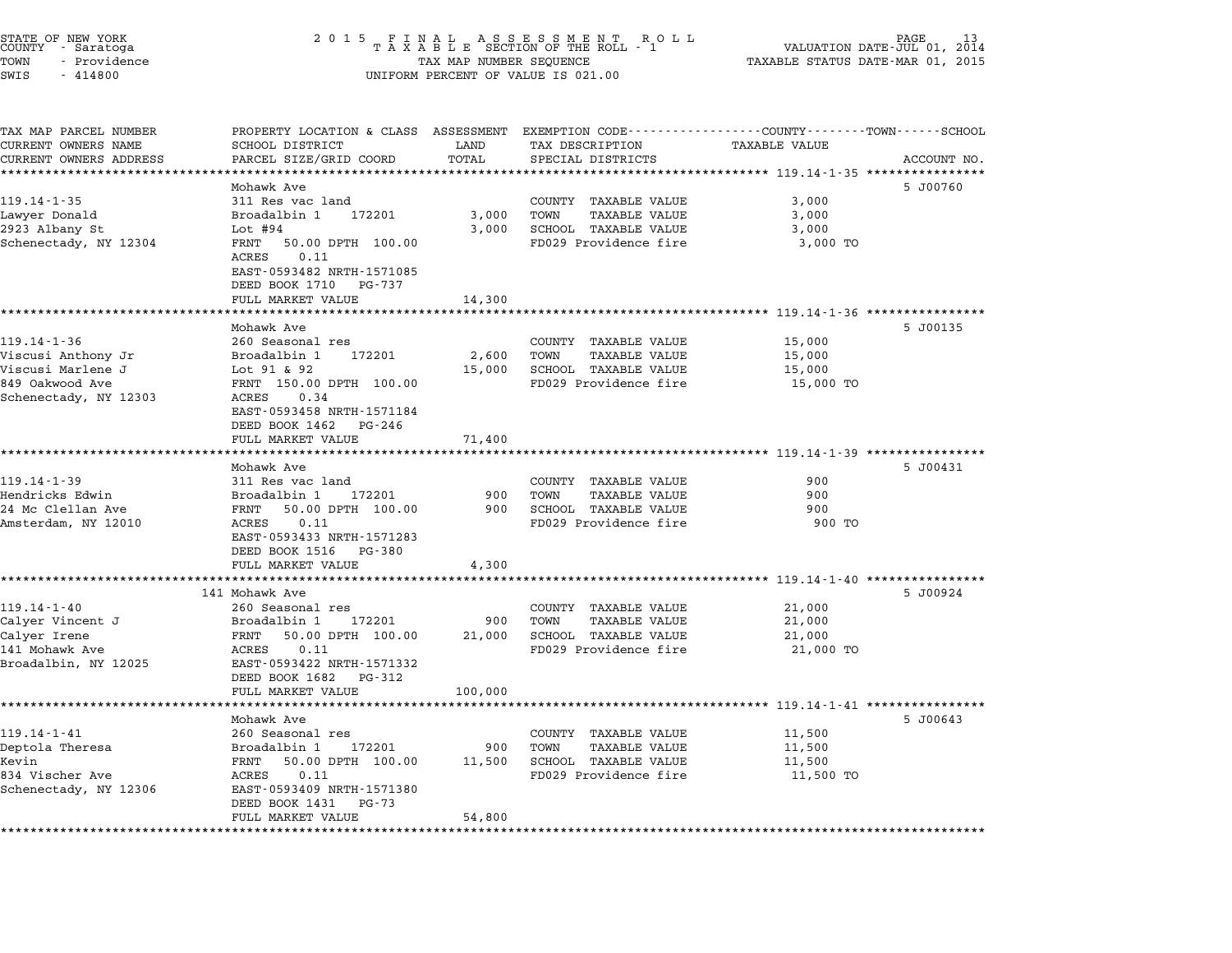|      | STATE OF NEW YORK<br>COUNTY - Saratoga |  |
|------|----------------------------------------|--|
| TOWN | - Providence                           |  |
| SWTS | - 414800                               |  |

# STATE OF NEW YORK <sup>2</sup> <sup>0</sup> <sup>1</sup> 5 F I N A L A S S E S S M E N T R O L L PAGE <sup>14</sup> COUNTY - Saratoga <sup>T</sup> <sup>A</sup> <sup>X</sup> <sup>A</sup> <sup>B</sup> <sup>L</sup> <sup>E</sup> SECTION OF THE ROLL - <sup>1</sup> VALUATION DATE-JUL 01, <sup>2014</sup> TOWN - Providence TAX MAP NUMBER SEQUENCE TAXABLE STATUS DATE-MAR 01, <sup>2015</sup> SWIS - <sup>414800</sup> UNIFORM PERCENT OF VALUE IS 021.00

| TAX MAP PARCEL NUMBER<br>CURRENT OWNERS NAME | PROPERTY LOCATION & CLASS ASSESSMENT EXEMPTION CODE---------------COUNTY-------TOWN-----SCHOOL<br>SCHOOL DISTRICT | LAND    | TAX DESCRIPTION                                      | <b>TAXABLE VALUE</b> |             |
|----------------------------------------------|-------------------------------------------------------------------------------------------------------------------|---------|------------------------------------------------------|----------------------|-------------|
| CURRENT OWNERS ADDRESS                       | PARCEL SIZE/GRID COORD                                                                                            | TOTAL   | SPECIAL DISTRICTS                                    |                      | ACCOUNT NO. |
|                                              |                                                                                                                   |         |                                                      |                      |             |
|                                              | Mohawk Ave                                                                                                        |         |                                                      |                      | 5 J00644    |
| $119.14 - 1 - 42$                            | 311 Res vac land                                                                                                  |         | COUNTY TAXABLE VALUE                                 | 900                  |             |
| Deptola Theresa                              | Broadalbin 1<br>172201                                                                                            | 900     | TOWN<br><b>TAXABLE VALUE</b>                         | 900                  |             |
| Kevin                                        | 40.00 DPTH 100.00<br>FRNT                                                                                         | 900     | SCHOOL TAXABLE VALUE                                 | 900                  |             |
| 834 Vischer Ave                              | ACRES<br>0.09                                                                                                     |         | FD029 Providence fire                                | 900 TO               |             |
| Schenectady, NY 12306                        | EAST-0593398 NRTH-1571422                                                                                         |         |                                                      |                      |             |
|                                              | DEED BOOK 1431 PG-71                                                                                              |         |                                                      |                      |             |
|                                              | FULL MARKET VALUE                                                                                                 | 4,300   |                                                      |                      |             |
|                                              |                                                                                                                   |         |                                                      |                      |             |
|                                              | 147 Mohawk Ave                                                                                                    |         |                                                      |                      | 5 J00654    |
| $119.14 - 1 - 43$                            | 260 Seasonal res<br>Broadalbin 1<br>172201                                                                        | 700     | COUNTY TAXABLE VALUE<br>TOWN                         | 34,500               |             |
| Ostrander Gary<br>Ostrander Marianne L       | FRNT<br>40.00 DPTH 100.00                                                                                         | 34,500  | <b>TAXABLE VALUE</b><br>SCHOOL TAXABLE VALUE         | 34,500               |             |
| 1084 Mc Kinley Ave                           | ACRES<br>0.09                                                                                                     |         | FD029 Providence fire                                | 34,500<br>34,500 TO  |             |
| Schenectady, NY 12303                        | EAST-0593389 NRTH-1571461                                                                                         |         |                                                      |                      |             |
|                                              | DEED BOOK 1657 PG-578                                                                                             |         |                                                      |                      |             |
|                                              | FULL MARKET VALUE                                                                                                 | 164,286 |                                                      |                      |             |
|                                              |                                                                                                                   |         |                                                      |                      |             |
|                                              | Mohawk Ave                                                                                                        |         |                                                      |                      | 5 J00655    |
| $119.14 - 1 - 44$                            | 311 Res vac land                                                                                                  |         | COUNTY TAXABLE VALUE                                 | 1,300                |             |
| Ostrander Gary                               | Broadalbin 1<br>172201                                                                                            | 1,300   | TOWN<br>TAXABLE VALUE                                | 1,300                |             |
| Ostrander Marianne L                         | FRNT 85.40 DPTH                                                                                                   | 1,300   | SCHOOL TAXABLE VALUE                                 | 1,300                |             |
| 1084 Mckinley Ave                            | ACRES<br>0.17                                                                                                     |         | FD029 Providence fire                                | 1,300 TO             |             |
| Schenectady, NY 12303                        | EAST-0593375 NRTH-1571519                                                                                         |         |                                                      |                      |             |
|                                              | DEED BOOK 1657 PG-578                                                                                             |         |                                                      |                      |             |
|                                              | FULL MARKET VALUE                                                                                                 | 6,200   |                                                      |                      |             |
|                                              |                                                                                                                   |         |                                                      |                      |             |
|                                              | Seneca Ave                                                                                                        |         |                                                      |                      | 5 J00592    |
| $119.14 - 1 - 45$<br>Ostrander Gary L        | 270 Mfg housing<br>Broadalbin 1<br>172201                                                                         | 3,400   | COUNTY TAXABLE VALUE<br>TOWN<br><b>TAXABLE VALUE</b> | 9,900<br>9,900       |             |
| Ostrander Marianne L                         | FRNT 100.00 DPTH 100.00                                                                                           | 9,900   | SCHOOL TAXABLE VALUE                                 | 9,900                |             |
| 1084 McKinley Ave                            | ACRES<br>0.23                                                                                                     |         | FD029 Providence fire                                | 9,900 TO             |             |
| Schenectady, NY 12303                        | EAST-0593277 NRTH-1571444                                                                                         |         |                                                      |                      |             |
|                                              | DEED BOOK 2014 PG-18961                                                                                           |         |                                                      |                      |             |
|                                              | FULL MARKET VALUE                                                                                                 | 47,100  |                                                      |                      |             |
|                                              | ************************                                                                                          |         |                                                      |                      |             |
|                                              | 142 Seneca Ave                                                                                                    |         |                                                      |                      | 5 J00432    |
| $119.14 - 1 - 48$                            | 260 Seasonal res                                                                                                  |         | COUNTY TAXABLE VALUE                                 | 15,900               |             |
| Webster Judy A                               | Broadalbin 1<br>172201                                                                                            | 900     | TOWN<br>TAXABLE VALUE                                | 15,900               |             |
| 1108 Butler St                               | 50.00 DPTH 100.00<br>FRNT                                                                                         | 15,900  | SCHOOL TAXABLE VALUE                                 | 15,900               |             |
| Schenectady, NY 12303                        | 0.11<br>ACRES                                                                                                     |         | FD029 Providence fire                                | 15,900 TO            |             |
|                                              | EAST-0593333 NRTH-1571257                                                                                         |         |                                                      |                      |             |
|                                              | DEED BOOK 2012<br>PG-790                                                                                          |         |                                                      |                      |             |
|                                              | FULL MARKET VALUE                                                                                                 | 75,700  |                                                      |                      |             |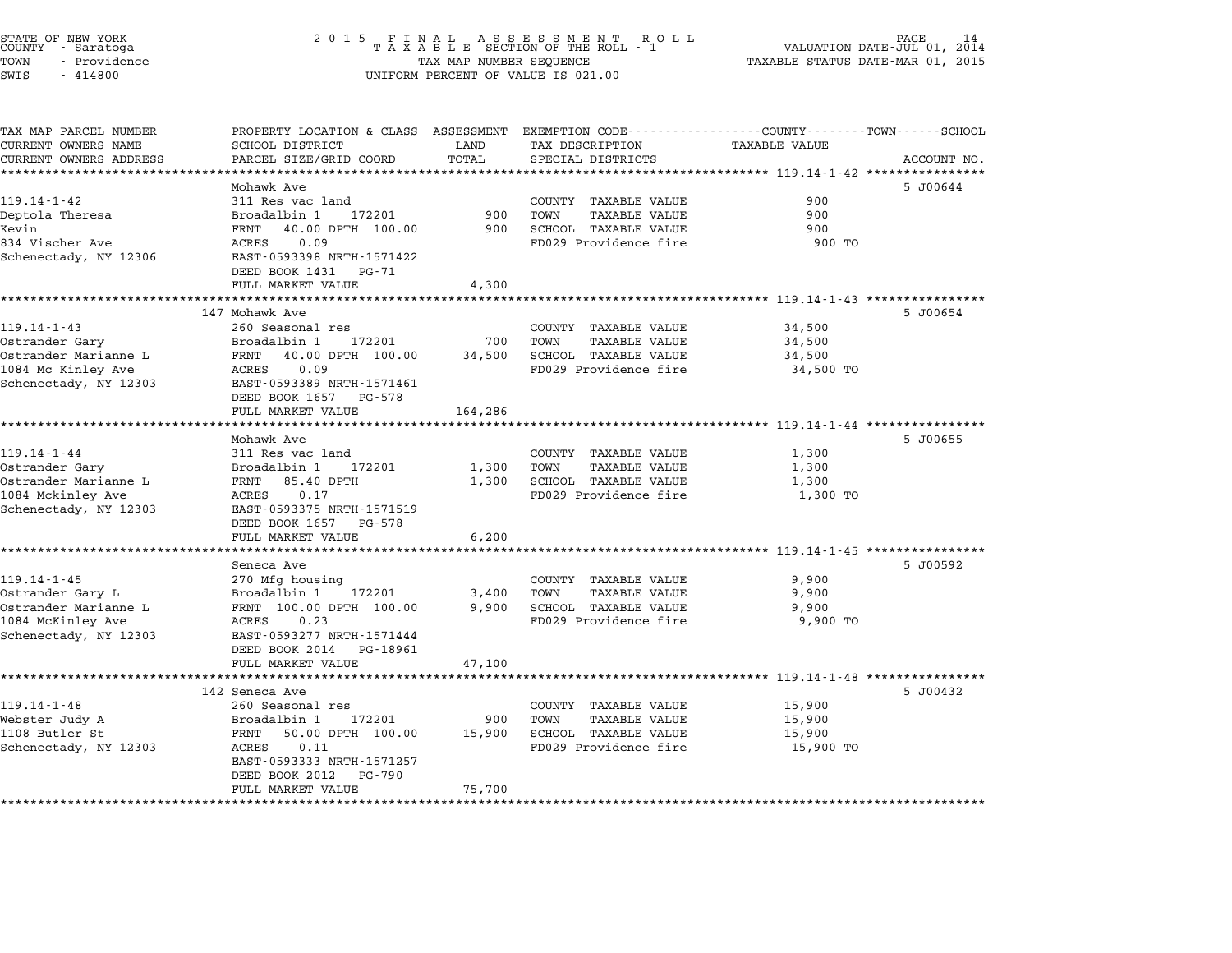| TOWN<br>SWIS<br>$-414800$                                              | TAX MAP NUMBER SEQUENCE<br>UNIFORM PERCENT OF VALUE IS 021.00                                       | 15<br>PAGE<br>VALUATION DATE-JUL 01,<br>2014<br>TAXABLE STATUS DATE-MAR 01, 2015 |                                                                                                     |                                                           |             |
|------------------------------------------------------------------------|-----------------------------------------------------------------------------------------------------|----------------------------------------------------------------------------------|-----------------------------------------------------------------------------------------------------|-----------------------------------------------------------|-------------|
| TAX MAP PARCEL NUMBER<br>CURRENT OWNERS NAME<br>CURRENT OWNERS ADDRESS | PROPERTY LOCATION & CLASS ASSESSMENT<br>SCHOOL DISTRICT<br>PARCEL SIZE/GRID COORD                   | LAND<br>TOTAL                                                                    | EXEMPTION CODE-----------------COUNTY-------TOWN-----SCHOOL<br>TAX DESCRIPTION<br>SPECIAL DISTRICTS | <b>TAXABLE VALUE</b>                                      | ACCOUNT NO. |
|                                                                        |                                                                                                     |                                                                                  |                                                                                                     | ********************************** 119.14-1-49 ********** |             |
|                                                                        | 140 Seneca Ave                                                                                      |                                                                                  |                                                                                                     |                                                           | 5 J00642    |
| 119.14-1-49                                                            | 260 Seasonal res                                                                                    |                                                                                  | COUNTY TAXABLE VALUE                                                                                | 20,000                                                    |             |
| Webster Judy A                                                         | Broadalbin 1<br>172201                                                                              | 900                                                                              | <b>TAXABLE VALUE</b><br>TOWN                                                                        | 20,000                                                    |             |
| 1108 Butler St                                                         | Lot 77 Camp                                                                                         | 20,000                                                                           | SCHOOL TAXABLE VALUE                                                                                | 20,000                                                    |             |
| Schenectady, NY 12303                                                  | FRNT<br>50.00 DPTH 100.00<br>0.11<br>ACRES<br>EAST-0593344 NRTH-1571207<br>DEED BOOK 2012<br>PG-791 |                                                                                  | FD029 Providence fire                                                                               | 20,000 TO                                                 |             |
|                                                                        | FULL MARKET VALUE                                                                                   | 95,200                                                                           |                                                                                                     |                                                           |             |
|                                                                        |                                                                                                     |                                                                                  |                                                                                                     | ************** 119.14-1-50 **********                     |             |
|                                                                        | 138 Seneca Ave                                                                                      |                                                                                  |                                                                                                     |                                                           | 5 J00878    |
| $119.14 - 1 - 50$<br>Sharron Bruce F                                   | 260 Seasonal res<br>Broadalbin 1<br>172201                                                          | 1,800                                                                            | COUNTY TAXABLE VALUE<br><b>TAXABLE VALUE</b><br>TOWN                                                | 14,300<br>14,300                                          |             |
| Sharron Mary J                                                         | Estate Plan                                                                                         | 14,300                                                                           | SCHOOL TAXABLE VALUE                                                                                | 14,300                                                    |             |
| et al                                                                  | Lots 75 & 76                                                                                        |                                                                                  | FD029 Providence fire                                                                               | 14,300 TO                                                 |             |
| 1019 Louis Rd                                                          | FRNT 100.00 DPTH 100.00                                                                             |                                                                                  |                                                                                                     |                                                           |             |
| Schenectady, NY 12303                                                  | ACRES<br>0.23<br>EAST-0593363 NRTH-1571130<br>DEED BOOK 1625<br>PG-94                               |                                                                                  |                                                                                                     |                                                           |             |
|                                                                        | FULL MARKET VALUE                                                                                   | 68,100                                                                           |                                                                                                     |                                                           |             |
|                                                                        |                                                                                                     |                                                                                  |                                                                                                     |                                                           |             |
|                                                                        | Seneca Ave                                                                                          |                                                                                  |                                                                                                     |                                                           | 5 J00711    |
| $119.14 - 1 - 53$<br>Gaudette Robert                                   | 260 Seasonal res<br>Broadalbin 1<br>172201                                                          | 1,500                                                                            | COUNTY TAXABLE VALUE<br>TOWN<br><b>TAXABLE VALUE</b>                                                | 15,500<br>15,500                                          |             |
| Gaudette Dorothy                                                       | Life Estate                                                                                         | 15,500                                                                           | SCHOOL TAXABLE VALUE                                                                                | 15,500                                                    |             |
| c/o Patricia Durocher and                                              | FRNT<br>50.00 DPTH 100.00                                                                           |                                                                                  | FD029 Providence fire                                                                               | 15,500 TO                                                 |             |
| Christine Barton                                                       | ACRES<br>0.11                                                                                       |                                                                                  |                                                                                                     |                                                           |             |
| 6 Cook Cir                                                             | EAST-0593209 NRTH-1571117                                                                           |                                                                                  |                                                                                                     |                                                           |             |
| Gansevoort, NY 12831                                                   | DEED BOOK 2007<br>PG-41769                                                                          |                                                                                  |                                                                                                     |                                                           |             |
|                                                                        | FULL MARKET VALUE                                                                                   | 73,800                                                                           |                                                                                                     |                                                           |             |
|                                                                        | Seneca Ave                                                                                          |                                                                                  |                                                                                                     |                                                           | 5 J00712    |
| $119.14 - 1 - 54$                                                      | 311 Res vac land                                                                                    |                                                                                  | COUNTY TAXABLE VALUE                                                                                | 1,500                                                     |             |
| Gaudette Robert                                                        | Broadalbin 1<br>172201                                                                              | 1,500                                                                            | TOWN<br>TAXABLE VALUE                                                                               | 1,500                                                     |             |
| Gaudette Dorothy                                                       | Life Estate                                                                                         | 1,500                                                                            | SCHOOL TAXABLE VALUE                                                                                | 1,500                                                     |             |
| c/o Patricia Durocher and                                              | FRNT<br>50.00 DPTH 100.00                                                                           |                                                                                  | FD029 Providence fire                                                                               | 1,500 TO                                                  |             |
| Christine Barton                                                       | ACRES<br>0.11                                                                                       |                                                                                  |                                                                                                     |                                                           |             |
| 6 Cook Cir                                                             | EAST-0593198 NRTH-1571165                                                                           |                                                                                  |                                                                                                     |                                                           |             |
| Gansevoort, NY 12831                                                   | DEED BOOK 2007<br>PG-41769<br>FULL MARKET VALUE                                                     | 7,100                                                                            |                                                                                                     |                                                           |             |
|                                                                        |                                                                                                     |                                                                                  |                                                                                                     |                                                           |             |
|                                                                        | Seneca Ave                                                                                          |                                                                                  |                                                                                                     |                                                           | 5 J01155    |
| $119.14 - 1 - 55$                                                      | 260 Seasonal res                                                                                    |                                                                                  | COUNTY TAXABLE VALUE                                                                                | 29,300                                                    |             |
| Lawlor et al Linda                                                     | Broadalbin 1<br>172201                                                                              | 1,100                                                                            | TOWN<br><b>TAXABLE VALUE</b>                                                                        | 29,300                                                    |             |
| c/o Mary Jo Reinhart                                                   | Life estate                                                                                         | 29,300                                                                           | SCHOOL TAXABLE VALUE                                                                                | 29,300                                                    |             |
| 81 Woodin Rd                                                           | 2014/33680                                                                                          |                                                                                  | FD029 Providence fire                                                                               | 29,300 TO                                                 |             |
| Clifton Park, NY 12065                                                 | FRNT<br>50.00 DPTH 100.00                                                                           |                                                                                  |                                                                                                     |                                                           |             |
|                                                                        |                                                                                                     |                                                                                  |                                                                                                     |                                                           |             |
|                                                                        | ACRES<br>0.11<br>EAST-0593184 NRTH-1571221                                                          |                                                                                  |                                                                                                     |                                                           |             |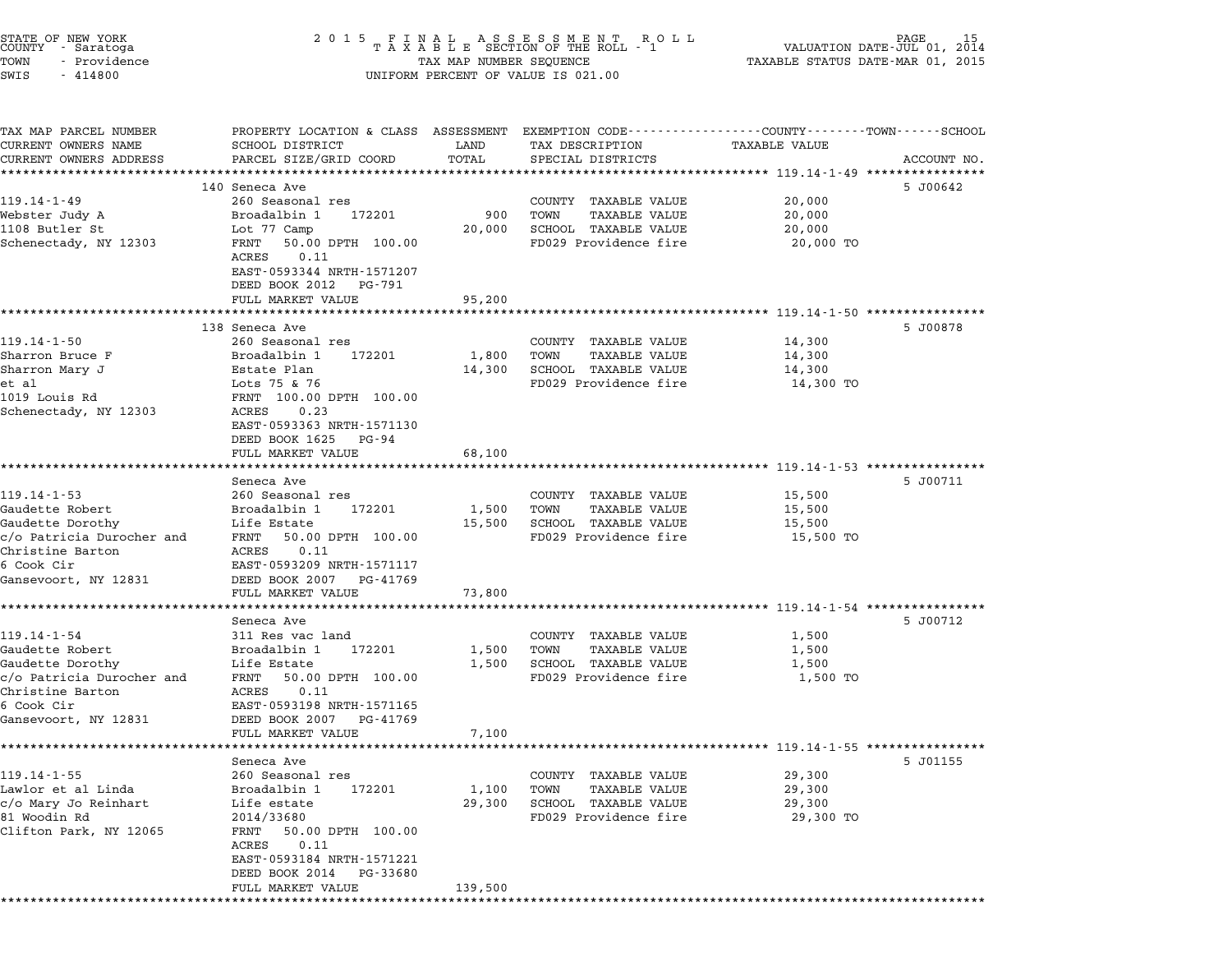| STATE OF NEW YORK    | 2015 FINAL ASSESSMENT ROLL         | 16<br>PAGE                       |
|----------------------|------------------------------------|----------------------------------|
| COUNTY - Saratoga    | TAXABLE SECTION OF THE ROLL - 1    | VALUATION DATE-JUL 01, 2014      |
| - Providence<br>TOWN | TAX MAP NUMBER SEOUENCE            | TAXABLE STATUS DATE-MAR 01, 2015 |
| SWTS - 414800        | INIFORM PERCENT OF VALUE IS 021.00 |                                  |

# TOWN - Providence TAX MAP NUMBER SEQUENCE TAXABLE STATUS DATE-MAR 01, <sup>2015</sup> COONTI - SATACOGA<br>TOWN - Providence<br>SWIS - 414800 UNIFORM PERCENT OF VALUE IS 021.00

TAX MAP PARCEL NUMBER PROPERTY LOCATION & CLASS ASSESSMENT EXEMPTION CODE------------------COUNTY--------TOWN------SCHOOL ...<br>-- COUNTY:- TAX MAP PARCEL NUMBER THE OCHOTRY AND THE CURRENT EXEMPTION CODE<br>CURRENT OWNERS NAME SCHOOL DISTRICT LAND TAX DESCRIPTION TAXABLE VALUE CURRENT OWNERS ADDRESS PARCEL SIZE/GRID COORD TOTAL SPECIAL DISTRICTS ACCOUNT NO. \*\*\*\*\*\*\*\*\*\*\*\*\*\*\*\*\*\*\*\*\*\*\*\*\*\*\*\*\*\*\*\*\*\*\*\*\*\*\*\*\*\*\*\*\*\*\*\*\*\*\*\*\*\*\*\*\*\*\*\*\*\*\*\*\*\*\*\*\*\*\*\*\*\*\*\*\*\*\*\*\*\*\*\*\*\*\*\*\*\*\*\*\*\*\*\*\*\*\*\*\*\*\* 119.14-1-56 \*\*\*\*\*\*\*\*\*\*\*\*\*\*\*\* Seneca Ave 5 J01290 119.14-1-56 Seneca Ave Seneca Ave Seneca Ave Seneca Ave Seneca Ave Seneca Ave Seneca Ave Seneca Ave Seneca Ave S Lawlor et al Linda B Broadalbin <sup>1</sup> <sup>172201</sup> <sup>500</sup> TOWN TAXABLE VALUE <sup>500</sup> count the set of the state of the state of the count than the value of the set of the set of the state of the<br>Limit and the state the set of the set of the set of the set of the set of the set of the set of the set of th<br>C MANUT ET AT MING BUOMANDING BUOLOGY OF THE SUCH THAN TAXABLE VALUE AND TRANSULATE OUT AND TRANSULATE SUCH AND SUCH AND SUCH AND TRANSULATE SUCH AND SUCH AND SUCH AND SUCH AND SUCH AND SUCH AND SUCH AND SUCH AND SUCH AND SU Clifton Park, NY <sup>12065</sup> FRNT 30.00 DPTH 100.00 FRNT 30.00 DPTH 100.00<br>ACRES 0.07 EAST-0593175 NRTH-1571254 EAST-0593175 NRTH-1571254<br>DEED BOOK 2014 PG-33680 DEED BOOK 2014 PG-33680<br>FULL MARKET VALUE 2,400 \*\*\*\*\*\*\*\*\*\*\*\*\*\*\*\*\*\*\*\*\*\*\*\*\*\*\*\*\*\*\*\*\*\*\*\*\*\*\*\*\*\*\*\*\*\*\*\*\*\*\*\*\*\*\*\*\*\*\*\*\*\*\*\*\*\*\*\*\*\*\*\*\*\*\*\*\*\*\*\*\*\*\*\*\*\*\*\*\*\*\*\*\*\*\*\*\*\*\*\*\*\*\* 119.14-1-60 \*\*\*\*\*\*\*\*\*\*\*\*\*\*\*\* Cayuga Ave 5 J01544 119.14-1-60 Samuel Carus and Carus and Carus and Carus and Carus Carus Carus Carus Carus Carus County TAXABLE VALUE 900 Lawlor etal Linda B Broadalbin <sup>1</sup> <sup>172201</sup> <sup>900</sup> TOWN TAXABLE VALUE <sup>900</sup> c/o Mary Jo Reinhart Life estate <sup>900</sup> SCHOOL TAXABLE VALUE <sup>900</sup> metric editional provident della control della control della control della control della control della control<br>1900 SCHOOL TAXABLE VALUE editione di providence fire 900 TO<br>19029 Providence fire 900 TO TO Clifton Park, NY <sup>12065</sup> FRNT 45.00 DPTH 100.00 FRNT 45.00 DPTH 100.00<br>ACRES 0.10 FANI 45.00 DPIH 100.00<br>ACRES 0.10<br>EAST-0593082 NRTH-1571221 EAST-0593082 NRTH-1571221<br>DEED BOOK 2014 PG-33680 DEED BOOK 2014 PG-33680<br>FULL MARKET VALUE 4,300 \*\*\*\*\*\*\*\*\*\*\*\*\*\*\*\*\*\*\*\*\*\*\*\*\*\*\*\*\*\*\*\*\*\*\*\*\*\*\*\*\*\*\*\*\*\*\*\*\*\*\*\*\*\*\*\*\*\*\*\*\*\*\*\*\*\*\*\*\*\*\*\*\*\*\*\*\*\*\*\*\*\*\*\*\*\*\*\*\*\*\*\*\*\*\*\*\*\*\*\*\*\*\* 119.14-1-61 \*\*\*\*\*\*\*\*\*\*\*\*\*\*\*\* Cayuga Ave 5 J01243 119.14-1-61 Cayuga Ave Care Care and County TAXABLE VALUE 19.14-1-61 (1,600) Marra Kathleen A Broadalbin <sup>1</sup> <sup>172201</sup> 1,600 TOWN TAXABLE VALUE 1,600 119.14 I OI OIL NES VAO I AND DE COONTI TAAADDD VADOD I I,OOO<br>Marra Kathleen A Broadalbin 192201 1,600 TOWN TAXABLE VALUE 1,600<br>150 Cayuga Ave 1,600 FRNT 90.00 DPTH 100.00 1,600 SCHOOL TAXABLE VALUE 1,600 maria Kathleen A (Broad Broadaibin 1992)<br>1500 Cayuga Ave (BR) PRNT 90.00 FTH 100.00 1,600 SCHOOL TAXABLE VALUE (1,600 TO<br>Broadalbin, NY 12025 ACRES 0.21 ACRES 0.21<br>EAST-0593098 NRTH-1571156 EAST-0593098 NRTH-1571156<br>DEED BOOK 2012 PG-42997 EAST 0333030 MAIN 1371130<br>
DEED BOOK 2012 PG-42997<br>
FULL MARKET VALUE 7,600 \*\*\*\*\*\*\*\*\*\*\*\*\*\*\*\*\*\*\*\*\*\*\*\*\*\*\*\*\*\*\*\*\*\*\*\*\*\*\*\*\*\*\*\*\*\*\*\*\*\*\*\*\*\*\*\*\*\*\*\*\*\*\*\*\*\*\*\*\*\*\*\*\*\*\*\*\*\*\*\*\*\*\*\*\*\*\*\*\*\*\*\*\*\*\*\*\*\*\*\*\*\*\* 119.14-1-68 \*\*\*\*\*\*\*\*\*\*\*\*\*\*\*\* Cayuga Ave 5 J01533 119.14-1-68 311 Res vac land<br>Cayuga Ave<br>2,900 119.14-1-68 2.900 2,900 311 Res vac land Floyd David J Broadalbin <sup>1</sup> <sup>172201</sup> 2,900 TOWN TAXABLE VALUE 2,900 Floyd Megan FRNT 164.20 DPTH 2,900 SCHOOL TAXABLE VALUE 2,900 11030 Broad Broad Broad Broad Broad Broad Broad Broad Broad Broad Broad Broad Broad Broad Broad Broad Broad Br<br>1632 S Shore Rd Broad Broad Broad Broad Broad Broad Broad Broad Broad Broad Broad Broad Broad Broad Broad Broa<br> Broadalbin, NY <sup>12025</sup> EAST-0592915 NRTH-1571250 EAST-0592915 NRTH-15712<br>DEED BOOK 1350 PG-805 EASI-0392913 NAIH-1371230<br>
DEED BOOK 1350 PG-805<br>
FULL MARKET VALUE 13,800 \*\*\*\*\*\*\*\*\*\*\*\*\*\*\*\*\*\*\*\*\*\*\*\*\*\*\*\*\*\*\*\*\*\*\*\*\*\*\*\*\*\*\*\*\*\*\*\*\*\*\*\*\*\*\*\*\*\*\*\*\*\*\*\*\*\*\*\*\*\*\*\*\*\*\*\*\*\*\*\*\*\*\*\*\*\*\*\*\*\*\*\*\*\*\*\*\*\*\*\*\*\*\* 119.14-1-70 \*\*\*\*\*\*\*\*\*\*\*\*\*\*\*\* Cayuga Ave 5 J01089 119.14-1-70 Cayuga Ave Care of the Superintendence of the Superintendence of the Superintendence of the Superintendence of the Superintendence of the Superintendence of the Superintendence of the Superintendence of the Sup Taft Jacqueline A Broadalbin <sup>1</sup> <sup>172201</sup> 1,800 TOWN TAXABLE VALUE 1,800 11.13 I OURTROLL ON THE STREET SALE OF THE COUNTROLL OF THE TRANSFER OF THE 1,000<br>23 Crane St 1,800 PORTH 1,800 TOWN TAXABLE VALUE 1,800<br>23 Crane St 1,800 PRNT 96.00 DPTH 1,800 SCHOOL TAXABLE VALUE 1,800 1. Collective America Control of the Mathematical Control of the Control of the Mathematical Control of the Ta<br>23 Crane Street (1,800 SCRES 0.28 FD029 Providence fire 1,800 TO TANABLE VALUE 1,800 TO 1,800 TO 1,800 TO 1,800 FANI - 50.00 DFIH<br>ACRES - 0.28<br>EAST-0593047 NRTH-1571365 ACRES 0.28<br>EAST-0593047 NRTH-1571365 FULL MARKET VALUE 8,600 \*\*\*\*\*\*\*\*\*\*\*\*\*\*\*\*\*\*\*\*\*\*\*\*\*\*\*\*\*\*\*\*\*\*\*\*\*\*\*\*\*\*\*\*\*\*\*\*\*\*\*\*\*\*\*\*\*\*\*\*\*\*\*\*\*\*\*\*\*\*\*\*\*\*\*\*\*\*\*\*\*\*\*\*\*\*\*\*\*\*\*\*\*\*\*\*\*\*\*\*\*\*\*\*\*\*\*\*\*\*\*\*\*\*\*\*\*\*\*\*\*\*\*\*\*\*\*\*\*\*\*\*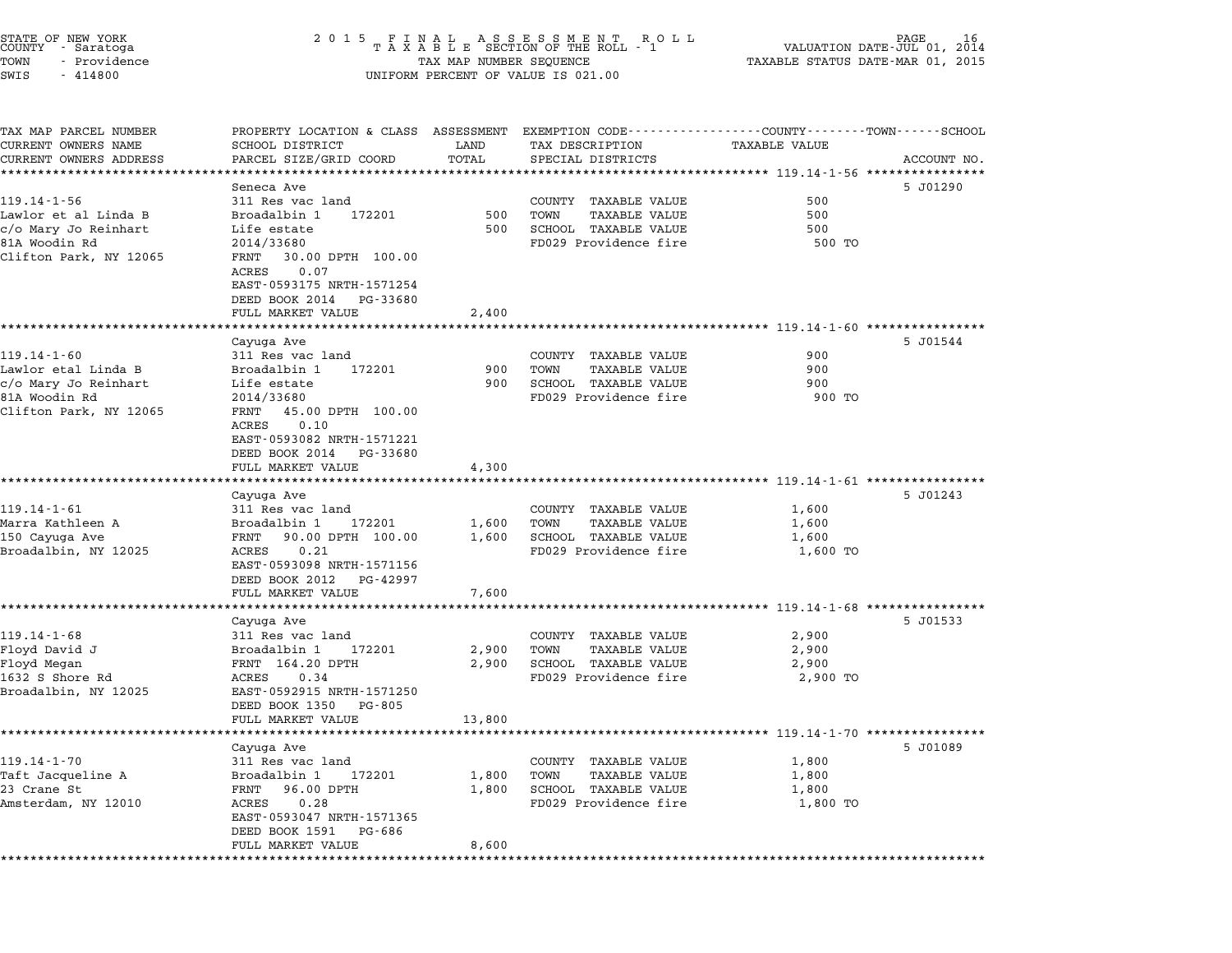| STATE OF NEW YORK<br>COUNTY - Saratoga<br>TOWN<br>- Providence<br>SWIS<br>$-414800$ | 2 0 1 5<br>FINAL ASSESSMENT ROLL<br>TAXABLE SECTION OF THE ROLL - 1<br>TAX MAP NUMBER SEQUENCE<br>UNIFORM PERCENT OF VALUE IS 021.00 | PAGE<br>17<br>VALUATION DATE-JUL 01,<br>2014<br>TAXABLE STATUS DATE-MAR 01, 2015 |                                                      |                                                            |             |
|-------------------------------------------------------------------------------------|--------------------------------------------------------------------------------------------------------------------------------------|----------------------------------------------------------------------------------|------------------------------------------------------|------------------------------------------------------------|-------------|
| TAX MAP PARCEL NUMBER<br>CURRENT OWNERS NAME                                        | PROPERTY LOCATION & CLASS ASSESSMENT EXEMPTION CODE---------------COUNTY-------TOWN-----SCHOOL<br>SCHOOL DISTRICT                    | LAND                                                                             | TAX DESCRIPTION                                      | <b>TAXABLE VALUE</b>                                       |             |
| CURRENT OWNERS ADDRESS                                                              | PARCEL SIZE/GRID COORD                                                                                                               | TOTAL                                                                            | SPECIAL DISTRICTS                                    |                                                            | ACCOUNT NO. |
|                                                                                     |                                                                                                                                      |                                                                                  |                                                      | ********************************* 119.14-1-72 **********   |             |
|                                                                                     | 144 Seneca Ave                                                                                                                       |                                                                                  |                                                      |                                                            | 5 J00786    |
| 119.14-1-72                                                                         | 312 Vac w/imprv                                                                                                                      |                                                                                  | COUNTY TAXABLE VALUE                                 | 3,245                                                      |             |
| Webster Judy A<br>1108 Butler St                                                    | Broadalbin 1<br>172201                                                                                                               | 1,500                                                                            | TOWN<br><b>TAXABLE VALUE</b>                         | 3,245                                                      |             |
| Schenectady, NY 12303                                                               | Lots 79,80,81<br>FRNT 130.00 DPTH 100.00                                                                                             | 3,245                                                                            | SCHOOL TAXABLE VALUE<br>FD029 Providence fire        | 3,245<br>3,245 TO                                          |             |
|                                                                                     | ACRES<br>0.30<br>EAST-0593304 NRTH-1571325                                                                                           |                                                                                  |                                                      |                                                            |             |
|                                                                                     | DEED BOOK 2012<br>PG-789                                                                                                             |                                                                                  |                                                      |                                                            |             |
|                                                                                     | FULL MARKET VALUE                                                                                                                    | 15,500                                                                           |                                                      |                                                            |             |
|                                                                                     |                                                                                                                                      |                                                                                  |                                                      | ********************************* 119.14-1-73 ************ |             |
| 119.14-1-73                                                                         | Seneca Ave                                                                                                                           |                                                                                  |                                                      |                                                            | 5 J00230    |
| Van Wart Alfred                                                                     | 270 Mfg housing<br>Broadalbin 1<br>172201                                                                                            | 1,500                                                                            | COUNTY TAXABLE VALUE<br>TOWN<br><b>TAXABLE VALUE</b> | 8,966<br>8,966                                             |             |
| Van Wart Jackie                                                                     | Partial                                                                                                                              | 8,966                                                                            | SCHOOL TAXABLE VALUE                                 | 8,966                                                      |             |
| PO Box 413                                                                          | FRNT 200.00 DPTH                                                                                                                     |                                                                                  | FD029 Providence fire                                | 8,966 TO                                                   |             |
| Broadalbin, NY 12025                                                                | 0.39<br>ACRES                                                                                                                        |                                                                                  |                                                      |                                                            |             |
|                                                                                     | EAST-0593146 NRTH-1571463                                                                                                            |                                                                                  |                                                      |                                                            |             |
|                                                                                     | DEED BOOK 2009<br>PG-26374                                                                                                           |                                                                                  |                                                      |                                                            |             |
|                                                                                     | FULL MARKET VALUE                                                                                                                    | 42,700                                                                           |                                                      |                                                            |             |
|                                                                                     |                                                                                                                                      |                                                                                  |                                                      | *************************** 119.14-1-74 *****************  | 5 J01556    |
| $119.14 - 1 - 74$                                                                   | Cayuga Ave<br>692 Road/str/hwy                                                                                                       |                                                                                  | COUNTY TAXABLE VALUE                                 | 900                                                        |             |
| Floyd David J & Megan                                                               | 172201<br>Broadalbin 1                                                                                                               | 900                                                                              | TOWN<br><b>TAXABLE VALUE</b>                         | 900                                                        |             |
| 1632 South Shore Rd                                                                 | FRNT<br>50.00 DPTH                                                                                                                   | 900                                                                              | SCHOOL TAXABLE VALUE                                 | 900                                                        |             |
| Broadalbin, NY 12025                                                                | 0.10<br>ACRES                                                                                                                        |                                                                                  | FD029 Providence fire                                | 900 TO                                                     |             |
|                                                                                     | EAST-0592974 NRTH-1571328                                                                                                            |                                                                                  |                                                      |                                                            |             |
|                                                                                     | DEED BOOK 1350<br>PG-805                                                                                                             |                                                                                  |                                                      |                                                            |             |
|                                                                                     | FULL MARKET VALUE                                                                                                                    | 4,300                                                                            |                                                      |                                                            |             |
|                                                                                     | 36 South Shore                                                                                                                       |                                                                                  |                                                      |                                                            | 5 J01181    |
| $119.14 - 2 - 1$                                                                    | 210 1 Family Res                                                                                                                     |                                                                                  | COUNTY TAXABLE VALUE                                 | 23,000                                                     |             |
| Mullett William W                                                                   | Broadalbin 1<br>172201                                                                                                               | 2,000                                                                            | TOWN<br><b>TAXABLE VALUE</b>                         | 23,000                                                     |             |
| Demski Marlene S                                                                    | FRNT 174.90 DPTH                                                                                                                     | 23,000                                                                           | SCHOOL TAXABLE VALUE                                 | 23,000                                                     |             |
| 18 Page Farm Rd                                                                     | ACRES<br>0.62                                                                                                                        |                                                                                  | FD029 Providence fire                                | 23,000 TO                                                  |             |
| Lincoln, MA 01773                                                                   | EAST-0593843 NRTH-1572111                                                                                                            |                                                                                  |                                                      |                                                            |             |
|                                                                                     | DEED BOOK 2012<br>PG-42292                                                                                                           |                                                                                  |                                                      |                                                            |             |
|                                                                                     | FULL MARKET VALUE                                                                                                                    | 109,500                                                                          |                                                      | *********************** 119.14-2-2 *******                 |             |
|                                                                                     | 40 South Shore                                                                                                                       |                                                                                  |                                                      |                                                            | 5 J00300    |
| $119.14 - 2 - 2$                                                                    | 210 1 Family Res                                                                                                                     |                                                                                  | VET WAR C 41122                                      | 2,445                                                      | 0<br>0      |
| Finch Roger C Sr                                                                    | Broadalbin 1<br>172201                                                                                                               |                                                                                  | 1,300 VET WAR T<br>41123                             | 0                                                          | 2,445<br>0  |
| Finch Brenda K                                                                      | House & Land Locked Lot                                                                                                              |                                                                                  | 16,300 RES STAR<br>41854                             | 0                                                          | 8,360<br>0  |
| 40 S Shore Rd                                                                       | ACRES<br>0.34                                                                                                                        |                                                                                  | <b>TAXABLE VALUE</b><br>COUNTY                       | 13,855                                                     |             |
| Northville, NY 12134                                                                | EAST-0594133 NRTH-1571960                                                                                                            |                                                                                  | TOWN<br>TAXABLE VALUE                                | 13,855                                                     |             |
|                                                                                     | DEED BOOK 1255<br>PG-270                                                                                                             |                                                                                  | SCHOOL TAXABLE VALUE                                 | 7,940                                                      |             |
|                                                                                     | FULL MARKET VALUE<br>*********************                                                                                           | 77,600                                                                           | FD029 Providence fire                                | 16,300 TO<br>*********************************             |             |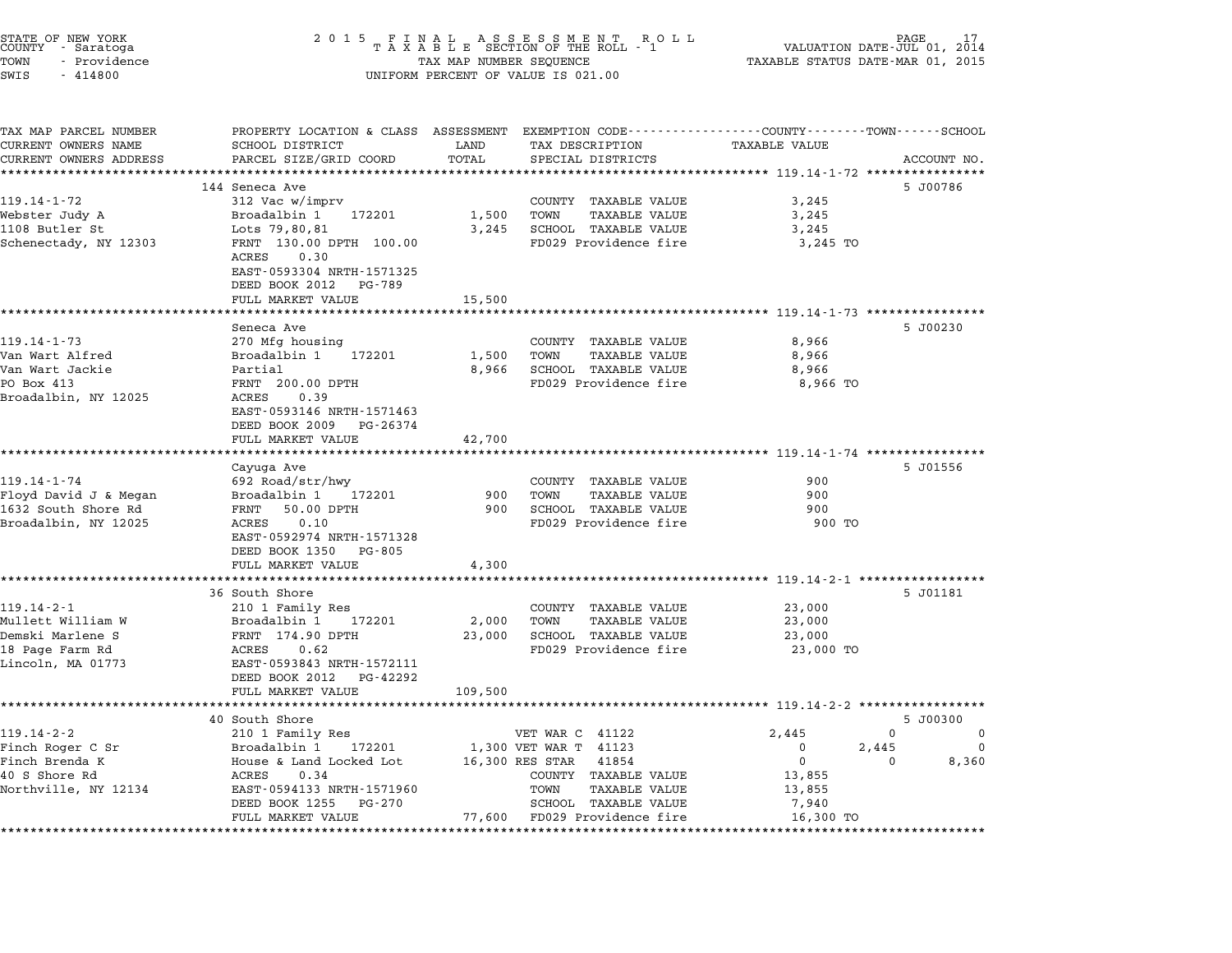| STATE OF NEW YORK<br>COUNTY - Saratoga<br>TOWN<br>- Providence<br>SWIS<br>$-414800$                               | 2 0 1 5<br>FINAL ASSESSMENT ROLL<br>TAXABLE SECTION OF THE ROLL - 1<br>TAX MAP NUMBER SEQUENCE<br>UNIFORM PERCENT OF VALUE IS 021.00                                                                             |                                       |                                                                                                                     | 18<br>PAGE<br>2014<br>VALUATION DATE-JUL 01,<br>TAXABLE STATUS DATE-MAR 01, 2015 |                                   |  |
|-------------------------------------------------------------------------------------------------------------------|------------------------------------------------------------------------------------------------------------------------------------------------------------------------------------------------------------------|---------------------------------------|---------------------------------------------------------------------------------------------------------------------|----------------------------------------------------------------------------------|-----------------------------------|--|
| TAX MAP PARCEL NUMBER<br>CURRENT OWNERS NAME<br>CURRENT OWNERS ADDRESS<br>***********************                 | PROPERTY LOCATION & CLASS ASSESSMENT EXEMPTION CODE---------------COUNTY-------TOWN-----SCHOOL<br>SCHOOL DISTRICT<br>PARCEL SIZE/GRID COORD<br>************************                                          | LAND<br>TOTAL                         | TAX DESCRIPTION<br>SPECIAL DISTRICTS                                                                                | <b>TAXABLE VALUE</b><br>********************************* 119.14-2-5 *********** | ACCOUNT NO.                       |  |
| $119.14 - 2 - 5$<br>Prior Bernard C<br>207 Covington Green Ln<br>Patterson, NY 12563                              | 107 Finch Rd<br>260 Seasonal res<br>Broadalbin 1<br>172201<br>FRNT 120.60 DPTH<br>ACRES<br>0.49<br>EAST-0594051 NRTH-1571836<br>DEED BOOK 1604<br>PG-331<br>FULL MARKET VALUE                                    | 3,600<br>17,500<br>83,300             | COUNTY TAXABLE VALUE<br>TOWN<br>TAXABLE VALUE<br>SCHOOL TAXABLE VALUE<br>FD029 Providence fire                      | 17,500<br>17,500<br>17,500<br>17,500 TO                                          | 5 J01008                          |  |
| $119.14 - 2 - 6$<br>Troy John L<br>Troy Sara S<br>9 Regency Dr<br>Wappingers Falls, NY 12590                      | 105 Finch Rd<br>311 Res vac land<br>Broadalbin 1<br>172201<br>Living Trust<br>FRNT 48.60 DPTH<br>0.22<br>ACRES<br>EAST-0593997 NRTH-1571789<br>DEED BOOK 2011 PG-29366                                           | 1,700<br>1,700                        | COUNTY TAXABLE VALUE<br>TOWN<br>TAXABLE VALUE<br>SCHOOL TAXABLE VALUE<br>FD029 Providence fire                      | 1,700<br>1,700<br>1,700<br>1,700 TO                                              | 5 J00907                          |  |
| $119.14 - 2 - 7$<br>Troy John<br>Troy Sara<br>9 Regency Dr<br>Wappingers Falls, NY 12591                          | FULL MARKET VALUE<br>103 Finch Rd<br>210 1 Family Res<br>Broadalbin 1<br>172201<br>Living Trust<br>FRNT 97.20 DPTH<br>ACRES<br>0.40<br>EAST-0593940 NRTH-1571746<br>DEED BOOK 2011<br>PG-29366                   | 8,100<br>3,000<br>41,318              | COUNTY TAXABLE VALUE<br>TOWN<br>TAXABLE VALUE<br>SCHOOL TAXABLE VALUE<br>FD029 Providence fire                      | 41,318<br>41,318<br>41,318<br>41,318 TO                                          | 5 J00906                          |  |
| $119.14 - 2 - 8$<br>Foley John F<br>Foley Marion Jean<br>Trustees<br>2731 Hedwig Dr<br>Yorktown Heights, NY 10598 | FULL MARKET VALUE<br>101 Finch Rd<br>260 Seasonal res<br>Broadalbin 1<br>172201<br>Foley Living Trust<br>FRNT 145.80 DPTH<br>ACRES<br>0.56<br>EAST-0593842 NRTH-1571667<br>DEED BOOK 2008                        | 196,752<br>3,800<br>23,500            | COUNTY TAXABLE VALUE<br>TOWN<br>TAXABLE VALUE<br>SCHOOL TAXABLE VALUE<br>FD029 Providence fire                      | 23,500<br>23,500<br>23,500<br>23,500 TO                                          | 5 J00125                          |  |
| $119.14 - 2 - 10$<br>Migli James<br>Migli Theresa K<br>34 South Shore Rd<br>Northville, NY 12134                  | PG-38978<br>FULL MARKET VALUE<br>34 South Shore<br>210 1 Family Res<br>Broadalbin 1<br>172201<br>FRNT 163.83 DPTH<br>ACRES<br>1.93<br>EAST-0593822 NRTH-1571922<br>DEED BOOK 1350<br>PG-175<br>FULL MARKET VALUE | 111,900<br>3,200<br>55,000<br>261,900 | 41854<br>RES STAR<br>COUNTY TAXABLE VALUE<br>TAXABLE VALUE<br>TOWN<br>SCHOOL TAXABLE VALUE<br>FD029 Providence fire | $\mathbf 0$<br>55,000<br>55,000<br>46,640<br>55,000 TO                           | 5 J00067<br>$\mathbf{0}$<br>8,360 |  |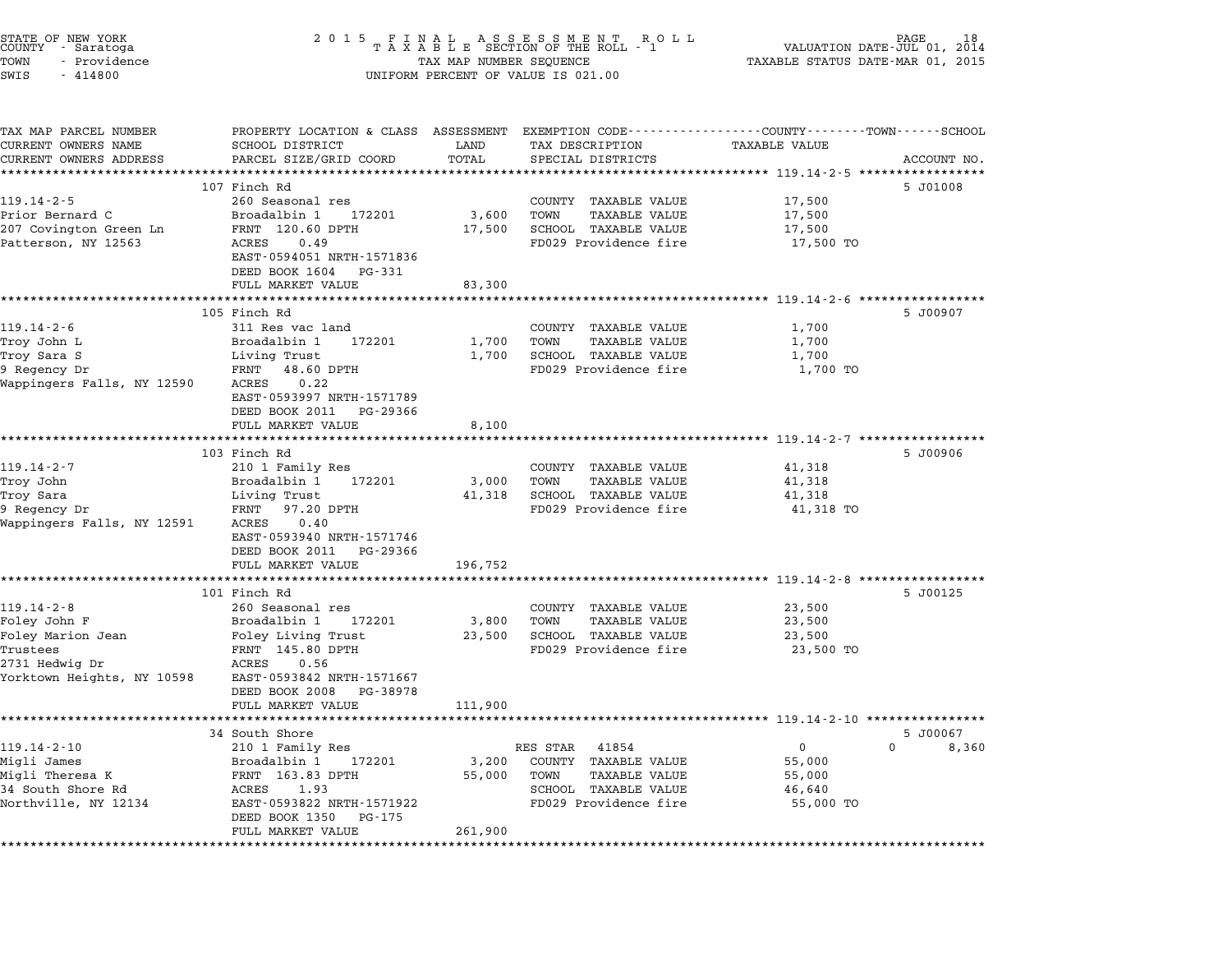| STATE OF NEW YORK<br>COUNTY - Saratoga | 2015 FINAL ASSESSMENT ROLL<br>TAXABLE SECTION OF THE ROLL - 1 | 19<br>PAGE<br>VALUATION DATE-JUL 01, 2014 |
|----------------------------------------|---------------------------------------------------------------|-------------------------------------------|
| TOWN<br>- Providence                   | TAX MAP NUMBER SEQUENCE                                       | TAXABLE STATUS DATE-MAR 01, 2015          |
| SWIS<br>- 414800                       | UNIFORM PERCENT OF VALUE IS 021.00                            |                                           |

# TOWN - Providence TAX MAP NUMBER SEQUENCE TAXABLE STATUS DATE-MAR 01, <sup>2015</sup>

| TAX MAP PARCEL NUMBER<br>CURRENT OWNERS NAME | PROPERTY LOCATION & CLASS ASSESSMENT EXEMPTION CODE---------------COUNTY-------TOWN------SCHOOL<br>SCHOOL DISTRICT | LAND    | TAX DESCRIPTION                               | TAXABLE VALUE                                           |                    |
|----------------------------------------------|--------------------------------------------------------------------------------------------------------------------|---------|-----------------------------------------------|---------------------------------------------------------|--------------------|
| CURRENT OWNERS ADDRESS                       | PARCEL SIZE/GRID COORD                                                                                             | TOTAL   | SPECIAL DISTRICTS                             |                                                         | ACCOUNT NO.        |
|                                              |                                                                                                                    |         |                                               |                                                         |                    |
|                                              | Finch Rd                                                                                                           |         |                                               |                                                         | 5 L01147           |
| $119.14 - 2 - 11$                            | 210 1 Family Res                                                                                                   |         | 41854<br>RES STAR                             | $\mathbf{0}$                                            | $\Omega$<br>8,360  |
| LaPort Justin A                              | Broadalbin 1<br>172201                                                                                             | 2,000   | COUNTY TAXABLE VALUE                          | 18,500                                                  |                    |
| 111 Finch Rd Rear                            | FRNT<br>70.00 DPTH                                                                                                 | 18,500  | TOWN<br>TAXABLE VALUE                         | 18,500                                                  |                    |
| Broadalbin, NY 12025                         | ACRES<br>0.92                                                                                                      |         | SCHOOL TAXABLE VALUE<br>FD029 Providence fire | 10,140                                                  |                    |
|                                              | EAST-0594209 NRTH-1571890<br>DEED BOOK 2012                                                                        |         |                                               | 18,500 TO                                               |                    |
|                                              | PG-11545<br>FULL MARKET VALUE                                                                                      | 88,100  |                                               |                                                         |                    |
|                                              | *********************                                                                                              |         |                                               |                                                         |                    |
|                                              | 1633 South Shore                                                                                                   |         |                                               |                                                         | 5 J01640           |
| $119.14 - 3 - 1$                             | 210 1 Family Res                                                                                                   |         | SR STAR<br>41834                              | 0                                                       | $\Omega$<br>10,914 |
| Shuttleworth John                            | Broadalbin 1<br>172201                                                                                             | 1,500   | COUNTY TAXABLE VALUE                          | 27,700                                                  |                    |
| Shuttleworth Jacqueline                      | ACRES<br>0.09                                                                                                      | 27,700  | TOWN<br>TAXABLE VALUE                         | 27,700                                                  |                    |
| 1633 Co Hwy 110                              | EAST-0592660 NRTH-1571981                                                                                          |         | SCHOOL TAXABLE VALUE                          | 16,786                                                  |                    |
| Broadalbin, NY 12025                         | DEED BOOK 872<br>PG-00301<br>FULL MARKET VALUE                                                                     | 131,900 | FD029 Providence fire                         | 27,700 TO                                               |                    |
|                                              | ************************                                                                                           |         |                                               | ************************* 119.14-3-2 ****************** |                    |
|                                              | South Shore                                                                                                        |         |                                               |                                                         | 5 J00424           |
| $119.14 - 3 - 2$                             | 311 Res vac land                                                                                                   |         | COUNTY TAXABLE VALUE                          | 4,100                                                   |                    |
| Droege Robert M                              | Broadalbin 1<br>172201                                                                                             | 4,100   | TOWN<br>TAXABLE VALUE                         | 4,100                                                   |                    |
| Pollard Laurie A                             | FRNT 111.00 DPTH                                                                                                   | 4,100   | SCHOOL TAXABLE VALUE                          | 4,100                                                   |                    |
| 20 Silver Springs Dr                         | 0.47<br>ACRES                                                                                                      |         | FD029 Providence fire                         | 4,100 TO                                                |                    |
| Ballston Spa, NY 12020                       | EAST-0592709 NRTH-1571783                                                                                          |         |                                               |                                                         |                    |
|                                              | DEED BOOK 2013<br>PG-18518                                                                                         |         |                                               |                                                         |                    |
|                                              | FULL MARKET VALUE<br>. <b>.</b> .                                                                                  | 19,500  |                                               |                                                         |                    |
|                                              | South Shore                                                                                                        |         |                                               |                                                         | 5 J00418           |
| $119.14 - 4 - 1$                             | 270 Mfg housing                                                                                                    |         | COUNTY TAXABLE VALUE                          | 9,800                                                   |                    |
| Smith Boice                                  | Broadalbin 1<br>172201                                                                                             | 4,800   | TOWN<br><b>TAXABLE VALUE</b>                  | 9,800                                                   |                    |
| 135 Church St                                | 25.00 DPTH<br>FRNT                                                                                                 | 9,800   | SCHOOL TAXABLE VALUE                          | 9,800                                                   |                    |
| Esperance, NY 12066                          | 0.70<br>ACRES                                                                                                      |         | FD029 Providence fire                         | 9,800 TO                                                |                    |
|                                              | EAST-0594119 NRTH-1572358                                                                                          |         |                                               |                                                         |                    |
|                                              | DEED BOOK 0880<br>PG-0009                                                                                          |         |                                               |                                                         |                    |
|                                              | FULL MARKET VALUE                                                                                                  | 46,700  |                                               |                                                         |                    |
|                                              | South Shore                                                                                                        |         |                                               |                                                         | 5 J00672           |
| $119.14 - 4 - 2$                             | 270 Mfg housing                                                                                                    |         | COUNTY TAXABLE VALUE                          | 5,000                                                   |                    |
| Smith Boice                                  | Broadalbin 1<br>172201                                                                                             | 2,000   | TOWN<br>TAXABLE VALUE                         | 5,000                                                   |                    |
| Smith Joy                                    | 75.00 DPTH<br>FRNT                                                                                                 | 5,000   | SCHOOL TAXABLE VALUE                          | 5,000                                                   |                    |
| 135 Church St                                | 0.21<br>ACRES                                                                                                      |         | FD029 Providence fire                         | 5,000 TO                                                |                    |
| Esperance, NY 12066                          | EAST-0594058 NRTH-1572519                                                                                          |         |                                               |                                                         |                    |
|                                              | DEED BOOK 0912<br>PG-0715                                                                                          |         |                                               |                                                         |                    |
|                                              | FULL MARKET VALUE                                                                                                  | 23,800  |                                               |                                                         |                    |
|                                              |                                                                                                                    |         |                                               |                                                         |                    |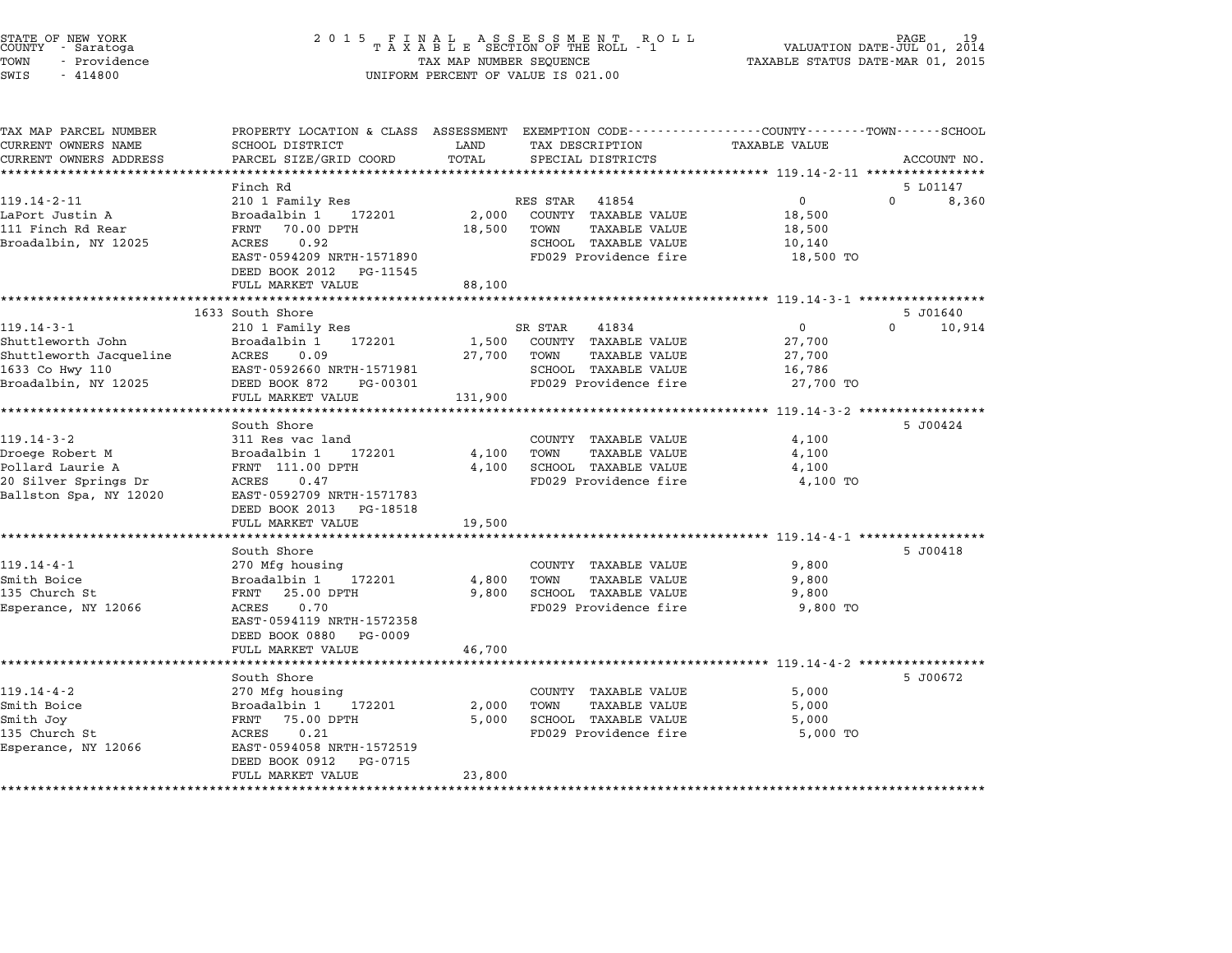| STATE OF NEW YORK<br>COUNTY<br>- Saratoga<br>TOWN<br>- Providence<br>SWIS<br>$-414800$ | 2 0 1 5<br>F<br>N<br>TAXABLE SECTION OF THE ROLL - 1<br>TAX MAP NUMBER SEQUENCE<br>UNIFORM PERCENT OF VALUE IS 021.00 | PAGE<br>VALUATION DATE-JUL 01, 2014<br>TAXABLE STATUS DATE-MAR 01, 2015 |                                                      |                                                  |                    |
|----------------------------------------------------------------------------------------|-----------------------------------------------------------------------------------------------------------------------|-------------------------------------------------------------------------|------------------------------------------------------|--------------------------------------------------|--------------------|
| TAX MAP PARCEL NUMBER<br>CURRENT OWNERS NAME                                           | PROPERTY LOCATION & CLASS ASSESSMENT EXEMPTION CODE----------------COUNTY-------TOWN-----SCHOOL<br>SCHOOL DISTRICT    | LAND                                                                    | TAX DESCRIPTION                                      | <b>TAXABLE VALUE</b>                             |                    |
| CURRENT OWNERS ADDRESS                                                                 | PARCEL SIZE/GRID COORD                                                                                                | TOTAL                                                                   | SPECIAL DISTRICTS                                    |                                                  | ACCOUNT NO.        |
| **********************                                                                 | ************************                                                                                              |                                                                         |                                                      |                                                  |                    |
| $119.14 - 4 - 6$                                                                       | 50 South Shore<br>210 1 Family Res                                                                                    |                                                                         | COUNTY TAXABLE VALUE                                 | 16,500                                           | 5 J00704           |
| Sieling Laurie A                                                                       | Broadalbin 1<br>172201                                                                                                | 900                                                                     | TOWN<br><b>TAXABLE VALUE</b>                         | 16,500                                           |                    |
| Sicko John M                                                                           | Also Bk 1554 Pg 395                                                                                                   | 16,500                                                                  | SCHOOL TAXABLE VALUE                                 | 16,500                                           |                    |
| 13 Cranberry Ln                                                                        | 50.00 DPTH 100.00<br>FRNT                                                                                             |                                                                         | FD029 Providence fire                                | 16,500 TO                                        |                    |
| Clifton Park, NY 12065                                                                 | ACRES<br>0.11                                                                                                         |                                                                         |                                                      |                                                  |                    |
|                                                                                        | EAST-0594248 NRTH-1572722                                                                                             |                                                                         |                                                      |                                                  |                    |
|                                                                                        | DEED BOOK 2011 PG-25427<br>FULL MARKET VALUE                                                                          | 78,600                                                                  |                                                      |                                                  |                    |
|                                                                                        |                                                                                                                       |                                                                         |                                                      | ***************** 119.14-4-8 ***********         |                    |
|                                                                                        | South Shore                                                                                                           |                                                                         |                                                      |                                                  | 5 J00703           |
| $119.14 - 4 - 8$                                                                       | 260 Seasonal res                                                                                                      |                                                                         | COUNTY TAXABLE VALUE                                 | 14,800                                           |                    |
| Winney Lane                                                                            | Broadalbin 1<br>172201                                                                                                | 1,400                                                                   | <b>TAXABLE VALUE</b><br>TOWN                         | 14,800                                           |                    |
| Winney Jamie<br>128 Jamie Ln                                                           | FRNT<br>50.00 DPTH 100.00<br>ACRES<br>0.11                                                                            | 14,800                                                                  | SCHOOL TAXABLE VALUE<br>FD029 Providence fire        | 14,800                                           |                    |
| Broadalbin, NY 12025                                                                   | EAST-0594329 NRTH-1572781                                                                                             |                                                                         |                                                      | 14,800 TO                                        |                    |
|                                                                                        | DEED BOOK 2015<br>PG-2013                                                                                             |                                                                         |                                                      |                                                  |                    |
|                                                                                        | FULL MARKET VALUE                                                                                                     | 70,500                                                                  |                                                      |                                                  |                    |
|                                                                                        |                                                                                                                       |                                                                         |                                                      | ***************** 119.14-4-9.1 ***********       |                    |
| $119.14 - 4 - 9.1$                                                                     | South Shore<br>311 Res vac land                                                                                       |                                                                         | COUNTY TAXABLE VALUE                                 | 2,000                                            | 5 J00710           |
| Winney Lane                                                                            | Broadalbin 1<br>172201                                                                                                | 2,000                                                                   | TOWN<br>TAXABLE VALUE                                | 2,000                                            |                    |
| Winney Jamie                                                                           | FRNT<br>70.00 DPTH                                                                                                    | 2,000                                                                   | <b>SCHOOL TAXABLE VALUE</b>                          | 2,000                                            |                    |
| 128 Jamie Ln                                                                           | ACRES<br>0.44                                                                                                         |                                                                         | FD029 Providence fire                                | 2,000 TO                                         |                    |
| Broadalbin, NY 12025                                                                   | EAST-0594407 NRTH-1572742                                                                                             |                                                                         |                                                      |                                                  |                    |
|                                                                                        | DEED BOOK 2015<br>PG-2012                                                                                             |                                                                         |                                                      |                                                  |                    |
|                                                                                        | FULL MARKET VALUE                                                                                                     | 9,500                                                                   |                                                      | ****************** 119.14-4-10 ***************** |                    |
|                                                                                        | 48 South Shore                                                                                                        |                                                                         |                                                      |                                                  | 5 J00577           |
| $119.14 - 4 - 10$                                                                      | 210 1 Family Res                                                                                                      |                                                                         | SR STAR<br>41834                                     | $\Omega$                                         | $\Omega$<br>18,190 |
| White Leroy                                                                            | Broadalbin 1<br>172201                                                                                                | 3,000                                                                   | COUNTY TAXABLE VALUE                                 | 30,500                                           |                    |
| White Noreen                                                                           | FRNT 115.00 DPTH                                                                                                      | 30,500                                                                  | TOWN<br><b>TAXABLE VALUE</b>                         | 30,500                                           |                    |
| 48 South Shore Rd<br>Northville, NY 12134                                              | ACRES<br>0.74<br>EAST-0594276 NRTH-1572550                                                                            |                                                                         | SCHOOL TAXABLE VALUE<br>FD029 Providence fire        | 12,310<br>30,500 TO                              |                    |
|                                                                                        | DEED BOOK 1279<br>PG-193                                                                                              |                                                                         |                                                      |                                                  |                    |
|                                                                                        | FULL MARKET VALUE                                                                                                     | 145,200                                                                 |                                                      |                                                  |                    |
|                                                                                        |                                                                                                                       |                                                                         |                                                      | ***************** 119.14-4-12 *****************  |                    |
|                                                                                        | 52 South Shore                                                                                                        |                                                                         |                                                      |                                                  | 5 J00402           |
| $119.14 - 4 - 12$                                                                      | 210 1 Family Res                                                                                                      |                                                                         | COUNTY TAXABLE VALUE                                 | 11,102                                           |                    |
| Liuzzi Michael L<br>Liuzzi Sharon M                                                    | 172201<br>Broadalbin 1<br>71.00 DPTH<br>FRNT                                                                          | 3,000<br>11,102                                                         | TOWN<br><b>TAXABLE VALUE</b><br>SCHOOL TAXABLE VALUE | 11,102<br>11,102                                 |                    |
| 52 South Shore Rd                                                                      | ACRES<br>0.36                                                                                                         |                                                                         | FD029 Providence fire                                | 11,102 TO                                        |                    |
| Northville, NY 12134                                                                   | EAST-0594319 NRTH-1572673                                                                                             |                                                                         |                                                      |                                                  |                    |
|                                                                                        | DEED BOOK 1446<br>PG-534                                                                                              |                                                                         |                                                      |                                                  |                    |
|                                                                                        | FULL MARKET VALUE                                                                                                     | 52,900                                                                  |                                                      |                                                  |                    |
|                                                                                        |                                                                                                                       |                                                                         |                                                      |                                                  |                    |

STATE OF NEW YORK <sup>2</sup> <sup>0</sup> <sup>1</sup> 5 F I N A L A S S E S S M E N T R O L L PAGE <sup>20</sup> COUNTY - Saratoga <sup>T</sup> <sup>A</sup> <sup>X</sup> <sup>A</sup> <sup>B</sup> <sup>L</sup> <sup>E</sup> SECTION OF THE ROLL - <sup>1</sup> VALUATION DATE-JUL 01, <sup>2014</sup>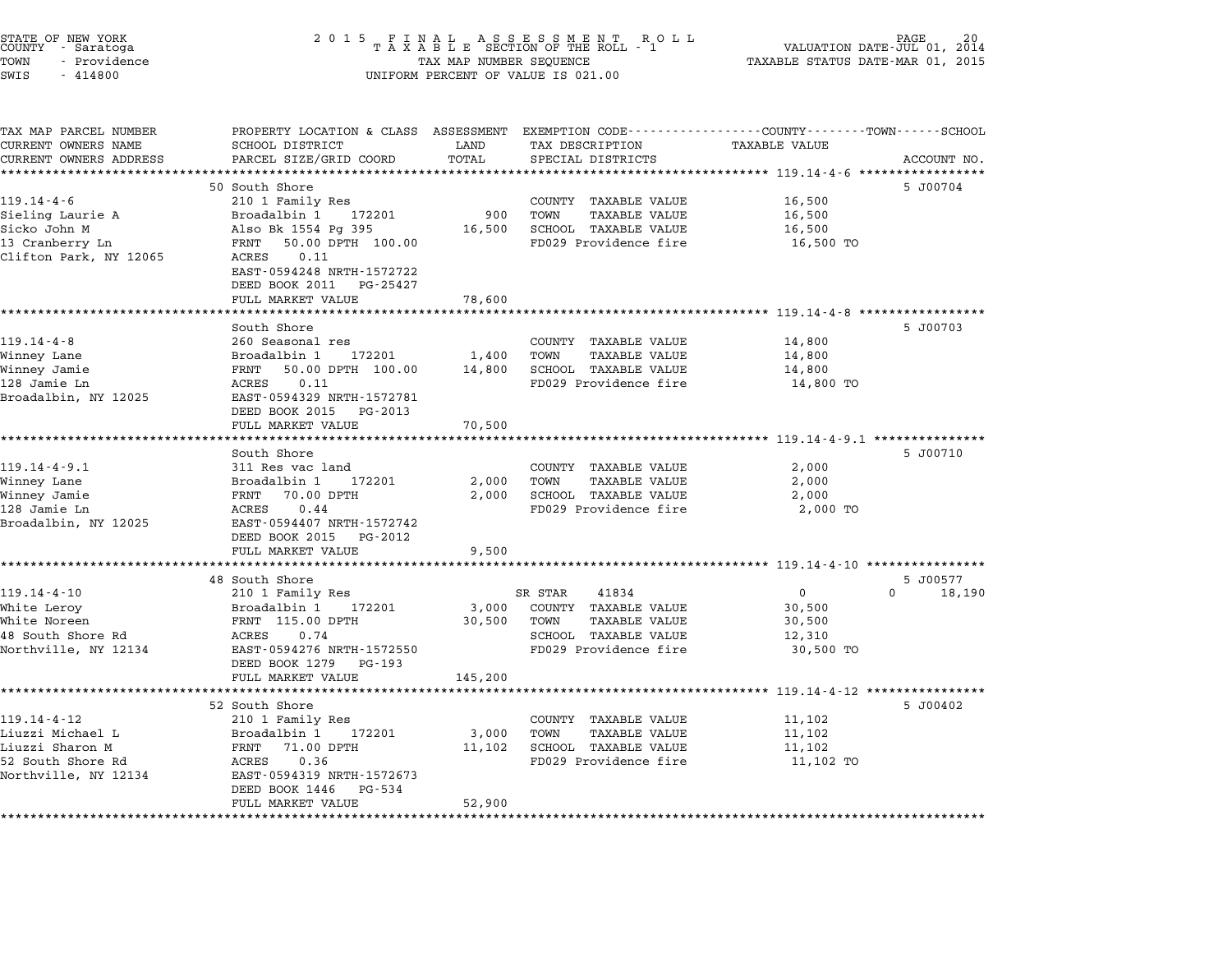| STATE OF NEW YORK<br>COUNTY - Saratoga<br>TOWN<br>- Providence<br>SWIS<br>$-414800$ | 2 0 1 5                                                                                                            | TAX MAP NUMBER SEQUENCE | R O L L<br>FINAL ASSESSMENT ROLL<br>TAXABLE SECTION OF THE ROLL - 1<br>UNIFORM PERCENT OF VALUE IS 021.00 | VALUATION DATE-JUL 01,<br>TAXABLE STATUS DATE-MAR 01, 2015 | 21<br>2014  |
|-------------------------------------------------------------------------------------|--------------------------------------------------------------------------------------------------------------------|-------------------------|-----------------------------------------------------------------------------------------------------------|------------------------------------------------------------|-------------|
|                                                                                     |                                                                                                                    |                         |                                                                                                           |                                                            |             |
| TAX MAP PARCEL NUMBER<br>CURRENT OWNERS NAME                                        | PROPERTY LOCATION & CLASS ASSESSMENT EXEMPTION CODE---------------COUNTY-------TOWN------SCHOOL<br>SCHOOL DISTRICT | LAND                    | TAX DESCRIPTION                                                                                           | <b>TAXABLE VALUE</b>                                       |             |
| CURRENT OWNERS ADDRESS                                                              | PARCEL SIZE/GRID COORD                                                                                             | TOTAL                   | SPECIAL DISTRICTS                                                                                         |                                                            | ACCOUNT NO. |
|                                                                                     | 26 South Shore                                                                                                     |                         |                                                                                                           | **************************** 119.14-5-1 *********          | 5 J00409    |
| $119.14 - 5 - 1$                                                                    | 210 1 Family Res                                                                                                   |                         | COUNTY TAXABLE VALUE                                                                                      | 55,000                                                     |             |
| Lenz Debera                                                                         | Broadalbin 1<br>172201                                                                                             | 3,000                   | TOWN<br>TAXABLE VALUE                                                                                     | 55,000                                                     |             |
| Lenz Robert                                                                         | Lot 5 & 4 & 123                                                                                                    | 55,000                  | SCHOOL TAXABLE VALUE                                                                                      | 55,000                                                     |             |
| 117 South Shore Rd                                                                  | 69.22 DPTH<br>FRNT                                                                                                 |                         | FD029 Providence fire                                                                                     | 55,000 TO                                                  |             |
| Broadalbin, NY 12025                                                                | 0.26<br>ACRES<br>EAST-0593467 NRTH-1571698<br>DEED BOOK 1725<br>PG-264                                             |                         |                                                                                                           |                                                            |             |
|                                                                                     | FULL MARKET VALUE                                                                                                  | 261,900                 |                                                                                                           |                                                            |             |
|                                                                                     |                                                                                                                    |                         |                                                                                                           | ********************************* 119.14-5-7.2 *******     |             |
| $119.14 - 5 - 7.2$                                                                  | Fayville Rd<br>311 Res vac land                                                                                    |                         | COUNTY TAXABLE VALUE                                                                                      | 600                                                        |             |
| Sutch Alfred W Jr                                                                   | Broadalbin 1<br>172201                                                                                             | 600                     | TOWN<br><b>TAXABLE VALUE</b>                                                                              | 600                                                        |             |
| Sutch Debera C                                                                      | Lot 128                                                                                                            | 600                     | SCHOOL TAXABLE VALUE                                                                                      | 600                                                        |             |
| c/o Robert Lenz                                                                     | FRNT<br>50.00 DPTH                                                                                                 |                         | FD029 Providence fire                                                                                     | 600 TO                                                     |             |
| 177 South Shore Rd                                                                  | ACRES<br>0.18                                                                                                      |                         |                                                                                                           |                                                            |             |
| Broadalbin, NY 12025                                                                | EAST-0593672 NRTH-1571553<br>DEED BOOK 2008<br>PG-30125                                                            |                         |                                                                                                           |                                                            |             |
|                                                                                     | FULL MARKET VALUE                                                                                                  | 2,900                   |                                                                                                           |                                                            |             |
|                                                                                     |                                                                                                                    |                         |                                                                                                           | *********************** 119.14-5-8 *****************       |             |
|                                                                                     | Fayville Rd                                                                                                        |                         |                                                                                                           |                                                            | 5 J00653    |
| $119.14 - 5 - 8$<br>Montone Patricia                                                | 260 Seasonal res<br>Broadalbin 1<br>172201                                                                         | 2,000                   | COUNTY TAXABLE VALUE<br>TOWN<br><b>TAXABLE VALUE</b>                                                      | 12,700<br>12,700                                           |             |
| 322 Fourteenth St                                                                   | Lots 129 & 130                                                                                                     | 12,700                  | SCHOOL TAXABLE VALUE                                                                                      | 12,700                                                     |             |
| Schenectady, NY 12306                                                               | FRNT 102.00 DPTH                                                                                                   |                         | FD029 Providence fire                                                                                     | 12,700 TO                                                  |             |
|                                                                                     | 0.36<br>ACRES                                                                                                      |                         |                                                                                                           |                                                            |             |
|                                                                                     | EAST-0593700 NRTH-1571480                                                                                          |                         |                                                                                                           |                                                            |             |
|                                                                                     | DEED BOOK 1460<br>PG-619<br>FULL MARKET VALUE                                                                      | 60,500                  |                                                                                                           |                                                            |             |
|                                                                                     |                                                                                                                    |                         |                                                                                                           | *********************** 119.14-5-9 ***********             |             |
|                                                                                     | Fayville Rd                                                                                                        |                         |                                                                                                           |                                                            | 5 J01560    |
| $119.14 - 5 - 9$                                                                    | 311 Res vac land                                                                                                   |                         | COUNTY TAXABLE VALUE                                                                                      | 2,700                                                      |             |
| Benkert Joseph J<br>31 Brewster St                                                  | Broadalbin 1<br>172201<br>Lots 131 & 132                                                                           | 2,700<br>2,700          | TOWN<br><b>TAXABLE VALUE</b><br>SCHOOL TAXABLE VALUE                                                      | 2,700<br>2,700                                             |             |
| Kingston, NY 12401                                                                  | FRNT 100.00 DPTH                                                                                                   |                         | FD029 Providence fire                                                                                     | 2,700 TO                                                   |             |
|                                                                                     | ACRES<br>0.35                                                                                                      |                         |                                                                                                           |                                                            |             |
|                                                                                     | EAST-0593715 NRTH-1571386                                                                                          |                         |                                                                                                           |                                                            |             |
|                                                                                     | DEED BOOK 1006<br>PG-486                                                                                           |                         |                                                                                                           |                                                            |             |
|                                                                                     | FULL MARKET VALUE                                                                                                  | 12,900                  |                                                                                                           | *************************** 119.14-5-10 *****************  |             |
|                                                                                     | Fayville Rd                                                                                                        |                         |                                                                                                           |                                                            | 5 J01563    |
| $119.14 - 5 - 10$                                                                   | 312 Vac w/imprv                                                                                                    |                         | COUNTY TAXABLE VALUE                                                                                      | 3,763                                                      |             |
| Kramer Robert J                                                                     | Broadalbin 1<br>172201                                                                                             | 3,000                   | TOWN<br><b>TAXABLE VALUE</b>                                                                              | 3,763                                                      |             |
| Kramer Mary E                                                                       | 617 Fayville Rd                                                                                                    | 3,763                   | SCHOOL TAXABLE VALUE                                                                                      | 3,763                                                      |             |
| 933 Sixth St<br>Rensselaer, NY 12144                                                | Lot 134<br>FRNT<br>50.00 DPTH                                                                                      |                         | FD029 Providence fire                                                                                     | 3,763 TO                                                   |             |
|                                                                                     | ACRES<br>0.16                                                                                                      |                         |                                                                                                           |                                                            |             |
|                                                                                     | EAST-0593743 NRTH-1571268                                                                                          |                         |                                                                                                           |                                                            |             |
|                                                                                     | DEED BOOK 2007 PG-26104                                                                                            |                         |                                                                                                           |                                                            |             |

\*\*\*\*\*\*\*\*\*\*\*\*\*\*\*\*\*\*\*\*\*\*\*\*\*\*\*\*\*\*\*\*\*\*\*\*\*\*\*\*\*\*\*\*\*\*\*\*\*\*\*\*\*\*\*\*\*\*\*\*\*\*\*\*\*\*\*\*\*\*\*\*\*\*\*\*\*\*\*\*\*\*\*\*\*\*\*\*\*\*\*\*\*\*\*\*\*\*\*\*\*\*\*\*\*\*\*\*\*\*\*\*\*\*\*\*\*\*\*\*\*\*\*\*\*\*\*\*\*\*\*\*

FULL MARKET VALUE 17,900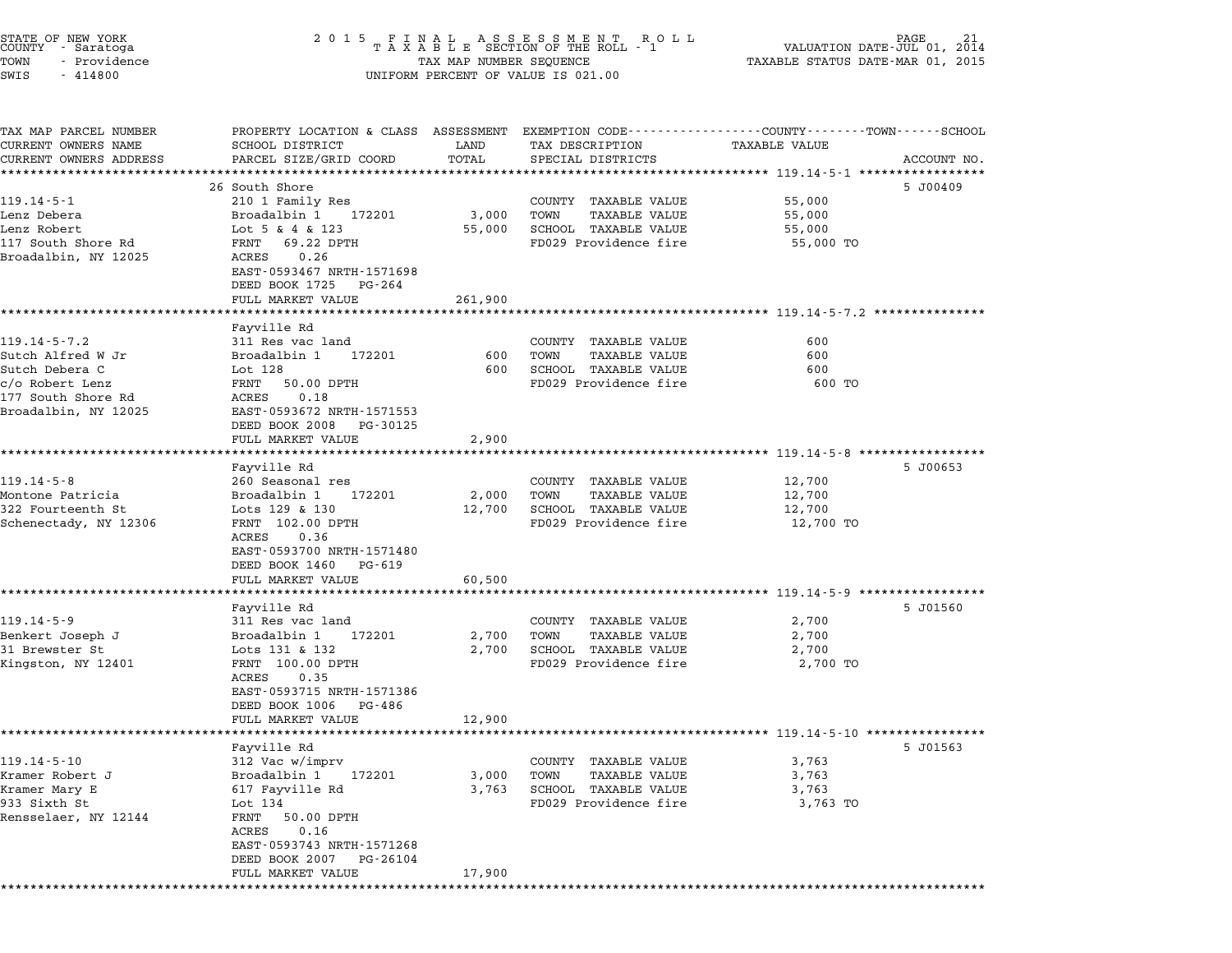| STATE OF NEW YORK<br>COUNTY - Saratoga<br>TOWN<br>- Providence<br>SWIS<br>$-414800$ | 2 0 1 5                                                                                                                                     | TAX MAP NUMBER SEQUENCE | UNIFORM PERCENT OF VALUE IS 021.00            | VALUATION DATE-JUL 01,<br>TAXABLE STATUS DATE-MAR 01, 2015 | 2014        |
|-------------------------------------------------------------------------------------|---------------------------------------------------------------------------------------------------------------------------------------------|-------------------------|-----------------------------------------------|------------------------------------------------------------|-------------|
| TAX MAP PARCEL NUMBER<br>CURRENT OWNERS NAME<br>CURRENT OWNERS ADDRESS              | PROPERTY LOCATION & CLASS ASSESSMENT EXEMPTION CODE---------------COUNTY-------TOWN-----SCHOOL<br>SCHOOL DISTRICT<br>PARCEL SIZE/GRID COORD | LAND<br>TOTAL           | TAX DESCRIPTION<br>SPECIAL DISTRICTS          | <b>TAXABLE VALUE</b>                                       | ACCOUNT NO. |
|                                                                                     | *****************<br>615 Fayville Rd                                                                                                        |                         |                                               |                                                            | 5 J00823    |
| $119.14 - 5 - 11$                                                                   | 210 1 Family Res                                                                                                                            |                         | RES STAR<br>41854                             | $\mathbf{0}$                                               | 0<br>8,360  |
| Rufer Barbara E                                                                     | Broadalbin 1<br>172201                                                                                                                      | 3,000                   | COUNTY TAXABLE VALUE                          | 51,268                                                     |             |
| PO Box 563                                                                          | Lot 135,136,137                                                                                                                             | 51,268                  | TOWN<br>TAXABLE VALUE                         | 51,268                                                     |             |
| Galway, NY 12074                                                                    | FRNT 150.00 DPTH                                                                                                                            |                         | SCHOOL TAXABLE VALUE                          | 42,908                                                     |             |
|                                                                                     | ACRES<br>0.44<br>EAST-0593764 NRTH-1571170                                                                                                  |                         | FD029 Providence fire                         | 51,268 TO                                                  |             |
|                                                                                     | DEED BOOK 1635 PG-133                                                                                                                       |                         |                                               |                                                            |             |
|                                                                                     | FULL MARKET VALUE                                                                                                                           | 244,100                 |                                               |                                                            |             |
|                                                                                     |                                                                                                                                             |                         |                                               | *************** 119.14-5-12 *****                          |             |
|                                                                                     | 613 Fayville Rd                                                                                                                             |                         |                                               |                                                            | 5 J00547    |
| $119.14 - 5 - 12$                                                                   | 312 Vac w/imprv                                                                                                                             |                         | COUNTY<br>TAXABLE VALUE                       | 4,939                                                      |             |
| Coppola John<br>Coppola Elizabeth                                                   | Broadalbin 1<br>172201                                                                                                                      | 1,500<br>4,939          | TOWN<br><b>TAXABLE VALUE</b>                  | 4,939                                                      |             |
| 1163 Kathan Rd                                                                      | Lot: $p/O$ 138<br>FRNT<br>50.00 DPTH                                                                                                        |                         | SCHOOL TAXABLE VALUE<br>FD029 Providence fire | 4,939<br>4,939 TO                                          |             |
| Corinth, NY 12822                                                                   | ACRES<br>0.13                                                                                                                               |                         |                                               |                                                            |             |
|                                                                                     | EAST-0593774 NRTH-1571061                                                                                                                   |                         |                                               |                                                            |             |
|                                                                                     | DEED BOOK 2009<br>PG-21751                                                                                                                  |                         |                                               |                                                            |             |
|                                                                                     | FULL MARKET VALUE                                                                                                                           | 23,500                  |                                               |                                                            |             |
|                                                                                     | 120 Mohawk Ave                                                                                                                              |                         |                                               | *********************** 119.14-5-13 *****************      | 5 J00557    |
| $119.14 - 5 - 13$                                                                   | 314 Rural vac<10                                                                                                                            |                         | COUNTY TAXABLE VALUE                          | 3,000                                                      |             |
| Raymond Karl D                                                                      | Broadalbin 1<br>172201                                                                                                                      | 3,000                   | TOWN<br>TAXABLE VALUE                         | 3,000                                                      |             |
| Raymond Kathy F                                                                     | Lot 112                                                                                                                                     | 3,000                   | SCHOOL TAXABLE VALUE                          | 3,000                                                      |             |
| 3 Toad Point Rd                                                                     | FRNT<br>50.00 DPTH 125.00                                                                                                                   |                         | FD029 Providence fire                         | 3,000 TO                                                   |             |
| Petersburgh, NY 12138                                                               | ACRES<br>0.14                                                                                                                               |                         |                                               |                                                            |             |
|                                                                                     | EAST-0593655 NRTH-1571082<br>DEED BOOK 2013<br>PG-7870                                                                                      |                         |                                               |                                                            |             |
|                                                                                     | FULL MARKET VALUE                                                                                                                           | 14,300                  |                                               |                                                            |             |
|                                                                                     |                                                                                                                                             |                         |                                               | *************** 119.14-5-14 **********                     |             |
|                                                                                     | Mohawk Ave                                                                                                                                  |                         |                                               |                                                            | 5 J00844    |
| $119.14 - 5 - 14$                                                                   | 260 Seasonal res                                                                                                                            |                         | COUNTY<br>TAXABLE VALUE                       | 15,000                                                     |             |
| Raymond Karl                                                                        | Broadalbin 1<br>172201                                                                                                                      | 1,100                   | TOWN<br>TAXABLE VALUE                         | 15,000                                                     |             |
| Raymond Kathy<br>3 Toad Point Rd                                                    | Lot 113<br>FRNT<br>50.00 DPTH 125.00                                                                                                        | 15,000                  | SCHOOL TAXABLE VALUE<br>FD029 Providence fire | 15,000<br>15,000 TO                                        |             |
| Petersburgh, NY 12138                                                               | ACRES<br>0.14                                                                                                                               |                         |                                               |                                                            |             |
|                                                                                     | EAST-0593650 NRTH-1571129                                                                                                                   |                         |                                               |                                                            |             |
|                                                                                     | DEED BOOK 1770<br>PG-729                                                                                                                    |                         |                                               |                                                            |             |
|                                                                                     | FULL MARKET VALUE                                                                                                                           | 71,400                  |                                               |                                                            |             |
|                                                                                     |                                                                                                                                             |                         |                                               | ********************* 119.14-5-15 *****************        |             |
| $119.14 - 5 - 15$                                                                   | Mohawk Ave<br>260 Seasonal res                                                                                                              |                         |                                               | 14,800                                                     | 5 J00747    |
| Demizio Kevin                                                                       | Broadalbin 1<br>172201                                                                                                                      | 1,500                   | COUNTY TAXABLE VALUE<br>TOWN<br>TAXABLE VALUE | 14,800                                                     |             |
| Demizio Karen L                                                                     | Also Bk 1562, Pg 333                                                                                                                        | 14,800                  | SCHOOL TAXABLE VALUE                          | 14,800                                                     |             |
| 2106 Forest Point Dr                                                                | Lot 114                                                                                                                                     |                         | FD029 Providence fire                         | 14,800 TO                                                  |             |
| East Greenbush, NY 12061                                                            | FRNT<br>50.00 DPTH 125.00                                                                                                                   |                         |                                               |                                                            |             |
|                                                                                     | ACRES<br>0.14                                                                                                                               |                         |                                               |                                                            |             |
|                                                                                     | EAST-0593629 NRTH-1571184                                                                                                                   |                         |                                               |                                                            |             |
|                                                                                     | DEED BOOK 1692<br>PG-789                                                                                                                    |                         |                                               |                                                            |             |
|                                                                                     | FULL MARKET VALUE<br>***************                                                                                                        | 70,500                  |                                               |                                                            |             |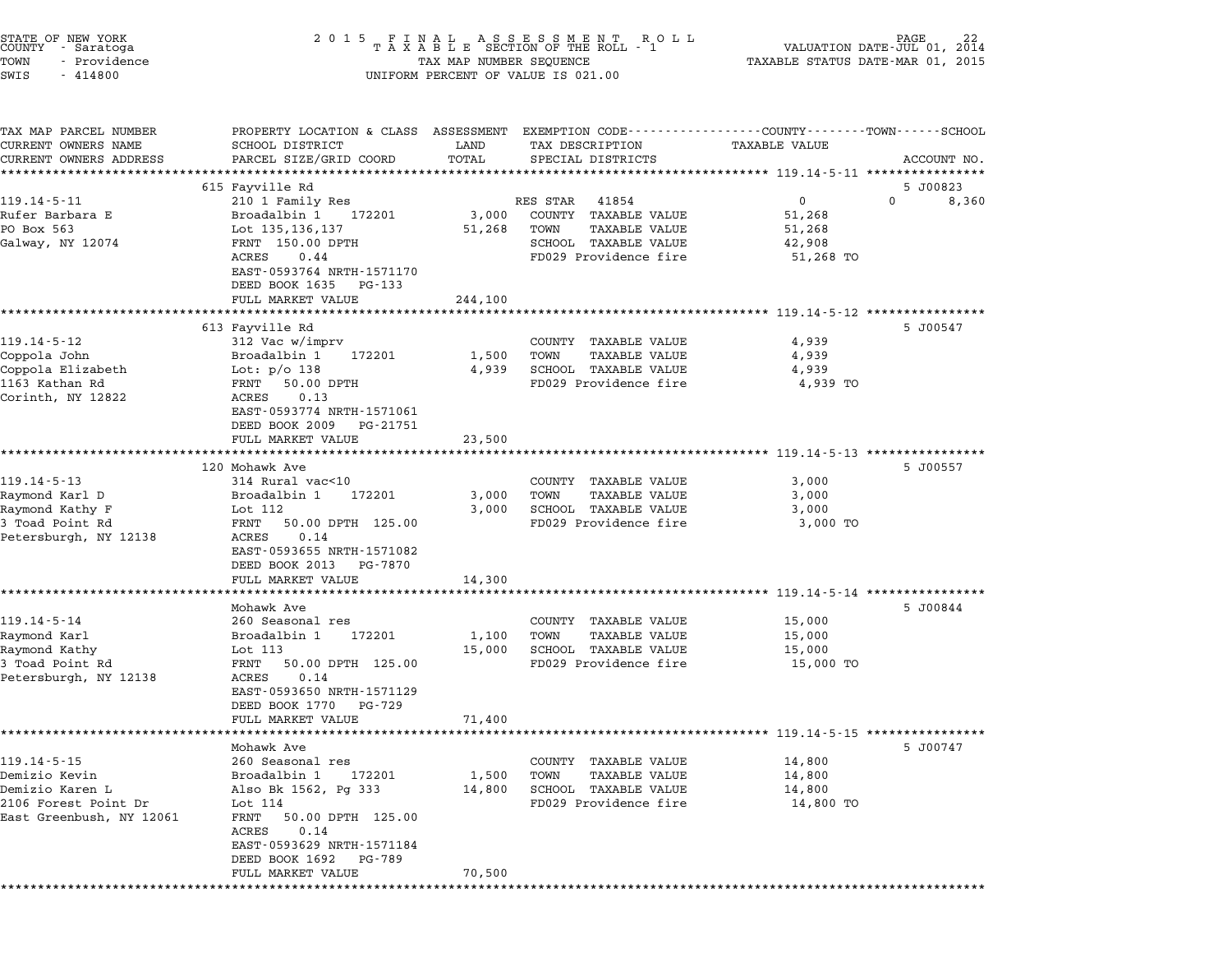| STATE OF NEW YORK<br>COUNTY<br>- Saratoga<br>TOWN<br>- Providence<br>SWIS<br>$-414800$               | 2 0 1 5<br>FINAL ASSESSMENT ROTAXABLE SECTION OF THE ROLL - 1<br>R O L L<br>TAX MAP NUMBER SEQUENCE<br>UNIFORM PERCENT OF VALUE IS 021.00                                                                                                                         |                           |                                                                                                       | PAGE 23<br>VALUATION DATE-JUL 01, 2014<br>TAXABLE STATUS DATE-MAR 01, 2015                 |             |
|------------------------------------------------------------------------------------------------------|-------------------------------------------------------------------------------------------------------------------------------------------------------------------------------------------------------------------------------------------------------------------|---------------------------|-------------------------------------------------------------------------------------------------------|--------------------------------------------------------------------------------------------|-------------|
| TAX MAP PARCEL NUMBER<br>CURRENT OWNERS NAME<br>CURRENT OWNERS ADDRESS                               | PROPERTY LOCATION & CLASS ASSESSMENT<br>SCHOOL DISTRICT<br>PARCEL SIZE/GRID COORD                                                                                                                                                                                 | LAND<br>TOTAL             | EXEMPTION CODE-----------------COUNTY-------TOWN------SCHOOL<br>TAX DESCRIPTION<br>SPECIAL DISTRICTS  | TAXABLE VALUE                                                                              | ACCOUNT NO. |
| ************************                                                                             | *********************                                                                                                                                                                                                                                             |                           |                                                                                                       |                                                                                            |             |
| $119.14 - 5 - 16$<br>Shlomovich Andrey<br>Shlomovich Marina<br>428 Fayville Rd<br>Galway, NY 12074   | Mohawk Ave<br>260 Seasonal res<br>Broadalbin 1<br>172201<br>Family Trust<br>Lots 115, 116,<br>FRNT 100.00 DPTH 125.00<br>0.29<br>ACRES<br>EAST-0593604 NRTH-1571267<br>DEED BOOK 1603<br>PG-744                                                                   | 1,640<br>13,500           | COUNTY TAXABLE VALUE<br>TAXABLE VALUE<br>TOWN<br>SCHOOL TAXABLE VALUE<br>FD029 Providence fire        | 13,500<br>13,500<br>13,500<br>13,500 TO                                                    | 5 J00928    |
|                                                                                                      | FULL MARKET VALUE                                                                                                                                                                                                                                                 | 64,300                    |                                                                                                       |                                                                                            |             |
| 119.14-5-17<br>Shlomovich Marina<br>428 Fayville Rd<br>Galway, NY 12074                              | Mohawk Ave<br>311 Res vac land<br>Broadalbin 1<br>172201<br>Lot 117<br>FRNT<br>50.00 DPTH 125.00<br>0.14<br>ACRES<br>EAST-0593584 NRTH-1571329<br>DEED BOOK 1653<br>PG-154                                                                                        | 1,100<br>1,100            | COUNTY TAXABLE VALUE<br>TOWN<br><b>TAXABLE VALUE</b><br>SCHOOL TAXABLE VALUE<br>FD029 Providence fire | 1,100<br>1,100<br>1,100<br>1,100 TO                                                        | 5 J00267    |
|                                                                                                      | FULL MARKET VALUE                                                                                                                                                                                                                                                 | 5,200                     |                                                                                                       |                                                                                            |             |
| $119.14 - 5 - 18$<br>Palkovic Allan C<br>PO Box 376<br>Hagaman, NY 12086                             | ******************<br>Mohawk Ave<br>260 Seasonal res<br>Broadalbin 1<br>172201<br>Lots 118 & 119<br>FRNT 100.00 DPTH 125.00<br>0.29<br>ACRES<br>EAST-0593569 NRTH-1571401<br>DEED BOOK 1352<br>PG-358<br>FULL MARKET VALUE                                        | 1,100<br>19,000<br>90,500 | COUNTY TAXABLE VALUE<br>TOWN<br><b>TAXABLE VALUE</b><br>SCHOOL TAXABLE VALUE<br>FD029 Providence fire | ************************* 119.14-5-18 *********<br>19,000<br>19,000<br>19,000<br>19,000 TO | 5 J00730    |
|                                                                                                      |                                                                                                                                                                                                                                                                   |                           | ******************************** 119.14-5-20.1 **************                                         |                                                                                            |             |
| $119.14 - 5 - 20.1$<br>Kramer Robert J<br>Kramer Mary E<br>933 Sixth St<br>Rensselaer, NY 12144      | Fayville Rd<br>311 Res vac land<br>Broadalbin 1<br>172201<br>$P/O$ 33<br>FRNT<br>25.00 DPTH<br>0.08<br>ACRES<br>EAST-0593735 NRTH-1571300<br>DEED BOOK 2007<br>PG-26104<br>FULL MARKET VALUE                                                                      | 250<br>250<br>1,200       | COUNTY TAXABLE VALUE<br>TOWN<br><b>TAXABLE VALUE</b><br>SCHOOL TAXABLE VALUE<br>FD029 Providence fire | 250<br>250<br>250<br>250 TO                                                                | 5 J01562    |
|                                                                                                      |                                                                                                                                                                                                                                                                   |                           |                                                                                                       |                                                                                            |             |
| $119.14 - 5 - 20.2$<br>Shlomovich Andrey<br>Shlomovich Marina<br>428 Fayville Rd<br>Galway, NY 12074 | 428 Fayville<br>311 Res vac land<br>Broadalbin 1<br>172201<br>Also Bk1533 Pg329 P/o 33<br>1581/409-Intention To<br>Convey Parcel-Wrong Lot #<br>25.00 DPTH<br>FRNT<br>0.08<br>ACRES<br>EAST-0593745 NRTH-1571323<br>DEED BOOK 1603<br>PG-744<br>FULL MARKET VALUE | 250<br>250<br>1,200       | COUNTY TAXABLE VALUE<br>TOWN<br>TAXABLE VALUE<br>SCHOOL TAXABLE VALUE<br>FD029 Providence fire        | 250<br>250<br>250<br>250 TO                                                                |             |

STATE OF NEW YORK <sup>2</sup> <sup>0</sup> <sup>1</sup> 5 F I N A L A S S E S S M E N T R O L L PAGE <sup>23</sup> COUNTY - Saratoga <sup>T</sup> <sup>A</sup> <sup>X</sup> <sup>A</sup> <sup>B</sup> <sup>L</sup> <sup>E</sup> SECTION OF THE ROLL - <sup>1</sup> VALUATION DATE-JUL 01, <sup>2014</sup>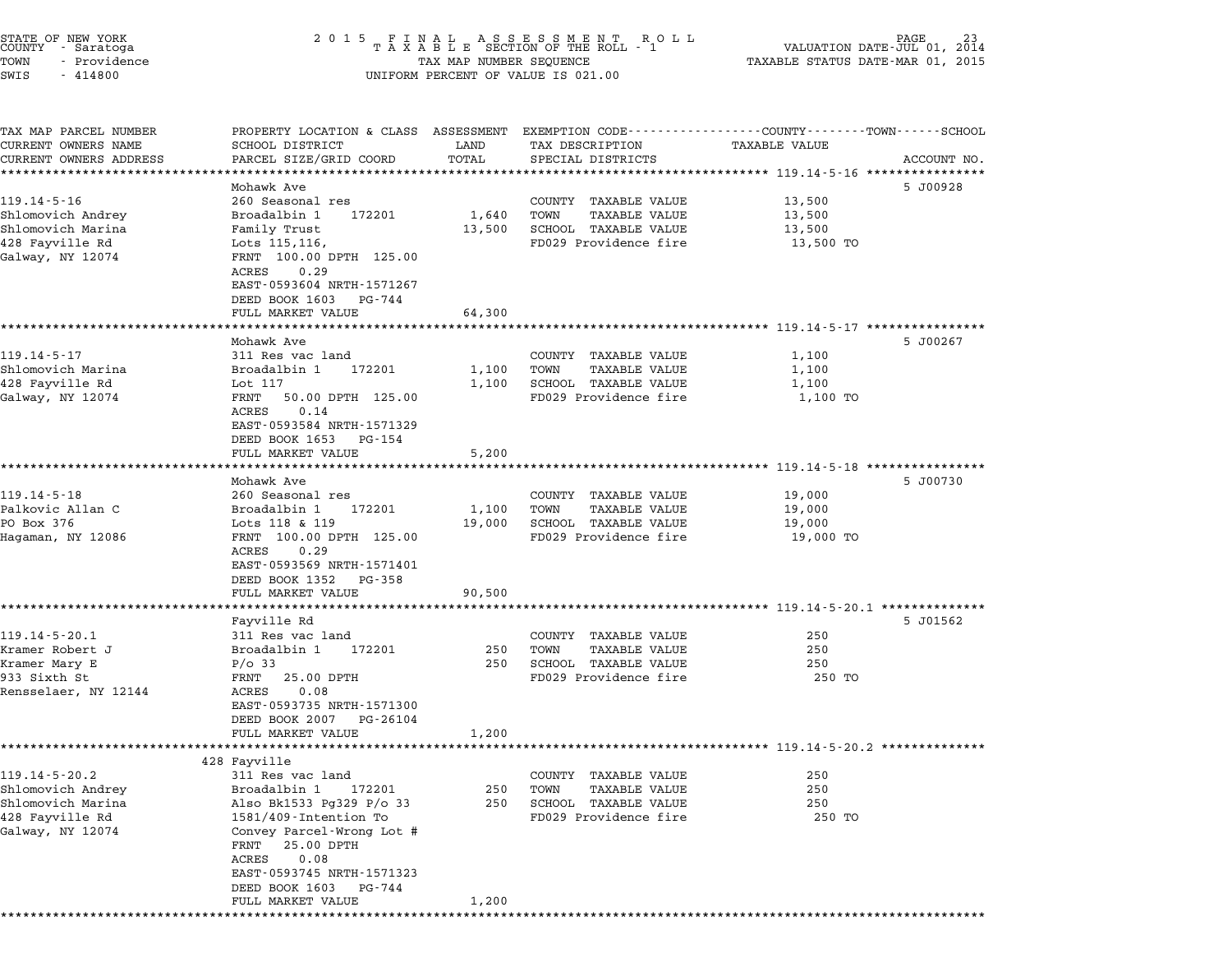| STATE OF NEW YORK<br>COUNTY - Saratoga |  |              |  |
|----------------------------------------|--|--------------|--|
| TOWN                                   |  | - Providence |  |
| <b>ATMP</b>                            |  | $-414800$    |  |

# STATE OF NEW YORK <sup>2</sup> <sup>0</sup> <sup>1</sup> 5 F I N A L A S S E S S M E N T R O L L PAGE <sup>24</sup> COUNTY - Saratoga <sup>T</sup> <sup>A</sup> <sup>X</sup> <sup>A</sup> <sup>B</sup> <sup>L</sup> <sup>E</sup> SECTION OF THE ROLL - <sup>1</sup> VALUATION DATE-JUL 01, <sup>2014</sup> TOWN - Providence TAX MAP NUMBER SEQUENCE TAXABLE STATUS DATE-MAR 01, <sup>2015</sup> SWIS - <sup>414800</sup> UNIFORM PERCENT OF VALUE IS 021.00

| TAX MAP PARCEL NUMBER  | PROPERTY LOCATION & CLASS ASSESSMENT EXEMPTION CODE--------------COUNTY-------TOWN-----SCHOOL |         |                             |                      |             |
|------------------------|-----------------------------------------------------------------------------------------------|---------|-----------------------------|----------------------|-------------|
| CURRENT OWNERS NAME    | SCHOOL DISTRICT                                                                               | LAND    | TAX DESCRIPTION             | <b>TAXABLE VALUE</b> |             |
| CURRENT OWNERS ADDRESS | PARCEL SIZE/GRID COORD                                                                        | TOTAL   | SPECIAL DISTRICTS           |                      | ACCOUNT NO. |
|                        |                                                                                               |         |                             |                      |             |
|                        | Mohawk Ave                                                                                    |         |                             |                      | 5 J01253    |
| $119.14 - 5 - 21$      | 311 Res vac land                                                                              |         | COUNTY TAXABLE VALUE        | 3,000                |             |
| Sutch Alfred W Jr      | Broadalbin 1<br>172201                                                                        | 3,000   | TAXABLE VALUE<br>TOWN       | 3,000                |             |
| Sutch Debera C         | Also Bk 1528 Pg 253                                                                           | 3,000   | SCHOOL TAXABLE VALUE        | 3,000                |             |
| c/o Robert Lenz        | Lots 121, 122, 123, 3 P/0 4                                                                   |         | FD029 Providence fire       | 3,000 TO             |             |
| 177 South Shore Rd     | FRNT 100.00 DPTH 125.00                                                                       |         |                             |                      |             |
| Broadalbin, NY 12025   | 0.65<br>ACRES                                                                                 |         |                             |                      |             |
|                        | EAST-0593533 NRTH-1571601                                                                     |         |                             |                      |             |
|                        | DEED BOOK 2008 PG-30127                                                                       |         |                             |                      |             |
|                        | FULL MARKET VALUE                                                                             | 14,300  |                             |                      |             |
|                        |                                                                                               |         |                             |                      |             |
|                        | Mohawk Ave                                                                                    |         |                             |                      |             |
| $119.14 - 5 - 22$      | 311 Res vac land                                                                              |         | COUNTY TAXABLE VALUE        | 600                  |             |
| Sutch Alfred W Jr      | Broadalbin 1 172201                                                                           | 600     | TOWN<br>TAXABLE VALUE       | 600                  |             |
| Sutch Debera C         | Lot 120                                                                                       |         | 600 SCHOOL TAXABLE VALUE    | 600                  |             |
| c/o Robert Lenz        | FRNT 50.00 DPTH 125.00                                                                        |         | FD029 Providence fire       | 600 TO               |             |
| 177 South Shore Rd     | ACRES<br>0.14                                                                                 |         |                             |                      |             |
| Broadalbin, NY 12025   | EAST-0593548 NRTH-1571470                                                                     |         |                             |                      |             |
|                        | DEED BOOK 2008 PG-30126                                                                       |         |                             |                      |             |
|                        | FULL MARKET VALUE                                                                             | 2,900   |                             |                      |             |
|                        |                                                                                               |         |                             |                      |             |
|                        | Fayville Rd                                                                                   |         |                             |                      | 5 J00408    |
| $119.14 - 5 - 23.1$    | 311 Res vac land                                                                              |         | COUNTY TAXABLE VALUE        | 2,000                |             |
| Sutch Alfred W Jr      | Broadalbin 1 172201                                                                           |         | 2,000 TOWN<br>TAXABLE VALUE | 2,000                |             |
| Sutch Debera C         | Also Bk 1528 Pg 253                                                                           |         | 2,000 SCHOOL TAXABLE VALUE  | 2,000                |             |
| c/o Robert Lenz        | Lots 124 125 126 & 127                                                                        |         | FD029 Providence fire       | 2,000 TO             |             |
| 177 South Shore Rd     | FRNT 140.00 DPTH                                                                              |         |                             |                      |             |
| Broadalbin, NY 12025   | ACRES<br>0.43                                                                                 |         |                             |                      |             |
|                        | EAST-0593654 NRTH-1571641                                                                     |         |                             |                      |             |
|                        | DEED BOOK 2008 PG-30128                                                                       |         |                             |                      |             |
|                        | FULL MARKET VALUE                                                                             | 9,500   |                             |                      |             |
|                        |                                                                                               |         |                             |                      |             |
|                        | South Shore                                                                                   |         |                             |                      | 5 J00407    |
| $119.14 - 5 - 24$      | 260 Seasonal res                                                                              |         | COUNTY TAXABLE VALUE        | 22,000               |             |
| Aumiller Richard W Jr  | Broadalbin 1<br>172201                                                                        | 1,900   | TOWN<br>TAXABLE VALUE       | 22,000               |             |
| Low Robyn M            | Also Bk 1528 Pg 253                                                                           | 22,000  | SCHOOL TAXABLE VALUE        | 22,000               |             |
| 5721 Marthas Vineyard  | FRNT<br>80.00 DPTH                                                                            |         | FD029 Providence fire       | 22,000 TO            |             |
| Clarence Ctr, NY 14032 | ACRES 0.39                                                                                    |         |                             |                      |             |
|                        | EAST-0593590 NRTH-1571808                                                                     |         |                             |                      |             |
|                        | DEED BOOK 2010 PG-13978                                                                       |         |                             |                      |             |
|                        | FULL MARKET VALUE                                                                             | 104,800 |                             |                      |             |
|                        |                                                                                               |         |                             |                      |             |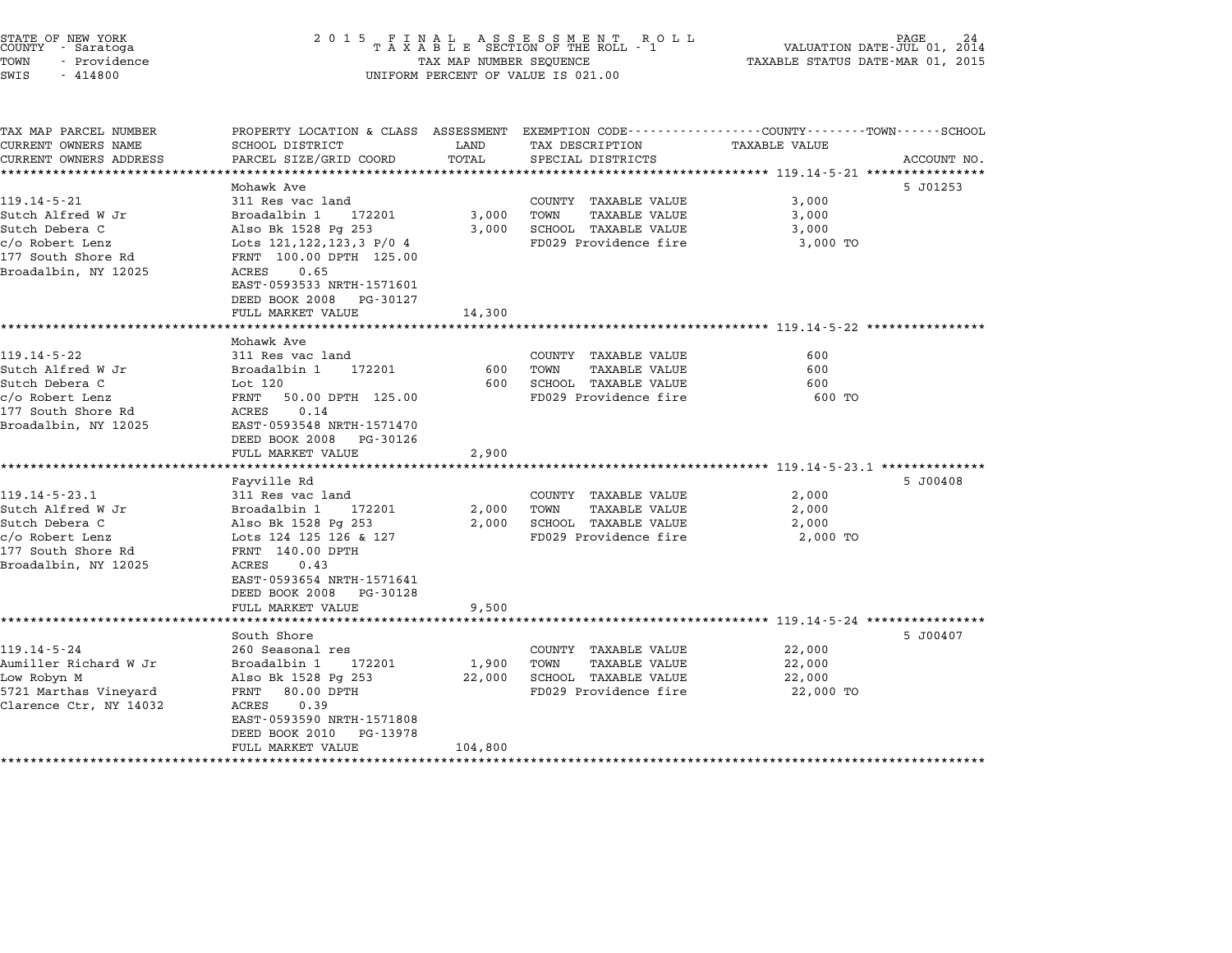| STATE OF NEW YORK<br>COUNTY<br>- Saratoga<br>TOWN<br>- Providence<br>SWIS<br>$-414800$ | 2 0 1 5<br>FINAL ASSESSMENT ROTAXABLE SECTION OF THE ROLL - 1<br>R O L L<br>TAX MAP NUMBER SEQUENCE<br>UNIFORM PERCENT OF VALUE IS 021.00 |               |                                                                                                    | PAGE<br>VALUATION DATE-JUL 01, 2014<br>TAXABLE STATUS DATE-MAR 01, 2015 |             |  |
|----------------------------------------------------------------------------------------|-------------------------------------------------------------------------------------------------------------------------------------------|---------------|----------------------------------------------------------------------------------------------------|-------------------------------------------------------------------------|-------------|--|
| TAX MAP PARCEL NUMBER<br>CURRENT OWNERS NAME<br>CURRENT OWNERS ADDRESS                 | PROPERTY LOCATION & CLASS ASSESSMENT<br>SCHOOL DISTRICT<br>PARCEL SIZE/GRID COORD                                                         | LAND<br>TOTAL | EXEMPTION CODE----------------COUNTY------TOWN------SCHOOL<br>TAX DESCRIPTION<br>SPECIAL DISTRICTS | <b>TAXABLE VALUE</b>                                                    | ACCOUNT NO. |  |
| ********************                                                                   | ********************                                                                                                                      | ************  | ************************************** 119.18-1-7 *********                                        |                                                                         |             |  |
|                                                                                        | Mohigan Sr                                                                                                                                |               |                                                                                                    |                                                                         | 5 J01373    |  |
| $119.18 - 1 - 7$                                                                       | 311 Res vac land                                                                                                                          |               | COUNTY TAXABLE VALUE                                                                               | 800                                                                     |             |  |
| Berhaupt Shannon C<br>Berhaupt Dean R                                                  | Broadalbin 1<br>172201<br>FRNT<br>50.00 DPTH                                                                                              | 800<br>800    | TOWN<br><b>TAXABLE VALUE</b><br>SCHOOL TAXABLE VALUE                                               | 800<br>800                                                              |             |  |
| 103 Mohigan St                                                                         | 0.10<br>ACRES                                                                                                                             |               | FD029 Providence fire                                                                              | 800 TO                                                                  |             |  |
| Broadalbin, NY 12025                                                                   | EAST-0593504 NRTH-1570483                                                                                                                 |               |                                                                                                    |                                                                         |             |  |
|                                                                                        | DEED BOOK 1759<br>PG-331                                                                                                                  |               |                                                                                                    |                                                                         |             |  |
|                                                                                        | FULL MARKET VALUE                                                                                                                         | 3,800         |                                                                                                    |                                                                         |             |  |
|                                                                                        | ************************                                                                                                                  |               |                                                                                                    |                                                                         |             |  |
| $119.18 - 1 - 10$                                                                      | Mohigan St<br>260 Seasonal res                                                                                                            |               | COUNTY TAXABLE VALUE                                                                               | 14,800                                                                  | 5 J00070    |  |
| Keller James T                                                                         | Broadalbin 1<br>172201                                                                                                                    | 1,400         | TOWN<br>TAXABLE VALUE                                                                              | 14,800                                                                  |             |  |
| Keller Judy A                                                                          | FRNT<br>50.00 DPTH                                                                                                                        | 14,800        | SCHOOL TAXABLE VALUE                                                                               | 14,800                                                                  |             |  |
| 23 Route 9P                                                                            | 0.19<br>ACRES                                                                                                                             |               | FD029 Providence fire                                                                              | 14,800 TO                                                               |             |  |
| Malta, NY 12020                                                                        | EAST-0593655 NRTH-1570527                                                                                                                 |               |                                                                                                    |                                                                         |             |  |
|                                                                                        | DEED BOOK 1253<br>PG-331                                                                                                                  |               |                                                                                                    |                                                                         |             |  |
|                                                                                        | FULL MARKET VALUE                                                                                                                         | 70,500        |                                                                                                    |                                                                         |             |  |
|                                                                                        |                                                                                                                                           |               |                                                                                                    | **** 119.18-1-16 ************                                           |             |  |
| 119.18-1-16                                                                            | 212 Seneca Ave<br>270 Mfg housing                                                                                                         |               | COUNTY TAXABLE VALUE                                                                               | 17,000                                                                  | 5 J01614    |  |
| Gilliam Kelly                                                                          | Broadalbin 1<br>172201                                                                                                                    | 900           | TOWN<br><b>TAXABLE VALUE</b>                                                                       | 17,000                                                                  |             |  |
| 201 Osborne Rd                                                                         | 50.00 DPTH 100.00<br>FRNT                                                                                                                 | 17,000        | SCHOOL TAXABLE VALUE                                                                               | 17,000                                                                  |             |  |
| Albany, NY 12205                                                                       | 0.11<br>ACRES                                                                                                                             |               | FD029 Providence fire                                                                              | 17,000 TO                                                               |             |  |
|                                                                                        | EAST-0593641 NRTH-1570293                                                                                                                 |               |                                                                                                    |                                                                         |             |  |
|                                                                                        | DEED BOOK 2012<br>PG-1909                                                                                                                 |               |                                                                                                    |                                                                         |             |  |
|                                                                                        | FULL MARKET VALUE                                                                                                                         | 81,000        |                                                                                                    |                                                                         |             |  |
|                                                                                        | ****************<br>Mohawk Ave                                                                                                            |               |                                                                                                    | ************************** 119.18-1-18 *************                    | 5 J00628    |  |
| $119.18 - 1 - 18$                                                                      | 311 Res vac land                                                                                                                          |               | COUNTY TAXABLE VALUE                                                                               | 900                                                                     |             |  |
| Gilliam Kelly                                                                          | Broadalbin 1<br>172201                                                                                                                    | 900           | TOWN<br>TAXABLE VALUE                                                                              | 900                                                                     |             |  |
| 201 Osborne Rd                                                                         | Lot 218                                                                                                                                   | 900           | SCHOOL TAXABLE VALUE                                                                               | 900                                                                     |             |  |
| Albany, NY 12205                                                                       | FRNT<br>50.00 DPTH 100.00                                                                                                                 |               | FD029 Providence fire                                                                              | 900 TO                                                                  |             |  |
|                                                                                        | 0.11<br>ACRES                                                                                                                             |               |                                                                                                    |                                                                         |             |  |
|                                                                                        | EAST-0593746 NRTH-1570304                                                                                                                 |               |                                                                                                    |                                                                         |             |  |
|                                                                                        | DEED BOOK 2012 PG-1907                                                                                                                    |               |                                                                                                    |                                                                         |             |  |
|                                                                                        | FULL MARKET VALUE<br>*******************                                                                                                  | 4,300         |                                                                                                    | ***************** 119.18-1-21 *************                             |             |  |
|                                                                                        | Mohawk Ave                                                                                                                                |               |                                                                                                    |                                                                         | 5 J01371    |  |
| $119.18 - 1 - 21$                                                                      | 311 Res vac land                                                                                                                          |               | COUNTY TAXABLE VALUE                                                                               | 1,800                                                                   |             |  |
| Nevins James R                                                                         | 172201<br>Broadalbin 1                                                                                                                    | 1,800         | TOWN<br>TAXABLE VALUE                                                                              | 1,800                                                                   |             |  |
| 706 Sanders Ave                                                                        | FRNT 100.00 DPTH 100.00                                                                                                                   | 1,800         | SCHOOL TAXABLE VALUE                                                                               | 1,800                                                                   |             |  |
| Scotia, NY 12302                                                                       | ACRES<br>0.23                                                                                                                             |               | FD029 Providence fire                                                                              | 1,800 TO                                                                |             |  |
|                                                                                        | EAST-0593776 NRTH-1570236                                                                                                                 |               |                                                                                                    |                                                                         |             |  |
|                                                                                        | DEED BOOK 2011<br>PG-24987<br>FULL MARKET VALUE                                                                                           | 8,600         |                                                                                                    |                                                                         |             |  |
|                                                                                        |                                                                                                                                           |               |                                                                                                    |                                                                         |             |  |

\*\*\*\*\*\*\*\*\*\*\*\*\*\*\*\*\*\*\*\*\*\*\*\*\*\*\*\*\*\*\*\*\*\*\*\*\*\*\*\*\*\*\*\*\*\*\*\*\*\*\*\*\*\*\*\*\*\*\*\*\*\*\*\*\*\*\*\*\*\*\*\*\*\*\*\*\*\*\*\*\*\*\*\*\*\*\*\*\*\*\*\*\*\*\*\*\*\*\*\*\*\*\*\*\*\*\*\*\*\*\*\*\*\*\*\*\*\*\*\*\*\*\*\*\*\*\*\*\*\*\*\*

STATE OF NEW YORK <sup>2</sup> <sup>0</sup> <sup>1</sup> 5 F I N A L A S S E S S M E N T R O L L PAGE <sup>25</sup> COUNTY - Saratoga <sup>T</sup> <sup>A</sup> <sup>X</sup> <sup>A</sup> <sup>B</sup> <sup>L</sup> <sup>E</sup> SECTION OF THE ROLL - <sup>1</sup> VALUATION DATE-JUL 01, <sup>2014</sup>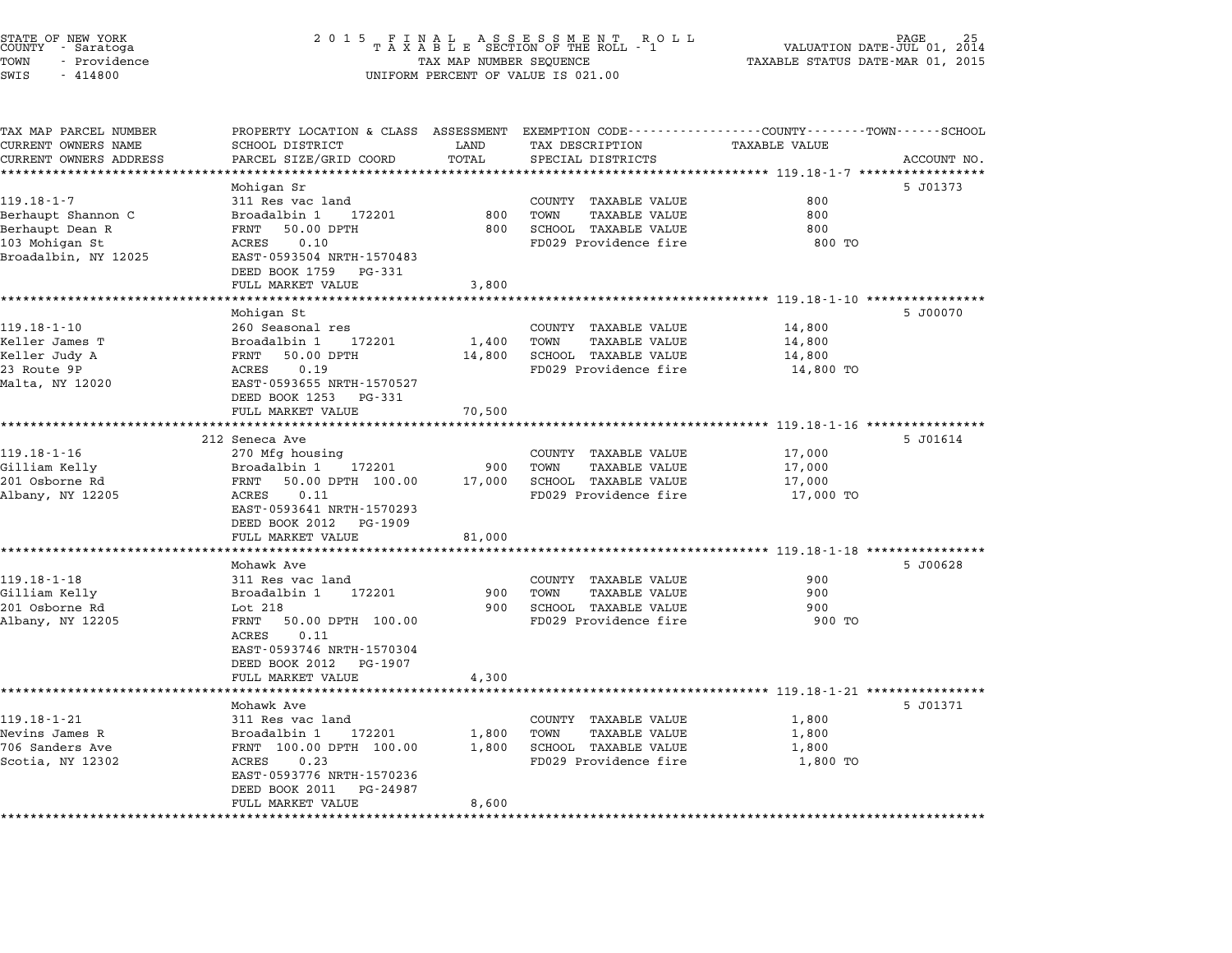| STATE OF NEW YORK<br>COUNTY<br>- Saratoga<br>TOWN<br>- Providence<br>SWIS<br>$-414800$ | 2 0 1 5<br>F<br>N                                                                                                 | A L<br>TAX MAP NUMBER SEQUENCE | A S S E S S M E N T<br>ROLL<br>TAXABLE SECTION OF THE ROLL - 1<br>UNIFORM PERCENT OF VALUE IS 021.00 |                      | PAGE<br>VALUATION DATE-JUL 01, 2014<br>TAXABLE STATUS DATE-MAR 01, 2015 |
|----------------------------------------------------------------------------------------|-------------------------------------------------------------------------------------------------------------------|--------------------------------|------------------------------------------------------------------------------------------------------|----------------------|-------------------------------------------------------------------------|
| TAX MAP PARCEL NUMBER<br>CURRENT OWNERS NAME                                           | PROPERTY LOCATION & CLASS ASSESSMENT EXEMPTION CODE---------------COUNTY-------TOWN-----SCHOOL<br>SCHOOL DISTRICT | LAND                           | TAX DESCRIPTION                                                                                      | <b>TAXABLE VALUE</b> |                                                                         |
| CURRENT OWNERS ADDRESS                                                                 | PARCEL SIZE/GRID COORD                                                                                            | TOTAL                          | SPECIAL DISTRICTS                                                                                    |                      | ACCOUNT NO.                                                             |
| ***********************                                                                |                                                                                                                   |                                |                                                                                                      |                      |                                                                         |
|                                                                                        | Fayville Rd                                                                                                       |                                |                                                                                                      |                      | 5 J01287                                                                |
| $119.18 - 1 - 26$                                                                      | 210 1 Family Res                                                                                                  |                                | RES STAR<br>41854                                                                                    | $\Omega$             | $\Omega$<br>8,360                                                       |
| Porter Andrew J<br>Porter Cheryl Ann                                                   | Broadalbin 1<br>172201<br>Lot 224-223                                                                             | 1,800<br>30,900                | COUNTY TAXABLE VALUE<br>TOWN<br><b>TAXABLE VALUE</b>                                                 | 30,900<br>30,900     |                                                                         |
| PO Box 1056                                                                            | FRNT 107.41 DPTH                                                                                                  |                                | SCHOOL TAXABLE VALUE                                                                                 | 22,540               |                                                                         |
| Broadalbin, NY 12025                                                                   | ACRES<br>$0.34$ BANK<br>123                                                                                       |                                | FD029 Providence fire                                                                                | 30,900 TO            |                                                                         |
|                                                                                        | EAST-0593860 NRTH-1570055                                                                                         |                                |                                                                                                      |                      |                                                                         |
|                                                                                        | DEED BOOK 1364 PG-751                                                                                             |                                |                                                                                                      |                      |                                                                         |
|                                                                                        | FULL MARKET VALUE                                                                                                 | 147,100                        |                                                                                                      |                      |                                                                         |
|                                                                                        | *********************                                                                                             |                                |                                                                                                      |                      |                                                                         |
| $119.18 - 1 - 30$                                                                      | 593 Fayville Rd<br>210 1 Family Res                                                                               |                                | 41854<br>RES STAR                                                                                    | $\mathbf{0}$         | 5 J00834<br>$\Omega$<br>8,360                                           |
| Butler Andrew J                                                                        | Broadalbin 1<br>172201                                                                                            | 3,800                          | COUNTY TAXABLE VALUE                                                                                 | 29,200               |                                                                         |
| Butler Debra J                                                                         | FRNT 250.00 DPTH 100.00                                                                                           | 29,200                         | <b>TAXABLE VALUE</b><br>TOWN                                                                         | 29,200               |                                                                         |
| 593 Fayville Rd                                                                        | ACRES<br>0.57                                                                                                     |                                | SCHOOL TAXABLE VALUE                                                                                 | 20,840               |                                                                         |
| Broadalbin, NY 12025                                                                   | EAST-0593893 NRTH-1569932                                                                                         |                                | FD029 Providence fire                                                                                | 29,200 TO            |                                                                         |
|                                                                                        | DEED BOOK 1330 PG-646                                                                                             |                                |                                                                                                      |                      |                                                                         |
|                                                                                        | FULL MARKET VALUE<br>***************************                                                                  | 139,000                        | ******************************** 119.18-1-31 *****************                                       |                      |                                                                         |
|                                                                                        | Fayville Rd                                                                                                       |                                |                                                                                                      |                      | 5 J01703                                                                |
| $119.18 - 1 - 31$                                                                      | 311 Res vac land                                                                                                  |                                | COUNTY TAXABLE VALUE                                                                                 | 1,800                |                                                                         |
| Murphy Terrence E                                                                      | Broadalbin 1<br>172201                                                                                            | 1,800                          | TOWN<br><b>TAXABLE VALUE</b>                                                                         | 1,800                |                                                                         |
| 258 Dow Ave                                                                            | Lots 230 & 231                                                                                                    | 1,800                          | SCHOOL TAXABLE VALUE                                                                                 | 1,800                |                                                                         |
| Mineola, NY 11501                                                                      | FRNT 100.00 DPTH 100.00                                                                                           |                                | FD029 Providence fire                                                                                | 1,800 TO             |                                                                         |
|                                                                                        | ACRES<br>0.23                                                                                                     |                                |                                                                                                      |                      |                                                                         |
|                                                                                        | EAST-0593941 NRTH-1569711<br>DEED BOOK 1513<br>PG-268                                                             |                                |                                                                                                      |                      |                                                                         |
|                                                                                        | FULL MARKET VALUE                                                                                                 | 8,600                          |                                                                                                      |                      |                                                                         |
|                                                                                        | ******************************                                                                                    | *************                  | ************************************* 119.18-1-52 ******************                                 |                      |                                                                         |
|                                                                                        | 110 Cayuga Ave                                                                                                    |                                |                                                                                                      |                      | 5 J01588                                                                |
| $119.18 - 1 - 52$                                                                      | 314 Rural vac<10                                                                                                  |                                | COUNTY TAXABLE VALUE                                                                                 | 1,680                |                                                                         |
| Fiorillo Ronald                                                                        | Broadalbin 1<br>172201                                                                                            | 1,680                          | <b>TAXABLE VALUE</b><br>TOWN                                                                         | 1,680                |                                                                         |
| Fiorillo Valarie                                                                       | FRNT 100.00 DPTH 100.00                                                                                           | 1,680                          | <b>SCHOOL TAXABLE VALUE</b>                                                                          | 1,680                |                                                                         |
| 565 County Highway 126<br>Amsterdam, NY 12010                                          | ACRES<br>0.25<br>EAST-0593425 NRTH-1570129                                                                        |                                | FD029 Providence fire                                                                                | 1,680 TO             |                                                                         |
|                                                                                        | DEED BOOK 1299<br>PG-110                                                                                          |                                |                                                                                                      |                      |                                                                         |
|                                                                                        | FULL MARKET VALUE                                                                                                 | 8,000                          |                                                                                                      |                      |                                                                         |
|                                                                                        |                                                                                                                   |                                |                                                                                                      |                      |                                                                         |
|                                                                                        | 103 Cayuga Ave                                                                                                    |                                |                                                                                                      |                      | 5 J01315                                                                |
| $119.18 - 1 - 60$                                                                      | 210 1 Family Res                                                                                                  |                                | RES STAR<br>41854                                                                                    | $\mathbf{0}$         | $\Omega$<br>8,360                                                       |
| Seward Patrick L                                                                       | Broadalbin 1<br>172201                                                                                            | 1,500                          | COUNTY TAXABLE VALUE                                                                                 | 30,400               |                                                                         |
| 103 Cayuga Ave<br>Broadalbin, NY 12025                                                 | Lots 173-175<br>FRNT 150.00 DPTH                                                                                  | 30,400                         | TAXABLE VALUE<br>TOWN<br>SCHOOL TAXABLE VALUE                                                        | 30,400<br>22,040     |                                                                         |
|                                                                                        | ACRES<br>0.58                                                                                                     |                                | FD029 Providence fire                                                                                | 30,400 TO            |                                                                         |
|                                                                                        | EAST-0593376 NRTH-1569879                                                                                         |                                |                                                                                                      |                      |                                                                         |
|                                                                                        | DEED BOOK 1561<br>PG-90                                                                                           |                                |                                                                                                      |                      |                                                                         |
|                                                                                        | FULL MARKET VALUE                                                                                                 | 144,800                        |                                                                                                      |                      |                                                                         |

\*\*\*\*\*\*\*\*\*\*\*\*\*\*\*\*\*\*\*\*\*\*\*\*\*\*\*\*\*\*\*\*\*\*\*\*\*\*\*\*\*\*\*\*\*\*\*\*\*\*\*\*\*\*\*\*\*\*\*\*\*\*\*\*\*\*\*\*\*\*\*\*\*\*\*\*\*\*\*\*\*\*\*\*\*\*\*\*\*\*\*\*\*\*\*\*\*\*\*\*\*\*\*\*\*\*\*\*\*\*\*\*\*\*\*\*\*\*\*\*\*\*\*\*\*\*\*\*\*\*\*\*

STATE OF NEW YORK <sup>2</sup> <sup>0</sup> <sup>1</sup> 5 F I N A L A S S E S S M E N T R O L L PAGE <sup>26</sup> COUNTY - Saratoga <sup>T</sup> <sup>A</sup> <sup>X</sup> <sup>A</sup> <sup>B</sup> <sup>L</sup> <sup>E</sup> SECTION OF THE ROLL - <sup>1</sup> VALUATION DATE-JUL 01, <sup>2014</sup>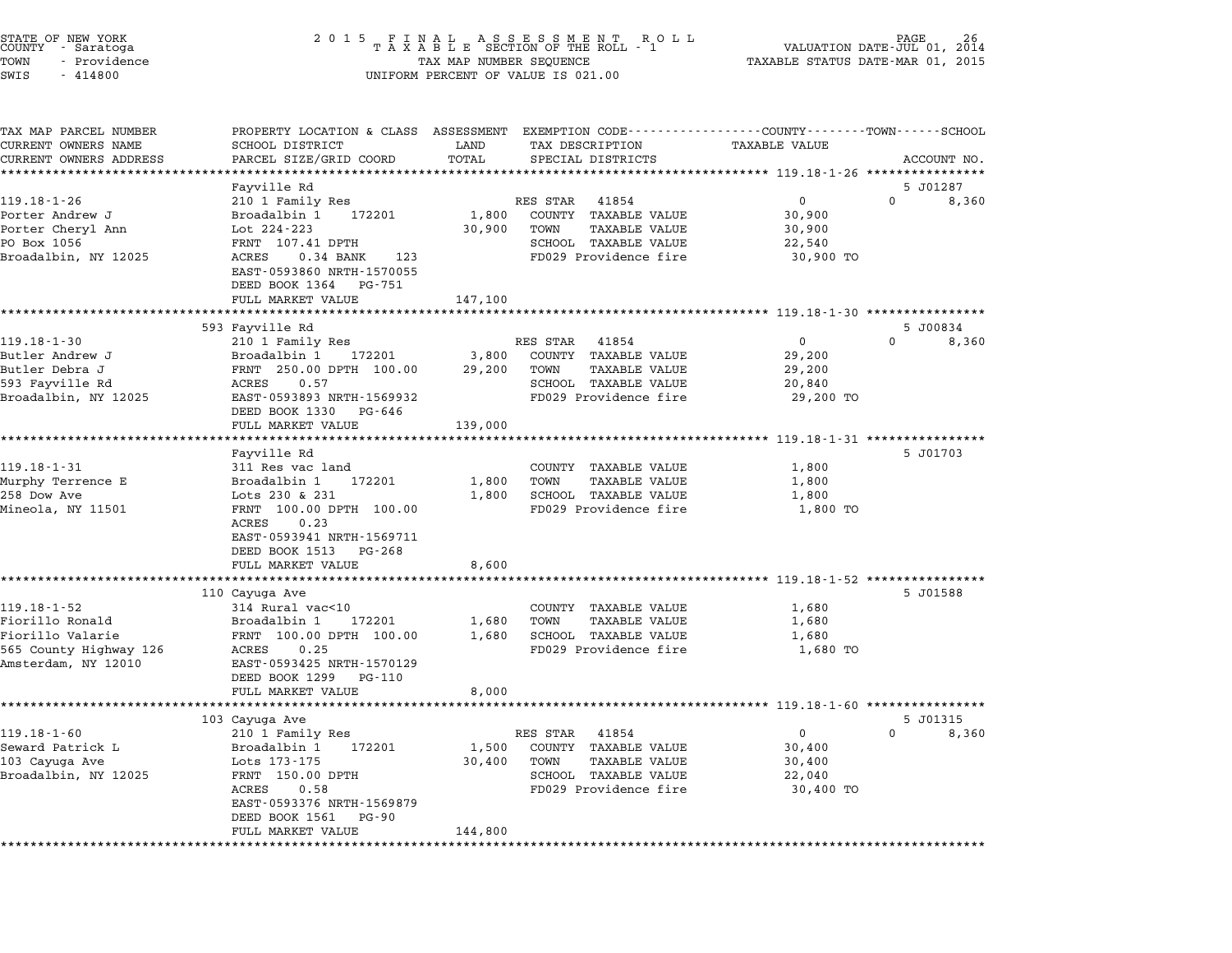| STATE OF NEW YORK<br>COUNTY – Saratoga<br>TOWN<br>- Providence<br>SWIS<br>$-414800$ | 2 0 1 5                                                                                          | TAX MAP NUMBER SEQUENCE | FINAL ASSESSMENT<br>TAXABLE SECTION OF THE ROLL<br>R O L L<br>- 1<br>UNIFORM PERCENT OF VALUE IS 021.00                                | TAXABLE STATUS DATE-MAR 01, 2015                         | PAGE<br>VALUATION DATE-JUL 01, 2014 |
|-------------------------------------------------------------------------------------|--------------------------------------------------------------------------------------------------|-------------------------|----------------------------------------------------------------------------------------------------------------------------------------|----------------------------------------------------------|-------------------------------------|
| TAX MAP PARCEL NUMBER<br>CURRENT OWNERS NAME<br>CURRENT OWNERS ADDRESS              | SCHOOL DISTRICT<br>PARCEL SIZE/GRID COORD                                                        | LAND<br>TOTAL           | PROPERTY LOCATION & CLASS ASSESSMENT EXEMPTION CODE---------------COUNTY-------TOWN-----SCHOOL<br>TAX DESCRIPTION<br>SPECIAL DISTRICTS | <b>TAXABLE VALUE</b>                                     | ACCOUNT NO.                         |
| **********************                                                              |                                                                                                  | ************            | * * * * * * * * * * * * * * * * * * *                                                                                                  | ************ 119.18-1-61 *****************               |                                     |
|                                                                                     | 109 Cayuga Ave                                                                                   |                         |                                                                                                                                        |                                                          | 5 J01293                            |
| $119.18 - 1 - 61$<br>Karaskiewicz Andrew<br>Karaskiewicz Alicia                     | 210 1 Family Res<br>Broadalbin 1<br>172201<br>109 Cayuga Ave                                     | 1,500<br>16,133         | COUNTY TAXABLE VALUE<br><b>TAXABLE VALUE</b><br>TOWN<br>SCHOOL TAXABLE VALUE                                                           | 16,133<br>16,133<br>16,133                               |                                     |
| 1913 Avenue B<br>Schenectady, NY 12308-1613                                         | FRNT 150.00 DPTH 120.00<br>0.41<br>ACRES<br>EAST-0593296 NRTH-1570024<br>DEED BOOK 1574<br>PG-58 |                         | FD029 Providence fire                                                                                                                  | 16,133 TO                                                |                                     |
|                                                                                     | FULL MARKET VALUE                                                                                | 76,800                  |                                                                                                                                        |                                                          |                                     |
|                                                                                     | ******************                                                                               |                         |                                                                                                                                        | ************************** 119.18-1-62 ***************** |                                     |
|                                                                                     | Cayuga Ave                                                                                       |                         |                                                                                                                                        |                                                          | 5 J01314                            |
| 119.18-1-62                                                                         | 311 Res vac land                                                                                 |                         | COUNTY TAXABLE VALUE                                                                                                                   | 2,100                                                    |                                     |
| Mattoon Sharen<br>72 Lorraine Ave                                                   | Broadalbin 1<br>172201<br>FRNT 100.00 DPTH 120.00                                                | 2,100<br>2,100          | TOWN<br><b>TAXABLE VALUE</b><br>SCHOOL TAXABLE VALUE                                                                                   | 2,100<br>2,100                                           |                                     |
| Schenectady, NY 12304                                                               | 0.28<br>ACRES<br>EAST-0593243 NRTH-1570139                                                       |                         | FD029 Providence fire                                                                                                                  | 2,100 TO                                                 |                                     |
|                                                                                     | DEED BOOK 1576<br>PG-193<br>FULL MARKET VALUE                                                    | 10,000                  |                                                                                                                                        |                                                          |                                     |
|                                                                                     | *******************                                                                              |                         |                                                                                                                                        | ************************ 119.18-1-65 *****************   |                                     |
|                                                                                     | Cayuga Ave                                                                                       |                         |                                                                                                                                        |                                                          | 5 J01576                            |
| 119.18-1-65<br>Mattoon Sharen A                                                     | 311 Res vac land<br>Broadalbin 1<br>172201                                                       | 800                     | COUNTY TAXABLE VALUE<br>TOWN<br>TAXABLE VALUE                                                                                          | 800<br>800                                               |                                     |
| 72 Lorraine Ave                                                                     | Family Trust                                                                                     | 800                     | SCHOOL TAXABLE VALUE                                                                                                                   | 800                                                      |                                     |
| Schenectady, NY 12304                                                               | FRNT 35.00 DPTH<br>0.20<br>ACRES<br>EAST-0593144 NRTH-1570297                                    |                         | FD029 Providence fire                                                                                                                  | 800 TO                                                   |                                     |
|                                                                                     | DEED BOOK 2013<br>PG-16772<br>FULL MARKET VALUE                                                  | 3,800                   |                                                                                                                                        |                                                          |                                     |
|                                                                                     |                                                                                                  |                         |                                                                                                                                        | ************************ 119.18-1-66 ***************     |                                     |
| $119.18 - 1 - 66$                                                                   | Seneca Ave<br>311 Res vac land                                                                   |                         |                                                                                                                                        | 1,000                                                    | 5 J01608                            |
| Tautznik Peter                                                                      | Broadalbin 1<br>172201                                                                           | 1,000                   | COUNTY TAXABLE VALUE<br>TAXABLE VALUE<br>TOWN                                                                                          | 1,000                                                    |                                     |
| Tautznik Kathleen A                                                                 | 50.00 DPTH<br>FRNT                                                                               | 1,000                   | SCHOOL TAXABLE VALUE                                                                                                                   | 1,000                                                    |                                     |
| 128 Lathrop Rd                                                                      | ACRES<br>0.12                                                                                    |                         | FD029 Providence fire                                                                                                                  | 1,000 TO                                                 |                                     |
| Gloversville, NY 12078                                                              | EAST-0593794 NRTH-1569973<br>DEED BOOK 1006<br>PG-1143                                           |                         |                                                                                                                                        |                                                          |                                     |
|                                                                                     | FULL MARKET VALUE<br>****************                                                            | 4,800                   |                                                                                                                                        | ***************** 119.18-1-67 *****************          |                                     |
|                                                                                     | Cayuga Ave Rear                                                                                  |                         |                                                                                                                                        |                                                          | 5 J01582                            |
| $119.18 - 1 - 67$                                                                   | 311 Res vac land                                                                                 |                         | COUNTY TAXABLE VALUE                                                                                                                   | 1,000                                                    |                                     |
| Humphrey Darlene M                                                                  | Broadalbin 1<br>172201                                                                           | 1,000                   | TOWN<br><b>TAXABLE VALUE</b>                                                                                                           | 1,000                                                    |                                     |
| aka Darlene Robichaud                                                               | ACRES<br>0.27                                                                                    | 1,000                   | SCHOOL TAXABLE VALUE                                                                                                                   | 1,000                                                    |                                     |
| 105 Seneca Ave                                                                      | EAST-0593550 NRTH-1569866                                                                        |                         | FD029 Providence fire                                                                                                                  | 1,000 TO                                                 |                                     |
| Broadalbin, NY 12025                                                                | DEED BOOK 2007<br>PG-43249<br>FULL MARKET VALUE                                                  | 4,800                   |                                                                                                                                        |                                                          |                                     |
|                                                                                     |                                                                                                  |                         |                                                                                                                                        |                                                          |                                     |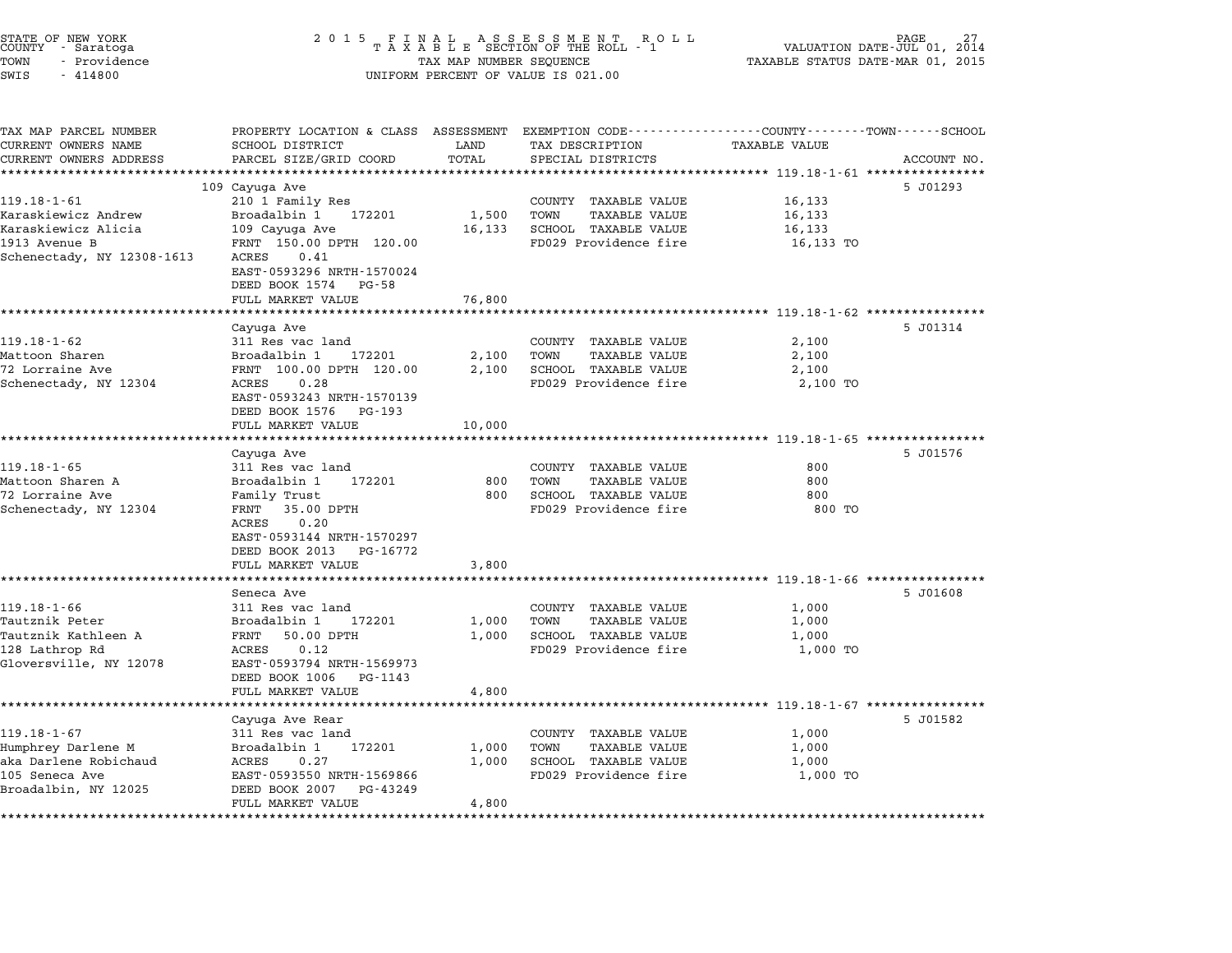| STATE OF NEW YORK<br>COUNTY - Saratoga<br>TOWN<br>- Providence<br>SWIS<br>$-414800$                  | 2 0 1 5                                                                                                                                                                                                                                           | TAX MAP NUMBER SEQUENCE              | FINAL ASSESSMENT RO<br>TAXABLE SECTION OF THE ROLL - 1<br>R O L L<br>UNIFORM PERCENT OF VALUE IS 021.00                    | TAXABLE STATUS DATE-MAR 01, 2015                                        | PAGE<br>VALUATION DATE-JUL 01, 2014 |
|------------------------------------------------------------------------------------------------------|---------------------------------------------------------------------------------------------------------------------------------------------------------------------------------------------------------------------------------------------------|--------------------------------------|----------------------------------------------------------------------------------------------------------------------------|-------------------------------------------------------------------------|-------------------------------------|
| TAX MAP PARCEL NUMBER<br>CURRENT OWNERS NAME<br>CURRENT OWNERS ADDRESS                               | PROPERTY LOCATION & CLASS ASSESSMENT<br>SCHOOL DISTRICT<br>PARCEL SIZE/GRID COORD                                                                                                                                                                 | LAND<br>TOTAL                        | EXEMPTION CODE-----------------COUNTY-------TOWN------SCHOOL<br>TAX DESCRIPTION<br>SPECIAL DISTRICTS                       | <b>TAXABLE VALUE</b><br>***************** 119.18-1-71 ***************** | ACCOUNT NO.                         |
| $119.18 - 1 - 71$<br>Young Robert A<br>Young Marcia<br>702 Engleman Ave<br>Scotia, NY 12302          | Cayuga Ave<br>311 Res vac land<br>Broadalbin 1<br>172201<br>Lot 184 & 185<br>FRNT 100.00 DPTH 100.00<br>0.23<br>ACRES<br>EAST-0593402 NRTH-1570175<br>DEED BOOK 1312<br>PG-142<br>FULL MARKET VALUE                                               | 1,400<br>1,400<br>6,700              | COUNTY TAXABLE VALUE<br>TOWN<br>TAXABLE VALUE<br>SCHOOL TAXABLE VALUE<br>FD029 Providence fire                             | 1,400<br>1,400<br>1,400<br>1,400 TO                                     | 5 J01589                            |
| $119.18 - 1 - 73$<br>Mattoon Donald R<br>72 Lorraine Ave<br>Schenectady, NY 12304                    | Mohigan St<br>311 Res vac land<br>Broadalbin 1<br>172201<br>Lots 163 & 164<br>FRNT 100.00 DPTH 125.00<br>0.28<br>ACRES<br>EAST-0593146 NRTH-1570388<br>DEED BOOK 2013<br>PG-16770<br>FULL MARKET VALUE<br>**********************                  | 1,600<br>1,600<br>7,600              | COUNTY TAXABLE VALUE<br><b>TAXABLE VALUE</b><br>TOWN<br>SCHOOL TAXABLE VALUE<br>FD029 Providence fire                      | 1,600<br>1,600<br>1,600<br>1,600 TO                                     | 5 J01575                            |
| $119.18 - 1 - 74$<br>Berhaupt Shannon C<br>Berhaupt Dean R<br>103 Mohigan St<br>Broadalbin, NY 12025 | 103 Mohigan St<br>210 1 Family Res<br>Broadalbin 1<br>172201<br>Partial<br>Lots 156 & 157<br>FRNT 100.00 DPTH 125.00<br>0.29<br>ACRES<br>EAST-0593572 NRTH-1570498<br>DEED BOOK 1759<br>PG-331<br>FULL MARKET VALUE                               | 1,600<br>9,400<br>44,800             | RES STAR<br>41854<br>COUNTY TAXABLE VALUE<br>TOWN<br><b>TAXABLE VALUE</b><br>SCHOOL TAXABLE VALUE<br>FD029 Providence fire | $\Omega$<br>9,400<br>9,400<br>1,040<br>9,400 TO                         | 5 J01570<br>0<br>8,360              |
| $119.18 - 1 - 75$<br>Gilliam Kelly<br>201 Osborne Rd<br>Albany, NY 12205<br>*******************      | ****************<br>Seneca Ave<br>312 Vac w/imprv<br>Broadalbin 1<br>172201<br>Lots 209 & 210<br>FRNT 100.00 DPTH 100.00<br>0.23<br>ACRES<br>EAST-0593684 NRTH-1570203<br>DEED BOOK 2012<br>PG-1908<br>FULL MARKET VALUE<br>********************* | 1,600<br>1,800<br>8,600<br>********* | COUNTY<br>TAXABLE VALUE<br>TOWN<br><b>TAXABLE VALUE</b><br>SCHOOL TAXABLE VALUE<br>FD029 Providence fire                   | 1,800<br>1,800<br>1,800<br>1,800 TO                                     | 5 J01612                            |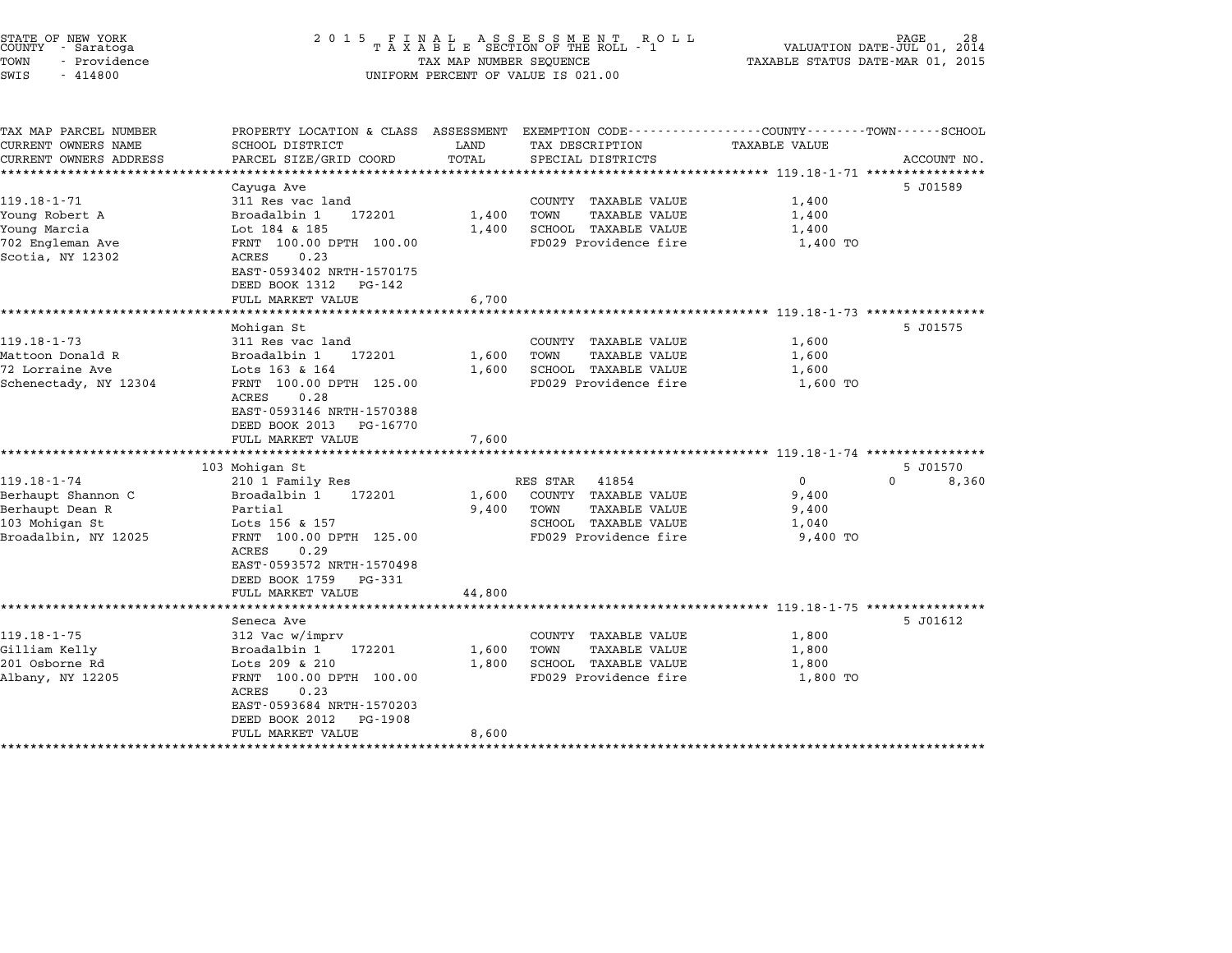| STATE OF NEW YORK<br>COUNTY |  | - Saratoga   |  |
|-----------------------------|--|--------------|--|
| TOWN                        |  | - Providence |  |

|                                            | PROPERTY LOCATION & CLASS ASSESSMENT |                                       | EXEMPTION CODE-----------------COUNTY-------TOWN-----SCHOOL |             |
|--------------------------------------------|--------------------------------------|---------------------------------------|-------------------------------------------------------------|-------------|
| CURRENT OWNERS NAME                        | SCHOOL DISTRICT                      | LAND<br>TAX DESCRIPTION               | <b>TAXABLE VALUE</b>                                        |             |
| CURRENT OWNERS ADDRESS                     | PARCEL SIZE/GRID COORD               | TOTAL<br>SPECIAL DISTRICTS            |                                                             | ACCOUNT NO. |
| *************************                  |                                      |                                       |                                                             |             |
|                                            | 121 Cayuga Ave                       |                                       |                                                             | 5 J01578    |
| $119.18 - 1 - 76$                          | 270 Mfg housing                      | VET WAR C 41122                       | 1,140<br>0                                                  | 0           |
| Barrie James                               | Broadalbin 1<br>172201               | 1,600 VET WAR T<br>41123              | 0<br>1,140                                                  | 0           |
| 121 Cayuga Ave                             | Lots 166 & 167                       | 7,600 RES STAR<br>41854               | $\mathbf 0$<br>$\Omega$                                     | 7,600       |
| Broadalbin, NY 12025                       | FRNT 100.00 DPTH                     | COUNTY TAXABLE VALUE                  | 6,460                                                       |             |
|                                            | ACRES<br>0.28                        | TOWN<br><b>TAXABLE VALUE</b>          | 6,460                                                       |             |
|                                            | EAST-0593211 NRTH-1570209            | <b>SCHOOL TAXABLE VALUE</b>           | 0                                                           |             |
|                                            | DEED BOOK 1061<br>PG-520             | FD029 Providence fire                 | 7,600 TO                                                    |             |
|                                            | FULL MARKET VALUE                    | 36,200                                |                                                             |             |
|                                            | *********************                | *********                             | ********** 119.18-1-78 ****************                     |             |
|                                            | 111 Seneca Ave                       |                                       |                                                             | 5 J01602    |
| $119.18 - 1 - 78$                          | 210 1 Family Res                     | RES STAR<br>41854                     | $\mathbf 0$<br>$\Omega$                                     | 8,360       |
| Myers Frank F III                          | Broadalbin 1<br>172201               | 2,400<br>COUNTY TAXABLE VALUE         | 28,000                                                      |             |
| Myers Nicole L                             | Life estate                          | 28,000<br>TOWN<br>TAXABLE VALUE       | 28,000                                                      |             |
| 104 Cayuga Ave                             | Lots 179-180-181-195                 | SCHOOL TAXABLE VALUE                  | 19,640                                                      |             |
| Broadalbin, NY 12025                       | 196-197                              | FD029 Providence fire                 | 28,000 TO                                                   |             |
|                                            | FRNT 150.00 DPTH                     | OT015 Omitted tax 2015                | 659.11 MT                                                   |             |
|                                            | 0.68<br>ACRES                        |                                       |                                                             |             |
|                                            | EAST-0593548 NRTH-1570002            |                                       |                                                             |             |
|                                            | DEED BOOK 2014<br>PG-31888           |                                       |                                                             |             |
|                                            | FULL MARKET VALUE                    | 133,300                               |                                                             |             |
|                                            | ***************************          |                                       |                                                             |             |
|                                            |                                      |                                       |                                                             |             |
|                                            | 115 Seneca Ave                       |                                       |                                                             | 5 J01599    |
| $119.18 - 1 - 79$                          | 260 Seasonal res                     | COUNTY TAXABLE VALUE                  | 20,000                                                      |             |
| Fiorillo Ronald                            | Broadalbin 1<br>172201               | 1,600<br>TOWN<br><b>TAXABLE VALUE</b> | 20,000                                                      |             |
|                                            | FRNT 100.00 DPTH 100.00              | 20,000<br>SCHOOL TAXABLE VALUE        | 20,000                                                      |             |
| Fiorillo Valerie<br>565 County Highway 126 | 0.24<br>ACRES                        | FD029 Providence fire                 | 20,000 TO                                                   |             |
| Amsterdam, NY 12010                        | EAST-0593527 NRTH-1570170            |                                       |                                                             |             |
|                                            | DEED BOOK 1153<br>PG-147             |                                       |                                                             |             |
|                                            | FULL MARKET VALUE                    | 95,200                                |                                                             |             |
|                                            |                                      |                                       |                                                             |             |
|                                            | Seneca Ave                           |                                       |                                                             | 5 J01594    |
| $119.18 - 1 - 80$                          | 270 Mfg housing                      | COUNTY TAXABLE VALUE                  | 9,300                                                       |             |
| Barrie Thomas                              | Broadalbin 1<br>172201               | 1,800<br>TOWN<br>TAXABLE VALUE        | 9,300                                                       |             |
| Barrie Genevieve                           | Life Estate                          | 9,300<br>SCHOOL TAXABLE VALUE         | 9,300                                                       |             |
| Attn: Cramer Jeanne                        | Irrevocable Trust                    | FD029 Providence fire                 | 9,300 TO                                                    |             |
| Trustee                                    | Lot 189 & 190                        |                                       |                                                             |             |
| PO Box 9002                                | 85.00 DPTH<br>FRNT                   |                                       |                                                             |             |
|                                            | 0.26<br>ACRES                        |                                       |                                                             |             |
| Schenectady, NY 12309                      | EAST-0593433 NRTH-1570348            |                                       |                                                             |             |
|                                            | $PG - 330$<br>DEED BOOK 1413         |                                       |                                                             |             |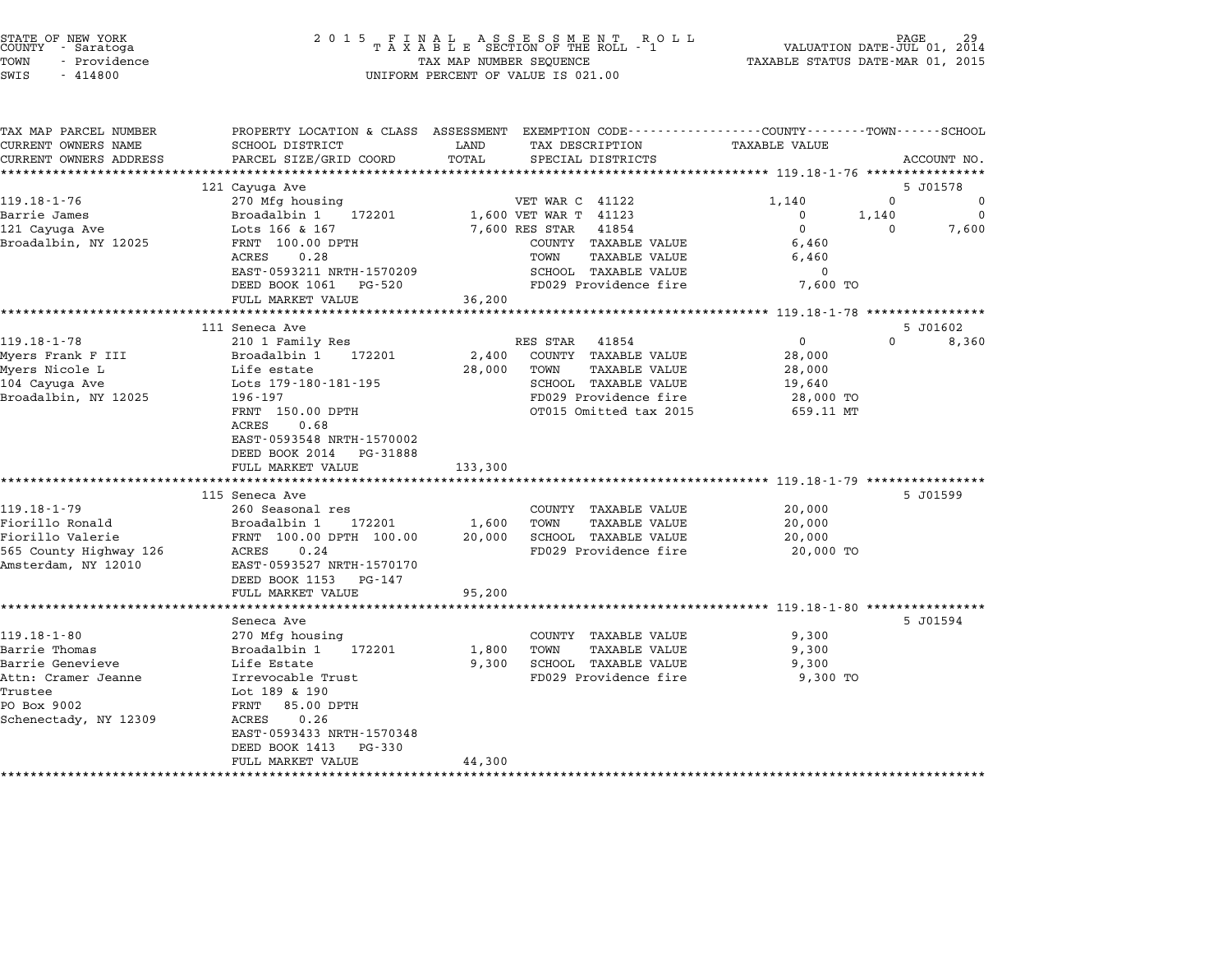| STATE OF NEW YORK<br>COUNTY - Saratoga<br>TOWN<br>- Providence<br>$-414800$<br>SWIS | 2 0 1 5                                                                                        | TAX MAP NUMBER SEQUENCE | FINAL ASSESSMENT ROLL<br>TAXABLE SECTION OF THE ROLL - 1<br>UNIFORM PERCENT OF VALUE IS 021.00 | PAGE<br>VALUATION DATE-JUL 01,<br>TAXABLE STATUS DATE-MAR 01, 2015                                                                                                                                | 30<br>2014 |
|-------------------------------------------------------------------------------------|------------------------------------------------------------------------------------------------|-------------------------|------------------------------------------------------------------------------------------------|---------------------------------------------------------------------------------------------------------------------------------------------------------------------------------------------------|------------|
| TAX MAP PARCEL NUMBER<br>CURRENT OWNERS NAME<br>CURRENT OWNERS ADDRESS              | SCHOOL DISTRICT<br>PARCEL SIZE/GRID COORD                                                      | LAND<br>TOTAL           | TAX DESCRIPTION<br>SPECIAL DISTRICTS                                                           | PROPERTY LOCATION & CLASS ASSESSMENT EXEMPTION CODE---------------COUNTY-------TOWN-----SCHOOL<br>TAXABLE VALUE<br>ACCOUNT NO.<br>********************************** 119.18-1-81 **************** |            |
|                                                                                     | 105 Seneca Ave                                                                                 |                         |                                                                                                | 5 J01604                                                                                                                                                                                          |            |
| $119.18 - 1 - 81$                                                                   | 210 1 Family Res                                                                               |                         | RES STAR<br>41854                                                                              | 0<br>0                                                                                                                                                                                            | 8,360      |
| Chovanec Darlene<br>aka Darlene Robichaud<br>105 Seneca Ave                         | Broadalbin 1<br>172201<br>FRNT 100.00 DPTH 100.00<br>ACRES<br>0.23                             | 1,800<br>18,000         | COUNTY TAXABLE VALUE<br>TOWN<br><b>TAXABLE VALUE</b><br>SCHOOL TAXABLE VALUE                   | 18,000<br>18,000<br>9,640                                                                                                                                                                         |            |
| Broadalbin, NY 12025                                                                | EAST-0593640 NRTH-1569942<br>DEED BOOK 1392<br>PG-158<br>FULL MARKET VALUE                     | 85,700                  | FD029 Providence fire                                                                          | 18,000 TO                                                                                                                                                                                         |            |
|                                                                                     |                                                                                                |                         |                                                                                                |                                                                                                                                                                                                   |            |
|                                                                                     | Seneca Ave                                                                                     |                         |                                                                                                | 5 J01597                                                                                                                                                                                          |            |
| $119.18 - 1 - 82$                                                                   | 260 Seasonal res                                                                               |                         | COUNTY TAXABLE VALUE                                                                           | 22,000                                                                                                                                                                                            |            |
| Young Robert A                                                                      | Broadalbin 1<br>172201                                                                         | 1,800                   | TOWN<br>TAXABLE VALUE                                                                          | 22,000                                                                                                                                                                                            |            |
| Young Marcia A                                                                      | Lot 192 & 191                                                                                  | 22,000                  | SCHOOL TAXABLE VALUE                                                                           | 22,000                                                                                                                                                                                            |            |
| 702 Engleman Ave<br>Scotia, NY 12302                                                | FRNT 100.00 DPTH 100.00<br>0.23<br>ACRES<br>EAST-0593483 NRTH-1570254<br>DEED BOOK 1240 PG-471 |                         | FD029 Providence fire                                                                          | 22,000 TO                                                                                                                                                                                         |            |
|                                                                                     | FULL MARKET VALUE                                                                              | 104,800                 |                                                                                                |                                                                                                                                                                                                   |            |
|                                                                                     |                                                                                                |                         |                                                                                                |                                                                                                                                                                                                   |            |
|                                                                                     | Cayuga Ave                                                                                     |                         |                                                                                                | 5 J01592                                                                                                                                                                                          |            |
| $119.18 - 1 - 84$                                                                   | 210 1 Family Res                                                                               |                         | COUNTY TAXABLE VALUE                                                                           | 30,000                                                                                                                                                                                            |            |
| Miller Raymond R<br>Miller Gloria I                                                 | Broadalbin 1<br>172201<br>Lots 186, 187, 188                                                   | 2,700<br>30,000         | TOWN<br>TAXABLE VALUE<br>SCHOOL TAXABLE VALUE                                                  | 30,000<br>30,000                                                                                                                                                                                  |            |
| 1549 Peaceable St                                                                   | FRNT 153.00 DPTH                                                                               |                         | FD029 Providence fire                                                                          | 30,000 TO                                                                                                                                                                                         |            |
| Ballston Spa, NY 12020                                                              | ACRES<br>0.34<br>EAST-0593342 NRTH-1570284<br>DEED BOOK 1515<br>PG-493                         |                         |                                                                                                |                                                                                                                                                                                                   |            |
|                                                                                     | FULL MARKET VALUE                                                                              | 142,900                 |                                                                                                |                                                                                                                                                                                                   |            |
|                                                                                     | 108 Seneca Ave                                                                                 |                         |                                                                                                | 5 J01611                                                                                                                                                                                          |            |
| $119.18 - 1 - 85$                                                                   | 314 Rural vac<10                                                                               |                         | COUNTY TAXABLE VALUE                                                                           | 3,000                                                                                                                                                                                             |            |
| Nevins James                                                                        | Broadalbin 1<br>172201                                                                         | 3,000                   | TOWN<br><b>TAXABLE VALUE</b>                                                                   | 3,000                                                                                                                                                                                             |            |
| 706 Sanders Ave                                                                     | FRNT 150.00 DPTH 100.00                                                                        | 3,000                   | SCHOOL TAXABLE VALUE                                                                           | 3,000                                                                                                                                                                                             |            |
| Scotia, NY 12302                                                                    | ACRES<br>0.57<br>EAST-0593758 NRTH-1570125<br>DEED BOOK 2012<br>PG-18962                       |                         | FD029 Providence fire                                                                          | 3,000 TO                                                                                                                                                                                          |            |
|                                                                                     | FULL MARKET VALUE                                                                              | 14,300                  |                                                                                                | ******************************* 119.18-1-86 **********                                                                                                                                            |            |
|                                                                                     | Seneca Ave                                                                                     |                         |                                                                                                | 5 J01605                                                                                                                                                                                          |            |
|                                                                                     | 270 Mfg housing                                                                                |                         | <b>TAXABLE VALUE</b><br>COUNTY                                                                 | 7,504                                                                                                                                                                                             |            |
|                                                                                     |                                                                                                |                         | <b>TAXABLE VALUE</b><br>TOWN                                                                   | 7,504                                                                                                                                                                                             |            |
| $119.18 - 1 - 86$<br>Squires David                                                  | Broadalbin 1<br>172201                                                                         | 1,500                   |                                                                                                |                                                                                                                                                                                                   |            |
| 604 Riverside Ave                                                                   | 103 Seneca Ave                                                                                 | 7,504                   | SCHOOL TAXABLE VALUE                                                                           | 7,504                                                                                                                                                                                             |            |
| Scotia, NY 12302                                                                    | Lots 200&201<br>FRNT 125.00 DPTH<br>ACRES<br>0.57<br>EAST-0593741 NRTH-1569831                 |                         | FD029 Providence fire                                                                          | 7,504 TO                                                                                                                                                                                          |            |
|                                                                                     | DEED BOOK 1617<br>PG-651<br>FULL MARKET VALUE                                                  | 35,700                  |                                                                                                |                                                                                                                                                                                                   |            |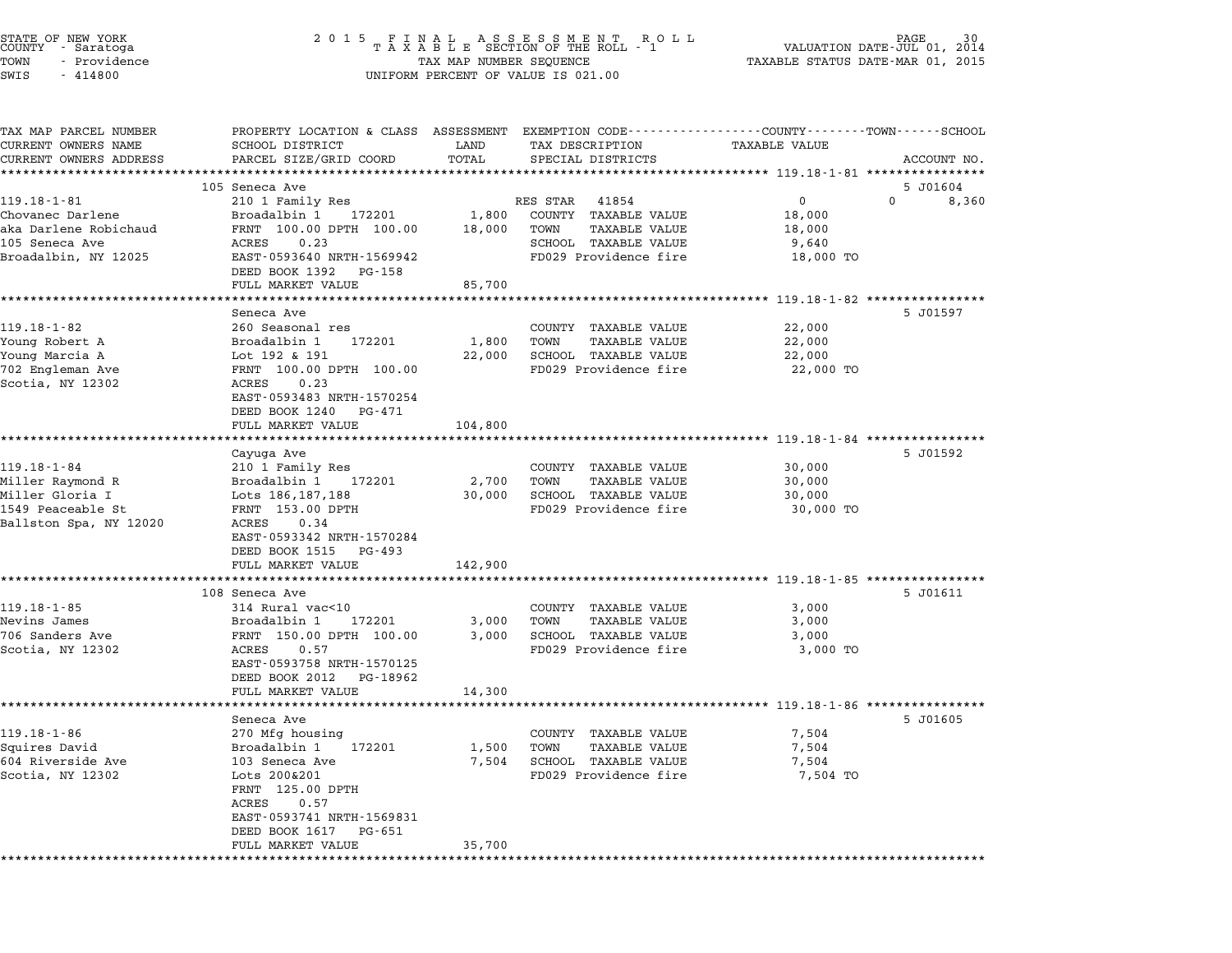| TOWN<br>- Providence<br>SWIS<br>$-414800$    |                                                                                                                   | TAX MAP NUMBER SEQUENCE  | FINAL ASSESSMENT ROLL<br>TAXABLE SECTION OF THE ROLL - 1<br>UNIFORM PERCENT OF VALUE IS 021.00 | VALUATION DATE-JUL 01, 2014<br>TAXABLE STATUS DATE-MAR 01, 2015 | PAGE        | 31          |
|----------------------------------------------|-------------------------------------------------------------------------------------------------------------------|--------------------------|------------------------------------------------------------------------------------------------|-----------------------------------------------------------------|-------------|-------------|
| TAX MAP PARCEL NUMBER<br>CURRENT OWNERS NAME | PROPERTY LOCATION & CLASS ASSESSMENT EXEMPTION CODE---------------COUNTY-------TOWN-----SCHOOL<br>SCHOOL DISTRICT | LAND                     | TAX DESCRIPTION                                                                                | <b>TAXABLE VALUE</b>                                            |             |             |
| CURRENT OWNERS ADDRESS                       | PARCEL SIZE/GRID COORD                                                                                            | TOTAL                    | SPECIAL DISTRICTS                                                                              |                                                                 |             | ACCOUNT NO. |
|                                              |                                                                                                                   |                          |                                                                                                |                                                                 |             |             |
|                                              | 115 Mohawk Ave                                                                                                    |                          |                                                                                                |                                                                 |             |             |
| $119.18 - 1 - 87$                            | 270 Mfg housing                                                                                                   |                          | RES STAR<br>41854                                                                              | 0                                                               | $\mathbf 0$ | 8,360       |
| Thompson Debra C                             | Broadalbin 1<br>172201                                                                                            | 2,700                    | COUNTY TAXABLE VALUE                                                                           | 26,400                                                          |             |             |
| PO Box 19                                    | Lot 212                                                                                                           | 26,400                   | TOWN<br><b>TAXABLE VALUE</b>                                                                   | 26,400                                                          |             |             |
| Galway, NY 12074                             | FRNT 100.00 DPTH                                                                                                  |                          | SCHOOL TAXABLE VALUE                                                                           | 18,040                                                          |             |             |
|                                              | ACRES<br>0.35                                                                                                     |                          | FD029 Providence fire                                                                          | 26,400 TO                                                       |             |             |
|                                              | EAST-0593682 NRTH-1570351                                                                                         |                          |                                                                                                |                                                                 |             |             |
|                                              | DEED BOOK 1695 PG-650                                                                                             |                          |                                                                                                |                                                                 |             |             |
|                                              | FULL MARKET VALUE<br>*********************                                                                        | 125,700<br>************* |                                                                                                |                                                                 |             |             |
|                                              | 117 Mohawk Ave                                                                                                    |                          |                                                                                                |                                                                 | 5 J01408    |             |
| $119.18 - 1 - 88$                            | 311 Res vac land                                                                                                  |                          | COUNTY TAXABLE VALUE                                                                           | 2,500                                                           |             |             |
| Ruchel James                                 | Broadalbin 1<br>172201                                                                                            | 2,500                    | TOWN<br><b>TAXABLE VALUE</b>                                                                   | 2,500                                                           |             |             |
| 198 Lake Carol Dr                            | Lots 213-214-215                                                                                                  | 2,500                    | SCHOOL TAXABLE VALUE                                                                           | 2,500                                                           |             |             |
| West Palm Beach, FL 33411                    | Also 1614/764<br>119.18-1-11 & 119.18-1-77<br>35.00 DPTH<br>FRNT<br>ACRES<br>0.33                                 |                          | FD029 Providence fire                                                                          | 2,500 TO                                                        |             |             |
|                                              | EAST-0593676 NRTH-1570435                                                                                         |                          |                                                                                                |                                                                 |             |             |
|                                              | DEED BOOK 1559<br>PG-434                                                                                          |                          |                                                                                                |                                                                 |             |             |
|                                              | FULL MARKET VALUE                                                                                                 | 11,905                   |                                                                                                |                                                                 |             |             |
|                                              |                                                                                                                   | ************             |                                                                                                | ********************** 119.18-1-89 *****************            | 5 J00797    |             |
| $119.18 - 1 - 89$                            | 591 Fayville Rd<br>240 Rural res                                                                                  |                          | SR STAR<br>41834                                                                               | 0                                                               | $\Omega$    | 18,190      |
| Seeley Robert E                              | Broadalbin 1<br>172201                                                                                            | 7,900                    | COUNTY TAXABLE VALUE                                                                           | 66,143                                                          |             |             |
| Seeley Diana                                 | FRNT 305.79 DPTH                                                                                                  | 66,143                   | <b>TAXABLE VALUE</b><br>TOWN                                                                   | 66,143                                                          |             |             |
| 591 Fayville Rd                              | ACRES<br>24.36                                                                                                    |                          | SCHOOL TAXABLE VALUE                                                                           | 47,953                                                          |             |             |
| Broadalbin, NY 12025                         | EAST-0593153 NRTH-1569758                                                                                         |                          | FD029 Providence fire                                                                          | 66,143 TO                                                       |             |             |
|                                              | DEED BOOK 1662<br>PG-764                                                                                          |                          |                                                                                                |                                                                 |             |             |
|                                              | FULL MARKET VALUE                                                                                                 | 315,000                  |                                                                                                |                                                                 |             |             |
|                                              | **************************                                                                                        | ************             | ******************************** 119.18-1-90 ****************                                  |                                                                 |             |             |
|                                              | 111 Mohigan St                                                                                                    |                          |                                                                                                |                                                                 | 5 J01476    |             |
| $119.18 - 1 - 90$                            | 210 1 Family Res                                                                                                  |                          | COUNTY TAXABLE VALUE                                                                           | 19,379                                                          |             |             |
| Jordan Theresa                               | Broadalbin 1<br>172201                                                                                            | 1,500                    | TOWN<br><b>TAXABLE VALUE</b>                                                                   | 19,379                                                          |             |             |
| 111 Mohigan St<br>Broadalbin, NY 12025       | Life Estate<br>lot 159,160,161,162                                                                                | 19,379                   | SCHOOL TAXABLE VALUE<br>FD029 Providence fire                                                  | 19,379<br>19,379 TO                                             |             |             |
|                                              | FRNT 200.00 DPTH<br>ACRES<br>0.52                                                                                 |                          |                                                                                                |                                                                 |             |             |
|                                              | EAST-0593387 NRTH-1570450<br>DEED BOOK 2007<br>PG-39149                                                           |                          |                                                                                                |                                                                 |             |             |
|                                              | FULL MARKET VALUE                                                                                                 | 92,300                   |                                                                                                |                                                                 |             |             |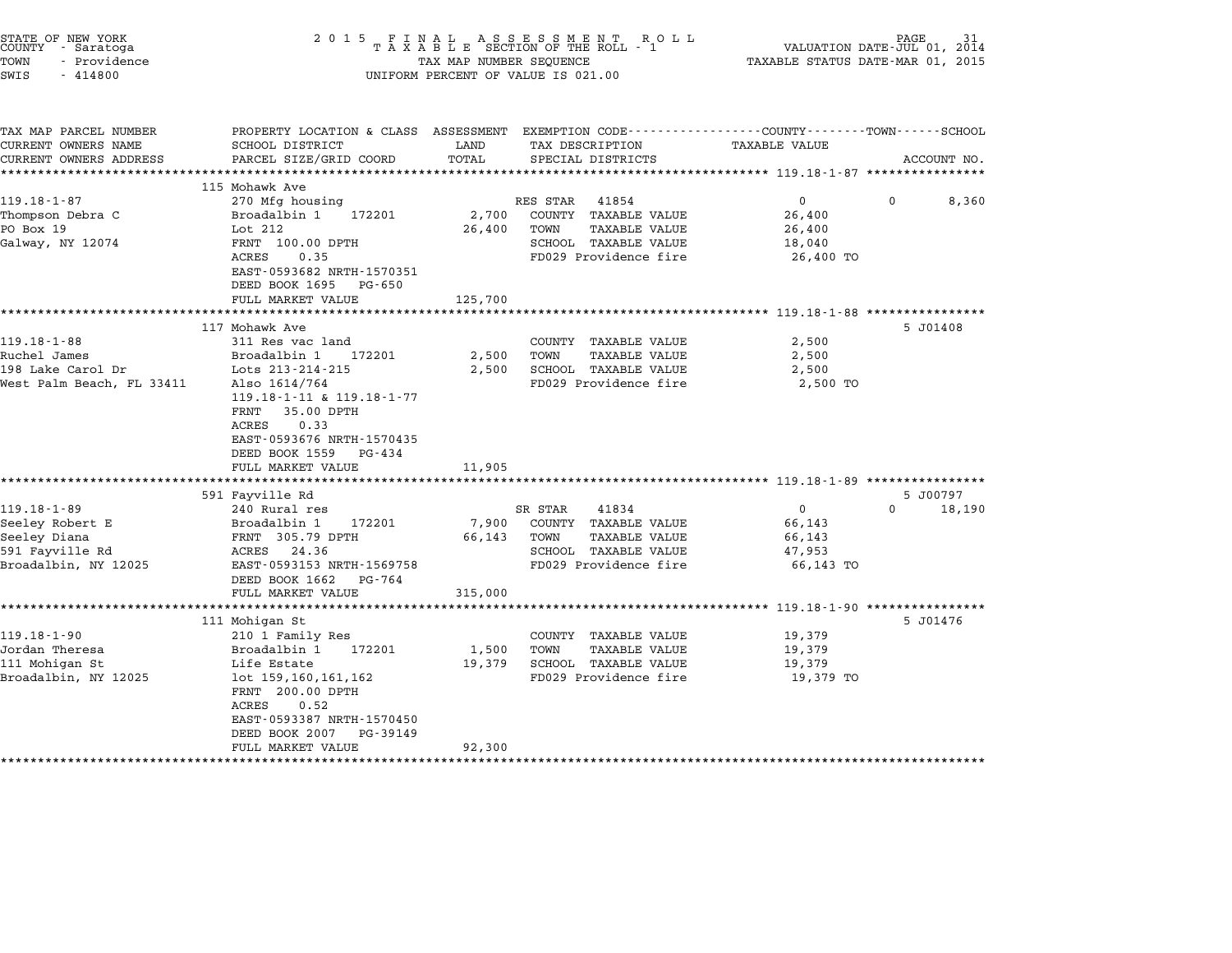| STATE OF NEW YORK<br>COUNTY - Saratoga<br>TOWN<br>- Providence<br>SWIS<br>$-414800$                  | 2 0 1 5                                                                                                                                                                                                        | TAX MAP NUMBER SEQUENCE   | FINAL ASSESSMENT ROLL<br>TAXABLE SECTION OF THE ROLL - 1<br>R O L L<br>UNIFORM PERCENT OF VALUE IS 021.00 | VALUATION DATE-JUL 01,<br>TAXABLE STATUS DATE-MAR 01, 2015                                                                                                 | 2014 |
|------------------------------------------------------------------------------------------------------|----------------------------------------------------------------------------------------------------------------------------------------------------------------------------------------------------------------|---------------------------|-----------------------------------------------------------------------------------------------------------|------------------------------------------------------------------------------------------------------------------------------------------------------------|------|
| TAX MAP PARCEL NUMBER<br>CURRENT OWNERS NAME<br>CURRENT OWNERS ADDRESS                               | PROPERTY LOCATION & CLASS ASSESSMENT<br>SCHOOL DISTRICT<br>PARCEL SIZE/GRID COORD                                                                                                                              | LAND<br>TOTAL             | TAX DESCRIPTION<br>SPECIAL DISTRICTS                                                                      | EXEMPTION CODE------------------COUNTY-------TOWN------SCHOOL<br><b>TAXABLE VALUE</b><br>ACCOUNT NO.<br>**************************** 119.18-2-1.1 ******** |      |
| $119.18 - 2 - 1.1$<br>Floyd David J<br>Floyd Megan<br>1632 South Shore Rd<br>Broadalbin, NY 12025    | Cayuga Ave<br>311 Res vac land<br>Broadalbin 1<br>172201<br>Lot 18 & $P/O$ 19<br>95.00 DPTH 100.00<br>FRNT<br>0.21<br>ACRES<br>EAST-0592951 NRTH-1571128<br>DEED BOOK 1350<br>PG-805                           | 300<br>300                | COUNTY TAXABLE VALUE<br>TOWN<br><b>TAXABLE VALUE</b><br>SCHOOL TAXABLE VALUE<br>FD029 Providence fire     | 5 J01538<br>300<br>300<br>300<br>300 TO                                                                                                                    |      |
|                                                                                                      | FULL MARKET VALUE                                                                                                                                                                                              | 1,400                     |                                                                                                           | ************************* 119.18-2-1.3 *********                                                                                                           |      |
| $119.18 - 2 - 1.3$<br>Sulem Theodore Jr<br>140 Cayuga Ave<br>Broadalbin, NY 12025                    | Cayuga Ave<br>311 Res vac land<br>Broadalbin 1<br>172201<br>P/o Lots 25-26&All 27-31<br>FRNT 275.00 DPTH 100.00<br>0.66<br>ACRES<br>EAST-0593071 NRTH-1570652<br>DEED BOOK 1678<br>PG-553<br>FULL MARKET VALUE | 400<br>400<br>1,900       | COUNTY TAXABLE VALUE<br>TOWN<br><b>TAXABLE VALUE</b><br>SCHOOL TAXABLE VALUE<br>FD029 Providence fire     | 400<br>400<br>400<br>400 TO                                                                                                                                |      |
|                                                                                                      | Fayville Rd                                                                                                                                                                                                    |                           |                                                                                                           | ************************ 119.18-2-14 ****************<br>5 J01291                                                                                          |      |
| $119.18 - 2 - 14$<br>Dufel Bryon<br>c/o Corey and Carley Dufel<br>PO Box 716<br>Broadalbin, NY 12025 | 311 Res vac land<br>Broadalbin 1<br>172201<br>Life Estate<br>50.00 DPTH 110.00<br>FRNT<br>ACRES<br>0.13<br>EAST-0593820 NRTH-1570867<br>DEED BOOK 2007<br>PG-10251<br>FULL MARKET VALUE                        | 1,000<br>1,000<br>4,800   | COUNTY TAXABLE VALUE<br>TOWN<br><b>TAXABLE VALUE</b><br>SCHOOL TAXABLE VALUE<br>FD029 Providence fire     | 1,000<br>1,000<br>1,000<br>1,000 TO                                                                                                                        |      |
|                                                                                                      |                                                                                                                                                                                                                |                           |                                                                                                           | ********************** 119.18-2-15 ***********                                                                                                             |      |
| $119.18 - 2 - 15$<br>Putman Edward J Jr<br>PO Box 206<br>Wells, NY 12190                             | Fayville Rd<br>270 Mfg housing<br>Broadalbin 1<br>172201<br>Lots 143-144<br>FRNT 100.00 DPTH<br>ACRES<br>0.24<br>EAST-0593833 NRTH-1570796<br>DEED BOOK 2010<br>PG-24833<br>FULL MARKET VALUE                  | 1,800<br>10,800<br>51,400 | COUNTY TAXABLE VALUE<br><b>TAXABLE VALUE</b><br>TOWN<br>SCHOOL TAXABLE VALUE<br>FD029 Providence fire     | 5 J01451<br>10,800<br>10,800<br>10,800<br>10,800 TO                                                                                                        |      |
| $119.18 - 2 - 19$<br>Doyle Kevin B<br>Doyle Lisa M<br>3335 State Route 5<br>Frankfort, NY 13340      | Fayville Rd<br>312 Vac w/imprv<br>Broadalbin 1<br>172201<br>FRNT 101.00 DPTH<br>ACRES<br>0.23<br>EAST-0593856 NRTH-1570690<br>DEED BOOK 2013<br>PG-34606<br>FULL MARKET VALUE                                  | 1,800<br>2,000<br>9,524   | COUNTY TAXABLE VALUE<br><b>TAXABLE VALUE</b><br>TOWN<br>SCHOOL TAXABLE VALUE<br>FD029 Providence fire     | ********************** 119.18-2-19 *****************<br>5 J01372<br>2,000<br>2,000<br>2,000<br>2,000 TO                                                    |      |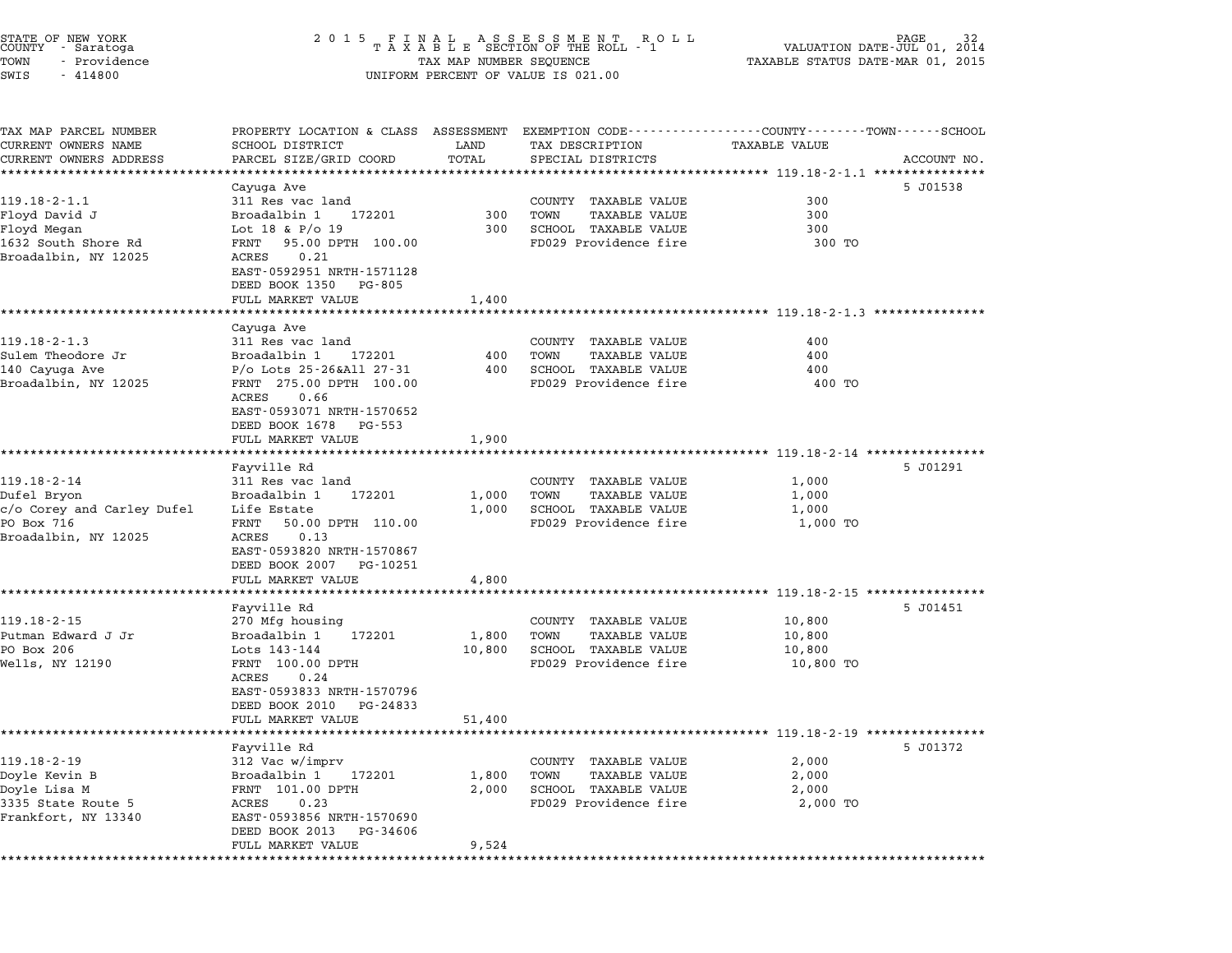| STATE OF NEW YORK<br>COUNTY - Saratoga |  |              |  |
|----------------------------------------|--|--------------|--|
| TOWN                                   |  | - Providence |  |
| CTATT <sub>C</sub>                     |  | $-111000$    |  |

# STATE OF NEW YORK <sup>2</sup> <sup>0</sup> <sup>1</sup> 5 F I N A L A S S E S S M E N T R O L L PAGE <sup>33</sup> COUNTY - Saratoga <sup>T</sup> <sup>A</sup> <sup>X</sup> <sup>A</sup> <sup>B</sup> <sup>L</sup> <sup>E</sup> SECTION OF THE ROLL - <sup>1</sup> VALUATION DATE-JUL 01, <sup>2014</sup> TOWN - Providence TAX MAP NUMBER SEQUENCE TAXABLE STATUS DATE-MAR 01, <sup>2015</sup> COONTI - SATACOGA<br>TOWN - Providence<br>SWIS - 414800 UNIFORM PERCENT OF VALUE IS 021.00

TAX MAP PARCEL NUMBER PROPERTY LOCATION & CLASS ASSESSMENT EXEMPTION CODE------------------COUNTY--------TOWN------SCHOOL ...<br>-- COUNTY:- TAX MAP PARCEL NUMBER THE OCHOTRY AND THE CURRENT EXEMPTION CODE<br>CURRENT OWNERS NAME SCHOOL DISTRICT LAND TAX DESCRIPTION TAXABLE VALUE CURRENT OWNERS ADDRESS PARCEL SIZE/GRID COORD TOTAL SPECIAL DISTRICTS ACCOUNT NO. \*\*\*\*\*\*\*\*\*\*\*\*\*\*\*\*\*\*\*\*\*\*\*\*\*\*\*\*\*\*\*\*\*\*\*\*\*\*\*\*\*\*\*\*\*\*\*\*\*\*\*\*\*\*\*\*\*\*\*\*\*\*\*\*\*\*\*\*\*\*\*\*\*\*\*\*\*\*\*\*\*\*\*\*\*\*\*\*\*\*\*\*\*\*\*\*\*\*\*\*\*\*\* 119.18-2-22.1 \*\*\*\*\*\*\*\*\*\*\*\*\*\* Mohawk Ave 5 J00936 119.18-2-22.1 Mohawk Ave Mohawk Ave 311 Res vac land COUNTY TAXABLE VALUE 3,000 Calyer Christopher Broadalbin <sup>1</sup> <sup>172201</sup> 3,000 TOWN TAXABLE VALUE 3,000 11.10 22.1<br>Calyer Christopher Book and the state of the countries which the state of the state of the state of the state<br>Calyer Susan 3,000 SCHOOL TAXABLE VALUE 3,000 Caryer Christopher (Blots 119,150-153) Franch Hotel And Transform Jr. (2011)<br>Calyer Susan Irene Newton Jr curr deed 2/1/08mlc FD029 Providence fire 3,000 TO Calyer Christopher<br>
Calyer Susan Lots 149,150-153<br>
Richard L and Irene Newton Jr curr deed 2/1/08mlc<br>
1274 Rte 295 FRNT 350.00 DPTH East Chatham, NY 12060 ACRES 0.86 EAST-0593813 NRTH-1570533 EAST-0593813 NRTH-15705<br>DEED BOOK 2008 PG-941 FULL MARKET VALUE 14,300 \*\*\*\*\*\*\*\*\*\*\*\*\*\*\*\*\*\*\*\*\*\*\*\*\*\*\*\*\*\*\*\*\*\*\*\*\*\*\*\*\*\*\*\*\*\*\*\*\*\*\*\*\*\*\*\*\*\*\*\*\*\*\*\*\*\*\*\*\*\*\*\*\*\*\*\*\*\*\*\*\*\*\*\*\*\*\*\*\*\*\*\*\*\*\*\*\*\*\*\*\*\*\* 119.18-2-23 \*\*\*\*\*\*\*\*\*\*\*\*\*\*\*\* Mohawk Ave 5 J00937 119.18-2-23 <sup>260</sup> Seasonal res COUNTY TAXABLE VALUE 12,900 Calyer Christopher Broadalbin <sup>1</sup> <sup>172201</sup> 1,500 TOWN TAXABLE VALUE 12,900 Calyer Susan Lot <sup>103</sup> 12,900 SCHOOL TAXABLE VALUE 12,900 Caryer Christopher (Education of the 1422)<br>Calyer Such that the Mashim is the Mashim of the 12,900 SCHOOL TAXABLE VALUE<br>466 Mashodack Rd FRNT 50.00 DPTH 100.00 FD029 Providence fire 12,900 TO Nassau, NY <sup>12123</sup> ACRES 0.11 EAST-0593598 NRTH-1570651 EAST-0593598 NRTH-15706<br>DEED BOOK 2008 PG-947 FULL MARKET VALUE 61,400 \*\*\*\*\*\*\*\*\*\*\*\*\*\*\*\*\*\*\*\*\*\*\*\*\*\*\*\*\*\*\*\*\*\*\*\*\*\*\*\*\*\*\*\*\*\*\*\*\*\*\*\*\*\*\*\*\*\*\*\*\*\*\*\*\*\*\*\*\*\*\*\*\*\*\*\*\*\*\*\*\*\*\*\*\*\*\*\*\*\*\*\*\*\*\*\*\*\*\*\*\*\*\* 119.18-2-24 \*\*\*\*\*\*\*\*\*\*\*\*\*\*\*\* Mohawk Ave 5 J00935 119.18-2-24 311 Res vac land<br>2.500 311 Res vac land COUNTY TAXABLE VALUE 119.18-2-24 Calyer Christopher Broadalbin <sup>1</sup> <sup>172201</sup> 1,500 TOWN TAXABLE VALUE 1,500 11,0002-24<br>Calyer Christopher (alyer Christopher Broadalbin 1 172201 1,500 TOWN TAXABLE VALUE 1,500<br>Calyer Susan (alyer Susan 1,500 SCHOOL TAXABLE VALUE 1,500 Caryer Christopher (1,500 Droadard International Pressure 1,500 Town Travelle value (1,500 ISON)<br>Calyer Susan (1,500 Det 1,500 ISON) SCHOOL TRAXBLE VALUE (1,500 ISON) 1,500<br>466 Mashodack Rd Calyer Susan Lot 102 1,500 SCHOOL TAXABLE VALUE<br>466 Mashodack Rd FRNT 25.00 DPTH 100.00 FD029 Providence fire<br>Nassau ACRES 0.06<br>EAST-0593591 NRTH-1570689 EAST-0593591 NRTH-15706<br>DEED BOOK 2008 PG-947 EAST 0333331 MAIN 1370003<br>
DEED BOOK 2008 PG-947<br>
FULL MARKET VALUE 7,100 \*\*\*\*\*\*\*\*\*\*\*\*\*\*\*\*\*\*\*\*\*\*\*\*\*\*\*\*\*\*\*\*\*\*\*\*\*\*\*\*\*\*\*\*\*\*\*\*\*\*\*\*\*\*\*\*\*\*\*\*\*\*\*\*\*\*\*\*\*\*\*\*\*\*\*\*\*\*\*\*\*\*\*\*\*\*\*\*\*\*\*\*\*\*\*\*\*\*\*\*\*\*\* 119.18-2-25 \*\*\*\*\*\*\*\*\*\*\*\*\*\*\*\* Mohawk Ave 5 J00531 119.18-2-25 <sup>260</sup> Seasonal res COUNTY TAXABLE VALUE 12,300 nonawk ave and the communication of the set of the set of the set of the set of the set of the set of the set o<br>Newton Richard 1 17200 12,300 TOWN TAXABLE VALUE 12,300 TOWN TAXABLE VALUE Newton Irene FRNT 75.00 DPTH 100.00 12,300 SCHOOL TAXABLE VALUE 12,300 Newton Archard (Broad Broad Broad British 1990)<br>Newton Irene 12,300 SCRIPT 200.00 12,300 SCHOOL TAXABLE VALUE 12,300<br>1274 Rt 295 12,300 TO PERS 0.17 East Chatham, NY <sup>12060</sup> EAST-0593574 NRTH-1570734 EAST-0593574 NRTH-1570734<br>DEED BOOK 2008 PG-30608 FULL MARKET VALUE 58,600 \*\*\*\*\*\*\*\*\*\*\*\*\*\*\*\*\*\*\*\*\*\*\*\*\*\*\*\*\*\*\*\*\*\*\*\*\*\*\*\*\*\*\*\*\*\*\*\*\*\*\*\*\*\*\*\*\*\*\*\*\*\*\*\*\*\*\*\*\*\*\*\*\*\*\*\*\*\*\*\*\*\*\*\*\*\*\*\*\*\*\*\*\*\*\*\*\*\*\*\*\*\*\* 119.18-2-26 \*\*\*\*\*\*\*\*\*\*\*\*\*\*\*\* Mohawk Ave 5 J00774 119.18-2-26 Mohawk Ave Mohawk Ave 311 Res vac land COUNTY TAXABLE VALUE 900 Newton Richard Broadalbin <sup>1</sup> <sup>172201</sup> <sup>900</sup> TOWN TAXABLE VALUE <sup>900</sup> Newton Irene FRNT 50.00 DPTH 100.00 <sup>900</sup> SCHOOL TAXABLE VALUE <sup>900</sup> <sup>1274</sup> Rt <sup>295</sup> ACRES 0.11 FD029 Providence fire <sup>900</sup> TO East Chatham, NY <sup>12060</sup> EAST-0593560 NRTH-1570794 DEED BOOK <sup>2008</sup> PG-30608 FULL MARKET VALUE 4,300 \*\*\*\*\*\*\*\*\*\*\*\*\*\*\*\*\*\*\*\*\*\*\*\*\*\*\*\*\*\*\*\*\*\*\*\*\*\*\*\*\*\*\*\*\*\*\*\*\*\*\*\*\*\*\*\*\*\*\*\*\*\*\*\*\*\*\*\*\*\*\*\*\*\*\*\*\*\*\*\*\*\*\*\*\*\*\*\*\*\*\*\*\*\*\*\*\*\*\*\*\*\*\*\*\*\*\*\*\*\*\*\*\*\*\*\*\*\*\*\*\*\*\*\*\*\*\*\*\*\*\*\*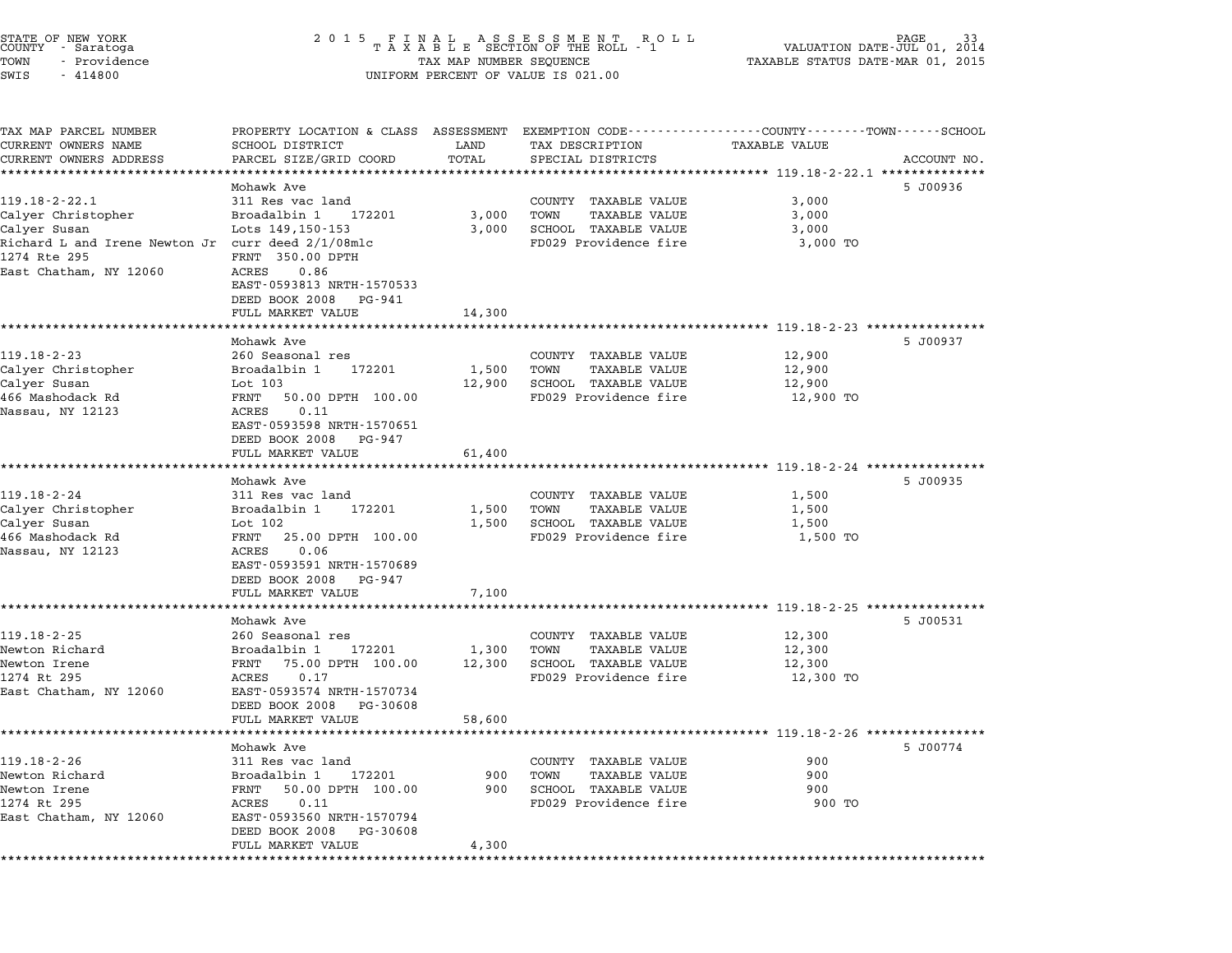|      | STATE OF NEW YORK<br>COUNTY - Saratoga |  |
|------|----------------------------------------|--|
| TOWN | - Providence                           |  |
| SWTS | 414800                                 |  |

# STATE OF NEW YORK <sup>2</sup> <sup>0</sup> <sup>1</sup> 5 F I N A L A S S E S S M E N T R O L L PAGE <sup>34</sup> COUNTY - Saratoga <sup>T</sup> <sup>A</sup> <sup>X</sup> <sup>A</sup> <sup>B</sup> <sup>L</sup> <sup>E</sup> SECTION OF THE ROLL - <sup>1</sup> VALUATION DATE-JUL 01, <sup>2014</sup> TOWN - Providence TAX MAP NUMBER SEQUENCE TAXABLE STATUS DATE-MAR 01, <sup>2015</sup> TOWN - Providence and the state of the state of the TAX MAP NUMBER SEQUENCE SWIS - 414800

| TAX MAP PARCEL NUMBER<br>CURRENT OWNERS NAME | SCHOOL DISTRICT                | LAND   | TAX DESCRIPTION            | PROPERTY LOCATION & CLASS ASSESSMENT EXEMPTION CODE---------------COUNTY-------TOWN------SCHOOL<br><b>TAXABLE VALUE</b> |             |
|----------------------------------------------|--------------------------------|--------|----------------------------|-------------------------------------------------------------------------------------------------------------------------|-------------|
| CURRENT OWNERS ADDRESS                       | PARCEL SIZE/GRID COORD         | TOTAL  | SPECIAL DISTRICTS          | ****************** 119.18-2-29.1 **************                                                                         | ACCOUNT NO. |
|                                              | Mohawk Ave                     |        |                            |                                                                                                                         | 5 J00562    |
| $119.18 - 2 - 29.1$                          | 260 Seasonal res               |        | VETERANS 41101             | 800 -<br>800                                                                                                            | $\Omega$    |
| Lawyer Garrie I                              | Broadalbin 1 172201            |        | 2,600 COUNTY TAXABLE VALUE | 8,500                                                                                                                   |             |
| Lawyer Beatrice                              | Lot 96                         |        | 9,300 TOWN TAXABLE VALUE   | 8,500                                                                                                                   |             |
| c/o Donald Lawyer                            | FRNT<br>50.00 DPTH 100.00      |        | SCHOOL TAXABLE VALUE       | 9,300                                                                                                                   |             |
| 2923 Albany St                               | ACRES<br>0.11                  |        | FD029 Providence fire      | 9,300 TO                                                                                                                |             |
| Schenectady, NY 12304                        | EAST-0593510 NRTH-1570990      |        |                            |                                                                                                                         |             |
|                                              | DEED BOOK 0631 PG-0536         |        |                            |                                                                                                                         |             |
|                                              | FULL MARKET VALUE              | 44,300 |                            |                                                                                                                         |             |
|                                              | Mohawk Ave                     |        |                            |                                                                                                                         |             |
| $119.18 - 2 - 29.2$                          | 311 Res vac land               |        | COUNTY TAXABLE VALUE       | 2,600                                                                                                                   |             |
| Lawyer Beatrice                              | Broadalbin 1 172201            | 2,600  | TOWN<br>TAXABLE VALUE      | 2,600                                                                                                                   |             |
| Attn: Lawyer Donald                          | Life Estate                    |        | 2,600 SCHOOL TAXABLE VALUE | 2,600                                                                                                                   |             |
| 2923 Albany St                               | Lot 95                         |        | FD029 Providence fire      | 2,600 TO                                                                                                                |             |
| Schenectady, NY 12304                        | FRNT 50.00 DPTH 100.00         |        |                            |                                                                                                                         |             |
|                                              | ACRES 0.11                     |        |                            |                                                                                                                         |             |
|                                              | EAST-0593499 NRTH-1571037      |        |                            |                                                                                                                         |             |
|                                              | DEED BOOK 1634 PG-594          |        |                            |                                                                                                                         |             |
|                                              | FULL MARKET VALUE              | 12,400 |                            |                                                                                                                         |             |
|                                              | Mohawk Ave                     |        |                            | ******************************** 119.18-2-29.3 **************                                                           |             |
| $119.18 - 2 - 29.3$                          | 311 Res vac land               |        | COUNTY TAXABLE VALUE       | 2,600                                                                                                                   |             |
| Lawyer Beatrice                              | 172201<br>Broadalbin 1         | 2,600  | TOWN<br>TAXABLE VALUE      | 2,600                                                                                                                   |             |
| Attn: Lawyer Donald                          | Life Estate                    | 2,600  | SCHOOL TAXABLE VALUE       | 2,600                                                                                                                   |             |
| 2923 Albany St                               | Lot 97                         |        | FD029 Providence fire      | 2,600 TO                                                                                                                |             |
| Schenectady, NY 12304                        | FRNT 50.00 DPTH 100.00         |        |                            |                                                                                                                         |             |
|                                              | 0.11<br>ACRES                  |        |                            |                                                                                                                         |             |
|                                              | EAST-0593523 NRTH-1570941      |        |                            |                                                                                                                         |             |
|                                              | DEED BOOK 1634 PG-596          |        |                            |                                                                                                                         |             |
|                                              | FULL MARKET VALUE              | 12,400 |                            |                                                                                                                         |             |
|                                              | Seneca Ave                     |        |                            |                                                                                                                         | 5 J00670    |
| $119.18 - 2 - 34$                            | 311 Res vac land               |        | COUNTY TAXABLE VALUE       | 1,500                                                                                                                   |             |
| Newton Richard                               | Broadalbin 1 172201            | 1,500  | TOWN<br>TAXABLE VALUE      | 1,500                                                                                                                   |             |
| Newton Irene                                 | FRNT 50.00 DPTH 100.00         |        | 1,500 SCHOOL TAXABLE VALUE | 1,500                                                                                                                   |             |
| 1274 Rt 295                                  | ACRES 0.11                     |        | FD029 Providence fire      | 1,500 TO                                                                                                                |             |
| East Chatham, NY 12060                       | EAST-0593459 NRTH-1570767      |        |                            |                                                                                                                         |             |
|                                              | DEED BOOK 2008 PG-30608        |        |                            |                                                                                                                         |             |
|                                              | FULL MARKET VALUE              | 7,100  |                            |                                                                                                                         |             |
|                                              |                                |        |                            |                                                                                                                         |             |
| $119.18 - 2 - 35$                            | Seneca Ave<br>311 Res vac land |        | COUNTY TAXABLE VALUE       | 900                                                                                                                     |             |
| Lamos Sheryl et al                           | Broadalbin 1 172201            |        | 900 TOWN<br>TAXABLE VALUE  | 900                                                                                                                     |             |
| c/o Patricia Lamos                           | Lot 67                         |        | 900 SCHOOL TAXABLE VALUE   | 900                                                                                                                     |             |
| 2404 Highland Ave                            | FRNT 50.00 DPTH                |        | FD029 Providence fire      | 900 TO                                                                                                                  |             |
| Rochester, NY 14610                          | ACRES<br>0.11                  |        |                            |                                                                                                                         |             |
|                                              | EAST-0593470 NRTH-1570717      |        |                            |                                                                                                                         |             |
|                                              | DEED BOOK 1069 PG-170          |        |                            |                                                                                                                         |             |
|                                              | FULL MARKET VALUE              | 4,300  |                            |                                                                                                                         |             |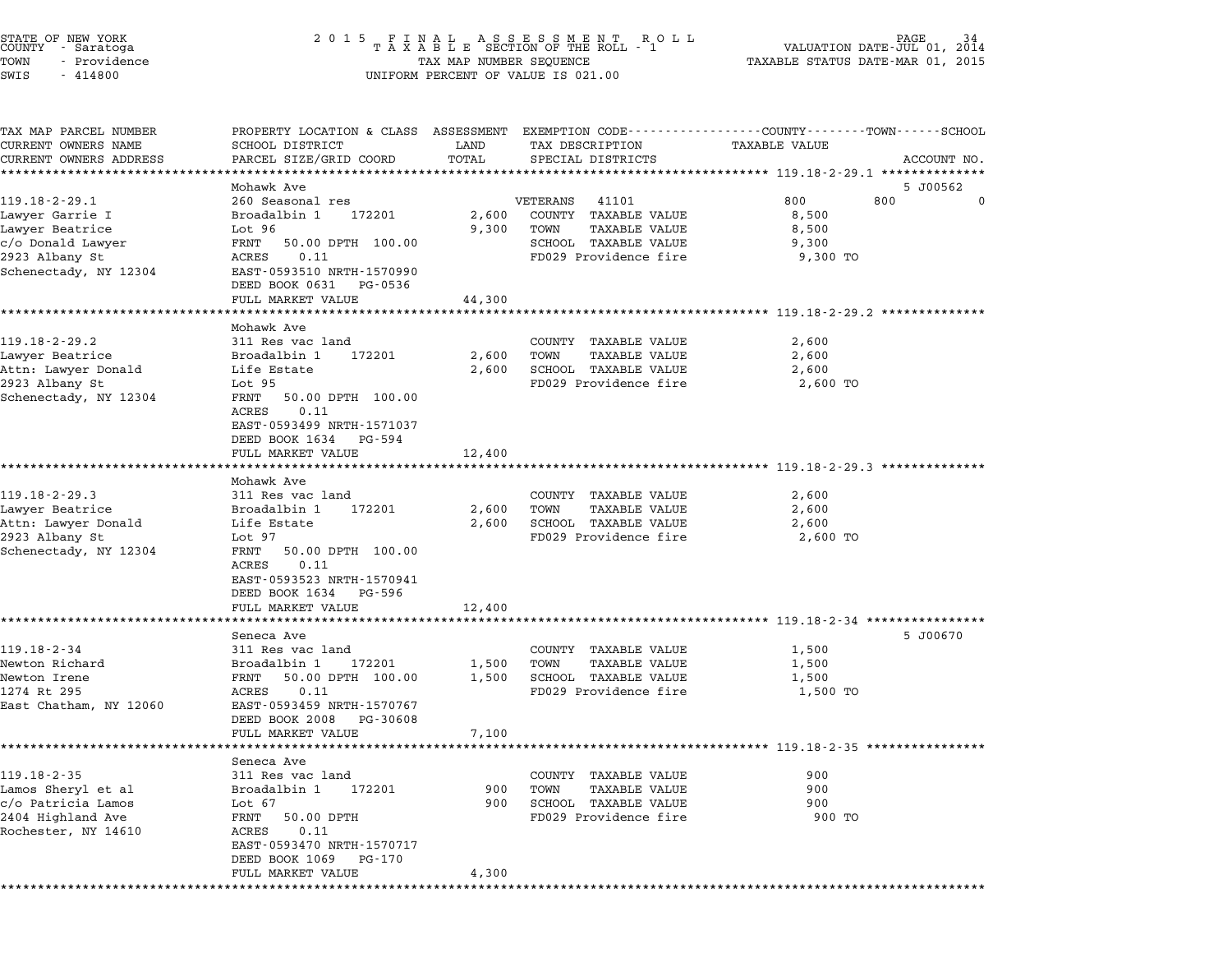| STATE OF NEW YORK<br>COUNTY – Saratoga<br>TOWN<br>- Providence<br>SWIS<br>$-414800$ | 2 0 1 5<br>FINAL ASSESSMENT ROLL<br>TAXABLE SECTION OF THE ROLL - 1<br>PAGE<br>VALUATION DATE-JUL 01, 2014<br>TAXABLE STATUS DATE-MAR 01, 2015<br>TAX MAP NUMBER SEQUENCE<br>UNIFORM PERCENT OF VALUE IS 021.00 |                 |                                                      |                                                                                                                        |             |
|-------------------------------------------------------------------------------------|-----------------------------------------------------------------------------------------------------------------------------------------------------------------------------------------------------------------|-----------------|------------------------------------------------------|------------------------------------------------------------------------------------------------------------------------|-------------|
| TAX MAP PARCEL NUMBER<br>CURRENT OWNERS NAME                                        | SCHOOL DISTRICT                                                                                                                                                                                                 | LAND            | TAX DESCRIPTION                                      | PROPERTY LOCATION & CLASS ASSESSMENT EXEMPTION CODE---------------COUNTY-------TOWN-----SCHOOL<br><b>TAXABLE VALUE</b> |             |
| CURRENT OWNERS ADDRESS                                                              | PARCEL SIZE/GRID COORD                                                                                                                                                                                          | TOTAL           | SPECIAL DISTRICTS                                    |                                                                                                                        | ACCOUNT NO. |
| **********************                                                              |                                                                                                                                                                                                                 |                 |                                                      |                                                                                                                        |             |
|                                                                                     | Seneca Ave                                                                                                                                                                                                      |                 |                                                      |                                                                                                                        | 5 J01135    |
| $119.18 - 2 - 36$                                                                   | 260 Seasonal res                                                                                                                                                                                                |                 | COUNTY TAXABLE VALUE                                 | 20,300                                                                                                                 |             |
| Lamos Patricia                                                                      | Broadalbin 1<br>172201<br>Lot 66                                                                                                                                                                                | 1,800<br>20,300 | TOWN<br><b>TAXABLE VALUE</b><br>SCHOOL TAXABLE VALUE | 20,300<br>20,300                                                                                                       |             |
| 2404 Highland Ave<br>Rochester, NY 14610                                            | 50.00 DPTH 100.00<br>FRNT                                                                                                                                                                                       |                 | FD029 Providence fire                                | 20,300 TO                                                                                                              |             |
|                                                                                     | 0.11<br>ACRES<br>EAST-0593481 NRTH-1570671<br>DEED BOOK 2012 PG-29194                                                                                                                                           |                 |                                                      |                                                                                                                        |             |
|                                                                                     | FULL MARKET VALUE                                                                                                                                                                                               | 96,700          |                                                      |                                                                                                                        |             |
|                                                                                     |                                                                                                                                                                                                                 |                 |                                                      | ************************************ 119.18-2-37 *****************                                                     |             |
|                                                                                     | 122 Seneca Ave                                                                                                                                                                                                  |                 |                                                      |                                                                                                                        | 5 J00312    |
| 119.18-2-37                                                                         | 270 Mfg housing                                                                                                                                                                                                 |                 | COUNTY TAXABLE VALUE                                 | 6,900                                                                                                                  |             |
| Matarazzo Joseph                                                                    | Broadalbin 1<br>172201                                                                                                                                                                                          | 900             | TOWN<br><b>TAXABLE VALUE</b>                         | 6,900                                                                                                                  |             |
| Matarazzo Robin S                                                                   | 50.00 DPTH 100.00<br>FRNT<br>ACRES<br>0.11                                                                                                                                                                      | 6,900           | SCHOOL TAXABLE VALUE<br>FD029 Providence fire        | 6,900<br>6,900 TO                                                                                                      |             |
| 2216 Helderberg Ave<br>Rotterdam, NY 12306                                          | EAST-0593498 NRTH-1570625<br>DEED BOOK 1584 PG-144<br>FULL MARKET VALUE                                                                                                                                         | 32,900          |                                                      |                                                                                                                        |             |
|                                                                                     | *******************                                                                                                                                                                                             |                 |                                                      | ·*********************** 119.18-2-39 ****************                                                                  |             |
|                                                                                     | Seneca Ave                                                                                                                                                                                                      |                 |                                                      |                                                                                                                        | 5 J00819    |
| $119.18 - 2 - 39$                                                                   | 311 Res vac land                                                                                                                                                                                                |                 | COUNTY TAXABLE VALUE                                 | 3,000                                                                                                                  |             |
| Starks Charles Jr                                                                   | Broadalbin 1<br>172201                                                                                                                                                                                          | 3,000           | TOWN<br><b>TAXABLE VALUE</b>                         | 3,000                                                                                                                  |             |
| Starks Nancy                                                                        | FRNT<br>50.00 DPTH 100.00                                                                                                                                                                                       | 3,000           | SCHOOL TAXABLE VALUE                                 | 3,000                                                                                                                  |             |
| 128 Cayuga Ave<br>Broadalbin, NY 12025                                              | ACRES<br>0.11<br>EAST-0593322 NRTH-1570679<br>DEED BOOK 1033<br>PG-1046                                                                                                                                         |                 | FD029 Providence fire                                | 3,000 TO                                                                                                               |             |
|                                                                                     | FULL MARKET VALUE<br>*******************                                                                                                                                                                        | 14,300          |                                                      |                                                                                                                        |             |
|                                                                                     | Seneca Ave                                                                                                                                                                                                      |                 |                                                      |                                                                                                                        | 5 J00073    |
| $119.18 - 2 - 42$                                                                   | 311 Res vac land                                                                                                                                                                                                |                 | COUNTY TAXABLE VALUE                                 | 900                                                                                                                    |             |
| Ilyinsky Tamara                                                                     | Broadalbin 1<br>172201                                                                                                                                                                                          | 900             | TOWN<br><b>TAXABLE VALUE</b>                         | 900                                                                                                                    |             |
| Bogolubov Helen                                                                     | FRNT<br>50.00 DPTH 100.00                                                                                                                                                                                       | 900             | SCHOOL TAXABLE VALUE                                 | 900                                                                                                                    |             |
| Elliot Nina                                                                         | ACRES<br>0.11                                                                                                                                                                                                   |                 | FD029 Providence fire                                | 900 TO                                                                                                                 |             |
| 165 Oxford St                                                                       | EAST-0593285 NRTH-1570826                                                                                                                                                                                       |                 |                                                      |                                                                                                                        |             |
| Brooklyn, NY 11235                                                                  | DEED BOOK 1571<br>PG-638                                                                                                                                                                                        |                 |                                                      |                                                                                                                        |             |
|                                                                                     | FULL MARKET VALUE                                                                                                                                                                                               | 4,300           |                                                      | ************** 119.18-2-43 *************                                                                               |             |
|                                                                                     | Seneca Ave                                                                                                                                                                                                      |                 |                                                      |                                                                                                                        | 5 J00074    |
| $119.18 - 2 - 43$                                                                   | 260 Seasonal res                                                                                                                                                                                                |                 | COUNTY TAXABLE VALUE                                 | 18,800                                                                                                                 |             |
| Ilyinsky Tamara                                                                     | 172201<br>Broadalbin 1                                                                                                                                                                                          | 900             | TOWN<br>TAXABLE VALUE                                | 18,800                                                                                                                 |             |
| Bogolubov Helen                                                                     | FRNT<br>50.00 DPTH 100.00                                                                                                                                                                                       | 18,800          | SCHOOL TAXABLE VALUE                                 | 18,800                                                                                                                 |             |
| Elliott Nina                                                                        | ACRES<br>0.11                                                                                                                                                                                                   |                 | FD029 Providence fire                                | 18,800 TO                                                                                                              |             |
| 165 Oxford St                                                                       | EAST-0593273 NRTH-1570875                                                                                                                                                                                       |                 |                                                      |                                                                                                                        |             |
| Brooklyn, NY 11235                                                                  | DEED BOOK 1571<br>PG-638                                                                                                                                                                                        |                 |                                                      |                                                                                                                        |             |
|                                                                                     | FULL MARKET VALUE                                                                                                                                                                                               | 89,500          |                                                      |                                                                                                                        |             |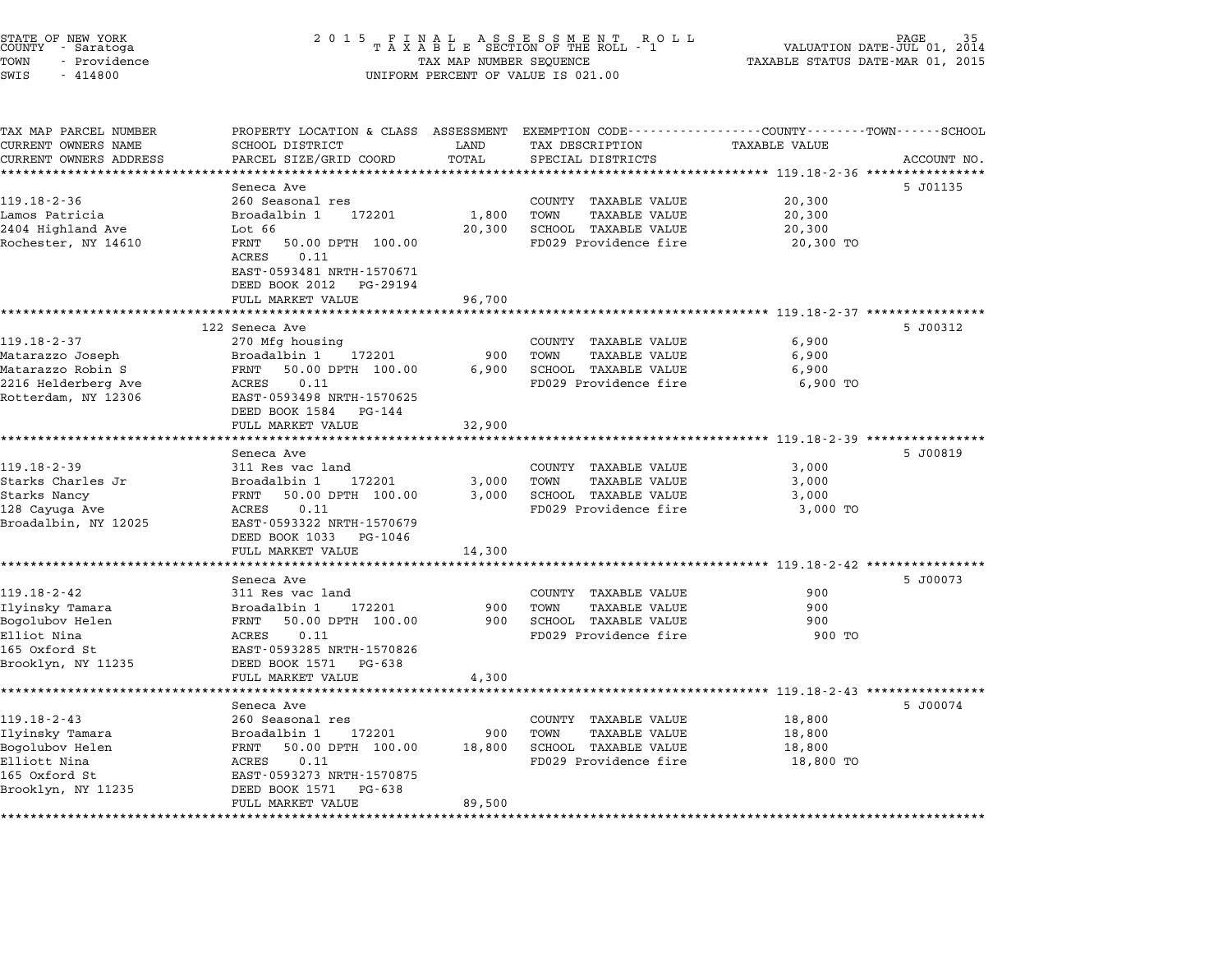| STATE OF NEW YORK<br>COUNTY<br>- Saratoga<br>TOWN<br>- Providence<br>SWIS<br>$-414800$                                 | 2 0 1 5                                                                                                                                                                                               |                            | FINAL ASSESSMENT ROTAXABLE SECTION OF THE ROLL - 1<br>PAGE<br>R O L L<br>VALUATION DATE-JUL 01, 2014<br>TAX MAP NUMBER SEQUENCE<br>TAXABLE STATUS DATE-MAR 01, 2015<br>UNIFORM PERCENT OF VALUE IS 021.00 |                                                            |                                |  |
|------------------------------------------------------------------------------------------------------------------------|-------------------------------------------------------------------------------------------------------------------------------------------------------------------------------------------------------|----------------------------|-----------------------------------------------------------------------------------------------------------------------------------------------------------------------------------------------------------|------------------------------------------------------------|--------------------------------|--|
| TAX MAP PARCEL NUMBER<br>CURRENT OWNERS NAME<br>CURRENT OWNERS ADDRESS                                                 | PROPERTY LOCATION & CLASS ASSESSMENT EXEMPTION CODE----------------COUNTY-------TOWN-----SCHOOL<br>SCHOOL DISTRICT<br>PARCEL SIZE/GRID COORD                                                          | LAND<br>TOTAL              | TAX DESCRIPTION<br>SPECIAL DISTRICTS                                                                                                                                                                      | <b>TAXABLE VALUE</b><br>********** 119.18-2-44 *********** | ACCOUNT NO.                    |  |
| $119.18 - 2 - 44$<br>Moon Margaret M<br>Moon James J<br>3928 Gristmill Cir<br>Liverpool, NY 13090                      | 141 Seneca Ave<br>210 1 Family Res<br>Broadalbin 1<br>172201<br>FRNT 100.00 DPTH 100.00<br>ACRES<br>0.23<br>EAST-0593253 NRTH-1570948<br>DEED BOOK 2011<br>PG-29032<br>FULL MARKET VALUE              | 1,800<br>16,700<br>79,500  | COUNTY TAXABLE VALUE<br>TOWN<br><b>TAXABLE VALUE</b><br>SCHOOL TAXABLE VALUE<br>FD029 Providence fire                                                                                                     | 16,700<br>16,700<br>16,700<br>16,700 TO                    | 5 J00485                       |  |
|                                                                                                                        |                                                                                                                                                                                                       |                            | ********************************* 119.18-2-53 ****************                                                                                                                                            |                                                            |                                |  |
| $119.18 - 2 - 53$<br>Starks Charles<br>Starks Nancy<br>128 Cayuga Ave<br>Broadalbin, NY 12025                          | 128 Cayuga Ave<br>210 1 Family Res<br>Broadalbin 1<br>172201<br>House & Lot<br>FRNT 200.00 DPTH 200.00<br>ACRES<br>0.69<br>EAST-0593250 NRTH-1570585<br>DEED BOOK 1745<br>PG-170<br>FULL MARKET VALUE | 3,000<br>40,500<br>192,900 | SR STAR<br>41834<br>COUNTY TAXABLE VALUE<br><b>TAXABLE VALUE</b><br>TOWN<br>SCHOOL TAXABLE VALUE<br>FD029 Providence fire                                                                                 | $\Omega$<br>40,500<br>40,500<br>22,310<br>40,500 TO        | 5 J01146<br>$\Omega$<br>18,190 |  |
|                                                                                                                        |                                                                                                                                                                                                       |                            |                                                                                                                                                                                                           | ********** 119.18-2-54 ***************                     |                                |  |
| 119.18-2-54<br>Bower Roy<br>Bower Maureen<br>667 Moxley St<br>Jefferson, NY 12093                                      | Seneca Ave<br>270 Mfg housing<br>Broadalbin 1<br>172201<br>FRNT 100.00 DPTH 100.00<br>ACRES<br>0.22<br>EAST-0593307 NRTH-1570725<br>DEED BOOK 1626<br>PG-768<br>FULL MARKET VALUE                     | 1,700<br>4,700<br>22,400   | COUNTY TAXABLE VALUE<br>TOWN<br>TAXABLE VALUE<br>SCHOOL TAXABLE VALUE<br>FD029 Providence fire<br>******************************* 119.18-2-55 ****************                                            | 4,700<br>4,700<br>4,700<br>4,700 TO                        | 5 J00489                       |  |
|                                                                                                                        | 611 Fayville Rd                                                                                                                                                                                       |                            |                                                                                                                                                                                                           |                                                            | 5 J01564                       |  |
| $119.18 - 2 - 55$<br>DeLude Donald W<br>DeLude Patricia A<br>20 Hudson Ave<br>Latham, NY 12110                         | 270 Mfg housing<br>Broadalbin 1<br>172201<br>Trl & Lot & Out Building<br>FRNT 100.00 DPTH<br>0.28<br>ACRES<br>EAST-0593793 NRTH-1570991<br>DEED BOOK 1769<br>PG-494                                   | 1,100<br>6,600             | COUNTY TAXABLE VALUE<br>TOWN<br><b>TAXABLE VALUE</b><br>SCHOOL TAXABLE VALUE<br>FD029 Providence fire                                                                                                     | 6,600<br>6,600<br>6,600<br>6,600 TO                        |                                |  |
|                                                                                                                        | FULL MARKET VALUE<br>************                                                                                                                                                                     | 31,400                     |                                                                                                                                                                                                           | **** 119.18-2-56 ****************                          |                                |  |
| $119.18 - 2 - 56$<br>Doyle Kevin B<br>Doyle Lisa M<br>3335 State Route 5<br>Frankfort, NY 13340<br>******************* | Fayville Rd<br>311 Res vac land<br>Broadalbin 1<br>172201<br>Lots 147 & 148<br>FRNT 100.00 DPTH<br>ACRES<br>0.19<br>EAST-0593866 NRTH-1570592<br>DEED BOOK 2013<br>PG-34606<br>FULL MARKET VALUE      | 1,800<br>1,800<br>8,600    | COUNTY TAXABLE VALUE<br>TOWN<br><b>TAXABLE VALUE</b><br>SCHOOL TAXABLE VALUE<br>FD029 Providence fire                                                                                                     | 1,800<br>1,800<br>1,800<br>1,800 TO                        | 5 J01567                       |  |

STATE OF NEW YORK <sup>2</sup> <sup>0</sup> <sup>1</sup> 5 F I N A L A S S E S S M E N T R O L L PAGE <sup>36</sup> COUNTY - Saratoga <sup>T</sup> <sup>A</sup> <sup>X</sup> <sup>A</sup> <sup>B</sup> <sup>L</sup> <sup>E</sup> SECTION OF THE ROLL - <sup>1</sup> VALUATION DATE-JUL 01, <sup>2014</sup>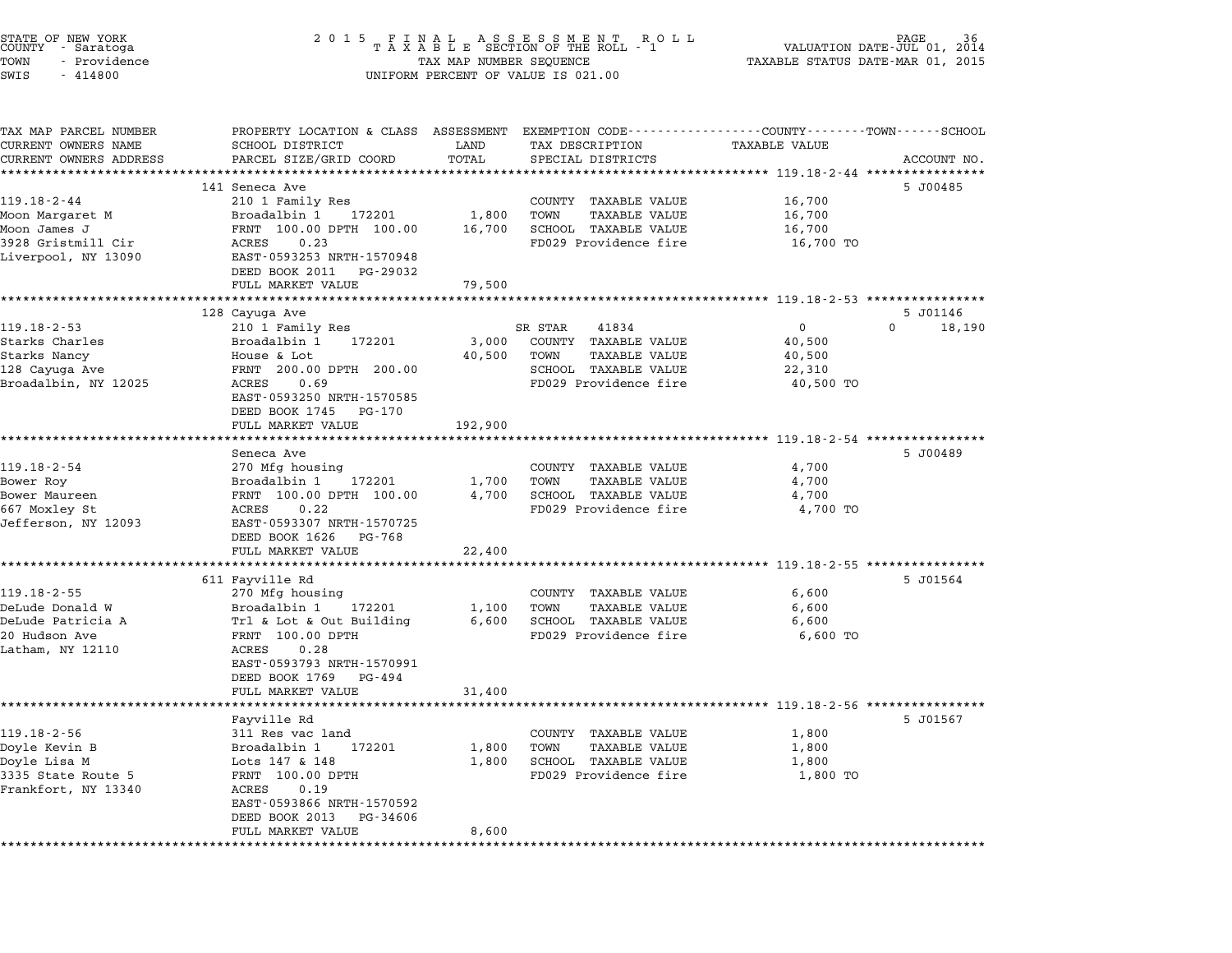| STATE OF NEW YORK<br>COUNTY - Saratoga<br>TOWN<br>- Providence<br>SWIS<br>$-414800$ | 2 0 1 5<br>FINAL ASSESSMENT ROLL<br>TAXABLE SECTION OF THE ROLL - 1<br>TAX MAP NUMBER SEQUENCE<br>UNIFORM PERCENT OF VALUE IS 021.00 | PAGE<br>37<br>VALUATION DATE-JUL 01,<br>2014<br>TAXABLE STATUS DATE-MAR 01, 2015 |                                                      |                                                                                                                        |             |
|-------------------------------------------------------------------------------------|--------------------------------------------------------------------------------------------------------------------------------------|----------------------------------------------------------------------------------|------------------------------------------------------|------------------------------------------------------------------------------------------------------------------------|-------------|
| TAX MAP PARCEL NUMBER<br>CURRENT OWNERS NAME                                        | SCHOOL DISTRICT                                                                                                                      | LAND                                                                             | TAX DESCRIPTION                                      | PROPERTY LOCATION & CLASS ASSESSMENT EXEMPTION CODE---------------COUNTY-------TOWN-----SCHOOL<br><b>TAXABLE VALUE</b> |             |
| CURRENT OWNERS ADDRESS                                                              | PARCEL SIZE/GRID COORD                                                                                                               | TOTAL<br>****************                                                        | SPECIAL DISTRICTS                                    |                                                                                                                        | ACCOUNT NO. |
|                                                                                     | 150 Cayuga Ave                                                                                                                       |                                                                                  |                                                      |                                                                                                                        |             |
| $119.18 - 2 - 58$                                                                   | 210 1 Family Res                                                                                                                     |                                                                                  | RES STAR<br>41854                                    | $\mathbf{0}$<br>$^{\circ}$                                                                                             | 8,360       |
| Marra Mark T                                                                        | Broadalbin 1<br>172201                                                                                                               | 3,000                                                                            | COUNTY TAXABLE VALUE                                 | 42,000                                                                                                                 |             |
| Marra Kathleen A                                                                    | P/olots19-40-41-43-20-22                                                                                                             | 42,000                                                                           | TOWN<br>TAXABLE VALUE                                | 42,000                                                                                                                 |             |
| 150 Cayuga Ave                                                                      | FRNT 175.00 DPTH 100.00                                                                                                              |                                                                                  | SCHOOL TAXABLE VALUE                                 | 33,640                                                                                                                 |             |
| Broadalbin, NY 12025                                                                | ACRES<br>0.76<br>EAST-0593127 NRTH-1571027<br>DEED BOOK 1721<br>PG-657                                                               |                                                                                  | FD029 Providence fire                                | 42,000 TO                                                                                                              |             |
|                                                                                     | FULL MARKET VALUE                                                                                                                    | 200,000                                                                          |                                                      |                                                                                                                        |             |
|                                                                                     |                                                                                                                                      |                                                                                  |                                                      | ******************** 119.18-2-59.1 **********                                                                          |             |
|                                                                                     | Seneca Ave                                                                                                                           |                                                                                  |                                                      |                                                                                                                        | 5 J00801    |
| $119.18 - 2 - 59.1$                                                                 | 311 Res vac land                                                                                                                     |                                                                                  | COUNTY TAXABLE VALUE                                 | 200                                                                                                                    |             |
| Marra Mark T<br>Marra Kathleen A                                                    | Broadalbin 1<br>172201<br>Lots $54$ & $55$                                                                                           | 200<br>200                                                                       | TOWN<br><b>TAXABLE VALUE</b><br>SCHOOL TAXABLE VALUE | 200<br>200                                                                                                             |             |
| 150 Cayuga Ave                                                                      | ACRES<br>0.03                                                                                                                        |                                                                                  | FD029 Providence fire                                | 200 TO                                                                                                                 |             |
| Broadalbin, NY 12025                                                                | EAST-0593187 NRTH-1571036                                                                                                            |                                                                                  |                                                      |                                                                                                                        |             |
|                                                                                     | DEED BOOK 1721<br>PG-657                                                                                                             |                                                                                  |                                                      |                                                                                                                        |             |
|                                                                                     | FULL MARKET VALUE                                                                                                                    | 1,000                                                                            |                                                      |                                                                                                                        |             |
|                                                                                     | ************************************                                                                                                 | *********************                                                            |                                                      | ************************* 119.18-2-59.2 ***************                                                                |             |
|                                                                                     | Seneca Ave                                                                                                                           |                                                                                  |                                                      |                                                                                                                        |             |
| $119.18 - 2 - 59.2$                                                                 | 260 Seasonal res<br>172201                                                                                                           |                                                                                  | COUNTY TAXABLE VALUE<br>TOWN                         | 15,000                                                                                                                 |             |
| Oconnor John J<br>Oconnor Laurie A                                                  | Broadalbin 1<br>FRNT 100.00 DPTH<br>85.00                                                                                            | 1,600<br>15,000                                                                  | TAXABLE VALUE<br>SCHOOL TAXABLE VALUE                | 15,000<br>15,000                                                                                                       |             |
| 9 Carnevale Dr                                                                      | ACRES<br>0.20                                                                                                                        |                                                                                  | FD029 Providence fire                                | 15,000 TO                                                                                                              |             |
| Albany, NY 12205                                                                    | EAST-0593234 NRTH-1571020<br>DEED BOOK 1209<br>PG-723                                                                                |                                                                                  |                                                      |                                                                                                                        |             |
|                                                                                     | FULL MARKET VALUE                                                                                                                    | 71,400                                                                           |                                                      |                                                                                                                        |             |
|                                                                                     | **************                                                                                                                       |                                                                                  |                                                      | *********************** 119.18-2-60.2 **********                                                                       |             |
|                                                                                     | Seneca Ave                                                                                                                           |                                                                                  |                                                      |                                                                                                                        |             |
| $119.18 - 2 - 60.2$                                                                 | 311 Res vac land                                                                                                                     |                                                                                  | COUNTY TAXABLE VALUE                                 | 900                                                                                                                    |             |
| Moon Margaret M                                                                     | Broadalbin 1<br>172201                                                                                                               | 900                                                                              | TOWN<br><b>TAXABLE VALUE</b>                         | 900                                                                                                                    |             |
| Moon James J                                                                        | Lot 74                                                                                                                               | 900                                                                              | SCHOOL TAXABLE VALUE                                 | 900                                                                                                                    |             |
| 3928 Gristmill Cir                                                                  | FRNT<br>50.00 DPTH 100.00                                                                                                            |                                                                                  | FD029 Providence fire                                | 900 TO                                                                                                                 |             |
| Liverpool, NY 13090                                                                 | ACRES<br>0.11<br>EAST-0593379 NRTH-1571061                                                                                           |                                                                                  |                                                      |                                                                                                                        |             |
|                                                                                     | DEED BOOK 2011<br>PG-29031                                                                                                           |                                                                                  |                                                      |                                                                                                                        |             |
|                                                                                     | FULL MARKET VALUE                                                                                                                    | 4,300                                                                            |                                                      |                                                                                                                        |             |
|                                                                                     |                                                                                                                                      |                                                                                  |                                                      | ************************** 119.18-2-61.2 *******                                                                       |             |
|                                                                                     | Mohawk Ave                                                                                                                           |                                                                                  |                                                      |                                                                                                                        |             |
| $119.18 - 2 - 61.2$                                                                 | 260 Seasonal res                                                                                                                     |                                                                                  | COUNTY<br><b>TAXABLE VALUE</b>                       | 11,100                                                                                                                 |             |
| Coppola John L                                                                      | Broadalbin 1<br>172201                                                                                                               | 1,100                                                                            | TOWN<br>TAXABLE VALUE                                | 11,100                                                                                                                 |             |
| Coppola Elizabeth G                                                                 | Lot 111 $p/o$ 138                                                                                                                    | 11,100                                                                           | SCHOOL TAXABLE VALUE                                 | 11,100                                                                                                                 |             |
| 1163 Kathan Rd<br>Corinth, NY 12822                                                 | FRNT<br>50.00 DPTH                                                                                                                   |                                                                                  | FD029 Providence fire                                | 11,100 TO                                                                                                              |             |
|                                                                                     | ACRES<br>0.14<br>EAST-0593656 NRTH-1571017                                                                                           |                                                                                  |                                                      |                                                                                                                        |             |
|                                                                                     | DEED BOOK 1767<br>PG-200                                                                                                             |                                                                                  |                                                      |                                                                                                                        |             |
|                                                                                     | FULL MARKET VALUE                                                                                                                    | 52,900                                                                           |                                                      |                                                                                                                        |             |
| ***********                                                                         |                                                                                                                                      |                                                                                  |                                                      |                                                                                                                        |             |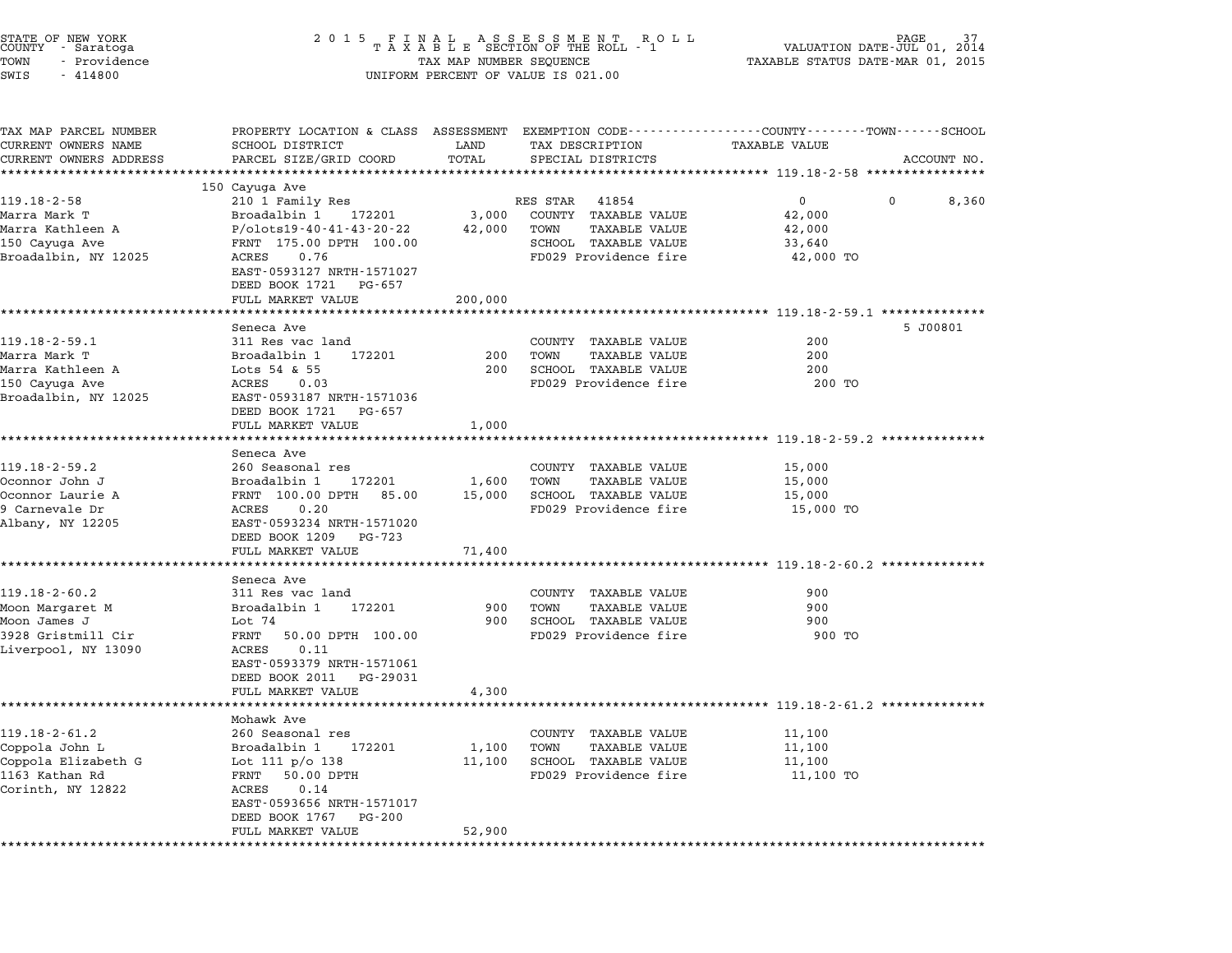| STATE OF NEW YORK<br>COUNTY - Saratoga<br>TOWN<br>- Providence<br>SWIS<br>$-414800$ | 2 0 1 5<br>$\begin{array}{cccccccccccccc} & F & I & N & A & L & & A & S & S & E & S & S & M & E & N & T & R & O & L \\ T & A & X & A & B & L & E & SECTION OF THE ROLL & - & 1 \end{array}$<br>TAX MAP NUMBER SEQUENCE<br>UNIFORM PERCENT OF VALUE IS 021.00 | R O L L<br>38<br>VALUATION DATE-JUL 01,<br>2014<br>TAXABLE STATUS DATE-MAR 01, 2015 |                                                                                                    |                                                      |             |
|-------------------------------------------------------------------------------------|--------------------------------------------------------------------------------------------------------------------------------------------------------------------------------------------------------------------------------------------------------------|-------------------------------------------------------------------------------------|----------------------------------------------------------------------------------------------------|------------------------------------------------------|-------------|
| TAX MAP PARCEL NUMBER<br>CURRENT OWNERS NAME<br>CURRENT OWNERS ADDRESS              | PROPERTY LOCATION & CLASS ASSESSMENT<br>SCHOOL DISTRICT<br>PARCEL SIZE/GRID COORD<br>*****************                                                                                                                                                       | LAND<br>TOTAL                                                                       | EXEMPTION CODE----------------COUNTY-------TOWN-----SCHOOL<br>TAX DESCRIPTION<br>SPECIAL DISTRICTS | TAXABLE VALUE                                        | ACCOUNT NO. |
|                                                                                     | 134 Seneca Ave                                                                                                                                                                                                                                               |                                                                                     |                                                                                                    |                                                      | 5 J00943    |
| $119.18 - 2 - 62$                                                                   | 210 1 Family Res                                                                                                                                                                                                                                             |                                                                                     | COUNTY TAXABLE VALUE                                                                               | 23,500                                               |             |
| Grandy Shawn                                                                        | Broadalbin 1<br>172201                                                                                                                                                                                                                                       | 2,700                                                                               | TOWN<br>TAXABLE VALUE                                                                              | 23,500                                               |             |
| Grandy Peggy                                                                        | Lots 72 & 73                                                                                                                                                                                                                                                 | 23,500                                                                              | SCHOOL TAXABLE VALUE                                                                               | 23,500                                               |             |
| 133 Saratoga Rd<br>Scotia, NY 12302                                                 | FRNT 150.00 DPTH 100.00<br>0.34<br>ACRES                                                                                                                                                                                                                     |                                                                                     | FD029 Providence fire                                                                              | 23,500 TO                                            |             |
|                                                                                     | EAST-0593403 NRTH-1570956<br>DEED BOOK 2014<br>PG-3890                                                                                                                                                                                                       |                                                                                     |                                                                                                    |                                                      |             |
|                                                                                     | FULL MARKET VALUE                                                                                                                                                                                                                                            | 111,900                                                                             |                                                                                                    | *********** 119.18-2-64 *********                    |             |
|                                                                                     | 116 Mohawk Ave                                                                                                                                                                                                                                               |                                                                                     |                                                                                                    |                                                      | 5 J00667    |
| $119.18 - 2 - 64$                                                                   | 260 Seasonal res                                                                                                                                                                                                                                             |                                                                                     | COUNTY TAXABLE VALUE                                                                               | 11,900                                               |             |
| Cassidy Christopher                                                                 | Broadalbin 1<br>172201                                                                                                                                                                                                                                       | 1,000                                                                               | TOWN<br><b>TAXABLE VALUE</b>                                                                       | 11,900                                               |             |
| Cassidy Darcy                                                                       | Lot 110 & 1/2 Of Lot 109                                                                                                                                                                                                                                     | 11,900                                                                              | SCHOOL TAXABLE VALUE                                                                               | 11,900                                               |             |
| 6 Albert Dr                                                                         | FRNT<br>75.00 DPTH 110.00                                                                                                                                                                                                                                    |                                                                                     | FD029 Providence fire                                                                              | 11,900 TO                                            |             |
| Troy, NY 12182                                                                      | 0.19<br>ACRES<br>EAST-0593676 NRTH-1570972<br>DEED BOOK 1724 PG-240                                                                                                                                                                                          |                                                                                     |                                                                                                    |                                                      |             |
|                                                                                     | FULL MARKET VALUE                                                                                                                                                                                                                                            | 56,700                                                                              |                                                                                                    | ********************** 119.18-2-65 ***************** |             |
|                                                                                     | 140 Cayuga Ave                                                                                                                                                                                                                                               |                                                                                     |                                                                                                    |                                                      | 5 J01143    |
| $119.18 - 2 - 65$                                                                   | 210 1 Family Res                                                                                                                                                                                                                                             |                                                                                     | AGED T<br>41803                                                                                    | 18,750<br>0                                          | 0           |
| Sulem Theodore Jr                                                                   | 172201<br>Broadalbin 1                                                                                                                                                                                                                                       | 1,500 SR STAR                                                                       | 41834                                                                                              | $\mathbf{0}$                                         | 18,190<br>0 |
| 140 Cayuga Ave                                                                      | Inground Pool                                                                                                                                                                                                                                                | 37,500                                                                              | COUNTY TAXABLE VALUE                                                                               | 37,500                                               |             |
| Broadalbin, NY 12025                                                                | FRNT 400.00 DPTH 100.00                                                                                                                                                                                                                                      |                                                                                     | TOWN<br><b>TAXABLE VALUE</b>                                                                       | 18,750                                               |             |
|                                                                                     | 0.89<br>ACRES                                                                                                                                                                                                                                                |                                                                                     | SCHOOL TAXABLE VALUE                                                                               | 19,310                                               |             |
|                                                                                     | EAST-0593154 NRTH-1570877<br>DEED BOOK 2009<br>PG-18267                                                                                                                                                                                                      |                                                                                     | FD029 Providence fire                                                                              | 37,500 TO                                            |             |
|                                                                                     | FULL MARKET VALUE                                                                                                                                                                                                                                            | 178,600                                                                             |                                                                                                    |                                                      |             |
|                                                                                     | Mohawk Ave                                                                                                                                                                                                                                                   |                                                                                     |                                                                                                    | ******** 119.18-2-66 *********                       | 5 J00560    |
| $119.18 - 2 - 66$                                                                   | 260 Seasonal res                                                                                                                                                                                                                                             |                                                                                     | COUNTY TAXABLE VALUE                                                                               | 18,600                                               |             |
| Valletta Richard A                                                                  | 172201<br>Broadalbin 1                                                                                                                                                                                                                                       | 3,000                                                                               | TOWN<br><b>TAXABLE VALUE</b>                                                                       | 18,600                                               |             |
| Valletta Nancy L                                                                    | FRNT 100.00 DPTH 200.00                                                                                                                                                                                                                                      | 18,600                                                                              | SCHOOL TAXABLE VALUE                                                                               | 18,600                                               |             |
| 122 Acorn Rd                                                                        | ACRES<br>0.46                                                                                                                                                                                                                                                |                                                                                     | FD029 Providence fire                                                                              | 18,600 TO                                            |             |
| Delanson, NY 12053                                                                  | EAST-0593489 NRTH-1570857                                                                                                                                                                                                                                    |                                                                                     |                                                                                                    |                                                      |             |
|                                                                                     | DEED BOOK 2013<br>PG-41000<br>FULL MARKET VALUE                                                                                                                                                                                                              | 88,600                                                                              |                                                                                                    |                                                      |             |
|                                                                                     |                                                                                                                                                                                                                                                              |                                                                                     |                                                                                                    |                                                      |             |
|                                                                                     | 112 Mohawk Ave                                                                                                                                                                                                                                               |                                                                                     |                                                                                                    |                                                      | 5 J00265    |
| $119.18 - 2 - 67$                                                                   | 270 Mfg housing                                                                                                                                                                                                                                              |                                                                                     | COUNTY TAXABLE VALUE                                                                               | 27,181                                               |             |
| Keesler Charles T<br>Keesler Janet J                                                | Broadalbin 1<br>172201<br>Lots 108,141 & P/o 109                                                                                                                                                                                                             | 3,000<br>27,181                                                                     | TOWN<br>TAXABLE VALUE<br>SCHOOL TAXABLE VALUE                                                      | 27,181<br>27,181                                     |             |
| PO Box 120                                                                          | FRNT<br>75.00 DPTH                                                                                                                                                                                                                                           |                                                                                     | FD029 Providence fire                                                                              | 27,181 TO                                            |             |
| Wallkill, NY 12589                                                                  | ACRES<br>0.32                                                                                                                                                                                                                                                |                                                                                     |                                                                                                    |                                                      |             |
|                                                                                     | EAST-0593731 NRTH-1570897                                                                                                                                                                                                                                    |                                                                                     |                                                                                                    |                                                      |             |
|                                                                                     | DEED BOOK 1445 PG-485                                                                                                                                                                                                                                        |                                                                                     |                                                                                                    |                                                      |             |
|                                                                                     | FULL MARKET VALUE                                                                                                                                                                                                                                            | 129,400                                                                             |                                                                                                    |                                                      |             |
|                                                                                     |                                                                                                                                                                                                                                                              |                                                                                     |                                                                                                    |                                                      |             |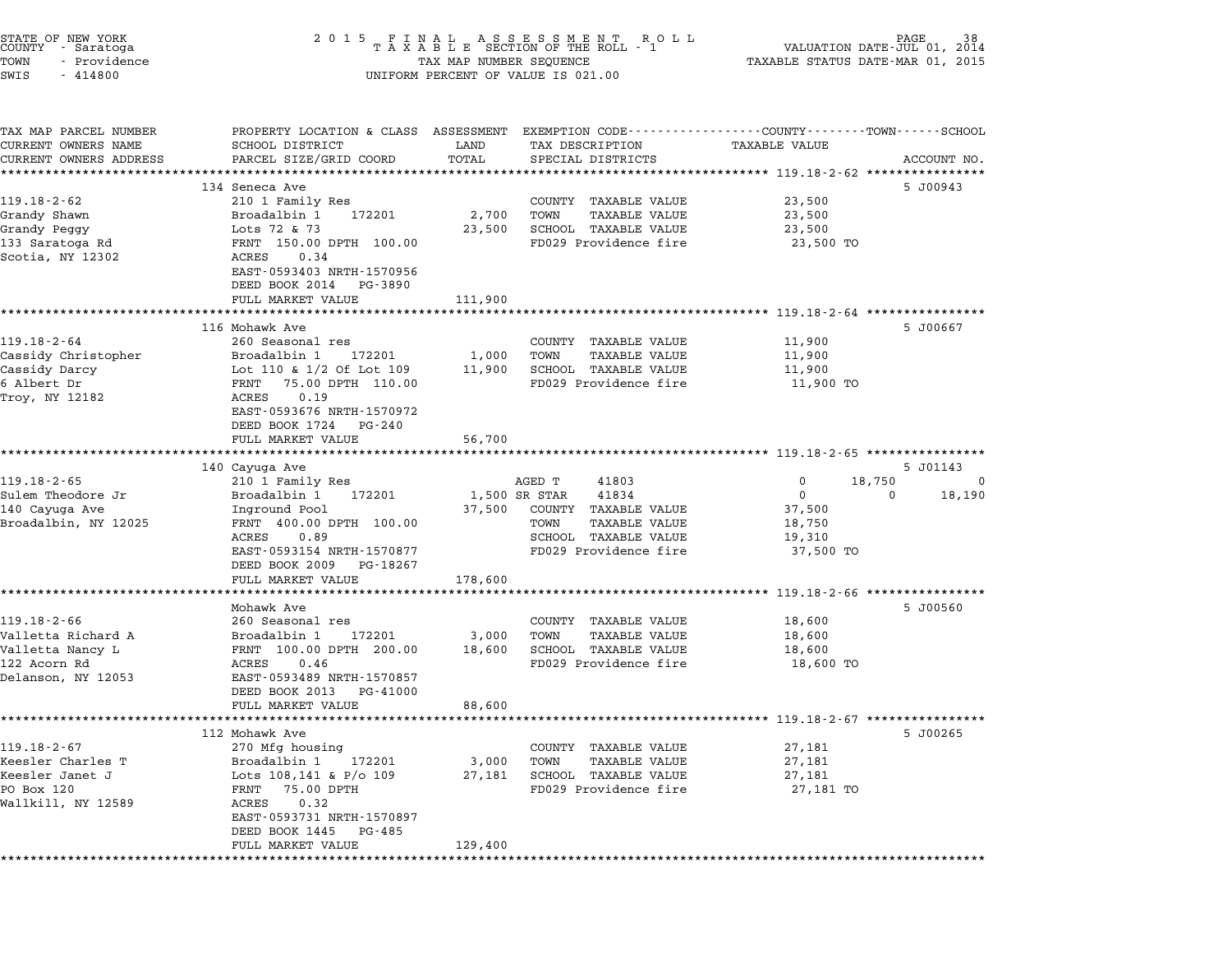| COUNTY   | STATE OF NEW YORK<br>- Saratoga |  |
|----------|---------------------------------|--|
| TOWN     | - Providence                    |  |
| $\alpha$ | 111000                          |  |

# STATE OF NEW YORK <sup>2</sup> <sup>0</sup> <sup>1</sup> 5 F I N A L A S S E S S M E N T R O L L PAGE <sup>39</sup> COUNTY - Saratoga <sup>T</sup> <sup>A</sup> <sup>X</sup> <sup>A</sup> <sup>B</sup> <sup>L</sup> <sup>E</sup> SECTION OF THE ROLL - <sup>1</sup> VALUATION DATE-JUL 01, <sup>2014</sup> TOWN - Providence TAX MAP NUMBER SEQUENCE TAXABLE STATUS DATE-MAR 01, <sup>2015</sup> SWIS - <sup>414800</sup> UNIFORM PERCENT OF VALUE IS 021.00

| TAX MAP PARCEL NUMBER<br>CURRENT OWNERS NAME           | PROPERTY LOCATION & CLASS ASSESSMENT<br>SCHOOL DISTRICT                                                                    | LAND    | EXEMPTION CODE----------------COUNTY-------TOWN-----SCHOOL<br>TAX DESCRIPTION | TAXABLE VALUE  |                   |             |
|--------------------------------------------------------|----------------------------------------------------------------------------------------------------------------------------|---------|-------------------------------------------------------------------------------|----------------|-------------------|-------------|
| CURRENT OWNERS ADDRESS                                 | PARCEL SIZE/GRID COORD                                                                                                     | TOTAL   | SPECIAL DISTRICTS                                                             |                |                   | ACCOUNT NO. |
|                                                        | Mohawk Ave                                                                                                                 |         |                                                                               |                | 5 J01424          |             |
| $119.18 - 2 - 68$                                      | 311 Res vac land                                                                                                           |         | COUNTY TAXABLE VALUE                                                          | 1,500          |                   |             |
| Calyer Christopher                                     | Broadalbin 1<br>172201                                                                                                     | 1,500   | TAXABLE VALUE<br>TOWN                                                         | 1,500          |                   |             |
| Calyer Susan                                           | Lot 104 & 154                                                                                                              | 1,500   | SCHOOL TAXABLE VALUE                                                          | 1,500          |                   |             |
| 466 Mashodack Rd<br>Nassau, NY 12123                   | per curr deed 2/1/08 mlc<br>FRNT 100.00 DPTH 110.00<br>0.25<br>ACRES<br>EAST-0593759 NRTH-1570659<br>DEED BOOK 2008 PG-948 |         | FD029 Providence fire                                                         | 1,500 TO       |                   |             |
|                                                        | FULL MARKET VALUE                                                                                                          | 7,100   |                                                                               |                |                   |             |
|                                                        | 108 Mohawk Ave                                                                                                             |         |                                                                               |                | 5 J01559          |             |
| $119.18 - 2 - 69$                                      | 260 Seasonal res                                                                                                           |         | 41854<br>RES STAR                                                             | $\overline{0}$ | $\Omega$          | 8,360       |
| Dufel Bryon                                            | 172201<br>Broadalbin 1                                                                                                     | 1,000   | COUNTY TAXABLE VALUE                                                          | 29,500         |                   |             |
| c/o Corey Dufel & Carley Green Court Order             |                                                                                                                            | 29,500  | TOWN<br><b>TAXABLE VALUE</b>                                                  | 29,500         |                   |             |
| PO Box 716                                             | FRNT 150.00 DPTH 110.00                                                                                                    |         | SCHOOL TAXABLE VALUE                                                          | 21,140         |                   |             |
| Broadalbin, NY 12025                                   | 0.34<br>ACRES<br>EAST-0593706 NRTH-1570781<br>DEED BOOK 2014<br>PG-15367<br>FULL MARKET VALUE                              | 140,476 | FD029 Providence fire                                                         | 29,500 TO      |                   |             |
|                                                        | Glenwild Rd                                                                                                                |         |                                                                               |                | 5 J00897          |             |
| $120. - 1 - 1$                                         | 910 Priv forest                                                                                                            |         | FORST LND 47460                                                               | 15,760         | 15,760            | 15,760      |
| Voyager Advisors LLC                                   | Broadalbin 1<br>172201                                                                                                     | 19,700  | COUNTY TAXABLE VALUE                                                          | 3,940          |                   |             |
| c/o Fountains Forestry Inc                             | Sub Div Of Lots 138 & 139                                                                                                  | 19,700  | TOWN<br><b>TAXABLE VALUE</b>                                                  | 3,940          |                   |             |
| PO Box 25                                              | ACRES 103.56                                                                                                               |         | SCHOOL TAXABLE VALUE                                                          | 3,940          |                   |             |
| Pittsfield, NH 03263                                   | EAST-0600712 NRTH-1571623<br>DEED BOOK 2008<br>PG-8708                                                                     |         | FD029 Providence fire                                                         | 19,700 TO      |                   |             |
| MAY BE SUBJECT TO PAYMENT<br>UNDER RPTL480A UNTIL 2024 | FULL MARKET VALUE                                                                                                          | 93,800  |                                                                               |                |                   |             |
|                                                        |                                                                                                                            |         |                                                                               |                |                   |             |
| $120. - 1 - 2$                                         | Glenwild Rd<br>910 Priv forest                                                                                             |         | FORST LND 47460                                                               | 6,400          | 5 J00898<br>6,400 | 6,400       |
| Voyager Advisors LLC                                   | Broadalbin 1<br>172201                                                                                                     | 8,000   | COUNTY TAXABLE VALUE                                                          | 1,600          |                   |             |
| c/o Fountains Forestry Inc                             | North Hampton Pat.                                                                                                         | 8,000   | TOWN<br><b>TAXABLE VALUE</b>                                                  | 1,600          |                   |             |
| PO Box 25                                              | 42.00<br>ACRES                                                                                                             |         | SCHOOL TAXABLE VALUE                                                          | 1,600          |                   |             |
| Pittsfield, NH 03263                                   | EAST-0601647 NRTH-1574924<br>DEED BOOK 2008<br>PG-8708                                                                     |         | FD029 Providence fire                                                         | 8,000 TO       |                   |             |
| MAY BE SUBJECT TO PAYMENT<br>UNDER RPTL480A UNTIL 2024 | FULL MARKET VALUE                                                                                                          | 38,100  |                                                                               |                |                   |             |
|                                                        |                                                                                                                            |         |                                                                               |                |                   |             |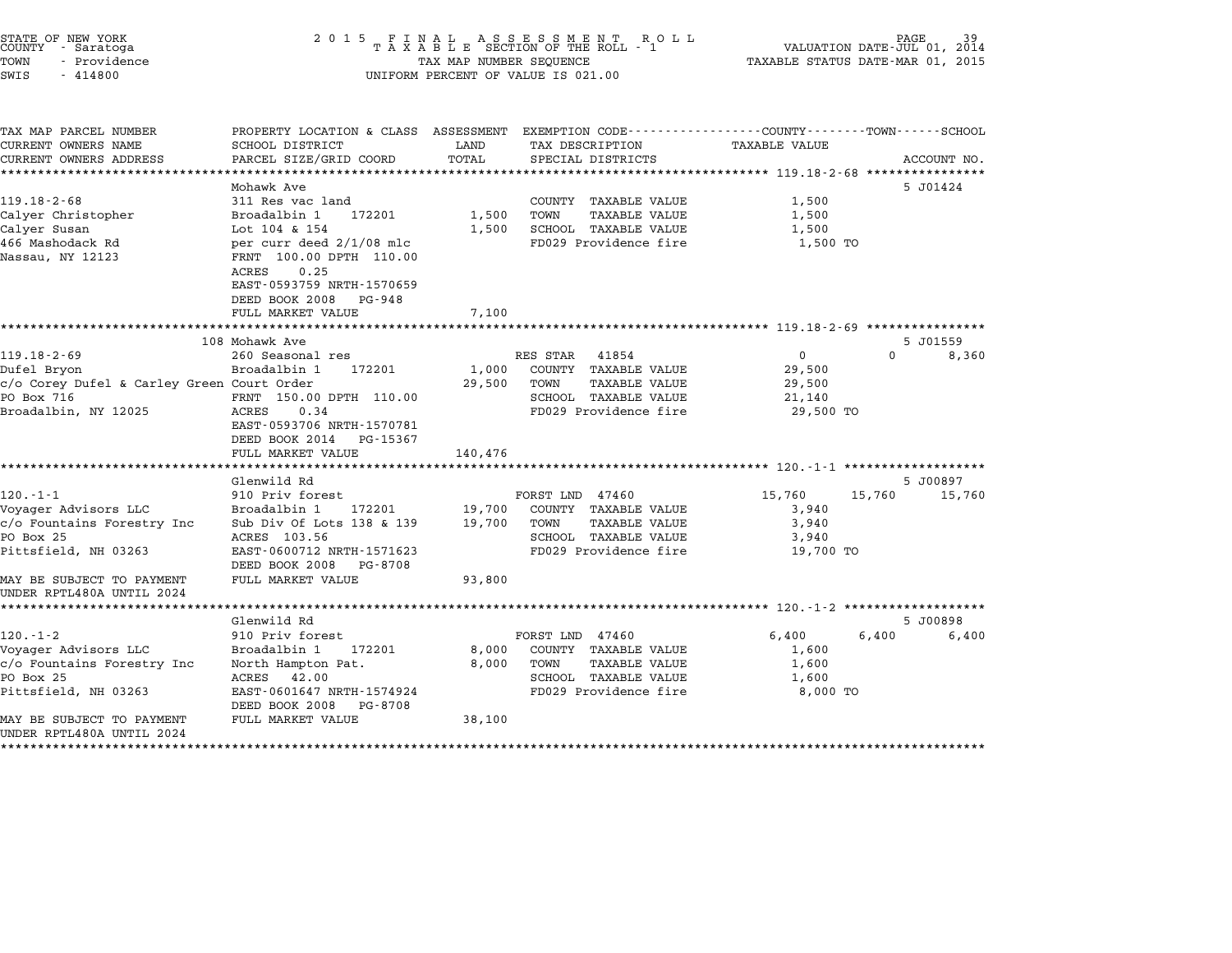| STATE OF NEW YORK<br>COUNTY – Saratoga<br>TOWN<br>- Providence<br>SWIS<br>$-414800$                                                     | 2 0 1 5                                                                                                                                      | TAX MAP NUMBER SEQUENCE     | FINAL ASSESSMENT ROLL<br>TAXABLE SECTION OF THE ROLL - 1<br>UNIFORM PERCENT OF VALUE IS 021.00                    | VALUATION DATE-JUL 01,<br>TAXABLE STATUS DATE-MAR 01, 2015      |        | 40<br>PAGE.<br>2014 |
|-----------------------------------------------------------------------------------------------------------------------------------------|----------------------------------------------------------------------------------------------------------------------------------------------|-----------------------------|-------------------------------------------------------------------------------------------------------------------|-----------------------------------------------------------------|--------|---------------------|
| TAX MAP PARCEL NUMBER<br>CURRENT OWNERS NAME<br>CURRENT OWNERS ADDRESS                                                                  | PROPERTY LOCATION & CLASS ASSESSMENT EXEMPTION CODE---------------COUNTY-------TOWN------SCHOOL<br>SCHOOL DISTRICT<br>PARCEL SIZE/GRID COORD | LAND<br>TOTAL<br>*********  | TAX DESCRIPTION<br>SPECIAL DISTRICTS                                                                              | TAXABLE VALUE<br>*************************** 120.-1-3 ********* |        | ACCOUNT NO.         |
|                                                                                                                                         | Fayville Rd                                                                                                                                  |                             |                                                                                                                   |                                                                 |        | 5 J00896            |
| $120. - 1 - 3$<br>Voyager Advisors LLC<br>c/o Fountains Forestry Inc<br>PO Box 25                                                       | 910 Priv forest<br>Broadalbin 1<br>172201<br>ACRES 186.44<br>EAST-0603082 NRTH-1574415                                                       | 35,400<br>35,400            | FORST LND 47460<br>COUNTY TAXABLE VALUE<br>TOWN<br>TAXABLE VALUE<br>SCHOOL TAXABLE VALUE                          | 28,320<br>7,080<br>7,080<br>7,080                               | 28,320 | 28,320              |
| Pittsfield, NH 03263                                                                                                                    | DEED BOOK 2008<br>PG-8708<br>FULL MARKET VALUE                                                                                               | 168,600                     | FD029 Providence fire                                                                                             | 35,400 TO                                                       |        |                     |
| MAY BE SUBJECT TO PAYMENT<br>UNDER RPTL480A UNTIL 2024                                                                                  |                                                                                                                                              |                             |                                                                                                                   |                                                                 |        |                     |
|                                                                                                                                         | Hans Creek Rd                                                                                                                                |                             |                                                                                                                   |                                                                 |        |                     |
| $120. - 1 - 4.111$<br>St Onge Gary F<br>St Onge Jacqueline L<br>15 Maplewood Dr<br>Ballston Lake, NY 12019                              | 270 Mfg housing<br>Broadalbin 1<br>172201<br>FRNT 1675.00 DPTH<br>ACRES 395.00<br>EAST-0604752 NRTH-1569014                                  | 77,800<br>83,978            | FORST LND 47460<br>COUNTY TAXABLE VALUE<br>TOWN<br>TAXABLE VALUE<br>SCHOOL TAXABLE VALUE<br>FD029 Providence fire | 59,600<br>24,378<br>24,378<br>24,378<br>83,978 TO               | 59,600 | 5 J00515<br>59,600  |
| MAY BE SUBJECT TO PAYMENT<br>UNDER RPTL480A UNTIL 2024                                                                                  | DEED BOOK 1676<br>PG-661<br>FULL MARKET VALUE                                                                                                | 399,900                     |                                                                                                                   |                                                                 |        |                     |
|                                                                                                                                         | Hans Creek Rd Rear                                                                                                                           |                             |                                                                                                                   |                                                                 |        |                     |
| $120. - 1 - 4.112$<br>St Onge Gary F<br>St Onge Jacqueline L<br>15 Maplewood Dr<br>Ballston Lake, NY 12019<br>MAY BE SUBJECT TO PAYMENT | 910 Priv forest<br>Broadalbin 1<br>172201<br>ACRES 250.00<br>EAST-0604335 NRTH-1570709<br>DEED BOOK 1676<br>PG-661<br>FULL MARKET VALUE      | 49,500<br>49,500<br>235,700 | FORST LND 47460<br>COUNTY TAXABLE VALUE<br>TOWN<br>TAXABLE VALUE<br>SCHOOL TAXABLE VALUE<br>FD029 Providence fire | 36,960<br>12,540<br>12,540<br>12,540<br>49,500 TO               | 36,960 | 36,960              |
| UNDER RPTL480A UNTIL 2024                                                                                                               |                                                                                                                                              |                             |                                                                                                                   |                                                                 |        |                     |
| $120. - 1 - 4.113$                                                                                                                      | Hans Creek Rd Rear<br>910 Priv forest                                                                                                        |                             | FORST LND 47460                                                                                                   | 39,600                                                          | 39,600 | 39,600              |
| St Onge Gary F<br>St Onge Jacqueline L<br>15 Maplewood Dr<br>Ballston Lake, NY 12019                                                    | Broadalbin 1<br>172201<br>ACRES 250.00<br>EAST-0603864 NRTH-1572717<br>DEED BOOK 1676<br>PG-661<br>FULL MARKET VALUE                         | 49,500<br>49,500<br>235,700 | COUNTY TAXABLE VALUE<br>TOWN<br>TAXABLE VALUE<br>SCHOOL TAXABLE VALUE<br>FD029 Providence fire                    | 9,900<br>9,900<br>9,900<br>49,500 TO                            |        |                     |
| MAY BE SUBJECT TO PAYMENT<br>UNDER RPTL480A UNTIL 2024                                                                                  |                                                                                                                                              |                             |                                                                                                                   |                                                                 |        |                     |
|                                                                                                                                         | Glenwild Rd                                                                                                                                  |                             |                                                                                                                   |                                                                 |        | 5 J00045            |
| $120. - 1 - 5$<br>Amsterdam City Property<br>61 Church St<br>Amsterdam, NY 12010                                                        | 822 Water supply<br>Broadalbin 1<br>172201<br>Lot 117<br>ACRES 116.38<br>EAST-0607897 NRTH-1575497                                           | 12,200<br>12,200            | COUNTY TAXABLE VALUE<br><b>TAXABLE VALUE</b><br>TOWN<br>SCHOOL TAXABLE VALUE<br>FD029 Providence fire             | 12,200<br>12,200<br>12,200<br>12,200 TO                         |        |                     |
|                                                                                                                                         | DEED BOOK 0226<br>PG-0352<br>FULL MARKET VALUE                                                                                               | 58,100                      |                                                                                                                   |                                                                 |        |                     |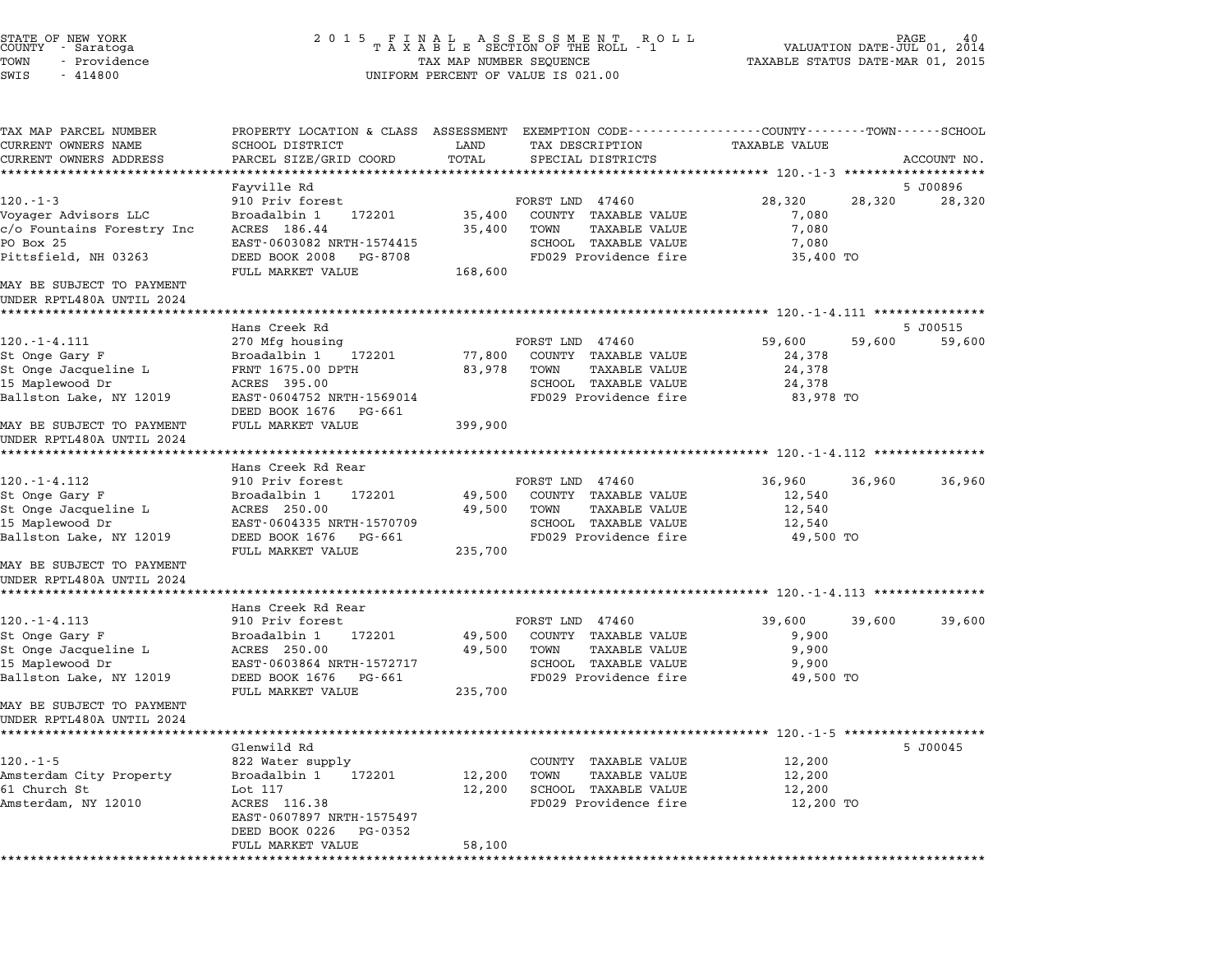|      | STATE OF NEW YORK<br>COUNTY - Saratoga |  |
|------|----------------------------------------|--|
| TOWN | - Providence                           |  |
| SWIS | 414800                                 |  |

# STATE OF NEW YORK <sup>2</sup> <sup>0</sup> <sup>1</sup> 5 F I N A L A S S E S S M E N T R O L L PAGE <sup>41</sup> COUNTY - Saratoga <sup>T</sup> <sup>A</sup> <sup>X</sup> <sup>A</sup> <sup>B</sup> <sup>L</sup> <sup>E</sup> SECTION OF THE ROLL - <sup>1</sup> VALUATION DATE-JUL 01, <sup>2014</sup> TOWN - Providence TAX MAP NUMBER SEQUENCE TAXABLE STATUS DATE-MAR 01, <sup>2015</sup> TAX MAP NUMBER SEQUENCE<br>UNIFORM PERCENT OF VALUE IS 021.00

| SCHOOL DISTRICT            | LAND                                                                                                                                                                                                                                                                                                                                                                                                                                                                                                                                                        | TAX DESCRIPTION                                                                                                                       | <b>TAXABLE VALUE</b>                                                                                                                                                                                                                                                                                       |                                                                                                                                                                                           |
|----------------------------|-------------------------------------------------------------------------------------------------------------------------------------------------------------------------------------------------------------------------------------------------------------------------------------------------------------------------------------------------------------------------------------------------------------------------------------------------------------------------------------------------------------------------------------------------------------|---------------------------------------------------------------------------------------------------------------------------------------|------------------------------------------------------------------------------------------------------------------------------------------------------------------------------------------------------------------------------------------------------------------------------------------------------------|-------------------------------------------------------------------------------------------------------------------------------------------------------------------------------------------|
| PARCEL SIZE/GRID COORD     | TOTAL                                                                                                                                                                                                                                                                                                                                                                                                                                                                                                                                                       | SPECIAL DISTRICTS                                                                                                                     |                                                                                                                                                                                                                                                                                                            | ACCOUNT NO.                                                                                                                                                                               |
| ************************** |                                                                                                                                                                                                                                                                                                                                                                                                                                                                                                                                                             |                                                                                                                                       |                                                                                                                                                                                                                                                                                                            |                                                                                                                                                                                           |
| Glenwild Rd                |                                                                                                                                                                                                                                                                                                                                                                                                                                                                                                                                                             |                                                                                                                                       |                                                                                                                                                                                                                                                                                                            | 5 J00049                                                                                                                                                                                  |
| 822 Water supply           |                                                                                                                                                                                                                                                                                                                                                                                                                                                                                                                                                             | COUNTY TAXABLE VALUE                                                                                                                  | 7,700                                                                                                                                                                                                                                                                                                      |                                                                                                                                                                                           |
|                            |                                                                                                                                                                                                                                                                                                                                                                                                                                                                                                                                                             |                                                                                                                                       |                                                                                                                                                                                                                                                                                                            |                                                                                                                                                                                           |
|                            |                                                                                                                                                                                                                                                                                                                                                                                                                                                                                                                                                             |                                                                                                                                       |                                                                                                                                                                                                                                                                                                            |                                                                                                                                                                                           |
|                            |                                                                                                                                                                                                                                                                                                                                                                                                                                                                                                                                                             |                                                                                                                                       |                                                                                                                                                                                                                                                                                                            |                                                                                                                                                                                           |
|                            |                                                                                                                                                                                                                                                                                                                                                                                                                                                                                                                                                             |                                                                                                                                       |                                                                                                                                                                                                                                                                                                            |                                                                                                                                                                                           |
|                            |                                                                                                                                                                                                                                                                                                                                                                                                                                                                                                                                                             |                                                                                                                                       |                                                                                                                                                                                                                                                                                                            |                                                                                                                                                                                           |
|                            |                                                                                                                                                                                                                                                                                                                                                                                                                                                                                                                                                             |                                                                                                                                       |                                                                                                                                                                                                                                                                                                            |                                                                                                                                                                                           |
| Glenwild Rd                |                                                                                                                                                                                                                                                                                                                                                                                                                                                                                                                                                             |                                                                                                                                       |                                                                                                                                                                                                                                                                                                            | 5 J00046                                                                                                                                                                                  |
| 822 Water supply           |                                                                                                                                                                                                                                                                                                                                                                                                                                                                                                                                                             | COUNTY TAXABLE VALUE                                                                                                                  | 13,550                                                                                                                                                                                                                                                                                                     |                                                                                                                                                                                           |
| Broadalbin 1 172201        | 13,550                                                                                                                                                                                                                                                                                                                                                                                                                                                                                                                                                      | TOWN<br><b>TAXABLE VALUE</b>                                                                                                          | 13,550                                                                                                                                                                                                                                                                                                     |                                                                                                                                                                                           |
| Lot 118                    | 13,550                                                                                                                                                                                                                                                                                                                                                                                                                                                                                                                                                      | SCHOOL TAXABLE VALUE                                                                                                                  | 13,550                                                                                                                                                                                                                                                                                                     |                                                                                                                                                                                           |
|                            |                                                                                                                                                                                                                                                                                                                                                                                                                                                                                                                                                             |                                                                                                                                       |                                                                                                                                                                                                                                                                                                            |                                                                                                                                                                                           |
|                            |                                                                                                                                                                                                                                                                                                                                                                                                                                                                                                                                                             |                                                                                                                                       |                                                                                                                                                                                                                                                                                                            |                                                                                                                                                                                           |
|                            |                                                                                                                                                                                                                                                                                                                                                                                                                                                                                                                                                             |                                                                                                                                       |                                                                                                                                                                                                                                                                                                            |                                                                                                                                                                                           |
| *****************          |                                                                                                                                                                                                                                                                                                                                                                                                                                                                                                                                                             |                                                                                                                                       |                                                                                                                                                                                                                                                                                                            |                                                                                                                                                                                           |
|                            |                                                                                                                                                                                                                                                                                                                                                                                                                                                                                                                                                             |                                                                                                                                       |                                                                                                                                                                                                                                                                                                            | 5 J00035                                                                                                                                                                                  |
|                            |                                                                                                                                                                                                                                                                                                                                                                                                                                                                                                                                                             |                                                                                                                                       |                                                                                                                                                                                                                                                                                                            |                                                                                                                                                                                           |
| 413201                     |                                                                                                                                                                                                                                                                                                                                                                                                                                                                                                                                                             | TOWN<br>TAXABLE VALUE                                                                                                                 | 26,000                                                                                                                                                                                                                                                                                                     |                                                                                                                                                                                           |
| Lot 120                    | 26,000                                                                                                                                                                                                                                                                                                                                                                                                                                                                                                                                                      | SCHOOL TAXABLE VALUE                                                                                                                  | 26,000                                                                                                                                                                                                                                                                                                     |                                                                                                                                                                                           |
| ACRES 250.00               |                                                                                                                                                                                                                                                                                                                                                                                                                                                                                                                                                             | FD029 Providence fire                                                                                                                 | 26,000 TO                                                                                                                                                                                                                                                                                                  |                                                                                                                                                                                           |
| EAST-0609785 NRTH-1570495  |                                                                                                                                                                                                                                                                                                                                                                                                                                                                                                                                                             |                                                                                                                                       |                                                                                                                                                                                                                                                                                                            |                                                                                                                                                                                           |
| DEED BOOK 0226<br>PG-0352  |                                                                                                                                                                                                                                                                                                                                                                                                                                                                                                                                                             |                                                                                                                                       |                                                                                                                                                                                                                                                                                                            |                                                                                                                                                                                           |
| FULL MARKET VALUE          | 123,800                                                                                                                                                                                                                                                                                                                                                                                                                                                                                                                                                     |                                                                                                                                       |                                                                                                                                                                                                                                                                                                            |                                                                                                                                                                                           |
|                            |                                                                                                                                                                                                                                                                                                                                                                                                                                                                                                                                                             |                                                                                                                                       |                                                                                                                                                                                                                                                                                                            |                                                                                                                                                                                           |
|                            |                                                                                                                                                                                                                                                                                                                                                                                                                                                                                                                                                             |                                                                                                                                       |                                                                                                                                                                                                                                                                                                            | 5 J00039                                                                                                                                                                                  |
|                            |                                                                                                                                                                                                                                                                                                                                                                                                                                                                                                                                                             |                                                                                                                                       |                                                                                                                                                                                                                                                                                                            |                                                                                                                                                                                           |
|                            |                                                                                                                                                                                                                                                                                                                                                                                                                                                                                                                                                             |                                                                                                                                       |                                                                                                                                                                                                                                                                                                            |                                                                                                                                                                                           |
|                            |                                                                                                                                                                                                                                                                                                                                                                                                                                                                                                                                                             |                                                                                                                                       |                                                                                                                                                                                                                                                                                                            |                                                                                                                                                                                           |
|                            |                                                                                                                                                                                                                                                                                                                                                                                                                                                                                                                                                             |                                                                                                                                       |                                                                                                                                                                                                                                                                                                            |                                                                                                                                                                                           |
| FULL MARKET VALUE          | 18,600                                                                                                                                                                                                                                                                                                                                                                                                                                                                                                                                                      |                                                                                                                                       |                                                                                                                                                                                                                                                                                                            |                                                                                                                                                                                           |
|                            |                                                                                                                                                                                                                                                                                                                                                                                                                                                                                                                                                             |                                                                                                                                       |                                                                                                                                                                                                                                                                                                            |                                                                                                                                                                                           |
| Glenwild Rd                |                                                                                                                                                                                                                                                                                                                                                                                                                                                                                                                                                             |                                                                                                                                       |                                                                                                                                                                                                                                                                                                            | 5 J00034                                                                                                                                                                                  |
| 822 Water supply           |                                                                                                                                                                                                                                                                                                                                                                                                                                                                                                                                                             | COUNTY TAXABLE VALUE                                                                                                                  | 21,000                                                                                                                                                                                                                                                                                                     |                                                                                                                                                                                           |
|                            |                                                                                                                                                                                                                                                                                                                                                                                                                                                                                                                                                             |                                                                                                                                       |                                                                                                                                                                                                                                                                                                            |                                                                                                                                                                                           |
|                            |                                                                                                                                                                                                                                                                                                                                                                                                                                                                                                                                                             |                                                                                                                                       |                                                                                                                                                                                                                                                                                                            |                                                                                                                                                                                           |
|                            |                                                                                                                                                                                                                                                                                                                                                                                                                                                                                                                                                             |                                                                                                                                       |                                                                                                                                                                                                                                                                                                            |                                                                                                                                                                                           |
|                            |                                                                                                                                                                                                                                                                                                                                                                                                                                                                                                                                                             |                                                                                                                                       |                                                                                                                                                                                                                                                                                                            |                                                                                                                                                                                           |
|                            |                                                                                                                                                                                                                                                                                                                                                                                                                                                                                                                                                             |                                                                                                                                       |                                                                                                                                                                                                                                                                                                            |                                                                                                                                                                                           |
|                            |                                                                                                                                                                                                                                                                                                                                                                                                                                                                                                                                                             |                                                                                                                                       |                                                                                                                                                                                                                                                                                                            |                                                                                                                                                                                           |
|                            | Broadalbin 1<br>172201<br>Lot 118<br>ACRES 112.97<br>EAST-0610552 NRTH-1575451<br>DEED BOOK 0226<br>PG-0352<br>FULL MARKET VALUE<br>ACRES 130.76<br>EAST-0608136 NRTH-1573711<br>DEED BOOK 0226<br>PG-0352<br>FULL MARKET VALUE<br>Glenwild Rd<br>822 Water supply<br>Galway 1<br>Glenwild Rd Rear<br>822 Water supply<br>Broadalbin 1<br>172201<br>ACRES<br>37.04<br>EAST-0612609 NRTH-1576429<br>DEED BOOK 0395<br>PG-0075<br>Galway 1<br>413201<br>Lot 99<br>ACRES 200.00<br>EAST-0613881 NRTH-1575540<br>DEED BOOK 0205<br>PG-0460<br>FULL MARKET VALUE | PROPERTY LOCATION & CLASS ASSESSMENT<br>7,700<br>7,700<br>36,700<br>64,500<br>26,000<br>3,900<br>3,900<br>21,000<br>21,000<br>100,000 | TOWN<br>TAXABLE VALUE<br>SCHOOL TAXABLE VALUE<br>FD029 Providence fire<br>FD029 Providence fire<br>COUNTY TAXABLE VALUE<br>COUNTY TAXABLE VALUE<br>TOWN<br>TAXABLE VALUE<br>SCHOOL TAXABLE VALUE<br>FD029 Providence fire<br>TOWN<br><b>TAXABLE VALUE</b><br>SCHOOL TAXABLE VALUE<br>FD029 Providence fire | EXEMPTION CODE-----------------COUNTY-------TOWN------SCHOOL<br>7,700<br>7,700<br>7,700 TO<br>13,550 TO<br>26,000<br>3,900<br>3,900<br>3,900<br>3,900 TO<br>21,000<br>21,000<br>21,000 TO |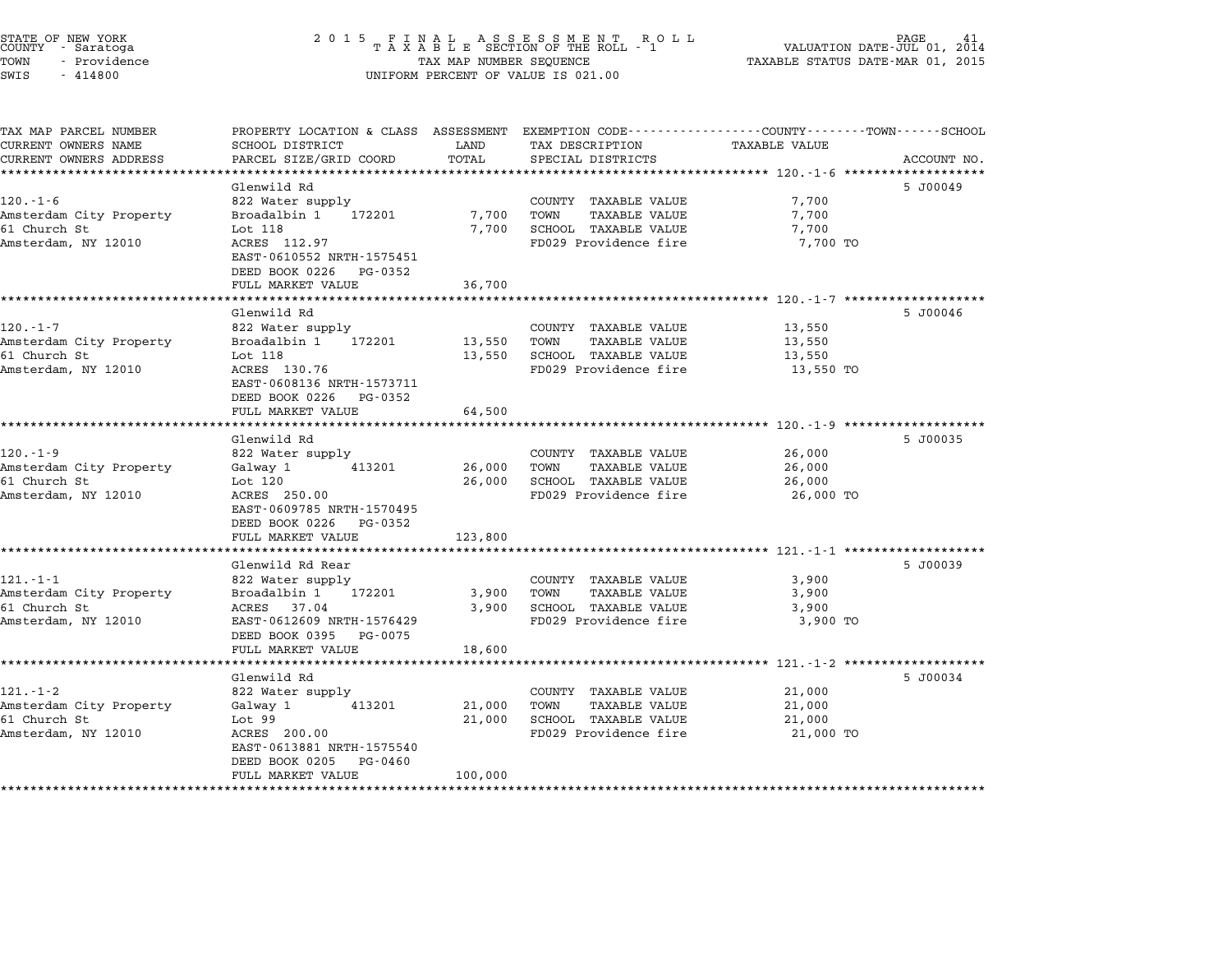|      | STATE OF NEW YORK<br>COUNTY - Saratoga |  |
|------|----------------------------------------|--|
| TOWN | - Providence                           |  |
| SWIS | $-414800$                              |  |

# STATE OF NEW YORK <sup>2</sup> <sup>0</sup> <sup>1</sup> 5 F I N A L A S S E S S M E N T R O L L PAGE <sup>42</sup> COUNTY - Saratoga <sup>T</sup> <sup>A</sup> <sup>X</sup> <sup>A</sup> <sup>B</sup> <sup>L</sup> <sup>E</sup> SECTION OF THE ROLL - <sup>1</sup> VALUATION DATE-JUL 01, <sup>2014</sup> TOWN - Providence TAX MAP NUMBER SEQUENCE TAXABLE STATUS DATE-MAR 01, <sup>2015</sup> TAX MAP NUMBER SEQUENCE<br>UNIFORM PERCENT OF VALUE IS 021.00

| TAX MAP PARCEL NUMBER                              | PROPERTY LOCATION & CLASS ASSESSMENT EXEMPTION CODE----------------COUNTY-------TOWN-----SCHOOL |          |                              |                                               |             |
|----------------------------------------------------|-------------------------------------------------------------------------------------------------|----------|------------------------------|-----------------------------------------------|-------------|
| CURRENT OWNERS NAME                                | SCHOOL DISTRICT                                                                                 | LAND     | TAX DESCRIPTION              | <b>TAXABLE VALUE</b>                          |             |
| CURRENT OWNERS ADDRESS<br>************************ | PARCEL SIZE/GRID COORD                                                                          | TOTAL    | SPECIAL DISTRICTS            |                                               | ACCOUNT NO. |
|                                                    |                                                                                                 |          |                              |                                               |             |
| $121. - 1 - 3$                                     | Glenwild Rd<br>822 Water supply                                                                 |          | COUNTY TAXABLE VALUE         | 25,000                                        | 5 J00033    |
| Amsterdam City Property                            | Galway 1<br>413201                                                                              | 25,000   | <b>TAXABLE VALUE</b><br>TOWN | 25,000                                        |             |
| 61 Church St                                       | Lot <sub>98</sub>                                                                               | 25,000   | SCHOOL TAXABLE VALUE         | 25,000                                        |             |
| Amsterdam, NY 12010                                | ACRES 238.99                                                                                    |          | FD029 Providence fire        | 25,000 TO                                     |             |
|                                                    | EAST-0614591 NRTH-1573894                                                                       |          |                              |                                               |             |
|                                                    | DEED BOOK 0205 PG-0460                                                                          |          |                              |                                               |             |
|                                                    | FULL MARKET VALUE                                                                               | 119,000  |                              |                                               |             |
|                                                    |                                                                                                 |          |                              |                                               |             |
|                                                    | Glenwild Rd                                                                                     |          |                              |                                               | 5 J00032    |
| $121. - 1 - 4$                                     | 822 Water supply                                                                                |          | COUNTY TAXABLE VALUE         | 26,000                                        |             |
| Amsterdam City Property                            | Galway 1<br>413201                                                                              | 26,000   | TOWN<br>TAXABLE VALUE        | 26,000                                        |             |
| 61 Church St                                       | Lot 97                                                                                          | 26,000   | SCHOOL TAXABLE VALUE         | 26,000                                        |             |
| Amsterdam, NY 12010                                | ACRES 250.00                                                                                    |          | FD029 Providence fire        | 26,000 TO                                     |             |
|                                                    | EAST-0614872 NRTH-1571916<br>DEED BOOK 0205 PG-0460                                             |          |                              |                                               |             |
|                                                    | FULL MARKET VALUE                                                                               | 123,800  |                              |                                               |             |
|                                                    | . <b>.</b> .                                                                                    |          |                              | ************************ 1211.5 ************* |             |
|                                                    | Glenwild Rd                                                                                     |          |                              |                                               | 5 J00031    |
| $121. - 1 - 5$                                     | 822 Water supply                                                                                |          | COUNTY TAXABLE VALUE         | 17,700                                        |             |
| Amsterdam City Property                            | 413201<br>Galway 1                                                                              | 17,700   | TOWN<br><b>TAXABLE VALUE</b> | 17,700                                        |             |
| 61 Church St                                       | Lot 96                                                                                          | 17,700   | SCHOOL TAXABLE VALUE         | 17,700                                        |             |
| Amsterdam, NY 12010                                | ACRES 186.74                                                                                    |          | FD029 Providence fire        | 17,700 TO                                     |             |
|                                                    | EAST-0615239 NRTH-1569873                                                                       |          |                              |                                               |             |
|                                                    | DEED BOOK 0210<br>PG-0008                                                                       |          |                              |                                               |             |
|                                                    | FULL MARKET VALUE<br>******************                                                         | 84,300   |                              |                                               |             |
|                                                    | Glenwild Rd                                                                                     |          |                              |                                               | 5 J00057    |
| $121. - 1 - 6$                                     | 822 Water supply                                                                                |          | COUNTY TAXABLE VALUE         | 23,000                                        |             |
| Amsterdam City Property                            | 413201<br>Galway 1                                                                              | 23,000   | TOWN<br>TAXABLE VALUE        | 23,000                                        |             |
| 61 Church St                                       | Lot 93                                                                                          | 23,000   | SCHOOL TAXABLE VALUE         | 23,000                                        |             |
| Amsterdam, NY 12010                                | Forest                                                                                          |          | FD029 Providence fire        | 23,000 TO                                     |             |
|                                                    | ACRES 248.96                                                                                    |          |                              |                                               |             |
|                                                    | EAST-0620938 NRTH-1569871                                                                       |          |                              |                                               |             |
|                                                    | DEED BOOK 0366<br>PG-0505                                                                       |          |                              |                                               |             |
|                                                    | FULL MARKET VALUE<br>*****************                                                          | 109,500  |                              |                                               |             |
|                                                    | Glenwild Rd                                                                                     |          |                              |                                               | 5 J00056    |
| $121. - 1 - 7$                                     | 822 Water supply                                                                                |          | COUNTY TAXABLE VALUE         | 863,691                                       |             |
| Amsterdam City Property                            | Galway 1<br>413201                                                                              | 45,800   | TOWN<br>TAXABLE VALUE        | 863,691                                       |             |
| 61 Church St                                       | Ireland Dam                                                                                     | 863,691  | SCHOOL TAXABLE VALUE         | 863,691                                       |             |
| Amsterdam, NY 12010                                | Lot 92                                                                                          |          | FD029 Providence fire        | 863,691 TO                                    |             |
|                                                    | Forest                                                                                          |          |                              |                                               |             |
|                                                    | ACRES 274.45                                                                                    |          |                              |                                               |             |
|                                                    | EAST-0620608 NRTH-1571796                                                                       |          |                              |                                               |             |
|                                                    | DEED BOOK 0366<br>PG-0505                                                                       |          |                              |                                               |             |
|                                                    | FULL MARKET VALUE                                                                               | 4112,800 |                              |                                               |             |
|                                                    |                                                                                                 |          |                              |                                               |             |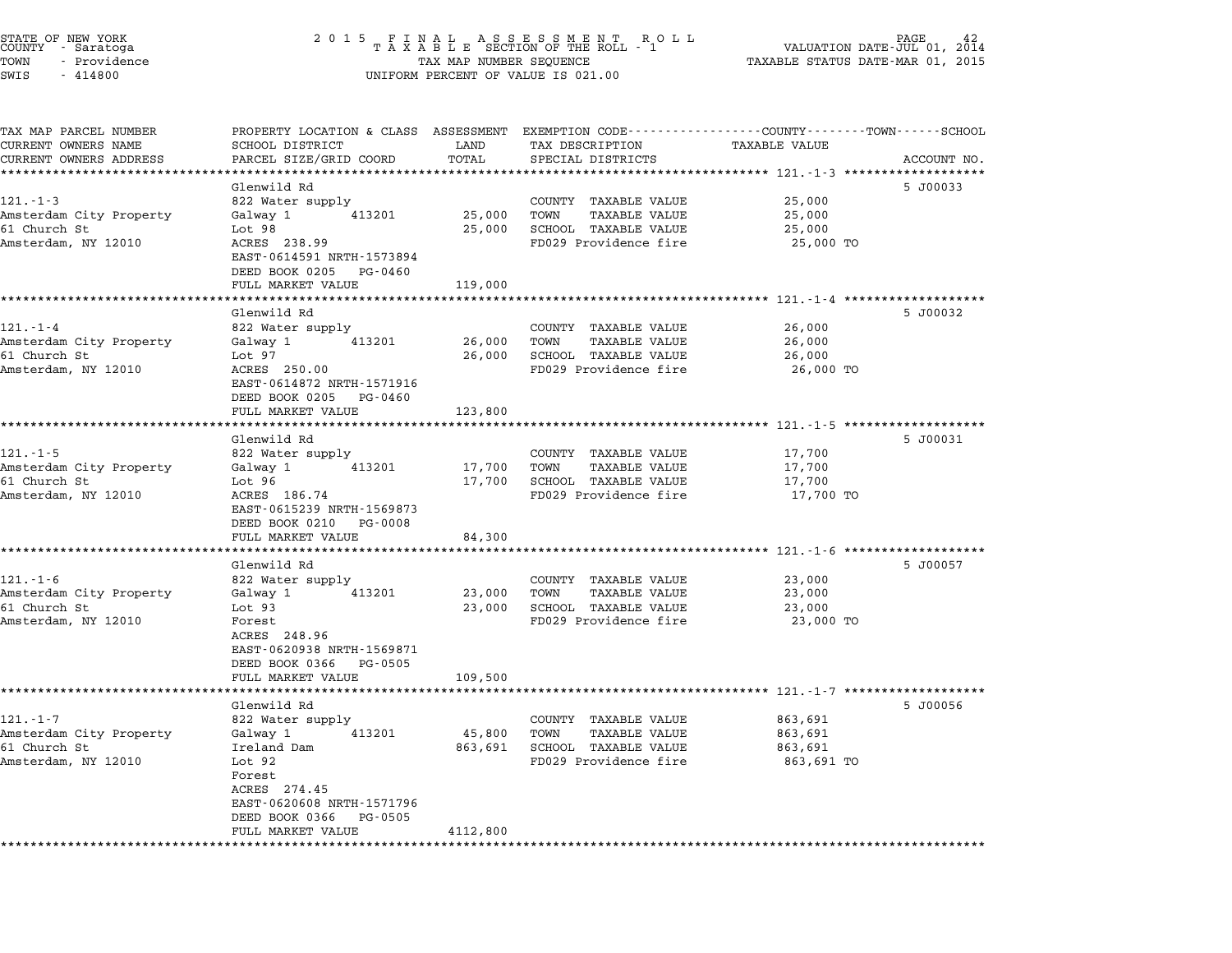| conti aaracoga<br>TOWN<br>- Providence<br>SWIS<br>$-414800$ | I A A A B B BLUIUN UF INE RUBB<br>TAX MAP NUMBER SEQUENCE<br>UNIFORM PERCENT OF VALUE IS 021.00   | VALUAIIUN DAIE-UUL UI, 2014<br>TAXABLE STATUS DATE-MAR 01, 2015 |                              |               |             |
|-------------------------------------------------------------|---------------------------------------------------------------------------------------------------|-----------------------------------------------------------------|------------------------------|---------------|-------------|
| TAX MAP PARCEL NUMBER                                       | PROPERTY LOCATION & CLASS ASSESSMENT EXEMPTION CODE ----------------COUNTY-------TOWN------SCHOOL |                                                                 |                              |               |             |
| CURRENT OWNERS NAME                                         | SCHOOL DISTRICT                                                                                   | LAND                                                            | TAX DESCRIPTION              | TAXABLE VALUE |             |
| CURRENT OWNERS ADDRESS                                      | PARCEL SIZE/GRID COORD                                                                            | TOTAL                                                           | SPECIAL DISTRICTS            |               | ACCOUNT NO. |
|                                                             |                                                                                                   |                                                                 |                              |               |             |
| $121. - 1 - 8$                                              | Glenwild Rd<br>822 Water supply                                                                   |                                                                 | COUNTY TAXABLE VALUE         | 21,000        | 5 J00055    |
| Amsterdam City Property                                     | Galway 1 413201                                                                                   |                                                                 | 21,000 TOWN<br>TAXABLE VALUE | 21,000        |             |
| 61 Church St                                                | Lot 91                                                                                            |                                                                 | 21,000 SCHOOL TAXABLE VALUE  | 21,000        |             |
| Amsterdam, NY 12010                                         | Forest                                                                                            |                                                                 | FD029 Providence fire        | 21,000 TO     |             |
|                                                             | ACRES 266.04<br>EAST-0620435 NRTH-1573707<br>DEED BOOK 0366 PG-0505                               |                                                                 |                              |               |             |
|                                                             | FULL MARKET VALUE                                                                                 | 100,000                                                         |                              |               |             |
|                                                             |                                                                                                   |                                                                 |                              |               |             |
|                                                             | Glenwild Rd                                                                                       |                                                                 |                              |               | 5 J00054    |
| $121. - 1 - 9$                                              | 822 Water supply                                                                                  |                                                                 | COUNTY TAXABLE VALUE         | 25,300        |             |
| Amsterdam City Property                                     | Galway 1 413201                                                                                   |                                                                 | 25,300 TOWN<br>TAXABLE VALUE | 25,300        |             |
| 61 Church St                                                | Lot 90                                                                                            |                                                                 | 25,300 SCHOOL TAXABLE VALUE  | 25,300        |             |
| Amsterdam, NY 12010                                         | Forest<br>ACRES 275.59<br>EAST-0620114 NRTH-1575785<br>DEED BOOK 0366 PG-0505                     |                                                                 | FD029 Providence fire        | 25,300 TO     |             |
|                                                             | FULL MARKET VALUE                                                                                 | 120,500                                                         |                              |               |             |
|                                                             |                                                                                                   |                                                                 |                              |               |             |
|                                                             | Glenwild Rd                                                                                       |                                                                 |                              |               | 5 J00053    |
| $121. - 1 - 10$                                             | 822 Water supply                                                                                  |                                                                 | COUNTY TAXABLE VALUE         | 13,000        |             |
| Amsterdam City Property                                     | Galway 1 413201                                                                                   |                                                                 | 13,000 TOWN<br>TAXABLE VALUE | 13,000        |             |
| 61 Church St                                                | Lot 89                                                                                            |                                                                 | 13,000 SCHOOL TAXABLE VALUE  | 13,000        |             |
| Amsterdam, NY 12010                                         | Forest<br>ACRES 125.45<br>EAST-0618534 NRTH-1576720<br>DEED BOOK 0366 PG-0505                     |                                                                 | FD029 Providence fire        | 13,000 TO     |             |
|                                                             | FULL MARKET VALUE                                                                                 | 61,900                                                          |                              |               |             |
|                                                             |                                                                                                   |                                                                 |                              |               |             |
|                                                             | Wileytown Rd                                                                                      |                                                                 |                              |               | 5 J00060    |
| 121.-1-11                                                   | 822 Water supply                                                                                  |                                                                 | COUNTY TAXABLE VALUE         | 8,600         |             |
| Amsterdam City Property                                     | Galway 1 413201                                                                                   |                                                                 | 8,600 TOWN<br>TAXABLE VALUE  | 8,600         |             |
| 61 Church St                                                | ACRES 82.44                                                                                       |                                                                 | 8,600 SCHOOL TAXABLE VALUE   | 8,600         |             |
| Amsterdam, NY 12010                                         | EAST-0624254 NRTH-1576936<br>DEED BOOK 0406 PG-0369                                               |                                                                 | FD029 Providence fire        | 8,600 TO      |             |
|                                                             | FULL MARKET VALUE                                                                                 | 41,000                                                          |                              |               |             |
|                                                             |                                                                                                   |                                                                 |                              |               |             |
| 121.-1-12                                                   | Wileytown Rd Rear<br>822 Water supply                                                             |                                                                 | COUNTY TAXABLE VALUE         | 600           |             |
| City Of Amsterdam                                           | Galway 1 413201                                                                                   |                                                                 | 600 TOWN<br>TAXABLE VALUE    | 600           |             |
| 61 Church St                                                | 5.60<br>ACRES                                                                                     |                                                                 | 600 SCHOOL TAXABLE VALUE     | 600           |             |
| Amsterdam, NY 12010                                         | EAST-0617238 NRTH-1577238<br>DEED BOOK 1027 PG-45                                                 |                                                                 | FD029 Providence fire        | 600 TO        |             |

EASI-0017256 NAIH-1577256<br>
DEED BOOK 1027 PG-45<br>
FULL MARKET VALUE 2,900

\*\*\*\*\*\*\*\*\*\*\*\*\*\*\*\*\*\*\*\*\*\*\*\*\*\*\*\*\*\*\*\*\*\*\*\*\*\*\*\*\*\*\*\*\*\*\*\*\*\*\*\*\*\*\*\*\*\*\*\*\*\*\*\*\*\*\*\*\*\*\*\*\*\*\*\*\*\*\*\*\*\*\*\*\*\*\*\*\*\*\*\*\*\*\*\*\*\*\*\*\*\*\*\*\*\*\*\*\*\*\*\*\*\*\*\*\*\*\*\*\*\*\*\*\*\*\*\*\*\*\*\*

STATE OF NEW YORK <sup>2</sup> <sup>0</sup> <sup>1</sup> 5 F I N A L A S S E S S M E N T R O L L PAGE <sup>43</sup> COUNTY - Saratoga <sup>T</sup> <sup>A</sup> <sup>X</sup> <sup>A</sup> <sup>B</sup> <sup>L</sup> <sup>E</sup> SECTION OF THE ROLL - <sup>1</sup> VALUATION DATE-JUL 01, <sup>2014</sup> TOWN - Providence TAX MAP NUMBER SEQUENCE TAXABLE STATUS DATE-MAR 01, <sup>2015</sup>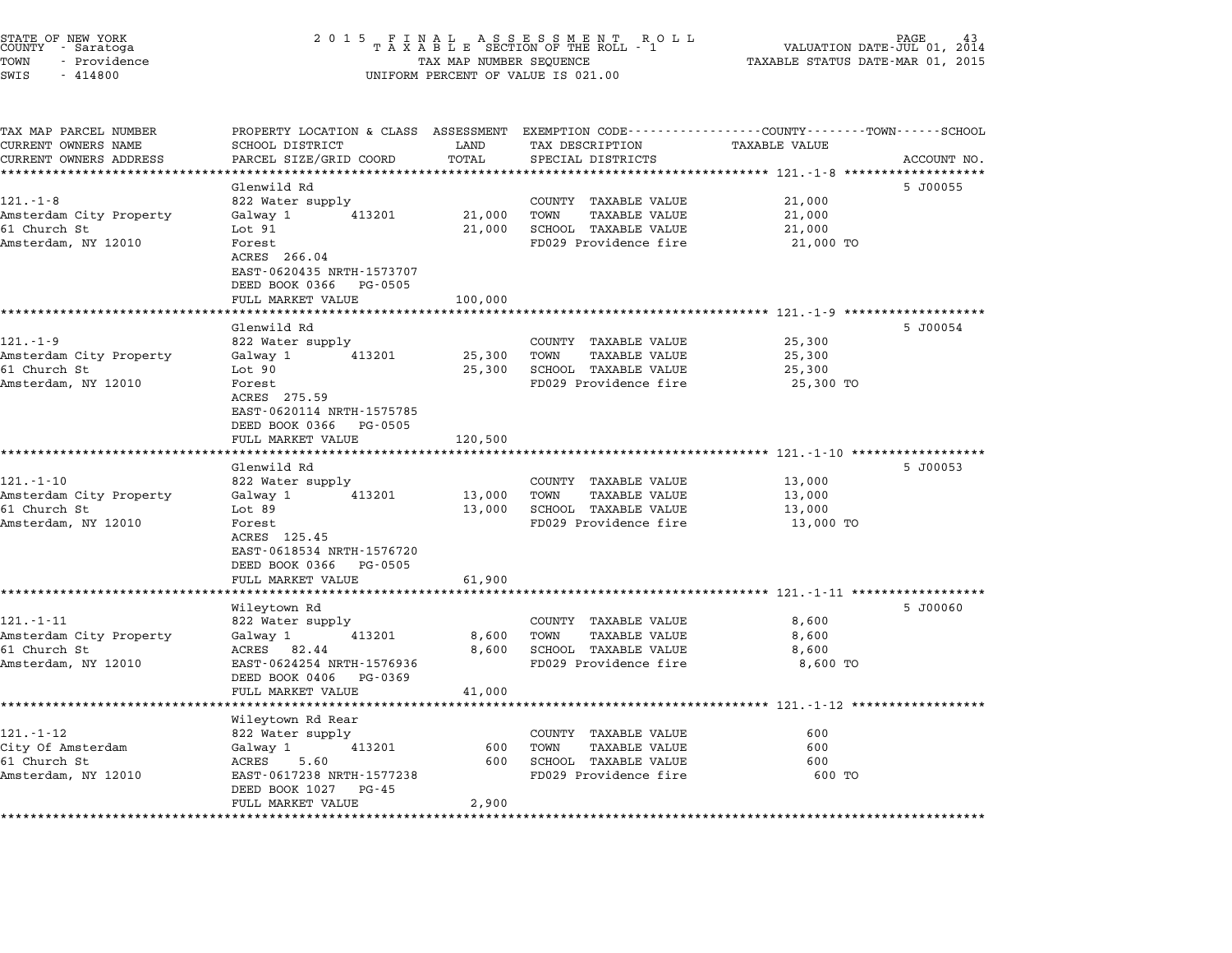| TAX MAP PARCEL NUMBER                  | PROPERTY LOCATION & CLASS ASSESSMENT EXEMPTION CODE---------------COUNTY-------TOWN------SCHOOL |                |                                                           |                                                      |             |
|----------------------------------------|-------------------------------------------------------------------------------------------------|----------------|-----------------------------------------------------------|------------------------------------------------------|-------------|
| CURRENT OWNERS NAME                    | SCHOOL DISTRICT                                                                                 | LAND           | TAX DESCRIPTION                                           | TAXABLE VALUE                                        |             |
| CURRENT OWNERS ADDRESS                 | PARCEL SIZE/GRID COORD                                                                          | TOTAL          | SPECIAL DISTRICTS                                         |                                                      | ACCOUNT NO. |
|                                        |                                                                                                 |                |                                                           |                                                      |             |
| $122. - 1 - 5$                         | Lake Desolation Rd Rear<br>314 Rural vac<10                                                     |                | COUNTY TAXABLE VALUE                                      | 2,000                                                | 5 J00923    |
|                                        | 413201                                                                                          |                | TOWN<br>TAXABLE VALUE                                     | 2,000                                                |             |
| Staulters William W<br>Staulters Jason | Galway 1<br>ACRES 10.00                                                                         | 2,000<br>2,000 | SCHOOL TAXABLE VALUE                                      | 2,000                                                |             |
| eta1                                   | EAST-0627965 NRTH-1575693                                                                       |                | FD029 Providence fire                                     | 2,000 TO                                             |             |
| 159 Putnam Rd                          | DEED BOOK 1591 PG-223                                                                           |                |                                                           |                                                      |             |
| Schenectady, NY 12306                  | FULL MARKET VALUE                                                                               | 9,500          |                                                           |                                                      |             |
|                                        |                                                                                                 |                |                                                           |                                                      |             |
|                                        | Lake Desolation Rd                                                                              |                |                                                           |                                                      | 5 J00370    |
| $122. - 1 - 9$                         | 910 Priv forest                                                                                 |                | FISHER ACT 47450                                          | 1,563<br>1,563                                       | 1,563       |
| Wileytown Sportsman Club Inc Galway 1  | 413201                                                                                          |                | 6,700 COUNTY TAXABLE VALUE                                | 5,137                                                |             |
| c/o Paul Martin                        | ACRES 27.85                                                                                     | 6,700          | TOWN<br>TAXABLE VALUE                                     | 5,137                                                |             |
| 15 Eaton Rd                            | EAST-0629374 NRTH-1573981                                                                       |                | SCHOOL TAXABLE VALUE                                      | 5,137                                                |             |
| Troy, NY 12180                         | DEED BOOK 2008 PG-41574                                                                         |                | FD029 Providence fire                                     | 6,700 TO                                             |             |
|                                        | FULL MARKET VALUE                                                                               | 31,900         |                                                           |                                                      |             |
|                                        |                                                                                                 |                |                                                           | ********************** 122.-1-10 ******************* |             |
|                                        | Lake Desolation Rd                                                                              |                |                                                           |                                                      | 5 J00377    |
| $122 - 1 - 10$                         | 910 Priv forest                                                                                 |                | FISHER ACT 47450                                          | 290<br>290                                           | 290         |
| Gorthey Thomas                         | Galway 1<br>413201                                                                              | 2,500          | COUNTY TAXABLE VALUE                                      | 2,210                                                |             |
| 240 Broadway                           | ACRES<br>6.00                                                                                   | 2,500          | TOWN<br>TAXABLE VALUE                                     | 2,210                                                |             |
| Fort Edward, NY 12828-0284             | EAST-0630706 NRTH-1575322                                                                       |                | SCHOOL TAXABLE VALUE                                      | 2,210                                                |             |
|                                        | DEED BOOK 0807 PG-0477                                                                          |                | FD029 Providence fire                                     | 2,500 TO                                             |             |
|                                        | FULL MARKET VALUE                                                                               | 11,900         |                                                           |                                                      |             |
|                                        | *************************                                                                       |                |                                                           |                                                      |             |
|                                        | Lake Desolation Rd                                                                              |                |                                                           |                                                      | 5 J00374    |
| 122.-1-11                              | 910 Priv forest                                                                                 |                | FISHER ACT 47450                                          | 1,772                                                | 1,772 1,772 |
| Gorthey Thomas                         | Galway 1<br>413201                                                                              |                | 5,700 COUNTY TAXABLE VALUE                                | 3,928                                                |             |
| 240 Broadway                           | ACRES 22.00                                                                                     |                | 5,700 TOWN<br>TAXABLE VALUE                               | 3,928                                                |             |
| Fort Edward, NY 12828-0284             | EAST-0626821 NRTH-1573472                                                                       |                | SCHOOL TAXABLE VALUE                                      | 3,928                                                |             |
|                                        | DEED BOOK 0807 PG-480                                                                           |                | FD029 Providence fire                                     | 5,700 TO                                             |             |
|                                        | FULL MARKET VALUE                                                                               | 27,100         |                                                           |                                                      |             |
|                                        |                                                                                                 |                |                                                           |                                                      |             |
|                                        | Lake Desolation Rd                                                                              |                |                                                           |                                                      | 5 J01641    |
| $122. - 1 - 15$                        | 322 Rural vac>10                                                                                |                | COUNTY TAXABLE VALUE                                      | 14,500                                               |             |
| Siragusa Edward                        | Galway 1 413201                                                                                 |                | 14,500 TOWN<br>TAXABLE VALUE                              | 14,500                                               |             |
| Siragusa Carole                        | FRNT 1725.00 DPTH                                                                               |                | 14,500 SCHOOL TAXABLE VALUE                               | 14,500                                               |             |
| 4740K Water Park Dr Unit K ACRES 87.38 |                                                                                                 |                | FD029 Providence fire                                     | 14,500 TO                                            |             |
| Belcamp, MD 21017                      | EAST-0631780 NRTH-1571583                                                                       |                |                                                           |                                                      |             |
|                                        | DEED BOOK 904 PG-00115                                                                          |                |                                                           |                                                      |             |
|                                        | FULL MARKET VALUE                                                                               | 69,000         |                                                           |                                                      |             |
|                                        | ******************************                                                                  |                |                                                           |                                                      |             |
|                                        | Lake Desolation Rd                                                                              |                |                                                           |                                                      | 5 J01642    |
| $122 - 1 - 16$                         | 322 Rural vac>10                                                                                |                | COUNTY TAXABLE VALUE                                      | 6,300                                                |             |
| Harris James<br>Harris Barbara         | 413201<br>Galway 1                                                                              |                | 6,300 TOWN<br>TAXABLE VALUE<br>6,300 SCHOOL TAXABLE VALUE | 6,300                                                |             |
| 8 Madonna Ln                           | FRNT 1610.00 DPTH<br>ACRES 12.56                                                                |                | FD029 Providence fire                                     | 6,300<br>6,300 TO                                    |             |
| Annandale, NJ 08801                    | EAST-0632349 NRTH-1570555                                                                       |                |                                                           |                                                      |             |
|                                        | DEED BOOK 2012 PG-21924                                                                         |                |                                                           |                                                      |             |
|                                        | FULL MARKET VALUE                                                                               | 30,000         |                                                           |                                                      |             |
|                                        |                                                                                                 |                |                                                           |                                                      |             |
|                                        |                                                                                                 |                |                                                           |                                                      |             |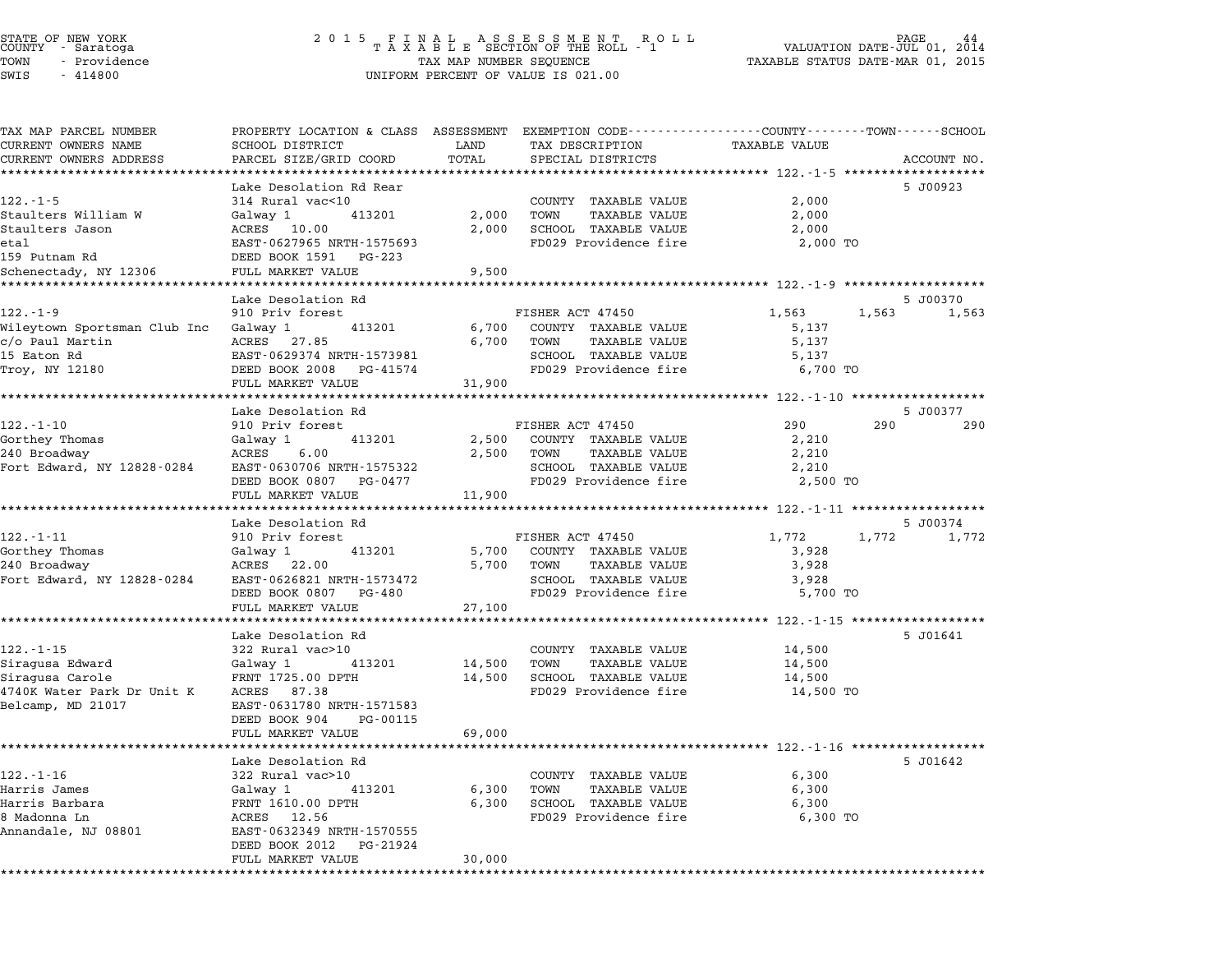# STATE OF NEW YORK <sup>2</sup> <sup>0</sup> <sup>1</sup> 5 F I N A L A S S E S S M E N T R O L L PAGE <sup>45</sup> COUNTY - Saratoga <sup>T</sup> <sup>A</sup> <sup>X</sup> <sup>A</sup> <sup>B</sup> <sup>L</sup> <sup>E</sup> SECTION OF THE ROLL - <sup>1</sup> VALUATION DATE-JUL 01, <sup>2014</sup> TOWN - Providence TAX MAP NUMBER SEQUENCE TAXABLE STATUS DATE-MAR 01, <sup>2015</sup> STATE OF NEW YORK<br>
COUNTY - Saratoga<br>
TOWN - Providence COUNTY - Providence COUNTY - Providence COUNTY - Providence<br>
TAX MAP NUMBER SEQUENCE<br>
SWIS - 414800 UNIFORM PERCENT OF VALUE IS 021.00

| TAX MAP PARCEL NUMBER                 | PROPERTY LOCATION & CLASS ASSESSMENT |         | EXEMPTION CODE------------------COUNTY-------TOWN------SCHOOL |                |             |
|---------------------------------------|--------------------------------------|---------|---------------------------------------------------------------|----------------|-------------|
| CURRENT OWNERS NAME                   | SCHOOL DISTRICT                      | LAND    | TAX DESCRIPTION                                               | TAXABLE VALUE  |             |
| CURRENT OWNERS ADDRESS                | PARCEL SIZE/GRID COORD               | TOTAL   | SPECIAL DISTRICTS                                             |                | ACCOUNT NO. |
|                                       |                                      |         |                                                               |                |             |
|                                       | Lake Desolation Rd Rear              |         |                                                               |                | 5 J00977    |
| $122. - 1 - 26$                       | 910 Priv forest                      |         | COUNTY TAXABLE VALUE                                          | 6,800          |             |
| Mulligan Kenneth F                    | 413201<br>Galway 1                   | 6,800   | TOWN<br>TAXABLE VALUE                                         | 6,800          |             |
| Mulligan Maureen                      | ACRES 37.53                          | 6,800   | SCHOOL TAXABLE VALUE                                          | 6,800          |             |
| 72 Kaufman Ln                         | EAST-0627151 NRTH-1570909            |         | FD029 Providence fire                                         | 6,800 TO       |             |
| Shushan, NY 12873                     | DEED BOOK 1552<br>PG-210             |         |                                                               |                |             |
|                                       | FULL MARKET VALUE                    | 32,400  |                                                               |                |             |
|                                       |                                      |         |                                                               |                |             |
|                                       | Lake Desolation Rd                   |         |                                                               |                | 5 J00002    |
| $122. - 1 - 29$                       | 910 Priv forest                      |         | COUNTY TAXABLE VALUE                                          | 29,600         |             |
| Abbey Carl                            | 413201<br>Galway 1                   | 29,600  | TOWN<br>TAXABLE VALUE                                         | 29,600         |             |
| 954 Vaugh Rd                          | ACRES 147.94                         | 29,600  | SCHOOL TAXABLE VALUE                                          | 29,600         |             |
| Hudson Falls, NY 12839                | EAST-0629345 NRTH-1575875            |         | FD029 Providence fire                                         | 29,600 TO      |             |
|                                       | DEED BOOK 1018<br>PG-9               |         |                                                               |                |             |
|                                       | FULL MARKET VALUE                    | 141,000 |                                                               |                |             |
|                                       |                                      |         |                                                               |                |             |
|                                       | Lake Desolation Rd                   |         |                                                               |                | 5 J01410    |
| $122. - 1 - 31$                       | 910 Priv forest                      |         | COUNTY TAXABLE VALUE                                          | 2,000          |             |
|                                       |                                      |         |                                                               |                |             |
| Abbey Carl S                          | Galway 1<br>413201                   | 2,000   | TOWN<br>TAXABLE VALUE                                         | 2,000          |             |
| 954 Vaughn Rd Rear                    | ACRES 10.37                          | 2,000   | SCHOOL TAXABLE VALUE                                          | 2,000          |             |
| Hudson Falls, NY 12839                | EAST-0628414 NRTH-1575896            |         | FD029 Providence fire                                         | 2,000 TO       |             |
|                                       | DEED BOOK 2011 PG-36523              |         |                                                               |                |             |
|                                       | FULL MARKET VALUE                    | 9,500   |                                                               |                |             |
|                                       |                                      |         |                                                               |                |             |
|                                       | Lake Desolation Rd                   |         |                                                               |                | 5 J00376    |
| $122. - 1 - 32$                       | 910 Priv forest                      |         | FISHER ACT 47450                                              | 2,148<br>2,148 | 2,148       |
| Wileytown Sportsman Club Inc Galway 1 | 413201                               | 4,700   | COUNTY TAXABLE VALUE                                          | 2,552          |             |
| c/o Paul Martin                       | ACRES 16.82                          | 4,700   | TOWN<br>TAXABLE VALUE                                         | 2,552          |             |
| 15 Eaton Rd                           | EAST-0626871 NRTH-1575012            |         | SCHOOL TAXABLE VALUE                                          | 2,552          |             |
| Troy, NY 12180                        | DEED BOOK 2008 PG-41574              |         | FD029 Providence fire                                         | 4,700 TO       |             |
|                                       | FULL MARKET VALUE                    | 22,400  |                                                               |                |             |
|                                       |                                      |         |                                                               |                |             |
|                                       | Wileytown Rd                         |         |                                                               |                |             |
| $122. - 1 - 34$                       | 322 Rural vac>10                     |         | COUNTY TAXABLE VALUE                                          | 8,000          |             |
| Menkens Anne                          | Galway 1<br>413201                   | 8,000   | TOWN<br>TAXABLE VALUE                                         | 8,000          |             |
| 4314 Warner St St                     | Lot No 12                            | 8,000   | SCHOOL TAXABLE VALUE                                          | 8,000          |             |
| Kensington, MD 20895                  | FRNT 320.00 DPTH                     |         | FD029 Providence fire                                         | 8,000 TO       |             |
|                                       | ACRES 22.75                          |         |                                                               |                |             |
|                                       | EAST-0624210 NRTH-1569168            |         |                                                               |                |             |
|                                       | DEED BOOK 2008<br>PG-32107           |         |                                                               |                |             |
|                                       | FULL MARKET VALUE                    | 38,100  |                                                               |                |             |
|                                       |                                      |         |                                                               |                |             |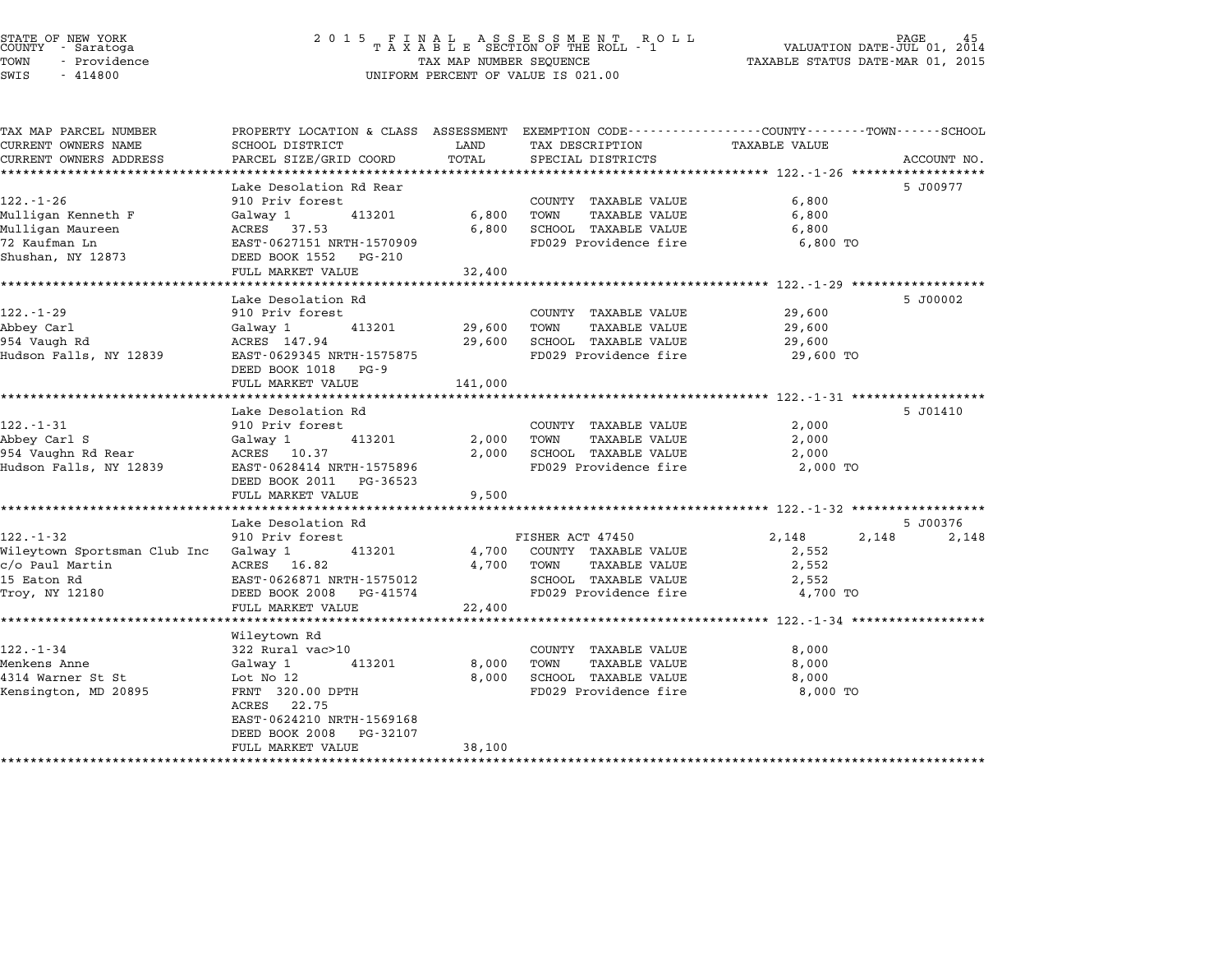| STATE OF NEW YORK<br>COUNTY - Saratoga<br>TOWN<br>- Providence<br>SWIS<br>$-414800$ | 2 0 1 5                                                                                       | TAX MAP NUMBER SEQUENCE<br>UNIFORM PERCENT OF VALUE IS 021.00            | PAGE<br>46<br>VALUATION DATE-JUL 01,<br>2014<br>TAXABLE STATUS DATE-MAR 01, 2015                                               |
|-------------------------------------------------------------------------------------|-----------------------------------------------------------------------------------------------|--------------------------------------------------------------------------|--------------------------------------------------------------------------------------------------------------------------------|
| TAX MAP PARCEL NUMBER<br>CURRENT OWNERS NAME<br>CURRENT OWNERS ADDRESS              | SCHOOL DISTRICT<br>PARCEL SIZE/GRID COORD                                                     | LAND<br>TAX DESCRIPTION<br>TOTAL<br>SPECIAL DISTRICTS                    | PROPERTY LOCATION & CLASS ASSESSMENT EXEMPTION CODE---------------COUNTY-------TOWN-----SCHOOL<br>TAXABLE VALUE<br>ACCOUNT NO. |
|                                                                                     | * * * * * * * * * * * * * * * *                                                               | *********                                                                | ;**************************** 122 <sub>*</sub> -1-35 ******************                                                        |
| 122.-1-35                                                                           | Wileytown Rd<br>322 Rural vac>10                                                              | COUNTY TAXABLE VALUE                                                     | 7,600                                                                                                                          |
| Labella Janet M                                                                     | Galway 1<br>413201                                                                            | 7,600<br>TAXABLE VALUE<br>TOWN                                           | 7,600                                                                                                                          |
| 116 Van Schoick Ave                                                                 | Lot No 13                                                                                     | 7,600<br>SCHOOL TAXABLE VALUE                                            | 7,600                                                                                                                          |
| Albany, NY 12209                                                                    | FRNT 430.00 DPTH<br>23.53<br>ACRES<br>EAST-0624400 NRTH-1569593<br>DEED BOOK 2008<br>PG-12710 | FD029 Providence fire                                                    | 7,600 TO                                                                                                                       |
|                                                                                     | FULL MARKET VALUE                                                                             | 36,200                                                                   |                                                                                                                                |
|                                                                                     | 7993 Wileytown Rd                                                                             |                                                                          | ******************************* 122.-1-36.1 ***********                                                                        |
| $122. - 1 - 36.1$                                                                   | 240 Rural res                                                                                 | RES STAR<br>41854                                                        | $\mathbf{0}$<br>0<br>8,360                                                                                                     |
| Stoddard James P                                                                    | 413201<br>Galway 1                                                                            | COUNTY TAXABLE VALUE<br>6,600                                            | 51,600                                                                                                                         |
| Stoddard Lisa                                                                       | Lot $# 14$                                                                                    | 51,600<br>TOWN<br>TAXABLE VALUE                                          | 51,600                                                                                                                         |
| 7993 Wileytown Rd                                                                   | FRNT 310.00 DPTH                                                                              | SCHOOL TAXABLE VALUE                                                     | 43,240                                                                                                                         |
| Middle Grove, NY 12850                                                              | ACRES 18.45<br>EAST-0624678 NRTH-1569734<br>DEED BOOK 1541<br>PG-386                          | FD029 Providence fire                                                    | 51,600 TO                                                                                                                      |
|                                                                                     | FULL MARKET VALUE                                                                             | 245,700                                                                  |                                                                                                                                |
|                                                                                     |                                                                                               |                                                                          | *********************** 122.-1-36.2 ************                                                                               |
| $122. - 1 - 36.2$                                                                   | Wileytown Rd<br>312 Vac w/imprv                                                               | COUNTY TAXABLE VALUE                                                     | 10,800                                                                                                                         |
| Dingman Michael                                                                     | 413201<br>Galway 1                                                                            | TAXABLE VALUE<br>6,800<br>TOWN                                           | 10,800                                                                                                                         |
| a/k/a Dingmon Michael                                                               | Lot $#15$                                                                                     | SCHOOL TAXABLE VALUE<br>10,800                                           | 10,800                                                                                                                         |
| 7997 Wileytown Rd                                                                   | FRNT 275.00 DPTH                                                                              | FD029 Providence fire                                                    | 10,800 TO                                                                                                                      |
| Middle Grove, NY 12850                                                              | ACRES 19.51<br>EAST-0624918 NRTH-1569888<br>DEED BOOK 1395<br>PG-480                          |                                                                          |                                                                                                                                |
|                                                                                     | FULL MARKET VALUE                                                                             | 51,400                                                                   |                                                                                                                                |
|                                                                                     |                                                                                               |                                                                          | *********************************** 122.-1-37 *************                                                                    |
| 122.-1-37                                                                           | Wileytown Rd<br>322 Rural vac>10                                                              | COUNTY TAXABLE VALUE                                                     | 7,000                                                                                                                          |
| Dingmon Michael J                                                                   | 413201<br>Galway 1                                                                            | TAXABLE VALUE<br>7,000<br>TOWN                                           | 7,000                                                                                                                          |
| 7997 Wileytown Rd                                                                   | Lot No 16                                                                                     | SCHOOL TAXABLE VALUE<br>7,000                                            | 7,000                                                                                                                          |
| Middle Grove, NY 12850                                                              | FRNT 290.00 DPTH<br>ACRES<br>20.66<br>EAST-0625291 NRTH-1569720<br>DEED BOOK 1358<br>PG-497   | FD029 Providence fire                                                    | 7,000 TO                                                                                                                       |
|                                                                                     | FULL MARKET VALUE                                                                             | 33,300                                                                   |                                                                                                                                |
|                                                                                     |                                                                                               |                                                                          | ******************** 122.-1-43 *******************                                                                             |
|                                                                                     | 7584 Wileytown Rd                                                                             |                                                                          |                                                                                                                                |
| $122. - 1 - 43$                                                                     | 910 Priv forest                                                                               | TAXABLE VALUE<br>COUNTY                                                  | 17,600                                                                                                                         |
| Kinard Therone P<br>PO Box 130094                                                   | Galway 1<br>413201<br>Lot $22$                                                                | <b>TAXABLE VALUE</b><br>17,600<br>TOWN<br>17,600<br>SCHOOL TAXABLE VALUE | 17,600<br>17,600                                                                                                               |
| Brooklyn, NY 11213                                                                  | FRNT 270.00 DPTH<br>ACRES<br>74.10                                                            | FD029 Providence fire                                                    | 17,600 TO                                                                                                                      |
|                                                                                     | EAST-0626456 NRTH-1568543<br>DEED BOOK 1185<br>PG-9<br>FULL MARKET VALUE                      |                                                                          |                                                                                                                                |
|                                                                                     |                                                                                               | 83,800                                                                   |                                                                                                                                |
|                                                                                     |                                                                                               |                                                                          |                                                                                                                                |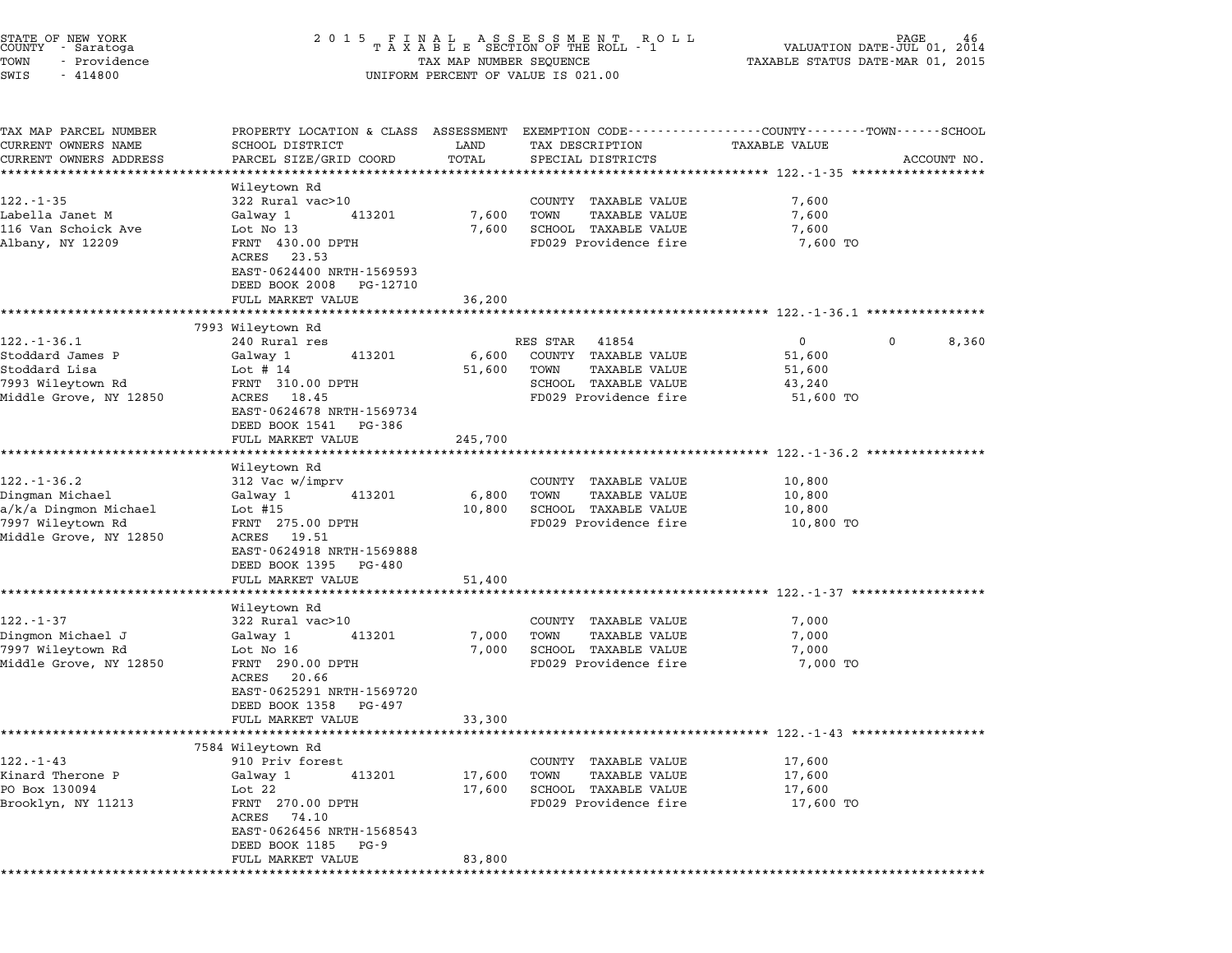| STATE OF NEW YORK<br>COUNTY - Saratoga<br>TOWN<br>- Providence<br>SWIS<br>$-414800$                                                     | 2 0 1 5                                                                                                                                                                                                                             | TAX MAP NUMBER SEQUENCE     | FINAL ASSESSMENT ROLL<br>TAXABLE SECTION OF THE ROLL - 1<br>UNIFORM PERCENT OF VALUE IS 021.00                      | VALUATION DATE- $JU\tilde{L}$ 01,<br>TAXABLE STATUS DATE-MAR 01, 2015                   |              | 2014              |
|-----------------------------------------------------------------------------------------------------------------------------------------|-------------------------------------------------------------------------------------------------------------------------------------------------------------------------------------------------------------------------------------|-----------------------------|---------------------------------------------------------------------------------------------------------------------|-----------------------------------------------------------------------------------------|--------------|-------------------|
| TAX MAP PARCEL NUMBER<br>CURRENT OWNERS NAME<br>CURRENT OWNERS ADDRESS<br>**********************                                        | PROPERTY LOCATION & CLASS ASSESSMENT EXEMPTION CODE---------------COUNTY-------TOWN------SCHOOL<br>SCHOOL DISTRICT<br>PARCEL SIZE/GRID COORD<br>********************                                                                | LAND<br>TOTAL               | TAX DESCRIPTION<br>SPECIAL DISTRICTS                                                                                | TAXABLE VALUE                                                                           |              | ACCOUNT NO.       |
| $122. - 1 - 44.1$<br>Mulligan Kenneth F<br>72 Kaufman Ln<br>Shushan, NY 12873                                                           | Wileytown Rd<br>910 Priv forest<br>Galway 1<br>413201<br>Lot 20<br>FRNT<br>50.00 DPTH<br>ACRES 169.40<br>EAST-0628252 NRTH-1569873<br>DEED BOOK 1299 PG-177<br>FULL MARKET VALUE                                                    | 33,900<br>33,900<br>161,400 | COUNTY TAXABLE VALUE<br>TOWN<br>TAXABLE VALUE<br>SCHOOL TAXABLE VALUE<br>FD029 Providence fire                      | 33,900<br>33,900<br>33,900<br>33,900 TO                                                 |              |                   |
|                                                                                                                                         |                                                                                                                                                                                                                                     |                             | ************************************* 122.-1-44.2 *****************                                                 |                                                                                         |              |                   |
| $122. - 1 - 44.2$<br>Guilfoyle John J<br>7588 Wileytown Rd<br>Middle Grove, NY 12850                                                    | 7588 Wileytown Rd<br>240 Rural res<br>413201<br>Galway 1<br>Lot 21<br>FRNT 215.00 DPTH<br>74.70<br>ACRES<br>EAST-0627228 NRTH-1568543<br>DEED BOOK 1515 PG-372<br>FULL MARKET VALUE                                                 | 17,800<br>39,500<br>188,095 | RES STAR<br>41854<br>COUNTY TAXABLE VALUE<br>TOWN<br>TAXABLE VALUE<br>SCHOOL TAXABLE VALUE<br>FD029 Providence fire | $\overline{0}$<br>39,500<br>39,500<br>31,140<br>39,500 TO                               | $\mathbf{0}$ | 8,360             |
| $122. - 1 - 44.4$<br>Johnson etal Alan J Sr<br>Knapik Susan<br>9 Sweetbriar Ln<br>Queensbury, NY 12804                                  | ******************<br>Wileytown Rd Rear<br>912 Forest s480a<br>Galway 1<br>413201<br>Alan $1/3$ int Paul M $1/3$ i<br>Susan Knapik 1/3 int<br>ACRES 16.00<br>EAST-0627074 NRTH-1572144<br>DEED BOOK 2012 PG-92<br>FULL MARKET VALUE | 3,200<br>3,200<br>15,200    | COUNTY TAXABLE VALUE<br>TOWN<br>TAXABLE VALUE<br>SCHOOL TAXABLE VALUE<br>FD029 Providence fire                      | 3,200<br>3,200<br>3,200<br>3,200 TO                                                     |              |                   |
|                                                                                                                                         |                                                                                                                                                                                                                                     |                             | **************************************55.1-45***********************************                                    |                                                                                         |              |                   |
| $122. - 1 - 45$<br>Kane Rebecca C A<br>aka Rebecca Broadaway<br>8003 Wileytown Rd<br>Middle Grove, NY 12850                             | 8003 Wileytown Rd<br>240 Rural res<br>Galway 1<br>413201<br>Lots 17,18 & 19<br>FRNT 665.00 DPTH<br>ACRES 107.43<br>EAST-0625872 NRTH-1570938<br>DEED BOOK 1297<br>PG-613                                                            | 24,400<br>65,180            | RES STAR<br>41854<br>COUNTY TAXABLE VALUE<br>TOWN<br>TAXABLE VALUE<br>SCHOOL TAXABLE VALUE<br>FD029 Providence fire | $\overline{0}$<br>65,180<br>65,180<br>56,820<br>65,180 TO                               | $\mathbf{0}$ | 8,360             |
|                                                                                                                                         | FULL MARKET VALUE                                                                                                                                                                                                                   | 310,400                     |                                                                                                                     |                                                                                         |              |                   |
| $122. - 1 - 47$<br>Upper Hudson Woodlands ATP LP Galway 1<br>c/o BTG Pactual<br>1180 Peachtree St NE Ste 1810 EAST-0626020 NRTH-1575190 | Lake Desolation Rd Rear<br>910 Priv forest<br>413201<br>ACRES 525.00                                                                                                                                                                | 42,800<br>42,800            | FISHER ACT 47450<br>COUNTY TAXABLE VALUE<br>TAXABLE VALUE<br>TOWN<br>SCHOOL TAXABLE VALUE                           | ******************* 122.-1-47 ******************<br>9,162<br>33,638<br>33,638<br>33,638 | 9,162        | 5 K00309<br>9,162 |
| Atlanta, GA 30309                                                                                                                       | DEED BOOK 2010<br>PG-42897<br>CONSERVATION ESMT % 60.00<br>FULL MARKET VALUE                                                                                                                                                        | 203,809                     | FD029 Providence fire                                                                                               | 42,800 TO                                                                               |              |                   |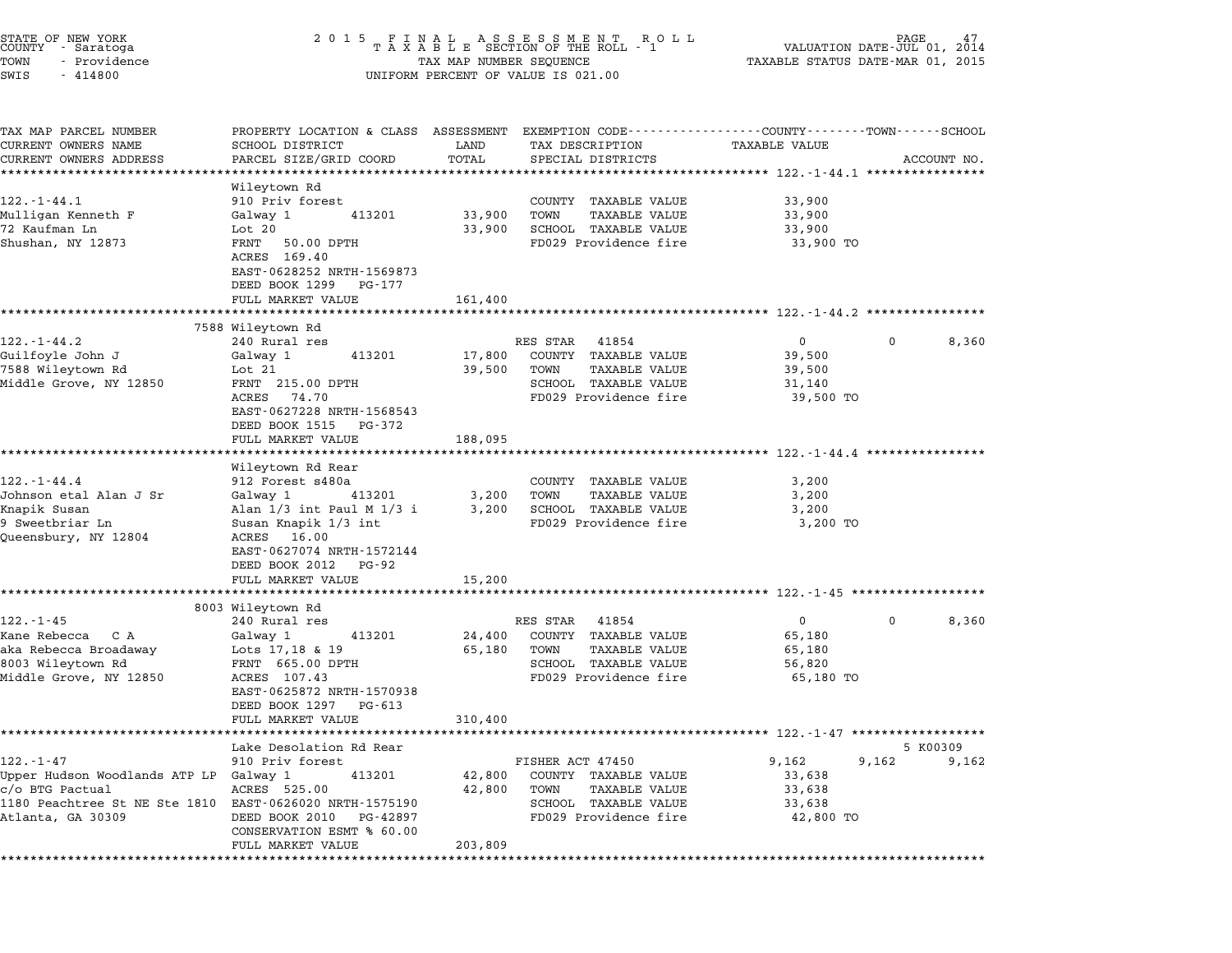# STATE OF NEW YORK <sup>2</sup> <sup>0</sup> <sup>1</sup> 5 F I N A L A S S E S S M E N T R O L L PAGE <sup>48</sup> COUNTY - Saratoga <sup>T</sup> <sup>A</sup> <sup>X</sup> <sup>A</sup> <sup>B</sup> <sup>L</sup> <sup>E</sup> SECTION OF THE ROLL - <sup>1</sup> VALUATION DATE-JUL 01, <sup>2014</sup> TOWN - Providence TAX MAP NUMBER SEQUENCE TAXABLE STATUS DATE-MAR 01, <sup>2015</sup> STATE OF NEW YORK STATE OF NEW YORK COUNTY - SATATOGRAPH SAMPLINE TO A SAMPLINE ROLL TO A SAMPLINE ROLL TO A SAMPLINE ROLL TO A SAMPLINE SEQUENCE TO A SAMPLINE ROLL TO A SAMPLINE SEQUENCE TO A SAMPLINE SEQUENCE TO A LA SAM

| TAX MAP PARCEL NUMBER                                 | PROPERTY LOCATION & CLASS ASSESSMENT EXEMPTION CODE---------------COUNTY-------TOWN-----SCHOOL |         |                                                   |                      |                   |
|-------------------------------------------------------|------------------------------------------------------------------------------------------------|---------|---------------------------------------------------|----------------------|-------------------|
| CURRENT OWNERS NAME                                   | SCHOOL DISTRICT                                                                                | LAND    | TAX DESCRIPTION                                   | <b>TAXABLE VALUE</b> |                   |
| CURRENT OWNERS ADDRESS<br>*************************** | PARCEL SIZE/GRID COORD                                                                         | TOTAL   | SPECIAL DISTRICTS                                 |                      | ACCOUNT NO.       |
|                                                       |                                                                                                |         |                                                   |                      |                   |
| 122.19-1-1                                            | Lake Desolation Rd<br>311 Res vac land                                                         |         |                                                   |                      | 5 J00319          |
|                                                       |                                                                                                | 500     | COUNTY TAXABLE VALUE                              | 500                  |                   |
| Carr William G<br>Carr Edward G                       | Galway 1<br>413201<br>ACRES 1.06                                                               |         | TOWN<br>TAXABLE VALUE<br>500 SCHOOL TAXABLE VALUE | 500<br>500           |                   |
|                                                       |                                                                                                |         |                                                   |                      |                   |
| 22 Hilltop Dr<br>New Windsor, NY 12553                | EAST-0631761 NRTH-1569503<br>DEED BOOK 1772 PG-509                                             |         | FD029 Providence fire                             | 500 TO               |                   |
|                                                       | FULL MARKET VALUE                                                                              | 2,400   |                                                   |                      |                   |
|                                                       |                                                                                                |         |                                                   |                      |                   |
|                                                       | Lake Desolation Rd                                                                             |         |                                                   |                      | 5 J00349          |
| 122.19-1-3                                            | 210 1 Family Res                                                                               |         | COUNTY TAXABLE VALUE                              | 36,000               |                   |
| Coats Steven                                          | Galway 1<br>413201                                                                             | 3,400   | TOWN<br>TAXABLE VALUE                             | 36,000               |                   |
| Becker Alma                                           | Lot 12 & 13 Map Of Mott                                                                        |         | 36,000 SCHOOL TAXABLE VALUE                       | 36,000               |                   |
| 327 Daniels Rd                                        | FRNT 125.00 DPTH                                                                               |         | FD029 Providence fire                             | 36,000 TO            |                   |
| Saratoga Springs, NY 12866                            | ACRES 0.57                                                                                     |         |                                                   |                      |                   |
|                                                       | EAST-0631922 NRTH-1569675                                                                      |         |                                                   |                      |                   |
|                                                       | DEED BOOK 1298 PG-522                                                                          |         |                                                   |                      |                   |
|                                                       | FULL MARKET VALUE                                                                              | 171,400 |                                                   |                      |                   |
|                                                       |                                                                                                |         |                                                   |                      |                   |
|                                                       | 777 Lake Desolation Rd                                                                         |         |                                                   |                      | 5 J00416          |
| $122.19 - 1 - 4$                                      | 260 Seasonal res                                                                               |         | RES STAR 41854                                    | $\overline{0}$       | $\Omega$<br>8,360 |
| Hoehn Shane                                           | Galway 1 413201                                                                                |         | 2,300 COUNTY TAXABLE VALUE                        | 25,100               |                   |
| 777 Lake Desolation Rd                                | FRNT 70.00 DPTH                                                                                | 25,100  | TOWN<br>TAXABLE VALUE                             | 25,100               |                   |
| Middle Grove, NY 12850                                | 0.27<br>ACRES                                                                                  |         | SCHOOL TAXABLE VALUE                              | 16,740               |                   |
|                                                       | EAST-0631947 NRTH-1569575                                                                      |         | FD029 Providence fire                             | 25,100 TO            |                   |
|                                                       | DEED BOOK 2013 PG-42717                                                                        |         |                                                   |                      |                   |
|                                                       | FULL MARKET VALUE                                                                              | 119,500 |                                                   |                      |                   |
|                                                       |                                                                                                |         |                                                   |                      |                   |
|                                                       | Lake Desolation Rd                                                                             |         |                                                   |                      | 5 J00739          |
| $122.19 - 1 - 5$                                      | 311 Res vac land                                                                               |         | COUNTY TAXABLE VALUE                              | 1,000                |                   |
| Fitzsimmons John A                                    | Galway 1 413201                                                                                | 1,000   | TOWN<br>TAXABLE VALUE                             | 1,000                |                   |
| 1 Westwood Ave F 106                                  | FRNT 60.00 DPTH                                                                                | 1,000   | SCHOOL TAXABLE VALUE                              | 1,000                |                   |
| Tequesta, FL 33469                                    | 0.21<br>ACRES                                                                                  |         | FD029 Providence fire                             | 1,000 TO             |                   |
|                                                       | EAST-0631964 NRTH-1569514                                                                      |         |                                                   |                      |                   |
|                                                       | DEED BOOK 0859 PG-0060                                                                         |         |                                                   |                      |                   |
|                                                       | FULL MARKET VALUE                                                                              | 4,800   |                                                   |                      |                   |
|                                                       |                                                                                                |         |                                                   |                      |                   |
|                                                       | Lake Desolation Rd                                                                             |         |                                                   |                      | 5 J01123          |
| $122.19 - 1 - 7$                                      | 323 Vacant rural                                                                               |         | COUNTY TAXABLE VALUE                              | 100                  |                   |
| Carr Edward J                                         | 413201<br>Galway 1                                                                             | 100     | TOWN<br>TAXABLE VALUE                             | 100                  |                   |
| Carr Robert                                           | ACRES 0.06                                                                                     | 100     | SCHOOL TAXABLE VALUE                              | 100                  |                   |
| Attn: William Carr                                    | EAST–0631893 NRTH–1569422<br>DEED BOOK 1721 PG–419                                             |         | FD029 Providence fire                             | 100 TO               |                   |
| 765 Lake Desolation Rd                                | DEED BOOK 1721<br>PG-419                                                                       |         |                                                   |                      |                   |
| Middle Grove, NY 12850                                | FULL MARKET VALUE                                                                              | 500     |                                                   |                      |                   |
| *******************                                   |                                                                                                |         |                                                   |                      |                   |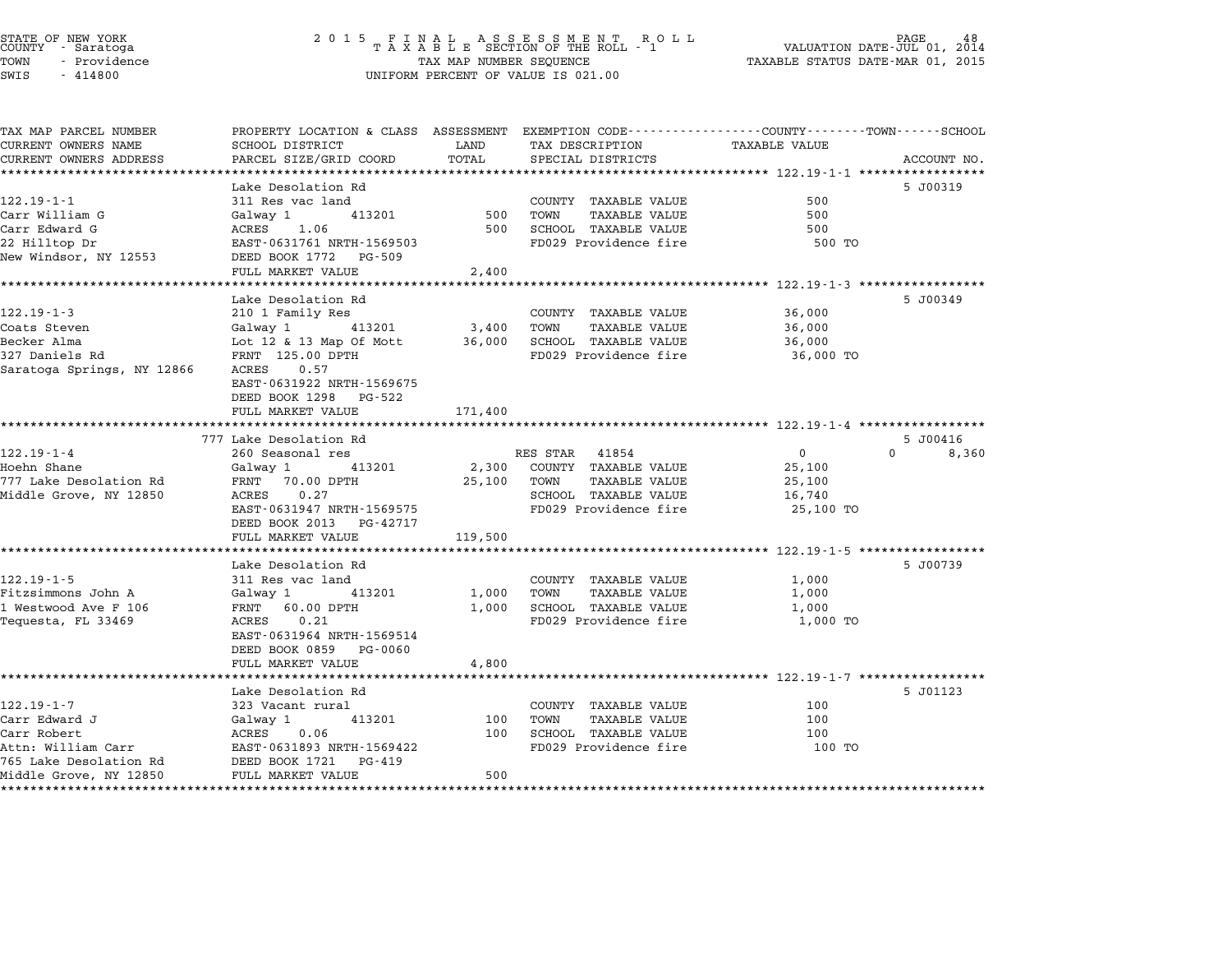STATE OF NEW YORK <sup>2</sup> <sup>0</sup> <sup>1</sup> 5 F I N A L A S S E S S M E N T R O L L PAGE <sup>49</sup> COUNTY - Saratoga <sup>T</sup> <sup>A</sup> <sup>X</sup> <sup>A</sup> <sup>B</sup> <sup>L</sup> <sup>E</sup> SECTION OF THE ROLL - <sup>1</sup> VALUATION DATE-JUL 01, <sup>2014</sup> TOWN - Providence TAX MAP NUMBER SEQUENCE TAXABLE STATUS DATE-MAR 01, <sup>2015</sup> COONTI - SATACOGA<br>TOWN - Providence<br>SWIS - 414800 UNIFORM PERCENT OF VALUE IS 021.00 TAX MAP PARCEL NUMBER PROPERTY LOCATION & CLASS ASSESSMENT EXEMPTION CODE------------------COUNTY--------TOWN------SCHOOL CURRENT OWNERS NAME SCHOOL DISTRICT LAND TAX DESCRIPTION TAXABLE VALUE CURRENT OWNERS ADDRESS PARCEL SIZE/GRID COORD TOTAL SPECIAL DISTRICTS ACCOUNT NO. \*\*\*\*\*\*\*\*\*\*\*\*\*\*\*\*\*\*\*\*\*\*\*\*\*\*\*\*\*\*\*\*\*\*\*\*\*\*\*\*\*\*\*\*\*\*\*\*\*\*\*\*\*\*\*\*\*\*\*\*\*\*\*\*\*\*\*\*\*\*\*\*\*\*\*\*\*\*\*\*\*\*\*\*\*\*\*\*\*\*\*\*\*\*\*\*\*\*\*\*\*\*\* 122.19-1-9 \*\*\*\*\*\*\*\*\*\*\*\*\*\*\*\*\* Lake Desolation Rd 5 J01628 122.19-1-9 122.19-1-9 Lake Desolation Rd<br>260 Seasonal res COUNTY TAXABLE VALUE 32,900 Carr Edward J Galway <sup>1</sup> <sup>413201</sup> 3,000 TOWN TAXABLE VALUE 32,900 Carr Robert FRNT 60.00 DPTH 95.00 32,900 SCHOOL TAXABLE VALUE 32,900 Attn: William Carr ACRES 0.13 FD029 Providence fire 32,900 TO 765 Lake Desolation Rd EAST-0632005 NRTH-1569364 ACCH: WITTIAM CAIT – ACCES – 0.15<br>765 Lake Desolation Rd – EAST-0632005 NRTH-15693<br>Middle Grove, NY 12850 – DEED BOOK 1721 – PG-411 FULL MARKET VALUE 156,700 \*\*\*\*\*\*\*\*\*\*\*\*\*\*\*\*\*\*\*\*\*\*\*\*\*\*\*\*\*\*\*\*\*\*\*\*\*\*\*\*\*\*\*\*\*\*\*\*\*\*\*\*\*\*\*\*\*\*\*\*\*\*\*\*\*\*\*\*\*\*\*\*\*\*\*\*\*\*\*\*\*\*\*\*\*\*\*\*\*\*\*\*\*\*\*\*\*\*\*\*\*\*\* 122.19-1-12 \*\*\*\*\*\*\*\*\*\*\*\*\*\*\*\* Lake Desolation Rd 5 J00317 122.19-122.19-122.19-122.19-122.19-122.19-122.19-122.19-122.19-122.19-122.19-122.19-1<br>Lake Desolation Rd<br>260 Seasonal res COUNTY TAXABLE VALUE 260 24,000 Carr William G Galway <sup>1</sup> <sup>413201</sup> 2,700 TOWN TAXABLE VALUE 24,000 Carr Edward G FRNT 70.00 DPTH 24,000 SCHOOL TAXABLE VALUE 24,000 CALL NILLIAM GROUND CONTROLL AND TRANSFERING AND ANNULL VALUE OF A VALUE OF A VALUE OF A VALUE OF A VALUE OF A<br>CART DR ACRES 0.37 FORD PORTH 24,000 SCRES 0.37 FD029 Providence fire 24,000 TO New Windsor, NY <sup>12553</sup> EAST-0631986 NRTH-1569307 EAST-0631986 NRTH-15693<br>DEED BOOK 1772 PG-509 FULL MARKET VALUE 114,300 \*\*\*\*\*\*\*\*\*\*\*\*\*\*\*\*\*\*\*\*\*\*\*\*\*\*\*\*\*\*\*\*\*\*\*\*\*\*\*\*\*\*\*\*\*\*\*\*\*\*\*\*\*\*\*\*\*\*\*\*\*\*\*\*\*\*\*\*\*\*\*\*\*\*\*\*\*\*\*\*\*\*\*\*\*\*\*\*\*\*\*\*\*\*\*\*\*\*\*\*\*\*\* 122.19-1-13 \*\*\*\*\*\*\*\*\*\*\*\*\*\*\*\* 765 Lake Desolation Rd 5 J01142 122.19-1-13 765 Lake Desolation Rd<br>270 Mfg housing COUNTY TAXABLE VALUE 4,700 Carr Edward J Galway <sup>1</sup> <sup>413201</sup> <sup>100</sup> TOWN TAXABLE VALUE 4,700 Carr Robert ACRES 0.32 4,700 SCHOOL TAXABLE VALUE 4,700 ATT Edward of the data of the same of the same of the same of the same of the same of the same of the same of t<br>Carr EAST-0631867 NRTH-1569253 FD029 Providence fire 4,700 TO 4,700 TO town the same of the 4,700 TO <sup>765</sup> Lake Desolation Rd DEED BOOK <sup>1721</sup> PG-411 Middle Grove, NY <sup>12850</sup> FULL MARKET VALUE 22,400 \*\*\*\*\*\*\*\*\*\*\*\*\*\*\*\*\*\*\*\*\*\*\*\*\*\*\*\*\*\*\*\*\*\*\*\*\*\*\*\*\*\*\*\*\*\*\*\*\*\*\*\*\*\*\*\*\*\*\*\*\*\*\*\*\*\*\*\*\*\*\*\*\*\*\*\*\*\*\*\*\*\*\*\*\*\*\*\*\*\*\*\*\*\*\*\*\*\*\*\*\*\*\* 122.19-1-18 \*\*\*\*\*\*\*\*\*\*\*\*\*\*\*\* rum manner van de 22,400<br>http://www.theritation.com/http://www.theritation.com/http://www.theritation.com/http://www.theritation.com/ht<br>Lake Desolation Rd 5 J01124 122.19-1-18 122.19<br>122.19-1-18 311 Res vac land - WTRFNT COUNTY TAXABLE VALUE 100 Carr Edward J Galway <sup>1</sup> <sup>413201</sup> <sup>100</sup> TOWN TAXABLE VALUE <sup>100</sup> Carr Robert FRNT 20.00 DPTH <sup>100</sup> SCHOOL TAXABLE VALUE <sup>100</sup> لامات المسلم التي يستطيع المسلم التي يستطيع المسلم المسلم المسلم المسلم المسلم المسلم المسلم المسلم بين المسلم<br>Carr Robert IOO (100 TO PTH 100 TO SCHOOL TAXABLE VALUE 100 TO<br>Attn: William Carr 100 TORES 0.01 765 Lake Desolation Rd EAST-0632123 NRTH-1569293 Middle Grove, NY <sup>12850</sup> DEED BOOK <sup>1721</sup> PG-419 EAST-0632123 NRTH-1569293<br>DEED BOOK 1721 PG-419<br>FULL MARKET VALUE 500 \*\*\*\*\*\*\*\*\*\*\*\*\*\*\*\*\*\*\*\*\*\*\*\*\*\*\*\*\*\*\*\*\*\*\*\*\*\*\*\*\*\*\*\*\*\*\*\*\*\*\*\*\*\*\*\*\*\*\*\*\*\*\*\*\*\*\*\*\*\*\*\*\*\*\*\*\*\*\*\*\*\*\*\*\*\*\*\*\*\*\*\*\*\*\*\*\*\*\*\*\*\*\* 122.19-1-19 \*\*\*\*\*\*\*\*\*\*\*\*\*\*\*\* ruin rinnin 1982<br>1992 - Ethiopia Superson, 1982 - 1983, 1984 - 1984 - 1984 - 1984 - 1984 - 1984 - 1984 - 1984 - 1984 - 1984 - 1<br>1900322 - 5 Jones Bake Desolation Rd 122.19-1-122.19-1-122.19-1-122.19-1-122.19-1-122.19-1-122.19-1-122.19-1-122.19-1-19<br>Lake Desolation Rd<br>311 Res vac land - WTRFNT COUNTY TAXABLE VALUE 400 Carr William G Galway <sup>1</sup> <sup>413201</sup> <sup>400</sup> TOWN TAXABLE VALUE <sup>400</sup> Carr Edward G FRNT 60.00 DPTH <sup>400</sup> SCHOOL TAXABLE VALUE <sup>400</sup> <sup>22</sup> Hilltop Dr ACRES 0.03 FD029 Providence fire <sup>400</sup> TO New Windsor, NY <sup>12553</sup> EAST-0632122 NRTH-1569317 EAST-0632122 NRTH-15693<br>DEED BOOK 1772 PG-509

\*\*\*\*\*\*\*\*\*\*\*\*\*\*\*\*\*\*\*\*\*\*\*\*\*\*\*\*\*\*\*\*\*\*\*\*\*\*\*\*\*\*\*\*\*\*\*\*\*\*\*\*\*\*\*\*\*\*\*\*\*\*\*\*\*\*\*\*\*\*\*\*\*\*\*\*\*\*\*\*\*\*\*\*\*\*\*\*\*\*\*\*\*\*\*\*\*\*\*\*\*\*\*\*\*\*\*\*\*\*\*\*\*\*\*\*\*\*\*\*\*\*\*\*\*\*\*\*\*\*\*\*

FULL MARKET VALUE 1,900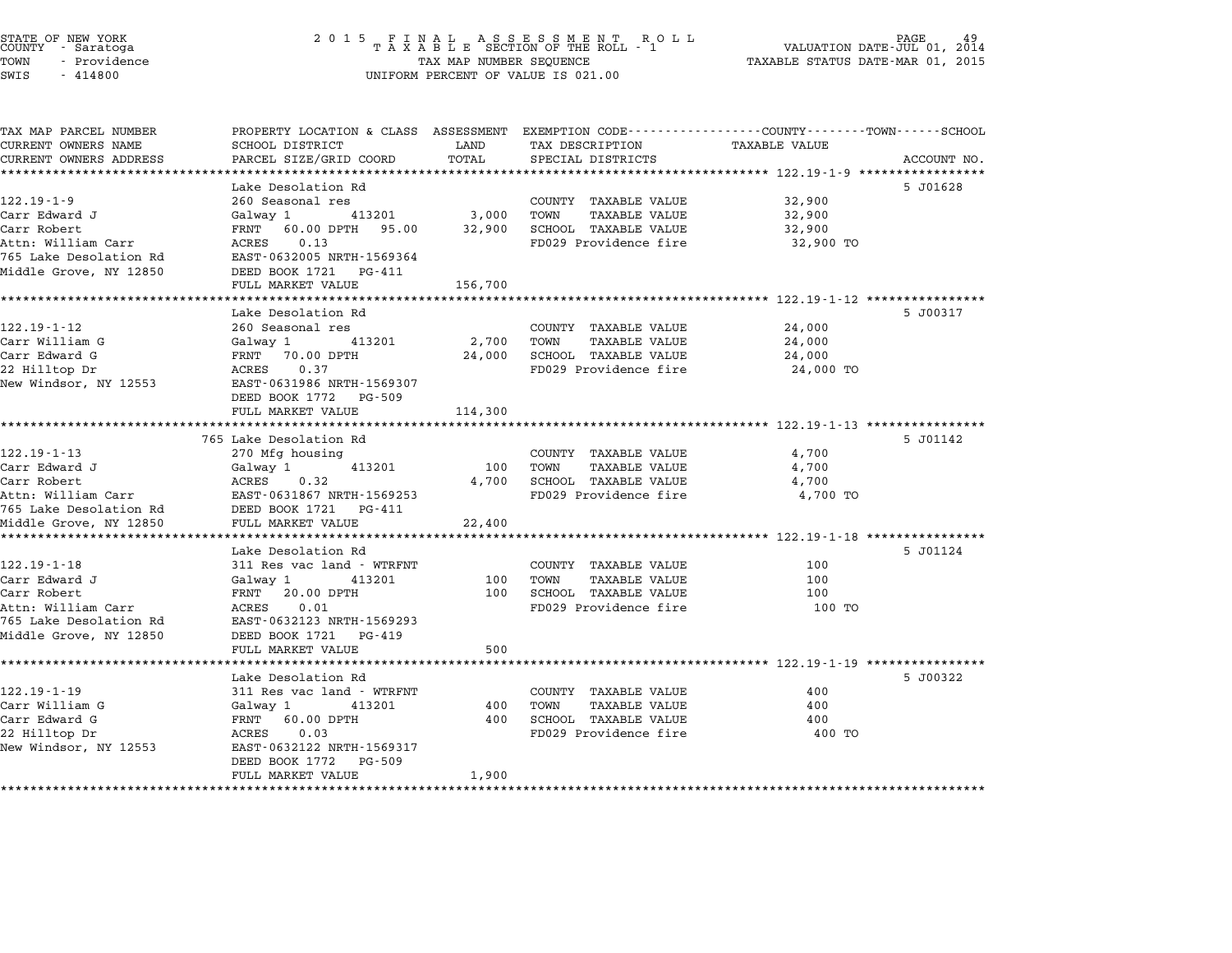| STATE OF NEW YORK<br>COUNTY - Saratoga<br>TOWN<br>- Providence<br>SWIS<br>$-414800$ | 2 0 1 5<br>FINAL ASSESSMENT ROTAXABLE SECTION OF THE ROLL - 1<br>R O L L<br>TAX MAP NUMBER SEQUENCE<br>UNIFORM PERCENT OF VALUE IS 021.00 |        |                              | PAGE<br>VALUATION DATE-JUL 01, 2014<br>TAXABLE STATUS DATE-MAR 01, 2015                                          |             |  |
|-------------------------------------------------------------------------------------|-------------------------------------------------------------------------------------------------------------------------------------------|--------|------------------------------|------------------------------------------------------------------------------------------------------------------|-------------|--|
| TAX MAP PARCEL NUMBER<br>CURRENT OWNERS NAME                                        | SCHOOL DISTRICT                                                                                                                           | LAND   | TAX DESCRIPTION              | PROPERTY LOCATION & CLASS ASSESSMENT EXEMPTION CODE----------------COUNTY-------TOWN-----SCHOOL<br>TAXABLE VALUE |             |  |
| CURRENT OWNERS ADDRESS                                                              | PARCEL SIZE/GRID COORD                                                                                                                    | TOTAL  | SPECIAL DISTRICTS            |                                                                                                                  | ACCOUNT NO. |  |
| ******************************                                                      |                                                                                                                                           |        |                              |                                                                                                                  |             |  |
| $122.19 - 1 - 20$                                                                   | Lake Desolation Rd<br>311 Res vac land - WTRFNT                                                                                           |        | COUNTY TAXABLE VALUE         | 300                                                                                                              | 5 J00321    |  |
| Carr William G                                                                      | Galwav 1<br>413201                                                                                                                        | 300    | TOWN<br><b>TAXABLE VALUE</b> | 300                                                                                                              |             |  |
| Carr Edward G                                                                       | FRNT 60.00 DPTH                                                                                                                           | 300    | SCHOOL TAXABLE VALUE         | 300                                                                                                              |             |  |
| 22 Hilltop Dr                                                                       | ACRES<br>0.02                                                                                                                             |        | FD029 Providence fire        | 300 TO                                                                                                           |             |  |
| New Windsor, NY 12553                                                               | EAST-0632112 NRTH-1569382<br>DEED BOOK 1772 PG-509                                                                                        |        |                              |                                                                                                                  |             |  |
|                                                                                     | FULL MARKET VALUE                                                                                                                         | 1,400  |                              |                                                                                                                  |             |  |
|                                                                                     | Lake Desolation Rd                                                                                                                        |        |                              |                                                                                                                  | 5 J00328    |  |
| $122.19 - 1 - 21.1$                                                                 | 210 1 Family Res                                                                                                                          |        | COUNTY TAXABLE VALUE         | 10,700                                                                                                           |             |  |
| Fitzsimmons John A                                                                  | 413201<br>Galway 1                                                                                                                        | 700    | TOWN<br><b>TAXABLE VALUE</b> | 10,700                                                                                                           |             |  |
| 1 Westwood Ave F 106                                                                | FRNT 50.00 DPTH                                                                                                                           | 10,700 | SCHOOL TAXABLE VALUE         | 10,700                                                                                                           |             |  |
| Tequesta, FL 33469                                                                  | 0.19<br>ACRES<br>EAST-0631997 NRTH-1569410                                                                                                |        | FD029 Providence fire        | 10,700 TO                                                                                                        |             |  |
|                                                                                     | DEED BOOK 803<br>PG-422                                                                                                                   |        |                              |                                                                                                                  |             |  |
|                                                                                     | FULL MARKET VALUE                                                                                                                         | 51,000 |                              |                                                                                                                  |             |  |
|                                                                                     | Lake Desolation Rd                                                                                                                        |        |                              |                                                                                                                  |             |  |
| $122.19 - 1 - 21.2$                                                                 | 311 Res vac land - WTRFNT                                                                                                                 |        | COUNTY TAXABLE VALUE         | 700                                                                                                              |             |  |
| Hoehn Shane                                                                         | Galway 1<br>413201                                                                                                                        | 700    | TOWN<br><b>TAXABLE VALUE</b> | 700                                                                                                              |             |  |
| 777 Lake Desolation Rd                                                              | FRNT 15.00 DPTH                                                                                                                           | 700    | SCHOOL TAXABLE VALUE         | 700                                                                                                              |             |  |
| Middle Grove, NY 12850                                                              | 0.04<br>ACRES                                                                                                                             |        | FD029 Providence fire        | 700 TO                                                                                                           |             |  |
|                                                                                     | EAST-0632157 NRTH-1569478                                                                                                                 |        |                              |                                                                                                                  |             |  |
|                                                                                     | DEED BOOK 2013 PG-42718                                                                                                                   |        |                              |                                                                                                                  |             |  |
|                                                                                     | FULL MARKET VALUE                                                                                                                         | 3,300  |                              |                                                                                                                  |             |  |
|                                                                                     | Lake Desolation Rd Rear                                                                                                                   |        |                              |                                                                                                                  | 5 J01643    |  |
| $122.19 - 1 - 22.1$                                                                 | 311 Res vac land - WTRFNT                                                                                                                 |        | COUNTY TAXABLE VALUE         | 200                                                                                                              |             |  |
| Wells Christopher J                                                                 | Galway 1<br>413201                                                                                                                        | 200    | TOWN<br><b>TAXABLE VALUE</b> | 200                                                                                                              |             |  |
| Raymond Kimberly A                                                                  | Executor                                                                                                                                  | 200    | SCHOOL TAXABLE VALUE         | 200                                                                                                              |             |  |
| Et Al                                                                               | Also 1659/209                                                                                                                             |        | FD029 Providence fire        | 200 TO                                                                                                           |             |  |
| 84 Endicott St Apt 3                                                                | ACRES<br>2.72                                                                                                                             |        |                              |                                                                                                                  |             |  |
| Boston, MA 02113                                                                    | EAST-0632416 NRTH-1569738                                                                                                                 |        |                              |                                                                                                                  |             |  |
|                                                                                     | DEED BOOK 2008<br>PG-4447<br>FULL MARKET VALUE                                                                                            | 1,000  |                              |                                                                                                                  |             |  |
|                                                                                     |                                                                                                                                           |        |                              | *************************** 122.19-1-22.2 ************                                                           |             |  |
|                                                                                     | Lake Desolation Rd                                                                                                                        |        |                              |                                                                                                                  |             |  |
| $122.19 - 1 - 22.2$                                                                 | 311 Res vac land - WTRFNT                                                                                                                 |        | COUNTY TAXABLE VALUE         | 700                                                                                                              |             |  |
| Groff Howard H Jr                                                                   | Galway 1<br>413201                                                                                                                        | 700    | TOWN<br><b>TAXABLE VALUE</b> | 700                                                                                                              |             |  |
| Groff Cynthia P                                                                     | FRNT 315.00 DPTH                                                                                                                          | 700    | SCHOOL TAXABLE VALUE         | 700                                                                                                              |             |  |
| 82 Brook Rd<br>Saratoga Springs, NY 12866                                           | 1.73<br>ACRES<br>EAST-0632189 NRTH-1569685                                                                                                |        | FD029 Providence fire        | 700 TO                                                                                                           |             |  |
|                                                                                     | DEED BOOK 1577 PG-159                                                                                                                     |        |                              |                                                                                                                  |             |  |
|                                                                                     | FULL MARKET VALUE                                                                                                                         | 3,300  |                              |                                                                                                                  |             |  |
|                                                                                     |                                                                                                                                           |        |                              |                                                                                                                  |             |  |

STATE OF NEW YORK <sup>2</sup> <sup>0</sup> <sup>1</sup> 5 F I N A L A S S E S S M E N T R O L L PAGE <sup>50</sup> COUNTY - Saratoga <sup>T</sup> <sup>A</sup> <sup>X</sup> <sup>A</sup> <sup>B</sup> <sup>L</sup> <sup>E</sup> SECTION OF THE ROLL - <sup>1</sup> VALUATION DATE-JUL 01, <sup>2014</sup>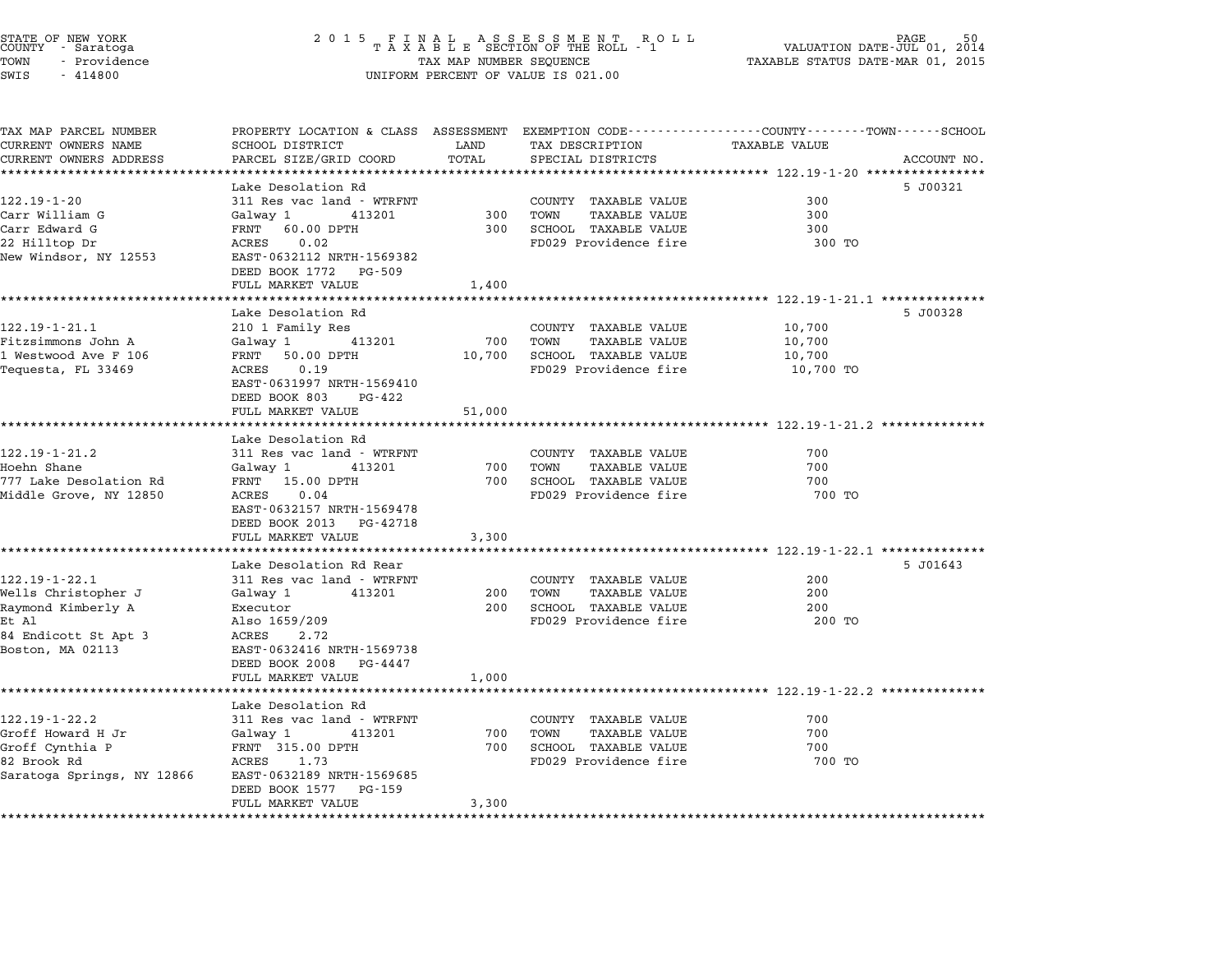| STATE OF NEW YORK |  |              |  |  |  |
|-------------------|--|--------------|--|--|--|
| COUNTY            |  | - Saratoga   |  |  |  |
| TOWN              |  | - Providence |  |  |  |

# STATE OF NEW YORK <sup>2</sup> <sup>0</sup> <sup>1</sup> 5 F I N A L A S S E S S M E N T R O L L PAGE <sup>51</sup> COUNTY - Saratoga <sup>T</sup> <sup>A</sup> <sup>X</sup> <sup>A</sup> <sup>B</sup> <sup>L</sup> <sup>E</sup> SECTION OF THE ROLL - <sup>1</sup> VALUATION DATE-JUL 01, <sup>2014</sup> TOWN - Providence TAX MAP NUMBER SEQUENCE TAXABLE STATUS DATE-MAR 01, <sup>2015</sup> SWIS - <sup>414800</sup> UNIFORM PERCENT OF VALUE IS 021.00

| TAX MAP PARCEL NUMBER               | PROPERTY LOCATION & CLASS ASSESSMENT EXEMPTION CODE---------------COUNTY-------TOWN------SCHOOL |                    |                                                      |                      |                   |
|-------------------------------------|-------------------------------------------------------------------------------------------------|--------------------|------------------------------------------------------|----------------------|-------------------|
| CURRENT OWNERS NAME                 | <b>SCHOOL DISTRICT</b>                                                                          | LAND               | TAX DESCRIPTION                                      | <b>TAXABLE VALUE</b> |                   |
| CURRENT OWNERS ADDRESS              | PARCEL SIZE/GRID COORD                                                                          | TOTAL              | SPECIAL DISTRICTS                                    |                      | ACCOUNT NO.       |
|                                     |                                                                                                 |                    |                                                      |                      |                   |
|                                     | Co Rd 12 Rear                                                                                   |                    |                                                      |                      |                   |
| $122.19 - 1 - 23$                   | 311 Res vac land                                                                                |                    | COUNTY TAXABLE VALUE                                 | 3,000                |                   |
| Ferris Gerald C<br>Ferris Geraldine | Galway 1<br>413201<br>ACRES<br>0.43                                                             | 3,000<br>3,000     | TOWN<br><b>TAXABLE VALUE</b><br>SCHOOL TAXABLE VALUE | 3,000<br>3,000       |                   |
| PO Box 23                           | EAST-0632576 NRTH-1569991                                                                       |                    | FD029 Providence fire                                | 3,000 TO             |                   |
| Middle Grove, NY 12850              | DEED BOOK 1066 PG-273                                                                           |                    |                                                      |                      |                   |
|                                     | FULL MARKET VALUE                                                                               | 14,300             |                                                      |                      |                   |
|                                     |                                                                                                 |                    |                                                      |                      |                   |
|                                     | Co Rd 12 Rear                                                                                   |                    |                                                      |                      |                   |
| 122.19-1-24                         | 311 Res vac land                                                                                |                    | COUNTY TAXABLE VALUE                                 | 100                  |                   |
| Driscoll Joseph J                   | 413201<br>Galway 1                                                                              | 100                | TOWN<br><b>TAXABLE VALUE</b>                         | 100                  |                   |
| PO Box 194                          | ACRES<br>0.03                                                                                   |                    | 100 SCHOOL TAXABLE VALUE                             | 100                  |                   |
| Middle Grove, NY 12850              | EAST-0632603 NRTH-1570081                                                                       |                    | FD029 Providence fire                                | 100 TO               |                   |
|                                     | DEED BOOK 1697 PG-538                                                                           |                    |                                                      |                      |                   |
|                                     | FULL MARKET VALUE                                                                               | 500                |                                                      |                      |                   |
|                                     | 757 Lake Desolation Rd                                                                          |                    |                                                      |                      | 5 J00520          |
| $122.19 - 1 - 25$                   | 210 1 Family Res                                                                                |                    | COUNTY TAXABLE VALUE                                 | 34,800               |                   |
| DiLorenzo Alvin                     | Galway 1<br>413201                                                                              | 3,000              | TOWN<br><b>TAXABLE VALUE</b>                         | 34,800               |                   |
| DiLorenzo Patrick                   | Life Estate                                                                                     |                    | 34,800 SCHOOL TAXABLE VALUE                          | 34,800               |                   |
| c/o Michael DiLorenzo               | FRNT 120.00 DPTH                                                                                |                    | FD029 Providence fire                                | 34,800 TO            |                   |
| 15 Tulip Grove Dr                   | ACRES<br>0.70                                                                                   |                    |                                                      |                      |                   |
| Lake Grove, NY 11755                | EAST-0631962 NRTH-1569183                                                                       |                    |                                                      |                      |                   |
|                                     | DEED BOOK 2011 PG-44000                                                                         |                    |                                                      |                      |                   |
|                                     | FULL MARKET VALUE                                                                               | 165,700            |                                                      |                      |                   |
|                                     |                                                                                                 |                    |                                                      |                      |                   |
|                                     | Lake Desolation Rd                                                                              |                    |                                                      |                      | 5 J00787          |
| 122.19-1-26<br>Kuenzel Margaret     | 210 1 Family Res<br>413201<br>Galway 1                                                          | 3,000              | COUNTY TAXABLE VALUE<br>TOWN<br><b>TAXABLE VALUE</b> | 3,000<br>3,000       |                   |
| Kuenzel Charles                     | FRNT 75.00 DPTH                                                                                 | 3,000              | SCHOOL TAXABLE VALUE                                 | 3,000                |                   |
| 5 Bog Meadow Run                    | ACRES<br>0.58                                                                                   |                    | FD029 Providence fire                                | 3,000 TO             |                   |
| Saratoga Springs, NY 12866          | EAST-0631973 NRTH-1569461                                                                       |                    |                                                      |                      |                   |
|                                     | DEED BOOK 2012 PG-38977                                                                         |                    |                                                      |                      |                   |
|                                     | FULL MARKET VALUE                                                                               | 14,300             |                                                      |                      |                   |
|                                     |                                                                                                 |                    |                                                      |                      |                   |
|                                     | 561 Fayville Rd                                                                                 |                    |                                                      |                      |                   |
| $132 - 1 - 2.2$                     | 270 Mfg housing                                                                                 |                    | RES STAR<br>41854                                    | $\overline{0}$       | $\Omega$<br>8,360 |
| Stemmler Daniel                     | Broadalbin 1<br>172201                                                                          | 3,600              | COUNTY TAXABLE VALUE                                 | 19,600               |                   |
| 561 Fayville Rd                     | FRNT 300.00 DPTH                                                                                | 19,600             | TOWN<br><b>TAXABLE VALUE</b>                         | 19,600               |                   |
| Broadalbin, NY 12025                | ACRES<br>3.90                                                                                   |                    | SCHOOL TAXABLE VALUE                                 | 11,240               |                   |
|                                     | EAST-0595431 NRTH-1567863<br>DEED BOOK 982<br>PG-177                                            |                    | FD029 Providence fire                                | 19,600 TO            |                   |
|                                     | FULL MARKET VALUE                                                                               | 93,300             |                                                      |                      |                   |
|                                     | *********************                                                                           | ****************** |                                                      |                      |                   |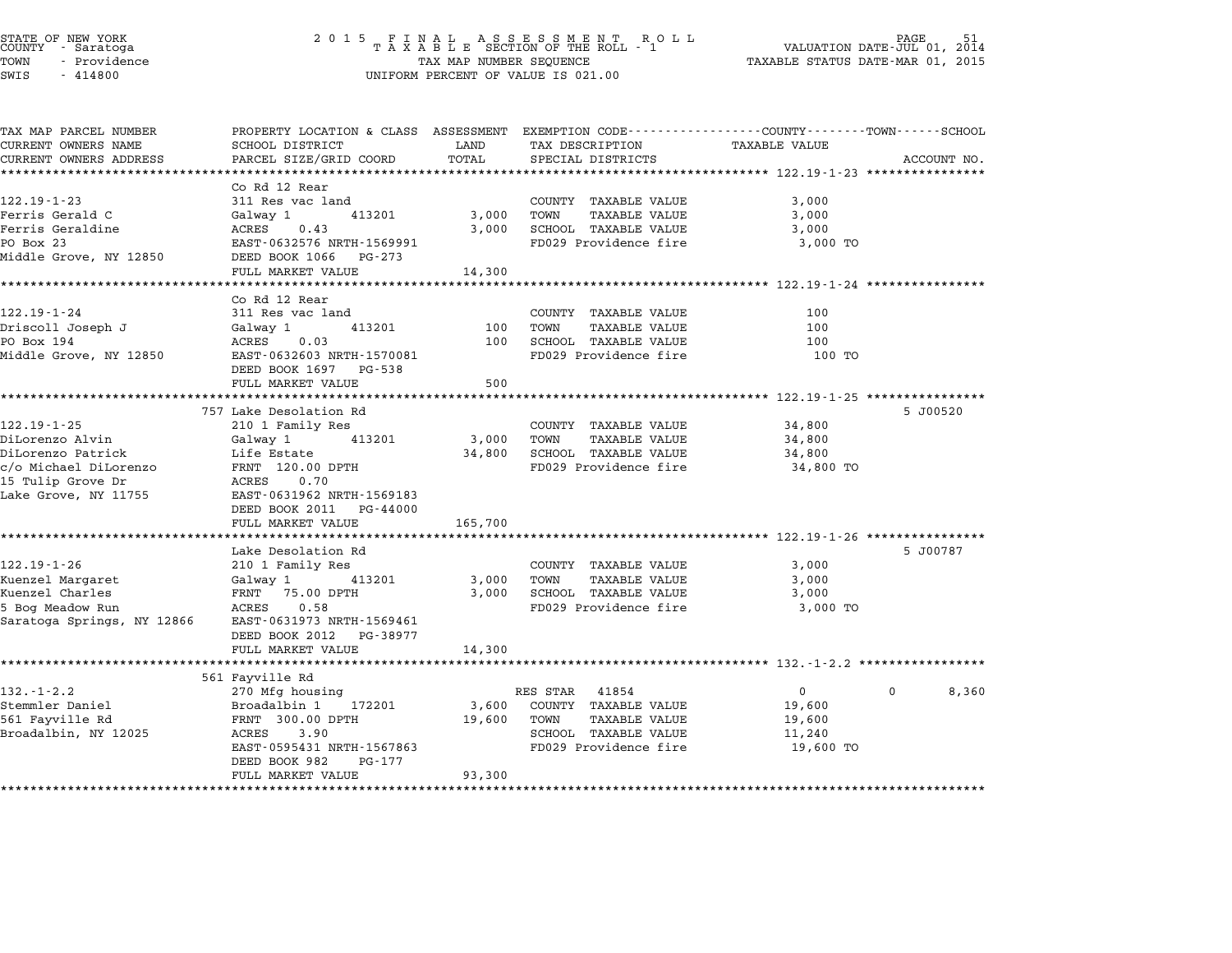|       | STATE OF NEW YORK<br>COUNTY - Saratoga |  |
|-------|----------------------------------------|--|
| TOWN  | - Providence                           |  |
| ----- | .                                      |  |

| TAX MAP PARCEL NUMBER<br>CURRENT OWNERS NAME | PROPERTY LOCATION & CLASS ASSESSMENT EXEMPTION CODE----------------COUNTY-------TOWN------SCHOOL<br>SCHOOL DISTRICT | LAND    | TAX DESCRIPTION                             | TAXABLE VALUE |                          |
|----------------------------------------------|---------------------------------------------------------------------------------------------------------------------|---------|---------------------------------------------|---------------|--------------------------|
| CURRENT OWNERS ADDRESS                       | PARCEL SIZE/GRID COORD                                                                                              | TOTAL   | SPECIAL DISTRICTS                           |               | ACCOUNT NO.              |
|                                              |                                                                                                                     |         |                                             |               |                          |
|                                              | Fayville Rd                                                                                                         |         |                                             |               |                          |
| $132. - 1 - 2.12$                            | 311 Res vac land                                                                                                    |         | COUNTY TAXABLE VALUE                        | 500           |                          |
| Gancarz Kara E                               | Broadalbin 1<br>172201                                                                                              | 500     | TOWN<br><b>TAXABLE VALUE</b>                | 500           |                          |
| 14 Thompson St                               | FRNT 360.00 DPTH                                                                                                    | 500     | SCHOOL TAXABLE VALUE                        | 500           |                          |
| PO Box 773                                   | ACRES<br>0.96                                                                                                       |         | FD029 Providence fire                       | 500 TO        |                          |
| Broadalbin, NY 12025                         | EAST-0596200 NRTH-1567666                                                                                           |         |                                             |               |                          |
|                                              | DEED BOOK 1687<br>PG-67                                                                                             |         |                                             |               |                          |
|                                              | FULL MARKET VALUE                                                                                                   | 2,400   |                                             |               |                          |
|                                              |                                                                                                                     |         |                                             |               |                          |
|                                              | 555 Fayville Rd                                                                                                     |         |                                             |               | 5 J00124                 |
| $132 - 1 - 2.111$                            | 270 Mfg housing                                                                                                     |         | AGED - ALL 41800                            | 4,000         | 4,000<br>4,000           |
| Hill Martin B                                | Broadalbin 1<br>172201                                                                                              |         | 800 SR STAR<br>41834                        | $\mathbf{0}$  | 4,000<br>$\Omega$        |
| 555 Fayville Rd                              | FRNT 250.00 DPTH                                                                                                    | 8,000   | COUNTY TAXABLE VALUE                        | 4,000         |                          |
| Broadalbin, NY 12025                         | 4.13<br>ACRES                                                                                                       |         | TOWN<br>TAXABLE VALUE                       | 4,000         |                          |
|                                              | EAST-0595656 NRTH-1567549                                                                                           |         | SCHOOL TAXABLE VALUE                        | 0             |                          |
|                                              | DEED BOOK 1337 PG-641                                                                                               |         | FD029 Providence fire                       | 8,000 TO      |                          |
|                                              | FULL MARKET VALUE                                                                                                   | 38,100  |                                             |               |                          |
|                                              | 590 Fayville Rd                                                                                                     |         | 80 PCT OF VALUE USED FOR EXEMPTION PURPOSES |               | 5 J01011                 |
| $132. - 1 - 3$                               | 240 Rural res                                                                                                       |         | VET COM CT 41131                            | 10,520        | 10,520<br>$\overline{0}$ |
| Owens Richard L                              | Broadalbin 1<br>172201                                                                                              |         | 13,200 RES STAR 41854                       | $\mathbf{0}$  | 8,360<br>0               |
| Owens Tracie Kuchark                         | FRNT 1994.00 DPTH                                                                                                   | 52,600  | COUNTY TAXABLE VALUE                        | 42,080        |                          |
| 590 Fayville Rd                              | ACRES 54.81                                                                                                         |         | TOWN<br>TAXABLE VALUE                       | 42,080        |                          |
| Broadalbin, NY 12025                         | EAST-0595649 NRTH-1568960                                                                                           |         | SCHOOL TAXABLE VALUE                        | 44,240        |                          |
|                                              | DEED BOOK 2009 PG-33748                                                                                             |         | FD029 Providence fire                       | 52,600 TO     |                          |
|                                              | FULL MARKET VALUE                                                                                                   | 250,500 |                                             |               |                          |
|                                              | **********************                                                                                              |         |                                             |               |                          |
|                                              | Fayville Rd                                                                                                         |         |                                             |               | 5 J01431                 |
| $132. - 1 - 6$                               | 210 1 Family Res                                                                                                    |         | COUNTY TAXABLE VALUE                        | 14,000        |                          |
| Gancarz Kara                                 | 172201<br>Broadalbin 1                                                                                              | 4,500   | TOWN<br>TAXABLE VALUE                       | 14,000        |                          |
| 14 Thompson St                               | FRNT 530.00 DPTH                                                                                                    | 14,000  | SCHOOL TAXABLE VALUE                        | 14,000        |                          |
| PO Box 773                                   | ACRES<br>5.00                                                                                                       |         | FD029 Providence fire                       | 14,000 TO     |                          |
| Broadalbin, NY 12025                         | EAST-0596027 NRTH-1568024                                                                                           |         |                                             |               |                          |
|                                              | DEED BOOK 1606<br>PG-123                                                                                            |         |                                             |               |                          |
|                                              | FULL MARKET VALUE                                                                                                   | 66,700  |                                             |               |                          |
|                                              |                                                                                                                     |         |                                             |               |                          |
|                                              | 118 Rhodes Orchard Rd                                                                                               |         |                                             |               | 5 J00211                 |
| $132. - 1 - 7.1$                             | 240 Rural res                                                                                                       |         | COUNTY TAXABLE VALUE                        | 60,400        |                          |
| Skomp Ivan L                                 | Broadalbin 1<br>172201                                                                                              | 24,600  | TOWN<br>TAXABLE VALUE                       | 60,400        |                          |
| 1537 Washout Rd                              | FRNT 50.00 DPTH                                                                                                     | 60,400  | SCHOOL TAXABLE VALUE                        | 60,400        |                          |
| Glenville, NY 12302                          | ACRES 118.35<br>EAST-0596767 NRTH-1568816                                                                           |         | FD029 Providence fire                       | 60,400 TO     |                          |
|                                              | $PG - 71$                                                                                                           |         |                                             |               |                          |
|                                              | DEED BOOK 1164<br>FULL MARKET VALUE                                                                                 | 287,600 |                                             |               |                          |
|                                              |                                                                                                                     |         |                                             |               |                          |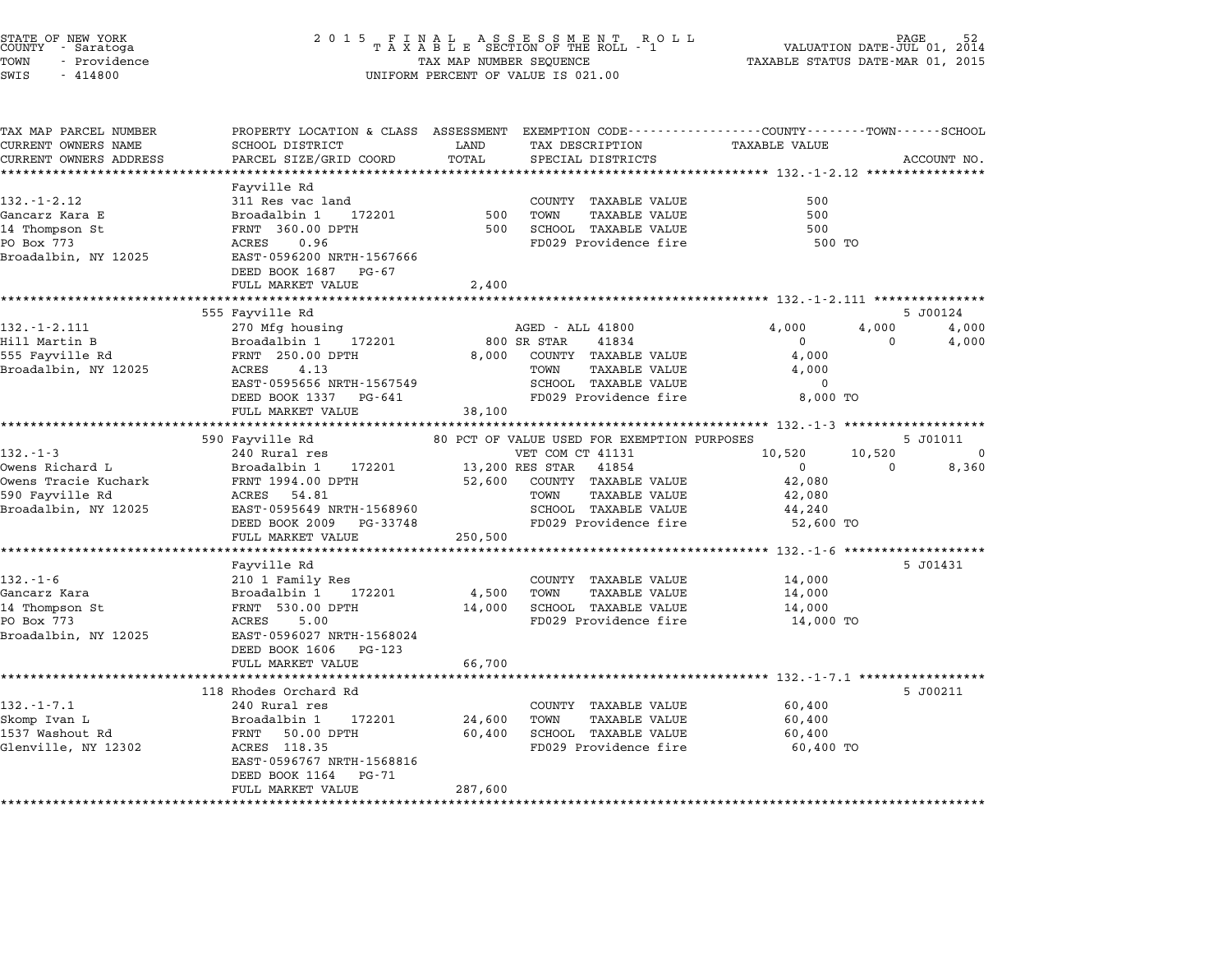| STATE OF NEW YORK<br>COUNTY - Saratoga<br>TOWN<br>- Providence<br>SWIS<br>$-414800$                                                     | 2 0 1 5                                                                                                                                                                                                                             | FINAL ASSESSMENT ROL<br>TAXABLE SECTION OF THE ROLL - 1<br>R O L L<br>TAX MAP NUMBER SEQUENCE<br>UNIFORM PERCENT OF VALUE IS 021.00                                                                                              | 53<br>2014<br>VALUATION DATE-JUL 01,<br>TAXABLE STATUS DATE-MAR 01, 2015                                                                                                                                   |
|-----------------------------------------------------------------------------------------------------------------------------------------|-------------------------------------------------------------------------------------------------------------------------------------------------------------------------------------------------------------------------------------|----------------------------------------------------------------------------------------------------------------------------------------------------------------------------------------------------------------------------------|------------------------------------------------------------------------------------------------------------------------------------------------------------------------------------------------------------|
| TAX MAP PARCEL NUMBER<br>CURRENT OWNERS NAME<br>CURRENT OWNERS ADDRESS                                                                  | SCHOOL DISTRICT<br>PARCEL SIZE/GRID COORD                                                                                                                                                                                           | LAND<br>TAX DESCRIPTION<br>TOTAL<br>SPECIAL DISTRICTS                                                                                                                                                                            | PROPERTY LOCATION & CLASS ASSESSMENT EXEMPTION CODE----------------COUNTY-------TOWN-----SCHOOL<br><b>TAXABLE VALUE</b><br>ACCOUNT NO.<br>************ 132.-1-7.2 ******************                       |
| $132. - 1 - 7.2$<br>Moynihan Linda<br>Crannell James<br>Cunningham Retha<br>c/o Linda Moynihan<br>1103 Glenwood Cir<br>Oneida, NY 13421 | Rhodes Orchard Rd<br>910 Priv forest<br>Broadalbin 1<br>172201<br>6.02<br>ACRES<br>EAST-0597153 NRTH-1569155<br>DEED BOOK 1450<br>PG-310<br>FULL MARKET VALUE                                                                       | COUNTY TAXABLE VALUE<br>1,200<br><b>TAXABLE VALUE</b><br>TOWN<br>1,200<br>SCHOOL TAXABLE VALUE<br>FD029 Providence fire<br>5,700                                                                                                 | 1,200<br>1,200<br>1,200<br>1,200 TO                                                                                                                                                                        |
| *************<br>$132. - 1 - 11$<br>Lesniak Joanne A<br>92 Jenkins Rd<br>Burnt Hills, NY 12027                                          | Fayville Rd<br>322 Rural vac>10<br>Broadalbin 1<br>172201<br>FRNT 1054.44 DPTH<br>ACRES 15.53<br>EAST-0598768 NRTH-1564837<br>DEED BOOK 1082<br>PG-199<br>FULL MARKET VALUE                                                         | COUNTY TAXABLE VALUE<br>3,900<br>TAXABLE VALUE<br>TOWN<br>3,900<br><b>SCHOOL TAXABLE VALUE</b><br>FD029 Providence fire<br>18,600                                                                                                | 5 J00011<br>3,900<br>3,900<br>3,900<br>3,900 TO                                                                                                                                                            |
| $132. - 1 - 12$<br>Schmidt Craig<br>Schmidt Joanne<br>499 Fayville Rd<br>Broadalbin, NY 12025                                           | 499 Fayville Rd<br>240 Rural res<br>172201<br>Broadalbin 1<br>FRNT 693.55 DPTH<br>ACRES<br>11.06<br>EAST-0598181 NRTH-1564088<br>DEED BOOK 1520<br>PG-155                                                                           | RES STAR<br>41854<br>COUNTY TAXABLE VALUE<br>6,000<br>38,100<br>TOWN<br><b>TAXABLE VALUE</b><br>SCHOOL TAXABLE VALUE<br>FD029 Providence fire                                                                                    | ******************** 132.-1-12 *************<br>5 J00010<br>0<br>$\Omega$<br>8,360<br>38,100<br>38,100<br>29,740<br>38,100 TO                                                                              |
| $132 - 1 - 13$<br>Andreano Beverly K<br>775 County Highway 126<br>Amsterdam, NY 12010                                                   | FULL MARKET VALUE<br>************************<br>270 Hans Creek Rd<br>240 Rural res<br>Broadalbin 1<br>172201<br>FRNT 635.00 DPTH<br>ACRES<br>15.08<br>EAST-0599672 NRTH-1564823<br>DEED BOOK 2007<br>PG-30902<br>FULL MARKET VALUE | 181,400<br>COUNTY TAXABLE VALUE<br>3,000<br>TOWN<br><b>TAXABLE VALUE</b><br>27,200<br>SCHOOL TAXABLE VALUE<br>FD029 Providence fire<br>129,500                                                                                   | 5 J00500<br>27,200<br>27,200<br>27,200<br>27,200 TO                                                                                                                                                        |
| $132 - 1 - 14.1$<br>Myers Stanley<br>114 Sleezer Rd<br>Broadalbin, NY 12025                                                             | 114 Sleezer Rd<br>210 1 Family Res<br>Broadalbin 1<br>172201<br>FRNT 422.18 DPTH<br>8.99<br>ACRES<br>EAST-0600544 NRTH-1562351<br>DEED BOOK 1684<br>PG-292<br>FULL MARKET VALUE<br>*********************************                | VET COM C 41132<br>4,600 VET COM T 41133<br>29,900 AGED C<br>41802<br>41803<br>AGED T<br>SR STAR<br>41834<br><b>TAXABLE VALUE</b><br>COUNTY<br>142,400<br>TOWN<br>TAXABLE VALUE<br>SCHOOL TAXABLE VALUE<br>FD029 Providence fire | ******* 132.-1-14.1 ****************<br>5 J00680<br>7,475<br>$\Omega$<br>$\Omega$<br>7,475<br>0<br>0<br>5,606<br>0<br>0<br>0<br>11,213<br>0<br>0<br>18,190<br>0<br>16,819<br>11,212<br>11,710<br>29,900 TO |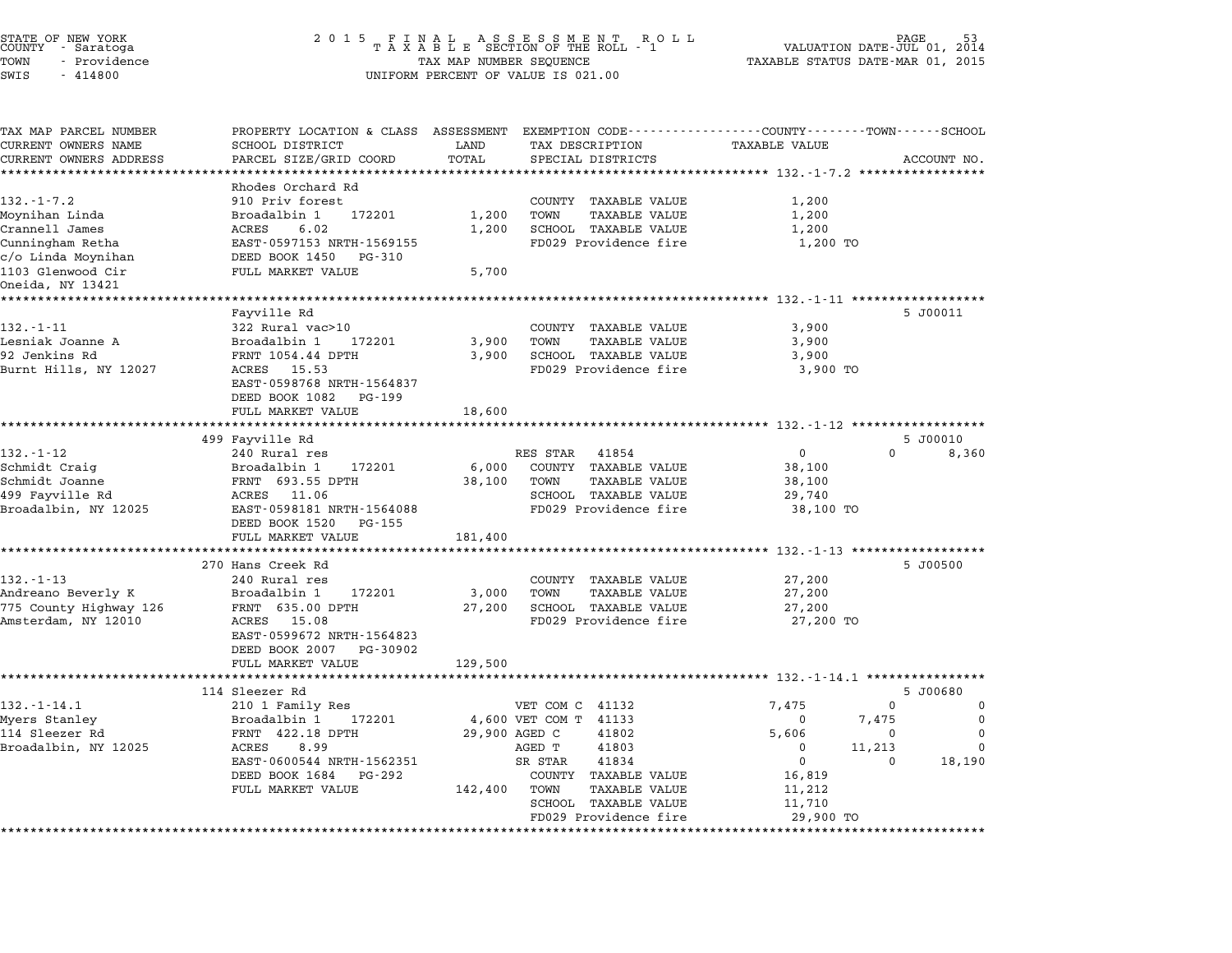| STATE OF NEW YORK<br>COUNTY - Saratoga<br>TOWN<br>- Providence<br>SWIS<br>$-414800$                        |                                                                                                                                                                                         | TAX MAP NUMBER SEQUENCE        | UNIFORM PERCENT OF VALUE IS 021.00                                                                                      | TAXABLE STATUS DATE-MAR 01, 2015                        | 54<br>AGE<br>VALUATION DATE-JUL 01, 2014 |
|------------------------------------------------------------------------------------------------------------|-----------------------------------------------------------------------------------------------------------------------------------------------------------------------------------------|--------------------------------|-------------------------------------------------------------------------------------------------------------------------|---------------------------------------------------------|------------------------------------------|
| TAX MAP PARCEL NUMBER<br>CURRENT OWNERS NAME<br>CURRENT OWNERS ADDRESS                                     | PROPERTY LOCATION & CLASS ASSESSMENT EXEMPTION CODE--------------COUNTY-------TOWN-----SCHOOL<br>SCHOOL DISTRICT<br>PARCEL SIZE/GRID COORD<br>*******************                       | LAND<br>TOTAL<br>************* | TAX DESCRIPTION<br>SPECIAL DISTRICTS<br>·************************************ 132.-1-15.1 **********                    | TAXABLE VALUE                                           | ACCOUNT NO.                              |
| 132.-1-15.1<br>Loucks Thomas F<br>Loucks Patricia C<br>113 Sleezer Rd<br>Broadalbin, NY 12025              | Fayville Rd<br>910 Priv forest<br>Broadalbin 1<br>172201<br>Lot 2<br>FRNT 1013.42 DPTH<br>ACRES<br>21.58<br>EAST-0599903 NRTH-1562003                                                   | 7,200<br>7,200                 | COUNTY TAXABLE VALUE<br>TAXABLE VALUE<br>TOWN<br>SCHOOL TAXABLE VALUE<br>FD029 Providence fire                          | 7,200<br>7,200<br>7,200<br>7,200 TO                     | 5 J00122                                 |
|                                                                                                            | DEED BOOK 2012<br>PG-12196<br>FULL MARKET VALUE<br>*********************                                                                                                                | 34,300                         |                                                                                                                         |                                                         |                                          |
| $132 - 1 - 15.2$<br>Curtin Thomas G<br>606 7th Ave<br>Troy, NY 12182                                       | 123 Sleezer Rd<br>311 Res vac land<br>172201<br>Broadalbin 1<br>Lot 1<br>FRNT 1088.36 DPTH<br>ACRES<br>8.00<br>EAST-0599785 NRTH-1562395<br>DEED BOOK 2012 PG-7904<br>FULL MARKET VALUE | 4,400<br>4,400<br>21,000       | COUNTY TAXABLE VALUE<br><b>TAXABLE VALUE</b><br>TOWN<br>SCHOOL TAXABLE VALUE<br>FD029 Providence fire                   | 4,400<br>4,400<br>4,400<br>4,400 TO                     |                                          |
| $132 - 1 - 19.2$<br>Richiazzi Joseph J                                                                     | 156 Toohey Rd<br>240 Rural res<br>Broadalbin 1<br>172201                                                                                                                                | **********<br>5,200            | RES STAR<br>41854<br>COUNTY TAXABLE VALUE                                                                               | $\mathbf{0}$<br>47,000                                  | 8,360<br>0                               |
| Richiazzi Bethann<br>156 Toohey Rd<br>Broadalbin, NY 12025                                                 | FRNT 648.29 DPTH<br>ACRES 11.96<br>EAST-0595528 NRTH-1560347<br>DEED BOOK 1341<br>PG-37                                                                                                 | 47,000                         | TOWN<br>TAXABLE VALUE<br>SCHOOL TAXABLE VALUE<br>FD029 Providence fire                                                  | 47,000<br>38,640<br>47,000 TO                           |                                          |
|                                                                                                            | FULL MARKET VALUE                                                                                                                                                                       | 223,800                        |                                                                                                                         |                                                         |                                          |
| $132. - 1 - 19.12$<br>Ferguson Thomas W<br>7420 Fishhouse Rd<br>Broadalbin, NY 12025                       | 7420 Fish House Rd<br>240 Rural res<br>Broadalbin 1<br>172201<br>Lot $#1$<br>FRNT 373.49 DPTH<br>ACRES<br>16.03<br>EAST-0594834 NRTH-1561738<br>DEED BOOK 1425<br>PG-12                 | 6,000<br>43,000                | RES STAR 41854<br>COUNTY TAXABLE VALUE<br><b>TAXABLE VALUE</b><br>TOWN<br>SCHOOL TAXABLE VALUE<br>FD029 Providence fire | $\mathbf{0}$<br>43,000<br>43,000<br>34,640<br>43,000 TO | 0<br>8,360                               |
|                                                                                                            | FULL MARKET VALUE                                                                                                                                                                       | 204,800                        |                                                                                                                         |                                                         |                                          |
| $132. - 1 - 19.13$<br>Cromling Trudi M<br>Cromling Patrick E<br>7418 Fish House Rd<br>Broadalbin, NY 12025 | 7418 Fish House Rd<br>240 Rural res<br>Broadalbin 1<br>172201<br>Lot $#2$<br>FRNT 373.48 DPTH<br>ACRES 16.44<br>EAST-0594763 NRTH-1562158<br>DEED BOOK 1678 PG-1<br>FULL MARKET VALUE   | 6,000<br>44,000<br>209,500     | RES STAR 41854<br>COUNTY TAXABLE VALUE<br>TAXABLE VALUE<br>TOWN<br>SCHOOL TAXABLE VALUE<br>FD029 Providence fire        | 0<br>44,000<br>44,000<br>35,640<br>44,000 TO            | $\mathbf{0}$<br>8,360                    |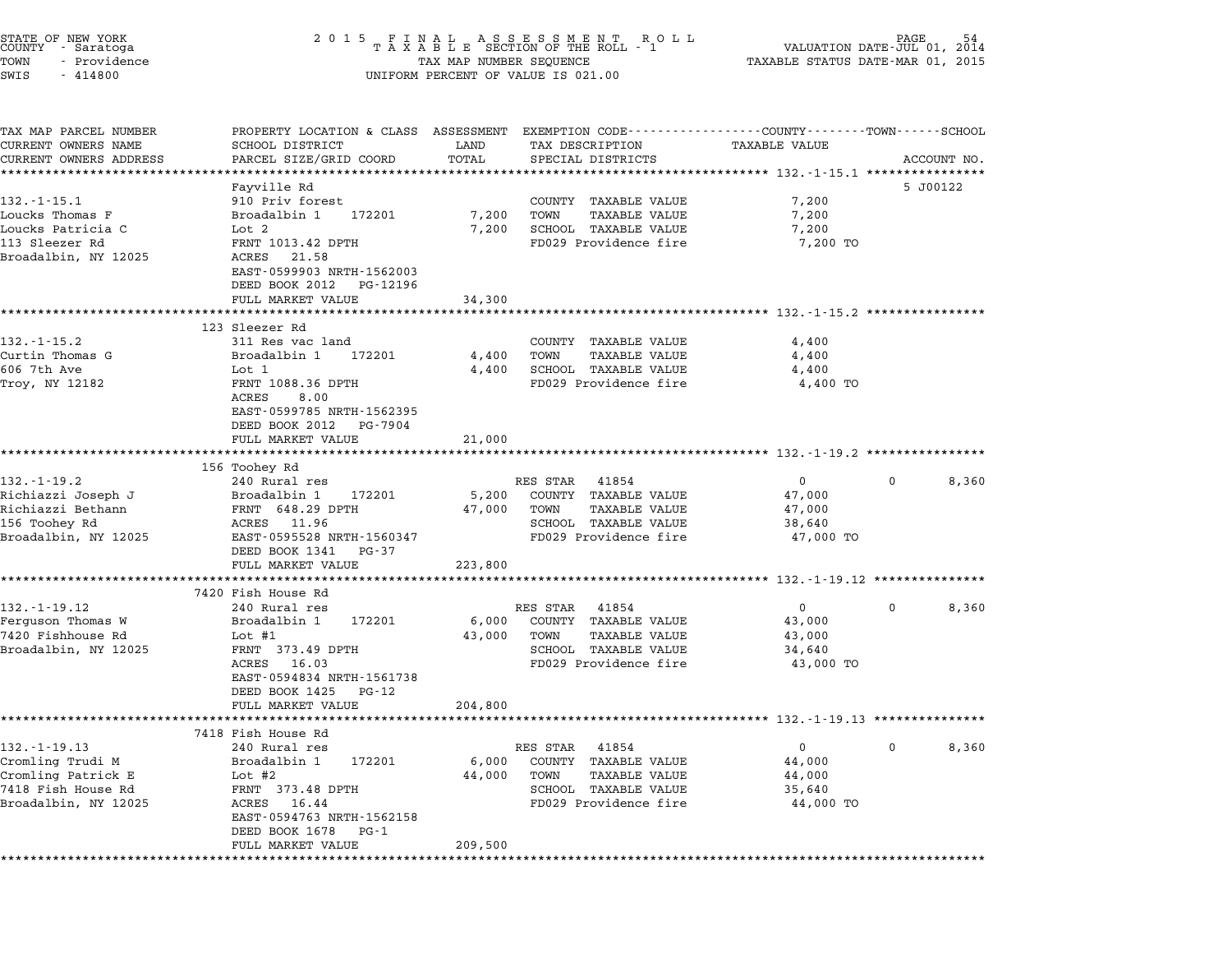| STATE OF NEW YORK<br>COUNTY - Saratoga<br>TOWN<br>- Providence<br>SWIS<br>$-414800$          | 2 0 1 5                                                                                                                                                      | TAX MAP NUMBER SEQUENCE  | FINAL ASSESSMENT ROLL<br>TAXABLE SECTION OF THE ROLL - 1<br>UNIFORM PERCENT OF VALUE IS 021.00           | VALUATION DATE-JUL 01,<br>TAXABLE STATUS DATE-MAR 01, 2015 | 55<br>2014  |
|----------------------------------------------------------------------------------------------|--------------------------------------------------------------------------------------------------------------------------------------------------------------|--------------------------|----------------------------------------------------------------------------------------------------------|------------------------------------------------------------|-------------|
| TAX MAP PARCEL NUMBER<br>CURRENT OWNERS NAME<br>CURRENT OWNERS ADDRESS                       | PROPERTY LOCATION & CLASS ASSESSMENT EXEMPTION CODE---------------COUNTY-------TOWN-----SCHOOL<br>SCHOOL DISTRICT<br>PARCEL SIZE/GRID COORD                  | LAND<br>TOTAL            | TAX DESCRIPTION<br>SPECIAL DISTRICTS                                                                     | <b>TAXABLE VALUE</b>                                       | ACCOUNT NO. |
|                                                                                              | 7414 Fish House Rd                                                                                                                                           | ******                   |                                                                                                          | ********************** 132.-1-19.111 ***************       | 5 L01258    |
| 132. - 1 - 19. 111                                                                           | 240 Rural res                                                                                                                                                |                          | RES STAR<br>41854                                                                                        | 0                                                          | 0<br>8,360  |
| Porter Joan M<br>7414 Fishhouse Rd<br>Broadalbin, NY 12025                                   | Broadalbin 1<br>172201<br>Lot #3<br>FRNT 1223.78 DPTH<br>ACRES<br>37.10<br>EAST-0595021 NRTH-1560935                                                         | 10,200<br>30,700         | COUNTY TAXABLE VALUE<br>TOWN<br><b>TAXABLE VALUE</b><br>SCHOOL TAXABLE VALUE<br>FD029 Providence fire    | 30,700<br>30,700<br>22,340<br>30,700 TO                    |             |
|                                                                                              | DEED BOOK 1577<br>PG-412<br>FULL MARKET VALUE                                                                                                                | 146,200                  |                                                                                                          |                                                            |             |
|                                                                                              |                                                                                                                                                              |                          |                                                                                                          | ********************** 132.-1-21 *************             |             |
| $132. - 1 - 21$<br>Keller Donald A<br>Hall James T<br>4746 Consaul Rd<br>Amsterdam, NY 12020 | Fish House Rd<br>210 1 Family Res<br>Broadalbin 1<br>172201<br>FRNT 460.00 DPTH<br>0.67<br>ACRES<br>EAST-0593848 NRTH-1562058<br>DEED BOOK 2013              | 3,200<br>8,300           | COUNTY TAXABLE VALUE<br><b>TAXABLE VALUE</b><br>TOWN<br>SCHOOL TAXABLE VALUE<br>FD029 Providence fire    | 8,300<br>8,300<br>8,300<br>8,300 TO                        | 5 J00677    |
|                                                                                              | PG-22775<br>FULL MARKET VALUE                                                                                                                                | 39,500                   |                                                                                                          |                                                            |             |
|                                                                                              |                                                                                                                                                              |                          |                                                                                                          |                                                            |             |
|                                                                                              | 7431 Fish House Rd                                                                                                                                           |                          |                                                                                                          |                                                            | 5 J01645    |
| $132 - 1 - 24$                                                                               | 311 Res vac land                                                                                                                                             |                          | COUNTY TAXABLE VALUE                                                                                     | 100                                                        |             |
| MacFee Theron                                                                                | Broadalbin 1<br>172201                                                                                                                                       | 100<br>100               | TAXABLE VALUE<br>TOWN<br>SCHOOL TAXABLE VALUE                                                            | 100<br>100                                                 |             |
| MacFee Gladys E<br>c/o Kristel Sharon G<br>Rd3 Potter Rd<br>Amsterdam, NY 12010              | Life Estate<br>FRNT 270.00 DPTH<br>ACRES<br>0.12<br>EAST-0593791 NRTH-1562358<br>DEED BOOK 1693<br>PG-332                                                    |                          | FD029 Providence fire                                                                                    | 100 TO                                                     |             |
|                                                                                              | FULL MARKET VALUE                                                                                                                                            | 500                      |                                                                                                          |                                                            |             |
|                                                                                              | 7438 Fish House Rd                                                                                                                                           |                          |                                                                                                          |                                                            | 5 L01200    |
| $132. - 1 - 25.1$<br>Stamates Theresa<br>7438 Fish House Rd<br>Broadalbin, NY 12025          | 270 Mfg housing<br>Broadalbin 1<br>172201<br>FRNT 224.00 DPTH<br>ACRES<br>4.87<br>EAST-0594362 NRTH-1562317<br>DEED BOOK 1387<br>PG-705<br>FULL MARKET VALUE | 3,800<br>8,374<br>39,900 | COUNTY TAXABLE VALUE<br>TOWN<br>TAXABLE VALUE<br>SCHOOL TAXABLE VALUE<br>FD029 Providence fire           | 8,374<br>8,374<br>8,374<br>8,374 TO                        |             |
|                                                                                              |                                                                                                                                                              |                          |                                                                                                          | *************************** 132.-1-25.2 ********           |             |
| $132 - 1 - 25.2$<br>Johnson Ronald L<br>24 Summers Hill Dr<br>Southington, CT 06489          | 7440 Fish House Rd<br>210 1 Family Res<br>Broadalbin 1<br>172201<br>Also Bk 1571 Pg 397<br>2008/12902 corr deed<br>FRNT 209.00 DPTH<br>ACRES<br>5.20         | 3,800<br>50,400          | TAXABLE VALUE<br>COUNTY<br><b>TAXABLE VALUE</b><br>TOWN<br>SCHOOL TAXABLE VALUE<br>FD029 Providence fire | 50,400<br>50,400<br>50,400<br>50,400 TO                    |             |
|                                                                                              | EAST-0594311 NRTH-1562510<br>DEED BOOK 2007<br>PG-39266<br>FULL MARKET VALUE                                                                                 | 240,000                  |                                                                                                          |                                                            |             |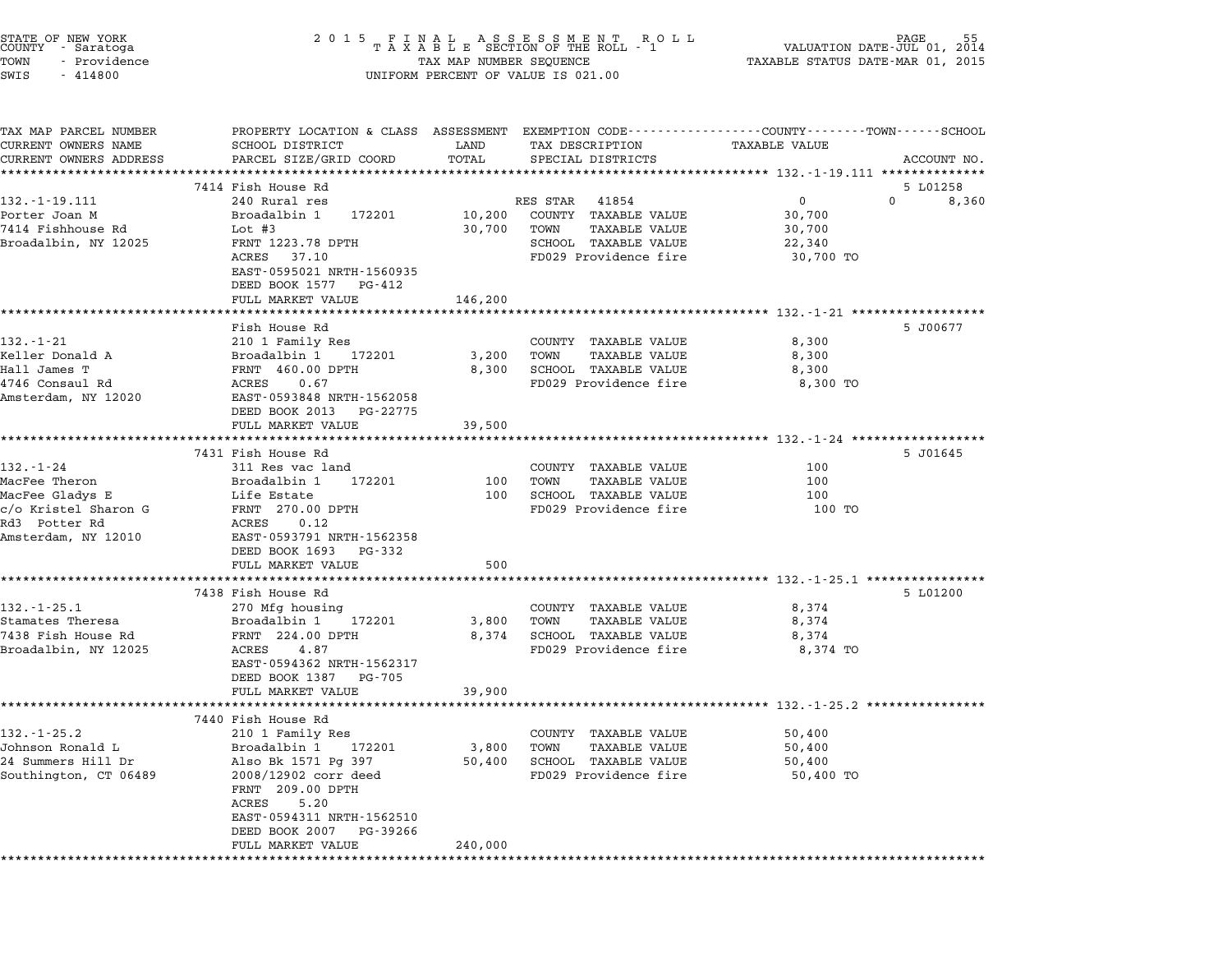| STATE OF NEW YORK<br>COUNTY – Saratoga<br>TOWN<br>- Providence<br>SWIS<br>$-414800$ | $\begin{array}{cccccccccccccccccc} 2& 0& 1& 5 & & F & I & N & A & L & & A & S & S & E & S & S & M & E & N & T & & R & O & L \\ T & A & X & A & B & L & E & SECTION OF THE ROLL & - & 1 \end{array}$<br>TAX MAP NUMBER SEQUENCE<br>UNIFORM PERCENT OF VALUE IS 021.00 |                    |                                               | PAGE<br>VALUATION DATE-JUL 01, 2014<br>TAXABLE STATUS DATE-MAR 01, 2015                                                 |  |
|-------------------------------------------------------------------------------------|----------------------------------------------------------------------------------------------------------------------------------------------------------------------------------------------------------------------------------------------------------------------|--------------------|-----------------------------------------------|-------------------------------------------------------------------------------------------------------------------------|--|
| TAX MAP PARCEL NUMBER<br>CURRENT OWNERS NAME                                        | SCHOOL DISTRICT                                                                                                                                                                                                                                                      | LAND               | TAX DESCRIPTION                               | PROPERTY LOCATION & CLASS ASSESSMENT EXEMPTION CODE----------------COUNTY-------TOWN-----SCHOOL<br><b>TAXABLE VALUE</b> |  |
| CURRENT OWNERS ADDRESS                                                              | PARCEL SIZE/GRID COORD                                                                                                                                                                                                                                               | TOTAL              | SPECIAL DISTRICTS                             | ACCOUNT NO.                                                                                                             |  |
| **********************                                                              |                                                                                                                                                                                                                                                                      |                    |                                               |                                                                                                                         |  |
|                                                                                     | Hans Creek Rd                                                                                                                                                                                                                                                        |                    |                                               | 5 J00572                                                                                                                |  |
| $132. - 1 - 29.11$                                                                  | 910 Priv forest                                                                                                                                                                                                                                                      |                    | COUNTY TAXABLE VALUE                          | 1,840                                                                                                                   |  |
| Cerasia Matthew J                                                                   | Broadalbin 1 172201                                                                                                                                                                                                                                                  | 1,840              | TOWN<br>TAXABLE VALUE                         | 1,840                                                                                                                   |  |
| Cerasia Ashley<br>103 East Blvd                                                     | FRNT 250.00 DPTH<br>ACRES 14.73                                                                                                                                                                                                                                      | 1,840              | SCHOOL TAXABLE VALUE<br>FD029 Providence fire | 1,840<br>1,840 TO                                                                                                       |  |
| Gloversville, NY 12078                                                              | EAST-0594976 NRTH-1563660<br>DEED BOOK 2015 PG-895                                                                                                                                                                                                                   |                    |                                               |                                                                                                                         |  |
|                                                                                     | FULL MARKET VALUE                                                                                                                                                                                                                                                    | 8,800              |                                               |                                                                                                                         |  |
|                                                                                     | * * * * * * * * * * * * * * * * * * * *                                                                                                                                                                                                                              | *************      |                                               | ******************************** 132.-1-29.12 *************                                                             |  |
|                                                                                     | Fish House Rd                                                                                                                                                                                                                                                        |                    |                                               |                                                                                                                         |  |
| $132 - 1 - 29 - 12$<br>Davis Mark E Sr                                              | 314 Rural vac<10<br>Broadalbin 1<br>172201                                                                                                                                                                                                                           | 1,200              | COUNTY TAXABLE VALUE<br>TAXABLE VALUE<br>TOWN | 1,200<br>1,200                                                                                                          |  |
| Butler Barbara J                                                                    | FRNT 100.00 DPTH                                                                                                                                                                                                                                                     | 1,200              | SCHOOL TAXABLE VALUE                          | 1,200                                                                                                                   |  |
| 121 N Market St                                                                     | ACRES 3.02                                                                                                                                                                                                                                                           |                    | FD029 Providence fire                         | 1,200 TO                                                                                                                |  |
| Johnstown, NY 12095                                                                 | EAST-0593988 NRTH-1563164<br>DEED BOOK 2014 PG-27614                                                                                                                                                                                                                 |                    |                                               |                                                                                                                         |  |
|                                                                                     | FULL MARKET VALUE                                                                                                                                                                                                                                                    | 5,700              |                                               |                                                                                                                         |  |
|                                                                                     |                                                                                                                                                                                                                                                                      | ***********        |                                               | ************************ 132.-1-29.21 ***************                                                                   |  |
| 132.-1-29.21                                                                        | Hans Creek Rd<br>910 Priv forest                                                                                                                                                                                                                                     |                    | COUNTY TAXABLE VALUE                          | 5 J01294<br>6,400                                                                                                       |  |
| Lee Kenneth H                                                                       | Broadalbin 1<br>172201                                                                                                                                                                                                                                               | 6,400              | TOWN<br><b>TAXABLE VALUE</b>                  | 6,400                                                                                                                   |  |
| Lee Evelyn J                                                                        | Life Estate                                                                                                                                                                                                                                                          | 6,400              | SCHOOL TAXABLE VALUE                          | 6,400                                                                                                                   |  |
| Attn: Lee J & Christophersen P FRNT 2020.00 DPTH                                    |                                                                                                                                                                                                                                                                      |                    | FD029 Providence fire                         | 6,400 TO                                                                                                                |  |
| 737 Union Mills Rd                                                                  | ACRES 24.58                                                                                                                                                                                                                                                          |                    |                                               |                                                                                                                         |  |
| Broadalbin, NY 12025                                                                | EAST-0594643 NRTH-1564052<br>DEED BOOK 1707 PG-580                                                                                                                                                                                                                   |                    |                                               |                                                                                                                         |  |
|                                                                                     | FULL MARKET VALUE                                                                                                                                                                                                                                                    | 30,500<br>******** |                                               | ;***************************** 132.-1-29.22 **************                                                              |  |
|                                                                                     | Hans Creek Rd                                                                                                                                                                                                                                                        |                    |                                               |                                                                                                                         |  |
| $132. - 1 - 29.22$                                                                  | 314 Rural vac<10                                                                                                                                                                                                                                                     |                    | COUNTY TAXABLE VALUE                          | 4,200                                                                                                                   |  |
| Lee James M                                                                         | Broadalbin 1 172201                                                                                                                                                                                                                                                  | 4,200              | TOWN<br>TAXABLE VALUE                         | 4,200                                                                                                                   |  |
| 737 Union Mills Rd                                                                  | FRNT 340.00 DPTH                                                                                                                                                                                                                                                     | 4,200              | SCHOOL TAXABLE VALUE                          | 4,200                                                                                                                   |  |
| Broadalbin, NY 12025                                                                | ACRES<br>4.94<br>EAST-0593890 NRTH-1563849                                                                                                                                                                                                                           |                    | FD029 Providence fire                         | 4,200 TO                                                                                                                |  |
|                                                                                     | DEED BOOK 1002 PG-916<br>FULL MARKET VALUE                                                                                                                                                                                                                           | 20,000             |                                               |                                                                                                                         |  |
|                                                                                     | **********************<br>Hans Creek Rd Rear                                                                                                                                                                                                                         |                    |                                               | 5 J00342                                                                                                                |  |
| $132 - 1 - 30$                                                                      | 322 Rural vac>10                                                                                                                                                                                                                                                     |                    | COUNTY TAXABLE VALUE                          | 9,600                                                                                                                   |  |
| Della Ratta Peter Jr                                                                | Broadalbin 1 172201                                                                                                                                                                                                                                                  | 9,600              | TOWN<br>TAXABLE VALUE                         | 9,600                                                                                                                   |  |
| Mac Villa Angela                                                                    | Also Deed 1656/481                                                                                                                                                                                                                                                   | 9,600              | SCHOOL TAXABLE VALUE                          | 9,600                                                                                                                   |  |
| etal                                                                                | ACRES 34.60                                                                                                                                                                                                                                                          |                    | FD029 Providence fire                         | 9,600 TO                                                                                                                |  |
| c/o Richard Della Ratta<br>1519 Wendell Ave                                         | EAST-0594105 NRTH-1564749<br>DEED BOOK 1190 PG-294                                                                                                                                                                                                                   |                    |                                               |                                                                                                                         |  |
| Schenectady, NY 12303                                                               | FULL MARKET VALUE                                                                                                                                                                                                                                                    | 45,700             |                                               |                                                                                                                         |  |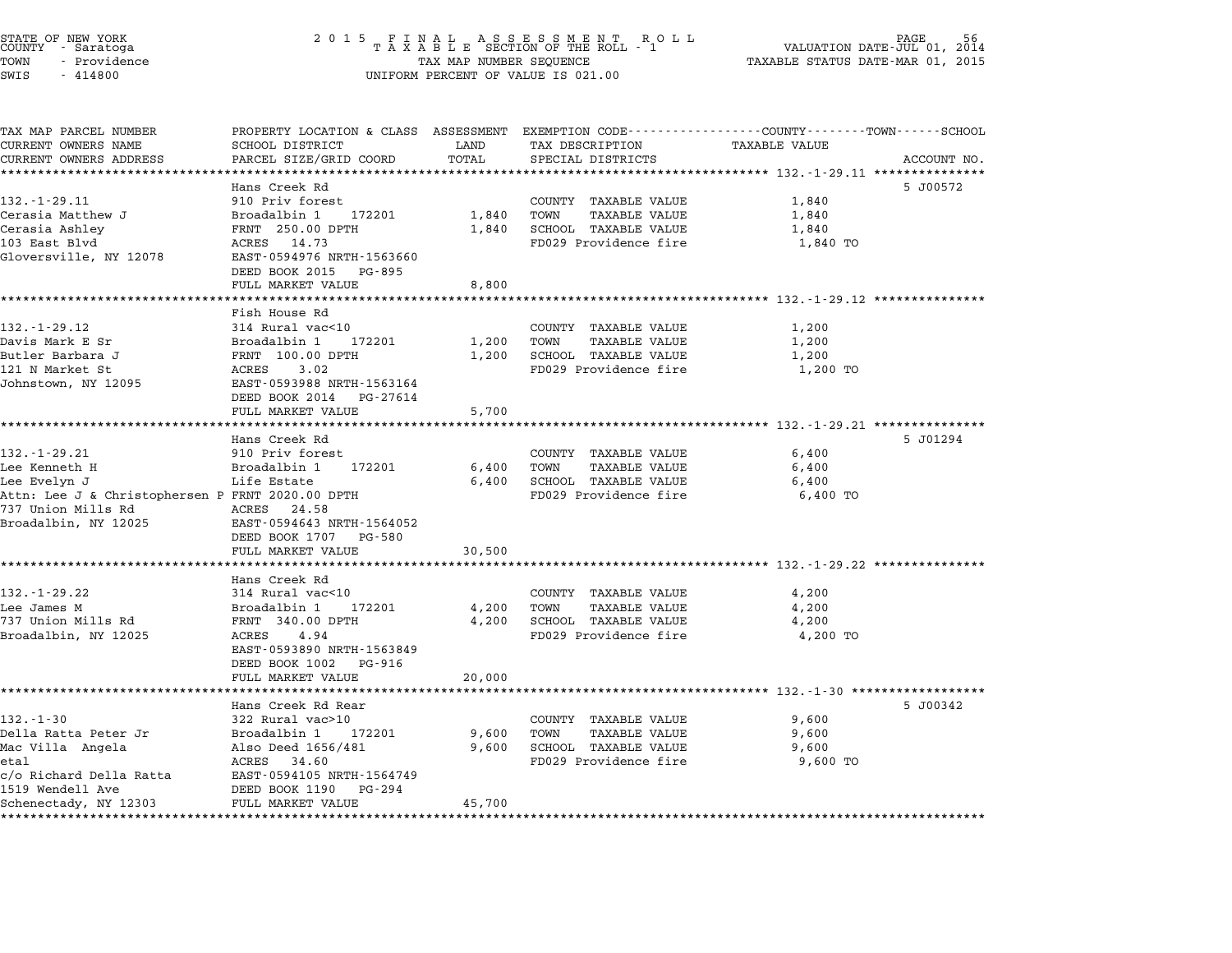| STATE OF NEW YORK<br><b>COUNTY</b><br>- Saratoga | 2 0 1 5                                       |                    | FINAL ASSESSMENT<br>TAXABLE SECTION OF THE ROLL<br>R O L L<br>- 1 | VALUATION DATE-JUL 01, 2014                                    | PAGE              |
|--------------------------------------------------|-----------------------------------------------|--------------------|-------------------------------------------------------------------|----------------------------------------------------------------|-------------------|
| TOWN<br>- Providence                             | TAX MAP NUMBER SEQUENCE                       |                    |                                                                   | TAXABLE STATUS DATE-MAR 01, 2015                               |                   |
| SWIS<br>$-414800$                                |                                               |                    | UNIFORM PERCENT OF VALUE IS 021.00                                |                                                                |                   |
| TAX MAP PARCEL NUMBER                            | PROPERTY LOCATION & CLASS ASSESSMENT          |                    |                                                                   | EXEMPTION CODE-----------------COUNTY-------TOWN-----SCHOOL    |                   |
| CURRENT OWNERS NAME                              | SCHOOL DISTRICT                               | LAND               | TAX DESCRIPTION                                                   | TAXABLE VALUE                                                  |                   |
| CURRENT OWNERS ADDRESS                           | PARCEL SIZE/GRID COORD                        | TOTAL              | SPECIAL DISTRICTS                                                 |                                                                | ACCOUNT NO.       |
|                                                  | *********************                         |                    |                                                                   |                                                                |                   |
|                                                  | 530 Fayville Rd                               |                    |                                                                   |                                                                | 5 J00017          |
| $132. - 1 - 31.11$                               | 240 Rural res                                 |                    | RES STAR<br>41854                                                 | $\overline{0}$                                                 | $\Omega$<br>8,360 |
| Trosan William J                                 | Broadalbin 1<br>172201                        | 34,300             | COUNTY TAXABLE VALUE                                              | 55,400                                                         |                   |
| 530 Fayville Rd                                  | Also Bk 1337 Pg 364                           | 55,400             | TOWN<br><b>TAXABLE VALUE</b>                                      | 55,400                                                         |                   |
| Broadalbin, NY 12025                             | FRNT 2375.00 DPTH                             |                    | SCHOOL TAXABLE VALUE                                              | 47,040                                                         |                   |
|                                                  | ACRES 195.86                                  |                    | FD029 Providence fire                                             | 55,400 TO                                                      |                   |
|                                                  | EAST-0596671 NRTH-1565575                     |                    |                                                                   |                                                                |                   |
|                                                  | DEED BOOK 1741 PG-74                          |                    |                                                                   |                                                                |                   |
|                                                  | FULL MARKET VALUE                             | 263,800            |                                                                   |                                                                |                   |
|                                                  |                                               |                    |                                                                   | ********************************* 132.-1-32.1 **************** |                   |
|                                                  | Fayville Rd                                   |                    |                                                                   |                                                                | 5 J00128          |
| $132. - 1 - 32.1$                                | 910 Priv forest                               |                    | COUNTY TAXABLE VALUE                                              | 3,000                                                          |                   |
| Buell George C                                   | 172201<br>Broadalbin 1                        | 3,000              | TOWN<br><b>TAXABLE VALUE</b>                                      | 3,000                                                          |                   |
| Buell Agnes H                                    | 25.74<br>ACRES                                | 3,000              | SCHOOL TAXABLE VALUE                                              | 3,000                                                          |                   |
| 327 Co Hwy 109                                   | EAST-0593617 NRTH-1566157                     |                    | FD029 Providence fire                                             | 3,000 TO                                                       |                   |
| Broadalbin, NY 12025                             | DEED BOOK 1090<br>PG-589                      |                    |                                                                   |                                                                |                   |
|                                                  | FULL MARKET VALUE<br>************************ | 14,300<br>******** |                                                                   | ********************* 132.-1-32.22 ****************            |                   |
|                                                  | 551 Fayville Rd                               |                    |                                                                   |                                                                |                   |
| $132 - 1 - 32.22$                                | 322 Rural vac>10                              |                    | COUNTY TAXABLE VALUE                                              | 13,800                                                         |                   |
| Frey Scott                                       | Broadalbin 1<br>172201                        | 13,800             | TOWN<br>TAXABLE VALUE                                             | 13,800                                                         |                   |
| D Alisa Albert                                   | FRNT 194.61 DPTH                              | 13,800             | SCHOOL TAXABLE VALUE                                              | 13,800                                                         |                   |
| 259 Trinity Pass                                 | 55.33<br>ACRES                                |                    | FD029 Providence fire                                             | 13,800 TO                                                      |                   |
| Pound Ridge, NY 10576                            | EAST-0594680 NRTH-1566561                     |                    |                                                                   |                                                                |                   |
|                                                  | DEED BOOK 2011<br>PG-11423                    |                    |                                                                   |                                                                |                   |
|                                                  | FULL MARKET VALUE                             | 65,700             |                                                                   |                                                                |                   |
|                                                  |                                               |                    |                                                                   |                                                                |                   |
|                                                  | Rhodes Orchard Rd Rear                        |                    |                                                                   |                                                                | 5 J00356          |
| $132 - 1 - 35$                                   | 910 Priv forest                               |                    | COUNTY TAXABLE VALUE                                              | 7,800                                                          |                   |
| Gates Richard                                    | 172201<br>Broadalbin 1                        | 7,800              | TOWN<br><b>TAXABLE VALUE</b>                                      | 7,800                                                          |                   |
| Gates Linda                                      | ACRES 41.14                                   | 7,800              | SCHOOL TAXABLE VALUE                                              | 7,800                                                          |                   |
| 150 Sunset Acres                                 | EAST-0597781 NRTH-1569665                     |                    | FD029 Providence fire                                             | 7,800 TO                                                       |                   |
| Broadalbin, NY 12025                             | DEED BOOK 1039<br>$PG - 40$                   |                    |                                                                   |                                                                |                   |
|                                                  | FULL MARKET VALUE                             | 37,100             |                                                                   |                                                                |                   |
|                                                  | ******************                            |                    |                                                                   | ************ 132.-1-36 *******************                     |                   |
|                                                  | Rhodes Orchard Rd                             |                    |                                                                   |                                                                | 5 J00509          |
| $132. - 1 - 36$                                  | 910 Priv forest                               |                    | COUNTY TAXABLE VALUE                                              | 700                                                            |                   |
| Moynihan Linda C et al                           | Broadalbin 1<br>172201                        | 700                | TOWN<br><b>TAXABLE VALUE</b>                                      | 700                                                            |                   |
| 1103 Glenwood Cir                                |                                               | 700                |                                                                   | 700                                                            |                   |
|                                                  | ACRES<br>3.75                                 |                    | SCHOOL TAXABLE VALUE                                              |                                                                |                   |
| Oneida, NY 13421                                 | EAST-0598151 NRTH-1568676                     |                    | FD029 Providence fire                                             | 700 TO                                                         |                   |
|                                                  | DEED BOOK 997<br>PG-262<br>FULL MARKET VALUE  | 3,300              |                                                                   |                                                                |                   |

STATE OF NEW YORK <sup>2</sup> <sup>0</sup> <sup>1</sup> 5 F I N A L A S S E S S M E N T R O L L PAGE 57 COUNTY - Saratoga <sup>T</sup> <sup>A</sup> <sup>X</sup> <sup>A</sup> <sup>B</sup> <sup>L</sup> <sup>E</sup> SECTION OF THE ROLL - <sup>1</sup> VALUATION DATE-JUL 01, <sup>2014</sup>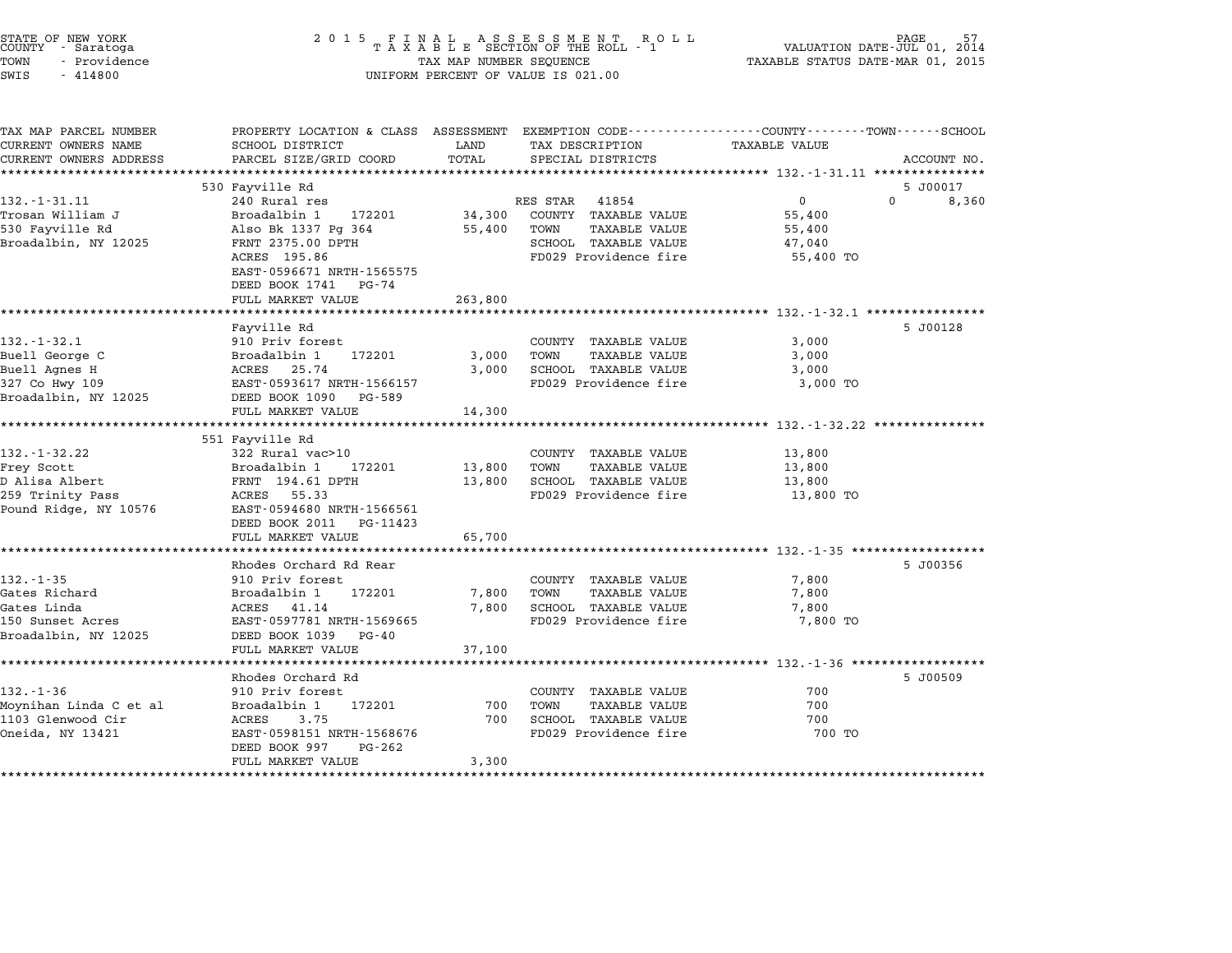| STATE OF NEW YORK<br>COUNTY – Saratoga<br>TOWN<br>- Providence<br>SWIS<br>$-414800$ | 2 0 1 5                                                                                                           | TAX MAP NUMBER SEQUENCE | FINAL ASSESSMENT RO<br>TAXABLE SECTION OF THE ROLL - 1<br>R O L L<br>UNIFORM PERCENT OF VALUE IS 021.00 | VALUATION DATE-JUL 01, 2014<br>TAXABLE STATUS DATE-MAR 01, 2015  | PAGE        |
|-------------------------------------------------------------------------------------|-------------------------------------------------------------------------------------------------------------------|-------------------------|---------------------------------------------------------------------------------------------------------|------------------------------------------------------------------|-------------|
| TAX MAP PARCEL NUMBER<br>CURRENT OWNERS NAME                                        | PROPERTY LOCATION & CLASS ASSESSMENT EXEMPTION CODE---------------COUNTY-------TOWN-----SCHOOL<br>SCHOOL DISTRICT | LAND                    | TAX DESCRIPTION                                                                                         | TAXABLE VALUE                                                    |             |
| CURRENT OWNERS ADDRESS                                                              | PARCEL SIZE/GRID COORD                                                                                            | TOTAL                   | SPECIAL DISTRICTS                                                                                       |                                                                  | ACCOUNT NO. |
|                                                                                     | Fayville Rd                                                                                                       | ***********             |                                                                                                         | ********************************* 132.-1-40 ******************   |             |
| $132. - 1 - 40$                                                                     | 910 Priv forest                                                                                                   |                         | COUNTY TAXABLE VALUE                                                                                    | 800                                                              |             |
| Depasquale Candance M                                                               | Broadalbin 1<br>172201                                                                                            | 800                     | <b>TAXABLE VALUE</b><br>TOWN                                                                            | 800                                                              |             |
| 243 County Hwy 109                                                                  | Parent Parcel In Fulton                                                                                           | 800                     | SCHOOL TAXABLE VALUE                                                                                    | 800                                                              |             |
| Broadalbin, NY 12025                                                                | Cty                                                                                                               |                         | FD029 Providence fire                                                                                   | 800 TO                                                           |             |
|                                                                                     | ACRES<br>4.86                                                                                                     |                         |                                                                                                         |                                                                  |             |
|                                                                                     | EAST-0593212 NRTH-1567643                                                                                         |                         |                                                                                                         |                                                                  |             |
|                                                                                     | DEED BOOK 1584 PG-495                                                                                             |                         |                                                                                                         |                                                                  |             |
|                                                                                     | FULL MARKET VALUE<br>* * * * * * * * * * * * * * * * * * *                                                        | 3,800<br>***********    |                                                                                                         | *********************************** 132.-1-41 ****************** |             |
|                                                                                     | Fayville Rd                                                                                                       |                         |                                                                                                         |                                                                  |             |
| $132 - 1 - 41$                                                                      | 321 Abandoned ag                                                                                                  |                         | COUNTY TAXABLE VALUE                                                                                    | 200                                                              |             |
| Depasquale Candance M                                                               | Broadalbin 1<br>172201                                                                                            | 200                     | TOWN<br><b>TAXABLE VALUE</b>                                                                            | 200                                                              |             |
| 243 County Hwy 109                                                                  | Parent Parcel In Fulton                                                                                           | 200                     | <b>SCHOOL TAXABLE VALUE</b>                                                                             | 200                                                              |             |
| Broadalbin, NY 12025                                                                | County                                                                                                            |                         | FD029 Providence fire                                                                                   | 200 TO                                                           |             |
|                                                                                     | ACRES<br>0.80                                                                                                     |                         |                                                                                                         |                                                                  |             |
|                                                                                     | EAST-0593084 NRTH-1568654                                                                                         |                         |                                                                                                         |                                                                  |             |
|                                                                                     | DEED BOOK 1584<br>PG-495                                                                                          |                         |                                                                                                         |                                                                  |             |
|                                                                                     | FULL MARKET VALUE<br>*******************                                                                          | 1,000<br>***********    |                                                                                                         |                                                                  |             |
|                                                                                     | Fish House Rd                                                                                                     |                         |                                                                                                         |                                                                  | 5 J00675    |
| 132.-1-42                                                                           | 270 Mfg housing                                                                                                   |                         | COUNTY TAXABLE VALUE                                                                                    | 10,100                                                           |             |
| Ferguson Roger A                                                                    | Broadalbin 1<br>172201                                                                                            | 3,100                   | TAXABLE VALUE<br>TOWN                                                                                   | 10,100                                                           |             |
| Ferguson Patricia A                                                                 | FRNT 585.00 DPTH                                                                                                  | 10,100                  | SCHOOL TAXABLE VALUE                                                                                    | 10,100                                                           |             |
| 7409 Fishhouse Rd                                                                   | ACRES<br>1.63                                                                                                     |                         | FD029 Providence fire                                                                                   | 10,100 TO                                                        |             |
| Broadalbin, NY 12025                                                                | EAST-0593927 NRTH-1561686                                                                                         |                         |                                                                                                         |                                                                  |             |
|                                                                                     | DEED BOOK 1050<br>PG-1175                                                                                         |                         |                                                                                                         |                                                                  |             |
|                                                                                     | FULL MARKET VALUE                                                                                                 | 48,100                  |                                                                                                         |                                                                  |             |
|                                                                                     |                                                                                                                   |                         |                                                                                                         |                                                                  |             |
| $132. - 1 - 44$                                                                     | Fayville Rd<br>910 Priv forest                                                                                    |                         | COUNTY TAXABLE VALUE                                                                                    | 55,400                                                           | 5 J00212    |
| Capital Area Trail                                                                  | Broadalbin 1<br>172201                                                                                            | 55,400                  | TOWN<br>TAXABLE VALUE                                                                                   | 55,400                                                           |             |
| Riders Assoc Inc                                                                    | ACRES 277.34                                                                                                      | 55,400                  | SCHOOL TAXABLE VALUE                                                                                    | 55,400                                                           |             |
| PO Box 373                                                                          | EAST-0600143 NRTH-1567899                                                                                         |                         | FD029 Providence fire                                                                                   | 55,400 TO                                                        |             |
| Burnt Hills, NY 12027                                                               | DEED BOOK 1187<br>PG-101                                                                                          |                         |                                                                                                         |                                                                  |             |
|                                                                                     | FULL MARKET VALUE                                                                                                 | 263,800                 |                                                                                                         |                                                                  |             |
|                                                                                     | *******************                                                                                               | ***********             |                                                                                                         |                                                                  |             |
|                                                                                     | Sleezer Rd                                                                                                        |                         |                                                                                                         |                                                                  | 5 J00088    |
| $132 - 1 - 48$                                                                      | 311 Res vac land                                                                                                  |                         | COUNTY TAXABLE VALUE                                                                                    | 3,000                                                            |             |
| Loucks Thomas F                                                                     | 172201<br>Broadalbin 1                                                                                            | 3,000                   | TOWN<br><b>TAXABLE VALUE</b>                                                                            | 3,000                                                            |             |
| Loucks Patricia<br>113 Sleezer Rd                                                   | FRNT 215.00 DPTH<br>ACRES<br>0.65                                                                                 | 3,000                   | SCHOOL TAXABLE VALUE<br>FD029 Providence fire                                                           | 3,000<br>3,000 TO                                                |             |
| Broadalbin, NY 12025                                                                | EAST-0600763 NRTH-1562893                                                                                         |                         |                                                                                                         |                                                                  |             |
|                                                                                     | DEED BOOK 0958<br>PG-0845                                                                                         |                         |                                                                                                         |                                                                  |             |
|                                                                                     | FULL MARKET VALUE                                                                                                 | 14,300                  |                                                                                                         |                                                                  |             |
| *******************                                                                 | ************************                                                                                          | ********                |                                                                                                         |                                                                  |             |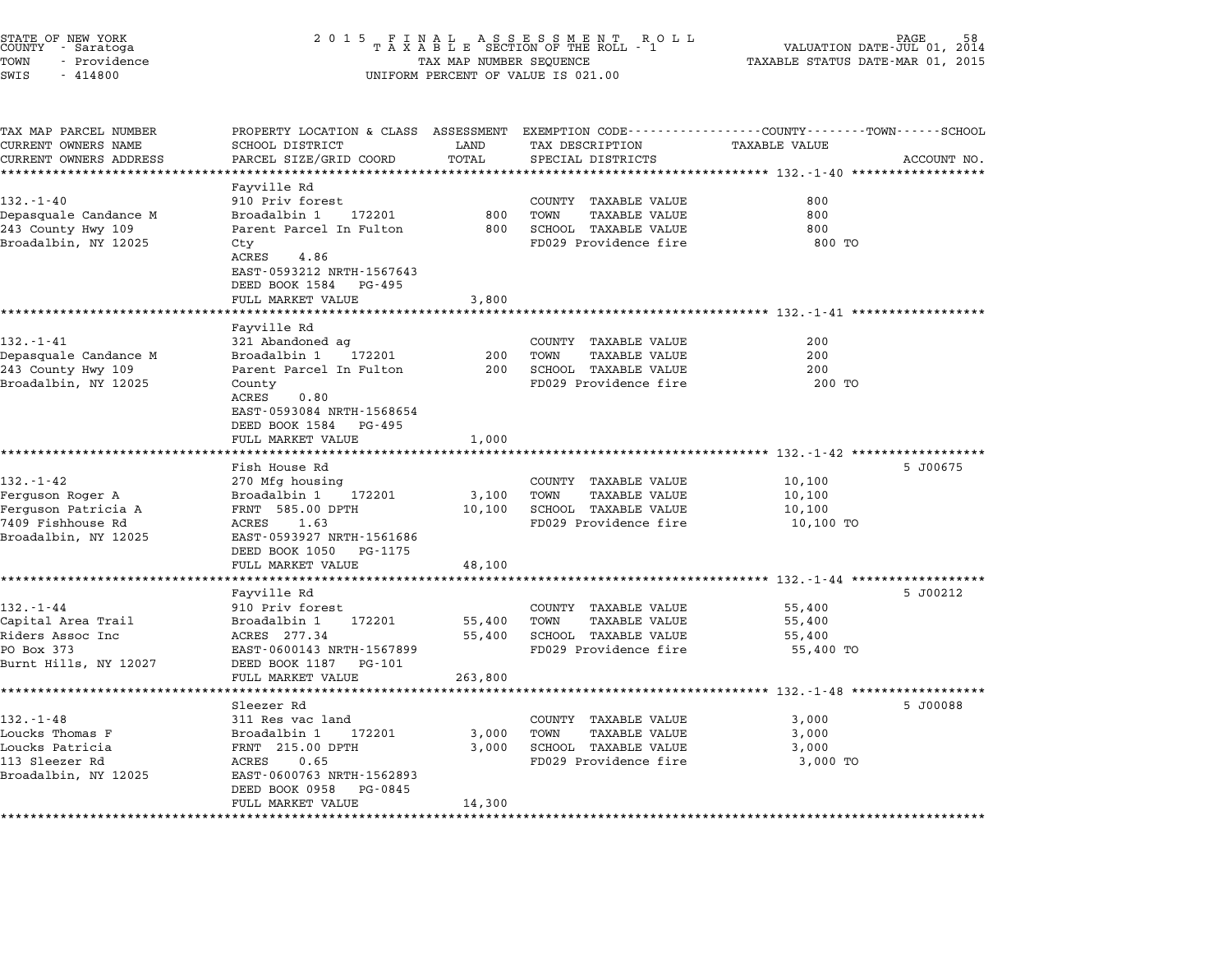| STATE OF NEW YORK<br>COUNTY - Saratoga<br>TOWN<br>- Providence<br>SWIS<br>$-414800$ | 2 0 1 5                                                                                                                                     | TAX MAP NUMBER SEQUENCE | FINAL ASSESSMENT ROLL<br>TAXABLE SECTION OF THE ROLL - 1<br>UNIFORM PERCENT OF VALUE IS 021.00 | VALUATION DATE-JUL 01,<br>TAXABLE STATUS DATE-MAR 01, 2015 | 59<br>2014                        |
|-------------------------------------------------------------------------------------|---------------------------------------------------------------------------------------------------------------------------------------------|-------------------------|------------------------------------------------------------------------------------------------|------------------------------------------------------------|-----------------------------------|
| TAX MAP PARCEL NUMBER<br>CURRENT OWNERS NAME<br>CURRENT OWNERS ADDRESS              | PROPERTY LOCATION & CLASS ASSESSMENT EXEMPTION CODE---------------COUNTY-------TOWN-----SCHOOL<br>SCHOOL DISTRICT<br>PARCEL SIZE/GRID COORD | LAND<br>TOTAL           | TAX DESCRIPTION<br>SPECIAL DISTRICTS                                                           | <b>TAXABLE VALUE</b>                                       | ACCOUNT NO.                       |
|                                                                                     |                                                                                                                                             | **********              |                                                                                                |                                                            |                                   |
| $132. - 1 - 50$                                                                     | 113 Sleezer Rd<br>210 1 Family Res                                                                                                          |                         | SR STAR<br>41834                                                                               | 0                                                          | 5 J00593<br>$\mathbf 0$<br>18,190 |
| Loucks Thomas F                                                                     | Broadalbin 1<br>172201                                                                                                                      | 3,800                   | COUNTY TAXABLE VALUE                                                                           | 27,500                                                     |                                   |
| Loucks Patricia C                                                                   | FRNT 315.00 DPTH                                                                                                                            | 27,500                  | TOWN<br><b>TAXABLE VALUE</b>                                                                   | 27,500                                                     |                                   |
| 113 Sleezer Rd                                                                      | ACRES<br>4.88                                                                                                                               |                         | SCHOOL TAXABLE VALUE                                                                           | 9,310                                                      |                                   |
| Broadalbin, NY 12025                                                                | EAST-0600913 NRTH-1562385                                                                                                                   |                         | FD029 Providence fire                                                                          | 27,500 TO                                                  |                                   |
|                                                                                     | DEED BOOK 1421<br>PG-403                                                                                                                    |                         |                                                                                                |                                                            |                                   |
|                                                                                     | FULL MARKET VALUE                                                                                                                           | 131,000                 |                                                                                                |                                                            |                                   |
|                                                                                     | 7396 Fish House Rd                                                                                                                          |                         |                                                                                                |                                                            |                                   |
| $132. - 1 - 51$                                                                     | 311 Res vac land                                                                                                                            |                         | COUNTY TAXABLE VALUE                                                                           | 3,600                                                      |                                   |
| Ferguson Richard E                                                                  | Broadalbin 1<br>172201                                                                                                                      | 3,600                   | TOWN<br>TAXABLE VALUE                                                                          | 3,600                                                      |                                   |
| Ferguson Peggy A                                                                    | Lot #4A K-269, K-284                                                                                                                        | 3,600                   | SCHOOL TAXABLE VALUE                                                                           | 3,600                                                      |                                   |
| 6256 Fishhouse Rd                                                                   | FRNT 249.90 DPTH                                                                                                                            |                         | FD029 Providence fire                                                                          | 3,600 TO                                                   |                                   |
| Galway, NY 12074                                                                    | 3.99<br>ACRES                                                                                                                               |                         |                                                                                                |                                                            |                                   |
|                                                                                     | EAST-0594900 NRTH-1560114                                                                                                                   |                         |                                                                                                |                                                            |                                   |
|                                                                                     | DEED BOOK 1530<br>PG-69                                                                                                                     |                         |                                                                                                |                                                            |                                   |
|                                                                                     | FULL MARKET VALUE                                                                                                                           | 17,100                  |                                                                                                |                                                            |                                   |
|                                                                                     | 7394 Fish House Rd                                                                                                                          |                         |                                                                                                |                                                            |                                   |
| $132. - 1 - 52$                                                                     | 210 1 Family Res                                                                                                                            |                         | 41854<br>RES STAR                                                                              | $\mathbf{0}$                                               | $\mathbf{0}$<br>8,360             |
| Wagoner Jeffrey J                                                                   | Broadalbin 1<br>172201                                                                                                                      | 3,400                   | COUNTY TAXABLE VALUE                                                                           | 32,063                                                     |                                   |
| Wagoner Penny L                                                                     | Lot#4b K-269, K-284                                                                                                                         | 32,063                  | <b>TAXABLE VALUE</b><br>TOWN                                                                   | 32,063                                                     |                                   |
| 7394 Fishhouse Rd                                                                   | FRNT 200.10 DPTH                                                                                                                            |                         | SCHOOL TAXABLE VALUE                                                                           | 23,703                                                     |                                   |
| Broadalbin, NY 12025                                                                | ACRES<br>3.26<br>EAST-0594964 NRTH-1559904                                                                                                  |                         | FD029 Providence fire                                                                          | 32,063 TO                                                  |                                   |
|                                                                                     | DEED BOOK 1581<br>PG-209                                                                                                                    |                         |                                                                                                |                                                            |                                   |
|                                                                                     | FULL MARKET VALUE                                                                                                                           | 152,700                 |                                                                                                |                                                            |                                   |
|                                                                                     |                                                                                                                                             |                         |                                                                                                |                                                            |                                   |
|                                                                                     | Toohey Rd                                                                                                                                   |                         |                                                                                                |                                                            | 5 J00224                          |
| $132 - 1 - 53$                                                                      | 260 Seasonal res                                                                                                                            |                         | COUNTY TAXABLE VALUE                                                                           | 49,600                                                     |                                   |
| Ottaviano Paul G                                                                    | Broadalbin 1<br>172201                                                                                                                      | 39,600                  | TOWN<br>TAXABLE VALUE                                                                          | 49,600                                                     |                                   |
| 25 St James Pl<br>New York, NY 10038                                                | Also deed 1711/619<br>FRNT 2655.00 DPTH                                                                                                     | 49,600                  | <b>SCHOOL TAXABLE VALUE</b><br>FD029 Providence fire                                           | 49,600<br>49,600 TO                                        |                                   |
|                                                                                     | ACRES 197.43                                                                                                                                |                         |                                                                                                |                                                            |                                   |
|                                                                                     | EAST-0596568 NRTH-1562215                                                                                                                   |                         |                                                                                                |                                                            |                                   |
|                                                                                     | DEED BOOK 1440<br>PG-740                                                                                                                    |                         |                                                                                                |                                                            |                                   |
|                                                                                     | FULL MARKET VALUE                                                                                                                           | 236,200                 |                                                                                                |                                                            |                                   |
|                                                                                     |                                                                                                                                             |                         |                                                                                                |                                                            |                                   |
|                                                                                     | Fayville Rd                                                                                                                                 |                         |                                                                                                |                                                            | 5 J00954                          |
| $132. - 1 - 54$<br>Hanczyk Jan                                                      | 240 Rural res<br>172201                                                                                                                     | 5,200                   | COUNTY TAXABLE VALUE<br>TOWN<br>TAXABLE VALUE                                                  | 37,500<br>37,500                                           |                                   |
| Hanczyk Margaret                                                                    | Broadalbin 1<br>FRNT 553.90 DPTH                                                                                                            | 37,500                  | SCHOOL TAXABLE VALUE                                                                           | 37,500                                                     |                                   |
| 96 India St                                                                         | ACRES 11.68 BANK<br>135                                                                                                                     |                         | FD029 Providence fire                                                                          | 37,500 TO                                                  |                                   |
| Brooklyn, NY 11222                                                                  | EAST-0596112 NRTH-1567045                                                                                                                   |                         |                                                                                                |                                                            |                                   |
|                                                                                     | DEED BOOK 1713<br>PG-692                                                                                                                    |                         |                                                                                                |                                                            |                                   |
|                                                                                     | FULL MARKET VALUE                                                                                                                           | 178,600                 |                                                                                                |                                                            |                                   |
|                                                                                     |                                                                                                                                             |                         |                                                                                                |                                                            |                                   |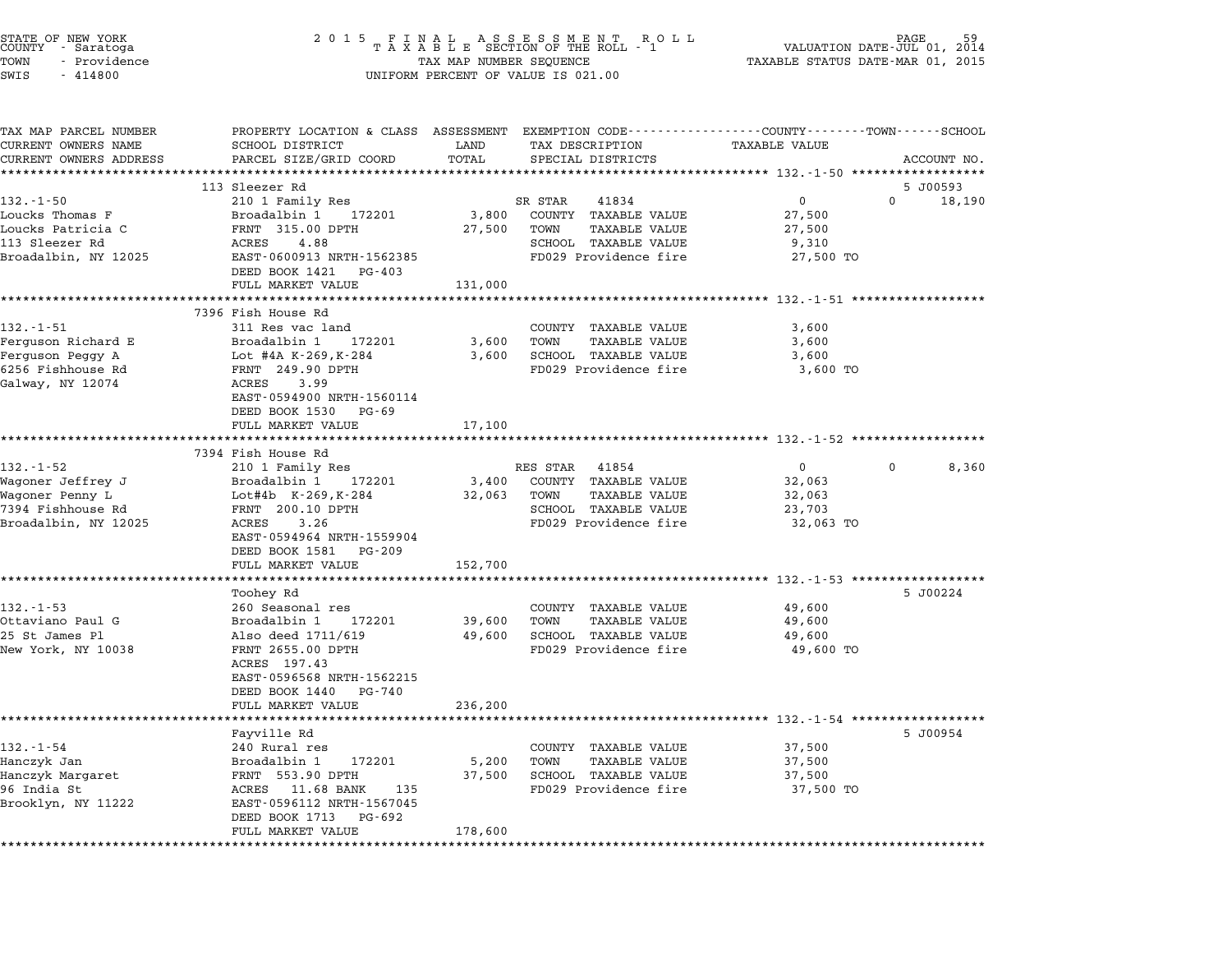| STATE OF NEW YORK<br>COUNTY – Saratoga<br>TOWN<br>- Providence<br>SWIS<br>$-414800$ | 2 0 1 5<br>FINAL ASSESSMENT ROLL<br>TAXABLE SECTION OF THE ROLL - 1<br>TAX MAP NUMBER SEQUENCE<br>UNIFORM PERCENT OF VALUE IS 021.00 |                            |                                                                                | PAGE<br>VALUATION DATE-JUL 01, 2014<br>TAXABLE STATUS DATE-MAR 01, 2015 |             |
|-------------------------------------------------------------------------------------|--------------------------------------------------------------------------------------------------------------------------------------|----------------------------|--------------------------------------------------------------------------------|-------------------------------------------------------------------------|-------------|
| TAX MAP PARCEL NUMBER<br>CURRENT OWNERS NAME                                        | PROPERTY LOCATION & CLASS ASSESSMENT<br>SCHOOL DISTRICT                                                                              | LAND                       | EXEMPTION CODE-----------------COUNTY-------TOWN-----SCHOOL<br>TAX DESCRIPTION | <b>TAXABLE VALUE</b>                                                    |             |
| CURRENT OWNERS ADDRESS                                                              | PARCEL SIZE/GRID COORD                                                                                                               | TOTAL                      | SPECIAL DISTRICTS                                                              |                                                                         | ACCOUNT NO. |
|                                                                                     |                                                                                                                                      | *******                    |                                                                                | *********** 132.-1-55.1 ****                                            |             |
|                                                                                     | Fayville Rd                                                                                                                          |                            |                                                                                |                                                                         | 5 J01012    |
| $132 - 1 - 55.1$                                                                    | 312 Vac w/imprv                                                                                                                      |                            | COUNTY<br>TAXABLE VALUE                                                        | 36,736                                                                  |             |
| Breuer Margot                                                                       | Broadalbin 1<br>172201                                                                                                               | 19,100                     | TOWN<br><b>TAXABLE VALUE</b>                                                   | 36,736                                                                  |             |
| 21 Boniello Dr                                                                      | 2 Barns, & 2 Sheds                                                                                                                   | 36,736                     | SCHOOL TAXABLE VALUE                                                           | 36,736                                                                  |             |
| Mahopac, NY 10541                                                                   | Lot 4, 577 Fayville Rd                                                                                                               |                            | FD029 Providence fire                                                          | 36,736 TO                                                               |             |
|                                                                                     | filed map $B-582(3$ May2007<br>FRNT 1000.12 DPTH<br>85.71<br>ACRES<br>EAST-0594047 NRTH-1568132                                      |                            |                                                                                |                                                                         |             |
|                                                                                     | DEED BOOK 1731<br>PG-574                                                                                                             |                            |                                                                                |                                                                         |             |
|                                                                                     | FULL MARKET VALUE<br>********************                                                                                            | 174,900<br>*************** |                                                                                | ************************************ 132.-1-55.2 ****************       |             |
|                                                                                     | 573 Fayville Rd                                                                                                                      |                            |                                                                                |                                                                         | 5 J01012    |
| $132. - 1 - 55.2$                                                                   | 210 1 Family Res                                                                                                                     |                            | RES STAR<br>41854                                                              | 0                                                                       | 0<br>8,360  |
| Canary Kyle M                                                                       | Broadalbin 1<br>172201                                                                                                               | 3,400                      | COUNTY TAXABLE VALUE                                                           | 42,000                                                                  |             |
| Canary Nicole R                                                                     | Lot 3                                                                                                                                | 42,000                     | TOWN<br>TAXABLE VALUE                                                          | 42,000                                                                  |             |
| 573 Fayville Rd                                                                     | filed map $B-582(3$ May2007                                                                                                          |                            | SCHOOL TAXABLE VALUE                                                           | 33,640                                                                  |             |
| Broadalbin, NY 12025                                                                | FRNT 445.28 DPTH<br><b>ACRES</b><br>3.31<br>EAST-0594980 NRTH-1568505<br>DEED BOOK 2013<br>PG-16194                                  |                            | FD029 Providence fire                                                          | 42,000 TO                                                               |             |
|                                                                                     | FULL MARKET VALUE                                                                                                                    | 200,000                    |                                                                                |                                                                         |             |
|                                                                                     | *************************                                                                                                            | **************             |                                                                                | ************************* 132.-1-55.3 *****************                 |             |
| $132 - 1 - 55.3$                                                                    | 571 Fayville Rd                                                                                                                      |                            |                                                                                |                                                                         | 5 J01012    |
| Knoeppel Derrick                                                                    | 311 Res vac land<br>Broadalbin 1<br>172201                                                                                           | 3,400                      | COUNTY<br>TAXABLE VALUE<br>TOWN<br><b>TAXABLE VALUE</b>                        | 3,400<br>3,400                                                          |             |
| 145 Wood St                                                                         | Lot 2                                                                                                                                | 3,400                      | SCHOOL TAXABLE VALUE                                                           | 3,400                                                                   |             |
| Mahopac, NY 10541                                                                   | filed map B-582 (3 May2007<br>FRNT 301.60 DPTH<br>3.29<br>ACRES<br>EAST-0595141 NRTH-1568204<br>DEED BOOK 2010<br>PG-40257           |                            | FD029 Providence fire                                                          | 3,400 TO                                                                |             |
|                                                                                     | FULL MARKET VALUE<br>**********************                                                                                          | 16,200                     |                                                                                |                                                                         |             |
|                                                                                     |                                                                                                                                      |                            |                                                                                |                                                                         | 5 J01012    |
| $132 - 1 - 55.4$                                                                    | 569 Fayville Rd<br>311 Res vac land                                                                                                  |                            | COUNTY TAXABLE VALUE                                                           | 3,400                                                                   |             |
| Avram Vasyl                                                                         | Broadalbin 1<br>172201                                                                                                               | 3,400                      | <b>TAXABLE VALUE</b><br>TOWN                                                   | 3,400                                                                   |             |
| 428 Fayville Rd                                                                     | Lot 1                                                                                                                                | 3,400                      | SCHOOL TAXABLE VALUE                                                           | 3,400                                                                   |             |
| Galway, NY 12074                                                                    | filed map $B-582(3$ May2007<br>FRNT 250.00 DPTH<br>3.33<br>ACRES<br>EAST-0595244 NRTH-1567981<br>DEED BOOK 2011<br>PG-42246          |                            | FD029 Providence fire                                                          | 3,400 TO                                                                |             |
|                                                                                     |                                                                                                                                      |                            |                                                                                |                                                                         |             |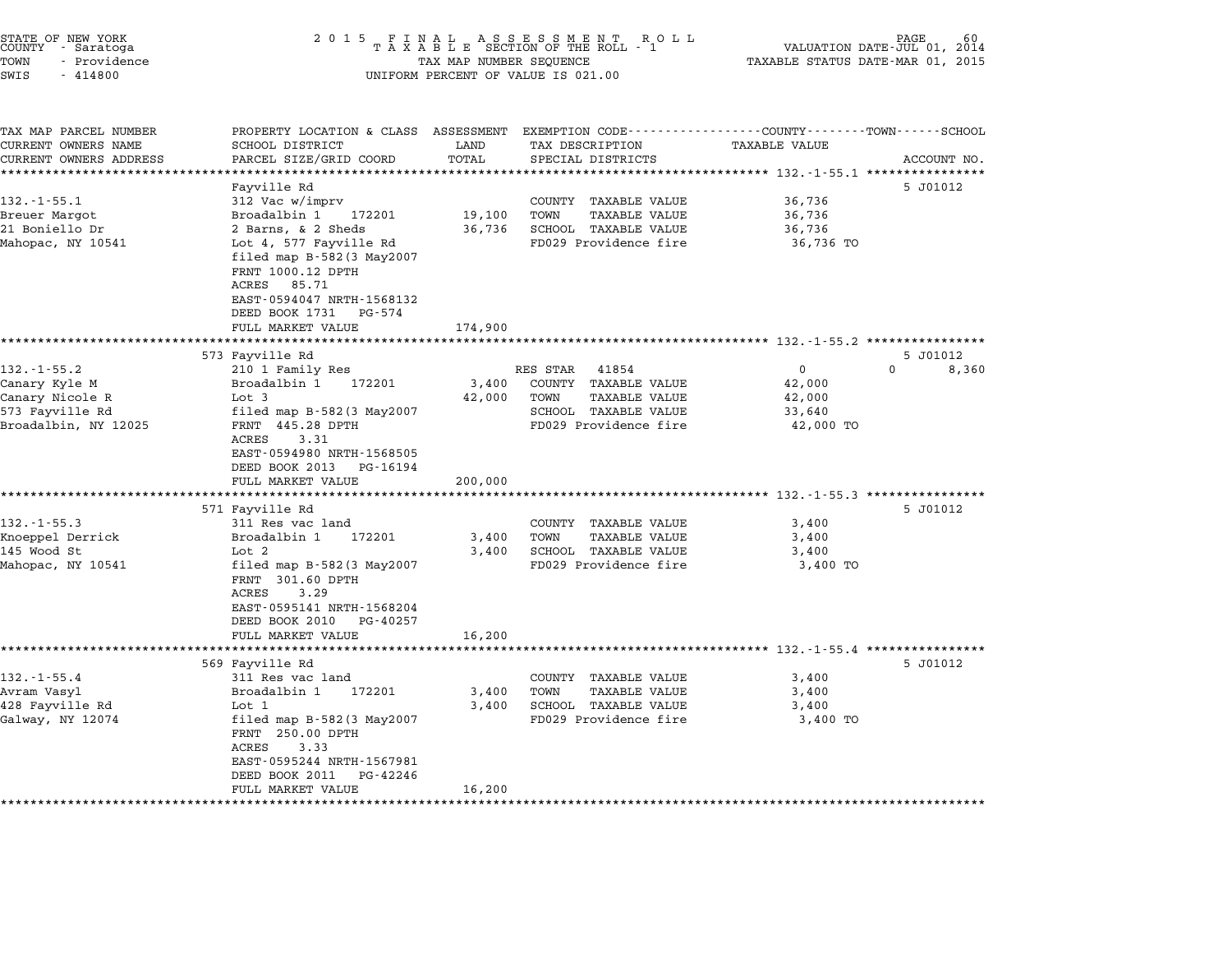| STATE OF NEW YORK<br>COUNTY – Saratoga<br>TOWN<br>- Providence<br>SWIS<br>$-414800$ | 2 0 1 5                                                                                     | FINAL ASSESSMENT ROLL<br>TAXABLE SECTION OF THE ROLL - 1<br>TAX MAP NUMBER SEQUENCE<br>UNIFORM PERCENT OF VALUE IS 021.00 | 61<br>VALUATION DATE-JUL 01,<br>2014<br>TAXABLE STATUS DATE-MAR 01, 2015                                                              |
|-------------------------------------------------------------------------------------|---------------------------------------------------------------------------------------------|---------------------------------------------------------------------------------------------------------------------------|---------------------------------------------------------------------------------------------------------------------------------------|
| TAX MAP PARCEL NUMBER<br>CURRENT OWNERS NAME<br>CURRENT OWNERS ADDRESS              | SCHOOL DISTRICT<br>PARCEL SIZE/GRID COORD<br>************************                       | LAND<br>TAX DESCRIPTION<br>TOTAL<br>SPECIAL DISTRICTS                                                                     | PROPERTY LOCATION & CLASS ASSESSMENT EXEMPTION CODE---------------COUNTY-------TOWN-----SCHOOL<br><b>TAXABLE VALUE</b><br>ACCOUNT NO. |
|                                                                                     | 495 Fayville Rd                                                                             |                                                                                                                           | 5 J00127                                                                                                                              |
| $132 - 1 - 56$                                                                      | 210 1 Family Res                                                                            | RES STAR<br>41854                                                                                                         | 0<br>0<br>8,360                                                                                                                       |
| Plummer Steven E<br>Plummer Debra A<br>495 Fayville Rd<br>Broadalbin, NY 12025      | Broadalbin 1<br>172201<br>Lot 10<br>FRNT 337.20 DPTH<br>5.10<br>ACRES                       | 3,800<br>COUNTY TAXABLE VALUE<br>TAXABLE VALUE<br>22,572<br>TOWN<br>SCHOOL TAXABLE VALUE<br>FD029 Providence fire         | 22,572<br>22,572<br>14,212<br>22,572 TO                                                                                               |
|                                                                                     | EAST-0598349 NRTH-1563469<br>DEED BOOK 2010 PG-23221                                        |                                                                                                                           |                                                                                                                                       |
|                                                                                     | FULL MARKET VALUE                                                                           | 107,500                                                                                                                   |                                                                                                                                       |
|                                                                                     | 493 Fayville Rd                                                                             |                                                                                                                           | ***************************** 132.-1-57 *************                                                                                 |
| 132.-1-57<br>Boyd John<br>Boyd Tammy                                                | 210 1 Family Res<br>Broadalbin 1<br>172201<br>Lot 9                                         | VET COM CT 41131<br>4,000 VET DIS CT 41141<br>41,800 RES STAR<br>41854                                                    | 10,450<br>10,450<br>0<br>16,720<br>16,720<br>$\mathbf 0$<br>0<br>0<br>8,360                                                           |
| 493 Fayville Rd<br>Broadalbin, NY 12025                                             | FRNT 326.78 DPTH<br>6.21<br>ACRES<br>EAST-0598485 NRTH-1563228                              | COUNTY TAXABLE VALUE<br><b>TAXABLE VALUE</b><br>TOWN<br>SCHOOL TAXABLE VALUE                                              | 14,630<br>14,630<br>33,440                                                                                                            |
|                                                                                     | DEED BOOK 2014 PG-16959<br>FULL MARKET VALUE                                                | FD029 Providence fire<br>199,048                                                                                          | 41,800 TO                                                                                                                             |
|                                                                                     |                                                                                             |                                                                                                                           | *********************************** 132.-1-58 *******************                                                                     |
| $132 - 1 - 58$                                                                      | 491 Fayville Rd<br>311 Res vac land                                                         | COUNTY TAXABLE VALUE                                                                                                      | 3,800                                                                                                                                 |
| Allen James                                                                         | Broadalbin 1<br>172201                                                                      | 3,800<br><b>TAXABLE VALUE</b><br>TOWN                                                                                     | 3,800                                                                                                                                 |
| Allen Karin                                                                         | Lot 8                                                                                       | SCHOOL TAXABLE VALUE<br>3,800                                                                                             | 3,800                                                                                                                                 |
| 79 Haigh Ave<br>Schenectady, NY 12304                                               | FRNT 250.00 DPTH<br>5.00<br>ACRES<br>EAST-0598599 NRTH-1563022<br>DEED BOOK 2015<br>PG-1536 | FD029 Providence fire                                                                                                     | 3,800 TO                                                                                                                              |
|                                                                                     | FULL MARKET VALUE                                                                           | 18,100                                                                                                                    |                                                                                                                                       |
|                                                                                     | 489 Fayville Rd                                                                             |                                                                                                                           | ***************************** 132.-1-59 ***********                                                                                   |
| 132.-1-59                                                                           | 311 Res vac land                                                                            | COUNTY TAXABLE VALUE                                                                                                      | 4,400                                                                                                                                 |
| Preddice Christopher D                                                              | 172201<br>Broadalbin 1                                                                      | <b>TAXABLE VALUE</b><br>4,400<br>TOWN                                                                                     | 4,400                                                                                                                                 |
| 773 Swaggertown Rd<br>Scotia, NY 12302                                              | Lot 7<br>FRNT 429.95 DPTH<br>8.28<br>ACRES                                                  | SCHOOL TAXABLE VALUE<br>4,400<br>FD029 Providence fire                                                                    | 4,400<br>4,400 TO                                                                                                                     |
|                                                                                     | EAST-0598659 NRTH-1562760<br>DEED BOOK 2012<br>PG-6438<br>FULL MARKET VALUE                 | 21,000                                                                                                                    |                                                                                                                                       |
|                                                                                     |                                                                                             |                                                                                                                           | ************************ 132.-1-60 *******************                                                                                |
| $132 - 1 - 60$                                                                      | 487 Fayville Rd<br>311 Res vac land                                                         | TAXABLE VALUE<br>COUNTY                                                                                                   | 4,400                                                                                                                                 |
| Makely Alton D                                                                      | Broadalbin 1<br>172201                                                                      | <b>TAXABLE VALUE</b><br>4,400<br>TOWN                                                                                     | 4,400                                                                                                                                 |
| 753 E Main St<br>Cobleskill, NY 12043                                               | Lot 6<br>FRNT 320.05 DPTH<br>ACRES<br>7.79<br>EAST-0598651 NRTH-1562429                     | 4,400<br>SCHOOL TAXABLE VALUE<br>FD029 Providence fire                                                                    | 4,400<br>4,400 TO                                                                                                                     |
|                                                                                     | DEED BOOK 2014<br>PG-1731<br>FULL MARKET VALUE                                              | 21,000                                                                                                                    |                                                                                                                                       |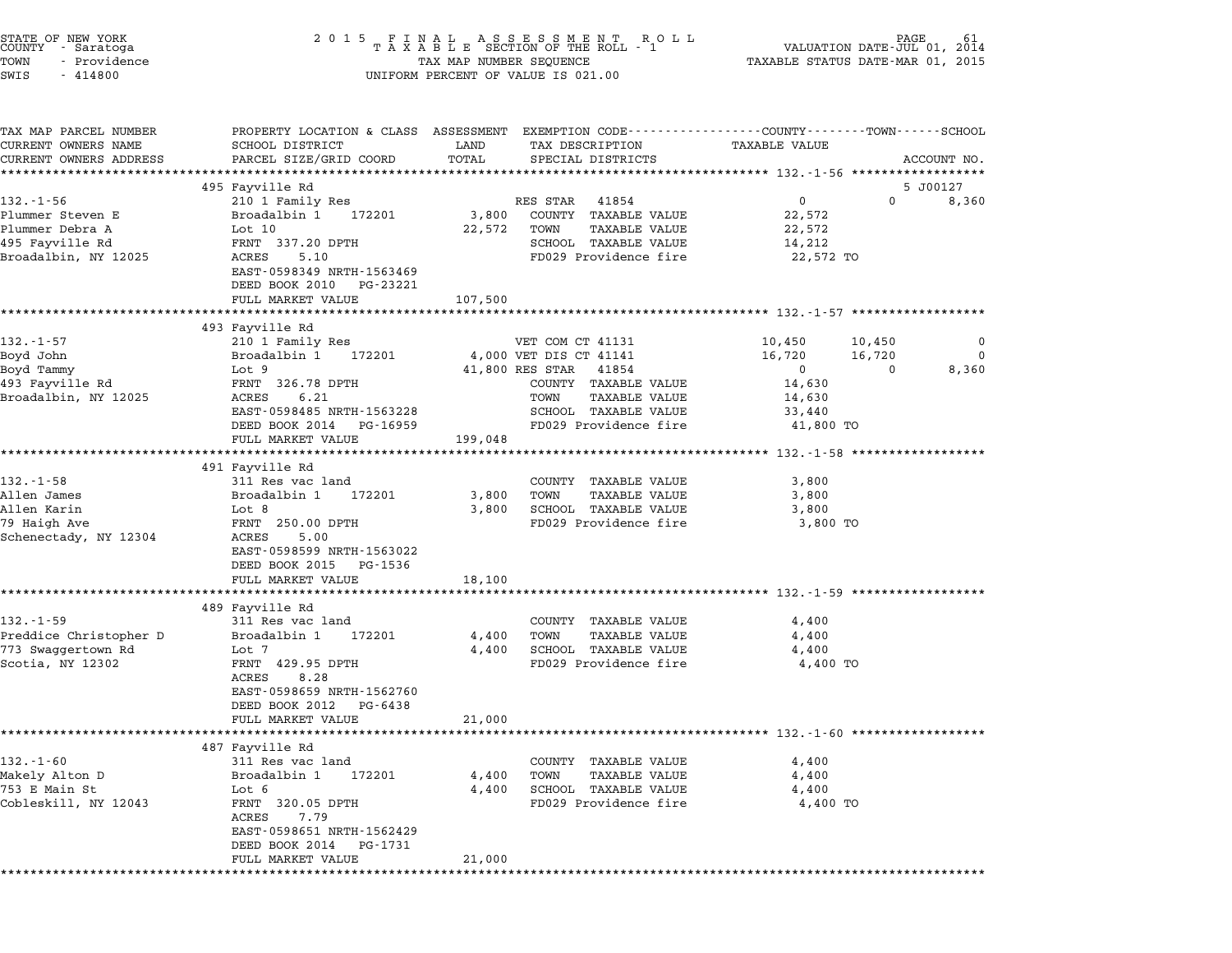| STATE OF NEW YORK<br>COUNTY - Saratoga<br>TOWN<br>- Providence<br>SWIS<br>$-414800$ | 2 0 1 5<br>FINAL ASSESSMENT ROLL<br>TAXABLE SECTION OF THE ROLL - 1<br>VALUATION DATE- $JU\tilde{L}$ 01,<br>2014<br>TAXABLE STATUS DATE-MAR 01, 2015<br>TAX MAP NUMBER SEQUENCE<br>UNIFORM PERCENT OF VALUE IS 021.00 |               |                                      |                                                                                                                        |             |
|-------------------------------------------------------------------------------------|-----------------------------------------------------------------------------------------------------------------------------------------------------------------------------------------------------------------------|---------------|--------------------------------------|------------------------------------------------------------------------------------------------------------------------|-------------|
| TAX MAP PARCEL NUMBER<br>CURRENT OWNERS NAME<br>CURRENT OWNERS ADDRESS              | SCHOOL DISTRICT<br>PARCEL SIZE/GRID COORD                                                                                                                                                                             | LAND<br>TOTAL | TAX DESCRIPTION<br>SPECIAL DISTRICTS | PROPERTY LOCATION & CLASS ASSESSMENT EXEMPTION CODE---------------COUNTY-------TOWN-----SCHOOL<br><b>TAXABLE VALUE</b> | ACCOUNT NO. |
| **********************                                                              | ***************************<br>485 Fayville Rd                                                                                                                                                                        |               |                                      |                                                                                                                        |             |
| $132 - 1 - 61$                                                                      | 311 Res vac land                                                                                                                                                                                                      |               | COUNTY TAXABLE VALUE                 | 4,000                                                                                                                  |             |
| Ottaviano Paul G                                                                    | Broadalbin 1<br>172201                                                                                                                                                                                                | 4,000         | TOWN<br>TAXABLE VALUE                | 4,000                                                                                                                  |             |
| 26-17 172nd St                                                                      | Lot 5                                                                                                                                                                                                                 | 4,000         | SCHOOL TAXABLE VALUE                 | 4,000                                                                                                                  |             |
| Flushing, NY 11358                                                                  | FRNT 250.00 DPTH<br>ACRES<br>6.20                                                                                                                                                                                     |               | FD029 Providence fire                | 4,000 TO                                                                                                               |             |
|                                                                                     | EAST-0598682 NRTH-1562150<br>DEED BOOK 2011 PG-20664                                                                                                                                                                  |               |                                      |                                                                                                                        |             |
|                                                                                     | FULL MARKET VALUE                                                                                                                                                                                                     | 19,000        |                                      | ************************* 132.-1-62 **********                                                                         |             |
|                                                                                     | 483 Fayville Rd                                                                                                                                                                                                       |               |                                      |                                                                                                                        |             |
| $132 - 1 - 62$                                                                      | 311 Res vac land                                                                                                                                                                                                      |               | COUNTY TAXABLE VALUE                 | 4,000                                                                                                                  |             |
| Bell Robert S                                                                       | Broadalbin 1<br>172201                                                                                                                                                                                                | 4,000         | TOWN<br><b>TAXABLE VALUE</b>         | 4,000                                                                                                                  |             |
| Bell Michele T                                                                      | Lot 4                                                                                                                                                                                                                 | 4,000         | SCHOOL TAXABLE VALUE                 | 4,000                                                                                                                  |             |
| 1 Lockwood Pl<br>Watervliet, NY 12189                                               | FRNT 250.00 DPTH<br>ACRES<br>6.22                                                                                                                                                                                     |               | FD029 Providence fire                | 4,000 TO                                                                                                               |             |
|                                                                                     | EAST-0598718 NRTH-1561902<br>DEED BOOK 2011 PG-1506                                                                                                                                                                   |               |                                      |                                                                                                                        |             |
|                                                                                     | FULL MARKET VALUE                                                                                                                                                                                                     | 19,000        |                                      | ***************************** 132.-1-63 *********                                                                      |             |
|                                                                                     | 481 Fayville Rd                                                                                                                                                                                                       |               |                                      |                                                                                                                        |             |
| $132 - 1 - 63$                                                                      | 260 Seasonal res                                                                                                                                                                                                      |               | COUNTY TAXABLE VALUE                 | 13,200                                                                                                                 |             |
| Dominique Kevin                                                                     | Broadalbin 1<br>172201                                                                                                                                                                                                | 4,200         | TOWN<br><b>TAXABLE VALUE</b>         | 13,200                                                                                                                 |             |
| Dominique Jessica                                                                   | Lot 3                                                                                                                                                                                                                 | 13,200        | SCHOOL TAXABLE VALUE                 | 13,200                                                                                                                 |             |
| 620 Clinton Hollow Rd<br>Salt Point, NY 12578                                       | FRNT 260.00 DPTH<br>ACRES<br>6.72                                                                                                                                                                                     |               | FD029 Providence fire                | 13,200 TO                                                                                                              |             |
|                                                                                     | EAST-0598700 NRTH-1561629<br>DEED BOOK 2010<br>PG-40985                                                                                                                                                               |               |                                      |                                                                                                                        |             |
|                                                                                     | FULL MARKET VALUE                                                                                                                                                                                                     | 62,900        |                                      | ************************************ 132.-1-64 ******************                                                      |             |
|                                                                                     | 479 Fayville Rd                                                                                                                                                                                                       |               |                                      |                                                                                                                        |             |
| $132 - 1 - 64$                                                                      | 210 1 Family Res                                                                                                                                                                                                      |               | RES STAR<br>41854                    | $\overline{0}$<br>$\mathbf{0}$                                                                                         | 8,360       |
| Nigro Bryan M                                                                       | Broadalbin 1<br>172201                                                                                                                                                                                                | 5,000         | COUNTY TAXABLE VALUE                 | 29,900                                                                                                                 |             |
| 55 Highland Ter                                                                     | Lot 2                                                                                                                                                                                                                 | 29,900        | TOWN<br><b>TAXABLE VALUE</b>         | 29,900                                                                                                                 |             |
| Gloversville, NY 12078                                                              | FRNT 291.59 DPTH                                                                                                                                                                                                      |               | SCHOOL TAXABLE VALUE                 | 21,540                                                                                                                 |             |
|                                                                                     | 11.22<br>ACRES<br>EAST-0598772 NRTH-1561278                                                                                                                                                                           |               | FD029 Providence fire                | 29,900 TO                                                                                                              |             |
|                                                                                     | DEED BOOK 2010<br>PG-43016<br>FULL MARKET VALUE                                                                                                                                                                       | 142,400       |                                      |                                                                                                                        |             |
|                                                                                     |                                                                                                                                                                                                                       |               |                                      | ********************* 132.-1-65 *******************                                                                    |             |
|                                                                                     | 477 Fayville Rd                                                                                                                                                                                                       |               |                                      |                                                                                                                        |             |
| $132 - 1 - 65$                                                                      | 311 Res vac land                                                                                                                                                                                                      |               | COUNTY<br>TAXABLE VALUE              | 4,600                                                                                                                  |             |
| Nigro Richard                                                                       | Broadalbin 1<br>172201                                                                                                                                                                                                | 4,600         | TOWN<br>TAXABLE VALUE                | 4,600                                                                                                                  |             |
| Nigro Christine                                                                     | Lot 1                                                                                                                                                                                                                 | 4,600         | SCHOOL TAXABLE VALUE                 | 4,600                                                                                                                  |             |
|                                                                                     | FRNT 293.00 DPTH                                                                                                                                                                                                      |               | FD029 Providence fire                | 4,600 TO                                                                                                               |             |
| 55 Highland Ter<br>Gloversville, NY 12078                                           | ACRES<br>9.21                                                                                                                                                                                                         |               |                                      |                                                                                                                        |             |
|                                                                                     | EAST-0598827 NRTH-1560862<br>DEED BOOK 2010<br>PG-43014<br>FULL MARKET VALUE                                                                                                                                          | 21,900        |                                      |                                                                                                                        |             |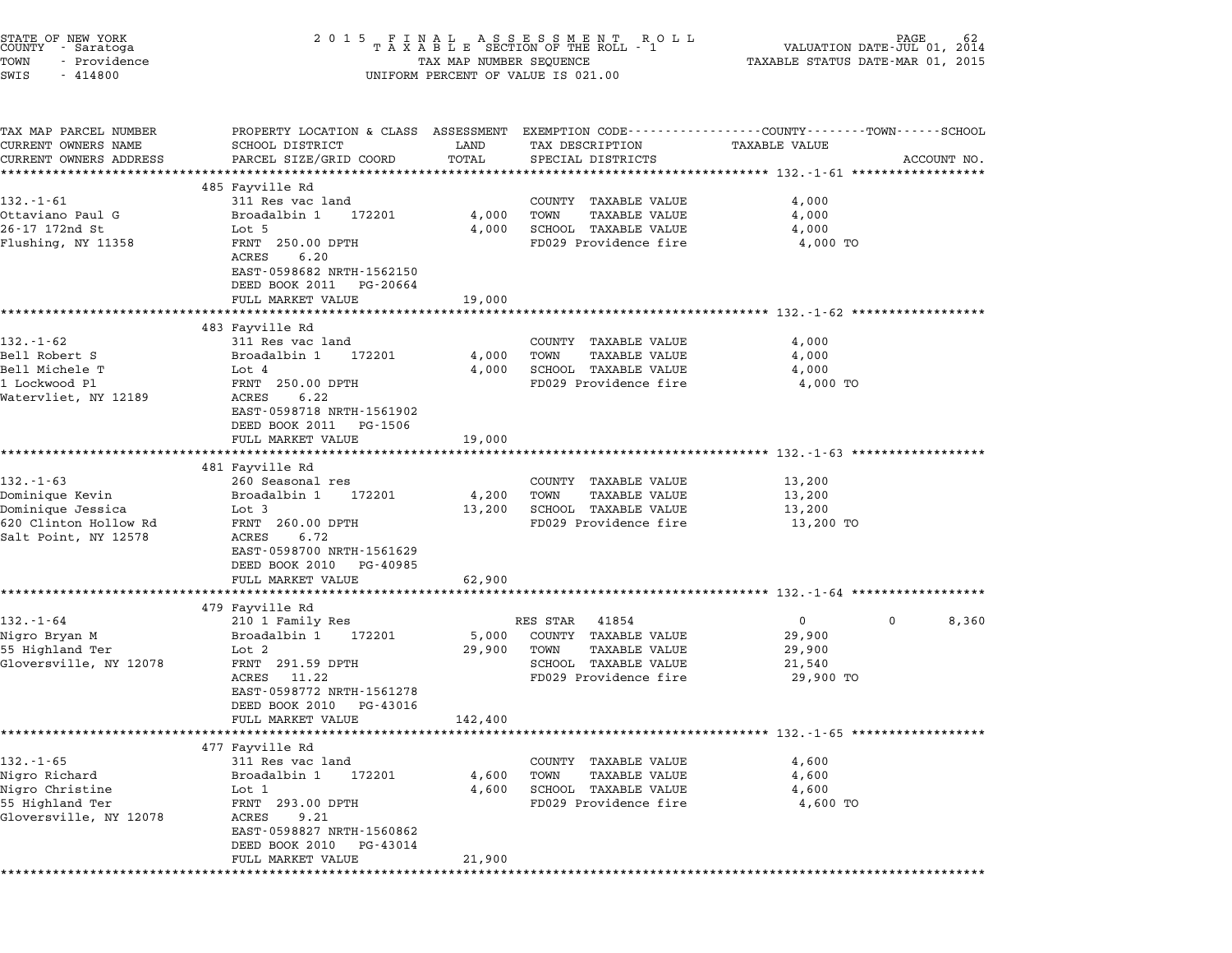| STATE OF NEW YORK<br>COUNTY - Saratoga<br>TOWN<br>- Providence<br>SWIS<br>$-414800$ |                                                        | TAX MAP NUMBER SEQUENCE<br>UNIFORM PERCENT OF VALUE IS 021.00 |                                               |                                                                                                                 | PAGE<br>63<br>VALUATION DATE-JUL 01,<br>2014<br>TAXABLE STATUS DATE-MAR 01, 2015 |  |
|-------------------------------------------------------------------------------------|--------------------------------------------------------|---------------------------------------------------------------|-----------------------------------------------|-----------------------------------------------------------------------------------------------------------------|----------------------------------------------------------------------------------|--|
| TAX MAP PARCEL NUMBER<br>CURRENT OWNERS NAME                                        | SCHOOL DISTRICT                                        | LAND                                                          | TAX DESCRIPTION                               | PROPERTY LOCATION & CLASS ASSESSMENT EXEMPTION CODE---------------COUNTY-------TOWN-----SCHOOL<br>TAXABLE VALUE |                                                                                  |  |
| CURRENT OWNERS ADDRESS                                                              | PARCEL SIZE/GRID COORD                                 | TOTAL                                                         | SPECIAL DISTRICTS                             |                                                                                                                 | ACCOUNT NO.                                                                      |  |
|                                                                                     |                                                        | **********                                                    |                                               |                                                                                                                 |                                                                                  |  |
| 132.-1-66                                                                           | 7444 Fish House Rd<br>210 1 Family Res                 |                                                               | VET COM CT 41131                              | 8,000<br>8,000                                                                                                  | 5 J00676<br>0                                                                    |  |
| Fiorillo Gary S                                                                     | Broadalbin 1<br>172201                                 |                                                               | 10,588 RES STAR 41854                         | $\mathbf 0$<br>0                                                                                                | 8,360                                                                            |  |
| Fiorillo Kimberly A                                                                 | FRNT 500.00 DPTH                                       | 32,000                                                        | COUNTY TAXABLE VALUE                          | 24,000                                                                                                          |                                                                                  |  |
| 7444 Fish House Rd                                                                  | ACRES 38.94                                            |                                                               | <b>TAXABLE VALUE</b><br>TOWN                  | 24,000                                                                                                          |                                                                                  |  |
| Broadalbin, NY 12025                                                                | EAST-0595019 NRTH-1563085                              |                                                               | SCHOOL TAXABLE VALUE                          | 23,640                                                                                                          |                                                                                  |  |
|                                                                                     | DEED BOOK 2013 PG-35315                                |                                                               | FD029 Providence fire                         | 32,000 TO                                                                                                       |                                                                                  |  |
|                                                                                     | FULL MARKET VALUE                                      | 152,400                                                       |                                               | ********** 133.-1-7 *******************                                                                         |                                                                                  |  |
|                                                                                     | Hans Creek Rd                                          |                                                               |                                               |                                                                                                                 | 5 J00967                                                                         |  |
| $133 - 1 - 7$                                                                       | 260 Seasonal res                                       |                                                               | COUNTY TAXABLE VALUE                          | 21,800                                                                                                          |                                                                                  |  |
| Dart Rose Anne                                                                      | Broadalbin 1<br>172201                                 | 15,100                                                        | TOWN<br>TAXABLE VALUE                         | 21,800                                                                                                          |                                                                                  |  |
| 185 St Marks Pl                                                                     | FRNT 630.00 DPTH                                       | 21,800                                                        | SCHOOL TAXABLE VALUE                          | 21,800                                                                                                          |                                                                                  |  |
| Staten Island, NY 10301                                                             | ACRES 49.60                                            |                                                               | FD029 Providence fire                         | 21,800 TO                                                                                                       |                                                                                  |  |
|                                                                                     | EAST-0602638 NRTH-1565269<br>DEED BOOK 2013 PG-41983   |                                                               |                                               |                                                                                                                 |                                                                                  |  |
|                                                                                     | FULL MARKET VALUE                                      | 103,800                                                       |                                               |                                                                                                                 |                                                                                  |  |
|                                                                                     |                                                        |                                                               |                                               | ******************************* 133.-1-9 **************                                                         |                                                                                  |  |
|                                                                                     | Hans Creek Rd                                          |                                                               |                                               |                                                                                                                 | 5 J00966                                                                         |  |
| $133. - 1 - 9$                                                                      | 910 Priv forest                                        |                                                               | COUNTY TAXABLE VALUE                          | 11,800                                                                                                          |                                                                                  |  |
| Dart Rose Anne                                                                      | Broadalbin 1<br>172201                                 | 11,800                                                        | <b>TAXABLE VALUE</b><br>TOWN                  | 11,800                                                                                                          |                                                                                  |  |
| 185 St Marks Pl 17L<br>Staten Island, NY 10301                                      | FRNT 815.00 DPTH<br>ACRES 52.56                        | 11,800                                                        | SCHOOL TAXABLE VALUE<br>FD029 Providence fire | 11,800<br>11,800 TO                                                                                             |                                                                                  |  |
|                                                                                     | EAST-0603920 NRTH-1566296                              |                                                               |                                               |                                                                                                                 |                                                                                  |  |
|                                                                                     | DEED BOOK 2013 PG-41982                                |                                                               |                                               |                                                                                                                 |                                                                                  |  |
|                                                                                     | FULL MARKET VALUE                                      | 56,200                                                        |                                               |                                                                                                                 |                                                                                  |  |
|                                                                                     | ****************************                           |                                                               |                                               |                                                                                                                 |                                                                                  |  |
|                                                                                     | 136 Drager Rd                                          |                                                               |                                               |                                                                                                                 | 5 J00617                                                                         |  |
| $133. - 1 - 15$<br>Schena Diane                                                     | 240 Rural res<br>Broadalbin 1<br>172201                |                                                               | VET WAR C 41122<br>7,800 VET WAR T 41123      | 6,991<br>$\mathbf 0$<br>6,991<br>$\mathbf 0$                                                                    | 0<br>0                                                                           |  |
| Schwab William J                                                                    | Forest                                                 |                                                               | 46,606 RES STAR<br>41854                      | $\overline{0}$<br>$\mathbf{0}$                                                                                  | 8,360                                                                            |  |
| 136 Drager Rd                                                                       | FRNT 3133.28 DPTH                                      |                                                               | COUNTY TAXABLE VALUE                          | 39,615                                                                                                          |                                                                                  |  |
| Galway, NY 12074                                                                    | ACRES<br>24.97                                         |                                                               | <b>TAXABLE VALUE</b><br>TOWN                  | 39,615                                                                                                          |                                                                                  |  |
|                                                                                     | EAST-0606600 NRTH-1564686                              |                                                               | SCHOOL TAXABLE VALUE                          | 38,246                                                                                                          |                                                                                  |  |
|                                                                                     | DEED BOOK 1627 PG-739                                  |                                                               | FD029 Providence fire                         | 46,606 TO                                                                                                       |                                                                                  |  |
|                                                                                     | FULL MARKET VALUE                                      | 221,900                                                       |                                               |                                                                                                                 |                                                                                  |  |
|                                                                                     | Hans Creek Rd                                          |                                                               |                                               |                                                                                                                 | 5 J00893                                                                         |  |
| $133. - 1 - 16$                                                                     | 910 Priv forest                                        |                                                               | COUNTY TAXABLE VALUE                          | 5,000                                                                                                           |                                                                                  |  |
| Pabis Daniel                                                                        | Galway 1<br>413201                                     | 5,000                                                         | TOWN<br>TAXABLE VALUE                         | 5,000                                                                                                           |                                                                                  |  |
| Pabis Gary Estate of                                                                | Tenants in Common                                      | 5,000                                                         | SCHOOL TAXABLE VALUE                          | 5,000                                                                                                           |                                                                                  |  |
| 8541 Farmgate Path                                                                  | FRNT 250.00 DPTH                                       |                                                               | FD029 Providence fire                         | 5,000 TO                                                                                                        |                                                                                  |  |
| Cicero, NY 13039                                                                    | ACRES<br>10.50                                         |                                                               |                                               |                                                                                                                 |                                                                                  |  |
|                                                                                     | EAST-0606845 NRTH-1566640<br>DEED BOOK 1053<br>PG-1174 |                                                               |                                               |                                                                                                                 |                                                                                  |  |
|                                                                                     | FULL MARKET VALUE                                      | 23,800                                                        |                                               |                                                                                                                 |                                                                                  |  |
| **********                                                                          |                                                        |                                                               |                                               |                                                                                                                 |                                                                                  |  |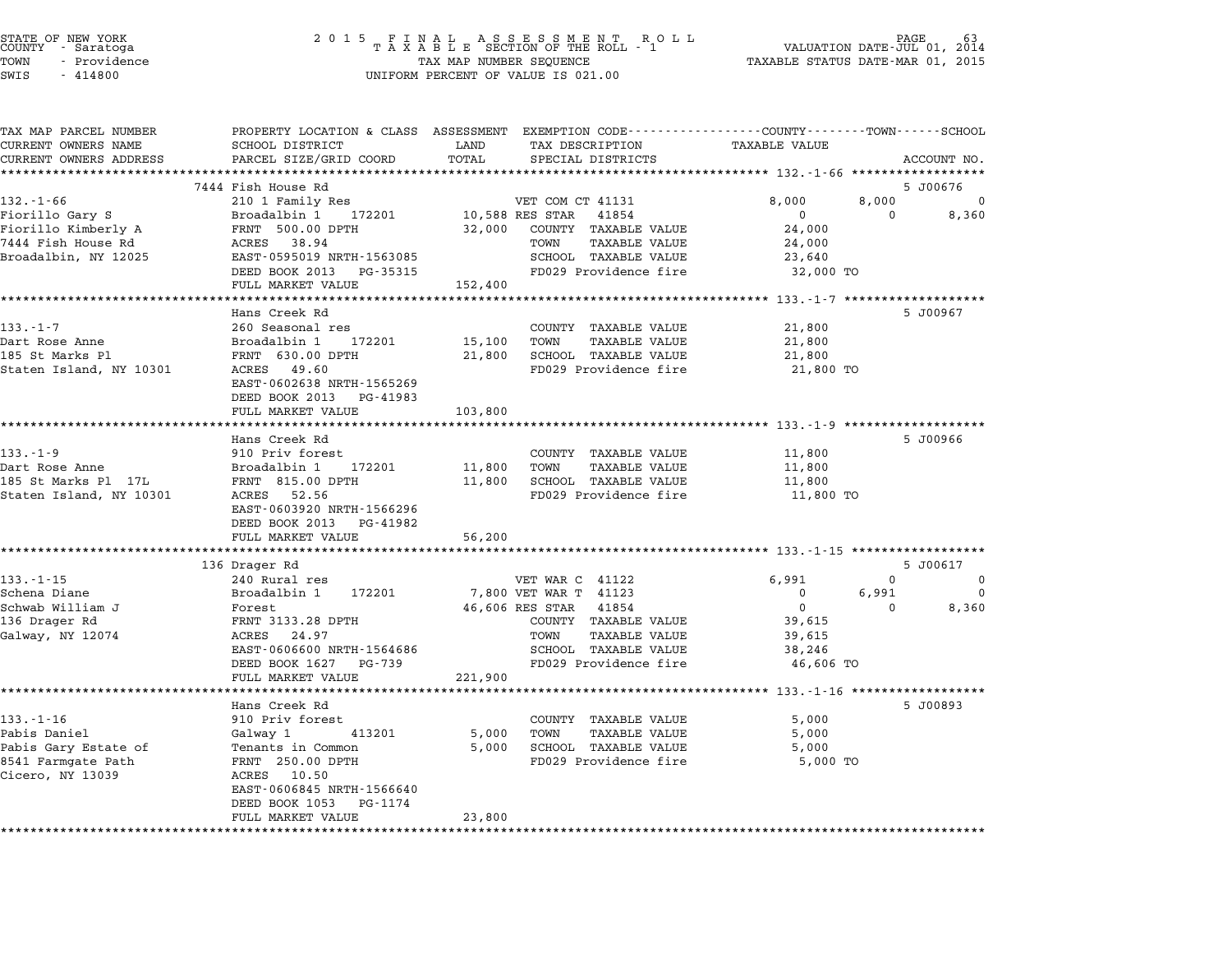| STATE OF NEW YORK<br>COUNTY - Saratoga<br>TOWN<br>- Providence<br>SWIS<br>$-414800$ | 2 0 1 5                                                                           | TAX MAP NUMBER SEQUENCE | FINAL ASSESSMENT ROLL<br>TAXABLE SECTION OF THE ROLL - 1<br>UNIFORM PERCENT OF VALUE IS 021.00     | VALUATION DATE-JUL 01, 2014<br>TAXABLE STATUS DATE-MAR 01, 2015 | PAGE<br>64  |
|-------------------------------------------------------------------------------------|-----------------------------------------------------------------------------------|-------------------------|----------------------------------------------------------------------------------------------------|-----------------------------------------------------------------|-------------|
| TAX MAP PARCEL NUMBER<br>CURRENT OWNERS NAME<br>CURRENT OWNERS ADDRESS              | PROPERTY LOCATION & CLASS ASSESSMENT<br>SCHOOL DISTRICT<br>PARCEL SIZE/GRID COORD | LAND<br>TOTAL           | EXEMPTION CODE----------------COUNTY-------TOWN-----SCHOOL<br>TAX DESCRIPTION<br>SPECIAL DISTRICTS | TAXABLE VALUE                                                   | ACCOUNT NO. |
|                                                                                     |                                                                                   | ******                  |                                                                                                    | ********* 133.-1-17 *****                                       |             |
|                                                                                     | Hans Creek Rd                                                                     |                         |                                                                                                    |                                                                 | 5 J00048    |
| $133. - 1 - 17$                                                                     | 822 Water supply                                                                  |                         | COUNTY TAXABLE VALUE<br>TOWN                                                                       | 3,400                                                           |             |
| Amsterdam City Property<br>61 Church St                                             | Galway 1<br>413201<br>Forest                                                      | 3,400<br>3,400          | <b>TAXABLE VALUE</b><br>SCHOOL TAXABLE VALUE                                                       | 3,400<br>3,400                                                  |             |
| Amsterdam, NY 12010                                                                 | FRNT 410.00 DPTH                                                                  |                         | FD029 Providence fire                                                                              | 3,400 TO                                                        |             |
|                                                                                     | ACRES 16.59                                                                       |                         |                                                                                                    |                                                                 |             |
|                                                                                     | EAST-0607227 NRTH-1566492                                                         |                         |                                                                                                    |                                                                 |             |
|                                                                                     | DEED BOOK 0206 PG-0419                                                            |                         |                                                                                                    |                                                                 |             |
|                                                                                     | FULL MARKET VALUE                                                                 | 16,200                  |                                                                                                    |                                                                 |             |
|                                                                                     |                                                                                   |                         |                                                                                                    | **************************** 133.-1-18 *******************      |             |
|                                                                                     | 137 Hans Creek Rd                                                                 |                         |                                                                                                    |                                                                 | 5 J00170    |
| $133. - 1 - 18$                                                                     | 240 Rural res                                                                     |                         | RES STAR<br>41854                                                                                  | $\mathbf{0}$                                                    | 0<br>8,360  |
| Cross Richard                                                                       | 413201<br>Galway 1                                                                | 5,600                   | COUNTY TAXABLE VALUE                                                                               | 72,000                                                          |             |
| Cross Lucinda L                                                                     | FRNT 585.00 DPTH                                                                  | 72,000                  | TOWN<br>TAXABLE VALUE                                                                              | 72,000                                                          |             |
| 137 Hans Creek Rd                                                                   | ACRES 14.27                                                                       |                         | SCHOOL TAXABLE VALUE                                                                               | 63,640                                                          |             |
| Broadalbin, NY 12025                                                                | EAST-0606190 NRTH-1565296                                                         |                         | FD029 Providence fire                                                                              | 72,000 TO                                                       |             |
|                                                                                     | DEED BOOK 1604 PG-268<br>FULL MARKET VALUE                                        | 342,900                 |                                                                                                    |                                                                 |             |
|                                                                                     |                                                                                   |                         |                                                                                                    | ***************** 133.-1-19 ******************                  |             |
|                                                                                     | Glenwild Rd                                                                       |                         |                                                                                                    |                                                                 | 5 J00037    |
| $133. - 1 - 19$                                                                     | 822 Water supply                                                                  |                         | COUNTY TAXABLE VALUE                                                                               | 27,700                                                          |             |
| Amsterdam City Property                                                             | 413201<br>Galway 1                                                                | 27,700                  | TOWN<br>TAXABLE VALUE                                                                              | 27,700                                                          |             |
| 61 Church St                                                                        | FRNT 2305.00 DPTH                                                                 | 27,700                  | SCHOOL TAXABLE VALUE                                                                               | 27,700                                                          |             |
| Amsterdam, NY 12010                                                                 | ACRES 250.00                                                                      |                         | FD029 Providence fire                                                                              | 27,700 TO                                                       |             |
|                                                                                     | EAST-0610364 NRTH-1566402                                                         |                         |                                                                                                    |                                                                 |             |
|                                                                                     | DEED BOOK 0206 PG-0419                                                            |                         |                                                                                                    |                                                                 |             |
|                                                                                     | FULL MARKET VALUE                                                                 | 131,900                 |                                                                                                    |                                                                 |             |
|                                                                                     |                                                                                   |                         |                                                                                                    | ********** 133.-1-20 **************                             |             |
|                                                                                     | Glenwild Rd                                                                       |                         |                                                                                                    |                                                                 | 5 J00038    |
| $133. - 1 - 20$                                                                     | 822 Water supply                                                                  |                         | COUNTY TAXABLE VALUE                                                                               | 14,400                                                          |             |
| Amsterdam City Property                                                             | 413201<br>Galway 1                                                                | 14,400                  | TOWN<br>TAXABLE VALUE                                                                              | 14,400                                                          |             |
| 61 Church St                                                                        | FRNT 975.00 DPTH                                                                  | 14,400                  | SCHOOL TAXABLE VALUE                                                                               | 14,400                                                          |             |
| Amsterdam, NY 12010                                                                 | ACRES 122.58<br>EAST-0610564 NRTH-1564969                                         |                         | FD029 Providence fire                                                                              | 14,400 TO                                                       |             |
|                                                                                     | DEED BOOK 0206<br>PG-0419                                                         |                         |                                                                                                    |                                                                 |             |
|                                                                                     | FULL MARKET VALUE                                                                 | 68,600                  |                                                                                                    |                                                                 |             |
|                                                                                     |                                                                                   |                         |                                                                                                    | ********** 133.-1-30 **************                             |             |
|                                                                                     | Glenwild Rd Rear                                                                  |                         |                                                                                                    |                                                                 | 5 J00089    |
| $133 - 1 - 30$                                                                      | 260 Seasonal res                                                                  |                         | COUNTY TAXABLE VALUE                                                                               | 7,400                                                           |             |
| Laporte Joseph P                                                                    | Galway 1<br>413201                                                                | 1,400                   | TOWN<br>TAXABLE VALUE                                                                              | 7,400                                                           |             |
| Laporte Helen F                                                                     | 7.00<br>ACRES                                                                     | 7,400                   | SCHOOL TAXABLE VALUE                                                                               | 7,400                                                           |             |
| 4 Fowler St                                                                         | EAST-0609293 NRTH-1561021                                                         |                         | FD029 Providence fire                                                                              | 7,400 TO                                                        |             |
| Hagaman, NY 12086                                                                   | DEED BOOK 1070<br>PG-102                                                          |                         |                                                                                                    |                                                                 |             |
|                                                                                     |                                                                                   |                         |                                                                                                    |                                                                 |             |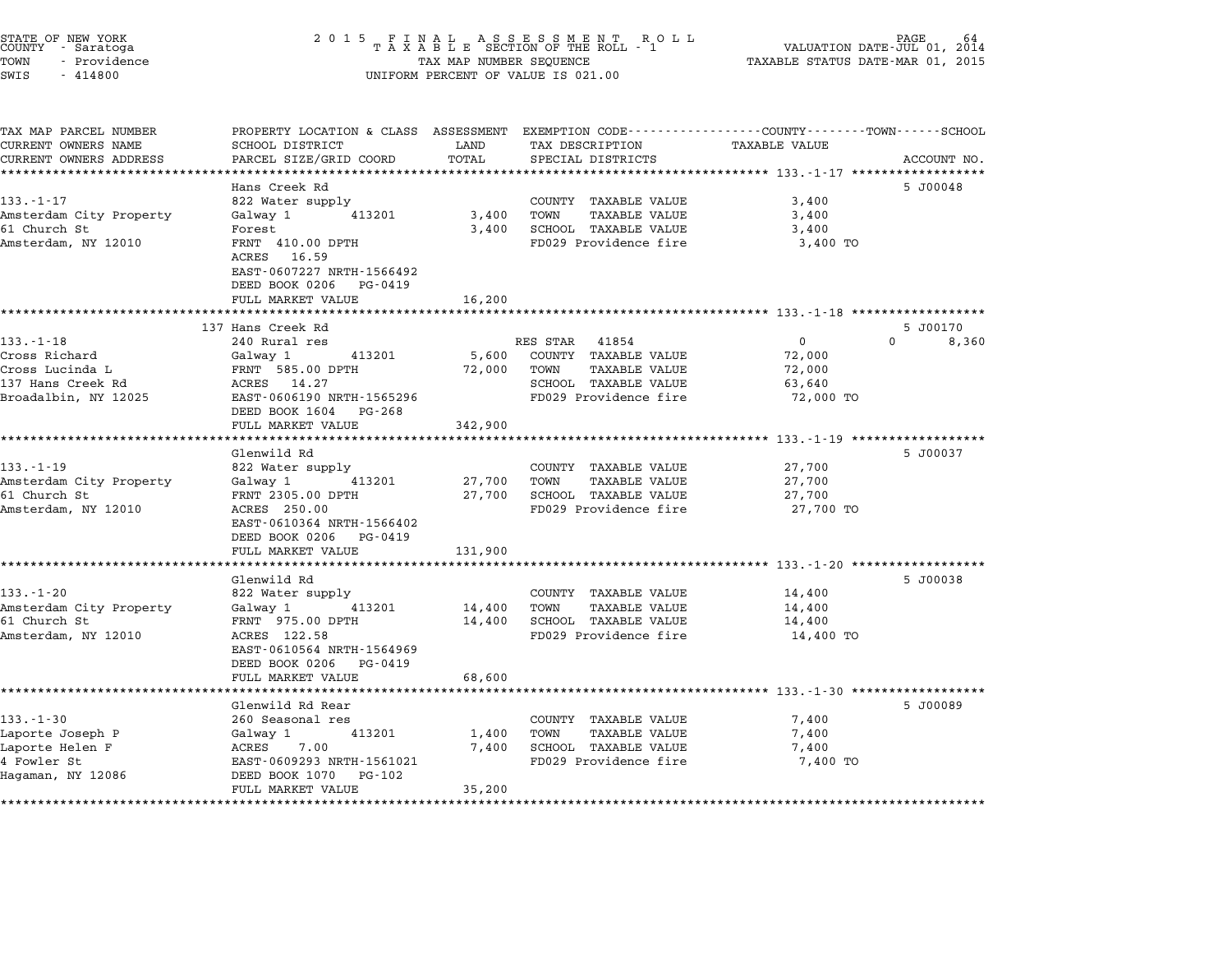TAX MAP PARCEL NUMBER PROPERTY LOCATION & CLASS ASSESSMENT EXEMPTION CODE------------------COUNTY--------TOWN------SCHOOL

| TAX MAP PARCEL NUMBER  | PROPERTY LOCATION & CLASS ASSESSMENT EXEMPTION CODE---------------COUNTY-------TOWN-----SCHOOL                                                                     |              |                                                          |                                  |                                        |
|------------------------|--------------------------------------------------------------------------------------------------------------------------------------------------------------------|--------------|----------------------------------------------------------|----------------------------------|----------------------------------------|
| CURRENT OWNERS NAME    | SCHOOL DISTRICT<br>PARCEL SIZE/GRID COORD TOTAL                                                                                                                    | LAND         | TAX DESCRIPTION TAXABLE VALUE                            |                                  |                                        |
| CURRENT OWNERS ADDRESS |                                                                                                                                                                    |              | SPECIAL DISTRICTS                                        |                                  | ACCOUNT NO.                            |
|                        |                                                                                                                                                                    |              |                                                          |                                  |                                        |
| 133.-1-31              | Glenwild Rd<br>910 Priv forest                                                                                                                                     |              | COUNTY TAXABLE VALUE                                     | 1,900                            | 5 J00802                               |
| Bills Richard A        | Galway 1                                                                                                                                                           | 413201 1,900 | TAXABLE VALUE<br>TOWN                                    | 1,900                            |                                        |
| Bills Lois E           | ACRES 10.00                                                                                                                                                        | 1,900        | SCHOOL TAXABLE VALUE                                     | 1,900                            |                                        |
| 2402 Bills Rd          | EAST-0608684 NRTH-1560608                                                                                                                                          |              | FD029 Providence fire                                    | 1,900 TO                         |                                        |
| Middle Grove, NY 12850 | DEED BOOK 2014 PG-7746                                                                                                                                             |              |                                                          |                                  |                                        |
|                        | FULL MARKET VALUE                                                                                                                                                  | 9,000        |                                                          |                                  |                                        |
|                        |                                                                                                                                                                    |              |                                                          |                                  |                                        |
|                        | 167 Drager Rd Rear                                                                                                                                                 |              |                                                          |                                  | 5 J00602                               |
| 133.-1-34              | 260 Seasonal res                                                                                                                                                   |              | COUNTY TAXABLE VALUE 13,500                              |                                  |                                        |
| Jeraci Frank           | Broadalbin 1 172201 12,600                                                                                                                                         |              | TOWN<br>TAXABLE VALUE                                    | 13,500                           |                                        |
| Jeraci Theresa         | ACRES 48.87                                                                                                                                                        |              | 13,500 SCHOOL TAXABLE VALUE                              | 13,500                           |                                        |
|                        | EAST-0607112 NRTH-1561496                                                                                                                                          |              | FD029 Providence fire 13,500 TO                          |                                  |                                        |
|                        |                                                                                                                                                                    |              |                                                          |                                  |                                        |
|                        | c/o Joseph Jeraci<br>2/o Joseph Jeraci<br>2/o Joseph Jeraci<br>2007112 NRTH-1561496<br>2008 DEED BOOK 0964 PG-0483<br>2008 Camillus, NY 13031<br>FULL MARKET VALUE | 64,300       |                                                          |                                  |                                        |
|                        |                                                                                                                                                                    |              |                                                          |                                  |                                        |
|                        | Drager Rd Rear                                                                                                                                                     |              |                                                          |                                  | 5 J00567                               |
| $133. - 1 - 35$        | 910 Priv forest                                                                                                                                                    |              | COUNTY TAXABLE VALUE 11,300                              |                                  |                                        |
| Lee Cheryl             | 172201 11,300<br>Broadalbin 1                                                                                                                                      |              | TAXABLE VALUE<br>TOWN                                    | 11,300                           |                                        |
| 206 Fayville Rd        | ACRES 59.39                                                                                                                                                        | 11,300       | SCHOOL TAXABLE VALUE                                     | 11,300                           |                                        |
| Galway, NY 12074       | EAST-0607070 NRTH-1562829                                                                                                                                          |              | FD029 Providence fire 11,300 TO                          |                                  |                                        |
|                        | DEED BOOK 0848 PG-0452                                                                                                                                             |              |                                                          |                                  |                                        |
|                        | FULL MARKET VALUE                                                                                                                                                  | 53,800       |                                                          |                                  |                                        |
|                        |                                                                                                                                                                    |              |                                                          |                                  |                                        |
|                        | Drager Rd Rear                                                                                                                                                     |              |                                                          |                                  | 5 J00106                               |
| $133. - 1 - 36$        | 260 Seasonal res                                                                                                                                                   |              | COUNTY TAXABLE VALUE                                     | 7,700                            |                                        |
| Wolz Eric G            | Broadalbin 1 172201                                                                                                                                                | 1,900        | TOWN<br>TOWN     TAXABLE VALUE<br>SCHOOL   TAXABLE VALUE | 7,700                            |                                        |
| Wolz Lisa M            | ACRES<br>3.37                                                                                                                                                      | 7,700        |                                                          | 7,700                            |                                        |
| 313 Nine Mile Tree Rd  | EAST-0606655 NRTH-1562890                                                                                                                                          |              | FD029 Providence fire 7,700 TO                           |                                  |                                        |
| Gloversville, NY 12078 | DEED BOOK 1604 PG-771                                                                                                                                              |              |                                                          |                                  |                                        |
|                        | FULL MARKET VALUE 36,700                                                                                                                                           |              |                                                          |                                  |                                        |
|                        |                                                                                                                                                                    |              |                                                          |                                  |                                        |
| $133. - 1 - 37.1$      | 139 Drager Rd                                                                                                                                                      |              |                                                          |                                  | 5 J00156<br>$\mathbf 0$<br>$\Omega$    |
|                        | 210 1 Family Res                                                                                                                                                   |              | VET WAR C 41122                                          | 1,380                            |                                        |
| Whitbeck Donald H      | Broadalbin 1 172201                                                                                                                                                |              | 4,200 VET WAR T 41123                                    | $\overline{0}$<br>$\overline{0}$ | $\overline{0}$<br>1,380<br>$\mathbf 0$ |
| 139 Drager Rd          | Lot 3<br>FRNT 380.00 DPTH                                                                                                                                          | 9,200 AGED T | 41803<br>41834                                           | $\overline{0}$                   | 391<br>$\Omega$                        |
| Galway, NY 12074       | ACRES<br>7.24                                                                                                                                                      |              | SR STAR<br>COUNTY TAXABLE VALUE                          |                                  | 9,200                                  |
|                        | EAST-0606238 NRTH-1563638                                                                                                                                          |              | TAXABLE VALUE<br>TOWN                                    | 7,820                            |                                        |
|                        | DEED BOOK 1757 PG-150                                                                                                                                              |              | SCHOOL TAXABLE VALUE                                     | 7,429<br>$\Omega$                |                                        |
|                        | FULL MARKET VALUE                                                                                                                                                  |              | 43,800 FD029 Providence fire                             | $9,200$ TO                       |                                        |
|                        |                                                                                                                                                                    |              |                                                          |                                  |                                        |
|                        |                                                                                                                                                                    |              |                                                          |                                  |                                        |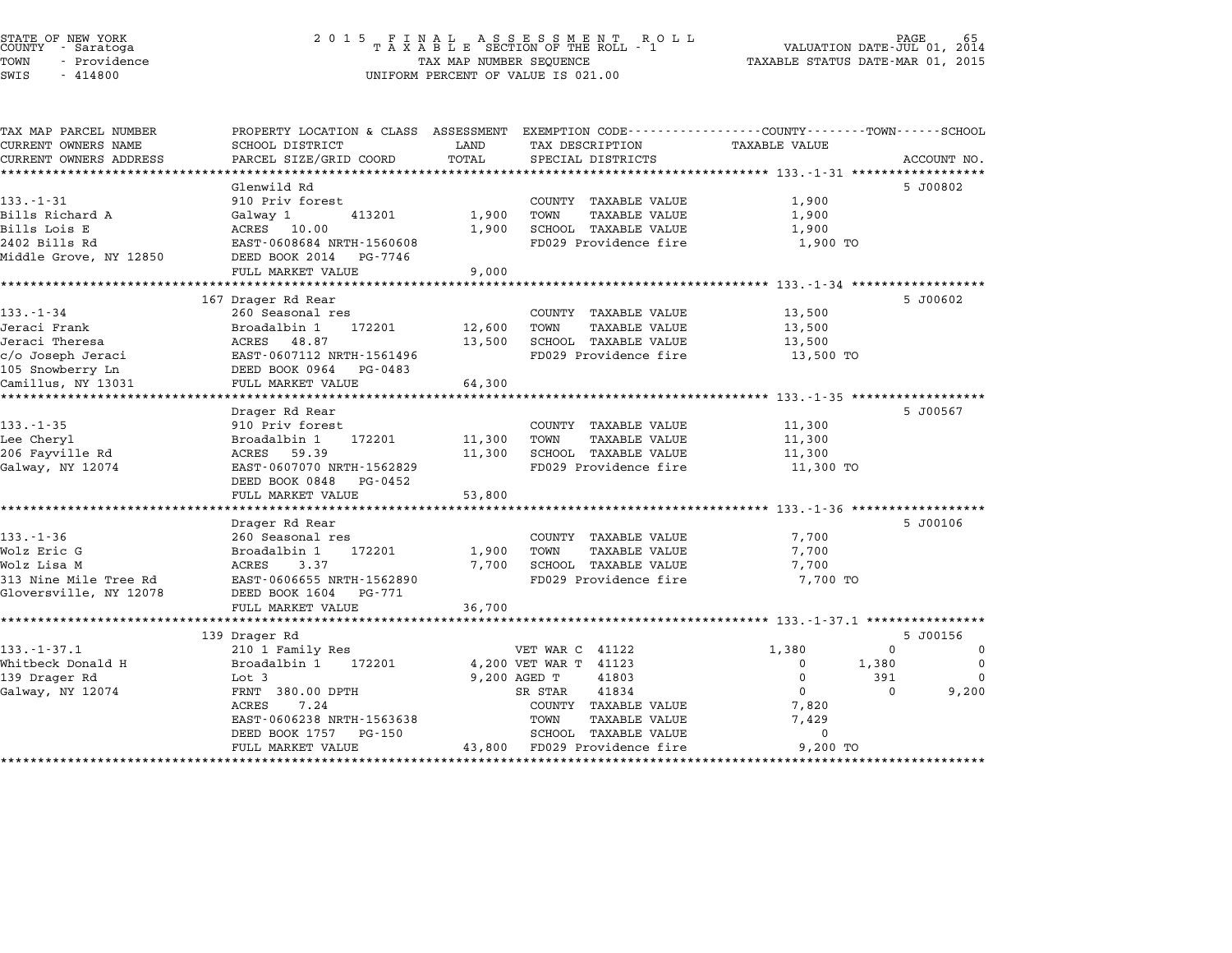| STATE OF NEW YORK<br>COUNTY - Saratoga<br>TOWN<br>- Providence<br>SWIS<br>$-414800$ | 2 0 1 5                                                                  | TAX MAP NUMBER SEQUENCE | FINAL ASSESSMENT ROLL<br>TAXABLE SECTION OF THE ROLL - 1<br>UNIFORM PERCENT OF VALUE IS 021.00 | VALUATION DATE-JUL 01,<br>TAXABLE STATUS DATE-MAR 01, 2015                                                        | 66<br>2014  |
|-------------------------------------------------------------------------------------|--------------------------------------------------------------------------|-------------------------|------------------------------------------------------------------------------------------------|-------------------------------------------------------------------------------------------------------------------|-------------|
| TAX MAP PARCEL NUMBER<br>CURRENT OWNERS NAME<br>CURRENT OWNERS ADDRESS              | SCHOOL DISTRICT<br>PARCEL SIZE/GRID COORD                                | LAND<br>TOTAL           | TAX DESCRIPTION<br>SPECIAL DISTRICTS                                                           | PROPERTY LOCATION & CLASS ASSESSMENT EXEMPTION CODE----------------COUNTY-------TOWN------SCHOOL<br>TAXABLE VALUE | ACCOUNT NO. |
|                                                                                     |                                                                          | *********               |                                                                                                | ********************************* 133.-1-37.2 ****************                                                    |             |
| $133. - 1 - 37.2$                                                                   | 143 Drager Rd<br>311 Res vac land                                        |                         | COUNTY TAXABLE VALUE                                                                           | 4,200                                                                                                             |             |
| Gottung Marshall                                                                    | Broadalbin 1<br>172201                                                   | 4,200                   | <b>TAXABLE VALUE</b><br>TOWN                                                                   | 4,200                                                                                                             |             |
| Gottung Jessica                                                                     | Lot 2                                                                    | 4,200                   | SCHOOL TAXABLE VALUE                                                                           | 4,200                                                                                                             |             |
| 12 6th Ave                                                                          | FRNT 380.00 DPTH                                                         |                         | FD029 Providence fire                                                                          | 4,200 TO                                                                                                          |             |
| Gloversville, NY 12078                                                              | 7.28<br>ACRES<br>EAST-0605938 NRTH-1563406                               |                         |                                                                                                |                                                                                                                   |             |
|                                                                                     | DEED BOOK 1757 PG-388<br>FULL MARKET VALUE                               | 20,000                  |                                                                                                |                                                                                                                   |             |
|                                                                                     |                                                                          |                         |                                                                                                | ******************************** 133.-1-37.3 *************                                                        |             |
|                                                                                     | 145 Drager Rd                                                            |                         |                                                                                                |                                                                                                                   |             |
| $133 - 1 - 37.3$                                                                    | 210 1 Family Res                                                         |                         | COUNTY TAXABLE VALUE                                                                           | 41,498                                                                                                            |             |
| Ryan John K                                                                         | Broadalbin 1<br>172201                                                   | 4,200                   | <b>TAXABLE VALUE</b><br>TOWN                                                                   | 41,498                                                                                                            |             |
| 145 Drager Rd                                                                       | Lot 1                                                                    | 41,498                  | SCHOOL TAXABLE VALUE                                                                           | 41,498                                                                                                            |             |
| Galway, NY 12074                                                                    | FRNT 1170.00 DPTH<br>6.87<br>ACRES                                       |                         | FD029 Providence fire                                                                          | 41,498 TO                                                                                                         |             |
|                                                                                     | EAST-0605757 NRTH-1563165<br>DEED BOOK 2011 PG-6815<br>FULL MARKET VALUE | 197,600                 |                                                                                                |                                                                                                                   |             |
|                                                                                     |                                                                          |                         |                                                                                                | ***************************** 133.-1-37.4 **************                                                          |             |
|                                                                                     | 137 Drager Rd                                                            |                         |                                                                                                |                                                                                                                   |             |
| $133. - 1 - 37.4$                                                                   | 210 1 Family Res                                                         |                         | RES STAR<br>41854                                                                              | $\overline{0}$<br>0                                                                                               | 8,360       |
| Finch Reggie B                                                                      | Broadalbin 1<br>172201                                                   | 4,400                   | COUNTY TAXABLE VALUE                                                                           | 44,622                                                                                                            |             |
| Finch Rebecca J                                                                     | Lot $4$                                                                  | 44,622                  | <b>TAXABLE VALUE</b><br>TOWN                                                                   | 44,622                                                                                                            |             |
| 137 Drager Rd                                                                       | FRNT 460.00 DPTH<br>8.06<br>ACRES                                        |                         | SCHOOL TAXABLE VALUE<br>FD029 Providence fire                                                  | 36,262<br>44,622 TO                                                                                               |             |
| Galway, NY 12074                                                                    | EAST-0606587 NRTH-1563872<br>DEED BOOK 1737 PG-391                       |                         |                                                                                                |                                                                                                                   |             |
|                                                                                     | FULL MARKET VALUE                                                        | 212,500                 |                                                                                                |                                                                                                                   |             |
|                                                                                     |                                                                          |                         |                                                                                                |                                                                                                                   |             |
|                                                                                     | 135 Drager Rd                                                            |                         |                                                                                                |                                                                                                                   |             |
| $133 - 1 - 37.5$                                                                    | 210 1 Family Res                                                         |                         | RES STAR<br>41854                                                                              | $\mathbf{0}$<br>0                                                                                                 | 8,360       |
| Edwards Brian H                                                                     | 172201<br>Broadalbin 1                                                   | 4,400                   | COUNTY TAXABLE VALUE                                                                           | 42,081                                                                                                            |             |
| Edwards Kimberly                                                                    | Lot 5                                                                    | 42,081                  | TOWN<br><b>TAXABLE VALUE</b>                                                                   | 42,081                                                                                                            |             |
| 135 Drager Rd<br>Galway, NY 12074                                                   | FRNT 460.00 DPTH<br>ACRES<br>7.58                                        |                         | SCHOOL TAXABLE VALUE<br>FD029 Providence fire                                                  | 33,721<br>42,081 TO                                                                                               |             |
|                                                                                     | EAST-0606987 NRTH-1564152<br>DEED BOOK 1745<br>PG-783                    |                         |                                                                                                |                                                                                                                   |             |
|                                                                                     | FULL MARKET VALUE                                                        | 200,400                 |                                                                                                |                                                                                                                   |             |
|                                                                                     |                                                                          |                         |                                                                                                | ********************* 133.-1-37.6 ****************                                                                |             |
|                                                                                     |                                                                          |                         |                                                                                                |                                                                                                                   |             |
|                                                                                     | 131 Drager Rd                                                            |                         |                                                                                                |                                                                                                                   |             |
|                                                                                     | 311 Res vac land                                                         |                         | TAXABLE VALUE<br>COUNTY                                                                        | 4,400                                                                                                             |             |
|                                                                                     | 172201<br>Broadalbin 1                                                   | 4,400                   | <b>TAXABLE VALUE</b><br>TOWN                                                                   | 4,400                                                                                                             |             |
|                                                                                     | Lot 6                                                                    | 4,400                   | SCHOOL TAXABLE VALUE                                                                           | 4,400                                                                                                             |             |
| $133. - 1 - 37.6$<br>Fronczek Edward<br>Fronczek Cynthia<br>17 Robin Ln             | FRNT 460.00 DPTH                                                         |                         | FD029 Providence fire                                                                          | 4,400 TO                                                                                                          |             |
| Waterford, NY 12188                                                                 | ACRES<br>7.94<br>EAST-0607324 NRTH-1564459                               |                         |                                                                                                |                                                                                                                   |             |
|                                                                                     | DEED BOOK 1757<br>PG-385                                                 |                         |                                                                                                |                                                                                                                   |             |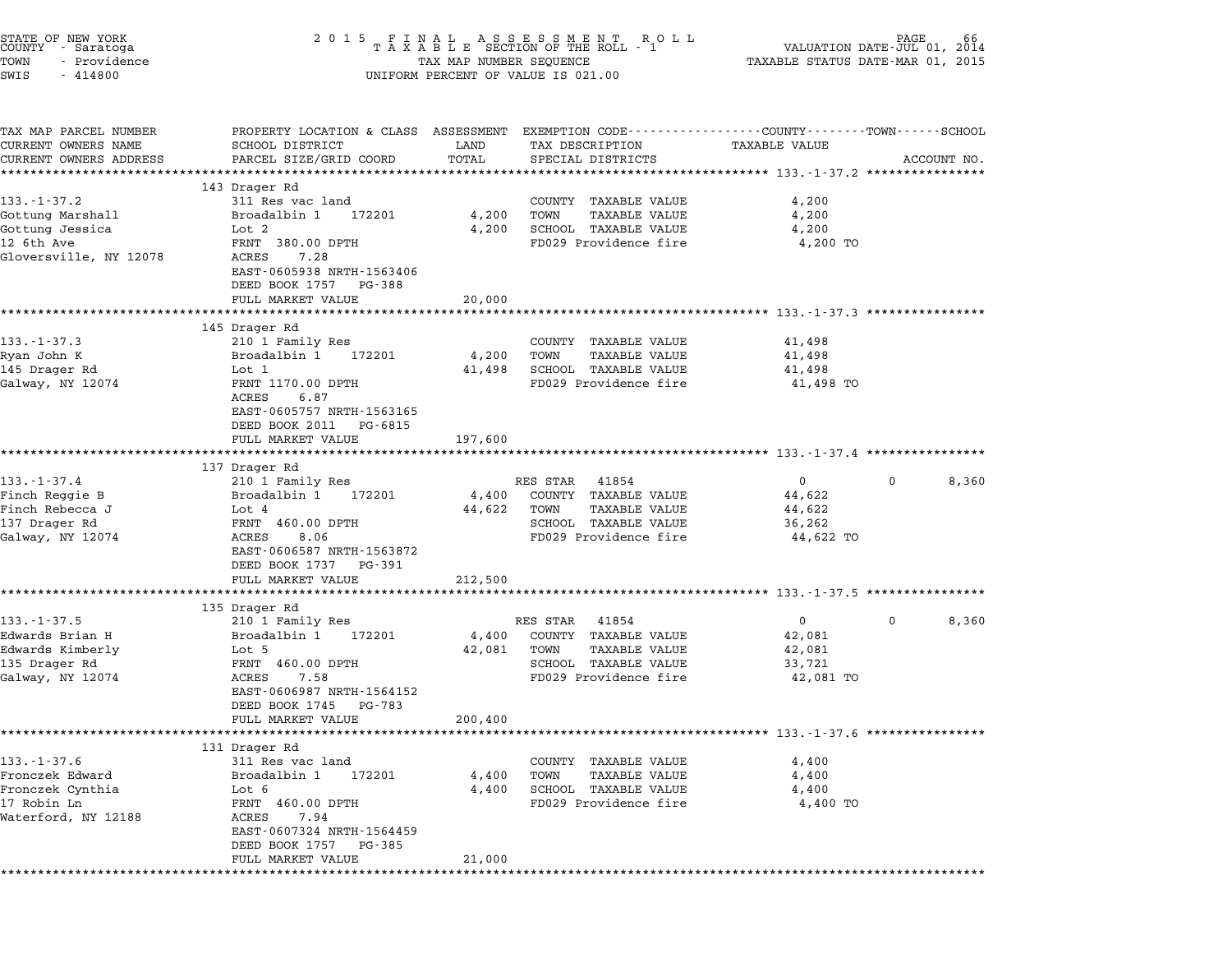| STATE OF NEW YORK<br>COUNTY - Saratoga<br>TOWN<br>- Providence | 2 0 1 5                                           | TAX MAP NUMBER SEQUENCE | FINAL ASSESSMENT ROTAXABLE SECTION OF THE ROLL - 1<br>R O L L                                                      | VALUATION DATE-JUL 01, 2014<br>TAXABLE STATUS DATE-MAR 01, 2015 | PAGE<br>67  |
|----------------------------------------------------------------|---------------------------------------------------|-------------------------|--------------------------------------------------------------------------------------------------------------------|-----------------------------------------------------------------|-------------|
| SWIS<br>$-414800$                                              |                                                   |                         | UNIFORM PERCENT OF VALUE IS 021.00                                                                                 |                                                                 |             |
| TAX MAP PARCEL NUMBER<br>CURRENT OWNERS NAME                   | SCHOOL DISTRICT                                   | LAND                    | PROPERTY LOCATION & CLASS ASSESSMENT EXEMPTION CODE---------------COUNTY-------TOWN------SCHOOL<br>TAX DESCRIPTION | TAXABLE VALUE                                                   |             |
| CURRENT OWNERS ADDRESS                                         | PARCEL SIZE/GRID COORD                            | TOTAL                   | SPECIAL DISTRICTS                                                                                                  |                                                                 | ACCOUNT NO. |
|                                                                | *********************                             | * * * * * * * * * * *   | ********************************** 133.-1-37.7 ****************                                                    |                                                                 |             |
|                                                                | 127 Drager Rd                                     |                         |                                                                                                                    |                                                                 |             |
| $133. - 1 - 37.7$                                              | 311 Res vac land                                  |                         | COUNTY TAXABLE VALUE                                                                                               | 4,400                                                           |             |
| Raylinksy Mark G                                               | Broadalbin 1<br>172201                            | 4,400                   | TOWN<br><b>TAXABLE VALUE</b>                                                                                       | 4,400                                                           |             |
| 2297 St Hwy 67<br>Amsterdam, NY 12010                          | Lot 7<br>FRNT 690.00 DPTH                         | 4,400                   | SCHOOL TAXABLE VALUE<br>FD029 Providence fire                                                                      | 4,400<br>4,400 TO                                               |             |
|                                                                | 8.19<br>ACRES                                     |                         |                                                                                                                    |                                                                 |             |
|                                                                | EAST-0607499 NRTH-1564973                         |                         |                                                                                                                    |                                                                 |             |
|                                                                | DEED BOOK 1740 PG-376                             |                         |                                                                                                                    |                                                                 |             |
|                                                                | FULL MARKET VALUE                                 | 21,000                  |                                                                                                                    |                                                                 |             |
|                                                                | *******************                               | **********              |                                                                                                                    | ********************************* 133.-1-38 ******************  |             |
|                                                                | Drager Rd Rear                                    |                         |                                                                                                                    |                                                                 | 5 J01426    |
| $133. - 1 - 38$                                                | 910 Priv forest                                   |                         | COUNTY TAXABLE VALUE                                                                                               | 4,977                                                           |             |
| Butler Timothy<br>11385 Fourth St E                            | Broadalbin 1<br>172201<br>ACRES<br>43.35          | 4,977<br>4,977          | TOWN<br><b>TAXABLE VALUE</b><br>SCHOOL TAXABLE VALUE                                                               | 4,977<br>4,977                                                  |             |
| Treasure Island, FL 33706                                      | EAST-0605710 NRTH-1560811                         |                         | FD029 Providence fire                                                                                              | 4,977 TO                                                        |             |
|                                                                | DEED BOOK 1742 PG-754                             |                         |                                                                                                                    |                                                                 |             |
|                                                                | FULL MARKET VALUE                                 | 23,700                  |                                                                                                                    |                                                                 |             |
|                                                                | *******************                               |                         |                                                                                                                    | ************************ 133.-1-39 *******************          |             |
|                                                                | Drager Rd                                         |                         |                                                                                                                    |                                                                 | 5 J01455    |
| $133. - 1 - 39$                                                | 311 Res vac land                                  |                         | COUNTY TAXABLE VALUE                                                                                               | 2,000                                                           |             |
| Butler Timothy                                                 | Broadalbin 1<br>172201                            | 2,000                   | TOWN<br>TAXABLE VALUE                                                                                              | 2,000<br>2,000                                                  |             |
| 11385 Fourt St E<br>Treasure Island, FL 33706                  | FRNT<br>80.00 DPTH<br>ACRES<br>1.58               | 2,000                   | SCHOOL TAXABLE VALUE<br>FD029 Providence fire                                                                      | 2,000 TO                                                        |             |
|                                                                | EAST-0605567 NRTH-1561623                         |                         |                                                                                                                    |                                                                 |             |
|                                                                | DEED BOOK 2007 PG-38674                           |                         |                                                                                                                    |                                                                 |             |
|                                                                | FULL MARKET VALUE                                 | 9,524                   |                                                                                                                    |                                                                 |             |
|                                                                |                                                   |                         |                                                                                                                    | ********** 133.-1-40                                            |             |
|                                                                | 157 Drager Rd                                     |                         |                                                                                                                    |                                                                 | 5 J00457    |
| $133. - 1 - 40$                                                | 240 Rural res                                     |                         | COUNTY TAXABLE VALUE                                                                                               | 25,000                                                          |             |
| Wierzbicky Michael<br>574 Leonard St                           | Broadalbin 1<br>172201<br>FRNT 965.00 DPTH        | 4,800<br>25,000         | TOWN<br>TAXABLE VALUE<br>SCHOOL TAXABLE VALUE                                                                      | 25,000<br>25,000                                                |             |
| Brooklyn, NY 11222                                             | ACRES 10.02                                       |                         | FD029 Providence fire                                                                                              | 25,000 TO                                                       |             |
|                                                                | EAST-0605878 NRTH-1562447                         |                         |                                                                                                                    |                                                                 |             |
|                                                                | DEED BOOK 2013 PG-8437                            |                         |                                                                                                                    |                                                                 |             |
|                                                                | FULL MARKET VALUE                                 | 119,000                 |                                                                                                                    |                                                                 |             |
|                                                                |                                                   |                         |                                                                                                                    | ************************* 133.-1-41 ***************             |             |
|                                                                | Drager Dr                                         |                         |                                                                                                                    |                                                                 | 5 J01377    |
| $133. - 1 - 41$                                                | 311 Res vac land                                  |                         | COUNTY TAXABLE VALUE                                                                                               | 2,000                                                           |             |
| Salmon Christine M<br>Aka Meinhold Christine M                 | Broadalbin 1<br>172201<br>FRNT 116.00 DPTH 200.00 | 2,000<br>2,000          | TOWN<br><b>TAXABLE VALUE</b><br>SCHOOL TAXABLE VALUE                                                               | 2,000<br>2,000                                                  |             |
| 128 Glenville St                                               | ACRES<br>0.53                                     |                         | FD029 Providence fire                                                                                              | 2,000 TO                                                        |             |
| Schenectady, NY 12306                                          | EAST-0605438 NRTH-1561580                         |                         |                                                                                                                    |                                                                 |             |
|                                                                | DEED BOOK 0944<br>PG-0461                         |                         |                                                                                                                    |                                                                 |             |
|                                                                | FULL MARKET VALUE                                 | 9,500                   |                                                                                                                    |                                                                 |             |
|                                                                | ******************************                    |                         |                                                                                                                    |                                                                 |             |

STATE OF NEW YORK <sup>2</sup> <sup>0</sup> <sup>1</sup> 5 F I N A L A S S E S S M E N T R O L L PAGE <sup>67</sup> COUNTY - Saratoga <sup>T</sup> <sup>A</sup> <sup>X</sup> <sup>A</sup> <sup>B</sup> <sup>L</sup> <sup>E</sup> SECTION OF THE ROLL - <sup>1</sup> VALUATION DATE-JUL 01, <sup>2014</sup>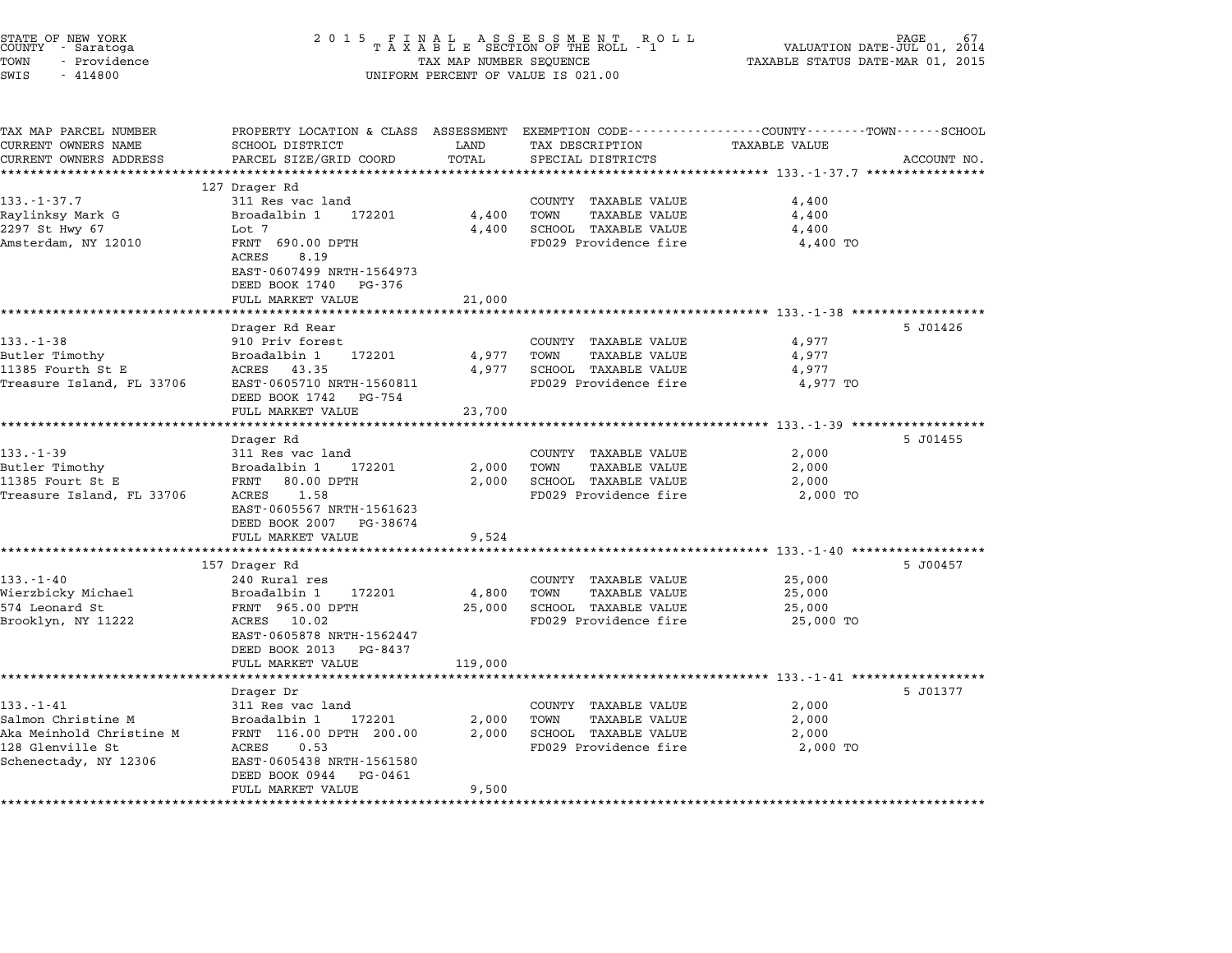| STATE OF NEW YORK<br>COUNTY - Saratoga<br>TOWN<br>- Providence<br>SWIS<br>- 414800 | 2015 FINAL ASSESSMENT ROLL<br>TAXABLE SECTION OF THE ROLL - 1<br>TAX MAP NUMBER SEQUENCE<br>UNIFORM PERCENT OF VALUE IS 021.00 | 68<br>PAGE<br>VALUATION DATE-JUL 01, 2014<br>TAXABLE STATUS DATE-MAR 01, 2015 |
|------------------------------------------------------------------------------------|--------------------------------------------------------------------------------------------------------------------------------|-------------------------------------------------------------------------------|
|                                                                                    |                                                                                                                                |                                                                               |

| TAX MAP PARCEL NUMBER<br>CURRENT OWNERS NAME | PROPERTY LOCATION & CLASS ASSESSMENT EXEMPTION CODE---------------COUNTY-------TOWN------SCHOOL<br>SCHOOL DISTRICT | LAND          | TAX DESCRIPTION                                      | TAXABLE VALUE           |                      |                |
|----------------------------------------------|--------------------------------------------------------------------------------------------------------------------|---------------|------------------------------------------------------|-------------------------|----------------------|----------------|
| CURRENT OWNERS ADDRESS                       | PARCEL SIZE/GRID COORD                                                                                             | TOTAL         | SPECIAL DISTRICTS                                    |                         | ACCOUNT NO.          |                |
|                                              | ********************                                                                                               |               |                                                      |                         |                      |                |
|                                              | Drager Rd                                                                                                          |               |                                                      |                         | 5 J01313             |                |
| $133. - 1 - 42$                              | 210 1 Family Res                                                                                                   |               | COUNTY TAXABLE VALUE                                 | 15,000                  |                      |                |
| Turchiano Joseph                             | Broadalbin 1 172201                                                                                                | 5,800         | TOWN<br><b>TAXABLE VALUE</b>                         | 15,000                  |                      |                |
| 19 Walnut Rd                                 | FRNT 300.00 DPTH                                                                                                   | 15,000        | SCHOOL TAXABLE VALUE                                 | 15,000                  |                      |                |
| Rocky Point, NY 11778                        | ACRES<br>6.88<br>EAST-0605323 NRTH-1561047<br>DEED BOOK 2014<br>PG-15410<br>FULL MARKET VALUE                      | 71,400        | FD029 Providence fire                                | 15,000 TO               |                      |                |
|                                              |                                                                                                                    |               |                                                      |                         |                      |                |
|                                              | 181 Drager Rd                                                                                                      |               |                                                      |                         | 5 J01284             |                |
| $133 - 1 - 43$                               | 260 Seasonal res<br>Broadalbin 1 172201                                                                            | 3,000 SR STAR | AGED - ALL 41800<br>41834                            | 6,000<br>$\overline{0}$ | 6,000<br>$\mathbf 0$ | 6,000<br>6,000 |
| Gallup Donna L<br>181 Drager Rd              | FRNT 165.00 DPTH                                                                                                   | 12,000        | COUNTY TAXABLE VALUE                                 | 6,000                   |                      |                |
| Galway, NY 12074                             | ACRES<br>0.95                                                                                                      |               | TOWN<br><b>TAXABLE VALUE</b>                         | 6,000                   |                      |                |
|                                              | EAST-0605097 NRTH-1561272                                                                                          |               | SCHOOL TAXABLE VALUE                                 | $\mathbf 0$             |                      |                |
|                                              | DEED BOOK 1334 PG-444                                                                                              |               | FD029 Providence fire                                | 12,000 TO               |                      |                |
|                                              | FULL MARKET VALUE                                                                                                  | 57,100        |                                                      |                         |                      |                |
|                                              | **********************                                                                                             |               |                                                      |                         |                      |                |
|                                              | 179 Drager Rd                                                                                                      |               |                                                      |                         | 5 J01285             |                |
| $133. - 1 - 44$                              | 210 1 Family Res                                                                                                   |               | RES STAR 41854                                       | 0                       | $\Omega$             | 8,360          |
| Brownell Raymond D Jr                        | Broadalbin 1<br>172201                                                                                             | 3,100         | COUNTY TAXABLE VALUE                                 | 36,000                  |                      |                |
| Brownell Tammy                               | FRNT 176.00 DPTH                                                                                                   | 36,000        | TOWN<br><b>TAXABLE VALUE</b>                         | 36,000                  |                      |                |
| 179 Drager Rd                                | ACRES<br>1.28                                                                                                      |               | SCHOOL TAXABLE VALUE                                 | 27,640                  |                      |                |
| Galway, NY 12074                             | EAST-0604956 NRTH-1561167                                                                                          |               | FD029 Providence fire                                | 36,000 TO               |                      |                |
|                                              | DEED BOOK 1635 PG-679                                                                                              |               |                                                      |                         |                      |                |
|                                              | FULL MARKET VALUE                                                                                                  | 171,400       |                                                      |                         |                      |                |
|                                              |                                                                                                                    |               |                                                      |                         |                      |                |
|                                              | Drager Rd                                                                                                          |               |                                                      |                         |                      |                |
| $133. - 1 - 45.3$<br>Dolke Robert J          | 210 1 Family Res<br>Broadalbin 1 172201                                                                            | 3,400         | COUNTY TAXABLE VALUE<br>TOWN<br><b>TAXABLE VALUE</b> | 45,000<br>45,000        |                      |                |
| 172 Drager Rd                                | FRNT 622.88 DPTH                                                                                                   |               | 45,000 SCHOOL TAXABLE VALUE                          | 45,000                  |                      |                |
| Galway, NY 12074                             | ACRES<br>2.94                                                                                                      |               | FD029 Providence fire                                | 45,000 TO               |                      |                |
|                                              | EAST-0605375 NRTH-1561956                                                                                          |               |                                                      |                         |                      |                |
|                                              | DEED BOOK 1658<br>PG-67                                                                                            |               |                                                      |                         |                      |                |
|                                              | FULL MARKET VALUE                                                                                                  | 214,300       |                                                      |                         |                      |                |
|                                              |                                                                                                                    |               |                                                      |                         |                      |                |
|                                              | Drager Rd                                                                                                          |               |                                                      |                         | 5 J00837             |                |
| $133. - 1 - 46.1$                            | 311 Res vac land                                                                                                   |               | COUNTY TAXABLE VALUE                                 | 5,200                   |                      |                |
| Maxwell John T                               | Broadalbin 1<br>172201                                                                                             | 5,200         | TOWN<br><b>TAXABLE VALUE</b>                         | 5,200                   |                      |                |
| Maxwell Monica D                             | FRNT 620.00 DPTH                                                                                                   | 5,200         | SCHOOL TAXABLE VALUE                                 | 5,200                   |                      |                |
| PO Box 354                                   | ACRES 11.68                                                                                                        |               | FD029 Providence fire                                | 5,200 TO                |                      |                |
| Galway, NY 12074                             | EAST-0605164 NRTH-1562890                                                                                          |               |                                                      |                         |                      |                |
|                                              | DEED BOOK 1579<br>PG-223                                                                                           | 24,800        |                                                      |                         |                      |                |
|                                              | FULL MARKET VALUE                                                                                                  |               |                                                      |                         |                      |                |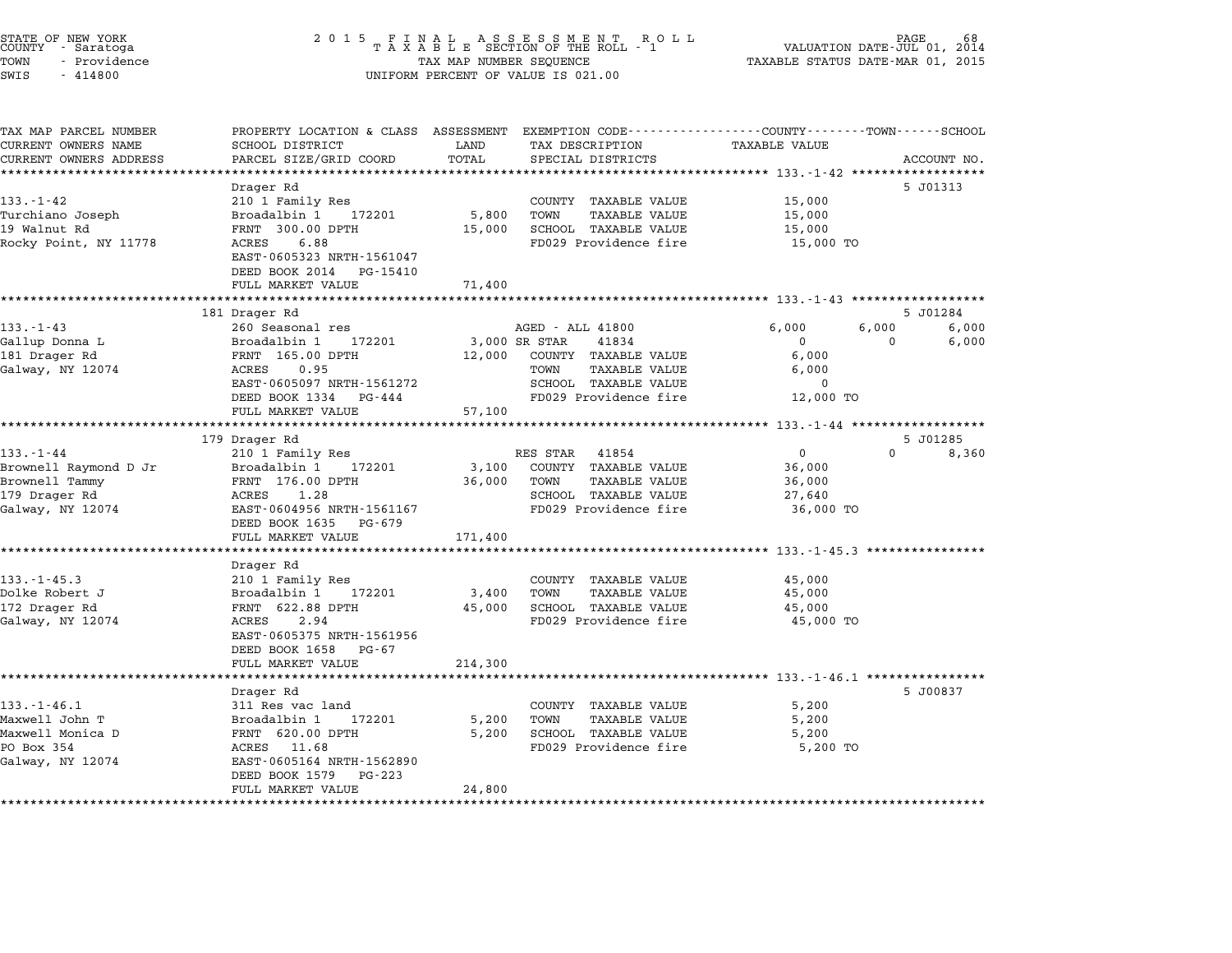| PROPERTY LOCATION & CLASS ASSESSMENT EXEMPTION CODE---------------COUNTY-------TOWN------SCHOOL<br>SCHOOL DISTRICT<br>LAND<br>PARCEL SIZE/GRID COORD<br>TOTAL<br>*********<br>158 Drager Rd<br>210 1 Family Res<br>172201<br>Broadalbin 1<br>FRNT 350.00 DPTH<br>ACRES<br>7.35<br>EAST-0605198 NRTH-1562508<br>DEED BOOK 1567<br>PG-554<br>FULL MARKET VALUE<br>187,400<br>Drager Rd Rear<br>910 Priv forest<br>Broadalbin 1<br>172201<br>19,400 | TAX DESCRIPTION<br>SPECIAL DISTRICTS<br>RES STAR<br>41854<br>4,200<br>COUNTY TAXABLE VALUE<br>39,355<br>TOWN<br>TAXABLE VALUE<br>SCHOOL TAXABLE VALUE<br>FD029 Providence fire<br>COUNTY TAXABLE VALUE<br><b>TAXABLE VALUE</b><br>TOWN | TAXABLE VALUE<br>********************************** 133.-1-46.2 *****************<br>$\overline{0}$<br>39,355<br>39,355<br>30,995<br>39,355 TO<br>19,400 | ACCOUNT NO.<br>8,360<br>0<br>5 J00258                                                                                                                                     |
|--------------------------------------------------------------------------------------------------------------------------------------------------------------------------------------------------------------------------------------------------------------------------------------------------------------------------------------------------------------------------------------------------------------------------------------------------|----------------------------------------------------------------------------------------------------------------------------------------------------------------------------------------------------------------------------------------|----------------------------------------------------------------------------------------------------------------------------------------------------------|---------------------------------------------------------------------------------------------------------------------------------------------------------------------------|
|                                                                                                                                                                                                                                                                                                                                                                                                                                                  |                                                                                                                                                                                                                                        |                                                                                                                                                          |                                                                                                                                                                           |
|                                                                                                                                                                                                                                                                                                                                                                                                                                                  |                                                                                                                                                                                                                                        |                                                                                                                                                          |                                                                                                                                                                           |
|                                                                                                                                                                                                                                                                                                                                                                                                                                                  |                                                                                                                                                                                                                                        |                                                                                                                                                          |                                                                                                                                                                           |
|                                                                                                                                                                                                                                                                                                                                                                                                                                                  |                                                                                                                                                                                                                                        |                                                                                                                                                          |                                                                                                                                                                           |
| FRNT 260.00 DPTH<br>19,400<br>ACRES 82.91                                                                                                                                                                                                                                                                                                                                                                                                        | SCHOOL TAXABLE VALUE<br>FD029 Providence fire                                                                                                                                                                                          | 19,400<br>19,400<br>19,400 TO                                                                                                                            |                                                                                                                                                                           |
| EAST-0603384 NRTH-1562113<br>DEED BOOK 1014 PG-594<br>FULL MARKET VALUE                                                                                                                                                                                                                                                                                                                                                                          | 92,400                                                                                                                                                                                                                                 | *********************** 133.-1-49.2 *********                                                                                                            |                                                                                                                                                                           |
| Drager Rd<br>311 Res vac land<br>172201<br>Broadalbin 1<br>Lot 1<br>FRNT 200.00 DPTH<br>ACRES<br>8.50<br>EAST-0603986 NRTH-1561490<br>DEED BOOK 1280<br>PG-547                                                                                                                                                                                                                                                                                   | COUNTY TAXABLE VALUE<br><b>TAXABLE VALUE</b><br>4,600<br>TOWN<br>SCHOOL TAXABLE VALUE<br>4,600<br>FD029 Providence fire                                                                                                                | 4,600<br>4,600<br>4,600<br>4,600 TO                                                                                                                      |                                                                                                                                                                           |
| FULL MARKET VALUE<br>21,900                                                                                                                                                                                                                                                                                                                                                                                                                      |                                                                                                                                                                                                                                        |                                                                                                                                                          |                                                                                                                                                                           |
| Drager Rd<br>311 Res vac land<br>Broadalbin 1<br>172201<br>Lot 2<br>FRNT 200.00 DPTH<br>ACRES<br>8.50<br>EAST-0604271 NRTH-1561691<br>DEED BOOK 1280<br>PG-549<br>FULL MARKET VALUE                                                                                                                                                                                                                                                              | COUNTY TAXABLE VALUE<br><b>TAXABLE VALUE</b><br>4,600<br>TOWN<br>SCHOOL TAXABLE VALUE<br>4,600<br>FD029 Providence fire                                                                                                                | ***************************** 133.-1-49.3 *********<br>4,600<br>4,600<br>4,600<br>4,600 TO                                                               |                                                                                                                                                                           |
|                                                                                                                                                                                                                                                                                                                                                                                                                                                  |                                                                                                                                                                                                                                        |                                                                                                                                                          |                                                                                                                                                                           |
|                                                                                                                                                                                                                                                                                                                                                                                                                                                  | COUNTY<br>TOWN                                                                                                                                                                                                                         | 4,600<br>4,600<br>4,600<br>4,600 TO                                                                                                                      |                                                                                                                                                                           |
|                                                                                                                                                                                                                                                                                                                                                                                                                                                  | Drager Rd<br>311 Res vac land<br>Broadalbin 1<br>172201                                                                                                                                                                                | 21,900<br>4,600<br>Lot 3<br>4,600<br>FRNT 200.00 DPTH<br>ACRES<br>8.50<br>EAST-0604542 NRTH-1561889                                                      | ****************************** 133.-1-49.4 ********<br>TAXABLE VALUE<br><b>TAXABLE VALUE</b><br>SCHOOL TAXABLE VALUE<br>FD029 Providence fire<br>DEED BOOK 1280<br>PG-551 |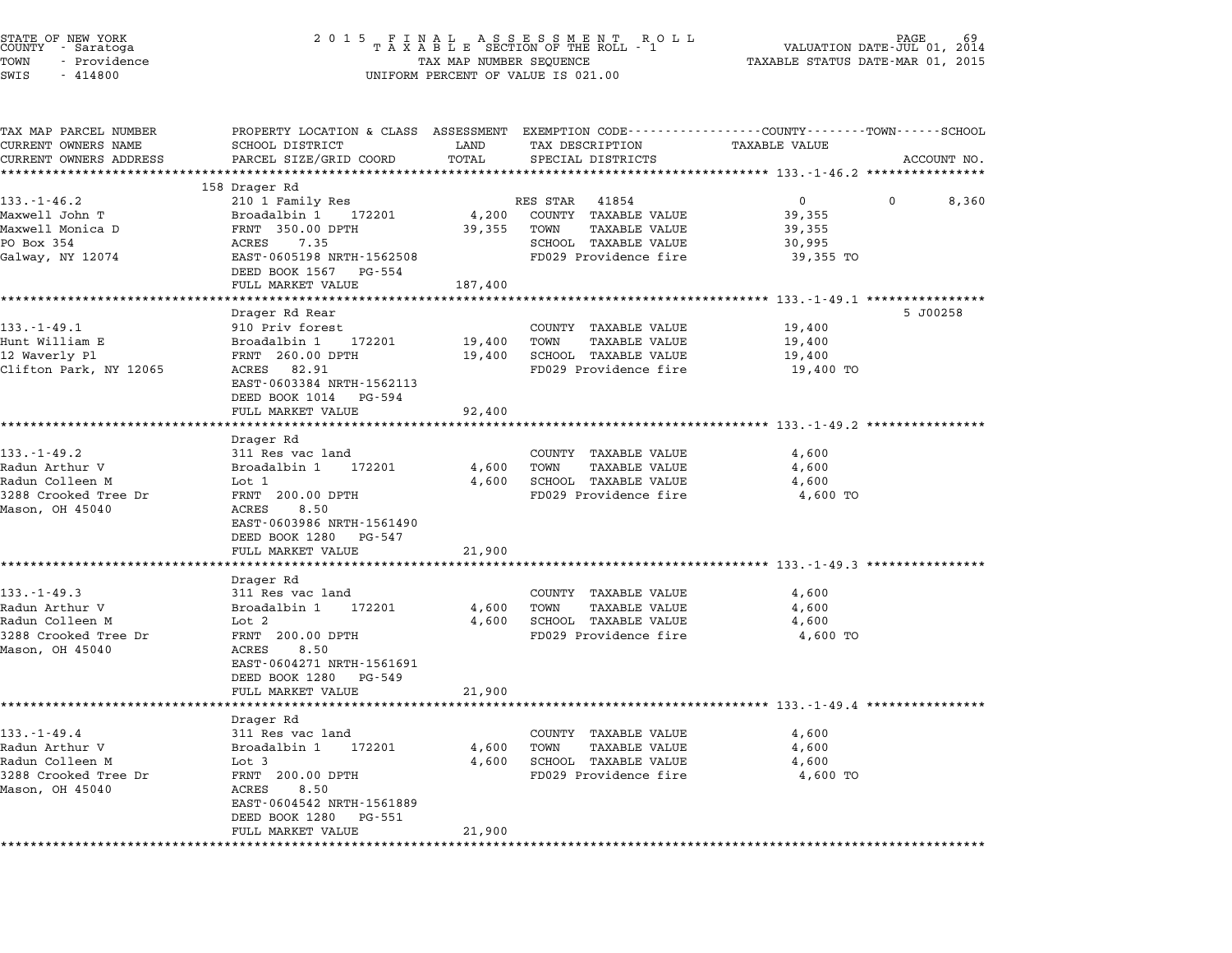| COUNTY | STATE OF NEW YORK<br>- Saratoga |  |
|--------|---------------------------------|--|
| TOWN   | - Providence                    |  |
|        |                                 |  |

# STATE OF NEW YORK <sup>2</sup> <sup>0</sup> <sup>1</sup> 5 F I N A L A S S E S S M E N T R O L L PAGE <sup>70</sup> COUNTY - Saratoga <sup>T</sup> <sup>A</sup> <sup>X</sup> <sup>A</sup> <sup>B</sup> <sup>L</sup> <sup>E</sup> SECTION OF THE ROLL - <sup>1</sup> VALUATION DATE-JUL 01, <sup>2014</sup> TOWN - Providence TAX MAP NUMBER SEQUENCE TAXABLE STATUS DATE-MAR 01, <sup>2015</sup> SWIS - <sup>414800</sup> UNIFORM PERCENT OF VALUE IS 021.00

| PROPERTY LOCATION & CLASS ASSESSMENT |                                                                                                                                                                                                                                                                                                                                                                                                                                                                                                                                               | EXEMPTION CODE-----------------COUNTY-------TOWN-----SCHOOL                     |                                                                                                                                                                                                                                                                                                                                                                 |                                                                                                                            |
|--------------------------------------|-----------------------------------------------------------------------------------------------------------------------------------------------------------------------------------------------------------------------------------------------------------------------------------------------------------------------------------------------------------------------------------------------------------------------------------------------------------------------------------------------------------------------------------------------|---------------------------------------------------------------------------------|-----------------------------------------------------------------------------------------------------------------------------------------------------------------------------------------------------------------------------------------------------------------------------------------------------------------------------------------------------------------|----------------------------------------------------------------------------------------------------------------------------|
|                                      |                                                                                                                                                                                                                                                                                                                                                                                                                                                                                                                                               |                                                                                 |                                                                                                                                                                                                                                                                                                                                                                 |                                                                                                                            |
|                                      |                                                                                                                                                                                                                                                                                                                                                                                                                                                                                                                                               |                                                                                 |                                                                                                                                                                                                                                                                                                                                                                 | ACCOUNT NO.                                                                                                                |
|                                      |                                                                                                                                                                                                                                                                                                                                                                                                                                                                                                                                               |                                                                                 |                                                                                                                                                                                                                                                                                                                                                                 |                                                                                                                            |
|                                      |                                                                                                                                                                                                                                                                                                                                                                                                                                                                                                                                               |                                                                                 |                                                                                                                                                                                                                                                                                                                                                                 | 5 J01270                                                                                                                   |
|                                      |                                                                                                                                                                                                                                                                                                                                                                                                                                                                                                                                               |                                                                                 |                                                                                                                                                                                                                                                                                                                                                                 |                                                                                                                            |
|                                      |                                                                                                                                                                                                                                                                                                                                                                                                                                                                                                                                               |                                                                                 |                                                                                                                                                                                                                                                                                                                                                                 |                                                                                                                            |
|                                      |                                                                                                                                                                                                                                                                                                                                                                                                                                                                                                                                               |                                                                                 |                                                                                                                                                                                                                                                                                                                                                                 |                                                                                                                            |
|                                      |                                                                                                                                                                                                                                                                                                                                                                                                                                                                                                                                               |                                                                                 |                                                                                                                                                                                                                                                                                                                                                                 |                                                                                                                            |
|                                      |                                                                                                                                                                                                                                                                                                                                                                                                                                                                                                                                               |                                                                                 |                                                                                                                                                                                                                                                                                                                                                                 |                                                                                                                            |
|                                      |                                                                                                                                                                                                                                                                                                                                                                                                                                                                                                                                               |                                                                                 |                                                                                                                                                                                                                                                                                                                                                                 |                                                                                                                            |
|                                      |                                                                                                                                                                                                                                                                                                                                                                                                                                                                                                                                               |                                                                                 |                                                                                                                                                                                                                                                                                                                                                                 |                                                                                                                            |
|                                      |                                                                                                                                                                                                                                                                                                                                                                                                                                                                                                                                               |                                                                                 |                                                                                                                                                                                                                                                                                                                                                                 | 5 J00705                                                                                                                   |
|                                      |                                                                                                                                                                                                                                                                                                                                                                                                                                                                                                                                               |                                                                                 |                                                                                                                                                                                                                                                                                                                                                                 |                                                                                                                            |
|                                      |                                                                                                                                                                                                                                                                                                                                                                                                                                                                                                                                               |                                                                                 |                                                                                                                                                                                                                                                                                                                                                                 |                                                                                                                            |
|                                      |                                                                                                                                                                                                                                                                                                                                                                                                                                                                                                                                               |                                                                                 |                                                                                                                                                                                                                                                                                                                                                                 |                                                                                                                            |
|                                      |                                                                                                                                                                                                                                                                                                                                                                                                                                                                                                                                               |                                                                                 |                                                                                                                                                                                                                                                                                                                                                                 |                                                                                                                            |
|                                      |                                                                                                                                                                                                                                                                                                                                                                                                                                                                                                                                               |                                                                                 |                                                                                                                                                                                                                                                                                                                                                                 |                                                                                                                            |
|                                      |                                                                                                                                                                                                                                                                                                                                                                                                                                                                                                                                               |                                                                                 |                                                                                                                                                                                                                                                                                                                                                                 |                                                                                                                            |
|                                      |                                                                                                                                                                                                                                                                                                                                                                                                                                                                                                                                               |                                                                                 |                                                                                                                                                                                                                                                                                                                                                                 |                                                                                                                            |
|                                      |                                                                                                                                                                                                                                                                                                                                                                                                                                                                                                                                               |                                                                                 |                                                                                                                                                                                                                                                                                                                                                                 | 5 J00359                                                                                                                   |
|                                      |                                                                                                                                                                                                                                                                                                                                                                                                                                                                                                                                               |                                                                                 |                                                                                                                                                                                                                                                                                                                                                                 |                                                                                                                            |
|                                      |                                                                                                                                                                                                                                                                                                                                                                                                                                                                                                                                               |                                                                                 |                                                                                                                                                                                                                                                                                                                                                                 |                                                                                                                            |
|                                      | 28,000                                                                                                                                                                                                                                                                                                                                                                                                                                                                                                                                        |                                                                                 | 28,000                                                                                                                                                                                                                                                                                                                                                          |                                                                                                                            |
| ACRES                                |                                                                                                                                                                                                                                                                                                                                                                                                                                                                                                                                               |                                                                                 | 28,000 TO                                                                                                                                                                                                                                                                                                                                                       |                                                                                                                            |
|                                      |                                                                                                                                                                                                                                                                                                                                                                                                                                                                                                                                               |                                                                                 |                                                                                                                                                                                                                                                                                                                                                                 |                                                                                                                            |
| DEED BOOK 2015<br>PG-2626            |                                                                                                                                                                                                                                                                                                                                                                                                                                                                                                                                               |                                                                                 |                                                                                                                                                                                                                                                                                                                                                                 |                                                                                                                            |
| FULL MARKET VALUE                    | 133,300                                                                                                                                                                                                                                                                                                                                                                                                                                                                                                                                       |                                                                                 |                                                                                                                                                                                                                                                                                                                                                                 |                                                                                                                            |
|                                      |                                                                                                                                                                                                                                                                                                                                                                                                                                                                                                                                               |                                                                                 |                                                                                                                                                                                                                                                                                                                                                                 |                                                                                                                            |
| Hans Creek Rd                        |                                                                                                                                                                                                                                                                                                                                                                                                                                                                                                                                               |                                                                                 |                                                                                                                                                                                                                                                                                                                                                                 | 5 J00920                                                                                                                   |
|                                      |                                                                                                                                                                                                                                                                                                                                                                                                                                                                                                                                               |                                                                                 | 12,739                                                                                                                                                                                                                                                                                                                                                          |                                                                                                                            |
| 260 Seasonal res                     |                                                                                                                                                                                                                                                                                                                                                                                                                                                                                                                                               | COUNTY TAXABLE VALUE                                                            |                                                                                                                                                                                                                                                                                                                                                                 |                                                                                                                            |
| 172201<br>Broadalbin 1               | 3,000                                                                                                                                                                                                                                                                                                                                                                                                                                                                                                                                         | TOWN<br>TAXABLE VALUE                                                           | 12,739                                                                                                                                                                                                                                                                                                                                                          |                                                                                                                            |
| FRNT 353.22 DPTH                     | 12,739                                                                                                                                                                                                                                                                                                                                                                                                                                                                                                                                        | <b>SCHOOL TAXABLE VALUE</b>                                                     | 12,739                                                                                                                                                                                                                                                                                                                                                          |                                                                                                                            |
| ACRES<br>0.30                        |                                                                                                                                                                                                                                                                                                                                                                                                                                                                                                                                               | FD029 Providence fire                                                           | 12,739 TO                                                                                                                                                                                                                                                                                                                                                       |                                                                                                                            |
| EAST-0602037 NRTH-1563239            |                                                                                                                                                                                                                                                                                                                                                                                                                                                                                                                                               |                                                                                 |                                                                                                                                                                                                                                                                                                                                                                 |                                                                                                                            |
| DEED BOOK 2013<br>PG-20298           |                                                                                                                                                                                                                                                                                                                                                                                                                                                                                                                                               |                                                                                 |                                                                                                                                                                                                                                                                                                                                                                 |                                                                                                                            |
| FULL MARKET VALUE                    | 60,700                                                                                                                                                                                                                                                                                                                                                                                                                                                                                                                                        |                                                                                 |                                                                                                                                                                                                                                                                                                                                                                 |                                                                                                                            |
|                                      |                                                                                                                                                                                                                                                                                                                                                                                                                                                                                                                                               |                                                                                 |                                                                                                                                                                                                                                                                                                                                                                 |                                                                                                                            |
| Hans Creek Rd                        |                                                                                                                                                                                                                                                                                                                                                                                                                                                                                                                                               |                                                                                 |                                                                                                                                                                                                                                                                                                                                                                 | 5 J01402                                                                                                                   |
| 311 Res vac land                     |                                                                                                                                                                                                                                                                                                                                                                                                                                                                                                                                               | COUNTY TAXABLE VALUE                                                            | 2,000                                                                                                                                                                                                                                                                                                                                                           |                                                                                                                            |
| Broadalbin 1<br>172201               | 2,000                                                                                                                                                                                                                                                                                                                                                                                                                                                                                                                                         | TOWN<br><b>TAXABLE VALUE</b>                                                    | 2,000                                                                                                                                                                                                                                                                                                                                                           |                                                                                                                            |
| FRNT 200.00 DPTH                     | 2,000                                                                                                                                                                                                                                                                                                                                                                                                                                                                                                                                         | SCHOOL TAXABLE VALUE                                                            | 2,000                                                                                                                                                                                                                                                                                                                                                           |                                                                                                                            |
| ACRES<br>0.80                        |                                                                                                                                                                                                                                                                                                                                                                                                                                                                                                                                               | FD029 Providence fire                                                           | 2,000 TO                                                                                                                                                                                                                                                                                                                                                        |                                                                                                                            |
| EAST-0601775 NRTH-1563145            |                                                                                                                                                                                                                                                                                                                                                                                                                                                                                                                                               |                                                                                 |                                                                                                                                                                                                                                                                                                                                                                 |                                                                                                                            |
| DEED BOOK 1555<br>PG-43              |                                                                                                                                                                                                                                                                                                                                                                                                                                                                                                                                               |                                                                                 |                                                                                                                                                                                                                                                                                                                                                                 |                                                                                                                            |
|                                      | SCHOOL DISTRICT<br>PARCEL SIZE/GRID COORD<br>****************************<br>Hans Creek Rd Rear<br>910 Priv forest<br>Broadalbin 1<br>172201<br>40.50<br>ACRES<br>EAST-0602091 NRTH-1561938<br>DEED BOOK 2013<br>PG-37757<br>FULL MARKET VALUE<br>Hans Creek Rd Rear<br>910 Priv forest<br>Broadalbin 1<br>172201<br>ACRES<br>11.20<br>EAST-0601945 NRTH-1562857<br>DEED BOOK 1773<br>PG-696<br>FULL MARKET VALUE<br>197 Hans Creek Rd<br>210 1 Family Res<br>Broadalbin 1<br>172201<br>FRNT 308.10 DPTH<br>0.62<br>EAST-0602367 NRTH-1563443 | LAND<br>TOTAL<br>7,900<br>20,900<br>99,500<br>2,100<br>2,100<br>10,000<br>2,500 | TAX DESCRIPTION<br>SPECIAL DISTRICTS<br>COUNTY TAXABLE VALUE<br>TOWN<br><b>TAXABLE VALUE</b><br>SCHOOL TAXABLE VALUE<br>FD029 Providence fire<br>COUNTY TAXABLE VALUE<br>TOWN<br><b>TAXABLE VALUE</b><br>SCHOOL TAXABLE VALUE<br>FD029 Providence fire<br>COUNTY TAXABLE VALUE<br>TOWN<br><b>TAXABLE VALUE</b><br>SCHOOL TAXABLE VALUE<br>FD029 Providence fire | <b>TAXABLE VALUE</b><br>20,900<br>20,900<br>20,900<br>20,900 TO<br>2,100<br>2,100<br>2,100<br>2,100 TO<br>28,000<br>28,000 |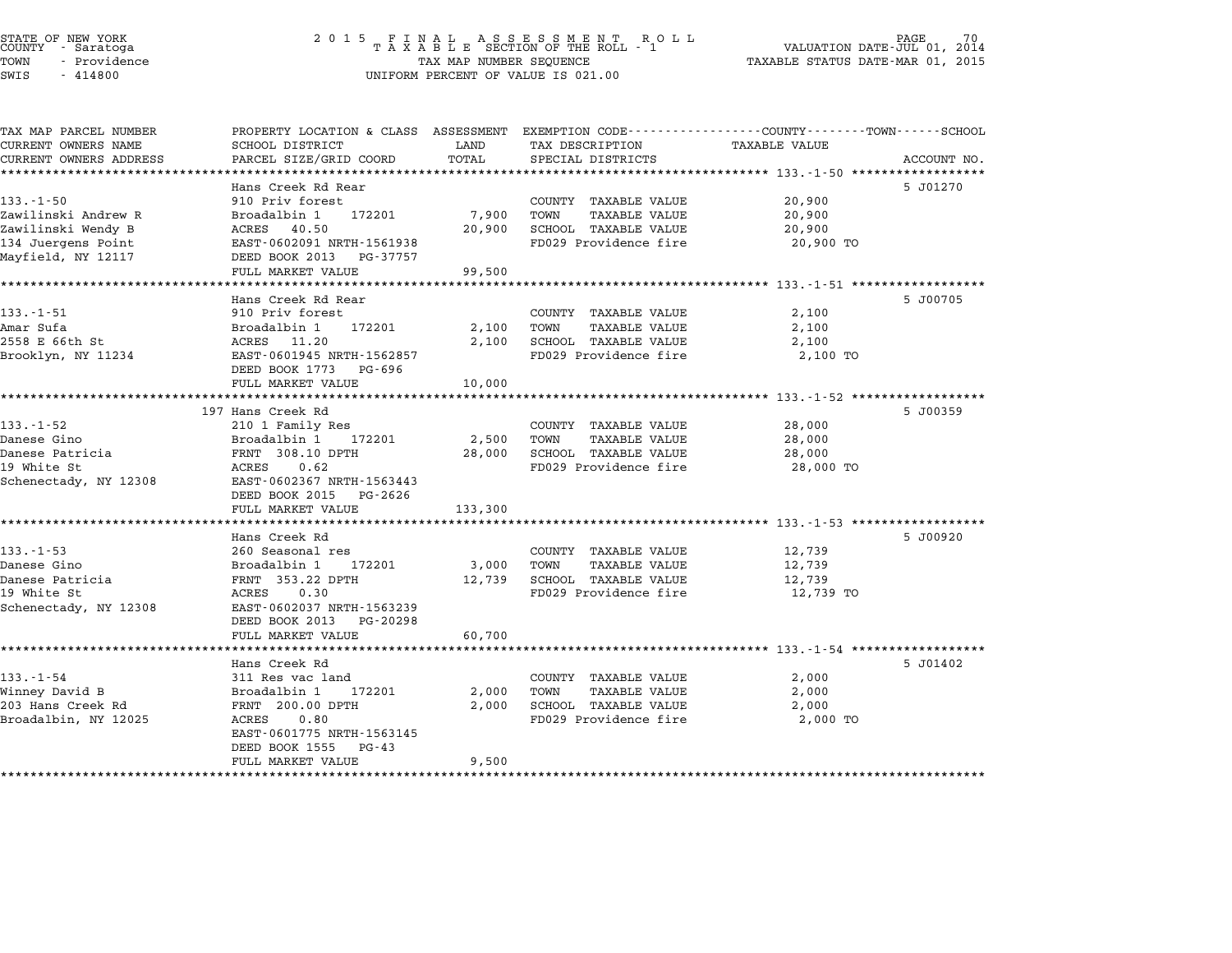| STATE OF NEW YORK |        |            |  |
|-------------------|--------|------------|--|
| COUNTY - Saratoga |        |            |  |
| TOWN              | $\sim$ | Providence |  |
| $ATJT$ $\alpha$   |        | 111000     |  |

# STATE OF NEW YORK <sup>2</sup> <sup>0</sup> <sup>1</sup> 5 F I N A L A S S E S S M E N T R O L L PAGE <sup>71</sup> COUNTY - Saratoga <sup>T</sup> <sup>A</sup> <sup>X</sup> <sup>A</sup> <sup>B</sup> <sup>L</sup> <sup>E</sup> SECTION OF THE ROLL - <sup>1</sup> VALUATION DATE-JUL 01, <sup>2014</sup> TOWN - Providence TAX MAP NUMBER SEQUENCE TAXABLE STATUS DATE-MAR 01, <sup>2015</sup> COONTI - SATACOGA<br>TOWN - Providence<br>SWIS - 414800 UNIFORM PERCENT OF VALUE IS 021.00

TAX MAP PARCEL NUMBER PROPERTY LOCATION & CLASS ASSESSMENT EXEMPTION CODE------------------COUNTY--------TOWN------SCHOOL CURRENT OWNERS NAME SCHOOL DISTRICT LAND TAX DESCRIPTION TAXABLE VALUE CURRENT OWNERS ADDRESS FOR SCHOOL DISTRICTS ASSESSEENT EXERT ON TAX MIT POSSESS SAME ON TRANSFORE STATE ON THE TRANSFORE TO TRANSFORE THE TRANSFORE TO TRANSFORE THE TRANSFORE TO TRANSFORE THE TRANSFORE TO TRANSFORE THE TRA 103 Sleezer Rd 5 J00659 133.-1-55 103 Sleezer Rd<br>210 1 Family Res COUNTY TAXABLE VALUE 31,188 George Gail J Broadalbin <sup>1</sup> <sup>172201</sup> 3,000 TOWN TAXABLE VALUE 31,188 <sup>103</sup> Sleezer Rd FRNT 150.00 DPTH 31,188 SCHOOL TAXABLE VALUE 31,188 Broadalbin, NY <sup>12025</sup> ACRES 1.18 FD029 Providence fire 31,188 TO FANI 150.00 DF1H<br>ACRES 1.18<br>EAST-0601609 NRTH-1563057 1.00 DICCLET NAME NOTE: 1.18<br>Broadalbin, NY 12025 RCRES 1.18<br>PRIOR OWNER ON 3/01/2015 DEED BOOK 2015 PG-8128 Desbiens Maurice FULL MARKET VALUE 148,500 \*\*\*\*\*\*\*\*\*\*\*\*\*\*\*\*\*\*\*\*\*\*\*\*\*\*\*\*\*\*\*\*\*\*\*\*\*\*\*\*\*\*\*\*\*\*\*\*\*\*\*\*\*\*\*\*\*\*\*\*\*\*\*\*\*\*\*\*\*\*\*\*\*\*\*\*\*\*\*\*\*\*\*\*\*\*\*\*\*\*\*\*\*\*\*\*\*\*\*\*\*\*\* 133.-1-56 \*\*\*\*\*\*\*\*\*\*\*\*\*\*\*\*\*\* <sup>203</sup> Hans Creek Rd 5 J01319 133.-1-56 133.-1-56 203 Hans Creek Rd<br>203 Hans Creek Rd<br>210 1 Family Res Res STAR 41854 0 0 0 8,360 Winney David B Broadalbin <sup>1</sup> <sup>172201</sup> 3,000 COUNTY TAXABLE VALUE 29,300 <sup>203</sup> Hans Creek Rd FRNT 200.00 DPTH 29,300 TOWN TAXABLE VALUE 29,300 williey David D. (1980) Directed Directed Directed Directed Directed Directed Directed Directed Directed Direct<br>2003 Broadalbin, NY 12025 SCRES 0.67 SCHOOL TAXABLE VALUE 20,940<br>Broadalbin, NY 12025 SCRES 0.67 EANI 200.00 DETH 29,300 TOMM AAABLE VALUE 200.00 29,300 TOMM 29,300 TO 29,300 TO<br>ACRES 0.67 SCHOOL TAXABLE VALUE 20,940<br>EAST-0601569 NRTH-1563243 FD029 Providence fire 29,300 TO EAST-0601569 NRTH-1563243<br>DEED BOOK 1649 PG-372 EAST-0601569 NRTH-1563243 FD029 Providence fire<br>DEED BOOK 1649 PG-372<br>FULL MARKET VALUE 139,500 \*\*\*\*\*\*\*\*\*\*\*\*\*\*\*\*\*\*\*\*\*\*\*\*\*\*\*\*\*\*\*\*\*\*\*\*\*\*\*\*\*\*\*\*\*\*\*\*\*\*\*\*\*\*\*\*\*\*\*\*\*\*\*\*\*\*\*\*\*\*\*\*\*\*\*\*\*\*\*\*\*\*\*\*\*\*\*\*\*\*\*\*\*\*\*\*\*\*\*\*\*\*\* 133.-1-57 \*\*\*\*\*\*\*\*\*\*\*\*\*\*\*\*\*\* Sleezer Rd 5 J01434 133.-1-57 311 Res vac land COUNTY TAXABLE VALUE 3,000 Hatch Patricia Broadalbin <sup>1</sup> <sup>172201</sup> 3,000 TOWN TAXABLE VALUE 3,000 550 Pequot Rd France (1991) Service Research Politics (1991) Service Press, 2000 POWN PARABLE VALUE 3,000<br>Hatch Patricia (1992) Broadalbin 192201 3,000 POWN TAXABLE VALUE 3,000 POWN 93,000 POWN PARABLE VALUE 3,000 match Factricia (Biodual District of the Second Communist Control of the Match Second Second District of the S<br>1980 Pequot Re PRIT (BOL) PETH (BOL) SCRES 1.22 SOUL TAXABLE VALUE (SINCL S,000 TO<br>Plainville, CT 06062 ACRES 1 EAST-0601307 NRTH-1562822 EAST-0601307 NRTH-15628<br>DEED BOOK 1361 PG-457 EAST-0601307 NRTH-1562822<br>DEED BOOK 1361 PG-457<br>FULL MARKET VALUE 14,300 \*\*\*\*\*\*\*\*\*\*\*\*\*\*\*\*\*\*\*\*\*\*\*\*\*\*\*\*\*\*\*\*\*\*\*\*\*\*\*\*\*\*\*\*\*\*\*\*\*\*\*\*\*\*\*\*\*\*\*\*\*\*\*\*\*\*\*\*\*\*\*\*\*\*\*\*\*\*\*\*\*\*\*\*\*\*\*\*\*\*\*\*\*\*\*\*\*\*\*\*\*\*\* 133.-1-58 \*\*\*\*\*\*\*\*\*\*\*\*\*\*\*\*\*\* Sleezer Rd 5 J01646 133.-1-58 314 Rural vac<10 (2000) 2000 EXABLE VALUE 4,000 Fiszer Kzyztof Broadalbin <sup>1</sup> <sup>172201</sup> 4,000 TOWN TAXABLE VALUE 4,000 1990, 1990, 1990, 1990, 1990, 1990, 1990, 1990, 1990, 1990, 1990, 1990, 1990, 1990, 1990, 1990, 1990, 1990, 19<br>Fiszer Jadwiga (1990, 1990, 1990, 1990, 1990, 1990, 1990, 1990, 1990, 1990, 1990, 1990, 1990, 1990, 1990, 199<br>F riszer Rzyzior — produced biodernic international material and transference of the state of the state of the s<br>Fiszer Jadwiga – FRNT 160.00 DPTH – 4,000 SCHOOL TAXABLE VALUE – 4,000 TO<br>C/O Anna Broszkiewicz – ACRES – 4.72 riszer Jauwiya – Frant 100.00 DPIn<br>c/o Anna Broszkiewicz – ACRES – 4.72<br>45 Stonegate Cir – EAST-0601281 NRTH-1562492 C/O Anna DIOSZKIEWICZ — ACAED – 1.72<br>45 Stonegate Cir — EAST-0601281 NRTH-15624<br>Wilbraham, MA 01095 — DEED BOOK 1477 – PG-677 EASI-0001261 NAIH-1902492<br>
DEED BOOK 1477 PG-677<br>
FULL MARKET VALUE 19,000 \*\*\*\*\*\*\*\*\*\*\*\*\*\*\*\*\*\*\*\*\*\*\*\*\*\*\*\*\*\*\*\*\*\*\*\*\*\*\*\*\*\*\*\*\*\*\*\*\*\*\*\*\*\*\*\*\*\*\*\*\*\*\*\*\*\*\*\*\*\*\*\*\*\*\*\*\*\*\*\*\*\*\*\*\*\*\*\*\*\*\*\*\*\*\*\*\*\*\*\*\*\*\* 133.-1-61 \*\*\*\*\*\*\*\*\*\*\*\*\*\*\*\*\*\* Hans Creek Rd 5 J00706 133.-1-61 Franchische Maria (1990)<br>133.-1-61 311 Res vac land COUNTY TAXABLE VALUE 3,000 Capital Area Trail Rider Assoc Broadalbin <sup>1</sup> <sup>172201</sup> 3,000 TOWN TAXABLE VALUE 3,000 1991 FOR STRING BOX 371 NEST VALUE AND TRING BOX 1991 FOR SALUE SURFACT AND SALUE SURFACT SURFACT SURFACT SURF<br>PO BOX 373 FRNT 208.00 DPTH 3,000 TOWN TAXABLE VALUE 3,000 SCHOOL TAXABLE VALUE 3,000 Capital High Hills, NY 12027 ACRES 1.00 PTH 3,000 IONN 1AABLE VALUE (1980) 3,000 FOR AND 1.1 (1980) SUMMER VALUE<br>Burnt Hills, NY 12027 ROMERS 1.00 FTH 3,000 SCHOOL TAXABLE VALUE (3,000 TO PERS 1.00 TO FANI 200.00 DFIH<br>ACRES 1.00<br>EAST-0601591 NRTH-1563528 EAST-0601591 NRTH-1563528<br>DEED BOOK 2008 PG-24226 EAST-0601591 NRTH-1563528<br>DEED BOOK 2008 PG-24226<br>FULL MARKET VALUE 14,300 \*\*\*\*\*\*\*\*\*\*\*\*\*\*\*\*\*\*\*\*\*\*\*\*\*\*\*\*\*\*\*\*\*\*\*\*\*\*\*\*\*\*\*\*\*\*\*\*\*\*\*\*\*\*\*\*\*\*\*\*\*\*\*\*\*\*\*\*\*\*\*\*\*\*\*\*\*\*\*\*\*\*\*\*\*\*\*\*\*\*\*\*\*\*\*\*\*\*\*\*\*\*\*\*\*\*\*\*\*\*\*\*\*\*\*\*\*\*\*\*\*\*\*\*\*\*\*\*\*\*\*\*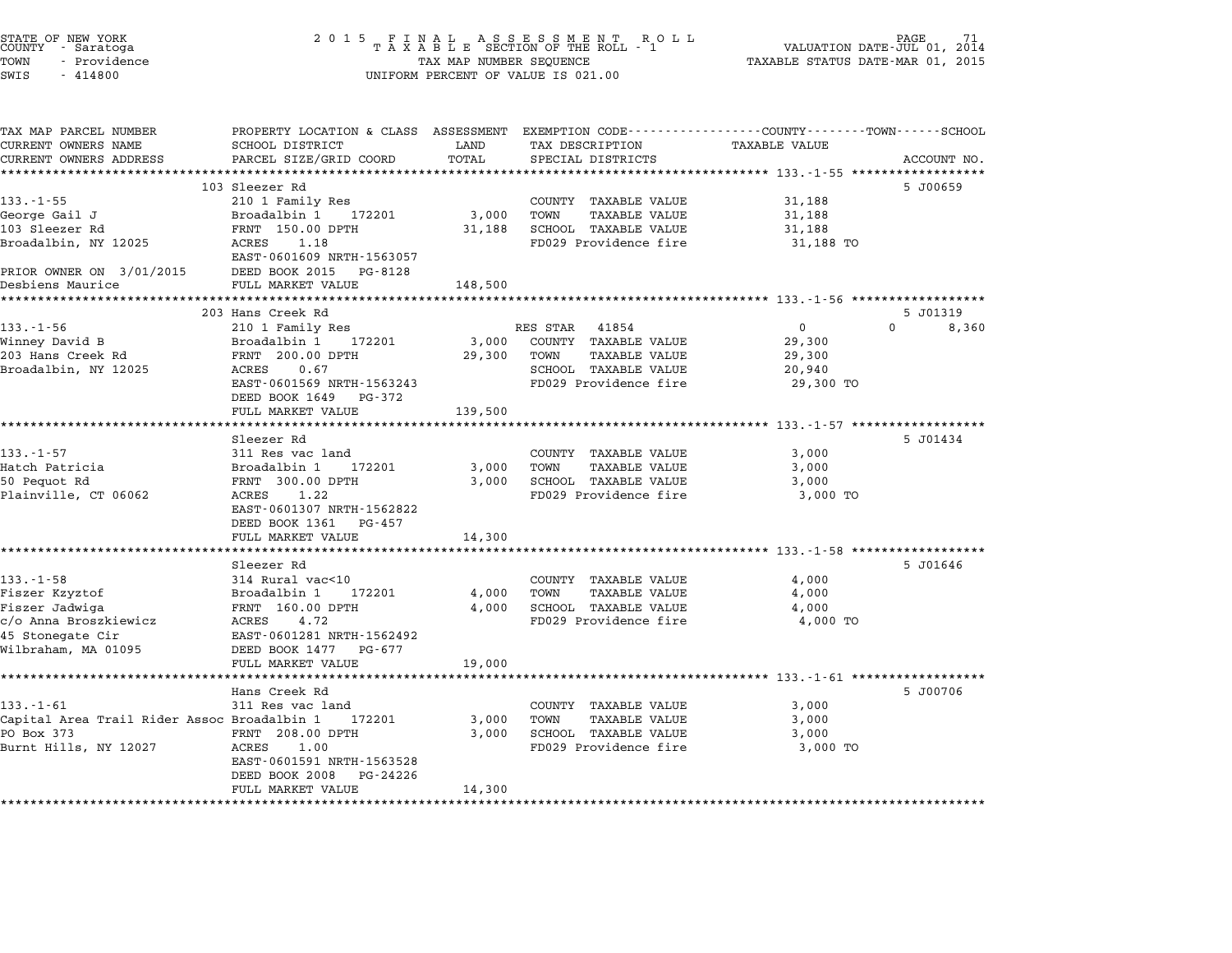| STATE OF NEW YORK |  |              |  |
|-------------------|--|--------------|--|
| COUNTY - Saratoga |  |              |  |
| TOWN              |  | - Providence |  |
|                   |  |              |  |

# STATE OF NEW YORK <sup>2</sup> <sup>0</sup> <sup>1</sup> 5 F I N A L A S S E S S M E N T R O L L PAGE <sup>72</sup> COUNTY - Saratoga <sup>T</sup> <sup>A</sup> <sup>X</sup> <sup>A</sup> <sup>B</sup> <sup>L</sup> <sup>E</sup> SECTION OF THE ROLL - <sup>1</sup> VALUATION DATE-JUL 01, <sup>2014</sup> STATE OF NEW YORK FORE TAX ALL ASSESSMENT ROLL HOUR TAND THE PAGE 72<br>COUNTY - Saratoga TAXABLE STATUS OF THE ROLL - 1 WALUATION DATE-UUL 01, 2014<br>TOWN - Providence TAXABLE STATUS DATE-MAR 01, 2015 TOWN - Providence and the state of the state of the state of the state of the state of the state of the state o<br>SWIS - 414800 SWIS - SWISSED BERCENT OF VALUE IS 021.00

| TAX MAP PARCEL NUMBER<br>CURRENT OWNERS NAME                                              | PROPERTY LOCATION & CLASS ASSESSMENT EXEMPTION CODE--------------COUNTY------TOWN-----SCHOOL<br>SCHOOL DISTRICT | LAND            | TAX DESCRIPTION                                               | TAXABLE VALUE                                 |          |             |
|-------------------------------------------------------------------------------------------|-----------------------------------------------------------------------------------------------------------------|-----------------|---------------------------------------------------------------|-----------------------------------------------|----------|-------------|
| CURRENT OWNERS ADDRESS                                                                    | PARCEL SIZE/GRID COORD                                                                                          | TOTAL           | SPECIAL DISTRICTS                                             |                                               |          | ACCOUNT NO. |
|                                                                                           | ************************                                                                                        |                 |                                                               | *************** 133.-1-63.2 ***************** |          |             |
|                                                                                           | 244 Hans Creek Rd                                                                                               |                 |                                                               |                                               |          |             |
| $133. - 1 - 63.2$                                                                         | 210 1 Family Res                                                                                                |                 | VET WAR C 41122                                               | 5,160                                         | 0        | ∩           |
| Labrie Karlie F                                                                           | Broadalbin 1<br>172201                                                                                          |                 | 3,400 VET WAR T 41123                                         | $\Omega$                                      | 5,160    | $\mathbf 0$ |
| 244 Hans Creek Rd                                                                         | Garage                                                                                                          |                 | 34,400 VET DIS C 41142                                        | 8,600                                         | 0        | $\Omega$    |
| Broadalbin, NY 12025                                                                      | FRNT 496.54 DPTH                                                                                                |                 | VET DIS T 41143                                               | 0                                             | 8,600    | $\Omega$    |
|                                                                                           | 2.48<br>ACRES                                                                                                   |                 | 41803<br>AGED T                                               | 0                                             | 6,192    | $\mathbf 0$ |
|                                                                                           | EAST-0601056 NRTH-1563973                                                                                       |                 | SR STAR<br>41834                                              | $\mathbf 0$                                   | $\Omega$ | 18,190      |
|                                                                                           | DEED BOOK 1295 PG-722                                                                                           |                 | COUNTY TAXABLE VALUE                                          | 20,640                                        |          |             |
|                                                                                           | FULL MARKET VALUE                                                                                               | 163,800         | TOWN<br><b>TAXABLE VALUE</b><br>SCHOOL TAXABLE VALUE          | 14,448<br>16,210                              |          |             |
|                                                                                           |                                                                                                                 |                 | FD029 Providence fire                                         | 34,400 TO                                     |          |             |
|                                                                                           |                                                                                                                 |                 |                                                               | *** 133.-1-63.11 ****                         |          |             |
|                                                                                           | Hans Creek Rd                                                                                                   |                 |                                                               |                                               |          | 5 J00507    |
| 133.-1-63.11                                                                              | 311 Res vac land                                                                                                |                 | COUNTY TAXABLE VALUE                                          | 8,800                                         |          |             |
| Bloom Ronald J                                                                            | Broadalbin 1 172201                                                                                             | 8,800           | TOWN<br><b>TAXABLE VALUE</b>                                  | 8,800                                         |          |             |
| 2539 W Glenville Rd                                                                       | per Deed/Survey                                                                                                 |                 | 8,800 SCHOOL TAXABLE VALUE                                    | 8,800                                         |          |             |
| Amsterdam, NY 12010                                                                       | FRNT 800.00 DPTH                                                                                                |                 | FD029 Providence fire                                         | 8,800 TO                                      |          |             |
|                                                                                           | ACRES 29.72                                                                                                     |                 |                                                               |                                               |          |             |
|                                                                                           | EAST-0600766 NRTH-1564782                                                                                       |                 |                                                               |                                               |          |             |
|                                                                                           | DEED BOOK 2009<br>PG-19934                                                                                      |                 |                                                               |                                               |          |             |
|                                                                                           | FULL MARKET VALUE                                                                                               | 41,900          |                                                               |                                               |          |             |
|                                                                                           | *********************                                                                                           | **************  | .******************************* 133.-1-63.12 *************** |                                               |          |             |
| $133. - 1 - 63.12$                                                                        | Hans Creek Rd                                                                                                   |                 |                                                               |                                               |          |             |
| Rorick Janine A                                                                           | 270 Mfg housing<br>Broadalbin 1<br>172201                                                                       |                 | COUNTY TAXABLE VALUE<br>TOWN<br>TAXABLE VALUE                 | 11,718                                        |          |             |
| aka Janine Bianco                                                                         | split per deed                                                                                                  | 3,600<br>11,718 | SCHOOL TAXABLE VALUE                                          | 11,718<br>11,718                              |          |             |
| 775 Co Hwy 126                                                                            | FRNT 828.16 DPTH                                                                                                |                 | FD029 Providence fire                                         | 11,718 TO                                     |          |             |
| Amsterdam, NY 12010                                                                       | ACRES 3.61                                                                                                      |                 |                                                               |                                               |          |             |
|                                                                                           | EAST-0600650 NRTH-1564405                                                                                       |                 |                                                               |                                               |          |             |
|                                                                                           | DEED BOOK 1717 PG-68                                                                                            |                 |                                                               |                                               |          |             |
|                                                                                           | FULL MARKET VALUE                                                                                               | 55,800          |                                                               |                                               |          |             |
|                                                                                           | ******************                                                                                              |                 | ******************************* 133.-1-63.13 **************   |                                               |          |             |
|                                                                                           |                                                                                                                 |                 |                                                               |                                               |          |             |
|                                                                                           | Hans Creek Rd                                                                                                   |                 |                                                               |                                               |          |             |
|                                                                                           | 270 Mfg housing                                                                                                 |                 | COUNTY TAXABLE VALUE                                          | 9,180                                         |          |             |
|                                                                                           | Broadalbin 1<br>172201                                                                                          | 6,000           | TOWN<br><b>TAXABLE VALUE</b>                                  | 9,180                                         |          |             |
|                                                                                           | FRNT 1985.00 DPTH                                                                                               | 9,180           | SCHOOL TAXABLE VALUE                                          | 9,180                                         |          |             |
| $133. - 1 - 63.13$<br>Bloom Ronald J<br>2539 West Glenville Rd<br>Amsterdam, NY 12010     | ACRES 15.41                                                                                                     |                 | FD029 Providence fire                                         | 9,180 TO                                      |          |             |
|                                                                                           | EAST-0600557 NRTH-1564034                                                                                       |                 |                                                               |                                               |          |             |
|                                                                                           | DEED BOOK 1747<br>PG-566                                                                                        |                 |                                                               |                                               |          |             |
|                                                                                           | FULL MARKET VALUE                                                                                               | 43,700          |                                                               |                                               |          |             |
|                                                                                           |                                                                                                                 |                 |                                                               | ********* 133.-1-68 *****************         |          |             |
|                                                                                           | Hans Creek Rd                                                                                                   |                 |                                                               |                                               |          | 5 J01268    |
| $133. - 1 - 68$                                                                           | 314 Rural vac<10                                                                                                |                 | COUNTY TAXABLE VALUE                                          | 1,400                                         |          |             |
|                                                                                           |                                                                                                                 | 1,400           | TOWN<br>TAXABLE VALUE                                         | 1,400                                         |          |             |
|                                                                                           | FRNT 400.00 DPTH                                                                                                | 1,400           | SCHOOL TAXABLE VALUE                                          | 1,400                                         |          |             |
|                                                                                           | 6.97<br>ACRES                                                                                                   |                 | FD029 Providence fire                                         | 1,400 TO                                      |          |             |
|                                                                                           | EAST-0601380 NRTH-1564493<br>DEED BOOK 1684<br>PG-400                                                           |                 |                                                               |                                               |          |             |
| Capital Area Trail Riders Asso Broadalbin 1 172201<br>PO Box 373<br>Burnt Hills, NY 12027 | FULL MARKET VALUE                                                                                               | 6,700           |                                                               |                                               |          |             |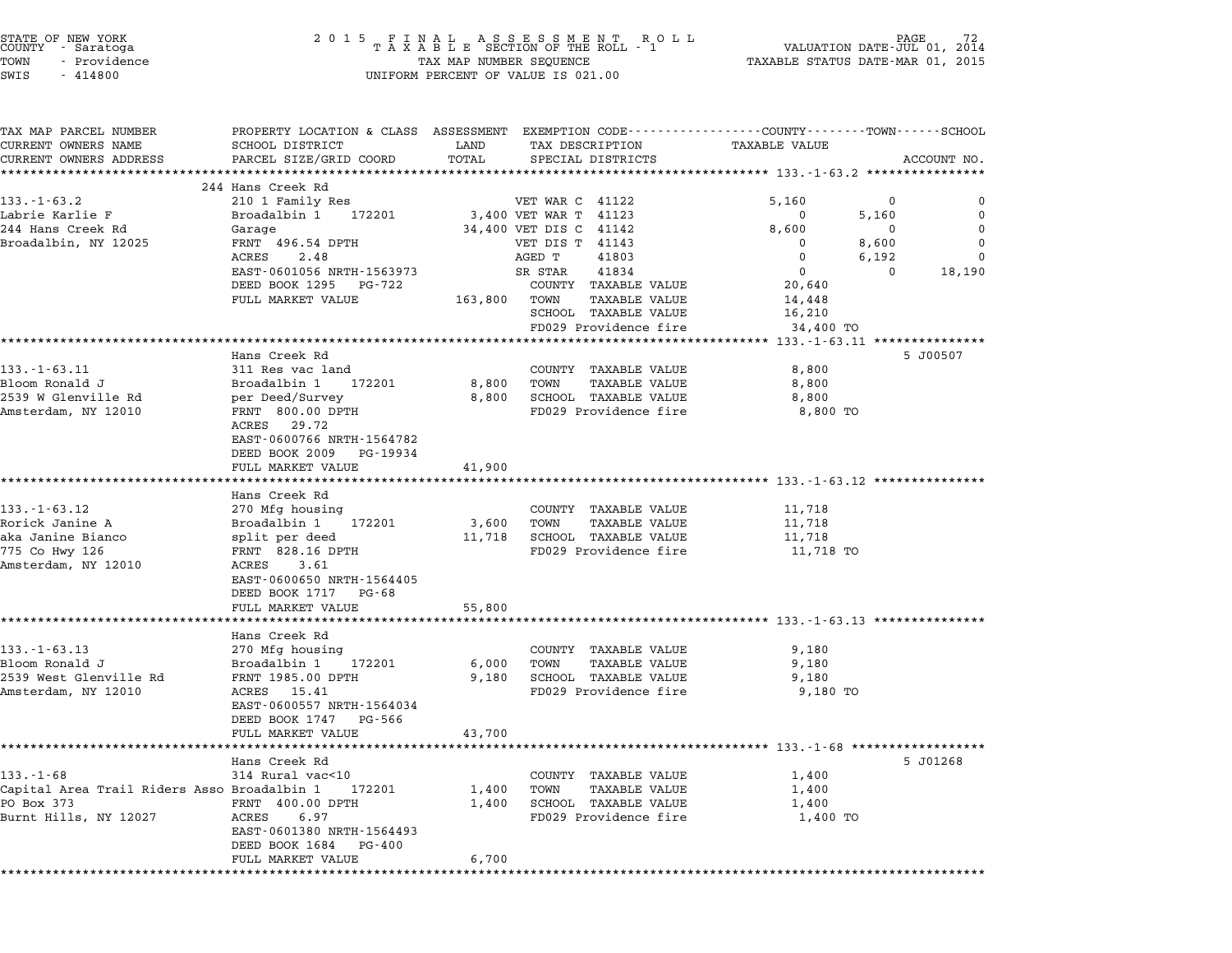| STATE OF NEW YORK<br>COUNTY - Saratoga<br>- Providence<br>TOWN<br>SWIS<br>$-414800$ | 2 0 1 5<br>FINAL ASSESSMENT ROLL<br>TAXABLE SECTION OF THE ROLL - 1<br>TAX MAP NUMBER SEQUENCE<br>UNIFORM PERCENT OF VALUE IS 021.00 | 73<br>PAGE<br>VALUATION DATE-JUL 01, 2014<br>TAXABLE STATUS DATE-MAR 01, 2015 |                                                                                                                                         |                    |                    |
|-------------------------------------------------------------------------------------|--------------------------------------------------------------------------------------------------------------------------------------|-------------------------------------------------------------------------------|-----------------------------------------------------------------------------------------------------------------------------------------|--------------------|--------------------|
| TAX MAP PARCEL NUMBER<br>CURRENT OWNERS NAME<br>CURRENT OWNERS ADDRESS              | SCHOOL DISTRICT<br>PARCEL SIZE/GRID COORD                                                                                            | LAND<br>TOTAL                                                                 | PROPERTY LOCATION & CLASS ASSESSMENT EXEMPTION CODE----------------COUNTY-------TOWN-----SCHOOL<br>TAX DESCRIPTION<br>SPECIAL DISTRICTS | TAXABLE VALUE      | ACCOUNT NO.        |
|                                                                                     | 224 Hans Creek Rd                                                                                                                    |                                                                               |                                                                                                                                         |                    | 5 J00104           |
| $133. - 1 - 71$                                                                     | 210 1 Family Res                                                                                                                     |                                                                               | RES STAR 41854                                                                                                                          | $\overline{0}$     | $\Omega$<br>8,360  |
| Moody Douglas C                                                                     | Broadalbin 1<br>172201                                                                                                               | 1,800                                                                         | COUNTY TAXABLE VALUE                                                                                                                    | 12,300             |                    |
| Moody Amy Jo<br>224 Hans Creek Rd                                                   | FRNT 350.00 DPTH<br>ACRES<br>1.66                                                                                                    | 12,300                                                                        | TAXABLE VALUE<br>TOWN<br>SCHOOL TAXABLE VALUE                                                                                           | 12,300             |                    |
| Broadalbin, NY 12025                                                                | EAST-0602327 NRTH-1563823                                                                                                            |                                                                               | FD029 Providence fire                                                                                                                   | 3,940<br>12,300 TO |                    |
|                                                                                     | DEED BOOK 1673 PG-313                                                                                                                |                                                                               |                                                                                                                                         |                    |                    |
|                                                                                     | FULL MARKET VALUE                                                                                                                    | 58,600                                                                        |                                                                                                                                         |                    |                    |
|                                                                                     |                                                                                                                                      |                                                                               |                                                                                                                                         |                    |                    |
|                                                                                     | 195 Hans Creek Rd                                                                                                                    |                                                                               |                                                                                                                                         |                    | 5 J00351           |
| $133. - 1 - 72$                                                                     | 210 1 Family Res                                                                                                                     |                                                                               | 41834<br>SR STAR                                                                                                                        | $\mathbf 0$        | $\Omega$<br>18,190 |
| Kuhl Deiter W                                                                       | 172201<br>Broadalbin 1                                                                                                               | 3,000                                                                         | COUNTY TAXABLE VALUE                                                                                                                    | 21,342             |                    |
| Kuhl Diane E                                                                        | FRNT 205.83 DPTH                                                                                                                     | 21,342                                                                        | <b>TAXABLE VALUE</b><br>TOWN                                                                                                            | 21,342             |                    |
| 195 Hans Creek Rd                                                                   | ACRES<br>0.76                                                                                                                        |                                                                               | SCHOOL TAXABLE VALUE                                                                                                                    | 3,152              |                    |
| Broadalbin, NY 12025                                                                | EAST-0602452 NRTH-1563572<br>DEED BOOK 1060 PG-36<br>FULL MARKET VALUE                                                               |                                                                               | FD029 Providence fire                                                                                                                   | 21,342 TO          |                    |
|                                                                                     | ************************                                                                                                             | 101,600                                                                       |                                                                                                                                         |                    |                    |
|                                                                                     | 240 Glenwild Rd                                                                                                                      |                                                                               |                                                                                                                                         |                    | 5 J00369           |
| $133. - 1 - 73.1$                                                                   | 240 Rural res                                                                                                                        |                                                                               | RES STAR 41854                                                                                                                          | $\overline{0}$     | $\Omega$<br>8,360  |
| Hahn Edward M                                                                       | Galway 1<br>413201                                                                                                                   | 11,500                                                                        | COUNTY TAXABLE VALUE                                                                                                                    | 110,295            |                    |
| Hahn Marie L                                                                        | Lot No 18                                                                                                                            | 110,295                                                                       | TOWN<br>TAXABLE VALUE                                                                                                                   | 110,295            |                    |
| 240 Glenwild Rd                                                                     | FRNT 861.22 DPTH                                                                                                                     |                                                                               | SCHOOL TAXABLE VALUE                                                                                                                    | 101,935            |                    |
| Middle Grove, NY 12850                                                              | ACRES 64.81<br>EAST-0611551 NRTH-1561624<br>DEED BOOK 1688<br>PG-219                                                                 |                                                                               | FD029 Providence fire                                                                                                                   | 110,295 TO         |                    |
|                                                                                     | FULL MARKET VALUE<br>***************************                                                                                     | 525,200                                                                       |                                                                                                                                         |                    |                    |
|                                                                                     | 250 Glenwild Rd                                                                                                                      |                                                                               |                                                                                                                                         |                    |                    |
| $133. - 1 - 73.21$                                                                  | 240 Rural res                                                                                                                        |                                                                               | RES STAR 41854                                                                                                                          | $0 \qquad \qquad$  | 8,360<br>0         |
| Long Raymond Jr                                                                     | Galway 1<br>413201                                                                                                                   | 29,200                                                                        | COUNTY TAXABLE VALUE                                                                                                                    | 44,700             |                    |
| Long Lynn                                                                           | Partial                                                                                                                              | 44,700                                                                        | TOWN<br>TAXABLE VALUE                                                                                                                   | 44,700             |                    |
| 250 Glenwild Rd                                                                     | Lot $# A/b$                                                                                                                          |                                                                               | SCHOOL TAXABLE VALUE                                                                                                                    | 36,340             |                    |
| Middle Grove, NY 12850                                                              | FRNT 430.00 DPTH                                                                                                                     |                                                                               | FD029 Providence fire                                                                                                                   | 44,700 TO          |                    |
|                                                                                     | ACRES 131.82                                                                                                                         |                                                                               |                                                                                                                                         |                    |                    |
|                                                                                     | EAST-0611801 NRTH-1563416                                                                                                            |                                                                               |                                                                                                                                         |                    |                    |
|                                                                                     | DEED BOOK 2007 PG-25233                                                                                                              |                                                                               |                                                                                                                                         |                    |                    |
|                                                                                     | FULL MARKET VALUE                                                                                                                    | 212,900                                                                       |                                                                                                                                         |                    |                    |
|                                                                                     |                                                                                                                                      |                                                                               |                                                                                                                                         |                    |                    |
| $133. - 1 - 73.22$                                                                  | Glenwild Rd<br>322 Rural vac>10                                                                                                      |                                                                               | COUNTY TAXABLE VALUE                                                                                                                    | 4,800              |                    |
| Christopher F Rychcik Inc                                                           | 413201<br>Galway 1                                                                                                                   | 4,800                                                                         | TOWN<br>TAXABLE VALUE                                                                                                                   | 4,800              |                    |
| 508 South Shore Rd                                                                  | Lot $A/a$                                                                                                                            | 4,800                                                                         | SCHOOL TAXABLE VALUE                                                                                                                    | 4,800              |                    |
| Northville, NY 12134                                                                | FRNT 469.19 DPTH                                                                                                                     |                                                                               | FD029 Providence fire                                                                                                                   | 4,800 TO           |                    |
|                                                                                     | 10.00<br>ACRES                                                                                                                       |                                                                               |                                                                                                                                         |                    |                    |
|                                                                                     | EAST-0610706 NRTH-1561980                                                                                                            |                                                                               |                                                                                                                                         |                    |                    |
|                                                                                     | DEED BOOK 2007<br>PG-14733                                                                                                           |                                                                               |                                                                                                                                         |                    |                    |
|                                                                                     | FULL MARKET VALUE                                                                                                                    | 22,900                                                                        |                                                                                                                                         |                    |                    |
|                                                                                     |                                                                                                                                      |                                                                               |                                                                                                                                         |                    |                    |

STATE OF NEW YORK <sup>2</sup> <sup>0</sup> <sup>1</sup> 5 F I N A L A S S E S S M E N T R O L L PAGE <sup>73</sup> COUNTY - Saratoga <sup>T</sup> <sup>A</sup> <sup>X</sup> <sup>A</sup> <sup>B</sup> <sup>L</sup> <sup>E</sup> SECTION OF THE ROLL - <sup>1</sup> VALUATION DATE-JUL 01, <sup>2014</sup>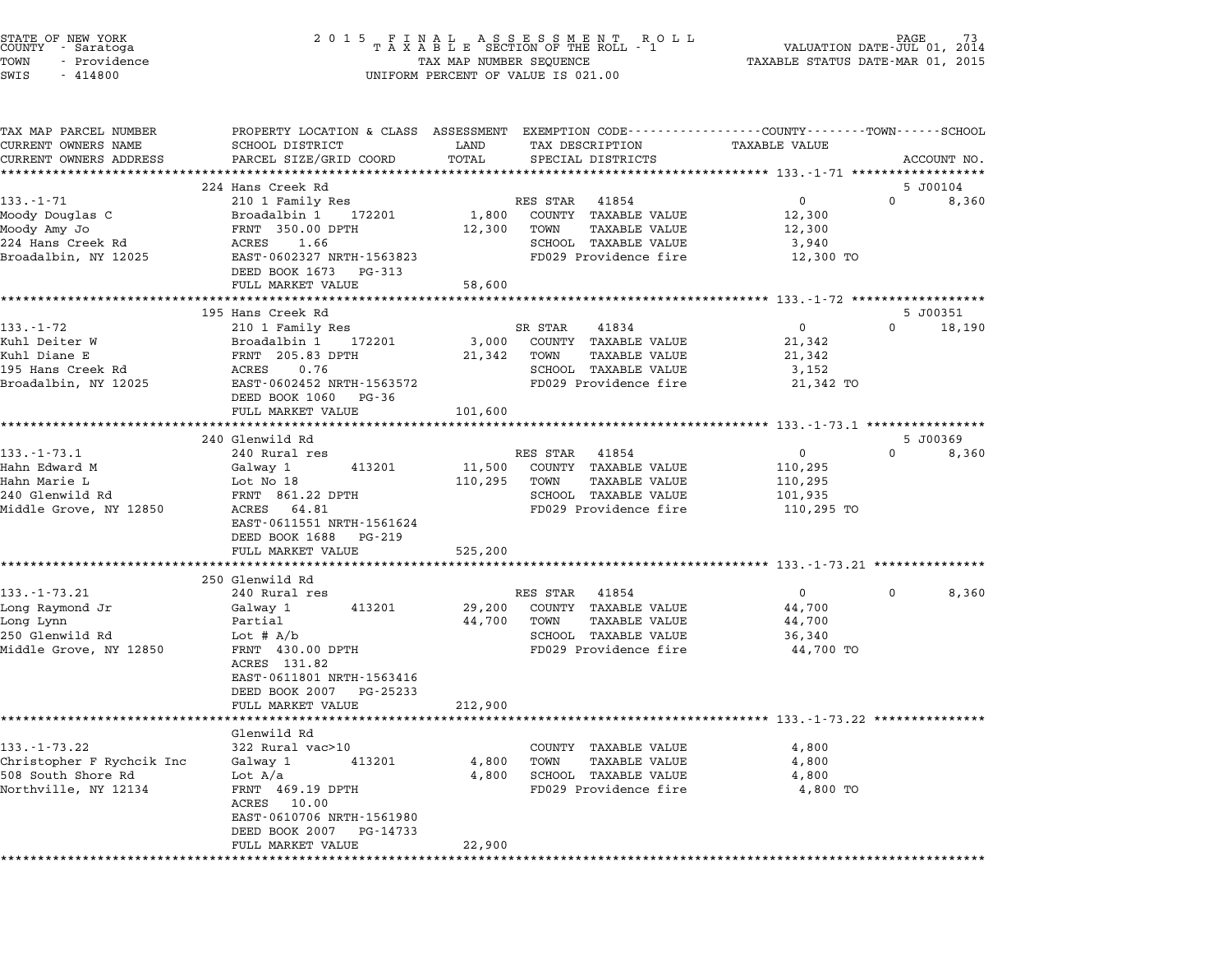| STATE OF NEW YORK<br>COUNTY – Saratoga<br>TOWN<br>- Providence<br>SWIS<br>$-414800$                              | $\begin{array}{cccccccccccccccccc} 2& 0& 1& 5 & & F & I & N & A & L & & A & S & S & E & S & S & M & E & N & T & & R & O & L & L\\ & & T & A & X & A & B & L & E & SCITION & OF & THE & ROLL & - & 1 \end{array}$<br>TAX MAP NUMBER SEQUENCE<br>UNIFORM PERCENT OF VALUE IS 021.00 | PAGE<br>VALUATION DATE-JUL 01, 2014<br>TAXABLE STATUS DATE-MAR 01, 2015 |                                                                                                       |                                                                                                                                 |
|------------------------------------------------------------------------------------------------------------------|-----------------------------------------------------------------------------------------------------------------------------------------------------------------------------------------------------------------------------------------------------------------------------------|-------------------------------------------------------------------------|-------------------------------------------------------------------------------------------------------|---------------------------------------------------------------------------------------------------------------------------------|
| TAX MAP PARCEL NUMBER<br>CURRENT OWNERS NAME<br>CURRENT OWNERS ADDRESS                                           | SCHOOL DISTRICT<br>PARCEL SIZE/GRID COORD                                                                                                                                                                                                                                         | LAND<br>TOTAL                                                           | TAX DESCRIPTION<br>SPECIAL DISTRICTS                                                                  | PROPERTY LOCATION & CLASS ASSESSMENT EXEMPTION CODE---------------COUNTY-------TOWN------SCHOOL<br>TAXABLE VALUE<br>ACCOUNT NO. |
|                                                                                                                  |                                                                                                                                                                                                                                                                                   |                                                                         |                                                                                                       |                                                                                                                                 |
|                                                                                                                  | 230 Hans Creek Rd                                                                                                                                                                                                                                                                 |                                                                         |                                                                                                       | 5 J00330                                                                                                                        |
| 133.-1-74<br>Cross Richard F<br>Cross Lucinda<br>137 Hans Creek Rd<br>Broadalbin, NY 12025                       | 240 Rural res<br>Broadalbin 1<br>172201<br>FRNT 700.00 DPTH<br>ACRES 25.30<br>EAST-0602033 NRTH-1564139<br>DEED BOOK 1664 PG-480                                                                                                                                                  | 7,800<br>28,400                                                         | COUNTY TAXABLE VALUE<br>TOWN<br><b>TAXABLE VALUE</b><br>SCHOOL TAXABLE VALUE<br>FD029 Providence fire | 28,400<br>28,400<br>28,400<br>28,400 TO                                                                                         |
|                                                                                                                  | FULL MARKET VALUE<br>***************                                                                                                                                                                                                                                              | 135,200                                                                 |                                                                                                       |                                                                                                                                 |
| $133 - 1 - 75$<br>Pashley Robert W<br>Pashley Anne M<br>4855 Bliss Rd<br>Ballston Spa, NY 12020                  | 310 Glenwild Rd<br>910 Priv forest<br>413201<br>Galway 1<br>ACRES 39.59<br>EAST-0611034 NRTH-1564456<br>DEED BOOK 1562 PG-63                                                                                                                                                      | 8,000<br>8,000                                                          | COUNTY TAXABLE VALUE<br>TOWN<br>TAXABLE VALUE<br>SCHOOL TAXABLE VALUE<br>FD029 Providence fire        | 5 J00157<br>8,000<br>8,000<br>8,000<br>8,000 TO                                                                                 |
|                                                                                                                  | FULL MARKET VALUE                                                                                                                                                                                                                                                                 | 38,100                                                                  |                                                                                                       |                                                                                                                                 |
| $133. - 1 - 77$<br>Cross Richard F<br>Cross Lucinda L<br>137 Hans Creek Rd<br>Broadalbin, NY 12025               | Hans Creek Rd<br>910 Priv forest<br>Galway 1<br>413201<br>FRNT 480.00 DPTH<br>ACRES 21.02<br>EAST-0606561 NRTH-1566228<br>DEED BOOK 1606 PG-164<br>FULL MARKET VALUE                                                                                                              | 7,000<br>7,000<br>33,300                                                | COUNTY TAXABLE VALUE<br>TOWN<br>TAXABLE VALUE<br>SCHOOL TAXABLE VALUE<br>FD029 Providence fire        | ******************************** 133.-1-77 *****************<br>7,000<br>7,000<br>7,000<br>7,000 TO                             |
|                                                                                                                  | 166 Drager Rd                                                                                                                                                                                                                                                                     |                                                                         |                                                                                                       | 5 J00426                                                                                                                        |
| $133. - 1 - 78$<br>Hecker John H<br>Hecker Veronika<br>805 Wave Dr<br>Forked River, NJ 08731                     | 210 1 Family Res<br>Broadalbin 1 172201<br>Also Deeds 1243/114 &<br>1591/153<br>FRNT 940.00 DPTH<br>ACRES<br>8.80<br>EAST-0605111 NRTH-1561888<br>DEED BOOK 2007 PG-48311                                                                                                         | 4,600<br>28,393                                                         | COUNTY TAXABLE VALUE<br>TOWN<br>TAXABLE VALUE<br>SCHOOL TAXABLE VALUE<br>FD029 Providence fire        | 28,393<br>28,393<br>28,393<br>28,393 TO                                                                                         |
|                                                                                                                  | FULL MARKET VALUE                                                                                                                                                                                                                                                                 | 135,200                                                                 |                                                                                                       |                                                                                                                                 |
| $133 - 2 - 1$<br>Chepulis Janet<br>155 Lake Lancy Rd<br>Middle Grove, NY 12850<br>****************************** | ******************<br>Hans Creek Rd<br>311 Res vac land<br>172201<br>Broadalbin 1<br>FRNT 350.00 DPTH<br>ACRES<br>1.17<br>EAST-0605211 NRTH-1565980<br>DEED BOOK 1610 PG-632<br>FULL MARKET VALUE                                                                                 | * * * * * * * * * * * * * * * * *<br>1,000<br>1,000<br>4,800            | COUNTY TAXABLE VALUE<br>TOWN<br>TAXABLE VALUE<br>SCHOOL TAXABLE VALUE<br>FD029 Providence fire        | 5 J00533<br>1,000<br>1,000<br>1,000<br>1,000 TO                                                                                 |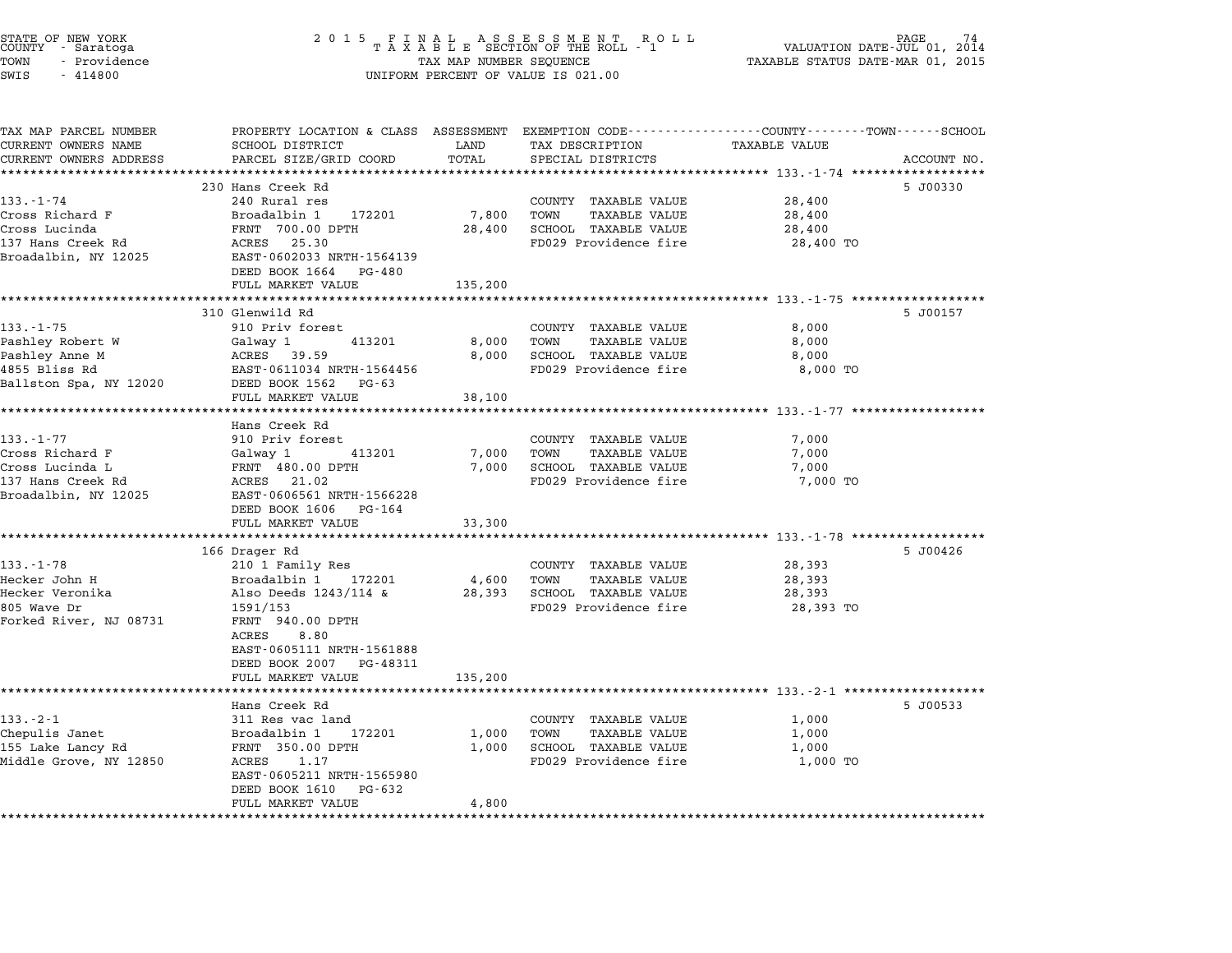| STATE OF NEW YORK<br>COUNTY - Saratoga     | 2 0 1 5                                    |                         | FINAL ASSESSMENT ROLL<br>TAXABLE SECTION OF THE ROLL - 1 | PAGE<br>VALUATION DATE-JUL 01, 2014                                                             |  |
|--------------------------------------------|--------------------------------------------|-------------------------|----------------------------------------------------------|-------------------------------------------------------------------------------------------------|--|
| TOWN<br>- Providence                       |                                            | TAX MAP NUMBER SEQUENCE |                                                          | TAXABLE STATUS DATE-MAR 01, 2015                                                                |  |
| SWIS<br>$-414800$                          |                                            |                         | UNIFORM PERCENT OF VALUE IS 021.00                       |                                                                                                 |  |
|                                            |                                            |                         |                                                          |                                                                                                 |  |
| TAX MAP PARCEL NUMBER                      |                                            |                         |                                                          | PROPERTY LOCATION & CLASS ASSESSMENT EXEMPTION CODE---------------COUNTY-------TOWN------SCHOOL |  |
| CURRENT OWNERS NAME                        | SCHOOL DISTRICT                            | LAND                    | TAX DESCRIPTION                                          | TAXABLE VALUE                                                                                   |  |
| CURRENT OWNERS ADDRESS                     | PARCEL SIZE/GRID COORD                     | TOTAL                   | SPECIAL DISTRICTS                                        | ACCOUNT NO.                                                                                     |  |
|                                            | Hans Creek Rd                              |                         |                                                          | 5 J00538                                                                                        |  |
| $133 - 2 - 2$                              | 311 Res vac land                           |                         | COUNTY TAXABLE VALUE                                     | 800                                                                                             |  |
| Chepulis Janet                             | Broadalbin 1<br>172201                     | 800                     | TOWN<br><b>TAXABLE VALUE</b>                             | 800                                                                                             |  |
| 155 Lake Nancy Rd                          | FRNT 200.00 DPTH 200.00                    | 800                     | SCHOOL TAXABLE VALUE                                     | 800                                                                                             |  |
| Middle Grove, NY 12850                     | ACRES<br>0.91<br>EAST-0605536 NRTH-1565831 |                         | FD029 Providence fire                                    | 800 TO                                                                                          |  |
|                                            | DEED BOOK 1691 PG-525                      |                         |                                                          |                                                                                                 |  |
|                                            | FULL MARKET VALUE                          | 3,800                   |                                                          |                                                                                                 |  |
|                                            | 139 Hans Creek Rd                          | *********               |                                                          | ******************************* 133.-2-3 ***************                                        |  |
| $133 - 2 - 3$                              | 240 Rural res                              |                         | COUNTY TAXABLE VALUE                                     | 71,192                                                                                          |  |
| Deuel Michael                              | Broadalbin 1<br>172201                     | 35,600                  | TOWN<br>TAXABLE VALUE                                    | 71,192                                                                                          |  |
| Deuel Karen                                | FRNT 4030.00 DPTH                          | 71,192                  | SCHOOL TAXABLE VALUE                                     | 71,192                                                                                          |  |
| PO Box 1040                                | ACRES 164.02                               |                         | FD029 Providence fire                                    | 71,192 TO                                                                                       |  |
| Broadalbin, NY 12025                       | EAST-0604260 NRTH-1564426                  |                         |                                                          |                                                                                                 |  |
|                                            | DEED BOOK 2009<br>PG-45407                 |                         |                                                          |                                                                                                 |  |
|                                            | FULL MARKET VALUE                          | 339,000                 |                                                          |                                                                                                 |  |
|                                            | Hans Creek Rd                              |                         |                                                          |                                                                                                 |  |
| $133 - 2 - 4$                              | 311 Res vac land                           |                         | COUNTY TAXABLE VALUE                                     | 4,000                                                                                           |  |
| Nolan Richard E                            | 172201<br>Broadalbin 1                     | 4,000                   | <b>TAXABLE VALUE</b><br>TOWN                             | 4,000                                                                                           |  |
| 23 Cedar Ln                                | FRNT 1090.00 DPTH                          | 4,000                   | SCHOOL TAXABLE VALUE                                     | 4,000                                                                                           |  |
| Glenville, NY 12302                        | 5.25<br>ACRES                              |                         | FD029 Providence fire                                    | 4,000 TO                                                                                        |  |
|                                            | EAST-0602713 NRTH-1564098                  |                         |                                                          |                                                                                                 |  |
|                                            | DEED BOOK 2013<br>PG-10930                 |                         |                                                          |                                                                                                 |  |
|                                            | FULL MARKET VALUE                          | 19,000                  |                                                          |                                                                                                 |  |
|                                            | Centerline Rd                              |                         |                                                          | 5 J00855                                                                                        |  |
| 134.-1-5.1                                 | 910 Priv forest                            |                         | COUNTY TAXABLE VALUE                                     | 16,200                                                                                          |  |
| Sowle Mark P                               | Galway 1<br>413201                         | 16,200                  | TOWN<br><b>TAXABLE VALUE</b>                             | 16,200                                                                                          |  |
| 187 Potter Hollow Rd                       | ACRES 81.04                                | 16,200                  | SCHOOL TAXABLE VALUE                                     | 16,200                                                                                          |  |
| Galway, NY 12074                           | EAST-0616246 NRTH-1564656                  |                         | FD029 Providence fire                                    | 16,200 TO                                                                                       |  |
|                                            | DEED BOOK 1370<br>PG-202                   |                         |                                                          |                                                                                                 |  |
|                                            | FULL MARKET VALUE                          | 77,100                  |                                                          |                                                                                                 |  |
|                                            | *********************                      |                         |                                                          |                                                                                                 |  |
|                                            | Centerline Rd                              |                         |                                                          |                                                                                                 |  |
| $134. - 1 - 5.2$                           | 910 Priv forest                            |                         | COUNTY TAXABLE VALUE                                     | 600                                                                                             |  |
| Roser Kristopher T<br>Roser Joshua M et al | 413201<br>Galway 1<br>ACRES 3.48           | 600<br>600              | TOWN<br>TAXABLE VALUE<br>SCHOOL TAXABLE VALUE            | 600<br>600                                                                                      |  |
| 189 Potter Hollow Rd                       | EAST-0615416 NRTH-1564258                  |                         | FD029 Providence fire                                    | 600 TO                                                                                          |  |
| Galway, NY 12074                           | DEED BOOK 1724<br>PG-790                   |                         |                                                          |                                                                                                 |  |
|                                            | FULL MARKET VALUE                          | 2,900                   |                                                          |                                                                                                 |  |
|                                            | *************************                  | ****************        |                                                          |                                                                                                 |  |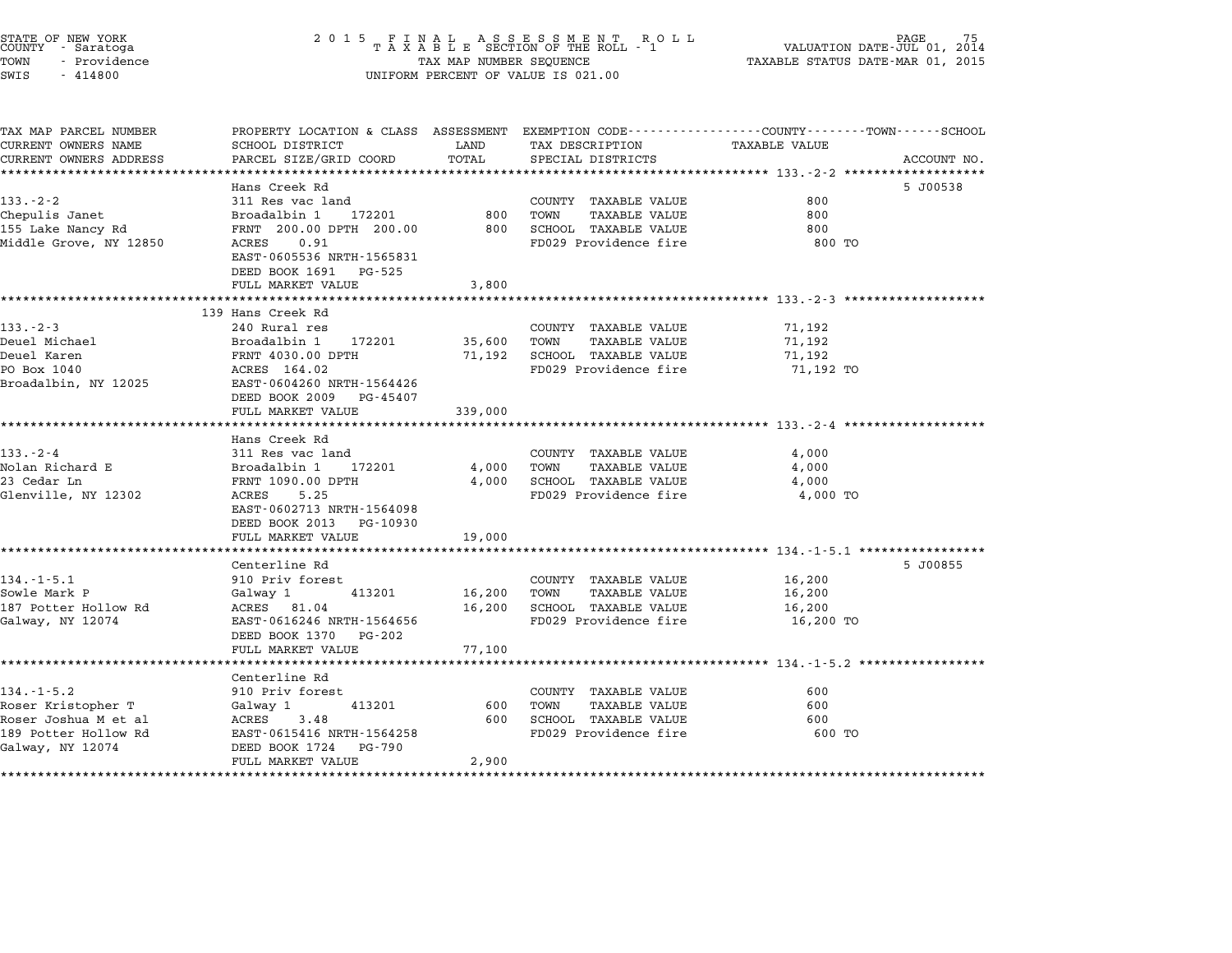|        | STATE OF NEW YORK |              |
|--------|-------------------|--------------|
| COUNTY | - Saratoga        |              |
| TOWN   |                   | - Providence |
|        | .                 |              |

# STATE OF NEW YORK <sup>2</sup> <sup>0</sup> <sup>1</sup> 5 F I N A L A S S E S S M E N T R O L L PAGE <sup>76</sup> COUNTY - Saratoga <sup>T</sup> <sup>A</sup> <sup>X</sup> <sup>A</sup> <sup>B</sup> <sup>L</sup> <sup>E</sup> SECTION OF THE ROLL - <sup>1</sup> VALUATION DATE-JUL 01, <sup>2014</sup> TOWN - Providence TAX MAP NUMBER SEQUENCE TAXABLE STATUS DATE-MAR 01, <sup>2015</sup> COONTI - SATACOGA<br>TOWN - Providence<br>SWIS - 414800 UNIFORM PERCENT OF VALUE IS 021.00

TAX MAP PARCEL NUMBER PROPERTY LOCATION & CLASS ASSESSMENT EXEMPTION CODE------------------COUNTY--------TOWN------SCHOOL ...<br>-- COUNTY:- TAX MAP PARCEL NUMBER THE OCHOTRY AND THE CURRENT EXEMPTION CODE<br>CURRENT OWNERS NAME SCHOOL DISTRICT LAND TAX DESCRIPTION TAXABLE VALUE CURRENT OWNERS ADDRESS PARCEL SIZE/GRID COORD TOTAL SPECIAL DISTRICTS ACCOUNT NO. \*\*\*\*\*\*\*\*\*\*\*\*\*\*\*\*\*\*\*\*\*\*\*\*\*\*\*\*\*\*\*\*\*\*\*\*\*\*\*\*\*\*\*\*\*\*\*\*\*\*\*\*\*\*\*\*\*\*\*\*\*\*\*\*\*\*\*\*\*\*\*\*\*\*\*\*\*\*\*\*\*\*\*\*\*\*\*\*\*\*\*\*\*\*\*\*\*\*\*\*\*\*\* 134.-1-10 \*\*\*\*\*\*\*\*\*\*\*\*\*\*\*\*\*\* Wileytown Rd 5 J00940 134.-1-10 Wileytown Rd<br>
910 Priv forest COUNTY TAXABLE VALUE 19,000 Fura Francis S Galway <sup>1</sup> <sup>413201</sup> 19,000 TOWN TAXABLE VALUE 19,000 Fura Francine L 2015/4905 19,000 SCHOOL TAXABLE VALUE 19,000 Pura Francis State of the Care of the Hotel Hamble Value of the 19,000 PORTH FRAME ON TRANSIC VALUE (19,000 TO<br>288 Rebisz Rd FRNT 1035.00 DPTH 19,000 SCHOOL TAXABLE VALUE (19,000 TO 19,000 PORTH 19,000 PORTH 19,000 PORTH ruia riancine i anno 2013/2003<br>288 Rebisz Rd – FRNT 1035.00<br>Broadalbin, NY 12025 – ACRES 98.00 FRNI 1033.00 DPIH<br>ACRES 98.00<br>EAST-0621986 NRTH-1565294 PRIOR OWNER ON 3/01/2015 DEED BOOK <sup>2015</sup> PG-10604 PRIOR OWNER ON 3/01/2015 DEED BOOK 2015 PG-10604<br>Wallerstein Thomas FULL MARKET VALUE 90,500 \*\*\*\*\*\*\*\*\*\*\*\*\*\*\*\*\*\*\*\*\*\*\*\*\*\*\*\*\*\*\*\*\*\*\*\*\*\*\*\*\*\*\*\*\*\*\*\*\*\*\*\*\*\*\*\*\*\*\*\*\*\*\*\*\*\*\*\*\*\*\*\*\*\*\*\*\*\*\*\*\*\*\*\*\*\*\*\*\*\*\*\*\*\*\*\*\*\*\*\*\*\*\* 134.-1-13.1 \*\*\*\*\*\*\*\*\*\*\*\*\*\*\*\* Lake Rd 5 J00981 134.-1-13.1 1912 Lake Rd<br>134.-1-13.1 910 Priv forest COUNTY TAXABLE VALUE 3,400 Diaz Jorge Galway <sup>1</sup> <sup>413201</sup> 3,400 TOWN TAXABLE VALUE 3,400 194. I IST. I ISLAM AVE DUCEST STATES IN THE COUNTREL CONTROLL OF A SUBJEMENT OF STATES OF STATES STATES AND S<br>1962 Dange Galway 132.25 DPTH 3,400 TOWN TAXABLE VALUE 3,400 SCHOOL TAXABLE VALUE 3,400 Hialeah, FL <sup>33013</sup> ACRES 3.24 FD029 Providence fire 3,400 TO EAST-192.25 DETIT 1.2 CONSULTED A SURVEY OF TAXABLE VALUE OF THE STATE 3.24 OF THE STATE PRODUCED PERIODIC PAR<br>ACRES 3.400 TO PRODUCED PRODUCED PRODUCED PARK 3,400 TO EAST-0624692 NRTH-1562641<br>DEED BOOK 1628 PG-576 FULL MARKET VALUE 16,200 \*\*\*\*\*\*\*\*\*\*\*\*\*\*\*\*\*\*\*\*\*\*\*\*\*\*\*\*\*\*\*\*\*\*\*\*\*\*\*\*\*\*\*\*\*\*\*\*\*\*\*\*\*\*\*\*\*\*\*\*\*\*\*\*\*\*\*\*\*\*\*\*\*\*\*\*\*\*\*\*\*\*\*\*\*\*\*\*\*\*\*\*\*\*\*\*\*\*\*\*\*\*\* 134.-1-16.1 \*\*\*\*\*\*\*\*\*\*\*\*\*\*\*\* Wileytown Rd 5 J01138 134.-1-16.1 12.1-16.1 12.1-16.1 12.1-16.1 1311 Res vac land COUNTY TAXABLE VALUE 3,400 Edmonds Robert Galway <sup>1</sup> <sup>413201</sup> 3,400 TOWN TAXABLE VALUE 3,400 المواد المسلم المسلم المسلم المسلم المسلم المسلم المسلم المسلم المسلم المسلم المسلم المسلم المسلم المسلم المسل<br>1940 - Galway 1 13201 3,400 TOWN TAXABLE VALUE 3,400<br>2000 - Edmonds Terri 3,400 SCHOOL TAXABLE VALUE Edmonds Robert (Sarvay 1 (1920) 1000 TOM TAAADLE VALUE (1980)<br>Edmonds Terri (1980) 1000 Hot Hold SCHOOL TAXABLE VALUE (3,400 SCHOOL TAXABLE VALUE (3,400 TO<br>PO Box 261 3,400 TON TERNT 300.00 DPTH Edmonds Ierri and the community of the semi-community of the semi-community of the semi-community of the semi-<br>PO Box 261 PD029 Providence fire and 3,400 TO<br>Gansevoort, NY 12831 ACRES 3.02 PRO10 Lake nancy park 3,400 TO ACRES 3.02<br>EAST-0622789 NRTH-1563662<br>DEED BOOK 2010 PG-11779 FULL MARKET VALUE 16,200 \*\*\*\*\*\*\*\*\*\*\*\*\*\*\*\*\*\*\*\*\*\*\*\*\*\*\*\*\*\*\*\*\*\*\*\*\*\*\*\*\*\*\*\*\*\*\*\*\*\*\*\*\*\*\*\*\*\*\*\*\*\*\*\*\*\*\*\*\*\*\*\*\*\*\*\*\*\*\*\*\*\*\*\*\*\*\*\*\*\*\*\*\*\*\*\*\*\*\*\*\*\*\* 134.-1-16.21 \*\*\*\*\*\*\*\*\*\*\*\*\*\*\* 1011 MARLI<br>\*\*\*\*\*\*\*\*\*\*\*\*\*\*\*\*<br>7464 Wileytown Rd 134.-1-16.21 1-16.21 210 1 Family Res RES STAR 41854 200 210 210 1 Family Res RES STAR 41854 200 0 8,360 Garrison Jeffrey Galway <sup>1</sup> <sup>413201</sup> 3,400 COUNTY TAXABLE VALUE 12,138 <sup>7464</sup> Wileytown Lot #2 12,138 TOWN TAXABLE VALUE 12,138 MITTED GALLEY CONTROLLER SALUE AND SALUE AND SALUE OF SALUE SALUE SALUE SALUE SALUE SALUE SALUE SALUE SALUE SA<br>12,138 TOWN SCHOOL TAXABLE VALUE SALUE 3,778<br>Middle Grove, NY 12850 FRNT 417.83 DPTH HAND HAADLE VALUE TRITT 12,138 TO HAADLE VALUE TRITT 1417.83 DPTH 12,138 TO SCHOOL TAXABLE VALUE 12,138 TO 12,138 TO 12,138 TO EANT 117.00 DETIT<br>ACRES 3.22 PEAST-0629 Providence fire 12,138 TO<br>EAST-0622508 NRTH-1563442 PK010 Lake nancy park 12,138 TO EAST-0622508 NRTH-1563442<br>DEED BOOK 2013 PG-38912 FULL MARKET VALUE 57,800 \*\*\*\*\*\*\*\*\*\*\*\*\*\*\*\*\*\*\*\*\*\*\*\*\*\*\*\*\*\*\*\*\*\*\*\*\*\*\*\*\*\*\*\*\*\*\*\*\*\*\*\*\*\*\*\*\*\*\*\*\*\*\*\*\*\*\*\*\*\*\*\*\*\*\*\*\*\*\*\*\*\*\*\*\*\*\*\*\*\*\*\*\*\*\*\*\*\*\*\*\*\*\* 134.-1-16.22 \*\*\*\*\*\*\*\*\*\*\*\*\*\*\* ronn Makker<br>\*\*\*\*\*\*\*\*\*\*\*\*<br>Wileytown Rd 134.-1-16.22 314 Rural vac<10 COUNTY TAXABLE VALUE 3,100 LaFlamme Michael Galway <sup>1</sup> <sup>413201</sup> 3,100 TOWN TAXABLE VALUE 3,100 134.-1-10.22 - 1314 Rulai vackio - 1310 - 2000 - 2000 - 2000 - 2000 - 2011<br>LaFlamme Michael - Galway 1 - 413201 - 3,100 - 70WN - TAXABLE VALUE - 3,100<br>3369 Galway Rd - 1715/2002 - 3,100 - 3,100 - 3CHOOL TAXABLE VALUE - 3, Bartamine Hichael (1892) States of the State of the State of the State of the State of the State of the State<br>Ballston Spa, NY 12020 1715/2002 PRNT 450.00 DPTH 3,100 SCHOOL TAXABLE VALUE 3,100 TO 1/13/2002<br>
FD029 Providence fire 3,100 TO<br>
ACRES 4.36 PK010 Lake nancy park 3,100 TO<br>
EAST-0622167 NRTH-1563196 PK010 Lake nancy park 3,100 TO ACRES 4.36<br>EAST-0622167 NRTH-1563196<br>DEED BOOK 2014 PG-24035 FULL MARKET VALUE 14,800 \*\*\*\*\*\*\*\*\*\*\*\*\*\*\*\*\*\*\*\*\*\*\*\*\*\*\*\*\*\*\*\*\*\*\*\*\*\*\*\*\*\*\*\*\*\*\*\*\*\*\*\*\*\*\*\*\*\*\*\*\*\*\*\*\*\*\*\*\*\*\*\*\*\*\*\*\*\*\*\*\*\*\*\*\*\*\*\*\*\*\*\*\*\*\*\*\*\*\*\*\*\*\*\*\*\*\*\*\*\*\*\*\*\*\*\*\*\*\*\*\*\*\*\*\*\*\*\*\*\*\*\*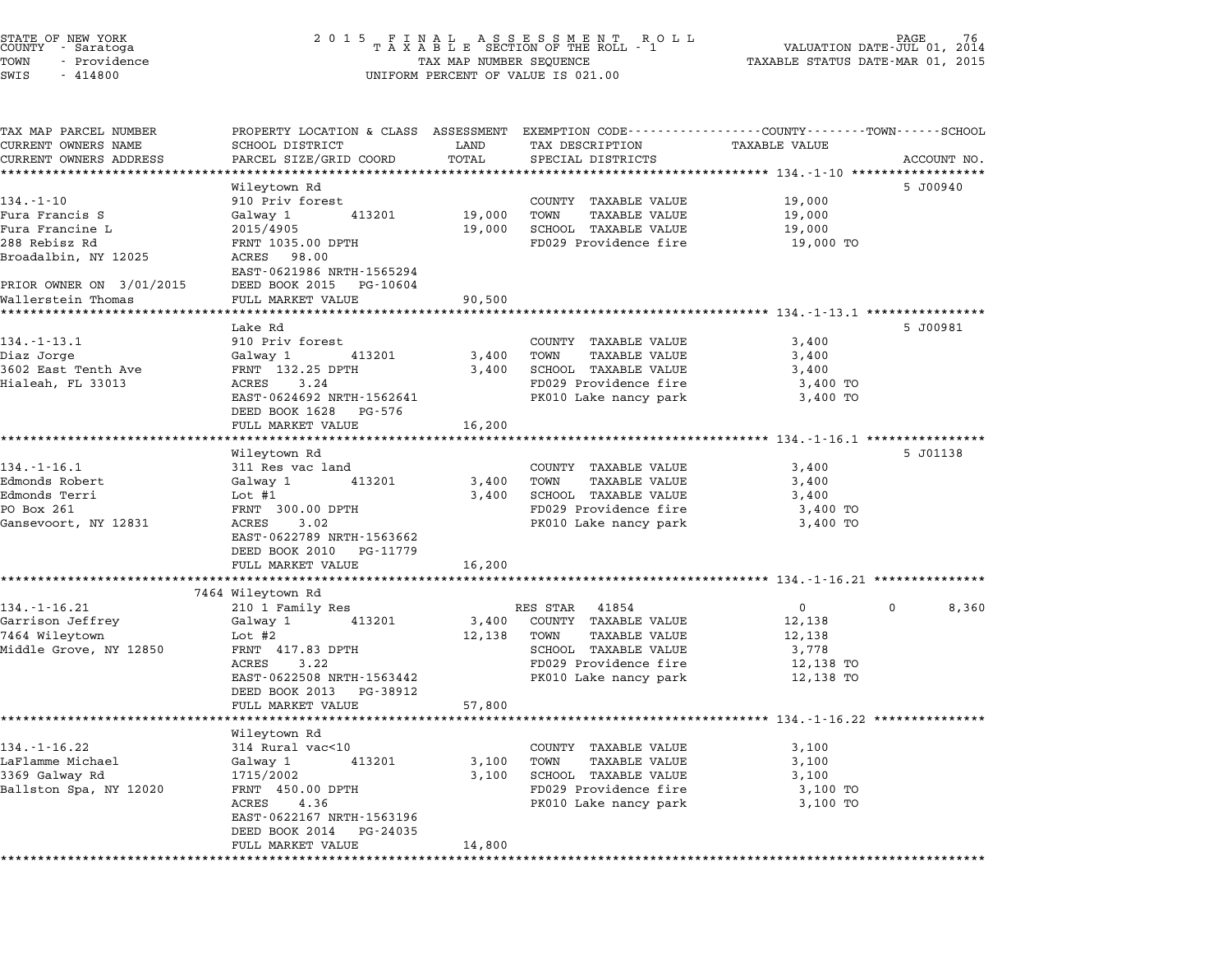| STATE OF NEW YORK<br>COUNTY - Saratoga<br>TOWN<br>- Providence<br>SWIS<br>$-414800$ | 2015 FINAL ASSESSMENT ROLL TAXABLE SECTION OF THE ROLL - 1<br>TAX MAP NUMBER SEQUENCE<br>UNIFORM PERCENT OF VALUE IS 021.00 | PAGE<br>VALUATION DATE-JUL 01, 2014<br>TAXABLE STATUS DATE-MAR 01, 2015 |                                                            |                                                        |                      |
|-------------------------------------------------------------------------------------|-----------------------------------------------------------------------------------------------------------------------------|-------------------------------------------------------------------------|------------------------------------------------------------|--------------------------------------------------------|----------------------|
| TAX MAP PARCEL NUMBER                                                               | PROPERTY LOCATION & CLASS ASSESSMENT EXEMPTION CODE---------------COUNTY-------TOWN-----SCHOOL                              |                                                                         |                                                            |                                                        |                      |
| CURRENT OWNERS NAME<br>CURRENT OWNERS ADDRESS                                       | SCHOOL DISTRICT<br>PARCEL SIZE/GRID COORD                                                                                   | LAND<br>TOTAL                                                           | TAX DESCRIPTION                                            | <b>TAXABLE VALUE</b>                                   | ACCOUNT NO.          |
|                                                                                     | *****************************                                                                                               |                                                                         | SPECIAL DISTRICTS                                          |                                                        |                      |
|                                                                                     | 7455 Wileytown Rd                                                                                                           |                                                                         |                                                            |                                                        | 5 J00753             |
| $134. - 1 - 17$                                                                     | 210 1 Family Res                                                                                                            |                                                                         | RES STAR 41854                                             | $\overline{0}$                                         | $\mathbf 0$<br>8,360 |
| Mattioli Anthony                                                                    | Galway 1<br>413201                                                                                                          | 4,400                                                                   | COUNTY TAXABLE VALUE                                       | 25,500                                                 |                      |
| 7455 Wileytown Rd                                                                   | FRNT 200.00 DPTH                                                                                                            | 25,500                                                                  | TAXABLE VALUE<br>TOWN                                      | 25,500                                                 |                      |
| Middle Grove, NY 12850                                                              | ACRES<br>2.00                                                                                                               |                                                                         | SCHOOL TAXABLE VALUE                                       | 17,140                                                 |                      |
|                                                                                     | EAST-0623099 NRTH-1564456                                                                                                   |                                                                         | FD029 Providence fire                                      | 25,500 TO                                              |                      |
|                                                                                     | DEED BOOK 0966 PG-1166                                                                                                      |                                                                         |                                                            |                                                        |                      |
|                                                                                     | FULL MARKET VALUE                                                                                                           | 121,400                                                                 |                                                            |                                                        |                      |
|                                                                                     | *********************                                                                                                       | **************                                                          |                                                            | ************************ 134.-1-18 ******************* |                      |
|                                                                                     | Wileytown Rd                                                                                                                |                                                                         |                                                            |                                                        | 5 J00516             |
| $134. - 1 - 18$                                                                     | 311 Res vac land                                                                                                            |                                                                         | COUNTY TAXABLE VALUE                                       | 3,000                                                  |                      |
| Dangelo Mark R                                                                      | Galway 1<br>413201                                                                                                          | 3,000                                                                   | TOWN<br>TAXABLE VALUE                                      | 3,000                                                  |                      |
| 7459 Wileytown Rd                                                                   | FRNT 121.15 DPTH                                                                                                            | 3,000                                                                   | SCHOOL TAXABLE VALUE                                       | 3,000                                                  |                      |
| Middle Grove, NY 12850                                                              | ACRES<br>0.47                                                                                                               |                                                                         | FD029 Providence fire                                      | 3,000 TO                                               |                      |
|                                                                                     | EAST-0623275 NRTH-1564488                                                                                                   |                                                                         |                                                            |                                                        |                      |
|                                                                                     | DEED BOOK 1445 PG-342                                                                                                       |                                                                         |                                                            |                                                        |                      |
|                                                                                     | FULL MARKET VALUE                                                                                                           | 14,300                                                                  |                                                            |                                                        |                      |
|                                                                                     |                                                                                                                             |                                                                         |                                                            | ************************ 134.-1-21.2 ******            |                      |
|                                                                                     | Wileytown Rd Rear                                                                                                           |                                                                         |                                                            |                                                        |                      |
| 134.-1-21.2                                                                         | 311 Res vac land                                                                                                            |                                                                         | COUNTY TAXABLE VALUE                                       | 5,800                                                  |                      |
| Mckenna Gerard E                                                                    | 413201<br>Galway 1                                                                                                          | 5,800                                                                   | TOWN<br><b>TAXABLE VALUE</b>                               | 5,800                                                  |                      |
| Mckenna Patricia A                                                                  | ACRES 14.82                                                                                                                 | 5,800                                                                   | SCHOOL TAXABLE VALUE                                       | 5,800                                                  |                      |
| 195 Blackbrook Rd                                                                   | EAST-0624274 NRTH-1564026                                                                                                   |                                                                         | FD029 Providence fire                                      | 5,800 TO                                               |                      |
| Middle Grove, NY 12850                                                              | DEED BOOK 1075 PG-185                                                                                                       |                                                                         | PK010 Lake nancy park                                      | 5,800 TO                                               |                      |
|                                                                                     | FULL MARKET VALUE                                                                                                           | 27,600                                                                  |                                                            |                                                        |                      |
|                                                                                     |                                                                                                                             |                                                                         |                                                            |                                                        |                      |
|                                                                                     | Wileytown Rd                                                                                                                |                                                                         |                                                            |                                                        |                      |
| $134. - 1 - 21.3$                                                                   | 322 Rural vac>10                                                                                                            |                                                                         | COUNTY TAXABLE VALUE                                       | 6,200                                                  |                      |
| Mattioli Tony<br>7455 Wileytown Rd                                                  | Galway 1<br>413201<br>FRNT 134.00 DPTH                                                                                      | 6,200<br>6,200                                                          | <b>TAXABLE VALUE</b><br>TOWN<br>SCHOOL TAXABLE VALUE       | 6,200<br>6,200                                         |                      |
| Middle Grove, NY 12850                                                              | ACRES 11.06                                                                                                                 |                                                                         | FD029 Providence fire                                      |                                                        |                      |
|                                                                                     | EAST-0623560 NRTH-1564173                                                                                                   |                                                                         | PK010 Lake nancy park                                      | 6,200 TO<br>6,200 TO                                   |                      |
|                                                                                     | DEED BOOK 1082 PG-179                                                                                                       |                                                                         |                                                            |                                                        |                      |
|                                                                                     | FULL MARKET VALUE                                                                                                           | 29,500                                                                  |                                                            |                                                        |                      |
|                                                                                     | ************************                                                                                                    | ******************                                                      | ******************************* 134.-1-24.2 ************** |                                                        |                      |
|                                                                                     | 7450 Wileytown Rd                                                                                                           |                                                                         |                                                            |                                                        |                      |
| $134. - 1 - 24.2$                                                                   | 240 Rural res                                                                                                               |                                                                         | RES STAR 41854                                             | $\overline{0}$                                         | 0<br>8,360           |
| Stephan Patrick F                                                                   | Galway 1<br>413201                                                                                                          | 6,200                                                                   | COUNTY TAXABLE VALUE                                       | 25,200                                                 |                      |
| Van de Pol Maria                                                                    | FRNT 780.00 DPTH                                                                                                            | 25,200                                                                  | TOWN<br><b>TAXABLE VALUE</b>                               | 25,200                                                 |                      |
| 7450 Wileytown Rd                                                                   | ACRES 18.00                                                                                                                 |                                                                         | SCHOOL TAXABLE VALUE                                       | 16,840                                                 |                      |
| Middle Grove, NY 12850                                                              | EAST-0621677 NRTH-1562538                                                                                                   |                                                                         | FD029 Providence fire                                      | 25,200 TO                                              |                      |
|                                                                                     | DEED BOOK 2011 PG-23766                                                                                                     |                                                                         |                                                            |                                                        |                      |
|                                                                                     | FULL MARKET VALUE                                                                                                           | 120,000                                                                 |                                                            |                                                        |                      |
|                                                                                     |                                                                                                                             |                                                                         |                                                            |                                                        |                      |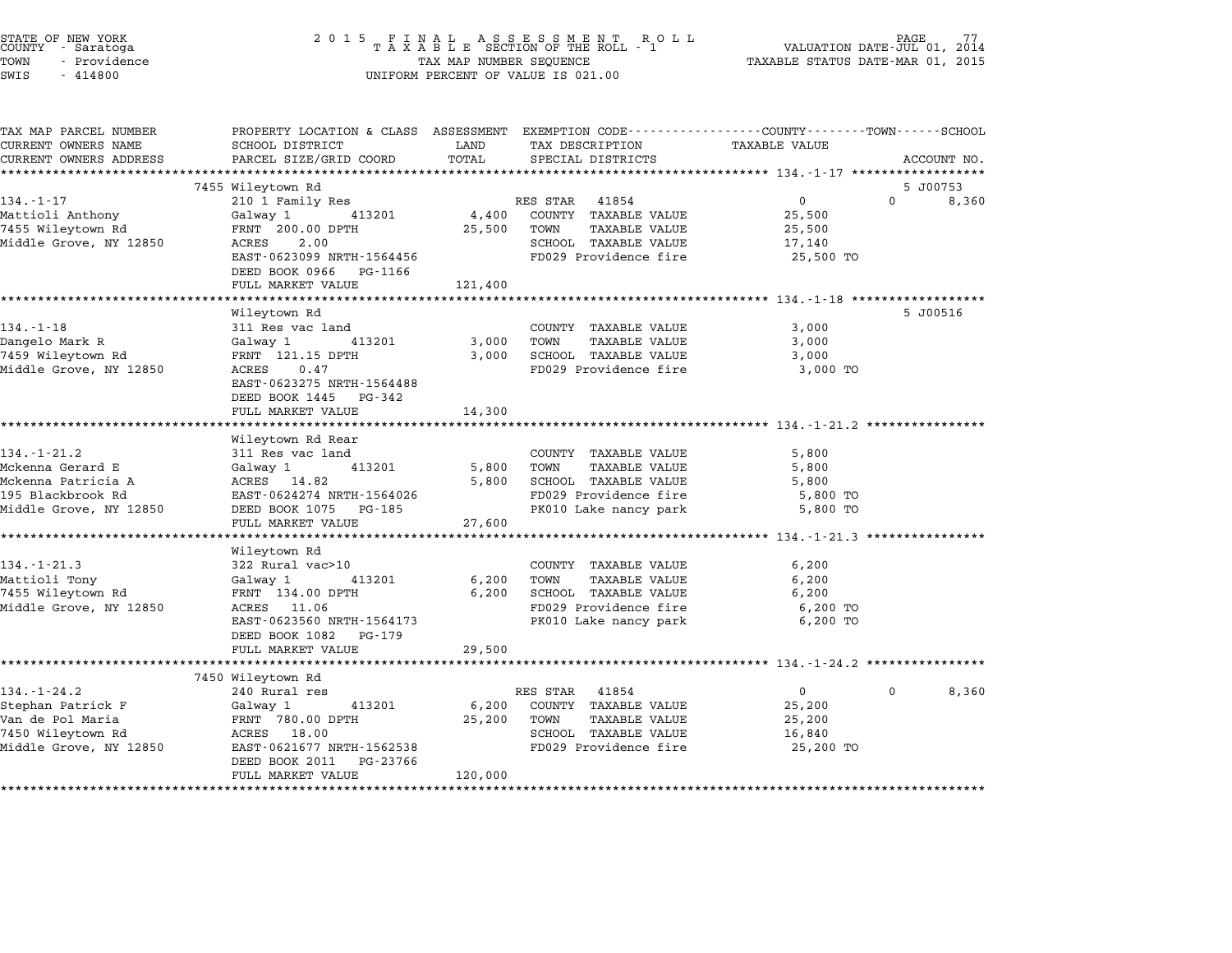| STATE OF NEW YORK<br>COUNTY - Saratoga<br>TOWN<br>- Providence<br>SWIS<br>$-414800$ | 2 0 1 5<br>FINAL ASSESSMENT ROTAXABLE SECTION OF THE ROLL - 1<br>R O L L<br>VALUATION DATE-JUL 01, 2014<br>TAXABLE STATUS DATE-MAR 01, 2015<br>TAX MAP NUMBER SEQUENCE<br>UNIFORM PERCENT OF VALUE IS 021.00 |                |                                                      |                                                    |                       |
|-------------------------------------------------------------------------------------|--------------------------------------------------------------------------------------------------------------------------------------------------------------------------------------------------------------|----------------|------------------------------------------------------|----------------------------------------------------|-----------------------|
| TAX MAP PARCEL NUMBER<br>CURRENT OWNERS NAME                                        | PROPERTY LOCATION & CLASS ASSESSMENT EXEMPTION CODE---------------COUNTY-------TOWN-----SCHOOL<br>SCHOOL DISTRICT                                                                                            | LAND           | TAX DESCRIPTION                                      | <b>TAXABLE VALUE</b>                               |                       |
| CURRENT OWNERS ADDRESS                                                              | PARCEL SIZE/GRID COORD                                                                                                                                                                                       | TOTAL          | SPECIAL DISTRICTS                                    |                                                    | ACCOUNT NO.           |
| **********************                                                              | **********************                                                                                                                                                                                       |                |                                                      |                                                    |                       |
| $134. - 1 - 24.112$                                                                 | Wileytown Rd                                                                                                                                                                                                 |                |                                                      |                                                    |                       |
| Stephan Patrick F                                                                   | 322 Rural vac>10<br>Galway 1<br>413201                                                                                                                                                                       | 5,000          | COUNTY TAXABLE VALUE<br>TOWN<br><b>TAXABLE VALUE</b> | 5,000<br>5,000                                     |                       |
| Van de Pol Maria                                                                    | FRNT 606.61 DPTH                                                                                                                                                                                             | 5,000          | SCHOOL TAXABLE VALUE                                 | 5,000                                              |                       |
| 7450 Wileytown Rd                                                                   | ACRES 10.96                                                                                                                                                                                                  |                | FD029 Providence fire                                | 5,000 TO                                           |                       |
| Middle Grove, NY 12850                                                              | EAST-0622061 NRTH-1561771<br>DEED BOOK 2011<br>PG-23766                                                                                                                                                      |                |                                                      |                                                    |                       |
|                                                                                     | FULL MARKET VALUE                                                                                                                                                                                            | 23,800         |                                                      |                                                    |                       |
|                                                                                     | ********************<br>7417 Wileytown Rd                                                                                                                                                                    | ***********    |                                                      | ******************** 134.-1-25 ******************* | 5 J00260              |
| $134. - 1 - 25$                                                                     | 240 Rural res                                                                                                                                                                                                |                | RES STAR<br>41854                                    | 0                                                  | $\mathbf{0}$<br>8,360 |
| Phillips Bruce 0                                                                    | 413201<br>Galway 1                                                                                                                                                                                           | 12,500         | COUNTY TAXABLE VALUE                                 | 44,500                                             |                       |
| Phillips Susan J                                                                    | FRNT 1382.83 DPTH                                                                                                                                                                                            | 44,500         | TOWN<br><b>TAXABLE VALUE</b>                         | 44,500                                             |                       |
| 7417 Wileytown Rd                                                                   | ACRES 48.00                                                                                                                                                                                                  |                | SCHOOL TAXABLE VALUE                                 | 36,140                                             |                       |
| Middle Grove, NY 12850                                                              | EAST-0620799 NRTH-1561615                                                                                                                                                                                    |                | FD029 Providence fire                                | 44,500 TO                                          |                       |
|                                                                                     | DEED BOOK 1318<br>PG-677                                                                                                                                                                                     |                |                                                      |                                                    |                       |
|                                                                                     | FULL MARKET VALUE                                                                                                                                                                                            | 211,900        |                                                      |                                                    |                       |
|                                                                                     | 130 Centerline Rd                                                                                                                                                                                            |                |                                                      |                                                    | 5 J00246              |
| $134. - 1 - 35.1$                                                                   | 260 Seasonal res                                                                                                                                                                                             |                | COUNTY TAXABLE VALUE                                 | 14,812                                             |                       |
| Poirier Christopher P                                                               | Galway 1<br>413201                                                                                                                                                                                           | 5,912          | TOWN<br><b>TAXABLE VALUE</b>                         | 14,812                                             |                       |
| Poirier Marta S                                                                     | Irrvcbl Easement Land Tru                                                                                                                                                                                    | 14,812         | SCHOOL TAXABLE VALUE                                 | 14,812                                             |                       |
| 140 Center Line Rd<br>Middle Grove, NY 12850                                        | FRNT 570.00 DPTH<br>ACRES 15.56                                                                                                                                                                              |                | FD029 Providence fire                                | 14,812 TO                                          |                       |
|                                                                                     | EAST-0618721 NRTH-1562005<br>DEED BOOK 2014 PG-25308                                                                                                                                                         |                |                                                      |                                                    |                       |
|                                                                                     | FULL MARKET VALUE                                                                                                                                                                                            | 70,500         |                                                      |                                                    |                       |
|                                                                                     |                                                                                                                                                                                                              | ************** |                                                      |                                                    |                       |
|                                                                                     | 7459 Wileytown Rd                                                                                                                                                                                            |                |                                                      |                                                    | 5 J00908              |
| $134. - 1 - 37$                                                                     | 210 1 Family Res                                                                                                                                                                                             |                | COUNTY TAXABLE VALUE                                 | 15,500                                             |                       |
| Dangelo Mark                                                                        | Galway 1<br>413201                                                                                                                                                                                           | 3,000          | TOWN<br>TAXABLE VALUE                                | 15,500                                             |                       |
| 7459 Wileytown Rd                                                                   | House Is Partial                                                                                                                                                                                             | 15,500         | SCHOOL TAXABLE VALUE                                 | 15,500                                             |                       |
| Middle Grove, NY 12850                                                              | FRNT 250.00 DPTH<br>0.80<br>ACRES                                                                                                                                                                            |                | FD029 Providence fire                                | 15,500 TO                                          |                       |
|                                                                                     | EAST-0623345 NRTH-1564614<br>DEED BOOK 1011 PG-1093                                                                                                                                                          |                |                                                      |                                                    |                       |
|                                                                                     | FULL MARKET VALUE                                                                                                                                                                                            | 73,800         |                                                      |                                                    |                       |
|                                                                                     | *********************                                                                                                                                                                                        |                |                                                      | ************************ 134.-1-39.2 ******        |                       |
|                                                                                     | Centerline Rd                                                                                                                                                                                                |                |                                                      |                                                    |                       |
| $134. - 1 - 39.2$                                                                   | 910 Priv forest                                                                                                                                                                                              |                | COUNTY TAXABLE VALUE                                 | 8,000                                              |                       |
| Montgomery Shaun                                                                    | 413201<br>Galway 1                                                                                                                                                                                           | 8,000          | TOWN<br>TAXABLE VALUE                                | 8,000                                              |                       |
| Rebisz Thomas                                                                       | ACRES 40.00                                                                                                                                                                                                  | 8,000          | SCHOOL TAXABLE VALUE                                 | 8,000                                              |                       |
| et al<br>209 Rebisz Rd                                                              | EAST-0619012 NRTH-1566187<br>DEED BOOK 1715<br>PG-367                                                                                                                                                        |                | FD029 Providence fire                                | 8,000 TO                                           |                       |
| Broadalbin, NY 12025                                                                | FULL MARKET VALUE                                                                                                                                                                                            | 38,100         |                                                      |                                                    |                       |
|                                                                                     |                                                                                                                                                                                                              |                |                                                      |                                                    |                       |

STATE OF NEW YORK <sup>2</sup> <sup>0</sup> <sup>1</sup> 5 F I N A L A S S E S S M E N T R O L L PAGE <sup>78</sup> COUNTY - Saratoga <sup>T</sup> <sup>A</sup> <sup>X</sup> <sup>A</sup> <sup>B</sup> <sup>L</sup> <sup>E</sup> SECTION OF THE ROLL - <sup>1</sup> VALUATION DATE-JUL 01, <sup>2014</sup>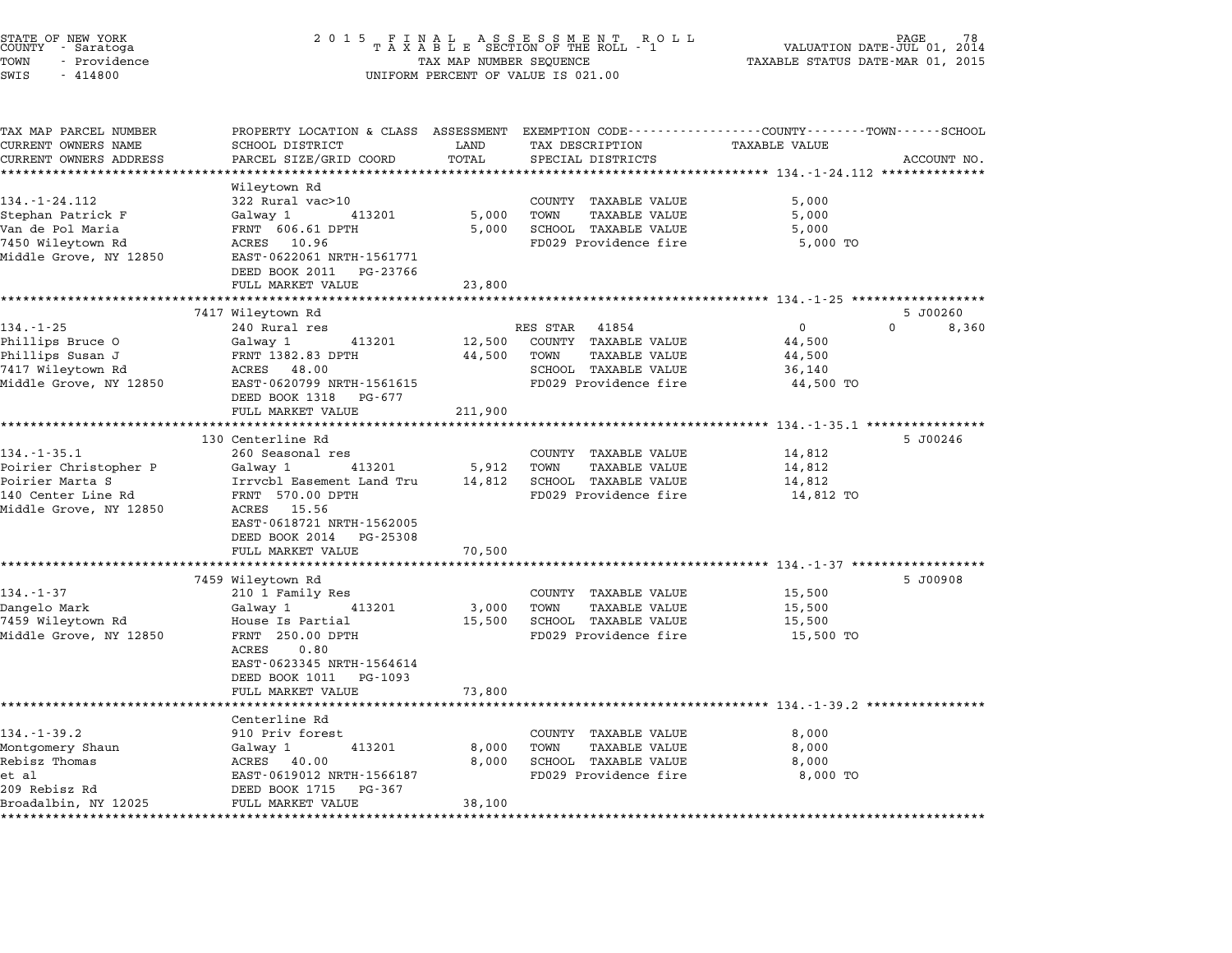# STATE OF NEW YORK <sup>2</sup> <sup>0</sup> <sup>1</sup> 5 F I N A L A S S E S S M E N T R O L L PAGE <sup>79</sup> COUNTY - Saratoga <sup>T</sup> <sup>A</sup> <sup>X</sup> <sup>A</sup> <sup>B</sup> <sup>L</sup> <sup>E</sup> SECTION OF THE ROLL - <sup>1</sup> VALUATION DATE-JUL 01, <sup>2014</sup> TOWN - Providence TAX MAP NUMBER SEQUENCE TAXABLE STATUS DATE-MAR 01, <sup>2015</sup> STATE OF NEW YORK STATE OF NEW YORK COUNTY - SATATOGRAPH SAMPLINE TO A SAMPLINE TO A SAMPLINE ROLL TO A SAMPLINE ROLL TO A SAMPLINE SECTION OF THE ROLL TO A SAMPLINE SEQUENCE TO A SAMPLINE SEQUENCE TO A LA SAMPLINE SEQUENC

| TAX MAP PARCEL NUMBER                                 |                            |        |                              | PROPERTY LOCATION & CLASS ASSESSMENT EXEMPTION CODE---------------COUNTY-------TOWN-----SCHOOL |             |
|-------------------------------------------------------|----------------------------|--------|------------------------------|------------------------------------------------------------------------------------------------|-------------|
| CURRENT OWNERS NAME                                   | SCHOOL DISTRICT            | LAND   | TAX DESCRIPTION              | <b>TAXABLE VALUE</b>                                                                           |             |
| CURRENT OWNERS ADDRESS                                | PARCEL SIZE/GRID COORD     | TOTAL  | SPECIAL DISTRICTS            |                                                                                                | ACCOUNT NO. |
|                                                       |                            |        |                              |                                                                                                |             |
|                                                       | Centerline Rd              |        |                              |                                                                                                | 5 J00859    |
| $134. - 1 - 39.11$                                    | 910 Priv forest            |        | COUNTY TAXABLE VALUE         | 18,200                                                                                         |             |
| Sowle Noel                                            | 413201<br>Galway 1         | 18,200 | TOWN<br><b>TAXABLE VALUE</b> | 18,200                                                                                         |             |
| Sowle Marian                                          | ACRES 91.28                | 18,200 | SCHOOL TAXABLE VALUE         | 18,200                                                                                         |             |
| 7247 Fishhouse Rd                                     | EAST-0617578 NRTH-1565803  |        | FD029 Providence fire        | 18,200 TO                                                                                      |             |
| Galway, NY 12074                                      | DEED BOOK 1370 PG-199      |        |                              |                                                                                                |             |
|                                                       | FULL MARKET VALUE          | 86,700 |                              |                                                                                                |             |
|                                                       |                            |        |                              |                                                                                                |             |
|                                                       | Centerline Rd              |        |                              |                                                                                                |             |
| $134. - 1 - 39.12$                                    | 910 Priv forest            |        | COUNTY TAXABLE VALUE         | 6,000                                                                                          |             |
| Warren Paul                                           | Galway 1<br>413201         | 6,000  | TOWN<br><b>TAXABLE VALUE</b> | 6,000                                                                                          |             |
| Warren Catherine                                      | ACRES 30.00                | 6,000  | SCHOOL TAXABLE VALUE         | 6,000                                                                                          |             |
| 1152 Outer Dr                                         | EAST-0618512 NRTH-1565810  |        | FD029 Providence fire        | 6,000 TO                                                                                       |             |
| Schenectady, NY 12303                                 | DEED BOOK 1486 PG-208      |        |                              |                                                                                                |             |
|                                                       | FULL MARKET VALUE          | 28,600 |                              |                                                                                                |             |
|                                                       |                            |        |                              |                                                                                                |             |
|                                                       | Glenwild Rd Rear           |        |                              |                                                                                                |             |
| $134. - 1 - 40$                                       | 322 Rural vac>10           |        | COUNTY TAXABLE VALUE         | 13,000                                                                                         |             |
| Eddy Christopher P                                    | Galway 1<br>413201         | 13,000 | TOWN<br>TAXABLE VALUE        | 13,000                                                                                         |             |
| Eddy Gail P                                           | Lot No 2B                  | 13,000 | SCHOOL TAXABLE VALUE         | 13,000                                                                                         |             |
| 14 Sundown Trl                                        | ACRES 64.81                |        | FD029 Providence fire        | 13,000 TO                                                                                      |             |
| PO Box 3440                                           | EAST-0613516 NRTH-1562741  |        |                              |                                                                                                |             |
| Nederland, CO 80466                                   | DEED BOOK 2012    PG-47004 |        |                              |                                                                                                |             |
|                                                       | FULL MARKET VALUE          | 61,900 |                              |                                                                                                |             |
|                                                       |                            |        |                              |                                                                                                |             |
|                                                       | 232 Centerline Rear Rd     |        |                              |                                                                                                |             |
| $134. - 1 - 41$                                       | 260 Seasonal res           |        | COUNTY TAXABLE VALUE         | 11,200                                                                                         |             |
| Drygula George                                        | Galway 1<br>413201         | 11,000 | TOWN<br>TAXABLE VALUE        | 11,200                                                                                         |             |
| Drygula Marie A                                       | Lot No C                   | 11,200 | SCHOOL TAXABLE VALUE         | 11,200                                                                                         |             |
| Georgiann Mock                                        | ACRES 54.83                |        | FD029 Providence fire        | 11,200 TO                                                                                      |             |
| 8 Vertucci Ln                                         | EAST-0614928 NRTH-1564483  |        |                              |                                                                                                |             |
| Amsterdam, NY 12010                                   | DEED BOOK 2008 PG-19622    |        |                              |                                                                                                |             |
|                                                       | FULL MARKET VALUE          | 53,300 |                              |                                                                                                |             |
|                                                       |                            |        |                              |                                                                                                |             |
|                                                       | Wileytown Rd Rear          |        |                              |                                                                                                |             |
| $134. - 1 - 42$                                       | 260 Seasonal res           |        | COUNTY TAXABLE VALUE         | 32,600                                                                                         |             |
|                                                       | 413201<br>Galway 1         | 22,600 | TOWN<br>TAXABLE VALUE        | 32,600                                                                                         |             |
| Warner Larry A                                        |                            |        |                              |                                                                                                |             |
| Warner Janice L                                       | Lot No 1                   | 32,600 | SCHOOL TAXABLE VALUE         | 32,600                                                                                         |             |
| 4287 Rt 9N                                            | ACRES 112.90               |        | FD029 Providence fire        | 32,600 TO                                                                                      |             |
| Greenfield Center, NY 12833 EAST-0620275 NRTH-1567341 |                            |        |                              |                                                                                                |             |
|                                                       | DEED BOOK 1760<br>PG-735   |        |                              |                                                                                                |             |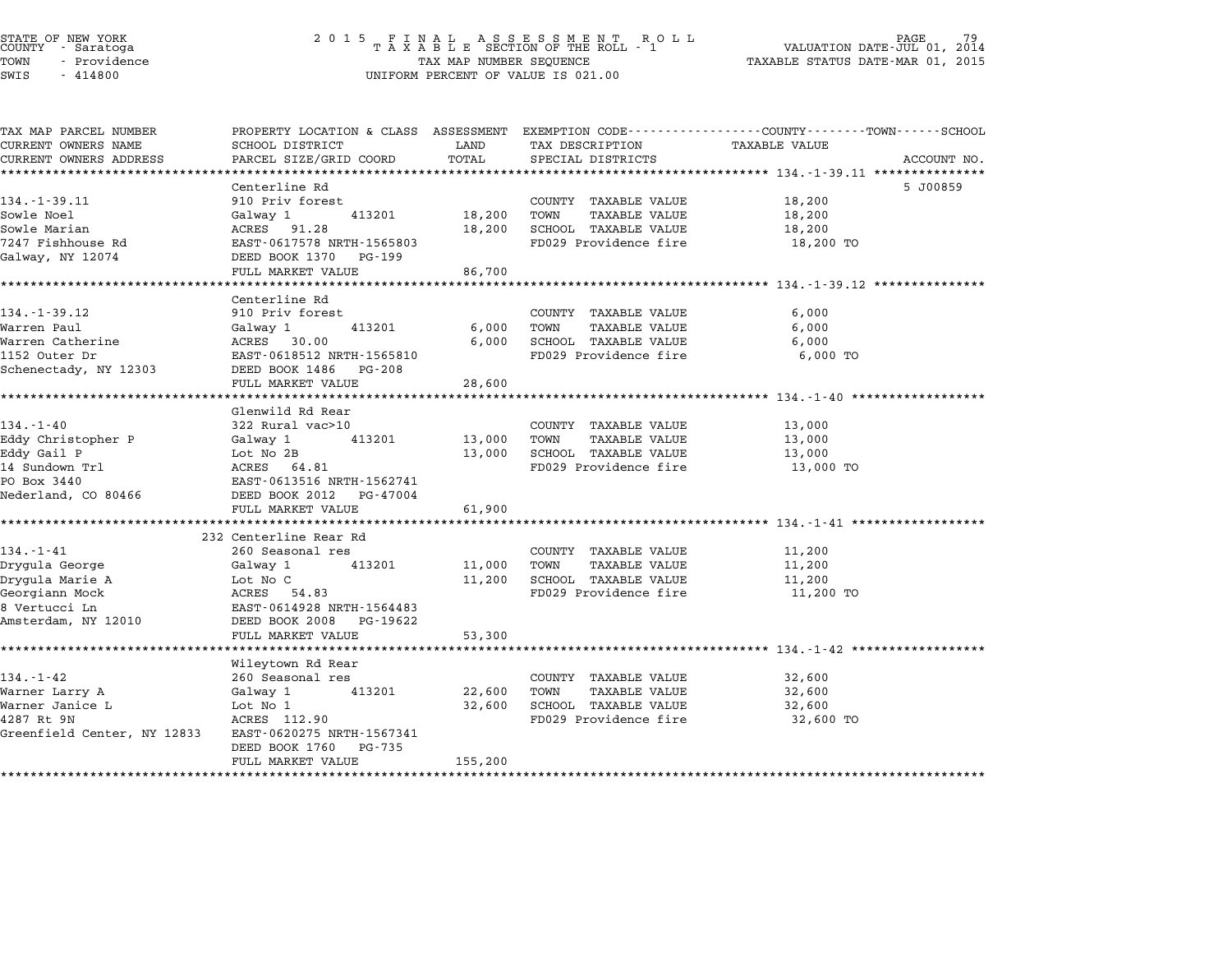| STATE OF NEW YORK<br>COUNTY - Saratoga<br>TOWN<br>- Providence<br>SWIS<br>$-414800$               | 2 0 1 5                                                                 | TAX MAP NUMBER SEQUENCE | FINAL ASSESSMENT ROLL<br>TAXABLE SECTION OF THE ROLL - 1<br>UNIFORM PERCENT OF VALUE IS 021.00 | VALUATION DATE- $JU\tilde{L}$ 01,<br>TAXABLE STATUS DATE-MAR 01, 2015                                             | 80<br>2014  |
|---------------------------------------------------------------------------------------------------|-------------------------------------------------------------------------|-------------------------|------------------------------------------------------------------------------------------------|-------------------------------------------------------------------------------------------------------------------|-------------|
| TAX MAP PARCEL NUMBER<br>CURRENT OWNERS NAME<br>CURRENT OWNERS ADDRESS<br>*********************** | SCHOOL DISTRICT<br>PARCEL SIZE/GRID COORD<br>************************** | LAND<br>TOTAL           | TAX DESCRIPTION<br>SPECIAL DISTRICTS                                                           | PROPERTY LOCATION & CLASS ASSESSMENT EXEMPTION CODE----------------COUNTY-------TOWN------SCHOOL<br>TAXABLE VALUE | ACCOUNT NO. |
|                                                                                                   | 7985 Wileytown Rd                                                       |                         |                                                                                                |                                                                                                                   |             |
| $134. - 1 - 43.1$                                                                                 | 240 Rural res                                                           |                         | RES STAR<br>41854                                                                              | $\overline{0}$<br>$\mathbf{0}$                                                                                    | 8,360       |
| Zuk Mark                                                                                          | Galway 1<br>413201                                                      | 7,600                   | COUNTY TAXABLE VALUE                                                                           | 61,300                                                                                                            |             |
| Zuk Lynn M                                                                                        | Lot 11                                                                  | 61,300                  | TOWN<br>TAXABLE VALUE                                                                          | 61,300                                                                                                            |             |
| 7985 Wileytown Rd                                                                                 | FRNT 300.00 DPTH                                                        |                         | SCHOOL TAXABLE VALUE                                                                           | 52,940                                                                                                            |             |
| Middle Grove, NY 12850                                                                            | ACRES 23.91<br>EAST-0623914 NRTH-1568952<br>DEED BOOK 2011 PG-40479     |                         | FD029 Providence fire                                                                          | 61,300 TO                                                                                                         |             |
|                                                                                                   | FULL MARKET VALUE                                                       | 291,900                 |                                                                                                |                                                                                                                   |             |
|                                                                                                   | *********************                                                   |                         |                                                                                                | ************************* 134.-1-43.2 *****************                                                           |             |
|                                                                                                   | Wileytown Rd Rear                                                       |                         |                                                                                                |                                                                                                                   |             |
| $134. - 1 - 43.2$<br>Warner Larry                                                                 | 322 Rural vac>10<br>Galway 1<br>413201                                  | 22,700                  | COUNTY TAXABLE VALUE<br>TOWN<br><b>TAXABLE VALUE</b>                                           | 22,700<br>22,700                                                                                                  |             |
| Warner Janice                                                                                     | Lot 2                                                                   | 22,700                  | SCHOOL TAXABLE VALUE                                                                           | 22,700                                                                                                            |             |
| 4287 Route 9N                                                                                     | ACRES 105.52                                                            |                         | FD029 Providence fire                                                                          | 22,700 TO                                                                                                         |             |
| Greenfield, NY 12833                                                                              | EAST-0622544 NRTH-1568980                                               |                         |                                                                                                |                                                                                                                   |             |
|                                                                                                   | DEED BOOK 1776 PG-644                                                   |                         |                                                                                                |                                                                                                                   |             |
|                                                                                                   | FULL MARKET VALUE                                                       | 108,100                 |                                                                                                |                                                                                                                   |             |
|                                                                                                   |                                                                         |                         |                                                                                                |                                                                                                                   |             |
|                                                                                                   | Wileytown Rd                                                            |                         |                                                                                                |                                                                                                                   |             |
| $134. - 1 - 44$                                                                                   | 910 Priv forest                                                         |                         | COUNTY TAXABLE VALUE                                                                           | 8,400                                                                                                             |             |
| Polancic Steven T                                                                                 | 413201<br>Galway 1                                                      | 8,400                   | TOWN<br>TAXABLE VALUE                                                                          | 8,400                                                                                                             |             |
| Li Alicec<br>579 7th Ave                                                                          | Lot No 3<br>FRNT 100.00 DPTH                                            | 8,400                   | SCHOOL TAXABLE VALUE<br>FD029 Providence fire                                                  | 8,400<br>8,400 TO                                                                                                 |             |
| New Hyde Pk, NY 11040                                                                             | ACRES 27.24<br>EAST-0622680 NRTH-1566013<br>DEED BOOK 1186<br>PG-130    |                         |                                                                                                |                                                                                                                   |             |
|                                                                                                   | FULL MARKET VALUE                                                       | 40,000                  |                                                                                                |                                                                                                                   |             |
|                                                                                                   |                                                                         |                         |                                                                                                |                                                                                                                   |             |
| $134. - 1 - 45$                                                                                   | 7463 Wileytown Rd                                                       |                         |                                                                                                |                                                                                                                   |             |
| Gordon John C                                                                                     | 240 Rural res<br>Galway 1<br>413201                                     | 7,000                   | RES STAR<br>41854<br>COUNTY TAXABLE VALUE                                                      | $\overline{0}$<br>$\mathbf{0}$<br>49,000                                                                          | 8,360       |
| 7463 Wileytown Rd                                                                                 | Lot No 4                                                                | 49,000                  | TOWN<br>TAXABLE VALUE                                                                          | 49,000                                                                                                            |             |
| Middle Grove, NY 12850                                                                            | FRNT 355.00 DPTH                                                        |                         | SCHOOL TAXABLE VALUE                                                                           | 40,640                                                                                                            |             |
|                                                                                                   | ACRES 21.30<br>EAST-0622948 NRTH-1566263<br>DEED BOOK 1425<br>PG-630    |                         | FD029 Providence fire                                                                          | 49,000 TO                                                                                                         |             |
|                                                                                                   | FULL MARKET VALUE                                                       | 233,300                 |                                                                                                |                                                                                                                   |             |
|                                                                                                   |                                                                         |                         |                                                                                                |                                                                                                                   |             |
|                                                                                                   | 7465 Wileytown Rd                                                       |                         |                                                                                                |                                                                                                                   |             |
| $134. - 1 - 46$                                                                                   | 910 Priv forest                                                         |                         | COUNTY TAXABLE VALUE                                                                           | 18,200                                                                                                            |             |
| Levo Rocco D                                                                                      | 413201<br>Galway 1                                                      | 10,200                  | TOWN<br>TAXABLE VALUE                                                                          | 18,200                                                                                                            |             |
| Levo Kathleen M                                                                                   | Lots No $5 \& 6$                                                        | 18,200                  | SCHOOL TAXABLE VALUE                                                                           | 18,200                                                                                                            |             |
| 7 Benedict Ct                                                                                     | FRNT 720.00 DPTH                                                        |                         | FD029 Providence fire                                                                          | 18,200 TO                                                                                                         |             |
| Ballston Spa, NY 12020                                                                            | ACRES 37.15<br>EAST-0623264 NRTH-1566653<br>DEED BOOK 2012<br>PG-26801  |                         |                                                                                                |                                                                                                                   |             |
|                                                                                                   | FULL MARKET VALUE                                                       | 86,667                  |                                                                                                |                                                                                                                   |             |
|                                                                                                   | ************************************                                    |                         |                                                                                                |                                                                                                                   |             |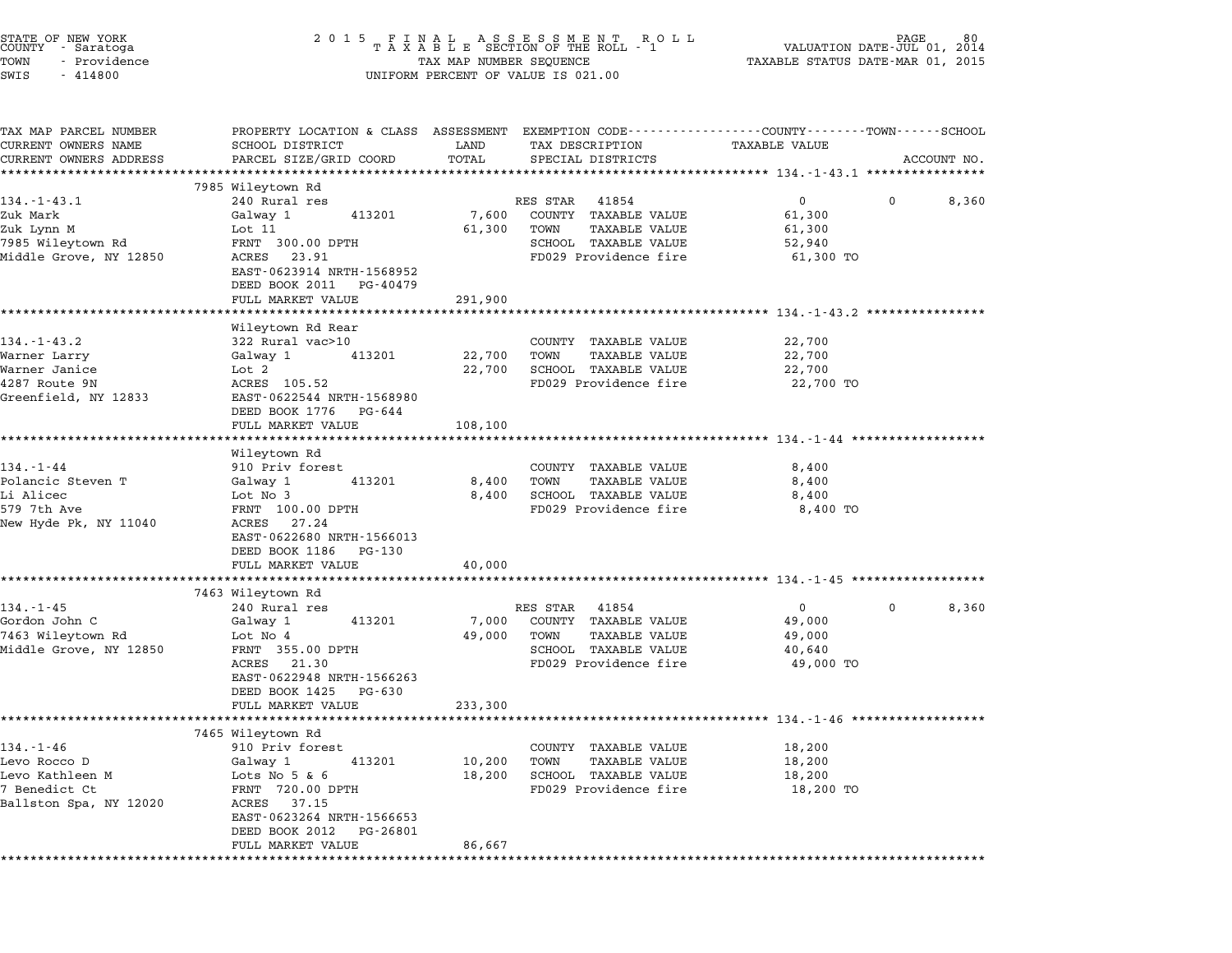| STATE OF NEW YORK<br>COUNTY – Saratoga<br>TOWN<br>- Providence<br>SWIS<br>$-414800$                                                    |                                                                                                                                                                                         |                            | UNIFORM PERCENT OF VALUE IS 021.00                                                                                  |                                                                                                                                 |  |
|----------------------------------------------------------------------------------------------------------------------------------------|-----------------------------------------------------------------------------------------------------------------------------------------------------------------------------------------|----------------------------|---------------------------------------------------------------------------------------------------------------------|---------------------------------------------------------------------------------------------------------------------------------|--|
| TAX MAP PARCEL NUMBER<br>CURRENT OWNERS NAME<br>CURRENT OWNERS ADDRESS                                                                 | SCHOOL DISTRICT<br>PARCEL SIZE/GRID COORD                                                                                                                                               | LAND<br>TOTAL              | TAX DESCRIPTION<br>SPECIAL DISTRICTS                                                                                | PROPERTY LOCATION & CLASS ASSESSMENT EXEMPTION CODE---------------COUNTY-------TOWN------SCHOOL<br>TAXABLE VALUE<br>ACCOUNT NO. |  |
|                                                                                                                                        |                                                                                                                                                                                         |                            |                                                                                                                     |                                                                                                                                 |  |
| $134 - 1 - 47$                                                                                                                         | 7526 Wileytown Rd<br>210 1 Family Res                                                                                                                                                   |                            | RES STAR<br>41854                                                                                                   | 5 J00385<br>$\overline{0}$<br>$\Omega$<br>8,360                                                                                 |  |
| Keicher Mathew J<br>Keicher Lisa A<br>7526 Wileytown Rd<br>Middle Grove, NY 12850                                                      | 413201<br>Galway 1<br>Lot 31<br>FRNT 335.00 DPTH<br>ACRES<br>5.74 BANK 115<br>EAST-0624366 NRTH-1565458<br>DEED BOOK 1346 PG-205<br>FULL MARKET VALUE                                   | 4,000<br>42,000<br>200,000 | COUNTY TAXABLE VALUE<br>TOWN<br>TAXABLE VALUE<br>SCHOOL TAXABLE VALUE<br>FD029 Providence fire                      | 42,000<br>42,000<br>33,640<br>42,000 TO                                                                                         |  |
|                                                                                                                                        | *************************                                                                                                                                                               |                            |                                                                                                                     |                                                                                                                                 |  |
| $134. - 1 - 48$<br>Walcott Michael B<br>Bovee Sherrie<br>7469 Wileytown Rd<br>Middle Grove, NY 12850                                   | 7469 Wileytown Rd<br>240 Rural res<br>413201<br>Galway 1<br>Lot No 8<br>FRNT 450.00 DPTH<br>ACRES 16.97<br>EAST-0623803 NRTH-1567277<br>DEED BOOK 1613 PG-640                           | 6,200<br>46,640            | RES STAR 41854<br>COUNTY TAXABLE VALUE<br>TOWN<br>TAXABLE VALUE<br>SCHOOL TAXABLE VALUE<br>FD029 Providence fire    | $\mathbf{0}$<br>0<br>8,360<br>46,640<br>46,640<br>38,280<br>46,640 TO                                                           |  |
|                                                                                                                                        | FULL MARKET VALUE                                                                                                                                                                       | 222,100                    |                                                                                                                     |                                                                                                                                 |  |
|                                                                                                                                        | ****************************                                                                                                                                                            |                            |                                                                                                                     |                                                                                                                                 |  |
| $134. - 1 - 49.1$<br>Houston David<br>Houston Inez<br>Fka Inez Terefenko<br>7471 Wileytown Rd<br>Middle Grove, NY 12850                | 7471 Wileytown Rd<br>240 Rural res<br>413201<br>Galway 1<br>Lot 9<br>FRNT 400.00 DPTH<br>ACRES 13.64<br>EAST-0623976 NRTH-1567516<br>DEED BOOK 1356 PG-380                              | 5,800<br>51,000            | RES STAR<br>41854<br>COUNTY TAXABLE VALUE<br>TAXABLE VALUE<br>TOWN<br>SCHOOL TAXABLE VALUE<br>FD029 Providence fire | $0 \qquad \qquad$<br>8,360<br>$\mathbf 0$<br>51,000<br>51,000<br>42,640<br>51,000 TO                                            |  |
|                                                                                                                                        | FULL MARKET VALUE                                                                                                                                                                       | 242,900                    |                                                                                                                     |                                                                                                                                 |  |
|                                                                                                                                        | *******************                                                                                                                                                                     |                            |                                                                                                                     | ******************************** 134.-1-49.2 ****************                                                                   |  |
| $134. - 1 - 49.2$<br>Herbs Kelly<br>Herbs Jennifer<br>1563 1/2 Division St<br>West Charlton, NY 12010                                  | Wileytown Rd<br>311 Res vac land<br>413201<br>Galway 1<br>Lot 10<br>FRNT 740.00 DPTH<br>ACRES 10.17<br>EAST-0624080 NRTH-1567840<br>DEED BOOK 1760<br>PG-573<br>FULL MARKET VALUE       | 5,000<br>5,000<br>23,800   | COUNTY TAXABLE VALUE<br>TAXABLE VALUE<br>TOWN<br>SCHOOL TAXABLE VALUE<br>FD029 Providence fire                      | 5,000<br>5,000<br>5,000<br>5,000 TO                                                                                             |  |
|                                                                                                                                        |                                                                                                                                                                                         |                            |                                                                                                                     |                                                                                                                                 |  |
| $134. - 1 - 50$<br>Martinez Emelio E<br>Casanova Edda N<br>ATTN Dr. Edda Casanova<br>374 Equestrians Way<br>New Smyrna Beach, FL 32168 | Wileytown Rd<br>322 Rural vac>10<br>Galway 1<br>413201<br>Lot No 27<br>FRNT 300.00 DPTH<br>ACRES<br>14.92<br>EAST-0625050 NRTH-1566799<br>DEED BOOK 1186<br>PG-126<br>FULL MARKET VALUE | 5,800<br>5,800<br>27,600   | COUNTY TAXABLE VALUE<br><b>TAXABLE VALUE</b><br>TOWN<br>SCHOOL TAXABLE VALUE<br>FD029 Providence fire               | 5,800<br>5,800<br>5,800<br>5,800 TO                                                                                             |  |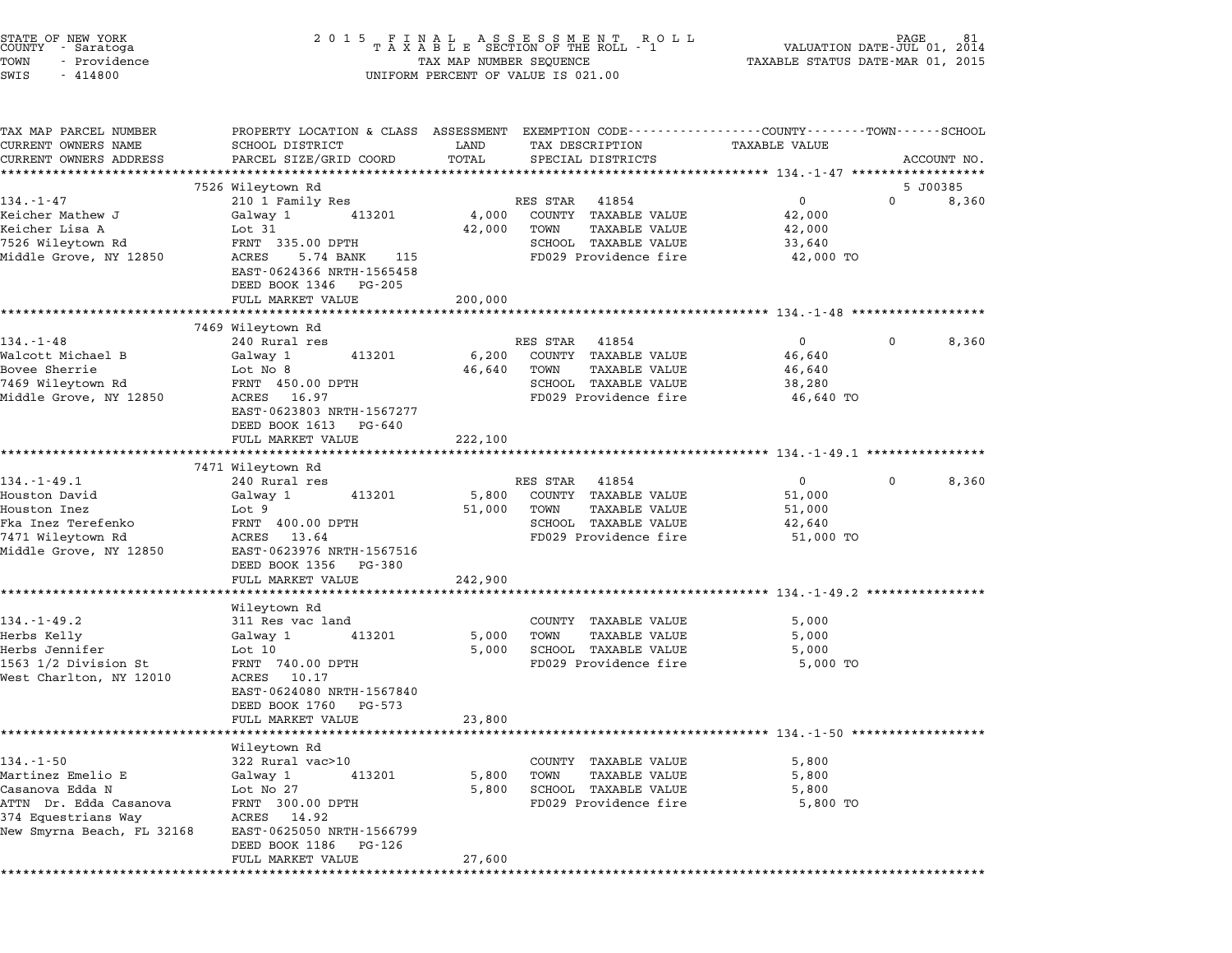| STATE OF NEW YORK<br>COUNTY - Saratoga<br>TOWN<br>- Providence<br>SWIS<br>$-414800$                                      | 2 0 1 5                                                                                                                                                                              | TAX MAP NUMBER SEQUENCE | FINAL ASSESSMENT ROLL<br>TAXABLE SECTION OF THE ROLL - 1<br>UNIFORM PERCENT OF VALUE IS 021.00        | PAGE<br>VALUATION DATE-JUL 01, 2014<br>TAXABLE STATUS DATE-MAR 01, 2015                                         |  |
|--------------------------------------------------------------------------------------------------------------------------|--------------------------------------------------------------------------------------------------------------------------------------------------------------------------------------|-------------------------|-------------------------------------------------------------------------------------------------------|-----------------------------------------------------------------------------------------------------------------|--|
| TAX MAP PARCEL NUMBER<br>CURRENT OWNERS NAME                                                                             | SCHOOL DISTRICT                                                                                                                                                                      | LAND                    | TAX DESCRIPTION                                                                                       | PROPERTY LOCATION & CLASS ASSESSMENT EXEMPTION CODE---------------COUNTY-------TOWN-----SCHOOL<br>TAXABLE VALUE |  |
| CURRENT OWNERS ADDRESS                                                                                                   | PARCEL SIZE/GRID COORD                                                                                                                                                               | TOTAL                   | SPECIAL DISTRICTS                                                                                     | ACCOUNT NO.<br>****************** 134.-1-51 **************                                                      |  |
|                                                                                                                          | 7550 Wileytown Rd                                                                                                                                                                    |                         |                                                                                                       |                                                                                                                 |  |
| $134. - 1 - 51$<br>Brink Brian<br>Brink Rebecca<br>54 Coachman Dr<br>Ballston Spa, NY 12020                              | 240 Rural res<br>413201<br>Galway 1<br>Lot No 28<br>FRNT 740.00 DPTH<br>ACRES 13.13<br>EAST-0624877 NRTH-1566385                                                                     | 5,400<br>57,539         | COUNTY TAXABLE VALUE<br><b>TAXABLE VALUE</b><br>TOWN<br>SCHOOL TAXABLE VALUE<br>FD029 Providence fire | 57,539<br>57,539<br>57,539<br>57,539 TO                                                                         |  |
| PRIOR OWNER ON 3/01/2015                                                                                                 | DEED BOOK 2015 PG-8263                                                                                                                                                               |                         |                                                                                                       |                                                                                                                 |  |
| Cartus Financial Corporation                                                                                             | FULL MARKET VALUE                                                                                                                                                                    | 274,000                 |                                                                                                       |                                                                                                                 |  |
|                                                                                                                          | ********************                                                                                                                                                                 |                         |                                                                                                       |                                                                                                                 |  |
| $134. - 1 - 52$<br>White Christopher E<br>White Collette<br>Lavey Nicholas & Peggy<br>56 Hell Neck Rd<br>Salem, NJ 08079 | Wileytown Rd<br>314 Rural vac<10<br>Galway 1<br>413201<br>Also deed 1551/298<br>Lot No 29<br>FRNT 400.00 DPTH<br>8.38<br>ACRES<br>EAST-0624760 NRTH-1565985<br>DEED BOOK 1678 PG-513 | 4,400<br>4,400          | COUNTY TAXABLE VALUE<br>TOWN<br><b>TAXABLE VALUE</b><br>SCHOOL TAXABLE VALUE<br>FD029 Providence fire | 4,400<br>4,400<br>4,400<br>4,400 TO                                                                             |  |
|                                                                                                                          | FULL MARKET VALUE                                                                                                                                                                    | 21,000                  |                                                                                                       |                                                                                                                 |  |
| $134. -1 - 53$<br>Keicher Matthew<br>Keicher Lisa<br>7526 Wileytown Rd<br>Middle Grove, NY 12850                         | Wileytown Rd<br>314 Rural vac<10<br>413201<br>Galway 1<br>Life Estate<br>Lot No 30<br>FRNT 450.00 DPTH<br>ACRES<br>6.84                                                              | 4,500<br>4,500          | COUNTY TAXABLE VALUE<br>TOWN<br>TAXABLE VALUE<br>SCHOOL TAXABLE VALUE<br>FD029 Providence fire        | 4,500<br>4,500<br>4,500<br>4,500 TO                                                                             |  |
|                                                                                                                          | EAST-0624614 NRTH-1565619<br>DEED BOOK 1421 PG-46<br>FULL MARKET VALUE                                                                                                               | 21,400                  |                                                                                                       |                                                                                                                 |  |
|                                                                                                                          | ********************************                                                                                                                                                     |                         |                                                                                                       |                                                                                                                 |  |
| $134. - 1 - 54$<br>Keicher Matthew J Sr<br>Keicher Lisa<br>7526 Wileytown Rd<br>Middle Grove, NY 12850                   | Wileytown Rd<br>314 Rural vac<10<br>Galway 1<br>413201<br>Lot No 32<br>FRNT 530.00 DPTH<br>ACRES<br>7.07<br>EAST-0624075 NRTH-1565137<br>DEED BOOK 1698<br>PG-483                    | 4,200<br>4,200          | COUNTY TAXABLE VALUE<br>TOWN<br>TAXABLE VALUE<br>SCHOOL TAXABLE VALUE<br>FD029 Providence fire        | 4,200<br>4,200<br>4,200<br>4,200 TO                                                                             |  |
|                                                                                                                          | FULL MARKET VALUE                                                                                                                                                                    | 20,000                  |                                                                                                       |                                                                                                                 |  |

\*\*\*\*\*\*\*\*\*\*\*\*\*\*\*\*\*\*\*\*\*\*\*\*\*\*\*\*\*\*\*\*\*\*\*\*\*\*\*\*\*\*\*\*\*\*\*\*\*\*\*\*\*\*\*\*\*\*\*\*\*\*\*\*\*\*\*\*\*\*\*\*\*\*\*\*\*\*\*\*\*\*\*\*\*\*\*\*\*\*\*\*\*\*\*\*\*\*\*\*\*\*\*\*\*\*\*\*\*\*\*\*\*\*\*\*\*\*\*\*\*\*\*\*\*\*\*\*\*\*\*\*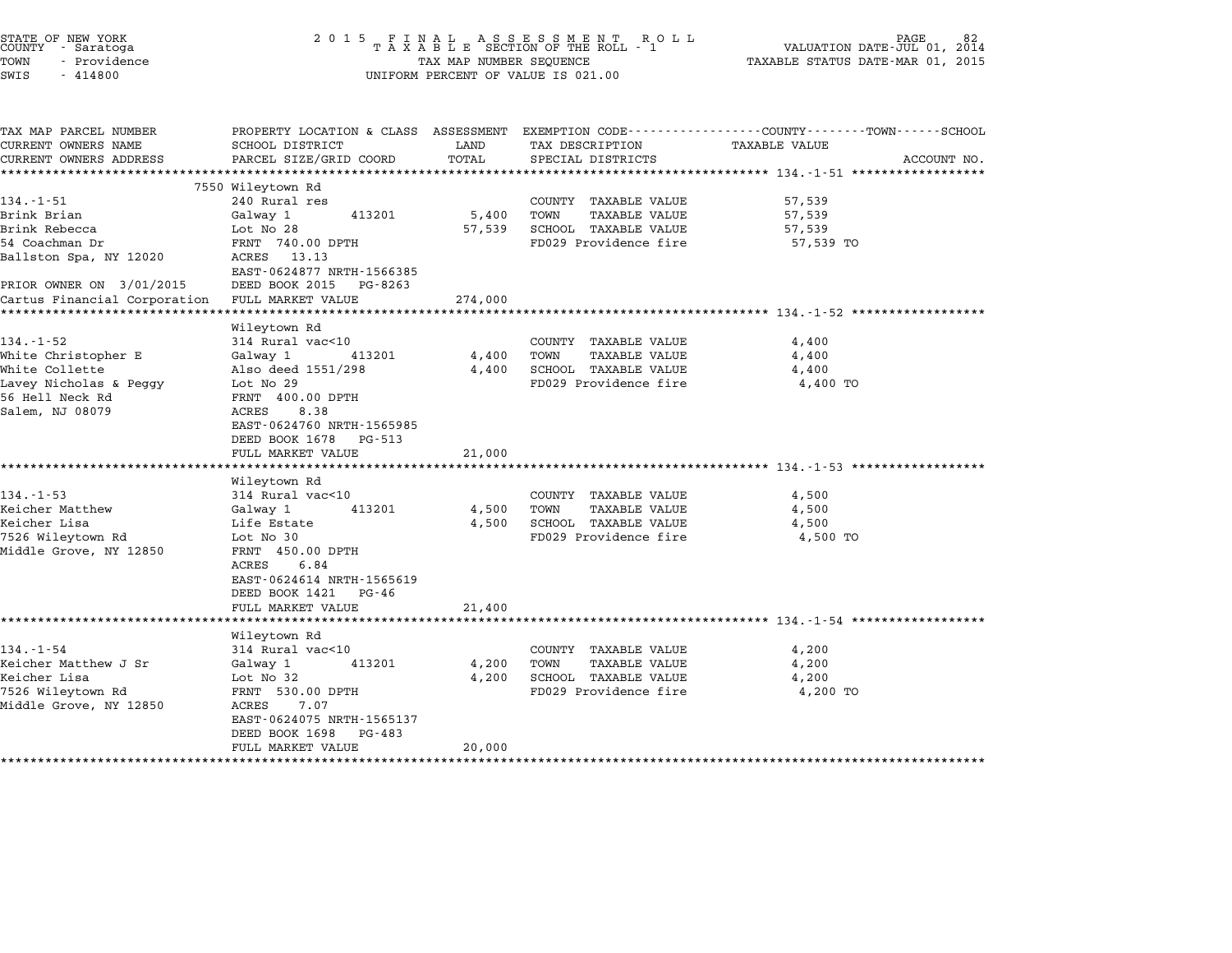| STATE OF NEW YORK<br>COUNTY - Saratoga<br>TOWN<br>- Providence<br>SWIS<br>$-414800$ | 2 0 1 5                                                                                                             | TAX MAP NUMBER SEQUENCE | FINAL ASSESSMENT ROLL<br>TAXABLE SECTION OF THE ROLL - 1<br>UNIFORM PERCENT OF VALUE IS 021.00 |                                                            | 83<br>VALUATION DATE-JUL 01,<br>2014<br>TAXABLE STATUS DATE-MAR 01, 2015 |  |
|-------------------------------------------------------------------------------------|---------------------------------------------------------------------------------------------------------------------|-------------------------|------------------------------------------------------------------------------------------------|------------------------------------------------------------|--------------------------------------------------------------------------|--|
| TAX MAP PARCEL NUMBER<br>CURRENT OWNERS NAME                                        | PROPERTY LOCATION & CLASS ASSESSMENT EXEMPTION CODE----------------COUNTY-------TOWN------SCHOOL<br>SCHOOL DISTRICT | LAND                    | TAX DESCRIPTION                                                                                | TAXABLE VALUE                                              |                                                                          |  |
| CURRENT OWNERS ADDRESS                                                              | PARCEL SIZE/GRID COORD                                                                                              | TOTAL                   | SPECIAL DISTRICTS                                                                              |                                                            | ACCOUNT NO.                                                              |  |
|                                                                                     |                                                                                                                     | *********               |                                                                                                |                                                            |                                                                          |  |
| $134. - 1 - 55$                                                                     | Wileytown Rd<br>314 Rural vac<10                                                                                    |                         | COUNTY TAXABLE VALUE                                                                           | 4,500                                                      |                                                                          |  |
| Wardell Edwin                                                                       | 413201<br>Galway 1                                                                                                  | 4,500                   | <b>TAXABLE VALUE</b><br>TOWN                                                                   | 4,500                                                      |                                                                          |  |
| Wardell Ines                                                                        | Lot No 33                                                                                                           | 4,500                   | SCHOOL TAXABLE VALUE                                                                           | 4,500                                                      |                                                                          |  |
| 89 Southaven Ave<br>Mastic, NY 11950                                                | FRNT 1110.00 DPTH<br>ACRES<br>5.94<br>EAST-0623707 NRTH-1564749<br>DEED BOOK 1190 PG-312                            |                         | FD029 Providence fire                                                                          | 4,500 TO                                                   |                                                                          |  |
|                                                                                     | FULL MARKET VALUE                                                                                                   | 21,400                  |                                                                                                |                                                            |                                                                          |  |
|                                                                                     | 7467 Wileytown Rd Rear                                                                                              |                         | ********************************* 134.-1-56 *******************                                |                                                            |                                                                          |  |
| $134. - 1 - 56$                                                                     | 240 Rural res                                                                                                       |                         | RES STAR<br>41854                                                                              | $\mathbf{0}$                                               | 8,360<br>0                                                               |  |
| Ball Thomas J                                                                       | 413201<br>Galway 1                                                                                                  | 6,200                   | COUNTY TAXABLE VALUE                                                                           | 35,064                                                     |                                                                          |  |
| Ball Patricia E                                                                     | Lot 7                                                                                                               | 35,064                  | <b>TAXABLE VALUE</b><br>TOWN                                                                   | 35,064                                                     |                                                                          |  |
| 7467 Wileytown Rd                                                                   | ACRES<br>17.19                                                                                                      |                         | SCHOOL TAXABLE VALUE                                                                           | 26,704                                                     |                                                                          |  |
| Middle Grove, NY 12850                                                              | EAST-0623587 NRTH-1566984                                                                                           |                         | FD029 Providence fire                                                                          | 35,064 TO                                                  |                                                                          |  |
|                                                                                     | DEED BOOK 1740<br>PG-463                                                                                            |                         |                                                                                                |                                                            |                                                                          |  |
|                                                                                     | FULL MARKET VALUE                                                                                                   | 167,000                 |                                                                                                |                                                            |                                                                          |  |
|                                                                                     | Wileytown Rd                                                                                                        |                         |                                                                                                |                                                            | 5 J01647                                                                 |  |
| 134.-1-57.11                                                                        | 311 Res vac land - WTRFNT                                                                                           |                         | COUNTY TAXABLE VALUE                                                                           | 7,600                                                      |                                                                          |  |
| Fleming Daniel T                                                                    | 413201<br>Galway 1                                                                                                  | 7,600                   | TOWN<br>TAXABLE VALUE                                                                          | 7,600                                                      |                                                                          |  |
| Fleming Patricia A                                                                  | FRNT 320.46 DPTH                                                                                                    | 7,600                   | SCHOOL TAXABLE VALUE                                                                           | 7,600                                                      |                                                                          |  |
| 262 Old Post Rd                                                                     | ACRES 25.38                                                                                                         |                         | FD029 Providence fire                                                                          | 7,600 TO                                                   |                                                                          |  |
| Malta, NY 12020                                                                     | EAST-0622360 NRTH-1562696                                                                                           |                         | PK010 Lake nancy park                                                                          | 7,600 TO                                                   |                                                                          |  |
|                                                                                     | DEED BOOK 2006<br>PG-16628                                                                                          |                         |                                                                                                |                                                            |                                                                          |  |
|                                                                                     | FULL MARKET VALUE                                                                                                   | 36,200<br>**********    |                                                                                                |                                                            |                                                                          |  |
|                                                                                     | 7435 Wileytown Rd                                                                                                   |                         |                                                                                                | ************ 134.-1-58 ******************                  | 5 J01263                                                                 |  |
| $134. - 1 - 58$                                                                     | 281 Multiple res                                                                                                    |                         | SR STAR<br>41834                                                                               | 0                                                          | 0<br>18,190                                                              |  |
| Flaccus Jennifer                                                                    | 413201<br>Galway 1                                                                                                  | 11,400                  | COUNTY TAXABLE VALUE                                                                           | 35,000                                                     |                                                                          |  |
| 7435 Wileytown Rd                                                                   | Also Bk 965 Pg 980                                                                                                  | 35,000                  | TOWN<br>TAXABLE VALUE                                                                          | 35,000                                                     |                                                                          |  |
| Middlegrove, NY 12850                                                               | FRNT 1040.00 DPTH                                                                                                   |                         | SCHOOL TAXABLE VALUE                                                                           | 16,810                                                     |                                                                          |  |
|                                                                                     | ACRES 100.00                                                                                                        |                         | FD029 Providence fire                                                                          | 35,000 TO                                                  |                                                                          |  |
|                                                                                     | EAST-0621032 NRTH-1564749                                                                                           |                         |                                                                                                |                                                            |                                                                          |  |
|                                                                                     | DEED BOOK 2015<br>PG-4634                                                                                           |                         |                                                                                                |                                                            |                                                                          |  |
|                                                                                     | FULL MARKET VALUE                                                                                                   | 166,700                 |                                                                                                | *********************************** 134.-1-59 ************ |                                                                          |  |
|                                                                                     | Wileytown Rd                                                                                                        |                         |                                                                                                |                                                            | 5 J00100                                                                 |  |
| $134. - 1 - 59$                                                                     | 314 Rural vac<10                                                                                                    |                         | COUNTY TAXABLE VALUE                                                                           | 4,600                                                      |                                                                          |  |
| Ferraro James A III                                                                 | Galway 1<br>413201                                                                                                  | 4,600                   | <b>TAXABLE VALUE</b><br>TOWN                                                                   | 4,600                                                      |                                                                          |  |
| 690 McNabb Shortcut Rd                                                              | FRNT 720.54 DPTH                                                                                                    | 4,600                   | SCHOOL TAXABLE VALUE                                                                           | 4,600                                                      |                                                                          |  |
| Loris, SC 29569                                                                     |                                                                                                                     |                         | FD029 Providence fire                                                                          | 4,600 TO                                                   |                                                                          |  |
|                                                                                     | ACRES<br>8.40                                                                                                       |                         |                                                                                                |                                                            |                                                                          |  |
|                                                                                     | EAST-0622216 NRTH-1561183                                                                                           |                         |                                                                                                |                                                            |                                                                          |  |
|                                                                                     | DEED BOOK 1732<br>PG-166<br>FULL MARKET VALUE                                                                       | 21,900                  |                                                                                                |                                                            |                                                                          |  |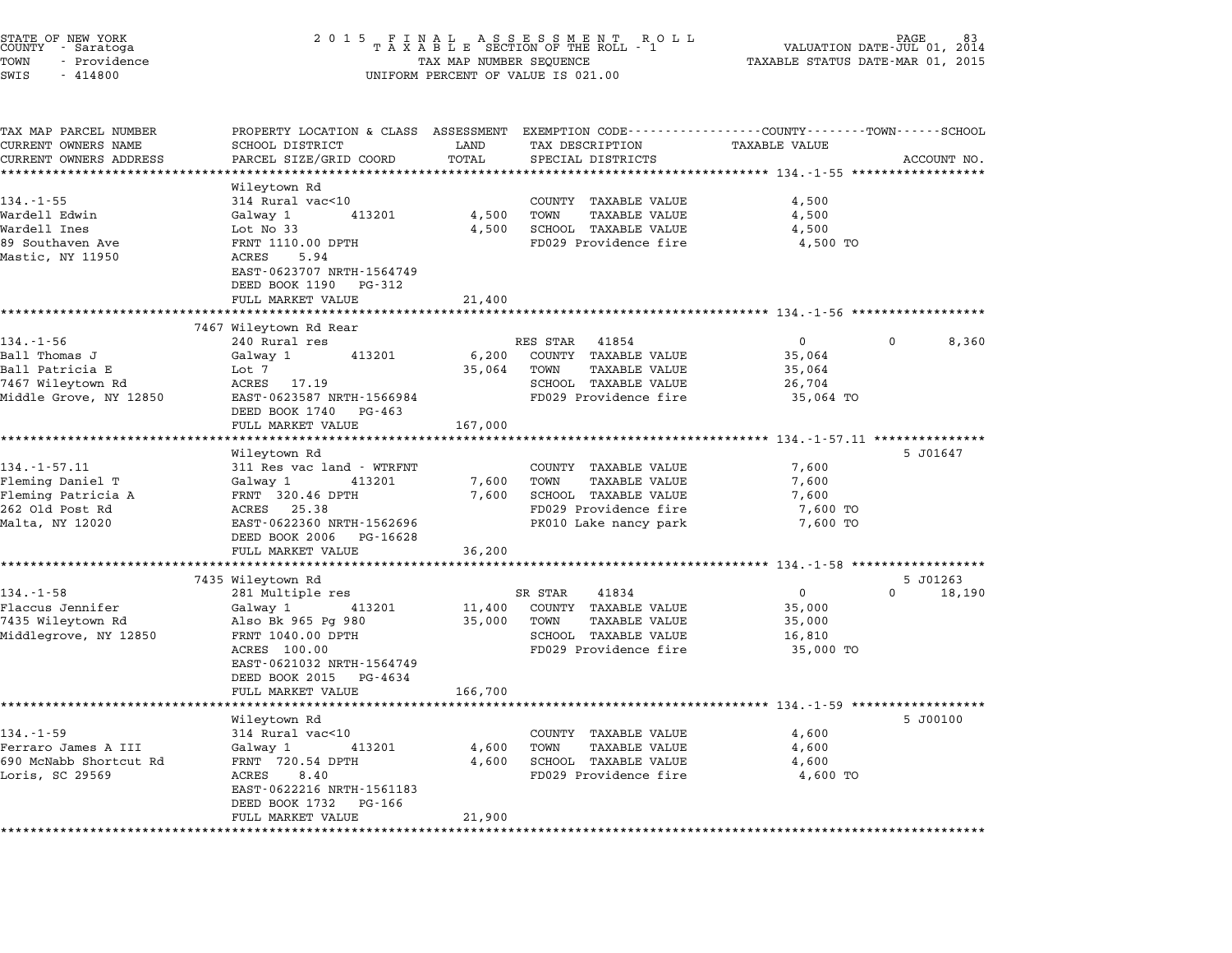| STATE OF NEW YORK<br>COUNTY - Saratoga<br>TOWN<br>- Providence<br>SWIS<br>$-414800$ | 2 0 1 5<br>TAX MAP NUMBER SEQUENCE<br>UNIFORM PERCENT OF VALUE IS 021.00                                                 | 84<br>PAGE.<br>VALUATION DATE-JUL 01,<br>2014<br>TAXABLE STATUS DATE-MAR 01, 2015 |                                                                 |                                                             |                    |
|-------------------------------------------------------------------------------------|--------------------------------------------------------------------------------------------------------------------------|-----------------------------------------------------------------------------------|-----------------------------------------------------------------|-------------------------------------------------------------|--------------------|
| TAX MAP PARCEL NUMBER<br>CURRENT OWNERS NAME                                        | PROPERTY LOCATION & CLASS ASSESSMENT EXEMPTION CODE---------------COUNTY-------TOWN-----SCHOOL<br><b>SCHOOL DISTRICT</b> | LAND                                                                              | TAX DESCRIPTION                                                 | TAXABLE VALUE                                               |                    |
| CURRENT OWNERS ADDRESS                                                              | PARCEL SIZE/GRID COORD                                                                                                   | TOTAL                                                                             | SPECIAL DISTRICTS                                               |                                                             | ACCOUNT NO.        |
|                                                                                     | ****************                                                                                                         |                                                                                   | ********************************** 134.-1-60 ****************** |                                                             |                    |
|                                                                                     | Wileytown Rd                                                                                                             |                                                                                   |                                                                 |                                                             |                    |
| $134. - 1 - 60$                                                                     | 322 Rural vac>10                                                                                                         |                                                                                   | COUNTY TAXABLE VALUE                                            | 7,400                                                       |                    |
| Towers Richard                                                                      | 413201<br>Galway 1                                                                                                       | 7,400                                                                             | TAXABLE VALUE<br>TOWN                                           | 7,400                                                       |                    |
| 116 Brookline Rd                                                                    | FRNT 626.80 DPTH                                                                                                         | 7,400                                                                             | SCHOOL TAXABLE VALUE                                            | 7,400                                                       |                    |
| Ballston Spa, NY 12020                                                              | ACRES 22.50<br>EAST-0621215 NRTH-1560779                                                                                 |                                                                                   | FD029 Providence fire                                           | 7,400 TO                                                    |                    |
|                                                                                     | DEED BOOK 1752<br>PG-655<br>FULL MARKET VALUE                                                                            | 35,200                                                                            |                                                                 |                                                             |                    |
|                                                                                     | 140 Centerline Rd                                                                                                        |                                                                                   |                                                                 |                                                             | 5 J00439           |
| $134. - 1 - 63$                                                                     | 240 Rural res                                                                                                            |                                                                                   | COUNTY TAXABLE VALUE                                            | 30,300                                                      |                    |
| Poirier Christopher P                                                               | Galway 1<br>413201                                                                                                       | 5,000                                                                             | TOWN<br><b>TAXABLE VALUE</b>                                    | 30,300                                                      |                    |
| Hay Marta S                                                                         | Irrvcbl Easemnt Land Trst                                                                                                | 30,300                                                                            | SCHOOL TAXABLE VALUE                                            | 30,300                                                      |                    |
| 22 Vines Rd                                                                         | Residence & Forest                                                                                                       |                                                                                   | FD029 Providence fire                                           | 30,300 TO                                                   |                    |
| Charlton, NY 12019                                                                  | FRNT 760.00 DPTH                                                                                                         |                                                                                   |                                                                 |                                                             |                    |
|                                                                                     | 15.56<br>ACRES                                                                                                           |                                                                                   |                                                                 |                                                             |                    |
|                                                                                     | EAST-0618106 NRTH-1561751                                                                                                |                                                                                   |                                                                 |                                                             |                    |
|                                                                                     | DEED BOOK 2012<br>PG-39222                                                                                               |                                                                                   |                                                                 |                                                             |                    |
|                                                                                     | FULL MARKET VALUE                                                                                                        | 144,300                                                                           |                                                                 |                                                             |                    |
|                                                                                     |                                                                                                                          |                                                                                   |                                                                 | ***************************** 134.16-1-1 ****************** |                    |
| $134.16 - 1 - 1$                                                                    | 163 Crooked Trl<br>210 1 Family Res                                                                                      |                                                                                   | COUNTY TAXABLE VALUE                                            | 27,116                                                      | 5 J01207           |
| Fitzgerald John A                                                                   | 413201<br>Galway 1                                                                                                       | 3,000                                                                             | <b>TAXABLE VALUE</b><br>TOWN                                    | 27,116                                                      |                    |
| 163 Crooked Trl                                                                     | FRNT 200.00 DPTH                                                                                                         | 27,116                                                                            | SCHOOL TAXABLE VALUE                                            | 27,116                                                      |                    |
| Middle Grove, NY 12850                                                              | ACRES<br>0.68                                                                                                            |                                                                                   | FD029 Providence fire                                           | 27,116 TO                                                   |                    |
|                                                                                     | EAST-0623196 NRTH-1563687                                                                                                |                                                                                   | PK010 Lake nancy park                                           | 27,116 TO                                                   |                    |
|                                                                                     | DEED BOOK 2013<br>PG-21193                                                                                               |                                                                                   |                                                                 |                                                             |                    |
|                                                                                     | FULL MARKET VALUE                                                                                                        | 129,100                                                                           |                                                                 |                                                             |                    |
|                                                                                     |                                                                                                                          |                                                                                   |                                                                 |                                                             |                    |
|                                                                                     | 157 Crooked Trl                                                                                                          |                                                                                   |                                                                 |                                                             | 5 J00255           |
| $134.16 - 1 - 4$                                                                    | 260 Seasonal res                                                                                                         |                                                                                   | SR STAR<br>41834                                                | 0                                                           | $\Omega$<br>18,190 |
| Miller James E<br>PO Box 67                                                         | Galway 1<br>413201<br>FRNT<br>75.00 DPTH                                                                                 | 800                                                                               | COUNTY TAXABLE VALUE<br><b>TAXABLE VALUE</b><br>TOWN            | 21,000                                                      |                    |
| Rock City Falls, NY 12863                                                           | ACRES<br>0.17                                                                                                            | 21,000                                                                            | SCHOOL TAXABLE VALUE                                            | 21,000<br>2,810                                             |                    |
|                                                                                     | EAST-0623217 NRTH-1563376                                                                                                |                                                                                   | FD029 Providence fire                                           | 21,000 TO                                                   |                    |
|                                                                                     | DEED BOOK 1446<br>PG-207                                                                                                 |                                                                                   | PK010 Lake nancy park                                           | 21,000 TO                                                   |                    |
|                                                                                     | FULL MARKET VALUE                                                                                                        | 100,000                                                                           |                                                                 |                                                             |                    |
|                                                                                     |                                                                                                                          |                                                                                   | ********************************* 134.16-1-5 **                 |                                                             |                    |
|                                                                                     | 155 Crooked Trl                                                                                                          |                                                                                   |                                                                 |                                                             | 5 J00257           |
| $134.16 - 1 - 5$                                                                    | 260 Seasonal res                                                                                                         |                                                                                   | COUNTY TAXABLE VALUE                                            | 20,900                                                      |                    |
| Baxter James                                                                        | Galway 1<br>413201                                                                                                       | 500                                                                               | <b>TAXABLE VALUE</b><br>TOWN                                    | 20,900                                                      |                    |
| Milano Donna                                                                        | FRNT 90.00 DPTH                                                                                                          | 20,900                                                                            | SCHOOL TAXABLE VALUE                                            | 20,900                                                      |                    |
| 1040 Freedom Rd<br>Pleasant Valley, NY 12569                                        | ACRES<br>0.12<br>EAST-0623219 NRTH-1563310                                                                               |                                                                                   | FD029 Providence fire<br>PK010 Lake nancy park                  | 20,900 TO<br>20,900 TO                                      |                    |
|                                                                                     | DEED BOOK 1522<br>PG-221                                                                                                 |                                                                                   |                                                                 |                                                             |                    |
|                                                                                     | FULL MARKET VALUE                                                                                                        | 99,500                                                                            |                                                                 |                                                             |                    |
|                                                                                     |                                                                                                                          |                                                                                   |                                                                 |                                                             |                    |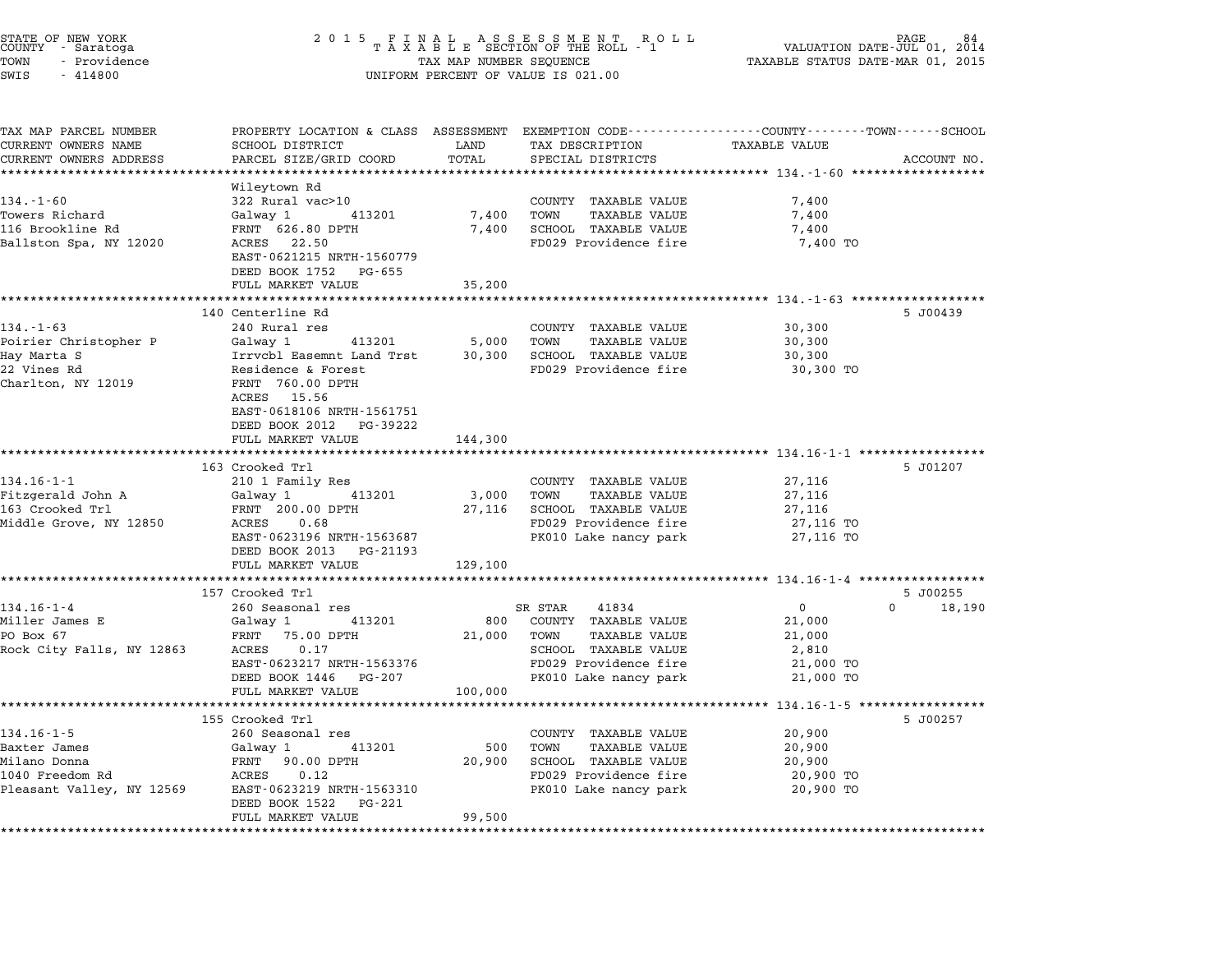| STATE OF NEW YORK<br>COUNTY<br>- Saratoga<br>TOWN<br>- Providence<br>SWIS<br>$-414800$ | 2 0 1 5<br>FINAL ASSESSMENT RC<br>TAXABLE SECTION OF THE ROLL - 1<br>R O L L<br>TAX MAP NUMBER SEQUENCE<br>UNIFORM PERCENT OF VALUE IS 021.00 |                      |                                                                | PAGE<br>VALUATION DATE-JUL 01,<br>2014<br>TAXABLE STATUS DATE-MAR 01, 2015 |             |
|----------------------------------------------------------------------------------------|-----------------------------------------------------------------------------------------------------------------------------------------------|----------------------|----------------------------------------------------------------|----------------------------------------------------------------------------|-------------|
| TAX MAP PARCEL NUMBER<br>CURRENT OWNERS NAME                                           | PROPERTY LOCATION & CLASS ASSESSMENT EXEMPTION CODE---------------COUNTY-------TOWN-----SCHOOL<br>SCHOOL DISTRICT                             | LAND                 | TAX DESCRIPTION                                                | TAXABLE VALUE                                                              |             |
| CURRENT OWNERS ADDRESS                                                                 | PARCEL SIZE/GRID COORD                                                                                                                        | TOTAL<br>*********** | SPECIAL DISTRICTS                                              |                                                                            | ACCOUNT NO. |
|                                                                                        | 153 Crooked Trl                                                                                                                               |                      |                                                                |                                                                            | 5 J00449    |
| $134.16 - 1 - 6$                                                                       | 260 Seasonal res                                                                                                                              |                      | COUNTY TAXABLE VALUE                                           | 23,700                                                                     |             |
| Schaffer Lea G                                                                         | Galway 1<br>413201                                                                                                                            | 1,500                | TOWN<br><b>TAXABLE VALUE</b>                                   | 23,700                                                                     |             |
| Schaffer Scott David                                                                   | 153 Crooked Trail                                                                                                                             | 23,700               | SCHOOL TAXABLE VALUE                                           | 23,700                                                                     |             |
| 960 Wendell Ave                                                                        | FRNT 100.00 DPTH                                                                                                                              |                      | FD029 Providence fire                                          | 23,700 TO                                                                  |             |
| Schenectady, NY 12308                                                                  | 0.30<br>ACRES                                                                                                                                 |                      | PK010 Lake nancy park                                          | 23,700 TO                                                                  |             |
|                                                                                        | EAST-0623170 NRTH-1563253<br>DEED BOOK 1718 PG-545                                                                                            |                      |                                                                |                                                                            |             |
|                                                                                        | FULL MARKET VALUE                                                                                                                             | 112,900              |                                                                |                                                                            |             |
|                                                                                        | 129 Crooked Trl                                                                                                                               |                      |                                                                |                                                                            |             |
| $134.16 - 1 - 8$                                                                       | 260 Seasonal res                                                                                                                              |                      | COUNTY TAXABLE VALUE                                           | 15,000                                                                     | 5 J01208    |
| Wilcox Robert H                                                                        | Galway 1<br>413201                                                                                                                            | 1,500                | TOWN<br><b>TAXABLE VALUE</b>                                   | 15,000                                                                     |             |
| Wilcox Jean B                                                                          | FRNT 175.00 DPTH                                                                                                                              | 15,000               | SCHOOL TAXABLE VALUE                                           | 15,000                                                                     |             |
| 4 Sherri Rd                                                                            | ACRES<br>0.40                                                                                                                                 |                      | FD029 Providence fire                                          | 15,000 TO                                                                  |             |
| Saratoga Springs, NY 12866                                                             | EAST-0623207 NRTH-1563536<br>DEED BOOK 1248 PG-135                                                                                            |                      | PK010 Lake nancy park                                          | 15,000 TO                                                                  |             |
|                                                                                        | FULL MARKET VALUE                                                                                                                             | 71,400               |                                                                |                                                                            |             |
|                                                                                        | **********************                                                                                                                        | *******              |                                                                | ********** 134.16-3-6 ******************                                   |             |
|                                                                                        | 168 Crooked Trl                                                                                                                               |                      |                                                                |                                                                            | 5 J00618    |
| $134.16 - 3 - 6$                                                                       | 270 Mfg housing                                                                                                                               |                      | COUNTY TAXABLE VALUE                                           | 17,000                                                                     |             |
| Merry Richard F                                                                        | Galway 1<br>413201                                                                                                                            | 3,300                | TOWN<br><b>TAXABLE VALUE</b>                                   | 17,000                                                                     |             |
| Merry Lucille                                                                          | FRNT 150.00 DPTH                                                                                                                              | 17,000               | SCHOOL TAXABLE VALUE                                           | 17,000                                                                     |             |
| 8 Greenfield St                                                                        | ACRES<br>0.34                                                                                                                                 |                      | FD029 Providence fire                                          | 17,000 TO                                                                  |             |
| Poughkeepsie, NY 12603                                                                 | EAST-0623464 NRTH-1563362<br>DEED BOOK 1111 PG-25                                                                                             |                      | PK010 Lake nancy park                                          | 17,000 TO                                                                  |             |
|                                                                                        | FULL MARKET VALUE                                                                                                                             | 81,000               |                                                                |                                                                            |             |
|                                                                                        | *******************************                                                                                                               |                      | ********************************* 134.16-3-9 ***************** |                                                                            |             |
| $134.16 - 3 - 9$                                                                       | 164 Crooked Trl                                                                                                                               |                      |                                                                |                                                                            | 5 J00775    |
| Ertel Frances                                                                          | 260 Seasonal res - WTRFNT<br>413201                                                                                                           |                      | COUNTY TAXABLE VALUE<br>TOWN<br><b>TAXABLE VALUE</b>           | 17,000                                                                     |             |
| Aka Frances Bartholomew                                                                | Galway 1<br>ACRES<br>0.17                                                                                                                     | 1,900<br>17,000      | SCHOOL TAXABLE VALUE                                           | 17,000<br>17,000                                                           |             |
| 750 Krumkill Rd                                                                        | EAST-0623377 NRTH-1563154                                                                                                                     |                      | FD029 Providence fire                                          | 17,000 TO                                                                  |             |
| Albany, NY 12203                                                                       | DEED BOOK 0960 PG-0692                                                                                                                        |                      | PK010 Lake nancy park                                          | 17,000 TO                                                                  |             |
|                                                                                        | FULL MARKET VALUE                                                                                                                             | 81,000               |                                                                |                                                                            |             |
|                                                                                        |                                                                                                                                               |                      |                                                                | ********************** 134.16-3-10 *****************                       |             |
|                                                                                        | 162 Crooked Trl                                                                                                                               |                      |                                                                |                                                                            | 5 J01433    |
| $134.16 - 3 - 10$                                                                      | 311 Res vac land                                                                                                                              |                      | COUNTY TAXABLE VALUE                                           | 200                                                                        |             |
| Ertel Frances                                                                          | Galway 1<br>413201                                                                                                                            | 200                  | TOWN<br>TAXABLE VALUE                                          | 200                                                                        |             |
| Aka Frances Bartholomew                                                                | FRNT<br>71.50 DPTH                                                                                                                            | 200                  | SCHOOL TAXABLE VALUE                                           | 200                                                                        |             |
| 750 Krumkill Rd                                                                        | 0.07<br>ACRES                                                                                                                                 |                      | FD029 Providence fire                                          | 200 TO                                                                     |             |
| Albany, NY 12203                                                                       | EAST-0623310 NRTH-1563182<br>DEED BOOK 0960<br>PG-0692                                                                                        |                      | PK010 Lake nancy park                                          | 200 TO                                                                     |             |
|                                                                                        | FULL MARKET VALUE                                                                                                                             | 1,000                |                                                                |                                                                            |             |
|                                                                                        |                                                                                                                                               |                      |                                                                |                                                                            |             |

STATE OF NEW YORK <sup>2</sup> <sup>0</sup> <sup>1</sup> 5 F I N A L A S S E S S M E N T R O L L PAGE <sup>85</sup> COUNTY - Saratoga <sup>T</sup> <sup>A</sup> <sup>X</sup> <sup>A</sup> <sup>B</sup> <sup>L</sup> <sup>E</sup> SECTION OF THE ROLL - <sup>1</sup> VALUATION DATE-JUL 01, <sup>2014</sup>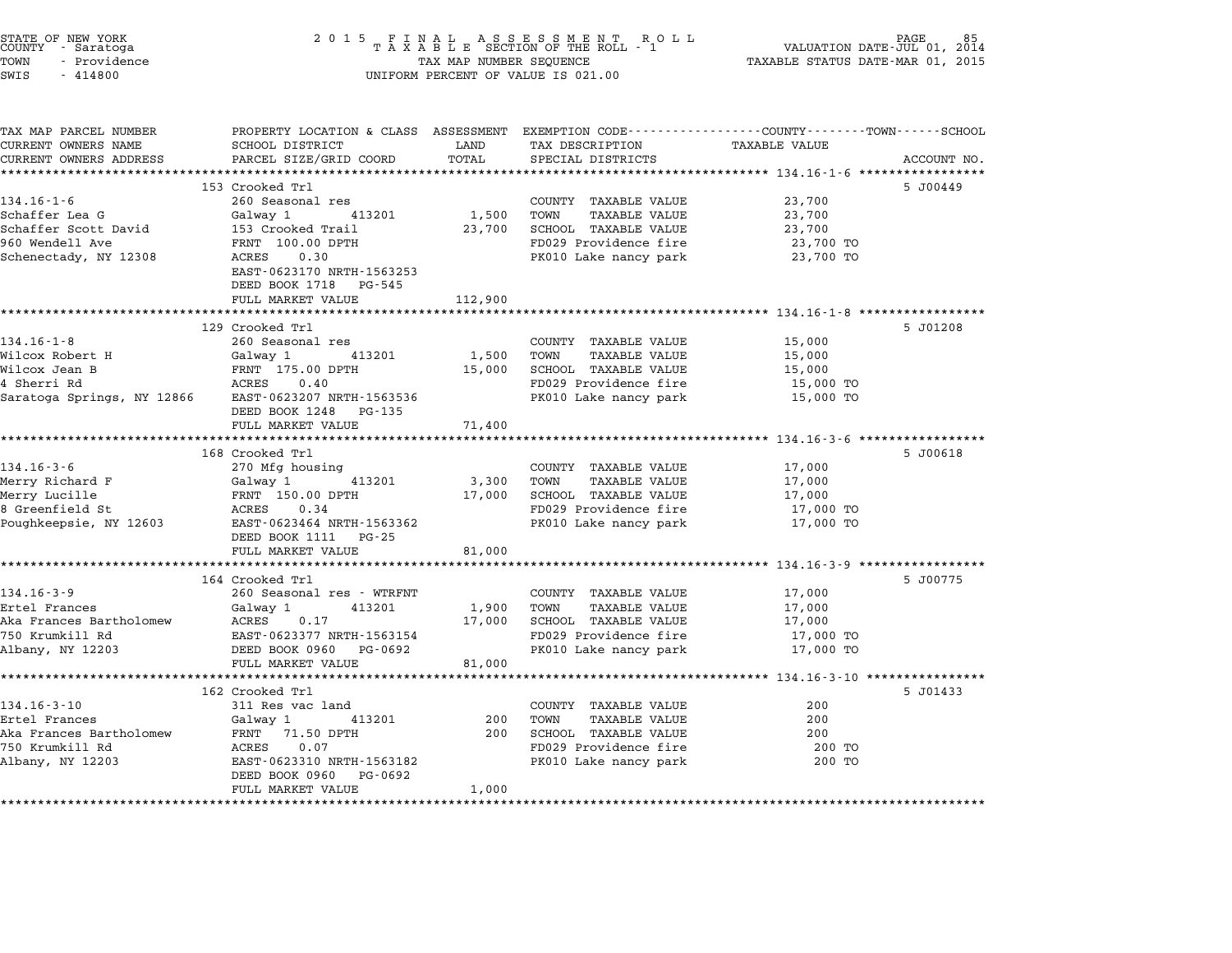# STATE OF NEW YORK <sup>2</sup> <sup>0</sup> <sup>1</sup> 5 F I N A L A S S E S S M E N T R O L L PAGE <sup>86</sup> COUNTY - Saratoga <sup>T</sup> <sup>A</sup> <sup>X</sup> <sup>A</sup> <sup>B</sup> <sup>L</sup> <sup>E</sup> SECTION OF THE ROLL - <sup>1</sup> VALUATION DATE-JUL 01, <sup>2014</sup> TOWN - Providence TAX MAP NUMBER SEQUENCE TAXABLE STATUS DATE-MAR 01, <sup>2015</sup> STATE OF NEW YORK STATE OF NEW YORK COUNTY - SATATOGRAPH SAMPLINE TO A SAMPLINE TO A SAMPLINE ROLL TO A SAMPLINE ROLL TO A SAMPLINE SECTION OF THE ROLL TO A SAMPLINE SEQUENCE TO A SAMPLINE SEQUENCE TO A LA SAMPLINE SEQUENC

| TAX MAP PARCEL NUMBER<br>CURRENT OWNERS NAME | PROPERTY LOCATION & CLASS ASSESSMENT EXEMPTION CODE---------------COUNTY-------TOWN------SCHOOL<br>SCHOOL DISTRICT | LAND    | TAX DESCRIPTION                               | <b>TAXABLE VALUE</b> |                   |
|----------------------------------------------|--------------------------------------------------------------------------------------------------------------------|---------|-----------------------------------------------|----------------------|-------------------|
| CURRENT OWNERS ADDRESS                       | PARCEL SIZE/GRID COORD                                                                                             | TOTAL   | SPECIAL DISTRICTS                             |                      | ACCOUNT NO.       |
| *************************                    |                                                                                                                    |         |                                               |                      |                   |
|                                              | 166 Crooked Trl                                                                                                    |         |                                               |                      | 5 J00079          |
| $134.16 - 3 - 12$                            | 311 Res vac land - WTRFNT                                                                                          |         | COUNTY TAXABLE VALUE                          | 1,900                |                   |
| Bartholomew Michael                          | Galway 1<br>413201                                                                                                 | 1,900   | TOWN<br>TAXABLE VALUE                         | 1,900                |                   |
| Bartholomew Frances                          | ACRES<br>0.21                                                                                                      | 1,900   | SCHOOL TAXABLE VALUE                          | 1,900                |                   |
| 750 Krumkill Rd                              | EAST-0623380 NRTH-1563228<br>DEED BOOK 1651 PG-505                                                                 |         | FD029 Providence fire                         | 1,900 TO             |                   |
| Albany, NY 12203                             | FULL MARKET VALUE                                                                                                  | 9,000   | PK010 Lake nancy park                         | 1,900 TO             |                   |
|                                              |                                                                                                                    |         |                                               |                      |                   |
|                                              | 205 Black Brook Rd                                                                                                 |         |                                               |                      | 5 J00143          |
| $134.16 - 3 - 14$                            | 311 Res vac land - WTRFNT                                                                                          |         | COUNTY TAXABLE VALUE                          | 3,200                |                   |
| Dyer Raymond J Jr                            | Galway 1<br>413201                                                                                                 | 3,200   | TOWN<br>TAXABLE VALUE                         | 3,200                |                   |
| Dyer Joan C                                  | FRNT 452.38 DPTH                                                                                                   | 3,200   | SCHOOL TAXABLE VALUE                          | 3,200                |                   |
| 204 Black Brook Rd                           | ACRES<br>2.20                                                                                                      |         | FD029 Providence fire                         | 3,200 TO             |                   |
| Middle Grove, NY 12850                       | EAST-0623580 NRTH-1563653                                                                                          |         | PK010 Lake nancy park                         | 3,200 TO             |                   |
|                                              | DEED BOOK 1723<br>PG-686                                                                                           |         |                                               |                      |                   |
|                                              | FULL MARKET VALUE                                                                                                  | 15,200  |                                               |                      |                   |
|                                              |                                                                                                                    |         |                                               |                      |                   |
|                                              | 211 Black Brook Rd                                                                                                 |         |                                               |                      | 5 J00790          |
| $134.16 - 3 - 15$                            | 210 1 Family Res - WTRFNT                                                                                          |         | RES STAR 41854                                | $\overline{0}$       | $\Omega$<br>8,360 |
| Blake Diane T<br>PO Box 9705                 | Galway 1<br>413201                                                                                                 |         | 3,000 COUNTY TAXABLE VALUE                    | 67,865               |                   |
| Niskayuna, NY 12309                          | 211 Blackbrook Rd<br>ACRES<br>0.24                                                                                 | 67,865  | TOWN<br>TAXABLE VALUE<br>SCHOOL TAXABLE VALUE | 67,865<br>59,505     |                   |
|                                              | EAST-0623516 NRTH-1563428                                                                                          |         | FD029 Providence fire                         | 67,865 TO            |                   |
|                                              | DEED BOOK 2007 PG-22164                                                                                            |         | PK010 Lake nancy park                         | 67,865 TO            |                   |
|                                              | FULL MARKET VALUE                                                                                                  | 323,200 |                                               |                      |                   |
|                                              | **************************************                                                                             |         |                                               |                      |                   |
|                                              | 174 Crooked Trl                                                                                                    |         |                                               |                      | 5 J01381          |
| $134.16 - 4 - 1$                             | 311 Res vac land                                                                                                   |         | COUNTY TAXABLE VALUE                          | 1,400                |                   |
| Van Ness Richard                             | Galway 1<br>413201                                                                                                 | 1,400   | TOWN<br>TAXABLE VALUE                         | 1,400                |                   |
| Van Ness Mary                                | FRNT 100.00 DPTH                                                                                                   | 1,400   | SCHOOL TAXABLE VALUE                          | 1,400                |                   |
| 30 Balsam Way                                | ACRES<br>0.30                                                                                                      |         | FD029 Providence fire                         | 1,400 TO             |                   |
| Clifton Park, NY 12065                       | EAST-0623380 NRTH-1563499                                                                                          |         | PK010 Lake nancy park                         | 1,400 TO             |                   |
|                                              | DEED BOOK 946<br>PG-01014                                                                                          |         |                                               |                      |                   |
|                                              | FULL MARKET VALUE                                                                                                  | 6,700   |                                               |                      |                   |
|                                              |                                                                                                                    |         |                                               |                      |                   |
|                                              | 172 Crooked Trl                                                                                                    |         |                                               |                      | 5 J01435          |
| $134.16 - 4 - 2$<br>Van Ness Richard J       | 311 Res vac land<br>413201                                                                                         | 900     | COUNTY TAXABLE VALUE<br>TOWN<br>TAXABLE VALUE | 900<br>900           |                   |
|                                              | Galway 1<br>FRNT 100.00 DPTH                                                                                       | 900     | SCHOOL TAXABLE VALUE                          | 900                  |                   |
| Van Ness Mary H<br>30 Balsam Way             | 0.19<br>ACRES                                                                                                      |         | FD029 Providence fire                         | 900 TO               |                   |
| Clifton Park, NY 12065                       | EAST-0623352 NRTH-1563423                                                                                          |         | PK010 Lake nancy park                         | 900 TO               |                   |
|                                              | PG-698<br>DEED BOOK 1657                                                                                           |         |                                               |                      |                   |
|                                              | FULL MARKET VALUE                                                                                                  | 4,300   |                                               |                      |                   |
|                                              |                                                                                                                    |         |                                               |                      |                   |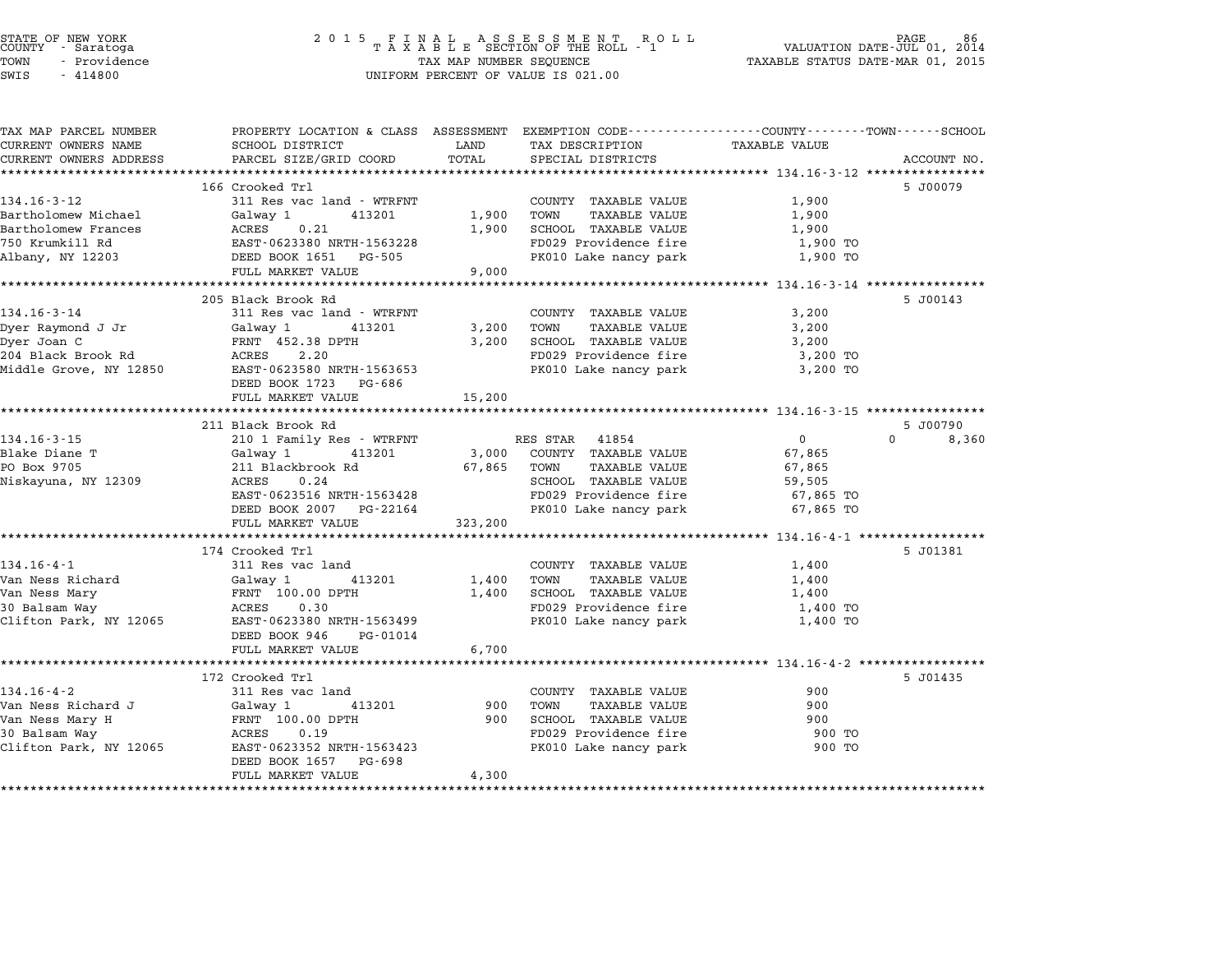| COUNTY | STATE OF NEW YORK<br>- Saratoga |  |
|--------|---------------------------------|--|
| TOWN   | - Providence                    |  |

| TAX MAP PARCEL NUMBER<br>CURRENT OWNERS NAME | PROPERTY LOCATION & CLASS ASSESSMENT EXEMPTION CODE---------------COUNTY-------TOWN------SCHOOL<br>SCHOOL DISTRICT | LAND   | TAX DESCRIPTION                                      | <b>TAXABLE VALUE</b>                   |                    |
|----------------------------------------------|--------------------------------------------------------------------------------------------------------------------|--------|------------------------------------------------------|----------------------------------------|--------------------|
| CURRENT OWNERS ADDRESS                       | PARCEL SIZE/GRID COORD                                                                                             | TOTAL  | SPECIAL DISTRICTS                                    |                                        | ACCOUNT NO.        |
|                                              |                                                                                                                    |        |                                                      |                                        |                    |
|                                              | 170 Crooked Trl                                                                                                    |        |                                                      |                                        | 5 J00085           |
| $134.16 - 4 - 3$                             | 210 1 Family Res                                                                                                   |        | SR STAR<br>41834                                     | $0 \qquad \qquad$                      | $\Omega$<br>18,190 |
| Smith Raymond                                | 413201<br>Galway 1                                                                                                 | 3,000  | COUNTY TAXABLE VALUE                                 | 20,600                                 |                    |
| Smith Joanne                                 | FRNT 90.00 DPTH                                                                                                    | 20,600 | TOWN<br><b>TAXABLE VALUE</b>                         | 20,600                                 |                    |
| PO Box 12                                    | 0.09<br>ACRES                                                                                                      |        | SCHOOL TAXABLE VALUE                                 | 2,410                                  |                    |
| Galway, NY 12074                             | EAST-0623327 NRTH-1563338                                                                                          |        | FD029 Providence fire                                | 20,600 TO                              |                    |
|                                              | DEED BOOK 1742 PG-205                                                                                              |        | PK010 Lake nancy park                                | 20,600 TO                              |                    |
|                                              | FULL MARKET VALUE                                                                                                  | 98,100 |                                                      |                                        |                    |
|                                              |                                                                                                                    |        |                                                      |                                        |                    |
|                                              | 176 Crooked Trl                                                                                                    |        |                                                      |                                        |                    |
| $134.16 - 4 - 4$                             | 910 Priv forest                                                                                                    |        | COUNTY TAXABLE VALUE                                 | 400                                    |                    |
| Van Ness Richard J                           | 413201<br>Galway 1                                                                                                 | 400    | TOWN<br>TAXABLE VALUE                                | 400                                    |                    |
| Van Ness Mary H                              | FRNT 75.00 DPTH                                                                                                    | 400    | SCHOOL TAXABLE VALUE                                 | 400                                    |                    |
| 30 Balsam Way                                | 0.26<br>ACRES                                                                                                      |        | FD029 Providence fire                                | 400 TO                                 |                    |
| Clifton Park, NY 12065                       | EAST-0623366 NRTH-1563581                                                                                          |        | PK010 Lake nancy park                                | 400 TO                                 |                    |
|                                              | DEED BOOK 1270 PG-232                                                                                              |        |                                                      |                                        |                    |
|                                              | FULL MARKET VALUE<br>******************************                                                                | 1,900  |                                                      |                                        |                    |
|                                              | 204 Black Brook Rd                                                                                                 |        |                                                      |                                        | 5 J01157           |
| $134.16 - 6 - 1$                             | 270 Mfg housing                                                                                                    |        | SR STAR<br>41834                                     | $\overline{0}$                         | $\Omega$<br>10,800 |
| Dyer Raymond Jr                              | 413201<br>Galway 1                                                                                                 | 1,100  | COUNTY TAXABLE VALUE                                 | 10,800                                 |                    |
| Dyer Joan C                                  | Garage                                                                                                             | 10,800 | TOWN<br>TAXABLE VALUE                                | 10,800                                 |                    |
| 204 Blackbrook Rd                            | FRNT 100.00 DPTH 100.00                                                                                            |        | <b>SCHOOL TAXABLE VALUE</b>                          | $\mathbf 0$                            |                    |
| Middle Grove, NY 12850                       | ACRES<br>0.22                                                                                                      |        | FD029 Providence fire                                | 10,800 TO                              |                    |
|                                              | EAST-0623965 NRTH-1563767                                                                                          |        | PK010 Lake nancy park                                | 10,800 TO                              |                    |
|                                              | DEED BOOK 1045 PG-14                                                                                               |        |                                                      |                                        |                    |
|                                              | FULL MARKET VALUE                                                                                                  | 51,400 |                                                      |                                        |                    |
|                                              |                                                                                                                    |        |                                                      |                                        |                    |
|                                              | 202 Black Brook Rd                                                                                                 |        |                                                      |                                        | 5 J00883           |
| $134.16 - 7 - 1$                             | 312 Vac w/imprv                                                                                                    |        | COUNTY TAXABLE VALUE                                 | 2,500                                  |                    |
| Peters Michael C                             | Galway 1<br>413201                                                                                                 | 2,000  | TOWN<br>TAXABLE VALUE                                | 2,500                                  |                    |
| 179 Hinds Rd                                 | FRNT 100.00 DPTH                                                                                                   | 2,500  | SCHOOL TAXABLE VALUE                                 | 2,500                                  |                    |
| Galway, NY 12074                             | 0.46<br>ACRES                                                                                                      |        | FD029 Providence fire                                | 2,500 TO                               |                    |
|                                              | EAST-0624211 NRTH-1563596                                                                                          |        | PK010 Lake nancy park                                | 2,500 TO                               |                    |
|                                              | DEED BOOK 1679 PG-379                                                                                              |        |                                                      |                                        |                    |
|                                              | FULL MARKET VALUE<br>********************                                                                          | 11,905 |                                                      |                                        |                    |
|                                              |                                                                                                                    |        |                                                      | ********** 134.16-7-2 **************** |                    |
| $134.16 - 7 - 2$                             | 200 Black Brook Rd                                                                                                 |        |                                                      |                                        | 5 J00989           |
| Mckenna Gerard E Jr                          | 260 Seasonal res<br>413201<br>Galway 1                                                                             | 800    | COUNTY TAXABLE VALUE<br><b>TAXABLE VALUE</b><br>TOWN | 3,700<br>3,700                         |                    |
| Mckenna Patricia A                           | FRNT<br>25.00 DPTH                                                                                                 | 3,700  | SCHOOL TAXABLE VALUE                                 | 3,700                                  |                    |
| 195 Blackbrook Rd                            | 0.11<br>ACRES                                                                                                      |        | FD029 Providence fire                                | 3,700 TO                               |                    |
| Middle Grove, NY 12850                       | EAST-0624251 NRTH-1563511                                                                                          |        | PK010 Lake nancy park                                | 3,700 TO                               |                    |
|                                              | DEED BOOK 1641<br>PG-86                                                                                            |        |                                                      |                                        |                    |
|                                              | FULL MARKET VALUE                                                                                                  | 17,600 |                                                      |                                        |                    |
|                                              |                                                                                                                    |        |                                                      |                                        |                    |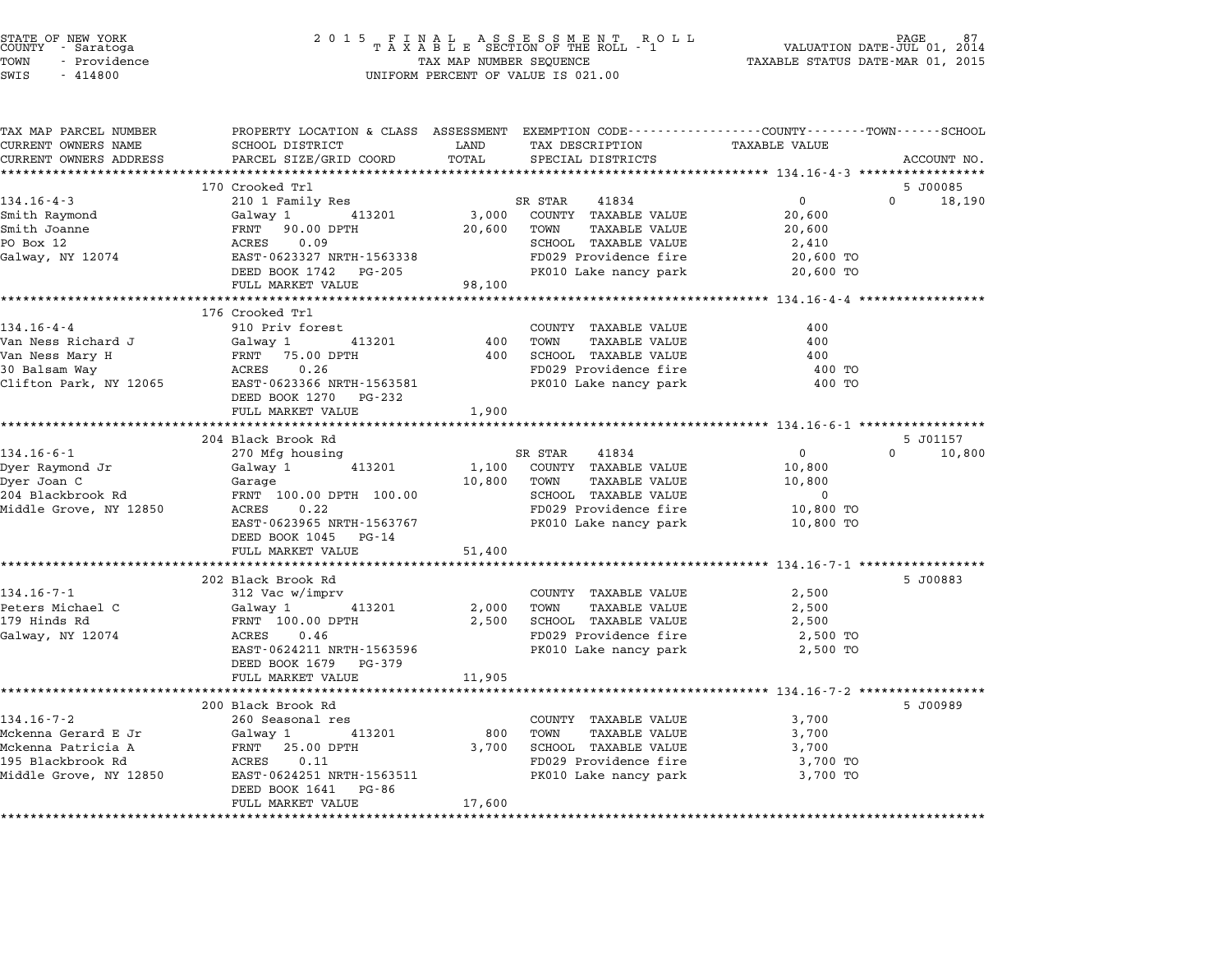| TAX MAP PARCEL NUMBER                       | PROPERTY LOCATION & CLASS ASSESSMENT EXEMPTION CODE---------------COUNTY-------TOWN------SCHOOL |              |                             |                        |             |
|---------------------------------------------|-------------------------------------------------------------------------------------------------|--------------|-----------------------------|------------------------|-------------|
| CURRENT OWNERS NAME                         | SCHOOL DISTRICT                                                                                 | LAND         | TAX DESCRIPTION             | TAXABLE VALUE          |             |
| CURRENT OWNERS ADDRESS                      | PARCEL SIZE/GRID COORD                                                                          | TOTAL        | SPECIAL DISTRICTS           |                        | ACCOUNT NO. |
|                                             |                                                                                                 |              |                             |                        |             |
|                                             | Lake Rd Rear                                                                                    |              |                             |                        | 5 J00392    |
| $134.16 - 8 - 3.1$                          | 314 Rural vac<10                                                                                |              | COUNTY TAXABLE VALUE        | 1,000                  |             |
|                                             |                                                                                                 | 1,000        | TOWN<br>TAXABLE VALUE       | 1,000                  |             |
|                                             |                                                                                                 | 1,000        | SCHOOL TAXABLE VALUE        | 1,000                  |             |
|                                             |                                                                                                 |              | FD029 Providence fire       | 1,000 TO               |             |
|                                             |                                                                                                 |              | PK010 Lake nancy park       | 1,000 TO               |             |
|                                             | FULL MARKET VALUE                                                                               | 4,800        |                             |                        |             |
|                                             |                                                                                                 |              |                             |                        |             |
|                                             | 105 Stella Ln                                                                                   |              |                             |                        |             |
| $134.16 - 8 - 3.2$                          | 314 Rural vac<10                                                                                |              | COUNTY TAXABLE VALUE        | 3,000                  |             |
| Grabkowski Stephen M Galway 1               | 413201 3,000                                                                                    |              | TOWN<br>TAXABLE VALUE       | 3,000                  |             |
| Grabkowski Kelly Ann                        | FRNT 300.00 DPTH<br>ACRES 0.75                                                                  | 3,000        | SCHOOL TAXABLE VALUE        | 3,000                  |             |
| 269 Autumn Run                              |                                                                                                 |              | FD029 Providence fire       | 3,000 TO               |             |
| Schenectady, NY 12306                       | EAST-0623788 NRTH-1563226                                                                       |              | PK010 Lake nancy park       | 3,000 TO               |             |
|                                             | DEED BOOK 1681 PG-160                                                                           |              |                             |                        |             |
|                                             | FULL MARKET VALUE                                                                               | 14,300       |                             |                        |             |
|                                             |                                                                                                 |              |                             |                        |             |
|                                             | 107 Stella Ln                                                                                   |              |                             |                        |             |
| $134.16 - 8 - 3.3$                          | 314 Rural vac<10                                                                                |              | COUNTY TAXABLE VALUE        | 3,000                  |             |
| Grabkowski Edward L                         | Galway 1<br>413201                                                                              | $3,000$ TOWN | TAXABLE VALUE               | 3,000                  |             |
|                                             |                                                                                                 | 3,000        | SCHOOL TAXABLE VALUE        | 3,000                  |             |
|                                             |                                                                                                 |              | FD029 Providence fire       | 3,000 TO               |             |
|                                             |                                                                                                 |              | PK010 Lake nancy park       | 3,000 TO               |             |
| Schenectady, NY 12306                       | FULL MARKET VALUE                                                                               | 14,300       |                             |                        |             |
|                                             |                                                                                                 |              |                             |                        |             |
|                                             | 205 Black Brook Rd                                                                              |              |                             |                        |             |
| $134.16 - 8 - 3.4$                          | 314 Rural vac<10                                                                                |              | COUNTY TAXABLE VALUE        | 3,000                  |             |
| Malik Diane                                 | Galway 1                                                                                        | 413201 3,000 | TOWN<br>TAXABLE VALUE       | 3,000                  |             |
|                                             |                                                                                                 | 3,000        | SCHOOL TAXABLE VALUE        | 3,000                  |             |
| Pawlik James M et al<br>6395 SE Oakmount Pl | FRNT 440.38 DPTH<br>ACRES      1.09                                                             |              | FD029 Providence fire       | 3,000 TO               |             |
| Stuart, FL 34997                            | EAST-0623997 NRTH-1563542                                                                       |              | PK010 Lake nancy park       | 3,000 TO               |             |
|                                             | DEED BOOK 1721 PG-447                                                                           |              |                             |                        |             |
|                                             | FULL MARKET VALUE                                                                               | 14,300       |                             |                        |             |
|                                             |                                                                                                 |              |                             |                        |             |
|                                             | 101 Stella Ln                                                                                   |              |                             |                        | 5 J00776    |
| $134.16 - 8 - 9$                            | 260 Seasonal res - WTRFNT                                                                       |              | COUNTY TAXABLE VALUE        | 15,500                 |             |
| Toth Andrew W Jr                            | Galway 1<br>413201                                                                              |              | 2,000 TOWN<br>TAXABLE VALUE | 15,500                 |             |
| 2925 Curry Rd                               | ACRES<br>0.18                                                                                   | 15,500       | SCHOOL TAXABLE VALUE        | 15,500                 |             |
| Schenectady, NY 12303                       | EAST-0623688 NRTH-1563049                                                                       |              | FD029 Providence fire       |                        |             |
|                                             | DEED BOOK 1570 PG-446                                                                           |              | PK010 Lake nancy park       | 15,500 TO<br>15,500 TO |             |
|                                             |                                                                                                 |              |                             |                        |             |
|                                             | FULL MARKET VALUE                                                                               | 73,800       |                             |                        |             |
|                                             |                                                                                                 |              |                             |                        |             |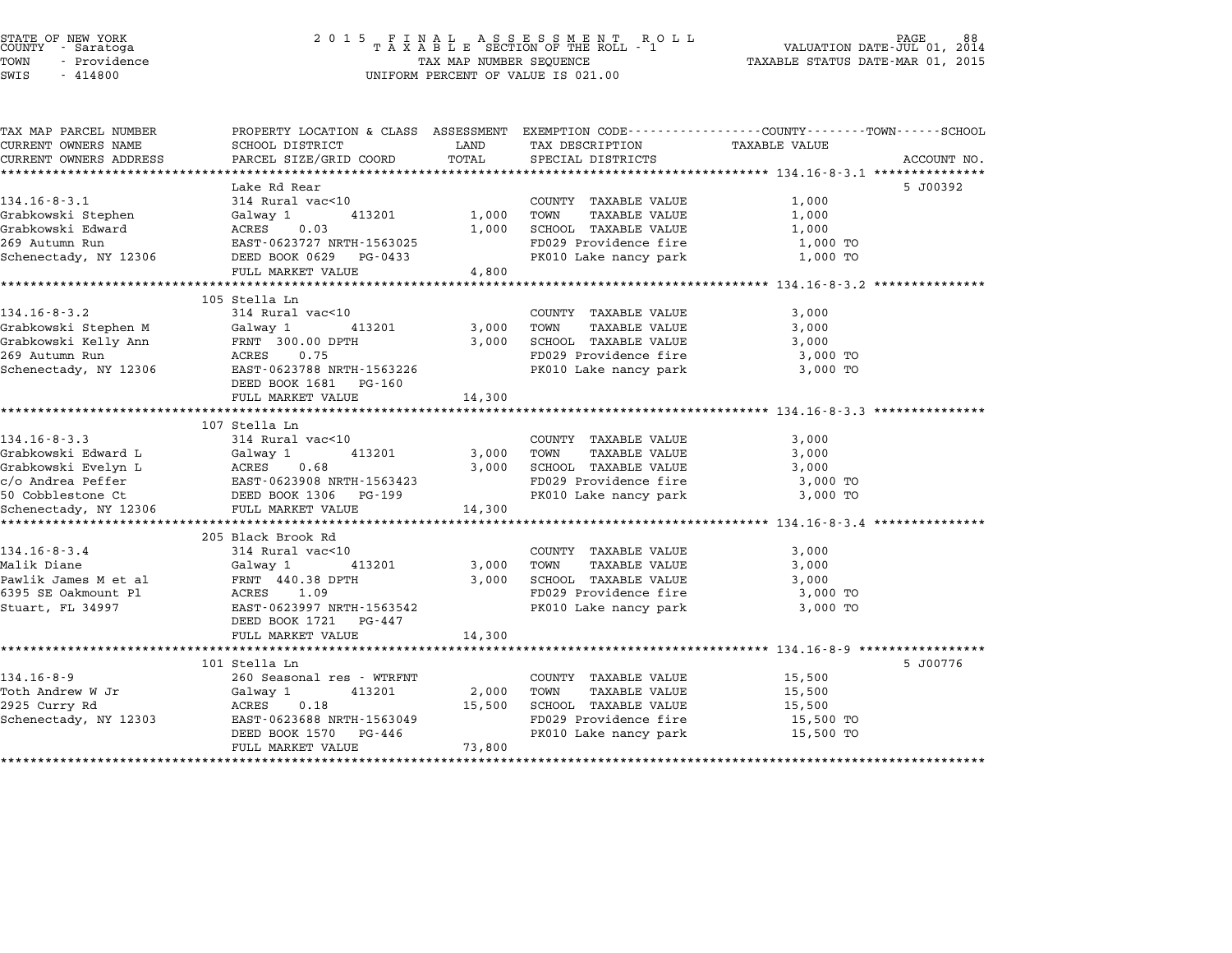| STATE OF NEW YORK<br>COUNTY - Saratoga<br>TOWN<br>- Providence<br>SWIS<br>$-414800$ | 2 0 1 5<br>FINAL ASSESSMENT ROLL<br>TAXABLE SECTION OF THE ROLL - 1<br>TAX MAP NUMBER SEQUENCE<br>UNIFORM PERCENT OF VALUE IS 021.00 | 89<br>VALUATION DATE-JUL 01,<br>2014<br>TAXABLE STATUS DATE-MAR 01, 2015 |                                                                                                                        |
|-------------------------------------------------------------------------------------|--------------------------------------------------------------------------------------------------------------------------------------|--------------------------------------------------------------------------|------------------------------------------------------------------------------------------------------------------------|
| TAX MAP PARCEL NUMBER<br>CURRENT OWNERS NAME                                        | SCHOOL DISTRICT                                                                                                                      | LAND<br>TAX DESCRIPTION                                                  | PROPERTY LOCATION & CLASS ASSESSMENT EXEMPTION CODE---------------COUNTY------TOWN------SCHOOL<br><b>TAXABLE VALUE</b> |
| CURRENT OWNERS ADDRESS                                                              | PARCEL SIZE/GRID COORD                                                                                                               | TOTAL<br>SPECIAL DISTRICTS                                               | ACCOUNT NO.                                                                                                            |
|                                                                                     |                                                                                                                                      |                                                                          | ********************************* 134.16-8-11 *********                                                                |
|                                                                                     | 100 Stella Ln                                                                                                                        |                                                                          | 5 J00527                                                                                                               |
| $134.16 - 8 - 11$                                                                   | 260 Seasonal res - WTRFNT                                                                                                            | COUNTY TAXABLE VALUE                                                     | 24,500                                                                                                                 |
| Kline Laurie K                                                                      | Galway 1<br>413201                                                                                                                   | 7,300<br>TOWN<br><b>TAXABLE VALUE</b>                                    | 24,500                                                                                                                 |
| 103 Sand Pine Ln                                                                    | FRNT 10.00 DPTH                                                                                                                      | 24,500<br>SCHOOL TAXABLE VALUE                                           | 24,500                                                                                                                 |
| Albany, NY 12203                                                                    | ACRES<br>0.67                                                                                                                        | FD029 Providence fire                                                    | 24,500 TO                                                                                                              |
|                                                                                     | EAST-0623598 NRTH-1562835                                                                                                            | PK010 Lake nancy park                                                    | 24,500 TO                                                                                                              |
|                                                                                     | DEED BOOK 1465 PG-498<br>FULL MARKET VALUE                                                                                           | 116,700                                                                  |                                                                                                                        |
|                                                                                     |                                                                                                                                      |                                                                          |                                                                                                                        |
|                                                                                     | 104 Stella Ln                                                                                                                        |                                                                          | 5 J00066                                                                                                               |
| $134.16 - 8 - 13$                                                                   | 260 Seasonal res - WTRFNT                                                                                                            | COUNTY TAXABLE VALUE                                                     | 22,000                                                                                                                 |
| Baxter James                                                                        | Galway 1<br>413201                                                                                                                   | 2,000<br>TOWN<br>TAXABLE VALUE                                           | 22,000                                                                                                                 |
| Milano Donna                                                                        | FRNT 100.00 DPTH                                                                                                                     | SCHOOL TAXABLE VALUE<br>22,000                                           | 22,000                                                                                                                 |
| 1040 Freedom Rd                                                                     | 0.18<br>ACRES                                                                                                                        | FD029 Providence fire                                                    | 22,000 TO                                                                                                              |
| Pleasant Valley, NY 12569                                                           | EAST-0623764 NRTH-1563001<br>DEED BOOK 2011 PG-31070                                                                                 | PK010 Lake nancy park                                                    | 22,000 TO                                                                                                              |
|                                                                                     | FULL MARKET VALUE                                                                                                                    | 104,800                                                                  |                                                                                                                        |
|                                                                                     |                                                                                                                                      |                                                                          | *********************** 134.16-8-14 ************                                                                       |
| $134.16 - 8 - 14$                                                                   | 106 Stella Ln<br>260 Seasonal res - WTRFNT                                                                                           | COUNTY TAXABLE VALUE                                                     | 5 J00599<br>35,900                                                                                                     |
| Diman William L                                                                     | Galway 1<br>413201                                                                                                                   | <b>TAXABLE VALUE</b><br>3,000<br>TOWN                                    | 35,900                                                                                                                 |
| Diman Colette Y                                                                     | Lot & Camp                                                                                                                           | 35,900<br>SCHOOL TAXABLE VALUE                                           | 35,900                                                                                                                 |
| 16 Laury Ln                                                                         | FRNT 100.00 DPTH                                                                                                                     | FD029 Providence fire                                                    | 35,900 TO                                                                                                              |
| Scotia, NY 12302                                                                    | 0.15<br>ACRES                                                                                                                        | PK010 Lake nancy park                                                    | 35,900 TO                                                                                                              |
|                                                                                     | EAST-0623819 NRTH-1563067<br>DEED BOOK 2013 PG-33474                                                                                 |                                                                          |                                                                                                                        |
|                                                                                     | FULL MARKET VALUE                                                                                                                    | 170,952                                                                  |                                                                                                                        |
|                                                                                     | **********************                                                                                                               |                                                                          |                                                                                                                        |
|                                                                                     | 108 Stella Ln                                                                                                                        |                                                                          | 5 J00895                                                                                                               |
| $134.16 - 8 - 15$                                                                   | 210 1 Family Res - WTRFNT                                                                                                            | RES STAR<br>41854                                                        | $\mathbf 0$<br>$\Omega$<br>8,360                                                                                       |
| Henderson Ann L                                                                     | Galway 1<br>413201                                                                                                                   | COUNTY TAXABLE VALUE<br>3,000                                            | 40,204                                                                                                                 |
| Nelson Thomas J                                                                     | Nelson/Henderson Trust                                                                                                               | 40,204<br><b>TAXABLE VALUE</b><br>TOWN                                   | 40,204                                                                                                                 |
| Trustee<br>108 Stella Ln                                                            | FRNT 75.00 DPTH<br>0.19<br>ACRES                                                                                                     | SCHOOL TAXABLE VALUE<br>FD029 Providence fire                            | 31,844<br>40,204 TO                                                                                                    |
| Middle Grove, NY 12850                                                              | EAST-0623865 NRTH-1563120                                                                                                            | PK010 Lake nancy park                                                    | 40,204 TO                                                                                                              |
|                                                                                     | DEED BOOK 2009<br>PG-44716                                                                                                           |                                                                          |                                                                                                                        |
|                                                                                     | FULL MARKET VALUE                                                                                                                    | 191,400                                                                  |                                                                                                                        |
|                                                                                     |                                                                                                                                      |                                                                          | ****************************** 134.16-8-16 ********                                                                    |
|                                                                                     | 110 Stella Ln                                                                                                                        |                                                                          | 5 J00393                                                                                                               |
| $134.16 - 8 - 16$                                                                   | 260 Seasonal res - WTRFNT                                                                                                            | COUNTY<br>TAXABLE VALUE                                                  | 22,200                                                                                                                 |
| Grabkowski Stephen M                                                                | Galway 1<br>413201                                                                                                                   | <b>TAXABLE VALUE</b><br>4,300<br>TOWN                                    | 22,200                                                                                                                 |
| Grabkowski Kelly Ann                                                                | FRNT 154.40 DPTH                                                                                                                     | 22,200<br>SCHOOL TAXABLE VALUE                                           | 22,200                                                                                                                 |
| 269 Autumn Run                                                                      | ACRES<br>0.39                                                                                                                        | FD029 Providence fire                                                    | 22,200 TO                                                                                                              |
| Schenectady, NY 12306                                                               | EAST-0623928 NRTH-1563199<br>DEED BOOK 1681<br>PG-163                                                                                | PK010 Lake nancy park                                                    | 22,200 TO                                                                                                              |
|                                                                                     | FULL MARKET VALUE                                                                                                                    | 105,700                                                                  |                                                                                                                        |
|                                                                                     |                                                                                                                                      |                                                                          |                                                                                                                        |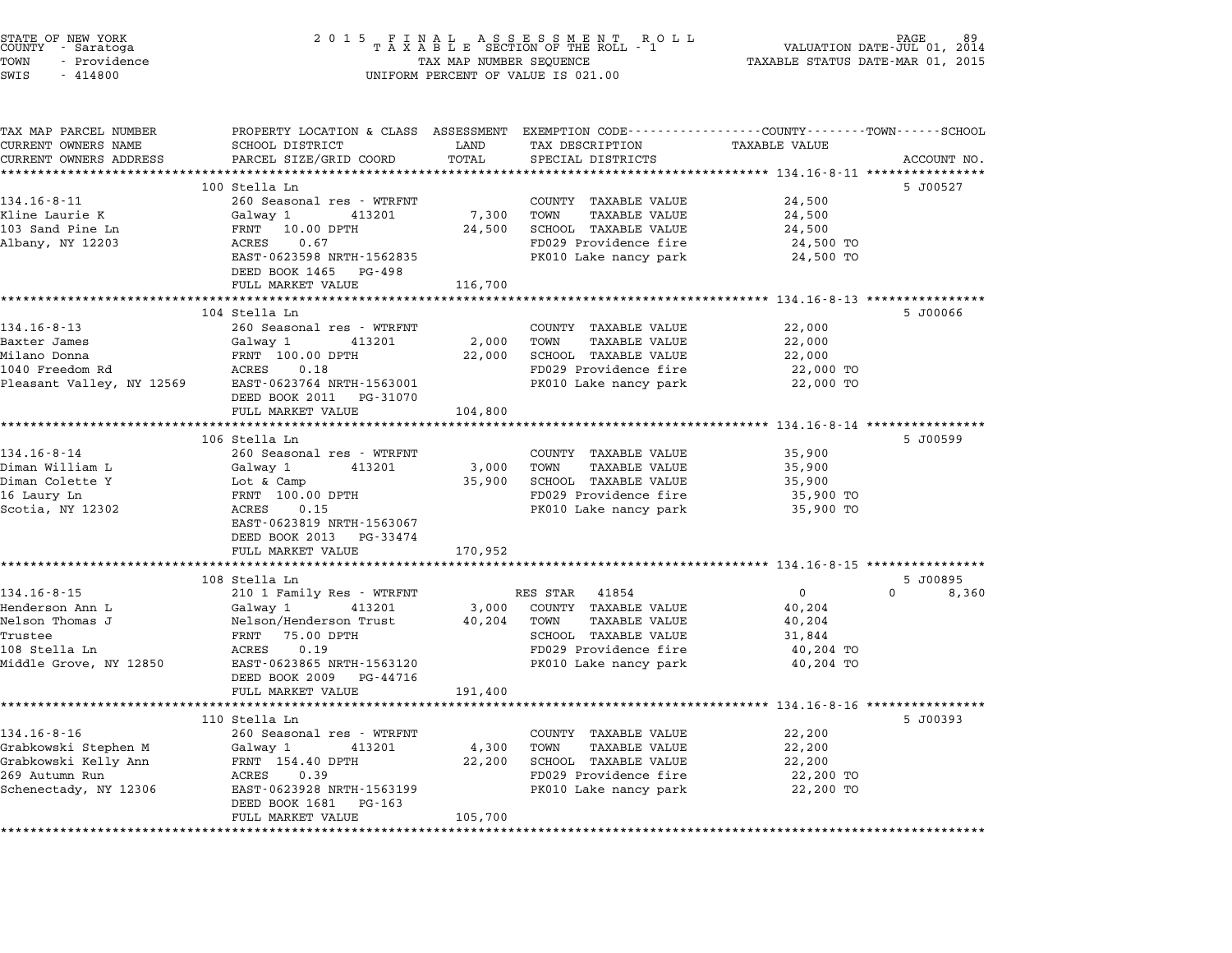| STATE OF NEW YORK<br>COUNTY<br>- Saratoga<br>TOWN<br>- Providence<br>SWIS<br>$-414800$ | 2 0 1 5<br>FINAL ASSESSMENT ROTAXABLE SECTION OF THE ROLL - 1<br>R O L L<br>TAX MAP NUMBER SEQUENCE<br>UNIFORM PERCENT OF VALUE IS 021.00    |                           |                                                | PAGE<br>90.<br>VALUATION DATE-JUL 01, 2014<br>TAXABLE STATUS DATE-MAR 01, 2015 |             |
|----------------------------------------------------------------------------------------|----------------------------------------------------------------------------------------------------------------------------------------------|---------------------------|------------------------------------------------|--------------------------------------------------------------------------------|-------------|
| TAX MAP PARCEL NUMBER<br>CURRENT OWNERS NAME<br>CURRENT OWNERS ADDRESS                 | PROPERTY LOCATION & CLASS ASSESSMENT EXEMPTION CODE---------------COUNTY-------TOWN------SCHOOL<br>SCHOOL DISTRICT<br>PARCEL SIZE/GRID COORD | LAND<br>TOTAL             | TAX DESCRIPTION<br>SPECIAL DISTRICTS           | TAXABLE VALUE                                                                  | ACCOUNT NO. |
|                                                                                        | 112 Stella Ln                                                                                                                                |                           |                                                |                                                                                |             |
| $134.16 - 8 - 17$                                                                      | 260 Seasonal res - WTRFNT                                                                                                                    |                           | COUNTY TAXABLE VALUE                           | 18,700                                                                         | 5 J00391    |
| Grabkowski Edward L                                                                    | Galwav 1<br>413201                                                                                                                           | 2,900                     | TOWN<br><b>TAXABLE VALUE</b>                   | 18,700                                                                         |             |
| Grabkowski Evelyn L                                                                    | FRNT<br>75.00 DPTH                                                                                                                           | 18,700                    | SCHOOL TAXABLE VALUE                           | 18,700                                                                         |             |
| 50 Cobblestone Ct                                                                      | 0.27<br>ACRES                                                                                                                                |                           | FD029 Providence fire                          | 18,700 TO                                                                      |             |
| Schenectady, NY 12306                                                                  | EAST-0623996 NRTH-1563259                                                                                                                    |                           | PK010 Lake nancy park                          | 18,700 TO                                                                      |             |
|                                                                                        | DEED BOOK 0631 PG-0270                                                                                                                       |                           |                                                |                                                                                |             |
|                                                                                        | FULL MARKET VALUE<br>* * * * * * * * * * * * * * * * * * *                                                                                   | 89,000                    |                                                | ************************* 134.16-8-18 ****************                         |             |
|                                                                                        | 114 Stella Ln                                                                                                                                |                           |                                                |                                                                                | 5 J00608    |
| $134.16 - 8 - 18$                                                                      | 210 1 Family Res - WTRFNT                                                                                                                    |                           | COUNTY TAXABLE VALUE                           | 37,376                                                                         |             |
| Petschko Gunther                                                                       | 413201<br>Galway 1                                                                                                                           | 3,000                     | TOWN<br><b>TAXABLE VALUE</b>                   | 37,376                                                                         |             |
| Petschko Judyth                                                                        | FRNT<br>75.00 DPTH                                                                                                                           | 37,376                    | <b>SCHOOL TAXABLE VALUE</b>                    | 37,376                                                                         |             |
| 176 Meadow Ln                                                                          | ACRES 114.00                                                                                                                                 |                           | FD029 Providence fire                          | 37,376 TO                                                                      |             |
| Poughkeepsie, NY 12603                                                                 | EAST-0624058 NRTH-1563292                                                                                                                    |                           | PK010 Lake nancy park                          | 37,376 TO                                                                      |             |
|                                                                                        | DEED BOOK 1488 PG-149<br>FULL MARKET VALUE                                                                                                   | 178,000                   |                                                |                                                                                |             |
|                                                                                        |                                                                                                                                              |                           |                                                | *********************** 134.16-8-21 ****************                           |             |
|                                                                                        | Lake Rd Rear                                                                                                                                 |                           |                                                |                                                                                | 5 J00400    |
| $134.16 - 8 - 21$                                                                      | 311 Res vac land - WTRFNT                                                                                                                    |                           | COUNTY TAXABLE VALUE                           | 3,000                                                                          |             |
| G & P Management Inc                                                                   | Galway 1<br>413201                                                                                                                           | 3,000                     | TOWN<br><b>TAXABLE VALUE</b>                   | 3,000                                                                          |             |
| 195 Blackbrook Rd                                                                      | ACRES<br>0.24                                                                                                                                | 3,000                     | SCHOOL TAXABLE VALUE                           | 3,000                                                                          |             |
| Middle Grove, NY 12850                                                                 | EAST-0624270 NRTH-1563354<br>DEED BOOK 1038 PG-171                                                                                           |                           | FD029 Providence fire<br>PK010 Lake nancy park | 3,000 TO<br>3,000 TO                                                           |             |
|                                                                                        | FULL MARKET VALUE                                                                                                                            | 14,300                    |                                                |                                                                                |             |
|                                                                                        |                                                                                                                                              | ************              |                                                |                                                                                |             |
|                                                                                        | 195 Black Brook Rd                                                                                                                           |                           |                                                |                                                                                | 5 J00090    |
| $134.16 - 8 - 22$                                                                      | 210 1 Family Res                                                                                                                             |                           | COUNTY TAXABLE VALUE                           | 51,000                                                                         |             |
| G & P Management Corp                                                                  | Galway 1<br>413201                                                                                                                           | 5,000                     | TOWN<br><b>TAXABLE VALUE</b>                   | 51,000                                                                         |             |
| 195 Blackbrook Rd                                                                      | ACRES<br>0.80                                                                                                                                | 51,000                    | SCHOOL TAXABLE VALUE                           | 51,000                                                                         |             |
| Middle Grove, NY 12850                                                                 | EAST-0624404 NRTH-1563442<br>DEED BOOK 0909 PG-0702                                                                                          |                           | FD029 Providence fire<br>PK010 Lake nancy park | 51,000 TO<br>51,000 TO                                                         |             |
|                                                                                        | FULL MARKET VALUE                                                                                                                            | 242,900                   |                                                |                                                                                |             |
|                                                                                        |                                                                                                                                              | * * * * * * * * * * * * * |                                                | ******** 134.16-8-23 *****                                                     |             |
|                                                                                        | 207 Lake Nancy Rd                                                                                                                            |                           |                                                |                                                                                | 5 J00091    |
| $134.16 - 8 - 23$                                                                      | 311 Res vac land - WTRFNT                                                                                                                    |                           | COUNTY TAXABLE VALUE                           | 3,000                                                                          |             |
| Underwood Ann                                                                          | Galway 1<br>413201                                                                                                                           | 3,000                     | TOWN<br><b>TAXABLE VALUE</b>                   | 3,000                                                                          |             |
| Underwood Troy                                                                         | Life Estate                                                                                                                                  | 3,000                     | SCHOOL TAXABLE VALUE                           | 3,000                                                                          |             |
| 182 Lake Nancy Rd                                                                      | FRNT 404.63 DPTH                                                                                                                             |                           | FD029 Providence fire                          | 3,000 TO                                                                       |             |
| Middle Grove, NY 12850                                                                 | ACRES<br>0.83<br>EAST-0624603 NRTH-1563399                                                                                                   |                           | PK010 Lake nancy park                          | 3,000 TO                                                                       |             |
|                                                                                        | DEED BOOK 2014<br>PG-16151                                                                                                                   |                           |                                                |                                                                                |             |
|                                                                                        | FULL MARKET VALUE                                                                                                                            | 14,300                    |                                                |                                                                                |             |
|                                                                                        |                                                                                                                                              |                           |                                                |                                                                                |             |

STATE OF NEW YORK <sup>2</sup> <sup>0</sup> <sup>1</sup> 5 F I N A L A S S E S S M E N T R O L L PAGE <sup>90</sup> COUNTY - Saratoga <sup>T</sup> <sup>A</sup> <sup>X</sup> <sup>A</sup> <sup>B</sup> <sup>L</sup> <sup>E</sup> SECTION OF THE ROLL - <sup>1</sup> VALUATION DATE-JUL 01, <sup>2014</sup>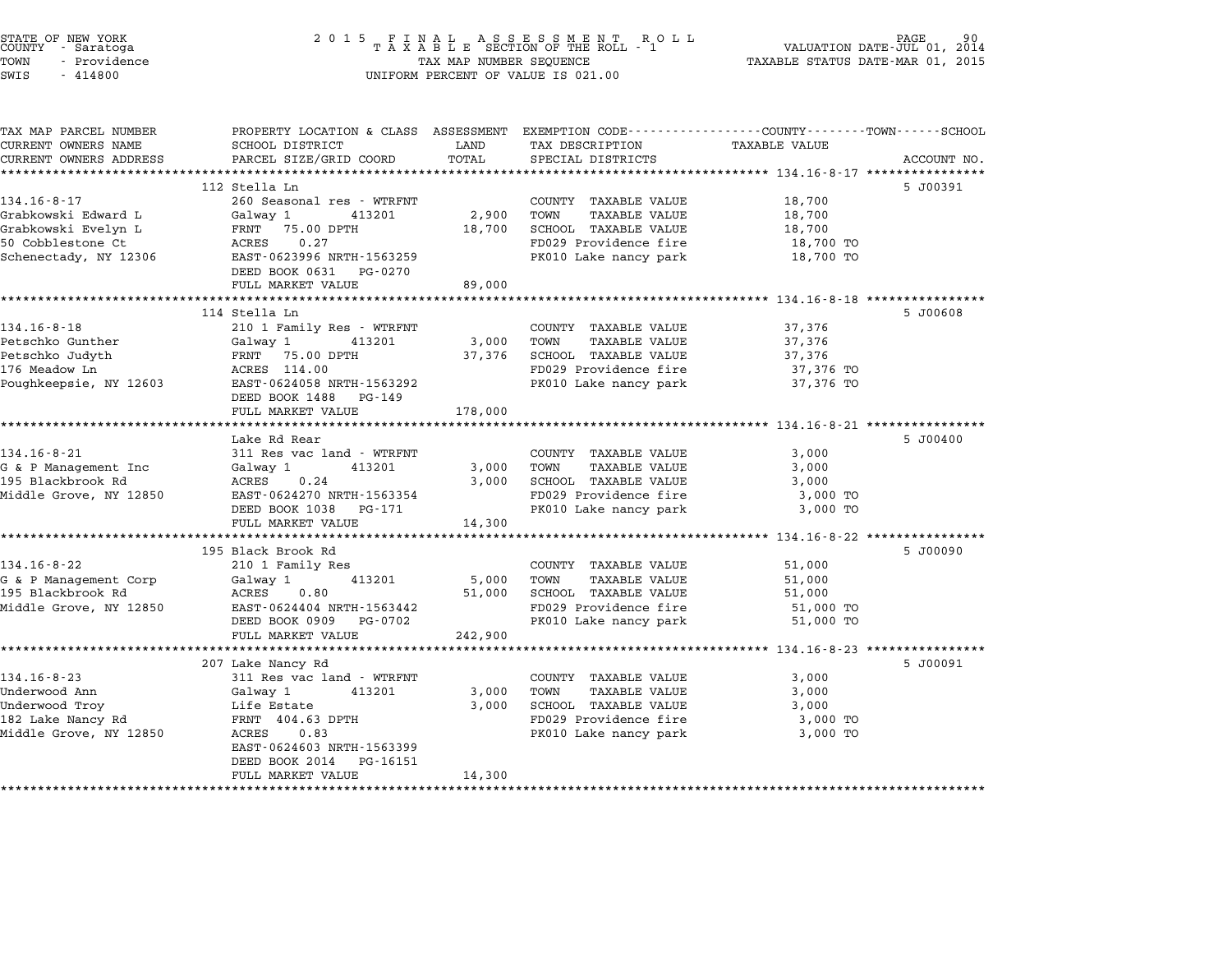| STATE OF NEW YORK<br>COUNTY - Saratoga<br>- Providence<br>TOWN<br>SWIS<br>$-414800$ | 2015 FINAL ASSESSMENT ROLL TAXABLE SECTION OF THE ROLL - 1 TAX MAP NUMBER SEQUENCE<br>UNIFORM PERCENT OF VALUE IS 021.00 |         |                                               | PAGE<br>VALUATION DATE-JUL 01, 2014<br>TAXABLE STATUS DATE-MAR 01, 2015 |             |
|-------------------------------------------------------------------------------------|--------------------------------------------------------------------------------------------------------------------------|---------|-----------------------------------------------|-------------------------------------------------------------------------|-------------|
|                                                                                     |                                                                                                                          |         |                                               |                                                                         |             |
| TAX MAP PARCEL NUMBER<br>CURRENT OWNERS NAME                                        | PROPERTY LOCATION & CLASS ASSESSMENT EXEMPTION CODE---------------COUNTY-------TOWN-----SCHOOL<br>SCHOOL DISTRICT        | LAND    | TAX DESCRIPTION                               | TAXABLE VALUE                                                           |             |
| CURRENT OWNERS ADDRESS<br>******************                                        | PARCEL SIZE/GRID COORD                                                                                                   | TOTAL   | SPECIAL DISTRICTS                             |                                                                         | ACCOUNT NO. |
|                                                                                     | 203 Lake Nancy Rd                                                                                                        |         |                                               |                                                                         | 5 J00664    |
| $134.16 - 8 - 24$                                                                   | 260 Seasonal res - WTRFNT                                                                                                |         | COUNTY TAXABLE VALUE                          | 22,200                                                                  |             |
| Hunter Philip R                                                                     | Galway 1 413201                                                                                                          |         | 3,000 TOWN<br>TAXABLE VALUE                   | 22,200                                                                  |             |
| Hunter Jennifer K                                                                   | FRNT 135.00 DPTH                                                                                                         | 22,200  | SCHOOL TAXABLE VALUE                          | 22,200                                                                  |             |
| 2 Larkspur Dr                                                                       | ACRES<br>0.27                                                                                                            |         | FD029 Providence fire                         | 22,200 TO                                                               |             |
| Saratoga Springs, NY 12866                                                          | EAST-0624685 NRTH-1563212                                                                                                |         | PK010 Lake nancy park                         | 22,200 TO                                                               |             |
|                                                                                     | DEED BOOK 2011 PG-22802                                                                                                  |         |                                               |                                                                         |             |
|                                                                                     | FULL MARKET VALUE                                                                                                        | 105,700 |                                               |                                                                         |             |
|                                                                                     |                                                                                                                          |         |                                               |                                                                         |             |
|                                                                                     | 201 Lake Nancy Rd                                                                                                        |         |                                               |                                                                         | 5 J00171    |
| $134.16 - 8 - 25$                                                                   | 260 Seasonal res - WTRFNT                                                                                                |         | COUNTY TAXABLE VALUE                          | 10,000                                                                  |             |
| Van Bramer Robert                                                                   | Galway 1<br>413201                                                                                                       | 3,000   | TOWN<br>TAXABLE VALUE                         | 10,000                                                                  |             |
| Van Bramer Joan                                                                     | FRNT 100.00 DPTH                                                                                                         | 10,000  | SCHOOL TAXABLE VALUE                          | 10,000                                                                  |             |
| 201 Lake Nancy Rd                                                                   | ACRES 0.28<br>EAST-0624655 NRTH-1563109                                                                                  |         | FD029 Providence fire                         | 10,000 TO                                                               |             |
| Middle Grove, NY 12850                                                              |                                                                                                                          |         | PK010 Lake nancy park                         | 10,000 TO                                                               |             |
|                                                                                     | DEED BOOK 1210 PG-381                                                                                                    |         |                                               |                                                                         |             |
|                                                                                     | FULL MARKET VALUE                                                                                                        | 47,600  |                                               |                                                                         |             |
|                                                                                     | 102 Stella Ln                                                                                                            |         |                                               |                                                                         | 5 J00738    |
| 134.16-8-26                                                                         | 260 Seasonal res                                                                                                         |         | COUNTY TAXABLE VALUE                          | 12,200                                                                  |             |
| Stec Susan Beth                                                                     |                                                                                                                          | 900     | TOWN<br>TAXABLE VALUE                         | 12,200                                                                  |             |
| Attn: Peck Evelyn                                                                   | Galway 1 413201<br>FRNT 60.00 DPTH                                                                                       | 12,200  | SCHOOL TAXABLE VALUE                          | 12,200                                                                  |             |
| 716 Clifton Park Center Rd ACRES                                                    | 0.19                                                                                                                     |         | FD029 Providence fire                         | 12,200 TO                                                               |             |
| Clifton Park, NY 12065                                                              | EAST-0623685 NRTH-1562958                                                                                                |         | PK010 Lake nancy park                         | 12,200 TO                                                               |             |
|                                                                                     | DEED BOOK 1431 PG-603                                                                                                    |         |                                               |                                                                         |             |
|                                                                                     | FULL MARKET VALUE                                                                                                        | 58,100  |                                               |                                                                         |             |
|                                                                                     |                                                                                                                          |         |                                               | *********************** 134.16-8-27 ****************                    |             |
|                                                                                     | 116 Stella Ln                                                                                                            |         |                                               |                                                                         | 5 J00737    |
| $134.16 - 8 - 27$                                                                   | 210 1 Family Res - WTRFNT                                                                                                |         | COUNTY TAXABLE VALUE                          | 75,000                                                                  |             |
| Pawlik James et al                                                                  | Galway 1<br>413201                                                                                                       | 2,900   | TOWN<br>TAXABLE VALUE                         | 75,000                                                                  |             |
| 6395 SE Oakmount Pl                                                                 | ACRES<br>0.58                                                                                                            | 75,000  | SCHOOL TAXABLE VALUE                          | 75,000                                                                  |             |
| Stuart, FL 34997                                                                    | EAST-0624164 NRTH-1563337                                                                                                |         | FD029 Providence fire                         | 75,000 TO                                                               |             |
|                                                                                     | DEED BOOK 1228 PG-551                                                                                                    |         | PK010 Lake nancy park                         | 75,000 TO                                                               |             |
|                                                                                     | FULL MARKET VALUE                                                                                                        | 357,100 |                                               |                                                                         |             |
|                                                                                     |                                                                                                                          |         |                                               |                                                                         |             |
|                                                                                     | Lake Rd Rear                                                                                                             |         |                                               |                                                                         | 5 J01439    |
| $134.16 - 9 - 1$                                                                    | 311 Res vac land<br>413201                                                                                               |         | COUNTY TAXABLE VALUE                          | 2,200                                                                   |             |
| Mc Kenna Gerry                                                                      | Galway 1<br>0.84                                                                                                         | 2,200   | TOWN<br>TAXABLE VALUE                         | 2,200                                                                   |             |
| Mc Kenna Patricia<br>195 Blackbrook Rd                                              | ACRES<br>EAST-0624401 NRTH-1563677                                                                                       | 2,200   | SCHOOL TAXABLE VALUE<br>FD029 Providence fire | 2,200<br>2,200 TO                                                       |             |
| Middle Grove, NY 12850                                                              | DEED BOOK 0954 PG-0687                                                                                                   |         | PK010 Lake nancy park                         | 2,200 TO                                                                |             |
|                                                                                     | FULL MARKET VALUE                                                                                                        | 10,500  |                                               |                                                                         |             |
|                                                                                     |                                                                                                                          |         |                                               |                                                                         |             |

STATE OF NEW YORK <sup>2</sup> <sup>0</sup> <sup>1</sup> 5 F I N A L A S S E S S M E N T R O L L PAGE <sup>91</sup> COUNTY - Saratoga <sup>T</sup> <sup>A</sup> <sup>X</sup> <sup>A</sup> <sup>B</sup> <sup>L</sup> <sup>E</sup> SECTION OF THE ROLL - <sup>1</sup> VALUATION DATE-JUL 01, <sup>2014</sup>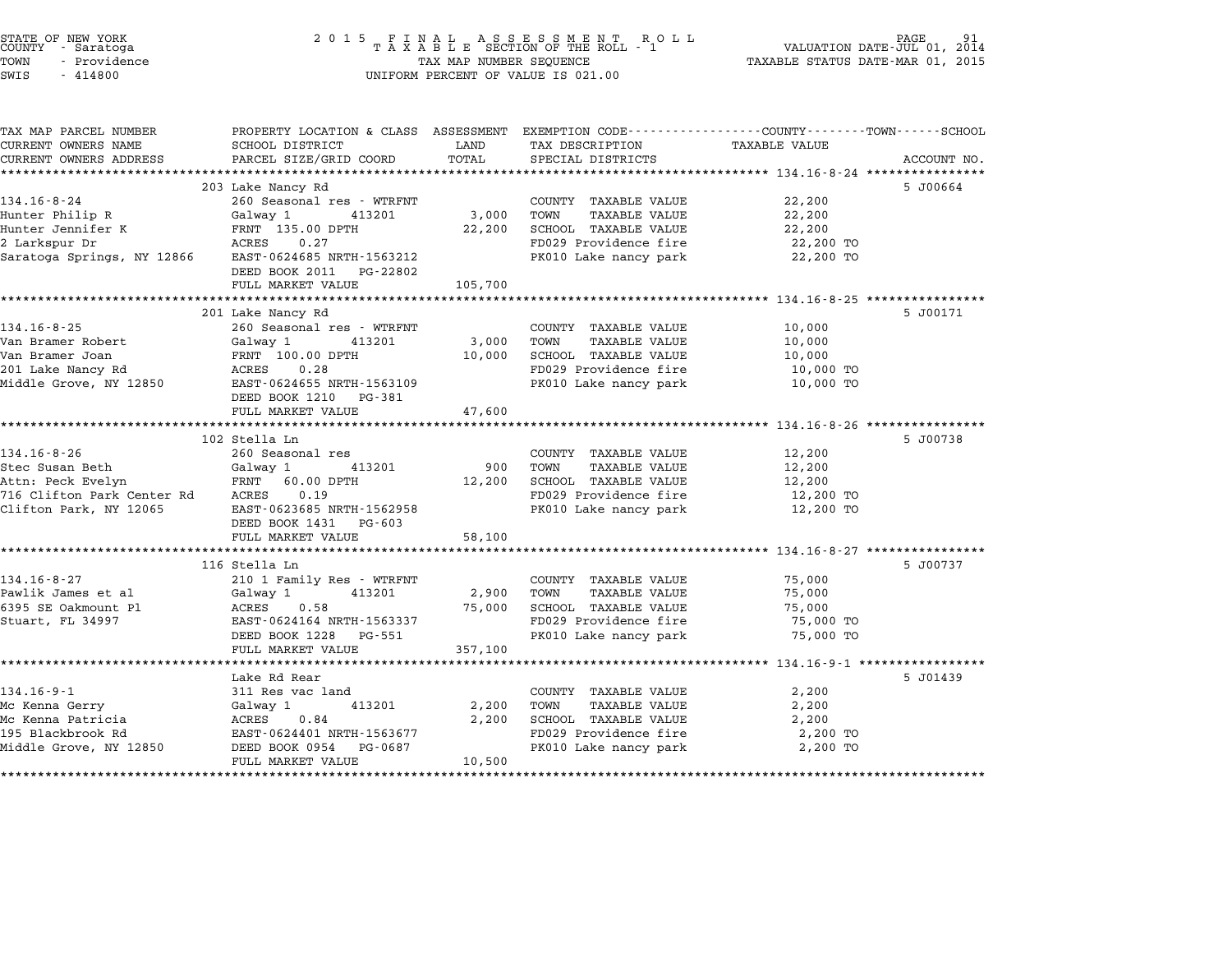| STATE OF NEW YORK<br>COUNTY - Saratoga<br>- Providence<br>TOWN<br>SWIS<br>$-414800$                       | UNIFORM PERCENT OF VALUE IS 021.00                                                                                                                                                   | 2014<br>TAXABLE STATUS DATE-MAR 01, 2015 |                                                                                                                                |                                                                                                                                |
|-----------------------------------------------------------------------------------------------------------|--------------------------------------------------------------------------------------------------------------------------------------------------------------------------------------|------------------------------------------|--------------------------------------------------------------------------------------------------------------------------------|--------------------------------------------------------------------------------------------------------------------------------|
| TAX MAP PARCEL NUMBER<br>CURRENT OWNERS NAME<br>CURRENT OWNERS ADDRESS                                    | SCHOOL DISTRICT<br>PARCEL SIZE/GRID COORD                                                                                                                                            | LAND<br>TOTAL                            | TAX DESCRIPTION<br>SPECIAL DISTRICTS                                                                                           | PROPERTY LOCATION & CLASS ASSESSMENT EXEMPTION CODE---------------COUNTY-------TOWN-----SCHOOL<br>TAXABLE VALUE<br>ACCOUNT NO. |
| *************************                                                                                 | *****************************                                                                                                                                                        |                                          |                                                                                                                                |                                                                                                                                |
| $134.16 - 10 - 1$<br>Hunter Philip R<br>Hunter Jennifer K<br>2 Larkspur Dr<br>Saratoga Springs, NY 12866  | 180 Lake Nancy Rd<br>312 Vac w/imprv<br>Galway 1<br>413201<br>2 Car Garage<br>FRNT 208.00 DPTH<br>ACRES<br>1.00                                                                      | 3,000<br>7,000                           | COUNTY TAXABLE VALUE<br>TOWN<br>TAXABLE VALUE<br>SCHOOL TAXABLE VALUE<br>FD029 Providence fire<br>PK010 Lake nancy park        | 5 J01158<br>7,000<br>7,000<br>7,000<br>7,000 TO<br>7,000 TO                                                                    |
|                                                                                                           | EAST-0624860 NRTH-1563152<br>DEED BOOK 2011 PG-22802<br>FULL MARKET VALUE                                                                                                            | 33,300                                   |                                                                                                                                |                                                                                                                                |
|                                                                                                           |                                                                                                                                                                                      |                                          |                                                                                                                                |                                                                                                                                |
| $134.16 - 10 - 2.1$<br>Underwood Ann M<br>Underwood Troy A<br>182 Lake Nancy Rd                           | 184 Lake Nancy Rd<br>311 Res vac land<br>Galway 1<br>413201<br>FRNT 285.00 DPTH<br>ACRES 1.00<br>DEED BOOK 2006 PG-22291<br>FULL MARKET VALUE                                        | 3,000<br>3,000                           | COUNTY TAXABLE VALUE<br>TOWN<br>TAXABLE VALUE<br>SCHOOL TAXABLE VALUE<br>FD029 Providence fire<br>PK010 Lake nancy park        | 3,000<br>3,000<br>3,000<br>3,000 TO<br>3,000 TO                                                                                |
|                                                                                                           |                                                                                                                                                                                      | 14,300                                   |                                                                                                                                |                                                                                                                                |
|                                                                                                           | 182 Lake Nancy Rd                                                                                                                                                                    |                                          |                                                                                                                                |                                                                                                                                |
| $134.16 - 10 - 2.2$<br>Underwood Ann M<br>Underwood Troy A<br>182 Lake Nancy Rd<br>Middle Grove, NY 12850 | 210 1 Family Res<br>Galway 1<br>413201<br>FRNT 115.00 DPTH<br>ACRES<br>0.40<br>EAST-0624847 NRTH-1563302<br>DEED BOOK 2006 PG-22292                                                  | 3,000<br>35,000                          | COUNTY TAXABLE VALUE<br>TOWN<br>TAXABLE VALUE<br>SCHOOL TAXABLE VALUE<br>FD029 Providence fire<br>PK010 Lake nancy park        | 35,000<br>35,000<br>35,000<br>35,000 TO<br>35,000 TO                                                                           |
|                                                                                                           | FULL MARKET VALUE                                                                                                                                                                    | 166,700                                  |                                                                                                                                |                                                                                                                                |
|                                                                                                           | *************************<br>145 Crooked Trl                                                                                                                                         |                                          |                                                                                                                                | ********************* 134.20-1-1 *****************<br>5 J00888                                                                 |
| $134.20 - 1 - 1$<br>Fleming Daniel T<br>262 Old Post Rd<br>Malta, NY 12020                                | 210 1 Family Res<br>Galway 1<br>413201<br>145 Crooked Trail<br>FRNT 150.00 DPTH<br>0.34<br>ACRES<br>EAST-0622949 NRTH-1562785<br>DEED BOOK 1623 PG-191                               | 3,000<br>27,520                          | COUNTY TAXABLE VALUE<br>TOWN<br>TAXABLE VALUE<br>SCHOOL TAXABLE VALUE<br>FD029 Providence fire<br>PK010 Lake nancy park        | 27,520<br>27,520<br>27,520<br>27,520 TO<br>27,520 TO                                                                           |
|                                                                                                           | FULL MARKET VALUE                                                                                                                                                                    | 131,000                                  |                                                                                                                                |                                                                                                                                |
| $134.20 - 1 - 3$<br>Fleming Patricia A<br>262 Old Post Rd<br>Malta, NY 12020                              | 147 Crooked Trl<br>311 Res vac land<br>Galway 1<br>413201<br>FRNT 127.87 DPTH<br><b>ACRES</b><br>0.29<br>EAST-0623036 NRTH-1562891<br>DEED BOOK 2010<br>PG-7746<br>FULL MARKET VALUE | 3,000<br>3,000<br>14,300                 | COUNTY TAXABLE VALUE<br><b>TAXABLE VALUE</b><br>TOWN<br>SCHOOL TAXABLE VALUE<br>FD029 Providence fire<br>PK010 Lake nancy park | ******************************* 134.20-1-3 ***********<br>3,000<br>3,000<br>3,000<br>3,000 TO<br>3,000 TO                      |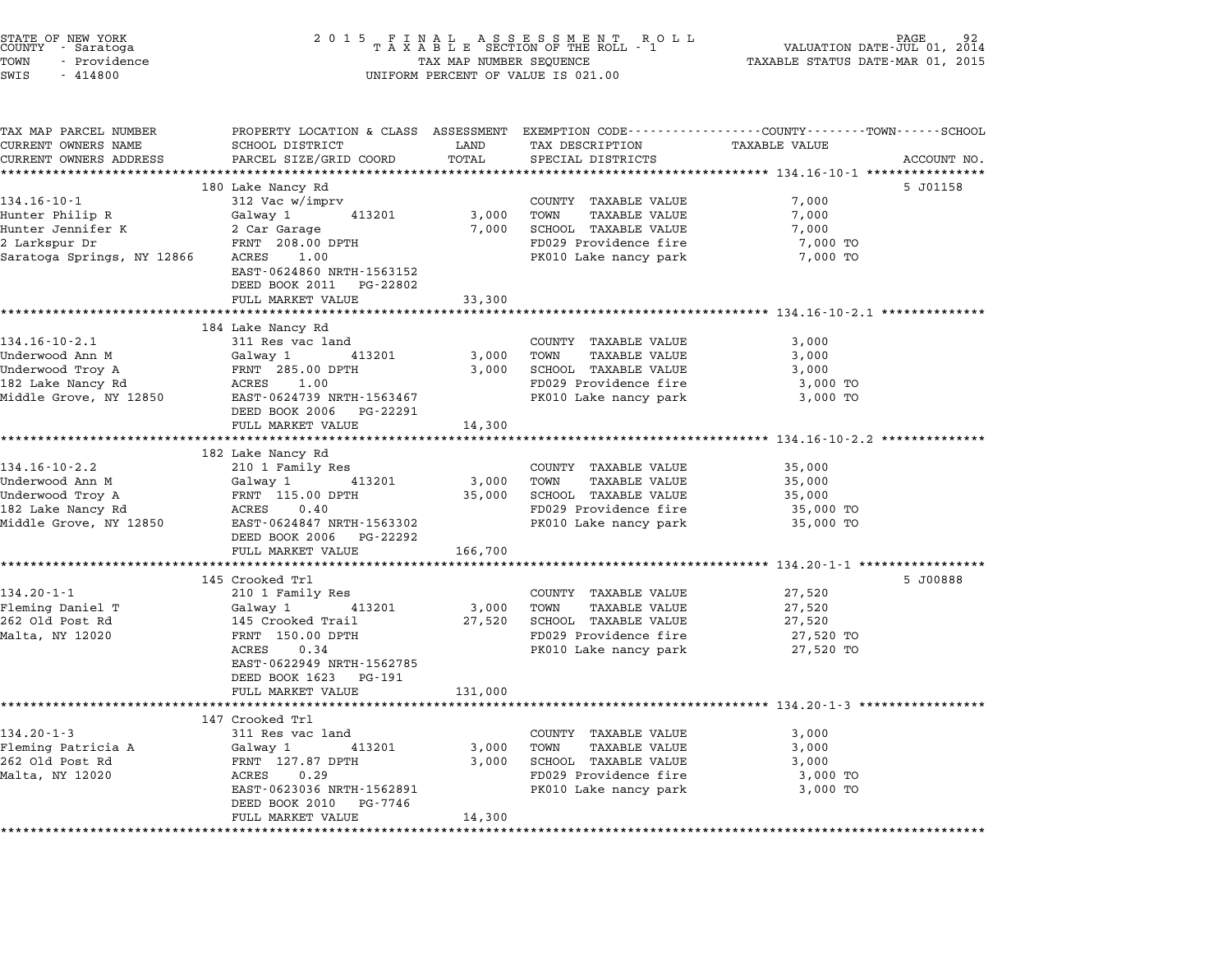| STATE OF NEW YORK<br>COUNTY - Saratoga<br>TOWN<br>- Providence<br>SWIS<br>$-414800$ | 2 0 1 5<br>FINAL ASSESSMENT RO<br>TAXABLE SECTION OF THE ROLL - 1<br>R O L L<br>TAX MAP NUMBER SEQUENCE<br>UNIFORM PERCENT OF VALUE IS 021.00 |               |                                                | PAGE<br>VALUATION DATE-JUL 01, 2014<br>TAXABLE STATUS DATE-MAR 01, 2015 |             |
|-------------------------------------------------------------------------------------|-----------------------------------------------------------------------------------------------------------------------------------------------|---------------|------------------------------------------------|-------------------------------------------------------------------------|-------------|
| TAX MAP PARCEL NUMBER<br>CURRENT OWNERS NAME                                        | PROPERTY LOCATION & CLASS ASSESSMENT EXEMPTION CODE---------------COUNTY-------TOWN-----SCHOOL<br>SCHOOL DISTRICT                             | LAND          | TAX DESCRIPTION                                | TAXABLE VALUE                                                           |             |
| CURRENT OWNERS ADDRESS                                                              | PARCEL SIZE/GRID COORD                                                                                                                        | TOTAL         | SPECIAL DISTRICTS                              |                                                                         | ACCOUNT NO. |
|                                                                                     | *************************                                                                                                                     |               |                                                |                                                                         |             |
|                                                                                     | 135 Crooked Trl                                                                                                                               |               |                                                |                                                                         | 5 J00243    |
| $134.20 - 1 - 5$                                                                    | 311 Res vac land                                                                                                                              |               | COUNTY TAXABLE VALUE                           | 3,000                                                                   |             |
| Fleming Daniel T                                                                    | Galway 1<br>413201                                                                                                                            | 3,000         | TOWN<br>TAXABLE VALUE                          | 3,000                                                                   |             |
| 262 Old Post Rd                                                                     | FRNT<br>75.67 DPTH                                                                                                                            | 3,000         | SCHOOL TAXABLE VALUE                           | 3,000                                                                   |             |
| Malta, NY 12020                                                                     | ACRES<br>0.17<br>EAST-0622776 NRTH-1562522                                                                                                    |               | FD029 Providence fire<br>PK010 Lake nancy park | 3,000 TO<br>3,000 TO                                                    |             |
|                                                                                     | DEED BOOK 1740<br>PG-728                                                                                                                      |               |                                                |                                                                         |             |
|                                                                                     | FULL MARKET VALUE                                                                                                                             | 14,300        |                                                |                                                                         |             |
|                                                                                     |                                                                                                                                               |               |                                                | ********************** 134.20-1-6 **************                        |             |
|                                                                                     | 133 Crooked Trl                                                                                                                               |               |                                                |                                                                         | 5 J00742    |
| $134.20 - 1 - 6$<br>Schmidt Thomas F                                                | 311 Res vac land - WTRFNT<br>Galway 1<br>413201                                                                                               | 700           | COUNTY TAXABLE VALUE<br>TOWN<br>TAXABLE VALUE  | 700<br>700                                                              |             |
| Schmidt Monika M                                                                    | FRNT<br>75.00 DPTH                                                                                                                            | 700           | SCHOOL TAXABLE VALUE                           | 700                                                                     |             |
| 45 Maplewood Dr                                                                     | ACRES<br>0.15                                                                                                                                 |               | FD029 Providence fire                          | 700 TO                                                                  |             |
| Charlton, NY 12019                                                                  | EAST-0622756 NRTH-1562449                                                                                                                     |               | PK010 Lake nancy park                          | 700 TO                                                                  |             |
|                                                                                     | DEED BOOK 1273<br>PG-258                                                                                                                      |               |                                                |                                                                         |             |
|                                                                                     | FULL MARKET VALUE                                                                                                                             | 3,300         |                                                |                                                                         |             |
|                                                                                     |                                                                                                                                               | ************* |                                                | *********** 134.20-1-7 ******                                           |             |
| $134.20 - 1 - 7$                                                                    | 131 Crooked Trl<br>260 Seasonal res                                                                                                           |               | COUNTY TAXABLE VALUE                           | 12,000                                                                  | 5 J00543    |
| Crowley Jerry M                                                                     | Galway 1<br>413201                                                                                                                            | 1,000         | <b>TAXABLE VALUE</b><br>TOWN                   | 12,000                                                                  |             |
| Crowley Christopher B                                                               | FRNT<br>75.00 DPTH                                                                                                                            | 12,000        | SCHOOL TAXABLE VALUE                           | 12,000                                                                  |             |
| 3417 Gallows Rd                                                                     | 0.16<br>ACRES                                                                                                                                 |               | FD029 Providence fire                          | 12,000 TO                                                               |             |
| Falls Church, VA 22042                                                              | EAST-0622734 NRTH-1562387                                                                                                                     |               | PK010 Lake nancy park                          | 12,000 TO                                                               |             |
|                                                                                     | DEED BOOK 2014<br>PG-6161                                                                                                                     |               |                                                |                                                                         |             |
|                                                                                     | FULL MARKET VALUE                                                                                                                             | 57,100        |                                                |                                                                         |             |
|                                                                                     | 129 Crooked Trl                                                                                                                               | **********    |                                                | ********** 134.20-1-8 ****************                                  | 5 J01002    |
| $134.20 - 1 - 8$                                                                    | 260 Seasonal res                                                                                                                              |               | COUNTY TAXABLE VALUE                           | 13,100                                                                  |             |
| Paben William L                                                                     | 413201<br>Galway 1                                                                                                                            | 800           | TAXABLE VALUE<br>TOWN                          | 13,100                                                                  |             |
| Paben Sandra J                                                                      | FRNT<br>75.00 DPTH                                                                                                                            | 13,100        | <b>SCHOOL TAXABLE VALUE</b>                    | 13,100                                                                  |             |
| 70 Sullivan St                                                                      | ACRES<br>0.17                                                                                                                                 |               | FD029 Providence fire                          | 13,100 TO                                                               |             |
| Cazenovia, NY 13035                                                                 | EAST-0622726 NRTH-1562304                                                                                                                     |               | PK010 Lake nancy park                          | 13,100 TO                                                               |             |
|                                                                                     | DEED BOOK 1395<br>PG-515                                                                                                                      |               |                                                |                                                                         |             |
|                                                                                     | FULL MARKET VALUE<br>*****************************                                                                                            | 62,400        |                                                |                                                                         |             |
|                                                                                     | 127 Crooked Trl                                                                                                                               |               |                                                |                                                                         | 5 J01001    |
| 134.20-1-9                                                                          | 260 Seasonal res                                                                                                                              |               | COUNTY TAXABLE VALUE                           | 12,968                                                                  |             |
| LaCourse Matthew W                                                                  | Galway 1<br>413201                                                                                                                            | 3,000         | TOWN<br><b>TAXABLE VALUE</b>                   | 12,968                                                                  |             |
| 45 Coastal Walk                                                                     | ACRES<br>0.18                                                                                                                                 | 12,968        | SCHOOL TAXABLE VALUE                           | 12,968                                                                  |             |
| Saint Marys, GA 31558                                                               | EAST-0622739 NRTH-1562233                                                                                                                     |               | FD029 Providence fire                          | 12,968 TO                                                               |             |
|                                                                                     |                                                                                                                                               |               |                                                |                                                                         |             |
|                                                                                     | DEED BOOK 1771<br>PG-123<br>FULL MARKET VALUE                                                                                                 | 61,800        | PK010 Lake nancy park                          | 12,968 TO                                                               |             |

STATE OF NEW YORK <sup>2</sup> <sup>0</sup> <sup>1</sup> 5 F I N A L A S S E S S M E N T R O L L PAGE <sup>93</sup> COUNTY - Saratoga <sup>T</sup> <sup>A</sup> <sup>X</sup> <sup>A</sup> <sup>B</sup> <sup>L</sup> <sup>E</sup> SECTION OF THE ROLL - <sup>1</sup> VALUATION DATE-JUL 01, <sup>2014</sup>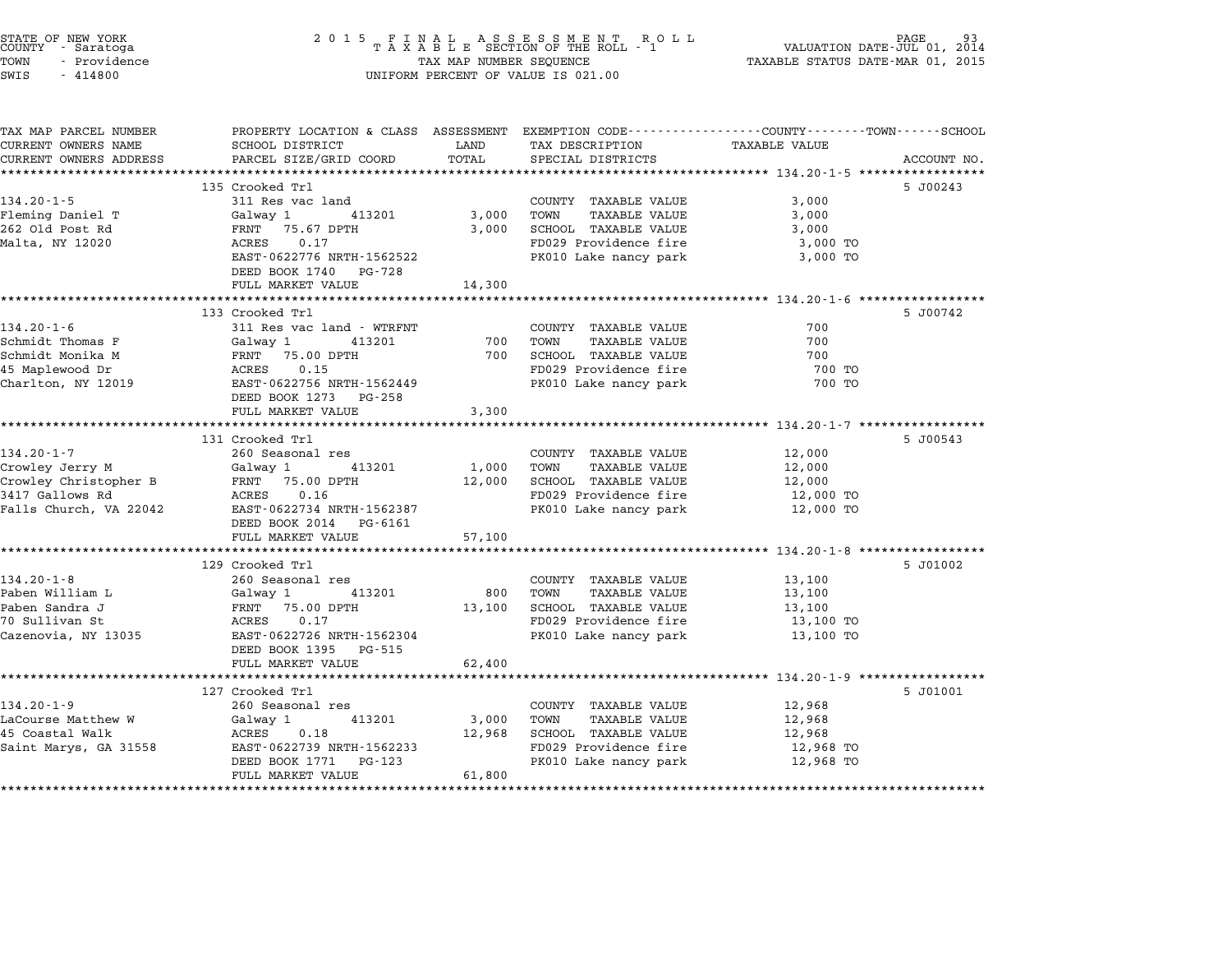| STATE OF NEW YORK<br>COUNTY<br>- Saratoga<br>TOWN<br>- Providence<br>SWIS<br>$-414800$ | 2 0 1 5<br>A S S E S S M E N T<br>F<br>A L<br>R O L L<br>TAXABLE SECTION OF THE ROLL - 1<br>TAX MAP NUMBER SEQUENCE<br>UNIFORM PERCENT OF VALUE IS 021.00 |                |                                                                                                                                      | PAGE<br>VALUATION DATE-JUL 01, 2014<br>TAXABLE STATUS DATE-MAR 01, 2015 |             |
|----------------------------------------------------------------------------------------|-----------------------------------------------------------------------------------------------------------------------------------------------------------|----------------|--------------------------------------------------------------------------------------------------------------------------------------|-------------------------------------------------------------------------|-------------|
| TAX MAP PARCEL NUMBER<br>CURRENT OWNERS NAME<br>CURRENT OWNERS ADDRESS                 | SCHOOL DISTRICT<br>PARCEL SIZE/GRID COORD                                                                                                                 | LAND<br>TOTAL  | PROPERTY LOCATION & CLASS ASSESSMENT EXEMPTION CODE--------------COUNTY------TOWN-----SCHOOL<br>TAX DESCRIPTION<br>SPECIAL DISTRICTS | TAXABLE VALUE                                                           | ACCOUNT NO. |
| **********************                                                                 | **************************                                                                                                                                | ************   |                                                                                                                                      |                                                                         |             |
|                                                                                        | 125 Crooked Trl                                                                                                                                           |                |                                                                                                                                      |                                                                         | 5 J00024    |
| $134.20 - 1 - 10$                                                                      | 260 Seasonal res                                                                                                                                          |                | COUNTY TAXABLE VALUE                                                                                                                 | 7,800                                                                   |             |
| Amell Francine L                                                                       | Galway 1<br>413201                                                                                                                                        | 800            | TOWN<br><b>TAXABLE VALUE</b>                                                                                                         | 7,800                                                                   |             |
| aka Francine L Schoonmaker<br>1483 Grand Blvd                                          | FRNT<br>75.00 DPTH<br>ACRES<br>0.18                                                                                                                       | 7,800          | SCHOOL TAXABLE VALUE<br>FD029 Providence fire                                                                                        | 7,800                                                                   |             |
| Schenectady, NY 12308-2635                                                             | EAST-0622737 NRTH-1562153                                                                                                                                 |                | PK010 Lake nancy park                                                                                                                | 7,800 TO<br>7,800 TO                                                    |             |
|                                                                                        | DEED BOOK 1485<br>PG-99                                                                                                                                   |                |                                                                                                                                      |                                                                         |             |
|                                                                                        | FULL MARKET VALUE                                                                                                                                         | 37,100         |                                                                                                                                      |                                                                         |             |
|                                                                                        | ********************                                                                                                                                      |                |                                                                                                                                      | ********************** 134.20-1-11 ****************                     |             |
|                                                                                        | 123 Crooked Trl                                                                                                                                           |                |                                                                                                                                      |                                                                         | 5 J00173    |
| 134.20-1-11                                                                            | 311 Res vac land                                                                                                                                          |                | COUNTY TAXABLE VALUE<br>TOWN                                                                                                         | 1,400                                                                   |             |
| Postulka Lawrence H<br>12 Dapple Gray Ct                                               | Galway 1<br>413201<br>FRNT 150.00 DPTH                                                                                                                    | 1,400<br>1,400 | <b>TAXABLE VALUE</b><br>SCHOOL TAXABLE VALUE                                                                                         | 1,400<br>1,400                                                          |             |
| Simpsonville, SC 29680                                                                 | ACRES<br>0.33                                                                                                                                             |                | FD029 Providence fire                                                                                                                | 1,400 TO                                                                |             |
|                                                                                        | EAST-0622751 NRTH-1562039                                                                                                                                 |                | PK010 Lake nancy park                                                                                                                | 1,400 TO                                                                |             |
|                                                                                        | DEED BOOK 1775<br>PG-242                                                                                                                                  |                |                                                                                                                                      |                                                                         |             |
|                                                                                        | FULL MARKET VALUE                                                                                                                                         | 6,700          |                                                                                                                                      |                                                                         |             |
|                                                                                        | *************************                                                                                                                                 | ************   |                                                                                                                                      |                                                                         |             |
| $134.20 - 1 - 12$                                                                      | 121 Crooked Trl                                                                                                                                           |                |                                                                                                                                      |                                                                         | 5 J00663    |
| Morley Nancy                                                                           | 311 Res vac land<br>Galway 1<br>413201                                                                                                                    | 1,300          | COUNTY TAXABLE VALUE<br>TOWN<br>TAXABLE VALUE                                                                                        | 1,300<br>1,300                                                          |             |
| 301 Old Ballston Ave                                                                   | FRNT 100.00 DPTH                                                                                                                                          | 1,300          | SCHOOL TAXABLE VALUE                                                                                                                 | 1,300                                                                   |             |
| Ballston Spa, NY 12020                                                                 | ACRES<br>0.28                                                                                                                                             |                | FD029 Providence fire                                                                                                                | 1,300 TO                                                                |             |
|                                                                                        | EAST-0622744 NRTH-1561919                                                                                                                                 |                | PK010 Lake nancy park                                                                                                                | 1,300 TO                                                                |             |
|                                                                                        | DEED BOOK 2012<br>PG-37140                                                                                                                                |                |                                                                                                                                      |                                                                         |             |
|                                                                                        | FULL MARKET VALUE                                                                                                                                         | 6,200          |                                                                                                                                      |                                                                         |             |
|                                                                                        | ********************                                                                                                                                      | **********     |                                                                                                                                      |                                                                         |             |
| 134.20-1-19                                                                            | 107 Crooked Trl<br>260 Seasonal res                                                                                                                       |                | COUNTY TAXABLE VALUE                                                                                                                 | 10,500                                                                  | 5 J00251    |
| Dejnozka Jack A                                                                        | Galway 1<br>413201                                                                                                                                        | 900            | TOWN<br>TAXABLE VALUE                                                                                                                | 10,500                                                                  |             |
| Dejnozka Anne                                                                          | FRNT 160.00 DPTH                                                                                                                                          | 10,500         | SCHOOL TAXABLE VALUE                                                                                                                 | 10,500                                                                  |             |
| 187 Circular St                                                                        | ACRES<br>0.21                                                                                                                                             |                | FD029 Providence fire                                                                                                                | 10,500 TO                                                               |             |
| Saratoga Springs, NY 12866                                                             | EAST-0622825 NRTH-1561054                                                                                                                                 |                | PK010 Lake nancy park                                                                                                                | 10,500 TO                                                               |             |
|                                                                                        | DEED BOOK 2013<br>PG-22261                                                                                                                                |                |                                                                                                                                      |                                                                         |             |
|                                                                                        | FULL MARKET VALUE                                                                                                                                         | 50,000         |                                                                                                                                      |                                                                         |             |
|                                                                                        | 117 Crooked Trl                                                                                                                                           |                |                                                                                                                                      | ************** 134.20-1-22.1 **********                                 | 5 J00191    |
| $134.20 - 1 - 22.1$                                                                    | 311 Res vac land                                                                                                                                          |                | COUNTY TAXABLE VALUE                                                                                                                 | 2,200                                                                   |             |
| Fronk Barry R                                                                          | Galway 1<br>413201                                                                                                                                        | 2,200          | TOWN<br>TAXABLE VALUE                                                                                                                | 2,200                                                                   |             |
| 59 Pashley Rd                                                                          | FRNT 138.00 DPTH                                                                                                                                          | 2,200          | SCHOOL TAXABLE VALUE                                                                                                                 | 2,200                                                                   |             |
| Scotia, NY 12302                                                                       | ACRES<br>0.97                                                                                                                                             |                | FD029 Providence fire                                                                                                                | 2,200 TO                                                                |             |
|                                                                                        | EAST-0622695 NRTH-1561674                                                                                                                                 |                | PK010 Lake nancy park                                                                                                                | 2,200 TO                                                                |             |
|                                                                                        | DEED BOOK 1153<br>PG-260                                                                                                                                  |                |                                                                                                                                      |                                                                         |             |
| *********************                                                                  | FULL MARKET VALUE<br>*********************                                                                                                                | 10,500         |                                                                                                                                      |                                                                         |             |
|                                                                                        |                                                                                                                                                           |                |                                                                                                                                      |                                                                         |             |

STATE OF NEW YORK <sup>2</sup> <sup>0</sup> <sup>1</sup> 5 F I N A L A S S E S S M E N T R O L L PAGE <sup>94</sup> COUNTY - Saratoga <sup>T</sup> <sup>A</sup> <sup>X</sup> <sup>A</sup> <sup>B</sup> <sup>L</sup> <sup>E</sup> SECTION OF THE ROLL - <sup>1</sup> VALUATION DATE-JUL 01, <sup>2014</sup>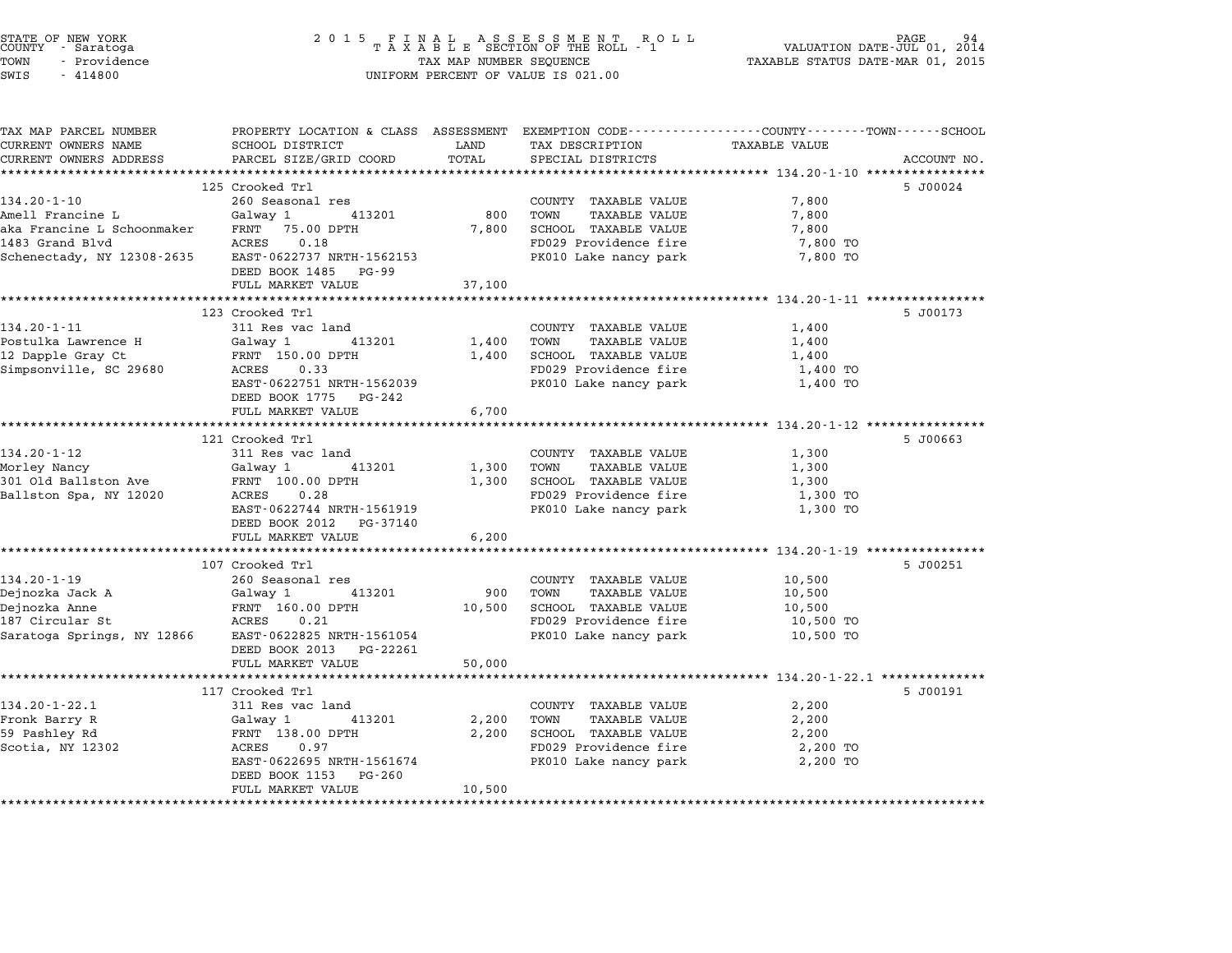| STATE OF NEW YORK<br>COUNTY - Saratoga<br>TOWN<br>- Providence<br>SWIS<br>$-414800$ | 2 0 1 5<br>FINAL ASSESSMENT RO<br>TAXABLE SECTION OF THE ROLL - 1<br>TAX MAP NUMBER SEQUENCE<br>UNIFORM PERCENT OF VALUE IS 021.00 | PAGE<br>VALUATION DATE-JUL 01, 2014<br>TAXABLE STATUS DATE-MAR 01, 2015 |                                                               |                                                          |                    |
|-------------------------------------------------------------------------------------|------------------------------------------------------------------------------------------------------------------------------------|-------------------------------------------------------------------------|---------------------------------------------------------------|----------------------------------------------------------|--------------------|
| TAX MAP PARCEL NUMBER                                                               | PROPERTY LOCATION & CLASS ASSESSMENT EXEMPTION CODE---------------COUNTY-------TOWN------SCHOOL                                    |                                                                         |                                                               |                                                          |                    |
| CURRENT OWNERS NAME                                                                 | SCHOOL DISTRICT                                                                                                                    | LAND                                                                    | TAX DESCRIPTION                                               | TAXABLE VALUE                                            |                    |
| CURRENT OWNERS ADDRESS                                                              | PARCEL SIZE/GRID COORD<br>****************                                                                                         | TOTAL<br>**************************                                     | SPECIAL DISTRICTS                                             | *************************** 134.20-1-22.2 ************** | ACCOUNT NO.        |
|                                                                                     | 119 Crooked Trl                                                                                                                    |                                                                         |                                                               |                                                          |                    |
| $134.20 - 1 - 22.2$                                                                 | 311 Res vac land                                                                                                                   |                                                                         | COUNTY TAXABLE VALUE                                          | 2,200                                                    |                    |
| Fronk Bruce W                                                                       | Galway 1<br>413201                                                                                                                 | 2,200                                                                   | TOWN<br>TAXABLE VALUE                                         | 2,200                                                    |                    |
| c/o Kim T. Dugan etal                                                               | Life estate                                                                                                                        | 2,200                                                                   | SCHOOL TAXABLE VALUE                                          | 2,200                                                    |                    |
| 65 Pashley Rd                                                                       | FRNT 150.00 DPTH                                                                                                                   |                                                                         | FD029 Providence fire                                         | 2,200 TO                                                 |                    |
| Glenville, NY 12302                                                                 | ACRES<br>0.81                                                                                                                      |                                                                         | PK010 Lake nancy park                                         | 2,200 TO                                                 |                    |
|                                                                                     | EAST-0622649 NRTH-1561798                                                                                                          |                                                                         |                                                               |                                                          |                    |
|                                                                                     | DEED BOOK 2014 PG-5673                                                                                                             |                                                                         |                                                               |                                                          |                    |
|                                                                                     | FULL MARKET VALUE<br>************************                                                                                      | 10,500<br>*************                                                 |                                                               | ************************ 134.20-1-23 *****************   |                    |
|                                                                                     | 141 Crooked Trl                                                                                                                    |                                                                         |                                                               |                                                          | 5 J00741           |
| $134.20 - 1 - 23$                                                                   | 210 1 Family Res                                                                                                                   |                                                                         | RES STAR<br>41854                                             | $\overline{0}$                                           | $\Omega$<br>8,360  |
| Talley Dawn M                                                                       | 413201<br>Galway 1                                                                                                                 | 3,000                                                                   | COUNTY TAXABLE VALUE                                          | 47,500                                                   |                    |
| 141 Crooked Trl                                                                     | FRNT 125.86 DPTH                                                                                                                   | 47,500                                                                  | TOWN<br>TAXABLE VALUE                                         | 47,500                                                   |                    |
| Middle Grove, NY 12850                                                              | ACRES<br>0.83                                                                                                                      |                                                                         | SCHOOL TAXABLE VALUE                                          | 39,140                                                   |                    |
|                                                                                     | EAST-0622801 NRTH-1562716                                                                                                          |                                                                         | FD029 Providence fire                                         | 47,500 TO                                                |                    |
|                                                                                     | DEED BOOK 1673 PG-454                                                                                                              |                                                                         | PK010 Lake nancy park                                         | 47,500 TO                                                |                    |
|                                                                                     | FULL MARKET VALUE<br>**************************                                                                                    | 226,200<br>************                                                 | ******************************** 134.20-1-24 **************** |                                                          |                    |
|                                                                                     | 137 Crooked Trl                                                                                                                    |                                                                         |                                                               |                                                          |                    |
| 134.20-1-24                                                                         | 311 Res vac land                                                                                                                   |                                                                         | COUNTY TAXABLE VALUE                                          | 550                                                      |                    |
| Fleming Daniel T                                                                    | Galway 1 413201                                                                                                                    | 550                                                                     | TOWN<br><b>TAXABLE VALUE</b>                                  | 550                                                      |                    |
| 262 Old Post Rd                                                                     | FRNT 39.00 DPTH                                                                                                                    | 550                                                                     | SCHOOL TAXABLE VALUE                                          | 550                                                      |                    |
| Malta, NY 12020                                                                     | ACRES 0.13                                                                                                                         |                                                                         | FD029 Providence fire                                         | 550 TO                                                   |                    |
|                                                                                     | EAST-0622787 NRTH-1562594                                                                                                          |                                                                         | PK010 Lake nancy park                                         | 550 TO                                                   |                    |
|                                                                                     | DEED BOOK 1740 PG-730                                                                                                              |                                                                         |                                                               |                                                          |                    |
|                                                                                     | FULL MARKET VALUE                                                                                                                  | 2,600                                                                   |                                                               | ********************** 134.20-1-25 *****************     |                    |
|                                                                                     | 113 Crooked Trl                                                                                                                    |                                                                         |                                                               |                                                          | 5 J01122           |
| $134.20 - 1 - 25$                                                                   | 210 1 Family Res                                                                                                                   |                                                                         | SR STAR<br>41834                                              | $\overline{0}$                                           | $\Omega$<br>12,900 |
| Kimball George A                                                                    | Galway 1 413201                                                                                                                    | 4,000                                                                   | COUNTY TAXABLE VALUE                                          | 12,900                                                   |                    |
| Kimball Susan D                                                                     | Also Deeds 1265/733 &                                                                                                              | 12,900 TOWN                                                             | TAXABLE VALUE                                                 | 12,900                                                   |                    |
| 113 Crooked Trl                                                                     | 1564/575                                                                                                                           |                                                                         | SCHOOL TAXABLE VALUE                                          | $\mathbf 0$                                              |                    |
| Middle Grove, NY 12850-1420                                                         | FRNT 472.93 DPTH                                                                                                                   |                                                                         | FD029 Providence fire                                         | 12,900 TO                                                |                    |
|                                                                                     | ACRES<br>5.21<br>EAST-0622646 NRTH-1561366                                                                                         |                                                                         | PK010 Lake nancy park                                         | 12,900 TO                                                |                    |
|                                                                                     | DEED BOOK 1421 PG-23                                                                                                               |                                                                         |                                                               |                                                          |                    |
|                                                                                     | FULL MARKET VALUE                                                                                                                  | 61,400                                                                  |                                                               |                                                          |                    |
|                                                                                     | ************************                                                                                                           | ************                                                            |                                                               | ********************* 134.20-3-3 ******************      |                    |
|                                                                                     | 156 Crooked Trl                                                                                                                    |                                                                         |                                                               |                                                          | 5 J00510           |
| $134.20 - 3 - 3$                                                                    | 260 Seasonal res - WTRFNT                                                                                                          |                                                                         | COUNTY TAXABLE VALUE                                          | 16,900                                                   |                    |
| Ryan James T                                                                        | 413201<br>Galway 1                                                                                                                 | 2,700                                                                   | TOWN<br><b>TAXABLE VALUE</b>                                  | 16,900                                                   |                    |
| Ryan Deborah E                                                                      | FRNT 100.00 DPTH                                                                                                                   | 16,900                                                                  | SCHOOL TAXABLE VALUE                                          | 16,900                                                   |                    |
| 12 Windsor Dr                                                                       | 0.25<br>ACRES                                                                                                                      |                                                                         | FD029 Providence fire                                         | 16,900 TO                                                |                    |
| Albany, NY 12205                                                                    | EAST-0623170 NRTH-1562857<br>DEED BOOK 1294 PG-297                                                                                 |                                                                         | PK010 Lake nancy park                                         | 16,900 TO                                                |                    |
|                                                                                     | FULL MARKET VALUE                                                                                                                  | 80,500                                                                  |                                                               |                                                          |                    |
|                                                                                     |                                                                                                                                    | ***********                                                             |                                                               |                                                          |                    |

STATE OF NEW YORK <sup>2</sup> <sup>0</sup> <sup>1</sup> 5 F I N A L A S S E S S M E N T R O L L PAGE <sup>95</sup> COUNTY - Saratoga <sup>T</sup> <sup>A</sup> <sup>X</sup> <sup>A</sup> <sup>B</sup> <sup>L</sup> <sup>E</sup> SECTION OF THE ROLL - <sup>1</sup> VALUATION DATE-JUL 01, <sup>2014</sup>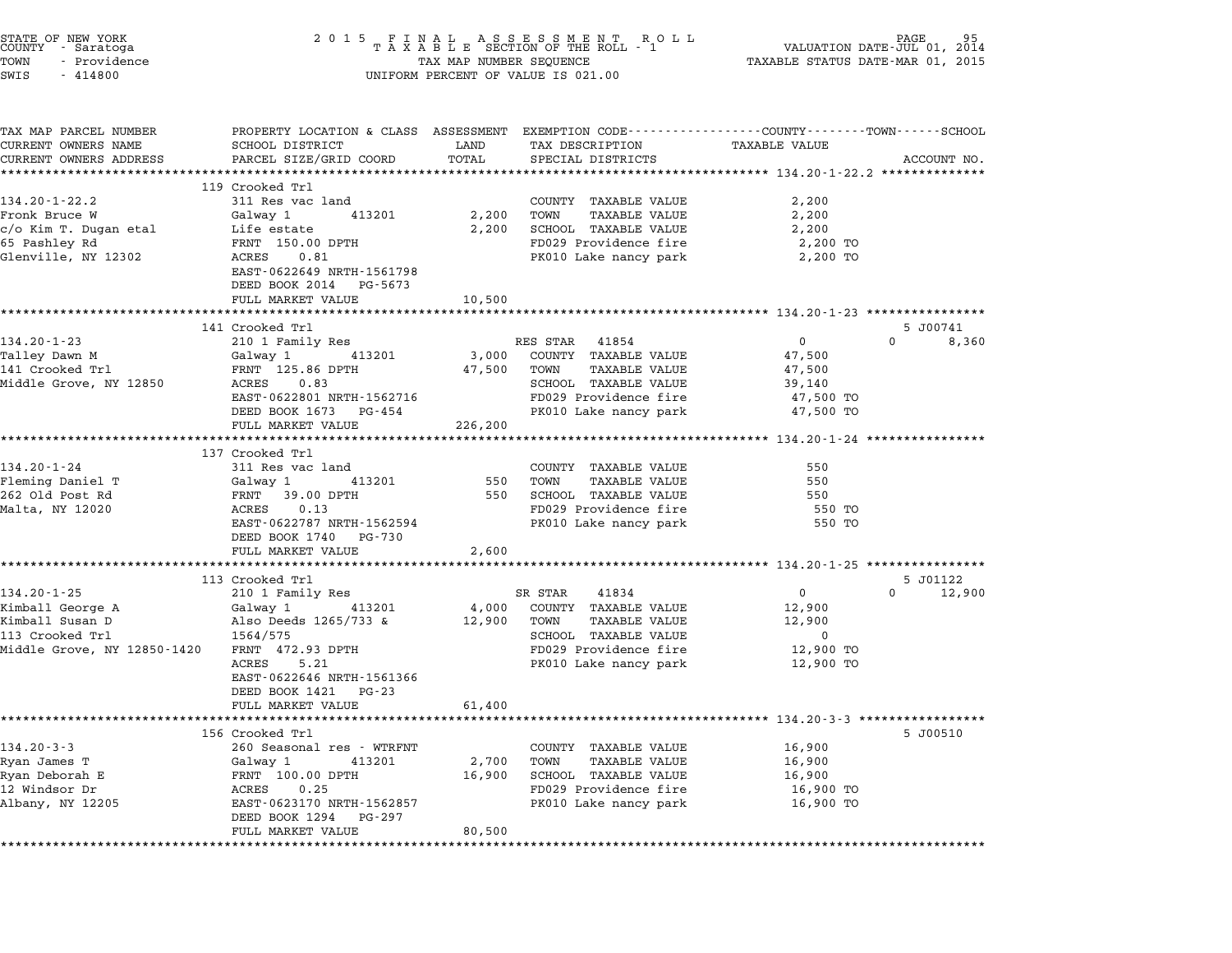| STATE OF NEW YORK<br>COUNTY - Saratoga<br>TOWN<br>- Providence<br>SWIS<br>$-414800$ | $\begin{array}{cccccccccccccc} 2& 0& 1& 5 & & F & I & N & A & L & & A & S & S & E & S & S & M & E & N & T & & R & O & L \\ & & T & A & X & A & B & L & E & SECTION & OF & THE & ROLL & - & 1 \end{array}$<br>PAGE<br>VALUATION DATE-JUL 01, 2014<br>TAXABLE STATUS DATE-MAR 01, 2015<br>TAX MAP NUMBER SEQUENCE<br>UNIFORM PERCENT OF VALUE IS 021.00 |         |                                                |                        |             |
|-------------------------------------------------------------------------------------|-------------------------------------------------------------------------------------------------------------------------------------------------------------------------------------------------------------------------------------------------------------------------------------------------------------------------------------------------------|---------|------------------------------------------------|------------------------|-------------|
| TAX MAP PARCEL NUMBER                                                               | PROPERTY LOCATION & CLASS ASSESSMENT EXEMPTION CODE---------------COUNTY-------TOWN-----SCHOOL                                                                                                                                                                                                                                                        |         |                                                |                        |             |
| CURRENT OWNERS NAME                                                                 | SCHOOL DISTRICT                                                                                                                                                                                                                                                                                                                                       | LAND    | TAX DESCRIPTION                                | <b>TAXABLE VALUE</b>   |             |
| CURRENT OWNERS ADDRESS                                                              | PARCEL SIZE/GRID COORD                                                                                                                                                                                                                                                                                                                                | TOTAL   | SPECIAL DISTRICTS                              |                        | ACCOUNT NO. |
|                                                                                     | 154 Crooked Trl                                                                                                                                                                                                                                                                                                                                       |         |                                                |                        | 5 J00022    |
| $134.20 - 3 - 4$                                                                    | 311 Res vac land - WTRFNT                                                                                                                                                                                                                                                                                                                             |         | COUNTY TAXABLE VALUE                           | 3,000                  |             |
| Ryan Genevieve                                                                      | Galway 1<br>413201                                                                                                                                                                                                                                                                                                                                    | 3,000   | TOWN<br><b>TAXABLE VALUE</b>                   | 3,000                  |             |
| Ryan James T                                                                        | FRNT 91.00 DPTH                                                                                                                                                                                                                                                                                                                                       | 3,000   | SCHOOL TAXABLE VALUE                           | 3,000                  |             |
| 12 Windsor Dr                                                                       | ACRES<br>0.30                                                                                                                                                                                                                                                                                                                                         |         | FD029 Providence fire                          | 3,000 TO               |             |
| Albany, NY 12205                                                                    | EAST-0623112 NRTH-1562774                                                                                                                                                                                                                                                                                                                             |         | PK010 Lake nancy park                          | 3,000 TO               |             |
|                                                                                     | DEED BOOK 1498 PG-188                                                                                                                                                                                                                                                                                                                                 |         |                                                |                        |             |
|                                                                                     | FULL MARKET VALUE                                                                                                                                                                                                                                                                                                                                     | 14,300  |                                                |                        |             |
|                                                                                     |                                                                                                                                                                                                                                                                                                                                                       |         |                                                |                        |             |
|                                                                                     | 152 Crooked Trl                                                                                                                                                                                                                                                                                                                                       |         |                                                |                        | 5 J00889    |
| $134.20 - 3 - 5$                                                                    | 270 Mfg housing - WTRFNT                                                                                                                                                                                                                                                                                                                              |         | COUNTY TAXABLE VALUE                           | 4,900                  |             |
| Fleming Daniel T                                                                    | Galway 1<br>413201                                                                                                                                                                                                                                                                                                                                    | 2,400   | TOWN<br>TAXABLE VALUE                          | 4,900                  |             |
| Fleming Patricia A                                                                  | FRNT 75.00 DPTH                                                                                                                                                                                                                                                                                                                                       | 4,900   | SCHOOL TAXABLE VALUE                           | 4,900                  |             |
| 262 Old Post Rd                                                                     | 0.22<br>ACRES                                                                                                                                                                                                                                                                                                                                         |         | FD029 Providence fire                          | 4,900 TO               |             |
| Malta, NY 12020                                                                     | EAST-0623055 NRTH-1562705                                                                                                                                                                                                                                                                                                                             |         | PK010 Lake nancy park                          | 4,900 TO               |             |
|                                                                                     | DEED BOOK 1693 PG-5                                                                                                                                                                                                                                                                                                                                   |         |                                                |                        |             |
|                                                                                     | FULL MARKET VALUE                                                                                                                                                                                                                                                                                                                                     | 23,300  |                                                |                        |             |
|                                                                                     | 150 Crooked Trl                                                                                                                                                                                                                                                                                                                                       |         |                                                |                        | 5 J00698    |
| $134.20 - 3 - 6$                                                                    | 270 Mfg housing - WTRFNT                                                                                                                                                                                                                                                                                                                              |         | COUNTY TAXABLE VALUE                           | 3,900                  |             |
| Mitchell Arthur                                                                     | Galway 1<br>413201                                                                                                                                                                                                                                                                                                                                    | 2,600   | TOWN<br><b>TAXABLE VALUE</b>                   | 3,900                  |             |
| Mitchell Anna                                                                       | FRNT 77.00 DPTH                                                                                                                                                                                                                                                                                                                                       | 3,900   | SCHOOL TAXABLE VALUE                           | 3,900                  |             |
| 203 Glen Ave                                                                        | 0.24<br>ACRES                                                                                                                                                                                                                                                                                                                                         |         | FD029 Providence fire                          | 3,900 TO               |             |
| Scotia, NY 12302                                                                    | EAST-0623010 NRTH-1562646                                                                                                                                                                                                                                                                                                                             |         | PK010 Lake nancy park                          | 3,900 TO               |             |
|                                                                                     | DEED BOOK 1604 PG-102                                                                                                                                                                                                                                                                                                                                 |         |                                                |                        |             |
|                                                                                     | FULL MARKET VALUE                                                                                                                                                                                                                                                                                                                                     | 18,600  |                                                |                        |             |
|                                                                                     |                                                                                                                                                                                                                                                                                                                                                       |         |                                                |                        |             |
|                                                                                     | 148 Crooked Trl                                                                                                                                                                                                                                                                                                                                       |         |                                                |                        | 5 J00425    |
| $134.20 - 3 - 7$                                                                    | 260 Seasonal res - WTRFNT                                                                                                                                                                                                                                                                                                                             |         | COUNTY TAXABLE VALUE                           | 12,400                 |             |
| Knapp Debra                                                                         | Galway 1<br>413201                                                                                                                                                                                                                                                                                                                                    | 1,600   | TOWN<br><b>TAXABLE VALUE</b>                   | 12,400                 |             |
| 337 Marlboro                                                                        | FRNT<br>60.00 DPTH                                                                                                                                                                                                                                                                                                                                    | 12,400  | SCHOOL TAXABLE VALUE                           | 12,400                 |             |
| Aiken, SC 29801                                                                     | 0.15<br>ACRES                                                                                                                                                                                                                                                                                                                                         |         | FD029 Providence fire                          | 12,400 TO              |             |
|                                                                                     | EAST-0622959 NRTH-1562594<br>DEED BOOK 2007 PG-38005                                                                                                                                                                                                                                                                                                  |         | PK010 Lake nancy park                          | 12,400 TO              |             |
|                                                                                     | FULL MARKET VALUE                                                                                                                                                                                                                                                                                                                                     | 59,000  |                                                |                        |             |
|                                                                                     |                                                                                                                                                                                                                                                                                                                                                       |         |                                                |                        |             |
|                                                                                     | 146 Crooked Trl                                                                                                                                                                                                                                                                                                                                       |         |                                                |                        | 5 J00245    |
| $134.20 - 3 - 8$                                                                    | 260 Seasonal res - WTRFNT                                                                                                                                                                                                                                                                                                                             |         | COUNTY TAXABLE VALUE                           | 22,885                 |             |
| Arnold Larry J<br>Arnold Elaine                                                     | Galway 1<br>413201                                                                                                                                                                                                                                                                                                                                    | 3,000   | TOWN<br>TAXABLE VALUE<br>SCHOOL TAXABLE VALUE  | 22,885                 |             |
| 7 Jason Ln                                                                          | FRNT 100.00 DPTH<br>0.28                                                                                                                                                                                                                                                                                                                              | 22,885  |                                                | 22,885                 |             |
| Clifton Park, NY 12065                                                              | ACRES<br>EAST-0622916 NRTH-1562524                                                                                                                                                                                                                                                                                                                    |         | FD029 Providence fire<br>PK010 Lake nancy park | 22,885 TO<br>22,885 TO |             |
|                                                                                     | DEED BOOK 1630<br>PG-397                                                                                                                                                                                                                                                                                                                              |         |                                                |                        |             |
|                                                                                     | FULL MARKET VALUE                                                                                                                                                                                                                                                                                                                                     | 109,000 |                                                |                        |             |
|                                                                                     |                                                                                                                                                                                                                                                                                                                                                       |         |                                                |                        |             |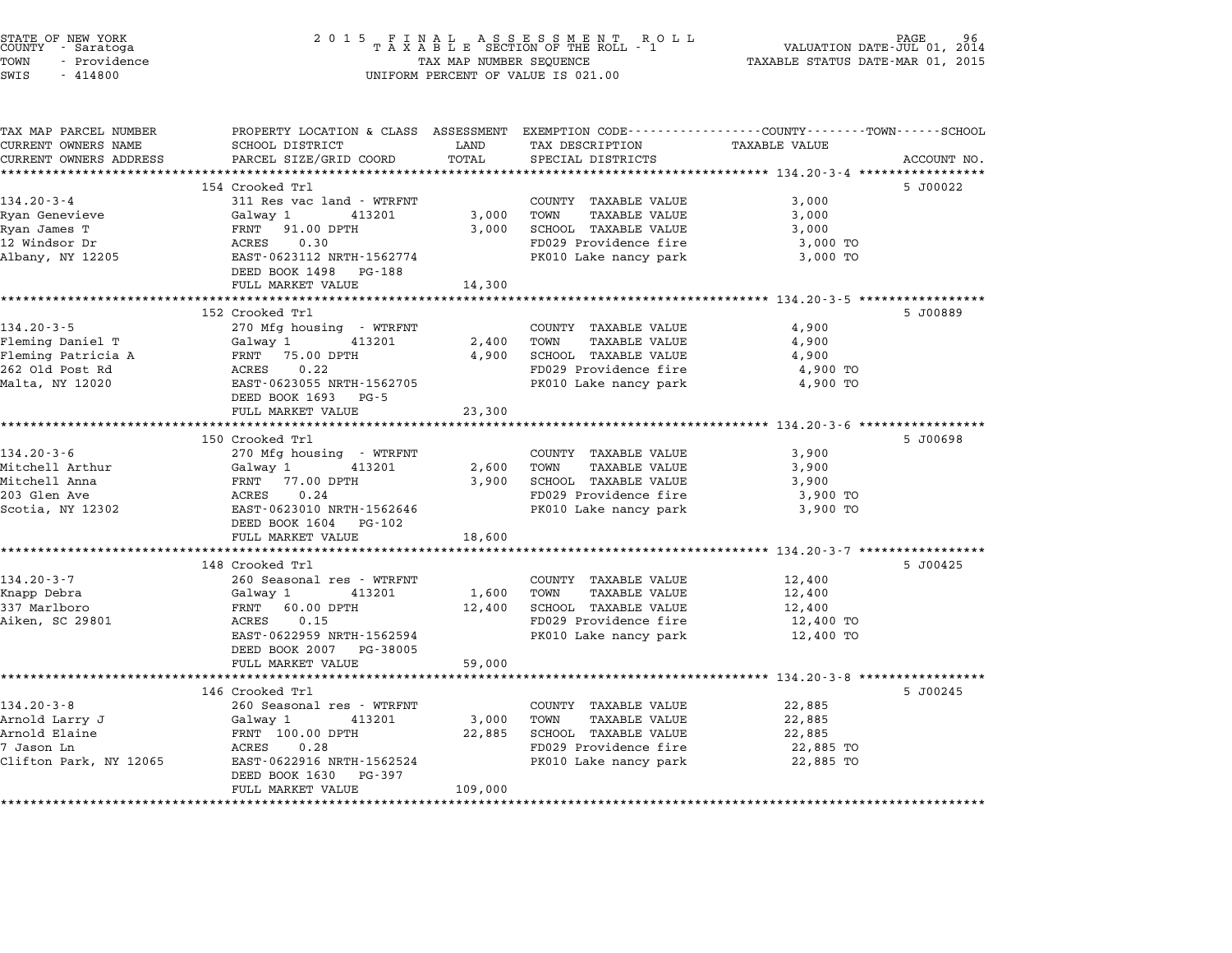| 2 0 1 5                                            | PAGE<br>VALUATION DATE-JUL 01,<br>2014<br>TAXABLE STATUS DATE-MAR 01, 2015                                                                                                                                                                                                                                                                                                                                                                                               |                                                |                                                                                                                                                                                                                                                                                                                                                                                      |                                                                                                                                                                                                                                                                                                                                                            |
|----------------------------------------------------|--------------------------------------------------------------------------------------------------------------------------------------------------------------------------------------------------------------------------------------------------------------------------------------------------------------------------------------------------------------------------------------------------------------------------------------------------------------------------|------------------------------------------------|--------------------------------------------------------------------------------------------------------------------------------------------------------------------------------------------------------------------------------------------------------------------------------------------------------------------------------------------------------------------------------------|------------------------------------------------------------------------------------------------------------------------------------------------------------------------------------------------------------------------------------------------------------------------------------------------------------------------------------------------------------|
| SCHOOL DISTRICT                                    | LAND                                                                                                                                                                                                                                                                                                                                                                                                                                                                     | TAX DESCRIPTION                                | TAXABLE VALUE                                                                                                                                                                                                                                                                                                                                                                        |                                                                                                                                                                                                                                                                                                                                                            |
|                                                    |                                                                                                                                                                                                                                                                                                                                                                                                                                                                          |                                                |                                                                                                                                                                                                                                                                                                                                                                                      | ACCOUNT NO.                                                                                                                                                                                                                                                                                                                                                |
|                                                    |                                                                                                                                                                                                                                                                                                                                                                                                                                                                          |                                                |                                                                                                                                                                                                                                                                                                                                                                                      | 5 J00508                                                                                                                                                                                                                                                                                                                                                   |
|                                                    |                                                                                                                                                                                                                                                                                                                                                                                                                                                                          | COUNTY TAXABLE VALUE                           |                                                                                                                                                                                                                                                                                                                                                                                      |                                                                                                                                                                                                                                                                                                                                                            |
| Galway 1<br>413201                                 | 3,300                                                                                                                                                                                                                                                                                                                                                                                                                                                                    | TOWN<br><b>TAXABLE VALUE</b>                   | 18,500                                                                                                                                                                                                                                                                                                                                                                               |                                                                                                                                                                                                                                                                                                                                                            |
| FRNT 110.00 DPTH                                   | 18,500                                                                                                                                                                                                                                                                                                                                                                                                                                                                   | SCHOOL TAXABLE VALUE                           | 18,500                                                                                                                                                                                                                                                                                                                                                                               |                                                                                                                                                                                                                                                                                                                                                            |
| ACRES<br>0.30                                      |                                                                                                                                                                                                                                                                                                                                                                                                                                                                          | FD029 Providence fire                          | 18,500 TO                                                                                                                                                                                                                                                                                                                                                                            |                                                                                                                                                                                                                                                                                                                                                            |
|                                                    |                                                                                                                                                                                                                                                                                                                                                                                                                                                                          |                                                |                                                                                                                                                                                                                                                                                                                                                                                      |                                                                                                                                                                                                                                                                                                                                                            |
|                                                    |                                                                                                                                                                                                                                                                                                                                                                                                                                                                          |                                                |                                                                                                                                                                                                                                                                                                                                                                                      |                                                                                                                                                                                                                                                                                                                                                            |
| ***********************                            |                                                                                                                                                                                                                                                                                                                                                                                                                                                                          |                                                |                                                                                                                                                                                                                                                                                                                                                                                      |                                                                                                                                                                                                                                                                                                                                                            |
|                                                    |                                                                                                                                                                                                                                                                                                                                                                                                                                                                          |                                                |                                                                                                                                                                                                                                                                                                                                                                                      | 5 J00965                                                                                                                                                                                                                                                                                                                                                   |
| 270 Mfg housing                                    |                                                                                                                                                                                                                                                                                                                                                                                                                                                                          | COUNTY TAXABLE VALUE                           | 8,000                                                                                                                                                                                                                                                                                                                                                                                |                                                                                                                                                                                                                                                                                                                                                            |
| Galway 1<br>413201                                 | 3,000                                                                                                                                                                                                                                                                                                                                                                                                                                                                    | TOWN<br>TAXABLE VALUE                          | 8,000                                                                                                                                                                                                                                                                                                                                                                                |                                                                                                                                                                                                                                                                                                                                                            |
| 59.90 DPTH<br>FRNT                                 | 8,000                                                                                                                                                                                                                                                                                                                                                                                                                                                                    | SCHOOL TAXABLE VALUE                           | 8,000                                                                                                                                                                                                                                                                                                                                                                                |                                                                                                                                                                                                                                                                                                                                                            |
| ACRES                                              |                                                                                                                                                                                                                                                                                                                                                                                                                                                                          | FD029 Providence fire                          | 8,000 TO                                                                                                                                                                                                                                                                                                                                                                             |                                                                                                                                                                                                                                                                                                                                                            |
| DEED BOOK 2010 PG-18320                            |                                                                                                                                                                                                                                                                                                                                                                                                                                                                          |                                                |                                                                                                                                                                                                                                                                                                                                                                                      |                                                                                                                                                                                                                                                                                                                                                            |
| FULL MARKET VALUE                                  | 38,100                                                                                                                                                                                                                                                                                                                                                                                                                                                                   |                                                |                                                                                                                                                                                                                                                                                                                                                                                      |                                                                                                                                                                                                                                                                                                                                                            |
|                                                    |                                                                                                                                                                                                                                                                                                                                                                                                                                                                          |                                                |                                                                                                                                                                                                                                                                                                                                                                                      |                                                                                                                                                                                                                                                                                                                                                            |
|                                                    |                                                                                                                                                                                                                                                                                                                                                                                                                                                                          |                                                |                                                                                                                                                                                                                                                                                                                                                                                      | 5 J00172                                                                                                                                                                                                                                                                                                                                                   |
|                                                    |                                                                                                                                                                                                                                                                                                                                                                                                                                                                          |                                                |                                                                                                                                                                                                                                                                                                                                                                                      |                                                                                                                                                                                                                                                                                                                                                            |
| FRNT 30.00 DPTH                                    | 16,000                                                                                                                                                                                                                                                                                                                                                                                                                                                                   | SCHOOL TAXABLE VALUE                           | 16,000                                                                                                                                                                                                                                                                                                                                                                               |                                                                                                                                                                                                                                                                                                                                                            |
| ACRES<br>0.10                                      |                                                                                                                                                                                                                                                                                                                                                                                                                                                                          | FD029 Providence fire                          | 16,000 TO                                                                                                                                                                                                                                                                                                                                                                            |                                                                                                                                                                                                                                                                                                                                                            |
| EAST-0622865 NRTH-1562239<br>DEED BOOK 1626 PG-783 |                                                                                                                                                                                                                                                                                                                                                                                                                                                                          | PK010 Lake nancy park                          | 16,000 TO                                                                                                                                                                                                                                                                                                                                                                            |                                                                                                                                                                                                                                                                                                                                                            |
| FULL MARKET VALUE                                  | 76,200                                                                                                                                                                                                                                                                                                                                                                                                                                                                   |                                                |                                                                                                                                                                                                                                                                                                                                                                                      |                                                                                                                                                                                                                                                                                                                                                            |
|                                                    |                                                                                                                                                                                                                                                                                                                                                                                                                                                                          |                                                |                                                                                                                                                                                                                                                                                                                                                                                      |                                                                                                                                                                                                                                                                                                                                                            |
|                                                    |                                                                                                                                                                                                                                                                                                                                                                                                                                                                          |                                                |                                                                                                                                                                                                                                                                                                                                                                                      | 5 J00144                                                                                                                                                                                                                                                                                                                                                   |
|                                                    |                                                                                                                                                                                                                                                                                                                                                                                                                                                                          |                                                |                                                                                                                                                                                                                                                                                                                                                                                      |                                                                                                                                                                                                                                                                                                                                                            |
|                                                    |                                                                                                                                                                                                                                                                                                                                                                                                                                                                          |                                                |                                                                                                                                                                                                                                                                                                                                                                                      |                                                                                                                                                                                                                                                                                                                                                            |
|                                                    |                                                                                                                                                                                                                                                                                                                                                                                                                                                                          |                                                |                                                                                                                                                                                                                                                                                                                                                                                      |                                                                                                                                                                                                                                                                                                                                                            |
| EAST-0622871 NRTH-1562189                          |                                                                                                                                                                                                                                                                                                                                                                                                                                                                          | PK010 Lake nancy park                          | 17,500 TO                                                                                                                                                                                                                                                                                                                                                                            |                                                                                                                                                                                                                                                                                                                                                            |
| DEED BOOK 1457 PG-762                              |                                                                                                                                                                                                                                                                                                                                                                                                                                                                          |                                                |                                                                                                                                                                                                                                                                                                                                                                                      |                                                                                                                                                                                                                                                                                                                                                            |
| FULL MARKET VALUE                                  | 83,300                                                                                                                                                                                                                                                                                                                                                                                                                                                                   |                                                |                                                                                                                                                                                                                                                                                                                                                                                      |                                                                                                                                                                                                                                                                                                                                                            |
|                                                    |                                                                                                                                                                                                                                                                                                                                                                                                                                                                          |                                                |                                                                                                                                                                                                                                                                                                                                                                                      |                                                                                                                                                                                                                                                                                                                                                            |
|                                                    |                                                                                                                                                                                                                                                                                                                                                                                                                                                                          |                                                |                                                                                                                                                                                                                                                                                                                                                                                      | 5 J00750                                                                                                                                                                                                                                                                                                                                                   |
|                                                    |                                                                                                                                                                                                                                                                                                                                                                                                                                                                          | TOWN<br>TAXABLE VALUE                          | 17,900                                                                                                                                                                                                                                                                                                                                                                               |                                                                                                                                                                                                                                                                                                                                                            |
|                                                    |                                                                                                                                                                                                                                                                                                                                                                                                                                                                          |                                                |                                                                                                                                                                                                                                                                                                                                                                                      |                                                                                                                                                                                                                                                                                                                                                            |
| Galway 1<br>413201                                 | 1,400                                                                                                                                                                                                                                                                                                                                                                                                                                                                    |                                                |                                                                                                                                                                                                                                                                                                                                                                                      |                                                                                                                                                                                                                                                                                                                                                            |
| 62.96 DPTH<br>FRNT<br>ACRES<br>0.14                | 17,900                                                                                                                                                                                                                                                                                                                                                                                                                                                                   | SCHOOL TAXABLE VALUE                           | 17,900                                                                                                                                                                                                                                                                                                                                                                               |                                                                                                                                                                                                                                                                                                                                                            |
| EAST-0622876 NRTH-1562132                          |                                                                                                                                                                                                                                                                                                                                                                                                                                                                          | FD029 Providence fire<br>PK010 Lake nancy park | 17,900 TO<br>17,900 TO                                                                                                                                                                                                                                                                                                                                                               |                                                                                                                                                                                                                                                                                                                                                            |
|                                                    | PARCEL SIZE/GRID COORD<br>144 Crooked Trl<br>260 Seasonal res - WTRFNT<br>EAST-0622881 NRTH-1562430<br>DEED BOOK 1300 PG-62<br>FULL MARKET VALUE<br>142 Crooked Trl<br>0.14<br>EAST-0622852 NRTH-1562361<br>138 Crooked Trl<br>260 Seasonal res - WTRFNT<br>Galway 1<br>413201<br>*************************<br>136 Crooked Trl<br>260 Seasonal res - WTRFNT<br>Galway 1<br>413201<br>FRNT<br>70.00 DPTH<br>0.15<br>ACRES<br>134 Crooked Trl<br>260 Seasonal res - WTRFNT | TOTAL<br>88,100<br>1,100<br>1,600<br>17,500    | FINAL ASSESSMENT RO<br>TAXABLE SECTION OF THE ROLL - 1<br>R O L L<br>TAX MAP NUMBER SEQUENCE<br>UNIFORM PERCENT OF VALUE IS 021.00<br>SPECIAL DISTRICTS<br>PK010 Lake nancy park<br>PK010 Lake nancy park<br>COUNTY TAXABLE VALUE<br>TOWN<br>TAXABLE VALUE<br>COUNTY TAXABLE VALUE<br>TOWN<br>TAXABLE VALUE<br>SCHOOL TAXABLE VALUE<br>FD029 Providence fire<br>COUNTY TAXABLE VALUE | PROPERTY LOCATION & CLASS ASSESSMENT EXEMPTION CODE--------------COUNTY-------TOWN------SCHOOL<br>18,500<br>18,500 TO<br>**************** 134.20-3-10 *****************<br>8,000 TO<br>16,000<br>16,000<br>********************* 134.20-3-14 *****************<br>17,500<br>17,500<br>17,500<br>17,500 TO<br>********** 134.20-3-15 ************<br>17,900 |

STATE OF NEW YORK <sup>2</sup> <sup>0</sup> <sup>1</sup> 5 F I N A L A S S E S S M E N T R O L L PAGE <sup>97</sup> COUNTY - Saratoga <sup>T</sup> <sup>A</sup> <sup>X</sup> <sup>A</sup> <sup>B</sup> <sup>L</sup> <sup>E</sup> SECTION OF THE ROLL - <sup>1</sup> VALUATION DATE-JUL 01, <sup>2014</sup>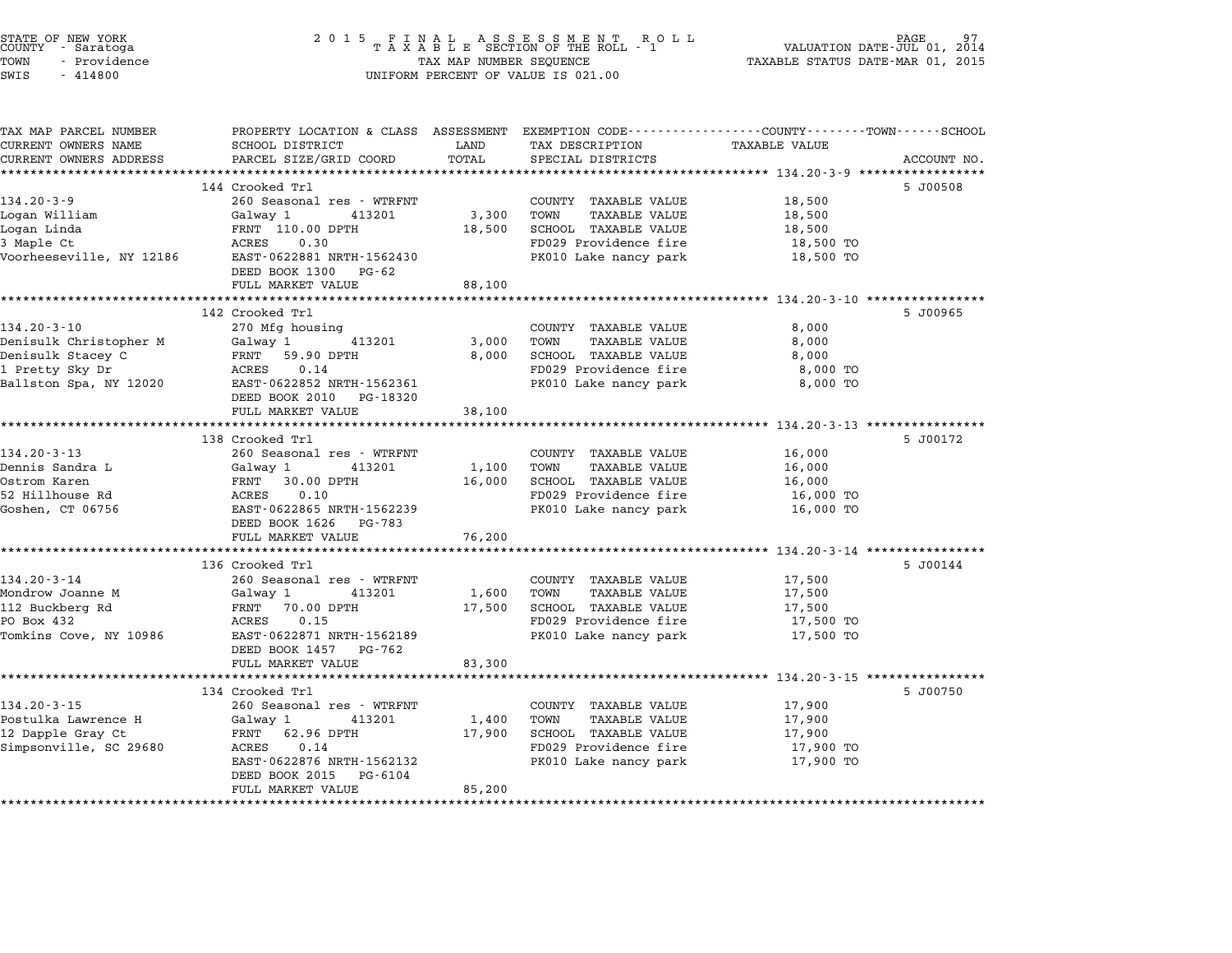| STATE OF NEW YORK<br>COUNTY – Saratoga<br>TOWN<br>- Providence<br>SWIS<br>$-414800$                    | 2 0 1 5<br>FINAL ASSESSMENT RO<br>TAXABLE SECTION OF THE ROLL - 1<br>R O L L<br>TAX MAP NUMBER SEQUENCE<br>UNIFORM PERCENT OF VALUE IS 021.00                                                                                    |                            |                                                                                                                                | 98<br>PAGE<br>VALUATION DATE-JUL 01, 2014<br>TAXABLE STATUS DATE-MAR 01, 2015 |             |
|--------------------------------------------------------------------------------------------------------|----------------------------------------------------------------------------------------------------------------------------------------------------------------------------------------------------------------------------------|----------------------------|--------------------------------------------------------------------------------------------------------------------------------|-------------------------------------------------------------------------------|-------------|
| TAX MAP PARCEL NUMBER<br>CURRENT OWNERS NAME<br>CURRENT OWNERS ADDRESS                                 | PROPERTY LOCATION & CLASS ASSESSMENT EXEMPTION CODE---------------COUNTY-------TOWN------SCHOOL<br>SCHOOL DISTRICT<br>PARCEL SIZE/GRID COORD                                                                                     | LAND<br>TOTAL              | TAX DESCRIPTION<br>SPECIAL DISTRICTS                                                                                           | TAXABLE VALUE                                                                 | ACCOUNT NO. |
| $134.20 - 3 - 16$<br>Shyne William<br>Shyne Sharon<br>9 Kashmiri Ter<br>Clifton Park, NY 12065         | 132 Crooked Trl<br>260 Seasonal res - WTRFNT<br>Galway 1<br>413201<br>FRNT 100.00 DPTH<br>ACRES<br>0.25<br>EAST-0622882 NRTH-1562059<br>DEED BOOK 1562 PG-638                                                                    | 2,700<br>9,700             | COUNTY TAXABLE VALUE<br>TOWN<br>TAXABLE VALUE<br>SCHOOL TAXABLE VALUE<br>FD029 Providence fire<br>PK010 Lake nancy park        | 9,700<br>9,700<br>9,700<br>9,700 TO<br>9,700 TO                               | 5 J00609    |
|                                                                                                        | FULL MARKET VALUE                                                                                                                                                                                                                | 46,200                     |                                                                                                                                |                                                                               |             |
| $134.20 - 3 - 17$<br>Morley Nancy<br>301 Old Ballston Ave<br>Ballston Spa, NY 12020                    | 130 Crooked Trl<br>260 Seasonal res - WTRFNT<br>Galway 1<br>413201<br>FRNT 100.00 DPTH<br>ACRES<br>0.28<br>EAST-0622894 NRTH-1561959<br>DEED BOOK 0678 PG-0083<br>FULL MARKET VALUE                                              | 3,100<br>10,800<br>51,400  | COUNTY TAXABLE VALUE<br>TOWN<br>TAXABLE VALUE<br>SCHOOL TAXABLE VALUE<br>FD029 Providence fire<br>PK010 Lake nancy park        | 10,800<br>10,800<br>10,800<br>10,800 TO<br>10,800 TO                          | 5 J00662    |
| $134.20 - 3 - 18$<br>Fronk Bruce T<br>Fronk Marian<br>65 Pashley Rd<br>Glenville, NY 12302             | 128 Crooked Trl<br>311 Res vac land - WTRFNT<br>Galway 1<br>413201<br>Life estate<br>FRNT 100.00 DPTH<br>ACRES<br>0.25<br>EAST-0622894 NRTH-1561859<br>DEED BOOK 2014 PG-5674<br>FULL MARKET VALUE                               | 2,700<br>2,700<br>12,900   | COUNTY TAXABLE VALUE<br>TAXABLE VALUE<br>TOWN<br>SCHOOL TAXABLE VALUE<br>FD029 Providence fire<br>PK010 Lake nancy park        | 2,700<br>2,700<br>2,700<br>2,700 TO<br>2,700 TO                               | 5 J00192    |
|                                                                                                        |                                                                                                                                                                                                                                  |                            |                                                                                                                                |                                                                               |             |
| $134.20 - 3 - 19$<br>Fonda Walter J<br>c/o Thomas Izzo<br>1907 Nicky Dr<br>Schenectady, NY 12306       | 140 Crooked Trl<br>260 Seasonal res - WTRFNT<br>Galway 1<br>413201<br>Irrevocable Trust<br>Walter R Fonda Trust<br>FRNT 90.00 DPTH<br>0.23<br>ACRES<br>EAST-0622868 NRTH-1562304<br>DEED BOOK 2014 PG-15369<br>FULL MARKET VALUE | 2,600<br>14,100<br>67,100  | COUNTY TAXABLE VALUE<br>TOWN<br><b>TAXABLE VALUE</b><br>SCHOOL TAXABLE VALUE<br>FD029 Providence fire<br>PK010 Lake nancy park | 14,100<br>14,100<br>14,100<br>14,100 TO<br>14,100 TO                          | 5 J00236    |
|                                                                                                        |                                                                                                                                                                                                                                  |                            |                                                                                                                                |                                                                               |             |
| $134.20 - 3 - 21$<br>Landolfo Pamela M<br>Landolfo Nicole A<br>913 Silverton Ct<br>Southlake, TX 76092 | 158 Crooked Trl<br>210 1 Family Res<br>Galway 1<br>413201<br>Also 1713/660<br>FRNT 265.00 DPTH<br>ACRES<br>1.18<br>EAST-0623260 NRTH-1563069<br>DEED BOOK 1748<br>PG-723<br>FULL MARKET VALUE                                    | 3,000<br>36,800<br>175,200 | COUNTY TAXABLE VALUE<br>TOWN<br>TAXABLE VALUE<br>SCHOOL TAXABLE VALUE<br>FD029 Providence fire<br>PK010 Lake nancy park        | 36,800<br>36,800<br>36,800<br>36,800 TO<br>36,800 TO                          | 5 JOO749    |

STATE OF NEW YORK <sup>2</sup> <sup>0</sup> <sup>1</sup> 5 F I N A L A S S E S S M E N T R O L L PAGE <sup>98</sup> COUNTY - Saratoga <sup>T</sup> <sup>A</sup> <sup>X</sup> <sup>A</sup> <sup>B</sup> <sup>L</sup> <sup>E</sup> SECTION OF THE ROLL - <sup>1</sup> VALUATION DATE-JUL 01, <sup>2014</sup>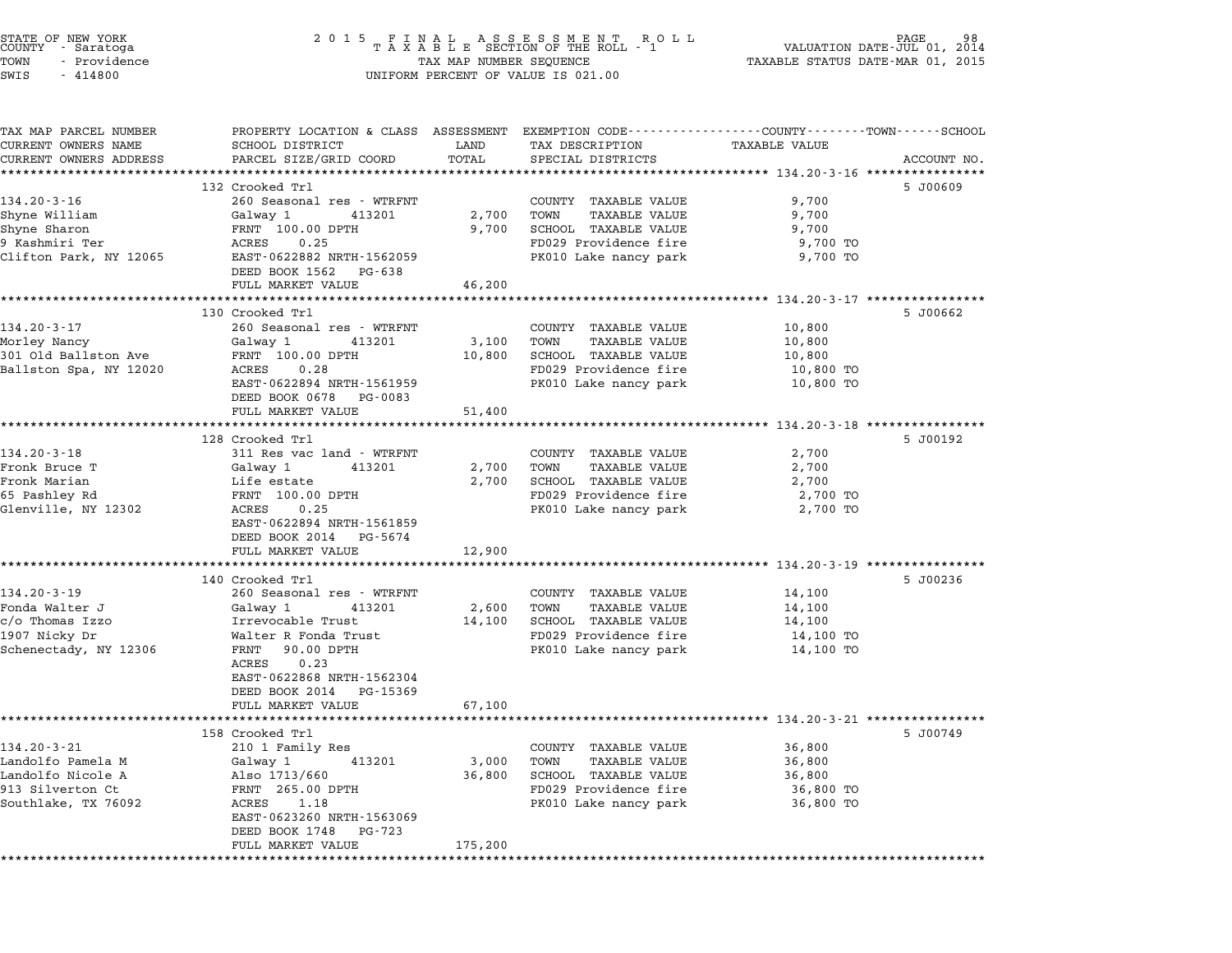| STATE OF NEW YORK<br>COUNTY - Saratoga<br>TOWN<br>- Providence<br>SWIS<br>$-414800$ | 2 0 1 5<br>FINAL ASSESSMENT RO<br>TAXABLE SECTION OF THE ROLL - 1<br>R O L L<br>TAX MAP NUMBER SEQUENCE<br>UNIFORM PERCENT OF VALUE IS 021.00 |                 |                                                                 |                                                     | PAGE<br>VALUATION DATE-JUL 01, 2014<br>TAXABLE STATUS DATE-MAR 01, 2015 |  |
|-------------------------------------------------------------------------------------|-----------------------------------------------------------------------------------------------------------------------------------------------|-----------------|-----------------------------------------------------------------|-----------------------------------------------------|-------------------------------------------------------------------------|--|
| TAX MAP PARCEL NUMBER<br>CURRENT OWNERS NAME                                        | PROPERTY LOCATION & CLASS ASSESSMENT EXEMPTION CODE---------------COUNTY-------TOWN------SCHOOL<br>SCHOOL DISTRICT                            | LAND            | TAX DESCRIPTION                                                 | TAXABLE VALUE                                       |                                                                         |  |
| CURRENT OWNERS ADDRESS                                                              | PARCEL SIZE/GRID COORD                                                                                                                        | TOTAL           | SPECIAL DISTRICTS                                               |                                                     | ACCOUNT NO.                                                             |  |
| **********************                                                              | *****************************                                                                                                                 | ************    | ********************************** 134.20-5-1 ***************** |                                                     |                                                                         |  |
|                                                                                     | 126 Crooked Trl                                                                                                                               |                 |                                                                 |                                                     | 5 J00194                                                                |  |
| $134.20 - 5 - 1$                                                                    | 260 Seasonal res - WTRFNT                                                                                                                     |                 | COUNTY TAXABLE VALUE                                            | 14,400                                              |                                                                         |  |
| Fronk Barry R                                                                       | Galway 1<br>413201                                                                                                                            | 4,100           | <b>TAXABLE VALUE</b><br>TOWN                                    | 14,400                                              |                                                                         |  |
| 59 Pashley Rd                                                                       | FRNT 150.00 DPTH                                                                                                                              | 14,400          | SCHOOL TAXABLE VALUE                                            | 14,400                                              |                                                                         |  |
| Scotia, NY 12302                                                                    | ACRES<br>0.38                                                                                                                                 |                 | FD029 Providence fire                                           | 14,400 TO                                           |                                                                         |  |
|                                                                                     | EAST-0622905 NRTH-1561701                                                                                                                     |                 | PK010 Lake nancy park                                           | 14,400 TO                                           |                                                                         |  |
|                                                                                     | DEED BOOK 1153<br>PG-260                                                                                                                      |                 |                                                                 |                                                     |                                                                         |  |
|                                                                                     | FULL MARKET VALUE<br>***************************                                                                                              | 68,600          |                                                                 |                                                     |                                                                         |  |
|                                                                                     | 124 Crooked Trl                                                                                                                               |                 |                                                                 | ********* 134.20-5-2 ****************               | 5 J00505                                                                |  |
| $134.20 - 5 - 2$                                                                    | 260 Seasonal res - WTRFNT                                                                                                                     |                 | COUNTY TAXABLE VALUE                                            | 15,800                                              |                                                                         |  |
| Delair Lorraine                                                                     | Galway 1<br>413201                                                                                                                            | 2,700           | TOWN<br><b>TAXABLE VALUE</b>                                    | 15,800                                              |                                                                         |  |
| a/k/a Grant Lorraine                                                                | FRNT 100.00 DPTH                                                                                                                              | 15,800          | <b>SCHOOL TAXABLE VALUE</b>                                     | 15,800                                              |                                                                         |  |
| 17 Huckleberry Ln                                                                   | 0.25<br>ACRES                                                                                                                                 |                 | FD029 Providence fire                                           | 15,800 TO                                           |                                                                         |  |
| Ballston Lake, NY 12019-1529                                                        | EAST-0622920 NRTH-1561576                                                                                                                     |                 | PK010 Lake nancy park                                           | 15,800 TO                                           |                                                                         |  |
|                                                                                     | DEED BOOK 1121 PG-317                                                                                                                         |                 |                                                                 |                                                     |                                                                         |  |
|                                                                                     | FULL MARKET VALUE                                                                                                                             | 75,200          |                                                                 |                                                     |                                                                         |  |
|                                                                                     |                                                                                                                                               |                 |                                                                 | $134.20 - 6 - 1$ ****************                   |                                                                         |  |
|                                                                                     | 122 Crooked Trl                                                                                                                               |                 |                                                                 |                                                     | 5 J00578                                                                |  |
| 134.20-6-1                                                                          | 260 Seasonal res - WTRFNT                                                                                                                     |                 | COUNTY TAXABLE VALUE                                            | 12,900                                              |                                                                         |  |
| Rhinehart Clark A<br>Rhinehart Harriet                                              | Galway 1<br>413201<br>FRNT 125.00 DPTH                                                                                                        | 3,700<br>12,900 | TOWN<br><b>TAXABLE VALUE</b><br>SCHOOL TAXABLE VALUE            | 12,900                                              |                                                                         |  |
| 173 Garden St                                                                       | <b>ACRES</b><br>0.34                                                                                                                          |                 | FD029 Providence fire                                           | 12,900<br>12,900 TO                                 |                                                                         |  |
| Schenectady, NY 12306                                                               | EAST-0622950 NRTH-1561427                                                                                                                     |                 | PK010 Lake nancy park                                           | 12,900 TO                                           |                                                                         |  |
|                                                                                     | DEED BOOK 1062 PG-558                                                                                                                         |                 |                                                                 |                                                     |                                                                         |  |
|                                                                                     | FULL MARKET VALUE                                                                                                                             | 61,400          |                                                                 |                                                     |                                                                         |  |
|                                                                                     | ********************                                                                                                                          |                 |                                                                 | ********************** 134.20-6-2 ***************** |                                                                         |  |
|                                                                                     | 120 Crooked Trl                                                                                                                               |                 |                                                                 |                                                     | 5 J00884                                                                |  |
| $134.20 - 6 - 2$                                                                    | 270 Mfg housing - WTRFNT                                                                                                                      |                 | COUNTY TAXABLE VALUE                                            | 3,500                                               |                                                                         |  |
| Stewart Fred L                                                                      | Galway 1<br>413201                                                                                                                            | 1,500           | TOWN<br><b>TAXABLE VALUE</b>                                    | 3,500                                               |                                                                         |  |
| 120 Crooked Trail                                                                   | ACRES<br>0.19                                                                                                                                 | 3,500           | SCHOOL TAXABLE VALUE                                            | 3,500                                               |                                                                         |  |
| Middle Grove, NY 12850                                                              | EAST-0622980 NRTH-1561359                                                                                                                     |                 | FD029 Providence fire                                           | 3,500 TO                                            |                                                                         |  |
|                                                                                     | DEED BOOK 2009<br>PG-35419                                                                                                                    |                 | PK010 Lake nancy park                                           | 3,500 TO                                            |                                                                         |  |
|                                                                                     | FULL MARKET VALUE                                                                                                                             | 16,700          |                                                                 |                                                     |                                                                         |  |
|                                                                                     |                                                                                                                                               |                 |                                                                 | ******** 134.20-6-3 ****************                |                                                                         |  |
|                                                                                     | 118 Crooked Trl                                                                                                                               |                 |                                                                 |                                                     | 5 J00666<br>$\Omega$                                                    |  |
| $134.20 - 6 - 3$<br>Bernard Mark                                                    | 210 1 Family Res - WTRFNT<br>Galway 1<br>413201                                                                                               | 1,000           | RES STAR<br>41854<br>COUNTY TAXABLE VALUE                       | $\mathbf{0}$<br>28,000                              | 8,360                                                                   |  |
| 118 Crooked Trl                                                                     | FRNT<br>99.96 DPTH                                                                                                                            | 28,000          | TOWN<br><b>TAXABLE VALUE</b>                                    | 28,000                                              |                                                                         |  |
| Middle Grove, NY 12850                                                              | ACRES<br>0.48                                                                                                                                 |                 | <b>SCHOOL TAXABLE VALUE</b>                                     | 19,640                                              |                                                                         |  |
|                                                                                     | EAST-0622984 NRTH-1561272                                                                                                                     |                 | FD029 Providence fire                                           | 28,000 TO                                           |                                                                         |  |
|                                                                                     | DEED BOOK 1569<br>PG-77                                                                                                                       |                 | PK010 Lake nancy park                                           | 28,000 TO                                           |                                                                         |  |
|                                                                                     | FULL MARKET VALUE                                                                                                                             | 133,300         |                                                                 |                                                     |                                                                         |  |
|                                                                                     | *******************                                                                                                                           |                 |                                                                 |                                                     |                                                                         |  |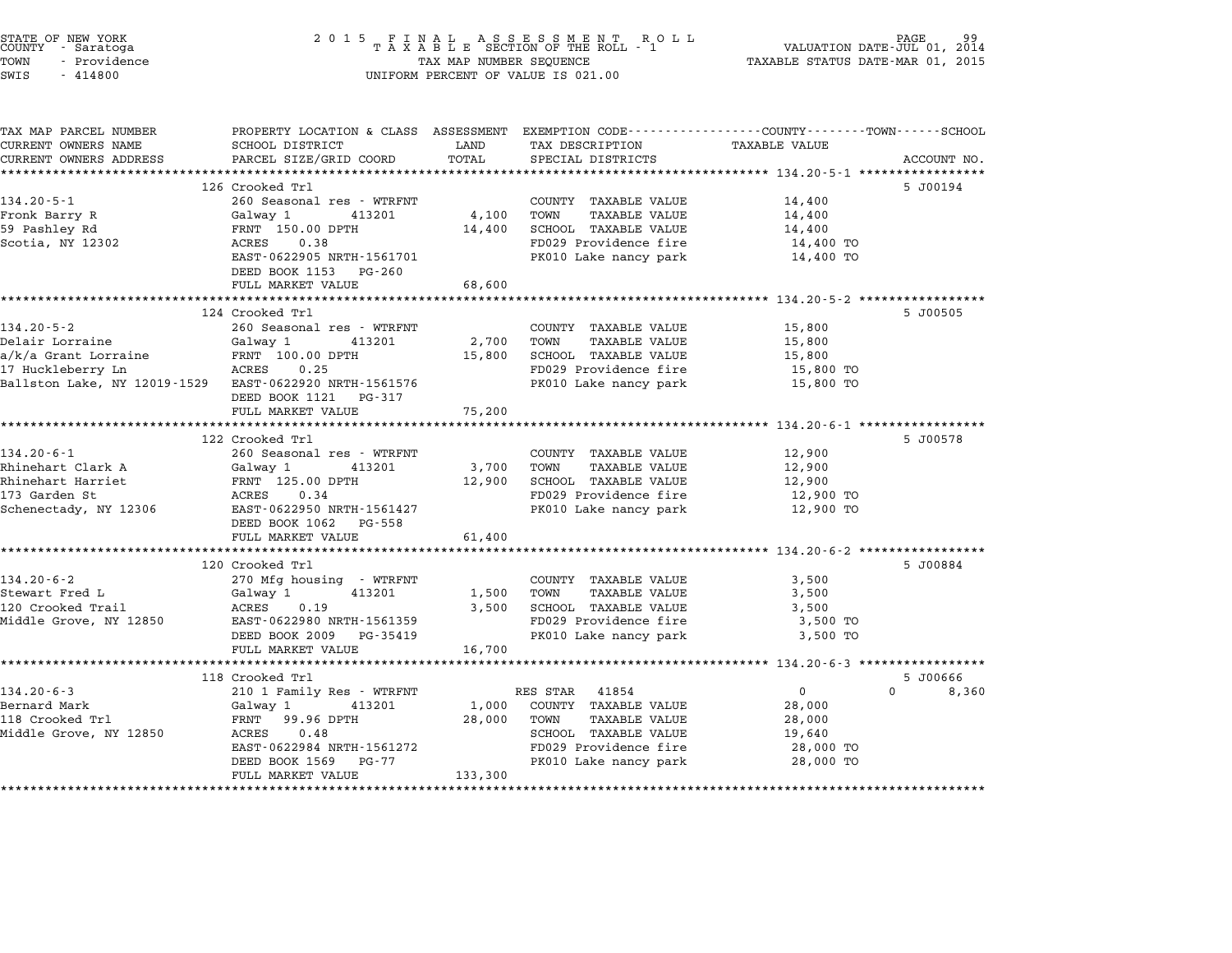| STATE OF NEW YORK |        |            |  |
|-------------------|--------|------------|--|
| COUNTY            |        | - Saratoga |  |
| TOWN              | $\sim$ | Providence |  |
|                   |        | .          |  |

# STATE OF NEW YORK <sup>2</sup> <sup>0</sup> <sup>1</sup> 5 F I N A L A S S E S S M E N T R O L L PAGE <sup>100</sup> COUNTY - Saratoga <sup>T</sup> <sup>A</sup> <sup>X</sup> <sup>A</sup> <sup>B</sup> <sup>L</sup> <sup>E</sup> SECTION OF THE ROLL - <sup>1</sup> VALUATION DATE-JUL 01, <sup>2014</sup> TOWN - Providence TAX MAP NUMBER SEQUENCE TAXABLE STATUS DATE-MAR 01, <sup>2015</sup> SWIS - <sup>414800</sup> UNIFORM PERCENT OF VALUE IS 021.00

| TAX MAP PARCEL NUMBER      | PROPERTY LOCATION & CLASS ASSESSMENT EXEMPTION CODE---------------COUNTY-------TOWN------SCHOOL |            |                               |                      |                       |
|----------------------------|-------------------------------------------------------------------------------------------------|------------|-------------------------------|----------------------|-----------------------|
| CURRENT OWNERS NAME        | SCHOOL DISTRICT                                                                                 | LAND       | TAX DESCRIPTION               | <b>TAXABLE VALUE</b> |                       |
| CURRENT OWNERS ADDRESS     | PARCEL SIZE/GRID COORD                                                                          | TOTAL      | SPECIAL DISTRICTS             |                      | ACCOUNT NO.           |
|                            |                                                                                                 |            |                               |                      |                       |
|                            | 116 Crooked Trl                                                                                 |            |                               |                      | 5 J00517              |
| $134.20 - 6 - 4$           | 210 1 Family Res - WTRFNT                                                                       |            | COUNTY TAXABLE VALUE          | 28,000               |                       |
| Faulisi Kathleen           | 413201<br>Galway 1                                                                              | 2,300      | TOWN<br><b>TAXABLE VALUE</b>  | 28,000               |                       |
| 227 Ponce de Leon Ave      | ACRES<br>0.19                                                                                   | 28,000     | SCHOOL TAXABLE VALUE          | 28,000               |                       |
| Venice, FL 34265           | EAST-0623000 NRTH-1561199                                                                       |            | FD029 Providence fire         | 28,000 TO            |                       |
|                            | DEED BOOK 2013 PG-43679                                                                         |            | PK010 Lake nancy park         | 28,000 TO            |                       |
|                            | FULL MARKET VALUE                                                                               | 133,300    |                               |                      |                       |
|                            |                                                                                                 |            |                               |                      |                       |
|                            | Lake Rd Rear                                                                                    |            |                               |                      | 5 J00481              |
| $134.20 - 6 - 8$           | 260 Seasonal res - WTRFNT                                                                       |            | COUNTY TAXABLE VALUE          | 22,000               |                       |
| Biss Michael R             | Galway 1<br>413201                                                                              | 1,600 TOWN | TAXABLE VALUE                 | 22,000               |                       |
| Biss Donna R               | ACRES<br>0.15                                                                                   | 22,000     | SCHOOL TAXABLE VALUE          | 22,000               |                       |
| 160 Edie Rd                | EAST-0623021 NRTH-1561055                                                                       |            | FD029 Providence fire         | 22,000 TO            |                       |
| Saratoga Springs, NY 12866 | DEED BOOK 2014    PG-2401                                                                       |            | PK010 Lake nancy park         | 22,000 TO            |                       |
|                            | FULL MARKET VALUE                                                                               | 104,800    |                               |                      |                       |
|                            |                                                                                                 |            |                               |                      |                       |
|                            | 114 Crooked Trl                                                                                 |            |                               |                      | 5 J00640              |
| $134.20 - 6 - 9$           | 210 1 Family Res - WTRFNT                                                                       |            | RES STAR 41854                | $\overline{0}$       | 8,360<br>$\Omega$     |
| Parnapy James W            | Galway 1<br>413201                                                                              | 3,000      | COUNTY TAXABLE VALUE          | 53,534               |                       |
| Parnapy Kathleen G         | 2008/9083 quit claim deed                                                                       | 53,534     | TOWN<br>TAXABLE VALUE         | 53,534               |                       |
| 114 Crooked Trl            | existing row to water                                                                           |            | SCHOOL TAXABLE VALUE          | 45,174               |                       |
| Middle Grove, NY 12850     | ACRES<br>0.52                                                                                   |            | FD029 Providence fire         | 53,534 TO            |                       |
|                            | EAST-0622985 NRTH-1561107                                                                       |            | PK010 Lake nancy park         | 53,534 TO            |                       |
|                            | DEED BOOK 1603 PG-672                                                                           |            |                               |                      |                       |
|                            | FULL MARKET VALUE                                                                               | 254,900    |                               |                      |                       |
|                            |                                                                                                 |            |                               |                      |                       |
|                            | 199 Lake Nancy Rd                                                                               |            |                               |                      | 5 J01470              |
| $134.20 - 7 - 1$           | 311 Res vac land - WTRFNT                                                                       |            | COUNTY TAXABLE VALUE          | 1,500                |                       |
| Marquette Edward F         | Galway 1<br>413201                                                                              | 1,500      | TAXABLE VALUE<br>TOWN         | 1,500                |                       |
| 1885 Lancaster St          | FRNT 80.00 DPTH                                                                                 | 1,500      | SCHOOL TAXABLE VALUE          | 1,500                |                       |
| Schenectady, NY 12308      | 0.14<br>ACRES                                                                                   |            | FD029 Providence fire         | 1,500 TO             |                       |
|                            | EAST-0624609 NRTH-1563053                                                                       |            | PK010 Lake nancy park         | 1,500 TO             |                       |
|                            | DEED BOOK 1651 PG-680                                                                           |            |                               |                      |                       |
|                            | FULL MARKET VALUE                                                                               | 7,100      |                               |                      |                       |
|                            |                                                                                                 |            |                               |                      |                       |
|                            | 197 Lake Nancy Rd                                                                               |            |                               |                      | 5 J00444              |
| $134.20 - 7 - 2$           | 210 1 Family Res                                                                                |            | RES STAR 41854                | $\overline{0}$       | $\mathbf{0}$<br>8,360 |
| Trimarchi Joseph           | Galway 1<br>413201                                                                              |            | 2,400 COUNTY TAXABLE VALUE    | 34,400               |                       |
| Trimarchi Barbara          | ACRES<br>0.22                                                                                   | 34,400     | TAXABLE VALUE<br>TOWN         | 34,400               |                       |
| 197 Lake Nancy Rd          | EAST-0624551 NRTH-1562961                                                                       |            | SCHOOL TAXABLE VALUE          | 26,040               |                       |
| Middle Grove, NY 12850     | DEED BOOK 1304 PG-211                                                                           |            | FD029 Providence fire         | 34,400 TO            |                       |
|                            | FULL MARKET VALUE                                                                               |            | 163,800 PK010 Lake nancy park | 34,400 TO            |                       |
|                            |                                                                                                 |            |                               |                      |                       |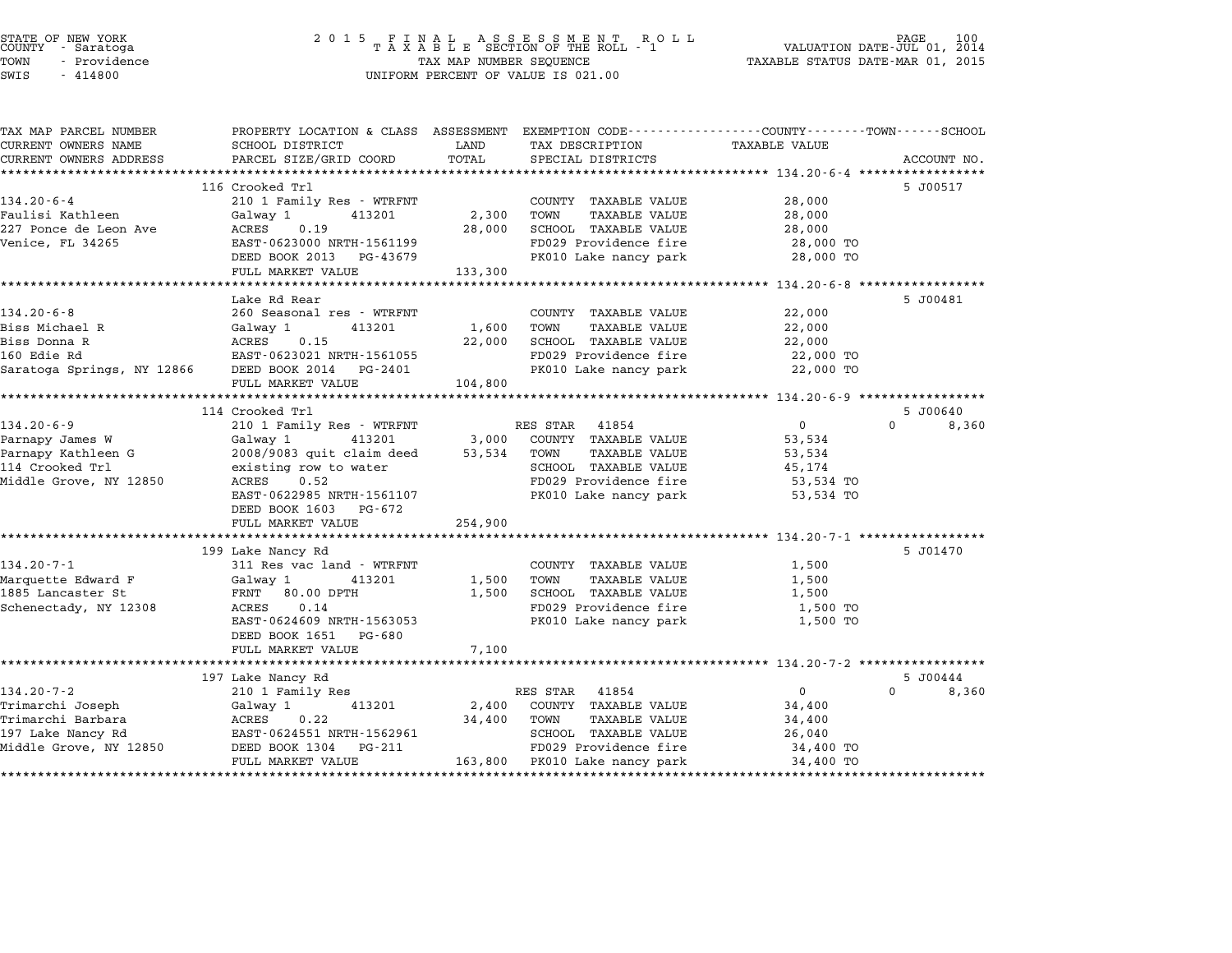| 2 0 1 5                                   | 101<br>PAGE<br>VALUATION DATE-JUL 01, 2014<br>TAXABLE STATUS DATE-MAR 01, 2015                                                                                                                                                                                                                                                                                                                                                                                                                                                        |                                                                              |                                                                                                                                                                                                                                                                                                                                                                                                |                                                                                                                                                                                                                                                                                                                                                                                                                                                                                           |
|-------------------------------------------|---------------------------------------------------------------------------------------------------------------------------------------------------------------------------------------------------------------------------------------------------------------------------------------------------------------------------------------------------------------------------------------------------------------------------------------------------------------------------------------------------------------------------------------|------------------------------------------------------------------------------|------------------------------------------------------------------------------------------------------------------------------------------------------------------------------------------------------------------------------------------------------------------------------------------------------------------------------------------------------------------------------------------------|-------------------------------------------------------------------------------------------------------------------------------------------------------------------------------------------------------------------------------------------------------------------------------------------------------------------------------------------------------------------------------------------------------------------------------------------------------------------------------------------|
| SCHOOL DISTRICT<br>PARCEL SIZE/GRID COORD | LAND<br>TOTAL                                                                                                                                                                                                                                                                                                                                                                                                                                                                                                                         | TAX DESCRIPTION<br>SPECIAL DISTRICTS                                         | TAXABLE VALUE                                                                                                                                                                                                                                                                                                                                                                                  | ACCOUNT NO.                                                                                                                                                                                                                                                                                                                                                                                                                                                                               |
|                                           |                                                                                                                                                                                                                                                                                                                                                                                                                                                                                                                                       |                                                                              |                                                                                                                                                                                                                                                                                                                                                                                                | 5 J01697                                                                                                                                                                                                                                                                                                                                                                                                                                                                                  |
|                                           |                                                                                                                                                                                                                                                                                                                                                                                                                                                                                                                                       |                                                                              |                                                                                                                                                                                                                                                                                                                                                                                                |                                                                                                                                                                                                                                                                                                                                                                                                                                                                                           |
| Galway 1<br>413201                        | 3,900                                                                                                                                                                                                                                                                                                                                                                                                                                                                                                                                 | TOWN<br><b>TAXABLE VALUE</b>                                                 | 9,900                                                                                                                                                                                                                                                                                                                                                                                          |                                                                                                                                                                                                                                                                                                                                                                                                                                                                                           |
| FRNT 104.00 DPTH                          | 9,900                                                                                                                                                                                                                                                                                                                                                                                                                                                                                                                                 | SCHOOL TAXABLE VALUE                                                         | 9,900                                                                                                                                                                                                                                                                                                                                                                                          |                                                                                                                                                                                                                                                                                                                                                                                                                                                                                           |
| ACRES<br>0.50                             |                                                                                                                                                                                                                                                                                                                                                                                                                                                                                                                                       | FD029 Providence fire                                                        | 9,900 TO                                                                                                                                                                                                                                                                                                                                                                                       |                                                                                                                                                                                                                                                                                                                                                                                                                                                                                           |
|                                           |                                                                                                                                                                                                                                                                                                                                                                                                                                                                                                                                       |                                                                              |                                                                                                                                                                                                                                                                                                                                                                                                |                                                                                                                                                                                                                                                                                                                                                                                                                                                                                           |
|                                           |                                                                                                                                                                                                                                                                                                                                                                                                                                                                                                                                       |                                                                              |                                                                                                                                                                                                                                                                                                                                                                                                |                                                                                                                                                                                                                                                                                                                                                                                                                                                                                           |
|                                           |                                                                                                                                                                                                                                                                                                                                                                                                                                                                                                                                       |                                                                              |                                                                                                                                                                                                                                                                                                                                                                                                |                                                                                                                                                                                                                                                                                                                                                                                                                                                                                           |
| 176 Lake Nancy Rd                         |                                                                                                                                                                                                                                                                                                                                                                                                                                                                                                                                       |                                                                              |                                                                                                                                                                                                                                                                                                                                                                                                | 5 J00445                                                                                                                                                                                                                                                                                                                                                                                                                                                                                  |
| 311 Res vac land                          |                                                                                                                                                                                                                                                                                                                                                                                                                                                                                                                                       | COUNTY TAXABLE VALUE                                                         | 3,000                                                                                                                                                                                                                                                                                                                                                                                          |                                                                                                                                                                                                                                                                                                                                                                                                                                                                                           |
| Galway 1<br>413201                        | 3,000                                                                                                                                                                                                                                                                                                                                                                                                                                                                                                                                 | TOWN<br>TAXABLE VALUE                                                        | 3,000                                                                                                                                                                                                                                                                                                                                                                                          |                                                                                                                                                                                                                                                                                                                                                                                                                                                                                           |
| FRNT 104.00 DPTH                          | 3,000                                                                                                                                                                                                                                                                                                                                                                                                                                                                                                                                 | SCHOOL TAXABLE VALUE                                                         | 3,000                                                                                                                                                                                                                                                                                                                                                                                          |                                                                                                                                                                                                                                                                                                                                                                                                                                                                                           |
| ACRES                                     |                                                                                                                                                                                                                                                                                                                                                                                                                                                                                                                                       |                                                                              | 3,000 TO                                                                                                                                                                                                                                                                                                                                                                                       |                                                                                                                                                                                                                                                                                                                                                                                                                                                                                           |
|                                           |                                                                                                                                                                                                                                                                                                                                                                                                                                                                                                                                       |                                                                              |                                                                                                                                                                                                                                                                                                                                                                                                |                                                                                                                                                                                                                                                                                                                                                                                                                                                                                           |
|                                           |                                                                                                                                                                                                                                                                                                                                                                                                                                                                                                                                       |                                                                              |                                                                                                                                                                                                                                                                                                                                                                                                |                                                                                                                                                                                                                                                                                                                                                                                                                                                                                           |
|                                           |                                                                                                                                                                                                                                                                                                                                                                                                                                                                                                                                       |                                                                              |                                                                                                                                                                                                                                                                                                                                                                                                |                                                                                                                                                                                                                                                                                                                                                                                                                                                                                           |
| 191 Lake Nancy Rd                         |                                                                                                                                                                                                                                                                                                                                                                                                                                                                                                                                       |                                                                              |                                                                                                                                                                                                                                                                                                                                                                                                | 5 J00622                                                                                                                                                                                                                                                                                                                                                                                                                                                                                  |
| 260 Seasonal res - WTRFNT                 |                                                                                                                                                                                                                                                                                                                                                                                                                                                                                                                                       | COUNTY TAXABLE VALUE                                                         | 16,900                                                                                                                                                                                                                                                                                                                                                                                         |                                                                                                                                                                                                                                                                                                                                                                                                                                                                                           |
| Galway 1<br>413201                        | 2,800                                                                                                                                                                                                                                                                                                                                                                                                                                                                                                                                 | TOWN<br><b>TAXABLE VALUE</b>                                                 | 16,900                                                                                                                                                                                                                                                                                                                                                                                         |                                                                                                                                                                                                                                                                                                                                                                                                                                                                                           |
|                                           |                                                                                                                                                                                                                                                                                                                                                                                                                                                                                                                                       |                                                                              |                                                                                                                                                                                                                                                                                                                                                                                                |                                                                                                                                                                                                                                                                                                                                                                                                                                                                                           |
|                                           |                                                                                                                                                                                                                                                                                                                                                                                                                                                                                                                                       |                                                                              |                                                                                                                                                                                                                                                                                                                                                                                                |                                                                                                                                                                                                                                                                                                                                                                                                                                                                                           |
|                                           |                                                                                                                                                                                                                                                                                                                                                                                                                                                                                                                                       |                                                                              |                                                                                                                                                                                                                                                                                                                                                                                                |                                                                                                                                                                                                                                                                                                                                                                                                                                                                                           |
|                                           |                                                                                                                                                                                                                                                                                                                                                                                                                                                                                                                                       |                                                                              |                                                                                                                                                                                                                                                                                                                                                                                                |                                                                                                                                                                                                                                                                                                                                                                                                                                                                                           |
|                                           |                                                                                                                                                                                                                                                                                                                                                                                                                                                                                                                                       |                                                                              |                                                                                                                                                                                                                                                                                                                                                                                                |                                                                                                                                                                                                                                                                                                                                                                                                                                                                                           |
| 100 Lake Nancy Spur                       |                                                                                                                                                                                                                                                                                                                                                                                                                                                                                                                                       |                                                                              |                                                                                                                                                                                                                                                                                                                                                                                                | 5 J00656                                                                                                                                                                                                                                                                                                                                                                                                                                                                                  |
| 312 Vac w/imprv                           |                                                                                                                                                                                                                                                                                                                                                                                                                                                                                                                                       | COUNTY TAXABLE VALUE                                                         | 5,000                                                                                                                                                                                                                                                                                                                                                                                          |                                                                                                                                                                                                                                                                                                                                                                                                                                                                                           |
| 413201<br>Galway 1                        | 3,700                                                                                                                                                                                                                                                                                                                                                                                                                                                                                                                                 | TOWN<br><b>TAXABLE VALUE</b>                                                 | 5,000                                                                                                                                                                                                                                                                                                                                                                                          |                                                                                                                                                                                                                                                                                                                                                                                                                                                                                           |
|                                           |                                                                                                                                                                                                                                                                                                                                                                                                                                                                                                                                       |                                                                              |                                                                                                                                                                                                                                                                                                                                                                                                |                                                                                                                                                                                                                                                                                                                                                                                                                                                                                           |
|                                           |                                                                                                                                                                                                                                                                                                                                                                                                                                                                                                                                       |                                                                              |                                                                                                                                                                                                                                                                                                                                                                                                |                                                                                                                                                                                                                                                                                                                                                                                                                                                                                           |
|                                           |                                                                                                                                                                                                                                                                                                                                                                                                                                                                                                                                       |                                                                              |                                                                                                                                                                                                                                                                                                                                                                                                |                                                                                                                                                                                                                                                                                                                                                                                                                                                                                           |
|                                           |                                                                                                                                                                                                                                                                                                                                                                                                                                                                                                                                       |                                                                              |                                                                                                                                                                                                                                                                                                                                                                                                |                                                                                                                                                                                                                                                                                                                                                                                                                                                                                           |
| **********************                    |                                                                                                                                                                                                                                                                                                                                                                                                                                                                                                                                       |                                                                              |                                                                                                                                                                                                                                                                                                                                                                                                |                                                                                                                                                                                                                                                                                                                                                                                                                                                                                           |
| 102 Lake Nancy Spur Rd                    |                                                                                                                                                                                                                                                                                                                                                                                                                                                                                                                                       |                                                                              |                                                                                                                                                                                                                                                                                                                                                                                                | 5 J00604                                                                                                                                                                                                                                                                                                                                                                                                                                                                                  |
| 260 Seasonal res - WTRFNT                 |                                                                                                                                                                                                                                                                                                                                                                                                                                                                                                                                       | COUNTY TAXABLE VALUE                                                         | 26,900                                                                                                                                                                                                                                                                                                                                                                                         |                                                                                                                                                                                                                                                                                                                                                                                                                                                                                           |
| Galway 1<br>413201                        | 2,500                                                                                                                                                                                                                                                                                                                                                                                                                                                                                                                                 | TOWN<br><b>TAXABLE VALUE</b>                                                 | 26,900                                                                                                                                                                                                                                                                                                                                                                                         |                                                                                                                                                                                                                                                                                                                                                                                                                                                                                           |
|                                           |                                                                                                                                                                                                                                                                                                                                                                                                                                                                                                                                       |                                                                              |                                                                                                                                                                                                                                                                                                                                                                                                |                                                                                                                                                                                                                                                                                                                                                                                                                                                                                           |
|                                           |                                                                                                                                                                                                                                                                                                                                                                                                                                                                                                                                       |                                                                              |                                                                                                                                                                                                                                                                                                                                                                                                |                                                                                                                                                                                                                                                                                                                                                                                                                                                                                           |
|                                           |                                                                                                                                                                                                                                                                                                                                                                                                                                                                                                                                       |                                                                              |                                                                                                                                                                                                                                                                                                                                                                                                |                                                                                                                                                                                                                                                                                                                                                                                                                                                                                           |
| FULL MARKET VALUE                         |                                                                                                                                                                                                                                                                                                                                                                                                                                                                                                                                       |                                                                              |                                                                                                                                                                                                                                                                                                                                                                                                |                                                                                                                                                                                                                                                                                                                                                                                                                                                                                           |
|                                           |                                                                                                                                                                                                                                                                                                                                                                                                                                                                                                                                       |                                                                              |                                                                                                                                                                                                                                                                                                                                                                                                |                                                                                                                                                                                                                                                                                                                                                                                                                                                                                           |
|                                           | 174 Lake Nancy Rd<br>270 Mfg housing<br>EAST-0624696 NRTH-1562788<br>DEED BOOK 0975 PG-00940<br>FULL MARKET VALUE<br>0.50<br>EAST-0624756 NRTH-1562880<br>DEED BOOK 1050 PG-357<br>FULL MARKET VALUE<br>FRNT 75.00 DPTH 150.00<br>0.26<br>ACRES<br>EAST-0624395 NRTH-1562748<br>DEED BOOK 1335 PG-352<br>FULL MARKET VALUE<br>FRNT 150.00 DPTH<br>ACRES<br>0.46<br>EAST-0624320 NRTH-1562657<br>DEED BOOK 2011 PG-2766<br>FULL MARKET VALUE<br>FRNT 75.00 DPTH<br>ACRES<br>0.23<br>EAST-0624254 NRTH-1562576<br>DEED BOOK 1397 PG-219 | 47,100<br>14,300<br>16,900<br>80,500<br>5,000<br>23,800<br>26,900<br>128,100 | TAX MAP NUMBER SEQUENCE<br>UNIFORM PERCENT OF VALUE IS 021.00<br>COUNTY TAXABLE VALUE<br>PK010 Lake nancy park<br>FD029 Providence fire<br>PK010 Lake nancy park<br>SCHOOL TAXABLE VALUE<br>FD029 Providence fire<br>PK010 Lake nancy park<br>SCHOOL TAXABLE VALUE<br>FD029 Providence fire<br>PK010 Lake nancy park<br>SCHOOL TAXABLE VALUE<br>FD029 Providence fire<br>PK010 Lake nancy park | FINAL ASSESSMENT RO<br>TAXABLE SECTION OF THE ROLL - 1<br>R O L L<br>PROPERTY LOCATION & CLASS ASSESSMENT EXEMPTION CODE---------------COUNTY-------TOWN------SCHOOL<br>9,900<br>9,900 TO<br>3,000 TO<br>***************** 134.20-7-6 ******************<br>16,900<br>16,900 TO<br>16,900 TO<br>******************************** 134.20-7-7 *****************<br>5,000<br>5,000 TO<br>5,000 TO<br>********************* 134.20-7-8 ******************<br>26,900<br>26,900 TO<br>26,900 TO |

STATE OF NEW YORK <sup>2</sup> <sup>0</sup> <sup>1</sup> 5 F I N A L A S S E S S M E N T R O L L PAGE <sup>101</sup> COUNTY - Saratoga <sup>T</sup> <sup>A</sup> <sup>X</sup> <sup>A</sup> <sup>B</sup> <sup>L</sup> <sup>E</sup> SECTION OF THE ROLL - <sup>1</sup> VALUATION DATE-JUL 01, <sup>2014</sup>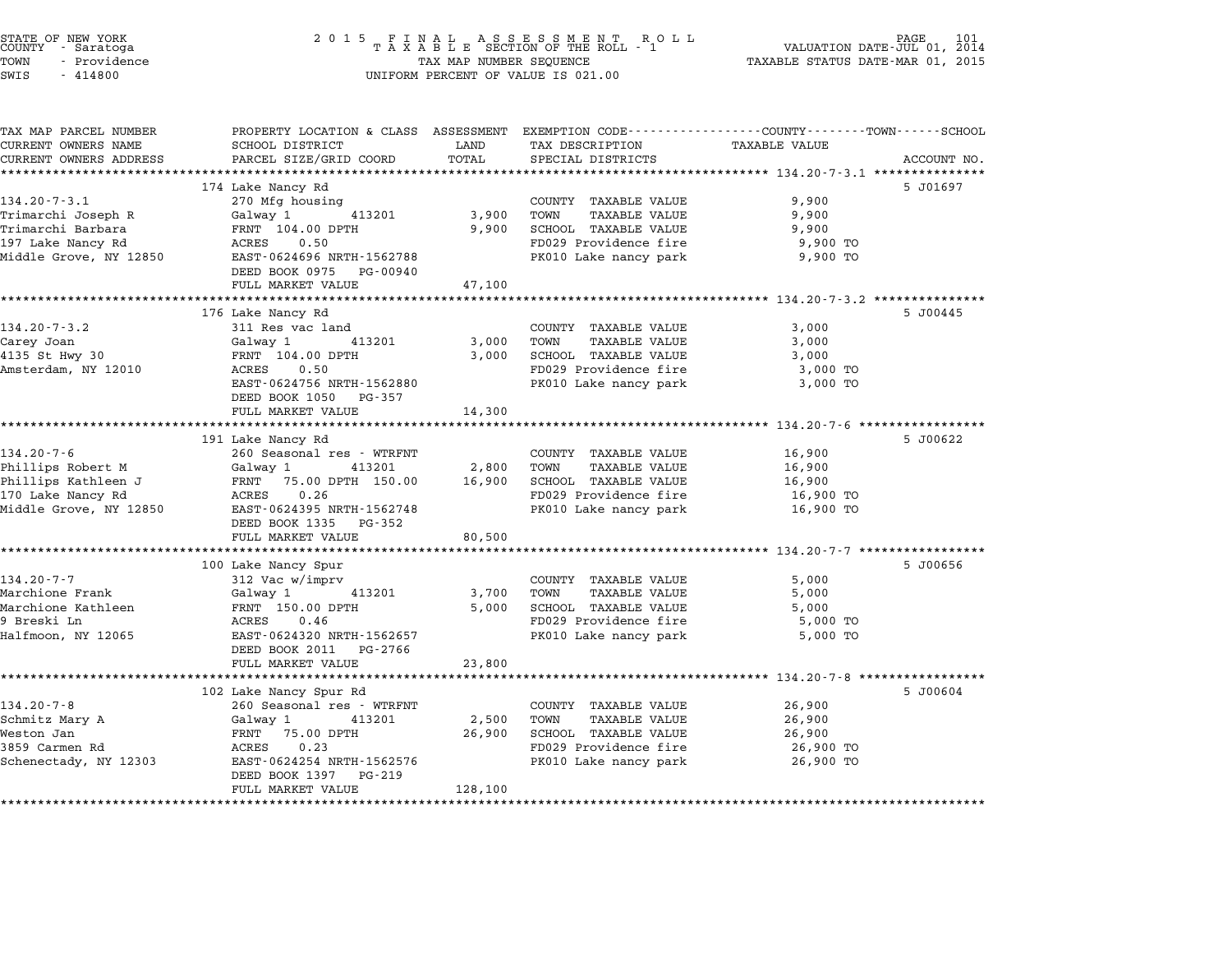# STATE OF NEW YORK <sup>2</sup> <sup>0</sup> <sup>1</sup> 5 F I N A L A S S E S S M E N T R O L L PAGE <sup>102</sup> COUNTY - Saratoga <sup>T</sup> <sup>A</sup> <sup>X</sup> <sup>A</sup> <sup>B</sup> <sup>L</sup> <sup>E</sup> SECTION OF THE ROLL - <sup>1</sup> VALUATION DATE-JUL 01, <sup>2014</sup> TOWN - Providence TAX MAP NUMBER SEQUENCE TAXABLE STATUS DATE-MAR 01, <sup>2015</sup> STATE OF NEW YORK<br>
COUNTY - Saratoga<br>
TOWN - Providence COUNTY - Providence COUNTY - Providence COUNTY - Providence<br>
TAX MAP NUMBER SEQUENCE<br>
SWIS - 414800 UNIFORM PERCENT OF VALUE IS 021.00

| TAX MAP PARCEL NUMBER  | PROPERTY LOCATION & CLASS ASSESSMENT EXEMPTION CODE----------------COUNTY-------TOWN------SCHOOL                                                                                                          |            |                                                                    |                                          |                            |
|------------------------|-----------------------------------------------------------------------------------------------------------------------------------------------------------------------------------------------------------|------------|--------------------------------------------------------------------|------------------------------------------|----------------------------|
| CURRENT OWNERS NAME    | SCHOOL DISTRICT                                                                                                                                                                                           | LAND       | TAX DESCRIPTION TAXABLE VALUE                                      |                                          |                            |
| CURRENT OWNERS ADDRESS | PARCEL SIZE/GRID COORD                                                                                                                                                                                    | TOTAL      | SPECIAL DISTRICTS                                                  |                                          | ACCOUNT NO.                |
|                        |                                                                                                                                                                                                           |            |                                                                    |                                          |                            |
|                        | 104 Lake Nancy Spur Rd                                                                                                                                                                                    |            |                                                                    |                                          | 5 J00631                   |
| $134.20 - 7 - 9$       | 260 Seasonal res - WTRFNT                                                                                                                                                                                 |            | COUNTY TAXABLE VALUE                                               | 20,500                                   |                            |
|                        |                                                                                                                                                                                                           | 2,200      | TOWN<br>TAXABLE VALUE                                              | 20,500                                   |                            |
|                        | Pastore Cynthia S Galway 1 413201 2,200<br>Mihal Stephen F Jr ACRES 0.20 20,500<br>3 McKenzie Way EAST-0624199 NRTH-1562528<br>Saratoga Springs, NY 12866 DEED BOOK 1772 PG-248                           |            | 20,500 SCHOOL TAXABLE VALUE                                        | 20,500                                   |                            |
|                        |                                                                                                                                                                                                           |            | FD029 Providence fire                                              | 20,500 TO                                |                            |
|                        |                                                                                                                                                                                                           |            | PK010 Lake nancy park                                              | 20,500 TO                                |                            |
|                        | FULL MARKET VALUE 97,600                                                                                                                                                                                  |            |                                                                    |                                          |                            |
|                        | 106 Lake Nancy Spur Rd                                                                                                                                                                                    |            |                                                                    |                                          | 5 J00632                   |
| $134.20 - 7 - 10$      | 260 Seasonal res                                                                                                                                                                                          |            | COUNTY TAXABLE VALUE                                               | 12,000                                   |                            |
|                        |                                                                                                                                                                                                           | 1,600      | TOWN<br>TAXABLE VALUE                                              | 12,000                                   |                            |
|                        |                                                                                                                                                                                                           | 12,000     | SCHOOL TAXABLE VALUE                                               | 12,000                                   |                            |
|                        |                                                                                                                                                                                                           |            | FD029 Providence fire                                              | 12,000 TO                                |                            |
|                        |                                                                                                                                                                                                           |            | PK010 Lake nancy park 12,000 TO                                    |                                          |                            |
|                        | FULL MARKET VALUE                                                                                                                                                                                         | 57,100     |                                                                    |                                          |                            |
|                        |                                                                                                                                                                                                           |            |                                                                    |                                          |                            |
|                        | 108 Lake Nancy Spur Rd                                                                                                                                                                                    |            |                                                                    |                                          | 5 J00633                   |
| 134.20-7-11            | 314 Rural vac<10 - WTRFNT                                                                                                                                                                                 |            | COUNTY TAXABLE VALUE                                               | 2,400                                    |                            |
| Mihal Joseph           | Galway 1 $413201$ $2,400$ TOWN                                                                                                                                                                            |            | TAXABLE VALUE                                                      | 2,400                                    |                            |
| Mihal Mertel           | Life Estate                                                                                                                                                                                               |            | 2,400 SCHOOL TAXABLE VALUE                                         | 2,400                                    |                            |
|                        |                                                                                                                                                                                                           |            |                                                                    | 2,400 TO                                 |                            |
|                        |                                                                                                                                                                                                           |            | FD029 Providence fire<br>PK010 Lake nancy park                     | 2,400 TO                                 |                            |
|                        |                                                                                                                                                                                                           |            |                                                                    |                                          |                            |
|                        | % c/oMihal, Gary Glen Joseph Jr FRNT 75.00 DPTH<br>& Lafrance Cheryl ACRES 0.22<br>325 Kings Rd Apt 103 EAST-0624250 NRTH-1562446<br>Schenectady, NY 12304 DEED BOOK 1594 PG-673                          |            |                                                                    |                                          |                            |
|                        | FULL MARKET VALUE                                                                                                                                                                                         | 11,400     |                                                                    |                                          |                            |
|                        |                                                                                                                                                                                                           |            |                                                                    |                                          |                            |
|                        | 110 Lake Nancy Spur Rd                                                                                                                                                                                    |            |                                                                    |                                          | 5 J00588                   |
| $134.20 - 7 - 12$      | 311 Res vac land - WTRFNT                                                                                                                                                                                 |            | COUNTY TAXABLE VALUE                                               | 2,400                                    |                            |
|                        | Malik Joseph J<br>Malik Joseph J<br>Sabatini Gina<br>9 Weise Rd<br>8 ACRES<br>22<br>Scotia, NY 12302<br>EARES 22<br>RES 0.22<br>EARES 2290<br>RES 0.22<br>EARES 2290<br>RES 0.22<br>EARES 229<br>RES 0.22 | 2,400 TOWN | TAXABLE VALUE                                                      | 2,400                                    |                            |
|                        |                                                                                                                                                                                                           | 2,400      | SCHOOL TAXABLE VALUE<br>FD029 Providence fire                      | 2,400                                    |                            |
|                        |                                                                                                                                                                                                           |            |                                                                    | 2,400 TO                                 |                            |
|                        |                                                                                                                                                                                                           |            | PK010 Lake nancy park                                              | 2,400 TO                                 |                            |
|                        | DEED BOOK 2014    PG-3280                                                                                                                                                                                 |            |                                                                    |                                          |                            |
|                        | FULL MARKET VALUE                                                                                                                                                                                         | 11,400     |                                                                    |                                          |                            |
|                        | 112 Lake Nancy Spur Rd                                                                                                                                                                                    |            |                                                                    |                                          | 5 J00012                   |
|                        |                                                                                                                                                                                                           |            |                                                                    |                                          | $\Omega$<br>$\mathbf 0$    |
|                        |                                                                                                                                                                                                           |            |                                                                    |                                          | 5,448<br>$\Omega$          |
| $134.20 - 7 - 13$      |                                                                                                                                                                                                           |            |                                                                    |                                          |                            |
|                        |                                                                                                                                                                                                           |            |                                                                    |                                          |                            |
| Galarneau Donald W     |                                                                                                                                                                                                           |            |                                                                    |                                          | $\Omega$<br>$\overline{0}$ |
|                        |                                                                                                                                                                                                           |            |                                                                    | $\begin{array}{c}0\\4,359\\0\end{array}$ | 4,359<br>$\Omega$          |
|                        | EAST-0624325 NRTH-1562315                                                                                                                                                                                 |            | 3,000 VET COM T 41133<br>21,793 VET DIS C 41142<br>VET DIS T 41143 | $\overline{0}$                           | 18,190<br>$\Omega$         |
|                        | DEED BOOK 1076 PG-77                                                                                                                                                                                      |            | COUNTY TAXABLE VALUE<br>TAXABLE VALUE                              | 11,986                                   |                            |
|                        | FULL MARKET VALUE 103,800 TOWN                                                                                                                                                                            |            | SCHOOL TAXABLE VALUE                                               | 11,986<br>3,603                          |                            |
|                        |                                                                                                                                                                                                           |            | FD029 Providence fire                                              | 21,793 TO                                |                            |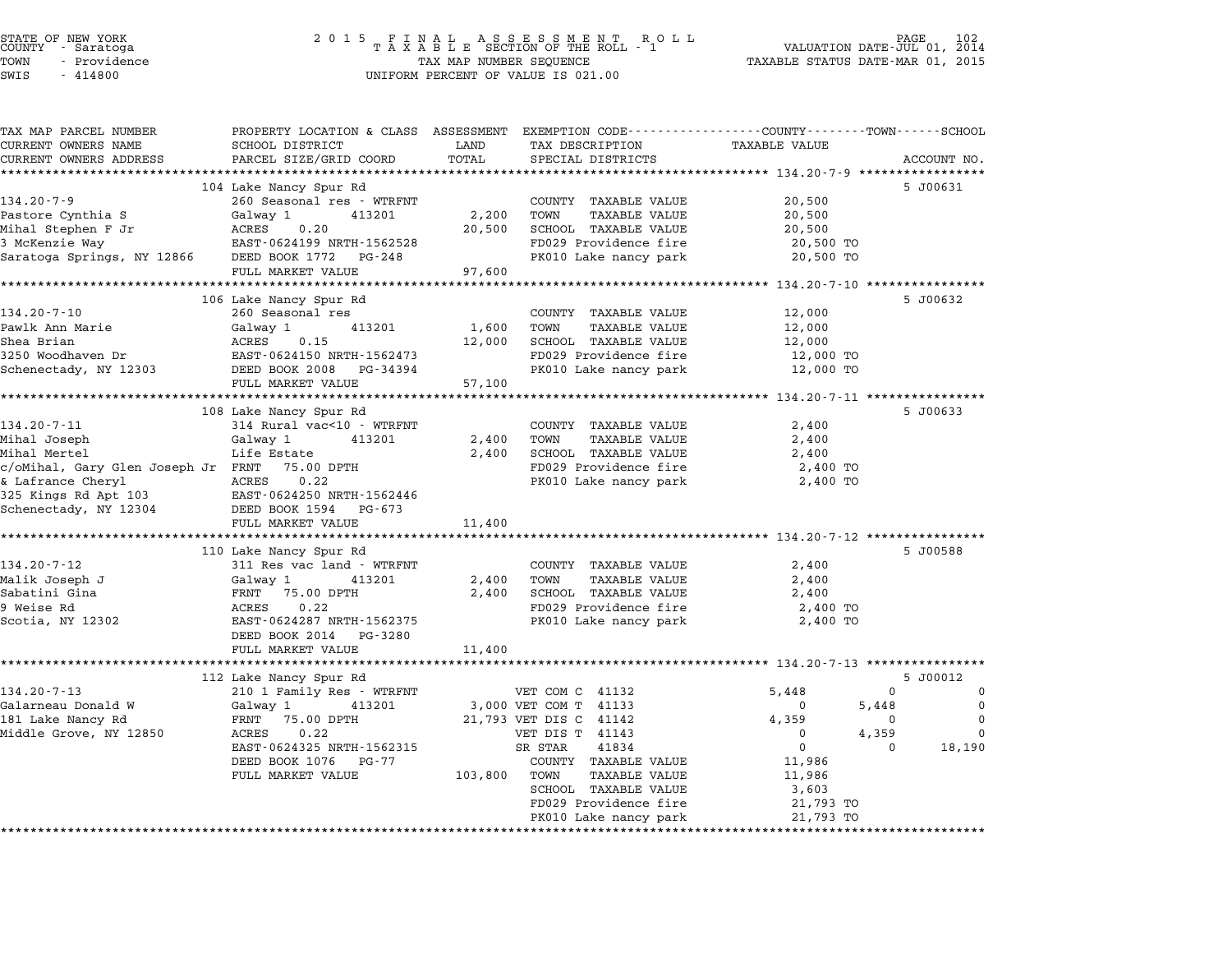| STATE OF NEW YORK<br>COUNTY - Saratoga<br>TOWN<br>- Providence<br>SWIS<br>$-414800$ | TAX MAP NUMBER SEQUENCE<br>UNIFORM PERCENT OF VALUE IS 021.00                                                     | TAXABLE STATUS DATE-MAR 01, 2015 | PAGE<br>VALUATION DATE-JUL 01, 2014                  |                                                    |                    |
|-------------------------------------------------------------------------------------|-------------------------------------------------------------------------------------------------------------------|----------------------------------|------------------------------------------------------|----------------------------------------------------|--------------------|
| TAX MAP PARCEL NUMBER<br>CURRENT OWNERS NAME                                        | PROPERTY LOCATION & CLASS ASSESSMENT EXEMPTION CODE---------------COUNTY-------TOWN-----SCHOOL<br>SCHOOL DISTRICT | LAND                             | TAX DESCRIPTION                                      | TAXABLE VALUE                                      |                    |
| CURRENT OWNERS ADDRESS                                                              | PARCEL SIZE/GRID COORD                                                                                            | TOTAL                            | SPECIAL DISTRICTS                                    |                                                    | ACCOUNT NO.        |
|                                                                                     |                                                                                                                   |                                  |                                                      |                                                    |                    |
|                                                                                     | 183 Lake Nancy Rd                                                                                                 |                                  |                                                      |                                                    |                    |
| $134.20 - 7 - 14.2$                                                                 | 311 Res vac land                                                                                                  |                                  | COUNTY TAXABLE VALUE                                 | 2,300                                              |                    |
| Malik Joseph J<br>Sabatini Gina                                                     | Galway 1<br>413201<br>FRNT 115.00 DPTH                                                                            | 2,300<br>2,300                   | TOWN<br><b>TAXABLE VALUE</b><br>SCHOOL TAXABLE VALUE | 2,300<br>2,300                                     |                    |
| 9 Weise Rd                                                                          | 0.41<br>ACRES                                                                                                     |                                  | FD029 Providence fire                                | 2,300 TO                                           |                    |
| Scotia, NY 12302                                                                    | EAST-0624402 NRTH-1562395<br>DEED BOOK 2014 PG-3280                                                               |                                  | PK010 Lake nancy park                                | 2,300 TO                                           |                    |
|                                                                                     | FULL MARKET VALUE                                                                                                 | 11,000                           |                                                      |                                                    |                    |
|                                                                                     |                                                                                                                   |                                  |                                                      |                                                    |                    |
| $134.20 - 7 - 15$                                                                   | 185 Lake Nancy Rd                                                                                                 |                                  | COUNTY TAXABLE VALUE                                 | 600                                                | 5 J00987           |
| Malik Joseph J                                                                      | 311 Res vac land<br>Galway 1<br>413201                                                                            | 600                              | TOWN<br><b>TAXABLE VALUE</b>                         | 600                                                |                    |
| Sabatini Gina                                                                       | FRNT 19.00 DPTH                                                                                                   | 600                              | SCHOOL TAXABLE VALUE                                 | 600                                                |                    |
| 528 Saratoga Rd                                                                     | ACRES<br>0.12                                                                                                     |                                  | FD029 Providence fire                                | 600 TO                                             |                    |
| Scotia, NY 12302                                                                    | EAST-0624392 NRTH-1562482<br>DEED BOOK 2014 PG-27222                                                              |                                  | PK010 Lake nancy park                                | 600 TO                                             |                    |
|                                                                                     | FULL MARKET VALUE                                                                                                 | 2,900                            |                                                      |                                                    |                    |
|                                                                                     | 187 Lake Nancy Rd                                                                                                 |                                  |                                                      | *************** 134.20-7-16 ************           | 5 J01204           |
| $134.20 - 7 - 16$                                                                   | 312 Vac w/imprv                                                                                                   |                                  | COUNTY TAXABLE VALUE                                 | 3,700                                              |                    |
| Phillips Robert M                                                                   | Galway 1<br>413201                                                                                                | 1,300                            | TOWN<br>TAXABLE VALUE                                | 3,700                                              |                    |
| Phillips Kathleen                                                                   | Garage, Machine Shed                                                                                              | 3,700                            | SCHOOL TAXABLE VALUE                                 | 3,700                                              |                    |
| 170 Lake Nancy Rd                                                                   | FRNT 100.00 DPTH                                                                                                  |                                  | FD029 Providence fire                                | 3,700 TO                                           |                    |
| Middle Grove, NY 12850                                                              | ACRES<br>0.29                                                                                                     |                                  | PK010 Lake nancy park                                | 3,700 TO                                           |                    |
|                                                                                     | EAST-0624381 NRTH-1562527                                                                                         |                                  |                                                      |                                                    |                    |
|                                                                                     | DEED BOOK 0890 PG-0463                                                                                            |                                  |                                                      |                                                    |                    |
|                                                                                     | FULL MARKET VALUE                                                                                                 | 17,600<br>*********              |                                                      | ********************* 134.20-7-17 **************** |                    |
|                                                                                     | 170 Lake Nancy Rd                                                                                                 |                                  |                                                      |                                                    | 5 J01227           |
| $134.20 - 7 - 17$                                                                   | 210 1 Family Res                                                                                                  |                                  | SR STAR<br>41834                                     | $\mathbf{0}$                                       | $\Omega$<br>18,190 |
| Phillips Robert                                                                     | Galway 1<br>413201                                                                                                | 1,500                            | COUNTY TAXABLE VALUE                                 | 26,500                                             |                    |
| Phillips Kathleen                                                                   | FRNT 160.00 DPTH 100.00                                                                                           | 26,500                           | TOWN<br>TAXABLE VALUE                                | 26,500                                             |                    |
| 170 Lake Nancy Rd                                                                   | ACRES<br>0.33                                                                                                     |                                  | SCHOOL TAXABLE VALUE                                 | 8,310                                              |                    |
| Middle Grove, NY 12850                                                              | EAST-0624529 NRTH-1562633                                                                                         |                                  | FD029 Providence fire                                | 26,500 TO                                          |                    |
|                                                                                     | DEED BOOK 0890 PG-0463<br>FULL MARKET VALUE                                                                       | 126,200                          | PK010 Lake nancy park                                | 26,500 TO                                          |                    |
|                                                                                     |                                                                                                                   |                                  |                                                      |                                                    |                    |
|                                                                                     | 166 Lake Nancy Rd                                                                                                 |                                  |                                                      |                                                    | 5 J00946           |
| $134.20 - 7 - 20$                                                                   | 210 1 Family Res                                                                                                  |                                  | RES STAR<br>41854                                    | $\overline{0}$                                     | $\Omega$<br>8,360  |
| Schulz John R                                                                       | 413201<br>Galway 1                                                                                                | 3,000                            | COUNTY TAXABLE VALUE                                 | 37,225                                             |                    |
| Dormeyer Christina M                                                                | FRNT 200.00 DPTH 200.00                                                                                           | 37,225                           | TOWN<br>TAXABLE VALUE                                | 37,225                                             |                    |
| 166 Lake Nancy Rd                                                                   | ACRES<br>0.88                                                                                                     |                                  | SCHOOL TAXABLE VALUE                                 | 28,865                                             |                    |
| Middle Grove, NY 12850                                                              | EAST-0624768 NRTH-1562383                                                                                         |                                  | FD029 Providence fire                                | 37,225 TO                                          |                    |
|                                                                                     | DEED BOOK 2012<br>PG-3904                                                                                         |                                  | PK010 Lake nancy park                                | 37,225 TO                                          |                    |
|                                                                                     | FULL MARKET VALUE                                                                                                 | 177,300                          |                                                      |                                                    |                    |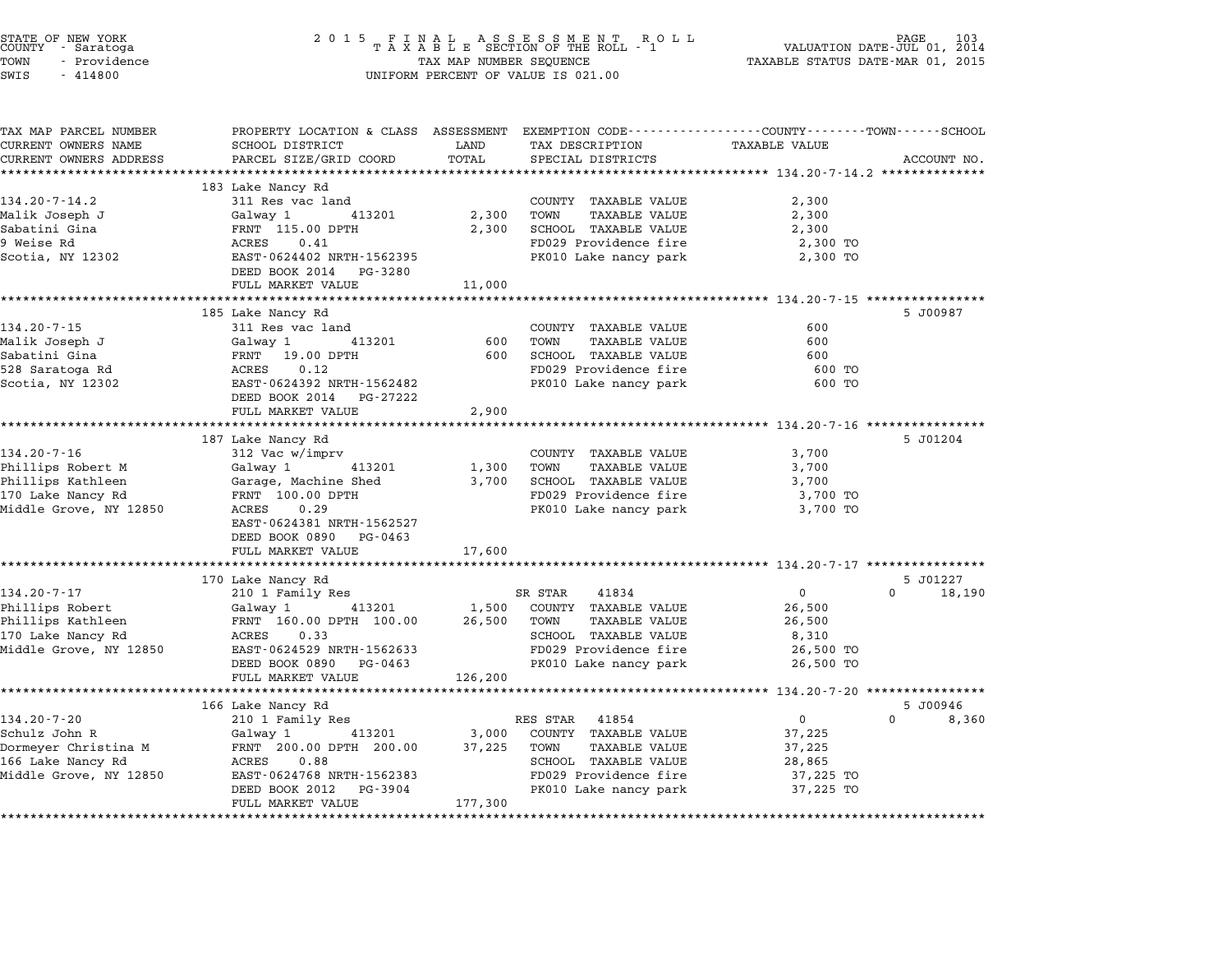| STATE OF NEW YORK<br>COUNTY - Saratoga<br>TOWN<br>- Providence<br>SWIS<br>$-414800$ | 2 0 1 5                                        | TAX MAP NUMBER SEQUENCE | FINAL ASSESSMENT ROLL<br>TAXABLE SECTION OF THE ROLL - 1<br>UNIFORM PERCENT OF VALUE IS 021.00 | PAGE<br>VALUATION DATE-JUL 01, 2014<br>TAXABLE STATUS DATE-MAR 01, 2015                                         |
|-------------------------------------------------------------------------------------|------------------------------------------------|-------------------------|------------------------------------------------------------------------------------------------|-----------------------------------------------------------------------------------------------------------------|
| TAX MAP PARCEL NUMBER<br>CURRENT OWNERS NAME                                        | SCHOOL DISTRICT                                | LAND                    | TAX DESCRIPTION                                                                                | PROPERTY LOCATION & CLASS ASSESSMENT EXEMPTION CODE---------------COUNTY-------TOWN-----SCHOOL<br>TAXABLE VALUE |
| CURRENT OWNERS ADDRESS                                                              | PARCEL SIZE/GRID COORD                         | TOTAL                   | SPECIAL DISTRICTS                                                                              | ACCOUNT NO.                                                                                                     |
|                                                                                     |                                                |                         |                                                                                                |                                                                                                                 |
| 134.20-7-21.21                                                                      | 163 Lake Nancy Rd                              |                         |                                                                                                |                                                                                                                 |
| Parish Heidi                                                                        | 311 Res vac land<br>Galway 1<br>413201         | 2,900                   | COUNTY TAXABLE VALUE<br>TOWN<br>TAXABLE VALUE                                                  | 2,900<br>2,900                                                                                                  |
| Parish Scott                                                                        | FRNT 119.42 DPTH                               | 2,900                   | SCHOOL TAXABLE VALUE                                                                           | 2,900                                                                                                           |
| 17 Spa Circle                                                                       | 0.28<br>ACRES                                  |                         | FD029 Providence fire                                                                          | 2,900 TO                                                                                                        |
| Saratoga Springs, NY 12866                                                          | EAST-0624560 NRTH-1561961                      |                         | PK010 Lake nancy park                                                                          | 2,900 TO                                                                                                        |
|                                                                                     | DEED BOOK 2013 PG-39513                        |                         |                                                                                                |                                                                                                                 |
|                                                                                     | FULL MARKET VALUE                              | 13,800                  |                                                                                                |                                                                                                                 |
|                                                                                     |                                                |                         |                                                                                                |                                                                                                                 |
|                                                                                     | Lake Rd Rear                                   |                         |                                                                                                |                                                                                                                 |
| $134.20 - 7 - 22.2$                                                                 | 314 Rural vac<10                               |                         | COUNTY TAXABLE VALUE                                                                           | 100                                                                                                             |
| Johnson Jon                                                                         | Galway 1<br>413201                             | 100                     | TOWN<br><b>TAXABLE VALUE</b>                                                                   | 100<br>100                                                                                                      |
| Scott<br>155 Lake Nancy Rd                                                          | ACRES<br>0.06<br>EAST-0624280 NRTH-1561815     | 100                     | SCHOOL TAXABLE VALUE<br>FD029 Providence fire                                                  | 100 TO                                                                                                          |
| Middle Grove, NY 12850                                                              | DEED BOOK 1054 PG-450                          |                         | PK010 Lake nancy park                                                                          | 100 TO                                                                                                          |
|                                                                                     | FULL MARKET VALUE                              | 500                     |                                                                                                |                                                                                                                 |
|                                                                                     |                                                |                         |                                                                                                |                                                                                                                 |
|                                                                                     | 165 Lake Nancy Rd                              |                         |                                                                                                |                                                                                                                 |
| 134.20-7-22.121                                                                     | 910 Priv forest - WTRFNT                       |                         | COUNTY TAXABLE VALUE                                                                           | 300                                                                                                             |
| Parish Heidi                                                                        | Galway 1<br>413201                             | 300                     | TAXABLE VALUE<br>TOWN                                                                          | 300                                                                                                             |
| Parish Scott                                                                        | 0.74<br>ACRES                                  | 300                     | SCHOOL TAXABLE VALUE                                                                           | 300                                                                                                             |
| 17 Spa Circle                                                                       | EAST-0624398 NRTH-1562049                      |                         | FD029 Providence fire                                                                          | 300 TO                                                                                                          |
| Saratoga Springs, NY 12866                                                          | DEED BOOK 2013 PG-39513                        |                         | PK010 Lake nancy park                                                                          | 300 TO                                                                                                          |
|                                                                                     | FULL MARKET VALUE                              | 1,400                   |                                                                                                |                                                                                                                 |
|                                                                                     |                                                |                         |                                                                                                |                                                                                                                 |
| 134.20-7-24                                                                         | 155 Lake Nancy Rd<br>210 1 Family Res - WTRFNT |                         | SR STAR<br>41834                                                                               | 5 J00501<br>$\overline{0}$<br>$\Omega$<br>18,190                                                                |
| Chepulis Janet                                                                      | 413201<br>Galway 1                             | 2,300                   | COUNTY TAXABLE VALUE                                                                           | 19,500                                                                                                          |
| 155 Lake Nancy Rd                                                                   | ACRES<br>0.38                                  | 19,500                  | TOWN<br><b>TAXABLE VALUE</b>                                                                   | 19,500                                                                                                          |
| Middle Grove, NY 12850                                                              | EAST-0624309 NRTH-1561763                      |                         | SCHOOL TAXABLE VALUE                                                                           | 1,310                                                                                                           |
|                                                                                     | DEED BOOK 1350 PG-333                          |                         | FD029 Providence fire                                                                          | 19,500 TO                                                                                                       |
|                                                                                     | FULL MARKET VALUE                              |                         | 92,900 PK010 Lake nancy park                                                                   | 19,500 TO                                                                                                       |
|                                                                                     | *********************                          |                         |                                                                                                |                                                                                                                 |
|                                                                                     | Lake Rd                                        |                         |                                                                                                | 5 J01174                                                                                                        |
| $134.20 - 7 - 28$                                                                   | 311 Res vac land                               |                         | COUNTY TAXABLE VALUE                                                                           | 500                                                                                                             |
| Battaglia Pauline R                                                                 | Galway 1<br>413201                             | 500                     | <b>TAXABLE VALUE</b><br>TOWN                                                                   | 500                                                                                                             |
| Chepulis Janet B                                                                    | Kehrer Revocable Trust                         | 500                     | SCHOOL TAXABLE VALUE                                                                           | 500                                                                                                             |
| 155 Lake Nancy Rd                                                                   | FRNT 98.00 DPTH                                |                         | FD029 Providence fire                                                                          | 500 TO                                                                                                          |
| Middle Grove, NY 12850                                                              | ACRES<br>0.11<br>EAST-0624464 NRTH-1561771     |                         | PK010 Lake nancy park                                                                          | 500 TO                                                                                                          |
|                                                                                     | DEED BOOK 2013<br>PG-2599                      |                         |                                                                                                |                                                                                                                 |
|                                                                                     | FULL MARKET VALUE                              | 2,400                   |                                                                                                |                                                                                                                 |
|                                                                                     |                                                |                         |                                                                                                |                                                                                                                 |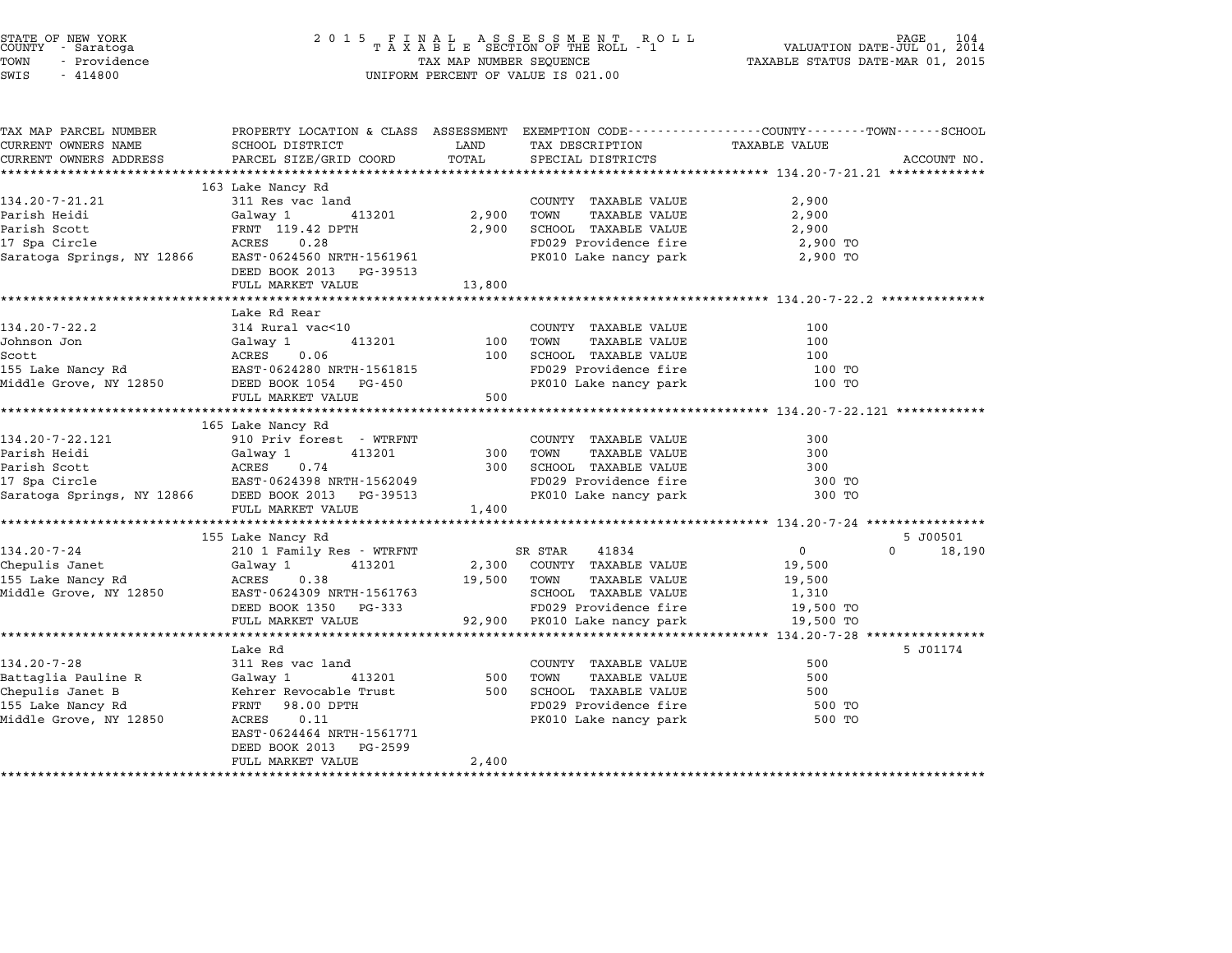| STATE OF NEW YORK<br>COUNTY – Saratoga<br>TOWN<br>– Providence<br>SWIS<br>$-414800$ | TAX MAP NUMBER SEQUENCE<br>UNIFORM PERCENT OF VALUE IS 021.00                                                                               | PAGE 105 PAGE 105 PAGE 105 PAGE 105<br>TAXABLE SECTION OF THE ROLL - 1 VALUATION DATE-JUL 01, 2014<br>TAXABLE STATUS DATE-MAR 01, 2015 |                                      |                                                              |                            |
|-------------------------------------------------------------------------------------|---------------------------------------------------------------------------------------------------------------------------------------------|----------------------------------------------------------------------------------------------------------------------------------------|--------------------------------------|--------------------------------------------------------------|----------------------------|
| TAX MAP PARCEL NUMBER<br>CURRENT OWNERS NAME<br>CURRENT OWNERS ADDRESS              | PROPERTY LOCATION & CLASS ASSESSMENT EXEMPTION CODE---------------COUNTY-------TOWN-----SCHOOL<br>SCHOOL DISTRICT<br>PARCEL SIZE/GRID COORD | LAND<br>TOTAL                                                                                                                          | TAX DESCRIPTION<br>SPECIAL DISTRICTS | TAXABLE VALUE                                                | ACCOUNT NO.                |
|                                                                                     |                                                                                                                                             |                                                                                                                                        |                                      |                                                              |                            |
|                                                                                     | 158 Lake Nancy Rd                                                                                                                           |                                                                                                                                        |                                      |                                                              | 5 J01165                   |
| 134.20-7-29                                                                         | 311 Res vac land                                                                                                                            |                                                                                                                                        | COUNTY TAXABLE VALUE                 | 3,400                                                        |                            |
| Mctiernan Peter A                                                                   | Galway 1 413201                                                                                                                             | 3,400                                                                                                                                  | TOWN<br>TAXABLE VALUE                | 3,400                                                        |                            |
| 214 Pawnee Rd                                                                       | FRNT 480.00 DPTH                                                                                                                            | 3,400                                                                                                                                  | SCHOOL TAXABLE VALUE                 | 3,400                                                        |                            |
| Cranford, NJ 07016                                                                  | ACRES<br>1.68                                                                                                                               |                                                                                                                                        | FD029 Providence fire                | 3,400 TO                                                     |                            |
|                                                                                     | EAST-0624692 NRTH-1561792                                                                                                                   |                                                                                                                                        | PK010 Lake nancy park                | 3,400 TO                                                     |                            |
|                                                                                     | DEED BOOK 0926 PG-0462                                                                                                                      |                                                                                                                                        |                                      |                                                              |                            |
|                                                                                     | FULL MARKET VALUE                                                                                                                           | 16,200                                                                                                                                 |                                      |                                                              |                            |
|                                                                                     | 168 Lake Nancy Rd                                                                                                                           |                                                                                                                                        |                                      |                                                              |                            |
| $134.20 - 7 - 30$                                                                   | 311 Res vac land                                                                                                                            |                                                                                                                                        | COUNTY TAXABLE VALUE                 | 2,700                                                        |                            |
| Phillips Robert                                                                     | Galway 1 413201                                                                                                                             | 2,700                                                                                                                                  | TOWN<br>TAXABLE VALUE                | 2,700                                                        |                            |
| Phillips Kathleen                                                                   | FRNT 205.00 DPTH                                                                                                                            | 2,700                                                                                                                                  | SCHOOL TAXABLE VALUE                 | 2,700                                                        |                            |
| 170 Lake Nancy Rd                                                                   | ACRES 0.72                                                                                                                                  |                                                                                                                                        | FD029 Providence fire                | 2,700 TO                                                     |                            |
| 170 Lake Nancy Ru<br>Middle Grove, NY 12850                                         | EAST-0624626 NRTH-1562517                                                                                                                   |                                                                                                                                        | PK010 Lake nancy park                | 2,700 TO                                                     |                            |
|                                                                                     | DEED BOOK 981<br>PG-1082                                                                                                                    |                                                                                                                                        |                                      |                                                              |                            |
|                                                                                     | FULL MARKET VALUE                                                                                                                           | 12,900                                                                                                                                 |                                      |                                                              |                            |
|                                                                                     |                                                                                                                                             |                                                                                                                                        |                                      |                                                              |                            |
|                                                                                     | 160 Lake Nancy Rd                                                                                                                           |                                                                                                                                        |                                      |                                                              |                            |
| $134.20 - 7 - 31$                                                                   | 311 Res vac land                                                                                                                            |                                                                                                                                        | COUNTY TAXABLE VALUE                 | 2,500                                                        |                            |
| Fedorick Peter J                                                                    | Galway 1 413201                                                                                                                             | 2,500                                                                                                                                  | TAXABLE VALUE<br>TOWN                | 2,500                                                        |                            |
| Fedorick Linda C                                                                    | FRNT 180.00 DPTH                                                                                                                            | 2,500                                                                                                                                  | SCHOOL TAXABLE VALUE                 | 2,500                                                        |                            |
| 383 Coy Rd                                                                          | ACRES<br>1.07                                                                                                                               |                                                                                                                                        | FD029 Providence fire                | 2,500 TO                                                     |                            |
| Greenfield Center, NY 12833                                                         | EAST-0624862 NRTH-1561969                                                                                                                   |                                                                                                                                        | PK010 Lake nancy park                | 2,500 TO                                                     |                            |
|                                                                                     | DEED BOOK 2015 PG-14298                                                                                                                     |                                                                                                                                        |                                      |                                                              |                            |
| PRIOR OWNER ON 3/01/2015                                                            | FULL MARKET VALUE                                                                                                                           | 11,900                                                                                                                                 |                                      |                                                              |                            |
| Battaglia Ronald                                                                    |                                                                                                                                             |                                                                                                                                        |                                      |                                                              |                            |
|                                                                                     |                                                                                                                                             |                                                                                                                                        |                                      |                                                              |                            |
| 134.20-7-32                                                                         | 178 Lake Nancy Rd<br>311 Res vac land                                                                                                       |                                                                                                                                        | COUNTY TAXABLE VALUE                 | 1,500                                                        | 5 J01206                   |
| Marquette Edward F                                                                  | 413201                                                                                                                                      | 1,500                                                                                                                                  | TOWN<br>TAXABLE VALUE                | 1,500                                                        |                            |
| 1885 Lancaster St                                                                   | Galway 1<br>FRNT 100.00 DPTH                                                                                                                | 1,500                                                                                                                                  | SCHOOL TAXABLE VALUE                 | 1,500                                                        |                            |
| Schenectady, NY 12308                                                               | ACRES 0.61                                                                                                                                  |                                                                                                                                        | FD029 Providence fire                | 1,500 TO                                                     |                            |
|                                                                                     | EAST-0624810 NRTH-1562978                                                                                                                   |                                                                                                                                        | PK010 Lake nancy park                | 1,500 TO                                                     |                            |
|                                                                                     | DEED BOOK 1651 PG-682                                                                                                                       |                                                                                                                                        |                                      |                                                              |                            |
|                                                                                     | FULL MARKET VALUE                                                                                                                           | 7,100                                                                                                                                  |                                      |                                                              |                            |
|                                                                                     |                                                                                                                                             | ***************                                                                                                                        |                                      | ******************************* 134.20-7-33 **************** |                            |
|                                                                                     | 153 Lake Nancy Rd                                                                                                                           |                                                                                                                                        |                                      |                                                              | 5 J00502                   |
| $134.20 - 7 - 33$                                                                   | 210 1 Family Res - WTRFNT                                                                                                                   |                                                                                                                                        | RES STAR 41854                       | $\overline{0}$                                               | $0 \qquad \qquad$<br>8,360 |
| Altstadt Ewald                                                                      | 413201<br>Galway 1                                                                                                                          | 3,200                                                                                                                                  | COUNTY TAXABLE VALUE                 | 29,000                                                       |                            |
| Altstadt Diane                                                                      | ACRES<br>1.17                                                                                                                               | 29,000                                                                                                                                 | TOWN<br>TAXABLE VALUE                | 29,000                                                       |                            |
| 153 Lake Nancy Rd                                                                   | EAST-0624242 NRTH-1561675                                                                                                                   |                                                                                                                                        | SCHOOL TAXABLE VALUE                 | 20,640                                                       |                            |
| Middle Grove, NY 12850                                                              | DEED BOOK 1586 PG-714                                                                                                                       |                                                                                                                                        | FD029 Providence fire                | 29,000 TO                                                    |                            |
|                                                                                     |                                                                                                                                             |                                                                                                                                        |                                      |                                                              |                            |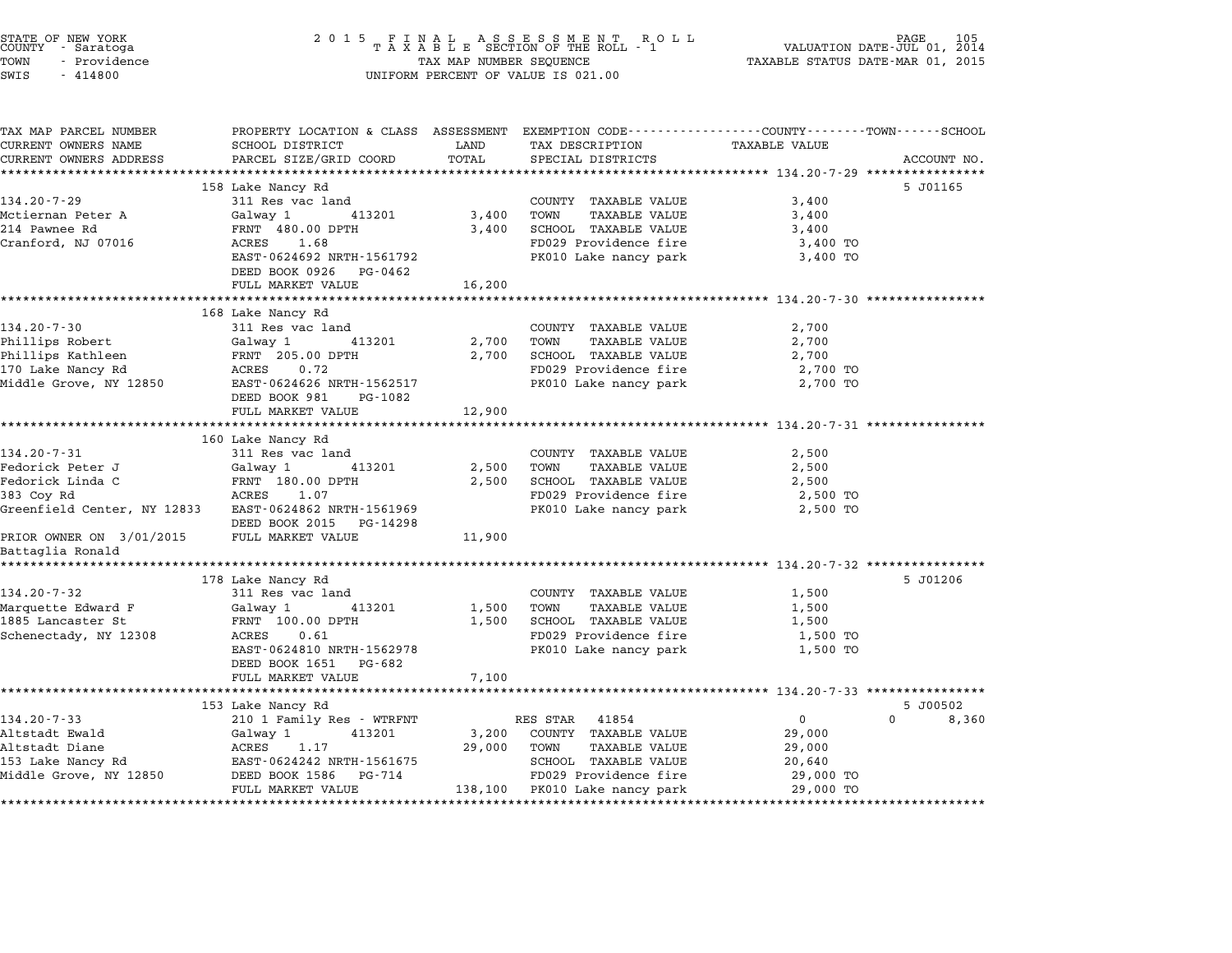| STATE OF NEW YORK<br>COUNTY<br>- Saratoga<br>TOWN<br>- Providence<br>SWIS<br>$-414800$ | 2 0 1 5<br>FINAL ASSESSMENT RO<br>TAXABLE SECTION OF THE ROLL - 1<br>TAX MAP NUMBER SEQUENCE<br>UNIFORM PERCENT OF VALUE IS 021.00          | 106<br>PAGE<br>VALUATION DATE-JUL 01, 2014<br>TAXABLE STATUS DATE-MAR 01, 2015 |                                                                |                                                         |             |
|----------------------------------------------------------------------------------------|---------------------------------------------------------------------------------------------------------------------------------------------|--------------------------------------------------------------------------------|----------------------------------------------------------------|---------------------------------------------------------|-------------|
| TAX MAP PARCEL NUMBER<br>CURRENT OWNERS NAME<br>CURRENT OWNERS ADDRESS                 | PROPERTY LOCATION & CLASS ASSESSMENT EXEMPTION CODE---------------COUNTY-------TOWN-----SCHOOL<br>SCHOOL DISTRICT<br>PARCEL SIZE/GRID COORD | LAND<br>TOTAL                                                                  | TAX DESCRIPTION<br>SPECIAL DISTRICTS                           | TAXABLE VALUE                                           | ACCOUNT NO. |
|                                                                                        | ************************<br>151 Lake Nancy Rd                                                                                               | **************                                                                 | ********************************* 134.20-7-34.1 ************** |                                                         | 5 J01626    |
| $134.20 - 7 - 34.1$                                                                    | 311 Res vac land                                                                                                                            |                                                                                | COUNTY TAXABLE VALUE                                           | 100                                                     |             |
| Chepulis Janet                                                                         | Galway 1<br>413201                                                                                                                          | 100                                                                            | TOWN<br><b>TAXABLE VALUE</b>                                   | 100                                                     |             |
| 155 Lake Nancy Rd                                                                      | FRNT 190.00 DPTH                                                                                                                            | 100                                                                            | SCHOOL TAXABLE VALUE                                           | 100                                                     |             |
| Middle Grove, NY 12850                                                                 | ACRES<br>0.14<br>EAST-0624458 NRTH-1561696<br>DEED BOOK 1359 PG-279                                                                         |                                                                                | FD029 Providence fire<br>PK010 Lake nancy park                 | 100 TO<br>100 TO                                        |             |
|                                                                                        | FULL MARKET VALUE                                                                                                                           | 500                                                                            |                                                                |                                                         |             |
|                                                                                        |                                                                                                                                             |                                                                                |                                                                | ************************* 134.20-7-34.2 *************   |             |
|                                                                                        | Lake Rd Rear                                                                                                                                |                                                                                |                                                                |                                                         |             |
| $134.20 - 7 - 34.2$                                                                    | 311 Res vac land<br>413201                                                                                                                  | 100                                                                            | COUNTY TAXABLE VALUE<br>TOWN<br><b>TAXABLE VALUE</b>           | 100<br>100                                              |             |
| Battaglia Pauline<br>Chepulis Janet B                                                  | Galway 1<br>ACRES<br>0.04                                                                                                                   | 100                                                                            | SCHOOL TAXABLE VALUE                                           | 100                                                     |             |
| 155 Lake Nancy Rd                                                                      | EAST-0624294 NRTH-1561801                                                                                                                   |                                                                                | FD029 Providence fire                                          | 100 TO                                                  |             |
| Middle Grove, NY 12850                                                                 | DEED BOOK 2013 PG-2599                                                                                                                      |                                                                                | PK010 Lake nancy park                                          | 100 TO                                                  |             |
|                                                                                        | FULL MARKET VALUE                                                                                                                           | 500                                                                            |                                                                |                                                         |             |
|                                                                                        | ***************                                                                                                                             | *********                                                                      |                                                                | ******** 134.20-7-35 *********                          |             |
|                                                                                        | 161 Lake Nancy Rd                                                                                                                           |                                                                                |                                                                |                                                         | 5 J00945    |
| $134.20 - 7 - 35$<br>Marcantonio Carolyn M                                             | 260 Seasonal res - WTRFNT<br>Galway 1<br>413201                                                                                             | 3,200                                                                          | COUNTY TAXABLE VALUE<br>TOWN<br>TAXABLE VALUE                  | 19,000<br>19,000                                        |             |
| 7 Mc Donald St                                                                         | FRNT 100.00 DPTH                                                                                                                            | 19,000                                                                         | SCHOOL TAXABLE VALUE                                           | 19,000                                                  |             |
| Glens Falls, NY 12801                                                                  | ACRES<br>1.83                                                                                                                               |                                                                                | FD029 Providence fire                                          | 19,000 TO                                               |             |
|                                                                                        | EAST-0624341 NRTH-1561907<br>DEED BOOK 1522 PG-338                                                                                          |                                                                                | PK010 Lake nancy park                                          | 19,000 TO                                               |             |
|                                                                                        | FULL MARKET VALUE                                                                                                                           | 90,500                                                                         |                                                                | ************************* 134.20-7-36 ***************** |             |
|                                                                                        | 195 Lake Nancy Rd                                                                                                                           |                                                                                |                                                                |                                                         | 5 J00575    |
| $134.20 - 7 - 36$                                                                      | 270 Mfg housing - WTRFNT                                                                                                                    |                                                                                | COUNTY TAXABLE VALUE                                           | 9,600                                                   |             |
| Phillips Robert M                                                                      | Galway 1<br>413201                                                                                                                          | 3,000                                                                          | TOWN<br><b>TAXABLE VALUE</b>                                   | 9,600                                                   |             |
| Phillips Kathleen J                                                                    | FRNT 150.00 DPTH 125.00                                                                                                                     | 9,600                                                                          | SCHOOL TAXABLE VALUE                                           | 9,600                                                   |             |
| 170 Lake Nancy Rd                                                                      | ACRES<br>0.43                                                                                                                               |                                                                                | FD029 Providence fire                                          | 9,600 TO                                                |             |
| Middle Grove, NY 12850                                                                 | EAST-0624465 NRTH-1562831<br>DEED BOOK 1364 PG-647<br>FULL MARKET VALUE                                                                     | 45,700                                                                         | PK010 Lake nancy park                                          | 9,600 TO                                                |             |
|                                                                                        |                                                                                                                                             |                                                                                |                                                                | ******** 134.20-7-37 ****************                   |             |
|                                                                                        | 179 Lake Nancy Rd                                                                                                                           |                                                                                |                                                                |                                                         | 5 J00915    |
| 134.20-7-37                                                                            | 312 Vac w/imprv - WTRFNT                                                                                                                    |                                                                                | COUNTY TAXABLE VALUE                                           | 11,995                                                  |             |
| Kazakavich David J                                                                     | 413201<br>Galway 1                                                                                                                          | 3,200                                                                          | TOWN<br><b>TAXABLE VALUE</b>                                   | 11,995                                                  |             |
| 14 Michael Dr                                                                          | Garage                                                                                                                                      | 11,995                                                                         | SCHOOL TAXABLE VALUE                                           | 11,995                                                  |             |
| Schenectady, NY 12303                                                                  | FRNT 513.05 DPTH<br>2.39<br>ACRES                                                                                                           |                                                                                | FD029 Providence fire                                          | 11,995 TO                                               |             |
|                                                                                        | EAST-0624550 NRTH-1562183<br>DEED BOOK 1551<br>PG-786                                                                                       |                                                                                | PK010 Lake nancy park                                          | 11,995 TO                                               |             |
|                                                                                        | FULL MARKET VALUE                                                                                                                           | 57,100                                                                         |                                                                |                                                         |             |

STATE OF NEW YORK <sup>2</sup> <sup>0</sup> <sup>1</sup> 5 F I N A L A S S E S S M E N T R O L L PAGE <sup>106</sup> COUNTY - Saratoga <sup>T</sup> <sup>A</sup> <sup>X</sup> <sup>A</sup> <sup>B</sup> <sup>L</sup> <sup>E</sup> SECTION OF THE ROLL - <sup>1</sup> VALUATION DATE-JUL 01, <sup>2014</sup>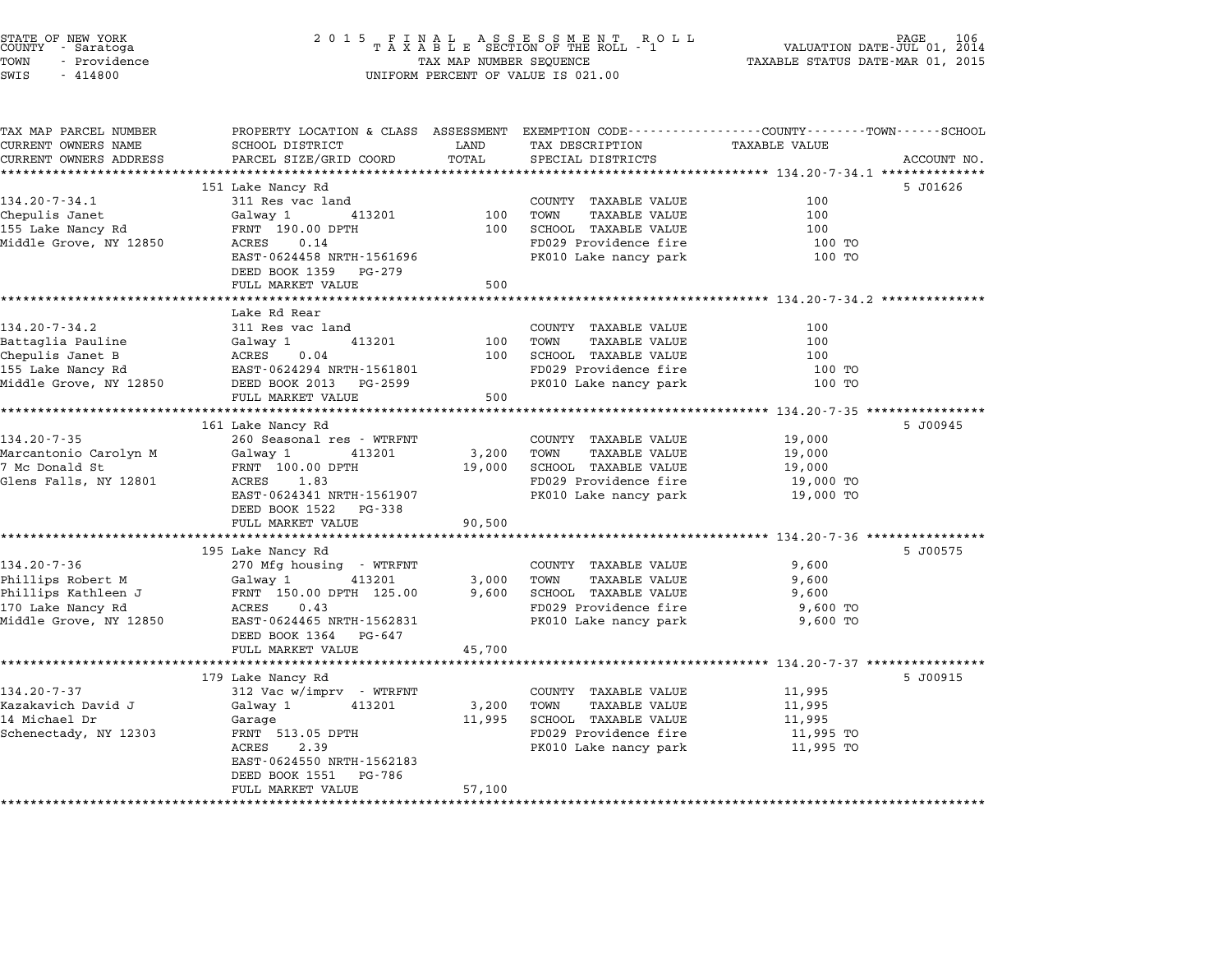| STATE OF NEW YORK<br>COUNTY - Saratoga<br>TOWN<br>- Providence<br>SWIS<br>$-414800$                       | 2015 FINAL ASSESSMENT ROLL<br>TAXABLE SECTION OF THE ROLL - 1<br>TAX MAP NUMBER SEQUENCE<br>TAX MAP NUMBER SEQUENCE<br>UNIFORM PERCENT OF VALUE IS 021.00                                                   | 107<br>PAGE<br>VALUATION DATE-JUL 01, 2014<br>TAXABLE STATUS DATE-MAR 01, 2015 |                                                                                                                                                  |                                                                        |                                   |
|-----------------------------------------------------------------------------------------------------------|-------------------------------------------------------------------------------------------------------------------------------------------------------------------------------------------------------------|--------------------------------------------------------------------------------|--------------------------------------------------------------------------------------------------------------------------------------------------|------------------------------------------------------------------------|-----------------------------------|
| TAX MAP PARCEL NUMBER<br>CURRENT OWNERS NAME<br>CURRENT OWNERS ADDRESS                                    | PROPERTY LOCATION & CLASS ASSESSMENT EXEMPTION CODE---------------COUNTY------TOWN------SCHOOL<br>SCHOOL DISTRICT<br>PARCEL SIZE/GRID COORD<br>**************************                                   | LAND<br>TOTAL                                                                  | TAX DESCRIPTION<br>SPECIAL DISTRICTS                                                                                                             | TAXABLE VALUE                                                          | ACCOUNT NO.                       |
| $134.20 - 8 - 4$<br>Clothier Gerald<br>Clothier Claudia<br>135 Burleigh Rd<br>Pomona Park, FL 32181-0816  | 154 Lake Nancy Rd<br>270 Mfg housing<br>Galway 1<br>413201<br>FRNT 200.00 DPTH<br>ACRES<br>0.22<br>EAST-0624501 NRTH-1561327                                                                                | 3,000<br>8,821                                                                 | COUNTY TAXABLE VALUE<br>TOWN<br>TAXABLE VALUE<br>SCHOOL TAXABLE VALUE<br>FD029 Providence fire<br>PK010 Lake nancy park                          | 8,821<br>8,821<br>8,821<br>8,821 TO<br>8,821 TO                        | 5 J01175                          |
|                                                                                                           | DEED BOOK 1591 PG-10<br>FULL MARKET VALUE<br>147 Lake Nancy Rd                                                                                                                                              | 42,000                                                                         |                                                                                                                                                  |                                                                        | 5 J00595                          |
| $134.20 - 8 - 5.1$<br>Dunkerley Peter W<br>Dunkerley Linda J<br>25 McCormack Rd<br>Slingerlands, NY 12159 | 260 Seasonal res - WTRFNT<br>Galway 1<br>413201<br>Also Bk 1518 Pg 384<br>FRNT 90.00 DPTH 100.00<br>ACRES<br>0.42<br>EAST-0624346 NRTH-1561222<br>DEED BOOK 2012 PG-27580                                   | 1,100<br>14,700                                                                | COUNTY TAXABLE VALUE<br>TOWN<br>TAXABLE VALUE<br>SCHOOL TAXABLE VALUE<br>FD029 Providence fire<br>PK010 Lake nancy park                          | 14,700<br>14,700<br>14,700<br>14,700 TO<br>14,700 TO                   |                                   |
|                                                                                                           | FULL MARKET VALUE                                                                                                                                                                                           | 70,000                                                                         |                                                                                                                                                  |                                                                        |                                   |
| $134.20 - 8 - 8$<br>Blake Jeffrey<br>145 Lake Nancy Rd<br>Middle Grove, NY 12850                          | 145 Lake Nancy Rd<br>210 1 Family Res<br>Galway 1<br>413201<br>Also Bk 1518 Pg 384<br>FRNT 130.00 DPTH<br>ACRES<br>0.31<br>EAST-0624366 NRTH-1561146<br>DEED BOOK 2006<br>PG-20968                          | 1,100<br>22,000                                                                | RES STAR 41854<br>COUNTY TAXABLE VALUE<br>TOWN<br><b>TAXABLE VALUE</b><br>SCHOOL TAXABLE VALUE<br>FD029 Providence fire<br>PK010 Lake nancy park | $\overline{0}$<br>22,000<br>22,000<br>13,640<br>22,000 TO<br>22,000 TO | 5 J00890<br>$\mathbf{0}$<br>8,360 |
|                                                                                                           | FULL MARKET VALUE                                                                                                                                                                                           | 104,800                                                                        |                                                                                                                                                  |                                                                        |                                   |
| $134.20 - 8 - 9$<br>Scolaro Nicholas P<br>Scolaro Megan E<br>102 Hudson Ave<br>Delmar, NY 12054           | 149 Lake Nancy Rd<br>210 1 Family Res - WTRFNT<br>Galway 1<br>413201<br>Also Deed 1584/156<br>Garage 2 Car<br>FRNT<br>65.00 DPTH<br>ACRES<br>0.83<br>EAST-0624304 NRTH-1561339<br>DEED BOOK 2015<br>PG-5920 | 5,100<br>38,100                                                                | COUNTY TAXABLE VALUE<br>TOWN<br>TAXABLE VALUE<br>SCHOOL TAXABLE VALUE<br>FD029 Providence fire<br>PK010 Lake nancy park                          | 38,100<br>38,100<br>38,100<br>38,100 TO<br>38,100 TO                   | 5 J00254                          |
|                                                                                                           | FULL MARKET VALUE                                                                                                                                                                                           | 181,400                                                                        |                                                                                                                                                  | ********************** 135.-1-12 *******************                   |                                   |
| $135. - 1 - 12$<br>Fitzsimmons Frederick J<br>5 Polk St<br>Sparta, NJ 07871                               | Lake Desolation Rd<br>311 Res vac land - WTRFNT<br>Galway 1<br>413201<br>Island<br>ACRES<br>0.56<br>EAST-0632704 NRTH-1568802<br>DEED BOOK 1687 PG-450<br>FULL MARKET VALUE                                 | 2,200<br>2,200<br>10,500                                                       | COUNTY TAXABLE VALUE<br>TOWN<br>TAXABLE VALUE<br>SCHOOL TAXABLE VALUE<br>FD029 Providence fire                                                   | 2,200<br>2,200<br>2,200<br>2,200 TO                                    | 5 J01649                          |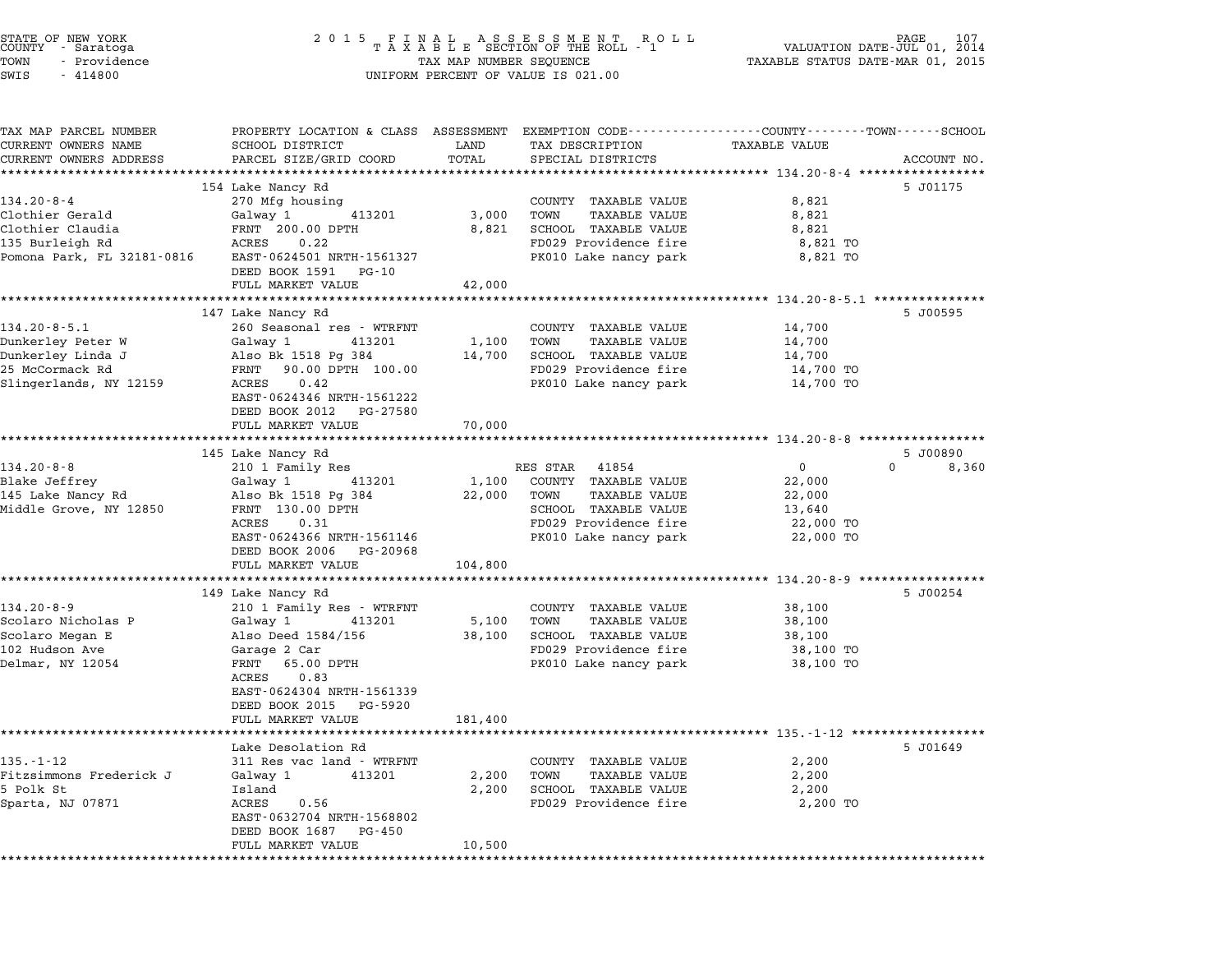| TAX MAP PARCEL NUMBER<br>CURRENT OWNERS NAME | PROPERTY LOCATION & CLASS ASSESSMENT EXEMPTION CODE---------------COUNTY-------TOWN------SCHOOL<br>SCHOOL DISTRICT | LAND             | TAX DESCRIPTION                                      | <b>TAXABLE VALUE</b>                               |                       |
|----------------------------------------------|--------------------------------------------------------------------------------------------------------------------|------------------|------------------------------------------------------|----------------------------------------------------|-----------------------|
| CURRENT OWNERS ADDRESS                       | PARCEL SIZE/GRID COORD                                                                                             | TOTAL            | SPECIAL DISTRICTS                                    |                                                    | ACCOUNT NO.           |
|                                              |                                                                                                                    |                  |                                                      |                                                    |                       |
|                                              | Lake Desolation                                                                                                    |                  |                                                      |                                                    | 5 J01650              |
| $135. - 1 - 13$                              | 315 Underwtr 1nd                                                                                                   |                  | COUNTY TAXABLE VALUE                                 | 2,300                                              |                       |
| Simonds Roy B                                | Galwav 1<br>413201                                                                                                 | 2,300            | TOWN<br><b>TAXABLE VALUE</b>                         | 2,300                                              |                       |
| 6 Combs Roadway                              | ACRES 23.04                                                                                                        | 2,300            | SCHOOL TAXABLE VALUE                                 | 2,300                                              |                       |
| Middle Grove, NY 12850                       | EAST-0632654 NRTH-1568488<br>DEED BOOK 2009 PG-22772                                                               |                  | FD029 Providence fire                                | 2,300 TO                                           |                       |
|                                              | FULL MARKET VALUE                                                                                                  | 11,000           |                                                      |                                                    |                       |
|                                              |                                                                                                                    | *********        |                                                      | *********** 135.-1-14 **************               |                       |
| $135. - 1 - 14$                              | 725 Lake Desolation Rd<br>260 Seasonal res                                                                         |                  |                                                      |                                                    | 5 J00950              |
|                                              |                                                                                                                    | 1,200            | COUNTY TAXABLE VALUE                                 | 9,600                                              |                       |
| Wells Henry J<br>Pollack Dorothy             | Galway 1<br>413201<br>ACRES<br>1.02                                                                                | 9,600            | TOWN<br><b>TAXABLE VALUE</b><br>SCHOOL TAXABLE VALUE | 9,600<br>9,600                                     |                       |
| Et Al                                        | EAST-0632111 NRTH-1567416                                                                                          |                  | FD029 Providence fire                                | 9,600 TO                                           |                       |
| 3311 McDonald Ave                            | DEED BOOK 2009 PG-46376                                                                                            |                  |                                                      |                                                    |                       |
| Schenectady, NY 12304                        | FULL MARKET VALUE                                                                                                  | 45,700           |                                                      |                                                    |                       |
|                                              |                                                                                                                    | **************** |                                                      | ******************** 135.-1-15 ******************* |                       |
|                                              | Lake Desolation Rd                                                                                                 |                  |                                                      |                                                    | 5 J00395              |
| $135. - 1 - 15$                              | 910 Priv forest                                                                                                    |                  | COUNTY TAXABLE VALUE                                 | 11,500                                             |                       |
| Wells Henry J                                | Galway 1<br>413201                                                                                                 | 11,500           | TOWN<br><b>TAXABLE VALUE</b>                         | 11,500                                             |                       |
| Brown James T                                | ACRES 53.64                                                                                                        | 11,500           | SCHOOL TAXABLE VALUE                                 | 11,500                                             |                       |
| 3311 McDonald Ave                            | EAST-0630017 NRTH-1567567                                                                                          |                  | FD029 Providence fire                                | 11,500 TO                                          |                       |
| Schenectady, NY 12304                        | DEED BOOK 2009<br>PG-36236                                                                                         |                  |                                                      |                                                    |                       |
|                                              | FULL MARKET VALUE                                                                                                  | 54,800           |                                                      |                                                    |                       |
|                                              |                                                                                                                    |                  |                                                      |                                                    |                       |
|                                              | Lake Desolation Rd                                                                                                 |                  |                                                      |                                                    | 5 J00922              |
| $135. - 1 - 17$                              | 910 Priv forest                                                                                                    |                  | COUNTY TAXABLE VALUE                                 | 16,200                                             |                       |
| Stacey Family Properties LLC Galway 1        | 413201                                                                                                             | 16,200           | TOWN<br><b>TAXABLE VALUE</b>                         | 16,200                                             |                       |
| 208 Locust Grove Rd                          | Tenants in Common                                                                                                  | 16,200           | SCHOOL TAXABLE VALUE                                 | 16,200                                             |                       |
| Greenfield Center, NY 12833                  | 1682/298<br>Stacey Family Trust<br>ACRES<br>70.15                                                                  |                  | FD029 Providence fire                                | 16,200 TO                                          |                       |
|                                              | EAST-0632688 NRTH-1564885                                                                                          |                  |                                                      |                                                    |                       |
|                                              | DEED BOOK 2014 PG-37868                                                                                            |                  |                                                      |                                                    |                       |
|                                              | FULL MARKET VALUE                                                                                                  | 77,100           |                                                      |                                                    |                       |
|                                              |                                                                                                                    |                  |                                                      |                                                    |                       |
|                                              | 7165 Kilmer Rd                                                                                                     |                  |                                                      |                                                    |                       |
| $135. - 1 - 23.2$                            | 582 Camping park                                                                                                   |                  | RES STAR<br>41854                                    | $\overline{0}$                                     | $\mathbf{0}$<br>8,360 |
| Shoemaker Hunter                             | 413201<br>Galway 1                                                                                                 | 19,600           | COUNTY TAXABLE VALUE                                 | 73,500                                             |                       |
| 7165 Kilmer Rd                               | Happy Days Campground                                                                                              | 73,500           | TOWN<br><b>TAXABLE VALUE</b>                         | 73,500                                             |                       |
| Middle Grove, NY 12850                       | FRNT<br>85.00 DPTH                                                                                                 |                  | SCHOOL TAXABLE VALUE                                 | 65,140                                             |                       |
|                                              | ACRES 98.86                                                                                                        |                  | FD029 Providence fire                                | 73,500 TO                                          |                       |
|                                              | EAST-0629615 NRTH-1564030                                                                                          |                  |                                                      |                                                    |                       |
|                                              | DEED BOOK 2006<br>PG-16783                                                                                         |                  |                                                      |                                                    |                       |
|                                              | FULL MARKET VALUE                                                                                                  | 350,000          |                                                      |                                                    |                       |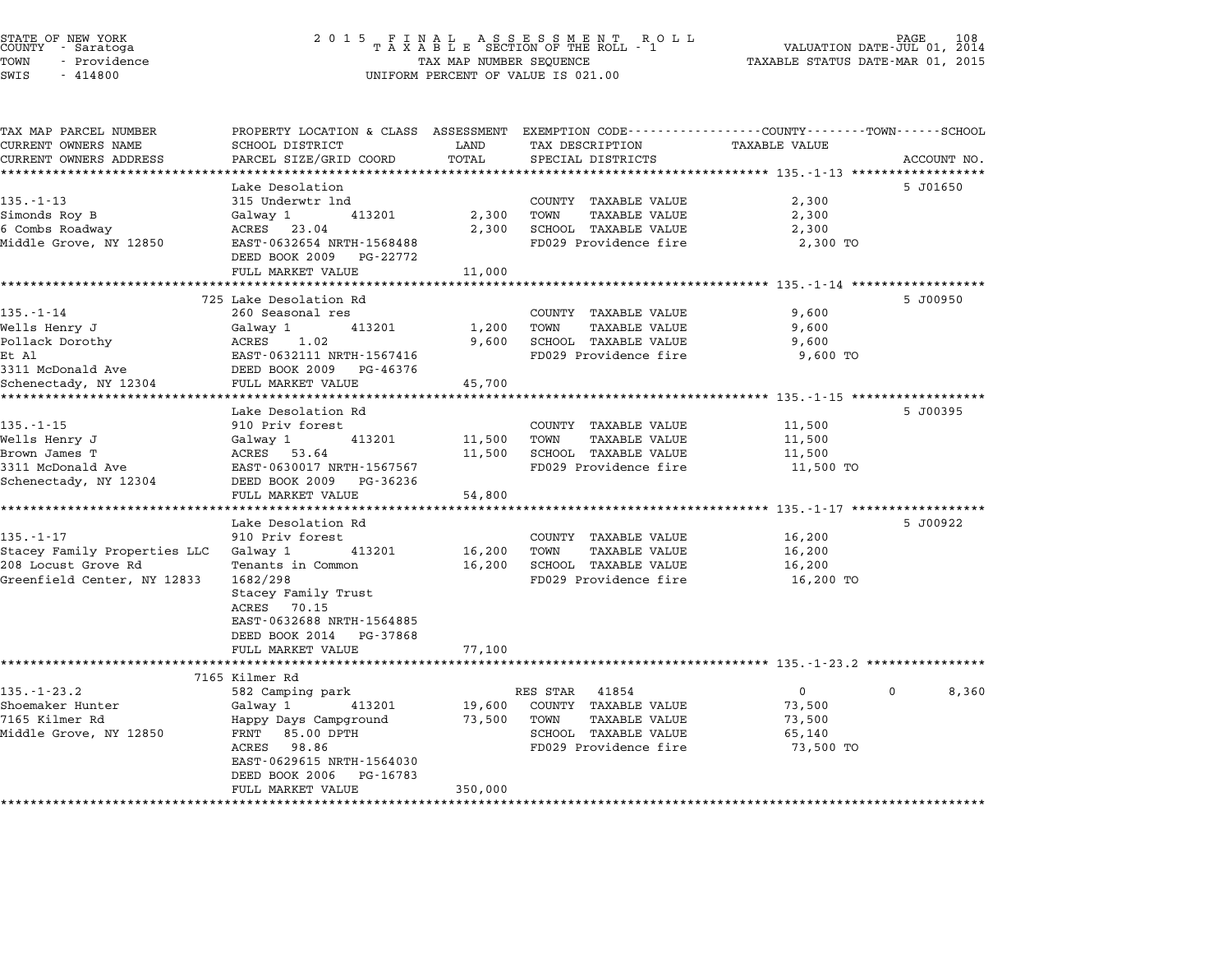| STATE OF NEW YORK<br>COUNTY – Saratoga<br>TOWN<br>- Providence<br>SWIS<br>$-414800$                     | 2 0 1 5                                                                                                                                                                                                                                  | TAX MAP NUMBER SEQUENCE             | UNIFORM PERCENT OF VALUE IS 021.00                                                                                                     | VALUATION DATE-JUL 01, 2014<br>TAXABLE STATUS DATE-MAR 01, 2015                                           | PAGE<br>109 |
|---------------------------------------------------------------------------------------------------------|------------------------------------------------------------------------------------------------------------------------------------------------------------------------------------------------------------------------------------------|-------------------------------------|----------------------------------------------------------------------------------------------------------------------------------------|-----------------------------------------------------------------------------------------------------------|-------------|
| TAX MAP PARCEL NUMBER<br>CURRENT OWNERS NAME<br>CURRENT OWNERS ADDRESS<br>**********************        | SCHOOL DISTRICT<br>PARCEL SIZE/GRID COORD<br>**********************                                                                                                                                                                      | LAND<br>TOTAL                       | PROPERTY LOCATION & CLASS ASSESSMENT EXEMPTION CODE---------------COUNTY-------TOWN-----SCHOOL<br>TAX DESCRIPTION<br>SPECIAL DISTRICTS | <b>TAXABLE VALUE</b>                                                                                      | ACCOUNT NO. |
| $135. - 1 - 23.12$<br>Kalvaitis Lisa M<br>Kalvaitis Ronald B<br>16 Robinwood Ln<br>Harwinton, CT 06791  | Kilmer Rd Rear<br>311 Res vac land<br>Galway 1<br>413201<br>Lot $#1$<br>ACRES<br>5.76<br>EAST-0629499 NRTH-1562533<br>DEED BOOK 2012<br>PG-18497<br>FULL MARKET VALUE                                                                    | 1,200<br>1,200<br>5,700             | COUNTY TAXABLE VALUE<br>TOWN<br>TAXABLE VALUE<br>SCHOOL TAXABLE VALUE<br>FD029 Providence fire                                         | 1,200<br>1,200<br>1,200<br>1,200 TO                                                                       |             |
| $135. - 1 - 23.111$<br>Kalvaitis Lisa M<br>Kalvaitis Ronald B<br>16 Robinwood Ln<br>Harwinton, CT 06791 | *****************<br>Kilmer Rd Rear<br>322 Rural vac>10<br>413201<br>Galway 1<br>Lot 2A<br>ACRES<br>7.70<br>EAST-0630015 NRTH-1562746<br>DEED BOOK 2012<br>PG-18496<br>FULL MARKET VALUE                                                 | 4,400<br>4,400<br>21,000            | COUNTY TAXABLE VALUE<br>TOWN<br><b>TAXABLE VALUE</b><br>SCHOOL TAXABLE VALUE<br>FD029 Providence fire                                  | 4,400<br>4,400<br>4,400<br>4,400 TO                                                                       | 5 J00657    |
| 135.-1-23.112<br>Burnham Bryan H<br>7220 Kilmer Rd Rear<br>Middle Grove, NY 12850                       | 7220 Kilmer Rd Rear<br>240 Rural res<br>413201<br>Galway 1<br>Lot 3<br>Life Use<br>ACRES 12.03<br>EAST-0630687 NRTH-1562993<br>DEED BOOK 2011 PG-41647                                                                                   | 3,700<br>55,000                     | RES STAR<br>41854<br>COUNTY TAXABLE VALUE<br>TOWN<br>TAXABLE VALUE<br>SCHOOL TAXABLE VALUE<br>FD029 Providence fire                    | $\mathbf{0}$<br>55,000<br>55,000<br>46,640<br>55,000 TO                                                   | 8,360       |
| $135. - 1 - 24.3$<br>Shoemaker Hunter<br>7165 Kilmer Rd<br>Middle Grove, NY 12850                       | FULL MARKET VALUE<br>* * * * * * * * * * * * * * * * * *<br>Kilmer Rd Rear<br>582 Camping park<br>Galway 1<br>413201<br>10 Sites For Camping<br>ACRES 10.00<br>EAST-0628750 NRTH-1562919<br>DEED BOOK 2006 PG-16783<br>FULL MARKET VALUE | 261,900<br>2,000<br>2,400<br>11,400 | COUNTY TAXABLE VALUE<br>TOWN<br><b>TAXABLE VALUE</b><br>SCHOOL TAXABLE VALUE<br>FD029 Providence fire                                  | ******************************** 135.-1-24.3 **************<br>2,400<br>2,400<br>2,400<br>2,400 TO        |             |
| $135. - 1 - 24.4$<br>Shoemaker Hunter<br>7165 Kilmer Rd<br>Middle Grove, NY 12850                       | ******************<br>Kilmer Rd Rear<br>314 Rural vac<10<br>413201<br>Galway 1<br>ACRES 10.00<br>EAST-0628646 NRTH-1563145<br>DEED BOOK 2006 PG-16783<br>FULL MARKET VALUE                                                               | 2,000<br>2,000<br>9,500             | COUNTY TAXABLE VALUE<br>TOWN<br>TAXABLE VALUE<br>SCHOOL TAXABLE VALUE<br>FD029 Providence fire                                         | ************************************ 135.-1-24.4 *****************<br>2,000<br>2,000<br>2,000<br>2,000 TO |             |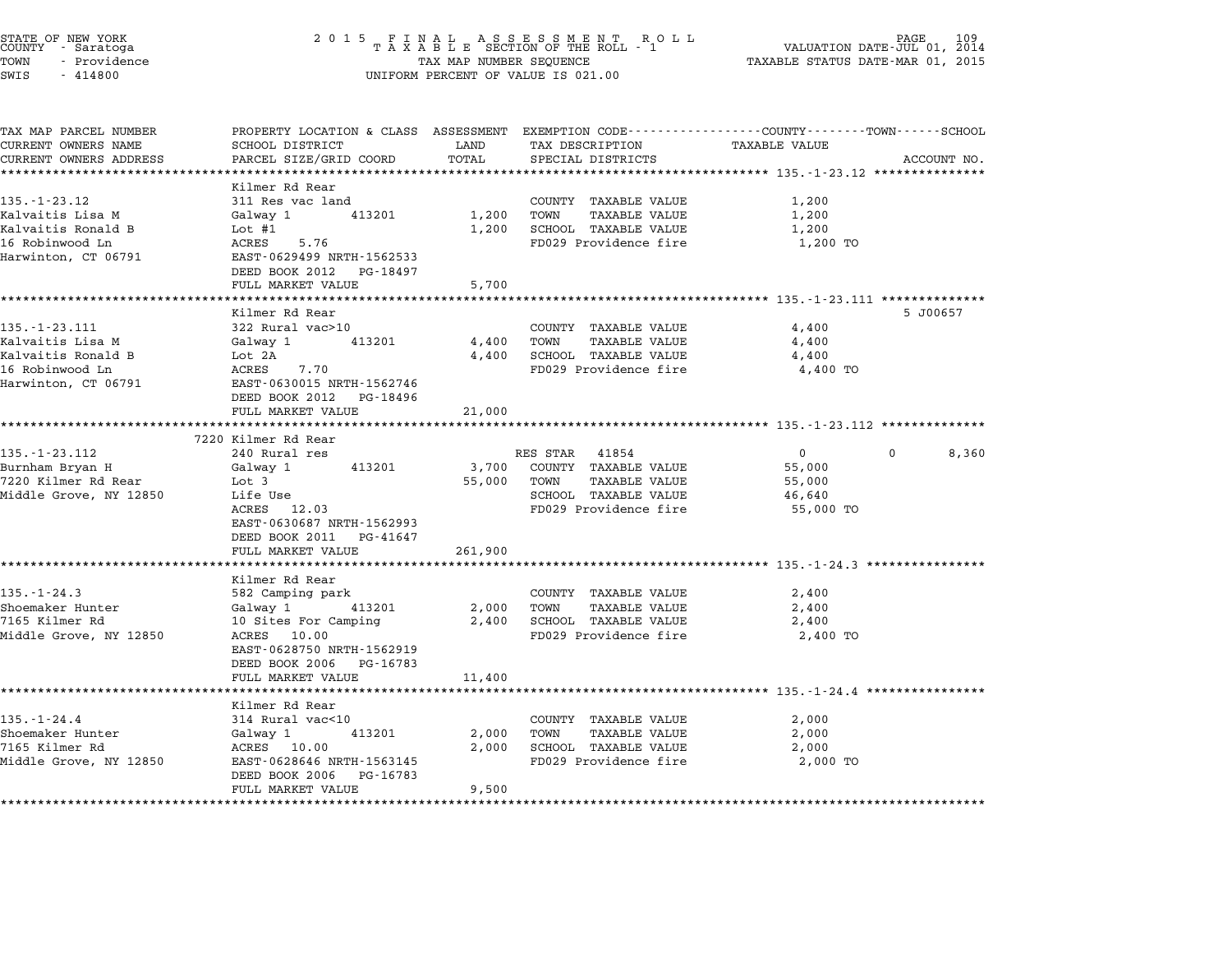STATE OF NEW YORK <sup>2</sup> <sup>0</sup> <sup>1</sup> 5 F I N A L A S S E S S M E N T R O L L PAGE <sup>110</sup> COUNTY - Saratoga <sup>T</sup> <sup>A</sup> <sup>X</sup> <sup>A</sup> <sup>B</sup> <sup>L</sup> <sup>E</sup> SECTION OF THE ROLL - <sup>1</sup> VALUATION DATE-JUL 01, <sup>2014</sup> TOWN - Providence TAX MAP NUMBER SEQUENCE TAXABLE STATUS DATE-MAR 01, <sup>2015</sup> STATE OF NEW YORK STATE OF NEW YORK COUNTY - SATATOGRAPH SAMPLINE TO A SAMPLINE TO A SAMPLINE ROLL TO A SAMPLINE ROLL TO A SAMPLINE SECTION OF THE ROLL TO A SAMPLINE SEQUENCE TO A SAMPLINE SEQUENCE TO A LA SAMPLINE SEQUENC

| TAX MAP PARCEL NUMBER                                          | PROPERTY LOCATION & CLASS ASSESSMENT               |        |                            | EXEMPTION CODE-----------------COUNTY-------TOWN-----SCHOOL |  |
|----------------------------------------------------------------|----------------------------------------------------|--------|----------------------------|-------------------------------------------------------------|--|
| CURRENT OWNERS NAME                                            | SCHOOL DISTRICT                                    | LAND   | TAX DESCRIPTION            | <b>TAXABLE VALUE</b>                                        |  |
| CURRENT OWNERS ADDRESS                                         | PARCEL SIZE/GRID COORD                             | TOTAL  | SPECIAL DISTRICTS          | ACCOUNT NO.                                                 |  |
|                                                                |                                                    |        |                            |                                                             |  |
|                                                                | Kilmer Rd Rear                                     |        |                            | 5 J00756                                                    |  |
| $135. - 1 - 24.11$                                             | 910 Priv forest                                    |        | COUNTY TAXABLE VALUE       | 9,000                                                       |  |
| Kinard Therone P                                               | Galway 1<br>413201                                 | 9,000  | TOWN<br>TAXABLE VALUE      | 9,000                                                       |  |
| PO Box 130094                                                  | ACRES 25.60                                        |        | 9,000 SCHOOL TAXABLE VALUE | 9,000                                                       |  |
| Brooklyn, NY 11213                                             | EAST-0628010 NRTH-1564639<br>DEED BOOK 1476 PG-361 |        | FD029 Providence fire      | 9,000 TO                                                    |  |
|                                                                | FULL MARKET VALUE                                  | 42,900 |                            |                                                             |  |
|                                                                |                                                    |        |                            |                                                             |  |
|                                                                | Kilmer Rd Rear                                     |        |                            |                                                             |  |
| $135. - 1 - 24.12$                                             | 910 Priv forest                                    |        | COUNTY TAXABLE VALUE       | 3,000                                                       |  |
| Dake Frederick L                                               | 413201<br>Galway 1                                 | 3,000  | TOWN<br>TAXABLE VALUE      | 3,000                                                       |  |
| Dake Karen                                                     | ACRES 10.00                                        | 3,000  | SCHOOL TAXABLE VALUE       | 3,000                                                       |  |
| 437 Wilton Rd                                                  | EAST-0628232 NRTH-1564150                          |        | FD029 Providence fire      | 3,000 TO                                                    |  |
| Greenfield, NY 12833                                           | DEED BOOK 1210 PG-506                              |        |                            |                                                             |  |
|                                                                | FULL MARKET VALUE                                  | 14,300 |                            |                                                             |  |
|                                                                |                                                    |        |                            |                                                             |  |
|                                                                | Kilmer Rd Rear                                     |        |                            |                                                             |  |
| $135. - 1 - 24.13$                                             | 910 Priv forest                                    |        | COUNTY TAXABLE VALUE       | 3,000                                                       |  |
| Lewis Ronald F                                                 | Galway 1<br>413201                                 | 3,000  | TAXABLE VALUE<br>TOWN      | 3,000                                                       |  |
| 205 Rockhaven Rd                                               | ACRES 10.00                                        |        | 3,000 SCHOOL TAXABLE VALUE | 3,000                                                       |  |
| Middle Grove, NY 12850                                         | EAST-0628355 NRTH-1563896                          |        | FD029 Providence fire      | 3,000 TO                                                    |  |
|                                                                | DEED BOOK 2015 PG-14783                            |        |                            |                                                             |  |
| PRIOR OWNER ON 3/01/2015 FULL MARKET VALUE<br>Dake Catherine L |                                                    | 14,300 |                            |                                                             |  |
| *******************                                            |                                                    |        |                            |                                                             |  |
|                                                                | Kilmer Rd                                          |        |                            |                                                             |  |
| $135. - 1 - 24.14$                                             | 910 Priv forest                                    |        | COUNTY TAXABLE VALUE       | 3,000                                                       |  |
| Camp Get-A-Way Partnership                                     | 413201<br>Galway 1                                 | 3,000  | TOWN<br>TAXABLE VALUE      | 3,000                                                       |  |
| 612 Plummer Rd                                                 | ACRES 10.00                                        |        | 3,000 SCHOOL TAXABLE VALUE | 3,000                                                       |  |
| Ballston Spa, NY 12020                                         | EAST-0628431 NRTH-1563638                          |        | FD029 Providence fire      | 3,000 TO                                                    |  |
|                                                                | DEED BOOK 2013 PG-3455                             |        |                            |                                                             |  |
|                                                                | FULL MARKET VALUE                                  | 14,300 |                            |                                                             |  |
|                                                                |                                                    |        |                            |                                                             |  |
|                                                                | Kilmer Rd Rear                                     |        |                            |                                                             |  |
| $135. - 1 - 24.151$                                            | 910 Priv forest                                    |        | COUNTY TAXABLE VALUE       | 1,500                                                       |  |
| Wojtowecz Gary G                                               | Galway 1<br>413201                                 | 1,500  | TOWN<br>TAXABLE VALUE      | 1,500                                                       |  |
| Wojtowecz Laura                                                | 5.00<br>ACRES                                      | 1,500  | SCHOOL TAXABLE VALUE       | 1,500                                                       |  |
| 1048 Middleline Rd                                             | EAST-0628542 NRTH-1563455                          |        | FD029 Providence fire      | 1,500 TO                                                    |  |
| Ballston Spa, NY 12020                                         | DEED BOOK 2015<br>PG-7836                          |        |                            |                                                             |  |
|                                                                | FULL MARKET VALUE                                  | 7,100  |                            |                                                             |  |
| PRIOR OWNER ON 3/01/2015<br>Wojtowecz Ronald                   |                                                    |        |                            |                                                             |  |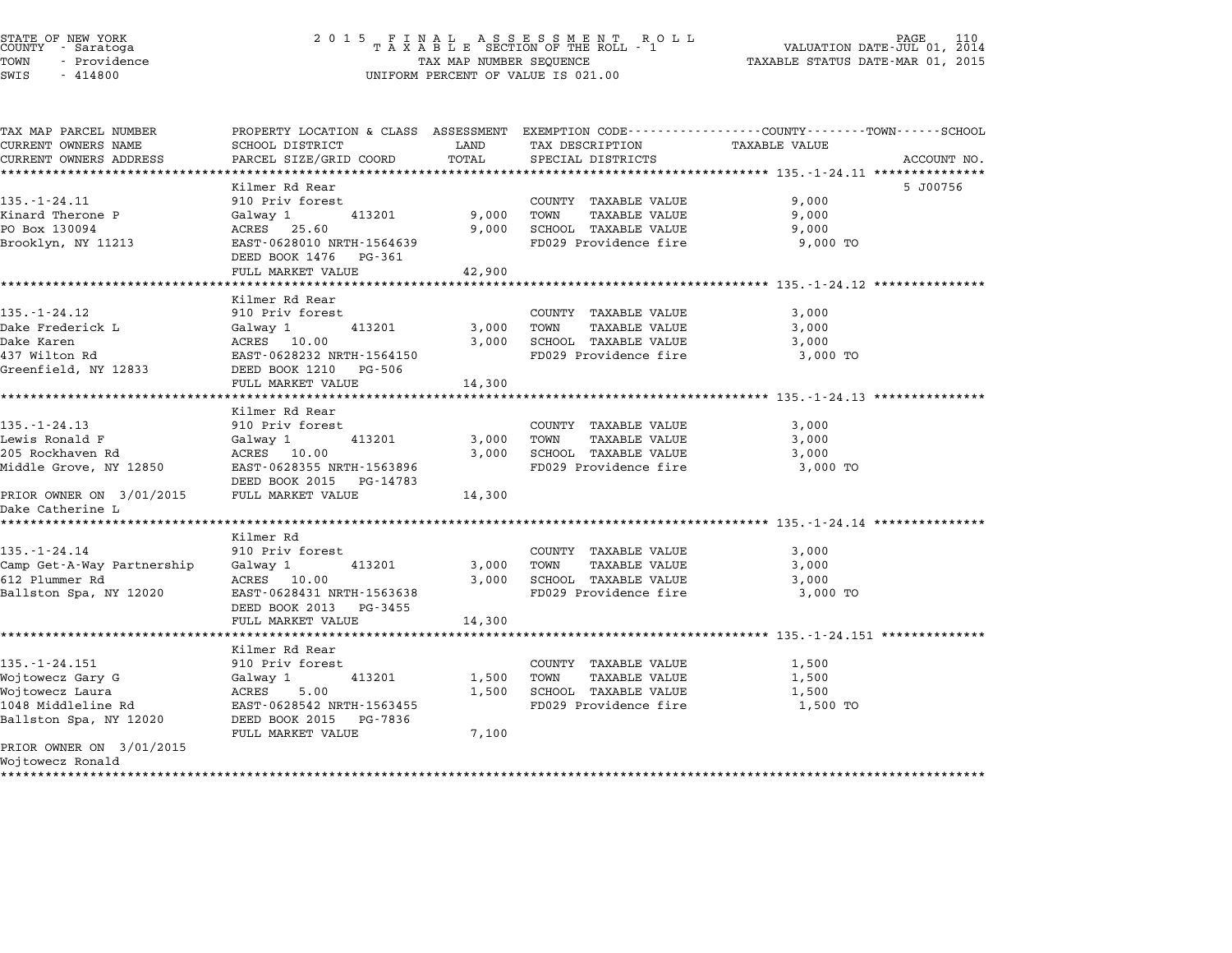|        | STATE OF NEW YORK<br>COUNTY - Saratoga |  |
|--------|----------------------------------------|--|
| TOWN   | - Providence                           |  |
| CITATC | 111000                                 |  |

| TAX MAP PARCEL NUMBER                           | PROPERTY LOCATION & CLASS ASSESSMENT            |         |                              | EXEMPTION CODE-----------------COUNTY-------TOWN------SCHOOL |             |
|-------------------------------------------------|-------------------------------------------------|---------|------------------------------|--------------------------------------------------------------|-------------|
| CURRENT OWNERS NAME                             | <b>SCHOOL DISTRICT</b>                          | LAND    | TAX DESCRIPTION              | <b>TAXABLE VALUE</b>                                         |             |
| CURRENT OWNERS ADDRESS<br>********************* | PARCEL SIZE/GRID COORD<br>********************* | TOTAL   | SPECIAL DISTRICTS            |                                                              | ACCOUNT NO. |
|                                                 |                                                 |         |                              |                                                              |             |
| $135. - 1 - 24.152$                             | Kilmer Rd Rear<br>910 Priv forest               |         | COUNTY TAXABLE VALUE         | 7,500                                                        |             |
| Wojtowecz Gary                                  | 413201<br>Galway 1                              | 1,500   | TOWN<br>TAXABLE VALUE        | 7,500                                                        |             |
| Wojtowecz Laura                                 | ACRES<br>5.00                                   | 7,500   | SCHOOL TAXABLE VALUE         | 7,500                                                        |             |
| 1048 Middleline Rd                              | EAST-0628566 NRTH-1563340                       |         | FD029 Providence fire        | 7,500 TO                                                     |             |
| Ballston Spa, NY 12020                          | DEED BOOK 1117<br>PG-264                        |         |                              |                                                              |             |
|                                                 | FULL MARKET VALUE                               | 35,700  |                              |                                                              |             |
|                                                 |                                                 |         |                              |                                                              |             |
|                                                 | Kilmer Rd                                       |         |                              |                                                              | 5 J00992    |
| $135. - 1 - 26$                                 | 970 Wild lands                                  |         | COUNTY TAXABLE VALUE         | 18,400                                                       |             |
| Riano Trust Etal Gustavo Telle Galway 1         | 413201                                          | 18,400  | <b>TAXABLE VALUE</b><br>TOWN | 18,400                                                       |             |
| c/o DJTF & Pepe Living Trust                    | Living Trust                                    | 18,400  | SCHOOL TAXABLE VALUE         | 18,400                                                       |             |
| 101 Crandon Blvd Unit #177                      | 2007/14609                                      |         | FD029 Providence fire        | 18,400 TO                                                    |             |
| Key Biscayne, FL 33149                          | ACRES<br>78.00                                  |         |                              |                                                              |             |
|                                                 | EAST-0625978 NRTH-1564279                       |         |                              |                                                              |             |
| PRIOR OWNER ON 3/01/2015                        | DEED BOOK 2015<br>PG-11183                      |         |                              |                                                              |             |
| Riano Gustavo Tellez<br>**********************  | FULL MARKET VALUE                               | 87,600  |                              |                                                              |             |
|                                                 | **************************                      |         |                              |                                                              |             |
| $135. - 1 - 28$                                 | Wileytown Rd Rear<br>910 Priv forest            |         | COUNTY TAXABLE VALUE         | 7,400                                                        | 5 J00929    |
| White Christopher E                             | 413201<br>Galway 1                              | 7,400   | TOWN<br><b>TAXABLE VALUE</b> | 7,400                                                        |             |
| White Collette                                  | Also deed 1551/299                              | 7,400   | SCHOOL TAXABLE VALUE         | 7,400                                                        |             |
| Lavey Nicholas & Peggy                          | ACRES<br>39.00                                  |         | FD029 Providence fire        | 7,400 TO                                                     |             |
| 56 Hell Neck Rd                                 | EAST-0625459 NRTH-1565391                       |         |                              |                                                              |             |
| Salem, NJ 08079                                 | DEED BOOK 1678<br>PG-515                        |         |                              |                                                              |             |
|                                                 | FULL MARKET VALUE                               | 35,200  |                              |                                                              |             |
|                                                 |                                                 |         |                              | ********************************* 135.-1-30 ******           |             |
|                                                 | Kilmer Rd Rear                                  |         |                              |                                                              |             |
| $135. - 1 - 30$                                 | 910 Priv forest                                 |         | COUNTY TAXABLE VALUE         | 43,000                                                       |             |
| Riano Trust Etal Gustavo Telle Galway 1         | 413201                                          | 43,000  | TAXABLE VALUE<br>TOWN        | 43,000                                                       |             |
| $c$ /o The DJTF & Pepe Trust                    | Sbl Reinstated                                  | 43,000  | SCHOOL TAXABLE VALUE         | 43,000                                                       |             |
| 101 Crandon Blvd Unit #177                      | Living Trust                                    |         | FD029 Providence fire        | 43,000 TO                                                    |             |
| Key Biscayne, FL 33149                          | ACRES 257.75                                    |         |                              |                                                              |             |
|                                                 | EAST-0625968 NRTH-1561765                       |         |                              |                                                              |             |
| PRIOR OWNER ON 3/01/2015                        | DEED BOOK 2015<br>PG-11183                      |         |                              |                                                              |             |
| Tellez Gustavo                                  | FULL MARKET VALUE<br>************************** | 204,800 |                              |                                                              |             |
|                                                 | 7212 Kilmer Rd                                  |         |                              |                                                              |             |
| $135. - 1 - 31$                                 | 270 Mfg housing                                 |         | SR STAR<br>41834             | $\overline{0}$<br>0                                          | 18,190      |
| Douglas Earl T                                  | 413201<br>Galway 1                              | 3,200   | COUNTY TAXABLE VALUE         | 31,200                                                       |             |
| Douglas Lindia V                                | 90.00 DPTH<br>FRNT                              | 31,200  | TOWN<br><b>TAXABLE VALUE</b> | 31,200                                                       |             |
| 7212 Kilmer Rd                                  | 2.00<br>ACRES                                   |         | SCHOOL TAXABLE VALUE         | 13,010                                                       |             |
| Middle Grove, NY 12850                          | EAST-0629289 NRTH-1561903                       |         | FD029 Providence fire        | 31,200 TO                                                    |             |
|                                                 | DEED BOOK 1418<br>PG-35                         |         |                              |                                                              |             |
|                                                 | FULL MARKET VALUE                               | 148,600 |                              |                                                              |             |
|                                                 |                                                 |         |                              |                                                              |             |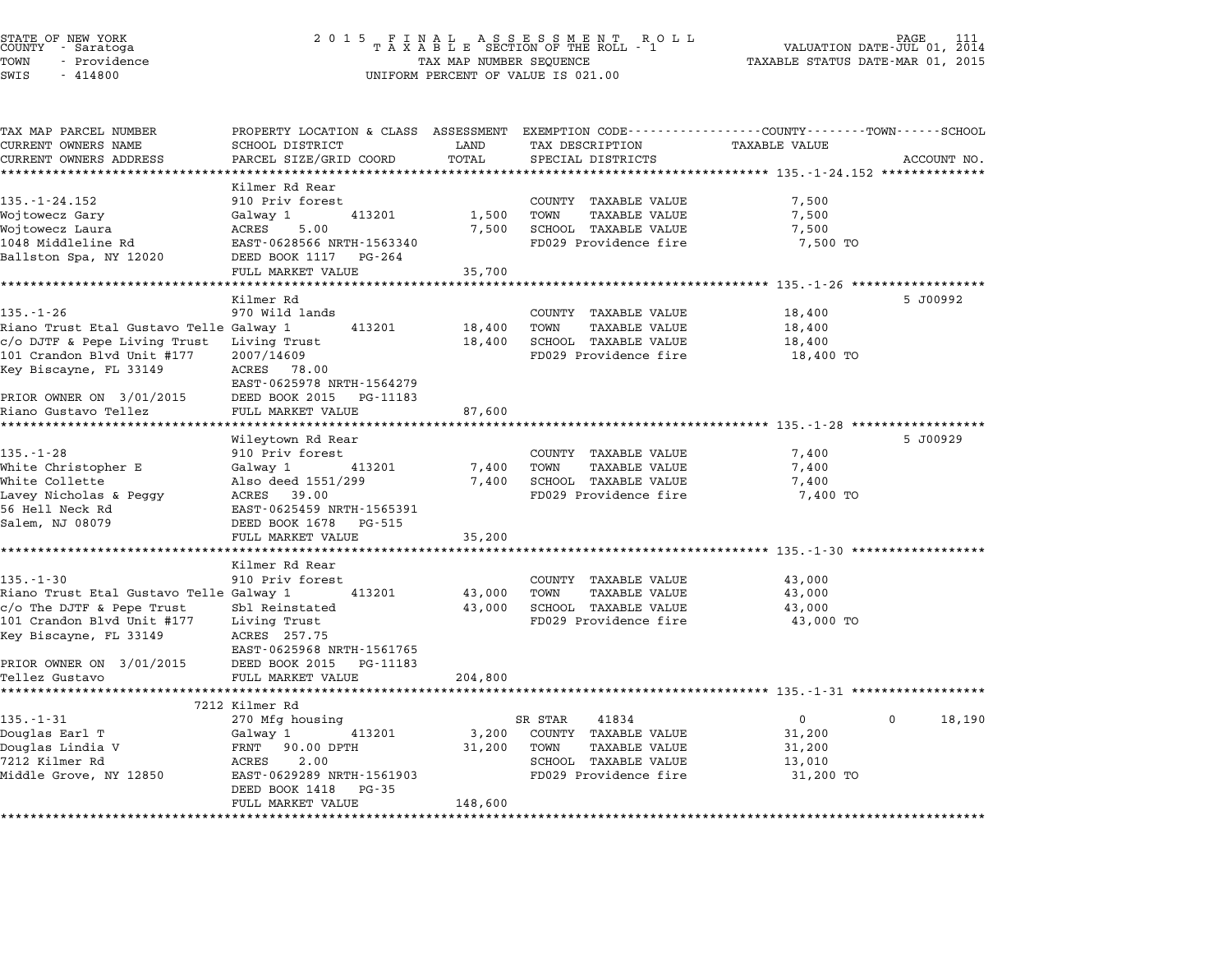| STATE OF NEW YORK<br>COUNTY – Saratoga<br>TOWN<br>- Providence<br>SWIS<br>$-414800$ | 2 0 1 5                                                                                                         | FINAL ASSESSMENT ROLL<br>TAXABLE SECTION OF THE ROLL - 1<br>VALUATION DATE-JUL 01,<br>TAX MAP NUMBER SEQUENCE<br>TAXABLE STATUS DATE-MAR 01, 2015<br>UNIFORM PERCENT OF VALUE IS 021.00 |                                                        |                                                                                                                  | 112<br>2014 |  |
|-------------------------------------------------------------------------------------|-----------------------------------------------------------------------------------------------------------------|-----------------------------------------------------------------------------------------------------------------------------------------------------------------------------------------|--------------------------------------------------------|------------------------------------------------------------------------------------------------------------------|-------------|--|
| TAX MAP PARCEL NUMBER<br>CURRENT OWNERS NAME<br>CURRENT OWNERS ADDRESS              | SCHOOL DISTRICT<br>PARCEL SIZE/GRID COORD                                                                       | LAND<br>TOTAL                                                                                                                                                                           | TAX DESCRIPTION<br>SPECIAL DISTRICTS                   | PROPERTY LOCATION & CLASS ASSESSMENT EXEMPTION CODE---------------COUNTY-------TOWN------SCHOOL<br>TAXABLE VALUE | ACCOUNT NO. |  |
|                                                                                     |                                                                                                                 | *********                                                                                                                                                                               |                                                        | ********************************* 135.-1-32 *******************                                                  |             |  |
| $135. - 1 - 32$                                                                     | Lake Desolation Rd<br>910 Priv forest                                                                           |                                                                                                                                                                                         |                                                        | 25,960                                                                                                           | 5 J00996    |  |
| Vautrin Paul                                                                        | Galway 1<br>413201                                                                                              | 34,800                                                                                                                                                                                  | FORST LND 47460<br>COUNTY TAXABLE VALUE                | 25,960<br>8,840                                                                                                  | 25,960      |  |
| Carman Michael J                                                                    | ACRES 160.00                                                                                                    | 34,800                                                                                                                                                                                  | TOWN<br>TAXABLE VALUE                                  | 8,840                                                                                                            |             |  |
| 21 Seymour Dr<br>Saratoga Springs, NY 12866                                         | EAST-0631172 NRTH-1564903<br>DEED BOOK 1690 PG-235                                                              |                                                                                                                                                                                         | SCHOOL TAXABLE VALUE<br>FD029 Providence fire          | 8,840<br>34,800 TO                                                                                               |             |  |
| MAY BE SUBJECT TO PAYMENT<br>UNDER RPTL480A UNTIL 2024                              | FULL MARKET VALUE                                                                                               | 165,700                                                                                                                                                                                 |                                                        |                                                                                                                  |             |  |
|                                                                                     |                                                                                                                 |                                                                                                                                                                                         |                                                        |                                                                                                                  |             |  |
| $135. - 1 - 33$                                                                     | 570 Lake Desolation Rd<br>314 Rural vac<10                                                                      |                                                                                                                                                                                         | COUNTY TAXABLE VALUE                                   | 4,400                                                                                                            | 5 J01651    |  |
| Hornbach Thomas F                                                                   | Galway 1<br>413201                                                                                              | 4,400                                                                                                                                                                                   | <b>TAXABLE VALUE</b><br>TOWN                           | 4,400                                                                                                            |             |  |
| Hornbach Patricia L                                                                 | ACRES<br>2.47                                                                                                   | 4,400                                                                                                                                                                                   | SCHOOL TAXABLE VALUE                                   | 4,400                                                                                                            |             |  |
| 182 Circular St<br>Saratoga Springs, NY 12866                                       | EAST-0632904 NRTH-1566904<br>DEED BOOK 2011 PG-28115                                                            |                                                                                                                                                                                         | FD029 Providence fire                                  | 4,400 TO                                                                                                         |             |  |
|                                                                                     | FULL MARKET VALUE                                                                                               | 21,000                                                                                                                                                                                  |                                                        | *********** 135.-1-34.1 ************                                                                             |             |  |
|                                                                                     | Lake Desolation Rd                                                                                              |                                                                                                                                                                                         |                                                        |                                                                                                                  | 5 J00298    |  |
| $135. - 1 - 34.1$                                                                   | 910 Priv forest                                                                                                 |                                                                                                                                                                                         | COUNTY TAXABLE VALUE                                   | 13,400                                                                                                           |             |  |
| Cresswell Kathleen M                                                                | Galway 1<br>413201                                                                                              | 13,400                                                                                                                                                                                  | <b>TAXABLE VALUE</b><br>TOWN                           | 13,400                                                                                                           |             |  |
| Cresswell David H                                                                   | Lot No H                                                                                                        | 13,400                                                                                                                                                                                  | SCHOOL TAXABLE VALUE                                   | 13,400                                                                                                           |             |  |
| 26 Copperfield Dr<br>Waterford, NY 12188                                            | FRNT 298.80 DPTH<br>ACRES 51.84<br>EAST-0632074 NRTH-1566841<br>DEED BOOK 2008<br>PG-40116                      |                                                                                                                                                                                         | FD029 Providence fire                                  | 13,400 TO                                                                                                        |             |  |
|                                                                                     | FULL MARKET VALUE                                                                                               | 63,800                                                                                                                                                                                  |                                                        |                                                                                                                  |             |  |
|                                                                                     | ********************<br>Lake Desolation Rd                                                                      |                                                                                                                                                                                         |                                                        | ********************************** 135.-1-34.2 *************                                                     |             |  |
| $135. - 1 - 34.2$                                                                   | 311 Res vac land - WTRFNT                                                                                       |                                                                                                                                                                                         | COUNTY TAXABLE VALUE                                   | 12,400                                                                                                           |             |  |
| Lewis Ronald F                                                                      | Galway 1<br>413201                                                                                              | 12,400                                                                                                                                                                                  | <b>TAXABLE VALUE</b><br>TOWN                           | 12,400                                                                                                           |             |  |
| Lewis Tracey L                                                                      | Lot No G                                                                                                        | 12,400                                                                                                                                                                                  | SCHOOL TAXABLE VALUE                                   | 12,400                                                                                                           |             |  |
| 205 Rockhaven Rd<br>Middle Grove, NY 12850                                          | FRNT 822.61 DPTH<br>ACRES 46.28<br>EAST-0631358 NRTH-1568135<br>DEED BOOK 2011<br>PG-33425<br>FULL MARKET VALUE | 59,000                                                                                                                                                                                  | FD029 Providence fire                                  | 12,400 TO                                                                                                        |             |  |
|                                                                                     |                                                                                                                 |                                                                                                                                                                                         |                                                        | ******************************* 135.-1-36 ************                                                           |             |  |
|                                                                                     | 7580 Wileytown Rd                                                                                               |                                                                                                                                                                                         |                                                        |                                                                                                                  |             |  |
| $135. - 1 - 36$                                                                     | 240 Rural res                                                                                                   |                                                                                                                                                                                         | <b>TAXABLE VALUE</b><br>COUNTY<br><b>TAXABLE VALUE</b> | 40,832                                                                                                           |             |  |
| Stasyshyn Timothy S<br>Gaeta Janet A                                                | 413201<br>Galway 1<br>Lot $N23$                                                                                 | 17,000<br>40,832                                                                                                                                                                        | TOWN<br>SCHOOL<br><b>TAXABLE VALUE</b>                 | 40,832<br>40,832                                                                                                 |             |  |
| 563 Charlestown Rd<br>Hampton, NJ 08827                                             | 300.00 DPTH<br>FRNT<br>ACRES<br>70.97<br>EAST-0627681 NRTH-1566153                                              |                                                                                                                                                                                         | FD029 Providence fire                                  | 40,832 TO                                                                                                        |             |  |
|                                                                                     | DEED BOOK 1696<br>PG-214<br>FULL MARKET VALUE                                                                   | 194,400                                                                                                                                                                                 |                                                        |                                                                                                                  |             |  |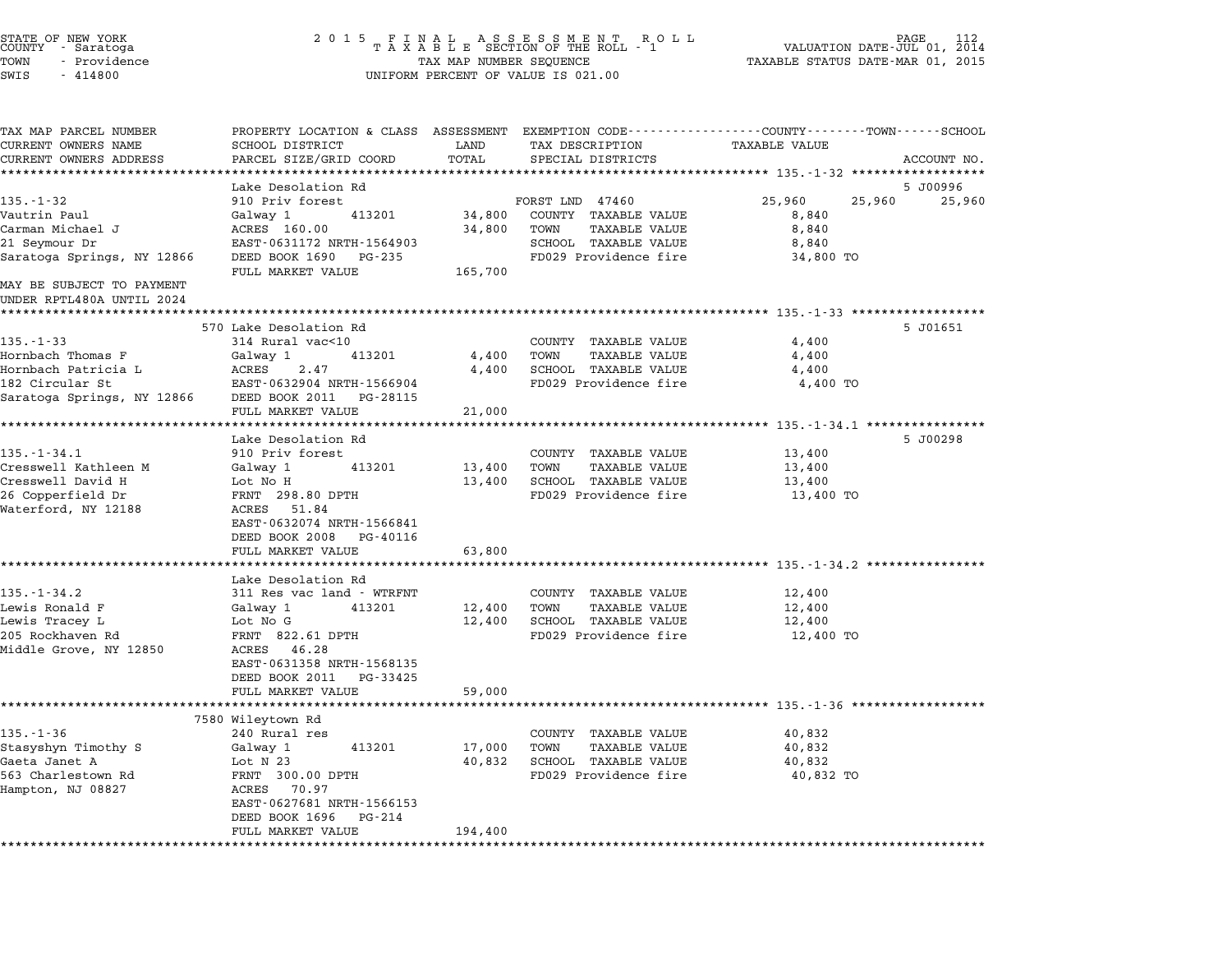| STATE OF NEW YORK<br>COUNTY - Saratoga<br>TOWN<br>- Providence<br>SWIS<br>$-414800$ | 2 0 1 5                                                                               | TAX MAP NUMBER SEQUENCE | FINAL ASSESSMENT ROLL<br>TAXABLE SECTION OF THE ROLL - 1<br>UNIFORM PERCENT OF VALUE IS 021.00      | VALUATION DATE-JUL 01,<br>TAXABLE STATUS DATE-MAR 01, 2015 | 113<br>2014 |
|-------------------------------------------------------------------------------------|---------------------------------------------------------------------------------------|-------------------------|-----------------------------------------------------------------------------------------------------|------------------------------------------------------------|-------------|
| TAX MAP PARCEL NUMBER<br>CURRENT OWNERS NAME<br>CURRENT OWNERS ADDRESS              | PROPERTY LOCATION & CLASS ASSESSMENT<br>SCHOOL DISTRICT<br>PARCEL SIZE/GRID COORD     | LAND<br>TOTAL           | EXEMPTION CODE-----------------COUNTY-------TOWN-----SCHOOL<br>TAX DESCRIPTION<br>SPECIAL DISTRICTS | TAXABLE VALUE                                              | ACCOUNT NO. |
|                                                                                     | *********************                                                                 | *************           |                                                                                                     |                                                            |             |
| 135.-1-37                                                                           | Wileytown Rd Rear<br>322 Rural vac>10                                                 |                         | COUNTY TAXABLE VALUE                                                                                | 14,000                                                     |             |
| Guilfoyle Patrick<br>Fraser John R Etal                                             | Galway 1<br>413201<br>Lot No 24                                                       | 14,000<br>14,000        | <b>TAXABLE VALUE</b><br>TOWN<br>SCHOOL TAXABLE VALUE                                                | 14,000<br>14,000                                           |             |
| 689 Fort Washington Ave 5F<br>New York, NY 10040                                    | FRNT 340.00 DPTH<br>ACRES 69.81<br>EAST-0626916 NRTH-1566127<br>DEED BOOK 1733 PG-599 |                         | FD029 Providence fire                                                                               | 14,000 TO                                                  |             |
|                                                                                     | FULL MARKET VALUE                                                                     | 66,700                  |                                                                                                     |                                                            |             |
|                                                                                     |                                                                                       |                         |                                                                                                     | ******************************* 135.-1-38 *************    |             |
| $135. - 1 - 38$                                                                     | Wileytown Rd Rear<br>322 Rural vac>10                                                 |                         | COUNTY TAXABLE VALUE                                                                                | 8,000                                                      |             |
| Dumont Jeffrey L<br>Dumont Patricia E                                               | Galway 1<br>413201<br>Lot No 25                                                       | 8,000<br>8,000          | <b>TAXABLE VALUE</b><br>TOWN<br>SCHOOL TAXABLE VALUE                                                | 8,000<br>8,000                                             |             |
| 1126 North Creek Rd<br>Porters Corners, NY 12859                                    | FRNT 650.00 DPTH<br>ACRES 25.64<br>EAST-0625679 NRTH-1567045                          |                         | FD029 Providence fire                                                                               | 8,000 TO                                                   |             |
|                                                                                     | DEED BOOK 1700 PG-625<br>FULL MARKET VALUE                                            | 38,100                  |                                                                                                     |                                                            |             |
|                                                                                     | ******************                                                                    |                         | ******************************* 135.-1-39 *******************                                       |                                                            |             |
|                                                                                     | Wileytown Rd Rear                                                                     |                         |                                                                                                     |                                                            |             |
| $135. - 1 - 39$                                                                     | 322 Rural vac>10                                                                      |                         | COUNTY TAXABLE VALUE                                                                                | 4,300                                                      |             |
| Joyce James R<br>198 Silver St                                                      | Galway 1<br>413201<br>Lot No 26                                                       | 4,300<br>4,300          | TAXABLE VALUE<br>TOWN<br>SCHOOL TAXABLE VALUE                                                       | 4,300<br>4,300                                             |             |
| Monson, MA 01057                                                                    | FRNT 325.00 DPTH                                                                      |                         | FD029 Providence fire                                                                               | 4,300 TO                                                   |             |
|                                                                                     | ACRES 15.17<br>EAST-0625348 NRTH-1566895                                              |                         |                                                                                                     |                                                            |             |
|                                                                                     | DEED BOOK 2010<br>PG-37693                                                            |                         |                                                                                                     |                                                            |             |
|                                                                                     | FULL MARKET VALUE                                                                     | 20,500                  |                                                                                                     |                                                            |             |
|                                                                                     | 7214 Kilmer Rd Rear                                                                   |                         |                                                                                                     | ***************************** 135.-1-40 ***************    |             |
| 135.-1-40                                                                           | 240 Rural res                                                                         |                         | COUNTY TAXABLE VALUE                                                                                | 185,492                                                    |             |
| Vitiello Augustine A                                                                | Galway 1<br>413201                                                                    | 5,000                   | <b>TAXABLE VALUE</b><br>TOWN                                                                        | 185,492                                                    |             |
| Vitiello Lisa M                                                                     | Lot #1                                                                                | 185,492                 | SCHOOL TAXABLE VALUE                                                                                | 185,492                                                    |             |
| 10 Beacon Hill Rd                                                                   | ACRES 10.81                                                                           |                         | FD029 Providence fire                                                                               | 185,492 TO                                                 |             |
| Saratoga Springs, NY 12866                                                          | EAST-0629815 NRTH-1561856<br>DEED BOOK 2010<br>PG-12937                               |                         |                                                                                                     |                                                            |             |
|                                                                                     | FULL MARKET VALUE                                                                     | 883,295                 |                                                                                                     |                                                            |             |
|                                                                                     |                                                                                       |                         |                                                                                                     |                                                            |             |
|                                                                                     | 7222 Kilmer Rd                                                                        |                         |                                                                                                     |                                                            |             |
| $135. - 1 - 41$                                                                     | 240 Rural res                                                                         |                         | 41854<br>RES STAR                                                                                   | 0<br>37,162                                                | 0<br>8,360  |
| Stasyshyn Phaedra Zoe<br>7222 Kilmer Rd                                             | Galway 1<br>413201<br>Lot 3                                                           | 4,300<br>37,162         | COUNTY<br>TAXABLE VALUE<br><b>TAXABLE VALUE</b><br>TOWN                                             | 37,162                                                     |             |
| Middle Grove, NY 12850                                                              | ACRES<br>15.01                                                                        |                         | SCHOOL TAXABLE VALUE                                                                                | 28,802                                                     |             |
|                                                                                     | EAST-0631308 NRTH-1562168<br>DEED BOOK 2009<br>PG-30769                               |                         | FD029 Providence fire                                                                               | 37,162 TO                                                  |             |
|                                                                                     | FULL MARKET VALUE                                                                     | 177,000                 |                                                                                                     |                                                            |             |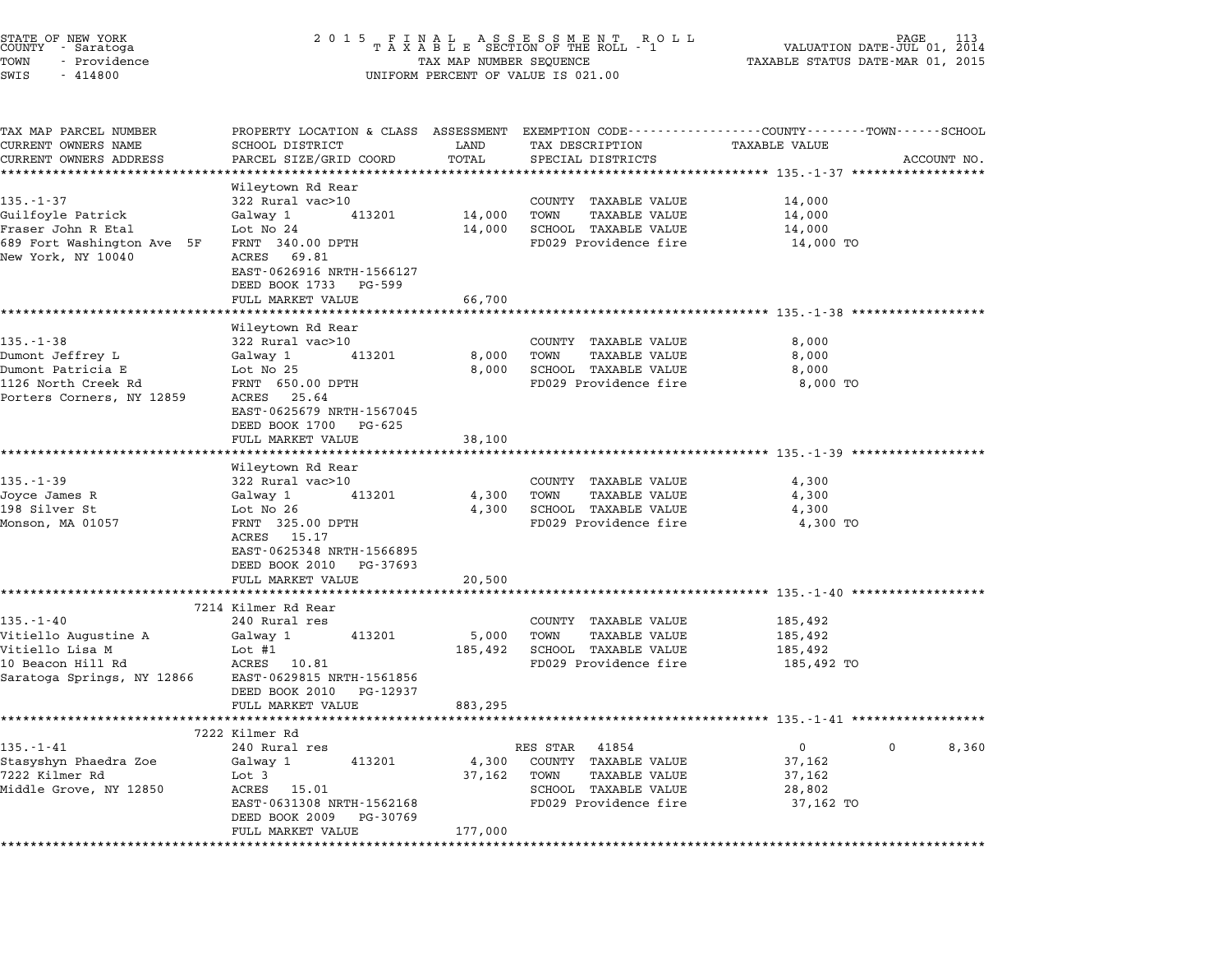| STATE OF NEW YORK<br>COUNTY - Saratoga<br>TOWN<br>- Providence<br>SWIS<br>$-414800$ | 2 0 1 5<br>FINAL ASSESSMENT ROTAXABLE SECTION OF THE ROLL - 1<br>R O L L<br>TAX MAP NUMBER SEQUENCE<br>UNIFORM PERCENT OF VALUE IS 021.00 |                 |                                                      | PAGE<br>114<br>VALUATION DATE-JUL 01, 2014<br>TAXABLE STATUS DATE-MAR 01, 2015 |                      |
|-------------------------------------------------------------------------------------|-------------------------------------------------------------------------------------------------------------------------------------------|-----------------|------------------------------------------------------|--------------------------------------------------------------------------------|----------------------|
| TAX MAP PARCEL NUMBER                                                               | PROPERTY LOCATION & CLASS ASSESSMENT EXEMPTION CODE---------------COUNTY-------TOWN------SCHOOL                                           |                 |                                                      |                                                                                |                      |
| CURRENT OWNERS NAME                                                                 | SCHOOL DISTRICT                                                                                                                           | LAND            | TAX DESCRIPTION                                      | <b>TAXABLE VALUE</b>                                                           |                      |
| CURRENT OWNERS ADDRESS                                                              | PARCEL SIZE/GRID COORD                                                                                                                    | TOTAL           | SPECIAL DISTRICTS                                    |                                                                                | ACCOUNT NO.          |
|                                                                                     | *********************                                                                                                                     | *************   |                                                      |                                                                                |                      |
|                                                                                     | Lake Desolation Rd                                                                                                                        |                 |                                                      |                                                                                | 5 J00285             |
| 135.7-1-1<br>Vanderloo Dr Thomas                                                    | 311 Res vac land - WTRFNT<br>Galway 1<br>413201                                                                                           | 3,000           | COUNTY TAXABLE VALUE<br>TOWN<br><b>TAXABLE VALUE</b> | 3,000<br>3,000                                                                 |                      |
| Vanderloo Patricia                                                                  | FRNT 80.00 DPTH                                                                                                                           | 3,000           | SCHOOL TAXABLE VALUE                                 | 3,000                                                                          |                      |
| 5 Beaver Rd                                                                         | ACRES<br>0.39                                                                                                                             |                 | FD029 Providence fire                                | 3,000 TO                                                                       |                      |
| Hattiesburg, MS 39402                                                               | EAST-0632489 NRTH-1567299                                                                                                                 |                 |                                                      |                                                                                |                      |
|                                                                                     | DEED BOOK 1038 PG-1034                                                                                                                    |                 |                                                      |                                                                                |                      |
|                                                                                     | FULL MARKET VALUE                                                                                                                         | 14,300          |                                                      |                                                                                |                      |
|                                                                                     | ********************                                                                                                                      |                 |                                                      | ********* 135.7-1-2 ******************                                         |                      |
|                                                                                     | 719 Lake Desolation Rd                                                                                                                    |                 |                                                      |                                                                                | 5 J00222             |
| 135.7-1-2                                                                           | 260 Seasonal res                                                                                                                          |                 | COUNTY TAXABLE VALUE<br>TOWN                         | 12,100                                                                         |                      |
| Beers Charles E<br>Beers Margaret                                                   | Galway 1<br>413201<br>FRNT 50.00 DPTH                                                                                                     | 2,000<br>12,100 | <b>TAXABLE VALUE</b><br>SCHOOL TAXABLE VALUE         | 12,100<br>12,100                                                               |                      |
| 37 Jones Rd                                                                         | 0.20<br>ACRES                                                                                                                             |                 | FD029 Providence fire                                | 12,100 TO                                                                      |                      |
| Saratoga Springs, NY 12866                                                          | EAST-0632527 NRTH-1567222                                                                                                                 |                 |                                                      |                                                                                |                      |
|                                                                                     | DEED BOOK 984<br>PG-131                                                                                                                   |                 |                                                      |                                                                                |                      |
|                                                                                     | FULL MARKET VALUE                                                                                                                         | 57,600          |                                                      |                                                                                |                      |
|                                                                                     | ********************                                                                                                                      |                 |                                                      |                                                                                |                      |
|                                                                                     | Lake Desolation Rd                                                                                                                        |                 |                                                      |                                                                                | 5 J01654<br>$\Omega$ |
| $135.7 - 1 - 7$                                                                     | 260 Seasonal res<br>413201                                                                                                                | 3,600           | SR STAR<br>41834<br>COUNTY TAXABLE VALUE             | $\mathbf{0}$<br>23,500                                                         | 18,190               |
| Lair Karen E<br>4 Birchwood Dr                                                      | Galway 1<br>FRNT 130.00 DPTH                                                                                                              | 23,500          | TOWN<br>TAXABLE VALUE                                | 23,500                                                                         |                      |
| Gansevoort, NY 12831                                                                | ACRES<br>0.43                                                                                                                             |                 | SCHOOL TAXABLE VALUE                                 | 5,310                                                                          |                      |
|                                                                                     | EAST-0632753 NRTH-1567252                                                                                                                 |                 | FD029 Providence fire                                | 23,500 TO                                                                      |                      |
|                                                                                     | DEED BOOK 1396 PG-593                                                                                                                     |                 |                                                      |                                                                                |                      |
|                                                                                     | FULL MARKET VALUE                                                                                                                         | 111,900         |                                                      |                                                                                |                      |
|                                                                                     | *******************                                                                                                                       |                 |                                                      | **************** 135.7-1-9 *******                                             |                      |
|                                                                                     | 707 Lake Desolation Rd                                                                                                                    |                 |                                                      |                                                                                | 5 J01656             |
| $135.7 - 1 - 9$                                                                     | 260 Seasonal res                                                                                                                          |                 | COUNTY TAXABLE VALUE                                 | 9,200                                                                          |                      |
| Capozzola Peter M<br>Capozzola Theresa A                                            | Galway 1<br>413201<br>FRNT 95.00 DPTH                                                                                                     | 1,800<br>9,200  | TOWN<br>TAXABLE VALUE<br><b>SCHOOL TAXABLE VALUE</b> | 9,200<br>9,200                                                                 |                      |
| 57 Gilbert Rd                                                                       | ACRES<br>0.49                                                                                                                             |                 | FD029 Providence fire                                | 9,200 TO                                                                       |                      |
| Saratoga Springs, NY 12866                                                          | EAST-0632844 NRTH-1567195                                                                                                                 |                 |                                                      |                                                                                |                      |
|                                                                                     | DEED BOOK 1701 PG-346                                                                                                                     |                 |                                                      |                                                                                |                      |
|                                                                                     | FULL MARKET VALUE                                                                                                                         | 43,800          |                                                      |                                                                                |                      |
|                                                                                     |                                                                                                                                           |                 |                                                      | ************************* 135.7-1-12 ******************                        |                      |
|                                                                                     | Lake Desolation Rd                                                                                                                        |                 |                                                      |                                                                                | 5 J01659             |
| $135.7 - 1 - 12$                                                                    | 260 Seasonal res                                                                                                                          |                 | COUNTY TAXABLE VALUE                                 | 11,000                                                                         |                      |
| Dunkelbarger Norma H<br>110 East High St                                            | 413201<br>Galway 1<br>FRNT 20.00 DPTH                                                                                                     | 1,400<br>11,000 | TOWN<br><b>TAXABLE VALUE</b><br>SCHOOL TAXABLE VALUE | 11,000<br>11,000                                                               |                      |
| Ballston Spa, NY 12020                                                              | 0.18<br>ACRES                                                                                                                             |                 | FD029 Providence fire                                | 11,000 TO                                                                      |                      |
|                                                                                     | EAST-0632909 NRTH-1567144                                                                                                                 |                 |                                                      |                                                                                |                      |
|                                                                                     | DEED BOOK 1283 PG-747                                                                                                                     |                 |                                                      |                                                                                |                      |
|                                                                                     | FULL MARKET VALUE                                                                                                                         | 52,400          |                                                      |                                                                                |                      |
|                                                                                     | ***********************                                                                                                                   |                 |                                                      |                                                                                |                      |

STATE OF NEW YORK <sup>2</sup> <sup>0</sup> <sup>1</sup> 5 F I N A L A S S E S S M E N T R O L L PAGE <sup>114</sup> COUNTY - Saratoga <sup>T</sup> <sup>A</sup> <sup>X</sup> <sup>A</sup> <sup>B</sup> <sup>L</sup> <sup>E</sup> SECTION OF THE ROLL - <sup>1</sup> VALUATION DATE-JUL 01, <sup>2014</sup>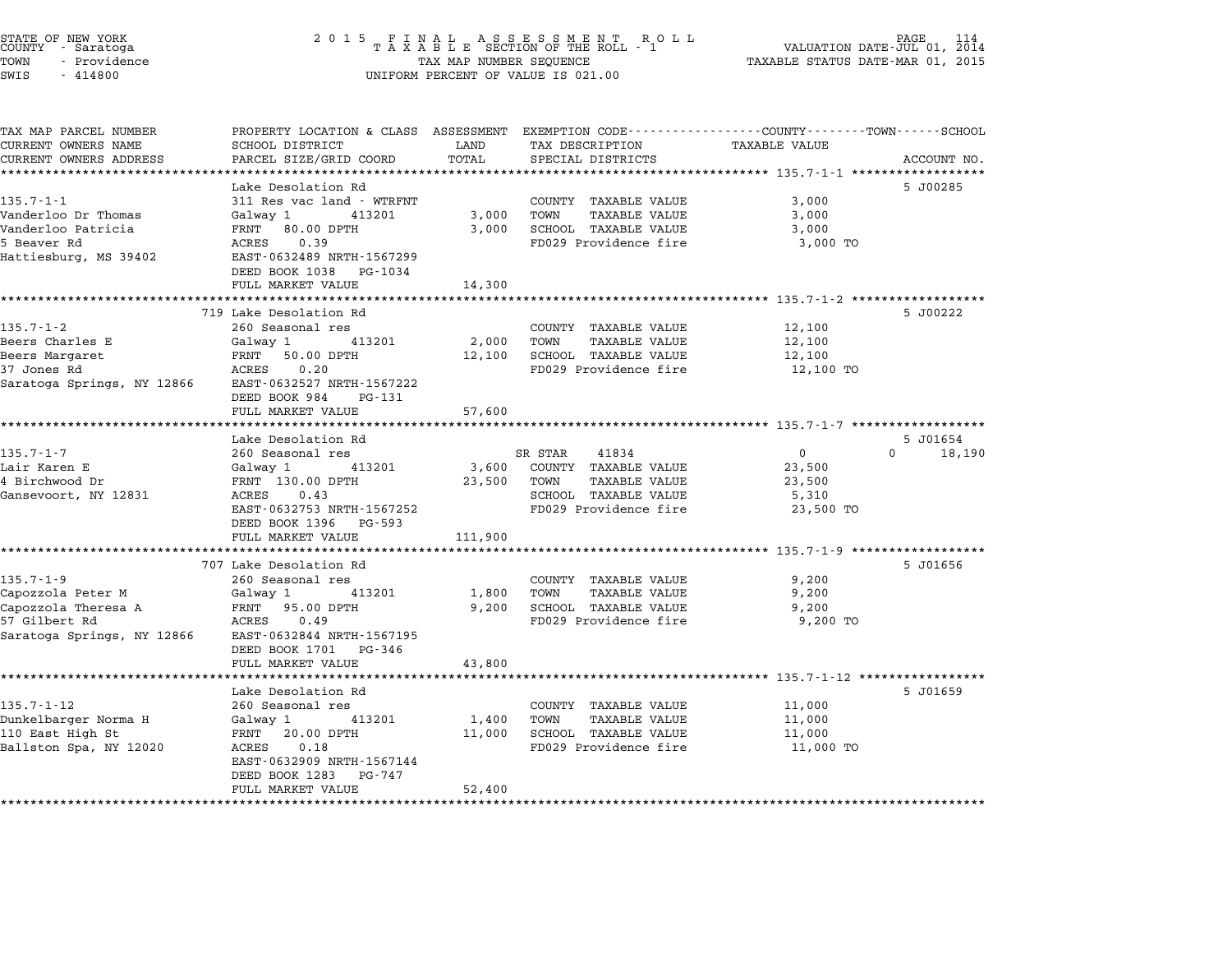| STATE OF NEW YORK<br>COUNTY - Saratoga<br>TOWN<br>- Providence<br>SWIS<br>$-414800$ | 2 0 1 5<br>FINAL ASSESSMENT ROLL<br>TAXABLE SECTION OF THE ROLL - 1<br>PAGE<br>VALUATION DATE-JUL 01, 2014<br>TAXABLE STATUS DATE-MAR 01, 2015<br>TAX MAP NUMBER SEQUENCE<br>UNIFORM PERCENT OF VALUE IS 021.00 |            |                              |                                                                   |             |  |
|-------------------------------------------------------------------------------------|-----------------------------------------------------------------------------------------------------------------------------------------------------------------------------------------------------------------|------------|------------------------------|-------------------------------------------------------------------|-------------|--|
| TAX MAP PARCEL NUMBER<br>CURRENT OWNERS NAME                                        | PROPERTY LOCATION & CLASS ASSESSMENT EXEMPTION CODE---------------COUNTY-------TOWN------SCHOOL<br>SCHOOL DISTRICT                                                                                              | LAND       | TAX DESCRIPTION              | TAXABLE VALUE                                                     |             |  |
| CURRENT OWNERS ADDRESS                                                              | PARCEL SIZE/GRID COORD                                                                                                                                                                                          | TOTAL      | SPECIAL DISTRICTS            |                                                                   | ACCOUNT NO. |  |
|                                                                                     |                                                                                                                                                                                                                 | ********** |                              | ************************************55.7-1-15 ******************  |             |  |
|                                                                                     | Lake Desolation Rd                                                                                                                                                                                              |            |                              |                                                                   |             |  |
| $135.7 - 1 - 15$                                                                    | 311 Res vac land                                                                                                                                                                                                |            | COUNTY TAXABLE VALUE         | 100                                                               |             |  |
| Lair Karen E                                                                        | Galway 1<br>413201                                                                                                                                                                                              | 100        | TOWN<br><b>TAXABLE VALUE</b> | 100                                                               |             |  |
| 4 Birchwood Dr                                                                      | ACRES<br>0.24                                                                                                                                                                                                   | 100        | SCHOOL TAXABLE VALUE         | 100                                                               |             |  |
| Gansevoort, NY 12831                                                                | EAST-0632729 NRTH-1567136<br>DEED BOOK 1396 PG-591                                                                                                                                                              |            | FD029 Providence fire        | 100 TO                                                            |             |  |
|                                                                                     | FULL MARKET VALUE                                                                                                                                                                                               | 500        |                              |                                                                   |             |  |
|                                                                                     |                                                                                                                                                                                                                 |            |                              | ******** 135.7-1-16 *****************                             |             |  |
|                                                                                     | 713 Lake Desolation Rd                                                                                                                                                                                          |            |                              |                                                                   | 5 J00912    |  |
| 135.7-1-16                                                                          | 260 Seasonal res                                                                                                                                                                                                |            | COUNTY TAXABLE VALUE         | 50,000                                                            |             |  |
| Trost Alice                                                                         | Galway 1<br>413201                                                                                                                                                                                              | 1,600      | TOWN<br>TAXABLE VALUE        | 50,000                                                            |             |  |
| c/o Nathan Trost                                                                    | Life Estate                                                                                                                                                                                                     | 50,000     | SCHOOL TAXABLE VALUE         | 50,000                                                            |             |  |
| 101 E Union St                                                                      | Lot $7 - 10$                                                                                                                                                                                                    |            | FD029 Providence fire        | 50,000 TO                                                         |             |  |
| Endicott, NY 13760                                                                  | Remainderman Nathan Trost<br>FRNT 110.00 DPTH<br>0.32<br>ACRES                                                                                                                                                  |            |                              |                                                                   |             |  |
|                                                                                     | EAST-0632640 NRTH-1567257<br>DEED BOOK 2010 PG-33916<br>FULL MARKET VALUE                                                                                                                                       | 238,100    |                              |                                                                   |             |  |
|                                                                                     | ******************************                                                                                                                                                                                  |            |                              |                                                                   |             |  |
|                                                                                     | 741 Lake Desolation Rd                                                                                                                                                                                          |            |                              |                                                                   | 5 J00768    |  |
| $135.7 - 2 - 12$                                                                    | 270 Mfg housing                                                                                                                                                                                                 |            | RES STAR<br>41854            | $\mathbf 0$<br>$\Omega$                                           | 7,600       |  |
| Noxon Mindy L                                                                       | Galway 1<br>413201                                                                                                                                                                                              | 1,600      | COUNTY TAXABLE VALUE         | 7,600                                                             |             |  |
| 741 Lake Desolation                                                                 | ACRES<br>0.14                                                                                                                                                                                                   | 7,600      | TOWN<br>TAXABLE VALUE        | 7,600                                                             |             |  |
| Middle Grove, NY 12850                                                              | EAST-0631939 NRTH-1568451                                                                                                                                                                                       |            | SCHOOL TAXABLE VALUE         | $\mathbf 0$                                                       |             |  |
|                                                                                     | DEED BOOK 1463 PG-174                                                                                                                                                                                           |            | FD029 Providence fire        | 7,600 TO                                                          |             |  |
|                                                                                     | FULL MARKET VALUE                                                                                                                                                                                               | 36,200     |                              | ******** 135.7-2-13 ***************                               |             |  |
|                                                                                     | Lake Desolation Rd                                                                                                                                                                                              |            |                              |                                                                   | 5 J00687    |  |
| $135.7 - 2 - 13$                                                                    | 312 Vac w/imprv                                                                                                                                                                                                 |            | COUNTY TAXABLE VALUE         | 2,500                                                             |             |  |
| Hersey Scott                                                                        |                                                                                                                                                                                                                 | 1,300      | TOWN<br><b>TAXABLE VALUE</b> | 2,500                                                             |             |  |
| Hersey Danielle                                                                     | Galway 1<br>413201<br>FRNT 60.00 DPTH                                                                                                                                                                           | 2,500      | SCHOOL TAXABLE VALUE         | 2,500                                                             |             |  |
| 743 Lake Desolation Rd                                                              | ACRES<br>0.32                                                                                                                                                                                                   |            | FD029 Providence fire        | 2,500 TO                                                          |             |  |
| Middle Grove, NY 12850                                                              | EAST-0632024 NRTH-1568526                                                                                                                                                                                       |            |                              |                                                                   |             |  |
|                                                                                     | DEED BOOK 2012 PG-38432                                                                                                                                                                                         |            |                              |                                                                   |             |  |
|                                                                                     | FULL MARKET VALUE<br>******************************                                                                                                                                                             | 11,900     |                              | **************************************55.7-2-15****************** |             |  |
|                                                                                     | Lake Desolation Rd Rear                                                                                                                                                                                         |            |                              |                                                                   | 5 J00686    |  |
| $135.7 - 2 - 15$                                                                    | 311 Res vac land                                                                                                                                                                                                |            | COUNTY TAXABLE VALUE         | 800                                                               |             |  |
| Hersey Scott                                                                        | 413201<br>Galway 1                                                                                                                                                                                              | 800        | TOWN<br>TAXABLE VALUE        | 800                                                               |             |  |
| Hersey Danielle                                                                     | ACRES<br>0.14                                                                                                                                                                                                   | 800        | SCHOOL TAXABLE VALUE         | 800                                                               |             |  |
|                                                                                     |                                                                                                                                                                                                                 |            |                              |                                                                   |             |  |
| 743 Lake Desolation Rd                                                              | EAST-0631986 NRTH-1568606                                                                                                                                                                                       |            | FD029 Providence fire        | 800 TO                                                            |             |  |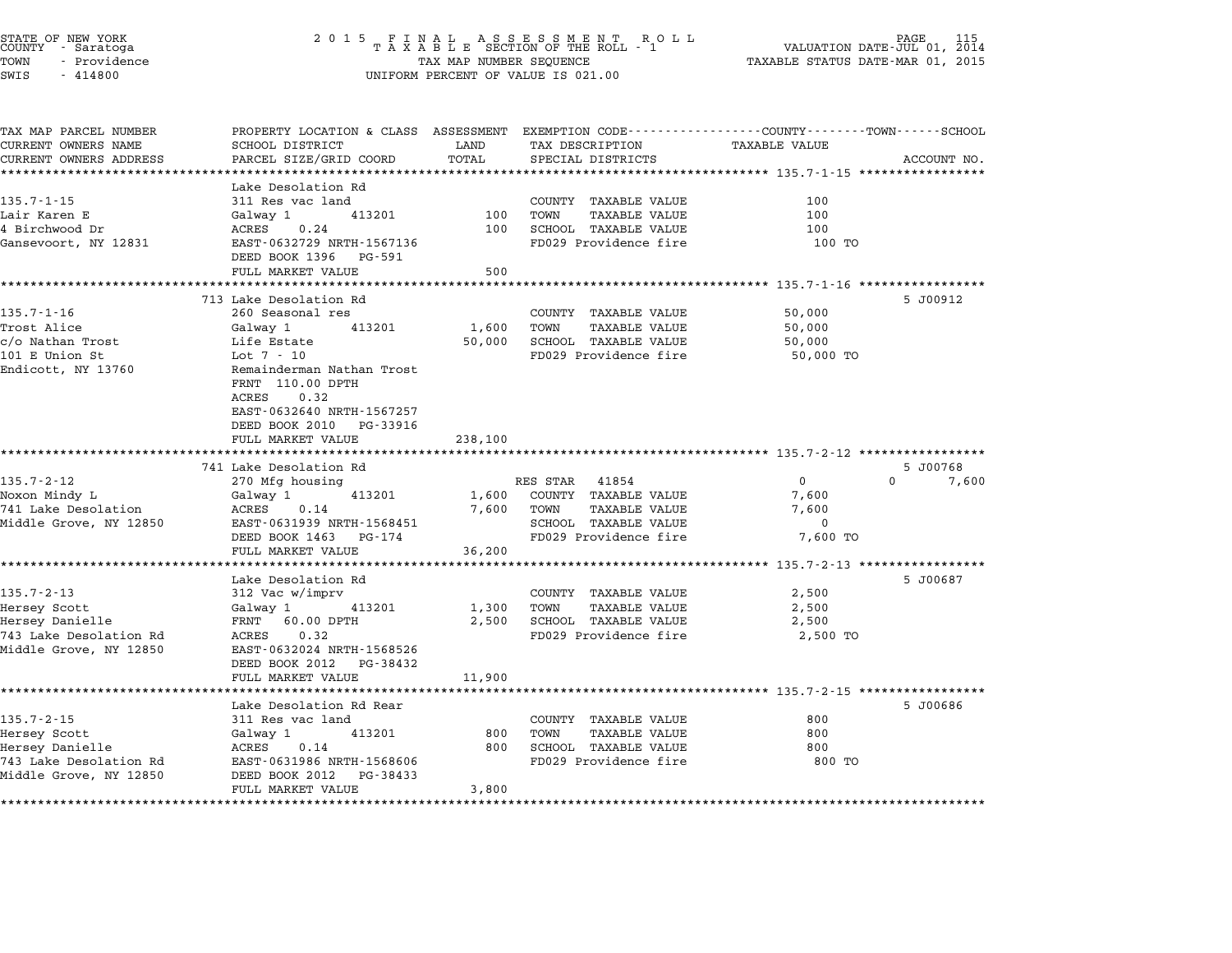| STATE OF NEW YORK<br>COUNTY - Saratoga<br>TOWN<br>- Providence<br>SWIS<br>$-414800$ | 2 0 1 5<br>FINAL ASSESSMENT ROTAXABLE SECTION OF THE ROLL - 1<br>TAX MAP NUMBER SEQUENCE<br>UNIFORM PERCENT OF VALUE IS 021.00 | PAGE<br>VALUATION DATE-JUL 01, 2014<br>TAXABLE STATUS DATE-MAR 01, 2015 |                                                              |                                                |             |
|-------------------------------------------------------------------------------------|--------------------------------------------------------------------------------------------------------------------------------|-------------------------------------------------------------------------|--------------------------------------------------------------|------------------------------------------------|-------------|
|                                                                                     |                                                                                                                                |                                                                         |                                                              |                                                |             |
| TAX MAP PARCEL NUMBER                                                               | PROPERTY LOCATION & CLASS ASSESSMENT                                                                                           |                                                                         | EXEMPTION CODE-----------------COUNTY-------TOWN------SCHOOL |                                                |             |
| CURRENT OWNERS NAME<br>CURRENT OWNERS ADDRESS                                       | SCHOOL DISTRICT<br>PARCEL SIZE/GRID COORD                                                                                      | LAND<br>TOTAL                                                           | TAX DESCRIPTION<br>SPECIAL DISTRICTS                         | TAXABLE VALUE                                  | ACCOUNT NO. |
| *************************                                                           |                                                                                                                                |                                                                         |                                                              |                                                |             |
|                                                                                     | Lake Desolation Rd Rear                                                                                                        |                                                                         |                                                              |                                                | 5 J00885    |
| $135.7 - 2 - 17$                                                                    | 311 Res vac land                                                                                                               |                                                                         | COUNTY TAXABLE VALUE                                         | 1,600                                          |             |
| Jeffery Michael S                                                                   | Galway 1<br>413201                                                                                                             | 1,600                                                                   | TOWN<br><b>TAXABLE VALUE</b>                                 | 1,600                                          |             |
| Little Matthew E                                                                    | Lot $4$                                                                                                                        | 1,600                                                                   | SCHOOL TAXABLE VALUE                                         | 1,600                                          |             |
| 747 Lake Desolation Rd                                                              | 0.14<br>ACRES                                                                                                                  |                                                                         | FD029 Providence fire                                        | 1,600 TO                                       |             |
| Middle Grove, NY 12850                                                              | EAST-0631963 NRTH-1568660                                                                                                      |                                                                         |                                                              |                                                |             |
|                                                                                     | DEED BOOK 2008 PG-12736                                                                                                        |                                                                         |                                                              |                                                |             |
|                                                                                     | FULL MARKET VALUE                                                                                                              | 7,600                                                                   |                                                              |                                                |             |
|                                                                                     | Lake Desolation Rd                                                                                                             |                                                                         |                                                              |                                                | 5 J00740    |
| $135.7 - 2 - 30$                                                                    | 260 Seasonal res                                                                                                               |                                                                         | COUNTY TAXABLE VALUE                                         | 15,800                                         |             |
| Grey Kenneth W                                                                      | Galway 1<br>413201                                                                                                             | 3,900                                                                   | TOWN<br>TAXABLE VALUE                                        | 15,800                                         |             |
| Grey Cheryl                                                                         | FRNT 130.00 DPTH                                                                                                               | 15,800                                                                  | SCHOOL TAXABLE VALUE                                         | 15,800                                         |             |
| 38 Fifth Ave                                                                        | ACRES<br>0.50                                                                                                                  |                                                                         | FD029 Providence fire                                        | 15,800 TO                                      |             |
| Saratoga Springs, NY 12866                                                          | EAST-0632024 NRTH-1568873<br>DEED BOOK 1686<br>PG-539                                                                          |                                                                         |                                                              |                                                |             |
|                                                                                     | FULL MARKET VALUE                                                                                                              | 75,200                                                                  |                                                              |                                                |             |
|                                                                                     |                                                                                                                                |                                                                         |                                                              | ************************ 135.7-2-31 ********** |             |
|                                                                                     | Lake Desolation Rd                                                                                                             |                                                                         |                                                              |                                                | 5 J00344    |
| $135.7 - 2 - 31$                                                                    | 311 Res vac land - WTRFNT                                                                                                      |                                                                         | COUNTY TAXABLE VALUE                                         | 3,000                                          |             |
| Grey Kenneth W<br>Grey Cheryl                                                       | Galway 1<br>413201<br>FRNT<br>60.00 DPTH                                                                                       | 3,000<br>3,000                                                          | TOWN<br>TAXABLE VALUE<br>SCHOOL TAXABLE VALUE                | 3,000<br>3,000                                 |             |
| 38 Fifth Ave                                                                        | 0.14<br>ACRES                                                                                                                  |                                                                         | FD029 Providence fire                                        | 3,000 TO                                       |             |
| Saratoga Springs, NY 12866                                                          | EAST-0632220 NRTH-1568909                                                                                                      |                                                                         |                                                              |                                                |             |
|                                                                                     | DEED BOOK 1686<br>PG-539                                                                                                       |                                                                         |                                                              |                                                |             |
|                                                                                     | FULL MARKET VALUE                                                                                                              | 14,300                                                                  |                                                              |                                                |             |
|                                                                                     |                                                                                                                                | **********                                                              |                                                              | ********** 135.7-2-34 **************           |             |
|                                                                                     | 747 Lake Desolation Rd                                                                                                         |                                                                         |                                                              |                                                | 5 J00886    |
| $135.7 - 2 - 34$                                                                    | 210 1 Family Res                                                                                                               |                                                                         | COUNTY TAXABLE VALUE                                         | 20,500                                         |             |
| Jeffery Michael S                                                                   | Galway 1<br>413201                                                                                                             | 3,000                                                                   | TOWN<br><b>TAXABLE VALUE</b>                                 | 20,500                                         |             |
| Little Matthew E<br>747 Lake Desolation Rd                                          | FRNT<br>65.00 DPTH<br>0.15<br>ACRES                                                                                            | 20,500                                                                  | SCHOOL TAXABLE VALUE<br>FD029 Providence fire                | 20,500<br>20,500 TO                            |             |
| Middle Grove, NY 12850                                                              | EAST-0632055 NRTH-1568712                                                                                                      |                                                                         |                                                              |                                                |             |
|                                                                                     | DEED BOOK 2008<br>PG-12736                                                                                                     |                                                                         |                                                              |                                                |             |
|                                                                                     | FULL MARKET VALUE                                                                                                              | 97,600                                                                  |                                                              |                                                |             |
|                                                                                     |                                                                                                                                |                                                                         |                                                              | ******* 135.7-2-35 ****************            |             |
|                                                                                     | Lake Desolation Rd                                                                                                             |                                                                         |                                                              |                                                | 5 J00685    |
| $135.7 - 2 - 35$                                                                    | 270 Mfg housing                                                                                                                |                                                                         | COUNTY TAXABLE VALUE                                         | 4,000                                          |             |
| Ball Ronald                                                                         | Galway 1<br>413201                                                                                                             | 3,000                                                                   | TOWN<br>TAXABLE VALUE                                        | 4,000                                          |             |
| Ball Amy<br>834 Coy Rd                                                              | FRNT 170.00 DPTH<br>ACRES<br>0.14                                                                                              | 4,000                                                                   | SCHOOL TAXABLE VALUE<br>FD029 Providence fire                | 4,000<br>4,000 TO                              |             |
| Greenfield Center, NY 12833                                                         | EAST-0632072 NRTH-1568645                                                                                                      |                                                                         |                                                              |                                                |             |
|                                                                                     | DEED BOOK 2012<br>PG-42465                                                                                                     |                                                                         |                                                              |                                                |             |
|                                                                                     | FULL MARKET VALUE                                                                                                              | 19,000                                                                  |                                                              |                                                |             |

STATE OF NEW YORK <sup>2</sup> <sup>0</sup> <sup>1</sup> 5 F I N A L A S S E S S M E N T R O L L PAGE <sup>116</sup> COUNTY - Saratoga <sup>T</sup> <sup>A</sup> <sup>X</sup> <sup>A</sup> <sup>B</sup> <sup>L</sup> <sup>E</sup> SECTION OF THE ROLL - <sup>1</sup> VALUATION DATE-JUL 01, <sup>2014</sup>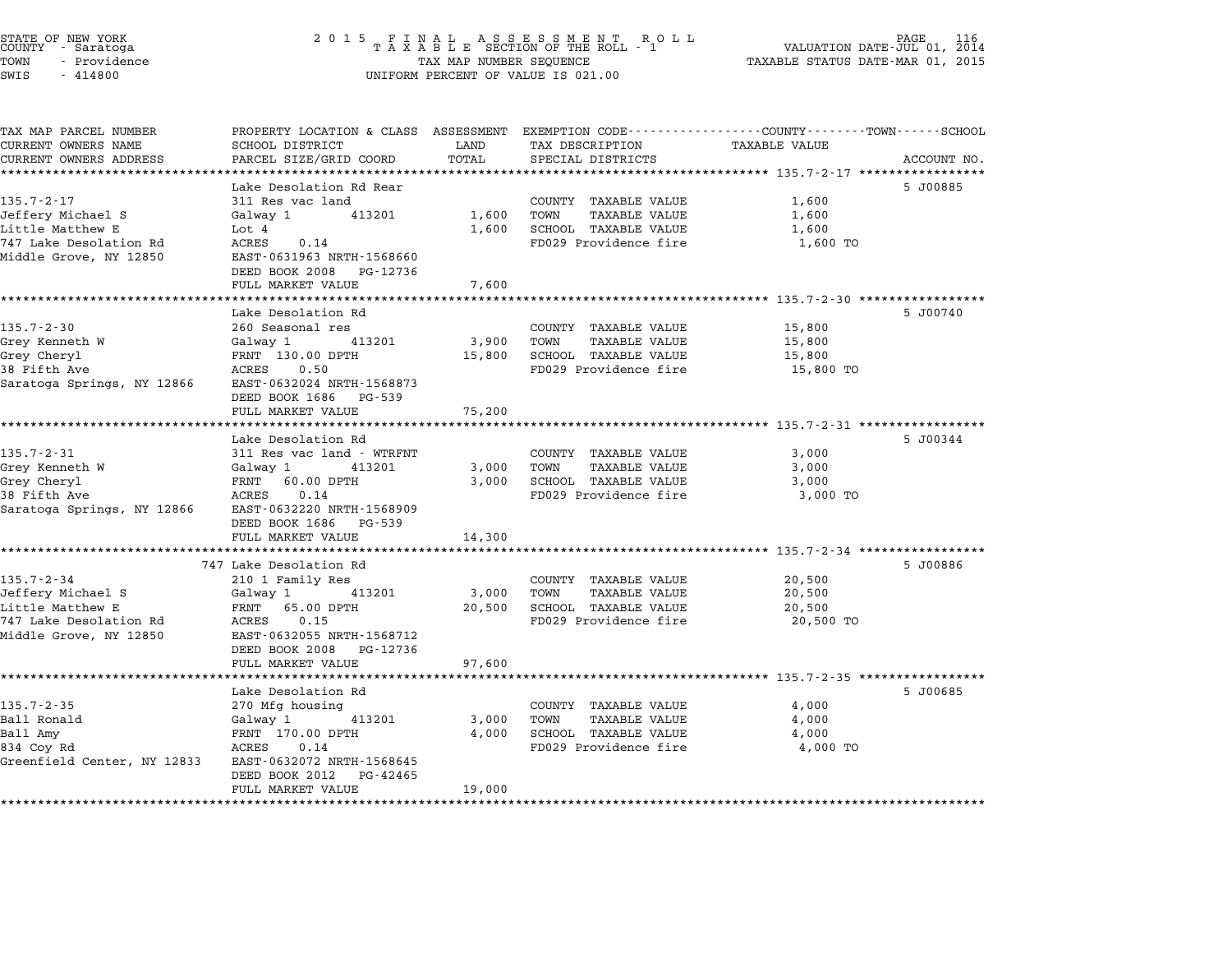| STATE OF NEW YORK<br>COUNTY – Saratoga<br>TOWN<br>- Providence<br>SWIS<br>$-414800$ | 2 0 1 5                                                                                                                                      | TAX MAP NUMBER SEQUENCE | FINAL ASSESSMENT ROLL<br>TAXABLE SECTION OF THE ROLL - 1<br>UNIFORM PERCENT OF VALUE IS 021.00 | VALUATION DATE-JUL 01, 2014<br>TAXABLE STATUS DATE-MAR 01, 2015 | PAGE              |
|-------------------------------------------------------------------------------------|----------------------------------------------------------------------------------------------------------------------------------------------|-------------------------|------------------------------------------------------------------------------------------------|-----------------------------------------------------------------|-------------------|
| TAX MAP PARCEL NUMBER<br>CURRENT OWNERS NAME<br>CURRENT OWNERS ADDRESS              | PROPERTY LOCATION & CLASS ASSESSMENT EXEMPTION CODE---------------COUNTY-------TOWN------SCHOOL<br>SCHOOL DISTRICT<br>PARCEL SIZE/GRID COORD | LAND<br>TOTAL           | TAX DESCRIPTION<br>SPECIAL DISTRICTS                                                           | <b>TAXABLE VALUE</b>                                            | ACCOUNT NO.       |
| **********************                                                              |                                                                                                                                              |                         |                                                                                                |                                                                 |                   |
|                                                                                     | Lake Desolation Rd                                                                                                                           |                         |                                                                                                |                                                                 | 5 J00345          |
| $135.7 - 2 - 36$                                                                    | 311 Res vac land - WTRFNT                                                                                                                    |                         | COUNTY TAXABLE VALUE                                                                           | 2,000                                                           |                   |
| Dupouy Lorna M P                                                                    | Galway 1<br>413201                                                                                                                           | 2,000                   | <b>TAXABLE VALUE</b><br>TOWN                                                                   | 2,000                                                           |                   |
| 21 S Greenfield Rd                                                                  | FRNT 872.00 DPTH                                                                                                                             | 2,000                   | SCHOOL TAXABLE VALUE                                                                           | 2,000                                                           |                   |
| Greenfield Ctr, NY 12833                                                            | ACRES<br>5.36<br>EAST-0632305 NRTH-1568437<br>DEED BOOK 2010 PG-29157<br>FULL MARKET VALUE                                                   | 9,500                   | FD029 Providence fire                                                                          | 2,000 TO                                                        |                   |
|                                                                                     |                                                                                                                                              |                         |                                                                                                |                                                                 |                   |
|                                                                                     | 749 Lake Desolation Rd                                                                                                                       |                         |                                                                                                |                                                                 | 5 J00455          |
| $135.7 - 2 - 41$                                                                    | 260 Seasonal res                                                                                                                             |                         | COUNTY TAXABLE VALUE                                                                           | 29,900                                                          |                   |
| Rockwell John D                                                                     | Galway 1<br>413201                                                                                                                           | 2,000                   | TOWN<br><b>TAXABLE VALUE</b>                                                                   | 29,900                                                          |                   |
| 133 York Ave                                                                        | Lot C & Lake Front                                                                                                                           | 29,900                  | SCHOOL TAXABLE VALUE                                                                           | 29,900                                                          |                   |
| Saratoga Springs, NY 12866                                                          | FRNT 85.00 DPTH<br>0.32<br>ACRES<br>EAST-0632042 NRTH-1568778<br>DEED BOOK 1146 PG-309<br>FULL MARKET VALUE                                  | 142,400                 | FD029 Providence fire                                                                          | 29,900 TO                                                       |                   |
|                                                                                     | **********************                                                                                                                       |                         |                                                                                                | ********************************* 135.7-2-42 *****************  |                   |
|                                                                                     | Lake Desolation Rd                                                                                                                           |                         |                                                                                                |                                                                 | 5 J00114          |
| $135.7 - 2 - 42$                                                                    | 311 Res vac land                                                                                                                             |                         | COUNTY TAXABLE VALUE                                                                           | 4,000                                                           |                   |
| Rockwell John D                                                                     | Galway 1<br>413201                                                                                                                           | 4,000                   | <b>TAXABLE VALUE</b><br>TOWN                                                                   | 4,000                                                           |                   |
| 133 York Ave<br>Saratoga Springs, NY 12866                                          | Lots 5-11<br>ACRES 1.02                                                                                                                      | 4,000                   | SCHOOL TAXABLE VALUE<br>FD029 Providence fire                                                  | 4,000<br>4,000 TO                                               |                   |
|                                                                                     | EAST-0631879 NRTH-1568869<br>DEED BOOK 1146<br>PG-309                                                                                        |                         |                                                                                                |                                                                 |                   |
|                                                                                     | FULL MARKET VALUE                                                                                                                            | 19,000                  |                                                                                                |                                                                 |                   |
|                                                                                     | *************************                                                                                                                    |                         |                                                                                                |                                                                 |                   |
| $135.7 - 2 - 43$                                                                    | Lake Desolation Rd                                                                                                                           |                         |                                                                                                |                                                                 | 5 J00325          |
|                                                                                     | 210 1 Family Res                                                                                                                             |                         | COUNTY TAXABLE VALUE                                                                           | 46,600                                                          |                   |
| Pfister Elizabeth F<br>Pfister Albert J                                             | Galway 1<br>413201<br>FRNT 110.00 DPTH                                                                                                       | 5,200<br>46,600         | TOWN<br><b>TAXABLE VALUE</b><br>SCHOOL TAXABLE VALUE                                           | 46,600<br>46,600                                                |                   |
| 3812 Lakeview Ter                                                                   | ACRES<br>0.59                                                                                                                                |                         | FD029 Providence fire                                                                          | 46,600 TO                                                       |                   |
| Falls Church, VA 22041                                                              | EAST-0631987 NRTH-1569058                                                                                                                    |                         |                                                                                                |                                                                 |                   |
|                                                                                     | DEED BOOK 1488<br>PG-217                                                                                                                     |                         |                                                                                                |                                                                 |                   |
|                                                                                     | FULL MARKET VALUE                                                                                                                            | 221,900                 |                                                                                                |                                                                 |                   |
|                                                                                     |                                                                                                                                              |                         |                                                                                                |                                                                 |                   |
|                                                                                     | 753 Lake Desolation Rd                                                                                                                       |                         |                                                                                                |                                                                 |                   |
| 135.7-2-44                                                                          | 210 1 Family Res                                                                                                                             |                         | RES STAR<br>41854                                                                              | $\mathbf{0}$                                                    | 8,360<br>$\Omega$ |
| Burky Christopher                                                                   | 413201<br>Galway 1                                                                                                                           | 3,200                   | COUNTY TAXABLE VALUE                                                                           | 52,500                                                          |                   |
| 753 Lake Desolation Rd                                                              | FRNT<br>90.00 DPTH                                                                                                                           | 52,500                  | TOWN<br><b>TAXABLE VALUE</b>                                                                   | 52,500                                                          |                   |
| Middle Grove, NY 12850                                                              | ACRES<br>0.42                                                                                                                                |                         | SCHOOL TAXABLE VALUE                                                                           | 44,140                                                          |                   |
|                                                                                     | EAST-0631995 NRTH-1568967<br>DEED BOOK 1508<br>PG-710                                                                                        |                         | FD029 Providence fire                                                                          | 52,500 TO                                                       |                   |
|                                                                                     | FULL MARKET VALUE                                                                                                                            | 250,000                 |                                                                                                |                                                                 |                   |
|                                                                                     | * * * * * * * * * * * * * * * *                                                                                                              |                         |                                                                                                |                                                                 |                   |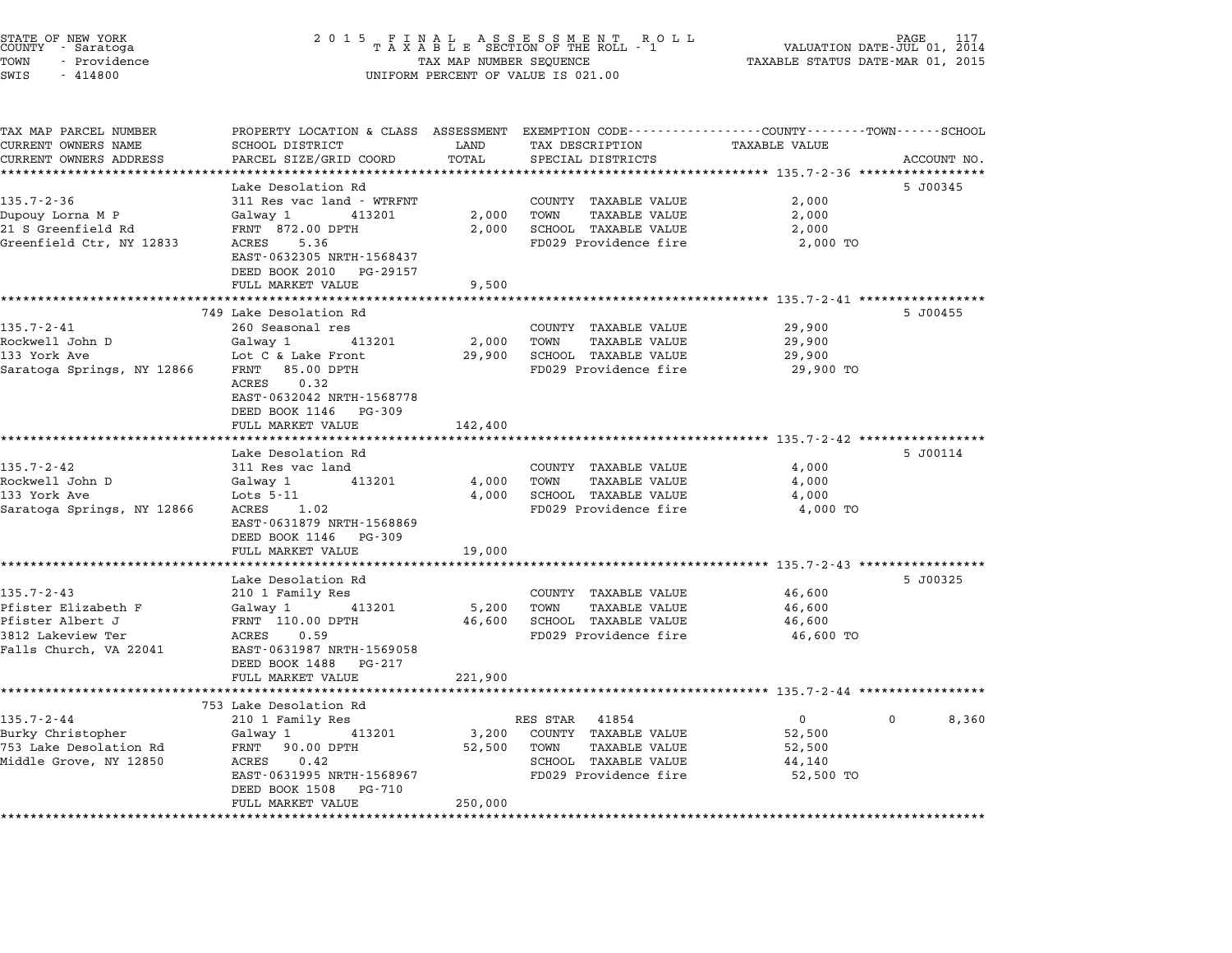| 2 0 1 5                                                                                                                                                         |                                                                                                                         | R O L L                                                                                               | PAGE<br>118<br>VALUATION DATE-JUL 01, 2014<br>TAXABLE STATUS DATE-MAR 01, 2015                                                                                                     |
|-----------------------------------------------------------------------------------------------------------------------------------------------------------------|-------------------------------------------------------------------------------------------------------------------------|-------------------------------------------------------------------------------------------------------|------------------------------------------------------------------------------------------------------------------------------------------------------------------------------------|
| SCHOOL DISTRICT<br>PARCEL SIZE/GRID COORD                                                                                                                       | LAND<br>TOTAL                                                                                                           | TAX DESCRIPTION<br>SPECIAL DISTRICTS                                                                  | EXEMPTION CODE-----------------COUNTY-------TOWN------SCHOOL<br><b>TAXABLE VALUE</b><br>ACCOUNT NO.                                                                                |
|                                                                                                                                                                 |                                                                                                                         |                                                                                                       | ******************** 135.7-2-45 **************                                                                                                                                     |
| 260 Seasonal res - WTRFNT<br>413201<br>Galway 1<br>FRNT 204.50 DPTH<br>ACRES<br>0.46<br>EAST-0632399 NRTH-1567767<br>DEED BOOK 1021 PG-789<br>FULL MARKET VALUE | 2,500<br>20,800<br>99,000                                                                                               | COUNTY TAXABLE VALUE<br><b>TAXABLE VALUE</b><br>TOWN<br>SCHOOL TAXABLE VALUE<br>FD029 Providence fire | 5 J00701<br>20,800<br>20,800<br>20,800<br>20,800 TO                                                                                                                                |
|                                                                                                                                                                 |                                                                                                                         |                                                                                                       | ************************** 135.11-1-1 *************                                                                                                                                |
| 311 Res vac land<br>Galway 1<br>413201<br>0.12<br>ACRES<br>EAST-0632926 NRTH-1566689<br>DEED BOOK 1278 PG-151<br>FULL MARKET VALUE                              | 100<br>100<br>500                                                                                                       | COUNTY TAXABLE VALUE<br>TOWN<br><b>TAXABLE VALUE</b><br>SCHOOL TAXABLE VALUE<br>FD029 Providence fire | 5 J01653<br>100<br>100<br>100<br>100 TO                                                                                                                                            |
|                                                                                                                                                                 |                                                                                                                         |                                                                                                       | **************************** 135.11-1-2 *******                                                                                                                                    |
| Lake Desolation Rd Rear<br>311 Res vac land<br>Galway 1<br>413201<br>ACRES<br>0.19<br>EAST-0632995 NRTH-1566653<br>DEED BOOK 877<br>PG-419<br>FULL MARKET VALUE | 100<br>100<br>500                                                                                                       | COUNTY TAXABLE VALUE<br><b>TAXABLE VALUE</b><br>TOWN<br>SCHOOL TAXABLE VALUE<br>FD029 Providence fire | 100<br>100<br>100<br>100 TO                                                                                                                                                        |
| **********************                                                                                                                                          |                                                                                                                         |                                                                                                       | ***************************** 135.11-1-3 *********                                                                                                                                 |
| 311 Res vac land<br>Galway 1<br>413201<br>ACRES<br>0.13<br>EAST-0633009 NRTH-1566512<br>DEED BOOK 1278 PG-151<br>FULL MARKET VALUE                              | 100<br>100<br>500                                                                                                       | COUNTY TAXABLE VALUE<br>TAXABLE VALUE<br>TOWN<br>SCHOOL TAXABLE VALUE<br>FD029 Providence fire        | 100<br>100<br>100<br>100 TO                                                                                                                                                        |
| * * * * * * * * * * * * * * * * * * *                                                                                                                           |                                                                                                                         |                                                                                                       | ********************************* 145.-1-2 *******************                                                                                                                     |
| 910 Priv forest<br>Broadalbin 1<br>172201<br>FRNT 235.00 DPTH<br>ACRES<br>2.62<br>EAST-0594120 NRTH-1560631<br>DEED BOOK 978<br>PG-17                           | 1,300<br>1,300<br>6,200                                                                                                 | COUNTY TAXABLE VALUE<br>TOWN<br>TAXABLE VALUE<br>SCHOOL TAXABLE VALUE<br>FD029 Providence fire        | 5 J00288<br>1,300<br>1,300<br>1,300<br>1,300 TO                                                                                                                                    |
|                                                                                                                                                                 | 728 Lake Desolation Rd<br>Lake Desolation Rd Rear<br>Lake Desolation Rd Rear<br>7413 Fish House Rd<br>FULL MARKET VALUE |                                                                                                       | FINAL ASSESSMENT RO<br>TAXABLE SECTION OF THE ROLL - 1<br>TAX MAP NUMBER SEQUENCE<br>UNIFORM PERCENT OF VALUE IS 021.00<br>PROPERTY LOCATION & CLASS ASSESSMENT<br>*************** |

STATE OF NEW YORK <sup>2</sup> <sup>0</sup> <sup>1</sup> 5 F I N A L A S S E S S M E N T R O L L PAGE <sup>118</sup> COUNTY - Saratoga <sup>T</sup> <sup>A</sup> <sup>X</sup> <sup>A</sup> <sup>B</sup> <sup>L</sup> <sup>E</sup> SECTION OF THE ROLL - <sup>1</sup> VALUATION DATE-JUL 01, <sup>2014</sup>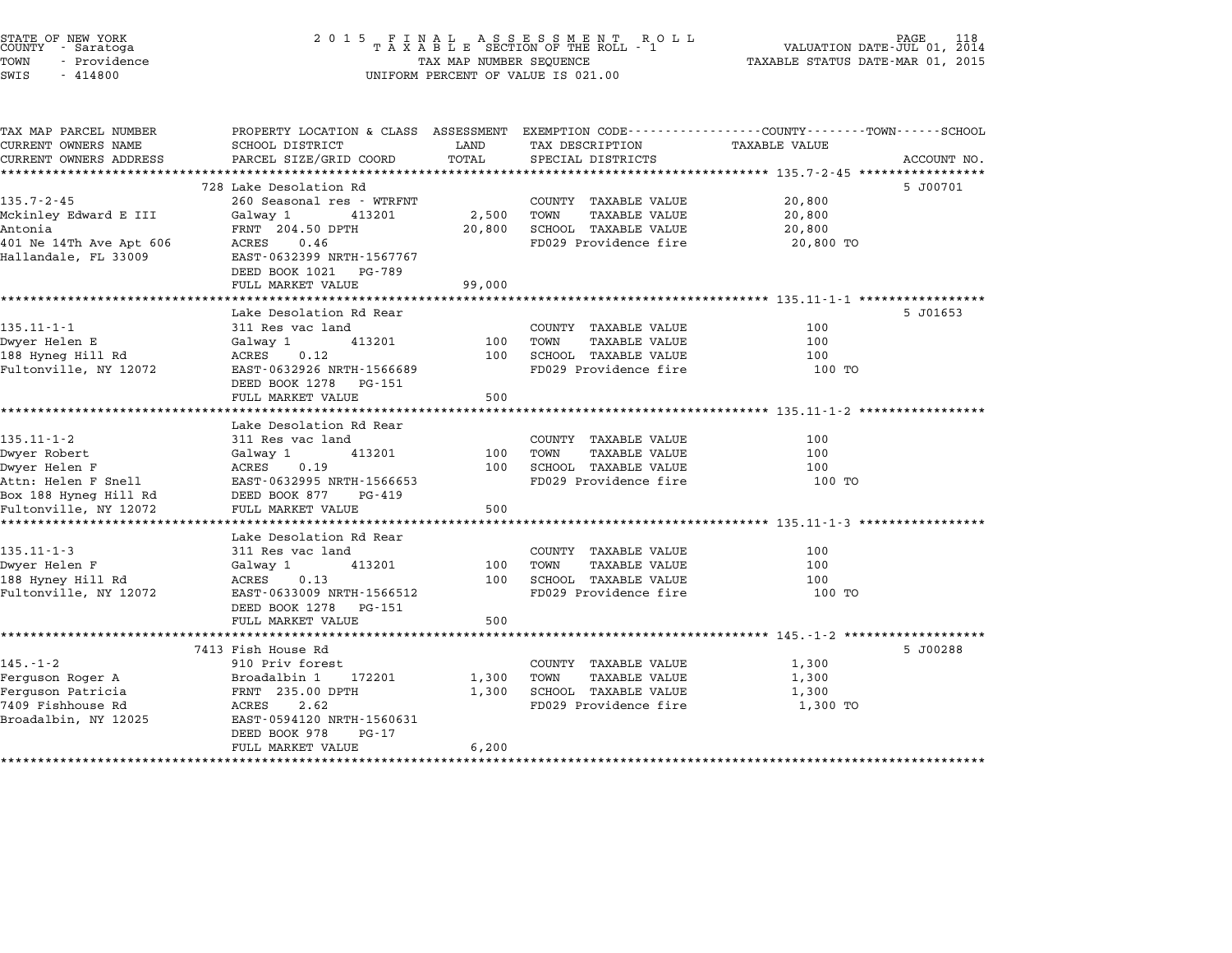| STATE OF NEW YORK<br>COUNTY      Saratoga<br>TOWN<br>- Providence<br>SWIS<br>$-414800$ | 2 0 1 5<br>TAX MAP NUMBER SEQUENCE<br>UNIFORM PERCENT OF VALUE IS 021.00                                           | 119<br>FINAL ASSESSMENT ROLL<br>TAXABLE SECTION OF THE ROLL - 1<br>PAGE<br>VALUATION DATE-JUL 01,<br>2014<br>TAXABLE STATUS DATE-MAR 01, 2015 |                                                               |                      |          |                   |
|----------------------------------------------------------------------------------------|--------------------------------------------------------------------------------------------------------------------|-----------------------------------------------------------------------------------------------------------------------------------------------|---------------------------------------------------------------|----------------------|----------|-------------------|
| TAX MAP PARCEL NUMBER<br>CURRENT OWNERS NAME                                           | PROPERTY LOCATION & CLASS ASSESSMENT EXEMPTION CODE----------------COUNTY-------TOWN-----SCHOOL<br>SCHOOL DISTRICT | LAND                                                                                                                                          | TAX DESCRIPTION                                               | <b>TAXABLE VALUE</b> |          |                   |
| CURRENT OWNERS ADDRESS                                                                 | PARCEL SIZE/GRID COORD                                                                                             | TOTAL                                                                                                                                         | SPECIAL DISTRICTS                                             |                      |          | ACCOUNT NO.       |
|                                                                                        |                                                                                                                    | **********                                                                                                                                    |                                                               |                      |          |                   |
| $145. - 1 - 3$                                                                         | 7409 Fish House Rd<br>210 1 Family Res                                                                             |                                                                                                                                               | RES STAR<br>41854                                             | 0                    | 0        | 5 J00293<br>8,360 |
| Ferguson Roger A                                                                       | Broadalbin 1<br>172201                                                                                             | 3,300                                                                                                                                         | COUNTY TAXABLE VALUE                                          | 36,700               |          |                   |
| Ferguson Patricia                                                                      | FRNT 190.00 DPTH                                                                                                   | 36,700                                                                                                                                        | TOWN<br>TAXABLE VALUE                                         | 36,700               |          |                   |
| 7409 Fishhouse Rd                                                                      | ACRES<br>1.39                                                                                                      |                                                                                                                                               | SCHOOL TAXABLE VALUE                                          | 28,340               |          |                   |
| Broadalbin, NY 12025                                                                   | EAST-0594217 NRTH-1560440                                                                                          |                                                                                                                                               | FD029 Providence fire                                         | 36,700 TO            |          |                   |
|                                                                                        | DEED BOOK 0978 PG-00013                                                                                            |                                                                                                                                               |                                                               |                      |          |                   |
|                                                                                        | FULL MARKET VALUE                                                                                                  | 174,800                                                                                                                                       |                                                               |                      |          |                   |
|                                                                                        |                                                                                                                    |                                                                                                                                               |                                                               |                      |          |                   |
| $145. - 1 - 4$                                                                         | Fish House Rd<br>312 Vac w/imprv                                                                                   |                                                                                                                                               | COUNTY TAXABLE VALUE                                          | 13,570               |          | 5 J00292          |
| Ferguson Roger A                                                                       | Broadalbin 1<br>172201                                                                                             | 3,200                                                                                                                                         | TOWN<br><b>TAXABLE VALUE</b>                                  | 13,570               |          |                   |
| Ferguson Patricia                                                                      | Garage                                                                                                             | 13,570                                                                                                                                        | SCHOOL TAXABLE VALUE                                          | 13,570               |          |                   |
| 7409 Fishhouse Rd                                                                      | FRNT 244.00 DPTH                                                                                                   |                                                                                                                                               | FD029 Providence fire                                         | 13,570 TO            |          |                   |
| Broadalbin, NY 12025                                                                   | 2.03<br>ACRES                                                                                                      |                                                                                                                                               |                                                               |                      |          |                   |
|                                                                                        | EAST-0594247 NRTH-1560204                                                                                          |                                                                                                                                               |                                                               |                      |          |                   |
|                                                                                        | DEED BOOK 0828 PG-0505                                                                                             |                                                                                                                                               |                                                               |                      |          |                   |
|                                                                                        | FULL MARKET VALUE                                                                                                  | 64,600                                                                                                                                        |                                                               |                      |          |                   |
|                                                                                        | 106 Teller Ave                                                                                                     |                                                                                                                                               |                                                               |                      |          | 5 J00840          |
| $145. - 1 - 8$                                                                         | 270 Mfg housing                                                                                                    |                                                                                                                                               | RES STAR 41854                                                | $\mathbf{0}$         | $\Omega$ | 7,204             |
| LaPan Ronnie Sr                                                                        | Broadalbin 1<br>172201                                                                                             | 1,700                                                                                                                                         | COUNTY TAXABLE VALUE                                          | 7,204                |          |                   |
| LaPan Donna                                                                            | Life Estate Ronnie & Donn                                                                                          | 7,204                                                                                                                                         | TAXABLE VALUE<br>TOWN                                         | 7,204                |          |                   |
| c/o Marie LaPan                                                                        | Remainderman Marie LaPan                                                                                           |                                                                                                                                               | SCHOOL TAXABLE VALUE                                          | $\mathbf 0$          |          |                   |
| 106 Teller Ave                                                                         | FRNT 100.00 DPTH                                                                                                   |                                                                                                                                               | FD029 Providence fire                                         | 7,204 TO             |          |                   |
| Broadalbin, NY 12025                                                                   | ACRES<br>1.65                                                                                                      |                                                                                                                                               |                                                               |                      |          |                   |
|                                                                                        | EAST-0594201 NRTH-1559619                                                                                          |                                                                                                                                               |                                                               |                      |          |                   |
|                                                                                        | DEED BOOK 2010<br>PG-13756<br>FULL MARKET VALUE                                                                    | 34,300                                                                                                                                        |                                                               |                      |          |                   |
|                                                                                        | *******************                                                                                                |                                                                                                                                               | ******************************** 145.-1-9 ******************* |                      |          |                   |
|                                                                                        | 108 Teller Ave                                                                                                     |                                                                                                                                               |                                                               |                      |          | 5 J01704          |
| $145. - 1 - 9$                                                                         | 271 Mfg housings                                                                                                   |                                                                                                                                               | AGED - ALL 41800                                              | 3,000                | 3,000    | 3,000             |
| Lemery Roland E                                                                        | Broadalbin 1<br>172201                                                                                             |                                                                                                                                               | 41834<br>1,500 SR STAR                                        | $\mathbf{0}$         | 0        | 3,000             |
| 108 Teller Ave                                                                         | FRNT 130.00 DPTH                                                                                                   | 6,000                                                                                                                                         | COUNTY TAXABLE VALUE                                          | 3,000                |          |                   |
| Broadalbin, NY 12025                                                                   | ACRES<br>0.74                                                                                                      |                                                                                                                                               | TAXABLE VALUE<br>TOWN                                         | 3,000                |          |                   |
|                                                                                        | EAST-0594178 NRTH-1559422                                                                                          |                                                                                                                                               | SCHOOL TAXABLE VALUE                                          | 0                    |          |                   |
|                                                                                        | DEED BOOK 1256<br>PG-717<br>FULL MARKET VALUE                                                                      | 28,600                                                                                                                                        | FD029 Providence fire                                         | 6,000 TO             |          |                   |
|                                                                                        |                                                                                                                    |                                                                                                                                               |                                                               |                      |          |                   |
|                                                                                        | 104 Teller Ave                                                                                                     |                                                                                                                                               |                                                               |                      |          | 5 J00877          |
| $145. - 1 - 11.1$                                                                      | 270 Mfg housing                                                                                                    |                                                                                                                                               | RES STAR 41854                                                | $\mathbf 0$          | $\Omega$ | 3,500             |
| LaPan Marie E                                                                          | Broadalbin 1<br>172201                                                                                             | 500                                                                                                                                           | COUNTY TAXABLE VALUE                                          | 3,500                |          |                   |
| 104 Teller Ave                                                                         | FRNT 125.00 DPTH 55.00                                                                                             | 3,500                                                                                                                                         | TOWN<br><b>TAXABLE VALUE</b>                                  | 3,500                |          |                   |
| Broadalbin, NY 12025                                                                   | ACRES<br>0.14                                                                                                      |                                                                                                                                               | SCHOOL TAXABLE VALUE                                          | 0                    |          |                   |
|                                                                                        | EAST-0594373 NRTH-1559416                                                                                          |                                                                                                                                               | FD029 Providence fire                                         | 3,500 TO             |          |                   |
|                                                                                        | DEED BOOK 1755 PG-375                                                                                              | 16,700                                                                                                                                        |                                                               |                      |          |                   |
| ********************                                                                   | FULL MARKET VALUE                                                                                                  |                                                                                                                                               |                                                               |                      |          |                   |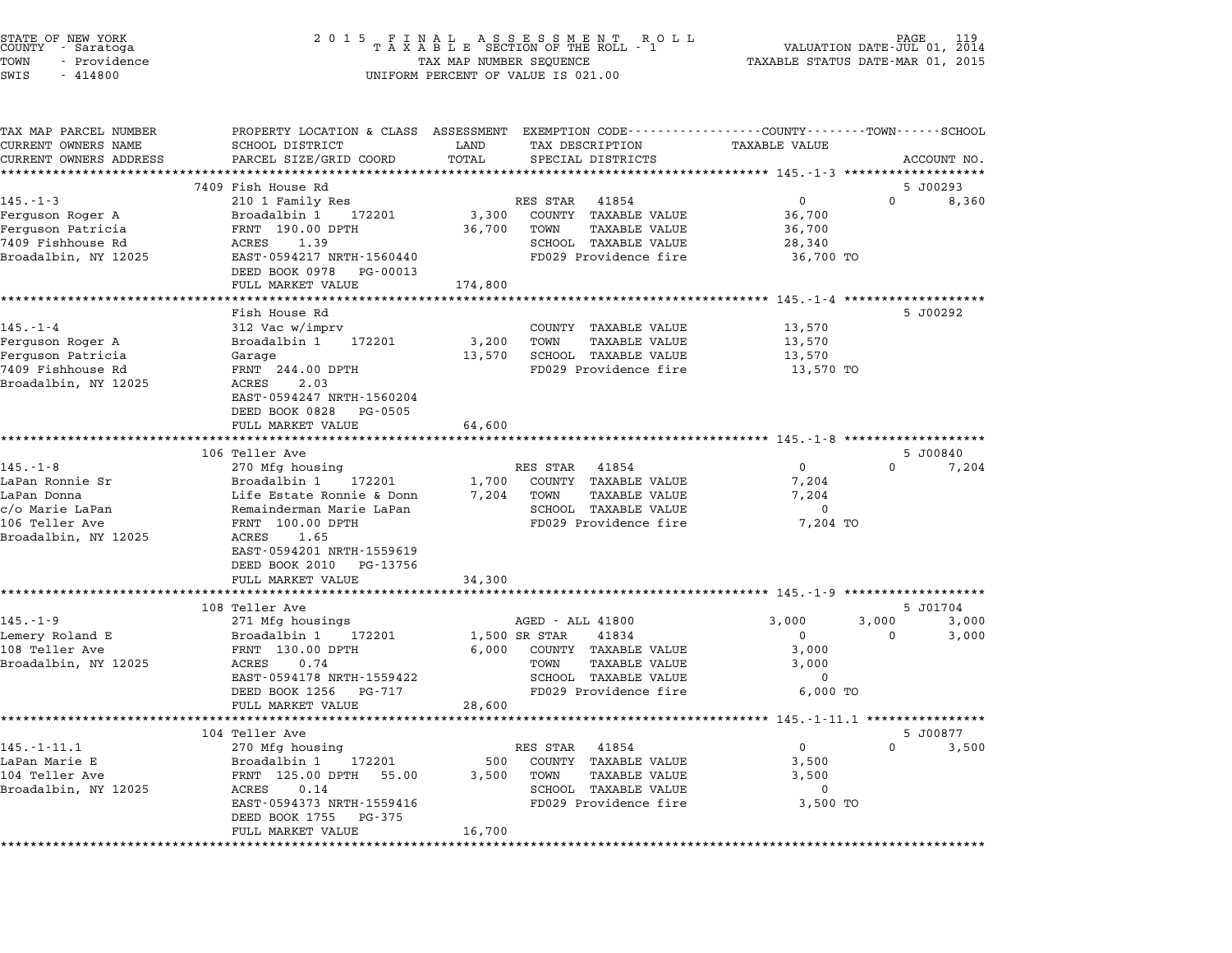| STATE OF NEW YORK<br>COUNTY - Saratoga<br>TOWN<br>- Providence<br>SWIS<br>$-414800$ | 2 0 1 5<br>FINAL ASSESSMENT ROLL<br>TAXABLE SECTION OF THE ROLL - 1<br>TAX MAP NUMBER SEQUENCE<br>UNIFORM PERCENT OF VALUE IS 021.00 |         |                                                                                | PAGE<br>120<br>VALUATION DATE-JUL 01, 2014<br>TAXABLE STATUS DATE-MAR 01, 2015 |              |             |
|-------------------------------------------------------------------------------------|--------------------------------------------------------------------------------------------------------------------------------------|---------|--------------------------------------------------------------------------------|--------------------------------------------------------------------------------|--------------|-------------|
| TAX MAP PARCEL NUMBER<br>CURRENT OWNERS NAME                                        | PROPERTY LOCATION & CLASS ASSESSMENT<br>SCHOOL DISTRICT                                                                              | LAND    | EXEMPTION CODE-----------------COUNTY-------TOWN-----SCHOOL<br>TAX DESCRIPTION | TAXABLE VALUE                                                                  |              |             |
| CURRENT OWNERS ADDRESS                                                              | PARCEL SIZE/GRID COORD                                                                                                               | TOTAL   | SPECIAL DISTRICTS                                                              |                                                                                |              | ACCOUNT NO. |
|                                                                                     |                                                                                                                                      |         |                                                                                |                                                                                |              |             |
|                                                                                     | 111 Teller Ave                                                                                                                       |         |                                                                                |                                                                                | 5 J01324     |             |
| $145. - 1 - 17$                                                                     | 210 1 Family Res                                                                                                                     |         | RES STAR 41854                                                                 | $\mathbf 0$                                                                    | $\Omega$     | 8,360       |
| Nedo Alexander                                                                      | Broadalbin 1<br>172201                                                                                                               | 500     | COUNTY TAXABLE VALUE                                                           | 35,200                                                                         |              |             |
| Nedo Ellen B                                                                        | 1 Car Garage                                                                                                                         | 35,200  | TOWN<br>TAXABLE VALUE                                                          | 35,200                                                                         |              |             |
| 111 Teller Ave<br>Broadalbin, NY 12025                                              | FRNT 115.00 DPTH<br>ACRES<br>2.44                                                                                                    |         | SCHOOL TAXABLE VALUE<br>FD029 Providence fire                                  | 26,840<br>35,200 TO                                                            |              |             |
|                                                                                     | EAST-0594313 NRTH-1558810<br>DEED BOOK 1371 PG-361                                                                                   |         |                                                                                |                                                                                |              |             |
|                                                                                     | FULL MARKET VALUE                                                                                                                    | 167,600 |                                                                                |                                                                                |              |             |
|                                                                                     |                                                                                                                                      |         |                                                                                | ******************** 145.-1-20 ******************                              |              |             |
|                                                                                     | 7390 Fish House Rd                                                                                                                   |         |                                                                                |                                                                                | 5 J00175     |             |
| 145.-1-20                                                                           | 210 1 Family Res                                                                                                                     |         | AGED T<br>41803                                                                | 0                                                                              | 10,050       | 0           |
| Civic Marilyn                                                                       | Broadalbin 1<br>172201                                                                                                               |         | 5,100 SR STAR<br>41834                                                         | $\mathbf{0}$                                                                   | $\mathbf 0$  | 18,190      |
| 7390 Fishhouse Rd                                                                   | FRNT 600.00 DPTH                                                                                                                     | 40,200  | COUNTY TAXABLE VALUE                                                           | 40,200                                                                         |              |             |
| Broadalbin, NY 12025                                                                | 7.91 BANK<br>ACRES<br>024<br>EAST-0595130 NRTH-1559214                                                                               |         | <b>TAXABLE VALUE</b><br>TOWN<br>SCHOOL TAXABLE VALUE                           | 30,150<br>22,010                                                               |              |             |
|                                                                                     | DEED BOOK 0785 PG-0380                                                                                                               |         | FD029 Providence fire                                                          | 40,200 TO                                                                      |              |             |
|                                                                                     | FULL MARKET VALUE                                                                                                                    | 191,400 |                                                                                |                                                                                |              |             |
|                                                                                     | **********************                                                                                                               |         |                                                                                |                                                                                |              |             |
|                                                                                     | 7376 Fish House Rd                                                                                                                   |         |                                                                                |                                                                                | 5 L01387     |             |
| $145. - 1 - 21$                                                                     | 240 Rural res                                                                                                                        |         | COUNTY TAXABLE VALUE                                                           | 29,500                                                                         |              |             |
| Civic Mary                                                                          | Broadalbin 1<br>172201                                                                                                               | 12,500  | TOWN<br>TAXABLE VALUE                                                          | 29,500                                                                         |              |             |
| 47 North St                                                                         | Life Estate                                                                                                                          | 29,500  | SCHOOL TAXABLE VALUE                                                           | 29,500                                                                         |              |             |
| Broadalbin, NY 12025                                                                | FRNT 1310.00 DPTH                                                                                                                    |         | FD029 Providence fire                                                          | 29,500 TO                                                                      |              |             |
|                                                                                     | ACRES 56.38<br>EAST-0595906 NRTH-1559572                                                                                             |         |                                                                                |                                                                                |              |             |
|                                                                                     | DEED BOOK 1596 PG-129                                                                                                                |         |                                                                                |                                                                                |              |             |
|                                                                                     | FULL MARKET VALUE                                                                                                                    | 140,500 |                                                                                |                                                                                |              |             |
|                                                                                     |                                                                                                                                      |         |                                                                                |                                                                                |              |             |
|                                                                                     | 431 Fayville Rd                                                                                                                      |         |                                                                                |                                                                                |              | 5 J00460    |
| $145. - 1 - 28$                                                                     | 210 1 Family Res                                                                                                                     |         | RES STAR<br>41854                                                              | $\mathbf 0$                                                                    | $\mathbf{0}$ | 8,360       |
| Renda Charles A                                                                     | 172201<br>Broadalbin 1                                                                                                               | 3,600   | COUNTY TAXABLE VALUE                                                           | 29,300                                                                         |              |             |
| 431 Fayville Rd                                                                     | FRNT 480.00 DPTH                                                                                                                     | 29,300  | TOWN<br><b>TAXABLE VALUE</b>                                                   | 29,300                                                                         |              |             |
| Galway, NY 12074                                                                    | ACRES<br>6.89                                                                                                                        |         | SCHOOL TAXABLE VALUE                                                           | 20,940                                                                         |              |             |
|                                                                                     | EAST-0599203 NRTH-1559021                                                                                                            |         | FD029 Providence fire                                                          | 29,300 TO                                                                      |              |             |
|                                                                                     | DEED BOOK 2012 PG-42633                                                                                                              |         |                                                                                |                                                                                |              |             |
|                                                                                     | FULL MARKET VALUE<br>**********                                                                                                      | 139,500 |                                                                                | ************************ 145.-1-31 ****************                            |              |             |
|                                                                                     | Drager Rd                                                                                                                            |         |                                                                                |                                                                                | 5 J00421     |             |
| $145. - 1 - 31$                                                                     | 312 Vac w/imprv                                                                                                                      |         | COUNTY TAXABLE VALUE                                                           | 4,200                                                                          |              |             |
| Hartman Henry W                                                                     | Broadalbin 1<br>172201                                                                                                               | 3,100   | TOWN<br><b>TAXABLE VALUE</b>                                                   | 4,200                                                                          |              |             |
| c/o William Hartman ETAL                                                            | Life Estate                                                                                                                          | 4,200   | SCHOOL TAXABLE VALUE                                                           | 4,200                                                                          |              |             |
| 12 Glenvilew Dr                                                                     | FRNT 505.00 DPTH                                                                                                                     |         | FD029 Providence fire                                                          | 4,200 TO                                                                       |              |             |
| Scotia, NY 12302                                                                    | ACRES<br>1.22                                                                                                                        |         |                                                                                |                                                                                |              |             |
|                                                                                     | EAST-0600808 NRTH-1558308                                                                                                            |         |                                                                                |                                                                                |              |             |
|                                                                                     | DEED BOOK 1679<br>PG-119                                                                                                             |         |                                                                                |                                                                                |              |             |
|                                                                                     | FULL MARKET VALUE                                                                                                                    | 20,000  |                                                                                |                                                                                |              |             |

\*\*\*\*\*\*\*\*\*\*\*\*\*\*\*\*\*\*\*\*\*\*\*\*\*\*\*\*\*\*\*\*\*\*\*\*\*\*\*\*\*\*\*\*\*\*\*\*\*\*\*\*\*\*\*\*\*\*\*\*\*\*\*\*\*\*\*\*\*\*\*\*\*\*\*\*\*\*\*\*\*\*\*\*\*\*\*\*\*\*\*\*\*\*\*\*\*\*\*\*\*\*\*\*\*\*\*\*\*\*\*\*\*\*\*\*\*\*\*\*\*\*\*\*\*\*\*\*\*\*\*\*

STATE OF NEW YORK <sup>2</sup> <sup>0</sup> <sup>1</sup> 5 F I N A L A S S E S S M E N T R O L L PAGE <sup>120</sup> COUNTY - Saratoga <sup>T</sup> <sup>A</sup> <sup>X</sup> <sup>A</sup> <sup>B</sup> <sup>L</sup> <sup>E</sup> SECTION OF THE ROLL - <sup>1</sup> VALUATION DATE-JUL 01, <sup>2014</sup>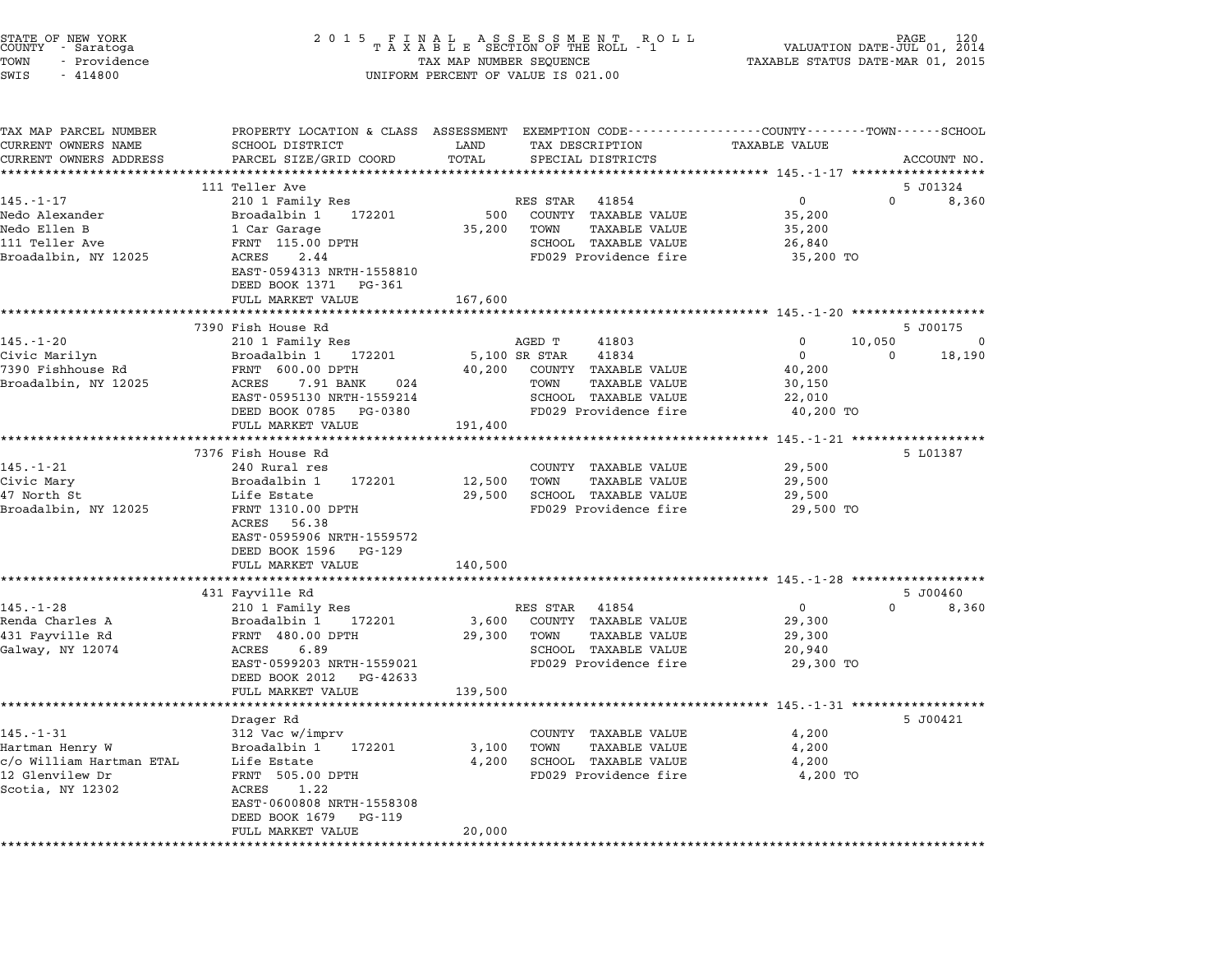| STATE OF NEW YORK |  |              |  |
|-------------------|--|--------------|--|
| COUNTY            |  | - Saratoga   |  |
| TOWN              |  | - Providence |  |
|                   |  |              |  |

| TAX MAP PARCEL NUMBER  |                                                      | PROPERTY LOCATION & CLASS ASSESSMENT EXEMPTION CODE---------------COUNTY-------TOWN------SCHOOL |                                          |
|------------------------|------------------------------------------------------|-------------------------------------------------------------------------------------------------|------------------------------------------|
| CURRENT OWNERS NAME    | SCHOOL DISTRICT                                      | LAND<br>TAX DESCRIPTION                                                                         | <b>TAXABLE VALUE</b>                     |
| CURRENT OWNERS ADDRESS | PARCEL SIZE/GRID COORD                               | TOTAL<br>SPECIAL DISTRICTS                                                                      | ACCOUNT NO.                              |
|                        |                                                      |                                                                                                 |                                          |
|                        | 281 Drager Rd                                        |                                                                                                 | 5 J00638                                 |
| $145. - 1 - 32.1$      | 240 Rural res                                        | VET COM C 41132                                                                                 | 12,600<br>$\Omega$<br>0                  |
| Belanger Robert        | Broadalbin 1<br>172201                               | 11,600 VET COM T 41133                                                                          | $\Omega$<br>12,600<br>$\Omega$           |
| PO Box 522             | FRNT 673.17 DPTH                                     | 63,000 SR STAR<br>41834                                                                         | $\Omega$<br>$\Omega$<br>18,190           |
| Galway, NY 12074-0522  | 41.10<br>ACRES                                       | COUNTY TAXABLE VALUE                                                                            | 50,400                                   |
|                        | EAST-0600514 NRTH-1557108                            | TOWN<br><b>TAXABLE VALUE</b>                                                                    | 50,400                                   |
|                        | DEED BOOK 1316 PG-90                                 | SCHOOL TAXABLE VALUE                                                                            | 44,810                                   |
|                        | FULL MARKET VALUE                                    | 300,000 FD029 Providence fire                                                                   | 63,000 TO                                |
|                        |                                                      |                                                                                                 | ********* 145.-1-32.2 ***********        |
|                        | 390 Fayville Rd                                      |                                                                                                 |                                          |
| $145. - 1 - 32.2$      | 210 1 Family Res                                     | RES STAR 41854                                                                                  | $\Omega$<br>$\Omega$<br>8,360            |
| Surdyka Ronald Jr      | Broadalbin 1<br>172201                               | 4,200 COUNTY TAXABLE VALUE                                                                      | 30,970                                   |
| Van Amburgh Margaret   | FRNT 696.15 DPTH                                     | 30,970 TOWN<br><b>TAXABLE VALUE</b>                                                             | 30,970                                   |
| 390 Fayville Rd        | ACRES<br>7.35                                        | SCHOOL TAXABLE VALUE                                                                            | 22,610                                   |
| Galway, NY 12074       | EAST-0600169 NRTH-1556606<br>DEED BOOK 2007 PG-37043 | FD029 Providence fire                                                                           | 30,970 TO                                |
|                        | FULL MARKET VALUE                                    | 147,500                                                                                         |                                          |
|                        | ********************                                 | * * * * * * * * * *                                                                             | *********** 145.-1-35.1 **************** |
|                        | 104 Maston Rd                                        |                                                                                                 | 5 J00637                                 |
| $145. - 1 - 35.1$      | 240 Rural res                                        | RES STAR<br>41854                                                                               | $\overline{0}$<br>$\Omega$<br>8,360      |
| VanderVeer Lynn A      | Broadalbin 1<br>172201                               | 7,000<br>COUNTY TAXABLE VALUE                                                                   | 64,154                                   |
| 104 Maston Rd          | FRNT 780.00 DPTH                                     | 64,154<br>TOWN<br>TAXABLE VALUE                                                                 | 64,154                                   |
| Galway, NY 12074       | 21.45<br>ACRES                                       | SCHOOL TAXABLE VALUE                                                                            | 55,794                                   |
|                        | EAST-0599444 NRTH-1556914                            | FD029 Providence fire                                                                           | 64,154 TO                                |
|                        | DEED BOOK 1747 PG-608                                |                                                                                                 |                                          |
|                        | FULL MARKET VALUE                                    | 305,500                                                                                         |                                          |
|                        | *********************                                |                                                                                                 |                                          |
|                        | 114 Maston Rd                                        |                                                                                                 | 5 J00195                                 |
| $145. - 1 - 37$        | 210 1 Family Res                                     | RES STAR 41854                                                                                  | $\overline{0}$<br>$\Omega$<br>8,360      |
| Robbins Kenneth E Jr   | Broadalbin 1 172201                                  | 3,200 COUNTY TAXABLE VALUE                                                                      | 27,000                                   |
| 114 Maston Rd          | Trailer Garage                                       | TOWN<br>27,000<br><b>TAXABLE VALUE</b>                                                          | 27,000                                   |
| Galway, NY 12074       | FRNT 200.00 DPTH                                     | SCHOOL TAXABLE VALUE                                                                            | 18,640                                   |
|                        | ACRES<br>1.71                                        | FD029 Providence fire                                                                           | 27,000 TO                                |
|                        | EAST-0598789 NRTH-1556189                            |                                                                                                 |                                          |
|                        | DEED BOOK 2013<br>PG-27525                           |                                                                                                 |                                          |
|                        | FULL MARKET VALUE<br>***********************         | 128,571                                                                                         |                                          |
|                        |                                                      |                                                                                                 |                                          |
|                        | 111 Maston Rd                                        |                                                                                                 | 5 J00137                                 |
| $145. - 1 - 39$        | 210 1 Family Res                                     | COUNTY TAXABLE VALUE                                                                            | 20,000                                   |
| Gardner Christine      | 172201<br>Broadalbin 1                               | 3,200<br>TOWN<br>TAXABLE VALUE                                                                  | 20,000                                   |
| Gardner Michael        | FRNT 300.00 DPTH                                     | SCHOOL TAXABLE VALUE<br>20,000                                                                  | 20,000                                   |
| 111 Maston Rd          | ACRES<br>2.00                                        | FD029 Providence fire                                                                           | 20,000 TO                                |
| Galway, NY 12074       | EAST-0598802 NRTH-1555756                            |                                                                                                 |                                          |
|                        | DEED BOOK 2014 PG-15136                              |                                                                                                 |                                          |
|                        | FULL MARKET VALUE                                    | 95,200                                                                                          |                                          |
|                        |                                                      |                                                                                                 |                                          |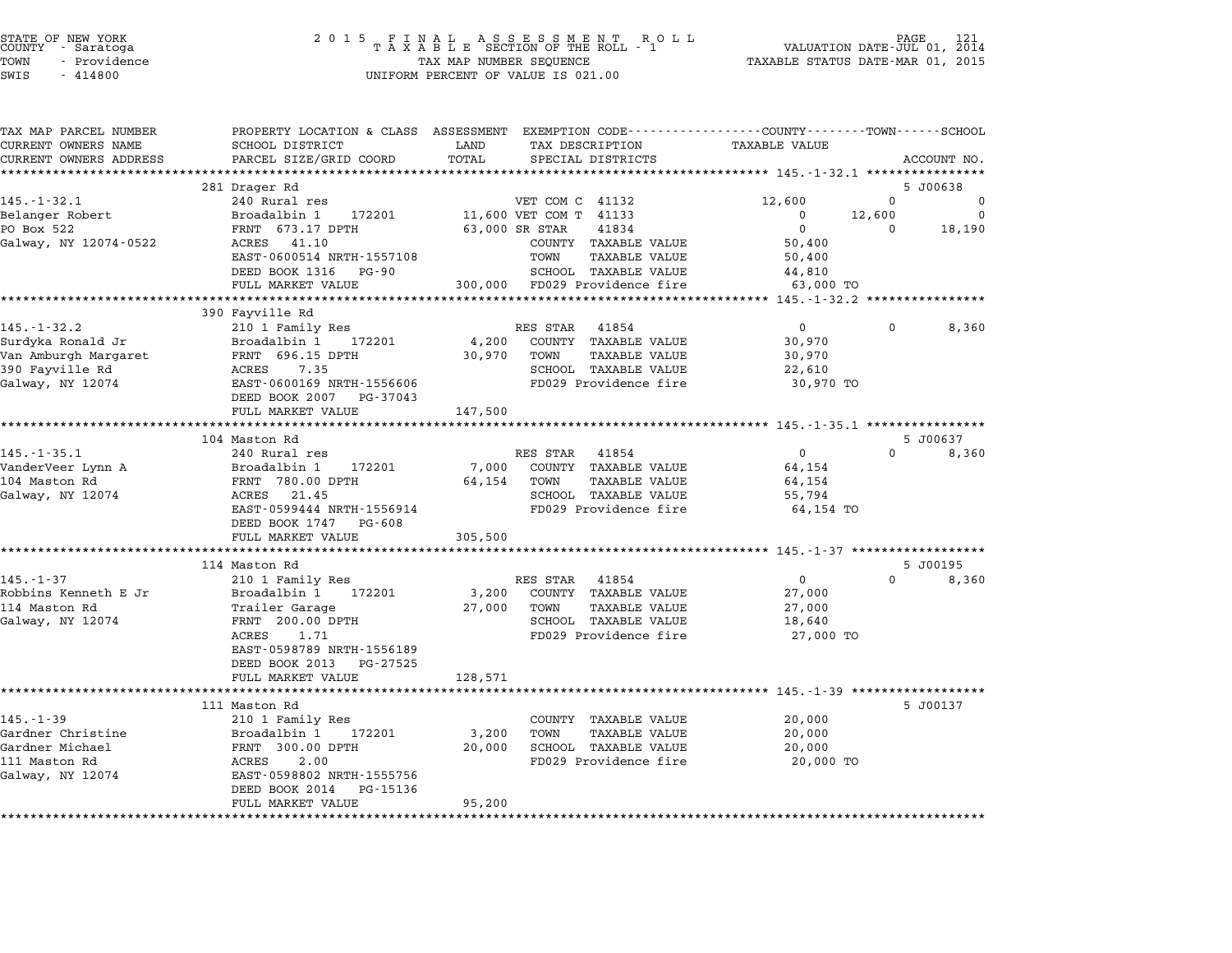| STATE OF NEW YORK<br>COUNTY – Saratoga<br>TOWN<br>- Providence<br>SWIS<br>$-414800$ | 2 0 1 5                                                                                                          | TAX MAP NUMBER SEQUENCE | FINAL ASSESSMENT RO<br>TAXABLE SECTION OF THE ROLL - 1<br>R O L L<br>UNIFORM PERCENT OF VALUE IS 021.00 | TAXABLE STATUS DATE-MAR 01, 2015                                 | PAGE<br>VALUATION DATE-JUL 01, 2014 |
|-------------------------------------------------------------------------------------|------------------------------------------------------------------------------------------------------------------|-------------------------|---------------------------------------------------------------------------------------------------------|------------------------------------------------------------------|-------------------------------------|
| TAX MAP PARCEL NUMBER<br>CURRENT OWNERS NAME                                        | PROPERTY LOCATION & CLASS ASSESSMENT EXEMPTION CODE--------------COUNTY-------TOWN-----SCHOOL<br>SCHOOL DISTRICT | LAND                    | TAX DESCRIPTION                                                                                         | <b>TAXABLE VALUE</b>                                             |                                     |
| CURRENT OWNERS ADDRESS<br>**********************                                    | PARCEL SIZE/GRID COORD<br>***********************                                                                | TOTAL<br>*************  | SPECIAL DISTRICTS                                                                                       |                                                                  | ACCOUNT NO.                         |
|                                                                                     | 385 Fayville Rd                                                                                                  |                         |                                                                                                         | *********************************** 145.-1-41 ****************** | 5 J00743                            |
| $145. - 1 - 41$                                                                     | 240 Rural res                                                                                                    |                         | RES STAR<br>41854                                                                                       | $\Omega$                                                         | $\Omega$<br>8,000                   |
| Larin Daniel D                                                                      | Broadalbin 1<br>172201                                                                                           | 6,200                   | COUNTY TAXABLE VALUE                                                                                    | 8,000                                                            |                                     |
| 385 Fayville Rd                                                                     | FRNT 300.00 DPTH                                                                                                 | 8,000                   | TOWN<br>TAXABLE VALUE                                                                                   | 8,000                                                            |                                     |
| Galway, NY 12074                                                                    | 17.01<br>ACRES                                                                                                   |                         | SCHOOL TAXABLE VALUE                                                                                    | 0                                                                |                                     |
|                                                                                     | EAST-0599491 NRTH-1554953                                                                                        |                         | FD029 Providence fire                                                                                   | 8,000 TO                                                         |                                     |
|                                                                                     | DEED BOOK 1649<br>PG-344<br>FULL MARKET VALUE                                                                    | 38,100                  |                                                                                                         |                                                                  |                                     |
|                                                                                     |                                                                                                                  | *********               |                                                                                                         | ********** 145.-1-42 ******************                          |                                     |
|                                                                                     | 377 Fayville Rd                                                                                                  |                         |                                                                                                         |                                                                  | 5 J01427                            |
| $145. - 1 - 42$                                                                     | 210 1 Family Res                                                                                                 |                         | RES STAR<br>41854                                                                                       | 0                                                                | $\Omega$<br>8,360                   |
| Giaquinto Victor H                                                                  | Broadalbin 1<br>172201                                                                                           | 4,300                   | COUNTY<br><b>TAXABLE VALUE</b>                                                                          | 34,000                                                           |                                     |
| Giaquinto Nancy<br>377 Fayville Rd                                                  | FRNT 251.35 DPTH<br>ACRES<br>8.67                                                                                | 34,000                  | <b>TAXABLE VALUE</b><br>TOWN<br>SCHOOL TAXABLE VALUE                                                    | 34,000<br>25,640                                                 |                                     |
| Galway, NY 12074                                                                    | EAST-0599634 NRTH-1554619                                                                                        |                         | FD029 Providence fire                                                                                   | 34,000 TO                                                        |                                     |
|                                                                                     | DEED BOOK 993<br>PG-853                                                                                          |                         |                                                                                                         |                                                                  |                                     |
|                                                                                     | FULL MARKET VALUE                                                                                                | 161,900                 |                                                                                                         |                                                                  |                                     |
|                                                                                     | *******************                                                                                              | * * * * * * * * * *     |                                                                                                         | ************* 145.-1-43 *******************                      |                                     |
| $145. - 1 - 43$                                                                     | 369 Fayville Rd<br>210 1 Family Res                                                                              |                         | 41854<br>RES STAR                                                                                       | $\mathbf 0$                                                      | 5 J01453<br>$\Omega$<br>8,360       |
| Sawyer Michele                                                                      | Broadalbin 1<br>172201                                                                                           | 5,300                   | COUNTY<br><b>TAXABLE VALUE</b>                                                                          | 31,000                                                           |                                     |
| Orzolek James                                                                       | FRNT<br>55.00 DPTH                                                                                               | 31,000                  | TOWN<br>TAXABLE VALUE                                                                                   | 31,000                                                           |                                     |
| 369 Fayville Rd                                                                     | 8.70<br>ACRES                                                                                                    |                         | SCHOOL TAXABLE VALUE                                                                                    | 22,640                                                           |                                     |
| Galway, NY 12074                                                                    | EAST-0599727 NRTH-1554421                                                                                        |                         | FD029 Providence fire                                                                                   | 31,000 TO                                                        |                                     |
|                                                                                     | DEED BOOK 1145<br>PG-294                                                                                         |                         |                                                                                                         |                                                                  |                                     |
|                                                                                     | FULL MARKET VALUE<br>****************                                                                            | 147,600<br>*********    |                                                                                                         | ********** 145.-1-44 *******************                         |                                     |
|                                                                                     | Fayville Rd                                                                                                      |                         |                                                                                                         |                                                                  | 5 J00600                            |
| $145. - 1 - 44$                                                                     | 323 Vacant rural                                                                                                 |                         | COUNTY TAXABLE VALUE                                                                                    | 4,600                                                            |                                     |
| St John Paul J                                                                      | Broadalbin 1<br>172201                                                                                           | 4,600                   | TOWN<br><b>TAXABLE VALUE</b>                                                                            | 4,600                                                            |                                     |
| 140 Crane St                                                                        | FRNT 732.49 DPTH                                                                                                 | 4,600                   | SCHOOL TAXABLE VALUE                                                                                    | 4,600                                                            |                                     |
| Scotia, NY 12302                                                                    | ACRES<br>16.82                                                                                                   |                         | FD029 Providence fire                                                                                   | 4,600 TO                                                         |                                     |
|                                                                                     | EAST-0600062 NRTH-1554341<br>DEED BOOK 1493<br>PG-712                                                            |                         |                                                                                                         |                                                                  |                                     |
|                                                                                     | FULL MARKET VALUE                                                                                                | 21,900                  |                                                                                                         |                                                                  |                                     |
|                                                                                     | *******************                                                                                              |                         |                                                                                                         | ***************** 145. -1-48 *******************                 |                                     |
|                                                                                     | Fish House Rd Rear                                                                                               |                         |                                                                                                         |                                                                  | 5 J01400                            |
| $145. - 1 - 48$                                                                     | 311 Res vac land                                                                                                 |                         | COUNTY TAXABLE VALUE                                                                                    | 200                                                              |                                     |
| Sartin Lucy                                                                         | Galway 1<br>413201                                                                                               | 200                     | TOWN<br><b>TAXABLE VALUE</b>                                                                            | 200                                                              |                                     |
| 7296 Fish House Rd<br>Galway, NY 12074                                              | Trl & Lot<br>ACRES<br>0.22                                                                                       | 200                     | SCHOOL TAXABLE VALUE<br>FD029 Providence fire                                                           | 200<br>200 TO                                                    |                                     |
|                                                                                     | EAST-0597832 NRTH-1552765                                                                                        |                         |                                                                                                         |                                                                  |                                     |
|                                                                                     | DEED BOOK 1208<br>PG-133                                                                                         |                         |                                                                                                         |                                                                  |                                     |
|                                                                                     | FULL MARKET VALUE                                                                                                | 1,000                   |                                                                                                         |                                                                  |                                     |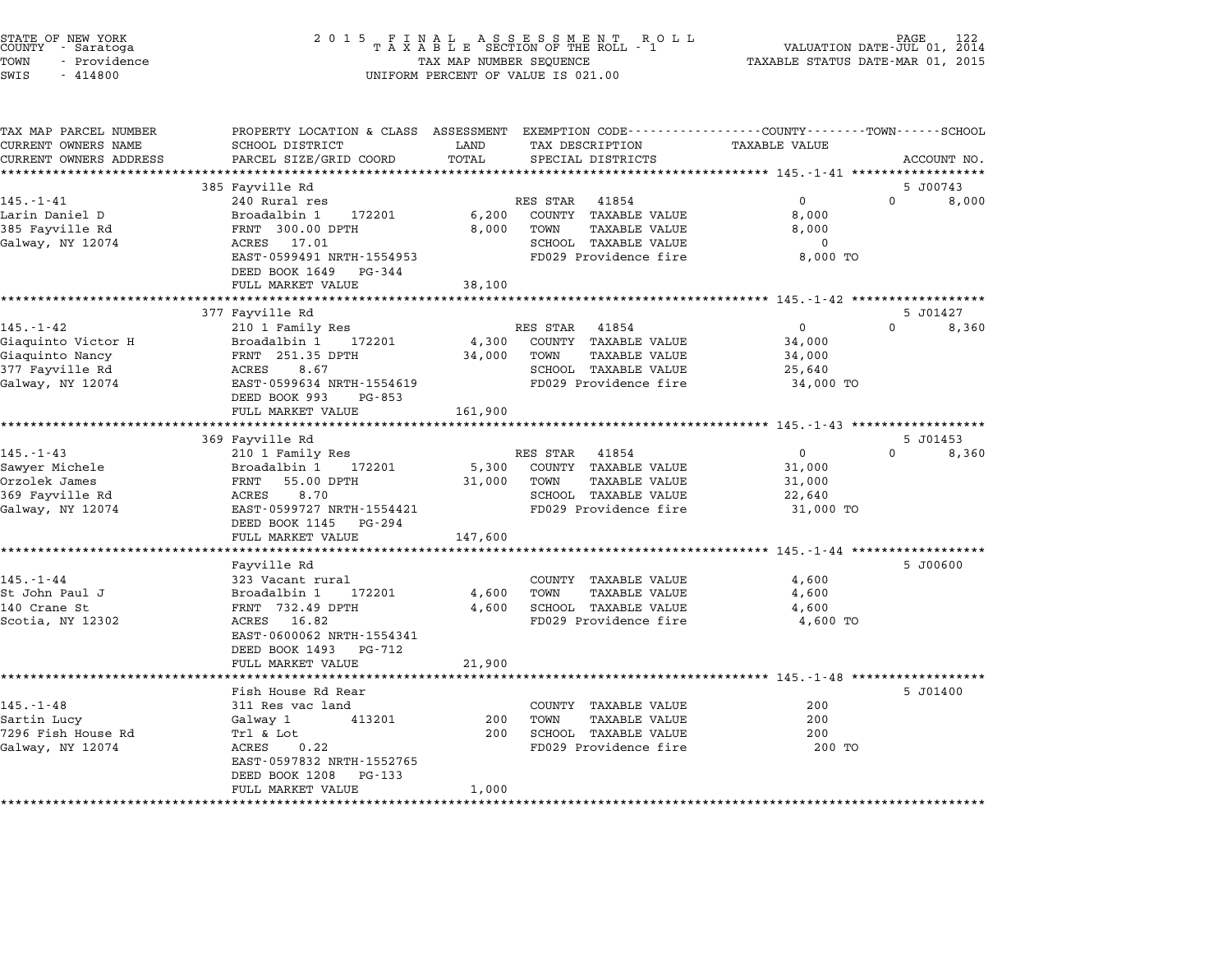| STATE OF NEW YORK<br>COUNTY - Saratoga<br>TOWN<br>- Providence<br>SWIS<br>$-414800$ |                                                                                                | TAX MAP NUMBER SEQUENCE | $\begin{array}{cccccccccccccc} 2& 0& 1& 5 & & F & I & N & A & L & & A & S & S & E & S & M & E & N & T & & R & O & L \\ & & T & A & X & A & B & L & E & SECTION & OF & THE & ROLL & - & 1 \end{array}$<br>UNIFORM PERCENT OF VALUE IS 021.00 | VALUATION DATE-JUL 01, 2014<br>TAXABLE STATUS DATE-MAR 01, 2015    | PAGE<br>123 |
|-------------------------------------------------------------------------------------|------------------------------------------------------------------------------------------------|-------------------------|---------------------------------------------------------------------------------------------------------------------------------------------------------------------------------------------------------------------------------------------|--------------------------------------------------------------------|-------------|
| TAX MAP PARCEL NUMBER                                                               | PROPERTY LOCATION & CLASS ASSESSMENT EXEMPTION CODE---------------COUNTY-------TOWN-----SCHOOL |                         |                                                                                                                                                                                                                                             |                                                                    |             |
| CURRENT OWNERS NAME<br>CURRENT OWNERS ADDRESS                                       | SCHOOL DISTRICT<br>PARCEL SIZE/GRID COORD                                                      | LAND<br>TOTAL           | TAX DESCRIPTION<br>SPECIAL DISTRICTS                                                                                                                                                                                                        | <b>TAXABLE VALUE</b>                                               |             |
|                                                                                     | ****************************                                                                   |                         |                                                                                                                                                                                                                                             |                                                                    | ACCOUNT NO. |
|                                                                                     | 7304 Fish House Rd                                                                             |                         |                                                                                                                                                                                                                                             |                                                                    | 5 J01308    |
| $145. - 1 - 51$                                                                     | 210 1 Family Res                                                                               |                         | RES STAR 41854                                                                                                                                                                                                                              | $\mathbf 0$                                                        | 0<br>8,360  |
| Munchbach Richard C                                                                 | 413201<br>Galway 1                                                                             | 1,700                   | COUNTY TAXABLE VALUE                                                                                                                                                                                                                        | 20,000                                                             |             |
| 7304 Fishhouse Rd                                                                   | Partial House                                                                                  | 20,000                  | TOWN<br>TAXABLE VALUE                                                                                                                                                                                                                       | 20,000                                                             |             |
| Galway, NY 12074                                                                    | FRNT 150.00 DPTH 100.00                                                                        |                         | SCHOOL TAXABLE VALUE                                                                                                                                                                                                                        | 11,640                                                             |             |
|                                                                                     | ACRES<br>0.34                                                                                  |                         | FD029 Providence fire                                                                                                                                                                                                                       | 20,000 TO                                                          |             |
|                                                                                     | EAST-0597663 NRTH-1552797                                                                      |                         |                                                                                                                                                                                                                                             |                                                                    |             |
|                                                                                     | DEED BOOK 1490 PG-162                                                                          |                         |                                                                                                                                                                                                                                             |                                                                    |             |
|                                                                                     | FULL MARKET VALUE<br>************************                                                  | 95,200                  |                                                                                                                                                                                                                                             |                                                                    |             |
|                                                                                     | 7296 Fish House Rd Rear                                                                        |                         |                                                                                                                                                                                                                                             |                                                                    |             |
| $145. - 1 - 52.2$                                                                   | 270 Mfg housing                                                                                |                         | COUNTY TAXABLE VALUE                                                                                                                                                                                                                        | 5,200                                                              |             |
| Sartin Lucy                                                                         | 413201<br>Galway 1                                                                             | 200                     | TOWN<br><b>TAXABLE VALUE</b>                                                                                                                                                                                                                | 5,200                                                              |             |
| 7296 Fish House Rd                                                                  | ACRES<br>0.34                                                                                  | 5,200                   | SCHOOL TAXABLE VALUE                                                                                                                                                                                                                        | 5,200                                                              |             |
| Galway, NY 12074                                                                    | EAST-0597896 NRTH-1552693                                                                      |                         | FD029 Providence fire                                                                                                                                                                                                                       | 5,200 TO                                                           |             |
|                                                                                     | DEED BOOK 1086 PG-117                                                                          |                         |                                                                                                                                                                                                                                             |                                                                    |             |
|                                                                                     | FULL MARKET VALUE                                                                              | 24,800                  |                                                                                                                                                                                                                                             |                                                                    |             |
|                                                                                     | **********************                                                                         |                         |                                                                                                                                                                                                                                             | ************************ 145.-1-52.12 ****************             |             |
|                                                                                     | Fish House Rd Rear                                                                             |                         |                                                                                                                                                                                                                                             |                                                                    |             |
| $145. - 1 - 52.12$                                                                  | 311 Res vac land                                                                               | 300                     | COUNTY TAXABLE VALUE<br>TOWN<br><b>TAXABLE VALUE</b>                                                                                                                                                                                        | 300<br>300                                                         |             |
| Sartin Lucy<br>7296 Fish House Rd                                                   | 413201<br>Galway 1<br>ACRES 1.28                                                               | 300                     | SCHOOL TAXABLE VALUE                                                                                                                                                                                                                        | 300                                                                |             |
| Galway, NY 12074                                                                    | EAST-0597998 NRTH-1552861                                                                      |                         | FD029 Providence fire                                                                                                                                                                                                                       | 300 TO                                                             |             |
|                                                                                     | DEED BOOK 1129 PG-37                                                                           |                         |                                                                                                                                                                                                                                             |                                                                    |             |
|                                                                                     | FULL MARKET VALUE                                                                              | 1,400                   |                                                                                                                                                                                                                                             |                                                                    |             |
|                                                                                     |                                                                                                |                         |                                                                                                                                                                                                                                             | ************************************ 145.-1-54 ******************* |             |
|                                                                                     | 139 Maston Rd                                                                                  |                         |                                                                                                                                                                                                                                             |                                                                    | 5 J00918    |
| $145. - 1 - 54$                                                                     | 910 Priv forest                                                                                |                         | COUNTY TAXABLE VALUE                                                                                                                                                                                                                        | 5,900                                                              |             |
| Carter Jenean                                                                       | 413201<br>Galway 1                                                                             | 5,900                   | TOWN<br>TAXABLE VALUE                                                                                                                                                                                                                       | 5,900                                                              |             |
| 7320 Fish House Rd                                                                  | FRNT 1300.00 DPTH                                                                              | 5,900                   | SCHOOL TAXABLE VALUE                                                                                                                                                                                                                        | 5,900                                                              |             |
| Galway, NY 12074                                                                    | ACRES 23.12                                                                                    |                         | FD029 Providence fire                                                                                                                                                                                                                       | 5,900 TO                                                           |             |
|                                                                                     | EAST-0597161 NRTH-1554955<br>DEED BOOK 2012 PG-40026                                           |                         |                                                                                                                                                                                                                                             |                                                                    |             |
|                                                                                     | FULL MARKET VALUE                                                                              | 28,100                  |                                                                                                                                                                                                                                             |                                                                    |             |
|                                                                                     |                                                                                                |                         |                                                                                                                                                                                                                                             |                                                                    |             |
|                                                                                     | 154 Maston Rd                                                                                  |                         |                                                                                                                                                                                                                                             |                                                                    | 5 J01269    |
| $145. - 1 - 55.1$                                                                   | 230 3 Family Res                                                                               |                         | RES STAR 41854                                                                                                                                                                                                                              | $\Omega$                                                           | 0<br>8,360  |
| Tompkins Artie                                                                      | 413201<br>Galway 1                                                                             | 4,800                   | COUNTY TAXABLE VALUE                                                                                                                                                                                                                        | 47,470                                                             |             |
| Tompkins Angela M                                                                   | FRNT 575.00 DPTH                                                                               | 47,470                  | TOWN<br><b>TAXABLE VALUE</b>                                                                                                                                                                                                                | 47,470                                                             |             |
| 154 Maston Rd Apt 1                                                                 | ACRES 10.00                                                                                    |                         | SCHOOL TAXABLE VALUE                                                                                                                                                                                                                        | 39,110                                                             |             |
| Galway, NY 12074                                                                    | EAST-0597425 NRTH-1555914                                                                      |                         | FD029 Providence fire                                                                                                                                                                                                                       | 47,470 TO                                                          |             |
|                                                                                     | DEED BOOK 1671 PG-650                                                                          |                         |                                                                                                                                                                                                                                             |                                                                    |             |
|                                                                                     | FULL MARKET VALUE                                                                              | 226,000                 |                                                                                                                                                                                                                                             |                                                                    |             |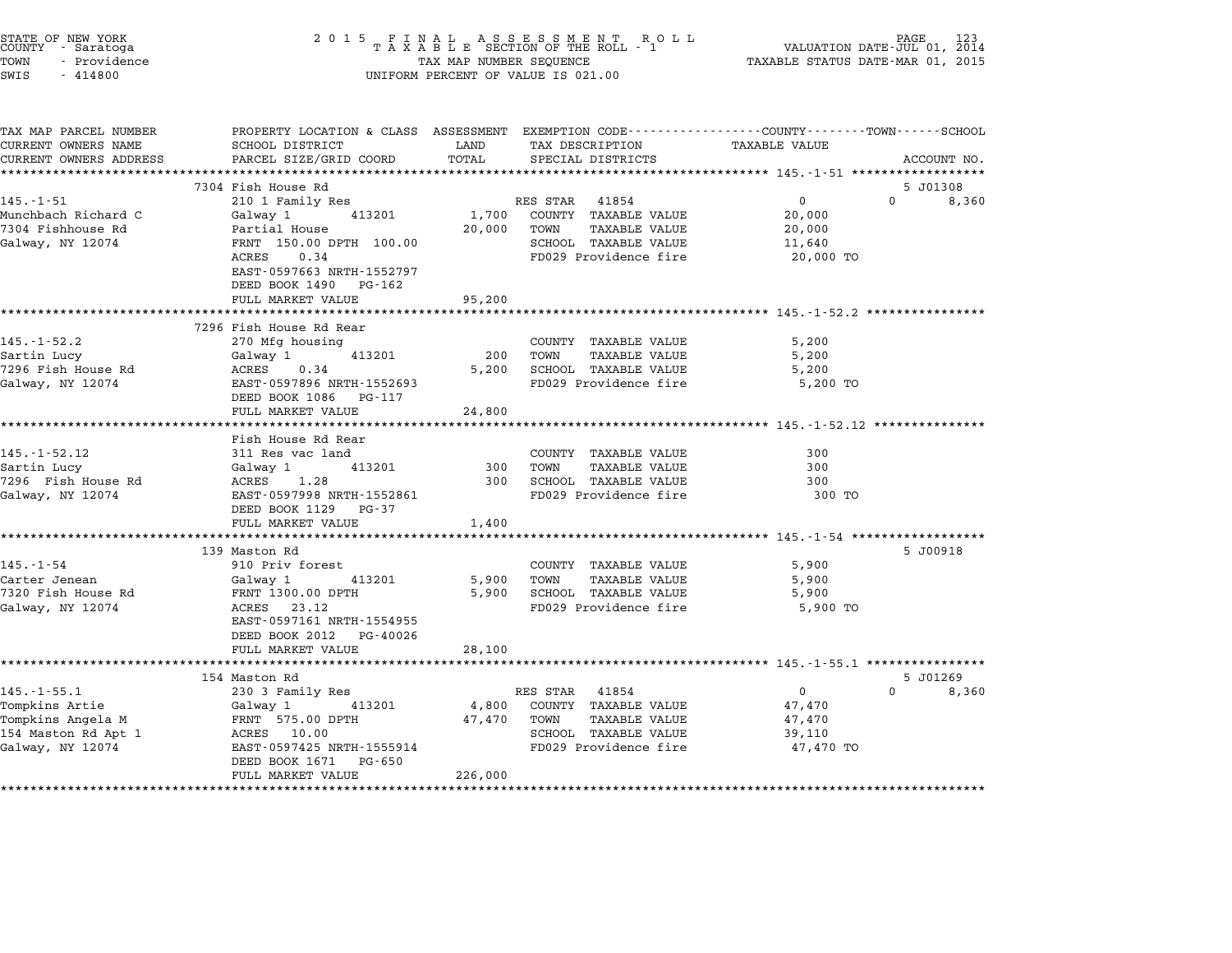| STATE OF NEW YORK<br>COUNTY - Saratoga<br>TOWN<br>- Providence<br>SWIS<br>$-414800$     |                                                                                                                                                                             |                          | 2015 FINAL ASSESSMENT ROLL<br>TAXABLE SECTION OF THE ROLL - 1<br>TAX MAP NUMBER SEQUENCE<br>UNIFORM PERCENT OF VALUE IS 021.00                                                       | TAXABLE STATUS DATE-MAR 01, 2015                                 | PAGE<br>VALUATION DATE-JUL 01, 2014   | 124                             |
|-----------------------------------------------------------------------------------------|-----------------------------------------------------------------------------------------------------------------------------------------------------------------------------|--------------------------|--------------------------------------------------------------------------------------------------------------------------------------------------------------------------------------|------------------------------------------------------------------|---------------------------------------|---------------------------------|
| TAX MAP PARCEL NUMBER<br>CURRENT OWNERS NAME<br>CURRENT OWNERS ADDRESS                  | PROPERTY LOCATION & CLASS ASSESSMENT EXEMPTION CODE--------------COUNTY------TOWN-----SCHOOL<br>SCHOOL DISTRICT<br>PARCEL SIZE/GRID COORD                                   | LAND<br>TOTAL            | TAX DESCRIPTION<br>SPECIAL DISTRICTS                                                                                                                                                 | <b>TAXABLE VALUE</b>                                             |                                       | ACCOUNT NO.                     |
|                                                                                         |                                                                                                                                                                             | ***********              |                                                                                                                                                                                      |                                                                  |                                       |                                 |
| $145. - 1 - 55.2$                                                                       | 138 Maston Rd<br>240 Rural res                                                                                                                                              |                          | CLERGY<br>41400                                                                                                                                                                      | 1,500                                                            | 1,500                                 | 1,500                           |
| Washburn Donald R<br>138 Maston Rd<br>Galway, NY 12074                                  | Galway 1<br>413201<br>FRNT 25.00 DPTH<br>ACRES<br>16.22<br>EAST-0597297 NRTH-1556858                                                                                        | 54,937                   | 5,800 SR STAR<br>41834<br>COUNTY TAXABLE VALUE<br>TAXABLE VALUE<br>TOWN<br>SCHOOL TAXABLE VALUE                                                                                      | $\mathbf{0}$<br>53,437<br>53,437<br>35,247                       | $\Omega$                              | 18,190                          |
|                                                                                         | DEED BOOK 1585 PG-11                                                                                                                                                        | 261,600                  | FD029 Providence fire                                                                                                                                                                | 54,937 TO                                                        |                                       |                                 |
|                                                                                         | FULL MARKET VALUE                                                                                                                                                           |                          |                                                                                                                                                                                      | ************************* 145.-1-56 *******************          |                                       |                                 |
| $145. - 1 - 56$<br>Bixby Norman W<br>Bixby Helen L<br>162 Masten Rd<br>Galway, NY 12074 | 162 Maston Rd<br>240 Rural res<br>413201<br>Galway 1<br>Partial<br>FRNT 700.00 DPTH<br>ACRES 30.49<br>EAST-0596716 NRTH-1556129                                             | 9,000<br>19,500          | COUNTY TAXABLE VALUE<br>TOWN<br><b>TAXABLE VALUE</b><br>SCHOOL TAXABLE VALUE<br>FD029 Providence fire                                                                                | 19,500<br>19,500<br>19,500<br>19,500 TO                          |                                       | 5 J00109                        |
|                                                                                         | DEED BOOK 1287 PG-679<br>FULL MARKET VALUE                                                                                                                                  | 92,900                   |                                                                                                                                                                                      |                                                                  |                                       |                                 |
|                                                                                         |                                                                                                                                                                             |                          |                                                                                                                                                                                      |                                                                  |                                       |                                 |
| $145. - 1 - 57.1$<br>Draus Kenneth<br>170 Masten Rd<br>Galway, NY 12074                 | Maston Rd<br>322 Rural vac>10<br>413201<br>Galway 1<br>FRNT 325.00 DPTH<br>ACRES 16.80 BANK<br>006<br>EAST-0596165 NRTH-1555695<br>DEED BOOK 1017 PG-415                    | 5,400<br>5,400           | COUNTY TAXABLE VALUE<br>TOWN<br>TAXABLE VALUE<br>SCHOOL TAXABLE VALUE<br>FD029 Providence fire                                                                                       | 5,400<br>5,400<br>5,400<br>5,400 TO                              |                                       | 5 J01205                        |
|                                                                                         | FULL MARKET VALUE<br>**********************                                                                                                                                 | 25,700                   |                                                                                                                                                                                      |                                                                  |                                       |                                 |
|                                                                                         | 170 Matson Rd                                                                                                                                                               |                          |                                                                                                                                                                                      | *********************** 145.-1-57.2 ***************              |                                       |                                 |
| $145. - 1 - 57.2$<br>Draus Kenneth J<br>170 Masten Rd<br>Galway, NY 12074               | 210 1 Family Res<br>413201<br>Galway 1<br>FRNT 200.00 DPTH 200.00<br>ACRES<br>0.92<br>EAST-0596368 NRTH-1555133<br>DEED BOOK 982<br>PG-979<br>FULL MARKET VALUE             | 147,500                  | VET WAR C 41122<br>3,000 VET WAR T 41123<br>30,973 AGED C<br>41802<br>AGED T&S<br>41806<br>SR STAR<br>41834<br>COUNTY TAXABLE VALUE<br>TOWN<br>TAXABLE VALUE<br>SCHOOL TAXABLE VALUE | 4,646<br>0<br>6,582<br>$\mathbf 0$<br>0<br>19,745<br>13,163<br>0 | 0<br>4,646<br>0<br>13,164<br>$\Omega$ | 0<br>0<br>∩<br>15,487<br>15,486 |
|                                                                                         |                                                                                                                                                                             |                          | FD029 Providence fire                                                                                                                                                                | 30,973 TO                                                        |                                       |                                 |
| $145. - 1 - 58$<br>Fogg Grant<br>149 Maston Rd<br>Galway, NY 12074                      | Maston Rd<br>311 Res vac land<br>Galway 1<br>413201<br>FRNT 125.00 DPTH 100.00<br>ACRES<br>0.29<br>EAST-0596606 NRTH-1555013<br>DEED BOOK 2012 PG-4449<br>FULL MARKET VALUE | 3,000<br>3,000<br>14,300 | COUNTY TAXABLE VALUE<br>TOWN<br>TAXABLE VALUE<br>SCHOOL TAXABLE VALUE<br>FD029 Providence fire                                                                                       | 3,000<br>3,000<br>3,000<br>3,000 TO                              |                                       | 5 J00423                        |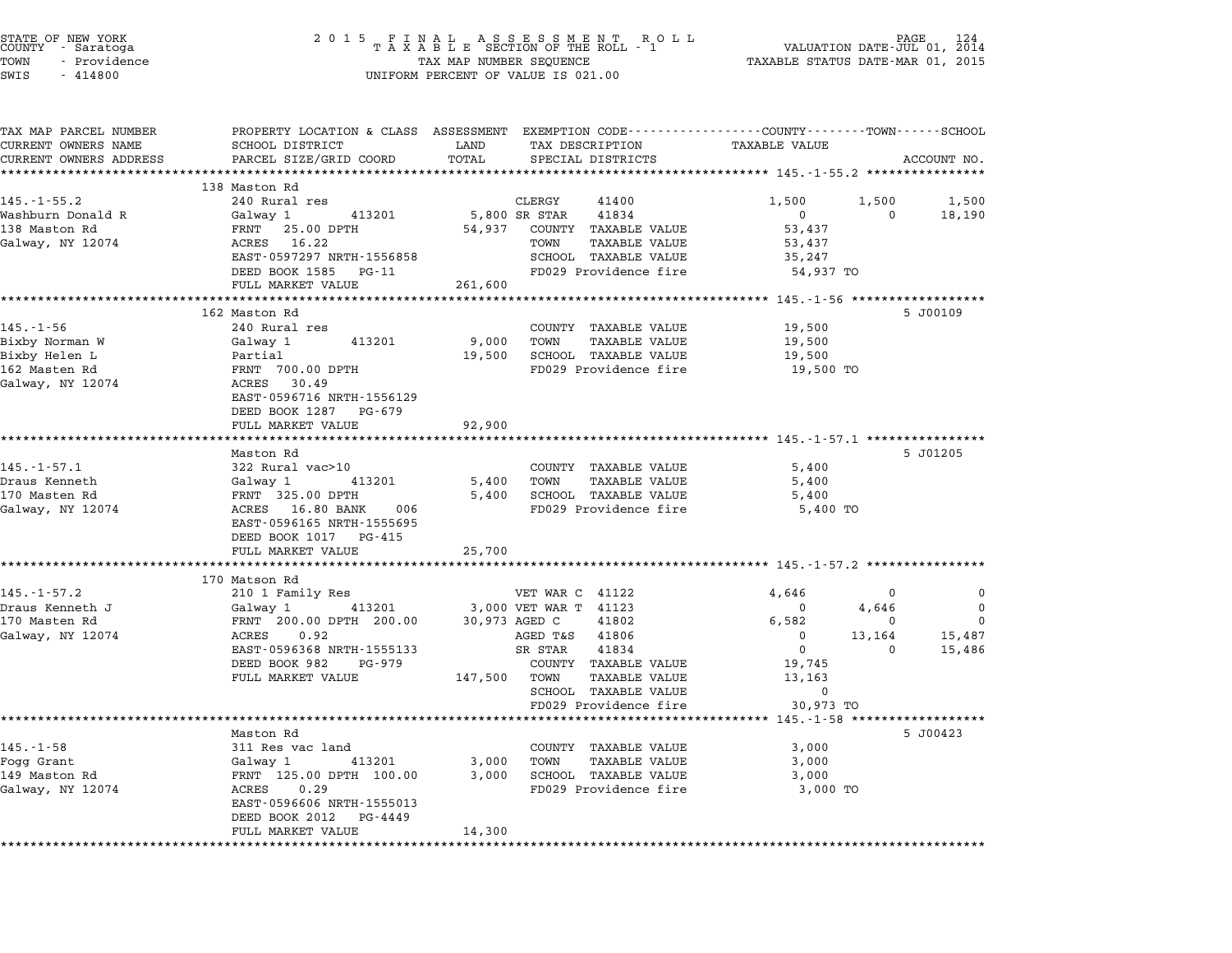| STATE OF NEW YORK<br>COUNTY - Saratoga<br>TOWN<br>- Providence<br>SWIS<br>$-414800$ |                                                                                                                   | TAX MAP NUMBER SEQUENCE | $\begin{array}{cccccccccccccccccc} 2& 0& 1& 5 & & F & I & N & A & L & & A & S & S & E & S & S & M & E & N & T & & R & O & L & L \\ & & T & A & X & A & B & L & E & SECTION & OF & THE & ROLL & - & 1 \end{array}$<br>UNIFORM PERCENT OF VALUE IS 021.00 | VALUATION DATE-JUL 01, 2014<br>TAXABLE STATUS DATE-MAR 01, 2015 | PAGE        |             |
|-------------------------------------------------------------------------------------|-------------------------------------------------------------------------------------------------------------------|-------------------------|---------------------------------------------------------------------------------------------------------------------------------------------------------------------------------------------------------------------------------------------------------|-----------------------------------------------------------------|-------------|-------------|
| TAX MAP PARCEL NUMBER<br>CURRENT OWNERS NAME                                        | PROPERTY LOCATION & CLASS ASSESSMENT EXEMPTION CODE---------------COUNTY-------TOWN-----SCHOOL<br>SCHOOL DISTRICT | LAND                    | TAX DESCRIPTION                                                                                                                                                                                                                                         | <b>TAXABLE VALUE</b>                                            |             |             |
| CURRENT OWNERS ADDRESS                                                              | PARCEL SIZE/GRID COORD                                                                                            | TOTAL                   | SPECIAL DISTRICTS                                                                                                                                                                                                                                       |                                                                 |             | ACCOUNT NO. |
|                                                                                     |                                                                                                                   |                         |                                                                                                                                                                                                                                                         |                                                                 |             |             |
|                                                                                     | 7330 Fish House Rd                                                                                                |                         |                                                                                                                                                                                                                                                         |                                                                 |             | 5 J00197    |
| $145. - 1 - 59$                                                                     | 210 1 Family Res                                                                                                  |                         | RES STAR 41854                                                                                                                                                                                                                                          | $\overline{0}$                                                  | $\Omega$    | 8,360       |
| Hartman William K                                                                   | Galway 1<br>413201                                                                                                | 3,800                   | COUNTY TAXABLE VALUE                                                                                                                                                                                                                                    | 28,769                                                          |             |             |
| 7330 Fishhouse Rd                                                                   | FRNT 420.00 DPTH                                                                                                  | 28,769                  | TOWN<br><b>TAXABLE VALUE</b>                                                                                                                                                                                                                            | 28,769                                                          |             |             |
| Galway, NY 12074                                                                    | 4.83<br>ACRES                                                                                                     |                         | SCHOOL TAXABLE VALUE                                                                                                                                                                                                                                    | 20,409                                                          |             |             |
|                                                                                     | EAST-0596411 NRTH-1554661<br>DEED BOOK 1062 PG-321                                                                |                         | FD029 Providence fire                                                                                                                                                                                                                                   | 28,769 TO                                                       |             |             |
|                                                                                     | FULL MARKET VALUE                                                                                                 | 137,000                 |                                                                                                                                                                                                                                                         |                                                                 |             |             |
|                                                                                     | 7326 Fish House Rd                                                                                                |                         |                                                                                                                                                                                                                                                         |                                                                 |             | 5 J00008    |
| $145. - 1 - 62$                                                                     | 270 Mfg housing                                                                                                   |                         | VET COM C 41132                                                                                                                                                                                                                                         | 3,375                                                           | $\mathbf 0$ | 0           |
| Forand Robert                                                                       | 413201<br>Galway 1                                                                                                |                         | 2,500 VET COM T 41133                                                                                                                                                                                                                                   | $\mathbf 0$                                                     | 3,375       | 0           |
| Forand Jeannie                                                                      | Partial No Basement                                                                                               |                         | 13,500 SR STAR<br>41834                                                                                                                                                                                                                                 | $\Omega$                                                        | $\Omega$    | 13,500      |
| 7326 Fish House Rd                                                                  | FRNT 75.00 DPTH 200.00                                                                                            |                         | COUNTY TAXABLE VALUE                                                                                                                                                                                                                                    | 10,125                                                          |             |             |
| Galway, NY 12074                                                                    | ACRES<br>0.34                                                                                                     |                         | TOWN<br><b>TAXABLE VALUE</b>                                                                                                                                                                                                                            | 10,125                                                          |             |             |
|                                                                                     | EAST-0596489 NRTH-1554144                                                                                         |                         | SCHOOL TAXABLE VALUE                                                                                                                                                                                                                                    | $\mathbf 0$                                                     |             |             |
|                                                                                     | DEED BOOK 2012 PG-21540<br>FULL MARKET VALUE                                                                      | 64,300                  | FD029 Providence fire                                                                                                                                                                                                                                   | 13,500 TO                                                       |             |             |
|                                                                                     | *********************                                                                                             |                         |                                                                                                                                                                                                                                                         | ************************ 145.-1-68.1 ****************           |             |             |
|                                                                                     | Fish House Rd Rear                                                                                                |                         |                                                                                                                                                                                                                                                         |                                                                 |             | 5 J00117    |
| $145. - 1 - 68.1$                                                                   | 910 Priv forest                                                                                                   |                         | COUNTY TAXABLE VALUE                                                                                                                                                                                                                                    | 5,000                                                           |             |             |
| Fura Francis S                                                                      | Broadalbin 1 172201                                                                                               | 5,000                   | TOWN<br>TAXABLE VALUE                                                                                                                                                                                                                                   | 5,000                                                           |             |             |
| Fura Francine L                                                                     | ACRES 24.84                                                                                                       | 5,000                   | SCHOOL TAXABLE VALUE                                                                                                                                                                                                                                    | 5,000                                                           |             |             |
| 288 Rebisz Rd                                                                       | EAST-0595121 NRTH-1554364                                                                                         |                         | FD029 Providence fire                                                                                                                                                                                                                                   | 5,000 TO                                                        |             |             |
| Broadalbin, NY 12025                                                                | DEED BOOK 1376 PG-194                                                                                             |                         |                                                                                                                                                                                                                                                         |                                                                 |             |             |
|                                                                                     | FULL MARKET VALUE                                                                                                 | 23,800                  |                                                                                                                                                                                                                                                         |                                                                 |             |             |
|                                                                                     | Fish House Rd Rear                                                                                                |                         |                                                                                                                                                                                                                                                         |                                                                 |             |             |
| $145. - 1 - 68.2$                                                                   | 910 Priv forest                                                                                                   |                         | COUNTY TAXABLE VALUE                                                                                                                                                                                                                                    | 800                                                             |             |             |
| Johnson Lois F                                                                      | Broadalbin 1<br>172201                                                                                            | 800                     | TOWN<br><b>TAXABLE VALUE</b>                                                                                                                                                                                                                            | 800                                                             |             |             |
| 274 Rebisz Rd                                                                       | 3.85<br>ACRES                                                                                                     | 800                     | SCHOOL TAXABLE VALUE                                                                                                                                                                                                                                    | 800                                                             |             |             |
| Broadalbin, NY 12025                                                                | EAST-0594958 NRTH-1553680                                                                                         |                         | FD029 Providence fire                                                                                                                                                                                                                                   | 800 TO                                                          |             |             |
|                                                                                     | DEED BOOK 1304 PG-162                                                                                             |                         |                                                                                                                                                                                                                                                         |                                                                 |             |             |
|                                                                                     | FULL MARKET VALUE                                                                                                 | 3,800                   |                                                                                                                                                                                                                                                         |                                                                 |             |             |
|                                                                                     | *********************************                                                                                 |                         |                                                                                                                                                                                                                                                         |                                                                 |             |             |
|                                                                                     | Fish House Rd Rear                                                                                                |                         |                                                                                                                                                                                                                                                         |                                                                 |             |             |
| $145. - 1 - 68.3$                                                                   | 910 Priv forest                                                                                                   |                         | COUNTY TAXABLE VALUE                                                                                                                                                                                                                                    | 100                                                             |             |             |
| Sullivan Stephen J                                                                  | Broadalbin 1<br>172201                                                                                            | 100                     | TOWN<br>TAXABLE VALUE                                                                                                                                                                                                                                   | 100                                                             |             |             |
| 184 Hartley Rd                                                                      | ACRES<br>0.25                                                                                                     | 100                     | SCHOOL TAXABLE VALUE                                                                                                                                                                                                                                    | 100                                                             |             |             |
| Amsterdam, NY 12010                                                                 | EAST-0594885 NRTH-1553422                                                                                         |                         | FD029 Providence fire                                                                                                                                                                                                                                   | 100 TO                                                          |             |             |
|                                                                                     | DEED BOOK 1670 PG-207                                                                                             |                         |                                                                                                                                                                                                                                                         |                                                                 |             |             |
|                                                                                     | FULL MARKET VALUE                                                                                                 | 500                     |                                                                                                                                                                                                                                                         |                                                                 |             |             |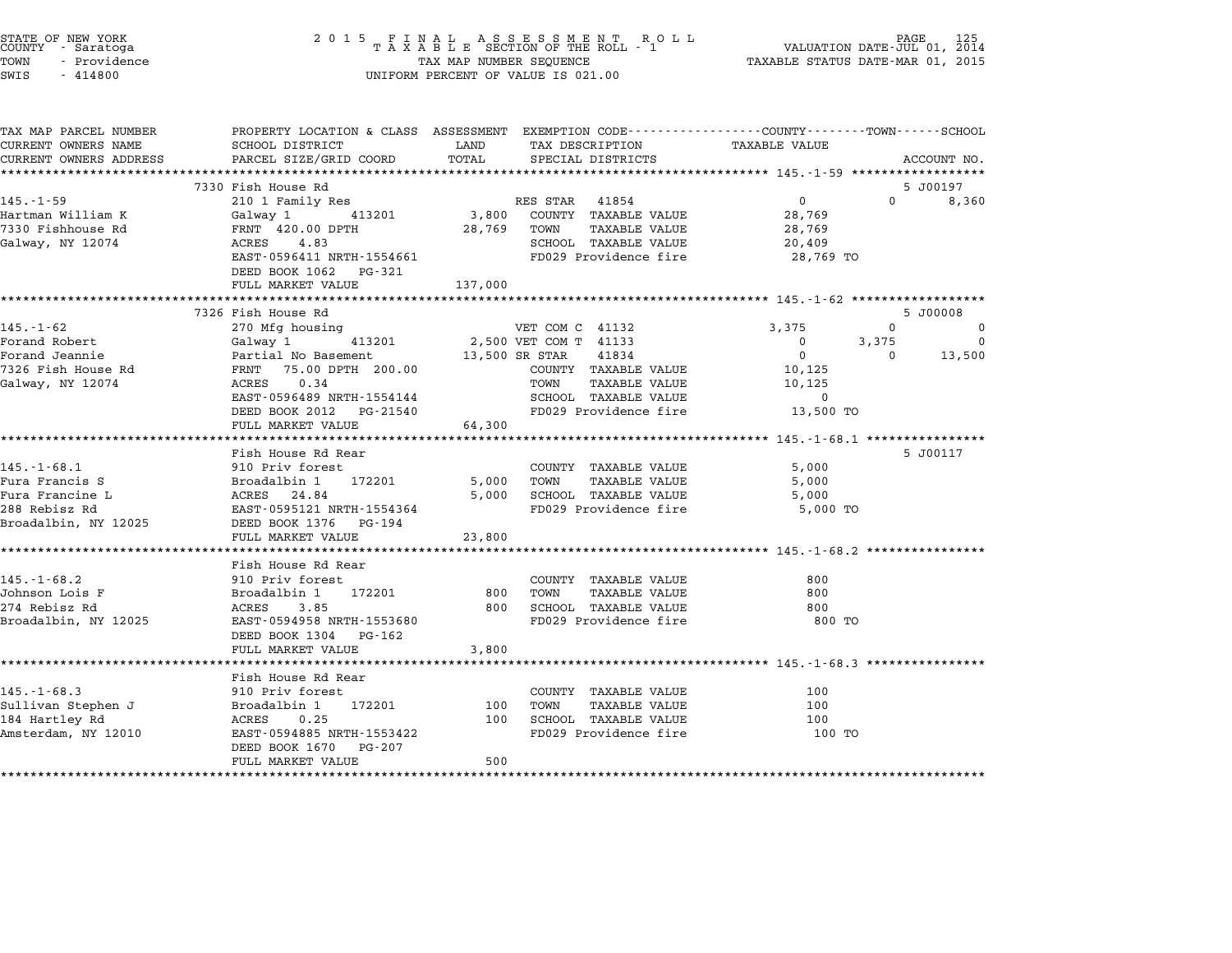| STATE OF NEW YORK<br>COUNTY<br>- Saratoga<br>TOWN<br>- Providence<br>SWIS<br>$-414800$ | 2 0 1 5<br>FINAL ASSESSMENT RO<br>TAXABLE SECTION OF THE ROLL - 1<br>TAX MAP NUMBER SEQUENCE<br>UNIFORM PERCENT OF VALUE IS 021.00 | PAGE<br>VALUATION DATE-JUL 01, 2014<br>TAXABLE STATUS DATE-MAR 01, 2015                                                    |                                                           |          |
|----------------------------------------------------------------------------------------|------------------------------------------------------------------------------------------------------------------------------------|----------------------------------------------------------------------------------------------------------------------------|-----------------------------------------------------------|----------|
| TAX MAP PARCEL NUMBER<br>CURRENT OWNERS NAME                                           | SCHOOL DISTRICT                                                                                                                    | PROPERTY LOCATION & CLASS ASSESSMENT EXEMPTION CODE---------------COUNTY-------TOWN------SCHOOL<br>LAND<br>TAX DESCRIPTION | <b>TAXABLE VALUE</b>                                      |          |
| CURRENT OWNERS ADDRESS                                                                 | PARCEL SIZE/GRID COORD<br>***********************                                                                                  | TOTAL<br>SPECIAL DISTRICTS                                                                                                 | ACCOUNT NO.                                               |          |
|                                                                                        | 7311 Fish House Rd                                                                                                                 |                                                                                                                            | 5 J00154                                                  |          |
| $145. - 1 - 69$                                                                        | 210 1 Family Res                                                                                                                   | RES STAR<br>41854                                                                                                          | $\mathsf{O}$<br>$\Omega$                                  | 8,360    |
| Scott Robert                                                                           | Galway 1<br>413201                                                                                                                 | 3,600<br>COUNTY TAXABLE VALUE                                                                                              | 38,687                                                    |          |
| Scott Toni                                                                             | FRNT 421.92 DPTH                                                                                                                   | TAXABLE VALUE<br>38,687<br>TOWN                                                                                            | 38,687                                                    |          |
| 7311 Fishhouse Rd                                                                      | ACRES<br>3.68                                                                                                                      | SCHOOL TAXABLE VALUE                                                                                                       | 30,327                                                    |          |
| Galway, NY 12074                                                                       | EAST-0596310 NRTH-1553736                                                                                                          | FD029 Providence fire                                                                                                      | 38,687 TO                                                 |          |
|                                                                                        | DEED BOOK 2006<br>PG-16000                                                                                                         |                                                                                                                            |                                                           |          |
|                                                                                        | FULL MARKET VALUE                                                                                                                  | 184,200                                                                                                                    |                                                           |          |
|                                                                                        | 7319 Fish House Rd                                                                                                                 |                                                                                                                            | *********** 145.-1-70 ******************<br>5 J01310      |          |
| $145. - 1 - 70$                                                                        | 210 1 Family Res                                                                                                                   | VET WAR CT 41121                                                                                                           | 3,846<br>3,846                                            | $\Omega$ |
| Sirois Gerard O                                                                        | 172201<br>Broadalbin 1                                                                                                             | 3,000 AGED T<br>41803                                                                                                      | $\mathbf 0$<br>6,538                                      | 0        |
| PO Box 821                                                                             | FRNT 150.00 DPTH                                                                                                                   | 25,640 SR STAR<br>41834                                                                                                    | $\mathbf 0$<br>$\Omega$                                   | 18,190   |
| Broadalbin, NY 12025                                                                   | ACRES<br>1.03                                                                                                                      | COUNTY TAXABLE VALUE                                                                                                       | 21,794                                                    |          |
|                                                                                        | EAST-0596079 NRTH-1554422                                                                                                          | TOWN<br><b>TAXABLE VALUE</b>                                                                                               | 15,256                                                    |          |
|                                                                                        | DEED BOOK 2011 PG-14080                                                                                                            | SCHOOL TAXABLE VALUE                                                                                                       | 7,450                                                     |          |
|                                                                                        | FULL MARKET VALUE                                                                                                                  | 122,100 FD029 Providence fire                                                                                              | 25,640 TO                                                 |          |
|                                                                                        | ******************                                                                                                                 |                                                                                                                            | ******* 145.-1-71 *****************                       |          |
| $145. - 1 - 71$                                                                        | Fish House Rd<br>323 Vacant rural                                                                                                  |                                                                                                                            | 5 J00155                                                  |          |
| Eglin William E                                                                        | Broadalbin 1<br>172201                                                                                                             | COUNTY TAXABLE VALUE<br>TOWN<br><b>TAXABLE VALUE</b><br>5,300                                                              | 5,300<br>5,300                                            |          |
| Eglin Kathleen J                                                                       | FRNT 714.07 DPTH                                                                                                                   | SCHOOL TAXABLE VALUE<br>5,300                                                                                              | 5,300                                                     |          |
| 7341 Co Rd 109                                                                         | ACRES 10.52                                                                                                                        | FD029 Providence fire                                                                                                      | 5,300 TO                                                  |          |
| Broadalbin, NY 12025                                                                   | EAST-0595885 NRTH-1554265                                                                                                          |                                                                                                                            |                                                           |          |
|                                                                                        | DEED BOOK 1759<br>PG-561                                                                                                           |                                                                                                                            |                                                           |          |
|                                                                                        | FULL MARKET VALUE                                                                                                                  | 25,200                                                                                                                     |                                                           |          |
|                                                                                        |                                                                                                                                    |                                                                                                                            | ********************** 145-1-72 *******************       |          |
|                                                                                        | 107 Prokop Rd                                                                                                                      |                                                                                                                            | 5 J00752                                                  |          |
| $145. - 1 - 72$                                                                        | 210 1 Family Res                                                                                                                   | RES STAR<br>41854                                                                                                          | $\Omega$<br>$\Omega$                                      | 8,360    |
| Edwards Peter T                                                                        | 172201<br>Broadalbin 1                                                                                                             | COUNTY TAXABLE VALUE<br>4,100                                                                                              | 36,500                                                    |          |
| Edwards Trudy<br>107 Prokop Rd                                                         | FRNT 150.00 DPTH<br>ACRES<br>4.63                                                                                                  | 36,500<br><b>TAXABLE VALUE</b><br>TOWN<br>SCHOOL TAXABLE VALUE                                                             | 36,500<br>28,140                                          |          |
| Broadalbin, NY 12025                                                                   | EAST-0594771 NRTH-1555306                                                                                                          | FD029 Providence fire                                                                                                      | 36,500 TO                                                 |          |
|                                                                                        | DEED BOOK 2010<br>PG-19966                                                                                                         |                                                                                                                            |                                                           |          |
|                                                                                        | FULL MARKET VALUE                                                                                                                  | 173,810                                                                                                                    |                                                           |          |
|                                                                                        |                                                                                                                                    |                                                                                                                            | ******************************** 145.-1-73 ************** |          |
|                                                                                        | Prokop Rd                                                                                                                          |                                                                                                                            | 5 J01664                                                  |          |
| $145. - 1 - 73$                                                                        | 311 Res vac land                                                                                                                   | COUNTY TAXABLE VALUE                                                                                                       | 1,500                                                     |          |
| Constantine Anthony                                                                    | Broadalbin 1<br>172201                                                                                                             | 1,500<br><b>TAXABLE VALUE</b><br>TOWN                                                                                      | 1,500                                                     |          |
| Constantine Sandra                                                                     | FRNT 90.00 DPTH                                                                                                                    | SCHOOL TAXABLE VALUE<br>1,500                                                                                              | 1,500                                                     |          |
| 31 Grant Ave<br>Amsterdam, NY 12010                                                    | 0.31<br>ACRES<br>EAST-0594597 NRTH-1555766                                                                                         | FD029 Providence fire                                                                                                      | 1,500 TO                                                  |          |
|                                                                                        | DEED BOOK 1145<br>PG-46                                                                                                            |                                                                                                                            |                                                           |          |
|                                                                                        | FULL MARKET VALUE                                                                                                                  | 7,100                                                                                                                      |                                                           |          |
|                                                                                        | *******************                                                                                                                | ********                                                                                                                   |                                                           |          |

STATE OF NEW YORK <sup>2</sup> <sup>0</sup> <sup>1</sup> 5 F I N A L A S S E S S M E N T R O L L PAGE <sup>126</sup> COUNTY - Saratoga <sup>T</sup> <sup>A</sup> <sup>X</sup> <sup>A</sup> <sup>B</sup> <sup>L</sup> <sup>E</sup> SECTION OF THE ROLL - <sup>1</sup> VALUATION DATE-JUL 01, <sup>2014</sup>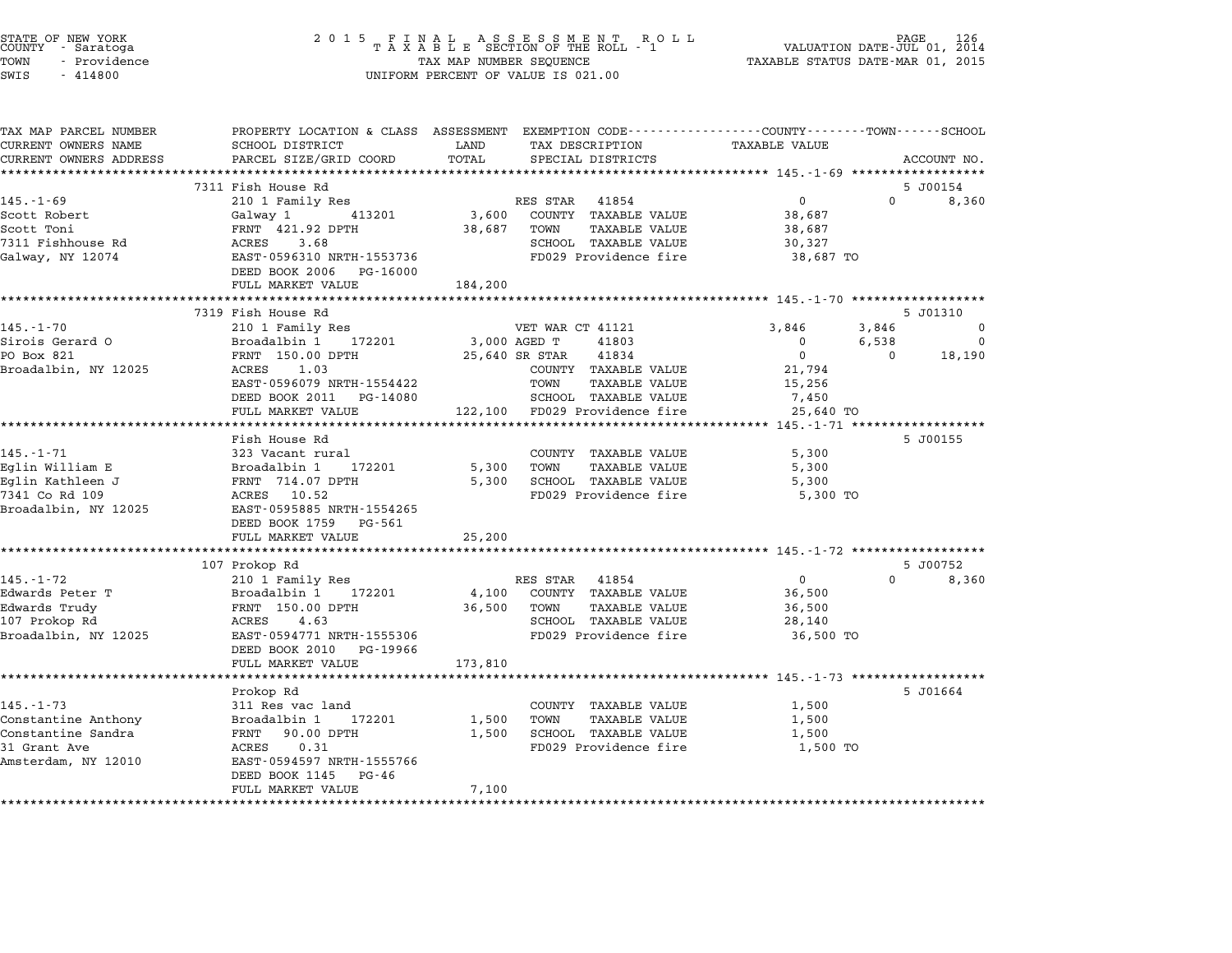| STATE OF NEW YORK<br>COUNTY - Saratoga |  |        |              |  |
|----------------------------------------|--|--------|--------------|--|
| TOWN                                   |  |        | - Providence |  |
| $\sim$ - - $\sim$                      |  | 111000 |              |  |

| TAX MAP PARCEL NUMBER       | PROPERTY LOCATION & CLASS ASSESSMENT EXEMPTION CODE---------------COUNTY-------TOWN------SCHOOL |         |                   |                       |                      |                          |
|-----------------------------|-------------------------------------------------------------------------------------------------|---------|-------------------|-----------------------|----------------------|--------------------------|
| CURRENT OWNERS NAME         | SCHOOL DISTRICT                                                                                 | LAND    | TAX DESCRIPTION   |                       | <b>TAXABLE VALUE</b> |                          |
| CURRENT OWNERS ADDRESS      | PARCEL SIZE/GRID COORD                                                                          | TOTAL   | SPECIAL DISTRICTS |                       |                      | ACCOUNT NO.              |
|                             |                                                                                                 |         |                   |                       |                      |                          |
|                             | 7341 Fish House Rd                                                                              |         |                   |                       |                      | 5 J01384                 |
| $145. - 1 - 74.2$           | 240 Rural res                                                                                   |         | SR STAR           | 41834                 | $\mathsf{O}$         | $\overline{0}$<br>18,190 |
| Eglin William A             | Broadalbin 1<br>172201                                                                          | 7,300   |                   | COUNTY TAXABLE VALUE  | 48,100               |                          |
| Eglin Kathleen              | Eglin Family Irr Trust                                                                          | 48,100  | TOWN              | <b>TAXABLE VALUE</b>  | 48,100               |                          |
| Beth Austin & Jodi Brimhall | FRNT 1580.00 DPTH                                                                               |         |                   | SCHOOL TAXABLE VALUE  | 29,910               |                          |
| Trustees                    | ACRES 22.43                                                                                     |         |                   | FD029 Providence fire | 48,100 TO            |                          |
| 7341 Fish House Rd          | EAST-0595394 NRTH-1555310                                                                       |         |                   |                       |                      |                          |
| Broadalbin, NY 12025        | DEED BOOK 2008 PG-4672                                                                          |         |                   |                       |                      |                          |
|                             | FULL MARKET VALUE                                                                               | 229,000 |                   |                       |                      |                          |
|                             | ********************************                                                                |         |                   |                       |                      |                          |
|                             | 387 Lampman Rd Rear                                                                             |         |                   |                       |                      |                          |
| $145. - 1 - 74.12$          | 210 1 Family Res                                                                                |         | RES STAR 41854    |                       | $\overline{0}$       | 8,360<br>$\mathbf{0}$    |
| Prokop James R              | Broadalbin 1<br>172201                                                                          | 1,700   |                   | COUNTY TAXABLE VALUE  | 53,500               |                          |
| 387 Lampman Rd              | 1.23<br>ACRES                                                                                   | 53,500  | TOWN              | TAXABLE VALUE         | 53,500               |                          |
| Broadalbin, NY 12025        | EAST-0594541 NRTH-1556734                                                                       |         |                   | SCHOOL TAXABLE VALUE  | 45,140               |                          |
|                             | DEED BOOK 1678 PG-491                                                                           |         |                   | FD029 Providence fire | 53,500 TO            |                          |
|                             | FULL MARKET VALUE                                                                               | 254,762 |                   |                       |                      |                          |
|                             |                                                                                                 |         |                   |                       |                      |                          |
|                             | Fish House Rd Rear                                                                              |         |                   |                       |                      |                          |
| 145. - 1 - 74. 112          | 311 Res vac land                                                                                |         |                   | COUNTY TAXABLE VALUE  | 100                  |                          |
| Canary Mark V               | 172201<br>Broadalbin 1                                                                          | 100     | TOWN              | <b>TAXABLE VALUE</b>  | 100                  |                          |
| Canary Deborah J            | ACRES<br>0.12                                                                                   | 100     |                   | SCHOOL TAXABLE VALUE  | 100                  |                          |
| 377 Lampman Rd              | EAST-0594457 NRTH-1556979                                                                       |         |                   | FD029 Providence fire | 100 TO               |                          |
| Broadalbin, NY 12025        | DEED BOOK 1256 PG-126                                                                           |         |                   |                       |                      |                          |
|                             | FULL MARKET VALUE                                                                               | 500     |                   |                       |                      |                          |
|                             |                                                                                                 |         |                   |                       |                      |                          |
|                             | Fish House Rd                                                                                   |         |                   |                       |                      | 5 J00751                 |
| $145. - 1 - 75$             | 910 Priv forest                                                                                 |         |                   | COUNTY TAXABLE VALUE  | 7,800                |                          |
| Prokop George               | Broadalbin 1<br>172201                                                                          | 7,800   | TOWN              | TAXABLE VALUE         | 7,800                |                          |
| Prokop Patricia             | FRNT 2260.00 DPTH                                                                               | 7,800   |                   | SCHOOL TAXABLE VALUE  | 7,800                |                          |
| 7355 Fishhouse Rd           | ACRES 25.69                                                                                     |         |                   | FD029 Providence fire | 7,800 TO             |                          |
| Broadalbin, NY 12025        | EAST-0595335 NRTH-1556540                                                                       |         |                   |                       |                      |                          |
|                             |                                                                                                 |         |                   |                       |                      |                          |
|                             | DEED BOOK 0939 PG-0596                                                                          |         |                   |                       |                      |                          |
|                             | FULL MARKET VALUE                                                                               | 37,100  |                   |                       |                      |                          |
|                             |                                                                                                 |         |                   |                       |                      |                          |
|                             | Fish House Rear Rd                                                                              |         |                   |                       |                      |                          |
| $145. - 1 - 77.2$           | 311 Res vac land                                                                                |         |                   | COUNTY TAXABLE VALUE  | 100                  |                          |
| Nedo Otto                   | Broadalbin 1<br>172201                                                                          | 100     | TOWN              | <b>TAXABLE VALUE</b>  | 100                  |                          |
| Nedo Karin                  | ACRES<br>0.53                                                                                   | 100     |                   | SCHOOL TAXABLE VALUE  | 100                  |                          |
| 246-10 Thornhill Ave        | EAST-0594407 NRTH-1557455                                                                       |         |                   | FD029 Providence fire | 100 TO               |                          |
| Douglaston, NY 11362        | DEED BOOK NDF<br>PG-NDF<br>FULL MARKET VALUE                                                    | 500     |                   |                       |                      |                          |
|                             |                                                                                                 |         |                   |                       |                      |                          |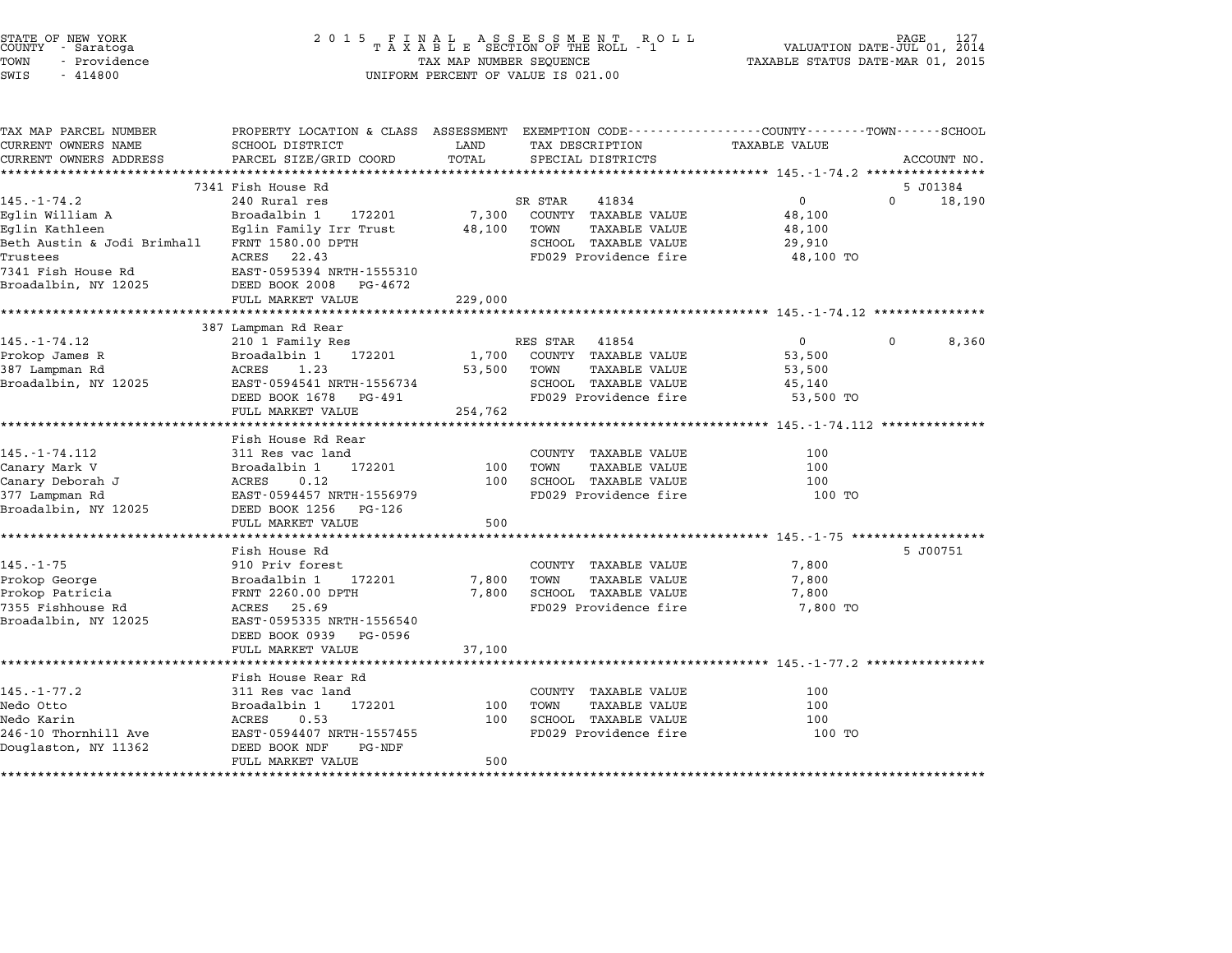| STATE OF NEW YORK<br>COUNTY<br>- Saratoga<br>TOWN<br>- Providence<br>SWIS<br>$-414800$ | 2 0 1 5                                                              | FINAL ASSESSMENT ROTAXABLE SECTION OF THE ROLL - 1<br>R O L L<br>TAX MAP NUMBER SEQUENCE<br>UNIFORM PERCENT OF VALUE IS 021.00 | PAGE<br>VALUATION DATE-JUL 01, 2014<br>TAXABLE STATUS DATE-MAR 01, 2015                                        |
|----------------------------------------------------------------------------------------|----------------------------------------------------------------------|--------------------------------------------------------------------------------------------------------------------------------|----------------------------------------------------------------------------------------------------------------|
| TAX MAP PARCEL NUMBER<br>CURRENT OWNERS NAME                                           | SCHOOL DISTRICT                                                      | LAND<br>TAX DESCRIPTION                                                                                                        | PROPERTY LOCATION & CLASS ASSESSMENT EXEMPTION CODE--------------COUNTY-------TOWN-----SCHOOL<br>TAXABLE VALUE |
| CURRENT OWNERS ADDRESS                                                                 | PARCEL SIZE/GRID COORD                                               | TOTAL<br>SPECIAL DISTRICTS                                                                                                     | ACCOUNT NO.                                                                                                    |
| **********************                                                                 | 7371 Fish House Rd                                                   | **********                                                                                                                     | *********** 145.-1-77.11 ***************<br>5 J00851                                                           |
| $145. - 1 - 77.11$                                                                     | 322 Rural vac>10                                                     | COUNTY TAXABLE VALUE                                                                                                           | 5,200                                                                                                          |
| Knox R B                                                                               | Broadalbin 1<br>172201                                               | 5,200<br><b>TAXABLE VALUE</b><br>TOWN                                                                                          | 5,200                                                                                                          |
| Knox J                                                                                 | FRNT 1225.00 DPTH                                                    | 5,200<br>SCHOOL TAXABLE VALUE                                                                                                  | 5,200                                                                                                          |
| 1061 State Hwy 67<br>Fort Plain, NY 13339                                              | ACRES 11.51<br>EAST-0594526 NRTH-1557942<br>DEED BOOK 1406<br>PG-113 | FD029 Providence fire                                                                                                          | 5,200 TO                                                                                                       |
|                                                                                        | FULL MARKET VALUE                                                    | 24,800                                                                                                                         |                                                                                                                |
|                                                                                        |                                                                      |                                                                                                                                |                                                                                                                |
| 145.-1-77.12                                                                           | 7369 Fish House Rd<br>270 Mfg housing                                | AGED T<br>41803                                                                                                                | $\Omega$<br>3,988<br>$\Omega$                                                                                  |
| Domery William J Sr                                                                    | Broadalbin 1<br>172201                                               | 41834<br>3,000 SR STAR                                                                                                         | $\mathbf 0$<br>15,950<br>$\Omega$                                                                              |
| 7369 Fish House Rd                                                                     | FRNT 208.00 DPTH 208.00                                              | 15,950<br>COUNTY TAXABLE VALUE                                                                                                 | 15,950                                                                                                         |
| Broadalbin, NY 12025                                                                   | ACRES<br>1.00                                                        | TOWN<br><b>TAXABLE VALUE</b>                                                                                                   | 11,962                                                                                                         |
|                                                                                        | EAST-0594633 NRTH-1557544                                            | SCHOOL TAXABLE VALUE                                                                                                           | $\mathbf 0$                                                                                                    |
|                                                                                        | DEED BOOK 1455<br>PG-156                                             | FD029 Providence fire                                                                                                          | 15,950 TO                                                                                                      |
|                                                                                        | FULL MARKET VALUE                                                    | 76,000                                                                                                                         | *********** 145.-1-78 *******************                                                                      |
|                                                                                        | Fish House Rd                                                        |                                                                                                                                | 5 J00119                                                                                                       |
| $145. - 1 - 78$                                                                        | 270 Mfg housing                                                      | SR STAR<br>41834                                                                                                               | 0<br>0<br>14,200                                                                                               |
| Brooker Patrick A                                                                      | Galway 1<br>413201                                                   | 3,200<br>COUNTY TAXABLE VALUE                                                                                                  | 14,200                                                                                                         |
| PO Box 252                                                                             | County Highway-Harran                                                | 14,200<br>TOWN<br><b>TAXABLE VALUE</b>                                                                                         | 14,200<br>$\Omega$                                                                                             |
| Broadalbin, NY 12025                                                                   | FRNT 250.00 DPTH<br>ACRES<br>1.31                                    | SCHOOL TAXABLE VALUE<br>FD029 Providence fire                                                                                  | 14,200 TO                                                                                                      |
|                                                                                        | EAST-0596461 NRTH-1554290                                            |                                                                                                                                |                                                                                                                |
|                                                                                        | DEED BOOK 1603 PG-4                                                  |                                                                                                                                |                                                                                                                |
|                                                                                        | FULL MARKET VALUE                                                    | 67,600                                                                                                                         |                                                                                                                |
|                                                                                        | *****************<br>7391 Fish House Rd                              |                                                                                                                                | ******* 145.-1-79.1 **************<br>5 J00931                                                                 |
| 145.-1-79.1                                                                            | 210 1 Family Res                                                     | RES STAR<br>41854                                                                                                              | 0<br>0<br>8,360                                                                                                |
| Eckberg Lori S                                                                         | Broadalbin 1<br>172201                                               | COUNTY TAXABLE VALUE<br>3,800                                                                                                  | 36,600                                                                                                         |
| Eckberg Eric P                                                                         | FRNT 400.00 DPTH                                                     | 36,600<br>TOWN<br><b>TAXABLE VALUE</b>                                                                                         | 36,600                                                                                                         |
| 7391 Fishhouse Rd                                                                      | 4.54<br>ACRES                                                        | SCHOOL TAXABLE VALUE                                                                                                           | 28,240                                                                                                         |
| Broadalbin, NY 12025                                                                   | EAST-0594599 NRTH-1559261                                            | FD029 Providence fire                                                                                                          | 36,600 TO                                                                                                      |
|                                                                                        | DEED BOOK 1656<br>PG-706<br>FULL MARKET VALUE                        | 174,300                                                                                                                        |                                                                                                                |
|                                                                                        | *************************                                            |                                                                                                                                |                                                                                                                |
|                                                                                        | 7417 Fish House Rd                                                   |                                                                                                                                | 5 J01325                                                                                                       |
| $145. - 1 - 80$                                                                        | 210 1 Family Res                                                     | AGED - ALL 41800                                                                                                               | 16,250<br>16,250<br>16,250                                                                                     |
| Ferguson Dolores                                                                       | Broadalbin 1<br>172201                                               | 3,800 SR STAR<br>41834                                                                                                         | $\mathbf 0$<br>$\Omega$<br>16,250                                                                              |
| Attn: Ferguson Dolores J &<br>Ferguson Scott Charles                                   | Life Estate<br>FRNT 500.00 DPTH                                      | 32,500<br>COUNTY TAXABLE VALUE<br>TOWN<br><b>TAXABLE VALUE</b>                                                                 | 16,250<br>16,250                                                                                               |
| 7417 Fish House Rd                                                                     | ACRES<br>2.42                                                        | SCHOOL TAXABLE VALUE                                                                                                           | $\Omega$                                                                                                       |
| Broadalbin, NY 12025                                                                   | EAST-0594093 NRTH-1560976                                            | FD029 Providence fire                                                                                                          | 32,500 TO                                                                                                      |
|                                                                                        | DEED BOOK 1537<br>PG-299                                             |                                                                                                                                |                                                                                                                |
|                                                                                        | FULL MARKET VALUE                                                    | 154,800                                                                                                                        |                                                                                                                |
|                                                                                        |                                                                      | *********                                                                                                                      |                                                                                                                |

STATE OF NEW YORK <sup>2</sup> <sup>0</sup> <sup>1</sup> 5 F I N A L A S S E S S M E N T R O L L PAGE <sup>128</sup> COUNTY - Saratoga <sup>T</sup> <sup>A</sup> <sup>X</sup> <sup>A</sup> <sup>B</sup> <sup>L</sup> <sup>E</sup> SECTION OF THE ROLL - <sup>1</sup> VALUATION DATE-JUL 01, <sup>2014</sup>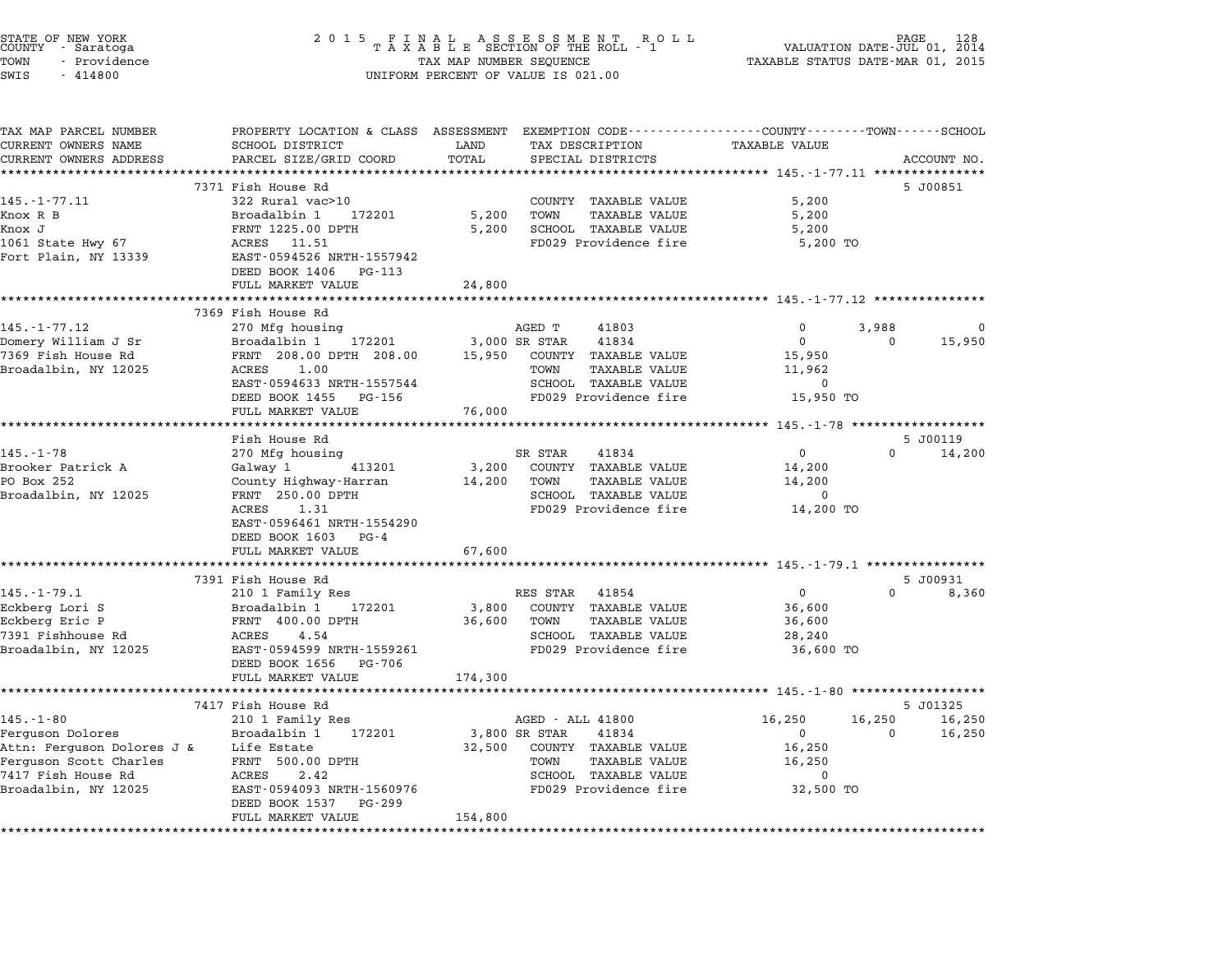| <b>TAXABLE VALUE</b><br>0<br>81,030<br>81,030<br>72,670<br>81,030 TO | EXEMPTION CODE-----------------COUNTY-------TOWN------SCHOOL<br>ACCOUNT NO.<br>$\mathbf{0}$ | 8,360                                                                                                                                                                           |
|----------------------------------------------------------------------|---------------------------------------------------------------------------------------------|---------------------------------------------------------------------------------------------------------------------------------------------------------------------------------|
|                                                                      |                                                                                             |                                                                                                                                                                                 |
|                                                                      |                                                                                             |                                                                                                                                                                                 |
|                                                                      |                                                                                             |                                                                                                                                                                                 |
|                                                                      |                                                                                             |                                                                                                                                                                                 |
| 39,900<br>39,900<br>39,900<br>39,900 TO                              | 5 J00005                                                                                    |                                                                                                                                                                                 |
|                                                                      |                                                                                             |                                                                                                                                                                                 |
| 0<br>45,464<br>45,464<br>37,104<br>45,464 TO                         | 0                                                                                           | 8,360                                                                                                                                                                           |
|                                                                      |                                                                                             |                                                                                                                                                                                 |
| 32,000<br>32,000<br>32,000<br>32,000 TO                              |                                                                                             |                                                                                                                                                                                 |
|                                                                      |                                                                                             | ********** 145.-1-81.11 ***********<br>************************************ 145.-1-81.12 ****************<br>************************************ 145.-1-81.13 **************** |

STATE OF NEW YORK <sup>2</sup> <sup>0</sup> <sup>1</sup> 5 F I N A L A S S E S S M E N T R O L L PAGE <sup>129</sup> COUNTY - Saratoga <sup>T</sup> <sup>A</sup> <sup>X</sup> <sup>A</sup> <sup>B</sup> <sup>L</sup> <sup>E</sup> SECTION OF THE ROLL - <sup>1</sup> VALUATION DATE-JUL 01, <sup>2014</sup>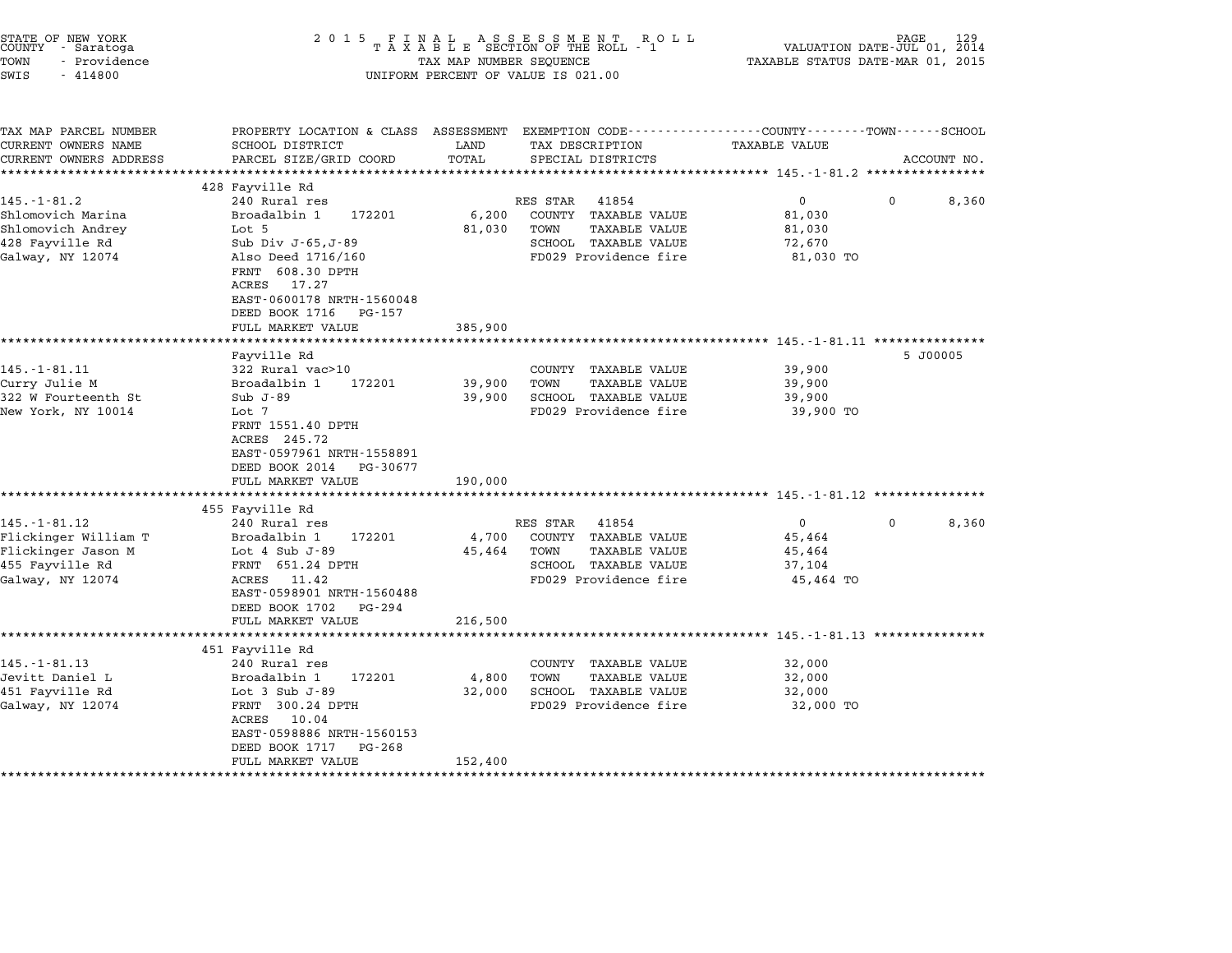| STATE OF NEW YORK<br>COUNTY – Saratoga<br>- Providence<br>TOWN<br>SWIS<br>$-414800$                       | 2 0 1 5<br>FINAL ASSESSMENT ROLL<br>TAXABLE SECTION OF THE ROLL - 1<br>TAX MAP NUMBER SEQUENCE<br>UNIFORM PERCENT OF VALUE IS 021.00                                                                | 130<br>AGE<br>VALUATION DATE-JUL 01, 2014<br>TAXABLE STATUS DATE-MAR 01, 2015 |                                                                                                                     |                                                                                                                                       |
|-----------------------------------------------------------------------------------------------------------|-----------------------------------------------------------------------------------------------------------------------------------------------------------------------------------------------------|-------------------------------------------------------------------------------|---------------------------------------------------------------------------------------------------------------------|---------------------------------------------------------------------------------------------------------------------------------------|
| TAX MAP PARCEL NUMBER<br>CURRENT OWNERS NAME<br>CURRENT OWNERS ADDRESS                                    | SCHOOL DISTRICT<br>PARCEL SIZE/GRID COORD                                                                                                                                                           | LAND<br>TOTAL                                                                 | TAX DESCRIPTION<br>SPECIAL DISTRICTS                                                                                | PROPERTY LOCATION & CLASS ASSESSMENT EXEMPTION CODE---------------COUNTY-------TOWN-----SCHOOL<br><b>TAXABLE VALUE</b><br>ACCOUNT NO. |
|                                                                                                           | *******************<br>419 Fayville Rd                                                                                                                                                              |                                                                               |                                                                                                                     |                                                                                                                                       |
| $145. - 1 - 81.14$<br>Lasher Brian<br>419 Fayville Rd<br>Galway, NY 12074                                 | 270 Mfg housing<br>Broadalbin 1<br>172201<br>Lot $2$ Sub J-89<br>FRNT 301.15 DPTH<br>ACRES 10.01<br>EAST-0598828 NRTH-1559834<br>DEED BOOK 2012 PG-29452                                            | 4,800<br>25,300                                                               | RES STAR<br>41854<br>COUNTY TAXABLE VALUE<br>TOWN<br>TAXABLE VALUE<br>SCHOOL TAXABLE VALUE<br>FD029 Providence fire | $\overline{0}$<br>8,360<br>0<br>25,300<br>25,300<br>16,940<br>25,300 TO                                                               |
|                                                                                                           | FULL MARKET VALUE                                                                                                                                                                                   | 120,500                                                                       |                                                                                                                     |                                                                                                                                       |
| 145. - 1 - 81.15<br>Jackowski Jason E<br>422 Fayville Rd<br>Galway, NY 12074                              | *********************<br>422 Fayville Rd<br>240 Rural res<br>Broadalbin 1<br>172201<br>Lot $1$ Sub J-89<br>FRNT 602.04 DPTH<br>ACRES<br>10.08<br>EAST-0600149 NRTH-1558629<br>DEED BOOK 1671 PG-172 | 4,800<br>65,733                                                               | COUNTY TAXABLE VALUE<br><b>TAXABLE VALUE</b><br>TOWN<br>SCHOOL TAXABLE VALUE<br>FD029 Providence fire               | *************************** 145.-1-81.15 ****************<br>65,733<br>65,733<br>65,733<br>65,733 TO                                  |
|                                                                                                           | FULL MARKET VALUE                                                                                                                                                                                   | 313,000                                                                       |                                                                                                                     |                                                                                                                                       |
|                                                                                                           | ******************                                                                                                                                                                                  | *********                                                                     |                                                                                                                     | ************************* 145.-1-81.161 ***************                                                                               |
| 145. - 1 - 81. 161<br>Zawilinski Andrew R<br>Zawilinski Wendy<br>134 Juergens Pte<br>Mayfield, NY 12117   | Fayville Rd<br>312 Vac w/imprv<br>Broadalbin 1<br>172201<br>Lot 1<br>FRNT 434.93 DPTH<br>ACRES<br>36.01<br>EAST-0600313 NRTH-1561293<br>DEED BOOK 1731 PG-415                                       | 10,000<br>15,000                                                              | COUNTY TAXABLE VALUE<br>TAXABLE VALUE<br>TOWN<br>SCHOOL TAXABLE VALUE<br>FD029 Providence fire                      | 15,000<br>15,000<br>15,000<br>15,000 TO                                                                                               |
|                                                                                                           | FULL MARKET VALUE                                                                                                                                                                                   | 71,429                                                                        |                                                                                                                     |                                                                                                                                       |
|                                                                                                           |                                                                                                                                                                                                     |                                                                               |                                                                                                                     | ************************************* 145.-1-81.162 ***************                                                                   |
| $145. - 1 - 81.162$<br>Kencyn Holdings LLC<br>1363 Ruffner Ct<br>Niskayuna, NY 12309                      | Fayville Rd<br>322 Rural vac>10<br>172201<br>Broadalbin 1<br>Lot 2<br>FRNT 384.26 DPTH<br>32.43<br>ACRES<br>EAST-0600448 NRTH-1560696<br>DEED BOOK 2008<br>PG-38319<br>FULL MARKET VALUE            | 9,400<br>9,400<br>44,800                                                      | COUNTY TAXABLE VALUE<br><b>TAXABLE VALUE</b><br>TOWN<br>SCHOOL TAXABLE VALUE<br>FD029 Providence fire               | 9,400<br>9,400<br>9,400<br>9,400 TO                                                                                                   |
|                                                                                                           |                                                                                                                                                                                                     |                                                                               |                                                                                                                     | ************************* 145.-1-81.163 **************                                                                                |
| $145. - 1 - 81.163$<br>Chaplain Gregory A<br>Chaplain Susan<br>318 Wing Rd<br>Greenfield Center, NY 12833 | Fayville Rd<br>322 Rural vac>10<br>172201<br>Broadalbin 1<br>Lot 3<br>FRNT 765.16 DPTH<br>ACRES<br>32.56<br>EAST-0600436 NRTH-1559429<br>DEED BOOK 1709<br>PG-57                                    | 9,400<br>9,400                                                                | COUNTY TAXABLE VALUE<br><b>TAXABLE VALUE</b><br>TOWN<br>SCHOOL TAXABLE VALUE<br>FD029 Providence fire               | 9,400<br>9,400<br>9,400<br>9,400 TO                                                                                                   |
|                                                                                                           | FULL MARKET VALUE                                                                                                                                                                                   | 44,800                                                                        |                                                                                                                     |                                                                                                                                       |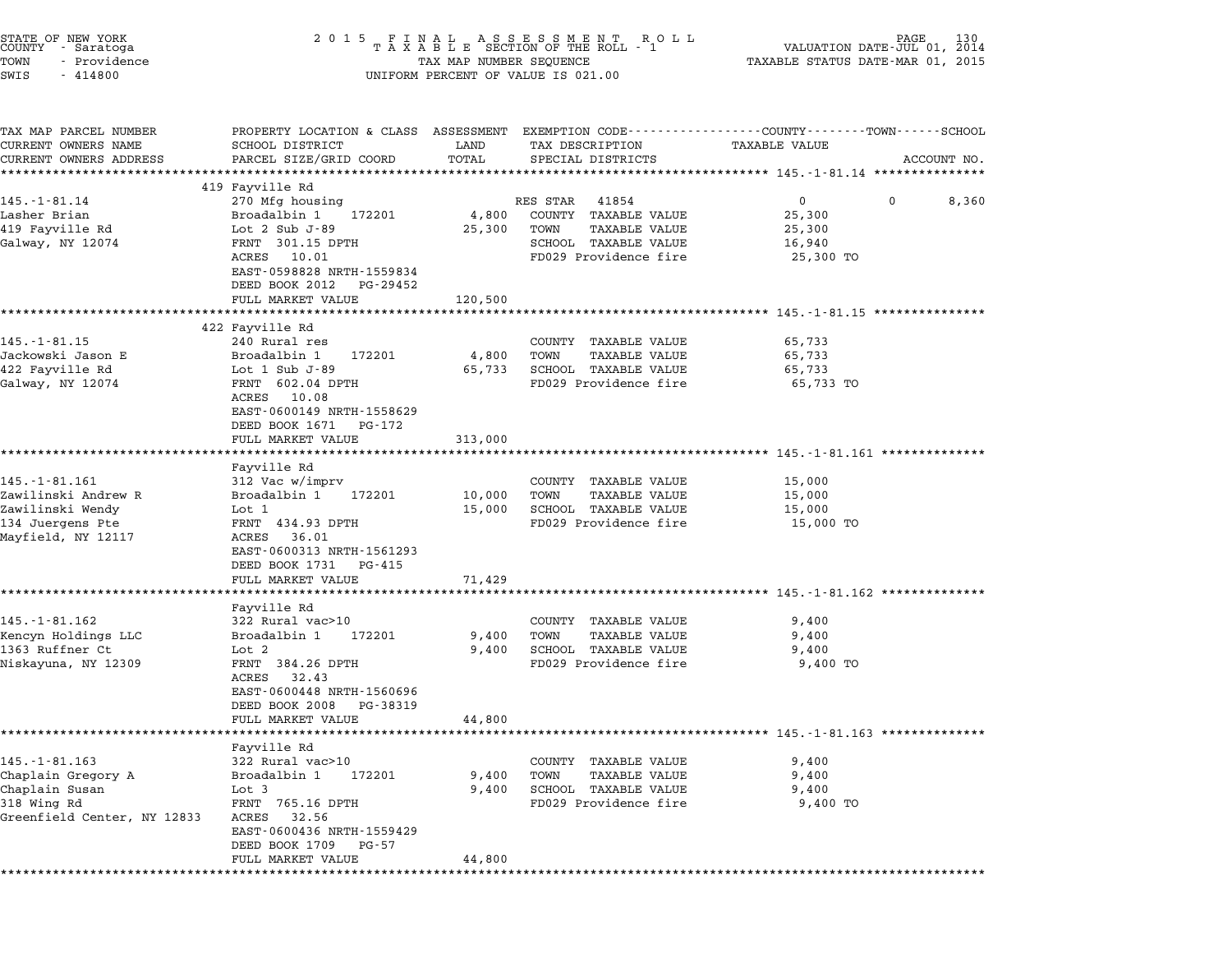| STATE OF NEW YORK<br>COUNTY - Saratoga<br>TOWN<br>- Providence<br>SWIS<br>$-414800$ | 2 0 1 5                                       | FINAL ASSESSMENT ROLL<br>TAXABLE SECTION OF THE ROLL - 1<br>TAX MAP NUMBER SEQUENCE<br>UNIFORM PERCENT OF VALUE IS 021.00 | PAGE<br>VALUATION DATE-JUL 01, 2014<br>TAXABLE STATUS DATE-MAR 01, 2015 | 131   |
|-------------------------------------------------------------------------------------|-----------------------------------------------|---------------------------------------------------------------------------------------------------------------------------|-------------------------------------------------------------------------|-------|
| TAX MAP PARCEL NUMBER<br>CURRENT OWNERS NAME                                        | SCHOOL DISTRICT                               | PROPERTY LOCATION & CLASS ASSESSMENT EXEMPTION CODE---------------COUNTY-------TOWN-----SCHOOL<br>LAND<br>TAX DESCRIPTION | TAXABLE VALUE                                                           |       |
| CURRENT OWNERS ADDRESS                                                              | PARCEL SIZE/GRID COORD                        | TOTAL<br>SPECIAL DISTRICTS                                                                                                | ACCOUNT NO.                                                             |       |
|                                                                                     |                                               |                                                                                                                           | **************************** 145.-1-81.164 **************               |       |
| $145. - 1 - 81.164$                                                                 | Fayville Rd<br>322 Rural vac>10               | COUNTY TAXABLE VALUE                                                                                                      | 18,800                                                                  |       |
| Karns James H                                                                       | 172201<br>Broadalbin 1                        | 18,800<br><b>TAXABLE VALUE</b><br>TOWN                                                                                    | 18,800                                                                  |       |
| Karns Joy C                                                                         | Lot 4                                         | 18,800<br>SCHOOL TAXABLE VALUE                                                                                            | 18,800                                                                  |       |
| 4660 Jersey Hill Rd                                                                 | FRNT 427.00 DPTH                              | FD029 Providence fire                                                                                                     | 18,800 TO                                                               |       |
| Amsterdam, NY 12010                                                                 | ACRES 80.38                                   |                                                                                                                           |                                                                         |       |
|                                                                                     | EAST-0601134 NRTH-1559090                     |                                                                                                                           |                                                                         |       |
|                                                                                     | DEED BOOK 2007<br>PG-17008                    |                                                                                                                           |                                                                         |       |
|                                                                                     | FULL MARKET VALUE                             | 89,500                                                                                                                    |                                                                         |       |
|                                                                                     |                                               |                                                                                                                           | ************************* 145. -1-82 **************                     |       |
|                                                                                     | 7395 Fish House Rd                            |                                                                                                                           | 5 J00226                                                                |       |
| $145. - 1 - 82$                                                                     | 210 1 Family Res                              | COUNTY TAXABLE VALUE                                                                                                      | 24,100                                                                  |       |
| Merrow Laurie                                                                       | 172201<br>Broadalbin 1                        | <b>TAXABLE VALUE</b><br>3,100<br>TOWN                                                                                     | 24,100                                                                  |       |
| PO Box 524                                                                          | House                                         | 24,100<br>SCHOOL TAXABLE VALUE                                                                                            | 24,100                                                                  |       |
| Northville, NY 12134                                                                | FRNT 200.00 DPTH<br>ACRES<br>1.60             | FD029 Providence fire                                                                                                     | 24,100 TO                                                               |       |
|                                                                                     | EAST-0594479 NRTH-1559597                     |                                                                                                                           |                                                                         |       |
|                                                                                     | DEED BOOK 1664<br>PG-423                      |                                                                                                                           |                                                                         |       |
|                                                                                     | FULL MARKET VALUE                             | 114,800                                                                                                                   |                                                                         |       |
|                                                                                     |                                               |                                                                                                                           | *********************************** 145.-1-83 *******************       |       |
|                                                                                     | 409 Fayville Rd                               |                                                                                                                           | 5 J00522                                                                |       |
| $145. - 1 - 83$                                                                     | 210 1 Family Res                              | RES STAR<br>41854                                                                                                         | 0<br>$\Omega$                                                           | 8,360 |
| Gliganic Diana L                                                                    | 172201<br>Broadalbin 1                        | COUNTY TAXABLE VALUE<br>3,600                                                                                             | 30,600                                                                  |       |
| Gliganic Christopher M                                                              | FRNT 300.00 DPTH                              | 30,600<br>TOWN<br>TAXABLE VALUE                                                                                           | 30,600                                                                  |       |
| 409 Fayville Rd                                                                     | 2.59<br>ACRES                                 | SCHOOL TAXABLE VALUE                                                                                                      | 22,240                                                                  |       |
| Galway, NY 12074                                                                    | EAST-0599709 NRTH-1557533                     | FD029 Providence fire                                                                                                     | 30,600 TO                                                               |       |
|                                                                                     | DEED BOOK 1695<br>PG-734                      |                                                                                                                           |                                                                         |       |
|                                                                                     | FULL MARKET VALUE                             | 145,700                                                                                                                   |                                                                         |       |
|                                                                                     | 7314 Fish House Rd                            |                                                                                                                           | 5 J00196                                                                |       |
| $145. - 1 - 84$                                                                     | 240 Rural res                                 | VET WAR CT 41121                                                                                                          | 6,668<br>6,668                                                          | 0     |
| Mannion Louis A                                                                     | Galway 1<br>413201                            | 13,000 RES STAR<br>41854                                                                                                  | 0<br>0                                                                  | 8,360 |
| Mannion Patricia A                                                                  | FRNT 300.00 DPTH                              | COUNTY TAXABLE VALUE<br>44,455                                                                                            | 37,787                                                                  |       |
| 7314 Fish House Rd                                                                  | ACRES<br>50.13                                | TOWN<br>TAXABLE VALUE                                                                                                     | 37,787                                                                  |       |
| Galway, NY 12074                                                                    | EAST-0598156 NRTH-1553748                     | SCHOOL TAXABLE VALUE                                                                                                      | 36,095                                                                  |       |
|                                                                                     | DEED BOOK 2008<br>PG-6845                     | FD029 Providence fire                                                                                                     | 44,455 TO                                                               |       |
|                                                                                     | FULL MARKET VALUE                             | 211,700                                                                                                                   |                                                                         |       |
|                                                                                     |                                               |                                                                                                                           | **************** 145.-1-85                                              |       |
|                                                                                     | 7320 Fish House Rd                            |                                                                                                                           | 5 L01458                                                                |       |
| $145. - 1 - 85$                                                                     | 270 Mfg housing                               | 41854<br>RES STAR                                                                                                         | 0<br>0                                                                  | 8,360 |
| Carter Janet                                                                        | Galway 1<br>413201                            | 7,600<br>COUNTY<br>TAXABLE VALUE                                                                                          | 24,200                                                                  |       |
| 7320 Fishhouse Rd                                                                   | FRNT 700.00 DPTH                              | 24,200<br>TAXABLE VALUE<br>TOWN                                                                                           | 24,200                                                                  |       |
| Galway, NY 12074                                                                    | 24.95<br>ACRES                                | SCHOOL TAXABLE VALUE<br>FD029 Providence fire                                                                             | 15,840                                                                  |       |
|                                                                                     | EAST-0597191 NRTH-1554186                     |                                                                                                                           | 24,200 TO                                                               |       |
|                                                                                     | DEED BOOK 1223<br>PG-801<br>FULL MARKET VALUE | 115,200                                                                                                                   |                                                                         |       |
|                                                                                     |                                               |                                                                                                                           |                                                                         |       |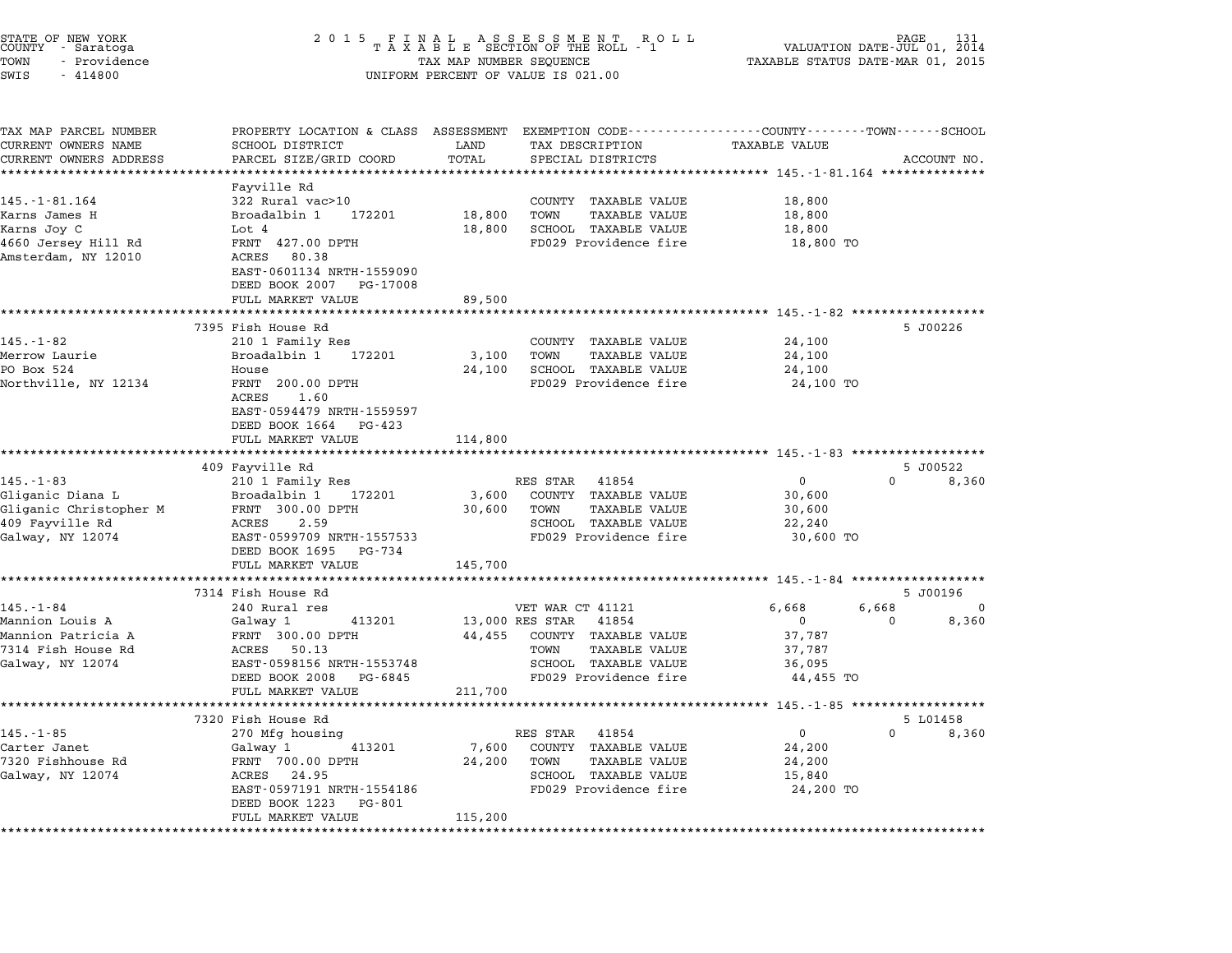| STATE OF NEW YORK<br>COUNTY - Saratoga<br>TOWN<br>- Providence<br>SWIS<br>$-414800$               | 2 0 1 5<br>F<br>I<br>N<br>TAXABLE SECTION OF THE ROLL - 1<br>TAX MAP NUMBER SEQUENCE<br>UNIFORM PERCENT OF VALUE IS 021.00                                              | PAGE<br>VALUATION DATE-JUL 01, 2014<br>TAXABLE STATUS DATE-MAR 01, 2015 |                                                                                                                            |                                                           |                                   |
|---------------------------------------------------------------------------------------------------|-------------------------------------------------------------------------------------------------------------------------------------------------------------------------|-------------------------------------------------------------------------|----------------------------------------------------------------------------------------------------------------------------|-----------------------------------------------------------|-----------------------------------|
| TAX MAP PARCEL NUMBER<br>CURRENT OWNERS NAME<br>CURRENT OWNERS ADDRESS<br>*********************** | PROPERTY LOCATION & CLASS ASSESSMENT EXEMPTION CODE----------------COUNTY-------TOWN-----SCHOOL<br>SCHOOL DISTRICT<br>PARCEL SIZE/GRID COORD<br>*********************** | LAND<br>TOTAL<br>*************                                          | TAX DESCRIPTION<br>SPECIAL DISTRICTS<br>************************************** 145.-1-86 *******************               | <b>TAXABLE VALUE</b>                                      | ACCOUNT NO.                       |
| $145. - 1 - 86$<br>Pierce Mark E<br>53 Lindsley Rd<br>N Caldwell, NJ 07006                        | Toohey Rd<br>314 Rural vac<10<br>Broadalbin 1 172201<br>FRNT 860.00 DPTH<br>ACRES<br>7.12<br>EAST-0597225 NRTH-1560550<br>DEED BOOK 0966 PG-0623<br>FULL MARKET VALUE   | 3,700<br>3,700<br>17,600                                                | COUNTY TAXABLE VALUE<br>TOWN<br><b>TAXABLE VALUE</b><br>SCHOOL TAXABLE VALUE<br>FD029 Providence fire                      | 3,700<br>3,700<br>3,700<br>3,700 TO                       | 5 J00623                          |
|                                                                                                   |                                                                                                                                                                         | **********                                                              |                                                                                                                            | ·******************* 145.-1-87 *******************        |                                   |
| $145. - 1 - 87$<br>Ferguson Timothy R<br>7401 Fish House Rd<br>Broadalbin, NY 12025               | 7401 Fish House Rd<br>210 1 Family Res<br>Broadalbin 1<br>172201<br>FRNT 450.00 DPTH<br>ACRES<br>3.82<br>EAST-0594364 NRTH-1559896<br>DEED BOOK 2008 PG-13523           | 3,600<br>39,000                                                         | RES STAR<br>41854<br>COUNTY TAXABLE VALUE<br>TOWN<br><b>TAXABLE VALUE</b><br>SCHOOL TAXABLE VALUE<br>FD029 Providence fire | $\mathbf 0$<br>39,000<br>39,000<br>30,640<br>39,000 TO    | 5 J01000<br>$\mathbf{0}$<br>8,360 |
|                                                                                                   | FULL MARKET VALUE                                                                                                                                                       | 185,700                                                                 |                                                                                                                            | ************************** 145.-1-88 *******************  |                                   |
| $145. - 1 - 88$<br>Eglin William<br>7341 County Hwy 109<br>Broadalbin, NY 12025                   | Toohey Rd<br>210 1 Family Res<br>Broadalbin 1<br>172201<br>House Garage<br>FRNT 694.22 DPTH<br>ACRES<br>3.23<br>EAST-0595066 NRTH-1559721<br>DEED BOOK 1304 PG-55       | 3,600<br>18,500                                                         | COUNTY TAXABLE VALUE<br>TOWN<br><b>TAXABLE VALUE</b><br>SCHOOL TAXABLE VALUE<br>FD029 Providence fire                      | 18,500<br>18,500<br>18,500<br>18,500 TO                   | 5 J00839                          |
|                                                                                                   | FULL MARKET VALUE<br>**********************                                                                                                                             | 88,100                                                                  |                                                                                                                            |                                                           |                                   |
| 145.-1-92<br>Larin Daniel D<br>385 Fayville Rd<br>Galway, NY 12074                                | Fayville Rd<br>311 Res vac land<br>Broadalbin 1<br>172201<br>Lot 6<br>FRNT 885.98 DPTH<br>ACRES 11.41<br>EAST-0599589 NRTH-1555621<br>DEED BOOK 1649 PG-342             | 5,200<br>5,200                                                          | COUNTY TAXABLE VALUE<br>TOWN<br><b>TAXABLE VALUE</b><br>SCHOOL TAXABLE VALUE<br>FD029 Providence fire                      | 5,200<br>5,200<br>5,200<br>5,200 TO                       |                                   |
|                                                                                                   | FULL MARKET VALUE                                                                                                                                                       | 24,800                                                                  |                                                                                                                            |                                                           |                                   |
| $145. - 1 - 93$<br>Thompson Brian C<br>Thompson Jessica L<br>105 Maston Rd<br>Galway, NY 12074    | 105 Maston Rd<br>240 Rural res<br>Broadalbin 1<br>172201<br>Lot 5<br>FRNT 1225.47 DPTH<br>ACRES 14.11<br>EAST-0599136 NRTH-1555732                                      | 5,600<br>41,731                                                         | RES STAR<br>41854<br>COUNTY TAXABLE VALUE<br><b>TAXABLE VALUE</b><br>TOWN<br>SCHOOL TAXABLE VALUE<br>FD029 Providence fire | $\overline{0}$<br>41,731<br>41,731<br>33,371<br>41,731 TO | 5 J00486<br>$\Omega$<br>8,360     |
|                                                                                                   | DEED BOOK 2012 PG-3000<br>FULL MARKET VALUE                                                                                                                             | 198,700                                                                 |                                                                                                                            |                                                           |                                   |

\*\*\*\*\*\*\*\*\*\*\*\*\*\*\*\*\*\*\*\*\*\*\*\*\*\*\*\*\*\*\*\*\*\*\*\*\*\*\*\*\*\*\*\*\*\*\*\*\*\*\*\*\*\*\*\*\*\*\*\*\*\*\*\*\*\*\*\*\*\*\*\*\*\*\*\*\*\*\*\*\*\*\*\*\*\*\*\*\*\*\*\*\*\*\*\*\*\*\*\*\*\*\*\*\*\*\*\*\*\*\*\*\*\*\*\*\*\*\*\*\*\*\*\*\*\*\*\*\*\*\*\*

STATE OF NEW YORK <sup>2</sup> <sup>0</sup> <sup>1</sup> 5 F I N A L A S S E S S M E N T R O L L PAGE <sup>132</sup> COUNTY - Saratoga <sup>T</sup> <sup>A</sup> <sup>X</sup> <sup>A</sup> <sup>B</sup> <sup>L</sup> <sup>E</sup> SECTION OF THE ROLL - <sup>1</sup> VALUATION DATE-JUL 01, <sup>2014</sup>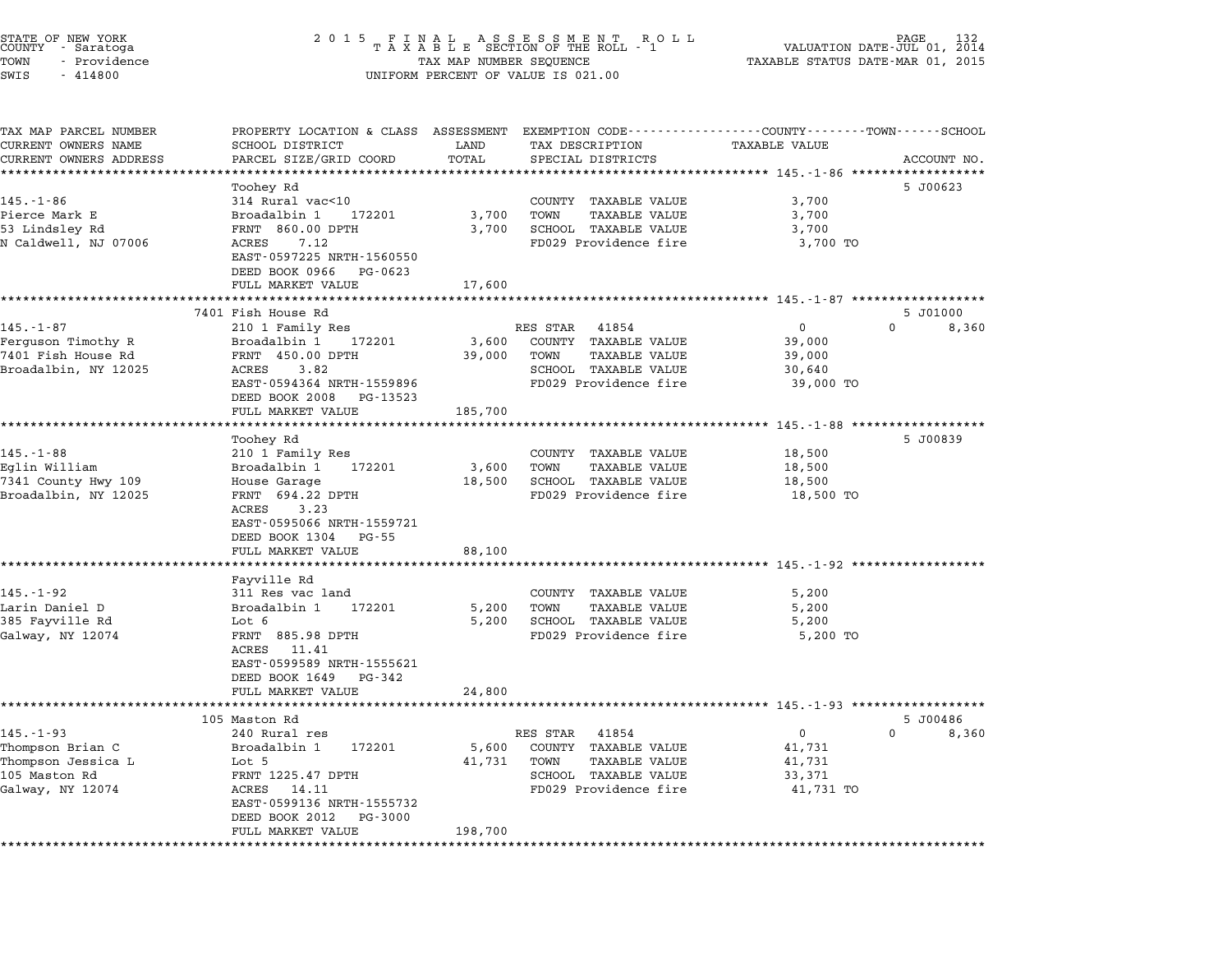| STATE OF NEW YORK |  |              |  |
|-------------------|--|--------------|--|
| COUNTY            |  | - Saratoga   |  |
| TOWN              |  | - Providence |  |

| TAX MAP PARCEL NUMBER<br>CURRENT OWNERS NAME | SCHOOL DISTRICT                            | LAND<br>TAX DESCRIPTION                                | PROPERTY LOCATION & CLASS ASSESSMENT EXEMPTION CODE---------------COUNTY-------TOWN-----SCHOOL<br>TAXABLE VALUE |
|----------------------------------------------|--------------------------------------------|--------------------------------------------------------|-----------------------------------------------------------------------------------------------------------------|
| CURRENT OWNERS ADDRESS                       | PARCEL SIZE/GRID COORD                     | TOTAL<br>SPECIAL DISTRICTS                             | ACCOUNT NO.                                                                                                     |
|                                              |                                            |                                                        |                                                                                                                 |
|                                              | 118 Maston Rd                              |                                                        |                                                                                                                 |
| $145. - 1 - 97.1$                            | 240 Rural res                              | VET WAR C 41122                                        | 7,560<br>0<br>0                                                                                                 |
| Byrd Paul                                    | Broadalbin 1<br>172201                     | 5,200 VET WAR T 41123                                  | $\Omega$<br>$\mathbf 0$<br>7.560                                                                                |
| Byrd Mary Jane                               | Lot 3                                      | 67,600 SR STAR<br>41834                                | $\overline{0}$<br>$\Omega$<br>18,190                                                                            |
| 118 Maston Rd                                | FRNT 450.00 DPTH                           | COUNTY TAXABLE VALUE                                   | 60,040                                                                                                          |
| Galway, NY 12074                             | ACRES 12.26                                | TAXABLE VALUE<br>TOWN                                  | 60,040                                                                                                          |
|                                              | EAST-0598473 NRTH-1556099                  | SCHOOL TAXABLE VALUE                                   | 49,410                                                                                                          |
|                                              | DEED BOOK 1284 PG-360<br>FULL MARKET VALUE | FD029 Providence fire<br>321,900                       | 67,600 TO                                                                                                       |
|                                              |                                            |                                                        |                                                                                                                 |
|                                              | 115 Maston Rd                              |                                                        |                                                                                                                 |
| $145. - 1 - 97.2$                            | 210 1 Family Res                           | RES STAR 41854                                         | $\overline{0}$<br>$\mathbf{0}$<br>8,360                                                                         |
| Hotaling Marc C                              | Broadalbin 1 172201                        | 4,600<br>COUNTY TAXABLE VALUE                          | 54,853                                                                                                          |
| 115 Maston Rd                                | Lot $#4$                                   | 54,853<br>TOWN<br>TAXABLE VALUE                        | 54,853                                                                                                          |
| Galway, NY 12074                             | FRNT 389.88 DPTH                           | SCHOOL TAXABLE VALUE                                   | 46,493                                                                                                          |
|                                              | ACRES<br>8.50                              | FD029 Providence fire                                  | 54,853 TO                                                                                                       |
|                                              | EAST-0598605 NRTH-1555248                  |                                                        |                                                                                                                 |
|                                              | DEED BOOK 2014 PG-12677                    |                                                        |                                                                                                                 |
|                                              | FULL MARKET VALUE                          | 261,200                                                |                                                                                                                 |
|                                              | 110 Maston Rd                              |                                                        | 5 J00894                                                                                                        |
| 145.-1-98                                    | 210 1 Family Res                           | RES STAR 41854                                         | $\Omega$<br>$\Omega$<br>8,360                                                                                   |
| Spain Lucia                                  | Broadalbin 1<br>172201                     | COUNTY TAXABLE VALUE<br>3,300                          | 9,400                                                                                                           |
| aka Lucia Kerwood                            | FRNT 340.00 DPTH 310.00                    | 9,400<br>TOWN<br>TAXABLE VALUE                         | 9,400                                                                                                           |
| 110 Maston Rd                                | ACRES<br>2.20                              | SCHOOL TAXABLE VALUE                                   | 1,040                                                                                                           |
| Galway, NY 12074                             | EAST-0598987 NRTH-1556313                  | FD029 Providence fire                                  | 9,400 TO                                                                                                        |
|                                              | DEED BOOK 2007 PG-7647                     |                                                        |                                                                                                                 |
|                                              | FULL MARKET VALUE                          | 44,800                                                 |                                                                                                                 |
|                                              |                                            |                                                        |                                                                                                                 |
| $145. - 1 - 99$                              | 7355 Fish House Rd<br>210 1 Family Res     | AGED C<br>41802                                        | 5 J01706<br>$\Omega$<br>18,000<br>$\overline{\mathbf{0}}$                                                       |
| Prokop George                                | Broadalbin 1 172201                        | 3,900 AGED T<br>41803                                  | 22,500<br>$\mathbf{0}$<br>$\overline{\phantom{0}}$                                                              |
| Prokop Patricia                              | Life Estate                                | 45,000 AGED S<br>41804                                 | $\mathbf 0$<br>$\Omega$<br>11,250                                                                               |
| c/o Hayes Darlene et al                      | FRNT 675.59 DPTH                           | 41834<br>SR STAR                                       | $\mathbf 0$<br>$\mathbf{0}$<br>18,190                                                                           |
| 7355 Fishhouse Rd                            | ACRES<br>5.32                              | COUNTY TAXABLE VALUE                                   | 27,000                                                                                                          |
| Broadalbin, NY 12025                         | EAST-0594636 NRTH-1557149                  | TOWN<br>TAXABLE VALUE                                  | 22,500                                                                                                          |
|                                              | DEED BOOK 1718 PG-443                      | SCHOOL TAXABLE VALUE                                   | 15,560                                                                                                          |
|                                              | FULL MARKET VALUE                          | 214,300 FD029 Providence fire                          | 45,000 TO                                                                                                       |
|                                              | *************************                  |                                                        | ******* 145.-1-100 *****************                                                                            |
|                                              | Fish House Rd                              |                                                        |                                                                                                                 |
| $145. - 1 - 100$                             | 311 Res vac land                           | COUNTY TAXABLE VALUE                                   | 3,500                                                                                                           |
| Prokop James R                               | 172201<br>Broadalbin 1                     | 3,500<br>TOWN<br>TAXABLE VALUE                         | 3,500                                                                                                           |
| 387 Lampman Rd<br>Broadalbin, NY 12025       | FRNT 200.00 DPTH<br>ACRES 3.30             | 3,500<br>SCHOOL TAXABLE VALUE<br>FD029 Providence fire | 3,500<br>3,500 TO                                                                                               |
|                                              | EAST-0594778 NRTH-1556697                  |                                                        |                                                                                                                 |
|                                              | DEED BOOK 1678 PG-491                      |                                                        |                                                                                                                 |
|                                              | FULL MARKET VALUE                          | 16,700                                                 |                                                                                                                 |
|                                              |                                            |                                                        |                                                                                                                 |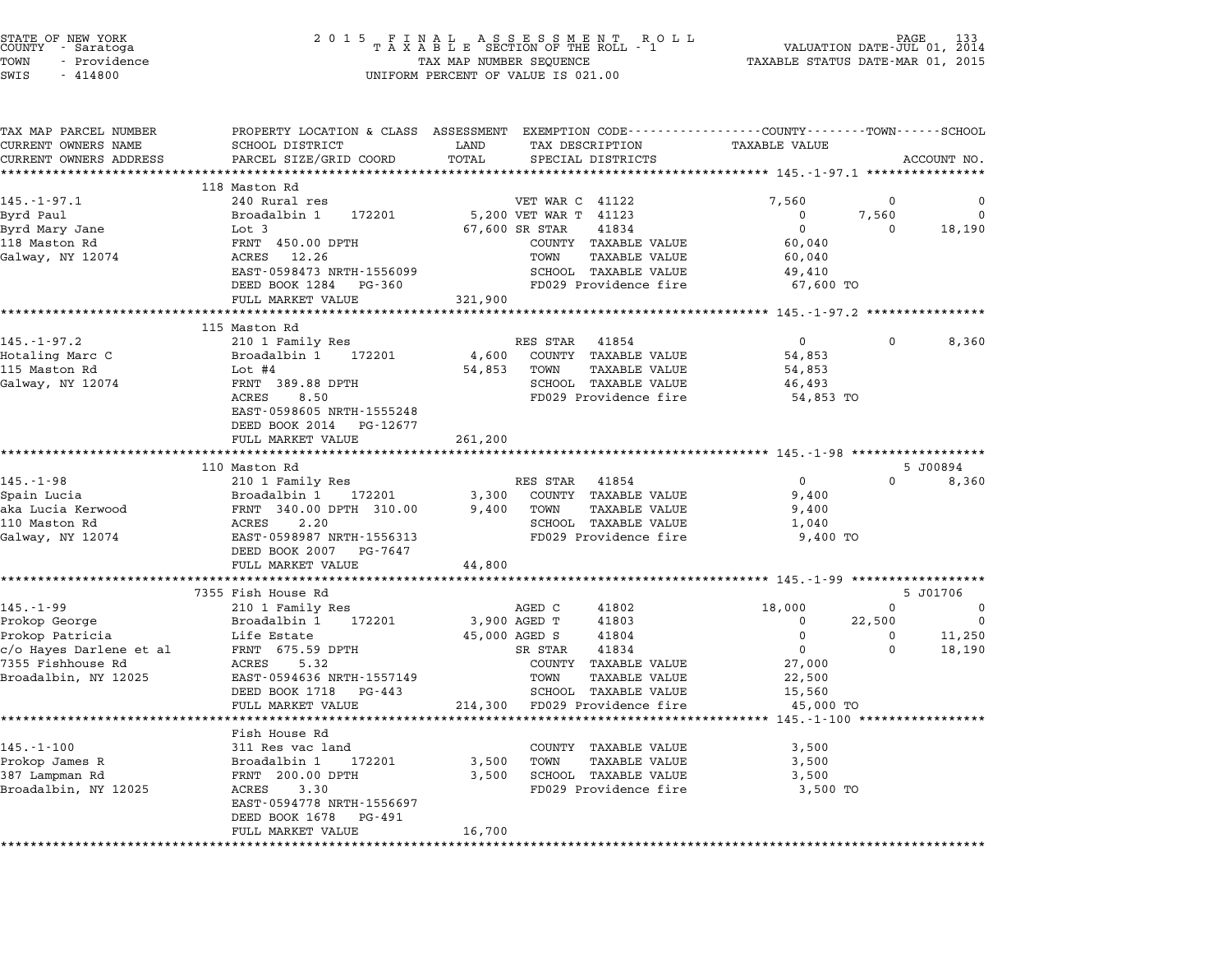| STATE OF NEW YORK<br>COUNTY – Saratoga<br>TOWN<br>- Providence<br>SWIS<br>$-414800$ | 2 0 1 5                                                                                                           | TAX MAP NUMBER SEQUENCE | FINAL ASSESSMENT ROLL<br>TAXABLE SECTION OF THE ROLL - 1<br>UNIFORM PERCENT OF VALUE IS 021.00 | VALUATION DATE-JUL 01, 2014<br>TAXABLE STATUS DATE-MAR 01, 2015 | PAGE |             |
|-------------------------------------------------------------------------------------|-------------------------------------------------------------------------------------------------------------------|-------------------------|------------------------------------------------------------------------------------------------|-----------------------------------------------------------------|------|-------------|
| TAX MAP PARCEL NUMBER<br>CURRENT OWNERS NAME                                        | PROPERTY LOCATION & CLASS ASSESSMENT EXEMPTION CODE---------------COUNTY-------TOWN-----SCHOOL<br>SCHOOL DISTRICT | LAND                    | TAX DESCRIPTION                                                                                | <b>TAXABLE VALUE</b>                                            |      |             |
| CURRENT OWNERS ADDRESS<br>**********************                                    | PARCEL SIZE/GRID COORD<br>*************************                                                               | TOTAL                   | SPECIAL DISTRICTS                                                                              |                                                                 |      | ACCOUNT NO. |
|                                                                                     | 104 Prokop Rd                                                                                                     |                         |                                                                                                |                                                                 |      |             |
| $145. - 1 - 101$                                                                    | 210 1 Family Res                                                                                                  |                         | RES STAR<br>41854                                                                              | $\mathbf 0$                                                     | 0    | 8,360       |
| Landers F. Richard Jr                                                               | Broadalbin 1<br>172201                                                                                            | 3,600                   | COUNTY TAXABLE VALUE                                                                           | 70,000                                                          |      |             |
| Landers Joan H                                                                      | FRNT 266.73 DPTH                                                                                                  | 70,000                  | TOWN<br><b>TAXABLE VALUE</b>                                                                   | 70,000                                                          |      |             |
| 104 Prokop Rd<br>Broadalbin, NY 12025                                               | 3.98<br>ACRES<br>EAST-0594874 NRTH-1556306                                                                        |                         | SCHOOL TAXABLE VALUE<br>FD029 Providence fire                                                  | 61,640<br>70,000 TO                                             |      |             |
|                                                                                     | DEED BOOK 2012<br>PG-39189                                                                                        |                         |                                                                                                |                                                                 |      |             |
|                                                                                     | FULL MARKET VALUE                                                                                                 | 333,300                 |                                                                                                |                                                                 |      |             |
|                                                                                     |                                                                                                                   |                         |                                                                                                | ********** 145.-1-102 ***************                           |      |             |
|                                                                                     | 106 Prokop Rd                                                                                                     |                         |                                                                                                |                                                                 |      |             |
| 145.-1-102                                                                          | 210 1 Family Res                                                                                                  |                         | RES STAR<br>41854                                                                              | $\overline{0}$                                                  | 0    | 8,360       |
| Gasner Dawn                                                                         | Broadalbin 1<br>172201                                                                                            | 3,400                   | COUNTY TAXABLE VALUE<br>TOWN                                                                   | 52,000                                                          |      |             |
| 106 Prokop Rd<br>Broadalbin, NY 12025                                               | FRNT 258.39 DPTH<br>ACRES<br>3.14                                                                                 | 52,000                  | <b>TAXABLE VALUE</b><br>SCHOOL TAXABLE VALUE                                                   | 52,000<br>43,640                                                |      |             |
|                                                                                     | EAST-0594633 NRTH-1556190                                                                                         |                         | FD029 Providence fire                                                                          | 52,000 TO                                                       |      |             |
|                                                                                     | DEED BOOK 1696<br>PG-18                                                                                           |                         |                                                                                                |                                                                 |      |             |
|                                                                                     | FULL MARKET VALUE                                                                                                 | 247,600                 |                                                                                                |                                                                 |      |             |
|                                                                                     |                                                                                                                   | *************           |                                                                                                | ************************* 145.-1-103 ******************         |      |             |
| $145. - 1 - 103$                                                                    | 7300 Fish House Rd<br>270 Mfg housing                                                                             |                         | COUNTY TAXABLE VALUE                                                                           | 8,600                                                           |      | 5 J01351    |
| Rumgay Robert R                                                                     | Galway 1<br>413201                                                                                                | 3,000                   | TAXABLE VALUE<br>TOWN                                                                          | 8,600                                                           |      |             |
| 52 Columbia St                                                                      | Land Contract                                                                                                     | 8,600                   | SCHOOL TAXABLE VALUE                                                                           | 8,600                                                           |      |             |
| Adams, MA 01220                                                                     | FRNT 200.00 DPTH                                                                                                  |                         | FD029 Providence fire                                                                          | 8,600 TO                                                        |      |             |
|                                                                                     | ACRES<br>0.38                                                                                                     |                         |                                                                                                |                                                                 |      |             |
|                                                                                     | EAST-0597779 NRTH-1552676                                                                                         |                         |                                                                                                |                                                                 |      |             |
|                                                                                     | DEED BOOK 2011<br>PG-31232                                                                                        |                         |                                                                                                |                                                                 |      |             |
|                                                                                     | FULL MARKET VALUE<br>******************                                                                           | 41,000<br>********      |                                                                                                |                                                                 |      |             |
|                                                                                     | Fish House Rear Rd                                                                                                |                         |                                                                                                |                                                                 |      |             |
| $145. - 1 - 104$                                                                    | 323 Vacant rural                                                                                                  |                         | COUNTY TAXABLE VALUE                                                                           | 200                                                             |      |             |
| Springer Larry D                                                                    | Broadalbin 1<br>172201                                                                                            | 200                     | TOWN<br><b>TAXABLE VALUE</b>                                                                   | 200                                                             |      |             |
| 124 Lakeview Rd                                                                     | 0.79<br>ACRES                                                                                                     | 200                     | SCHOOL TAXABLE VALUE                                                                           | 200                                                             |      |             |
| Broadalbin, NY 12025                                                                | EAST-0594273 NRTH-1558515                                                                                         |                         | FD029 Providence fire                                                                          | 200 TO                                                          |      |             |
|                                                                                     | DEED BOOK 2012 PG-8071<br>FULL MARKET VALUE                                                                       | 1,000                   |                                                                                                |                                                                 |      |             |
|                                                                                     |                                                                                                                   |                         |                                                                                                | ********* 145.-1-105 *****************                          |      |             |
|                                                                                     | 126 Maston Rd                                                                                                     |                         |                                                                                                |                                                                 |      | 5 J01662    |
| 145.-1-105                                                                          | 240 Rural res                                                                                                     |                         | RES STAR<br>41854                                                                              | $\mathbf{0}$                                                    | 0    | 8,360       |
| Bouchard Paul Jr                                                                    | Broadalbin 1<br>172201                                                                                            | 9,400                   | COUNTY TAXABLE VALUE                                                                           | 67,914                                                          |      |             |
| DuFour Kathy                                                                        | Lot $1A, 1b, 2a, 2b$                                                                                              | 67,914                  | TOWN<br><b>TAXABLE VALUE</b>                                                                   | 67,914                                                          |      |             |
| 126 Maston Rd<br>Galway, NY 12074                                                   | FRNT 566.42 DPTH<br>ACRES 33.68                                                                                   |                         | SCHOOL TAXABLE VALUE<br>FD029 Providence fire                                                  | 59,554<br>67,914 TO                                             |      |             |
|                                                                                     | EAST-0598042 NRTH-1556097                                                                                         |                         |                                                                                                |                                                                 |      |             |
|                                                                                     | DEED BOOK 2008<br>PG-33533                                                                                        |                         |                                                                                                |                                                                 |      |             |
|                                                                                     | FULL MARKET VALUE                                                                                                 | 323,400                 |                                                                                                |                                                                 |      |             |
|                                                                                     | * * * * * * * * * * * * * * * * * * *                                                                             |                         |                                                                                                |                                                                 |      |             |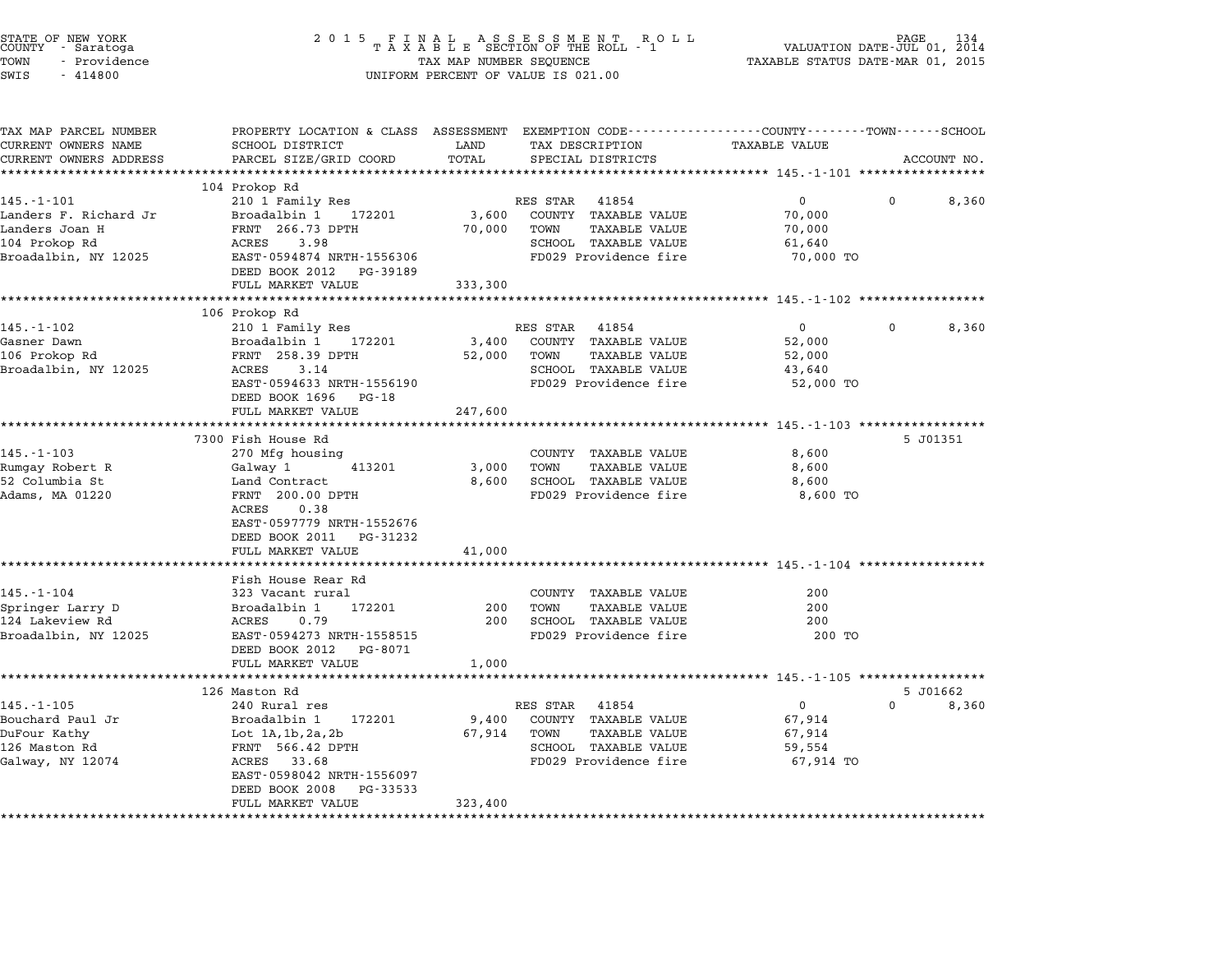| STATE OF NEW YORK<br>COUNTY - Saratoga<br>TOWN<br>- Providence<br>SWIS<br>$-414800$ |                                                                                                                                                                         | UNIFORM PERCENT OF VALUE IS 021.00 |                        |                                               | $\begin{tabular}{lllllllllllllllllllll} \hline 2&0&1&5&F\ \text{I}\ \text{A}\ &\text{A}\ &\text{B}\ &\text{B}\ &\text{C}\ &\text{D}\ &\text{D}\ &\text{D}\ &\text{A}\ &\text{A}\ &\text{B}\ &\text{B}\ &\text{B}\ &\text{B}\ &\text{C}}\ &\text{D}\ &\text{C}\ &\text{D}\ &\text{D}\ &\text{D}\ &\text{D}\ &\text{D}\ &\text{D}\ &\text{D}\ &\text{D}\ &\text{D}\ &\text{D}\ &\text{D}\ &\text{D}\ &\text{D}\ &\text$ |              |             |
|-------------------------------------------------------------------------------------|-------------------------------------------------------------------------------------------------------------------------------------------------------------------------|------------------------------------|------------------------|-----------------------------------------------|-----------------------------------------------------------------------------------------------------------------------------------------------------------------------------------------------------------------------------------------------------------------------------------------------------------------------------------------------------------------------------------------------------------------------|--------------|-------------|
| TAX MAP PARCEL NUMBER<br>CURRENT OWNERS NAME<br>CURRENT OWNERS ADDRESS              | PROPERTY LOCATION & CLASS ASSESSMENT EXEMPTION CODE---------------COUNTY-------TOWN------SCHOOL<br>SCHOOL DISTRICT<br>PARCEL SIZE/GRID COORD<br>*********************** | LAND<br>TOTAL<br>**********        |                        | TAX DESCRIPTION<br>SPECIAL DISTRICTS          | <b>TAXABLE VALUE</b>                                                                                                                                                                                                                                                                                                                                                                                                  |              | ACCOUNT NO. |
|                                                                                     | 7310 Fish House Rd                                                                                                                                                      |                                    |                        |                                               |                                                                                                                                                                                                                                                                                                                                                                                                                       |              | 5 J00841    |
| $145. - 1 - 106$                                                                    | 270 Mfg housing                                                                                                                                                         |                                    | RES STAR               | 41854                                         | $\overline{0}$                                                                                                                                                                                                                                                                                                                                                                                                        | $\Omega$     | 8,360       |
| Russell Antonia                                                                     | Galway 1<br>413201                                                                                                                                                      | 4,000                              |                        | COUNTY TAXABLE VALUE                          | 25,191                                                                                                                                                                                                                                                                                                                                                                                                                |              |             |
| 7310 Fishhouse Rd<br>Galway, NY 12074                                               | Trl<br>FRNT 690.00 DPTH                                                                                                                                                 | 25,191                             | TOWN                   | TAXABLE VALUE<br>SCHOOL TAXABLE VALUE         | 25,191<br>16,831                                                                                                                                                                                                                                                                                                                                                                                                      |              |             |
|                                                                                     | ACRES<br>6.03                                                                                                                                                           |                                    |                        | FD029 Providence fire                         | 25,191 TO                                                                                                                                                                                                                                                                                                                                                                                                             |              |             |
|                                                                                     | EAST-0597512 NRTH-1553072<br>DEED BOOK 1512 PG-320                                                                                                                      |                                    |                        |                                               |                                                                                                                                                                                                                                                                                                                                                                                                                       |              |             |
|                                                                                     | FULL MARKET VALUE                                                                                                                                                       | 120,000                            |                        |                                               |                                                                                                                                                                                                                                                                                                                                                                                                                       |              |             |
|                                                                                     | 7387 Fish House Rd                                                                                                                                                      |                                    |                        |                                               |                                                                                                                                                                                                                                                                                                                                                                                                                       |              | 5 J00216    |
| $145. - 1 - 108$                                                                    | 210 1 Family Res                                                                                                                                                        |                                    | VET COM CT 41131       |                                               | 9,861                                                                                                                                                                                                                                                                                                                                                                                                                 | 9,861        | $\mathbf 0$ |
| Winney Paul                                                                         | Broadalbin 1<br>172201                                                                                                                                                  |                                    | 3,442 VET DIS CT 41141 |                                               | 986                                                                                                                                                                                                                                                                                                                                                                                                                   | 986          | $\mathbf 0$ |
| Winney Cheryl                                                                       | FRNT 276.60 DPTH                                                                                                                                                        |                                    | 39,442 RES STAR 41854  |                                               | $\mathbf 0$                                                                                                                                                                                                                                                                                                                                                                                                           | $\mathbf 0$  | 8,360       |
| 7387 Fish House Rd                                                                  | ACRES 3.21                                                                                                                                                              |                                    |                        | COUNTY TAXABLE VALUE                          | 28,595                                                                                                                                                                                                                                                                                                                                                                                                                |              |             |
| Broadalbin, NY 12025                                                                | EAST-0594681 NRTH-1558908<br>DEED BOOK 1759 PG-603                                                                                                                      |                                    | TOWN                   | <b>TAXABLE VALUE</b><br>SCHOOL TAXABLE VALUE  | 28,595<br>31,082                                                                                                                                                                                                                                                                                                                                                                                                      |              |             |
|                                                                                     | FULL MARKET VALUE                                                                                                                                                       |                                    |                        | 187,800 FD029 Providence fire                 | 39,442 TO                                                                                                                                                                                                                                                                                                                                                                                                             |              |             |
|                                                                                     | ***************************                                                                                                                                             | ************************           |                        |                                               | ********************* 145.-1-109 ******************                                                                                                                                                                                                                                                                                                                                                                   |              |             |
|                                                                                     | 7306 Fish House Rd                                                                                                                                                      |                                    |                        |                                               |                                                                                                                                                                                                                                                                                                                                                                                                                       |              |             |
| 145.-1-109                                                                          | 312 Vac w/imprv                                                                                                                                                         |                                    | SR STAR                | 41834                                         | $\overline{0}$                                                                                                                                                                                                                                                                                                                                                                                                        | $\mathbf{0}$ | 11,220      |
| Munchbach Carl<br>7304 Fish House Rd                                                | Galway 1<br>413201<br>FRNT<br>30.03 DPTH                                                                                                                                | 13,200                             | TOWN                   | 3,400 COUNTY TAXABLE VALUE<br>TAXABLE VALUE   | 13,200<br>13,200                                                                                                                                                                                                                                                                                                                                                                                                      |              |             |
| Galway, NY 12074                                                                    | ACRES<br>2.49                                                                                                                                                           |                                    |                        | SCHOOL TAXABLE VALUE                          | 1,980                                                                                                                                                                                                                                                                                                                                                                                                                 |              |             |
|                                                                                     | EAST-0597885 NRTH-1552908<br>DEED BOOK 1762 PG-264                                                                                                                      |                                    |                        | FD029 Providence fire                         | 13,200 TO                                                                                                                                                                                                                                                                                                                                                                                                             |              |             |
|                                                                                     | FULL MARKET VALUE                                                                                                                                                       | 62,900                             |                        |                                               |                                                                                                                                                                                                                                                                                                                                                                                                                       |              |             |
|                                                                                     | **********************                                                                                                                                                  |                                    |                        |                                               | ********** 146.-1-3.1 ******************                                                                                                                                                                                                                                                                                                                                                                              |              |             |
| $146. - 1 - 3.1$                                                                    | 254 Drager Rd                                                                                                                                                           |                                    |                        |                                               | $\mathbf 0$                                                                                                                                                                                                                                                                                                                                                                                                           | $\Omega$     | 5 J00671    |
| Murphy Bambi L                                                                      | 240 Rural res<br>Broadalbin 1<br>172201                                                                                                                                 | 6,400                              | RES STAR               | 41854<br>COUNTY TAXABLE VALUE                 | 29,400                                                                                                                                                                                                                                                                                                                                                                                                                |              | 8,360       |
| 254 Drager Rd                                                                       | Machine Shed                                                                                                                                                            | 29,400                             | TOWN                   | TAXABLE VALUE                                 | 29,400                                                                                                                                                                                                                                                                                                                                                                                                                |              |             |
| Galway, NY 12074                                                                    | Lot 2                                                                                                                                                                   |                                    |                        | SCHOOL TAXABLE VALUE                          | 21,040                                                                                                                                                                                                                                                                                                                                                                                                                |              |             |
|                                                                                     | FRNT 347.96 DPTH                                                                                                                                                        |                                    |                        | FD029 Providence fire                         | 29,400 TO                                                                                                                                                                                                                                                                                                                                                                                                             |              |             |
|                                                                                     | ACRES 17.52                                                                                                                                                             |                                    |                        |                                               |                                                                                                                                                                                                                                                                                                                                                                                                                       |              |             |
|                                                                                     | EAST-0601763 NRTH-1558763                                                                                                                                               |                                    |                        |                                               |                                                                                                                                                                                                                                                                                                                                                                                                                       |              |             |
|                                                                                     | DEED BOOK 1429 PG-212<br>FULL MARKET VALUE                                                                                                                              | 140,000                            |                        |                                               |                                                                                                                                                                                                                                                                                                                                                                                                                       |              |             |
|                                                                                     |                                                                                                                                                                         |                                    |                        |                                               |                                                                                                                                                                                                                                                                                                                                                                                                                       |              |             |
|                                                                                     | Drager Rd                                                                                                                                                               |                                    |                        |                                               |                                                                                                                                                                                                                                                                                                                                                                                                                       |              |             |
| $146. - 1 - 3.2$                                                                    | 311 Res vac land                                                                                                                                                        |                                    |                        | COUNTY TAXABLE VALUE                          | 3,000                                                                                                                                                                                                                                                                                                                                                                                                                 |              |             |
| Murphy Bambi L                                                                      | Broadalbin 1<br>172201                                                                                                                                                  | 3,000                              | TOWN                   | TAXABLE VALUE                                 | 3,000                                                                                                                                                                                                                                                                                                                                                                                                                 |              |             |
| 254 Drager Rd<br>Galway, NY 12074                                                   | Lot 1<br>FRNT 400.00 DPTH                                                                                                                                               | 3,000                              |                        | SCHOOL TAXABLE VALUE<br>FD029 Providence fire | 3,000<br>3,000 TO                                                                                                                                                                                                                                                                                                                                                                                                     |              |             |
|                                                                                     | ACRES<br>5.00                                                                                                                                                           |                                    |                        |                                               |                                                                                                                                                                                                                                                                                                                                                                                                                       |              |             |
|                                                                                     | EAST-0601165 NRTH-1558435                                                                                                                                               |                                    |                        |                                               |                                                                                                                                                                                                                                                                                                                                                                                                                       |              |             |
|                                                                                     | DEED BOOK 1483 PG-483                                                                                                                                                   |                                    |                        |                                               |                                                                                                                                                                                                                                                                                                                                                                                                                       |              |             |
|                                                                                     |                                                                                                                                                                         | 14,300                             |                        |                                               |                                                                                                                                                                                                                                                                                                                                                                                                                       |              |             |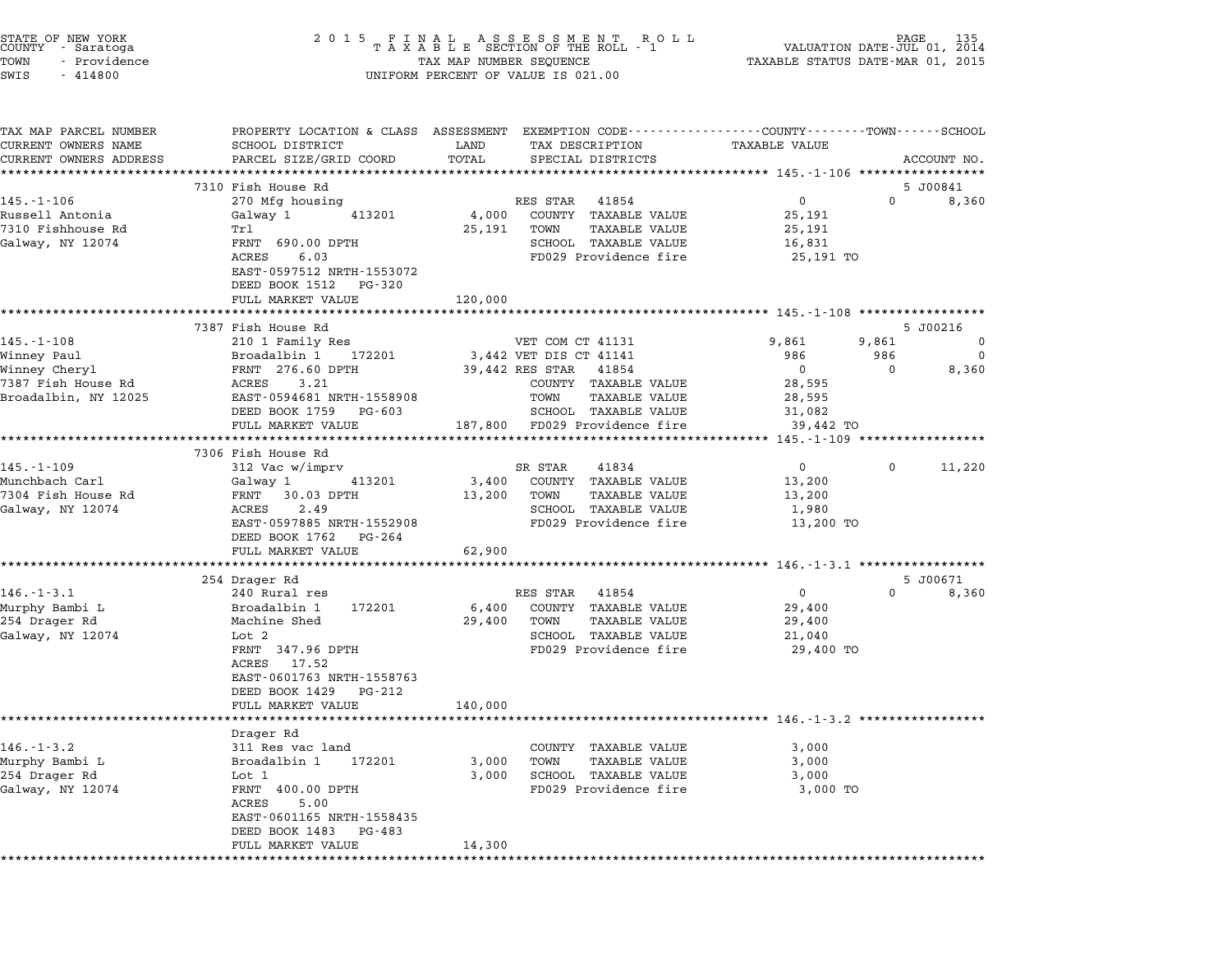| STATE OF NEW YORK<br>COUNTY - Saratoga<br>TOWN<br>- Providence<br>SWIS<br>$-414800$                | 2 0 1 5<br>FINAL ASSESSMENT ROLL<br>TAXABLE SECTION OF THE ROLL - 1<br>TAX MAP NUMBER SEQUENCE<br>UNIFORM PERCENT OF VALUE IS 021.00                                        | PAGE<br>136<br>VALUATION DATE-JUL 01, 2014<br>TAXABLE STATUS DATE-MAR 01, 2015 |                                                                                                                     |                                                                                           |             |
|----------------------------------------------------------------------------------------------------|-----------------------------------------------------------------------------------------------------------------------------------------------------------------------------|--------------------------------------------------------------------------------|---------------------------------------------------------------------------------------------------------------------|-------------------------------------------------------------------------------------------|-------------|
| TAX MAP PARCEL NUMBER<br>CURRENT OWNERS NAME                                                       | PROPERTY LOCATION & CLASS ASSESSMENT EXEMPTION CODE---------------COUNTY-------TOWN-----SCHOOL<br>SCHOOL DISTRICT                                                           | LAND                                                                           | TAX DESCRIPTION                                                                                                     | TAXABLE VALUE                                                                             |             |
| CURRENT OWNERS ADDRESS                                                                             | PARCEL SIZE/GRID COORD                                                                                                                                                      | TOTAL                                                                          | SPECIAL DISTRICTS                                                                                                   |                                                                                           | ACCOUNT NO. |
| $146. - 1 - 3.3$<br>Osborne Patricia M et al<br>901 Ocean Blvd Unit 49<br>Atlantic Beach, FL 32233 | Drager Rd<br>311 Res vac land<br>Broadalbin 1<br>172201<br>Lot 3<br>FRNT 300.00 DPTH<br>ACRES<br>8.50<br>EAST-0602010 NRTH-1558569<br>DEED BOOK 1332 PG-28                  | 4,600<br>4,600                                                                 | COUNTY TAXABLE VALUE<br><b>TAXABLE VALUE</b><br>TOWN<br>SCHOOL TAXABLE VALUE<br>FD029 Providence fire               | 4,600<br>4,600<br>4,600<br>4,600 TO                                                       |             |
|                                                                                                    | FULL MARKET VALUE                                                                                                                                                           | 21,900                                                                         |                                                                                                                     |                                                                                           |             |
| $146. - 1 - 3.4$<br>Murphy Daniel A<br>Murphy Bambi L<br>254 Drager Rd<br>Galway, NY 12074         | Drager Rd<br>311 Res vac land<br>172201<br>Broadalbin 1<br>Lot 4<br>FRNT 300.00 DPTH<br>ACRES<br>5.01<br>EAST-0602168 NRTH-1558421<br>DEED BOOK 1446<br>PG-366              | 3,800<br>3,800                                                                 | COUNTY TAXABLE VALUE<br><b>TAXABLE VALUE</b><br>TOWN<br>SCHOOL TAXABLE VALUE<br>FD029 Providence fire               | ****************************** 146.-1-3.4 ********<br>3,800<br>3,800<br>3,800<br>3,800 TO |             |
|                                                                                                    | FULL MARKET VALUE                                                                                                                                                           | 18,100<br>* * * * * * * * *                                                    |                                                                                                                     | *********************************** 146.-1-4 ********************                         |             |
|                                                                                                    | 244 Drager Rd                                                                                                                                                               |                                                                                |                                                                                                                     |                                                                                           | 5 J00118    |
| $146. - 1 - 4$<br>Flickinger Charles<br>Flickinger Karen<br>244 Drager Rd<br>Galway, NY 12074      | 210 1 Family Res<br>172201<br>Broadalbin 1<br>FRNT 288.00 DPTH<br>4.16<br>ACRES<br>EAST-0602423 NRTH-1558462<br>DEED BOOK 1296<br>PG-410                                    | 3,600<br>34,274                                                                | RES STAR<br>41854<br>COUNTY TAXABLE VALUE<br>TOWN<br>TAXABLE VALUE<br>SCHOOL TAXABLE VALUE<br>FD029 Providence fire | 0<br>34,274<br>34,274<br>25,914<br>34,274 TO                                              | 0<br>8,360  |
|                                                                                                    | FULL MARKET VALUE                                                                                                                                                           | 163,200                                                                        |                                                                                                                     |                                                                                           |             |
| $146. - 1 - 5$<br>Moller Peter<br>24 Sperry Pl<br>Staten Island, NY 10372                          | Drager Rd<br>910 Priv forest<br>Broadalbin 1<br>172201<br>FRNT 180.00 DPTH<br>ACRES<br>2.89<br>EAST-0602651 NRTH-1558479<br>DEED BOOK 2006<br>PG-20647                      | 3,400<br>3,400                                                                 | COUNTY TAXABLE VALUE<br>TOWN<br><b>TAXABLE VALUE</b><br>SCHOOL TAXABLE VALUE<br>FD029 Providence fire               | 3,400<br>3,400<br>3,400<br>3,400 TO                                                       | 5 J00658    |
|                                                                                                    | FULL MARKET VALUE                                                                                                                                                           | 16,200                                                                         |                                                                                                                     |                                                                                           |             |
| $146. - 1 - 6$<br>Flickinger Thomas W<br>244 Drager Rd<br>Galway, NY 12074                         | Drager Rd<br>910 Priv forest<br>Broadalbin 1<br>172201<br>FRNT 180.00 DPTH<br>ACRES<br>3.09<br>EAST-0602831 NRTH-1558476<br>DEED BOOK 2014<br>PG-22144<br>FULL MARKET VALUE | 2,400<br>2,400<br>11,400                                                       | COUNTY TAXABLE VALUE<br><b>TAXABLE VALUE</b><br>TOWN<br>SCHOOL TAXABLE VALUE<br>FD029 Providence fire               | ***************************** 146.-1-6 ***********<br>2,400<br>2,400<br>2,400<br>2,400 TO | 5 J00880    |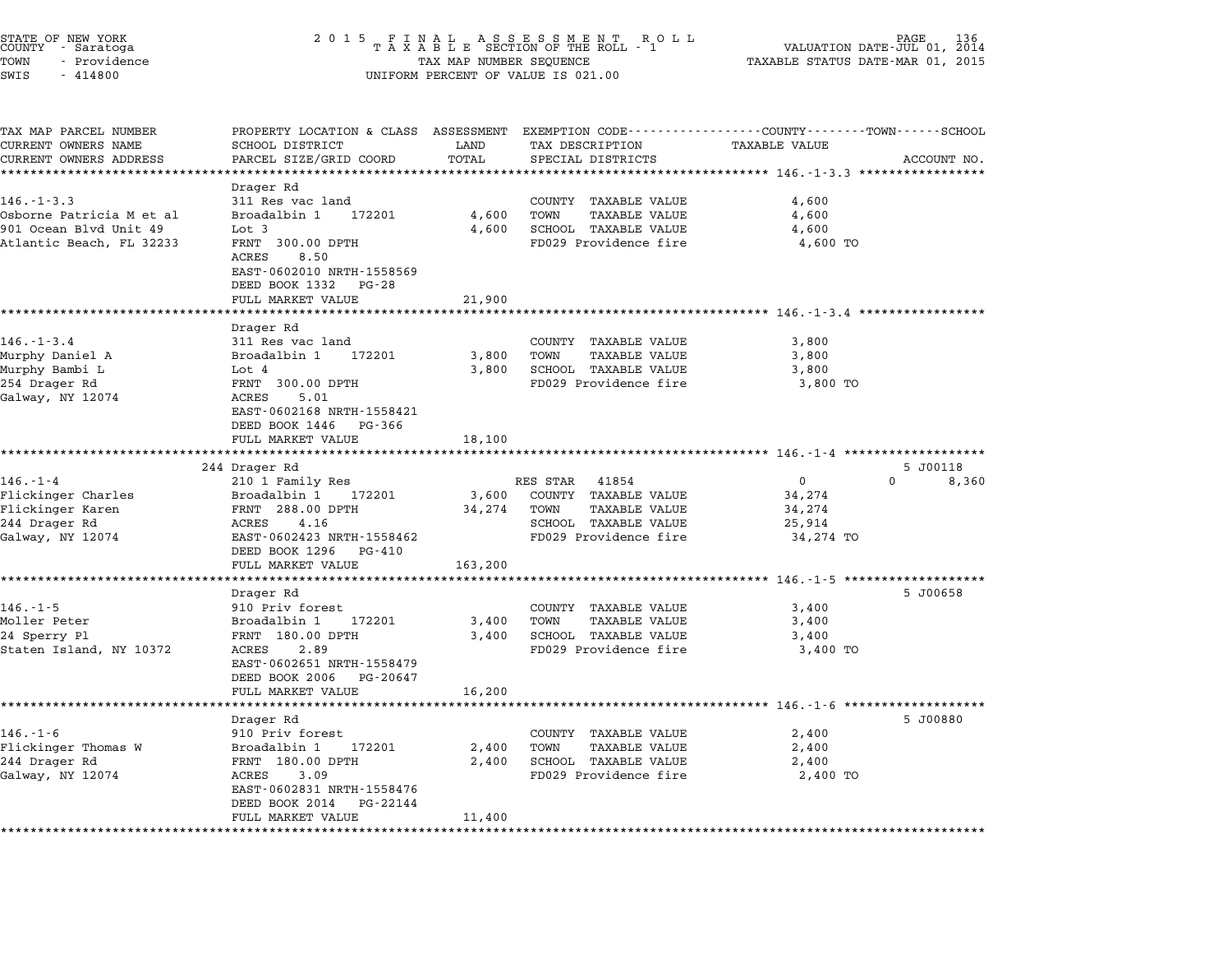| STATE OF NEW YORK<br>COUNTY - Saratoga<br>TOWN<br>- Providence<br>SWIS<br>$-414800$ | 2 0 1 5<br>FINAL ASSESSMENT ROTAXABLE SECTION OF THE ROLL - 1<br>TAX MAP NUMBER SEQUENCE<br>UNIFORM PERCENT OF VALUE IS 021.00               | PAGE<br>VALUATION DATE-JUL 01, 2014<br>TAXABLE STATUS DATE-MAR 01, 2015 |                                                      |                                                     |             |
|-------------------------------------------------------------------------------------|----------------------------------------------------------------------------------------------------------------------------------------------|-------------------------------------------------------------------------|------------------------------------------------------|-----------------------------------------------------|-------------|
| TAX MAP PARCEL NUMBER<br>CURRENT OWNERS NAME<br>CURRENT OWNERS ADDRESS              | PROPERTY LOCATION & CLASS ASSESSMENT EXEMPTION CODE---------------COUNTY-------TOWN------SCHOOL<br>SCHOOL DISTRICT<br>PARCEL SIZE/GRID COORD | LAND<br>TOTAL                                                           | TAX DESCRIPTION<br>SPECIAL DISTRICTS                 | <b>TAXABLE VALUE</b>                                | ACCOUNT NO. |
|                                                                                     | Drager Rd                                                                                                                                    |                                                                         |                                                      |                                                     | 5 J00115    |
| 146.-1-7                                                                            | 314 Rural vac<10                                                                                                                             |                                                                         | COUNTY TAXABLE VALUE                                 | 3,000                                               |             |
| Flickinger Thomas W                                                                 | Broadalbin 1<br>172201                                                                                                                       | 3,000                                                                   | TOWN<br><b>TAXABLE VALUE</b>                         | 3,000                                               |             |
| Flickinger Charles & Karen                                                          | ALSO 2014/22144                                                                                                                              | 3,000                                                                   | SCHOOL TAXABLE VALUE                                 | 3,000                                               |             |
| 244 Drager Rd<br>Galway, NY 12074                                                   | FRNT 260.00 DPTH<br>3.23<br>ACRES                                                                                                            |                                                                         | FD029 Providence fire                                | 3,000 TO                                            |             |
|                                                                                     | EAST-0603018 NRTH-1558437<br>DEED BOOK 2014<br>PG-29432                                                                                      |                                                                         |                                                      |                                                     |             |
|                                                                                     | FULL MARKET VALUE                                                                                                                            | 14,300                                                                  |                                                      |                                                     |             |
|                                                                                     | *********************                                                                                                                        | *********                                                               |                                                      |                                                     |             |
|                                                                                     | Drager Rd                                                                                                                                    |                                                                         |                                                      |                                                     | 5 J01257    |
| 146.-1-8                                                                            | 323 Vacant rural                                                                                                                             |                                                                         | COUNTY TAXABLE VALUE                                 | 400                                                 |             |
| Winney John<br>Winney Ethel                                                         | Broadalbin 1<br>172201<br>FRNT<br>50.00 DPTH                                                                                                 | 400<br>400                                                              | TOWN<br><b>TAXABLE VALUE</b><br>SCHOOL TAXABLE VALUE | 400<br>400                                          |             |
| 66 South Shore Rd                                                                   | 2.83<br>ACRES                                                                                                                                |                                                                         | FD029 Providence fire                                | 400 TO                                              |             |
| Northville, NY 12134                                                                | EAST-0604563 NRTH-1559037                                                                                                                    |                                                                         |                                                      |                                                     |             |
|                                                                                     | DEED BOOK 738<br>PG-15                                                                                                                       |                                                                         |                                                      |                                                     |             |
|                                                                                     | FULL MARKET VALUE                                                                                                                            | 1,900                                                                   |                                                      |                                                     |             |
|                                                                                     |                                                                                                                                              |                                                                         |                                                      |                                                     |             |
| $146. - 1 - 9$                                                                      | Drager Rd Rear<br>910 Priv forest                                                                                                            |                                                                         | COUNTY TAXABLE VALUE                                 | 440                                                 | 5 J01184    |
| Winney Philip                                                                       | Broadalbin 1<br>172201                                                                                                                       | 440                                                                     | <b>TAXABLE VALUE</b><br>TOWN                         | 440                                                 |             |
| PO Box 223                                                                          | ACRES<br>1.61                                                                                                                                | 440                                                                     | SCHOOL TAXABLE VALUE                                 | 440                                                 |             |
| Broadalbin, NY 12025                                                                | EAST-0605635 NRTH-1559519                                                                                                                    |                                                                         | FD029 Providence fire                                | 440 TO                                              |             |
|                                                                                     | DEED BOOK 0885<br>PG-0358                                                                                                                    |                                                                         |                                                      |                                                     |             |
|                                                                                     | FULL MARKET VALUE                                                                                                                            | 2,100                                                                   |                                                      |                                                     |             |
|                                                                                     | Drager Rd                                                                                                                                    | *************                                                           |                                                      | ********************** 146.-1-10 ****************** | 5 J01202    |
| $146. - 1 - 10$                                                                     | 314 Rural vac<10                                                                                                                             |                                                                         | COUNTY TAXABLE VALUE                                 | 3,400                                               |             |
| Bartlett David                                                                      | 172201<br>Broadalbin 1                                                                                                                       | 3,400                                                                   | TOWN<br>TAXABLE VALUE                                | 3,400                                               |             |
| Bartlett Tammi                                                                      | FRNT 160.00 DPTH                                                                                                                             | 3,400                                                                   | SCHOOL TAXABLE VALUE                                 | 3,400                                               |             |
| 225 Drager Rd                                                                       | 2.75<br>ACRES                                                                                                                                |                                                                         | FD029 Providence fire                                | 3,400 TO                                            |             |
| Galway, NY 12074                                                                    | EAST-0604508 NRTH-1558681                                                                                                                    |                                                                         |                                                      |                                                     |             |
|                                                                                     | DEED BOOK 2011<br>PG-43192<br>FULL MARKET VALUE                                                                                              |                                                                         |                                                      |                                                     |             |
|                                                                                     |                                                                                                                                              | 16,200                                                                  |                                                      |                                                     |             |
|                                                                                     | 227 Drager Rd                                                                                                                                |                                                                         |                                                      |                                                     | 5 J00784    |
| 146.-1-11.1                                                                         | 210 1 Family Res                                                                                                                             |                                                                         | COUNTY TAXABLE VALUE                                 | 39,100                                              |             |
| Landry Matthew S                                                                    | Broadalbin 1<br>172201                                                                                                                       | 3,300                                                                   | <b>TAXABLE VALUE</b><br>TOWN                         | 39,100                                              |             |
| Landry Andrea J                                                                     | FRNT 190.00 DPTH 400.00                                                                                                                      | 39,100                                                                  | SCHOOL TAXABLE VALUE                                 | 39,100                                              |             |
| 227 Drager Rd                                                                       | 1.74<br>ACRES                                                                                                                                |                                                                         | FD029 Providence fire                                | 39,100 TO                                           |             |
| Galway, NY 12074                                                                    | EAST-0604145 NRTH-1558414<br>DEED BOOK 1408<br>PG-441                                                                                        |                                                                         |                                                      |                                                     |             |
|                                                                                     | FULL MARKET VALUE                                                                                                                            | 186,200                                                                 |                                                      |                                                     |             |
|                                                                                     |                                                                                                                                              |                                                                         |                                                      |                                                     |             |

STATE OF NEW YORK <sup>2</sup> <sup>0</sup> <sup>1</sup> 5 F I N A L A S S E S S M E N T R O L L PAGE <sup>137</sup> COUNTY - Saratoga <sup>T</sup> <sup>A</sup> <sup>X</sup> <sup>A</sup> <sup>B</sup> <sup>L</sup> <sup>E</sup> SECTION OF THE ROLL - <sup>1</sup> VALUATION DATE-JUL 01, <sup>2014</sup>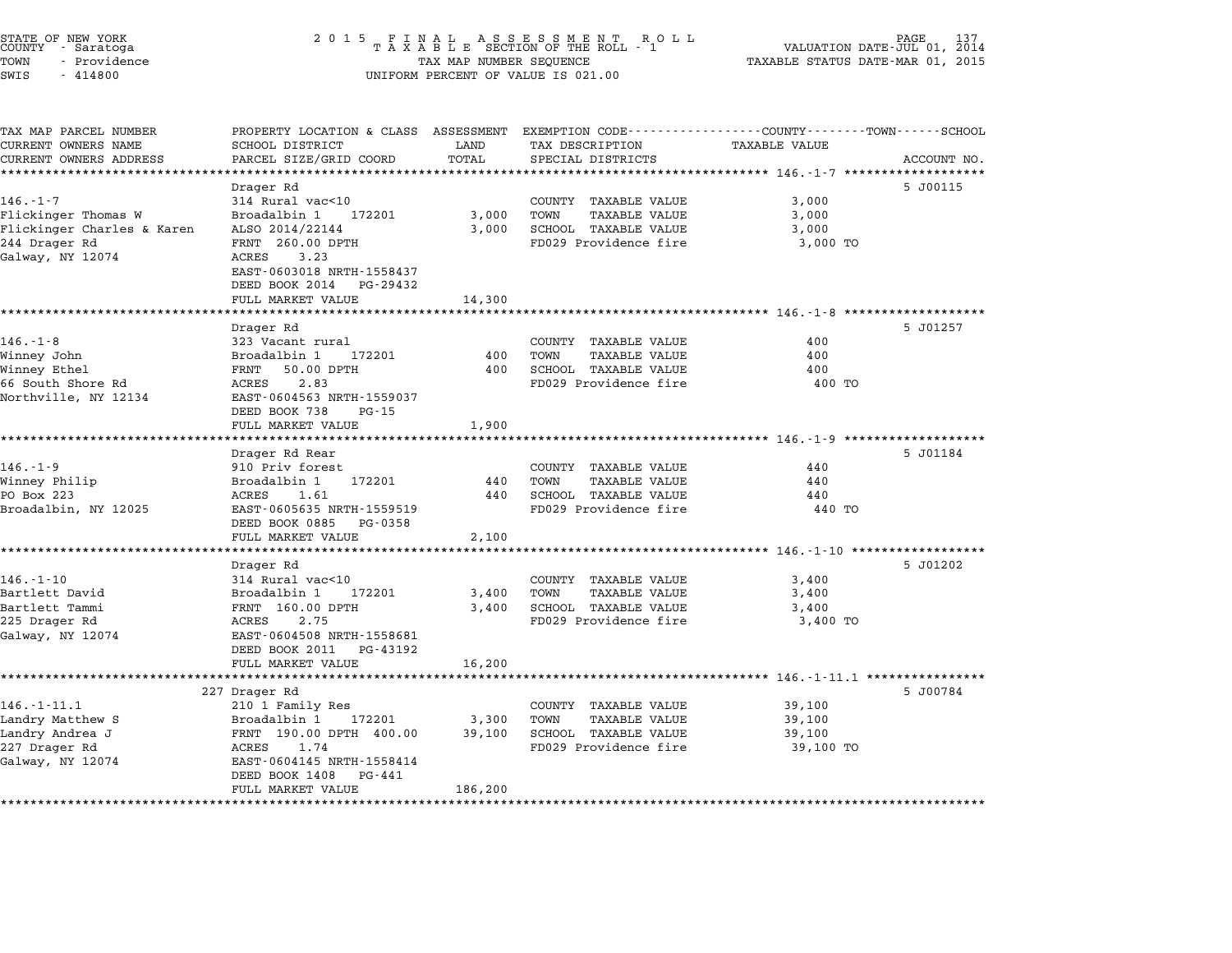| STATE OF NEW YORK<br>COUNTY – Saratoga<br>TOWN<br>- Providence<br>SWIS<br>$-414800$                  | 2 0 1 5<br>FINAL ASSESSMENT RO<br>TAXABLE SECTION OF THE ROLL - 1<br>TAX MAP NUMBER SEQUENCE<br>UNIFORM PERCENT OF VALUE IS 021.00                                       | PAGE<br>VALUATION DATE-JUL 01, 2014<br>TAXABLE STATUS DATE-MAR 01, 2015 |                                                                                                                            |                                                                                     |             |
|------------------------------------------------------------------------------------------------------|--------------------------------------------------------------------------------------------------------------------------------------------------------------------------|-------------------------------------------------------------------------|----------------------------------------------------------------------------------------------------------------------------|-------------------------------------------------------------------------------------|-------------|
| TAX MAP PARCEL NUMBER<br>CURRENT OWNERS NAME                                                         | PROPERTY LOCATION & CLASS ASSESSMENT<br>SCHOOL DISTRICT                                                                                                                  | LAND                                                                    | TAX DESCRIPTION                                                                                                            | EXEMPTION CODE-----------------COUNTY-------TOWN-----SCHOOL<br>TAXABLE VALUE        |             |
| CURRENT OWNERS ADDRESS                                                                               | PARCEL SIZE/GRID COORD                                                                                                                                                   | TOTAL<br>******                                                         | SPECIAL DISTRICTS                                                                                                          | ************ 146.-1-11.2 *****************                                          | ACCOUNT NO. |
|                                                                                                      | 225 Drager Rd                                                                                                                                                            |                                                                         |                                                                                                                            |                                                                                     |             |
| 146.-1-11.2<br>Bartlett Kathleen<br>c/o David & Tammi Bartlett<br>225 Drager Rd<br>Galway, NY 12074  | 210 1 Family Res<br>Broadalbin 1<br>172201<br>Life estate<br>FRNT 190.00 DPTH 400.00<br>ACRES<br>1.74<br>EAST-0604301 NRTH-1558521                                       | 3,200<br>33,395                                                         | RES STAR<br>41854<br>COUNTY TAXABLE VALUE<br>TOWN<br><b>TAXABLE VALUE</b><br>SCHOOL TAXABLE VALUE<br>FD029 Providence fire | 0<br>0<br>33,395<br>33,395<br>25,035<br>33,395 TO                                   | 8,360       |
|                                                                                                      | DEED BOOK 2011<br>PG-27621<br>FULL MARKET VALUE                                                                                                                          | 159,000                                                                 |                                                                                                                            |                                                                                     |             |
|                                                                                                      |                                                                                                                                                                          |                                                                         |                                                                                                                            | ***************************** 146.-1-12 ******************                          |             |
| $146. - 1 - 12$<br>Flickinger Edith C<br>c/o Jason Flickinger<br>455 Fayville Rd<br>Galway, NY 12074 | 235 Drager Rd<br>210 1 Family Res<br>Broadalbin 1<br>172201<br>FRNT 342.50 DPTH<br>ACRES<br>2.96 BANK<br>015<br>EAST-0603932 NRTH-1558271<br>DEED BOOK 929<br>PG-570     | 2,900<br>29,500                                                         | COUNTY TAXABLE VALUE<br>TOWN<br><b>TAXABLE VALUE</b><br>SCHOOL TAXABLE VALUE<br>FD029 Providence fire                      | 29,500<br>29,500<br>29,500<br>29,500 TO                                             | 5 J01168    |
|                                                                                                      | FULL MARKET VALUE                                                                                                                                                        | 140,500                                                                 |                                                                                                                            |                                                                                     |             |
|                                                                                                      |                                                                                                                                                                          |                                                                         |                                                                                                                            | ************************************ 146.-1-13 ********************                 |             |
| $146. - 1 - 13$<br>Flickinger Charles J<br>Dumper Karen<br>244 Drager Rd<br>Galway, NY 12074         | 237 Drager Rd<br>314 Rural vac<10<br>Broadalbin 1<br>172201<br>FRNT 342.50 DPTH<br>ACRES<br>2.96 BANK<br>015<br>EAST-0603655 NRTH-1558085<br>DEED BOOK 928<br>PG-458     | 3,400<br>3,400                                                          | COUNTY TAXABLE VALUE<br>TOWN<br>TAXABLE VALUE<br>SCHOOL TAXABLE VALUE<br>FD029 Providence fire                             | 3,400<br>3,400<br>3,400<br>3,400 TO                                                 | 5 J01305    |
|                                                                                                      | FULL MARKET VALUE                                                                                                                                                        | 16,200                                                                  |                                                                                                                            |                                                                                     |             |
| $146. - 1 - 14$<br>Moller Peter<br>Moller Susan<br>641 Ionia Ave<br>Staten Island, NY 10312          | Drager Rd Rear<br>312 Vac w/imprv<br>Broadalbin 1<br>172201<br>2.45<br>ACRES<br>EAST-0603535 NRTH-1556718<br>DEED BOOK 0963<br>PG-1128                                   | 1,900<br>3,704                                                          | COUNTY TAXABLE VALUE<br>TOWN<br><b>TAXABLE VALUE</b><br>SCHOOL TAXABLE VALUE<br>FD029 Providence fire                      | ************** 146.-1-14 *******************<br>3,704<br>3,704<br>3,704<br>3,704 TO | 5 J00529    |
|                                                                                                      | FULL MARKET VALUE<br>******************                                                                                                                                  | 17,600<br>******************                                            |                                                                                                                            | ********************* 146.-1-16 *******************                                 |             |
| $146. - 1 - 16$<br>Elezovic Maria<br>c/o Johnny Laurenti<br>96 Bay Ave<br>Ronkonkoma, NY 11779       | Drager Rd Rear<br>910 Priv forest<br>Galway 1<br>413201<br>Drager Road<br>17.66<br>ACRES<br>EAST-0605468 NRTH-1557779<br>DEED BOOK 2007<br>PG-11978<br>FULL MARKET VALUE | 3,400<br>3,400<br>16,200                                                | COUNTY TAXABLE VALUE<br>TOWN<br>TAXABLE VALUE<br>SCHOOL TAXABLE VALUE<br>FD029 Providence fire                             | 3,400<br>3,400<br>3,400<br>3,400 TO                                                 | 5 J00479    |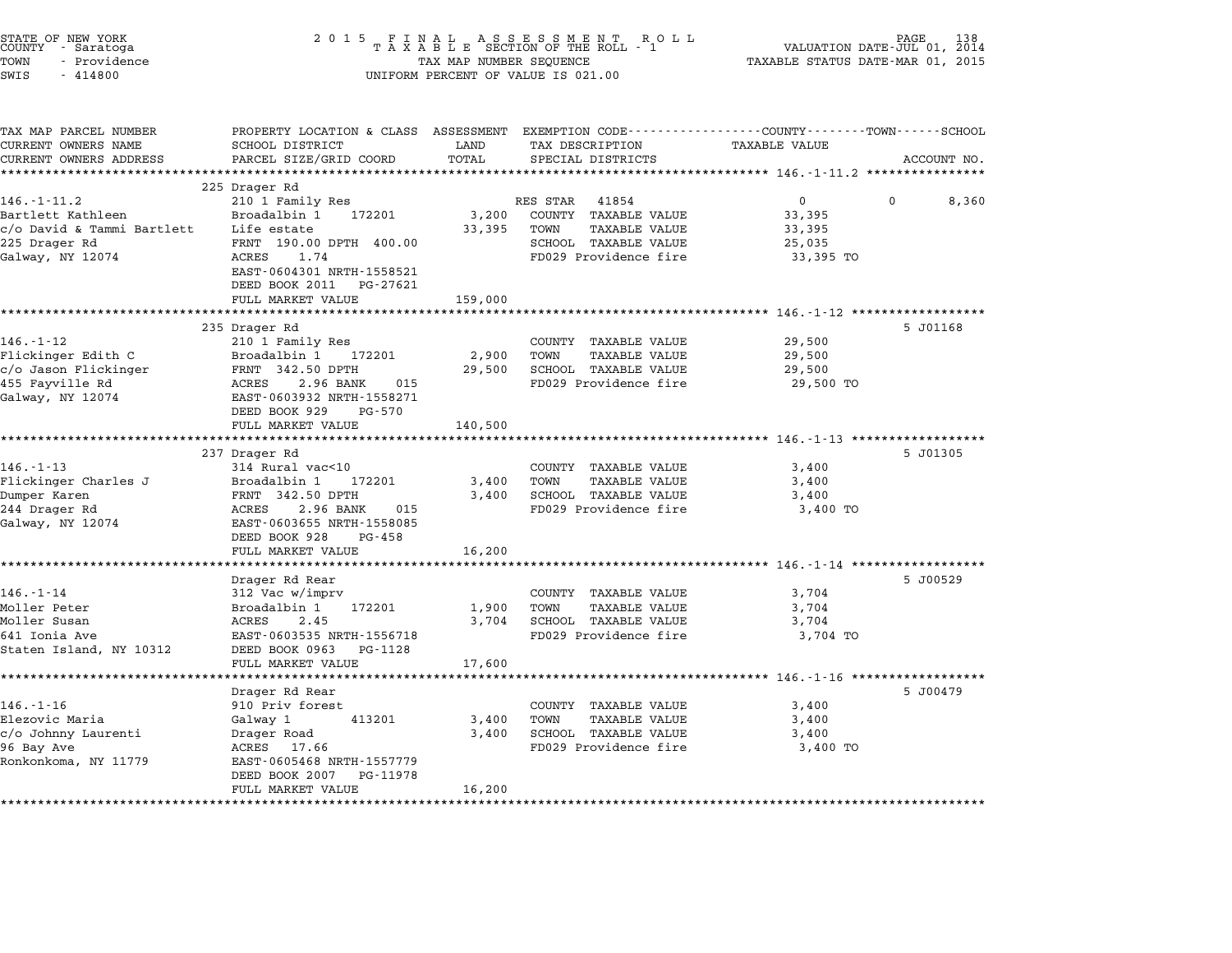| STATE OF NEW YORK<br>COUNTY - Saratoga |  |              |  |
|----------------------------------------|--|--------------|--|
| TOWN                                   |  | - Providence |  |
| -----                                  |  | .            |  |

## STATE OF NEW YORK <sup>2</sup> <sup>0</sup> <sup>1</sup> 5 F I N A L A S S E S S M E N T R O L L PAGE <sup>139</sup> COUNTY - Saratoga <sup>T</sup> <sup>A</sup> <sup>X</sup> <sup>A</sup> <sup>B</sup> <sup>L</sup> <sup>E</sup> SECTION OF THE ROLL - <sup>1</sup> VALUATION DATE-JUL 01, <sup>2014</sup> TOWN - Providence TAX MAP NUMBER SEQUENCE TAXABLE STATUS DATE-MAR 01, <sup>2015</sup> TOWN - Providence and the state of the state of the state of the state of the state of the state of the state o<br>SWIS - 414800 SWIS - SWISSED BERCENT OF VALUE IS 021.00

| TAX MAP PARCEL NUMBER                      | PROPERTY LOCATION & CLASS ASSESSMENT EXEMPTION CODE---------------COUNTY-------TOWN-----SCHOOL |                   |                                                      |                                                               |             |
|--------------------------------------------|------------------------------------------------------------------------------------------------|-------------------|------------------------------------------------------|---------------------------------------------------------------|-------------|
| CURRENT OWNERS NAME                        | SCHOOL DISTRICT                                                                                | LAND              | TAX DESCRIPTION                                      | TAXABLE VALUE                                                 |             |
| CURRENT OWNERS ADDRESS                     | PARCEL SIZE/GRID COORD                                                                         | TOTAL             | SPECIAL DISTRICTS                                    |                                                               | ACCOUNT NO. |
|                                            |                                                                                                | ***************** |                                                      | **************** 146.-1-17 **************                     |             |
|                                            | Drager Rd Rear                                                                                 |                   |                                                      |                                                               | 5 J00783    |
| $146. - 1 - 17$                            | 910 Priv forest                                                                                |                   | COUNTY TAXABLE VALUE                                 | 6,100                                                         |             |
| Bagley Tina                                | Galway 1 413201                                                                                | 6,100             | TOWN<br><b>TAXABLE VALUE</b>                         | 6,100                                                         |             |
| 454 Centerline Rd                          | ACRES 30.00                                                                                    | 6,100             | SCHOOL TAXABLE VALUE<br>FD029 Providence fire        | 6,100                                                         |             |
| Galway, NY 12074                           | EAST-0607196 NRTH-1557334<br>DEED BOOK 2007 PG-5333                                            |                   |                                                      | 6,100 TO                                                      |             |
|                                            | FULL MARKET VALUE                                                                              | 29,000            |                                                      |                                                               |             |
|                                            |                                                                                                |                   |                                                      |                                                               |             |
|                                            | Drager Rd Rear                                                                                 |                   |                                                      |                                                               | 5 J00998    |
| 146.-1-18                                  | 322 Rural vac>10                                                                               |                   | COUNTY TAXABLE VALUE                                 | 6,300                                                         |             |
| Butler Timothy                             | 413201<br>Galway 1                                                                             | 6,300             | TOWN<br><b>TAXABLE VALUE</b>                         | 6,300                                                         |             |
| 11385 Fourth St E                          | ACRES 100.00                                                                                   | 6,300             | SCHOOL TAXABLE VALUE                                 | 6,300                                                         |             |
| Treasure Island, FL 33706                  | EAST-0607034 NRTH-1559918                                                                      |                   | FD029 Providence fire                                | 6,300 TO                                                      |             |
|                                            | DEED BOOK 1742 PG-754                                                                          |                   |                                                      |                                                               |             |
|                                            | FULL MARKET VALUE                                                                              | 30,000            |                                                      |                                                               |             |
|                                            |                                                                                                |                   |                                                      |                                                               |             |
|                                            | Centerline Rd                                                                                  |                   |                                                      |                                                               | 5 J00147    |
| $146. - 1 - 20$                            | 910 Priv forest                                                                                |                   | COUNTY TAXABLE VALUE                                 | 5,200                                                         |             |
| Knizek Lisa                                | Galwav 1<br>413201                                                                             | 5,200             | TOWN<br><b>TAXABLE VALUE</b>                         | 5,200                                                         |             |
| 2778 Bell Rd                               | ACRES 26.00                                                                                    | 5,200             | SCHOOL TAXABLE VALUE<br>FD029 Providence fire        | 5,200                                                         |             |
| Galway, NY 12074                           | EAST-0608114 NRTH-1557294<br>DEED BOOK 1381 PG-138                                             |                   |                                                      | 5,200 TO                                                      |             |
|                                            | FULL MARKET VALUE                                                                              | 24,800            |                                                      |                                                               |             |
|                                            | **************************                                                                     |                   |                                                      |                                                               |             |
|                                            | Centerline Rd                                                                                  |                   |                                                      |                                                               | 5 J00569    |
| $146. - 1 - 21$                            | 910 Priv forest                                                                                |                   | COUNTY TAXABLE VALUE                                 | 5,300                                                         |             |
| May Jordan D                               | Galway 1<br>413201                                                                             | 5,300             | TOWN<br><b>TAXABLE VALUE</b>                         | 5,300                                                         |             |
| PO Box 161                                 | ACRES 27.06                                                                                    | 5,300             | SCHOOL TAXABLE VALUE                                 | 5,300                                                         |             |
| Galway, NY 12074                           | EAST-0607929 NRTH-1556032                                                                      |                   | FD029 Providence fire                                | 5,300 TO                                                      |             |
|                                            | DEED BOOK 1673 PG-779                                                                          |                   |                                                      |                                                               |             |
|                                            | FULL MARKET VALUE                                                                              | 25,200            |                                                      |                                                               |             |
|                                            |                                                                                                |                   |                                                      |                                                               |             |
| $146. - 1 - 23$                            | Glenwild Rd Rear                                                                               |                   |                                                      |                                                               | 5 J00700    |
|                                            | 910 Priv forest                                                                                |                   | COUNTY TAXABLE VALUE                                 | 6,300                                                         |             |
| Barton Norman and Carol Ly<br>Barton Marie | 413201<br>Galway 1<br>ACRES 32.57                                                              | 6,300<br>6,300    | TOWN<br><b>TAXABLE VALUE</b><br>SCHOOL TAXABLE VALUE | 6,300<br>6,300                                                |             |
| 182 Bryon Hill Rd                          | EAST-0609948 NRTH-1560605                                                                      |                   | FD029 Providence fire                                | 6,300 TO                                                      |             |
| Milford, CT 06460                          | DEED BOOK 1070 PG-104                                                                          |                   |                                                      |                                                               |             |
|                                            | FULL MARKET VALUE                                                                              | 30,000            |                                                      |                                                               |             |
|                                            | *********************                                                                          | *************     |                                                      | ******************************** 146.-1-24.1 **************** |             |
|                                            | 237 Glenwild Rd                                                                                |                   |                                                      |                                                               | 5 J00795    |
| $146. - 1 - 24.1$                          | 210 1 Family Res                                                                               |                   | COUNTY TAXABLE VALUE                                 | 6,180                                                         |             |
| Schultz Craig                              | Galway 1<br>413201                                                                             | 3,000             | TOWN<br><b>TAXABLE VALUE</b>                         | 6,180                                                         |             |
| 237 Glenwild Rd                            | FRNT 193.00 DPTH                                                                               | 6,180             | SCHOOL TAXABLE VALUE                                 | 6,180                                                         |             |
| Middle Grove, NY 12850                     | ACRES 1.10                                                                                     |                   | FD029 Providence fire                                | 6,180 TO                                                      |             |
|                                            | EAST-0610482 NRTH-1561295                                                                      |                   |                                                      |                                                               |             |
|                                            | DEED BOOK 1718 PG-145                                                                          |                   |                                                      |                                                               |             |
|                                            | FULL MARKET VALUE                                                                              | 29,400            |                                                      |                                                               |             |
| *********************                      |                                                                                                |                   |                                                      |                                                               |             |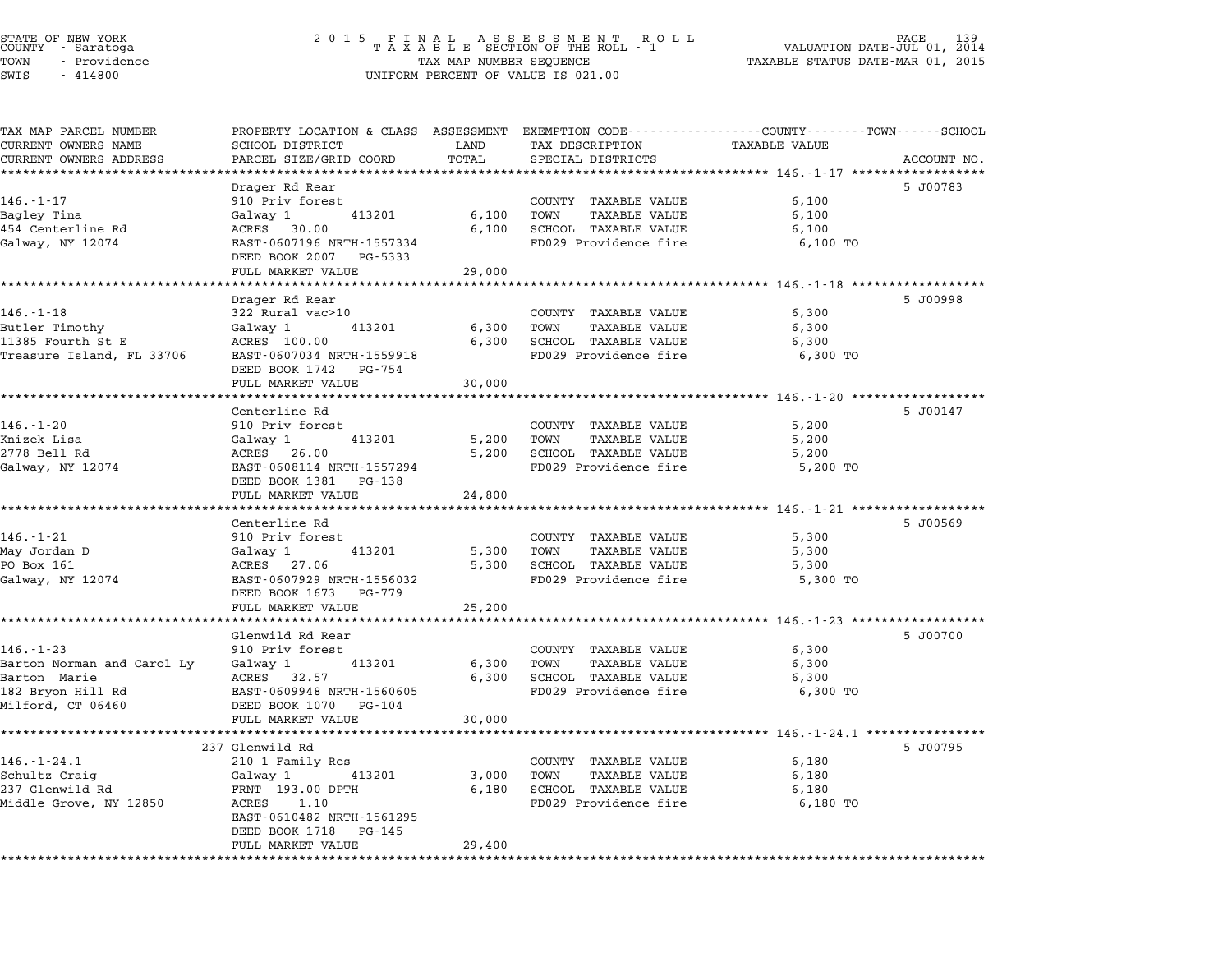| STATE OF NEW YORK<br>COUNTY - Saratoga<br>TOWN<br>- Providence<br>SWIS<br>$-414800$ | 2 0 1 5                                                                                                                                     | A L<br>TAX MAP NUMBER SEQUENCE | A S S E S S M E N T<br>R O L L<br>TAXABLE SECTION OF THE ROLL - 1<br>UNIFORM PERCENT OF VALUE IS 021.00 | VALUATION DATE-JUL 01, 2014<br>TAXABLE STATUS DATE-MAR 01, 2015 | PAGE                 | 140         |
|-------------------------------------------------------------------------------------|---------------------------------------------------------------------------------------------------------------------------------------------|--------------------------------|---------------------------------------------------------------------------------------------------------|-----------------------------------------------------------------|----------------------|-------------|
| TAX MAP PARCEL NUMBER<br>CURRENT OWNERS NAME<br>CURRENT OWNERS ADDRESS              | PROPERTY LOCATION & CLASS ASSESSMENT EXEMPTION CODE---------------COUNTY-------TOWN-----SCHOOL<br>SCHOOL DISTRICT<br>PARCEL SIZE/GRID COORD | LAND<br>TOTAL                  | TAX DESCRIPTION<br>SPECIAL DISTRICTS                                                                    | <b>TAXABLE VALUE</b>                                            |                      | ACCOUNT NO. |
|                                                                                     | ***************************                                                                                                                 |                                |                                                                                                         |                                                                 |                      |             |
|                                                                                     | 239 Glenwild Rd                                                                                                                             |                                |                                                                                                         |                                                                 |                      |             |
| $146. - 1 - 24.2$                                                                   | 210 1 Family Res                                                                                                                            |                                | VET WAR CT 41121                                                                                        | 2,513<br>$\mathbf{0}$                                           | 2,513<br>$\mathbf 0$ | 0           |
| Wilson Jacquelynne A<br>239 Glenwild Rd                                             | Galway 1<br>413201<br>FRNT 80.00 DPTH                                                                                                       | 16,750                         | 3,000 RES STAR 41854<br>COUNTY TAXABLE VALUE                                                            | 14,237                                                          |                      | 8,360       |
| Middle Grove, NY 12850                                                              | ACRES<br>0.47                                                                                                                               |                                | TOWN<br><b>TAXABLE VALUE</b>                                                                            | 14,237                                                          |                      |             |
|                                                                                     | EAST-0610380 NRTH-1561378                                                                                                                   |                                | SCHOOL TAXABLE VALUE                                                                                    | 8,390                                                           |                      |             |
|                                                                                     | DEED BOOK 1078 PG-73<br>FULL MARKET VALUE                                                                                                   | 79,800                         | FD029 Providence fire                                                                                   | 16,750 TO                                                       |                      |             |
|                                                                                     | ********************                                                                                                                        |                                |                                                                                                         | ********************** 146.-1-24.3 *****************            |                      |             |
|                                                                                     | 241 Glenwild Rd                                                                                                                             |                                |                                                                                                         |                                                                 |                      |             |
| $146. - 1 - 24.3$                                                                   | 210 1 Family Res                                                                                                                            |                                | RES STAR 41854                                                                                          | $\overline{0}$                                                  | $\Omega$             | 8,360       |
| Parker James A                                                                      | 413201<br>Galway 1                                                                                                                          | 3,000                          | COUNTY TAXABLE VALUE                                                                                    | 27,700                                                          |                      |             |
| Parker Amanda E<br>241 Glenwild Rd                                                  | FRNT 77.00 DPTH<br>ACRES<br>0.46                                                                                                            | 27,700                         | <b>TAXABLE VALUE</b><br>TOWN<br>SCHOOL TAXABLE VALUE                                                    | 27,700<br>19,340                                                |                      |             |
| Middle Grove, NY 12850                                                              | EAST-0610313 NRTH-1561432                                                                                                                   |                                | FD029 Providence fire                                                                                   | 27,700 TO                                                       |                      |             |
|                                                                                     | DEED BOOK 2013 PG-31682                                                                                                                     |                                |                                                                                                         |                                                                 |                      |             |
|                                                                                     | FULL MARKET VALUE                                                                                                                           | 131,905                        |                                                                                                         |                                                                 |                      |             |
|                                                                                     | ***********************                                                                                                                     | ***********                    |                                                                                                         | ********** 146.-1-25 *******************                        |                      |             |
|                                                                                     | 235 Glenwild Rd                                                                                                                             |                                |                                                                                                         |                                                                 |                      | 5 L01179    |
| $146. - 1 - 25$                                                                     | 210 1 Family Res                                                                                                                            |                                | COUNTY TAXABLE VALUE                                                                                    | 11,000                                                          |                      |             |
| Baker Ronald G Jr<br>235 Glenwild Rd                                                | Galway 1<br>413201<br>FRNT 250.00 DPTH                                                                                                      | 3,000<br>11,000                | TOWN<br>TAXABLE VALUE<br>SCHOOL TAXABLE VALUE                                                           | 11,000<br>11,000                                                |                      |             |
| Middle Grove, NY 12850                                                              | ACRES 1.47                                                                                                                                  |                                | FD029 Providence fire                                                                                   | 11,000 TO                                                       |                      |             |
|                                                                                     | EAST-0610666 NRTH-1561173<br>DEED BOOK 1491 PG-322                                                                                          |                                |                                                                                                         |                                                                 |                      |             |
|                                                                                     | FULL MARKET VALUE                                                                                                                           | 52,400                         |                                                                                                         |                                                                 |                      |             |
|                                                                                     |                                                                                                                                             |                                |                                                                                                         | ************************** $146. -1 - 26.1$ *************       |                      |             |
|                                                                                     | Glenwild Rd                                                                                                                                 |                                |                                                                                                         |                                                                 |                      | 5 J00025    |
| $146. - 1 - 26.1$                                                                   | 311 Res vac land                                                                                                                            |                                | COUNTY TAXABLE VALUE                                                                                    | 2,500                                                           |                      |             |
| Butler Timothy E                                                                    | 413201<br>Galway 1                                                                                                                          | 2,500                          | TOWN<br>TAXABLE VALUE                                                                                   | 2,500                                                           |                      |             |
| 11385 Fourth St E                                                                   | FRNT 100.00 DPTH<br>ACRES 1.45                                                                                                              | 2,500                          | SCHOOL TAXABLE VALUE<br>FD029 Providence fire                                                           | 2,500                                                           |                      |             |
| Treasure Island, FL 33706                                                           | EAST-0610831 NRTH-1560881<br>DEED BOOK 2008 PG-17439                                                                                        |                                |                                                                                                         | 2,500 TO                                                        |                      |             |
|                                                                                     | FULL MARKET VALUE                                                                                                                           | 11,905                         |                                                                                                         |                                                                 |                      |             |
|                                                                                     | * * * * * * * * * * * *                                                                                                                     |                                |                                                                                                         |                                                                 |                      |             |
|                                                                                     | 233 Glenwild Rd                                                                                                                             |                                |                                                                                                         |                                                                 |                      |             |
| $146. - 1 - 26.2$<br>Rogers Barbara J                                               | 210 1 Family Res<br>413201                                                                                                                  | 3,200                          | RES STAR 41854<br>COUNTY TAXABLE VALUE                                                                  | $\mathbf{0}$<br>28,400                                          | $\Omega$             | 8,360       |
| LaDeaux Cynthia                                                                     | Galway 1<br>FRNT 200.00 DPTH                                                                                                                | 28,400                         | TOWN<br>TAXABLE VALUE                                                                                   | 28,400                                                          |                      |             |
| 233 Glenwild Rd                                                                     | ACRES<br>2.24                                                                                                                               |                                | SCHOOL TAXABLE VALUE                                                                                    | 20,040                                                          |                      |             |
| Middle Grove, NY 12850                                                              | EAST-0610703 NRTH-1560944                                                                                                                   |                                | FD029 Providence fire                                                                                   | 28,400 TO                                                       |                      |             |
|                                                                                     | DEED BOOK 2007 PG-38269<br>FULL MARKET VALUE                                                                                                | 135,200                        |                                                                                                         |                                                                 |                      |             |
|                                                                                     |                                                                                                                                             |                                |                                                                                                         |                                                                 |                      |             |

STATE OF NEW YORK <sup>2</sup> <sup>0</sup> <sup>1</sup> 5 F I N A L A S S E S S M E N T R O L L PAGE <sup>140</sup> COUNTY - Saratoga <sup>T</sup> <sup>A</sup> <sup>X</sup> <sup>A</sup> <sup>B</sup> <sup>L</sup> <sup>E</sup> SECTION OF THE ROLL - <sup>1</sup> VALUATION DATE-JUL 01, <sup>2014</sup>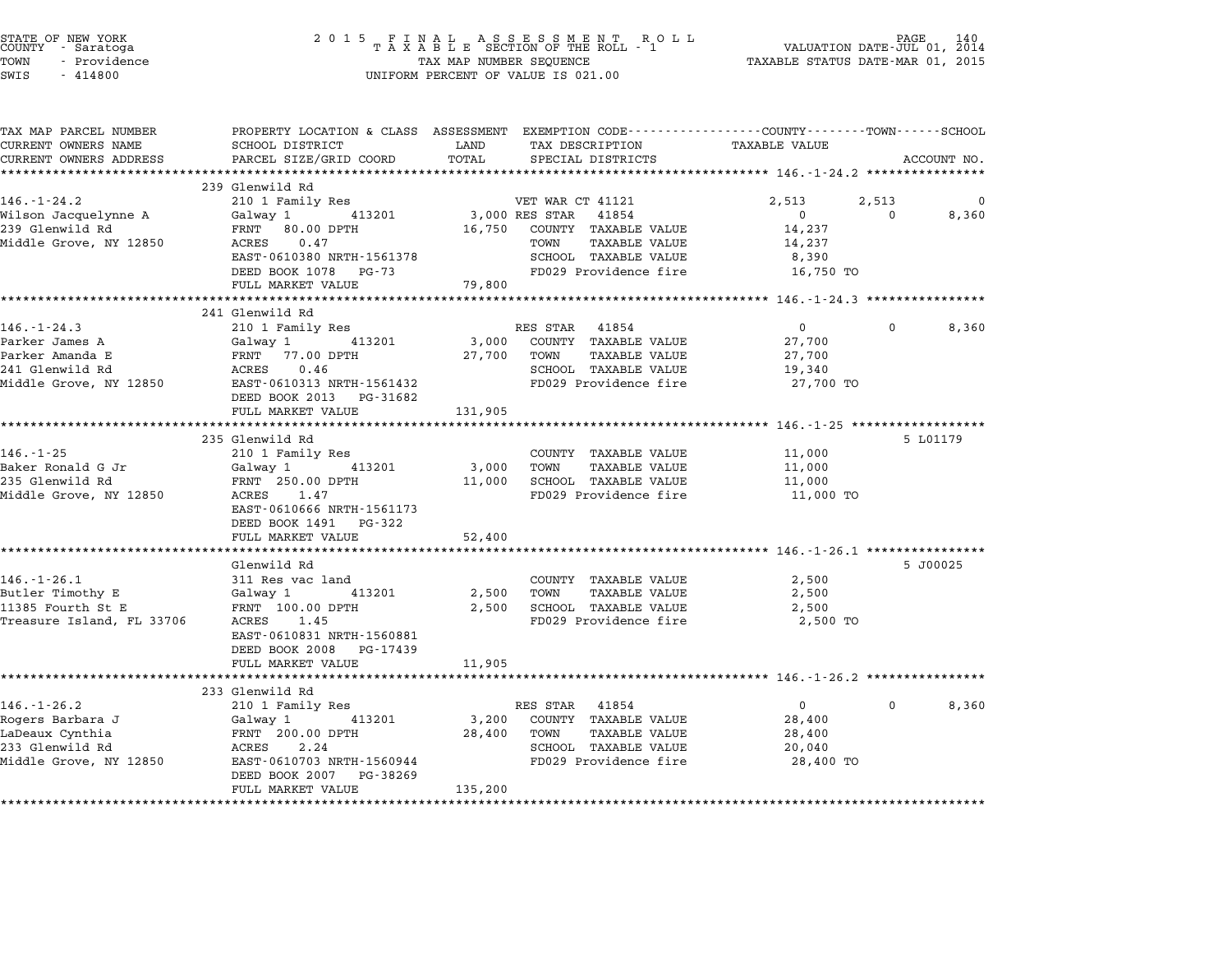| STATE OF NEW YORK<br>COUNTY   - Saratoga<br>TOWN<br>- Providence<br>SWIS<br>$-414800$ | 2 0 1 5                                              | TAX MAP NUMBER SEQUENCE | FINAL ASSESSMENT RO<br>TAXABLE SECTION OF THE ROLL - 1<br>R O L L<br>UNIFORM PERCENT OF VALUE IS 021.00           | VALUATION DATE-JUL 01, 2014<br>TAXABLE STATUS DATE-MAR 01, 2015 | PAGE                  |
|---------------------------------------------------------------------------------------|------------------------------------------------------|-------------------------|-------------------------------------------------------------------------------------------------------------------|-----------------------------------------------------------------|-----------------------|
| TAX MAP PARCEL NUMBER<br>CURRENT OWNERS NAME                                          | SCHOOL DISTRICT                                      | LAND                    | PROPERTY LOCATION & CLASS ASSESSMENT EXEMPTION CODE---------------COUNTY-------TOWN-----SCHOOL<br>TAX DESCRIPTION | <b>TAXABLE VALUE</b>                                            |                       |
| CURRENT OWNERS ADDRESS                                                                | PARCEL SIZE/GRID COORD                               | TOTAL                   | SPECIAL DISTRICTS                                                                                                 |                                                                 | ACCOUNT NO.           |
|                                                                                       |                                                      |                         |                                                                                                                   |                                                                 |                       |
|                                                                                       | 222 Glenwild Rd                                      |                         |                                                                                                                   |                                                                 | 5 J01361              |
| $146. - 1 - 27$                                                                       | 210 1 Family Res                                     |                         | RES STAR 41854                                                                                                    | $\mathbf 0$                                                     | $\Omega$<br>8,360     |
| Creeden Barbara J<br>Creeden Richard C                                                | Galway 1 413201<br>FRNT 1025.73 DPTH                 | 3,800<br>41,500         | COUNTY TAXABLE VALUE<br>TOWN<br>TAXABLE VALUE                                                                     | 41,500<br>41,500                                                |                       |
| 222 Glenwild Rd                                                                       | 5.00<br>ACRES                                        |                         | SCHOOL TAXABLE VALUE                                                                                              | 33,140                                                          |                       |
| Middle Grove, NY 12850                                                                | EAST-0611825 NRTH-1560729                            |                         | FD029 Providence fire                                                                                             | 41,500 TO                                                       |                       |
|                                                                                       | DEED BOOK 2011 PG-16434                              |                         |                                                                                                                   |                                                                 |                       |
|                                                                                       | FULL MARKET VALUE                                    | 197,619                 |                                                                                                                   |                                                                 |                       |
|                                                                                       |                                                      |                         |                                                                                                                   |                                                                 |                       |
| $146. - 1 - 28.1$                                                                     | Glenwild Rd<br>910 Priv forest                       |                         | COUNTY TAXABLE VALUE                                                                                              | 18,200                                                          | 5 J00350              |
| Lagasse James John                                                                    | Galway 1<br>413201                                   | 18,200                  | TOWN<br>TAXABLE VALUE                                                                                             | 18,200                                                          |                       |
| 109 Lake Dr                                                                           | FRNT 1034.08 DPTH                                    | 18,200                  | SCHOOL TAXABLE VALUE                                                                                              | 18,200                                                          |                       |
| Schenectady, NY 12306                                                                 | ACRES 77.10                                          |                         | FD029 Providence fire                                                                                             | 18,200 TO                                                       |                       |
|                                                                                       | EAST-0610765 NRTH-1559577                            |                         |                                                                                                                   |                                                                 |                       |
|                                                                                       | DEED BOOK 1368 PG-262                                |                         |                                                                                                                   |                                                                 |                       |
|                                                                                       | FULL MARKET VALUE                                    | 86,700                  |                                                                                                                   |                                                                 |                       |
|                                                                                       | 211 Glenwild Rd                                      |                         |                                                                                                                   |                                                                 |                       |
| $146. - 1 - 28.2$                                                                     | 270 Mfg housing                                      |                         | VET WAR C 41122                                                                                                   | 1,250                                                           | $\Omega$<br>$\Omega$  |
| Pettit Linda T                                                                        | Galway 1<br>413201                                   |                         | 3,700 VET WAR T 41123                                                                                             | 1,250<br>0                                                      | $\Omega$              |
| 211 Glenwild Rd                                                                       | Trailer                                              |                         | 8,335 RES STAR 41854                                                                                              | $\mathbf 0$                                                     | 8,335<br>0            |
| Middle Grove, NY 12850                                                                | FRNT 581.00 DPTH<br>ACRES<br>5.50                    |                         | COUNTY TAXABLE VALUE<br>TOWN<br>TAXABLE VALUE                                                                     | 7,085<br>7,085                                                  |                       |
|                                                                                       | EAST-0611967 NRTH-1560030                            |                         | SCHOOL TAXABLE VALUE                                                                                              | $\overline{0}$                                                  |                       |
|                                                                                       | DEED BOOK 1461 PG-112                                |                         | FD029 Providence fire                                                                                             | 8,335 TO                                                        |                       |
|                                                                                       | FULL MARKET VALUE                                    | 39,700                  |                                                                                                                   |                                                                 |                       |
|                                                                                       | ******************                                   |                         |                                                                                                                   | ***************************** 146.-1-28.3 **********            |                       |
|                                                                                       | Glenwild Rd                                          |                         |                                                                                                                   |                                                                 |                       |
| $146. - 1 - 28.3$<br>Hahn Edward M                                                    | 311 Res vac land<br>413201                           | 2,000                   | COUNTY TAXABLE VALUE<br>TOWN<br><b>TAXABLE VALUE</b>                                                              | 2,000<br>2,000                                                  |                       |
| Hahn Marie L                                                                          | Galway 1<br>FRNT 150.00 DPTH                         | 2,000                   | SCHOOL TAXABLE VALUE                                                                                              | 2,000                                                           |                       |
| 240 Glenwild Rd                                                                       | ACRES 1.33                                           |                         | FD029 Providence fire                                                                                             | 2,000 TO                                                        |                       |
| Middle Grove, NY 12850                                                                | EAST-0611534 NRTH-1560958                            |                         |                                                                                                                   |                                                                 |                       |
|                                                                                       | DEED BOOK 2015 PG-12815                              |                         |                                                                                                                   |                                                                 |                       |
| PRIOR OWNER ON 3/01/2015                                                              | FULL MARKET VALUE                                    | 9,500                   |                                                                                                                   |                                                                 |                       |
| Gailor Daniel J                                                                       |                                                      |                         |                                                                                                                   |                                                                 |                       |
|                                                                                       | 205 Glenwild Rd                                      |                         |                                                                                                                   |                                                                 | 5 J00957              |
| $146. - 1 - 29$                                                                       | 210 1 Family Res                                     |                         | RES STAR 41854                                                                                                    | $\overline{0}$                                                  | $\mathbf{0}$<br>8,360 |
| Tucker Matthew J                                                                      | 413201<br>Galway 1                                   | 4,200                   | COUNTY TAXABLE VALUE                                                                                              | 25,000                                                          |                       |
| 205 Glenwild Rd                                                                       | FRNT 222.50 DPTH                                     | 25,000                  | TOWN<br>TAXABLE VALUE                                                                                             | 25,000                                                          |                       |
| Middle Grove, NY 12850                                                                | ACRES 1.50                                           |                         | SCHOOL TAXABLE VALUE                                                                                              | 16,640                                                          |                       |
|                                                                                       | EAST-0612333 NRTH-1559573<br>DEED BOOK 2008 PG-28620 |                         | FD029 Providence fire                                                                                             | 25,000 TO                                                       |                       |
|                                                                                       | FULL MARKET VALUE                                    | 119,000                 |                                                                                                                   |                                                                 |                       |
|                                                                                       |                                                      |                         |                                                                                                                   |                                                                 |                       |

STATE OF NEW YORK <sup>2</sup> <sup>0</sup> <sup>1</sup> 5 F I N A L A S S E S S M E N T R O L L PAGE <sup>141</sup> COUNTY - Saratoga <sup>T</sup> <sup>A</sup> <sup>X</sup> <sup>A</sup> <sup>B</sup> <sup>L</sup> <sup>E</sup> SECTION OF THE ROLL - <sup>1</sup> VALUATION DATE-JUL 01, <sup>2014</sup>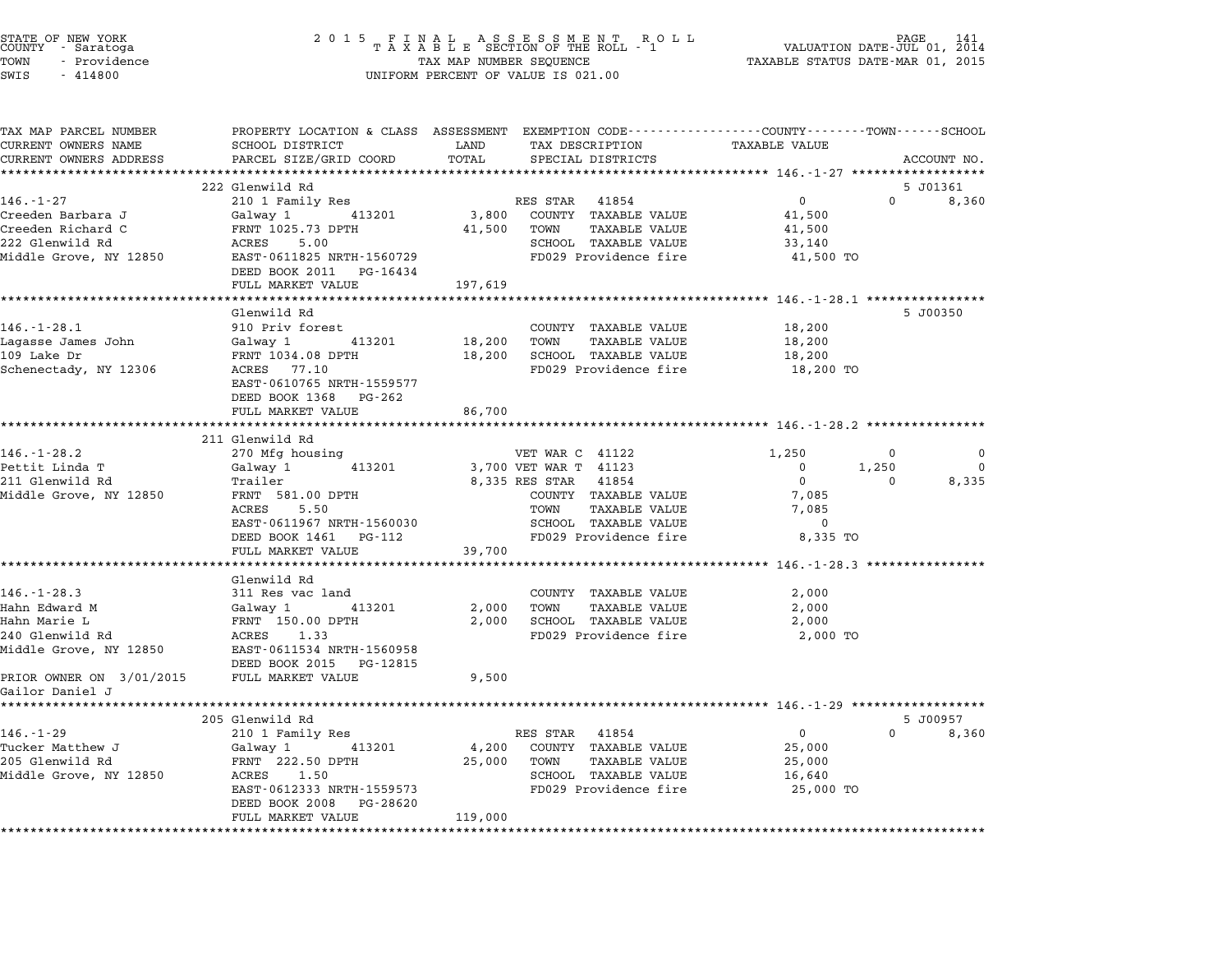| STATE OF NEW YORK<br>COUNTY - Saratoga<br>TOWN<br>- Providence<br>SWIS<br>$-414800$ | 2 0 1 5                                            | FINAL ASSESSMENT RO<br>TAXABLE SECTION OF THE ROLL - 1<br>R O L L<br>TAX MAP NUMBER SEQUENCE<br>UNIFORM PERCENT OF VALUE IS 021.00 | PAGE<br>VALUATION DATE-JUL 01, 2014<br>TAXABLE STATUS DATE-MAR 01, 2015 |
|-------------------------------------------------------------------------------------|----------------------------------------------------|------------------------------------------------------------------------------------------------------------------------------------|-------------------------------------------------------------------------|
| TAX MAP PARCEL NUMBER                                                               |                                                    | PROPERTY LOCATION & CLASS ASSESSMENT EXEMPTION CODE----------------COUNTY-------TOWN-----SCHOOL                                    |                                                                         |
| CURRENT OWNERS NAME<br>CURRENT OWNERS ADDRESS                                       | SCHOOL DISTRICT<br>PARCEL SIZE/GRID COORD          | LAND<br>TAX DESCRIPTION<br>TOTAL<br>SPECIAL DISTRICTS                                                                              | <b>TAXABLE VALUE</b><br>ACCOUNT NO.                                     |
|                                                                                     |                                                    |                                                                                                                                    |                                                                         |
|                                                                                     | 203 Glenwild Rd                                    |                                                                                                                                    | 5 J00282                                                                |
| $146. - 1 - 30$                                                                     | 210 1 Family Res                                   | AGED C<br>41802                                                                                                                    | $\mathbf 0$<br>7,700<br>0                                               |
| Emigh Bertha                                                                        | Galway 1<br>413201                                 | 4,000 AGED T&S 41806                                                                                                               | 11,000<br>11,000<br>$\mathbf 0$                                         |
| c/o Elliot J VanHall                                                                | Life Estate                                        | 22,000 SR STAR<br>41834                                                                                                            | $\mathbf{0}$<br>$\Omega$<br>11,000                                      |
| 203 Glenwild Rd                                                                     | FRNT 148.50 DPTH                                   | COUNTY TAXABLE VALUE                                                                                                               | 14,300                                                                  |
| Middle Grove, NY 12850                                                              | ACRES 1.00                                         | TOWN<br>TAXABLE VALUE                                                                                                              | 11,000                                                                  |
|                                                                                     | EAST-0612400 NRTH-1559403                          | SCHOOL TAXABLE VALUE                                                                                                               | $\overline{0}$                                                          |
|                                                                                     | DEED BOOK 2010 PG-28902                            | FD029 Providence fire                                                                                                              | 22,000 TO                                                               |
|                                                                                     | FULL MARKET VALUE                                  | 104,762                                                                                                                            | *************** 146.-1-31 *******************                           |
|                                                                                     | 201 Glenwild Rd                                    |                                                                                                                                    | 5 J01019                                                                |
| $146. - 1 - 31$                                                                     | 312 Vac w/imprv                                    | COUNTY TAXABLE VALUE                                                                                                               | 2,750                                                                   |
| Van Hall Elliot                                                                     | 413201<br>Galway 1                                 | 2,000<br>TOWN<br><b>TAXABLE VALUE</b>                                                                                              | 2,750                                                                   |
| 7264 Antioch Rd                                                                     | FRNT 74.25 DPTH 297.00                             | 2,750<br>SCHOOL TAXABLE VALUE                                                                                                      | 2,750                                                                   |
| Middle Grove, NY 12850                                                              | ACRES<br>0.51                                      | FD029 Providence fire                                                                                                              | 2,750 TO                                                                |
|                                                                                     | EAST-0612440 NRTH-1559293                          |                                                                                                                                    |                                                                         |
|                                                                                     | DEED BOOK 2012 PG-10408                            |                                                                                                                                    |                                                                         |
|                                                                                     | FULL MARKET VALUE                                  | 13,100                                                                                                                             |                                                                         |
|                                                                                     |                                                    |                                                                                                                                    |                                                                         |
|                                                                                     | Glenwild Rd                                        |                                                                                                                                    | 5 J00959                                                                |
| $146. - 1 - 32$<br>Whitney Franklyn L                                               | 270 Mfg housing<br>413201<br>Galway 1              | COUNTY TAXABLE VALUE<br>7,800<br>TOWN<br>TAXABLE VALUE                                                                             | 8,100<br>8,100                                                          |
| 196 Glenwild Rd                                                                     | 1 Trailer                                          | 8,100<br>SCHOOL TAXABLE VALUE                                                                                                      | 8,100                                                                   |
| Middle Grove, NY 12850                                                              | FRNT 1470.00 DPTH                                  | FD029 Providence fire                                                                                                              | 8,100 TO                                                                |
|                                                                                     | ACRES 52.74                                        |                                                                                                                                    |                                                                         |
|                                                                                     | EAST-0612400 NRTH-1558686                          |                                                                                                                                    |                                                                         |
|                                                                                     | DEED BOOK 1697 PG-215                              |                                                                                                                                    |                                                                         |
|                                                                                     | FULL MARKET VALUE                                  | 38,600                                                                                                                             |                                                                         |
|                                                                                     | ************************                           |                                                                                                                                    |                                                                         |
|                                                                                     | Centerline Rd                                      |                                                                                                                                    | 5 J00570                                                                |
| $146. - 1 - 35$                                                                     | 910 Priv forest                                    | COUNTY TAXABLE VALUE                                                                                                               | 3,200                                                                   |
| Lee George                                                                          | Galway 1<br>413201                                 | 3,200<br>TOWN<br><b>TAXABLE VALUE</b>                                                                                              | 3,200                                                                   |
| Lee Sandra                                                                          | ACRES 17.96                                        | 3,200<br>SCHOOL TAXABLE VALUE                                                                                                      | 3,200                                                                   |
| 713 Union Mills Rd                                                                  | EAST-0608462 NRTH-1558238                          | FD029 Providence fire                                                                                                              | 3,200 TO                                                                |
| Broadalbin, NY 12025                                                                | DEED BOOK 1758 PG-649<br>FULL MARKET VALUE         | 15,200                                                                                                                             |                                                                         |
|                                                                                     | *******************                                |                                                                                                                                    |                                                                         |
|                                                                                     | 322 Centerline Rd                                  |                                                                                                                                    | 5 J00269                                                                |
| $146. - 1 - 37.1$                                                                   | 210 1 Family Res                                   | 41834<br>SR STAR                                                                                                                   | $\mathbf{0}$<br>$\Omega$<br>18,190                                      |
| Ouiles Karen                                                                        | Galway 1<br>413201                                 | 3,600<br>COUNTY TAXABLE VALUE                                                                                                      | 25,000                                                                  |
| Ouiles Eleno                                                                        | FRNT 412.00 DPTH                                   | 25,000<br>TOWN<br><b>TAXABLE VALUE</b>                                                                                             | 25,000                                                                  |
| 322 Centerline Rd                                                                   | ACRES 3.89                                         | SCHOOL TAXABLE VALUE                                                                                                               | 6,810                                                                   |
| Middle Grove, NY 12850                                                              | EAST-0609315 NRTH-1556225<br>DEED BOOK 1127 PG-124 | FD029 Providence fire                                                                                                              | 25,000 TO                                                               |
|                                                                                     | FULL MARKET VALUE                                  | 119,000                                                                                                                            |                                                                         |
|                                                                                     |                                                    |                                                                                                                                    |                                                                         |

STATE OF NEW YORK <sup>2</sup> <sup>0</sup> <sup>1</sup> 5 F I N A L A S S E S S M E N T R O L L PAGE <sup>142</sup> COUNTY - Saratoga <sup>T</sup> <sup>A</sup> <sup>X</sup> <sup>A</sup> <sup>B</sup> <sup>L</sup> <sup>E</sup> SECTION OF THE ROLL - <sup>1</sup> VALUATION DATE-JUL 01, <sup>2014</sup>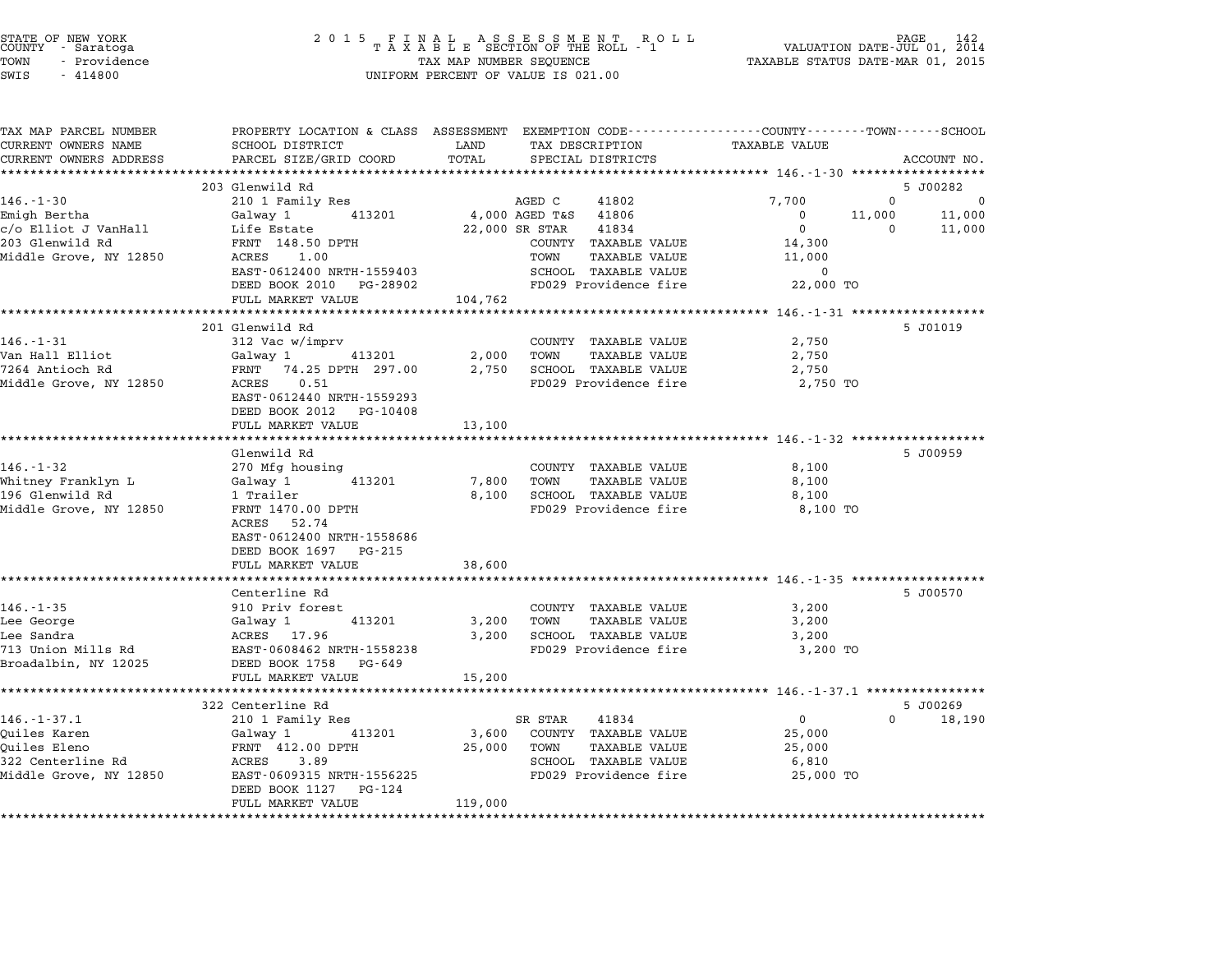| STATE OF NEW YORK<br>COUNTY - Saratoga<br>TOWN<br>- Providence<br>SWIS<br>$-414800$                             | 2 0 1 5                                                                                                                                                                                           | TAX MAP NUMBER SEQUENCE    | FINAL ASSESSMENT ROLL<br>TAXABLE SECTION OF THE ROLL - 1<br>UNIFORM PERCENT OF VALUE IS 021.00                                         | TAXABLE STATUS DATE-MAR 01, 2015                             | 143<br>PAGE<br>VALUATION DATE-JUL 01, 2014 |
|-----------------------------------------------------------------------------------------------------------------|---------------------------------------------------------------------------------------------------------------------------------------------------------------------------------------------------|----------------------------|----------------------------------------------------------------------------------------------------------------------------------------|--------------------------------------------------------------|--------------------------------------------|
| TAX MAP PARCEL NUMBER<br>CURRENT OWNERS NAME<br>CURRENT OWNERS ADDRESS                                          | SCHOOL DISTRICT<br>PARCEL SIZE/GRID COORD                                                                                                                                                         | LAND<br>TOTAL<br>********* | PROPERTY LOCATION & CLASS ASSESSMENT EXEMPTION CODE---------------COUNTY-------TOWN-----SCHOOL<br>TAX DESCRIPTION<br>SPECIAL DISTRICTS | TAXABLE VALUE                                                | ACCOUNT NO.                                |
|                                                                                                                 | 308 Centerline Rd                                                                                                                                                                                 |                            |                                                                                                                                        |                                                              |                                            |
| $146. - 1 - 37.2$<br>De Cristofaro John<br>Sardella Christine<br>308 Centerline Rd<br>Middle Grove, NY 12850    | 240 Rural res<br>Galway 1<br>413201<br>FRNT 1150.00 DPTH<br>ACRES 52.06<br>EAST-0609364 NRTH-1556789<br>DEED BOOK 1100<br>PG-596                                                                  | 13,200<br>32,000           | RES STAR<br>41854<br>COUNTY TAXABLE VALUE<br>TOWN<br>TAXABLE VALUE<br>SCHOOL TAXABLE VALUE<br>FD029 Providence fire                    | $0 \qquad \qquad$<br>32,000<br>32,000<br>23,640<br>32,000 TO | 8,360<br>$^{\circ}$                        |
|                                                                                                                 | FULL MARKET VALUE                                                                                                                                                                                 | 152,400                    |                                                                                                                                        |                                                              |                                            |
| $146. - 1 - 39$<br>Jablonski John<br>Burnham Mark<br>Attn: Mark Burnham<br>PO Box 395<br>Rehoboth, DE 19971     | Centerline Rd<br>910 Priv forest<br>Galway 1<br>413201<br>Also Bk 829 Pg 511<br>FRNT 1510.00 DPTH<br>8.37<br>ACRES<br>EAST-0612426 NRTH-1557910<br>DEED BOOK 1538 PG-662                          | 3,400<br>3,400             | COUNTY TAXABLE VALUE<br><b>TAXABLE VALUE</b><br>TOWN<br>SCHOOL TAXABLE VALUE<br>FD029 Providence fire                                  | 3,400<br>3,400<br>3,400<br>3,400 TO                          | 5 J00130                                   |
|                                                                                                                 | FULL MARKET VALUE                                                                                                                                                                                 | 16,200                     |                                                                                                                                        |                                                              |                                            |
|                                                                                                                 | Centerline Rd                                                                                                                                                                                     |                            |                                                                                                                                        |                                                              | 5 J01140                                   |
| $146. - 1 - 55$<br>Kohlmann Richard et al<br>c/o Elizabeth Kohlmann<br>1325 Woolsey St<br>Schenectady, NY 12303 | 311 Res vac land<br>413201<br>Galway 1<br>FRNT 300.00 DPTH<br>ACRES<br>2.07<br>EAST-0605652 NRTH-1553857<br>DEED BOOK 1307 PG-573                                                                 | 3,200<br>3,200             | COUNTY TAXABLE VALUE<br>TOWN<br>TAXABLE VALUE<br>SCHOOL TAXABLE VALUE<br>FD029 Providence fire                                         | 3,200<br>3,200<br>3,200<br>3,200 TO                          |                                            |
|                                                                                                                 | FULL MARKET VALUE                                                                                                                                                                                 | 15,200                     |                                                                                                                                        |                                                              |                                            |
|                                                                                                                 | 366 Centerline Rd                                                                                                                                                                                 |                            |                                                                                                                                        |                                                              | 5 J01127                                   |
| $146. - 1 - 56$<br>Waldron Roy<br>Waldron Sandra<br>366 Centerline Rd<br>Middle Grove, NY 12850                 | 270 Mfg housing<br>413201<br>Galway 1<br>Lot A-7<br>FRNT 425.50 DPTH<br>ACRES<br>10.00<br>EAST-0607287 NRTH-1555790<br>DEED BOOK 1705<br>PG-350<br>FULL MARKET VALUE                              | 4,800<br>21,600<br>102,857 | RES STAR<br>41854<br>COUNTY TAXABLE VALUE<br>TOWN<br><b>TAXABLE VALUE</b><br><b>SCHOOL TAXABLE VALUE</b><br>FD029 Providence fire      | 0<br>21,600<br>21,600<br>13,240<br>21,600 TO                 | 0<br>8,360                                 |
|                                                                                                                 |                                                                                                                                                                                                   |                            | ******************************* 146.-1-57 *************                                                                                |                                                              |                                            |
| $146. - 1 - 57$<br>Ness Ferrand L<br>Ness Carolyn<br>376 Centerline Rd<br>Middle Grove, NY 12850                | 376 Centerline Rd<br>240 Rural res<br>Galway 1<br>413201<br>Lots $A - 6k$ G-4<br>FRNT 336.35 DPTH<br>ACRES<br>14.19<br>EAST-0606818 NRTH-1555807<br>DEED BOOK 1248<br>PG-647<br>FULL MARKET VALUE | 5,800<br>41,630<br>198,200 | RES STAR<br>41854<br>COUNTY<br><b>TAXABLE VALUE</b><br>TOWN<br>TAXABLE VALUE<br><b>SCHOOL TAXABLE VALUE</b><br>FD029 Providence fire   | 0<br>41,630<br>41,630<br>33,270<br>41,630 TO                 | 5 J01220<br>8,360<br>0                     |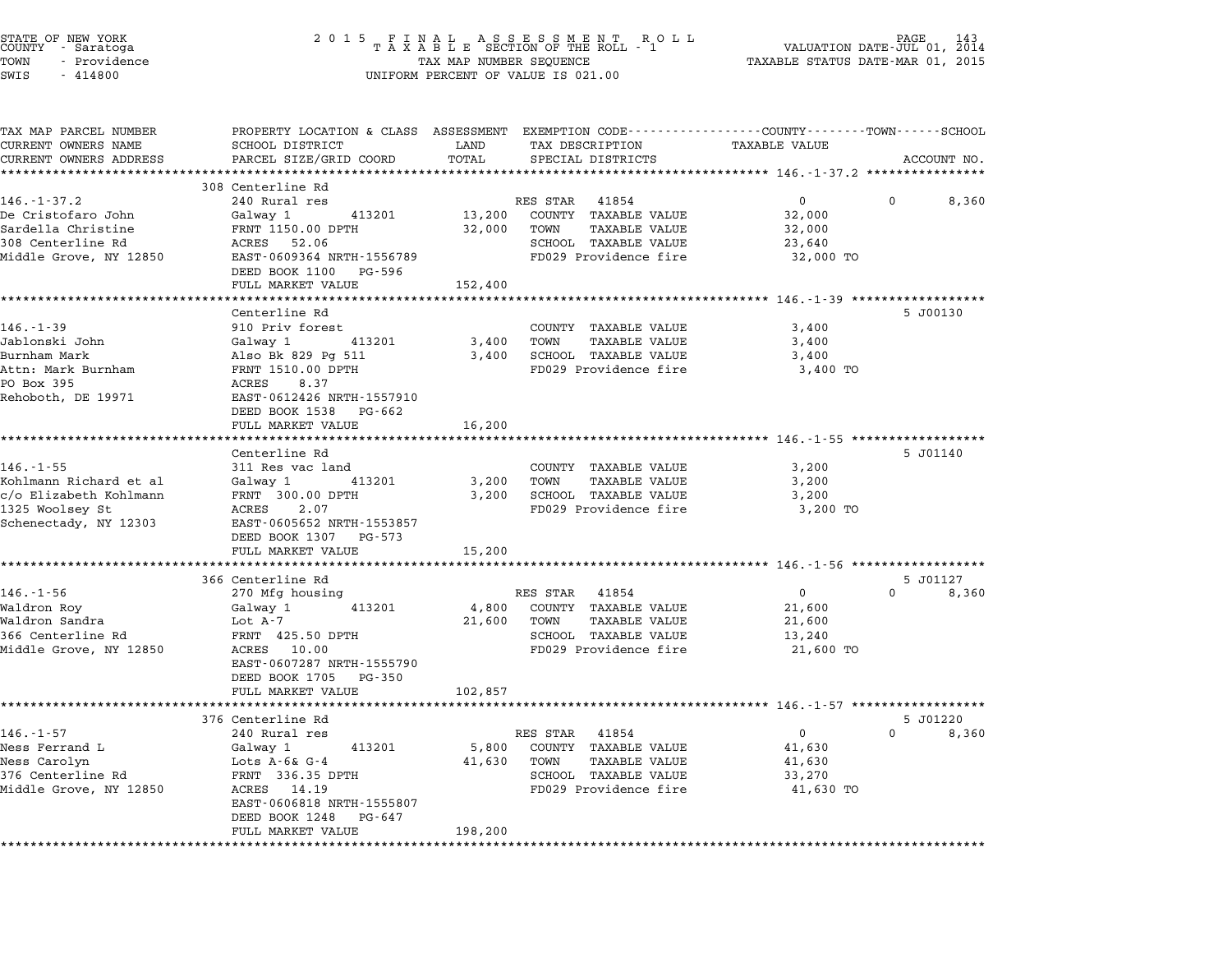| TAX MAP PARCEL NUMBER<br>PROPERTY LOCATION & CLASS ASSESSMENT EXEMPTION CODE---------------COUNTY-------TOWN-----SCHOOL<br>CURRENT OWNERS NAME<br>SCHOOL DISTRICT<br>LAND<br>TAX DESCRIPTION<br>PARCEL SIZE/GRID COORD<br>TOTAL<br>CURRENT OWNERS ADDRESS<br>SPECIAL DISTRICTS<br>Centerline Rd<br>$146. - 1 - 58$<br>910 Priv forest<br>COUNTY TAXABLE VALUE<br>Bagley Tina<br>4,700<br>TOWN<br>Galway 1<br>413201<br>454 Centerline Rd<br>Lot $A-5$<br>4,700<br>SCHOOL TAXABLE VALUE<br>Galway, NY 12074<br>FRNT 420.00 DPTH<br>FD029 Providence fire<br>ACRES<br>9.24<br>EAST-0606574 NRTH-1555416<br>DEED BOOK 2007<br>PG-5333 | <b>TAXABLE VALUE</b><br>ACCOUNT NO.<br>********** 146.-1-58 **<br>5 J01230<br>4,700<br><b>TAXABLE VALUE</b><br>4,700<br>4,700<br>4,700 TO |
|------------------------------------------------------------------------------------------------------------------------------------------------------------------------------------------------------------------------------------------------------------------------------------------------------------------------------------------------------------------------------------------------------------------------------------------------------------------------------------------------------------------------------------------------------------------------------------------------------------------------------------|-------------------------------------------------------------------------------------------------------------------------------------------|
|                                                                                                                                                                                                                                                                                                                                                                                                                                                                                                                                                                                                                                    |                                                                                                                                           |
|                                                                                                                                                                                                                                                                                                                                                                                                                                                                                                                                                                                                                                    |                                                                                                                                           |
|                                                                                                                                                                                                                                                                                                                                                                                                                                                                                                                                                                                                                                    |                                                                                                                                           |
|                                                                                                                                                                                                                                                                                                                                                                                                                                                                                                                                                                                                                                    |                                                                                                                                           |
|                                                                                                                                                                                                                                                                                                                                                                                                                                                                                                                                                                                                                                    |                                                                                                                                           |
|                                                                                                                                                                                                                                                                                                                                                                                                                                                                                                                                                                                                                                    |                                                                                                                                           |
| FULL MARKET VALUE<br>22,400                                                                                                                                                                                                                                                                                                                                                                                                                                                                                                                                                                                                        |                                                                                                                                           |
| *******************                                                                                                                                                                                                                                                                                                                                                                                                                                                                                                                                                                                                                |                                                                                                                                           |
| Centerline Rd<br>$146. - 1 - 59$<br>910 Priv forest<br>COUNTY TAXABLE VALUE<br>Moyer Margie<br>413201<br>8,300<br>TOWN<br>Galway 1<br>c/o Rebecca Smith<br>8,300<br>SCHOOL TAXABLE VALUE<br>Trust                                                                                                                                                                                                                                                                                                                                                                                                                                  | 5 J00669<br>8,300<br><b>TAXABLE VALUE</b><br>8,300<br>8,300                                                                               |
| 228 Dygert Rd<br>Lots $D-6$ & $E-1$ &<br>FD029 Providence fire<br>Canajoharie, NY 13317<br>Lots F-2F-7&G-3&G-5<br>ACRES 35.05                                                                                                                                                                                                                                                                                                                                                                                                                                                                                                      | 8,300 TO                                                                                                                                  |
| PRIOR OWNER ON 3/01/2015<br>EAST-0606250 NRTH-1556803<br>DEED BOOK 2015<br>Moyer Margie M<br>PG-10818<br>FULL MARKET VALUE<br>39,500                                                                                                                                                                                                                                                                                                                                                                                                                                                                                               |                                                                                                                                           |
| *****************<br>Centerline Rd                                                                                                                                                                                                                                                                                                                                                                                                                                                                                                                                                                                                 | $146. - 1 - 60$ *******<br>5 J01301                                                                                                       |
| $146. - 1 - 60$<br>260 Seasonal res<br>COUNTY TAXABLE VALUE<br>Madison James<br>413201<br>3,000<br>TOWN<br>Galway 1<br>SCHOOL TAXABLE VALUE<br>Madison Charles<br>Lots $D-4\&D-5$<br>10,200<br>FD029 Providence fire<br>111 Low Rd<br>ACRES 14.85<br>Grahamsville, NY 12740-5138<br>EAST-0605818 NRTH-1557211<br>DEED BOOK 1447<br>PG-315                                                                                                                                                                                                                                                                                          | 10,200<br>10,200<br><b>TAXABLE VALUE</b><br>10,200<br>10,200 TO                                                                           |
| FULL MARKET VALUE<br>48,600                                                                                                                                                                                                                                                                                                                                                                                                                                                                                                                                                                                                        |                                                                                                                                           |
| *****************                                                                                                                                                                                                                                                                                                                                                                                                                                                                                                                                                                                                                  | ********** 146.-1-61 ******************                                                                                                   |
| Centerline Rd<br>$146. - 1 - 61$<br>270 Mfg housing<br>COUNTY TAXABLE VALUE<br>Rice Eileen Fischer<br>Galway 1<br>413201<br>6,500<br>TOWN<br>Fischer Theresa & Karen<br>Lot $0-3$<br>7,500<br>SCHOOL TAXABLE VALUE<br>60 E Hite Ct<br>ACRES 16.24<br>FD029 Providence fire<br>Schenectady, NY 12303<br>EAST-0605335 NRTH-1556731                                                                                                                                                                                                                                                                                                   | 5 J01295<br>7,500<br><b>TAXABLE VALUE</b><br>7,500<br>7,500<br>7,500 TO                                                                   |
| DEED BOOK 2010<br>PG-10410                                                                                                                                                                                                                                                                                                                                                                                                                                                                                                                                                                                                         |                                                                                                                                           |
| FULL MARKET VALUE<br>35,700<br>****************<br>******                                                                                                                                                                                                                                                                                                                                                                                                                                                                                                                                                                          | ******* 146.-1-62 ****************                                                                                                        |
| Centerline Rd                                                                                                                                                                                                                                                                                                                                                                                                                                                                                                                                                                                                                      | 5 J01228                                                                                                                                  |
| $146. - 1 - 62$<br>910 Priv forest<br>COUNTY TAXABLE VALUE<br>Van Hall Elliot J<br>413201<br>1,000<br>TOWN<br>Galway 1<br>7264 Antioch Rd<br>Lot $C-3$<br>SCHOOL TAXABLE VALUE<br>1,000<br>FD029 Providence fire<br>Middle Grove, NY 12850<br>ACRES<br>3.40                                                                                                                                                                                                                                                                                                                                                                        | 1,000<br><b>TAXABLE VALUE</b><br>1,000<br>1,000<br>1,000 TO                                                                               |
| EAST-0604872 NRTH-1556578<br>DEED BOOK 2013<br>PG-22179<br>FULL MARKET VALUE<br>4,800                                                                                                                                                                                                                                                                                                                                                                                                                                                                                                                                              |                                                                                                                                           |

STATE OF NEW YORK <sup>2</sup> <sup>0</sup> <sup>1</sup> 5 F I N A L A S S E S S M E N T R O L L PAGE <sup>144</sup> COUNTY - Saratoga <sup>T</sup> <sup>A</sup> <sup>X</sup> <sup>A</sup> <sup>B</sup> <sup>L</sup> <sup>E</sup> SECTION OF THE ROLL - <sup>1</sup> VALUATION DATE-JUL 01, <sup>2014</sup>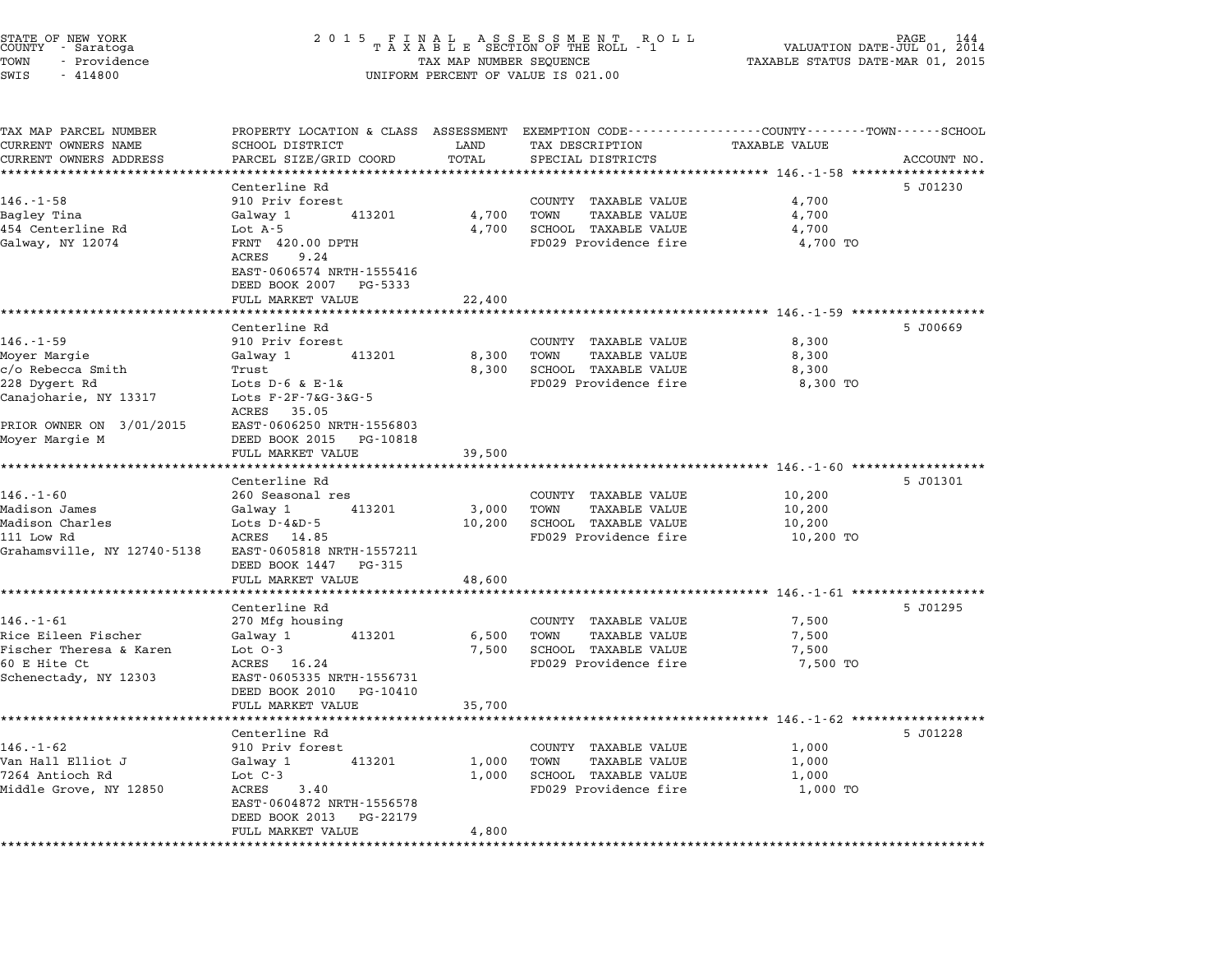## STATE OF NEW YORK <sup>2</sup> <sup>0</sup> <sup>1</sup> 5 F I N A L A S S E S S M E N T R O L L PAGE <sup>145</sup> COUNTY - Saratoga <sup>T</sup> <sup>A</sup> <sup>X</sup> <sup>A</sup> <sup>B</sup> <sup>L</sup> <sup>E</sup> SECTION OF THE ROLL - <sup>1</sup> VALUATION DATE-JUL 01, <sup>2014</sup> TOWN - Providence TAX MAP NUMBER SEQUENCE TAXABLE STATUS DATE-MAR 01, <sup>2015</sup> STATE OF NEW YORK<br>
COUNTY - Saratoga<br>
TOWN - Providence COUNTY - Providence COUNTY - Providence COUNTY - Providence<br>
TAX MAP NUMBER SEQUENCE<br>
SWIS - 414800 UNIFORM PERCENT OF VALUE IS 021.00

| SCHOOL DISTRICT           | LAND                                                                                                                                                                                                                                                                                                                                                                                                                                                                                                                                                                                                                                                                                                                                                                      | TAX DESCRIPTION                                                                                                                                     | TAXABLE VALUE                                                                                                                                                                                                                                                                                                                                                                                               |                                                                                                                                                                                                                         |
|---------------------------|---------------------------------------------------------------------------------------------------------------------------------------------------------------------------------------------------------------------------------------------------------------------------------------------------------------------------------------------------------------------------------------------------------------------------------------------------------------------------------------------------------------------------------------------------------------------------------------------------------------------------------------------------------------------------------------------------------------------------------------------------------------------------|-----------------------------------------------------------------------------------------------------------------------------------------------------|-------------------------------------------------------------------------------------------------------------------------------------------------------------------------------------------------------------------------------------------------------------------------------------------------------------------------------------------------------------------------------------------------------------|-------------------------------------------------------------------------------------------------------------------------------------------------------------------------------------------------------------------------|
| PARCEL SIZE/GRID COORD    | TOTAL                                                                                                                                                                                                                                                                                                                                                                                                                                                                                                                                                                                                                                                                                                                                                                     | SPECIAL DISTRICTS                                                                                                                                   |                                                                                                                                                                                                                                                                                                                                                                                                             | ACCOUNT NO.                                                                                                                                                                                                             |
|                           |                                                                                                                                                                                                                                                                                                                                                                                                                                                                                                                                                                                                                                                                                                                                                                           |                                                                                                                                                     |                                                                                                                                                                                                                                                                                                                                                                                                             |                                                                                                                                                                                                                         |
|                           |                                                                                                                                                                                                                                                                                                                                                                                                                                                                                                                                                                                                                                                                                                                                                                           |                                                                                                                                                     |                                                                                                                                                                                                                                                                                                                                                                                                             | 5 J00530                                                                                                                                                                                                                |
|                           |                                                                                                                                                                                                                                                                                                                                                                                                                                                                                                                                                                                                                                                                                                                                                                           |                                                                                                                                                     |                                                                                                                                                                                                                                                                                                                                                                                                             |                                                                                                                                                                                                                         |
|                           |                                                                                                                                                                                                                                                                                                                                                                                                                                                                                                                                                                                                                                                                                                                                                                           |                                                                                                                                                     |                                                                                                                                                                                                                                                                                                                                                                                                             |                                                                                                                                                                                                                         |
|                           |                                                                                                                                                                                                                                                                                                                                                                                                                                                                                                                                                                                                                                                                                                                                                                           |                                                                                                                                                     |                                                                                                                                                                                                                                                                                                                                                                                                             |                                                                                                                                                                                                                         |
|                           |                                                                                                                                                                                                                                                                                                                                                                                                                                                                                                                                                                                                                                                                                                                                                                           |                                                                                                                                                     |                                                                                                                                                                                                                                                                                                                                                                                                             |                                                                                                                                                                                                                         |
|                           |                                                                                                                                                                                                                                                                                                                                                                                                                                                                                                                                                                                                                                                                                                                                                                           |                                                                                                                                                     |                                                                                                                                                                                                                                                                                                                                                                                                             |                                                                                                                                                                                                                         |
|                           |                                                                                                                                                                                                                                                                                                                                                                                                                                                                                                                                                                                                                                                                                                                                                                           |                                                                                                                                                     |                                                                                                                                                                                                                                                                                                                                                                                                             |                                                                                                                                                                                                                         |
|                           |                                                                                                                                                                                                                                                                                                                                                                                                                                                                                                                                                                                                                                                                                                                                                                           |                                                                                                                                                     |                                                                                                                                                                                                                                                                                                                                                                                                             | 5 J01630                                                                                                                                                                                                                |
|                           |                                                                                                                                                                                                                                                                                                                                                                                                                                                                                                                                                                                                                                                                                                                                                                           |                                                                                                                                                     |                                                                                                                                                                                                                                                                                                                                                                                                             |                                                                                                                                                                                                                         |
|                           |                                                                                                                                                                                                                                                                                                                                                                                                                                                                                                                                                                                                                                                                                                                                                                           |                                                                                                                                                     |                                                                                                                                                                                                                                                                                                                                                                                                             |                                                                                                                                                                                                                         |
|                           |                                                                                                                                                                                                                                                                                                                                                                                                                                                                                                                                                                                                                                                                                                                                                                           |                                                                                                                                                     |                                                                                                                                                                                                                                                                                                                                                                                                             |                                                                                                                                                                                                                         |
|                           |                                                                                                                                                                                                                                                                                                                                                                                                                                                                                                                                                                                                                                                                                                                                                                           |                                                                                                                                                     |                                                                                                                                                                                                                                                                                                                                                                                                             |                                                                                                                                                                                                                         |
|                           |                                                                                                                                                                                                                                                                                                                                                                                                                                                                                                                                                                                                                                                                                                                                                                           |                                                                                                                                                     |                                                                                                                                                                                                                                                                                                                                                                                                             |                                                                                                                                                                                                                         |
|                           |                                                                                                                                                                                                                                                                                                                                                                                                                                                                                                                                                                                                                                                                                                                                                                           |                                                                                                                                                     |                                                                                                                                                                                                                                                                                                                                                                                                             |                                                                                                                                                                                                                         |
|                           |                                                                                                                                                                                                                                                                                                                                                                                                                                                                                                                                                                                                                                                                                                                                                                           |                                                                                                                                                     |                                                                                                                                                                                                                                                                                                                                                                                                             |                                                                                                                                                                                                                         |
|                           |                                                                                                                                                                                                                                                                                                                                                                                                                                                                                                                                                                                                                                                                                                                                                                           |                                                                                                                                                     |                                                                                                                                                                                                                                                                                                                                                                                                             |                                                                                                                                                                                                                         |
|                           |                                                                                                                                                                                                                                                                                                                                                                                                                                                                                                                                                                                                                                                                                                                                                                           |                                                                                                                                                     |                                                                                                                                                                                                                                                                                                                                                                                                             |                                                                                                                                                                                                                         |
| Centerline Rd             |                                                                                                                                                                                                                                                                                                                                                                                                                                                                                                                                                                                                                                                                                                                                                                           |                                                                                                                                                     |                                                                                                                                                                                                                                                                                                                                                                                                             | 5 J01667                                                                                                                                                                                                                |
| 270 Mfg housing           |                                                                                                                                                                                                                                                                                                                                                                                                                                                                                                                                                                                                                                                                                                                                                                           | COUNTY TAXABLE VALUE                                                                                                                                | 8,900                                                                                                                                                                                                                                                                                                                                                                                                       |                                                                                                                                                                                                                         |
| 413201<br>Galway 1        | 6,500                                                                                                                                                                                                                                                                                                                                                                                                                                                                                                                                                                                                                                                                                                                                                                     | TOWN<br><b>TAXABLE VALUE</b>                                                                                                                        | 8,900                                                                                                                                                                                                                                                                                                                                                                                                       |                                                                                                                                                                                                                         |
| Lots $C-2\&P/ob-2\&B-3$   | 8,900                                                                                                                                                                                                                                                                                                                                                                                                                                                                                                                                                                                                                                                                                                                                                                     | SCHOOL TAXABLE VALUE                                                                                                                                | 8,900                                                                                                                                                                                                                                                                                                                                                                                                       |                                                                                                                                                                                                                         |
| ACRES 19.62               |                                                                                                                                                                                                                                                                                                                                                                                                                                                                                                                                                                                                                                                                                                                                                                           | FD029 Providence fire                                                                                                                               | 8,900 TO                                                                                                                                                                                                                                                                                                                                                                                                    |                                                                                                                                                                                                                         |
| EAST-0604914 NRTH-1556033 |                                                                                                                                                                                                                                                                                                                                                                                                                                                                                                                                                                                                                                                                                                                                                                           |                                                                                                                                                     |                                                                                                                                                                                                                                                                                                                                                                                                             |                                                                                                                                                                                                                         |
| DEED BOOK 1602<br>PG-690  |                                                                                                                                                                                                                                                                                                                                                                                                                                                                                                                                                                                                                                                                                                                                                                           |                                                                                                                                                     |                                                                                                                                                                                                                                                                                                                                                                                                             |                                                                                                                                                                                                                         |
| FULL MARKET VALUE         | 42,400                                                                                                                                                                                                                                                                                                                                                                                                                                                                                                                                                                                                                                                                                                                                                                    |                                                                                                                                                     |                                                                                                                                                                                                                                                                                                                                                                                                             |                                                                                                                                                                                                                         |
|                           |                                                                                                                                                                                                                                                                                                                                                                                                                                                                                                                                                                                                                                                                                                                                                                           |                                                                                                                                                     |                                                                                                                                                                                                                                                                                                                                                                                                             |                                                                                                                                                                                                                         |
|                           |                                                                                                                                                                                                                                                                                                                                                                                                                                                                                                                                                                                                                                                                                                                                                                           |                                                                                                                                                     |                                                                                                                                                                                                                                                                                                                                                                                                             | 5 J01380                                                                                                                                                                                                                |
|                           |                                                                                                                                                                                                                                                                                                                                                                                                                                                                                                                                                                                                                                                                                                                                                                           |                                                                                                                                                     |                                                                                                                                                                                                                                                                                                                                                                                                             |                                                                                                                                                                                                                         |
|                           |                                                                                                                                                                                                                                                                                                                                                                                                                                                                                                                                                                                                                                                                                                                                                                           |                                                                                                                                                     |                                                                                                                                                                                                                                                                                                                                                                                                             |                                                                                                                                                                                                                         |
|                           |                                                                                                                                                                                                                                                                                                                                                                                                                                                                                                                                                                                                                                                                                                                                                                           |                                                                                                                                                     |                                                                                                                                                                                                                                                                                                                                                                                                             |                                                                                                                                                                                                                         |
|                           |                                                                                                                                                                                                                                                                                                                                                                                                                                                                                                                                                                                                                                                                                                                                                                           |                                                                                                                                                     |                                                                                                                                                                                                                                                                                                                                                                                                             |                                                                                                                                                                                                                         |
|                           |                                                                                                                                                                                                                                                                                                                                                                                                                                                                                                                                                                                                                                                                                                                                                                           |                                                                                                                                                     |                                                                                                                                                                                                                                                                                                                                                                                                             |                                                                                                                                                                                                                         |
|                           |                                                                                                                                                                                                                                                                                                                                                                                                                                                                                                                                                                                                                                                                                                                                                                           |                                                                                                                                                     |                                                                                                                                                                                                                                                                                                                                                                                                             |                                                                                                                                                                                                                         |
|                           |                                                                                                                                                                                                                                                                                                                                                                                                                                                                                                                                                                                                                                                                                                                                                                           |                                                                                                                                                     |                                                                                                                                                                                                                                                                                                                                                                                                             |                                                                                                                                                                                                                         |
|                           |                                                                                                                                                                                                                                                                                                                                                                                                                                                                                                                                                                                                                                                                                                                                                                           |                                                                                                                                                     |                                                                                                                                                                                                                                                                                                                                                                                                             | 5 J01225                                                                                                                                                                                                                |
|                           |                                                                                                                                                                                                                                                                                                                                                                                                                                                                                                                                                                                                                                                                                                                                                                           |                                                                                                                                                     |                                                                                                                                                                                                                                                                                                                                                                                                             |                                                                                                                                                                                                                         |
|                           |                                                                                                                                                                                                                                                                                                                                                                                                                                                                                                                                                                                                                                                                                                                                                                           |                                                                                                                                                     |                                                                                                                                                                                                                                                                                                                                                                                                             |                                                                                                                                                                                                                         |
|                           |                                                                                                                                                                                                                                                                                                                                                                                                                                                                                                                                                                                                                                                                                                                                                                           |                                                                                                                                                     |                                                                                                                                                                                                                                                                                                                                                                                                             |                                                                                                                                                                                                                         |
|                           |                                                                                                                                                                                                                                                                                                                                                                                                                                                                                                                                                                                                                                                                                                                                                                           |                                                                                                                                                     |                                                                                                                                                                                                                                                                                                                                                                                                             |                                                                                                                                                                                                                         |
|                           |                                                                                                                                                                                                                                                                                                                                                                                                                                                                                                                                                                                                                                                                                                                                                                           |                                                                                                                                                     |                                                                                                                                                                                                                                                                                                                                                                                                             |                                                                                                                                                                                                                         |
|                           |                                                                                                                                                                                                                                                                                                                                                                                                                                                                                                                                                                                                                                                                                                                                                                           |                                                                                                                                                     |                                                                                                                                                                                                                                                                                                                                                                                                             |                                                                                                                                                                                                                         |
|                           |                                                                                                                                                                                                                                                                                                                                                                                                                                                                                                                                                                                                                                                                                                                                                                           |                                                                                                                                                     |                                                                                                                                                                                                                                                                                                                                                                                                             |                                                                                                                                                                                                                         |
|                           | Drager Rd Rear<br>311 Res vac land<br>413201<br>Galway 1<br>1.18<br>ACRES<br>EAST-0603773 NRTH-1556413<br>DEED BOOK 0963<br>PG-1128<br>FULL MARKET VALUE<br>**************************<br>Centerline Rd<br>314 Rural vac<10<br>413201<br>Galway 1<br>$P/O$ Lots $B-2&B-3$<br>6.96<br>ACRES<br>EAST-0604233 NRTH-1556252<br>DEED BOOK 2015<br>PG-10818<br>FULL MARKET VALUE<br>Centerline Rd<br>314 Rural vac<10<br>413201<br>Galway 1<br>4.50<br>ACRES<br>EAST-0605425 NRTH-1556021<br>DEED BOOK 0945<br>PG-0234<br>FULL MARKET VALUE<br>*********************<br>Centerline Rd<br>314 Rural vac<10<br>Galway 1<br>413201<br>Family Trust<br>c/o Diane Niewiarowicz, Trustee ACRES<br>4.00<br>EAST-0605550 NRTH-1555525<br>DEED BOOK 2015<br>PG-1614<br>FULL MARKET VALUE | PROPERTY LOCATION & CLASS ASSESSMENT<br>1,500<br>1,500<br>7,100<br>2,700<br>2,700<br>12,900<br>2,400<br>2,400<br>11,400<br>2,400<br>2,400<br>11,400 | COUNTY TAXABLE VALUE<br>TOWN<br>TAXABLE VALUE<br>SCHOOL TAXABLE VALUE<br>FD029 Providence fire<br>COUNTY TAXABLE VALUE<br>TOWN<br><b>TAXABLE VALUE</b><br>SCHOOL TAXABLE VALUE<br>FD029 Providence fire<br>COUNTY TAXABLE VALUE<br>TOWN<br>TAXABLE VALUE<br>SCHOOL TAXABLE VALUE<br>FD029 Providence fire<br>COUNTY TAXABLE VALUE<br>TOWN<br>TAXABLE VALUE<br>SCHOOL TAXABLE VALUE<br>FD029 Providence fire | EXEMPTION CODE-----------------COUNTY-------TOWN-----SCHOOL<br>1,500<br>1,500<br>1,500<br>1,500 TO<br>2,700<br>2,700<br>2,700<br>2,700 TO<br>2,400<br>2,400<br>2,400<br>2,400 TO<br>2,400<br>2,400<br>2,400<br>2,400 TO |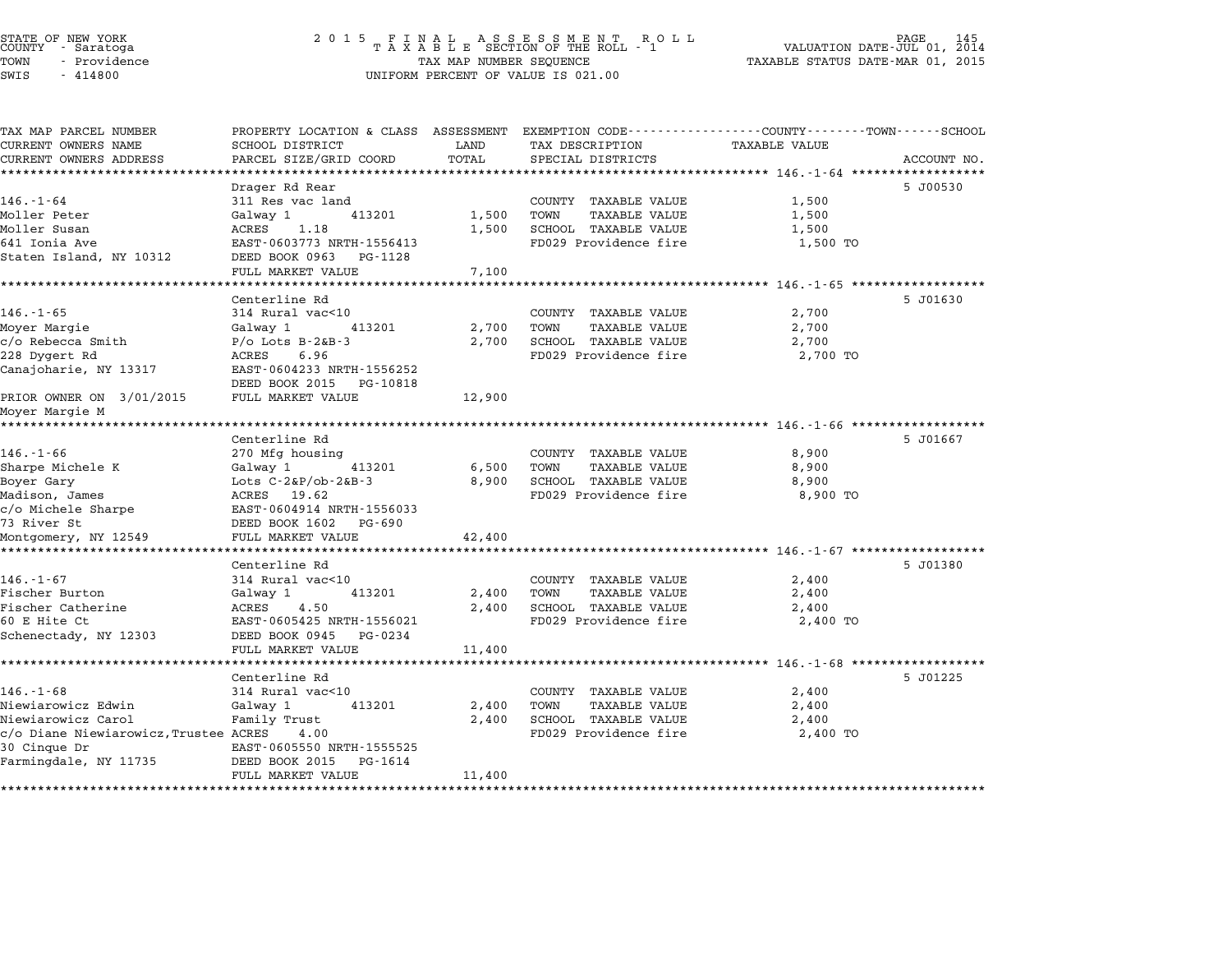| STATE OF NEW YORK<br>COUNTY - Saratoga<br>TOWN<br>- Providence<br>SWIS<br>$-414800$ | 2 0 1 5<br>FINAL ASSESSMENT ROLL<br>TAXABLE SECTION OF THE ROLL - 1<br>TAX MAP NUMBER SEQUENCE<br>UNIFORM PERCENT OF VALUE IS 021.00        |               |                                               | PAGE<br>146<br>VALUATION DATE-JUL 01, 2014<br>TAXABLE STATUS DATE-MAR 01, 2015 |             |  |
|-------------------------------------------------------------------------------------|---------------------------------------------------------------------------------------------------------------------------------------------|---------------|-----------------------------------------------|--------------------------------------------------------------------------------|-------------|--|
| TAX MAP PARCEL NUMBER<br>CURRENT OWNERS NAME<br>CURRENT OWNERS ADDRESS              | PROPERTY LOCATION & CLASS ASSESSMENT EXEMPTION CODE---------------COUNTY-------TOWN-----SCHOOL<br>SCHOOL DISTRICT<br>PARCEL SIZE/GRID COORD | LAND<br>TOTAL | TAX DESCRIPTION<br>SPECIAL DISTRICTS          | TAXABLE VALUE                                                                  | ACCOUNT NO. |  |
|                                                                                     | *****************                                                                                                                           |               |                                               |                                                                                |             |  |
|                                                                                     | Centerline Rd                                                                                                                               |               |                                               |                                                                                | 5 J01322    |  |
| $146. - 1 - 69$                                                                     | 314 Rural vac<10                                                                                                                            |               | COUNTY TAXABLE VALUE                          | 1,900                                                                          |             |  |
| Moyer Margie                                                                        | Galway 1<br>413201                                                                                                                          | 1,900         | TOWN<br>TAXABLE VALUE                         | 1,900                                                                          |             |  |
| c/o Rebecca Smith                                                                   | ACRES<br>2.50                                                                                                                               | 1,900         | SCHOOL TAXABLE VALUE                          | 1,900                                                                          |             |  |
| 228 Dygert Rd<br>Canajoharie, NY 13317                                              | EAST-0605246 NRTH-1555654<br>DEED BOOK 2015 PG-10818                                                                                        |               | FD029 Providence fire                         | 1,900 TO                                                                       |             |  |
|                                                                                     | FULL MARKET VALUE                                                                                                                           | 9,000         |                                               |                                                                                |             |  |
| PRIOR OWNER ON 3/01/2015<br>Moyer Margie M                                          |                                                                                                                                             |               |                                               |                                                                                |             |  |
|                                                                                     |                                                                                                                                             |               |                                               | ********************************* 146.-1-70 ******************                 |             |  |
|                                                                                     | Centerline Rd                                                                                                                               |               |                                               |                                                                                | 5 J01223    |  |
| $146. - 1 - 70$                                                                     | 270 Mfg housing                                                                                                                             |               | COUNTY TAXABLE VALUE                          | 3,700                                                                          |             |  |
| Small Michael                                                                       | Galway 1<br>413201                                                                                                                          | 3,000         | TOWN<br>TAXABLE VALUE                         | 3,700                                                                          |             |  |
| Boyer Gary                                                                          | ACRES<br>3.50                                                                                                                               | 3,700         | SCHOOL TAXABLE VALUE                          | 3,700                                                                          |             |  |
| 25 Regent Dr                                                                        | EAST-0604887 NRTH-1555563                                                                                                                   |               | FD029 Providence fire                         | 3,700 TO                                                                       |             |  |
| Hopewell Jct, NY 12533                                                              | DEED BOOK 0966 PG-1081                                                                                                                      |               |                                               |                                                                                |             |  |
|                                                                                     | FULL MARKET VALUE                                                                                                                           | 17,600        |                                               | ***************** 146.-1-72 *******************                                |             |  |
|                                                                                     | Centerline Rd                                                                                                                               |               |                                               |                                                                                | 5 J00616    |  |
| $146. - 1 - 72$                                                                     | 260 Seasonal res                                                                                                                            |               | COUNTY TAXABLE VALUE                          | 12,000                                                                         |             |  |
| Wood Harold                                                                         | Galway 1<br>413201                                                                                                                          | 2,100         | TOWN<br><b>TAXABLE VALUE</b>                  | 12,000                                                                         |             |  |
| 340 Beach St                                                                        | ACRES<br>4.00                                                                                                                               | 12,000        | SCHOOL TAXABLE VALUE                          | 12,000                                                                         |             |  |
| Roslindale, MA 02131                                                                | EAST-0604914 NRTH-1555007<br>DEED BOOK 1091 PG-51                                                                                           |               | FD029 Providence fire                         | 12,000 TO                                                                      |             |  |
|                                                                                     | FULL MARKET VALUE                                                                                                                           | 57,100        |                                               |                                                                                |             |  |
|                                                                                     | ********************                                                                                                                        | ********      |                                               | ************************ 146.-1-73 *******************                         |             |  |
| $146. - 1 - 73$                                                                     | Centerline Rd<br>314 Rural vac<10                                                                                                           |               | COUNTY TAXABLE VALUE                          | 2,100                                                                          | 5 J01298    |  |
| Kwasnik John J                                                                      | 413201<br>Galway 1                                                                                                                          | 2,100         | TOWN<br><b>TAXABLE VALUE</b>                  | 2,100                                                                          |             |  |
| Kwasnik Jacqueline T                                                                | Lot $A-2$                                                                                                                                   | 2,100         | SCHOOL TAXABLE VALUE                          | 2,100                                                                          |             |  |
| 9 Candle Ln                                                                         | ACRES<br>5.38                                                                                                                               |               | FD029 Providence fire                         | 2,100 TO                                                                       |             |  |
| Levittown, NY 11756                                                                 | EAST-0605171 NRTH-1555147                                                                                                                   |               |                                               |                                                                                |             |  |
|                                                                                     | DEED BOOK 0931 PG-0072                                                                                                                      |               |                                               |                                                                                |             |  |
|                                                                                     | FULL MARKET VALUE                                                                                                                           | 10,000        |                                               |                                                                                |             |  |
|                                                                                     | ******************                                                                                                                          |               |                                               | ***************** 146.-1-74.2 *****                                            |             |  |
| $146. - 1 - 74.2$                                                                   | Centerline Rd                                                                                                                               |               |                                               |                                                                                |             |  |
| Antalek Robert                                                                      | 260 Seasonal res<br>Galway 1<br>413201                                                                                                      | 3,000         | COUNTY TAXABLE VALUE<br>TOWN<br>TAXABLE VALUE | 11,000<br>11,000                                                               |             |  |
| 21 Deerfield Pl                                                                     | ACRES 15.26                                                                                                                                 | 11,000        | SCHOOL TAXABLE VALUE                          | 11,000                                                                         |             |  |
| Beacon, NY 12508                                                                    | EAST-0605675 NRTH-1554599                                                                                                                   |               | FD029 Providence fire                         | 11,000 TO                                                                      |             |  |
|                                                                                     | DEED BOOK 1079<br>PG-262                                                                                                                    |               |                                               |                                                                                |             |  |
|                                                                                     | FULL MARKET VALUE                                                                                                                           | 52,400        |                                               |                                                                                |             |  |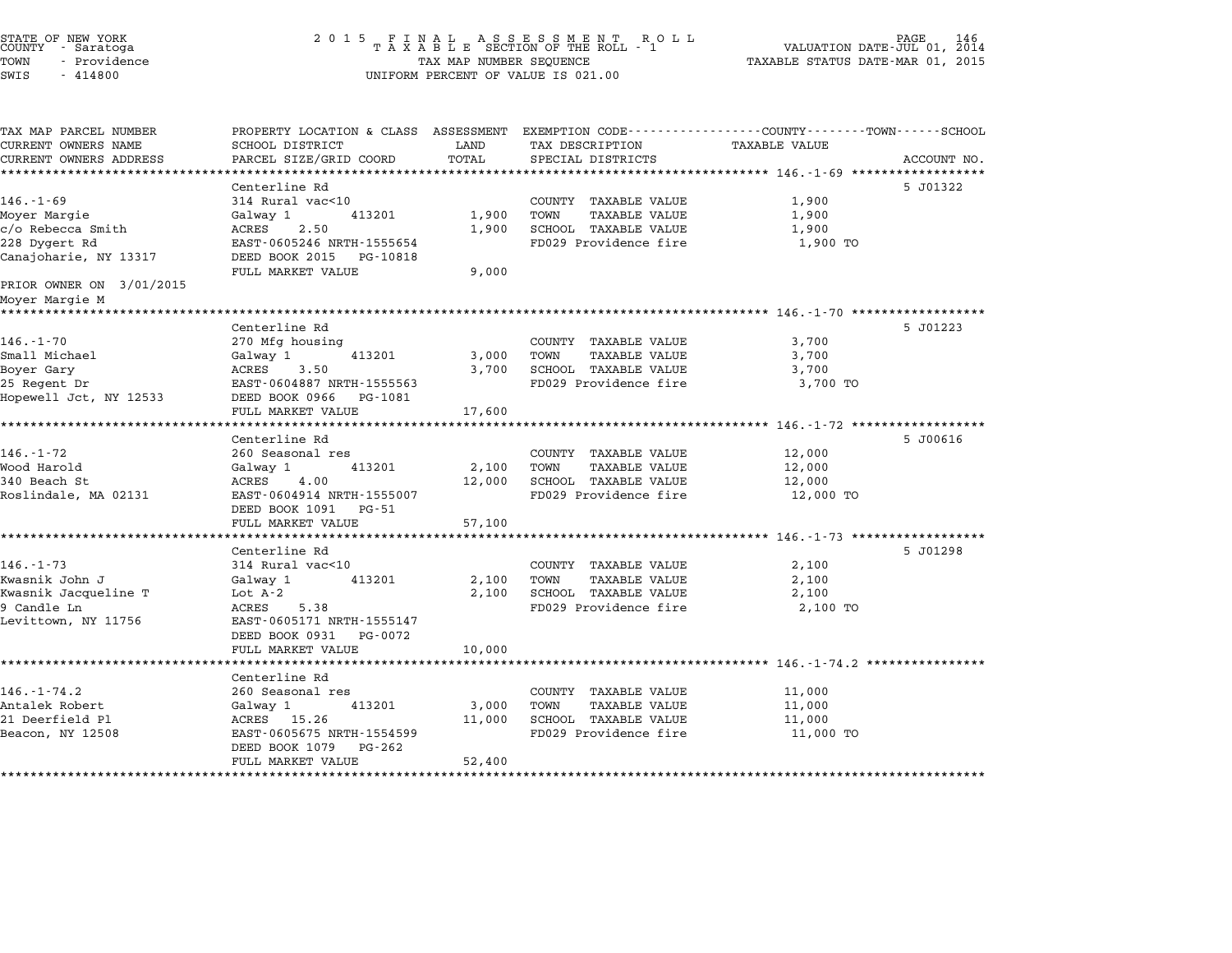|      | STATE OF NEW YORK<br>COUNTY - Saratoga |  |
|------|----------------------------------------|--|
| TOWN | - Providence                           |  |
|      |                                        |  |

| TAX MAP PARCEL NUMBER  | PROPERTY LOCATION & CLASS ASSESSMENT EXEMPTION CODE---------------COUNTY-------TOWN------SCHOOL |         |                              |                                                              |             |
|------------------------|-------------------------------------------------------------------------------------------------|---------|------------------------------|--------------------------------------------------------------|-------------|
| CURRENT OWNERS NAME    | SCHOOL DISTRICT                                                                                 | LAND    | TAX DESCRIPTION              | <b>TAXABLE VALUE</b>                                         |             |
| CURRENT OWNERS ADDRESS | PARCEL SIZE/GRID COORD<br>****************                                                      | TOTAL   | SPECIAL DISTRICTS            |                                                              | ACCOUNT NO. |
|                        |                                                                                                 |         |                              |                                                              |             |
| $146. - 1 - 74.11$     | Centerline Rd<br>910 Priv forest                                                                |         | COUNTY TAXABLE VALUE         | 1,800                                                        | 5 J01296    |
| Prashad Jean           | Galway 1<br>413201                                                                              | 1,800   | TOWN<br>TAXABLE VALUE        | 1,800                                                        |             |
| Prashad Roy            | ACRES<br>9.11                                                                                   | 1,800   | SCHOOL TAXABLE VALUE         | 1,800                                                        |             |
| 79-04 153 Ave          | EAST-0606001 NRTH-1555311                                                                       |         | FD029 Providence fire        | 1,800 TO                                                     |             |
| Howard Beach, NY 11414 | DEED BOOK 1773<br>PG-105                                                                        |         |                              |                                                              |             |
|                        | FULL MARKET VALUE                                                                               | 8,600   |                              |                                                              |             |
|                        |                                                                                                 |         |                              |                                                              |             |
|                        | Centerline Rd                                                                                   |         |                              |                                                              |             |
| $146. - 1 - 74.12$     | 910 Priv forest                                                                                 |         | COUNTY TAXABLE VALUE         | 1,100                                                        |             |
| Antalek Robert         | Galway 1<br>413201                                                                              | 1,100   | TOWN<br><b>TAXABLE VALUE</b> | 1,100                                                        |             |
| 21 Deerfield Pl        | ACRES<br>5.63                                                                                   | 1,100   | SCHOOL TAXABLE VALUE         | 1,100                                                        |             |
| Beacon, NY 12508       | EAST-0605668 NRTH-1555125                                                                       |         | FD029 Providence fire        | 1,100 TO                                                     |             |
|                        | DEED BOOK 1233<br>PG-395                                                                        |         |                              |                                                              |             |
|                        | FULL MARKET VALUE                                                                               | 5,200   |                              |                                                              |             |
|                        |                                                                                                 |         |                              |                                                              |             |
|                        | 424 Centerline Rd                                                                               |         |                              |                                                              | 5 J00564    |
| $146. - 1 - 75$        | 240 Rural res                                                                                   |         | COUNTY TAXABLE VALUE         | 30,000                                                       |             |
| Panasuk Dorothy        | Galway 1<br>413201                                                                              | 9,600   | TOWN<br><b>TAXABLE VALUE</b> | 30,000                                                       |             |
| PO Box 1186            | FRNT 2220.00 DPTH                                                                               | 30,000  | SCHOOL TAXABLE VALUE         | 30,000                                                       |             |
| Galway, NY 12074       | ACRES 34.16                                                                                     |         | FD029 Providence fire        | 30,000 TO                                                    |             |
|                        | EAST-0605227 NRTH-1553984                                                                       |         |                              |                                                              |             |
|                        | DEED BOOK 1570 PG-83<br>FULL MARKET VALUE                                                       | 142,900 |                              |                                                              |             |
|                        | **********************                                                                          |         |                              |                                                              |             |
|                        | 292 Fayville Rd                                                                                 |         |                              |                                                              | 5 J00403    |
| $146. - 1 - 76.1$      | 240 Rural res                                                                                   |         | COUNTY TAXABLE VALUE         | 25,000                                                       |             |
| Smith Blaine C         | Galway 1<br>413201                                                                              | 17,700  | <b>TAXABLE VALUE</b><br>TOWN | 25,000                                                       |             |
| 307 Fayville Rd        | Unfiled Deed                                                                                    | 25,000  | SCHOOL TAXABLE VALUE         | 25,000                                                       |             |
| Galway, NY 12074       | No Deed Recorded                                                                                |         | FD029 Providence fire        | 25,000 TO                                                    |             |
|                        | Estate                                                                                          |         |                              |                                                              |             |
|                        | FRNT 185.00 DPTH                                                                                |         |                              |                                                              |             |
|                        | ACRES<br>49.77                                                                                  |         |                              |                                                              |             |
|                        | EAST-0604005 NRTH-1553638                                                                       |         |                              |                                                              |             |
|                        | DEED BOOK 2012<br>PG-44950                                                                      |         |                              |                                                              |             |
|                        | FULL MARKET VALUE                                                                               | 119,000 |                              |                                                              |             |
|                        |                                                                                                 |         |                              | ************************************ 146.-1-76.2 *********** |             |
|                        | 320 Fayville Rd                                                                                 |         |                              |                                                              |             |
| $146. - 1 - 76.2$      | 270 Mfg housing                                                                                 |         | COUNTY TAXABLE VALUE         | 1,300                                                        |             |
| Romer Joseph           | Galway 1<br>413201                                                                              | 300     | TOWN<br><b>TAXABLE VALUE</b> | 1,300                                                        |             |
| 264 Union St           | 1.67<br>ACRES                                                                                   | 1,300   | SCHOOL TAXABLE VALUE         | 1,300                                                        |             |
| Montgomery, NY 12549   | EAST-0604202 NRTH-1554193                                                                       |         | FD029 Providence fire        | 1,300 TO                                                     |             |
|                        | DEED BOOK 1225<br>PG-207<br>FULL MARKET VALUE                                                   | 6,200   |                              |                                                              |             |
|                        |                                                                                                 |         |                              |                                                              |             |
|                        |                                                                                                 |         |                              |                                                              |             |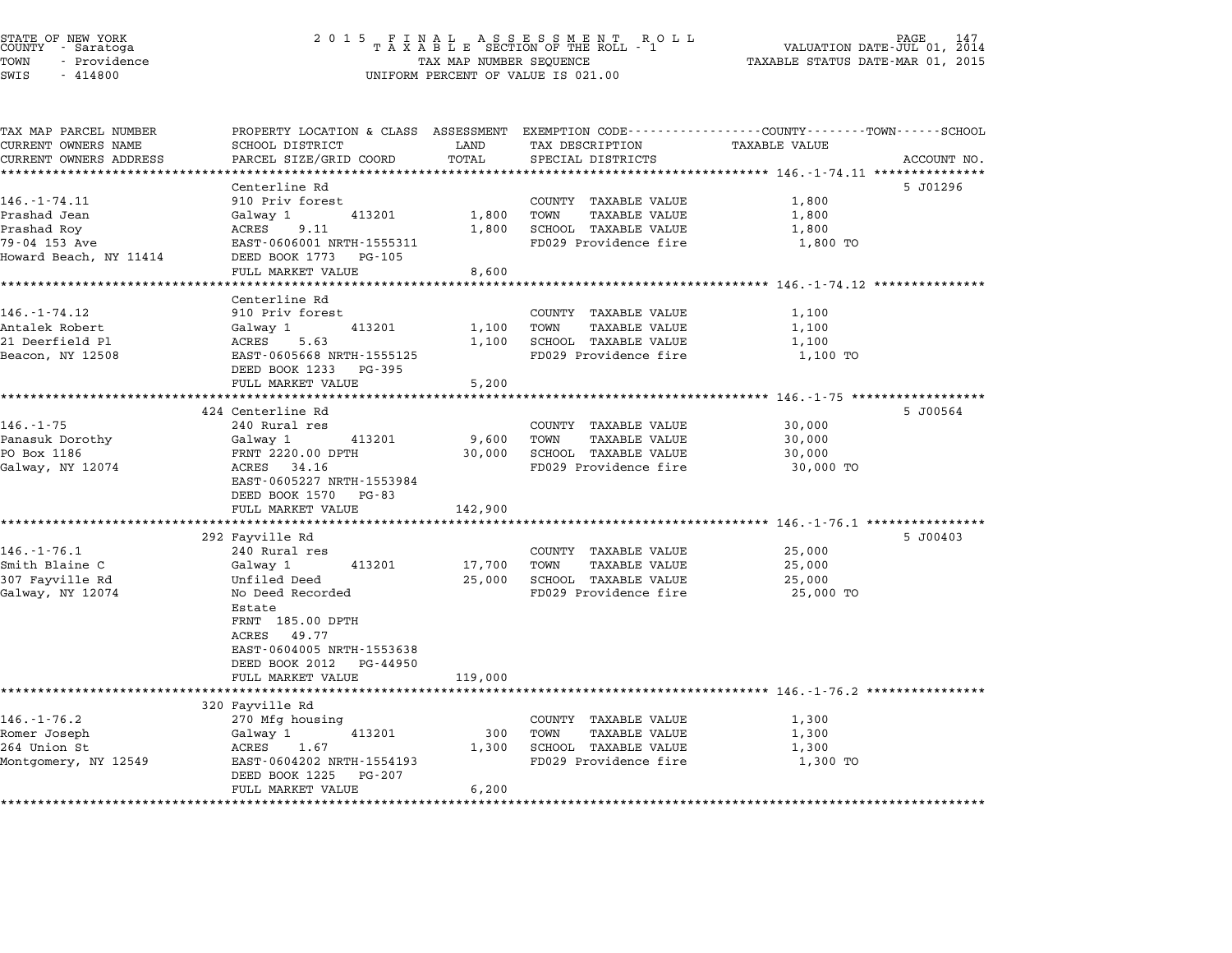| - Providence<br>TOWN<br>SWIS<br>$-414800$    | TAX MAP NUMBER SEQUENCE<br>UNIFORM PERCENT OF VALUE IS 021.00       | FINAL ASSESSMENT ROLL<br>TAXABLE SECTION OF THE ROLL - 1<br>148<br>VALUATION DATE-JUL 01,<br>2014<br>TAXABLE STATUS DATE-MAR 01, 2015 |                                                                                                                         |  |
|----------------------------------------------|---------------------------------------------------------------------|---------------------------------------------------------------------------------------------------------------------------------------|-------------------------------------------------------------------------------------------------------------------------|--|
| TAX MAP PARCEL NUMBER<br>CURRENT OWNERS NAME | SCHOOL DISTRICT                                                     | LAND<br>TAX DESCRIPTION                                                                                                               | PROPERTY LOCATION & CLASS ASSESSMENT EXEMPTION CODE----------------COUNTY-------TOWN-----SCHOOL<br><b>TAXABLE VALUE</b> |  |
| CURRENT OWNERS ADDRESS                       | PARCEL SIZE/GRID COORD                                              | TOTAL<br>SPECIAL DISTRICTS                                                                                                            | ACCOUNT NO.                                                                                                             |  |
|                                              |                                                                     |                                                                                                                                       |                                                                                                                         |  |
|                                              | 290 Fayville Rd                                                     |                                                                                                                                       | 5 J00930                                                                                                                |  |
| $146. - 1 - 77$                              | 210 1 Family Res                                                    | RES STAR<br>41854                                                                                                                     | 0<br>$\Omega$<br>8,360                                                                                                  |  |
| Westervelt Naomi                             | 413201<br>Galway 1                                                  | 3,000<br>COUNTY TAXABLE VALUE                                                                                                         | 28,159                                                                                                                  |  |
| 290 Fayville Rd                              | FRNT 115.00 DPTH 250.00                                             | 28,159<br>TOWN<br>TAXABLE VALUE                                                                                                       | 28,159                                                                                                                  |  |
| Galway, NY 12074                             | ACRES<br>0.66                                                       | SCHOOL TAXABLE VALUE                                                                                                                  | 19,799                                                                                                                  |  |
|                                              | EAST-0603661 NRTH-1552830<br>DEED BOOK 2010 PG-38653                | FD029 Providence fire                                                                                                                 | 28,159 TO                                                                                                               |  |
|                                              | FULL MARKET VALUE                                                   | 134,100                                                                                                                               |                                                                                                                         |  |
|                                              | Fayville Rd                                                         |                                                                                                                                       | 5 J00355                                                                                                                |  |
| $146. - 1 - 78$                              | 910 Priv forest                                                     | COUNTY TAXABLE VALUE                                                                                                                  | 4,800                                                                                                                   |  |
| Patterson John                               | Broadalbin 1<br>172201                                              | 4,800<br>TOWN<br>TAXABLE VALUE                                                                                                        | 4,800                                                                                                                   |  |
| Patterson Robert                             | Unfiled Deed                                                        | 4,800<br>SCHOOL TAXABLE VALUE                                                                                                         | 4,800                                                                                                                   |  |
| 1793 Hermance Rd                             | FRNT 950.00 DPTH                                                    | FD029 Providence fire                                                                                                                 | 4,800 TO                                                                                                                |  |
| Galway, NY 12074                             | ACRES 10.38<br>EAST-0602951 NRTH-1553205<br>DEED BOOK 2009 PG-31577 |                                                                                                                                       |                                                                                                                         |  |
|                                              | FULL MARKET VALUE                                                   | 22,900                                                                                                                                |                                                                                                                         |  |
|                                              | 100 Crannel Rd                                                      |                                                                                                                                       | 5 J00103                                                                                                                |  |
| 146.-1-79                                    | 210 1 Family Res                                                    | CW_15_VET/ 41162                                                                                                                      | 2,025<br>0<br>0                                                                                                         |  |
| Quinn James                                  | 413201<br>Galway 1                                                  | 800 SR STAR<br>41834                                                                                                                  | 13,500<br>$\mathbf{0}$<br>0                                                                                             |  |
| Quinn Cheryl                                 | FRNT 132.00 DPTH                                                    | COUNTY TAXABLE VALUE<br>13,500                                                                                                        | 11,475                                                                                                                  |  |
| 100 Crannel Rd                               | ACRES<br>0.20                                                       | <b>TAXABLE VALUE</b><br>TOWN                                                                                                          | 13,500                                                                                                                  |  |
| Galway, NY 12074                             | EAST-0601483 NRTH-1553350                                           | SCHOOL TAXABLE VALUE                                                                                                                  | $\mathbf 0$                                                                                                             |  |
|                                              | DEED BOOK 0964 PG-0567                                              | FD029 Providence fire                                                                                                                 | 13,500 TO                                                                                                               |  |
|                                              | FULL MARKET VALUE                                                   | 64,300                                                                                                                                |                                                                                                                         |  |
|                                              | *********************                                               |                                                                                                                                       | ********** 146.-1-81.1 ****************                                                                                 |  |
|                                              | 345 Fayville Rd                                                     |                                                                                                                                       | 5 J01368<br>$\mathbf{0}$<br>0                                                                                           |  |
| $146. - 1 - 81.1$<br>Hitchcock Floyd R       | 240 Rural res<br>172201<br>Broadalbin 1                             | RES STAR<br>41854<br>9,000<br>COUNTY TAXABLE VALUE                                                                                    | 8,360<br>64,000                                                                                                         |  |
| Hitchcock R Elaine                           | Farm                                                                | 64,000<br>TOWN<br>TAXABLE VALUE                                                                                                       | 64,000                                                                                                                  |  |
| 345 Fayville Rd                              | FRNT 1122.71 DPTH                                                   | SCHOOL TAXABLE VALUE                                                                                                                  | 55,640                                                                                                                  |  |
| Galway, NY 12074                             | ACRES<br>30.93                                                      | FD029 Providence fire                                                                                                                 | 64,000 TO                                                                                                               |  |
|                                              | EAST-0600937 NRTH-1553690                                           |                                                                                                                                       |                                                                                                                         |  |
|                                              | DEED BOOK 1593 PG-103                                               |                                                                                                                                       |                                                                                                                         |  |
|                                              | FULL MARKET VALUE                                                   | 304,800                                                                                                                               |                                                                                                                         |  |
|                                              |                                                                     |                                                                                                                                       | *********************************** 146.-1-81.2 **********                                                              |  |
|                                              | 351 Fayville Rd                                                     |                                                                                                                                       |                                                                                                                         |  |
| $146. - 1 - 81.2$                            | 210 1 Family Res                                                    | 41854<br>RES STAR                                                                                                                     | 0<br>8,360<br>0                                                                                                         |  |
| Kristel Brent R                              | Broadalbin 1<br>172201<br>FRNT 317.29 DPTH                          | COUNTY TAXABLE VALUE<br>3,100                                                                                                         | 32,000                                                                                                                  |  |
| 351 Fayville Rd<br>Galway, NY 12074          | ACRES<br>1.49                                                       | 32,000<br>TOWN<br>TAXABLE VALUE<br>SCHOOL TAXABLE VALUE                                                                               | 32,000<br>23,640                                                                                                        |  |
|                                              | EAST-0600900 NRTH-1554492                                           | FD029 Providence fire                                                                                                                 | 32,000 TO                                                                                                               |  |
|                                              |                                                                     |                                                                                                                                       |                                                                                                                         |  |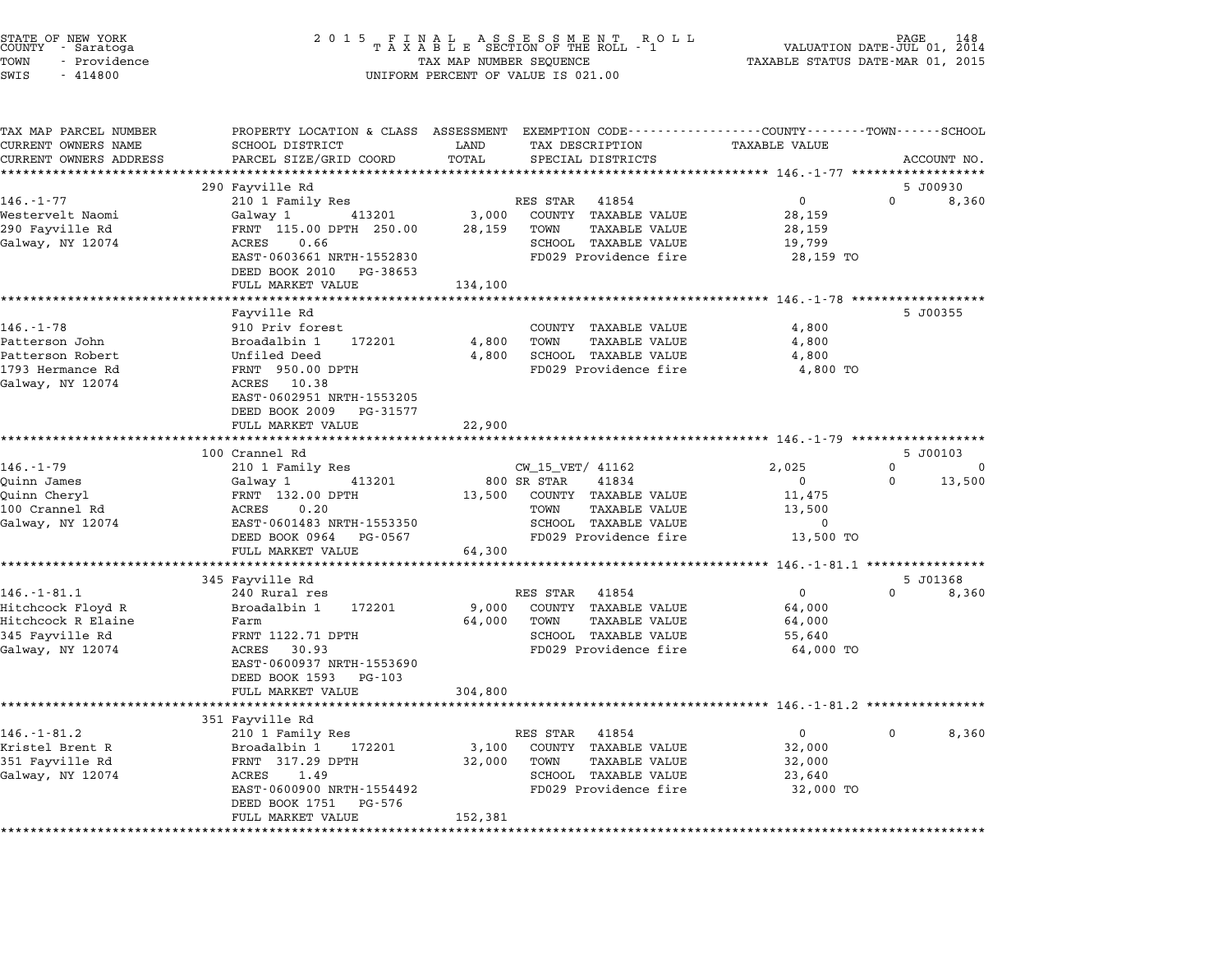| STATE OF NEW YORK<br>COUNTY - Saratoga<br>TOWN<br>- Providence<br>SWIS<br>$-414800$ | 2 0 1 5<br>F<br>A S S E S S M E N T<br>N<br>A L<br>R O L L<br>TAXABLE SECTION OF THE ROLL - 1<br>TAXABLE STATUS DATE-MAR 01, 2015<br>TAX MAP NUMBER SEQUENCE<br>UNIFORM PERCENT OF VALUE IS 021.00 |                       |                                                                                                 |                                                          |             | PAGE<br>VALUATION DATE-JUL 01, 2014 |
|-------------------------------------------------------------------------------------|----------------------------------------------------------------------------------------------------------------------------------------------------------------------------------------------------|-----------------------|-------------------------------------------------------------------------------------------------|----------------------------------------------------------|-------------|-------------------------------------|
|                                                                                     |                                                                                                                                                                                                    |                       |                                                                                                 |                                                          |             |                                     |
| TAX MAP PARCEL NUMBER                                                               |                                                                                                                                                                                                    |                       | PROPERTY LOCATION & CLASS ASSESSMENT EXEMPTION CODE----------------COUNTY-------TOWN-----SCHOOL |                                                          |             |                                     |
| CURRENT OWNERS NAME                                                                 | SCHOOL DISTRICT                                                                                                                                                                                    | LAND                  | TAX DESCRIPTION                                                                                 | <b>TAXABLE VALUE</b>                                     |             |                                     |
| CURRENT OWNERS ADDRESS<br>***********************                                   | PARCEL SIZE/GRID COORD<br>************************                                                                                                                                                 | TOTAL<br>************ | SPECIAL DISTRICTS                                                                               |                                                          |             | ACCOUNT NO.                         |
|                                                                                     | Prahl Rd                                                                                                                                                                                           |                       |                                                                                                 |                                                          |             |                                     |
| 146. - 1 - 82.312                                                                   | 311 Res vac land                                                                                                                                                                                   |                       | COUNTY TAXABLE VALUE                                                                            | 3,200                                                    |             |                                     |
| Suitto John D Jr                                                                    | Broadalbin 1<br>172201                                                                                                                                                                             | 3,200                 | TOWN<br><b>TAXABLE VALUE</b>                                                                    | 3,200                                                    |             |                                     |
| Kakely Catherine T                                                                  | FRNT 150.00 DPTH                                                                                                                                                                                   | 3,200                 | SCHOOL TAXABLE VALUE                                                                            | 3,200                                                    |             |                                     |
| 223 Prahl Rd                                                                        | 1.28<br>ACRES                                                                                                                                                                                      |                       | FD029 Providence fire                                                                           | 3,200 TO                                                 |             |                                     |
| Galway, NY 12074                                                                    | EAST-0602342 NRTH-1554498                                                                                                                                                                          |                       |                                                                                                 |                                                          |             |                                     |
|                                                                                     | DEED BOOK 1298 PG-752                                                                                                                                                                              |                       |                                                                                                 |                                                          |             |                                     |
|                                                                                     | FULL MARKET VALUE                                                                                                                                                                                  | 15,200                |                                                                                                 |                                                          |             |                                     |
|                                                                                     | 225 Prahl Rd                                                                                                                                                                                       |                       |                                                                                                 |                                                          |             |                                     |
| 146. - 1 - 82.321                                                                   | 210 1 Family Res                                                                                                                                                                                   |                       | 41854<br>RES STAR                                                                               | $\Omega$                                                 | $\Omega$    | 8,360                               |
| Waszmer Gregg                                                                       | Broadalbin 1<br>172201                                                                                                                                                                             | 3,200                 | COUNTY TAXABLE VALUE                                                                            | 39,385                                                   |             |                                     |
| Waszmer Anne                                                                        | Lot 2                                                                                                                                                                                              | 39,385                | TOWN<br>TAXABLE VALUE                                                                           | 39,385                                                   |             |                                     |
| 225 Pahl Rd                                                                         | FRNT 189.00 DPTH                                                                                                                                                                                   |                       | SCHOOL TAXABLE VALUE                                                                            | 31,025                                                   |             |                                     |
| Galway, NY 12074                                                                    | ACRES<br>1.61                                                                                                                                                                                      |                       | FD029 Providence fire                                                                           | 39,385 TO                                                |             |                                     |
|                                                                                     | EAST-0602070 NRTH-1554317                                                                                                                                                                          |                       |                                                                                                 |                                                          |             |                                     |
|                                                                                     | DEED BOOK 2010 PG-1971                                                                                                                                                                             |                       |                                                                                                 |                                                          |             |                                     |
|                                                                                     | FULL MARKET VALUE                                                                                                                                                                                  | 187,500               |                                                                                                 |                                                          |             |                                     |
|                                                                                     | ***********************                                                                                                                                                                            |                       |                                                                                                 |                                                          |             |                                     |
| $146. - 1 - 82.322$                                                                 | 227 Prahl Rd<br>210 1 Family Res                                                                                                                                                                   |                       | RES STAR 41854                                                                                  | $\mathbf{0}$                                             | $\Omega$    | 8,360                               |
| Flanders Donald J                                                                   | Broadalbin 1<br>172201                                                                                                                                                                             | 3,000                 | COUNTY TAXABLE VALUE                                                                            | 45,000                                                   |             |                                     |
| Lounsbury Rebecca                                                                   | Lot 1                                                                                                                                                                                              | 45,000                | TAXABLE VALUE<br>TOWN                                                                           | 45,000                                                   |             |                                     |
| 227 Prahl Rd                                                                        | FRNT 173.00 DPTH                                                                                                                                                                                   |                       | SCHOOL TAXABLE VALUE                                                                            | 36,640                                                   |             |                                     |
| Galway, NY 12074                                                                    | ACRES<br>1.11                                                                                                                                                                                      |                       | FD029 Providence fire                                                                           | 45,000 TO                                                |             |                                     |
|                                                                                     | EAST-0601920 NRTH-1554251                                                                                                                                                                          |                       |                                                                                                 |                                                          |             |                                     |
|                                                                                     | DEED BOOK 1297<br>PG-653                                                                                                                                                                           |                       |                                                                                                 |                                                          |             |                                     |
|                                                                                     | FULL MARKET VALUE                                                                                                                                                                                  | 214,300               |                                                                                                 |                                                          |             |                                     |
|                                                                                     | *********************                                                                                                                                                                              | ********              |                                                                                                 |                                                          |             |                                     |
|                                                                                     | 223 Prahl Rd                                                                                                                                                                                       |                       |                                                                                                 |                                                          |             |                                     |
| $146. - 1 - 82.323$                                                                 | 210 1 Family Res                                                                                                                                                                                   |                       | RES STAR<br>41854                                                                               | 0                                                        | $\mathbf 0$ | 8,360                               |
| Suitto John D Jr                                                                    | Broadalbin 1<br>172201                                                                                                                                                                             | 3,100                 | COUNTY TAXABLE VALUE                                                                            | 43,000                                                   |             |                                     |
| Kakely Catherine T                                                                  | Lot 3                                                                                                                                                                                              | 43,000                | TOWN<br><b>TAXABLE VALUE</b>                                                                    | 43,000                                                   |             |                                     |
| 223 Prahl Rd                                                                        | FRNT 155.00 DPTH                                                                                                                                                                                   |                       | SCHOOL TAXABLE VALUE                                                                            | 34,640                                                   |             |                                     |
| Galway, NY 12074                                                                    | ACRES<br>1.32                                                                                                                                                                                      |                       | FD029 Providence fire                                                                           | 43,000 TO                                                |             |                                     |
|                                                                                     | EAST-0602226 NRTH-1554405                                                                                                                                                                          |                       |                                                                                                 |                                                          |             |                                     |
|                                                                                     | DEED BOOK 1286<br>PG-237                                                                                                                                                                           |                       |                                                                                                 |                                                          |             |                                     |
|                                                                                     | FULL MARKET VALUE                                                                                                                                                                                  | 204,800               |                                                                                                 | ************************** 146.-1-83 ******************* |             |                                     |
|                                                                                     | Prahl Rd Rear                                                                                                                                                                                      |                       |                                                                                                 |                                                          |             | 5 J00870                            |
| $146. - 1 - 83$                                                                     | 260 Seasonal res                                                                                                                                                                                   |                       | COUNTY TAXABLE VALUE                                                                            | 3,600                                                    |             |                                     |
| Dakin Peter J                                                                       | 413201<br>Galway 1                                                                                                                                                                                 | 600                   | TOWN<br>TAXABLE VALUE                                                                           | 3,600                                                    |             |                                     |
| Bauer Thomas A                                                                      | 3.00<br>ACRES                                                                                                                                                                                      | 3,600                 | SCHOOL TAXABLE VALUE                                                                            | 3,600                                                    |             |                                     |
| 2 Phillips Dr                                                                       | EAST-0604221 NRTH-1554672                                                                                                                                                                          |                       | FD029 Providence fire                                                                           | 3,600 TO                                                 |             |                                     |
| Hyde Park, NY 12538                                                                 | DEED BOOK 2011<br>PG-3901                                                                                                                                                                          |                       |                                                                                                 |                                                          |             |                                     |
|                                                                                     | FULL MARKET VALUE                                                                                                                                                                                  | 17,100                |                                                                                                 |                                                          |             |                                     |
|                                                                                     |                                                                                                                                                                                                    |                       |                                                                                                 |                                                          |             |                                     |

STATE OF NEW YORK <sup>2</sup> <sup>0</sup> <sup>1</sup> 5 F I N A L A S S E S S M E N T R O L L PAGE <sup>149</sup> COUNTY - Saratoga <sup>T</sup> <sup>A</sup> <sup>X</sup> <sup>A</sup> <sup>B</sup> <sup>L</sup> <sup>E</sup> SECTION OF THE ROLL - <sup>1</sup> VALUATION DATE-JUL 01, <sup>2014</sup>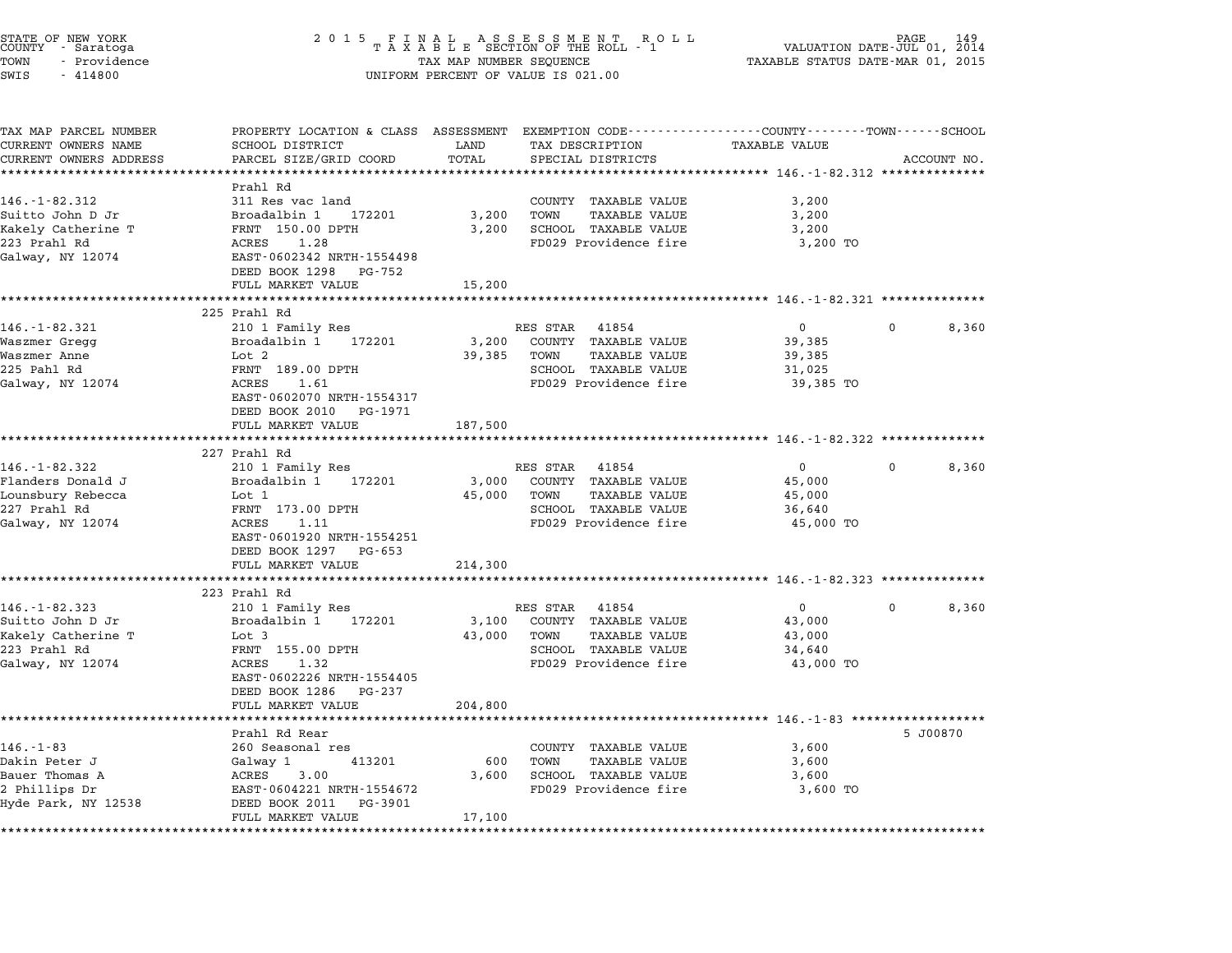| STATE OF NEW YORK<br>COUNTY - Saratoga<br>TOWN<br>- Providence<br>SWIS<br>$-414800$    | 2 0 1 5                                                                                                                                                                                                                                | TAX MAP NUMBER SEQUENCE  | FINAL ASSESSMENT ROLL<br>TAXABLE SECTION OF THE ROLL - 1<br>UNIFORM PERCENT OF VALUE IS 021.00        | PAGE<br>150<br>VALUATION DATE-JUL 01, 2014<br>TAXABLE STATUS DATE-MAR 01, 2015                                                        |  |
|----------------------------------------------------------------------------------------|----------------------------------------------------------------------------------------------------------------------------------------------------------------------------------------------------------------------------------------|--------------------------|-------------------------------------------------------------------------------------------------------|---------------------------------------------------------------------------------------------------------------------------------------|--|
| TAX MAP PARCEL NUMBER<br>CURRENT OWNERS NAME<br>CURRENT OWNERS ADDRESS                 | SCHOOL DISTRICT<br>PARCEL SIZE/GRID COORD                                                                                                                                                                                              | LAND<br>TOTAL            | TAX DESCRIPTION<br>SPECIAL DISTRICTS                                                                  | PROPERTY LOCATION & CLASS ASSESSMENT EXEMPTION CODE---------------COUNTY-------TOWN-----SCHOOL<br><b>TAXABLE VALUE</b><br>ACCOUNT NO. |  |
|                                                                                        |                                                                                                                                                                                                                                        |                          |                                                                                                       |                                                                                                                                       |  |
| $146. - 1 - 84.1$<br>Rio Frank<br>350 Smith Rd<br>Lake Ronkonkoma, NY 11779            | 201 Prahl Rd<br>240 Rural res<br>Galway 1<br>413201<br>part of prahl rd discon<br>FRNT 200.00 DPTH<br>ACRES 68.93<br>EAST-0603589 NRTH-1555183<br>DEED BOOK 1769 PG-764                                                                | 16,600<br>71,200         | COUNTY TAXABLE VALUE<br><b>TAXABLE VALUE</b><br>TOWN<br>SCHOOL TAXABLE VALUE<br>FD029 Providence fire | 5 J00910<br>71,200<br>71,200<br>71,200<br>71,200 TO                                                                                   |  |
|                                                                                        | FULL MARKET VALUE                                                                                                                                                                                                                      | 339,000                  |                                                                                                       |                                                                                                                                       |  |
|                                                                                        |                                                                                                                                                                                                                                        |                          |                                                                                                       |                                                                                                                                       |  |
| $146. - 1 - 84.2$<br>Rio Frank<br>350 Smith Rd<br>Ronkonkoma, NY 11779                 | Prahl Rd<br>311 Res vac land<br>Galway 1<br>413201<br>Also Bk 1478 Pg 298<br>part prahl rd discon<br>lot 1 2009/3588<br>FRNT 262.10 DPTH<br>ACRES<br>2.92<br>EAST-0602805 NRTH-1554758<br>DEED BOOK 2007 PG-30133<br>FULL MARKET VALUE | 3,400<br>3,400<br>16,200 | COUNTY TAXABLE VALUE<br>TOWN<br>TAXABLE VALUE<br>SCHOOL TAXABLE VALUE<br>FD029 Providence fire        | 3,400<br>3,400<br>3,400<br>3,400 TO                                                                                                   |  |
|                                                                                        | Prahl Rd                                                                                                                                                                                                                               |                          |                                                                                                       |                                                                                                                                       |  |
| $146. - 1 - 84.3$<br>Maggi Paul<br>Maggi Angela<br>31 Chain Blvd<br>Bayville, NJ 08721 | 311 Res vac land<br>413201<br>Galway 1<br>Also Bk 1478 Pg 298<br>part of prahl rd discon<br>Lot #2<br>3.00<br>ACRES<br>EAST-0603034 NRTH-1554822<br>DEED BOOK 2011 PG-149<br>FULL MARKET VALUE                                         | 3,400<br>3,400<br>16,200 | COUNTY TAXABLE VALUE<br><b>TAXABLE VALUE</b><br>TOWN<br>SCHOOL TAXABLE VALUE<br>FD029 Providence fire | 3,400<br>3,400<br>3,400<br>3,400 TO                                                                                                   |  |
|                                                                                        |                                                                                                                                                                                                                                        |                          |                                                                                                       |                                                                                                                                       |  |
| $146. - 1 - 85.2$<br>Sabatello Carole C<br>PO Box 73<br>Galway, NY 12074               | Fayville Rd<br>314 Rural vac<10<br>Broadalbin 1<br>172201<br>FRNT 325.00 DPTH<br>ACRES<br>6.36<br>EAST-0601336 NRTH-1554783<br>DEED BOOK 1239<br>PG-624<br>FULL MARKET VALUE                                                           | 3,800<br>3,800<br>18,100 | COUNTY TAXABLE VALUE<br>TOWN<br>TAXABLE VALUE<br>SCHOOL TAXABLE VALUE<br>FD029 Providence fire        | 5 J01364<br>3,800<br>3,800<br>3,800<br>3,800 TO                                                                                       |  |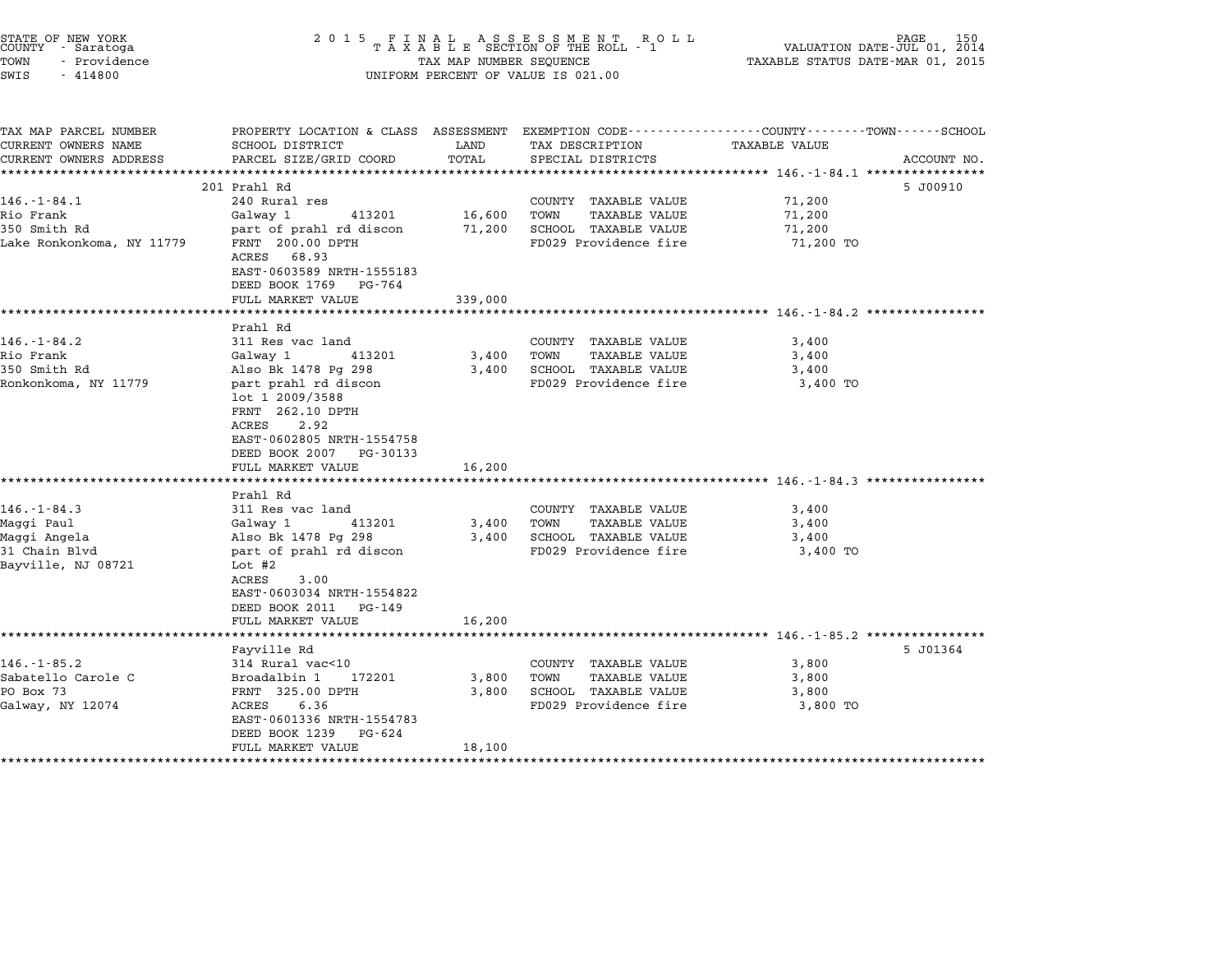| STATE OF NEW YORK<br>COUNTY – Saratoga<br>TOWN<br>- Providence<br>SWIS<br>$-414800$              | 2 0 1 5<br>FINAL ASSESSMENT ROLL<br>TAXABLE SECTION OF THE ROLL - 1<br>TAX MAP NUMBER SEQUENCE<br>UNIFORM PERCENT OF VALUE IS 021.00                                                                |                            |                                                                                                                  | PAGE<br>151<br>VALUATION DATE-JUL 01, 2014<br>TAXABLE STATUS DATE-MAR 01, 2015                                          |  |  |
|--------------------------------------------------------------------------------------------------|-----------------------------------------------------------------------------------------------------------------------------------------------------------------------------------------------------|----------------------------|------------------------------------------------------------------------------------------------------------------|-------------------------------------------------------------------------------------------------------------------------|--|--|
| TAX MAP PARCEL NUMBER<br>CURRENT OWNERS NAME                                                     | SCHOOL DISTRICT                                                                                                                                                                                     | LAND                       | TAX DESCRIPTION                                                                                                  | PROPERTY LOCATION & CLASS ASSESSMENT EXEMPTION CODE---------------COUNTY-------TOWN------SCHOOL<br><b>TAXABLE VALUE</b> |  |  |
| CURRENT OWNERS ADDRESS                                                                           | PARCEL SIZE/GRID COORD<br>**************************                                                                                                                                                | TOTAL                      | SPECIAL DISTRICTS                                                                                                | ACCOUNT NO.                                                                                                             |  |  |
| $146. - 1 - 85.3$<br>Fahey Wayne C<br>Fahey Virginia<br>226 Prahl Rd<br>Galway, NY 12074         | 226 Prahl Rd<br>210 1 Family Res<br>Broadalbin 1<br>172201<br>FRNT 320.00 DPTH<br>ACRES<br>2.30<br>EAST-0601383 NRTH-1554216<br>DEED BOOK 992<br>PG-347                                             | 2,500<br>25,200            | COUNTY TAXABLE VALUE<br>TAXABLE VALUE<br>TOWN<br>SCHOOL TAXABLE VALUE<br>FD029 Providence fire                   | 25,200<br>25,200<br>25,200<br>25,200 TO                                                                                 |  |  |
|                                                                                                  | FULL MARKET VALUE                                                                                                                                                                                   | 120,000                    |                                                                                                                  |                                                                                                                         |  |  |
| $146. - 1 - 85.4$<br>Leo Lawrence J<br>Leo Jodi M<br>6717 Harry Rd<br>San Antonio, TX 78223      | 212 Prahl Rd<br>210 1 Family Res<br>Broadalbin 1<br>172201<br>FRNT 200.00 DPTH<br>ACRES<br>4.00<br>EAST-0602311 NRTH-1555239<br>DEED BOOK 1327 PG-753                                               | 3,500<br>41,527            | COUNTY TAXABLE VALUE<br>TOWN<br>TAXABLE VALUE<br>SCHOOL TAXABLE VALUE<br>FD029 Providence fire                   | 41,527<br>41,527<br>41,527<br>41,527 TO                                                                                 |  |  |
|                                                                                                  | FULL MARKET VALUE                                                                                                                                                                                   | 197,700                    |                                                                                                                  |                                                                                                                         |  |  |
| $146. - 1 - 85.5$<br>Fahey Wayne C<br>Fahey Virginia<br>226 Prahl Ave<br>Galway, NY 12074        | *******************<br>Fayville Rd<br>314 Rural vac<10<br>Broadalbin 1<br>172201<br>FRNT 261.00 DPTH<br>ACRES<br>2.08<br>EAST-0601337 NRTH-1554412<br>DEED BOOK 2012 PG-12210<br>FULL MARKET VALUE  | 2,500<br>2,500<br>11,900   | COUNTY TAXABLE VALUE<br><b>TAXABLE VALUE</b><br>TOWN<br>SCHOOL TAXABLE VALUE<br>FD029 Providence fire            | ****************************** 146.-1-85.5 ************<br>2,500<br>2,500<br>2,500<br>2,500 TO                          |  |  |
|                                                                                                  | 214 Prahl Rd                                                                                                                                                                                        |                            |                                                                                                                  | 5-J01478                                                                                                                |  |  |
| $146. - 1 - 85.12$<br>Frehulfer Robert C<br>Frehulfer Mary P<br>214 Prahl Rd<br>Galway, NY 12074 | 210 1 Family Res<br>Broadalbin 1<br>172201<br>House & Lot<br>FRNT 200.00 DPTH<br>ACRES<br>1.34<br>EAST-0602236 NRTH-1554905<br>DEED BOOK 1479 PG-163<br>FULL MARKET VALUE                           | 4,200<br>31,100<br>148,100 | RES STAR 41854<br>COUNTY TAXABLE VALUE<br>TAXABLE VALUE<br>TOWN<br>SCHOOL TAXABLE VALUE<br>FD029 Providence fire | $\overline{0}$<br>$\Omega$<br>8,360<br>31,100<br>31,100<br>22,740<br>31,100 TO                                          |  |  |
|                                                                                                  |                                                                                                                                                                                                     |                            |                                                                                                                  |                                                                                                                         |  |  |
| $146. - 1 - 85.111$<br>Green Sarah J<br>220 Prahl Rd<br>Galway, NY 12074                         | 145 Prahl Rd<br>210 1 Family Res<br>Broadalbin 1<br>172201<br>1 House & Garage<br>FRNT 594.95 DPTH<br>ACRES<br>7.57<br>EAST-0601741 NRTH-1554750<br>DEED BOOK 2012<br>PG-14108<br>FULL MARKET VALUE | 4,400<br>38,000<br>181,000 | COUNTY TAXABLE VALUE<br>TOWN<br>TAXABLE VALUE<br>SCHOOL TAXABLE VALUE<br>FD029 Providence fire                   | 5 J01478<br>38,000<br>38,000<br>38,000<br>38,000 TO                                                                     |  |  |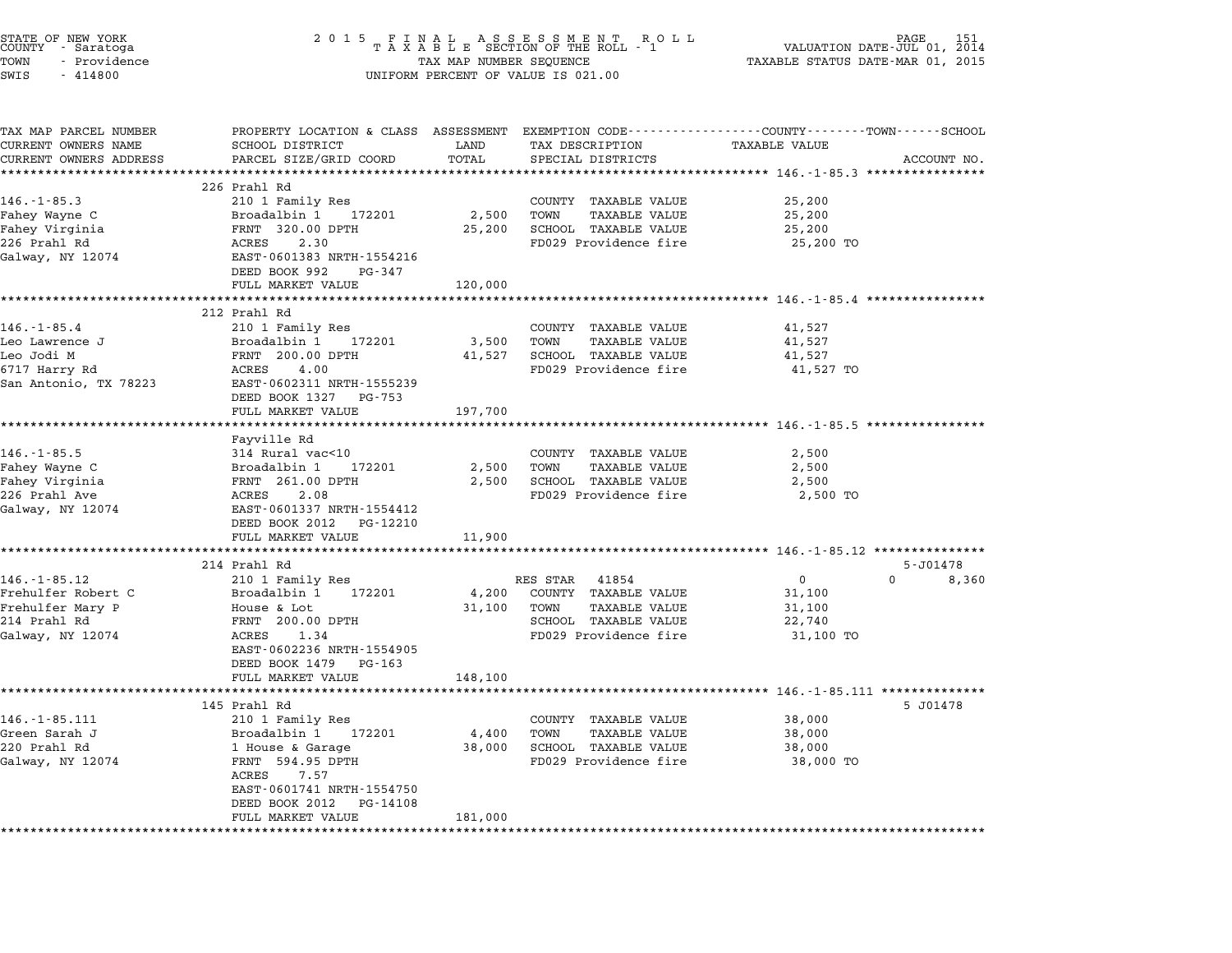| STATE OF NEW YORK<br>COUNTY - Saratoga<br>TOWN<br>- Providence<br>SWIS<br>$-414800$ | 2 0 1 5<br>FINAL ASSESSMENT RO<br>TAXABLE SECTION OF THE ROLL - 1<br>R O L L<br>TAX MAP NUMBER SEQUENCE<br>UNIFORM PERCENT OF VALUE IS 021.00 |               |                                      | PAGE<br>VALUATION DATE-JUL 01, 2014<br>TAXABLE STATUS DATE-MAR 01, 2015 |             |  |
|-------------------------------------------------------------------------------------|-----------------------------------------------------------------------------------------------------------------------------------------------|---------------|--------------------------------------|-------------------------------------------------------------------------|-------------|--|
| TAX MAP PARCEL NUMBER                                                               | PROPERTY LOCATION & CLASS ASSESSMENT EXEMPTION CODE----------------COUNTY-------TOWN------SCHOOL                                              |               |                                      |                                                                         |             |  |
| CURRENT OWNERS NAME<br>CURRENT OWNERS ADDRESS                                       | SCHOOL DISTRICT                                                                                                                               | LAND<br>TOTAL | TAX DESCRIPTION<br>SPECIAL DISTRICTS | <b>TAXABLE VALUE</b>                                                    | ACCOUNT NO. |  |
| **********************                                                              | PARCEL SIZE/GRID COORD<br>**********************                                                                                              | *********     |                                      | ********************************* 146.-1-85.112 **************          |             |  |
|                                                                                     | Prahl Rd                                                                                                                                      |               |                                      |                                                                         |             |  |
| $146. - 1 - 85.112$                                                                 | 314 Rural vac<10                                                                                                                              |               | COUNTY TAXABLE VALUE                 | 4,200                                                                   |             |  |
| Frehulfer Robert C Jr                                                               | Broadalbin 1<br>172201                                                                                                                        | 4,200         | TOWN<br><b>TAXABLE VALUE</b>         | 4,200                                                                   |             |  |
| Frehulfer Mary                                                                      | FRNT 200.00 DPTH                                                                                                                              | 4,200         | SCHOOL TAXABLE VALUE                 | 4,200                                                                   |             |  |
| 214 Prahl Rd                                                                        | ACRES<br>6.50                                                                                                                                 |               | FD029 Providence fire                | 4,200 TO                                                                |             |  |
| Galway, NY 12074                                                                    | EAST-0602002 NRTH-1555203                                                                                                                     |               |                                      |                                                                         |             |  |
|                                                                                     | DEED BOOK 1201<br>PG-155                                                                                                                      |               |                                      |                                                                         |             |  |
|                                                                                     | FULL MARKET VALUE                                                                                                                             | 20,000        |                                      |                                                                         |             |  |
|                                                                                     |                                                                                                                                               |               |                                      | $************* 146. -1-88****$                                          |             |  |
|                                                                                     | 378 Fayville Rd                                                                                                                               |               |                                      |                                                                         | 5 J00181    |  |
| $146. - 1 - 88$                                                                     | 312 Vac w/imprv                                                                                                                               |               | COUNTY TAXABLE VALUE                 | 6,167                                                                   |             |  |
| Hearn John D                                                                        | Broadalbin 1<br>172201                                                                                                                        | 3,000         | TOWN<br>TAXABLE VALUE                | 6,167                                                                   |             |  |
| 51 Kent St                                                                          | FRNT 235.00 DPTH                                                                                                                              | 6,167         | SCHOOL TAXABLE VALUE                 | 6,167                                                                   |             |  |
| Ballston Spa, NY 12020                                                              | ACRES<br>1.18                                                                                                                                 |               | FD029 Providence fire                | 6,167 TO                                                                |             |  |
|                                                                                     | EAST-0600318 NRTH-1555500<br>DEED BOOK 2010<br>PG-42049                                                                                       |               |                                      |                                                                         |             |  |
|                                                                                     | FULL MARKET VALUE                                                                                                                             | 29,400        |                                      |                                                                         |             |  |
|                                                                                     | ************************                                                                                                                      | ***********   |                                      | ******************************** 146.-1-89 ******************           |             |  |
|                                                                                     | 380 Fayville Rd                                                                                                                               |               |                                      |                                                                         | 5 J00166    |  |
| $146. - 1 - 89$                                                                     | 210 1 Family Res                                                                                                                              |               | RES STAR<br>41854                    | 0<br>U                                                                  | 8,360       |  |
| Halpern Jeffrey M                                                                   | Broadalbin 1<br>172201                                                                                                                        | 2,100         | COUNTY TAXABLE VALUE                 | 24,000                                                                  |             |  |
| Graser Carol                                                                        | FRNT 204.00 DPTH                                                                                                                              | 24,000        | <b>TAXABLE VALUE</b><br>TOWN         | 24,000                                                                  |             |  |
| 380 Fayville Rd                                                                     | ACRES<br>1.11                                                                                                                                 |               | SCHOOL TAXABLE VALUE                 | 15,640                                                                  |             |  |
| Galway, NY 12074                                                                    | EAST-0600208 NRTH-1555679                                                                                                                     |               | FD029 Providence fire                | 24,000 TO                                                               |             |  |
|                                                                                     | DEED BOOK 1535<br>PG-662                                                                                                                      |               |                                      |                                                                         |             |  |
|                                                                                     | FULL MARKET VALUE                                                                                                                             | 114,300       |                                      |                                                                         |             |  |
|                                                                                     |                                                                                                                                               |               |                                      |                                                                         |             |  |
|                                                                                     | Drager Rd Rear                                                                                                                                |               |                                      |                                                                         | 5 J01406    |  |
| $146. - 1 - 91$                                                                     | 910 Priv forest                                                                                                                               |               | COUNTY TAXABLE VALUE                 | 600                                                                     |             |  |
| Dandaraw Edward B                                                                   | 172201<br>Broadalbin 1                                                                                                                        | 600           | <b>TAXABLE VALUE</b><br>TOWN         | 600                                                                     |             |  |
| Dandaraw Kumcha                                                                     | ACRES<br>2.90                                                                                                                                 | 600           | SCHOOL TAXABLE VALUE                 | 600                                                                     |             |  |
| 263 Drager Rd                                                                       | EAST-0601283 NRTH-1556763                                                                                                                     |               | FD029 Providence fire                | 600 TO                                                                  |             |  |
| Galway, NY 12074                                                                    | DEED BOOK 1322<br>PG-181                                                                                                                      |               |                                      |                                                                         |             |  |
|                                                                                     | FULL MARKET VALUE<br>*******************                                                                                                      | 2,900         |                                      |                                                                         |             |  |
|                                                                                     | Drager Rd Rear                                                                                                                                |               |                                      | ********************** 146.-1-92 *******************                    | 5 J00150    |  |
| $146. - 1 - 92$                                                                     | 910 Priv forest                                                                                                                               |               | COUNTY TAXABLE VALUE                 | 7,800                                                                   |             |  |
| Dandaraw Edward B                                                                   | Broadalbin 1<br>172201                                                                                                                        | 7,800         | TOWN<br>TAXABLE VALUE                | 7,800                                                                   |             |  |
| Nusia Kum Cha                                                                       | ACRES 43.16                                                                                                                                   | 7,800         | SCHOOL TAXABLE VALUE                 | 7,800                                                                   |             |  |
| 263 Drager Rd                                                                       | EAST-0602690 NRTH-1556779                                                                                                                     |               | FD029 Providence fire                | 7,800 TO                                                                |             |  |
| Galway, NY 12074                                                                    | DEED BOOK 1539<br>PG-61                                                                                                                       |               |                                      |                                                                         |             |  |
|                                                                                     | FULL MARKET VALUE                                                                                                                             | 37,100        |                                      |                                                                         |             |  |
|                                                                                     | *************************                                                                                                                     | **********    |                                      |                                                                         |             |  |

STATE OF NEW YORK <sup>2</sup> <sup>0</sup> <sup>1</sup> 5 F I N A L A S S E S S M E N T R O L L PAGE <sup>152</sup> COUNTY - Saratoga <sup>T</sup> <sup>A</sup> <sup>X</sup> <sup>A</sup> <sup>B</sup> <sup>L</sup> <sup>E</sup> SECTION OF THE ROLL - <sup>1</sup> VALUATION DATE-JUL 01, <sup>2014</sup>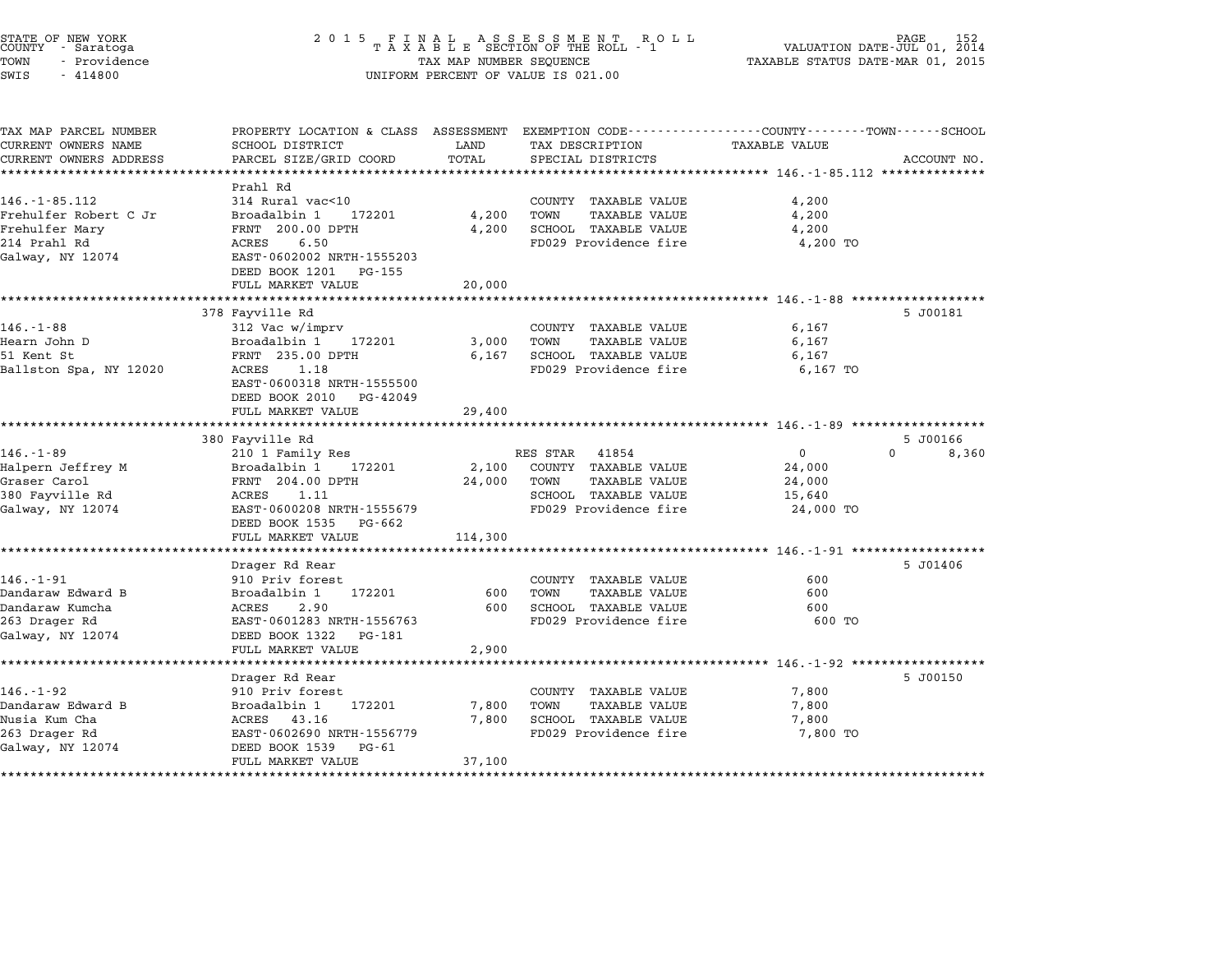| STATE OF NEW YORK |  |              |  |
|-------------------|--|--------------|--|
| COUNTY            |  | - Saratoga   |  |
| TOWN              |  | - Providence |  |
|                   |  |              |  |

## STATE OF NEW YORK <sup>2</sup> <sup>0</sup> <sup>1</sup> 5 F I N A L A S S E S S M E N T R O L L PAGE <sup>153</sup> COUNTY - Saratoga <sup>T</sup> <sup>A</sup> <sup>X</sup> <sup>A</sup> <sup>B</sup> <sup>L</sup> <sup>E</sup> SECTION OF THE ROLL - <sup>1</sup> VALUATION DATE-JUL 01, <sup>2014</sup> TOWN - Providence TAX MAP NUMBER SEQUENCE TAXABLE STATUS DATE-MAR 01, <sup>2015</sup> TOWN - Providence and the state of the state of the state of the state of the state of the state of the state o<br>SWIS - 414800 SWIS - SWISSED BERCENT OF VALUE IS 021.00

| TAX MAP PARCEL NUMBER             | PROPERTY LOCATION & CLASS ASSESSMENT EXEMPTION CODE---------------COUNTY-------TOWN-----SCHOOL |         |                                                      |                                         |              |             |
|-----------------------------------|------------------------------------------------------------------------------------------------|---------|------------------------------------------------------|-----------------------------------------|--------------|-------------|
| CURRENT OWNERS NAME               | SCHOOL DISTRICT                                                                                | LAND    | TAX DESCRIPTION                                      | <b>TAXABLE VALUE</b>                    |              |             |
| CURRENT OWNERS ADDRESS            | PARCEL SIZE/GRID COORD                                                                         | TOTAL   | SPECIAL DISTRICTS                                    |                                         |              | ACCOUNT NO. |
| ***********************           |                                                                                                |         |                                                      |                                         |              |             |
|                                   | 263 Drager Rd                                                                                  |         |                                                      |                                         |              | 5 J00149    |
| $146. - 1 - 93$                   | 240 Rural res                                                                                  |         | VET WAR C 41122                                      | 7,560                                   | $\mathbf{0}$ | $\Omega$    |
| Dandaraw Edward B                 | Broadalbin 1<br>172201                                                                         |         | 8,900 VET WAR T 41123                                | 0                                       | 7,560        | $\Omega$    |
| Dandaraw Kumcha                   | FRNT 1450.00 DPTH                                                                              |         | 56,100 SR STAR<br>41834                              | $\mathbf 0$                             | $\Omega$     | 18,190      |
| 263 Drager Rd<br>Galway, NY 12074 | ACRES 39.84<br>EAST-0601780 NRTH-1557666                                                       |         | COUNTY TAXABLE VALUE<br>TOWN<br><b>TAXABLE VALUE</b> | 48,540<br>48,540                        |              |             |
|                                   | DEED BOOK 1177 PG-274                                                                          |         | SCHOOL TAXABLE VALUE                                 | 37,910                                  |              |             |
|                                   | FULL MARKET VALUE                                                                              | 267,100 | FD029 Providence fire                                | 56,100 TO                               |              |             |
|                                   | *********************                                                                          |         |                                                      |                                         |              |             |
|                                   | Drager Rd                                                                                      |         |                                                      |                                         |              | 5 J01213    |
| $146. - 1 - 94$                   | 910 Priv forest                                                                                |         | COUNTY TAXABLE VALUE                                 | 4,200                                   |              |             |
| Dandaraw Edward                   | Broadalbin 1<br>172201                                                                         | 4,200   | TOWN<br><b>TAXABLE VALUE</b>                         | 4,200                                   |              |             |
| Nusia Kum Cha                     | FRNT 850.00 DPTH                                                                               | 4,200   | SCHOOL TAXABLE VALUE                                 | 4,200                                   |              |             |
| 263 Drager Rd                     | ACRES<br>9.50                                                                                  |         | FD029 Providence fire                                | 4,200 TO                                |              |             |
| Galway, NY 12074                  | EAST-0602836 NRTH-1557789                                                                      |         |                                                      |                                         |              |             |
|                                   | DEED BOOK 1230<br>PG-567                                                                       |         |                                                      |                                         |              |             |
|                                   | FULL MARKET VALUE                                                                              | 20,000  |                                                      |                                         |              |             |
|                                   |                                                                                                |         |                                                      |                                         |              |             |
|                                   | Drager Rd                                                                                      |         |                                                      |                                         |              | 5 J00116    |
| $146. - 1 - 95$                   | 322 Rural vac>10                                                                               |         | COUNTY TAXABLE VALUE                                 | 21,000                                  |              |             |
| Flickinger Thomas W               | Broadalbin 1<br>172201                                                                         | 21,000  | TOWN<br><b>TAXABLE VALUE</b>                         | 21,000                                  |              |             |
| Flickinger Charles & Karen        | also 2014/22144                                                                                | 21,000  | SCHOOL TAXABLE VALUE                                 | 21,000                                  |              |             |
| 244 Drager Rd                     | FRNT 1900.00 DPTH                                                                              |         | FD029 Providence fire                                | 21,000 TO                               |              |             |
| Galway, NY 12074                  | ACRES 93.01                                                                                    |         |                                                      |                                         |              |             |
|                                   | EAST-0604141 NRTH-1559721                                                                      |         |                                                      |                                         |              |             |
|                                   | DEED BOOK 2014<br>PG-29432                                                                     |         |                                                      |                                         |              |             |
|                                   | FULL MARKET VALUE                                                                              | 100,000 |                                                      |                                         |              |             |
|                                   | *****************                                                                              |         |                                                      | ********** 146.-1-98 ****************** |              |             |
|                                   | Drager Rd                                                                                      |         |                                                      |                                         |              | 5 J00976    |
| $146. - 1 - 98$                   | 910 Priv forest                                                                                |         | COUNTY TAXABLE VALUE                                 | 22,200                                  |              |             |
| Laurenti Johnny                   | Broadalbin 1<br>172201                                                                         | 22,200  | TOWN<br><b>TAXABLE VALUE</b>                         | 22,200                                  |              |             |
| Elezovic Maria                    | FRNT 235.00 DPTH                                                                               | 22,200  | SCHOOL TAXABLE VALUE                                 | 22,200                                  |              |             |
| 96 Bay Ave                        | 97.06<br>ACRES                                                                                 |         | FD029 Providence fire                                | 22,200 TO                               |              |             |
| Ronkonkoma, NY 11779              | EAST-0604247 NRTH-1557771                                                                      |         |                                                      |                                         |              |             |
|                                   | DEED BOOK 1682<br>PG-791                                                                       |         |                                                      |                                         |              |             |
|                                   | FULL MARKET VALUE                                                                              | 105,700 |                                                      |                                         |              |             |
|                                   |                                                                                                |         | ***************************** 146.-1-99.2 *****      |                                         |              |             |
|                                   | 296 Centerline Rd                                                                              |         |                                                      |                                         |              |             |
| $146. - 1 - 99.2$                 | 210 1 Family Res                                                                               |         | RES STAR<br>41854                                    | $\Omega$                                | $\Omega$     | 8,360       |
| Mckenna Gerald E III              | Galway 1<br>413201                                                                             | 4,800   | COUNTY TAXABLE VALUE                                 | 38,000                                  |              |             |
| Mckenna Theresa A                 | Lot 3                                                                                          | 38,000  | TOWN<br><b>TAXABLE VALUE</b>                         | 38,000                                  |              |             |
| PO Box 83                         | FRNT 723.64 DPTH                                                                               |         | SCHOOL TAXABLE VALUE                                 | 29,640                                  |              |             |
| Middle Grove, NY 12850            | ACRES<br>9.85                                                                                  |         | FD029 Providence fire                                | 38,000 TO                               |              |             |
|                                   | EAST-0610468 NRTH-1557261                                                                      |         |                                                      |                                         |              |             |
|                                   | DEED BOOK 1377<br>PG-743<br>FULL MARKET VALUE                                                  | 181,000 |                                                      |                                         |              |             |
| ************************          |                                                                                                |         |                                                      |                                         |              |             |
|                                   |                                                                                                |         |                                                      |                                         |              |             |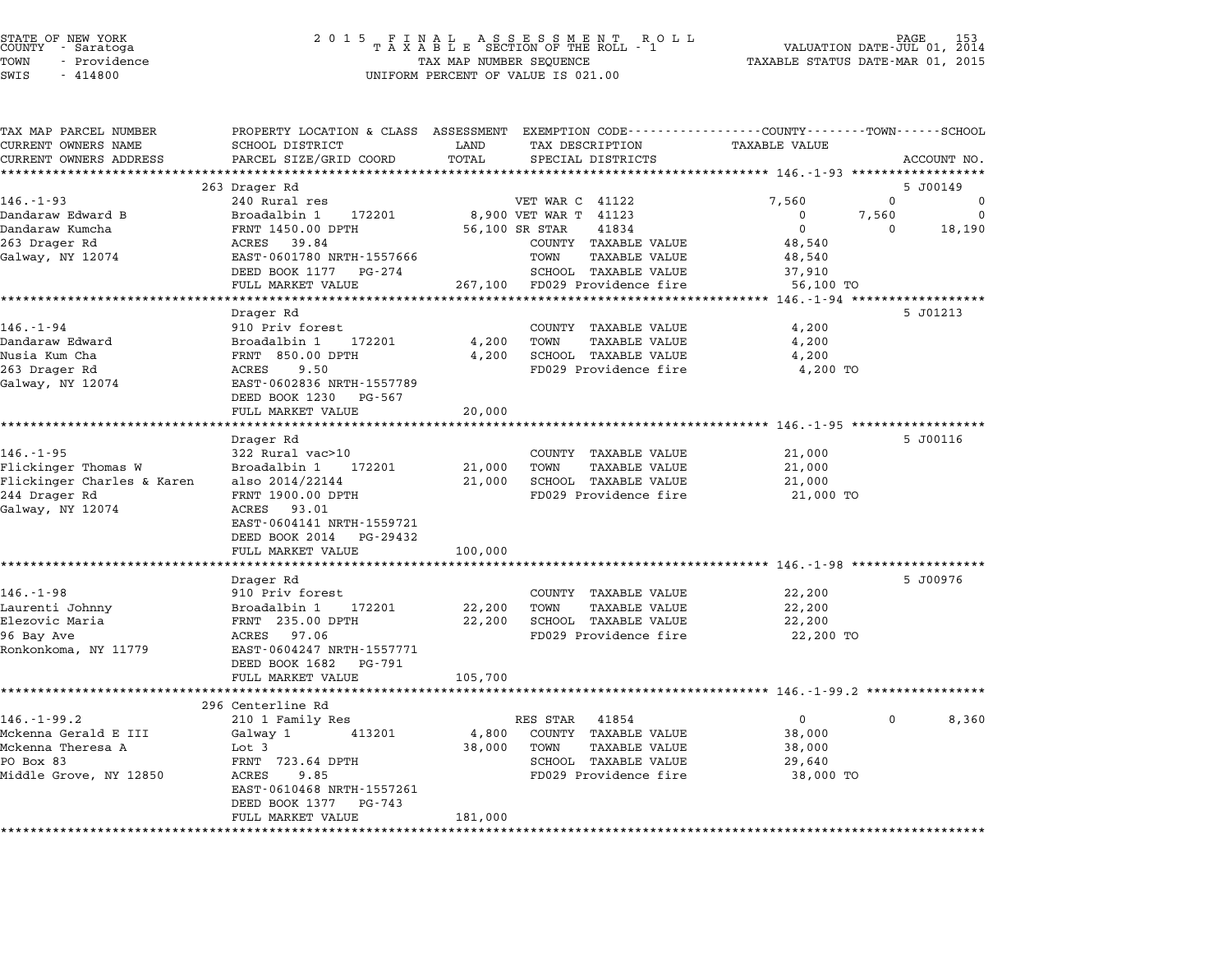|                                                                                                                                                                      | $\begin{array}{cccccccccccccc} 2& 0& 1& 5 & & F & I & N & A & L & & A & S & S & E & S & M & E & N & T & & R & O & L \\ & & T & A & X & A & B & L & E & SECTION & OF & THE & ROLL & - & 1 \end{array}$<br>TAX MAP NUMBER SEQUENCE<br>UNIFORM PERCENT OF VALUE IS 021.00 |                                                                                                                |                                                                      |              | PAGE<br>154<br>VALUATION DATE-JUL 01, 2014<br>TAXABLE STATUS DATE-MAR 01, 2015                                                       |  |  |
|----------------------------------------------------------------------------------------------------------------------------------------------------------------------|------------------------------------------------------------------------------------------------------------------------------------------------------------------------------------------------------------------------------------------------------------------------|----------------------------------------------------------------------------------------------------------------|----------------------------------------------------------------------|--------------|--------------------------------------------------------------------------------------------------------------------------------------|--|--|
| SCHOOL DISTRICT                                                                                                                                                      | LAND                                                                                                                                                                                                                                                                   | TAX DESCRIPTION                                                                                                | TAXABLE VALUE                                                        |              |                                                                                                                                      |  |  |
|                                                                                                                                                                      |                                                                                                                                                                                                                                                                        |                                                                                                                |                                                                      |              | ACCOUNT NO.                                                                                                                          |  |  |
| Patricia Ct                                                                                                                                                          |                                                                                                                                                                                                                                                                        |                                                                                                                |                                                                      |              |                                                                                                                                      |  |  |
| Galway 1<br>413201<br>Lot 7<br>FRNT 152.77 DPTH<br>ACRES 18.42<br>EAST-0610046 NRTH-1558492<br>DEED BOOK 1373 PG-579                                                 | 6,400<br>41,400                                                                                                                                                                                                                                                        | COUNTY TAXABLE VALUE<br>TAXABLE VALUE<br>TOWN<br>SCHOOL TAXABLE VALUE<br>FD029 Providence fire                 | 41,400<br>41,400<br>33,040<br>41,400 TO                              |              | 8,360                                                                                                                                |  |  |
|                                                                                                                                                                      |                                                                                                                                                                                                                                                                        |                                                                                                                |                                                                      |              |                                                                                                                                      |  |  |
| Patricia Ct<br>311 Res vac land<br>Galway 1<br>413201<br>Lot 8<br>FRNT 270.00 DPTH<br>ACRES<br>4.61<br>EAST-0610633 NRTH-1559021<br>DEED BOOK 1440 PG-185            | 3,700<br>3,700                                                                                                                                                                                                                                                         | COUNTY TAXABLE VALUE<br>TOWN<br>TAXABLE VALUE<br>SCHOOL TAXABLE VALUE<br>FD029 Providence fire                 | 3,700<br>3,700<br>3,700<br>3,700 TO                                  |              |                                                                                                                                      |  |  |
| FULL MARKET VALUE                                                                                                                                                    | 17,600                                                                                                                                                                                                                                                                 |                                                                                                                |                                                                      |              |                                                                                                                                      |  |  |
|                                                                                                                                                                      |                                                                                                                                                                                                                                                                        |                                                                                                                |                                                                      |              |                                                                                                                                      |  |  |
| 210 1 Family Res<br>413201<br>Galway 1<br>Partial<br>Lot 9 Patricia Court<br>FRNT 168.30 DPTH<br>ACRES<br>7.71<br>EAST-0611065 NRTH-1558907<br>DEED BOOK 1562 PG-309 | 4,400<br>54,000                                                                                                                                                                                                                                                        | COUNTY TAXABLE VALUE<br>TOWN<br><b>TAXABLE VALUE</b><br>SCHOOL TAXABLE VALUE<br>FD029 Providence fire          | $\overline{0}$<br>54,000<br>54,000<br>45,640<br>54,000 TO            | $\Omega$     | 8,360                                                                                                                                |  |  |
| **********************                                                                                                                                               |                                                                                                                                                                                                                                                                        |                                                                                                                |                                                                      |              |                                                                                                                                      |  |  |
| 102 Patricia Ct<br>210 1 Family Res<br>Galway 1<br>413201<br>Lot 4<br>FRNT 492.00 DPTH<br>6.23<br>ACRES<br>EAST-0611283 NRTH-1558282                                 | 4,000<br>62,000                                                                                                                                                                                                                                                        | 41854<br>COUNTY TAXABLE VALUE<br>TOWN<br><b>TAXABLE VALUE</b><br>SCHOOL TAXABLE VALUE<br>FD029 Providence fire | $\Omega$<br>62,000<br>62,000<br>53,640<br>62,000 TO                  | $\Omega$     | 8,360                                                                                                                                |  |  |
|                                                                                                                                                                      | PARCEL SIZE/GRID COORD<br>240 Rural res<br>FULL MARKET VALUE<br>************************<br>104 Patricia Ct<br>FULL MARKET VALUE                                                                                                                                       | TOTAL<br>197,100<br>257,100                                                                                    | SPECIAL DISTRICTS<br>RES STAR<br>41854<br>RES STAR 41854<br>RES STAR | $\mathbf{0}$ | PROPERTY LOCATION & CLASS ASSESSMENT EXEMPTION CODE---------------COUNTY-------TOWN-----SCHOOL<br>$\Omega$<br>DEED BOOK 2009 PG-4553 |  |  |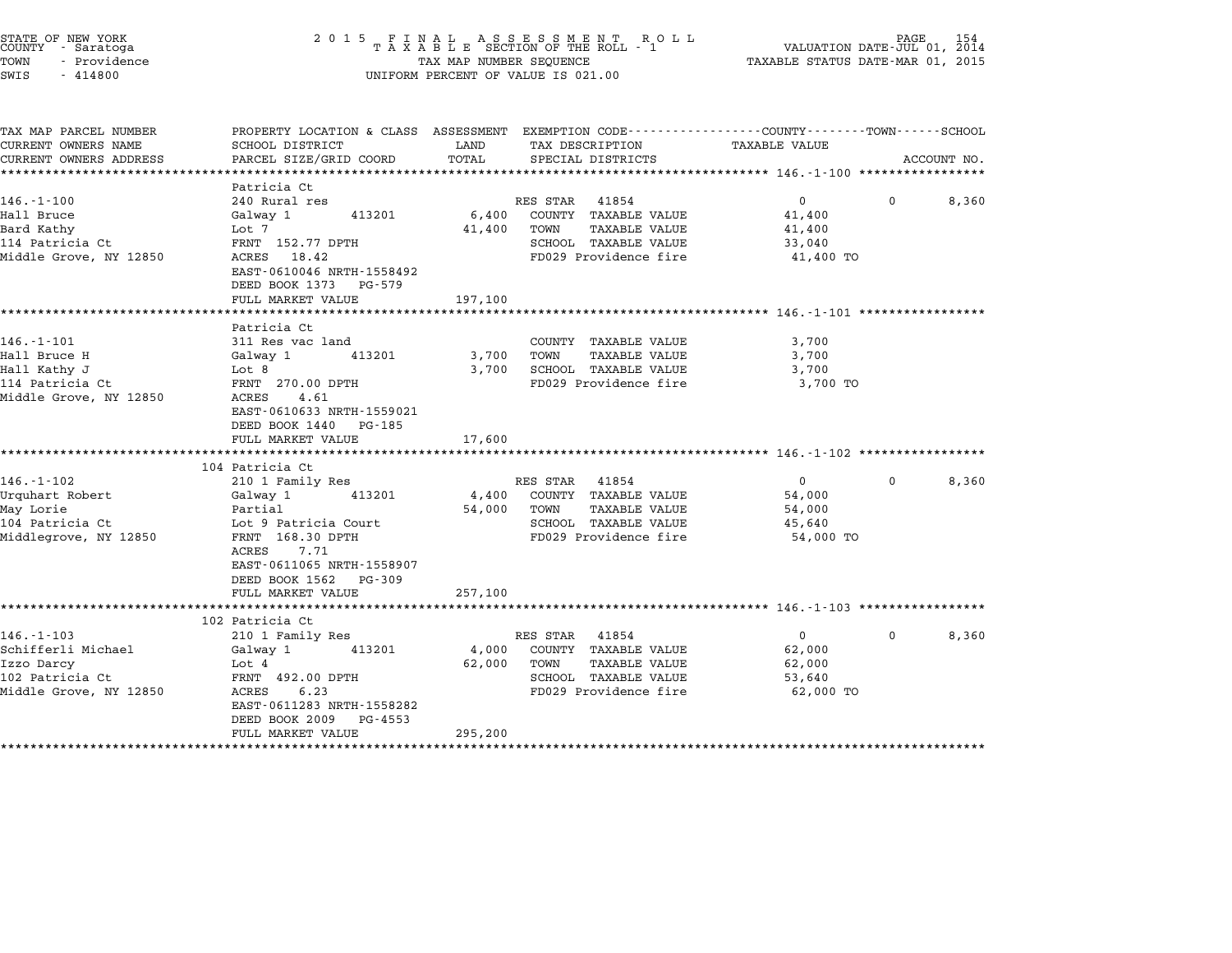| STATE OF NEW YORK<br>COUNTY - Saratoga<br>TOWN<br>- Providence<br>SWIS<br>$-414800$              |                                                                                                                                                              |                 | $\begin{tabular}{lllllllllllllllllllll} \hline 2&0&1&5&F\ \text{I}\ \text{A}\ &\text{B}\ &\text{B}\ &\text{C}\ &\text{D}\ &\text{D}\ &\text{D}\ &\text{D}\ &\text{D}\ &\text{D}\ &\text{D}\ &\text{D}\ &\text{D}\ &\text{D}\ &\text{D}\ &\text{D}\ &\text{D}\ &\text{D}\ &\text{D}\ &\text{D}\ &\text{D}\ &\text{D}\ &\text{D}\ &\text{D}\ &\text{D}\ &\text{D}\ &\text{D}\ &\text{D}\ &\text{D}\ &\text{D}\ &\text{$<br>UNIFORM PERCENT OF VALUE IS 021.00 |                                                                   |                    |             |
|--------------------------------------------------------------------------------------------------|--------------------------------------------------------------------------------------------------------------------------------------------------------------|-----------------|-------------------------------------------------------------------------------------------------------------------------------------------------------------------------------------------------------------------------------------------------------------------------------------------------------------------------------------------------------------------------------------------------------------------------------------------------------------|-------------------------------------------------------------------|--------------------|-------------|
| TAX MAP PARCEL NUMBER<br>CURRENT OWNERS NAME<br>CURRENT OWNERS ADDRESS                           | PROPERTY LOCATION & CLASS ASSESSMENT EXEMPTION CODE---------------COUNTY-------TOWN-----SCHOOL<br>SCHOOL DISTRICT<br>PARCEL SIZE/GRID COORD                  | LAND<br>TOTAL   | TAX DESCRIPTION<br>SPECIAL DISTRICTS                                                                                                                                                                                                                                                                                                                                                                                                                        | TAXABLE VALUE                                                     |                    | ACCOUNT NO. |
|                                                                                                  | ****************************                                                                                                                                 |                 |                                                                                                                                                                                                                                                                                                                                                                                                                                                             |                                                                   |                    |             |
| 146.-1-104<br>Teneyck Catherine R<br>100 Patricia Ct<br>Middle Grove, NY 12850                   | 100 Patricia Ct<br>210 1 Family Res<br>413201<br>Galway 1<br>Lot 1<br>FRNT 438.38 DPTH                                                                       | 3,800<br>41,200 | RES STAR<br>41854<br>COUNTY TAXABLE VALUE<br>TOWN<br>TAXABLE VALUE<br>SCHOOL TAXABLE VALUE                                                                                                                                                                                                                                                                                                                                                                  | $0 \qquad \qquad$<br>41,200<br>41,200<br>32,840                   | 0                  | 8,360       |
|                                                                                                  | ACRES<br>4.79<br>EAST-0611440 NRTH-1557773<br>DEED BOOK 2007 PG-17819<br>FULL MARKET VALUE                                                                   | 196,200         | FD029 Providence fire                                                                                                                                                                                                                                                                                                                                                                                                                                       | 41,200 TO                                                         |                    |             |
|                                                                                                  | ***********************                                                                                                                                      |                 |                                                                                                                                                                                                                                                                                                                                                                                                                                                             |                                                                   |                    |             |
| $146. - 1 - 105$                                                                                 | 101 Patricia Ct<br>210 1 Family Res                                                                                                                          |                 | RES STAR 41854                                                                                                                                                                                                                                                                                                                                                                                                                                              | $\mathsf{O}$                                                      | 0                  | 8,360       |
| Noonan Daniel J<br>Noonan Katina<br>101 Patricia Ct<br>Middle Grove, NY 12850                    | Galway 1<br>413201<br>Lot 2 Patricia Court<br>FRNT 433.00 DPTH<br>ACRES<br>5.18<br>EAST-0610986 NRTH-1557562                                                 | 3,800<br>61,750 | COUNTY TAXABLE VALUE<br>TOWN<br>TAXABLE VALUE<br>SCHOOL TAXABLE VALUE<br>FD029 Providence fire                                                                                                                                                                                                                                                                                                                                                              | 61,750<br>61,750<br>53,390<br>61,750 TO                           |                    |             |
|                                                                                                  | DEED BOOK 1253 PG-696<br>FULL MARKET VALUE<br>*******************                                                                                            | 294,000         |                                                                                                                                                                                                                                                                                                                                                                                                                                                             |                                                                   |                    |             |
|                                                                                                  | Patricia Ct                                                                                                                                                  |                 |                                                                                                                                                                                                                                                                                                                                                                                                                                                             |                                                                   |                    |             |
| $146. - 1 - 106$<br>DeCristofaro John J                                                          | 311 Res vac land<br>Galway 1<br>413201                                                                                                                       | 4,800           | COUNTY TAXABLE VALUE<br><b>TAXABLE VALUE</b><br>TOWN                                                                                                                                                                                                                                                                                                                                                                                                        | 4,800<br>4,800                                                    |                    |             |
| DeCristofaro Christine M<br>308 Centerline Rd<br>Middle Grove, NY 12850                          | Lot 6 Patricia Court<br>FRNT 152.58 DPTH<br>ACRES 10.34<br>EAST-0610259 NRTH-1557874<br>DEED BOOK 1741 PG-577<br>FULL MARKET VALUE                           | 4,800<br>22,900 | SCHOOL TAXABLE VALUE<br>FD029 Providence fire                                                                                                                                                                                                                                                                                                                                                                                                               | 4,800<br>4,800 TO                                                 |                    |             |
|                                                                                                  | **********************                                                                                                                                       |                 |                                                                                                                                                                                                                                                                                                                                                                                                                                                             |                                                                   |                    |             |
|                                                                                                  | 103 Patricia Ct                                                                                                                                              |                 |                                                                                                                                                                                                                                                                                                                                                                                                                                                             |                                                                   |                    |             |
| $146. - 1 - 107$<br>Ferraro Donald<br>Ferraro Joyce<br>103 Patricia Ct<br>Middle Grove, NY 12850 | 210 1 Family Res<br>413201<br>Galway 1<br>Lot 5 Patricia Court<br>FRNT 600.70 DPTH<br>ACRES<br>5.11<br>EAST-0610852 NRTH-1558081<br>DEED BOOK 1753<br>PG-224 | 74,990          | VET COM CT 41131<br>41834<br>3,800 SR STAR<br>COUNTY TAXABLE VALUE<br>TAXABLE VALUE<br>TOWN<br>SCHOOL TAXABLE VALUE<br>FD029 Providence fire                                                                                                                                                                                                                                                                                                                | 12,600<br>$\mathbf{0}$<br>62,390<br>62,390<br>56,800<br>74,990 TO | 12,600<br>$\Omega$ | 0<br>18,190 |
|                                                                                                  | FULL MARKET VALUE                                                                                                                                            | 357,100         |                                                                                                                                                                                                                                                                                                                                                                                                                                                             | *********************************** 146.-1-108.1 **************** |                    |             |
|                                                                                                  | Favville Rd                                                                                                                                                  |                 |                                                                                                                                                                                                                                                                                                                                                                                                                                                             |                                                                   |                    |             |
| $146. - 1 - 108.1$                                                                               | 311 Res vac land                                                                                                                                             |                 | COUNTY TAXABLE VALUE                                                                                                                                                                                                                                                                                                                                                                                                                                        | 3,100                                                             |                    |             |
| Denisulk David W<br>Denisulk Kathleen                                                            | Broadalbin 1<br>172201<br>Garage                                                                                                                             | 3,100<br>3,100  | <b>TAXABLE VALUE</b><br>TOWN<br>SCHOOL TAXABLE VALUE                                                                                                                                                                                                                                                                                                                                                                                                        | 3,100<br>3,100                                                    |                    |             |
| 18209 N 30th St<br>Lutz, FL 33549                                                                | Lot 1<br>Partial<br>FRNT<br>359.38 DPTH<br>ACRES<br>2.17<br>EAST-0601689 NRTH-1554108                                                                        |                 | FD029 Providence fire                                                                                                                                                                                                                                                                                                                                                                                                                                       | 3,100 TO                                                          |                    |             |
|                                                                                                  | DEED BOOK 2007<br>PG-34636<br>FULL MARKET VALUE                                                                                                              | 14,800          |                                                                                                                                                                                                                                                                                                                                                                                                                                                             |                                                                   |                    |             |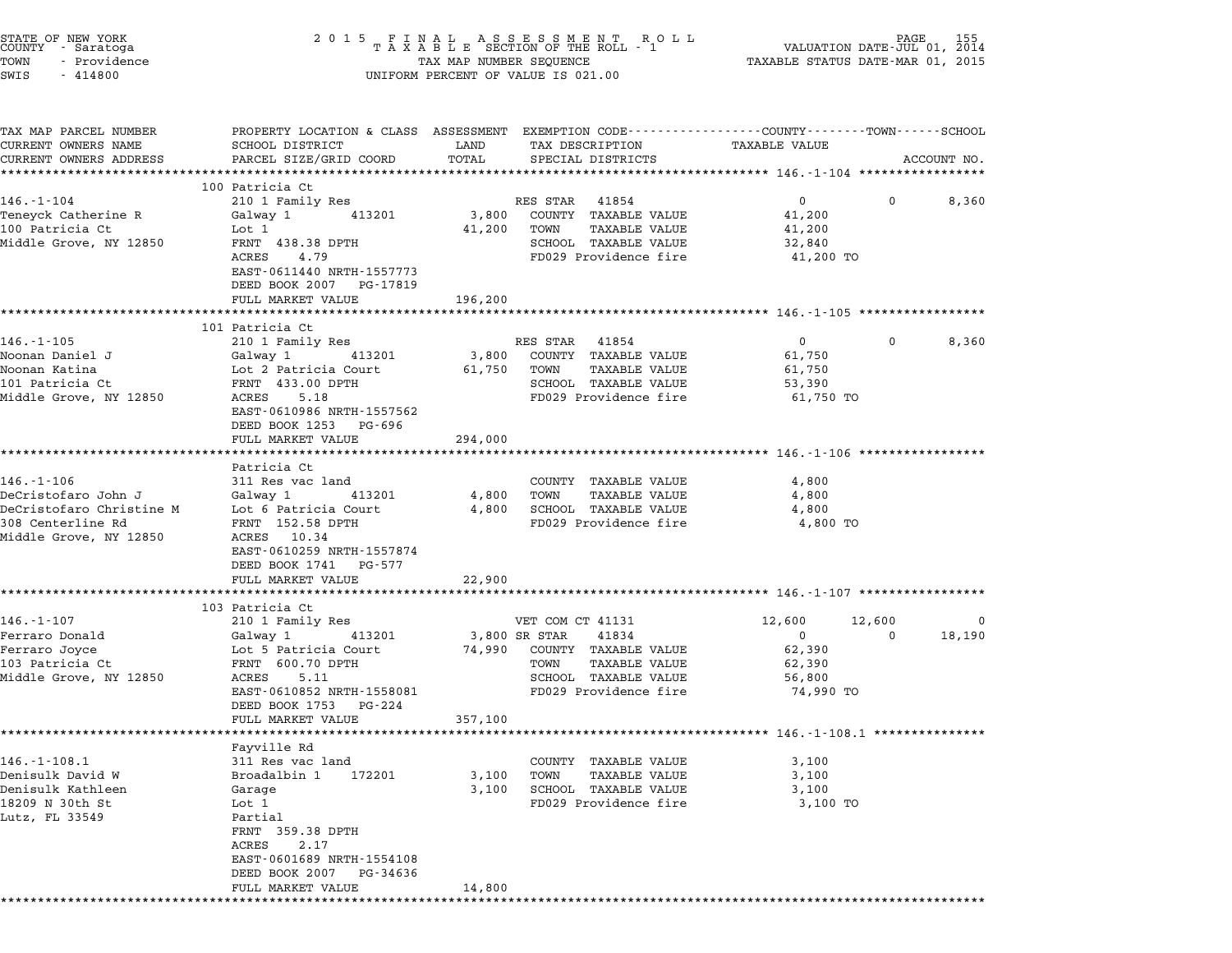| STATE OF NEW YORK<br>COUNTY   - Saratoga<br>TOWN<br>- Providence<br>SWIS<br>$-414800$ | 2015 FINAL ASSESSMENT ROLL<br>TAXABLE SECTION OF THE ROLL - 1<br>TAX MAP NUMBER SEQUENCE<br>UNIFORM PERCENT OF VALUE IS 021.00 |         |                                               | 156<br>PAGE<br>VALUATION DATE-JUL 01,<br>2014<br>TAXABLE STATUS DATE-MAR 01, 2015 |             |       |
|---------------------------------------------------------------------------------------|--------------------------------------------------------------------------------------------------------------------------------|---------|-----------------------------------------------|-----------------------------------------------------------------------------------|-------------|-------|
| TAX MAP PARCEL NUMBER<br>CURRENT OWNERS NAME                                          | PROPERTY LOCATION & CLASS ASSESSMENT EXEMPTION CODE----------------COUNTY-------TOWN-----SCHOOL<br>SCHOOL DISTRICT             | LAND    | TAX DESCRIPTION                               | <b>TAXABLE VALUE</b>                                                              |             |       |
| CURRENT OWNERS ADDRESS                                                                | PARCEL SIZE/GRID COORD                                                                                                         | TOTAL   | SPECIAL DISTRICTS                             |                                                                                   | ACCOUNT NO. |       |
|                                                                                       |                                                                                                                                |         |                                               |                                                                                   |             |       |
|                                                                                       | 219 Prahl Rd                                                                                                                   |         |                                               |                                                                                   |             |       |
| $146. - 1 - 109$                                                                      | 210 1 Family Res                                                                                                               |         | RES STAR<br>41854                             | $\overline{0}$                                                                    | 0           | 8,360 |
| Kneaskern Daniel A                                                                    | Broadalbin 1 172201                                                                                                            | 3,400   | COUNTY TAXABLE VALUE                          | 54,003                                                                            |             |       |
| Kneaskern Wrae M                                                                      | FRNT 286.69 DPTH                                                                                                               | 54,003  | TAXABLE VALUE<br>TOWN                         | 54,003                                                                            |             |       |
| 219 Prahl Rd                                                                          | ACRES<br>3.00                                                                                                                  |         | SCHOOL TAXABLE VALUE                          | 45,643                                                                            |             |       |
| Galway, NY 12074                                                                      | EAST-0602531 NRTH-1554587                                                                                                      |         | FD029 Providence fire                         | 54,003 TO                                                                         |             |       |
|                                                                                       | DEED BOOK 1318 PG-370                                                                                                          |         |                                               |                                                                                   |             |       |
|                                                                                       | FULL MARKET VALUE                                                                                                              | 257,200 |                                               |                                                                                   |             |       |
|                                                                                       | Fayville Rd                                                                                                                    |         |                                               |                                                                                   | 5 J00535    |       |
| $146. - 1 - 110$                                                                      | 240 Rural res                                                                                                                  |         | CW_10_VET/ 41152                              | 1,680                                                                             | 0           | 0     |
| Sayer Barry                                                                           | Broadalbin 1<br>172201                                                                                                         |         | 9,700 RES STAR<br>41854                       | $\mathbf{0}$                                                                      | 0           | 8,360 |
| Sayer Alane D                                                                         | FRNT 957.11 DPTH                                                                                                               | 39,951  | COUNTY TAXABLE VALUE                          | 38,271                                                                            |             |       |
| 13672 Buchanan Trl W                                                                  | ACRES 54.04                                                                                                                    |         | <b>TAXABLE VALUE</b><br>TOWN                  | 39,951                                                                            |             |       |
| Mercersburg, PA 17236                                                                 | EAST-0601181 NRTH-1555880                                                                                                      |         | SCHOOL TAXABLE VALUE                          | 31,591                                                                            |             |       |
|                                                                                       | DEED BOOK 2007 PG-45146                                                                                                        |         | FD029 Providence fire                         | 39,951 TO                                                                         |             |       |
|                                                                                       | FULL MARKET VALUE                                                                                                              | 190,200 |                                               |                                                                                   |             |       |
|                                                                                       | *****************<br>348 Fayville Rd                                                                                           |         |                                               | *************************** 146.-1-111 ****************                           |             |       |
| $146. - 1 - 111$                                                                      | 240 Rural res                                                                                                                  |         | RES STAR 41854                                | $\mathbf{0}$                                                                      | 0           | 8,360 |
| Denisulk George E II                                                                  | 172201<br>Broadalbin 1                                                                                                         | 6,800   | COUNTY TAXABLE VALUE                          | 48,000                                                                            |             |       |
| Denisulk Tamara                                                                       | Lot 2                                                                                                                          | 48,000  | TOWN<br>TAXABLE VALUE                         | 48,000                                                                            |             |       |
| 348 Fayville Rd                                                                       | FRNT 470.00 DPTH                                                                                                               |         | SCHOOL TAXABLE VALUE                          | 39,640                                                                            |             |       |
| Galway, NY 12074                                                                      | ACRES 19.50                                                                                                                    |         | FD029 Providence fire                         | 48,000 TO                                                                         |             |       |
|                                                                                       | EAST-0602228 NRTH-1553892                                                                                                      |         |                                               |                                                                                   |             |       |
|                                                                                       | DEED BOOK 2007 PG-34637                                                                                                        |         |                                               |                                                                                   |             |       |
|                                                                                       | FULL MARKET VALUE                                                                                                              | 228,571 |                                               |                                                                                   |             |       |
|                                                                                       | ******************                                                                                                             |         |                                               |                                                                                   |             |       |
| $146. - 1 - 112$                                                                      | Fayville Rd<br>311 Res vac land                                                                                                |         | COUNTY TAXABLE VALUE                          | 4,000                                                                             | 5 J00354    |       |
| Denisulk David W                                                                      | Broadalbin 1<br>172201                                                                                                         | 4,000   | TAXABLE VALUE<br>TOWN                         | 4,000                                                                             |             |       |
| Denisulk Kathleen                                                                     | Lot 3                                                                                                                          | 4,000   | SCHOOL TAXABLE VALUE                          | 4,000                                                                             |             |       |
| 18209 N 30th St                                                                       | FRNT 578.99 DPTH                                                                                                               |         | FD029 Providence fire                         | 4,000 TO                                                                          |             |       |
| Lutz, FL 33549                                                                        | ACRES<br>6.43                                                                                                                  |         |                                               |                                                                                   |             |       |
|                                                                                       | EAST-0602114 NRTH-1553428                                                                                                      |         |                                               |                                                                                   |             |       |
|                                                                                       | DEED BOOK 2007 PG-34638                                                                                                        |         |                                               |                                                                                   |             |       |
|                                                                                       | FULL MARKET VALUE                                                                                                              | 19,000  |                                               |                                                                                   |             |       |
|                                                                                       |                                                                                                                                |         |                                               |                                                                                   |             |       |
|                                                                                       | 309 Centerline Rd                                                                                                              |         |                                               |                                                                                   | 5 J00862    |       |
| $146. - 2 - 3$                                                                        | 240 Rural res                                                                                                                  |         | RES STAR<br>41854                             | 0                                                                                 | $\Omega$    | 8,360 |
| Remscheid Carol                                                                       | Galway 1<br>413201                                                                                                             | 6,000   | COUNTY TAXABLE VALUE                          | 61,000                                                                            |             |       |
| 309 Centerline Rd                                                                     | FRNT 600.00 DPTH                                                                                                               | 61,000  | TOWN<br><b>TAXABLE VALUE</b>                  | 61,000                                                                            |             |       |
| Middle Grove, NY 12850                                                                | ACRES 15.40<br>EAST-0608225 NRTH-1554684                                                                                       |         | SCHOOL TAXABLE VALUE<br>FD029 Providence fire | 52,640<br>61,000 TO                                                               |             |       |
|                                                                                       | DEED BOOK 2011<br>PG-39032                                                                                                     |         |                                               |                                                                                   |             |       |
|                                                                                       | FULL MARKET VALUE                                                                                                              | 290,500 |                                               |                                                                                   |             |       |
| ********                                                                              |                                                                                                                                |         |                                               |                                                                                   |             |       |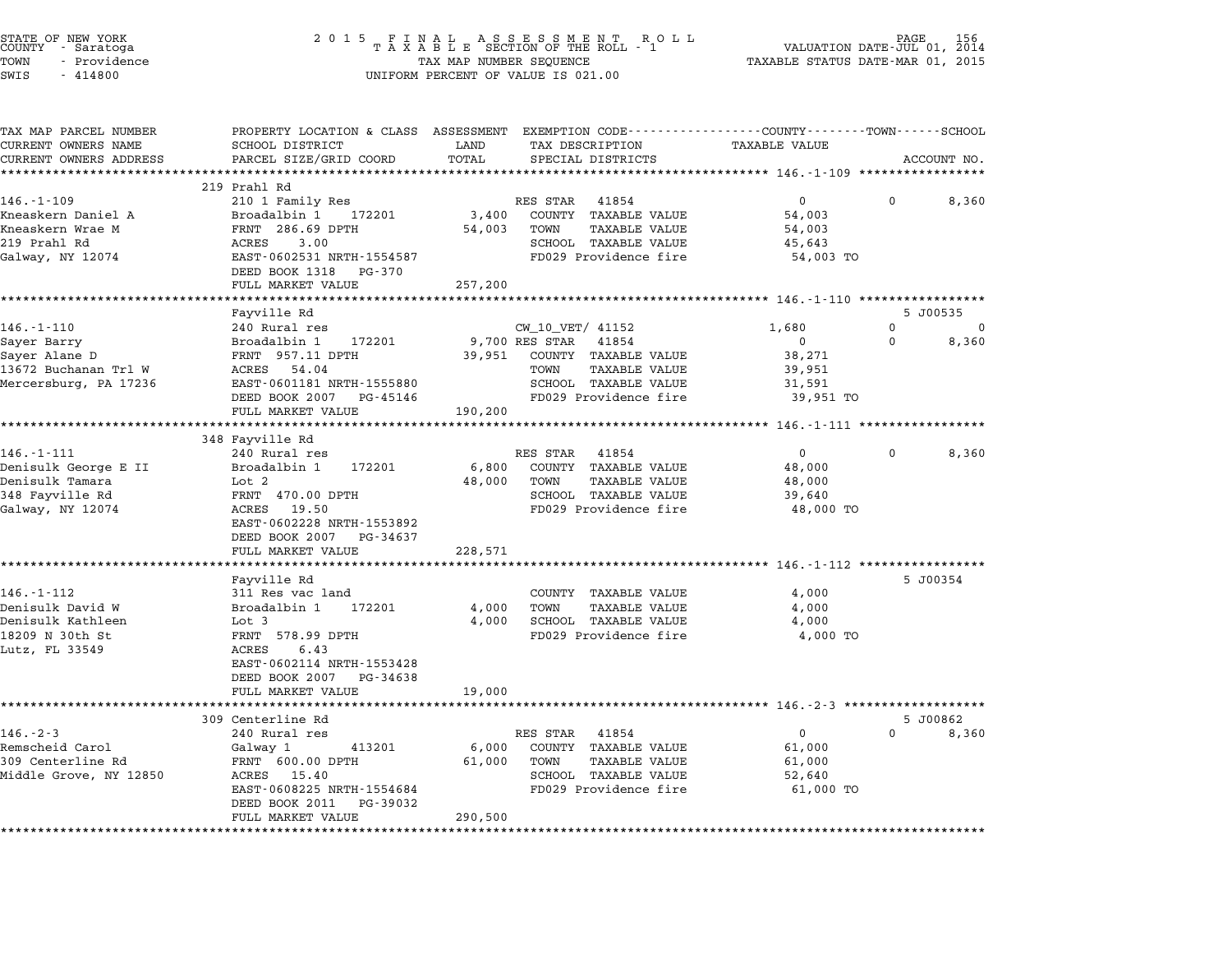| STATE OF NEW YORK<br>COUNTY - Saratoga<br>TOWN<br>- Providence<br>$-414800$<br>SWIS                                     |                                                                                                                                                                           | TAX MAP NUMBER SEQUENCE   | UNIFORM PERCENT OF VALUE IS 021.00                                                                                                                      | VALUATION DATE-JUL 01, 2014<br>TAXABLE STATUS DATE-MAR 01, 2015                         | PAGE<br>157                        |
|-------------------------------------------------------------------------------------------------------------------------|---------------------------------------------------------------------------------------------------------------------------------------------------------------------------|---------------------------|---------------------------------------------------------------------------------------------------------------------------------------------------------|-----------------------------------------------------------------------------------------|------------------------------------|
| TAX MAP PARCEL NUMBER<br>CURRENT OWNERS NAME<br>CURRENT OWNERS ADDRESS                                                  | PROPERTY LOCATION & CLASS ASSESSMENT EXEMPTION CODE---------------COUNTY-------TOWN------SCHOOL<br>SCHOOL DISTRICT<br>PARCEL SIZE/GRID COORD                              | LAND<br>TOTAL             | TAX DESCRIPTION<br>SPECIAL DISTRICTS                                                                                                                    | TAXABLE VALUE                                                                           | ACCOUNT NO.                        |
|                                                                                                                         | Centerline Rd                                                                                                                                                             |                           |                                                                                                                                                         |                                                                                         | 5 J00169                           |
| 146.-2-4                                                                                                                | 910 Priv forest                                                                                                                                                           |                           | COUNTY TAXABLE VALUE                                                                                                                                    | 4,400                                                                                   |                                    |
| DeCristofaro John<br>DeCristofaro Christine<br>308 Centerline Rd<br>Middle Grove, NY 12850                              | 413201<br>Galway 1<br>FRNT 1557.10 DPTH<br>ACRES 12.27<br>EAST-0608340 NRTH-1555640<br>DEED BOOK 1708<br>PG-314                                                           | 4,400<br>4,400            | <b>TAXABLE VALUE</b><br>TOWN<br>SCHOOL TAXABLE VALUE<br>FD029 Providence fire                                                                           | 4,400<br>4,400<br>4,400 TO                                                              |                                    |
|                                                                                                                         | FULL MARKET VALUE                                                                                                                                                         | 21,000                    |                                                                                                                                                         |                                                                                         |                                    |
|                                                                                                                         |                                                                                                                                                                           |                           |                                                                                                                                                         |                                                                                         |                                    |
|                                                                                                                         | 251 Centerline Rd                                                                                                                                                         |                           |                                                                                                                                                         |                                                                                         | 5 J00960                           |
| $146. - 2 - 7.1$<br>Whitney George C<br>c/o Matthew C Whitney<br>Trustee<br>251 Centerline Rd<br>Middle Grove, NY 12850 | 240 Rural res<br>Galway 1<br>413201<br>Life Estate<br>Personal Res Trust<br>1 House- Garage<br>FRNT 3053.46 DPTH<br>ACRES 159.98<br>EAST-0612149 NRTH-1556285             | 32,400<br>50,400          | RES STAR 41854<br>COUNTY TAXABLE VALUE<br><b>TAXABLE VALUE</b><br>TOWN<br>SCHOOL TAXABLE VALUE<br>FD029 Providence fire                                 | 0<br>$\Omega$<br>50,400<br>50,400<br>42,040<br>50,400 TO                                | 8,360                              |
|                                                                                                                         | DEED BOOK 2008<br>PG-16704<br>FULL MARKET VALUE                                                                                                                           | 240,000                   |                                                                                                                                                         |                                                                                         |                                    |
| $146. - 2 - 7.2$                                                                                                        | 155 Glenwild Rd<br>270 Mfg housing                                                                                                                                        |                           | RES STAR 41854                                                                                                                                          | $\mathbf{0}$<br>$^{\circ}$                                                              | 8,360                              |
| Whitney George<br>Whitney Betty<br>c/o Matthew C Whitney<br>Trustee<br>155 Glenwild Rd<br>Middle Grove, NY 12850        | Galway 1<br>413201<br>Life Estate<br>FRNT 273.27 DPTH<br>ACRES<br>3.05<br>EAST-0613637 NRTH-1555527<br>DEED BOOK 2008 PG-16705<br>FULL MARKET VALUE                       | 3,400<br>19,164<br>91,300 | COUNTY TAXABLE VALUE<br><b>TAXABLE VALUE</b><br>TOWN<br>SCHOOL TAXABLE VALUE<br>FD029 Providence fire                                                   | 19,164<br>19,164<br>10,804<br>19,164 TO                                                 |                                    |
|                                                                                                                         |                                                                                                                                                                           |                           |                                                                                                                                                         |                                                                                         |                                    |
|                                                                                                                         | 175 Glenwild Rd                                                                                                                                                           |                           |                                                                                                                                                         |                                                                                         | 5 J00961                           |
| $146. - 2 - 8$<br>Pudney Ross D<br>175 Glenwild Rd<br>Middle Grove, NY 12850                                            | 210 1 Family Res<br>413201<br>Galway 1<br>FRNT 300.00 DPTH<br>ACRES<br>1.00<br>EAST-0613186 NRTH-1557741<br>DEED BOOK 1692<br>PG-545                                      |                           | VET COM C 41132<br>3,000 VET COM T 41133<br>44,000 RES STAR<br>41854<br>COUNTY TAXABLE VALUE<br>TAXABLE VALUE<br>TOWN<br>SCHOOL<br><b>TAXABLE VALUE</b> | 11,000<br>$\mathbf{0}$<br>0<br>11,000<br>0<br>$\mathbf 0$<br>33,000<br>33,000<br>35,640 | 0<br>0<br>8,360                    |
|                                                                                                                         | FULL MARKET VALUE                                                                                                                                                         |                           | 209,500 FD029 Providence fire                                                                                                                           | 44,000 TO                                                                               |                                    |
|                                                                                                                         |                                                                                                                                                                           |                           |                                                                                                                                                         | ****************** 146.-2-9 ********************                                        |                                    |
| $146. - 2 - 9$<br>Marcellus Helen<br>167 Glenwild Rd<br>Middle Grove, NY 12850                                          | 167 Glenwild Rd<br>210 1 Family Res<br>Galway 1<br>413201<br>FRNT 208.66 DPTH<br>ACRES<br>1.00<br>EAST-0613441 NRTH-1557095<br>DEED BOOK 1605 PG-555<br>FULL MARKET VALUE | 3,000<br>15,000<br>71,400 | SR STAR<br>41834<br>COUNTY TAXABLE VALUE<br>TAXABLE VALUE<br>TOWN<br>SCHOOL TAXABLE VALUE<br>FD029 Providence fire                                      | 0<br>15,000<br>15,000<br>0<br>15,000 TO                                                 | 5 J00272<br>15,000<br>$\mathbf{0}$ |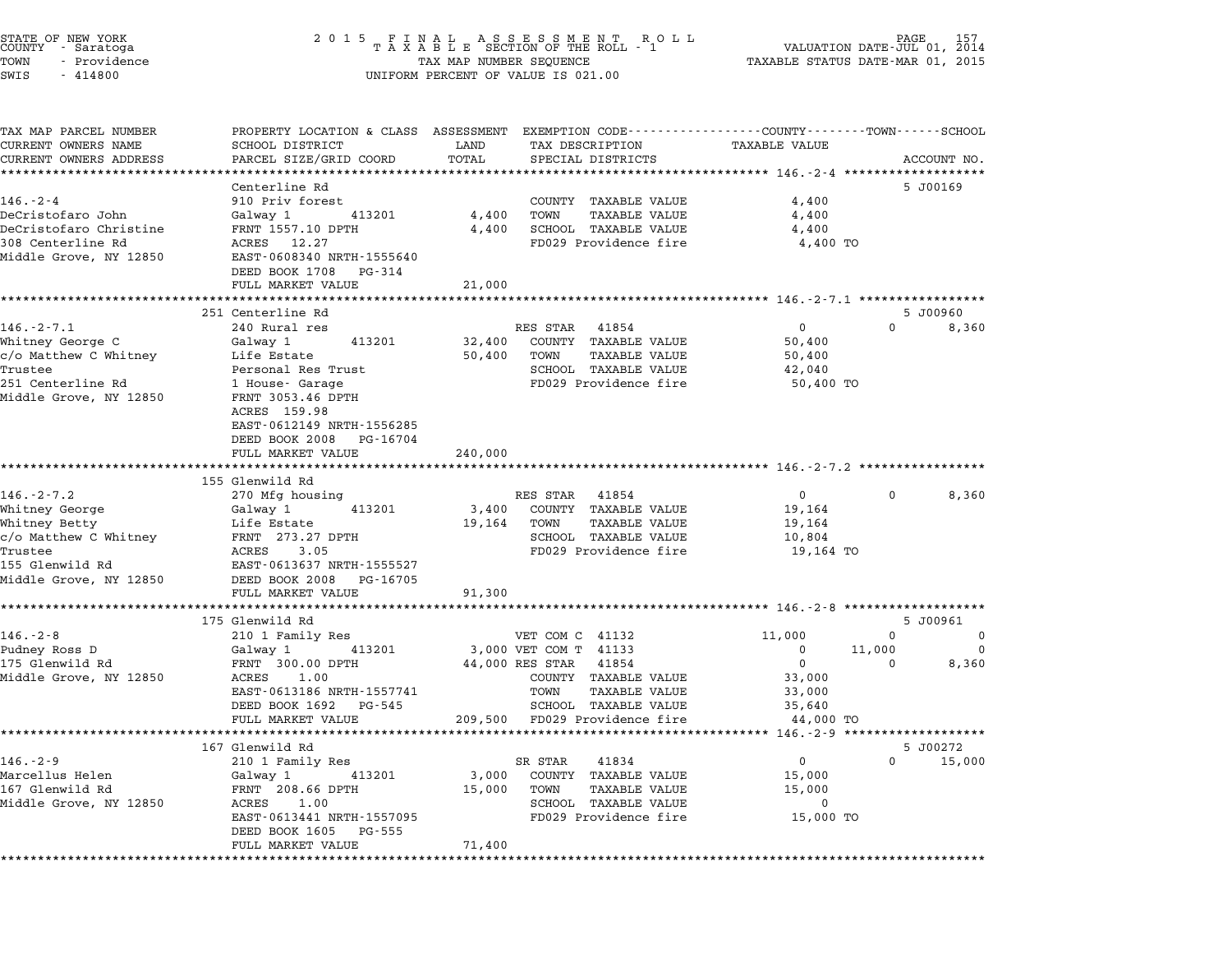| STATE OF NEW YORK<br>COUNTY - Saratoga<br>TOWN<br>- Providence<br>SWIS<br>$-414800$ | 2 0 1 5<br>FINAL ASSESSMENT ROLL<br>TAXABLE SECTION OF THE ROLL - 1<br>TAX MAP NUMBER SEQUENCE<br>UNIFORM PERCENT OF VALUE IS 021.00 | 158<br>2014<br>VALUATION DATE-JUL 01,<br>TAXABLE STATUS DATE-MAR 01, 2015 |                                                      |                                                                                                                         |             |
|-------------------------------------------------------------------------------------|--------------------------------------------------------------------------------------------------------------------------------------|---------------------------------------------------------------------------|------------------------------------------------------|-------------------------------------------------------------------------------------------------------------------------|-------------|
| TAX MAP PARCEL NUMBER<br>CURRENT OWNERS NAME                                        | SCHOOL DISTRICT                                                                                                                      | LAND                                                                      | TAX DESCRIPTION                                      | PROPERTY LOCATION & CLASS ASSESSMENT EXEMPTION CODE---------------COUNTY-------TOWN------SCHOOL<br><b>TAXABLE VALUE</b> |             |
| CURRENT OWNERS ADDRESS                                                              | PARCEL SIZE/GRID COORD                                                                                                               | TOTAL                                                                     | SPECIAL DISTRICTS                                    |                                                                                                                         | ACCOUNT NO. |
|                                                                                     |                                                                                                                                      | **********                                                                |                                                      |                                                                                                                         |             |
|                                                                                     | 143 Glenwild Rd                                                                                                                      |                                                                           |                                                      |                                                                                                                         | 5 J00221    |
| $146. - 2 - 11.1$                                                                   | 240 Rural res                                                                                                                        |                                                                           | SR STAR<br>41834                                     | $\mathbf{0}$<br>$\Omega$                                                                                                | 18,190      |
| Smith Jeanette A<br>Boutelle Harold                                                 | Galway 1<br>413201                                                                                                                   | 6,800                                                                     | COUNTY TAXABLE VALUE<br><b>TAXABLE VALUE</b>         | 43,446                                                                                                                  |             |
| 143 Glenwild Rd                                                                     | Lot: 1<br>FRNT<br>73.38 DPTH                                                                                                         | 43,446                                                                    | TOWN<br>SCHOOL TAXABLE VALUE                         | 43,446                                                                                                                  |             |
| Middle Grove, NY 12850                                                              | ACRES 19.69                                                                                                                          |                                                                           | FD029 Providence fire                                | 25,256<br>43,446 TO                                                                                                     |             |
|                                                                                     | EAST-0612543 NRTH-1554929<br>DEED BOOK 2011<br>PG-8109                                                                               |                                                                           |                                                      |                                                                                                                         |             |
|                                                                                     | FULL MARKET VALUE                                                                                                                    | 206,900                                                                   |                                                      |                                                                                                                         |             |
|                                                                                     |                                                                                                                                      |                                                                           |                                                      |                                                                                                                         |             |
|                                                                                     | Glenwild Rd Rear                                                                                                                     |                                                                           |                                                      |                                                                                                                         |             |
| $146. - 2 - 11.2$                                                                   | 910 Priv forest                                                                                                                      |                                                                           | COUNTY TAXABLE VALUE                                 | 6,800                                                                                                                   |             |
| Potter Josephine L                                                                  | Galway 1<br>413201                                                                                                                   | 6,800                                                                     | <b>TAXABLE VALUE</b><br>TOWN                         | 6,800                                                                                                                   |             |
| Potter John M                                                                       | Lot 2                                                                                                                                | 6,800                                                                     | SCHOOL TAXABLE VALUE                                 | 6,800                                                                                                                   |             |
| 136 Sherman Rd                                                                      | ACRES<br>19.55                                                                                                                       |                                                                           | FD029 Providence fire                                | 6,800 TO                                                                                                                |             |
| Middle Grove, NY 12850                                                              | EAST-0611750 NRTH-1554629                                                                                                            |                                                                           |                                                      |                                                                                                                         |             |
|                                                                                     | DEED BOOK 1771 PG-457<br>FULL MARKET VALUE                                                                                           | 32,400                                                                    |                                                      |                                                                                                                         |             |
|                                                                                     |                                                                                                                                      |                                                                           |                                                      |                                                                                                                         |             |
|                                                                                     | Sherman Rd                                                                                                                           |                                                                           |                                                      |                                                                                                                         | 5 J00123    |
| $146. - 2 - 12$                                                                     | 270 Mfg housing                                                                                                                      |                                                                           | COUNTY TAXABLE VALUE                                 | 26,400                                                                                                                  |             |
| Brodsky James                                                                       | 413201<br>Galway 1                                                                                                                   | 9,700                                                                     | TOWN<br>TAXABLE VALUE                                | 26,400                                                                                                                  |             |
| 516 Mt. Prospect Ave                                                                | FRNT 1360.00 DPTH                                                                                                                    | 26,400                                                                    | SCHOOL TAXABLE VALUE                                 | 26,400                                                                                                                  |             |
| Clifton, NJ 07013                                                                   | ACRES 18.00                                                                                                                          |                                                                           | FD029 Providence fire                                | 26,400 TO                                                                                                               |             |
|                                                                                     | EAST-0612424 NRTH-1554198                                                                                                            |                                                                           |                                                      |                                                                                                                         |             |
|                                                                                     | DEED BOOK 2011 PG-24143                                                                                                              |                                                                           |                                                      |                                                                                                                         |             |
|                                                                                     | FULL MARKET VALUE                                                                                                                    | 125,700                                                                   |                                                      |                                                                                                                         |             |
|                                                                                     | *****************                                                                                                                    |                                                                           |                                                      | ************************ 146.-2-13 *******                                                                              |             |
|                                                                                     | Sherman Rd                                                                                                                           |                                                                           |                                                      |                                                                                                                         |             |
| $146. - 2 - 13$                                                                     | 314 Rural vac<10                                                                                                                     |                                                                           | COUNTY TAXABLE VALUE                                 | 5,600                                                                                                                   |             |
| Blakely Alfred A Jr<br>Edmu Janice Petrikas                                         | Galway 1<br>413201<br>FRNT 870.00 DPTH                                                                                               | 5,600                                                                     | <b>TAXABLE VALUE</b><br>TOWN<br>SCHOOL TAXABLE VALUE | 5,600                                                                                                                   |             |
| 54 Leo Mar Dr                                                                       | ACRES 12.00                                                                                                                          | 5,600                                                                     | FD029 Providence fire                                | 5,600<br>5,600 TO                                                                                                       |             |
| Fulton, NY 13069                                                                    | EAST-0612853 NRTH-1553662                                                                                                            |                                                                           |                                                      |                                                                                                                         |             |
|                                                                                     | DEED BOOK 1036<br>PG-94                                                                                                              |                                                                           |                                                      |                                                                                                                         |             |
|                                                                                     | FULL MARKET VALUE                                                                                                                    | 26,700                                                                    |                                                      |                                                                                                                         |             |
|                                                                                     |                                                                                                                                      |                                                                           |                                                      |                                                                                                                         |             |
|                                                                                     | 127 Fox Rd                                                                                                                           |                                                                           |                                                      |                                                                                                                         |             |
| $146. - 2 - 14$                                                                     | 210 1 Family Res                                                                                                                     |                                                                           | <b>TAXABLE VALUE</b><br>COUNTY                       | 38,800                                                                                                                  |             |
| Acia Dominic                                                                        | Galway 1<br>413201                                                                                                                   | 3,800                                                                     | TOWN<br>TAXABLE VALUE                                | 38,800                                                                                                                  |             |
| Acia Grace                                                                          | Lot $#8$                                                                                                                             | 38,800                                                                    | <b>TAXABLE VALUE</b><br>SCHOOL                       | 38,800                                                                                                                  |             |
| PO Box 1074                                                                         | FRNT 369.09 DPTH                                                                                                                     |                                                                           | FD029 Providence fire                                | 38,800 TO                                                                                                               |             |
| Dixon, CA 95620                                                                     | ACRES<br>5.00                                                                                                                        |                                                                           |                                                      |                                                                                                                         |             |
|                                                                                     | EAST-0613270 NRTH-1552971                                                                                                            |                                                                           |                                                      |                                                                                                                         |             |
|                                                                                     | DEED BOOK 1714<br>PG-508                                                                                                             |                                                                           |                                                      |                                                                                                                         |             |
|                                                                                     | FULL MARKET VALUE                                                                                                                    | 184,800                                                                   |                                                      |                                                                                                                         |             |
|                                                                                     |                                                                                                                                      |                                                                           |                                                      | *************************                                                                                               |             |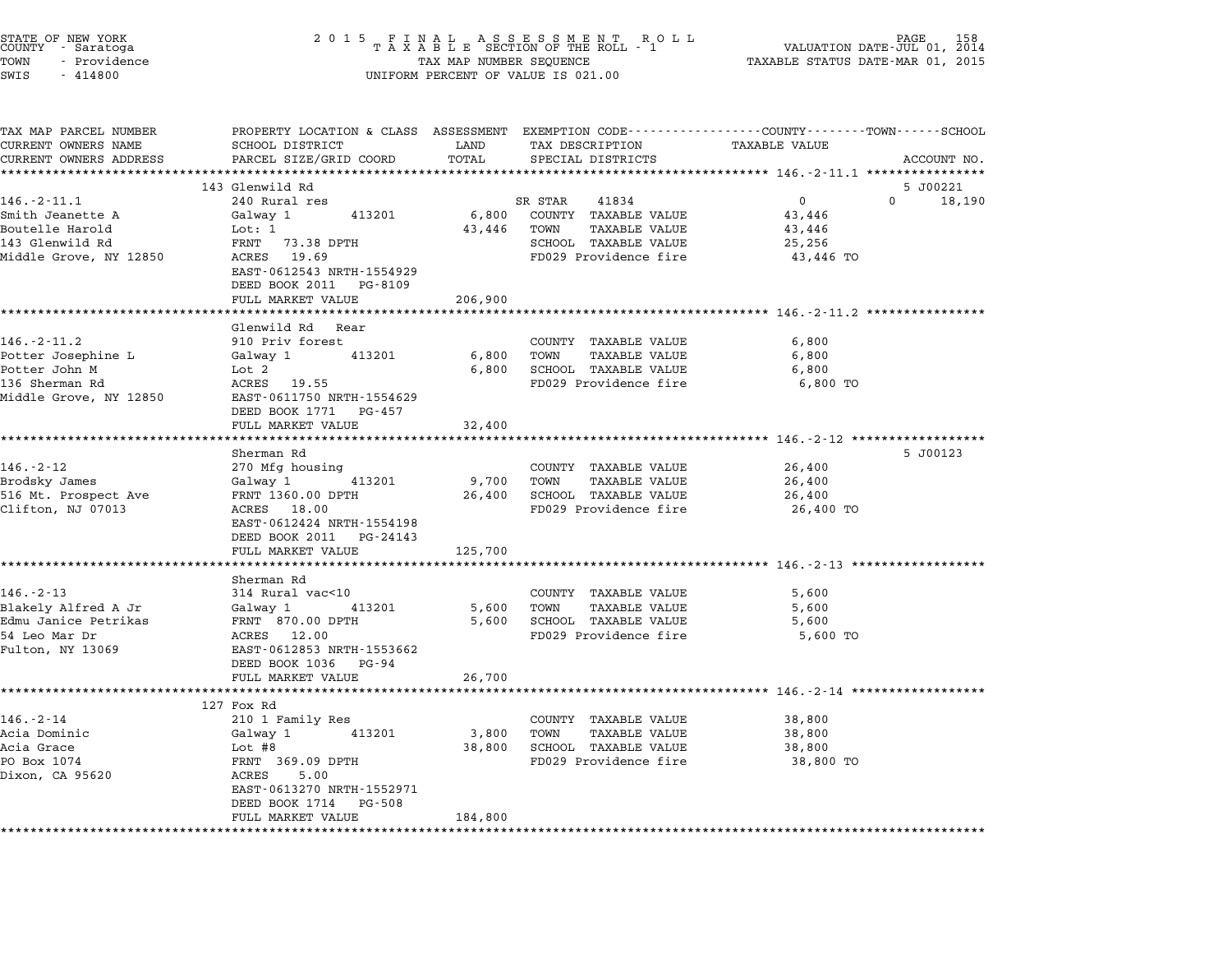| STATE OF NEW YORK |  |              |  |  |  |  |
|-------------------|--|--------------|--|--|--|--|
| COUNTY            |  | - Saratoga   |  |  |  |  |
| TOWN              |  | - Providence |  |  |  |  |

## STATE OF NEW YORK <sup>2</sup> <sup>0</sup> <sup>1</sup> 5 F I N A L A S S E S S M E N T R O L L PAGE <sup>159</sup> COUNTY - Saratoga <sup>T</sup> <sup>A</sup> <sup>X</sup> <sup>A</sup> <sup>B</sup> <sup>L</sup> <sup>E</sup> SECTION OF THE ROLL - <sup>1</sup> VALUATION DATE-JUL 01, <sup>2014</sup> TOWN - Providence TAX MAP NUMBER SEQUENCE TAXABLE STATUS DATE-MAR 01, <sup>2015</sup> TOWN - Providence and the state of the state of the state of the state of the state of the state of the state o<br>SWIS - 414800 SWIS - SWISSED BERCENT OF VALUE IS 021.00

| TAX MAP PARCEL NUMBER  |                                                                                                                                                                                                                     |                                                                                                                             | PROPERTY LOCATION & CLASS ASSESSMENT EXEMPTION CODE----------------COUNTY-------TOWN------SCHOOL |
|------------------------|---------------------------------------------------------------------------------------------------------------------------------------------------------------------------------------------------------------------|-----------------------------------------------------------------------------------------------------------------------------|--------------------------------------------------------------------------------------------------|
| CURRENT OWNERS NAME    | SCHOOL DISTRICT LAND                                                                                                                                                                                                | TAX DESCRIPTION TAXABLE VALUE                                                                                               |                                                                                                  |
| CURRENT OWNERS ADDRESS | PARCEL SIZE/GRID COORD                                                                                                                                                                                              | SPECIAL DISTRICTS<br>TOTAL                                                                                                  | ACCOUNT NO.                                                                                      |
|                        |                                                                                                                                                                                                                     |                                                                                                                             | ***************** 146.-2-15.2 ***********                                                        |
| $146. - 2 - 15.2$      | 145 Sherman Rd<br>270 Mfg housing                                                                                                                                                                                   | VET COM C 41132                                                                                                             | 1,075<br>$\mathbf 0$<br>$\mathbf 0$                                                              |
| Webber Ann M           |                                                                                                                                                                                                                     |                                                                                                                             | $\overline{\phantom{0}}$<br>$\overline{0}$                                                       |
| 145 Sherman Rd         |                                                                                                                                                                                                                     |                                                                                                                             | 1,075<br>2,150                                                                                   |
|                        |                                                                                                                                                                                                                     | Galway 1 (113201) 3,300 VET COM T (11133)<br>Lot 2 Corner Rd 13 (1,300 AGED - ALL 41800<br>FRNT (689.43 DPTH SR STAR (1834) | 1,613 1,613<br>$\overline{0}$<br>$\sim$ 0                                                        |
| Middle Grove, NY 12850 | ACRES 4.56                                                                                                                                                                                                          | COUNTY TAXABLE VALUE                                                                                                        | 2,150<br>1,612                                                                                   |
|                        |                                                                                                                                                                                                                     | TOWN TAXABLE VALUE                                                                                                          | 1,612                                                                                            |
|                        | EAST-0611305 NRTH-1552951<br>DEED BOOK 1053 PG-923                                                                                                                                                                  | SCHOOL TAXABLE VALUE                                                                                                        | $\Omega$                                                                                         |
|                        |                                                                                                                                                                                                                     | FULL MARKET VALUE<br>20,500 FD029 Providence fire                                                                           |                                                                                                  |
|                        | ***********************************                                                                                                                                                                                 |                                                                                                                             | 4,300 TO<br>************** 146.-2-15.3 ****************                                          |
|                        | 139 Sherman Rd                                                                                                                                                                                                      |                                                                                                                             |                                                                                                  |
| $146. - 2 - 15.3$      | 270 Mfg housing                                                                                                                                                                                                     | SR STAR<br>41834                                                                                                            | $0 \qquad \qquad$<br>18,190<br>$\Omega$                                                          |
|                        |                                                                                                                                                                                                                     | 3,600 COUNTY TAXABLE VALUE                                                                                                  | 18,500                                                                                           |
|                        | Summers Timothy J<br>Summers Judith A<br>139 Sherman Rd<br>Middle Grove, NY 12850<br>ACRES 139 ACRES 14.13                                                                                                          | 18,500 TOWN TAXABLE VALUE                                                                                                   | 18,500                                                                                           |
|                        |                                                                                                                                                                                                                     | SCHOOL TAXABLE VALUE                                                                                                        | 310                                                                                              |
| Middle Grove, NY 12850 |                                                                                                                                                                                                                     | FD029 Providence fire                                                                                                       | 18,500 TO                                                                                        |
|                        | EAST-0611538 NRTH-1553122                                                                                                                                                                                           |                                                                                                                             |                                                                                                  |
|                        | DEED BOOK 1268 PG-519                                                                                                                                                                                               |                                                                                                                             |                                                                                                  |
|                        |                                                                                                                                                                                                                     |                                                                                                                             |                                                                                                  |
|                        | FULL MARKET VALUE<br>**********************                                                                                                                                                                         | 88,095                                                                                                                      |                                                                                                  |
|                        | 131 Sherman Rd                                                                                                                                                                                                      |                                                                                                                             |                                                                                                  |
| $146. - 2 - 15.4$      | 270 Mfg housing                                                                                                                                                                                                     | AGED T&S 41806                                                                                                              | 4,713<br>$\overline{0}$<br>4,713                                                                 |
| Brooks Karen           |                                                                                                                                                                                                                     |                                                                                                                             | $\overline{0}$<br>4,712<br>$\overline{0}$                                                        |
|                        |                                                                                                                                                                                                                     | 9,425 COUNTY TAXABLE VALUE                                                                                                  | 9,425                                                                                            |
|                        |                                                                                                                                                                                                                     | TOWN TAXABLE VALUE                                                                                                          | 4,712                                                                                            |
|                        |                                                                                                                                                                                                                     | SCHOOL TAXABLE VALUE                                                                                                        | $\overline{0}$                                                                                   |
|                        |                                                                                                                                                                                                                     | FD029 Providence fire                                                                                                       | 9,425 TO                                                                                         |
|                        | Brooks Naiso<br>Brooks Bobbi Jo<br>131 Sherman Rd<br>Middle Grove, NY 12850<br>2008 Middle Grove, NY 12850<br>2008 Middle Grove, NY 12850<br>2008 MacRES 5.00<br>PRIOR OWNER ON 3/01/2015 EAST-0612044 NRTH-1553384 |                                                                                                                             |                                                                                                  |
| Delaney Dianne         | DEED BOOK 2015 PG-11857                                                                                                                                                                                             |                                                                                                                             |                                                                                                  |
|                        | FULL MARKET VALUE                                                                                                                                                                                                   | 44,900                                                                                                                      |                                                                                                  |
|                        | ****************************                                                                                                                                                                                        |                                                                                                                             |                                                                                                  |
|                        | 131 Fox Rd                                                                                                                                                                                                          |                                                                                                                             |                                                                                                  |
| $146. - 2 - 15.12$     | 210 1 Family Res                                                                                                                                                                                                    | RES STAR 41854                                                                                                              | 8,360<br>$\overline{0}$<br>$\mathbf{0}$                                                          |
| Benware Belinda        | Galway 1 413201                                                                                                                                                                                                     | 3,800 COUNTY TAXABLE VALUE                                                                                                  | 33,956                                                                                           |
| Benware Jeremiah       |                                                                                                                                                                                                                     |                                                                                                                             | 33,956                                                                                           |
| 131 Fox Rd             | ACRES 5.11                                                                                                                                                                                                          | SCHOOL TAXABLE VALUE                                                                                                        | 25,596                                                                                           |
| Middle Grove, NY 12850 | EAST-0613082 NRTH-1553264                                                                                                                                                                                           | FD029 Providence fire                                                                                                       | 33,956 TO                                                                                        |
|                        | DEED BOOK 1775 PG-17                                                                                                                                                                                                |                                                                                                                             |                                                                                                  |
|                        | FULL MARKET VALUE                                                                                                                                                                                                   | 161,700                                                                                                                     |                                                                                                  |
|                        |                                                                                                                                                                                                                     |                                                                                                                             |                                                                                                  |
|                        | 156 Fayville Rd                                                                                                                                                                                                     |                                                                                                                             | 5 J00771                                                                                         |
| 146. - 2 - 15. 111     | 240 Rural res                                                                                                                                                                                                       | RES STAR 41854                                                                                                              | $\overline{0}$<br>$\Omega$<br>8,360                                                              |
|                        |                                                                                                                                                                                                                     |                                                                                                                             | 21,500                                                                                           |
|                        |                                                                                                                                                                                                                     |                                                                                                                             | 21,500                                                                                           |
|                        |                                                                                                                                                                                                                     |                                                                                                                             | 13,140                                                                                           |
|                        | Middle Grove, NY 12850 MCKES 14.78<br>Middle Grove, NY 12850 EAST-0612285 NRTH-1552936                                                                                                                              |                                                                                                                             | FD029 Providence fire 21,500 TO                                                                  |
|                        |                                                                                                                                                                                                                     |                                                                                                                             |                                                                                                  |
|                        | FULL MARKET VALUE                                                                                                                                                                                                   | 102,400                                                                                                                     |                                                                                                  |
|                        |                                                                                                                                                                                                                     |                                                                                                                             |                                                                                                  |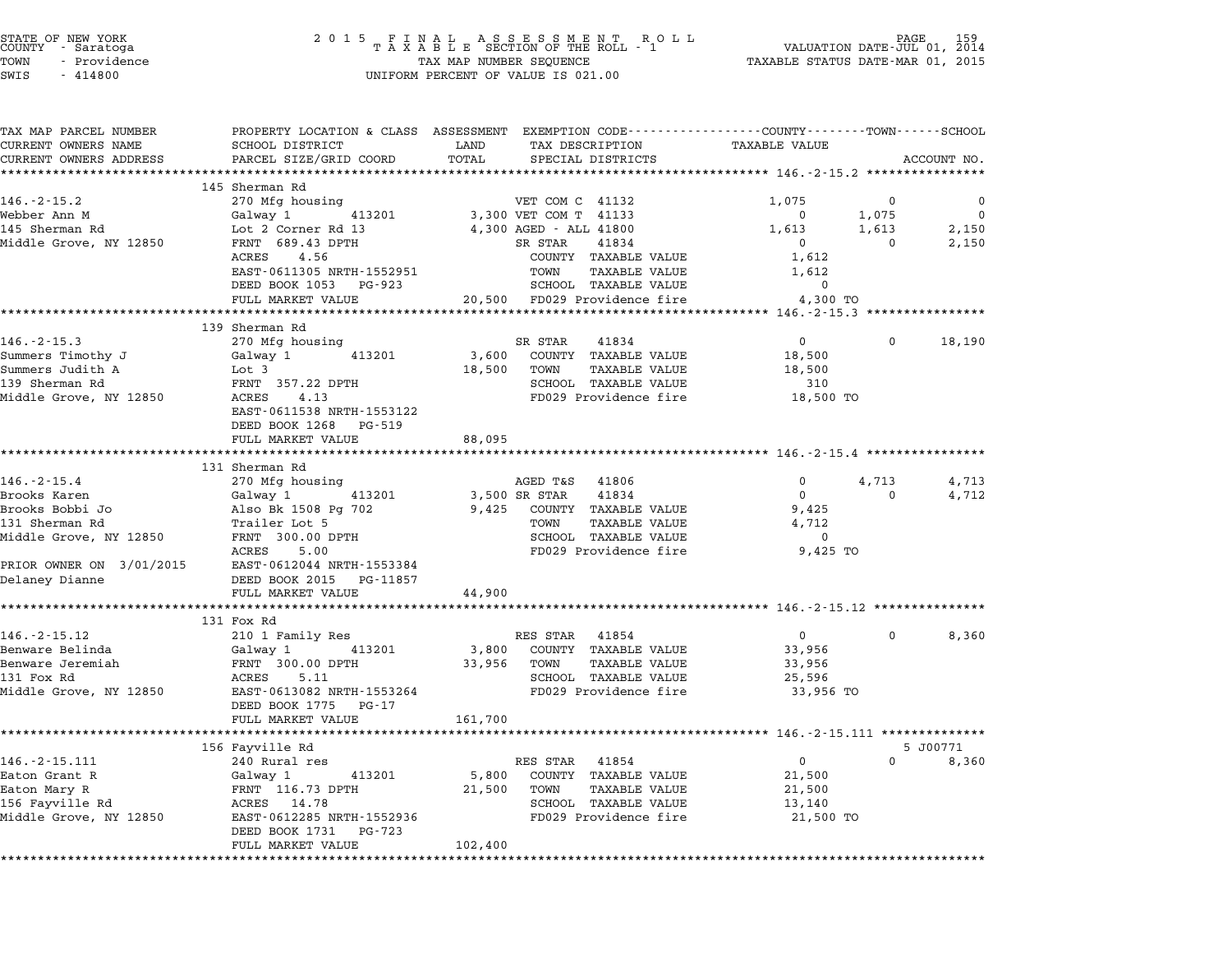| STATE OF NEW YORK<br>COUNTY - Saratoga<br>TOWN<br>- Providence<br>SWIS<br>$-414800$                | 2 0 1 5                                                                                                                                                                                | UNIFORM PERCENT OF VALUE IS 021.00                                                                                                                       | FINAL ASSESSMENT ROLL PACE 160<br>TAXABLE SECTION OF THE ROLL - 1 VALUATION DATE-JUL 01, 2014<br>TAX MAP NUMBER SEQUENCE TAXABLE STATUS DATE-MAR 01, 2015 |
|----------------------------------------------------------------------------------------------------|----------------------------------------------------------------------------------------------------------------------------------------------------------------------------------------|----------------------------------------------------------------------------------------------------------------------------------------------------------|-----------------------------------------------------------------------------------------------------------------------------------------------------------|
| TAX MAP PARCEL NUMBER<br>CURRENT OWNERS NAME<br>CURRENT OWNERS ADDRESS                             | SCHOOL DISTRICT<br>PARCEL SIZE/GRID COORD<br>***************************                                                                                                               | LAND<br>TAX DESCRIPTION<br>TOTAL<br>SPECIAL DISTRICTS                                                                                                    | PROPERTY LOCATION & CLASS ASSESSMENT EXEMPTION CODE---------------COUNTY-------TOWN-----SCHOOL<br>TAXABLE VALUE<br>ACCOUNT NO.                            |
| 146.-2-15.112<br>Van Heusen John Jr<br>162 Fayville Rd<br>Middle Grove, NY 12850                   | 162 Fayville Rd<br>210 1 Family Res<br>413201<br>Galway 1<br>FRNT 116.79 DPTH<br>ACRES 1.86<br>EAST-0611804 NRTH-1552735<br>DEED BOOK 2007 PG-40265<br>FULL MARKET VALUE               | RES STAR<br>41854<br>3,200<br>COUNTY TAXABLE VALUE<br>38,000<br>TOWN<br><b>TAXABLE VALUE</b><br>SCHOOL TAXABLE VALUE<br>FD029 Providence fire<br>181,000 | $\overline{0}$<br>8,360<br>$^{\circ}$<br>38,000<br>38,000<br>29,640<br>38,000 TO                                                                          |
| $146. - 2 - 16.1$<br>Morris Robert<br>Morris Janine<br>295 Dunlap Rd<br>Mexico, NY 13114           | 140 Sherman Rd<br>311 Res vac land<br>413201<br>Galway 1<br>Lot 1<br>FRNT 564.87 DPTH<br>ACRES<br>5.58<br>EAST-0610955 NRTH-1553330<br>DEED BOOK 2013 PG-24842<br>FULL MARKET VALUE    | COUNTY TAXABLE VALUE<br>4,000<br>TAXABLE VALUE<br>TOWN<br>4,000<br>SCHOOL TAXABLE VALUE<br>FD029 Providence fire<br>19,000                               | 5 J01006<br>4,000<br>4,000<br>4,000<br>4,000 TO                                                                                                           |
| $146. - 2 - 16.2$<br>Lahoff Allan M<br>Lahoff Audrey G<br>138 Sherman Rd<br>Middle Grove, NY 12850 | 138 Sherman Rd<br>210 1 Family Res<br>413201<br>Galway 1<br>Lot 2<br>FRNT 300.00 DPTH<br>ACRES<br>3.01<br>EAST-0611293 NRTH-1553563<br>DEED BOOK 2007 PG-29540<br>FULL MARKET VALUE    | RES STAR 41854<br>3,000<br>COUNTY TAXABLE VALUE<br>45,000<br><b>TAXABLE VALUE</b><br>TOWN<br>SCHOOL TAXABLE VALUE<br>FD029 Providence fire<br>214,300    | $\overline{0}$<br>$\mathbf{0}$<br>8,360<br>45,000<br>45,000<br>36,640<br>45,000 TO                                                                        |
| $146. - 2 - 16.3$<br>Potter John M<br>Potter Josephine<br>136 Sherman Rd<br>Middle Grove, NY 12850 | 136 Sherman Rd<br>210 1 Family Res<br>413201<br>Galway 1<br>Lot 3<br>FRNT 310.01 DPTH<br>ACRES<br>3.05<br>EAST-0611540 NRTH-1553761<br>DEED BOOK 2008<br>PG-33771<br>FULL MARKET VALUE | RES STAR 41854<br>3,400<br>COUNTY TAXABLE VALUE<br>61,200<br><b>TAXABLE VALUE</b><br>TOWN<br>SCHOOL TAXABLE VALUE<br>FD029 Providence fire<br>291,400    | $\overline{0}$<br>$\mathbf{0}$<br>8,360<br>61,200<br>61,200<br>52,840<br>61,200 TO                                                                        |
| $146. - 2 - 18.1$<br>Catbri LLC<br>99 Holst Dr W<br>Huntington, NY 11743<br>**********             | Centerline Rd<br>260 Seasonal res<br>Galway 1<br>413201<br>FRNT 920.00 DPTH<br>ACRES 100.94<br>EAST-0607214 NRTH-1553291<br>DEED BOOK 2010<br>PG-19898<br>FULL MARKET VALUE            | COUNTY TAXABLE VALUE<br>23,000<br>TOWN<br>TAXABLE VALUE<br>28,200<br>SCHOOL TAXABLE VALUE<br>FD029 Providence fire<br>134,300                            | 5 J00399<br>28,200<br>28,200<br>28,200<br>28,200 TO                                                                                                       |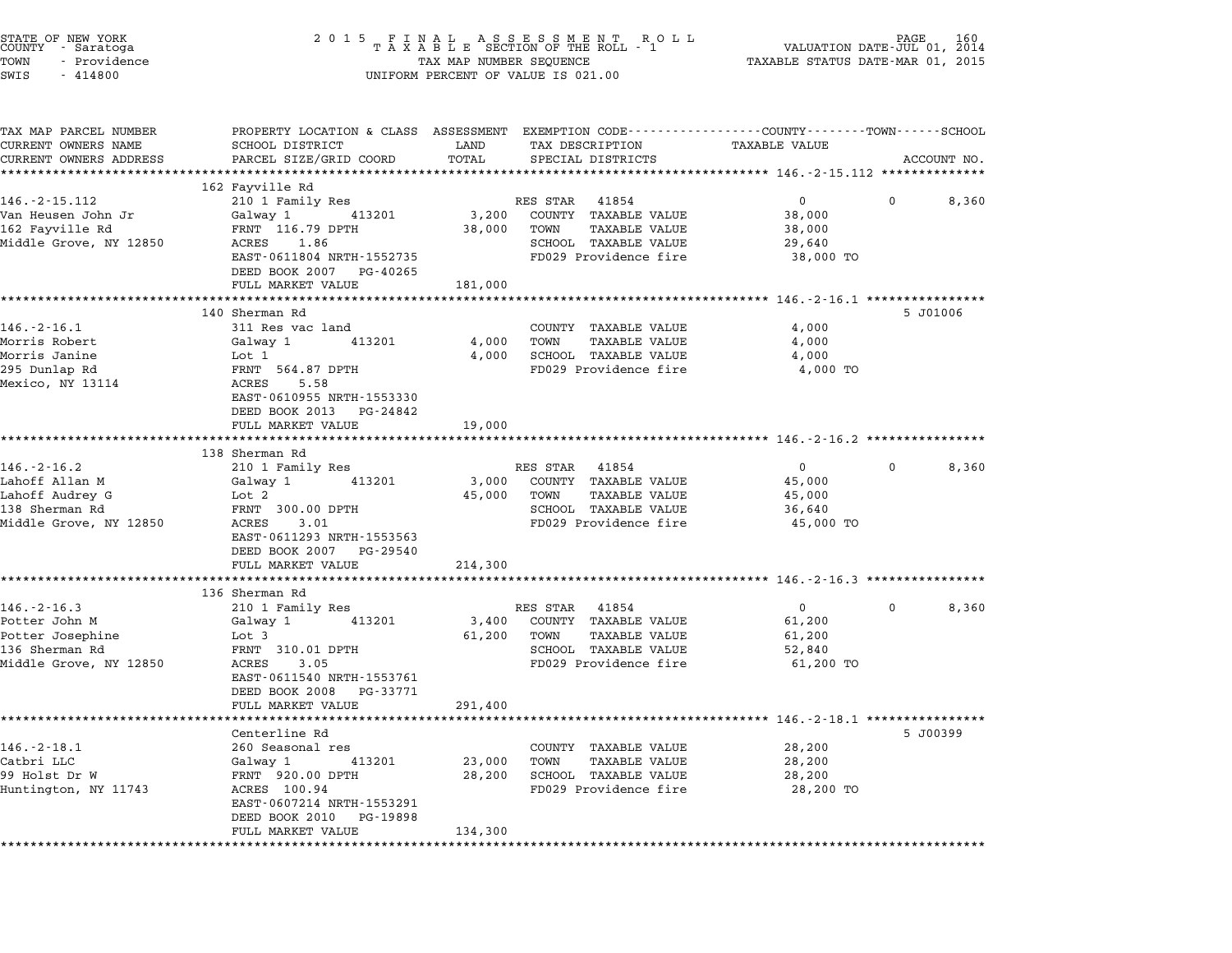| STATE OF NEW YORK<br>COUNTY – Saratoga<br>TOWN<br>- Providence<br>SWIS<br>$-414800$ | 2015 FINAL ASSESSMENT ROLL<br>TAXABLE SECTION OF THE ROLL - 1<br>TAX MAP NUMBER SEQUENCE<br>UNIFORM PERCENT OF VALUE IS 021.00 | 161<br>PAGE<br>VALUATION DATE-JUL 01, 2014<br>TAXABLE STATUS DATE-MAR 01, 2015 |                                                                                                 |  |
|-------------------------------------------------------------------------------------|--------------------------------------------------------------------------------------------------------------------------------|--------------------------------------------------------------------------------|-------------------------------------------------------------------------------------------------|--|
| TAX MAP PARCEL NUMBER                                                               |                                                                                                                                |                                                                                | PROPERTY LOCATION & CLASS ASSESSMENT EXEMPTION CODE----------------COUNTY-------TOWN-----SCHOOL |  |
| CURRENT OWNERS NAME                                                                 | SCHOOL DISTRICT                                                                                                                | LAND<br>TAX DESCRIPTION                                                        | TAXABLE VALUE                                                                                   |  |
| CURRENT OWNERS ADDRESS                                                              | PARCEL SIZE/GRID COORD<br>***************************                                                                          | TOTAL<br>SPECIAL DISTRICTS                                                     | ACCOUNT NO.                                                                                     |  |
|                                                                                     | 321 Centerline Rd                                                                                                              |                                                                                |                                                                                                 |  |
| $146. - 2 - 18.21$                                                                  | 210 1 Family Res                                                                                                               | RES STAR 41854                                                                 | $0 \qquad \qquad$<br>$\mathbf{0}$<br>8,360                                                      |  |
| Smith Scott G                                                                       | 413201<br>Galway 1                                                                                                             | 4,800<br>COUNTY TAXABLE VALUE                                                  | 12,000                                                                                          |  |
| 321 Centerline Rd                                                                   | FRNT 125.00 DPTH                                                                                                               | 12,000<br>TOWN<br>TAXABLE VALUE                                                | 12,000                                                                                          |  |
| Galway, NY 12074                                                                    | ACRES<br>9.97                                                                                                                  | SCHOOL TAXABLE VALUE                                                           | 3,640                                                                                           |  |
|                                                                                     | EAST-0606488 NRTH-1553082                                                                                                      | FD029 Providence fire                                                          | 12,000 TO                                                                                       |  |
|                                                                                     | DEED BOOK 1635 PG-473                                                                                                          |                                                                                |                                                                                                 |  |
|                                                                                     | FULL MARKET VALUE                                                                                                              | 57,100                                                                         |                                                                                                 |  |
|                                                                                     |                                                                                                                                |                                                                                |                                                                                                 |  |
|                                                                                     | 323 Centerline Rd<br>240 Rural res                                                                                             | RES STAR 41854                                                                 |                                                                                                 |  |
| 146.-2-18.22<br>Maloney Joseph                                                      | Galway 1<br>413201                                                                                                             | 5,200<br>COUNTY TAXABLE VALUE                                                  | $\overline{0}$<br>$\mathbf{0}$<br>8,360<br>40,000                                               |  |
| 323 Centerline Rd                                                                   | FRNT 273.50 DPTH                                                                                                               | <b>TAXABLE VALUE</b><br>40,000<br>TOWN                                         | 40,000                                                                                          |  |
| Galway, NY 12074                                                                    | ACRES 12.00                                                                                                                    | SCHOOL TAXABLE VALUE                                                           | 31,640                                                                                          |  |
|                                                                                     | EAST-0606321 NRTH-1552976                                                                                                      | FD029 Providence fire                                                          | 40,000 TO                                                                                       |  |
|                                                                                     | DEED BOOK 1281 PG-614                                                                                                          |                                                                                |                                                                                                 |  |
|                                                                                     | FULL MARKET VALUE                                                                                                              | 190,500                                                                        |                                                                                                 |  |
|                                                                                     | *********************                                                                                                          |                                                                                |                                                                                                 |  |
|                                                                                     | 127 Sherman Rd                                                                                                                 |                                                                                |                                                                                                 |  |
| $146. - 2 - 19.1$                                                                   | 270 Mfg housing                                                                                                                | RES STAR 41854                                                                 | $\overline{0}$<br>0<br>8,360                                                                    |  |
| Phillips Roy                                                                        | 413201<br>Galway 1                                                                                                             | 3,600<br>COUNTY TAXABLE VALUE                                                  | 9,600                                                                                           |  |
| Phillips Lynda                                                                      | Lot #6                                                                                                                         | TAXABLE VALUE<br>9,600<br>TOWN                                                 | 9,600                                                                                           |  |
| 127 Sherman Rd                                                                      | Trailer                                                                                                                        | SCHOOL TAXABLE VALUE                                                           | 1,240                                                                                           |  |
| Middle Grove, NY 12850                                                              | FRNT 150.00 DPTH<br>ACRES<br>4.00<br>EAST-0612349 NRTH-1553514<br>DEED BOOK 1390 PG-265<br>FULL MARKET VALUE                   | FD029 Providence fire<br>45,700                                                | 9,600 TO                                                                                        |  |
|                                                                                     |                                                                                                                                |                                                                                |                                                                                                 |  |
|                                                                                     | 129 Sherman Rd                                                                                                                 |                                                                                |                                                                                                 |  |
| $146. - 2 - 19.2$                                                                   | 210 1 Family Res                                                                                                               | RES STAR 41854                                                                 | $\overline{0}$<br>$\mathbf{0}$<br>8,360                                                         |  |
| Phillips Bradley                                                                    | Galway 1<br>413201                                                                                                             | 3,000<br>COUNTY TAXABLE VALUE                                                  | 34,033                                                                                          |  |
| Phillips Tracey                                                                     | FRNT 150.00 DPTH 290.40                                                                                                        | 34,033<br><b>TAXABLE VALUE</b><br>TOWN                                         | 34,033                                                                                          |  |
| 129 Sherman Rd                                                                      | ACRES<br>1.00                                                                                                                  | SCHOOL TAXABLE VALUE                                                           | 25,673                                                                                          |  |
| Middle Grove, NY 12850                                                              | EAST-0612188 NRTH-1553658                                                                                                      | FD029 Providence fire                                                          | 34,033 TO                                                                                       |  |
|                                                                                     | DEED BOOK 1390 PG-265                                                                                                          |                                                                                |                                                                                                 |  |
|                                                                                     | FULL MARKET VALUE                                                                                                              | 162,100                                                                        |                                                                                                 |  |
|                                                                                     | 135 Sherman Rd                                                                                                                 |                                                                                |                                                                                                 |  |
|                                                                                     |                                                                                                                                |                                                                                | 0<br>8,360<br>0                                                                                 |  |
| $146. - 2 - 20$                                                                     |                                                                                                                                |                                                                                |                                                                                                 |  |
| Sodemann Amilynn                                                                    | 270 Mfg housing<br>Galway 1<br>413201                                                                                          | RES STAR<br>41854<br>COUNTY TAXABLE VALUE<br>4,900                             | 12,900                                                                                          |  |
| Rice James                                                                          | FRNT 300.00 DPTH                                                                                                               | 12,900<br>TOWN<br>TAXABLE VALUE                                                | 12,900                                                                                          |  |
| 135 Sherman Rd                                                                      | ACRES<br>4.89                                                                                                                  | SCHOOL TAXABLE VALUE                                                           | 4,540                                                                                           |  |
| Middle Grove, NY 12850                                                              | EAST-0611778 NRTH-1553254                                                                                                      | FD029 Providence fire                                                          | 12,900 TO                                                                                       |  |
|                                                                                     | DEED BOOK 2008<br>PG-22354<br>FULL MARKET VALUE                                                                                | 61,400                                                                         |                                                                                                 |  |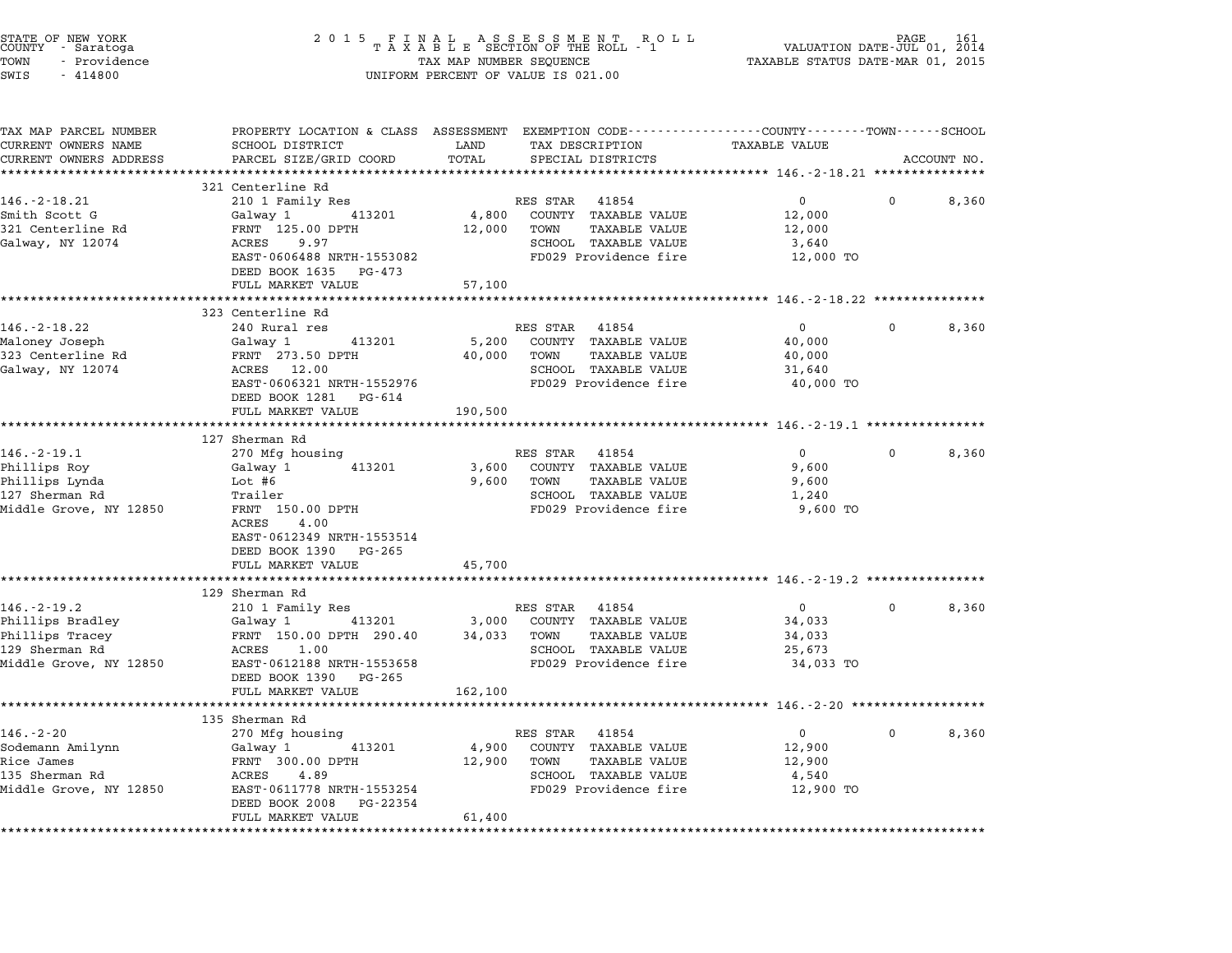|      | STATE OF NEW YORK<br>COUNTY - Saratoga |  |
|------|----------------------------------------|--|
| TOWN | - Providence                           |  |
|      |                                        |  |

| TAX MAP PARCEL NUMBER<br>CURRENT OWNERS NAME | PROPERTY LOCATION & CLASS ASSESSMENT EXEMPTION CODE----------------COUNTY-------TOWN-----SCHOOL<br>SCHOOL DISTRICT | LAND    | TAX DESCRIPTION              | <b>TAXABLE VALUE</b> |                      |
|----------------------------------------------|--------------------------------------------------------------------------------------------------------------------|---------|------------------------------|----------------------|----------------------|
| CURRENT OWNERS ADDRESS                       | PARCEL SIZE/GRID COORD                                                                                             | TOTAL   | SPECIAL DISTRICTS            |                      | ACCOUNT NO.          |
| *******************                          | ********************                                                                                               |         |                              |                      |                      |
|                                              | Glenwild Rd                                                                                                        |         |                              |                      | 5 J00956             |
| $147. - 1 - 1$                               | 910 Priv forest                                                                                                    |         | COUNTY TAXABLE VALUE         | 12,300               |                      |
| Whitney Franklin E                           | 413201<br>Galway 1                                                                                                 | 12,300  | TOWN<br>TAXABLE VALUE        | 12,300               |                      |
| Whitney Franklin L                           | FRNT 610.00 DPTH                                                                                                   | 12,300  | SCHOOL TAXABLE VALUE         | 12,300               |                      |
| 196 Glenwild Rd                              | ACRES 50.00                                                                                                        |         | FD029 Providence fire        | 12,300 TO            |                      |
| Middle Grove, NY 12850                       | EAST-0612864 NRTH-1560704                                                                                          |         |                              |                      |                      |
|                                              | DEED BOOK 1101 PG-289                                                                                              |         |                              |                      |                      |
|                                              | FULL MARKET VALUE                                                                                                  | 58,600  |                              |                      |                      |
|                                              | 7322 Antioch Rd                                                                                                    |         |                              |                      | 5 J00023             |
| $147. - 1 - 2$                               | 210 1 Family Res                                                                                                   |         | RES STAR<br>41854            | $\Omega$             | $\Omega$<br>8,360    |
| Hill Joseph K                                | Galway 1<br>413201                                                                                                 | 4,700   | COUNTY TAXABLE VALUE         | 30,800               |                      |
| Hill Annette D                               | FRNT 150.00 DPTH                                                                                                   | 30,800  | TOWN<br><b>TAXABLE VALUE</b> | 30,800               |                      |
| 7322 Antioch Rd                              | 3.08<br>ACRES                                                                                                      |         | SCHOOL TAXABLE VALUE         | 22,440               |                      |
| Middle Grove, NY 12850                       | EAST-0624443 NRTH-1558659                                                                                          |         | FD029 Providence fire        | 30,800 TO            |                      |
|                                              | DEED BOOK 1498 PG-44                                                                                               |         |                              |                      |                      |
|                                              | FULL MARKET VALUE                                                                                                  | 146,700 |                              |                      |                      |
|                                              | **************************                                                                                         |         |                              |                      |                      |
|                                              | 196 Glenwild Rd                                                                                                    |         |                              |                      | 5 J01267             |
| $147. - 1 - 4$                               | 240 Rural res                                                                                                      |         | RES STAR<br>41854            | $\overline{0}$       | $\Omega$<br>8,360    |
| Whitney Franklin L                           | 413201<br>Galway 1                                                                                                 |         | 6,400 COUNTY TAXABLE VALUE   | 15,800               |                      |
| 196 Glenwild Rd                              | FRNT 660.00 DPTH                                                                                                   | 15,800  | TOWN<br>TAXABLE VALUE        | 15,800               |                      |
| Middle Grove, NY 12850                       | ACRES 22.52                                                                                                        |         | SCHOOL TAXABLE VALUE         | 7,440                |                      |
|                                              | EAST-0613511 NRTH-1559203                                                                                          |         | FD029 Providence fire        | 15,800 TO            |                      |
|                                              | DEED BOOK 914<br>PG-1138                                                                                           |         |                              |                      |                      |
|                                              | FULL MARKET VALUE                                                                                                  | 75,200  |                              |                      |                      |
|                                              | Centerline Rd                                                                                                      |         |                              |                      | 5 J01028             |
| $147. - 1 - 6$                               | 942 Co. reforest                                                                                                   |         | CTY FOREST 33302             | 8,505                | $\Omega$<br>$\Omega$ |
| County Of Saratoga                           | 413201<br>Galway 1                                                                                                 | 8,505   | COUNTY TAXABLE VALUE         | $\Omega$             |                      |
| Saratoga Co Mun Center                       | FRNT 1580.00 DPTH                                                                                                  | 8,505   | TOWN<br><b>TAXABLE VALUE</b> | 8,505                |                      |
| 50 West High St                              | ACRES 51.00                                                                                                        |         | SCHOOL TAXABLE VALUE         | 8,505                |                      |
| Ballston Spa, NY 12020                       | EAST-0619403 NRTH-1560979                                                                                          |         | FD029 Providence fire        | 8,505 TO             |                      |
|                                              | DEED BOOK 432<br>PG-0317                                                                                           |         |                              |                      |                      |
|                                              | FULL MARKET VALUE                                                                                                  | 40,500  |                              |                      |                      |
|                                              |                                                                                                                    |         |                              |                      |                      |
|                                              | Centerline Rd                                                                                                      |         |                              |                      | 5 J00746             |
| $147. - 1 - 7$                               | 910 Priv forest                                                                                                    |         | COUNTY TAXABLE VALUE         | 15,700               |                      |
| Place Graham B                               | Galway 1<br>413201                                                                                                 | 15,700  | TOWN<br><b>TAXABLE VALUE</b> | 15,700               |                      |
| Place Claudia                                | Graham B Place                                                                                                     | 15,700  | SCHOOL TAXABLE VALUE         | 15,700               |                      |
| Trustees                                     | Revocalbe Trust                                                                                                    |         | FD029 Providence fire        | 15,700 TO            |                      |
| 26 Morris Rd<br>E Greenbush, NY 12061        | ACRES 80.00<br>EAST-0614404 NRTH-1560854                                                                           |         |                              |                      |                      |
|                                              | DEED BOOK 1488<br>PG-630                                                                                           |         |                              |                      |                      |
|                                              | FULL MARKET VALUE                                                                                                  | 74,800  |                              |                      |                      |
|                                              | **************************************                                                                             |         |                              |                      |                      |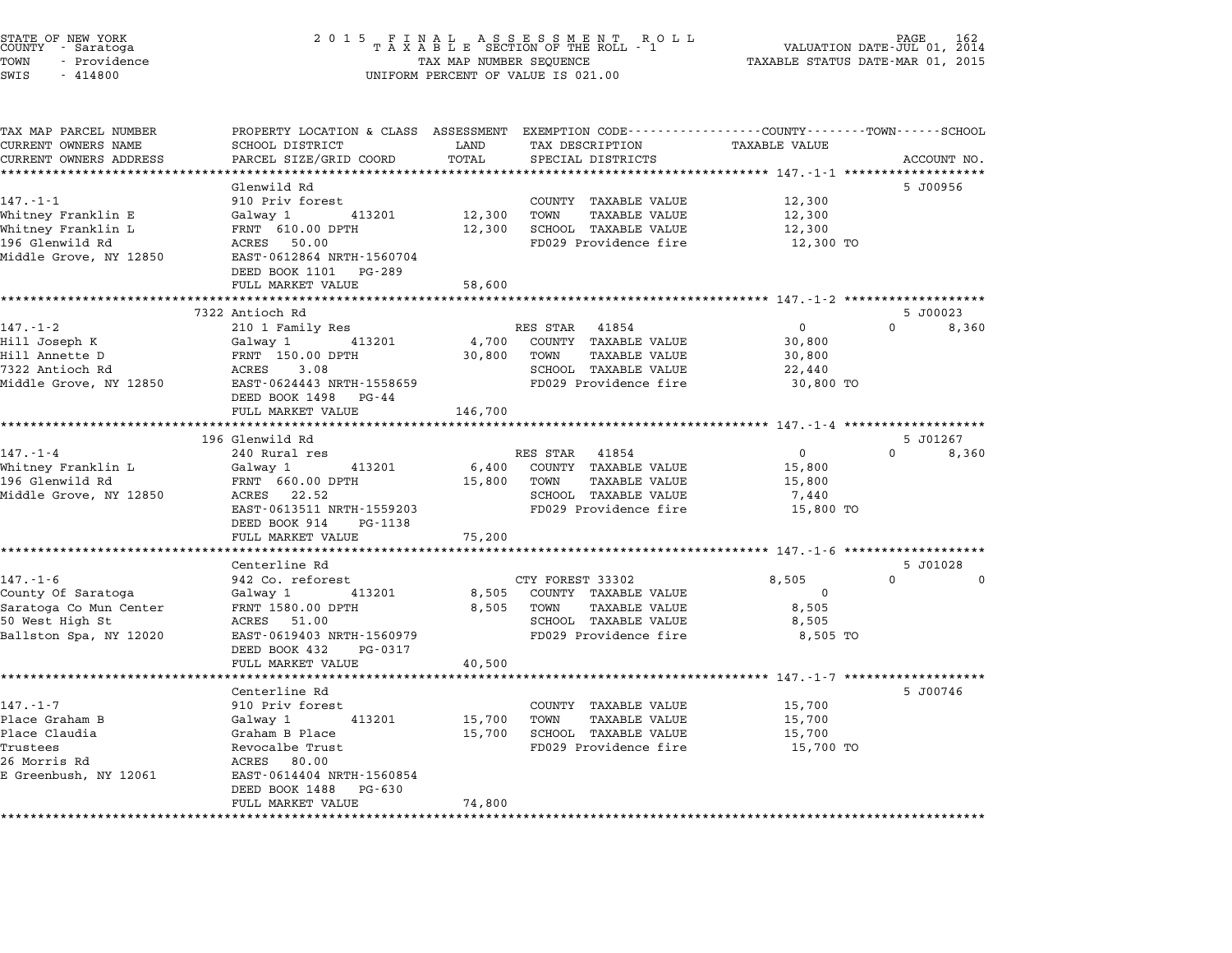|      | STATE OF NEW YORK<br>COUNTY - Saratoga |  |
|------|----------------------------------------|--|
| TOWN | - Providence                           |  |

TAX MAP PARCEL NUMBER PROPERTY LOCATION & CLASS ASSESSMENT EXEMPTION CODE------------------COUNTY--------TOWN------SCHOOL ...<br>-- COUNTY:- TAX MAP PARCEL NUMBER THE OCHOTRY AND THE CURRENT EXEMPTION CODE<br>CURRENT OWNERS NAME SCHOOL DISTRICT LAND TAX DESCRIPTION TAXABLE VALUE CURRENT OWNERS ADDRESS FOR SCHOOL DISTRICTS ASSESSEENT EXERT ON TAX MISS TOTAL THE TRANSFORE STAND TO TALL THAT THE TRANSFORE TO TALL THAT THE TRANSFORE TO TAXABLE VALUE ACCOUNT NO.<br>CURRENT OWNERS ADDRESS PARCEL SIZE/GRID Centerline Rd 5 J00247 147.-1-11 Centerline Rd<br>
240 Rural res County TAXABLE VALUE 20,000 Larson Ruth D Galway <sup>1</sup> <sup>413201</sup> 12,800 TOWN TAXABLE VALUE 20,000 Attn: Larson Susan B Life Estate 20,000 SCHOOL TAXABLE VALUE 20,000 2018 DELTREE AND TRANSPORTED TRANSPORTED TRANSPORTED TRANSPORTED AND TRANSPORTED AND TRANSPORTED AND 20,000 TO<br>20,000 STATE RD 20,000 DPTH 20,000 TON 20,000 TO SCHOOL TRANSPORTED 20,000 TO 20,000 TO 20 TO 29 PROVIDENCE AND Accu. Daison Susan D. M. D. B. Sale<br>2910 West Old State Rd RNT RT 1525.00<br>Schenectady, NY 12303 FRNI 1525.00 DPIH<br>ACRES 46.82<br>EAST-0617973 NRTH-1560382 ACRES 46.82<br>EAST-0617973 NRTH-1560382<br>DEED BOOK 1380 PG-34 FULL MARKET VALUE 95,200 \*\*\*\*\*\*\*\*\*\*\*\*\*\*\*\*\*\*\*\*\*\*\*\*\*\*\*\*\*\*\*\*\*\*\*\*\*\*\*\*\*\*\*\*\*\*\*\*\*\*\*\*\*\*\*\*\*\*\*\*\*\*\*\*\*\*\*\*\*\*\*\*\*\*\*\*\*\*\*\*\*\*\*\*\*\*\*\*\*\*\*\*\*\*\*\*\*\*\*\*\*\*\* 147.-1-12 \*\*\*\*\*\*\*\*\*\*\*\*\*\*\*\*\*\* Centerline Rd 5 J01031 147.-1-12 942 Co. reforest CTY FOREST 33302 10,206 0 0 County Of Saratoga Galway <sup>1</sup> <sup>413201</sup> 10,206 COUNTY TAXABLE VALUE <sup>0</sup> 147. I IZ<br>County Of Saratoga (Galway 1982) 1882<br>Attn: County Treasurer (ACRES 50.00 10,206 COUNTY TAXABLE VALUE 10,206 COUNTRESS COONTRESS CONSIDER ACTOS CONSIDERATION COUNTRESS CONSIDERATION CONSIDERATION OF CONSIDERATION CONSID<br>Attn: County Treasurer acres 50.00 10,206 TOWN TAXABLE VALUE 10,206<br>Saratoga Co Mun Center EAST-0618517 NRTH-15 50 ACABS 1988 UPA MARINE ACABS 19,200 IONA ARABIE VALUE 10,206 IONA ARABIE VALUE 10,206 IONA ARABIE VALUE 10,206<br>Saratoga Co Mun Center BAST-0618517 NRTH-1559085 SCHOOL TAXABLE VALUE 10,206 ION<br>S0 West High St 10,206 TO Ballston Spa, NY <sup>12020</sup> FULL MARKET VALUE 48,600 \*\*\*\*\*\*\*\*\*\*\*\*\*\*\*\*\*\*\*\*\*\*\*\*\*\*\*\*\*\*\*\*\*\*\*\*\*\*\*\*\*\*\*\*\*\*\*\*\*\*\*\*\*\*\*\*\*\*\*\*\*\*\*\*\*\*\*\*\*\*\*\*\*\*\*\*\*\*\*\*\*\*\*\*\*\*\*\*\*\*\*\*\*\*\*\*\*\*\*\*\*\*\* 147.-1-13 \*\*\*\*\*\*\*\*\*\*\*\*\*\*\*\*\*\* Centerline Rd 5 J01030 147.-1-13 942 Co. reforest CTY FOREST 33302 10,206 0 0 County Of Saratoga Galway <sup>1</sup> <sup>413201</sup> 10,206 COUNTY TAXABLE VALUE <sup>0</sup> 147. I IS<br>County Of Saratoga and Galway 1990 10,206 COUNTY TAXABLE VALUE 10,206<br>Attn: County Treasurer 10,206 10,206 TOWN TAXABLE VALUE 10,206 COUNTRES CONSIDER SALACUSE ON SALACUSE ON THE SALACUSE ON THE SALACUSE ON SALACUSE ON SALACUSE ON SALACUSE ON<br>Attn: County Treasurer ACRES 51.00 10,206 TOWN TAXABLE VALUE 10,206<br>Saratoga Co Mun Center EAST-0619939 NRTH-155 ACCII, COMICY HEASULEI ACCES 51.00 NOTES 10,200 FORM TAANDE VALUE (1,200 FORM TAANDE VALUE )<br>Scratoga Co Mun Center BAST-061939 NRTH-1559682 SCHOOL TAXABLE VALUE (10,206 TO<br>50 West High St 10,206 TO DEED BOOK 678 PG-376 FD Ballston Spa, NY <sup>12020</sup> FULL MARKET VALUE 48,600 \*\*\*\*\*\*\*\*\*\*\*\*\*\*\*\*\*\*\*\*\*\*\*\*\*\*\*\*\*\*\*\*\*\*\*\*\*\*\*\*\*\*\*\*\*\*\*\*\*\*\*\*\*\*\*\*\*\*\*\*\*\*\*\*\*\*\*\*\*\*\*\*\*\*\*\*\*\*\*\*\*\*\*\*\*\*\*\*\*\*\*\*\*\*\*\*\*\*\*\*\*\*\* 147.-1-14.1 \*\*\*\*\*\*\*\*\*\*\*\*\*\*\*\* Wileytown Rd 5 J00107 147.-1-14.1 312 Vac w/imprv COUNTY TAXABLE VALUE 14,019 Bills Robert L Galway <sup>1</sup> <sup>413201</sup> 10,600 TOWN TAXABLE VALUE 14,019 1977. In 1981<br>Bills Robert Land Galway 1 (1990) 12 And 10,600 TOWN TAXABLE VALUE 14,019<br>Bills Alan R 14,019 SCHOOL TAXABLE VALUE 14,019 Bills Robert D. The College of the Marine Have to the Taxable value of the 14,019<br>129 White Rd mapB-597 11/5/07 mlc FD029 Providence fire 14,019 TO Ballis Aran Market Ramp (1995-11-120 mag ballis and the perfect of the perfect of the perfect of the perfect of the perfect of the perfect of the perfect of the perfect of the perfect of the perfect of the perfect of the p <sub>mapp-997-11/9/07</sub><br>Lot 1<br>FRNT 800.00 DPTH 100 1<br>FRNT 800.00<br>ACRES 38.45 FANI 800.00 DPIH<br>ACRES 38.45<br>EAST-0621617 NRTH-1560023 EAST-0621617 NRTH-15600<br>DEED BOOK 1770 PG-323 DEED BOOK 1770 PG-323<br>FULL MARKET VALUE 66,800 \*\*\*\*\*\*\*\*\*\*\*\*\*\*\*\*\*\*\*\*\*\*\*\*\*\*\*\*\*\*\*\*\*\*\*\*\*\*\*\*\*\*\*\*\*\*\*\*\*\*\*\*\*\*\*\*\*\*\*\*\*\*\*\*\*\*\*\*\*\*\*\*\*\*\*\*\*\*\*\*\*\*\*\*\*\*\*\*\*\*\*\*\*\*\*\*\*\*\*\*\*\*\* 147.-1-14.2 \*\*\*\*\*\*\*\*\*\*\*\*\*\*\*\* ronn MARKEI<br>\*\*\*\*\*\*\*\*\*\*\*\*<br>Wileytown Rd 147.-1-14.2 312 Vac w/imprv - WTRFNT COUNTY TAXABLE VALUE 11,800 Dejnozka LLC Galway <sup>1</sup> <sup>413201</sup> 6,800 TOWN TAXABLE VALUE 11,800 <sup>187</sup> Circular St Lot <sup>2</sup> 11,800 SCHOOL TAXABLE VALUE 11,800 SARATOR SARATOR CHARGE SERVICE SERVICE SERVICE SERVICE SERVICE SERVICE SERVICE SERVICE SERVICE SERVICE SERVICE<br>187 Circular State of the 11,800 SCHOOL TAXABLE VALUE 11,800 TO<br>Saratoga Springs, NY 12866 Filed mapB-597 10/10 EULE MARINE MARINE VALUE AND THANDE VALUE TO A THOUR POINT AND THANDE VALUE OF THE SERVICE OF THE PROOF TO A T<br>Filed mapB-597 11/5/07mlc PK010 Lake nancy park 11,800 TO Filed mapB-597 10<br>Filed mapB-597 11<br>FRNT 1002.22 DPTH FRNT 1002.22 DPTH<br>ACRES 19.76 FRNI 1002.22 DFIH<br>ACRES 19.76<br>EAST-0622736 NRTH-1560588 EAST-0622736 NRTH-1560588<br>DEED BOOK 2007 PG-40788 DEED BOOK 2007 PG-40788<br>FULL MARKET VALUE 56,200 \*\*\*\*\*\*\*\*\*\*\*\*\*\*\*\*\*\*\*\*\*\*\*\*\*\*\*\*\*\*\*\*\*\*\*\*\*\*\*\*\*\*\*\*\*\*\*\*\*\*\*\*\*\*\*\*\*\*\*\*\*\*\*\*\*\*\*\*\*\*\*\*\*\*\*\*\*\*\*\*\*\*\*\*\*\*\*\*\*\*\*\*\*\*\*\*\*\*\*\*\*\*\*\*\*\*\*\*\*\*\*\*\*\*\*\*\*\*\*\*\*\*\*\*\*\*\*\*\*\*\*\*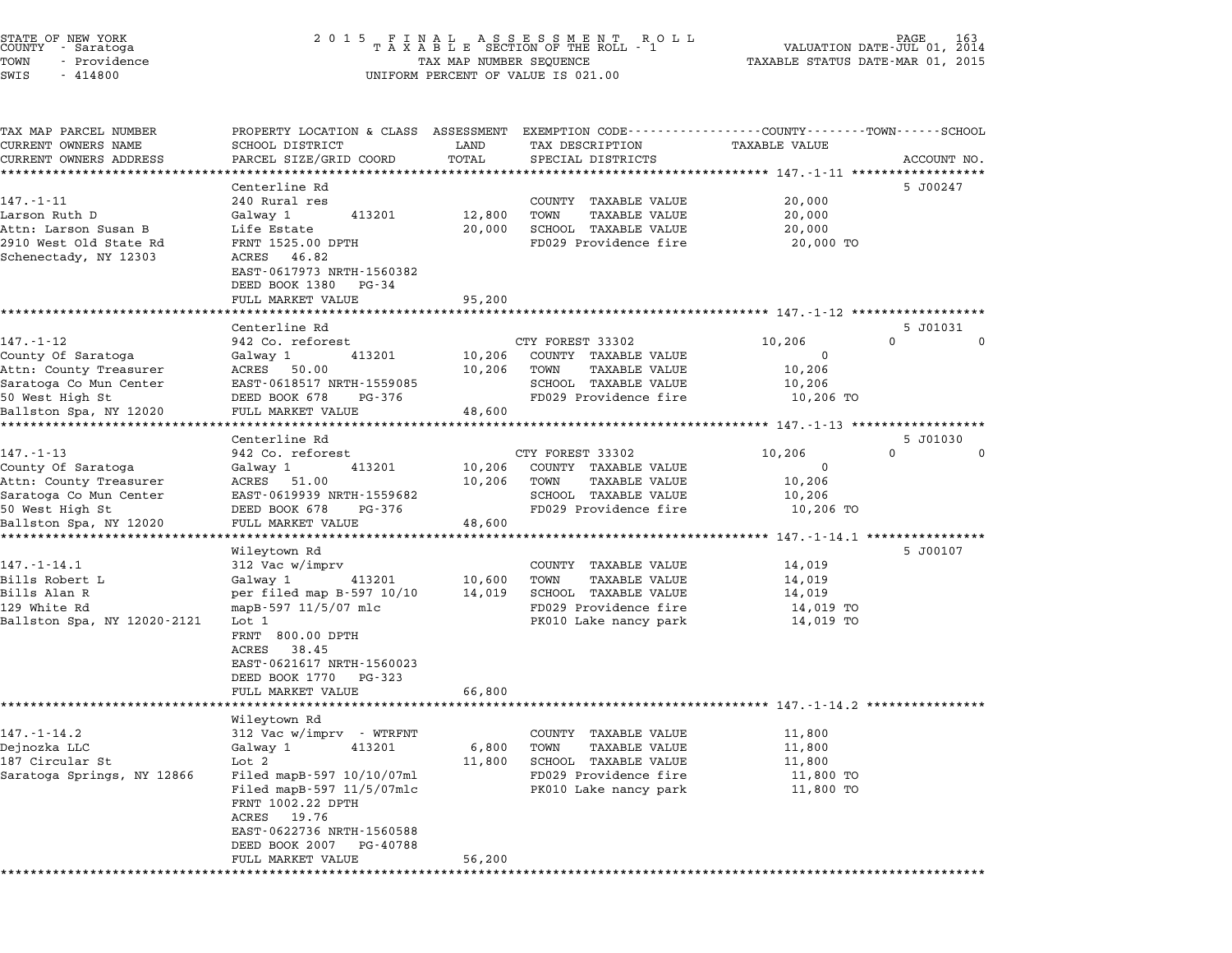| STATE OF NEW YORK<br>COUNTY - Saratoga<br>TOWN<br>- Providence<br>SWIS<br>$-414800$ | 2 0 1 5<br>FINAL ASSESSMENT ROLL<br>TAXABLE SECTION OF THE ROLL - 1<br>TAX MAP NUMBER SEQUENCE<br>UNIFORM PERCENT OF VALUE IS 021.00 | 164<br>VALUATION DATE-JUL 01,<br>2014<br>TAXABLE STATUS DATE-MAR 01, 2015 |                                                                                                                        |  |
|-------------------------------------------------------------------------------------|--------------------------------------------------------------------------------------------------------------------------------------|---------------------------------------------------------------------------|------------------------------------------------------------------------------------------------------------------------|--|
| TAX MAP PARCEL NUMBER<br>CURRENT OWNERS NAME                                        | SCHOOL DISTRICT                                                                                                                      | LAND<br>TAX DESCRIPTION                                                   | PROPERTY LOCATION & CLASS ASSESSMENT EXEMPTION CODE---------------COUNTY-------TOWN-----SCHOOL<br><b>TAXABLE VALUE</b> |  |
| CURRENT OWNERS ADDRESS                                                              | PARCEL SIZE/GRID COORD                                                                                                               | TOTAL<br>SPECIAL DISTRICTS                                                | ACCOUNT NO.                                                                                                            |  |
|                                                                                     | *************************                                                                                                            |                                                                           |                                                                                                                        |  |
| 147.-1-15                                                                           | 7385 Wileytown Rd<br>210 1 Family Res                                                                                                | RES STAR<br>41854                                                         | 5 J00477<br>$\overline{0}$<br>$\mathbf 0$<br>8,360                                                                     |  |
| Castner Sherelyn                                                                    | Galway 1<br>413201                                                                                                                   | 900<br>COUNTY TAXABLE VALUE                                               | 14,300                                                                                                                 |  |
| 7385 Wileytown Rd                                                                   | FRNT 100.00 DPTH 100.00                                                                                                              | TAXABLE VALUE<br>14,300<br>TOWN                                           | 14,300                                                                                                                 |  |
| Middle Grove, NY 12850                                                              | ACRES<br>0.23                                                                                                                        | SCHOOL TAXABLE VALUE                                                      | 5,940                                                                                                                  |  |
|                                                                                     | EAST-0622352 NRTH-1559976                                                                                                            | FD029 Providence fire                                                     | 14,300 TO                                                                                                              |  |
|                                                                                     | DEED BOOK 1626 PG-374                                                                                                                | PK010 Lake nancy park                                                     | 14,300 TO                                                                                                              |  |
|                                                                                     | FULL MARKET VALUE                                                                                                                    | 68,100                                                                    |                                                                                                                        |  |
|                                                                                     |                                                                                                                                      |                                                                           |                                                                                                                        |  |
| 147.-1-19.2                                                                         | Wileytown Rd<br>910 Priv forest                                                                                                      | COUNTY TAXABLE VALUE                                                      | 4,200                                                                                                                  |  |
| Mc Green John R                                                                     | 413201<br>Galway 1                                                                                                                   | 3,200<br>TOWN<br>TAXABLE VALUE                                            | 4,200                                                                                                                  |  |
| 28 Glendale Ave                                                                     | Lot 1                                                                                                                                | 4,200<br>SCHOOL TAXABLE VALUE                                             | 4,200                                                                                                                  |  |
| Albany, NY 12208                                                                    | FRNT 300.00 DPTH                                                                                                                     | FD029 Providence fire                                                     | 4,200 TO                                                                                                               |  |
|                                                                                     | ACRES<br>2.07                                                                                                                        |                                                                           |                                                                                                                        |  |
|                                                                                     | EAST-0623305 NRTH-1558281                                                                                                            |                                                                           |                                                                                                                        |  |
|                                                                                     | DEED BOOK 1390 PG-187                                                                                                                |                                                                           |                                                                                                                        |  |
|                                                                                     | FULL MARKET VALUE                                                                                                                    | 20,000                                                                    |                                                                                                                        |  |
|                                                                                     | 7314 Antioch Rd                                                                                                                      |                                                                           |                                                                                                                        |  |
| 147.-1-19.12                                                                        | 311 Res vac land                                                                                                                     | COUNTY TAXABLE VALUE                                                      | 1,000                                                                                                                  |  |
| Dapp Bruce F                                                                        | 413201<br>Galway 1                                                                                                                   | 1,000<br>TOWN<br>TAXABLE VALUE                                            | 1,000                                                                                                                  |  |
| 308 Alplaus Ave                                                                     | FRNT 275.00 DPTH                                                                                                                     | 1,000<br>SCHOOL TAXABLE VALUE                                             | 1,000                                                                                                                  |  |
| Alplaus, NY 12008                                                                   | ACRES<br>0.75                                                                                                                        | FD029 Providence fire                                                     | 1,000 TO                                                                                                               |  |
|                                                                                     | EAST-0624783 NRTH-1558337                                                                                                            |                                                                           |                                                                                                                        |  |
|                                                                                     | DEED BOOK 1458 PG-127                                                                                                                |                                                                           |                                                                                                                        |  |
|                                                                                     | FULL MARKET VALUE                                                                                                                    | 4,800                                                                     | ************************* 147.-1-19.112 ************                                                                   |  |
|                                                                                     | 7336 Antioch Rd                                                                                                                      |                                                                           |                                                                                                                        |  |
| 147. - 1 - 19.112                                                                   | 311 Res vac land                                                                                                                     | COUNTY TAXABLE VALUE                                                      | 3,000                                                                                                                  |  |
| McGreen John R                                                                      | 413201<br>Galway 1                                                                                                                   | TAXABLE VALUE<br>3,000<br>TOWN                                            | 3,000                                                                                                                  |  |
| 28 Glendale Ave                                                                     | Lot #2                                                                                                                               | SCHOOL TAXABLE VALUE<br>3,000                                             | 3,000                                                                                                                  |  |
| Albany, NY 12208                                                                    | FRNT 350.59 DPTH                                                                                                                     | FD029 Providence fire                                                     | 3,000 TO                                                                                                               |  |
|                                                                                     | ACRES<br>1.13                                                                                                                        |                                                                           |                                                                                                                        |  |
|                                                                                     | EAST-0623379 NRTH-1558051                                                                                                            |                                                                           |                                                                                                                        |  |
|                                                                                     | DEED BOOK 2007 PG-3295<br>FULL MARKET VALUE                                                                                          |                                                                           |                                                                                                                        |  |
|                                                                                     |                                                                                                                                      | 14,300                                                                    |                                                                                                                        |  |
|                                                                                     | 7285 Antioch Rd                                                                                                                      |                                                                           | 5 J01027                                                                                                               |  |
| 147.-1-21                                                                           | 210 1 Family Res                                                                                                                     | COUNTY<br>TAXABLE VALUE                                                   | 10,000                                                                                                                 |  |
| Todd Matthew D                                                                      | Galway 1<br>413201                                                                                                                   | <b>TAXABLE VALUE</b><br>2,000<br>TOWN                                     | 10,000                                                                                                                 |  |
| 7285 Antioch Rd                                                                     | FRNT 100.00 DPTH 100.00                                                                                                              | 10,000<br>SCHOOL<br>TAXABLE VALUE                                         | 10,000                                                                                                                 |  |
| Middle Grove, NY 12850                                                              | ACRES<br>0.23                                                                                                                        | FD029 Providence fire                                                     | 10,000 TO                                                                                                              |  |
|                                                                                     | EAST-0624629 NRTH-1558237                                                                                                            |                                                                           |                                                                                                                        |  |
|                                                                                     | DEED BOOK 2012<br>PG-40373<br>FULL MARKET VALUE                                                                                      | 47,600                                                                    |                                                                                                                        |  |
|                                                                                     |                                                                                                                                      |                                                                           |                                                                                                                        |  |
|                                                                                     |                                                                                                                                      |                                                                           |                                                                                                                        |  |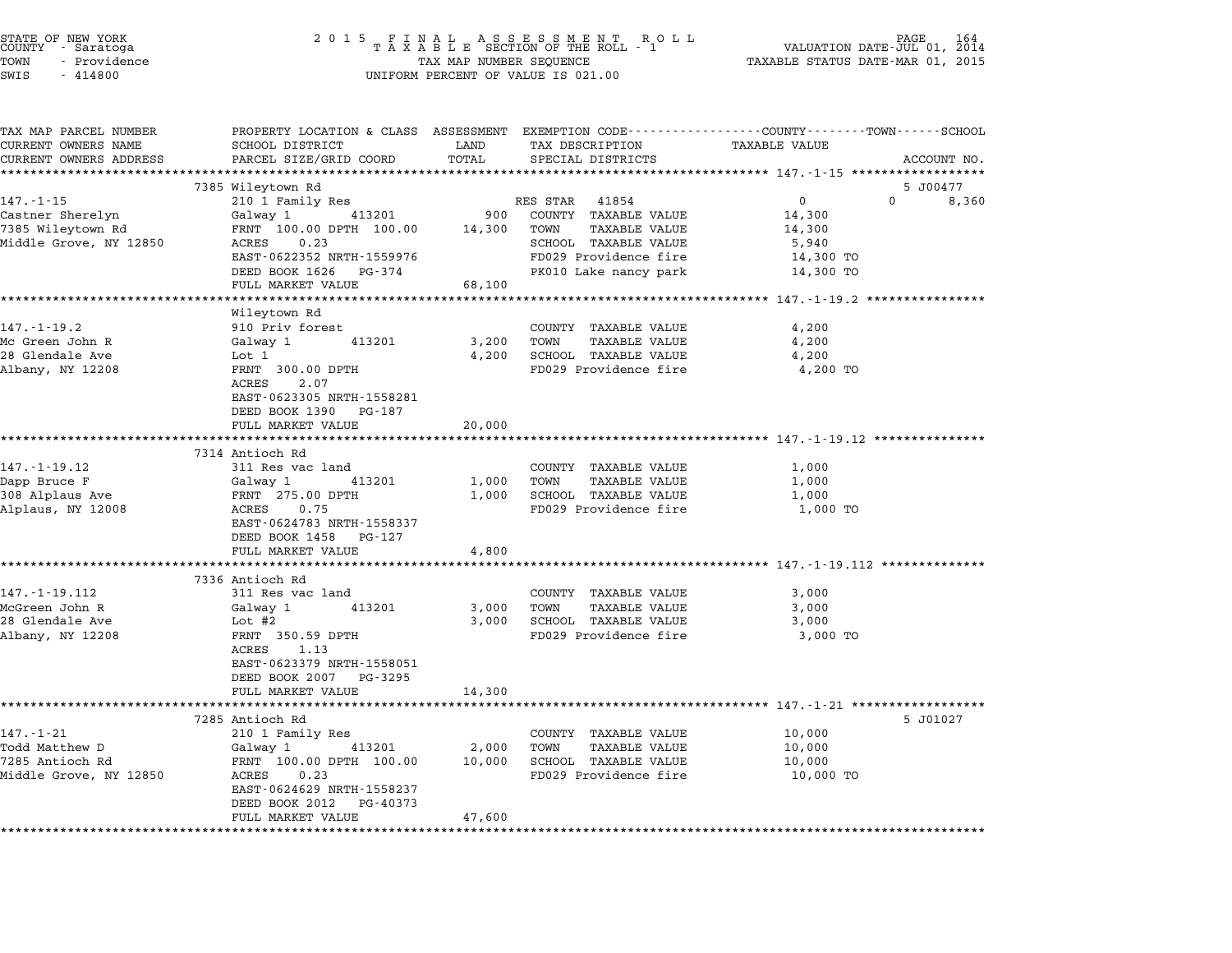| STATE OF NEW YORK<br>COUNTY – Saratoga<br>TOWN<br>- Providence<br>SWIS<br>$-414800$ | $\begin{array}{cccccccccccccc} 2& 0& 1& 5 & & F& I& N& A& L & & A& S & S & E & S & S & M& E& N& T & & R& O& L\\ & & T& A& X& A& B& L& E & SECTION & OF & THE & ROLL & -& 1 \end{array}$<br>TAX MAP NUMBER SEQUENCE<br>UNIFORM PERCENT OF VALUE IS 021.00 |         |                                                      | PAGE<br>VALUATION DATE-JUL 01, 2014<br>TAXABLE STATUS DATE-MAR 01, 2015 |                            |  |
|-------------------------------------------------------------------------------------|----------------------------------------------------------------------------------------------------------------------------------------------------------------------------------------------------------------------------------------------------------|---------|------------------------------------------------------|-------------------------------------------------------------------------|----------------------------|--|
| TAX MAP PARCEL NUMBER                                                               | PROPERTY LOCATION & CLASS ASSESSMENT EXEMPTION CODE---------------COUNTY-------TOWN------SCHOOL                                                                                                                                                          |         |                                                      |                                                                         |                            |  |
| CURRENT OWNERS NAME                                                                 | SCHOOL DISTRICT                                                                                                                                                                                                                                          | LAND    | TAX DESCRIPTION                                      | TAXABLE VALUE                                                           |                            |  |
| CURRENT OWNERS ADDRESS                                                              | PARCEL SIZE/GRID COORD                                                                                                                                                                                                                                   | TOTAL   | SPECIAL DISTRICTS                                    |                                                                         | ACCOUNT NO.                |  |
|                                                                                     |                                                                                                                                                                                                                                                          |         |                                                      |                                                                         | 5 J00209                   |  |
| $147. - 1 - 24$                                                                     | 7297 Antioch Rd<br>210 1 Family Res                                                                                                                                                                                                                      |         | COUNTY TAXABLE VALUE                                 | 31,900                                                                  |                            |  |
| Hislop Diean                                                                        | Galway 1 413201                                                                                                                                                                                                                                          | 3,000   | TOWN<br><b>TAXABLE VALUE</b>                         | 31,900                                                                  |                            |  |
| PO Box 42                                                                           | FRNT 180.00 DPTH 160.00                                                                                                                                                                                                                                  | 31,900  | SCHOOL TAXABLE VALUE                                 | 31,900                                                                  |                            |  |
| Galway, NY 12074                                                                    | ACRES 0.66                                                                                                                                                                                                                                               |         | FD029 Providence fire                                | 31,900 TO                                                               |                            |  |
|                                                                                     | EAST-0624035 NRTH-1558301                                                                                                                                                                                                                                |         |                                                      |                                                                         |                            |  |
|                                                                                     | DEED BOOK 1699<br>PG-741                                                                                                                                                                                                                                 |         |                                                      |                                                                         |                            |  |
|                                                                                     | FULL MARKET VALUE                                                                                                                                                                                                                                        | 151,900 |                                                      |                                                                         |                            |  |
|                                                                                     |                                                                                                                                                                                                                                                          |         |                                                      |                                                                         |                            |  |
|                                                                                     | 7316 Antioch Rd                                                                                                                                                                                                                                          |         |                                                      |                                                                         | 5 J00635                   |  |
| $147. - 1 - 25$                                                                     | 311 Res vac land                                                                                                                                                                                                                                         |         | COUNTY TAXABLE VALUE                                 | 3,100                                                                   |                            |  |
| Dapp Bruce F                                                                        | Galway 1<br>413201                                                                                                                                                                                                                                       | 3,100   | TOWN<br><b>TAXABLE VALUE</b>                         | 3,100                                                                   |                            |  |
| 308 Alplaus Ave                                                                     | FRNT 425.00 DPTH                                                                                                                                                                                                                                         | 3,100   | SCHOOL TAXABLE VALUE                                 | 3,100                                                                   |                            |  |
| Alplaus, NY 12008                                                                   | ACRES 1.27                                                                                                                                                                                                                                               |         | FD029 Providence fire                                | 3,100 TO                                                                |                            |  |
|                                                                                     | EAST-0624581 NRTH-1558442                                                                                                                                                                                                                                |         |                                                      |                                                                         |                            |  |
|                                                                                     | DEED BOOK 989<br>PG-798                                                                                                                                                                                                                                  |         |                                                      |                                                                         |                            |  |
|                                                                                     | FULL MARKET VALUE                                                                                                                                                                                                                                        | 14,800  |                                                      |                                                                         |                            |  |
|                                                                                     |                                                                                                                                                                                                                                                          |         |                                                      |                                                                         |                            |  |
|                                                                                     | Bills Rd                                                                                                                                                                                                                                                 |         |                                                      |                                                                         | 5 J00646                   |  |
| $147. - 1 - 27$                                                                     | 910 Priv forest                                                                                                                                                                                                                                          |         | COUNTY TAXABLE VALUE                                 | 20,400                                                                  |                            |  |
| Bielawski Andrew<br>Bielawski John                                                  | 413201<br>Galway 1                                                                                                                                                                                                                                       | 20,400  | <b>TAXABLE VALUE</b><br>TOWN<br>SCHOOL TAXABLE VALUE | 20,400                                                                  |                            |  |
| PO Box 788                                                                          | FRNT 660.00 DPTH<br>ACRES 91.90                                                                                                                                                                                                                          | 20,400  | FD029 Providence fire                                | 20,400                                                                  |                            |  |
| Averill Park, NY 12018                                                              | EAST-0623463 NRTH-1555651                                                                                                                                                                                                                                |         |                                                      | 20,400 TO                                                               |                            |  |
|                                                                                     | DEED BOOK 2009<br>PG-14744                                                                                                                                                                                                                               |         |                                                      |                                                                         |                            |  |
|                                                                                     | FULL MARKET VALUE                                                                                                                                                                                                                                        | 97,100  |                                                      |                                                                         |                            |  |
|                                                                                     |                                                                                                                                                                                                                                                          |         |                                                      |                                                                         |                            |  |
|                                                                                     | 7370 Bills Rd                                                                                                                                                                                                                                            |         |                                                      |                                                                         | 5 J00357                   |  |
| 147.-1-28                                                                           | 240 Rural res                                                                                                                                                                                                                                            |         | RES STAR 41854                                       | $\mathbf{0}$                                                            | $0 \qquad \qquad$<br>8,360 |  |
| Branson Mary S                                                                      | Galway 1<br>413201                                                                                                                                                                                                                                       | 5,200   | COUNTY TAXABLE VALUE                                 | 41,500                                                                  |                            |  |
| Branson John R                                                                      | FRNT 475.00 DPTH                                                                                                                                                                                                                                         | 41,500  | TOWN<br><b>TAXABLE VALUE</b>                         | 41,500                                                                  |                            |  |
| 7370 Bills Rd                                                                       | ACRES 11.88                                                                                                                                                                                                                                              |         | SCHOOL TAXABLE VALUE                                 | 33,140                                                                  |                            |  |
| Middle Grove, NY 12850                                                              | EAST-0622422 NRTH-1556388                                                                                                                                                                                                                                |         | FD029 Providence fire                                | 41,500 TO                                                               |                            |  |
|                                                                                     | DEED BOOK 1599 PG-225                                                                                                                                                                                                                                    |         |                                                      |                                                                         |                            |  |
|                                                                                     | FULL MARKET VALUE                                                                                                                                                                                                                                        | 197,600 |                                                      |                                                                         |                            |  |
|                                                                                     |                                                                                                                                                                                                                                                          |         |                                                      |                                                                         |                            |  |
|                                                                                     | 7327 Bills Rd                                                                                                                                                                                                                                            |         |                                                      |                                                                         | 5 J00791                   |  |
| 147.-1-29                                                                           | 210 1 Family Res                                                                                                                                                                                                                                         |         | RES STAR<br>41854                                    | $\mathsf{O}$                                                            | $\Omega$<br>8,360          |  |
| Ferguson John C                                                                     | Galway 1<br>413201                                                                                                                                                                                                                                       | 5,200   | COUNTY TAXABLE VALUE                                 | 37,000                                                                  |                            |  |
| Ferguson Amy C                                                                      | FRNT 320.00 DPTH                                                                                                                                                                                                                                         | 37,000  | TAXABLE VALUE<br>TOWN                                | 37,000                                                                  |                            |  |
|                                                                                     | ACRES<br>4.02                                                                                                                                                                                                                                            |         | SCHOOL TAXABLE VALUE                                 | 28,640                                                                  |                            |  |
| 7327 Bills Rd                                                                       |                                                                                                                                                                                                                                                          |         |                                                      |                                                                         |                            |  |
| Middle Grove, NY 12850                                                              | EAST-0622329 NRTH-1557266                                                                                                                                                                                                                                |         | FD029 Providence fire                                | 37,000 TO                                                               |                            |  |
|                                                                                     | DEED BOOK 2012<br>PG-43921<br>FULL MARKET VALUE                                                                                                                                                                                                          | 176,200 |                                                      |                                                                         |                            |  |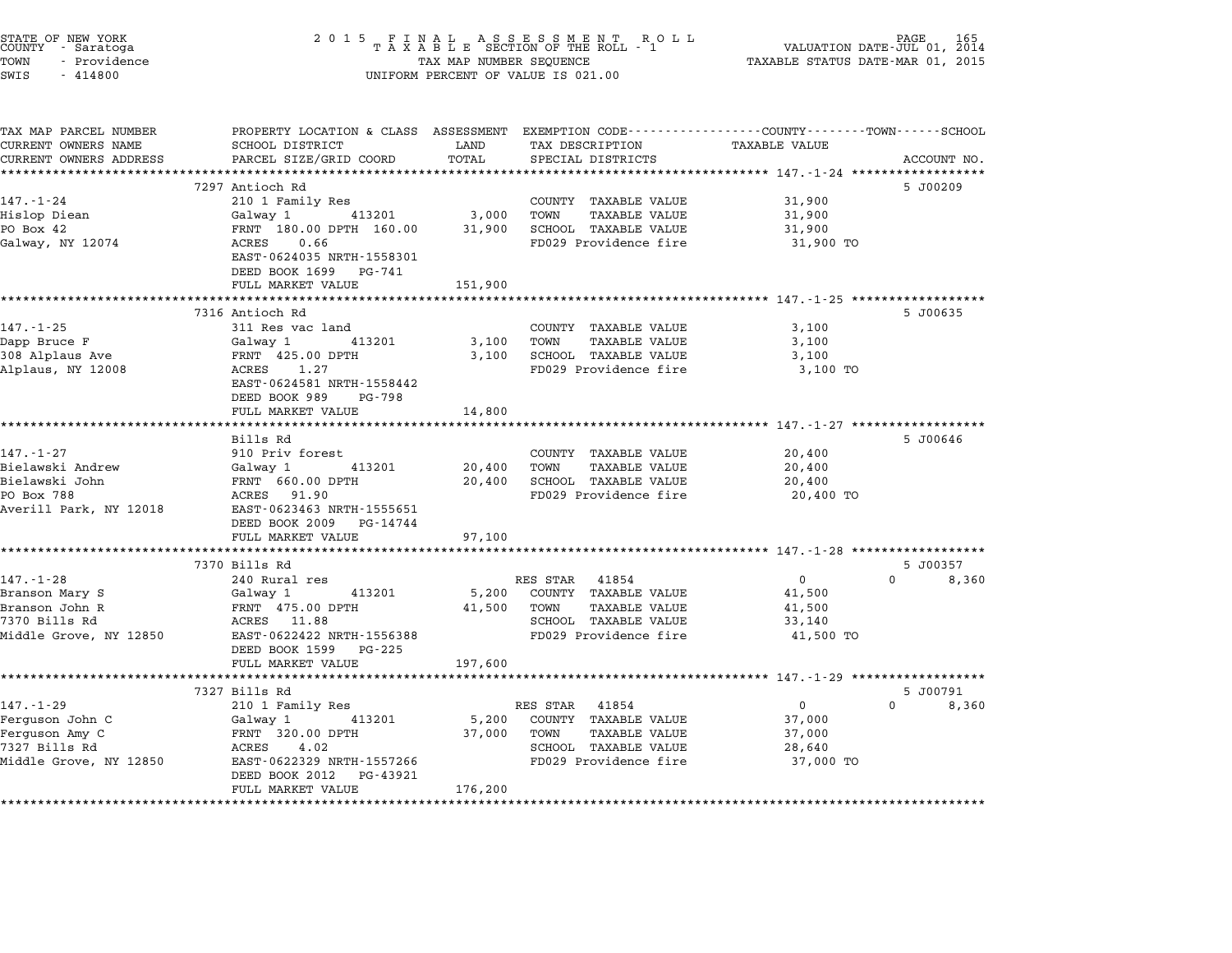| STATE OF NEW YORK<br>COUNTY - Saratoga<br>TOWN<br>- Providence<br>SWIS<br>$-414800$ | 2 0 1 5                                                                                                                                     |                 | FINAL ASSESSMENT ROLL VALUATION DATE-JUL 01, 2014<br>TAXABLE SECTION OF THE ROLL - 1 VALUATION DATE-JUL 01, 2014<br>TAXABLE STATUS DATE-MAR 01, 2015<br>UNIFORM PERCENT OF VALUE IS 021.00 |                                                   |                       |
|-------------------------------------------------------------------------------------|---------------------------------------------------------------------------------------------------------------------------------------------|-----------------|--------------------------------------------------------------------------------------------------------------------------------------------------------------------------------------------|---------------------------------------------------|-----------------------|
|                                                                                     |                                                                                                                                             |                 |                                                                                                                                                                                            |                                                   |                       |
| TAX MAP PARCEL NUMBER<br>CURRENT OWNERS NAME<br>CURRENT OWNERS ADDRESS              | PROPERTY LOCATION & CLASS ASSESSMENT EXEMPTION CODE---------------COUNTY-------TOWN-----SCHOOL<br>SCHOOL DISTRICT<br>PARCEL SIZE/GRID COORD | LAND<br>TOTAL   | TAX DESCRIPTION<br>SPECIAL DISTRICTS                                                                                                                                                       | <b>TAXABLE VALUE</b>                              | ACCOUNT NO.           |
|                                                                                     | **************************                                                                                                                  |                 |                                                                                                                                                                                            |                                                   |                       |
|                                                                                     | 7323 Bills Rd                                                                                                                               |                 |                                                                                                                                                                                            |                                                   | 5 J00764              |
| $147. - 1 - 30$<br>Cintula Mark J                                                   | 210 1 Family Res<br>413201<br>Galway 1                                                                                                      | 3,900           | RES STAR 41854<br>COUNTY TAXABLE VALUE                                                                                                                                                     | $\mathbf 0$<br>32,800                             | $\Omega$<br>8,360     |
| 7323 Bills Rd                                                                       | Also Bk 1505 Pg 403                                                                                                                         | 32,800          | TAXABLE VALUE<br>TOWN                                                                                                                                                                      | 32,800                                            |                       |
| Middle Grove, NY 12850                                                              | FRNT 320.00 DPTH                                                                                                                            |                 | SCHOOL TAXABLE VALUE                                                                                                                                                                       | 24,440                                            |                       |
|                                                                                     | 004<br>ACRES<br>3.98 BANK                                                                                                                   |                 | FD029 Providence fire                                                                                                                                                                      | 32,800 TO                                         |                       |
|                                                                                     | EAST-0622033 NRTH-1557142<br>DEED BOOK 1505 PG-405                                                                                          |                 |                                                                                                                                                                                            |                                                   |                       |
|                                                                                     | FULL MARKET VALUE                                                                                                                           | 156,200         |                                                                                                                                                                                            | *********************** 147.-1-31 *************** |                       |
|                                                                                     | Bills Rd                                                                                                                                    |                 |                                                                                                                                                                                            |                                                   | 5 J00919              |
| 147.-1-31                                                                           | 910 Priv forest                                                                                                                             |                 | COUNTY TAXABLE VALUE                                                                                                                                                                       | 19,200                                            |                       |
| Brereton Patrick R                                                                  | Galway 1<br>413201                                                                                                                          | 19,200          | <b>TAXABLE VALUE</b><br>TOWN                                                                                                                                                               | 19,200                                            |                       |
| PO Box 358                                                                          | FRNT 1575.00 DPTH<br>ACRES 97.81                                                                                                            | 19,200          | SCHOOL TAXABLE VALUE<br>FD029 Providence fire                                                                                                                                              | 19,200<br>19,200 TO                               |                       |
| Saratoga Springs, NY 12866                                                          | EAST-0620744 NRTH-1557771                                                                                                                   |                 |                                                                                                                                                                                            |                                                   |                       |
|                                                                                     | DEED BOOK 2014 PG-37122                                                                                                                     |                 |                                                                                                                                                                                            |                                                   |                       |
|                                                                                     | FULL MARKET VALUE                                                                                                                           | 91,429          |                                                                                                                                                                                            |                                                   |                       |
|                                                                                     |                                                                                                                                             |                 |                                                                                                                                                                                            |                                                   |                       |
| 147.-1-32                                                                           | 7358 Bills Rd<br>210 1 Family Res                                                                                                           |                 | AGED - ALL 41800                                                                                                                                                                           | 12,950<br>12,950                                  | 5 J01222<br>12,950    |
| Kusek Shirley                                                                       | 413201<br>Galway 1                                                                                                                          | 7,100 SR STAR   | 41834                                                                                                                                                                                      | $\overline{0}$                                    | 12,950<br>$\mathbf 0$ |
| c/o Melissa Wasko etal                                                              | Life Estate                                                                                                                                 | 25,900          | COUNTY TAXABLE VALUE                                                                                                                                                                       | 12,950                                            |                       |
| 7358 Bills Rd                                                                       | FRNT 396.00 DPTH                                                                                                                            |                 | TAXABLE VALUE<br>TOWN                                                                                                                                                                      | 12,950                                            |                       |
| Middle Grove, NY 12850                                                              | ACRES 6.00                                                                                                                                  |                 | SCHOOL TAXABLE VALUE<br>FD029 Providence fire                                                                                                                                              | 0                                                 |                       |
|                                                                                     | EAST-0621417 NRTH-1556191<br>DEED BOOK 2013<br>PG-41432                                                                                     |                 |                                                                                                                                                                                            | 25,900 TO                                         |                       |
|                                                                                     | FULL MARKET VALUE                                                                                                                           | 123,300         |                                                                                                                                                                                            |                                                   |                       |
|                                                                                     |                                                                                                                                             |                 |                                                                                                                                                                                            |                                                   |                       |
|                                                                                     | 7360 Bills Rd                                                                                                                               |                 |                                                                                                                                                                                            |                                                   |                       |
| $147. - 1 - 33.3$                                                                   | 270 Mfg housing                                                                                                                             |                 | RES STAR 41854                                                                                                                                                                             | $\overline{0}$                                    | 8,360<br>$\mathbf{0}$ |
| Bateholts John<br>Bateholts Elaine                                                  | Galway 1<br>413201<br>2 Trailers Joined                                                                                                     | 4,000<br>17,900 | COUNTY TAXABLE VALUE<br>TOWN<br>TAXABLE VALUE                                                                                                                                              | 17,900<br>17,900                                  |                       |
| 7360 Bills Rd                                                                       | FRNT 407.28 DPTH                                                                                                                            |                 | SCHOOL TAXABLE VALUE                                                                                                                                                                       | 9,540                                             |                       |
| Middle Grove, NY 12850                                                              | ACRES<br>6.17 BANK 48191<br>EAST-0621961 NRTH-1556390<br>DEED BOOK 1589<br>PG-39                                                            |                 | FD029 Providence fire                                                                                                                                                                      | 17,900 TO                                         |                       |
|                                                                                     | FULL MARKET VALUE                                                                                                                           | 85,200          |                                                                                                                                                                                            |                                                   |                       |
|                                                                                     |                                                                                                                                             |                 |                                                                                                                                                                                            |                                                   |                       |
|                                                                                     | 7350 Bills Rd                                                                                                                               |                 |                                                                                                                                                                                            |                                                   | 5 J00995              |
| $147. - 1 - 33.11$<br>Gaudet Thomas G                                               | 210 1 Family Res<br>Galway 1<br>413201                                                                                                      | 3,400           | 41854<br>RES STAR<br>COUNTY TAXABLE VALUE                                                                                                                                                  | $\mathbf 0$<br>42,396                             | $\Omega$<br>8,360     |
| Gaudet Shirley A                                                                    | Lot #1                                                                                                                                      | 42,396          | TOWN<br>TAXABLE VALUE                                                                                                                                                                      | 42,396                                            |                       |
| 7350 Bills Rd                                                                       | FRNT 177.96 DPTH                                                                                                                            |                 | SCHOOL TAXABLE VALUE                                                                                                                                                                       | 34,036                                            |                       |
| Middle Grove, NY 12850                                                              | ACRES<br>2.59<br>EAST-0621268 NRTH-1556087<br>DEED BOOK 2008<br>PG-24329                                                                    |                 | FD029 Providence fire                                                                                                                                                                      | 42,396 TO                                         |                       |
|                                                                                     | FULL MARKET VALUE                                                                                                                           | 201,900         |                                                                                                                                                                                            |                                                   |                       |
|                                                                                     |                                                                                                                                             |                 |                                                                                                                                                                                            |                                                   |                       |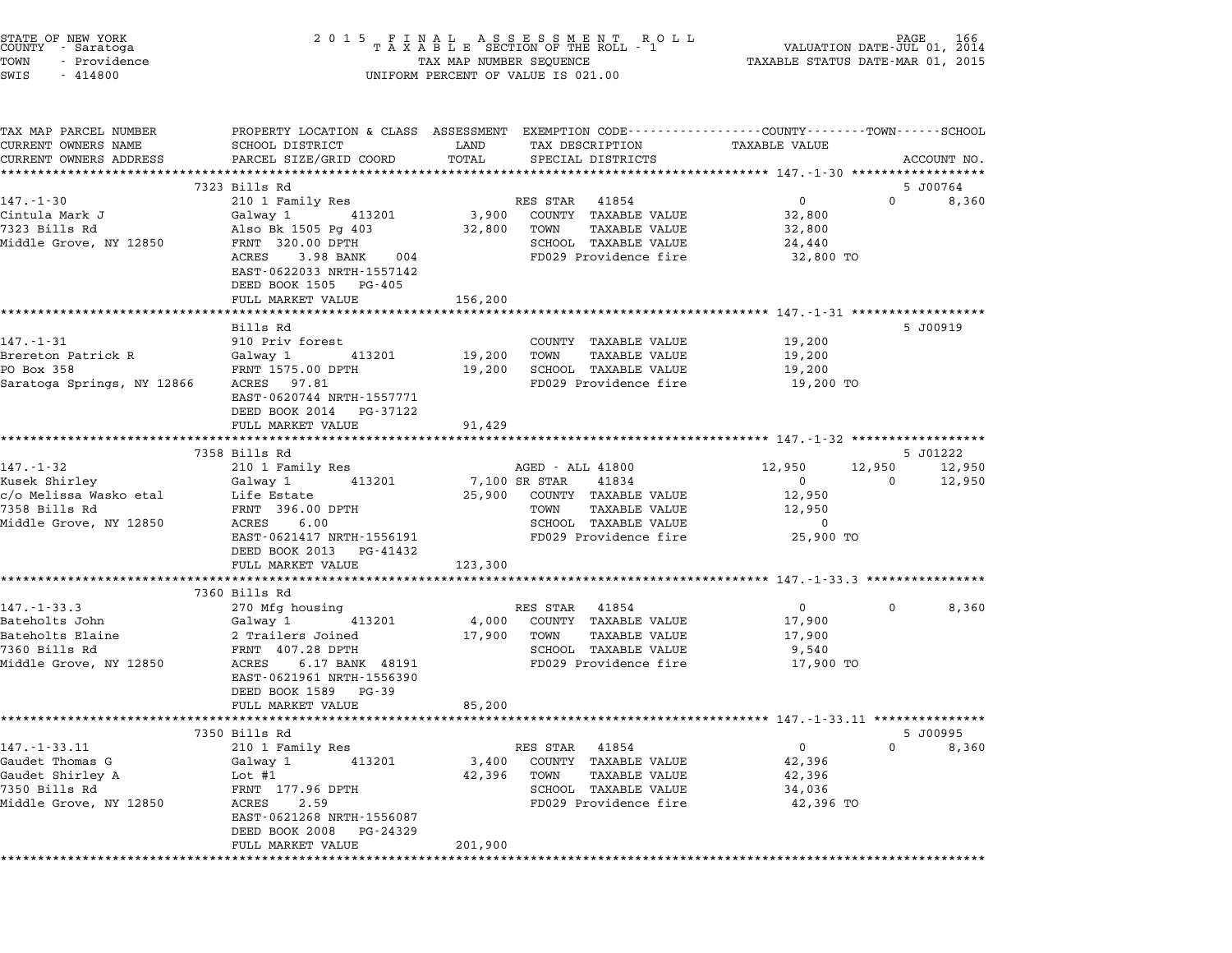| STATE OF NEW YORK<br>COUNTY – Saratoga<br>TOWN<br>- Providence<br>SWIS<br>$-414800$                        |                                                                                                               | 2015 FINAL ASSESSMENT ROLL<br>TAXABLE SECTION OF THE ROLL - 1<br>TAX MAP NUMBER SEQUENCE<br>UNIFORM PERCENT OF VALUE IS 021.00             | PAGE<br>167<br>VALUATION DATE-JUL 01, 2014<br>TAXABLE STATUS DATE-MAR 01, 2015                                          |
|------------------------------------------------------------------------------------------------------------|---------------------------------------------------------------------------------------------------------------|--------------------------------------------------------------------------------------------------------------------------------------------|-------------------------------------------------------------------------------------------------------------------------|
| TAX MAP PARCEL NUMBER<br>CURRENT OWNERS NAME                                                               | SCHOOL DISTRICT                                                                                               | LAND<br>TAX DESCRIPTION                                                                                                                    | PROPERTY LOCATION & CLASS ASSESSMENT EXEMPTION CODE---------------COUNTY-------TOWN------SCHOOL<br><b>TAXABLE VALUE</b> |
| CURRENT OWNERS ADDRESS                                                                                     | PARCEL SIZE/GRID COORD                                                                                        | TOTAL<br>SPECIAL DISTRICTS                                                                                                                 | ACCOUNT NO.                                                                                                             |
|                                                                                                            |                                                                                                               |                                                                                                                                            |                                                                                                                         |
| $147. - 1 - 33.12$                                                                                         | 7354 Bills Rd<br>210 1 Family Res                                                                             | RES STAR 41854                                                                                                                             | $\overline{0}$<br>8,360                                                                                                 |
| Stanley Daniel R<br>Stanley Beth A<br>7354 Bills Rd<br>Middle Grove, NY 12850                              | 413201<br>Galway 1<br>Lot #2<br>FRNT 177.97 DPTH<br>ACRES 2.58<br>EAST-0621115 NRTH-1555995                   | 3,400 COUNTY TAXABLE VALUE<br>TOWN<br>41,402<br>TAXABLE VALUE<br>SCHOOL TAXABLE VALUE<br>FD029 Providence fire                             | 41,402<br>41,402<br>33,042<br>41,402 TO                                                                                 |
|                                                                                                            | DEED BOOK 1698 PG-300                                                                                         |                                                                                                                                            |                                                                                                                         |
|                                                                                                            | FULL MARKET VALUE<br>*******************************                                                          | 197,200                                                                                                                                    |                                                                                                                         |
|                                                                                                            | 7352 Bills Rd                                                                                                 |                                                                                                                                            |                                                                                                                         |
| $147. - 1 - 33.13$<br>Blowers Susan<br>7352 Bills Rd<br>Middle Grove, NY 12850                             | 270 Mfg housing<br>Galway 1<br>413201<br>Lot #3<br>FRNT 177.97 DPTH<br>ACRES 2.56                             | RES STAR 41854<br>3,400<br>COUNTY TAXABLE VALUE<br>28,000<br>TOWN<br><b>TAXABLE VALUE</b><br>SCHOOL TAXABLE VALUE<br>FD029 Providence fire | $\overline{0}$<br>8,360<br>$\mathbf{0}$<br>28,000<br>28,000<br>19,640<br>28,000 TO                                      |
|                                                                                                            | EAST-0620950 NRTH-1555938<br>DEED BOOK 1627 PG-662<br>FULL MARKET VALUE<br>***********************            | 133,300                                                                                                                                    |                                                                                                                         |
|                                                                                                            | 7356 Bills Rd                                                                                                 |                                                                                                                                            |                                                                                                                         |
| 147. - 1 - 33. 14                                                                                          | 210 1 Family Res                                                                                              | CW_15_VET/ 41162                                                                                                                           | 2,520<br>$\Omega$<br>$\Omega$                                                                                           |
| Donohue Patrick B<br>Donohue Stepheane E                                                                   | Galway 1<br>413201<br>Lot #4                                                                                  | 3,400 CW_15_VET/ 41162<br>35,700 RES STAR 41854                                                                                            | 2,520<br>$\mathbf 0$<br>$\Omega$<br>8,360<br>$\overline{\mathbf{0}}$<br>$\Omega$                                        |
| 7356 Bills Rd<br>Middle Grove, NY 12850                                                                    | FRNT 210.30 DPTH<br>ACRES<br>2.88<br>EAST-0620781 NRTH-1555869<br>DEED BOOK 1408 PG-460                       | COUNTY TAXABLE VALUE<br>TOWN<br>TAXABLE VALUE<br>SCHOOL TAXABLE VALUE<br>FD029 Providence fire                                             | 30,660<br>35,700<br>27,340<br>35,700 TO                                                                                 |
|                                                                                                            | FULL MARKET VALUE                                                                                             | 170,000                                                                                                                                    |                                                                                                                         |
| $147. - 1 - 33.22$<br>Smith Todd<br>10373 Rt 40<br>Granville, NY 12832                                     | Barkersville Rd<br>314 Rural vac<10<br>Galway 1<br>413201<br>ACRES<br>5.00<br>EAST-0622183 NRTH-1555881       | COUNTY TAXABLE VALUE<br>2,200<br>TOWN<br>TAXABLE VALUE<br>2,200<br>SCHOOL TAXABLE VALUE<br>FD029 Providence fire                           | ********** 147.-1-33.22 ***********<br>2,200<br>2,200<br>2,200<br>2,200 TO                                              |
|                                                                                                            | DEED BOOK 1619 PG-203<br>FULL MARKET VALUE                                                                    | 10,500                                                                                                                                     | ******************************** 147.-1-33.23 ***************                                                           |
|                                                                                                            | Barkersville Rd                                                                                               |                                                                                                                                            |                                                                                                                         |
| $147. - 1 - 33.23$<br>Keating John P<br>Keating Kathleen<br>810 Hudson River Rd<br>Mechanicville, NY 12118 | 314 Rural vac<10<br>413201<br>Galway 1<br>ACRES<br>5.89<br>EAST-0622351 NRTH-1555428<br>DEED BOOK 1001 PG-282 | COUNTY TAXABLE VALUE<br>2,600<br>TOWN<br>TAXABLE VALUE<br>SCHOOL TAXABLE VALUE<br>2,600<br>FD029 Providence fire                           | 2,600<br>2,600<br>2,600<br>2,600 TO                                                                                     |
|                                                                                                            | FULL MARKET VALUE                                                                                             | 12,400                                                                                                                                     |                                                                                                                         |
|                                                                                                            |                                                                                                               |                                                                                                                                            |                                                                                                                         |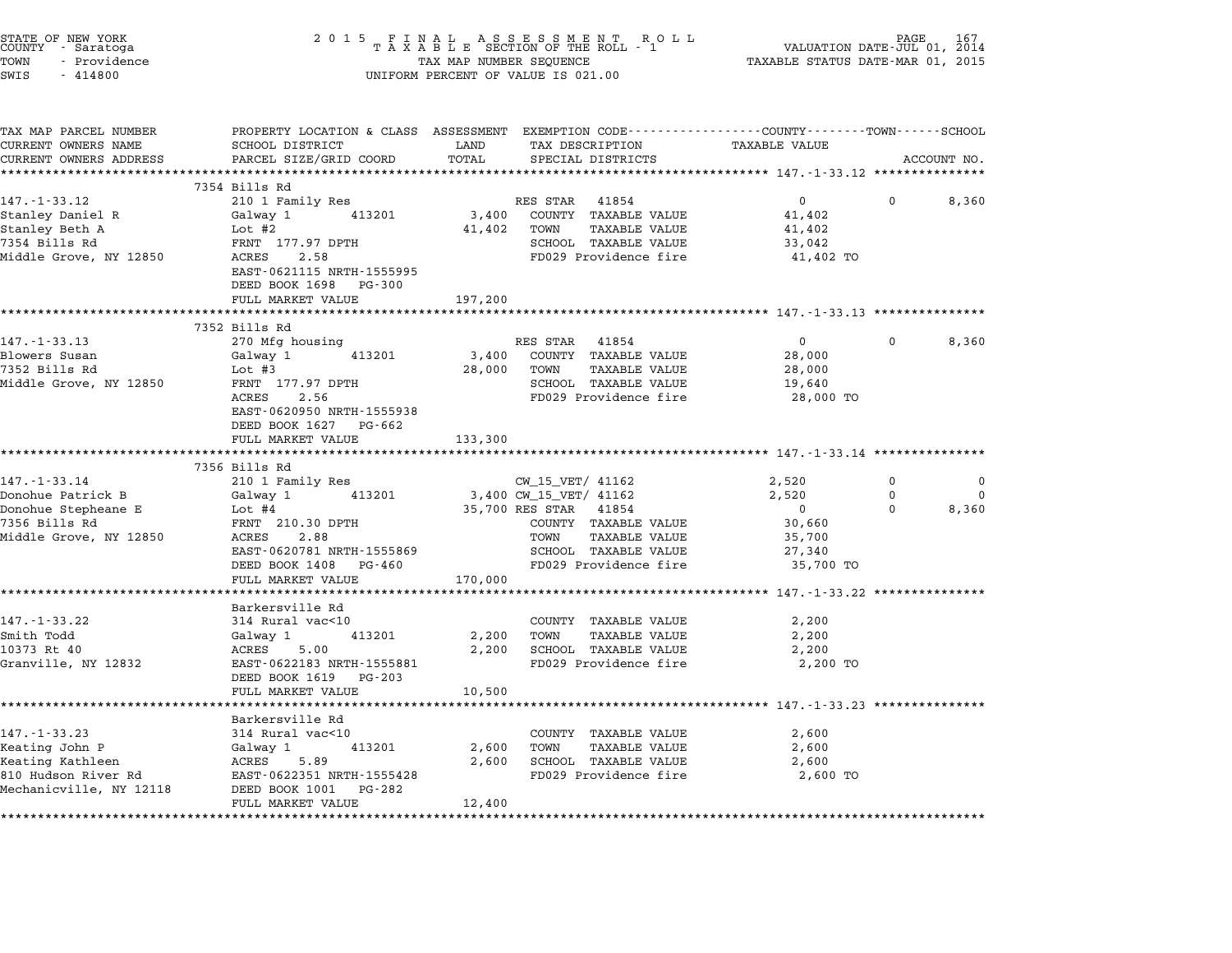## STATE OF NEW YORK <sup>2</sup> <sup>0</sup> <sup>1</sup> 5 F I N A L A S S E S S M E N T R O L L PAGE <sup>168</sup> COUNTY - Saratoga <sup>T</sup> <sup>A</sup> <sup>X</sup> <sup>A</sup> <sup>B</sup> <sup>L</sup> <sup>E</sup> SECTION OF THE ROLL - <sup>1</sup> VALUATION DATE-JUL 01, <sup>2014</sup> TOWN - Providence TAX MAP NUMBER SEQUENCE TAXABLE STATUS DATE-MAR 01, <sup>2015</sup> STATE OF NEW YORK<br>
COUNTY - Saratoga<br>
TOWN - Providence COUNTY - Providence COUNTY - Providence COUNTY - Providence<br>
TAX MAP NUMBER SEQUENCE<br>
SWIS - 414800 UNIFORM PERCENT OF VALUE IS 021.00

| TAX MAP PARCEL NUMBER                            |                                                         |               |                              | PROPERTY LOCATION & CLASS ASSESSMENT EXEMPTION CODE----------------COUNTY-------TOWN------SCHOOL |
|--------------------------------------------------|---------------------------------------------------------|---------------|------------------------------|--------------------------------------------------------------------------------------------------|
| CURRENT OWNERS NAME                              | SCHOOL DISTRICT                                         | LAND          | TAX DESCRIPTION              | <b>TAXABLE VALUE</b>                                                                             |
| CURRENT OWNERS ADDRESS                           | PARCEL SIZE/GRID COORD                                  | TOTAL         | SPECIAL DISTRICTS            | ACCOUNT NO.                                                                                      |
|                                                  |                                                         |               |                              |                                                                                                  |
|                                                  | Bills Rd Rear                                           |               |                              |                                                                                                  |
| $147. - 1 - 33.24$                               | 910 Priv forest                                         |               | COUNTY TAXABLE VALUE         | 1,500                                                                                            |
| Walton Robert W III                              | Galway 1 413201                                         |               | 1,500 TOWN<br>TAXABLE VALUE  | 1,500                                                                                            |
| Walton Debra                                     | ACRES 6.53                                              |               | 1,500 SCHOOL TAXABLE VALUE   | 1,500                                                                                            |
| 2 Springwood Dr                                  | EAST-0621331 NRTH-1554706                               |               | FD029 Providence fire        | 1,500 TO                                                                                         |
| Saratoga Springs, NY 12866 DEED BOOK 1014 PG-506 |                                                         |               |                              |                                                                                                  |
|                                                  | FULL MARKET VALUE                                       | 7,100         |                              |                                                                                                  |
|                                                  |                                                         |               |                              |                                                                                                  |
| $147. - 1 - 33.25$                               | Bills Rd Rear<br>910 Priv forest                        |               | COUNTY TAXABLE VALUE         | 2,500                                                                                            |
| Wojtowecz Chad                                   | Galway 1<br>413201                                      |               | 2,500 TOWN<br>TAXABLE VALUE  | 2,500                                                                                            |
| 7170 Kilmer Rd                                   | ACRES<br>5.00                                           |               | 2,500 SCHOOL TAXABLE VALUE   | 2,500                                                                                            |
| Middle Grove, NY 12850                           |                                                         |               | FD029 Providence fire        |                                                                                                  |
|                                                  | EAST-0621120 NRTH-1555491<br>DEED BOOK 1725 PG-622      |               |                              | 2,500 TO                                                                                         |
|                                                  |                                                         |               |                              |                                                                                                  |
|                                                  | FULL MARKET VALUE<br>********************************** | 11,900        |                              |                                                                                                  |
|                                                  | Bills Rd Rear                                           |               |                              |                                                                                                  |
| 147.-1-33.26                                     | 910 Priv forest                                         |               | COUNTY TAXABLE VALUE         | 1,100                                                                                            |
| Mc Eathron Harold J                              | Galway 1 413201                                         | 1,100 TOWN    | <b>TAXABLE VALUE</b>         | 1,100                                                                                            |
| Mc Eathron Donna                                 | ACRES 9.25                                              |               | 1,100 SCHOOL TAXABLE VALUE   | 1,100                                                                                            |
| 153 Charlton Rd                                  | EAST-0621644 NRTH-1554970                               |               | FD029 Providence fire        | 1,100 TO                                                                                         |
|                                                  | Ballston Spa, NY 12020 DEED BOOK 1015 PG-1171           |               |                              |                                                                                                  |
|                                                  | FULL MARKET VALUE                                       | 5,200         |                              |                                                                                                  |
|                                                  |                                                         |               |                              |                                                                                                  |
|                                                  | Bills Rd Rear                                           |               |                              |                                                                                                  |
| $147. - 1 - 33.211$                              | 910 Priv forest                                         |               | COUNTY TAXABLE VALUE         | 4,400                                                                                            |
| Brown Lee W                                      | Galway 1<br>ACRES    21.62<br>413201                    | 4,400         | TOWN<br>TAXABLE VALUE        | 4,400                                                                                            |
| Matera James                                     |                                                         |               | 4,400 SCHOOL TAXABLE VALUE   | 4,400                                                                                            |
| 444 Sodeman Rd                                   | EAST-0621764 NRTH-1554064                               |               | FD029 Providence fire        | 4,400 TO                                                                                         |
|                                                  | Middle Grove, NY 12850 DEED BOOK 2007 PG-28277          |               |                              |                                                                                                  |
|                                                  | FULL MARKET VALUE                                       | 21,000        |                              |                                                                                                  |
|                                                  |                                                         |               |                              |                                                                                                  |
|                                                  | Barkersville Rd                                         |               |                              |                                                                                                  |
| $147. - 1 - 33.212$                              | 910 Priv forest                                         |               | COUNTY TAXABLE VALUE         | 1,000                                                                                            |
| Keating John P                                   | Galway 1<br>413201                                      | 1,000         | TOWN<br><b>TAXABLE VALUE</b> | 1,000                                                                                            |
| Keating Kathleen                                 | 3.65<br>ACRES                                           |               | 1,000 SCHOOL TAXABLE VALUE   | 1,000                                                                                            |
|                                                  |                                                         |               | FD029 Providence fire        | 1,000 TO                                                                                         |
| Mechanicville, NY 12118                          |                                                         |               |                              |                                                                                                  |
|                                                  | FULL MARKET VALUE                                       | 4,800         |                              |                                                                                                  |
|                                                  |                                                         | ************* |                              | ************************************* 147.-1-33.213 ***************                              |
|                                                  | Bills Rd                                                |               |                              |                                                                                                  |
| $147. - 1 - 33.213$                              | 260 Seasonal res                                        |               | COUNTY TAXABLE VALUE         | 4,500                                                                                            |
| Mainusch Robert W                                | Galway 1 413201                                         | 2,000 TOWN    | TAXABLE VALUE                | 4,500                                                                                            |
| Schatzel Laura                                   | FRNT 60.00 DPTH                                         |               | 4,500 SCHOOL TAXABLE VALUE   | 4,500                                                                                            |
| 201 Simeer Rd                                    | ACRES 9.76                                              |               | FD029 Providence fire        | 4,500 TO                                                                                         |
| Amsterdam, NY 12010                              | EAST-0621673 NRTH-1555621                               |               |                              |                                                                                                  |
|                                                  | DEED BOOK 1614 PG-508                                   |               |                              |                                                                                                  |
|                                                  | FULL MARKET VALUE                                       | 21,400        |                              |                                                                                                  |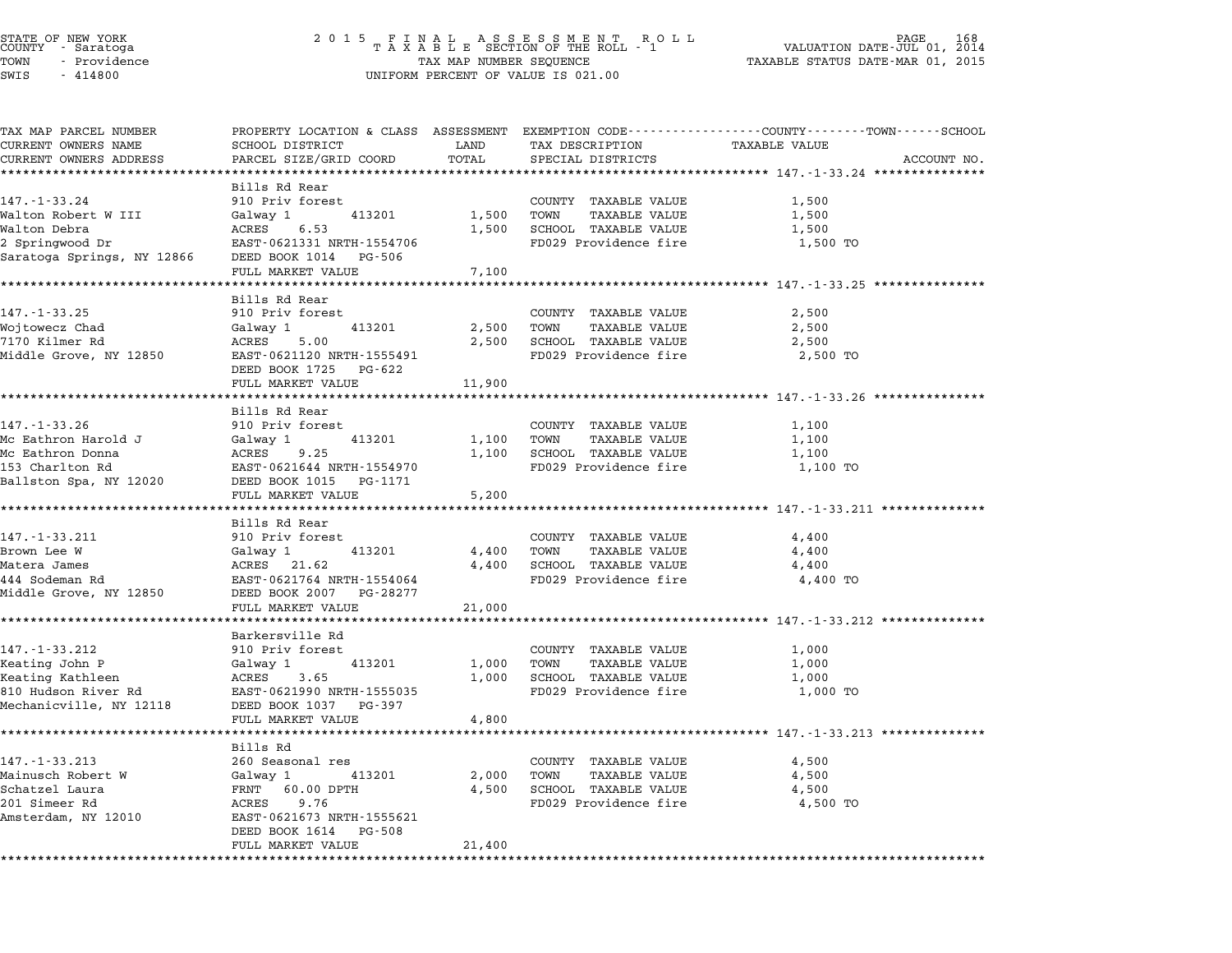| STATE OF NEW YORK<br>COUNTY - Saratoga<br>TOWN<br>- Providence<br>SWIS<br>$-414800$ | 2 0 1 5                                                                                                                                                                 | TAX MAP NUMBER SEQUENCE  | FINAL ASSESSMENT RO<br>TAXABLE SECTION OF THE ROLL - 1<br>R O L L<br>UNIFORM PERCENT OF VALUE IS 021.00 | TAXABLE STATUS DATE-MAR 01, 2015                        | PAGE<br>VALUATION DATE-JUL 01, 2014 |
|-------------------------------------------------------------------------------------|-------------------------------------------------------------------------------------------------------------------------------------------------------------------------|--------------------------|---------------------------------------------------------------------------------------------------------|---------------------------------------------------------|-------------------------------------|
| TAX MAP PARCEL NUMBER<br>CURRENT OWNERS NAME<br>CURRENT OWNERS ADDRESS              | PROPERTY LOCATION & CLASS ASSESSMENT EXEMPTION CODE----------------COUNTY-------TOWN------SCHOOL<br>SCHOOL DISTRICT<br>PARCEL SIZE/GRID COORD<br>********************** | LAND<br>TOTAL            | TAX DESCRIPTION<br>SPECIAL DISTRICTS                                                                    | TAXABLE VALUE                                           | ACCOUNT NO.                         |
|                                                                                     | Bills Rd Rear                                                                                                                                                           |                          |                                                                                                         |                                                         |                                     |
| $147. - 1 - 33.214$                                                                 | 910 Priv forest                                                                                                                                                         |                          | COUNTY TAXABLE VALUE                                                                                    | 2,700                                                   |                                     |
| Stern Karen                                                                         | Galway 1<br>413201                                                                                                                                                      | 2,700                    | TOWN<br>TAXABLE VALUE                                                                                   | 2,700                                                   |                                     |
| c/o David and Edward Stern                                                          | Life Estate                                                                                                                                                             | 2,700                    | SCHOOL TAXABLE VALUE                                                                                    | 2,700                                                   |                                     |
| aka Karen Brice<br>701 Poentic Kill Way Apt 124                                     | ACRES<br>6.51<br>EAST-0622132 NRTH-1554396                                                                                                                              |                          | FD029 Providence fire                                                                                   | 2,700 TO                                                |                                     |
| Rotterdam, NY 12305                                                                 | DEED BOOK 1726 PG-1<br>FULL MARKET VALUE                                                                                                                                | 12,900                   |                                                                                                         |                                                         |                                     |
|                                                                                     | Barkersville Rd                                                                                                                                                         |                          |                                                                                                         | ***************************** 147.-1-35 ************    | 5 J00843                            |
| $147. - 1 - 35$                                                                     | 910 Priv forest                                                                                                                                                         |                          | COUNTY TAXABLE VALUE                                                                                    | 9,500                                                   |                                     |
| Mickan Richard C                                                                    | Galway 1<br>413201                                                                                                                                                      | 9,500                    | TAXABLE VALUE<br>TOWN                                                                                   | 9,500                                                   |                                     |
| Mickan William                                                                      | ACRES<br>50.00                                                                                                                                                          | 9,500                    | SCHOOL TAXABLE VALUE                                                                                    | 9,500                                                   |                                     |
| 992 County Hwy 110                                                                  | EAST-0619280 NRTH-1553269                                                                                                                                               |                          | FD029 Providence fire                                                                                   | 9,500 TO                                                |                                     |
| Broadalbin, NY 12025                                                                | DEED BOOK 1480<br>PG-786<br>FULL MARKET VALUE                                                                                                                           | 45,200                   |                                                                                                         |                                                         |                                     |
|                                                                                     | ****************************                                                                                                                                            | *************            |                                                                                                         | ************************* 147.-1-36.2 ***************** |                                     |
|                                                                                     | Barkersville Rd                                                                                                                                                         |                          |                                                                                                         |                                                         |                                     |
| 147. - 1 - 36.2<br>Mickan Robert                                                    | 322 Rural vac>10                                                                                                                                                        | 8,000                    | COUNTY TAXABLE VALUE<br>TOWN<br>TAXABLE VALUE                                                           | 8,000<br>8,000                                          |                                     |
| Mickan Kenneth                                                                      | Galway 1<br>413201<br>FRNT 950.00 DPTH                                                                                                                                  | 8,000                    | SCHOOL TAXABLE VALUE                                                                                    | 8,000                                                   |                                     |
| Mickan William etal                                                                 | ACRES 25.50                                                                                                                                                             |                          | FD029 Providence fire                                                                                   | 8,000 TO                                                |                                     |
| 7310 Barkerville Rd                                                                 | EAST-0618504 NRTH-1554407                                                                                                                                               |                          |                                                                                                         |                                                         |                                     |
| Middle Grove, NY 12850                                                              | DEED BOOK 2009 PG-14331                                                                                                                                                 |                          |                                                                                                         |                                                         |                                     |
|                                                                                     | FULL MARKET VALUE                                                                                                                                                       | 38,100                   |                                                                                                         |                                                         |                                     |
|                                                                                     |                                                                                                                                                                         |                          |                                                                                                         | ************************ 147.-1-36.11 ***************   |                                     |
|                                                                                     | Barkersville Rd                                                                                                                                                         |                          |                                                                                                         |                                                         | 5 J00630                            |
| $147. - 1 - 36.11$                                                                  | 322 Rural vac>10                                                                                                                                                        |                          | COUNTY TAXABLE VALUE                                                                                    | 29,200                                                  |                                     |
| Mickan Henry F                                                                      | Galway 1<br>413201                                                                                                                                                      | 29,200                   | TOWN<br><b>TAXABLE VALUE</b>                                                                            | 29,200                                                  |                                     |
| Mickan Richard C                                                                    | FRNT 1162.00 DPTH                                                                                                                                                       | 29,200                   | SCHOOL TAXABLE VALUE                                                                                    | 29,200                                                  |                                     |
| 52 Union St                                                                         | ACRES 132.05                                                                                                                                                            |                          | FD029 Providence fire                                                                                   | 29,200 TO                                               |                                     |
| Broadalbin, NY 12025                                                                | EAST-0620099 NRTH-1554651<br>DEED BOOK 991<br>PG-450                                                                                                                    |                          |                                                                                                         |                                                         |                                     |
|                                                                                     | FULL MARKET VALUE                                                                                                                                                       | 139,000                  |                                                                                                         |                                                         |                                     |
|                                                                                     |                                                                                                                                                                         |                          |                                                                                                         |                                                         |                                     |
|                                                                                     | 7310 Barkersville Rd                                                                                                                                                    |                          |                                                                                                         |                                                         |                                     |
| $147. - 1 - 36.12$                                                                  | 210 1 Family Res                                                                                                                                                        |                          | RES STAR<br>41854                                                                                       | $\mathbf{0}$                                            | $\Omega$<br>8,360                   |
| Mickan Kenneth                                                                      | Galway 1<br>413201                                                                                                                                                      | 3,600                    | COUNTY TAXABLE VALUE                                                                                    | 46,587                                                  |                                     |
| Mickan Marjorie D                                                                   | FRNT 477.00 DPTH                                                                                                                                                        | 46,587                   | TOWN<br><b>TAXABLE VALUE</b>                                                                            | 46,587                                                  |                                     |
| 7310 Barkersville Rd                                                                | ACRES<br>3.71                                                                                                                                                           |                          | SCHOOL TAXABLE VALUE                                                                                    | 38,227                                                  |                                     |
| Middle Grove, NY 12850                                                              | EAST-0617549 NRTH-1554401<br>DEED BOOK 1288<br>PG-261                                                                                                                   |                          | FD029 Providence fire                                                                                   | 46,587 TO                                               |                                     |
|                                                                                     | FULL MARKET VALUE<br>*************************                                                                                                                          | 221,800<br>************* |                                                                                                         |                                                         |                                     |
|                                                                                     |                                                                                                                                                                         |                          |                                                                                                         |                                                         |                                     |

STATE OF NEW YORK <sup>2</sup> <sup>0</sup> <sup>1</sup> 5 F I N A L A S S E S S M E N T R O L L PAGE <sup>169</sup> COUNTY - Saratoga <sup>T</sup> <sup>A</sup> <sup>X</sup> <sup>A</sup> <sup>B</sup> <sup>L</sup> <sup>E</sup> SECTION OF THE ROLL - <sup>1</sup> VALUATION DATE-JUL 01, <sup>2014</sup>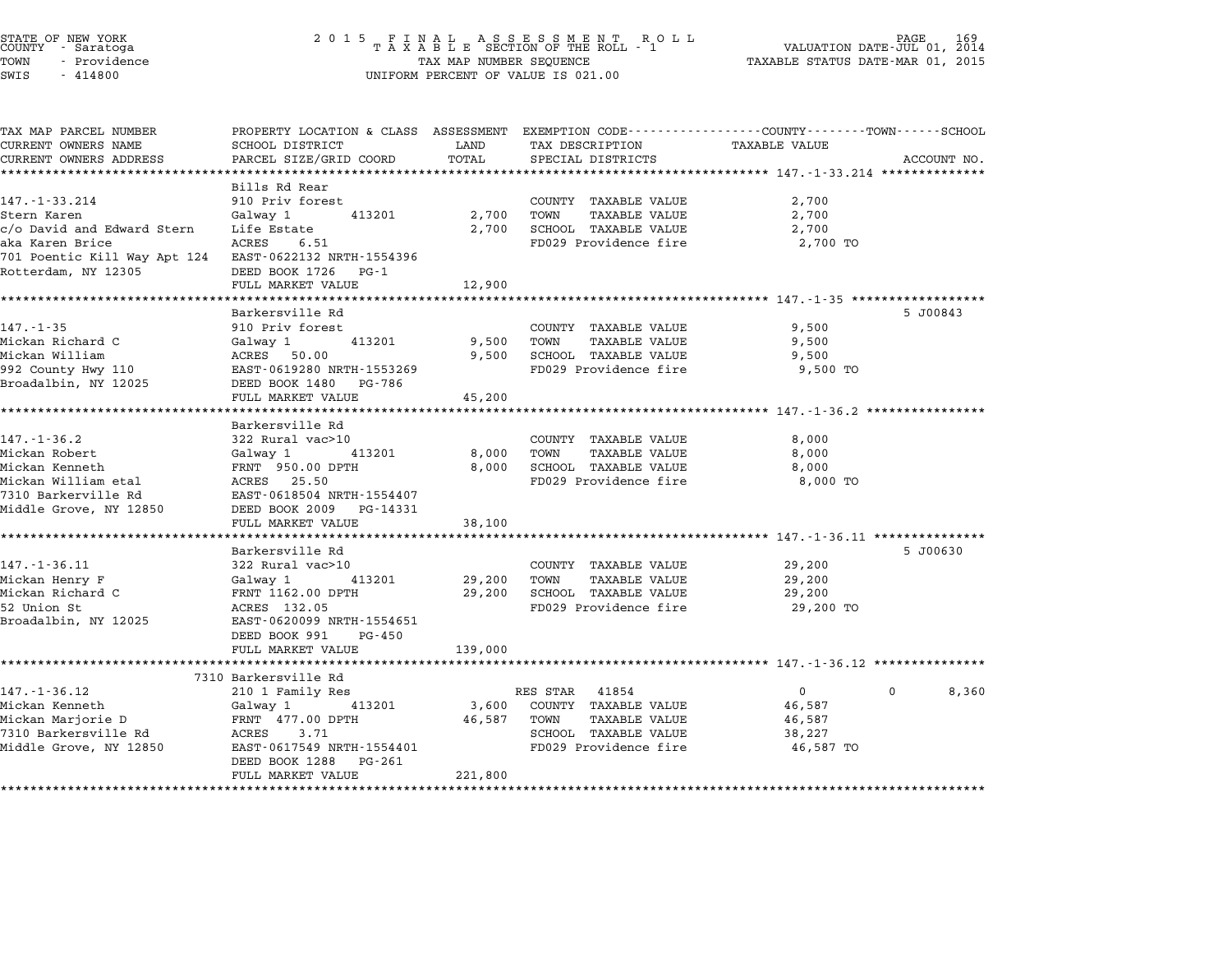| STATE OF NEW YORK<br>COUNTY – Saratoga<br>TOWN<br>- Providence<br>SWIS<br>$-414800$ | 2015 FINAL ASSESSMENT ROLL<br>TAXABLE SECTION OF THE ROLL - 1<br>TAX MAP NUMBER SEQUENCE<br>UNIFORM PERCENT OF VALUE IS 021.00 |                      |                                                         | 170<br>PAGE<br>VALUATION DATE-JUL 01, 2014<br>TAXABLE STATUS DATE-MAR 01, 2015 |             |                    |
|-------------------------------------------------------------------------------------|--------------------------------------------------------------------------------------------------------------------------------|----------------------|---------------------------------------------------------|--------------------------------------------------------------------------------|-------------|--------------------|
| TAX MAP PARCEL NUMBER                                                               | PROPERTY LOCATION & CLASS ASSESSMENT EXEMPTION CODE---------------COUNTY-------TOWN-----SCHOOL                                 |                      |                                                         |                                                                                |             |                    |
| CURRENT OWNERS NAME                                                                 | SCHOOL DISTRICT                                                                                                                | LAND                 | TAX DESCRIPTION                                         | <b>TAXABLE VALUE</b>                                                           |             |                    |
| CURRENT OWNERS ADDRESS                                                              | PARCEL SIZE/GRID COORD                                                                                                         | TOTAL<br>*********** | SPECIAL DISTRICTS                                       |                                                                                |             | ACCOUNT NO.        |
|                                                                                     | Barkersville Rd                                                                                                                |                      |                                                         |                                                                                |             |                    |
| $147. - 1 - 38.3$                                                                   | 642 Health bldg                                                                                                                |                      | COUNTY TAXABLE VALUE                                    | 50,000                                                                         |             |                    |
| Conifer Construction                                                                | Galway 1<br>413201                                                                                                             | 8,400                | <b>TAXABLE VALUE</b><br>TOWN                            | 50,000                                                                         |             |                    |
| Group Inc                                                                           | Old Inf                                                                                                                        | 50,000               | SCHOOL TAXABLE VALUE                                    | 50,000                                                                         |             |                    |
| 4997 Tamiami Trail East                                                             | FRNT 2960.10 DPTH                                                                                                              |                      | FD029 Providence fire                                   | 50,000 TO                                                                      |             |                    |
| Naples, FL 34113                                                                    | ACRES 28.61<br>EAST-0619858 NRTH-1556077                                                                                       |                      |                                                         |                                                                                |             |                    |
|                                                                                     | DEED BOOK 1421 PG-304                                                                                                          |                      |                                                         |                                                                                |             |                    |
|                                                                                     | FULL MARKET VALUE                                                                                                              | 238,100              |                                                         |                                                                                |             |                    |
|                                                                                     |                                                                                                                                |                      |                                                         |                                                                                |             |                    |
| $147. - 1 - 44.1$                                                                   | 7286 Barkersville Rd<br>240 Rural res                                                                                          |                      | 41834<br>SR STAR                                        | $\overline{0}$                                                                 | $\Omega$    | 5 JO1418<br>18,190 |
| Mickan Richard C                                                                    | Galway 1<br>413201                                                                                                             | 7,100                | COUNTY TAXABLE VALUE                                    | 18,700                                                                         |             |                    |
| Mickan Sharon M                                                                     | FRNT 496.25 DPTH                                                                                                               | 18,700               | TOWN<br>TAXABLE VALUE                                   | 18,700                                                                         |             |                    |
| 7286 Barkersville Rd                                                                | ACRES 21.16                                                                                                                    |                      | SCHOOL TAXABLE VALUE                                    | 510                                                                            |             |                    |
| Middle Grove, NY 12850                                                              | EAST-0617075 NRTH-1553571                                                                                                      |                      | FD029 Providence fire                                   | 18,700 TO                                                                      |             |                    |
|                                                                                     | DEED BOOK 0948 PG-0568                                                                                                         |                      |                                                         |                                                                                |             |                    |
|                                                                                     | FULL MARKET VALUE                                                                                                              | 89,000               |                                                         |                                                                                |             |                    |
|                                                                                     | ********************************                                                                                               |                      |                                                         |                                                                                |             |                    |
|                                                                                     | 7288 Barkersville Rd                                                                                                           |                      |                                                         |                                                                                |             |                    |
| $147. - 1 - 44.2$                                                                   | 270 Mfg housing                                                                                                                |                      | RES STAR 41854                                          | $\overline{0}$                                                                 | $\Omega$    | 8,360              |
| Sowle Michael G                                                                     | 413201<br>Galway 1                                                                                                             | 3,100                | COUNTY TAXABLE VALUE                                    | 10,000                                                                         |             |                    |
| Sowle Patricia                                                                      | FRNT 281.55 DPTH                                                                                                               | 10,000               | <b>TAXABLE VALUE</b><br>TOWN                            | 10,000                                                                         |             |                    |
| 7288 Barkersville Rd                                                                | ACRES<br>1.55                                                                                                                  |                      | SCHOOL TAXABLE VALUE                                    | 1,640                                                                          |             |                    |
| Middle Grove, NY 12850                                                              | EAST-0616865 NRTH-1554105                                                                                                      |                      | FD029 Providence fire                                   | 10,000 TO                                                                      |             |                    |
|                                                                                     | DEED BOOK 1308<br>PG-161                                                                                                       |                      |                                                         |                                                                                |             |                    |
|                                                                                     | FULL MARKET VALUE                                                                                                              | 47,600               |                                                         |                                                                                |             |                    |
|                                                                                     |                                                                                                                                |                      |                                                         | ********** 147.-1-45.2 **************                                          |             |                    |
| $147. - 1 - 45.2$                                                                   | 7211 Barkersville Rd<br>270 Mfg housing                                                                                        |                      | RES STAR<br>41854                                       | $\overline{0}$                                                                 | $\mathbf 0$ | 8,360              |
| Heffner Thore                                                                       | Galway 1<br>413201                                                                                                             | 3,200                | COUNTY TAXABLE VALUE                                    | 18,500                                                                         |             |                    |
| Hanson aka Burega Brenda                                                            | Lot & Trl                                                                                                                      | 18,500               | TOWN<br>TAXABLE VALUE                                   | 18,500                                                                         |             |                    |
| 7211 Barkersville Rd                                                                | FRNT 300.00 DPTH                                                                                                               |                      | SCHOOL TAXABLE VALUE                                    | 10,140                                                                         |             |                    |
| Middle Grove, NY 12850                                                              | ACRES<br>1.62                                                                                                                  |                      | FD029 Providence fire                                   | 18,500 TO                                                                      |             |                    |
|                                                                                     | EAST-0615385 NRTH-1553134                                                                                                      |                      |                                                         |                                                                                |             |                    |
|                                                                                     | DEED BOOK 2014 PG-34279                                                                                                        |                      |                                                         |                                                                                |             |                    |
|                                                                                     | FULL MARKET VALUE                                                                                                              | 88,100               |                                                         |                                                                                |             |                    |
|                                                                                     |                                                                                                                                |                      | ******************************* 147.-1-45.11 ********** |                                                                                |             |                    |
|                                                                                     | 7272 Barkersville Rd                                                                                                           |                      |                                                         |                                                                                |             | 5 J00777           |
| $147. - 1 - 45.11$                                                                  | 260 Seasonal res                                                                                                               |                      | COUNTY TAXABLE VALUE                                    | 10,203                                                                         |             |                    |
| Wright Morgan                                                                       | Galway 1<br>413201                                                                                                             | 8,400                | <b>TAXABLE VALUE</b><br>TOWN                            | 10,203                                                                         |             |                    |
| 7272 Barkersville Rd                                                                | FRNT 1180.00 DPTH                                                                                                              | 10,203               | SCHOOL TAXABLE VALUE                                    | 10,203                                                                         |             |                    |
| Middle Grove, NY 12850                                                              | ACRES<br>27.91                                                                                                                 |                      | FD029 Providence fire                                   | 10,203 TO                                                                      |             |                    |
|                                                                                     | EAST-0616141 NRTH-1553266                                                                                                      |                      |                                                         |                                                                                |             |                    |
|                                                                                     | DEED BOOK 1615<br>PG-422                                                                                                       |                      |                                                         |                                                                                |             |                    |
|                                                                                     | FULL MARKET VALUE                                                                                                              | 48,600               |                                                         |                                                                                |             |                    |
| ********                                                                            |                                                                                                                                |                      |                                                         |                                                                                |             |                    |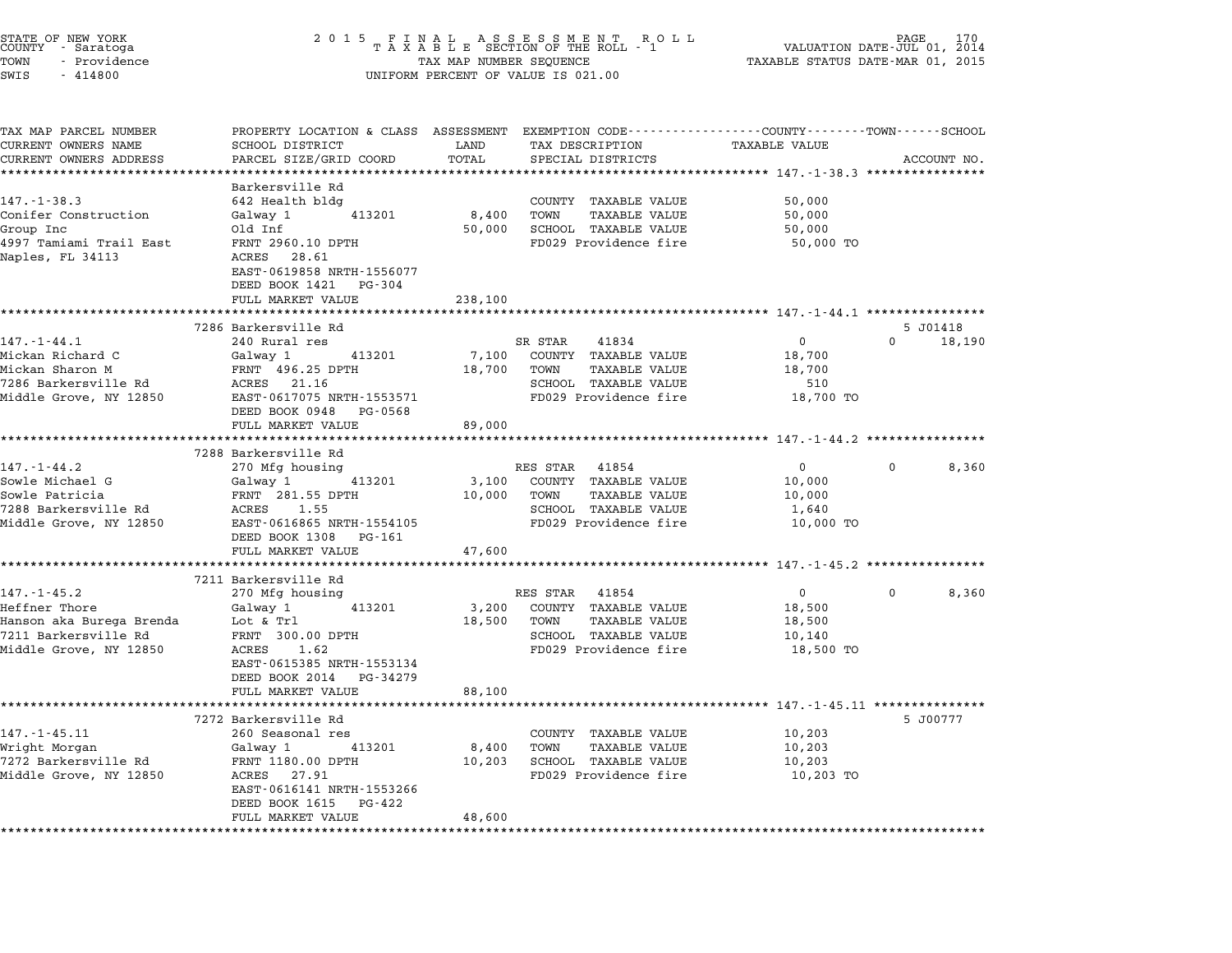| STATE OF NEW YORK<br>COUNTY – Saratoga<br>TOWN<br>- Providence<br>SWIS<br>$-414800$                |                                                                                                                                                                                           |                            | $\begin{tabular}{lllllllllllllllllllll} \hline 2&0&1&5&F\ \text{I}\ \text{A}\ &\text{B}\ &\text{B}\ &\text{C}\ &\text{D}\ &\text{D}\ &\text{A}\ &\text{A}\ &\text{B}\ &\text{B}\ &\text{B}\ &\text{B}\ &\text{B}\ &\text{B}\ &\text{B}\ &\text{B}\ &\text{B}\ &\text{B}\ &\text{B}\ &\text{B}\ &\text{B}\ &\text{B}\ &\text{B}\ &\text{B}\ &\text{B}\ &\text{B}\ &\text{B}\ &\text{B}\ &\text{B}\ &\text{B}\ &\text{$<br>UNIFORM PERCENT OF VALUE IS 021.00 |                                                         |                               |
|----------------------------------------------------------------------------------------------------|-------------------------------------------------------------------------------------------------------------------------------------------------------------------------------------------|----------------------------|-------------------------------------------------------------------------------------------------------------------------------------------------------------------------------------------------------------------------------------------------------------------------------------------------------------------------------------------------------------------------------------------------------------------------------------------------------------|---------------------------------------------------------|-------------------------------|
| TAX MAP PARCEL NUMBER<br>CURRENT OWNERS NAME<br>CURRENT OWNERS ADDRESS                             | PROPERTY LOCATION & CLASS ASSESSMENT EXEMPTION CODE---------------COUNTY-------TOWN-----SCHOOL<br>SCHOOL DISTRICT<br>PARCEL SIZE/GRID COORD                                               | LAND<br>TOTAL              | TAX DESCRIPTION<br>SPECIAL DISTRICTS                                                                                                                                                                                                                                                                                                                                                                                                                        | TAXABLE VALUE                                           | ACCOUNT NO.                   |
|                                                                                                    | ****************************                                                                                                                                                              |                            |                                                                                                                                                                                                                                                                                                                                                                                                                                                             |                                                         |                               |
| $147. - 1 - 45.122$<br>Earle Michael G<br>Winter Sara<br>106 Glenwild Rd<br>Middle Grove, NY 12850 | 106 Glenwild Rd<br>270 Mfg housing<br>Galway 1<br>413201<br>Lot 2<br>FRNT 180.00 DPTH<br>ACRES<br>1.76<br>EAST-0615404 NRTH-1553400<br>DEED BOOK 2007 PG-38479                            | 3,200<br>23,208            | COUNTY TAXABLE VALUE<br><b>TAXABLE VALUE</b><br>TOWN<br>SCHOOL TAXABLE VALUE<br>FD029 Providence fire                                                                                                                                                                                                                                                                                                                                                       | 23,208<br>23,208<br>23,208<br>23,208 TO                 |                               |
|                                                                                                    | FULL MARKET VALUE<br>*************************                                                                                                                                            | 110,500                    |                                                                                                                                                                                                                                                                                                                                                                                                                                                             |                                                         |                               |
| $147. - 1 - 45.123$<br>Kelly Jeffrey<br>7215 Barkersville Rd<br>Middle Grove, NY 12850             | 7215 Barkersville Rd<br>210 1 Family Res<br>Galway 1<br>413201<br>Lot 1<br>FRNT 250.00 DPTH<br>ACRES<br>1.11<br>EAST-0615576 NRTH-1553297<br>DEED BOOK 2013 PG-10842<br>FULL MARKET VALUE | 3,000<br>35,895<br>170,900 | RES STAR 41854<br>COUNTY TAXABLE VALUE<br>TOWN<br>TAXABLE VALUE<br>SCHOOL TAXABLE VALUE<br>FD029 Providence fire                                                                                                                                                                                                                                                                                                                                            | $\mathbf{0}$<br>35,895<br>35,895<br>27,535<br>35,895 TO | 0<br>8,360                    |
|                                                                                                    | **************************                                                                                                                                                                |                            |                                                                                                                                                                                                                                                                                                                                                                                                                                                             |                                                         |                               |
| $147. - 1 - 46$<br>Priest Stephanie S<br>111 Glenwild Rd<br>Middle Grove, NY 12850                 | 111 Glenwild Rd<br>210 1 Family Res<br>Galway 1 413201<br>FRNT 198.00 DPTH 330.00<br>ACRES 1.50<br>EAST-0614785 NRTH-1553580<br>DEED BOOK 2015 PG-5952                                    | 3,200<br>21,170            | RES STAR 41854<br>COUNTY TAXABLE VALUE<br>TOWN<br>TAXABLE VALUE<br>SCHOOL TAXABLE VALUE<br>FD029 Providence fire                                                                                                                                                                                                                                                                                                                                            | $\mathbf{0}$<br>21,170<br>21,170<br>12,810<br>21,170 TO | 5 J00615<br>$\Omega$<br>8,360 |
|                                                                                                    | FULL MARKET VALUE                                                                                                                                                                         | 100,800                    |                                                                                                                                                                                                                                                                                                                                                                                                                                                             |                                                         |                               |
| $147. - 1 - 47.1$<br>Lafreniere Todd<br>Lafreniere Tracey<br>132 Fox Rd<br>Middle Grove, NY 12850  | 132 Fox Rd<br>210 1 Family Res<br>413201<br>Galway 1<br>Lot C<br>FRNT 250.00 DPTH<br>ACRES<br>5.00<br>EAST-0613739 NRTH-1553760<br>DEED BOOK 1494 PG-373<br>FULL MARKET VALUE             | 3,800<br>55,800<br>265,700 | COUNTY TAXABLE VALUE<br>TOWN<br>TAXABLE VALUE<br>SCHOOL TAXABLE VALUE<br>FD029 Providence fire                                                                                                                                                                                                                                                                                                                                                              | 55,800<br>55,800<br>55,800<br>55,800 TO                 | 5 J01369                      |
|                                                                                                    |                                                                                                                                                                                           |                            |                                                                                                                                                                                                                                                                                                                                                                                                                                                             |                                                         |                               |
| $147. - 1 - 47.2$<br>Sowle Kelli J<br>134 Fox Rd<br>Middle Grove, NY 12850                         | 134 Fox Rd<br>210 1 Family Res<br>Galway 1<br>413201<br>Lot D<br>FRNT 264.16 DPTH<br>ACRES<br>4.54<br>EAST-0613629 NRTH-1554024<br>DEED BOOK 1502 PG-546<br>FULL MARKET VALUE             | 3,800<br>38,800<br>184,800 | RES STAR 41854<br>COUNTY TAXABLE VALUE<br>TAXABLE VALUE<br>TOWN<br>SCHOOL TAXABLE VALUE<br>FD029 Providence fire                                                                                                                                                                                                                                                                                                                                            | $\mathbf{0}$<br>38,800<br>38,800<br>30,440<br>38,800 TO | $\mathbf{0}$<br>8,360         |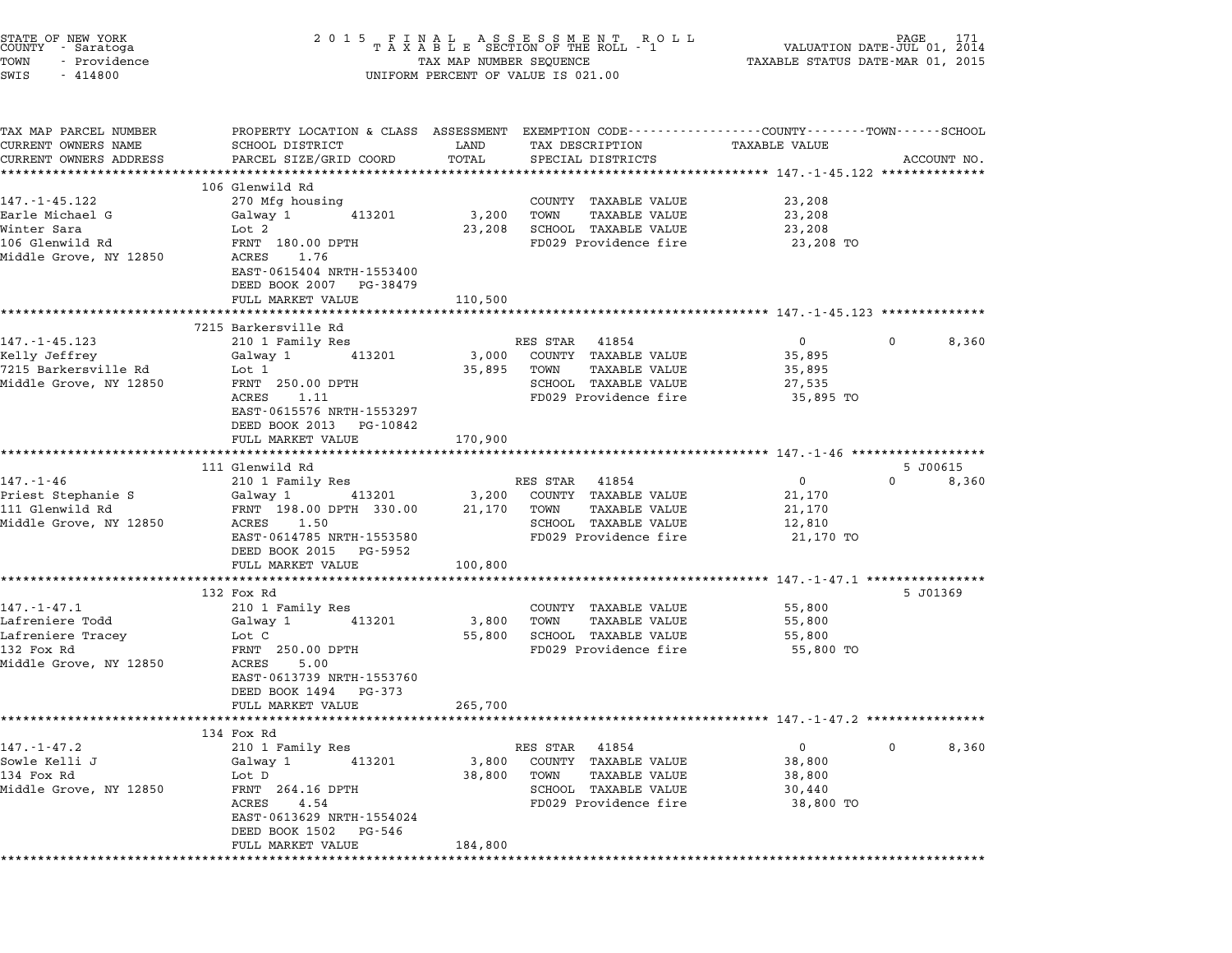| STATE OF NEW YORK<br>COUNTY - Saratoga<br>TOWN<br>- Providence<br>SWIS<br>$-414800$ | 2 0 1 5<br>$\begin{tabular}{lllllllllllllllllllllll} & $\texttt{F}~\texttt{I}~\texttt{N}~\texttt{A}~\texttt{L} & $\texttt{A}~\texttt{S}~\texttt{S}~\texttt{E}~\texttt{S}~\texttt{S}~\texttt{S}~\texttt{M}~\texttt{E}~\texttt{N}~\texttt{E}~\texttt{N}~\texttt{C}~\texttt{L} & $\texttt{A}~\texttt{A}~\texttt{A}~\texttt{B}~\texttt{L}~\texttt{E}~\texttt{S}~\texttt{E}~\texttt{C}~\texttt{$<br>UNIFORM PERCENT OF VALUE IS 021.00 |             |                   |                                       |                                                                    |          |                   |
|-------------------------------------------------------------------------------------|-----------------------------------------------------------------------------------------------------------------------------------------------------------------------------------------------------------------------------------------------------------------------------------------------------------------------------------------------------------------------------------------------------------------------------------|-------------|-------------------|---------------------------------------|--------------------------------------------------------------------|----------|-------------------|
| TAX MAP PARCEL NUMBER<br>CURRENT OWNERS NAME                                        | PROPERTY LOCATION & CLASS ASSESSMENT EXEMPTION CODE---------------COUNTY-------TOWN------SCHOOL<br>SCHOOL DISTRICT                                                                                                                                                                                                                                                                                                                | LAND        | TAX DESCRIPTION   |                                       | TAXABLE VALUE                                                      |          |                   |
| CURRENT OWNERS ADDRESS                                                              | PARCEL SIZE/GRID COORD<br>**************************                                                                                                                                                                                                                                                                                                                                                                              | TOTAL       | SPECIAL DISTRICTS |                                       |                                                                    |          | ACCOUNT NO.       |
|                                                                                     | 130 Fox Rd                                                                                                                                                                                                                                                                                                                                                                                                                        |             |                   |                                       |                                                                    |          |                   |
| $147. - 1 - 47.3$                                                                   | 210 1 Family Res                                                                                                                                                                                                                                                                                                                                                                                                                  |             | RES STAR          | 41854                                 | $0 \qquad \qquad$                                                  | 0        | 8,360             |
| Welch Jeffrey G                                                                     | Galway 1<br>413201                                                                                                                                                                                                                                                                                                                                                                                                                | 3,800       |                   | COUNTY TAXABLE VALUE                  | 42,420                                                             |          |                   |
| Welch Valerie L<br>130 Fox Rd                                                       | Lot B<br>FRNT 250.00 DPTH                                                                                                                                                                                                                                                                                                                                                                                                         | 42,420      | TOWN              | TAXABLE VALUE<br>SCHOOL TAXABLE VALUE | 42,420<br>34,060                                                   |          |                   |
| Middle Grove, NY 12850                                                              | ACRES<br>5.00                                                                                                                                                                                                                                                                                                                                                                                                                     |             |                   | FD029 Providence fire                 | 42,420 TO                                                          |          |                   |
|                                                                                     | EAST-0613852 NRTH-1553504<br>DEED BOOK 2009 PG-35325                                                                                                                                                                                                                                                                                                                                                                              |             |                   |                                       |                                                                    |          |                   |
|                                                                                     | FULL MARKET VALUE                                                                                                                                                                                                                                                                                                                                                                                                                 | 202,000     |                   |                                       |                                                                    |          |                   |
|                                                                                     |                                                                                                                                                                                                                                                                                                                                                                                                                                   |             |                   |                                       |                                                                    |          |                   |
|                                                                                     | 128 Fox Rd                                                                                                                                                                                                                                                                                                                                                                                                                        |             |                   |                                       |                                                                    |          |                   |
| $147. - 1 - 47.4$<br>Barnes Judith                                                  | 270 Mfg housing<br>Galway 1<br>413201                                                                                                                                                                                                                                                                                                                                                                                             | 3,800       | SR STAR           | 41834<br>COUNTY TAXABLE VALUE         | $\overline{0}$<br>19,800                                           | 0        | 18,190            |
| Houghton Lynn M                                                                     | Lot A                                                                                                                                                                                                                                                                                                                                                                                                                             | 19,800      | TOWN              | TAXABLE VALUE                         | 19,800                                                             |          |                   |
| 128 Fox Rd                                                                          | FRNT 250.00 DPTH                                                                                                                                                                                                                                                                                                                                                                                                                  |             |                   | SCHOOL TAXABLE VALUE                  | 1,610                                                              |          |                   |
| Middle Grove, NY 12850                                                              | 5.00<br>ACRES                                                                                                                                                                                                                                                                                                                                                                                                                     |             |                   | FD029 Providence fire                 | 19,800 TO                                                          |          |                   |
|                                                                                     | EAST-0613954 NRTH-1553278<br>DEED BOOK 2010 PG-25900                                                                                                                                                                                                                                                                                                                                                                              |             |                   |                                       |                                                                    |          |                   |
|                                                                                     | FULL MARKET VALUE                                                                                                                                                                                                                                                                                                                                                                                                                 | 94,300      |                   |                                       |                                                                    |          |                   |
|                                                                                     |                                                                                                                                                                                                                                                                                                                                                                                                                                   | *********** |                   |                                       | ************************************ 147.-1-48 ******************* |          |                   |
| $147. - 1 - 48$                                                                     | 117 Glenwild Rd<br>240 Rural res                                                                                                                                                                                                                                                                                                                                                                                                  |             | RES STAR          | 41854                                 | $\overline{0}$                                                     | $\Omega$ | 5 J00636<br>8,360 |
| Pelzer Richard W                                                                    | Galway 1<br>413201                                                                                                                                                                                                                                                                                                                                                                                                                | 6,400       |                   | COUNTY TAXABLE VALUE                  | 37,575                                                             |          |                   |
| Ganzevoort Sandra                                                                   | FRNT 1125.00 DPTH                                                                                                                                                                                                                                                                                                                                                                                                                 | 37,575      | TOWN              | TAXABLE VALUE                         | 37,575                                                             |          |                   |
| 117 Glenwild Rd                                                                     | ACRES 18.42                                                                                                                                                                                                                                                                                                                                                                                                                       |             |                   | SCHOOL TAXABLE VALUE                  | 29,215                                                             |          |                   |
| Middle Grove, NY 12850                                                              | EAST-0614470 NRTH-1554091                                                                                                                                                                                                                                                                                                                                                                                                         |             |                   | FD029 Providence fire                 | 37,575 TO                                                          |          |                   |
|                                                                                     | DEED BOOK 1438<br>PG-235                                                                                                                                                                                                                                                                                                                                                                                                          |             |                   |                                       |                                                                    |          |                   |
|                                                                                     | FULL MARKET VALUE                                                                                                                                                                                                                                                                                                                                                                                                                 | 178,900     |                   |                                       |                                                                    |          |                   |
|                                                                                     |                                                                                                                                                                                                                                                                                                                                                                                                                                   |             |                   |                                       |                                                                    |          |                   |
| $147. - 1 - 49$                                                                     | Glenwild Rd<br>910 Priv forest                                                                                                                                                                                                                                                                                                                                                                                                    |             |                   | COUNTY TAXABLE VALUE                  | 5,700                                                              |          | 5 J01005          |
| Pelzer Richard W                                                                    | Galway 1<br>413201                                                                                                                                                                                                                                                                                                                                                                                                                | 5,700       | TOWN              | TAXABLE VALUE                         | 5,700                                                              |          |                   |
| Ganzevoort Sandra                                                                   | Forest                                                                                                                                                                                                                                                                                                                                                                                                                            | 5,700       |                   | SCHOOL TAXABLE VALUE                  | 5,700                                                              |          |                   |
| 117 Glenwild Rd                                                                     | FRNT 1055.00 DPTH                                                                                                                                                                                                                                                                                                                                                                                                                 |             |                   | FD029 Providence fire                 | 5,700 TO                                                           |          |                   |
| Middle Grove, NY 12850                                                              | ACRES 15.00                                                                                                                                                                                                                                                                                                                                                                                                                       |             |                   |                                       |                                                                    |          |                   |
|                                                                                     | EAST-0615017 NRTH-1554356                                                                                                                                                                                                                                                                                                                                                                                                         |             |                   |                                       |                                                                    |          |                   |
|                                                                                     | DEED BOOK 1535<br>PG-632                                                                                                                                                                                                                                                                                                                                                                                                          |             |                   |                                       |                                                                    |          |                   |
|                                                                                     | FULL MARKET VALUE                                                                                                                                                                                                                                                                                                                                                                                                                 | 27,100      |                   |                                       |                                                                    |          |                   |
|                                                                                     | 104 Sherman Rd                                                                                                                                                                                                                                                                                                                                                                                                                    |             |                   |                                       |                                                                    |          | 5 J00905          |
| $147. - 1 - 50$                                                                     | 260 Seasonal res                                                                                                                                                                                                                                                                                                                                                                                                                  |             | RES STAR 41854    |                                       | $\overline{0}$                                                     | $\Omega$ | 8,360             |
| Mc Chesney Vanessa                                                                  | 413201<br>Galway 1                                                                                                                                                                                                                                                                                                                                                                                                                | 7,000       |                   | COUNTY TAXABLE VALUE                  | 16,800                                                             |          |                   |
| 104 Sherman Rd                                                                      | FRNT 1020.00 DPTH                                                                                                                                                                                                                                                                                                                                                                                                                 | 16,800      | TOWN              | TAXABLE VALUE                         | 16,800                                                             |          |                   |
| Middle Grove, NY 12850                                                              | 9.52<br>ACRES                                                                                                                                                                                                                                                                                                                                                                                                                     |             |                   | SCHOOL TAXABLE VALUE                  | 8,440                                                              |          |                   |
|                                                                                     | EAST-0613799 NRTH-1554440<br>DEED BOOK 1646 PG-689                                                                                                                                                                                                                                                                                                                                                                                |             |                   | FD029 Providence fire                 | 16,800 TO                                                          |          |                   |
|                                                                                     | FULL MARKET VALUE                                                                                                                                                                                                                                                                                                                                                                                                                 | 80,000      |                   |                                       |                                                                    |          |                   |
|                                                                                     |                                                                                                                                                                                                                                                                                                                                                                                                                                   |             |                   |                                       |                                                                    |          |                   |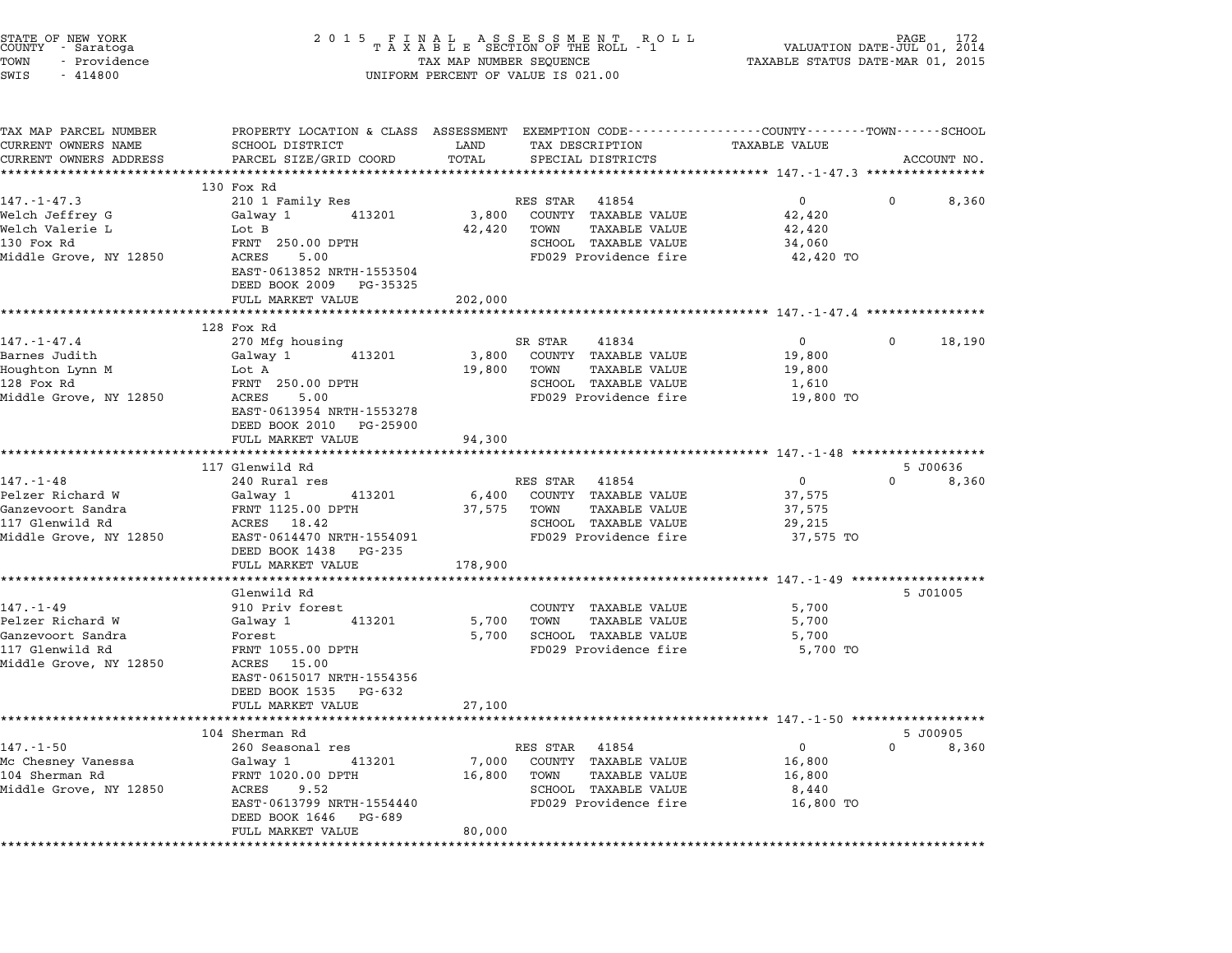| STATE OF NEW YORK<br>COUNTY - Saratoga<br>TOWN<br>- Providence<br>SWIS<br>$-414800$ | 2 0 1 5                                                                                                           | TAX MAP NUMBER SEQUENCE | FINAL ASSESSMENT ROLL<br>TAXABLE SECTION OF THE ROLL - 1<br>UNIFORM PERCENT OF VALUE IS 021.00 | VALUATION DATE-JUL 01, 2014<br>TAXABLE STATUS DATE-MAR 01, 2015 |             |
|-------------------------------------------------------------------------------------|-------------------------------------------------------------------------------------------------------------------|-------------------------|------------------------------------------------------------------------------------------------|-----------------------------------------------------------------|-------------|
|                                                                                     |                                                                                                                   |                         |                                                                                                |                                                                 |             |
| TAX MAP PARCEL NUMBER<br>CURRENT OWNERS NAME                                        | PROPERTY LOCATION & CLASS ASSESSMENT EXEMPTION CODE---------------COUNTY-------TOWN-----SCHOOL<br>SCHOOL DISTRICT | LAND                    | TAX DESCRIPTION                                                                                | <b>TAXABLE VALUE</b>                                            |             |
| CURRENT OWNERS ADDRESS                                                              | PARCEL SIZE/GRID COORD<br>*********************                                                                   | TOTAL                   | SPECIAL DISTRICTS                                                                              |                                                                 | ACCOUNT NO. |
|                                                                                     | Sherman Rd                                                                                                        |                         |                                                                                                | ********************************** 147.-1-51.1 ***********      | 5 J01004    |
| $147. - 1 - 51.1$                                                                   | 280 Res Multiple                                                                                                  |                         | COUNTY TAXABLE VALUE                                                                           | 28,120                                                          |             |
| Blakely Alfred Jr                                                                   | Galway 1<br>413201                                                                                                | 4,800                   | TAXABLE VALUE<br>TOWN                                                                          | 28,120                                                          |             |
| Blakely Janice                                                                      | Partial                                                                                                           | 28,120                  | SCHOOL TAXABLE VALUE                                                                           | 28,120                                                          |             |
| 54 Leo Mar Dr                                                                       | FRNT 885.00 DPTH                                                                                                  |                         | FD029 Providence fire                                                                          | 28,120 TO                                                       |             |
| Fulton, NY 13069                                                                    | 9.50<br>ACRES                                                                                                     |                         |                                                                                                |                                                                 |             |
|                                                                                     | EAST-0613368 NRTH-1554711<br>DEED BOOK 1036 PG-96                                                                 |                         |                                                                                                |                                                                 |             |
|                                                                                     | FULL MARKET VALUE                                                                                                 | 133,900                 |                                                                                                |                                                                 |             |
|                                                                                     |                                                                                                                   |                         |                                                                                                | *********************************** 147.-1-51.2 ************    |             |
|                                                                                     | Sherman Rd                                                                                                        |                         |                                                                                                |                                                                 |             |
| 147.-1-51.2                                                                         | 311 Res vac land                                                                                                  |                         | COUNTY TAXABLE VALUE                                                                           | 1,000                                                           |             |
| Blakley Alfred                                                                      | Galway 1<br>413201                                                                                                | 1,000                   | <b>TAXABLE VALUE</b><br>TOWN                                                                   | 1,000                                                           |             |
| Blakley Janice                                                                      | FRNT 630.00 DPTH                                                                                                  | 1,000                   | SCHOOL TAXABLE VALUE                                                                           | 1,000                                                           |             |
| 54 Leo Mar Dr<br>Fulton, NY 13069                                                   | 2.15<br>ACRES<br>EAST-0613016 NRTH-1554205                                                                        |                         | FD029 Providence fire                                                                          | 1,000 TO                                                        |             |
|                                                                                     | DEED BOOK 1036 PG-98                                                                                              |                         |                                                                                                |                                                                 |             |
|                                                                                     | FULL MARKET VALUE                                                                                                 | 4,800                   |                                                                                                |                                                                 |             |
|                                                                                     |                                                                                                                   |                         |                                                                                                |                                                                 |             |
|                                                                                     | 160 Glenwild Rd                                                                                                   |                         |                                                                                                |                                                                 |             |
| 147. - 1 - 55.2                                                                     | 210 1 Family Res                                                                                                  |                         | COUNTY TAXABLE VALUE                                                                           | 42,000                                                          |             |
| DeLorme Jeanette R                                                                  | 413201<br>Galway 1                                                                                                | 3,400                   | TOWN<br>TAXABLE VALUE                                                                          | 42,000                                                          |             |
| 160 Glenwild Rd                                                                     | Lot #3<br>FRNT 400.00 DPTH                                                                                        | 42,000                  | SCHOOL TAXABLE VALUE<br>FD029 Providence fire                                                  | 42,000                                                          |             |
| Middle Grove, NY 12850                                                              | ACRES<br>2.77                                                                                                     |                         |                                                                                                | 42,000 TO                                                       |             |
|                                                                                     | EAST-0613615 NRTH-1557421                                                                                         |                         |                                                                                                |                                                                 |             |
|                                                                                     | DEED BOOK 2007<br>PG-9824                                                                                         |                         |                                                                                                |                                                                 |             |
|                                                                                     | FULL MARKET VALUE                                                                                                 | 200,000                 |                                                                                                |                                                                 |             |
|                                                                                     |                                                                                                                   |                         |                                                                                                |                                                                 |             |
|                                                                                     | 164 Glenwild Rd                                                                                                   |                         |                                                                                                |                                                                 |             |
| $147. - 1 - 55.3$                                                                   | 260 Seasonal res                                                                                                  |                         | VET COM C 41132                                                                                | 4,500<br>0                                                      | 0           |
| Van Buren Michael                                                                   | 413201<br>Galway 1                                                                                                |                         | 3,300 VET COM T 41133                                                                          | $\mathbf 0$<br>4,500                                            | $\Omega$    |
| Van Buren Dorothy<br>164 Glenwild Rd                                                | Lot #1<br>FRNT 275.00 DPTH                                                                                        |                         | 18,000 SR STAR<br>41834<br>COUNTY TAXABLE VALUE                                                | $\mathbf 0$<br>0<br>13,500                                      | 18,000      |
| Middle Grove, NY 12850                                                              | ACRES<br>2.40                                                                                                     |                         | <b>TAXABLE VALUE</b><br>TOWN                                                                   | 13,500                                                          |             |
|                                                                                     | EAST-0613470 NRTH-1557891                                                                                         |                         | SCHOOL TAXABLE VALUE                                                                           | 0                                                               |             |
|                                                                                     | DEED BOOK 1032<br>PG-262                                                                                          |                         | FD029 Providence fire                                                                          | 18,000 TO                                                       |             |
|                                                                                     | FULL MARKET VALUE                                                                                                 | 85,700                  |                                                                                                |                                                                 |             |
|                                                                                     |                                                                                                                   |                         |                                                                                                |                                                                 |             |
|                                                                                     | Centerline Rd                                                                                                     |                         |                                                                                                |                                                                 |             |
| $147. - 1 - 55.4$                                                                   | 311 Res vac land                                                                                                  |                         | COUNTY TAXABLE VALUE                                                                           | 3,400                                                           |             |
| Van Buren Michael                                                                   | Galway 1<br>413201                                                                                                | 3,400                   | TOWN<br>TAXABLE VALUE                                                                          | 3,400                                                           |             |
| Van Buren Dorothy                                                                   | Lot $#2$                                                                                                          | 3,400                   | SCHOOL TAXABLE VALUE                                                                           | 3,400                                                           |             |
| 164 Glenwild Rd                                                                     | FRNT 360.00 DPTH<br>ACRES                                                                                         |                         | FD029 Providence fire                                                                          | 3,400 TO                                                        |             |
| Middle Grove, NY 12850                                                              | 2.73<br>EAST-0613793 NRTH-1558034                                                                                 |                         |                                                                                                |                                                                 |             |
|                                                                                     | DEED BOOK 1032 PG-262                                                                                             |                         |                                                                                                |                                                                 |             |
|                                                                                     | FULL MARKET VALUE                                                                                                 | 16,200                  |                                                                                                |                                                                 |             |

\*\*\*\*\*\*\*\*\*\*\*\*\*\*\*\*\*\*\*\*\*\*\*\*\*\*\*\*\*\*\*\*\*\*\*\*\*\*\*\*\*\*\*\*\*\*\*\*\*\*\*\*\*\*\*\*\*\*\*\*\*\*\*\*\*\*\*\*\*\*\*\*\*\*\*\*\*\*\*\*\*\*\*\*\*\*\*\*\*\*\*\*\*\*\*\*\*\*\*\*\*\*\*\*\*\*\*\*\*\*\*\*\*\*\*\*\*\*\*\*\*\*\*\*\*\*\*\*\*\*\*\*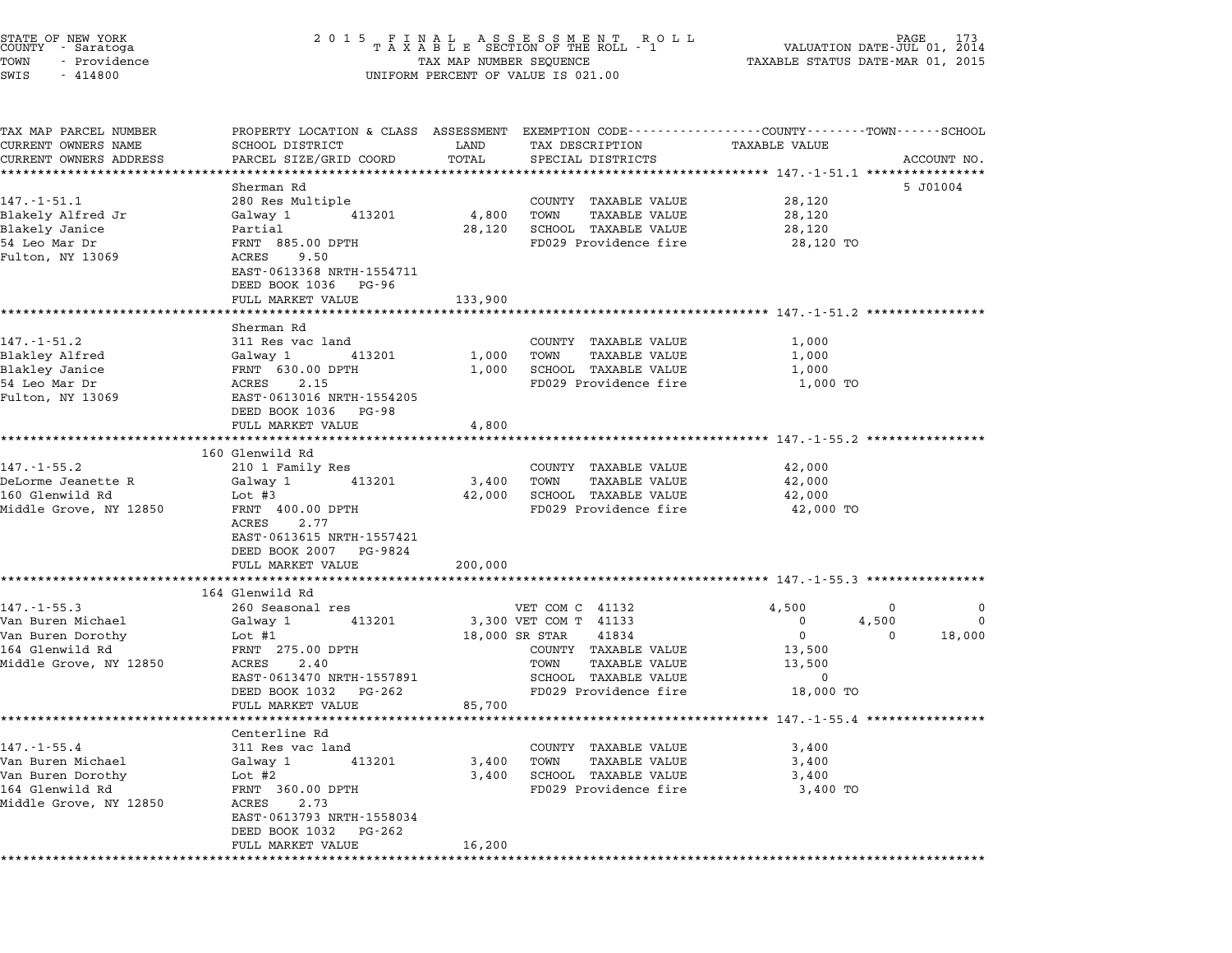| STATE OF NEW YORK<br>COUNTY - Saratoga<br>TOWN<br>- Providence<br>SWIS<br>$-414800$ | 2 0 1 5                                                                                     | TAX MAP NUMBER SEQUENCE  | UNIFORM PERCENT OF VALUE IS 021.00               | PAGE.<br>VALUATION DATE-JUL 01, 2014<br>TAXABLE STATUS DATE-MAR 01, 2015                                        | 174         |
|-------------------------------------------------------------------------------------|---------------------------------------------------------------------------------------------|--------------------------|--------------------------------------------------|-----------------------------------------------------------------------------------------------------------------|-------------|
| TAX MAP PARCEL NUMBER<br>CURRENT OWNERS NAME                                        | SCHOOL DISTRICT                                                                             | LAND                     | TAX DESCRIPTION                                  | PROPERTY LOCATION & CLASS ASSESSMENT EXEMPTION CODE---------------COUNTY-------TOWN-----SCHOOL<br>TAXABLE VALUE |             |
| CURRENT OWNERS ADDRESS                                                              | PARCEL SIZE/GRID COORD                                                                      | TOTAL                    | SPECIAL DISTRICTS                                |                                                                                                                 | ACCOUNT NO. |
|                                                                                     | Centerline Rd                                                                               |                          |                                                  | ***************************** 147.-1-55.5 ****************                                                      |             |
| $147. - 1 - 55.5$                                                                   | 322 Rural vac>10                                                                            |                          | COUNTY TAXABLE VALUE                             | 7,000                                                                                                           |             |
| Van Buren Michael                                                                   | Galway 1<br>413201                                                                          | 7,000                    | TAXABLE VALUE<br>TOWN                            | 7,000                                                                                                           |             |
| Van Buren Dorothy                                                                   | Lot #4                                                                                      | 7,000                    | SCHOOL TAXABLE VALUE                             | 7,000                                                                                                           |             |
| 164 Glenwild Rd<br>Middle Grove, NY 12850                                           | FRNT 775.00 DPTH<br>20.73<br>ACRES<br>EAST-0614098 NRTH-1557838<br>DEED BOOK 1032<br>PG-262 |                          | FD029 Providence fire                            | 7,000 TO                                                                                                        |             |
|                                                                                     | FULL MARKET VALUE                                                                           | 33,300                   |                                                  | ****************************** 147.-1-58 ***************                                                        |             |
|                                                                                     | Glenwild Rd                                                                                 |                          |                                                  |                                                                                                                 | 5 J00958    |
| $147. - 1 - 58$                                                                     | 910 Priv forest                                                                             |                          | COUNTY TAXABLE VALUE                             | 7,300                                                                                                           |             |
| Whitney Franklin E                                                                  | Galway 1<br>413201                                                                          | 7,300                    | <b>TAXABLE VALUE</b><br>TOWN                     | 7,300                                                                                                           |             |
| Franklin L                                                                          | FRNT 660.00 DPTH                                                                            | 7,300                    | SCHOOL TAXABLE VALUE                             | 7,300                                                                                                           |             |
| 196 Glenwild Rd<br>Middle Grove, NY 12850                                           | ACRES 22.25<br>EAST-0613282 NRTH-1559776<br>DEED BOOK 1101 PG-291                           |                          | FD029 Providence fire                            | 7,300 TO                                                                                                        |             |
|                                                                                     | FULL MARKET VALUE                                                                           | 34,800                   |                                                  |                                                                                                                 |             |
|                                                                                     |                                                                                             |                          |                                                  |                                                                                                                 |             |
| $147. - 1 - 61.1$                                                                   | Wileytown Rd<br>311 Res vac land                                                            |                          | COUNTY TAXABLE VALUE                             | 100                                                                                                             |             |
| Bills Robert L                                                                      | 413201<br>Galway 1                                                                          | 100                      | TOWN<br><b>TAXABLE VALUE</b>                     | 100                                                                                                             |             |
| Bills Alan R                                                                        | FRNT 299.45 DPTH                                                                            | 100                      | SCHOOL TAXABLE VALUE                             | 100                                                                                                             |             |
| 129 White Rd                                                                        | ACRES<br>0.39                                                                               |                          | FD029 Providence fire                            | 100 TO                                                                                                          |             |
| Ballston Spa, NY 12020-2121                                                         | EAST-0622560 NRTH-1559770<br>DEED BOOK 1770<br>PG-323                                       |                          | PK010 Lake nancy park                            | 100 TO                                                                                                          |             |
|                                                                                     | FULL MARKET VALUE                                                                           | 500<br>* * * * * * * * * |                                                  | ********************* 147.-1-63 *********                                                                       |             |
|                                                                                     | Lake Nancy Rd                                                                               |                          |                                                  |                                                                                                                 |             |
| $147. - 1 - 63$                                                                     | 314 Rural vac<10                                                                            |                          | COUNTY TAXABLE VALUE                             | 1,400                                                                                                           |             |
| Chepulis Janet B                                                                    | Galway 1<br>413201                                                                          | 1,400                    | <b>TAXABLE VALUE</b><br>TOWN                     | 1,400                                                                                                           |             |
| 155 Lake Nancy Rd                                                                   | FRNT 640.00 DPTH                                                                            | 1,400                    | SCHOOL TAXABLE VALUE                             | 1,400                                                                                                           |             |
| Middle Grove, NY 12850                                                              | ACRES<br>6.93                                                                               |                          | FD029 Providence fire                            | 1,400 TO                                                                                                        |             |
|                                                                                     | EAST-0624557 NRTH-1560877<br>DEED BOOK 1363<br>PG-770<br>FULL MARKET VALUE                  | 6,700                    | PK010 Lake nancy park                            | 1,400 TO                                                                                                        |             |
|                                                                                     |                                                                                             |                          |                                                  |                                                                                                                 |             |
|                                                                                     | Antioch Rd                                                                                  |                          |                                                  |                                                                                                                 | 5 J00824    |
| $147. - 1 - 64$                                                                     | 910 Priv forest                                                                             |                          | <b>TAXABLE VALUE</b><br>COUNTY                   | 10,900                                                                                                          |             |
| Siegmund Richard                                                                    | 413201<br>Galway 1                                                                          | 10,900                   | TOWN<br>TAXABLE VALUE                            | 10,900                                                                                                          |             |
| Siegmund Martha<br>Trustee                                                          | 1012/653<br>Siegmund Living Trust                                                           | 10,900                   | TAXABLE VALUE<br>SCHOOL<br>FD029 Providence fire | 10,900<br>10,900 TO                                                                                             |             |
| 20 Carmel Hts                                                                       | FRNT 2050.00 DPTH                                                                           |                          |                                                  |                                                                                                                 |             |
| Wappingers Falls, NY 12590                                                          | ACRES<br>43.18                                                                              |                          |                                                  |                                                                                                                 |             |
|                                                                                     | EAST-0624186 NRTH-1557608                                                                   |                          |                                                  |                                                                                                                 |             |
|                                                                                     | DEED BOOK 2013<br>PG-7724                                                                   |                          |                                                  |                                                                                                                 |             |
|                                                                                     | FULL MARKET VALUE                                                                           | 51,900                   |                                                  |                                                                                                                 |             |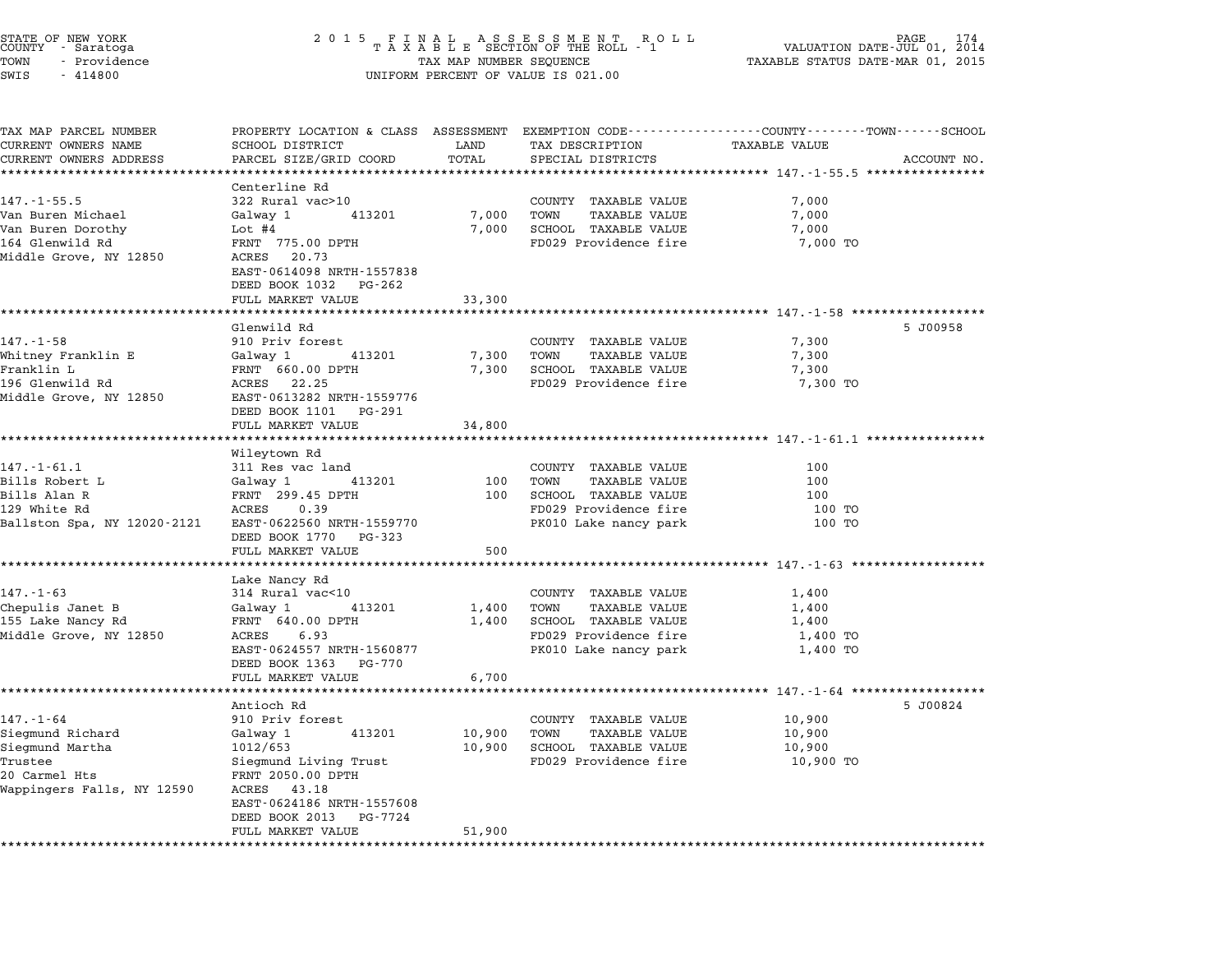| STATE OF NEW YORK<br>COUNTY – Saratoga<br>TOWN<br>- Providence<br>SWIS<br>$-414800$                 | UNIFORM PERCENT OF VALUE IS 021.00                                                                                                                                                                           |                                                  |                                                                                                                                                                                         |                                                              |             |       |
|-----------------------------------------------------------------------------------------------------|--------------------------------------------------------------------------------------------------------------------------------------------------------------------------------------------------------------|--------------------------------------------------|-----------------------------------------------------------------------------------------------------------------------------------------------------------------------------------------|--------------------------------------------------------------|-------------|-------|
| TAX MAP PARCEL NUMBER<br>CURRENT OWNERS NAME<br>CURRENT OWNERS ADDRESS                              | PROPERTY LOCATION & CLASS ASSESSMENT EXEMPTION CODE----------------COUNTY-------TOWN-----SCHOOL<br>SCHOOL DISTRICT<br>PARCEL SIZE/GRID COORD<br>************************                                     | LAND<br>TOTAL                                    | TAX DESCRIPTION<br>SPECIAL DISTRICTS                                                                                                                                                    | TAXABLE VALUE                                                | ACCOUNT NO. |       |
|                                                                                                     | 248 Centerline Rd                                                                                                                                                                                            |                                                  |                                                                                                                                                                                         |                                                              | 5 J00373    |       |
| $147. - 1 - 65.1$<br>Wood Michael<br>248 Centerline Rd<br>Middle Grove, NY 12850                    | 240 Rural res<br>413201<br>Galway 1<br>Lot No E<br>FRNT 824.46 DPTH<br>ACRES 10.33<br>EAST-0614061 NRTH-1558754<br>DEED BOOK 1776 PG-332                                                                     | 5,000<br>34,228                                  | RES STAR 41854<br>COUNTY TAXABLE VALUE<br>TOWN<br>TAXABLE VALUE<br>SCHOOL TAXABLE VALUE<br>FD029 Providence fire                                                                        | $\overline{0}$<br>34,228<br>34,228<br>25,868<br>34,228 TO    | $\Omega$    | 8,360 |
|                                                                                                     | FULL MARKET VALUE<br>********************                                                                                                                                                                    | 163,000                                          | ************************************ 147.-1-65.3 *****************                                                                                                                      |                                                              |             |       |
| $147. - 1 - 65.3$<br>Vanhall Elliot<br>7264 Antioch Road<br>Middle Grove, NY 12850                  | 250 Centerline Rd<br>322 Rural vac>10<br>413201<br>Galwav 1<br>Lot No D<br>FRNT 709.00 DPTH<br>ACRES 10.65<br>EAST-0613381 NRTH-1558450<br>DEED BOOK 2013 PG-48586<br>FULL MARKET VALUE                      | 5,000<br>5,000<br>23,800                         | COUNTY TAXABLE VALUE<br>TAXABLE VALUE<br>TOWN<br>SCHOOL TAXABLE VALUE<br>FD029 Providence fire                                                                                          | 5,000<br>5,000<br>5,000<br>5,000 TO                          |             |       |
|                                                                                                     | 236 Centerline Rd                                                                                                                                                                                            | **********                                       |                                                                                                                                                                                         |                                                              |             |       |
| $147. - 1 - 65.21$<br>Bauer Joshua<br>236 Centerline Rd<br>Middle Grove, NY 12850                   | 210 1 Family Res<br>413201<br>Galway 1<br>Map $W-382$ Lot F2<br>FRNT 340.00 DPTH<br>ACRES<br>4.87<br>EAST-0614891 NRTH-1559136<br>DEED BOOK 2010 PG-6189                                                     | 3,800<br>13,200                                  | RES STAR 41854<br>COUNTY TAXABLE VALUE<br>TAXABLE VALUE<br>TOWN<br>SCHOOL TAXABLE VALUE<br>FD029 Providence fire                                                                        | $\overline{0}$<br>13,200<br>13,200<br>4,840<br>13,200 TO     | 0           | 8,360 |
|                                                                                                     | FULL MARKET VALUE<br>*********************                                                                                                                                                                   | 62,900                                           |                                                                                                                                                                                         |                                                              |             |       |
| $147. - 1 - 65.22$<br>Newsom Blake E<br>Newsom Kim A<br>238 Centerline Rd<br>Middle Grove, NY 12850 | 238 Centerline Rd<br>210 1 Family Res<br>Galway 1<br>413201<br>Map $W-382$ Lot F1<br>FRNT 310.00 DPTH<br>ACRES<br>5.06<br>EAST-0614506 NRTH-1559035<br>DEED BOOK 2007 PG-5681                                | 3,800<br>37,896                                  | ************************************* 147.-1-65.22 ****************<br>RES STAR 41854<br>COUNTY TAXABLE VALUE<br>TOWN<br>TAXABLE VALUE<br>SCHOOL TAXABLE VALUE<br>FD029 Providence fire | $0 \qquad \qquad$<br>37,896<br>37,896<br>29,536<br>37,896 TO | 0           | 8,360 |
|                                                                                                     | FULL MARKET VALUE                                                                                                                                                                                            | 180,500                                          |                                                                                                                                                                                         |                                                              |             |       |
| $147. - 1 - 66$<br>Ferguson Myron<br>Ferguson Linda<br>7394 Wileytown Rd<br>Middle Grove, NY 12850  | 7394 Wileytown Rd<br>210 1 Family Res<br>413201<br>Galway 1<br>FRNT 150.00 DPTH<br>ACRES<br>0.86<br>EAST-0623139 NRTH-1558735<br>DEED BOOK 1776<br>PG-514<br>FULL MARKET VALUE<br>************************** | 3,000<br>55,600<br>264,800<br>****************** | RES STAR<br>41854<br>COUNTY<br><b>TAXABLE VALUE</b><br>TOWN<br><b>TAXABLE VALUE</b><br>SCHOOL TAXABLE VALUE<br>FD029 Providence fire                                                    | 0<br>55,600<br>55,600<br>47,240<br>55,600 TO                 | 0           | 8,360 |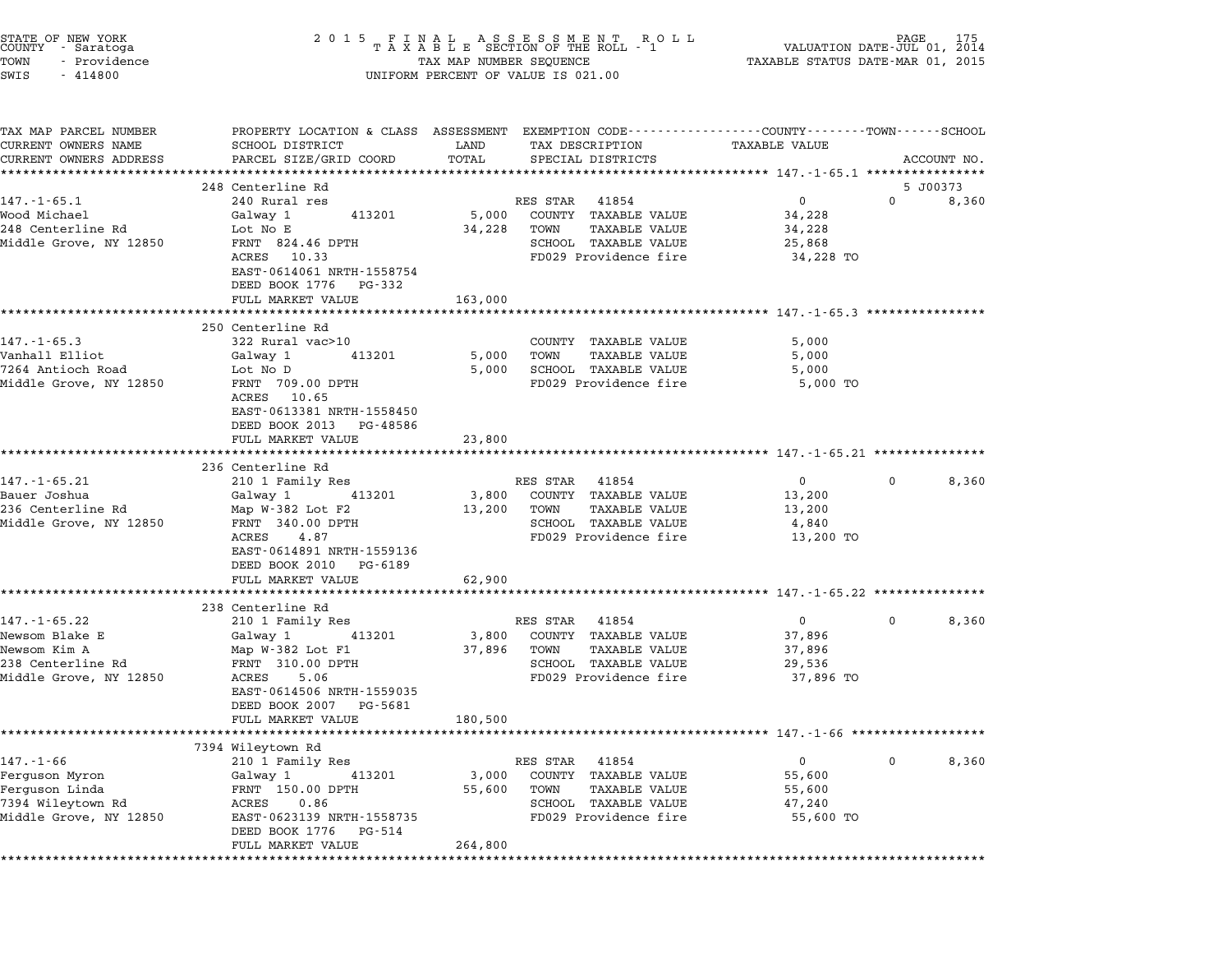| STATE OF NEW YORK<br>COUNTY - Saratoga<br>- Providence<br>TOWN<br>SWIS<br>$-414800$ |                                                                    | UNIFORM PERCENT OF VALUE IS 021.00                               |                                                                                                                                |
|-------------------------------------------------------------------------------------|--------------------------------------------------------------------|------------------------------------------------------------------|--------------------------------------------------------------------------------------------------------------------------------|
| TAX MAP PARCEL NUMBER<br>CURRENT OWNERS NAME<br>CURRENT OWNERS ADDRESS              | SCHOOL DISTRICT<br>PARCEL SIZE/GRID COORD                          | LAND<br>TAX DESCRIPTION<br>TOTAL<br>SPECIAL DISTRICTS            | PROPERTY LOCATION & CLASS ASSESSMENT EXEMPTION CODE---------------COUNTY------TOWN------SCHOOL<br>TAXABLE VALUE<br>ACCOUNT NO. |
|                                                                                     | 7373 Wileytown Rd                                                  |                                                                  |                                                                                                                                |
| $147. - 1 - 67$                                                                     | 270 Mfg housing                                                    | RES STAR<br>41854                                                | 8,360<br>$0 \qquad \qquad$<br>$\mathbf{0}$                                                                                     |
| Colvin Courtney C                                                                   | Galway 1<br>413201                                                 | 4,000<br>COUNTY TAXABLE VALUE                                    | 25,171                                                                                                                         |
| 7373 Wileytown Rd                                                                   | Lot #12                                                            | TAXABLE VALUE<br>25,171<br>TOWN                                  | 25,171                                                                                                                         |
| Middle Grove, NY 12850                                                              | FRNT 391.51 DPTH                                                   | SCHOOL TAXABLE VALUE                                             | 16,811                                                                                                                         |
|                                                                                     | ACRES<br>5.93<br>EAST-0622428 NRTH-1559441                         | FD029 Providence fire<br>PK010 Lake nancy park                   | 25,171 TO<br>25,171 TO                                                                                                         |
|                                                                                     | DEED BOOK 1408 PG-283                                              |                                                                  |                                                                                                                                |
|                                                                                     | FULL MARKET VALUE                                                  | 119,900                                                          |                                                                                                                                |
|                                                                                     | ************************                                           |                                                                  |                                                                                                                                |
|                                                                                     | 7363 Wileytown Rd                                                  |                                                                  |                                                                                                                                |
| $147. - 1 - 68$                                                                     | 210 1 Family Res                                                   | RES STAR 41854                                                   | 8,360<br>$\overline{0}$<br>$\mathbf{0}$                                                                                        |
| OConnell Thomas C<br>OConnell Ellen M                                               | Galway 1<br>413201<br>Lot 11 Cadman Woods                          | 3,400<br>COUNTY TAXABLE VALUE<br>TAXABLE VALUE<br>35,400<br>TOWN | 35,400<br>35,400                                                                                                               |
| 7363 Wileytown Rd                                                                   | FRNT 206.37 DPTH                                                   | SCHOOL TAXABLE VALUE                                             | 27,040                                                                                                                         |
| Middle Grove, NY 12850                                                              | ACRES<br>2.52                                                      | FD029 Providence fire                                            | 35,400 TO                                                                                                                      |
|                                                                                     | EAST-0622580 NRTH-1559007                                          |                                                                  |                                                                                                                                |
|                                                                                     | DEED BOOK 2009 PG-31484                                            |                                                                  |                                                                                                                                |
|                                                                                     | FULL MARKET VALUE<br>*************************                     | 168,600<br>*************                                         |                                                                                                                                |
|                                                                                     | 7361 Wileytown Rd                                                  |                                                                  |                                                                                                                                |
| $147. - 1 - 69$                                                                     | 270 Mfg housing                                                    | RES STAR<br>41854                                                | 8,360<br>$\overline{0}$<br>$\mathbf{0}$                                                                                        |
| Gallagher Matthew J                                                                 | Galway 1<br>413201                                                 | 3,200<br>COUNTY TAXABLE VALUE                                    | 17,500                                                                                                                         |
| Gallagher Kathleen K                                                                | Lot #10                                                            | 17,500<br>TAXABLE VALUE<br>TOWN                                  | 17,500                                                                                                                         |
| 7361 Wileytown Rd                                                                   | FRNT 206.82 DPTH                                                   | SCHOOL TAXABLE VALUE                                             | 9,140                                                                                                                          |
| Middle Grove, NY 12850                                                              | 2.28<br>ACRES<br>EAST-0622632 NRTH-1558820<br>DEED BOOK 1411 PG-54 | FD029 Providence fire                                            | 17,500 TO                                                                                                                      |
|                                                                                     | FULL MARKET VALUE                                                  | 83,300                                                           |                                                                                                                                |
|                                                                                     | **********************                                             | ************                                                     | ******************************* 147.-1-70 ***************                                                                      |
| $147. - 1 - 70$                                                                     | 7359 Wileytown Rd                                                  |                                                                  |                                                                                                                                |
| Hayner Jeremy P                                                                     | 210 1 Family Res<br>Galway 1<br>413201                             | COUNTY TAXABLE VALUE<br>3,200<br>TAXABLE VALUE<br>TOWN           | 32,000<br>32,000                                                                                                               |
| Hayner Tricia M                                                                     | Lot #9                                                             | 32,000<br>SCHOOL TAXABLE VALUE                                   | 32,000                                                                                                                         |
| 7359 Wileytown Rd                                                                   | FRNT 202.56 DPTH                                                   | FD029 Providence fire                                            | 32,000 TO                                                                                                                      |
| Middle Grove, NY 12850                                                              | ACRES<br>2.08                                                      |                                                                  |                                                                                                                                |
|                                                                                     | EAST-0622699 NRTH-1558620                                          |                                                                  |                                                                                                                                |
|                                                                                     | DEED BOOK 1693<br>PG-625                                           |                                                                  |                                                                                                                                |
|                                                                                     | FULL MARKET VALUE                                                  | 152,400                                                          | ********************** 147.-1-71 ***************                                                                               |
|                                                                                     | 7357 Wileytown Rd                                                  |                                                                  |                                                                                                                                |
| $147. - 1 - 71$                                                                     | 270 Mfg housing                                                    | RES STAR<br>41854                                                | 0<br>0<br>8,360                                                                                                                |
| Murtlow James W                                                                     | Galway 1<br>413201                                                 | <b>TAXABLE VALUE</b><br>3,200<br>COUNTY                          | 12,200                                                                                                                         |
| Murtlow Deborah J                                                                   | Lot #8                                                             | 12,200<br>TOWN<br>TAXABLE VALUE                                  | 12,200                                                                                                                         |
| 7357 Wileytown Rd                                                                   | FRNT<br>200.00 DPTH 450.00                                         | <b>TAXABLE VALUE</b><br>SCHOOL                                   | 3,840                                                                                                                          |
| Middle Grove, NY 12850                                                              | ACRES<br>2.07                                                      | FD029 Providence fire                                            | 12,200 TO                                                                                                                      |
|                                                                                     | EAST-0622771 NRTH-1558443                                          |                                                                  |                                                                                                                                |
|                                                                                     | DEED BOOK 1414<br>PG-86<br>FULL MARKET VALUE                       | 58,100                                                           |                                                                                                                                |
|                                                                                     |                                                                    |                                                                  |                                                                                                                                |
|                                                                                     |                                                                    |                                                                  |                                                                                                                                |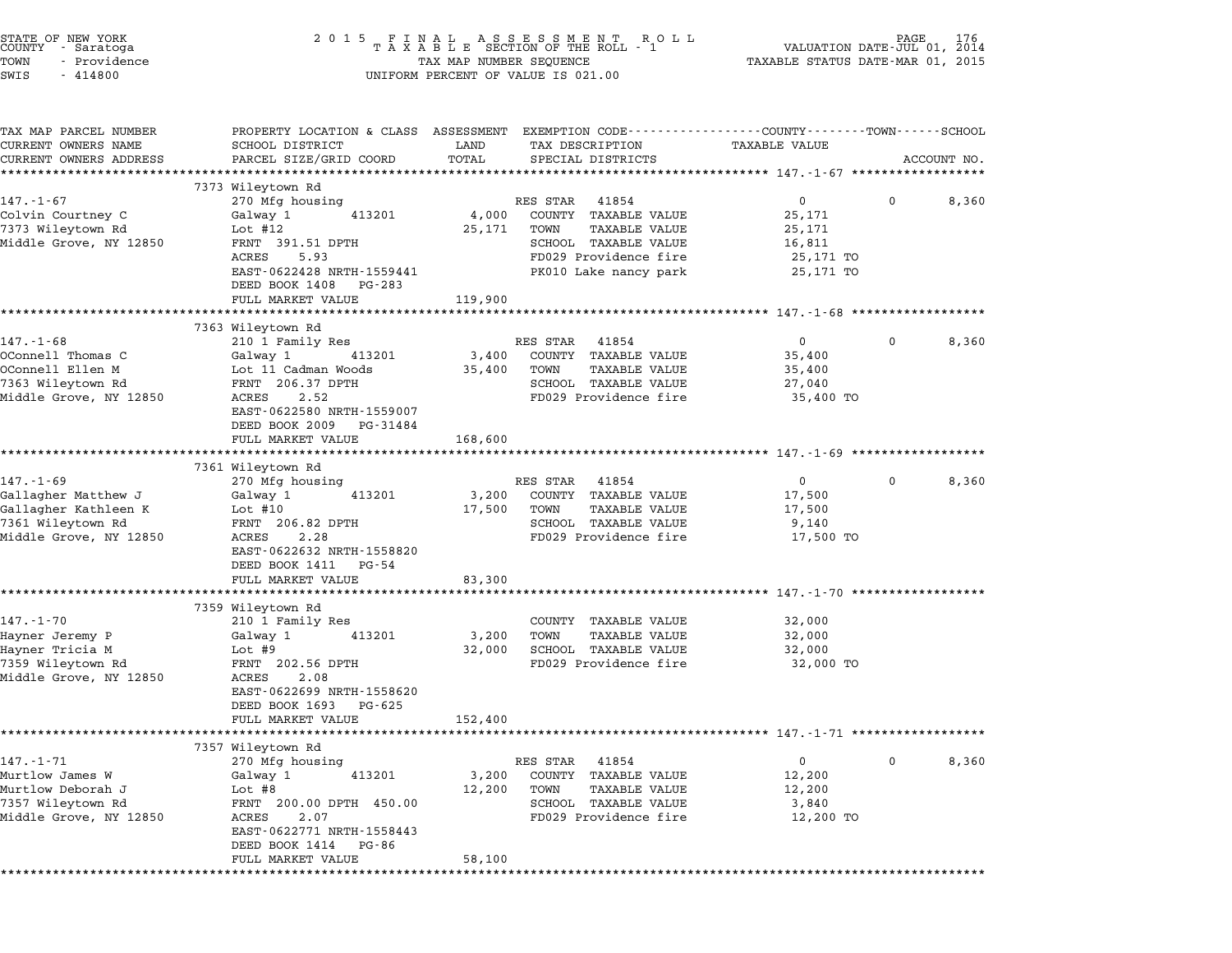| STATE OF NEW YORK<br>COUNTY - Saratoga<br>TOWN<br>- Providence<br>SWIS<br>$-414800$                                                                          | 2 0 1 5                                                                                                                                                                                                        | TAX MAP NUMBER SEQUENCE<br>UNIFORM PERCENT OF VALUE IS 021.00 | FINAL ASSESSMENT ROLL<br>TAXABLE SECTION OF THE ROLL - 1                                                            | TAXABLE STATUS DATE-MAR 01, 2015                                                                 | 177<br>VALUATION DATE-JUL 01, 2014 |
|--------------------------------------------------------------------------------------------------------------------------------------------------------------|----------------------------------------------------------------------------------------------------------------------------------------------------------------------------------------------------------------|---------------------------------------------------------------|---------------------------------------------------------------------------------------------------------------------|--------------------------------------------------------------------------------------------------|------------------------------------|
| TAX MAP PARCEL NUMBER<br>CURRENT OWNERS NAME<br>CURRENT OWNERS ADDRESS                                                                                       | PROPERTY LOCATION & CLASS ASSESSMENT EXEMPTION CODE----------------COUNTY-------TOWN------SCHOOL<br>SCHOOL DISTRICT<br>PARCEL SIZE/GRID COORD                                                                  | LAND<br>TOTAL                                                 | TAX DESCRIPTION<br>SPECIAL DISTRICTS                                                                                | <b>TAXABLE VALUE</b>                                                                             | ACCOUNT NO.                        |
| 147.-1-72<br>Branciforte Patrick<br>Branciforte Mary Jo<br>1610 Avenue P<br>Brooklyn, NY 11229                                                               | ****************<br>Wileytown Rd<br>311 Res vac land<br>Galway 1<br>413201<br>Lot #7<br>FRNT 200.00 DPTH 450.00<br>2.07<br>ACRES<br>EAST-0622820 NRTH-1558235<br>DEED BOOK 1694<br>PG-717<br>FULL MARKET VALUE | 3,200<br>3,200<br>15,200                                      | COUNTY TAXABLE VALUE<br><b>TAXABLE VALUE</b><br>TOWN<br>SCHOOL TAXABLE VALUE<br>FD029 Providence fire               | **************************** 147.-1-72 ******************<br>3,200<br>3,200<br>3,200<br>3,200 TO |                                    |
|                                                                                                                                                              |                                                                                                                                                                                                                |                                                               |                                                                                                                     | ******************************* 147.-1-73 *********                                              |                                    |
| $147. - 1 - 73$<br>Wilson Amber<br>7353 Wileytown Rd<br>Middle Grove, NY 12850                                                                               | 7353 Wileytown Rd<br>270 Mfg housing<br>413201<br>Galway 1<br>Lot #6<br>FRNT 200.00 DPTH 450.00<br>2.07<br>ACRES<br>EAST-0622893 NRTH-1558040<br>DEED BOOK 2013 PG-15052                                       | 3,200<br>22,500                                               | RES STAR<br>41854<br>COUNTY TAXABLE VALUE<br>TOWN<br>TAXABLE VALUE<br>SCHOOL TAXABLE VALUE<br>FD029 Providence fire | $\mathbf{0}$<br>22,500<br>22,500<br>14,140<br>22,500 TO                                          | 8,360<br>$\mathbf 0$               |
|                                                                                                                                                              | FULL MARKET VALUE                                                                                                                                                                                              | 107,100                                                       |                                                                                                                     |                                                                                                  |                                    |
|                                                                                                                                                              |                                                                                                                                                                                                                |                                                               |                                                                                                                     |                                                                                                  |                                    |
| $147. - 1 - 74$<br>Billings Shane E<br>7351 Wileytown Rd<br>Middle Grove, NY 12850                                                                           | 7351 Wileytown Rd<br>270 Mfg housing<br>413201<br>Galway 1<br>Lot #5<br>FRNT 413.73 DPTH<br>ACRES<br>2.18<br>EAST-0623005 NRTH-1557867<br>DEED BOOK 2014<br>PG-17086                                           | 3,200<br>19,863                                               | RES STAR<br>41854<br>COUNTY TAXABLE VALUE<br>TOWN<br>TAXABLE VALUE<br>SCHOOL TAXABLE VALUE<br>FD029 Providence fire | $\overline{0}$<br>19,863<br>19,863<br>11,503<br>19,863 TO                                        | 8,360<br>$\mathbf 0$               |
|                                                                                                                                                              | FULL MARKET VALUE                                                                                                                                                                                              | 94,600                                                        |                                                                                                                     | *************************** 147.-1-75 *********                                                  |                                    |
| $147. - 1 - 75$<br>Bennett Betty Jean<br>12 Hannum St<br>Ballston Spa, NY 12020                                                                              | Bills Rd<br>312 Vac w/imprv<br>Galway 1<br>413201<br>Lot #4<br>FRNT 200.00 DPTH<br>2.19<br>ACRES<br>EAST-0622861 NRTH-1557698<br>DEED BOOK 1578<br>PG-731                                                      | 3,200<br>7,000                                                | COUNTY TAXABLE VALUE<br><b>TAXABLE VALUE</b><br>TOWN<br>SCHOOL TAXABLE VALUE<br>FD029 Providence fire               | 7,000<br>7,000<br>7,000<br>7,000 TO                                                              |                                    |
|                                                                                                                                                              | FULL MARKET VALUE                                                                                                                                                                                              | 33,300                                                        |                                                                                                                     | ****************** 147.-1-76 *************                                                       |                                    |
| $147. - 1 - 76$<br>Heesch Howard W Jr<br>Heesch Jean<br>112 Southwoods Ct Apt 1<br>Schenectady, NY 12306<br>PRIOR OWNER ON 3/01/2015<br>Kilmer Lumber Co Inc | Bills Rd<br>910 Priv forest<br>413201<br>Galway 1<br>Lot # $1$<br>FRNT 618.48 DPTH<br>ACRES<br>2.11<br>EAST-0623317 NRTH-1557500<br>DEED BOOK 2015<br>PG-8773<br>FULL MARKET VALUE                             | 3,200<br>3,200<br>15,200                                      | COUNTY TAXABLE VALUE<br><b>TAXABLE VALUE</b><br>TOWN<br>SCHOOL TAXABLE VALUE<br>FD029 Providence fire               | 3,200<br>3,200<br>3,200<br>3,200 TO                                                              | 5 J00792                           |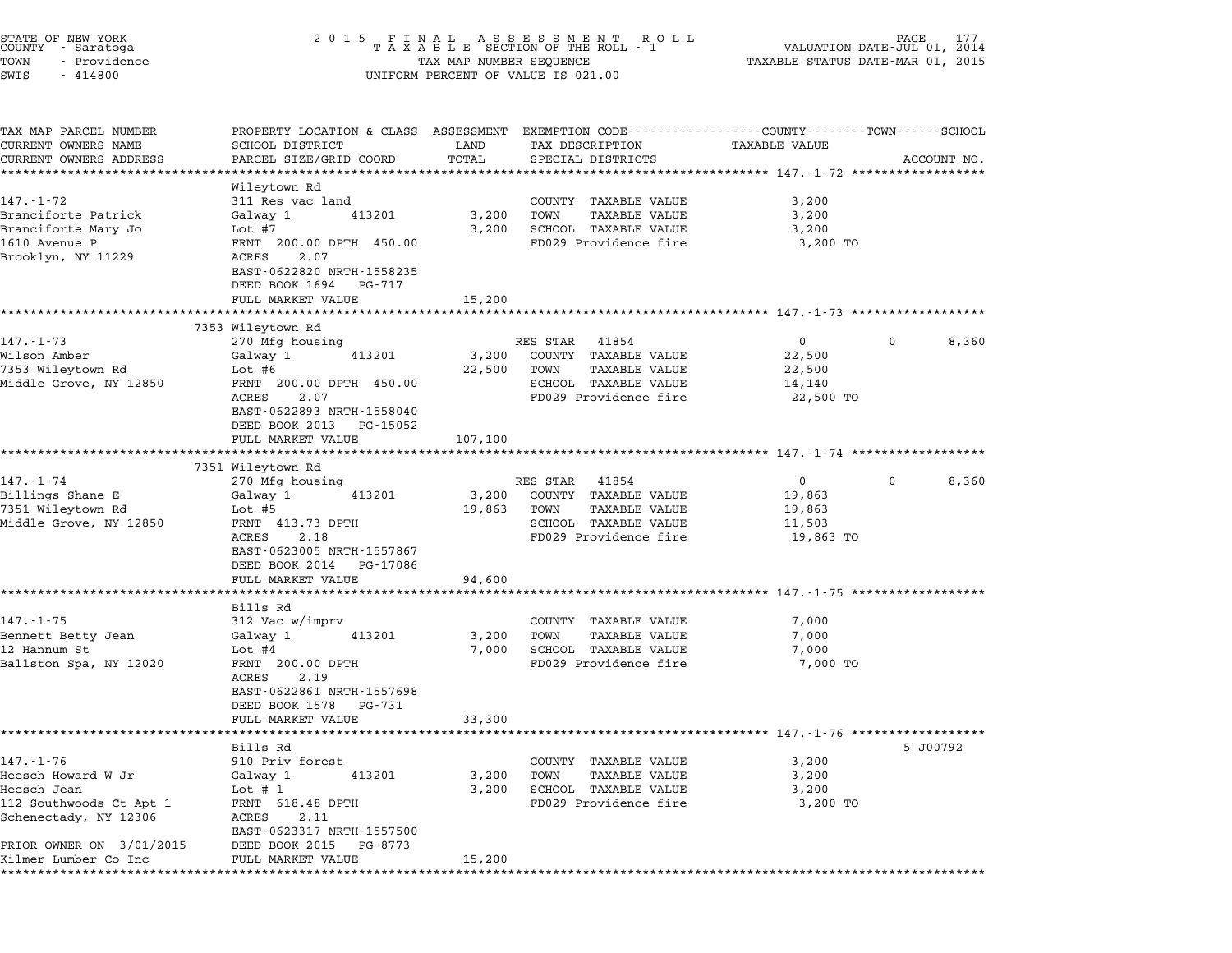| STATE OF NEW YORK<br>COUNTY - Saratoga<br>TOWN<br>- Providence<br>SWIS<br>$-414800$                                                                                                                         | 2 0 1 5<br>FINAL ASSESSMENT ROLTAXABLE SECTION OF THE ROLL - 1<br>ROLL<br>TAX MAP NUMBER SEQUENCE<br>UNIFORM PERCENT OF VALUE IS 021.00                                                                                                                                                                                                                   |                                              | PAGE<br>178<br>VALUATION DATE-JUL 01, 2014<br>TAXABLE STATUS DATE-MAR 01, 2015                                                                                                                          |                                                                                                                                                          |             |
|-------------------------------------------------------------------------------------------------------------------------------------------------------------------------------------------------------------|-----------------------------------------------------------------------------------------------------------------------------------------------------------------------------------------------------------------------------------------------------------------------------------------------------------------------------------------------------------|----------------------------------------------|---------------------------------------------------------------------------------------------------------------------------------------------------------------------------------------------------------|----------------------------------------------------------------------------------------------------------------------------------------------------------|-------------|
| TAX MAP PARCEL NUMBER<br>CURRENT OWNERS NAME<br>CURRENT OWNERS ADDRESS                                                                                                                                      | PROPERTY LOCATION & CLASS ASSESSMENT<br>SCHOOL DISTRICT<br>PARCEL SIZE/GRID COORD                                                                                                                                                                                                                                                                         | LAND<br>TOTAL                                | TAX DESCRIPTION<br>SPECIAL DISTRICTS                                                                                                                                                                    | EXEMPTION CODE-----------------COUNTY-------TOWN------SCHOOL<br>TAXABLE VALUE                                                                            | ACCOUNT NO. |
|                                                                                                                                                                                                             | ***************<br>**********************************                                                                                                                                                                                                                                                                                                     |                                              |                                                                                                                                                                                                         | *************************** 147.-1-77 *******************                                                                                                |             |
| $147. - 1 - 77$<br>Jesenski William J Jr<br>Jesenski Nancy<br>7339 Bills Rd<br>Middle Grove, NY 12850-1442                                                                                                  | 7339 Bills Rd<br>210 1 Family Res<br>Galway 1<br>413201<br>Cadman Woods<br>Lot $# 3$<br>FRNT 278.48 DPTH<br>2.61<br>ACRES<br>EAST-0622850 NRTH-1557539                                                                                                                                                                                                    | 3,400<br>34,100                              | COUNTY TAXABLE VALUE<br><b>TAXABLE VALUE</b><br>TOWN<br>SCHOOL TAXABLE VALUE<br>FD029 Providence fire                                                                                                   | 34,100<br>34,100<br>34,100<br>34,100 TO                                                                                                                  |             |
|                                                                                                                                                                                                             | DEED BOOK 1371 PG-223<br>FULL MARKET VALUE                                                                                                                                                                                                                                                                                                                | 162,400                                      |                                                                                                                                                                                                         | :******************************** 147.-1-78 *****                                                                                                        |             |
|                                                                                                                                                                                                             | 7337 Bills Rd                                                                                                                                                                                                                                                                                                                                             |                                              |                                                                                                                                                                                                         |                                                                                                                                                          |             |
| $147. - 1 - 78$<br>Moffre Joseph IV<br>Blair Jennifer L<br>7337 Bills Road<br>Middle Grove, NY 12850<br>$147. - 1 - 79$<br>Colonial Heritage Mobile Home Galway 1<br>44 Phillips Rd<br>Stillwater, NY 12170 | 210 1 Family Res<br>413201<br>Galway 1<br>Lot #2<br>FRNT 280.00 DPTH<br>2.16<br>ACRES<br>EAST-0622672 NRTH-1557399<br>DEED BOOK 2014 PG-16849<br>FULL MARKET VALUE<br>**************************<br>7331 Bills Rd<br>270 Mfg housing<br>413201<br>Lot $#14$<br>FRNT 150.51 DPTH<br>ACRES 24.85<br>EAST-0622136 NRTH-1557988<br>DEED BOOK 2014<br>PG-14608 | 3,200<br>12,810<br>61,000<br>7,800<br>17,800 | COUNTY TAXABLE VALUE<br>TOWN<br>TAXABLE VALUE<br>SCHOOL TAXABLE VALUE<br>FD029 Providence fire<br>COUNTY TAXABLE VALUE<br>TOWN<br><b>TAXABLE VALUE</b><br>SCHOOL TAXABLE VALUE<br>FD029 Providence fire | 12,810<br>12,810<br>12,810<br>12,810 TO<br>************************************ 147.-1-79 *******************<br>17,800<br>17,800<br>17,800<br>17,800 TO |             |
|                                                                                                                                                                                                             | FULL MARKET VALUE                                                                                                                                                                                                                                                                                                                                         | 84,800                                       |                                                                                                                                                                                                         |                                                                                                                                                          |             |
|                                                                                                                                                                                                             | **********************                                                                                                                                                                                                                                                                                                                                    |                                              |                                                                                                                                                                                                         |                                                                                                                                                          |             |
| $147. - 1 - 80$<br>Charbonneau Michael Sr<br>Sweet Faith<br>Aka Charbonneau Faith<br>7369 Wileytown Rd<br>Middle Grove, NY 12850                                                                            | 7369 Wileytown Rd<br>240 Rural res<br>Galway 1<br>413201<br>Lot $#13$<br>FRNT 153.77 DPTH<br>ACRES 27.53<br>EAST-0621775 NRTH-1558885<br>DEED BOOK 1400<br>PG-72<br>FULL MARKET VALUE                                                                                                                                                                     | 8,400<br>40,762<br>194,100                   | RES STAR<br>41854<br>COUNTY TAXABLE VALUE<br>TOWN<br><b>TAXABLE VALUE</b><br>SCHOOL TAXABLE VALUE<br>FD029 Providence fire                                                                              | $\overline{0}$<br>0<br>40,762<br>40,762<br>32,402<br>40,762 TO                                                                                           | 8,360       |
|                                                                                                                                                                                                             |                                                                                                                                                                                                                                                                                                                                                           | * * * * * * * * * * * *                      |                                                                                                                                                                                                         |                                                                                                                                                          |             |

STATE OF NEW YORK <sup>2</sup> <sup>0</sup> <sup>1</sup> 5 F I N A L A S S E S S M E N T R O L L PAGE <sup>178</sup> COUNTY - Saratoga <sup>T</sup> <sup>A</sup> <sup>X</sup> <sup>A</sup> <sup>B</sup> <sup>L</sup> <sup>E</sup> SECTION OF THE ROLL - <sup>1</sup> VALUATION DATE-JUL 01, <sup>2014</sup>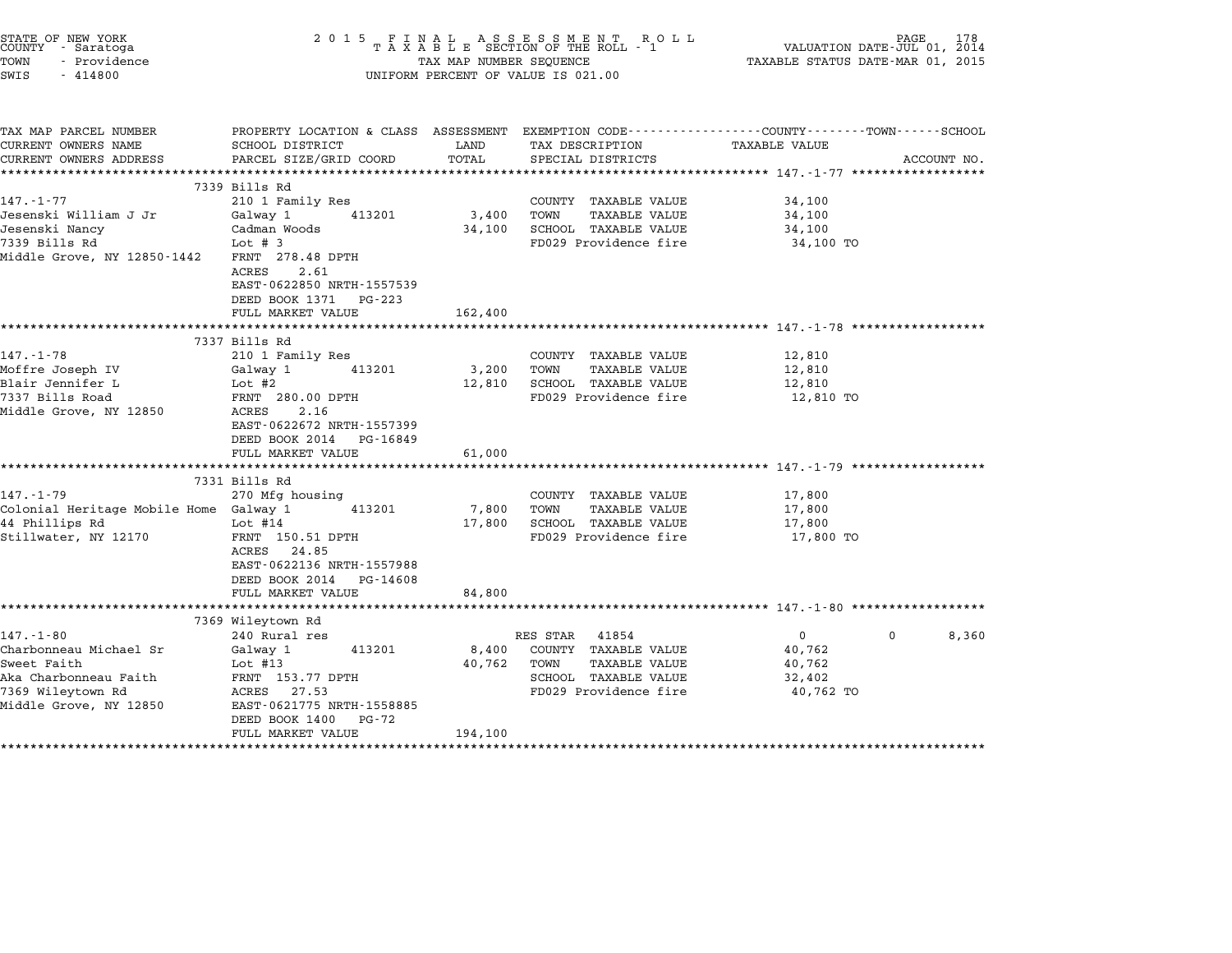| STATE OF NEW YORK<br>COUNTY - Saratoga<br>TOWN<br>- Providence<br>SWIS<br>$-414800$          | 2 0 1 5<br>UNIFORM PERCENT OF VALUE IS 021.00                                                                                                                                             | FINAL ASSESSMENT ROLL<br>TAXABLE SECTION OF THE ROLL - 1<br>TAX MAP NUMBER SEQUENCE                                                | 179<br>VALUATION DATE-JUL 01, 2014<br>TAXABLE STATUS DATE-MAR 01, 2015                                           |             |
|----------------------------------------------------------------------------------------------|-------------------------------------------------------------------------------------------------------------------------------------------------------------------------------------------|------------------------------------------------------------------------------------------------------------------------------------|------------------------------------------------------------------------------------------------------------------|-------------|
| TAX MAP PARCEL NUMBER<br>CURRENT OWNERS NAME<br>CURRENT OWNERS ADDRESS                       | SCHOOL DISTRICT<br>PARCEL SIZE/GRID COORD<br>****************************                                                                                                                 | LAND<br>TAX DESCRIPTION<br>TOTAL<br>SPECIAL DISTRICTS                                                                              | PROPERTY LOCATION & CLASS ASSESSMENT EXEMPTION CODE---------------COUNTY-------TOWN------SCHOOL<br>TAXABLE VALUE | ACCOUNT NO. |
| 147.-1-81<br>Ferraro Joseph<br>Ferraro Amanda<br>127 Clute Mill Rd<br>Middle Grove, NY 12850 | 7184 Wileytown Rd<br>270 Mfg housing<br>Galway 1<br>413201<br>FRNT 250.00 DPTH 250.00<br>ACRES<br>1.43<br>EAST-0623046 NRTH-1558934<br>DEED BOOK 1763<br>PG-245<br>FULL MARKET VALUE      | COUNTY TAXABLE VALUE<br>3,000<br>TOWN<br>SCHOOL TAXABLE VALUE<br>9,900<br>FD029 Providence fire<br>PK010 Lake nancy park<br>47,100 | 9,900<br>TAXABLE VALUE<br>9,900<br>9,900<br>9,900 TO<br>9,900 TO                                                 | 5 J01333    |
| $147. - 1 - 82$<br>Stern Mark V<br>33 Breezy Knoll<br>Mystic, CT 06355                       | Bills Rd Rear<br>260 Seasonal res<br>Galway 1<br>413201<br>ACRES<br>9.10<br>EAST-0622520 NRTH-1554717<br>DEED BOOK 2009<br>PG-14117<br>FULL MARKET VALUE                                  | COUNTY TAXABLE VALUE<br>2,000<br>TOWN<br>3,900<br>SCHOOL TAXABLE VALUE<br>FD029 Providence fire<br>18,600                          | 3,900<br>TAXABLE VALUE<br>3,900<br>3,900<br>3,900 TO                                                             |             |
| 147.-1-83<br>Quay Jeremy R<br>Sparks Wendy<br>7219 Barkersville Rd<br>Middle Grove, NY 12850 | 7219 Barkersville Rd<br>210 1 Family Res<br>413201<br>Galway 1<br>Lot 4<br>FRNT 1091.65 DPTH<br>ACRES<br>5.34<br>EAST-0615812 NRTH-1553664<br>DEED BOOK 1515 PG-267<br>FULL MARKET VALUE  | RES STAR 41854<br>3,800<br>COUNTY TAXABLE VALUE<br>56,978<br>TOWN<br>SCHOOL TAXABLE VALUE<br>FD029 Providence fire<br>271,300      | $\mathbf{0}$<br>56,978<br>TAXABLE VALUE<br>56,978<br>48,618<br>56,978 TO                                         | 0<br>8,360  |
| 147.-1-84<br>Flynn Frank M<br>Flynn Catherine E<br>108 Glenwild Rd<br>Middle Grove, NY 12850 | 108 Glenwild Rd<br>210 1 Family Res<br>Galway 1<br>413201<br>Lot 3<br>FRNT 178.60 DPTH<br>ACRES<br>1.94<br>EAST-0615343 NRTH-1553570<br>DEED BOOK 1557<br>PG-451<br>FULL MARKET VALUE     | COUNTY TAXABLE VALUE<br>3,200<br>TOWN<br>46,200<br>SCHOOL TAXABLE VALUE<br>FD029 Providence fire<br>220,000                        | 46,200<br>TAXABLE VALUE<br>46,200<br>46,200<br>46,200 TO                                                         |             |
| $147. - 1 - 86.11$<br>Knickerbocker Craig W Jr<br>7326 Antioch Rd<br>Middle Grove, NY 12850  | 7330 Antioch Rd<br>831 Tele Comm<br>Galway 1<br>413201<br>Lot #1<br>FRNT 362.00 DPTH<br>ACRES<br>3.07<br>EAST-0623604 NRTH-1558432<br>DEED BOOK 2007<br>PG-2172<br>FULL MARKET VALUE<br>. | COUNTY<br>3,400<br>TOWN<br>28,400<br>SCHOOL<br>FD029 Providence fire<br>135,200                                                    | <b>TAXABLE VALUE</b><br>28,400<br>TAXABLE VALUE<br>28,400<br><b>TAXABLE VALUE</b><br>28,400<br>28,400 TO         | 5 J00528    |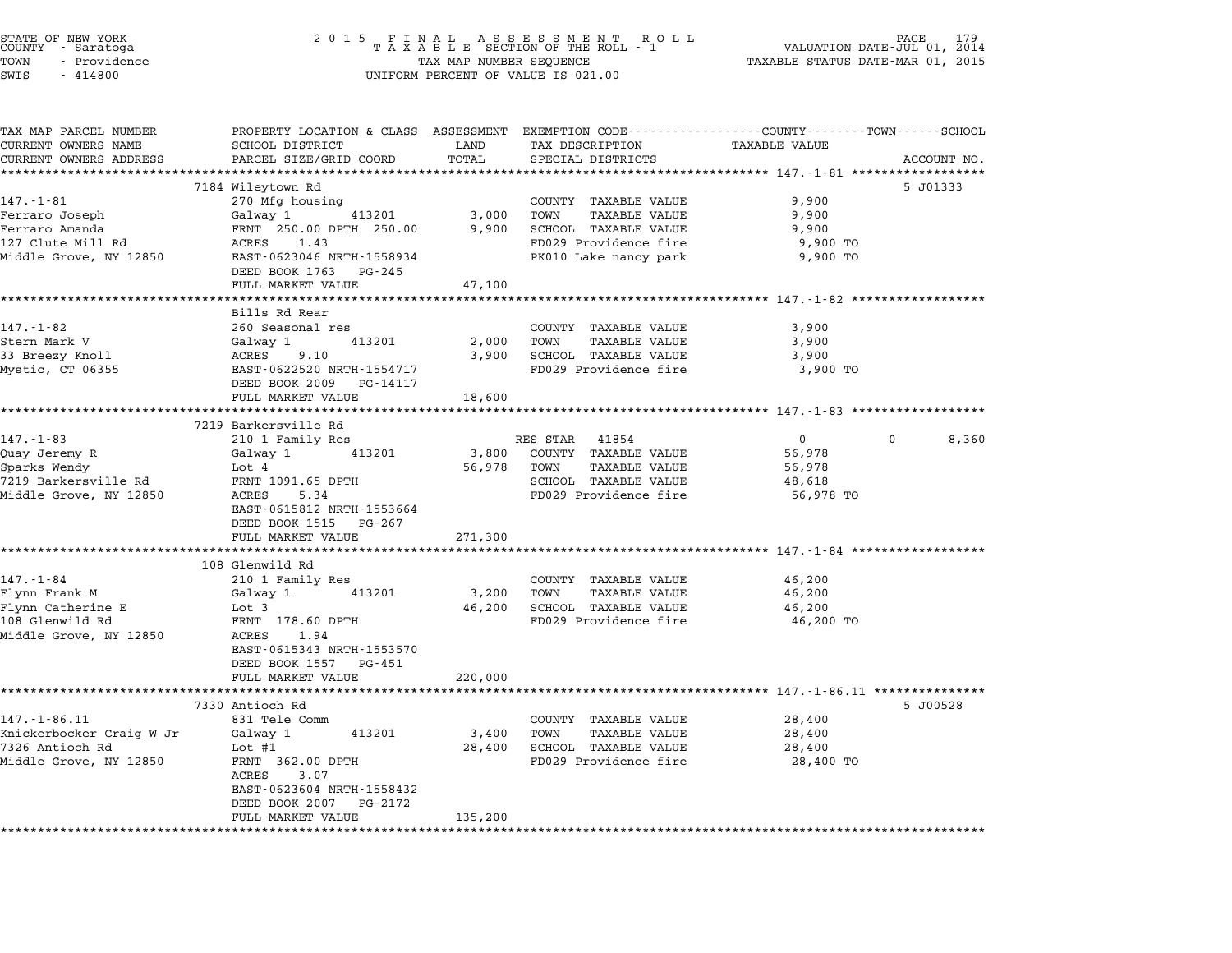| STATE OF NEW YORK<br>COUNTY - Saratoga<br>TOWN<br>- Providence<br>SWIS<br>$-414800$ | 2015 FINAL ASSESSMENT ROLL<br>TAXABLE SECTION OF THE ROLL - 1<br>TAX MAP NUMBER SEQUENCE<br>TAX MAP NUMBER SEQUENCE<br>UNIFORM PERCENT OF VALUE IS 021.00 | 180<br>VALUATION DATE-JUL 01,<br>2014<br>TAXABLE STATUS DATE-MAR 01, 2015 |                                                |                                                  |                      |
|-------------------------------------------------------------------------------------|-----------------------------------------------------------------------------------------------------------------------------------------------------------|---------------------------------------------------------------------------|------------------------------------------------|--------------------------------------------------|----------------------|
| TAX MAP PARCEL NUMBER<br>CURRENT OWNERS NAME                                        | PROPERTY LOCATION & CLASS ASSESSMENT EXEMPTION CODE---------------COUNTY-------TOWN-----SCHOOL<br>SCHOOL DISTRICT                                         | LAND                                                                      | TAX DESCRIPTION                                | TAXABLE VALUE                                    |                      |
| CURRENT OWNERS ADDRESS                                                              | PARCEL SIZE/GRID COORD                                                                                                                                    | TOTAL                                                                     | SPECIAL DISTRICTS                              |                                                  | ACCOUNT NO.          |
|                                                                                     | ********************<br>7326 Antioch Rd                                                                                                                   |                                                                           |                                                |                                                  |                      |
| 147.-1-87                                                                           | 210 1 Family Res                                                                                                                                          |                                                                           | RES STAR<br>41854                              | $\overline{0}$                                   | $\mathbf 0$<br>8,360 |
| Knickerbocker Craig W Jr                                                            | Galway 1<br>413201                                                                                                                                        | 3,600                                                                     | COUNTY TAXABLE VALUE                           | 37,100                                           |                      |
| 7326 Antioch Rd                                                                     | Lot #2                                                                                                                                                    | 37,100                                                                    | TOWN<br>TAXABLE VALUE                          | 37,100                                           |                      |
| Middlegrove, NY 12850                                                               | FRNT 406.84 DPTH                                                                                                                                          |                                                                           | SCHOOL TAXABLE VALUE                           | 28,740                                           |                      |
|                                                                                     | ACRES<br>3.69                                                                                                                                             |                                                                           | FD029 Providence fire                          | 37,100 TO                                        |                      |
|                                                                                     | EAST-0623967 NRTH-1558617                                                                                                                                 |                                                                           |                                                |                                                  |                      |
|                                                                                     | DEED BOOK 1471 PG-625<br>FULL MARKET VALUE                                                                                                                | 176,700                                                                   |                                                |                                                  |                      |
|                                                                                     |                                                                                                                                                           |                                                                           |                                                | ************************** 147.-1-88 *********** |                      |
|                                                                                     | Wileytown Rd                                                                                                                                              |                                                                           |                                                |                                                  |                      |
| $147. - 1 - 88$                                                                     | 322 Rural vac>10                                                                                                                                          |                                                                           | COUNTY TAXABLE VALUE                           | 5,000                                            |                      |
| Knickerbocker Craig W Jr                                                            | Galway 1<br>413201                                                                                                                                        | 5,000                                                                     | TOWN<br><b>TAXABLE VALUE</b>                   | 5,000                                            |                      |
| 7326 Antioch Rd<br>Middle Grove, NY 12850                                           | Lot $#3$<br>1619/465 & 2007/2172                                                                                                                          | 5,000                                                                     | SCHOOL TAXABLE VALUE<br>FD029 Providence fire  | 5,000<br>5,000 TO                                |                      |
|                                                                                     | FRNT 318.37 DPTH                                                                                                                                          |                                                                           |                                                |                                                  |                      |
|                                                                                     | ACRES 11.70                                                                                                                                               |                                                                           |                                                |                                                  |                      |
|                                                                                     | EAST-0623511 NRTH-1558698                                                                                                                                 |                                                                           |                                                |                                                  |                      |
|                                                                                     | DEED BOOK 1619<br>PG-467                                                                                                                                  |                                                                           |                                                |                                                  |                      |
|                                                                                     | FULL MARKET VALUE                                                                                                                                         | 23,800                                                                    |                                                |                                                  |                      |
|                                                                                     | 215 Easy St                                                                                                                                               |                                                                           |                                                |                                                  | 5 J00287             |
| 147.8-1-1                                                                           | 260 Seasonal res                                                                                                                                          |                                                                           | COUNTY TAXABLE VALUE                           | 15,000                                           |                      |
| Herchenroder Kris Edward                                                            | Galway 1<br>413201                                                                                                                                        | 1,100                                                                     | TOWN<br>TAXABLE VALUE                          | 15,000                                           |                      |
| PO Box 3222                                                                         | FRNT 115.00 DPTH 115.00                                                                                                                                   | 15,000                                                                    | SCHOOL TAXABLE VALUE                           | 15,000                                           |                      |
| Saratoga Springs, NY 12866                                                          | ACRES<br>0.24                                                                                                                                             |                                                                           | FD029 Providence fire                          | 15,000 TO                                        |                      |
|                                                                                     | EAST-0622958 NRTH-1560944                                                                                                                                 |                                                                           | PK010 Lake nancy park                          | 15,000 TO                                        |                      |
|                                                                                     | DEED BOOK 2010<br>PG-1509<br>FULL MARKET VALUE                                                                                                            | 71,400                                                                    |                                                |                                                  |                      |
|                                                                                     |                                                                                                                                                           |                                                                           |                                                | ********************** 147.8-4-6 *************   |                      |
|                                                                                     | 106 Dimick Rd                                                                                                                                             |                                                                           |                                                |                                                  | 5 J00660             |
| $147.8 - 4 - 6$                                                                     | 271 Mfg housings                                                                                                                                          |                                                                           | COUNTY TAXABLE VALUE                           | 10,000                                           |                      |
| Lavallee Michael et al                                                              | Galway 1<br>413201                                                                                                                                        | 4,000                                                                     | TOWN<br><b>TAXABLE VALUE</b>                   | 10,000                                           |                      |
| 13 Erie St                                                                          | FRNT 270.00 DPTH                                                                                                                                          | 10,000                                                                    | SCHOOL TAXABLE VALUE                           | 10,000                                           |                      |
| Rotterdam Junction, NY 12150                                                        | ACRES<br>1.08<br>EAST-0623345 NRTH-1560474                                                                                                                |                                                                           | FD029 Providence fire<br>PK010 Lake nancy park | 10,000 TO<br>10,000 TO                           |                      |
|                                                                                     | DEED BOOK 1523<br>PG-730                                                                                                                                  |                                                                           |                                                |                                                  |                      |
|                                                                                     | FULL MARKET VALUE                                                                                                                                         | 47,600                                                                    |                                                |                                                  |                      |
|                                                                                     |                                                                                                                                                           |                                                                           |                                                |                                                  |                      |
|                                                                                     | 104 Dimick Rd                                                                                                                                             |                                                                           |                                                |                                                  | 5 J00488             |
| $147.8 - 4 - 7$                                                                     | 260 Seasonal res                                                                                                                                          |                                                                           | COUNTY TAXABLE VALUE                           | 8,700                                            |                      |
| Meacham Steven E<br>Meacham Brandi M                                                | Galway 1<br>413201<br>FRNT 175.00 DPTH                                                                                                                    | 4,200<br>8,700                                                            | TOWN<br>TAXABLE VALUE<br>SCHOOL TAXABLE VALUE  | 8,700<br>8,700                                   |                      |
| 7 Mc Donald Dr                                                                      | ACRES<br>0.72                                                                                                                                             |                                                                           | FD029 Providence fire                          | 8,700 TO                                         |                      |
| Queensbury, NY 12804                                                                | EAST-0623178 NRTH-1560307                                                                                                                                 |                                                                           | PK010 Lake nancy park                          | 8,700 TO                                         |                      |
|                                                                                     | DEED BOOK 1450 PG-643                                                                                                                                     |                                                                           |                                                |                                                  |                      |
|                                                                                     | FULL MARKET VALUE                                                                                                                                         | 41,400                                                                    |                                                |                                                  |                      |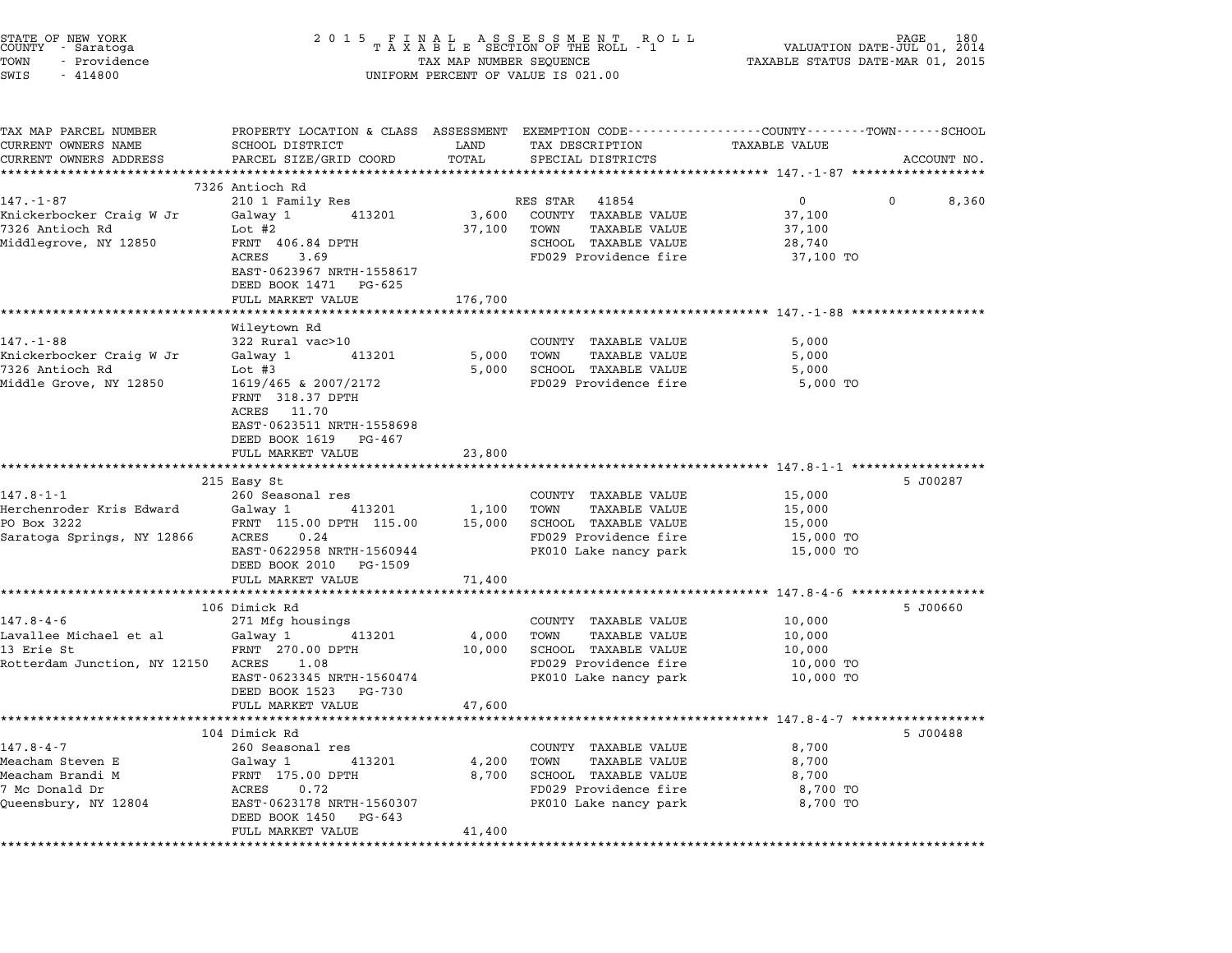| STATE OF NEW YORK<br>COUNTY - Saratoga<br>TOWN<br>- Providence<br>SWIS<br>$-414800$                       | 2015 FINAL ASSESSMENT ROLL<br>TAXABLE SECTION OF THE ROLL - 1<br>TAX MAP NUMBER SEQUENCE<br>VALUATION DATE- $JUL$ 201, $2014$<br>TAXABLE STATUS DATE-MAR 01, 2015<br>UNIFORM PERCENT OF VALUE IS 021.00 |                            |                                                                                                                         |                                                      |             |
|-----------------------------------------------------------------------------------------------------------|---------------------------------------------------------------------------------------------------------------------------------------------------------------------------------------------------------|----------------------------|-------------------------------------------------------------------------------------------------------------------------|------------------------------------------------------|-------------|
| TAX MAP PARCEL NUMBER<br>CURRENT OWNERS NAME<br>CURRENT OWNERS ADDRESS                                    | PROPERTY LOCATION & CLASS ASSESSMENT EXEMPTION CODE---------------COUNTY-------TOWN-----SCHOOL<br>SCHOOL DISTRICT<br>PARCEL SIZE/GRID COORD                                                             | LAND<br>TOTAL              | TAX DESCRIPTION<br>SPECIAL DISTRICTS                                                                                    | TAXABLE VALUE                                        | ACCOUNT NO. |
|                                                                                                           | **************************                                                                                                                                                                              |                            |                                                                                                                         |                                                      |             |
| $147.8 - 4 - 8$<br>Sommer Sharon A<br>5202 Fairground Ave<br>Ballston Spa, NY 12020                       | 102 Dimick Rd<br>260 Seasonal res<br>Galway 1<br>413201<br>FRNT 350.00 DPTH<br>ACRES<br>0.59<br>EAST-0623066 NRTH-1560069<br>DEED BOOK 1271 PG-676                                                      | 4,100<br>11,600            | COUNTY TAXABLE VALUE<br>TOWN<br>TAXABLE VALUE<br>SCHOOL TAXABLE VALUE<br>FD029 Providence fire<br>PK010 Lake nancy park | 11,600<br>11,600<br>11,600<br>11,600 TO<br>11,600 TO | 5 J00189    |
|                                                                                                           | FULL MARKET VALUE                                                                                                                                                                                       | 55,200                     |                                                                                                                         |                                                      |             |
| $147.8 - 4 - 9$<br>Schroll James<br>Schroll Ellen<br>1036 Peter Rd<br>Schenectady, NY 12303               | 101 Dimick Rd<br>311 Res vac land<br>Galway 1<br>413201<br>Also Bk 1509 Pg 779<br>FRNT 148.00 DPTH<br>ACRES<br>1.03<br>EAST-0622804 NRTH-1559983<br>DEED BOOK 1509 PG-779                               | 3,000<br>3,000             | COUNTY TAXABLE VALUE<br>TOWN<br>TAXABLE VALUE<br>SCHOOL TAXABLE VALUE<br>FD029 Providence fire<br>PK010 Lake nancy park | 3,000<br>3,000<br>3,000<br>3,000 TO<br>3,000 TO      | 5 J00565    |
|                                                                                                           | FULL MARKET VALUE                                                                                                                                                                                       | 14,300                     |                                                                                                                         |                                                      |             |
|                                                                                                           |                                                                                                                                                                                                         |                            |                                                                                                                         |                                                      |             |
| $147.8 - 4 - 10$<br>Saulnier Gary J<br>Saulnier Emilie T<br>5 Upper Mannix Rd<br>East Greenbush, NY 12061 | 110 Dimick Rd<br>260 Seasonal res - WTRFNT<br>Galway 1<br>413201<br>Camp & Lot<br>FRNT 412.00 DPTH<br>ACRES<br>0.90<br>EAST-0623455 NRTH-1560656                                                        | 4,000<br>13,500            | COUNTY TAXABLE VALUE<br>TOWN<br>TAXABLE VALUE<br>SCHOOL TAXABLE VALUE<br>FD029 Providence fire<br>PK010 Lake nancy park | 13,500<br>13,500<br>13,500<br>13,500 TO<br>13,500 TO | 5 J00661    |
|                                                                                                           | DEED BOOK 1429 PG-722<br>FULL MARKET VALUE                                                                                                                                                              | 64,300                     |                                                                                                                         |                                                      |             |
| 147.8-4-11.1<br>Ehinger George III<br>Ehinger Tamie S<br>688 North Broadway<br>Saratoga Springs, NY 12866 | 200 Easy St<br>260 Seasonal res<br>Galway 1<br>413201<br>Rel Easement 2010/2712<br>FRNT 12.00 DPTH<br>ACRES<br>0.25<br>EAST-0623312 NRTH-1560699                                                        | 1,500<br>27,000            | COUNTY TAXABLE VALUE<br>TOWN<br>TAXABLE VALUE<br>SCHOOL TAXABLE VALUE<br>FD029 Providence fire<br>PK010 Lake nancy park | 27,000<br>27,000<br>27,000<br>27,000 TO<br>27,000 TO | 5 J00484    |
|                                                                                                           | DEED BOOK 2013 PG-29219                                                                                                                                                                                 |                            |                                                                                                                         |                                                      |             |
|                                                                                                           | FULL MARKET VALUE                                                                                                                                                                                       | 128,600                    |                                                                                                                         |                                                      |             |
|                                                                                                           |                                                                                                                                                                                                         |                            |                                                                                                                         |                                                      |             |
| $147.8 - 4 - 11.2$<br>Dejnozka Jack A<br>187 Circular St<br>Saratoga Springs, NY 12866                    | 205 Easy St<br>311 Res vac land - WTRFNT<br>Galway 1<br>413201<br>FRNT 80.00 DPTH 50.00<br>ACRES<br>0.09<br>EAST-0623208 NRTH-1560730                                                                   | 1,500<br>1,500             | COUNTY TAXABLE VALUE<br>TOWN<br>TAXABLE VALUE<br>SCHOOL TAXABLE VALUE<br>FD029 Providence fire<br>PK010 Lake nancy park | 1,500<br>1,500<br>1,500<br>1,500 TO<br>1,500 TO      |             |
|                                                                                                           | DEED BOOK 2009<br>PG-46379<br>FULL MARKET VALUE                                                                                                                                                         | 7,100<br>***************** |                                                                                                                         |                                                      |             |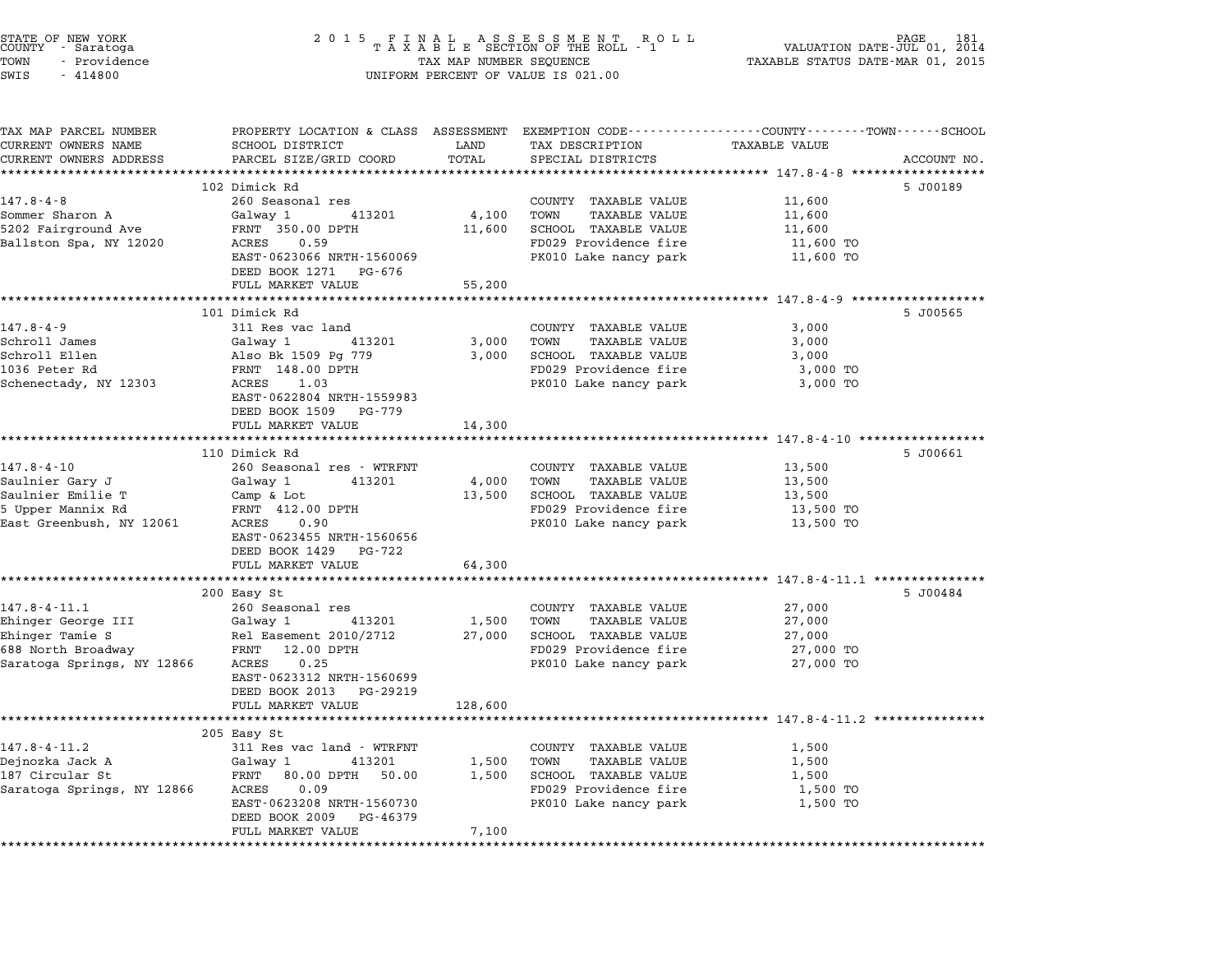| STATE OF NEW YORK<br>COUNTY - Saratoga<br>TOWN<br>- Providence |                                                                                                 | TAX MAP NUMBER SEQUENCE | 2015 FINAL ASSESSMENT ROLL<br>TAXABLE SECTION OF THE ROLL - 1 | PAGE 182<br>VALUATION DATE-JUL 01, 2014<br>TAXABLE STATUS DATE-MAR 01, 2015 |             |
|----------------------------------------------------------------|-------------------------------------------------------------------------------------------------|-------------------------|---------------------------------------------------------------|-----------------------------------------------------------------------------|-------------|
| $-414800$<br>SWIS                                              |                                                                                                 |                         | UNIFORM PERCENT OF VALUE IS 021.00                            |                                                                             |             |
| TAX MAP PARCEL NUMBER                                          | PROPERTY LOCATION & CLASS ASSESSMENT EXEMPTION CODE----------------COUNTY-------TOWN-----SCHOOL |                         |                                                               |                                                                             |             |
| CURRENT OWNERS NAME                                            | SCHOOL DISTRICT                                                                                 | LAND                    | TAX DESCRIPTION                                               | <b>TAXABLE VALUE</b>                                                        |             |
| CURRENT OWNERS ADDRESS                                         | PARCEL SIZE/GRID COORD                                                                          | TOTAL                   | SPECIAL DISTRICTS                                             |                                                                             | ACCOUNT NO. |
|                                                                | 204 Easy St                                                                                     |                         |                                                               |                                                                             | 5 J00917    |
| 147.8-4-12                                                     | 210 1 Family Res                                                                                |                         | COUNTY TAXABLE VALUE                                          | 44,601                                                                      |             |
| Dejnozka Jack                                                  | 413201<br>Galway 1                                                                              | 800                     | TOWN<br>TAXABLE VALUE                                         | 44,601                                                                      |             |
| Dejnozka Anne                                                  | FRNT 80.00 DPTH 80.00                                                                           | 44,601                  | SCHOOL TAXABLE VALUE                                          | 44,601                                                                      |             |
| 187 Circular St                                                | ACRES<br>0.15                                                                                   |                         | FD029 Providence fire                                         | 44,601 TO                                                                   |             |
|                                                                | Saratoga Springs, NY 12866 EAST-0623234 NRTH-1560807                                            |                         | PK010 Lake nancy park                                         | 44,601 TO                                                                   |             |
|                                                                | DEED BOOK 1585 PG-199                                                                           |                         |                                                               |                                                                             |             |
|                                                                | FULL MARKET VALUE                                                                               | 212,400                 |                                                               |                                                                             |             |
|                                                                |                                                                                                 |                         |                                                               |                                                                             |             |
|                                                                | 210 Easy St                                                                                     |                         |                                                               |                                                                             | 5 J00394    |
| $147.8 - 4 - 13$<br>Dejnozka LLC                               | 260 Seasonal res<br>413201<br>Galway 1                                                          | 800                     | COUNTY TAXABLE VALUE<br>TOWN<br>TAXABLE VALUE                 | 12,000<br>12,000                                                            |             |
| 187 Circular St                                                | FRNT 100.00 DPTH                                                                                | 12,000                  | SCHOOL TAXABLE VALUE                                          | 12,000                                                                      |             |
| Saratoga Springs, NY 12866                                     | ACRES 0.17                                                                                      |                         | FD029 Providence fire                                         | 12,000 TO                                                                   |             |
|                                                                | EAST-0623147 NRTH-1560833                                                                       |                         | PK010 Lake nancy park                                         | 12,000 TO                                                                   |             |
|                                                                | DEED BOOK 2007 PG-40787                                                                         |                         |                                                               |                                                                             |             |
|                                                                | FULL MARKET VALUE                                                                               | 57,100                  |                                                               |                                                                             |             |
|                                                                | ****************************                                                                    |                         |                                                               |                                                                             |             |
|                                                                | 212 Lake Nancy                                                                                  |                         |                                                               |                                                                             | 5 J01479    |
| $147.8 - 4 - 14$                                               | 311 Res vac land - WTRFNT                                                                       |                         | COUNTY TAXABLE VALUE                                          | 100                                                                         |             |
| Dejnozka Jack A                                                | Galway 1<br>413201                                                                              | 100                     | TOWN<br>TAXABLE VALUE                                         | 100                                                                         |             |
| Dejnozka Anne C                                                | FRNT 32.00 DPTH                                                                                 | 100                     | SCHOOL TAXABLE VALUE                                          | 100                                                                         |             |
| 187 Circular St                                                | 0.02<br>ACRES                                                                                   |                         | FD029 Providence fire                                         | 100 TO                                                                      |             |
| Saratoga Springs, NY 12866                                     | EAST-0623099 NRTH-1560888                                                                       |                         | PK010 Lake nancy park                                         | 100 TO                                                                      |             |
|                                                                | DEED BOOK 1653 PG-173<br>FULL MARKET VALUE                                                      | 500                     |                                                               |                                                                             |             |
|                                                                |                                                                                                 |                         |                                                               |                                                                             |             |
|                                                                | 209 Easy St                                                                                     |                         |                                                               |                                                                             | 5 J00075    |
| $147.8 - 4 - 15$                                               | 260 Seasonal res                                                                                |                         | COUNTY TAXABLE VALUE                                          | 24,431                                                                      |             |
| Dejnozka Jack A                                                | 413201<br>Galway 1                                                                              | 800                     | TOWN<br>TAXABLE VALUE                                         | 24,431                                                                      |             |
| Dejnozka Anne C                                                | FRNT 159.91 DPTH                                                                                | 24,431                  | SCHOOL TAXABLE VALUE                                          | 24,431                                                                      |             |
| 187 Circular St                                                | ACRES 0.21                                                                                      |                         | FD029 Providence fire                                         | 24,431 TO                                                                   |             |
| Saratoga Springs, NY 12866                                     | EAST-0623098 NRTH-1560766<br>DEED BOOK 1653 PG-173                                              |                         | PK010 Lake nancy park                                         | 24,431 TO                                                                   |             |

FULL MARKET VALUE 116,300 \*\*\*\*\*\*\*\*\*\*\*\*\*\*\*\*\*\*\*\*\*\*\*\*\*\*\*\*\*\*\*\*\*\*\*\*\*\*\*\*\*\*\*\*\*\*\*\*\*\*\*\*\*\*\*\*\*\*\*\*\*\*\*\*\*\*\*\*\*\*\*\*\*\*\*\*\*\*\*\*\*\*\*\*\*\*\*\*\*\*\*\*\*\*\*\*\*\*\*\*\*\*\* 147.8-5-1 \*\*\*\*\*\*\*\*\*\*\*\*\*\*\*\*\*\* 143 Lake Nancy Rd 5 J00145 143 Lake Nancy Rd<br>143 Lake Nancy Rd<br>260 Seasonal res RES STAR 41854 0 0 8,360 Miller Fred J Galway <sup>1</sup> <sup>413201</sup> 2,100 COUNTY TAXABLE VALUE 19,000 سماء السابق المسلم التي تم التي يوم التي تم التي تم التي تم التي تم التي تم التي تم التي تم التي تم التي تم ال<br>Miller Kathleen 19,000 FRNT 58.34 DPTH 120.00 19,000 TOWN TAXABLE VALUE 19,000 miller frequot of the control of the control of the control of the control of the control of the control of the<br>Miller Kathleen (19,000 FRNT 58.34 DPTH 120.00 19,000 TOWN TAXABLE VALUE 10,640<br>143 Lake Nancy Rd miller Rachleen (FRAMI 1980) Provident (FRAMI 1990) Provident (FRAMI 1990) Provident (FRAMI 1990) Providence f<br>143 Lake Namey Rd (FRAMI 1990) ACRES 19.000 TO SCHOOL TAXABLE VALUE (FRAMI 1900 TO 10,600 TO 1990) Providence EAST-0624341 NRTH-1561075 FOO29 Providence fire 19,000 TO<br>DEED BOOK 1293 PG-262 PR010 Lake nancy park 19,000 TO EAST 0024541 MAIN 1501075<br>
DEED BOOK 1293 PG-262<br>
FULL MARKET VALUE 90,500

\*\*\*\*\*\*\*\*\*\*\*\*\*\*\*\*\*\*\*\*\*\*\*\*\*\*\*\*\*\*\*\*\*\*\*\*\*\*\*\*\*\*\*\*\*\*\*\*\*\*\*\*\*\*\*\*\*\*\*\*\*\*\*\*\*\*\*\*\*\*\*\*\*\*\*\*\*\*\*\*\*\*\*\*\*\*\*\*\*\*\*\*\*\*\*\*\*\*\*\*\*\*\*\*\*\*\*\*\*\*\*\*\*\*\*\*\*\*\*\*\*\*\*\*\*\*\*\*\*\*\*\*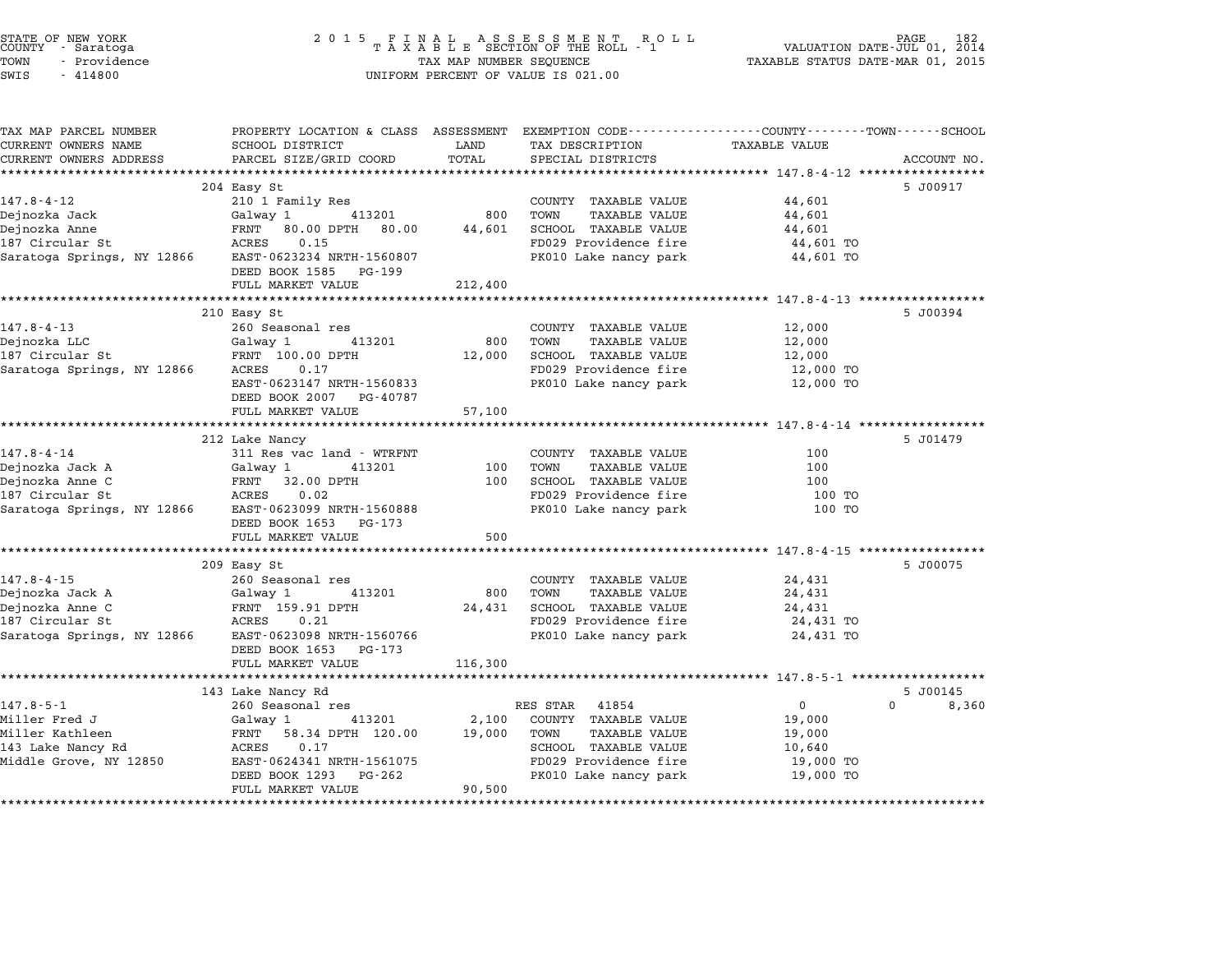| STATE OF NEW YORK<br>COUNTY - Saratoga<br>TOWN<br>- Providence<br>SWIS<br>$-414800$ | 2 0 1 5                                                                                                           | TAX MAP NUMBER SEQUENCE | FINAL ASSESSMENT RO<br>TAXABLE SECTION OF THE ROLL - 1<br>R O L L<br>UNIFORM PERCENT OF VALUE IS 021.00 | TAXABLE STATUS DATE-MAR 01, 2015 | PAGE<br>VALUATION DATE-JUL 01, 2014 |
|-------------------------------------------------------------------------------------|-------------------------------------------------------------------------------------------------------------------|-------------------------|---------------------------------------------------------------------------------------------------------|----------------------------------|-------------------------------------|
| TAX MAP PARCEL NUMBER<br>CURRENT OWNERS NAME                                        | PROPERTY LOCATION & CLASS ASSESSMENT EXEMPTION CODE---------------COUNTY-------TOWN-----SCHOOL<br>SCHOOL DISTRICT | LAND                    | TAX DESCRIPTION                                                                                         | TAXABLE VALUE                    |                                     |
| CURRENT OWNERS ADDRESS                                                              | PARCEL SIZE/GRID COORD                                                                                            | TOTAL                   | SPECIAL DISTRICTS                                                                                       |                                  | ACCOUNT NO.                         |
|                                                                                     |                                                                                                                   |                         |                                                                                                         |                                  |                                     |
|                                                                                     | 141 Lake Nancy Rd                                                                                                 |                         |                                                                                                         |                                  | 5 J01009                            |
| $147.8 - 5 - 2$                                                                     | 260 Seasonal res                                                                                                  |                         | COUNTY TAXABLE VALUE                                                                                    | 13,700                           |                                     |
| Prostowich Paul L<br>Murphy Linda                                                   | 413201<br>Galwav 1<br>FRNT 100.00 DPTH                                                                            | 2,900<br>13,700         | TOWN<br><b>TAXABLE VALUE</b><br>SCHOOL TAXABLE VALUE                                                    | 13,700<br>13,700                 |                                     |
| 2062 Brookview Rd                                                                   | 0.26<br>ACRES                                                                                                     |                         | FD029 Providence fire                                                                                   | 13,700 TO                        |                                     |
| Castleton, NY 12033                                                                 | EAST-0624295 NRTH-1561018                                                                                         |                         | PK010 Lake nancy park                                                                                   | 13,700 TO                        |                                     |
|                                                                                     | DEED BOOK 1619<br>PG-460                                                                                          |                         |                                                                                                         |                                  |                                     |
|                                                                                     | FULL MARKET VALUE                                                                                                 | 65,200                  |                                                                                                         |                                  |                                     |
|                                                                                     |                                                                                                                   |                         |                                                                                                         |                                  |                                     |
|                                                                                     | 148 Lake Nancy Rd                                                                                                 |                         |                                                                                                         |                                  | 5 J01010                            |
| $147.8 - 5 - 3$                                                                     | 311 Res vac land                                                                                                  |                         | COUNTY TAXABLE VALUE                                                                                    | 2,500                            |                                     |
| Prostowich Paul L<br>Murphy Linda                                                   | 413201<br>Galway 1<br>FRNT 100.00 DPTH 100.00                                                                     | 2,500<br>2,500          | TOWN<br><b>TAXABLE VALUE</b><br>SCHOOL TAXABLE VALUE                                                    | 2,500<br>2,500                   |                                     |
| 2062 Brookview Rd                                                                   | ACRES<br>0.23                                                                                                     |                         | FD029 Providence fire                                                                                   | 2,500 TO                         |                                     |
| Castleton, NY 12033                                                                 | EAST-0624440 NRTH-1560935                                                                                         |                         | PK010 Lake nancy park                                                                                   | 2,500 TO                         |                                     |
|                                                                                     | DEED BOOK 1619<br>PG-458                                                                                          |                         |                                                                                                         |                                  |                                     |
|                                                                                     | FULL MARKET VALUE                                                                                                 | 11,900                  |                                                                                                         |                                  |                                     |
|                                                                                     |                                                                                                                   |                         |                                                                                                         |                                  |                                     |
|                                                                                     | 139 Lake Nancy Rd                                                                                                 |                         |                                                                                                         |                                  | 5 J00887                            |
| $147.8 - 5 - 4$                                                                     | 260 Seasonal res                                                                                                  |                         | COUNTY TAXABLE VALUE                                                                                    | 10,600                           |                                     |
| Stone Bertha<br>Trustee                                                             | 413201<br>Galway 1<br>FRNT 200.00 DPTH                                                                            | 4,400<br>10,600         | TOWN<br><b>TAXABLE VALUE</b><br>SCHOOL TAXABLE VALUE                                                    | 10,600<br>10,600                 |                                     |
| 437 Northern Pines Rd                                                               | ACRES<br>0.63                                                                                                     |                         | FD029 Providence fire                                                                                   | 10,600 TO                        |                                     |
| Gansevoort, NY 12831                                                                | EAST-0624209 NRTH-1560883                                                                                         |                         | PK010 Lake nancy park                                                                                   | 10,600 TO                        |                                     |
|                                                                                     | DEED BOOK 1406 PG-280                                                                                             |                         |                                                                                                         |                                  |                                     |
|                                                                                     | FULL MARKET VALUE                                                                                                 | 50,500                  |                                                                                                         |                                  |                                     |
|                                                                                     |                                                                                                                   |                         |                                                                                                         |                                  |                                     |
|                                                                                     | 137 Lake Nancy Rd                                                                                                 |                         |                                                                                                         |                                  | 5 J01624                            |
| $147.8 - 5 - 5$                                                                     | 311 Res vac land - WTRFNT<br>413201                                                                               | 700                     | COUNTY TAXABLE VALUE<br>TOWN<br>TAXABLE VALUE                                                           | 700<br>700                       |                                     |
| Slade Robert W<br>122 Lake Nancy Rd                                                 | Galway 1<br>right of way                                                                                          | 700                     | SCHOOL TAXABLE VALUE                                                                                    | 700                              |                                     |
| Middle Grove, NY 12850                                                              | FRNT 25.00 DPTH                                                                                                   |                         | FD029 Providence fire                                                                                   | 700 TO                           |                                     |
|                                                                                     | ACRES<br>0.06                                                                                                     |                         | PK010 Lake nancy park                                                                                   | 700 TO                           |                                     |
|                                                                                     | EAST-0624142 NRTH-1560774                                                                                         |                         |                                                                                                         |                                  |                                     |
|                                                                                     | DEED BOOK 1353<br>PG-128                                                                                          |                         |                                                                                                         |                                  |                                     |
|                                                                                     | FULL MARKET VALUE                                                                                                 | 3,300                   |                                                                                                         |                                  |                                     |
|                                                                                     |                                                                                                                   |                         |                                                                                                         |                                  |                                     |
|                                                                                     | 132 Lake Nancy Rd                                                                                                 |                         |                                                                                                         |                                  | 5 J01161                            |
| $147.8 - 5 - 7$<br>Ertel Daniel C                                                   | 311 Res vac land<br>Galway 1<br>413201                                                                            | 3,000                   | COUNTY TAXABLE VALUE<br>TOWN<br>TAXABLE VALUE                                                           | 3,000<br>3,000                   |                                     |
| Ertel Gertrude L                                                                    | FRNT 200.00 DPTH 175.00                                                                                           | 3,000                   | SCHOOL TAXABLE VALUE                                                                                    | 3,000                            |                                     |
| 21 Washington Ave                                                                   | ACRES<br>$0.80$ BANK<br>038                                                                                       |                         | FD029 Providence fire                                                                                   | 3,000 TO                         |                                     |
| Schenectady, NY 12305                                                               | EAST-0624267 NRTH-1560608                                                                                         |                         | PK010 Lake nancy park                                                                                   | 3,000 TO                         |                                     |
|                                                                                     | DEED BOOK 1325 PG-542                                                                                             |                         |                                                                                                         |                                  |                                     |
|                                                                                     | FULL MARKET VALUE                                                                                                 | 14,300                  |                                                                                                         |                                  |                                     |
|                                                                                     |                                                                                                                   |                         |                                                                                                         |                                  |                                     |

STATE OF NEW YORK <sup>2</sup> <sup>0</sup> <sup>1</sup> 5 F I N A L A S S E S S M E N T R O L L PAGE <sup>183</sup> COUNTY - Saratoga <sup>T</sup> <sup>A</sup> <sup>X</sup> <sup>A</sup> <sup>B</sup> <sup>L</sup> <sup>E</sup> SECTION OF THE ROLL - <sup>1</sup> VALUATION DATE-JUL 01, <sup>2014</sup>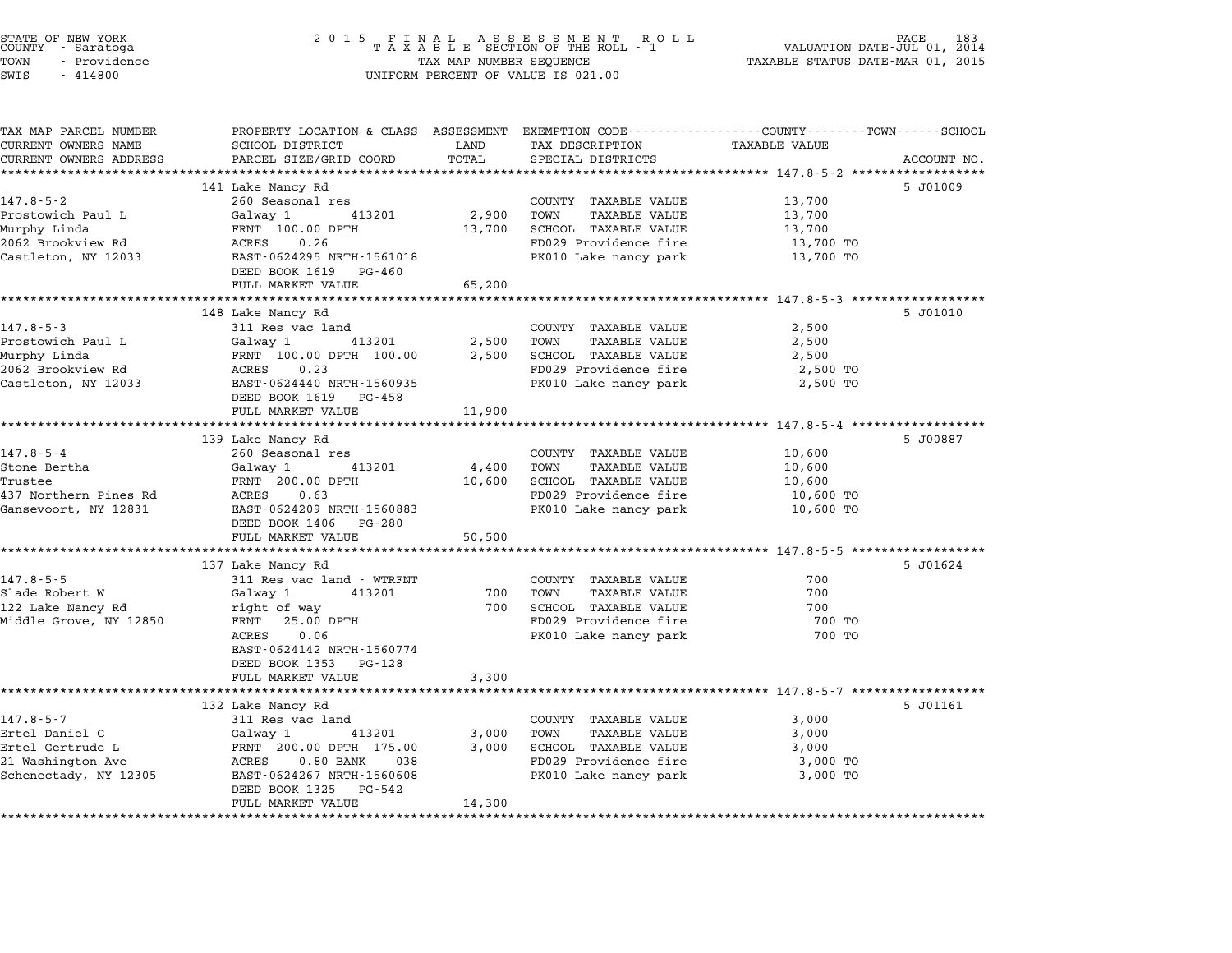| STATE OF NEW YORK<br>COUNTY<br>- Saratoga<br>TOWN<br>- Providence<br>SWIS<br>$-414800$ | 2 0 1 5<br>R O L L<br>FINAL ASSESSMENT RO<br>TAXABLE SECTION OF THE ROLL - 1<br>TAX MAP NUMBER SEQUENCE<br>UNIFORM PERCENT OF VALUE IS 021.00 |               |                                                | PAGE<br>184<br>VALUATION DATE-JUL 01,<br>2014<br>TAXABLE STATUS DATE-MAR 01, 2015                             |             |
|----------------------------------------------------------------------------------------|-----------------------------------------------------------------------------------------------------------------------------------------------|---------------|------------------------------------------------|---------------------------------------------------------------------------------------------------------------|-------------|
| TAX MAP PARCEL NUMBER<br>CURRENT OWNERS NAME<br>CURRENT OWNERS ADDRESS                 | SCHOOL DISTRICT<br>PARCEL SIZE/GRID COORD                                                                                                     | LAND<br>TOTAL | TAX DESCRIPTION<br>SPECIAL DISTRICTS           | PROPERTY LOCATION & CLASS ASSESSMENT EXEMPTION CODE--------------COUNTY------TOWN-----SCHOOL<br>TAXABLE VALUE | ACCOUNT NO. |
| ***********************                                                                |                                                                                                                                               |               |                                                |                                                                                                               |             |
|                                                                                        | 131 Lake Nancy Rd                                                                                                                             |               |                                                |                                                                                                               | 5 J00341    |
| $147.8 - 5 - 9.1$                                                                      | 210 1 Family Res                                                                                                                              |               | COUNTY TAXABLE VALUE                           | 41,800                                                                                                        |             |
| DeNofio Theresa                                                                        | Galway 1<br>413201                                                                                                                            | 5,500         | <b>TAXABLE VALUE</b><br>TOWN                   | 41,800                                                                                                        |             |
| DeNofio Joseph                                                                         | $1/2$ int Theresa                                                                                                                             | 41,800        | SCHOOL TAXABLE VALUE                           | 41,800                                                                                                        |             |
| 2103 Nahant St<br>Schenectady, NY 12306                                                | 1/4 int Dennis/Rachel<br>FRNT 175.00 DPTH<br>0.71<br>ACRES<br>EAST-0623953 NRTH-1560551<br>DEED BOOK 2013<br>PG-22046                         |               | FD029 Providence fire<br>PK010 Lake nancy park | 41,800 TO<br>41,800 TO                                                                                        |             |
|                                                                                        | FULL MARKET VALUE                                                                                                                             | 199,000       |                                                |                                                                                                               |             |
|                                                                                        |                                                                                                                                               |               |                                                |                                                                                                               |             |
|                                                                                        | 133 Lake Nancy Rd                                                                                                                             |               |                                                |                                                                                                               | 5 J00340    |
| $147.8 - 5 - 9.2$                                                                      | 260 Seasonal res                                                                                                                              |               | COUNTY TAXABLE VALUE                           | 19,500                                                                                                        |             |
| Niewiarowicz Edwin G                                                                   | Galway 1<br>413201                                                                                                                            | 1,100         | TOWN<br>TAXABLE VALUE                          | 19,500                                                                                                        |             |
| Niewiarowica Carol<br>c/o Diane Niewiarowicz Trustee FRNT                              | Irrevocable Trust<br>50.00 DPTH                                                                                                               | 19,500        | SCHOOL TAXABLE VALUE<br>FD029 Providence fire  | 19,500<br>19,500 TO                                                                                           |             |
| 30 Cinque Dr                                                                           | ACRES<br>0.22                                                                                                                                 |               | PK010 Lake nancy park                          | 19,500 TO                                                                                                     |             |
| Farmingdale, NY 11735                                                                  | EAST-0623993 NRTH-1560624                                                                                                                     |               |                                                |                                                                                                               |             |
|                                                                                        | DEED BOOK 2015<br>PG-1598                                                                                                                     |               |                                                |                                                                                                               |             |
|                                                                                        | FULL MARKET VALUE                                                                                                                             | 92,900        |                                                |                                                                                                               |             |
|                                                                                        |                                                                                                                                               |               |                                                |                                                                                                               |             |
|                                                                                        | 130 Lake Nancy Rd                                                                                                                             |               |                                                |                                                                                                               | 5 J01423    |
| $147.8 - 5 - 10.1$                                                                     | 312 Vac w/imprv                                                                                                                               |               | COUNTY TAXABLE VALUE                           | 2,100                                                                                                         |             |
| DeNofio Theresa                                                                        | Galway 1<br>413201                                                                                                                            | 2,000         | TOWN<br>TAXABLE VALUE                          | 2,100                                                                                                         |             |
| DeNofio Joseph                                                                         | $1/2$ int Theresa                                                                                                                             | 2,100         | SCHOOL TAXABLE VALUE                           | 2,100                                                                                                         |             |
| 2103 Nahant St<br>Schenectady, NY 12306                                                | 1/4 int Dennis/Rachel<br>FRNT 275.00 DPTH                                                                                                     |               | FD029 Providence fire<br>PK010 Lake nancy park | 2,100 TO<br>2,100 TO                                                                                          |             |
|                                                                                        | 0.94<br>ACRES<br>EAST-0624110 NRTH-1560398                                                                                                    |               |                                                |                                                                                                               |             |
|                                                                                        | DEED BOOK 2013<br>PG-22046                                                                                                                    |               |                                                |                                                                                                               |             |
|                                                                                        | FULL MARKET VALUE<br>******************                                                                                                       | 10,000        |                                                |                                                                                                               |             |
|                                                                                        |                                                                                                                                               |               |                                                | ******************************* 147.8-5-10.2 *********                                                        |             |
| $147.8 - 5 - 10.2$                                                                     | 126 Lake Nancy Rd<br>311 Res vac land                                                                                                         |               | COUNTY TAXABLE VALUE                           | 1,400                                                                                                         | 5 J01696    |
| Wolfe David M                                                                          | Galway 1<br>413201                                                                                                                            | 1,400         | TAXABLE VALUE<br>TOWN                          | 1,400                                                                                                         |             |
| PO Box 862                                                                             | FRNT 100.00 DPTH 150.00                                                                                                                       | 1,400         | SCHOOL TAXABLE VALUE                           | 1,400                                                                                                         |             |
| Saratoga Springs, NY 12866                                                             | 0.34<br>ACRES                                                                                                                                 |               | FD029 Providence fire                          | 1,400 TO                                                                                                      |             |
|                                                                                        | EAST-0623975 NRTH-1560273<br>DEED BOOK 1707<br>PG-457                                                                                         |               | PK010 Lake nancy park                          | 1,400 TO                                                                                                      |             |
|                                                                                        | FULL MARKET VALUE                                                                                                                             | 6,700         |                                                |                                                                                                               |             |

\*\*\*\*\*\*\*\*\*\*\*\*\*\*\*\*\*\*\*\*\*\*\*\*\*\*\*\*\*\*\*\*\*\*\*\*\*\*\*\*\*\*\*\*\*\*\*\*\*\*\*\*\*\*\*\*\*\*\*\*\*\*\*\*\*\*\*\*\*\*\*\*\*\*\*\*\*\*\*\*\*\*\*\*\*\*\*\*\*\*\*\*\*\*\*\*\*\*\*\*\*\*\*\*\*\*\*\*\*\*\*\*\*\*\*\*\*\*\*\*\*\*\*\*\*\*\*\*\*\*\*\*

STATE OF NEW YORK <sup>2</sup> <sup>0</sup> <sup>1</sup> 5 F I N A L A S S E S S M E N T R O L L PAGE <sup>184</sup> COUNTY - Saratoga <sup>T</sup> <sup>A</sup> <sup>X</sup> <sup>A</sup> <sup>B</sup> <sup>L</sup> <sup>E</sup> SECTION OF THE ROLL - <sup>1</sup> VALUATION DATE-JUL 01, <sup>2014</sup>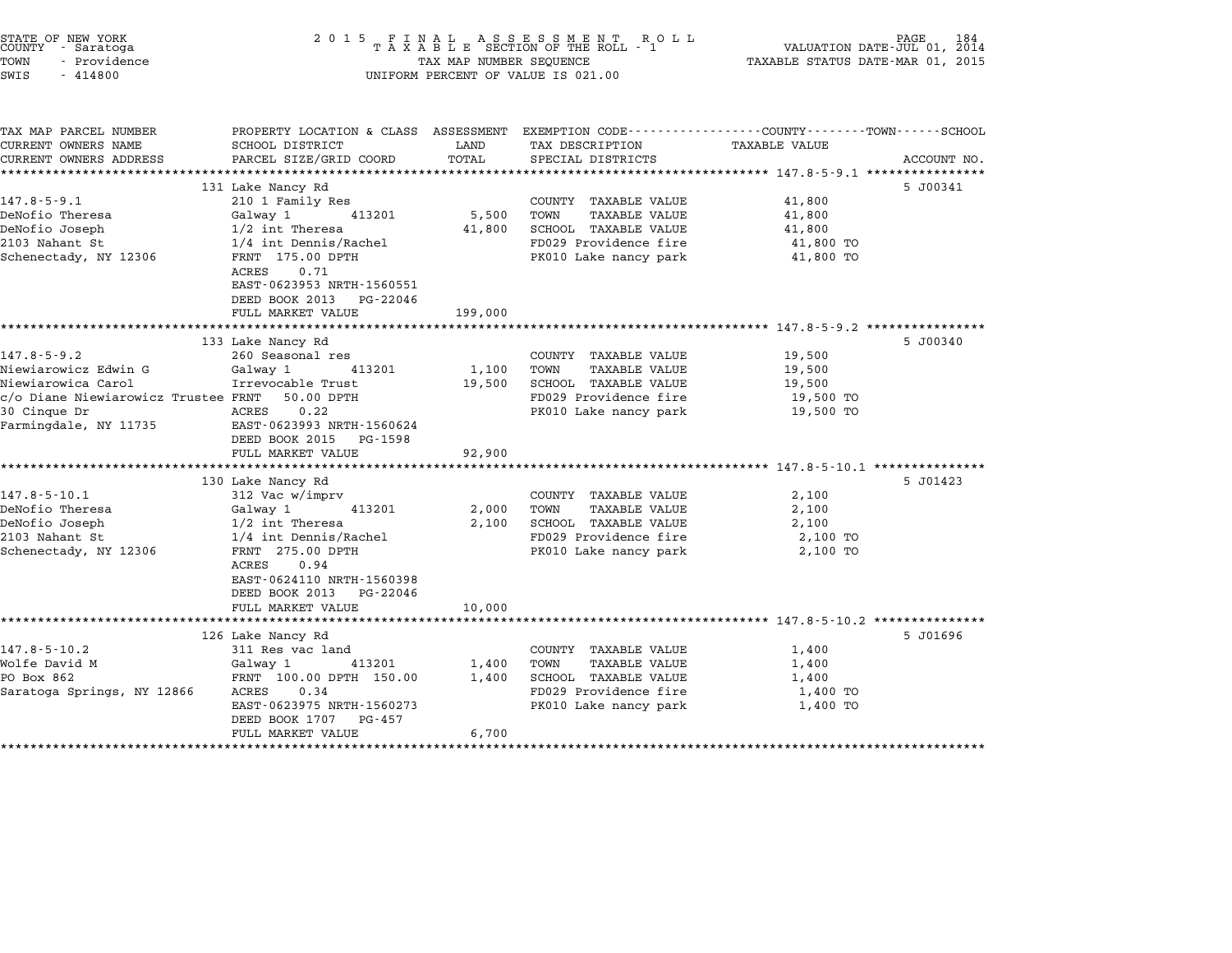| STATE OF NEW YORK<br>COUNTY – Saratoga<br>- Providence<br>TOWN<br>SWIS<br>$-414800$ |                                                                                                                   | TAX MAP NUMBER SEQUENCE | 2015 FINAL ASSESSMENT ROLL<br>TAXABLE SECTION OF THE ROLL - 1<br>UNIFORM PERCENT OF VALUE IS 021.00 | FAGE 185<br>VALUATION DATE-JUL 01, 2014<br>TAXABLE STATUS DATE-MAR 01, 2015 |                               |
|-------------------------------------------------------------------------------------|-------------------------------------------------------------------------------------------------------------------|-------------------------|-----------------------------------------------------------------------------------------------------|-----------------------------------------------------------------------------|-------------------------------|
| TAX MAP PARCEL NUMBER<br>CURRENT OWNERS NAME                                        | PROPERTY LOCATION & CLASS ASSESSMENT EXEMPTION CODE---------------COUNTY-------TOWN-----SCHOOL<br>SCHOOL DISTRICT | LAND                    | TAX DESCRIPTION                                                                                     | <b>TAXABLE VALUE</b>                                                        |                               |
| CURRENT OWNERS ADDRESS                                                              | PARCEL SIZE/GRID COORD                                                                                            | TOTAL                   | SPECIAL DISTRICTS                                                                                   |                                                                             | ACCOUNT NO.                   |
|                                                                                     |                                                                                                                   |                         |                                                                                                     |                                                                             |                               |
| $147.8 - 5 - 11$                                                                    | 129 Lake Nancy Rd<br>260 Seasonal res                                                                             |                         | COUNTY TAXABLE VALUE                                                                                | 15,150                                                                      | 5 J00903                      |
| Wilber Dave Sr                                                                      | Galway 1 413201                                                                                                   | 3,000                   | TAXABLE VALUE<br>TOWN                                                                               | 15,150                                                                      |                               |
| Wilber Anna                                                                         | FRNT 75.00 DPTH                                                                                                   | 15,150                  | SCHOOL TAXABLE VALUE                                                                                | 15,150                                                                      |                               |
| 555 Forestbrook Dr                                                                  | 0.36<br>ACRES                                                                                                     |                         | FD029 Providence fire                                                                               | 15,150 TO                                                                   |                               |
| Myrtle Beach, SC 29579                                                              | EAST-0623843 NRTH-1560455<br>DEED BOOK 1525 PG-468                                                                |                         | PK010 Lake nancy park                                                                               | 15,150 TO                                                                   |                               |
|                                                                                     | FULL MARKET VALUE                                                                                                 | 72,100                  |                                                                                                     |                                                                             |                               |
|                                                                                     | 127 Lake Nancy Rd                                                                                                 |                         |                                                                                                     |                                                                             | 5 J00487                      |
| 147.8-5-12                                                                          | 260 Seasonal res                                                                                                  |                         | COUNTY TAXABLE VALUE                                                                                | 17,600                                                                      |                               |
| Dworakowski Edward                                                                  | Galway 1<br>413201                                                                                                | 3,300                   | TOWN<br>TAXABLE VALUE                                                                               | 17,600                                                                      |                               |
| Dworakowski Michele                                                                 | FRNT 100.00 DPTH                                                                                                  | 17,600                  | SCHOOL TAXABLE VALUE                                                                                | 17,600                                                                      |                               |
| 1380 South Shore Rd                                                                 | ACRES<br>0.36                                                                                                     |                         | FD029 Providence fire                                                                               | 17,600 TO                                                                   |                               |
| Hadley, NY 12835                                                                    | EAST-0623785 NRTH-1560396<br>DEED BOOK 1013 PG-710                                                                |                         | PK010 Lake nancy park                                                                               | 17,600 TO                                                                   |                               |
|                                                                                     | FULL MARKET VALUE                                                                                                 | 83,800                  |                                                                                                     |                                                                             |                               |
|                                                                                     |                                                                                                                   |                         |                                                                                                     |                                                                             |                               |
|                                                                                     | 120 Lake Nancy Rd                                                                                                 |                         |                                                                                                     |                                                                             | 5 J01159                      |
| $147.8 - 5 - 18$                                                                    | 210 1 Family Res                                                                                                  |                         | COUNTY TAXABLE VALUE                                                                                | 54,000                                                                      |                               |
| Couse Kimberly                                                                      | 413201<br>Galway 1                                                                                                | 3,000                   | TOWN<br>TAXABLE VALUE                                                                               | 54,000                                                                      |                               |
| Couse John W<br>120 Lake Nancy Rd                                                   | FRNT 125.00 DPTH 100.00<br>0.28<br>ACRES                                                                          | 54,000                  | SCHOOL TAXABLE VALUE<br>FD029 Providence fire                                                       | 54,000<br>54,000 TO                                                         |                               |
| Middle Grove, NY 12850                                                              | EAST-0623740 NRTH-1560088                                                                                         |                         | PK010 Lake nancy park                                                                               | 54,000 TO                                                                   |                               |
|                                                                                     | DEED BOOK 2015 PG-12154                                                                                           |                         |                                                                                                     |                                                                             |                               |
| PRIOR OWNER ON 3/01/2015                                                            | FULL MARKET VALUE                                                                                                 | 257,143                 |                                                                                                     |                                                                             |                               |
| Milton Crest Apartments LLC                                                         |                                                                                                                   |                         |                                                                                                     |                                                                             |                               |
|                                                                                     |                                                                                                                   |                         |                                                                                                     |                                                                             |                               |
| $147.8 - 5 - 19$                                                                    | 121 Lake Nancy Rd<br>210 1 Family Res - WTRFNT                                                                    |                         | RES STAR 41854                                                                                      | $\mathbf 0$                                                                 | 5 J01209<br>$\Omega$<br>8,360 |
| Degen John                                                                          | Galway 1<br>413201                                                                                                | 3,000                   | COUNTY TAXABLE VALUE                                                                                | 67,991                                                                      |                               |
| Degen Terry                                                                         | FRNT<br>75.00 DPTH                                                                                                | 67,991                  | TOWN<br>TAXABLE VALUE                                                                               | 67,991                                                                      |                               |
| 121 Lake Nancy Rd                                                                   | ACRES<br>0.25                                                                                                     |                         | SCHOOL TAXABLE VALUE                                                                                | 59,631                                                                      |                               |
| Middle Grove, NY 12850                                                              | EAST-0623556 NRTH-1560142                                                                                         |                         | FD029 Providence fire                                                                               | 67,991 TO                                                                   |                               |
|                                                                                     | DEED BOOK 2006 PG-19246                                                                                           |                         | PK010 Lake nancy park                                                                               | 67,991 TO                                                                   |                               |
|                                                                                     | FULL MARKET VALUE                                                                                                 | 323,800                 |                                                                                                     |                                                                             |                               |
|                                                                                     | **********************<br>105 Dam Rd                                                                              |                         |                                                                                                     | *************** 147.8-5-22 ******************                               | 5 J00606                      |
| $147.8 - 5 - 22$                                                                    | 311 Res vac land                                                                                                  |                         | COUNTY TAXABLE VALUE                                                                                | 3,000                                                                       |                               |
| Malik Joseph J                                                                      | 413201<br>Galway 1                                                                                                | 3,000                   | TAXABLE VALUE<br>TOWN                                                                               | 3,000                                                                       |                               |
| 528 Saratoga Rd                                                                     | FRNT 100.00 DPTH                                                                                                  | 3,000                   | SCHOOL TAXABLE VALUE                                                                                | 3,000                                                                       |                               |
| Scotia, NY 12302                                                                    | ACRES<br>0.14                                                                                                     |                         | FD029 Providence fire                                                                               | 3,000 TO                                                                    |                               |
|                                                                                     | EAST-0623314 NRTH-1559858                                                                                         |                         | PK010 Lake nancy park                                                                               | 3,000 TO                                                                    |                               |
|                                                                                     | DEED BOOK 2014 PG-27223                                                                                           |                         |                                                                                                     |                                                                             |                               |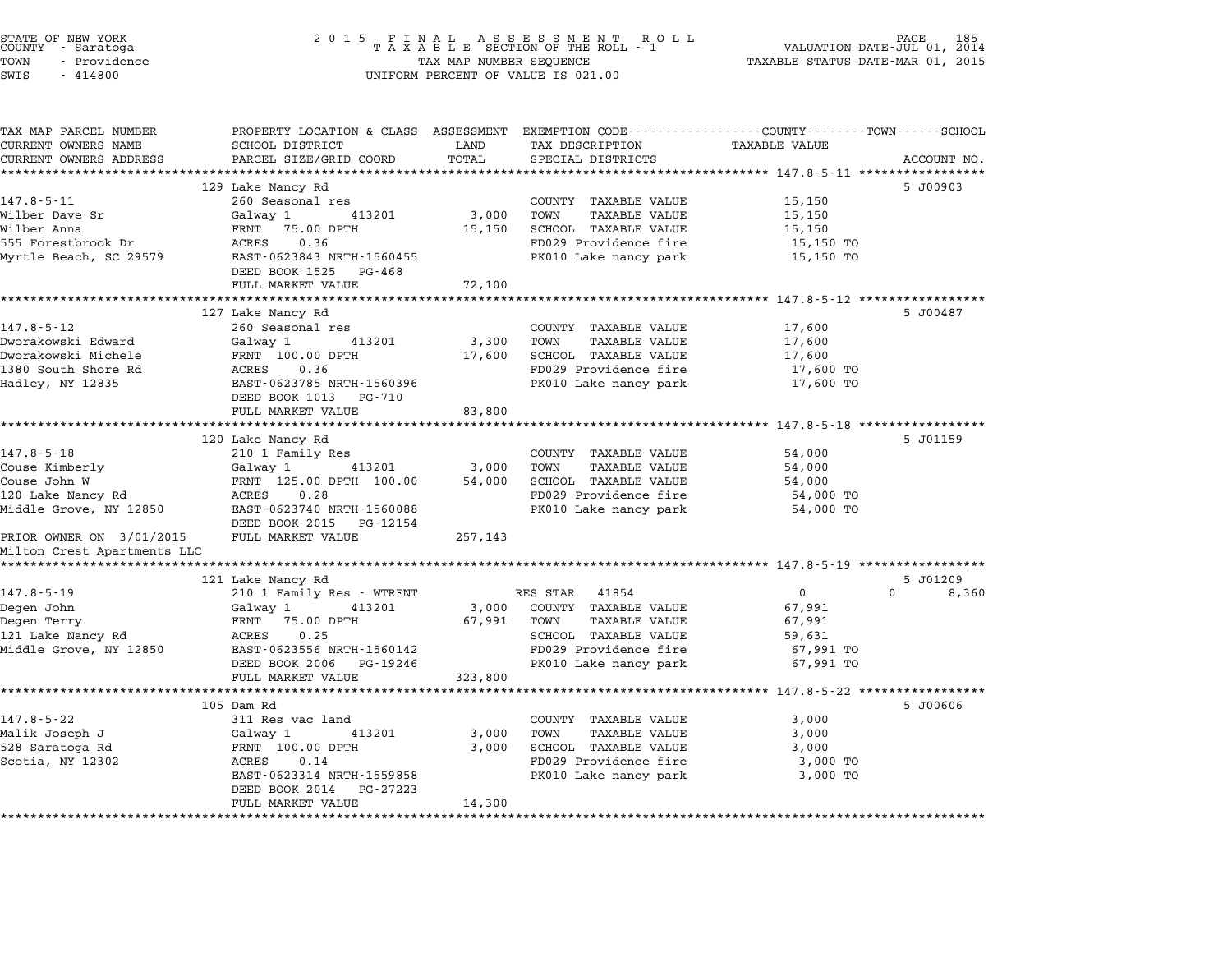|               | STATE OF NEW YORK<br>COUNTY - Saratoga |  |
|---------------|----------------------------------------|--|
| TOWN          | - Providence                           |  |
| <b>CITT C</b> | $-111800$                              |  |

## STATE OF NEW YORK <sup>2</sup> <sup>0</sup> <sup>1</sup> 5 F I N A L A S S E S S M E N T R O L L PAGE <sup>186</sup> COUNTY - Saratoga <sup>T</sup> <sup>A</sup> <sup>X</sup> <sup>A</sup> <sup>B</sup> <sup>L</sup> <sup>E</sup> SECTION OF THE ROLL - <sup>1</sup> VALUATION DATE-JUL 01, <sup>2014</sup> TOWN - Providence TAX MAP NUMBER SEQUENCE TAXABLE STATUS DATE-MAR 01, <sup>2015</sup> SWIS - <sup>414800</sup> UNIFORM PERCENT OF VALUE IS 021.00

| TAX MAP PARCEL NUMBER                               | PROPERTY LOCATION & CLASS ASSESSMENT EXEMPTION CODE---------------COUNTY-------TOWN------SCHOOL |              |                              |                                                       |             |
|-----------------------------------------------------|-------------------------------------------------------------------------------------------------|--------------|------------------------------|-------------------------------------------------------|-------------|
| CURRENT OWNERS NAME                                 | SCHOOL DISTRICT                                                                                 | LAND         | TAX DESCRIPTION              | TAXABLE VALUE                                         |             |
| CURRENT OWNERS ADDRESS                              | PARCEL SIZE/GRID COORD                                                                          | TOTAL        | SPECIAL DISTRICTS            |                                                       | ACCOUNT NO. |
| ***************************                         |                                                                                                 |              |                              |                                                       |             |
|                                                     | Lake Rd                                                                                         |              |                              |                                                       | 5 J01622    |
| $147.8 - 5 - 25.1$                                  | 311 Res vac land - WTRFNT                                                                       |              | COUNTY TAXABLE VALUE         | 100                                                   |             |
| Slade Elizabeth June                                | 413201<br>Galway 1                                                                              | 100          | TOWN<br><b>TAXABLE VALUE</b> | 100                                                   |             |
| Slade Robert W                                      | FRNT 142.00 DPTH                                                                                | 100          | SCHOOL TAXABLE VALUE         | 100                                                   |             |
| 122 Lake Nancy Rd                                   | ACRES<br>0.69                                                                                   |              | FD029 Providence fire        | 100 TO                                                |             |
| Middle Grove, NY 12850                              | EAST-0623224 NRTH-1559770                                                                       |              | PK010 Lake nancy park        | 100 TO                                                |             |
|                                                     | DEED BOOK 1368 PG-257                                                                           |              |                              |                                                       |             |
|                                                     | FULL MARKET VALUE                                                                               | 500          |                              |                                                       |             |
|                                                     | 117 Lake Nancy Rd                                                                               |              |                              | ************************ 147.8-5-25.2 *************** |             |
| $147.8 - 5 - 25.2$                                  | 210 1 Family Res - WTRFNT                                                                       |              | COUNTY TAXABLE VALUE         | 31,140                                                |             |
| Cole Susan                                          | Galway 1<br>413201                                                                              | 3,000        | TOWN<br>TAXABLE VALUE        | 31,140                                                |             |
| 2921 Curry Rd                                       | ACRES 0.47                                                                                      |              | 31,140 SCHOOL TAXABLE VALUE  | 31,140                                                |             |
| Schenectady, NY 12303                               | EAST-0623445 NRTH-1559951                                                                       |              | FD029 Providence fire        | 31,140 TO                                             |             |
|                                                     | DEED BOOK 1634 PG-615                                                                           |              | PK010 Lake nancy park        | 31,140 TO                                             |             |
|                                                     | FULL MARKET VALUE                                                                               | 148,300      |                              |                                                       |             |
|                                                     |                                                                                                 |              |                              |                                                       |             |
|                                                     | 103 Lake Nancy Rd                                                                               |              |                              |                                                       | 5 J01131    |
| $147.8 - 5 - 26$                                    | 210 1 Family Res                                                                                |              | COUNTY TAXABLE VALUE         | 43,217                                                |             |
| Dinwiddie Donna                                     | Galway 1 413201                                                                                 | 3,000        | TOWN<br>TAXABLE VALUE        | 43,217                                                |             |
| Dinwiddie Seth                                      | FRNT 200.00 DPTH                                                                                | 43,217       | SCHOOL TAXABLE VALUE         | 43,217                                                |             |
|                                                     |                                                                                                 |              | FD029 Providence fire        | 43,217 TO                                             |             |
|                                                     |                                                                                                 |              | PK010 Lake nancy park        | 43,217 TO                                             |             |
| Greenfield Center, NY 12833 DEED BOOK 2007 PG-33106 |                                                                                                 |              |                              |                                                       |             |
|                                                     | FULL MARKET VALUE                                                                               | 205,800      |                              |                                                       |             |
|                                                     |                                                                                                 |              |                              |                                                       |             |
|                                                     | 116 Lake Nancy Rd                                                                               |              |                              |                                                       | 5 J01166    |
| $147.8 - 5 - 36$                                    | 312 Vac w/imprv                                                                                 |              | COUNTY TAXABLE VALUE         | 4,100                                                 |             |
| Cummings Joanna M                                   | Galway 1<br>413201                                                                              | 3,000        | TOWN<br>TAXABLE VALUE        | 4,100                                                 |             |
| 114 Lake Nancy Rd                                   | FRNT 490.00 DPTH                                                                                | 4,100        | SCHOOL TAXABLE VALUE         | 4,100                                                 |             |
| Middle Grove, NY 12850                              | ACRES<br>1.21                                                                                   |              | FD029 Providence fire        | 4,100 TO                                              |             |
|                                                     | EAST-0623487 NRTH-1559632                                                                       |              | PK010 Lake nancy park        | 4,100 TO                                              |             |
|                                                     | DEED BOOK 2007 PG-18176                                                                         |              |                              |                                                       |             |
|                                                     | FULL MARKET VALUE                                                                               | 19,500       |                              |                                                       |             |
|                                                     |                                                                                                 |              |                              |                                                       |             |
|                                                     | 114 Lake Nancy Rd                                                                               |              |                              |                                                       | 5 J01255    |
| $147.8 - 5 - 38$                                    | 210 1 Family Res                                                                                |              | SR STAR<br>41834             | $\overline{0}$<br>$\Omega$                            | 18,190      |
| Cummings Richard J                                  | Galway 1                                                                                        | 413201 1,400 | COUNTY TAXABLE VALUE         | 28,100                                                |             |
| 114 Lake Nancy Rd                                   | FRNT 160.00 DPTH 200.00                                                                         | 28,100       | TOWN<br>TAXABLE VALUE        | 28,100                                                |             |
| Middle Grove, NY 12850                              | 0.73<br>ACRES                                                                                   |              | SCHOOL TAXABLE VALUE         | 9,910                                                 |             |
|                                                     | EAST-0623221 NRTH-1559435                                                                       |              | FD029 Providence fire        | 28,100 TO                                             |             |
|                                                     | DEED BOOK 0980<br>PG-00908                                                                      |              | PK010 Lake nancy park        | 28,100 TO                                             |             |
|                                                     | FULL MARKET VALUE                                                                               | 133,800      |                              |                                                       |             |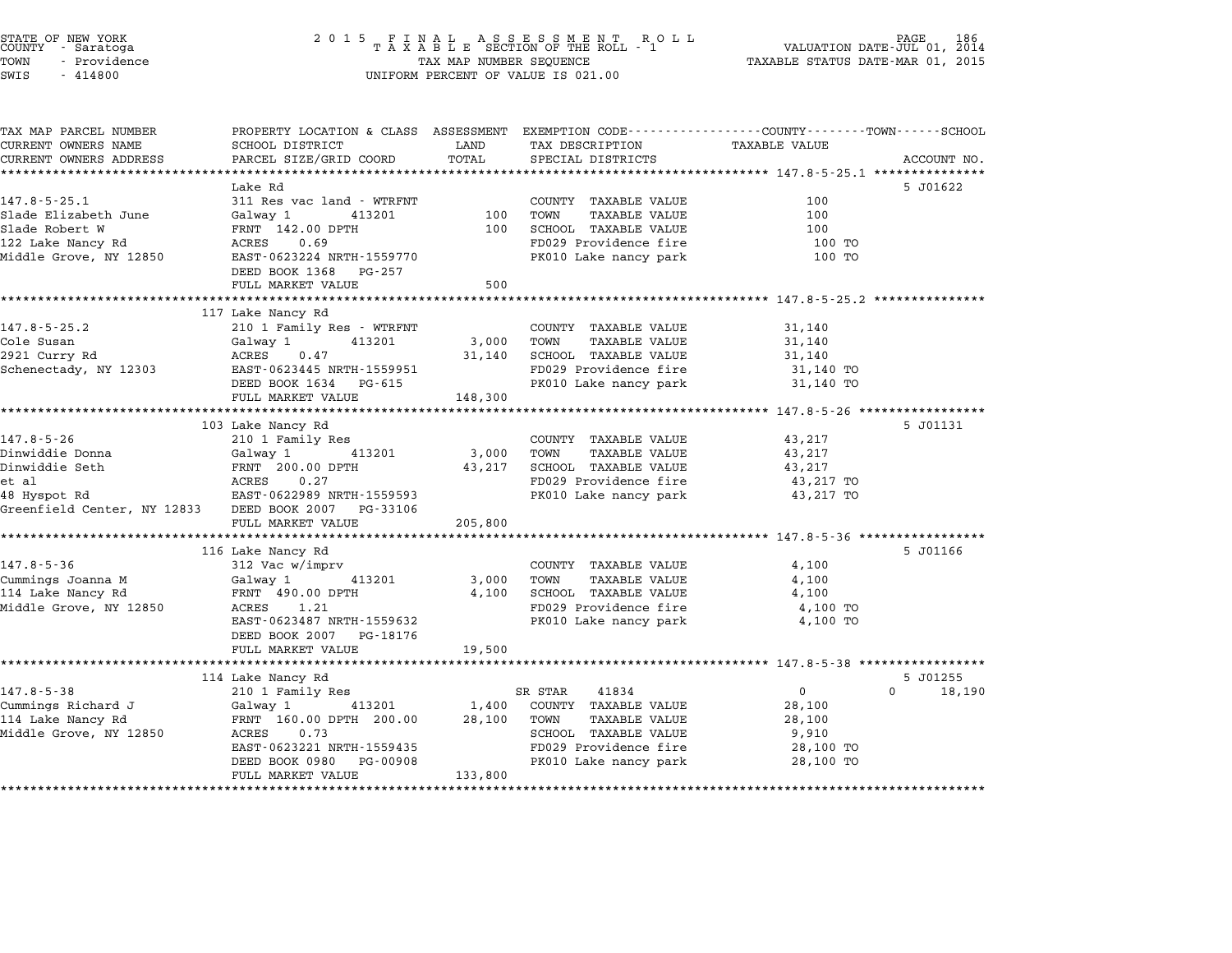| COUNTY - Saratoga<br>TOWN<br>- Providence<br>SWIS<br>$-414800$                                    | 2 0 1 5                                                                                                                                                                            | TAX MAP NUMBER SEQUENCE             | FINAL ASSESSMENT RO<br>TAXABLE SECTION OF THE ROLL - 1<br>R O L L<br>UNIFORM PERCENT OF VALUE IS 021.00                        | PAGE<br>VALUATION DATE-JUL 01, 2014<br>TAXABLE STATUS DATE-MAR 01, 2015                                                         | 187 |
|---------------------------------------------------------------------------------------------------|------------------------------------------------------------------------------------------------------------------------------------------------------------------------------------|-------------------------------------|--------------------------------------------------------------------------------------------------------------------------------|---------------------------------------------------------------------------------------------------------------------------------|-----|
| TAX MAP PARCEL NUMBER<br>CURRENT OWNERS NAME<br>CURRENT OWNERS ADDRESS                            | SCHOOL DISTRICT<br>PARCEL SIZE/GRID COORD                                                                                                                                          | LAND<br>TOTAL                       | TAX DESCRIPTION<br>SPECIAL DISTRICTS                                                                                           | PROPERTY LOCATION & CLASS ASSESSMENT EXEMPTION CODE----------------COUNTY-------TOWN-----SCHOOL<br>TAXABLE VALUE<br>ACCOUNT NO. |     |
| **********************                                                                            |                                                                                                                                                                                    |                                     |                                                                                                                                |                                                                                                                                 |     |
| $147.8 - 5 - 39$<br>Steible Lowell<br>Steible Carolyn<br>12 St Thomas Ln<br>Schenectady, NY 12304 | 100 Lake Nancy Rd<br>311 Res vac land<br>Galway 1<br>413201<br>FRNT 150.00 DPTH 150.00<br>ACRES<br>0.34<br>EAST-0622899 NRTH-1559422<br>DEED BOOK 1582<br>PG-368                   | 1,400<br>1,400                      | COUNTY TAXABLE VALUE<br><b>TAXABLE VALUE</b><br>TOWN<br>SCHOOL TAXABLE VALUE<br>FD029 Providence fire<br>PK010 Lake nancy park | 5 J01163<br>1,400<br>1,400<br>1,400<br>1,400 TO<br>1,400 TO                                                                     |     |
|                                                                                                   | FULL MARKET VALUE                                                                                                                                                                  | 6,700                               |                                                                                                                                |                                                                                                                                 |     |
|                                                                                                   |                                                                                                                                                                                    | *****************                   |                                                                                                                                | ********************* 147.8-5-41 ************                                                                                   |     |
| $147.8 - 5 - 41$<br>Chepulis Janet B<br>155 Lake Nancy Rd<br>Middle Grove, NY 12850               | 128 Lake Nancy Rd<br>311 Res vac land<br>413201<br>Galway 1<br>ACRES<br>0.34<br>EAST-0624124 NRTH-1560229<br>DEED BOOK 1546<br>PG-327<br>FULL MARKET VALUE<br>******************** | 100<br>100<br>500                   | COUNTY TAXABLE VALUE<br><b>TAXABLE VALUE</b><br>TOWN<br>SCHOOL TAXABLE VALUE<br>FD029 Providence fire<br>PK010 Lake nancy park | 5 J01695<br>100<br>100<br>100<br>100 TO<br>100 TO                                                                               |     |
|                                                                                                   | 118 Lake Nancy Rd                                                                                                                                                                  | *************                       |                                                                                                                                |                                                                                                                                 |     |
| $147.8 - 5 - 42.21$<br>Degen John<br>Degen Terry<br>121 Lake Nancy Rd<br>Middle Grove, NY 12850   | 312 Vac w/imprv<br>Galway 1<br>413201<br>FRNT 125.00 DPTH<br>ACRES<br>0.24<br>EAST-0623671 NRTH-1560018<br>DEED BOOK 2006<br>PG-19246<br>FULL MARKET VALUE                         | 100<br>100<br>500                   | COUNTY TAXABLE VALUE<br>TOWN<br>TAXABLE VALUE<br>SCHOOL TAXABLE VALUE<br>FD029 Providence fire<br>PK010 Lake nancy park        | 100<br>100<br>100<br>100 TO<br>100 TO                                                                                           |     |
|                                                                                                   |                                                                                                                                                                                    |                                     |                                                                                                                                |                                                                                                                                 |     |
| 147.8-5-42.22<br>Marshall John M<br>Marshall Colleen<br>57 Woodbine Dr<br>East Hampton, NY 11937  | Lake Rd Rear<br>311 Res vac land<br>Galway 1<br>413201<br>ACRES<br>0.01<br>EAST-0623674 NRTH-1559975<br>DEED BOOK 1380<br>PG-501<br>FULL MARKET VALUE<br>*******************       | 100<br>100<br>500<br>************** | COUNTY TAXABLE VALUE<br><b>TAXABLE VALUE</b><br>TOWN<br>SCHOOL TAXABLE VALUE<br>FD029 Providence fire<br>PK010 Lake nancy park | 100<br>100<br>100<br>100 TO<br>100 TO                                                                                           |     |
|                                                                                                   | 109 Lake Nancy Rd                                                                                                                                                                  |                                     |                                                                                                                                | 5 J00398                                                                                                                        |     |
| $147.8 - 5 - 43$<br>Lewis David A<br>310 County Hwy 109<br>Broadalbin, NY 12025                   | 260 Seasonal res<br>413201<br>Galway 1<br>FRNT<br>50.00 DPTH 160.00<br>ACRES<br>0.22<br>EAST-0623175 NRTH-1559695<br>DEED BOOK 1137<br>PG-25                                       | 1,200<br>15,900                     | COUNTY TAXABLE VALUE<br>TOWN<br><b>TAXABLE VALUE</b><br>SCHOOL TAXABLE VALUE<br>FD029 Providence fire<br>PK010 Lake nancy park | 15,900<br>15,900<br>15,900<br>15,900 TO<br>15,900 TO                                                                            |     |

STATE OF NEW YORK <sup>2</sup> <sup>0</sup> <sup>1</sup> 5 F I N A L A S S E S S M E N T R O L L PAGE <sup>187</sup> COUNTY - Saratoga <sup>T</sup> <sup>A</sup> <sup>X</sup> <sup>A</sup> <sup>B</sup> <sup>L</sup> <sup>E</sup> SECTION OF THE ROLL - <sup>1</sup> VALUATION DATE-JUL 01, <sup>2014</sup>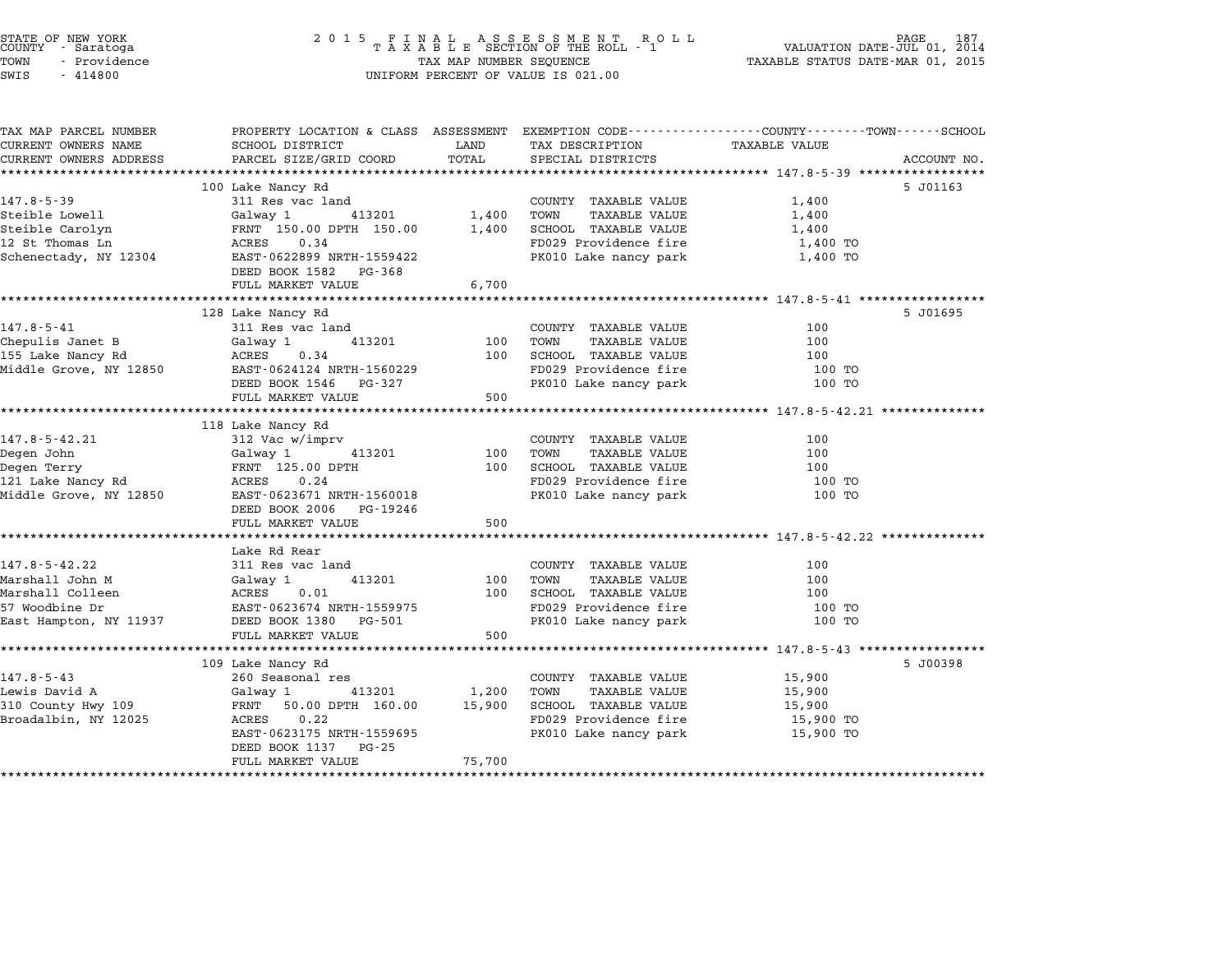| STATE OF NEW YORK<br>COUNTY - Saratoga<br>TOWN<br>- Providence<br>SWIS<br>$-414800$ | 2 0 1 5<br>FINAL ASSESSMENT ROTAXABLE SECTION OF THE ROLL - 1<br>R O L L<br>VALUATION DATE-JUL 01, 2014<br>TAX MAP NUMBER SEQUENCE<br>TAXABLE STATUS DATE-MAR 01, 2015<br>UNIFORM PERCENT OF VALUE IS 021.00 |         |                                                      |                      | PAGE<br>188 |
|-------------------------------------------------------------------------------------|--------------------------------------------------------------------------------------------------------------------------------------------------------------------------------------------------------------|---------|------------------------------------------------------|----------------------|-------------|
| TAX MAP PARCEL NUMBER<br>CURRENT OWNERS NAME                                        | PROPERTY LOCATION & CLASS ASSESSMENT EXEMPTION CODE---------------COUNTY-------TOWN------SCHOOL<br>SCHOOL DISTRICT                                                                                           | LAND    | TAX DESCRIPTION                                      | <b>TAXABLE VALUE</b> |             |
| CURRENT OWNERS ADDRESS                                                              | PARCEL SIZE/GRID COORD                                                                                                                                                                                       | TOTAL   | SPECIAL DISTRICTS                                    |                      | ACCOUNT NO. |
|                                                                                     |                                                                                                                                                                                                              |         |                                                      |                      |             |
| $147.8 - 5 - 44$                                                                    | 135 Lake Nancy Rd                                                                                                                                                                                            |         |                                                      | 11,900               | 5 J00789    |
| Ertel Daniel C                                                                      | 210 1 Family Res<br>Galway 1<br>413201                                                                                                                                                                       | 2,800   | COUNTY TAXABLE VALUE<br>TOWN<br><b>TAXABLE VALUE</b> | 11,900               |             |
| Ertel Gertrude L                                                                    | FRNT 175.00 DPTH                                                                                                                                                                                             | 11,900  | SCHOOL TAXABLE VALUE                                 | 11,900               |             |
| 21 Washington Ave                                                                   | ACRES<br>$0.68$ BANK<br>038                                                                                                                                                                                  |         | FD029 Providence fire                                | 11,900 TO            |             |
| Schenectady, NY 12305                                                               | EAST-0624069 NRTH-1560693                                                                                                                                                                                    |         | PK010 Lake nancy park                                | 11,900 TO            |             |
|                                                                                     | DEED BOOK 1325 PG-538                                                                                                                                                                                        |         |                                                      |                      |             |
|                                                                                     | FULL MARKET VALUE                                                                                                                                                                                            | 56,700  |                                                      |                      |             |
|                                                                                     |                                                                                                                                                                                                              |         |                                                      |                      |             |
|                                                                                     | 111 Lake Nancy Rd                                                                                                                                                                                            |         |                                                      |                      | 5 J00551    |
| $147.8 - 5 - 45$<br>Curtis Robert K                                                 | 260 Seasonal res<br>413201<br>Galway 1                                                                                                                                                                       | 2,000   | COUNTY TAXABLE VALUE<br>TOWN<br>TAXABLE VALUE        | 18,100<br>18,100     |             |
| 35 Old Nott Farm Rd                                                                 | FRNT 100.00 DPTH                                                                                                                                                                                             | 18,100  | SCHOOL TAXABLE VALUE                                 | 18,100               |             |
| Rexford, NY 12148                                                                   | ACRES<br>0.47                                                                                                                                                                                                |         | FD029 Providence fire                                | 18,100 TO            |             |
|                                                                                     | EAST-0623245 NRTH-1559712                                                                                                                                                                                    |         | PK010 Lake nancy park                                | 18,100 TO            |             |
|                                                                                     | DEED BOOK 2014 PG-33284                                                                                                                                                                                      |         |                                                      |                      |             |
|                                                                                     | FULL MARKET VALUE                                                                                                                                                                                            | 86,200  |                                                      |                      |             |
|                                                                                     |                                                                                                                                                                                                              |         |                                                      |                      |             |
|                                                                                     | 105 Lake Nancy Rd                                                                                                                                                                                            |         |                                                      |                      | 5 J00986    |
| $147.8 - 5 - 47$                                                                    | 311 Res vac land<br>Galway 1<br>413201                                                                                                                                                                       | 1,000   | COUNTY TAXABLE VALUE<br>TOWN<br><b>TAXABLE VALUE</b> | 1,000<br>1,000       |             |
| Cummings James<br>Cummings Joanna                                                   | FRNT 129.00 DPTH                                                                                                                                                                                             | 1,000   | SCHOOL TAXABLE VALUE                                 | 1,000                |             |
| Attn: Cummings James &Joanna ACRES                                                  | 0.42                                                                                                                                                                                                         |         | FD029 Providence fire                                | 1,000 TO             |             |
| Lewis David                                                                         | EAST-0623102 NRTH-1559635                                                                                                                                                                                    |         | PK010 Lake nancy park                                | 1,000 TO             |             |
| 114 Lake Nancy Rd                                                                   | DEED BOOK 1348 PG-1101                                                                                                                                                                                       |         |                                                      |                      |             |
| Middle Grove, NY 12850                                                              | FULL MARKET VALUE                                                                                                                                                                                            | 4,800   |                                                      |                      |             |
|                                                                                     |                                                                                                                                                                                                              |         |                                                      |                      |             |
|                                                                                     | 119 Lake Nancy Rd                                                                                                                                                                                            |         |                                                      |                      | 5 J01156    |
| $147.8 - 5 - 48$<br>Marshall John M                                                 | 210 1 Family Res<br>413201<br>Galway 1                                                                                                                                                                       | 3,000   | COUNTY TAXABLE VALUE<br>TOWN<br><b>TAXABLE VALUE</b> | 31,146<br>31,146     |             |
| Marshall Colleen                                                                    | FRNT 100.00 DPTH 100.00                                                                                                                                                                                      | 31,146  | SCHOOL TAXABLE VALUE                                 | 31,146               |             |
| 57 Woodbine Dr                                                                      | ACRES<br>0.58                                                                                                                                                                                                |         | FD029 Providence fire                                | 31,146 TO            |             |
| East Hampton, NY 11937                                                              | EAST-0623643 NRTH-1559922                                                                                                                                                                                    |         | PK010 Lake nancy park                                | 31,146 TO            |             |
|                                                                                     | DEED BOOK 1380<br>PG-503                                                                                                                                                                                     |         |                                                      |                      |             |
|                                                                                     | FULL MARKET VALUE                                                                                                                                                                                            | 148,300 |                                                      |                      |             |
|                                                                                     | **************************                                                                                                                                                                                   |         |                                                      |                      |             |
|                                                                                     | 115 Lake Nancy Rd                                                                                                                                                                                            |         |                                                      |                      | 5 J00607    |
| $147.8 - 5 - 49$<br>Malik Joseph J                                                  | 270 Mfg housing<br>Galway 1<br>413201                                                                                                                                                                        | 3,000   | COUNTY TAXABLE VALUE<br>TOWN<br>TAXABLE VALUE        | 26,600<br>26,600     |             |
| 528 Saratoga Rd                                                                     | Also Deed 824/157                                                                                                                                                                                            | 26,600  | SCHOOL TAXABLE VALUE                                 | 26,600               |             |
| Scotia, NY 12302                                                                    | FRNT 255.00 DPTH                                                                                                                                                                                             |         | FD029 Providence fire                                | 26,600 TO            |             |
|                                                                                     | ACRES<br>0.48                                                                                                                                                                                                |         | PK010 Lake nancy park                                | 26,600 TO            |             |
|                                                                                     | EAST-0623359 NRTH-1559739                                                                                                                                                                                    |         |                                                      |                      |             |
|                                                                                     | DEED BOOK 2014<br>PG-27223                                                                                                                                                                                   |         |                                                      |                      |             |
|                                                                                     | FULL MARKET VALUE                                                                                                                                                                                            | 126,700 |                                                      |                      |             |
|                                                                                     |                                                                                                                                                                                                              |         |                                                      |                      |             |

STATE OF NEW YORK <sup>2</sup> <sup>0</sup> <sup>1</sup> 5 F I N A L A S S E S S M E N T R O L L PAGE <sup>188</sup> COUNTY - Saratoga <sup>T</sup> <sup>A</sup> <sup>X</sup> <sup>A</sup> <sup>B</sup> <sup>L</sup> <sup>E</sup> SECTION OF THE ROLL - <sup>1</sup> VALUATION DATE-JUL 01, <sup>2014</sup>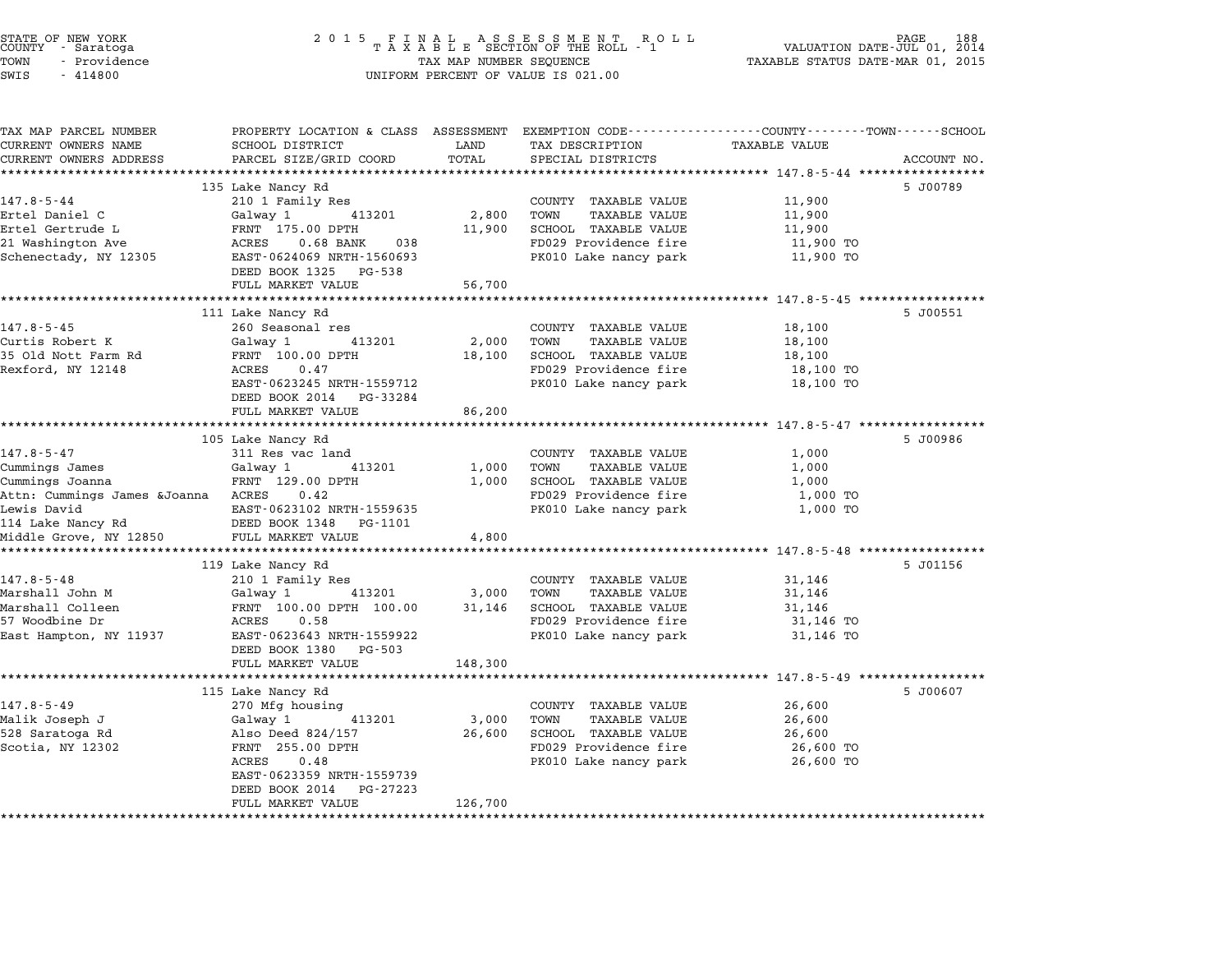| STATE OF NEW YORK<br>COUNTY - Saratoga<br>TOWN<br>- Providence | 2 0 1 5                                         | FINAL ASSESSMENT ROLL<br>TAXABLE SECTION OF THE ROLL - 1<br>TAXABLE SECTION OF THE ROLL - 1     | 189<br>VALUATION DATE-JUL 01,<br>2014<br>TAXABLE STATUS DATE-MAR 01, 2015 |
|----------------------------------------------------------------|-------------------------------------------------|-------------------------------------------------------------------------------------------------|---------------------------------------------------------------------------|
| SWIS<br>$-414800$                                              |                                                 | UNIFORM PERCENT OF VALUE IS 021.00                                                              |                                                                           |
| TAX MAP PARCEL NUMBER                                          |                                                 | PROPERTY LOCATION & CLASS ASSESSMENT EXEMPTION CODE---------------COUNTY-------TOWN------SCHOOL |                                                                           |
| CURRENT OWNERS NAME                                            | SCHOOL DISTRICT                                 | LAND<br>TAX DESCRIPTION                                                                         | <b>TAXABLE VALUE</b>                                                      |
| CURRENT OWNERS ADDRESS                                         | PARCEL SIZE/GRID COORD                          | TOTAL<br>SPECIAL DISTRICTS                                                                      | ACCOUNT NO.                                                               |
|                                                                | *********************                           |                                                                                                 |                                                                           |
| $147.8 - 5 - 50$                                               | Wileytown Rd<br>270 Mfg housing                 | COUNTY TAXABLE VALUE                                                                            | 5 J01334<br>9,908                                                         |
| Steible Lowell J                                               | Galway 1<br>413201                              | 3,200<br>TOWN<br>TAXABLE VALUE                                                                  | 9,908                                                                     |
| Steible Carolyn A                                              | FRNT 320.00 DPTH                                | 9,908<br>SCHOOL TAXABLE VALUE                                                                   | 9,908                                                                     |
| 12 St Thomas Ln                                                | ACRES<br>1.52                                   | FD029 Providence fire                                                                           | 9,908 TO                                                                  |
| Schenectady, NY 12304                                          | EAST-0622987 NRTH-1559183                       | PK010 Lake nancy park                                                                           | 9,908 TO                                                                  |
|                                                                | DEED BOOK 1512<br>PG-557                        |                                                                                                 |                                                                           |
|                                                                | FULL MARKET VALUE                               | 47,200                                                                                          |                                                                           |
|                                                                |                                                 |                                                                                                 |                                                                           |
| 147.8-5-51                                                     | 122 Lake Nancy Rd<br>270 Mfg housing            | VET COM C 41132                                                                                 | 5 J00097<br>2,625<br>0<br>0                                               |
| Slade Robert W                                                 | 413201<br>Galway 1                              | 3,700 VET COM T 41133                                                                           | 0<br>$\mathbf 0$<br>2,625                                                 |
| 122 Lake Nancy Rd                                              | 1353/128                                        | 10,500 RES STAR<br>41854                                                                        | $\overline{0}$<br>$\mathbf{0}$<br>8,360                                   |
| Middle Grove, NY 12850                                         | FRNT 190.00 DPTH 100.00                         | COUNTY TAXABLE VALUE                                                                            | 7,875                                                                     |
|                                                                | ACRES 4.66                                      | TAXABLE VALUE<br>TOWN                                                                           | 7,875                                                                     |
|                                                                | EAST-0623669 NRTH-1559759                       | SCHOOL TAXABLE VALUE                                                                            | 2,140                                                                     |
|                                                                | DEED BOOK 1303 PG-414                           | FD029 Providence fire                                                                           | 10,500 TO                                                                 |
|                                                                | FULL MARKET VALUE                               | 50,000 PK010 Lake nancy park                                                                    | 10,500 TO                                                                 |
|                                                                | **************************<br>114 Lake Nancy Rd | ************************************                                                            | ******* 147.8-5-52 *****************                                      |
| 147.8-5-52                                                     | 311 Res vac land                                | COUNTY TAXABLE VALUE                                                                            | 2,100                                                                     |
| Cummings Richard                                               | Galway 1<br>413201                              | 2,100<br>TOWN<br>TAXABLE VALUE                                                                  | 2,100                                                                     |
| Cummings Joanna                                                | FRNT 160.00 DPTH 200.00                         | 2,100<br>SCHOOL TAXABLE VALUE                                                                   | 2,100                                                                     |
| 114 Lake Nancy Rd                                              | ACRES<br>0.73                                   | FD029 Providence fire                                                                           | 2,100 TO                                                                  |
| Middle Grove, NY 12850                                         | EAST-0623066 NRTH-1559394                       | PK010 Lake nancy park                                                                           | 2,100 TO                                                                  |
|                                                                | DEED BOOK 1235<br>PG-820                        |                                                                                                 |                                                                           |
|                                                                | FULL MARKET VALUE                               | 10,500                                                                                          |                                                                           |
|                                                                |                                                 |                                                                                                 | *********** 147.8-5-53 **************<br>5 J00295                         |
| $147.8 - 5 - 53$                                               | 123 Lake Nancy Rd<br>260 Seasonal res           | COUNTY TAXABLE VALUE                                                                            | 20,000                                                                    |
| Ryfa Terry J                                                   | Galway 1<br>413201                              | 3,300<br>TOWN<br><b>TAXABLE VALUE</b>                                                           | 20,000                                                                    |
| Ryfa Kathleen                                                  | 2013/12187                                      | 20,000<br>SCHOOL TAXABLE VALUE                                                                  | 20,000                                                                    |
| 14 Ashler Dr                                                   | FRNT 84.24 DPTH                                 | FD029 Providence fire                                                                           | 20,000 TO                                                                 |
| Middle Grove, NY 12850                                         | ACRES<br>0.33                                   | PK010 Lake nancy park                                                                           | 20,000 TO                                                                 |
|                                                                | EAST-0623606 NRTH-1560197                       |                                                                                                 |                                                                           |
|                                                                | DEED BOOK 1448<br>PG-618                        |                                                                                                 |                                                                           |
|                                                                | FULL MARKET VALUE                               | 95,200                                                                                          | **************************** 147.8-5-54 ********                          |
|                                                                | 125 Lake Nancy Rd                               |                                                                                                 | 5 J00063                                                                  |
| $147.8 - 5 - 54$                                               | 210 1 Family Res                                | SR STAR<br>41834                                                                                | 0<br>0<br>18,190                                                          |
| Wills David E                                                  | Galway 1<br>413201                              | COUNTY<br>TAXABLE VALUE<br>4,100                                                                | 32,500                                                                    |
| Wills Vivian D                                                 | 2013/12187                                      | 32,500<br>TOWN<br>TAXABLE VALUE                                                                 | 32,500                                                                    |
| 125 Lake Nancy Rd                                              | FRNT 147.54 DPTH                                | SCHOOL TAXABLE VALUE                                                                            | 14,310                                                                    |
| Middle Grove, NY 12850                                         | ACRES<br>0.52                                   | FD029 Providence fire                                                                           | 32,500 TO                                                                 |
|                                                                | EAST-0623703 NRTH-1560289                       | PK010 Lake nancy park                                                                           | 32,500 TO                                                                 |
|                                                                | DEED BOOK 1445<br>PG-699<br>FULL MARKET VALUE   | 154,762                                                                                         |                                                                           |
|                                                                |                                                 |                                                                                                 |                                                                           |

\*\*\*\*\*\*\*\*\*\*\*\*\*\*\*\*\*\*\*\*\*\*\*\*\*\*\*\*\*\*\*\*\*\*\*\*\*\*\*\*\*\*\*\*\*\*\*\*\*\*\*\*\*\*\*\*\*\*\*\*\*\*\*\*\*\*\*\*\*\*\*\*\*\*\*\*\*\*\*\*\*\*\*\*\*\*\*\*\*\*\*\*\*\*\*\*\*\*\*\*\*\*\*\*\*\*\*\*\*\*\*\*\*\*\*\*\*\*\*\*\*\*\*\*\*\*\*\*\*\*\*\*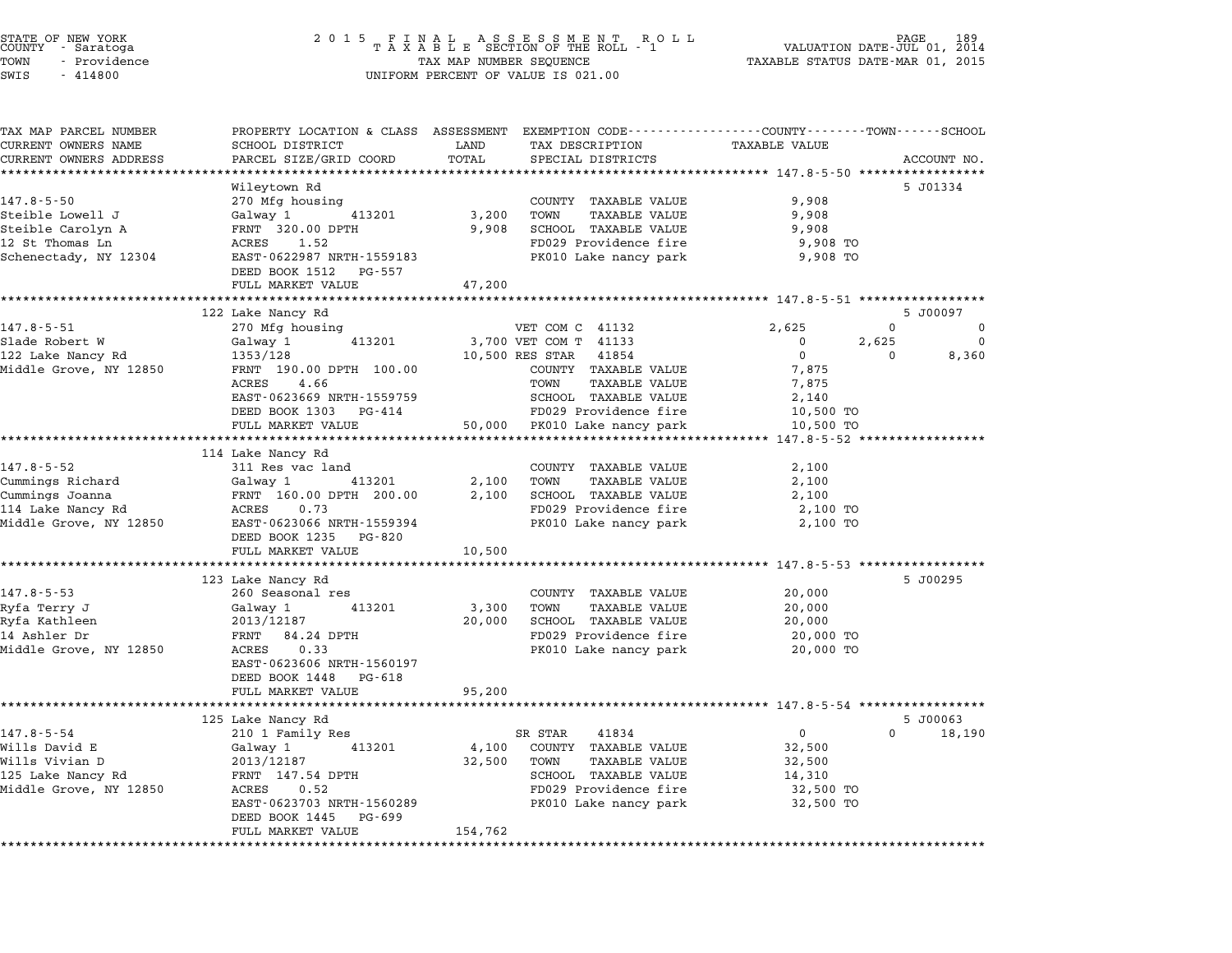|       | STATE OF NEW YORK<br>COUNTY - Saratoga |  |
|-------|----------------------------------------|--|
| TOWN  | - Providence                           |  |
| ----- | .                                      |  |

| TAX MAP PARCEL NUMBER              |                                                                                                                                                                                            |                                                                                             | PROPERTY LOCATION & CLASS ASSESSMENT EXEMPTION CODE----------------COUNTY-------TOWN------SCHOOL |
|------------------------------------|--------------------------------------------------------------------------------------------------------------------------------------------------------------------------------------------|---------------------------------------------------------------------------------------------|--------------------------------------------------------------------------------------------------|
| CURRENT OWNERS NAME                | SCHOOL DISTRICT<br><b>EXAMPLE DESCRIPTION OF STREET AND STREET AND STREET AND STREET AND STREET AND STREET AND STREET AND STREET AND</b>                                                   | TAX DESCRIPTION TAXABLE VALUE<br>LAND<br>TOTAL                                              |                                                                                                  |
| CURRENT OWNERS ADDRESS             | PARCEL SIZE/GRID COORD                                                                                                                                                                     | SPECIAL DISTRICTS                                                                           | ACCOUNT NO.                                                                                      |
|                                    | 7111 Kilmer Rd                                                                                                                                                                             |                                                                                             | 5 J00938                                                                                         |
| $148. - 1 - 2$                     | 240 Rural res                                                                                                                                                                              | RES STAR 41854                                                                              | $\overline{0}$<br>$\overline{0}$<br>8,360                                                        |
| Kanaby Michael H                   | 413201<br>Galway 1                                                                                                                                                                         | 9,800 COUNTY TAXABLE VALUE                                                                  | 71,500                                                                                           |
|                                    |                                                                                                                                                                                            | 71,500 TOWN TAXABLE VALUE                                                                   | 71,500                                                                                           |
| Kanaby Dannielle<br>7111 Kilmer Rd | FRNT 1120.68 DPTH<br>ACRES 35.26                                                                                                                                                           | SCHOOL TAXABLE VALUE                                                                        | 63,140                                                                                           |
| Middle Grove, NY 12850             |                                                                                                                                                                                            | FD029 Providence fire                                                                       | 71,500 TO                                                                                        |
|                                    | EAST-0625367 NRTH-1558949<br>DEED POOK 1666<br>DEED BOOK 1669 PG-429                                                                                                                       |                                                                                             |                                                                                                  |
|                                    | FULL MARKET VALUE 340,500                                                                                                                                                                  |                                                                                             |                                                                                                  |
|                                    |                                                                                                                                                                                            |                                                                                             |                                                                                                  |
|                                    | 7123 Kilmer Rd                                                                                                                                                                             |                                                                                             | 5 J00111                                                                                         |
| $148. - 1 - 4$                     | 220 2 Family Res                                                                                                                                                                           | VET COM C 41132                                                                             | 7,500<br>$\overline{0}$<br>$\overline{0}$                                                        |
|                                    | Bouchard Edmund R Galway 1 413201                                                                                                                                                          | 3,600 VET COM T 41133                                                                       | 7,500<br>$\overline{0}$<br>$\overline{0}$                                                        |
|                                    |                                                                                                                                                                                            |                                                                                             | $\overline{0}$                                                                                   |
|                                    |                                                                                                                                                                                            |                                                                                             | 8,360                                                                                            |
|                                    | Middle Grove, NY 12850 EAST-0626328 NRTH-1559367                                                                                                                                           |                                                                                             | 7,500                                                                                            |
|                                    | DEED BOOK 2009 PG-36766                                                                                                                                                                    | COUNTY TAXABLE VALUE<br>TOWN     TAXABLE VALUE                                              | 7,500                                                                                            |
|                                    |                                                                                                                                                                                            |                                                                                             |                                                                                                  |
|                                    |                                                                                                                                                                                            | FULL MARKET VALUE $142,900$ SCHOOL TAXABLE VALUE $21,640$<br>FD029 Providence fire $30,000$ | 30,000 TO                                                                                        |
|                                    |                                                                                                                                                                                            |                                                                                             |                                                                                                  |
|                                    | 7135 Kilmer Rd                                                                                                                                                                             |                                                                                             | 5 J00548                                                                                         |
| $148. - 1 - 6.1$                   | 210 1 Family Res                                                                                                                                                                           | RES STAR 41854                                                                              | $\overline{0}$<br>$0 \t 8,360$                                                                   |
|                                    |                                                                                                                                                                                            | Galway 1 413201 3,400 COUNTY TAXABLE VALUE                                                  | 32,349                                                                                           |
|                                    |                                                                                                                                                                                            | 32,349 TOWN TAXABLE VALUE                                                                   | 32,349                                                                                           |
|                                    |                                                                                                                                                                                            | SCHOOL TAXABLE VALUE                                                                        | 23,989                                                                                           |
|                                    | Becker Philip (alway 1 413201 3,400<br>Becker Pamela J FRNT 360.70 DPTH 32,349<br>7135 Kilmer Rd ACRES 3.23<br>Middle Grove, NY 12850 EAST-0626720 NRTH-1559998<br>DEED BOOK 2008 PG-40351 | FD029 Providence fire                                                                       | 32,349 TO                                                                                        |
|                                    | FULL MARKET VALUE 154,000                                                                                                                                                                  |                                                                                             |                                                                                                  |
|                                    |                                                                                                                                                                                            |                                                                                             |                                                                                                  |
|                                    | 7137 Kilmer Rd                                                                                                                                                                             |                                                                                             |                                                                                                  |
| $148. - 1 - 6.2$                   | 210 1 Family Res                                                                                                                                                                           | RES STAR 41854                                                                              | $\overline{0}$<br>8,360<br>$0 \qquad \qquad$                                                     |
| Becker John                        |                                                                                                                                                                                            | 3,600 COUNTY TAXABLE VALUE                                                                  | 33,071                                                                                           |
| Becker Michele                     |                                                                                                                                                                                            | 33,071 TOWN TAXABLE VALUE                                                                   | 33,071                                                                                           |
| 7137 Kilmer Rd                     | Calway 1 413201<br>FRNT 300.00 DPTH<br>ACRES 4.01                                                                                                                                          | SCHOOL TAXABLE VALUE                                                                        | 24,711                                                                                           |
|                                    | Middle Grove, NY 12850 EAST-0626970 NRTH-1560299                                                                                                                                           | FD029 Providence fire                                                                       | 33,071 TO                                                                                        |
|                                    | DEED BOOK 2008 PG-32363                                                                                                                                                                    |                                                                                             |                                                                                                  |
|                                    | FULL MARKET VALUE                                                                                                                                                                          | 157,500                                                                                     |                                                                                                  |
|                                    |                                                                                                                                                                                            |                                                                                             |                                                                                                  |
|                                    | 7149 Kilmer Rd                                                                                                                                                                             |                                                                                             |                                                                                                  |
| $148. - 1 - 7.12$                  | 270 Mfg housing<br>Galway 1     413201                                                                                                                                                     | RES STAR 41854                                                                              | 8,360<br>$\overline{0}$<br>$\mathbf{0}$                                                          |
| Woodbeck Wyatt J<br>7149 Kilmer Rd |                                                                                                                                                                                            | 3,800 COUNTY TAXABLE VALUE                                                                  | 10,800                                                                                           |
|                                    |                                                                                                                                                                                            |                                                                                             | 10,800                                                                                           |
| Middle Grove, NY 12850             |                                                                                                                                                                                            |                                                                                             | 2,440                                                                                            |
|                                    | EAST-0627851 NRTH-1561221<br>DEED BOOK 1677 PG-226                                                                                                                                         | FD029 Providence fire 10,800 TO                                                             |                                                                                                  |
|                                    | FULL MARKET VALUE                                                                                                                                                                          | 51,400                                                                                      |                                                                                                  |
|                                    |                                                                                                                                                                                            |                                                                                             |                                                                                                  |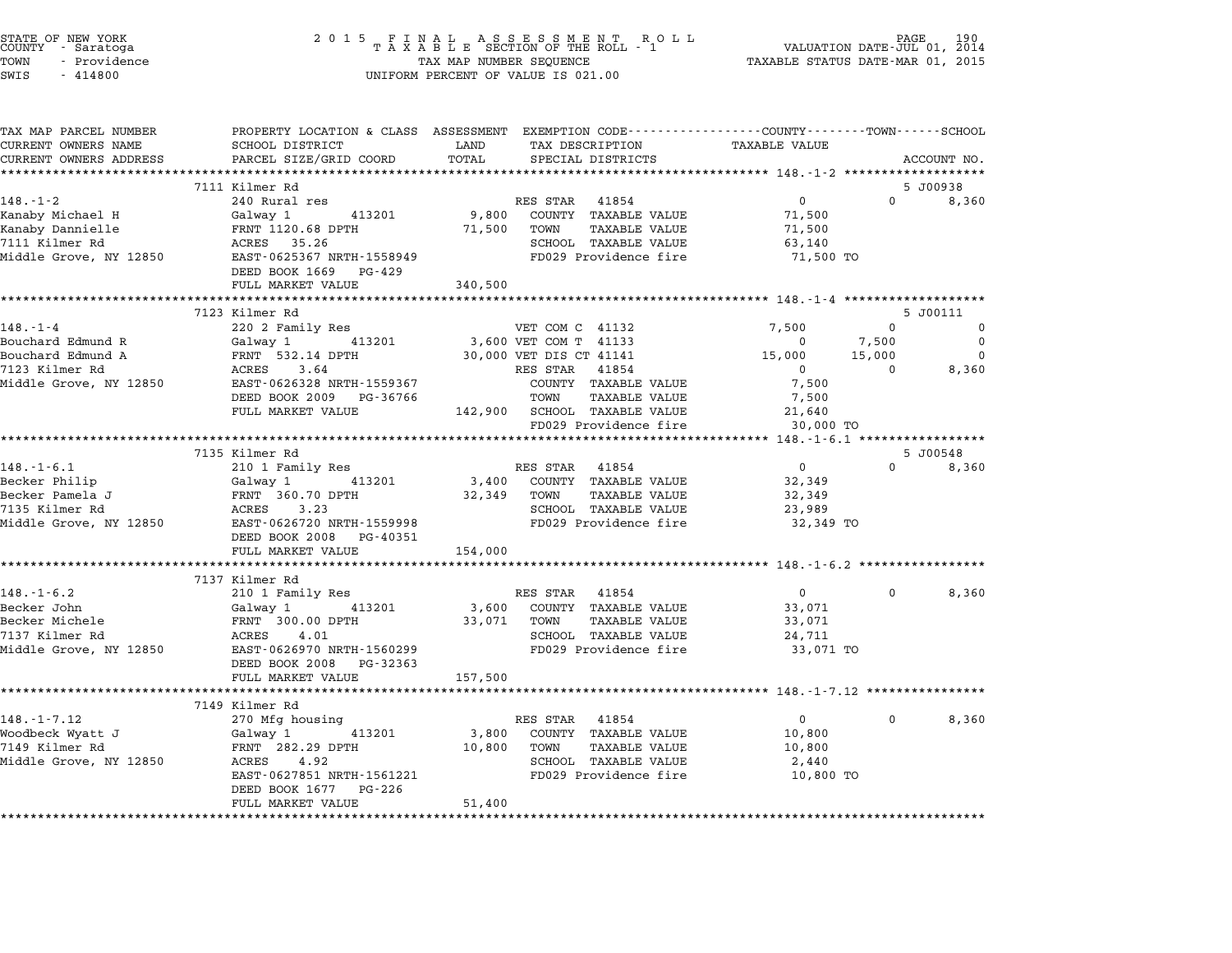| STATE OF NEW YORK<br>COUNTY - Saratoga<br>TOWN<br>- Providence<br>SWIS<br>$-414800$ | 2 0 1 5                                                                                                                                                                    |                              | FINAL ASSESSMENT ROLL MANUATION DATE-JUL 01, 2014<br>TAXABLE SECTION OF THE ROLL - 1 VALUATION DATE-JUL 01, 2014<br>TAXABLE STATUS DATE-MAR 01, 2015<br>UNIFORM PERCENT OF VALUE IS 021.00 |                                                         |             |
|-------------------------------------------------------------------------------------|----------------------------------------------------------------------------------------------------------------------------------------------------------------------------|------------------------------|--------------------------------------------------------------------------------------------------------------------------------------------------------------------------------------------|---------------------------------------------------------|-------------|
| TAX MAP PARCEL NUMBER<br>CURRENT OWNERS NAME<br>CURRENT OWNERS ADDRESS              | PROPERTY LOCATION & CLASS ASSESSMENT EXEMPTION CODE---------------COUNTY-------TOWN-----SCHOOL<br>SCHOOL DISTRICT<br>PARCEL SIZE/GRID COORD<br>*************************** | LAND<br>TOTAL<br>*********** | TAX DESCRIPTION<br>SPECIAL DISTRICTS                                                                                                                                                       | TAXABLE VALUE                                           | ACCOUNT NO. |
|                                                                                     | 7151 Kilmer Rd                                                                                                                                                             |                              |                                                                                                                                                                                            |                                                         |             |
| $148. - 1 - 7.21$                                                                   | 210 1 Family Res                                                                                                                                                           |                              | COUNTY TAXABLE VALUE                                                                                                                                                                       | 11,961                                                  |             |
| Claudio Cory Gerard                                                                 | 413201<br>Galway 1                                                                                                                                                         | 3,000                        | TAXABLE VALUE<br>TOWN                                                                                                                                                                      | 11,961                                                  |             |
| 7151 Kilmer Rd                                                                      | Lot 1                                                                                                                                                                      | 11,961                       | SCHOOL TAXABLE VALUE                                                                                                                                                                       | 11,961                                                  |             |
| Middle Grove, NY 12850                                                              | FRNT 253.95 DPTH<br>ACRES<br>1.00<br>EAST-0628079 NRTH-1561341<br>DEED BOOK 1597 PG-124<br>FULL MARKET VALUE                                                               | 57,000                       | FD029 Providence fire                                                                                                                                                                      | 11,961 TO                                               |             |
|                                                                                     |                                                                                                                                                                            |                              | ******************************** 148.-1-7.22 *****************                                                                                                                             |                                                         |             |
|                                                                                     | 7153 Kilmer Rd                                                                                                                                                             |                              |                                                                                                                                                                                            |                                                         |             |
| 148.-1-7.22                                                                         | 210 1 Family Res                                                                                                                                                           |                              | RES STAR 41854                                                                                                                                                                             | $0 \qquad \qquad$                                       | 8,360<br>0  |
| Claudio Cory G<br>7153 Kilmer Rd                                                    | 413201<br>Galway 1<br>Lot 2                                                                                                                                                | 3,000<br>42,857              | COUNTY TAXABLE VALUE<br>TAXABLE VALUE<br>TOWN                                                                                                                                              | 42,857<br>42,857                                        |             |
| Middle Grove, NY 12850                                                              | FRNT 209.50 DPTH                                                                                                                                                           |                              | SCHOOL TAXABLE VALUE                                                                                                                                                                       | 34,497                                                  |             |
|                                                                                     | 1.00<br>ACRES<br>EAST-0628201 NRTH-1561509<br>DEED BOOK 2006 PG-16967                                                                                                      |                              | FD029 Providence fire                                                                                                                                                                      | 42,857 TO                                               |             |
|                                                                                     | FULL MARKET VALUE                                                                                                                                                          | 204,100<br>*********         |                                                                                                                                                                                            |                                                         |             |
|                                                                                     | 7155 Kilmer Rd                                                                                                                                                             |                              |                                                                                                                                                                                            |                                                         |             |
| 148.-1-7.23                                                                         | 210 1 Family Res                                                                                                                                                           |                              | RES STAR<br>41854                                                                                                                                                                          | $0 \qquad \qquad$                                       | 8,360<br>0  |
| Lamoy Thomas J                                                                      | 413201<br>Galway 1                                                                                                                                                         | 3,000                        | COUNTY TAXABLE VALUE                                                                                                                                                                       | 22,500                                                  |             |
| 7155 Kilmer Rd                                                                      | Lot 3                                                                                                                                                                      | 22,500                       | TAXABLE VALUE<br>TOWN                                                                                                                                                                      | 22,500                                                  |             |
| Middle Grove, NY 12850                                                              | FRNT 161.05 DPTH<br>ACRES<br>1.00                                                                                                                                          |                              | SCHOOL TAXABLE VALUE<br>FD029 Providence fire                                                                                                                                              | 14,140<br>22,500 TO                                     |             |
|                                                                                     | EAST-0628325 NRTH-1561671                                                                                                                                                  |                              |                                                                                                                                                                                            |                                                         |             |
|                                                                                     | DEED BOOK 1684 PG-317                                                                                                                                                      |                              |                                                                                                                                                                                            |                                                         |             |
|                                                                                     | FULL MARKET VALUE                                                                                                                                                          | 107,100                      |                                                                                                                                                                                            |                                                         |             |
|                                                                                     | 7143 Kilmer Rd                                                                                                                                                             |                              |                                                                                                                                                                                            | ************************* 148.-1-7.131 **************** |             |
| $148. - 1 - 7.131$                                                                  | 311 Res vac land                                                                                                                                                           |                              | COUNTY TAXABLE VALUE                                                                                                                                                                       | 3,800                                                   |             |
| Brooks Amber M                                                                      | 413201<br>Galway 1                                                                                                                                                         | 3,800                        | TAXABLE VALUE<br>TOWN                                                                                                                                                                      | 3,800                                                   |             |
| 11 Charles Storch Rd                                                                | Lot 1                                                                                                                                                                      | 3,800                        | SCHOOL TAXABLE VALUE                                                                                                                                                                       | 3,800                                                   |             |
| Elmira, NY 14903                                                                    | FRNT 215.00 DPTH<br>ACRES<br>2.60                                                                                                                                          |                              | FD029 Providence fire                                                                                                                                                                      | 3,800 TO                                                |             |
|                                                                                     | EAST-0627235 NRTH-1560654                                                                                                                                                  |                              |                                                                                                                                                                                            |                                                         |             |
|                                                                                     | DEED BOOK 2011<br>PG-8027                                                                                                                                                  |                              |                                                                                                                                                                                            |                                                         |             |
|                                                                                     | FULL MARKET VALUE                                                                                                                                                          | 18,100                       |                                                                                                                                                                                            |                                                         |             |
|                                                                                     | 7145 Kilmer Rd                                                                                                                                                             |                              |                                                                                                                                                                                            | ******************** 148.-1-7.132 ****************      |             |
| $148. - 1 - 7.132$                                                                  | 210 1 Family Res                                                                                                                                                           |                              | TAXABLE VALUE<br>COUNTY                                                                                                                                                                    | 42,000                                                  |             |
| Brooks Amber M                                                                      | Galway 1<br>413201                                                                                                                                                         | 3,400                        | <b>TAXABLE VALUE</b><br>TOWN                                                                                                                                                               | 42,000                                                  |             |
| 11 Charles Storch Rd                                                                | FRNT 215.00 DPTH                                                                                                                                                           | 42,000                       | SCHOOL TAXABLE VALUE                                                                                                                                                                       | 42,000                                                  |             |
| Elmira, NY 14903                                                                    | 2.44<br>ACRES<br>EAST-0627386 NRTH-1560726                                                                                                                                 |                              | FD029 Providence fire                                                                                                                                                                      | 42,000 TO                                               |             |
|                                                                                     | DEED BOOK 2011<br>PG-8027                                                                                                                                                  |                              |                                                                                                                                                                                            |                                                         |             |
|                                                                                     | FULL MARKET VALUE                                                                                                                                                          | 200,000                      |                                                                                                                                                                                            |                                                         |             |
|                                                                                     |                                                                                                                                                                            |                              |                                                                                                                                                                                            |                                                         |             |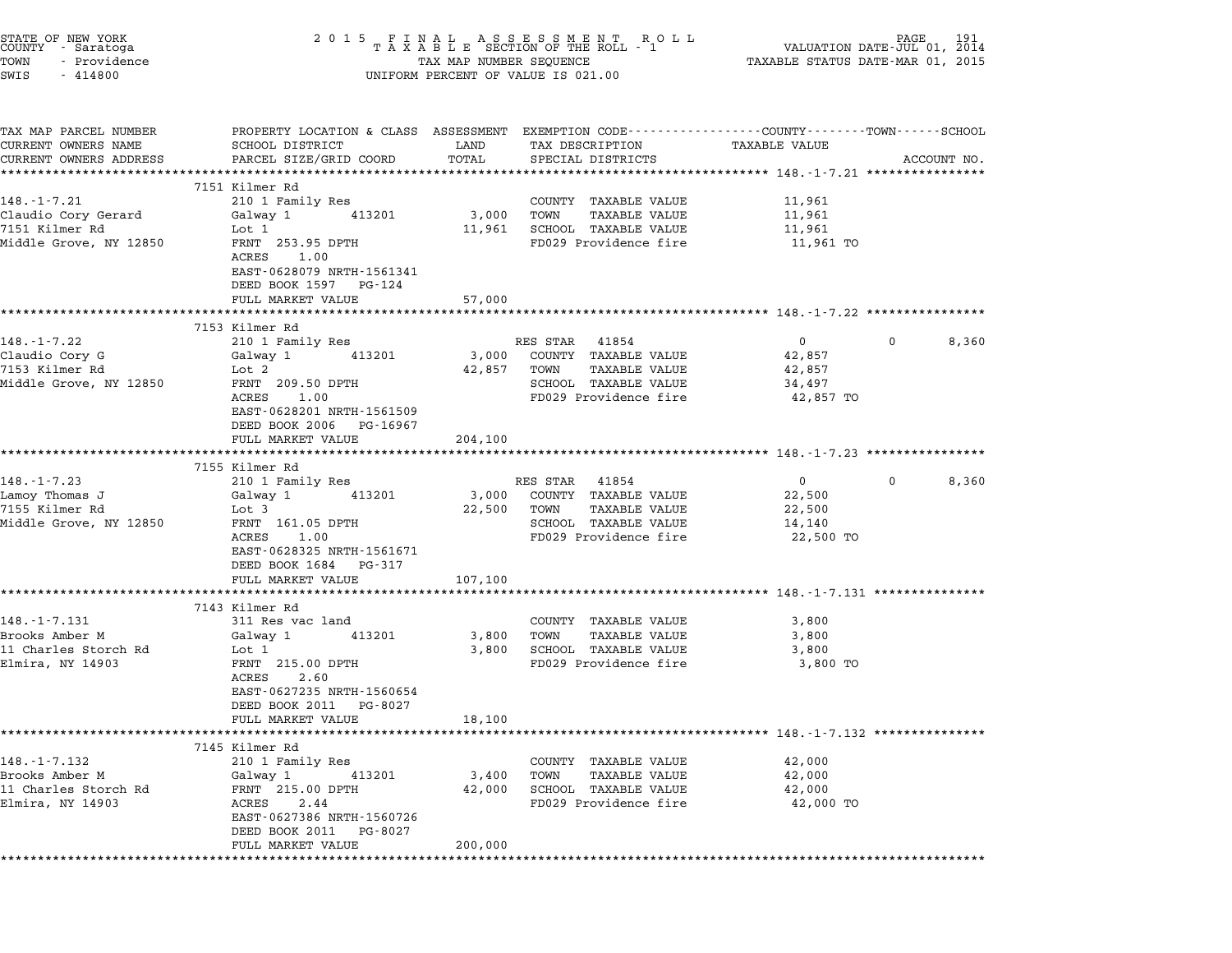| STATE OF NEW YORK<br>COUNTY – Saratoga<br>TOWN<br>- Providence<br>SWIS<br>$-414800$ | 2015 FINAL ASSESSMENT ROLL<br>TAXABLE SECTION OF THE ROLL - 1<br>TAX MAP NUMBER SEQUENCE<br>UNIFORM PERCENT OF VALUE IS 021.00 | PAGE<br>192<br>VALUATION DATE-JUL 01, 2014<br>TAXABLE STATUS DATE-MAR 01, 2015 |                                                      |                      |          |             |
|-------------------------------------------------------------------------------------|--------------------------------------------------------------------------------------------------------------------------------|--------------------------------------------------------------------------------|------------------------------------------------------|----------------------|----------|-------------|
| TAX MAP PARCEL NUMBER<br>CURRENT OWNERS NAME                                        | PROPERTY LOCATION & CLASS ASSESSMENT EXEMPTION CODE----------------COUNTY-------TOWN-----SCHOOL<br>SCHOOL DISTRICT             | LAND                                                                           | TAX DESCRIPTION                                      | <b>TAXABLE VALUE</b> |          |             |
| CURRENT OWNERS ADDRESS                                                              | PARCEL SIZE/GRID COORD                                                                                                         | TOTAL                                                                          | SPECIAL DISTRICTS                                    |                      |          | ACCOUNT NO. |
|                                                                                     |                                                                                                                                | *********                                                                      |                                                      |                      |          |             |
|                                                                                     | Kilmer Rd                                                                                                                      |                                                                                |                                                      |                      |          | 5 J00190    |
| $148. - 1 - 10$                                                                     | 910 Priv forest                                                                                                                |                                                                                | COUNTY TAXABLE VALUE                                 | 12,300               |          |             |
| Connolly James W<br>Connolly Lorraine                                               | Galway 1<br>413201<br>FRNT 800.00 DPTH                                                                                         | 12,300<br>12,300                                                               | <b>TAXABLE VALUE</b><br>TOWN<br>SCHOOL TAXABLE VALUE | 12,300<br>12,300     |          |             |
| 112 Frederick Ave                                                                   | ACRES 50.00                                                                                                                    |                                                                                | FD029 Providence fire                                | 12,300 TO            |          |             |
| Albany, NY 12205                                                                    | EAST-0628967 NRTH-1561038                                                                                                      |                                                                                |                                                      |                      |          |             |
|                                                                                     | DEED BOOK 0798 PG-0125                                                                                                         |                                                                                |                                                      |                      |          |             |
|                                                                                     | FULL MARKET VALUE                                                                                                              | 58,600                                                                         |                                                      |                      |          |             |
|                                                                                     |                                                                                                                                |                                                                                |                                                      |                      |          |             |
|                                                                                     | 7166 Kilmer Rd                                                                                                                 |                                                                                |                                                      |                      |          | 5 J00596    |
| $148. - 1 - 11$                                                                     | 240 Rural res                                                                                                                  |                                                                                | RES STAR 41854                                       | 0                    | $\Omega$ | 8,360       |
| Brophy Thomas E                                                                     | Galway 1<br>413201                                                                                                             | 6,800                                                                          | COUNTY TAXABLE VALUE                                 | 37,000               |          |             |
| 7166 Kilmer Rd<br>Middle Grove, NY 12850                                            | Large Garage<br>FRNT 422.96 DPTH                                                                                               | 37,000                                                                         | TAXABLE VALUE<br>TOWN<br>SCHOOL TAXABLE VALUE        | 37,000<br>28,640     |          |             |
|                                                                                     | ACRES 19.58                                                                                                                    |                                                                                | FD029 Providence fire                                | 37,000 TO            |          |             |
|                                                                                     | EAST-0628201 NRTH-1559892                                                                                                      |                                                                                |                                                      |                      |          |             |
|                                                                                     | DEED BOOK 1238 PG-809                                                                                                          |                                                                                |                                                      |                      |          |             |
|                                                                                     | FULL MARKET VALUE                                                                                                              | 176,200                                                                        |                                                      |                      |          |             |
|                                                                                     | *****************************                                                                                                  |                                                                                |                                                      |                      |          |             |
|                                                                                     | 7162 Kilmer Rd                                                                                                                 |                                                                                |                                                      |                      |          | 5 J00586    |
| $148. - 1 - 12.1$                                                                   | 270 Mfg housing                                                                                                                |                                                                                | RES STAR 41854                                       | $\overline{0}$       | $\Omega$ | 8,360       |
| Race Jeffery A                                                                      | 413201<br>Galway 1                                                                                                             | 3,800                                                                          | COUNTY TAXABLE VALUE                                 | 19,900               |          |             |
| 7162 Kilmer Rd<br>Middle Grove, NY 12850                                            | Garage<br>FRNT 309.25 DPTH                                                                                                     | 19,900                                                                         | TAXABLE VALUE<br>TOWN<br>SCHOOL TAXABLE VALUE        | 19,900<br>11,540     |          |             |
|                                                                                     | ACRES<br>4.92                                                                                                                  |                                                                                | FD029 Providence fire                                | 19,900 TO            |          |             |
|                                                                                     | EAST-0627725 NRTH-1560170                                                                                                      |                                                                                |                                                      |                      |          |             |
|                                                                                     | DEED BOOK 2008 PG-9706                                                                                                         |                                                                                |                                                      |                      |          |             |
|                                                                                     | FULL MARKET VALUE                                                                                                              | 94,762                                                                         |                                                      |                      |          |             |
|                                                                                     |                                                                                                                                |                                                                                |                                                      |                      |          |             |
|                                                                                     | 7160 Kilmer Rd                                                                                                                 |                                                                                |                                                      |                      |          |             |
| 148.-1-12.2                                                                         | 240 Rural res                                                                                                                  |                                                                                | RES STAR 41854                                       | $\overline{0}$       | 0        | 8,360       |
| Czub Joseph A<br>Pischel Tracy                                                      | 413201<br>Galway 1                                                                                                             | 6,200                                                                          | COUNTY TAXABLE VALUE<br>TAXABLE VALUE                | 48,000               |          |             |
| 7160 Kilmer Rd                                                                      | FRNT 209.34 DPTH<br>ACRES 16.94                                                                                                | 48,000                                                                         | TOWN<br>SCHOOL TAXABLE VALUE                         | 48,000<br>39,640     |          |             |
| Middle Grove, NY 12850                                                              | EAST-0627971 NRTH-1559341                                                                                                      |                                                                                | FD029 Providence fire                                | 48,000 TO            |          |             |
|                                                                                     | DEED BOOK 1600 PG-109                                                                                                          |                                                                                |                                                      |                      |          |             |
|                                                                                     | FULL MARKET VALUE                                                                                                              | 228,600                                                                        |                                                      |                      |          |             |
|                                                                                     |                                                                                                                                |                                                                                |                                                      |                      |          |             |
|                                                                                     | 7174 Kilmer Rd                                                                                                                 |                                                                                |                                                      |                      |          |             |
| $148. - 1 - 13.12$                                                                  | 210 1 Family Res                                                                                                               |                                                                                | RES STAR<br>41854                                    | 0                    | 0        | 8,360       |
| Porcello John A                                                                     | Galway 1<br>413201                                                                                                             | 3,400                                                                          | COUNTY<br><b>TAXABLE VALUE</b>                       | 35,000               |          |             |
| 7174 Kilmer Rd                                                                      | FRNT 172.10 DPTH                                                                                                               | 35,000                                                                         | TOWN<br><b>TAXABLE VALUE</b>                         | 35,000               |          |             |
| Middle Grove, NY 12850                                                              | ACRES<br>2.01<br>EAST-0628382 NRTH-1561057                                                                                     |                                                                                | SCHOOL TAXABLE VALUE<br>FD029 Providence fire        | 26,640<br>35,000 TO  |          |             |
|                                                                                     | DEED BOOK 2010<br>PG-19262                                                                                                     |                                                                                |                                                      |                      |          |             |
|                                                                                     | FULL MARKET VALUE                                                                                                              | 166,700                                                                        |                                                      |                      |          |             |
|                                                                                     | * * * * * * * * * * * * * * * * * * * *                                                                                        | *****************                                                              |                                                      |                      |          |             |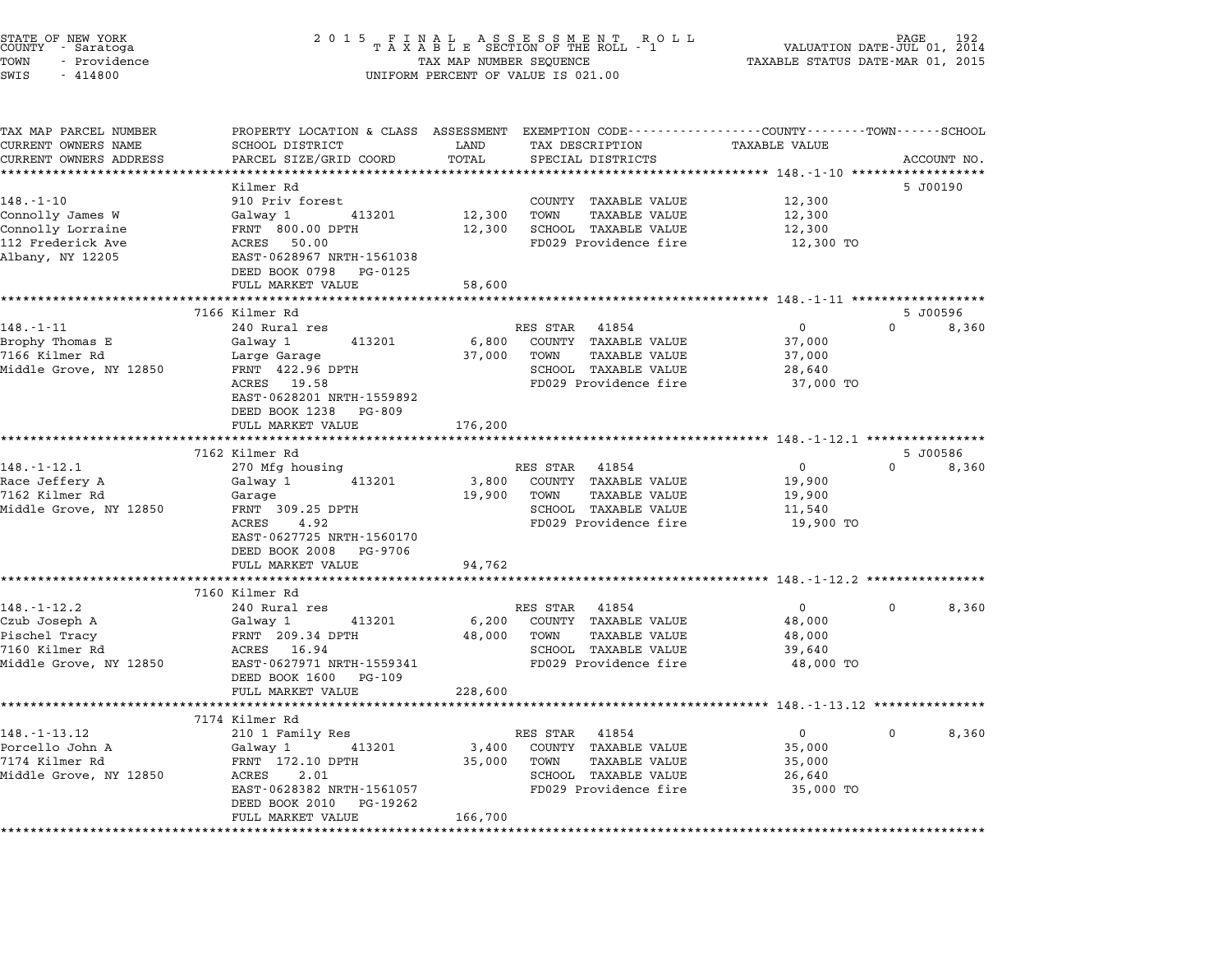| STATE OF NEW YORK<br>COUNTY   - Saratoga<br>TOWN<br>- Providence<br>SWIS<br>$-414800$ | 2 0 1 5<br>FINAL ASSESSMENT RO<br>TAXABLE SECTION OF THE ROLL - 1<br>R O L L<br>TAX MAP NUMBER SEQUENCE<br>UNIFORM PERCENT OF VALUE IS 021.00 |                    |                                                                     | PAGE<br>VALUATION DATE-JUL 01, 2014<br>TAXABLE STATUS DATE-MAR 01, 2015 |          |             |
|---------------------------------------------------------------------------------------|-----------------------------------------------------------------------------------------------------------------------------------------------|--------------------|---------------------------------------------------------------------|-------------------------------------------------------------------------|----------|-------------|
| TAX MAP PARCEL NUMBER<br>CURRENT OWNERS NAME                                          | PROPERTY LOCATION & CLASS ASSESSMENT EXEMPTION CODE---------------COUNTY-------TOWN------SCHOOL<br>SCHOOL DISTRICT                            | LAND               | TAX DESCRIPTION                                                     | <b>TAXABLE VALUE</b>                                                    |          |             |
| CURRENT OWNERS ADDRESS                                                                | PARCEL SIZE/GRID COORD                                                                                                                        | TOTAL              | SPECIAL DISTRICTS                                                   |                                                                         |          | ACCOUNT NO. |
|                                                                                       | 7192 Kilmer Rd                                                                                                                                |                    |                                                                     |                                                                         |          |             |
| $148. - 1 - 13.13$                                                                    | 270 Mfg housing                                                                                                                               |                    | RES STAR 41854                                                      | $\mathbf{0}$                                                            | $\Omega$ | 8,360       |
| Butler Patricia A                                                                     | Galway 1 413201                                                                                                                               | 3,200              | COUNTY TAXABLE VALUE                                                | 18,000                                                                  |          |             |
| 7192 Kilmer Rd                                                                        | FRNT 171.84 DPTH                                                                                                                              | 18,000             | TOWN<br>TAXABLE VALUE                                               | 18,000                                                                  |          |             |
| Middle Grove, NY 12850                                                                | ACRES<br>2.00                                                                                                                                 |                    | SCHOOL TAXABLE VALUE                                                | 9,640                                                                   |          |             |
|                                                                                       | EAST-0628526 NRTH-1561255                                                                                                                     |                    | FD029 Providence fire                                               | 18,000 TO                                                               |          |             |
|                                                                                       | DEED BOOK 2012 PG-44616<br>FULL MARKET VALUE                                                                                                  | 85,700             |                                                                     |                                                                         |          |             |
|                                                                                       | **********************                                                                                                                        | ****************** |                                                                     | ********************* 148.-1-13.14 *************                        |          |             |
|                                                                                       | 209 Rockhaven Rd                                                                                                                              |                    |                                                                     |                                                                         |          |             |
| $148. - 1 - 13.14$                                                                    | 210 1 Family Res                                                                                                                              |                    | RES STAR 41854                                                      | $\overline{0}$                                                          | 0        | 8,360       |
| Butler John                                                                           | Galway 1 413201                                                                                                                               | 400                | COUNTY TAXABLE VALUE                                                | 15,400                                                                  |          |             |
| Butler Jennifer                                                                       | FRNT 585.00 DPTH                                                                                                                              | 15,400             | TAXABLE VALUE<br>TOWN                                               | 15,400                                                                  |          |             |
| 209 Rockhaven Rd                                                                      | ACRES 2.01                                                                                                                                    |                    | SCHOOL TAXABLE VALUE                                                | 7,040                                                                   |          |             |
| Middle Grove, NY 12850                                                                | EAST-0628610 NRTH-1560529<br>DEED BOOK 2014 PG-11055                                                                                          |                    | FD029 Providence fire                                               | 15,400 TO                                                               |          |             |
|                                                                                       | FULL MARKET VALUE                                                                                                                             | 73,300             |                                                                     |                                                                         |          |             |
|                                                                                       | ************                                                                                                                                  |                    | ************************************* 148.-1-13.15 **************** |                                                                         |          |             |
|                                                                                       | 220 Rockhaven Rd                                                                                                                              |                    |                                                                     |                                                                         |          |             |
| $148. - 1 - 13.15$                                                                    | 270 Mfg housing                                                                                                                               |                    | RES STAR 41854                                                      | $\overline{0}$                                                          | $\Omega$ | 8,360       |
| Rooke Rodger                                                                          | 413201<br>Galway 1                                                                                                                            | 400                | COUNTY TAXABLE VALUE                                                | 29,733                                                                  |          |             |
| Rooke Tonya L<br>220 Rock Haven Rd                                                    | FRNT 585.00 DPTH<br>ACRES 2.01                                                                                                                | 29,733             | TAXABLE VALUE<br>TOWN<br>SCHOOL TAXABLE VALUE                       | 29,733                                                                  |          |             |
| Middle Grove, NY 12850                                                                | EAST-0628758 NRTH-1560708                                                                                                                     |                    | FD029 Providence fire                                               | 21,373<br>29,733 TO                                                     |          |             |
|                                                                                       | DEED BOOK 1309 PG-443                                                                                                                         |                    |                                                                     |                                                                         |          |             |
|                                                                                       | FULL MARKET VALUE                                                                                                                             | 141,600            |                                                                     |                                                                         |          |             |
|                                                                                       |                                                                                                                                               |                    |                                                                     | ************************* 148.-1-13.21 **************                   |          |             |
| $148. - 1 - 13.21$                                                                    | Kilmer Rd                                                                                                                                     |                    |                                                                     |                                                                         |          |             |
| Roe Jody E                                                                            | 311 Res vac land<br>Galway 1<br>413201                                                                                                        | 3,800              | COUNTY TAXABLE VALUE<br>TOWN<br>TAXABLE VALUE                       | 3,800<br>3,800                                                          |          |             |
| Podesva Yun Nam                                                                       | Lot 2                                                                                                                                         | 3,800              | SCHOOL TAXABLE VALUE                                                | 3,800                                                                   |          |             |
| 1450 S Bodenburg Loop                                                                 | FRNT 220.60 DPTH                                                                                                                              |                    | FD029 Providence fire                                               | 3,800 TO                                                                |          |             |
| Palmer, AK 99645                                                                      | ACRES<br>5.00                                                                                                                                 |                    |                                                                     |                                                                         |          |             |
|                                                                                       | EAST-0628383 NRTH-1560654                                                                                                                     |                    |                                                                     |                                                                         |          |             |
|                                                                                       | DEED BOOK 1129 PG-355                                                                                                                         |                    |                                                                     |                                                                         |          |             |
|                                                                                       | FULL MARKET VALUE                                                                                                                             | 18,100             |                                                                     |                                                                         |          |             |
|                                                                                       | **************************<br>7170 Kilmer Rd                                                                                                  |                    |                                                                     |                                                                         |          |             |
| $148. - 1 - 13.22$                                                                    | 210 1 Family Res                                                                                                                              |                    | RES STAR 41854                                                      | $\overline{0}$                                                          | 0        | 8,360       |
| Wojtowecz Chad O                                                                      | 413201<br>Galway 1                                                                                                                            | 3,800              | COUNTY TAXABLE VALUE                                                | 45,000                                                                  |          |             |
| 7170 Kilmer Rd                                                                        | Lot 1                                                                                                                                         | 45,000             | TAXABLE VALUE<br>TOWN                                               | 45,000                                                                  |          |             |
| Middle Grove, NY 12850                                                                | FRNT 200.00 DPTH                                                                                                                              |                    | SCHOOL TAXABLE VALUE                                                | 36,640                                                                  |          |             |
|                                                                                       | ACRES 5.00                                                                                                                                    |                    | FD029 Providence fire                                               | 45,000 TO                                                               |          |             |
|                                                                                       | EAST-0628219 NRTH-1560555                                                                                                                     |                    |                                                                     |                                                                         |          |             |
|                                                                                       | DEED BOOK 2007 PG-22229<br>FULL MARKET VALUE                                                                                                  | 214,300            |                                                                     |                                                                         |          |             |
|                                                                                       |                                                                                                                                               |                    |                                                                     |                                                                         |          |             |
|                                                                                       |                                                                                                                                               |                    |                                                                     |                                                                         |          |             |

STATE OF NEW YORK <sup>2</sup> <sup>0</sup> <sup>1</sup> 5 F I N A L A S S E S S M E N T R O L L PAGE <sup>193</sup> COUNTY - Saratoga <sup>T</sup> <sup>A</sup> <sup>X</sup> <sup>A</sup> <sup>B</sup> <sup>L</sup> <sup>E</sup> SECTION OF THE ROLL - <sup>1</sup> VALUATION DATE-JUL 01, <sup>2014</sup>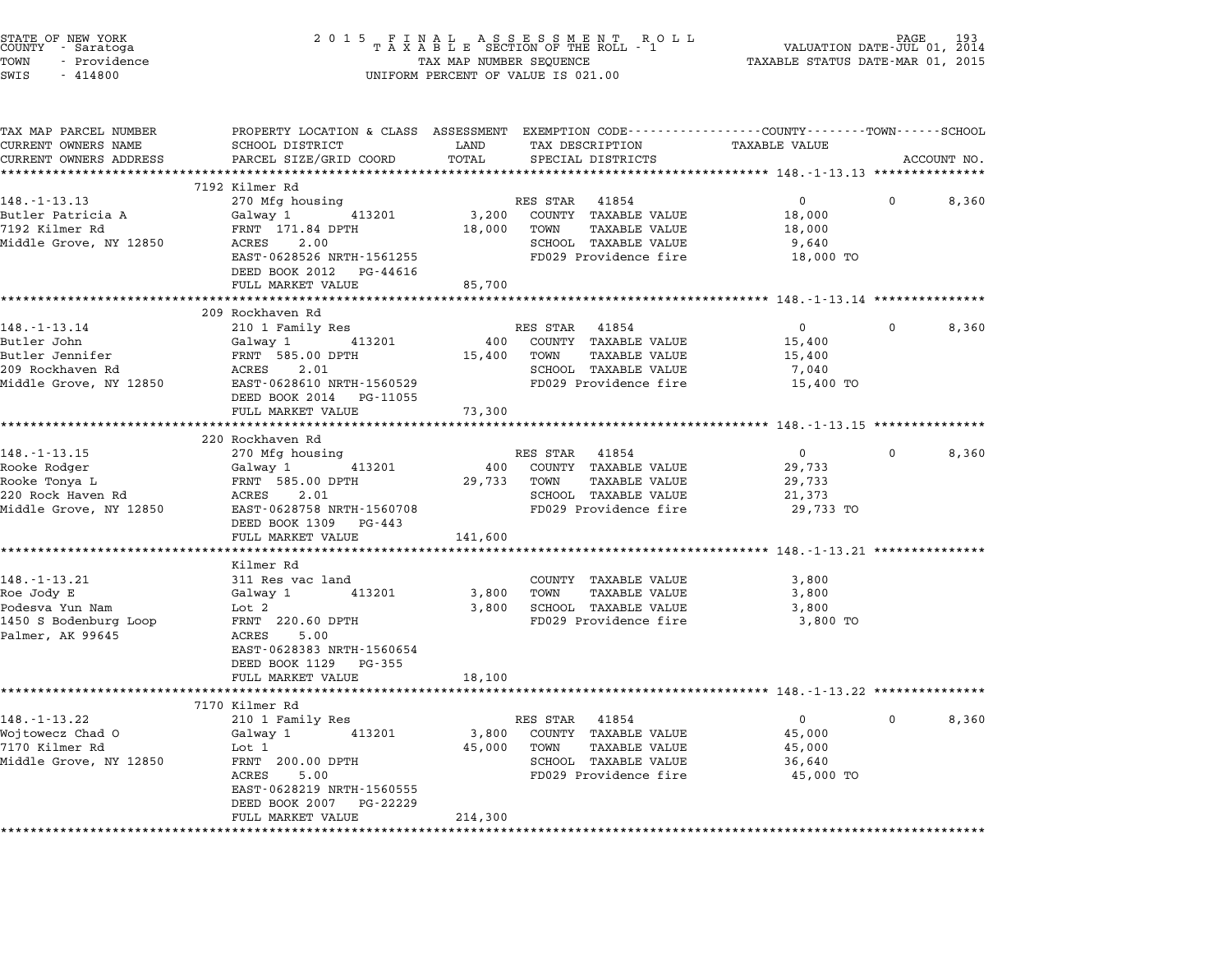| STATE OF NEW YORK<br>COUNTY – Saratoga       | 2 0 1 5                                                                                                            |                                  |                                                      |                                                     | PAGE<br>VALUATION DATE-JUL 01, 2014 |
|----------------------------------------------|--------------------------------------------------------------------------------------------------------------------|----------------------------------|------------------------------------------------------|-----------------------------------------------------|-------------------------------------|
| TOWN<br>- Providence<br>SWIS<br>$-414800$    | TAX MAP NUMBER SEQUENCE<br>UNIFORM PERCENT OF VALUE IS 021.00                                                      | TAXABLE STATUS DATE-MAR 01, 2015 |                                                      |                                                     |                                     |
| TAX MAP PARCEL NUMBER<br>CURRENT OWNERS NAME | PROPERTY LOCATION & CLASS ASSESSMENT EXEMPTION CODE---------------COUNTY-------TOWN------SCHOOL<br>SCHOOL DISTRICT | LAND                             | TAX DESCRIPTION                                      | TAXABLE VALUE                                       |                                     |
| CURRENT OWNERS ADDRESS                       | PARCEL SIZE/GRID COORD                                                                                             | TOTAL                            | SPECIAL DISTRICTS                                    |                                                     | ACCOUNT NO.                         |
|                                              |                                                                                                                    |                                  |                                                      |                                                     |                                     |
|                                              | 205 Rockhaven Rd                                                                                                   |                                  |                                                      |                                                     |                                     |
| 148. - 1 - 13. 112                           | 210 1 Family Res                                                                                                   |                                  | RES STAR 41854                                       | $\mathbf{0}$                                        | 8,360                               |
| Lewis Ronald F<br>Lewis Tracey L             | Galway 1 413201<br>FRNT 590.60 DPTH                                                                                | 2,300<br>29,571                  | COUNTY TAXABLE VALUE<br>TOWN<br><b>TAXABLE VALUE</b> | 29,571<br>29,571                                    |                                     |
| 205 Rock Haven Rd                            | ACRES<br>5.03                                                                                                      |                                  | SCHOOL TAXABLE VALUE                                 | 21,211                                              |                                     |
| Middle Grove, NY 12850                       | EAST-0628683 NRTH-1559909                                                                                          |                                  | FD029 Providence fire                                | 29,571 TO                                           |                                     |
|                                              | DEED BOOK 1393 PG-752                                                                                              |                                  |                                                      |                                                     |                                     |
|                                              | FULL MARKET VALUE                                                                                                  | 140,800                          |                                                      |                                                     |                                     |
|                                              |                                                                                                                    |                                  |                                                      |                                                     |                                     |
|                                              | 201 Rockhaven Rd                                                                                                   |                                  |                                                      |                                                     |                                     |
| $148. - 1 - 13.113$                          | 240 Rural res                                                                                                      |                                  | COUNTY TAXABLE VALUE                                 | 30,000                                              |                                     |
| Etzel Elizabeth A                            | 413201<br>Galway 1                                                                                                 | 2,300                            | <b>TAXABLE VALUE</b><br>TOWN                         | 30,000                                              |                                     |
| 201 Rock Haven Rd                            | Partial                                                                                                            | 30,000                           | <b>SCHOOL TAXABLE VALUE</b>                          | 30,000                                              |                                     |
| Middle Grove, NY 12850                       | FRNT 896.18 DPTH<br>ACRES 11.50                                                                                    |                                  | FD029 Providence fire                                | 30,000 TO                                           |                                     |
|                                              | EAST-0629002 NRTH-1559476                                                                                          |                                  |                                                      |                                                     |                                     |
|                                              | DEED BOOK 1498 PG-264                                                                                              |                                  |                                                      |                                                     |                                     |
|                                              | FULL MARKET VALUE                                                                                                  | 142,900                          |                                                      |                                                     |                                     |
|                                              | *******************                                                                                                | **********                       |                                                      |                                                     |                                     |
|                                              | Kilmer Rd                                                                                                          |                                  |                                                      |                                                     | 5 J00755                            |
| $148. - 1 - 15$                              | 910 Priv forest                                                                                                    |                                  | COUNTY TAXABLE VALUE                                 | 2,100                                               |                                     |
| Bouchard Edmund                              | Galway 1<br>413201                                                                                                 | 2,100                            | TOWN<br>TAXABLE VALUE                                | 2,100                                               |                                     |
| 7123 Kilmer Rd                               | FRNT 305.00 DPTH                                                                                                   | 2,100                            | SCHOOL TAXABLE VALUE                                 | 2,100                                               |                                     |
| Middle Grove, NY 12850                       | ACRES 7.82                                                                                                         |                                  | FD029 Providence fire                                | 2,100 TO                                            |                                     |
|                                              | EAST-0627439 NRTH-1559641<br>DEED BOOK 2014 PG-34400                                                               |                                  |                                                      |                                                     |                                     |
|                                              | FULL MARKET VALUE                                                                                                  | 10,000                           |                                                      |                                                     |                                     |
|                                              | ********************                                                                                               | *****************                |                                                      | ·******************** 148.-1-19 ******************* |                                     |
|                                              | 7286 Antioch Rd                                                                                                    |                                  |                                                      |                                                     | 5 J01356                            |
| $148. - 1 - 19$                              | 210 1 Family Res                                                                                                   |                                  | RES STAR 41854                                       | $\mathbf 0$                                         | $\Omega$<br>8,360                   |
| Reichard Richard H                           | 413201<br>Galway 1                                                                                                 | 3,400                            | COUNTY TAXABLE VALUE                                 | 57,821                                              |                                     |
| Reichard Maureen M                           | FRNT 210.00 DPTH                                                                                                   | 57,821                           | TOWN<br><b>TAXABLE VALUE</b>                         | 57,821                                              |                                     |
| 7286 Antioch Rd                              | ACRES<br>3.04                                                                                                      |                                  | SCHOOL TAXABLE VALUE                                 | 49,461                                              |                                     |
| Middle Grove, NY 12850                       | EAST-0626000 NRTH-1556347                                                                                          |                                  | FD029 Providence fire                                | 57,821 TO                                           |                                     |
|                                              | DEED BOOK 1422 PG-707                                                                                              |                                  |                                                      |                                                     |                                     |
|                                              | FULL MARKET VALUE                                                                                                  | 275,300                          |                                                      |                                                     |                                     |
|                                              |                                                                                                                    |                                  |                                                      |                                                     |                                     |
| $148. - 1 - 20.1$                            | 7280 Antioch Rd<br>910 Priv forest                                                                                 |                                  | COUNTY TAXABLE VALUE                                 | 5,000                                               | 5 J00681                            |
| Ryfa Terry J                                 | 413201<br>Galway 1                                                                                                 | 5,000                            | TOWN<br><b>TAXABLE VALUE</b>                         | 5,000                                               |                                     |
| Ryfa Kathleen J                              | FRNT 500.00 DPTH                                                                                                   | 5,000                            | SCHOOL TAXABLE VALUE                                 | 5,000                                               |                                     |
| 14 Ashlor Dr                                 | ACRES 11.90                                                                                                        |                                  | FD029 Providence fire                                | 5,000 TO                                            |                                     |
| Middle Grove, NY 12850                       | EAST-0626364 NRTH-1556067<br>DEED BOOK 996<br>PG-699                                                               |                                  |                                                      |                                                     |                                     |
|                                              | FULL MARKET VALUE                                                                                                  | 23,800                           |                                                      |                                                     |                                     |
|                                              |                                                                                                                    |                                  |                                                      |                                                     |                                     |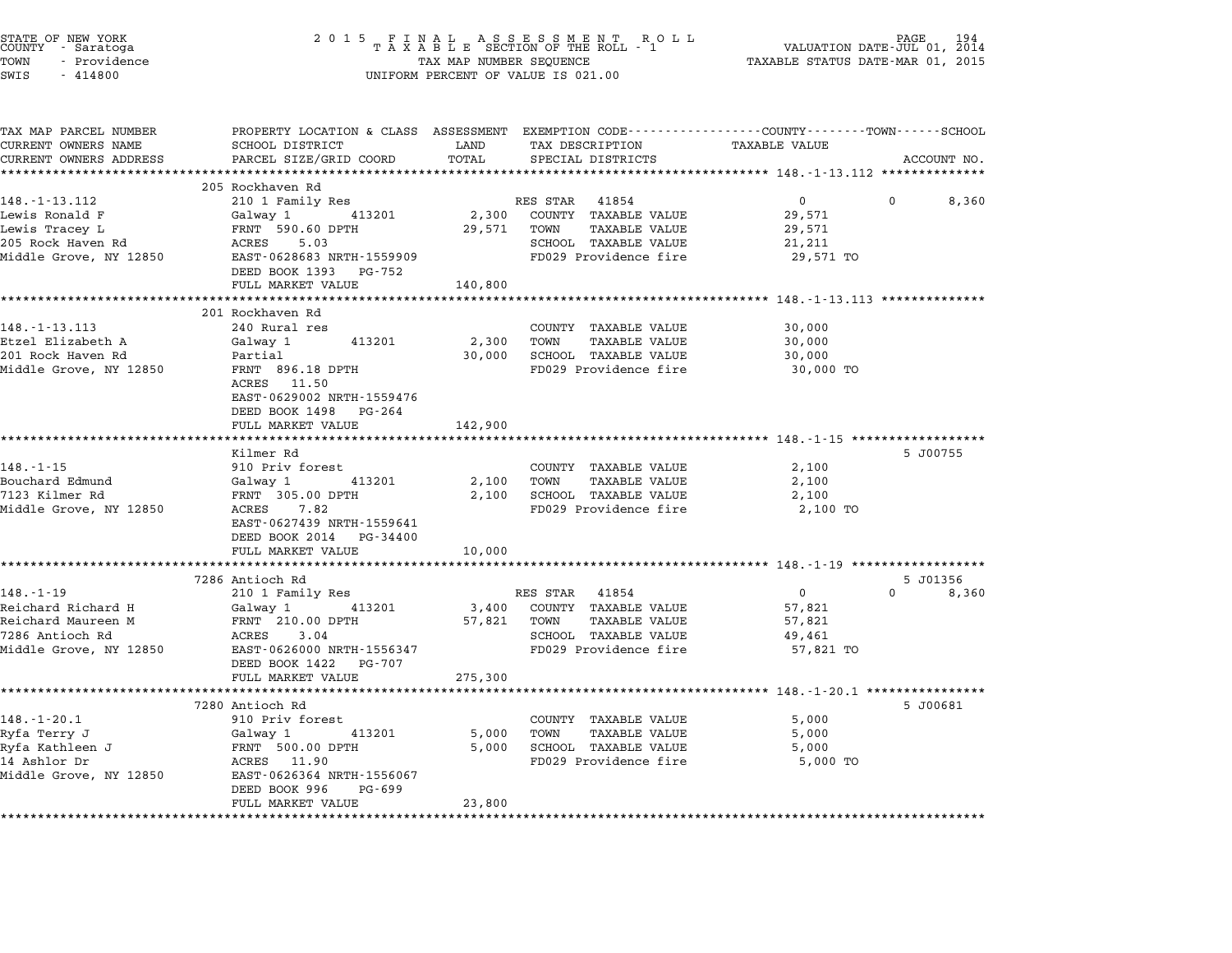| STATE OF NEW YORK<br>COUNTY - Saratoga<br>TOWN<br>- Providence<br>SWIS<br>$-414800$ | $\begin{tabular}{lllllllllllllllllll} \hline 2&0&1&5&F\ \texttt{I}\ &\texttt{N}\ &\texttt{A}\ &\texttt{S}\ &\texttt{S}\ &\texttt{S}\ &\texttt{S}\ &\texttt{S}\ &\texttt{S}\ &\texttt{S}\ &\texttt{S}\ &\texttt{S}\ &\texttt{S}\ &\texttt{S}\ &\texttt{S}\ &\texttt{S}\ &\texttt{S}\ &\texttt{S}\ &\texttt{S}\ &\texttt{S}\ &\texttt{S}\ &\texttt{S}\ &\texttt{S}\ &\texttt{S}\ &\texttt{S}\ &\texttt{S}\ &\texttt{S}\ &$<br>UNIFORM PERCENT OF VALUE IS 021.00 |         |                             |                                                              |             |             |
|-------------------------------------------------------------------------------------|----------------------------------------------------------------------------------------------------------------------------------------------------------------------------------------------------------------------------------------------------------------------------------------------------------------------------------------------------------------------------------------------------------------------------------------------------------------|---------|-----------------------------|--------------------------------------------------------------|-------------|-------------|
| TAX MAP PARCEL NUMBER<br>CURRENT OWNERS NAME                                        | PROPERTY LOCATION & CLASS ASSESSMENT EXEMPTION CODE---------------COUNTY-------TOWN-----SCHOOL<br>SCHOOL DISTRICT                                                                                                                                                                                                                                                                                                                                              | LAND    | TAX DESCRIPTION             | TAXABLE VALUE                                                |             |             |
| CURRENT OWNERS ADDRESS                                                              | PARCEL SIZE/GRID COORD                                                                                                                                                                                                                                                                                                                                                                                                                                         | TOTAL   | SPECIAL DISTRICTS           |                                                              |             | ACCOUNT NO. |
|                                                                                     | *****************************                                                                                                                                                                                                                                                                                                                                                                                                                                  |         |                             |                                                              |             |             |
| $148. - 1 - 20.21$                                                                  | 7294 Antioch Rd<br>270 Mfg housing                                                                                                                                                                                                                                                                                                                                                                                                                             |         | RES STAR<br>41854           | $0 \qquad \qquad$                                            | 0           | 8,360       |
| Malone Thomas L                                                                     | 413201<br>Galway 1                                                                                                                                                                                                                                                                                                                                                                                                                                             | 3,800   | COUNTY TAXABLE VALUE        | 28,800                                                       |             |             |
| Malone George D                                                                     | Lot 1                                                                                                                                                                                                                                                                                                                                                                                                                                                          | 28,800  | TOWN<br>TAXABLE VALUE       | 28,800                                                       |             |             |
| 7294 Antioch Rd                                                                     | FRNT 200.00 DPTH                                                                                                                                                                                                                                                                                                                                                                                                                                               |         | SCHOOL TAXABLE VALUE        | 20,440                                                       |             |             |
| Middle Grove, NY 12850                                                              | ACRES<br>4.38                                                                                                                                                                                                                                                                                                                                                                                                                                                  |         | FD029 Providence fire       | 28,800 TO                                                    |             |             |
|                                                                                     | EAST-0625908 NRTH-1557054                                                                                                                                                                                                                                                                                                                                                                                                                                      |         |                             |                                                              |             |             |
|                                                                                     | DEED BOOK 1478 PG-121                                                                                                                                                                                                                                                                                                                                                                                                                                          |         |                             |                                                              |             |             |
|                                                                                     | FULL MARKET VALUE                                                                                                                                                                                                                                                                                                                                                                                                                                              | 137,100 |                             |                                                              |             |             |
|                                                                                     |                                                                                                                                                                                                                                                                                                                                                                                                                                                                |         |                             |                                                              |             |             |
| 148.-1-20.22                                                                        | 7292 Antioch Rd<br>210 1 Family Res                                                                                                                                                                                                                                                                                                                                                                                                                            |         | RES STAR 41854              | 0                                                            | 0           | 8,360       |
| Day David G                                                                         | Galway 1<br>413201                                                                                                                                                                                                                                                                                                                                                                                                                                             | 4,000   | COUNTY TAXABLE VALUE        | 33,978                                                       |             |             |
| 7292 Antioch Rd                                                                     | Lot 2                                                                                                                                                                                                                                                                                                                                                                                                                                                          | 33,978  | TOWN<br>TAXABLE VALUE       | 33,978                                                       |             |             |
| Middle Grove, NY 12850                                                              | FRNT 200.00 DPTH                                                                                                                                                                                                                                                                                                                                                                                                                                               |         | SCHOOL TAXABLE VALUE        | 25,618                                                       |             |             |
|                                                                                     | ACRES<br>5.74                                                                                                                                                                                                                                                                                                                                                                                                                                                  |         | FD029 Providence fire       | 33,978 TO                                                    |             |             |
|                                                                                     | EAST-0626034 NRTH-1556916                                                                                                                                                                                                                                                                                                                                                                                                                                      |         |                             |                                                              |             |             |
|                                                                                     | DEED BOOK 2013 PG-45673                                                                                                                                                                                                                                                                                                                                                                                                                                        |         |                             |                                                              |             |             |
|                                                                                     | FULL MARKET VALUE<br>**************************                                                                                                                                                                                                                                                                                                                                                                                                                | 161,800 |                             | **************************************20.23 **************** |             |             |
|                                                                                     | 7290 Antioch Rd                                                                                                                                                                                                                                                                                                                                                                                                                                                |         |                             |                                                              |             |             |
| $148. - 1 - 20.23$                                                                  | 322 Rural vac>10                                                                                                                                                                                                                                                                                                                                                                                                                                               |         | COUNTY TAXABLE VALUE        | 5,000                                                        |             |             |
| Johndrow Dennis J                                                                   | 413201<br>Galway 1                                                                                                                                                                                                                                                                                                                                                                                                                                             | 5,000   | TAXABLE VALUE<br>TOWN       | 5,000                                                        |             |             |
| Johndrow Shirley M                                                                  | FRNT 198.20 DPTH                                                                                                                                                                                                                                                                                                                                                                                                                                               | 5,000   | SCHOOL TAXABLE VALUE        | 5,000                                                        |             |             |
| 139 Miner Rd                                                                        | ACRES 10.39                                                                                                                                                                                                                                                                                                                                                                                                                                                    |         | FD029 Providence fire       | 5,000 TO                                                     |             |             |
| Porters Corners, NY 12859                                                           | EAST-0626377 NRTH-1556661                                                                                                                                                                                                                                                                                                                                                                                                                                      |         |                             |                                                              |             |             |
|                                                                                     | DEED BOOK 1437 PG-371                                                                                                                                                                                                                                                                                                                                                                                                                                          |         |                             |                                                              |             |             |
|                                                                                     | FULL MARKET VALUE                                                                                                                                                                                                                                                                                                                                                                                                                                              | 23,800  |                             |                                                              |             |             |
|                                                                                     | 7276 Antioch Rd                                                                                                                                                                                                                                                                                                                                                                                                                                                |         |                             |                                                              |             | 5 J00493    |
| $148. - 1 - 21$                                                                     | 240 Rural res                                                                                                                                                                                                                                                                                                                                                                                                                                                  |         | AGED T&S 41806              | $\mathbf 0$                                                  | 17,000      | 17,000      |
| Sawyer Gerald H                                                                     | Galway 1<br>413201                                                                                                                                                                                                                                                                                                                                                                                                                                             |         | 6,400 SR STAR<br>41834      | $\overline{0}$                                               | $\mathbf 0$ | 18,190      |
| Attn: Susan H Sawyer                                                                | Life Estate                                                                                                                                                                                                                                                                                                                                                                                                                                                    |         | 68,000 COUNTY TAXABLE VALUE | 68,000                                                       |             |             |
| 7276 Antioch Rd                                                                     | FRNT 490.00 DPTH                                                                                                                                                                                                                                                                                                                                                                                                                                               |         | TOWN<br>TAXABLE VALUE       | 51,000                                                       |             |             |
| Middle Grove, NY 12850                                                              | ACRES 17.44                                                                                                                                                                                                                                                                                                                                                                                                                                                    |         | SCHOOL TAXABLE VALUE        | 32,810                                                       |             |             |
|                                                                                     | EAST-0626857 NRTH-1555515                                                                                                                                                                                                                                                                                                                                                                                                                                      |         | FD029 Providence fire       | 68,000 TO                                                    |             |             |
|                                                                                     | DEED BOOK 1317 PG-189                                                                                                                                                                                                                                                                                                                                                                                                                                          | 323,800 |                             |                                                              |             |             |
|                                                                                     | FULL MARKET VALUE                                                                                                                                                                                                                                                                                                                                                                                                                                              |         |                             |                                                              |             |             |
|                                                                                     | Antioch Rd Rear                                                                                                                                                                                                                                                                                                                                                                                                                                                |         |                             |                                                              |             | 5 J00152    |
| $148. - 1 - 22$                                                                     | 910 Priv forest                                                                                                                                                                                                                                                                                                                                                                                                                                                |         | COUNTY TAXABLE VALUE        | 4,100                                                        |             |             |
| Van Hall Adrian F                                                                   | 413201<br>Galway 1                                                                                                                                                                                                                                                                                                                                                                                                                                             | 3,200   | TOWN<br>TAXABLE VALUE       | 4,100                                                        |             |             |
| 7262 Antioch Rd                                                                     | ACRES 10.00                                                                                                                                                                                                                                                                                                                                                                                                                                                    | 4,100   | SCHOOL TAXABLE VALUE        | 4,100                                                        |             |             |
| Middle Grove, NY 12850                                                              | EAST-0627322 NRTH-1556626                                                                                                                                                                                                                                                                                                                                                                                                                                      |         | FD029 Providence fire       | 4,100 TO                                                     |             |             |
|                                                                                     | DEED BOOK 2010 PG-16203                                                                                                                                                                                                                                                                                                                                                                                                                                        |         |                             |                                                              |             |             |
|                                                                                     | FULL MARKET VALUE                                                                                                                                                                                                                                                                                                                                                                                                                                              | 19,500  |                             |                                                              |             |             |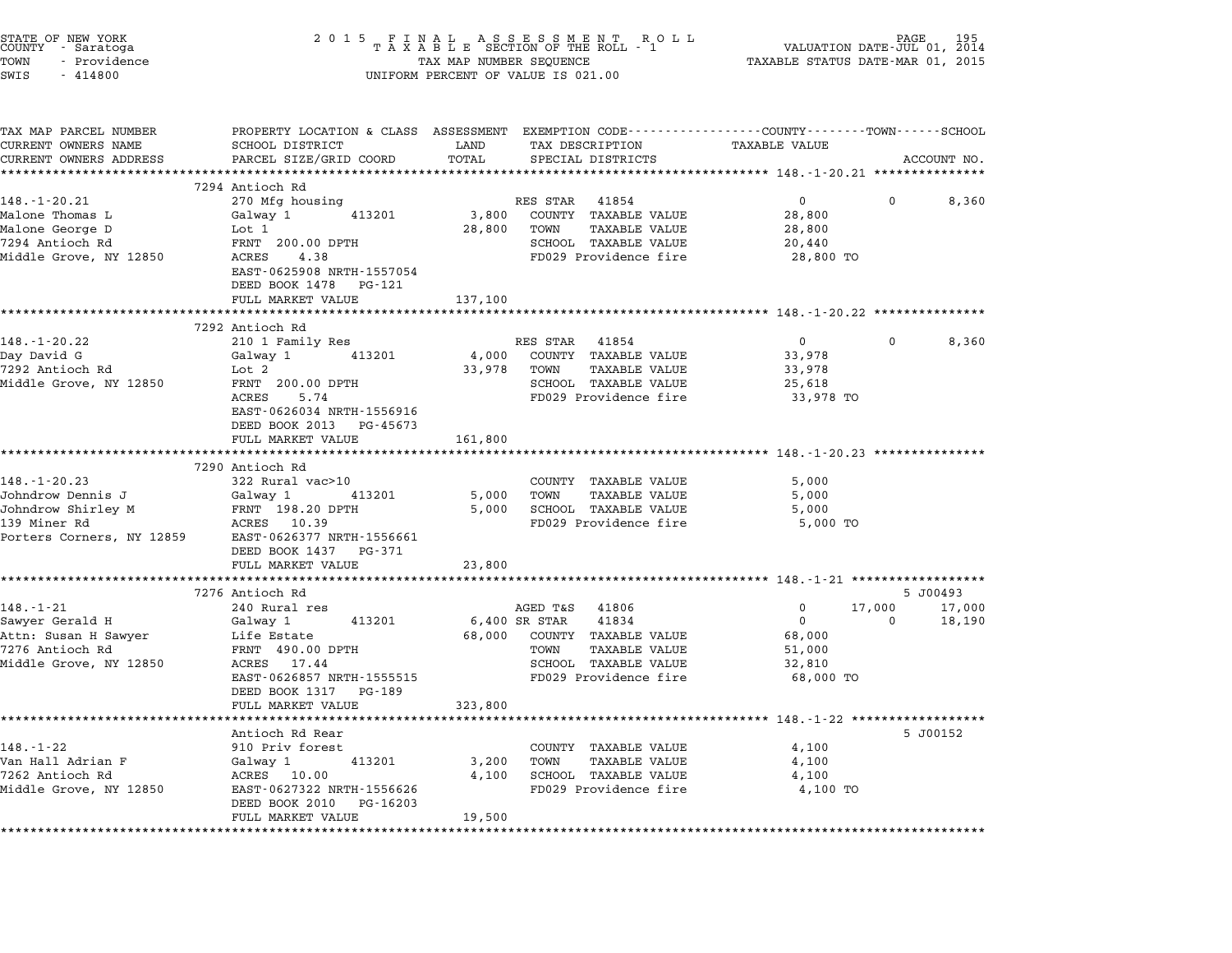| STATE OF NEW YORK<br>COUNTY - Saratoga |  |              |  |
|----------------------------------------|--|--------------|--|
| TOWN                                   |  | - Providence |  |
| $\alpha$                               |  | 111000       |  |

| TAX MAP PARCEL NUMBER                   | PROPERTY LOCATION & CLASS ASSESSMENT EXEMPTION CODE--------------COUNTY-------TOWN-----SCHOOL |                             |                                                      |                                                          |                   |
|-----------------------------------------|-----------------------------------------------------------------------------------------------|-----------------------------|------------------------------------------------------|----------------------------------------------------------|-------------------|
| CURRENT OWNERS NAME                     | SCHOOL DISTRICT                                                                               | LAND                        | TAX DESCRIPTION                                      | TAXABLE VALUE                                            |                   |
| CURRENT OWNERS ADDRESS                  | PARCEL SIZE/GRID COORD                                                                        | TOTAL                       | SPECIAL DISTRICTS                                    |                                                          | ACCOUNT NO.       |
|                                         |                                                                                               |                             |                                                      |                                                          |                   |
|                                         | Antioch Rd Rear                                                                               |                             |                                                      |                                                          | 5 J01632          |
| $148. - 1 - 23.1$                       | 910 Priv forest                                                                               |                             | COUNTY TAXABLE VALUE                                 | 10,000                                                   |                   |
| Boyajian Joseph Jr                      | Galway 1<br>413201                                                                            | 10,000                      | TOWN<br><b>TAXABLE VALUE</b>                         | 10,000                                                   |                   |
| 7 Oak Hill Dr                           | ACRES 50.00                                                                                   | 10,000                      | SCHOOL TAXABLE VALUE                                 | 10,000                                                   |                   |
| Clifton Park, NY 12065                  | EAST-0627711 NRTH-1556739<br>DEED BOOK 1247 PG-109                                            |                             | FD029 Providence fire                                | 10,000 TO                                                |                   |
|                                         | FULL MARKET VALUE                                                                             | 47,600                      |                                                      |                                                          |                   |
|                                         | **********************                                                                        | * * * * * * * * * * * * * * |                                                      | ************************ 148.-1-23.2 *****************   |                   |
|                                         | Antioch Rd                                                                                    |                             |                                                      |                                                          | 5J0095            |
| $148. - 1 - 23.2$                       | 910 Priv forest                                                                               |                             | COUNTY TAXABLE VALUE                                 | 6,400                                                    |                   |
| Mulligan Adolph J                       | Galway 1<br>413201                                                                            | 4,400                       | TOWN<br><b>TAXABLE VALUE</b>                         | 6,400                                                    |                   |
| Mulligan Kristina                       | ACRES 20.70                                                                                   | 6,400                       | SCHOOL TAXABLE VALUE                                 | 6,400                                                    |                   |
| 7242 Antioch Rd                         | EAST-0627014 NRTH-1556609                                                                     |                             | FD029 Providence fire                                | 6,400 TO                                                 |                   |
| Middle Grove, NY 12850                  | DEED BOOK 2008 PG-19031                                                                       |                             |                                                      |                                                          |                   |
|                                         | FULL MARKET VALUE                                                                             | 30,500                      |                                                      |                                                          |                   |
|                                         | .                                                                                             |                             |                                                      | ********************* 148.-1-24.1 ****************       |                   |
|                                         | Kilmer Rd Rear                                                                                |                             |                                                      |                                                          | 5 J00177          |
| $148. - 1 - 24.1$                       | 910 Priv forest                                                                               |                             | RES STAR<br>41854                                    | $\Omega$                                                 | $\Omega$<br>8,360 |
| LaPier Retta F                          | Galway 1<br>413201                                                                            |                             | 19,800 PH-DIS T<br>41933                             | $\overline{0}$<br>10,600                                 | $\Omega$          |
| aka Retta Clark                         | ACRES 111.00                                                                                  |                             | 21,200 COUNTY TAXABLE VALUE                          | 21,200                                                   |                   |
| 7242 Antioch Rd                         | EAST-0629139 NRTH-1557556                                                                     |                             | TOWN<br><b>TAXABLE VALUE</b>                         | 10,600                                                   |                   |
| Middle Grove, NY 12850                  | DEED BOOK 2008 PG-37772                                                                       |                             | SCHOOL TAXABLE VALUE                                 | 12,840                                                   |                   |
|                                         | FULL MARKET VALUE                                                                             | 101,000                     | FD029 Providence fire                                | 21,200 TO                                                |                   |
|                                         | *******************                                                                           |                             |                                                      | ******* 148.-1-24.2 *****************                    |                   |
|                                         | Antioch Rd                                                                                    |                             |                                                      |                                                          |                   |
| $148. - 1 - 24.2$                       | 314 Rural vac<10                                                                              |                             | COUNTY TAXABLE VALUE                                 | 3,100                                                    |                   |
| Gonyea Brian                            | 413201<br>Galway 1                                                                            | 3,100                       | TOWN<br><b>TAXABLE VALUE</b>                         | 3,100                                                    |                   |
| PO Box 71                               | ACRES<br>8.67                                                                                 | 3,100                       | SCHOOL TAXABLE VALUE                                 | 3,100                                                    |                   |
| Middle Grove, NY 12850                  | EAST-0630012 NRTH-1556948<br>DEED BOOK 2008 PG-10234                                          |                             | FD029 Providence fire                                | 3,100 TO                                                 |                   |
|                                         | FULL MARKET VALUE                                                                             | 14,800                      |                                                      |                                                          |                   |
|                                         | **************                                                                                |                             |                                                      | **************** 148.-1-27.1 *************               |                   |
|                                         | Kilmer Rd Rear                                                                                |                             |                                                      |                                                          | 5 J00629          |
| $148. - 1 - 27.1$                       | 910 Priv forest                                                                               |                             | COUNTY TAXABLE VALUE                                 | 2,600                                                    |                   |
| Daly Gerald                             | 413201                                                                                        | 2,600                       | TOWN<br>TAXABLE VALUE                                | 2,600                                                    |                   |
| 5740 Crooked St                         | Galway 1<br>Forest                                                                            | 2,600                       | SCHOOL TAXABLE VALUE                                 | 2,600                                                    |                   |
|                                         | ACRES 12.00                                                                                   |                             | FD029 Providence fire                                |                                                          |                   |
| Broadalbin, NY 12025                    |                                                                                               |                             |                                                      | 2,600 TO                                                 |                   |
|                                         | EAST-0632578 NRTH-1560939                                                                     |                             |                                                      |                                                          |                   |
|                                         | DEED BOOK 1022 PG-29                                                                          |                             |                                                      |                                                          |                   |
|                                         | FULL MARKET VALUE<br>*******************                                                      | 12,400                      |                                                      |                                                          |                   |
|                                         | Kilmer Rd Rear                                                                                |                             |                                                      | ***************************** 148.-1-27.2 ************** |                   |
|                                         |                                                                                               |                             |                                                      |                                                          |                   |
| $148. - 1 - 27.2$<br>Henderson Mutual W | 910 Priv forest<br>413201                                                                     |                             | COUNTY TAXABLE VALUE<br>TOWN<br><b>TAXABLE VALUE</b> | 2,300                                                    |                   |
|                                         | Galway 1                                                                                      | 2,300                       |                                                      | 2,300                                                    |                   |
| Henderson Naomi                         | Forest                                                                                        | 2,300                       | SCHOOL TAXABLE VALUE                                 | 2,300                                                    |                   |
| 3511 Guilderland Ave                    | ACRES 12.00                                                                                   |                             | FD029 Providence fire                                | 2,300 TO                                                 |                   |
| Schenectady, NY 12306                   | EAST-0632659 NRTH-1561386                                                                     |                             |                                                      |                                                          |                   |
|                                         |                                                                                               |                             |                                                      |                                                          |                   |
|                                         | DEED BOOK 1029 PG-784<br>FULL MARKET VALUE                                                    | 11,000                      |                                                      |                                                          |                   |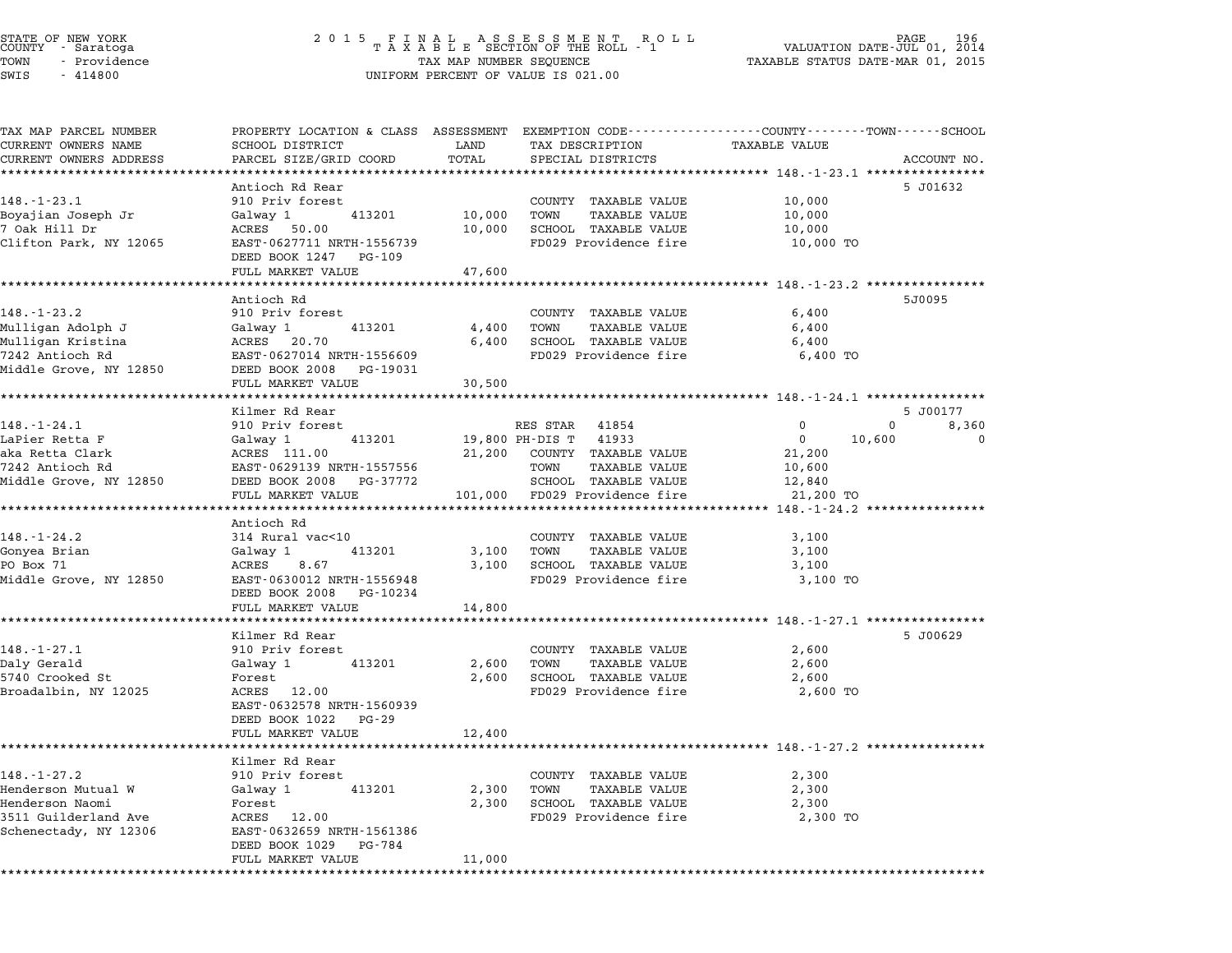|        | STATE OF NEW YORK |  |
|--------|-------------------|--|
| COUNTY | - Saratoga        |  |
| TOWN   | - Providence      |  |
|        |                   |  |

TAX MAP PARCEL NUMBER PROPERTY LOCATION & CLASS ASSESSMENT EXEMPTION CODE------------------COUNTY--------TOWN------SCHOOL ...<br>-- COUNTY:- TAX MAP PARCEL NUMBER THE OCHOTRY AND THE CURRENT EXEMPTION CODE<br>CURRENT OWNERS NAME SCHOOL DISTRICT LAND TAX DESCRIPTION TAXABLE VALUE CURRENT OWNERS ADDEER FOUR DISTRICTS AND ASSESSEENT EXERPTION TRACK THE TRACKE SERVER OWNERS ADDRESS SANGEL SIZE/GRID COORD TOTAL SERVET ON TRANSFERS ADDRESS PARCEL SIZE/GRID COORD TOTAL SPECIAL DISTRICTS ACCOUNT NO. Kilmer Rd Rear 5 J00383 148.-1-30 <sup>910</sup> Priv forest COUNTY TAXABLE VALUE 8,500 Henderson Mutual William Galway <sup>1</sup> <sup>413201</sup> 8,500 TOWN TAXABLE VALUE 8,500 351 September 2008 1990 September 2008 1990 September 2008 1990 September 2008 1990 September 2008 1990 Septem<br>19 Guiderland Ave 39.10 13201 8,500 SCHOOL TAXABLE VALUE 8,500 SCHOOL TAXABLE VALUE 8,500 Schenectady, NY <sup>12306</sup> EAST-0633469 NRTH-1559182 FD029 Providence fire 8,500 TO DEED BOOK <sup>1397</sup> PG-249 FULL MARKET VALUE 40,500 \*\*\*\*\*\*\*\*\*\*\*\*\*\*\*\*\*\*\*\*\*\*\*\*\*\*\*\*\*\*\*\*\*\*\*\*\*\*\*\*\*\*\*\*\*\*\*\*\*\*\*\*\*\*\*\*\*\*\*\*\*\*\*\*\*\*\*\*\*\*\*\*\*\*\*\*\*\*\*\*\*\*\*\*\*\*\*\*\*\*\*\*\*\*\*\*\*\*\*\*\*\*\* 148.-1-31 \*\*\*\*\*\*\*\*\*\*\*\*\*\*\*\*\*\* Kilmer Rd Rear 5 J00414 148.-1-31 Filmer Rd Rear County Taxable Value 1,000<br>
910 Priv forest COUNTY TAXABLE VALUE 1,000 Hanson Mark Galway <sup>1</sup> <sup>413201</sup> 1,000 TOWN TAXABLE VALUE 1,000 <sup>64</sup> Old County Rd ACRES 5.00 1,000 SCHOOL TAXABLE VALUE 1,000 Hampden, ME <sup>04444</sup> EAST-0632867 NRTH-1558431 FD029 Providence fire 1,000 TO EAST–0632867 NRTH–1558431<br>DEED BOOK 1213 PG–753 FULL MARKET VALUE 4,800 \*\*\*\*\*\*\*\*\*\*\*\*\*\*\*\*\*\*\*\*\*\*\*\*\*\*\*\*\*\*\*\*\*\*\*\*\*\*\*\*\*\*\*\*\*\*\*\*\*\*\*\*\*\*\*\*\*\*\*\*\*\*\*\*\*\*\*\*\*\*\*\*\*\*\*\*\*\*\*\*\*\*\*\*\*\*\*\*\*\*\*\*\*\*\*\*\*\*\*\*\*\*\* 148.-1-32 \*\*\*\*\*\*\*\*\*\*\*\*\*\*\*\*\*\* Clark Rd Rear 5J001413 148.-1-32 910 Priv forest Clark Rear CoUNTY TAXABLE VALUE 3,600 Roth Robert Galway <sup>1</sup> <sup>413201</sup> 3,600 TOWN TAXABLE VALUE 3,600 140. ISL ISLAM USES<br>Rooth Robert Goldway 1980 10000 10000 10000 10000 10000 10000 10000 10000 10000 10000 10000<br>15613 Crystal Waters Dr ACRES 20.00 1,600 3,600 SCHOOL TAXABLE VALUE 3,600 3,600 Wilmauma, FL <sup>33598</sup> EAST-0633725 NRTH-1557795 FD029 Providence fire 3,600 TO EAST-0633725 NRTH-1557795 FULL MARKET VALUE 17,100 \*\*\*\*\*\*\*\*\*\*\*\*\*\*\*\*\*\*\*\*\*\*\*\*\*\*\*\*\*\*\*\*\*\*\*\*\*\*\*\*\*\*\*\*\*\*\*\*\*\*\*\*\*\*\*\*\*\*\*\*\*\*\*\*\*\*\*\*\*\*\*\*\*\*\*\*\*\*\*\*\*\*\*\*\*\*\*\*\*\*\*\*\*\*\*\*\*\*\*\*\*\*\* 148.-1-33 \*\*\*\*\*\*\*\*\*\*\*\*\*\*\*\*\*\* Clark Rd Rear 5 J00939 148.-1-33 (Clark Rd Rear County Taxable Value 4,350)<br>910 Priv forest COUNTY TAXABLE VALUE 4,350 Nesbitt Family Trust Galway <sup>1</sup> <sup>413201</sup> 4,350 TOWN TAXABLE VALUE 4,350 Nesbitt Loyd & Ruby Living Trust 4,350 SCHOOL TAXABLE VALUE 4,350 Nesbitt ramity flust the datway 1 throuble the trust of the server of the server of the server of the server o<br>Nesbitt Loyd & Ruby biving Trust the 4,350 SCRES 4,350 TOWN TAXABLE VALUE 4,350 TO<br>Trustees 4,350 TO 4,350 TO 4 <sup>1148</sup> Mayette Ave EAST-0630393 NRTH-1556210 San Jose, CA <sup>95125</sup> DEED BOOK <sup>1472</sup> PG-363 EAST 0090999 MAIN 1990210<br>
DEED BOOK 1472 PG-363<br>
FULL MARKET VALUE 20,700 \*\*\*\*\*\*\*\*\*\*\*\*\*\*\*\*\*\*\*\*\*\*\*\*\*\*\*\*\*\*\*\*\*\*\*\*\*\*\*\*\*\*\*\*\*\*\*\*\*\*\*\*\*\*\*\*\*\*\*\*\*\*\*\*\*\*\*\*\*\*\*\*\*\*\*\*\*\*\*\*\*\*\*\*\*\*\*\*\*\*\*\*\*\*\*\*\*\*\*\*\*\*\* 148.-1-34 \*\*\*\*\*\*\*\*\*\*\*\*\*\*\*\*\*\* Clark Rd Rear 5 J01670 148.-1-34 2007 910 Priv forest Private County TAXABLE VALUE 900 Vanderzee David Galway <sup>1</sup> <sup>413201</sup> <sup>900</sup> TOWN TAXABLE VALUE <sup>900</sup> 509 - 1-6.-1-54 Miller Rd Barber (1907) - 146.-1-54 Miller Parties (1908)<br>1900 - Galway 1 Miller Rd 900 Miller Rd 900 Miller Rd 900 Miller 900<br>1900 - 1110 - 12 Miller Rd 900 Miller Rd 900 Miller Rd 900 Miller Rd 900 Mille VANCEL ZEE DAVID BOOK CONSULTED AND SALVED ARREST ARRIVES TO THE SUIT ON THAN TAKADLE VALUE ON SUIT ON SUIT ON<br>1908 Miller Rd Marth-1556610 FD029 Providence fire 900 TO 900 TO SCHOOL TAXABLE VALUE 900 TO POST ON TO POST O DEED BOOK <sup>2010</sup> PG-8057 FULL MARKET VALUE 4,300 \*\*\*\*\*\*\*\*\*\*\*\*\*\*\*\*\*\*\*\*\*\*\*\*\*\*\*\*\*\*\*\*\*\*\*\*\*\*\*\*\*\*\*\*\*\*\*\*\*\*\*\*\*\*\*\*\*\*\*\*\*\*\*\*\*\*\*\*\*\*\*\*\*\*\*\*\*\*\*\*\*\*\*\*\*\*\*\*\*\*\*\*\*\*\*\*\*\*\*\*\*\*\* 148.-1-37.1 \*\*\*\*\*\*\*\*\*\*\*\*\*\*\*\* Clark Rd 5 J00299 148.-1-37.1 2008.<br>| Clark Rd<br>| 910 Priv forest COUNTY COUNTY TAXABLE VALUE 17,800 Bokus William J Galway <sup>1</sup> <sup>413201</sup> 16,800 TOWN TAXABLE VALUE 17,800 <sup>8</sup> Hitrek Dr per filed map north B-611 17,800 SCHOOL TAXABLE VALUE 17,800 Example value of the distribution of the control of the control of the control of the control of the control o<br>Middle Grove, NY 12850 The Filed map north B-611 17,800 SCHOOL TAXABLE VALUE 17,800 TO<br>Middle Grove, NY 12850 F per riled map<br>FRNT 2280.00<br>ACRES 70.00 FANI 2200.00 DFIH<br>ACRES 70.00<br>EAST-0633210 NRTH-1553246 EAST-0633210 NRTH-1553246<br>DEED BOOK 2013 PG-50911 FULL MARKET VALUE 84,800 \*\*\*\*\*\*\*\*\*\*\*\*\*\*\*\*\*\*\*\*\*\*\*\*\*\*\*\*\*\*\*\*\*\*\*\*\*\*\*\*\*\*\*\*\*\*\*\*\*\*\*\*\*\*\*\*\*\*\*\*\*\*\*\*\*\*\*\*\*\*\*\*\*\*\*\*\*\*\*\*\*\*\*\*\*\*\*\*\*\*\*\*\*\*\*\*\*\*\*\*\*\*\*\*\*\*\*\*\*\*\*\*\*\*\*\*\*\*\*\*\*\*\*\*\*\*\*\*\*\*\*\*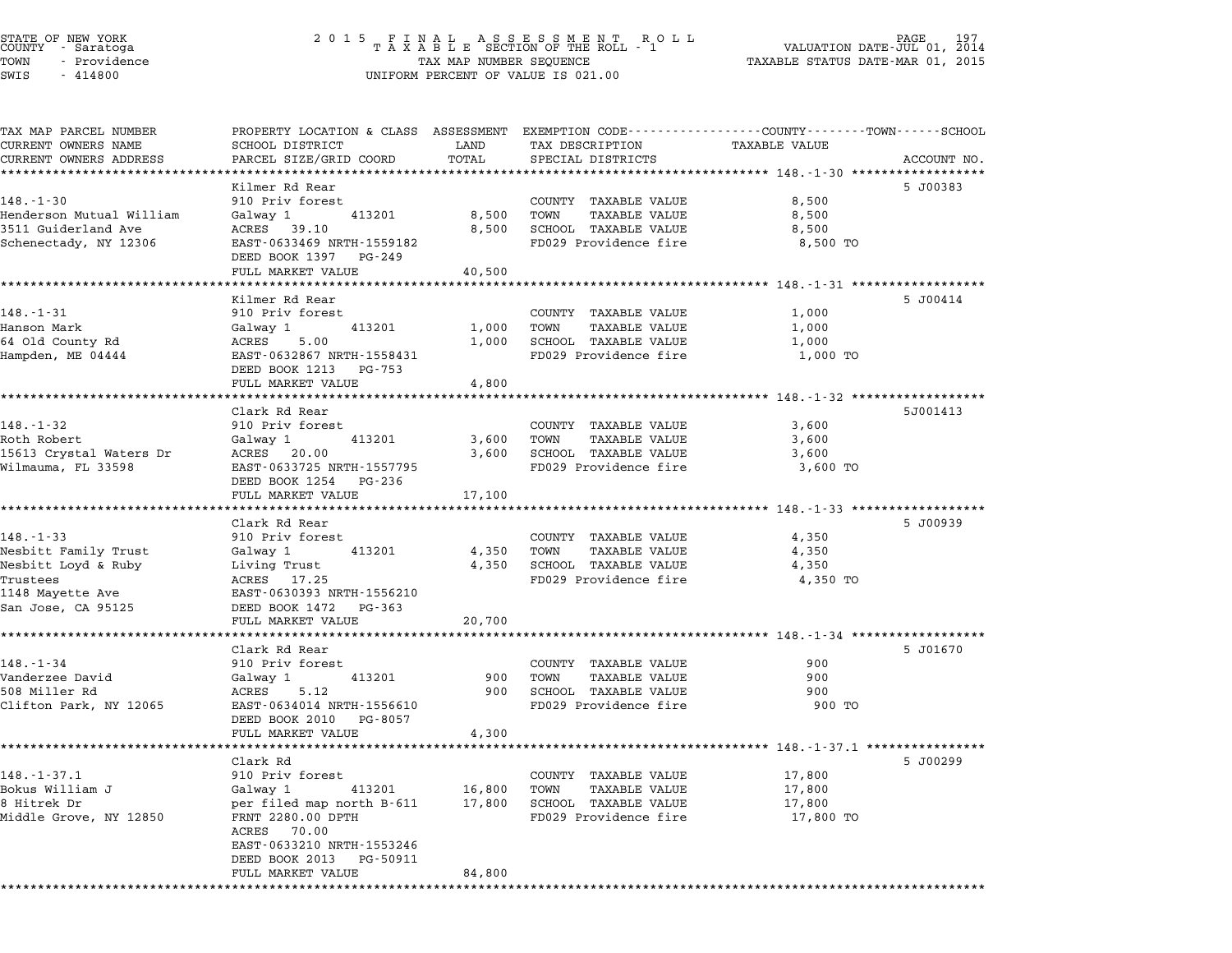| STATE OF NEW YORK<br>COUNTY - Saratoga | 2 0 1 5                                  |                         | FINAL ASSESSMENT ROLL<br>TAXABLE SECTION OF THE ROLL - 1                                        |                                  | 198<br>PAGE<br>VALUATION DATE-JUL 01, 2014 |
|----------------------------------------|------------------------------------------|-------------------------|-------------------------------------------------------------------------------------------------|----------------------------------|--------------------------------------------|
| TOWN<br>- Providence                   |                                          | TAX MAP NUMBER SEQUENCE |                                                                                                 | TAXABLE STATUS DATE-MAR 01, 2015 |                                            |
| SWIS<br>$-414800$                      |                                          |                         | UNIFORM PERCENT OF VALUE IS 021.00                                                              |                                  |                                            |
| TAX MAP PARCEL NUMBER                  |                                          |                         | PROPERTY LOCATION & CLASS ASSESSMENT EXEMPTION CODE---------------COUNTY-------TOWN------SCHOOL |                                  |                                            |
| CURRENT OWNERS NAME                    | SCHOOL DISTRICT                          | LAND                    | TAX DESCRIPTION                                                                                 | <b>TAXABLE VALUE</b>             |                                            |
| CURRENT OWNERS ADDRESS                 | PARCEL SIZE/GRID COORD                   | TOTAL                   | SPECIAL DISTRICTS                                                                               |                                  | ACCOUNT NO.                                |
| ***********************                | Clark Rd                                 |                         |                                                                                                 |                                  |                                            |
| $148. - 1 - 37.2$                      | 311 Res vac land                         |                         | COUNTY<br>TAXABLE VALUE                                                                         | 3,200                            |                                            |
| Waldron Daniel                         | 413201<br>Galway 1                       | 3,200                   | <b>TAXABLE VALUE</b><br>TOWN                                                                    | 3,200                            |                                            |
| Gaetano Denise                         | FRNT 165.00 DPTH                         | 3,200                   | SCHOOL TAXABLE VALUE                                                                            | 3,200                            |                                            |
| 4001 Woodlake Dr                       | ACRES<br>2.33                            |                         | FD029 Providence fire                                                                           | 3,200 TO                         |                                            |
| Plano, TX 75093                        | EAST-0634465 NRTH-1553356                |                         |                                                                                                 |                                  |                                            |
|                                        | DEED BOOK 2008<br>PG-25516               |                         |                                                                                                 |                                  |                                            |
|                                        | FULL MARKET VALUE                        | 15,200                  |                                                                                                 |                                  |                                            |
|                                        |                                          |                         |                                                                                                 |                                  |                                            |
|                                        | Kilmer Rd Rear                           |                         |                                                                                                 |                                  | 5 J00874                                   |
| $148. - 1 - 42$                        | 910 Priv forest                          |                         | COUNTY TAXABLE VALUE                                                                            | 19,000                           |                                            |
| Segarra Herbert P                      | 413201<br>Galway 1                       | 19,000                  | <b>TAXABLE VALUE</b><br>TOWN                                                                    | 19,000                           |                                            |
| Segarra Lillian<br>159 Princeton Dr    | ACRES 95.00<br>EAST-0632818 NRTH-1556760 | 19,000                  | SCHOOL TAXABLE VALUE<br>FD029 Providence fire                                                   | 19,000<br>19,000 TO              |                                            |
| Hartsdale, NY 10530                    | DEED BOOK 1099<br>PG-603                 |                         |                                                                                                 |                                  |                                            |
|                                        | FULL MARKET VALUE                        | 90,500                  |                                                                                                 |                                  |                                            |
|                                        |                                          |                         |                                                                                                 |                                  |                                            |
|                                        | Clark Rd Rear                            |                         |                                                                                                 |                                  | 5 J00566                                   |
| $148. - 1 - 43$                        | 910 Priv forest                          |                         | COUNTY TAXABLE VALUE                                                                            | 11,200                           |                                            |
| Lee Cheryl                             | 413201<br>Galway 1                       | 11,200                  | <b>TAXABLE VALUE</b><br>TOWN                                                                    | 11,200                           |                                            |
| 206 Fayville Rd                        | ACRES 58.50                              | 11,200                  | SCHOOL TAXABLE VALUE                                                                            | 11,200                           |                                            |
| Galway, NY 12074                       | EAST-0631240 NRTH-1556613                |                         | FD029 Providence fire                                                                           | 11,200 TO                        |                                            |
|                                        | DEED BOOK 0837<br>PG-0029                |                         |                                                                                                 |                                  |                                            |
|                                        | FULL MARKET VALUE                        | 53,300                  |                                                                                                 |                                  |                                            |
|                                        | Antioch Rd Rear                          |                         |                                                                                                 |                                  | 5 J00614                                   |
| $148. - 1 - 44$                        | 910 Priv forest                          |                         | COUNTY TAXABLE VALUE                                                                            | 3,800                            |                                            |
| Marcellus Alvie                        | 413201<br>Galway 1                       | 3,800                   | TAXABLE VALUE<br>TOWN                                                                           | 3,800                            |                                            |
| 4004 S Myrtle                          | ACRES 20.00                              | 3,800                   | SCHOOL TAXABLE VALUE                                                                            | 3,800                            |                                            |
| Spokane, WA 99223                      | EAST-0631674 NRTH-1555625                |                         | FD029 Providence fire                                                                           | 3,800 TO                         |                                            |
|                                        | DEED BOOK 0817<br>PG-0060                |                         |                                                                                                 |                                  |                                            |
|                                        | FULL MARKET VALUE                        | 18,100                  |                                                                                                 |                                  |                                            |
|                                        |                                          |                         |                                                                                                 |                                  |                                            |
|                                        | Antioch Rd Rear                          |                         |                                                                                                 |                                  | 5 J00613                                   |
| $148. - 1 - 45$                        | 910 Priv forest                          |                         | COUNTY TAXABLE VALUE                                                                            | 3,600                            |                                            |
| Marcellus Earl                         | 413201<br>Galway 1                       | 3,600                   | TOWN<br>TAXABLE VALUE                                                                           | 3,600                            |                                            |
| 19801 Chiwawa Loop Rd                  | ACRES 18.60                              | 3,600                   | SCHOOL TAXABLE VALUE                                                                            | 3,600<br>3,600 TO                |                                            |
| Leavenworth, WA 98826                  | EAST-0631835 NRTH-1555071                |                         | FD029 Providence fire                                                                           |                                  |                                            |

| LJOUL CHIWAWA HOOD KU     | AURDO<br>$\perp$ 0.00     | <b>J.</b> UUU | SCROOD IAAADDE VADUE    | <b>J, 000</b> |
|---------------------------|---------------------------|---------------|-------------------------|---------------|
| Leavenworth, WA 98826     | EAST-0631835 NRTH-1555071 |               | FD029 Providence fire   | 3,600 TO      |
|                           | DEED BOOK 0817 PG-0056    |               |                         |               |
|                           | FULL MARKET VALUE         | 17,100        |                         |               |
|                           |                           |               |                         |               |
|                           | Antioch Rd Rear           |               |                         | 5 J00727      |
| $148. - 1 - 46$           | 910 Priv forest           |               | TAXABLE VALUE<br>COUNTY | 9,100         |
| Pahl Emil W Jr            | 413201<br>Galway 1        | 7,600         | TOWN<br>TAXABLE VALUE   | 9.100         |
| c/o Mary Elizabeth Miller | Life estate               | 9,100         | SCHOOL<br>TAXABLE VALUE | 9.100         |
| 6979 Fuller Station Rd    | Cabin                     |               | FD029 Providence fire   | 9,100 TO      |
| Schenectady, NY 12303     | ACRES 40.00               |               |                         |               |
|                           | EAST-0630763 NRTH-1554720 |               |                         |               |
|                           | DEED BOOK 2013 PG-17187   |               |                         |               |
|                           | FULL MARKET VALUE         | 43,300        |                         |               |
|                           |                           |               |                         |               |

PAGE 198<br>DATE-JUL 01, 2014<br>DATE-MAR 01, 2015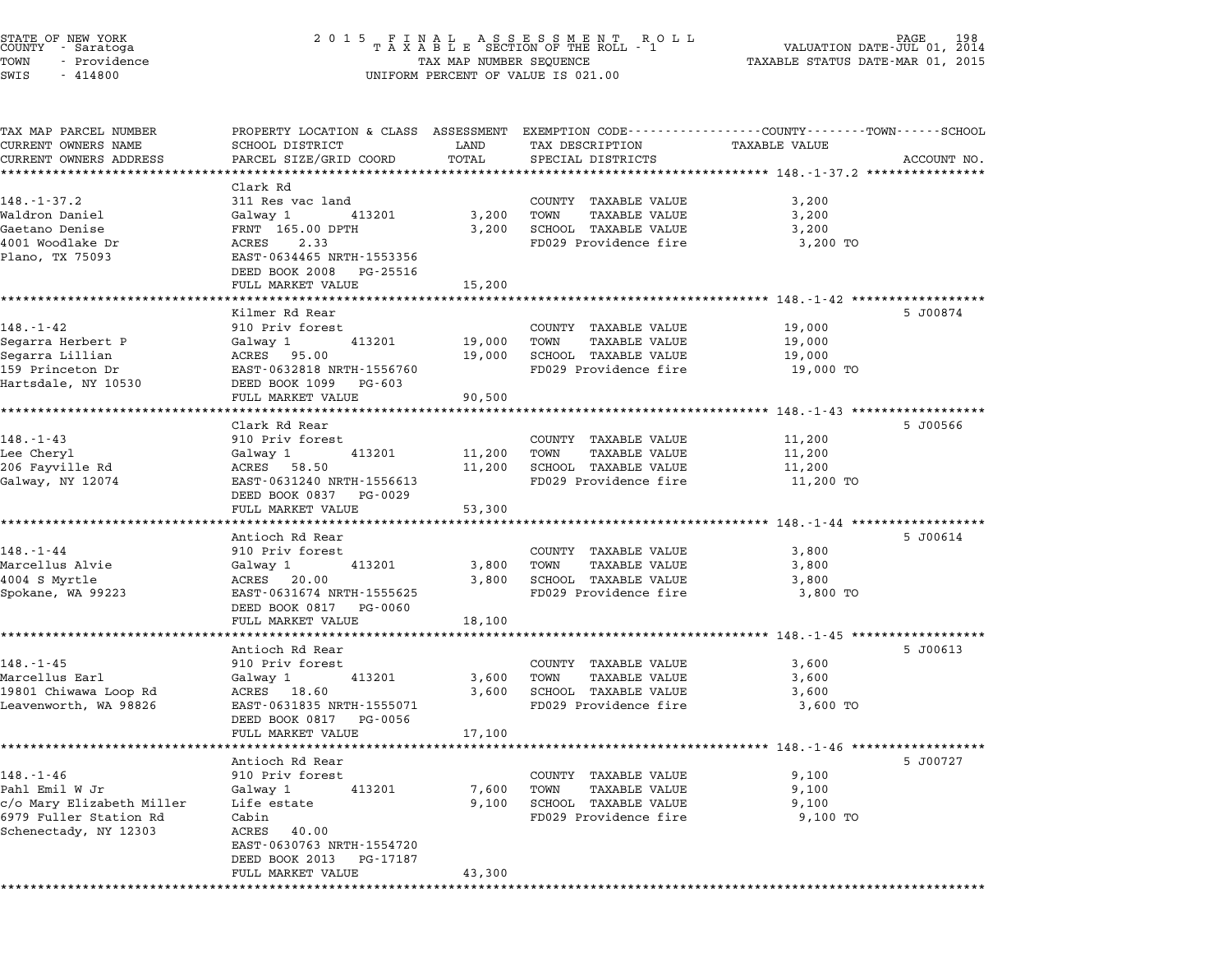|       | STATE OF NEW YORK<br>COUNTY - Saratoga |  |
|-------|----------------------------------------|--|
| TOWN  | - Providence                           |  |
| ----- | .                                      |  |

## STATE OF NEW YORK <sup>2</sup> <sup>0</sup> <sup>1</sup> 5 F I N A L A S S E S S M E N T R O L L PAGE <sup>199</sup> COUNTY - Saratoga <sup>T</sup> <sup>A</sup> <sup>X</sup> <sup>A</sup> <sup>B</sup> <sup>L</sup> <sup>E</sup> SECTION OF THE ROLL - <sup>1</sup> VALUATION DATE-JUL 01, <sup>2014</sup> TOWN - Providence TAX MAP NUMBER SEQUENCE TAXABLE STATUS DATE-MAR 01, <sup>2015</sup> COONTI - SATACOGA<br>TOWN - Providence<br>SWIS - 414800 UNIFORM PERCENT OF VALUE IS 021.00

TAX MAP PARCEL NUMBER PROPERTY LOCATION & CLASS ASSESSMENT EXEMPTION CODE------------------COUNTY--------TOWN------SCHOOL ...<br>-- COUNTY:- TAX MAP PARCEL NUMBER THE OCHOTRY AND THE CURRENT EXEMPTION CODE<br>CURRENT OWNERS NAME SCHOOL DISTRICT LAND TAX DESCRIPTION TAXABLE VALUE CURRENT OWNERS ADDRESS PARCEL SIZE/GRID COORD TOTAL SPECIAL DISTRICTS ACCOUNT NO. \*\*\*\*\*\*\*\*\*\*\*\*\*\*\*\*\*\*\*\*\*\*\*\*\*\*\*\*\*\*\*\*\*\*\*\*\*\*\*\*\*\*\*\*\*\*\*\*\*\*\*\*\*\*\*\*\*\*\*\*\*\*\*\*\*\*\*\*\*\*\*\*\*\*\*\*\*\*\*\*\*\*\*\*\*\*\*\*\*\*\*\*\*\*\*\*\*\*\*\*\*\*\* 148.-1-47 \*\*\*\*\*\*\*\*\*\*\*\*\*\*\*\*\*\* Antioch Rd Rear 5 J00232 148.-1-47 Antioch Rd Rear<br>
910 Priv forest COUNTY TAXABLE VALUE 13,800 Riley Robert L Galway <sup>1</sup> <sup>413201</sup> 13,800 TOWN TAXABLE VALUE 13,800 Riley Robert L. Henry Robert L. Henry Storms, and the Mathematic State of the Mathematic State of the Mathematic<br>Riley Ratricia A (Galway 13,800 SCHOOL TAXABLE VALUE 13,800<br>Riley Patricia A (RES 69.32 13,800 SCHOOL TAXABLE ALLEY RODETT LIST SOLUTION OF THE SALEMATIC RESERVE TO A TRANSPORT TRANSPORT TRANSPORT ON THE SALEMATIC SUMMAN<br>13,800 SCREENCE 29 BAST-0629521 NRTH-1555079 FD029 Providence fire 13,800 TO East Greenwich, NY <sup>12865</sup> DEED BOOK <sup>1476</sup> PG-741 EASI-0023321 NAIR-1333073<br>
DEED BOOK 1476 PG-741<br>
FULL MARKET VALUE 65,700 \*\*\*\*\*\*\*\*\*\*\*\*\*\*\*\*\*\*\*\*\*\*\*\*\*\*\*\*\*\*\*\*\*\*\*\*\*\*\*\*\*\*\*\*\*\*\*\*\*\*\*\*\*\*\*\*\*\*\*\*\*\*\*\*\*\*\*\*\*\*\*\*\*\*\*\*\*\*\*\*\*\*\*\*\*\*\*\*\*\*\*\*\*\*\*\*\*\*\*\*\*\*\* 148.-1-49.1 \*\*\*\*\*\*\*\*\*\*\*\*\*\*\*\* 7198 Antioch Rd 5 J00650 148.-1-49.1 200650<br>148.-1-49.1 240 Rural res RES STAR 41854 0 0 8,360<br>148.-1-49.1 240 Rural res RES STAR 41854 0 0 8,360 Harrison Wayne S Galway <sup>1</sup> <sup>413201</sup> 29,700 COUNTY TAXABLE VALUE 161,778 Harrison Kathy A Also Bk <sup>1544</sup> Pg <sup>448</sup> 161,778 TOWN TAXABLE VALUE 161,778 <sup>7198</sup> Antioch Rd 2011/34873 SCHOOL TAXABLE VALUE 153,418 MATTISON NACHY A CHE AND MATTISON NACHY A SCHOOL TAXABLE VALUE AND SCHOOL TAXABLE VALUE TRANSFOR TRANSFOR AND SCHOOL TAXABLE VALUE TRANSFOR A SCHOOL TAXABLE VALUE TRANSFORM ON SCHOOL TAXABLE VALUE TRANSFORM AND SCHOOL TRAN 2011/34673<br>FRNT 2695.66<br>ACRES 134.39 FRNT 2099:00 DFIH<br>ACRES 134.39<br>EAST-0628264 NRTH-1553877 ACRES 134.39<br>EAST-0628264 NRTH-1553877<br>DEED BOOK 1544 PG-445 FULL MARKET VALUE 770,400 \*\*\*\*\*\*\*\*\*\*\*\*\*\*\*\*\*\*\*\*\*\*\*\*\*\*\*\*\*\*\*\*\*\*\*\*\*\*\*\*\*\*\*\*\*\*\*\*\*\*\*\*\*\*\*\*\*\*\*\*\*\*\*\*\*\*\*\*\*\*\*\*\*\*\*\*\*\*\*\*\*\*\*\*\*\*\*\*\*\*\*\*\*\*\*\*\*\*\*\*\*\*\* 148.-1-50 \*\*\*\*\*\*\*\*\*\*\*\*\*\*\*\*\*\* 7206 Antioch Rd 5 J00071 148.-1-50 <sup>210</sup> <sup>1</sup> Family Res RES STAR <sup>41854</sup> <sup>0</sup> <sup>0</sup> 8,360 Cromie John Galway <sup>1</sup> <sup>413201</sup> 4,200 COUNTY TAXABLE VALUE 38,000 Cromie Susan L FRNT 250.00 DPTH 38,000 TOWN TAXABLE VALUE 38,000 PO Box <sup>176</sup> ACRES 1.48 BANK <sup>59</sup> SCHOOL TAXABLE VALUE 29,640 CLOMIE SUSSILUS IN TENT 250.000 FOR SAGRED SOLUTION AND TRANSMENT SOLUTION SOLUTION SOLUTION SOLUTION SOLUTION<br>PO BOX 17850 ACRES 1.48 BANK 59 SCHOOL TAXABLE VALUE 29,640<br>Middle Grove, NY 12850 EAST-0627868 NRTH-1552495 FD EAST-0627868 NRTH-155<br>DEED BOOK 1198 PG-1 FULL MARKET VALUE 181,000 \*\*\*\*\*\*\*\*\*\*\*\*\*\*\*\*\*\*\*\*\*\*\*\*\*\*\*\*\*\*\*\*\*\*\*\*\*\*\*\*\*\*\*\*\*\*\*\*\*\*\*\*\*\*\*\*\*\*\*\*\*\*\*\*\*\*\*\*\*\*\*\*\*\*\*\*\*\*\*\*\*\*\*\*\*\*\*\*\*\*\*\*\*\*\*\*\*\*\*\*\*\*\* 148.-1-52.1 \*\*\*\*\*\*\*\*\*\*\*\*\*\*\*\* 7271 Antioch Rd<br>\*\*\*\*\*\*\*\*\*\*\*\*\*\*\*<br>7271 Antioch Rd 148.-1-52.1 7271 Antioch Rd<br>
240 Rural res SR STAR 41834 9 0 0 18,190 McKean Alan C Galway <sup>1</sup> <sup>413201</sup> 8,400 COUNTY TAXABLE VALUE 43,900 ست المداد المستقل المداد المستقل المداد المستقل المداد المستقل المستقل المستقل المستقل المستقل المستقل المستقل<br>McKean Barbara R (Galway 1 13201 13,900 COWN TAXABLE VALUE 43,900 13,900 13,900 13,900 13,900 13,900 13,900 13 MCKean Alan C<br>McKean Barbara R (1990) TOWN TAXABLE VALUE 43,900<br>7271 Antioch Rd (1990) House Garage (1990) SCHOOL TAXABLE VALUE 25,710 MIDD HOME TRANSPORTED THIS CONSIDER THE RESERVE TO THE RESERVE TRANSPORTED TRANSPORTED A TRANSPORTED A TRANSPOR<br>Middle Grove, NY 12850 House Garage Sangle SCHOOL TRANSPORTED A SCHOOL TRANSPORTED A 1990 TO nouse Garage<br>FRNT 840.00<br>ACRES 27.89 EAST-0624685 NRTH-1556688 EAST-0624685 NRTH-155668<br>DEED BOOK 2014 PG-9835 EAST 0024005 MAIN 1550000<br>
DEED BOOK 2014 PG-9835<br>
FULL MARKET VALUE 209,000 \*\*\*\*\*\*\*\*\*\*\*\*\*\*\*\*\*\*\*\*\*\*\*\*\*\*\*\*\*\*\*\*\*\*\*\*\*\*\*\*\*\*\*\*\*\*\*\*\*\*\*\*\*\*\*\*\*\*\*\*\*\*\*\*\*\*\*\*\*\*\*\*\*\*\*\*\*\*\*\*\*\*\*\*\*\*\*\*\*\*\*\*\*\*\*\*\*\*\*\*\*\*\* 148.-1-52.2 \*\*\*\*\*\*\*\*\*\*\*\*\*\*\*\* 7281 Antioch Rd 148.-1-52.2 2006.<br>7281 Antioch Rd<br>148.-1-52.2 210 1 Family Res VET WAR C 41122 7,560 0 0 Nicosia Samuel Galway <sup>1</sup> <sup>413201</sup> 3,000 VET WAR T <sup>41123</sup> <sup>0</sup> 7,560 <sup>0</sup> Nicosia Shirley FRNT 150.00 DPTH 52,000 SR STAR <sup>41834</sup> <sup>0</sup> <sup>0</sup> 18,190 NICOSIA SAINCE I GALWAY I TISSOL – S,000 VEL WAN I TISSOL – UNICOSIA SHITLES – UNICOSIA DUNITY TAXABLE VALUE –<br>Nicosia Shirley – FRNT 150.00 DPTH – 52,000 SR STAR – 41834<br>7281 Antioch Rd – ACRES 1.38 – COUNTY TAXABLE VALUE Middle Grove, NY <sup>12850</sup> EAST-0624955 NRTH-1557536 TOWN TAXABLE VALUE 44,440 DEED BOOK <sup>1619</sup> PG-37 SCHOOL TAXABLE VALUE 33,810 FULL MARKET VALUE 247,600 FD029 Providence fire 52,000 TO \*\*\*\*\*\*\*\*\*\*\*\*\*\*\*\*\*\*\*\*\*\*\*\*\*\*\*\*\*\*\*\*\*\*\*\*\*\*\*\*\*\*\*\*\*\*\*\*\*\*\*\*\*\*\*\*\*\*\*\*\*\*\*\*\*\*\*\*\*\*\*\*\*\*\*\*\*\*\*\*\*\*\*\*\*\*\*\*\*\*\*\*\*\*\*\*\*\*\*\*\*\*\*\*\*\*\*\*\*\*\*\*\*\*\*\*\*\*\*\*\*\*\*\*\*\*\*\*\*\*\*\*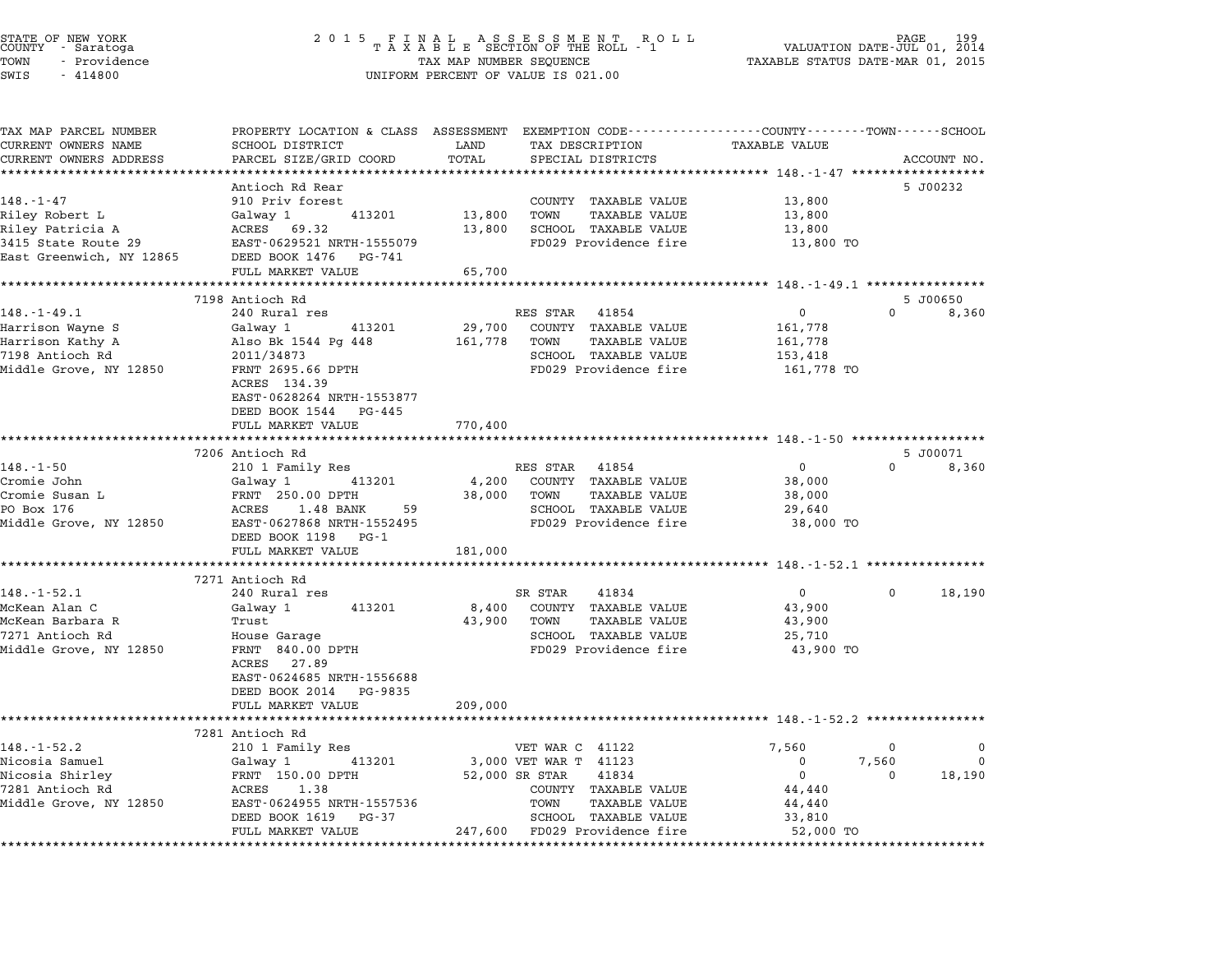| STATE OF NEW YORK<br>COUNTY - Saratoga |  |              |  |
|----------------------------------------|--|--------------|--|
| TOWN                                   |  | - Providence |  |
|                                        |  |              |  |

## STATE OF NEW YORK <sup>2</sup> <sup>0</sup> <sup>1</sup> 5 F I N A L A S S E S S M E N T R O L L PAGE <sup>200</sup> COUNTY - Saratoga <sup>T</sup> <sup>A</sup> <sup>X</sup> <sup>A</sup> <sup>B</sup> <sup>L</sup> <sup>E</sup> SECTION OF THE ROLL - <sup>1</sup> VALUATION DATE-JUL 01, <sup>2014</sup> TOWN - Providence TAX MAP NUMBER SEQUENCE TAXABLE STATUS DATE-MAR 01, <sup>2015</sup> TOWN - Providence and the state of the state of the state of the state of the state of the state of the state o<br>SWIS - 414800 SWIS - SWISSED BERCENT OF VALUE IS 021.00

| TAX MAP PARCEL NUMBER                           | PROPERTY LOCATION & CLASS ASSESSMENT EXEMPTION CODE---------------COUNTY-------TOWN-----SCHOOL |         |                                                                |                                                         |                |                      |
|-------------------------------------------------|------------------------------------------------------------------------------------------------|---------|----------------------------------------------------------------|---------------------------------------------------------|----------------|----------------------|
| CURRENT OWNERS NAME                             | SCHOOL DISTRICT                                                                                | LAND    | TAX DESCRIPTION                                                | TAXABLE VALUE                                           |                |                      |
| CURRENT OWNERS ADDRESS<br>********************* | PARCEL SIZE/GRID COORD<br>***********************                                              | TOTAL   | SPECIAL DISTRICTS                                              |                                                         |                | ACCOUNT NO.          |
|                                                 |                                                                                                |         |                                                                |                                                         |                |                      |
| $148. - 1 - 54$                                 | 7253 Antioch Rd                                                                                |         |                                                                |                                                         | $\Omega$       | 5 J00925<br>$\Omega$ |
| Buhrmaster Alan J                               | 240 Rural res                                                                                  |         | VET WAR C 41122                                                | 2,640<br>$\Omega$                                       |                | $\Omega$             |
| 7253 Antioch Rd                                 | Galway 1<br>413201<br>FRNT 1600.00 DPTH                                                        |         | 14,500 VET WAR T 41123<br>17,600 AGED - ALL 41800              | 7,480                                                   | 2,640<br>7,480 | 8,800                |
| Middle Grove, NY 12850                          | ACRES 55.79                                                                                    |         | SR STAR<br>41834                                               | $\overline{0}$                                          | $\Omega$       | 8,800                |
|                                                 | EAST-0625033 NRTH-1555769                                                                      |         | COUNTY TAXABLE VALUE                                           | 7,480                                                   |                |                      |
|                                                 | DEED BOOK 997<br>PG-527                                                                        |         | TOWN<br>TAXABLE VALUE                                          | 7,480                                                   |                |                      |
|                                                 | FULL MARKET VALUE                                                                              |         | 83,800 SCHOOL TAXABLE VALUE                                    | $\mathbf 0$                                             |                |                      |
|                                                 |                                                                                                |         | FD029 Providence fire                                          | 17,600 TO                                               |                |                      |
|                                                 |                                                                                                |         | *************************                                      | $148. -1 - 55$ *****************                        |                |                      |
|                                                 | Clark Rd                                                                                       |         |                                                                |                                                         |                | 5 J00081             |
| $148. - 1 - 55$                                 | 910 Priv forest                                                                                |         | COUNTY TAXABLE VALUE                                           | 18,700                                                  |                |                      |
| Barrett Bruce M                                 | Galway 1<br>413201                                                                             | 18,700  | TOWN<br><b>TAXABLE VALUE</b>                                   | 18,700                                                  |                |                      |
| Barrett Eiko H                                  | 1588/399 & 1588/632                                                                            | 18,700  | SCHOOL TAXABLE VALUE                                           | 18,700                                                  |                |                      |
| Living Trust                                    | DescThe Same Par/Living t                                                                      |         | FD029 Providence fire                                          | 18,700 TO                                               |                |                      |
| 5412 Moorewood Dr                               | per filed map B-611                                                                            |         |                                                                |                                                         |                |                      |
| Arlington, TX 76017                             | ACRES 87.15                                                                                    |         |                                                                |                                                         |                |                      |
|                                                 | EAST-0633367 NRTH-1554728                                                                      |         |                                                                |                                                         |                |                      |
|                                                 | DEED BOOK 2008<br>PG-14966                                                                     |         |                                                                |                                                         |                |                      |
|                                                 | FULL MARKET VALUE                                                                              | 89,000  | ******************************** 148.-1-57.111 *************** |                                                         |                |                      |
|                                                 | Kilmer Rd Rear                                                                                 |         |                                                                |                                                         |                | 5 J00873             |
| $148. - 1 - 57.111$                             | 322 Rural vac>10                                                                               |         | COUNTY TAXABLE VALUE                                           | 53,800                                                  |                |                      |
| Vitiello Augustine A                            | Galway 1<br>413201                                                                             | 53,800  | TOWN<br><b>TAXABLE VALUE</b>                                   | 53,800                                                  |                |                      |
| Vitiello Lisa M                                 | Lot $2 \& 2A$                                                                                  | 53,800  | SCHOOL TAXABLE VALUE                                           | 53,800                                                  |                |                      |
| 10 Beacon Hill Dr                               | ACRES 279.99                                                                                   |         | FD029 Providence fire                                          | 53,800 TO                                               |                |                      |
| Saratoga Springs, NY 12866                      | EAST-0631095 NRTH-1559850                                                                      |         |                                                                |                                                         |                |                      |
|                                                 | DEED BOOK 2010 PG-12938                                                                        |         |                                                                |                                                         |                |                      |
|                                                 | FULL MARKET VALUE                                                                              | 256,190 |                                                                |                                                         |                |                      |
|                                                 |                                                                                                |         |                                                                | ********** 148.-1-58.1 ***************                  |                |                      |
|                                                 | 7117 Kilmer Rd                                                                                 |         |                                                                |                                                         |                | 5 J01224             |
| $148. - 1 - 58.1$                               | 312 Vac w/imprv                                                                                |         | COUNTY TAXABLE VALUE                                           | 3,400                                                   |                |                      |
| Bouchard Edmund R                               | Galway 1<br>413201                                                                             | 3,200   | <b>TAXABLE VALUE</b><br>TOWN                                   | 3,400                                                   |                |                      |
| 7123 Kilmer Rd                                  | FRNT 407.86 DPTH                                                                               | 3,400   | SCHOOL TAXABLE VALUE                                           | 3,400                                                   |                |                      |
| Middle Grove, NY 12850                          | ACRES<br>1.69                                                                                  |         | FD029 Providence fire                                          | 3,400 TO                                                |                |                      |
|                                                 | EAST-0625998 NRTH-1558994                                                                      |         |                                                                |                                                         |                |                      |
|                                                 | DEED BOOK 2012<br>PG-9643                                                                      |         |                                                                |                                                         |                |                      |
|                                                 | FULL MARKET VALUE                                                                              | 16,200  |                                                                | ************************** 148.-1-59 ****************** |                |                      |
|                                                 | Kilmer Rd Rear                                                                                 |         |                                                                |                                                         |                | 5 J00188             |
| $148. - 1 - 59$                                 | 910 Priv forest                                                                                |         | COUNTY TAXABLE VALUE                                           | 6,700                                                   |                |                      |
| Henderson Bradley J                             | 413201<br>Galway 1                                                                             | 6,700   | TOWN<br><b>TAXABLE VALUE</b>                                   | 6,700                                                   |                |                      |
| Henderson Gail P                                | ACRES 32.46                                                                                    | 6,700   | SCHOOL TAXABLE VALUE                                           | 6,700                                                   |                |                      |
| 59 Brackett Ln                                  | EAST-0632999 NRTH-1560470                                                                      |         | FD029 Providence fire                                          | 6,700 TO                                                |                |                      |
| Gansevoort, NY 12831                            | DEED BOOK 1346<br>PG-569                                                                       |         |                                                                |                                                         |                |                      |
|                                                 | FULL MARKET VALUE                                                                              | 31,900  |                                                                |                                                         |                |                      |
|                                                 | ************                                                                                   |         |                                                                |                                                         |                |                      |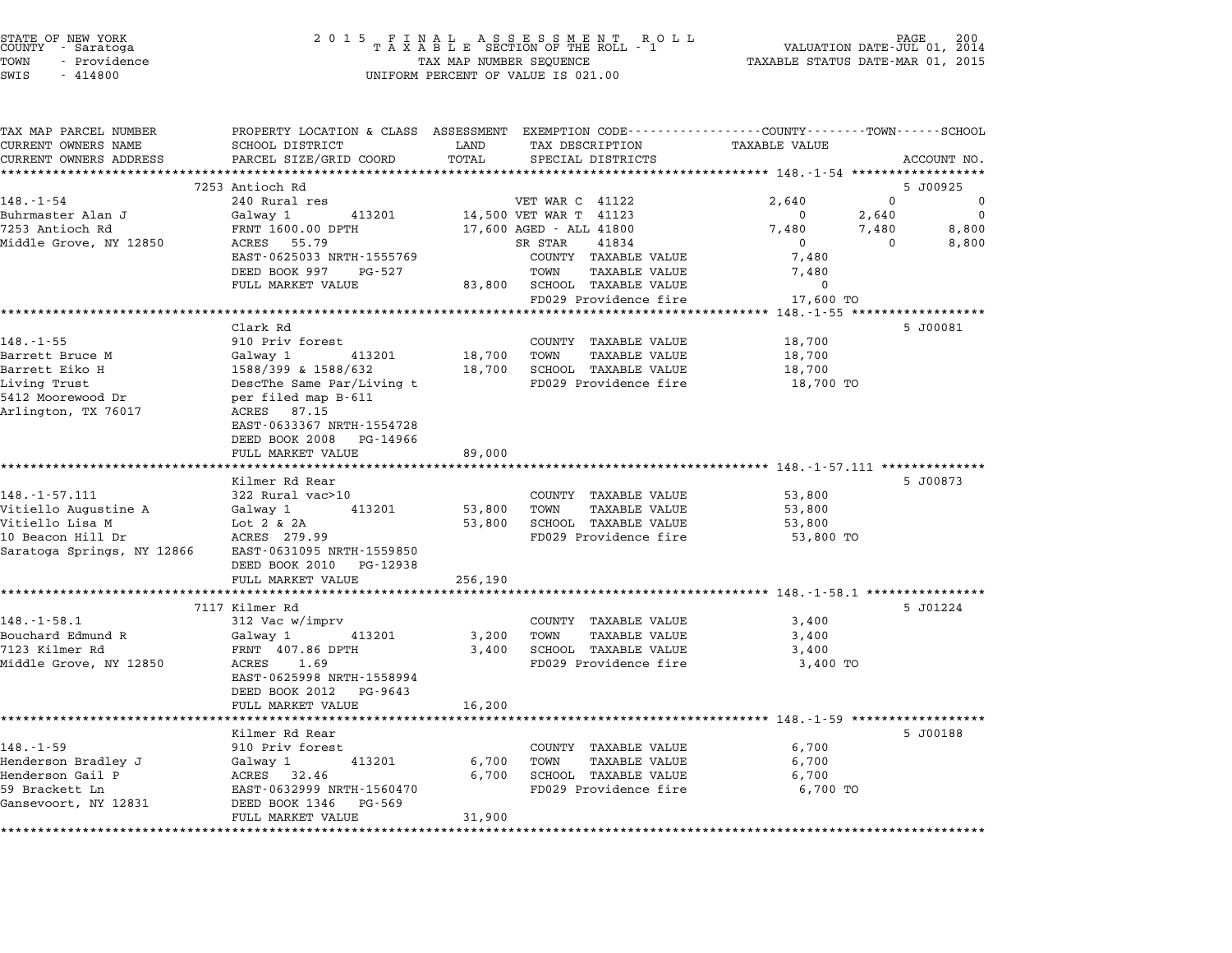| TAX MAP PARCEL NUMBER<br>CURRENT OWNERS NAME<br>CURRENT OWNERS ADDRESS           | PROPERTY LOCATION & CLASS ASSESSMENT EXEMPTION CODE---------------COUNTY-------TOWN------SCHOOL<br>SCHOOL DISTRICT<br>PARCEL SIZE/GRID COORD | LAND             |                                                                                                |                                         |              |             |
|----------------------------------------------------------------------------------|----------------------------------------------------------------------------------------------------------------------------------------------|------------------|------------------------------------------------------------------------------------------------|-----------------------------------------|--------------|-------------|
|                                                                                  |                                                                                                                                              | TOTAL            | TAX DESCRIPTION<br>SPECIAL DISTRICTS                                                           | TAXABLE VALUE                           |              | ACCOUNT NO. |
|                                                                                  | 7147 Kilmer Rd                                                                                                                               |                  |                                                                                                |                                         |              | 5 J00585    |
| $148. - 1 - 61$                                                                  | 210 1 Family Res                                                                                                                             |                  | RES STAR<br>41854                                                                              | $\overline{0}$                          | $\Omega$     | 8,360       |
| Kent Scott M<br>Kent Suzanne F<br>7147 Kilmer Rd<br>Middle Grove, NY 12850       | Galway 1<br>413201<br>Partial<br>FRNT 400.00 DPTH<br>ACRES<br>5.12<br>EAST-0627553 NRTH-1561088<br>DEED BOOK 1357 PG-465                     | 3,800<br>20,000  | COUNTY TAXABLE VALUE<br>TOWN<br>TAXABLE VALUE<br>SCHOOL TAXABLE VALUE<br>FD029 Providence fire | 20,000<br>20,000<br>11,640<br>20,000 TO |              |             |
|                                                                                  | FULL MARKET VALUE                                                                                                                            | 95,200           |                                                                                                |                                         |              |             |
|                                                                                  | **********************                                                                                                                       | ***********      |                                                                                                |                                         |              |             |
|                                                                                  | 7122 Kilmer Rd                                                                                                                               |                  |                                                                                                |                                         |              |             |
| $148. - 1 - 62$                                                                  | 210 1 Family Res                                                                                                                             |                  | RES STAR 41854                                                                                 | $\overline{0}$                          | $\mathbf{0}$ | 8,360       |
| Roberts Mark A<br>7122 Kilmer Rd                                                 | Galway 1<br>413201<br>FRNT 200.00 DPTH 217.80                                                                                                | 3,000<br>27,000  | COUNTY TAXABLE VALUE<br>TOWN<br>TAXABLE VALUE                                                  | 27,000<br>27,000                        |              |             |
| Middle Grove, NY 12850                                                           | ACRES 1.00                                                                                                                                   |                  | SCHOOL TAXABLE VALUE                                                                           | 18,640                                  |              |             |
|                                                                                  | EAST-0626327 NRTH-1558895<br>DEED BOOK 1605 PG-373                                                                                           |                  | FD029 Providence fire                                                                          | 27,000 TO                               |              |             |
|                                                                                  | FULL MARKET VALUE                                                                                                                            | 128,600          |                                                                                                |                                         |              |             |
|                                                                                  | 7308 Antioch Rd                                                                                                                              |                  |                                                                                                |                                         |              |             |
| $148. - 1 - 63.1$                                                                | 311 Res vac land                                                                                                                             |                  | COUNTY TAXABLE VALUE                                                                           | 4,200                                   |              |             |
| Cook David                                                                       | 413201<br>Galway 1                                                                                                                           | 4,200            | TOWN<br>TAXABLE VALUE                                                                          | 4,200                                   |              |             |
| Cook Loran                                                                       | filed map b-614                                                                                                                              | 4,200            | SCHOOL TAXABLE VALUE                                                                           | 4,200                                   |              |             |
| 303 Middle Line Rd                                                               | lot 2                                                                                                                                        |                  | FD029 Providence fire                                                                          | 4,200 TO                                |              |             |
| Ballston Spa, NY 12020                                                           | House & Lot<br>FRNT 50.29 DPTH<br>ACRES<br>6.45<br>EAST-0624714 NRTH-1558890<br>DEED BOOK 2014 PG-29736<br>FULL MARKET VALUE                 | 20,000           |                                                                                                |                                         |              |             |
|                                                                                  |                                                                                                                                              |                  |                                                                                                |                                         |              |             |
|                                                                                  | 7306 Antioch Rd                                                                                                                              |                  |                                                                                                |                                         |              |             |
| $148. - 1 - 63.2$                                                                | 210 1 Family Res                                                                                                                             |                  | COUNTY TAXABLE VALUE                                                                           | 24,828                                  |              |             |
| Decker Daniel W<br>7306 Antioch Rd                                               | 413201<br>Galway 1<br>$1$ ot $1$                                                                                                             | 3,400<br>24,828  | TOWN<br>TAXABLE VALUE<br>SCHOOL TAXABLE VALUE                                                  | 24,828                                  |              |             |
| Middle Grove, NY 12850                                                           | FRNT 356.83 DPTH<br>ACRES<br>3.00<br>EAST-0625072 NRTH-1558197<br>DEED BOOK 2008<br>PG-17732<br>FULL MARKET VALUE                            | 118,200          | FD029 Providence fire                                                                          | 24,828<br>24,828 TO                     |              |             |
|                                                                                  |                                                                                                                                              |                  |                                                                                                |                                         |              |             |
| $148. - 1 - 64.1$<br>Bouchard Edmund<br>7123 Kilmer Rd<br>Middle Grove, NY 12850 | Kilmer Rd<br>322 Rural vac>10<br>Galway 1<br>413201<br>ACRES 87.02<br>EAST-0626581 NRTH-1558375<br>DEED BOOK 2014<br>PG-34400                | 20,000<br>20,000 | COUNTY TAXABLE VALUE<br>TOWN<br>TAXABLE VALUE<br>SCHOOL TAXABLE VALUE<br>FD029 Providence fire | 20,000<br>20,000<br>20,000<br>20,000 TO |              |             |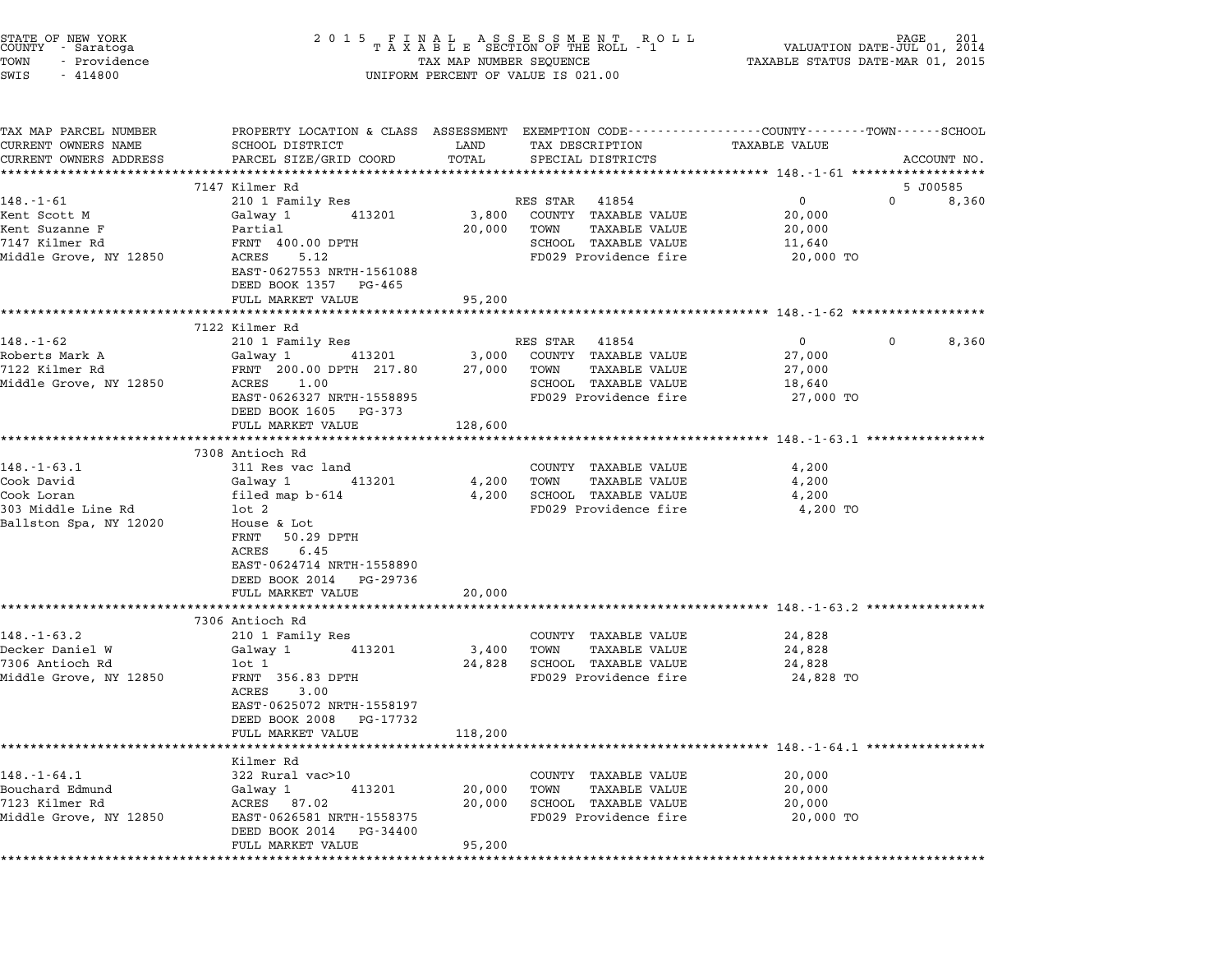| STATE OF NEW YORK<br>COUNTY - Saratoga<br>TOWN<br>- Providence<br>SWIS<br>$-414800$ | 2015 FINAL ASSESSMENT ROLL TAXABLE SECTION OF THE ROLL - 1<br>TAX MAP NUMBER SEQUENCE<br>UNIFORM PERCENT OF VALUE IS 021.00 | PAGE<br>202<br>VALUATION DATE-JUL 01, 2014<br>TAXABLE STATUS DATE-MAR 01, 2015 |                       |                                                                                                                  |  |
|-------------------------------------------------------------------------------------|-----------------------------------------------------------------------------------------------------------------------------|--------------------------------------------------------------------------------|-----------------------|------------------------------------------------------------------------------------------------------------------|--|
| TAX MAP PARCEL NUMBER<br>CURRENT OWNERS NAME                                        | SCHOOL DISTRICT                                                                                                             | LAND                                                                           | TAX DESCRIPTION       | PROPERTY LOCATION & CLASS ASSESSMENT EXEMPTION CODE----------------COUNTY-------TOWN-----SCHOOL<br>TAXABLE VALUE |  |
| CURRENT OWNERS ADDRESS                                                              | PARCEL SIZE/GRID COORD                                                                                                      | TOTAL                                                                          | SPECIAL DISTRICTS     | ACCOUNT NO.                                                                                                      |  |
|                                                                                     |                                                                                                                             |                                                                                |                       | 5 J00757                                                                                                         |  |
| $148. - 1 - 64.2$                                                                   | Kilmer Rd<br>322 Rural vac>10                                                                                               |                                                                                | COUNTY TAXABLE VALUE  | 9,300                                                                                                            |  |
| Bouchard Edmund R                                                                   | Galway 1<br>413201                                                                                                          | 9,300                                                                          | TOWN<br>TAXABLE VALUE | 9,300                                                                                                            |  |
| 7123 Kilmer Rd                                                                      | FRNT 470.00 DPTH                                                                                                            | 9,300                                                                          | SCHOOL TAXABLE VALUE  | 9,300                                                                                                            |  |
| Middle Grove, NY 12850                                                              | ACRES 32.87<br>EAST-0626258 NRTH-1560055                                                                                    |                                                                                | FD029 Providence fire | 9,300 TO                                                                                                         |  |
|                                                                                     | DEED BOOK 2013 PG-16333                                                                                                     |                                                                                |                       |                                                                                                                  |  |
|                                                                                     | FULL MARKET VALUE<br>*************************                                                                              | 44,300<br>*******************                                                  |                       |                                                                                                                  |  |
|                                                                                     | 7241 Antioch Rd                                                                                                             |                                                                                |                       | 5 J00845                                                                                                         |  |
| $148. - 1 - 67.1$                                                                   | 240 Rural res                                                                                                               |                                                                                | COUNTY TAXABLE VALUE  | 57,461                                                                                                           |  |
| Sittner Joshua W                                                                    | 413201<br>Galway 1                                                                                                          | 4,800                                                                          | TOWN<br>TAXABLE VALUE | 57,461                                                                                                           |  |
| Sittner Jessica M                                                                   | Lot 1                                                                                                                       | 57,461                                                                         | SCHOOL TAXABLE VALUE  | 57,461                                                                                                           |  |
| 7241 Antioch Rd                                                                     | Also Bk 1445 Pg 798, Bk                                                                                                     |                                                                                | FD029 Providence fire | 57,461 TO                                                                                                        |  |
| Middle Grove, NY 12850                                                              | 1496 Pg 600 & 611<br>FRNT 419.56 DPTH<br>ACRES 10.00<br>EAST-0625921 NRTH-1555013<br>DEED BOOK 2013 PG-21528                |                                                                                |                       |                                                                                                                  |  |
|                                                                                     | FULL MARKET VALUE                                                                                                           | 273,600                                                                        |                       |                                                                                                                  |  |
|                                                                                     | 7231 Antioch Rd                                                                                                             |                                                                                |                       |                                                                                                                  |  |
| $148. - 1 - 67.21$                                                                  | 311 Res vac land                                                                                                            |                                                                                | COUNTY TAXABLE VALUE  | 23,600                                                                                                           |  |
| Sherman Gary A                                                                      | Galway 1<br>413201                                                                                                          | 23,600                                                                         | TOWN<br>TAXABLE VALUE | 23,600                                                                                                           |  |
| Sherman Gail M                                                                      | Lot 2                                                                                                                       | 23,600                                                                         | SCHOOL TAXABLE VALUE  | 23,600                                                                                                           |  |
| 120 South Line Rd                                                                   | FRNT 427.63 DPTH                                                                                                            |                                                                                | FD029 Providence fire | 23,600 TO                                                                                                        |  |
| Middle Grove, NY 12850                                                              | ACRES 102.96<br>EAST-0624657 NRTH-1553782<br>DEED BOOK 2010 PG-20371<br>FULL MARKET VALUE                                   |                                                                                |                       |                                                                                                                  |  |
|                                                                                     |                                                                                                                             | 112,400                                                                        |                       |                                                                                                                  |  |
|                                                                                     | 7264 Antioch Rd                                                                                                             |                                                                                |                       | 5 J00544                                                                                                         |  |
| $148. - 1 - 69.1$                                                                   | 210 1 Family Res                                                                                                            |                                                                                | COUNTY TAXABLE VALUE  | 13,600                                                                                                           |  |
| Van Hall Adrian                                                                     | 413201<br>Galway 1                                                                                                          | 4,600                                                                          | TAXABLE VALUE<br>TOWN | 13,600                                                                                                           |  |
| Van Hall Wendy                                                                      | Filed Map M2009103                                                                                                          | 13,600                                                                         | SCHOOL TAXABLE VALUE  | 13,600                                                                                                           |  |
| 7262 Antioch Rd                                                                     | 2011/348730                                                                                                                 |                                                                                | FD029 Providence fire | 13,600 TO                                                                                                        |  |
| Middle Grove, NY 12850                                                              | 2012/23300<br>FRNT 633.15 DPTH<br>ACRES<br>5.91                                                                             |                                                                                |                       |                                                                                                                  |  |
|                                                                                     | EAST-0626981 NRTH-1555120                                                                                                   |                                                                                |                       |                                                                                                                  |  |
|                                                                                     | DEED BOOK 1028<br>PG-1085<br>FULL MARKET VALUE                                                                              | 64,800                                                                         |                       |                                                                                                                  |  |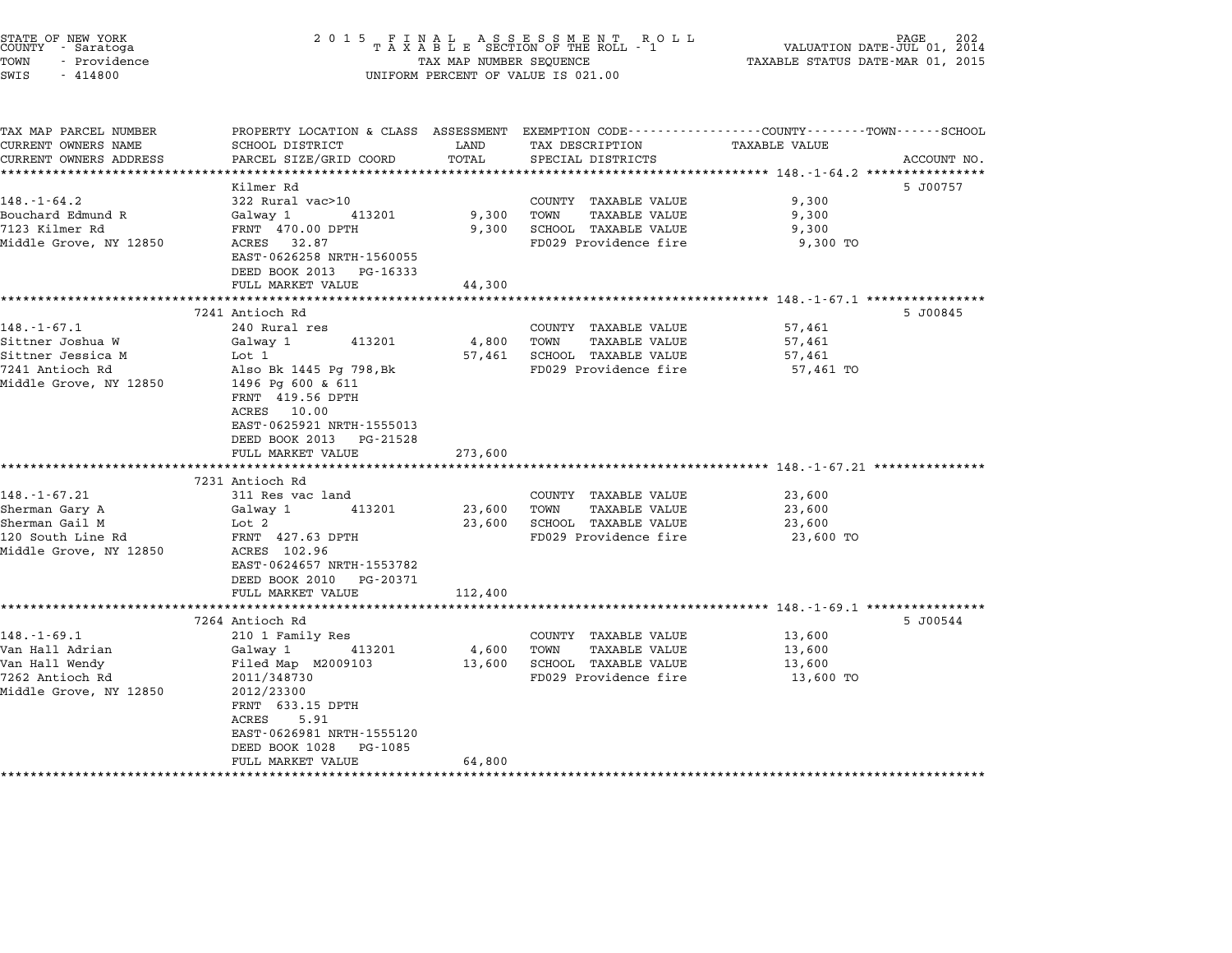| STATE OF NEW YORK<br>COUNTY - Saratoga<br>TOWN<br>- Providence<br>SWIS<br>$-414800$                           | 2 0 1 5                                                                                                                                                                                                                       | TAX MAP NUMBER SEQUENCE    | FINAL ASSESSMENT RO<br>TAXABLE SECTION OF THE ROLL - 1<br>ROLL<br>UNIFORM PERCENT OF VALUE IS 021.00                    | PAGE<br>VALUATION DATE-JUL 01, 2014<br>TAXABLE STATUS DATE-MAR 01, 2015                                                  | 203         |
|---------------------------------------------------------------------------------------------------------------|-------------------------------------------------------------------------------------------------------------------------------------------------------------------------------------------------------------------------------|----------------------------|-------------------------------------------------------------------------------------------------------------------------|--------------------------------------------------------------------------------------------------------------------------|-------------|
| TAX MAP PARCEL NUMBER<br>CURRENT OWNERS NAME<br>CURRENT OWNERS ADDRESS                                        | SCHOOL DISTRICT<br>PARCEL SIZE/GRID COORD                                                                                                                                                                                     | LAND<br>TOTAL              | TAX DESCRIPTION<br>SPECIAL DISTRICTS                                                                                    | PROPERTY LOCATION & CLASS ASSESSMENT EXEMPTION CODE---------------COUNTY-------TOWN-----SCHOOL<br>TAXABLE VALUE          | ACCOUNT NO. |
| $148. - 1 - 69.2$<br>VanHall Adrian F<br>VanHall Wendy S<br>7262 Antioch Rd<br>Middle Grove, NY 12850         | 7262 Antioch Rd<br>210 1 Family Res<br>Galway 1<br>413201<br>2011/34873<br>2013/15703<br>FRNT 250.00 DPTH<br>5.41<br>ACRES<br>EAST-0627151 NRTH-1554901<br>DEED BOOK 2013<br>PG-15703<br>FULL MARKET VALUE                    | 3,900<br>25,500<br>121,400 | RES STAR 41854<br>COUNTY TAXABLE VALUE<br>TOWN<br><b>TAXABLE VALUE</b><br>SCHOOL TAXABLE VALUE<br>FD029 Providence fire | 0<br>0<br>25,500<br>25,500<br>17,140<br>25,500 TO<br>************************************ 158.-1-1.1 ******************* | 8,360       |
| 158.-1-1.1<br>Jankowski James D<br>Jankowski Diane L<br>50 Broad St<br>Broadalbin, NY 12025                   | 7305 Fish House Rd<br>322 Rural vac>10<br>Galway 1<br>413201<br>Partnership<br>FRNT 426.48 DPTH<br>ACRES<br>54.46<br>EAST-0595414 NRTH-1552339<br>DEED BOOK 2014<br>PG-13419<br>FULL MARKET VALUE                             | 13,700<br>13,700<br>65,200 | COUNTY TAXABLE VALUE<br>TOWN<br><b>TAXABLE VALUE</b><br>SCHOOL TAXABLE VALUE<br>FD029 Providence fire                   | 5 J00899<br>13,700<br>13,700<br>13,700<br>13,700 TO                                                                      |             |
| 158.-1-1.2<br>Tetlak Michael<br>Tetlak Diane<br>103 Union Mill Rd<br>Galway, NY 12074                         | Union Mills Rd<br>312 Vac w/imprv<br>Galway 1<br>413201<br>FRNT 459.82 DPTH<br>ACRES<br>5.37<br>EAST-0597530 NRTH-1552402<br>DEED BOOK 1032<br>PG-173<br>FULL MARKET VALUE<br>******************************                  | 3,400<br>4,000<br>19,000   | COUNTY TAXABLE VALUE<br><b>TAXABLE VALUE</b><br>TOWN<br>SCHOOL TAXABLE VALUE<br>FD029 Providence fire                   | *********************************** 158.-1-1.2 ******************<br>4,000<br>4,000<br>4,000<br>4,000 TO                 |             |
| $158. - 1 - 1.3$<br>Galway Farmers Inc<br>7295 Fishhouse Rd<br>Galway, NY 12074<br>********************       | 7295 Fish House Rd<br>260 Seasonal res<br>Galway 1<br>413201<br>Garage, Barn<br>FRNT 1823.78 DPTH<br>ACRES<br>41.16<br>EAST-0596653 NRTH-1552220<br>DEED BOOK 1541<br>PG-786<br>FULL MARKET VALUE<br>************************ | 11,000<br>16,349<br>77,900 | COUNTY TAXABLE VALUE<br>TOWN<br><b>TAXABLE VALUE</b><br>SCHOOL TAXABLE VALUE<br>FD029 Providence fire                   | 16,349<br>16,349<br>16,349<br>16,349 TO<br>**************************** 158.-1-2 ************                            |             |
| 158.-1-2<br>Colonial Heritage Mobile Home Galway 1<br>44 Phillips Rd<br>Stillwater, NY 12170<br>************* | 7289 Fish House Rd<br>210 1 Family Res<br>413201<br>FRNT 235.00 DPTH<br>ACRES<br>0.84<br>EAST-0597430 NRTH-1552735<br>DEED BOOK 2014<br>PG-14608<br>FULL MARKET VALUE                                                         | 3,000<br>5,000<br>23,800   | COUNTY TAXABLE VALUE<br>TOWN<br>TAXABLE VALUE<br>SCHOOL TAXABLE VALUE<br>FD029 Providence fire                          | 5 L01044<br>5,000<br>5,000<br>5,000<br>5,000 TO                                                                          |             |

STATE OF NEW YORK <sup>2</sup> <sup>0</sup> <sup>1</sup> 5 F I N A L A S S E S S M E N T R O L L PAGE <sup>203</sup> COUNTY - Saratoga <sup>T</sup> <sup>A</sup> <sup>X</sup> <sup>A</sup> <sup>B</sup> <sup>L</sup> <sup>E</sup> SECTION OF THE ROLL - <sup>1</sup> VALUATION DATE-JUL 01, <sup>2014</sup>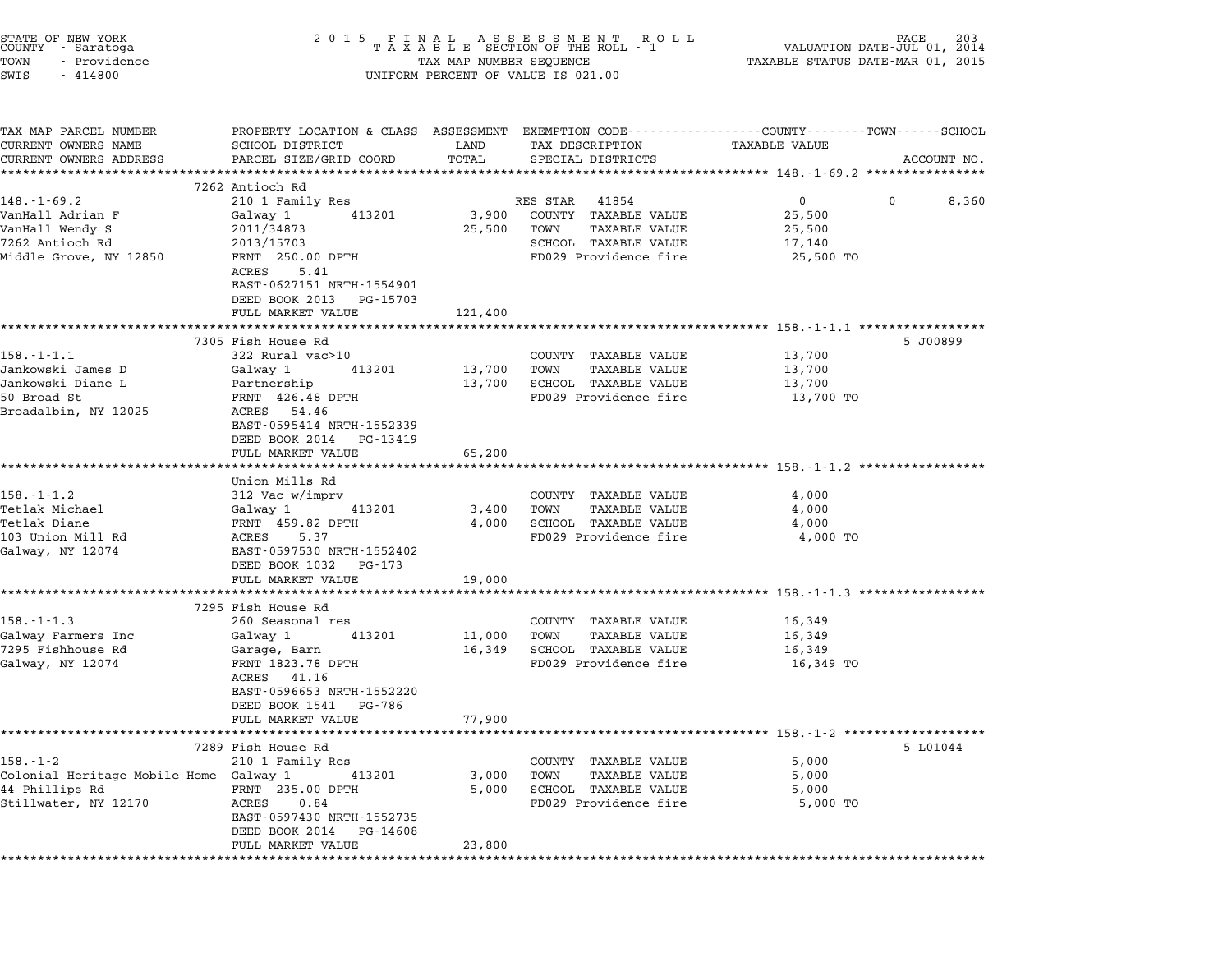| STATE OF NEW YORK<br>COUNTY - Saratoga<br>TOWN<br>- Providence<br>SWIS<br>$-414800$ | 2 0 1 5                                                                                                            | TAX MAP NUMBER SEQUENCE | FINAL ASSESSMENT ROTAXABLE SECTION OF THE ROLL - 1<br>R O L L<br>UNIFORM PERCENT OF VALUE IS 021.00 | TAXABLE STATUS DATE-MAR 01, 2015 | PAGE<br>VALUATION DATE-JUL 01, 2014 |
|-------------------------------------------------------------------------------------|--------------------------------------------------------------------------------------------------------------------|-------------------------|-----------------------------------------------------------------------------------------------------|----------------------------------|-------------------------------------|
| TAX MAP PARCEL NUMBER<br>CURRENT OWNERS NAME                                        | PROPERTY LOCATION & CLASS ASSESSMENT EXEMPTION CODE----------------COUNTY-------TOWN-----SCHOOL<br>SCHOOL DISTRICT | LAND                    | TAX DESCRIPTION                                                                                     | TAXABLE VALUE                    |                                     |
| CURRENT OWNERS ADDRESS                                                              | PARCEL SIZE/GRID COORD                                                                                             | TOTAL                   | SPECIAL DISTRICTS                                                                                   |                                  | ACCOUNT NO.                         |
|                                                                                     | 7285 Fish House Rd                                                                                                 |                         |                                                                                                     |                                  | 5 J01618                            |
| $158. - 1 - 4$                                                                      | 314 Rural vac<10                                                                                                   |                         | COUNTY TAXABLE VALUE                                                                                | 1,000                            |                                     |
| Duncan Chris                                                                        | Galway 1<br>413201                                                                                                 | 1,000                   | TOWN<br><b>TAXABLE VALUE</b>                                                                        | 1,000                            |                                     |
| Sar Co Tax Acquisition                                                              | FRNT 280.00 DPTH                                                                                                   | 1,000                   | SCHOOL TAXABLE VALUE                                                                                | 1,000                            |                                     |
| 377 Angel Rd Lot 51                                                                 | ACRES<br>0.18                                                                                                      |                         | FD029 Providence fire                                                                               | 1,000 TO                         |                                     |
| Corinth, NY 12822                                                                   | EAST-0597776 NRTH-1552496                                                                                          |                         |                                                                                                     |                                  |                                     |
|                                                                                     | DEED BOOK 2014 PG-36667                                                                                            |                         |                                                                                                     |                                  |                                     |
|                                                                                     | FULL MARKET VALUE<br>*****************************                                                                 | 4,800                   |                                                                                                     |                                  |                                     |
|                                                                                     | 7287 Fish House Rd                                                                                                 |                         |                                                                                                     |                                  | 5 J01450                            |
| $158. - 1 - 5$                                                                      | 210 1 Family Res                                                                                                   |                         | COUNTY TAXABLE VALUE                                                                                | 9,515                            |                                     |
| Musgrave Louis                                                                      | 413201<br>Galway 1                                                                                                 | 3,000                   | TOWN<br>TAXABLE VALUE                                                                               | 9,515                            |                                     |
| Musgrave Rosemary                                                                   | FRNT 200.00 DPTH                                                                                                   | 9,515                   | SCHOOL TAXABLE VALUE                                                                                | 9,515                            |                                     |
| 7287 Fishhouse Rd                                                                   | ACRES<br>0.52                                                                                                      |                         | FD029 Providence fire                                                                               | 9,515 TO                         |                                     |
| Galway, NY 12074                                                                    | EAST-0597567 NRTH-1552673<br>DEED BOOK 971<br>PG-00689                                                             |                         |                                                                                                     |                                  |                                     |
|                                                                                     | FULL MARKET VALUE                                                                                                  | 45,300                  |                                                                                                     |                                  |                                     |
|                                                                                     |                                                                                                                    |                         |                                                                                                     |                                  |                                     |
| $158. - 1 - 6$                                                                      | 103 Union Mills Rd<br>210 1 Family Res                                                                             |                         | SR STAR<br>41834                                                                                    | $\overline{0}$                   | 5 J01454<br>$\Omega$<br>18,190      |
| Tetlak Michael                                                                      | Galway 1<br>413201                                                                                                 | 4,200                   | COUNTY TAXABLE VALUE                                                                                | 33,500                           |                                     |
| 103 Union Mills Rd                                                                  | FRNT 500.00 DPTH                                                                                                   | 33,500                  | TOWN<br><b>TAXABLE VALUE</b>                                                                        | 33,500                           |                                     |
| Galway, NY 12074                                                                    | 5.00<br>ACRES                                                                                                      |                         | SCHOOL TAXABLE VALUE                                                                                | 15,310                           |                                     |
|                                                                                     | EAST-0597789 NRTH-1551977                                                                                          |                         | FD029 Providence fire                                                                               | 33,500 TO                        |                                     |
|                                                                                     | DEED BOOK 0961 PG-0262                                                                                             |                         |                                                                                                     |                                  |                                     |
|                                                                                     | FULL MARKET VALUE                                                                                                  | 159,500                 |                                                                                                     |                                  |                                     |
|                                                                                     |                                                                                                                    |                         |                                                                                                     |                                  |                                     |
| $158. - 1 - 7$                                                                      | 111 Union Mills Rd<br>240 Rural res                                                                                |                         | SR STAR<br>41834                                                                                    | $\Omega$                         | 5 J00271<br>$\Omega$<br>18,190      |
| Earl Daniel G                                                                       | 413201<br>Galway 1                                                                                                 | 8,200                   | COUNTY TAXABLE VALUE                                                                                | 38,200                           |                                     |
| 111 Union Mills Rd                                                                  | Life Estate                                                                                                        | 38,200                  | TOWN<br><b>TAXABLE VALUE</b>                                                                        | 38,200                           |                                     |
| Galway, NY 12074                                                                    | FRNT 1080.00 DPTH                                                                                                  |                         | SCHOOL TAXABLE VALUE                                                                                | 20,010                           |                                     |
|                                                                                     | ACRES 26.63                                                                                                        |                         | FD029 Providence fire                                                                               | 38,200 TO                        |                                     |
|                                                                                     | EAST-0597420 NRTH-1551687                                                                                          |                         |                                                                                                     |                                  |                                     |
|                                                                                     | DEED BOOK 2009 PG-5314                                                                                             |                         |                                                                                                     |                                  |                                     |
|                                                                                     | FULL MARKET VALUE                                                                                                  | 181,900                 |                                                                                                     |                                  |                                     |
|                                                                                     |                                                                                                                    |                         |                                                                                                     |                                  | 5 J00645                            |
| $158. - 1 - 8.1$                                                                    | 7273 Fish House Rd<br>210 1 Family Res                                                                             |                         | COUNTY TAXABLE VALUE                                                                                | 32,600                           |                                     |
| Monroe Marilyn                                                                      | 413201<br>Galway 1                                                                                                 | 3,800                   | TOWN<br><b>TAXABLE VALUE</b>                                                                        | 32,600                           |                                     |
| c/o Tracey Carbonetto                                                               | FRNT 325.00 DPTH                                                                                                   | 32,600                  | SCHOOL TAXABLE VALUE                                                                                | 32,600                           |                                     |
|                                                                                     |                                                                                                                    |                         |                                                                                                     |                                  |                                     |
| 9 Pheasant Run                                                                      | ACRES<br>2.16                                                                                                      |                         | FD029 Providence fire                                                                               | 32,600 TO                        |                                     |
| Waterford, NY 12188                                                                 | EAST-0598159 NRTH-1551773                                                                                          |                         |                                                                                                     |                                  |                                     |
|                                                                                     | DEED BOOK 1493 PG-796<br>FULL MARKET VALUE                                                                         | 155,200                 |                                                                                                     |                                  |                                     |

STATE OF NEW YORK <sup>2</sup> <sup>0</sup> <sup>1</sup> 5 F I N A L A S S E S S M E N T R O L L PAGE <sup>204</sup> COUNTY - Saratoga <sup>T</sup> <sup>A</sup> <sup>X</sup> <sup>A</sup> <sup>B</sup> <sup>L</sup> <sup>E</sup> SECTION OF THE ROLL - <sup>1</sup> VALUATION DATE-JUL 01, <sup>2014</sup>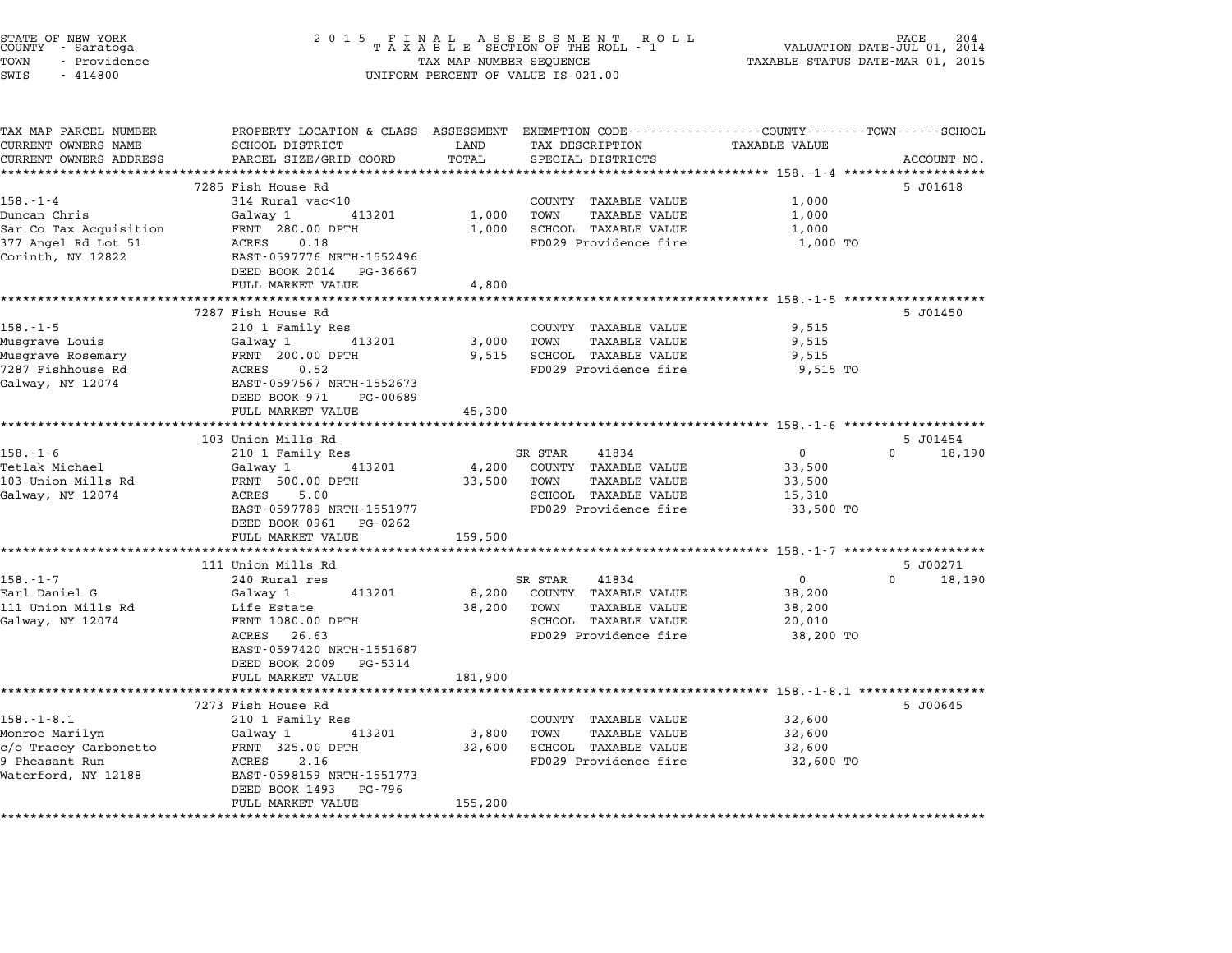| STATE OF NEW YORK<br>COUNTY - Saratoga<br>TOWN<br>- Providence<br>SWIS<br>$-414800$ | TAX MAP NUMBER SEQUENCE<br>UNIFORM PERCENT OF VALUE IS 021.00                                                     | PAGE<br>205<br>VALUATION DATE-JUL 01, 2014<br>TAXABLE STATUS DATE-MAR 01, 2015 |                                               |                                                                    |             |
|-------------------------------------------------------------------------------------|-------------------------------------------------------------------------------------------------------------------|--------------------------------------------------------------------------------|-----------------------------------------------|--------------------------------------------------------------------|-------------|
| TAX MAP PARCEL NUMBER<br>CURRENT OWNERS NAME                                        | PROPERTY LOCATION & CLASS ASSESSMENT EXEMPTION CODE---------------COUNTY-------TOWN-----SCHOOL<br>SCHOOL DISTRICT | LAND                                                                           | TAX DESCRIPTION                               | TAXABLE VALUE                                                      |             |
| CURRENT OWNERS ADDRESS                                                              | PARCEL SIZE/GRID COORD                                                                                            | TOTAL                                                                          | SPECIAL DISTRICTS                             |                                                                    | ACCOUNT NO. |
|                                                                                     |                                                                                                                   | ***********                                                                    |                                               | ********************************** 158.-1-10 ******************    |             |
|                                                                                     | 7265 Fish House Rd                                                                                                |                                                                                |                                               |                                                                    | 5 J00540    |
| $158. - 1 - 10$                                                                     | 210 1 Family Res                                                                                                  |                                                                                | COUNTY TAXABLE VALUE                          | 29,200                                                             |             |
| Hartman William K                                                                   | 413201<br>Galway 1                                                                                                | 3,200                                                                          | TOWN<br><b>TAXABLE VALUE</b>                  | 29,200                                                             |             |
| Hartman Lela R                                                                      | FRNT 235.71 DPTH                                                                                                  | 29,200                                                                         | SCHOOL TAXABLE VALUE                          | 29,200                                                             |             |
| 7265 Fish House Rd                                                                  | ACRES<br>1.70                                                                                                     |                                                                                | FD029 Providence fire                         | 29,200 TO                                                          |             |
| Galway, NY 12074                                                                    | EAST-0598347 NRTH-1551395                                                                                         |                                                                                |                                               |                                                                    |             |
|                                                                                     | DEED BOOK 2010 PG-38962                                                                                           |                                                                                |                                               |                                                                    |             |
|                                                                                     | FULL MARKET VALUE                                                                                                 | 139,000                                                                        |                                               |                                                                    |             |
|                                                                                     | Fish House Rd                                                                                                     |                                                                                |                                               |                                                                    | 5 J00872    |
| 158.-1-11                                                                           | 910 Priv forest                                                                                                   |                                                                                | COUNTY TAXABLE VALUE                          | 1,900                                                              |             |
| Chelstowski Henry J                                                                 | 413201<br>Galway 1                                                                                                | 1,900                                                                          | TOWN<br><b>TAXABLE VALUE</b>                  | 1,900                                                              |             |
| 2524 Vanvranken Ave                                                                 | ACRES<br>8.23                                                                                                     | 1,900                                                                          | SCHOOL TAXABLE VALUE                          | 1,900                                                              |             |
| Schenectady, NY 12308-6417                                                          | EAST-0597531 NRTH-1549537                                                                                         |                                                                                | FD029 Providence fire                         | 1,900 TO                                                           |             |
|                                                                                     | DEED BOOK 1655 PG-647                                                                                             |                                                                                |                                               |                                                                    |             |
|                                                                                     | FULL MARKET VALUE                                                                                                 | 9,000                                                                          |                                               |                                                                    |             |
|                                                                                     | ***********************************                                                                               | ***************                                                                |                                               | ************************************ 158.-1-14 ******************* |             |
|                                                                                     | 7259 Fish House Rd                                                                                                |                                                                                |                                               |                                                                    | 5 J00731    |
| $158. - 1 - 14$                                                                     | 311 Res vac land                                                                                                  |                                                                                | COUNTY TAXABLE VALUE                          | 3,000                                                              |             |
| Bierman Carol A                                                                     | Galway 1<br>413201                                                                                                | 3,000                                                                          | TOWN<br><b>TAXABLE VALUE</b>                  | 3,000                                                              |             |
| 7262 Fishhouse Rd<br>Galway, NY 12074                                               | FRNT 150.00 DPTH 250.00<br>ACRES<br>0.86                                                                          | 3,000                                                                          | SCHOOL TAXABLE VALUE<br>FD029 Providence fire | 3,000<br>3,000 TO                                                  |             |
|                                                                                     | EAST-0598579 NRTH-1550710                                                                                         |                                                                                |                                               |                                                                    |             |
|                                                                                     | DEED BOOK 1021 PG-422                                                                                             |                                                                                |                                               |                                                                    |             |
|                                                                                     | FULL MARKET VALUE                                                                                                 | 14,300                                                                         |                                               |                                                                    |             |
|                                                                                     | *********************                                                                                             | ********                                                                       |                                               | *********************** 158.-1-15 *******************              |             |
|                                                                                     | 7257 Fish House Rd                                                                                                |                                                                                |                                               |                                                                    | 5 J00665    |
| $158. - 1 - 15$                                                                     | 311 Res vac land                                                                                                  |                                                                                | COUNTY TAXABLE VALUE                          | 3,000                                                              |             |
| Hill Edward F                                                                       | Galway 1<br>413201                                                                                                | 3,000                                                                          | TOWN<br>TAXABLE VALUE                         | 3,000                                                              |             |
| 7235 Fishhouse Rd                                                                   | $1$ Trl                                                                                                           | 3,000                                                                          | SCHOOL TAXABLE VALUE                          | 3,000                                                              |             |
| Galway, NY 12074                                                                    | FRNT 150.00 DPTH 150.00                                                                                           |                                                                                | FD029 Providence fire                         | 3,000 TO                                                           |             |
|                                                                                     | 0.52<br>ACRES                                                                                                     |                                                                                |                                               |                                                                    |             |
|                                                                                     | EAST-0598764 NRTH-1550783                                                                                         |                                                                                |                                               |                                                                    |             |
|                                                                                     | DEED BOOK 1313 PG-295                                                                                             |                                                                                |                                               |                                                                    |             |
|                                                                                     | FULL MARKET VALUE                                                                                                 | 14,300                                                                         |                                               |                                                                    |             |
|                                                                                     | 7231 Fish House Rd                                                                                                |                                                                                |                                               |                                                                    | 5 L01177    |
| $158. - 1 - 19$                                                                     | 270 Mfg housing                                                                                                   |                                                                                | 41854<br>RES STAR                             | $\mathbf 0$<br>$\Omega$                                            | 4,000       |
| Graham Thomas                                                                       | Galway 1<br>413201                                                                                                | 3,000                                                                          | COUNTY TAXABLE VALUE                          | 4,000                                                              |             |
| Graham Nancy                                                                        | FRNT 100.81 DPTH                                                                                                  | 4,000                                                                          | TOWN<br>TAXABLE VALUE                         | 4,000                                                              |             |
| 7231 Fish House Rd                                                                  | ACRES<br>0.91                                                                                                     |                                                                                | SCHOOL TAXABLE VALUE                          | $\mathbf 0$                                                        |             |
| Galway, NY 12074                                                                    | EAST-0598643 NRTH-1550468                                                                                         |                                                                                | FD029 Providence fire                         | 4,000 TO                                                           |             |
|                                                                                     | DEED BOOK 2013 PG-39308                                                                                           |                                                                                |                                               |                                                                    |             |
|                                                                                     |                                                                                                                   |                                                                                |                                               |                                                                    |             |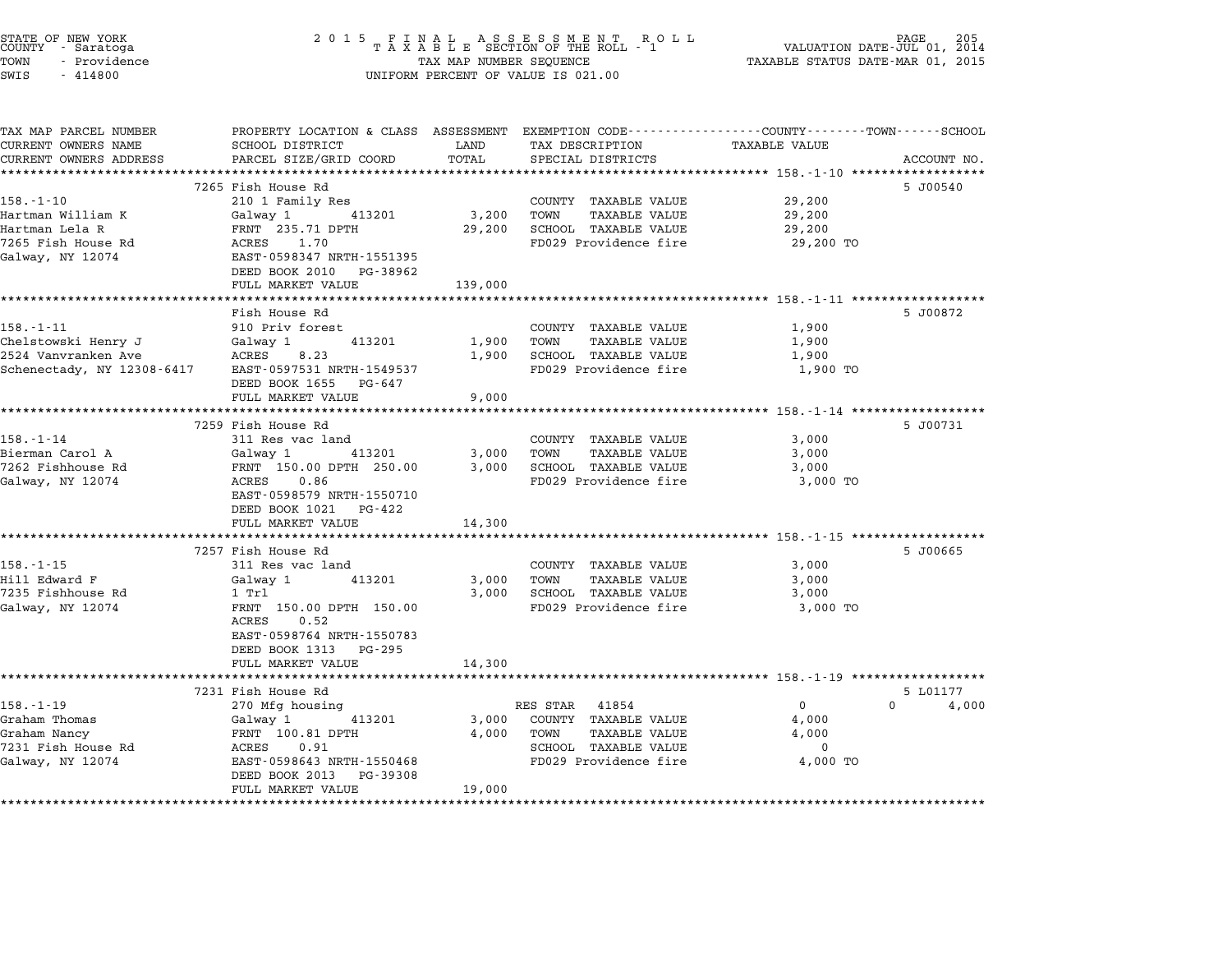| STATE OF NEW YORK<br>COUNTY - Saratoga<br>TOWN<br>- Providence<br>SWIS<br>$-414800$ | TAX MAP NUMBER SEQUENCE<br>UNIFORM PERCENT OF VALUE IS 021.00 | PAGE<br>206<br>VALUATION DATE-JUL 01, 2014<br>TAXABLE STATUS DATE-MAR 01, 2015 |                              |                                                                                                |             |
|-------------------------------------------------------------------------------------|---------------------------------------------------------------|--------------------------------------------------------------------------------|------------------------------|------------------------------------------------------------------------------------------------|-------------|
| TAX MAP PARCEL NUMBER                                                               |                                                               |                                                                                |                              | PROPERTY LOCATION & CLASS ASSESSMENT EXEMPTION CODE---------------COUNTY-------TOWN-----SCHOOL |             |
| CURRENT OWNERS NAME                                                                 | SCHOOL DISTRICT                                               | LAND                                                                           | TAX DESCRIPTION              | TAXABLE VALUE                                                                                  |             |
| CURRENT OWNERS ADDRESS<br>**********************                                    | PARCEL SIZE/GRID COORD                                        | TOTAL                                                                          | SPECIAL DISTRICTS            |                                                                                                | ACCOUNT NO. |
|                                                                                     | 7229 Fish House Rd                                            |                                                                                |                              |                                                                                                | 5 J00546    |
| $158. - 1 - 20$                                                                     | 210 1 Family Res                                              |                                                                                | COUNTY TAXABLE VALUE         | 36,500                                                                                         |             |
| Grisanti Thomas M                                                                   | 413201<br>Galway 1                                            | 3,200                                                                          | TOWN<br><b>TAXABLE VALUE</b> | 36,500                                                                                         |             |
| 7229 Fish House Rd                                                                  | FRNT 180.64 DPTH                                              | 36,500                                                                         | SCHOOL TAXABLE VALUE         | 36,500                                                                                         |             |
| Galway, NY 12074                                                                    | ACRES<br>1.66                                                 |                                                                                | FD029 Providence fire        | 36,500 TO                                                                                      |             |
|                                                                                     | EAST-0598630 NRTH-1550297                                     |                                                                                |                              |                                                                                                |             |
|                                                                                     | DEED BOOK 2014 PG-12587                                       |                                                                                |                              |                                                                                                |             |
|                                                                                     | FULL MARKET VALUE                                             | 173,800                                                                        |                              |                                                                                                |             |
|                                                                                     |                                                               |                                                                                |                              |                                                                                                |             |
|                                                                                     | 7225 Fish House Rd                                            |                                                                                |                              |                                                                                                | 5 J00744    |
| $158. - 1 - 21$                                                                     | 210 1 Family Res                                              |                                                                                | RES STAR 41854               | $\mathbf{0}$<br>$\Omega$                                                                       | 8,360       |
| Amell Lawrence J                                                                    | 413201<br>Galway 1                                            | 3,000                                                                          | COUNTY TAXABLE VALUE         | 26,000                                                                                         |             |
| 7225 Fish House Rd                                                                  | FRNT 250.00 DPTH                                              | 26,000                                                                         | <b>TAXABLE VALUE</b><br>TOWN | 26,000                                                                                         |             |
| Galway, NY 12074                                                                    | ACRES 1.26                                                    |                                                                                | SCHOOL TAXABLE VALUE         | 17,640                                                                                         |             |
|                                                                                     | EAST-0598685 NRTH-1550067                                     |                                                                                | FD029 Providence fire        | 26,000 TO                                                                                      |             |
|                                                                                     | DEED BOOK 1750 PG-607<br>FULL MARKET VALUE                    | 123,800                                                                        |                              |                                                                                                |             |
|                                                                                     |                                                               |                                                                                |                              |                                                                                                |             |
|                                                                                     | 7219 Fish House Rd                                            |                                                                                |                              |                                                                                                | 5 J00534    |
| 158.-1-22                                                                           | 311 Res vac land                                              |                                                                                | COUNTY TAXABLE VALUE         | 4,800                                                                                          |             |
| Neahr Kelvin E                                                                      | Galway 1<br>413201                                            | 4,800                                                                          | TOWN<br>TAXABLE VALUE        | 4,800                                                                                          |             |
| Neahr Crystal                                                                       | FRNT 695.00 DPTH                                              | 4,800                                                                          | SCHOOL TAXABLE VALUE         | 4,800                                                                                          |             |
| 7213 Fish House Rd                                                                  | ACRES 10.33                                                   |                                                                                | FD029 Providence fire        | 4,800 TO                                                                                       |             |
| Galway, NY 12074                                                                    | EAST-0598375 NRTH-1549729                                     |                                                                                |                              |                                                                                                |             |
|                                                                                     | DEED BOOK 2007 PG-27208                                       |                                                                                |                              |                                                                                                |             |
|                                                                                     | FULL MARKET VALUE                                             | 22,900                                                                         |                              |                                                                                                |             |
|                                                                                     |                                                               |                                                                                |                              |                                                                                                |             |
|                                                                                     | 7195 Fish House Rd                                            |                                                                                |                              |                                                                                                | 5 J00314    |
| $158. - 1 - 23$                                                                     | 910 Priv forest                                               |                                                                                | COUNTY TAXABLE VALUE         | 7,000                                                                                          |             |
| Neahr Kelvin                                                                        | Galway 1<br>413201                                            | 7,000                                                                          | TAXABLE VALUE<br>TOWN        | 7,000                                                                                          |             |
| Neahr Crystal                                                                       | FRNT 618.22 DPTH                                              | 7,000                                                                          | SCHOOL TAXABLE VALUE         | 7,000                                                                                          |             |
| 7213 Fish House Rd<br>Galway, NY 12074                                              | ACRES 21.04<br>EAST-0598076 NRTH-1549043                      |                                                                                | FD029 Providence fire        | 7,000 TO                                                                                       |             |
|                                                                                     | DEED BOOK 2007 PG-39041                                       |                                                                                |                              |                                                                                                |             |
|                                                                                     | FULL MARKET VALUE                                             | 33,300                                                                         |                              |                                                                                                |             |
|                                                                                     |                                                               |                                                                                |                              |                                                                                                |             |
|                                                                                     | 7189 Fish House Rd                                            |                                                                                |                              |                                                                                                | 5 J00313    |
| $158. - 1 - 25$                                                                     | 210 1 Family Res                                              |                                                                                | COUNTY TAXABLE VALUE         | 39,500                                                                                         |             |
| Sartin Mike                                                                         | Galway 1<br>413201                                            | 3,000                                                                          | <b>TAXABLE VALUE</b><br>TOWN | 39,500                                                                                         |             |
| 7189 Fish House Rd                                                                  | FRNT 200.00 DPTH                                              | 39,500                                                                         | SCHOOL TAXABLE VALUE         | 39,500                                                                                         |             |
| Galway, NY 12074                                                                    | ACRES<br>1.28                                                 |                                                                                | FD029 Providence fire        | 39,500 TO                                                                                      |             |
|                                                                                     | EAST-0598248 NRTH-1548338                                     |                                                                                |                              |                                                                                                |             |
|                                                                                     | DEED BOOK 2010 PG-26358                                       |                                                                                |                              |                                                                                                |             |
|                                                                                     |                                                               |                                                                                |                              |                                                                                                |             |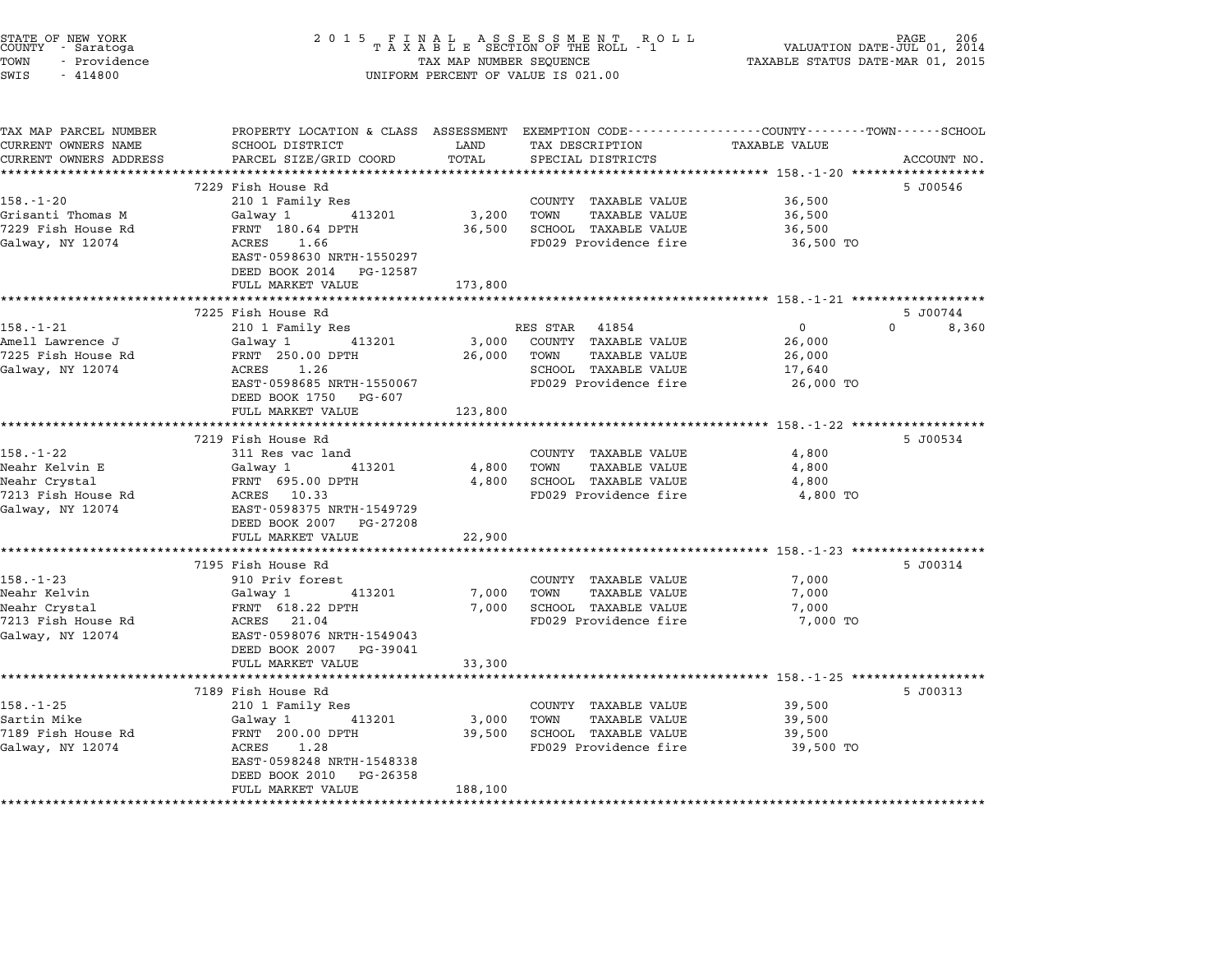| STATE OF NEW YORK<br>COUNTY - Saratoga<br>TOWN<br>- Providence<br>SWIS<br>$-414800$                                                                                                 | 2015 FINAL                                                                                                                                                                                                                                                                                                                                                                                                          | TAX MAP NUMBER SEQUENCE                       | FINAL ASSESSMENT ROLL<br>TAXABLE SECTION OF THE ROLL - 1<br>UNIFORM PERCENT OF VALUE IS 021.00                                                                                                                            |                                                                                                    | PAGE<br>207<br>VALUATION DATE-JUL 01, 2014<br>TAXABLE STATUS DATE-MAR 01, 2015 |
|-------------------------------------------------------------------------------------------------------------------------------------------------------------------------------------|---------------------------------------------------------------------------------------------------------------------------------------------------------------------------------------------------------------------------------------------------------------------------------------------------------------------------------------------------------------------------------------------------------------------|-----------------------------------------------|---------------------------------------------------------------------------------------------------------------------------------------------------------------------------------------------------------------------------|----------------------------------------------------------------------------------------------------|--------------------------------------------------------------------------------|
| TAX MAP PARCEL NUMBER<br>CURRENT OWNERS NAME<br>CURRENT OWNERS ADDRESS                                                                                                              | PROPERTY LOCATION & CLASS ASSESSMENT EXEMPTION CODE---------------COUNTY-------TOWN------SCHOOL<br>SCHOOL DISTRICT<br>PARCEL SIZE/GRID COORD                                                                                                                                                                                                                                                                        | LAND<br>TOTAL                                 | TAX DESCRIPTION<br>SPECIAL DISTRICTS                                                                                                                                                                                      | TAXABLE VALUE                                                                                      | ACCOUNT NO.                                                                    |
| $158. - 1 - 27$<br>Watrobski Christopher<br>Watrobski Carrie L<br>112A Trevet Rd<br>Galway, NY 12074                                                                                | Trevet Rd Rear<br>314 Rural vac<10<br>Galway 1<br>413201<br>ACRES<br>2.00<br>EAST-0597438 NRTH-1546512<br>DEED BOOK 2009 PG-2935                                                                                                                                                                                                                                                                                    | 2,100<br>2,100                                | COUNTY TAXABLE VALUE<br>TOWN<br><b>TAXABLE VALUE</b><br>SCHOOL TAXABLE VALUE<br>FD029 Providence fire                                                                                                                     | 2,100<br>2,100<br>2,100<br>2,100 TO                                                                | 5 J01327                                                                       |
|                                                                                                                                                                                     | FULL MARKET VALUE                                                                                                                                                                                                                                                                                                                                                                                                   | 10,000                                        |                                                                                                                                                                                                                           |                                                                                                    |                                                                                |
|                                                                                                                                                                                     | 110 Trevet Rd                                                                                                                                                                                                                                                                                                                                                                                                       |                                               |                                                                                                                                                                                                                           |                                                                                                    |                                                                                |
| $158. - 1 - 28.2$<br>Lawrence Gerald M<br>Lawrence Jacqueline L<br>110 Trevet Rd<br>Galway, NY 12074<br>$158. - 1 - 28.12$<br>Allen Herbert H<br>119 Trevett Rd<br>Galway, NY 12074 | 210 1 Family Res<br>Galway 1<br>413201<br>.12 Acres Transferred<br>From $158. -1 - 28.11$<br>also deed 1491/86<br>FRNT 195.00 DPTH<br>1.05<br>ACRES<br>EAST-0597675 NRTH-1545759<br>DEED BOOK 1264 PG-147<br>FULL MARKET VALUE<br>****************************<br>119 Trevet Rd<br>270 Mfg housing<br>Galway 1<br>413201<br>FRNT 150.00 DPTH<br>1.00<br>ACRES<br>EAST-0598274 NRTH-1546147<br>DEED BOOK 1570 PG-233 | 3,000<br>37,500<br>178,600<br>3,000<br>15,000 | RES STAR 41854<br>COUNTY TAXABLE VALUE<br>TOWN<br>TAXABLE VALUE<br>SCHOOL TAXABLE VALUE<br>FD029 Providence fire<br>COUNTY TAXABLE VALUE<br><b>TAXABLE VALUE</b><br>TOWN<br>SCHOOL TAXABLE VALUE<br>FD029 Providence fire | $\mathbf{0}$<br>37,500<br>37,500<br>29,140<br>37,500 TO<br>15,000<br>15,000<br>15,000<br>15,000 TO | $\Omega$<br>8,360                                                              |
|                                                                                                                                                                                     | FULL MARKET VALUE                                                                                                                                                                                                                                                                                                                                                                                                   | 71,400                                        | ******************************** 158.-1-28.111 **************                                                                                                                                                             |                                                                                                    |                                                                                |
|                                                                                                                                                                                     | 112 Trevet Rd                                                                                                                                                                                                                                                                                                                                                                                                       |                                               |                                                                                                                                                                                                                           |                                                                                                    | 5 J00290                                                                       |
| $158. - 1 - 28.111$<br>Watrobski Beverly R<br>112 Trevett Rd<br>Galway, NY 12074                                                                                                    | 210 1 Family Res<br>Galway 1<br>413201<br>.12 Acres Transferred To<br>$158. - 1 - 28.2$<br>Life Estate Lot 2<br>FRNT 545.00 DPTH<br>ACRES 11.33<br>EAST-0597808 NRTH-1546288<br>DEED BOOK 1532 PG-5<br>FULL MARKET VALUE                                                                                                                                                                                            | 153,300                                       | VET WAR C 41122<br>5,000 VET WAR T 41123<br>41806<br>32,200 AGED T&S<br>41834<br>SR STAR<br>COUNTY TAXABLE VALUE<br>TOWN<br>TAXABLE VALUE<br>SCHOOL TAXABLE VALUE<br>FD029 Providence fire                                | 4,830<br>$\mathbf 0$<br>$\mathbf{0}$<br>$\mathbf{0}$<br>27,370<br>13,685<br>$\Omega$<br>32,200 TO  | 0<br>0<br>$\mathbf 0$<br>4,830<br>13,685<br>16,100<br>16,100<br>0              |

\*\*\*\*\*\*\*\*\*\*\*\*\*\*\*\*\*\*\*\*\*\*\*\*\*\*\*\*\*\*\*\*\*\*\*\*\*\*\*\*\*\*\*\*\*\*\*\*\*\*\*\*\*\*\*\*\*\*\*\*\*\*\*\*\*\*\*\*\*\*\*\*\*\*\*\*\*\*\*\*\*\*\*\*\*\*\*\*\*\*\*\*\*\*\*\*\*\*\*\*\*\*\*\*\*\*\*\*\*\*\*\*\*\*\*\*\*\*\*\*\*\*\*\*\*\*\*\*\*\*\*\*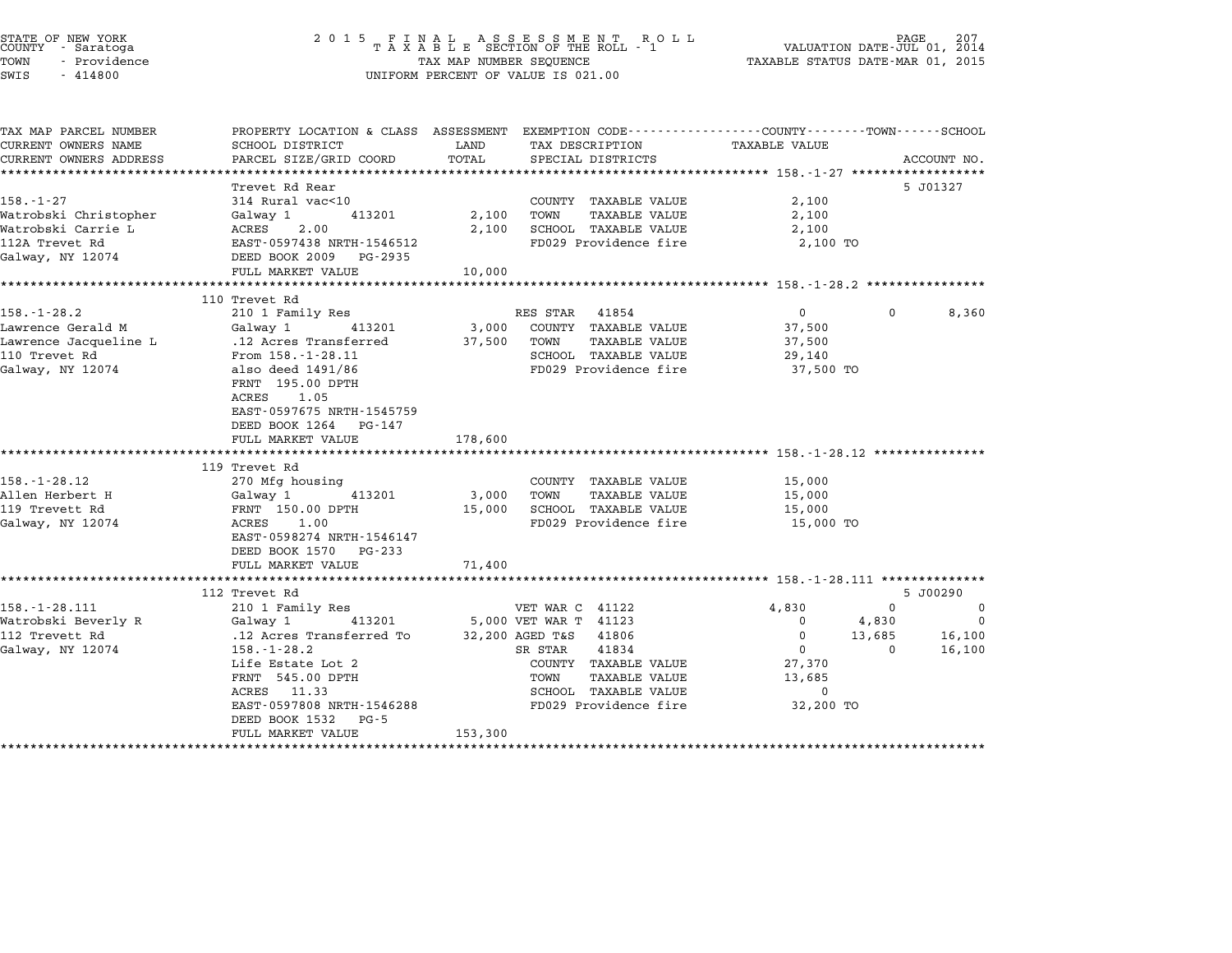| STATE OF NEW YORK<br>COUNTY - Saratoga<br>TOWN<br>- Providence<br>SWIS<br>$-414800$ | 2 0 1 5                                                                                                            | TAX MAP NUMBER SEQUENCE | FINAL ASSESSMENT ROLL<br>TAXABLE SECTION OF THE ROLL - 1<br>UNIFORM PERCENT OF VALUE IS 021.00 | PAGE 208<br>VALUATION DATE-JUL 01, 2014<br>TAXABLE STATUS DATE-MAR 01, 2015 |          |                  |
|-------------------------------------------------------------------------------------|--------------------------------------------------------------------------------------------------------------------|-------------------------|------------------------------------------------------------------------------------------------|-----------------------------------------------------------------------------|----------|------------------|
| TAX MAP PARCEL NUMBER<br>CURRENT OWNERS NAME                                        | PROPERTY LOCATION & CLASS ASSESSMENT EXEMPTION CODE---------------COUNTY-------TOWN------SCHOOL<br>SCHOOL DISTRICT | LAND                    | TAX DESCRIPTION                                                                                | <b>TAXABLE VALUE</b>                                                        |          |                  |
| CURRENT OWNERS ADDRESS                                                              | PARCEL SIZE/GRID COORD                                                                                             | TOTAL                   | SPECIAL DISTRICTS                                                                              |                                                                             |          | ACCOUNT NO.      |
|                                                                                     | ***********************                                                                                            |                         |                                                                                                |                                                                             |          |                  |
|                                                                                     | 112A Trevet Rd Rear                                                                                                |                         |                                                                                                |                                                                             |          |                  |
| $158. - 1 - 28.112$                                                                 | 210 1 Family Res                                                                                                   |                         | RES STAR<br>41854                                                                              | $\mathbf{0}$                                                                | 0        | 8,360            |
| Watrobski Christopher J                                                             | Galway 1<br>413201                                                                                                 | 3,800                   | COUNTY TAXABLE VALUE                                                                           | 24,043                                                                      |          |                  |
| Watrobski Carrie Lyn                                                                | Lot 1                                                                                                              | 24,043                  | TOWN<br>TAXABLE VALUE                                                                          | 24,043                                                                      |          |                  |
| 112A Trevet Rd                                                                      | ACRES<br>5.11                                                                                                      |                         | SCHOOL TAXABLE VALUE                                                                           | 15,683                                                                      |          |                  |
| Galway, NY 12074                                                                    | EAST-0597802 NRTH-1546598<br>DEED BOOK 1733<br>PG-511                                                              |                         | FD029 Providence fire                                                                          | 24,043 TO                                                                   |          |                  |
|                                                                                     | FULL MARKET VALUE                                                                                                  | 114,500                 |                                                                                                |                                                                             |          |                  |
|                                                                                     | ********************                                                                                               |                         |                                                                                                | ********* 158.-1-29.2 **************                                        |          |                  |
|                                                                                     | 135 Trivet Rd                                                                                                      |                         |                                                                                                |                                                                             |          |                  |
| $158. - 1 - 29.2$                                                                   | 210 1 Family Res                                                                                                   |                         | RES STAR<br>41854                                                                              | $\mathbf{0}$                                                                | 0        | 8,360            |
| Palmateer Barry                                                                     | Galway 1<br>413201                                                                                                 | 3,200                   | COUNTY TAXABLE VALUE                                                                           | 40,200                                                                      |          |                  |
| Palmateer Ashley                                                                    | Partial                                                                                                            | 40,200                  | <b>TAXABLE VALUE</b><br>TOWN                                                                   | 40,200                                                                      |          |                  |
| 135 Trivet Rd                                                                       | FRNT 611.15 DPTH                                                                                                   |                         | SCHOOL TAXABLE VALUE                                                                           | 31,840                                                                      |          |                  |
| Galway, NY 12074                                                                    | ACRES<br>2.16                                                                                                      |                         | FD029 Providence fire                                                                          | 40,200 TO                                                                   |          |                  |
|                                                                                     | EAST-0596746 NRTH-1545720                                                                                          |                         |                                                                                                |                                                                             |          |                  |
|                                                                                     | DEED BOOK 2012<br>PG-41097<br>FULL MARKET VALUE                                                                    |                         |                                                                                                |                                                                             |          |                  |
|                                                                                     | *****************                                                                                                  | 191,400<br>*********    |                                                                                                | ********************* 158.-1-30 ******************                          |          |                  |
|                                                                                     | Trevet Rd                                                                                                          |                         |                                                                                                |                                                                             |          | 5 J00446         |
| $158. - 1 - 30$                                                                     | 210 1 Family Res                                                                                                   |                         | COUNTY TAXABLE VALUE                                                                           | 8,200                                                                       |          |                  |
| Finch Robert D                                                                      | Galway 1<br>413201                                                                                                 | 3,200                   | TOWN<br>TAXABLE VALUE                                                                          | 8,200                                                                       |          |                  |
| Conradsen Larry                                                                     | FRNT 100.00 DPTH                                                                                                   | 8,200                   | SCHOOL TAXABLE VALUE                                                                           | 8,200                                                                       |          |                  |
| PO Box 9                                                                            | 1.44<br>ACRES                                                                                                      |                         | FD029 Providence fire                                                                          | 8,200 TO                                                                    |          |                  |
| Ballston Spa, NY 12020                                                              | EAST-0597383 NRTH-1545932<br>DEED BOOK 2009<br>PG-41727                                                            |                         |                                                                                                |                                                                             |          |                  |
|                                                                                     | FULL MARKET VALUE                                                                                                  | 39,000                  |                                                                                                |                                                                             |          |                  |
|                                                                                     |                                                                                                                    |                         |                                                                                                | ********** 158.-1-33 ******************                                     |          |                  |
| $158. - 1 - 33$                                                                     | Trevet Rd Rear                                                                                                     |                         | AGED - ALL 41800                                                                               | 17,750                                                                      | 17,750   | 5 J01300         |
| Yeager Darlene                                                                      | 210 1 Family Res<br>413201<br>Galway 1                                                                             |                         | 500 SR STAR<br>41834                                                                           | $\mathbf 0$                                                                 | $\Omega$ | 17,750<br>17,750 |
| 126 Trevet Rd                                                                       | ACRES<br>2.03                                                                                                      | 35,500                  | COUNTY TAXABLE VALUE                                                                           | 17,750                                                                      |          |                  |
| Galway, NY 12074                                                                    | EAST-0597226 NRTH-1546137                                                                                          |                         | TOWN<br><b>TAXABLE VALUE</b>                                                                   | 17,750                                                                      |          |                  |
|                                                                                     | DEED BOOK 1032<br>PG-100                                                                                           |                         | SCHOOL TAXABLE VALUE                                                                           | $\Omega$                                                                    |          |                  |
|                                                                                     | FULL MARKET VALUE                                                                                                  | 169,000                 | FD029 Providence fire                                                                          | 35,500 TO                                                                   |          |                  |
|                                                                                     |                                                                                                                    |                         |                                                                                                | ***** 158.-1-34 *******************                                         |          |                  |
|                                                                                     | Trevet Rd Rear                                                                                                     |                         |                                                                                                |                                                                             |          | 5 J01299         |
| $158. - 1 - 34$                                                                     | 311 Res vac land                                                                                                   |                         | COUNTY TAXABLE VALUE                                                                           | 400                                                                         |          |                  |
| Yeager Darlene                                                                      | 413201<br>Galway 1                                                                                                 | 400                     | TOWN<br><b>TAXABLE VALUE</b>                                                                   | 400                                                                         |          |                  |
| 126 Trevet Rd                                                                       | ACRES<br>1.65                                                                                                      | 400                     | SCHOOL TAXABLE VALUE                                                                           | 400                                                                         |          |                  |
| Galway, NY 12074                                                                    | EAST-0597176 NRTH-1546347<br>DEED BOOK 1032<br>PG-98                                                               |                         | FD029 Providence fire                                                                          | 400 TO                                                                      |          |                  |
|                                                                                     | FULL MARKET VALUE<br>*******************                                                                           | 1,900<br>.              |                                                                                                |                                                                             |          |                  |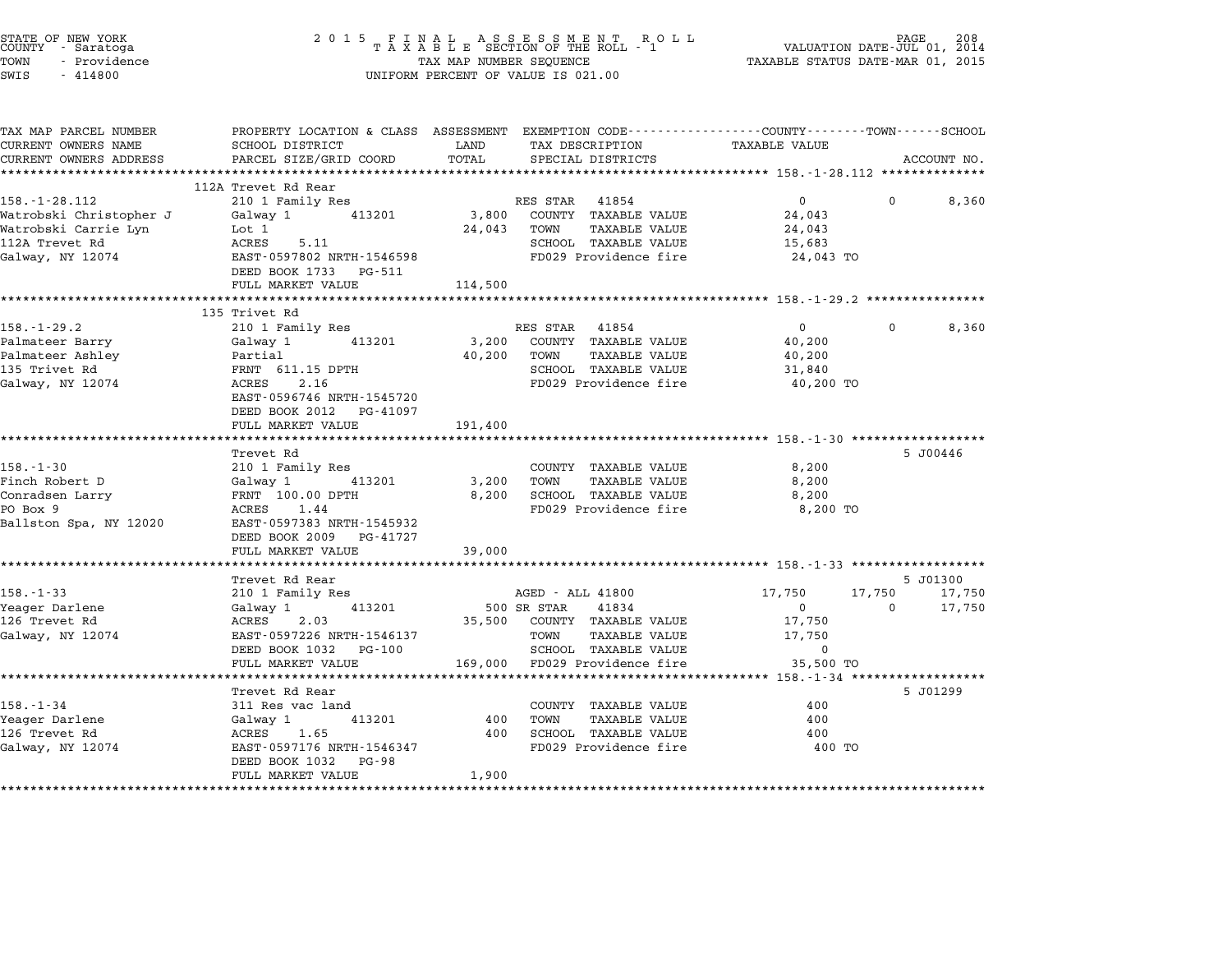| STATE OF NEW YORK<br>COUNTY<br>- Saratoga | 2 0 1 5                                            |                         | FINAL ASSESSMENT RO<br>TAXABLE SECTION OF THE ROLL - 1<br>R O L L | PAGE<br>VALUATION DATE-JUL 01, 2014                                                            | 209   |
|-------------------------------------------|----------------------------------------------------|-------------------------|-------------------------------------------------------------------|------------------------------------------------------------------------------------------------|-------|
| TOWN<br>- Providence                      |                                                    | TAX MAP NUMBER SEQUENCE |                                                                   | TAXABLE STATUS DATE-MAR 01, 2015                                                               |       |
| SWIS<br>$-414800$                         |                                                    |                         | UNIFORM PERCENT OF VALUE IS 021.00                                |                                                                                                |       |
|                                           |                                                    |                         |                                                                   |                                                                                                |       |
| TAX MAP PARCEL NUMBER                     |                                                    |                         |                                                                   | PROPERTY LOCATION & CLASS ASSESSMENT EXEMPTION CODE---------------COUNTY-------TOWN-----SCHOOL |       |
| CURRENT OWNERS NAME                       | SCHOOL DISTRICT                                    | LAND                    | TAX DESCRIPTION                                                   | TAXABLE VALUE                                                                                  |       |
| CURRENT OWNERS ADDRESS                    | PARCEL SIZE/GRID COORD                             | TOTAL                   | SPECIAL DISTRICTS                                                 | ACCOUNT NO.                                                                                    |       |
|                                           | 132 Trevet Rd                                      |                         |                                                                   | 5 J00554                                                                                       |       |
| 158.-1-36                                 | 210 1 Family Res                                   |                         | COUNTY TAXABLE VALUE                                              | 39,000                                                                                         |       |
| Wyko Wayne                                | Galway 1<br>413201                                 | 3,000                   | TOWN<br>TAXABLE VALUE                                             | 39,000                                                                                         |       |
| Wyko Brenda                               | FRNT 200.00 DPTH 200.00                            | 39,000                  | SCHOOL TAXABLE VALUE                                              | 39,000                                                                                         |       |
| 132 Trevet Rd                             | ACRES<br>0.77                                      |                         | FD029 Providence fire                                             | 39,000 TO                                                                                      |       |
| Galway, NY 12074                          | EAST-0596927 NRTH-1545979                          |                         |                                                                   |                                                                                                |       |
|                                           | DEED BOOK 1576 PG-449                              |                         |                                                                   |                                                                                                |       |
|                                           | FULL MARKET VALUE                                  | 185,700                 |                                                                   |                                                                                                |       |
|                                           |                                                    |                         |                                                                   |                                                                                                |       |
|                                           | 156 Trevet Rd                                      |                         |                                                                   | 5 J00555                                                                                       |       |
| $158. - 1 - 37$                           | 210 1 Family Res                                   |                         | SR STAR<br>41834                                                  | 11,100<br>$\mathbf{0}$<br>$\Omega$                                                             |       |
| Emigh Dawne M                             | Galway 1<br>413201                                 | 2,800                   | COUNTY TAXABLE VALUE                                              | 11,100                                                                                         |       |
| Emigh Richard E<br>156 Trivet Rd          | FRNT 200.00 DPTH 200.00                            | 11,100                  | TOWN<br><b>TAXABLE VALUE</b>                                      | 11,100                                                                                         |       |
|                                           | ACRES<br>0.92                                      |                         | SCHOOL TAXABLE VALUE<br>FD029 Providence fire                     | 0                                                                                              |       |
| Galway, NY 12074                          | EAST-0596574 NRTH-1546042<br>DEED BOOK 1380 PG-386 |                         |                                                                   | 11,100 TO                                                                                      |       |
|                                           | FULL MARKET VALUE                                  | 52,900                  |                                                                   |                                                                                                |       |
|                                           |                                                    |                         |                                                                   |                                                                                                |       |
|                                           | 180 Trevet Rd                                      |                         |                                                                   | 5 J01463                                                                                       |       |
| $158. - 1 - 38.2$                         | 210 1 Family Res                                   |                         | 41834<br>SR STAR                                                  | $\mathbf 0$<br>$\Omega$<br>18,190                                                              |       |
| Laport Jerry D                            | Galway 1<br>413201                                 | 3,000                   | COUNTY TAXABLE VALUE                                              | 18,520                                                                                         |       |
| Laport Lynnette                           | Partial Constr                                     | 18,520                  | TOWN<br>TAXABLE VALUE                                             | 18,520                                                                                         |       |
| 180 Trevet Rd                             | FRNT 220.00 DPTH                                   |                         | SCHOOL TAXABLE VALUE                                              | 330                                                                                            |       |
| Galway, NY 12074                          | ACRES<br>1.00                                      |                         | FD029 Providence fire                                             | 18,520 TO                                                                                      |       |
|                                           | EAST-0595833 NRTH-1545997                          |                         |                                                                   |                                                                                                |       |
|                                           | DEED BOOK 969<br>PG-00670                          |                         |                                                                   |                                                                                                |       |
|                                           | FULL MARKET VALUE                                  | 88,200                  |                                                                   |                                                                                                |       |
|                                           | ************************************               |                         |                                                                   |                                                                                                |       |
|                                           | 171 Trevet Rd                                      |                         |                                                                   | 5 J00748                                                                                       |       |
| $158. - 1 - 38.11$                        | 210 1 Family Res                                   |                         | COUNTY TAXABLE VALUE                                              | 15,900                                                                                         |       |
| Killenberger Bertha                       | Galway 1<br>413201<br>Subdiv Name: K-292           | 3,400                   | TAXABLE VALUE<br>TOWN<br>SCHOOL TAXABLE VALUE                     | 15,900                                                                                         |       |
| Killenberger Joseph A<br>170 Trevet Rd    | Lot 2A                                             | 15,900                  | FD029 Providence fire                                             | 15,900<br>15,900 TO                                                                            |       |
| Galway, NY 12074                          | FRNT 446.76 DPTH                                   |                         |                                                                   |                                                                                                |       |
|                                           | 3.20<br>ACRES                                      |                         |                                                                   |                                                                                                |       |
|                                           | EAST-0596105 NRTH-1545775                          |                         |                                                                   |                                                                                                |       |
|                                           | DEED BOOK 2012 PG-10812                            |                         |                                                                   |                                                                                                |       |
|                                           | FULL MARKET VALUE                                  | 75,700                  |                                                                   |                                                                                                |       |
|                                           |                                                    |                         |                                                                   |                                                                                                |       |
|                                           | 170 Trevet Rd                                      |                         |                                                                   |                                                                                                |       |
| $158. - 1 - 38.12$                        | 270 Mfg housing                                    |                         | RES STAR<br>41854                                                 | 0<br>0                                                                                         | 8,360 |
| Killenberger Bertha                       | Galway 1<br>413201                                 | 3,800                   | COUNTY TAXABLE VALUE                                              | 26,198                                                                                         |       |
| Killenberger Joseph A                     | Subdiv Name: P-247, K-286                          | 26,198                  | <b>TAXABLE VALUE</b><br>TOWN                                      | 26,198                                                                                         |       |
| 170 Trevet Rd                             | Lot 1                                              |                         | SCHOOL TAXABLE VALUE                                              | 17,838                                                                                         |       |
| Galway, NY 12074                          | FRNT 616.70 DPTH                                   |                         | FD029 Providence fire                                             | 26,198 TO                                                                                      |       |
|                                           | ACRES<br>4.75                                      |                         |                                                                   |                                                                                                |       |
|                                           | EAST-0596086 NRTH-1546217<br>PG-10812              |                         |                                                                   |                                                                                                |       |
|                                           | DEED BOOK 2012<br>FULL MARKET VALUE                | 124,800                 |                                                                   |                                                                                                |       |
| ********                                  |                                                    |                         |                                                                   |                                                                                                |       |
|                                           |                                                    |                         |                                                                   |                                                                                                |       |

STATE OF NEW YORK <sup>2</sup> <sup>0</sup> <sup>1</sup> 5 F I N A L A S S E S S M E N T R O L L PAGE <sup>209</sup> COUNTY - Saratoga <sup>T</sup> <sup>A</sup> <sup>X</sup> <sup>A</sup> <sup>B</sup> <sup>L</sup> <sup>E</sup> SECTION OF THE ROLL - <sup>1</sup> VALUATION DATE-JUL 01, <sup>2014</sup>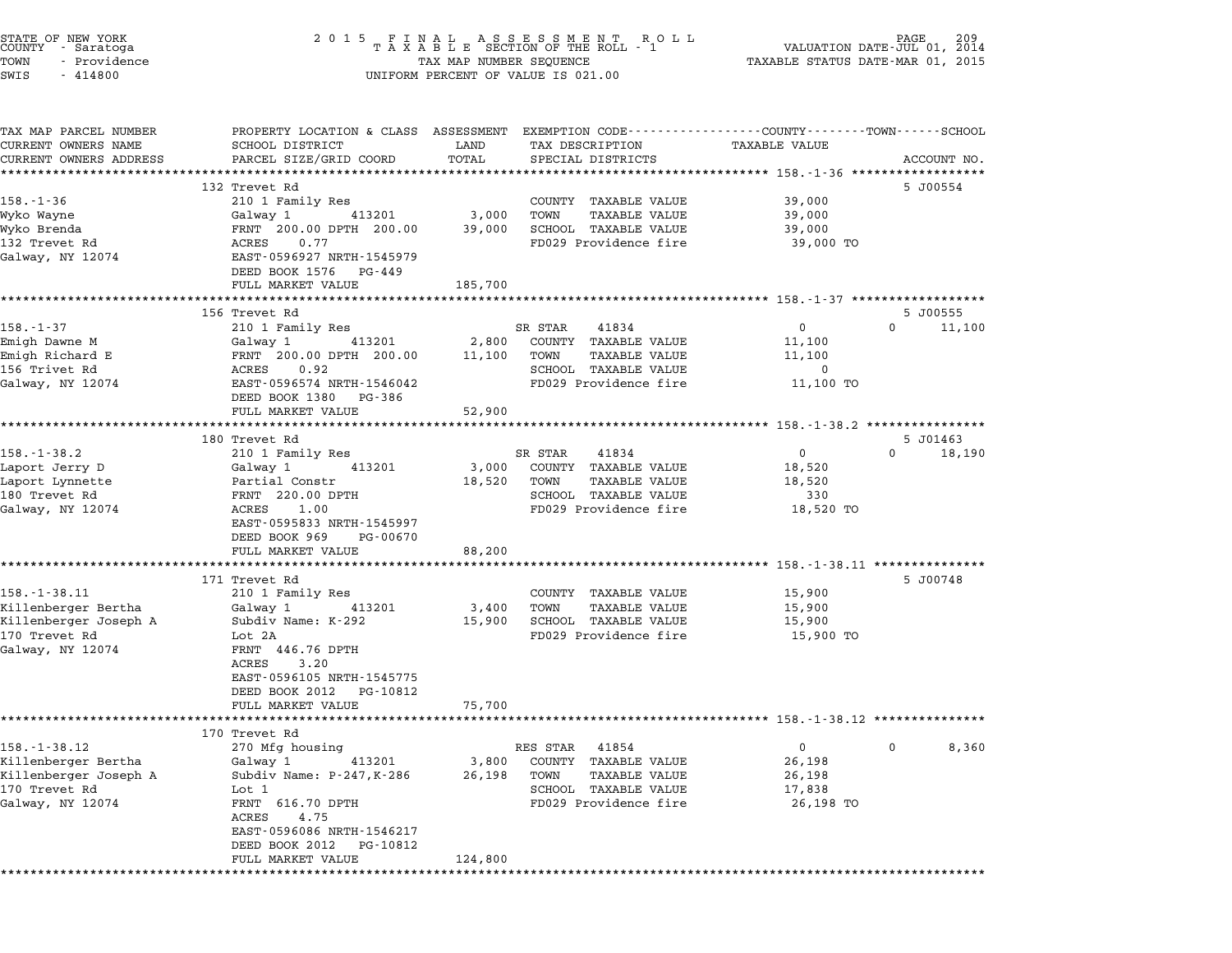| STATE OF NEW YORK<br>COUNTY - Saratoga<br>TOWN<br>- Providence | 2 0 1 5<br>FINAL ASSESSMENT ROTAXABLE SECTION OF THE ROLL - 1<br>PAGE<br>R O L L<br>VALUATION DATE-JUL 01, 2014<br>TAXABLE STATUS DATE-MAR 01, 2015<br>TAX MAP NUMBER SEQUENCE |                      |                                                                                        |                                                         |                  |  |
|----------------------------------------------------------------|--------------------------------------------------------------------------------------------------------------------------------------------------------------------------------|----------------------|----------------------------------------------------------------------------------------|---------------------------------------------------------|------------------|--|
| SWIS<br>$-414800$                                              |                                                                                                                                                                                |                      | UNIFORM PERCENT OF VALUE IS 021.00                                                     |                                                         |                  |  |
| TAX MAP PARCEL NUMBER                                          | PROPERTY LOCATION & CLASS ASSESSMENT EXEMPTION CODE---------------COUNTY-------TOWN-----SCHOOL                                                                                 |                      |                                                                                        |                                                         |                  |  |
| CURRENT OWNERS NAME                                            | SCHOOL DISTRICT                                                                                                                                                                | LAND                 | TAX DESCRIPTION                                                                        | <b>TAXABLE VALUE</b>                                    |                  |  |
| CURRENT OWNERS ADDRESS<br>**********************               | PARCEL SIZE/GRID COORD<br>*************************                                                                                                                            | TOTAL<br>*********** | SPECIAL DISTRICTS<br>************************************ 158.-1-38.13 *************** |                                                         | ACCOUNT NO.      |  |
|                                                                | 161 Trevet Rd                                                                                                                                                                  |                      |                                                                                        |                                                         |                  |  |
| $158. - 1 - 38.13$                                             | 311 Res vac land                                                                                                                                                               |                      | COUNTY TAXABLE VALUE                                                                   | 4,000                                                   |                  |  |
| Killenberger Bertha                                            | Galway 1<br>413201                                                                                                                                                             | 4,000                | TOWN<br><b>TAXABLE VALUE</b>                                                           | 4,000                                                   |                  |  |
| 170 Trevet Rd                                                  | Sub Div K-292                                                                                                                                                                  | 4,000                | SCHOOL TAXABLE VALUE                                                                   | 4,000                                                   |                  |  |
| Galway, NY 12074                                               | Lot 2B                                                                                                                                                                         |                      | FD029 Providence fire                                                                  | 4,000 TO                                                |                  |  |
|                                                                | FRNT 250.00 DPTH                                                                                                                                                               |                      |                                                                                        |                                                         |                  |  |
|                                                                | ACRES<br>6.00                                                                                                                                                                  |                      |                                                                                        |                                                         |                  |  |
|                                                                | EAST-0596407 NRTH-1545784                                                                                                                                                      |                      |                                                                                        |                                                         |                  |  |
|                                                                | DEED BOOK 1698 PG-597                                                                                                                                                          |                      |                                                                                        |                                                         |                  |  |
|                                                                | FULL MARKET VALUE                                                                                                                                                              | 19,000               |                                                                                        |                                                         |                  |  |
|                                                                |                                                                                                                                                                                |                      |                                                                                        | ************************* 158.-1-39.1 ***************** |                  |  |
|                                                                | Trevet Rd                                                                                                                                                                      |                      |                                                                                        |                                                         | 5 J00146         |  |
| $158. - 1 - 39.1$                                              | 910 Priv forest                                                                                                                                                                |                      | COUNTY TAXABLE VALUE                                                                   | 2,900                                                   |                  |  |
| Briggs Timothy                                                 | 413201<br>Galway 1                                                                                                                                                             | 2,900                | TOWN<br>TAXABLE VALUE                                                                  | 2,900                                                   |                  |  |
| 380 Co Hwy 138                                                 | ACRES 15.22<br>EAST-0595835 NRTH-1547029                                                                                                                                       | 2,900                | SCHOOL TAXABLE VALUE<br>FD029 Providence fire                                          | 2,900<br>2,900 TO                                       |                  |  |
| Broadalbin, NY 12025                                           | DEED BOOK 1762 PG-213                                                                                                                                                          |                      |                                                                                        |                                                         |                  |  |
|                                                                | FULL MARKET VALUE                                                                                                                                                              | 13,800               |                                                                                        |                                                         |                  |  |
|                                                                | **********************                                                                                                                                                         | *********            |                                                                                        | *********************** 158. -1-39.2 *****************  |                  |  |
|                                                                | Trevet Rd                                                                                                                                                                      |                      |                                                                                        |                                                         |                  |  |
| 158.-1-39.2                                                    | 314 Rural vac<10                                                                                                                                                               |                      | COUNTY TAXABLE VALUE                                                                   | 500                                                     |                  |  |
| Graham Shaun                                                   | Galway 1<br>413201                                                                                                                                                             | 500                  | TOWN<br>TAXABLE VALUE                                                                  | 500                                                     |                  |  |
| Graham Rebecca                                                 | ACRES<br>0.96                                                                                                                                                                  | 500                  | SCHOOL TAXABLE VALUE                                                                   | 500                                                     |                  |  |
| 7 Washburn Dr                                                  | EAST-0595521 NRTH-1548180                                                                                                                                                      |                      | FD029 Providence fire                                                                  | 500 TO                                                  |                  |  |
| Hudson Falls, NY 12839                                         | DEED BOOK 2013 PG-46585                                                                                                                                                        |                      |                                                                                        |                                                         |                  |  |
|                                                                | FULL MARKET VALUE                                                                                                                                                              | 2,400                |                                                                                        |                                                         |                  |  |
|                                                                |                                                                                                                                                                                |                      |                                                                                        | ********** 158.-1-40 ********                           |                  |  |
|                                                                | Trevet Rd                                                                                                                                                                      |                      |                                                                                        |                                                         | 5 J00450         |  |
| $158. - 1 - 40$                                                | 910 Priv forest                                                                                                                                                                |                      | COUNTY TAXABLE VALUE                                                                   | 13,600                                                  |                  |  |
| Stryker Lynn D                                                 | 413201<br>Galway 1                                                                                                                                                             | 13,600               | TOWN<br><b>TAXABLE VALUE</b>                                                           | 13,600                                                  |                  |  |
| 105 Washington Rd                                              | FRNT 180.00 DPTH                                                                                                                                                               | 13,600               | SCHOOL TAXABLE VALUE                                                                   | 13,600                                                  |                  |  |
| Scotia, NY 12302-2414                                          | ACRES 67.74                                                                                                                                                                    |                      | FD029 Providence fire                                                                  | 13,600 TO                                               |                  |  |
|                                                                | EAST-0596882 NRTH-1547227                                                                                                                                                      |                      |                                                                                        |                                                         |                  |  |
|                                                                | DEED BOOK 926<br>PG-00564                                                                                                                                                      |                      |                                                                                        |                                                         |                  |  |
|                                                                | FULL MARKET VALUE                                                                                                                                                              | 64,800               |                                                                                        |                                                         |                  |  |
|                                                                | 125 Union Mills Rd                                                                                                                                                             |                      |                                                                                        |                                                         | 5 J01331         |  |
| $158. - 1 - 43$                                                | 210 1 Family Res                                                                                                                                                               |                      | AGED - ALL 41800                                                                       | 12,500                                                  | 12,500<br>12,500 |  |
| Fortune Terrence J                                             | 413201<br>Galway 1                                                                                                                                                             |                      | 5,300 SR STAR<br>41834                                                                 | $\overline{0}$                                          | 12,500<br>0      |  |
| PO Box 562                                                     | FRNT 400.00 DPTH                                                                                                                                                               | 25,000               | COUNTY TAXABLE VALUE                                                                   | 12,500                                                  |                  |  |
| Galway, NY 12074                                               | ACRES 11.53                                                                                                                                                                    |                      | TOWN<br><b>TAXABLE VALUE</b>                                                           | 12,500                                                  |                  |  |
|                                                                | EAST-0596694 NRTH-1551005                                                                                                                                                      |                      | SCHOOL TAXABLE VALUE                                                                   | $\mathbf 0$                                             |                  |  |
|                                                                | DEED BOOK 1734<br>PG-437                                                                                                                                                       |                      | FD029 Providence fire                                                                  | 25,000 TO                                               |                  |  |
|                                                                | FULL MARKET VALUE                                                                                                                                                              | 119,000              |                                                                                        |                                                         |                  |  |
|                                                                | *************************                                                                                                                                                      |                      |                                                                                        |                                                         |                  |  |

STATE OF NEW YORK <sup>2</sup> <sup>0</sup> <sup>1</sup> 5 F I N A L A S S E S S M E N T R O L L PAGE <sup>210</sup> COUNTY - Saratoga <sup>T</sup> <sup>A</sup> <sup>X</sup> <sup>A</sup> <sup>B</sup> <sup>L</sup> <sup>E</sup> SECTION OF THE ROLL - <sup>1</sup> VALUATION DATE-JUL 01, <sup>2014</sup>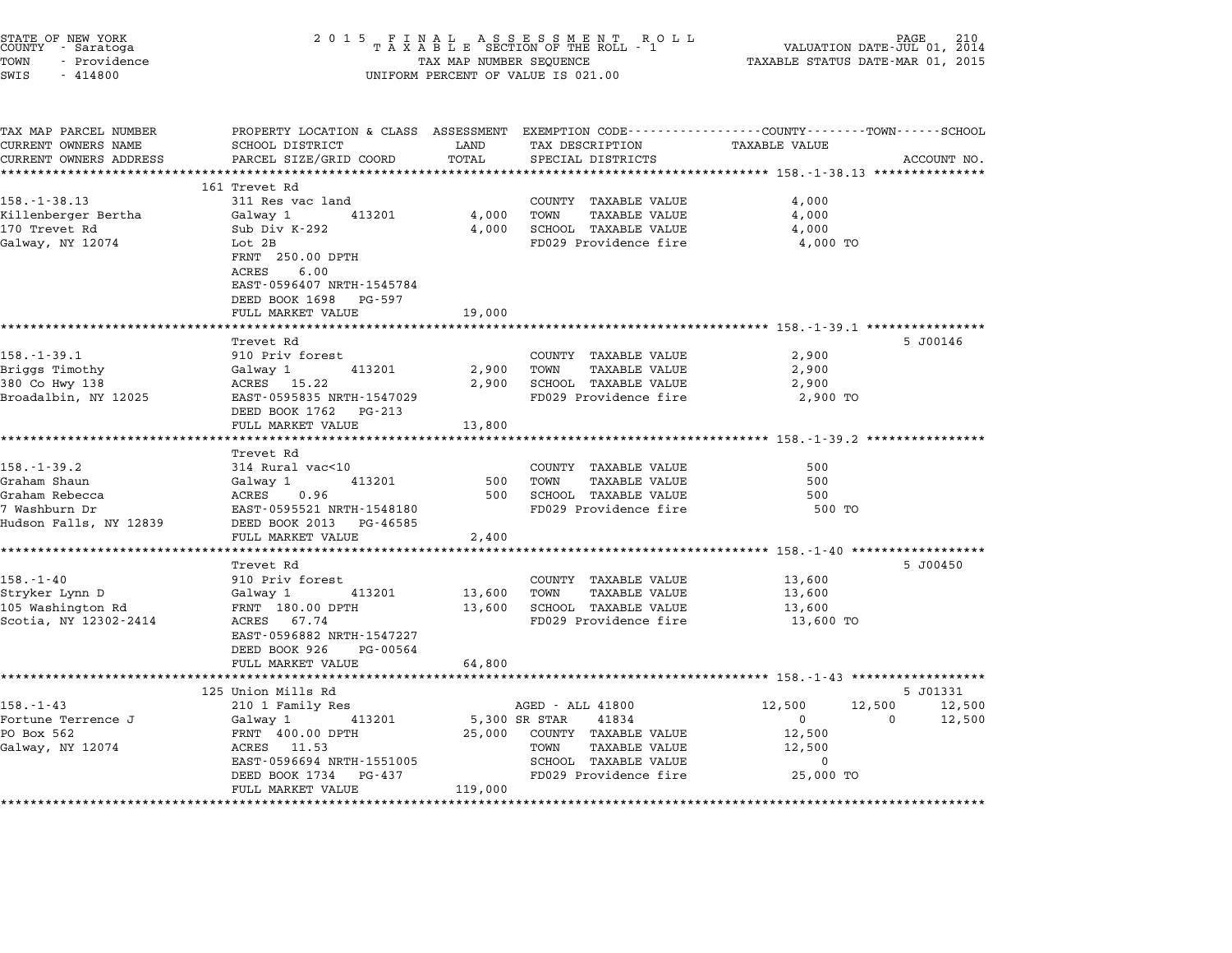| STATE OF NEW YORK<br>COUNTY - Saratoga<br>TOWN<br>- Providence<br>SWIS<br>$-414800$                 | 2 0 1 5<br>FINAL ASSESSMENT ROLL<br>TAXABLE SECTION OF THE ROLL - 1<br>PAGE<br>VALUATION DATE-JUL 01, 2014<br>TAXABLE STATUS DATE-MAR 01, 2015<br>TAX MAP NUMBER SEQUENCE<br>UNIFORM PERCENT OF VALUE IS 021.00 |                            |                                                                                                                     |                                                          |                                        |  |
|-----------------------------------------------------------------------------------------------------|-----------------------------------------------------------------------------------------------------------------------------------------------------------------------------------------------------------------|----------------------------|---------------------------------------------------------------------------------------------------------------------|----------------------------------------------------------|----------------------------------------|--|
| TAX MAP PARCEL NUMBER<br>CURRENT OWNERS NAME<br>CURRENT OWNERS ADDRESS                              | PROPERTY LOCATION & CLASS ASSESSMENT EXEMPTION CODE---------------COUNTY-------TOWN-----SCHOOL<br>SCHOOL DISTRICT<br>PARCEL SIZE/GRID COORD                                                                     | LAND<br>TOTAL              | TAX DESCRIPTION<br>SPECIAL DISTRICTS                                                                                | TAXABLE VALUE                                            | ACCOUNT NO.                            |  |
| $158. - 1 - 44$<br>Elwell Debra L<br>131 Union Mills Rd<br>Galway, NY 12074                         | 131 Union Mills Rd<br>270 Mfg housing<br>Galway 1<br>413201<br>FRNT 342.48 DPTH<br>ACRES<br>4.90<br>EAST-0596195 NRTH-1550964<br>DEED BOOK 1440 PG-752                                                          | 4,200<br>15,200            | COUNTY TAXABLE VALUE<br>TOWN<br><b>TAXABLE VALUE</b><br>SCHOOL TAXABLE VALUE<br>FD029 Providence fire               | 15,200<br>15,200<br>15,200<br>15,200 TO                  | 5 J00900                               |  |
|                                                                                                     | FULL MARKET VALUE<br>******************************                                                                                                                                                             | 72,400                     |                                                                                                                     |                                                          |                                        |  |
| 158.-1-46<br>Sherman Lance H<br>Sherman Suzanne L<br>120 Hans Creek Rd<br>Broadalbin, NY 12025      | 121 Trevet Rd<br>240 Rural res<br>413201<br>Galway 1<br>FRNT 675.00 DPTH<br>9.25<br>ACRES<br>EAST-0597751 NRTH-1544974<br>DEED BOOK 2011 PG-10342<br>FULL MARKET VALUE                                          | 4,900<br>24,000<br>114,300 | COUNTY TAXABLE VALUE<br>TOWN<br>TAXABLE VALUE<br>SCHOOL TAXABLE VALUE<br>FD029 Providence fire                      | 24,000<br>24,000<br>24,000<br>24,000 TO                  | 5 J00781                               |  |
|                                                                                                     | *************************                                                                                                                                                                                       |                            |                                                                                                                     |                                                          |                                        |  |
| 158.-1-47<br>Popolizio Sevorino<br>1650 Erie Blvd<br>Schenectady, NY 12308                          | 129 Trevet Rd<br>260 Seasonal res<br>413201<br>Galway 1<br>ACRES<br>1.01<br>EAST-0597876 NRTH-1544656<br>DEED BOOK 1249 PG-125<br>FULL MARKET VALUE                                                             | 300<br>4,200<br>20,000     | COUNTY TAXABLE VALUE<br>TOWN<br><b>TAXABLE VALUE</b><br>SCHOOL TAXABLE VALUE<br>FD029 Providence fire               | 4,200<br>4,200<br>4,200<br>4,200 TO                      | 5 J00679                               |  |
|                                                                                                     | ***************************                                                                                                                                                                                     | **********                 |                                                                                                                     | ************************** 158.-1-48 ******************* |                                        |  |
| $158. - 1 - 48$<br>Monroe Marilyn<br>c/o Tracey Carbonetto<br>9 Pheasant Run<br>Waterford, NY 12188 | 7277 Fish House Rd<br>311 Res vac land<br>Galway 1<br>413201<br>Death Cert Kenneth Monroe<br>FRNT 100.00 DPTH 300.00<br>ACRES<br>0.77<br>EAST-0598013 NRTH-1551970<br>DEED BOOK NDF<br>PG-NDF                   | 1,500<br>1,500             | COUNTY TAXABLE VALUE<br>TOWN<br>TAXABLE VALUE<br>SCHOOL TAXABLE VALUE<br>FD029 Providence fire                      | 1,500<br>1,500<br>1,500<br>1,500 TO                      | 5 J01464                               |  |
|                                                                                                     | FULL MARKET VALUE                                                                                                                                                                                               | 7,100                      | ************************************ 158.-1-49 *******************                                                  |                                                          |                                        |  |
| $158. - 1 - 49$<br>Hill Edward F<br>7235 Fishhouse Rd<br>Galway, NY 12074                           | 7235 Fish House Rd<br>270 Mfg housing<br>413201<br>Galway 1<br>FRNT 219.00 DPTH<br>ACRES<br>1.60<br>EAST-0598637 NRTH-1550593<br>DEED BOOK 1054<br>PG-1124<br>FULL MARKET VALUE                                 | 3,200<br>11,000<br>52,400  | RES STAR<br>41854<br>COUNTY TAXABLE VALUE<br>TOWN<br>TAXABLE VALUE<br>SCHOOL TAXABLE VALUE<br>FD029 Providence fire | $\overline{0}$<br>11,000<br>11,000<br>2,640<br>11,000 TO | 5 J00558<br>$0 \qquad \qquad$<br>8,360 |  |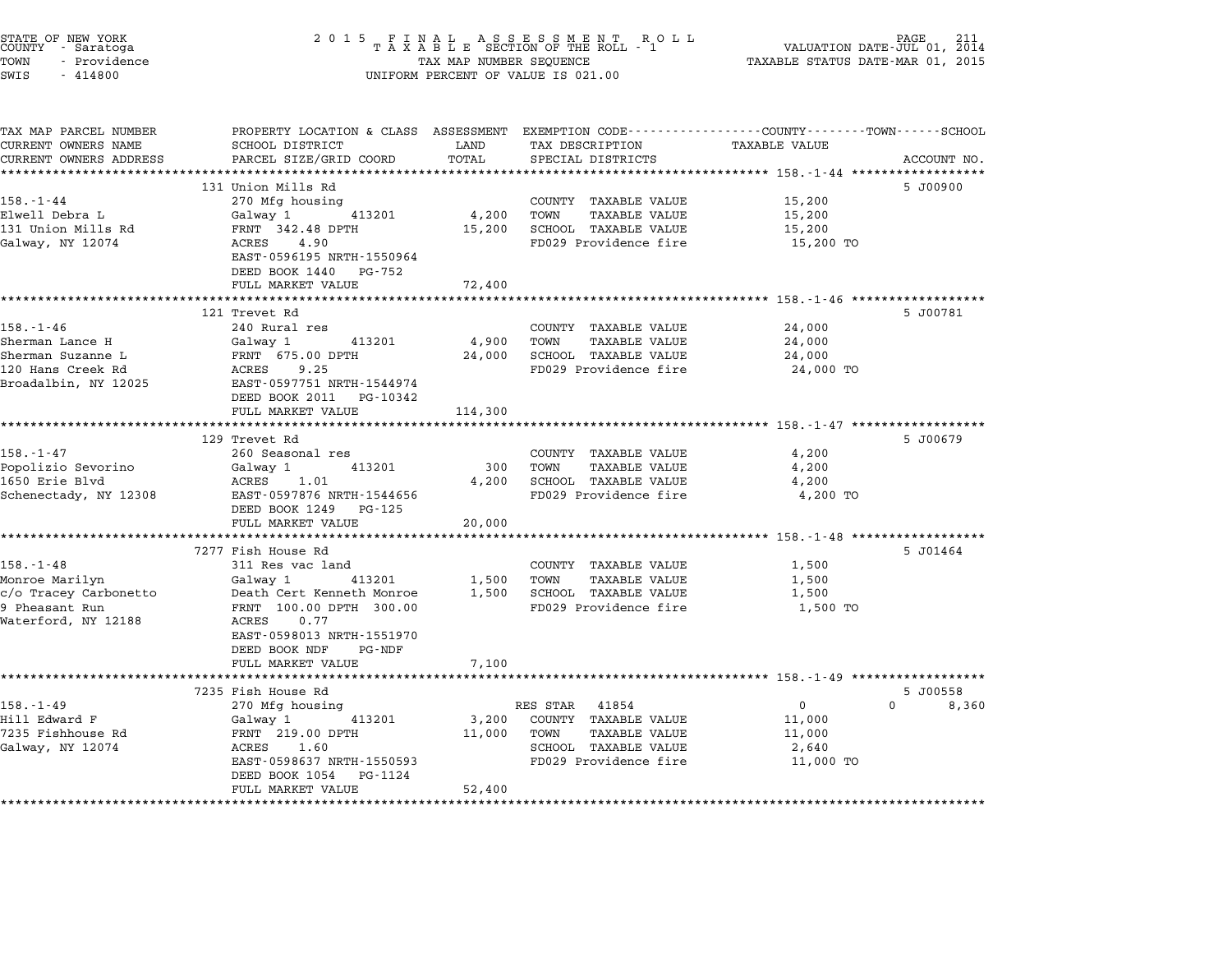| PROPERTY LOCATION & CLASS ASSESSMENT EXEMPTION CODE---------------COUNTY-------TOWN------SCHOOL<br>SCHOOL DISTRICT<br><b>TAXABLE VALUE</b><br>LAND<br>TAX DESCRIPTION<br>PARCEL SIZE/GRID COORD<br>TOTAL<br>SPECIAL DISTRICTS<br>ACCOUNT NO.<br>138 Union Mills Rd<br>5 J00901<br>$158. - 1 - 50$<br>312 Vac w/imprv<br>COUNTY TAXABLE VALUE<br>5,828<br>Jankowski James D<br>Galway 1 413201<br>4,200<br>TOWN<br>TAXABLE VALUE<br>5,828<br>FRNT 840.00 DPTH<br>5,828<br>SCHOOL TAXABLE VALUE<br>5,828<br>FD029 Providence fire<br>ACRES<br>6.49<br>5,828 TO<br>EAST-0595541 NRTH-1551201<br>DEED BOOK 2007 PG-21163<br>FULL MARKET VALUE<br>27,800<br>Union Mills Rd Rear<br>$158. - 1 - 51$<br>314 Rural vac<10<br>COUNTY TAXABLE VALUE<br>900<br>Jankowski James D<br>Galway 1<br>413201<br>900<br>TOWN<br>TAXABLE VALUE<br>900<br>SCHOOL TAXABLE VALUE<br>ACRES<br>9.04<br>900<br>900<br>EAST-0595279 NRTH-1551589<br>FD029 Providence fire<br>900 TO<br>DEED BOOK 1509 PG-78<br>FULL MARKET VALUE<br>4,300<br>********************* 158.-1-52.1 ****************<br>141 Union Mills Rd<br>5 J00161<br>$158. - 1 - 52.1$<br>910 Priv forest<br>COUNTY TAXABLE VALUE<br>24,600<br>Chase Barry L<br>413201<br>24,600<br>TOWN<br>TAXABLE VALUE<br>Galway 1<br>24,600<br>FRNT 710.00 DPTH<br>SCHOOL TAXABLE VALUE<br>24,600<br>24,600<br>ACRES 109.32<br>FD029 Providence fire<br>24,600 TO<br>EAST-0596526 NRTH-1549927<br>DEED BOOK 1336 PG-366<br>FULL MARKET VALUE<br>117,100<br>Union Mills Rd<br>$158. - 1 - 52.2$<br>311 Res vac land<br>COUNTY TAXABLE VALUE<br>200<br>Bochenek Andrew Lee<br>Galway 1<br>413201<br>200<br>TOWN<br>TAXABLE VALUE<br>200<br>Deed Filed In Fulton Cty<br>200 SCHOOL TAXABLE VALUE<br>200<br>FD029 Providence fire<br>200 TO<br>Bk 749, Pg 336<br>FRNT 200.00 DPTH<br>0.30<br>ACRES<br>EAST-0595207 NRTH-1550728<br>DEED BOOK NDF<br>PG-NDF<br>FULL MARKET VALUE<br>1,000<br>********************<br>7269 Fish House Rd<br>5 L01467<br>$\mathbf{0}$<br>$0 \t 8,360$<br>210 1 Family Res<br>RES STAR 41854<br>413201<br>3,000<br>COUNTY TAXABLE VALUE<br>Galway 1<br>35,772<br>FRNT 175.00 DPTH 317.00<br>35,772 TOWN<br>TAXABLE VALUE<br>35,772<br>Galway, NY 12074<br>ACRES 1.19<br>SCHOOL TAXABLE VALUE<br>27,412<br>EAST-0598232 NRTH-1551579<br>FD029 Providence fire<br>35,772 TO<br>DEED BOOK 1535 PG-414<br>170,300<br>FULL MARKET VALUE | STATE OF NEW YORK<br>COUNTY – Saratoga<br>TOWN<br>- Providence<br>SWIS<br>$-414800$ | 2 0 1 5 | $\begin{array}{cccccccccccccc} & F & I & N & A & L & & A & S & S & E & S & S & M & E & N & T & R & O & L \\ T & A & X & A & B & L & E & SECTION OF THE ROLL & - & 1 \end{array}$<br>PAGE<br>VALUATION DATE-JUL 01, 2014<br>TAXABLE STATUS DATE-MAR 01, 2015<br>TAX MAP NUMBER SEQUENCE<br>UNIFORM PERCENT OF VALUE IS 021.00 |  |  |  |
|--------------------------------------------------------------------------------------------------------------------------------------------------------------------------------------------------------------------------------------------------------------------------------------------------------------------------------------------------------------------------------------------------------------------------------------------------------------------------------------------------------------------------------------------------------------------------------------------------------------------------------------------------------------------------------------------------------------------------------------------------------------------------------------------------------------------------------------------------------------------------------------------------------------------------------------------------------------------------------------------------------------------------------------------------------------------------------------------------------------------------------------------------------------------------------------------------------------------------------------------------------------------------------------------------------------------------------------------------------------------------------------------------------------------------------------------------------------------------------------------------------------------------------------------------------------------------------------------------------------------------------------------------------------------------------------------------------------------------------------------------------------------------------------------------------------------------------------------------------------------------------------------------------------------------------------------------------------------------------------------------------------------------------------------------------------------------------------------------------------------------------------------------------------------------------------------------------------------------------------------------------------------------------------------------------------------------------------------------------------------------------------|-------------------------------------------------------------------------------------|---------|------------------------------------------------------------------------------------------------------------------------------------------------------------------------------------------------------------------------------------------------------------------------------------------------------------------------------|--|--|--|
|                                                                                                                                                                                                                                                                                                                                                                                                                                                                                                                                                                                                                                                                                                                                                                                                                                                                                                                                                                                                                                                                                                                                                                                                                                                                                                                                                                                                                                                                                                                                                                                                                                                                                                                                                                                                                                                                                                                                                                                                                                                                                                                                                                                                                                                                                                                                                                                      | TAX MAP PARCEL NUMBER<br>CURRENT OWNERS NAME                                        |         |                                                                                                                                                                                                                                                                                                                              |  |  |  |
|                                                                                                                                                                                                                                                                                                                                                                                                                                                                                                                                                                                                                                                                                                                                                                                                                                                                                                                                                                                                                                                                                                                                                                                                                                                                                                                                                                                                                                                                                                                                                                                                                                                                                                                                                                                                                                                                                                                                                                                                                                                                                                                                                                                                                                                                                                                                                                                      | CURRENT OWNERS ADDRESS                                                              |         |                                                                                                                                                                                                                                                                                                                              |  |  |  |
|                                                                                                                                                                                                                                                                                                                                                                                                                                                                                                                                                                                                                                                                                                                                                                                                                                                                                                                                                                                                                                                                                                                                                                                                                                                                                                                                                                                                                                                                                                                                                                                                                                                                                                                                                                                                                                                                                                                                                                                                                                                                                                                                                                                                                                                                                                                                                                                      |                                                                                     |         |                                                                                                                                                                                                                                                                                                                              |  |  |  |
|                                                                                                                                                                                                                                                                                                                                                                                                                                                                                                                                                                                                                                                                                                                                                                                                                                                                                                                                                                                                                                                                                                                                                                                                                                                                                                                                                                                                                                                                                                                                                                                                                                                                                                                                                                                                                                                                                                                                                                                                                                                                                                                                                                                                                                                                                                                                                                                      |                                                                                     |         |                                                                                                                                                                                                                                                                                                                              |  |  |  |
|                                                                                                                                                                                                                                                                                                                                                                                                                                                                                                                                                                                                                                                                                                                                                                                                                                                                                                                                                                                                                                                                                                                                                                                                                                                                                                                                                                                                                                                                                                                                                                                                                                                                                                                                                                                                                                                                                                                                                                                                                                                                                                                                                                                                                                                                                                                                                                                      |                                                                                     |         |                                                                                                                                                                                                                                                                                                                              |  |  |  |
|                                                                                                                                                                                                                                                                                                                                                                                                                                                                                                                                                                                                                                                                                                                                                                                                                                                                                                                                                                                                                                                                                                                                                                                                                                                                                                                                                                                                                                                                                                                                                                                                                                                                                                                                                                                                                                                                                                                                                                                                                                                                                                                                                                                                                                                                                                                                                                                      | Jankowski Diane L                                                                   |         |                                                                                                                                                                                                                                                                                                                              |  |  |  |
|                                                                                                                                                                                                                                                                                                                                                                                                                                                                                                                                                                                                                                                                                                                                                                                                                                                                                                                                                                                                                                                                                                                                                                                                                                                                                                                                                                                                                                                                                                                                                                                                                                                                                                                                                                                                                                                                                                                                                                                                                                                                                                                                                                                                                                                                                                                                                                                      | 50 Broad St                                                                         |         |                                                                                                                                                                                                                                                                                                                              |  |  |  |
|                                                                                                                                                                                                                                                                                                                                                                                                                                                                                                                                                                                                                                                                                                                                                                                                                                                                                                                                                                                                                                                                                                                                                                                                                                                                                                                                                                                                                                                                                                                                                                                                                                                                                                                                                                                                                                                                                                                                                                                                                                                                                                                                                                                                                                                                                                                                                                                      | Broadalbin, NY 12025                                                                |         |                                                                                                                                                                                                                                                                                                                              |  |  |  |
|                                                                                                                                                                                                                                                                                                                                                                                                                                                                                                                                                                                                                                                                                                                                                                                                                                                                                                                                                                                                                                                                                                                                                                                                                                                                                                                                                                                                                                                                                                                                                                                                                                                                                                                                                                                                                                                                                                                                                                                                                                                                                                                                                                                                                                                                                                                                                                                      |                                                                                     |         |                                                                                                                                                                                                                                                                                                                              |  |  |  |
|                                                                                                                                                                                                                                                                                                                                                                                                                                                                                                                                                                                                                                                                                                                                                                                                                                                                                                                                                                                                                                                                                                                                                                                                                                                                                                                                                                                                                                                                                                                                                                                                                                                                                                                                                                                                                                                                                                                                                                                                                                                                                                                                                                                                                                                                                                                                                                                      |                                                                                     |         |                                                                                                                                                                                                                                                                                                                              |  |  |  |
|                                                                                                                                                                                                                                                                                                                                                                                                                                                                                                                                                                                                                                                                                                                                                                                                                                                                                                                                                                                                                                                                                                                                                                                                                                                                                                                                                                                                                                                                                                                                                                                                                                                                                                                                                                                                                                                                                                                                                                                                                                                                                                                                                                                                                                                                                                                                                                                      |                                                                                     |         |                                                                                                                                                                                                                                                                                                                              |  |  |  |
|                                                                                                                                                                                                                                                                                                                                                                                                                                                                                                                                                                                                                                                                                                                                                                                                                                                                                                                                                                                                                                                                                                                                                                                                                                                                                                                                                                                                                                                                                                                                                                                                                                                                                                                                                                                                                                                                                                                                                                                                                                                                                                                                                                                                                                                                                                                                                                                      |                                                                                     |         |                                                                                                                                                                                                                                                                                                                              |  |  |  |
|                                                                                                                                                                                                                                                                                                                                                                                                                                                                                                                                                                                                                                                                                                                                                                                                                                                                                                                                                                                                                                                                                                                                                                                                                                                                                                                                                                                                                                                                                                                                                                                                                                                                                                                                                                                                                                                                                                                                                                                                                                                                                                                                                                                                                                                                                                                                                                                      | 50 Broad St                                                                         |         |                                                                                                                                                                                                                                                                                                                              |  |  |  |
|                                                                                                                                                                                                                                                                                                                                                                                                                                                                                                                                                                                                                                                                                                                                                                                                                                                                                                                                                                                                                                                                                                                                                                                                                                                                                                                                                                                                                                                                                                                                                                                                                                                                                                                                                                                                                                                                                                                                                                                                                                                                                                                                                                                                                                                                                                                                                                                      | Broadalbin, NY 12025                                                                |         |                                                                                                                                                                                                                                                                                                                              |  |  |  |
|                                                                                                                                                                                                                                                                                                                                                                                                                                                                                                                                                                                                                                                                                                                                                                                                                                                                                                                                                                                                                                                                                                                                                                                                                                                                                                                                                                                                                                                                                                                                                                                                                                                                                                                                                                                                                                                                                                                                                                                                                                                                                                                                                                                                                                                                                                                                                                                      |                                                                                     |         |                                                                                                                                                                                                                                                                                                                              |  |  |  |
|                                                                                                                                                                                                                                                                                                                                                                                                                                                                                                                                                                                                                                                                                                                                                                                                                                                                                                                                                                                                                                                                                                                                                                                                                                                                                                                                                                                                                                                                                                                                                                                                                                                                                                                                                                                                                                                                                                                                                                                                                                                                                                                                                                                                                                                                                                                                                                                      |                                                                                     |         |                                                                                                                                                                                                                                                                                                                              |  |  |  |
|                                                                                                                                                                                                                                                                                                                                                                                                                                                                                                                                                                                                                                                                                                                                                                                                                                                                                                                                                                                                                                                                                                                                                                                                                                                                                                                                                                                                                                                                                                                                                                                                                                                                                                                                                                                                                                                                                                                                                                                                                                                                                                                                                                                                                                                                                                                                                                                      |                                                                                     |         |                                                                                                                                                                                                                                                                                                                              |  |  |  |
|                                                                                                                                                                                                                                                                                                                                                                                                                                                                                                                                                                                                                                                                                                                                                                                                                                                                                                                                                                                                                                                                                                                                                                                                                                                                                                                                                                                                                                                                                                                                                                                                                                                                                                                                                                                                                                                                                                                                                                                                                                                                                                                                                                                                                                                                                                                                                                                      |                                                                                     |         |                                                                                                                                                                                                                                                                                                                              |  |  |  |
|                                                                                                                                                                                                                                                                                                                                                                                                                                                                                                                                                                                                                                                                                                                                                                                                                                                                                                                                                                                                                                                                                                                                                                                                                                                                                                                                                                                                                                                                                                                                                                                                                                                                                                                                                                                                                                                                                                                                                                                                                                                                                                                                                                                                                                                                                                                                                                                      |                                                                                     |         |                                                                                                                                                                                                                                                                                                                              |  |  |  |
|                                                                                                                                                                                                                                                                                                                                                                                                                                                                                                                                                                                                                                                                                                                                                                                                                                                                                                                                                                                                                                                                                                                                                                                                                                                                                                                                                                                                                                                                                                                                                                                                                                                                                                                                                                                                                                                                                                                                                                                                                                                                                                                                                                                                                                                                                                                                                                                      | Chase David A                                                                       |         |                                                                                                                                                                                                                                                                                                                              |  |  |  |
|                                                                                                                                                                                                                                                                                                                                                                                                                                                                                                                                                                                                                                                                                                                                                                                                                                                                                                                                                                                                                                                                                                                                                                                                                                                                                                                                                                                                                                                                                                                                                                                                                                                                                                                                                                                                                                                                                                                                                                                                                                                                                                                                                                                                                                                                                                                                                                                      | 52 Barker Rd                                                                        |         |                                                                                                                                                                                                                                                                                                                              |  |  |  |
|                                                                                                                                                                                                                                                                                                                                                                                                                                                                                                                                                                                                                                                                                                                                                                                                                                                                                                                                                                                                                                                                                                                                                                                                                                                                                                                                                                                                                                                                                                                                                                                                                                                                                                                                                                                                                                                                                                                                                                                                                                                                                                                                                                                                                                                                                                                                                                                      | Edinburg, NY 12134                                                                  |         |                                                                                                                                                                                                                                                                                                                              |  |  |  |
|                                                                                                                                                                                                                                                                                                                                                                                                                                                                                                                                                                                                                                                                                                                                                                                                                                                                                                                                                                                                                                                                                                                                                                                                                                                                                                                                                                                                                                                                                                                                                                                                                                                                                                                                                                                                                                                                                                                                                                                                                                                                                                                                                                                                                                                                                                                                                                                      |                                                                                     |         |                                                                                                                                                                                                                                                                                                                              |  |  |  |
|                                                                                                                                                                                                                                                                                                                                                                                                                                                                                                                                                                                                                                                                                                                                                                                                                                                                                                                                                                                                                                                                                                                                                                                                                                                                                                                                                                                                                                                                                                                                                                                                                                                                                                                                                                                                                                                                                                                                                                                                                                                                                                                                                                                                                                                                                                                                                                                      |                                                                                     |         |                                                                                                                                                                                                                                                                                                                              |  |  |  |
|                                                                                                                                                                                                                                                                                                                                                                                                                                                                                                                                                                                                                                                                                                                                                                                                                                                                                                                                                                                                                                                                                                                                                                                                                                                                                                                                                                                                                                                                                                                                                                                                                                                                                                                                                                                                                                                                                                                                                                                                                                                                                                                                                                                                                                                                                                                                                                                      |                                                                                     |         |                                                                                                                                                                                                                                                                                                                              |  |  |  |
|                                                                                                                                                                                                                                                                                                                                                                                                                                                                                                                                                                                                                                                                                                                                                                                                                                                                                                                                                                                                                                                                                                                                                                                                                                                                                                                                                                                                                                                                                                                                                                                                                                                                                                                                                                                                                                                                                                                                                                                                                                                                                                                                                                                                                                                                                                                                                                                      |                                                                                     |         |                                                                                                                                                                                                                                                                                                                              |  |  |  |
|                                                                                                                                                                                                                                                                                                                                                                                                                                                                                                                                                                                                                                                                                                                                                                                                                                                                                                                                                                                                                                                                                                                                                                                                                                                                                                                                                                                                                                                                                                                                                                                                                                                                                                                                                                                                                                                                                                                                                                                                                                                                                                                                                                                                                                                                                                                                                                                      | 978 Union Mills Rd                                                                  |         |                                                                                                                                                                                                                                                                                                                              |  |  |  |
|                                                                                                                                                                                                                                                                                                                                                                                                                                                                                                                                                                                                                                                                                                                                                                                                                                                                                                                                                                                                                                                                                                                                                                                                                                                                                                                                                                                                                                                                                                                                                                                                                                                                                                                                                                                                                                                                                                                                                                                                                                                                                                                                                                                                                                                                                                                                                                                      | Broadalbin, NY 12025                                                                |         |                                                                                                                                                                                                                                                                                                                              |  |  |  |
|                                                                                                                                                                                                                                                                                                                                                                                                                                                                                                                                                                                                                                                                                                                                                                                                                                                                                                                                                                                                                                                                                                                                                                                                                                                                                                                                                                                                                                                                                                                                                                                                                                                                                                                                                                                                                                                                                                                                                                                                                                                                                                                                                                                                                                                                                                                                                                                      |                                                                                     |         |                                                                                                                                                                                                                                                                                                                              |  |  |  |
|                                                                                                                                                                                                                                                                                                                                                                                                                                                                                                                                                                                                                                                                                                                                                                                                                                                                                                                                                                                                                                                                                                                                                                                                                                                                                                                                                                                                                                                                                                                                                                                                                                                                                                                                                                                                                                                                                                                                                                                                                                                                                                                                                                                                                                                                                                                                                                                      |                                                                                     |         |                                                                                                                                                                                                                                                                                                                              |  |  |  |
|                                                                                                                                                                                                                                                                                                                                                                                                                                                                                                                                                                                                                                                                                                                                                                                                                                                                                                                                                                                                                                                                                                                                                                                                                                                                                                                                                                                                                                                                                                                                                                                                                                                                                                                                                                                                                                                                                                                                                                                                                                                                                                                                                                                                                                                                                                                                                                                      |                                                                                     |         |                                                                                                                                                                                                                                                                                                                              |  |  |  |
|                                                                                                                                                                                                                                                                                                                                                                                                                                                                                                                                                                                                                                                                                                                                                                                                                                                                                                                                                                                                                                                                                                                                                                                                                                                                                                                                                                                                                                                                                                                                                                                                                                                                                                                                                                                                                                                                                                                                                                                                                                                                                                                                                                                                                                                                                                                                                                                      |                                                                                     |         |                                                                                                                                                                                                                                                                                                                              |  |  |  |
|                                                                                                                                                                                                                                                                                                                                                                                                                                                                                                                                                                                                                                                                                                                                                                                                                                                                                                                                                                                                                                                                                                                                                                                                                                                                                                                                                                                                                                                                                                                                                                                                                                                                                                                                                                                                                                                                                                                                                                                                                                                                                                                                                                                                                                                                                                                                                                                      |                                                                                     |         |                                                                                                                                                                                                                                                                                                                              |  |  |  |
|                                                                                                                                                                                                                                                                                                                                                                                                                                                                                                                                                                                                                                                                                                                                                                                                                                                                                                                                                                                                                                                                                                                                                                                                                                                                                                                                                                                                                                                                                                                                                                                                                                                                                                                                                                                                                                                                                                                                                                                                                                                                                                                                                                                                                                                                                                                                                                                      |                                                                                     |         |                                                                                                                                                                                                                                                                                                                              |  |  |  |
|                                                                                                                                                                                                                                                                                                                                                                                                                                                                                                                                                                                                                                                                                                                                                                                                                                                                                                                                                                                                                                                                                                                                                                                                                                                                                                                                                                                                                                                                                                                                                                                                                                                                                                                                                                                                                                                                                                                                                                                                                                                                                                                                                                                                                                                                                                                                                                                      | $158. - 1 - 53$                                                                     |         |                                                                                                                                                                                                                                                                                                                              |  |  |  |
|                                                                                                                                                                                                                                                                                                                                                                                                                                                                                                                                                                                                                                                                                                                                                                                                                                                                                                                                                                                                                                                                                                                                                                                                                                                                                                                                                                                                                                                                                                                                                                                                                                                                                                                                                                                                                                                                                                                                                                                                                                                                                                                                                                                                                                                                                                                                                                                      | Barkley Dona L                                                                      |         |                                                                                                                                                                                                                                                                                                                              |  |  |  |
|                                                                                                                                                                                                                                                                                                                                                                                                                                                                                                                                                                                                                                                                                                                                                                                                                                                                                                                                                                                                                                                                                                                                                                                                                                                                                                                                                                                                                                                                                                                                                                                                                                                                                                                                                                                                                                                                                                                                                                                                                                                                                                                                                                                                                                                                                                                                                                                      | 7269 Fishhouse Rd                                                                   |         |                                                                                                                                                                                                                                                                                                                              |  |  |  |
|                                                                                                                                                                                                                                                                                                                                                                                                                                                                                                                                                                                                                                                                                                                                                                                                                                                                                                                                                                                                                                                                                                                                                                                                                                                                                                                                                                                                                                                                                                                                                                                                                                                                                                                                                                                                                                                                                                                                                                                                                                                                                                                                                                                                                                                                                                                                                                                      |                                                                                     |         |                                                                                                                                                                                                                                                                                                                              |  |  |  |
|                                                                                                                                                                                                                                                                                                                                                                                                                                                                                                                                                                                                                                                                                                                                                                                                                                                                                                                                                                                                                                                                                                                                                                                                                                                                                                                                                                                                                                                                                                                                                                                                                                                                                                                                                                                                                                                                                                                                                                                                                                                                                                                                                                                                                                                                                                                                                                                      |                                                                                     |         |                                                                                                                                                                                                                                                                                                                              |  |  |  |
|                                                                                                                                                                                                                                                                                                                                                                                                                                                                                                                                                                                                                                                                                                                                                                                                                                                                                                                                                                                                                                                                                                                                                                                                                                                                                                                                                                                                                                                                                                                                                                                                                                                                                                                                                                                                                                                                                                                                                                                                                                                                                                                                                                                                                                                                                                                                                                                      |                                                                                     |         |                                                                                                                                                                                                                                                                                                                              |  |  |  |
|                                                                                                                                                                                                                                                                                                                                                                                                                                                                                                                                                                                                                                                                                                                                                                                                                                                                                                                                                                                                                                                                                                                                                                                                                                                                                                                                                                                                                                                                                                                                                                                                                                                                                                                                                                                                                                                                                                                                                                                                                                                                                                                                                                                                                                                                                                                                                                                      |                                                                                     |         |                                                                                                                                                                                                                                                                                                                              |  |  |  |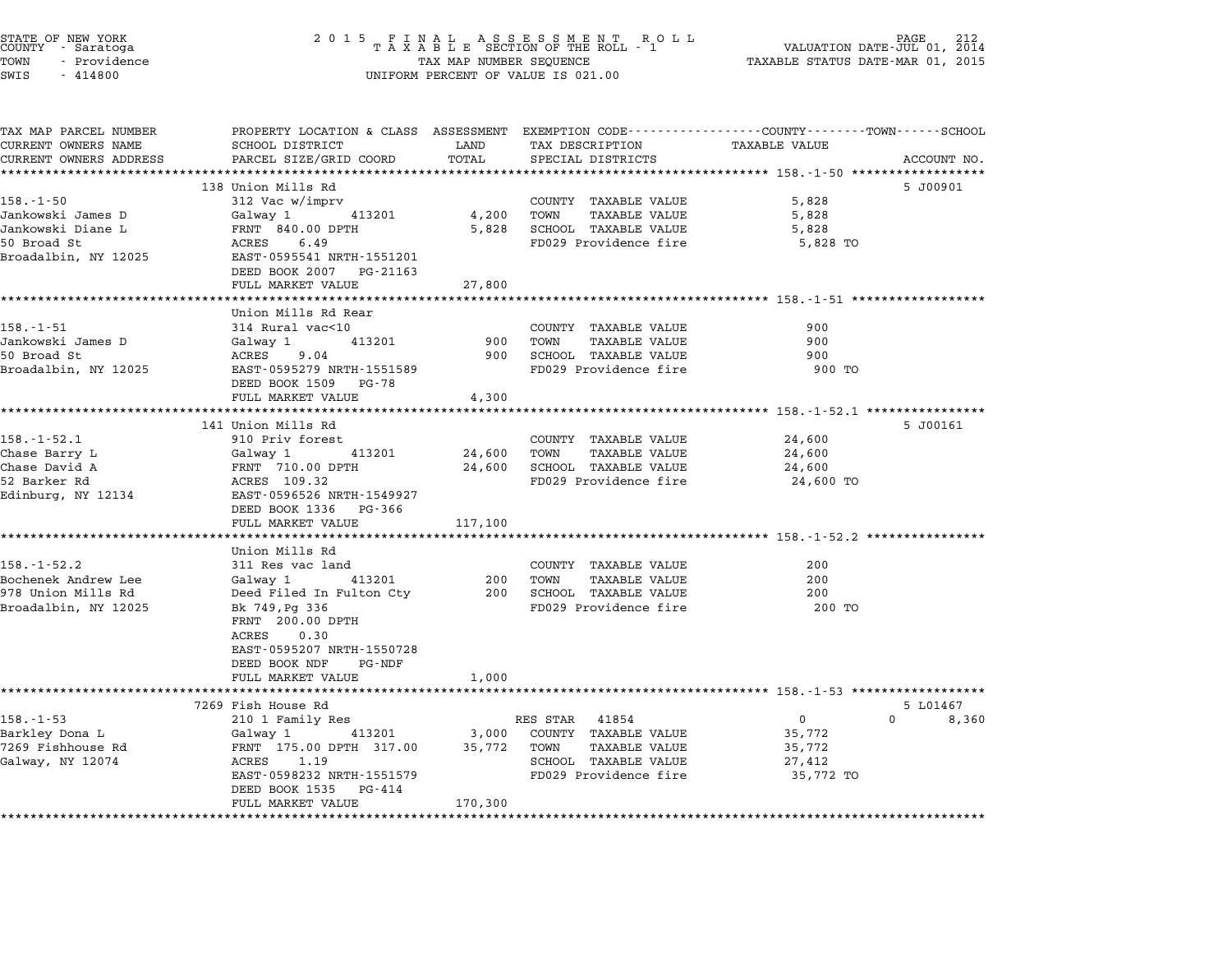| STATE OF NEW YORK<br>COUNTY - Saratoga<br>TOWN<br>- Providence<br>SWIS<br>$-414800$ | 2 0 1 5<br>FINAL ASSESSMENT RO<br>TAXABLE SECTION OF THE ROLL - 1<br>TAX MAP NUMBER SEQUENCE<br>UNIFORM PERCENT OF VALUE IS 021.00 | PAGE<br>VALUATION DATE-JUL 01, 2014<br>TAXABLE STATUS DATE-MAR 01, 2015 |                                                                    |                |          |                   |
|-------------------------------------------------------------------------------------|------------------------------------------------------------------------------------------------------------------------------------|-------------------------------------------------------------------------|--------------------------------------------------------------------|----------------|----------|-------------------|
| TAX MAP PARCEL NUMBER<br>CURRENT OWNERS NAME                                        | PROPERTY LOCATION & CLASS ASSESSMENT EXEMPTION CODE---------------COUNTY-------TOWN-----SCHOOL<br>SCHOOL DISTRICT                  | LAND                                                                    | TAX DESCRIPTION                                                    | TAXABLE VALUE  |          |                   |
| CURRENT OWNERS ADDRESS                                                              | PARCEL SIZE/GRID COORD                                                                                                             | TOTAL                                                                   | SPECIAL DISTRICTS                                                  |                |          | ACCOUNT NO.       |
|                                                                                     |                                                                                                                                    |                                                                         |                                                                    |                |          |                   |
| $158. - 1 - 55$                                                                     | 131 Trevet Rd<br>210 1 Family Res                                                                                                  |                                                                         | RES STAR 41854                                                     | $\mathbf 0$    |          | 8,360             |
| Alvord Todd E                                                                       | Galway 1 413201                                                                                                                    | 3,800                                                                   | COUNTY TAXABLE VALUE                                               | 36,275         |          |                   |
| Alvord Janice M                                                                     | FRNT 300.00 DPTH                                                                                                                   | 36,275                                                                  | TOWN<br><b>TAXABLE VALUE</b>                                       | 36,275         |          |                   |
| 131 Trevett Rd                                                                      | 5.13<br>ACRES                                                                                                                      |                                                                         | SCHOOL TAXABLE VALUE                                               | 27,915         |          |                   |
| Galway, NY 12074                                                                    | EAST-0597321 NRTH-1544980                                                                                                          |                                                                         | FD029 Providence fire                                              | 36,275 TO      |          |                   |
|                                                                                     | DEED BOOK 1433<br>PG-490                                                                                                           |                                                                         |                                                                    |                |          |                   |
|                                                                                     | FULL MARKET VALUE                                                                                                                  | 172,700                                                                 |                                                                    |                |          |                   |
|                                                                                     |                                                                                                                                    |                                                                         |                                                                    |                |          |                   |
| $158. - 1 - 56$                                                                     | Fish House Rd<br>240 Rural res                                                                                                     |                                                                         | RES STAR 41854                                                     | $\mathbf 0$    | $\Omega$ | 5 J00016<br>8,360 |
| Bierman Kimberly                                                                    | 413201<br>Galway 1                                                                                                                 | 6,200                                                                   | COUNTY TAXABLE VALUE                                               | 45,000         |          |                   |
| Werner Peter J                                                                      | FRNT 419.88 DPTH                                                                                                                   | 45,000                                                                  | TOWN<br>TAXABLE VALUE                                              | 45,000         |          |                   |
| PO Box 603                                                                          | ACRES 17.29                                                                                                                        |                                                                         | SCHOOL TAXABLE VALUE                                               | 36,640         |          |                   |
| Galway, NY 12074-0603                                                               | EAST-0597706 NRTH-1548434                                                                                                          |                                                                         | FD029 Providence fire                                              | 45,000 TO      |          |                   |
|                                                                                     | DEED BOOK 1435<br>PG-626                                                                                                           |                                                                         |                                                                    |                |          |                   |
|                                                                                     | FULL MARKET VALUE                                                                                                                  | 214,300                                                                 |                                                                    |                |          |                   |
|                                                                                     |                                                                                                                                    |                                                                         |                                                                    |                |          |                   |
| $158. - 1 - 57$                                                                     | 7213 Fish House Rd<br>210 1 Family Res                                                                                             |                                                                         | RES STAR 41854                                                     | $\overline{0}$ | $\Omega$ | 5 J00693<br>8,360 |
| Neahr Kelvin E                                                                      | 413201<br>Galway 1                                                                                                                 | 3,000                                                                   | COUNTY TAXABLE VALUE                                               | 24,700         |          |                   |
| Neahr Crystal                                                                       | FRNT 351.76 DPTH                                                                                                                   | 24,700                                                                  | TOWN<br><b>TAXABLE VALUE</b>                                       | 24,700         |          |                   |
| 7213 Fish House Rd                                                                  | ACRES 1.10                                                                                                                         |                                                                         | SCHOOL TAXABLE VALUE                                               | 16,340         |          |                   |
| Galway, NY 12074                                                                    | EAST-0598534 NRTH-1549143                                                                                                          |                                                                         | FD029 Providence fire                                              | 24,700 TO      |          |                   |
|                                                                                     | DEED BOOK 2007 PG-38922                                                                                                            |                                                                         |                                                                    |                |          |                   |
|                                                                                     | FULL MARKET VALUE                                                                                                                  | 117,600                                                                 |                                                                    |                |          |                   |
|                                                                                     | 130 Trevet Rd                                                                                                                      |                                                                         |                                                                    |                |          | 5 J00813          |
| $158. - 1 - 58$                                                                     | 270 Mfg housing                                                                                                                    |                                                                         | RES STAR 41854                                                     | $\mathbf{0}$   | $\Omega$ | 8,360             |
| LaPort Michelle                                                                     | Galway 1<br>413201                                                                                                                 | 2,700                                                                   | COUNTY TAXABLE VALUE                                               | 12,000         |          |                   |
| 130 Trevet Rd                                                                       | Also Bk 962 Pg 372                                                                                                                 | 12,000                                                                  | <b>TAXABLE VALUE</b><br>TOWN                                       | 12,000         |          |                   |
| Galway, NY 12074                                                                    | FRNT 183.74 DPTH                                                                                                                   |                                                                         | SCHOOL TAXABLE VALUE                                               | 3,640          |          |                   |
|                                                                                     | ACRES<br>0.75                                                                                                                      |                                                                         | FD029 Providence fire                                              | 12,000 TO      |          |                   |
|                                                                                     | EAST-0597171 NRTH-1545917                                                                                                          |                                                                         |                                                                    |                |          |                   |
|                                                                                     | DEED BOOK 2012 PG-26864                                                                                                            |                                                                         |                                                                    |                |          |                   |
|                                                                                     | FULL MARKET VALUE                                                                                                                  | 57,100                                                                  |                                                                    |                |          |                   |
|                                                                                     | Trevet Rd                                                                                                                          |                                                                         | ************************************ 158.-1-59 ******************* |                |          |                   |
| $158. - 1 - 59$                                                                     | 311 Res vac land                                                                                                                   |                                                                         | COUNTY TAXABLE VALUE                                               | 3,600          |          |                   |
| Cromer Carole                                                                       | 413201<br>Galway 1                                                                                                                 | 3,600                                                                   | <b>TAXABLE VALUE</b><br>TOWN                                       | 3,600          |          |                   |
| Milonovich Ronald                                                                   | FRNT 160.00 DPTH                                                                                                                   | 3,600                                                                   | SCHOOL TAXABLE VALUE                                               | 3,600          |          |                   |
| 194 Hagadorn Mills Rd                                                               | ACRES<br>3.64                                                                                                                      |                                                                         | FD029 Providence fire                                              | 3,600 TO       |          |                   |
| Broadalbin, NY 12025                                                                | EAST-0595917 NRTH-1545614                                                                                                          |                                                                         |                                                                    |                |          |                   |
|                                                                                     | DEED BOOK NDF<br>PG-NDF                                                                                                            |                                                                         |                                                                    |                |          |                   |
|                                                                                     | FULL MARKET VALUE                                                                                                                  | 17,100                                                                  |                                                                    |                |          |                   |
|                                                                                     |                                                                                                                                    |                                                                         |                                                                    |                |          |                   |

STATE OF NEW YORK <sup>2</sup> <sup>0</sup> <sup>1</sup> 5 F I N A L A S S E S S M E N T R O L L PAGE <sup>213</sup> COUNTY - Saratoga <sup>T</sup> <sup>A</sup> <sup>X</sup> <sup>A</sup> <sup>B</sup> <sup>L</sup> <sup>E</sup> SECTION OF THE ROLL - <sup>1</sup> VALUATION DATE-JUL 01, <sup>2014</sup>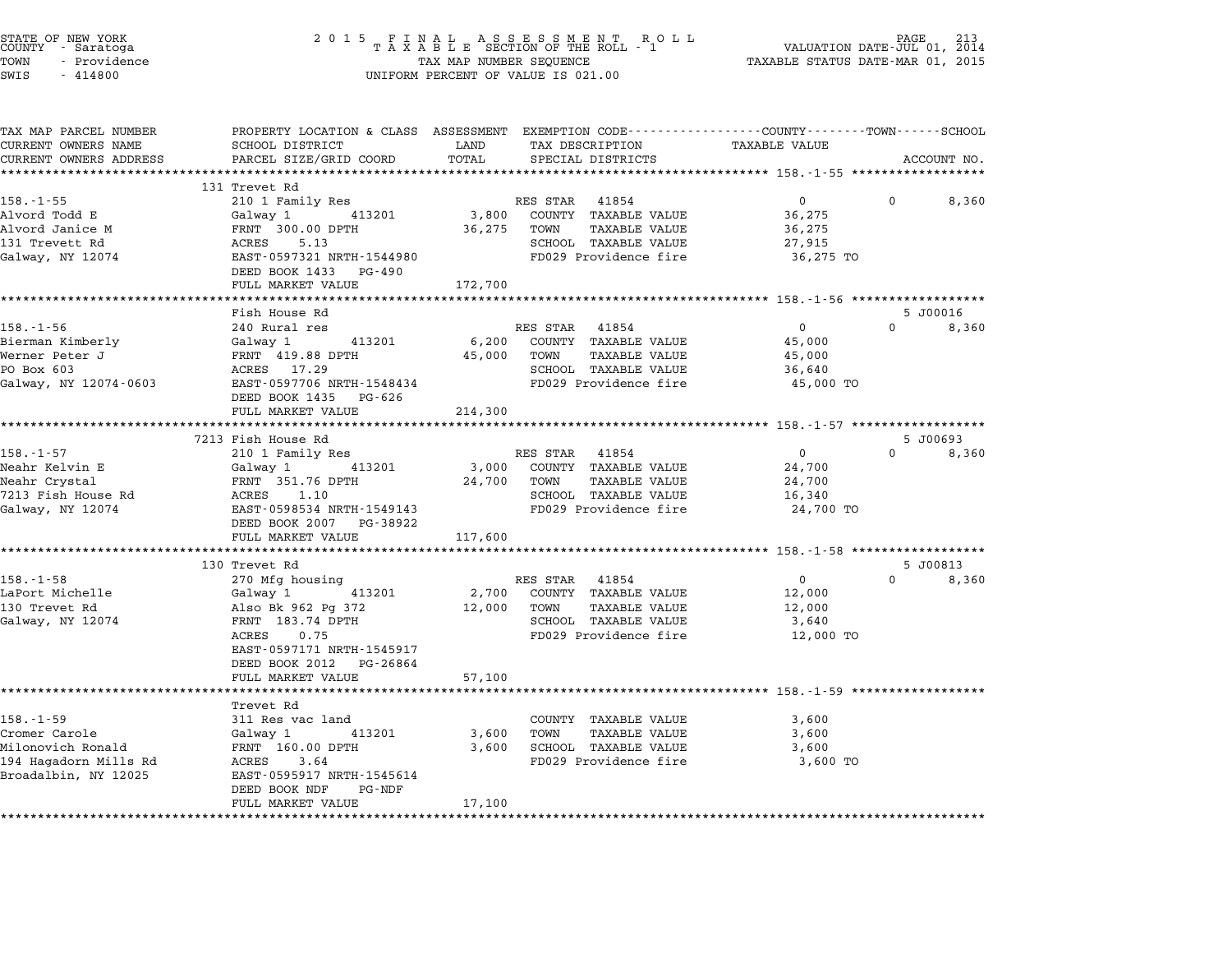|                                                                                                                                                                                 | 2 0 1 5<br>FINAL ASSESSMENT ROLL<br>TAXABLE SECTION OF THE ROLL - 1<br>TAX MAP NUMBER SEQUENCE<br>214<br>PAGE<br>VALUATION DATE-JUL 01,<br>2014<br>TAXABLE STATUS DATE-MAR 01, 2015<br>UNIFORM PERCENT OF VALUE IS 021.00 |                                                                                                                             |  |  |
|---------------------------------------------------------------------------------------------------------------------------------------------------------------------------------|---------------------------------------------------------------------------------------------------------------------------------------------------------------------------------------------------------------------------|-----------------------------------------------------------------------------------------------------------------------------|--|--|
| SCHOOL DISTRICT<br>PARCEL SIZE/GRID COORD                                                                                                                                       | LAND<br>TAX DESCRIPTION<br>TOTAL<br>SPECIAL DISTRICTS                                                                                                                                                                     | TAXABLE VALUE<br>ACCOUNT NO.                                                                                                |  |  |
| ************************                                                                                                                                                        |                                                                                                                                                                                                                           |                                                                                                                             |  |  |
| 7247 Fish House Rd<br>240 Rural res<br>Galway 1<br>413201<br>989/574<br>Partial<br>FRNT 553.93 DPTH                                                                             | RES STAR<br>41854<br>COUNTY TAXABLE VALUE<br>13,000<br>45,025<br>TOWN<br>TAXABLE VALUE<br>SCHOOL TAXABLE VALUE<br>FD029 Providence fire                                                                                   | 5 J00871<br>$\overline{0}$<br>$\Omega$<br>8,360<br>45,025<br>45,025<br>36,665<br>45,025 TO                                  |  |  |
| ACRES 50.59<br>EAST-0598019 NRTH-1550638<br>DEED BOOK 989<br>PG-576<br>FULL MARKET VALUE                                                                                        | 214,400                                                                                                                                                                                                                   |                                                                                                                             |  |  |
| 133 Trevet Rd                                                                                                                                                                   |                                                                                                                                                                                                                           |                                                                                                                             |  |  |
| 210 1 Family Res<br>Galway 1<br>413201<br>FRNT 498.93 DPTH<br>ACRES<br>8.02<br>EAST-0597076 NRTH-1545424                                                                        | COUNTY TAXABLE VALUE<br>4,600<br>TOWN<br>TAXABLE VALUE<br>4,600<br><b>SCHOOL TAXABLE VALUE</b><br>FD029 Providence fire                                                                                                   | 4,600<br>4,600<br>4,600<br>4,600 TO                                                                                         |  |  |
|                                                                                                                                                                                 |                                                                                                                                                                                                                           |                                                                                                                             |  |  |
|                                                                                                                                                                                 |                                                                                                                                                                                                                           | ************************* 158.-2-1 ********************                                                                     |  |  |
| 7290 Fish House Rd<br>210 1 Family Res<br>Galway 1<br>413201<br>FRNT 140.36 DPTH<br>ACRES<br>1.01<br>EAST-0598003 NRTH-1552565<br>DEED BOOK 1223<br>PG-716<br>FULL MARKET VALUE | COUNTY TAXABLE VALUE<br>TOWN<br>TAXABLE VALUE<br>1,800<br>SCHOOL TAXABLE VALUE<br>35,000<br>FD029 Providence fire<br>166,700                                                                                              | 5 J00129<br>35,000<br>35,000<br>35,000<br>35,000 TO                                                                         |  |  |
|                                                                                                                                                                                 |                                                                                                                                                                                                                           |                                                                                                                             |  |  |
| 311 Res vac land<br>Galway 1<br>413201<br>FRNT 147.00 DPTH<br>0.60<br>ACRES<br>EAST-0598393 NRTH-1551936<br>DEED BOOK 1088<br>PG-334                                            | COUNTY TAXABLE VALUE<br>3,000<br>TOWN<br>TAXABLE VALUE<br>3,000<br><b>SCHOOL TAXABLE VALUE</b><br>FD029 Providence fire                                                                                                   | 5 J00069<br>3,000<br>3,000<br>3,000<br>3,000 TO                                                                             |  |  |
| FULL MARKET VALUE                                                                                                                                                               | 14,300                                                                                                                                                                                                                    |                                                                                                                             |  |  |
| 7282 Fish House Rd<br>240 Rural res<br>Galway 1<br>413201<br>FRNT 452.77 DPTH<br>ACRES<br>12.71<br>EAST-0598575 NRTH-1552454                                                    | RES STAR<br>41854<br>8,400<br>COUNTY<br>TAXABLE VALUE<br>41,700<br>TOWN<br>TAXABLE VALUE<br>SCHOOL TAXABLE VALUE<br>FD029 Providence fire                                                                                 | *************************** 158.-2-5.1 **********<br>5 J00113<br>0<br>0<br>8,360<br>41,700<br>41,700<br>33,340<br>41,700 TO |  |  |
|                                                                                                                                                                                 | DEED BOOK 2013 PG-36423<br>FULL MARKET VALUE<br>7278 Fish House Rd                                                                                                                                                        | PROPERTY LOCATION & CLASS ASSESSMENT EXEMPTION CODE---------------COUNTY-------TOWN-----SCHOOL<br>21,905                    |  |  |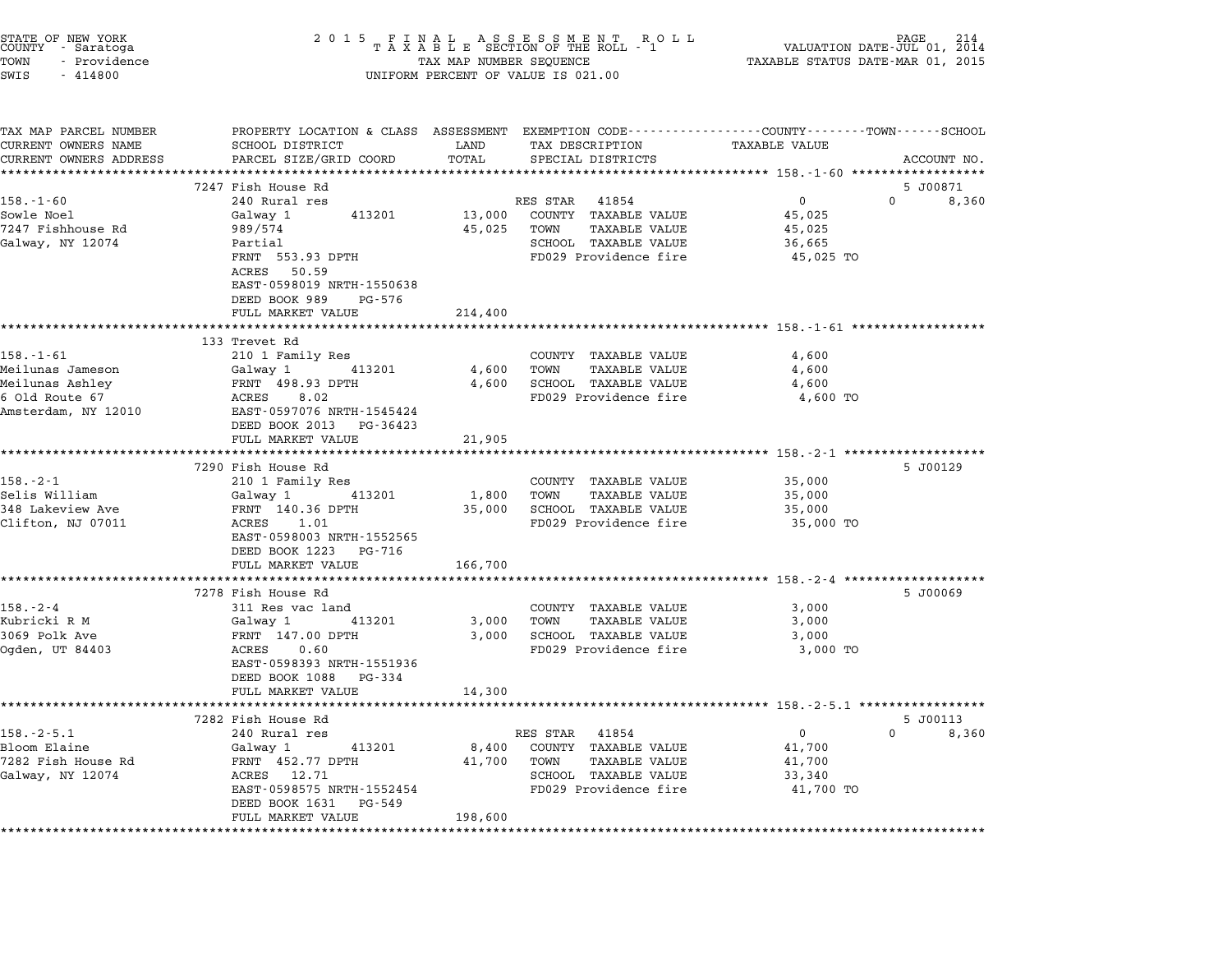| STATE OF NEW YORK<br>COUNTY - Saratoga<br>TOWN<br>- Providence<br>SWIS<br>$-414800$ | 2 0 1 5<br>FINAL ASSESSMENT RO<br>TAXABLE SECTION OF THE ROLL - 1<br>R O L L<br>TAX MAP NUMBER SEQUENCE<br>UNIFORM PERCENT OF VALUE IS 021.00 |                 |                                                                                                                   | PAGE<br>VALUATION DATE-JUL 01, 2014<br>TAXABLE STATUS DATE-MAR 01, 2015 |             |  |
|-------------------------------------------------------------------------------------|-----------------------------------------------------------------------------------------------------------------------------------------------|-----------------|-------------------------------------------------------------------------------------------------------------------|-------------------------------------------------------------------------|-------------|--|
| TAX MAP PARCEL NUMBER<br>CURRENT OWNERS NAME                                        | SCHOOL DISTRICT                                                                                                                               | LAND            | PROPERTY LOCATION & CLASS ASSESSMENT EXEMPTION CODE--------------COUNTY-------TOWN------SCHOOL<br>TAX DESCRIPTION | <b>TAXABLE VALUE</b>                                                    |             |  |
| CURRENT OWNERS ADDRESS                                                              | PARCEL SIZE/GRID COORD                                                                                                                        | TOTAL           | SPECIAL DISTRICTS                                                                                                 |                                                                         | ACCOUNT NO. |  |
|                                                                                     | 138 Crannel Rd                                                                                                                                | **********      |                                                                                                                   |                                                                         |             |  |
| $158. - 2 - 6.2$                                                                    | 210 1 Family Res                                                                                                                              |                 | COUNTY TAXABLE VALUE                                                                                              | 22,000                                                                  |             |  |
| Patience Mark L                                                                     | 413201<br>Galway 1                                                                                                                            | 4,300           | TOWN<br><b>TAXABLE VALUE</b>                                                                                      | 22,000                                                                  |             |  |
| 138 Crannel Rd                                                                      | FRNT 533.53 DPTH                                                                                                                              | 22,000          | SCHOOL TAXABLE VALUE                                                                                              | 22,000                                                                  |             |  |
| Galway, NY 12074                                                                    | ACRES 7.49<br>EAST-0600046 NRTH-1552694<br>DEED BOOK 2008 PG-4668                                                                             |                 | FD029 Providence fire                                                                                             | 22,000 TO                                                               |             |  |
|                                                                                     | FULL MARKET VALUE                                                                                                                             | 104,800         |                                                                                                                   |                                                                         |             |  |
|                                                                                     | **********************                                                                                                                        |                 |                                                                                                                   | ****************************** 158.-2-6.3 ***********                   |             |  |
|                                                                                     | 127 Crannel Rd                                                                                                                                |                 |                                                                                                                   |                                                                         |             |  |
| $158. - 2 - 6.3$                                                                    | 210 1 Family Res                                                                                                                              |                 | 41806<br>AGED T&S                                                                                                 | 7,800<br>0                                                              | 7,800       |  |
| Pelletier George                                                                    | 413201<br>Galway 1                                                                                                                            |                 | 41834<br>4,000 SR STAR                                                                                            | $\mathbf{0}$<br>0                                                       | 18,190      |  |
| Pelletier Doreen<br>127 Crannel Rd                                                  | FRNT 300.00 DPTH<br>ACRES<br>4.37                                                                                                             | 39,000          | COUNTY TAXABLE VALUE<br>TOWN<br>TAXABLE VALUE                                                                     | 39,000                                                                  |             |  |
| Galway, NY 12074                                                                    | EAST-0599754 NRTH-1551797                                                                                                                     |                 | SCHOOL TAXABLE VALUE                                                                                              | 31,200<br>13,010                                                        |             |  |
|                                                                                     | DEED BOOK 994 PG-18                                                                                                                           |                 | FD029 Providence fire                                                                                             | 39,000 TO                                                               |             |  |
|                                                                                     | FULL MARKET VALUE                                                                                                                             | 185,700         |                                                                                                                   |                                                                         |             |  |
|                                                                                     | **************************                                                                                                                    |                 |                                                                                                                   |                                                                         |             |  |
|                                                                                     | Crannel Rd                                                                                                                                    |                 |                                                                                                                   |                                                                         |             |  |
| $158. - 2 - 6.12$                                                                   | 311 Res vac land                                                                                                                              |                 | COUNTY TAXABLE VALUE                                                                                              | 3,200                                                                   |             |  |
| Pelletier George A<br>Pelletier Doreen                                              | 413201<br>Galway 1<br>FRNT 200.00 DPTH                                                                                                        | 3,200<br>3,200  | TOWN<br>TAXABLE VALUE<br>SCHOOL TAXABLE VALUE                                                                     | 3,200<br>3,200                                                          |             |  |
| 127 Crannel Rd                                                                      | ACRES<br>3.84                                                                                                                                 |                 | FD029 Providence fire                                                                                             | 3,200 TO                                                                |             |  |
| Galway, NY 12074                                                                    | EAST-0599496 NRTH-1551670                                                                                                                     |                 |                                                                                                                   |                                                                         |             |  |
|                                                                                     | DEED BOOK 1053 PG-559                                                                                                                         |                 |                                                                                                                   |                                                                         |             |  |
|                                                                                     | FULL MARKET VALUE                                                                                                                             | 15,200          |                                                                                                                   |                                                                         |             |  |
|                                                                                     |                                                                                                                                               |                 |                                                                                                                   |                                                                         |             |  |
|                                                                                     | 148 Crannel Rd                                                                                                                                |                 |                                                                                                                   |                                                                         | 5 J00163    |  |
| $158. - 2 - 7$                                                                      | 210 1 Family Res                                                                                                                              |                 | RES STAR 41854                                                                                                    | $\Omega$<br>$\mathbf{0}$                                                | 8,360       |  |
| Jones Ellen I<br>148 Crannel Rd                                                     | 413201<br>Galway 1<br>FRNT 207.04 DPTH 207.00                                                                                                 | 3,000<br>55,000 | COUNTY TAXABLE VALUE<br><b>TAXABLE VALUE</b><br>TOWN                                                              | 55,000<br>55,000                                                        |             |  |
| Galway, NY 12074                                                                    | ACRES<br>0.86                                                                                                                                 |                 | SCHOOL TAXABLE VALUE                                                                                              | 46,640                                                                  |             |  |
|                                                                                     | EAST-0599421 NRTH-1552190                                                                                                                     |                 | FD029 Providence fire                                                                                             | 55,000 TO                                                               |             |  |
|                                                                                     | DEED BOOK 1328 PG-5                                                                                                                           |                 |                                                                                                                   |                                                                         |             |  |
|                                                                                     | FULL MARKET VALUE                                                                                                                             | 261,900         |                                                                                                                   |                                                                         |             |  |
|                                                                                     |                                                                                                                                               |                 |                                                                                                                   |                                                                         |             |  |
|                                                                                     | Crannel Rd                                                                                                                                    |                 |                                                                                                                   |                                                                         | 5 J00857    |  |
| $158. - 2 - 8$                                                                      | 910 Priv forest                                                                                                                               |                 | COUNTY TAXABLE VALUE                                                                                              | 3,300                                                                   |             |  |
| Sowle Mark<br>Sowle Patricia                                                        | Galway 1<br>413201<br>FRNT 155.00 DPTH                                                                                                        | 3,300<br>3,300  | TAXABLE VALUE<br>TOWN<br>SCHOOL TAXABLE VALUE                                                                     | 3,300<br>3,300                                                          |             |  |
| 142 Crannel Rd                                                                      | ACRES<br>2.09                                                                                                                                 |                 | FD029 Providence fire                                                                                             | 3,300 TO                                                                |             |  |
| Galway, NY 12074                                                                    | EAST-0599538 NRTH-1552400                                                                                                                     |                 |                                                                                                                   |                                                                         |             |  |
|                                                                                     | DEED BOOK 1009 PG-1103                                                                                                                        |                 |                                                                                                                   |                                                                         |             |  |
|                                                                                     | FULL MARKET VALUE                                                                                                                             | 15,700          |                                                                                                                   |                                                                         |             |  |
|                                                                                     |                                                                                                                                               |                 |                                                                                                                   |                                                                         |             |  |

STATE OF NEW YORK <sup>2</sup> <sup>0</sup> <sup>1</sup> 5 F I N A L A S S E S S M E N T R O L L PAGE <sup>215</sup> COUNTY - Saratoga <sup>T</sup> <sup>A</sup> <sup>X</sup> <sup>A</sup> <sup>B</sup> <sup>L</sup> <sup>E</sup> SECTION OF THE ROLL - <sup>1</sup> VALUATION DATE-JUL 01, <sup>2014</sup>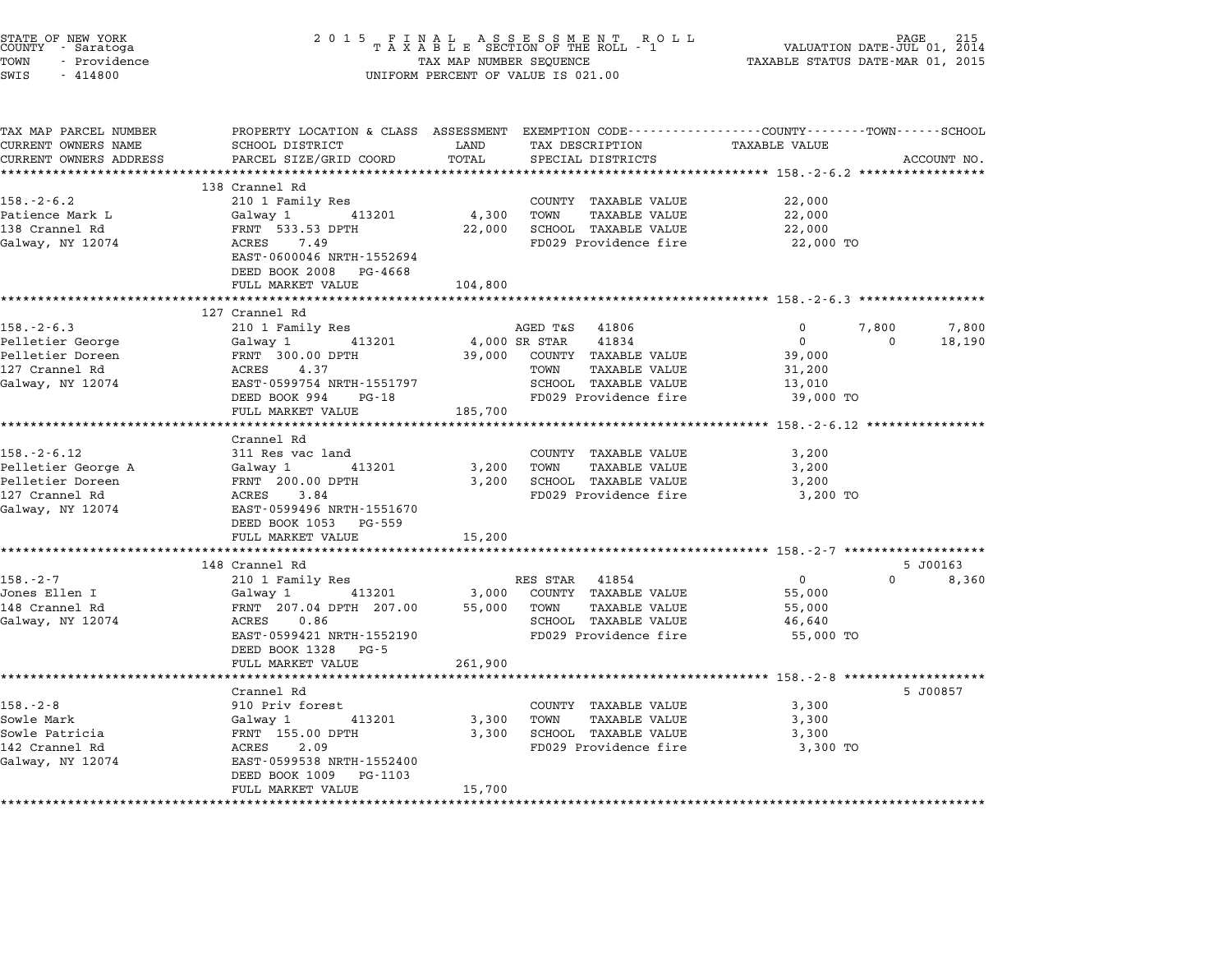| TAX MAP PARCEL NUMBER  | PROPERTY LOCATION & CLASS ASSESSMENT EXEMPTION CODE----------------COUNTY-------TOWN-----SCHOOL |               |                              |                                  |                    |
|------------------------|-------------------------------------------------------------------------------------------------|---------------|------------------------------|----------------------------------|--------------------|
| CURRENT OWNERS NAME    | SCHOOL DISTRICT                                                                                 | LAND<br>TOTAL | TAX DESCRIPTION              | TAXABLE VALUE                    |                    |
| CURRENT OWNERS ADDRESS | PARCEL SIZE/GRID COORD                                                                          |               | SPECIAL DISTRICTS            |                                  | ACCOUNT NO.        |
|                        | 142 Crannel Rd                                                                                  |               |                              |                                  | 5 J00858           |
| $158. - 2 - 9$         | 210 1 Family Res                                                                                |               | AGED T&S 41806               | $\mathbf 0$                      | 16,750<br>16,750   |
| Sowle Mark P           | Galway 1<br>413201                                                                              |               | 5,200 SR STAR<br>41834       | $\overline{0}$                   | $\Omega$<br>16,750 |
| Roser Peggy            | Life Estate                                                                                     | 33,500        | COUNTY TAXABLE VALUE         | 33,500                           |                    |
| Attn: Roser Peggy      | FRNT 275.00 DPTH                                                                                |               | TAXABLE VALUE<br>TOWN        | 16,750                           |                    |
| 191 Potter Hollow Rd   | ACRES 3.71                                                                                      |               | SCHOOL TAXABLE VALUE         | $\mathbf 0$                      |                    |
| Galway, NY 12074       | EAST-0599737 NRTH-1552535                                                                       |               | FD029 Providence fire        | 33,500 TO                        |                    |
|                        | DEED BOOK 1263 PG-660                                                                           |               |                              |                                  |                    |
|                        | FULL MARKET VALUE                                                                               | 159,500       |                              |                                  |                    |
|                        |                                                                                                 |               |                              |                                  |                    |
|                        | 132 Crannel Rd                                                                                  |               |                              |                                  | 5 J01247           |
| $158. - 2 - 10$        | 270 Mfg housing                                                                                 |               | RES STAR 41854               | $\overline{0}$                   | $\Omega$<br>8,360  |
| Donnelly Robert W      | 413201<br>Galway 1                                                                              |               | 5,600 COUNTY TAXABLE VALUE   | 14,100                           |                    |
| Donnelly Lisa A        | FRNT 225.00 DPTH                                                                                |               | 14,100 TOWN<br>TAXABLE VALUE | 14,100                           |                    |
| 132 Crannel Rd         | ACRES<br>5.00                                                                                   |               | SCHOOL TAXABLE VALUE         | 5,740                            |                    |
| Galway, NY 12074       | EAST-0600350 NRTH-1552969                                                                       |               | FD029 Providence fire        | 14,100 TO                        |                    |
|                        | DEED BOOK 2006 PG-16008                                                                         |               |                              |                                  |                    |
|                        | FULL MARKET VALUE                                                                               | 67,100        |                              |                                  |                    |
|                        |                                                                                                 |               |                              |                                  |                    |
|                        | 128 Crannel Rd                                                                                  |               |                              |                                  | 5 J01248           |
| $158. - 2 - 11$        | 270 Mfg housing                                                                                 |               | VET COM C 41132              | 3,550                            | $\Omega$<br>0      |
| Donnelly Robert S      | 413201<br>Galway 1                                                                              |               | 5,600 VET COM T 41133        | 3,550<br>$\overline{\mathbf{0}}$ | $\mathbf 0$        |
| 128 Crannel Rd         | FRNT 225.00 DPTH                                                                                |               | 41834<br>14,200 SR STAR      | $\overline{0}$                   | $\Omega$<br>14,200 |
| Galway, NY 12074       | ACRES<br>5.00                                                                                   |               | COUNTY TAXABLE VALUE         | 10,650                           |                    |
|                        | EAST-0600558 NRTH-1553072                                                                       |               | TAXABLE VALUE<br>TOWN        | 10,650                           |                    |
|                        | DEED BOOK 1553 PG-327                                                                           |               | SCHOOL TAXABLE VALUE         | $\Omega$                         |                    |
|                        | FULL MARKET VALUE                                                                               |               | 67,600 FD029 Providence fire | 14,200 TO                        |                    |
|                        | *************************                                                                       |               |                              |                                  |                    |
|                        | 109 Crannel Rd                                                                                  |               |                              |                                  | 5 J00277           |
| 158.-2-12              | 210 1 Family Res                                                                                |               | COUNTY TAXABLE VALUE         | 6,000                            |                    |
| Sowle Nate             | Galway 1<br>413201                                                                              | 3,000         | TOWN<br>TAXABLE VALUE        | 6,000                            |                    |
| 103 Crannel Rd         | FRNT 265.00 DPTH                                                                                | 6,000         | SCHOOL TAXABLE VALUE         | 6,000                            |                    |
| Galway, NY 12074       | ACRES 1.00                                                                                      |               | FD029 Providence fire        | 6,000 TO                         |                    |
|                        | EAST-0600869 NRTH-1552593                                                                       |               |                              |                                  |                    |
|                        | DEED BOOK 1427 PG-21                                                                            |               |                              |                                  |                    |
|                        | FULL MARKET VALUE                                                                               | 28,600        |                              |                                  |                    |
|                        |                                                                                                 |               |                              |                                  |                    |
|                        | 115 Crannel Rd                                                                                  |               |                              |                                  | 5 J00468           |
| $158. - 2 - 13$        | 210 1 Family Res                                                                                |               | COUNTY TAXABLE VALUE         | 15,000                           |                    |
| Mello Nancy            | 413201<br>Galway 1                                                                              | 3,200         | TAXABLE VALUE<br>TOWN        | 15,000                           |                    |
| 115 Crannell Rd        | FRNT 364.00 DPTH                                                                                | 15,000        | SCHOOL TAXABLE VALUE         | 15,000                           |                    |
| Galway, NY 12074       | ACRES 1.80                                                                                      |               | FD029 Providence fire        | 15,000 TO                        |                    |
|                        | EAST-0600597 NRTH-1552435                                                                       |               |                              |                                  |                    |
|                        | DEED BOOK 2009 PG-6181                                                                          |               |                              |                                  |                    |
|                        | FULL MARKET VALUE                                                                               | 71,400        |                              |                                  |                    |
|                        |                                                                                                 |               |                              |                                  |                    |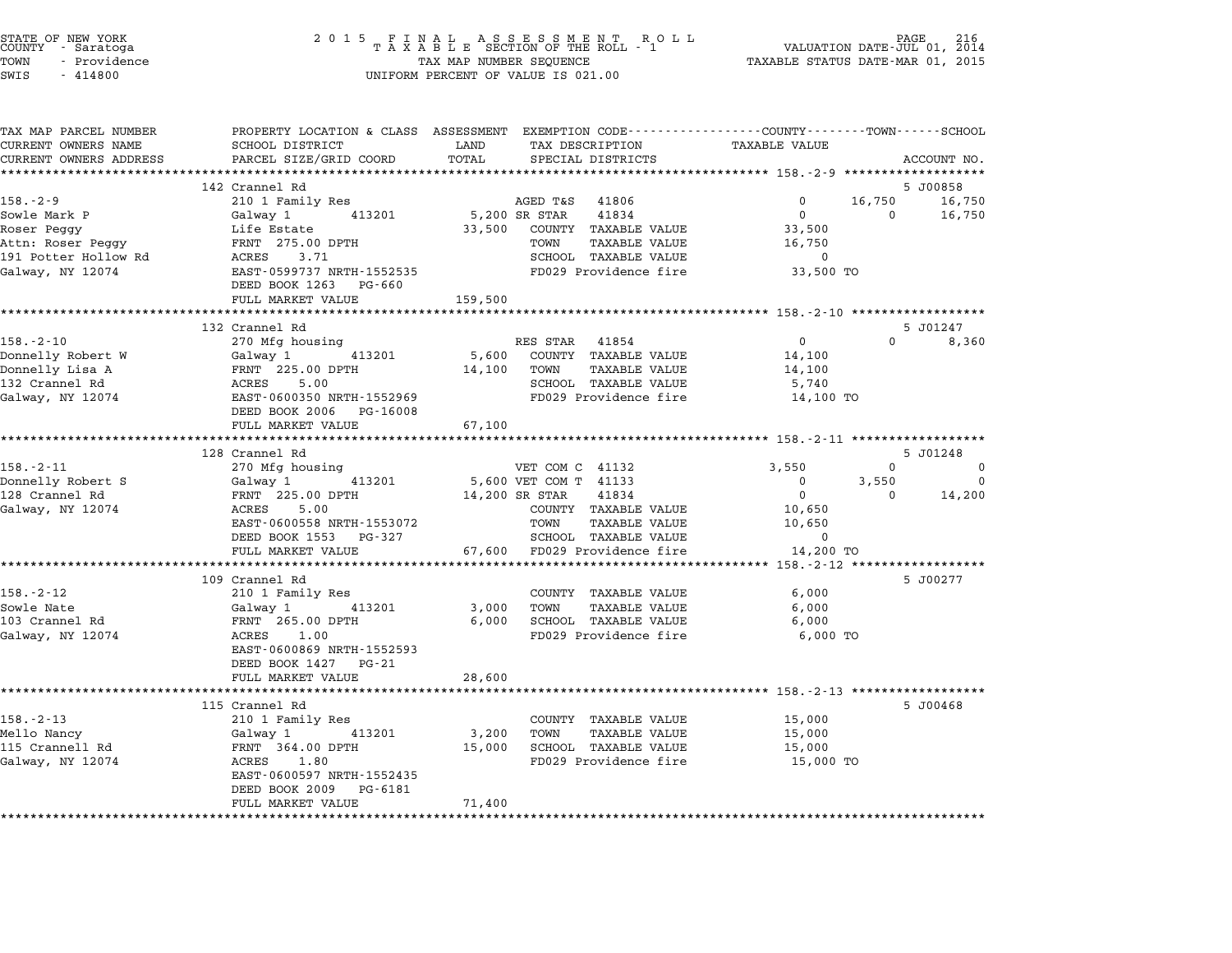| STATE OF NEW YORK<br>COUNTY – Saratoga<br>TOWN<br>- Providence<br>SWIS<br>$-414800$ |                                                     | 2015 FINAL ASSESSMENT ROLL TAXABLE SECTION OF THE ROLL - 1<br>TAX MAP NUMBER SEQUENCE<br>UNIFORM PERCENT OF VALUE IS 021.00                              | PAGE.<br>217<br>VALUATION DATE-JUL 01, 2014<br>TAXABLE STATUS DATE-MAR 01, 2015 |
|-------------------------------------------------------------------------------------|-----------------------------------------------------|----------------------------------------------------------------------------------------------------------------------------------------------------------|---------------------------------------------------------------------------------|
| TAX MAP PARCEL NUMBER<br>CURRENT OWNERS NAME<br>CURRENT OWNERS ADDRESS              | SCHOOL DISTRICT<br>PARCEL SIZE/GRID COORD           | PROPERTY LOCATION & CLASS ASSESSMENT EXEMPTION CODE----------------COUNTY-------TOWN-----SCHOOL<br>LAND<br>TAX DESCRIPTION<br>TOTAL<br>SPECIAL DISTRICTS | TAXABLE VALUE<br>ACCOUNT NO.                                                    |
|                                                                                     | ***************************                         |                                                                                                                                                          |                                                                                 |
|                                                                                     | 119 Crannel Rd                                      |                                                                                                                                                          | 5 J01432                                                                        |
| $158. - 2 - 14$                                                                     | 210 1 Family Res                                    | RES STAR 41854                                                                                                                                           | $\overline{0}$<br>$\Omega$<br>8,360                                             |
| Mello Nancy                                                                         | 413201<br>Galway 1                                  | 3,000<br>COUNTY TAXABLE VALUE                                                                                                                            | 30,200                                                                          |
| 115 Crannell Rd                                                                     | FRNT 140.00 DPTH 75.00                              | 30,200<br>TOWN<br>TAXABLE VALUE                                                                                                                          | 30,200                                                                          |
| Galway, NY 12074                                                                    | ACRES<br>0.24                                       | SCHOOL TAXABLE VALUE                                                                                                                                     | 21,840                                                                          |
|                                                                                     | EAST-0600343 NRTH-1552382<br>DEED BOOK 2009 PG-6180 | FD029 Providence fire                                                                                                                                    | 30,200 TO                                                                       |
|                                                                                     | FULL MARKET VALUE                                   | 143,800                                                                                                                                                  |                                                                                 |
|                                                                                     |                                                     |                                                                                                                                                          |                                                                                 |
|                                                                                     | 143 Crannel Rd                                      |                                                                                                                                                          | 5 J01167                                                                        |
| $158. - 2 - 18$<br>Sowle Robert V                                                   | 210 1 Family Res<br>413201                          | COUNTY TAXABLE VALUE<br>TAXABLE VALUE<br>TOWN                                                                                                            | 17,903                                                                          |
| Sowle Robert P                                                                      | Galway 1<br>FRNT 360.00 DPTH                        | 3,800<br>17,903<br>SCHOOL TAXABLE VALUE                                                                                                                  | 17,903<br>17,903                                                                |
| 143 Crannell Rd                                                                     | ACRES<br>4.50                                       | FD029 Providence fire                                                                                                                                    | 17,903 TO                                                                       |
| Galway, NY 12074                                                                    | EAST-0600023 NRTH-1551962                           |                                                                                                                                                          |                                                                                 |
|                                                                                     | DEED BOOK 1753 PG-279                               |                                                                                                                                                          |                                                                                 |
|                                                                                     | FULL MARKET VALUE                                   | 85,300                                                                                                                                                   |                                                                                 |
|                                                                                     | **********************                              |                                                                                                                                                          |                                                                                 |
|                                                                                     | 7262 Fish House Rd                                  |                                                                                                                                                          | 5 J00105                                                                        |
| $158. - 2 - 20$                                                                     | 280 Res Multiple                                    | AGED - ALL 41800                                                                                                                                         | 19,950<br>19,950<br>19,950                                                      |
| Barras Carol                                                                        | 413201<br>Galway 1                                  | 3,800 SR STAR<br>41834                                                                                                                                   | 18,190<br>$\mathbf{0}$<br>$\overline{\phantom{0}}$                              |
| 7262 Fishhouse Rd                                                                   | 2 Dwellings                                         | COUNTY TAXABLE VALUE<br>39,900                                                                                                                           | 19,950                                                                          |
| Galway, NY 12074                                                                    | FRNT 300.00 DPTH                                    | TAXABLE VALUE<br>TOWN                                                                                                                                    | 19,950                                                                          |
|                                                                                     | ACRES<br>4.58                                       | SCHOOL TAXABLE VALUE                                                                                                                                     | 1,760                                                                           |
|                                                                                     | EAST-0599232 NRTH-1550923                           | FD029 Providence fire                                                                                                                                    | 39,900 TO                                                                       |
|                                                                                     | DEED BOOK 1484 PG-657<br>FULL MARKET VALUE          | 190,000                                                                                                                                                  |                                                                                 |
|                                                                                     | ************************                            |                                                                                                                                                          |                                                                                 |
|                                                                                     | 7248 Fish House Rd                                  |                                                                                                                                                          | 5 J00347                                                                        |
| $158. - 2 - 21$                                                                     | 210 1 Family Res                                    | RES STAR 41854                                                                                                                                           | $\mathbf{0}$<br>$\Omega$<br>8,360                                               |
| Lovejoy Charles W III                                                               | 413201<br>Galway 1                                  | 4,000<br>COUNTY TAXABLE VALUE                                                                                                                            | 29,300                                                                          |
| 7248 Fish House Rd                                                                  | FRNT 210.00 DPTH                                    | 29,300<br>TAXABLE VALUE<br>TOWN                                                                                                                          | 29,300                                                                          |
| Galway, NY 12074                                                                    | ACRES 1.02 BANK<br>403                              | SCHOOL TAXABLE VALUE                                                                                                                                     | 20,940                                                                          |
|                                                                                     | EAST-0598947 NRTH-1550095                           | FD029 Providence fire                                                                                                                                    | 29,300 TO                                                                       |
|                                                                                     | DEED BOOK 1563 PG-507                               |                                                                                                                                                          |                                                                                 |
|                                                                                     | FULL MARKET VALUE                                   | 139,500                                                                                                                                                  |                                                                                 |
|                                                                                     |                                                     |                                                                                                                                                          |                                                                                 |
|                                                                                     | 7244 Fish House Rd                                  |                                                                                                                                                          | 5 J00916                                                                        |
| $158. - 2 - 22$                                                                     | 210 1 Family Res                                    | RES STAR<br>41854                                                                                                                                        | $\mathbf 0$<br>$\mathbf 0$<br>8,360                                             |
| Bryden Jessica A<br>7244 Fish House Rd                                              | Galway 1<br>413201<br>House & Trailer               | 4,800<br>COUNTY TAXABLE VALUE<br>24,800<br><b>TAXABLE VALUE</b><br>TOWN                                                                                  | 24,800<br>24,800                                                                |
| Galway, NY 12074                                                                    | FRNT 305.00 DPTH                                    | SCHOOL TAXABLE VALUE                                                                                                                                     | 16,440                                                                          |
|                                                                                     | ACRES<br>2.88                                       | FD029 Providence fire                                                                                                                                    | 24,800 TO                                                                       |
|                                                                                     | EAST-0599006 NRTH-1549839                           |                                                                                                                                                          |                                                                                 |
|                                                                                     | DEED BOOK 2011<br>PG-30577                          |                                                                                                                                                          |                                                                                 |
|                                                                                     | FULL MARKET VALUE                                   | 118,100                                                                                                                                                  |                                                                                 |
|                                                                                     |                                                     |                                                                                                                                                          |                                                                                 |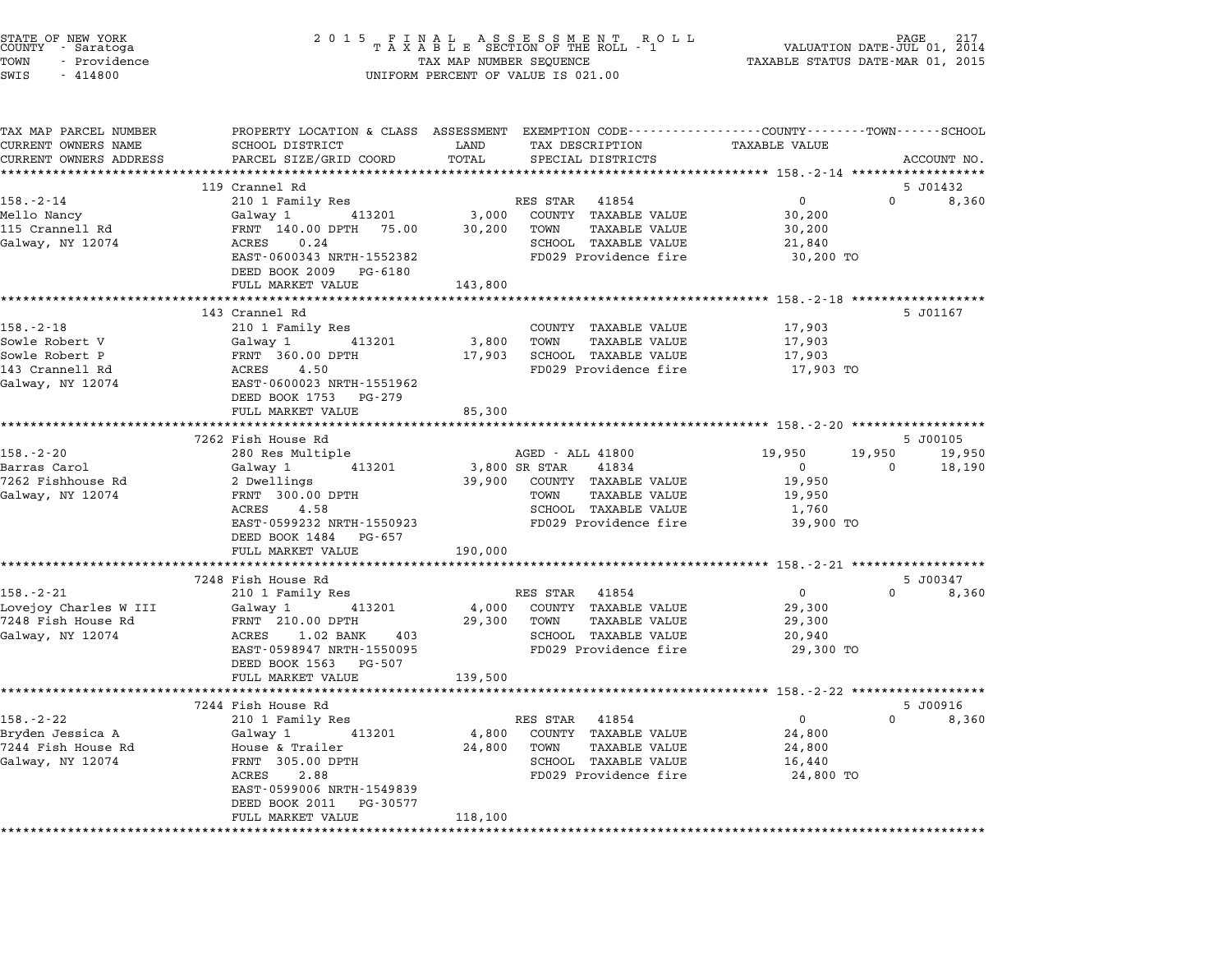| STATE OF NEW YORK<br>COUNTY - Saratoga<br>TOWN<br>- Providence | 2 0 1 5                                                                                         | TAX MAP NUMBER SEQUENCE | FINAL ASSESSMENT RO<br>TAXABLE SECTION OF THE ROLL - 1<br>R O L L | TAXABLE STATUS DATE-MAR 01, 2015                        | 218<br>PAGE<br>VALUATION DATE-JUL 01, 2014 |
|----------------------------------------------------------------|-------------------------------------------------------------------------------------------------|-------------------------|-------------------------------------------------------------------|---------------------------------------------------------|--------------------------------------------|
| SWIS<br>$-414800$                                              |                                                                                                 |                         | UNIFORM PERCENT OF VALUE IS 021.00                                |                                                         |                                            |
| TAX MAP PARCEL NUMBER                                          | PROPERTY LOCATION & CLASS ASSESSMENT EXEMPTION CODE----------------COUNTY-------TOWN-----SCHOOL |                         |                                                                   |                                                         |                                            |
| CURRENT OWNERS NAME                                            | SCHOOL DISTRICT                                                                                 | LAND                    | TAX DESCRIPTION                                                   | <b>TAXABLE VALUE</b>                                    |                                            |
| CURRENT OWNERS ADDRESS                                         | PARCEL SIZE/GRID COORD                                                                          | TOTAL<br>************   | SPECIAL DISTRICTS                                                 |                                                         | ACCOUNT NO.                                |
|                                                                | 7226 Fish House Rd                                                                              |                         |                                                                   |                                                         | 5 J00068                                   |
| $158. - 2 - 23$                                                | 270 Mfg housing                                                                                 |                         | COUNTY TAXABLE VALUE                                              | 4,000                                                   |                                            |
| Allen Joshua                                                   | Galway 1<br>413201                                                                              | 3,000                   | <b>TAXABLE VALUE</b><br>TOWN                                      | 4,000                                                   |                                            |
| 7223 Fish House Rd                                             | FRNT 80.00 DPTH 150.00                                                                          | 4,000                   | SCHOOL TAXABLE VALUE                                              | 4,000                                                   |                                            |
| Galway, NY 12074                                               | ACRES<br>0.28<br>EAST-0598830 NRTH-1549531                                                      |                         | FD029 Providence fire                                             | 4,000 TO                                                |                                            |
| PRIOR OWNER ON 3/01/2015                                       | DEED BOOK 2015 PG-9571                                                                          |                         |                                                                   |                                                         |                                            |
| Robinson Doris R                                               | FULL MARKET VALUE                                                                               | 19,048                  |                                                                   |                                                         |                                            |
|                                                                | ********************                                                                            |                         |                                                                   | ************************ 158. -2-24 ******************* |                                            |
|                                                                | 7228 Fish House Rd                                                                              |                         |                                                                   |                                                         | 5 J01524                                   |
| $158. - 2 - 24$                                                | 270 Mfg housing                                                                                 |                         | COUNTY TAXABLE VALUE                                              | 6,800                                                   |                                            |
| VanAken Brent B                                                | 413201<br>Galway 1                                                                              | 5,800                   | TOWN<br>TAXABLE VALUE                                             | 6,800                                                   |                                            |
| VanAken Benjamin<br>7228 Fishhouse Rd                          | FRNT 190.00 DPTH<br>ACRES<br>8.32                                                               | 6,800                   | SCHOOL TAXABLE VALUE<br>FD029 Providence fire                     | 6,800<br>6,800 TO                                       |                                            |
| Galway, NY 12074                                               | EAST-0599291 NRTH-1549772                                                                       |                         |                                                                   |                                                         |                                            |
|                                                                | DEED BOOK 2012 PG-29459                                                                         |                         |                                                                   |                                                         |                                            |
|                                                                | FULL MARKET VALUE                                                                               | 32,400                  |                                                                   |                                                         |                                            |
|                                                                | ********************                                                                            |                         |                                                                   |                                                         |                                            |
|                                                                | Fish House Rd Rear                                                                              |                         |                                                                   |                                                         | 5 J01708                                   |
| $158. - 2 - 25.2$                                              | 910 Priv forest                                                                                 |                         | COUNTY TAXABLE VALUE                                              | 10,500                                                  |                                            |
| Stead Robert E                                                 | 413201<br>Galway 1                                                                              | 10,500                  | TOWN<br><b>TAXABLE VALUE</b>                                      | 10,500                                                  |                                            |
| 668 Bruno Rd                                                   | ACRES 52.68                                                                                     | 10,500                  | SCHOOL TAXABLE VALUE                                              | 10,500                                                  |                                            |
| Clifton Park, NY 12065                                         | EAST-0599963 NRTH-1549726<br>DEED BOOK 2014 PG-35116                                            |                         | FD029 Providence fire                                             | 10,500 TO                                               |                                            |
|                                                                | FULL MARKET VALUE<br>**************************                                                 | 50,000                  |                                                                   |                                                         |                                            |
|                                                                | 7256 Fish House Rd                                                                              |                         |                                                                   |                                                         |                                            |
| $158. - 2 - 25.12$                                             | 210 1 Family Res                                                                                |                         | AGED T&S<br>41806                                                 | 0                                                       | 6,760<br>6,760                             |
| Allen Herbert                                                  | Galway 1<br>413201                                                                              |                         | 3,600 SR STAR<br>41834                                            | $\Omega$                                                | $\Omega$<br>10,140                         |
| 7256 Fishhouse Rd                                              | House & Trailer                                                                                 | 16,900                  | COUNTY TAXABLE VALUE                                              | 16,900                                                  |                                            |
| Galway, NY 12074                                               | FRNT 390.00 DPTH                                                                                |                         | TOWN<br>TAXABLE VALUE                                             | 10,140                                                  |                                            |
|                                                                | ACRES<br>3.51                                                                                   |                         | SCHOOL TAXABLE VALUE                                              | $\Omega$                                                |                                            |
|                                                                | EAST-0599231 NRTH-1550638                                                                       |                         | FD029 Providence fire                                             | 16,900 TO                                               |                                            |
|                                                                | DEED BOOK 1097 PG-436                                                                           |                         |                                                                   |                                                         |                                            |
|                                                                | FULL MARKET VALUE                                                                               | 80,500                  |                                                                   |                                                         |                                            |
|                                                                | * * * * * * * * * * * * * * *                                                                   |                         | ******************************** 158.-2-28 **************         |                                                         |                                            |
| $158. - 2 - 28$                                                | 7214 Fish House Rd                                                                              |                         | COUNTY TAXABLE VALUE                                              | 32,500                                                  | 5 J00185                                   |
| Zierak Ruth                                                    | 210 1 Family Res<br>Galway 1<br>413201                                                          | 4,700                   | TOWN<br><b>TAXABLE VALUE</b>                                      | 32,500                                                  |                                            |
| aka Ruth Lawyer                                                | FRNT 165.00 DPTH                                                                                | 32,500                  | SCHOOL TAXABLE VALUE                                              | 32,500                                                  |                                            |
| 1905 W Fulton Rd                                               | ACRES<br>2.56                                                                                   |                         | FD029 Providence fire                                             | 32,500 TO                                               |                                            |
| Warnerville, NY 12187                                          | EAST-0598840 NRTH-1548809                                                                       |                         |                                                                   |                                                         |                                            |
|                                                                | DEED BOOK 2008 PG-36321<br>FULL MARKET VALUE                                                    | 154,800                 |                                                                   |                                                         |                                            |
|                                                                |                                                                                                 |                         |                                                                   |                                                         |                                            |

STATE OF NEW YORK <sup>2</sup> <sup>0</sup> <sup>1</sup> 5 F I N A L A S S E S S M E N T R O L L PAGE <sup>218</sup> COUNTY - Saratoga <sup>T</sup> <sup>A</sup> <sup>X</sup> <sup>A</sup> <sup>B</sup> <sup>L</sup> <sup>E</sup> SECTION OF THE ROLL - <sup>1</sup> VALUATION DATE-JUL 01, <sup>2014</sup>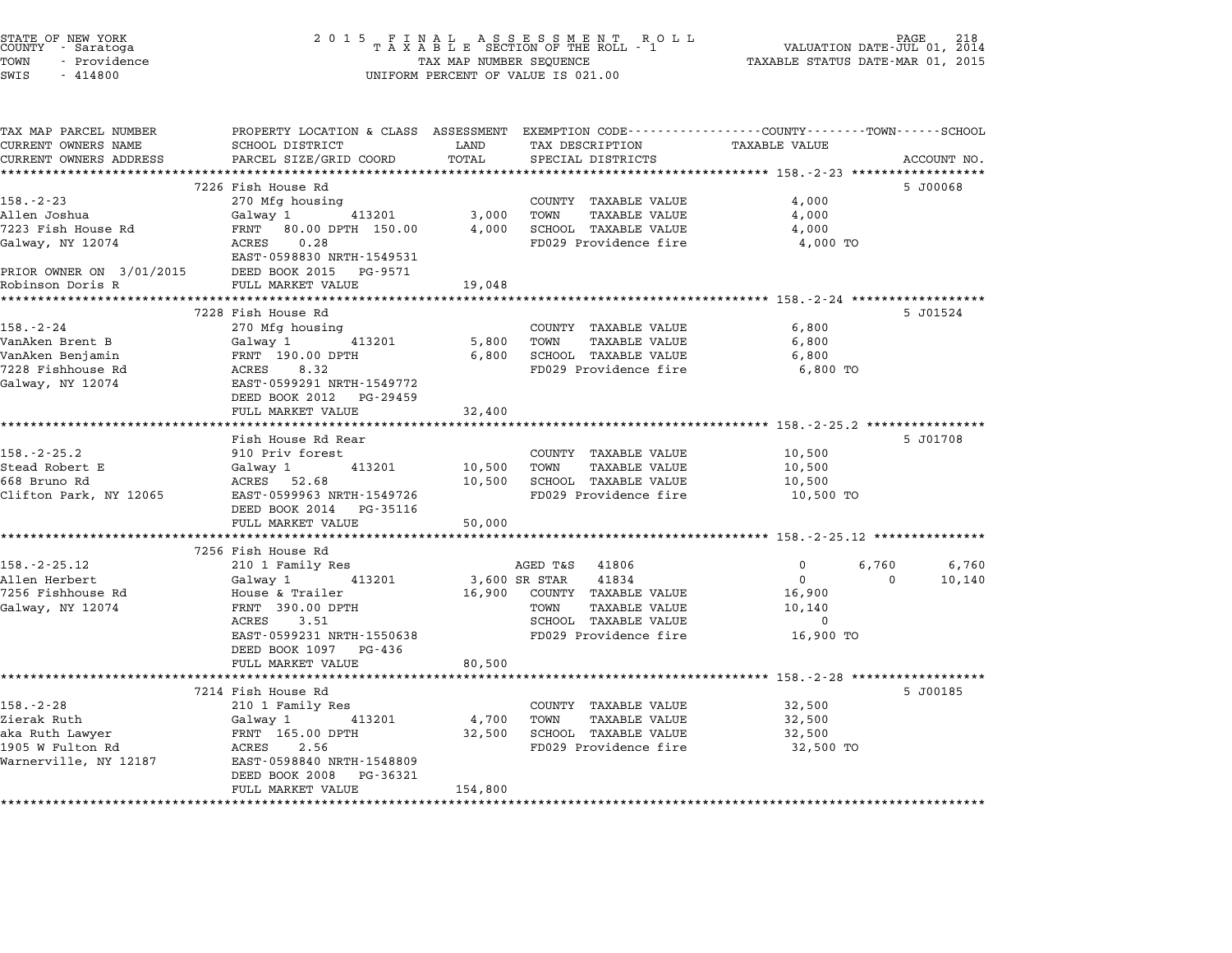| STATE OF NEW YORK<br>COUNTY – Saratoga<br>TOWN<br>- Providence<br>SWIS<br>$-414800$                  |                                                                                                                                                                                   | UNIFORM PERCENT OF VALUE IS 021.00                                                                                            |                                                                                                                  |                                   |
|------------------------------------------------------------------------------------------------------|-----------------------------------------------------------------------------------------------------------------------------------------------------------------------------------|-------------------------------------------------------------------------------------------------------------------------------|------------------------------------------------------------------------------------------------------------------|-----------------------------------|
| TAX MAP PARCEL NUMBER<br>CURRENT OWNERS NAME<br>CURRENT OWNERS ADDRESS                               | SCHOOL DISTRICT<br>PARCEL SIZE/GRID COORD<br>*****************************                                                                                                        | LAND<br>TAX DESCRIPTION<br>TOTAL<br>SPECIAL DISTRICTS                                                                         | PROPERTY LOCATION & CLASS ASSESSMENT EXEMPTION CODE----------------COUNTY-------TOWN-----SCHOOL<br>TAXABLE VALUE | ACCOUNT NO.                       |
| $158. - 2 - 29$<br>Tousant Justin A<br>7212 Fish House Rd<br>Galway, NY 12074                        | 7212 Fish House Rd<br>210 1 Family Res<br>Galway 1<br>413201<br>FRNT 100.00 DPTH<br>ACRES 0.71<br>EAST-0598690 NRTH-1548795<br>DEED BOOK 2013 PG-31104<br>FULL MARKET VALUE       | COUNTY TAXABLE VALUE<br>3,000<br>TOWN<br>SCHOOL TAXABLE VALUE<br>22,575<br>FD029 Providence fire<br>107,500                   | 22,575<br>TAXABLE VALUE<br>22,575<br>22,575<br>22,575 TO                                                         | 5 J00594                          |
| $158. - 2 - 30$<br>Rarick Ralph<br>Rarick Joann<br>7208 Fish House Rd<br>Galway, NY 12074            | 7208 Fish House Rd<br>210 1 Family Res<br>Galway 1<br>413201<br>FRNT 460.00 DPTH<br>ACRES<br>2.06<br>EAST-0598622 NRTH-1548476<br>DEED BOOK 1300 PG-306                           | RES STAR 41854<br>COUNTY TAXABLE VALUE<br>4,700<br>TOWN<br>28,600<br>SCHOOL TAXABLE VALUE<br>FD029 Providence fire            | $\mathbf{0}$<br>28,600<br>TAXABLE VALUE<br>28,600<br>20,240<br>28,600 TO                                         | 5 J01160<br>$\Omega$<br>8,360     |
|                                                                                                      | FULL MARKET VALUE<br>*************************                                                                                                                                    | 136,200                                                                                                                       |                                                                                                                  |                                   |
| $158. - 2 - 31.1$<br>Schelling Leo III<br>Schelling Nancy E<br>548 Centerline Rd<br>Galway, NY 12074 | 548 Centerline Rd<br>240 Rural res<br>413201<br>Galway 1<br>Lot #2<br>FRNT 334.47 DPTH<br>ACRES 12.08<br>EAST-0599274 NRTH-1547987<br>DEED BOOK 1393 PG-385                       | RES STAR 41854<br>5,200<br>COUNTY TAXABLE VALUE<br>32,500<br>TOWN<br>SCHOOL TAXABLE VALUE<br>FD029 Providence fire            | $\overline{0}$<br>32,500<br>TAXABLE VALUE<br>32,500<br>24,140<br>32,500 TO                                       | 5 J01328<br>$\mathbf{0}$<br>8,360 |
|                                                                                                      | FULL MARKET VALUE<br>**************************                                                                                                                                   | 154,800                                                                                                                       | *********************************** 158.-2-31.2 *****************                                                |                                   |
| $158. - 2 - 31.2$<br>Schelling III Leo<br>Schelling Nancy E<br>550 Centerline Rd<br>Galway, NY 12074 | 550 Centerline Rd<br>270 Mfg housing<br>413201<br>Galway 1<br>Life Estate<br>Lot $#1$<br>FRNT 186.64 DPTH<br>ACRES<br>1.29<br>EAST-0599249 NRTH-1547555<br>DEED BOOK 2009 PG-4657 | COUNTY TAXABLE VALUE<br>3,000<br>TOWN<br>SCHOOL TAXABLE VALUE<br>11,200<br>FD029 Providence fire                              | 11,200<br>TAXABLE VALUE<br>11,200<br>11,200<br>11,200 TO                                                         |                                   |
|                                                                                                      | FULL MARKET VALUE                                                                                                                                                                 | 53,300                                                                                                                        |                                                                                                                  |                                   |
| $158. - 2 - 32$<br>Kennedy David<br>Klein Julie<br>539 Centerline Rd<br>Galway, NY 12074             | 539 Centerline Rd<br>210 1 Family Res<br>Galway 1<br>413201<br>FRNT 355.00 DPTH<br>ACRES<br>9.71<br>EAST-0599732 NRTH-1548158<br>DEED BOOK 1690 PG-110<br>FULL MARKET VALUE       | RES STAR 41854<br>4,800<br>COUNTY TAXABLE VALUE<br>26,000<br>TOWN<br>SCHOOL TAXABLE VALUE<br>FD029 Providence fire<br>123,800 | $\mathbf 0$<br>26,000<br><b>TAXABLE VALUE</b><br>26,000<br>17,640<br>26,000 TO                                   | 5 J00921<br>$\Omega$<br>8,360     |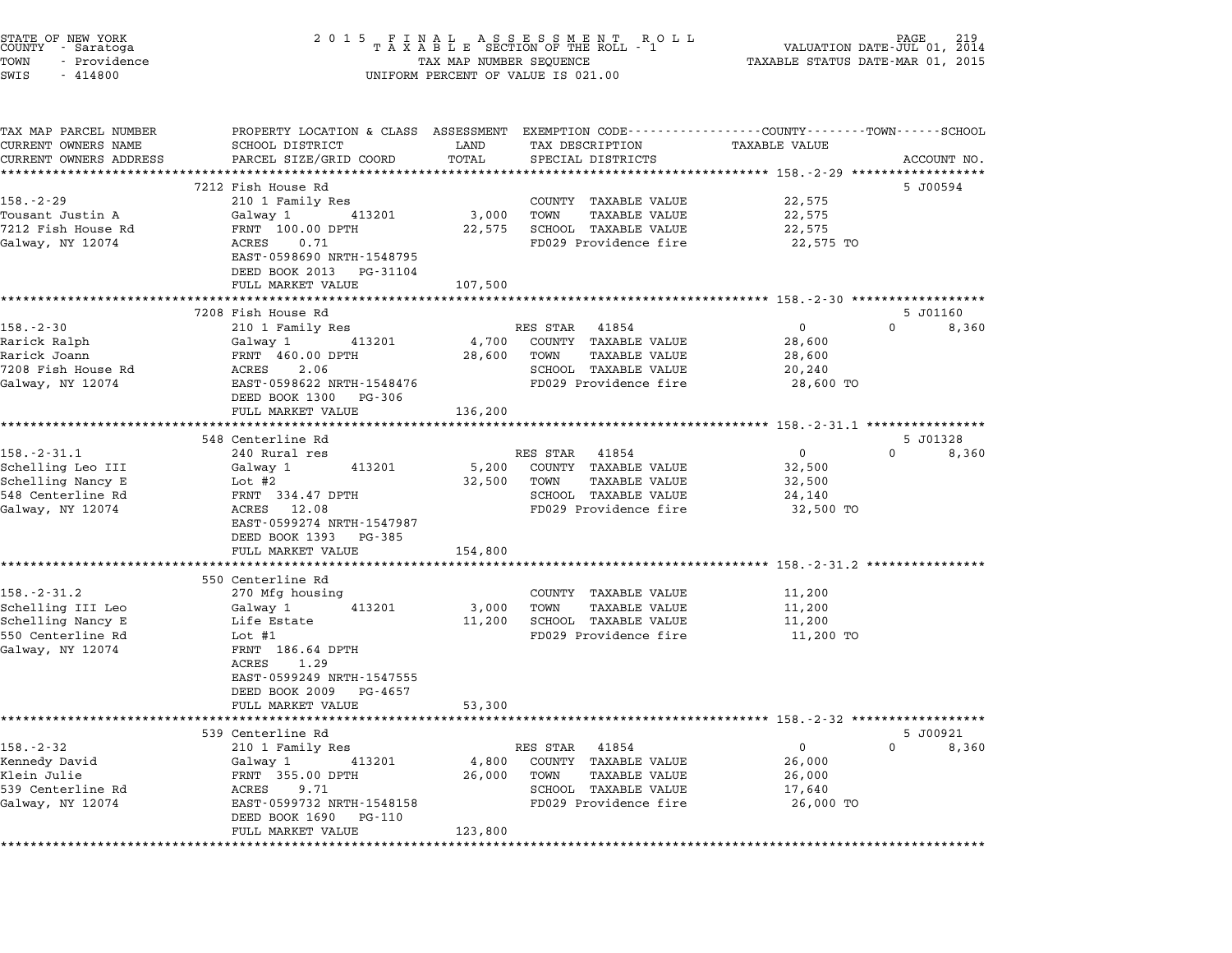| STATE OF NEW YORK<br>COUNTY – Saratoga<br>TOWN<br>- Providence<br>SWIS<br>$-414800$ | $\begin{array}{cccccccccccccc} 2& 0& 1& 5 & & F & I & N & A & L & & A & S & S & E & S & M & E & N & T & & R & O & L \\ & & T & A & X & A & B & L & E & SECTION & OF & THE & ROLL & - & 1 \end{array}$<br>TAX MAP NUMBER SEQUENCE<br>UNIFORM PERCENT OF VALUE IS 021.00 |           |                              | PAGE<br>220<br>VALUATION DATE-JUL 01, 2014<br>TAXABLE STATUS DATE-MAR 01, 2015 |          |             |
|-------------------------------------------------------------------------------------|------------------------------------------------------------------------------------------------------------------------------------------------------------------------------------------------------------------------------------------------------------------------|-----------|------------------------------|--------------------------------------------------------------------------------|----------|-------------|
| TAX MAP PARCEL NUMBER<br>CURRENT OWNERS NAME                                        | PROPERTY LOCATION & CLASS ASSESSMENT EXEMPTION CODE----------------COUNTY-------TOWN-----SCHOOL<br>SCHOOL DISTRICT                                                                                                                                                     | LAND      | TAX DESCRIPTION              | TAXABLE VALUE                                                                  |          |             |
|                                                                                     |                                                                                                                                                                                                                                                                        | TOTAL     |                              |                                                                                |          |             |
| CURRENT OWNERS ADDRESS                                                              | PARCEL SIZE/GRID COORD                                                                                                                                                                                                                                                 | ********* | SPECIAL DISTRICTS            |                                                                                |          | ACCOUNT NO. |
|                                                                                     | 538 Centerline Rd                                                                                                                                                                                                                                                      |           |                              |                                                                                |          | 5 J01430    |
| $158. - 2 - 33$                                                                     | 210 1 Family Res                                                                                                                                                                                                                                                       |           | AGED T&S<br>41806            | 0                                                                              | 11,750   | 11,750      |
| Seelow Maxine Carol                                                                 | Galway 1<br>413201                                                                                                                                                                                                                                                     |           | 3,800 SR STAR<br>41834       | $\Omega$                                                                       | $\Omega$ | 11,750      |
| Aka Maxine Nadler                                                                   | FRNT 167.00 DPTH                                                                                                                                                                                                                                                       | 23,500    | COUNTY TAXABLE VALUE         | 23,500                                                                         |          |             |
| 538 Centerline Rd                                                                   | 5.00<br>ACRES                                                                                                                                                                                                                                                          |           | TOWN<br>TAXABLE VALUE        | 11,750                                                                         |          |             |
| Galway, NY 12074                                                                    | EAST-0599989 NRTH-1548254                                                                                                                                                                                                                                              |           | SCHOOL TAXABLE VALUE         | $\overline{0}$                                                                 |          |             |
|                                                                                     | DEED BOOK 0954 PG-0027                                                                                                                                                                                                                                                 |           | FD029 Providence fire        | 23,500 TO                                                                      |          |             |
|                                                                                     | FULL MARKET VALUE                                                                                                                                                                                                                                                      | 111,900   |                              |                                                                                |          |             |
|                                                                                     |                                                                                                                                                                                                                                                                        |           |                              |                                                                                |          |             |
|                                                                                     | 544 Centerline Rd                                                                                                                                                                                                                                                      |           |                              |                                                                                |          | 5 J01353    |
| $158. - 2 - 34$                                                                     | 270 Mfg housing                                                                                                                                                                                                                                                        |           | RES STAR 41854               | $\Omega$                                                                       | $\Omega$ | 6,500       |
| Schelling Leo Jr                                                                    | 413201<br>Galway 1                                                                                                                                                                                                                                                     | 2,300     | COUNTY TAXABLE VALUE         | 6,500                                                                          |          |             |
| Schelling Margaret                                                                  | 1 Trailer                                                                                                                                                                                                                                                              | 6,500     | TOWN<br>TAXABLE VALUE        | 6,500                                                                          |          |             |
| 544 Centerline Rd                                                                   | FRNT 100.00 DPTH 200.00                                                                                                                                                                                                                                                |           | SCHOOL TAXABLE VALUE         | $\mathbf 0$                                                                    |          |             |
| Galway, NY 12074                                                                    | ACRES<br>0.46                                                                                                                                                                                                                                                          |           | FD029 Providence fire        | 6,500 TO                                                                       |          |             |
|                                                                                     | EAST-0599728 NRTH-1547677<br>DEED BOOK 1546 PG-328                                                                                                                                                                                                                     |           |                              |                                                                                |          |             |
|                                                                                     | FULL MARKET VALUE                                                                                                                                                                                                                                                      | 31,000    |                              |                                                                                |          |             |
|                                                                                     | ******************                                                                                                                                                                                                                                                     |           |                              |                                                                                |          |             |
|                                                                                     | 441 Centerline Rd                                                                                                                                                                                                                                                      |           |                              |                                                                                |          | 5 J00242    |
| $158. - 2 - 35$                                                                     | 210 1 Family Res                                                                                                                                                                                                                                                       |           | RES STAR 41854               | $\overline{0}$                                                                 | $\Omega$ | 8,360       |
| Podolec Stanley Jr                                                                  | 413201<br>Galway 1                                                                                                                                                                                                                                                     | 3,200     | COUNTY TAXABLE VALUE         | 28,500                                                                         |          |             |
| Seelow-Podolec Dorene E                                                             | FRNT 250.00 DPTH                                                                                                                                                                                                                                                       | 28,500    | <b>TAXABLE VALUE</b><br>TOWN | 28,500                                                                         |          |             |
| 441 Centerline Rd                                                                   | ACRES<br>1.71                                                                                                                                                                                                                                                          |           | SCHOOL TAXABLE VALUE         | 20,140                                                                         |          |             |
| Galway, NY 12074                                                                    | EAST-0599844 NRTH-1547401                                                                                                                                                                                                                                              |           | FD029 Providence fire        | 28,500 TO                                                                      |          |             |
|                                                                                     | DEED BOOK 1582 PG-597                                                                                                                                                                                                                                                  |           |                              |                                                                                |          |             |
|                                                                                     | FULL MARKET VALUE                                                                                                                                                                                                                                                      | 135,714   |                              |                                                                                |          |             |
|                                                                                     | . <b>.</b> .                                                                                                                                                                                                                                                           |           |                              | ********************* 158.-2-36.1 ************                                 |          |             |
|                                                                                     | Centerline Rd                                                                                                                                                                                                                                                          |           |                              |                                                                                |          | 5 J00904    |
| $158. - 2 - 36.1$                                                                   | 312 Vac w/imprv                                                                                                                                                                                                                                                        |           | COUNTY TAXABLE VALUE         | 5,500                                                                          |          |             |
| Seelow Dorene E                                                                     | 413201<br>Galway 1                                                                                                                                                                                                                                                     | 5,200     | TOWN<br><b>TAXABLE VALUE</b> | 5,500                                                                          |          |             |
| Podolec Stanley Jr                                                                  | FRNT 463.80 DPTH                                                                                                                                                                                                                                                       | 5,500     | SCHOOL TAXABLE VALUE         | 5,500                                                                          |          |             |
| 437 Centerline Rd                                                                   | ACRES 11.97                                                                                                                                                                                                                                                            |           | FD029 Providence fire        | 5,500 TO                                                                       |          |             |
| Galway, NY 12074                                                                    | EAST-0600284 NRTH-1547209                                                                                                                                                                                                                                              |           |                              |                                                                                |          |             |
|                                                                                     | DEED BOOK 1495 PG-692                                                                                                                                                                                                                                                  |           |                              |                                                                                |          |             |
|                                                                                     | FULL MARKET VALUE                                                                                                                                                                                                                                                      | 26,200    |                              |                                                                                |          |             |
|                                                                                     | ****************************                                                                                                                                                                                                                                           |           |                              |                                                                                |          |             |
|                                                                                     | 449 Centerline Rd                                                                                                                                                                                                                                                      |           |                              |                                                                                |          |             |
| $158. - 2 - 36.2$                                                                   | 210 1 Family Res                                                                                                                                                                                                                                                       |           | RES STAR 41854               | $\mathbf{0}$                                                                   | 0        | 8,360       |
| Neahr Nacole M                                                                      | 413201<br>Galway 1                                                                                                                                                                                                                                                     | 4,800     | COUNTY TAXABLE VALUE         | 27,800                                                                         |          |             |
| Neahr William Jr                                                                    | 9.51<br>ACRES                                                                                                                                                                                                                                                          | 27,800    | TOWN<br>TAXABLE VALUE        | 27,800                                                                         |          |             |
| 449 Centerline Rd                                                                   | EAST-0599994 NRTH-1546723                                                                                                                                                                                                                                              |           | SCHOOL TAXABLE VALUE         | 19,440                                                                         |          |             |
| Galway, NY 12074                                                                    | DEED BOOK 2009<br>PG-6520<br>FULL MARKET VALUE                                                                                                                                                                                                                         | 132,400   | FD029 Providence fire        | 27,800 TO                                                                      |          |             |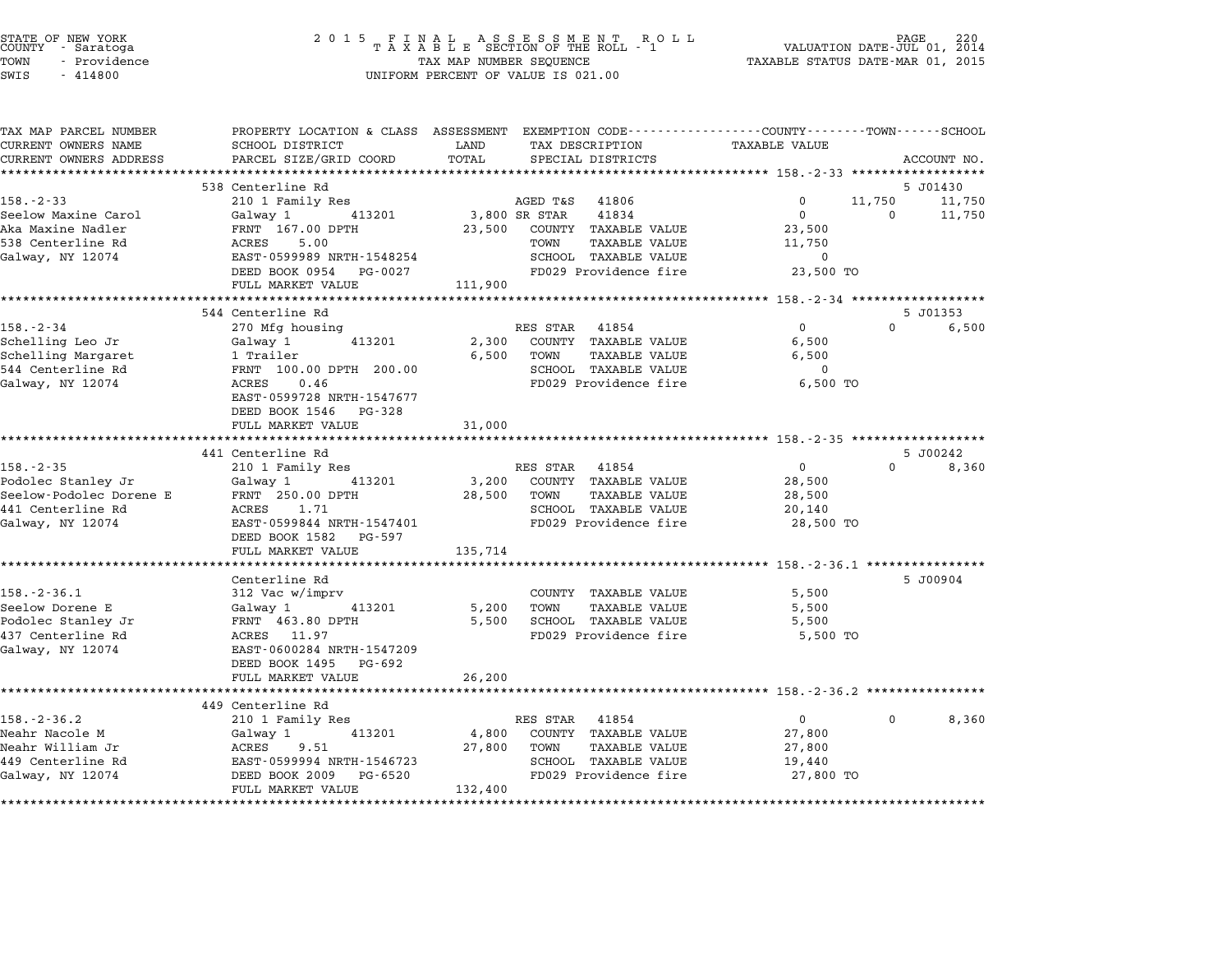| STATE OF NEW YORK<br>COUNTY - Saratoga<br>TOWN<br>- Providence<br>SWIS<br>$-414800$ | 2 0 1 5                                    | FINAL ASSESSMENT ROTAXABLE SECTION OF THE ROLL - 1<br>R O L L<br>TAX MAP NUMBER SEQUENCE<br>UNIFORM PERCENT OF VALUE IS 021.00 | PAGE<br>VALUATION DATE-JUL 01, 2014<br>TAXABLE STATUS DATE-MAR 01, 2015                          |
|-------------------------------------------------------------------------------------|--------------------------------------------|--------------------------------------------------------------------------------------------------------------------------------|--------------------------------------------------------------------------------------------------|
| TAX MAP PARCEL NUMBER                                                               |                                            |                                                                                                                                | PROPERTY LOCATION & CLASS ASSESSMENT EXEMPTION CODE----------------COUNTY-------TOWN------SCHOOL |
| CURRENT OWNERS NAME<br>CURRENT OWNERS ADDRESS                                       | SCHOOL DISTRICT<br>PARCEL SIZE/GRID COORD  | LAND<br>TAX DESCRIPTION<br>TOTAL<br>SPECIAL DISTRICTS                                                                          | <b>TAXABLE VALUE</b><br>ACCOUNT NO.                                                              |
|                                                                                     |                                            |                                                                                                                                |                                                                                                  |
|                                                                                     | 473 South Line Rd                          |                                                                                                                                |                                                                                                  |
| $158. - 2 - 37.2$                                                                   | 210 1 Family Res                           | RES STAR 41854                                                                                                                 | $\mathbf 0$<br>$\Omega$<br>8,360                                                                 |
| McChesney Stephen C                                                                 | Galway 1<br>413201                         | 4,200<br>COUNTY TAXABLE VALUE                                                                                                  | 47,500                                                                                           |
| McChesney Mary Ellen                                                                | FRNT 417.16 DPTH                           | 47,500<br>TOWN<br><b>TAXABLE VALUE</b>                                                                                         | 47,500                                                                                           |
| 473 Southline Rd                                                                    | ACRES<br>7.15                              | SCHOOL TAXABLE VALUE                                                                                                           | 39,140                                                                                           |
| Galway, NY 12074                                                                    | EAST-0601064 NRTH-1545427                  | FD029 Providence fire                                                                                                          | 47,500 TO                                                                                        |
|                                                                                     | DEED BOOK 1146<br>PG-248                   |                                                                                                                                |                                                                                                  |
|                                                                                     | FULL MARKET VALUE                          | 226,200                                                                                                                        |                                                                                                  |
|                                                                                     | 477 South Line Rd                          | **********                                                                                                                     | ********* 158.-2-37.12 *************                                                             |
| $158. - 2 - 37.12$                                                                  | 210 1 Family Res                           | RES STAR<br>41854                                                                                                              | 0<br>0<br>8,360                                                                                  |
| Hill Darryl                                                                         | Galway 1<br>413201                         | 4,000<br>COUNTY TAXABLE VALUE                                                                                                  | 45,500                                                                                           |
| Hill Patricia                                                                       | FRNT 315.75 DPTH                           | <b>TAXABLE VALUE</b><br>45,500<br>TOWN                                                                                         | 45,500                                                                                           |
| 477 Southline Rd                                                                    | ACRES<br>5.95                              | SCHOOL TAXABLE VALUE                                                                                                           | 37,140                                                                                           |
| Galway, NY 12074                                                                    | EAST-0600783 NRTH-1545300                  | FD029 Providence fire                                                                                                          | 45,500 TO                                                                                        |
|                                                                                     | DEED BOOK 1433 PG-788                      |                                                                                                                                |                                                                                                  |
|                                                                                     | FULL MARKET VALUE                          | 216,700                                                                                                                        |                                                                                                  |
|                                                                                     | ************************                   |                                                                                                                                |                                                                                                  |
|                                                                                     | 481 South Line Rd                          |                                                                                                                                |                                                                                                  |
| $158. - 2 - 37.112$                                                                 | 210 1 Family Res                           | VET COM C 41132                                                                                                                | 11,250<br>0<br>0                                                                                 |
| Pugliese Louis J<br>Delong-Pugliese Donna J                                         | 413201<br>Galway 1<br>Trust                | 3,800 VET COM T 41133<br>41834<br>45,000 SR STAR                                                                               | 11,250<br>$\Omega$<br>$\Omega$<br>$\mathbf 0$<br>18,190<br>$\Omega$                              |
| c/o Brian & Kristine Kelly                                                          | FRNT 215.70 DPTH                           | COUNTY TAXABLE VALUE                                                                                                           | 33,750                                                                                           |
| 481 Southline Rd                                                                    | ACRES<br>4.77                              | TOWN<br>TAXABLE VALUE                                                                                                          | 33,750                                                                                           |
| Galway, NY 12074                                                                    | EAST-0600517 NRTH-1545123                  | SCHOOL TAXABLE VALUE                                                                                                           | 26,810                                                                                           |
|                                                                                     | DEED BOOK 2014 PG-28985                    | FD029 Providence fire                                                                                                          | 45,000 TO                                                                                        |
|                                                                                     | FULL MARKET VALUE                          | 214,300                                                                                                                        |                                                                                                  |
|                                                                                     |                                            |                                                                                                                                | ****************** 158.-2-39 *******************                                                 |
|                                                                                     | 7128 Fish House Rd                         |                                                                                                                                | 5 J00478                                                                                         |
| $158. - 2 - 39$                                                                     | 210 1 Family Res                           | VET WAR C 41122                                                                                                                | 4,890<br>$\Omega$<br>$\Omega$                                                                    |
| Bousman John                                                                        | 413201<br>Galway 1                         | 5,200 VET WAR T 41123                                                                                                          | 0<br>4,890<br>$\Omega$                                                                           |
| 7128 Fish House Rd                                                                  | FRNT 395.00 DPTH                           | 32,600 SR STAR<br>41834                                                                                                        | $\mathbf 0$<br>18,190<br>0                                                                       |
| Galway, NY 12074                                                                    | ACRES<br>4.05                              | COUNTY TAXABLE VALUE                                                                                                           | 27,710                                                                                           |
|                                                                                     | EAST-0599968 NRTH-1545059                  | TOWN<br>TAXABLE VALUE                                                                                                          | 27,710                                                                                           |
|                                                                                     | DEED BOOK 1363 PG-429<br>FULL MARKET VALUE | SCHOOL TAXABLE VALUE<br>155,200<br>FD029 Providence fire                                                                       | 14,410<br>32,600 TO                                                                              |
|                                                                                     | ****************                           |                                                                                                                                | ********* 158.-2-40<br>******************                                                        |
|                                                                                     | 483 South Line Rd                          |                                                                                                                                | 5 J01530                                                                                         |
| $158. - 2 - 40$                                                                     | 210 1 Family Res                           | RES STAR<br>41854                                                                                                              | $\mathbf{0}$<br>$\Omega$<br>8,360                                                                |
| Buchner Malcolm                                                                     | Galway 1<br>413201                         | COUNTY TAXABLE VALUE<br>3,500                                                                                                  | 13,500                                                                                           |
| Hart-Stanley Pamela A                                                               | FRNT 200.92 DPTH                           | TAXABLE VALUE<br>13,500<br>TOWN                                                                                                | 13,500                                                                                           |
| a/k/a Pamela Buchner                                                                | ACRES<br>3.61                              | SCHOOL TAXABLE VALUE                                                                                                           | 5,140                                                                                            |
| 483 Southline Rd                                                                    | EAST-0600328 NRTH-1545027                  | FD029 Providence fire                                                                                                          | 13,500 TO                                                                                        |
| Galway, NY 12074                                                                    | DEED BOOK 1362 PG-489                      |                                                                                                                                |                                                                                                  |
|                                                                                     | FULL MARKET VALUE                          | 64,300                                                                                                                         |                                                                                                  |
|                                                                                     |                                            |                                                                                                                                |                                                                                                  |

STATE OF NEW YORK <sup>2</sup> <sup>0</sup> <sup>1</sup> 5 F I N A L A S S E S S M E N T R O L L PAGE <sup>221</sup> COUNTY - Saratoga <sup>T</sup> <sup>A</sup> <sup>X</sup> <sup>A</sup> <sup>B</sup> <sup>L</sup> <sup>E</sup> SECTION OF THE ROLL - <sup>1</sup> VALUATION DATE-JUL 01, <sup>2014</sup>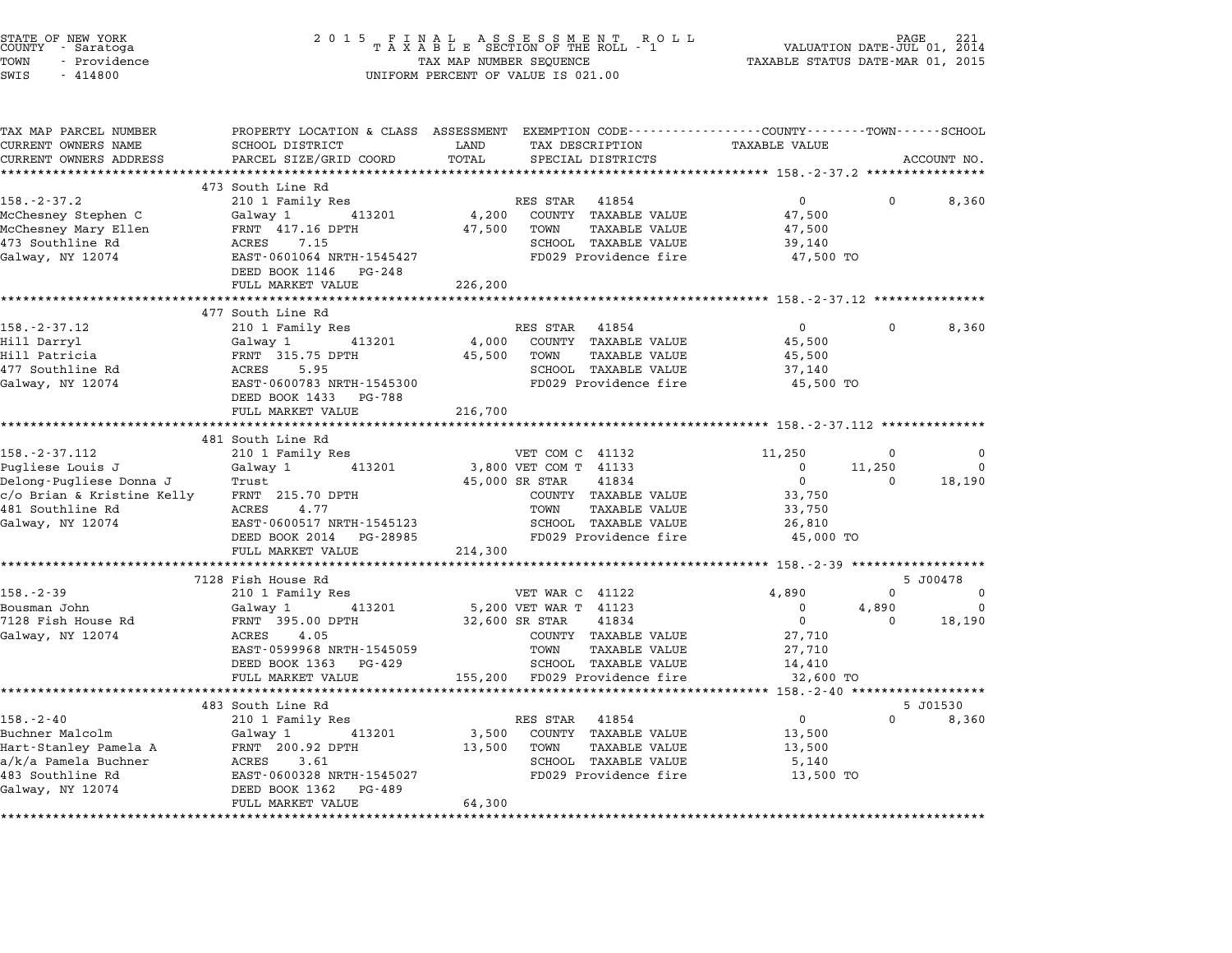| STATE OF NEW YORK<br>COUNTY – Saratoga<br>TOWN<br>- Providence<br>SWIS<br>$-414800$                       | 2 0 1 5                                                                                                                                                                                | TAX MAP NUMBER SEQUENCE    | $\begin{array}{cccccccccccccc} & F & I & N & A & L & A & S & S & E & S & S & M & E & N & T & R & O & L \\ T & A & X & A & B & L & E & SECTION OF THE ROLL & - & 1 \end{array}$<br>UNIFORM PERCENT OF VALUE IS 021.00 | PAGE 222<br>VALUATION DATE-JUL 01, 2014<br>TAXABLE STATUS DATE-MAR 01, 2015                                    |          |                   |
|-----------------------------------------------------------------------------------------------------------|----------------------------------------------------------------------------------------------------------------------------------------------------------------------------------------|----------------------------|----------------------------------------------------------------------------------------------------------------------------------------------------------------------------------------------------------------------|----------------------------------------------------------------------------------------------------------------|----------|-------------------|
| TAX MAP PARCEL NUMBER<br>CURRENT OWNERS NAME                                                              | PROPERTY LOCATION & CLASS ASSESSMENT EXEMPTION CODE----------------COUNTY-------TOWN-----SCHOOL<br>SCHOOL DISTRICT<br>PARCEL SIZE/GRID COORD                                           | LAND<br>TOTAL              | TAX DESCRIPTION                                                                                                                                                                                                      | <b>TAXABLE VALUE</b>                                                                                           |          |                   |
| CURRENT OWNERS ADDRESS<br>**********************                                                          |                                                                                                                                                                                        |                            | SPECIAL DISTRICTS<br>*********************************                                                                                                                                                               | ************ 158.-2-41 *******************                                                                     |          | ACCOUNT NO.       |
| $158. - 2 - 41$<br>Millis Mary R<br>c/o Millis M & R Trustees<br>97 Adam St<br>Saratoga Springs, NY 12866 | Crannel Rd Rear<br>314 Rural vac<10<br>Galway 1<br>413201<br>Mary R. Millis Living Tru<br>Life Estate<br>ACRES<br>2.06<br>EAST-0600501 NRTH-1552163<br>DEED BOOK 1774 PG-737           | 800<br>800                 | COUNTY TAXABLE VALUE<br>TOWN<br><b>TAXABLE VALUE</b><br>SCHOOL TAXABLE VALUE<br>FD029 Providence fire                                                                                                                | 800<br>800<br>800<br>800 TO                                                                                    |          | 5 J01024          |
|                                                                                                           | FULL MARKET VALUE                                                                                                                                                                      | 3,800                      |                                                                                                                                                                                                                      |                                                                                                                |          |                   |
|                                                                                                           | *******************                                                                                                                                                                    | **********                 |                                                                                                                                                                                                                      | ******************************* 158.-2-42 ******************                                                   |          |                   |
| $158. - 2 - 42$<br>Howe Russell A<br>Coon Gwendolyn M<br>121 Crannel Rd<br>Galway, NY 12074               | 121 Crannel Rd<br>270 Mfg housing<br>Galway 1<br>413201<br>FRNT 204.00 DPTH<br>ACRES<br>6.10<br>EAST-0600377 NRTH-1551855<br>DEED BOOK 1768<br>PG-227<br>FULL MARKET VALUE             | 4,000<br>21,798<br>103,800 | 41854<br>RES STAR<br>COUNTY TAXABLE VALUE<br>TOWN<br><b>TAXABLE VALUE</b><br>SCHOOL TAXABLE VALUE<br>FD029 Providence fire                                                                                           | 0<br>21,798<br>21,798<br>13,438<br>21,798 TO                                                                   | $\Omega$ | 5 J00462<br>8,360 |
|                                                                                                           | ****************                                                                                                                                                                       |                            |                                                                                                                                                                                                                      | ***** 158.-2-43 *****************                                                                              |          |                   |
| $158. - 2 - 43$<br>Whimple Michael J<br>Feulner Michael J<br>7220 Fish House Rd<br>Galway, NY 12074       | 7220 Fish House Rd<br>240 Rural res<br>413201<br>Galway 1<br>FRNT 418.70 DPTH<br>ACRES 18.76<br>EAST-0599256 NRTH-1548956<br>DEED BOOK 2011 PG-29959<br>FULL MARKET VALUE              | 6,600<br>26,000<br>123,800 | RES STAR<br>41854<br>COUNTY TAXABLE VALUE<br><b>TAXABLE VALUE</b><br>TOWN<br>SCHOOL TAXABLE VALUE<br>FD029 Providence fire                                                                                           | 0<br>26,000<br>26,000<br>17,640<br>26,000 TO                                                                   | 0        | 5 J00186<br>8,360 |
|                                                                                                           | *********************                                                                                                                                                                  | **********                 |                                                                                                                                                                                                                      | ************** 158.-2-44 *******************                                                                   |          |                   |
| $158. - 2 - 44$<br>Payne Dorothy M<br>PO Box 195<br>Galway, NY 12074                                      | 7288 Fish House Rd<br>210 1 Family Res<br>Galway 1<br>413201<br>FRNT 161.86 DPTH<br>ACRES<br>3.46 BANK<br>6<br>EAST-0598174 NRTH-1552667<br>DEED BOOK 1527 PG-718                      | 3,300<br>33,000            | RES STAR<br>41854<br>COUNTY TAXABLE VALUE<br>TOWN<br>TAXABLE VALUE<br>SCHOOL TAXABLE VALUE<br>FD029 Providence fire                                                                                                  | $\mathbf 0$<br>33,000<br>33,000<br>24,640<br>33,000 TO                                                         | $\Omega$ | 5 J00415<br>8,360 |
|                                                                                                           | FULL MARKET VALUE                                                                                                                                                                      | 157,100                    |                                                                                                                                                                                                                      |                                                                                                                |          |                   |
| $158. - 2 - 46$<br>Scarborough Terry J<br>Scarborough Leslie A<br>467 South Line Rd<br>Galway, NY 12074   | ***********************<br>467 South Line Rd<br>210 1 Family Res<br>413201<br>Galway 1<br>FRNT 595.84 DPTH<br>2.32<br>ACRES<br>EAST-0601348 NRTH-1545759<br>DEED BOOK 2012<br>PG-30908 | 3,200<br>40,327            | **************************<br>RES STAR<br>41854<br>COUNTY TAXABLE VALUE<br>TOWN<br><b>TAXABLE VALUE</b><br>SCHOOL TAXABLE VALUE<br>FD029 Providence fire                                                             | ********************* 158.-2-46 *******************<br>$\mathbf{0}$<br>40,327<br>40,327<br>31,967<br>40,327 TO | 0        | 8,360             |
|                                                                                                           | FULL MARKET VALUE<br>******************                                                                                                                                                | 192,000                    |                                                                                                                                                                                                                      |                                                                                                                |          |                   |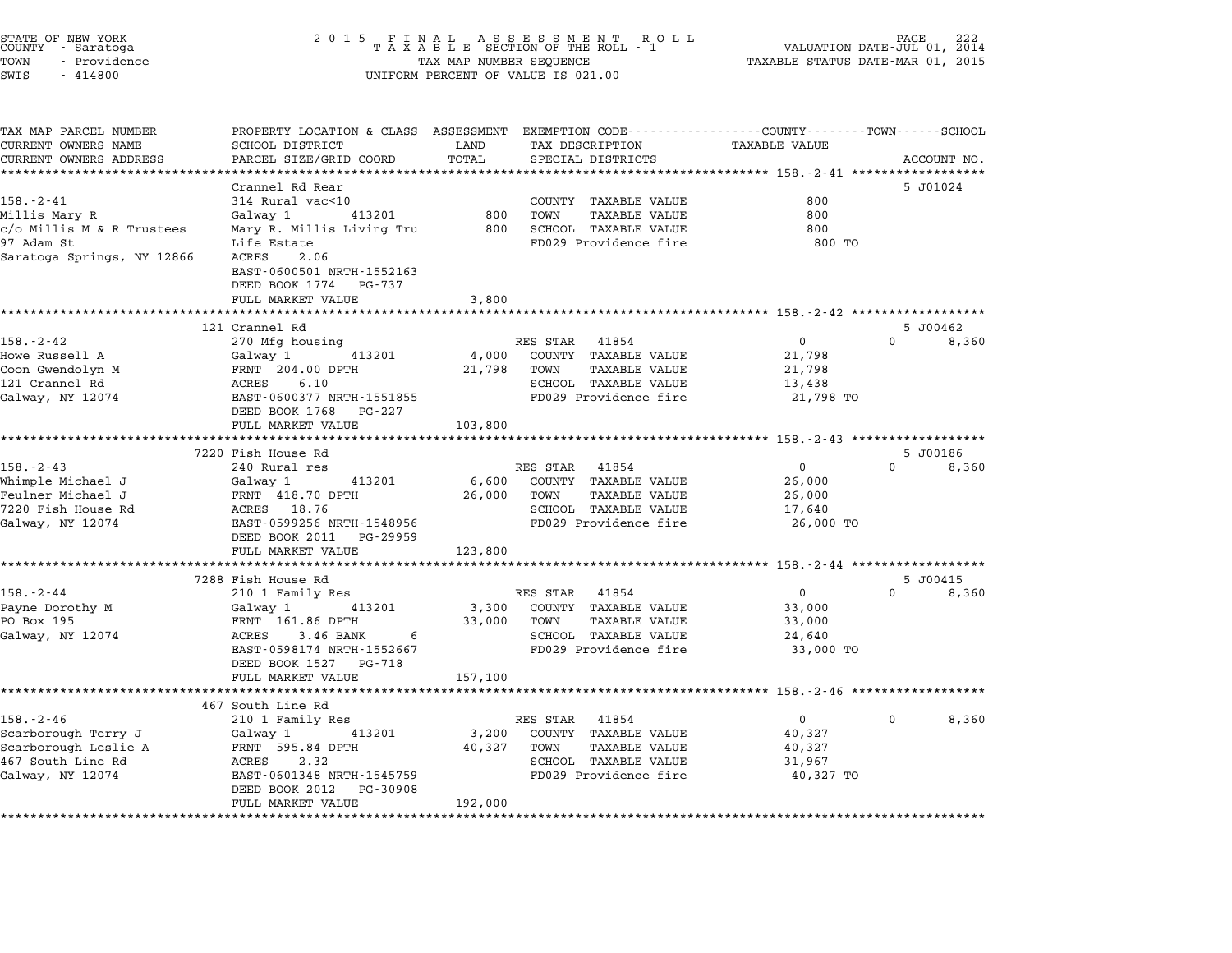| STATE OF NEW YORK<br>COUNTY – Saratoga<br>TOWN<br>- Providence<br>SWIS<br>$-414800$ | UNIFORM PERCENT OF VALUE IS 021.00                                                                          |                                |                                                                        |                                                                                                                                |  |
|-------------------------------------------------------------------------------------|-------------------------------------------------------------------------------------------------------------|--------------------------------|------------------------------------------------------------------------|--------------------------------------------------------------------------------------------------------------------------------|--|
| TAX MAP PARCEL NUMBER<br>CURRENT OWNERS NAME<br>CURRENT OWNERS ADDRESS              | SCHOOL DISTRICT<br>PARCEL SIZE/GRID COORD                                                                   | LAND<br>TOTAL                  | TAX DESCRIPTION<br>SPECIAL DISTRICTS                                   | PROPERTY LOCATION & CLASS ASSESSMENT EXEMPTION CODE---------------COUNTY-------TOWN-----SCHOOL<br>TAXABLE VALUE<br>ACCOUNT NO. |  |
|                                                                                     | ************************                                                                                    |                                |                                                                        |                                                                                                                                |  |
| $158. - 2 - 47$                                                                     | 150 Crannel Rd<br>322 Rural vac>10                                                                          |                                | COUNTY TAXABLE VALUE                                                   | 5 J00869<br>10,000                                                                                                             |  |
| Sowle Noel R<br>Sowle Marian F<br>7247 Fishhouse Rd<br>Galway, NY 12074             | 413201<br>Galway 1<br>Lot #4<br>FRNT 300.00 DPTH<br>ACRES 36.00                                             | 10,000<br>10,000               | TAXABLE VALUE<br>TOWN<br>SCHOOL TAXABLE VALUE<br>FD029 Providence fire | 10,000<br>10,000<br>10,000 TO                                                                                                  |  |
|                                                                                     | EAST-0599317 NRTH-1553020<br>DEED BOOK 1621 PG-301<br>FULL MARKET VALUE                                     | 47,600                         |                                                                        |                                                                                                                                |  |
|                                                                                     |                                                                                                             | ************                   |                                                                        | ************************************ 158.-2-48 ***************                                                                 |  |
| $158. - 2 - 48$<br>Sowle Neal                                                       | Crannel Rd<br>311 Res vac land<br>413201<br>Galway 1                                                        | 3,200                          | COUNTY TAXABLE VALUE<br><b>TAXABLE VALUE</b><br>TOWN                   | 3,200<br>3,200                                                                                                                 |  |
| Sowle Alice                                                                         | Lot #3                                                                                                      | 3,200                          | SCHOOL TAXABLE VALUE                                                   | 3,200                                                                                                                          |  |
| 381 Centerline Rd<br>Galway, NY 12074                                               | FRNT 150.00 DPTH<br>ACRES<br>2.01<br>EAST-0598901 NRTH-1552148<br>DEED BOOK 1427 PG-19                      |                                | FD029 Providence fire                                                  | 3,200 TO                                                                                                                       |  |
|                                                                                     | FULL MARKET VALUE                                                                                           | 15,200                         |                                                                        |                                                                                                                                |  |
|                                                                                     | ***********************<br>152 Crannel Rd                                                                   | **********                     |                                                                        | ************************************* 158.-2-49 ******************                                                             |  |
| $158. - 2 - 49$                                                                     | 210 1 Family Res                                                                                            |                                | RES STAR 41854                                                         | 8,360<br>$\overline{0}$<br>0                                                                                                   |  |
| Sowle Christopher R                                                                 | 413201<br>Galway 1                                                                                          | 3,800                          | COUNTY TAXABLE VALUE                                                   | 30,006                                                                                                                         |  |
| 152 Crannel Rd                                                                      | Lot #2                                                                                                      | 30,006                         | TOWN<br>TAXABLE VALUE                                                  | 30,006                                                                                                                         |  |
| Galway, NY 12074                                                                    | FRNT 363.69 DPTH                                                                                            |                                | SCHOOL TAXABLE VALUE                                                   | 21,646                                                                                                                         |  |
|                                                                                     | ACRES<br>5.10<br>EAST-0598650 NRTH-1552019<br>DEED BOOK 1755 PG-294                                         |                                | FD029 Providence fire                                                  | 30,006 TO                                                                                                                      |  |
|                                                                                     | FULL MARKET VALUE                                                                                           | 142,900                        |                                                                        | ************************************ 158.-2-50 *******************                                                             |  |
|                                                                                     | 7270 Fish House Rd                                                                                          |                                |                                                                        |                                                                                                                                |  |
| $158. - 2 - 50$                                                                     | 433 Auto body                                                                                               |                                | COUNTY TAXABLE VALUE                                                   | 27,500                                                                                                                         |  |
| Rajczi Kenneth                                                                      | 413201<br>Galway 1                                                                                          | 3,000                          | <b>TAXABLE VALUE</b><br>TOWN                                           | 27,500                                                                                                                         |  |
| 1519 South Shore                                                                    | Lot #1                                                                                                      | 27,500                         | SCHOOL TAXABLE VALUE                                                   | 27,500                                                                                                                         |  |
| Hadley, NY 12835                                                                    | FRNT 184.58 DPTH<br>ACRES<br>1.00<br>EAST-0598469 NRTH-1551768<br>DEED BOOK 1505 PG-23<br>FULL MARKET VALUE | 131,000                        | FD029 Providence fire                                                  | 27,500 TO                                                                                                                      |  |
|                                                                                     | ****************                                                                                            | ***********                    |                                                                        | *********************************** 158.-2-51.1 ****************                                                               |  |
|                                                                                     | 486 Southline Rd                                                                                            |                                |                                                                        | 5 J00767                                                                                                                       |  |
| $158. - 2 - 51.1$                                                                   | 280 Res Multiple                                                                                            |                                | COUNTY TAXABLE VALUE                                                   | 38,200                                                                                                                         |  |
| Keller Arthur B<br>Keller Patricia E                                                | Galway 1<br>413201<br>2 Dwellings 1 Partial                                                                 | 25,600<br>38,200               | <b>TAXABLE VALUE</b><br>TOWN<br>SCHOOL TAXABLE VALUE                   | 38,200<br>38,200                                                                                                               |  |
| 421 Centerline Rd<br>Galway, NY 12074                                               | FRNT 1400.00 DPTH<br>ACRES 113.94<br>EAST-0601227 NRTH-1546424<br>DEED BOOK 1605<br>PG-432                  |                                | FD029 Providence fire                                                  | 38,200 TO                                                                                                                      |  |
|                                                                                     | FULL MARKET VALUE<br>***************************                                                            | 181,900<br>******************* |                                                                        |                                                                                                                                |  |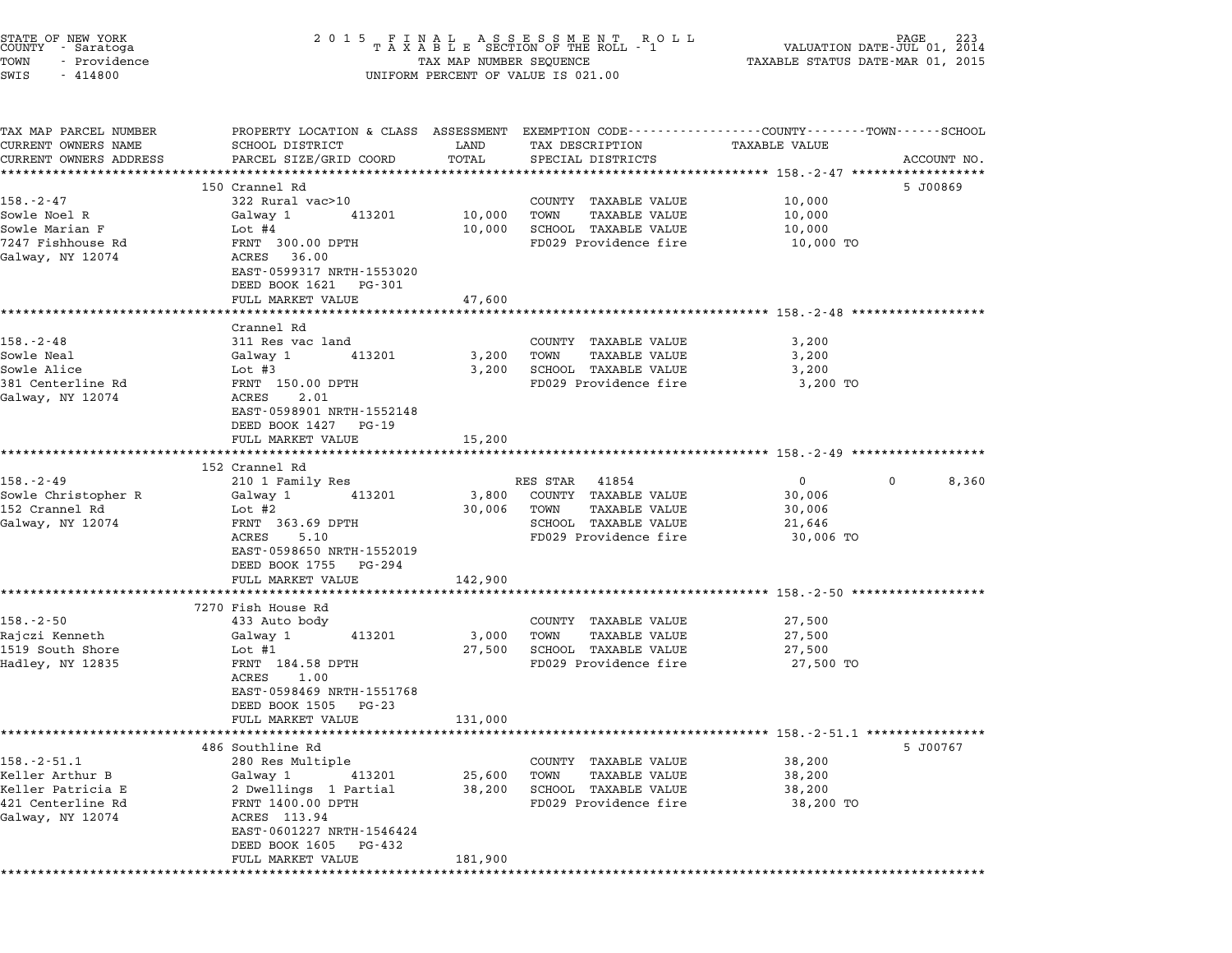| STATE OF NEW YORK<br>COUNTY     Saratoga<br>TOWN<br>- Providence<br>SWIS<br>$-414800$ | 2 0 1 5                                                                                                                                     | TAX MAP NUMBER SEQUENCE<br>UNIFORM PERCENT OF VALUE IS 021.00 |                                         | $\begin{array}{cccccccccccccc} & F & I & N & A & L & & A & S & S & E & S & S & M & E & N & T & R & O & L \\ T & A & X & A & B & L & E & SECTION OF THE ROLL & - & 1 \end{array}$ | TAXABLE STATUS DATE-MAR 01, 2015                    | PAGE 224<br>VALUATION DATE-JUL 01, 2014 |             |
|---------------------------------------------------------------------------------------|---------------------------------------------------------------------------------------------------------------------------------------------|---------------------------------------------------------------|-----------------------------------------|----------------------------------------------------------------------------------------------------------------------------------------------------------------------------------|-----------------------------------------------------|-----------------------------------------|-------------|
|                                                                                       |                                                                                                                                             |                                                               |                                         |                                                                                                                                                                                  |                                                     |                                         |             |
| TAX MAP PARCEL NUMBER<br>CURRENT OWNERS NAME<br>CURRENT OWNERS ADDRESS                | PROPERTY LOCATION & CLASS ASSESSMENT EXEMPTION CODE---------------COUNTY-------TOWN-----SCHOOL<br>SCHOOL DISTRICT<br>PARCEL SIZE/GRID COORD | LAND<br>TOTAL                                                 | TAX DESCRIPTION<br>SPECIAL DISTRICTS    |                                                                                                                                                                                  | <b>TAXABLE VALUE</b>                                |                                         | ACCOUNT NO. |
| ***********************                                                               |                                                                                                                                             |                                                               |                                         |                                                                                                                                                                                  |                                                     |                                         |             |
|                                                                                       | 474 Southline Rd                                                                                                                            |                                                               |                                         |                                                                                                                                                                                  |                                                     |                                         |             |
| $158. - 2 - 51.2$                                                                     | 322 Rural vac>10                                                                                                                            |                                                               |                                         | COUNTY TAXABLE VALUE                                                                                                                                                             | 5,600                                               |                                         |             |
| Price Skylar<br>Price Samantha                                                        | 413201<br>Galway 1<br>FRNT 865.41 DPTH                                                                                                      | 5,600<br>5,600                                                | TOWN                                    | <b>TAXABLE VALUE</b><br>SCHOOL TAXABLE VALUE                                                                                                                                     | 5,600<br>5,600                                      |                                         |             |
| 14 Locust Ave<br>Amsterdam, NY 12010                                                  | ACRES 14.10<br>EAST-0600494 NRTH-1546037<br>DEED BOOK 2014<br>PG-1704                                                                       |                                                               |                                         | FD029 Providence fire                                                                                                                                                            | 5,600 TO                                            |                                         |             |
|                                                                                       | FULL MARKET VALUE                                                                                                                           | 26,700                                                        |                                         |                                                                                                                                                                                  |                                                     |                                         |             |
|                                                                                       |                                                                                                                                             |                                                               |                                         |                                                                                                                                                                                  |                                                     |                                         |             |
|                                                                                       | 135 Crannel Rd                                                                                                                              |                                                               |                                         |                                                                                                                                                                                  |                                                     |                                         |             |
| $158. - 2 - 52$                                                                       | 210 1 Family Res                                                                                                                            |                                                               | RES STAR                                | 41854                                                                                                                                                                            | $\overline{0}$                                      |                                         | 8,360       |
| Wands Jeffrey D<br>Livingston-Wands Margaret M                                        | Galway 1<br>413201<br>Lot 2                                                                                                                 | 4,600<br>20,200                                               | TOWN                                    | COUNTY TAXABLE VALUE<br><b>TAXABLE VALUE</b>                                                                                                                                     | 20,200<br>20,200                                    |                                         |             |
| PO Box 452                                                                            | FRNT 563.38 DPTH                                                                                                                            |                                                               |                                         | SCHOOL TAXABLE VALUE                                                                                                                                                             | 11,840                                              |                                         |             |
| Galway, NY 12074                                                                      | ACRES<br>9.23                                                                                                                               |                                                               |                                         | FD029 Providence fire                                                                                                                                                            | 20,200 TO                                           |                                         |             |
|                                                                                       | EAST-0599160 NRTH-1551534                                                                                                                   |                                                               |                                         |                                                                                                                                                                                  |                                                     |                                         |             |
|                                                                                       | DEED BOOK 2009 PG-28474                                                                                                                     |                                                               |                                         |                                                                                                                                                                                  |                                                     |                                         |             |
|                                                                                       | FULL MARKET VALUE                                                                                                                           | 96,200                                                        |                                         |                                                                                                                                                                                  |                                                     |                                         |             |
|                                                                                       | **********************                                                                                                                      |                                                               |                                         |                                                                                                                                                                                  |                                                     |                                         |             |
| $158. - 2 - 53$                                                                       | Crannel Rd                                                                                                                                  |                                                               |                                         |                                                                                                                                                                                  |                                                     |                                         |             |
| Wands Jeffrey D                                                                       | 311 Res vac land<br>Galway 1<br>413201                                                                                                      | 3,800                                                         | TOWN                                    | COUNTY TAXABLE VALUE<br>TAXABLE VALUE                                                                                                                                            | 3,800<br>3,800                                      |                                         |             |
| Wands Margaret M                                                                      | Lot 1                                                                                                                                       | 3,800                                                         |                                         | SCHOOL TAXABLE VALUE                                                                                                                                                             | 3,800                                               |                                         |             |
| PO Box 452                                                                            | FRNT 250.00 DPTH                                                                                                                            |                                                               |                                         | FD029 Providence fire                                                                                                                                                            | 3,800 TO                                            |                                         |             |
| Galway, NY 12074                                                                      | ACRES<br>5.27                                                                                                                               |                                                               |                                         |                                                                                                                                                                                  |                                                     |                                         |             |
|                                                                                       | EAST-0599785 NRTH-1551446                                                                                                                   |                                                               |                                         |                                                                                                                                                                                  |                                                     |                                         |             |
|                                                                                       | DEED BOOK 2012 PG-9314                                                                                                                      |                                                               |                                         |                                                                                                                                                                                  |                                                     |                                         |             |
|                                                                                       | FULL MARKET VALUE                                                                                                                           | 18,100                                                        |                                         |                                                                                                                                                                                  |                                                     |                                         |             |
|                                                                                       | ********************                                                                                                                        |                                                               |                                         |                                                                                                                                                                                  |                                                     |                                         |             |
|                                                                                       | 323 Fayville Rd                                                                                                                             |                                                               |                                         |                                                                                                                                                                                  |                                                     | $\Omega$                                | 5 J00348    |
| $158. - 2 - 54$<br>Van Epps Wendy S                                                   | 281 Multiple res<br>413201<br>Galway 1                                                                                                      | 13,200                                                        | RES STAR                                | 41854<br>COUNTY TAXABLE VALUE                                                                                                                                                    | $\mathbf 0$<br>34,000                               |                                         | 8,360       |
| 323 Fayville Rd                                                                       | ACRES 51.46                                                                                                                                 | 34,000                                                        | TOWN                                    | <b>TAXABLE VALUE</b>                                                                                                                                                             | 34,000                                              |                                         |             |
| Galway, NY 12074                                                                      | EAST-0600993 NRTH-1551898                                                                                                                   |                                                               |                                         | SCHOOL TAXABLE VALUE                                                                                                                                                             | 25,640                                              |                                         |             |
|                                                                                       | DEED BOOK 2008 PG-29288                                                                                                                     |                                                               |                                         | FD029 Providence fire                                                                                                                                                            | 34,000 TO                                           |                                         |             |
|                                                                                       | FULL MARKET VALUE                                                                                                                           | 161,900                                                       |                                         |                                                                                                                                                                                  |                                                     |                                         |             |
|                                                                                       |                                                                                                                                             |                                                               |                                         |                                                                                                                                                                                  | ********************* 158.16-1-1 ****************** |                                         |             |
|                                                                                       | 7204 Fish House Rd                                                                                                                          |                                                               |                                         |                                                                                                                                                                                  |                                                     |                                         | 5 J00762    |
| $158.16 - 1 - 1$                                                                      | 270 Mfg housing                                                                                                                             |                                                               | VETERANS                                | 41101                                                                                                                                                                            | 525                                                 | 525                                     | - 0         |
| Colliton Dawn<br>a/k/a Dawn Evans                                                     | Galway 1<br>413201<br>FRNT 100.00 DPTH 140.00                                                                                               |                                                               | 1,300 AGED - ALL 41800<br>7,800 SR STAR | 41834                                                                                                                                                                            | 3,638<br>$\mathbf 0$                                | 3,638<br>$\Omega$                       | 3,900       |
| 7204 Fishhouse Rd                                                                     | ACRES<br>0.32                                                                                                                               |                                                               |                                         | COUNTY TAXABLE VALUE                                                                                                                                                             | 3,637                                               |                                         | 3,900       |
| Galway, NY 12074                                                                      | EAST-0598516 NRTH-1548283                                                                                                                   |                                                               | TOWN                                    | TAXABLE VALUE                                                                                                                                                                    | 3,637                                               |                                         |             |
|                                                                                       | DEED BOOK 1322<br>PG-29                                                                                                                     |                                                               |                                         | SCHOOL TAXABLE VALUE                                                                                                                                                             | 0                                                   |                                         |             |
|                                                                                       | FULL MARKET VALUE                                                                                                                           |                                                               |                                         | 37,100 FD029 Providence fire                                                                                                                                                     | 7,800 TO                                            |                                         |             |
|                                                                                       | *****************                                                                                                                           |                                                               |                                         |                                                                                                                                                                                  |                                                     |                                         |             |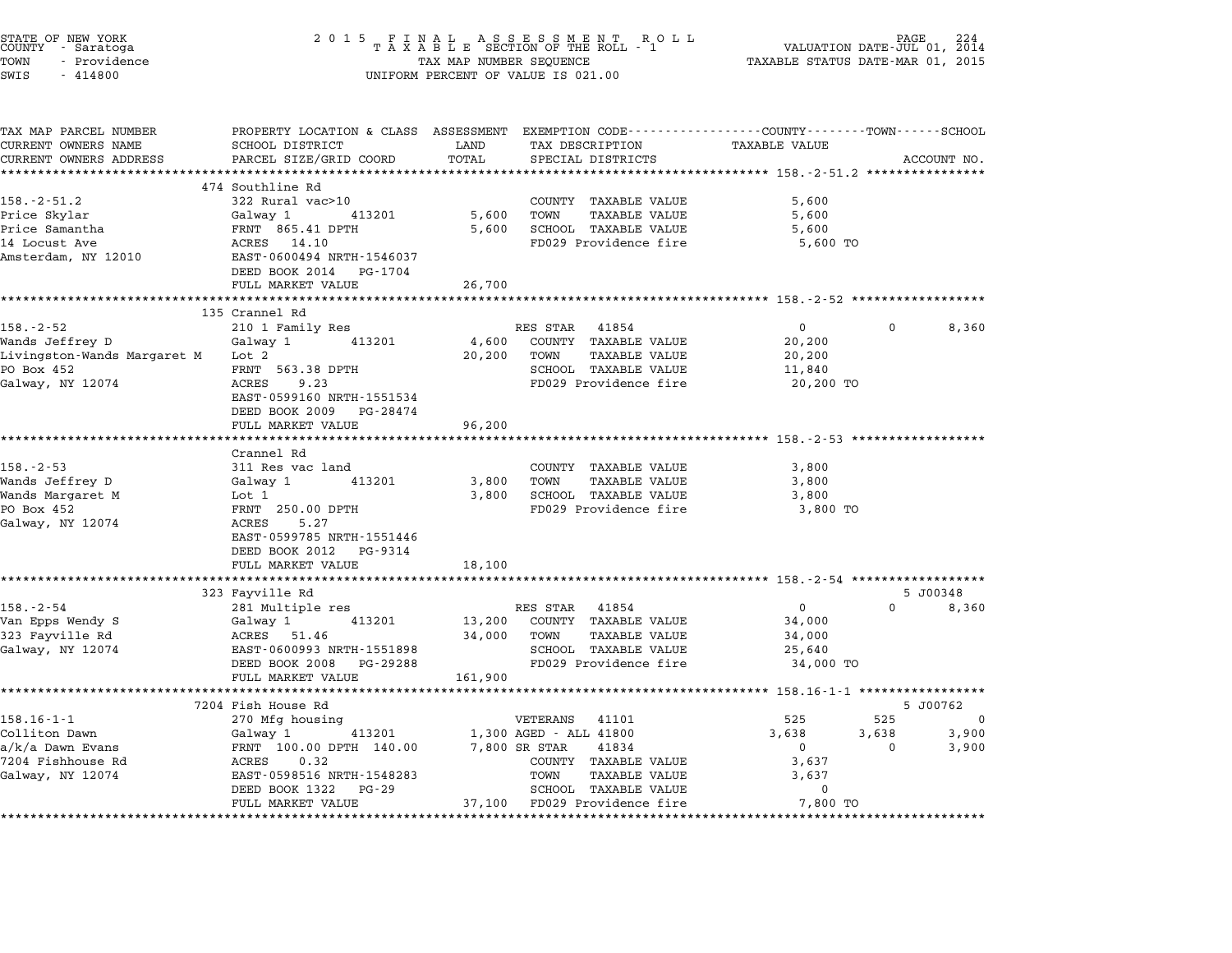| STATE OF NEW YORK<br>COUNTY - Saratoga<br>TOWN<br>- Providence<br>SWIS<br>$-414800$ | 2015 FINAL                                           | TAX MAP NUMBER SEQUENCE | UNIFORM PERCENT OF VALUE IS 021.00          | PAGE<br>VALUATION DATE-JUL 01, 2014<br>TAXABLE STATUS DATE-MAR 01, 2015                         | 225              |
|-------------------------------------------------------------------------------------|------------------------------------------------------|-------------------------|---------------------------------------------|-------------------------------------------------------------------------------------------------|------------------|
| TAX MAP PARCEL NUMBER                                                               |                                                      |                         |                                             | PROPERTY LOCATION & CLASS ASSESSMENT EXEMPTION CODE---------------COUNTY-------TOWN------SCHOOL |                  |
| CURRENT OWNERS NAME                                                                 | SCHOOL DISTRICT                                      | LAND                    | TAX DESCRIPTION                             | TAXABLE VALUE                                                                                   |                  |
| CURRENT OWNERS ADDRESS                                                              | PARCEL SIZE/GRID COORD<br>************************   | TOTAL<br>**********     | SPECIAL DISTRICTS                           | ·********************************* 158.16-1-2 *****************                                 | ACCOUNT NO.      |
|                                                                                     | 7200 Fish House Rd                                   |                         |                                             |                                                                                                 | 5 J01321         |
| $158.16 - 1 - 2$                                                                    | 314 Rural vac<10                                     |                         | COUNTY TAXABLE VALUE                        | 5,400                                                                                           |                  |
| Rarick Ralph                                                                        | Galway 1<br>413201                                   | 5,400                   | TOWN<br><b>TAXABLE VALUE</b>                | 5,400                                                                                           |                  |
| Rarick Joann                                                                        | FRNT 335.00 DPTH                                     | 5,400                   | SCHOOL TAXABLE VALUE                        | 5,400                                                                                           |                  |
| 7208 Fishhouse Rd                                                                   | ACRES<br>4.30                                        |                         | FD029 Providence fire                       | 5,400 TO                                                                                        |                  |
| Galway, NY 12074                                                                    | EAST-0598671 NRTH-1548074<br>DEED BOOK 1451 PG-642   |                         |                                             |                                                                                                 |                  |
|                                                                                     | FULL MARKET VALUE                                    | 25,700                  |                                             |                                                                                                 |                  |
|                                                                                     | *************************                            |                         |                                             | ************************* 158.16-1-3.2 **************                                           |                  |
|                                                                                     | 7194 Fish House Rd                                   |                         |                                             |                                                                                                 |                  |
| $158.16 - 1 - 3.2$                                                                  | 270 Mfg housing                                      |                         | COUNTY TAXABLE VALUE                        | 15,300                                                                                          |                  |
| Clink Robert O                                                                      | Galway 1<br>413201                                   | 1,500                   | TOWN<br>TAXABLE VALUE                       | 15,300                                                                                          |                  |
| 7194 Fish House Rd                                                                  | 1.06<br>ACRES                                        | 15,300                  | SCHOOL TAXABLE VALUE                        | 15,300                                                                                          |                  |
| Galway, NY 12074                                                                    | EAST-0598943 NRTH-1547693                            |                         | FD029 Providence fire                       | 15,300 TO                                                                                       |                  |
|                                                                                     | DEED BOOK 2007 PG-35986                              |                         |                                             |                                                                                                 |                  |
|                                                                                     | FULL MARKET VALUE                                    | 72,900                  |                                             |                                                                                                 |                  |
|                                                                                     |                                                      |                         |                                             | ****************************** 158.16-1-6 *****************                                     |                  |
|                                                                                     | 7194 Fish House Rd                                   |                         |                                             |                                                                                                 | 5 J00020         |
| $158.16 - 1 - 6$                                                                    | 210 1 Family Res<br>413201                           |                         | AGED T&S<br>41806<br>1,100 SR STAR<br>41834 | $\Omega$<br>12,600<br>$\mathbf{0}$<br>$\Omega$                                                  | 12,600<br>15,400 |
| Ainsworth Shirley<br>7194 Fishhouse Rd                                              | Galway 1<br>FRNT 100.00 DPTH 125.00                  | 28,000                  | COUNTY TAXABLE VALUE                        | 28,000                                                                                          |                  |
| Galway, NY 12074                                                                    | ACRES<br>0.29                                        |                         | <b>TAXABLE VALUE</b><br>TOWN                | 15,400                                                                                          |                  |
|                                                                                     | EAST-0598417 NRTH-1547736                            |                         | SCHOOL TAXABLE VALUE                        | $\Omega$                                                                                        |                  |
|                                                                                     | DEED BOOK 0636 PG-0021                               |                         | FD029 Providence fire                       | 28,000 TO                                                                                       |                  |
|                                                                                     | FULL MARKET VALUE                                    | 133,300                 |                                             |                                                                                                 |                  |
|                                                                                     |                                                      |                         |                                             | *************** 158.16-1-7 ******************                                                   |                  |
|                                                                                     | 7198 Fish House Rd                                   |                         |                                             |                                                                                                 | 5 J00422         |
| $158.16 - 1 - 7$                                                                    | 210 1 Family Res                                     |                         | RES STAR<br>41854                           | 0<br>$\Omega$                                                                                   | 8,360            |
| Matney Thomas R                                                                     | Galway 1<br>413201                                   | 2,300                   | COUNTY TAXABLE VALUE                        | 23,100                                                                                          |                  |
| Matney Kathy L                                                                      | FRNT 150.00 DPTH 150.00                              | 23,100                  | TOWN<br>TAXABLE VALUE                       | 23,100                                                                                          |                  |
| 7198 Fishhouse Rd                                                                   | ACRES<br>0.52                                        |                         | SCHOOL TAXABLE VALUE                        | 14,740                                                                                          |                  |
| Galway, NY 12074                                                                    | EAST-0598413 NRTH-1547872                            |                         | FD029 Providence fire                       | 23,100 TO                                                                                       |                  |
|                                                                                     | DEED BOOK 1166 PG-86                                 |                         |                                             |                                                                                                 |                  |
|                                                                                     | FULL MARKET VALUE                                    | 110,000                 |                                             |                                                                                                 |                  |
|                                                                                     | *******************                                  | **************          |                                             |                                                                                                 |                  |
|                                                                                     | 7183 Fish House Rd                                   |                         |                                             |                                                                                                 | 5 J00429         |
| $158.16 - 1 - 8$                                                                    | 270 Mfg housing                                      |                         | COUNTY TAXABLE VALUE                        | 6,400                                                                                           |                  |
| Hill Amber                                                                          | Galway 1<br>413201                                   | 400                     | TOWN<br>TAXABLE VALUE                       | 6,400                                                                                           |                  |
| 128 Southline Rd                                                                    | FRNT 100.00 DPTH                                     | 6,400                   | SCHOOL TAXABLE VALUE                        | 6,400                                                                                           |                  |
| Middle Grove, NY 12850                                                              | ACRES<br>1.08                                        |                         | FD029 Providence fire                       | 6,400 TO                                                                                        |                  |
|                                                                                     | EAST-0598039 NRTH-1547729<br>DEED BOOK 2011 PG-21917 |                         |                                             |                                                                                                 |                  |
|                                                                                     | FULL MARKET VALUE                                    | 30,500                  |                                             |                                                                                                 |                  |
|                                                                                     |                                                      |                         |                                             |                                                                                                 |                  |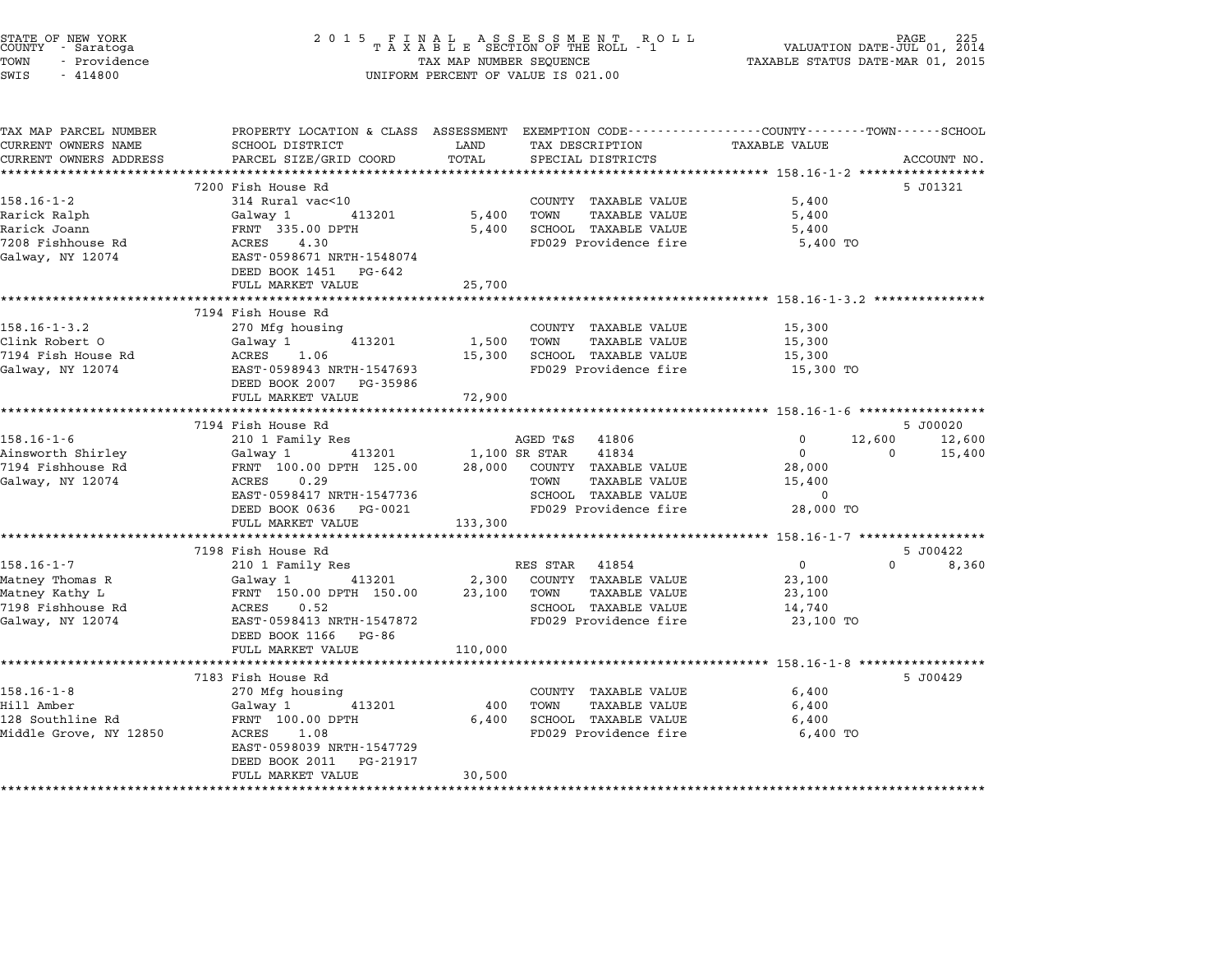| STATE OF NEW YORK<br>COUNTY - Saratoga<br>TOWN<br>- Providence<br>SWIS<br>$-414800$ | 2 0 1 5<br>FINAL ASSESSMENT RO<br>TAXABLE SECTION OF THE ROLL - 1<br>TAX MAP NUMBER SEQUENCE<br>UNIFORM PERCENT OF VALUE IS 021.00 | PAGE<br>VALUATION DATE-JUL 01, 2014<br>TAXABLE STATUS DATE-MAR 01, 2015                        |                                                              |  |
|-------------------------------------------------------------------------------------|------------------------------------------------------------------------------------------------------------------------------------|------------------------------------------------------------------------------------------------|--------------------------------------------------------------|--|
| TAX MAP PARCEL NUMBER                                                               |                                                                                                                                    | PROPERTY LOCATION & CLASS ASSESSMENT EXEMPTION CODE---------------COUNTY-------TOWN-----SCHOOL |                                                              |  |
| CURRENT OWNERS NAME                                                                 | SCHOOL DISTRICT                                                                                                                    | TAX DESCRIPTION<br>LAND                                                                        | TAXABLE VALUE                                                |  |
| CURRENT OWNERS ADDRESS                                                              | PARCEL SIZE/GRID COORD                                                                                                             | TOTAL<br>SPECIAL DISTRICTS<br>******************************                                   | ACCOUNT NO.<br>************** 158.16-1-13 ****************   |  |
|                                                                                     | 7184 Fish House Rd                                                                                                                 |                                                                                                | 5 L01185                                                     |  |
| $158.16 - 1 - 13$                                                                   | 210 1 Family Res                                                                                                                   | AGED C<br>41802                                                                                | $\mathbf 0$<br>12,825<br>0                                   |  |
| Merritt Eleanor M                                                                   | 413201<br>Galway 1                                                                                                                 | 4,300 AGED T&S<br>41806                                                                        | 0<br>14,250<br>14,250                                        |  |
| c/o Lorey Shirley                                                                   | Life estate                                                                                                                        | 28,500 SR STAR<br>41834                                                                        | $\mathbf 0$<br>14,250<br>$\mathbf 0$                         |  |
| 7184 Fishhouse Rd                                                                   | FRNT 405.00 DPTH                                                                                                                   | COUNTY TAXABLE VALUE                                                                           | 15,675                                                       |  |
| Galway, NY 12074                                                                    | ACRES<br>1.72                                                                                                                      | TOWN<br><b>TAXABLE VALUE</b>                                                                   | 14,250                                                       |  |
|                                                                                     | EAST-0598726 NRTH-1547215                                                                                                          | SCHOOL TAXABLE VALUE                                                                           | $\mathbf 0$                                                  |  |
|                                                                                     | DEED BOOK 1751 PG-428                                                                                                              | FD029 Providence fire                                                                          | 28,500 TO                                                    |  |
|                                                                                     | FULL MARKET VALUE<br>*********************                                                                                         | 135,700                                                                                        |                                                              |  |
|                                                                                     | 455 Centerline Rd                                                                                                                  |                                                                                                | ******* 158.16-1-14 ****************<br>5 J00525             |  |
| $158.16 - 1 - 14$                                                                   | 210 1 Family Res                                                                                                                   | COUNTY TAXABLE VALUE                                                                           | 46,900                                                       |  |
| Sims Joshua                                                                         | 413201<br>Galway 1                                                                                                                 | 2,800<br>TOWN<br><b>TAXABLE VALUE</b>                                                          | 46,900                                                       |  |
| Sims Mary Ann                                                                       | FRNT 208.93 DPTH                                                                                                                   | 46,900<br>SCHOOL TAXABLE VALUE                                                                 | 46,900                                                       |  |
| 455 Centerline Rd                                                                   | ACRES<br>73<br>$0.74$ BANK                                                                                                         | FD029 Providence fire                                                                          | 46,900 TO                                                    |  |
| Galway, NY 12074                                                                    | EAST-0598980 NRTH-1547231                                                                                                          |                                                                                                |                                                              |  |
|                                                                                     | DEED BOOK 1517 PG-460                                                                                                              |                                                                                                |                                                              |  |
|                                                                                     | FULL MARKET VALUE                                                                                                                  | 223,300                                                                                        |                                                              |  |
|                                                                                     | ************************                                                                                                           | **********                                                                                     | ********************* 158.16-1-15.1 ***************          |  |
|                                                                                     | 133 Centerline Rd                                                                                                                  |                                                                                                | 5 J00536                                                     |  |
| $158.16 - 1 - 15.1$<br>Kondrat Gary                                                 | 270 Mfg housing<br>Galway 1<br>413201                                                                                              | COUNTY TAXABLE VALUE<br>3,400<br>TOWN<br><b>TAXABLE VALUE</b>                                  | 11,400<br>11,400                                             |  |
| Kondrat Coreen                                                                      | Trl                                                                                                                                | 11,400<br>SCHOOL TAXABLE VALUE                                                                 | 11,400                                                       |  |
| 133 Southline Rd                                                                    | FRNT 230.25 DPTH                                                                                                                   | FD029 Providence fire                                                                          | 11,400 TO                                                    |  |
| Middle Grove, NY 12850                                                              | ACRES 1.42                                                                                                                         |                                                                                                |                                                              |  |
|                                                                                     | EAST-0598708 NRTH-1547494                                                                                                          |                                                                                                |                                                              |  |
|                                                                                     | DEED BOOK 1461 PG-607                                                                                                              |                                                                                                |                                                              |  |
|                                                                                     | FULL MARKET VALUE                                                                                                                  | 54,300                                                                                         |                                                              |  |
|                                                                                     |                                                                                                                                    |                                                                                                | ******************************** 158.16-1-15.2 ************* |  |
|                                                                                     | 564 Centerline Rd                                                                                                                  |                                                                                                |                                                              |  |
| 158.16-1-15.2                                                                       | 210 1 Family Res                                                                                                                   | VET COM CT 41131                                                                               | 7,775<br>7,775<br>0                                          |  |
| Simmons Matthew J                                                                   | 413201<br>Galway 1                                                                                                                 | 3,000 RES STAR 41854                                                                           | $\overline{0}$<br>$\mathbf 0$<br>8,360                       |  |
| 564 Centerline Rd<br>Galway, NY 12074                                               | FRNT 230.00 DPTH<br>ACRES 1.15                                                                                                     | 31,100 COUNTY TAXABLE VALUE<br>TOWN<br>TAXABLE VALUE                                           | 23,325<br>23,325                                             |  |
|                                                                                     | EAST-0598507 NRTH-1547495                                                                                                          | SCHOOL TAXABLE VALUE                                                                           | 22,740                                                       |  |
|                                                                                     | DEED BOOK 2013 PG-25951                                                                                                            | FD029 Providence fire                                                                          | 31,100 TO                                                    |  |
|                                                                                     | FULL MARKET VALUE                                                                                                                  | 148,095                                                                                        |                                                              |  |
|                                                                                     | *******************                                                                                                                |                                                                                                | ********** 158.16-1-16 ****************                      |  |
|                                                                                     | 552 Centerline Rd                                                                                                                  |                                                                                                | 5 J00452                                                     |  |
| 158.16-1-16                                                                         | 210 1 Family Res                                                                                                                   | COUNTY TAXABLE VALUE                                                                           | 15,000                                                       |  |
| Trotter Kenneth                                                                     | 413201<br>Galway 1                                                                                                                 | TOWN<br>3,400<br><b>TAXABLE VALUE</b>                                                          | 15,000                                                       |  |
| Trotter Donna                                                                       | 2 Trl & Lot                                                                                                                        | 15,000<br>SCHOOL TAXABLE VALUE                                                                 | 15,000                                                       |  |
| 1024 Rt 29                                                                          | FRNT 320.00 DPTH                                                                                                                   | FD029 Providence fire                                                                          | 15,000 TO                                                    |  |
| PO Box 43                                                                           | ACRES 1.64                                                                                                                         |                                                                                                |                                                              |  |
| Middle Falls, NY 12848                                                              | EAST-0599022 NRTH-1547483                                                                                                          |                                                                                                |                                                              |  |
|                                                                                     | DEED BOOK 2013 PG-37990<br>FULL MARKET VALUE                                                                                       | 71,400                                                                                         |                                                              |  |
|                                                                                     | *******************                                                                                                                | ***********                                                                                    |                                                              |  |

STATE OF NEW YORK <sup>2</sup> <sup>0</sup> <sup>1</sup> 5 F I N A L A S S E S S M E N T R O L L PAGE <sup>226</sup> COUNTY - Saratoga <sup>T</sup> <sup>A</sup> <sup>X</sup> <sup>A</sup> <sup>B</sup> <sup>L</sup> <sup>E</sup> SECTION OF THE ROLL - <sup>1</sup> VALUATION DATE-JUL 01, <sup>2014</sup>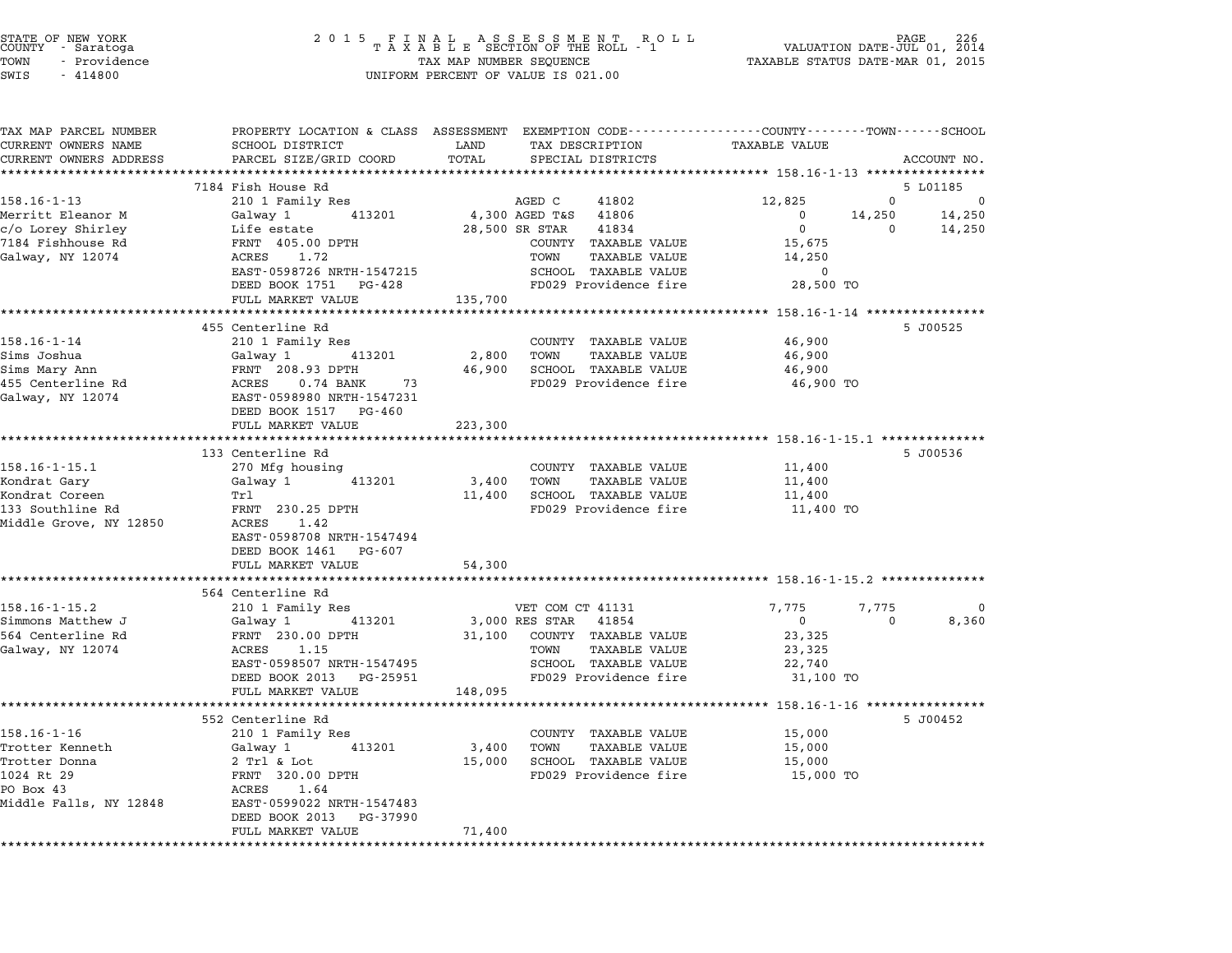| STATE OF NEW YORK<br>COUNTY - Saratoga<br>- Providence<br>TOWN<br>SWIS<br>$-414800$ | 2015 FINAL ASSESSMENT ROLL<br>TAXABLE SECTION OF THE ROLL - 1<br>TAX MAP NUMBER SEQUENCE<br>TAX MAP NUMBER SEQUENCE<br>UNIFORM PERCENT OF VALUE IS 021.00 | VALUATION DATE-JUL 01, 2014<br>TAXABLE STATUS DATE-MAR 01, 2015 |                                                                                                                                 |
|-------------------------------------------------------------------------------------|-----------------------------------------------------------------------------------------------------------------------------------------------------------|-----------------------------------------------------------------|---------------------------------------------------------------------------------------------------------------------------------|
| TAX MAP PARCEL NUMBER<br>CURRENT OWNERS NAME<br>CURRENT OWNERS ADDRESS              | SCHOOL DISTRICT<br>PARCEL SIZE/GRID COORD<br>*********************                                                                                        | LAND<br>TAX DESCRIPTION<br>TOTAL<br>SPECIAL DISTRICTS           | PROPERTY LOCATION & CLASS ASSESSMENT EXEMPTION CODE----------------COUNTY-------TOWN-----SCHOOL<br>TAXABLE VALUE<br>ACCOUNT NO. |
|                                                                                     | 447 Centerline Rd                                                                                                                                         |                                                                 | 5 J00461                                                                                                                        |
| $158.16 - 1 - 19$                                                                   | 270 Mfg housing                                                                                                                                           | RES STAR<br>41854                                               | $\overline{0}$<br>$\mathbf{0}$<br>8,360                                                                                         |
| Thomas Robert E                                                                     | 413201<br>Galway 1                                                                                                                                        | 3,200<br>COUNTY TAXABLE VALUE                                   | 16,800                                                                                                                          |
| Thomas Stephanie                                                                    | FRNT 250.00 DPTH                                                                                                                                          | TOWN<br>TAXABLE VALUE<br>16,800                                 | 16,800                                                                                                                          |
| 447 Centerline Rd<br>Galway, NY 12074                                               | 2.09<br>ACRES<br>EAST-0599625 NRTH-1547301<br>DEED BOOK 2011 PG-18187                                                                                     | SCHOOL TAXABLE VALUE<br>FD029 Providence fire                   | 8,440<br>16,800 TO                                                                                                              |
|                                                                                     | FULL MARKET VALUE                                                                                                                                         | 80,000                                                          |                                                                                                                                 |
|                                                                                     |                                                                                                                                                           |                                                                 |                                                                                                                                 |
|                                                                                     | 451 Centerline Rd                                                                                                                                         |                                                                 | 5 J00475<br>$0 \qquad \qquad$                                                                                                   |
| 158.16-1-20<br>Lindquist Steven W                                                   | 210 1 Family Res<br>Galway 1<br>413201                                                                                                                    | SR STAR<br>41834<br>COUNTY TAXABLE VALUE<br>4,300               | $\overline{0}$<br>18,190<br>30,000                                                                                              |
| Lindquist Margaret                                                                  | FRNT 407.00 DPTH                                                                                                                                          | TOWN<br>TAXABLE VALUE<br>30,000                                 | 30,000                                                                                                                          |
| 451 Centerline Rd                                                                   | ACRES<br>2.27                                                                                                                                             | SCHOOL TAXABLE VALUE                                            | 11,810                                                                                                                          |
| Galway, NY 12074                                                                    | EAST-0599325 NRTH-1547204<br>DEED BOOK 1053 PG-656                                                                                                        | FD029 Providence fire                                           | 30,000 TO                                                                                                                       |
|                                                                                     | FULL MARKET VALUE                                                                                                                                         | 142,900                                                         | ********************* 158.16-1-21 *****************                                                                             |
|                                                                                     | 7181 Fish House Rd                                                                                                                                        |                                                                 | 5 J00447                                                                                                                        |
| $158.16 - 1 - 21$                                                                   | 271 Mfg housings                                                                                                                                          | VETERANS<br>41101                                               | 5,000<br>5,000<br>$\overline{\phantom{0}}$                                                                                      |
| Hill Edward                                                                         | Galway 1<br>413201                                                                                                                                        | 3,200 AGED - ALL 41800                                          | 10,100<br>7,600<br>7,600                                                                                                        |
| Hill Gloria                                                                         | Life Estate                                                                                                                                               | 20,200 SR STAR<br>41834                                         | $\overline{0}$<br>$\mathbf{0}$<br>10,100                                                                                        |
| Attn: Darryl L Hill Sr<br>7181 Fishhouse Rd                                         | 3 Trailers<br>FRNT 140.00 DPTH 475.00                                                                                                                     | COUNTY TAXABLE VALUE<br>TOWN<br>TAXABLE VALUE                   | 7,600<br>7,600                                                                                                                  |
| Galway, NY 12074                                                                    | ACRES 1.52                                                                                                                                                | SCHOOL TAXABLE VALUE                                            | 0                                                                                                                               |
|                                                                                     | EAST-0598073 NRTH-1547621<br>DEED BOOK 1456<br>PG-204                                                                                                     | FD029 Providence fire                                           | 20,200 TO                                                                                                                       |
|                                                                                     | FULL MARKET VALUE                                                                                                                                         | 96,200                                                          |                                                                                                                                 |
|                                                                                     | Fish House Rd Rear                                                                                                                                        |                                                                 | 5 J00021                                                                                                                        |
| $158.16 - 1 - 22$                                                                   | 270 Mfg housing                                                                                                                                           | COUNTY TAXABLE VALUE                                            | 5,053                                                                                                                           |
| Ainsworth Shirley                                                                   | Galway 1<br>413201                                                                                                                                        | 3,400<br>TOWN<br>TAXABLE VALUE                                  | 5,053                                                                                                                           |
| c/o Donald Denney Etal                                                              | Also Deeds 1069/216&947/3                                                                                                                                 | 5,053<br>SCHOOL TAXABLE VALUE                                   | 5,053                                                                                                                           |
| 7 Nolan Rd                                                                          | Life Estate                                                                                                                                               | FD029 Providence fire                                           | 5,053 TO                                                                                                                        |
| Ballston Lake, NY 12019                                                             | Subdiv Name: A-155<br>75.00 DPTH<br>FRNT                                                                                                                  |                                                                 |                                                                                                                                 |
|                                                                                     | ACRES<br>2.91<br>EAST-0598687 NRTH-1547786                                                                                                                |                                                                 |                                                                                                                                 |
|                                                                                     | DEED BOOK 1749<br>PG-208                                                                                                                                  |                                                                 |                                                                                                                                 |
|                                                                                     | FULL MARKET VALUE                                                                                                                                         | 24,100                                                          |                                                                                                                                 |
|                                                                                     | **************                                                                                                                                            |                                                                 |                                                                                                                                 |
|                                                                                     | Fish House Rd                                                                                                                                             |                                                                 | 5 J01171                                                                                                                        |
| $158.20 - 1 - 2$<br>LDE Holdings LLC                                                | 444 Lumber yd/ml<br>Galway 1<br>413201                                                                                                                    | COUNTY TAXABLE VALUE<br>4,000<br>TOWN<br>TAXABLE VALUE          | 68,637<br>68,637                                                                                                                |
| 5 Riverside Dr                                                                      | Saw Mill                                                                                                                                                  | 68,637<br>SCHOOL TAXABLE VALUE                                  | 68,637                                                                                                                          |
| Chestertown, NY 12817                                                               | FRNT 342.00 DPTH                                                                                                                                          | FD029 Providence fire                                           | 68,637 TO                                                                                                                       |
|                                                                                     | ACRES<br>5.65                                                                                                                                             |                                                                 |                                                                                                                                 |
|                                                                                     | EAST-0598403 NRTH-1546695                                                                                                                                 |                                                                 |                                                                                                                                 |
|                                                                                     | DEED BOOK 2009<br>PG-7696<br>FULL MARKET VALUE                                                                                                            | 326,800                                                         |                                                                                                                                 |
|                                                                                     |                                                                                                                                                           |                                                                 |                                                                                                                                 |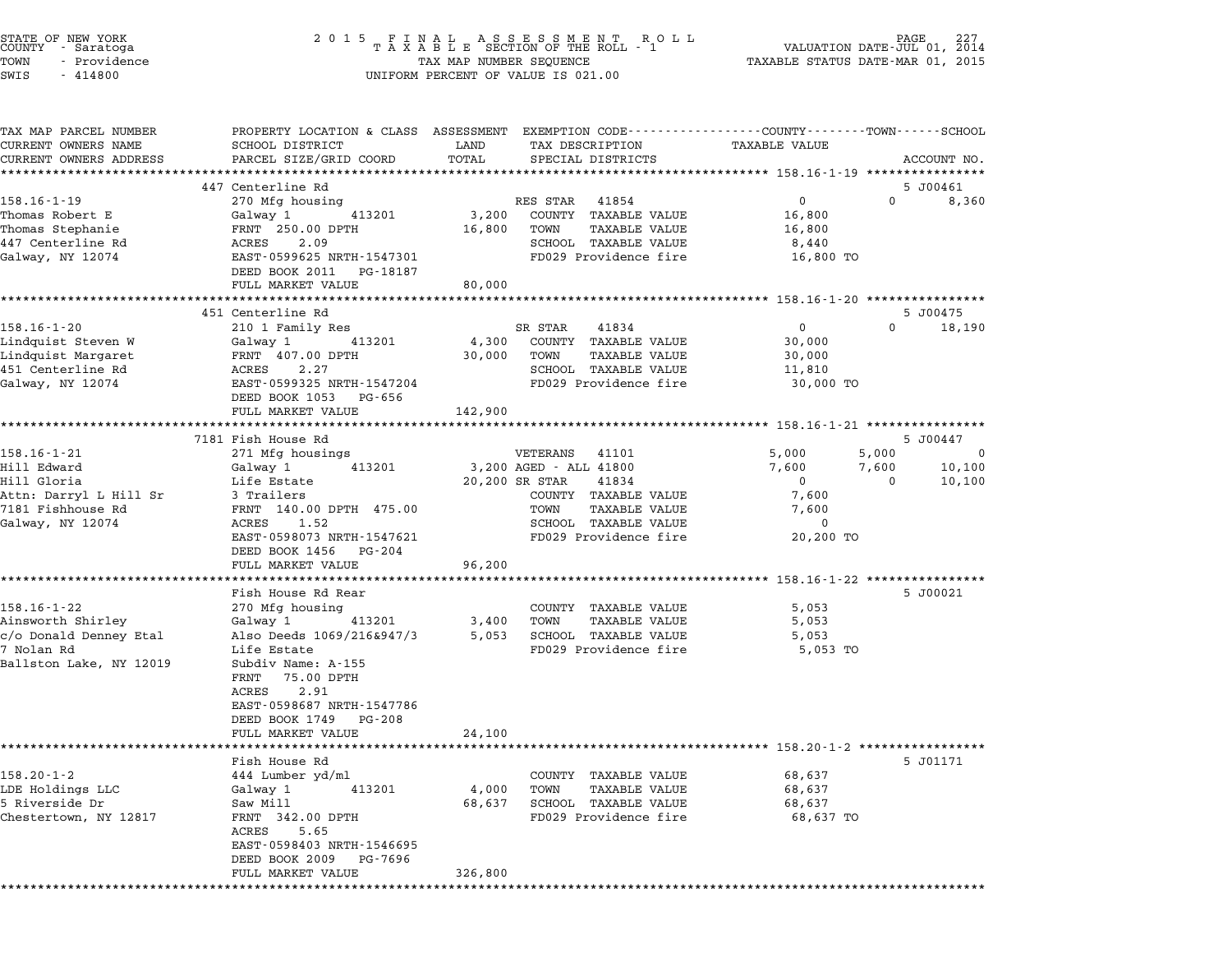| STATE OF NEW YORK<br>COUNTY - Saratoga<br>TOWN<br>- Providence<br>SWIS<br>$-414800$ | 2 0 1 5<br>FINAL ASSESSMENT ROLL<br>TAXABLE SECTION OF THE ROLL - 1<br>TAX MAP NUMBER SEQUENCE<br>UNIFORM PERCENT OF VALUE IS 021.00 | VALUATION DATE-JUL 01,<br>TAXABLE STATUS DATE-MAR 01, 2015                                                                 | 228<br>2014                                                     |                   |
|-------------------------------------------------------------------------------------|--------------------------------------------------------------------------------------------------------------------------------------|----------------------------------------------------------------------------------------------------------------------------|-----------------------------------------------------------------|-------------------|
| TAX MAP PARCEL NUMBER<br>CURRENT OWNERS NAME                                        | SCHOOL DISTRICT<br>PARCEL SIZE/GRID COORD                                                                                            | PROPERTY LOCATION & CLASS ASSESSMENT EXEMPTION CODE----------------COUNTY-------TOWN-----SCHOOL<br>LAND<br>TAX DESCRIPTION | <b>TAXABLE VALUE</b>                                            |                   |
| CURRENT OWNERS ADDRESS<br>**********************                                    | **************************                                                                                                           | TOTAL<br>SPECIAL DISTRICTS                                                                                                 |                                                                 | ACCOUNT NO.       |
|                                                                                     | 7161 Fish House Rd                                                                                                                   |                                                                                                                            | 5 J00512                                                        |                   |
| $158.20 - 1 - 3.1$<br>LDE Holdings LLC<br>5 Riverside Dr<br>Chestertown, NY 12817   | 311 Res vac land<br>Galway 1<br>413201<br>FRNT 68.00 DPTH<br>ACRES<br>0.30                                                           | COUNTY TAXABLE VALUE<br>1,000<br>TOWN<br><b>TAXABLE VALUE</b><br>SCHOOL TAXABLE VALUE<br>1,000<br>FD029 Providence fire    | 1,000<br>1,000<br>1,000<br>1,000 TO                             |                   |
|                                                                                     | EAST-0598605 NRTH-1546633<br>DEED BOOK 2009 PG-7696<br>FULL MARKET VALUE                                                             | 4,800                                                                                                                      |                                                                 |                   |
|                                                                                     |                                                                                                                                      |                                                                                                                            |                                                                 |                   |
|                                                                                     | 7159 Fish House Rd                                                                                                                   |                                                                                                                            |                                                                 |                   |
| $158.20 - 1 - 3.2$<br>Reynolds Alan P<br>Reynolds Karen L                           | 210 1 Family Res<br>Galway 1<br>413201<br>Also Bk 1467 Pa 154                                                                        | VET COM CT 41131<br>3,000 RES STAR 41854<br>COUNTY TAXABLE VALUE<br>25,000                                                 | 6,250<br>6,250<br>$\overline{\mathbf{0}}$<br>$\Omega$<br>18,750 | $\Omega$<br>8,360 |
| 7159 Fishhouse Rd<br>Galway, NY 12074                                               | FRNT 140.00 DPTH 230.00<br>ACRES<br>0.74<br>EAST-0598645 NRTH-1546548                                                                | TOWN<br>TAXABLE VALUE<br>SCHOOL TAXABLE VALUE<br>FD029 Providence fire                                                     | 18,750<br>16,640<br>25,000 TO                                   |                   |
|                                                                                     | DEED BOOK 1691 PG-596<br>FULL MARKET VALUE                                                                                           | 119,000                                                                                                                    |                                                                 |                   |
|                                                                                     | 7172 Fish House Rd                                                                                                                   |                                                                                                                            | 5 J00867                                                        |                   |
| $158.20 - 1 - 5$                                                                    | 210 1 Family Res                                                                                                                     | AGED C<br>41802                                                                                                            | 10,535<br>$\mathbf{0}$                                          | 0                 |
| Sowle Alexander                                                                     | 413201<br>Galway 1                                                                                                                   | 41806<br>3,400 AGED T&S                                                                                                    | 15,050<br>$\mathbf 0$                                           | 15,050            |
| c/oSowle M & Loucks, C                                                              | Life Estate                                                                                                                          | 30,100 SR STAR<br>41834                                                                                                    | $\mathbf 0$<br>$\Omega$                                         | 15,050            |
| 7172 Fish House Rd                                                                  | FRNT 182.00 DPTH                                                                                                                     | COUNTY TAXABLE VALUE                                                                                                       | 19,565                                                          |                   |
| Galway, NY 12074                                                                    | ACRES<br>0.85                                                                                                                        | TOWN<br><b>TAXABLE VALUE</b>                                                                                               | 15,050                                                          |                   |
|                                                                                     | EAST-0598943 NRTH-1546533                                                                                                            | SCHOOL TAXABLE VALUE                                                                                                       | 0                                                               |                   |
|                                                                                     | DEED BOOK 1684<br>PG-581<br>FULL MARKET VALUE                                                                                        | FD029 Providence fire<br>143,300                                                                                           | 30,100 TO                                                       |                   |
|                                                                                     |                                                                                                                                      |                                                                                                                            |                                                                 |                   |
|                                                                                     | 7157 Fish House Rd                                                                                                                   |                                                                                                                            | 5 J00856                                                        |                   |
| $158.20 - 1 - 6$                                                                    | 210 1 Family Res                                                                                                                     | RES STAR 41854                                                                                                             | $\overline{0}$<br>$\Omega$                                      | 8,360             |
| Norton Nelson D                                                                     | Galway 1<br>413201                                                                                                                   | COUNTY TAXABLE VALUE<br>4,200                                                                                              | 21,300                                                          |                   |
| Norton Alma L                                                                       | FRNT 215.51 DPTH                                                                                                                     | TOWN<br><b>TAXABLE VALUE</b><br>21,300                                                                                     | 21,300                                                          |                   |
| 7157 Fishhouse Rd                                                                   | ACRES<br>1.41                                                                                                                        | SCHOOL TAXABLE VALUE                                                                                                       | 12,940                                                          |                   |
| Galway, NY 12074                                                                    | EAST-0598658 NRTH-1546405<br>DEED BOOK 1473<br>PG-733                                                                                | FD029 Providence fire                                                                                                      | 21,300 TO                                                       |                   |
|                                                                                     | FULL MARKET VALUE                                                                                                                    | 101,400                                                                                                                    | ************************** 158.20-1-7 *********                 |                   |
|                                                                                     | 104 Trevet Rd                                                                                                                        |                                                                                                                            | 5 J00278                                                        |                   |
| $158.20 - 1 - 7$                                                                    | 210 1 Family Res                                                                                                                     | RES STAR<br>41854                                                                                                          | 0<br>$\Omega$                                                   | 8,360             |
| Tokos Tina A                                                                        | Galway 1<br>413201                                                                                                                   | <b>TAXABLE VALUE</b><br>3,000<br>COUNTY                                                                                    | 36,000                                                          |                   |
| 104 Trevet Road                                                                     | FRNT 155.79 DPTH                                                                                                                     | 36,000<br>TOWN<br>TAXABLE VALUE                                                                                            | 36,000                                                          |                   |
| Galway, NY 12074                                                                    | ACRES<br>1.02<br>EAST-0598415 NRTH-1546203                                                                                           | SCHOOL TAXABLE VALUE<br>FD029 Providence fire                                                                              | 27,640<br>36,000 TO                                             |                   |
|                                                                                     | DEED BOOK 2014<br>PG-27103<br>FULL MARKET VALUE                                                                                      | 171,400                                                                                                                    |                                                                 |                   |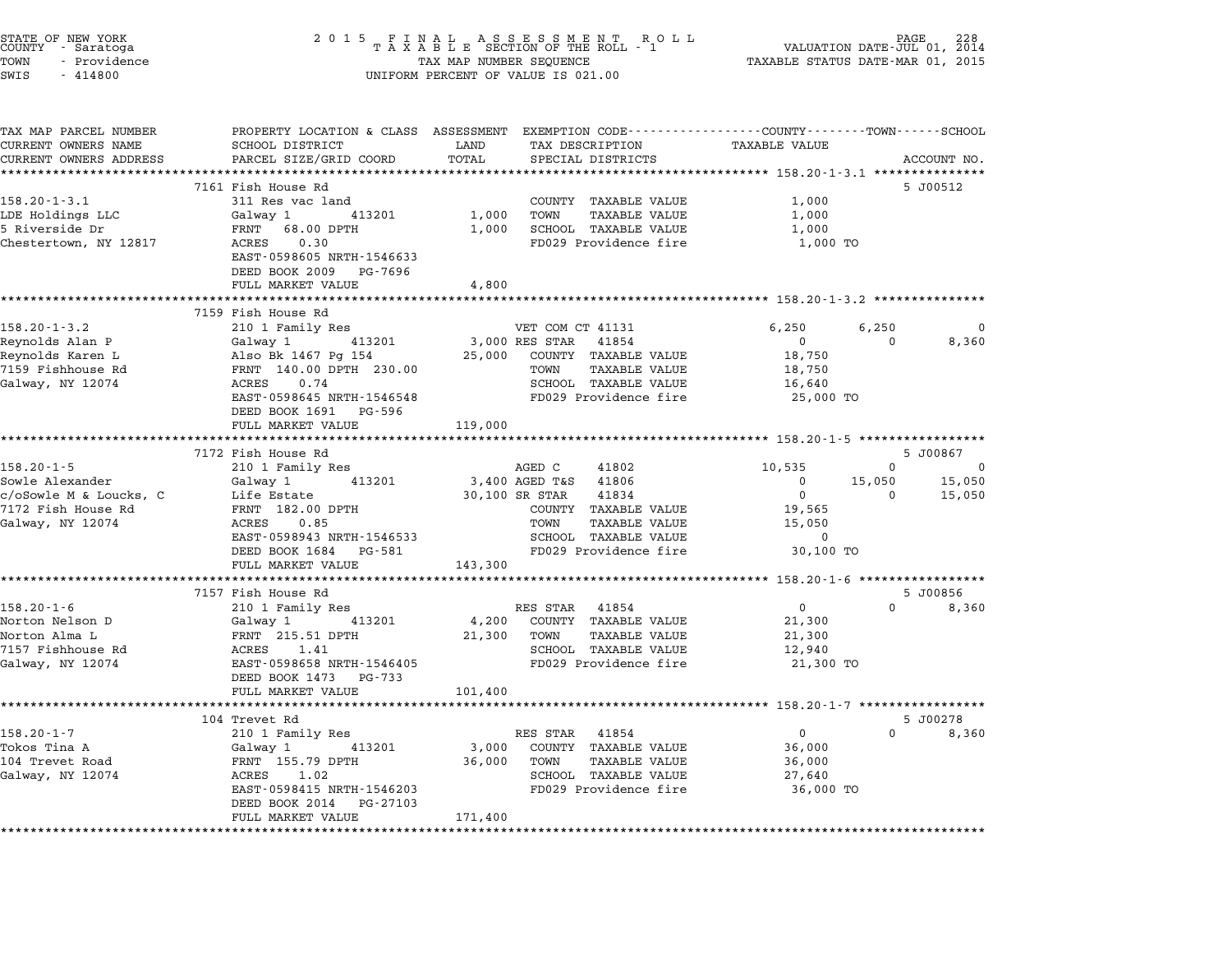| STATE OF NEW YORK<br>COUNTY – Saratoga<br>TOWN<br>- Providence<br>SWIS<br>$-414800$ |                                                                                                                   | $\begin{array}{cccccccccccccccccc} 2& 0& 1& 5 & & F & I & N & A & L & & A & S & S & E & S & S & M & E & N & T & & R & O & L & L\\ & & & & & & & & & T & A & X & A & B & L & E & SECTION & OF & THE & ROLL & - & 1 \end{array}$<br>TAX MAP NUMBER SEQUENCE<br>UNIFORM PERCENT OF VALUE IS 021.00 |                                                |                            |             |  |
|-------------------------------------------------------------------------------------|-------------------------------------------------------------------------------------------------------------------|-------------------------------------------------------------------------------------------------------------------------------------------------------------------------------------------------------------------------------------------------------------------------------------------------|------------------------------------------------|----------------------------|-------------|--|
| TAX MAP PARCEL NUMBER<br>CURRENT OWNERS NAME                                        | PROPERTY LOCATION & CLASS ASSESSMENT EXEMPTION CODE---------------COUNTY-------TOWN-----SCHOOL<br>SCHOOL DISTRICT | LAND                                                                                                                                                                                                                                                                                            | TAX DESCRIPTION                                | TAXABLE VALUE              |             |  |
| CURRENT OWNERS ADDRESS                                                              | PARCEL SIZE/GRID COORD                                                                                            | TOTAL                                                                                                                                                                                                                                                                                           | SPECIAL DISTRICTS                              |                            | ACCOUNT NO. |  |
|                                                                                     |                                                                                                                   |                                                                                                                                                                                                                                                                                                 |                                                |                            |             |  |
|                                                                                     | 102 Trevet Rd                                                                                                     |                                                                                                                                                                                                                                                                                                 |                                                |                            | 5 J00853    |  |
| $158.20 - 1 - 8$                                                                    | 210 1 Family Res                                                                                                  |                                                                                                                                                                                                                                                                                                 | RES STAR 41854                                 | $\overline{0}$<br>$\Omega$ | 8,360       |  |
| Rockefeller Vicki L                                                                 | 413201<br>Galway 1                                                                                                | 4,000                                                                                                                                                                                                                                                                                           | COUNTY TAXABLE VALUE                           | 29,500                     |             |  |
| 102 Trevet Rd                                                                       | FRNT 237.00 DPTH                                                                                                  | 29,500                                                                                                                                                                                                                                                                                          | TOWN<br>TAXABLE VALUE                          | 29,500                     |             |  |
| Galway, NY 12074                                                                    | ACRES<br>$1.00$ BANK<br>59                                                                                        |                                                                                                                                                                                                                                                                                                 | SCHOOL TAXABLE VALUE                           | 21,140                     |             |  |
|                                                                                     | EAST-0598625 NRTH-1546223                                                                                         |                                                                                                                                                                                                                                                                                                 | FD029 Providence fire                          | 29,500 TO                  |             |  |
|                                                                                     | DEED BOOK 1654 PG-420                                                                                             |                                                                                                                                                                                                                                                                                                 |                                                |                            |             |  |
|                                                                                     | FULL MARKET VALUE                                                                                                 | 140,476                                                                                                                                                                                                                                                                                         |                                                |                            |             |  |
|                                                                                     |                                                                                                                   |                                                                                                                                                                                                                                                                                                 |                                                |                            |             |  |
|                                                                                     | 7164 Fish House Rd                                                                                                |                                                                                                                                                                                                                                                                                                 |                                                |                            | 5 J00280    |  |
| $158.20 - 1 - 13.1$<br>Cath Harold E                                                | 270 Mfg housing                                                                                                   |                                                                                                                                                                                                                                                                                                 | SR STAR<br>41834<br>3,000 COUNTY TAXABLE VALUE | $\overline{0}$<br>$\Omega$ | 18,190      |  |
|                                                                                     | Galway 1<br>413201                                                                                                |                                                                                                                                                                                                                                                                                                 | TAXABLE VALUE                                  | 24,168<br>24,168           |             |  |
| Cath Gladys M<br>7164 Fish House Rd                                                 | FRNT 106.40 DPTH<br>ACRES<br>0.64                                                                                 | 24,168                                                                                                                                                                                                                                                                                          | TOWN<br>SCHOOL TAXABLE VALUE                   | 5,978                      |             |  |
| Galway, NY 12074                                                                    | EAST-0599108 NRTH-1546098                                                                                         |                                                                                                                                                                                                                                                                                                 | FD029 Providence fire                          | 24,168 TO                  |             |  |
|                                                                                     | DEED BOOK 2009 PG-7183                                                                                            |                                                                                                                                                                                                                                                                                                 |                                                |                            |             |  |
|                                                                                     | FULL MARKET VALUE                                                                                                 | 115,100                                                                                                                                                                                                                                                                                         |                                                |                            |             |  |
|                                                                                     |                                                                                                                   |                                                                                                                                                                                                                                                                                                 |                                                |                            |             |  |
|                                                                                     | Fish House Rd                                                                                                     |                                                                                                                                                                                                                                                                                                 |                                                |                            |             |  |
| $158.20 - 1 - 13.2$                                                                 | 311 Res vac land                                                                                                  |                                                                                                                                                                                                                                                                                                 | COUNTY TAXABLE VALUE                           | 100                        |             |  |
| Cath Harold E                                                                       | Galway 1 413201                                                                                                   | 100                                                                                                                                                                                                                                                                                             | TOWN<br>TAXABLE VALUE                          | 100                        |             |  |
| Cath Gladys M                                                                       | FRNT 47.00 DPTH                                                                                                   | 100                                                                                                                                                                                                                                                                                             | SCHOOL TAXABLE VALUE                           | 100                        |             |  |
| 7164 Fish House Rd                                                                  | ACRES<br>0.12                                                                                                     |                                                                                                                                                                                                                                                                                                 | FD029 Providence fire                          | 100 TO                     |             |  |
| Galway, NY 12074                                                                    | EAST-0599128 NRTH-1546051                                                                                         |                                                                                                                                                                                                                                                                                                 |                                                |                            |             |  |
|                                                                                     | DEED BOOK 2009 PG-7183<br>FULL MARKET VALUE                                                                       | 500                                                                                                                                                                                                                                                                                             |                                                |                            |             |  |
|                                                                                     |                                                                                                                   |                                                                                                                                                                                                                                                                                                 |                                                |                            |             |  |
|                                                                                     | 7162 Fish House Rd                                                                                                |                                                                                                                                                                                                                                                                                                 |                                                |                            | 5 J00164    |  |
| $158.20 - 1 - 14$                                                                   | 220 2 Family Res                                                                                                  |                                                                                                                                                                                                                                                                                                 | COUNTY TAXABLE VALUE                           | 30,200                     |             |  |
| Slezak Anthony N Jr                                                                 | Galway 1<br>413201                                                                                                | 4,000                                                                                                                                                                                                                                                                                           | TOWN<br>TAXABLE VALUE                          | 30,200                     |             |  |
| Slezak Linda                                                                        | FRNT 290.00 DPTH                                                                                                  | 30,200                                                                                                                                                                                                                                                                                          | SCHOOL TAXABLE VALUE                           | 30,200                     |             |  |
| 7162 Fishhouse Rd                                                                   | ACRES 1.13 BANK<br>016                                                                                            |                                                                                                                                                                                                                                                                                                 | FD029 Providence fire                          | 30,200 TO                  |             |  |
| Galway, NY 12074                                                                    | EAST-0599244 NRTH-1545912                                                                                         |                                                                                                                                                                                                                                                                                                 |                                                |                            |             |  |
|                                                                                     | DEED BOOK 985<br>PG-745                                                                                           |                                                                                                                                                                                                                                                                                                 |                                                |                            |             |  |
|                                                                                     | FULL MARKET VALUE                                                                                                 | 143,800                                                                                                                                                                                                                                                                                         |                                                |                            |             |  |
|                                                                                     |                                                                                                                   |                                                                                                                                                                                                                                                                                                 |                                                |                            |             |  |
|                                                                                     | Fish House Rd                                                                                                     |                                                                                                                                                                                                                                                                                                 |                                                |                            | 5 J00688    |  |
| $158.20 - 1 - 16$                                                                   | 210 1 Family Res                                                                                                  |                                                                                                                                                                                                                                                                                                 | COUNTY TAXABLE VALUE                           | 34,200                     |             |  |
| Daley William W                                                                     | Galway 1<br>413201                                                                                                | 9,400                                                                                                                                                                                                                                                                                           | <b>TAXABLE VALUE</b><br>TOWN                   | 34,200                     |             |  |
| Daley Jacquelyn                                                                     | FRNT 740.00 DPTH                                                                                                  | 34,200                                                                                                                                                                                                                                                                                          | SCHOOL TAXABLE VALUE                           | 34,200                     |             |  |
| 2398 Deep Creek Rd                                                                  | ACRES 9.99 BANK<br>024                                                                                            |                                                                                                                                                                                                                                                                                                 | FD029 Providence fire                          | 34,200 TO                  |             |  |
| Perkiomenville, PA 18074                                                            | EAST-0598709 NRTH-1545801                                                                                         |                                                                                                                                                                                                                                                                                                 |                                                |                            |             |  |
|                                                                                     | DEED BOOK 0887<br>PG-0532                                                                                         |                                                                                                                                                                                                                                                                                                 |                                                |                            |             |  |
|                                                                                     | FULL MARKET VALUE                                                                                                 | 162,900                                                                                                                                                                                                                                                                                         |                                                |                            |             |  |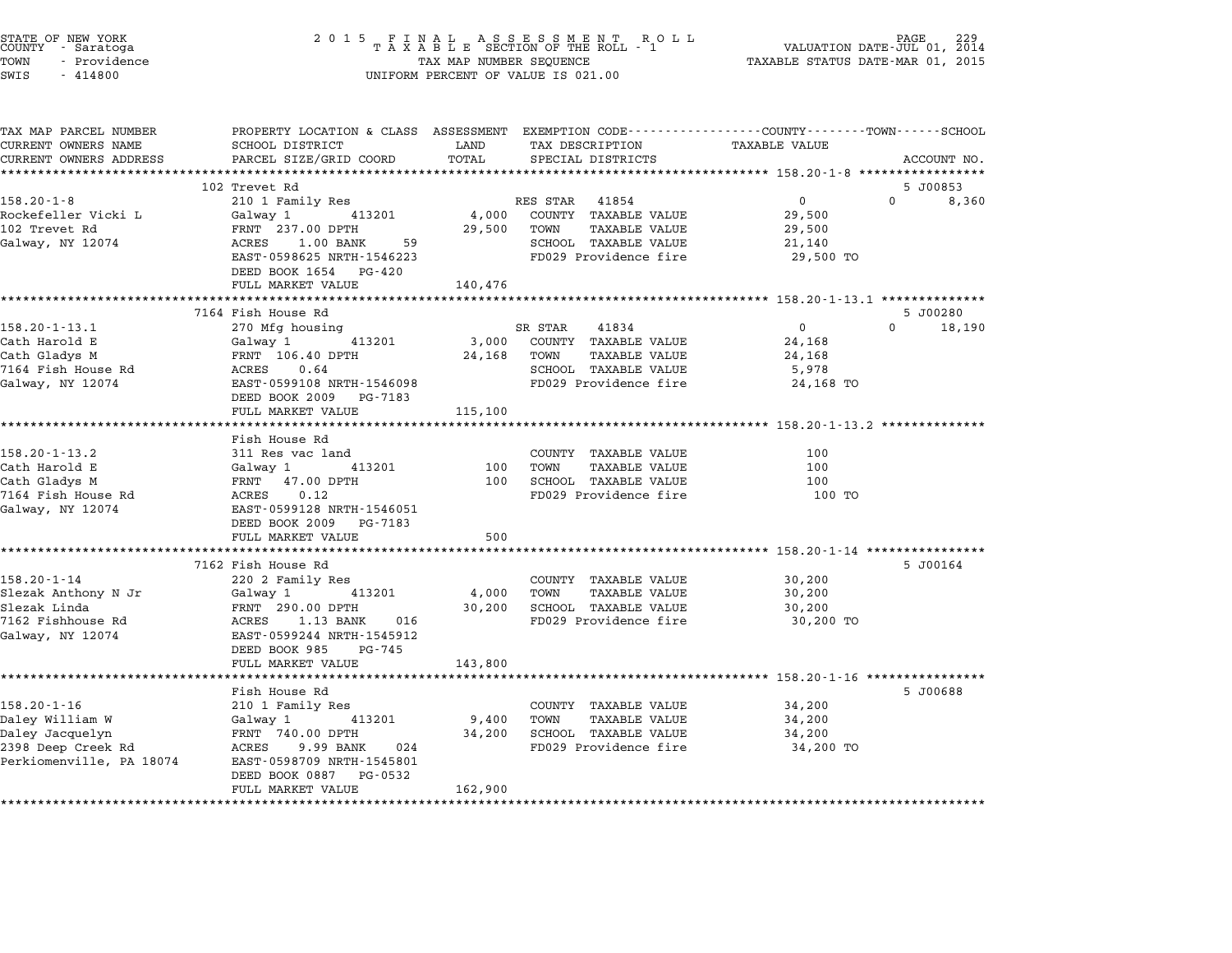| STATE OF NEW YORK |  |              |  |  |  |
|-------------------|--|--------------|--|--|--|
| COUNTY            |  | - Saratoga   |  |  |  |
| TOWN              |  | - Providence |  |  |  |

|                                                    |                                                                                                                                                                                                                                                                                                                                                                                                                                                                                                                                          | PROPERTY LOCATION & CLASS ASSESSMENT EXEMPTION CODE----------------COUNTY-------TOWN-----SCHOOL                                                                                                                                                                                                                                                                                                                                                                                                                   |
|----------------------------------------------------|------------------------------------------------------------------------------------------------------------------------------------------------------------------------------------------------------------------------------------------------------------------------------------------------------------------------------------------------------------------------------------------------------------------------------------------------------------------------------------------------------------------------------------------|-------------------------------------------------------------------------------------------------------------------------------------------------------------------------------------------------------------------------------------------------------------------------------------------------------------------------------------------------------------------------------------------------------------------------------------------------------------------------------------------------------------------|
|                                                    |                                                                                                                                                                                                                                                                                                                                                                                                                                                                                                                                          | <b>TAXABLE VALUE</b>                                                                                                                                                                                                                                                                                                                                                                                                                                                                                              |
|                                                    |                                                                                                                                                                                                                                                                                                                                                                                                                                                                                                                                          | ACCOUNT NO.                                                                                                                                                                                                                                                                                                                                                                                                                                                                                                       |
|                                                    |                                                                                                                                                                                                                                                                                                                                                                                                                                                                                                                                          | 5 J00401                                                                                                                                                                                                                                                                                                                                                                                                                                                                                                          |
|                                                    |                                                                                                                                                                                                                                                                                                                                                                                                                                                                                                                                          | 1,000<br>1,000<br>0                                                                                                                                                                                                                                                                                                                                                                                                                                                                                               |
|                                                    |                                                                                                                                                                                                                                                                                                                                                                                                                                                                                                                                          | 6,000<br>5,500<br>5,500                                                                                                                                                                                                                                                                                                                                                                                                                                                                                           |
|                                                    | 41834                                                                                                                                                                                                                                                                                                                                                                                                                                                                                                                                    | $\overline{0}$<br>$\mathbf 0$<br>6,000                                                                                                                                                                                                                                                                                                                                                                                                                                                                            |
| FRNT 248.90 DPTH                                   |                                                                                                                                                                                                                                                                                                                                                                                                                                                                                                                                          | 5,500                                                                                                                                                                                                                                                                                                                                                                                                                                                                                                             |
| ACRES 0.72                                         | TOWN                                                                                                                                                                                                                                                                                                                                                                                                                                                                                                                                     | 5,500                                                                                                                                                                                                                                                                                                                                                                                                                                                                                                             |
| EAST-0598698 NRTH-1546027                          |                                                                                                                                                                                                                                                                                                                                                                                                                                                                                                                                          | $\mathbf 0$                                                                                                                                                                                                                                                                                                                                                                                                                                                                                                       |
| DEED BOOK 2013 PG-15902                            |                                                                                                                                                                                                                                                                                                                                                                                                                                                                                                                                          | 12,000 TO                                                                                                                                                                                                                                                                                                                                                                                                                                                                                                         |
| FULL MARKET VALUE                                  | 57,100                                                                                                                                                                                                                                                                                                                                                                                                                                                                                                                                   |                                                                                                                                                                                                                                                                                                                                                                                                                                                                                                                   |
|                                                    |                                                                                                                                                                                                                                                                                                                                                                                                                                                                                                                                          | ********************* 158.20-1-18 *****************                                                                                                                                                                                                                                                                                                                                                                                                                                                               |
|                                                    |                                                                                                                                                                                                                                                                                                                                                                                                                                                                                                                                          | 5 J00428<br>$\overline{0}$<br>$\Omega$                                                                                                                                                                                                                                                                                                                                                                                                                                                                            |
|                                                    |                                                                                                                                                                                                                                                                                                                                                                                                                                                                                                                                          | 8,360                                                                                                                                                                                                                                                                                                                                                                                                                                                                                                             |
|                                                    |                                                                                                                                                                                                                                                                                                                                                                                                                                                                                                                                          | 30,500<br>30,500                                                                                                                                                                                                                                                                                                                                                                                                                                                                                                  |
|                                                    |                                                                                                                                                                                                                                                                                                                                                                                                                                                                                                                                          | 22,140                                                                                                                                                                                                                                                                                                                                                                                                                                                                                                            |
|                                                    |                                                                                                                                                                                                                                                                                                                                                                                                                                                                                                                                          | 30,500 TO                                                                                                                                                                                                                                                                                                                                                                                                                                                                                                         |
|                                                    |                                                                                                                                                                                                                                                                                                                                                                                                                                                                                                                                          |                                                                                                                                                                                                                                                                                                                                                                                                                                                                                                                   |
| FULL MARKET VALUE                                  | 145,200                                                                                                                                                                                                                                                                                                                                                                                                                                                                                                                                  |                                                                                                                                                                                                                                                                                                                                                                                                                                                                                                                   |
| **********************                             |                                                                                                                                                                                                                                                                                                                                                                                                                                                                                                                                          | ********** 158.20-1-19 ***************                                                                                                                                                                                                                                                                                                                                                                                                                                                                            |
| Fish House Rd                                      |                                                                                                                                                                                                                                                                                                                                                                                                                                                                                                                                          | 5 J00827                                                                                                                                                                                                                                                                                                                                                                                                                                                                                                          |
| 444 Lumber yd/ml                                   |                                                                                                                                                                                                                                                                                                                                                                                                                                                                                                                                          | 33,800                                                                                                                                                                                                                                                                                                                                                                                                                                                                                                            |
| Galway 1<br>413201                                 |                                                                                                                                                                                                                                                                                                                                                                                                                                                                                                                                          | 33,800                                                                                                                                                                                                                                                                                                                                                                                                                                                                                                            |
|                                                    |                                                                                                                                                                                                                                                                                                                                                                                                                                                                                                                                          | 33,800                                                                                                                                                                                                                                                                                                                                                                                                                                                                                                            |
|                                                    |                                                                                                                                                                                                                                                                                                                                                                                                                                                                                                                                          | 33,800 TO                                                                                                                                                                                                                                                                                                                                                                                                                                                                                                         |
|                                                    |                                                                                                                                                                                                                                                                                                                                                                                                                                                                                                                                          |                                                                                                                                                                                                                                                                                                                                                                                                                                                                                                                   |
|                                                    |                                                                                                                                                                                                                                                                                                                                                                                                                                                                                                                                          |                                                                                                                                                                                                                                                                                                                                                                                                                                                                                                                   |
|                                                    |                                                                                                                                                                                                                                                                                                                                                                                                                                                                                                                                          |                                                                                                                                                                                                                                                                                                                                                                                                                                                                                                                   |
|                                                    |                                                                                                                                                                                                                                                                                                                                                                                                                                                                                                                                          |                                                                                                                                                                                                                                                                                                                                                                                                                                                                                                                   |
|                                                    |                                                                                                                                                                                                                                                                                                                                                                                                                                                                                                                                          | 5 J00831                                                                                                                                                                                                                                                                                                                                                                                                                                                                                                          |
| 271 Mfg housings                                   | VET COM C 41132                                                                                                                                                                                                                                                                                                                                                                                                                                                                                                                          | $\Omega$<br>1,500<br>$\Omega$                                                                                                                                                                                                                                                                                                                                                                                                                                                                                     |
| 413201<br>Galway 1                                 | 3,000 VET COM T 41133                                                                                                                                                                                                                                                                                                                                                                                                                                                                                                                    | $\overline{0}$<br>1,500<br>$\mathbf 0$                                                                                                                                                                                                                                                                                                                                                                                                                                                                            |
|                                                    | 6,000 AGED T&S<br>41806                                                                                                                                                                                                                                                                                                                                                                                                                                                                                                                  | $\Omega$<br>2,250<br>3,000                                                                                                                                                                                                                                                                                                                                                                                                                                                                                        |
|                                                    |                                                                                                                                                                                                                                                                                                                                                                                                                                                                                                                                          |                                                                                                                                                                                                                                                                                                                                                                                                                                                                                                                   |
| ACRES<br>1.24                                      | 41834<br>SR STAR                                                                                                                                                                                                                                                                                                                                                                                                                                                                                                                         | $\overline{0}$<br>$\mathbf 0$<br>3,000                                                                                                                                                                                                                                                                                                                                                                                                                                                                            |
| EAST-0599056 NRTH-1546392                          | COUNTY TAXABLE VALUE                                                                                                                                                                                                                                                                                                                                                                                                                                                                                                                     | 4,500                                                                                                                                                                                                                                                                                                                                                                                                                                                                                                             |
| DEED BOOK 0945 PG-1113                             | TOWN<br>TAXABLE VALUE                                                                                                                                                                                                                                                                                                                                                                                                                                                                                                                    | 2,250                                                                                                                                                                                                                                                                                                                                                                                                                                                                                                             |
| FULL MARKET VALUE                                  | 28,600 SCHOOL TAXABLE VALUE                                                                                                                                                                                                                                                                                                                                                                                                                                                                                                              | $\mathbf 0$                                                                                                                                                                                                                                                                                                                                                                                                                                                                                                       |
|                                                    | FD029 Providence fire                                                                                                                                                                                                                                                                                                                                                                                                                                                                                                                    | 6,000 TO                                                                                                                                                                                                                                                                                                                                                                                                                                                                                                          |
| ******************************                     |                                                                                                                                                                                                                                                                                                                                                                                                                                                                                                                                          |                                                                                                                                                                                                                                                                                                                                                                                                                                                                                                                   |
| 7168 Fish House Rd                                 |                                                                                                                                                                                                                                                                                                                                                                                                                                                                                                                                          |                                                                                                                                                                                                                                                                                                                                                                                                                                                                                                                   |
| 210 1 Family Res                                   | RES STAR 41854                                                                                                                                                                                                                                                                                                                                                                                                                                                                                                                           | 0<br>$\overline{0}$<br>8,360                                                                                                                                                                                                                                                                                                                                                                                                                                                                                      |
| 413201                                             | 3,000 COUNTY TAXABLE VALUE                                                                                                                                                                                                                                                                                                                                                                                                                                                                                                               | 34,100                                                                                                                                                                                                                                                                                                                                                                                                                                                                                                            |
| Galway 1 413201<br>FRNT 112.00 DPTH<br>-----       | 34,100 TOWN<br>TAXABLE VALUE                                                                                                                                                                                                                                                                                                                                                                                                                                                                                                             | 34,100                                                                                                                                                                                                                                                                                                                                                                                                                                                                                                            |
| ACRES<br>0.76                                      | SCHOOL TAXABLE VALUE                                                                                                                                                                                                                                                                                                                                                                                                                                                                                                                     | 25,740                                                                                                                                                                                                                                                                                                                                                                                                                                                                                                            |
| EAST-0599112 NRTH-1546260<br>DEED BOOK 1422 PG-578 | FD029 Providence fire                                                                                                                                                                                                                                                                                                                                                                                                                                                                                                                    | 34,100 TO                                                                                                                                                                                                                                                                                                                                                                                                                                                                                                         |
| c/o Michelle Horstmyer                             | SCHOOL DISTRICT<br>PARCEL SIZE/GRID COORD<br>105 Trevet Rd<br>270 Mfg housing<br>Galway 1<br>413201<br>Life estate<br>************************<br>107 Trevet Rd<br>210 1 Family Res<br>Galway 1     413201<br>FRNT 116.00 DPTH 125.00<br>ACRES    0.33 BANK    059<br>EAST-0598529 NRTH-1545960<br>EAST-0598529 NRTH-1545960<br>DEED BOOK 1264 PG-230<br>Saw Mill Yard & Kiln<br>FRNT 822.02 DPTH<br>ACRES<br>9.99<br>EAST-0598942 NRTH-1546886<br>DEED BOOK 2009 PG-7696<br>FULL MARKET VALUE<br>7170 Fish House Rd<br>FRNT 183.00 DPTH | LAND<br>TAX DESCRIPTION<br>TOTAL<br>SPECIAL DISTRICTS<br>VETERANS 41101<br>2,800 AGED - ALL 41800<br>12,000 SR STAR<br>COUNTY TAXABLE VALUE<br>TAXABLE VALUE<br>SCHOOL TAXABLE VALUE<br>FD029 Providence fire<br>************************<br>RES STAR 41854<br>1,600<br>COUNTY TAXABLE VALUE<br>TOWN<br><b>TAXABLE VALUE</b><br>30,500<br>SCHOOL TAXABLE VALUE<br>FD029 Providence fire<br>COUNTY TAXABLE VALUE<br>4,800 TOWN<br>TAXABLE VALUE<br>33,800 SCHOOL TAXABLE VALUE<br>FD029 Providence fire<br>161,000 |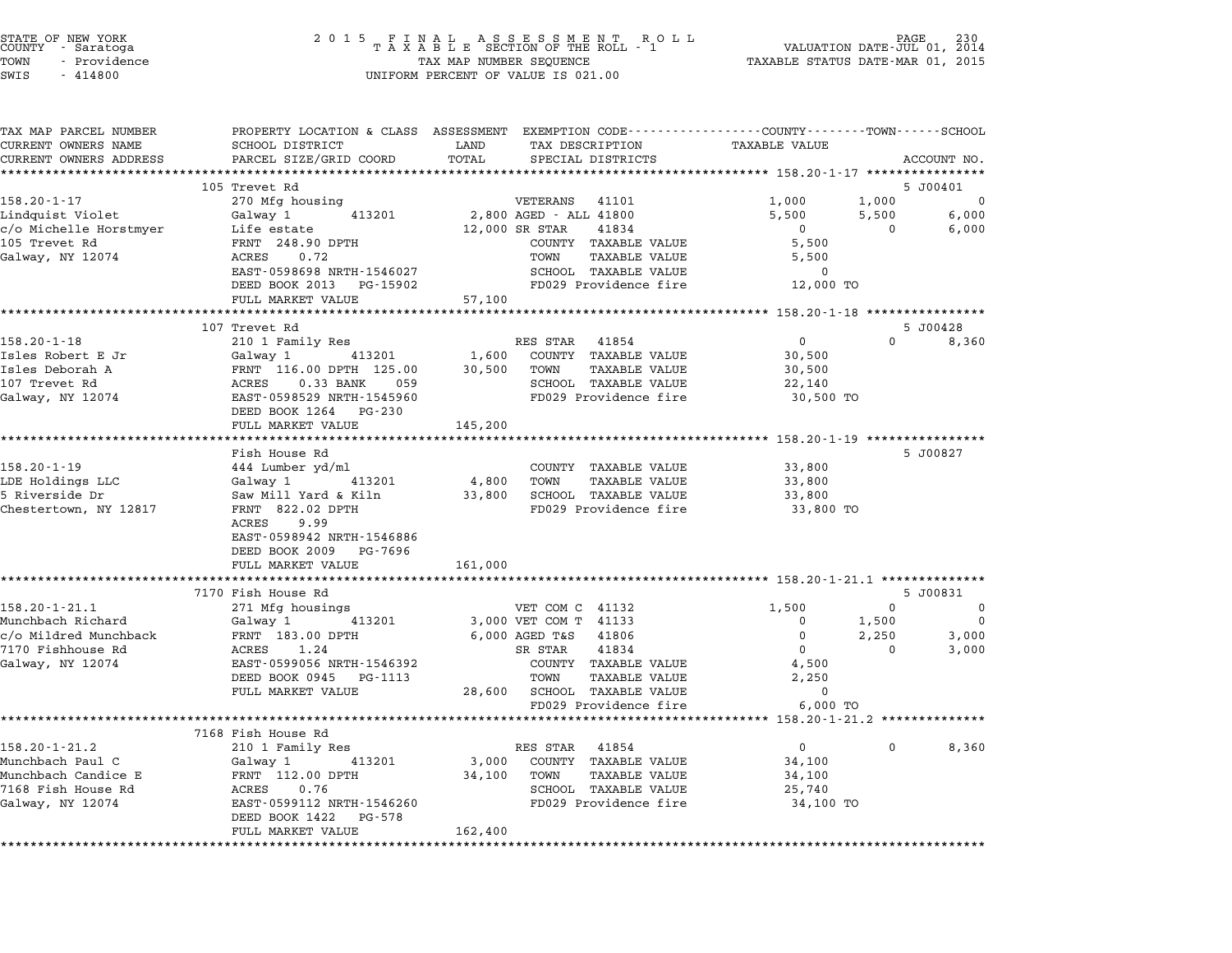|      | STATE OF NEW YORK<br>COUNTY - Saratoga |  |
|------|----------------------------------------|--|
| TOWN | - Providence                           |  |

| TAX MAP PARCEL NUMBER                         |                                                   | LAND                                                   | PROPERTY LOCATION & CLASS ASSESSMENT EXEMPTION CODE---------------COUNTY-------TOWN------SCHOOL<br><b>TAXABLE VALUE</b> |
|-----------------------------------------------|---------------------------------------------------|--------------------------------------------------------|-------------------------------------------------------------------------------------------------------------------------|
| CURRENT OWNERS NAME<br>CURRENT OWNERS ADDRESS | SCHOOL DISTRICT<br>PARCEL SIZE/GRID COORD         | TAX DESCRIPTION<br>TOTAL<br>SPECIAL DISTRICTS          | ACCOUNT NO.                                                                                                             |
|                                               | ***********************                           |                                                        |                                                                                                                         |
|                                               | 7141 Fish House Rd                                |                                                        | 5 J00162                                                                                                                |
| $158.20 - 1 - 23$                             | 210 1 Family Res                                  | VETERANS<br>41101                                      | 200<br>200<br>0                                                                                                         |
| Chase Earl Jr                                 | Galway 1<br>413201                                | 4,200 AGED T&S<br>41806                                | 11,250<br>$\Omega$<br>11,190                                                                                            |
| Attn: Chase Earl & Eric &                     | Life Estate                                       | 41834<br>37,500 SR STAR                                | $\overline{0}$<br>$\Omega$<br>18,190                                                                                    |
| Evan                                          | FRNT 250.00 DPTH                                  | COUNTY TAXABLE VALUE                                   | 37,300                                                                                                                  |
| 7141 Fish House Rd                            | ACRES<br>6.70                                     | TOWN<br>TAXABLE VALUE                                  | 26,110                                                                                                                  |
| Galway, NY 12074                              | EAST-0599042 NRTH-1545372                         | SCHOOL TAXABLE VALUE                                   | 8,060                                                                                                                   |
|                                               | DEED BOOK 1647 PG-64                              | FD029 Providence fire                                  | 37,500 TO                                                                                                               |
|                                               | FULL MARKET VALUE                                 | 178,600                                                |                                                                                                                         |
|                                               |                                                   |                                                        | ************************************ 159.-1-3 ********************                                                      |
|                                               | 327 Fayville Rd                                   |                                                        | 5 J01026                                                                                                                |
| $159. - 1 - 3$                                | 270 Mfg housing                                   | RES STAR 41854                                         | $\overline{0}$<br>$\Omega$<br>8,360                                                                                     |
| Verity Leon M Jr                              | Galway 1 413201                                   | 3,400<br>COUNTY TAXABLE VALUE                          | 13,000                                                                                                                  |
| Verity Nancy                                  | FRNT 144.00 DPTH                                  | 13,000<br>TOWN<br>TAXABLE VALUE                        | 13,000                                                                                                                  |
| 327 Fayville Rd                               | ACRES 0.87                                        | SCHOOL TAXABLE VALUE                                   | 4,640                                                                                                                   |
| Galway, NY 12074                              | EAST-0602222 NRTH-1553008                         | FD029 Providence fire                                  | 13,000 TO                                                                                                               |
|                                               | DEED BOOK 1032 PG-488                             |                                                        |                                                                                                                         |
|                                               | FULL MARKET VALUE                                 | 61,900                                                 |                                                                                                                         |
|                                               | *********************                             |                                                        |                                                                                                                         |
|                                               | Fayville Rd                                       |                                                        | 5 J00611                                                                                                                |
| $159. - 1 - 4$                                | 314 Rural vac<10                                  | COUNTY TAXABLE VALUE                                   | 2,000                                                                                                                   |
| Malanaphy Hugh                                | 413201<br>Galway 1                                | 2,000<br>TOWN<br>TAXABLE VALUE                         | 2,000                                                                                                                   |
| Malanaphy Livia<br>1670 East 9Th St           | ACRES 5.00                                        | 2,000<br>SCHOOL TAXABLE VALUE<br>FD029 Providence fire | 2,000<br>2,000 TO                                                                                                       |
| Brooklyn, NY 11223                            | EAST-0601581 NRTH-1551851<br>DEED BOOK 1035 PG-58 |                                                        |                                                                                                                         |
|                                               | FULL MARKET VALUE                                 | 9,500                                                  |                                                                                                                         |
|                                               | *************************                         |                                                        |                                                                                                                         |
|                                               | 103 Crannel Rd                                    |                                                        | 5 L01187                                                                                                                |
| $159. - 1 - 5.1$                              | 210 1 Family Res                                  | VET COM C 41132                                        | $\overline{0}$<br>6,250<br>$\overline{\mathbf{0}}$                                                                      |
| Sowle Nate G                                  | Galway 1 413201                                   | 4,600 VET COM T 41133                                  | 6,250<br>$\overline{0}$<br>$\overline{0}$                                                                               |
| Sowle Ann                                     | FRNT 880.00 DPTH                                  | 25,000 AGED T&S<br>41806                               | $4,688$ $6,250$<br>0 18.190<br>$\mathbf 0$                                                                              |
| 103 Crannel Rd                                | ACRES<br>9.10                                     | 41834<br>SR STAR                                       | $\Omega$                                                                                                                |
| Galway, NY 12074                              | EAST-0601564 NRTH-1552999                         | COUNTY TAXABLE VALUE                                   | 18,750                                                                                                                  |
|                                               | DEED BOOK 1034 PG-312                             | TOWN<br>TAXABLE VALUE                                  | 14,062                                                                                                                  |
|                                               | FULL MARKET VALUE                                 | 119,000 SCHOOL TAXABLE VALUE                           | 560                                                                                                                     |
|                                               |                                                   | FD029 Providence fire                                  | 25,000 TO                                                                                                               |
|                                               |                                                   |                                                        |                                                                                                                         |
|                                               | Crannel Rd                                        |                                                        | 5 J01415                                                                                                                |
| $159. - 1 - 6$                                | 314 Rural vac<10                                  | COUNTY TAXABLE VALUE                                   | 2,000                                                                                                                   |
| Vajda Joseph G                                | Galway 1<br>413201                                | <b>TAXABLE VALUE</b><br>2,000<br>TOWN                  | 2,000                                                                                                                   |
| 636 N Terrace Ave Apt 4G                      | ACRES 5.00                                        | 2,000<br>SCHOOL TAXABLE VALUE                          | 2,000                                                                                                                   |
| Mt Vernon, NY 10552                           | EAST-0601918 NRTH-1552005                         | FD029 Providence fire                                  | 2,000 TO                                                                                                                |
|                                               | PG-376<br>DEED BOOK 1516                          |                                                        |                                                                                                                         |
|                                               | FULL MARKET VALUE                                 | 9,500                                                  |                                                                                                                         |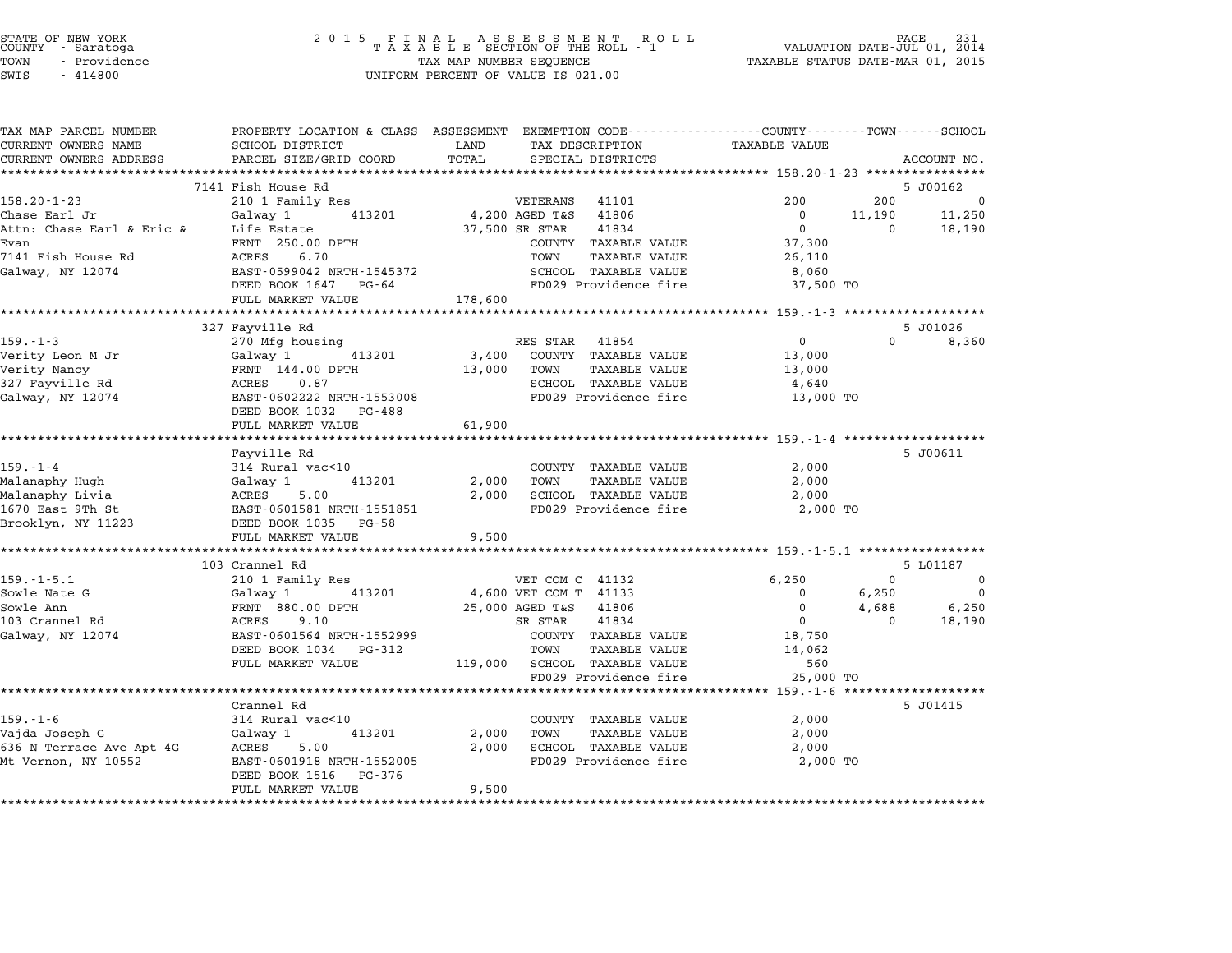| STATE OF NEW YORK<br>COUNTY   - Saratoga<br>TOWN<br>- Providence<br>SWIS<br>$-414800$ | 2 0 1 5<br>FINAL ASSESSMENT RO<br>TAXABLE SECTION OF THE ROLL - 1<br>TAX MAP NUMBER SEQUENCE<br>UNIFORM PERCENT OF VALUE IS 021.00 | PAGE<br>VALUATION DATE-JUL 01, 2014<br>TAXABLE STATUS DATE-MAR 01, 2015                                                   |                                           |                |
|---------------------------------------------------------------------------------------|------------------------------------------------------------------------------------------------------------------------------------|---------------------------------------------------------------------------------------------------------------------------|-------------------------------------------|----------------|
| TAX MAP PARCEL NUMBER<br>CURRENT OWNERS NAME                                          | SCHOOL DISTRICT                                                                                                                    | PROPERTY LOCATION & CLASS ASSESSMENT EXEMPTION CODE---------------COUNTY-------TOWN-----SCHOOL<br>TAX DESCRIPTION<br>LAND | <b>TAXABLE VALUE</b>                      |                |
| CURRENT OWNERS ADDRESS                                                                | PARCEL SIZE/GRID COORD                                                                                                             | TOTAL<br>SPECIAL DISTRICTS                                                                                                | ACCOUNT NO.                               |                |
|                                                                                       | 478 Centerline Rd                                                                                                                  |                                                                                                                           |                                           |                |
| $159. - 1 - 7.2$                                                                      | 210 1 Family Res                                                                                                                   | RES STAR 41854                                                                                                            | $\overline{0}$<br>0                       | 8,360          |
| Neahr Dusten                                                                          | Galway 1 413201                                                                                                                    | 3,400 COUNTY TAXABLE VALUE                                                                                                | 28,120                                    |                |
| Neahr Chelsea                                                                         | FRNT 380.00 DPTH                                                                                                                   | 28,120<br>TOWN<br>TAXABLE VALUE                                                                                           | 28,120                                    |                |
| 478 Centerline Rd                                                                     | ACRES<br>2.32                                                                                                                      | SCHOOL TAXABLE VALUE                                                                                                      | 19,760                                    |                |
| Galway, NY 12074                                                                      | EAST-0603492 NRTH-1551370<br>DEED BOOK 2013 PG-14179                                                                               | FD029 Providence fire                                                                                                     | 28,120 TO                                 |                |
|                                                                                       | FULL MARKET VALUE                                                                                                                  | 133,900                                                                                                                   |                                           |                |
|                                                                                       |                                                                                                                                    |                                                                                                                           |                                           |                |
|                                                                                       | 297 Fayville Rd                                                                                                                    |                                                                                                                           | 5 J00571<br>0                             | $\Omega$       |
| $159. - 1 - 7.111$<br>Taylor Richard A                                                | 210 1 Family Res<br>413201<br>Galway 1                                                                                             | VET COM C 41132<br>3,900 VET COM T 41133                                                                                  | 7,938<br>7,938<br>$\overline{\mathbf{0}}$ | $\overline{0}$ |
| 297 Fayville Rd                                                                       | FRNT 335.00 DPTH                                                                                                                   | 31,750 SR STAR<br>41834                                                                                                   | $\mathbf{0}$<br>$\Omega$                  | 18,190         |
| Galway, NY 12074                                                                      | ACRES 3.04                                                                                                                         | COUNTY TAXABLE VALUE                                                                                                      | 23,812                                    |                |
|                                                                                       | EAST-0603695 NRTH-1551814                                                                                                          | TOWN<br>TAXABLE VALUE                                                                                                     | 23,812                                    |                |
|                                                                                       | DEED BOOK 1689 PG-341                                                                                                              | SCHOOL TAXABLE VALUE                                                                                                      | 13,560                                    |                |
|                                                                                       | FULL MARKET VALUE                                                                                                                  | 151,200 FD029 Providence fire                                                                                             | 31,750 TO                                 |                |
|                                                                                       |                                                                                                                                    |                                                                                                                           |                                           |                |
| $159. - 1 - 7.121$                                                                    | 305 Fayville Rd<br>240 Rural res                                                                                                   | RES STAR 41854                                                                                                            | $\overline{0}$                            |                |
| Smith Blaine C                                                                        | 413201<br>Galway 1                                                                                                                 | 3,800<br>COUNTY TAXABLE VALUE                                                                                             | 36,365                                    | 8,360          |
| Smith Patricia A                                                                      | Lot 2                                                                                                                              | 36,365<br>TOWN<br>TAXABLE VALUE                                                                                           | 36,365                                    |                |
| 307 Fayville Rd                                                                       | M2009200                                                                                                                           | SCHOOL TAXABLE VALUE                                                                                                      | 28,005                                    |                |
| Galway, NY 12074                                                                      | FRNT 273.31 DPTH                                                                                                                   | FD029 Providence fire                                                                                                     | 36,365 TO                                 |                |
|                                                                                       | ACRES 5.00<br>EAST-0603184 NRTH-1552273<br>DEED BOOK 1099 PG-217                                                                   |                                                                                                                           |                                           |                |
|                                                                                       | FULL MARKET VALUE                                                                                                                  | 173,200                                                                                                                   |                                           |                |
|                                                                                       | 311 Fayville Rd                                                                                                                    |                                                                                                                           | 5 J00601                                  |                |
| $159. - 1 - 9$                                                                        | 210 1 Family Res                                                                                                                   | VET COM CT 41131                                                                                                          | 10,814<br>10,814                          | - 0            |
| Webb Horvath Barbara L                                                                | Galway 1 413201                                                                                                                    | 3,000 RES STAR 41854                                                                                                      | $\Omega$<br>$\Omega$                      | 8,360          |
| Horvath David P                                                                       | FRNT 132.00 DPTH                                                                                                                   | COUNTY TAXABLE VALUE<br>43,256                                                                                            | 32,442                                    |                |
| 311 Fayville Rd                                                                       | ACRES 0.50                                                                                                                         | TOWN<br>TAXABLE VALUE                                                                                                     | 32,442                                    |                |
| Galway, NY 12074                                                                      | EAST-0602345 NRTH-1552970                                                                                                          | SCHOOL TAXABLE VALUE                                                                                                      | 34,896                                    |                |
|                                                                                       | DEED BOOK 2007 PG-38214                                                                                                            | FD029 Providence fire                                                                                                     | 43,256 TO                                 |                |
|                                                                                       | FULL MARKET VALUE                                                                                                                  | 206,000                                                                                                                   |                                           |                |
|                                                                                       | 317 Fayville Rd                                                                                                                    |                                                                                                                           | 5 J00176                                  |                |
| 159.-1-10                                                                             | 210 1 Family Res                                                                                                                   | RES STAR 41854                                                                                                            | $\overline{0}$<br>$\overline{0}$          | 8,360          |
| Burke Terrance M                                                                      | 413201<br>Galway 1                                                                                                                 | COUNTY TAXABLE VALUE<br>3,600                                                                                             | 46,200                                    |                |
| Burke Lorie                                                                           | FRNT 750.00 DPTH                                                                                                                   | 46,200<br>TOWN<br>TAXABLE VALUE                                                                                           | 46,200                                    |                |
| 317 Fayville Rd                                                                       | ACRES 4.37                                                                                                                         | SCHOOL TAXABLE VALUE                                                                                                      | 37,840                                    |                |
| Galway, NY 12074                                                                      | EAST-0602862 NRTH-1552841<br>DEED BOOK 1262 PG-557<br>FULL MARKET VALUE                                                            | FD029 Providence fire<br>220,000                                                                                          | 46,200 TO                                 |                |
|                                                                                       |                                                                                                                                    |                                                                                                                           |                                           |                |

STATE OF NEW YORK <sup>2</sup> <sup>0</sup> <sup>1</sup> 5 F I N A L A S S E S S M E N T R O L L PAGE <sup>232</sup> COUNTY - Saratoga <sup>T</sup> <sup>A</sup> <sup>X</sup> <sup>A</sup> <sup>B</sup> <sup>L</sup> <sup>E</sup> SECTION OF THE ROLL - <sup>1</sup> VALUATION DATE-JUL 01, <sup>2014</sup>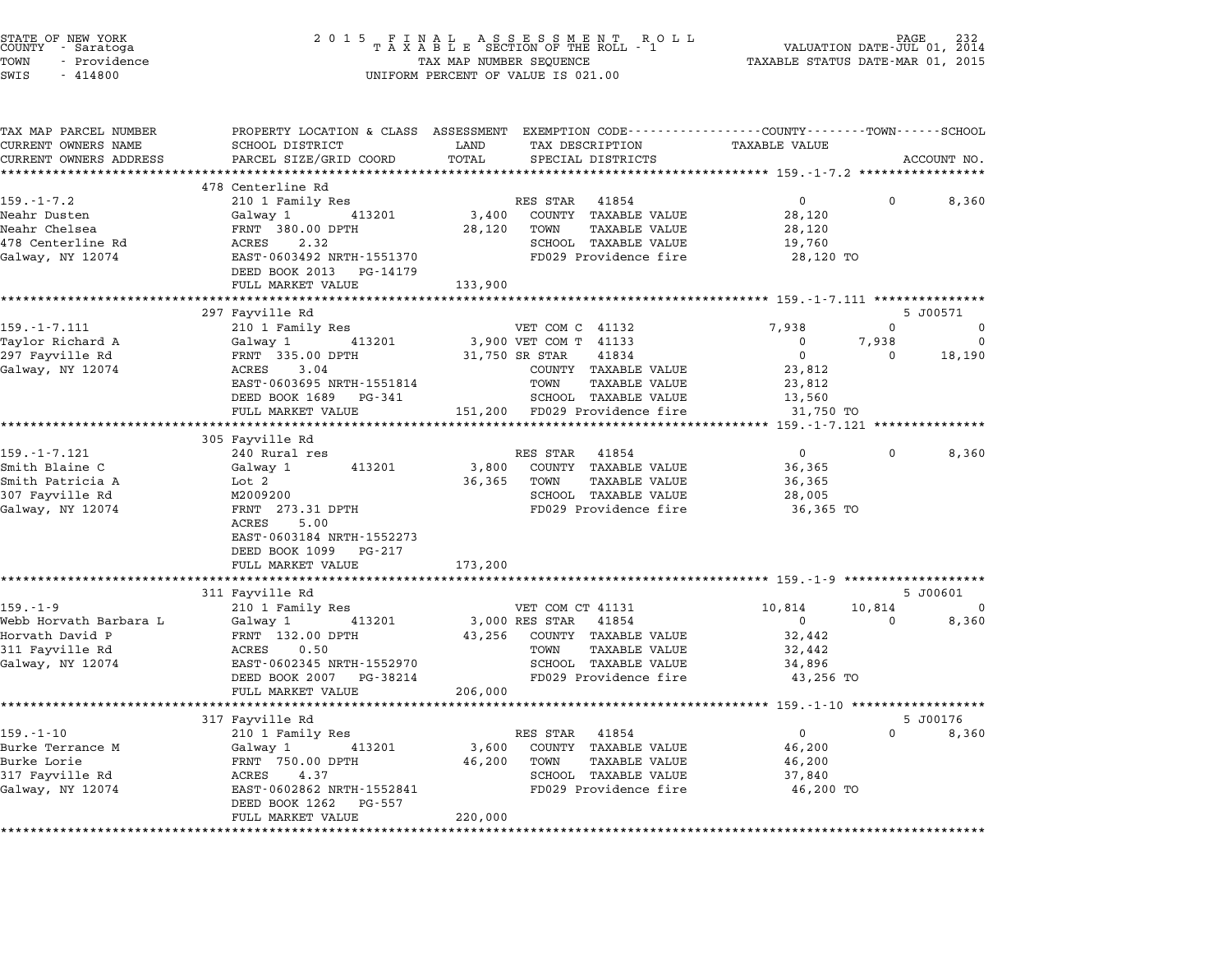| STATE OF NEW YORK<br>COUNTY - Saratoga<br>TOWN<br>- Providence<br>SWIS<br>$-414800$ | 2015 FINAL ASSESSMENT ROLL<br>TAXABLE SECTION OF THE ROLL - 1<br>TAX MAP NUMBER SEQUENCE<br>UNIFORM PERCENT OF VALUE IS 021.00             |               |                                                                 | PAGE<br>VALUATION DATE-JUL 01, 2014<br>TAXABLE STATUS DATE-MAR 01, 2015 |          |             |  |
|-------------------------------------------------------------------------------------|--------------------------------------------------------------------------------------------------------------------------------------------|---------------|-----------------------------------------------------------------|-------------------------------------------------------------------------|----------|-------------|--|
| TAX MAP PARCEL NUMBER<br>CURRENT OWNERS NAME<br>CURRENT OWNERS ADDRESS              | PROPERTY LOCATION & CLASS ASSESSMENT EXEMPTION CODE--------------COUNTY-------TOWN-----SCHOOL<br>SCHOOL DISTRICT<br>PARCEL SIZE/GRID COORD | LAND<br>TOTAL | TAX DESCRIPTION<br>SPECIAL DISTRICTS                            | TAXABLE VALUE                                                           |          | ACCOUNT NO. |  |
|                                                                                     | 301 Fayville Rd                                                                                                                            |               |                                                                 |                                                                         |          | 5 J01203    |  |
| $159. - 1 - 12$                                                                     | 210 1 Family Res                                                                                                                           |               | AGED T&S 41806                                                  | $\Omega$                                                                | 3,750    | 3,750       |  |
| Lee Thomas                                                                          | Galway 1<br>413201                                                                                                                         | 3,500 SR STAR | 41834                                                           | $\mathbf{0}$                                                            | $\Omega$ | 18,190      |  |
| Lee Ruth                                                                            | House & Lot                                                                                                                                | 37,500        | COUNTY TAXABLE VALUE                                            | 37,500                                                                  |          |             |  |
| 301 Fayville Rd                                                                     | FRNT 235.00 DPTH                                                                                                                           |               | TOWN<br>TAXABLE VALUE                                           | 33,750                                                                  |          |             |  |
| Galway, NY 12074                                                                    | ACRES 0.92                                                                                                                                 |               | SCHOOL TAXABLE VALUE                                            | 15,560                                                                  |          |             |  |
|                                                                                     | EAST-0603687 NRTH-1552158<br>DEED BOOK 0891 PG-0025                                                                                        |               | FD029 Providence fire                                           | 37,500 TO                                                               |          |             |  |
|                                                                                     | FULL MARKET VALUE                                                                                                                          | 178,600       |                                                                 |                                                                         |          |             |  |
|                                                                                     | **************************                                                                                                                 |               |                                                                 |                                                                         |          |             |  |
|                                                                                     | 474 Centerline Rd                                                                                                                          |               |                                                                 |                                                                         |          | 5 J00852    |  |
| $159. - 1 - 13$                                                                     | 210 1 Family Res                                                                                                                           |               | RES STAR 41854                                                  | $\overline{0}$                                                          | $\Omega$ | 8,360       |  |
| Sakala Richard S                                                                    | Galway 1<br>413201                                                                                                                         | 3,400         | COUNTY TAXABLE VALUE                                            | 19,500                                                                  |          |             |  |
| Sakala Lauralyn S                                                                   | FRNT 383.24 DPTH                                                                                                                           | 19,500        | TAXABLE VALUE<br>TOWN                                           | 19,500                                                                  |          |             |  |
| 474 Centerline Rd<br>Galway, NY 12074                                               | ACRES 2.38<br>EAST-0603869 NRTH-1551539                                                                                                    |               | SCHOOL TAXABLE VALUE<br>FD029 Providence fire                   | 11,140<br>19,500 TO                                                     |          |             |  |
|                                                                                     | DEED BOOK 1674 PG-738                                                                                                                      |               |                                                                 |                                                                         |          |             |  |
|                                                                                     | FULL MARKET VALUE                                                                                                                          | 92,900        |                                                                 |                                                                         |          |             |  |
|                                                                                     | ******************************                                                                                                             |               |                                                                 |                                                                         |          |             |  |
|                                                                                     | 367 Centerline Rd                                                                                                                          |               |                                                                 |                                                                         |          | 5 J01311    |  |
| $159. - 1 - 15$                                                                     | 210 1 Family Res                                                                                                                           |               | RES STAR 41854                                                  | $\mathbf{0}$                                                            | $\Omega$ | 8,360       |  |
| Chase Robin J                                                                       | Galway 1<br>413201                                                                                                                         | 4,400         | COUNTY TAXABLE VALUE                                            | 33,000                                                                  |          |             |  |
| 367 Centerline Rd                                                                   | FRNT 430.00 DPTH                                                                                                                           | 33,000        | TAXABLE VALUE<br>TOWN                                           | 33,000                                                                  |          |             |  |
| Galway, NY 12074                                                                    | ACRES<br>3.56<br>EAST-0603916 NRTH-1551141                                                                                                 |               | SCHOOL TAXABLE VALUE<br>FD029 Providence fire                   | 24,640<br>33,000 TO                                                     |          |             |  |
|                                                                                     | DEED BOOK 1445 PG-549                                                                                                                      |               |                                                                 |                                                                         |          |             |  |
|                                                                                     | FULL MARKET VALUE                                                                                                                          | 157,100       |                                                                 |                                                                         |          |             |  |
|                                                                                     | *********************                                                                                                                      |               | ********************************* 159.-1-16 ******************* |                                                                         |          |             |  |
|                                                                                     | 373 Centerline Rd                                                                                                                          |               |                                                                 |                                                                         |          | 5 J01425    |  |
| $159. - 1 - 16$                                                                     | 270 Mfg housing                                                                                                                            |               | SR STAR<br>41834                                                | $\overline{0}$                                                          | $\Omega$ | 18,190      |  |
| Smith Wayne L                                                                       | Galway 1<br>413201                                                                                                                         | 5,800         | COUNTY TAXABLE VALUE                                            | 24,800                                                                  |          |             |  |
| Smith Gail F                                                                        | Life estate                                                                                                                                | 24,800        | TOWN<br>TAXABLE VALUE                                           | 24,800                                                                  |          |             |  |
| c/o Mark & Scott Smith<br>1185 Tennantville Rd                                      | 2 Car Garage<br>FRNT 370.00 DPTH                                                                                                           |               | SCHOOL TAXABLE VALUE<br>FD029 Providence fire                   | 6,610<br>24,800 TO                                                      |          |             |  |
| Northville, NY 12134                                                                | ACRES<br>2.18                                                                                                                              |               |                                                                 |                                                                         |          |             |  |
|                                                                                     | EAST-0603605 NRTH-1551059                                                                                                                  |               |                                                                 |                                                                         |          |             |  |
|                                                                                     | DEED BOOK 2014<br>PG-14253                                                                                                                 |               |                                                                 |                                                                         |          |             |  |
|                                                                                     | FULL MARKET VALUE                                                                                                                          | 118,100       |                                                                 |                                                                         |          |             |  |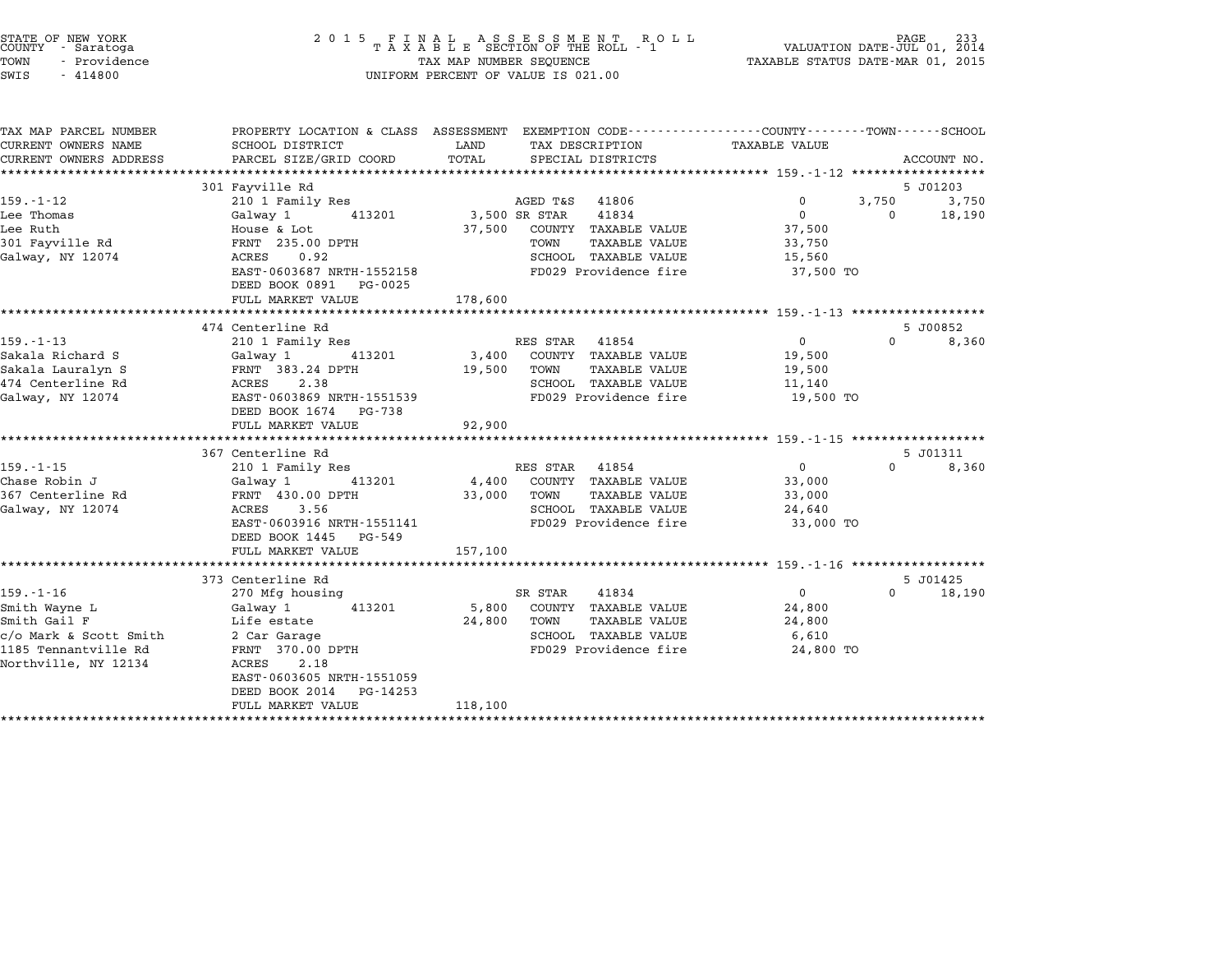| STATE OF NEW YORK<br>COUNTY - Saratoga |  |              |  |
|----------------------------------------|--|--------------|--|
| TOWN                                   |  | - Providence |  |
| $ATJT$ $\alpha$                        |  | 111000       |  |

## STATE OF NEW YORK <sup>2</sup> <sup>0</sup> <sup>1</sup> 5 F I N A L A S S E S S M E N T R O L L PAGE <sup>234</sup> COUNTY - Saratoga <sup>T</sup> <sup>A</sup> <sup>X</sup> <sup>A</sup> <sup>B</sup> <sup>L</sup> <sup>E</sup> SECTION OF THE ROLL - <sup>1</sup> VALUATION DATE-JUL 01, <sup>2014</sup> TOWN - Providence TAX MAP NUMBER SEQUENCE TAXABLE STATUS DATE-MAR 01, <sup>2015</sup> TOWN - Providence and the state of the state of the TAX MAP NUMBER SEQUENCE SWIS - 414800

| TAX MAP PARCEL NUMBER         | PROPERTY LOCATION & CLASS ASSESSMENT EXEMPTION CODE---------------COUNTY-------TOWN------SCHOOL                                                                                                                                       |                                    |                                                     |                                                               |                |
|-------------------------------|---------------------------------------------------------------------------------------------------------------------------------------------------------------------------------------------------------------------------------------|------------------------------------|-----------------------------------------------------|---------------------------------------------------------------|----------------|
| CURRENT OWNERS NAME           | SCHOOL DISTRICT                                                                                                                                                                                                                       | LAND                               | TAX DESCRIPTION TAXABLE VALUE                       |                                                               |                |
| CURRENT OWNERS ADDRESS        | PARCEL SIZE/GRID COORD<br>************************                                                                                                                                                                                    | TOTAL<br>************************* | SPECIAL DISTRICTS                                   | ***************** 159.-1-17.1 *****************               | ACCOUNT NO.    |
|                               | 381 Centerline Rd                                                                                                                                                                                                                     |                                    |                                                     |                                                               | 5 J01244       |
| $159. - 1 - 17.1$             | 210 1 Family Res                                                                                                                                                                                                                      |                                    | VET COM C 41132                                     | 11,875                                                        | $\Omega$<br>0  |
| Sowle Neal                    | Galway 1 413201                                                                                                                                                                                                                       |                                    | 4,400 VET COM T 41133                               | $\overline{\mathbf{0}}$<br>11,875                             | $\overline{0}$ |
| Sowle Alice                   | FRNT 740.00 DPTH                                                                                                                                                                                                                      |                                    | 47,500 VET DIS C 41142                              | 9,500<br>$\overline{0}$                                       | $\overline{0}$ |
| 381 Centerline Rd             |                                                                                                                                                                                                                                       |                                    | VET DIS T 41143                                     | $\overline{0}$<br>9,500                                       | $\overline{0}$ |
| Galway, NY 12074              | ------ 710000 21111<br>ACRES 7.68<br>EAST-0603447 NRTH-1550655                                                                                                                                                                        |                                    | SR STAR 41834                                       | $\overline{0}$<br>$\overline{0}$                              | 18,190         |
|                               | DEED BOOK 1278 PG-509                                                                                                                                                                                                                 |                                    | COUNTY TAXABLE VALUE                                | 26,125                                                        |                |
|                               | FULL MARKET VALUE                                                                                                                                                                                                                     |                                    | 226,200 TOWN TAXABLE VALUE                          | 26,125                                                        |                |
|                               |                                                                                                                                                                                                                                       |                                    | SCHOOL TAXABLE VALUE                                | 29,310                                                        |                |
|                               |                                                                                                                                                                                                                                       |                                    | FD029 Providence fire                               | 47,500 TO                                                     |                |
|                               |                                                                                                                                                                                                                                       |                                    |                                                     |                                                               |                |
|                               | Centerline Rd                                                                                                                                                                                                                         |                                    |                                                     |                                                               |                |
| $159. - 1 - 17.2$             | 311 Res vac land                                                                                                                                                                                                                      |                                    | COUNTY TAXABLE VALUE                                | 300                                                           |                |
| Smith Wayne L<br>Smith Gail F | Galway 1 413201                                                                                                                                                                                                                       |                                    | 300 TOWN TAXABLE VALUE                              | 300                                                           |                |
|                               | Life estate                                                                                                                                                                                                                           |                                    | 300 SCHOOL TAXABLE VALUE                            | 300                                                           |                |
|                               |                                                                                                                                                                                                                                       |                                    | FD029 Providence fire                               | 300 TO                                                        |                |
|                               | c/o Mark & Scott Smith<br>1185 Tennantville Rd<br>1185 Tennantville Rd<br>1185 Tennantville Rd<br>11850 Tennant Rd Rd Rd Rd Rd Rd 11950                                                                                               |                                    |                                                     |                                                               |                |
| Northville, NY 12134          | DEED BOOK 2014 PG-14253                                                                                                                                                                                                               |                                    |                                                     |                                                               |                |
|                               | FULL MARKET VALUE                                                                                                                                                                                                                     | 1,400                              |                                                     |                                                               |                |
|                               |                                                                                                                                                                                                                                       |                                    |                                                     |                                                               |                |
|                               | 385 Centerline Rd                                                                                                                                                                                                                     |                                    |                                                     |                                                               | 5 J00854       |
| $159. - 1 - 18$               | 210 1 Family Res                                                                                                                                                                                                                      |                                    | RES STAR 41854                                      | $\overline{0}$                                                | $0 \t 8,360$   |
| Grinter James                 | Galway 1 413201                                                                                                                                                                                                                       |                                    | 6,200 COUNTY TAXABLE VALUE                          | 35,000                                                        |                |
| Grinter Bonnie                | 2 Garages                                                                                                                                                                                                                             |                                    | 35,000 TOWN TAXABLE VALUE                           | 35,000                                                        |                |
|                               |                                                                                                                                                                                                                                       |                                    | SCHOOL TAXABLE VALUE                                | 26,640                                                        |                |
| Galway, NY 12074              |                                                                                                                                                                                                                                       |                                    | FD029 Providence fire                               | 35,000 TO                                                     |                |
|                               | EAST-0603152 NRTH-1550257                                                                                                                                                                                                             |                                    |                                                     |                                                               |                |
|                               | DEED BOOK 0972 PG-0266                                                                                                                                                                                                                |                                    |                                                     |                                                               |                |
|                               | FULL MARKET VALUE                                                                                                                                                                                                                     | 166,700                            |                                                     | ******************************** 159.-1-19.1 **************** |                |
|                               | Fayville Rd                                                                                                                                                                                                                           |                                    |                                                     |                                                               | 5 J00863       |
| $159. - 1 - 19.1$             | 322 Rural vac>10                                                                                                                                                                                                                      |                                    | COUNTY TAXABLE VALUE                                | 7,200                                                         |                |
|                               | Cusano Katherine E Galway 1 413201                                                                                                                                                                                                    |                                    | 7,200 TOWN TAXABLE VALUE                            | 7,200                                                         |                |
| 269 Fayville Rd               | FRNT 90.00 DPTH                                                                                                                                                                                                                       |                                    | 7,200 SCHOOL TAXABLE VALUE                          | 7,200                                                         |                |
| Galway, NY 12074              | ACRES 22.11                                                                                                                                                                                                                           |                                    | FD029 Providence fire                               | 7,200 TO                                                      |                |
|                               | EAST-0604010 NRTH-1550350                                                                                                                                                                                                             |                                    |                                                     |                                                               |                |
|                               | DEED BOOK 1712 PG-552                                                                                                                                                                                                                 |                                    |                                                     |                                                               |                |
|                               | FULL MARKET VALUE                                                                                                                                                                                                                     | 34,300                             |                                                     |                                                               |                |
|                               |                                                                                                                                                                                                                                       |                                    |                                                     |                                                               |                |
|                               | Fayville Rd                                                                                                                                                                                                                           |                                    |                                                     |                                                               |                |
| $159. - 1 - 19.2$             | 314 Rural vac<10                                                                                                                                                                                                                      |                                    | COUNTY TAXABLE VALUE                                | 4,000                                                         |                |
|                               | Galway 1 413201                                                                                                                                                                                                                       |                                    | 4,000 TOWN<br>TAXABLE VALUE                         | 4,000                                                         |                |
|                               | Cusano Charles R<br>Cusano Phillis (1994)<br>Cusano Phillis Cusano (1995)<br>Compared C/O John & Phyllis Cusano (1996)<br>Compared Compared Compared Compared Compared Compared Compared Compared Compared Compared Compared Compared |                                    |                                                     | 4,000                                                         |                |
|                               |                                                                                                                                                                                                                                       |                                    | 4,000 SCHOOL TAXABLE VALUE<br>FD029 Providence fire | 4,000 TO                                                      |                |
| 269 Fayville Rd               | ACRES 5.43                                                                                                                                                                                                                            |                                    |                                                     |                                                               |                |
| Galway, NY 12074              | EAST-0604449 NRTH-1550316                                                                                                                                                                                                             |                                    |                                                     |                                                               |                |
|                               | DEED BOOK 1220 PG-671                                                                                                                                                                                                                 |                                    |                                                     |                                                               |                |
|                               | FULL MARKET VALUE                                                                                                                                                                                                                     | 19,000                             |                                                     |                                                               |                |
|                               |                                                                                                                                                                                                                                       |                                    |                                                     |                                                               |                |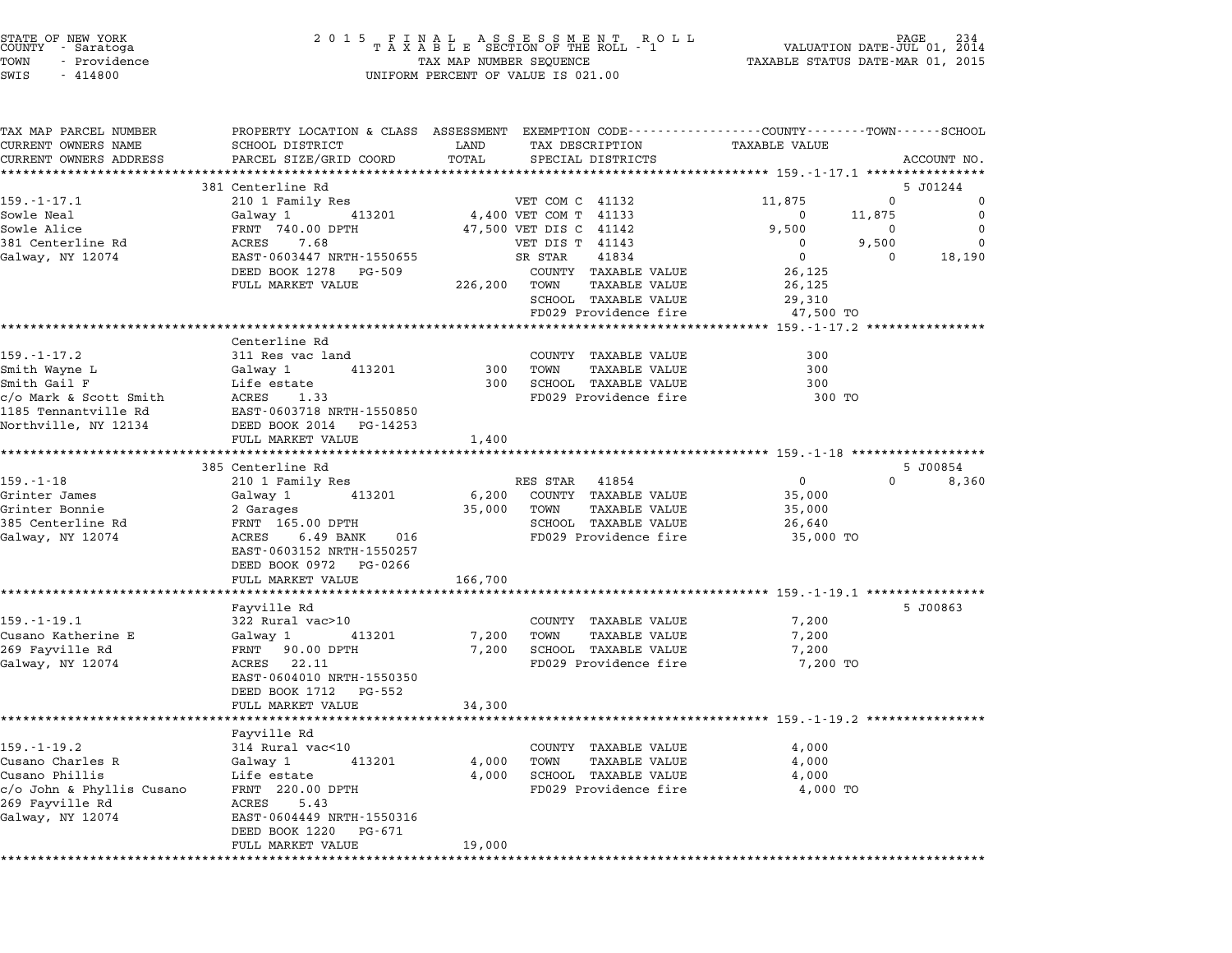| STATE OF NEW YORK<br>COUNTY - Saratoga<br>TOWN<br>- Providence<br>SWIS<br>$-414800$                                          | 2 0 1 5<br>FINAL ASSESSMENT ROLL<br>TAXABLE SECTION OF THE ROLL - 1<br>TAX MAP NUMBER SEQUENCE<br>UNIFORM PERCENT OF VALUE IS 021.00                           |                            |                                                                                                                        | 235<br>VALUATION DATE-JUL 01,<br>2014<br>TAXABLE STATUS DATE-MAR 01, 2015 |                   |  |
|------------------------------------------------------------------------------------------------------------------------------|----------------------------------------------------------------------------------------------------------------------------------------------------------------|----------------------------|------------------------------------------------------------------------------------------------------------------------|---------------------------------------------------------------------------|-------------------|--|
| TAX MAP PARCEL NUMBER<br>CURRENT OWNERS NAME                                                                                 | PROPERTY LOCATION & CLASS ASSESSMENT EXEMPTION CODE----------------COUNTY-------TOWN-----SCHOOL<br>SCHOOL DISTRICT                                             | LAND                       | TAX DESCRIPTION                                                                                                        | <b>TAXABLE VALUE</b>                                                      |                   |  |
| CURRENT OWNERS ADDRESS                                                                                                       | PARCEL SIZE/GRID COORD                                                                                                                                         | TOTAL                      | SPECIAL DISTRICTS                                                                                                      |                                                                           | ACCOUNT NO.       |  |
|                                                                                                                              |                                                                                                                                                                |                            |                                                                                                                        |                                                                           |                   |  |
| $159. - 1 - 19.3$<br>Lawrence Robert<br>287 Fayville Rd<br>Galway, NY 12074                                                  | 287 Fayville Rd<br>210 1 Family Res<br>413201<br>Galway 1<br>FRNT 232.00 DPTH<br>ACRES<br>3.12<br>EAST-0604111 NRTH-1550881<br>DEED BOOK 2008 PG-407           | 3,500<br>33,700            | COUNTY TAXABLE VALUE<br>TAXABLE VALUE<br>TOWN<br>SCHOOL TAXABLE VALUE<br>FD029 Providence fire                         | 33,700<br>33,700<br>33,700<br>33,700 TO                                   |                   |  |
|                                                                                                                              | FULL MARKET VALUE                                                                                                                                              | 160,500                    |                                                                                                                        |                                                                           |                   |  |
| $159. - 1 - 20$<br>Packard David<br>Packard Jean K<br>Attn: Packard William<br>140 Massachusetts Ave<br>Longmeadow, MA 01106 | Fayville Rd<br>260 Seasonal res<br>Galway 1<br>413201<br>FRNT 270.00 DPTH<br>ACRES<br>1.42<br>EAST-0604422 NRTH-1550734<br>DEED BOOK 0428 PG-0557              | 3,000<br>12,900            | COUNTY TAXABLE VALUE<br>TOWN<br>TAXABLE VALUE<br>SCHOOL TAXABLE VALUE<br>FD029 Providence fire                         | 12,900<br>12,900<br>12,900<br>12,900 TO                                   | 5 J00713          |  |
|                                                                                                                              | FULL MARKET VALUE<br>*********************                                                                                                                     | 61,400                     |                                                                                                                        |                                                                           |                   |  |
|                                                                                                                              | 179 Potter Hollow Rd                                                                                                                                           |                            | ******************************** 159 <sub>.</sub> -1-23.2 ****************                                             |                                                                           |                   |  |
| $159. - 1 - 23.2$<br>Whitney Mark A<br>Knickerbocker Nicole N<br>179 Potter Hollow Rd<br>Galway, NY 12074                    | 270 Mfg housing<br>Galway 1<br>413201<br>FRNT 635.00 DPTH<br>ACRES<br>5.10<br>EAST-0604851 NRTH-1549146<br>DEED BOOK 2007 PG-17399<br>FULL MARKET VALUE        | 3,800<br>10,400<br>49,500  | RES STAR 41854<br>COUNTY TAXABLE VALUE<br>TOWN<br>TAXABLE VALUE<br>SCHOOL TAXABLE VALUE<br>FD029 Providence fire       | $\mathbf 0$<br>10,400<br>10,400<br>2,040<br>10,400 TO                     | 0<br>8,360        |  |
|                                                                                                                              |                                                                                                                                                                |                            |                                                                                                                        |                                                                           |                   |  |
|                                                                                                                              | 187 Potter Hollow Rd                                                                                                                                           |                            |                                                                                                                        |                                                                           | 5 J00864          |  |
| $159. - 1 - 23.11$<br>Sowle Mark P<br>Sowle Christina A<br>187 Potter Hollow Rd<br>Galway, NY 12074                          | 240 Rural res<br>Galway 1<br>413201<br>Lot B<br>FRNT 272.36 DPTH<br>ACRES 24.51<br>EAST-0604210 NRTH-1549173<br>DEED BOOK 2012<br>PG-3314<br>FULL MARKET VALUE | 7,800<br>48,000<br>228,600 | RES STAR 41854<br>COUNTY TAXABLE VALUE<br>TOWN<br>TAXABLE VALUE<br>SCHOOL TAXABLE VALUE<br>FD029 Providence fire       | $\mathbf{0}$<br>48,000<br>48,000<br>39,640<br>48,000 TO                   | $\Omega$<br>8,360 |  |
|                                                                                                                              | 175 Potter Hollow Rd                                                                                                                                           |                            |                                                                                                                        |                                                                           |                   |  |
| $159. - 1 - 24.2$<br>Kolpakas David S<br>Kolpakas Lisa M<br>175 Potter Hollow Rd<br>Galway, NY 12074                         | 210 1 Family Res<br>Galway 1<br>413201<br>Lot $#1$<br>FRNT 225.00 DPTH<br>ACRES<br>8.11<br>EAST-0604458 NRTH-1548507<br>DEED BOOK 1594<br>PG-121               | 4,400<br>38,720            | RES STAR<br>41854<br>COUNTY<br>TAXABLE VALUE<br>TAXABLE VALUE<br>TOWN<br>SCHOOL TAXABLE VALUE<br>FD029 Providence fire | $\mathsf{O}$<br>38,720<br>38,720<br>30,360<br>38,720 TO                   | 0<br>8,360        |  |
|                                                                                                                              | FULL MARKET VALUE                                                                                                                                              | 184,400                    |                                                                                                                        |                                                                           |                   |  |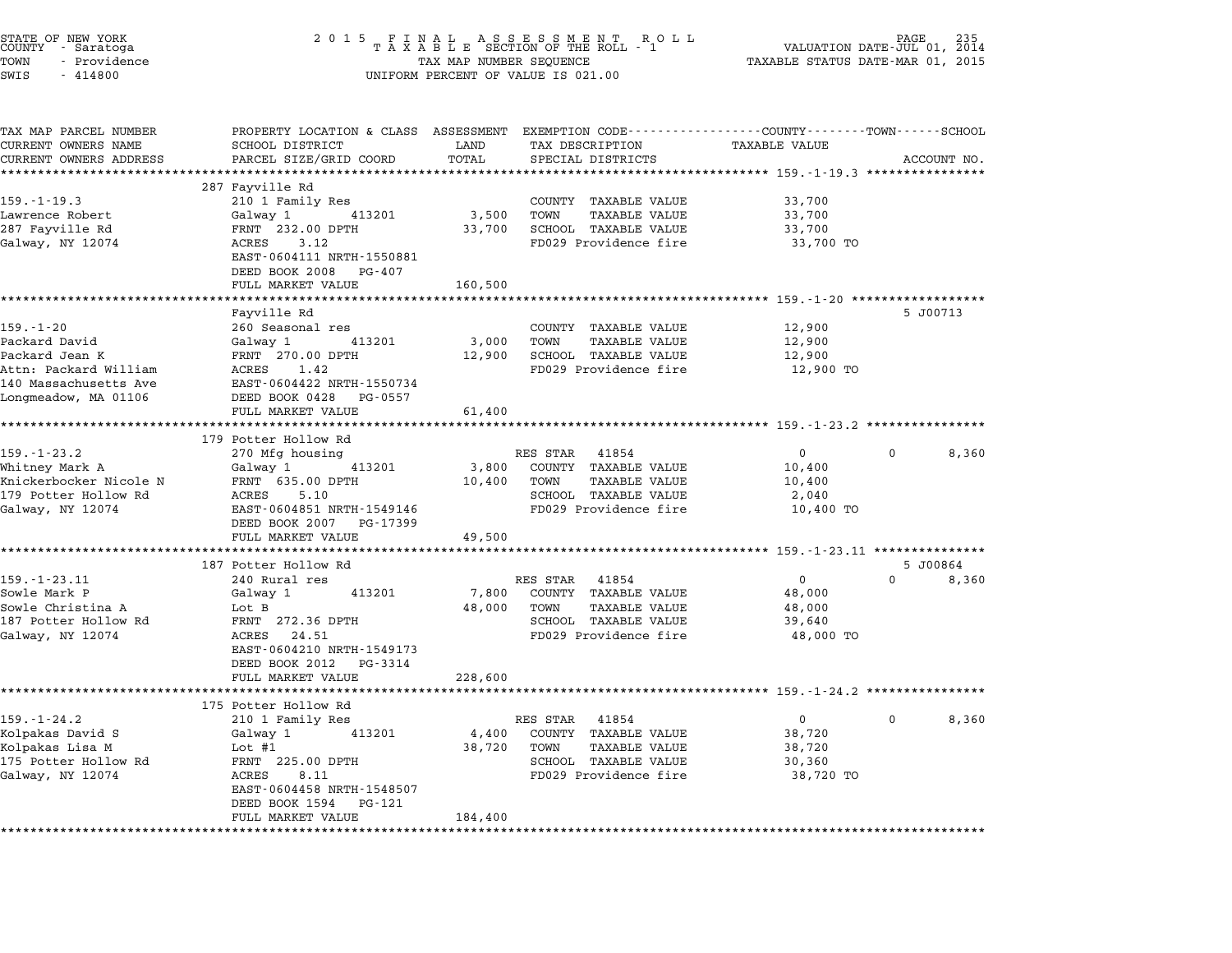| STATE OF NEW YORK<br>COUNTY<br>- Saratoga<br>TOWN<br>- Providence<br>SWIS<br>$-414800$ | 2 0 1 5                                                  | FINAL ASSESSMENT RO<br>TAXABLE SECTION OF THE ROLL - 1<br>R O L L<br>TAX MAP NUMBER SEQUENCE<br>UNIFORM PERCENT OF VALUE IS 021.00 | 236<br>PAGE<br>VALUATION DATE-JUL 01, 2014<br>TAXABLE STATUS DATE-MAR 01, 2015                                                 |
|----------------------------------------------------------------------------------------|----------------------------------------------------------|------------------------------------------------------------------------------------------------------------------------------------|--------------------------------------------------------------------------------------------------------------------------------|
| TAX MAP PARCEL NUMBER<br>CURRENT OWNERS NAME<br>CURRENT OWNERS ADDRESS                 | SCHOOL DISTRICT<br>PARCEL SIZE/GRID COORD                | LAND<br>TAX DESCRIPTION<br>TOTAL<br>SPECIAL DISTRICTS                                                                              | PROPERTY LOCATION & CLASS ASSESSMENT EXEMPTION CODE---------------COUNTY-------TOWN-----SCHOOL<br>TAXABLE VALUE<br>ACCOUNT NO. |
| $159. - 1 - 24.11$                                                                     | 171 Potter Hollow Rd<br>210 1 Family Res                 | AGED C<br>41802                                                                                                                    | 5 J00526<br>7,320<br>0<br>0                                                                                                    |
| Keenen Margaret                                                                        | 413201<br>Galway 1                                       | 4,400 AGED T&S<br>41806                                                                                                            | 12,200<br>12,200<br>0                                                                                                          |
| Friedrich Eugene                                                                       | Lot 2                                                    | 24,400 SR STAR<br>41834                                                                                                            | 0<br>0<br>12,200                                                                                                               |
| 171 Potter Hollow Rd                                                                   | FRNT 251.83 DPTH                                         | COUNTY TAXABLE VALUE                                                                                                               | 17,080                                                                                                                         |
| Galway, NY 12074                                                                       | ACRES<br>8.30                                            | TOWN<br>TAXABLE VALUE                                                                                                              | 12,200                                                                                                                         |
|                                                                                        | EAST-0604513 NRTH-1548293                                | SCHOOL TAXABLE VALUE                                                                                                               | 0                                                                                                                              |
|                                                                                        | DEED BOOK 2010<br>PG-8172                                | FD029 Providence fire                                                                                                              | 24,400 TO                                                                                                                      |
|                                                                                        | FULL MARKET VALUE<br>*********************************** | 116,200                                                                                                                            |                                                                                                                                |
|                                                                                        | Potter Hollow Rd                                         |                                                                                                                                    |                                                                                                                                |
| 159.-1-24.12                                                                           | 322 Rural vac>10                                         | COUNTY TAXABLE VALUE                                                                                                               | 5,200                                                                                                                          |
| Keenen Margaret                                                                        | Galway 1<br>413201                                       | TOWN<br><b>TAXABLE VALUE</b><br>5,200                                                                                              | 5,200                                                                                                                          |
| 171 Potter Hollow Rd                                                                   | Lot 3                                                    | 5,200<br>SCHOOL TAXABLE VALUE                                                                                                      | 5,200                                                                                                                          |
| Galway, NY 12074                                                                       | FRNT 388.88 DPTH                                         | FD029 Providence fire                                                                                                              | 5,200 TO                                                                                                                       |
|                                                                                        | ACRES<br>12.11<br>EAST-0604676 NRTH-1548084              |                                                                                                                                    |                                                                                                                                |
|                                                                                        | DEED BOOK 1616<br>PG-114                                 |                                                                                                                                    |                                                                                                                                |
|                                                                                        | FULL MARKET VALUE                                        | 24,800                                                                                                                             |                                                                                                                                |
|                                                                                        |                                                          |                                                                                                                                    |                                                                                                                                |
|                                                                                        | 159 Potter Hollow Rd                                     |                                                                                                                                    | 5 J00621                                                                                                                       |
| $159. - 1 - 25.1$                                                                      | 260 Seasonal res                                         | COUNTY TAXABLE VALUE                                                                                                               | 10,600                                                                                                                         |
| Shaw/Matern Camp Assn Inc                                                              | Galway 1<br>413201                                       | <b>TAXABLE VALUE</b><br>5,700<br>TOWN<br>SCHOOL TAXABLE VALUE                                                                      | 10,600                                                                                                                         |
| 401 Furman St<br>Schenectady, NY 12304                                                 | House & Camp<br>FRNT 500.00 DPTH                         | 10,600<br>FD029 Providence fire                                                                                                    | 10,600<br>10,600 TO                                                                                                            |
|                                                                                        | ACRES<br>23.00                                           |                                                                                                                                    |                                                                                                                                |
|                                                                                        | EAST-0604785 NRTH-1547609<br>DEED BOOK 2012<br>PG-3946   |                                                                                                                                    |                                                                                                                                |
|                                                                                        | FULL MARKET VALUE                                        | 50,500                                                                                                                             |                                                                                                                                |
|                                                                                        | ***************************                              |                                                                                                                                    |                                                                                                                                |
|                                                                                        | 145 Potter Hollow Rd                                     |                                                                                                                                    | 5 J01149                                                                                                                       |
| $159. - 1 - 27.1$<br>White Robert J                                                    | 240 Rural res<br>413201                                  | COUNTY TAXABLE VALUE<br>TOWN<br><b>TAXABLE VALUE</b>                                                                               | 11,200<br>11,200                                                                                                               |
| White June S                                                                           | Galway 1<br>Life estate                                  | 9,200<br>11,200<br>SCHOOL TAXABLE VALUE                                                                                            | 11,200                                                                                                                         |
| PO Box 762                                                                             | FRNT 868.00 DPTH                                         | FD029 Providence fire                                                                                                              | 11,200 TO                                                                                                                      |
| Groton, CT 06340                                                                       | 31.59<br>ACRES                                           |                                                                                                                                    |                                                                                                                                |
|                                                                                        | EAST-0605225 NRTH-1546672                                |                                                                                                                                    |                                                                                                                                |
|                                                                                        | DEED BOOK 2011<br>PG-212                                 |                                                                                                                                    |                                                                                                                                |
| ***********************                                                                | FULL MARKET VALUE                                        | 53,300                                                                                                                             |                                                                                                                                |
|                                                                                        | 151 Potter Hollow Rd                                     |                                                                                                                                    | ******************************** 159.-1-27.2 **********<br>5 J01700                                                            |
| $159. - 1 - 27.2$                                                                      | 210 1 Family Res                                         | 41854<br>RES STAR                                                                                                                  | 0<br>0<br>8,360                                                                                                                |
| Vanier David J Jr                                                                      | Galway 1<br>413201                                       | 3,000<br>COUNTY TAXABLE VALUE                                                                                                      | 29,341                                                                                                                         |
| Vanier Katherine A                                                                     | FRNT 312.00 DPTH                                         | 29,341<br>TOWN<br>TAXABLE VALUE                                                                                                    | 29,341                                                                                                                         |
| 151 Potter Hollow Rd                                                                   | ACRES<br>1.43                                            | SCHOOL TAXABLE VALUE                                                                                                               | 20,981                                                                                                                         |
| Galway, NY 12074                                                                       | EAST-0605653 NRTH-1547402<br>DEED BOOK 2010<br>PG-24924  | FD029 Providence fire                                                                                                              | 29,341 TO                                                                                                                      |
|                                                                                        | FULL MARKET VALUE                                        | 139,700                                                                                                                            |                                                                                                                                |

STATE OF NEW YORK <sup>2</sup> <sup>0</sup> <sup>1</sup> 5 F I N A L A S S E S S M E N T R O L L PAGE <sup>236</sup> COUNTY - Saratoga <sup>T</sup> <sup>A</sup> <sup>X</sup> <sup>A</sup> <sup>B</sup> <sup>L</sup> <sup>E</sup> SECTION OF THE ROLL - <sup>1</sup> VALUATION DATE-JUL 01, <sup>2014</sup>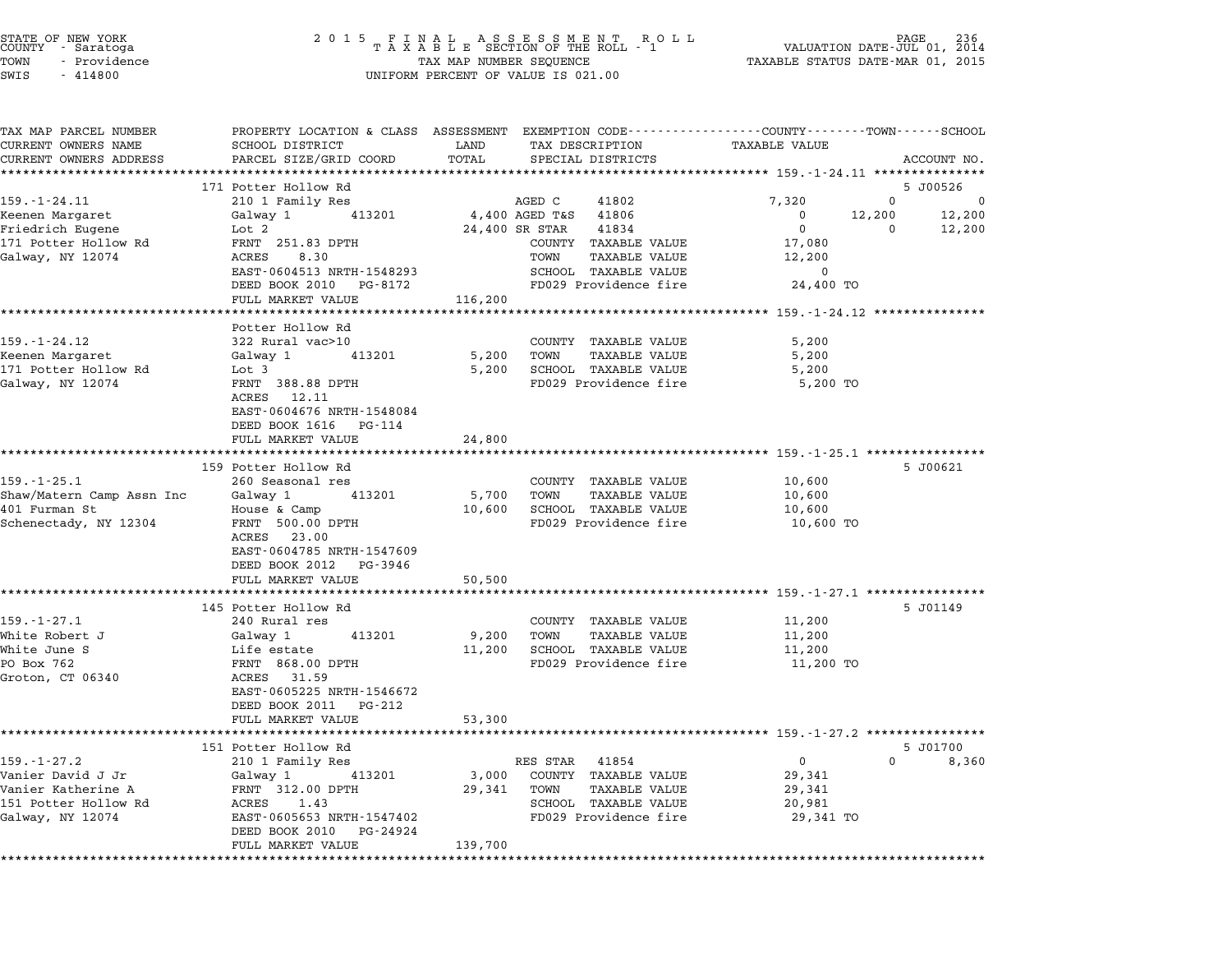| STATE OF NEW YORK<br>COUNTY - Saratoga<br>TOWN<br>- Providence<br>$-414800$<br>SWIS |                                                                          | TAX MAP NUMBER SEQUENCE | $\begin{array}{cccccccccccccccccc} 2& 0& 1& 5 & & F & I & N & A & L & A & S & S & E & S & S & M & E & N & T & R & O & L \\ T & A & X & A & B & L & E & SECTION OF THE ROLL & -& 1 \end{array}$<br>UNIFORM PERCENT OF VALUE IS 021.00 | PAGE<br>237<br>VALUATION DATE-JUL 01, 2014<br>TAXABLE STATUS DATE-MAR 01, 2015                                               |
|-------------------------------------------------------------------------------------|--------------------------------------------------------------------------|-------------------------|--------------------------------------------------------------------------------------------------------------------------------------------------------------------------------------------------------------------------------------|------------------------------------------------------------------------------------------------------------------------------|
| TAX MAP PARCEL NUMBER<br>CURRENT OWNERS NAME<br>CURRENT OWNERS ADDRESS              | SCHOOL DISTRICT<br>PARCEL SIZE/GRID COORD                                | LAND<br>TOTAL           | TAX DESCRIPTION<br>SPECIAL DISTRICTS                                                                                                                                                                                                 | PROPERTY LOCATION & CLASS ASSESSMENT EXEMPTION CODE--------------COUNTY------TOWN-----SCHOOL<br>TAXABLE VALUE<br>ACCOUNT NO. |
|                                                                                     | 131 Potter Hollow Rd                                                     |                         |                                                                                                                                                                                                                                      | 5 J00835                                                                                                                     |
| $159. - 1 - 28$                                                                     | 240 Rural res                                                            |                         | COUNTY TAXABLE VALUE                                                                                                                                                                                                                 | 42,000                                                                                                                       |
| Sakala Richard S                                                                    | 413201<br>Galway 1                                                       | 12,800                  | TOWN<br>TAXABLE VALUE                                                                                                                                                                                                                | 42,000                                                                                                                       |
| Sakala Lauralyn S                                                                   | FRNT 1730.00 DPTH                                                        | 42,000                  | SCHOOL TAXABLE VALUE                                                                                                                                                                                                                 | 42,000                                                                                                                       |
| 474 Centerline Rd<br>Galway, NY 12074                                               | ACRES 50.00<br>EAST-0605961 NRTH-1545640<br>DEED BOOK 2012 PG-17695      |                         | FD029 Providence fire                                                                                                                                                                                                                | 42,000 TO                                                                                                                    |
|                                                                                     | FULL MARKET VALUE                                                        | 200,000                 |                                                                                                                                                                                                                                      |                                                                                                                              |
|                                                                                     | 101 Potter Hollow Rd                                                     |                         |                                                                                                                                                                                                                                      | 5 J00238                                                                                                                     |
| $159. - 1 - 29.1$                                                                   | 210 1 Family Res                                                         |                         | COUNTY TAXABLE VALUE                                                                                                                                                                                                                 | 18,400                                                                                                                       |
| Boller Dennis                                                                       | 413201<br>Galway 1                                                       | 3,400                   | TOWN<br><b>TAXABLE VALUE</b>                                                                                                                                                                                                         | 18,400                                                                                                                       |
| Grav Shellie L                                                                      | Lot 1                                                                    | 18,400                  | SCHOOL TAXABLE VALUE                                                                                                                                                                                                                 | 18,400                                                                                                                       |
| 103 Potter Hollow Rd<br>Galway, NY 12074                                            | FRNT 302.54 DPTH<br>ACRES<br>3.00                                        |                         | FD029 Providence fire                                                                                                                                                                                                                | 18,400 TO                                                                                                                    |
|                                                                                     | EAST-0606931 NRTH-1544065                                                |                         |                                                                                                                                                                                                                                      |                                                                                                                              |
| PRIOR OWNER ON 3/01/2015<br>Boller Dennis                                           | DEED BOOK 2015 PG-10465<br>FULL MARKET VALUE                             | 87,600                  |                                                                                                                                                                                                                                      |                                                                                                                              |
|                                                                                     | 103 Potter Hollow Rd                                                     |                         |                                                                                                                                                                                                                                      |                                                                                                                              |
| $159. - 1 - 29.2$                                                                   | 270 Mfg housing                                                          |                         | RES STAR 41854                                                                                                                                                                                                                       | $\overline{0}$<br>8,360<br>$\mathbf{0}$                                                                                      |
| Boller Dennis                                                                       | Galway 1<br>413201                                                       | 4,200                   | COUNTY TAXABLE VALUE                                                                                                                                                                                                                 | 26,598                                                                                                                       |
| Gray Shellie L                                                                      | Lot 2                                                                    | 26,598                  | TOWN<br>TAXABLE VALUE                                                                                                                                                                                                                | 26,598                                                                                                                       |
| 103 Potter Hollow Rd                                                                | FRNT 719.62 DPTH                                                         |                         | SCHOOL TAXABLE VALUE                                                                                                                                                                                                                 | 18,238                                                                                                                       |
| Galway, NY 12074                                                                    | ACRES<br>6.81<br>EAST-0606736 NRTH-1544532<br>DEED BOOK 2008<br>PG-30171 |                         | FD029 Providence fire                                                                                                                                                                                                                | 26,598 TO                                                                                                                    |
|                                                                                     | FULL MARKET VALUE                                                        | 126,700                 |                                                                                                                                                                                                                                      |                                                                                                                              |
|                                                                                     | South Line Rd                                                            |                         |                                                                                                                                                                                                                                      |                                                                                                                              |
| $159. - 1 - 30.2$                                                                   | 311 Res vac land                                                         |                         | COUNTY TAXABLE VALUE                                                                                                                                                                                                                 | 100                                                                                                                          |
| Vandenburgh Timothy T                                                               | 413201<br>Galway 1                                                       | 100                     | TOWN<br>TAXABLE VALUE                                                                                                                                                                                                                | 100                                                                                                                          |
| 387 Southline Rd                                                                    | 90.00 DPTH<br>FRNT                                                       | 100                     | SCHOOL TAXABLE VALUE                                                                                                                                                                                                                 | 100                                                                                                                          |
| Galway, NY 12074                                                                    | ACRES<br>0.04<br>EAST-0606608 NRTH-1543700<br>DEED BOOK 1098 PG-309      |                         | FD029 Providence fire                                                                                                                                                                                                                | 100 TO                                                                                                                       |
|                                                                                     | FULL MARKET VALUE                                                        | 500                     |                                                                                                                                                                                                                                      |                                                                                                                              |
|                                                                                     | South Line Rd                                                            |                         |                                                                                                                                                                                                                                      | 5 J00065                                                                                                                     |
| $159. - 1 - 30.11$                                                                  | 210 1 Family Res                                                         |                         | VET COM C 41132                                                                                                                                                                                                                      | 9,075<br>0<br>0                                                                                                              |
| Arnold Bradley                                                                      | Galway 1<br>413201                                                       |                         | 3,100 VET COM T 41133                                                                                                                                                                                                                | 9,075<br>0<br>0                                                                                                              |
| 6307 Greens Corners Rd<br>Galway, NY 12074                                          | Life Estate<br>$P/O$ Lot #3                                              | 36,300                  | COUNTY TAXABLE VALUE<br><b>TAXABLE VALUE</b><br>TOWN                                                                                                                                                                                 | 27,225<br>27,225                                                                                                             |
|                                                                                     | FRNT 526.76 DPTH                                                         |                         | SCHOOL TAXABLE VALUE                                                                                                                                                                                                                 | 36,300                                                                                                                       |
|                                                                                     | ACRES<br>1.50<br>EAST-0607022 NRTH-1543801                               |                         | FD029 Providence fire                                                                                                                                                                                                                | 36,300 TO                                                                                                                    |
|                                                                                     | DEED BOOK 1673 PG-560<br>FULL MARKET VALUE                               | 172,900                 |                                                                                                                                                                                                                                      |                                                                                                                              |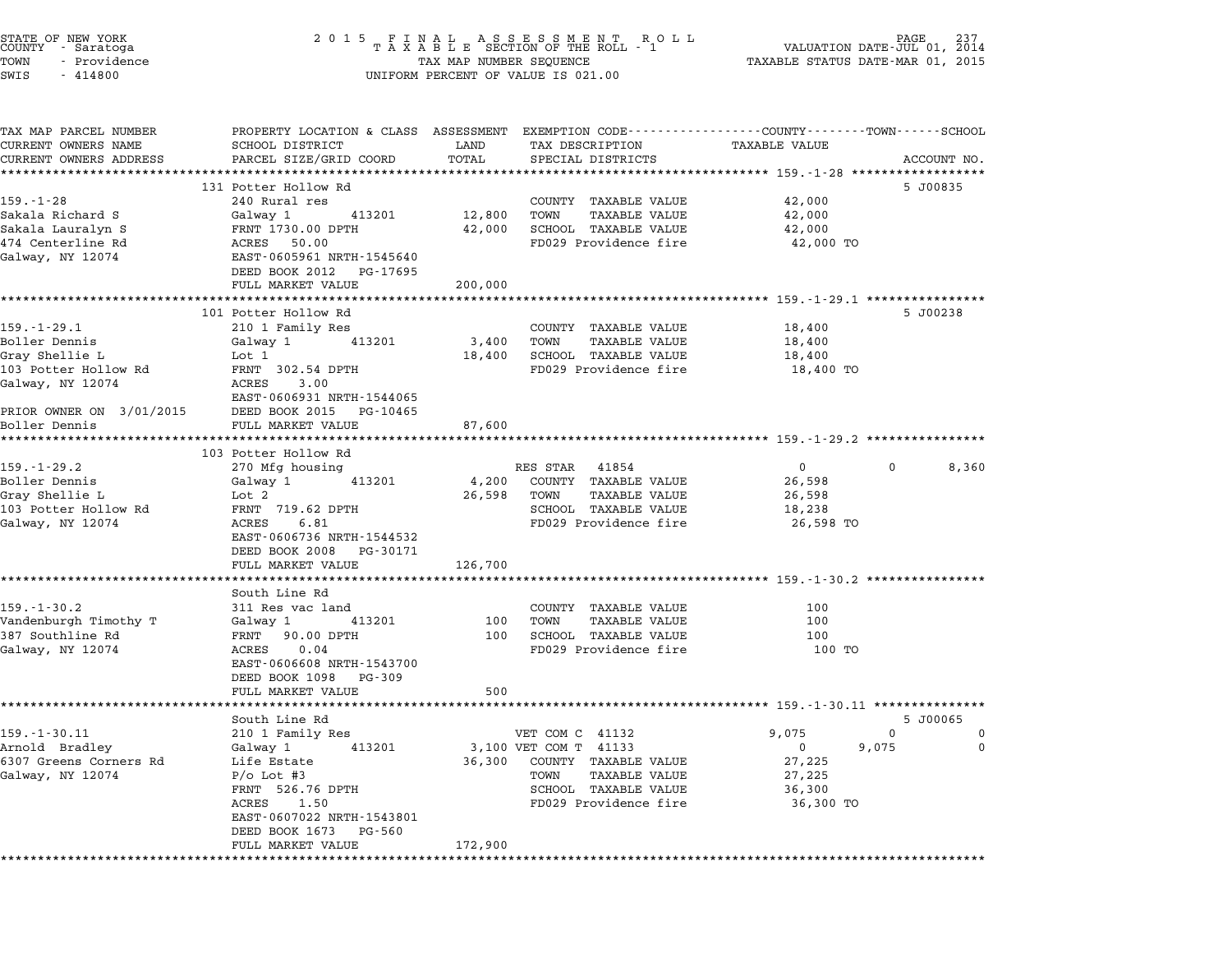| STATE OF NEW YORK<br>COUNTY - Saratoga<br>TOWN<br>- Providence<br>SWIS<br>$-414800$               | 2 0 1 5                                                                                                                                                                                       | TAX MAP NUMBER SEQUENCE    | FINAL ASSESSMENT ROLL<br>TAXABLE SECTION OF THE ROLL - 1<br>UNIFORM PERCENT OF VALUE IS 021.00                                                                                               | TAXABLE STATUS DATE-MAR 01, 2015                          | VALUATION DATE-JUL 01,         | 238<br>2014          |
|---------------------------------------------------------------------------------------------------|-----------------------------------------------------------------------------------------------------------------------------------------------------------------------------------------------|----------------------------|----------------------------------------------------------------------------------------------------------------------------------------------------------------------------------------------|-----------------------------------------------------------|--------------------------------|----------------------|
| TAX MAP PARCEL NUMBER<br>CURRENT OWNERS NAME<br>CURRENT OWNERS ADDRESS                            | PROPERTY LOCATION & CLASS ASSESSMENT EXEMPTION CODE---------------COUNTY-------TOWN-----SCHOOL<br>SCHOOL DISTRICT<br>PARCEL SIZE/GRID COORD                                                   | LAND<br>TOTAL              | TAX DESCRIPTION<br>SPECIAL DISTRICTS                                                                                                                                                         | TAXABLE VALUE                                             |                                |                      |
|                                                                                                   |                                                                                                                                                                                               |                            |                                                                                                                                                                                              | *************************** 159.-1-30.12 ***************  |                                | ACCOUNT NO.          |
| 159. - 1 - 30. 12<br>Arnold Bradley S<br>6307 Green Corners Rd<br>Galway, NY 12074                | South Line Rd<br>311 Res vac land<br>Galway 1<br>413201<br>$P/O$ Lot #2<br>89.51 DPTH<br>FRNT<br>ACRES<br>0.13<br>EAST-0606675 NRTH-1543708<br>DEED BOOK 1376<br>PG-640                       | 100<br>100                 | COUNTY TAXABLE VALUE<br><b>TAXABLE VALUE</b><br>TOWN<br>SCHOOL TAXABLE VALUE<br>FD029 Providence fire                                                                                        | 100<br>100<br>100<br>100 TO                               |                                |                      |
|                                                                                                   | FULL MARKET VALUE                                                                                                                                                                             | 500                        |                                                                                                                                                                                              |                                                           |                                |                      |
| 159.-1-34.2<br>Blue Flame Gas Co Inc<br>37 Elm St<br>Hoosick Falls, NY 12090                      | 436 South Line Rd<br>210 1 Family Res<br>Galway 1<br>413201<br>FRNT 260.00 DPTH<br>ACRES<br>5.72<br>EAST-0604630 NRTH-1544831<br>DEED BOOK 2007<br>PG-14674                                   | 4,000<br>41,000            | COUNTY TAXABLE VALUE<br><b>TAXABLE VALUE</b><br>TOWN<br>SCHOOL TAXABLE VALUE<br>FD029 Providence fire                                                                                        | 41,000<br>41,000<br>41,000<br>41,000 TO                   |                                |                      |
|                                                                                                   | FULL MARKET VALUE                                                                                                                                                                             | 195,200                    |                                                                                                                                                                                              |                                                           |                                |                      |
|                                                                                                   | 404 South Line Rd                                                                                                                                                                             |                            |                                                                                                                                                                                              |                                                           |                                |                      |
| 159.-1-34.12<br>Conley Bruce<br>Conley Betty<br>404 South Line Rd<br>Galway, NY 12074             | 270 Mfg housing<br>413201<br>Galway 1<br>3.18<br>ACRES<br>EAST-0605406 NRTH-1543642<br>DEED BOOK 1341<br>PG-479<br>FULL MARKET VALUE                                                          | 3,400<br>10,400<br>49,500  | 41854<br>RES STAR<br>COUNTY TAXABLE VALUE<br><b>TAXABLE VALUE</b><br>TOWN<br>SCHOOL TAXABLE VALUE<br>FD029 Providence fire                                                                   | $\overline{0}$<br>10,400<br>10,400<br>2,040<br>10,400 TO  | $\mathbf{0}$                   | 8,360                |
|                                                                                                   | 426 South Line Rd                                                                                                                                                                             |                            |                                                                                                                                                                                              |                                                           |                                | 5 J00524             |
| 159. - 1 - 34.111<br>Howe Amanda M<br>Frederick Donald T<br>426 South Line Rd<br>Galway, NY 12074 | 240 Rural res<br>Galway 1<br>413201<br>Pole Garage<br>House 1 Modular Home<br>FRNT 845.00 DPTH<br>ACRES 11.82<br>EAST-0605095 NRTH-1544162<br>DEED BOOK 2014<br>PG-13689<br>FULL MARKET VALUE | 5,200<br>37,800<br>180,000 | RES STAR<br>41854<br>COUNTY TAXABLE VALUE<br><b>TAXABLE VALUE</b><br>TOWN<br>SCHOOL TAXABLE VALUE<br>FD029 Providence fire                                                                   | $\overline{0}$<br>37,800<br>37,800<br>29,440<br>37,800 TO | $\Omega$                       | 8,360                |
|                                                                                                   |                                                                                                                                                                                               |                            | ****************************** 159.-1-34.112 **********                                                                                                                                      |                                                           |                                |                      |
| 159. - 1 - 34. 112<br>Gilbert Maynard<br>Gilbert Frieda<br>428 Southline Rd<br>Galway, NY 12074   | 428 South Line Rd<br>210 1 Family Res<br>Galway 1<br>413201<br>Lot $#2$<br>FRNT 250.00 DPTH<br>ACRES<br>4.87<br>EAST-0604822 NRTH-1544399<br>DEED BOOK 2008<br>PG-8383                        |                            | VET COM CT 41131<br>3,800 AGED T&S<br>41806<br>41834<br>32,440 SR STAR<br><b>TAXABLE VALUE</b><br>COUNTY<br>TOWN<br>TAXABLE VALUE<br>SCHOOL<br><b>TAXABLE VALUE</b><br>FD029 Providence fire | 8,110<br>0<br>0<br>24,330<br>19,464<br>7,762<br>32,440 TO | 8,110<br>4,866<br><sup>0</sup> | 0<br>6,488<br>18,190 |
|                                                                                                   | FULL MARKET VALUE                                                                                                                                                                             | 154,500                    |                                                                                                                                                                                              |                                                           |                                |                      |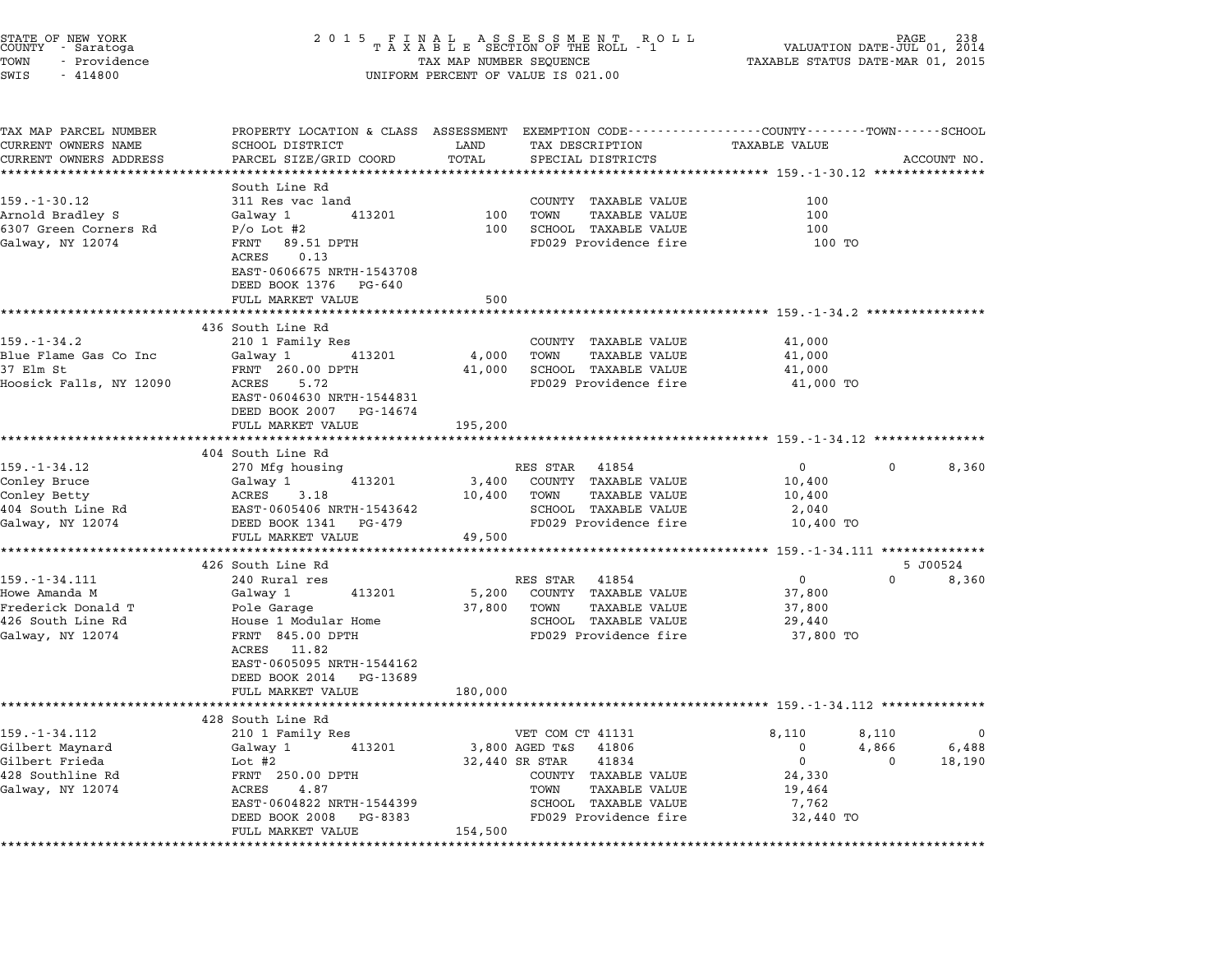| STATE OF NEW YORK<br>COUNTY – Saratoga<br>TOWN<br>- Providence<br>SWIS<br>$-414800$ |                                                                                                                    | TAX MAP NUMBER SEQUENCE | UNIFORM PERCENT OF VALUE IS 021.00            | VALUATION DATE-JUL 01, 2014<br>TAXABLE STATUS DATE-MAR 01, 2015    | PAGE     |             |
|-------------------------------------------------------------------------------------|--------------------------------------------------------------------------------------------------------------------|-------------------------|-----------------------------------------------|--------------------------------------------------------------------|----------|-------------|
| TAX MAP PARCEL NUMBER<br>CURRENT OWNERS NAME                                        | PROPERTY LOCATION & CLASS ASSESSMENT EXEMPTION CODE----------------COUNTY-------TOWN-----SCHOOL<br>SCHOOL DISTRICT | LAND                    | TAX DESCRIPTION                               | TAXABLE VALUE                                                      |          |             |
| CURRENT OWNERS ADDRESS                                                              | PARCEL SIZE/GRID COORD                                                                                             | TOTAL                   | SPECIAL DISTRICTS                             |                                                                    |          | ACCOUNT NO. |
|                                                                                     | 430 South Line Rd                                                                                                  |                         |                                               |                                                                    |          |             |
| $159. - 1 - 34.113$                                                                 | 270 Mfg housing                                                                                                    |                         | RES STAR 41854                                | $\overline{0}$                                                     |          | 8,360       |
| Hunter James D<br>Starr Rose                                                        | 413201<br>Galway 1<br>Lot #3                                                                                       | 3,800<br>12,752         | COUNTY TAXABLE VALUE<br>TOWN<br>TAXABLE VALUE | 12,752<br>12,752                                                   |          |             |
| 430 South Line Rd                                                                   | FRNT 250.00 DPTH                                                                                                   |                         | SCHOOL TAXABLE VALUE                          | 4,392                                                              |          |             |
| Galway, NY 12074                                                                    | ACRES<br>5.29<br>EAST-0604740 NRTH-1544631<br>DEED BOOK 1377 PG-536                                                |                         | FD029 Providence fire                         | 12,752 TO                                                          |          |             |
|                                                                                     | FULL MARKET VALUE                                                                                                  | 60,700                  |                                               | ************************************ 159.-1-36 ******************* |          |             |
|                                                                                     | Whitesides Rd                                                                                                      |                         |                                               |                                                                    |          | 5 J01672    |
| $159. - 1 - 36$                                                                     | 311 Res vac land                                                                                                   |                         | COUNTY TAXABLE VALUE<br>TOWN                  | 3,200                                                              |          |             |
| Adams Lorette M<br>Simone Celeste M                                                 | Galway 1<br>413201<br>FRNT 825.00 DPTH                                                                             | 3,200<br>3,200          | <b>TAXABLE VALUE</b><br>SCHOOL TAXABLE VALUE  | 3,200<br>3,200                                                     |          |             |
| 167 Strawtown Rd                                                                    | ACRES 1.81                                                                                                         |                         | FD029 Providence fire                         | 3,200 TO                                                           |          |             |
| West Nyack, NY 10994                                                                | EAST-0604827 NRTH-1543525<br>DEED BOOK 2011 PG-552<br>FULL MARKET VALUE                                            | 15,200                  |                                               |                                                                    |          |             |
|                                                                                     | *************************                                                                                          | ************            |                                               | ******************************* 159.-1-37 ******************       |          |             |
| $159. - 1 - 37$                                                                     | 1287 Whitesides Rd<br>311 Res vac land                                                                             |                         | COUNTY TAXABLE VALUE                          | 1,500                                                              |          | 5 J01465    |
| Myers Christopher                                                                   | 413201<br>Galway 1                                                                                                 | 1,500                   | TOWN<br><b>TAXABLE VALUE</b>                  | 1,500                                                              |          |             |
| 1287 Whitesides Rd                                                                  | ACRES<br>1.28                                                                                                      | 1,500                   | SCHOOL TAXABLE VALUE                          | 1,500                                                              |          |             |
| Galway, NY 12074                                                                    | EAST-0603514 NRTH-1543387<br>DEED BOOK 2014 PG-27407<br>FULL MARKET VALUE                                          | 7,100                   | FD029 Providence fire                         | 1,500 TO                                                           |          |             |
|                                                                                     |                                                                                                                    |                         |                                               | ********************* 159.-1-38.2 **************                   |          |             |
|                                                                                     | 104 Whitesides Rd                                                                                                  |                         |                                               |                                                                    |          |             |
| $159. - 1 - 38.2$                                                                   | 210 1 Family Res                                                                                                   |                         | VET WAR CT 41121                              | 3,000                                                              | 3,000    | $\Omega$    |
| Neahr Norman R                                                                      | Galway 1<br>413201                                                                                                 |                         | 3,200 SR STAR<br>41834                        | $\overline{0}$                                                     | $\Omega$ | 18,190      |
| Neahr Betty J<br>c/o Neahr Kelly A etal                                             | Life estate<br>Partial                                                                                             | 20,000                  | COUNTY TAXABLE VALUE<br>TOWN<br>TAXABLE VALUE | 17,000<br>17,000                                                   |          |             |
| 104 Whitesides Rd                                                                   | FRNT 300.00 DPTH                                                                                                   |                         | SCHOOL TAXABLE VALUE                          | 1,810                                                              |          |             |
| Galway, NY 12074                                                                    | ACRES<br>1.90<br>EAST-0604228 NRTH-1543609                                                                         |                         | FD029 Providence fire                         | 20,000 TO                                                          |          |             |
|                                                                                     | DEED BOOK 1752 PG-12                                                                                               |                         |                                               |                                                                    |          |             |
|                                                                                     | FULL MARKET VALUE                                                                                                  | 95,200                  |                                               |                                                                    |          |             |
|                                                                                     | *******************                                                                                                |                         |                                               | ******************************* 159.-1-38.12 *************         |          |             |
| $159. - 1 - 38.12$                                                                  | 1277 Whitesides Rd<br>311 Res vac land                                                                             |                         | COUNTY TAXABLE VALUE                          | 400                                                                |          |             |
| Neahr Christopher L                                                                 | Galway 1<br>413201                                                                                                 | 400                     | TOWN<br>TAXABLE VALUE                         | 400                                                                |          |             |
| 104 Whitesides Rd                                                                   | ACRES<br>1.55                                                                                                      | 400                     | SCHOOL TAXABLE VALUE                          | 400                                                                |          |             |
| Galway, NY 12074                                                                    | EAST-0603170 NRTH-1543378<br>DEED BOOK 1756 PG-383                                                                 |                         | FD029 Providence fire                         | 400 TO                                                             |          |             |
|                                                                                     | FULL MARKET VALUE                                                                                                  | 1,900                   |                                               |                                                                    |          |             |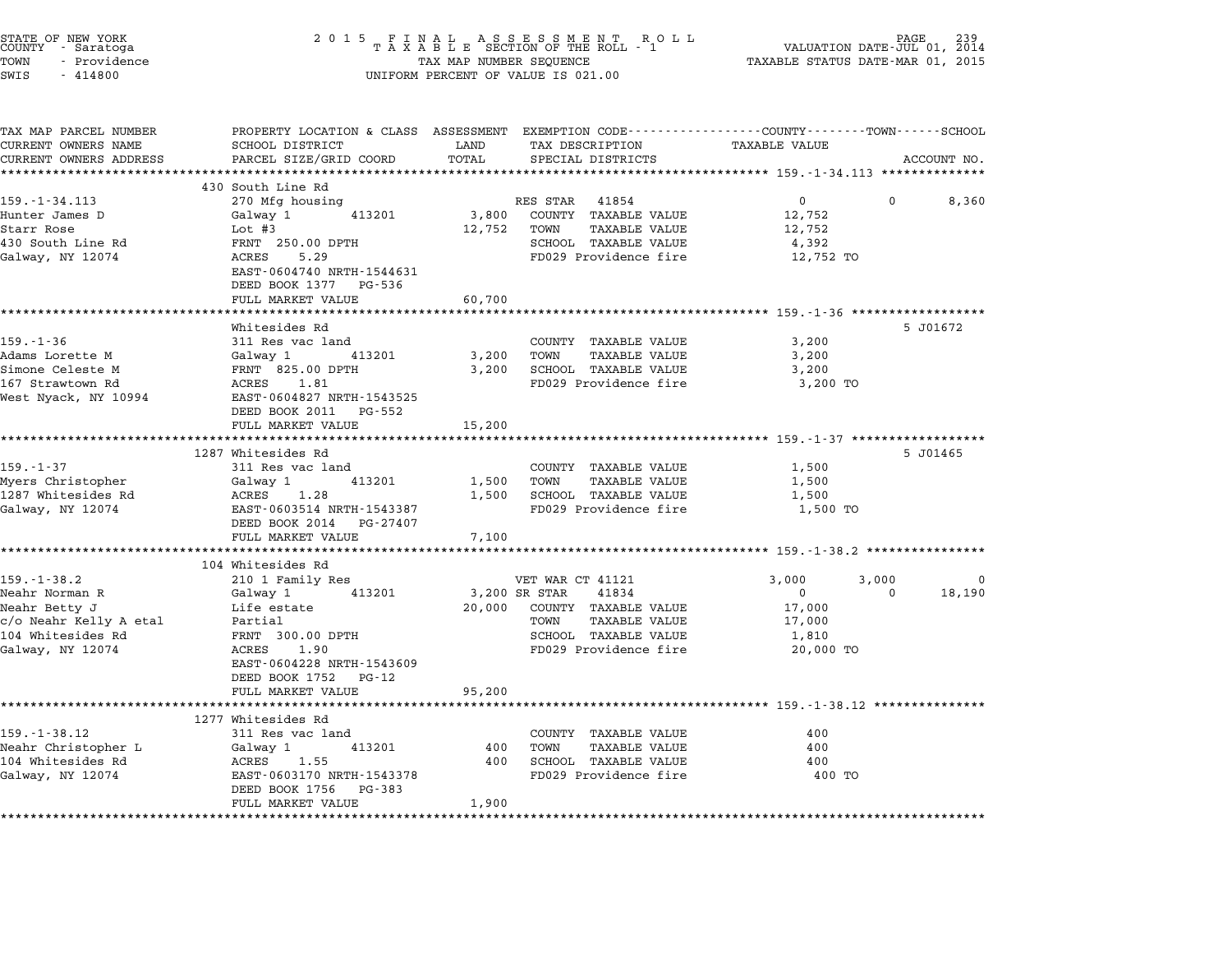| STATE OF NEW YORK<br>COUNTY – Saratoga<br>TOWN<br>- Providence<br>SWIS<br>$-414800$ |                                                                                                                    | TAX MAP NUMBER SEQUENCE | UNIFORM PERCENT OF VALUE IS 021.00                          | VALUATION DATE-JUL 01, 2014<br>TAXABLE STATUS DATE-MAR 01, 2015 | PAGE     | 240         |
|-------------------------------------------------------------------------------------|--------------------------------------------------------------------------------------------------------------------|-------------------------|-------------------------------------------------------------|-----------------------------------------------------------------|----------|-------------|
| TAX MAP PARCEL NUMBER<br>CURRENT OWNERS NAME                                        | PROPERTY LOCATION & CLASS ASSESSMENT EXEMPTION CODE----------------COUNTY-------TOWN-----SCHOOL<br>SCHOOL DISTRICT | LAND                    | TAX DESCRIPTION                                             | <b>TAXABLE VALUE</b>                                            |          |             |
| CURRENT OWNERS ADDRESS                                                              | PARCEL SIZE/GRID COORD                                                                                             | TOTAL                   | SPECIAL DISTRICTS                                           |                                                                 |          | ACCOUNT NO. |
| *******************                                                                 |                                                                                                                    |                         |                                                             |                                                                 |          |             |
|                                                                                     | South Line Rd                                                                                                      |                         |                                                             |                                                                 |          | 5 J00694    |
| $159. - 1 - 38.111$                                                                 | 322 Rural vac>10                                                                                                   |                         | COUNTY TAXABLE VALUE                                        | 18,200                                                          |          |             |
| Neahr Norman R                                                                      | 413201<br>Galway 1                                                                                                 | 18,200                  | <b>TAXABLE VALUE</b><br>TOWN                                | 18,200                                                          |          |             |
| 104 Whitesides Rd<br>Galway, NY 12074                                               | FRNT 1552.37 DPTH<br>ACRES 77.13                                                                                   | 18,200                  | SCHOOL TAXABLE VALUE<br>FD029 Providence fire               | 18,200<br>18,200 TO                                             |          |             |
|                                                                                     | EAST-0603306 NRTH-1544041<br>DEED BOOK 2007 PG-12332                                                               |                         |                                                             |                                                                 |          |             |
|                                                                                     | FULL MARKET VALUE                                                                                                  | 86,700                  |                                                             |                                                                 |          |             |
|                                                                                     | 442 South Line Rd                                                                                                  |                         |                                                             |                                                                 |          | 5 J00366    |
| $159. - 1 - 39$                                                                     | 240 Rural res                                                                                                      |                         | COUNTY TAXABLE VALUE                                        | 39,900                                                          |          |             |
| Brickner Scott E                                                                    | 413201<br>Galway 1                                                                                                 | 19,000                  | TOWN<br><b>TAXABLE VALUE</b>                                | 39,900                                                          |          |             |
| Lezzi Lindy                                                                         | FRNT 580.00 DPTH                                                                                                   | 39,900                  | SCHOOL TAXABLE VALUE                                        | 39,900                                                          |          |             |
| 442 Southline Rd                                                                    | ACRES 55.10                                                                                                        |                         | FD029 Providence fire                                       | 39,900 TO                                                       |          |             |
| Galway, NY 12074                                                                    | EAST-0604647 NRTH-1545621<br>DEED BOOK 1625 PG-676                                                                 |                         |                                                             |                                                                 |          |             |
|                                                                                     | FULL MARKET VALUE                                                                                                  | 190,000                 |                                                             |                                                                 |          |             |
|                                                                                     | *******************                                                                                                |                         | ******************************** 159.-1-40.2 ************** |                                                                 |          |             |
| $159. - 1 - 40.2$                                                                   | 463 South Line Rd<br>210 1 Family Res                                                                              |                         | VET COM C 41132                                             | 8,000                                                           | 0        | $\Omega$    |
| Neahr Richard                                                                       | 413201<br>Galway 1                                                                                                 |                         | 3,400 VET COM T 41133                                       | $\mathbf 0$                                                     | 8,000    | $\Omega$    |
| Neahr Sylvia                                                                        | Life Estate                                                                                                        |                         | 32,000 SR STAR<br>41834                                     | $\mathbf{0}$                                                    | 0        | 18,190      |
| c/o Terry Williams                                                                  | FRNT 300.00 DPTH                                                                                                   |                         | COUNTY TAXABLE VALUE                                        | 24,000                                                          |          |             |
| 463 South Line Rd                                                                   | ACRES<br>2.07                                                                                                      |                         | TOWN<br>TAXABLE VALUE                                       | 24,000                                                          |          |             |
| Galway, NY 12074                                                                    | EAST-0602014 NRTH-1545465                                                                                          |                         | SCHOOL TAXABLE VALUE                                        | 13,810                                                          |          |             |
|                                                                                     | DEED BOOK 2007 PG-12604                                                                                            |                         | FD029 Providence fire                                       | 32,000 TO                                                       |          |             |
|                                                                                     | FULL MARKET VALUE                                                                                                  | 152,400                 |                                                             |                                                                 |          |             |
|                                                                                     |                                                                                                                    |                         |                                                             |                                                                 |          |             |
|                                                                                     | 461 South Line Rd                                                                                                  |                         |                                                             |                                                                 |          |             |
| $159. - 1 - 40.12$                                                                  | 210 1 Family Res                                                                                                   |                         | RES STAR 41854                                              | $\mathbf{0}$                                                    | 0        | 8,360       |
| Williams Ralph W                                                                    | 413201<br>Galway 1                                                                                                 | 3,400                   | COUNTY TAXABLE VALUE<br>TOWN<br>TAXABLE VALUE               | 41,500<br>41,500                                                |          |             |
|                                                                                     |                                                                                                                    |                         |                                                             |                                                                 |          |             |
| Williams Terry S                                                                    | FRNT 300.00 DPTH 436.00                                                                                            | 41,500                  |                                                             |                                                                 |          |             |
| 461 Southline Rd                                                                    | ACRES<br>3.00                                                                                                      |                         | SCHOOL TAXABLE VALUE                                        | 33,140                                                          |          |             |
| Galway, NY 12074                                                                    | EAST-0602323 NRTH-1545353                                                                                          |                         | FD029 Providence fire                                       | 41,500 TO                                                       |          |             |
|                                                                                     | DEED BOOK 1488 PG-705                                                                                              |                         |                                                             |                                                                 |          |             |
|                                                                                     | FULL MARKET VALUE                                                                                                  | 197,600                 |                                                             |                                                                 |          |             |
|                                                                                     | 465 South Line Rd                                                                                                  |                         |                                                             |                                                                 |          |             |
| $159. - 1 - 40.112$                                                                 | 210 1 Family Res                                                                                                   |                         | RES STAR 41854                                              | $\mathbf{0}$                                                    | $\Omega$ | 8,360       |
| Neahr Jason B                                                                       | 413201<br>Galway 1                                                                                                 | 3,800                   | COUNTY TAXABLE VALUE                                        | 31,000                                                          |          |             |
| Neahr Michelle M                                                                    | FRNT 284.41 DPTH                                                                                                   | 31,000                  | TOWN<br><b>TAXABLE VALUE</b>                                | 31,000                                                          |          |             |
| 465 Southline Rd                                                                    | ACRES<br>5.00                                                                                                      |                         | SCHOOL TAXABLE VALUE                                        | 22,640                                                          |          |             |
| Galway, NY 12074                                                                    | EAST-0601650 NRTH-1545497                                                                                          |                         | FD029 Providence fire                                       | 31,000 TO                                                       |          |             |
|                                                                                     | DEED BOOK 1618 PG-765<br>FULL MARKET VALUE                                                                         | 147,600                 |                                                             |                                                                 |          |             |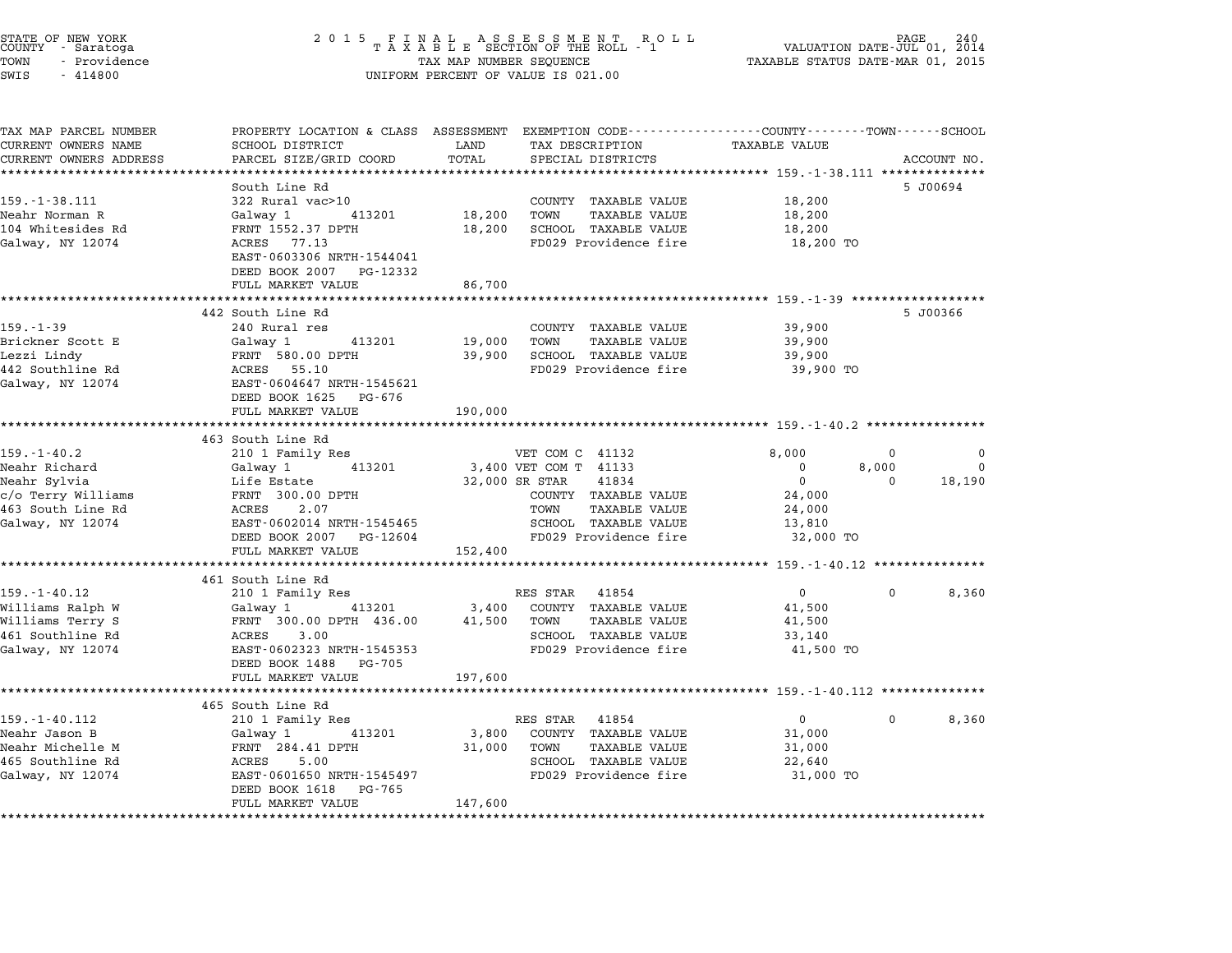| STATE OF NEW YORK<br>COUNTY - Saratoga<br>TOWN<br>- Providence<br>SWIS<br>$-414800$ | 2015 FINAL ASSESSMENT ROLL<br>TAXABLE SECTION OF THE ROLL - 1<br>TAX MAP NUMBER SEQUENCE<br>UNIFORM PERCENT OF VALUE IS 021.00 | VALUATION DATE-JUL 01, $\frac{2012}{2011}$<br>TAXABLE STATUS DATE-MAR 01, 2015 |                                                               |                                                                   |             |        |
|-------------------------------------------------------------------------------------|--------------------------------------------------------------------------------------------------------------------------------|--------------------------------------------------------------------------------|---------------------------------------------------------------|-------------------------------------------------------------------|-------------|--------|
| TAX MAP PARCEL NUMBER<br>CURRENT OWNERS NAME                                        | PROPERTY LOCATION & CLASS ASSESSMENT EXEMPTION CODE---------------COUNTY-------TOWN------SCHOOL<br>SCHOOL DISTRICT             | LAND                                                                           | TAX DESCRIPTION                                               | TAXABLE VALUE                                                     |             |        |
| CURRENT OWNERS ADDRESS                                                              | PARCEL SIZE/GRID COORD                                                                                                         | TOTAL                                                                          | SPECIAL DISTRICTS                                             |                                                                   | ACCOUNT NO. |        |
|                                                                                     | ***************************                                                                                                    |                                                                                |                                                               |                                                                   |             |        |
| $159. - 1 - 41.2$                                                                   | 421 Centerline Rd<br>240 Rural res                                                                                             |                                                                                | VET WAR C 41122                                               | 5,250                                                             | 0           | 0      |
| Keller Arthur B                                                                     | Galway 1<br>413201                                                                                                             |                                                                                | 9,400 VET WAR T 41123                                         | 0                                                                 | 5,250       | 0      |
| Keller Patricia E                                                                   | FRNT 345.00 DPTH                                                                                                               | 35,000 SR STAR                                                                 | 41834                                                         | 0                                                                 | $\Omega$    | 18,190 |
| 421 Centerline Rd                                                                   | ACRES 33.08                                                                                                                    |                                                                                | COUNTY TAXABLE VALUE                                          | 29,750                                                            |             |        |
| Galway, NY 12074                                                                    | EAST-0602017 NRTH-1548366                                                                                                      |                                                                                | TOWN<br>TAXABLE VALUE                                         | 29,750                                                            |             |        |
|                                                                                     | DEED BOOK 1306 PG-503                                                                                                          |                                                                                | SCHOOL TAXABLE VALUE                                          | 16,810                                                            |             |        |
|                                                                                     | FULL MARKET VALUE                                                                                                              |                                                                                | 166,700 FD029 Providence fire                                 | 35,000 TO                                                         |             |        |
|                                                                                     |                                                                                                                                |                                                                                |                                                               |                                                                   |             |        |
|                                                                                     | Centerline Rd                                                                                                                  |                                                                                |                                                               |                                                                   | 5 J00274    |        |
| $159. - 1 - 42$<br>Eaton Robert F                                                   | 322 Rural vac>10<br>Galway 1<br>413201                                                                                         | 9,800                                                                          | COUNTY TAXABLE VALUE<br>TOWN<br>TAXABLE VALUE                 | 9,800<br>9,800                                                    |             |        |
| Eaton David W                                                                       | 1/4 interest to each Eato                                                                                                      | 9,800                                                                          | SCHOOL TAXABLE VALUE                                          | 9,800                                                             |             |        |
| etal                                                                                | Sally Burt & Mary McDonou                                                                                                      |                                                                                | FD029 Providence fire                                         | 9,800 TO                                                          |             |        |
| 1227 W Galway Rd                                                                    | FRNT 960.00 DPTH                                                                                                               |                                                                                |                                                               |                                                                   |             |        |
| Hagaman, NY 12086                                                                   | ACRES 28.30                                                                                                                    |                                                                                |                                                               |                                                                   |             |        |
|                                                                                     | EAST-0601007 NRTH-1547568                                                                                                      |                                                                                |                                                               |                                                                   |             |        |
|                                                                                     | DEED BOOK 2010 PG-19075                                                                                                        |                                                                                |                                                               |                                                                   |             |        |
|                                                                                     | FULL MARKET VALUE<br>************************                                                                                  | 46,700                                                                         |                                                               |                                                                   |             |        |
|                                                                                     |                                                                                                                                | ***********                                                                    |                                                               | *********************************** 159.-1-43 ******************* | 5 J00626    |        |
| $159. - 1 - 43$                                                                     | 417 Centerline Rd<br>270 Mfg housing                                                                                           |                                                                                | COUNTY TAXABLE VALUE                                          | 6,500                                                             |             |        |
| Watrobski Theresa M                                                                 | Galway 1<br>413201                                                                                                             | 3,100                                                                          | TAXABLE VALUE<br>TOWN                                         | 6,500                                                             |             |        |
| 181 Ridge Rd                                                                        | Life estate                                                                                                                    | 6,500                                                                          | SCHOOL TAXABLE VALUE                                          | 6,500                                                             |             |        |
| Amsterdam, NY 12010                                                                 | FRNT 430.00 DPTH                                                                                                               |                                                                                | FD029 Providence fire                                         | 6,500 TO                                                          |             |        |
|                                                                                     | ACRES<br>1.39                                                                                                                  |                                                                                |                                                               |                                                                   |             |        |
|                                                                                     | EAST-0601417 NRTH-1548433                                                                                                      |                                                                                |                                                               |                                                                   |             |        |
|                                                                                     | DEED BOOK 2015 PG-537                                                                                                          |                                                                                |                                                               |                                                                   |             |        |
|                                                                                     | FULL MARKET VALUE<br>*************************                                                                                 | 31,000                                                                         | ******************************** 159.-1-44 ****************** |                                                                   |             |        |
|                                                                                     | Centerline Rd                                                                                                                  |                                                                                |                                                               |                                                                   | 5 J01137    |        |
| $159. - 1 - 44$                                                                     | 311 Res vac land                                                                                                               |                                                                                | COUNTY TAXABLE VALUE                                          | 900                                                               |             |        |
| Scribner Wayne S                                                                    | Galway 1<br>413201                                                                                                             | 900                                                                            | <b>TAXABLE VALUE</b><br>TOWN                                  | 900                                                               |             |        |
| Scribner Shirley L                                                                  | FRNT 100.00 DPTH 100.00                                                                                                        | 900                                                                            | SCHOOL TAXABLE VALUE                                          | 900                                                               |             |        |
| Attn: Little Quinton Mrs                                                            | ACRES<br>0.23                                                                                                                  |                                                                                | FD029 Providence fire                                         | 900 TO                                                            |             |        |
| Aka Shirley Little                                                                  | EAST-0601402 NRTH-1548574                                                                                                      |                                                                                |                                                               |                                                                   |             |        |
| 136 South Shore Rd                                                                  | DEED BOOK 0853 PG-0541                                                                                                         |                                                                                |                                                               |                                                                   |             |        |
| Edinburg, NY 12134                                                                  | FULL MARKET VALUE                                                                                                              | 4,300                                                                          |                                                               |                                                                   |             |        |
|                                                                                     | 411 Centerline Rd                                                                                                              |                                                                                |                                                               |                                                                   | 5 J00882    |        |
| $159. - 1 - 45$                                                                     | 210 1 Family Res                                                                                                               |                                                                                | RES STAR 41854                                                | $\mathbf 0$                                                       | $\Omega$    | 8,360  |
| Demarsh Patrick                                                                     | Galway 1<br>413201                                                                                                             | 4,700                                                                          | COUNTY TAXABLE VALUE                                          | 24,700                                                            |             |        |
| Demarsh Holly                                                                       | FRNT 622.62 DPTH                                                                                                               | 24,700                                                                         | TOWN<br><b>TAXABLE VALUE</b>                                  | 24,700                                                            |             |        |
| 411 Centerline Rd                                                                   | ACRES<br>3.05 BANK 48191                                                                                                       |                                                                                | SCHOOL TAXABLE VALUE                                          | 16,340                                                            |             |        |
| Galway, NY 12074                                                                    | EAST-0601523 NRTH-1548864                                                                                                      |                                                                                | FD029 Providence fire                                         | 24,700 TO                                                         |             |        |
|                                                                                     | DEED BOOK 1462 PG-395                                                                                                          |                                                                                |                                                               |                                                                   |             |        |
|                                                                                     | FULL MARKET VALUE                                                                                                              | 117,600                                                                        |                                                               |                                                                   |             |        |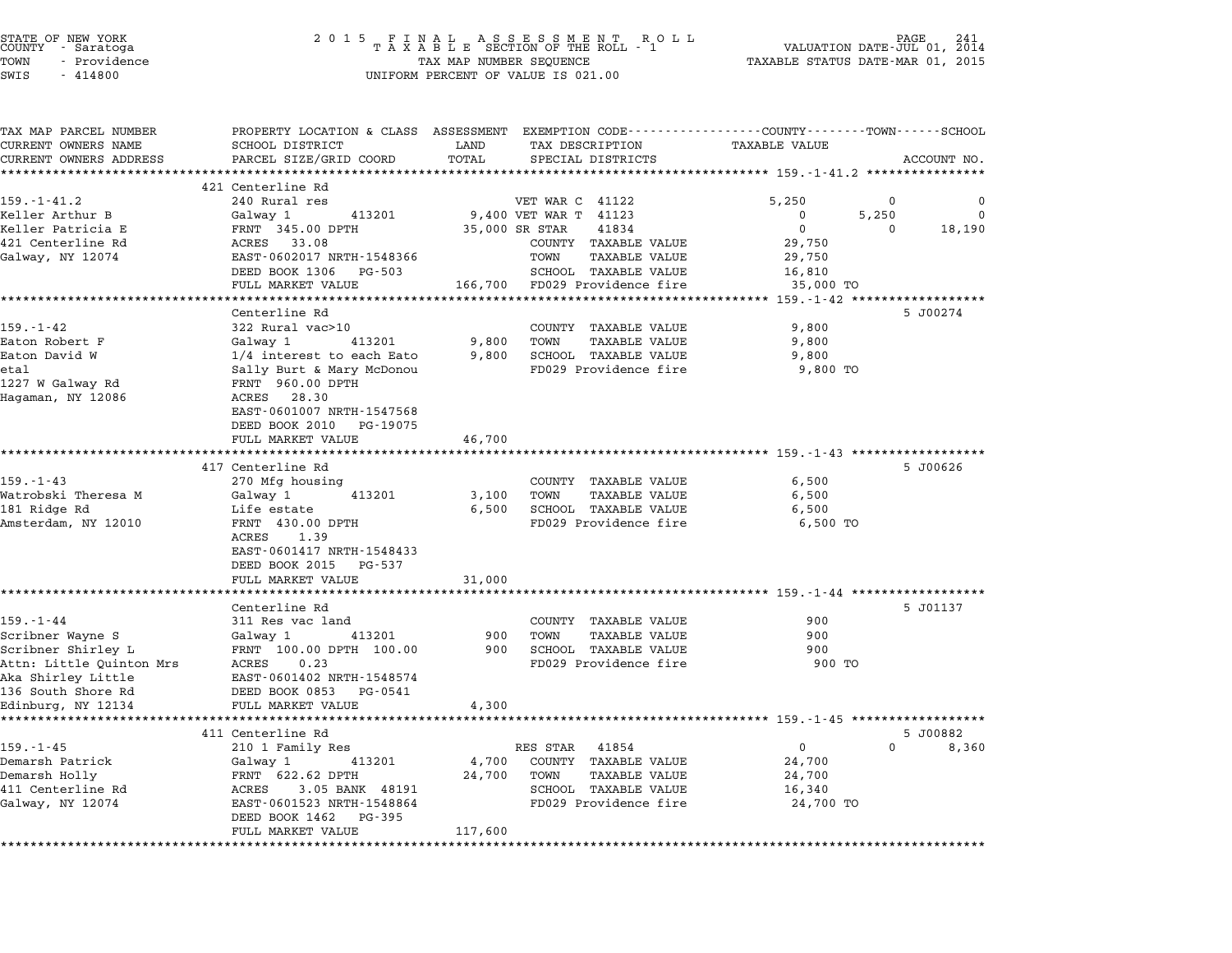| STATE OF NEW YORK<br>COUNTY   - Saratoga<br>TOWN<br>- Providence<br>$-414800$<br>SWIS | 2 0 1 5                                                                      | TAX MAP NUMBER SEQUENCE | FINAL ASSESSMENT RO<br>TAXABLE SECTION OF THE ROLL - 1<br>R O L L<br>UNIFORM PERCENT OF VALUE IS 021.00                                 | TAXABLE STATUS DATE-MAR 01, 2015     | PAGE<br>VALUATION DATE-JUL 01, 2014 |              |
|---------------------------------------------------------------------------------------|------------------------------------------------------------------------------|-------------------------|-----------------------------------------------------------------------------------------------------------------------------------------|--------------------------------------|-------------------------------------|--------------|
| TAX MAP PARCEL NUMBER<br>CURRENT OWNERS NAME<br>CURRENT OWNERS ADDRESS                | SCHOOL DISTRICT<br>PARCEL SIZE/GRID COORD                                    | LAND<br>TOTAL           | PROPERTY LOCATION & CLASS ASSESSMENT EXEMPTION CODE----------------COUNTY-------TOWN-----SCHOOL<br>TAX DESCRIPTION<br>SPECIAL DISTRICTS | <b>TAXABLE VALUE</b>                 |                                     | ACCOUNT NO.  |
|                                                                                       |                                                                              |                         |                                                                                                                                         |                                      |                                     |              |
|                                                                                       | 516 Centerline Rd                                                            |                         |                                                                                                                                         |                                      |                                     | 5 J01438     |
| $159. - 1 - 46$                                                                       | 210 1 Family Res                                                             |                         | RES STAR 41854                                                                                                                          | $\mathbf{0}$                         | $\Omega$                            | 8,360        |
| Tetlak Aaron S                                                                        | Galway 1 413201                                                              | 3,000                   | COUNTY TAXABLE VALUE                                                                                                                    | 23,000                               |                                     |              |
| Tetlak Michelle C                                                                     | FRNT 183.18 DPTH                                                             | 23,000                  | TOWN<br>TAXABLE VALUE                                                                                                                   | 23,000                               |                                     |              |
| 516 Centerline Rd<br>Galway, NY 12074                                                 | ACRES<br>1.24<br>EAST-0601266 NRTH-1549142<br>DEED BOOK 1700 PG-791          |                         | SCHOOL TAXABLE VALUE<br>FD029 Providence fire                                                                                           | 14,640<br>23,000 TO                  |                                     |              |
|                                                                                       | FULL MARKET VALUE                                                            | 109,500                 |                                                                                                                                         |                                      |                                     |              |
|                                                                                       |                                                                              |                         | ******************************* 159.-1-47 ******************                                                                            |                                      |                                     |              |
|                                                                                       | 514 Centerline Rd                                                            |                         |                                                                                                                                         |                                      |                                     | 5 J01374     |
| $159. - 1 - 47$                                                                       | 210 1 Family Res                                                             |                         | RES STAR 41854                                                                                                                          | $\overline{0}$                       |                                     | $0 \t 8,360$ |
| Shrome Rachel E                                                                       | Galway 1<br>413201                                                           | 3,400                   | COUNTY TAXABLE VALUE                                                                                                                    | 31,881                               |                                     |              |
| 514 Centerline Rd                                                                     | FRNT 186.68 DPTH                                                             | 31,881                  | TOWN<br>TAXABLE VALUE                                                                                                                   | 31,881                               |                                     |              |
| Galway, NY 12074                                                                      | ACRES<br>2.60                                                                |                         | SCHOOL TAXABLE VALUE                                                                                                                    | 23,521                               |                                     |              |
|                                                                                       | EAST-0601326 NRTH-1549462<br>DEED BOOK 1730 PG-89<br>FULL MARKET VALUE       | 151,800                 | FD029 Providence fire                                                                                                                   | 31,881 TO                            |                                     |              |
|                                                                                       |                                                                              |                         | ********************************* 159.-1-48 *******************                                                                         |                                      |                                     |              |
|                                                                                       | 510 Centerline Rd                                                            |                         |                                                                                                                                         |                                      |                                     | 5 J01164     |
| $159. - 1 - 48$                                                                       | 210 1 Family Res                                                             |                         | COUNTY TAXABLE VALUE                                                                                                                    | 30,600                               |                                     |              |
| Malacynski Gary C                                                                     | Galway 1<br>413201                                                           | 3,300                   | <b>TAXABLE VALUE</b><br>TOWN                                                                                                            | 30,600                               |                                     |              |
| 510 Centerline Rd                                                                     | FRNT 455.00 DPTH                                                             | 30,600                  | SCHOOL TAXABLE VALUE                                                                                                                    | 30,600                               |                                     |              |
| Galway, NY 12074                                                                      | ACRES 2.50 BANK<br>086<br>EAST-0601586 NRTH-1549498<br>DEED BOOK 1405 PG-175 |                         | FD029 Providence fire                                                                                                                   | 30,600 TO                            |                                     |              |
|                                                                                       | FULL MARKET VALUE<br>* * * * * * * * * * * * * * * * *                       | 145,700                 |                                                                                                                                         |                                      |                                     |              |
|                                                                                       | 498 Centerline Rd                                                            |                         |                                                                                                                                         |                                      |                                     | 5 J00999     |
| $159. - 1 - 49.1$                                                                     | 112 Dairy farm                                                               |                         | VET WAR C 41122                                                                                                                         | 7,560                                | $\Omega$                            | 0            |
| Collyer John L                                                                        | 413201<br>Galway 1                                                           |                         | 11,554 VET WAR T 41123                                                                                                                  | $\mathbf 0$                          | 7,560                               | $\mathbf 0$  |
| Collyer Mary Lou                                                                      | 2 Dwellings                                                                  |                         | 60,154 RES STAR 41854                                                                                                                   | $\Omega$                             | $\Omega$                            | 8,360        |
| 498 Centerline Rd                                                                     | FRNT 1330.00 DPTH                                                            |                         | COUNTY TAXABLE VALUE                                                                                                                    | 52,594                               |                                     |              |
| Galway, NY 12074                                                                      | ACRES 55.27                                                                  |                         | TOWN<br><b>TAXABLE VALUE</b>                                                                                                            | 52,594                               |                                     |              |
|                                                                                       | EAST-0601875 NRTH-1550306                                                    |                         | SCHOOL TAXABLE VALUE                                                                                                                    | 51,794                               |                                     |              |
|                                                                                       | DEED BOOK 0883 PG-0350<br>FULL MARKET VALUE                                  | 286,400                 | FD029 Providence fire                                                                                                                   | 60,154 TO                            |                                     |              |
|                                                                                       |                                                                              |                         |                                                                                                                                         | ******** 159.-1-49.2 *************** |                                     |              |
|                                                                                       | 405 Centerline Rd                                                            |                         |                                                                                                                                         |                                      |                                     |              |
| $159. - 1 - 49.2$<br>Chiles Tyler W                                                   | 210 1 Family Res<br>Galway 1<br>413201                                       |                         | RES STAR 41854<br>3,600 COUNTY TAXABLE VALUE                                                                                            | $\mathbf{0}$<br>45,101               | $\Omega$                            | 8,360        |
| 405 Centerline Rd                                                                     | Lot 1                                                                        | 45,101                  | TOWN<br>TAXABLE VALUE                                                                                                                   | 45,101                               |                                     |              |
| Galway, NY 12074                                                                      | FRNT 310.80 DPTH                                                             |                         | SCHOOL TAXABLE VALUE                                                                                                                    | 36,741                               |                                     |              |
|                                                                                       | ACRES<br>4.14                                                                |                         | FD029 Providence fire                                                                                                                   | 45,101 TO                            |                                     |              |
|                                                                                       | EAST-0601747 NRTH-1549048                                                    |                         |                                                                                                                                         |                                      |                                     |              |
|                                                                                       | DEED BOOK 2014 PG-31295                                                      |                         |                                                                                                                                         |                                      |                                     |              |
|                                                                                       | FULL MARKET VALUE                                                            | 214,800                 |                                                                                                                                         |                                      |                                     |              |
|                                                                                       |                                                                              |                         |                                                                                                                                         |                                      |                                     |              |

STATE OF NEW YORK <sup>2</sup> <sup>0</sup> <sup>1</sup> 5 F I N A L A S S E S S M E N T R O L L PAGE <sup>242</sup> COUNTY - Saratoga <sup>T</sup> <sup>A</sup> <sup>X</sup> <sup>A</sup> <sup>B</sup> <sup>L</sup> <sup>E</sup> SECTION OF THE ROLL - <sup>1</sup> VALUATION DATE-JUL 01, <sup>2014</sup>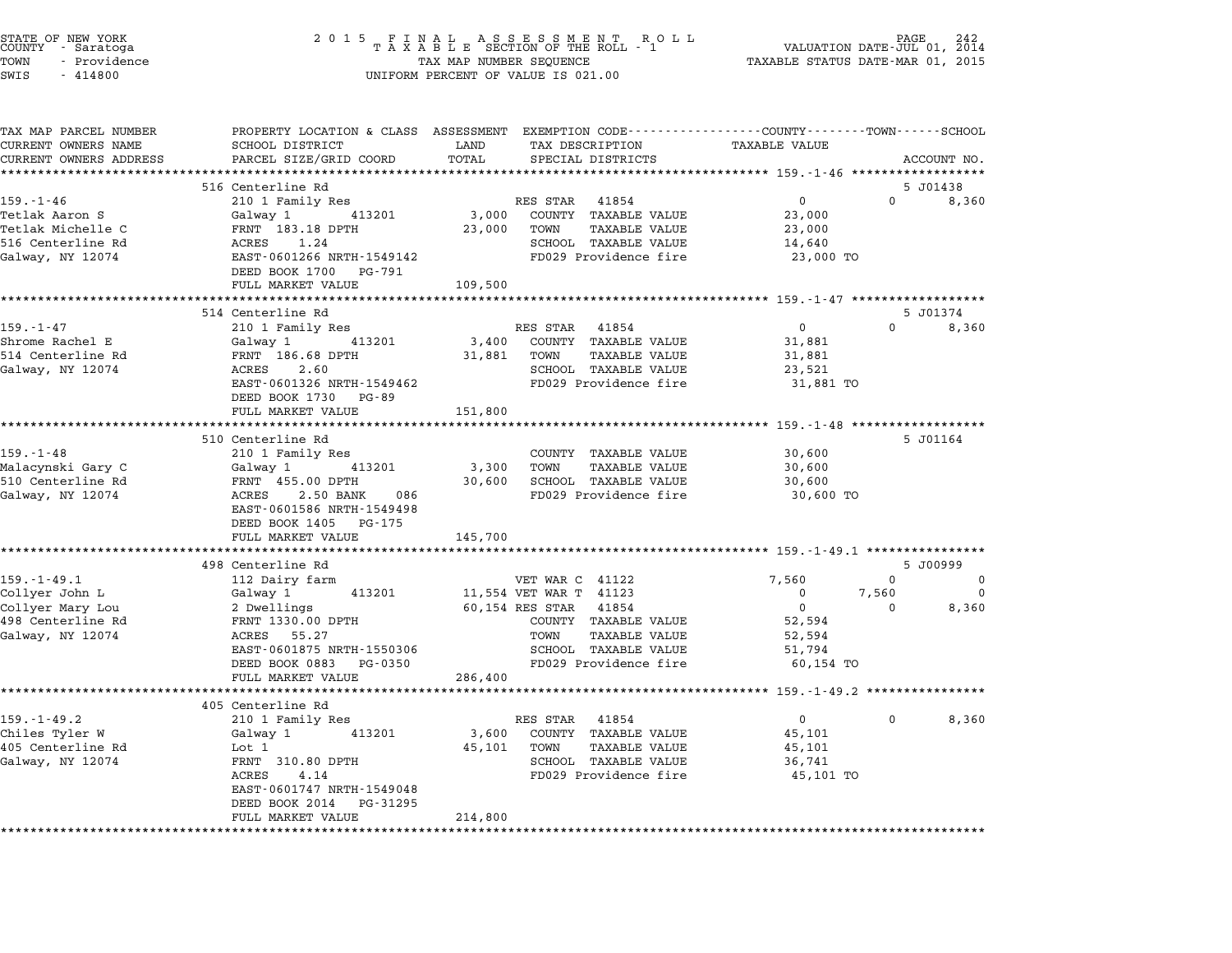| STATE OF NEW YORK<br>COUNTY - Saratoga<br>TOWN<br>- Providence<br>SWIS<br>$-414800$                                              | 2015 FINAL                                                                                                                                                                                                                     | TAX MAP NUMBER SEQUENCE                              | FINAL ASSESSMENT ROLL<br>TAXABLE SECTION OF THE ROLL - 1<br>UNIFORM PERCENT OF VALUE IS 021.00                             | TAXABLE STATUS DATE-MAR 01, 2015                                                                   | PAGE<br>243<br>VALUATION DATE-JUL 01, 2014 |
|----------------------------------------------------------------------------------------------------------------------------------|--------------------------------------------------------------------------------------------------------------------------------------------------------------------------------------------------------------------------------|------------------------------------------------------|----------------------------------------------------------------------------------------------------------------------------|----------------------------------------------------------------------------------------------------|--------------------------------------------|
| TAX MAP PARCEL NUMBER<br>CURRENT OWNERS NAME<br>CURRENT OWNERS ADDRESS                                                           | PROPERTY LOCATION & CLASS ASSESSMENT EXEMPTION CODE---------------COUNTY-------TOWN------SCHOOL<br>SCHOOL DISTRICT<br>PARCEL SIZE/GRID COORD                                                                                   | LAND<br>TOTAL                                        | TAX DESCRIPTION<br>SPECIAL DISTRICTS                                                                                       | TAXABLE VALUE                                                                                      | ACCOUNT NO.                                |
|                                                                                                                                  |                                                                                                                                                                                                                                |                                                      |                                                                                                                            | ******************** 159.-1-49.3 ****************                                                  |                                            |
| $159. - 1 - 49.3$<br>Ellsworth Peter A<br>389 Centerline Rd<br>Galway, NY 12074<br>PRIOR OWNER ON 3/01/2015<br>Ellsworth Peter A | 389 Centerline Rd<br>210 1 Family Res<br>Galway 1<br>413201<br>Lot 2<br>FRNT 365.94 DPTH<br>ACRES<br>7.60<br>EAST-0602881 NRTH-1549793<br>DEED BOOK 2015 PG-6230                                                               | 4,400<br>36,001                                      | RES STAR<br>41854<br>COUNTY TAXABLE VALUE<br><b>TAXABLE VALUE</b><br>TOWN<br>SCHOOL TAXABLE VALUE<br>FD029 Providence fire | $^{\circ}$<br>36,001<br>36,001<br>27,641<br>36,001 TO                                              | $\Omega$<br>8,360                          |
|                                                                                                                                  | FULL MARKET VALUE                                                                                                                                                                                                              | 171,400                                              |                                                                                                                            |                                                                                                    |                                            |
| $159. - 1 - 50$<br>Stead Robert E<br>668 Bruno Rd<br>Clifton Park, NY 12065                                                      | *************************<br>518 Centerline Rd<br>260 Seasonal res<br>Galway 1<br>413201<br>Partial Assessment<br>FRNT 396.20 DPTH<br>ACRES 75.22<br>EAST-0600957 NRTH-1550074<br>DEED BOOK 2014 PG-35116<br>FULL MARKET VALUE | *********************<br>17,800<br>26,000<br>123,800 | COUNTY TAXABLE VALUE<br><b>TAXABLE VALUE</b><br>TOWN<br>SCHOOL TAXABLE VALUE<br>FD029 Providence fire                      | ************************* 159.-1-50 *******************<br>26,000<br>26,000<br>26,000<br>26,000 TO | 5 J00879                                   |
| 159.-1-51<br>Lawrence David L<br>484 Centerline Rd<br>Galway, NY 12074                                                           | 484 Centerline Rd<br>210 1 Family Res<br>413201<br>Galway 1<br>map M2009200<br>Partial<br>FRNT 858.00 DPTH<br>2.00<br>ACRES<br>EAST-0602947 NRTH-1550828<br>DEED BOOK 1526 PG-29<br>FULL MARKET VALUE                          | 3,200<br>30,000<br>142,900                           | RES STAR 41854<br>COUNTY TAXABLE VALUE<br>TOWN<br><b>TAXABLE VALUE</b><br>SCHOOL TAXABLE VALUE<br>FD029 Providence fire    | $\mathbf 0$<br>30,000<br>30,000<br>21,640<br>30,000 TO                                             | 5 J01440<br>$\Omega$<br>8,360              |
| $159. - 1 - 52$<br>Cusano Charles R<br>Cusano Katherine E<br>269 Fayville Rd<br>Galway, NY 12074                                 | 269 Fayville Rd<br>210 1 Family Res<br>Galway 1<br>413201<br>Large Garage<br>FRNT 430.00 DPTH<br>ACRES<br>4.17<br>EAST-0604852 NRTH-1550189<br>DEED BOOK 2008<br>PG-13875<br>FULL MARKET VALUE                                 | 3,600<br>41,120<br>195,800                           | RES STAR<br>41854<br>COUNTY TAXABLE VALUE<br>TAXABLE VALUE<br>TOWN<br>SCHOOL TAXABLE VALUE<br>FD029 Providence fire        | $\mathbf 0$<br>41,120<br>41,120<br>32,760<br>41,120 TO                                             | 5 J00228<br>$\Omega$<br>8,360              |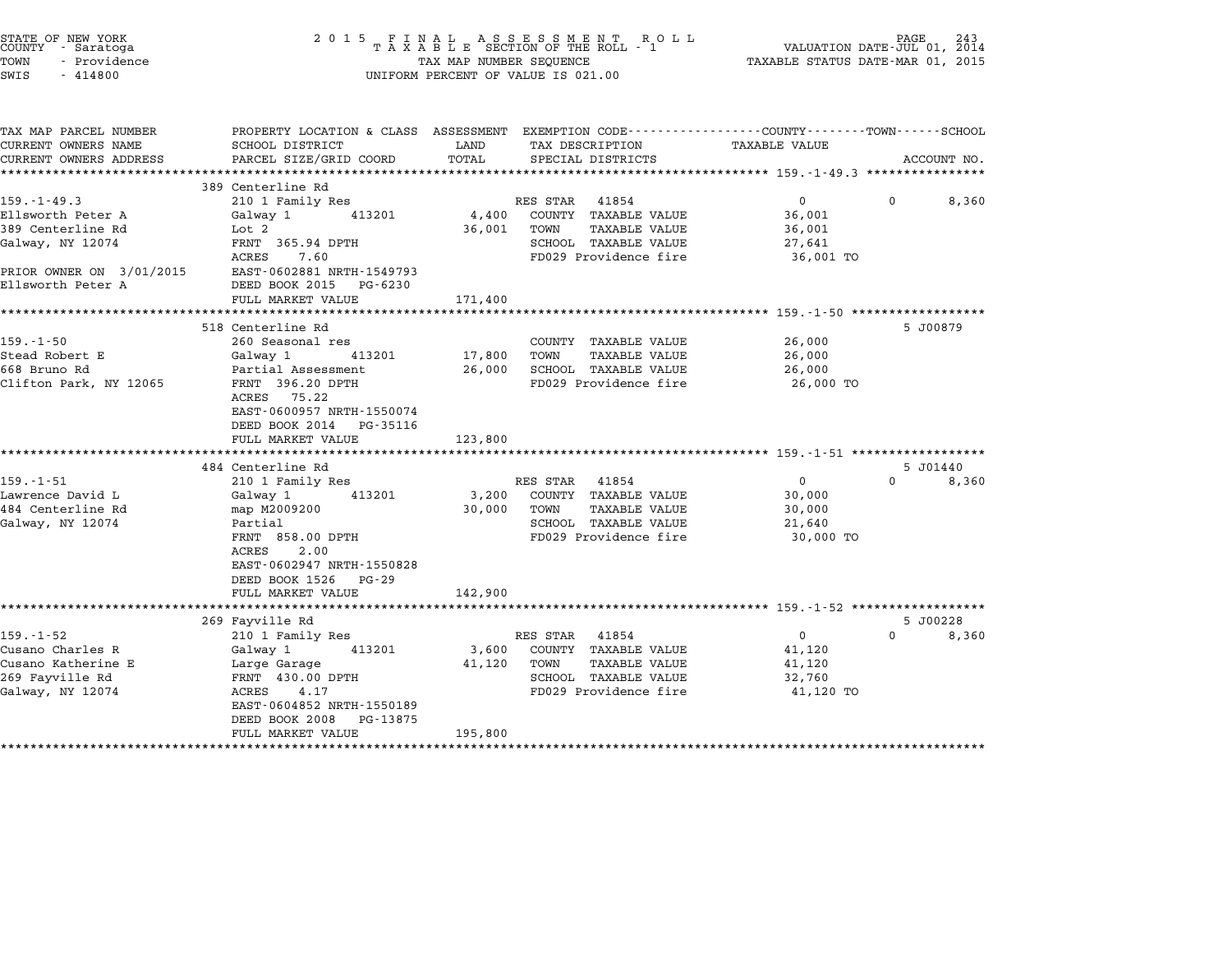| STATE OF NEW YORK<br>COUNTY – Saratoga<br>TOWN<br>- Providence<br>SWIS<br>$-414800$            |                                                                                                                                                                                                     |                            | UNIFORM PERCENT OF VALUE IS 021.00                                                                                                                                     |               |                                                                               |                                 |                                         |
|------------------------------------------------------------------------------------------------|-----------------------------------------------------------------------------------------------------------------------------------------------------------------------------------------------------|----------------------------|------------------------------------------------------------------------------------------------------------------------------------------------------------------------|---------------|-------------------------------------------------------------------------------|---------------------------------|-----------------------------------------|
| TAX MAP PARCEL NUMBER<br>CURRENT OWNERS NAME<br>CURRENT OWNERS ADDRESS                         | PROPERTY LOCATION & CLASS ASSESSMENT EXEMPTION CODE---------------COUNTY-------TOWN-----SCHOOL<br>SCHOOL DISTRICT<br>PARCEL SIZE/GRID COORD                                                         | LAND<br>TOTAL              | TAX DESCRIPTION<br>SPECIAL DISTRICTS                                                                                                                                   |               | TAXABLE VALUE                                                                 |                                 | ACCOUNT NO.                             |
|                                                                                                | 189 Potter Hollow Rd                                                                                                                                                                                |                            |                                                                                                                                                                        |               |                                                                               |                                 |                                         |
| $159. - 1 - 53$<br>Roser Thomas M<br>Roser Peggy<br>189 Potter Hollow Rd<br>Galway, NY 12074   | 240 Rural res<br>Galway 1 413201<br>FRNT 150.00 DPTH<br>ACRES 12.43<br>EAST-0603902 NRTH-1549512<br>DEED BOOK 1372 PG-290                                                                           | 5,200<br>36,800            | RES STAR 41854<br>COUNTY TAXABLE VALUE<br>TOWN<br>SCHOOL TAXABLE VALUE<br>FD029 Providence fire                                                                        | TAXABLE VALUE | 0<br>36,800<br>36,800<br>28,440<br>36,800 TO                                  | $^{\circ}$                      | 8,360                                   |
|                                                                                                | FULL MARKET VALUE                                                                                                                                                                                   | 175,200                    |                                                                                                                                                                        |               |                                                                               |                                 |                                         |
|                                                                                                | 394 South Line Rd                                                                                                                                                                                   |                            |                                                                                                                                                                        |               |                                                                               |                                 | 5 J00179                                |
| $159. - 1 - 54.1$<br>Ortell Raymond K<br>394 South Line Rd<br>Galway, NY 12074                 | 210 1 Family Res<br>413201<br>Galway 1<br>merge 159.-1-31 & 32<br>lot 2<br>FRNT 465.00 DPTH<br>ACRES 18.82<br>EAST-0606168 NRTH-1544178<br>DEED BOOK 1480 PG-121<br>FULL MARKET VALUE               | 102,400                    | VET WAR C 41122<br>6,400 VET WAR T 41123<br>21,510 AGED T&S 41806<br>SR STAR<br>41834<br>COUNTY TAXABLE VALUE<br>TOWN<br>SCHOOL TAXABLE VALUE<br>FD029 Providence fire | TAXABLE VALUE | 3,227<br>$\mathbf 0$<br>0<br>0<br>18,283<br>9,141<br>$\mathbf 0$<br>21,510 TO | 0<br>3,227<br>9,142<br>$\Omega$ | 0<br>$\overline{0}$<br>10,755<br>10,755 |
|                                                                                                | ***********************                                                                                                                                                                             |                            |                                                                                                                                                                        |               |                                                                               |                                 |                                         |
| $159. - 1 - 54.2$<br>Davitt Linda J<br>13700 Stewartsville Rd<br>Goodview, VA 24095            | South Line Rd Rear<br>311 Res vac land<br>Galway 1 413201<br>Lot 1<br>ACRES<br>4.58<br>EAST-0605634 NRTH-1544022<br>DEED BOOK 2006 PG-18447<br>FULL MARKET VALUE                                    | 3,800<br>3,800<br>18,100   | COUNTY TAXABLE VALUE<br>TOWN<br>SCHOOL TAXABLE VALUE<br>FD029 Providence fire                                                                                          | TAXABLE VALUE | 3,800<br>3,800<br>3,800<br>3,800 TO                                           |                                 |                                         |
|                                                                                                |                                                                                                                                                                                                     |                            |                                                                                                                                                                        |               |                                                                               |                                 |                                         |
| $159. - 1 - 55$<br>Neahr William M<br>Neahr Deborah J<br>411 South Line Rd<br>Galway, NY 12074 | 411 South Line Rd<br>270 Mfg housing<br>413201<br>Galway 1<br>Lot & Trl<br>FRNT 300.00 DPTH<br>ACRES<br>2.74 BANK<br>016<br>EAST-0604579 NRTH-1543729<br>DEED BOOK 1773 PG-181<br>FULL MARKET VALUE | 3,400<br>20,479<br>97,500  | RES STAR 41854<br>COUNTY TAXABLE VALUE<br>TOWN<br>SCHOOL TAXABLE VALUE<br>FD029 Providence fire                                                                        | TAXABLE VALUE | $\overline{0}$<br>20,479<br>20,479<br>12,119<br>20,479 TO                     | $\Omega$                        | 5 J00695<br>8,360                       |
|                                                                                                |                                                                                                                                                                                                     |                            |                                                                                                                                                                        |               |                                                                               |                                 |                                         |
| $159. - 1 - 56.2$<br>Neahr Brett D<br>444 South Line Rd<br>Galway, NY 12074                    | 444 South Line Rd<br>210 1 Family Res<br>Galway 1<br>413201<br>File Map M2010218<br>FRNT 372.82 DPTH<br>ACRES<br>7.31<br>EAST-0603616 NRTH-1545625<br>DEED BOOK 2010 PG-40861<br>FULL MARKET VALUE  | 4,200<br>27,500<br>130,952 | RES STAR 41854<br>COUNTY TAXABLE VALUE<br>TOWN<br>SCHOOL TAXABLE VALUE<br>FD029 Providence fire                                                                        | TAXABLE VALUE | 0<br>27,500<br>27,500<br>19,140<br>27,500 TO                                  | $\mathbf{0}$                    | 8,360                                   |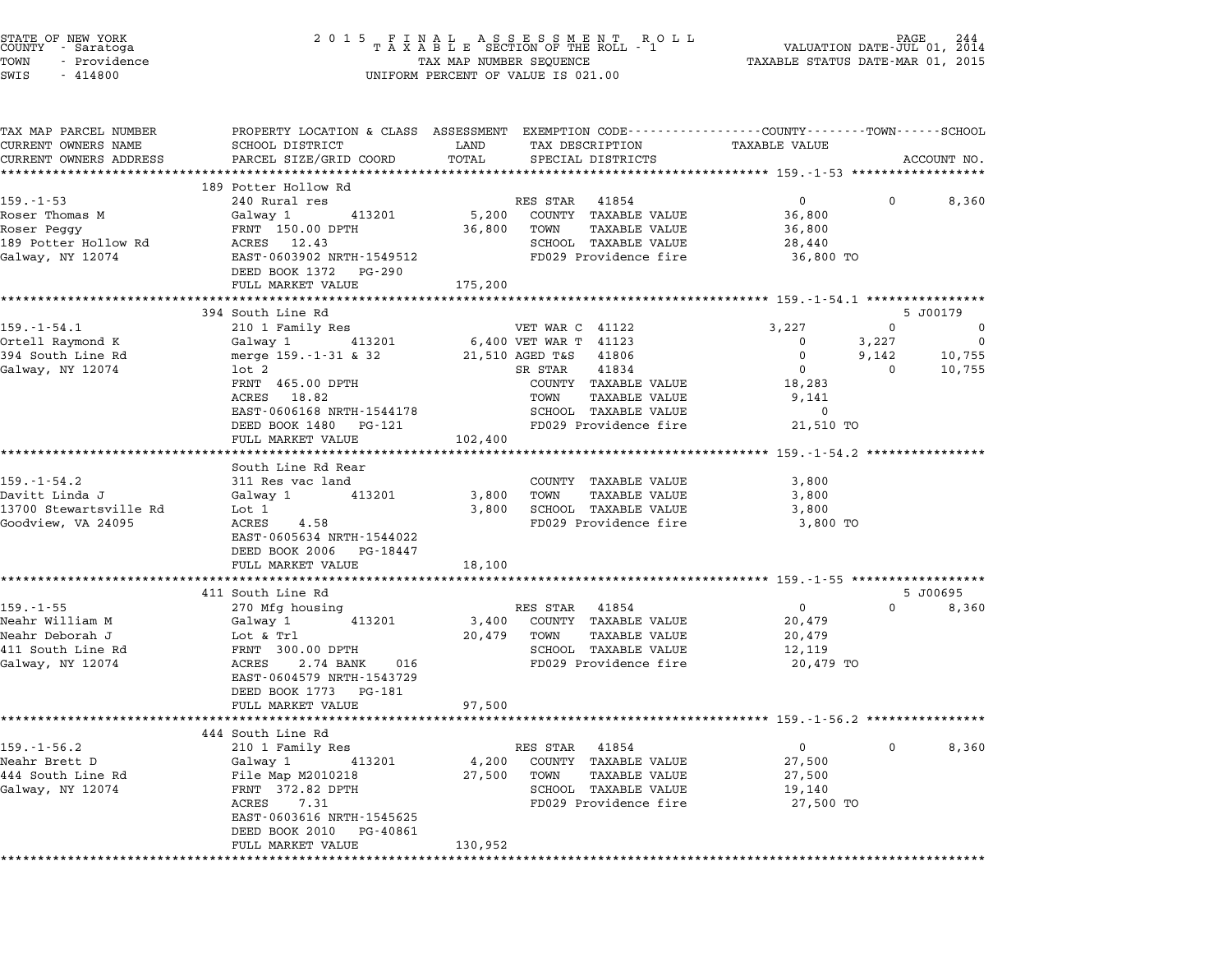|                                                                                                                                                                                            |                                                                                                                                                                  | FINAL ASSESSMENT ROLL<br>TAXABLE SECTION OF THE ROLL - 1                                              | TAXABLE STATUS DATE-MAR 01, 2015                                                                                        | VALUATION DATE-JUL 01, 2014                                                                                                                        |
|--------------------------------------------------------------------------------------------------------------------------------------------------------------------------------------------|------------------------------------------------------------------------------------------------------------------------------------------------------------------|-------------------------------------------------------------------------------------------------------|-------------------------------------------------------------------------------------------------------------------------|----------------------------------------------------------------------------------------------------------------------------------------------------|
| SCHOOL DISTRICT<br>PARCEL SIZE/GRID COORD                                                                                                                                                  | LAND<br>TOTAL                                                                                                                                                    | TAX DESCRIPTION<br>SPECIAL DISTRICTS                                                                  | <b>TAXABLE VALUE</b>                                                                                                    | ACCOUNT NO.                                                                                                                                        |
|                                                                                                                                                                                            |                                                                                                                                                                  |                                                                                                       |                                                                                                                         | 5 J00696                                                                                                                                           |
| 240 Rural res<br>Galway 1<br>413201<br>Lot $P/O$ 1<br>map N-225 11/5/07mlc<br>FRNT 1160.00 DPTH<br>ACRES 90.12<br>EAST-0602930 NRTH-1546286<br>DEED BOOK 1375 PG-622                       | 21,000<br>55,000                                                                                                                                                 | COUNTY TAXABLE VALUE<br><b>TAXABLE VALUE</b><br>TOWN<br>SCHOOL TAXABLE VALUE<br>FD029 Providence fire | $\mathbf{0}$<br>55,000<br>55,000<br>46,640<br>55,000 TO                                                                 | $\Omega$<br>8,360                                                                                                                                  |
|                                                                                                                                                                                            |                                                                                                                                                                  |                                                                                                       |                                                                                                                         |                                                                                                                                                    |
| South Line Rd<br>210 1 Family Res<br>Galway 1<br>413201<br>FRNT 982.68 DPTH<br>ACRES 7.43<br>EAST-0602425 NRTH-1545815<br>DEED BOOK 2014 PG-18941<br>FULL MARKET VALUE                     | 4,300<br>15,000<br>71,429                                                                                                                                        | COUNTY TAXABLE VALUE<br>TAXABLE VALUE<br>TOWN<br>SCHOOL TAXABLE VALUE<br>FD029 Providence fire        | 15,000<br>15,000<br>15,000<br>15,000 TO                                                                                 |                                                                                                                                                    |
|                                                                                                                                                                                            |                                                                                                                                                                  |                                                                                                       |                                                                                                                         |                                                                                                                                                    |
| 210 1 Family Res<br>413201<br>Galway 1<br>Lot 2<br>Map n-225 11/5/07 mlc<br>FRNT 250.08 DPTH<br>ACRES<br>8.62<br>EAST-0603026 NRTH-1545988<br>DEED BOOK 2007 PG-45706<br>FULL MARKET VALUE | 4,600<br>32,500<br>154,800                                                                                                                                       | COUNTY TAXABLE VALUE<br><b>TAXABLE VALUE</b><br>TOWN<br>SCHOOL TAXABLE VALUE<br>FD029 Providence fire | $\overline{0}$<br>32,500<br>32,500<br>24,140<br>32,500 TO                                                               | $\Omega$<br>8,360                                                                                                                                  |
|                                                                                                                                                                                            |                                                                                                                                                                  |                                                                                                       |                                                                                                                         | 5 J00620                                                                                                                                           |
| 312 Vac w/imprv<br>413201<br>Galway 1<br>$1$ ot $2$<br>1386/486<br>FRNT<br>50.00 DPTH<br>ACRES<br>8.56<br>EAST-0604792 NRTH-1547104<br>DEED BOOK 2012 PG-3947                              | 4,200<br>10,178                                                                                                                                                  | COUNTY TAXABLE VALUE<br>TOWN<br><b>TAXABLE VALUE</b><br>SCHOOL TAXABLE VALUE<br>FD029 Providence fire | 10,178<br>10,178<br>10,178<br>10,178 TO                                                                                 |                                                                                                                                                    |
|                                                                                                                                                                                            | ******************<br>441 South Line Rd<br>FULL MARKET VALUE<br>***********************<br>450 South Line Rd<br>************************<br>157 Potter Hollow Rd | 261,905                                                                                               | TAX MAP NUMBER SEQUENCE<br>UNIFORM PERCENT OF VALUE IS 021.00<br>******************<br>RES STAR 41854<br>RES STAR 41854 | PROPERTY LOCATION & CLASS ASSESSMENT EXEMPTION CODE---------------COUNTY-------TOWN-----SCHOOL<br>****************** 159.-1-56.11 **************** |

STATE OF NEW YORK <sup>2</sup> <sup>0</sup> <sup>1</sup> 5 F I N A L A S S E S S M E N T R O L L PAGE <sup>245</sup> COUNTY - Saratoga <sup>T</sup> <sup>A</sup> <sup>X</sup> <sup>A</sup> <sup>B</sup> <sup>L</sup> <sup>E</sup> SECTION OF THE ROLL - <sup>1</sup> VALUATION DATE-JUL 01, <sup>2014</sup>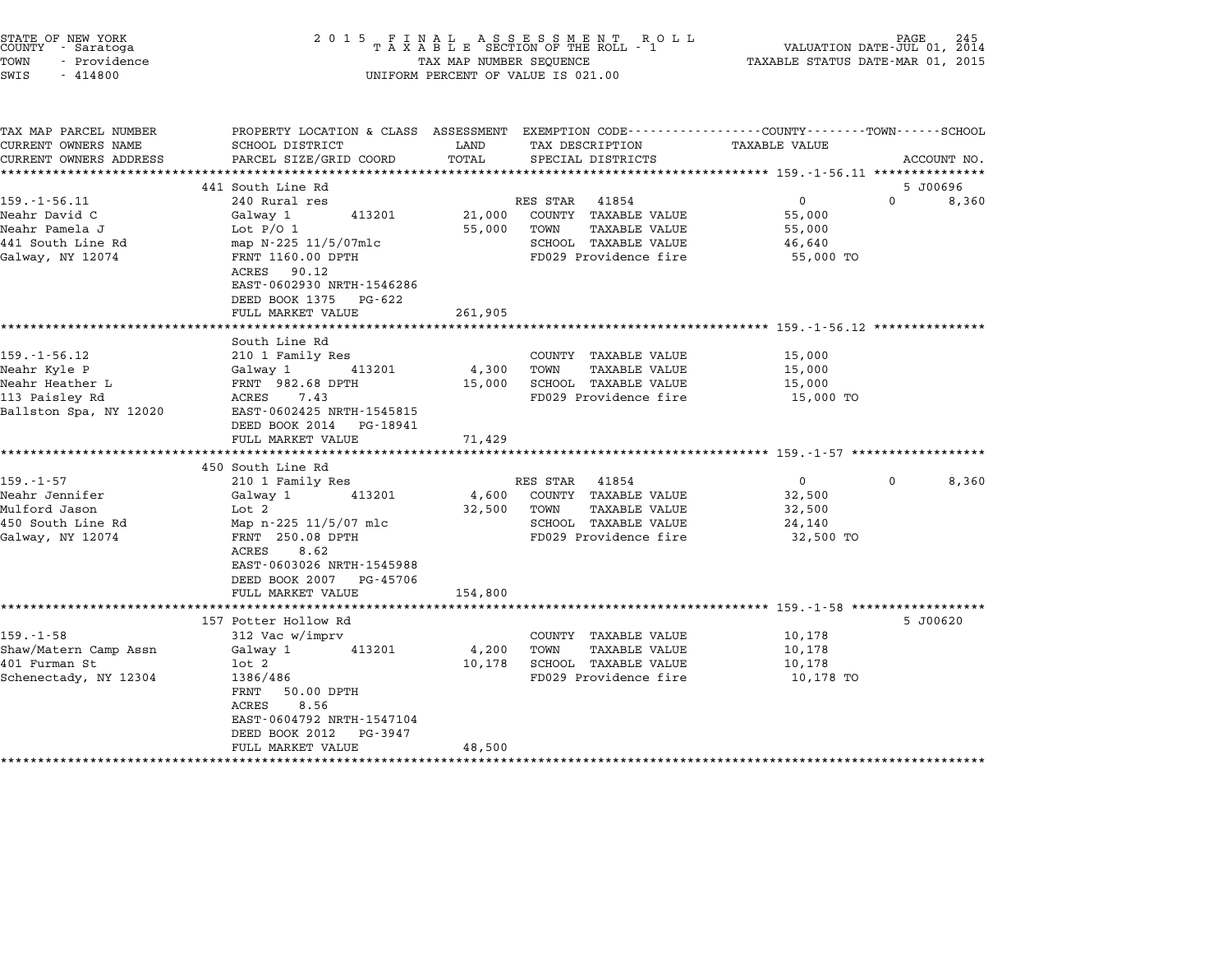| STATE OF NEW YORK<br>COUNTY - Saratoga<br>TOWN<br>- Providence<br>SWIS<br>$-414800$ | 2 0 1 5                                                                                                           | TAX MAP NUMBER SEQUENCE | FINAL ASSESSMENT RO<br>TAXABLE SECTION OF THE ROLL - 1<br>ROLL<br>UNIFORM PERCENT OF VALUE IS 021.00 | VALUATION DATE-JUL 01, 2014<br>TAXABLE STATUS DATE-MAR 01, 2015 | PAGE | 246         |
|-------------------------------------------------------------------------------------|-------------------------------------------------------------------------------------------------------------------|-------------------------|------------------------------------------------------------------------------------------------------|-----------------------------------------------------------------|------|-------------|
| TAX MAP PARCEL NUMBER<br>CURRENT OWNERS NAME                                        | PROPERTY LOCATION & CLASS ASSESSMENT EXEMPTION CODE---------------COUNTY-------TOWN-----SCHOOL<br>SCHOOL DISTRICT | LAND                    | TAX DESCRIPTION                                                                                      | TAXABLE VALUE                                                   |      |             |
| CURRENT OWNERS ADDRESS                                                              | PARCEL SIZE/GRID COORD                                                                                            | TOTAL                   | SPECIAL DISTRICTS                                                                                    |                                                                 |      | ACCOUNT NO. |
|                                                                                     | 155 Potter Hollow Rd                                                                                              |                         |                                                                                                      |                                                                 |      |             |
| $159. - 1 - 59$                                                                     | 270 Mfg housing                                                                                                   |                         | SR STAR<br>41834                                                                                     | 0                                                               | 0    | 17,500      |
| Matern John and Carol                                                               | Galway 1<br>413201                                                                                                | 3,600                   | COUNTY TAXABLE VALUE                                                                                 | 17,500                                                          |      |             |
| Shaw/Matern Camp Assoc Inc                                                          | Lot 1                                                                                                             | 17,500                  | TOWN<br><b>TAXABLE VALUE</b>                                                                         | 17,500                                                          |      |             |
| PO Box 551                                                                          | file map M200920                                                                                                  |                         | SCHOOL TAXABLE VALUE                                                                                 | 0                                                               |      |             |
| Galway, NY 12074                                                                    | FRNT<br>50.00 DPTH<br>3.77<br>ACRES<br>EAST-0605264 NRTH-1547183<br>DEED BOOK 2009<br>PG-6152                     |                         | FD029 Providence fire                                                                                | 17,500 TO                                                       |      |             |
|                                                                                     | FULL MARKET VALUE                                                                                                 | 83,300                  |                                                                                                      |                                                                 |      |             |
|                                                                                     | 333 Fayville Rd                                                                                                   |                         |                                                                                                      |                                                                 |      | 5 J00963    |
| $159. - 1 - 60$                                                                     | 270 Mfg housing                                                                                                   |                         | SR STAR<br>41834                                                                                     | 0                                                               | 0    | 15,000      |
| Mittler Vernon                                                                      | 413201<br>Galway 1                                                                                                | 1,700                   | COUNTY TAXABLE VALUE                                                                                 | 15,000                                                          |      |             |
| Mittler Gladys                                                                      | 1075/197                                                                                                          | 15,000                  | TOWN<br>TAXABLE VALUE                                                                                | 15,000                                                          |      |             |
| 333 Fayville Rd                                                                     | FRNT 214.00 DPTH 104.00                                                                                           |                         | SCHOOL TAXABLE VALUE                                                                                 | 0                                                               |      |             |
| Galway, NY 12074                                                                    | 0.55<br>ACRES<br>EAST-0601836 NRTH-1553181<br>DEED BOOK 0904<br>PG-0313                                           |                         | FD029 Providence fire                                                                                | 15,000 TO                                                       |      |             |
|                                                                                     | FULL MARKET VALUE                                                                                                 | 71,400                  |                                                                                                      |                                                                 |      |             |
|                                                                                     | Centerline Rd                                                                                                     |                         |                                                                                                      |                                                                 |      |             |
| $159. - 1 - 61$                                                                     | 311 Res vac land                                                                                                  |                         | COUNTY TAXABLE VALUE                                                                                 | 800                                                             |      |             |
| Neahr Dustin                                                                        | Galway 1<br>413201                                                                                                | 800                     | <b>TAXABLE VALUE</b><br>TOWN                                                                         | 800                                                             |      |             |
| Neahr Chelsea                                                                       | ACRES<br>3.15                                                                                                     | 800                     | SCHOOL TAXABLE VALUE                                                                                 | 800                                                             |      |             |
| 478 Centerline Rd                                                                   | EAST-0603422 NRTH-1551705                                                                                         |                         | FD029 Providence fire                                                                                | 800 TO                                                          |      |             |
| Galway, NY 12074                                                                    | DEED BOOK 2013<br>PG-14179                                                                                        |                         |                                                                                                      |                                                                 |      |             |
|                                                                                     | FULL MARKET VALUE                                                                                                 | 3,800                   |                                                                                                      |                                                                 |      |             |
|                                                                                     | *********************                                                                                             | ******************      |                                                                                                      | ******************************* 159.-1-62 ***************       |      |             |
| $159. - 1 - 62$                                                                     | 303 Fayville Rd<br>314 Rural vac<10                                                                               |                         | COUNTY TAXABLE VALUE                                                                                 | 1,200                                                           |      |             |
| Smith Blaine C                                                                      | Galway 1<br>413201                                                                                                | 1,200                   | TAXABLE VALUE<br>TOWN                                                                                | 1,200                                                           |      |             |
| Smith Patricia A                                                                    | 2012/39156                                                                                                        | 1,200                   | SCHOOL TAXABLE VALUE                                                                                 | 1,200                                                           |      |             |
| 307 Fayville Rd                                                                     | ACRES<br>5.80                                                                                                     |                         | FD029 Providence fire                                                                                | 1,200 TO                                                        |      |             |
| Galway, NY 12074                                                                    | EAST-0603215 NRTH-1552039<br>DEED BOOK 2012<br>PG-39156                                                           |                         |                                                                                                      |                                                                 |      |             |
|                                                                                     | FULL MARKET VALUE                                                                                                 | 5,700                   |                                                                                                      |                                                                 |      |             |
|                                                                                     | 307 Fayville Rd                                                                                                   |                         |                                                                                                      |                                                                 |      |             |
| $159. - 1 - 63$                                                                     | 312 Vac w/imprv                                                                                                   |                         | COUNTY TAXABLE VALUE                                                                                 | 20,435                                                          |      |             |
| Smith Blaine C                                                                      | 413201<br>Galway 1                                                                                                | 8,800                   | <b>TAXABLE VALUE</b><br>TOWN                                                                         | 20,435                                                          |      |             |
| Smith Patricia A                                                                    | Lot 1                                                                                                             | 20,435                  | SCHOOL TAXABLE VALUE                                                                                 | 20,435                                                          |      |             |
| 307 Fayville Rd                                                                     | M2009200                                                                                                          |                         | FD029 Providence fire                                                                                | 20,435 TO                                                       |      |             |
| Galway, NY 12074                                                                    | FRNT 492.95 DPTH<br>29.75<br>ACRES<br>EAST-0602739 NRTH-1552031                                                   |                         |                                                                                                      |                                                                 |      |             |
|                                                                                     | DEED BOOK 1099<br>PG-217<br>FULL MARKET VALUE                                                                     | 97,300                  |                                                                                                      |                                                                 |      |             |
|                                                                                     |                                                                                                                   |                         |                                                                                                      |                                                                 |      |             |

STATE OF NEW YORK <sup>2</sup> <sup>0</sup> <sup>1</sup> 5 F I N A L A S S E S S M E N T R O L L PAGE <sup>246</sup> COUNTY - Saratoga <sup>T</sup> <sup>A</sup> <sup>X</sup> <sup>A</sup> <sup>B</sup> <sup>L</sup> <sup>E</sup> SECTION OF THE ROLL - <sup>1</sup> VALUATION DATE-JUL 01, <sup>2014</sup>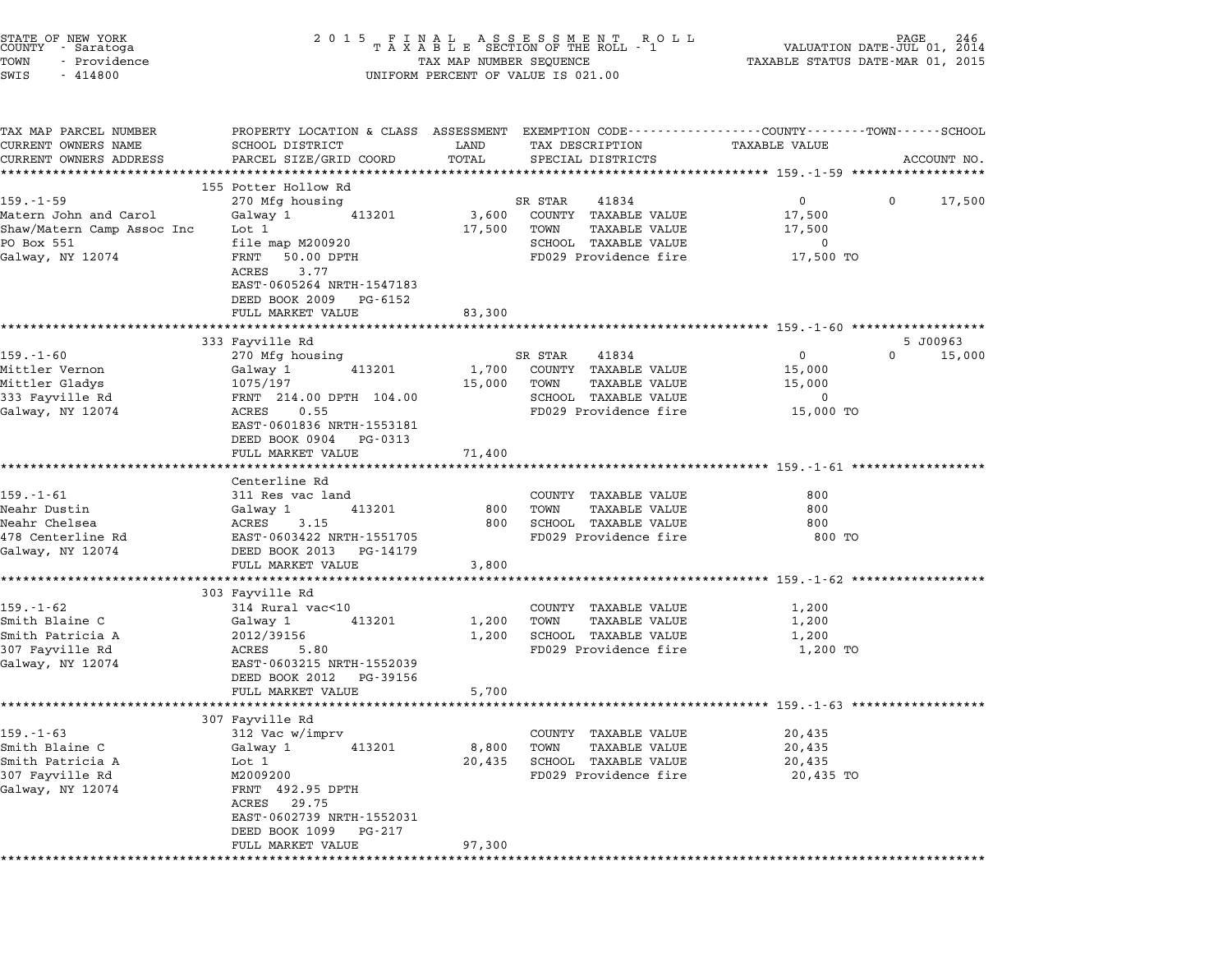| STATE OF NEW YORK<br>COUNTY - Saratoga<br>TOWN<br>- Providence<br>SWIS<br>$-414800$                   | 2 0 1 5<br>FINAL ASSESSMENT RO<br>TAXABLE SECTION OF THE ROLL - 1<br>TAX MAP NUMBER SEQUENCE<br>UNIFORM PERCENT OF VALUE IS 021.00                                          | PAGE<br>VALUATION DATE-JUL 01, 2014<br>TAXABLE STATUS DATE-MAR 01, 2015                                                                                  |                                                                                                                                                                                      |  |
|-------------------------------------------------------------------------------------------------------|-----------------------------------------------------------------------------------------------------------------------------------------------------------------------------|----------------------------------------------------------------------------------------------------------------------------------------------------------|--------------------------------------------------------------------------------------------------------------------------------------------------------------------------------------|--|
| TAX MAP PARCEL NUMBER<br>CURRENT OWNERS NAME<br>CURRENT OWNERS ADDRESS                                | SCHOOL DISTRICT<br>PARCEL SIZE/GRID COORD                                                                                                                                   | LAND<br>TAX DESCRIPTION<br>TOTAL<br>SPECIAL DISTRICTS<br>*******                                                                                         | PROPERTY LOCATION & CLASS ASSESSMENT EXEMPTION CODE---------------COUNTY-------TOWN------SCHOOL<br><b>TAXABLE VALUE</b><br>ACCOUNT NO.<br>**************** 159.-1-64 *************** |  |
|                                                                                                       | 480 Centerline Rd                                                                                                                                                           |                                                                                                                                                          |                                                                                                                                                                                      |  |
| $159. - 1 - 64$<br>Albarelli James H<br>Albarelli Jennifer L<br>480 Centerline Rd<br>Galway, NY 12074 | 210 1 Family Res<br>413201<br>Galway 1<br>Lot 4<br>M2009200<br>2014/4009<br>FRNT<br>30.00 DPTH<br>8.06<br>ACRES<br>EAST-0602956 NRTH-1551087<br>DEED BOOK 2014<br>PG-4009   | RES STAR<br>41854<br>4,400<br>COUNTY TAXABLE VALUE<br>45,500<br><b>TAXABLE VALUE</b><br>TOWN<br>SCHOOL TAXABLE VALUE<br>FD029 Providence fire            | $\mathbf{0}$<br>8,360<br>0<br>45,500<br>45,500<br>37,140<br>45,500 TO                                                                                                                |  |
|                                                                                                       | FULL MARKET VALUE                                                                                                                                                           | 216,667                                                                                                                                                  |                                                                                                                                                                                      |  |
|                                                                                                       | 286 Fayville Rd                                                                                                                                                             |                                                                                                                                                          | ***************************** 159.-2-1 *******************<br>5 J00573                                                                                                               |  |
| $159. - 2 - 1$<br>Wilkins Gwendolyn<br>286 Fayville Rd<br>Galway, NY 12074                            | 210 1 Family Res<br>413201<br>Galway 1<br>1 Car Garage<br>FRNT 320.00 DPTH<br>ACRES<br>2.75<br>EAST-0603816 NRTH-1552644<br>DEED BOOK 2008<br>PG-39541<br>FULL MARKET VALUE | RES STAR<br>41854<br>COUNTY TAXABLE VALUE<br>3,400<br>30,000<br><b>TAXABLE VALUE</b><br>TOWN<br>SCHOOL TAXABLE VALUE<br>FD029 Providence fire<br>142,900 | 0<br>8,360<br>0<br>30,000<br>30,000<br>21,640<br>30,000 TO                                                                                                                           |  |
|                                                                                                       |                                                                                                                                                                             |                                                                                                                                                          |                                                                                                                                                                                      |  |
| $159. - 2 - 2.1$<br>Robb Robert<br>Robb Norma C<br>PO Box 504<br>Galway, NY 12074                     | Fayville Rd<br>240 Rural res<br>Galway 1<br>413201<br>Lot 2<br>FRNT 707.00 DPTH<br>24.60<br>ACRES<br>EAST-0604500 NRTH-1552320<br>DEED BOOK 0831<br>PG-0404                 | 41834<br>SR STAR<br>7,800<br>COUNTY TAXABLE VALUE<br>33,000<br>TOWN<br>TAXABLE VALUE<br>SCHOOL TAXABLE VALUE<br>FD029 Providence fire                    | 5 J00763<br>0<br>$\Omega$<br>18,190<br>33,000<br>33,000<br>14,810<br>33,000 TO                                                                                                       |  |
|                                                                                                       | FULL MARKET VALUE                                                                                                                                                           | 157,100                                                                                                                                                  | ******************** 159.-2-2.2 ********                                                                                                                                             |  |
| $159. - 2 - 2.2$<br>Clifton Kevin<br>284 Fayville Rd<br>Galway, NY 12074                              | 284 Fayville Rd<br>210 1 Family Res<br>Galway 1<br>413201<br>Lot 1<br>FRNT 347.29 DPTH<br>3.68<br>ACRES<br>EAST-0603951 NRTH-1552396<br>DEED BOOK 1766<br>PG-535            | COUNTY TAXABLE VALUE<br><b>TAXABLE VALUE</b><br>3,600<br>TOWN<br>SCHOOL TAXABLE VALUE<br>19,750<br>FD029 Providence fire                                 | 19,750<br>19,750<br>19,750<br>19,750 TO                                                                                                                                              |  |
| *********************                                                                                 | FULL MARKET VALUE                                                                                                                                                           | 94,000                                                                                                                                                   |                                                                                                                                                                                      |  |
|                                                                                                       |                                                                                                                                                                             |                                                                                                                                                          |                                                                                                                                                                                      |  |

STATE OF NEW YORK <sup>2</sup> <sup>0</sup> <sup>1</sup> 5 F I N A L A S S E S S M E N T R O L L PAGE <sup>247</sup> COUNTY - Saratoga <sup>T</sup> <sup>A</sup> <sup>X</sup> <sup>A</sup> <sup>B</sup> <sup>L</sup> <sup>E</sup> SECTION OF THE ROLL - <sup>1</sup> VALUATION DATE-JUL 01, <sup>2014</sup>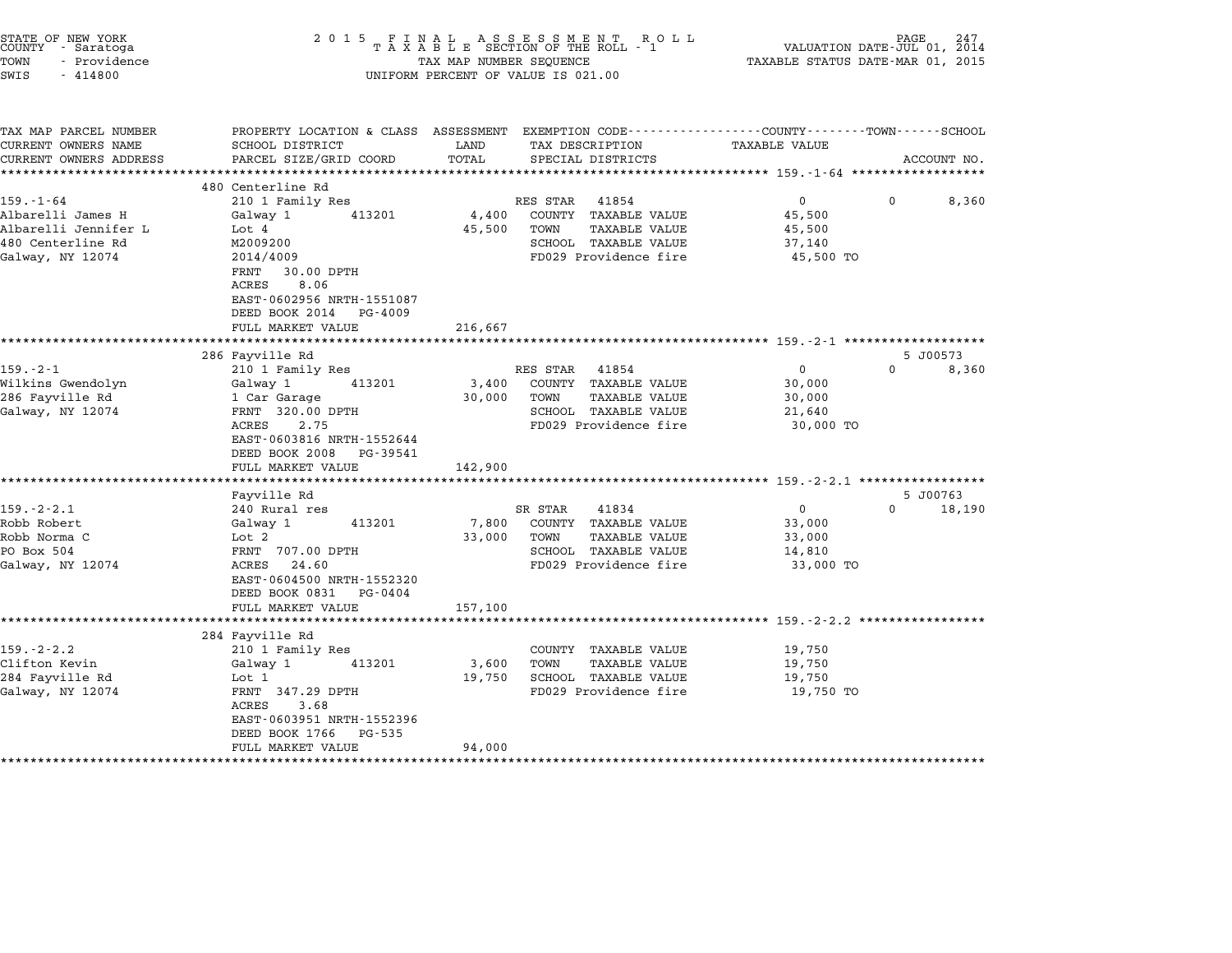| STATE OF NEW YORK<br>COUNTY - Saratoga<br>TOWN<br>- Providence<br>SWIS<br>$-414800$ | 2 0 1 5                                                                                    | FINAL ASSESSMENT ROLL<br>TAXABLE SECTION OF THE ROLL - 1<br>TAX MAP NUMBER SEQUENCE<br>UNIFORM PERCENT OF VALUE IS 021.00 | 248<br>PAGE<br>VALUATION DATE-JUL 01,<br>2014<br>TAXABLE STATUS DATE-MAR 01, 2015                                              |
|-------------------------------------------------------------------------------------|--------------------------------------------------------------------------------------------|---------------------------------------------------------------------------------------------------------------------------|--------------------------------------------------------------------------------------------------------------------------------|
| TAX MAP PARCEL NUMBER<br>CURRENT OWNERS NAME<br>CURRENT OWNERS ADDRESS              | SCHOOL DISTRICT<br>PARCEL SIZE/GRID COORD                                                  | LAND<br>TAX DESCRIPTION<br>TOTAL<br>SPECIAL DISTRICTS                                                                     | PROPERTY LOCATION & CLASS ASSESSMENT EXEMPTION CODE---------------COUNTY-------TOWN-----SCHOOL<br>TAXABLE VALUE<br>ACCOUNT NO. |
|                                                                                     |                                                                                            |                                                                                                                           |                                                                                                                                |
|                                                                                     | Centerline Rd                                                                              |                                                                                                                           | 5 J00563                                                                                                                       |
| $159. - 2 - 3.1$                                                                    | 311 Res vac land                                                                           | COUNTY TAXABLE VALUE<br><b>TAXABLE VALUE</b>                                                                              | 4,900<br>4,900                                                                                                                 |
| Panasuk Dorothy<br>Rt 29 Box 1196                                                   | Galway 1<br>413201<br>Lot 2                                                                | 4,900<br>TOWN<br>4,900<br>SCHOOL TAXABLE VALUE                                                                            | 4,900                                                                                                                          |
| Galway, NY 12074                                                                    | FRNT 860.00 DPTH<br>ACRES<br>10.48<br>EAST-0605152 NRTH-1552681<br>DEED BOOK 1570<br>PG-83 | FD029 Providence fire                                                                                                     | 4,900 TO                                                                                                                       |
|                                                                                     | FULL MARKET VALUE                                                                          | 23,300                                                                                                                    |                                                                                                                                |
|                                                                                     |                                                                                            |                                                                                                                           | ******************************* 159.-2-3.2 ******                                                                              |
|                                                                                     | 454 Centerline Rd                                                                          |                                                                                                                           |                                                                                                                                |
| $159. - 2 - 3.2$                                                                    | 240 Rural res<br>413201                                                                    | RES STAR<br>41854<br>COUNTY TAXABLE VALUE                                                                                 | $\mathbf{0}$<br>0<br>8,360<br>31,038                                                                                           |
| Bagley Lloyd A Jr<br>454 Centerline Rd                                              | Galway 1<br>Lot 1                                                                          | 4,600<br>31,038<br>TOWN<br>TAXABLE VALUE                                                                                  | 31,038                                                                                                                         |
| Galway, NY 12074                                                                    | FRNT 340.00 DPTH                                                                           | SCHOOL TAXABLE VALUE                                                                                                      | 22,678                                                                                                                         |
|                                                                                     | ACRES<br>8.46                                                                              | FD029 Providence fire                                                                                                     | 31,038 TO                                                                                                                      |
|                                                                                     | EAST-0604908 NRTH-1552531<br>DEED BOOK 2007<br>PG-1703                                     |                                                                                                                           |                                                                                                                                |
|                                                                                     | FULL MARKET VALUE                                                                          | 147,800                                                                                                                   |                                                                                                                                |
|                                                                                     |                                                                                            |                                                                                                                           | ********** 159.-2-4 **************                                                                                             |
|                                                                                     | 359 Centerline Rd                                                                          |                                                                                                                           | 5 J01416                                                                                                                       |
| $159. - 2 - 4$                                                                      | 271 Mfg housings                                                                           | COUNTY TAXABLE VALUE                                                                                                      | 19,600                                                                                                                         |
| Tidd Lewis<br>Tidd Barbara                                                          | Galway 1<br>413201<br>No Sell Highway Harran                                               | TOWN<br><b>TAXABLE VALUE</b><br>5,600<br>SCHOOL TAXABLE VALUE<br>19,600                                                   | 19,600<br>19,600                                                                                                               |
| c/o Loretta Valenta                                                                 | 021485                                                                                     | FD029 Providence fire                                                                                                     | 19,600 TO                                                                                                                      |
| 305 Hillbrook Dr                                                                    | 2 Trailers                                                                                 |                                                                                                                           |                                                                                                                                |
| Nicholasville, KY 40356                                                             | FRNT 505.00 DPTH<br>ACRES<br>4.93                                                          |                                                                                                                           |                                                                                                                                |
|                                                                                     | EAST-0604472 NRTH-1551336<br>DEED BOOK 1134<br>PG-303                                      |                                                                                                                           |                                                                                                                                |
|                                                                                     | FULL MARKET VALUE                                                                          | 93,300                                                                                                                    |                                                                                                                                |
|                                                                                     |                                                                                            |                                                                                                                           | ********************** 159. -2-5 ********************                                                                          |
| $159. - 2 - 5$                                                                      | Centerline Rd<br>314 Rural vac<10                                                          | COUNTY TAXABLE VALUE                                                                                                      | 5 J01128<br>5,000                                                                                                              |
| Malnassi Frank                                                                      | Galway 1<br>413201                                                                         | <b>TAXABLE VALUE</b><br>5,000<br>TOWN                                                                                     | 5,000                                                                                                                          |
| Attn: L Mc Carter                                                                   | FRNT 305.00 DPTH                                                                           | SCHOOL TAXABLE VALUE<br>5,000                                                                                             | 5,000                                                                                                                          |
| 12600 Builders Rd                                                                   | ACRES<br>3.59                                                                              | FD029 Providence fire                                                                                                     | 5,000 TO                                                                                                                       |
| Herndon, VA 20170-2923                                                              | EAST-0604840 NRTH-1551470                                                                  |                                                                                                                           |                                                                                                                                |
|                                                                                     | DEED BOOK 0855<br>PG-0600                                                                  | 23,800                                                                                                                    |                                                                                                                                |
|                                                                                     | FULL MARKET VALUE                                                                          |                                                                                                                           |                                                                                                                                |
|                                                                                     | 264 Fayville Rd                                                                            |                                                                                                                           | 5 J01461                                                                                                                       |
| $159. - 2 - 6.1$                                                                    | 210 1 Family Res                                                                           | COUNTY<br>TAXABLE VALUE                                                                                                   | 28,000                                                                                                                         |
| Smith Brian S                                                                       | Galway 1<br>413201                                                                         | 3,100<br>TOWN<br>TAXABLE VALUE                                                                                            | 28,000                                                                                                                         |
| Smith Amy L                                                                         | FRNT 348.83 DPTH                                                                           | SCHOOL TAXABLE VALUE<br>28,000                                                                                            | 28,000                                                                                                                         |
| 264 Fayville Rd                                                                     | 1.30<br>ACRES                                                                              | FD029 Providence fire                                                                                                     | 28,000 TO                                                                                                                      |
| Galway, NY 12074                                                                    | EAST-0604607 NRTH-1551069<br>DEED BOOK 1749<br>PG-451                                      |                                                                                                                           |                                                                                                                                |
|                                                                                     | FULL MARKET VALUE                                                                          | 133,300                                                                                                                   |                                                                                                                                |
|                                                                                     |                                                                                            |                                                                                                                           |                                                                                                                                |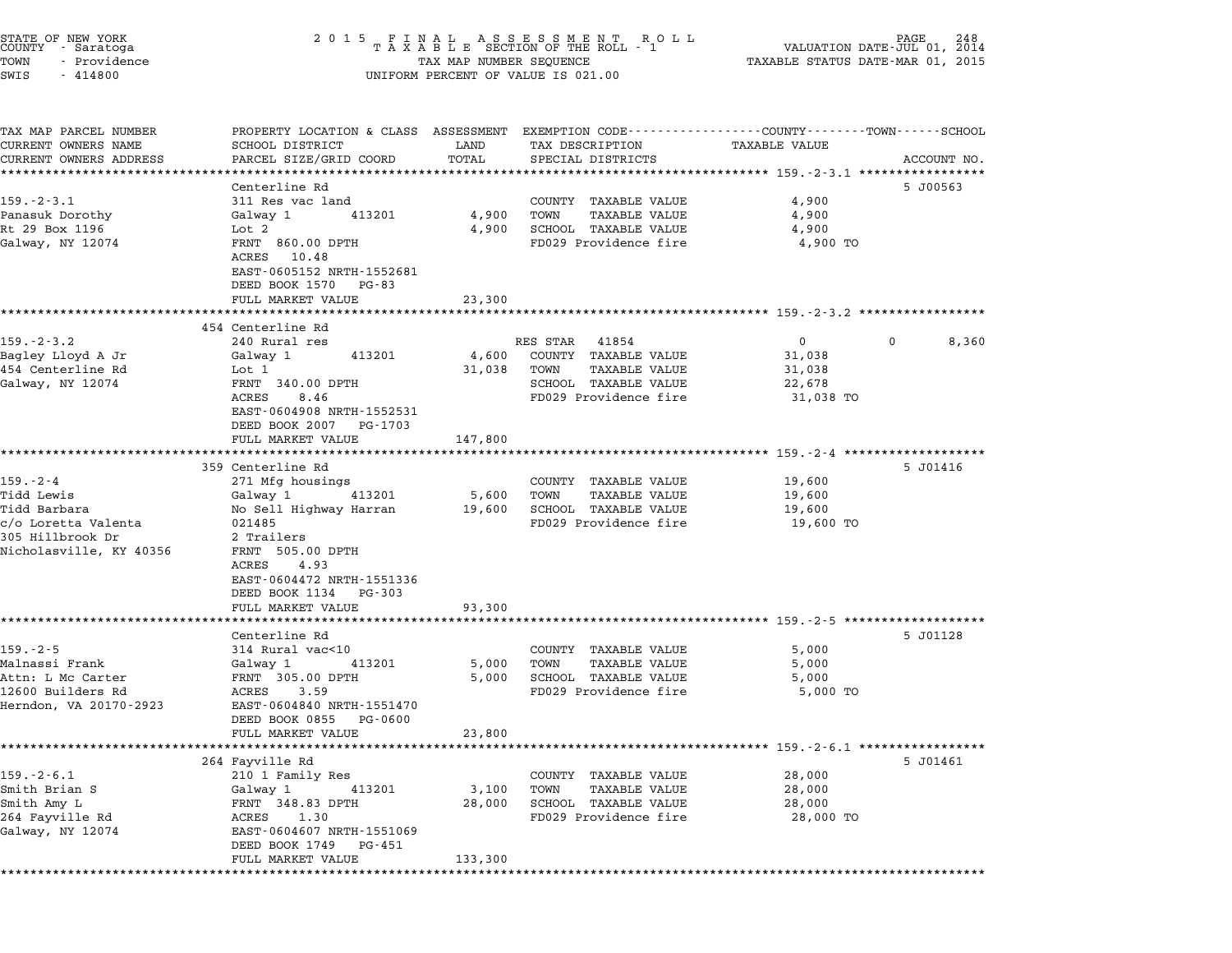| STATE OF NEW YORK<br>COUNTY - Saratoga<br>TOWN<br>- Providence<br>SWIS<br>$-414800$                 | 2 0 1 5                                                                                                                                                                                              | FINAL ASSESSMENT ROLL<br>TAXABLE SECTION OF THE ROLL - 1<br>TAX MAP NUMBER SEQUENCE<br>UNIFORM PERCENT OF VALUE IS 021.00                                                           | 249<br>VALUATION DATE-JUL 01,<br>2014<br>TAXABLE STATUS DATE-MAR 01, 2015                                                                               |
|-----------------------------------------------------------------------------------------------------|------------------------------------------------------------------------------------------------------------------------------------------------------------------------------------------------------|-------------------------------------------------------------------------------------------------------------------------------------------------------------------------------------|---------------------------------------------------------------------------------------------------------------------------------------------------------|
| TAX MAP PARCEL NUMBER<br>CURRENT OWNERS NAME                                                        | SCHOOL DISTRICT                                                                                                                                                                                      | LAND<br>TAX DESCRIPTION                                                                                                                                                             | PROPERTY LOCATION & CLASS ASSESSMENT EXEMPTION CODE----------------COUNTY-------TOWN-----SCHOOL<br>TAXABLE VALUE                                        |
| CURRENT OWNERS ADDRESS                                                                              | PARCEL SIZE/GRID COORD                                                                                                                                                                               | TOTAL<br>SPECIAL DISTRICTS<br>*********                                                                                                                                             | ACCOUNT NO.<br>********************************* 159.-2-6.2 *****************                                                                           |
| $159. - 2 - 6.2$<br>Carr David L<br>152 Creek Stone Dr<br>Athens, GA 30601                          | Fayville Rd<br>270 Mfg housing<br>413201<br>Galway 1<br>FRNT 50.00 DPTH<br>ACRES<br>1.57<br>EAST-0604779 NRTH-1551066<br>DEED BOOK 2010<br>PG-4902<br>FULL MARKET VALUE                              | COUNTY TAXABLE VALUE<br>2,000<br>TOWN<br><b>TAXABLE VALUE</b><br>SCHOOL TAXABLE VALUE<br>17,000<br>FD029 Providence fire<br>81,000                                                  | 17,000<br>17,000<br>17,000<br>17,000 TO                                                                                                                 |
|                                                                                                     |                                                                                                                                                                                                      |                                                                                                                                                                                     |                                                                                                                                                         |
| $159. - 2 - 8$<br>Spence John<br>254 Fayville Rd<br>Galway, NY 12074                                | 254 Fayville Rd<br>270 Mfg housing<br>Galway 1<br>413201<br>FRNT 665.00 DPTH<br>2.83<br>ACRES<br>EAST-0605151 NRTH-1550482<br>DEED BOOK 1320<br>PG-247<br>FULL MARKET VALUE                          | VET WAR C 41122<br>3,400 VET WAR T 41123<br>41806<br>22,404 AGED T&S<br>SR STAR<br>41834<br>COUNTY TAXABLE VALUE<br>TOWN<br><b>TAXABLE VALUE</b><br>SCHOOL TAXABLE VALUE<br>106,700 | 5 J01125<br>$\mathbf 0$<br>3,361<br>0<br>0<br>3,361<br>$\mathbf 0$<br>0<br>3,809<br>4,481<br>0<br>$\Omega$<br>17,923<br>19,043<br>15,234<br>$\mathbf 0$ |
|                                                                                                     | ******************                                                                                                                                                                                   | FD029 Providence fire                                                                                                                                                               | 22,404 TO                                                                                                                                               |
|                                                                                                     | Fayville Rd                                                                                                                                                                                          |                                                                                                                                                                                     | 5 J01375                                                                                                                                                |
| $159. - 2 - 9$<br>Mierzwa Stanley R<br>Mierzwa Marilyn<br>12 Valentine St<br>Yonkers, NY 10704      | 311 Res vac land<br>Galway 1<br>413201<br>FRNT 331.50 DPTH<br>ACRES<br>4.23<br>EAST-0605398 NRTH-1550680<br>DEED BOOK 1051 PG-1096                                                                   | COUNTY TAXABLE VALUE<br>4,300<br>TAXABLE VALUE<br>TOWN<br>4,300<br>SCHOOL TAXABLE VALUE<br>FD029 Providence fire                                                                    | 4,300<br>4,300<br>4,300<br>4,300 TO                                                                                                                     |
|                                                                                                     | FULL MARKET VALUE                                                                                                                                                                                    | 20,500                                                                                                                                                                              |                                                                                                                                                         |
|                                                                                                     |                                                                                                                                                                                                      |                                                                                                                                                                                     | 5 J00539                                                                                                                                                |
| $159. - 2 - 10.1$<br>Barnes Timothy A Jr<br>Barnes Tabitha M<br>242 Fayville Rd<br>Galway, NY 12074 | 242 Fayville Rd<br>270 Mfg housing<br>413201<br>Galway 1<br>FRNT 123.50 DPTH<br>ACRES<br>3.19<br>EAST-0605663 NRTH-1550967<br>DEED BOOK 1387<br>PG-55<br>FULL MARKET VALUE                           | RES STAR<br>41854<br>3,400<br>COUNTY TAXABLE VALUE<br><b>TAXABLE VALUE</b><br>12,000<br>TOWN<br>SCHOOL TAXABLE VALUE<br>FD029 Providence fire<br>57,100                             | 0<br>$\Omega$<br>8,360<br>12,000<br>12,000<br>3,640<br>12,000 TO                                                                                        |
|                                                                                                     |                                                                                                                                                                                                      |                                                                                                                                                                                     |                                                                                                                                                         |
| $159. - 2 - 10.2$<br>Sleight William G<br>Sleight Brian A<br>244 Fayville Rd<br>Galway, NY 12074    | 244 Fayville Rd<br>270 Mfg housing<br>Galway 1<br>413201<br>2 Car Garage<br>FRNT 208.00 DPTH 208.00<br>ACRES<br>0.98<br>EAST-0605702 NRTH-1550694<br>DEED BOOK 2007<br>PG-40562<br>FULL MARKET VALUE | RES STAR<br>41854<br>3,000<br>COUNTY<br>TAXABLE VALUE<br>7,884<br><b>TAXABLE VALUE</b><br>TOWN<br>SCHOOL TAXABLE VALUE<br>FD029 Providence fire<br>37,500                           | $\mathbf 0$<br>0<br>7,884<br>7,884<br>7,884<br>0<br>7,884 TO                                                                                            |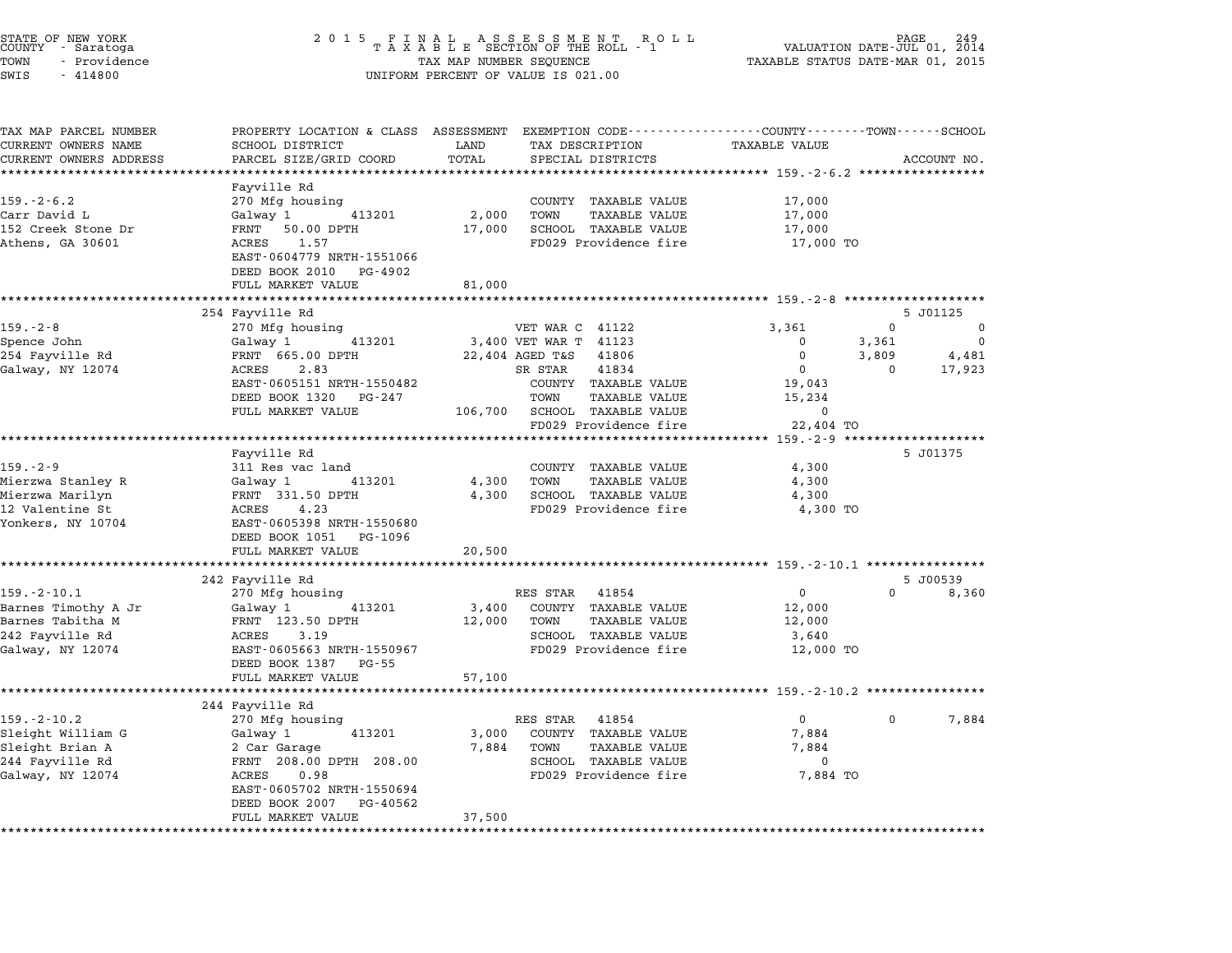| STATE OF NEW YORK<br>COUNTY – Saratoga<br>TOWN<br>- Providence<br>SWIS<br>$-414800$ | 2 0 1 5<br>FINAL ASSESSMENT RC<br>TAXABLE SECTION OF THE ROLL - 1<br>R O L L<br>TAX MAP NUMBER SEQUENCE<br>UNIFORM PERCENT OF VALUE IS 021.00 |                          |                                                                                                                   | PAGE<br>250<br>VALUATION DATE-JUL 01, 2014<br>TAXABLE STATUS DATE-MAR 01, 2015 |             |
|-------------------------------------------------------------------------------------|-----------------------------------------------------------------------------------------------------------------------------------------------|--------------------------|-------------------------------------------------------------------------------------------------------------------|--------------------------------------------------------------------------------|-------------|
| TAX MAP PARCEL NUMBER<br>CURRENT OWNERS NAME                                        | SCHOOL DISTRICT                                                                                                                               | LAND                     | PROPERTY LOCATION & CLASS ASSESSMENT EXEMPTION CODE---------------COUNTY-------TOWN-----SCHOOL<br>TAX DESCRIPTION | <b>TAXABLE VALUE</b>                                                           |             |
| CURRENT OWNERS ADDRESS                                                              | PARCEL SIZE/GRID COORD                                                                                                                        | TOTAL<br>*************** | SPECIAL DISTRICTS                                                                                                 | ************** 159.-2-11 *******************                                   | ACCOUNT NO. |
|                                                                                     | 349 Centerline Rd                                                                                                                             |                          |                                                                                                                   |                                                                                | 5 J01129    |
| $159. - 2 - 11$                                                                     | 240 Rural res                                                                                                                                 |                          | COUNTY TAXABLE VALUE                                                                                              | 59,500                                                                         |             |
| Mierzwa Stanley R                                                                   | Galway 1<br>413201                                                                                                                            | 6,500                    | TOWN<br><b>TAXABLE VALUE</b>                                                                                      | 59,500                                                                         |             |
| Mierzwa Marilyn                                                                     | FRNT 515.00 DPTH                                                                                                                              | 59,500                   | SCHOOL TAXABLE VALUE                                                                                              | 59,500                                                                         |             |
| 12 Valentine St                                                                     | ACRES 23.23                                                                                                                                   |                          | FD029 Providence fire                                                                                             | 59,500 TO                                                                      |             |
| Yonkers, NY 10704                                                                   | EAST-0605391 NRTH-1551506                                                                                                                     |                          |                                                                                                                   |                                                                                |             |
|                                                                                     | DEED BOOK 973<br>PG-01085                                                                                                                     |                          |                                                                                                                   |                                                                                |             |
|                                                                                     | FULL MARKET VALUE                                                                                                                             | 283,300                  |                                                                                                                   | ****************************** 159.-2-13 ******************                    |             |
|                                                                                     | 240 Fayville Rd                                                                                                                               |                          |                                                                                                                   |                                                                                | 5 J00504    |
| $159. - 2 - 13$                                                                     | 210 1 Family Res                                                                                                                              |                          | COUNTY TAXABLE VALUE                                                                                              | 43,000                                                                         |             |
| Ladanye Cassandra                                                                   | 413201<br>Galway 1                                                                                                                            | 3,200                    | TOWN<br>TAXABLE VALUE                                                                                             | 43,000                                                                         |             |
| 240 N Perry St                                                                      | FRNT 200.00 DPTH                                                                                                                              | 43,000                   | SCHOOL TAXABLE VALUE                                                                                              | 43,000                                                                         |             |
| Johnstown, NY 12095                                                                 | ACRES<br>2.10                                                                                                                                 |                          | FD029 Providence fire                                                                                             | 43,000 TO                                                                      |             |
|                                                                                     | EAST-0605946 NRTH-1550982                                                                                                                     |                          |                                                                                                                   |                                                                                |             |
|                                                                                     | DEED BOOK 2013<br>PG-13414                                                                                                                    |                          |                                                                                                                   |                                                                                |             |
|                                                                                     | FULL MARKET VALUE<br>*****************                                                                                                        | 204,800                  |                                                                                                                   | ************************* 159.-2-14 ******************                         |             |
|                                                                                     | Fayville Rd                                                                                                                                   |                          |                                                                                                                   |                                                                                | 5 J00496    |
| 159.-2-14                                                                           | 311 Res vac land                                                                                                                              |                          | COUNTY TAXABLE VALUE                                                                                              | 1,800                                                                          |             |
| McQuade Thomas                                                                      | Galway 1<br>413201                                                                                                                            | 1,800                    | TOWN<br><b>TAXABLE VALUE</b>                                                                                      | 1,800                                                                          |             |
| 230 Fayville Rd                                                                     | FRNT 310.00 DPTH                                                                                                                              | 1,800                    | SCHOOL TAXABLE VALUE                                                                                              | 1,800                                                                          |             |
| Galway, NY 12074                                                                    | ACRES<br>1.98                                                                                                                                 |                          | FD029 Providence fire                                                                                             | 1,800 TO                                                                       |             |
|                                                                                     | EAST-0606219 NRTH-1550987                                                                                                                     |                          |                                                                                                                   |                                                                                |             |
|                                                                                     | DEED BOOK 1466<br>PG-761<br>FULL MARKET VALUE                                                                                                 | 8,600                    |                                                                                                                   |                                                                                |             |
|                                                                                     | ****************************                                                                                                                  | **********               |                                                                                                                   | ******************************** 159.-2-17 ******************                  |             |
|                                                                                     | 337 Centerline Rd                                                                                                                             |                          |                                                                                                                   |                                                                                | 5 J00597    |
| $159. - 2 - 17$                                                                     | 260 Seasonal res                                                                                                                              |                          | COUNTY TAXABLE VALUE                                                                                              | 10,500                                                                         |             |
| Zent Paul S                                                                         | Galway 1<br>413201                                                                                                                            | 8,500                    | TOWN<br>TAXABLE VALUE                                                                                             | 10,500                                                                         |             |
| Zent Barbara A                                                                      | Seasonal residence                                                                                                                            | 10,500                   | SCHOOL TAXABLE VALUE                                                                                              | 10,500                                                                         |             |
| 85-39 263rd St                                                                      | FRNT 1153.00 DPTH                                                                                                                             |                          | FD029 Providence fire                                                                                             | 10,500 TO                                                                      |             |
| Floral Park, NY 11001                                                               | ACRES 24.62<br>EAST-0605958 NRTH-1552265                                                                                                      |                          |                                                                                                                   |                                                                                |             |
|                                                                                     | DEED BOOK 1666<br>PG-245                                                                                                                      |                          |                                                                                                                   |                                                                                |             |
|                                                                                     | FULL MARKET VALUE                                                                                                                             | 50,000                   |                                                                                                                   |                                                                                |             |
|                                                                                     |                                                                                                                                               |                          |                                                                                                                   | ********************************* 159.-2-18 ******************                 |             |
|                                                                                     | Centerline Rd                                                                                                                                 |                          |                                                                                                                   |                                                                                | 5 J00427    |
| $159. - 2 - 18$                                                                     | 311 Res vac land                                                                                                                              |                          | COUNTY TAXABLE VALUE                                                                                              | 4,800                                                                          |             |
| Yee Bong Yeon                                                                       | 413201<br>Galway 1                                                                                                                            | 4,800                    | TOWN<br>TAXABLE VALUE                                                                                             | 4,800                                                                          |             |
| 1437 Fox Hollow Rd                                                                  | FRNT 353.00 DPTH                                                                                                                              | 4,800                    | SCHOOL TAXABLE VALUE                                                                                              | 4,800                                                                          |             |
| Schenectady, NY 12309                                                               | ACRES<br>10.00<br>EAST-0606240 NRTH-1552646                                                                                                   |                          | FD029 Providence fire                                                                                             | 4,800 TO                                                                       |             |
|                                                                                     | DEED BOOK 1109<br>PG-281                                                                                                                      |                          |                                                                                                                   |                                                                                |             |
|                                                                                     | FULL MARKET VALUE                                                                                                                             | 22,900                   |                                                                                                                   |                                                                                |             |
|                                                                                     |                                                                                                                                               |                          |                                                                                                                   |                                                                                |             |
|                                                                                     |                                                                                                                                               |                          |                                                                                                                   |                                                                                |             |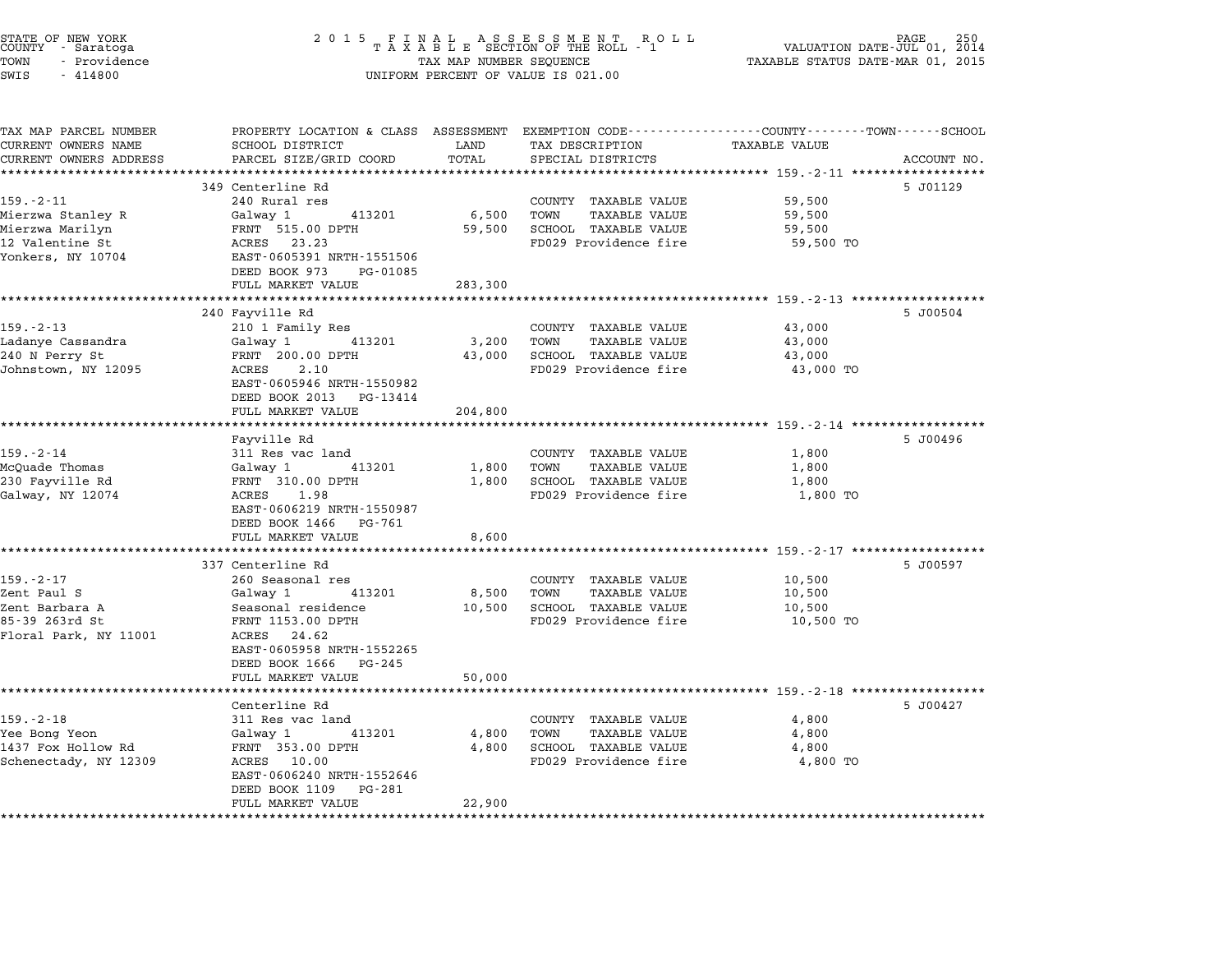## STATE OF NEW YORK <sup>2</sup> <sup>0</sup> <sup>1</sup> 5 F I N A L A S S E S S M E N T R O L L PAGE <sup>251</sup> COUNTY - Saratoga <sup>T</sup> <sup>A</sup> <sup>X</sup> <sup>A</sup> <sup>B</sup> <sup>L</sup> <sup>E</sup> SECTION OF THE ROLL - <sup>1</sup> VALUATION DATE-JUL 01, <sup>2014</sup> TOWN - Providence TAX MAP NUMBER SEQUENCE TAXABLE STATUS DATE-MAR 01, <sup>2015</sup> STATE OF NEW YORK STATE OF NEW YORK COUNTY - SATATOGRAPH SAMPLINE TO A SAMPLINE ROLL TO A SAMPLINE ROLL TO A SA<br>TOWN - Providence TAX A B L E SECTION OF THE ROLL<br>SWIS - 414800 SWIS - 414800

| TAX MAP PARCEL NUMBER  | PROPERTY LOCATION & CLASS ASSESSMENT EXEMPTION CODE---------------COUNTY-------TOWN-----SCHOOL |             |                                                      |                                                               |                            |
|------------------------|------------------------------------------------------------------------------------------------|-------------|------------------------------------------------------|---------------------------------------------------------------|----------------------------|
| CURRENT OWNERS NAME    | SCHOOL DISTRICT                                                                                | LAND        | TAX DESCRIPTION                                      | TAXABLE VALUE                                                 |                            |
| CURRENT OWNERS ADDRESS | PARCEL SIZE/GRID COORD                                                                         | TOTAL       | SPECIAL DISTRICTS                                    |                                                               | ACCOUNT NO.                |
|                        |                                                                                                |             |                                                      |                                                               |                            |
| 159.-2-19              | Fayville Rd                                                                                    |             |                                                      | 300                                                           | 5 J00598                   |
| Zent Paul S            | 311 Res vac land<br>413201<br>Galway 1                                                         | 300         | COUNTY TAXABLE VALUE<br><b>TAXABLE VALUE</b><br>TOWN | 300                                                           |                            |
| Zent Barbara A         | ACRES<br>1.00                                                                                  | 300         | SCHOOL TAXABLE VALUE                                 | 300                                                           |                            |
| 85-39 263rd St         | EAST-0606045 NRTH-1551430                                                                      |             | FD029 Providence fire                                | 300 TO                                                        |                            |
| Floral Park, NY 11001  | DEED BOOK 1666 PG-245                                                                          |             |                                                      |                                                               |                            |
|                        | FULL MARKET VALUE                                                                              | 1,400       |                                                      |                                                               |                            |
|                        |                                                                                                |             |                                                      | ******************************** 159.-2-20.2 **************** |                            |
|                        | 243 Fayville Rd                                                                                |             |                                                      |                                                               |                            |
| $159. - 2 - 20.2$      | 210 1 Family Res                                                                               |             | RES STAR 41854                                       | $\overline{0}$                                                | $\overline{0}$<br>8,360    |
| Houghton Jason W       | Galway 1<br>413201                                                                             |             | 3,600 COUNTY TAXABLE VALUE                           | 33,400                                                        |                            |
| 243 Fayville Rd        | Changed Per Unfiled                                                                            |             | 33,400 TOWN<br>TAXABLE VALUE                         | 33,400                                                        |                            |
| Galway, NY 12074       | Survey                                                                                         |             | SCHOOL TAXABLE VALUE                                 | 25,040                                                        |                            |
|                        | FRNT 376.68 DPTH                                                                               |             | FD029 Providence fire                                | 33,400 TO                                                     |                            |
|                        | ACRES<br>3.69                                                                                  |             |                                                      |                                                               |                            |
|                        | EAST-0606425 NRTH-1550603                                                                      |             |                                                      |                                                               |                            |
|                        | DEED BOOK 1335 PG-429                                                                          |             |                                                      |                                                               |                            |
|                        | FULL MARKET VALUE                                                                              | 159,000     |                                                      |                                                               |                            |
|                        |                                                                                                |             |                                                      |                                                               |                            |
|                        | 239 Fayville Rd                                                                                |             |                                                      |                                                               | 5J00184                    |
| $159. - 2 - 20.11$     | 210 1 Family Res                                                                               |             | RES STAR 41854                                       | $\overline{0}$                                                | $\Omega$<br>8,360          |
| Kaska Robin K          | 413201<br>Galway 1                                                                             |             | 3,400 COUNTY TAXABLE VALUE                           | 34,900                                                        |                            |
| 239 Fayville Rd        | Lot 1<br>FRNT 350.05 DPTH                                                                      | 34,900 TOWN | TAXABLE VALUE<br>SCHOOL TAXABLE VALUE                | 34,900                                                        |                            |
| Galway, NY 12074       | ACRES<br>3.00                                                                                  |             | FD029 Providence fire                                | 26,540                                                        |                            |
|                        | EAST-0606776 NRTH-1550753                                                                      |             |                                                      | 34,900 TO                                                     |                            |
|                        | DEED BOOK 1508 PG-717                                                                          |             |                                                      |                                                               |                            |
|                        | FULL MARKET VALUE                                                                              | 166,200     |                                                      |                                                               |                            |
|                        |                                                                                                |             |                                                      |                                                               |                            |
|                        | Fayville Rd                                                                                    |             |                                                      |                                                               |                            |
| $159. - 2 - 20.12$     | 311 Res vac land                                                                               |             | COUNTY TAXABLE VALUE                                 | 3,800                                                         |                            |
| Kaska Robin K          | 413201<br>Galway 1                                                                             | 3,800       | TOWN<br>TAXABLE VALUE                                | 3,800                                                         |                            |
| 239 Fayville Rd        | lot 2                                                                                          |             | 3,800 SCHOOL TAXABLE VALUE                           | 3,800                                                         |                            |
| Galway, NY 12074       | FRNT 40.08 DPTH                                                                                |             | FD029 Providence fire                                | 3,800 TO                                                      |                            |
|                        | 5.06<br>ACRES                                                                                  |             |                                                      |                                                               |                            |
|                        | EAST-0606709 NRTH-1550393                                                                      |             |                                                      |                                                               |                            |
|                        | DEED BOOK 1508 PG-717                                                                          |             |                                                      |                                                               |                            |
|                        | FULL MARKET VALUE                                                                              | 18,100      |                                                      |                                                               |                            |
|                        |                                                                                                |             |                                                      |                                                               |                            |
|                        | 223 Fayville Rd                                                                                |             |                                                      |                                                               |                            |
| $159. - 2 - 21.2$      | 210 1 Family Res                                                                               |             | RES STAR 41854                                       | $\overline{0}$                                                | $0 \qquad \qquad$<br>8,360 |
| Lee Susan              | 413201<br>Galway 1                                                                             |             | 4,400 COUNTY TAXABLE VALUE                           | 55,518                                                        |                            |
| Wemple Robert          | FRNT 546.43 DPTH                                                                               |             | 55,518 TOWN<br>TAXABLE VALUE                         | 55,518                                                        |                            |
| 223 Fayville Rd        | ACRES 8.40                                                                                     |             | SCHOOL TAXABLE VALUE                                 | 47,158                                                        |                            |
| Galway, NY 12074       | EAST-0607946 NRTH-1551147                                                                      |             | FD029 Providence fire                                | 55,518 TO                                                     |                            |
|                        | DEED BOOK 1312 PG-154                                                                          |             |                                                      |                                                               |                            |
|                        | FULL MARKET VALUE                                                                              | 264,400     |                                                      |                                                               |                            |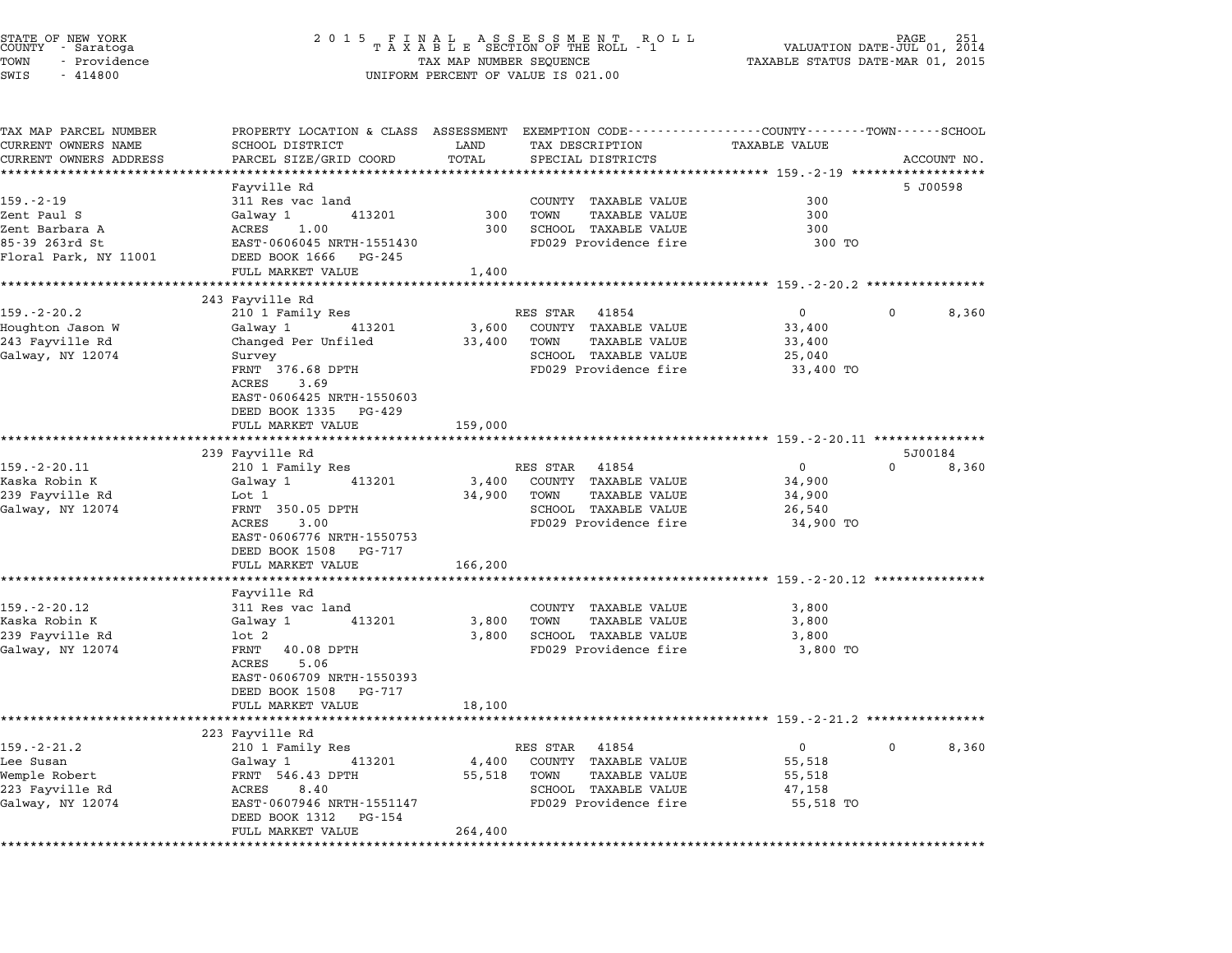| STATE OF NEW YORK<br>COUNTY - Saratoga<br>TOWN<br>- Providence<br>SWIS<br>$-414800$ | $\begin{array}{cccccccccccccc} 2& 0& 1& 5 & & F& I& N& A& L & & A & S & E & S & S & M& E & N& T & R & O & L\\ & & T& A& X& A& B& L& E & SECTION OF THE ROLL & -& 1 \end{array}$<br>TAX MAP NUMBER SEQUENCE<br>UNIFORM PERCENT OF VALUE IS 021.00 |                  |                                                      | 252<br>VALUATION DATE-JUL 01, 2014<br>TAXABLE STATUS DATE-MAR 01, 2015 |                       |
|-------------------------------------------------------------------------------------|--------------------------------------------------------------------------------------------------------------------------------------------------------------------------------------------------------------------------------------------------|------------------|------------------------------------------------------|------------------------------------------------------------------------|-----------------------|
| TAX MAP PARCEL NUMBER<br>CURRENT OWNERS NAME<br>CURRENT OWNERS ADDRESS              | PROPERTY LOCATION & CLASS ASSESSMENT EXEMPTION CODE---------------COUNTY-------TOWN------SCHOOL<br>SCHOOL DISTRICT<br>PARCEL SIZE/GRID COORD                                                                                                     | LAND<br>TOTAL    | TAX DESCRIPTION<br>SPECIAL DISTRICTS                 | <b>TAXABLE VALUE</b>                                                   | ACCOUNT NO.           |
|                                                                                     | ********************                                                                                                                                                                                                                             |                  |                                                      |                                                                        |                       |
| $159. - 2 - 21.12$                                                                  | 210 Fayville Rd<br>210 1 Family Res                                                                                                                                                                                                              |                  | COUNTY TAXABLE VALUE                                 | 42,000                                                                 |                       |
| Lee Cheryl                                                                          | 413201<br>Galway 1                                                                                                                                                                                                                               | 3,200            | TOWN<br>TAXABLE VALUE                                | 42,000                                                                 |                       |
| 206 Fayville Rd                                                                     | Death Cert $2/1/08$                                                                                                                                                                                                                              | 42,000           | SCHOOL TAXABLE VALUE                                 | 42,000                                                                 |                       |
| Galway, NY 12074                                                                    | FRNT 300.00 DPTH<br>ACRES<br>1.69<br>EAST-0608032 NRTH-1551768<br>DEED BOOK 1751 PG-437                                                                                                                                                          |                  | FD029 Providence fire                                | 42,000 TO                                                              |                       |
|                                                                                     | FULL MARKET VALUE                                                                                                                                                                                                                                | 200,000          |                                                      |                                                                        |                       |
|                                                                                     | **********************                                                                                                                                                                                                                           |                  |                                                      | ************************************ 159.-2-21.111 ***************     |                       |
|                                                                                     | 206 Fayville Rd                                                                                                                                                                                                                                  |                  |                                                      |                                                                        | 5 J00574              |
| $159. - 2 - 21.111$                                                                 | 240 Rural res                                                                                                                                                                                                                                    |                  | 41834<br>SR STAR                                     | $\overline{0}$                                                         | $\Omega$<br>18,190    |
| Lee Cheryl<br>c/o Wemple S & Lee-Alden J                                            | 413201<br>Galway 1<br>Lot #2 Sub Div L616                                                                                                                                                                                                        | 10,800<br>41,900 | COUNTY TAXABLE VALUE<br>TOWN<br><b>TAXABLE VALUE</b> | 41,900<br>41,900                                                       |                       |
| 206 Fayville Rd                                                                     | Life Estate                                                                                                                                                                                                                                      |                  | SCHOOL TAXABLE VALUE                                 | 23,710                                                                 |                       |
| Galway, NY 12074                                                                    | FRNT 830.80 DPTH                                                                                                                                                                                                                                 |                  | FD029 Providence fire                                | 41,900 TO                                                              |                       |
|                                                                                     | ACRES<br>39.62<br>EAST-0608347 NRTH-1551971<br>DEED BOOK 1751 PG-434<br>FULL MARKET VALUE                                                                                                                                                        | 199,500          |                                                      |                                                                        |                       |
|                                                                                     |                                                                                                                                                                                                                                                  |                  |                                                      |                                                                        |                       |
|                                                                                     | 227 Fayville Rd                                                                                                                                                                                                                                  |                  |                                                      |                                                                        |                       |
| $159. - 2 - 21.112$<br>Alden Greg                                                   | 210 1 Family Res<br>Galway 1<br>413201                                                                                                                                                                                                           | 4,200            | RES STAR 41854<br>COUNTY TAXABLE VALUE               | $\mathbf{0}$<br>86,211                                                 | 0<br>8,360            |
| Alden Jennifer                                                                      | Lot #1 Sub Div L616                                                                                                                                                                                                                              | 86,211           | <b>TAXABLE VALUE</b><br>TOWN                         | 86,211                                                                 |                       |
| 227 Fayville Rd                                                                     | FRNT 509.31 DPTH                                                                                                                                                                                                                                 |                  | SCHOOL TAXABLE VALUE                                 | 77,851                                                                 |                       |
| Galway, NY 12074                                                                    | ACRES<br>7.07<br>EAST-0607241 NRTH-1550804<br>DEED BOOK 1574 PG-681<br>FULL MARKET VALUE                                                                                                                                                         | 410,500          | FD029 Providence fire                                | 86,211 TO                                                              |                       |
|                                                                                     |                                                                                                                                                                                                                                                  |                  |                                                      |                                                                        |                       |
|                                                                                     | Hinds Rd Rear                                                                                                                                                                                                                                    |                  |                                                      |                                                                        | 5 J00183              |
| $159. - 2 - 22$                                                                     | 322 Rural vac>10                                                                                                                                                                                                                                 |                  | COUNTY TAXABLE VALUE                                 | 6,600                                                                  |                       |
| Ferguson Richard                                                                    | 413201<br>Galway 1                                                                                                                                                                                                                               | 6,600            | TOWN<br>TAXABLE VALUE                                | 6,600                                                                  |                       |
| Ferguson Roger                                                                      | ACRES 33.00                                                                                                                                                                                                                                      | 6,600            | SCHOOL TAXABLE VALUE                                 | 6,600                                                                  |                       |
| 7409 Fish House Rd                                                                  | EAST-0609897 NRTH-1551434                                                                                                                                                                                                                        |                  | FD029 Providence fire                                | 6,600 TO                                                               |                       |
| Broadalbin, NY 12025                                                                | DEED BOOK 1492 PG-354                                                                                                                                                                                                                            |                  |                                                      |                                                                        |                       |
|                                                                                     | FULL MARKET VALUE                                                                                                                                                                                                                                | 31,400           |                                                      |                                                                        |                       |
|                                                                                     | 184 Fayville Rd                                                                                                                                                                                                                                  |                  |                                                      |                                                                        | 5 J00692              |
| $159. - 2 - 23.1$                                                                   | 240 Rural res                                                                                                                                                                                                                                    |                  | SR STAR<br>41834                                     | 0                                                                      | $\mathbf 0$<br>18,190 |
| Rosoff Susan O                                                                      | 413201<br>Galway 1                                                                                                                                                                                                                               | 7,600            | COUNTY TAXABLE VALUE                                 | 43,600                                                                 |                       |
| 184 Fayville Rd                                                                     | Lot 1                                                                                                                                                                                                                                            | 43,600           | <b>TAXABLE VALUE</b><br>TOWN                         | 43,600                                                                 |                       |
| Galway, NY 12074                                                                    | Filed Map M2010153                                                                                                                                                                                                                               |                  | SCHOOL TAXABLE VALUE                                 | 25,410                                                                 |                       |
|                                                                                     | FRNT 1609.92 DPTH<br>ACRES<br>23.85<br>EAST-0609621 NRTH-1552565                                                                                                                                                                                 |                  | FD029 Providence fire                                | 43,600 TO                                                              |                       |
|                                                                                     |                                                                                                                                                                                                                                                  |                  |                                                      |                                                                        |                       |
|                                                                                     | DEED BOOK 1764<br>PG-428<br>FULL MARKET VALUE                                                                                                                                                                                                    | 207,600          |                                                      |                                                                        |                       |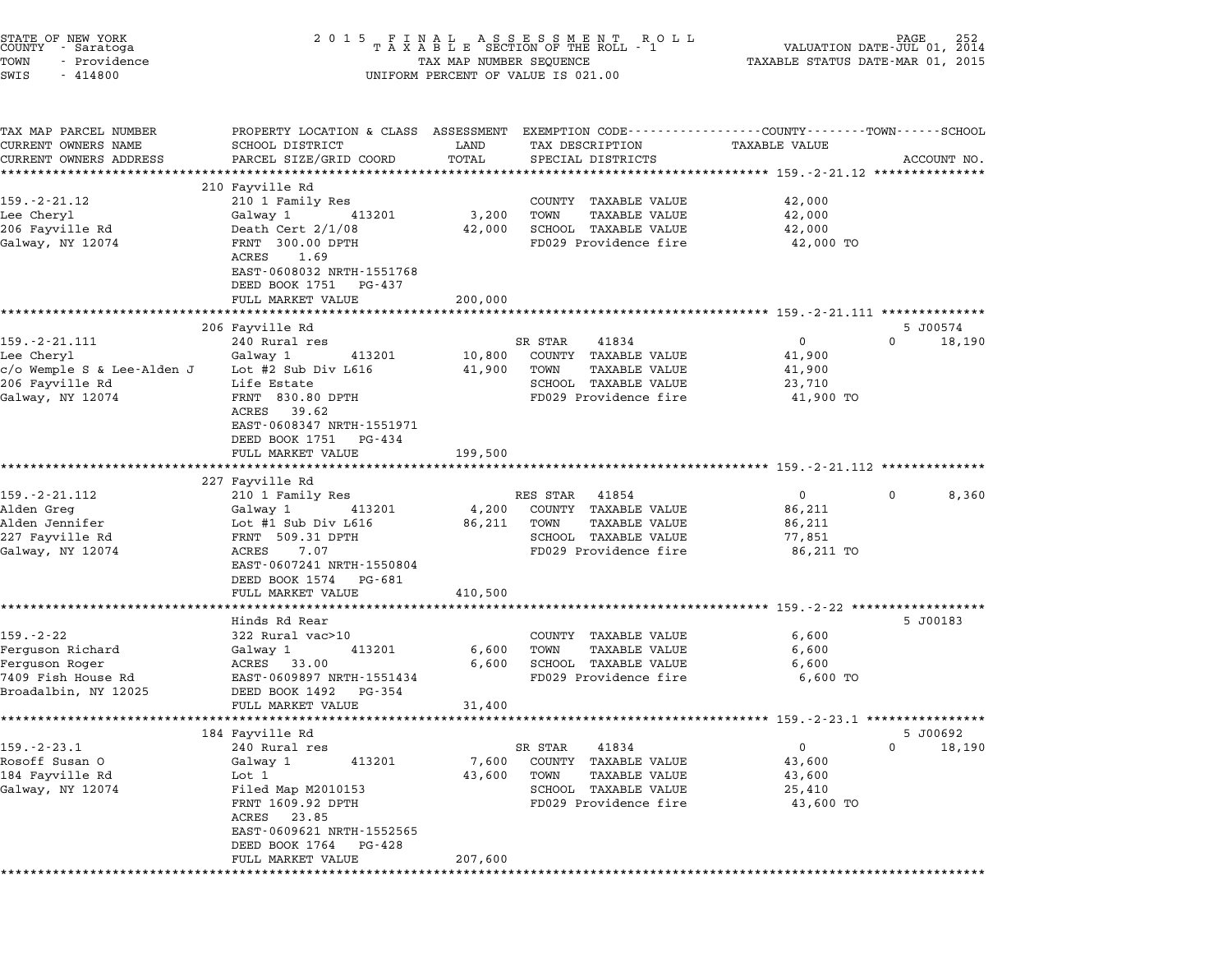| STATE OF NEW YORK<br>COUNTY - Saratoga<br>TOWN<br>- Providence<br>SWIS<br>$-414800$ | 2015 FINAL ASSESSMENT ROLL TAXABLE SECTION OF THE ROLL - 1<br>TAX MAP NUMBER SEQUENCE<br>UNIFORM PERCENT OF VALUE IS 021.00 | PAGE<br>VALUATION DATE-JUL 01, 2014<br>TAXABLE STATUS DATE-MAR 01, 2015 |                              |                                                                                                                         |
|-------------------------------------------------------------------------------------|-----------------------------------------------------------------------------------------------------------------------------|-------------------------------------------------------------------------|------------------------------|-------------------------------------------------------------------------------------------------------------------------|
| TAX MAP PARCEL NUMBER<br>CURRENT OWNERS NAME                                        | SCHOOL DISTRICT                                                                                                             | LAND                                                                    | TAX DESCRIPTION              | PROPERTY LOCATION & CLASS ASSESSMENT EXEMPTION CODE---------------COUNTY-------TOWN------SCHOOL<br><b>TAXABLE VALUE</b> |
| CURRENT OWNERS ADDRESS                                                              | PARCEL SIZE/GRID COORD                                                                                                      | TOTAL                                                                   | SPECIAL DISTRICTS            | ACCOUNT NO.                                                                                                             |
|                                                                                     |                                                                                                                             |                                                                         |                              |                                                                                                                         |
|                                                                                     | 191 Fayville Rd                                                                                                             |                                                                         |                              |                                                                                                                         |
| $159. - 2 - 23.2$                                                                   | 311 Res vac land                                                                                                            |                                                                         | COUNTY TAXABLE VALUE         | 6,200                                                                                                                   |
| Rosoff Stefan N                                                                     | Galway 1<br>413201                                                                                                          | 6,200                                                                   | TOWN<br>TAXABLE VALUE        | 6,200                                                                                                                   |
| 184 Fayville Rd                                                                     | Filed Map M2010153                                                                                                          | 6,200                                                                   | SCHOOL TAXABLE VALUE         | 6,200                                                                                                                   |
| Galway, NY 12074                                                                    | FRNT 1617.21 DPTH<br>ACRES 19.01<br>EAST-0609834 NRTH-1551900<br>DEED BOOK 2010 PG-38102                                    |                                                                         | FD029 Providence fire        | 6,200 TO                                                                                                                |
|                                                                                     | FULL MARKET VALUE<br>*********************                                                                                  | 29,500                                                                  |                              | ************************* 159.-2-26.2 ************                                                                      |
|                                                                                     | 148 Fayville Rd                                                                                                             |                                                                         |                              |                                                                                                                         |
| $159. - 2 - 26.2$                                                                   | 210 1 Family Res                                                                                                            |                                                                         | COUNTY TAXABLE VALUE         | 2,100                                                                                                                   |
| Ahsmann Amber M                                                                     | Galway 1<br>413201                                                                                                          | 2,100                                                                   | TOWN<br>TAXABLE VALUE        | 2,100                                                                                                                   |
| Ahsmann Adam S                                                                      | ACRES 3.52                                                                                                                  | 2,100                                                                   | SCHOOL TAXABLE VALUE         | 2,100                                                                                                                   |
| 148 Fayville Rd                                                                     | EAST-0612420 NRTH-1551526                                                                                                   |                                                                         | FD029 Providence fire        | 2,100 TO                                                                                                                |
| Middle Grove, NY 12850                                                              | DEED BOOK 2010 PG-24710                                                                                                     |                                                                         |                              |                                                                                                                         |
|                                                                                     | FULL MARKET VALUE                                                                                                           | 10,000                                                                  |                              |                                                                                                                         |
|                                                                                     | ********************                                                                                                        |                                                                         |                              |                                                                                                                         |
|                                                                                     | Fayville Rd                                                                                                                 |                                                                         |                              |                                                                                                                         |
| $159. - 2 - 26.12$                                                                  | 314 Rural vac<10                                                                                                            |                                                                         | COUNTY TAXABLE VALUE         | 100                                                                                                                     |
| Eaton Grant R                                                                       | Galway 1<br>413201                                                                                                          | 100                                                                     | TOWN<br>TAXABLE VALUE        | 100                                                                                                                     |
| Eaton Mary R                                                                        | FRNT 43.67 DPTH                                                                                                             | 100                                                                     | SCHOOL TAXABLE VALUE         | 100                                                                                                                     |
| 156 Fayville Rd                                                                     | 0.58<br>ACRES                                                                                                               |                                                                         | FD029 Providence fire        | 100 TO                                                                                                                  |
| Middle Grove, NY 12850                                                              | EAST-0611891 NRTH-1552527                                                                                                   |                                                                         |                              |                                                                                                                         |
|                                                                                     | DEED BOOK 1731 PG-723                                                                                                       |                                                                         |                              |                                                                                                                         |
|                                                                                     | FULL MARKET VALUE<br>*******************                                                                                    | 500                                                                     |                              |                                                                                                                         |
|                                                                                     | 149 Fayville Rd                                                                                                             | *************                                                           |                              | ********************** 159.-2-26.111 ***************<br>5 J00210                                                        |
| $159. - 2 - 26.111$                                                                 | 240 Rural res                                                                                                               |                                                                         | COUNTY TAXABLE VALUE         | 19,000                                                                                                                  |
| Wheaton College                                                                     | Galway 1<br>413201                                                                                                          | 3,800                                                                   | TOWN<br>TAXABLE VALUE        | 19,000                                                                                                                  |
| Trustee                                                                             | Sutfin Charitable Trust                                                                                                     | 19,000                                                                  | SCHOOL TAXABLE VALUE         | 19,000                                                                                                                  |
| 501 College Ave                                                                     | FRNT 585.39 DPTH                                                                                                            |                                                                         | FD029 Providence fire        | 19,000 TO                                                                                                               |
| Wheaton, IL 60107                                                                   | ACRES<br>5.00                                                                                                               |                                                                         |                              |                                                                                                                         |
|                                                                                     | EAST-0611657 NRTH-1551518                                                                                                   |                                                                         |                              |                                                                                                                         |
|                                                                                     | DEED BOOK 2013 PG-27950                                                                                                     |                                                                         |                              |                                                                                                                         |
|                                                                                     | FULL MARKET VALUE                                                                                                           | 90,500                                                                  |                              |                                                                                                                         |
|                                                                                     |                                                                                                                             |                                                                         |                              |                                                                                                                         |
|                                                                                     | 151 Fayville Rd                                                                                                             |                                                                         |                              |                                                                                                                         |
| $159. - 2 - 26.112$                                                                 | 322 Rural vac>10                                                                                                            |                                                                         | COUNTY TAXABLE VALUE         | 17,760                                                                                                                  |
| Sutfin Allan B                                                                      | 413201<br>Galway 1                                                                                                          | 17,760                                                                  | TOWN<br><b>TAXABLE VALUE</b> | 17,760                                                                                                                  |
| Sutfin Harriet D                                                                    | FRNT 839.00 DPTH                                                                                                            | 17,760                                                                  | SCHOOL TAXABLE VALUE         | 17,760                                                                                                                  |
| 200 Tappan St                                                                       | ACRES 74.83                                                                                                                 |                                                                         | FD029 Providence fire        | 17,760 TO                                                                                                               |
| Brookline, MA 02445                                                                 | EAST-0611323 NRTH-1551323<br>DEED BOOK 1202 PG-279                                                                          |                                                                         |                              |                                                                                                                         |
|                                                                                     | FULL MARKET VALUE                                                                                                           | 84,600                                                                  |                              |                                                                                                                         |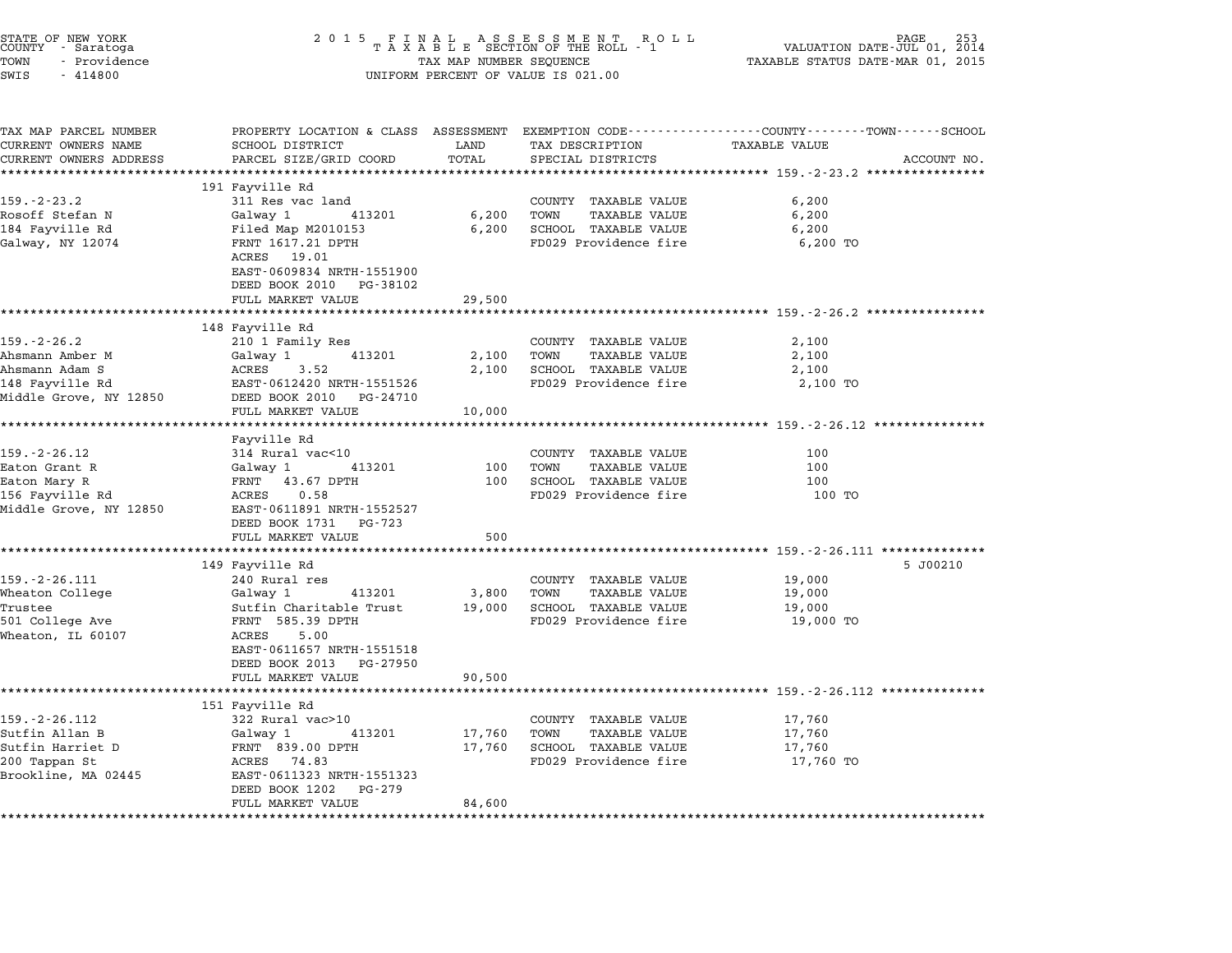| STATE OF NEW YORK<br>COUNTY<br>- Saratoga     | 2 0 1 5                                                                                        |                         | FINAL ASSESSMENT RO<br>TAXABLE SECTION OF THE ROLL - 1<br>R O L L |                                  | PAGE<br>VALUATION DATE-JUL 01, 2014 | 254               |
|-----------------------------------------------|------------------------------------------------------------------------------------------------|-------------------------|-------------------------------------------------------------------|----------------------------------|-------------------------------------|-------------------|
| TOWN<br>- Providence                          |                                                                                                | TAX MAP NUMBER SEQUENCE |                                                                   | TAXABLE STATUS DATE-MAR 01, 2015 |                                     |                   |
| SWIS<br>$-414800$                             |                                                                                                |                         | UNIFORM PERCENT OF VALUE IS 021.00                                |                                  |                                     |                   |
| TAX MAP PARCEL NUMBER                         | PROPERTY LOCATION & CLASS ASSESSMENT EXEMPTION CODE---------------COUNTY-------TOWN-----SCHOOL |                         |                                                                   |                                  |                                     |                   |
| CURRENT OWNERS NAME<br>CURRENT OWNERS ADDRESS | SCHOOL DISTRICT<br>PARCEL SIZE/GRID COORD                                                      | LAND<br>TOTAL           | TAX DESCRIPTION<br>SPECIAL DISTRICTS                              | TAXABLE VALUE                    |                                     | ACCOUNT NO.       |
|                                               |                                                                                                |                         |                                                                   |                                  |                                     |                   |
|                                               | 148 Fayville Rd                                                                                |                         |                                                                   |                                  |                                     | 5 J01354          |
| $159. - 2 - 27$                               | 210 1 Family Res                                                                               |                         | RES STAR<br>41854                                                 | 0                                | $\Omega$                            | 8,360             |
| Ahsmann Amber M                               | Galway 1<br>413201                                                                             | 3,600                   | COUNTY TAXABLE VALUE                                              | 46,077                           |                                     |                   |
| Ahsmann Adam S                                | FRNT 492.43 DPTH                                                                               | 46,077                  | TAXABLE VALUE<br>TOWN                                             | 46,077                           |                                     |                   |
| 148 Fayville Rd                               | ACRES<br>3.56                                                                                  |                         | SCHOOL TAXABLE VALUE                                              | 37,717                           |                                     |                   |
| Middle Grove, NY 12850                        | EAST-0612143 NRTH-1551390<br>DEED BOOK 2010<br>PG-24710                                        |                         | FD029 Providence fire                                             | 46,077 TO                        |                                     |                   |
|                                               | FULL MARKET VALUE                                                                              | 219,400                 |                                                                   |                                  |                                     |                   |
|                                               | *************************                                                                      |                         | *********************************** 159.-2-31 ******************* |                                  |                                     |                   |
| 159.-2-31                                     | 220 Fayville Rd                                                                                |                         | RES STAR<br>41854                                                 | 0                                | $\mathbf{0}$                        | 5 J00013<br>8,360 |
| St Louis Randy                                | 270 Mfg housing<br>413201<br>Galway 1                                                          | 4,200                   | COUNTY TAXABLE VALUE                                              | 13,200                           |                                     |                   |
| 220 Fayville Rd                               | FRNT 449.34 DPTH                                                                               | 13,200                  | <b>TAXABLE VALUE</b><br>TOWN                                      | 13,200                           |                                     |                   |
| Galway, NY 12074                              | ACRES<br>7.07                                                                                  |                         | SCHOOL TAXABLE VALUE                                              | 4,840                            |                                     |                   |
|                                               | EAST-0607208 NRTH-1551541                                                                      |                         | FD029 Providence fire                                             | 13,200 TO                        |                                     |                   |
|                                               | DEED BOOK 1553<br>PG-363                                                                       |                         |                                                                   |                                  |                                     |                   |
|                                               | FULL MARKET VALUE                                                                              | 62,900                  |                                                                   |                                  |                                     |                   |
|                                               |                                                                                                |                         |                                                                   |                                  |                                     |                   |
|                                               | 245 Fayville Rd                                                                                |                         |                                                                   |                                  |                                     | 5 J00495          |
| $159. - 2 - 32$                               | 240 Rural res                                                                                  |                         | SR STAR<br>41834                                                  | 0                                | $\Omega$                            | 18,190            |
| Polsinelli Donato                             | Galway 1<br>413201                                                                             | 14,000                  | COUNTY TAXABLE VALUE                                              | 59,420                           |                                     |                   |
| c/o Donna Sickler                             | Life Estate                                                                                    | 59,420                  | TAXABLE VALUE<br>TOWN                                             | 59,420                           |                                     |                   |
| Christina Polsinelli-Sowle                    | FRNT 1600.00 DPTH                                                                              |                         | SCHOOL TAXABLE VALUE                                              | 41,230                           |                                     |                   |
| 245 Fayville Rd                               | ACRES<br>55.45                                                                                 |                         | FD029 Providence fire                                             | 59,420 TO                        |                                     |                   |
| Galway, NY 12074                              | EAST-0605799 NRTH-1549547<br>DEED BOOK 2012<br>PG-36580                                        |                         |                                                                   |                                  |                                     |                   |
|                                               | FULL MARKET VALUE                                                                              | 283,000                 |                                                                   |                                  |                                     |                   |
|                                               |                                                                                                |                         |                                                                   |                                  |                                     |                   |
|                                               | 224 Fayville Rd                                                                                |                         |                                                                   |                                  |                                     | 5 J01363          |
| $159. - 2 - 33.1$                             | 270 Mfg housing                                                                                |                         | VET COM CT 41131                                                  | 2,375                            | 2,375                               | 0                 |
| Howard Richard W                              | Galway 1<br>413201                                                                             |                         | 41834<br>3,600 SR STAR                                            | $\mathbf 0$                      | 0                                   | 9,500             |
| Howard Anna M                                 | Lot 1                                                                                          | 9,500                   | COUNTY TAXABLE VALUE                                              | 7,125                            |                                     |                   |
| 224 Fayville Rd                               | 1 Trailer                                                                                      |                         | TAXABLE VALUE<br>TOWN                                             | 7,125                            |                                     |                   |
| Galway, NY 12074                              | FRNT 224.34 DPTH                                                                               |                         | SCHOOL TAXABLE VALUE                                              | 0                                |                                     |                   |
|                                               | ACRES<br>4.07                                                                                  |                         | FD029 Providence fire                                             | 9,500 TO                         |                                     |                   |
|                                               | EAST-0606902 NRTH-1551438                                                                      |                         |                                                                   |                                  |                                     |                   |
|                                               | DEED BOOK 1641<br>PG-439                                                                       |                         |                                                                   |                                  |                                     |                   |
|                                               | FULL MARKET VALUE                                                                              | 45,200                  |                                                                   |                                  |                                     |                   |
|                                               |                                                                                                |                         |                                                                   |                                  |                                     |                   |
|                                               | 226 Fayville Rd                                                                                |                         |                                                                   |                                  |                                     |                   |
| 159. - 2 - 33. 2<br>Howard Robert E           | 210 1 Family Res                                                                               |                         | VET COM C 41132                                                   | 6,625<br>0                       | 0<br>6,625                          | 0<br>0            |
| Howard Janet B                                | Galway 1<br>413201<br>Life Estate                                                              |                         | 3,400 VET COM T 41133<br>26,500 SR STAR<br>41834                  | 0                                | 0                                   | 18,190            |
| Attn: Kaska Robin etal                        | Spherical House                                                                                |                         | COUNTY TAXABLE VALUE                                              | 19,875                           |                                     |                   |
| 226 Fayville Rd                               | FRNT 225.00 DPTH                                                                               |                         | TOWN<br><b>TAXABLE VALUE</b>                                      | 19,875                           |                                     |                   |
| Galway, NY 12074                              | ACRES<br>3.00                                                                                  |                         | SCHOOL TAXABLE VALUE                                              | 8,310                            |                                     |                   |
|                                               | EAST-0606702 NRTH-1551368                                                                      |                         | FD029 Providence fire                                             | 26,500 TO                        |                                     |                   |
|                                               | DEED BOOK 1685<br>PG-696                                                                       |                         |                                                                   |                                  |                                     |                   |
|                                               | FULL MARKET VALUE                                                                              | 126,200                 |                                                                   |                                  |                                     |                   |
| *********                                     |                                                                                                |                         |                                                                   |                                  |                                     |                   |

STATE OF NEW YORK <sup>2</sup> <sup>0</sup> <sup>1</sup> 5 F I N A L A S S E S S M E N T R O L L PAGE <sup>254</sup> COUNTY - Saratoga <sup>T</sup> <sup>A</sup> <sup>X</sup> <sup>A</sup> <sup>B</sup> <sup>L</sup> <sup>E</sup> SECTION OF THE ROLL - <sup>1</sup> VALUATION DATE-JUL 01, <sup>2014</sup>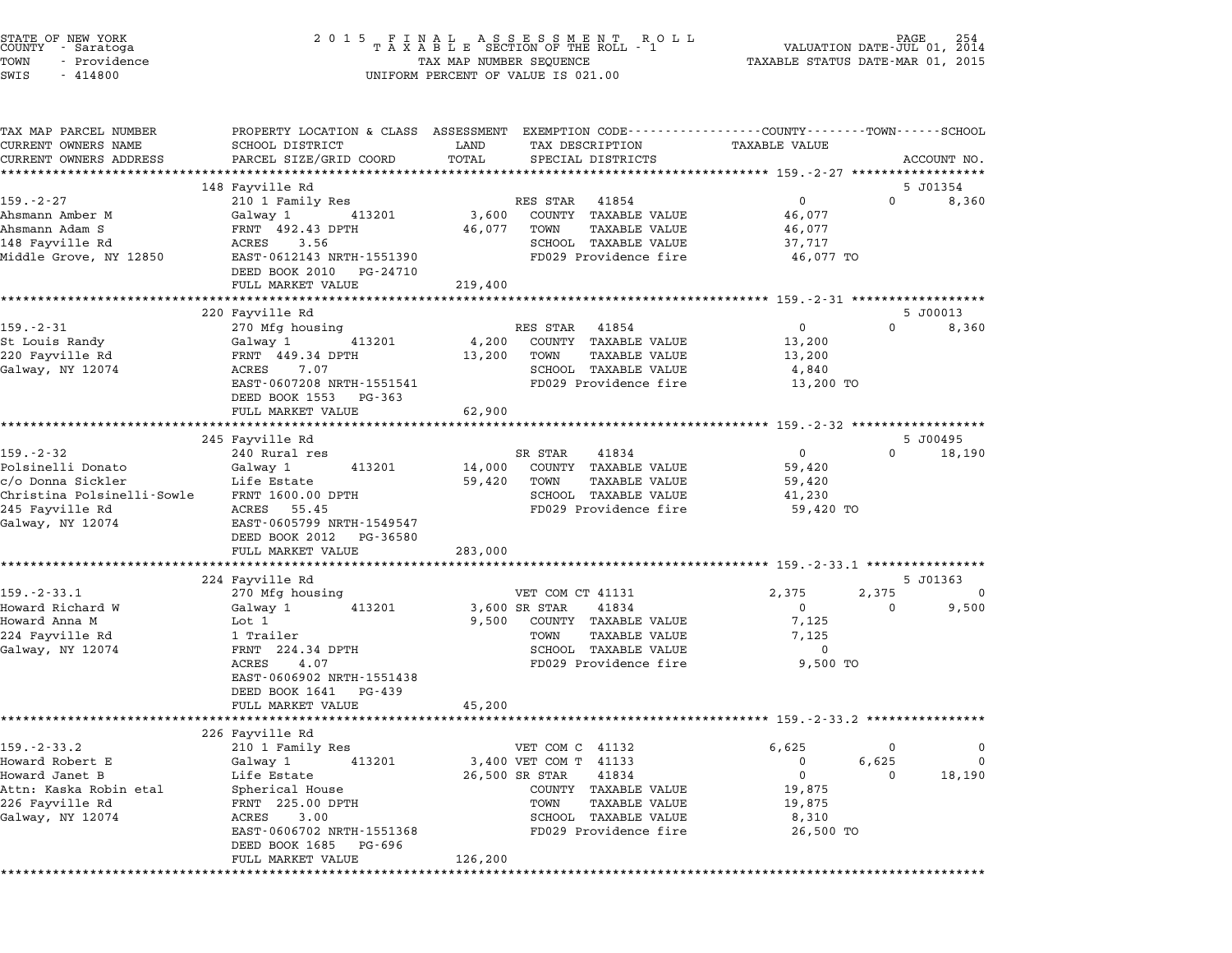| STATE OF NEW YORK<br>COUNTY - Saratoga<br>TOWN<br>- Providence<br>SWIS<br>$-414800$ | 2 0 1 5<br>FINAL ASSESSMENT RO<br>TAXABLE SECTION OF THE ROLL - 1<br>TAX MAP NUMBER SEQUENCE<br>UNIFORM PERCENT OF VALUE IS 021.00 | VALUATION DATE-JUL 01, 2014<br>TAXABLE STATUS DATE-MAR 01, 2015 |                                        |                                                               |          |             |
|-------------------------------------------------------------------------------------|------------------------------------------------------------------------------------------------------------------------------------|-----------------------------------------------------------------|----------------------------------------|---------------------------------------------------------------|----------|-------------|
| TAX MAP PARCEL NUMBER<br>CURRENT OWNERS NAME                                        | PROPERTY LOCATION & CLASS ASSESSMENT EXEMPTION CODE---------------COUNTY-------TOWN-----SCHOOL<br>SCHOOL DISTRICT                  | LAND                                                            | TAX DESCRIPTION                        | TAXABLE VALUE                                                 |          |             |
| CURRENT OWNERS ADDRESS                                                              | PARCEL SIZE/GRID COORD                                                                                                             | TOTAL                                                           | SPECIAL DISTRICTS                      |                                                               |          | ACCOUNT NO. |
|                                                                                     | ***********************************                                                                                                |                                                                 |                                        | ****************** 159 <sub>•</sub> -2-35 ******************* |          |             |
|                                                                                     | 230 Fayville Rd                                                                                                                    |                                                                 |                                        |                                                               |          | 5 J00498    |
| $159. - 2 - 35$<br>Mc Ouade Thomas                                                  | 210 1 Family Res<br>Galway 1 413201                                                                                                | 4,000                                                           | RES STAR 41854<br>COUNTY TAXABLE VALUE | $\mathbf 0$<br>30,500                                         |          | 0 8,360     |
| 230 Fayville Rd                                                                     | FRNT 315.00 DPTH                                                                                                                   | 30,500                                                          | TOWN<br>TAXABLE VALUE                  | 30,500                                                        |          |             |
| Galway, NY 12074                                                                    | ACRES<br>5.83                                                                                                                      |                                                                 | SCHOOL TAXABLE VALUE                   | 22,140                                                        |          |             |
|                                                                                     | EAST-0606453 NRTH-1551212                                                                                                          |                                                                 | FD029 Providence fire                  | 30,500 TO                                                     |          |             |
|                                                                                     | DEED BOOK 1427 PG-385                                                                                                              |                                                                 |                                        |                                                               |          |             |
|                                                                                     | FULL MARKET VALUE                                                                                                                  | 145,200                                                         |                                        |                                                               |          |             |
|                                                                                     | *********************                                                                                                              |                                                                 |                                        |                                                               |          | 5 J00821    |
| $159. - 2 - 36$                                                                     | 102 Hinds Rd<br>240 Rural res                                                                                                      |                                                                 | RES STAR 41854                         | $\overline{0}$                                                | $\Omega$ | 8,360       |
| Goodhue Roger I Jr                                                                  | Galway 1 413201                                                                                                                    | 7,400                                                           | COUNTY TAXABLE VALUE                   | 40,000                                                        |          |             |
| 102 Hinds Rd                                                                        | FRNT 520.26 DPTH                                                                                                                   | 40,000                                                          | TOWN<br>TAXABLE VALUE                  | 40,000                                                        |          |             |
| Middle Grove, NY 12850                                                              | ACRES 22.70                                                                                                                        |                                                                 | SCHOOL TAXABLE VALUE                   | 31,640                                                        |          |             |
|                                                                                     | EAST-0612276 NRTH-1550292<br>DEED BOOK 1580 PG-745                                                                                 |                                                                 | FD029 Providence fire                  | 40,000 TO                                                     |          |             |
|                                                                                     | FULL MARKET VALUE                                                                                                                  | 190,500                                                         |                                        |                                                               |          |             |
|                                                                                     | **********************                                                                                                             |                                                                 |                                        | ************************ 159.-2-37 *******************        |          |             |
| $159. - 2 - 37$                                                                     | 104 Hinds Rd<br>270 Mfg housing                                                                                                    |                                                                 | COUNTY TAXABLE VALUE                   | 18,000                                                        |          |             |
| Goodhue Roger I Jr                                                                  | 413201<br>Galway 1                                                                                                                 | 3,400                                                           | TOWN<br>TAXABLE VALUE                  | 18,000                                                        |          |             |
| 102 Hinds Rd                                                                        | Lot#4 Subdiv Name: G-321                                                                                                           |                                                                 | 18,000 SCHOOL TAXABLE VALUE            | 18,000                                                        |          |             |
| Middle Grove, NY 12850                                                              | FRNT 600.00 DPTH<br>3.11<br>ACRES                                                                                                  |                                                                 | FD029 Providence fire                  | 18,000 TO                                                     |          |             |
|                                                                                     | EAST-0611768 NRTH-1550140<br>DEED BOOK 1580 PG-743                                                                                 |                                                                 |                                        |                                                               |          |             |
|                                                                                     | FULL MARKET VALUE                                                                                                                  | 85,700                                                          |                                        |                                                               |          |             |
|                                                                                     | 139 Fayville Rd                                                                                                                    |                                                                 |                                        |                                                               |          |             |
| $159. - 2 - 38$                                                                     | 480 Mult-use bld                                                                                                                   |                                                                 | RES STAR 41854                         | $\overline{0}$                                                | $\Omega$ | 8,360       |
| Goodhue Roger Sr                                                                    | Galway 1 413201                                                                                                                    | 3,800                                                           | COUNTY TAXABLE VALUE                   | 74,000                                                        |          |             |
| 139 Fayville Rd                                                                     | Lot#5 Subdiv Name: G-321                                                                                                           |                                                                 | 74,000 TOWN<br>TAXABLE VALUE           | 74,000                                                        |          |             |
| Middle Grove, NY 12850                                                              | FRNT 250.27 DPTH                                                                                                                   |                                                                 | SCHOOL TAXABLE VALUE                   | 65,640                                                        |          |             |
|                                                                                     | ACRES<br>5.28                                                                                                                      |                                                                 | FD029 Providence fire                  | 74,000 TO                                                     |          |             |
|                                                                                     | EAST-0611931 NRTH-1550420<br>DEED BOOK 1580 PG-741                                                                                 |                                                                 |                                        |                                                               |          |             |
|                                                                                     | FULL MARKET VALUE<br>**********                                                                                                    | 352,400                                                         |                                        | ******** 159.-2-39.1 **********                               |          |             |
|                                                                                     | 143 Fayville Rd                                                                                                                    |                                                                 |                                        |                                                               |          |             |
| $159. - 2 - 39.1$                                                                   | 210 1 Family Res                                                                                                                   |                                                                 | VET WAR CT 41121                       | 5,681                                                         | 5,681    | $\Omega$    |
| Koenig Jennifer L                                                                   | Galway 1<br>413201                                                                                                                 |                                                                 | 3,800 RES STAR 41854                   | $\overline{0}$                                                | 0        | 8,360       |
| 143 Fayville Rd                                                                     | Lot#6.1                                                                                                                            | 37,870                                                          | COUNTY TAXABLE VALUE                   | 32,189                                                        |          |             |
| Middle Grove, NY 12850                                                              | FRNT 250.00 DPTH                                                                                                                   |                                                                 | TOWN<br>TAXABLE VALUE                  | 32,189                                                        |          |             |
|                                                                                     | 5.18<br>ACRES                                                                                                                      |                                                                 | SCHOOL TAXABLE VALUE                   | 29,510                                                        |          |             |
|                                                                                     | EAST-0611699 NRTH-1550807<br>DEED BOOK 2013 PG-7803                                                                                |                                                                 | FD029 Providence fire                  | 37,870 TO                                                     |          |             |
|                                                                                     | FULL MARKET VALUE                                                                                                                  | 180,300<br>*******************                                  |                                        |                                                               |          |             |

STATE OF NEW YORK <sup>2</sup> <sup>0</sup> <sup>1</sup> 5 F I N A L A S S E S S M E N T R O L L PAGE <sup>255</sup> COUNTY - Saratoga <sup>T</sup> <sup>A</sup> <sup>X</sup> <sup>A</sup> <sup>B</sup> <sup>L</sup> <sup>E</sup> SECTION OF THE ROLL - <sup>1</sup> VALUATION DATE-JUL 01, <sup>2014</sup>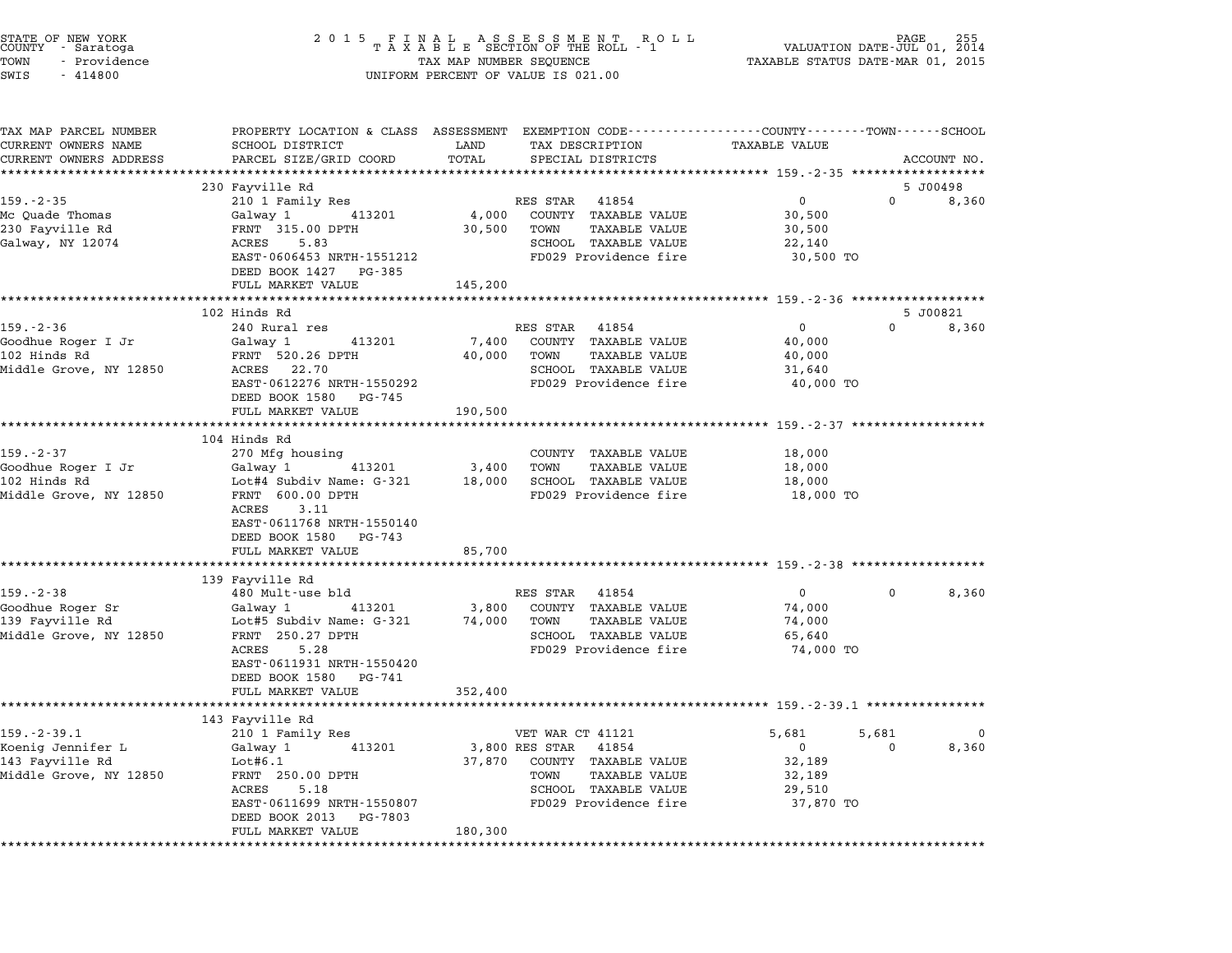| STATE OF NEW YORK<br>COUNTY<br>- Saratoga<br>- Providence<br>TOWN<br>SWIS<br>$-414800$                                                            | 2 0 1 5                                                                                                                                                                                     | TAX MAP NUMBER SEQUENCE    | FINAL ASSESSMENT ROLL<br>TAXABLE SECTION OF THE ROLL - 1<br>UNIFORM PERCENT OF VALUE IS 021.00                             | VALUATION DATE-JUL 01, $\frac{2014}{2015}$<br>TAXABLE STATUS DATE-MAR 01, 2015 |             |
|---------------------------------------------------------------------------------------------------------------------------------------------------|---------------------------------------------------------------------------------------------------------------------------------------------------------------------------------------------|----------------------------|----------------------------------------------------------------------------------------------------------------------------|--------------------------------------------------------------------------------|-------------|
| TAX MAP PARCEL NUMBER<br>CURRENT OWNERS NAME<br>CURRENT OWNERS ADDRESS                                                                            | PROPERTY LOCATION & CLASS ASSESSMENT EXEMPTION CODE---------------COUNTY-------TOWN------SCHOOL<br>SCHOOL DISTRICT<br>PARCEL SIZE/GRID COORD                                                | LAND<br>TOTAL              | TAX DESCRIPTION<br>SPECIAL DISTRICTS                                                                                       | <b>TAXABLE VALUE</b>                                                           | ACCOUNT NO. |
| $159. - 2 - 39.2$<br>Carroll Robert<br>Nicols Andrea<br>141 Fayville Rd<br>Middle Grove, NY 12850<br>PRIOR OWNER ON 3/01/2015<br>Nicols Elizabeth | 141 Fayville Rd<br>210 1 Family Res<br>Galway 1<br>413201<br>Lot $#6.2$<br>FRNT 250.00 DPTH<br>ACRES<br>5.19<br>EAST-0611799 NRTH-1550599<br>DEED BOOK 2015<br>PG-9748<br>FULL MARKET VALUE | 3,800<br>46,200<br>220,000 | COUNTY TAXABLE VALUE<br>TOWN<br><b>TAXABLE VALUE</b><br>SCHOOL TAXABLE VALUE<br>FD029 Providence fire                      | 46,200<br>46,200<br>46,200<br>46,200 TO                                        |             |
| $159. - 2 - 39.3$<br>Cook Christopher<br>Cook Angel<br>144 Fayville Rd<br>Middle Grove, NY 12850                                                  | 144 Fayville Rd<br>270 Mfg housing<br>Galway 1<br>413201<br>Lot $#6.3$<br>FRNT 250.00 DPTH<br>3.07<br>ACRES<br>EAST-0612458 NRTH-1551134<br>DEED BOOK 2011 PG-8868<br>FULL MARKET VALUE     | 3,400<br>26,500<br>126,200 | 41854<br>RES STAR<br>COUNTY TAXABLE VALUE<br>TOWN<br><b>TAXABLE VALUE</b><br>SCHOOL TAXABLE VALUE<br>FD029 Providence fire | $\overline{0}$<br>$\Omega$<br>26,500<br>26,500<br>18,140<br>26,500 TO          | 8,360       |
| $159. - 2 - 39.4$<br>Smith Estate Tracy R<br>60 Center St<br>Ballston Spa, NY 12020                                                               | Fayville Rd<br>311 Res vac land<br>Galway 1<br>413201<br>Lot $#6.4$<br>FRNT 250.00 DPTH<br>3.07<br>ACRES<br>EAST-0612555 NRTH-1550927<br>DEED BOOK 2010 PG-26944                            | 3,400<br>3,400             | COUNTY TAXABLE VALUE<br><b>TAXABLE VALUE</b><br>TOWN<br>SCHOOL TAXABLE VALUE<br>FD029 Providence fire                      | 3,400<br>3,400<br>3,400<br>3,400 TO                                            |             |

|                        | DEED BOOK 2010 PG-26944   |                         |                        |              |
|------------------------|---------------------------|-------------------------|------------------------|--------------|
|                        | FULL MARKET VALUE         | 16,200                  |                        |              |
|                        |                           |                         |                        |              |
|                        | 138 Fayville Rd           |                         |                        |              |
| $159. - 2 - 40$        | 210 1 Family Res          | VET COM C 41132         | 12,600                 | $\mathbf{0}$ |
| Vunk Douglas           | Galway 1<br>413201        | 3,600 VET COM T 41133   | 12,600<br>$\mathbf{0}$ | $\mathbf 0$  |
| Vunk Evelyn            | Lot#1 Subdiv Name: G-321  | 41834<br>51,500 SR STAR | $\Omega$               | 18,190       |
| C/O Vunk Dennis        | life estate               | TAXABLE VALUE<br>COUNTY | 38,900                 |              |
| 138 Fayville Rd        | 2 special powers of apptm | TOWN<br>TAXABLE VALUE   | 38,900                 |              |
| Middle Grove, NY 12850 | FRNT 313.37 DPTH          | SCHOOL<br>TAXABLE VALUE | 33,310                 |              |
|                        | 4.27<br>ACRES             | FD029 Providence fire   | 51,500 TO              |              |
|                        | EAST-0612687 NRTH-1550656 |                         |                        |              |
|                        | DEED BOOK 1744 PG-551     |                         |                        |              |
|                        | FULL MARKET VALUE         | 245,238                 |                        |              |
|                        |                           |                         |                        |              |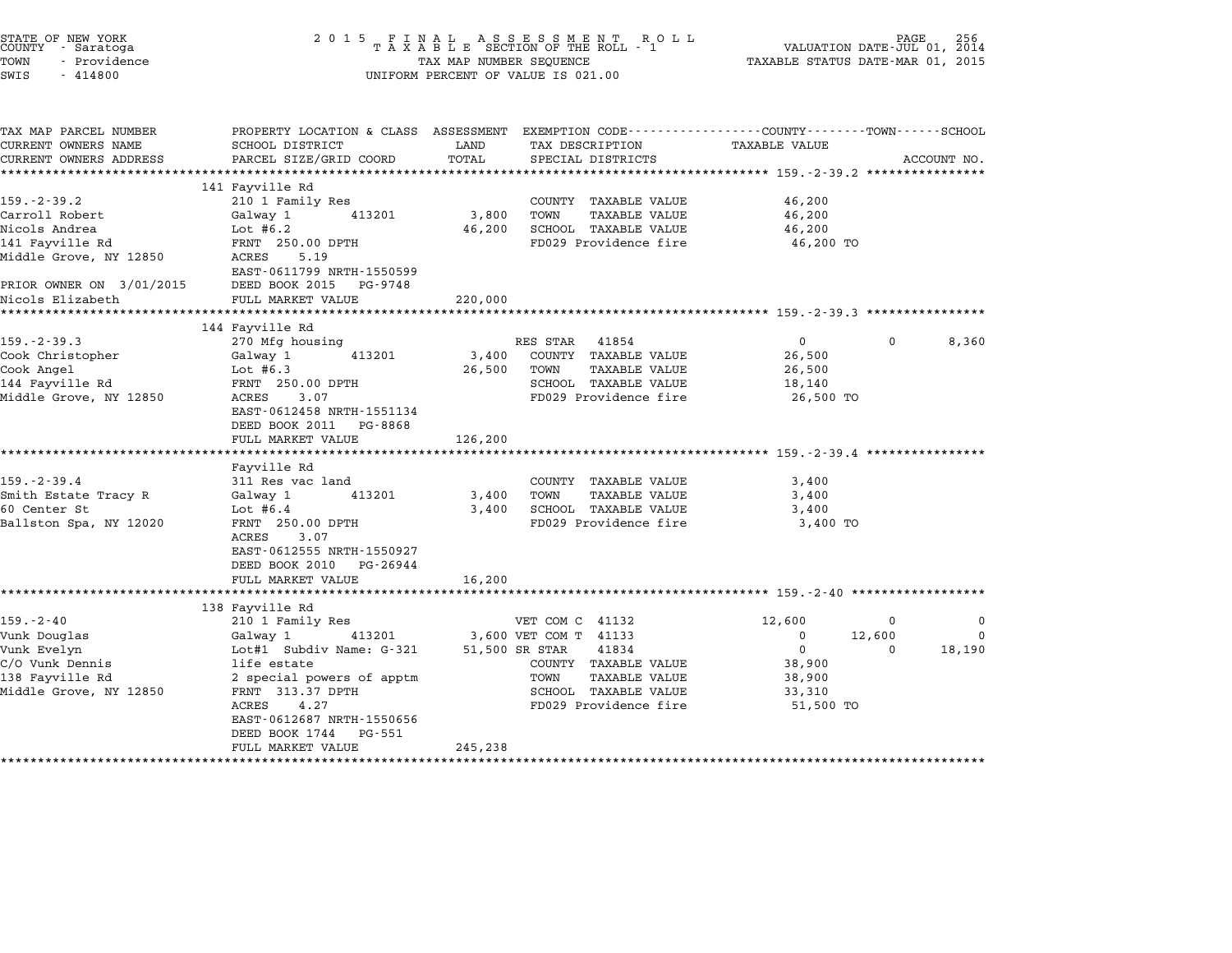| STATE OF NEW YORK<br>COUNTY - Saratoga<br>TOWN<br>- Providence<br>$-414800$<br>SWIS | 2015 FINAL ASSESSMENT ROLL<br>TAXABLE SECTION OF THE ROLL - 1<br>TAX MAP NUMBER SEQUENCE<br>UNIFORM PERCENT OF VALUE IS 021.00 | 257<br>VALUATION DATE-JUL 01, 2014<br>TAXABLE STATUS DATE-MAR 01, 2015 |                                                                                                                                 |  |
|-------------------------------------------------------------------------------------|--------------------------------------------------------------------------------------------------------------------------------|------------------------------------------------------------------------|---------------------------------------------------------------------------------------------------------------------------------|--|
| TAX MAP PARCEL NUMBER<br>CURRENT OWNERS NAME<br>CURRENT OWNERS ADDRESS              | SCHOOL DISTRICT<br>PARCEL SIZE/GRID COORD                                                                                      | LAND<br>TAX DESCRIPTION<br>TOTAL<br>SPECIAL DISTRICTS                  | PROPERTY LOCATION & CLASS ASSESSMENT EXEMPTION CODE---------------COUNTY-------TOWN------SCHOOL<br>TAXABLE VALUE<br>ACCOUNT NO. |  |
|                                                                                     |                                                                                                                                |                                                                        |                                                                                                                                 |  |
|                                                                                     | 136 Fayville Rd                                                                                                                |                                                                        |                                                                                                                                 |  |
| $159. - 2 - 41$                                                                     | 210 1 Family Res                                                                                                               | AGED C<br>41802                                                        | 8,250<br>0<br>$\mathbf{0}$                                                                                                      |  |
| OBoyle Priscilla                                                                    | Galway 1<br>413201                                                                                                             | 3,400 AGED T&S 41806                                                   | 16,500<br>$\mathbf{0}$<br>16,500                                                                                                |  |
| 136 Fayville Rd<br>Middle Grove, NY 12850                                           | Lot#2 Subdiv Name: G-321<br>Double Wide                                                                                        | 33,000 SR STAR<br>41834<br>COUNTY TAXABLE VALUE                        | $\mathbf{0}$<br>16,500<br>0                                                                                                     |  |
|                                                                                     | FRNT 707.51 DPTH                                                                                                               | TOWN<br>TAXABLE VALUE                                                  | 24,750<br>16,500                                                                                                                |  |
|                                                                                     | 3.22<br>ACRES                                                                                                                  | SCHOOL TAXABLE VALUE                                                   | 0                                                                                                                               |  |
|                                                                                     | EAST-0612754 NRTH-1550368                                                                                                      | FD029 Providence fire                                                  | 33,000 TO                                                                                                                       |  |
|                                                                                     | DEED BOOK 1580 PG-747                                                                                                          |                                                                        |                                                                                                                                 |  |
|                                                                                     | FULL MARKET VALUE                                                                                                              | 157,100                                                                |                                                                                                                                 |  |
|                                                                                     |                                                                                                                                |                                                                        |                                                                                                                                 |  |
|                                                                                     | 336 South Line Rd                                                                                                              |                                                                        |                                                                                                                                 |  |
| 159.-3-8.2                                                                          | 270 Mfg housing                                                                                                                | RES STAR 41854                                                         | $\overline{0}$<br>$\mathbf{0}$<br>8,360                                                                                         |  |
| Grabo Catherine A                                                                   | 413201<br>Galway 1                                                                                                             | 3,200<br>COUNTY TAXABLE VALUE                                          | 11,200                                                                                                                          |  |
| 336 Southline Rd                                                                    | Trailer                                                                                                                        | 11,200<br>TAXABLE VALUE<br>TOWN                                        | 11,200                                                                                                                          |  |
| Galway, NY 12074                                                                    | FRNT 200.00 DPTH                                                                                                               | SCHOOL TAXABLE VALUE                                                   | 2,840                                                                                                                           |  |
|                                                                                     | ACRES<br>2.00<br>EAST-0610528 NRTH-1545925                                                                                     | FD029 Providence fire                                                  | 11,200 TO                                                                                                                       |  |
|                                                                                     | DEED BOOK 1654 PG-404                                                                                                          |                                                                        |                                                                                                                                 |  |
|                                                                                     | FULL MARKET VALUE                                                                                                              | 53,300                                                                 |                                                                                                                                 |  |
|                                                                                     |                                                                                                                                |                                                                        |                                                                                                                                 |  |
|                                                                                     | 338 South Line Rd                                                                                                              |                                                                        |                                                                                                                                 |  |
| $159. - 3 - 8.13$                                                                   | 270 Mfg housing                                                                                                                | COUNTY TAXABLE VALUE                                                   | 4,200                                                                                                                           |  |
| Yackel William J                                                                    | 413201<br>Galway 1                                                                                                             | 3,200<br>TOWN<br>TAXABLE VALUE                                         | 4,200                                                                                                                           |  |
| trustee                                                                             | 1 Trailer                                                                                                                      | 4,200<br>SCHOOL TAXABLE VALUE                                          | 4,200                                                                                                                           |  |
| 506 Kelsey St                                                                       | FRNT 135.00 DPTH                                                                                                               | FD029 Providence fire                                                  | 4,200 TO                                                                                                                        |  |
| Lakeland, FL 33803                                                                  | ACRES<br>1.36                                                                                                                  |                                                                        |                                                                                                                                 |  |
|                                                                                     | EAST-0610396 NRTH-1545869                                                                                                      |                                                                        |                                                                                                                                 |  |
|                                                                                     | DEED BOOK 2007 PG-26701                                                                                                        | 20,000                                                                 |                                                                                                                                 |  |
|                                                                                     | FULL MARKET VALUE                                                                                                              |                                                                        |                                                                                                                                 |  |
|                                                                                     | 340 South Line Rd                                                                                                              |                                                                        |                                                                                                                                 |  |
| 159. - 3 - 8.121                                                                    | 270 Mfg housing                                                                                                                | COUNTY TAXABLE VALUE                                                   | 16,300                                                                                                                          |  |
| Ryle Joseph                                                                         | 413201<br>Galway 1                                                                                                             | 3,000<br>TOWN<br>TAXABLE VALUE                                         | 16,300                                                                                                                          |  |
| 340 Southline Rd                                                                    | FRNT 260.00 DPTH                                                                                                               | 16,300<br>SCHOOL TAXABLE VALUE                                         | 16,300                                                                                                                          |  |
| Galway, NY 12074                                                                    | ACRES<br>0.76                                                                                                                  | FD029 Providence fire                                                  | 16,300 TO                                                                                                                       |  |
|                                                                                     | EAST-0610297 NRTH-1545654                                                                                                      |                                                                        |                                                                                                                                 |  |
|                                                                                     | DEED BOOK 2014<br>PG-32188                                                                                                     |                                                                        |                                                                                                                                 |  |
|                                                                                     | FULL MARKET VALUE                                                                                                              | 77,600                                                                 |                                                                                                                                 |  |
|                                                                                     |                                                                                                                                |                                                                        |                                                                                                                                 |  |
|                                                                                     | 342 South Line Rd                                                                                                              |                                                                        |                                                                                                                                 |  |
| $159. - 3 - 8.122$                                                                  | 270 Mfg housing                                                                                                                | 41854<br>RES STAR                                                      | $\mathbf{0}$<br>6,500<br>0                                                                                                      |  |
| Spaulding Linda<br>342 South Line Rd                                                | Galway 1<br>413201<br>Trailer                                                                                                  | COUNTY TAXABLE VALUE<br>3,000<br>6,500<br>TOWN<br>TAXABLE VALUE        | 6,500<br>6,500                                                                                                                  |  |
| Galway, NY 12074                                                                    | FRNT 150.00 DPTH                                                                                                               | SCHOOL TAXABLE VALUE                                                   | 0                                                                                                                               |  |
|                                                                                     | ACRES<br>1.00                                                                                                                  | FD029 Providence fire                                                  | 6,500 TO                                                                                                                        |  |
|                                                                                     | EAST-0610079 NRTH-1545607                                                                                                      |                                                                        |                                                                                                                                 |  |
|                                                                                     | DEED BOOK 2011<br>PG-14882                                                                                                     |                                                                        |                                                                                                                                 |  |
|                                                                                     | FULL MARKET VALUE                                                                                                              | 31,000                                                                 |                                                                                                                                 |  |
|                                                                                     |                                                                                                                                |                                                                        |                                                                                                                                 |  |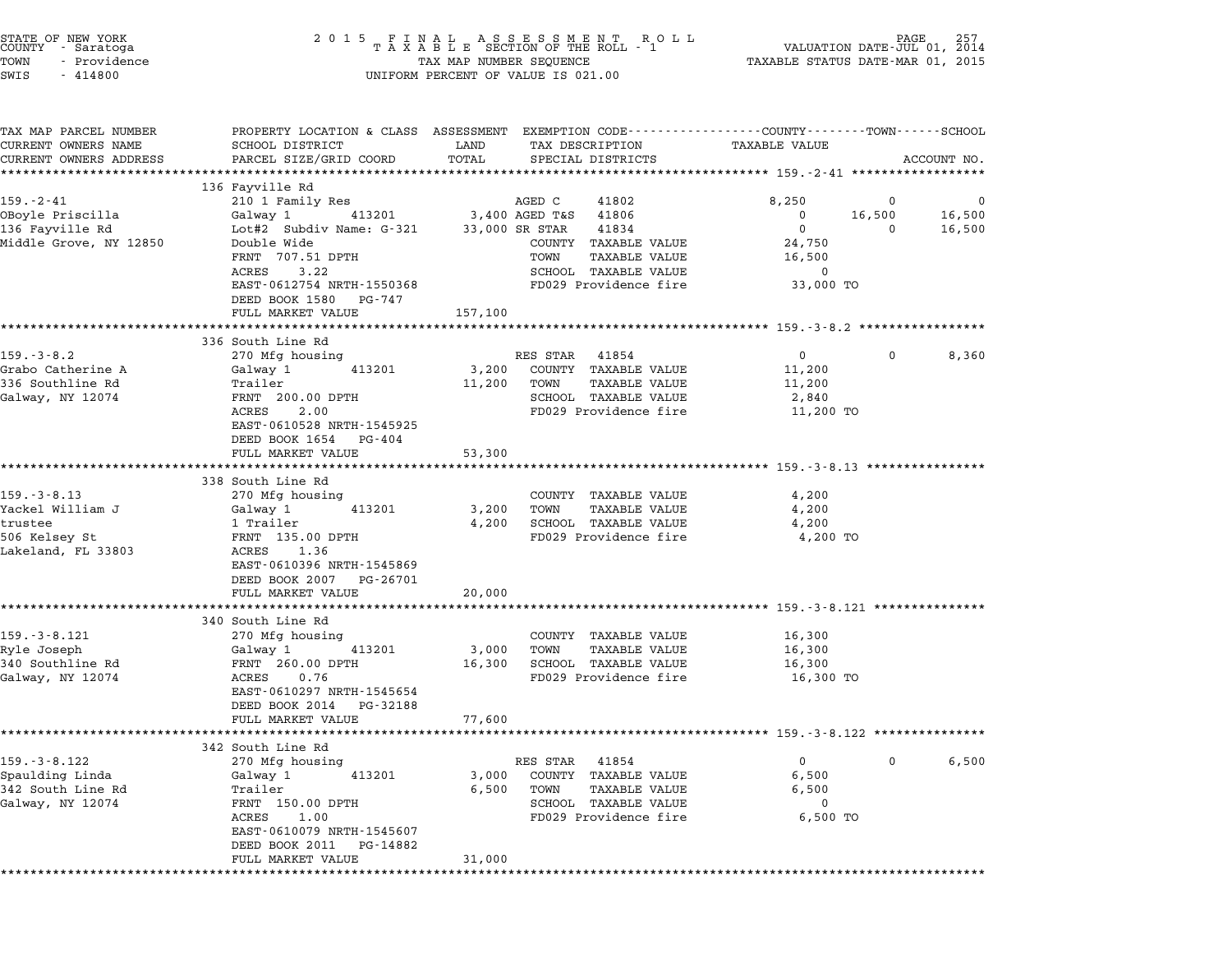| STATE OF NEW YORK<br>COUNTY - Saratoga<br>TOWN<br>- Providence<br>SWIS<br>$-414800$ | 2 0 1 5<br>FINAL ASSESSMENT ROLL<br>TAXABLE SECTION OF THE ROLL - 1<br>TAX MAP NUMBER SEQUENCE<br>UNIFORM PERCENT OF VALUE IS 021.00 | VALUATION DATE-JUL 01,<br>TAXABLE STATUS DATE-MAR 01, 2015 | PAGE<br>258<br>2014                                                                                               |                     |                    |
|-------------------------------------------------------------------------------------|--------------------------------------------------------------------------------------------------------------------------------------|------------------------------------------------------------|-------------------------------------------------------------------------------------------------------------------|---------------------|--------------------|
| TAX MAP PARCEL NUMBER<br>CURRENT OWNERS NAME                                        | SCHOOL DISTRICT                                                                                                                      | LAND                                                       | PROPERTY LOCATION & CLASS ASSESSMENT EXEMPTION CODE--------------COUNTY-------TOWN------SCHOOL<br>TAX DESCRIPTION | TAXABLE VALUE       |                    |
| CURRENT OWNERS ADDRESS                                                              | PARCEL SIZE/GRID COORD                                                                                                               | TOTAL                                                      | SPECIAL DISTRICTS                                                                                                 |                     | ACCOUNT NO.        |
| ***********************                                                             |                                                                                                                                      |                                                            |                                                                                                                   |                     |                    |
|                                                                                     | 330 South Line Rd                                                                                                                    |                                                            |                                                                                                                   |                     | 5 J01405           |
| $159. - 3 - 9.11$                                                                   | 240 Rural res                                                                                                                        |                                                            | 41834<br>SR STAR                                                                                                  | $\mathbf 0$         | $\Omega$<br>18,190 |
| Frament Roger G                                                                     | Galway 1<br>413201                                                                                                                   | 9,700                                                      | COUNTY TAXABLE VALUE                                                                                              | 48,800              |                    |
| Frament Joan A                                                                      | Lot 3                                                                                                                                | 48,800                                                     | <b>TAXABLE VALUE</b><br>TOWN                                                                                      | 48,800              |                    |
| c/o Roger George Frament                                                            | Life Estate                                                                                                                          |                                                            | SCHOOL TAXABLE VALUE                                                                                              | 30,610              |                    |
| 330 Southline Rd                                                                    | FRNT 445.69 DPTH                                                                                                                     |                                                            | FD029 Providence fire                                                                                             | 48,800 TO           |                    |
| Galway, NY 12074                                                                    | ACRES 36.31<br>EAST-0610542 NRTH-1547214                                                                                             |                                                            |                                                                                                                   |                     |                    |
|                                                                                     | DEED BOOK 2007<br>PG-43129                                                                                                           |                                                            |                                                                                                                   |                     |                    |
|                                                                                     | FULL MARKET VALUE                                                                                                                    | 232,400                                                    |                                                                                                                   |                     |                    |
|                                                                                     |                                                                                                                                      |                                                            |                                                                                                                   |                     |                    |
|                                                                                     | South Line Rd                                                                                                                        |                                                            |                                                                                                                   |                     |                    |
| 159.-3-9.12                                                                         | 311 Res vac land                                                                                                                     |                                                            | COUNTY TAXABLE VALUE                                                                                              | 4,000               |                    |
| Frament Matthew Allen                                                               | 413201<br>Galway 1                                                                                                                   | 4,000                                                      | TAXABLE VALUE<br>TOWN                                                                                             | 4,000               |                    |
| PO Box 403                                                                          | Lot <sub>2</sub>                                                                                                                     | 4,000                                                      | <b>SCHOOL TAXABLE VALUE</b>                                                                                       | 4,000               |                    |
| Galway, NY 12074                                                                    | FRNT<br>50.00 DPTH<br>6.30<br>ACRES<br>EAST-0610759 NRTH-1546570                                                                     |                                                            | FD029 Providence fire                                                                                             | 4,000 TO            |                    |
|                                                                                     | DEED BOOK 2007<br>PG-8680<br>FULL MARKET VALUE                                                                                       | 19,000                                                     |                                                                                                                   |                     |                    |
|                                                                                     |                                                                                                                                      |                                                            |                                                                                                                   |                     |                    |
|                                                                                     | 324 South Line Rd                                                                                                                    |                                                            |                                                                                                                   |                     | 5 J00934           |
| $159. - 3 - 10.1$<br>Onorati Sandra                                                 | 240 Rural res<br>413201<br>Galway 1                                                                                                  | 6,600                                                      | COUNTY TAXABLE VALUE<br>TOWN<br>TAXABLE VALUE                                                                     | 35,000<br>35,000    |                    |
| Attn: Gifford Todd                                                                  | Life Estate                                                                                                                          | 35,000                                                     | SCHOOL TAXABLE VALUE                                                                                              | 35,000              |                    |
| PO Box 383                                                                          | FRNT 217.31 DPTH                                                                                                                     |                                                            | FD029 Providence fire                                                                                             | 35,000 TO           |                    |
| Galway, NY 12074                                                                    | ACRES 19.02<br>EAST-0611071 NRTH-1547475                                                                                             |                                                            |                                                                                                                   |                     |                    |
|                                                                                     | DEED BOOK 1628<br>PG-418                                                                                                             |                                                            |                                                                                                                   |                     |                    |
|                                                                                     | FULL MARKET VALUE                                                                                                                    | 166,700                                                    |                                                                                                                   |                     |                    |
|                                                                                     |                                                                                                                                      |                                                            |                                                                                                                   |                     |                    |
|                                                                                     | 326 South Line Rd                                                                                                                    |                                                            |                                                                                                                   |                     |                    |
| $159. - 3 - 10.2$                                                                   | 210 1 Family Res                                                                                                                     |                                                            | RES STAR 41854                                                                                                    | $\overline{0}$      | 8,360<br>$\Omega$  |
| Onorati James                                                                       | Galway 1<br>413201                                                                                                                   | 3,800                                                      | COUNTY TAXABLE VALUE                                                                                              | 53,000              |                    |
| Onorati Michelle<br>326 Southline Rd                                                | Map 0136<br>FRNT 217.30 DPTH                                                                                                         | 53,000                                                     | <b>TAXABLE VALUE</b><br>TOWN<br>SCHOOL TAXABLE VALUE                                                              | 53,000              |                    |
| Galway, NY 12074                                                                    | ACRES<br>5.08                                                                                                                        |                                                            | FD029 Providence fire                                                                                             | 44,640<br>53,000 TO |                    |
|                                                                                     | EAST-0611275 NRTH-1546639                                                                                                            |                                                            |                                                                                                                   |                     |                    |
|                                                                                     | DEED BOOK 1625<br>PG-245<br>FULL MARKET VALUE                                                                                        | 252,400                                                    |                                                                                                                   |                     |                    |
|                                                                                     |                                                                                                                                      |                                                            |                                                                                                                   |                     |                    |

STATE OF NEW YORK <sup>2</sup> <sup>0</sup> <sup>1</sup> 5 F I N A L A S S E S S M E N T R O L L PAGE <sup>258</sup> COUNTY - Saratoga <sup>T</sup> <sup>A</sup> <sup>X</sup> <sup>A</sup> <sup>B</sup> <sup>L</sup> <sup>E</sup> SECTION OF THE ROLL - <sup>1</sup> VALUATION DATE-JUL 01, <sup>2014</sup>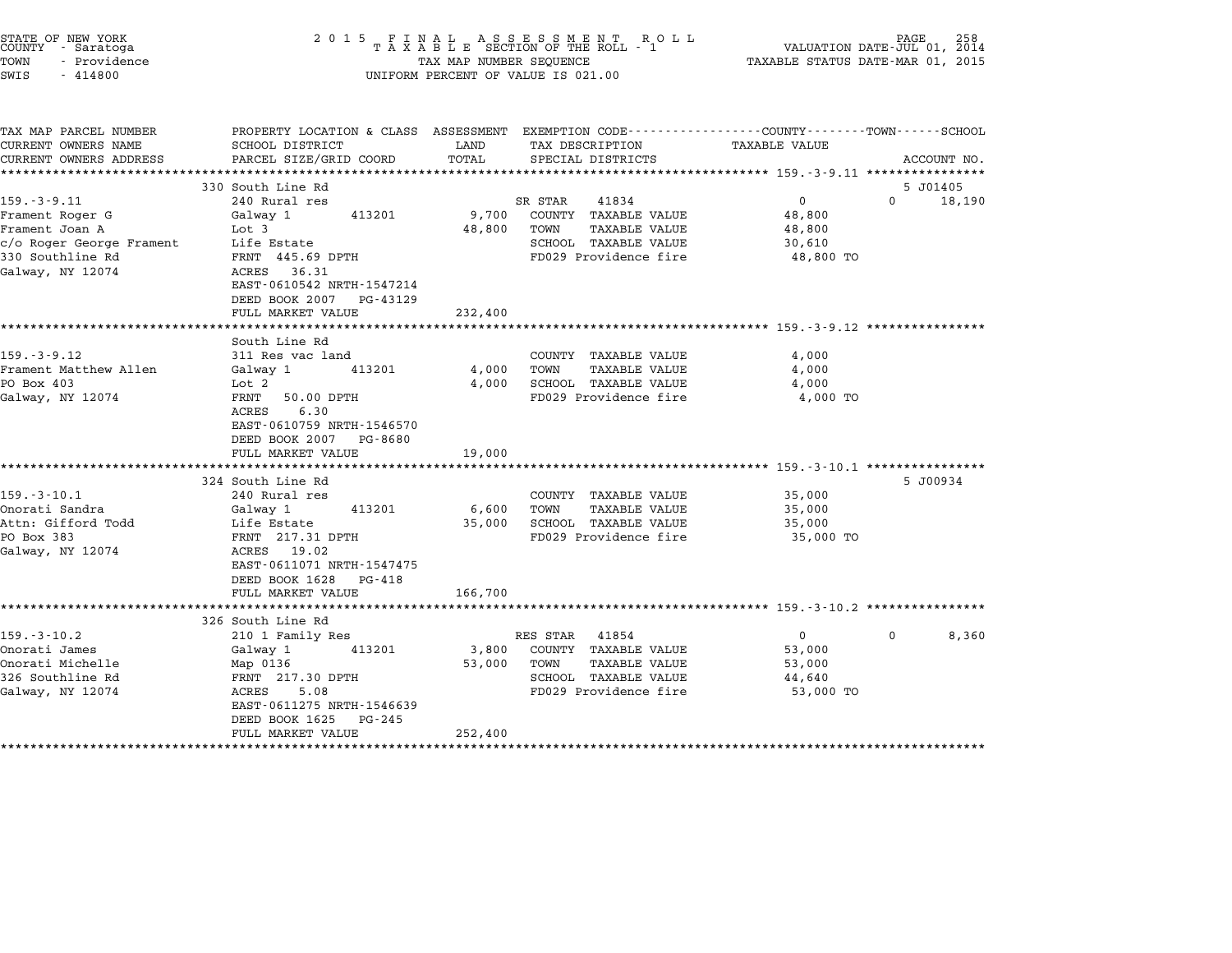| STATE OF NEW YORK<br>COUNTY<br>- Saratoga<br>TOWN<br>- Providence<br>SWIS<br>$-414800$ | 2 0 1 5<br>FINAL ASSESSMENT RO<br>TAXABLE SECTION OF THE ROLL - 1<br>TAX MAP NUMBER SEQUENCE<br>UNIFORM PERCENT OF VALUE IS 021.00 | PAGE<br>VALUATION DATE-JUL 01, 2014<br>TAXABLE STATUS DATE-MAR 01, 2015 |                                               |                                                                                                                 |             |
|----------------------------------------------------------------------------------------|------------------------------------------------------------------------------------------------------------------------------------|-------------------------------------------------------------------------|-----------------------------------------------|-----------------------------------------------------------------------------------------------------------------|-------------|
| TAX MAP PARCEL NUMBER<br>CURRENT OWNERS NAME                                           | SCHOOL DISTRICT                                                                                                                    | LAND                                                                    | TAX DESCRIPTION                               | PROPERTY LOCATION & CLASS ASSESSMENT EXEMPTION CODE---------------COUNTY-------TOWN-----SCHOOL<br>TAXABLE VALUE |             |
| CURRENT OWNERS ADDRESS                                                                 | PARCEL SIZE/GRID COORD                                                                                                             | TOTAL                                                                   | SPECIAL DISTRICTS                             |                                                                                                                 | ACCOUNT NO. |
|                                                                                        |                                                                                                                                    |                                                                         |                                               |                                                                                                                 |             |
|                                                                                        | 322 South Line Rd                                                                                                                  |                                                                         |                                               |                                                                                                                 |             |
| $159. - 3 - 11.2$                                                                      | 210 1 Family Res                                                                                                                   |                                                                         | 41834<br>SR STAR                              | 0<br>0                                                                                                          | 18,190      |
| Lambert David<br>Lambert Gertrude                                                      | Galway 1<br>413201<br>FRNT 216.00 DPTH                                                                                             | 3,200<br>25,000                                                         | COUNTY TAXABLE VALUE<br>TOWN<br>TAXABLE VALUE | 25,000<br>25,000                                                                                                |             |
| 322 South Line Rd                                                                      | ACRES<br>2.04                                                                                                                      |                                                                         | SCHOOL TAXABLE VALUE                          | 6,810                                                                                                           |             |
| Galway, NY 12074                                                                       | EAST-0611780 NRTH-1546552                                                                                                          |                                                                         | FD029 Providence fire                         | 25,000 TO                                                                                                       |             |
|                                                                                        | DEED BOOK 2013 PG-23025                                                                                                            |                                                                         |                                               |                                                                                                                 |             |
|                                                                                        | FULL MARKET VALUE                                                                                                                  | 119,000                                                                 |                                               |                                                                                                                 |             |
|                                                                                        | ***********************                                                                                                            |                                                                         |                                               | ********************** 159.-3-11.12 ************                                                                |             |
|                                                                                        | 316 South Line Rd                                                                                                                  |                                                                         |                                               |                                                                                                                 |             |
| 159. - 3 - 11.12                                                                       | 270 Mfg housing                                                                                                                    |                                                                         | COUNTY TAXABLE VALUE                          | 8,848                                                                                                           |             |
| Stubblefield James E                                                                   | 413201<br>Galway 1                                                                                                                 | 3,000                                                                   | TOWN<br><b>TAXABLE VALUE</b>                  | 8,848                                                                                                           |             |
| Stubblefield Oneta<br>316 Southline Rd                                                 | FRNT 101.00 DPTH<br>ACRES<br>0.46                                                                                                  | 8,848                                                                   | SCHOOL TAXABLE VALUE<br>FD029 Providence fire | 8,848<br>8,848 TO                                                                                               |             |
| Galway, NY 12074                                                                       | EAST-0612213 NRTH-1546629                                                                                                          |                                                                         |                                               |                                                                                                                 |             |
|                                                                                        | DEED BOOK 1204<br>PG-100                                                                                                           |                                                                         |                                               |                                                                                                                 |             |
|                                                                                        | FULL MARKET VALUE                                                                                                                  | 42,100                                                                  |                                               |                                                                                                                 |             |
|                                                                                        | *********************                                                                                                              |                                                                         |                                               | ****************************** 159.-3-11.13 ***************                                                     |             |
|                                                                                        | South Line Rd                                                                                                                      |                                                                         |                                               |                                                                                                                 |             |
| $159. - 3 - 11.13$                                                                     | 270 Mfg housing                                                                                                                    |                                                                         | COUNTY TAXABLE VALUE                          | 8,200                                                                                                           |             |
| Conradsen Larry P                                                                      | Galway 1<br>413201                                                                                                                 | 3,000                                                                   | TOWN<br><b>TAXABLE VALUE</b>                  | 8,200                                                                                                           |             |
| 1185 Goode St                                                                          | FRNT 168.50 DPTH 174.00<br>ACRES<br>0.67                                                                                           | 8,200                                                                   | SCHOOL TAXABLE VALUE<br>FD029 Providence fire | 8,200                                                                                                           |             |
| Ballston Spa, NY 12020                                                                 | EAST-0612094 NRTH-1546563                                                                                                          |                                                                         |                                               | 8,200 TO                                                                                                        |             |
|                                                                                        | DEED BOOK 1361 PG-314                                                                                                              |                                                                         |                                               |                                                                                                                 |             |
|                                                                                        | FULL MARKET VALUE                                                                                                                  | 39,000                                                                  |                                               |                                                                                                                 |             |
|                                                                                        |                                                                                                                                    |                                                                         |                                               |                                                                                                                 |             |
|                                                                                        | South Line Rd                                                                                                                      |                                                                         |                                               |                                                                                                                 | 5 J00362    |
| $159. - 3 - 11.111$                                                                    | 322 Rural vac>10                                                                                                                   |                                                                         | COUNTY TAXABLE VALUE                          | 11,200                                                                                                          |             |
| Gifford Floyd W                                                                        | 413201<br>Galway 1                                                                                                                 | 11,200                                                                  | TOWN<br>TAXABLE VALUE                         | 11,200                                                                                                          |             |
| Gifford Hazel H                                                                        | FRNT 140.00 DPTH                                                                                                                   | 11,200                                                                  | SCHOOL TAXABLE VALUE                          | 11,200                                                                                                          |             |
| Attn: Rosie Gifford Gemmiti                                                            | ACRES 41.64                                                                                                                        |                                                                         | FD029 Providence fire                         | 11,200 TO                                                                                                       |             |
| 92 Sweetman Rd<br>Ballston Spa, NY 12020-3236                                          | EAST-0611758 NRTH-1547762<br>DEED BOOK 0714<br>PG-0394                                                                             |                                                                         |                                               |                                                                                                                 |             |
|                                                                                        | FULL MARKET VALUE                                                                                                                  | 53,300                                                                  |                                               |                                                                                                                 |             |
|                                                                                        |                                                                                                                                    |                                                                         |                                               | *********** 159.-3-11.112 ********                                                                              |             |
|                                                                                        | 320 South Line Rd                                                                                                                  |                                                                         |                                               |                                                                                                                 |             |
| 159. - 3 - 11.112                                                                      | 210 1 Family Res                                                                                                                   |                                                                         | COUNTY TAXABLE VALUE                          | 26,426                                                                                                          |             |
| Heritage John                                                                          | Galway 1<br>413201                                                                                                                 | 3,000                                                                   | TOWN<br>TAXABLE VALUE                         | 26,426                                                                                                          |             |
| 320 Southline Rd                                                                       | FRNT 107.75 DPTH                                                                                                                   | 26,426                                                                  | SCHOOL TAXABLE VALUE                          | 26,426                                                                                                          |             |
| Galway, NY 12074                                                                       | ACRES<br>0.53                                                                                                                      |                                                                         | FD029 Providence fire                         | 26,426 TO                                                                                                       |             |
|                                                                                        | EAST-0611972 NRTH-1546529<br>DEED BOOK 1758<br>PG-363                                                                              |                                                                         |                                               |                                                                                                                 |             |
|                                                                                        | FULL MARKET VALUE                                                                                                                  | 125,800                                                                 |                                               |                                                                                                                 |             |
| *******************                                                                    |                                                                                                                                    |                                                                         |                                               |                                                                                                                 |             |

STATE OF NEW YORK <sup>2</sup> <sup>0</sup> <sup>1</sup> 5 F I N A L A S S E S S M E N T R O L L PAGE <sup>259</sup> COUNTY - Saratoga <sup>T</sup> <sup>A</sup> <sup>X</sup> <sup>A</sup> <sup>B</sup> <sup>L</sup> <sup>E</sup> SECTION OF THE ROLL - <sup>1</sup> VALUATION DATE-JUL 01, <sup>2014</sup>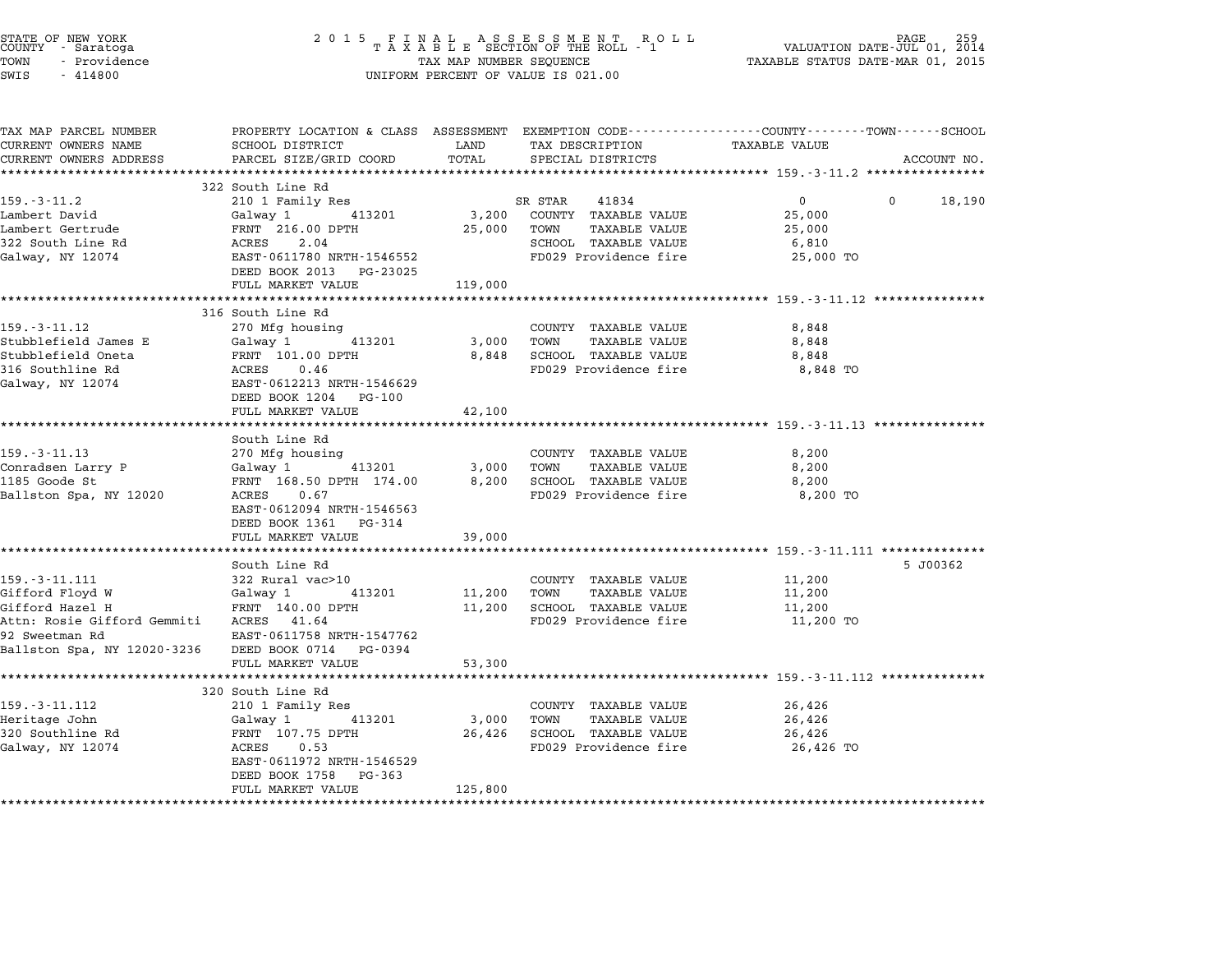|                                               | UNIFORM PERCENT OF VALUE IS 021.00                                                                                  | PAGE 260<br>VALUATION DATE-JUL 01, 2014<br>TAXABLE STATUS DATE-MAR 01, 2015 |                                               |                                                                          |                   |
|-----------------------------------------------|---------------------------------------------------------------------------------------------------------------------|-----------------------------------------------------------------------------|-----------------------------------------------|--------------------------------------------------------------------------|-------------------|
| TAX MAP PARCEL NUMBER<br>CURRENT OWNERS NAME  | PROPERTY LOCATION & CLASS ASSESSMENT EXEMPTION CODE----------------COUNTY-------TOWN------SCHOOL<br>SCHOOL DISTRICT | LAND                                                                        | TAX DESCRIPTION                               | TAXABLE VALUE                                                            |                   |
| CURRENT OWNERS ADDRESS                        | PARCEL SIZE/GRID COORD                                                                                              | TOTAL                                                                       | SPECIAL DISTRICTS                             |                                                                          | ACCOUNT NO.       |
| **********************                        | ***********************                                                                                             |                                                                             |                                               |                                                                          |                   |
|                                               | South Line Rd                                                                                                       |                                                                             |                                               |                                                                          | 5 J01404          |
| $159. - 3 - 12$                               | 322 Rural vac>10                                                                                                    |                                                                             | COUNTY TAXABLE VALUE                          | 6,500                                                                    |                   |
| Parker Karl E                                 | Galway 1<br>413201                                                                                                  | 6,500                                                                       | TOWN<br><b>TAXABLE VALUE</b>                  | 6,500                                                                    |                   |
| Parker Elizabeth R                            | FRNT 490.45 DPTH                                                                                                    | 6,500                                                                       | SCHOOL TAXABLE VALUE                          | 6,500                                                                    |                   |
| 285 Southline Rd                              | ACRES 22.09                                                                                                         |                                                                             | FD029 Providence fire                         | 6,500 TO                                                                 |                   |
| Galway, NY 12074                              | EAST-0612114 NRTH-1547974                                                                                           |                                                                             |                                               |                                                                          |                   |
|                                               | DEED BOOK 1619 PG-134                                                                                               |                                                                             |                                               |                                                                          |                   |
|                                               | FULL MARKET VALUE                                                                                                   | 31,000                                                                      |                                               |                                                                          |                   |
|                                               | ************************                                                                                            |                                                                             |                                               | *********************** 159.-3-15.1 *****************                    |                   |
|                                               | 125 Gifford Rd                                                                                                      |                                                                             |                                               |                                                                          | 5 L01466          |
| 159.-3-15.1                                   | 210 1 Family Res                                                                                                    |                                                                             | COUNTY TAXABLE VALUE                          | 18,400                                                                   |                   |
| Coadney Robert W                              | Galway 1<br>413201                                                                                                  | 3,400                                                                       | TOWN<br><b>TAXABLE VALUE</b>                  | 18,400                                                                   |                   |
| 125 Gifford Rd<br>Galway, NY 12074            | Lot 1<br>FRNT<br>90.00 DPTH                                                                                         | 18,400                                                                      | SCHOOL TAXABLE VALUE<br>FD029 Providence fire | 18,400<br>18,400 TO                                                      |                   |
|                                               | ACRES<br>3.00                                                                                                       |                                                                             |                                               |                                                                          |                   |
|                                               | EAST-0612916 NRTH-1545813                                                                                           |                                                                             |                                               |                                                                          |                   |
|                                               | DEED BOOK 1522<br>PG-179                                                                                            |                                                                             |                                               |                                                                          |                   |
|                                               | FULL MARKET VALUE                                                                                                   | 87,600                                                                      |                                               |                                                                          |                   |
|                                               |                                                                                                                     |                                                                             |                                               |                                                                          |                   |
|                                               | 127 Gifford Rd                                                                                                      |                                                                             |                                               |                                                                          |                   |
| 159.-3-15.2                                   | 210 1 Family Res                                                                                                    |                                                                             | RES STAR<br>41854                             | $\mathbf{0}$                                                             | $\Omega$<br>8,360 |
| Ovren Jonathan S                              | 413201<br>Galway 1                                                                                                  | 4,200                                                                       | COUNTY TAXABLE VALUE                          | 38,325                                                                   |                   |
| 127 Gifford Rd                                | Lot 2                                                                                                               | 38,325                                                                      | TOWN<br><b>TAXABLE VALUE</b>                  | 38,325                                                                   |                   |
| Galway, NY 12074                              | ACRES<br>6.75                                                                                                       |                                                                             | SCHOOL TAXABLE VALUE                          | 29,965                                                                   |                   |
|                                               | EAST-0612941 NRTH-1545576                                                                                           |                                                                             | FD029 Providence fire                         | 38,325 TO                                                                |                   |
|                                               | DEED BOOK 2012<br>PG-6193                                                                                           |                                                                             |                                               |                                                                          |                   |
|                                               | FULL MARKET VALUE<br>****************                                                                               | 182,500<br>********                                                         |                                               | ******** 159.-3-16 ******************                                    |                   |
|                                               | Gifford Rd Rear                                                                                                     |                                                                             |                                               |                                                                          | 5 J01326          |
| $159. - 3 - 16$                               | 314 Rural vac<10                                                                                                    |                                                                             | COUNTY TAXABLE VALUE                          | 1,500                                                                    |                   |
| Gifford Floyd W                               | Galway 1<br>413201                                                                                                  | 1,500                                                                       | <b>TAXABLE VALUE</b><br>TOWN                  | 1,500                                                                    |                   |
| Gifford Hazel H                               | 3.00<br>ACRES                                                                                                       | 1,500                                                                       | SCHOOL TAXABLE VALUE                          | 1,500                                                                    |                   |
| Attn: Rosie Gifford Gemmiti                   | EAST-0613192 NRTH-1545229                                                                                           |                                                                             | FD029 Providence fire                         | 1,500 TO                                                                 |                   |
| 92 Sweetman Rd                                | DEED BOOK 1021 PG-437                                                                                               |                                                                             |                                               |                                                                          |                   |
| Ballston Spa, NY 12020                        | FULL MARKET VALUE                                                                                                   | 7,100                                                                       |                                               |                                                                          |                   |
|                                               | ****************                                                                                                    |                                                                             |                                               | ******************************* 159 <sub>.</sub> -3-17 ***************** |                   |
|                                               | Gifford Rd Rear                                                                                                     |                                                                             |                                               |                                                                          | 5 J00365          |
| $159. - 3 - 17$                               | 910 Priv forest                                                                                                     |                                                                             | COUNTY TAXABLE VALUE                          | 4,300                                                                    |                   |
| Gifford Floyd                                 | 413201<br>Galway 1                                                                                                  | 4,300                                                                       | TOWN<br><b>TAXABLE VALUE</b>                  | 4,300                                                                    |                   |
| Gifford Hazel                                 | ACRES 24.89                                                                                                         | 4,300                                                                       | SCHOOL TAXABLE VALUE                          | 4,300                                                                    |                   |
| Attn: Rosie Gifford Gemmiti<br>92 Sweetman Rd | EAST-0612902 NRTH-1544810<br>DEED BOOK 637<br>PG-325                                                                |                                                                             | FD029 Providence fire                         | 4,300 TO                                                                 |                   |
| Ballston Spa, NY 12020                        | FULL MARKET VALUE                                                                                                   | 20,500                                                                      |                                               |                                                                          |                   |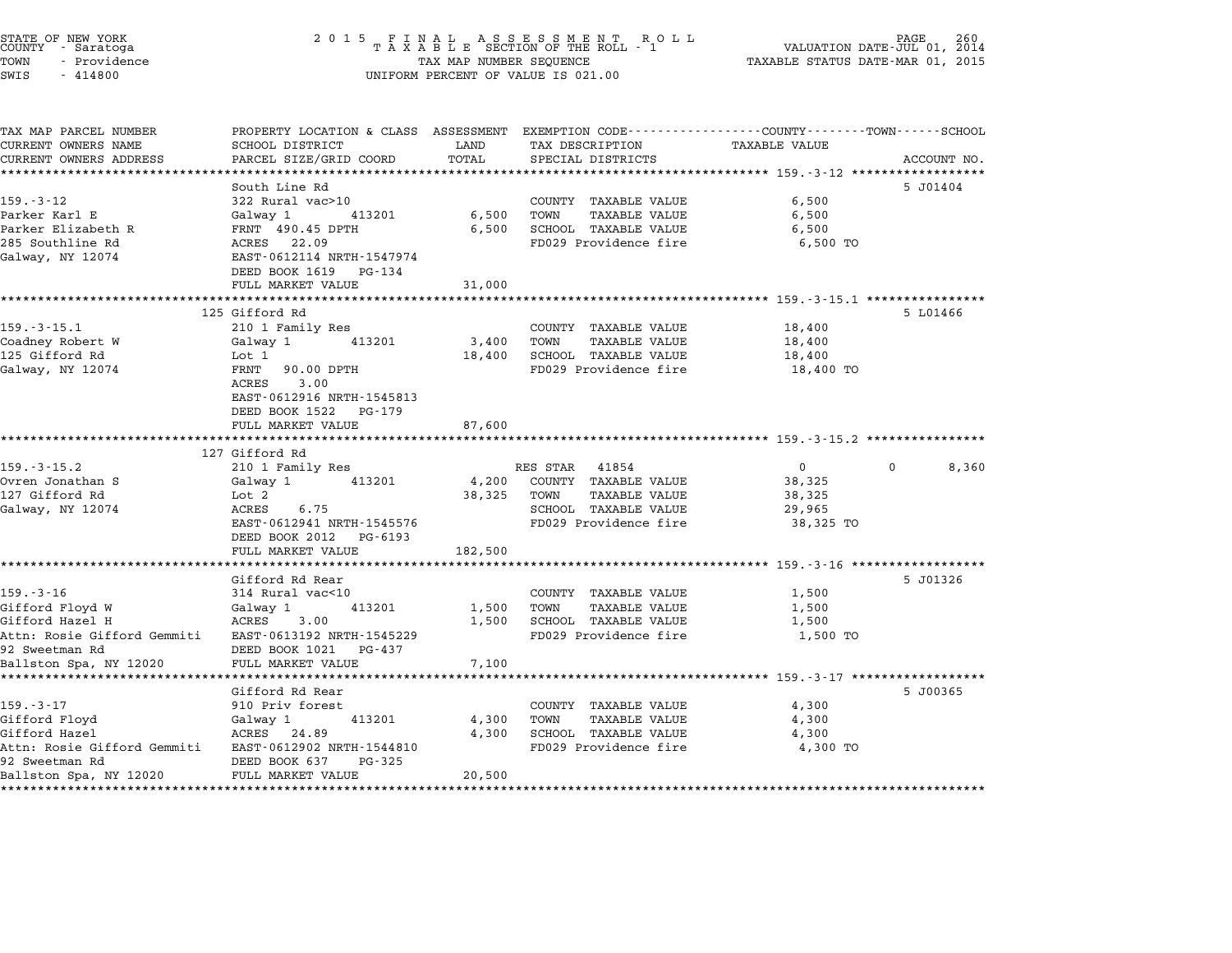| STATE OF NEW YORK<br>COUNTY - Saratoga<br>TOWN<br>- Providence<br>SWIS<br>$-414800$ | 2 0 1 5<br>F<br>Ι.<br>N                       | A L<br>TAX MAP NUMBER SEQUENCE | A S S E S S M E N T<br>R O L L<br>TAXABLE SECTION OF THE ROLL - 1<br>UNIFORM PERCENT OF VALUE IS 021.00            | TAXABLE STATUS DATE-MAR 01, 2015                | PAGE<br>VALUATION DATE-JUL 01, 2014 |             |
|-------------------------------------------------------------------------------------|-----------------------------------------------|--------------------------------|--------------------------------------------------------------------------------------------------------------------|-------------------------------------------------|-------------------------------------|-------------|
| TAX MAP PARCEL NUMBER<br>CURRENT OWNERS NAME                                        | SCHOOL DISTRICT                               | LAND                           | PROPERTY LOCATION & CLASS ASSESSMENT EXEMPTION CODE----------------COUNTY-------TOWN-----SCHOOL<br>TAX DESCRIPTION | <b>TAXABLE VALUE</b>                            |                                     |             |
| CURRENT OWNERS ADDRESS                                                              | PARCEL SIZE/GRID COORD                        | TOTAL                          | SPECIAL DISTRICTS                                                                                                  |                                                 |                                     | ACCOUNT NO. |
|                                                                                     |                                               | *********                      |                                                                                                                    | *********** 159.-3-18 *****                     |                                     |             |
|                                                                                     | South Line Rd                                 |                                |                                                                                                                    |                                                 |                                     | 5 L00964    |
| $159. - 3 - 18$                                                                     | 322 Rural vac>10                              |                                | COUNTY TAXABLE VALUE                                                                                               | 8,600                                           |                                     |             |
| Kohlman Kathleen E                                                                  | Galway 1<br>413201                            | 8,600                          | TOWN<br><b>TAXABLE VALUE</b>                                                                                       | 8,600                                           |                                     |             |
| c/o Elizabeth Kohlman                                                               | FRNT 960.00 DPTH                              | 8,600                          | SCHOOL TAXABLE VALUE                                                                                               | 8,600                                           |                                     |             |
| 1325 Woolsey St                                                                     | ACRES 28.75                                   |                                | FD029 Providence fire                                                                                              | 8,600 TO                                        |                                     |             |
| Schenectady, NY 12303                                                               | EAST-0612019 NRTH-1545704                     |                                |                                                                                                                    |                                                 |                                     |             |
|                                                                                     | DEED BOOK 1305<br>PG-402<br>FULL MARKET VALUE | 41,000                         |                                                                                                                    |                                                 |                                     |             |
|                                                                                     |                                               | ******                         |                                                                                                                    | ************* 159.-3-20 ****************        |                                     |             |
|                                                                                     | 341 South Line Rd                             |                                |                                                                                                                    |                                                 |                                     | 5 J00451    |
| $159. - 3 - 20$                                                                     | 240 Rural res                                 |                                | RES STAR 41854                                                                                                     | $\mathbf 0$                                     | $\Omega$                            | 8,360       |
| English Richard J                                                                   | Galway 1<br>413201                            | 18,400                         | COUNTY TAXABLE VALUE                                                                                               | 90,077                                          |                                     |             |
| English Farial S                                                                    | FRNT 3110.00 DPTH                             | 90,077                         | TAXABLE VALUE<br>TOWN                                                                                              | 90,077                                          |                                     |             |
| 341 South Line Rd                                                                   | ACRES 93.39                                   |                                | SCHOOL TAXABLE VALUE                                                                                               | 81,717                                          |                                     |             |
| Galway, NY 12074                                                                    | EAST-0610488 NRTH-1544882                     |                                | FD029 Providence fire                                                                                              | 90,077 TO                                       |                                     |             |
|                                                                                     | DEED BOOK 2007 PG-16048                       |                                |                                                                                                                    |                                                 |                                     |             |
|                                                                                     | FULL MARKET VALUE<br>*****************        | 428,900<br>********            |                                                                                                                    | ******* 159.-3-23 ******************            |                                     |             |
|                                                                                     | 356 South Line Rd                             |                                |                                                                                                                    |                                                 |                                     | 5 J00182    |
| $159. - 3 - 23$                                                                     | 240 Rural res                                 |                                | COUNTY TAXABLE VALUE                                                                                               | 51,600                                          |                                     |             |
| Dagostino John                                                                      | 413201<br>Galway 1                            | 23,600                         | TOWN<br><b>TAXABLE VALUE</b>                                                                                       | 51,600                                          |                                     |             |
| 128 Wheeler Farm Rd                                                                 | FRNT 1580.00 DPTH                             | 51,600                         | SCHOOL TAXABLE VALUE                                                                                               | 51,600                                          |                                     |             |
| Watertown, CT 06795                                                                 | ACRES 104.28                                  |                                | FD029 Providence fire                                                                                              | 51,600 TO                                       |                                     |             |
|                                                                                     | EAST-0608358 NRTH-1545632                     |                                |                                                                                                                    |                                                 |                                     |             |
|                                                                                     | DEED BOOK 1219<br>PG-427                      |                                |                                                                                                                    |                                                 |                                     |             |
|                                                                                     | FULL MARKET VALUE                             | 245,700                        |                                                                                                                    |                                                 |                                     |             |
|                                                                                     | 372 South Line Rd                             |                                |                                                                                                                    | ***************** 159.-3-24 ******************* |                                     | 5 J00745    |
| $159. - 3 - 24$                                                                     | 240 Rural res                                 |                                | AGED T&S 41806                                                                                                     | 0                                               | 24,444                              | 24,444      |
| Westbrook Henry H                                                                   | Galway 1<br>413201                            |                                | 7,800 SR STAR<br>41834                                                                                             | $\Omega$                                        | 0                                   | 18,190      |
| Westbrook Grace                                                                     | House/land/garage/barn                        | 61,109                         | COUNTY TAXABLE VALUE                                                                                               | 61,109                                          |                                     |             |
| 372 South Line Rd                                                                   | FRNT 1030.00 DPTH                             |                                | TOWN<br>TAXABLE VALUE                                                                                              | 36,665                                          |                                     |             |
| Galway, NY 12074                                                                    | ACRES 25.00                                   |                                | SCHOOL TAXABLE VALUE                                                                                               | 18,475                                          |                                     |             |
|                                                                                     | EAST-0608018 NRTH-1544955                     |                                | FD029 Providence fire                                                                                              | 61,109 TO                                       |                                     |             |
| MAY BE SUBJECT TO PAYMENT                                                           | DEED BOOK 993<br>PG-1157                      |                                |                                                                                                                    |                                                 |                                     |             |
| UNDER AGDIST LAW TIL 2016                                                           | FULL MARKET VALUE                             | 291,000                        |                                                                                                                    |                                                 |                                     |             |
|                                                                                     |                                               |                                |                                                                                                                    |                                                 |                                     |             |
|                                                                                     | 365 South Line Rd                             |                                |                                                                                                                    |                                                 |                                     |             |
| $159. - 3 - 25.12$<br>Klamp Walter S                                                | 210 1 Family Res<br>Galway 1<br>413201        | 3,200                          | RES STAR<br>41854<br>COUNTY TAXABLE VALUE                                                                          | $\mathbf{0}$<br>38,365                          | $\Omega$                            | 8,360       |
| Klamp Sue A                                                                         | FRNT 360.00 DPTH                              | 38,365                         | TOWN<br><b>TAXABLE VALUE</b>                                                                                       | 38,365                                          |                                     |             |
| 365 South Line Rd                                                                   | ACRES<br>2.19                                 |                                | SCHOOL TAXABLE VALUE                                                                                               | 30,005                                          |                                     |             |
| Galway, NY 12074                                                                    | EAST-0608210 NRTH-1544245                     |                                | FD029 Providence fire                                                                                              | 38,365 TO                                       |                                     |             |
|                                                                                     | DEED BOOK 1414<br>PG-131                      |                                |                                                                                                                    |                                                 |                                     |             |
|                                                                                     | FULL MARKET VALUE                             | 182,700                        |                                                                                                                    |                                                 |                                     |             |
|                                                                                     |                                               |                                |                                                                                                                    |                                                 |                                     |             |

STATE OF NEW YORK <sup>2</sup> <sup>0</sup> <sup>1</sup> 5 F I N A L A S S E S S M E N T R O L L PAGE <sup>261</sup> COUNTY - Saratoga <sup>T</sup> <sup>A</sup> <sup>X</sup> <sup>A</sup> <sup>B</sup> <sup>L</sup> <sup>E</sup> SECTION OF THE ROLL - <sup>1</sup> VALUATION DATE-JUL 01, <sup>2014</sup>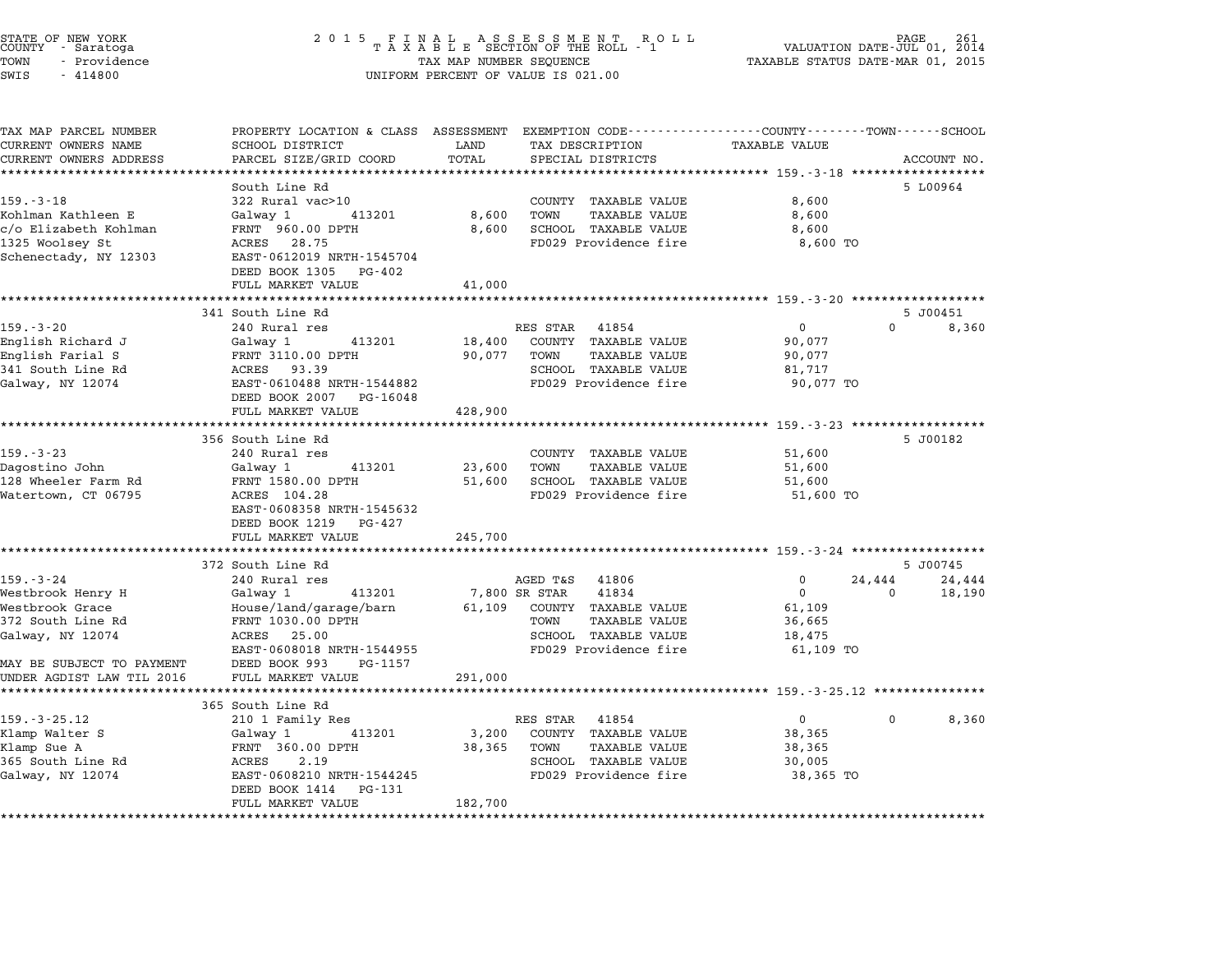| STATE OF NEW YORK<br>COUNTY - Saratoga<br>- Providence<br>TOWN<br>SWIS<br>$-414800$              | UNIFORM PERCENT OF VALUE IS 021.00                                                                                                                                                                                      | $\begin{tabular}{lllllllllllllllllllll} \hline 2&0&1&5&F\ \text{I}\ &\text{N}\ &\text{A}\ &\text{L}\ &\text{A}\ &\text{S}\ &\text{S}\ &\text{E}\ &\text{S}\ &\text{S}\ &\text{S}\ &\text{S}\ &\text{S}\ &\text{S}\ &\text{S}\ &\text{S}\ &\text{S}\ &\text{S}\ &\text{S}\ &\text{S}\ &\text{S}\ &\text{S}\ &\text{S}\ &\text{S}\ &\text{S}\ &\text{S}\ &\text{S}\ &\text{S}\ &\text{S}\ &\text{S}\ &\text{S}\ &\text$ |                                                                                                                                    |
|--------------------------------------------------------------------------------------------------|-------------------------------------------------------------------------------------------------------------------------------------------------------------------------------------------------------------------------|-----------------------------------------------------------------------------------------------------------------------------------------------------------------------------------------------------------------------------------------------------------------------------------------------------------------------------------------------------------------------------------------------------------------------|------------------------------------------------------------------------------------------------------------------------------------|
| TAX MAP PARCEL NUMBER<br>CURRENT OWNERS NAME<br>CURRENT OWNERS ADDRESS                           | SCHOOL DISTRICT<br>PARCEL SIZE/GRID COORD                                                                                                                                                                               | LAND<br>TAX DESCRIPTION<br>TOTAL<br>SPECIAL DISTRICTS                                                                                                                                                                                                                                                                                                                                                                 | PROPERTY LOCATION & CLASS ASSESSMENT EXEMPTION CODE----------------COUNTY-------TOWN-----SCHOOL<br>TAXABLE VALUE<br>ACCOUNT NO.    |
| $159. - 3 - 29$<br>Hall Robert A<br>c/o Hall Heath J<br>126 Potter Hollow Rd<br>Galway, NY 12074 | ***************************<br>126 Potter Hollow Rd<br>240 Rural res<br>Galway 1<br>413201<br>Life estate<br>FRNT 960.00 DPTH<br>ACRES 35.00<br>EAST-0607210 NRTH-1546137<br>DEED BOOK 1753 PG-130<br>FULL MARKET VALUE | AGED - ALL 41800<br>12,100 SR STAR<br>41834<br>42,000<br>COUNTY TAXABLE VALUE<br>TAXABLE VALUE<br>TOWN<br>SCHOOL TAXABLE VALUE<br>FD029 Providence fire<br>200,000                                                                                                                                                                                                                                                    | 5 J00406<br>21,000<br>21,000<br>21,000<br>18,190<br>$\mathbf 0$<br>$\mathbf 0$<br>21,000<br>21,000<br>2,810<br>42,000 TO           |
| $159. - 3 - 30$<br>Zurek Stanley J Jr<br>216 Knapp Pl<br>Greenport, NY 11944                     | South Line Rd<br>314 Rural vac<10<br>Galway 1<br>413201<br>Deed 2011/28824<br>FRNT 550.00 DPTH<br>ACRES 14.00<br>EAST-0607348 NRTH-1544450                                                                              | COUNTY TAXABLE VALUE<br>TOWN<br>TAXABLE VALUE<br>4,900<br>SCHOOL TAXABLE VALUE<br>4,900<br>FD029 Providence fire                                                                                                                                                                                                                                                                                                      | ******************************* 159.-3-30 ******************<br>5 J00219<br>4,900<br>4,900<br>4,900<br>4,900 TO                    |
|                                                                                                  | DEED BOOK 2012 PG-16631<br>FULL MARKET VALUE<br>**********************                                                                                                                                                  | 23,300                                                                                                                                                                                                                                                                                                                                                                                                                | ************************************ 159.-3-31.12 ****************                                                                 |
| $159. - 3 - 31.12$<br>Hoffman Dana E<br>Hoffman Cynthia M<br>181 Hinds Rd<br>Galway, NY 12074    | 181 Hinds Rd<br>210 1 Family Res<br>413201<br>Galway 1<br>Lot 4<br>FRNT 300.00 DPTH<br>ACRES<br>3.86<br>EAST-0606489 NRTH-1548709<br>DEED BOOK 2008 PG-32673                                                            | VET WAR C 41122<br>3,600 VET WAR T 41123<br>56,000 RES STAR 41854<br>COUNTY TAXABLE VALUE<br>TOWN<br>TAXABLE VALUE<br>SCHOOL TAXABLE VALUE<br>FD029 Providence fire                                                                                                                                                                                                                                                   | 7,560<br>0<br>$\overline{0}$<br>0<br>7,560<br>0<br>$\overline{0}$<br>8,360<br>$\Omega$<br>48,440<br>48,440<br>47,640<br>56,000 TO  |
|                                                                                                  | FULL MARKET VALUE<br>**************                                                                                                                                                                                     | 266,700                                                                                                                                                                                                                                                                                                                                                                                                               | ******************************* 159.-3-31.14 **************                                                                        |
| 159. - 3 - 31.14<br>Weber William F<br>Weber Patricia R<br>189 Hinds Rd<br>Galway, NY 12074      | 189 Hinds Rd<br>210 1 Family Res<br>Galway 1<br>413201<br>Lot #2<br>FRNT 300.00 DPTH<br>ACRES<br>3.50<br>EAST-0605922 NRTH-1548551<br>DEED BOOK 1500<br>PG-385<br>FULL MARKET VALUE                                     | SR STAR<br>41834<br>3,600<br>COUNTY TAXABLE VALUE<br>50,000<br>TOWN<br>TAXABLE VALUE<br>SCHOOL TAXABLE VALUE<br>FD029 Providence fire<br>238,100                                                                                                                                                                                                                                                                      | $\overline{0}$<br>18,190<br>0<br>50,000<br>50,000<br>31,810<br>50,000 TO                                                           |
| $159. - 3 - 31.15$<br>Austin Raymond<br>185 Hinds Rd<br>Galway, NY 12074                         | 185 Hinds Rd<br>210 1 Family Res<br>Galway 1<br>413201<br>Garage<br>Lot 3<br>FRNT 300.00 DPTH<br>ACRES<br>3.67<br>EAST-0606177 NRTH-1548616<br>DEED BOOK 1267 PG-449<br>FULL MARKET VALUE                               | RES STAR<br>41854<br>COUNTY TAXABLE VALUE<br>3,600<br>49,500<br>TOWN<br>TAXABLE VALUE<br>SCHOOL TAXABLE VALUE<br>FD029 Providence fire<br>235,700                                                                                                                                                                                                                                                                     | ******************************** 159.-3-31.15 ***************<br>0<br>8,360<br>$\Omega$<br>49,500<br>49,500<br>41,140<br>49,500 TO |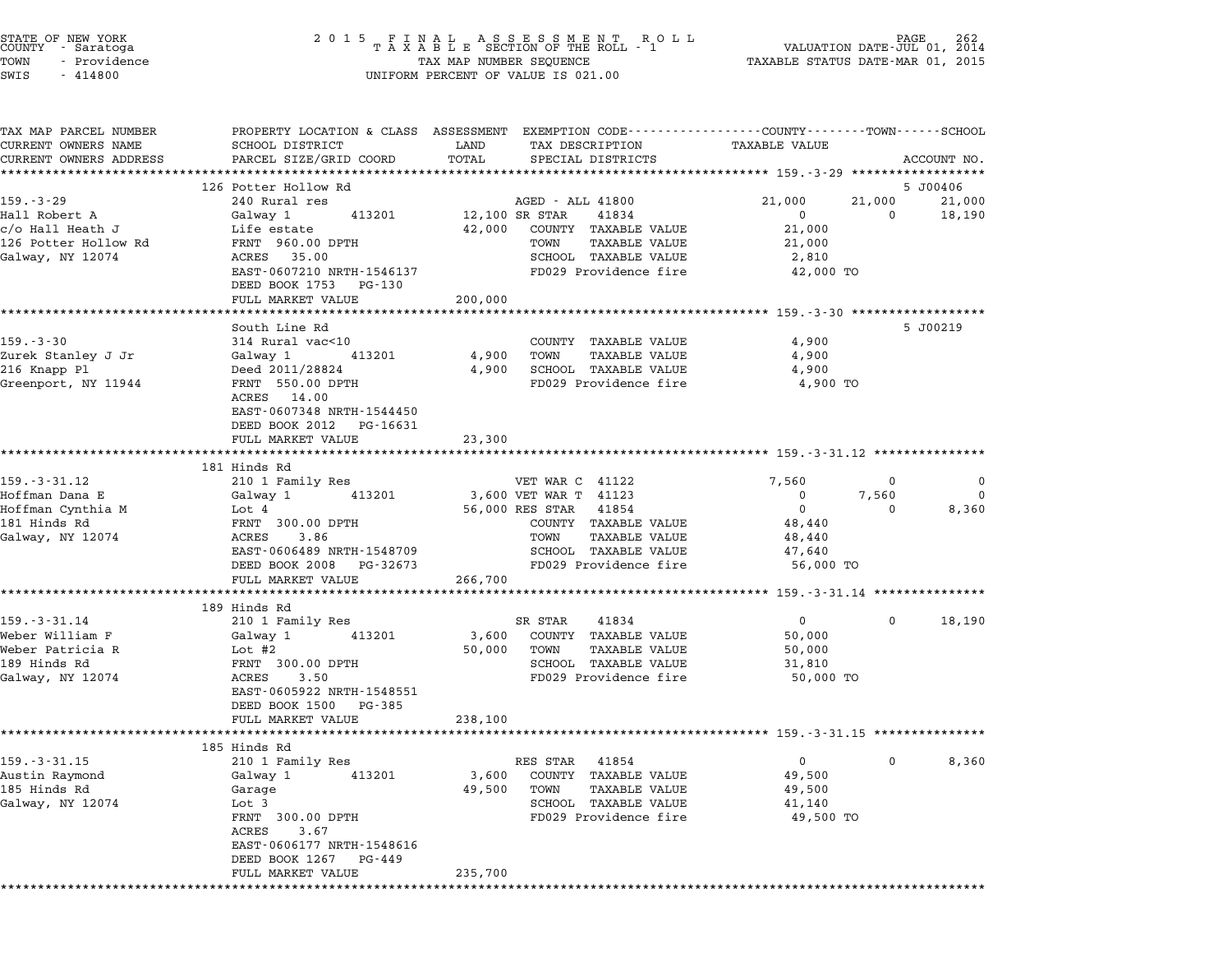| STATE OF NEW YORK<br>COUNTY - Saratoga<br>TOWN<br>- Providence<br>SWIS<br>$-414800$ | 2 0 1 5<br>FINAL ASSESSMENT RO<br>TAXABLE SECTION OF THE ROLL - 1<br>R O L L<br>TAX MAP NUMBER SEQUENCE<br>UNIFORM PERCENT OF VALUE IS 021.00 |               |                                                      | PAGE<br>263<br>VALUATION DATE-JUL 01, 2014<br>TAXABLE STATUS DATE-MAR 01, 2015                                                                                                      |  |  |
|-------------------------------------------------------------------------------------|-----------------------------------------------------------------------------------------------------------------------------------------------|---------------|------------------------------------------------------|-------------------------------------------------------------------------------------------------------------------------------------------------------------------------------------|--|--|
| TAX MAP PARCEL NUMBER<br>CURRENT OWNERS NAME<br>CURRENT OWNERS ADDRESS              | SCHOOL DISTRICT<br>PARCEL SIZE/GRID COORD                                                                                                     | LAND<br>TOTAL | TAX DESCRIPTION<br>SPECIAL DISTRICTS                 | PROPERTY LOCATION & CLASS ASSESSMENT EXEMPTION CODE---------------COUNTY-------TOWN------SCHOOL<br>TAXABLE VALUE<br>ACCOUNT NO.<br>****************** 159.-3-31.16 **************** |  |  |
|                                                                                     | 193 Hinds Rd                                                                                                                                  |               |                                                      |                                                                                                                                                                                     |  |  |
| $159. - 3 - 31.16$                                                                  | 210 1 Family Res                                                                                                                              |               | COUNTY TAXABLE VALUE                                 | 43,000                                                                                                                                                                              |  |  |
| Prentice Raymond                                                                    | Galway 1<br>413201                                                                                                                            | 3,600         | <b>TAXABLE VALUE</b><br>TOWN                         | 43,000                                                                                                                                                                              |  |  |
| Prentice Lynn                                                                       | Canopy Roof                                                                                                                                   | 43,000        | SCHOOL TAXABLE VALUE                                 | 43,000                                                                                                                                                                              |  |  |
| 193 Hinds Rd<br>Galway, NY 12074                                                    | Lot 1<br>FRNT 416.17 DPTH<br>ACRES<br>3.98<br>EAST-0605575 NRTH-1548516<br>DEED BOOK 2010<br>PG-30227                                         |               | FD029 Providence fire                                | 43,000 TO                                                                                                                                                                           |  |  |
|                                                                                     | FULL MARKET VALUE<br>*********************                                                                                                    | 204,800       |                                                      |                                                                                                                                                                                     |  |  |
|                                                                                     | Potter Hollow Rd                                                                                                                              |               |                                                      |                                                                                                                                                                                     |  |  |
| 159.-3-31.21                                                                        | 311 Res vac land                                                                                                                              |               | COUNTY TAXABLE VALUE                                 | 4,600                                                                                                                                                                               |  |  |
| DBR Properties LLC                                                                  | Galway 1<br>413201                                                                                                                            | 4,600         | TOWN<br><b>TAXABLE VALUE</b>                         | 4,600                                                                                                                                                                               |  |  |
| 41 Cantrell Rd<br>Monticello, NY 12701                                              | Lot 1<br>Filed Map M2009110                                                                                                                   | 4,600         | <b>SCHOOL TAXABLE VALUE</b><br>FD029 Providence fire | 4,600<br>4,600 TO                                                                                                                                                                   |  |  |
|                                                                                     | FRNT 250.00 DPTH<br>ACRES<br>8.98<br>EAST-0606860 NRTH-1546921<br>DEED BOOK 2008<br>PG-27806<br>FULL MARKET VALUE                             | 21,900        |                                                      |                                                                                                                                                                                     |  |  |
|                                                                                     |                                                                                                                                               | *****         |                                                      | ********************* 159.-3-31.22 ***********                                                                                                                                      |  |  |
| $159. - 3 - 31.22$                                                                  | Potter Hollow Rd<br>311 Res vac land                                                                                                          |               | COUNTY TAXABLE VALUE                                 | 5,200                                                                                                                                                                               |  |  |
| DBR Properties LLC                                                                  | 413201<br>Galway 1                                                                                                                            | 5,200         | TOWN<br><b>TAXABLE VALUE</b>                         | 5,200                                                                                                                                                                               |  |  |
| 41 Cantrell Rd                                                                      | Lot 2                                                                                                                                         | 5,200         | SCHOOL TAXABLE VALUE                                 | 5,200                                                                                                                                                                               |  |  |
| Monticello, NY 12701                                                                | Filed Map M2009110<br>FRNT 250.03 DPTH<br>ACRES<br>12.42<br>EAST-0606825 NRTH-1547256<br>DEED BOOK 2008<br>PG-27806                           |               | FD029 Providence fire                                | 5,200 TO                                                                                                                                                                            |  |  |
|                                                                                     | FULL MARKET VALUE<br>**************************                                                                                               | 24,800        |                                                      |                                                                                                                                                                                     |  |  |
|                                                                                     | Potter Hollow Rd                                                                                                                              |               |                                                      | ********************************* 159.-3-31.23 ***************                                                                                                                      |  |  |
| $159. - 3 - 31.23$                                                                  | 311 Res vac land                                                                                                                              |               | COUNTY TAXABLE VALUE                                 | 3,800                                                                                                                                                                               |  |  |
| DBR Properties LLC                                                                  | Galway 1<br>413201                                                                                                                            | 3,800         | TOWN<br>TAXABLE VALUE                                | 3,800                                                                                                                                                                               |  |  |
| 41 Cantrell Rd                                                                      | Lot 3                                                                                                                                         | 3,800         | SCHOOL TAXABLE VALUE                                 | 3,800                                                                                                                                                                               |  |  |
| Monticello, NY 12701                                                                | Filed Map M2009110<br>FRNT 636.99 DPTH<br>ACRES<br>5.01<br>EAST-0606133 NRTH-1547294<br>DEED BOOK 2008<br>PG-27806                            |               | FD029 Providence fire                                | 3,800 TO                                                                                                                                                                            |  |  |
|                                                                                     | FULL MARKET VALUE                                                                                                                             | 18,100        |                                                      |                                                                                                                                                                                     |  |  |
|                                                                                     |                                                                                                                                               |               |                                                      |                                                                                                                                                                                     |  |  |

STATE OF NEW YORK <sup>2</sup> <sup>0</sup> <sup>1</sup> 5 F I N A L A S S E S S M E N T R O L L PAGE <sup>263</sup> COUNTY - Saratoga <sup>T</sup> <sup>A</sup> <sup>X</sup> <sup>A</sup> <sup>B</sup> <sup>L</sup> <sup>E</sup> SECTION OF THE ROLL - <sup>1</sup> VALUATION DATE-JUL 01, <sup>2014</sup>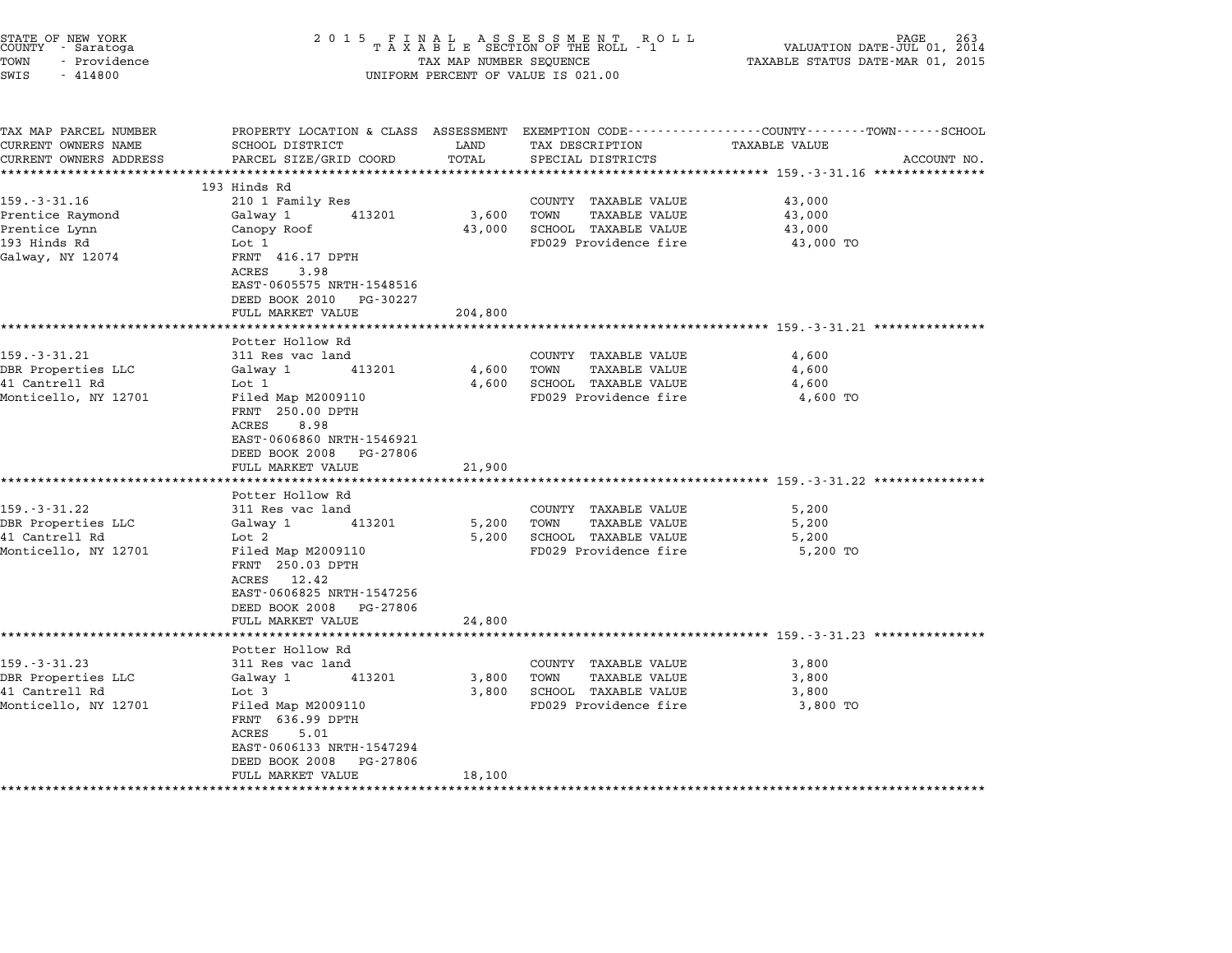| STATE OF NEW YORK<br>COUNTY - Saratoga<br>TOWN<br>- Providence<br>SWIS<br>$-414800$ | 2015 FINAL ASSESSMENT ROLL<br>TAXABLE SECTION OF THE ROLL - 1<br>AGE<br>264<br>VALUATION DATE-JUL 01, 2014<br>TAXABLE STATUS DATE-MAR 01, 2015<br>TAX MAP NUMBER SEQUENCE<br>UNIFORM PERCENT OF VALUE IS 021.00 |               |                                               |                                                                   |             |  |  |
|-------------------------------------------------------------------------------------|-----------------------------------------------------------------------------------------------------------------------------------------------------------------------------------------------------------------|---------------|-----------------------------------------------|-------------------------------------------------------------------|-------------|--|--|
| TAX MAP PARCEL NUMBER<br>CURRENT OWNERS NAME<br>CURRENT OWNERS ADDRESS              | PROPERTY LOCATION & CLASS ASSESSMENT EXEMPTION CODE----------------COUNTY-------TOWN-----SCHOOL<br>SCHOOL DISTRICT<br>PARCEL SIZE/GRID COORD                                                                    | LAND<br>TOTAL | TAX DESCRIPTION<br>SPECIAL DISTRICTS          | <b>TAXABLE VALUE</b>                                              | ACCOUNT NO. |  |  |
|                                                                                     | **********************                                                                                                                                                                                          | ***********   |                                               | ·********************************* 159.-3-31.111 **************   |             |  |  |
| $159. - 3 - 31.111$                                                                 | Potter Hollow Rd<br>321 Abandoned ag                                                                                                                                                                            |               | COUNTY TAXABLE VALUE                          | 3,800                                                             | 5 L01045    |  |  |
| Wemple Brian                                                                        | Galway 1<br>413201                                                                                                                                                                                              | 3,800         | <b>TAXABLE VALUE</b><br>TOWN                  | 3,800                                                             |             |  |  |
| Vandenburgh Elizabeth                                                               | Lot 6                                                                                                                                                                                                           | 3,800         | SCHOOL TAXABLE VALUE                          | 3,800                                                             |             |  |  |
| 158 Potter Hollow Rd                                                                | FRNT 305.80 DPTH                                                                                                                                                                                                |               | FD029 Providence fire                         | 3,800 TO                                                          |             |  |  |
| Galway, NY 12074                                                                    | ACRES<br>5.03<br>EAST-0605909 NRTH-1548146<br>DEED BOOK 1472 PG-121<br>FULL MARKET VALUE                                                                                                                        | 18,100        |                                               |                                                                   |             |  |  |
|                                                                                     | *********************                                                                                                                                                                                           |               |                                               |                                                                   |             |  |  |
|                                                                                     | 158 Potter Hollow Rd                                                                                                                                                                                            |               |                                               |                                                                   |             |  |  |
| $159. - 3 - 31.112$                                                                 | 210 1 Family Res                                                                                                                                                                                                |               | RES STAR<br>41854                             | $\mathbf{0}$                                                      | 8,360<br>0  |  |  |
| Vandenburgh Elizabeth K                                                             | Galway 1<br>413201                                                                                                                                                                                              | 4,600         | COUNTY TAXABLE VALUE                          | 37,500                                                            |             |  |  |
| 158 Potter Hollow Rd                                                                | Lot 8                                                                                                                                                                                                           | 37,500        | TOWN<br>TAXABLE VALUE                         | 37,500                                                            |             |  |  |
| Galway, NY 12074                                                                    | FRNT<br>50.76 DPTH                                                                                                                                                                                              |               | SCHOOL TAXABLE VALUE                          | 29,140                                                            |             |  |  |
|                                                                                     | ACRES<br>8.61<br>EAST-0606676 NRTH-1548201<br>DEED BOOK 2010 PG-4922                                                                                                                                            |               | FD029 Providence fire                         | 37,500 TO                                                         |             |  |  |
|                                                                                     | FULL MARKET VALUE                                                                                                                                                                                               | 178,571       |                                               |                                                                   |             |  |  |
|                                                                                     | *********************                                                                                                                                                                                           | *********     |                                               | ****************************** 159. -3-31.114 **************      |             |  |  |
|                                                                                     | 154 Potter Hollow Rd                                                                                                                                                                                            |               |                                               |                                                                   |             |  |  |
| $159. - 3 - 31.114$                                                                 | 210 1 Family Res                                                                                                                                                                                                |               | RES STAR<br>41854                             | $\overline{0}$                                                    | 8,360<br>0  |  |  |
| Caron Matthew M                                                                     | Galway 1<br>413201                                                                                                                                                                                              | 4,000         | COUNTY TAXABLE VALUE                          | 64,000                                                            |             |  |  |
| Muth Lisa M                                                                         | Lot 7                                                                                                                                                                                                           | 64,000        | TOWN<br>TAXABLE VALUE                         | 64,000                                                            |             |  |  |
| 154 Potter Hollow Rd<br>Galway, NY 12074                                            | FRNT 248.10 DPTH<br>ACRES<br>5.63                                                                                                                                                                               |               | SCHOOL TAXABLE VALUE<br>FD029 Providence fire | 55,640<br>64,000 TO                                               |             |  |  |
|                                                                                     | EAST-0606058 NRTH-1547677<br>DEED BOOK 2007 PG-10525                                                                                                                                                            |               |                                               |                                                                   |             |  |  |
|                                                                                     | FULL MARKET VALUE                                                                                                                                                                                               | 304,800       |                                               |                                                                   |             |  |  |
|                                                                                     | *************                                                                                                                                                                                                   |               |                                               | ******************************** 159.-3-31.131 **************     |             |  |  |
|                                                                                     | 177 Hinds Rd                                                                                                                                                                                                    |               |                                               |                                                                   |             |  |  |
| $159. - 3 - 31.131$                                                                 | 210 1 Family Res                                                                                                                                                                                                |               | RES STAR<br>41854                             | $\mathbf{0}$                                                      | 8,360<br>0  |  |  |
| Stoll David C                                                                       | Galway 1<br>413201                                                                                                                                                                                              | 3,400         | COUNTY TAXABLE VALUE                          | 55,000                                                            |             |  |  |
| Sandra Irwin-Stoll                                                                  | Lot #5                                                                                                                                                                                                          | 55,000        | TOWN<br>TAXABLE VALUE                         | 55,000                                                            |             |  |  |
| 177 Hinds Rd                                                                        | FRNT 150.00 DPTH                                                                                                                                                                                                |               | SCHOOL TAXABLE VALUE<br>FD029 Providence fire | 46,640                                                            |             |  |  |
| Galway, NY 12074                                                                    | ACRES<br>2.61<br>EAST-0606887 NRTH-1548765<br>DEED BOOK 1431<br>PG-665                                                                                                                                          |               |                                               | 55,000 TO                                                         |             |  |  |
|                                                                                     | FULL MARKET VALUE                                                                                                                                                                                               | 261,900       |                                               | ************************************ 159.-3-31.132 ************** |             |  |  |
|                                                                                     | 179 Hinds Rd                                                                                                                                                                                                    |               |                                               |                                                                   |             |  |  |
| $159. - 3 - 31.132$                                                                 | 210 1 Family Res                                                                                                                                                                                                |               | RES STAR<br>41854                             | $\mathbf 0$                                                       | 8,360<br>0  |  |  |
| Peters Michael                                                                      | Galway 1<br>413201                                                                                                                                                                                              | 3,400         | COUNTY TAXABLE VALUE                          | 60,400                                                            |             |  |  |
| Peters Bonnie                                                                       | Part Of Lot 5 Partial                                                                                                                                                                                           | 60,400        | TAXABLE VALUE<br>TOWN                         | 60,400                                                            |             |  |  |
| 179 Hinds Rd                                                                        | FRNT 150.00 DPTH                                                                                                                                                                                                |               | SCHOOL TAXABLE VALUE                          | 52,040                                                            |             |  |  |
| Galway, NY 12074                                                                    | ACRES<br>2.44                                                                                                                                                                                                   |               | FD029 Providence fire                         | 60,400 TO                                                         |             |  |  |
|                                                                                     | EAST-0606710 NRTH-1548740<br>DEED BOOK 1668 PG-492<br>FULL MARKET VALUE                                                                                                                                         | 287,600       |                                               |                                                                   |             |  |  |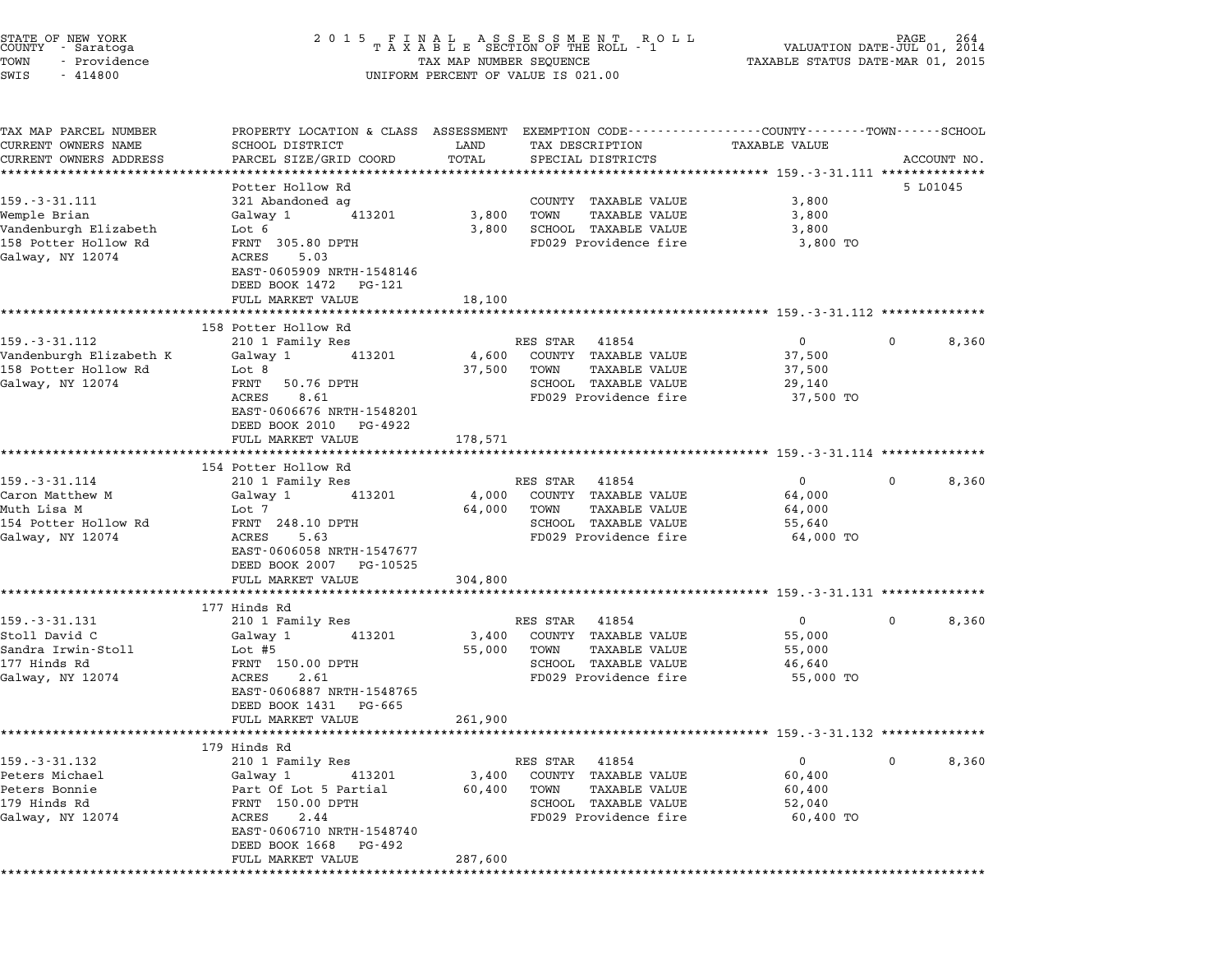| STATE OF NEW YORK<br>COUNTY – Saratoga<br>TOWN<br>- Providence<br>SWIS<br>$-414800$ | 2 0 1 5                                                            | FINAL ASSESSMENT ROLL<br>TAXABLE SECTION OF THE ROLL - 1<br>TAX MAP NUMBER SEQUENCE<br>UNIFORM PERCENT OF VALUE IS 021.00  | PAGE<br>VALUATION DATE-JUL 01, 2014<br>TAXABLE STATUS DATE-MAR 01, 2015 |               |
|-------------------------------------------------------------------------------------|--------------------------------------------------------------------|----------------------------------------------------------------------------------------------------------------------------|-------------------------------------------------------------------------|---------------|
| TAX MAP PARCEL NUMBER<br>CURRENT OWNERS NAME                                        | SCHOOL DISTRICT                                                    | PROPERTY LOCATION & CLASS ASSESSMENT EXEMPTION CODE---------------COUNTY-------TOWN------SCHOOL<br>LAND<br>TAX DESCRIPTION | <b>TAXABLE VALUE</b>                                                    |               |
| CURRENT OWNERS ADDRESS                                                              | PARCEL SIZE/GRID COORD                                             | TOTAL<br>SPECIAL DISTRICTS                                                                                                 | ACCOUNT NO.                                                             |               |
| *********************                                                               |                                                                    |                                                                                                                            |                                                                         |               |
| $159. - 3 - 32$                                                                     | 363 South Line Rd<br>270 Mfg housing                               | RES STAR<br>41854                                                                                                          | $\mathbf{0}$                                                            | 8,360         |
| Smith William M                                                                     | 413201<br>Galway 1                                                 | 3,400<br>COUNTY TAXABLE VALUE                                                                                              | 15,400                                                                  |               |
| 363 Southline Rd                                                                    | Garage                                                             | 15,400<br>TOWN<br><b>TAXABLE VALUE</b>                                                                                     | 15,400                                                                  |               |
| Galway, NY 12074                                                                    | FRNT 436.70 DPTH 290.00                                            | SCHOOL TAXABLE VALUE                                                                                                       | 7,040                                                                   |               |
|                                                                                     | ACRES<br>3.04<br>EAST-0608563 NRTH-1544382<br>DEED BOOK 1219 PG-66 | FD029 Providence fire                                                                                                      | 15,400 TO                                                               |               |
|                                                                                     | FULL MARKET VALUE                                                  | 73,300                                                                                                                     |                                                                         |               |
|                                                                                     | ************************                                           | *************                                                                                                              |                                                                         |               |
|                                                                                     | South Line Rd                                                      |                                                                                                                            | 5 J00463                                                                |               |
| $159. - 3 - 33$                                                                     | 322 Rural vac>10                                                   | COUNTY TAXABLE VALUE                                                                                                       | 15,000                                                                  |               |
| Davies Robert                                                                       | 413201<br>Galway 1                                                 | 15,000<br>TOWN<br><b>TAXABLE VALUE</b>                                                                                     | 15,000                                                                  |               |
| Sheridan Peter                                                                      | FRNT 17.30 DPTH                                                    | 15,000<br>SCHOOL TAXABLE VALUE                                                                                             | 15,000                                                                  |               |
| PO Box 562<br>Round Lake, NY 12151                                                  | ACRES 71.17<br>EAST-0609825 NRTH-1546955                           | FD029 Providence fire                                                                                                      | 15,000 TO                                                               |               |
|                                                                                     | DEED BOOK 1698 PG-423                                              |                                                                                                                            |                                                                         |               |
|                                                                                     | FULL MARKET VALUE                                                  | 71,400                                                                                                                     |                                                                         |               |
|                                                                                     | *************************                                          | ************                                                                                                               |                                                                         |               |
|                                                                                     | 188 Hinds Rd                                                       |                                                                                                                            | 5 J00725                                                                |               |
| $159. - 3 - 34.1$                                                                   | 210 1 Family Res                                                   | COUNTY TAXABLE VALUE                                                                                                       | 42,000                                                                  |               |
| Lane Charles E<br>Lane Sharry A                                                     | Galway 1<br>413201<br>FRNT 155.00 DPTH                             | 3,600<br>TOWN<br>TAXABLE VALUE<br>SCHOOL TAXABLE VALUE<br>42,000                                                           | 42,000<br>42,000                                                        |               |
| 188 Hinds Rd                                                                        | ACRES<br>3.54                                                      | FD029 Providence fire                                                                                                      | 42,000 TO                                                               |               |
| Galway, NY 12074                                                                    | EAST-0606690 NRTH-1549686                                          |                                                                                                                            |                                                                         |               |
|                                                                                     | DEED BOOK 1497 PG-722                                              |                                                                                                                            |                                                                         |               |
|                                                                                     | FULL MARKET VALUE                                                  | 200,000                                                                                                                    |                                                                         |               |
|                                                                                     | ********************                                               | **********                                                                                                                 | ******************************* 159.-3-34.2 ***************             |               |
|                                                                                     | 186 Hinds Rd                                                       |                                                                                                                            |                                                                         |               |
| $159. - 3 - 34.2$<br>Lewis David                                                    | 210 1 Family Res<br>413201<br>Galway 1                             | VET WAR C 41122<br>3,600 VET WAR T 41123                                                                                   | 6,600<br>0<br>$\mathbf 0$<br>6,600                                      | 0<br>$\Omega$ |
| Lewis Cynthia                                                                       | FRNT 155.00 DPTH                                                   | 44,000 RES STAR<br>41854                                                                                                   | $\mathbf 0$<br>$\Omega$                                                 | 8,360         |
| 186 Hinds Rd                                                                        | ACRES<br>3.62                                                      | COUNTY TAXABLE VALUE                                                                                                       | 37,400                                                                  |               |
| Galway, NY 12074                                                                    | EAST-0606817 NRTH-1549725                                          | TOWN<br><b>TAXABLE VALUE</b>                                                                                               | 37,400                                                                  |               |
|                                                                                     | DEED BOOK 1609 PG-490                                              | SCHOOL TAXABLE VALUE                                                                                                       | 35,640                                                                  |               |
|                                                                                     | FULL MARKET VALUE                                                  | 209,500<br>FD029 Providence fire                                                                                           | 44,000 TO                                                               |               |
|                                                                                     | ********************                                               |                                                                                                                            | ********** 159.-3-35 ******************                                 |               |
|                                                                                     | Hinds Rd                                                           |                                                                                                                            |                                                                         |               |
| 159. - 3 - 35<br>Gavitt Phyllis                                                     | 314 Rural vac<10<br>413201<br>Galway 1                             | COUNTY TAXABLE VALUE<br>4,600<br>TOWN<br><b>TAXABLE VALUE</b>                                                              | 4,600<br>4,600                                                          |               |
| Willey Marsha                                                                       | FRNT 308.00 DPTH                                                   | SCHOOL TAXABLE VALUE<br>4,600                                                                                              | 4,600                                                                   |               |
| 2164 Stuyvesant St                                                                  | ACRES<br>8.18                                                      | FD029 Providence fire                                                                                                      | 4,600 TO                                                                |               |
| Schenectady, NY 12309                                                               | EAST-0607036 NRTH-1549789                                          |                                                                                                                            |                                                                         |               |
|                                                                                     | DEED BOOK 1227<br>PG-118                                           |                                                                                                                            |                                                                         |               |
|                                                                                     | FULL MARKET VALUE<br>****************                              | 21,900                                                                                                                     |                                                                         |               |
|                                                                                     |                                                                    |                                                                                                                            |                                                                         |               |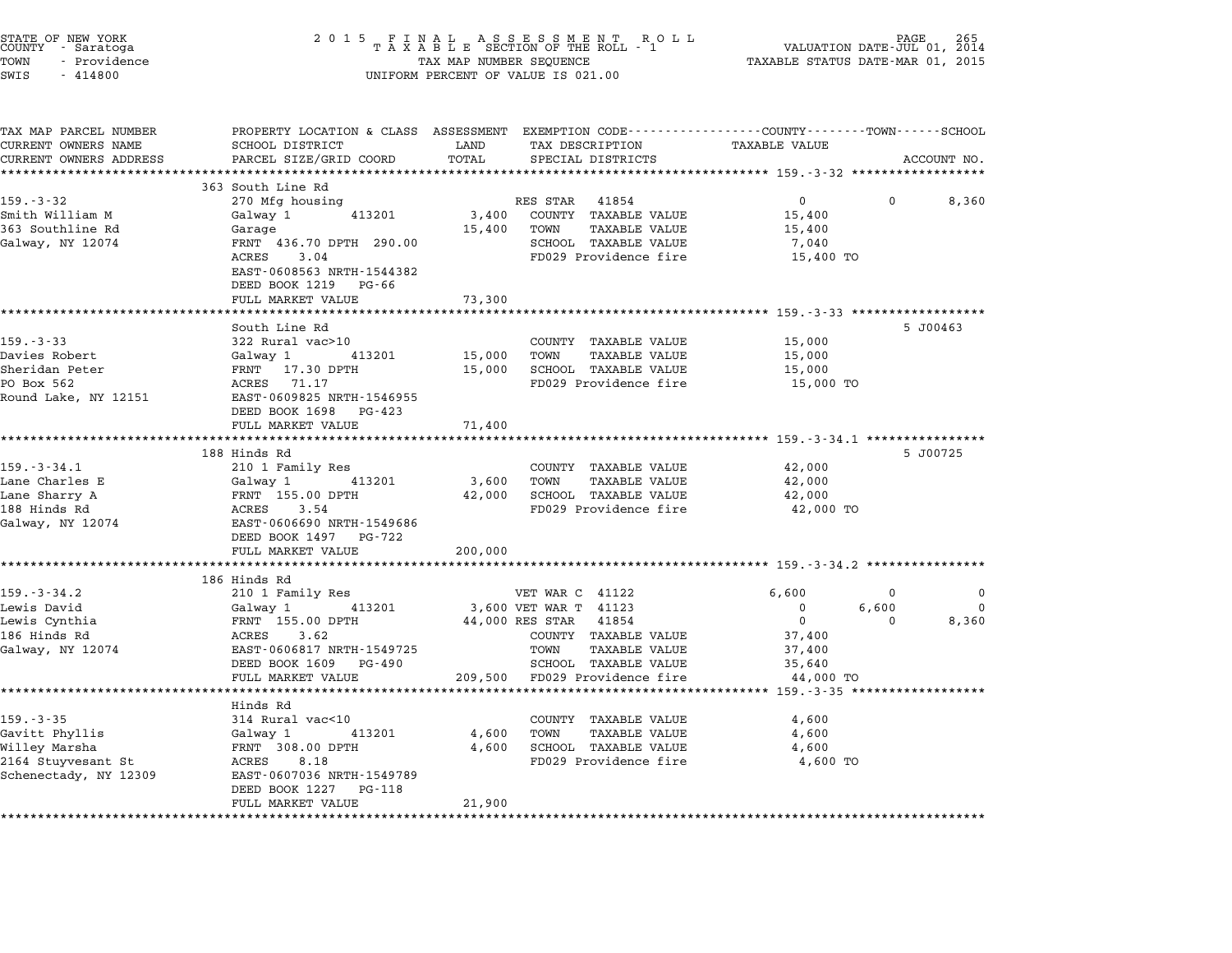| 2 0 1 5                                                                                                                                                               |                                                                                           | 266<br>VALUATION DATE-JUL 01,<br>2014<br>TAXABLE STATUS DATE-MAR 01, 2015                                |                                                                                                                                       |                                                                                                                                                                                                                                                                 |
|-----------------------------------------------------------------------------------------------------------------------------------------------------------------------|-------------------------------------------------------------------------------------------|----------------------------------------------------------------------------------------------------------|---------------------------------------------------------------------------------------------------------------------------------------|-----------------------------------------------------------------------------------------------------------------------------------------------------------------------------------------------------------------------------------------------------------------|
| SCHOOL DISTRICT<br>PARCEL SIZE/GRID COORD                                                                                                                             | LAND<br>TOTAL                                                                             | TAX DESCRIPTION<br>SPECIAL DISTRICTS                                                                     | TAXABLE VALUE                                                                                                                         | ACCOUNT NO.                                                                                                                                                                                                                                                     |
| 270 Mfg housing<br>Galway 1<br>413201<br>Lot #3 A<br>FRNT 154.00 DPTH<br>ACRES<br>4.23<br>EAST-0607285 NRTH-1549819<br>DEED BOOK 2009 PG-12238<br>FULL MARKET VALUE   | 3,600<br>20,611<br>98,100                                                                 | COUNTY TAXABLE VALUE<br><b>TAXABLE VALUE</b><br>TOWN<br>SCHOOL TAXABLE VALUE<br>FD029 Providence fire    | 20,611<br>20,611<br>20,611<br>20,611 TO                                                                                               |                                                                                                                                                                                                                                                                 |
|                                                                                                                                                                       |                                                                                           |                                                                                                          |                                                                                                                                       |                                                                                                                                                                                                                                                                 |
| 270 Mfg housing<br>Galway 1<br>413201<br>Lot 3 B<br>FRNT 154.00 DPTH<br>4.31<br>ACRES<br>EAST-0607417 NRTH-1549888<br>DEED BOOK 1771 PG-569                           | 3,600<br>20,980                                                                           | 41854<br>COUNTY TAXABLE VALUE<br>TOWN<br>TAXABLE VALUE<br>SCHOOL TAXABLE VALUE<br>FD029 Providence fire  | $\overline{0}$<br>0<br>20,980<br>20,980<br>12,620<br>20,980 TO                                                                        | 8,360                                                                                                                                                                                                                                                           |
|                                                                                                                                                                       |                                                                                           |                                                                                                          |                                                                                                                                       |                                                                                                                                                                                                                                                                 |
| Hinds Rd<br>314 Rural vac<10<br>413201<br>Galway 1<br>FRNT 310.00 DPTH<br>ACRES<br>9.36<br>EAST-0607617 NRTH-1549956<br>DEED BOOK 1712<br>PG-556<br>FULL MARKET VALUE | 4,800<br>4,800<br>22,900                                                                  | COUNTY TAXABLE VALUE<br><b>TAXABLE VALUE</b><br>TOWN<br>SCHOOL TAXABLE VALUE<br>FD029 Providence fire    | 4,800<br>4,800<br>4,800<br>4,800 TO                                                                                                   |                                                                                                                                                                                                                                                                 |
|                                                                                                                                                                       |                                                                                           |                                                                                                          |                                                                                                                                       |                                                                                                                                                                                                                                                                 |
| 314 Rural vac<10<br>Galway 1<br>413201<br>FRNT 305.00 DPTH<br>ACRES<br>9.66<br>EAST-0607963 NRTH-1550020                                                              | 4,800<br>4,800                                                                            | COUNTY TAXABLE VALUE<br>TOWN<br>TAXABLE VALUE<br>SCHOOL TAXABLE VALUE<br>FD029 Providence fire           | 4,800<br>4,800<br>4,800<br>4,800 TO                                                                                                   |                                                                                                                                                                                                                                                                 |
| FULL MARKET VALUE                                                                                                                                                     | 22,900                                                                                    |                                                                                                          |                                                                                                                                       |                                                                                                                                                                                                                                                                 |
| Hinds Rd<br>314 Rural vac<10<br>Galway 1<br>413201<br>FRNT 310.00 DPTH<br>ACRES<br>9.43<br>EAST-0608468 NRTH-1548778<br>DEED BOOK 1759<br>PG-400                      | 5,000<br>5,000                                                                            | TAXABLE VALUE<br>COUNTY<br><b>TAXABLE VALUE</b><br>TOWN<br>SCHOOL TAXABLE VALUE<br>FD029 Providence fire | 5,000<br>5,000<br>5,000<br>5,000 TO                                                                                                   |                                                                                                                                                                                                                                                                 |
|                                                                                                                                                                       | 176 Hinds Rd<br>178 Hinds Rd<br>FULL MARKET VALUE<br>Hinds Rd<br>DEED BOOK 1227<br>PG-494 | 99,900                                                                                                   | FINAL ASSESSMENT ROLL<br>TAXABLE SECTION OF THE ROLL - 1<br>TAX MAP NUMBER SEQUENCE<br>UNIFORM PERCENT OF VALUE IS 021.00<br>RES STAR | PROPERTY LOCATION & CLASS ASSESSMENT EXEMPTION CODE---------------COUNTY-------TOWN-----SCHOOL<br>**************************** 159.-3-36.1 ****************<br>************************* 159.-3-37 *******<br>************************* 159.-3-39 ************* |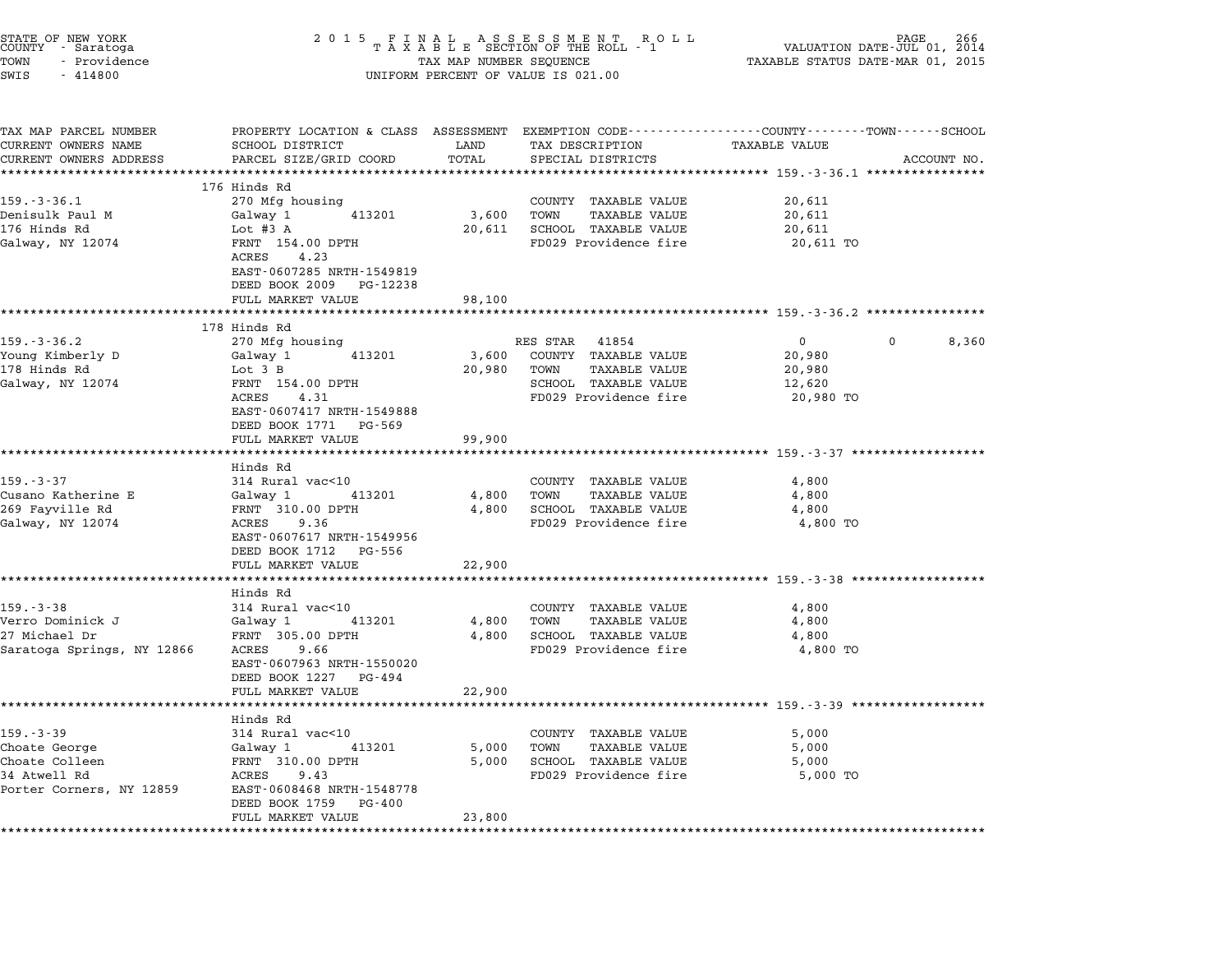| STATE OF NEW YORK<br>COUNTY - Saratoga<br>TOWN<br>- Providence<br>SWIS<br>$-414800$               | 2 0 1 5                                                                                                                                                                     |                 | FINAL ASSESSMENT ROLL VALUATION DATE-JUL 01,<br>TAXABLE SECTION OF THE ROLL - 1 VALUATION DATE-JUL 01,<br>TAX MAP NUMBER SEQUENCE TAXABLE STATUS DATE-MAR 01,<br>UNIFORM PERCENT OF VALUE IS 021.00 | TAXABLE STATUS DATE-MAR 01, 2015                          |                   | 267<br>2014 |
|---------------------------------------------------------------------------------------------------|-----------------------------------------------------------------------------------------------------------------------------------------------------------------------------|-----------------|-----------------------------------------------------------------------------------------------------------------------------------------------------------------------------------------------------|-----------------------------------------------------------|-------------------|-------------|
| TAX MAP PARCEL NUMBER<br>CURRENT OWNERS NAME<br>CURRENT OWNERS ADDRESS<br>*********************** | PROPERTY LOCATION & CLASS ASSESSMENT EXEMPTION CODE---------------COUNTY-------TOWN-----SCHOOL<br>SCHOOL DISTRICT<br>PARCEL SIZE/GRID COORD<br>**************************** | LAND<br>TOTAL   | TAX DESCRIPTION<br>SPECIAL DISTRICTS                                                                                                                                                                | <b>TAXABLE VALUE</b>                                      |                   | ACCOUNT NO. |
|                                                                                                   | 167 Hinds Rd                                                                                                                                                                |                 |                                                                                                                                                                                                     |                                                           |                   |             |
| $159. - 3 - 40$                                                                                   | 240 Rural res                                                                                                                                                               |                 | VET WAR CT 41121                                                                                                                                                                                    | 7,560                                                     | 7,560             | 0           |
| Severence James Paul<br>Mahoney Eileen Margaret<br>167 Hinds Rd<br>Galway, NY 12074               | Galway 1<br>413201<br>FRNT 310.00 DPTH<br>ACRES 10.12<br>EAST-0608175 NRTH-1548689<br>DEED BOOK 1756 PG-620                                                                 | 52,795          | 4,800 RES STAR 41854<br>COUNTY TAXABLE VALUE<br>TAXABLE VALUE<br>TOWN<br>SCHOOL TAXABLE VALUE<br>FD029 Providence fire                                                                              | $\overline{0}$<br>45,235<br>45,235<br>44,435<br>52,795 TO | $\Omega$          | 8,360       |
|                                                                                                   | FULL MARKET VALUE                                                                                                                                                           | 251,400         |                                                                                                                                                                                                     |                                                           |                   |             |
|                                                                                                   |                                                                                                                                                                             |                 |                                                                                                                                                                                                     |                                                           |                   |             |
|                                                                                                   | 169 Hinds Rd                                                                                                                                                                |                 |                                                                                                                                                                                                     |                                                           |                   |             |
| $159. - 3 - 41.1$                                                                                 | 210 1 Family Res                                                                                                                                                            |                 | VET COM CT 41131                                                                                                                                                                                    | 11,250                                                    | 11,250            | 0           |
| Mehling Peter                                                                                     | 413201<br>Galway 1                                                                                                                                                          |                 | 5,000 RES STAR 41854                                                                                                                                                                                | $\overline{0}$                                            | $\Omega$          | 8,360       |
| Mehling Jennifer<br>169 Hinds Rd                                                                  | Lot 8<br>FRNT 310.00 DPTH                                                                                                                                                   |                 | 45,000 COUNTY TAXABLE VALUE<br>TAXABLE VALUE<br>TOWN                                                                                                                                                | 33,750<br>33,750                                          |                   |             |
| Galway, NY 12074                                                                                  | ACRES 10.58                                                                                                                                                                 |                 | SCHOOL TAXABLE VALUE                                                                                                                                                                                | 36,640                                                    |                   |             |
|                                                                                                   | EAST-0607915 NRTH-1548466<br>DEED BOOK 1729 PG-419                                                                                                                          |                 | FD029 Providence fire                                                                                                                                                                               | 45,000 TO                                                 |                   |             |
|                                                                                                   | FULL MARKET VALUE                                                                                                                                                           | 214,300         |                                                                                                                                                                                                     |                                                           |                   |             |
|                                                                                                   |                                                                                                                                                                             |                 |                                                                                                                                                                                                     |                                                           |                   |             |
|                                                                                                   | 171 Hinds Rd                                                                                                                                                                |                 |                                                                                                                                                                                                     |                                                           |                   |             |
| $159. - 3 - 41.2$                                                                                 | 240 Rural res                                                                                                                                                               |                 | RES STAR 41854                                                                                                                                                                                      | $0 \qquad \qquad$                                         | $0 \qquad \qquad$ | 8,360       |
| Crawford G Scott<br>Crawford Angela                                                               | 413201<br>Galway 1<br>Lot 7                                                                                                                                                 | 5,000<br>42,500 | COUNTY TAXABLE VALUE<br>TOWN<br>TAXABLE VALUE                                                                                                                                                       | 42,500<br>42,500                                          |                   |             |
| 171 Hinds Rd                                                                                      | FRNT 310.00 DPTH                                                                                                                                                            |                 | SCHOOL TAXABLE VALUE                                                                                                                                                                                | 34,140                                                    |                   |             |
| Galway, NY 12074                                                                                  | ACRES 10.58<br>EAST-0607612 NRTH-1548477<br>DEED BOOK 1724 PG-603                                                                                                           |                 | FD029 Providence fire                                                                                                                                                                               | 42,500 TO                                                 |                   |             |
|                                                                                                   | FULL MARKET VALUE                                                                                                                                                           | 202,400         |                                                                                                                                                                                                     |                                                           |                   |             |
|                                                                                                   |                                                                                                                                                                             |                 |                                                                                                                                                                                                     |                                                           |                   |             |
|                                                                                                   | Hinds Rd                                                                                                                                                                    |                 |                                                                                                                                                                                                     |                                                           |                   |             |
| $159. - 3 - 42$                                                                                   | 314 Rural vac<10                                                                                                                                                            |                 | COUNTY TAXABLE VALUE                                                                                                                                                                                | 5,200                                                     |                   |             |
| Sinkusky Laura<br>87 Soundview Ave                                                                | Galway 1<br>413201<br>FRNT 310.00 DPTH                                                                                                                                      | 5,200           | TOWN<br><b>TAXABLE VALUE</b><br>SCHOOL TAXABLE VALUE                                                                                                                                                | 5,200<br>5,200                                            |                   |             |
| E Northport, NY 11731-1221                                                                        | ACRES 11.44<br>EAST-0607302 NRTH-1548419<br>DEED BOOK 1227 PG-496<br>FULL MARKET VALUE                                                                                      | 5,200<br>24,800 | FD029 Providence fire                                                                                                                                                                               | 5,200 TO                                                  |                   |             |
|                                                                                                   |                                                                                                                                                                             |                 | ***************************** 159.-3-43.1 **********                                                                                                                                                |                                                           |                   |             |
|                                                                                                   | Hinds Rd                                                                                                                                                                    |                 |                                                                                                                                                                                                     |                                                           |                   | 5 J00722    |
| $159. - 3 - 43.1$                                                                                 | 910 Priv forest                                                                                                                                                             |                 | TAXABLE VALUE<br>COUNTY                                                                                                                                                                             | 13,000                                                    |                   |             |
| Toscano Angelo                                                                                    | Galway 1<br>413201                                                                                                                                                          | 13,000          | TOWN<br>TAXABLE VALUE                                                                                                                                                                               | 13,000                                                    |                   |             |
| Sanders Gary                                                                                      | A Toscano 2/3 int                                                                                                                                                           | 13,000          | SCHOOL TAXABLE VALUE                                                                                                                                                                                | 13,000                                                    |                   |             |
| PO Box 160<br>Sagapnack, NY 11962                                                                 | G Sanders 1/3 int<br>FRNT 1525.00 DPTH<br>ACRES<br>51.00<br>EAST-0608812 NRTH-1550287<br>DEED BOOK 2009<br>PG-3134                                                          |                 | FD029 Providence fire                                                                                                                                                                               | 13,000 TO                                                 |                   |             |
|                                                                                                   | FULL MARKET VALUE                                                                                                                                                           | 61,900          |                                                                                                                                                                                                     |                                                           |                   |             |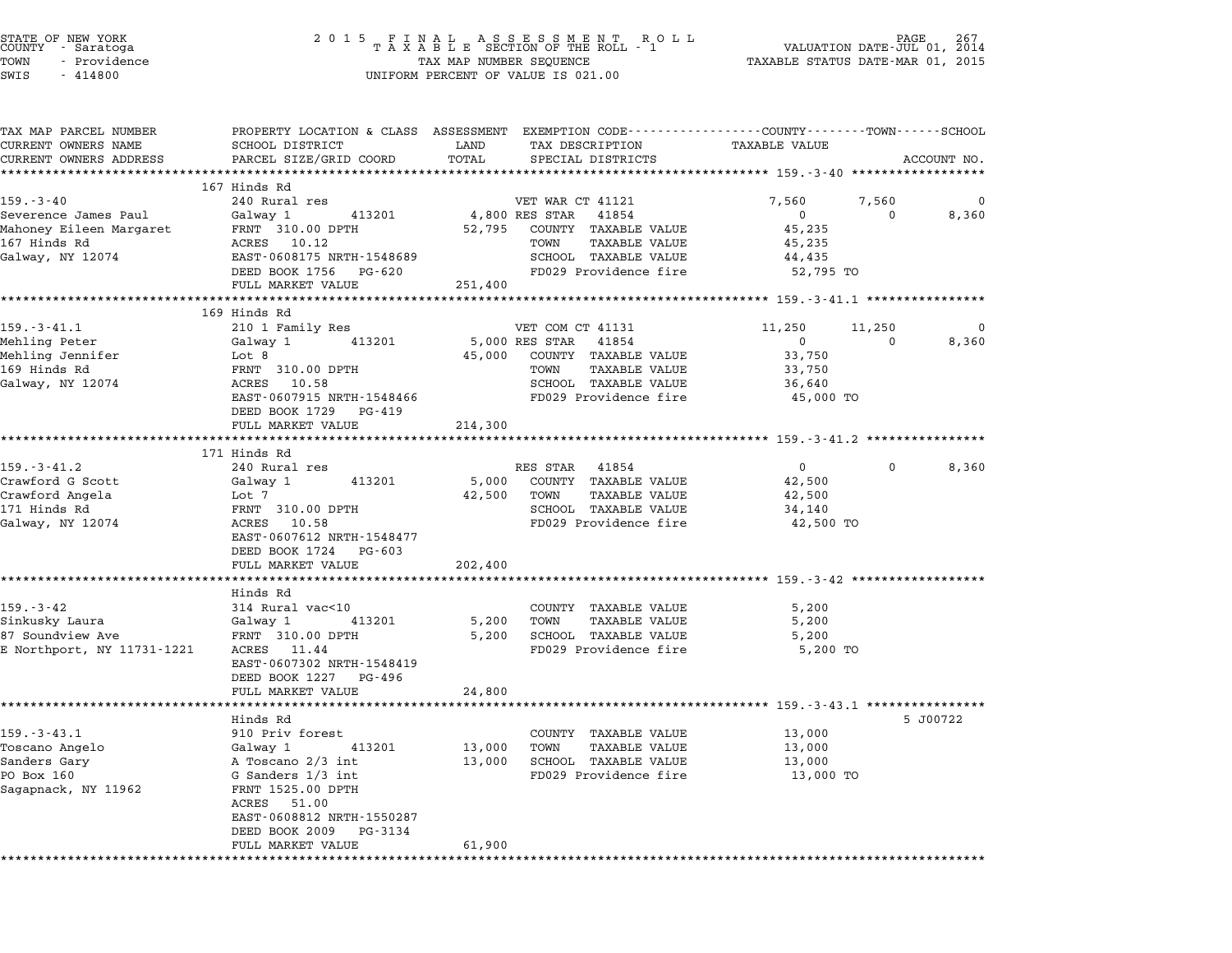|          | STATE OF NEW YORK<br>COUNTY - Saratoga |  |
|----------|----------------------------------------|--|
| TOWN     | - Providence                           |  |
| $\alpha$ | 111000                                 |  |

## STATE OF NEW YORK <sup>2</sup> <sup>0</sup> <sup>1</sup> 5 F I N A L A S S E S S M E N T R O L L PAGE <sup>268</sup> COUNTY - Saratoga <sup>T</sup> <sup>A</sup> <sup>X</sup> <sup>A</sup> <sup>B</sup> <sup>L</sup> <sup>E</sup> SECTION OF THE ROLL - <sup>1</sup> VALUATION DATE-JUL 01, <sup>2014</sup> TOWN - Providence TAX MAP NUMBER SEQUENCE TAXABLE STATUS DATE-MAR 01, <sup>2015</sup> TOWN - Providence and the state of the state of the TAX MAP NUMBER SEQUENCE<br>SWIS - 414800 SWIS - SWISSED BERCENT OF VALUE IS 021.00

| TAX MAP PARCEL NUMBER                        | PROPERTY LOCATION & CLASS ASSESSMENT EXEMPTION CODE---------------COUNTY-------TOWN-----SCHOOL |             |                              |                                                                           |                    |
|----------------------------------------------|------------------------------------------------------------------------------------------------|-------------|------------------------------|---------------------------------------------------------------------------|--------------------|
| CURRENT OWNERS NAME                          | SCHOOL DISTRICT                                                                                | LAND        | TAX DESCRIPTION              | <b>TAXABLE VALUE</b>                                                      |                    |
| CURRENT OWNERS ADDRESS<br>****************** | PARCEL SIZE/GRID COORD                                                                         | TOTAL       | SPECIAL DISTRICTS            |                                                                           | ACCOUNT NO.        |
|                                              |                                                                                                |             |                              |                                                                           |                    |
| $159. - 3 - 43.2$                            | Hinds Rd<br>322 Rural vac>10                                                                   |             | COUNTY TAXABLE VALUE         | 12,000                                                                    |                    |
| Toscano Angelo                               | Galway 1<br>413201                                                                             | 12,000      | TOWN<br><b>TAXABLE VALUE</b> | 12,000                                                                    |                    |
| Sanders Gary                                 | FRNT 1693.00 DPTH                                                                              | 12,000      | SCHOOL TAXABLE VALUE         | 12,000                                                                    |                    |
| c/o Ideal Stationery                         | ACRES 46.00                                                                                    |             | FD029 Providence fire        | 12,000 TO                                                                 |                    |
| PO Box 1388                                  | EAST-0610657 NRTH-1549484                                                                      |             |                              |                                                                           |                    |
| Sag Harbor, NY 11963                         | DEED BOOK 2009 PG-3134                                                                         |             |                              |                                                                           |                    |
|                                              | FULL MARKET VALUE                                                                              | 57,100      |                              |                                                                           |                    |
|                                              | ******************                                                                             |             |                              | ************************* 159.-3-43.3 ***************                     |                    |
|                                              | Hinds Rd                                                                                       |             |                              |                                                                           |                    |
| $159. - 3 - 43.3$                            | 322 Rural vac>10                                                                               |             | COUNTY TAXABLE VALUE         | 11,000                                                                    |                    |
| Toscano Angelo                               | 413201<br>Galway 1                                                                             | 11,000      | TOWN<br><b>TAXABLE VALUE</b> | 11,000                                                                    |                    |
| Sanders Gary                                 | FRNT 1526.00 DPTH                                                                              | 11,000      | SCHOOL TAXABLE VALUE         | 11,000                                                                    |                    |
| PO Box 160                                   | ACRES 41.00<br>EAST-0609314 NRTH-1548974                                                       |             | FD029 Providence fire        | 11,000 TO                                                                 |                    |
| Sagapnack, NY 11962                          | DEED BOOK 2009<br>PG-3134                                                                      |             |                              |                                                                           |                    |
|                                              | FULL MARKET VALUE                                                                              | 52,400      |                              |                                                                           |                    |
|                                              |                                                                                                |             |                              | ·****************************** 159 <sub>.</sub> -3-44 ****************** |                    |
|                                              | 375 South Line Rd                                                                              |             |                              |                                                                           | 5 J00464           |
| $159. - 3 - 44$                              | 210 1 Family Res                                                                               |             | RES STAR<br>41854            | $\mathbf{0}$                                                              | $\Omega$<br>8,360  |
| Baker Joshua R                               | Galway 1<br>413201                                                                             | 3,600       | COUNTY TAXABLE VALUE         | 41,671                                                                    |                    |
| 375 South Line Rd                            | $P/O$ lot 2                                                                                    | 41,671 TOWN | <b>TAXABLE VALUE</b>         | 41,671                                                                    |                    |
| Galway, NY 12074                             | 375 Southline Rd                                                                               |             | SCHOOL TAXABLE VALUE         | 33,311                                                                    |                    |
|                                              | FRNT 475.00 DPTH                                                                               |             | FD029 Providence fire        | 41,671 TO                                                                 |                    |
|                                              | 3.51<br>ACRES                                                                                  |             |                              |                                                                           |                    |
|                                              | EAST-0607580 NRTH-1543950                                                                      |             |                              |                                                                           |                    |
|                                              | DEED BOOK 2010<br>PG-1521<br>FULL MARKET VALUE                                                 | 198,400     |                              |                                                                           |                    |
|                                              | *********************                                                                          |             |                              |                                                                           |                    |
|                                              | 371 South Line Rd                                                                              |             |                              |                                                                           |                    |
| $159. - 3 - 45$                              | 270 Mfg housing                                                                                |             | SR STAR<br>41834             | $\mathbf{0}$                                                              | $\Omega$<br>17,244 |
| Hunter Richard Sr                            | Galway 1<br>413201                                                                             | 3,800       | COUNTY TAXABLE VALUE         | 17,244                                                                    |                    |
| Hunter Judith                                | Lot 1                                                                                          | 17,244      | TOWN<br><b>TAXABLE VALUE</b> | 17,244                                                                    |                    |
| 371 South Line Rd                            | FRNT 110.00 DPTH                                                                               |             | SCHOOL TAXABLE VALUE         | 0                                                                         |                    |
| Galway, NY 12074                             | ACRES<br>4.88                                                                                  |             | FD029 Providence fire        | 17,244 TO                                                                 |                    |
|                                              | EAST-0608380 NRTH-1544036                                                                      |             |                              |                                                                           |                    |
|                                              | DEED BOOK 1035 PG-1035                                                                         |             |                              |                                                                           |                    |
|                                              | FULL MARKET VALUE                                                                              | 82,100      |                              |                                                                           |                    |
|                                              | South Line Rd                                                                                  |             |                              |                                                                           |                    |
| $159. - 3 - 46$                              | 311 Res vac land                                                                               |             | COUNTY TAXABLE VALUE         | 200                                                                       |                    |
| Baker Joshua R                               | 413201<br>Galway 1                                                                             | 200         | <b>TAXABLE VALUE</b><br>TOWN | 200                                                                       |                    |
| 375 Southline Rd                             | $p$ o lot 2                                                                                    | 200         | SCHOOL TAXABLE VALUE         | 200                                                                       |                    |
| Galway, NY 12074                             | ACRES 0.89                                                                                     |             | FD029 Providence fire        | 200 TO                                                                    |                    |
|                                              | EAST-0608799 NRTH-1544006                                                                      |             |                              |                                                                           |                    |
|                                              | DEED BOOK 2010<br>PG-1521                                                                      |             |                              |                                                                           |                    |
|                                              | FULL MARKET VALUE                                                                              | 1,000       |                              |                                                                           |                    |
| *******************                          | *********************                                                                          | *********   |                              |                                                                           |                    |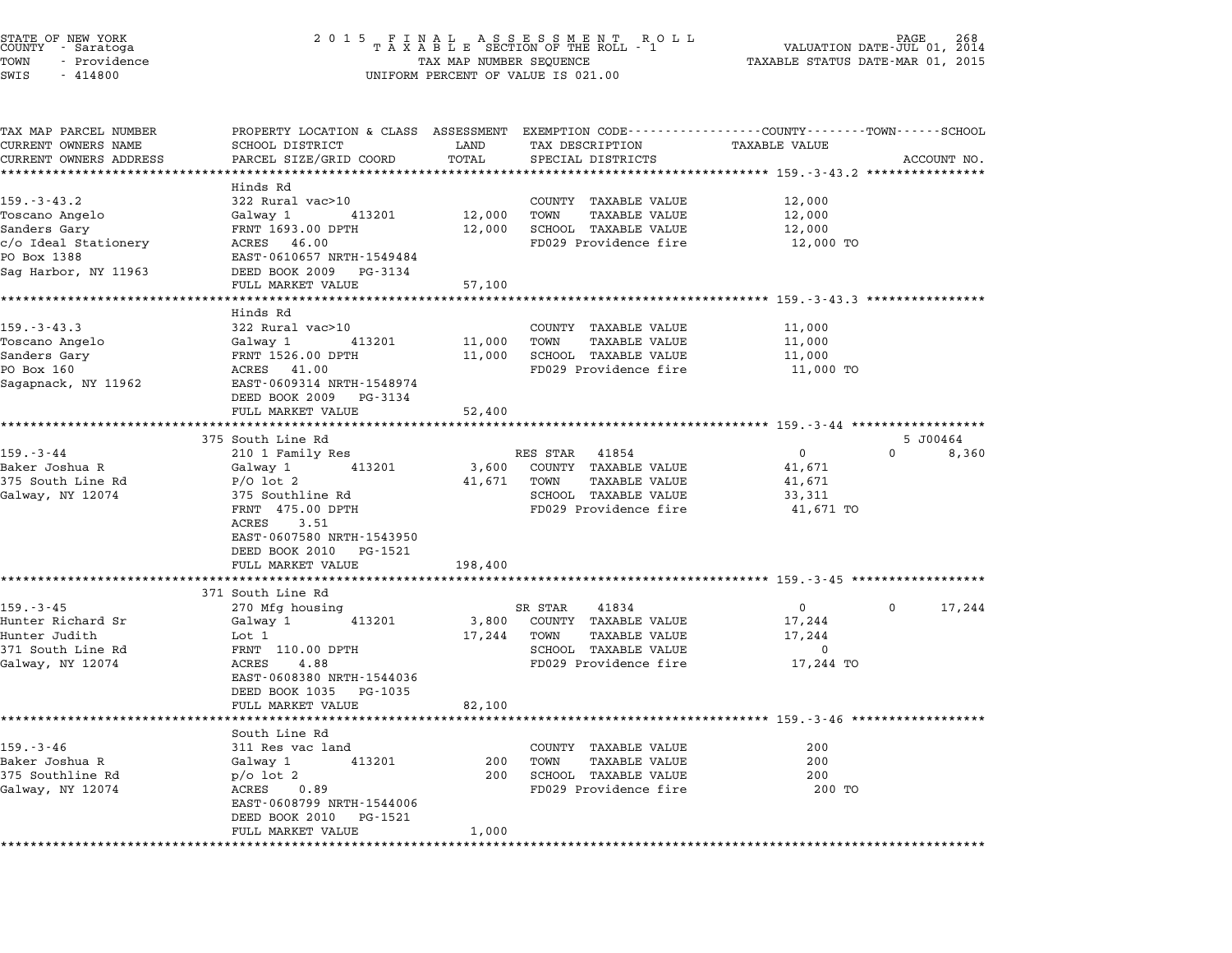| STATE OF NEW YORK<br>COUNTY<br>- Saratoga<br>TOWN<br>- Providence<br>SWIS<br>$-414800$ | 2 0 1 5<br>FINAL ASSESSMENT RO<br>TAXABLE SECTION OF THE ROLL - 1<br>TAX MAP NUMBER SEQUENCE<br>UNIFORM PERCENT OF VALUE IS 021.00 | VALUATION DATE-JUL 01, 2014<br>TAXABLE STATUS DATE-MAR 01, 2015 |                                                      |                                                            |          |             |
|----------------------------------------------------------------------------------------|------------------------------------------------------------------------------------------------------------------------------------|-----------------------------------------------------------------|------------------------------------------------------|------------------------------------------------------------|----------|-------------|
| TAX MAP PARCEL NUMBER<br>CURRENT OWNERS NAME                                           | PROPERTY LOCATION & CLASS ASSESSMENT EXEMPTION CODE---------------COUNTY-------TOWN------SCHOOL<br>SCHOOL DISTRICT                 | LAND                                                            | TAX DESCRIPTION                                      | TAXABLE VALUE                                              |          |             |
| CURRENT OWNERS ADDRESS                                                                 | PARCEL SIZE/GRID COORD                                                                                                             | TOTAL                                                           | SPECIAL DISTRICTS                                    |                                                            |          | ACCOUNT NO. |
|                                                                                        | 332 South Line Rd                                                                                                                  |                                                                 |                                                      | :************ 159.-3-48 *********                          |          |             |
| $159. - 3 - 48$                                                                        | 210 1 Family Res                                                                                                                   |                                                                 | RES STAR<br>41854                                    | $\overline{0}$                                             | $\Omega$ | 8,360       |
| Frament Michael E                                                                      | Galway 1<br>413201                                                                                                                 | 4,000                                                           | COUNTY TAXABLE VALUE                                 | 23,800                                                     |          |             |
| PO Box 403                                                                             | also 2007/8679                                                                                                                     | 23,800                                                          | <b>TAXABLE VALUE</b><br>TOWN                         | 23,800                                                     |          |             |
| Galway, NY 12074                                                                       | Lot 1                                                                                                                              |                                                                 | SCHOOL TAXABLE VALUE                                 | 15,440                                                     |          |             |
|                                                                                        | FRNT 260.44 DPTH<br>ACRES<br>5.95<br>EAST-0610746 NRTH-1545982                                                                     |                                                                 | FD029 Providence fire                                | 23,800 TO                                                  |          |             |
|                                                                                        | DEED BOOK 1364 PG-538                                                                                                              |                                                                 |                                                      |                                                            |          |             |
|                                                                                        | FULL MARKET VALUE                                                                                                                  | 113,300                                                         |                                                      |                                                            |          |             |
|                                                                                        | ***********************                                                                                                            |                                                                 |                                                      |                                                            |          |             |
|                                                                                        | 156 Potter Hollow Rd                                                                                                               |                                                                 |                                                      |                                                            |          |             |
| $159. - 3 - 49$                                                                        | 240 Rural res                                                                                                                      |                                                                 | RES STAR 41854                                       | $\Omega$                                                   | $\Omega$ | 8,360       |
| Kennedy Theodore<br>Kennedy Deborah A                                                  | Galway 1<br>413201<br>Lot 9                                                                                                        | 5,200<br>60,000                                                 | COUNTY TAXABLE VALUE<br>TOWN<br><b>TAXABLE VALUE</b> | 60,000<br>60,000                                           |          |             |
| 156 Potter Hollow Rd                                                                   | FRNT<br>50.73 DPTH                                                                                                                 |                                                                 | SCHOOL TAXABLE VALUE                                 | 51,640                                                     |          |             |
| Galway, NY 12074                                                                       | 9.42<br>ACRES                                                                                                                      |                                                                 | FD029 Providence fire                                | 60,000 TO                                                  |          |             |
|                                                                                        | EAST-0606666 NRTH-1547787                                                                                                          |                                                                 |                                                      |                                                            |          |             |
|                                                                                        | DEED BOOK 1308 PG-14                                                                                                               |                                                                 |                                                      |                                                            |          |             |
|                                                                                        | FULL MARKET VALUE                                                                                                                  | 285,700                                                         |                                                      |                                                            |          |             |
|                                                                                        | ********************                                                                                                               |                                                                 |                                                      | *********** 159.-3-50 ******************                   |          |             |
|                                                                                        | 156 Potter Hollow Rd                                                                                                               |                                                                 |                                                      |                                                            |          |             |
| 159.-3-50<br>Kennedy Theodore M                                                        | 210 1 Family Res<br>413201<br>Galway 1                                                                                             | 3,500                                                           | COUNTY TAXABLE VALUE<br>TOWN<br><b>TAXABLE VALUE</b> | 17,000<br>17,000                                           |          |             |
| Kennedy Deborah A                                                                      | ACRES<br>2.55                                                                                                                      | 17,000                                                          | SCHOOL TAXABLE VALUE                                 | 17,000                                                     |          |             |
| 156 Potter Hollow Rd                                                                   | EAST-0607194 NRTH-1547843                                                                                                          |                                                                 | FD029 Providence fire                                | 17,000 TO                                                  |          |             |
| Galway, NY 12074                                                                       | DEED BOOK 2014 PG-6407                                                                                                             |                                                                 |                                                      |                                                            |          |             |
|                                                                                        | FULL MARKET VALUE                                                                                                                  | 80,952                                                          |                                                      |                                                            |          |             |
|                                                                                        |                                                                                                                                    |                                                                 |                                                      |                                                            |          |             |
|                                                                                        | 373 South Line Rd                                                                                                                  |                                                                 |                                                      |                                                            |          |             |
| $159. - 3 - 51$                                                                        | 210 1 Family Res                                                                                                                   |                                                                 | RES STAR 41854                                       | $\overline{0}$                                             | $\Omega$ | 8,360       |
| Hunter Randy E<br>Brunelle Lisa                                                        | Galway 1<br>413201<br>1693/621                                                                                                     | 3,000                                                           | COUNTY TAXABLE VALUE<br>TAXABLE VALUE<br>TOWN        | 25,200<br>25,200                                           |          |             |
| 373 South Line Rd                                                                      | FRNT 212.96 DPTH                                                                                                                   | 25,200                                                          | SCHOOL TAXABLE VALUE                                 | 16,840                                                     |          |             |
| Galway, NY 12074                                                                       | ACRES 1.56                                                                                                                         |                                                                 | FD029 Providence fire                                | 25,200 TO                                                  |          |             |
|                                                                                        | EAST-0607848 NRTH-1544075                                                                                                          |                                                                 |                                                      |                                                            |          |             |
|                                                                                        | DEED BOOK 1372 PG-228                                                                                                              |                                                                 |                                                      |                                                            |          |             |
|                                                                                        | FULL MARKET VALUE                                                                                                                  | 120,000                                                         |                                                      |                                                            |          |             |
|                                                                                        | ***********************                                                                                                            | ***************                                                 |                                                      | ******************************** 160.-1-2.1 ************** |          |             |
|                                                                                        | 124 Fox Rd                                                                                                                         |                                                                 |                                                      |                                                            |          | 5 J00809    |
| $160.-1-2.1$<br>Starnes Maryanne                                                       | 210 1 Family Res<br>413201                                                                                                         | 4,600                                                           | COUNTY TAXABLE VALUE<br>TOWN<br><b>TAXABLE VALUE</b> | 47,500<br>47,500                                           |          |             |
| Starnes Kelly                                                                          | Galway 1<br>FRNT 503.13 DPTH                                                                                                       | 47,500                                                          | SCHOOL TAXABLE VALUE                                 | 47,500                                                     |          |             |
| 111 Prospect Street                                                                    | ACRES<br>8.08                                                                                                                      |                                                                 | FD029 Providence fire                                | 47,500 TO                                                  |          |             |
| Ballston Spa, NY 12020                                                                 | EAST-0614108 NRTH-1552884                                                                                                          |                                                                 |                                                      |                                                            |          |             |
|                                                                                        | DEED BOOK 2014<br>PG-2301                                                                                                          |                                                                 |                                                      |                                                            |          |             |
|                                                                                        | FULL MARKET VALUE                                                                                                                  | 226,190                                                         |                                                      |                                                            |          |             |
|                                                                                        | *****************                                                                                                                  |                                                                 |                                                      |                                                            |          |             |

STATE OF NEW YORK <sup>2</sup> <sup>0</sup> <sup>1</sup> 5 F I N A L A S S E S S M E N T R O L L PAGE <sup>269</sup> COUNTY - Saratoga <sup>T</sup> <sup>A</sup> <sup>X</sup> <sup>A</sup> <sup>B</sup> <sup>L</sup> <sup>E</sup> SECTION OF THE ROLL - <sup>1</sup> VALUATION DATE-JUL 01, <sup>2014</sup>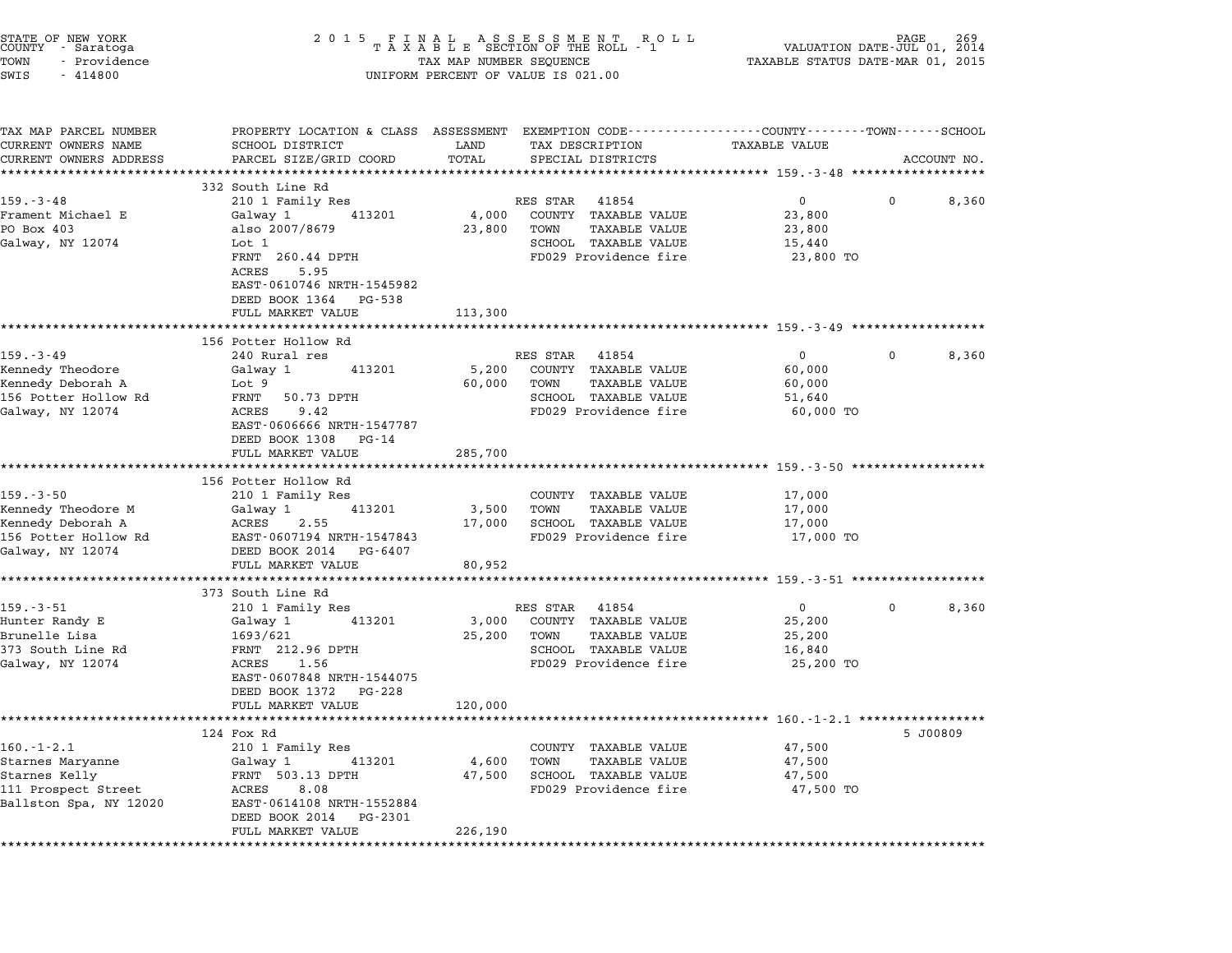| STATE OF NEW YORK<br>COUNTY - Saratoga |  |              |  |  |
|----------------------------------------|--|--------------|--|--|
| TOWN                                   |  | - Providence |  |  |
| <b>STMP</b>                            |  | $-414800$    |  |  |

## STATE OF NEW YORK <sup>2</sup> <sup>0</sup> <sup>1</sup> 5 F I N A L A S S E S S M E N T R O L L PAGE <sup>270</sup> COUNTY - Saratoga <sup>T</sup> <sup>A</sup> <sup>X</sup> <sup>A</sup> <sup>B</sup> <sup>L</sup> <sup>E</sup> SECTION OF THE ROLL - <sup>1</sup> VALUATION DATE-JUL 01, <sup>2014</sup> TOWN - Providence TAX MAP NUMBER SEQUENCE TAXABLE STATUS DATE-MAR 01, <sup>2015</sup> TOWN - Providence and the state of the state of the TAX MAP NUMBER SEQUENCE SWIS - 414800

| TAX MAP PARCEL NUMBER                                                       | PROPERTY LOCATION & CLASS ASSESSMENT EXEMPTION CODE--------------COUNTY-------TOWN------SCHOOL |         |                                                      |                            |                |
|-----------------------------------------------------------------------------|------------------------------------------------------------------------------------------------|---------|------------------------------------------------------|----------------------------|----------------|
| CURRENT OWNERS NAME                                                         | SCHOOL DISTRICT                                                                                | LAND    | TAX DESCRIPTION                                      | TAXABLE VALUE              |                |
| CURRENT OWNERS ADDRESS                                                      | PARCEL SIZE/GRID COORD                                                                         | TOTAL   | SPECIAL DISTRICTS                                    |                            | ACCOUNT NO.    |
|                                                                             | Fox Rd                                                                                         |         |                                                      |                            |                |
| $160. - 1 - 2.21$                                                           | 311 Res vac land                                                                               |         | COUNTY TAXABLE VALUE                                 | 3,200                      |                |
| Greisler James                                                              | Galway 1 413201                                                                                | 3,200   | TOWN<br>TAXABLE VALUE                                | 3,200                      |                |
| Greisler Irene                                                              | Lot #1                                                                                         |         | 3,200 SCHOOL TAXABLE VALUE                           | 3,200                      |                |
| 110 Fox Rd                                                                  | FRNT 587.92 DPTH                                                                               |         | FD029 Providence fire                                | 3,200 TO                   |                |
| Middle Grove, NY 12850                                                      | ACRES 2.31                                                                                     |         |                                                      |                            |                |
|                                                                             | EAST-0614315 NRTH-1551929                                                                      |         |                                                      |                            |                |
|                                                                             | DEED BOOK 1412 PG-727                                                                          |         |                                                      |                            |                |
|                                                                             | FULL MARKET VALUE                                                                              | 15,200  |                                                      |                            |                |
|                                                                             |                                                                                                |         |                                                      |                            |                |
|                                                                             | 114 Fox Rd                                                                                     |         |                                                      |                            |                |
| 160.-1-2.22                                                                 | 210 1 Family Res                                                                               |         | COUNTY TAXABLE VALUE                                 | 39,816                     |                |
| Rossi Michael W                                                             | Galway 1<br>413201                                                                             | 3,200   | TOWN<br>TAXABLE VALUE                                | 39,816                     |                |
| 114 Fox Rd<br>Middle Grove, NY 12850                                        | Lot # $2$<br>FRNT 276.54 DPTH                                                                  |         | 39,816 SCHOOL TAXABLE VALUE<br>FD029 Providence fire | 39,816<br>39,816 TO        |                |
|                                                                             | ACRES 1.97                                                                                     |         |                                                      |                            |                |
|                                                                             | EAST-0614179 NRTH-1552204                                                                      |         |                                                      |                            |                |
|                                                                             | DEED BOOK 1673 PG-499                                                                          |         |                                                      |                            |                |
|                                                                             | FULL MARKET VALUE                                                                              | 189,600 |                                                      |                            |                |
|                                                                             |                                                                                                |         |                                                      |                            |                |
|                                                                             | Fox Rd                                                                                         |         |                                                      |                            |                |
| $160. - 1 - 2.23$                                                           | 311 Res vac land                                                                               |         | COUNTY TAXABLE VALUE                                 | 3,600                      |                |
| Page Rachel                                                                 | Galway 1<br>413201                                                                             | 3,600   | TOWN<br><b>TAXABLE VALUE</b>                         | 3,600                      |                |
| 6 Gaskin Rd                                                                 | Lot # $3$                                                                                      |         | 3,600 SCHOOL TAXABLE VALUE                           | 3,600                      |                |
| Poughkeepsie, NY 12601                                                      | FRNT 262.30 DPTH<br>ACRES 4.37                                                                 |         | FD029 Providence fire                                | 3,600 TO                   |                |
|                                                                             | EAST-0614243 NRTH-1552544                                                                      |         |                                                      |                            |                |
|                                                                             | DEED BOOK 2012 PG-28405                                                                        |         |                                                      |                            |                |
|                                                                             | FULL MARKET VALUE                                                                              | 17,100  |                                                      |                            |                |
|                                                                             |                                                                                                |         |                                                      |                            |                |
|                                                                             | 110 Fox Rd                                                                                     |         |                                                      |                            |                |
| $160. - 1 - 2.24$                                                           | 210 1 Family Res                                                                               |         | RES STAR 41854                                       | $\overline{0}$<br>$\Omega$ | 8,360          |
| Greisler James J                                                            | Galway 1<br>413201                                                                             | 4,000   | COUNTY TAXABLE VALUE                                 | 56,000                     |                |
| Greisler Irene E                                                            | Lot # $4$                                                                                      | 56,000  | TOWN<br>TAXABLE VALUE                                | 56,000                     |                |
| 110 Fox Rd                                                                  | FRNT 376.86 DPTH                                                                               |         | SCHOOL TAXABLE VALUE                                 | 47,640                     |                |
| Middle Grove, NY 12850                                                      | ACRES 6.05                                                                                     |         | FD029 Providence fire                                | 56,000 TO                  |                |
|                                                                             | EAST-0614584 NRTH-1552111<br>DEED BOOK 1412 PG-487                                             |         |                                                      |                            |                |
|                                                                             |                                                                                                |         |                                                      |                            |                |
|                                                                             |                                                                                                |         |                                                      |                            |                |
|                                                                             | FULL MARKET VALUE                                                                              | 266,700 |                                                      |                            |                |
|                                                                             | 105 Glenwild Rd                                                                                |         |                                                      |                            | 5 J00778       |
|                                                                             | 210 1 Family Res                                                                               |         | AGED C<br>41802                                      | 12,510<br>$\Omega$         | $\overline{0}$ |
|                                                                             | Galway 1<br>413201                                                                             |         | 3,800 AGED T&S 41806                                 | $\overline{0}$<br>13,900   | 13,900         |
|                                                                             | Lot 1                                                                                          |         | 27,800 SR STAR<br>41834                              | $\overline{0}$<br>$\Omega$ | 13,900         |
|                                                                             | FRNT 583.67 DPTH                                                                               |         | COUNTY TAXABLE VALUE                                 | 15,290                     |                |
|                                                                             | ACRES<br>5.00                                                                                  |         | TOWN<br>TAXABLE VALUE                                | 13,900                     |                |
| $160.-1-3.1$<br>Erickson Donna<br>105 Glenwild Rd<br>Middle Grove, NY 12850 | EAST-0614881 NRTH-1553323                                                                      |         | SCHOOL TAXABLE VALUE                                 | 0                          |                |
|                                                                             | DEED BOOK 1450 PG-330<br>FULL MARKET VALUE                                                     | 132,400 | FD029 Providence fire                                | 27,800 TO                  |                |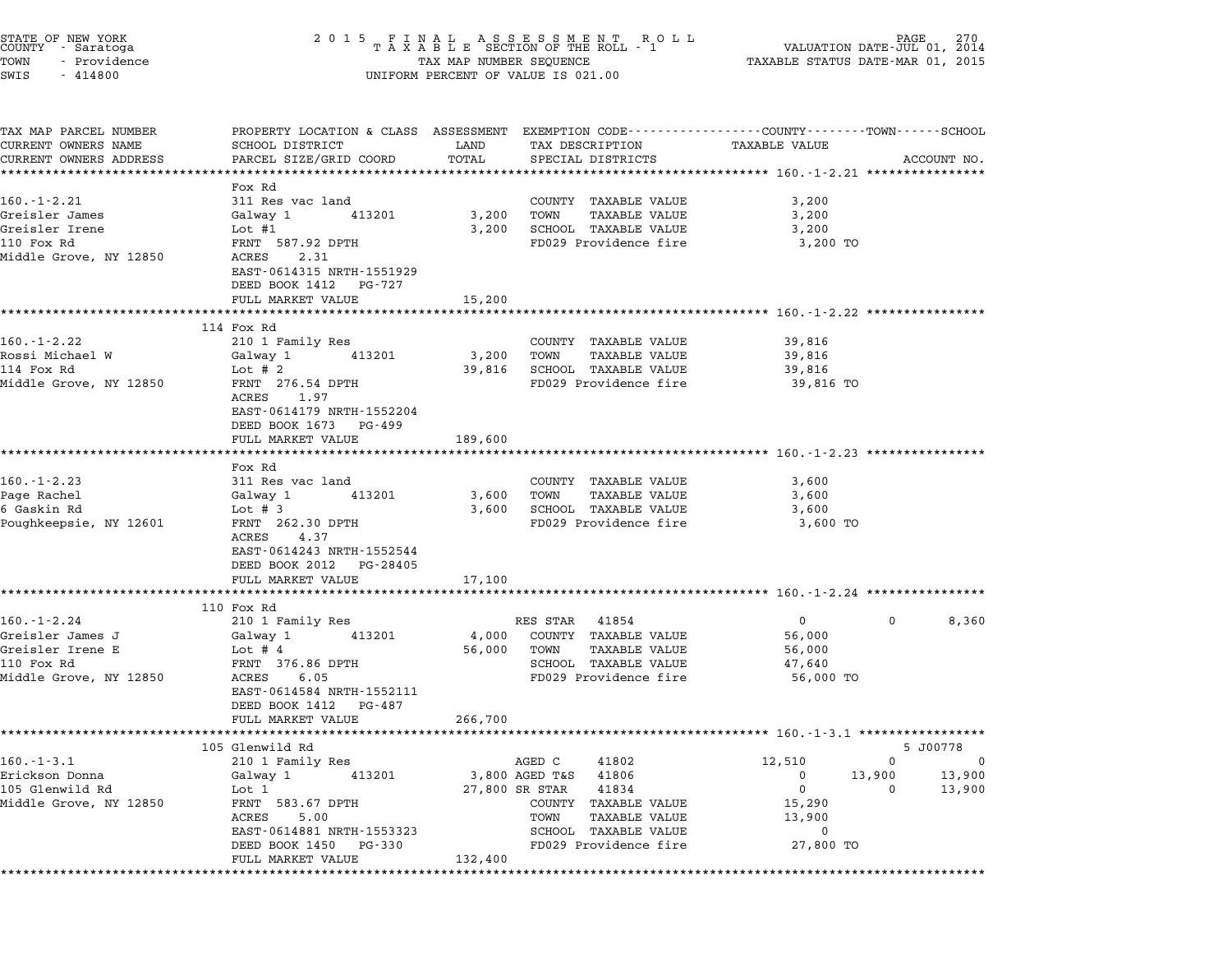| STATE OF NEW YORK<br>COUNTY      Saratoga<br>TOWN<br>- Providence<br>SWIS<br>$-414800$ |                                                                                                                   | TAX MAP NUMBER SEQUENCE | 2015 FINAL ASSESSMENT ROLL<br>TAXABLE SECTION OF THE ROLL - 1<br>UNIFORM PERCENT OF VALUE IS 021.00 | PAGE 271<br>VALUATION DATE-JUL 01, 2014<br>TAXABLE STATUS DATE-MAR 01, 2015 | PAGE<br>271       |
|----------------------------------------------------------------------------------------|-------------------------------------------------------------------------------------------------------------------|-------------------------|-----------------------------------------------------------------------------------------------------|-----------------------------------------------------------------------------|-------------------|
| TAX MAP PARCEL NUMBER<br>CURRENT OWNERS NAME                                           | PROPERTY LOCATION & CLASS ASSESSMENT EXEMPTION CODE---------------COUNTY------TOWN------SCHOOL<br>SCHOOL DISTRICT | LAND                    | TAX DESCRIPTION                                                                                     | TAXABLE VALUE                                                               |                   |
| CURRENT OWNERS ADDRESS                                                                 | PARCEL SIZE/GRID COORD                                                                                            | TOTAL                   | SPECIAL DISTRICTS                                                                                   |                                                                             | ACCOUNT NO.       |
|                                                                                        |                                                                                                                   |                         |                                                                                                     |                                                                             |                   |
|                                                                                        | 7203 Barkersville Rd                                                                                              |                         |                                                                                                     |                                                                             |                   |
| $160. - 1 - 3.2$                                                                       | 210 1 Family Res                                                                                                  |                         | RES STAR 41854                                                                                      | $\overline{0}$                                                              | 8,360             |
| Cerasia Teresa<br>St. Louis Todd                                                       | 413201<br>Galway 1<br>Lot 2                                                                                       | 5,600<br>45,000         | COUNTY TAXABLE VALUE<br>TOWN<br>TAXABLE VALUE                                                       | 45,000<br>45,000                                                            |                   |
| 7203 Barkersville Rd                                                                   | FRNT 912.27 DPTH                                                                                                  |                         | SCHOOL TAXABLE VALUE                                                                                | 36,640                                                                      |                   |
| Middle Grove, NY 12850                                                                 | ACRES 13.57                                                                                                       |                         | FD029 Providence fire                                                                               | 45,000 TO                                                                   |                   |
|                                                                                        | EAST-0614891 NRTH-1552684                                                                                         |                         |                                                                                                     |                                                                             |                   |
|                                                                                        | DEED BOOK 2012 PG-21527                                                                                           |                         |                                                                                                     |                                                                             |                   |
|                                                                                        | FULL MARKET VALUE                                                                                                 | 214,300                 |                                                                                                     |                                                                             |                   |
|                                                                                        |                                                                                                                   |                         |                                                                                                     | *********************** 160.-1-4 ********************                       |                   |
|                                                                                        | 7260 Barkersville Rd                                                                                              |                         |                                                                                                     |                                                                             | 5 J00993          |
| $160. - 1 - 4$                                                                         | 210 1 Family Res                                                                                                  |                         | RES STAR 41854                                                                                      | $\overline{0}$                                                              | $\Omega$<br>8,360 |
| Loux John R Jr<br>7260 Barkersville Rd                                                 | Galway 1<br>413201<br>FRNT 216.00 DPTH                                                                            | 3,000<br>30,831         | COUNTY TAXABLE VALUE<br>TOWN<br><b>TAXABLE VALUE</b>                                                | 30,831<br>30,831                                                            |                   |
| Middle Grove, NY 12850                                                                 | ACRES 0.94                                                                                                        |                         | SCHOOL TAXABLE VALUE                                                                                | 22,471                                                                      |                   |
|                                                                                        | EAST-0615370 NRTH-1552646                                                                                         |                         | FD029 Providence fire                                                                               | 30,831 TO                                                                   |                   |
|                                                                                        | DEED BOOK 1615 PG-29                                                                                              |                         |                                                                                                     |                                                                             |                   |
|                                                                                        | FULL MARKET VALUE                                                                                                 | 146,800                 |                                                                                                     |                                                                             |                   |
|                                                                                        | *************************                                                                                         | ********************    |                                                                                                     | ********************* 160.-1-5.1 ******************                         |                   |
|                                                                                        | 7268 Barkersville Rd                                                                                              |                         |                                                                                                     |                                                                             | 5 J00294          |
| $160. - 1 - 5.1$                                                                       | 270 Mfg housing                                                                                                   |                         | RES STAR 41854                                                                                      | $\overline{0}$                                                              | $\Omega$<br>8,360 |
| Atwell David W                                                                         | Galway 1 413201                                                                                                   | 3,000                   | COUNTY TAXABLE VALUE                                                                                | 16,800                                                                      |                   |
| 7268 Barkersville Rd<br>Middle Grove, NY 12850                                         | FRNT 160.00 DPTH<br>ACRES 1.26                                                                                    | 16,800                  | TOWN<br><b>TAXABLE VALUE</b><br>SCHOOL TAXABLE VALUE                                                | 16,800<br>8,440                                                             |                   |
|                                                                                        | EAST-0615751 NRTH-1552794                                                                                         |                         | FD029 Providence fire                                                                               | 16,800 TO                                                                   |                   |
|                                                                                        | DEED BOOK 1490 PG-569                                                                                             |                         |                                                                                                     |                                                                             |                   |
|                                                                                        | FULL MARKET VALUE                                                                                                 | 80,000                  |                                                                                                     |                                                                             |                   |
|                                                                                        | ************************                                                                                          |                         | *********************                                                                               | ********************** 160.-1-5.2 ******************                        |                   |
|                                                                                        | 7266 Barkersville Rd                                                                                              |                         |                                                                                                     |                                                                             |                   |
| $160. -1 - 5.2$                                                                        | 270 Mfg housing                                                                                                   |                         | RES STAR 41854                                                                                      | $\overline{0}$                                                              | 8,360<br>$\Omega$ |
| Larue George                                                                           | Galway 1 413201                                                                                                   | 3,800                   | COUNTY TAXABLE VALUE                                                                                | 17,800                                                                      |                   |
| 7266 Barkersville Rd                                                                   | FRNT 261.66 DPTH                                                                                                  | 17,800                  | TOWN<br>TAXABLE VALUE                                                                               | 17,800                                                                      |                   |
| Middle Grove, NY 12850                                                                 | ACRES 4.59                                                                                                        |                         | SCHOOL TAXABLE VALUE                                                                                | 9,440                                                                       |                   |
|                                                                                        | EAST-0615622 NRTH-1552625<br>DEED BOOK 1531 PG-368                                                                |                         | FD029 Providence fire                                                                               | 17,800 TO                                                                   |                   |
|                                                                                        | FULL MARKET VALUE                                                                                                 | 84,800                  |                                                                                                     |                                                                             |                   |
|                                                                                        |                                                                                                                   |                         |                                                                                                     |                                                                             |                   |
|                                                                                        | Barkersville Rd                                                                                                   |                         |                                                                                                     |                                                                             |                   |
| $160. -1 - 5.3$                                                                        | 311 Res vac land                                                                                                  |                         | COUNTY TAXABLE VALUE                                                                                | 1,000                                                                       |                   |
| Loux John R Jr                                                                         | Galway 1<br>413201                                                                                                | 1,000                   | TAXABLE VALUE<br>TOWN                                                                               | 1,000                                                                       |                   |
| 7260 Barkersville Rd                                                                   | FRNT 48.00 DPTH                                                                                                   | 1,000                   | SCHOOL TAXABLE VALUE                                                                                | 1,000                                                                       |                   |
| Middle Grove, NY 12850                                                                 | ACRES<br>0.20                                                                                                     |                         | FD029 Providence fire                                                                               | 1,000 TO                                                                    |                   |
|                                                                                        | EAST-0615435 NRTH-1552737                                                                                         |                         |                                                                                                     |                                                                             |                   |
|                                                                                        | DEED BOOK 1615 PG-29                                                                                              |                         |                                                                                                     |                                                                             |                   |
|                                                                                        | FULL MARKET VALUE                                                                                                 | 4,800                   |                                                                                                     |                                                                             |                   |
|                                                                                        |                                                                                                                   |                         |                                                                                                     |                                                                             |                   |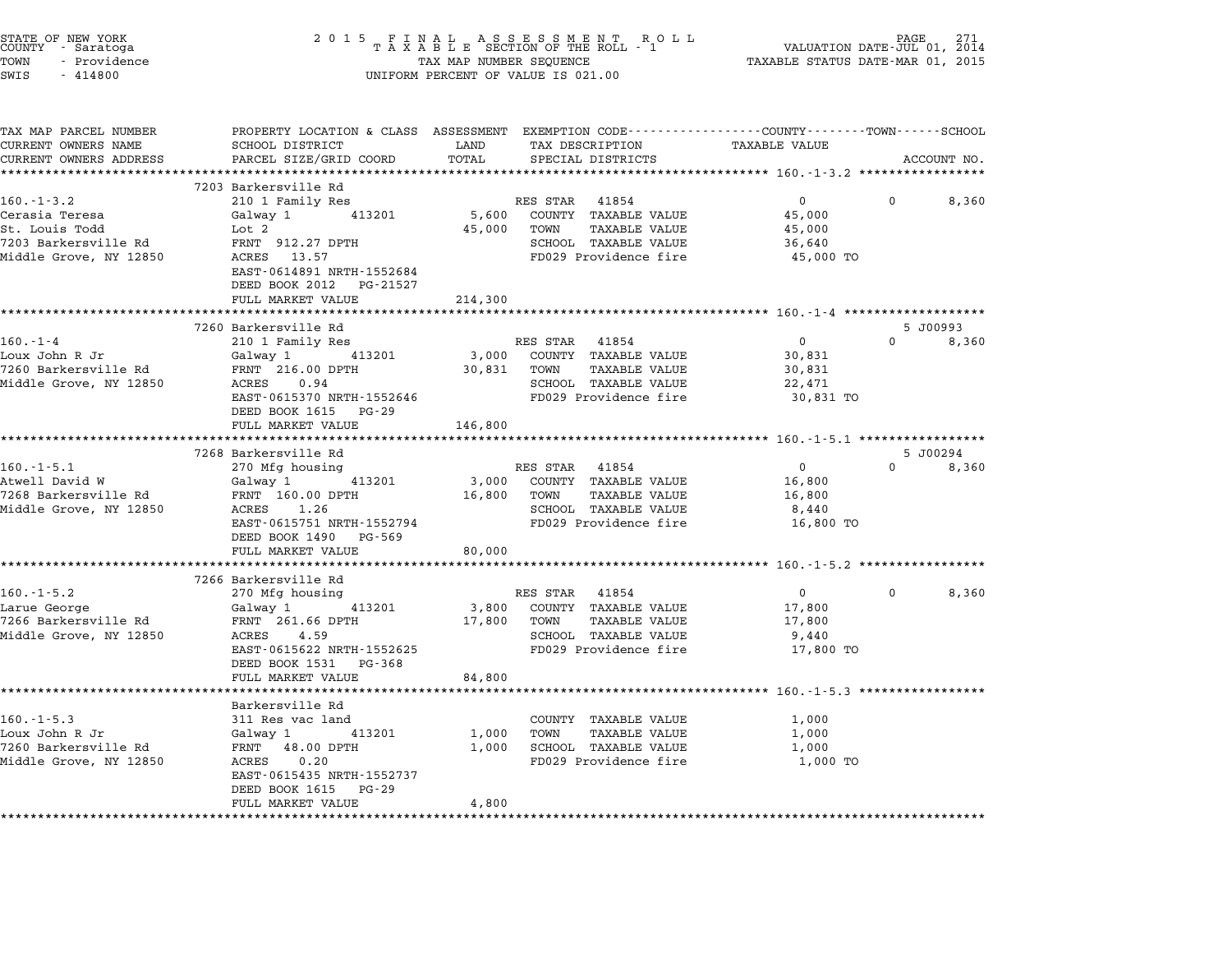| STATE OF NEW YORK<br>COUNTY - Saratoga<br>TOWN<br>- Providence<br>SWIS<br>$-414800$ | 2 0 1 5<br>FINAL ASSESSMENT RO<br>TAXABLE SECTION OF THE ROLL - 1<br>TAX MAP NUMBER SEQUENCE<br>UNIFORM PERCENT OF VALUE IS 021.00 | R O L L | PAGE<br>VALUATION DATE-JUL 01, 2014<br>TAXABLE STATUS DATE-MAR 01, 2015 |                                                         |          |                |
|-------------------------------------------------------------------------------------|------------------------------------------------------------------------------------------------------------------------------------|---------|-------------------------------------------------------------------------|---------------------------------------------------------|----------|----------------|
| TAX MAP PARCEL NUMBER<br>CURRENT OWNERS NAME                                        | PROPERTY LOCATION & CLASS ASSESSMENT EXEMPTION CODE---------------COUNTY-------TOWN------SCHOOL<br>SCHOOL DISTRICT                 | LAND    | TAX DESCRIPTION                                                         | TAXABLE VALUE                                           |          |                |
| CURRENT OWNERS ADDRESS                                                              | PARCEL SIZE/GRID COORD                                                                                                             | TOTAL   | SPECIAL DISTRICTS                                                       |                                                         |          | ACCOUNT NO.    |
|                                                                                     |                                                                                                                                    |         |                                                                         |                                                         |          |                |
| $160. - 1 - 8$                                                                      | 7195 Barkersville Rd                                                                                                               |         | AGED T&S<br>41806                                                       | 0                                                       | 6,050    | 5 J00847       |
| Knickerbocker Ellen E                                                               | 270 Mfg housing<br>Galway 1<br>413201                                                                                              |         | 1,500 SR STAR<br>41834                                                  | $\overline{0}$                                          | $\Omega$ | 6,050<br>6,050 |
| 7195 Barkersville Rd                                                                | FRNT 126.00 DPTH                                                                                                                   | 12,100  | COUNTY TAXABLE VALUE                                                    | 12,100                                                  |          |                |
| Middle Grove, NY 12850                                                              | ACRES<br>0.32                                                                                                                      |         | TOWN<br><b>TAXABLE VALUE</b>                                            | 6,050                                                   |          |                |
|                                                                                     | EAST-0614897 NRTH-1551467                                                                                                          |         | SCHOOL TAXABLE VALUE                                                    | $\mathbf 0$                                             |          |                |
|                                                                                     | DEED BOOK 1520 PG-459                                                                                                              |         | FD029 Providence fire                                                   | 12,100 TO                                               |          |                |
|                                                                                     | FULL MARKET VALUE                                                                                                                  | 57,600  |                                                                         |                                                         |          |                |
|                                                                                     | ************************                                                                                                           |         |                                                                         | ************************ 160. -1-9 ******************** |          |                |
|                                                                                     | 7193 Barkersville Rd                                                                                                               |         |                                                                         |                                                         |          | 5 J00719       |
| $160. - 1 - 9$                                                                      | 210 1 Family Res                                                                                                                   |         | COUNTY TAXABLE VALUE                                                    | 31,400                                                  |          |                |
| Cardinale Micaela J                                                                 | Galway 1<br>413201<br>FRNT 181.50 DPTH                                                                                             | 1,400   | TOWN<br>TAXABLE VALUE<br>SCHOOL TAXABLE VALUE                           | 31,400                                                  |          |                |
| Carman Claudia A<br>507 Iroquois St                                                 | ACRES<br>0.47                                                                                                                      | 31,400  | FD029 Providence fire                                                   | 31,400<br>31,400 TO                                     |          |                |
| Emmaus, PA 18049                                                                    | EAST-0614974 NRTH-1551191                                                                                                          |         |                                                                         |                                                         |          |                |
|                                                                                     | DEED BOOK 1240 PG-159                                                                                                              |         |                                                                         |                                                         |          |                |
|                                                                                     | FULL MARKET VALUE                                                                                                                  | 149,500 |                                                                         |                                                         |          |                |
|                                                                                     | ****************************                                                                                                       |         |                                                                         |                                                         |          |                |
|                                                                                     | Barkersville Rd                                                                                                                    |         |                                                                         |                                                         |          | 5 J00716       |
| $160. - 1 - 11$                                                                     | 312 Vac w/imprv                                                                                                                    |         | COUNTY TAXABLE VALUE                                                    | 8,700                                                   |          |                |
| Gerring Joan                                                                        | Galway 1<br>413201                                                                                                                 | 1,500   | TOWN<br>TAXABLE VALUE                                                   | 8,700                                                   |          |                |
| Gerring Robert<br>3 Prestwick Dr                                                    | FRNT 296.92 DPTH<br>ACRES<br>0.55                                                                                                  | 8,700   | SCHOOL TAXABLE VALUE<br>FD029 Providence fire                           | 8,700<br>8,700 TO                                       |          |                |
| Castleton, NY 12033                                                                 | EAST-0615298 NRTH-1550988                                                                                                          |         |                                                                         |                                                         |          |                |
|                                                                                     | DEED BOOK 2012 PG-28420                                                                                                            |         |                                                                         |                                                         |          |                |
|                                                                                     | FULL MARKET VALUE                                                                                                                  | 41,400  |                                                                         |                                                         |          |                |
|                                                                                     | ************************                                                                                                           |         |                                                                         |                                                         |          |                |
|                                                                                     | 7189 Barkersville Rd                                                                                                               |         |                                                                         |                                                         |          | 5 J00715       |
| $160. - 1 - 12$                                                                     | 210 1 Family Res                                                                                                                   |         | COUNTY TAXABLE VALUE                                                    | 32,900                                                  |          |                |
| Gerring Joan                                                                        | Galway 1<br>413201                                                                                                                 | 3,600   | TOWN<br>TAXABLE VALUE                                                   | 32,900                                                  |          |                |
| Gerring Robert                                                                      | FRNT 158.62 DPTH                                                                                                                   | 32,900  | SCHOOL TAXABLE VALUE                                                    | 32,900                                                  |          |                |
| 3 Prestwick Dr                                                                      | ACRES<br>1.36                                                                                                                      |         | FD029 Providence fire                                                   | 32,900 TO                                               |          |                |
| Castleton, NY 12033                                                                 | EAST-0615145 NRTH-1550766<br>DEED BOOK 2012 PG-28420                                                                               |         |                                                                         |                                                         |          |                |
|                                                                                     | FULL MARKET VALUE                                                                                                                  | 156,700 |                                                                         |                                                         |          |                |
|                                                                                     |                                                                                                                                    |         |                                                                         |                                                         |          |                |
|                                                                                     | 7204 Barkersville Rd                                                                                                               |         |                                                                         |                                                         |          | 5 J01280       |
| $160. -1 - 15$                                                                      | 210 1 Family Res                                                                                                                   |         | AGED - ALL 41800                                                        | 11,900                                                  | 11,900   | 11,900         |
| Crandell Carol A                                                                    | Galway 1<br>413201                                                                                                                 |         | 3,200 SR STAR<br>41834                                                  | $\Omega$                                                | $\Omega$ | 11,900         |
| Attn: Moore Robert A                                                                | FRNT 310.00 DPTH                                                                                                                   | 23,800  | COUNTY TAXABLE VALUE                                                    | 11,900                                                  |          |                |
| 7204 Barkersville Rd                                                                | ACRES<br>$0.88$ BANK<br>012                                                                                                        |         | TOWN<br>TAXABLE VALUE                                                   | 11,900                                                  |          |                |
| Middle Grove, NY 12850                                                              | EAST-0615670 NRTH-1550864                                                                                                          |         | SCHOOL TAXABLE VALUE                                                    | $\mathbf 0$                                             |          |                |
|                                                                                     | DEED BOOK 1404 PG-06                                                                                                               |         | FD029 Providence fire                                                   | 23,800 TO                                               |          |                |
|                                                                                     | FULL MARKET VALUE                                                                                                                  | 113,300 |                                                                         |                                                         |          |                |
|                                                                                     |                                                                                                                                    |         |                                                                         |                                                         |          |                |

STATE OF NEW YORK <sup>2</sup> <sup>0</sup> <sup>1</sup> 5 F I N A L A S S E S S M E N T R O L L PAGE <sup>272</sup> COUNTY - Saratoga <sup>T</sup> <sup>A</sup> <sup>X</sup> <sup>A</sup> <sup>B</sup> <sup>L</sup> <sup>E</sup> SECTION OF THE ROLL - <sup>1</sup> VALUATION DATE-JUL 01, <sup>2014</sup>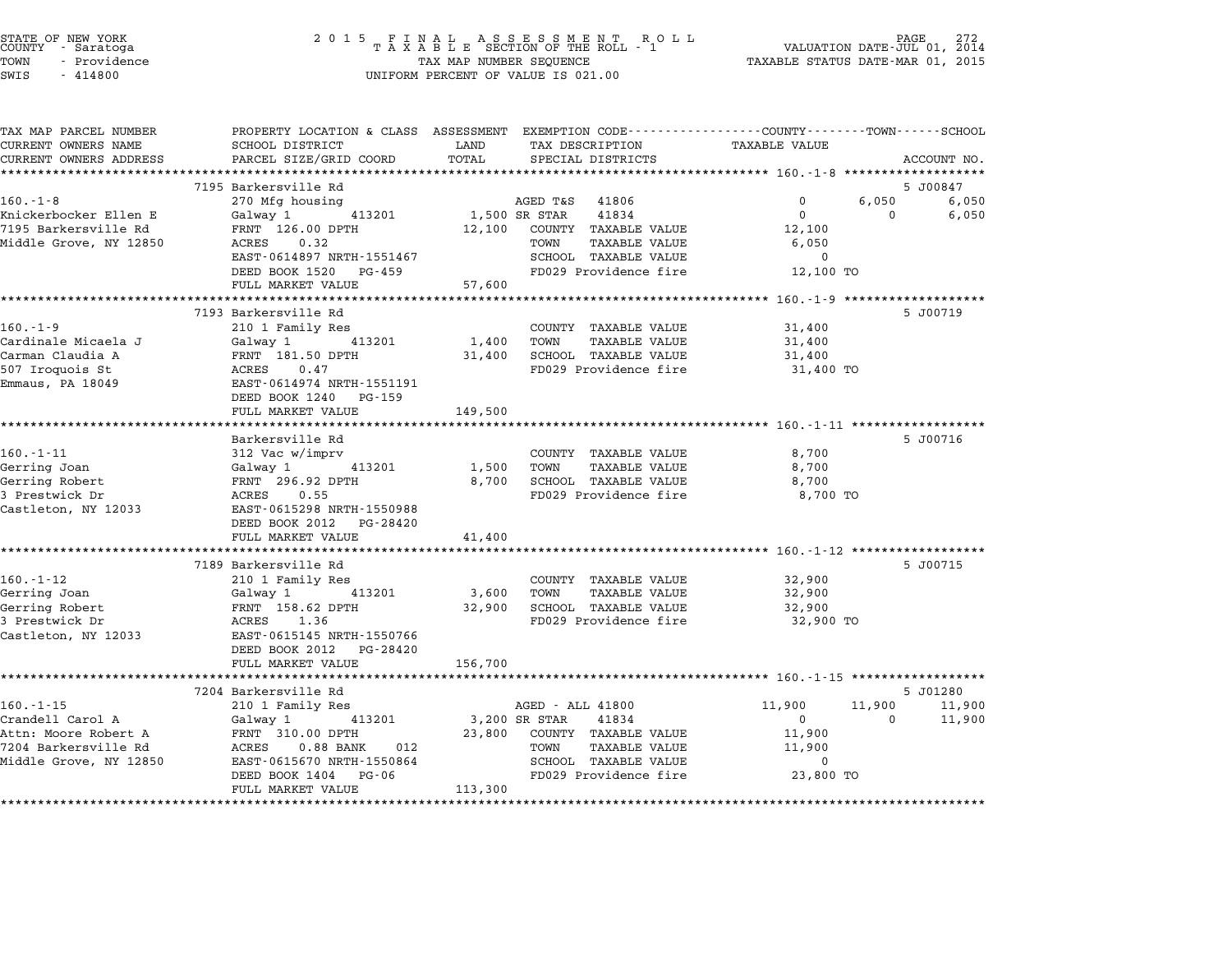| STATE OF NEW YORK<br>COUNTY - Saratoga<br>TOWN<br>- Providence<br>SWIS<br>$-414800$ | 2 0 1 5                                                                                                            | TAX MAP NUMBER SEQUENCE | FINAL ASSESSMENT RO<br>TAXABLE SECTION OF THE ROLL - 1<br>R O L L<br>UNIFORM PERCENT OF VALUE IS 021.00 |                      | PAGE<br>VALUATION DATE-JUL 01, 2014<br>TAXABLE STATUS DATE-MAR 01, 2015 |
|-------------------------------------------------------------------------------------|--------------------------------------------------------------------------------------------------------------------|-------------------------|---------------------------------------------------------------------------------------------------------|----------------------|-------------------------------------------------------------------------|
| TAX MAP PARCEL NUMBER<br>CURRENT OWNERS NAME                                        | PROPERTY LOCATION & CLASS ASSESSMENT EXEMPTION CODE---------------COUNTY-------TOWN------SCHOOL<br>SCHOOL DISTRICT | LAND                    | TAX DESCRIPTION                                                                                         | <b>TAXABLE VALUE</b> |                                                                         |
| CURRENT OWNERS ADDRESS                                                              | PARCEL SIZE/GRID COORD                                                                                             | TOTAL                   | SPECIAL DISTRICTS                                                                                       |                      | ACCOUNT NO.                                                             |
|                                                                                     |                                                                                                                    |                         |                                                                                                         |                      |                                                                         |
|                                                                                     | 7183 Barkersville Rd                                                                                               |                         |                                                                                                         |                      | 5 J01221                                                                |
| $160. - 1 - 18$                                                                     | 210 1 Family Res                                                                                                   |                         | COUNTY TAXABLE VALUE                                                                                    | 26,250               |                                                                         |
| Redman Tobias                                                                       | Galway 1<br>413201                                                                                                 | 3,000                   | TOWN<br><b>TAXABLE VALUE</b>                                                                            | 26,250               |                                                                         |
| Redman Elissa                                                                       | FRNT 210.00 DPTH                                                                                                   | 26,250                  | SCHOOL TAXABLE VALUE                                                                                    | 26,250               |                                                                         |
| 33 Pleasant St<br>Ballston Spa, NY 12020                                            | ACRES<br>0.82<br>EAST-0615682 NRTH-1550667                                                                         |                         | FD029 Providence fire                                                                                   | 26,250 TO            |                                                                         |
|                                                                                     | DEED BOOK 2014 PG-22365                                                                                            |                         |                                                                                                         |                      |                                                                         |
|                                                                                     | FULL MARKET VALUE                                                                                                  | 125,000                 |                                                                                                         |                      |                                                                         |
|                                                                                     | *********************                                                                                              |                         |                                                                                                         |                      |                                                                         |
|                                                                                     | Fayville Rd                                                                                                        |                         |                                                                                                         |                      | 5 J01211                                                                |
| $160. - 1 - 20$                                                                     | 311 Res vac land                                                                                                   |                         | COUNTY TAXABLE VALUE                                                                                    | 100                  |                                                                         |
| Euler Brent R                                                                       | 413201<br>Galway 1                                                                                                 | 100                     | TOWN<br>TAXABLE VALUE                                                                                   | 100                  |                                                                         |
| Euler Roxana                                                                        | FRNT 91.00 DPTH 295.00                                                                                             | 100                     | SCHOOL TAXABLE VALUE                                                                                    | 100                  |                                                                         |
| 105 Fayville Rd                                                                     | ACRES<br>0.44                                                                                                      |                         | FD029 Providence fire                                                                                   | 100 TO               |                                                                         |
| Middle Grove, NY 12850                                                              | EAST-0615239 NRTH-1550459                                                                                          |                         |                                                                                                         |                      |                                                                         |
|                                                                                     | DEED BOOK 2012 PG-26918<br>FULL MARKET VALUE                                                                       | 500                     |                                                                                                         |                      |                                                                         |
|                                                                                     |                                                                                                                    |                         |                                                                                                         |                      |                                                                         |
|                                                                                     | 105 Fayville Rd                                                                                                    |                         |                                                                                                         |                      | 5 J00815                                                                |
| $160. - 1 - 21$                                                                     | 210 1 Family Res                                                                                                   |                         | RES STAR 41854                                                                                          | $\mathbf 0$          | $\Omega$<br>8,360                                                       |
| Euler Brent R                                                                       | Galway 1<br>413201                                                                                                 | 4,100                   | COUNTY TAXABLE VALUE                                                                                    | 25,300               |                                                                         |
| Euler Roxana                                                                        | FRNT 190.00 DPTH                                                                                                   | 25,300                  | <b>TAXABLE VALUE</b><br>TOWN                                                                            | 25,300               |                                                                         |
| 105 Fayville Rd                                                                     | ACRES 1.35                                                                                                         |                         | SCHOOL TAXABLE VALUE                                                                                    | 16,940               |                                                                         |
| Middle Grove, NY 12850                                                              | EAST-0615104 NRTH-1550330                                                                                          |                         | FD029 Providence fire                                                                                   | 25,300 TO            |                                                                         |
|                                                                                     | DEED BOOK 2012 PG-26918<br>FULL MARKET VALUE                                                                       |                         |                                                                                                         |                      |                                                                         |
|                                                                                     |                                                                                                                    | 120,500                 |                                                                                                         |                      |                                                                         |
|                                                                                     | 107 Fayville Rd                                                                                                    |                         |                                                                                                         |                      | 5 J01150                                                                |
| $160. - 1 - 22$                                                                     | 210 1 Family Res                                                                                                   |                         | RES STAR 41854                                                                                          | $\mathsf{O}$         | $\Omega$<br>8,360                                                       |
| Cummings James                                                                      | 413201<br>Galway 1                                                                                                 | 3,500                   | COUNTY TAXABLE VALUE                                                                                    | 23,480               |                                                                         |
| 107 Fayville Rd                                                                     | FRNT 321.68 DPTH                                                                                                   | 23,480                  | <b>TAXABLE VALUE</b><br>TOWN                                                                            | 23,480               |                                                                         |
| Middle Grove, NY 12850                                                              | ACRES<br>3.47                                                                                                      |                         | SCHOOL TAXABLE VALUE                                                                                    | 15,120               |                                                                         |
|                                                                                     | EAST-0614923 NRTH-1550212                                                                                          |                         | FD029 Providence fire                                                                                   | 23,480 TO            |                                                                         |
|                                                                                     | DEED BOOK 2006 PG-19354                                                                                            |                         |                                                                                                         |                      |                                                                         |
|                                                                                     | FULL MARKET VALUE<br>*************************                                                                     | 111,800                 |                                                                                                         |                      |                                                                         |
|                                                                                     | 241 South Line Rd                                                                                                  |                         |                                                                                                         |                      | 5 J01306                                                                |
| $160. - 1 - 26$                                                                     | 314 Rural vac<10                                                                                                   |                         | COUNTY TAXABLE VALUE                                                                                    | 4,400                |                                                                         |
| Berry Regina T                                                                      | 413201<br>Galway 1                                                                                                 | 4,400                   | <b>TAXABLE VALUE</b><br>TOWN                                                                            | 4,400                |                                                                         |
| Berry Regina L                                                                      | Life Estate                                                                                                        | 4,400                   | SCHOOL TAXABLE VALUE                                                                                    | 4,400                |                                                                         |
| Attn: Regina L Berry                                                                | FRNT 724.00 DPTH                                                                                                   |                         | FD029 Providence fire                                                                                   | 4,400 TO             |                                                                         |
| PO Box 148                                                                          | ACRES 7.52                                                                                                         |                         |                                                                                                         |                      |                                                                         |
| Galway, NY 12074                                                                    | EAST-0616885 NRTH-1548027                                                                                          |                         |                                                                                                         |                      |                                                                         |
|                                                                                     | DEED BOOK 1302<br>PG-124                                                                                           |                         |                                                                                                         |                      |                                                                         |
|                                                                                     | FULL MARKET VALUE                                                                                                  | 21,000                  |                                                                                                         |                      |                                                                         |
|                                                                                     |                                                                                                                    |                         |                                                                                                         |                      |                                                                         |

STATE OF NEW YORK <sup>2</sup> <sup>0</sup> <sup>1</sup> 5 F I N A L A S S E S S M E N T R O L L PAGE <sup>273</sup> COUNTY - Saratoga <sup>T</sup> <sup>A</sup> <sup>X</sup> <sup>A</sup> <sup>B</sup> <sup>L</sup> <sup>E</sup> SECTION OF THE ROLL - <sup>1</sup> VALUATION DATE-JUL 01, <sup>2014</sup>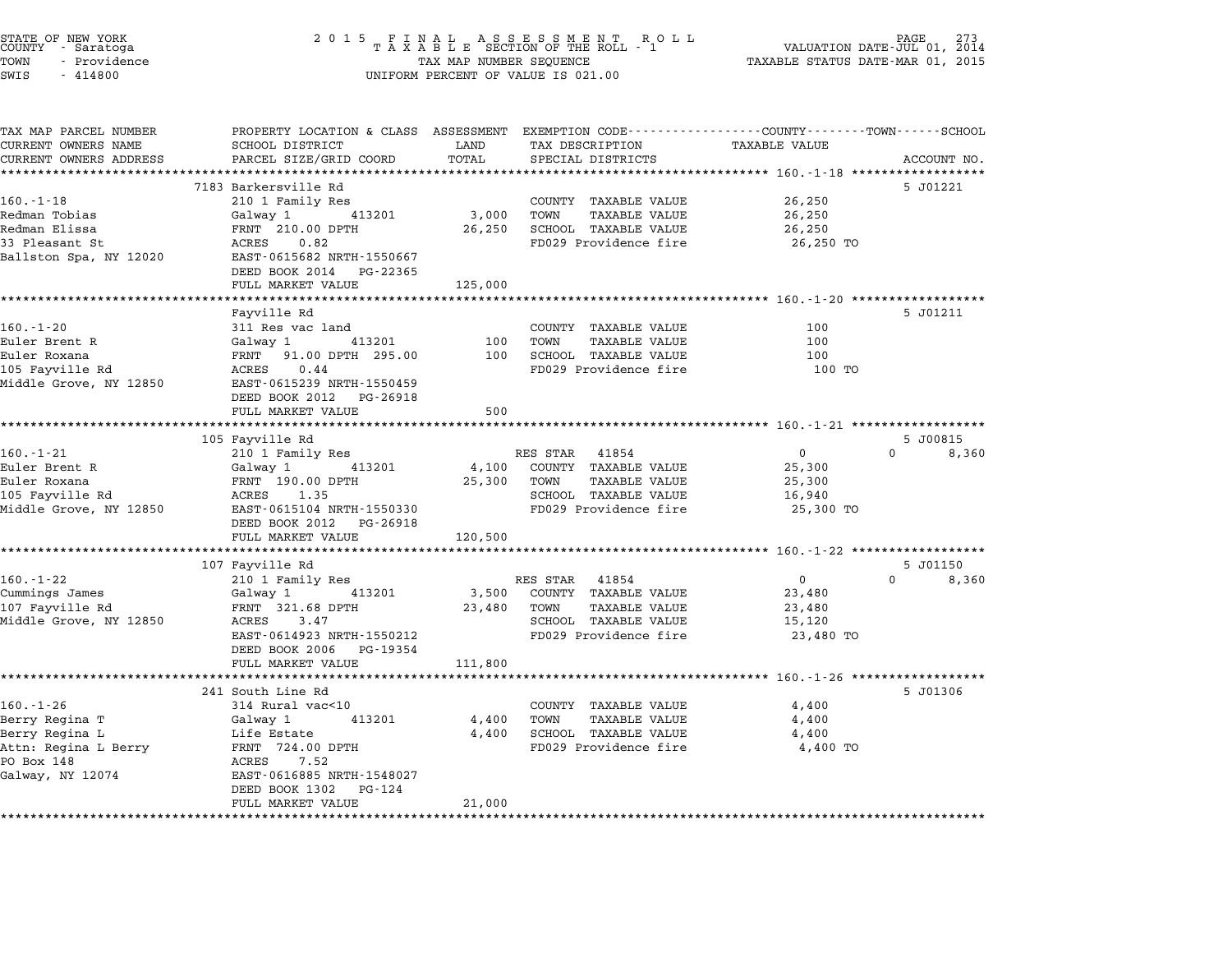| STATE OF NEW YORK<br>COUNTY - Saratoga<br>TOWN<br>- Providence<br>SWIS<br>$-414800$ | 2 0 1 5                                                                                                            | TAX MAP NUMBER SEQUENCE | FINAL ASSESSMENT RO<br>TAXABLE SECTION OF THE ROLL - 1<br>R O L L<br>UNIFORM PERCENT OF VALUE IS 021.00 | VALUATION DATE-JUL 01, 2014<br>TAXABLE STATUS DATE-MAR 01, 2015 | PAGE              |
|-------------------------------------------------------------------------------------|--------------------------------------------------------------------------------------------------------------------|-------------------------|---------------------------------------------------------------------------------------------------------|-----------------------------------------------------------------|-------------------|
| TAX MAP PARCEL NUMBER<br>CURRENT OWNERS NAME                                        | PROPERTY LOCATION & CLASS ASSESSMENT EXEMPTION CODE---------------COUNTY-------TOWN------SCHOOL<br>SCHOOL DISTRICT | LAND                    | TAX DESCRIPTION                                                                                         | TAXABLE VALUE                                                   |                   |
| CURRENT OWNERS ADDRESS                                                              | PARCEL SIZE/GRID COORD                                                                                             | TOTAL                   | SPECIAL DISTRICTS                                                                                       |                                                                 | ACCOUNT NO.       |
|                                                                                     |                                                                                                                    |                         |                                                                                                         |                                                                 |                   |
|                                                                                     | 245 South Line Rd                                                                                                  |                         |                                                                                                         |                                                                 | 5 L01038          |
| $160. - 1 - 27$                                                                     | 312 Vac w/imprv                                                                                                    |                         | COUNTY TAXABLE VALUE                                                                                    | 18,170                                                          |                   |
| Berry Regina T                                                                      | Galway 1<br>413201                                                                                                 | 18,000                  | TOWN<br><b>TAXABLE VALUE</b>                                                                            | 18,170                                                          |                   |
| Attn: Berry Regina L                                                                | Life Estate                                                                                                        | 18,170                  | SCHOOL TAXABLE VALUE                                                                                    | 18,170                                                          |                   |
| PO Box 148<br>Galway, NY 12074                                                      | FRNT 1565.00 DPTH<br>ACRES 75.67<br>EAST-0616030 NRTH-1547576<br>DEED BOOK 1302<br>PG-126                          |                         | FD029 Providence fire                                                                                   | 18,170 TO                                                       |                   |
|                                                                                     | FULL MARKET VALUE                                                                                                  | 86,500                  |                                                                                                         |                                                                 |                   |
|                                                                                     |                                                                                                                    |                         |                                                                                                         |                                                                 |                   |
|                                                                                     | Barkersville Rd                                                                                                    |                         |                                                                                                         |                                                                 |                   |
| $160. - 1 - 28.2$                                                                   | 311 Res vac land                                                                                                   |                         | COUNTY TAXABLE VALUE                                                                                    | 200                                                             |                   |
| Snyder Timothy L                                                                    | 413201<br>Galway 1                                                                                                 | 200                     | TOWN<br><b>TAXABLE VALUE</b>                                                                            | 200                                                             |                   |
| 7131 Barkersville Rd                                                                | 1.08<br>ACRES                                                                                                      | 200                     | SCHOOL TAXABLE VALUE                                                                                    | 200                                                             |                   |
| Middle Grove, NY 12850                                                              | EAST-0617268 NRTH-1547044<br>DEED BOOK 1764<br>PG-185                                                              |                         | FD029 Providence fire                                                                                   | 200 TO                                                          |                   |
|                                                                                     | FULL MARKET VALUE                                                                                                  | 1,000                   |                                                                                                         |                                                                 |                   |
|                                                                                     | 7131 Barkerville Rd                                                                                                |                         |                                                                                                         |                                                                 | 5 J01367          |
| $160. - 1 - 28.11$                                                                  | 240 Rural res                                                                                                      |                         | RES STAR<br>41854                                                                                       | 0                                                               | $\Omega$<br>8,360 |
| Snyder Timothy L                                                                    | Galway 1<br>413201                                                                                                 | 5,500                   | <b>TAXABLE VALUE</b><br>COUNTY                                                                          | 18,200                                                          |                   |
| 7131 Barkersville Rd                                                                | FRNT 680.00 DPTH                                                                                                   | 18,200                  | TAXABLE VALUE<br>TOWN                                                                                   | 18,200                                                          |                   |
| Middle Grove, NY 12850                                                              | ACRES 11.66                                                                                                        |                         | SCHOOL TAXABLE VALUE                                                                                    | 9,840                                                           |                   |
|                                                                                     | EAST-0617128 NRTH-1547405                                                                                          |                         | FD029 Providence fire                                                                                   | 18,200 TO                                                       |                   |
|                                                                                     | DEED BOOK 1764<br>PG-185                                                                                           |                         |                                                                                                         |                                                                 |                   |
|                                                                                     | FULL MARKET VALUE                                                                                                  | 86,700                  |                                                                                                         |                                                                 |                   |
|                                                                                     | *******************                                                                                                |                         |                                                                                                         | ************************ 160.-1-28.12 *************             |                   |
|                                                                                     | Barkersville Rd Rear                                                                                               |                         |                                                                                                         |                                                                 |                   |
| $160. - 1 - 28.12$                                                                  | 311 Res vac land                                                                                                   |                         | COUNTY TAXABLE VALUE                                                                                    | 200                                                             |                   |
| Snyder Timothy L                                                                    | Galway 1<br>413201                                                                                                 | 200                     | TOWN<br>TAXABLE VALUE                                                                                   | 200                                                             |                   |
| 7131 Barkersville Rd                                                                | ACRES<br>1.10                                                                                                      | 200                     | SCHOOL TAXABLE VALUE                                                                                    | 200                                                             |                   |
| Middle Grove, NY 12850                                                              | EAST-0617045 NRTH-1546955                                                                                          |                         | FD029 Providence fire                                                                                   | 200 TO                                                          |                   |
|                                                                                     | DEED BOOK 1764<br>PG-185                                                                                           |                         |                                                                                                         |                                                                 |                   |
|                                                                                     | FULL MARKET VALUE                                                                                                  | 1,000                   |                                                                                                         |                                                                 |                   |
|                                                                                     | ***********************                                                                                            |                         |                                                                                                         |                                                                 |                   |
|                                                                                     | 7127 Barkersville Rd                                                                                               |                         |                                                                                                         |                                                                 |                   |
| 160. - 1 - 28. 13                                                                   | 210 1 Family Res                                                                                                   |                         | 41854<br>RES STAR                                                                                       | $\mathbf{0}$                                                    | 8,360<br>0        |
| Andre Ami R                                                                         | 413201<br>Galway 1                                                                                                 | 3,000                   | COUNTY TAXABLE VALUE                                                                                    | 36,844                                                          |                   |
| Petkiewitz Charles R                                                                | FRNT 200.00 DPTH                                                                                                   | 36,844                  | <b>TAXABLE VALUE</b><br>TOWN                                                                            | 36,844                                                          |                   |
| 7127 Barkersville Rd                                                                | ACRES<br>1.08                                                                                                      |                         | SCHOOL<br>TAXABLE VALUE                                                                                 | 28,484                                                          |                   |
| Middle Grove, NY 12850                                                              | EAST-0617485 NRTH-1547134                                                                                          |                         | FD029 Providence fire                                                                                   | 36,844 TO                                                       |                   |
|                                                                                     | DEED BOOK 2010<br>PG-30748                                                                                         |                         |                                                                                                         |                                                                 |                   |
|                                                                                     | FULL MARKET VALUE                                                                                                  | 175,400                 |                                                                                                         |                                                                 |                   |

\*\*\*\*\*\*\*\*\*\*\*\*\*\*\*\*\*\*\*\*\*\*\*\*\*\*\*\*\*\*\*\*\*\*\*\*\*\*\*\*\*\*\*\*\*\*\*\*\*\*\*\*\*\*\*\*\*\*\*\*\*\*\*\*\*\*\*\*\*\*\*\*\*\*\*\*\*\*\*\*\*\*\*\*\*\*\*\*\*\*\*\*\*\*\*\*\*\*\*\*\*\*\*\*\*\*\*\*\*\*\*\*\*\*\*\*\*\*\*\*\*\*\*\*\*\*\*\*\*\*\*\*

STATE OF NEW YORK <sup>2</sup> <sup>0</sup> <sup>1</sup> 5 F I N A L A S S E S S M E N T R O L L PAGE <sup>274</sup> COUNTY - Saratoga <sup>T</sup> <sup>A</sup> <sup>X</sup> <sup>A</sup> <sup>B</sup> <sup>L</sup> <sup>E</sup> SECTION OF THE ROLL - <sup>1</sup> VALUATION DATE-JUL 01, <sup>2014</sup>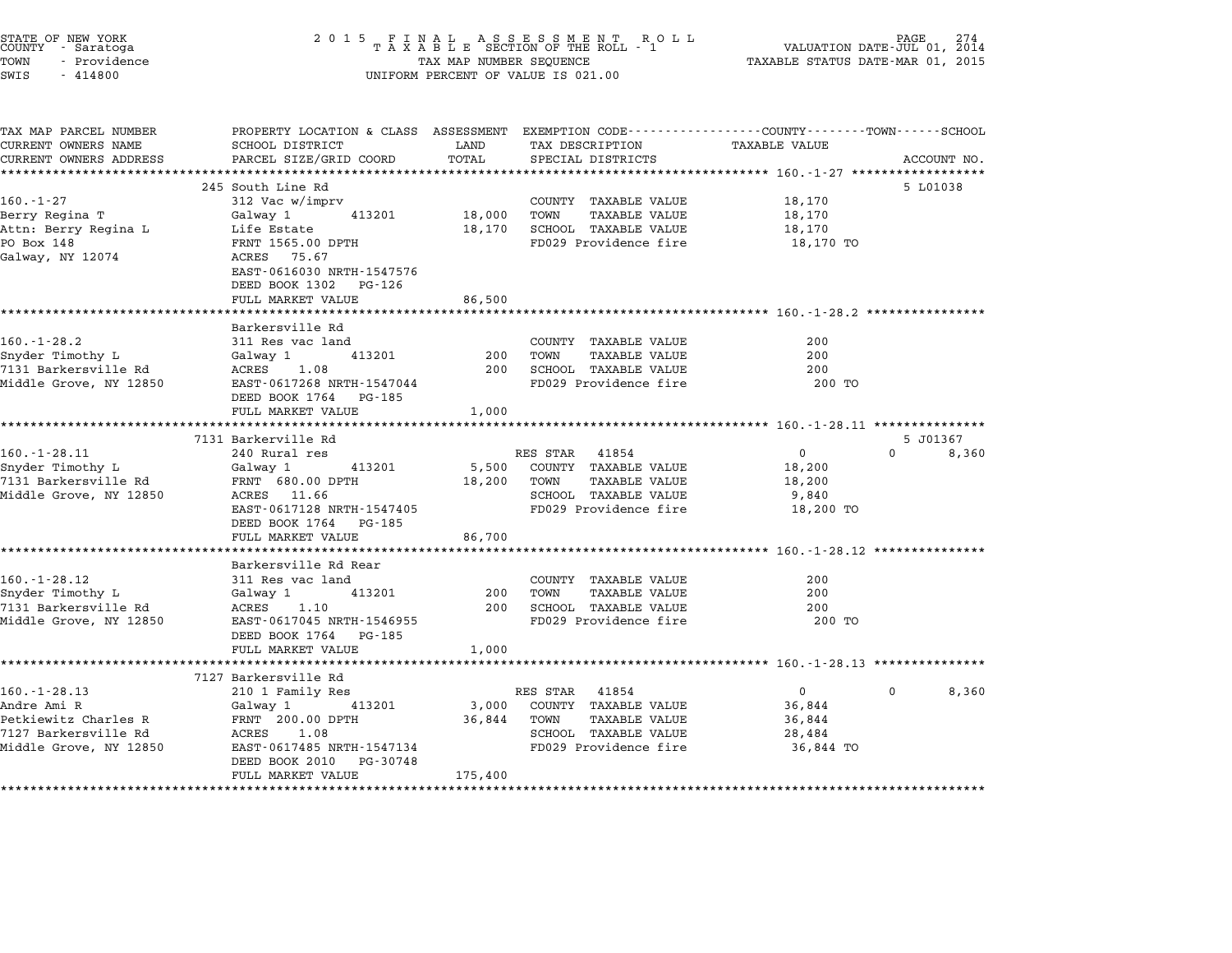| STATE OF NEW YORK<br>COUNTY - Saratoga |  |              |  |
|----------------------------------------|--|--------------|--|
| TOWN                                   |  | - Providence |  |
| $\sim$ $\sim$                          |  | 111000       |  |

## STATE OF NEW YORK <sup>2</sup> <sup>0</sup> <sup>1</sup> 5 F I N A L A S S E S S M E N T R O L L PAGE <sup>275</sup> COUNTY - Saratoga <sup>T</sup> <sup>A</sup> <sup>X</sup> <sup>A</sup> <sup>B</sup> <sup>L</sup> <sup>E</sup> SECTION OF THE ROLL - <sup>1</sup> VALUATION DATE-JUL 01, <sup>2014</sup> TOWN - Providence TAX MAP NUMBER SEQUENCE TAXABLE STATUS DATE-MAR 01, <sup>2015</sup> SWIS - <sup>414800</sup> UNIFORM PERCENT OF VALUE IS 021.00

| TAX MAP PARCEL NUMBER       |                             |        | PROPERTY LOCATION & CLASS ASSESSMENT EXEMPTION CODE---------------COUNTY-------TOWN-----SCHOOL |                      |             |
|-----------------------------|-----------------------------|--------|------------------------------------------------------------------------------------------------|----------------------|-------------|
| CURRENT OWNERS NAME         | SCHOOL DISTRICT             | LAND   | TAX DESCRIPTION                                                                                | <b>TAXABLE VALUE</b> |             |
| CURRENT OWNERS ADDRESS      | PARCEL SIZE/GRID COORD      | TOTAL  | SPECIAL DISTRICTS                                                                              |                      | ACCOUNT NO. |
|                             |                             |        |                                                                                                |                      |             |
|                             | Barkersville Rd             |        |                                                                                                |                      | 5 J00467    |
| $160. - 1 - 30$             | 910 Priv forest             |        | COUNTY TAXABLE VALUE                                                                           | 2,900                |             |
| Pita Joseph                 | 413201<br>Galway 1          | 2,900  | TOWN<br>TAXABLE VALUE                                                                          | 2,900                |             |
| 1228 Armer Rd               | ACRES<br>8.19               | 2,900  | SCHOOL TAXABLE VALUE                                                                           | 2,900                |             |
| Rock City Falls, NY 12863   | EAST-0616623 NRTH-1545933   |        | FD029 Providence fire                                                                          | 2,900 TO             |             |
|                             | DEED BOOK 2008 PG-8536      |        |                                                                                                |                      |             |
|                             | FULL MARKET VALUE           | 13,800 |                                                                                                |                      |             |
|                             |                             |        |                                                                                                |                      |             |
|                             | Mechanic St Rear            |        |                                                                                                |                      | 5 J01674    |
| $160. - 1 - 32.1$           | 311 Res vac land            |        | COUNTY TAXABLE VALUE                                                                           | 200                  |             |
| Hersey Henry L              | Galway 1<br>413201          | 200    | TOWN<br>TAXABLE VALUE                                                                          | 200                  |             |
| Hersey Doris                | $1$ ot #2                   | 200    | SCHOOL TAXABLE VALUE                                                                           | 200                  |             |
| 2083 Mechanic St            | ACRES<br>0.39               |        | FD029 Providence fire                                                                          | 200 TO               |             |
| Middle Grove, NY 12850      | EAST-0617656 NRTH-1545112   |        |                                                                                                |                      |             |
|                             | DEED BOOK 852<br>PG-00405   |        |                                                                                                |                      |             |
|                             | FULL MARKET VALUE           | 1,000  |                                                                                                |                      |             |
|                             |                             |        |                                                                                                |                      |             |
|                             | Mechanic St Rear            |        |                                                                                                |                      |             |
| $160. - 1 - 32.2$           | 311 Res vac land            |        | COUNTY TAXABLE VALUE                                                                           | 100                  |             |
| Hersey Eric                 | Galway 1<br>413201          |        | 100 TOWN<br>TAXABLE VALUE                                                                      | 100                  |             |
| Hersey Donna                | Lot $# 1$                   | 100    | SCHOOL TAXABLE VALUE                                                                           | 100                  |             |
| 2083A Mechanic St           | 0.13<br>ACRES               |        | FD029 Providence fire                                                                          | 100 TO               |             |
| Galway, NY 12074            | EAST-0617448 NRTH-1545059   |        |                                                                                                |                      |             |
|                             | DEED BOOK 1726 PG-497       |        |                                                                                                |                      |             |
|                             | FULL MARKET VALUE           | 500    |                                                                                                |                      |             |
|                             |                             |        |                                                                                                |                      |             |
|                             | Mechanic St Rear            |        |                                                                                                |                      | 5 J01676    |
| $160. - 1 - 35$             | 314 Rural vac<10            |        | COUNTY TAXABLE VALUE                                                                           | 2,600                |             |
| Denison Mary Ann et al      | Galway 1<br>413201          |        | 2,600 TOWN<br>TAXABLE VALUE                                                                    | 2,600                |             |
| Attn: Eva Hoffman           | ACRES<br>8.91               |        | 2,600 SCHOOL TAXABLE VALUE                                                                     | 2,600                |             |
| 1988 Mechanic St            | EAST-0615301 NRTH-1545219   |        | FD029 Providence fire                                                                          | 2,600 TO             |             |
| Galway, NY 12074            | DEED BOOK 1274 PG-744       |        |                                                                                                |                      |             |
|                             | FULL MARKET VALUE           | 12,400 |                                                                                                |                      |             |
|                             |                             |        |                                                                                                |                      |             |
|                             | Gifford Rd                  |        |                                                                                                |                      | 5 L01389    |
| $160. - 1 - 37$             | 240 Rural res               |        | COUNTY TAXABLE VALUE                                                                           | 5,000                |             |
| Gifford Floyd               | Galway 1<br>413201          | 4,400  | TOWN<br>TAXABLE VALUE                                                                          | 5,000                |             |
| Attn: Rosie Gifford Gemmiti | House Garage & Acreage      | 5,000  | SCHOOL TAXABLE VALUE                                                                           | 5,000                |             |
| 92 Sweetman Rd              | FRNT 837.00 DPTH            |        | FD029 Providence fire                                                                          | 5,000 TO             |             |
| Ballston Spa, NY 12020      | ACRES<br>11.42              |        |                                                                                                |                      |             |
|                             | EAST-0612698 NRTH-1546177   |        |                                                                                                |                      |             |
|                             | DEED BOOK 469<br>$PG - 270$ |        |                                                                                                |                      |             |
|                             | FULL MARKET VALUE           | 23,800 |                                                                                                |                      |             |

\*\*\*\*\*\*\*\*\*\*\*\*\*\*\*\*\*\*\*\*\*\*\*\*\*\*\*\*\*\*\*\*\*\*\*\*\*\*\*\*\*\*\*\*\*\*\*\*\*\*\*\*\*\*\*\*\*\*\*\*\*\*\*\*\*\*\*\*\*\*\*\*\*\*\*\*\*\*\*\*\*\*\*\*\*\*\*\*\*\*\*\*\*\*\*\*\*\*\*\*\*\*\*\*\*\*\*\*\*\*\*\*\*\*\*\*\*\*\*\*\*\*\*\*\*\*\*\*\*\*\*\*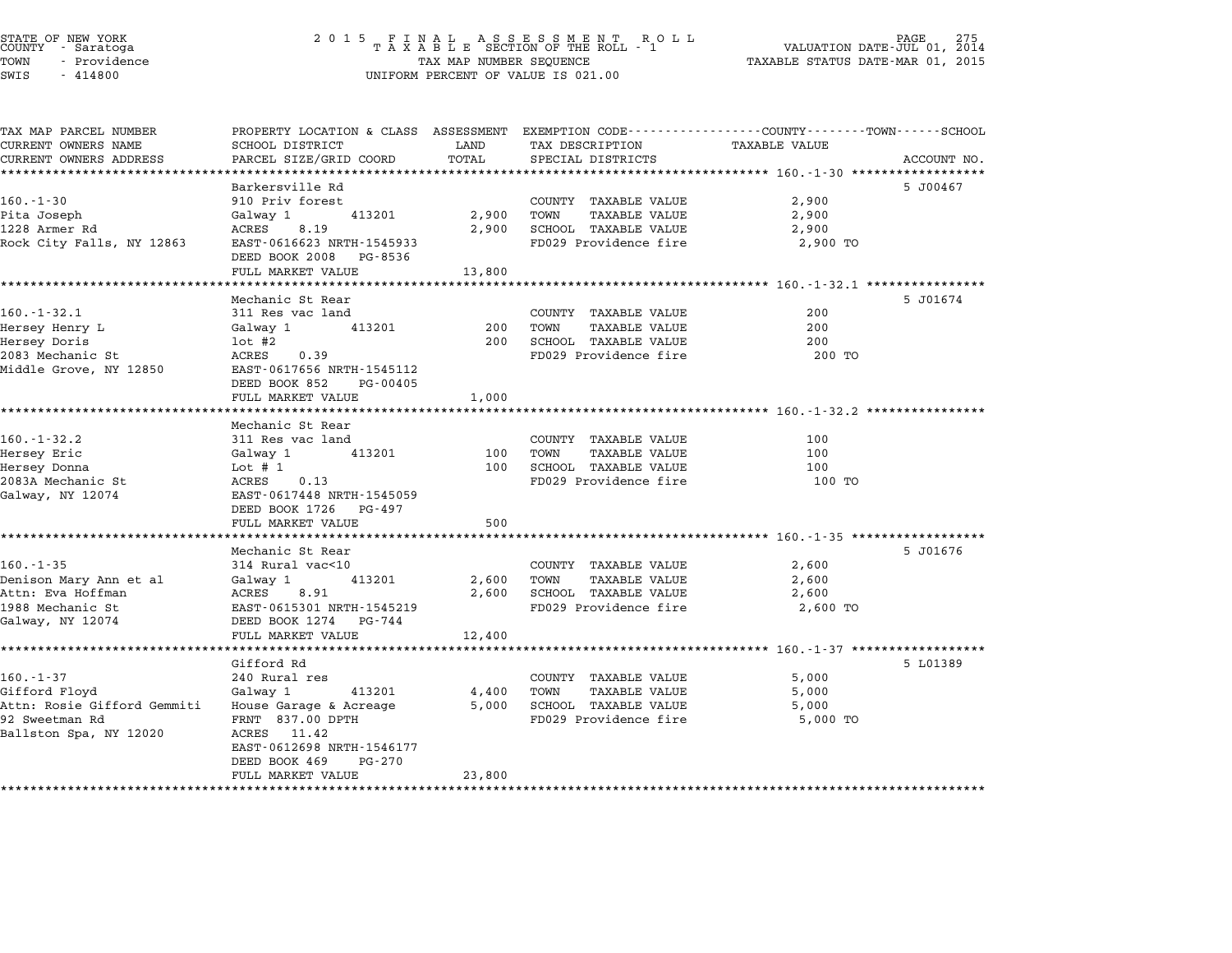| COUNTY | STATE OF NEW YORK<br>- Saratoga |  |
|--------|---------------------------------|--|
| TOWN   | - Providence                    |  |
|        | .                               |  |

| TAX MAP PARCEL NUMBER<br>CURRENT OWNERS NAME       | PROPERTY LOCATION & CLASS ASSESSMENT EXEMPTION CODE----------------COUNTY-------TOWN-----SCHOOL<br>SCHOOL DISTRICT                                                   | LAND    | TAX DESCRIPTION                 | <b>TAXABLE VALUE</b>                                       |                   |       |
|----------------------------------------------------|----------------------------------------------------------------------------------------------------------------------------------------------------------------------|---------|---------------------------------|------------------------------------------------------------|-------------------|-------|
| CURRENT OWNERS ADDRESS                             | PARCEL SIZE/GRID COORD                                                                                                                                               | TOTAL   | SPECIAL DISTRICTS               |                                                            | ACCOUNT NO.       |       |
| *************************                          |                                                                                                                                                                      |         |                                 |                                                            |                   |       |
|                                                    | 106 Gifford Rd                                                                                                                                                       |         |                                 |                                                            | 5 J00363          |       |
| $160. - 1 - 38$                                    | 270 Mfg housing                                                                                                                                                      |         | SR STAR<br>41834                | $0 \qquad \qquad$                                          | $0 \qquad \qquad$ | 8,600 |
| Gifford Lloyd W                                    | Galway 1 413201                                                                                                                                                      |         | 7,600 COUNTY TAXABLE VALUE      | 8,600                                                      |                   |       |
| Gifford Barbara                                    | FRNT 1060.00 DPTH<br>ACRES 23.72                                                                                                                                     | 8,600   | TOWN<br>TAXABLE VALUE           | 8,600                                                      |                   |       |
| 106 Gifford Rd                                     |                                                                                                                                                                      |         | SCHOOL TAXABLE VALUE            | $\overline{\mathbf{0}}$                                    |                   |       |
| Galway, NY 12074                                   | EAST-0613443 NRTH-1546213                                                                                                                                            |         | FD029 Providence fire 3,600 TO  |                                                            |                   |       |
|                                                    | DEED BOOK 1002 PG-320                                                                                                                                                |         |                                 |                                                            |                   |       |
|                                                    | FULL MARKET VALUE                                                                                                                                                    | 41,000  |                                 |                                                            |                   |       |
|                                                    |                                                                                                                                                                      |         |                                 |                                                            |                   |       |
|                                                    | South Line Rd                                                                                                                                                        |         |                                 |                                                            | 5 J00364          |       |
| $160. - 1 - 39$                                    | 322 Rural vac>10                                                                                                                                                     |         | COUNTY TAXABLE VALUE            | 13,400                                                     |                   |       |
| Gifford Floyd                                      | Galway 1 413201 13,400                                                                                                                                               |         | TOWN<br>TAXABLE VALUE           | 13,400                                                     |                   |       |
| Gifford Hazel                                      | FRNT 55.00 DPTH                                                                                                                                                      |         | 13,400 SCHOOL TAXABLE VALUE     | 13,400                                                     |                   |       |
| Attn: Lloyd & Barbara Gifford ACRES 56.76          |                                                                                                                                                                      |         | FD029 Providence fire 13,400 TO |                                                            |                   |       |
| 106 Gifford Rd                                     | EAST-0614359 NRTH-1546108                                                                                                                                            |         |                                 |                                                            |                   |       |
| Galway, NY 12074                                   | DEED BOOK 637 PG-325                                                                                                                                                 |         |                                 |                                                            |                   |       |
|                                                    | FULL MARKET VALUE                                                                                                                                                    | 63,800  |                                 |                                                            |                   |       |
|                                                    | 281 South Line Rd                                                                                                                                                    |         |                                 |                                                            | 5 J01183          |       |
| $160. - 1 - 40$                                    | 210 1 Family Res                                                                                                                                                     |         | RES STAR 41854                  | $\overline{0}$                                             | $0 \t 8,360$      |       |
| Fidler Ruth M                                      | Galway 1<br>413201                                                                                                                                                   |         | 3,000 COUNTY TAXABLE VALUE      | 38,000                                                     |                   |       |
| aka Ruth Osborn                                    |                                                                                                                                                                      |         | 38,000 TOWN<br>TAXABLE VALUE    | 38,000                                                     |                   |       |
| 281 Southline Rd                                   | FRNT 160.00 DPTH<br>FRNT 160.00 DPTH<br>ACRES 1.02                                                                                                                   |         | SCHOOL TAXABLE VALUE            | 29,640                                                     |                   |       |
| Galway, NY 12074                                   | EAST-0614230 NRTH-1547159                                                                                                                                            |         | FD029 Providence fire           | 38,000 TO                                                  |                   |       |
|                                                    | DEED BOOK 1558 PG-285                                                                                                                                                |         |                                 |                                                            |                   |       |
|                                                    | FULL MARKET VALUE                                                                                                                                                    | 181,000 |                                 |                                                            |                   |       |
|                                                    |                                                                                                                                                                      |         |                                 |                                                            |                   |       |
|                                                    | 285 South Line Rd                                                                                                                                                    |         |                                 |                                                            | 5 J00726          |       |
| $160. - 1 - 41$                                    | 210 1 Family Res                                                                                                                                                     |         | RES STAR 41854                  | $\overline{0}$                                             | $0 \qquad \qquad$ | 8,360 |
| Parker Karl                                        | Galway 1 413201                                                                                                                                                      |         | 7,300 COUNTY TAXABLE VALUE      | 50,000                                                     |                   |       |
| Parker Elizabeth                                   | Galway 1         4132<br>FRNT  600.00 DPTH                                                                                                                           |         | 50,000 TOWN<br>TAXABLE VALUE    | 50,000                                                     |                   |       |
| 285 South Line Rd                                  | ACRES 3.75 BANK 032                                                                                                                                                  |         | SCHOOL TAXABLE VALUE            | 41,640                                                     |                   |       |
| Galway, NY 12074                                   | EAST-0613890 NRTH-1547022                                                                                                                                            |         | FD029 Providence fire           | 50,000 TO                                                  |                   |       |
|                                                    | DEED BOOK 1233 PG-575                                                                                                                                                |         |                                 |                                                            |                   |       |
|                                                    | FULL MARKET VALUE                                                                                                                                                    | 238,100 |                                 |                                                            |                   |       |
|                                                    | ******************************                                                                                                                                       |         |                                 | **************************** 160.-1-44 ******************* |                   |       |
|                                                    | 302 South Line Rd                                                                                                                                                    |         |                                 |                                                            | 5 J00180          |       |
| $160. - 1 - 44$                                    | 260 Seasonal res                                                                                                                                                     |         | COUNTY TAXABLE VALUE            | 30,000                                                     |                   |       |
| Ooi Beng Leong                                     | Galway 1<br>$\begin{array}{cccc}\n\text{Squawa} & \text{1} & \text{413201} \\ \text{FRNT} & 755.00 & \text{DPTH} \\ \text{RANT} & 755.00 & \text{DPTH}\n\end{array}$ | 22,000  | TOWN<br>TAXABLE VALUE           | 30,000                                                     |                   |       |
| Haedke Helen Rita                                  |                                                                                                                                                                      | 30,000  | SCHOOL TAXABLE VALUE            | 30,000                                                     |                   |       |
| 9 Kings Ct                                         | ACRES 96.25                                                                                                                                                          |         | FD029 Providence fire           | 30,000 TO                                                  |                   |       |
| Valley Cottage, NY 10989 EAST-0613189 NRTH-1548286 |                                                                                                                                                                      |         |                                 |                                                            |                   |       |
|                                                    | DEED BOOK 1178 PG-228                                                                                                                                                |         |                                 |                                                            |                   |       |
|                                                    | FULL MARKET VALUE                                                                                                                                                    | 142,900 |                                 |                                                            |                   |       |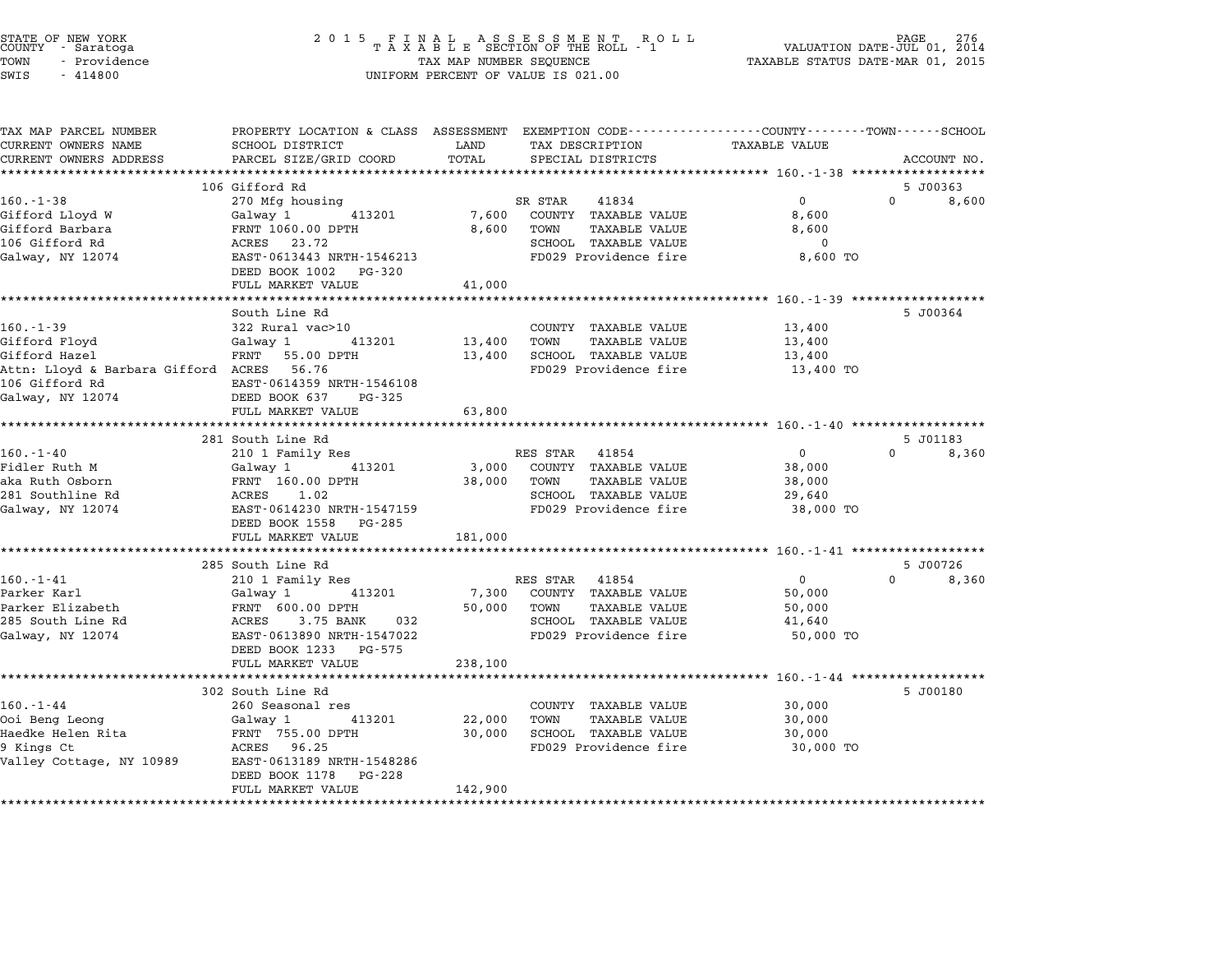| STATE OF NEW YORK<br>COUNTY - Saratoga<br>TOWN<br>- Providence<br>SWIS<br>$-414800$                        | 2015 FINAL ASSESSMENT ROLL<br>TAXABLE SECTION OF THE ROLL - 1<br>PAGE<br>2014<br>VALUATION DATE-JUL 01,<br>TAXABLE STATUS DATE-MAR 01, 2015<br>TAX MAP NUMBER SEQUENCE<br>UNIFORM PERCENT OF VALUE IS 021.00 |                          |                                                                                                           |                                         |             |  |
|------------------------------------------------------------------------------------------------------------|--------------------------------------------------------------------------------------------------------------------------------------------------------------------------------------------------------------|--------------------------|-----------------------------------------------------------------------------------------------------------|-----------------------------------------|-------------|--|
| TAX MAP PARCEL NUMBER<br>CURRENT OWNERS NAME<br>CURRENT OWNERS ADDRESS                                     | PROPERTY LOCATION & CLASS ASSESSMENT EXEMPTION CODE---------------COUNTY-------TOWN-----SCHOOL<br>SCHOOL DISTRICT<br>PARCEL SIZE/GRID COORD                                                                  | LAND<br>TOTAL            | TAX DESCRIPTION<br>SPECIAL DISTRICTS                                                                      | TAXABLE VALUE                           | ACCOUNT NO. |  |
| 160.-1-46<br>Euler Brent R<br>Euler Roxana<br>105 Fayville Rd<br>Middle Grove, NY 12850                    | Fayville Rd<br>311 Res vac land<br>Galway 1<br>413201<br>FRNT 146.00 DPTH<br>ACRES<br>1.00<br>EAST-0614570 NRTH-1550499<br>DEED BOOK 2012<br>PG-26917<br>FULL MARKET VALUE                                   | 1,000<br>1,000<br>4,800  | COUNTY TAXABLE VALUE<br>TOWN<br>TAXABLE VALUE<br>SCHOOL TAXABLE VALUE<br>FD029 Providence fire            | 1,000<br>1,000<br>1,000<br>1,000 TO     | 5 J00772    |  |
| $160.-1-47.1$<br>Page Allan<br>6 Gaskin Rd<br>Poughkeepsie, NY 12601                                       | Fayville Rd<br>323 Vacant rural<br>Galway 1<br>413201<br>Lot $#2$<br>FRNT 845.76 DPTH<br>ACRES 38.03<br>EAST-0613211 NRTH-1551026<br>DEED BOOK 1510 PG-392                                                   | 10,600<br>10,600         | COUNTY TAXABLE VALUE<br>TOWN<br>TAXABLE VALUE<br>SCHOOL TAXABLE VALUE<br>FD029 Providence fire            | 10,600<br>10,600<br>10,600<br>10,600 TO | 5 J00733    |  |
| $160. - 1 - 47.2$<br>Gerring Joan P<br>3 Prestwick Dr<br>Castleton, NY 12033                               | FULL MARKET VALUE<br>Fayville Rd<br>323 Vacant rural<br>413201<br>Galway 1<br>Lot 1<br>FRNT 631.56 DPTH<br>ACRES 23.35<br>EAST-0614057 NRTH-1551013<br>DEED BOOK 1510<br>PG-390                              | 50,500<br>7,600<br>7,600 | COUNTY TAXABLE VALUE<br>TOWN<br>TAXABLE VALUE<br>SCHOOL TAXABLE VALUE<br>FD029 Providence fire            | 7,600<br>7,600<br>7,600<br>7,600 TO     |             |  |
| $160. - 1 - 47.3$<br>Gerring Joan P<br>3 Prestwick Dr<br>Castleton, NY 12033                               | FULL MARKET VALUE<br>Fayville Rd<br>323 Vacant rural<br>Galway 1<br>413201<br>Also Bk 1510 Pg 390<br>FRNT 883.20 DPTH<br>ACRES<br>8.40<br>EAST-0613676 NRTH-1549864<br>DEED BOOK 1521<br>PG-574              | 36,200<br>4,600<br>4,600 | COUNTY TAXABLE VALUE<br>TOWN<br>TAXABLE VALUE<br>SCHOOL TAXABLE VALUE<br>FD029 Providence fire            | 4,600<br>4,600<br>4,600<br>4,600 TO     |             |  |
| $160. - 1 - 48$<br>Roser Wheaton<br>Attn: Malcoom Saltsman<br>49 Brandt Ave<br>Fort Johnson, NY 12070-0001 | FULL MARKET VALUE<br>149 Gifford Rd<br>260 Seasonal res<br>Galway 1<br>413201<br>FRNT 95.00 DPTH<br>ACRES 0.11<br>EAST-0612814 NRTH-1546587<br>DEED BOOK 0671 PG-0530<br>FULL MARKET VALUE                   | 21,900<br>400<br>2,900   | COUNTY TAXABLE VALUE<br>TOWN<br><b>TAXABLE VALUE</b><br>600 SCHOOL TAXABLE VALUE<br>FD029 Providence fire | 600<br>600<br>600<br>600 TO             | 5 J00773    |  |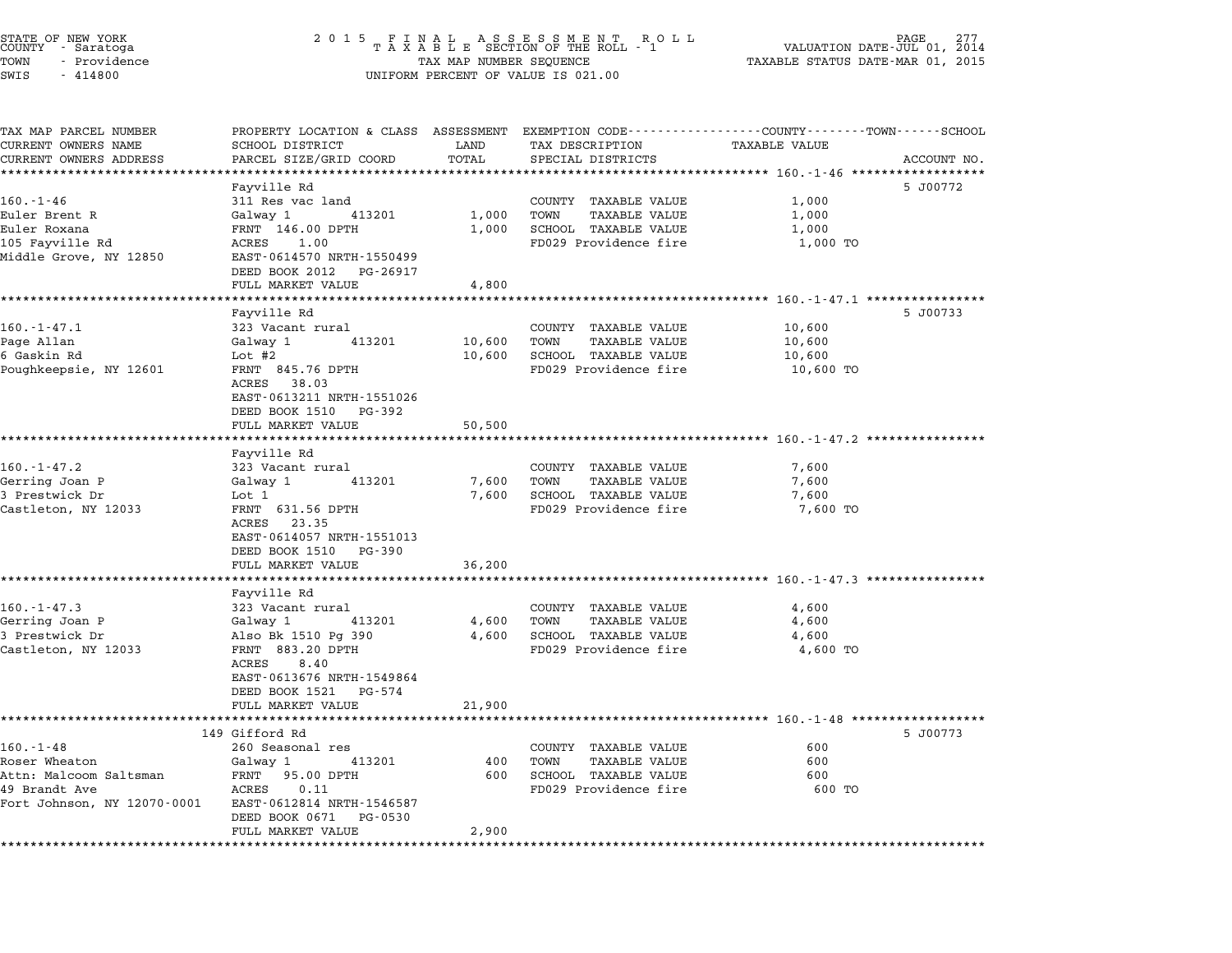| STATE OF NEW YORK<br>COUNTY - Saratoga |  |              |  |
|----------------------------------------|--|--------------|--|
| TOWN                                   |  | - Providence |  |
| $ATTT$ $T$                             |  | 111000       |  |

## STATE OF NEW YORK <sup>2</sup> <sup>0</sup> <sup>1</sup> 5 F I N A L A S S E S S M E N T R O L L PAGE <sup>278</sup> COUNTY - Saratoga <sup>T</sup> <sup>A</sup> <sup>X</sup> <sup>A</sup> <sup>B</sup> <sup>L</sup> <sup>E</sup> SECTION OF THE ROLL - <sup>1</sup> VALUATION DATE-JUL 01, <sup>2014</sup> TOWN - Providence TAX MAP NUMBER SEQUENCE TAXABLE STATUS DATE-MAR 01, <sup>2015</sup> SWIS - <sup>414800</sup> UNIFORM PERCENT OF VALUE IS 021.00

| TAX MAP PARCEL NUMBER<br>CURRENT OWNERS NAME | PROPERTY LOCATION & CLASS ASSESSMENT EXEMPTION CODE----------------COUNTY-------TOWN------SCHOOL<br>SCHOOL DISTRICT                                                                                                                              | LAND                 | TAX DESCRIPTION                 | TAXABLE VALUE                                              |                |             |
|----------------------------------------------|--------------------------------------------------------------------------------------------------------------------------------------------------------------------------------------------------------------------------------------------------|----------------------|---------------------------------|------------------------------------------------------------|----------------|-------------|
| CURRENT OWNERS ADDRESS                       | PARCEL SIZE/GRID COORD                                                                                                                                                                                                                           | TOTAL                | SPECIAL DISTRICTS               |                                                            |                | ACCOUNT NO. |
| ***************************                  |                                                                                                                                                                                                                                                  |                      |                                 |                                                            |                |             |
|                                              | South Line Rd                                                                                                                                                                                                                                    |                      |                                 |                                                            |                | 5 J00361    |
| 160.-1-49                                    |                                                                                                                                                                                                                                                  |                      | COUNTY TAXABLE VALUE            | 3,000                                                      |                |             |
| Gemmiti Rosie May<br>92 Sweetman Rd          |                                                                                                                                                                                                                                                  |                      |                                 | 3,000                                                      |                |             |
|                                              |                                                                                                                                                                                                                                                  |                      |                                 | 3,000                                                      |                |             |
| Ballston Spa, NY 12020                       | 311 Res vac land<br>Galway 1 (113201) 3,000 TOWN TAXABLE VALUE<br>FRNT 148.50 DPTH 123.50 3,000 SCHOOL TAXABLE VALUE<br>ACRES 0.42 TRACABLE ROOP<br>EAST-0612502 NRTH-1546654<br>DEED BOOK 0862 PG-0379<br>FULL MARKET VALUE                     | 14,300               |                                 | 3,000 TO                                                   |                |             |
|                                              |                                                                                                                                                                                                                                                  |                      |                                 |                                                            |                |             |
|                                              | 123 Fox Rd                                                                                                                                                                                                                                       |                      |                                 |                                                            |                |             |
| $160. - 1 - 50.2$                            | 210 1 Family Res                                                                                                                                                                                                                                 |                      | AGED T&S 41806                  | $\Omega$                                                   | 8,725          | 8,725       |
|                                              | 2007 - 2007 - 2018 - 2018 - 2019 - 2019 - 2019 - 2019 - 2019 - 2019 - 2019 - 2019 - 2019 - 2019 - 2019 - 2019 - 2019 - 2019 - 2019 - 2019 - 2019 - 2019 - 2019 - 2019 - 2019 - 2019 - 2019 - 2019 - 2019 - 2019 - 2019 - 2019                    |                      | 41834                           | $\overline{0}$                                             | $\overline{0}$ | 18,190      |
|                                              |                                                                                                                                                                                                                                                  |                      | 34,900 COUNTY TAXABLE VALUE     | 34,900                                                     |                |             |
| Middle Grove, NY 12850 ACRES                 | ACRES 5.00<br>EAST-0613351 NRTH-1552642                                                                                                                                                                                                          |                      | TAXABLE VALUE                   | 26,175                                                     |                |             |
|                                              |                                                                                                                                                                                                                                                  |                      | SCHOOL TAXABLE VALUE            | 7,985                                                      |                |             |
|                                              | DEED BOOK 1049 PG-524                                                                                                                                                                                                                            |                      | FD029 Providence fire 34,900 TO |                                                            |                |             |
|                                              | FULL MARKET VALUE                                                                                                                                                                                                                                | 166,200              |                                 | ***************************** 160.-1-50.11 *************** |                |             |
|                                              | Fox Rd                                                                                                                                                                                                                                           |                      |                                 |                                                            |                | 5 J00717    |
| $160. - 1 - 50.11$                           | 910 Priv forest                                                                                                                                                                                                                                  |                      | COUNTY TAXABLE VALUE            | 6,500                                                      |                |             |
|                                              |                                                                                                                                                                                                                                                  | 6,500 TOWN           | TAXABLE VALUE                   | 6,500                                                      |                |             |
|                                              |                                                                                                                                                                                                                                                  |                      | 6,500 SCHOOL TAXABLE VALUE      | 6,500                                                      |                |             |
|                                              |                                                                                                                                                                                                                                                  |                      | FD029 Providence fire           | 6,500 TO                                                   |                |             |
|                                              | Poughkeepsie, NY 12601 EAST-0613621 NRTH-1552008                                                                                                                                                                                                 |                      |                                 |                                                            |                |             |
|                                              | DEED BOOK 2012    PG-28412                                                                                                                                                                                                                       |                      |                                 |                                                            |                |             |
|                                              | FULL MARKET VALUE                                                                                                                                                                                                                                | 31,000               |                                 |                                                            |                |             |
|                                              |                                                                                                                                                                                                                                                  |                      |                                 |                                                            |                |             |
|                                              | Fayville Rd                                                                                                                                                                                                                                      |                      |                                 |                                                            |                |             |
| 160.-1-50.13                                 | 322 Rural vac>10                                                                                                                                                                                                                                 |                      | COUNTY TAXABLE VALUE            | 6,400                                                      |                |             |
| Gerring Joan                                 |                                                                                                                                                                                                                                                  |                      |                                 | 6,400                                                      |                |             |
| Gerring Robert                               | Galway 1 413201 6,400 TOWN TAXABLE VALUE<br>FRNT 743.54 DPTH 6,400 SCHOOL TAXABLE VALUE<br>ACRES 17.85 FD029 Providence fire                                                                                                                     |                      |                                 | 6,400                                                      |                |             |
| 3 Prestwick Dr                               |                                                                                                                                                                                                                                                  |                      | FD029 Providence fire 6,400 TO  |                                                            |                |             |
| Castleton, NY 12033                          | EAST-0614252 NRTH-1549726                                                                                                                                                                                                                        |                      |                                 |                                                            |                |             |
|                                              | DEED BOOK 2012 PG-28420<br>FULL MARKET VALUE                                                                                                                                                                                                     |                      |                                 |                                                            |                |             |
|                                              |                                                                                                                                                                                                                                                  | 30,500               |                                 |                                                            |                |             |
|                                              | Barkersville Rd                                                                                                                                                                                                                                  |                      |                                 |                                                            |                |             |
| $160. - 1 - 50.14$                           | 322 Rural vac>10                                                                                                                                                                                                                                 |                      | COUNTY TAXABLE VALUE            | 8,300                                                      |                |             |
|                                              |                                                                                                                                                                                                                                                  | COUNTY<br>8,300 TOWN |                                 | 8,300                                                      |                |             |
|                                              |                                                                                                                                                                                                                                                  |                      |                                 | 8,300                                                      |                |             |
|                                              | Gerring Joan (Ealway 1 $\begin{array}{l} \text{Gerring} & \text{Joan} \\ \text{Gerring} & \text{Robert} \\ \text{3} & \text{Prestwick} & \text{Dr} \\ \text{Castleton, NY} & \text{12033} \\ \text{Castleton, NY} & \text{12033} \\ \end{array}$ |                      |                                 | 8,300 TO                                                   |                |             |
|                                              |                                                                                                                                                                                                                                                  |                      |                                 |                                                            |                |             |
|                                              |                                                                                                                                                                                                                                                  |                      |                                 |                                                            |                |             |
|                                              | DEED BOOK 2012    PG-28420                                                                                                                                                                                                                       |                      |                                 |                                                            |                |             |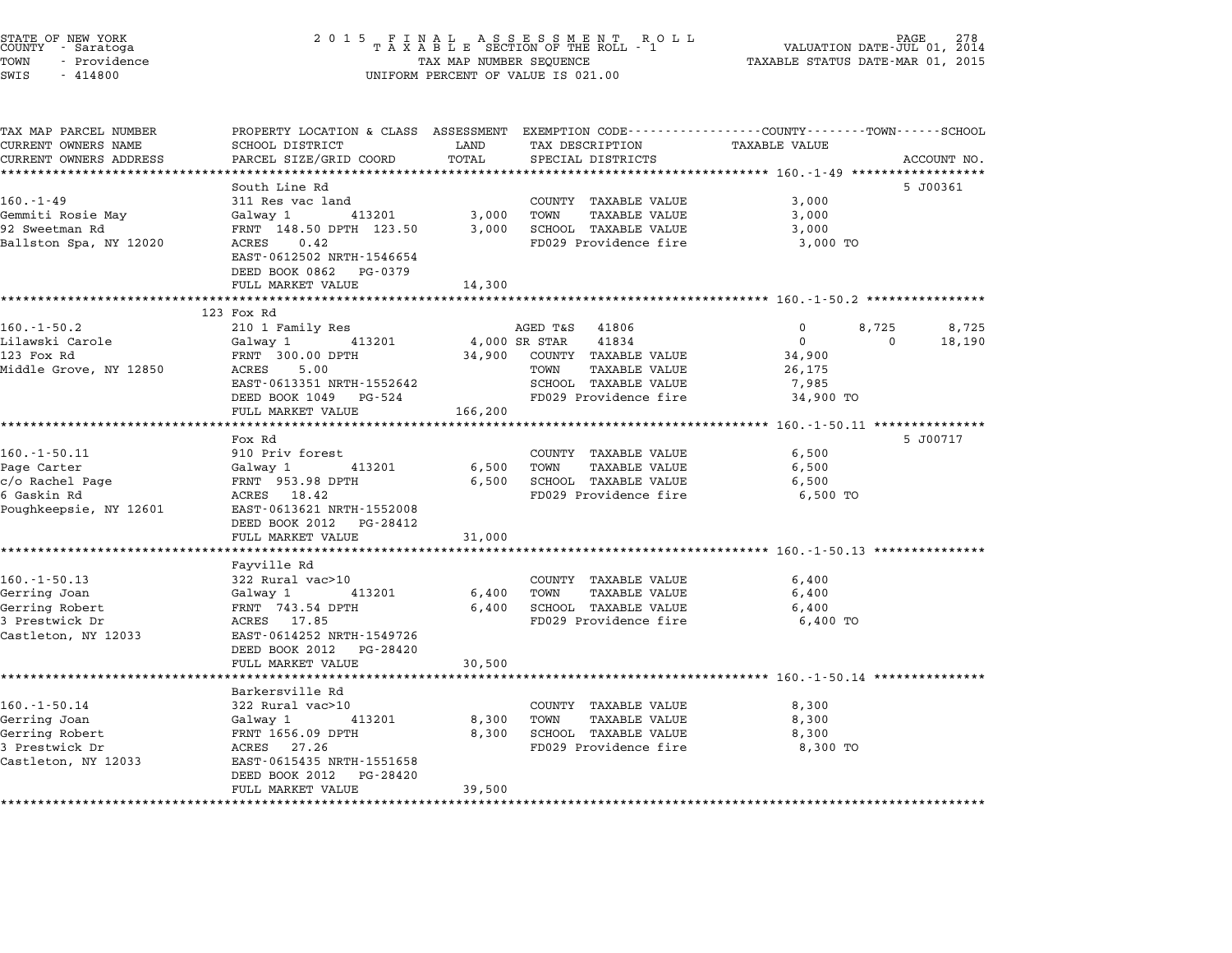| STATE OF NEW YORK<br>COUNTY - Saratoga<br>TOWN<br>- Providence<br>SWIS<br>$-414800$                  | 2 0 1 5                                                                                                                                                                             | TAX MAP NUMBER SEQUENCE    | FINAL ASSESSMENT RO<br>TAXABLE SECTION OF THE ROLL - 1<br>R O L L<br>UNIFORM PERCENT OF VALUE IS 021.00 | PAGE<br>VALUATION DATE-JUL 01, 2014<br>TAXABLE STATUS DATE-MAR 01, 2015                                                        |  |
|------------------------------------------------------------------------------------------------------|-------------------------------------------------------------------------------------------------------------------------------------------------------------------------------------|----------------------------|---------------------------------------------------------------------------------------------------------|--------------------------------------------------------------------------------------------------------------------------------|--|
| TAX MAP PARCEL NUMBER<br>CURRENT OWNERS NAME<br>CURRENT OWNERS ADDRESS                               | SCHOOL DISTRICT<br>PARCEL SIZE/GRID COORD                                                                                                                                           | LAND<br>TOTAL              | TAX DESCRIPTION<br>SPECIAL DISTRICTS                                                                    | PROPERTY LOCATION & CLASS ASSESSMENT EXEMPTION CODE---------------COUNTY-------TOWN-----SCHOOL<br>TAXABLE VALUE<br>ACCOUNT NO. |  |
| ***********************                                                                              |                                                                                                                                                                                     |                            |                                                                                                         |                                                                                                                                |  |
| $160. - 1 - 50.121$<br>Gerring Joan<br>Gerring Robert<br>3 Prestwick Dr                              | Barkersville Rd<br>322 Rural vac>10<br>Galway 1<br>413201<br>FRNT 329.47 DPTH<br>ACRES 15.00                                                                                        | 4,000<br>4,000             | COUNTY TAXABLE VALUE<br>TOWN<br>TAXABLE VALUE<br>SCHOOL TAXABLE VALUE<br>FD029 Providence fire          | 4,000<br>4,000<br>4,000<br>4,000 TO                                                                                            |  |
| Castleton, NY 12033                                                                                  | EAST-0614676 NRTH-1551155<br>DEED BOOK 2012 PG-28420<br>FULL MARKET VALUE                                                                                                           | 19,000                     |                                                                                                         |                                                                                                                                |  |
|                                                                                                      |                                                                                                                                                                                     |                            |                                                                                                         |                                                                                                                                |  |
| $160.-1-51.2$<br>Pita Joseph L<br>1228 Armer Rd<br>Rock City Falls, NY 12863                         | Barkersville Rd<br>311 Res vac land<br>Galway 1<br>413201<br>Lot 2<br>FRNT 462.32 DPTH<br>5.07<br>ACRES<br>EAST-0618044 NRTH-1545242<br>DEED BOOK 1688 PG-112                       | 3,800<br>3,800             | COUNTY TAXABLE VALUE<br>TOWN<br>TAXABLE VALUE<br>SCHOOL TAXABLE VALUE<br>FD029 Providence fire          | 3,800<br>3,800<br>3,800<br>3,800 TO                                                                                            |  |
|                                                                                                      | FULL MARKET VALUE<br>************************                                                                                                                                       | 18,100                     |                                                                                                         |                                                                                                                                |  |
| 160.-1-51.11<br>Pita Joseph L<br>1228 Armer Rd<br>Rock City Falls, NY 12863                          | Barkersville Rd<br>322 Rural vac>10<br>Galway 1<br>413201<br>Lot $#1$<br>FRNT 250.00 DPTH<br>ACRES 44.24<br>EAST-0616424 NRTH-1545310<br>DEED BOOK 1688 PG-112<br>FULL MARKET VALUE | 11,800<br>11,800<br>56,200 | COUNTY TAXABLE VALUE<br>TOWN<br>TAXABLE VALUE<br>SCHOOL TAXABLE VALUE<br>FD029 Providence fire          | 5 J00817<br>11,800<br>11,800<br>11,800<br>11,800 TO                                                                            |  |
|                                                                                                      | *******************                                                                                                                                                                 |                            |                                                                                                         | ***************************** 160.-1-51.12 **************                                                                      |  |
| $160. - 1 - 51.12$<br>Bennett Gregory T<br>Bennett Jillian S<br>2077 Mechanic St<br>Galway, NY 12074 | Barkersville Rd<br>314 Rural vac<10<br>413201<br>Galway 1<br>ACRES<br>0.76<br>EAST-0616746 NRTH-1544996<br>DEED BOOK 2012 PG-38446                                                  | 2,300<br>2,300             | COUNTY TAXABLE VALUE<br>TAXABLE VALUE<br>TOWN<br>SCHOOL TAXABLE VALUE<br>FD029 Providence fire          | 2,300<br>2,300<br>2,300<br>2,300 TO                                                                                            |  |
|                                                                                                      | FULL MARKET VALUE                                                                                                                                                                   | 11,000                     |                                                                                                         |                                                                                                                                |  |
|                                                                                                      |                                                                                                                                                                                     |                            |                                                                                                         |                                                                                                                                |  |
| $160. -1 - 52$<br>Denison Mary Ann<br>Hersey Doris<br>et al<br>c/o Eva Hoffman<br>1988 Mechanic St   | Barkersville Rd<br>311 Res vac land<br>Galway 1<br>413201<br>ACRES<br>0.14<br>EAST-0616083 NRTH-1544903<br>DEED BOOK 1274 PG-742<br>FULL MARKET VALUE                               | 100<br>100<br>500          | COUNTY TAXABLE VALUE<br>TOWN<br>TAXABLE VALUE<br>SCHOOL TAXABLE VALUE<br>FD029 Providence fire          | 100<br>100<br>100<br>100 TO                                                                                                    |  |
| Galway, NY 12074                                                                                     |                                                                                                                                                                                     |                            |                                                                                                         |                                                                                                                                |  |
|                                                                                                      |                                                                                                                                                                                     |                            |                                                                                                         |                                                                                                                                |  |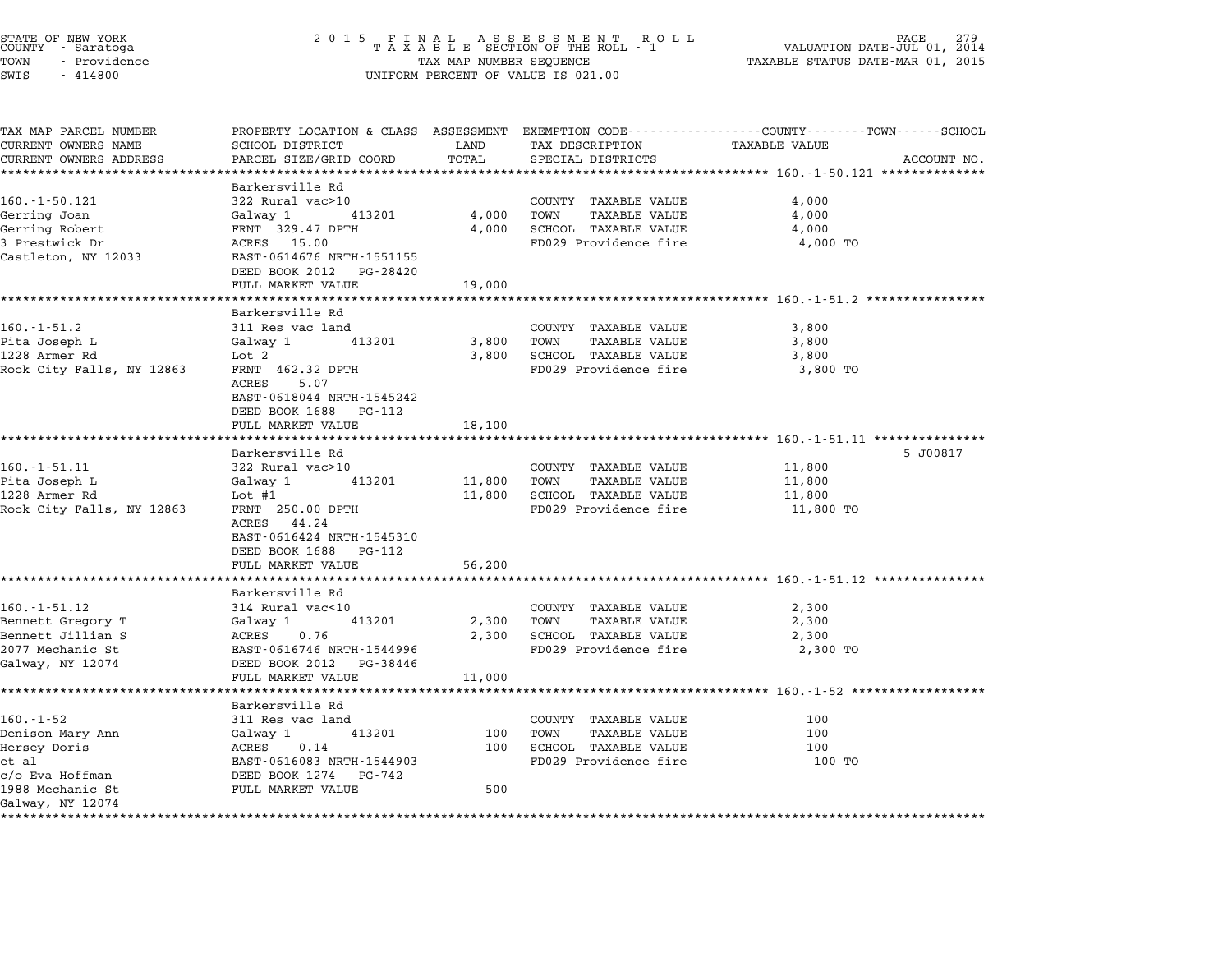| STATE OF NEW YORK<br>COUNTY - Saratoga<br>- Providence<br>TOWN<br>SWIS<br>$-414800$ | UNIFORM PERCENT OF VALUE IS 021.00                                  |                                                         |                                                                                                                                |  |  |
|-------------------------------------------------------------------------------------|---------------------------------------------------------------------|---------------------------------------------------------|--------------------------------------------------------------------------------------------------------------------------------|--|--|
| TAX MAP PARCEL NUMBER<br>CURRENT OWNERS NAME<br>CURRENT OWNERS ADDRESS              | SCHOOL DISTRICT<br>PARCEL SIZE/GRID COORD                           | LAND<br>TAX DESCRIPTION<br>TOTAL<br>SPECIAL DISTRICTS   | PROPERTY LOCATION & CLASS ASSESSMENT EXEMPTION CODE---------------COUNTY------TOWN------SCHOOL<br>TAXABLE VALUE<br>ACCOUNT NO. |  |  |
|                                                                                     | *************************                                           |                                                         |                                                                                                                                |  |  |
| $160. - 1 - 54$                                                                     | 102 Fayville Rd<br>210 1 Family Res                                 | RES STAR 41854                                          | 5 J00625<br>$\mathsf{O}$<br>$\Omega$<br>8,360                                                                                  |  |  |
| Mulvena Mark L                                                                      | Galway 1<br>413201                                                  | 3,000<br>COUNTY TAXABLE VALUE                           | 29,000                                                                                                                         |  |  |
| 102 Fayville Rd                                                                     | House & Garage                                                      | 29,000<br>TOWN<br>TAXABLE VALUE                         | 29,000                                                                                                                         |  |  |
| Middle Grove, NY 12850                                                              | FRNT 165.00 DPTH                                                    | SCHOOL TAXABLE VALUE                                    | 20,640                                                                                                                         |  |  |
|                                                                                     | ACRES<br>0.56<br>EAST-0615010 NRTH-1550623<br>DEED BOOK 1772 PG-464 | FD029 Providence fire                                   | 29,000 TO                                                                                                                      |  |  |
|                                                                                     | FULL MARKET VALUE                                                   | 138,100                                                 |                                                                                                                                |  |  |
|                                                                                     | *********************                                               |                                                         |                                                                                                                                |  |  |
|                                                                                     | 115 James Rd                                                        |                                                         | 5 L01214                                                                                                                       |  |  |
| $160. -1 - 55$                                                                      | 210 1 Family Res                                                    | VET WAR C 41122                                         | 7,560<br>$\mathbf{0}$<br>$\mathbf 0$                                                                                           |  |  |
| Tusing Tarry T                                                                      | Galway 1<br>413201                                                  | 4,000 VET WAR T 41123                                   | $\mathbf 0$<br>7,560<br>$\mathbf 0$                                                                                            |  |  |
| Tusing Elaine B                                                                     | Lot 17                                                              | 54,500 RES STAR<br>41854                                | $\overline{0}$<br>8,360<br>$\Omega$                                                                                            |  |  |
| 115 James Rd                                                                        | FRNT 189.56 DPTH                                                    | COUNTY TAXABLE VALUE                                    | 46,940                                                                                                                         |  |  |
| Galway, NY 12074                                                                    | ACRES<br>5.55                                                       | TOWN<br>TAXABLE VALUE                                   | 46,940                                                                                                                         |  |  |
|                                                                                     | EAST-0614054 NRTH-1548945                                           | SCHOOL TAXABLE VALUE                                    | 46,140                                                                                                                         |  |  |
|                                                                                     | DEED BOOK 1363 PG-444                                               | FD029 Providence fire                                   | 54,500 TO                                                                                                                      |  |  |
|                                                                                     | FULL MARKET VALUE<br>***********************                        | 259,500                                                 |                                                                                                                                |  |  |
|                                                                                     | 118 James Rd                                                        |                                                         | ******************** 160.-1-56 *******************                                                                             |  |  |
| $160. - 1 - 56$                                                                     | 210 1 Family Res                                                    | RES STAR 41854                                          | $\overline{0}$<br>8,360<br>$\mathbf 0$                                                                                         |  |  |
| Delles Adam M                                                                       | 413201<br>Galway 1                                                  | 3,800<br>COUNTY TAXABLE VALUE                           | 51,500                                                                                                                         |  |  |
| Delles Rhea P                                                                       | Lot 18                                                              | 51,500<br>TOWN<br>TAXABLE VALUE                         | 51,500                                                                                                                         |  |  |
| 118 James Rd                                                                        | FRNT 127.20 DPTH                                                    | SCHOOL TAXABLE VALUE                                    | 43,140                                                                                                                         |  |  |
| Galway, NY 12074                                                                    | ACRES<br>5.49                                                       | FD029 Providence fire                                   | 51,500 TO                                                                                                                      |  |  |
|                                                                                     | EAST-0614347 NRTH-1549126<br>DEED BOOK 2014 PG-25378                |                                                         |                                                                                                                                |  |  |
|                                                                                     | FULL MARKET VALUE                                                   | 245,200                                                 |                                                                                                                                |  |  |
|                                                                                     | ******************                                                  |                                                         | ******************************** 160.-1-57 *******************                                                                 |  |  |
|                                                                                     | 116 James Rd                                                        |                                                         |                                                                                                                                |  |  |
| 160.-1-57                                                                           | 210 1 Family Res<br>413201                                          | RES STAR 41854<br>COUNTY TAXABLE VALUE                  | $\mathbf{0}$<br>8,360<br>$\mathbf 0$                                                                                           |  |  |
| Landry David E<br>Landry Mary L                                                     | Galway 1<br>Lot 19                                                  | 3,000<br>48,000<br>TOWN<br>TAXABLE VALUE                | 48,000<br>48,000                                                                                                               |  |  |
| 116 James Rd                                                                        | FRNT 138.75 DPTH                                                    | SCHOOL TAXABLE VALUE                                    | 39,640                                                                                                                         |  |  |
| Galway, NY 12074                                                                    | ACRES<br>1.02                                                       | FD029 Providence fire                                   | 48,000 TO                                                                                                                      |  |  |
|                                                                                     | EAST-0614529 NRTH-1548775<br>DEED BOOK 1408<br>PG-92                |                                                         |                                                                                                                                |  |  |
|                                                                                     | FULL MARKET VALUE                                                   | 228,600                                                 |                                                                                                                                |  |  |
|                                                                                     |                                                                     |                                                         |                                                                                                                                |  |  |
|                                                                                     | 114 James Rd                                                        |                                                         |                                                                                                                                |  |  |
| $160. -1 - 58$                                                                      | 210 1 Family Res                                                    | RES STAR<br>41854                                       | 0<br>8,360<br>0                                                                                                                |  |  |
| Kingsley John                                                                       | 413201<br>Galway 1                                                  | COUNTY TAXABLE VALUE<br>3,000                           | 67,402                                                                                                                         |  |  |
| Kingsley Renee<br>114 James Rd                                                      | Lot 20<br>FRNT 150.00 DPTH                                          | 67,402<br>TAXABLE VALUE<br>TOWN<br>SCHOOL TAXABLE VALUE | 67,402<br>59,042                                                                                                               |  |  |
| Galway, NY 12074                                                                    | ACRES<br>1.10                                                       | FD029 Providence fire                                   | 67,402 TO                                                                                                                      |  |  |
|                                                                                     | EAST-0614612 NRTH-1548652<br>DEED BOOK 1663<br>PG-705               |                                                         |                                                                                                                                |  |  |
|                                                                                     | FULL MARKET VALUE                                                   | 321,000                                                 |                                                                                                                                |  |  |
|                                                                                     |                                                                     |                                                         |                                                                                                                                |  |  |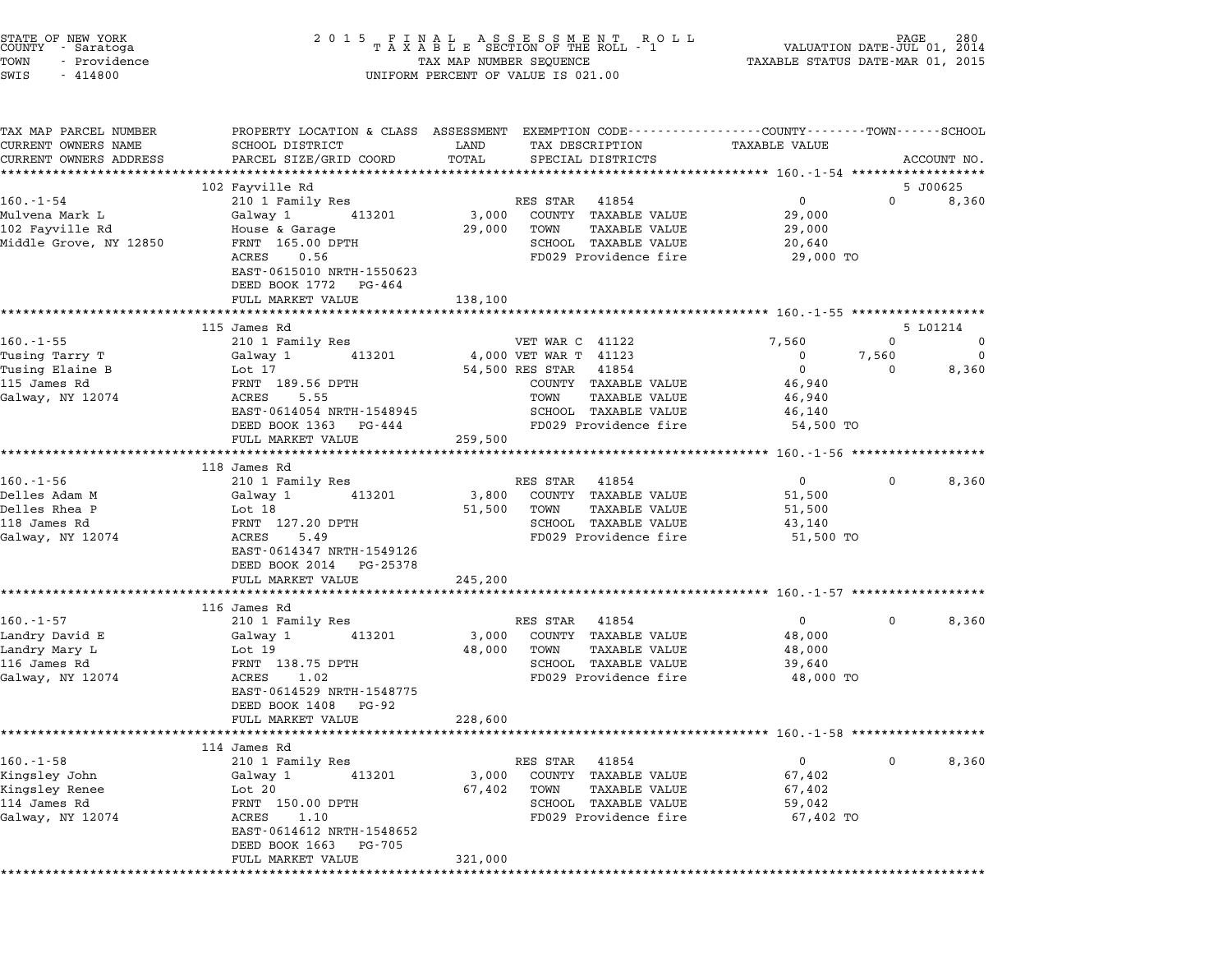| STATE OF NEW YORK<br>COUNTY - Saratoga<br>TOWN<br>- Providence<br>SWIS<br>$-414800$        | ${\small \begin{array}{l} 2&0&1&5\\[-1.2mm] T\end{array}} \begin{array}{l} \texttt{F} \texttt{I} \texttt{N} \texttt{A} \texttt{L} \texttt{A} \texttt{S} \texttt{S} \texttt{E} \texttt{S} \texttt{S} \texttt{M} \texttt{E} \texttt{N} \texttt{T} \texttt{R} \texttt{O} \texttt{L} \texttt{L} \\ \texttt{T} \texttt{A} \texttt{X} \texttt{A} \texttt{B} \texttt{L} \texttt{E} \texttt{S} \texttt{E}\texttt{C} \texttt{T} \texttt{I}$<br>PAGE.<br>VALUATION DATE-JUL 01, 2014<br>TAXABLE STATUS DATE-MAR 01, 2015<br>TAX MAP NUMBER SEQUENCE<br>UNIFORM PERCENT OF VALUE IS 021.00 |                            |                                                                                                                         |                                                           |          | 281         |
|--------------------------------------------------------------------------------------------|---------------------------------------------------------------------------------------------------------------------------------------------------------------------------------------------------------------------------------------------------------------------------------------------------------------------------------------------------------------------------------------------------------------------------------------------------------------------------------------------------------------------------------------------------------------------------------|----------------------------|-------------------------------------------------------------------------------------------------------------------------|-----------------------------------------------------------|----------|-------------|
| TAX MAP PARCEL NUMBER<br>CURRENT OWNERS NAME<br>CURRENT OWNERS ADDRESS                     | PROPERTY LOCATION & CLASS ASSESSMENT EXEMPTION CODE---------------COUNTY-------TOWN-----SCHOOL<br>SCHOOL DISTRICT<br>PARCEL SIZE/GRID COORD                                                                                                                                                                                                                                                                                                                                                                                                                                     | LAND<br>TOTAL              | TAX DESCRIPTION<br>SPECIAL DISTRICTS                                                                                    | TAXABLE VALUE                                             |          | ACCOUNT NO. |
| $160. -1 - 59$<br>DiPasquale Brian<br>DiPasquale Sarah<br>112 James Rd<br>Galway, NY 12074 | 112 James Rd<br>210 1 Family Res<br>Galway 1<br>413201<br>Lot 21<br>FRNT 150.00 DPTH<br>ACRES<br>1.12<br>EAST-0614655 NRTH-1548506<br>DEED BOOK 2010 PG-40453<br>FULL MARKET VALUE                                                                                                                                                                                                                                                                                                                                                                                              | 3,000<br>47,000<br>223,800 | RES STAR 41854<br>COUNTY TAXABLE VALUE<br><b>TAXABLE VALUE</b><br>TOWN<br>SCHOOL TAXABLE VALUE<br>FD029 Providence fire | $\overline{0}$<br>47,000<br>47,000<br>38,640<br>47,000 TO | $\Omega$ | 8,360       |
|                                                                                            |                                                                                                                                                                                                                                                                                                                                                                                                                                                                                                                                                                                 |                            |                                                                                                                         |                                                           |          |             |
| $160.-1-60$<br>Snyder Dale<br>Snyder Sheila<br>110 James Rd<br>Galway, NY 12074            | 110 James Rd<br>210 1 Family Res<br>Galway 1<br>413201<br>Lot 22<br>FRNT 150.00 DPTH<br>ACRES<br>1.14<br>EAST-0614738 NRTH-1548366<br>DEED BOOK 1737 PG-73<br>FULL MARKET VALUE                                                                                                                                                                                                                                                                                                                                                                                                 | 3,000<br>52,028<br>247,800 | RES STAR 41854<br>COUNTY TAXABLE VALUE<br>TOWN<br>TAXABLE VALUE<br>SCHOOL TAXABLE VALUE<br>FD029 Providence fire        | $\overline{0}$<br>52,028<br>52,028<br>43,668<br>52,028 TO | 0        | 8,360       |
| $160.-1-61$<br>Lamanque Nicolas A<br>Lamanque April P<br>101 Fay Ln<br>Galway, NY 12074    | 101 Fay Ln<br>210 1 Family Res<br>413201<br>Galway 1<br>Fay Lane<br>Lot 23<br>FRNT 358.20 DPTH<br>ACRES<br>1.16<br>EAST-0614836 NRTH-1548248<br>DEED BOOK 2014 PG-8138<br>FULL MARKET VALUE                                                                                                                                                                                                                                                                                                                                                                                     | 3,000<br>29,000<br>138,100 | RES STAR 41854<br>COUNTY TAXABLE VALUE<br>TOWN<br><b>TAXABLE VALUE</b><br>SCHOOL TAXABLE VALUE<br>FD029 Providence fire | $\mathbf{0}$<br>29,000<br>29,000<br>20,640<br>29,000 TO   | $\Omega$ | 8,360       |
| $160. - 1 - 62$<br>Hughes Nathan P<br>Solan Elaine F<br>106 James Rd<br>Galway, NY 12074   | ***********************<br>106 James Rd<br>210 1 Family Res<br>Galway 1<br>413201<br>Lot 24<br>FRNT 360.94 DPTH<br>ACRES<br>1.18<br>EAST-0614898 NRTH-1548023<br>DEED BOOK 2011<br>PG-41988<br>FULL MARKET VALUE                                                                                                                                                                                                                                                                                                                                                                | 3,000<br>50,326<br>239,600 | RES STAR 41854<br>COUNTY TAXABLE VALUE<br><b>TAXABLE VALUE</b><br>TOWN<br>SCHOOL TAXABLE VALUE<br>FD029 Providence fire | $\overline{0}$<br>50,326<br>50,326<br>41,966<br>50,326 TO | 0        | 8,360       |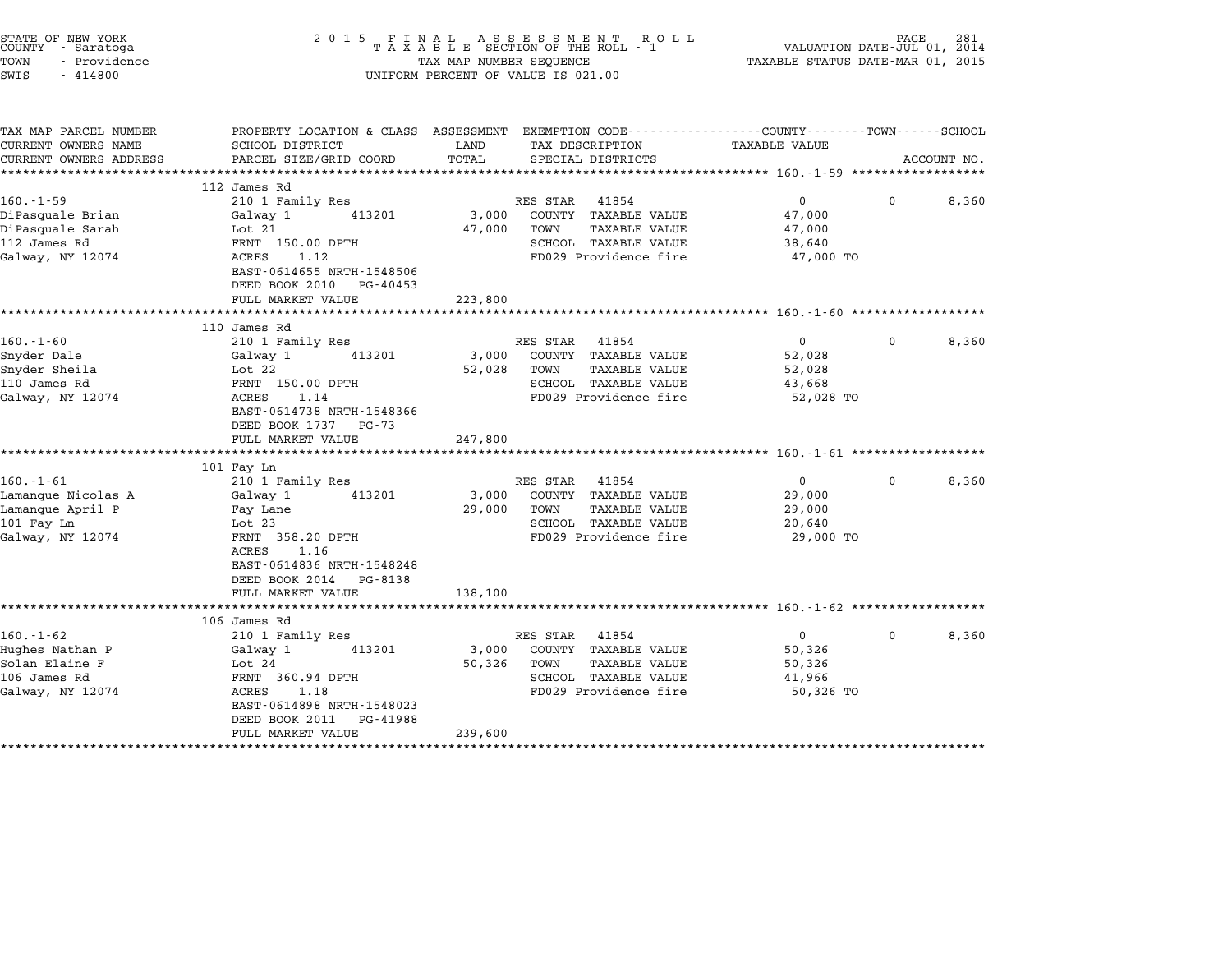| STATE OF NEW YORK<br>COUNTY - Saratoga<br>TOWN<br>- Providence<br>SWIS<br>$-414800$ |                                                                                                                   | TAX MAP NUMBER SEQUENCE | 2015 FINAL ASSESSMENT ROLL<br>TAXABLE SECTION OF THE ROLL - 1<br>UNIFORM PERCENT OF VALUE IS 021.00 | TAXABLE STATUS DATE-MAR 01, 2015              | PAGE<br>VALUATION DATE-JUL 01, 2014 | 282         |
|-------------------------------------------------------------------------------------|-------------------------------------------------------------------------------------------------------------------|-------------------------|-----------------------------------------------------------------------------------------------------|-----------------------------------------------|-------------------------------------|-------------|
| TAX MAP PARCEL NUMBER<br>CURRENT OWNERS NAME                                        | PROPERTY LOCATION & CLASS ASSESSMENT EXEMPTION CODE---------------COUNTY-------TOWN-----SCHOOL<br>SCHOOL DISTRICT | LAND                    | TAX DESCRIPTION                                                                                     | TAXABLE VALUE                                 |                                     |             |
| CURRENT OWNERS ADDRESS                                                              | PARCEL SIZE/GRID COORD                                                                                            | TOTAL                   | SPECIAL DISTRICTS                                                                                   |                                               |                                     | ACCOUNT NO. |
|                                                                                     |                                                                                                                   |                         |                                                                                                     |                                               |                                     |             |
| $160. - 1 - 63$                                                                     | 104 James Rd                                                                                                      |                         | RES STAR 41854                                                                                      | $\mathbf{0}$                                  | $\Omega$                            |             |
| Villano Thomas Jr                                                                   | 210 1 Family Res<br>413201<br>Galway 1                                                                            | 3,000                   | COUNTY TAXABLE VALUE                                                                                | 42,000                                        |                                     | 8,360       |
| Huber Villano Patricia                                                              | Lot $25$                                                                                                          | 42,000                  | TOWN<br>TAXABLE VALUE                                                                               | 42,000                                        |                                     |             |
| 104 James Rd                                                                        | FRNT 150.00 DPTH                                                                                                  |                         | SCHOOL TAXABLE VALUE                                                                                | 33,640                                        |                                     |             |
| Galway, NY 12074                                                                    | ACRES<br>1.19                                                                                                     |                         | FD029 Providence fire                                                                               | 42,000 TO                                     |                                     |             |
|                                                                                     | EAST-0615007 NRTH-1547931                                                                                         |                         |                                                                                                     |                                               |                                     |             |
|                                                                                     | DEED BOOK 2007 PG-22634                                                                                           |                         |                                                                                                     |                                               |                                     |             |
|                                                                                     | FULL MARKET VALUE                                                                                                 | 200,000                 |                                                                                                     |                                               |                                     |             |
|                                                                                     | ***************************                                                                                       |                         |                                                                                                     |                                               |                                     |             |
|                                                                                     | 102 James Rd                                                                                                      |                         |                                                                                                     |                                               |                                     |             |
| $160 - 1 - 64$                                                                      | 210 1 Family Res                                                                                                  |                         | COUNTY TAXABLE VALUE                                                                                | 31,500                                        |                                     |             |
| Watrobski Jess                                                                      | Galway 1<br>413201                                                                                                | 3,000                   | TOWN<br>TAXABLE VALUE                                                                               | 31,500                                        |                                     |             |
| 102 James Rd                                                                        | Life Estate                                                                                                       | 31,500                  | SCHOOL TAXABLE VALUE                                                                                | 31,500                                        |                                     |             |
| Galway, NY 12074                                                                    | Lot $26$<br>FRNT 150.00 DPTH<br>ACRES<br>1.19<br>EAST-0615109 NRTH-1547809<br>DEED BOOK 2013 PG-38338             |                         | FD029 Providence fire                                                                               | 31,500 TO                                     |                                     |             |
|                                                                                     | FULL MARKET VALUE                                                                                                 | 150,000                 |                                                                                                     |                                               |                                     |             |
|                                                                                     |                                                                                                                   | ***********             | ******************************* 160.-1-65 ******************                                        |                                               |                                     |             |
|                                                                                     | 100 James Rd                                                                                                      |                         |                                                                                                     |                                               |                                     |             |
| $160. - 1 - 65$<br>Fowler John R                                                    | 210 1 Family Res                                                                                                  |                         | RES STAR 41854                                                                                      | $\overline{0}$                                | 0                                   | 8,360       |
| Fowler Deborah L                                                                    | 413201<br>Galway 1<br>Lot 27                                                                                      | 3,100<br>47,000         | COUNTY TAXABLE VALUE<br>TOWN<br>TAXABLE VALUE                                                       | 47,000<br>47,000                              |                                     |             |
| 100 James Rd                                                                        | FRNT 164.72 DPTH                                                                                                  |                         | SCHOOL TAXABLE VALUE                                                                                | 38,640                                        |                                     |             |
| Galway, NY 12074                                                                    | 1.23<br>ACRES                                                                                                     |                         | FD029 Providence fire                                                                               | 47,000 TO                                     |                                     |             |
|                                                                                     | EAST-0615207 NRTH-1547700                                                                                         |                         |                                                                                                     |                                               |                                     |             |
|                                                                                     | DEED BOOK 2011 PG-28298                                                                                           |                         |                                                                                                     |                                               |                                     |             |
|                                                                                     | FULL MARKET VALUE                                                                                                 | 223,810                 |                                                                                                     |                                               |                                     |             |
|                                                                                     |                                                                                                                   | ***********             |                                                                                                     |                                               |                                     |             |
|                                                                                     | 101 James Rd                                                                                                      |                         |                                                                                                     |                                               |                                     |             |
| $160. -1 - 66$                                                                      | 210 1 Family Res                                                                                                  |                         | VET COM C 41132                                                                                     | 11,759                                        | $\Omega$                            | 0           |
| Smith Terence J                                                                     | 413201<br>Galway 1                                                                                                |                         | 3,000 VET COM T 41133                                                                               | $\mathbf{0}$                                  | 11,759                              | 0           |
| Smith Despina M                                                                     | Lot 10                                                                                                            |                         | 47,037 VET DIS C 41142                                                                              | 4,704                                         | $\Omega$                            | $\Omega$    |
| 101 James Rd                                                                        | FRNT 224.27 DPTH                                                                                                  |                         | VET DIS T 41143                                                                                     | $\mathbf 0$                                   | 4,704                               | $\Omega$    |
| Galway, NY 12074                                                                    | ACRES<br>1.07 BANK<br>059                                                                                         |                         | 41854<br>RES STAR                                                                                   | $\overline{0}$                                | 0                                   | 8,360       |
|                                                                                     | EAST-0614823 NRTH-1547571                                                                                         |                         | COUNTY TAXABLE VALUE                                                                                | 30,574                                        |                                     |             |
|                                                                                     | DEED BOOK 1739 PG-693                                                                                             |                         | TOWN<br><b>TAXABLE VALUE</b>                                                                        | 30,574                                        |                                     |             |
|                                                                                     | FULL MARKET VALUE                                                                                                 |                         | 224,000 SCHOOL TAXABLE VALUE                                                                        | 38,677                                        |                                     |             |
|                                                                                     |                                                                                                                   |                         | FD029 Providence fire                                                                               | 47,037 TO<br>******************************** |                                     |             |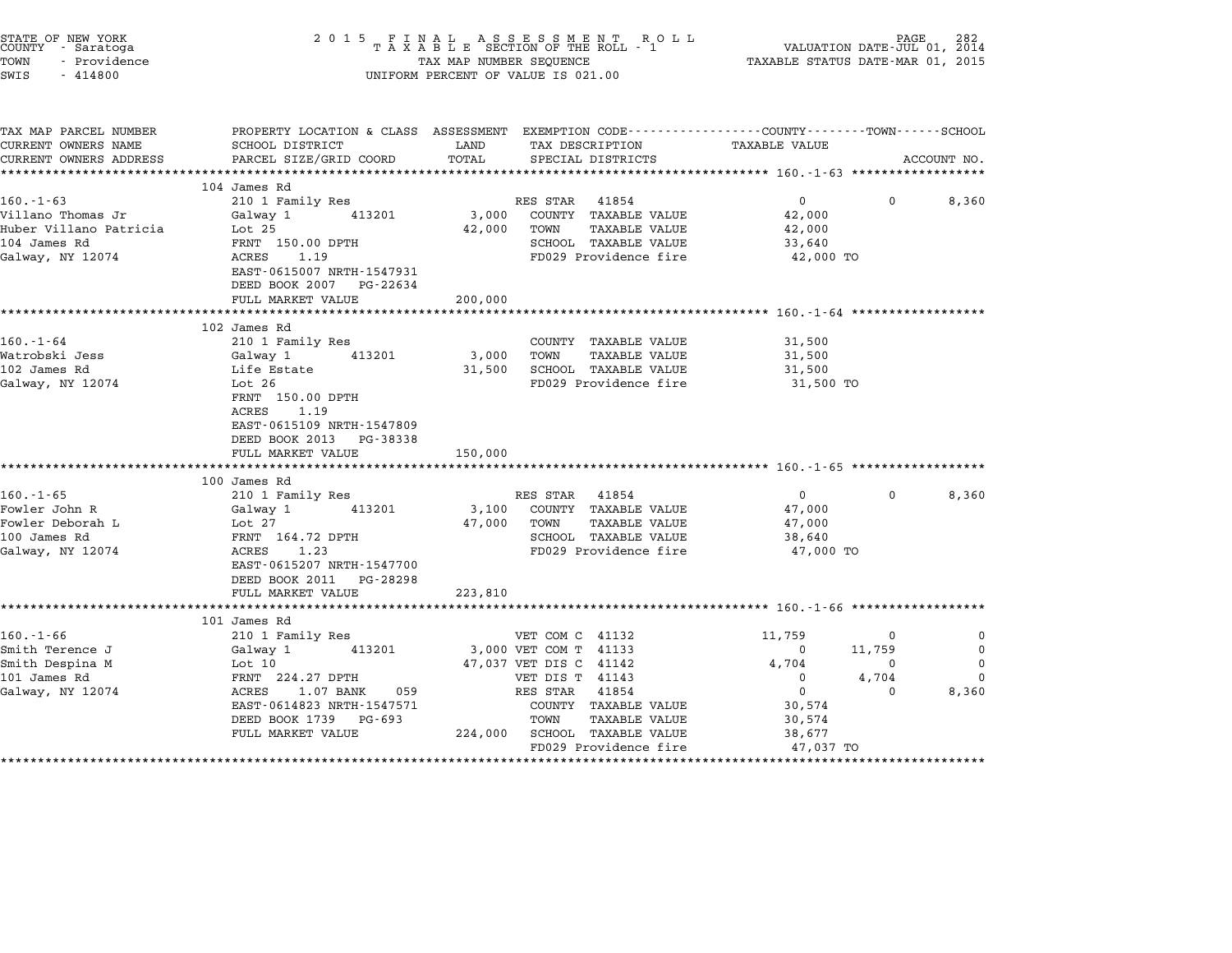| STATE OF NEW YORK<br>COUNTY - Saratoga<br>TOWN<br>- Providence<br>SWIS<br>$-414800$          | $\begin{array}{cccccccccccccccccc} 2& 0& 1& 5 & & F & I & N & A & L & & A & S & S & E & S & S & M & E & N & T & & R & O & L \\ T & A & X & A & B & L & E & SECTION OF THE ROLL & - & 1 \end{array}$<br>TAX MAP NUMBER SEQUENCE<br>UNIFORM PERCENT OF VALUE IS 021.00 | PAGE<br>283<br>VALUATION DATE-JUL 01, 2014<br>TAXABLE STATUS DATE-MAR 01, 2015 |                                                                                                                                            |                                                                   |                    |                |
|----------------------------------------------------------------------------------------------|----------------------------------------------------------------------------------------------------------------------------------------------------------------------------------------------------------------------------------------------------------------------|--------------------------------------------------------------------------------|--------------------------------------------------------------------------------------------------------------------------------------------|-------------------------------------------------------------------|--------------------|----------------|
| TAX MAP PARCEL NUMBER<br>CURRENT OWNERS NAME<br>CURRENT OWNERS ADDRESS                       | PROPERTY LOCATION & CLASS ASSESSMENT EXEMPTION CODE---------------COUNTY-------TOWN------SCHOOL<br>SCHOOL DISTRICT<br>PARCEL SIZE/GRID COORD                                                                                                                         | LAND<br>TOTAL                                                                  | TAX DESCRIPTION<br>SPECIAL DISTRICTS                                                                                                       | <b>TAXABLE VALUE</b>                                              |                    | ACCOUNT NO.    |
| $160. - 1 - 67$<br>Shaver Susan L<br>Shaver Timothy<br>282 South Line Rd<br>Galway, NY 12074 | 282 South Line Rd<br>210 1 Family Res<br>Galway 1<br>413201<br>Lot 9<br>FRNT 191.55 DPTH<br>ACRES 1.00<br>EAST-0614508 NRTH-1547556<br>DEED BOOK 1466 PG-576<br>FULL MARKET VALUE                                                                                    | 3,000<br>53,000<br>252,400                                                     | RES STAR 41854<br>COUNTY TAXABLE VALUE<br>TOWN<br>TAXABLE VALUE<br>SCHOOL TAXABLE VALUE<br>FD029 Providence fire                           | $\mathbf{0}$<br>53,000<br>53,000<br>44,640<br>53,000 TO           | 0                  | 8,360          |
|                                                                                              |                                                                                                                                                                                                                                                                      |                                                                                |                                                                                                                                            |                                                                   |                    |                |
| $160. - 1 - 68$<br>Conti Gregory E<br>100 Achilles Ln<br>Galway, NY 12074                    | 100 Achilles Ln<br>210 1 Family Res<br>Galway 1<br>413201<br>Lot 6<br>FRNT 191.38 DPTH<br>ACRES<br>1.04<br>EAST-0614328 NRTH-1547509<br>DEED BOOK 2007 PG-13422<br>FULL MARKET VALUE                                                                                 | 3,000<br>33,000<br>157,100                                                     | RES STAR 41854<br>COUNTY TAXABLE VALUE<br>TOWN<br>TAXABLE VALUE<br>SCHOOL TAXABLE VALUE<br>FD029 Providence fire                           | $\Omega$<br>33,000<br>33,000<br>24,640<br>33,000 TO               | 0                  | 8,360          |
|                                                                                              | 101 Achilles Ln                                                                                                                                                                                                                                                      |                                                                                |                                                                                                                                            |                                                                   |                    |                |
| $160.-1-69$<br>Todd Deborah J<br>101 Achilles Ln<br>Galway, NY 12074                         | 210 1 Family Res<br>Galway 1<br>413201<br>Partial<br>Lot 5<br>FRNT 250.00 DPTH<br>ACRES<br>1.00<br>EAST-0614035 NRTH-1547448<br>DEED BOOK 2010 PG-21671<br>FULL MARKET VALUE                                                                                         | 3,200<br>53,000<br>252,400                                                     | RES STAR 41854<br>COUNTY TAXABLE VALUE<br>TOWN<br><b>TAXABLE VALUE</b><br>SCHOOL TAXABLE VALUE<br>FD029 Providence fire                    | $\mathbf 0$<br>53,000<br>53,000<br>44,640<br>53,000 TO            | 0                  | 8,360          |
|                                                                                              |                                                                                                                                                                                                                                                                      |                                                                                |                                                                                                                                            |                                                                   |                    |                |
| $160.-1-70$<br>Britt Trevor N<br>288 Southline Rd<br>Galway, NY 12074                        | 288 South Line Rd<br>210 1 Family Res<br>413201<br>Galway 1<br>Lot 3<br>FRNT 200.00 DPTH<br>ACRES<br>1.90<br>EAST-0613805 NRTH-1547439<br>DEED BOOK 2014 PG-27915<br>FULL MARKET VALUE                                                                               | 47,250<br>225,000                                                              | VET COM CT 41131<br>3,200 RES STAR 41854<br>COUNTY TAXABLE VALUE<br>TOWN<br>TAXABLE VALUE<br>SCHOOL TAXABLE VALUE<br>FD029 Providence fire | 11,813<br>$\mathbf{0}$<br>35,437<br>35,437<br>38,890<br>47,250 TO | 11,813<br>$\Omega$ | - ( )<br>8,360 |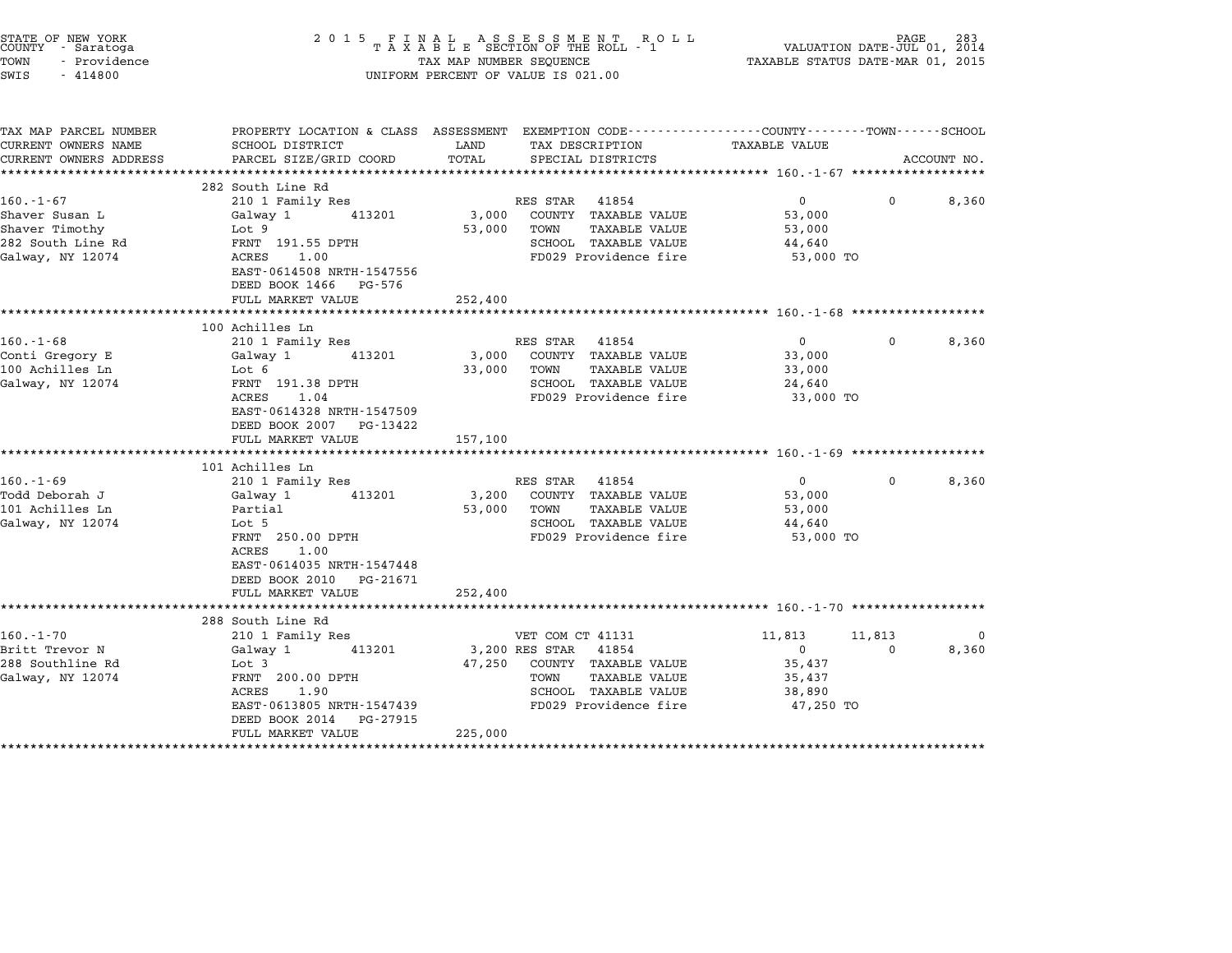| STATE OF NEW YORK<br>COUNTY - Saratoga<br>TOWN<br>- Providence<br>SWIS<br>$-414800$                |                                                                                                                                                                                                                 |                       | $\begin{tabular}{lllllllllll} \hline 2&0&1&5&F\ \texttt{I}\ &\texttt{A}\ &\texttt{A}\ &\texttt{B}\ &\texttt{B}\ &\texttt{C}\ &\texttt{C}\ &\texttt{D}\ &\texttt{D}\ &\texttt{A}\ &\texttt{A}\ &\texttt{B}\ &\texttt{B}\ &\texttt{B}\ &\texttt{C}\ &\texttt{C}\ &\texttt{D}\ &\texttt{C}\ &\texttt{D}\ &\texttt{A}\ &\texttt{A}\ &\texttt{B}\ &\texttt{B}\ &\texttt{C}\ &\texttt{D}\ &\texttt{C}\ &\texttt{D}\ &\texttt{$<br>UNIFORM PERCENT OF VALUE IS 021.00 |                                                                                                                 |                                                                   |                                                    |
|----------------------------------------------------------------------------------------------------|-----------------------------------------------------------------------------------------------------------------------------------------------------------------------------------------------------------------|-----------------------|----------------------------------------------------------------------------------------------------------------------------------------------------------------------------------------------------------------------------------------------------------------------------------------------------------------------------------------------------------------------------------------------------------------------------------------------------------------|-----------------------------------------------------------------------------------------------------------------|-------------------------------------------------------------------|----------------------------------------------------|
| TAX MAP PARCEL NUMBER<br>CURRENT OWNERS NAME<br>CURRENT OWNERS ADDRESS                             | PROPERTY LOCATION & CLASS ASSESSMENT EXEMPTION CODE---------------COUNTY-------TOWN------SCHOOL<br>SCHOOL DISTRICT<br>PARCEL SIZE/GRID COORD                                                                    | LAND<br>TOTAL         | TAX DESCRIPTION TAXABLE VALUE<br>SPECIAL DISTRICTS                                                                                                                                                                                                                                                                                                                                                                                                             |                                                                                                                 |                                                                   | ACCOUNT NO.                                        |
| $160. - 1 - 71$<br>Robinson Kevin<br>Robinson Denise M<br>290 South Line Rd<br>Galway, NY 12074    | 290 South Line Rd<br>210 1 Family Res<br>Galway 1<br>413201<br>Lot 2<br>FRNT 200.00 DPTH<br>ACRES 1.91<br>EAST-0613622 NRTH-1547361<br>DEED BOOK 1691 PG-263                                                    | ********************  | RES STAR 41854<br>3,200 COUNTY TAXABLE VALUE<br>43,500 TOWN<br>TAXABLE VALUE<br>SCHOOL TAXABLE VALUE<br>FD029 Providence fire                                                                                                                                                                                                                                                                                                                                  | ******************** 160.-1-71 *******************<br>$\overline{0}$<br>43,500<br>43,500<br>35,140<br>43,500 TO | $\mathbf 0$                                                       | 8,360                                              |
|                                                                                                    | FULL MARKET VALUE                                                                                                                                                                                               | 207,100               |                                                                                                                                                                                                                                                                                                                                                                                                                                                                |                                                                                                                 |                                                                   |                                                    |
| $160. - 1 - 72$<br>Grosky Kevin<br>294 South Line Rd<br>Galway, NY 12074                           | 294 South Line Rd<br>210 1 Family Res<br>413201<br>Galway 1<br>Lot 1<br>FRNT 225.84 DPTH<br>ACRES 1.48<br>EAST-0613480 NRTH-1547276<br>DEED BOOK 1344 PG-514<br>FULL MARKET VALUE<br>************************** | 32,000<br>152,400     | RES STAR 41854<br>3,200 COUNTY TAXABLE VALUE<br>TOWN<br>TAXABLE VALUE<br>SCHOOL TAXABLE VALUE<br>FD029 Providence fire                                                                                                                                                                                                                                                                                                                                         | $0 \qquad \qquad$<br>32,000<br>32,000<br>23,640<br>32,000 TO                                                    | $\Omega$                                                          | 8,360                                              |
| $160. - 1 - 73$<br>Kirkley Augustus R<br>103 Achilles Ln<br>Galway, NY 12074                       | 103 Achilles Ln<br>210 1 Family Res<br>Galway 1 413201<br>Lot 4<br>FRNT 314.16 DPTH<br>ACRES 1.29<br>EAST-0613969 NRTH-1547632<br>DEED BOOK 1367 PG-599<br>FULL MARKET VALUE                                    |                       | VET WAR C 41122<br>3,000 VET WAR T 41123<br>51,000 VET DIS C 41142<br>VET DIS T 41143<br>SR STAR 41834<br>COUNTY TAXABLE VALUE<br>TOWN<br>TAXABLE VALUE<br>242,900 SCHOOL TAXABLE VALUE<br>FD029 Providence fire                                                                                                                                                                                                                                               | 7,560<br>$\mathbf 0$<br>10,200<br>$\mathbf{0}$<br>$\overline{0}$<br>33,240<br>33,240<br>32,810<br>51,000 TO     | - 0<br>7,560<br>$\mathbf 0$<br>10,200<br>$\overline{\phantom{0}}$ | $\Omega$<br>0<br>$\mathbf 0$<br>$\Omega$<br>18,190 |
| 160.-1-74<br>Teall Christopher<br>196 N Maple Island Rd<br>Horneria MT 49421<br>Hesperia, MI 49421 | ************************<br>102 Achilles Ln<br>210 1 Family Res<br>Galway 1<br>413201<br>Lot 7<br>FRNT 379.14 DPTH<br>ACRES 1.01<br>EAST-0614264 NRTH-1547674<br>DEED BOOK 2009 PG-39981<br>FULL MARKET VALUE   | 3,000 TOWN<br>212,000 | COUNTY TAXABLE VALUE<br>TAXABLE VALUE<br>44,520 SCHOOL TAXABLE VALUE<br>FD029 Providence fire                                                                                                                                                                                                                                                                                                                                                                  | ************* 160.-1-74 *******************<br>44,520<br>44,520<br>44,520<br>44,520 TO                          |                                                                   |                                                    |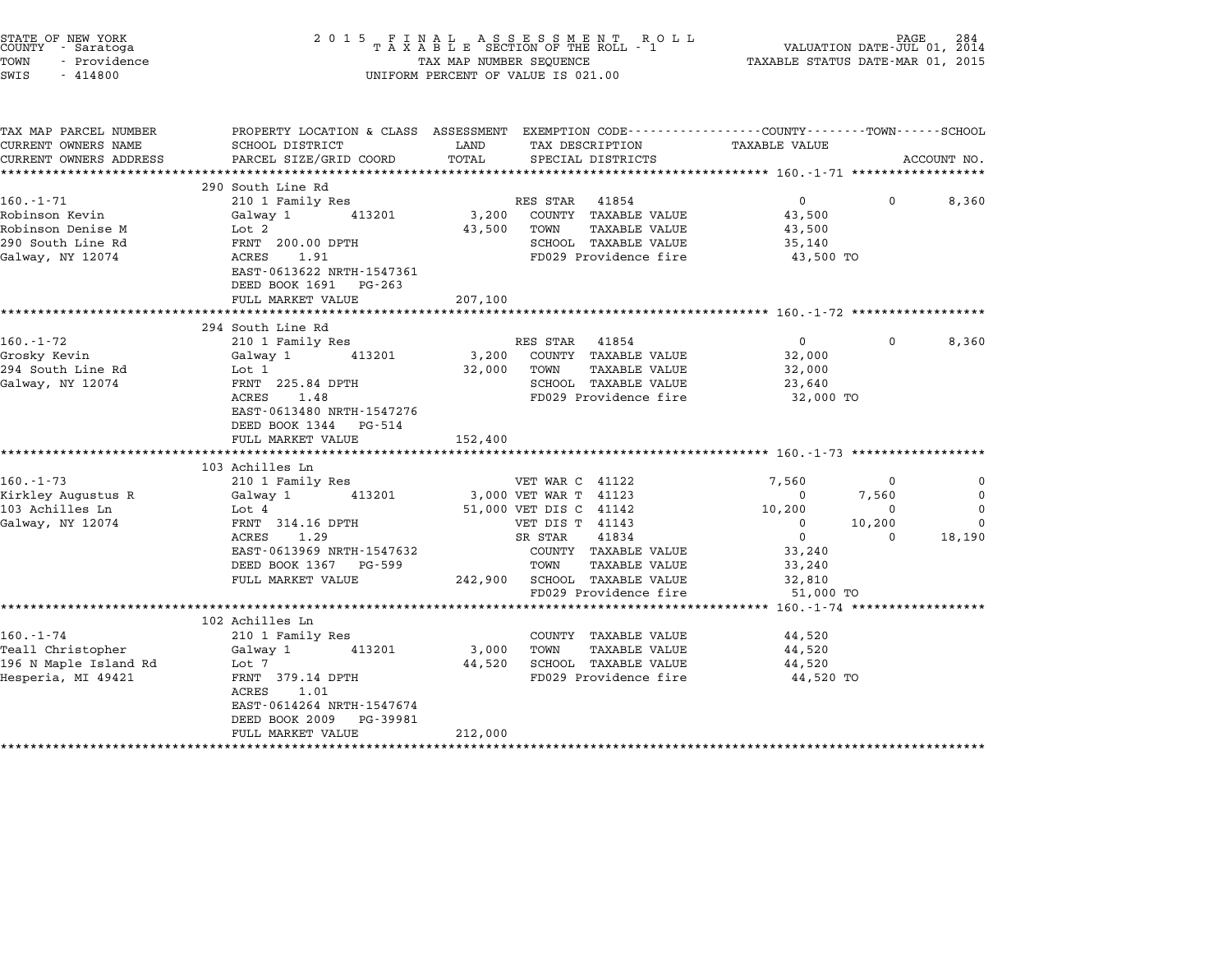| STATE OF NEW YORK<br>COUNTY - Saratoga<br>- Providence<br>TOWN<br>SWIS<br>$-414800$ |                                                                      | 2015 FINAL ASSESSMENT ROLL<br>TAXABLE SECTION OF THE ROLL - 1<br>TAX MAP NUMBER SEQUENCE<br>UNIFORM PERCENT OF VALUE IS 021.00 | VALUATION DATE- $JUL$ 01, $\tilde{2014}$<br>TAXABLE STATUS DATE-MAR 01, 2015                                                     |
|-------------------------------------------------------------------------------------|----------------------------------------------------------------------|--------------------------------------------------------------------------------------------------------------------------------|----------------------------------------------------------------------------------------------------------------------------------|
| TAX MAP PARCEL NUMBER<br>CURRENT OWNERS NAME<br>CURRENT OWNERS ADDRESS              | SCHOOL DISTRICT<br>PARCEL SIZE/GRID COORD<br>*********************** | LAND<br>TAX DESCRIPTION<br>TOTAL<br>SPECIAL DISTRICTS<br>***********                                                           | PROPERTY LOCATION & CLASS ASSESSMENT EXEMPTION CODE----------------COUNTY-------TOWN------SCHOOL<br>TAXABLE VALUE<br>ACCOUNT NO. |
|                                                                                     | 104 Achilles Ln                                                      |                                                                                                                                |                                                                                                                                  |
| $160. - 1 - 75$                                                                     | 210 1 Family Res                                                     | RES STAR<br>41854                                                                                                              | $\overline{0}$<br>8,360<br>$\mathbf 0$                                                                                           |
| Rougia Scott                                                                        | Galway 1<br>413201                                                   | 3,000<br>COUNTY TAXABLE VALUE                                                                                                  | 51,288                                                                                                                           |
| Rougia Theresa                                                                      | Lot 8                                                                | 51,288<br>TOWN<br>TAXABLE VALUE                                                                                                | 51,288                                                                                                                           |
| 104 Achilles Ln                                                                     | FRNT 185.00 DPTH                                                     | SCHOOL TAXABLE VALUE                                                                                                           | 42,928                                                                                                                           |
| Galway, NY 12074                                                                    | ACRES<br>1.00<br>EAST-0614420 NRTH-1547741<br>DEED BOOK 1368 PG-629  | FD029 Providence fire                                                                                                          | 51,288 TO                                                                                                                        |
|                                                                                     | FULL MARKET VALUE                                                    | 244,200                                                                                                                        |                                                                                                                                  |
|                                                                                     | *********************                                                |                                                                                                                                | ********************************* 160.-1-76 *************                                                                        |
|                                                                                     | 103 James Rd                                                         |                                                                                                                                |                                                                                                                                  |
| $160. - 1 - 76$                                                                     | 210 1 Family Res                                                     | RES STAR 41854                                                                                                                 | $\overline{0}$<br>8,360<br>$\mathbf 0$                                                                                           |
| Hensley Kimberly                                                                    | Galway 1<br>413201                                                   | 3,000<br>COUNTY TAXABLE VALUE                                                                                                  | 29,700                                                                                                                           |
| 103 James Rd                                                                        | Lot 11                                                               | 29,700<br>TOWN<br>TAXABLE VALUE                                                                                                | 29,700                                                                                                                           |
| Galway, NY 12074                                                                    | FRNT 171.47 DPTH                                                     | SCHOOL TAXABLE VALUE                                                                                                           | 21,340                                                                                                                           |
|                                                                                     | ACRES<br>1.01                                                        | FD029 Providence fire                                                                                                          | 29,700 TO                                                                                                                        |
|                                                                                     | EAST-0614678 NRTH-1547708                                            |                                                                                                                                |                                                                                                                                  |
|                                                                                     | DEED BOOK 1714 PG-200                                                |                                                                                                                                |                                                                                                                                  |
|                                                                                     | FULL MARKET VALUE<br>**********************                          | 141,400                                                                                                                        |                                                                                                                                  |
|                                                                                     | 105 James Rd                                                         |                                                                                                                                |                                                                                                                                  |
| $160. - 1 - 77$                                                                     | 210 1 Family Res                                                     | RES STAR 41854                                                                                                                 | 8,360<br>$\overline{0}$<br>$\mathbf 0$                                                                                           |
| Rydzewski Thomas                                                                    | 413201<br>Galway 1                                                   | COUNTY TAXABLE VALUE<br>3,000                                                                                                  | 56,000                                                                                                                           |
| Maura Catherine                                                                     | Lot 12                                                               | 56,000<br>TOWN<br>TAXABLE VALUE                                                                                                | 56,000                                                                                                                           |
| 105 James Rd                                                                        | FRNT 267.11 DPTH                                                     | SCHOOL TAXABLE VALUE                                                                                                           | 47,640                                                                                                                           |
| Galway, NY 12074                                                                    | ACRES<br>1.02                                                        | FD029 Providence fire                                                                                                          | 56,000 TO                                                                                                                        |
|                                                                                     | EAST-0614609 NRTH-1547836<br>DEED BOOK 1573 PG-41                    |                                                                                                                                |                                                                                                                                  |
|                                                                                     | FULL MARKET VALUE                                                    | 266,700                                                                                                                        |                                                                                                                                  |
|                                                                                     | *********************                                                |                                                                                                                                |                                                                                                                                  |
| $160.-1-78$                                                                         | 107 Achilles Ln<br>210 1 Family Res                                  | RES STAR<br>41854                                                                                                              | $\mathbf{0}$<br>8,360<br>$\mathbf 0$                                                                                             |
| Carlsen Gary                                                                        | Galway 1<br>413201                                                   | 3,000<br>COUNTY TAXABLE VALUE                                                                                                  | 50,000                                                                                                                           |
| Carlsen Deborah                                                                     | Lot 13                                                               | 50,000<br>TOWN<br>TAXABLE VALUE                                                                                                | 50,000                                                                                                                           |
| 107 Achilles Ln                                                                     | FRNT 360.24 DPTH                                                     | SCHOOL TAXABLE VALUE                                                                                                           | 41,640                                                                                                                           |
| Galway, NY 12074                                                                    | ACRES<br>1.18                                                        | FD029 Providence fire                                                                                                          | 50,000 TO                                                                                                                        |
|                                                                                     | EAST-0614495 NRTH-1548058<br>DEED BOOK 1368 PG-793                   |                                                                                                                                |                                                                                                                                  |
|                                                                                     | FULL MARKET VALUE                                                    | 238,100                                                                                                                        |                                                                                                                                  |
|                                                                                     |                                                                      |                                                                                                                                | ·******************************* 160.-1-79 ******************                                                                    |
|                                                                                     | 109 James Rd                                                         |                                                                                                                                |                                                                                                                                  |
| 160.-1-79                                                                           | 210 1 Family Res                                                     | RES STAR<br>41854                                                                                                              | 8,360<br>0<br>0                                                                                                                  |
| Catroppa David L                                                                    | 413201<br>Galway 1                                                   | COUNTY TAXABLE VALUE<br>3,000                                                                                                  | 35,000                                                                                                                           |
| 109 James Rd                                                                        | Lot 14                                                               | 35,000<br><b>TAXABLE VALUE</b><br>TOWN                                                                                         | 35,000                                                                                                                           |
| Galway, NY 12074                                                                    | FRNT 150.00 DPTH                                                     | SCHOOL TAXABLE VALUE<br>FD029 Providence fire                                                                                  | 26,640<br>35,000 TO                                                                                                              |
|                                                                                     | ACRES<br>1.16<br>EAST-0614353 NRTH-1548167                           |                                                                                                                                |                                                                                                                                  |
|                                                                                     | DEED BOOK 1377 PG-11                                                 |                                                                                                                                |                                                                                                                                  |
|                                                                                     | FULL MARKET VALUE                                                    | 166,700                                                                                                                        |                                                                                                                                  |
|                                                                                     |                                                                      |                                                                                                                                |                                                                                                                                  |
|                                                                                     |                                                                      |                                                                                                                                |                                                                                                                                  |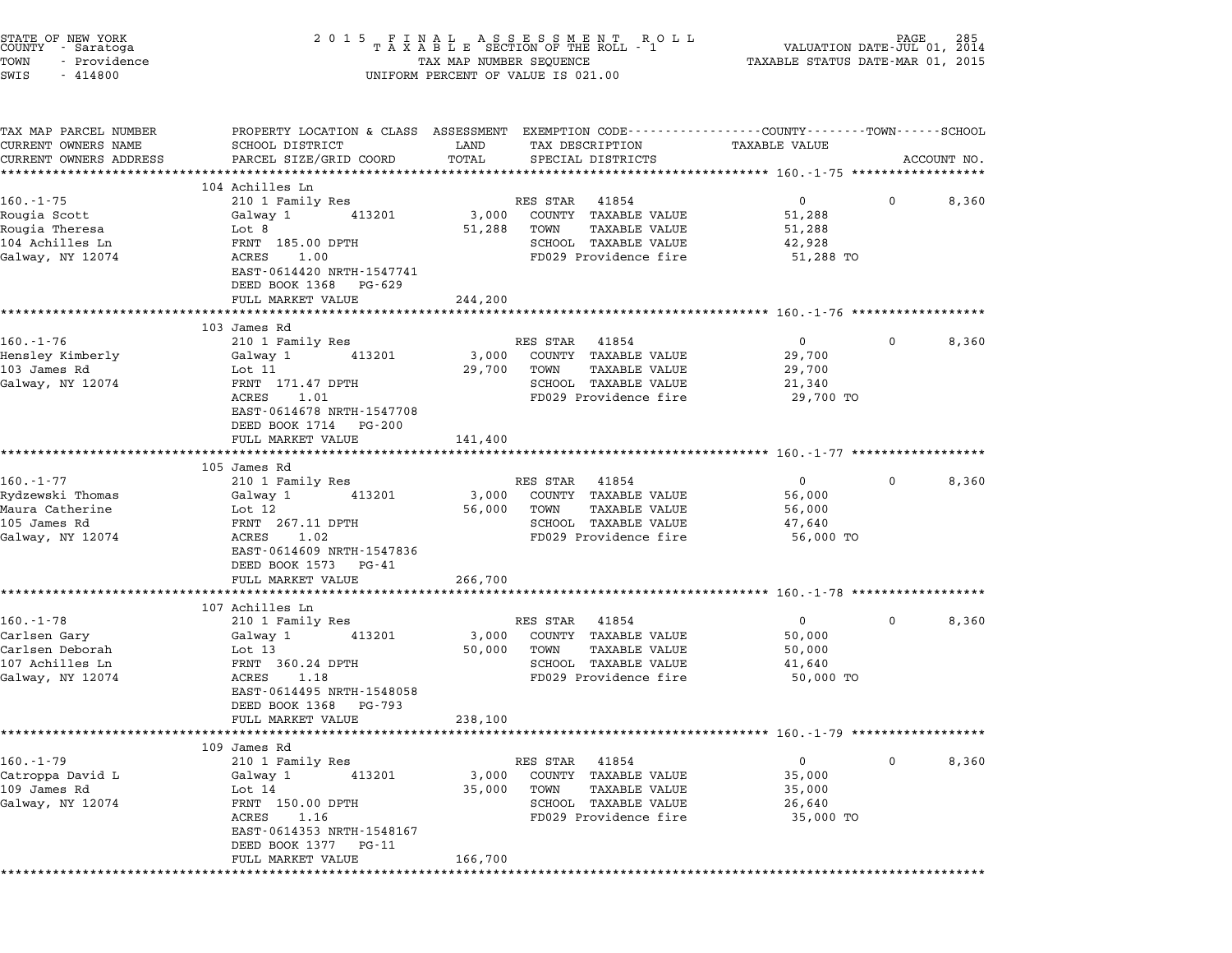| STATE OF NEW YORK<br>COUNTY – Saratoga<br>TOWN<br>- Providence<br>SWIS<br>$-414800$ |                                                | UNIFORM PERCENT OF VALUE IS 021.00                                  |                                                                                                               |
|-------------------------------------------------------------------------------------|------------------------------------------------|---------------------------------------------------------------------|---------------------------------------------------------------------------------------------------------------|
| TAX MAP PARCEL NUMBER<br>CURRENT OWNERS NAME<br>CURRENT OWNERS ADDRESS              | SCHOOL DISTRICT<br>PARCEL SIZE/GRID COORD      | LAND<br>TAX DESCRIPTION TAXABLE VALUE<br>TOTAL<br>SPECIAL DISTRICTS | PROPERTY LOCATION & CLASS ASSESSMENT EXEMPTION CODE---------------COUNTY-------TOWN-----SCHOOL<br>ACCOUNT NO. |
|                                                                                     | 111 James Rd                                   |                                                                     |                                                                                                               |
| $160.-1-80$                                                                         | 210 1 Family Res                               | RES STAR 41854                                                      | $\overline{0}$<br>8,360<br>$^{\circ}$                                                                         |
| Stewart Jeffrey P                                                                   | 413201<br>Galway 1                             | 3,000<br>COUNTY TAXABLE VALUE                                       | 50,000                                                                                                        |
| Stewart Laura W                                                                     | Lot 15                                         | TAXABLE VALUE<br>50,000<br>TOWN                                     | 50,000                                                                                                        |
| 111 James Rd                                                                        | FRNT 150.00 DPTH                               | SCHOOL TAXABLE VALUE                                                | 41,640                                                                                                        |
| Galway, NY 12074                                                                    | ACRES<br>1.14<br>EAST-0614312 NRTH-1548294     | FD029 Providence fire                                               | 50,000 TO                                                                                                     |
|                                                                                     | DEED BOOK 1644 PG-309<br>FULL MARKET VALUE     | 238,100                                                             |                                                                                                               |
|                                                                                     | *************************                      |                                                                     |                                                                                                               |
|                                                                                     | 113 James Rd                                   |                                                                     |                                                                                                               |
| $160. - 1 - 81$                                                                     | 210 1 Family Res                               | RES STAR 41854                                                      | $\overline{0}$<br>$\mathbf 0$<br>8,360                                                                        |
| Martin Robert                                                                       | 413201<br>Galway 1                             | 3,000<br>COUNTY TAXABLE VALUE                                       | 42,400                                                                                                        |
| Martin Tina L<br>113 James Rd                                                       | Lot 16<br>FRNT 150.00 DPTH                     | 42,400<br>TOWN<br>TAXABLE VALUE<br>SCHOOL TAXABLE VALUE             | 42,400<br>34,040                                                                                              |
| Galway, NY 12074                                                                    | ACRES<br>1.13                                  | FD029 Providence fire                                               | 42,400 TO                                                                                                     |
|                                                                                     | EAST-0614236 NRTH-1548432                      |                                                                     |                                                                                                               |
|                                                                                     | DEED BOOK 1658 PG-249                          |                                                                     |                                                                                                               |
|                                                                                     | FULL MARKET VALUE                              | 201,900                                                             |                                                                                                               |
|                                                                                     | **************************                     |                                                                     |                                                                                                               |
| $160. - 1 - 83$                                                                     | 116 Fay Ln<br>210 1 Family Res                 | VET WAR C 41122                                                     | 4,545<br>0<br>$\mathbf 0$                                                                                     |
| Bishop Brian L                                                                      | Galway 1<br>413201                             | 4,000 VET WAR T 41123                                               | $\mathbf{0}$<br>4,545<br>0                                                                                    |
| Bishop Susan T                                                                      | Lot #9                                         | 30,300 RES STAR 41854                                               | $\overline{0}$<br>$\mathbf 0$<br>8,360                                                                        |
| 116 Fay Ln                                                                          | FRNT 94.03 DPTH                                | COUNTY TAXABLE VALUE                                                | 25,755                                                                                                        |
| Galway, NY 12074                                                                    | ACRES<br>6.18                                  | TOWN<br>TAXABLE VALUE                                               | 25,755                                                                                                        |
|                                                                                     | EAST-0615061 NRTH-1549094                      | SCHOOL TAXABLE VALUE                                                | 21,940                                                                                                        |
|                                                                                     | DEED BOOK 1302 PG-800                          | FD029 Providence fire                                               | 30,300 TO                                                                                                     |
|                                                                                     | FULL MARKET VALUE                              | 144,300                                                             |                                                                                                               |
|                                                                                     | 112 Fay Ln                                     |                                                                     |                                                                                                               |
| $160. - 1 - 84$                                                                     | 210 1 Family Res                               | RES STAR 41854                                                      | $0 \qquad \qquad$<br>$\mathbf 0$<br>8,360                                                                     |
| Jordan Harlan J                                                                     | Galway 1<br>413201                             | 3,000<br>COUNTY TAXABLE VALUE                                       | 33,379                                                                                                        |
| Jordan Lauren E                                                                     | Lot #8                                         | 33,379<br>TOWN<br>TAXABLE VALUE                                     | 33,379                                                                                                        |
| 112 Fay Ln                                                                          | FRNT 172.98 DPTH                               | SCHOOL TAXABLE VALUE                                                | 25,019                                                                                                        |
| Galway, NY 12074                                                                    | ACRES<br>1.01                                  | FD029 Providence fire                                               | 33,379 TO                                                                                                     |
|                                                                                     | EAST-0615313 NRTH-1548596                      |                                                                     |                                                                                                               |
|                                                                                     | DEED BOOK 1625 PG-541                          |                                                                     |                                                                                                               |
|                                                                                     | FULL MARKET VALUE                              | 158,900                                                             |                                                                                                               |
|                                                                                     | 110 Fay Ln                                     |                                                                     |                                                                                                               |
| $160. - 1 - 85$                                                                     | 210 1 Family Res                               | TAXABLE VALUE<br>COUNTY                                             | 39,390                                                                                                        |
| Niedziejko Edward J                                                                 | 413201<br>Galway 1                             | <b>TAXABLE VALUE</b><br>3,000<br>TOWN                               | 39,390                                                                                                        |
| Niedziejko Dolores M                                                                | Lot #7                                         | 39,390<br>SCHOOL TAXABLE VALUE                                      | 39,390                                                                                                        |
| 119 Merriam Rd                                                                      | FRNT 343.22 DPTH                               | FD029 Providence fire                                               | 39,390 TO                                                                                                     |
| Broadalbin, NY 12025                                                                | ACRES<br>1.13                                  |                                                                     |                                                                                                               |
|                                                                                     | EAST-0615340 NRTH-1548420                      |                                                                     |                                                                                                               |
|                                                                                     | DEED BOOK 2007<br>PG-9184<br>FULL MARKET VALUE |                                                                     |                                                                                                               |
|                                                                                     |                                                | 187,600                                                             |                                                                                                               |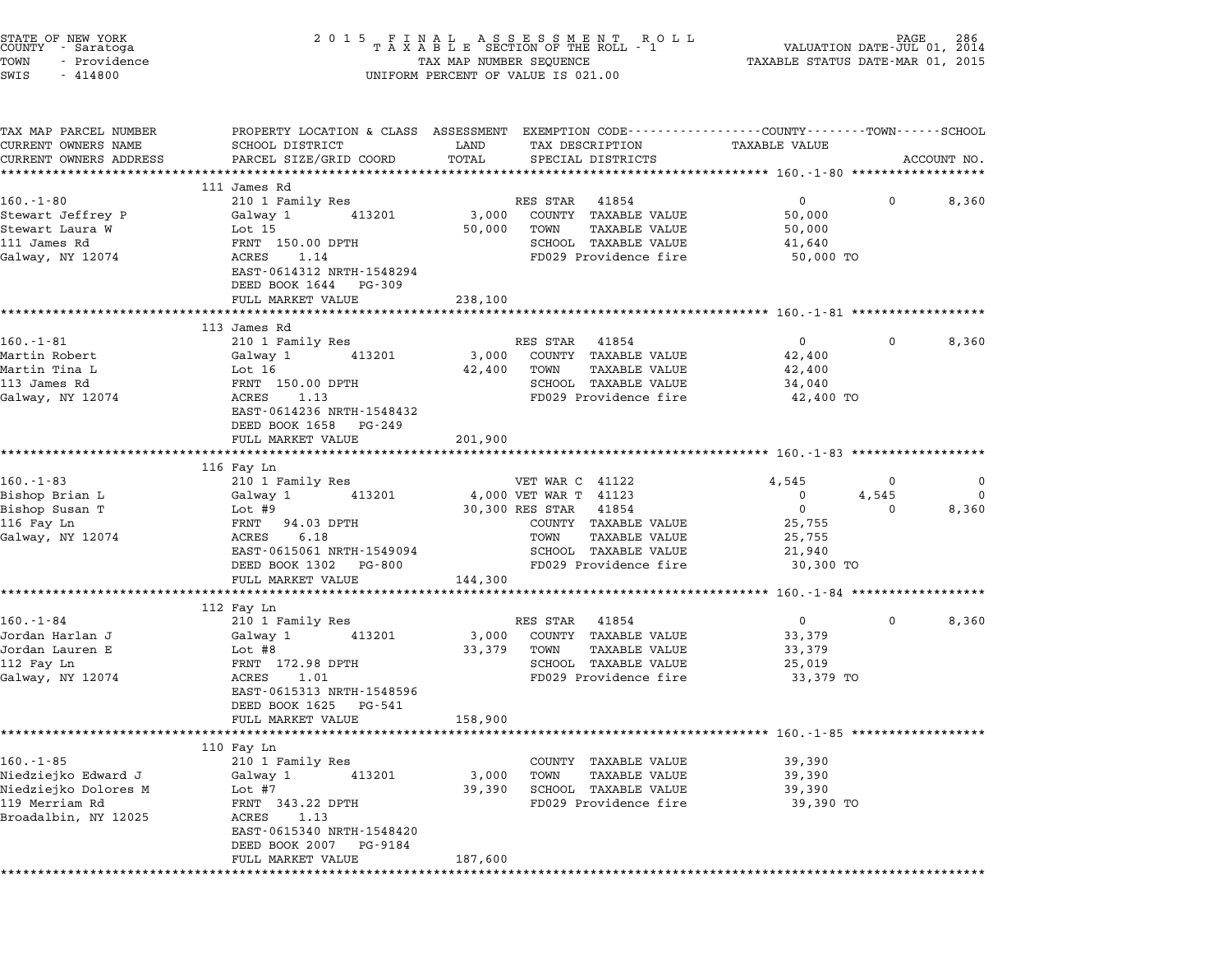| TAXABLE VALUE     | ACCOUNT NO.                                                                                                                                                                                                                                                                                                                |  |  |
|-------------------|----------------------------------------------------------------------------------------------------------------------------------------------------------------------------------------------------------------------------------------------------------------------------------------------------------------------------|--|--|
|                   |                                                                                                                                                                                                                                                                                                                            |  |  |
| $0 \qquad \qquad$ | 0<br>8,360                                                                                                                                                                                                                                                                                                                 |  |  |
| 38,862            |                                                                                                                                                                                                                                                                                                                            |  |  |
| 38,862            |                                                                                                                                                                                                                                                                                                                            |  |  |
| 30,502            |                                                                                                                                                                                                                                                                                                                            |  |  |
|                   |                                                                                                                                                                                                                                                                                                                            |  |  |
|                   |                                                                                                                                                                                                                                                                                                                            |  |  |
|                   |                                                                                                                                                                                                                                                                                                                            |  |  |
|                   |                                                                                                                                                                                                                                                                                                                            |  |  |
|                   |                                                                                                                                                                                                                                                                                                                            |  |  |
| 33,000            |                                                                                                                                                                                                                                                                                                                            |  |  |
| 33,000            |                                                                                                                                                                                                                                                                                                                            |  |  |
|                   |                                                                                                                                                                                                                                                                                                                            |  |  |
|                   |                                                                                                                                                                                                                                                                                                                            |  |  |
|                   |                                                                                                                                                                                                                                                                                                                            |  |  |
|                   |                                                                                                                                                                                                                                                                                                                            |  |  |
|                   |                                                                                                                                                                                                                                                                                                                            |  |  |
|                   |                                                                                                                                                                                                                                                                                                                            |  |  |
|                   |                                                                                                                                                                                                                                                                                                                            |  |  |
|                   |                                                                                                                                                                                                                                                                                                                            |  |  |
|                   |                                                                                                                                                                                                                                                                                                                            |  |  |
|                   |                                                                                                                                                                                                                                                                                                                            |  |  |
|                   |                                                                                                                                                                                                                                                                                                                            |  |  |
|                   |                                                                                                                                                                                                                                                                                                                            |  |  |
|                   |                                                                                                                                                                                                                                                                                                                            |  |  |
|                   |                                                                                                                                                                                                                                                                                                                            |  |  |
|                   |                                                                                                                                                                                                                                                                                                                            |  |  |
|                   |                                                                                                                                                                                                                                                                                                                            |  |  |
|                   | 0<br>18,190                                                                                                                                                                                                                                                                                                                |  |  |
|                   |                                                                                                                                                                                                                                                                                                                            |  |  |
|                   |                                                                                                                                                                                                                                                                                                                            |  |  |
| 44,186 TO         |                                                                                                                                                                                                                                                                                                                            |  |  |
|                   |                                                                                                                                                                                                                                                                                                                            |  |  |
|                   |                                                                                                                                                                                                                                                                                                                            |  |  |
|                   |                                                                                                                                                                                                                                                                                                                            |  |  |
|                   |                                                                                                                                                                                                                                                                                                                            |  |  |
|                   |                                                                                                                                                                                                                                                                                                                            |  |  |
|                   |                                                                                                                                                                                                                                                                                                                            |  |  |
|                   |                                                                                                                                                                                                                                                                                                                            |  |  |
|                   |                                                                                                                                                                                                                                                                                                                            |  |  |
|                   |                                                                                                                                                                                                                                                                                                                            |  |  |
|                   |                                                                                                                                                                                                                                                                                                                            |  |  |
|                   |                                                                                                                                                                                                                                                                                                                            |  |  |
|                   |                                                                                                                                                                                                                                                                                                                            |  |  |
|                   | PROPERTY LOCATION & CLASS ASSESSMENT EXEMPTION CODE---------------COUNTY-------TOWN-----SCHOOL<br>38,862 TO<br>33,000<br>33,000 TO<br>****************************** 160. -1-88 ************<br>3,000<br>3,000<br>3,000<br>3,000 TO<br>$\overline{0}$<br>44,186<br>44,186<br>25,996<br>3,000<br>3,000<br>3,000<br>3,000 TO |  |  |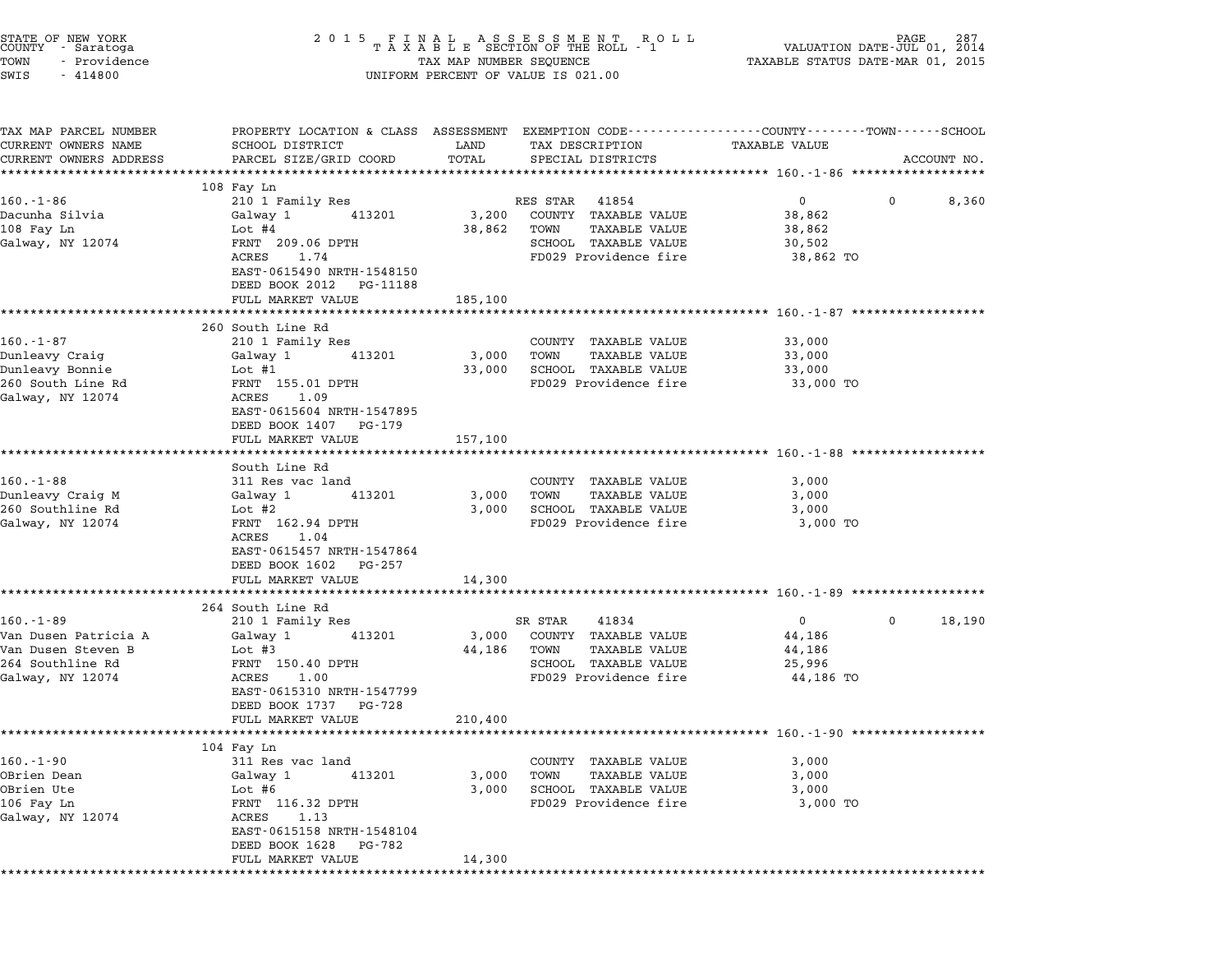| STATE OF NEW YORK<br>COUNTY - Saratoga<br>TOWN<br>- Providence<br>SWIS<br>$-414800$ |                                                                                                                                     | UNIFORM PERCENT OF VALUE IS 021.00 |                                                                                                       |                                                                                                               |             |
|-------------------------------------------------------------------------------------|-------------------------------------------------------------------------------------------------------------------------------------|------------------------------------|-------------------------------------------------------------------------------------------------------|---------------------------------------------------------------------------------------------------------------|-------------|
| TAX MAP PARCEL NUMBER<br>CURRENT OWNERS NAME<br>CURRENT OWNERS ADDRESS              | SCHOOL DISTRICT<br>PARCEL SIZE/GRID COORD                                                                                           | LAND<br>TOTAL                      | TAX DESCRIPTION<br>SPECIAL DISTRICTS                                                                  | PROPERTY LOCATION & CLASS ASSESSMENT EXEMPTION CODE--------------COUNTY------TOWN-----SCHOOL<br>TAXABLE VALUE | ACCOUNT NO. |
|                                                                                     | ****************************                                                                                                        |                                    |                                                                                                       |                                                                                                               |             |
| 160.-1-92                                                                           | 106 Fay Ln<br>210 1 Family Res                                                                                                      |                                    | RES STAR<br>41854                                                                                     | $0 \qquad \qquad$<br>0                                                                                        | 8,360       |
| OBrien Dean<br>Gladd Ute<br>106 Fay Ln<br>Galway, NY 12074                          | 413201<br>Galway 1<br>Lot #5<br>FRNT 189.47 DPTH<br>ACRES<br>1.12<br>EAST-0615312 NRTH-1548119                                      | 3,000<br>48,092                    | COUNTY TAXABLE VALUE<br>TOWN<br><b>TAXABLE VALUE</b><br>SCHOOL TAXABLE VALUE<br>FD029 Providence fire | 48,092<br>48,092<br>39,732<br>48,092 TO                                                                       |             |
|                                                                                     | DEED BOOK 1408 PG-595                                                                                                               |                                    |                                                                                                       |                                                                                                               |             |
|                                                                                     | FULL MARKET VALUE                                                                                                                   | 229,000                            |                                                                                                       |                                                                                                               |             |
|                                                                                     |                                                                                                                                     |                                    |                                                                                                       |                                                                                                               |             |
| $160. - 1 - 100.2$<br>Dacunha Silvia<br>108 Fay Ln<br>Galway, NY 12074              | Fay Ln<br>692 Road/str/hwy<br>Galwav 1<br>413201<br>South Line Rd Rear<br>FRNT<br>90.00 DPTH                                        | 200<br>200                         | COUNTY TAXABLE VALUE<br><b>TAXABLE VALUE</b><br>TOWN<br>SCHOOL TAXABLE VALUE<br>FD029 Providence fire | 200<br>200<br>200<br>200 TO                                                                                   |             |
|                                                                                     | ACRES<br>0.48<br>EAST-0615392 NRTH-1548290<br>DEED BOOK 2012 PG-11188<br>FULL MARKET VALUE                                          | 1,000                              |                                                                                                       |                                                                                                               |             |
|                                                                                     | *************************                                                                                                           |                                    |                                                                                                       |                                                                                                               |             |
|                                                                                     | 7171 Barkersville Rd                                                                                                                |                                    |                                                                                                       |                                                                                                               | 5 J00806    |
| $160.-1-101.1$                                                                      | 240 Rural res                                                                                                                       |                                    | RES STAR<br>41854                                                                                     | $\overline{0}$<br>$\Omega$                                                                                    | 8,360       |
| Jones Irene S<br>7171 Barkersville Rd                                               | Galway 1<br>413201<br>Life Estate                                                                                                   | 33,300<br>55,300                   | COUNTY TAXABLE VALUE<br>TOWN<br>TAXABLE VALUE                                                         | 55,300<br>55,300                                                                                              |             |
| Middle Grove, NY 12850                                                              | FRNT 3565.00 DPTH                                                                                                                   |                                    | SCHOOL TAXABLE VALUE                                                                                  | 46,940                                                                                                        |             |
|                                                                                     | ACRES 152.42<br>EAST-0617243 NRTH-1549190<br>DEED BOOK 1642 PG-711                                                                  |                                    | FD029 Providence fire                                                                                 | 55,300 TO                                                                                                     |             |
|                                                                                     | FULL MARKET VALUE                                                                                                                   | 263,300                            |                                                                                                       |                                                                                                               |             |
|                                                                                     | **********************<br>234 South Line Rd                                                                                         |                                    |                                                                                                       | ******************************** 160.-1-102 *****************                                                 | 5 J00782    |
| $160.-1-102$                                                                        | 210 1 Family Res                                                                                                                    |                                    | RES STAR<br>41854                                                                                     | $\overline{0}$<br>$\Omega$                                                                                    | 8,360       |
| Sicard Shawn                                                                        | 413201<br>Galway 1                                                                                                                  | 3,200                              | COUNTY TAXABLE VALUE                                                                                  | 28,500                                                                                                        |             |
| Sicard Karen L                                                                      | FRNT 383.14 DPTH                                                                                                                    | 28,500                             | TOWN<br>TAXABLE VALUE                                                                                 | 28,500                                                                                                        |             |
| 234 South Line Rd<br>Middle Grove, NY 12850                                         | ACRES<br>2.43<br>EAST-0617798 NRTH-1548859<br>DEED BOOK 1767 PG-531<br>FULL MARKET VALUE                                            | 135,700                            | SCHOOL TAXABLE VALUE<br>FD029 Providence fire                                                         | 20,140<br>28,500 TO                                                                                           |             |
|                                                                                     |                                                                                                                                     |                                    |                                                                                                       |                                                                                                               |             |
|                                                                                     | 111 Fay Ln                                                                                                                          |                                    |                                                                                                       |                                                                                                               |             |
| $160. - 1 - 103$                                                                    | 210 1 Family Res                                                                                                                    |                                    | COUNTY TAXABLE VALUE                                                                                  | 49,800                                                                                                        |             |
| Gray Dorothy C<br>c/o Donald Chillrud, Trustee                                      | 413201<br>Galway 1<br>2009/1730                                                                                                     | 4,800<br>49,800                    | TOWN<br>TAXABLE VALUE<br>SCHOOL TAXABLE VALUE                                                         | 49,800<br>49,800                                                                                              |             |
| 955 St. Davids Ln<br>Schenectady, NY 12309                                          | lot 10&11<br>per atty deed 2009/1731<br>FRNT 553.82 DPTH<br>ACRES<br>9.66<br>EAST-0614847 NRTH-1548995<br>DEED BOOK 2011<br>PG-3457 |                                    | FD029 Providence fire                                                                                 | 49,800 TO                                                                                                     |             |
|                                                                                     | FULL MARKET VALUE                                                                                                                   | 237,100                            |                                                                                                       |                                                                                                               |             |

\*\*\*\*\*\*\*\*\*\*\*\*\*\*\*\*\*\*\*\*\*\*\*\*\*\*\*\*\*\*\*\*\*\*\*\*\*\*\*\*\*\*\*\*\*\*\*\*\*\*\*\*\*\*\*\*\*\*\*\*\*\*\*\*\*\*\*\*\*\*\*\*\*\*\*\*\*\*\*\*\*\*\*\*\*\*\*\*\*\*\*\*\*\*\*\*\*\*\*\*\*\*\*\*\*\*\*\*\*\*\*\*\*\*\*\*\*\*\*\*\*\*\*\*\*\*\*\*\*\*\*\*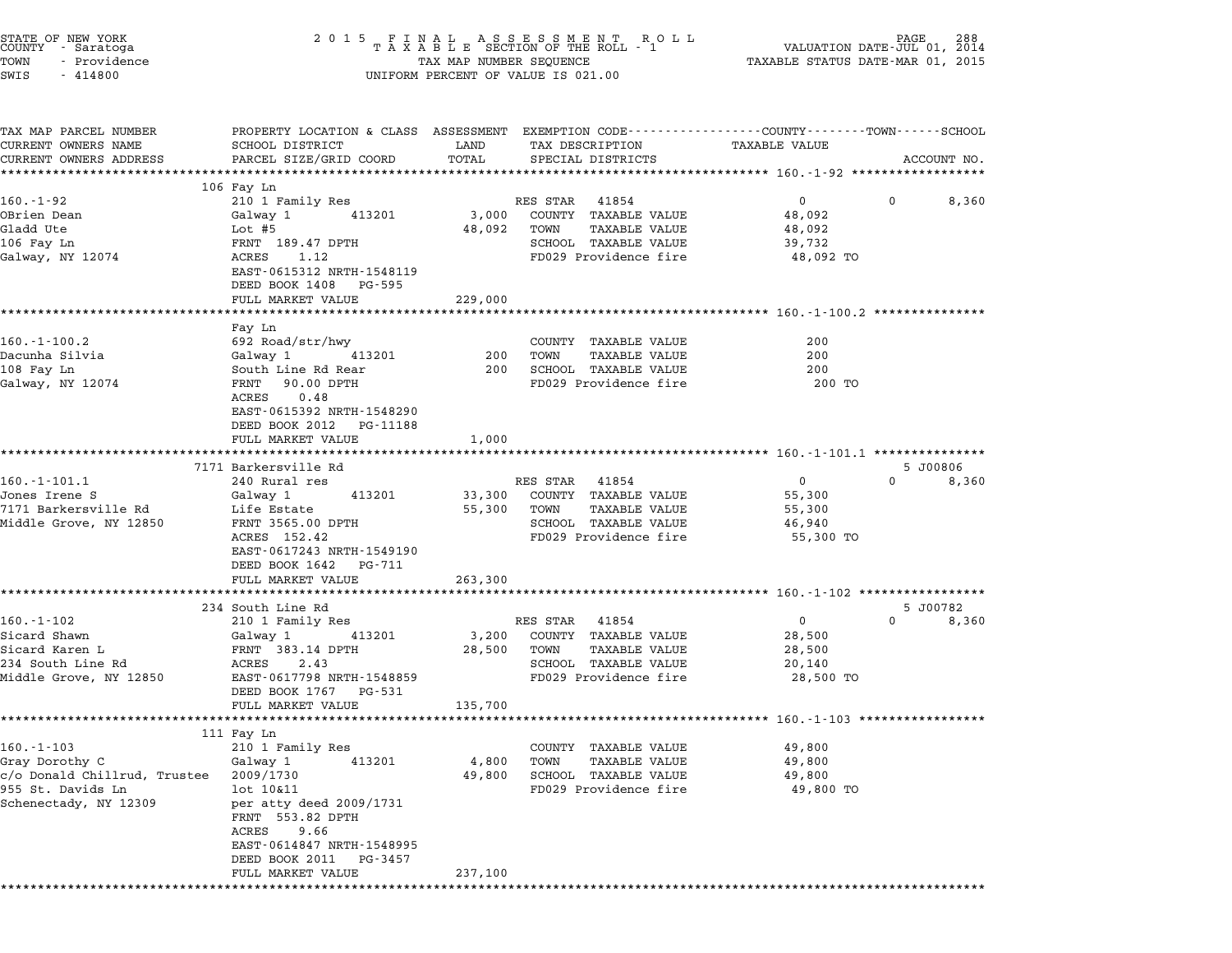| STATE OF NEW YORK<br>COUNTY - Saratoga<br>- Providence<br>TOWN<br>SWIS<br>$-414800$ | 2015 FINAL ASSESSMENT ROLL<br>TAXABLE SECTION OF THE ROLL - 1<br>TAX MAP NUMBER SEQUENCE<br>UNIFORM PERCENT OF VALUE IS 021.00              | VALUATION DATE-JUL 01,<br>CALUATION DATE-JUL 01,<br>TAXABLE STATUS DATE-MAR 01, 2015 |                                                                   | 2014                                                       |              |             |
|-------------------------------------------------------------------------------------|---------------------------------------------------------------------------------------------------------------------------------------------|--------------------------------------------------------------------------------------|-------------------------------------------------------------------|------------------------------------------------------------|--------------|-------------|
| TAX MAP PARCEL NUMBER<br>CURRENT OWNERS NAME<br>CURRENT OWNERS ADDRESS              | PROPERTY LOCATION & CLASS ASSESSMENT EXEMPTION CODE---------------COUNTY-------TOWN-----SCHOOL<br>SCHOOL DISTRICT<br>PARCEL SIZE/GRID COORD | LAND<br>TOTAL                                                                        | TAX DESCRIPTION<br>SPECIAL DISTRICTS                              | TAXABLE VALUE                                              |              | ACCOUNT NO. |
|                                                                                     | *********************<br>7189 Barkersville Rd                                                                                               | **************                                                                       |                                                                   |                                                            |              | 5 J00718    |
| $160.-1-104$                                                                        | 210 1 Family Res                                                                                                                            |                                                                                      | COUNTY TAXABLE VALUE                                              | 13,900                                                     |              |             |
| Page Rachel                                                                         | 413201<br>Galway 1                                                                                                                          | 1,900                                                                                | TOWN<br>TAXABLE VALUE                                             | 13,900                                                     |              |             |
| 6 Gaskin Rd                                                                         | 2013/31747                                                                                                                                  | 13,900                                                                               | SCHOOL TAXABLE VALUE                                              | 13,900                                                     |              |             |
| Poughkeepsie, NY 12601                                                              | FRNT 139.83 DPTH<br>ACRES<br>1.43<br>EAST-0614879 NRTH-1551596<br>DEED BOOK 2012 PG-28408                                                   |                                                                                      | FD029 Providence fire                                             | 13,900 TO                                                  |              |             |
|                                                                                     | FULL MARKET VALUE                                                                                                                           | 66,200                                                                               |                                                                   |                                                            |              |             |
|                                                                                     | Clute Mills Rd Rear                                                                                                                         |                                                                                      |                                                                   | ************************ 160.-2-1.2 ************           |              |             |
| $160.-2-1.2$                                                                        | 910 Priv forest                                                                                                                             |                                                                                      | COUNTY TAXABLE VALUE                                              | 16,400                                                     |              |             |
| Lapi Joseph A                                                                       | Galway 1<br>413201                                                                                                                          | 16,400                                                                               | TOWN<br><b>TAXABLE VALUE</b>                                      | 16,400                                                     |              |             |
| Lapi Lori J                                                                         | ACRES 82.30                                                                                                                                 | 16,400                                                                               | SCHOOL TAXABLE VALUE                                              | 16,400                                                     |              |             |
| 110 Clute Mills Rd<br>Middle Grove, NY 12850                                        | EAST-0617270 NRTH-1552322<br>DEED BOOK 1594 PG-193                                                                                          |                                                                                      | FD029 Providence fire                                             | 16,400 TO                                                  |              |             |
|                                                                                     | FULL MARKET VALUE                                                                                                                           | 78,100                                                                               |                                                                   |                                                            |              |             |
|                                                                                     | 131 Clute Mills Rd                                                                                                                          |                                                                                      |                                                                   |                                                            |              | 5 J00466    |
| $160. - 2 - 1.111$                                                                  | 210 1 Family Res                                                                                                                            |                                                                                      | RES STAR<br>41854                                                 | 0                                                          | $\mathbf{0}$ | 8,360       |
| Lamb Michael T                                                                      | Galway 1<br>413201                                                                                                                          | 3,800                                                                                | COUNTY TAXABLE VALUE                                              | 31,500                                                     |              |             |
| Kaiser Meredith L                                                                   | Lot 1                                                                                                                                       | 31,500                                                                               | TOWN<br><b>TAXABLE VALUE</b>                                      | 31,500                                                     |              |             |
| 131 Clute Mill Road<br>Middle Grove, NY 12850                                       | FRNT 547.20 DPTH<br>ACRES<br>4.73<br>EAST-0616577 NRTH-1550673<br>DEED BOOK 2014 PG-2126                                                    |                                                                                      | SCHOOL TAXABLE VALUE<br>FD029 Providence fire                     | 23,140<br>31,500 TO                                        |              |             |
|                                                                                     | FULL MARKET VALUE                                                                                                                           | 150,000                                                                              |                                                                   |                                                            |              |             |
|                                                                                     |                                                                                                                                             |                                                                                      | *********************************** 160.-2-1.113 **************** |                                                            |              |             |
|                                                                                     | 128 Clute Mills Rd                                                                                                                          |                                                                                      |                                                                   |                                                            |              |             |
| $160. - 2 - 1.113$                                                                  | 240 Rural res                                                                                                                               |                                                                                      | RES STAR 41854                                                    | $\overline{0}$                                             | $\mathbf{0}$ | 8,360       |
| Alvord Darrell<br>Alvord Kelley A                                                   | Galway 1<br>413201<br>Lot 3                                                                                                                 | 5,800<br>36,759                                                                      | COUNTY TAXABLE VALUE<br><b>TAXABLE VALUE</b><br>TOWN              | 36,759<br>36,759                                           |              |             |
| 128 Clute Mill Rd                                                                   | FRNT 1057.73 DPTH                                                                                                                           |                                                                                      | SCHOOL TAXABLE VALUE                                              | 28,399                                                     |              |             |
| Middle Grove, NY 12850                                                              | ACRES 14.60<br>EAST-0617046 NRTH-1551298<br>DEED BOOK 1732<br>PG-729                                                                        |                                                                                      | FD029 Providence fire                                             | 36,759 TO                                                  |              |             |
|                                                                                     | FULL MARKET VALUE                                                                                                                           | 175,000                                                                              |                                                                   | ********************************** 160.-2-1.114 ********** |              |             |
|                                                                                     | 127 Clute Mill Rd                                                                                                                           |                                                                                      |                                                                   |                                                            |              |             |
| 160.-2-1.114                                                                        | 210 1 Family Res                                                                                                                            |                                                                                      | RES STAR<br>41854                                                 | 0                                                          | 0            | 8,360       |
| Ferraro Joseph A                                                                    | Galway 1<br>413201                                                                                                                          | 4,000                                                                                | <b>TAXABLE VALUE</b><br>COUNTY                                    | 37,600                                                     |              |             |
| Ferraro Amanda L                                                                    | Lot $4$                                                                                                                                     | 37,600                                                                               | TOWN<br><b>TAXABLE VALUE</b>                                      | 37,600                                                     |              |             |
| 127 Clute Mill Rd                                                                   | FRNT 293.28 DPTH                                                                                                                            |                                                                                      | SCHOOL TAXABLE VALUE                                              | 29,240                                                     |              |             |
| Middle Grove, NY 12850                                                              | ACRES<br>5.51<br>EAST-0617033 NRTH-1550588<br>DEED BOOK 1498<br>PG-694                                                                      |                                                                                      | FD029 Providence fire                                             | 37,600 TO                                                  |              |             |
|                                                                                     | FULL MARKET VALUE                                                                                                                           | 179,000                                                                              |                                                                   |                                                            |              |             |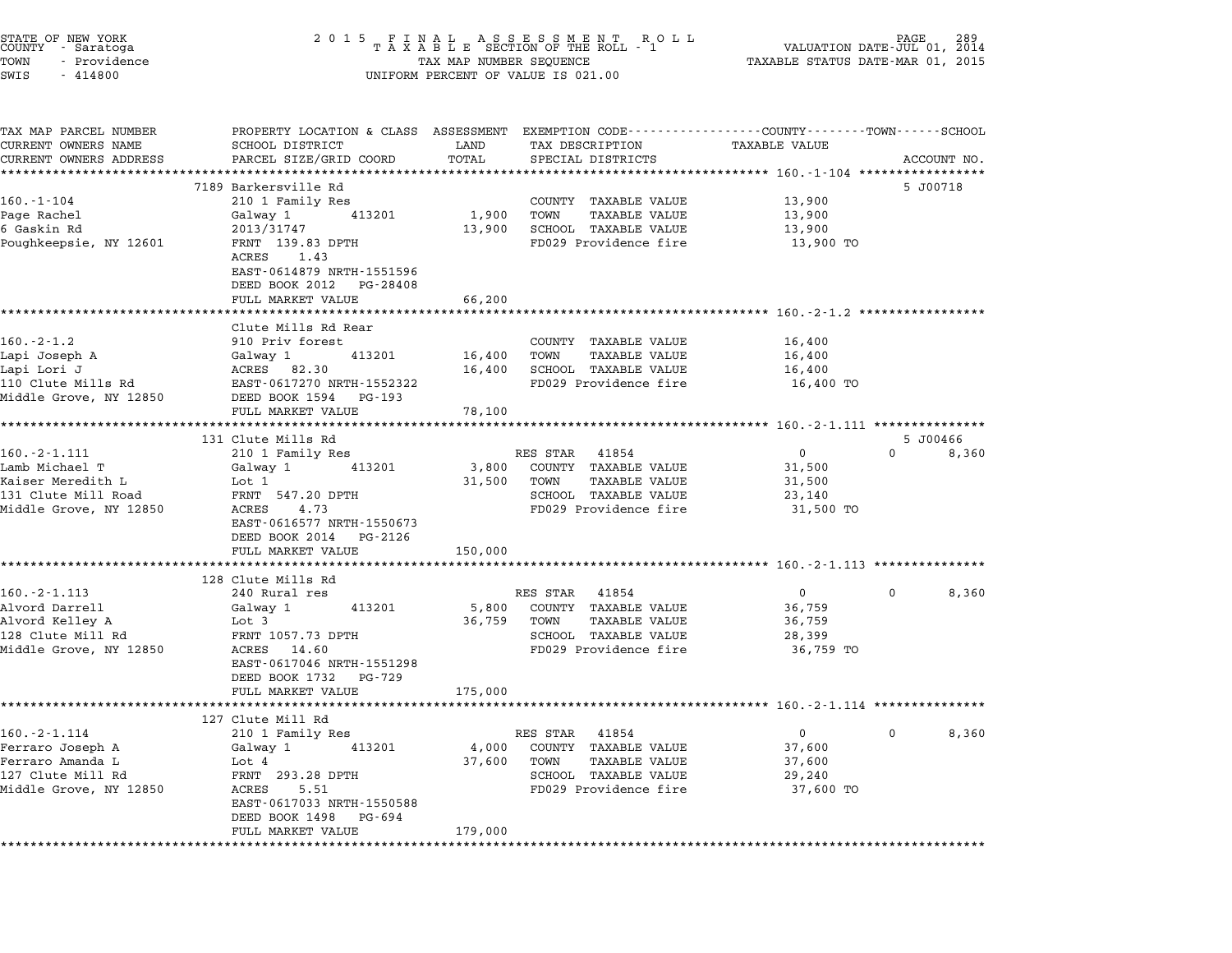| STATE OF NEW YORK<br>COUNTY – Saratoga<br>TOWN<br>- Providence<br>SWIS<br>$-414800$ |                                                                       | 2015 FINAL ASSESSMENT ROLL<br>TAXABLE SECTION OF THE ROLL - 1<br>290<br>AGE<br>VALUATION DATE-JUL 01, 2014<br>TAXABLE STATUS DATE-MAR 01, 2015<br>TAX MAP NUMBER SEQUENCE<br>UNIFORM PERCENT OF VALUE IS 021.00 |                              |                                                                                                                  |                   |  |  |  |
|-------------------------------------------------------------------------------------|-----------------------------------------------------------------------|-----------------------------------------------------------------------------------------------------------------------------------------------------------------------------------------------------------------|------------------------------|------------------------------------------------------------------------------------------------------------------|-------------------|--|--|--|
| TAX MAP PARCEL NUMBER<br>CURRENT OWNERS NAME                                        | SCHOOL DISTRICT                                                       | LAND                                                                                                                                                                                                            | TAX DESCRIPTION              | PROPERTY LOCATION & CLASS ASSESSMENT EXEMPTION CODE----------------COUNTY-------TOWN-----SCHOOL<br>TAXABLE VALUE |                   |  |  |  |
| CURRENT OWNERS ADDRESS                                                              | PARCEL SIZE/GRID COORD                                                | TOTAL                                                                                                                                                                                                           | SPECIAL DISTRICTS            |                                                                                                                  | ACCOUNT NO.       |  |  |  |
|                                                                                     | **********************                                                | ***********                                                                                                                                                                                                     |                              | ·********************************* 160.-2-1.115 ***************                                                  |                   |  |  |  |
| 160. - 2 - 1.115                                                                    | Clute Mills Rd<br>311 Res vac land                                    |                                                                                                                                                                                                                 | COUNTY TAXABLE VALUE         | 15,000                                                                                                           |                   |  |  |  |
| Ferraro Joseph A                                                                    | Galway 1<br>413201                                                    | 15,000                                                                                                                                                                                                          | <b>TAXABLE VALUE</b><br>TOWN | 15,000                                                                                                           |                   |  |  |  |
| Ferraro Amanda L                                                                    | Lot 5                                                                 | 15,000                                                                                                                                                                                                          | SCHOOL TAXABLE VALUE         | 15,000                                                                                                           |                   |  |  |  |
| 127 Clute Mill Rd                                                                   | FRNT 2535.00 DPTH                                                     |                                                                                                                                                                                                                 | FD029 Providence fire        | 15,000 TO                                                                                                        |                   |  |  |  |
| Middle Grove, NY 12850                                                              | ACRES<br>61.01<br>EAST-0618239 NRTH-1550915<br>DEED BOOK 1498 PG-694  |                                                                                                                                                                                                                 |                              |                                                                                                                  |                   |  |  |  |
|                                                                                     | FULL MARKET VALUE                                                     | 71,400                                                                                                                                                                                                          |                              |                                                                                                                  |                   |  |  |  |
|                                                                                     | **********************<br>7184 Barkersville Rd                        |                                                                                                                                                                                                                 |                              | ************************************* 160.-2-1.121 ****************                                              |                   |  |  |  |
| $160. - 2 - 1.121$                                                                  | 210 1 Family Res                                                      |                                                                                                                                                                                                                 | SR STAR<br>41834             | $\mathbf{0}$<br>0                                                                                                | 18,190            |  |  |  |
| Hagelin Reed                                                                        | Galway 1<br>413201                                                    | 4,200                                                                                                                                                                                                           | COUNTY TAXABLE VALUE         | 44,265                                                                                                           |                   |  |  |  |
| Hagelin Barbara                                                                     | Filed Map M2010174                                                    | 44,265                                                                                                                                                                                                          | TOWN<br>TAXABLE VALUE        | 44,265                                                                                                           |                   |  |  |  |
| 7184 Barkersville Rd                                                                | FRNT 733.16 DPTH                                                      |                                                                                                                                                                                                                 | SCHOOL TAXABLE VALUE         | 26,075                                                                                                           |                   |  |  |  |
| Middle Grove, NY 12850                                                              | ACRES<br>6.94<br>EAST-0616855 NRTH-1550232<br>DEED BOOK 2013 PG-44181 |                                                                                                                                                                                                                 | FD029 Providence fire        | 44,265 TO                                                                                                        |                   |  |  |  |
|                                                                                     | FULL MARKET VALUE                                                     | 210,800                                                                                                                                                                                                         |                              |                                                                                                                  |                   |  |  |  |
|                                                                                     | ***********************                                               |                                                                                                                                                                                                                 |                              |                                                                                                                  |                   |  |  |  |
| $160.-2-2$                                                                          | 110 Clute Mill Rd<br>240 Rural res                                    |                                                                                                                                                                                                                 | RES STAR<br>41854            | $\mathbf{0}$<br>$\Omega$                                                                                         | 5 J00807<br>8,360 |  |  |  |
| Lapi Joseph A                                                                       | 413201<br>Galway 1                                                    | 24,400                                                                                                                                                                                                          | COUNTY TAXABLE VALUE         | 77,057                                                                                                           |                   |  |  |  |
| Lapi Lori J                                                                         | FRNT 1175.00 DPTH                                                     | 77,057                                                                                                                                                                                                          | TOWN<br>TAXABLE VALUE        | 77,057                                                                                                           |                   |  |  |  |
| 110 Clute Mills Rd                                                                  | ACRES 116.97                                                          |                                                                                                                                                                                                                 | SCHOOL TAXABLE VALUE         | 68,697                                                                                                           |                   |  |  |  |
| Middle Grove, NY 12850                                                              | EAST-0620508 NRTH-1552054                                             |                                                                                                                                                                                                                 | FD029 Providence fire        | 77,057 TO                                                                                                        |                   |  |  |  |
|                                                                                     | DEED BOOK 1594 PG-195                                                 |                                                                                                                                                                                                                 |                              |                                                                                                                  |                   |  |  |  |
|                                                                                     | FULL MARKET VALUE                                                     | 366,900                                                                                                                                                                                                         |                              |                                                                                                                  |                   |  |  |  |
|                                                                                     | Clute Mill Rd                                                         |                                                                                                                                                                                                                 |                              |                                                                                                                  | 5 J00810          |  |  |  |
| $160 - 2 - 3$                                                                       | 910 Priv forest                                                       |                                                                                                                                                                                                                 | COUNTY TAXABLE VALUE         | 4,200                                                                                                            |                   |  |  |  |
| Bogardus David H                                                                    | 413201<br>Galway 1                                                    | 4,200                                                                                                                                                                                                           | TOWN<br><b>TAXABLE VALUE</b> | 4,200                                                                                                            |                   |  |  |  |
| Meekhoff Marjorie A                                                                 | FRNT 1050.00 DPTH                                                     | 4,200                                                                                                                                                                                                           | SCHOOL TAXABLE VALUE         | 4,200                                                                                                            |                   |  |  |  |
| 113 Union Mills Rd                                                                  | ACRES<br>6.52                                                         |                                                                                                                                                                                                                 | FD029 Providence fire        | 4,200 TO                                                                                                         |                   |  |  |  |
| Broadalbin, NY 12025                                                                | EAST-0619889 NRTH-1550679<br>DEED BOOK 2011 PG-26076                  |                                                                                                                                                                                                                 |                              |                                                                                                                  |                   |  |  |  |
|                                                                                     | FULL MARKET VALUE                                                     | 20,000                                                                                                                                                                                                          |                              | ******************************* 160.-2-4.1 ************                                                          |                   |  |  |  |
|                                                                                     | 101 Clute Mill Rd                                                     |                                                                                                                                                                                                                 |                              |                                                                                                                  | 5 J00699          |  |  |  |
| $160. -2 - 4.1$                                                                     | 210 1 Family Res                                                      |                                                                                                                                                                                                                 | COUNTY TAXABLE VALUE         | 10,000                                                                                                           |                   |  |  |  |
| Rosecrans Bryan D                                                                   | Galway 1<br>413201                                                    | 4,400                                                                                                                                                                                                           | TOWN<br><b>TAXABLE VALUE</b> | 10,000                                                                                                           |                   |  |  |  |
| Roberts Darlyn                                                                      | Lot 2                                                                 | 10,000                                                                                                                                                                                                          | SCHOOL TAXABLE VALUE         | 10,000                                                                                                           |                   |  |  |  |
| 101 Clute Mill Rd                                                                   | FRNT 690.97 DPTH                                                      |                                                                                                                                                                                                                 | FD029 Providence fire        | 10,000 TO                                                                                                        |                   |  |  |  |
| Middle Grove, NY 12850                                                              | 8.00<br>ACRES<br>EAST-0620267 NRTH-1550171<br>DEED BOOK 2007 PG-25870 |                                                                                                                                                                                                                 |                              |                                                                                                                  |                   |  |  |  |
|                                                                                     | FULL MARKET VALUE                                                     | 47,619                                                                                                                                                                                                          |                              |                                                                                                                  |                   |  |  |  |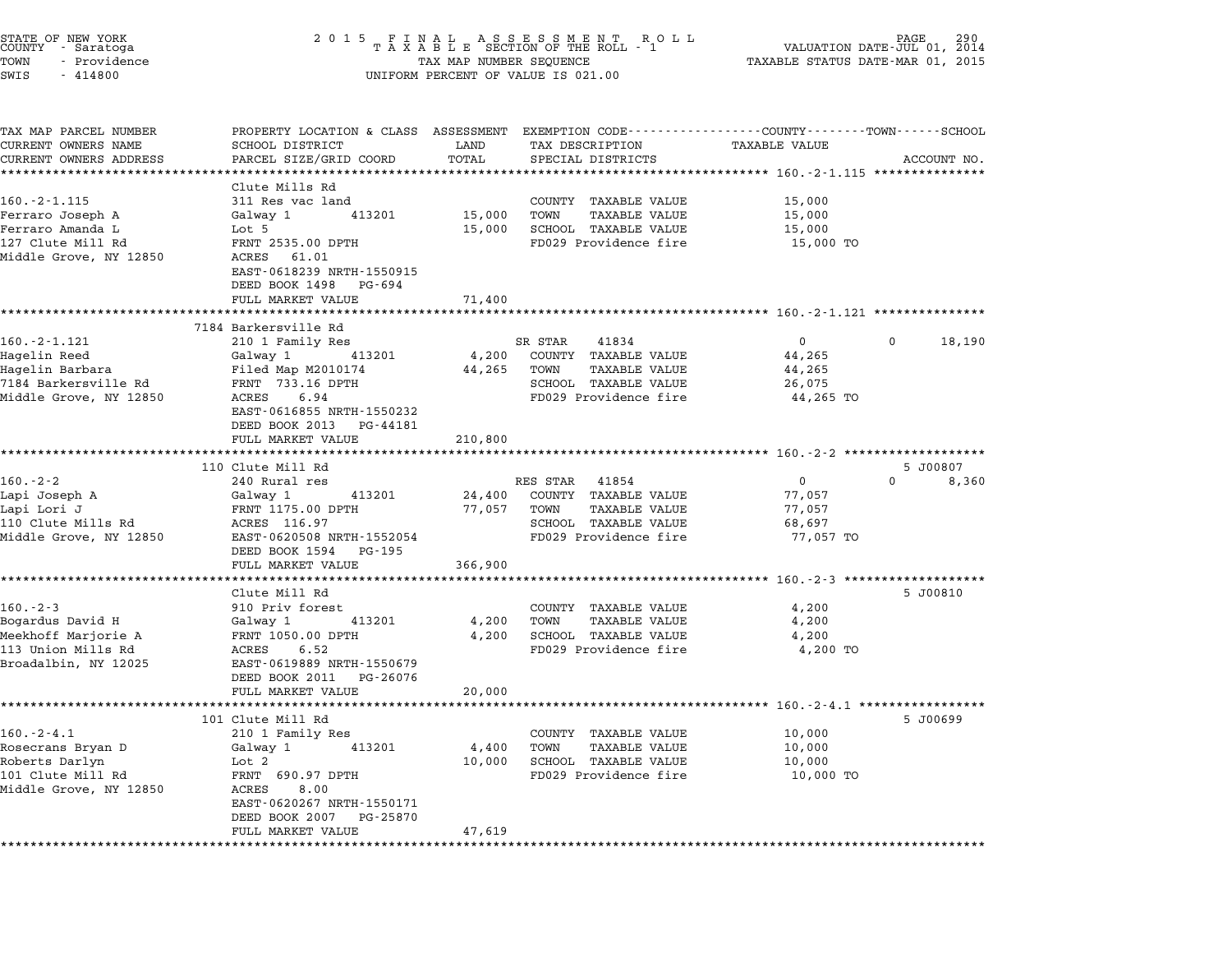| STATE OF NEW YORK<br>COUNTY – Saratoga<br>- Providence<br>TOWN<br>SWIS<br>$-414800$ |                                                                                                 | 2015 FINAL ASSESSMENT ROLL<br>TAXABLE SECTION OF THE ROLL - 1<br>TAX MAP NUMBER SEQUENCE<br>UNIFORM PERCENT OF VALUE IS 021.00 |                                      |                                                                                                                                 |  |  |
|-------------------------------------------------------------------------------------|-------------------------------------------------------------------------------------------------|--------------------------------------------------------------------------------------------------------------------------------|--------------------------------------|---------------------------------------------------------------------------------------------------------------------------------|--|--|
| TAX MAP PARCEL NUMBER<br>CURRENT OWNERS NAME<br>CURRENT OWNERS ADDRESS              | SCHOOL DISTRICT<br>PARCEL SIZE/GRID COORD                                                       | LAND<br>TOTAL                                                                                                                  | TAX DESCRIPTION<br>SPECIAL DISTRICTS | PROPERTY LOCATION & CLASS ASSESSMENT EXEMPTION CODE----------------COUNTY-------TOWN-----SCHOOL<br>TAXABLE VALUE<br>ACCOUNT NO. |  |  |
|                                                                                     | *******************<br>South Line Rd                                                            | *************                                                                                                                  |                                      |                                                                                                                                 |  |  |
| $160. -2 - 4.2$                                                                     | 311 Res vac land                                                                                |                                                                                                                                | COUNTY TAXABLE VALUE                 | 3,400                                                                                                                           |  |  |
| Harrington Patrick                                                                  | Galway 1<br>413201                                                                              | 3,400                                                                                                                          | TOWN<br>TAXABLE VALUE                | 3,400                                                                                                                           |  |  |
| Harrington Krista                                                                   | Per filed map R424                                                                              | 3,400                                                                                                                          | SCHOOL TAXABLE VALUE                 | 3,400                                                                                                                           |  |  |
| 111 Karen Ln<br>Gansevoort, NY 12831                                                | Lot 1<br>FRNT 250.00 DPTH<br>ACRES<br>3.00<br>EAST-0619963 NRTH-1550099<br>DEED BOOK 1746 PG-58 |                                                                                                                                | FD029 Providence fire                | 3,400 TO                                                                                                                        |  |  |
|                                                                                     | FULL MARKET VALUE                                                                               | 16,200                                                                                                                         |                                      |                                                                                                                                 |  |  |
|                                                                                     |                                                                                                 |                                                                                                                                |                                      |                                                                                                                                 |  |  |
| $160.-2-5.2$                                                                        | South Line Rd<br>322 Rural vac>10                                                               |                                                                                                                                | COUNTY TAXABLE VALUE                 | 10,200                                                                                                                          |  |  |
| Roberts Darlyn                                                                      | Galway 1<br>413201                                                                              | 10,200                                                                                                                         | TOWN<br>TAXABLE VALUE                | 10,200                                                                                                                          |  |  |
| 101 Clute Mill Rd                                                                   | FRNT 950.00 DPTH                                                                                | 10,200                                                                                                                         | SCHOOL TAXABLE VALUE                 | 10,200                                                                                                                          |  |  |
| Middle Grove, NY 12850                                                              | ACRES 25.02<br>EAST-0621165 NRTH-1550334<br>DEED BOOK 1652 PG-385                               |                                                                                                                                | FD029 Providence fire                | 10,200 TO                                                                                                                       |  |  |
|                                                                                     | FULL MARKET VALUE                                                                               | 48,600                                                                                                                         |                                      |                                                                                                                                 |  |  |
|                                                                                     | **********************                                                                          | **********                                                                                                                     |                                      | ******************************* 160.-2-5.11 ****************                                                                    |  |  |
| $160.-2-5.11$                                                                       | 182 South Line Rd<br>210 1 Family Res                                                           |                                                                                                                                | RES STAR 41854                       | 5 J00881<br>$\mathbf{0}$<br>0<br>8,360                                                                                          |  |  |
| Senecal Dean P                                                                      | Galway 1<br>413201                                                                              | 3,400                                                                                                                          | COUNTY TAXABLE VALUE                 | 33,600                                                                                                                          |  |  |
| 182 Southline Rd                                                                    | Lot 1                                                                                           | 33,600                                                                                                                         | TAXABLE VALUE<br>TOWN                | 33,600                                                                                                                          |  |  |
| Middle Grove, NY 12850                                                              | FRNT 250.00 DPTH                                                                                |                                                                                                                                | SCHOOL TAXABLE VALUE                 | 25,240                                                                                                                          |  |  |
|                                                                                     | ACRES<br>3.00<br>EAST-0621807 NRTH-1549605<br>DEED BOOK 1285 PG-172                             |                                                                                                                                | FD029 Providence fire                | 33,600 TO                                                                                                                       |  |  |
|                                                                                     | FULL MARKET VALUE                                                                               | 160,000                                                                                                                        |                                      | ************************ 160.-2-5.12 **************                                                                             |  |  |
|                                                                                     | South Line Rd                                                                                   |                                                                                                                                |                                      |                                                                                                                                 |  |  |
| $160.-2-5.12$                                                                       | 322 Rural vac>10                                                                                |                                                                                                                                | COUNTY TAXABLE VALUE                 | 10,600                                                                                                                          |  |  |
| Senecal Dean P                                                                      | Galway 1<br>413201                                                                              | 10,600                                                                                                                         | <b>TAXABLE VALUE</b><br>TOWN         | 10,600                                                                                                                          |  |  |
| 182 Southline Rd                                                                    | Lot 2                                                                                           | 10,600                                                                                                                         | SCHOOL TAXABLE VALUE                 | 10,600                                                                                                                          |  |  |
| Middle Grove, NY 12850                                                              | FRNT 222.98 DPTH<br>ACRES 39.36<br>EAST-0622033 NRTH-1550618                                    |                                                                                                                                | FD029 Providence fire                | 10,600 TO                                                                                                                       |  |  |
|                                                                                     | DEED BOOK 1285<br>PG-172                                                                        |                                                                                                                                |                                      |                                                                                                                                 |  |  |
|                                                                                     | FULL MARKET VALUE                                                                               | 50,500                                                                                                                         |                                      |                                                                                                                                 |  |  |
|                                                                                     |                                                                                                 |                                                                                                                                |                                      |                                                                                                                                 |  |  |
| $160.-2-6$                                                                          | 174 South Line Rd<br>240 Rural res                                                              |                                                                                                                                | SR STAR<br>41834                     | 5 J00721<br>0<br>0<br>18,190                                                                                                    |  |  |
| Fabini Donald W Sr                                                                  | Galway 1<br>413201                                                                              | 7,000                                                                                                                          | COUNTY TAXABLE VALUE                 | 21,400                                                                                                                          |  |  |
| Fabini Gloria B                                                                     | Donald Fabini Sr. Rev Tru                                                                       | 21,400                                                                                                                         | TAXABLE VALUE<br>TOWN                | 21,400                                                                                                                          |  |  |
| Trustees                                                                            | Gloria Fabini Rev Trust                                                                         |                                                                                                                                | SCHOOL TAXABLE VALUE                 | 3,210                                                                                                                           |  |  |
| 174 South Line Rd                                                                   | FRNT 1100.00 DPTH                                                                               |                                                                                                                                | FD029 Providence fire                | 21,400 TO                                                                                                                       |  |  |
| Middle Grove, NY 12850                                                              | ACRES 20.65<br>EAST-0622719 NRTH-1550200<br>DEED BOOK 2008<br>PG-25504                          |                                                                                                                                |                                      |                                                                                                                                 |  |  |
|                                                                                     | FULL MARKET VALUE                                                                               | 101,900                                                                                                                        |                                      |                                                                                                                                 |  |  |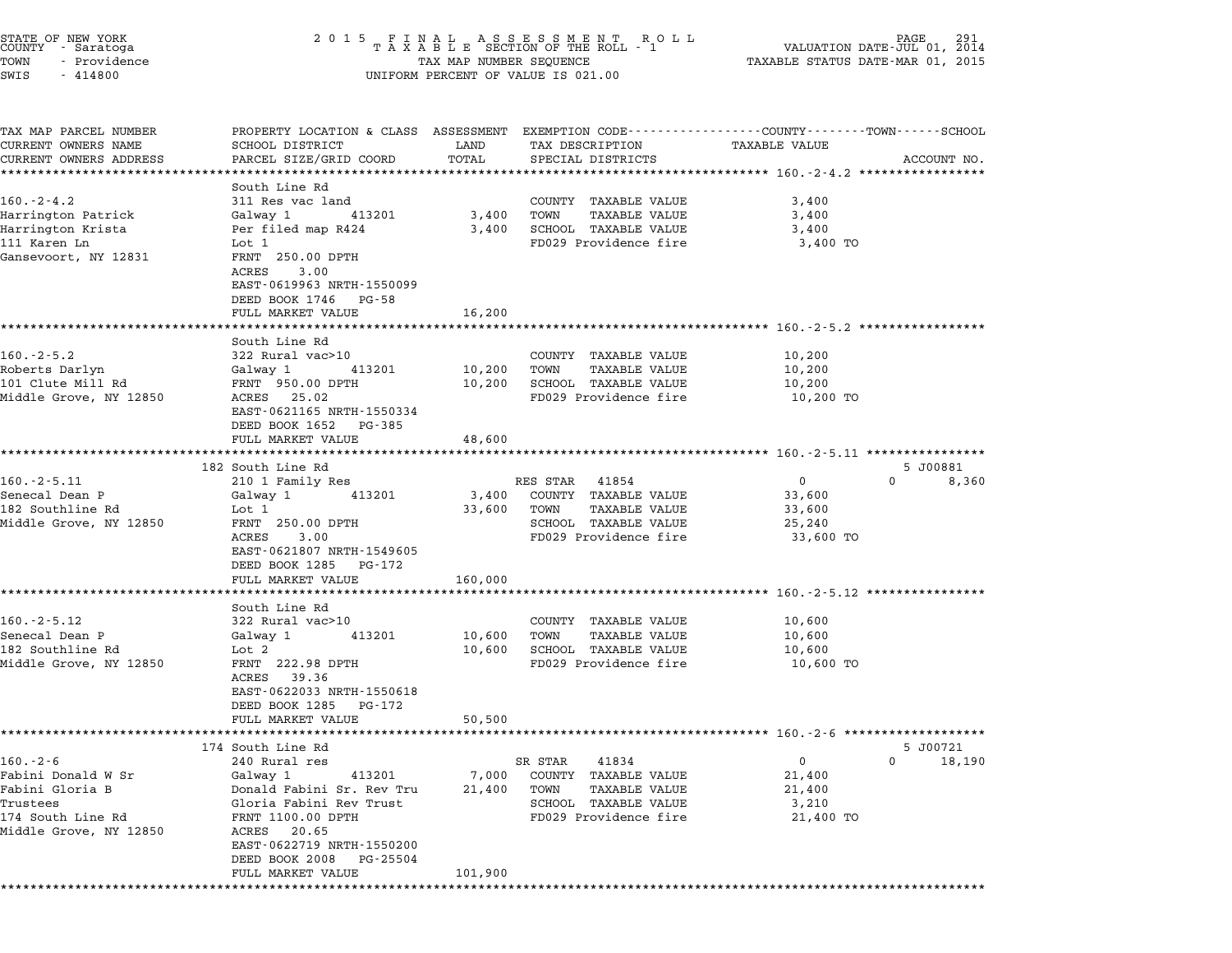| STATE OF NEW YORK<br>COUNTY – Saratoga<br>TOWN<br>- Providence<br>SWIS<br>$-414800$ | 2 0 1 5                                                | $\begin{array}{cccccccccccccc} & F & I & N & A & L & & A & S & S & E & S & S & M & E & N & T & R & O & L \\ T & A & X & A & B & L & E & SECTION OF THE ROLL & - & 1 \end{array}$<br>TAX MAP NUMBER SEQUENCE<br>UNIFORM PERCENT OF VALUE IS 021.00 | PAGE<br>VALUATION DATE-JUL 01, 2014<br>TAXABLE STATUS DATE-MAR 01, 2015 |
|-------------------------------------------------------------------------------------|--------------------------------------------------------|---------------------------------------------------------------------------------------------------------------------------------------------------------------------------------------------------------------------------------------------------|-------------------------------------------------------------------------|
| TAX MAP PARCEL NUMBER<br>CURRENT OWNERS NAME                                        | SCHOOL DISTRICT                                        | PROPERTY LOCATION & CLASS ASSESSMENT EXEMPTION CODE---------------COUNTY-------TOWN------SCHOOL<br>LAND<br>TAX DESCRIPTION                                                                                                                        | TAXABLE VALUE                                                           |
| CURRENT OWNERS ADDRESS                                                              | PARCEL SIZE/GRID COORD                                 | TOTAL<br>SPECIAL DISTRICTS                                                                                                                                                                                                                        | ACCOUNT NO.                                                             |
| *********************                                                               |                                                        |                                                                                                                                                                                                                                                   |                                                                         |
|                                                                                     | 166 South Line Rd                                      |                                                                                                                                                                                                                                                   | 5 J01266                                                                |
| $160.-2-8$                                                                          | 210 1 Family Res                                       | SR STAR<br>41834                                                                                                                                                                                                                                  | $\mathbf{0}$<br>0 18,190                                                |
| Brownell Vernon<br>166 Southline Rd                                                 | Galway 1 413201<br>FRNT 208.00 DPTH                    | 4,800<br>COUNTY TAXABLE VALUE<br>35,200<br>TOWN<br><b>TAXABLE VALUE</b>                                                                                                                                                                           | 35,200<br>35,200                                                        |
| Middle Grove, NY 12850                                                              | ACRES<br>3.10                                          | SCHOOL TAXABLE VALUE                                                                                                                                                                                                                              | 17,010                                                                  |
|                                                                                     | EAST-0623196 NRTH-1550043<br>DEED BOOK 0914 PG-0268    | FD029 Providence fire                                                                                                                                                                                                                             | 35,200 TO                                                               |
|                                                                                     | FULL MARKET VALUE                                      | 167,600                                                                                                                                                                                                                                           |                                                                         |
|                                                                                     | South Line Rd                                          |                                                                                                                                                                                                                                                   | 5 J01316                                                                |
| $160. - 2 - 9$                                                                      | 314 Rural vac<10                                       | COUNTY TAXABLE VALUE                                                                                                                                                                                                                              | 3,800                                                                   |
| Brownell Vernon J                                                                   | 413201<br>Galway 1                                     | 3,800<br>TOWN<br>TAXABLE VALUE                                                                                                                                                                                                                    | 3,800                                                                   |
| 166 Southline Rd                                                                    | FRNT 208.00 DPTH                                       | 3,800<br>SCHOOL TAXABLE VALUE                                                                                                                                                                                                                     | 3,800                                                                   |
| Middle Grove, NY 12850                                                              | ACRES<br>3.10                                          | FD029 Providence fire                                                                                                                                                                                                                             | 3,800 TO                                                                |
|                                                                                     | EAST-0623384 NRTH-1550105                              |                                                                                                                                                                                                                                                   |                                                                         |
|                                                                                     | DEED BOOK 0928 PG-1059                                 |                                                                                                                                                                                                                                                   |                                                                         |
|                                                                                     | FULL MARKET VALUE<br>************************          | 18,100                                                                                                                                                                                                                                            |                                                                         |
|                                                                                     | 164 South Line Rd                                      |                                                                                                                                                                                                                                                   | 5 J01304                                                                |
| $160 - 2 - 10$                                                                      | 270 Mfg housing                                        | RES STAR 41854                                                                                                                                                                                                                                    | $\overline{0}$<br>$\Omega$<br>8,360                                     |
| Hughes Dawn M                                                                       | 413201<br>Galway 1                                     | 3,600<br>COUNTY TAXABLE VALUE                                                                                                                                                                                                                     | 15,000                                                                  |
| aka Dawn Kearns                                                                     | FRNT 208.00 DPTH                                       | 15,000<br>TOWN<br><b>TAXABLE VALUE</b>                                                                                                                                                                                                            | 15,000                                                                  |
| 164 South Line Rd                                                                   | 3.10<br>ACRES                                          | SCHOOL TAXABLE VALUE                                                                                                                                                                                                                              | 6,640                                                                   |
| Middle Grove, NY 12850                                                              | EAST-0623572 NRTH-1550191                              | FD029 Providence fire                                                                                                                                                                                                                             | 15,000 TO                                                               |
|                                                                                     | DEED BOOK 2009 PG-13719                                |                                                                                                                                                                                                                                                   |                                                                         |
|                                                                                     | FULL MARKET VALUE<br>********************              | 71,400                                                                                                                                                                                                                                            | ********** 160.-2-11.2 **************                                   |
|                                                                                     | 160 South Line Rd                                      |                                                                                                                                                                                                                                                   |                                                                         |
| $160.-2-11.2$                                                                       | 210 1 Family Res                                       | RES STAR<br>41854                                                                                                                                                                                                                                 | $\overline{0}$<br>8,360<br>$\mathbf 0$                                  |
| Weeden Paul                                                                         | Galway 1<br>413201                                     | COUNTY TAXABLE VALUE<br>3,400                                                                                                                                                                                                                     | 26,742                                                                  |
| 160 South Line Rd                                                                   | Lot 2                                                  | <b>TAXABLE VALUE</b><br>26,742<br>TOWN                                                                                                                                                                                                            | 26,742                                                                  |
| Middle Grove, NY 12850                                                              | FRNT 173.00 DPTH                                       | SCHOOL TAXABLE VALUE                                                                                                                                                                                                                              | 18,382                                                                  |
|                                                                                     | ACRES<br>3.40                                          | FD029 Providence fire                                                                                                                                                                                                                             | 26,742 TO                                                               |
|                                                                                     | EAST-0623797 NRTH-1550243                              |                                                                                                                                                                                                                                                   |                                                                         |
|                                                                                     | DEED BOOK 1556<br>PG-370<br>FULL MARKET VALUE          | 127,300                                                                                                                                                                                                                                           |                                                                         |
|                                                                                     |                                                        |                                                                                                                                                                                                                                                   |                                                                         |
|                                                                                     | South Line Rd Rear                                     |                                                                                                                                                                                                                                                   | 5 J01473                                                                |
| $160. - 2 - 12$                                                                     | 720 Mine/quarry                                        | COUNTY TAXABLE VALUE                                                                                                                                                                                                                              | 7,800                                                                   |
| Towns of Galway Milton                                                              | Galway 1<br>413201                                     | TAXABLE VALUE<br>7,800<br>TOWN                                                                                                                                                                                                                    | 7,800                                                                   |
| and Providence                                                                      | Assessed Value 11,700                                  | 7,800<br>SCHOOL TAXABLE VALUE                                                                                                                                                                                                                     | 7,800                                                                   |
| PO Box 219                                                                          | ACRES 11.70                                            | FD029 Providence fire                                                                                                                                                                                                                             | 7,800 TO                                                                |
| Galway, NY 12074                                                                    | EAST-0624033 NRTH-1552093<br>DEED BOOK 971<br>PG-00011 |                                                                                                                                                                                                                                                   |                                                                         |
|                                                                                     | FULL MARKET VALUE                                      | 37,100                                                                                                                                                                                                                                            |                                                                         |
|                                                                                     |                                                        |                                                                                                                                                                                                                                                   |                                                                         |
|                                                                                     |                                                        |                                                                                                                                                                                                                                                   |                                                                         |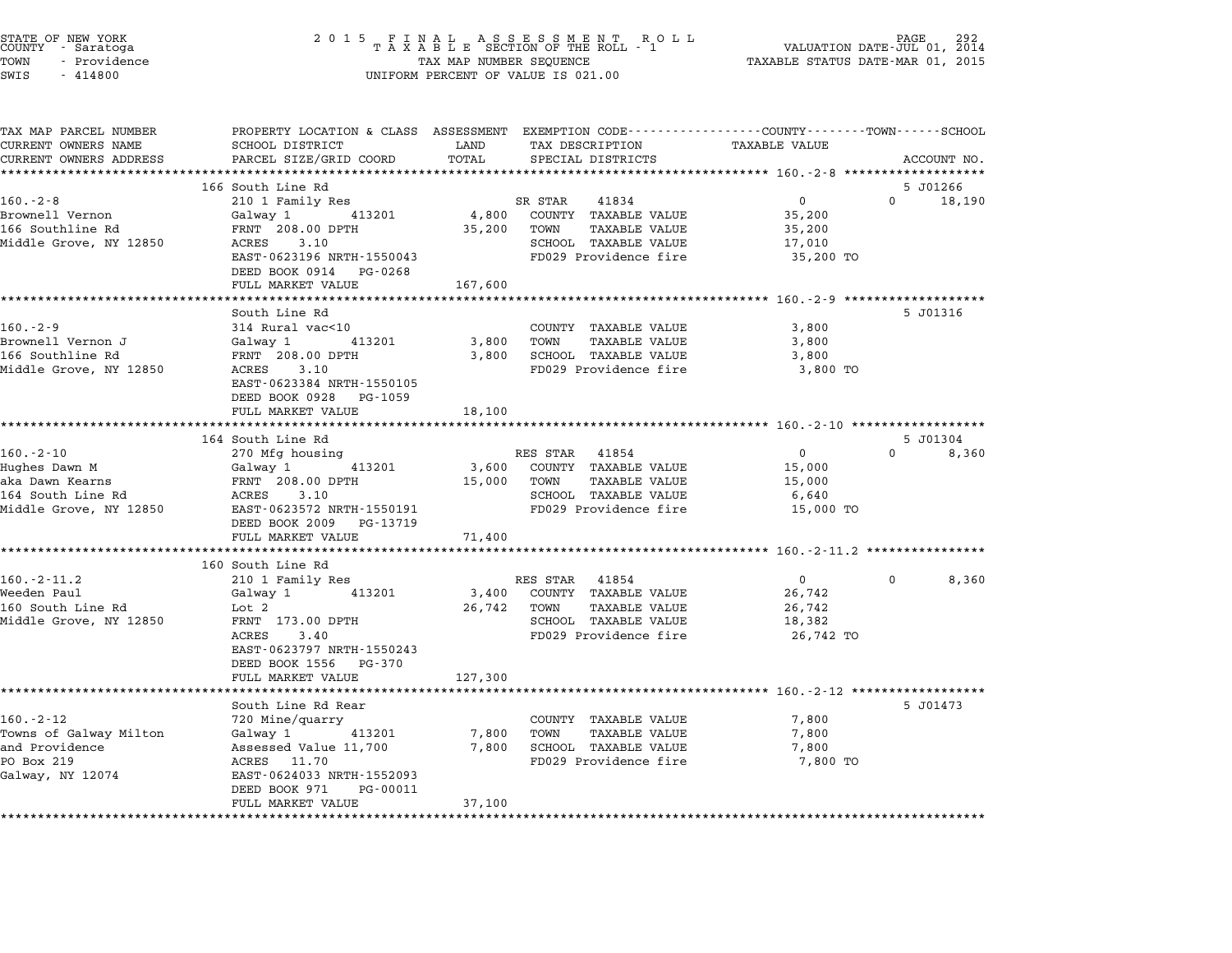| STATE OF NEW YORK<br>COUNTY - Saratoga |  |              |  |
|----------------------------------------|--|--------------|--|
| TOWN                                   |  | - Providence |  |
| $ATTT$ $T$                             |  | 111000       |  |

# STATE OF NEW YORK <sup>2</sup> <sup>0</sup> <sup>1</sup> 5 F I N A L A S S E S S M E N T R O L L PAGE <sup>293</sup> COUNTY - Saratoga <sup>T</sup> <sup>A</sup> <sup>X</sup> <sup>A</sup> <sup>B</sup> <sup>L</sup> <sup>E</sup> SECTION OF THE ROLL - <sup>1</sup> VALUATION DATE-JUL 01, <sup>2014</sup> TOWN - Providence TAX MAP NUMBER SEQUENCE TAXABLE STATUS DATE-MAR 01, <sup>2015</sup> SWIS - <sup>414800</sup> UNIFORM PERCENT OF VALUE IS 021.00

| TAX MAP PARCEL NUMBER<br>CURRENT OWNERS NAME              | PROPERTY LOCATION & CLASS ASSESSMENT EXEMPTION CODE---------------COUNTY-------TOWN------SCHOOL<br>SCHOOL DISTRICT | LAND          | TAX DESCRIPTION                 | <b>TAXABLE VALUE</b> |                    |
|-----------------------------------------------------------|--------------------------------------------------------------------------------------------------------------------|---------------|---------------------------------|----------------------|--------------------|
| CURRENT OWNERS ADDRESS                                    | PARCEL SIZE/GRID COORD                                                                                             | TOTAL         | SPECIAL DISTRICTS               |                      | ACCOUNT NO.        |
| ****************************                              |                                                                                                                    |               |                                 |                      |                    |
|                                                           | South Line Rd Rear                                                                                                 |               |                                 |                      |                    |
| $160. - 2 - 14.2$                                         | 910 Priv forest                                                                                                    |               | COUNTY TAXABLE VALUE            | 9,900                |                    |
| Troy Sand & Gravel Co Inc                                 | 413201<br>Galway 1                                                                                                 | 9,900         | TOWN<br>TAXABLE VALUE           | 9,900                |                    |
| PO Box 189                                                | ACRES 20.72                                                                                                        | 9,900         | SCHOOL TAXABLE VALUE            | 9,900                |                    |
| Watervliet, NY 12189                                      | EAST-0623190 NRTH-1551376                                                                                          |               | FD029 Providence fire           | 9,900 TO             |                    |
|                                                           | DEED BOOK 2007 PG-13464                                                                                            |               |                                 |                      |                    |
|                                                           | FULL MARKET VALUE                                                                                                  | 47,100        |                                 |                      |                    |
|                                                           | South Line Rd Rear                                                                                                 |               |                                 |                      |                    |
| $160. - 2 - 14.3$                                         | 910 Priv forest                                                                                                    |               | COUNTY TAXABLE VALUE            | 9,533                |                    |
| Towns of Galway Milton                                    | Galway 1 413201                                                                                                    | 9,533         | TOWN<br>TAXABLE VALUE           | 9,533                |                    |
| and Providence                                            | Assessed Value 14,300                                                                                              |               | 9,533 SCHOOL TAXABLE VALUE      | 9,533                |                    |
| PO Box 219                                                | ACRES 14.30                                                                                                        |               | FD029 Providence fire           | 9,533 TO             |                    |
| Galway, NY 12074                                          | EAST-0623691 NRTH-1551618                                                                                          |               |                                 |                      |                    |
|                                                           | DEED BOOK 996 PG-452                                                                                               |               |                                 |                      |                    |
|                                                           | FULL MARKET VALUE                                                                                                  | 45,400        |                                 |                      |                    |
|                                                           |                                                                                                                    |               |                                 |                      |                    |
|                                                           | 147 South Line Rd                                                                                                  |               |                                 |                      | 5 J01452           |
| $160 - 2 - 15$                                            | 210 1 Family Res                                                                                                   |               | COUNTY TAXABLE VALUE            | 18,000               |                    |
| Preddice Charles J                                        | Galway 1 413201                                                                                                    | 4,000 TOWN    | TAXABLE VALUE                   | 18,000               |                    |
| 147 South Line Rd                                         | FRNT 160.00 DPTH                                                                                                   |               | 18,000 SCHOOL TAXABLE VALUE     | 18,000               |                    |
| Middle Grove, NY 12850                                    | ACRES 4.96                                                                                                         |               | FD029 Providence fire           | 18,000 TO            |                    |
|                                                           | EAST-0624953 NRTH-1549415                                                                                          |               |                                 |                      |                    |
|                                                           | DEED BOOK 2009 PG-25953                                                                                            |               |                                 |                      |                    |
|                                                           | FULL MARKET VALUE                                                                                                  | 85,700        |                                 |                      |                    |
|                                                           |                                                                                                                    |               |                                 |                      |                    |
|                                                           | 153 South Line Rd                                                                                                  |               |                                 |                      | 5 J01210           |
| $160. - 2 - 16$                                           | 270 Mfg housing                                                                                                    |               | RES STAR 41854                  | $0 \qquad \qquad$    | $\Omega$<br>8,360  |
|                                                           | Galway 1 413201                                                                                                    |               | 5,500 COUNTY TAXABLE VALUE      | 15,200               |                    |
| Stoddard James P Jr<br>Murtlow Kayla<br>153 South Line Rd | FRNT 430.00 DPTH<br>ACRES 2.00                                                                                     | 15,200 TOWN   | TAXABLE VALUE                   | 15,200               |                    |
|                                                           | Middle Grove, NY 12850 EAST-0624267 NRTH-1549898                                                                   |               | SCHOOL TAXABLE VALUE            | 6,840                |                    |
|                                                           |                                                                                                                    |               | FD029 Providence fire 15,200 TO |                      |                    |
|                                                           | DEED BOOK 2011 PG-34063                                                                                            |               |                                 |                      |                    |
|                                                           | FULL MARKET VALUE                                                                                                  | 72,400        |                                 |                      |                    |
|                                                           | 155 South Line Rd                                                                                                  |               |                                 |                      |                    |
| $160. - 2 - 17.2$                                         | 270 Mfg housing                                                                                                    |               | VET WAR CT 41121                | 2,250                | 2,250<br>- 0       |
| Hammond Michael J                                         | Galway 1 413201                                                                                                    | 3,200 SR STAR | 41834                           | $\overline{0}$       | 15,000<br>$\Omega$ |
|                                                           | FRNT 150.00 DPTH                                                                                                   |               | 15,000 COUNTY TAXABLE VALUE     | 12,750               |                    |
| Hammond Lois E<br>155 South Line Rd                       | ACRES 1.58                                                                                                         |               | TOWN<br>TAXABLE VALUE           | 12,750               |                    |
| Middle Grove, NY 12850                                    | EAST-0624032 NRTH-1549662                                                                                          |               | SCHOOL TAXABLE VALUE            | $\mathbf 0$          |                    |
|                                                           | DEED BOOK 2014 PG-15605                                                                                            |               | FD029 Providence fire           | 15,000 TO            |                    |
|                                                           | FULL MARKET VALUE                                                                                                  |               | 71,400 OT015 Omitted tax 2015   | 381.91 MT            |                    |
|                                                           |                                                                                                                    |               |                                 |                      |                    |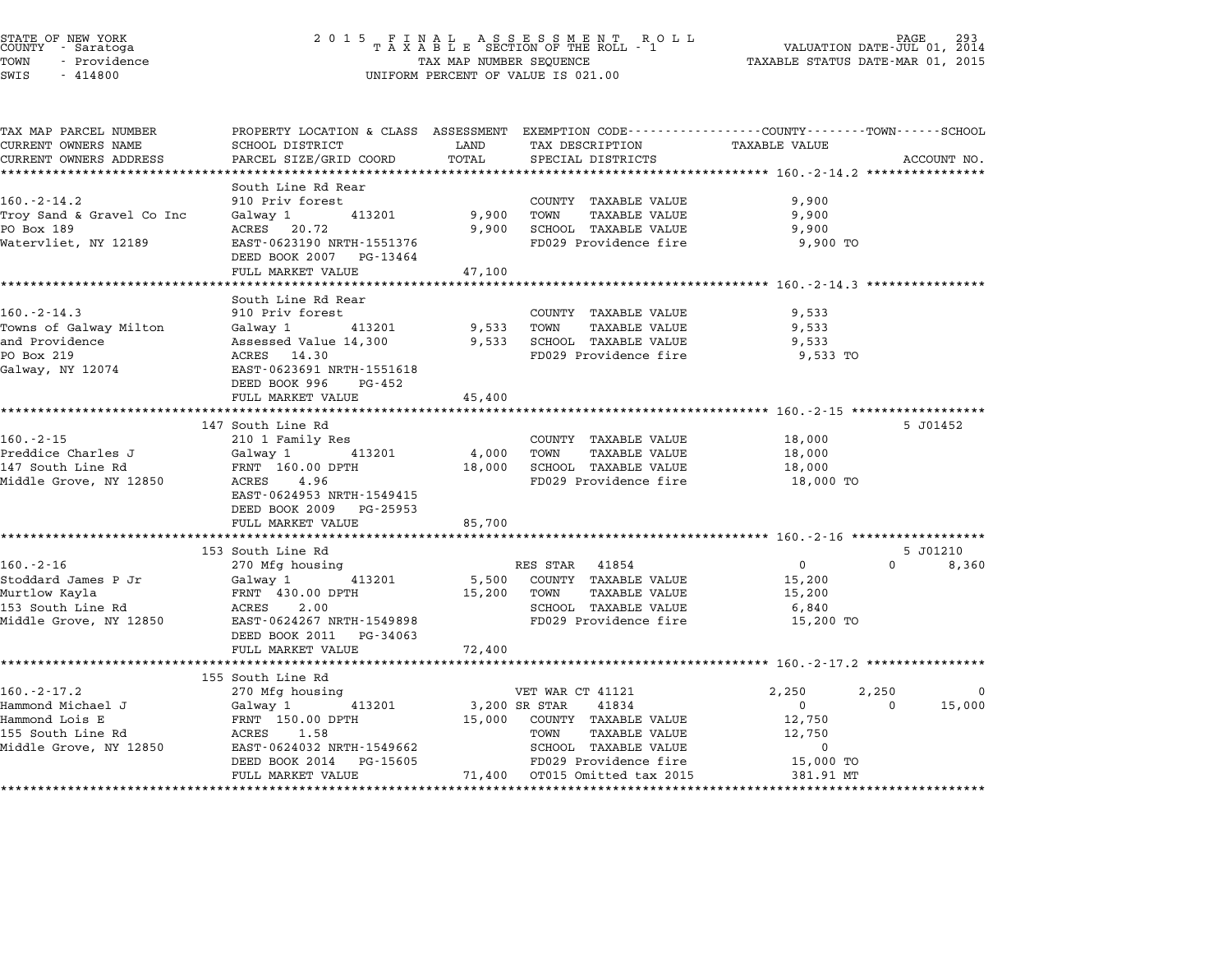TOWN - Providence TAX MAP NUMBER SEQUENCE TAXABLE STATUS DATE-MAR 01, <sup>2015</sup> STATE OF NEW YORK<br>
COUNTY - Saratoga<br>
TOWN - Providence COUNTY - Providence COUNTY - Providence COUNTY - Providence<br>
TAX MAP NUMBER SEQUENCE<br>
SWIS - 414800 UNIFORM PERCENT OF VALUE IS 021.00

| TAX MAP PARCEL NUMBER  |                                                                                                                                                                                                                    | PROPERTY LOCATION & CLASS ASSESSMENT EXEMPTION CODE----------------COUNTY-------TOWN-----SCHOOL |                                                                      |                          |
|------------------------|--------------------------------------------------------------------------------------------------------------------------------------------------------------------------------------------------------------------|-------------------------------------------------------------------------------------------------|----------------------------------------------------------------------|--------------------------|
| CURRENT OWNERS NAME    | SCHOOL DISTRICT                                                                                                                                                                                                    | TAX DESCRIPTION TAXABLE VALUE<br>LAND                                                           |                                                                      |                          |
| CURRENT OWNERS ADDRESS | PARCEL SIZE/GRID COORD                                                                                                                                                                                             | TOTAL<br>SPECIAL DISTRICTS                                                                      | ACCOUNT NO.                                                          |                          |
|                        |                                                                                                                                                                                                                    |                                                                                                 |                                                                      |                          |
|                        | 159 South Line Rd                                                                                                                                                                                                  |                                                                                                 | 5 J01312                                                             |                          |
| $160.-2-17.11$         | 240 Rural res                                                                                                                                                                                                      | VET COM C 41132                                                                                 | 10,400<br>$\overline{0}$                                             | $\overline{\mathbf{0}}$  |
| Green Manuel L         | Galway 1<br>413201                                                                                                                                                                                                 | 4,600 VET COM T 41133                                                                           | $\overline{0}$<br>10,400                                             | $\overline{0}$           |
| Green Barbara M        | M<br>M Life Estate<br>FRNT 503.04 DPTH                                                                                                                                                                             | 41,600 AGED - ALL 41800                                                                         | 15,600<br>20,800<br>15,600                                           |                          |
| PO Box 206             |                                                                                                                                                                                                                    | SR STAR<br>41834                                                                                | $\begin{array}{c} 0 \\ 15,600 \end{array}$<br>$\overline{0}$         | 18,190                   |
| Middle Grove, NY 12850 | ACRES 12.02<br>EAST-0623630 NRTH-1549445                                                                                                                                                                           | COUNTY TAXABLE VALUE                                                                            |                                                                      |                          |
|                        |                                                                                                                                                                                                                    | TOWN<br>TAXABLE VALUE                                                                           | 15,600                                                               |                          |
|                        | DEED BOOK 2013 PG-15332                                                                                                                                                                                            | SCHOOL TAXABLE VALUE                                                                            | 2,610<br>41,600 TO                                                   |                          |
|                        |                                                                                                                                                                                                                    | FULL MARKET VALUE 198,100 FD029 Providence fire                                                 |                                                                      |                          |
|                        | 163 South Line Rd                                                                                                                                                                                                  |                                                                                                 |                                                                      |                          |
| $160. -2 - 17.12$      | 210 1 Family Res                                                                                                                                                                                                   | VET WAR C 41122                                                                                 | 4,800<br>$\mathbf 0$                                                 | $\mathbf 0$              |
| Jenkins Russell A      |                                                                                                                                                                                                                    |                                                                                                 | 4,800                                                                | $\overline{0}$           |
| Jenkins Nancy T        | A Galway 1 413201 3,000 VET WAR T 41123<br>FRNT 150.00 DPTH 295.00 32,000 RES STAR 41854<br>RCRES 1.02 COUNTY TAXABLE                                                                                              |                                                                                                 | $\begin{matrix}0\\0\\0\end{matrix}$<br>$\overline{0}$<br>$\mathbf 0$ | 8,360                    |
| 163 South Line Rd      |                                                                                                                                                                                                                    | COUNTY TAXABLE VALUE                                                                            | 27,200                                                               |                          |
|                        |                                                                                                                                                                                                                    | TOWN<br>TAXABLE VALUE                                                                           | 27,200                                                               |                          |
|                        | DEED BOOK 1656 PG-518                                                                                                                                                                                              | SCHOOL TAXABLE VALUE                                                                            | 23,640                                                               |                          |
|                        | FULL MARKET VALUE                                                                                                                                                                                                  | 152,400 FD029 Providence fire                                                                   | 32,000 TO                                                            |                          |
|                        |                                                                                                                                                                                                                    |                                                                                                 |                                                                      |                          |
|                        | 169 South Line Rd                                                                                                                                                                                                  |                                                                                                 | 5 J00490                                                             |                          |
| $160 - 2 - 18$         | 240 Rural res                                                                                                                                                                                                      | VET COM C 41132                                                                                 | 10,750<br>$\overline{0}$<br>$\overline{\phantom{0}}$                 |                          |
|                        |                                                                                                                                                                                                                    | 8,400 VET COM T 41133                                                                           | $0 \t 10,750$                                                        | $\overline{\phantom{0}}$ |
|                        |                                                                                                                                                                                                                    | 41834<br>43,000 SR STAR                                                                         | $\overline{\mathbf{0}}$<br>$0$ 18,190                                |                          |
|                        |                                                                                                                                                                                                                    | COUNTY TAXABLE VALUE                                                                            | 32,250                                                               |                          |
|                        |                                                                                                                                                                                                                    | TOWN<br>TAXABLE VALUE                                                                           | 32,250                                                               |                          |
|                        | DEED BOOK 1260 PG-297                                                                                                                                                                                              | SCHOOL TAXABLE VALUE                                                                            | 24,810                                                               |                          |
|                        | FULL MARKET VALUE                                                                                                                                                                                                  | 204,800 FD029 Providence fire                                                                   | 43,000 TO                                                            |                          |
|                        |                                                                                                                                                                                                                    |                                                                                                 |                                                                      |                          |
|                        | 7173 Lafayette Rd                                                                                                                                                                                                  |                                                                                                 |                                                                      |                          |
|                        |                                                                                                                                                                                                                    | RES STAR 41854                                                                                  | $\overline{0}$<br>$\Omega$                                           | 8,360                    |
|                        |                                                                                                                                                                                                                    | 3,800<br>COUNTY TAXABLE VALUE                                                                   | 55,000                                                               |                          |
|                        | 160.-2-19.2<br>LaShomb Chris D Galway 1 413201<br>Calway 1 413201<br>FRNT 530.00 DPTH<br>-- 4 91                                                                                                                   | 55,000 TOWN<br>TAXABLE VALUE                                                                    | 55,000                                                               |                          |
| Middle Grove, NY 12850 |                                                                                                                                                                                                                    | SCHOOL TAXABLE VALUE                                                                            | 46,640                                                               |                          |
|                        | EAST-0622206 NRTH-1547867                                                                                                                                                                                          | FD029 Providence fire                                                                           | 55,000 TO                                                            |                          |
|                        | DEED BOOK 1699 PG-497                                                                                                                                                                                              |                                                                                                 |                                                                      |                          |
|                        | FULL MARKET VALUE                                                                                                                                                                                                  | 261,900                                                                                         |                                                                      |                          |
|                        | South Line Rd                                                                                                                                                                                                      |                                                                                                 | 5 J00286                                                             |                          |
| $160. - 2 - 21$        | 910 Priv forest                                                                                                                                                                                                    | COUNTY TAXABLE VALUE                                                                            |                                                                      |                          |
|                        |                                                                                                                                                                                                                    | TOWN<br>TAXABLE VALUE<br>3,700                                                                  | 3,700<br>3,700                                                       |                          |
|                        |                                                                                                                                                                                                                    | SCHOOL TAXABLE VALUE<br>3,700                                                                   | 3,700                                                                |                          |
|                        |                                                                                                                                                                                                                    | FD029 Providence fire                                                                           | 3,700 TO                                                             |                          |
|                        |                                                                                                                                                                                                                    |                                                                                                 |                                                                      |                          |
| Arlington, TX 76017    | 100.-2-21<br>Barrett Bruce M<br>Barrett Eiko H<br>Barrett Eiko H<br>Living Trust<br>Living Trust<br>S412 Moorewood Dr<br>TREED BOOK 2008 PG-14965<br>Arlington, TX 76017<br>PULL MARKET VALUE<br>FULL MARKET VALUE | 17,600                                                                                          |                                                                      |                          |
|                        |                                                                                                                                                                                                                    |                                                                                                 |                                                                      |                          |
|                        |                                                                                                                                                                                                                    |                                                                                                 |                                                                      |                          |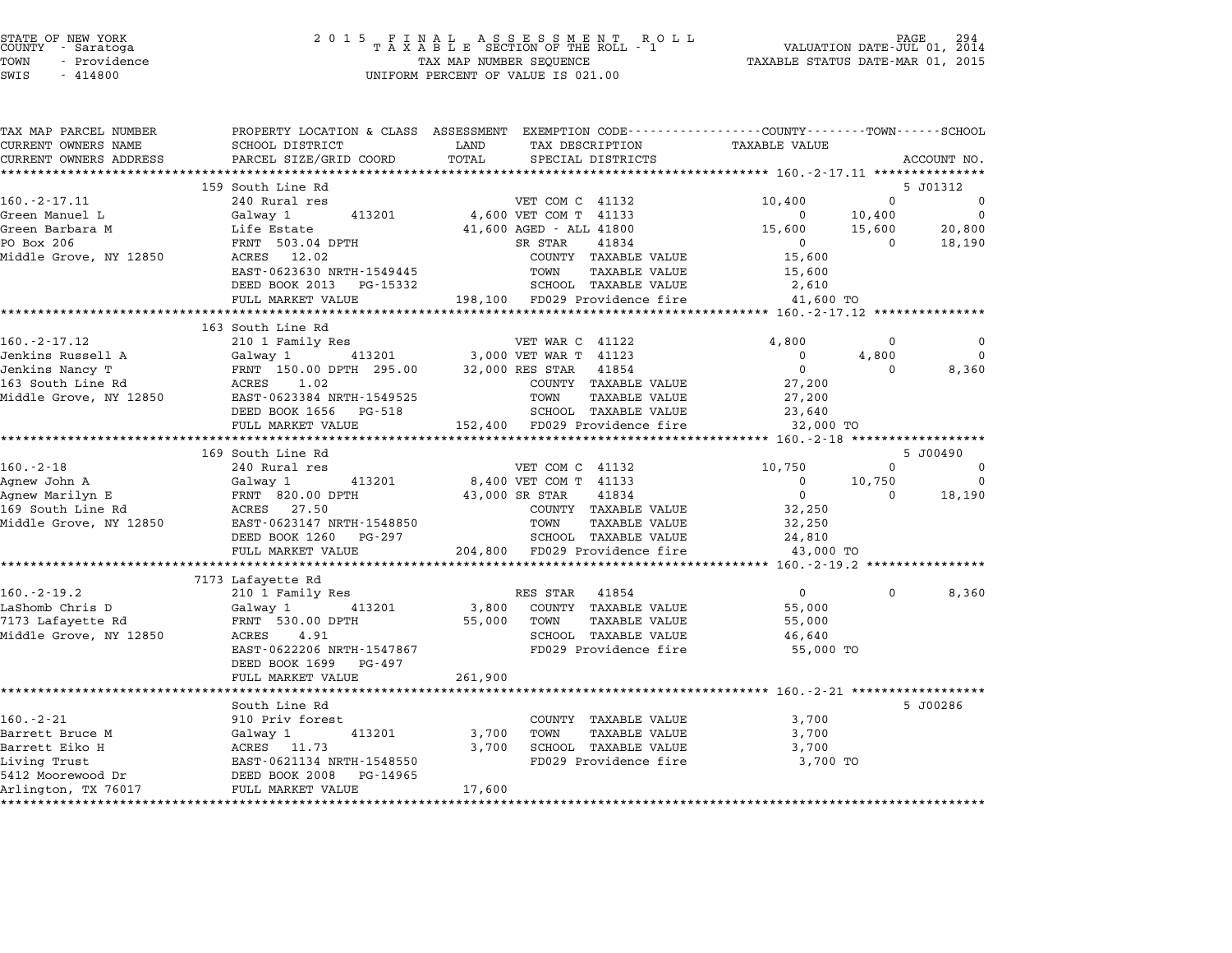| STATE OF NEW YORK<br>COUNTY – Saratoga<br>TOWN<br>- Providence<br>SWIS<br>$-414800$                           |                                                                                                                                                                                                            |                            | UNIFORM PERCENT OF VALUE IS 021.00                                                                                                                                  |                                                                                      |                                                  |
|---------------------------------------------------------------------------------------------------------------|------------------------------------------------------------------------------------------------------------------------------------------------------------------------------------------------------------|----------------------------|---------------------------------------------------------------------------------------------------------------------------------------------------------------------|--------------------------------------------------------------------------------------|--------------------------------------------------|
| TAX MAP PARCEL NUMBER<br>CURRENT OWNERS NAME<br>CURRENT OWNERS ADDRESS                                        | PROPERTY LOCATION & CLASS ASSESSMENT EXEMPTION CODE---------------COUNTY-------TOWN-----SCHOOL<br>SCHOOL DISTRICT<br>PARCEL SIZE/GRID COORD<br>***************************                                 | LAND<br>TOTAL              | TAX DESCRIPTION<br>SPECIAL DISTRICTS                                                                                                                                | TAXABLE VALUE                                                                        | ACCOUNT NO.                                      |
| $160. - 2 - 22.2$<br>Canode Roy E<br>Canode Cori H<br>201 Southline Rd<br>Middle Grove, NY 12850              | 199 South Line Rd<br>311 Res vac land<br>413201<br>Galway 1<br>FRNT 267.87 DPTH<br>ACRES 1.26<br>EAST-0620110 NRTH-1549601<br>DEED BOOK 2014 PG-6939<br>FULL MARKET VALUE                                  | 3,000<br>3,000<br>14,300   | COUNTY TAXABLE VALUE<br>TOWN<br>TAXABLE VALUE<br>SCHOOL TAXABLE VALUE<br>FD029 Providence fire                                                                      | 3,000<br>3,000<br>3,000<br>3,000 TO                                                  |                                                  |
|                                                                                                               |                                                                                                                                                                                                            |                            |                                                                                                                                                                     |                                                                                      |                                                  |
| $160. - 2 - 22.11$<br>Brower Robert E<br>Brower Carla E<br>7227 Lafayette Rd<br>Middle Grove, NY 12850        | 7227 Lafayette Rd<br>240 Rural res<br>413201<br>Galway 1<br>Lot $#1$<br>House/gar<br>FRNT 327.34 DPTH<br>ACRES<br>3.08<br>EAST-0621670 NRTH-1549035<br>DEED BOOK 1625 PG-735                               | 3,400<br>28,942            | RES STAR 41854<br>COUNTY TAXABLE VALUE<br>TOWN<br>TAXABLE VALUE<br>SCHOOL TAXABLE VALUE<br>FD029 Providence fire                                                    | $\overline{0}$<br>28,942<br>28,942<br>20,582<br>28,942 TO                            | 5 J00080<br>$\Omega$<br>8,360                    |
|                                                                                                               | FULL MARKET VALUE<br>***********************                                                                                                                                                               | 137,800<br>************    |                                                                                                                                                                     | ******************************* 160.-2-22.13 *************                           |                                                  |
| $160. - 2 - 22.13$<br>Barrett Eric A<br>197 South Line Rd<br>Middle Grove, NY 12850                           | 197 South Line Rd<br>210 1 Family Res<br>413201<br>Galway 1<br>Lot 3<br>FRNT 694.25 DPTH<br>6.42<br>ACRES<br>EAST-0620454 NRTH-1549570<br>DEED BOOK 1775 PG-787<br>FULL MARKET VALUE                       | 42,900                     | AGED C<br>41802<br>4,000 AGED T&S 41806<br>9,000 SR STAR<br>41834<br>COUNTY TAXABLE VALUE<br>TAXABLE VALUE<br>TOWN<br>SCHOOL TAXABLE VALUE<br>FD029 Providence fire | 3,600<br>$\mathbf 0$<br>$\mathbf{0}$<br>5,400<br>4,500<br>$\overline{0}$<br>9,000 TO | 0<br>$\mathbf 0$<br>4,500<br>4,500<br>0<br>4,500 |
|                                                                                                               |                                                                                                                                                                                                            |                            |                                                                                                                                                                     | ************************** 160.-2-22.121 ***************                             |                                                  |
| $160. - 2 - 22.121$<br>Kozlowski Robert S<br>Kozlowski Amanda L<br>193 Southline Rd<br>Middle Grove, NY 12850 | 193 South Line Rd<br>210 1 Family Res<br>413201<br>Galway 1<br>Lot 3<br>File Map M200986<br>FRNT 415.92 DPTH<br>ACRES<br>4.94<br>EAST-0620963 NRTH-1549384<br>DEED BOOK 2010 PG-20380<br>FULL MARKET VALUE | 3,800<br>60,000<br>285,700 | RES STAR 41854<br>COUNTY TAXABLE VALUE<br>TOWN<br>TAXABLE VALUE<br>SCHOOL TAXABLE VALUE<br>FD029 Providence fire                                                    | $\overline{0}$<br>60,000<br>60,000<br>51,640<br>60,000 TO                            | 8,360<br>0                                       |
|                                                                                                               |                                                                                                                                                                                                            |                            |                                                                                                                                                                     |                                                                                      |                                                  |
| $160. -2 - 22.122$<br>Barrett Bruce M<br>Barrett Eiko H<br>5412 Moorewood Dr<br>Arlington, TX 76017           | 191 South Line Rd<br>311 Res vac land<br>Galway 1<br>413201<br>Lot 2<br>Living Trust<br>FRNT 250.00 DPTH<br>ACRES<br>3.00<br>EAST-0621250 NRTH-1549217<br>DEED BOOK 1763 PG-71<br>FULL MARKET VALUE        | 3,400<br>3,400<br>16,200   | COUNTY TAXABLE VALUE<br>TAXABLE VALUE<br>TOWN<br>SCHOOL TAXABLE VALUE<br>FD029 Providence fire                                                                      | 3,400<br>3,400<br>3,400<br>3,400 TO                                                  |                                                  |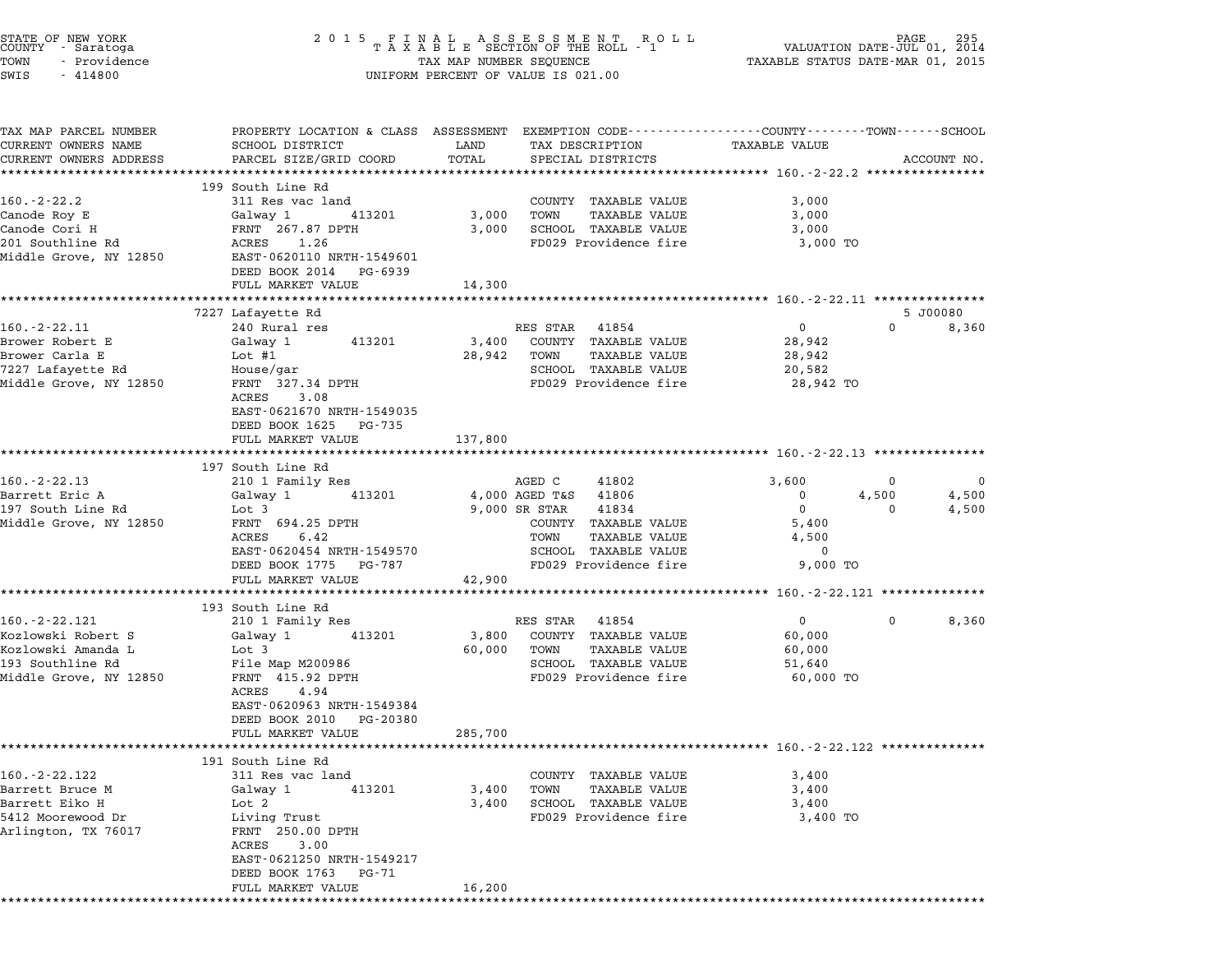| STATE OF NEW YORK<br>COUNTY - Saratoga<br>TOWN<br>- Providence<br>SWIS<br>$-414800$ | $\begin{array}{cccccccccccccc} 2& 0& 1& 5 & & F& I& N& A& L & & A& S& S& E& S& S& M& E& N& T & & R& O& L\\ & & T& A& X& A& B& L& E & SECTION & OF & THE & ROLL & -& 1 \end{array}$<br>TAX MAP NUMBER SEQUENCE<br>UNIFORM PERCENT OF VALUE IS 021.00 | PAGE<br>VALUATION DATE-JUL 01, 2014<br>TAXABLE STATUS DATE-MAR 01, 2015 |                                                                       |                                                     |                      |
|-------------------------------------------------------------------------------------|-----------------------------------------------------------------------------------------------------------------------------------------------------------------------------------------------------------------------------------------------------|-------------------------------------------------------------------------|-----------------------------------------------------------------------|-----------------------------------------------------|----------------------|
| TAX MAP PARCEL NUMBER                                                               | PROPERTY LOCATION & CLASS ASSESSMENT EXEMPTION CODE---------------COUNTY-------TOWN-----SCHOOL                                                                                                                                                      |                                                                         |                                                                       |                                                     |                      |
| CURRENT OWNERS NAME<br>CURRENT OWNERS ADDRESS                                       | SCHOOL DISTRICT<br>PARCEL SIZE/GRID COORD                                                                                                                                                                                                           | LAND<br>TOTAL                                                           | TAX DESCRIPTION<br>SPECIAL DISTRICTS                                  | <b>TAXABLE VALUE</b>                                | ACCOUNT NO.          |
|                                                                                     | ***************************                                                                                                                                                                                                                         |                                                                         |                                                                       |                                                     |                      |
|                                                                                     | 189 South Line Rd                                                                                                                                                                                                                                   |                                                                         |                                                                       |                                                     |                      |
| 160. - 2 - 22.123                                                                   | 311 Res vac land                                                                                                                                                                                                                                    |                                                                         | COUNTY TAXABLE VALUE                                                  | 3,400                                               |                      |
| Barrett Bruce M                                                                     | 413201<br>Galway 1                                                                                                                                                                                                                                  | 3,400                                                                   | TOWN<br>TAXABLE VALUE                                                 | 3,400                                               |                      |
| Barrett Eiko H                                                                      | Lot 1                                                                                                                                                                                                                                               | 3,400                                                                   | SCHOOL TAXABLE VALUE                                                  | 3,400                                               |                      |
| 5412 Moorewood Dr<br>Arlington, TX 76017                                            | FRNT 250.00 DPTH<br>3.00<br>ACRES<br>EAST-0621413 NRTH-1549071                                                                                                                                                                                      |                                                                         | FD029 Providence fire                                                 | 3,400 TO                                            |                      |
|                                                                                     | DEED BOOK 1763 PG-71<br>FULL MARKET VALUE                                                                                                                                                                                                           | 16,200                                                                  |                                                                       |                                                     |                      |
|                                                                                     | ***************************                                                                                                                                                                                                                         |                                                                         |                                                                       |                                                     |                      |
|                                                                                     | Lafayette Rd Rear                                                                                                                                                                                                                                   |                                                                         |                                                                       |                                                     |                      |
| $160. - 2 - 23.2$                                                                   | 314 Rural vac<10                                                                                                                                                                                                                                    |                                                                         | COUNTY TAXABLE VALUE                                                  | 300                                                 |                      |
| Hopeck Paul G                                                                       | 413201<br>Galway 1                                                                                                                                                                                                                                  | 300                                                                     | TOWN<br><b>TAXABLE VALUE</b>                                          | 300                                                 |                      |
| Hopeck Ellen A                                                                      | ACRES<br>1.47                                                                                                                                                                                                                                       | 300                                                                     | SCHOOL TAXABLE VALUE                                                  | 300                                                 |                      |
| 7223 Lafayette Rd                                                                   | EAST-0621476 NRTH-1548699                                                                                                                                                                                                                           |                                                                         | FD029 Providence fire                                                 | 300 TO                                              |                      |
| Middle Grove, NY 12850                                                              | DEED BOOK 2013 PG-29842<br>FULL MARKET VALUE                                                                                                                                                                                                        | 1,400                                                                   |                                                                       |                                                     |                      |
|                                                                                     | *************************                                                                                                                                                                                                                           |                                                                         |                                                                       |                                                     |                      |
|                                                                                     | 7223 Lafayette Rd                                                                                                                                                                                                                                   |                                                                         |                                                                       |                                                     | 5 J00108             |
| $160. -2 - 23.11$                                                                   | 210 1 Family Res                                                                                                                                                                                                                                    |                                                                         | CW_15_VET/ 41162                                                      | 2,520                                               | 0<br>0               |
| Hopeck Paul G                                                                       | 413201<br>Galway 1                                                                                                                                                                                                                                  |                                                                         | 3,800 CW_DISBLD_ 41172                                                | 2,490                                               | $\Omega$<br>$\Omega$ |
| Hopeck Ellen A                                                                      | FRNT 470.00 DPTH                                                                                                                                                                                                                                    |                                                                         | 24,900 RES STAR 41854                                                 | $\overline{0}$                                      | $\Omega$<br>8,360    |
| 7223 Lafayette Rd                                                                   | ACRES<br>4.89                                                                                                                                                                                                                                       |                                                                         | COUNTY TAXABLE VALUE                                                  | 19,890                                              |                      |
| Middle Grove, NY 12850                                                              | EAST-0621855 NRTH-1548719                                                                                                                                                                                                                           |                                                                         | TOWN<br>TAXABLE VALUE                                                 | 24,900                                              |                      |
|                                                                                     | DEED BOOK 2013 PG-29842                                                                                                                                                                                                                             |                                                                         | SCHOOL TAXABLE VALUE                                                  | 16,540                                              |                      |
|                                                                                     | FULL MARKET VALUE<br>**************************                                                                                                                                                                                                     |                                                                         | 118,600 FD029 Providence fire<br>************************************ | 24,900 TO<br>********* 160.-2-23.12 *************** |                      |
|                                                                                     | 7177 Lafayette Rd                                                                                                                                                                                                                                   |                                                                         |                                                                       |                                                     |                      |
| $160. -2 - 23.12$                                                                   | 210 1 Family Res                                                                                                                                                                                                                                    |                                                                         | SR STAR<br>41834                                                      | $\overline{0}$                                      | 18,190<br>$\Omega$   |
| Flomer John W                                                                       | 413201<br>Galway 1                                                                                                                                                                                                                                  | 3,800                                                                   | COUNTY TAXABLE VALUE                                                  | 65,000                                              |                      |
| Flomer Penelope I                                                                   | FRNT 450.00 DPTH                                                                                                                                                                                                                                    | 65,000                                                                  | TOWN<br>TAXABLE VALUE                                                 | 65,000                                              |                      |
| 7177 Lafayette Rd                                                                   | ACRES<br>5.20                                                                                                                                                                                                                                       |                                                                         | SCHOOL TAXABLE VALUE                                                  | 46,810                                              |                      |
| Middle Grove, NY 12850                                                              | EAST-0622020 NRTH-1548319<br>DEED BOOK 1051 PG-595                                                                                                                                                                                                  |                                                                         | FD029 Providence fire                                                 | 65,000 TO                                           |                      |
|                                                                                     | FULL MARKET VALUE                                                                                                                                                                                                                                   | 309,500                                                                 |                                                                       |                                                     |                      |
|                                                                                     | ***********************                                                                                                                                                                                                                             |                                                                         |                                                                       |                                                     |                      |
|                                                                                     | Lafayette Rd Rear                                                                                                                                                                                                                                   |                                                                         |                                                                       |                                                     | 5 J00458             |
| $160. - 2 - 24$                                                                     | 910 Priv forest                                                                                                                                                                                                                                     |                                                                         | COUNTY TAXABLE VALUE                                                  | 3,700                                               |                      |
| Haller William                                                                      | 413201<br>Galway 1                                                                                                                                                                                                                                  | 3,700                                                                   | TOWN<br>TAXABLE VALUE                                                 | 3,700                                               |                      |
| 7151 Lafayette Rd                                                                   | ACRES 19.30                                                                                                                                                                                                                                         | 3,700                                                                   | SCHOOL TAXABLE VALUE                                                  | 3,700                                               |                      |
| Middle Grove, NY 12850                                                              | EAST-0621161 NRTH-1547962<br>DEED BOOK 2006<br>PG-16678                                                                                                                                                                                             |                                                                         | FD029 Providence fire                                                 | 3,700 TO                                            |                      |
|                                                                                     | FULL MARKET VALUE                                                                                                                                                                                                                                   | 17,600                                                                  |                                                                       |                                                     |                      |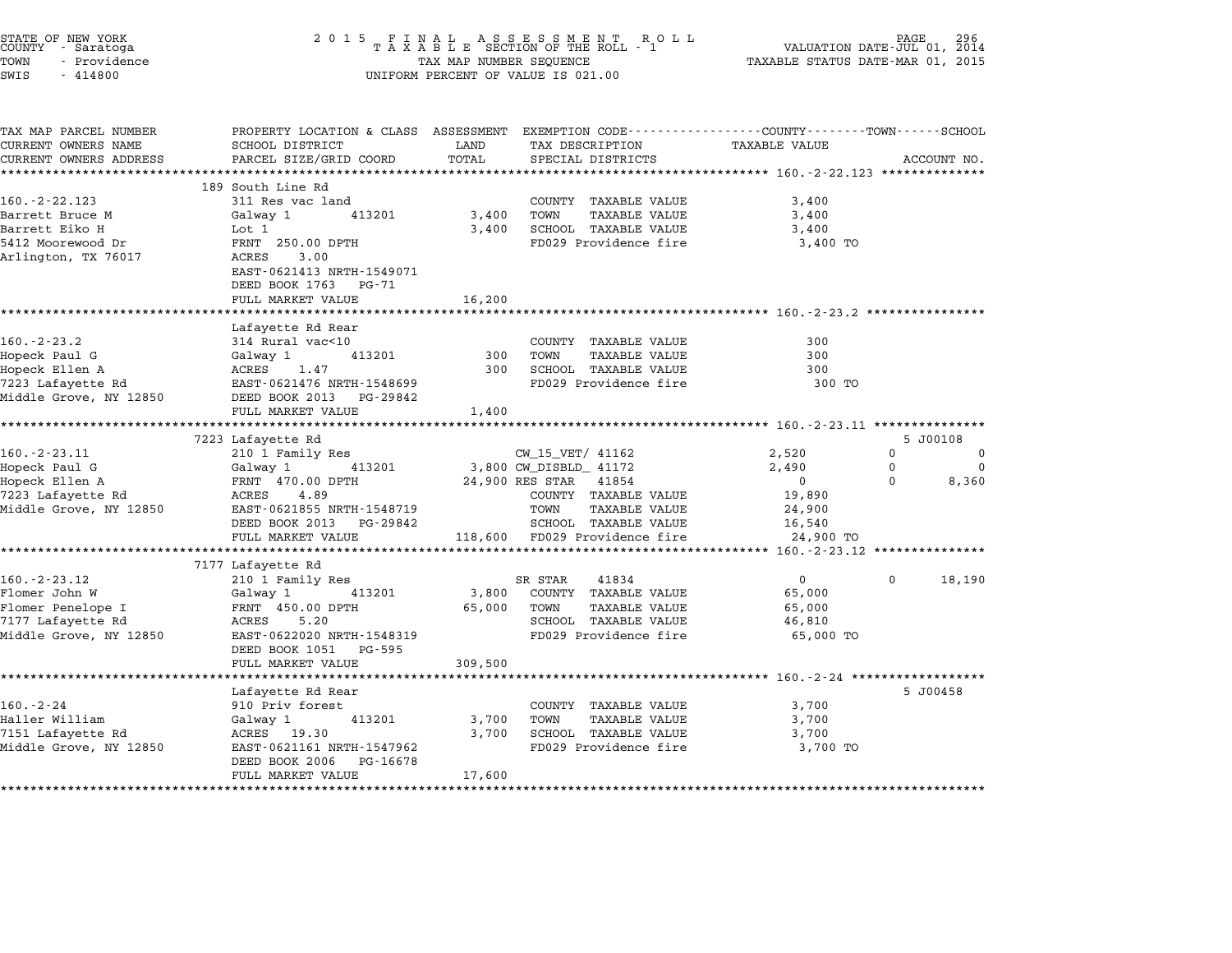| TATE OF NEW YORK |  |              |  |  |
|------------------|--|--------------|--|--|
| OUNTY - Saratoga |  |              |  |  |
| 'OWN             |  | - Providence |  |  |
| $T-T$            |  | 111000       |  |  |

# STATE OF NEW YORK <sup>2</sup> <sup>0</sup> <sup>1</sup> 5 F I N A L A S S E S S M E N T R O L L PAGE <sup>297</sup> COUNTY - Saratoga <sup>T</sup> <sup>A</sup> <sup>X</sup> <sup>A</sup> <sup>B</sup> <sup>L</sup> <sup>E</sup> SECTION OF THE ROLL - <sup>1</sup> VALUATION DATE-JUL 01, <sup>2014</sup> TOWN - Providence TAX MAP NUMBER SEQUENCE TAXABLE STATUS DATE-MAR 01, <sup>2015</sup> STATE OF NEW YORK STATE OF NEW YORK COUNTY - SATATOGRAPH SAMPLINE TO A SAMPLINE ROLL TO A SAMPLINE ROLL TO A SA<br>TOWN - Providence TAX A B L E SECTION OF THE ROLL<br>SWIS - 414800 SWIS - 414800

| TAX MAP PARCEL NUMBER                    | PROPERTY LOCATION & CLASS ASSESSMENT EXEMPTION CODE---------------COUNTY-------TOWN-----SCHOOL |                |                                                               |                      |             |
|------------------------------------------|------------------------------------------------------------------------------------------------|----------------|---------------------------------------------------------------|----------------------|-------------|
| CURRENT OWNERS NAME                      | SCHOOL DISTRICT                                                                                | LAND           | TAX DESCRIPTION                                               | <b>TAXABLE VALUE</b> |             |
| CURRENT OWNERS ADDRESS                   | PARCEL SIZE/GRID COORD                                                                         | TOTAL          | SPECIAL DISTRICTS                                             |                      | ACCOUNT NO. |
|                                          |                                                                                                |                |                                                               |                      |             |
| $160. -2 - 25.1$                         | 7151 Lafayette Rd<br>240 Rural res                                                             |                |                                                               | 45,200               | 5 J00523    |
| Haller John Jr                           | Galway 1<br>413201                                                                             | 10,000         | COUNTY TAXABLE VALUE<br>TOWN<br><b>TAXABLE VALUE</b>          | 45,200               |             |
| 22 Stone Ledge Rd                        | Lot $#1$                                                                                       | 45,200         | SCHOOL TAXABLE VALUE                                          | 45,200               |             |
| Uppersaddle River, NJ 07458              | FRNT 900.00 DPTH                                                                               |                | FD029 Providence fire                                         | 45,200 TO            |             |
|                                          | ACRES 36.40                                                                                    |                |                                                               |                      |             |
| PRIOR OWNER ON 3/01/2015                 | EAST-0621900 NRTH-1547440                                                                      |                |                                                               |                      |             |
| Haller John Sr                           | DEED BOOK 2015 PG-12740                                                                        |                |                                                               |                      |             |
|                                          | FULL MARKET VALUE                                                                              | 215,200        |                                                               |                      |             |
|                                          |                                                                                                |                |                                                               |                      |             |
|                                          | Lafayette Rd                                                                                   |                |                                                               |                      |             |
| $160. - 2 - 25.2$                        | 322 Rural vac>10                                                                               |                | COUNTY TAXABLE VALUE                                          | 13,400               |             |
| Haller John Sr                           | Galway 1<br>413201                                                                             | 13,400         | TOWN<br>TAXABLE VALUE                                         | 13,400               |             |
| Haller John                              | Lot 2                                                                                          | 13,400         | SCHOOL TAXABLE VALUE                                          | 13,400               |             |
| 22 Stone Ledge Rd                        | FRNT 1130.22 DPTH                                                                              |                | FD029 Providence fire                                         | 13,400 TO            |             |
| Upper Saddle River, NJ 07458 ACRES       | 52.90                                                                                          |                |                                                               |                      |             |
|                                          | EAST-0622744 NRTH-1546790                                                                      |                |                                                               |                      |             |
|                                          | DEED BOOK 1465 PG-373                                                                          |                |                                                               |                      |             |
|                                          | FULL MARKET VALUE                                                                              | 63,800         |                                                               |                      |             |
|                                          |                                                                                                |                | ******************************** 160.-2-25.3 **************** |                      |             |
| $160. -2 - 25.3$                         | Lafayette Rd                                                                                   |                |                                                               |                      |             |
| Haller John Sr                           | 322 Rural vac>10                                                                               |                | COUNTY TAXABLE VALUE<br>TOWN                                  | 6,000                |             |
| Haller John                              | Galway 1<br>413201<br>Lot 3                                                                    | 6,000<br>6,000 | <b>TAXABLE VALUE</b><br>SCHOOL TAXABLE VALUE                  | 6,000<br>6,000       |             |
| 22 Stone Ledge Rd                        | FRNT 1956.79 DPTH                                                                              |                | FD029 Providence fire                                         | 6,000 TO             |             |
| Upper Saddle River, NJ 07458 ACRES 15.30 |                                                                                                |                |                                                               |                      |             |
|                                          | EAST-0623563 NRTH-1547939                                                                      |                |                                                               |                      |             |
|                                          | DEED BOOK 1465<br>PG-373                                                                       |                |                                                               |                      |             |
|                                          | FULL MARKET VALUE                                                                              | 28,600         |                                                               |                      |             |
|                                          |                                                                                                |                |                                                               |                      |             |
|                                          | Lafayette Rd Rear                                                                              |                |                                                               |                      | 5 J01330    |
| $160. - 2 - 26$                          | 322 Rural vac>10                                                                               |                | COUNTY TAXABLE VALUE                                          | 6,400                |             |
| Weber Richard E Jr                       | Galway 1<br>413201                                                                             | 6,400          | TOWN<br>TAXABLE VALUE                                         | 6,400                |             |
| 2409 Route 29                            | ACRES 31.40                                                                                    | 6,400          | SCHOOL TAXABLE VALUE                                          | 6,400                |             |
| Middle Grove, NY 12850                   | EAST-0623417 NRTH-1546211                                                                      |                | FD029 Providence fire                                         | 6,400 TO             |             |
|                                          | DEED BOOK 1212<br>PG-636                                                                       |                |                                                               |                      |             |
|                                          | FULL MARKET VALUE                                                                              | 30,500         |                                                               |                      |             |
|                                          |                                                                                                |                |                                                               |                      |             |
|                                          | Barkersville Rd                                                                                |                |                                                               |                      | 5 J01678    |
| $160. - 2 - 27$                          | 323 Vacant rural                                                                               |                | COUNTY TAXABLE VALUE                                          | 4,700                |             |
| Arste Dolores                            | 413201<br>Galway 1                                                                             | 4,700          | TOWN<br><b>TAXABLE VALUE</b>                                  | 4,700                |             |
| 6326 Barkersville Rd                     | ACRES 18.87                                                                                    | 4,700          | SCHOOL TAXABLE VALUE                                          | 4,700                |             |
| Middle Grove, NY 12850                   | EAST-0620796 NRTH-1545651<br>DEED BOOK 1067 PG-227                                             |                | FD029 Providence fire                                         | 4,700 TO             |             |
|                                          | FULL MARKET VALUE                                                                              | 22,400         |                                                               |                      |             |
|                                          |                                                                                                |                |                                                               |                      |             |
|                                          |                                                                                                |                |                                                               |                      |             |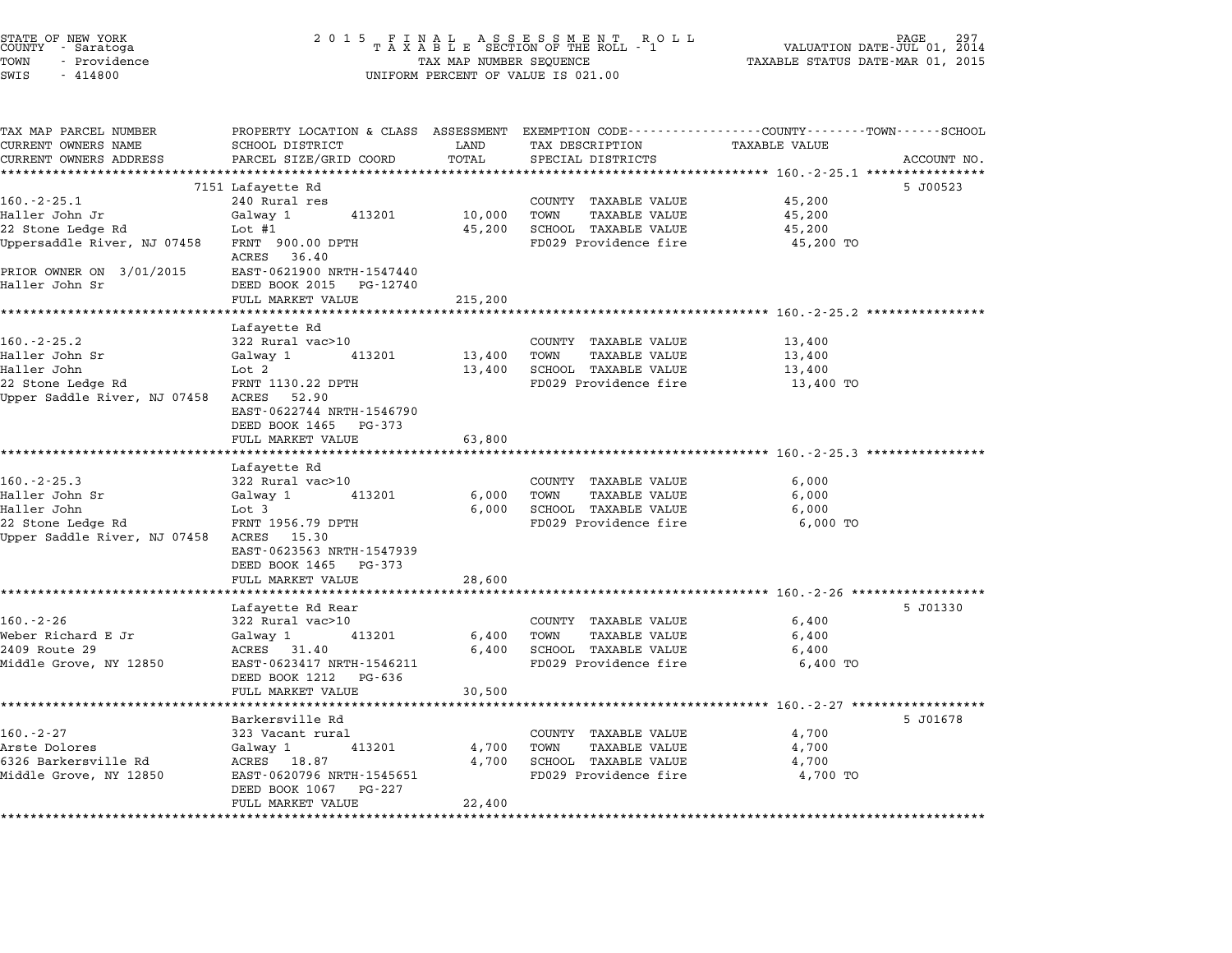# STATE OF NEW YORK <sup>2</sup> <sup>0</sup> <sup>1</sup> 5 F I N A L A S S E S S M E N T R O L L PAGE <sup>298</sup> COUNTY - Saratoga <sup>T</sup> <sup>A</sup> <sup>X</sup> <sup>A</sup> <sup>B</sup> <sup>L</sup> <sup>E</sup> SECTION OF THE ROLL - <sup>1</sup> VALUATION DATE-JUL 01, <sup>2014</sup> TOWN - Providence TAX MAP NUMBER SEQUENCE TAXABLE STATUS DATE-MAR 01, <sup>2015</sup> STATE OF NEW YORK STATE OF NEW YORK COUNTY - SATATOGRAPH SAMPLINE TO A SAMPLINE TO A SAMPLINE ROLL TO A SAMPLINE ROLL TO A SAMPLINE SECTION OF THE ROLL TO A SAMPLINE SEQUENCE TO A SAMPLINE SEQUENCE TO A LA SAMPLINE SEQUENC

TAX MAP PARCEL NUMBER PROPERTY LOCATION & CLASS ASSESSMENT EXEMPTION CODE------------------COUNTY--------TOWN------SCHOOL

| TAX MAP PARCEL NUMBER                | PROPERTY LOCATION & CLASS ASSESSMENT EXEMPTION CODE----------------COUNTY-------TOWN-----SCHOOL |             |                               |                |                      |
|--------------------------------------|-------------------------------------------------------------------------------------------------|-------------|-------------------------------|----------------|----------------------|
| CURRENT OWNERS NAME                  | SCHOOL DISTRICT                                                                                 | LAND        | TAX DESCRIPTION TAXABLE VALUE |                |                      |
| CURRENT OWNERS ADDRESS               | PARCEL SIZE/GRID COORD TOTAL                                                                    |             | SPECIAL DISTRICTS             |                | ACCOUNT NO.          |
|                                      |                                                                                                 |             |                               |                |                      |
|                                      | Barkersville Rd                                                                                 |             |                               |                | 5 J01679             |
| $160 - 2 - 28$                       | 311 Res vac land                                                                                |             | COUNTY TAXABLE VALUE          | 500            |                      |
| Korowajczyk Walter J                 | Galway 1 413201                                                                                 | 500         | TOWN<br>TAXABLE VALUE         | 500            |                      |
| Korowajczyk Edith                    | ACRES 1.24                                                                                      | 500         | SCHOOL TAXABLE VALUE          | 500            |                      |
| 6354 Barkersville Rd                 | EAST-0619682 NRTH-1545404                                                                       |             | FD029 Providence fire         | 500 TO         |                      |
| Middle Grove, NY 12850               | DEED BOOK 813<br>PG-406                                                                         |             |                               |                |                      |
|                                      | FULL MARKET VALUE                                                                               | 2,400       |                               |                |                      |
|                                      |                                                                                                 |             |                               |                |                      |
|                                      | Barkersville Rd                                                                                 |             |                               |                | 5 J00814             |
| $160. - 2 - 29$                      | 311 Res vac land                                                                                |             | COUNTY TAXABLE VALUE          | 100            |                      |
| Korowajczyk Walter J                 | Galway 1                                                                                        | 413201 100  | TOWN<br>TAXABLE VALUE         | 100            |                      |
| Korowajczyk Edith                    | ACRES 0.23                                                                                      | 100         | SCHOOL TAXABLE VALUE          | 100            |                      |
|                                      | EAST-0619313 NRTH-1545305                                                                       |             | FD029 Providence fire         | 100 TO         |                      |
| 6354 Barkersville Rd                 |                                                                                                 |             |                               |                |                      |
| Middle Grove, NY 12850               | DEED BOOK 931 PG-00445                                                                          |             |                               |                |                      |
|                                      | FULL MARKET VALUE                                                                               | 500         |                               |                |                      |
|                                      |                                                                                                 |             |                               |                |                      |
|                                      | Barkersville Rd                                                                                 |             |                               |                | 5 J00250             |
| $160. - 2 - 30$                      | 910 Priv forest                                                                                 |             | COUNTY TAXABLE VALUE          | 14,100         |                      |
| De Vuyst Ralph                       | Galway 1 413201                                                                                 | 14,100 TOWN | TAXABLE VALUE                 | 14,100         |                      |
| c/o Kenneth DeVuyst FRNT 785.00 DPTH |                                                                                                 |             | 14,100 SCHOOL TAXABLE VALUE   | 14,100         |                      |
| 73 Ramsey Rd                         | ACRES 59.17                                                                                     |             | FD029 Providence fire         | 14,100 TO      |                      |
| Middlesex, NJ 08846                  | EAST-0619877 NRTH-1545943                                                                       |             |                               |                |                      |
|                                      | DEED BOOK 0655 PG-0525                                                                          |             |                               |                |                      |
|                                      | FULL MARKET VALUE                                                                               | 67,100      |                               |                |                      |
|                                      |                                                                                                 |             |                               |                |                      |
|                                      | 7124 Barkersville Rd                                                                            |             |                               |                | 5 J00266             |
| $160. - 2 - 32$                      | 210 1 Family Res                                                                                |             | RES STAR 41854                | $\overline{0}$ | $\mathbf 0$<br>8,360 |
| Clemens Matthew                      | Galway 1<br>413201                                                                              |             | 11,200 COUNTY TAXABLE VALUE   | 50,800         |                      |
| Clemens Hilary                       | Living Trust                                                                                    | 50,800 TOWN | TAXABLE VALUE                 | 50,800         |                      |
| 7124 Barkersville Rd                 | FRNT 663.50 DPTH                                                                                |             | SCHOOL TAXABLE VALUE          | 42,440         |                      |
| Middle Grove, NY 12850               | ACRES 43.47                                                                                     |             | FD029 Providence fire         | 50,800 TO      |                      |
|                                      | EAST-0619176 NRTH-1547419                                                                       |             |                               |                |                      |
|                                      | DEED BOOK 2012 PG-32219                                                                         |             |                               |                |                      |
|                                      | FULL MARKET VALUE                                                                               | 241,900     |                               |                |                      |
|                                      |                                                                                                 |             |                               |                |                      |
|                                      | 7134 Barkersville Rd                                                                            |             |                               |                | 5 J01145             |
| $160. - 2 - 35$                      | 210 1 Family Res                                                                                |             | RES STAR 41854                | $\overline{0}$ | $\Omega$<br>8,360    |
| Nicols Elizabeth A                   | Galway 1 413201                                                                                 | 4,000       | COUNTY TAXABLE VALUE          | 45,597         |                      |
| 7134 Barkersville Rd                 | FRNT 600.00 DPTH                                                                                | 45,597      | TOWN<br>TAXABLE VALUE         | 45,597         |                      |
| Middle Grove, NY 12850               | 5.45<br>ACRES                                                                                   |             | SCHOOL TAXABLE VALUE          | 37,237         |                      |
|                                      | EAST-0617761 NRTH-1547480                                                                       |             | FD029 Providence fire         |                |                      |
|                                      | DEED BOOK 1589 PG-205                                                                           |             |                               | 45,597 TO      |                      |
|                                      | FULL MARKET VALUE                                                                               | 217,100     |                               |                |                      |
|                                      |                                                                                                 |             |                               |                |                      |
|                                      |                                                                                                 |             |                               |                |                      |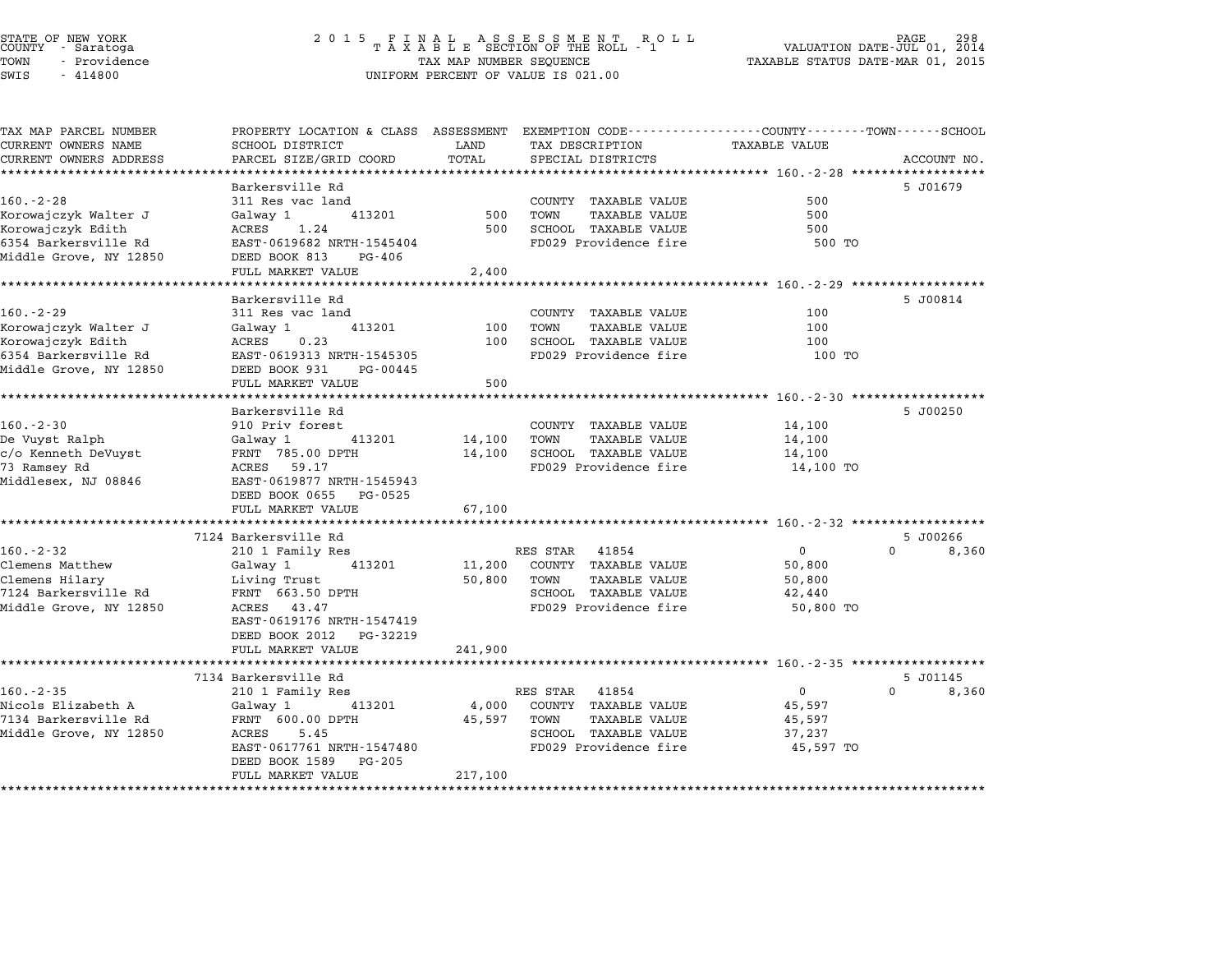| STATE OF NEW YORK<br>COUNTY - Saratoga<br>TOWN<br>- Providence<br>SWIS<br>$-414800$ | 2 0 1 5<br>FINAL ASSESSMENT RO<br>TAXABLE SECTION OF THE ROLL - 1<br>R O L L<br>TAX MAP NUMBER SEQUENCE<br>UNIFORM PERCENT OF VALUE IS 021.00 |                               |                                                                                                 | PAGE<br>VALUATION DATE-JUL 01, 2014<br>TAXABLE STATUS DATE-MAR 01, 2015 |          |                   |
|-------------------------------------------------------------------------------------|-----------------------------------------------------------------------------------------------------------------------------------------------|-------------------------------|-------------------------------------------------------------------------------------------------|-------------------------------------------------------------------------|----------|-------------------|
| TAX MAP PARCEL NUMBER                                                               |                                                                                                                                               |                               | PROPERTY LOCATION & CLASS ASSESSMENT EXEMPTION CODE----------------COUNTY-------TOWN-----SCHOOL |                                                                         |          |                   |
| CURRENT OWNERS NAME<br>CURRENT OWNERS ADDRESS                                       | SCHOOL DISTRICT<br>PARCEL SIZE/GRID COORD                                                                                                     | LAND<br>TOTAL                 | TAX DESCRIPTION<br>SPECIAL DISTRICTS                                                            | <b>TAXABLE VALUE</b>                                                    |          | ACCOUNT NO.       |
|                                                                                     |                                                                                                                                               |                               |                                                                                                 |                                                                         |          |                   |
|                                                                                     | 219 South Line Rd                                                                                                                             |                               |                                                                                                 |                                                                         |          | 5 J00684          |
| $160. - 2 - 36.1$                                                                   | 240 Rural res                                                                                                                                 |                               | RES STAR 41854                                                                                  | $\overline{0}$                                                          | $\Omega$ | 8,360             |
| Meier Kurt D                                                                        | Galway 1<br>413201                                                                                                                            | 11,400                        | COUNTY TAXABLE VALUE                                                                            | 50,000                                                                  |          |                   |
| Meier Michele A                                                                     | FRNT 864.73 DPTH                                                                                                                              | 50,000                        | TOWN<br>TAXABLE VALUE                                                                           | 50,000                                                                  |          |                   |
| 219 Southline Rd                                                                    | ACRES 42.87                                                                                                                                   |                               | SCHOOL TAXABLE VALUE                                                                            | 41,640                                                                  |          |                   |
| Middle Grove, NY 12850                                                              | EAST-0619477 NRTH-1548639<br>DEED BOOK 1612 PG-209<br>FULL MARKET VALUE                                                                       |                               | FD029 Providence fire                                                                           | 50,000 TO                                                               |          |                   |
|                                                                                     | **********************                                                                                                                        | 238,100<br>****************** |                                                                                                 | ****************** 160.-2-36.21 ****************                        |          |                   |
|                                                                                     | 235 South Line Rd                                                                                                                             |                               |                                                                                                 |                                                                         |          |                   |
| $160. - 2 - 36.21$                                                                  | 240 Rural res                                                                                                                                 |                               | RES STAR 41854                                                                                  | $\overline{0}$                                                          | $\Omega$ | 8,360             |
| Mattice Katherine J                                                                 | 413201<br>Galway 1                                                                                                                            | 12,400                        | COUNTY TAXABLE VALUE                                                                            | 39,900                                                                  |          |                   |
| 235 Southline Rd                                                                    | FRNT 588.00 DPTH                                                                                                                              | 39,900                        | TOWN<br>TAXABLE VALUE                                                                           | 39,900                                                                  |          |                   |
| Middle Grove, NY 12850                                                              | ACRES 36.80                                                                                                                                   |                               | SCHOOL TAXABLE VALUE                                                                            | 31,540                                                                  |          |                   |
|                                                                                     | EAST-0618255 NRTH-1548020<br>DEED BOOK 1090 PG-404                                                                                            |                               | FD029 Providence fire                                                                           | 39,900 TO                                                               |          |                   |
|                                                                                     | FULL MARKET VALUE                                                                                                                             | 190,000                       |                                                                                                 |                                                                         |          |                   |
|                                                                                     | 231 South Line Rd                                                                                                                             |                               |                                                                                                 |                                                                         |          |                   |
| $160. - 2 - 36.22$                                                                  | 270 Mfg housing                                                                                                                               |                               | RES STAR 41854                                                                                  | $\overline{0}$                                                          | $\Omega$ | 8,360             |
| Zabielski Stephen                                                                   | Galway 1<br>413201                                                                                                                            | 3,200                         | COUNTY TAXABLE VALUE                                                                            | 38,000                                                                  |          |                   |
| Zabielski Colleen                                                                   | Trl & Lot                                                                                                                                     | 38,000                        | TOWN<br>TAXABLE VALUE                                                                           | 38,000                                                                  |          |                   |
| 231 South Line Rd                                                                   | FRNT 200.00 DPTH                                                                                                                              |                               | SCHOOL TAXABLE VALUE                                                                            | 29,640                                                                  |          |                   |
| Middle Grove, NY 12850                                                              | ACRES 1.85<br>EAST-0618214 NRTH-1548603<br>DEED BOOK 2008 PG-17837                                                                            |                               | FD029 Providence fire                                                                           | 38,000 TO                                                               |          |                   |
|                                                                                     | FULL MARKET VALUE                                                                                                                             | 181,000                       |                                                                                                 |                                                                         |          |                   |
|                                                                                     | *************                                                                                                                                 |                               |                                                                                                 |                                                                         |          |                   |
| $160. - 2 - 37.1$                                                                   | 201 South Line Rd<br>210 1 Family Res                                                                                                         |                               | RES STAR 41854                                                                                  | $\overline{0}$                                                          | $\Omega$ | 5 J01456<br>8,360 |
| Canode Roy E                                                                        | Galway 1<br>413201                                                                                                                            | 3,000                         | COUNTY TAXABLE VALUE                                                                            | 38,000                                                                  |          |                   |
| Canode Cori H                                                                       | FRNT 130.00 DPTH                                                                                                                              | 38,000                        | TOWN<br>TAXABLE VALUE                                                                           | 38,000                                                                  |          |                   |
| 201 Southline Rd                                                                    | ACRES 1.18                                                                                                                                    |                               | SCHOOL TAXABLE VALUE                                                                            | 29,640                                                                  |          |                   |
| Middle Grove, NY 12850                                                              | EAST-0619966 NRTH-1549477                                                                                                                     |                               | FD029 Providence fire                                                                           | 38,000 TO                                                               |          |                   |
|                                                                                     | DEED BOOK 2014 PG-6938<br>FULL MARKET VALUE                                                                                                   | 181,000                       |                                                                                                 |                                                                         |          |                   |
|                                                                                     | *******************                                                                                                                           |                               |                                                                                                 |                                                                         |          |                   |
|                                                                                     | South Line Rd                                                                                                                                 |                               |                                                                                                 |                                                                         |          |                   |
| $160. - 2 - 37.2$                                                                   | 210 1 Family Res                                                                                                                              |                               | COUNTY TAXABLE VALUE                                                                            | 38,200                                                                  |          |                   |
| Eichelman Robert                                                                    | Galway 1<br>413201                                                                                                                            | 3,800                         | TOWN<br>TAXABLE VALUE                                                                           | 38,200                                                                  |          |                   |
| 163 Fonda Rd                                                                        | FRNT 470.00 DPTH                                                                                                                              | 38,200                        | SCHOOL TAXABLE VALUE                                                                            | 38,200                                                                  |          |                   |
| Waterford, NY 12188                                                                 | ACRES 4.14 BANK<br>34<br>EAST-0619730 NRTH-1549328                                                                                            |                               | FD029 Providence fire                                                                           | 38,200 TO                                                               |          |                   |
|                                                                                     | DEED BOOK 1238 PG-734                                                                                                                         |                               |                                                                                                 |                                                                         |          |                   |
|                                                                                     | FULL MARKET VALUE                                                                                                                             | 181,900                       |                                                                                                 |                                                                         |          |                   |
| *****************************                                                       | ******************                                                                                                                            |                               |                                                                                                 |                                                                         |          |                   |

STATE OF NEW YORK <sup>2</sup> <sup>0</sup> <sup>1</sup> 5 F I N A L A S S E S S M E N T R O L L PAGE <sup>299</sup> COUNTY - Saratoga <sup>T</sup> <sup>A</sup> <sup>X</sup> <sup>A</sup> <sup>B</sup> <sup>L</sup> <sup>E</sup> SECTION OF THE ROLL - <sup>1</sup> VALUATION DATE-JUL 01, <sup>2014</sup>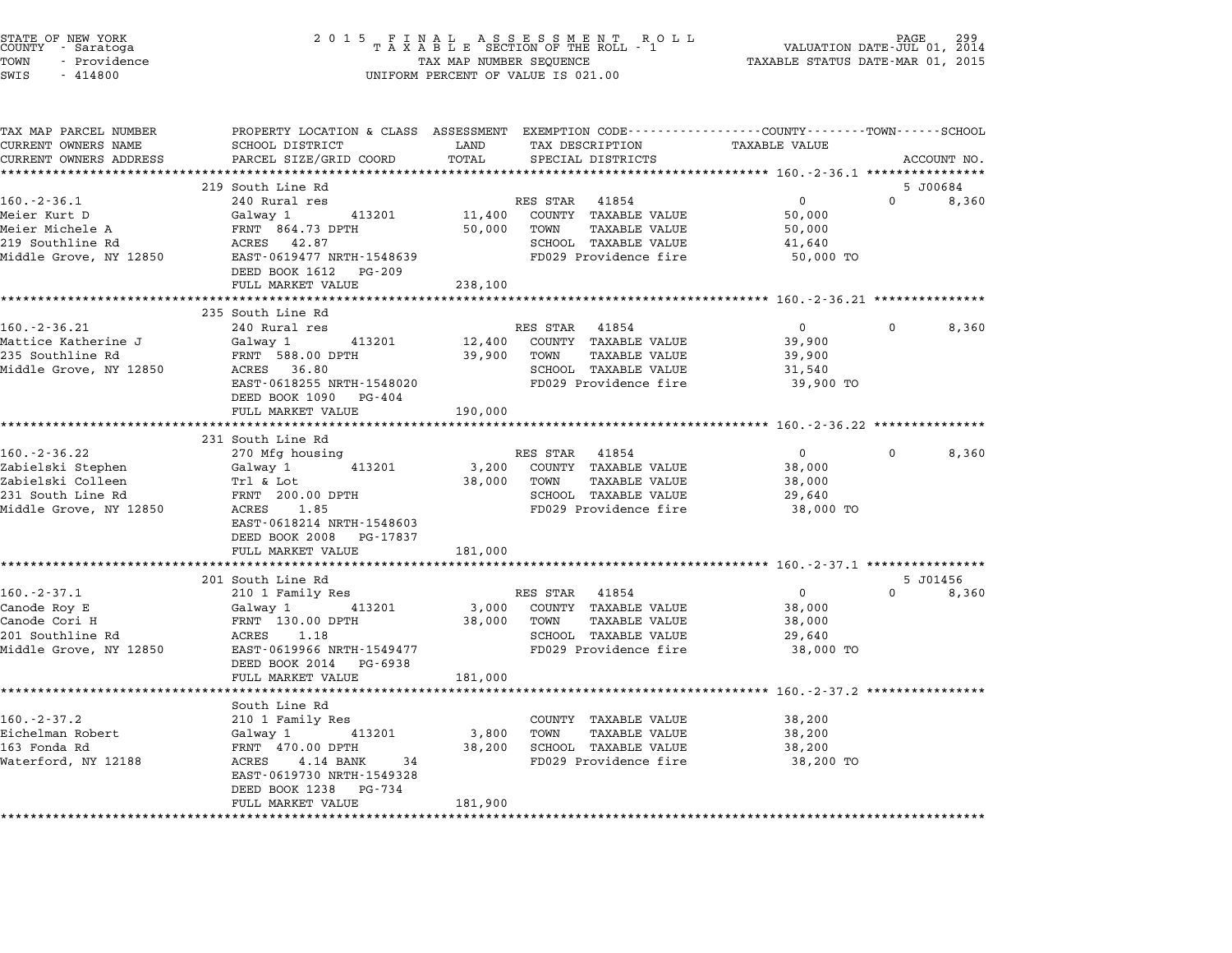| STATE OF NEW YORK<br>COUNTY - Saratoga<br>TOWN<br>- Providence<br>SWIS<br>$-414800$ | 2 0 1 5<br>FINAL ASSESSMENT RO<br>TAXABLE SECTION OF THE ROLL - 1<br>TAX MAP NUMBER SEQUENCE<br>UNIFORM PERCENT OF VALUE IS 021.00 | PAGE<br>300<br>R O L L<br>VALUATION DATE-JUL 01, 2014<br>TAXABLE STATUS DATE-MAR 01, 2015 |                                                      |                |          |                   |
|-------------------------------------------------------------------------------------|------------------------------------------------------------------------------------------------------------------------------------|-------------------------------------------------------------------------------------------|------------------------------------------------------|----------------|----------|-------------------|
| TAX MAP PARCEL NUMBER<br>CURRENT OWNERS NAME                                        | PROPERTY LOCATION & CLASS ASSESSMENT EXEMPTION CODE---------------COUNTY-------TOWN------SCHOOL<br>SCHOOL DISTRICT                 | LAND                                                                                      | TAX DESCRIPTION                                      | TAXABLE VALUE  |          |                   |
| CURRENT OWNERS ADDRESS                                                              | PARCEL SIZE/GRID COORD                                                                                                             | TOTAL                                                                                     | SPECIAL DISTRICTS                                    |                |          | ACCOUNT NO.       |
|                                                                                     |                                                                                                                                    | *********                                                                                 |                                                      |                |          |                   |
|                                                                                     | 229 South Line Rd                                                                                                                  |                                                                                           |                                                      |                |          |                   |
| $160.-2-38.2$                                                                       | 270 Mfg housing                                                                                                                    |                                                                                           | COUNTY TAXABLE VALUE                                 | 9,000          |          |                   |
| Campbell Glenn E<br>Campbell Barbara E                                              | Galway 1<br>413201                                                                                                                 | 3,200<br>9,000                                                                            | TOWN<br><b>TAXABLE VALUE</b><br>SCHOOL TAXABLE VALUE | 9,000<br>9,000 |          |                   |
| 10 Kristin Dr                                                                       | Trl & Lot<br>FRNT 200.00 DPTH                                                                                                      |                                                                                           | FD029 Providence fire                                | 9,000 TO       |          |                   |
| Ballston Spa, NY 12020                                                              | ACRES 1.85                                                                                                                         |                                                                                           |                                                      |                |          |                   |
|                                                                                     | EAST-0618407 NRTH-1548683                                                                                                          |                                                                                           |                                                      |                |          |                   |
|                                                                                     | DEED BOOK 2010 PG-25183                                                                                                            |                                                                                           |                                                      |                |          |                   |
|                                                                                     | FULL MARKET VALUE                                                                                                                  | 42,900                                                                                    |                                                      |                |          |                   |
|                                                                                     |                                                                                                                                    |                                                                                           |                                                      |                |          |                   |
| $160. - 2 - 38.11$                                                                  | South Line Rd<br>210 1 Family Res                                                                                                  |                                                                                           | RES STAR 41854                                       | $\mathbf 0$    | $\Omega$ | 5 J01260<br>8,360 |
| Lamoy Timothy                                                                       | Galway 1<br>413201                                                                                                                 | 3,000                                                                                     | COUNTY TAXABLE VALUE                                 | 32,000         |          |                   |
| PO Box 66                                                                           | FRNT 217.00 DPTH                                                                                                                   | 32,000                                                                                    | <b>TAXABLE VALUE</b><br>TOWN                         | 32,000         |          |                   |
| Galway, NY 12074                                                                    | ACRES 1.04                                                                                                                         |                                                                                           | SCHOOL TAXABLE VALUE                                 | 23,640         |          |                   |
|                                                                                     | EAST-0618629 NRTH-1548891                                                                                                          |                                                                                           | FD029 Providence fire                                | 32,000 TO      |          |                   |
|                                                                                     | DEED BOOK 1042 PG-1042                                                                                                             |                                                                                           |                                                      |                |          |                   |
|                                                                                     | FULL MARKET VALUE                                                                                                                  | 152,400                                                                                   |                                                      |                |          |                   |
|                                                                                     |                                                                                                                                    |                                                                                           |                                                      |                |          |                   |
| $160. - 2 - 38.12$                                                                  | 227 South Line Rd<br>270 Mfg housing                                                                                               |                                                                                           | COUNTY TAXABLE VALUE                                 | 4,100          |          |                   |
| Ormsby Angela M                                                                     | Galway 1<br>413201                                                                                                                 | 3,100                                                                                     | TOWN<br><b>TAXABLE VALUE</b>                         | 4,100          |          |                   |
| Ormsby John M                                                                       | FRNT<br>65.00 DPTH                                                                                                                 | 4,100                                                                                     | SCHOOL TAXABLE VALUE                                 | 4,100          |          |                   |
| 227 South Line Rd                                                                   | ACRES 1.57                                                                                                                         |                                                                                           | FD029 Providence fire                                | 4,100 TO       |          |                   |
| Middle Grove, NY 12850                                                              | EAST-0618674 NRTH-1548673                                                                                                          |                                                                                           |                                                      |                |          |                   |
|                                                                                     | DEED BOOK 2010 PG-25805                                                                                                            |                                                                                           |                                                      |                |          |                   |
|                                                                                     | FULL MARKET VALUE                                                                                                                  | 19,500                                                                                    |                                                      |                |          |                   |
|                                                                                     |                                                                                                                                    |                                                                                           |                                                      |                |          |                   |
| $160. -2 - 39$                                                                      | 237 South Line Rd<br>270 Mfg housing                                                                                               |                                                                                           | VET WAR C 41122                                      | 2,250          | $\Omega$ | 5 J00550<br>0     |
| Barnes David B                                                                      | Galway 1<br>413201                                                                                                                 |                                                                                           | 3,700 VET WAR T 41123                                | $\mathbf 0$    | 2,250    | $\Omega$          |
| 237 Southline Rd                                                                    | FRNT 230.00 DPTH                                                                                                                   |                                                                                           | 15,000 RES STAR 41854                                | $\mathbf 0$    | $\Omega$ | 8,360             |
| Middle Grove, NY 12850                                                              | ACRES<br>0.93                                                                                                                      |                                                                                           | COUNTY TAXABLE VALUE                                 | 12,750         |          |                   |
|                                                                                     | EAST-0617379 NRTH-1548374                                                                                                          |                                                                                           | TOWN<br>TAXABLE VALUE                                | 12,750         |          |                   |
|                                                                                     | DEED BOOK 1600 PG-233                                                                                                              |                                                                                           | SCHOOL TAXABLE VALUE                                 | 6,640          |          |                   |
|                                                                                     | FULL MARKET VALUE                                                                                                                  |                                                                                           | 71,400 FD029 Providence fire                         | 15,000 TO      |          |                   |
|                                                                                     | ************************                                                                                                           |                                                                                           |                                                      |                |          |                   |
| $160. - 2 - 40$                                                                     | 239 South Line Rd<br>270 Mfg housing                                                                                               |                                                                                           | AGED - ALL 41800                                     | 2,250          | 2,250    | 5 J01401<br>2,250 |
| Lafountain Rose                                                                     | Galway 1<br>413201                                                                                                                 |                                                                                           | 1,100 SR STAR<br>41834                               | $\overline{0}$ | $\Omega$ | 2,250             |
| 239 Southline Rd                                                                    | FRNT 120.00 DPTH 100.00                                                                                                            | 4,500                                                                                     | COUNTY TAXABLE VALUE                                 | 2,250          |          |                   |
| Middle Grove, NY 12580                                                              | ACRES<br>0.28                                                                                                                      |                                                                                           | <b>TAXABLE VALUE</b><br>TOWN                         | 2,250          |          |                   |
|                                                                                     | EAST-0617270 NRTH-1548349                                                                                                          |                                                                                           | SCHOOL TAXABLE VALUE                                 | $\mathbf 0$    |          |                   |
|                                                                                     | DEED BOOK 0949<br>PG-0321                                                                                                          | 21,400                                                                                    | FD029 Providence fire                                | 4,500 TO       |          |                   |
|                                                                                     | FULL MARKET VALUE                                                                                                                  |                                                                                           |                                                      |                |          |                   |

STATE OF NEW YORK <sup>2</sup> <sup>0</sup> <sup>1</sup> 5 F I N A L A S S E S S M E N T R O L L PAGE <sup>300</sup> COUNTY - Saratoga <sup>T</sup> <sup>A</sup> <sup>X</sup> <sup>A</sup> <sup>B</sup> <sup>L</sup> <sup>E</sup> SECTION OF THE ROLL - <sup>1</sup> VALUATION DATE-JUL 01, <sup>2014</sup>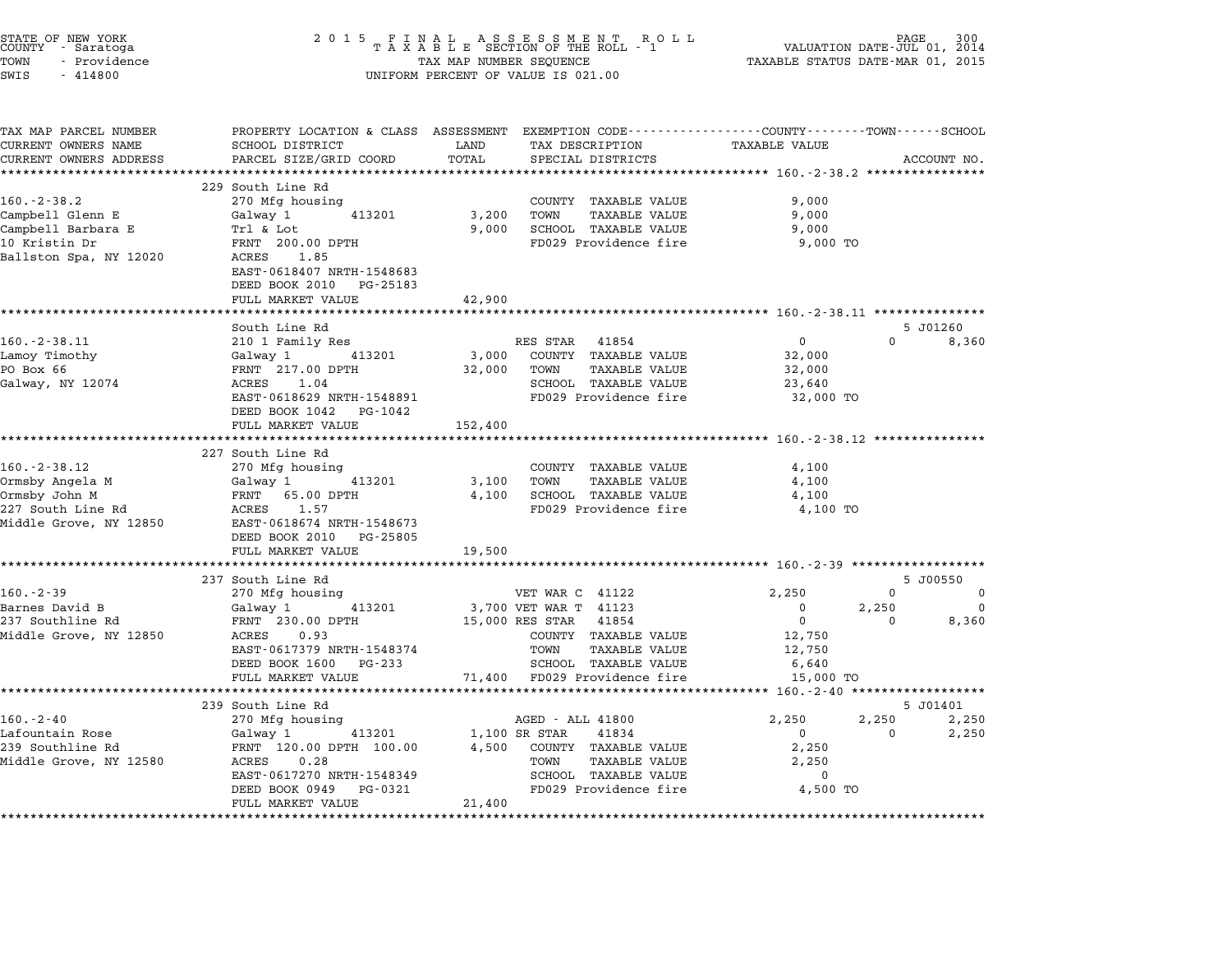| STATE OF NEW YORK<br>COUNTY - Saratoga<br>TOWN<br>- Providence<br>SWIS<br>$-414800$                 | 2015 FINAL ASSESSMENT ROLL<br>TAXABLE SECTION OF THE ROLL - 1<br>TAX MAP NUMBER SEQUENCE<br>UNIFORM PERCENT OF VALUE IS 021.00                                                                                | PAGE                                 | 301<br>VALUATION DATE-JUL 01,<br>2014<br>TAXABLE STATUS DATE-MAR 01, 2015                             |                                                                                                                                |  |
|-----------------------------------------------------------------------------------------------------|---------------------------------------------------------------------------------------------------------------------------------------------------------------------------------------------------------------|--------------------------------------|-------------------------------------------------------------------------------------------------------|--------------------------------------------------------------------------------------------------------------------------------|--|
| TAX MAP PARCEL NUMBER<br>CURRENT OWNERS NAME<br>CURRENT OWNERS ADDRESS                              | SCHOOL DISTRICT<br>PARCEL SIZE/GRID COORD<br>****************                                                                                                                                                 | LAND<br>TOTAL                        | TAX DESCRIPTION<br>SPECIAL DISTRICTS                                                                  | PROPERTY LOCATION & CLASS ASSESSMENT EXEMPTION CODE---------------COUNTY-------TOWN-----SCHOOL<br>TAXABLE VALUE<br>ACCOUNT NO. |  |
| $160 - 2 - 43$<br>Perry Theresa C<br>17 Eagle Ridge Dr<br>Saratoga Springs, NY 12866                | 7148 Barkersville Rd<br>270 Mfg housing<br>Galway 1<br>413201<br>FRNT 120.00 DPTH<br>ACRES<br>0.32<br>EAST-0616452 NRTH-1550425<br>DEED BOOK 2012<br>PG-4652<br>FULL MARKET VALUE                             | 3,000<br>6,150<br>29,300             | COUNTY TAXABLE VALUE<br>TOWN<br><b>TAXABLE VALUE</b><br>SCHOOL TAXABLE VALUE<br>FD029 Providence fire | ********************************* 160.-2-43 ***********<br>5 L01281<br>6,150<br>6,150<br>6,150<br>6,150 TO                     |  |
| $160 - 2 - 44$<br>Towne Patterson Barbara<br>1 Ralsey Rd S<br>Stamford, CT 06902                    | Barkersville Rd<br>260 Seasonal res<br>Galway 1<br>413201<br>1/2 Interest Each<br>2010/36391<br>FRNT 500.00 DPTH<br>ACRES<br>1.77<br>EAST-0616847 NRTH-1549510<br>DEED BOOK 2011 PG-9674<br>FULL MARKET VALUE | 3,200<br>8,000<br>38,100             | COUNTY TAXABLE VALUE<br>TOWN<br>TAXABLE VALUE<br><b>SCHOOL TAXABLE VALUE</b><br>FD029 Providence fire | 5 J00911<br>8,000<br>8,000<br>8,000<br>8,000 TO                                                                                |  |
| $160 - 2 - 45$<br>Oakes Roland J Jr<br>Oakes Daria C<br>177 South Line Rd<br>Middle Grove, NY 12850 | *******************<br>Lafayette Rd<br>312 Vac w/imprv<br>Galway 1<br>413201<br>Barn & Garage<br>FRNT 1160.00 DPTH<br>ACRES 19.38<br>EAST-0624124 NRTH-1546364<br>DEED BOOK 1750 PG-386                       | 6,600<br>8,600                       | COUNTY TAXABLE VALUE<br>TOWN<br>TAXABLE VALUE<br>SCHOOL TAXABLE VALUE<br>FD029 Providence fire        | ************************** 160.-2-45 *******************<br>5 J00417<br>8,600<br>8,600<br>8,600<br>8,600 TO                    |  |
| $160.-2-46.1$<br>Pita Joseph<br>1228 Armer Rd<br>Rock City Falls, NY 12863                          | FULL MARKET VALUE<br>Barkersville Rd<br>322 Rural vac>10<br>Galway 1<br>413201<br>Lot 1<br>FRNT 1385.06 DPTH<br>ACRES 37.76<br>EAST-0617316 NRTH-1546189<br>DEED BOOK 2008<br>PG-8536<br>FULL MARKET VALUE    | 41,000<br>10,400<br>10,400<br>49,500 | COUNTY TAXABLE VALUE<br>TOWN<br><b>TAXABLE VALUE</b><br>SCHOOL TAXABLE VALUE<br>FD029 Providence fire | ************************* 160.-2-46.1 *****************<br>5 J01014<br>10,400<br>10,400<br>10,400<br>10,400 TO                 |  |
| $160. - 2 - 46.2$<br>Esler David<br>43 Oakland Ave<br>Gloversville, NY 12078                        | 7110 Barkersville Rd<br>210 1 Family Res<br>Galway 1<br>413201<br>Lot 2<br>FRNT 843.90 DPTH<br>ACRES<br>57.17<br>EAST-0619377 NRTH-1546734<br>DEED BOOK 2007 PG-13853<br>FULL MARKET VALUE                    | 14,200<br>16,200<br>77,100           | COUNTY TAXABLE VALUE<br>TOWN<br>TAXABLE VALUE<br>SCHOOL TAXABLE VALUE<br>FD029 Providence fire        | ***************** 160.-2-46.2 *****************<br>16,200<br>16,200<br>16,200<br>16,200 TO                                     |  |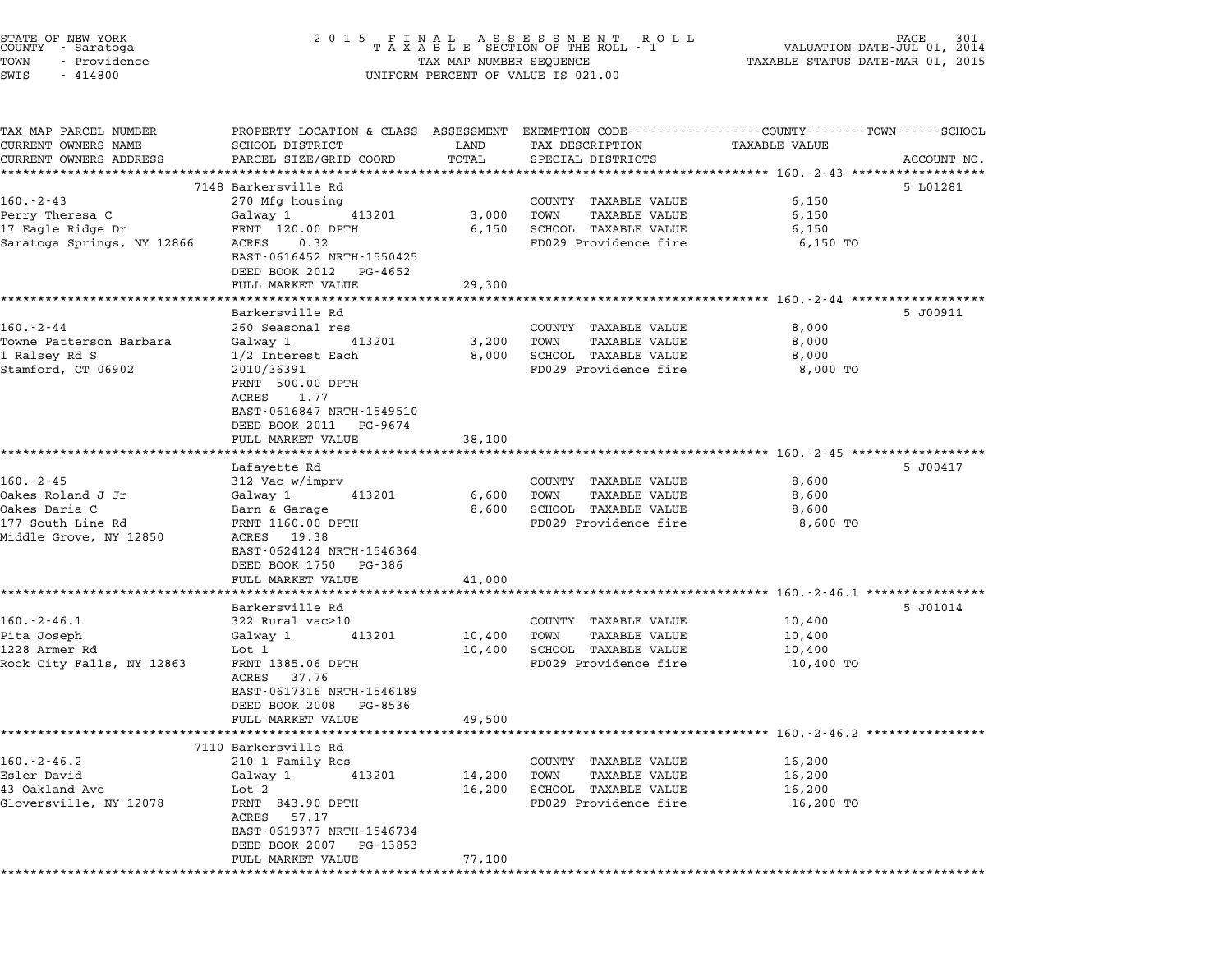|                      | STATE OF NEW YORK |  |
|----------------------|-------------------|--|
| COUNTY               | - Saratoga        |  |
| TOWN                 | - Providence      |  |
| $\sim$ $\sim$ $\sim$ | 111000            |  |

# STATE OF NEW YORK <sup>2</sup> <sup>0</sup> <sup>1</sup> 5 F I N A L A S S E S S M E N T R O L L PAGE <sup>302</sup> COUNTY - Saratoga <sup>T</sup> <sup>A</sup> <sup>X</sup> <sup>A</sup> <sup>B</sup> <sup>L</sup> <sup>E</sup> SECTION OF THE ROLL - <sup>1</sup> VALUATION DATE-JUL 01, <sup>2014</sup> TOWN - Providence TAX MAP NUMBER SEQUENCE TAXABLE STATUS DATE-MAR 01, <sup>2015</sup> SWIS - <sup>414800</sup> UNIFORM PERCENT OF VALUE IS 021.00

| TAX MAP PARCEL NUMBER<br>CURRENT OWNERS NAME | PROPERTY LOCATION & CLASS ASSESSMENT EXEMPTION CODE----------------COUNTY-------TOWN-----SCHOOL<br>SCHOOL DISTRICT                                                                                                | LAND           | TAX DESCRIPTION TAXABLE VALUE                     |                                                         |                         |
|----------------------------------------------|-------------------------------------------------------------------------------------------------------------------------------------------------------------------------------------------------------------------|----------------|---------------------------------------------------|---------------------------------------------------------|-------------------------|
| CURRENT OWNERS ADDRESS                       | PARCEL SIZE/GRID COORD                                                                                                                                                                                            | TOTAL          | SPECIAL DISTRICTS                                 |                                                         | ACCOUNT NO.             |
|                                              |                                                                                                                                                                                                                   |                |                                                   |                                                         |                         |
|                                              | South Line Rd Rear                                                                                                                                                                                                |                |                                                   |                                                         | 5 J00532                |
| $160 - 2 - 47$                               | 910 Priv forest                                                                                                                                                                                                   |                | COUNTY TAXABLE VALUE                              | 5,000                                                   |                         |
| Senecal Dean P                               | Galway 1 413201                                                                                                                                                                                                   |                | 5,000 TOWN TAXABLE VALUE                          | 5,000                                                   |                         |
| 182 Southline Rd                             | ACRES 25.00                                                                                                                                                                                                       |                | 5,000 SCHOOL TAXABLE VALUE                        | 5,000                                                   |                         |
| Middle Grove, NY 12850                       | EAST-0621731 NRTH-1551834<br>DEED BOOK 1301 PG-758                                                                                                                                                                |                | FD029 Providence fire                             | 5,000 TO                                                |                         |
|                                              | FULL MARKET VALUE                                                                                                                                                                                                 | 23,800         |                                                   |                                                         |                         |
|                                              | **************************                                                                                                                                                                                        | ************** |                                                   |                                                         |                         |
| $160 - 2 - 48.2$                             | 152 South Line Rd                                                                                                                                                                                                 |                |                                                   | 10,600                                                  |                         |
|                                              | 210 1 Family Res                                                                                                                                                                                                  |                | COUNTY TAXABLE VALUE                              | 10,600                                                  |                         |
|                                              |                                                                                                                                                                                                                   |                |                                                   | 10,600                                                  |                         |
|                                              |                                                                                                                                                                                                                   |                |                                                   | 10,600 TO                                               |                         |
|                                              | Middle Grove, NY 12850 EAST-0624462 NRTH-1550337                                                                                                                                                                  |                |                                                   |                                                         |                         |
|                                              | DEED BOOK 1289 PG-458                                                                                                                                                                                             |                |                                                   |                                                         |                         |
|                                              | FULL MARKET VALUE                                                                                                                                                                                                 | 50,500         |                                                   |                                                         |                         |
|                                              |                                                                                                                                                                                                                   |                |                                                   |                                                         |                         |
|                                              | 149 South Line Rd                                                                                                                                                                                                 |                |                                                   |                                                         |                         |
| $160. - 2 - 48.11$                           | 240 Rural res                                                                                                                                                                                                     |                | VET COM C 41132                                   | 10,500<br>$\Omega$                                      | $\Omega$                |
|                                              |                                                                                                                                                                                                                   |                |                                                   | $\sim$ 0<br>10,500                                      | $\overline{\mathbf{0}}$ |
|                                              | Eileen Galway 1 413201 9,200 VET COM T 41133<br>c/o Armitage Carol et al Life Estate 42,000 AGED C 41802<br>149 South Line Rd FRNT 165.00 DPTH AGED T&S 41806<br>Middle Grove, NY 12850 ACRES 26.64 SR STAR 41834 |                |                                                   | 7,875<br>$\mathbf{0}$                                   | $\mathbf 0$             |
|                                              |                                                                                                                                                                                                                   |                | AGED T&S 41806                                    | $\begin{bmatrix} 0 & 15,750 \\ 0 & 0 & 0 \end{bmatrix}$ | 21,000                  |
| Middle Grove, NY 12850                       |                                                                                                                                                                                                                   |                |                                                   |                                                         | 18,190                  |
|                                              | EAST-0624224 NRTH-1548973                                                                                                                                                                                         |                | COUNTY TAXABLE VALUE                              | 23,625                                                  |                         |
|                                              | DEED BOOK 2007 PG-20060                                                                                                                                                                                           |                | TOWN<br>TAXABLE VALUE                             | 15,750                                                  |                         |
|                                              | FULL MARKET VALUE $200,000$ SCHOOL TAXABLE VALUE                                                                                                                                                                  |                |                                                   | 2,810                                                   |                         |
|                                              | ******************************                                                                                                                                                                                    |                | FD029 Providence fire                             | 42,000 TO                                               |                         |
|                                              |                                                                                                                                                                                                                   |                |                                                   |                                                         |                         |
| $160. -2 - 48.12$                            | South Line Rd Rear                                                                                                                                                                                                |                |                                                   | 300                                                     |                         |
| Agnew John A                                 | 311 Res vac land                                                                                                                                                                                                  |                | COUNTY TAXABLE VALUE<br>300 TOWN<br>TAXABLE VALUE | 300                                                     |                         |
| Agnew Marilyn E                              |                                                                                                                                                                                                                   |                | 300 SCHOOL TAXABLE VALUE                          | 300                                                     |                         |
|                                              |                                                                                                                                                                                                                   |                | FD029 Providence fire                             | 300 TO                                                  |                         |
|                                              | Middle Grove, NY 12850 DEED BOOK 1303 PG-762                                                                                                                                                                      |                |                                                   |                                                         |                         |
|                                              | FULL MARKET VALUE                                                                                                                                                                                                 | 1,400          |                                                   |                                                         |                         |
|                                              | *****************************                                                                                                                                                                                     | ************** |                                                   |                                                         |                         |
|                                              | 152 South Line Rd                                                                                                                                                                                                 |                |                                                   |                                                         |                         |
| $160 - 2 - 49$                               | 270 Mfg housing                                                                                                                                                                                                   |                | COUNTY TAXABLE VALUE                              | 10,000                                                  |                         |
|                                              |                                                                                                                                                                                                                   |                |                                                   | 10,000                                                  |                         |
|                                              |                                                                                                                                                                                                                   |                |                                                   | 10,000                                                  |                         |
|                                              | 160.-2-49<br>Xondrat Joseph J (Galway 1 413201 3,000 TOWN TAXABLE VALUE<br>Xondrat Shirley B FRNT 125.00 DPTH 10,000 SCHOOL TAXABLE VALUE<br>152 South Line Rd ACRES 1.00 TED029 Providence fire                  |                |                                                   | 10,000 TO                                               |                         |
|                                              | Middle Grove, NY 12850 EAST-0624548 NRTH-1550389                                                                                                                                                                  |                |                                                   |                                                         |                         |
|                                              | DEED BOOK 1289 PG-456                                                                                                                                                                                             |                |                                                   |                                                         |                         |
|                                              | FULL MARKET VALUE                                                                                                                                                                                                 | 47,619         |                                                   |                                                         |                         |
|                                              |                                                                                                                                                                                                                   |                |                                                   |                                                         |                         |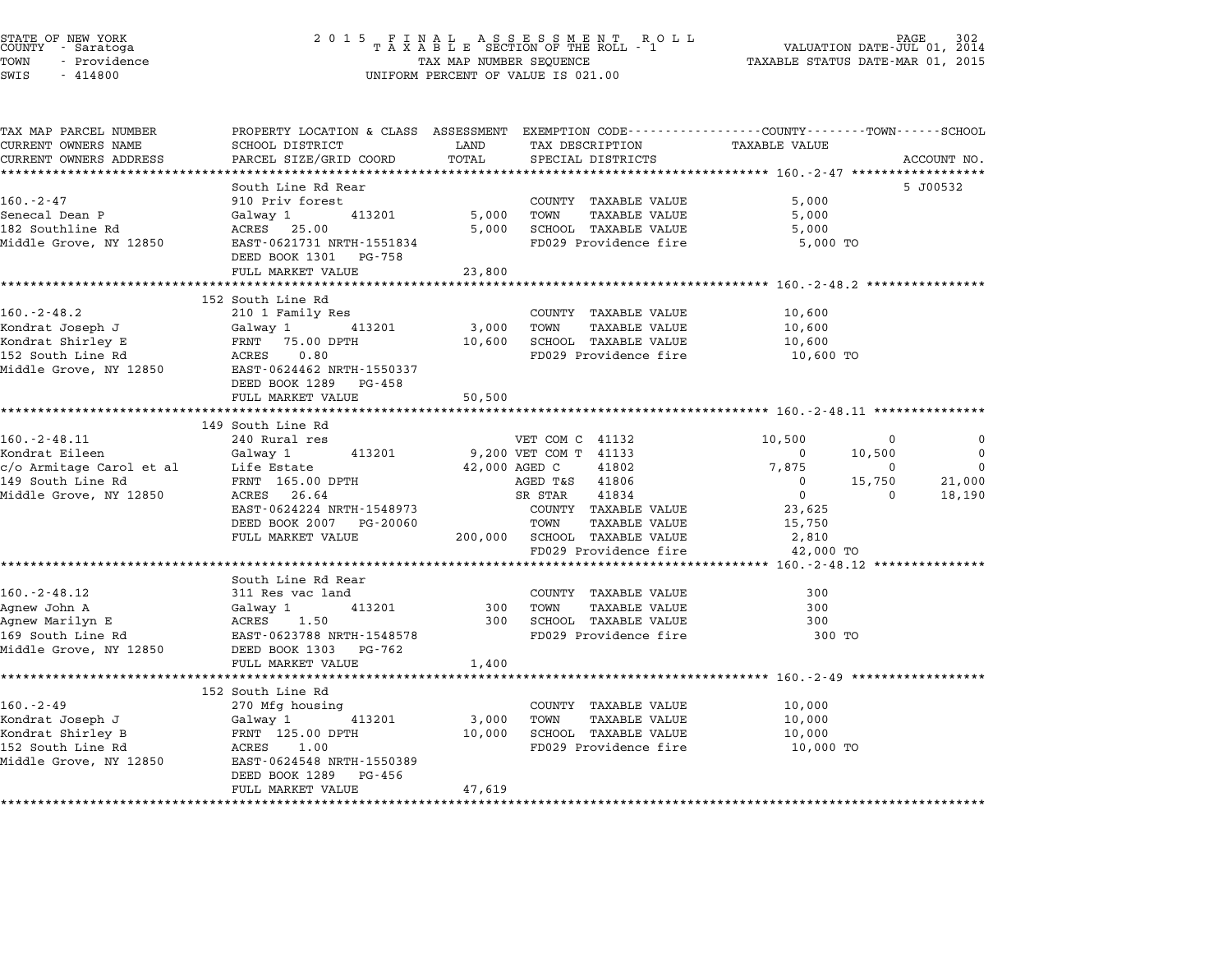| STATE OF NEW YORK<br>COUNTY - Saratoga<br>TOWN<br>- Providence<br>SWIS<br>$-414800$ | 2 0 1 5<br>FINAL ASSESSMENT RO<br>TAXABLE SECTION OF THE ROLL - 1<br>R O L L<br>TAX MAP NUMBER SEQUENCE<br>UNIFORM PERCENT OF VALUE IS 021.00 |                  |                                                      | PAGE<br>VALUATION DATE-JUL 01, 2014<br>TAXABLE STATUS DATE-MAR 01, 2015 |                    |  |
|-------------------------------------------------------------------------------------|-----------------------------------------------------------------------------------------------------------------------------------------------|------------------|------------------------------------------------------|-------------------------------------------------------------------------|--------------------|--|
| TAX MAP PARCEL NUMBER<br>CURRENT OWNERS NAME                                        | PROPERTY LOCATION & CLASS ASSESSMENT EXEMPTION CODE---------------COUNTY-------TOWN-----SCHOOL<br>SCHOOL DISTRICT                             | LAND             | TAX DESCRIPTION                                      | <b>TAXABLE VALUE</b>                                                    |                    |  |
| CURRENT OWNERS ADDRESS                                                              | PARCEL SIZE/GRID COORD                                                                                                                        | TOTAL            | SPECIAL DISTRICTS                                    |                                                                         | ACCOUNT NO.        |  |
|                                                                                     |                                                                                                                                               |                  |                                                      |                                                                         |                    |  |
|                                                                                     | 152 South Line Rd                                                                                                                             |                  |                                                      |                                                                         |                    |  |
| $160.-2-50$                                                                         | 210 1 Family Res                                                                                                                              |                  | SR STAR<br>41834                                     | 0                                                                       | 18,190<br>$\Omega$ |  |
| Kondrat Joseph J<br>Shirley                                                         | Galway 1<br>413201<br>FRNT 154.00 DPTH                                                                                                        | 3,200<br>23,000  | COUNTY TAXABLE VALUE<br>TOWN<br>TAXABLE VALUE        | 23,000<br>23,000                                                        |                    |  |
| Joe Kondrat Excav Inc                                                               | ACRES 1.46                                                                                                                                    |                  | SCHOOL TAXABLE VALUE                                 | 4,810                                                                   |                    |  |
| 152 South Line Rd                                                                   | EAST-0624350 NRTH-1550355                                                                                                                     |                  | FD029 Providence fire                                | 23,000 TO                                                               |                    |  |
| Middle Grove, NY 12850                                                              | DEED BOOK 1246<br>PG-511                                                                                                                      |                  |                                                      |                                                                         |                    |  |
|                                                                                     | FULL MARKET VALUE                                                                                                                             | 109,500          |                                                      |                                                                         |                    |  |
|                                                                                     | ****************                                                                                                                              | ********         |                                                      | ********** 160.-2-51.1 ****************                                 |                    |  |
|                                                                                     | South Line Rd Rear                                                                                                                            |                  |                                                      |                                                                         | 5 J00480           |  |
| $160.-2-51.1$                                                                       | 910 Priv forest                                                                                                                               |                  | COUNTY TAXABLE VALUE                                 | 13,400                                                                  |                    |  |
| Sherman Gary A<br>Sherman Gail M                                                    | Galway 1<br>413201<br>FRNT 187.76 DPTH                                                                                                        | 13,400<br>13,400 | TOWN<br>TAXABLE VALUE<br>SCHOOL TAXABLE VALUE        | 13,400<br>13,400                                                        |                    |  |
| 120 Southline Rd                                                                    | ACRES 67.09                                                                                                                                   |                  | FD029 Providence fire                                | 13,400 TO                                                               |                    |  |
| Middle Grove, NY 12850                                                              | EAST-0622520 NRTH-1553062                                                                                                                     |                  |                                                      |                                                                         |                    |  |
|                                                                                     | DEED BOOK 1591<br>PG-35                                                                                                                       |                  |                                                      |                                                                         |                    |  |
|                                                                                     | FULL MARKET VALUE                                                                                                                             | 63,800           |                                                      |                                                                         |                    |  |
|                                                                                     | **********************                                                                                                                        |                  |                                                      |                                                                         |                    |  |
|                                                                                     | South Line Rd                                                                                                                                 |                  |                                                      |                                                                         |                    |  |
| $160. - 2 - 51.2$<br>Troy Sand & Gravel Co Inc                                      | 322 Rural vac>10<br>Galway 1<br>413201                                                                                                        | 7,000            | COUNTY TAXABLE VALUE<br>TOWN<br><b>TAXABLE VALUE</b> | 7,000<br>7,000                                                          |                    |  |
| PO Box 189                                                                          | FRNT 187.76 DPTH                                                                                                                              | 7,000            | SCHOOL TAXABLE VALUE                                 | 7,000                                                                   |                    |  |
| Watervliet, NY 12189                                                                | ACRES 20.36                                                                                                                                   |                  | FD029 Providence fire                                | 7,000 TO                                                                |                    |  |
|                                                                                     | EAST-0622861 NRTH-1550885                                                                                                                     |                  |                                                      |                                                                         |                    |  |
|                                                                                     | DEED BOOK 2007<br>PG-13464                                                                                                                    |                  |                                                      |                                                                         |                    |  |
|                                                                                     | FULL MARKET VALUE                                                                                                                             | 33,300           |                                                      |                                                                         |                    |  |
|                                                                                     | .                                                                                                                                             | ********         |                                                      | ********************* 160.-2-53 ************                            |                    |  |
|                                                                                     | South Line Rd                                                                                                                                 |                  |                                                      |                                                                         |                    |  |
| $160. -2 - 53$<br>Weeden Paul L                                                     | 311 Res vac land<br>413201<br>Galway 1                                                                                                        | 3,400            | COUNTY TAXABLE VALUE<br>TOWN<br><b>TAXABLE VALUE</b> | 3,400<br>3,400                                                          |                    |  |
| 160 South Line Rd                                                                   | Lot 1                                                                                                                                         | 3,400            | SCHOOL TAXABLE VALUE                                 | 3,400                                                                   |                    |  |
| Middle Grove, NY 12850                                                              | Also Bk 1556 Pg 370                                                                                                                           |                  | FD029 Providence fire                                | 3,400 TO                                                                |                    |  |
|                                                                                     | FRNT 208.00 DPTH                                                                                                                              |                  |                                                      |                                                                         |                    |  |
|                                                                                     | ACRES<br>3.00                                                                                                                                 |                  |                                                      |                                                                         |                    |  |
|                                                                                     | EAST-0623991 NRTH-1550359                                                                                                                     |                  |                                                      |                                                                         |                    |  |
|                                                                                     | DEED BOOK 1248<br>PG-127                                                                                                                      |                  |                                                      |                                                                         |                    |  |
|                                                                                     | FULL MARKET VALUE                                                                                                                             | 16,200           |                                                      |                                                                         |                    |  |
|                                                                                     |                                                                                                                                               |                  |                                                      | ************************************50.-2-54 ******************         |                    |  |
| 160.-2-54                                                                           | South Line Rd Rear<br>311 Res vac land                                                                                                        |                  | COUNTY TAXABLE VALUE                                 | 3,300                                                                   | 5 J01522           |  |
| Bruce M & Eiko H Barrett                                                            | 413201<br>Galway 1                                                                                                                            | 3,300            | TOWN<br><b>TAXABLE VALUE</b>                         | 3,300                                                                   |                    |  |
| Living Trust                                                                        | ACRES<br>9.71                                                                                                                                 | 3,300            | SCHOOL TAXABLE VALUE                                 | 3,300                                                                   |                    |  |
| 5412 Moorewood Dr                                                                   | EAST-0620509 NRTH-1548938                                                                                                                     |                  | FD029 Providence fire                                | 3,300 TO                                                                |                    |  |
| Arlington, TX 76017                                                                 | DEED BOOK 1763<br>PG-66                                                                                                                       |                  |                                                      |                                                                         |                    |  |
|                                                                                     | FULL MARKET VALUE                                                                                                                             | 15,700           |                                                      |                                                                         |                    |  |
|                                                                                     |                                                                                                                                               |                  |                                                      |                                                                         |                    |  |

STATE OF NEW YORK <sup>2</sup> <sup>0</sup> <sup>1</sup> 5 F I N A L A S S E S S M E N T R O L L PAGE <sup>303</sup> COUNTY - Saratoga <sup>T</sup> <sup>A</sup> <sup>X</sup> <sup>A</sup> <sup>B</sup> <sup>L</sup> <sup>E</sup> SECTION OF THE ROLL - <sup>1</sup> VALUATION DATE-JUL 01, <sup>2014</sup>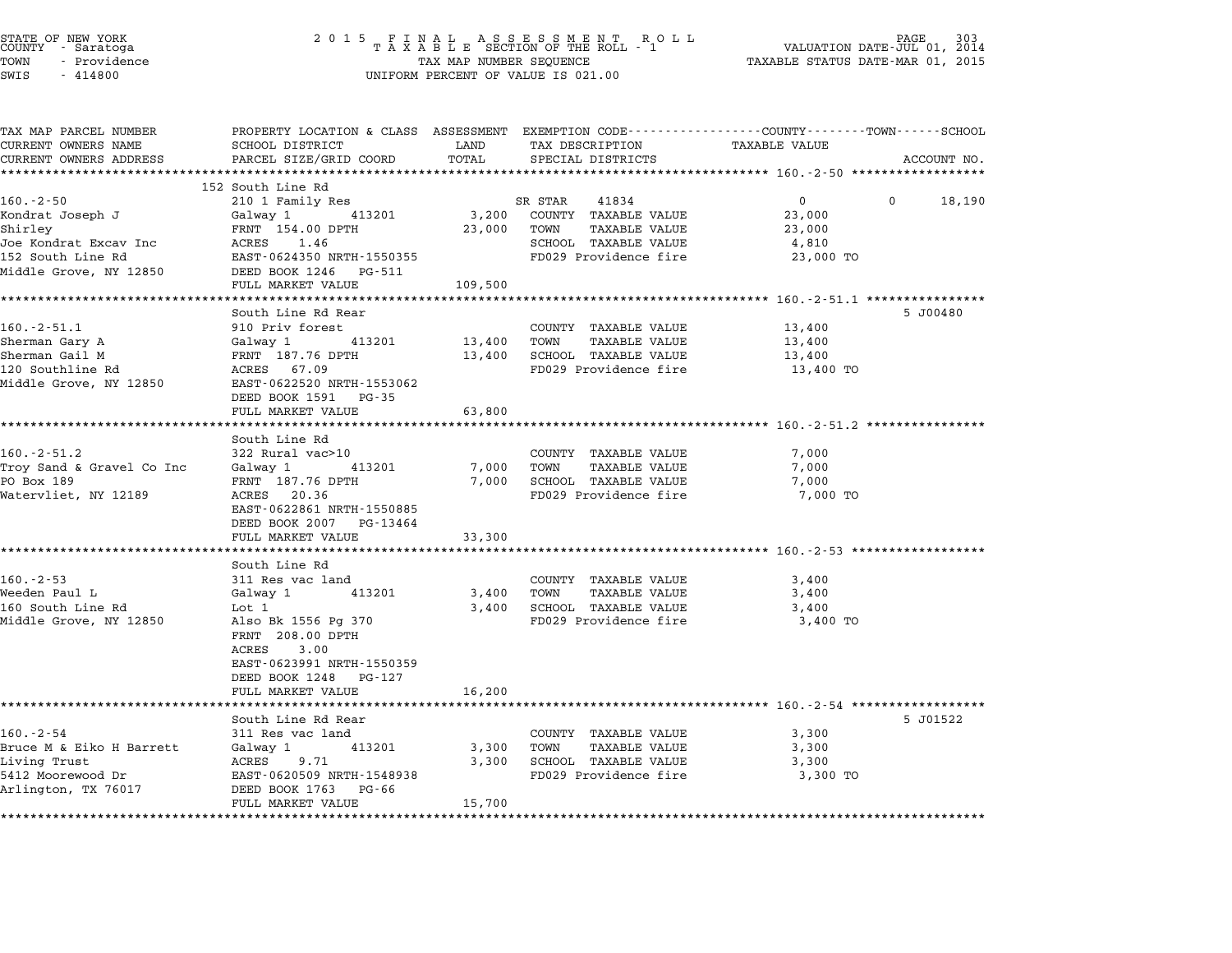| STATE OF NEW YORK<br>COUNTY<br>- Saratoga<br>TOWN<br>- Providence<br>SWIS<br>$-414800$                                                   | 2 0 1 5                                                                                                                                                                                    | TAX MAP NUMBER SEQUENCE    | FINAL ASSESSMENT RO<br>TAXABLE SECTION OF THE ROLL - 1<br>R O L L<br>UNIFORM PERCENT OF VALUE IS 021.00                                 | TAXABLE STATUS DATE-MAR 01, 2015             | 304<br>PAGE<br>VALUATION DATE-JUL 01, 2014 |
|------------------------------------------------------------------------------------------------------------------------------------------|--------------------------------------------------------------------------------------------------------------------------------------------------------------------------------------------|----------------------------|-----------------------------------------------------------------------------------------------------------------------------------------|----------------------------------------------|--------------------------------------------|
| TAX MAP PARCEL NUMBER<br>CURRENT OWNERS NAME<br>CURRENT OWNERS ADDRESS                                                                   | SCHOOL DISTRICT<br>PARCEL SIZE/GRID COORD                                                                                                                                                  | LAND<br>TOTAL              | PROPERTY LOCATION & CLASS ASSESSMENT EXEMPTION CODE---------------COUNTY-------TOWN------SCHOOL<br>TAX DESCRIPTION<br>SPECIAL DISTRICTS | <b>TAXABLE VALUE</b>                         | ACCOUNT NO.                                |
|                                                                                                                                          | 7178 Lafayette Rd                                                                                                                                                                          |                            |                                                                                                                                         |                                              |                                            |
| $160. - 2 - 55.2$<br>Gerber Robert<br>McCoy Christine<br>7178 Lafayette Rd<br>Middle Grove, NY 12850                                     | 210 1 Family Res<br>Galway 1<br>413201<br>Lot #2<br>FRNT 440.00 DPTH<br>5.73<br>ACRES<br>EAST-0622731 NRTH-1548068<br>DEED BOOK 2013<br>PG-13984<br>FULL MARKET VALUE                      | 4,000<br>67,800<br>322,900 | RES STAR<br>41854<br>COUNTY TAXABLE VALUE<br>TOWN<br><b>TAXABLE VALUE</b><br>SCHOOL TAXABLE VALUE<br>FD029 Providence fire              | 0<br>67,800<br>67,800<br>59,440<br>67,800 TO | 0<br>8,360                                 |
|                                                                                                                                          |                                                                                                                                                                                            |                            |                                                                                                                                         |                                              |                                            |
| $160. - 2 - 55.11$<br>Oakes Roland James Jr<br>Oakes Daria C<br>177 South Line Rd<br>Middle Grove, NY 12850                              | 177 South Line Rd<br>240 Rural res<br>Galway 1<br>413201<br>Lot $#1$<br>FRNT 585.03 DPTH<br>ACRES<br>5.79<br>EAST-0622231 NRTH-1549160<br>DEED BOOK 1292<br>PG-562<br>FULL MARKET VALUE    | 4,200<br>53,700<br>255,714 | RES STAR<br>41854<br>COUNTY TAXABLE VALUE<br>TOWN<br>TAXABLE VALUE<br>SCHOOL TAXABLE VALUE<br>FD029 Providence fire                     | 0<br>53,700<br>53,700<br>45,340<br>53,700 TO | 5 J00430<br>0<br>8,360                     |
|                                                                                                                                          | 7184 Lafayette Rd                                                                                                                                                                          |                            |                                                                                                                                         |                                              | 5 J00430                                   |
| $160. - 2 - 55.12$<br>Bertholf Brian<br>Bertholf Erica<br>73 Lawrence St Apt 2<br>Saratoga Springs, NY 12866<br>PRIOR OWNER ON 3/01/2015 | 314 Rural vac<10<br>Galway 1<br>413201<br>Lot #1<br>FRNT 279.06 DPTH<br>4.58<br>ACRES<br>EAST-0622473 NRTH-1548846<br>DEED BOOK 2015<br>PG-13952                                           | 4,100<br>4,100             | COUNTY TAXABLE VALUE<br>TOWN<br>TAXABLE VALUE<br>SCHOOL TAXABLE VALUE<br>FD029 Providence fire                                          | 4,100<br>4,100<br>4,100<br>4,100 TO          |                                            |
| Oakes Roland James Jr                                                                                                                    | FULL MARKET VALUE                                                                                                                                                                          | 19,524                     |                                                                                                                                         |                                              |                                            |
| $160. - 2 - 55.13$<br>Oakes Roland James Jr<br>Oakes Daria C<br>177 South Line Rd<br>Middle Grove, NY 12850                              | 7182 Lafayette Rd<br>314 Rural vac<10<br>413201<br>Galway 1<br>Lot $#1$<br>FRNT 373.36 DPTH<br>ACRES<br>4.77<br>EAST-0622591 NRTH-1548482<br>DEED BOOK 1292<br>PG-562<br>FULL MARKET VALUE | 4,000<br>4,000<br>19,048   | COUNTY TAXABLE VALUE<br>TOWN<br>TAXABLE VALUE<br>SCHOOL TAXABLE VALUE<br>FD029 Providence fire                                          | 4,000<br>4,000<br>4,000<br>4,000 TO          | 5 J00430                                   |
|                                                                                                                                          |                                                                                                                                                                                            | *************              |                                                                                                                                         |                                              |                                            |
| $160. -2 - 55.14$<br>Oakes Roland James Jr<br>Oakes Daria C<br>177 South Line Rd<br>Middle Grove, NY 12850                               | 177 South Line Rd<br>314 Rural vac<10<br>Galway 1<br>413201<br>Lot #1<br>FRNT<br>50.00 DPTH<br>ACRES<br>0.69<br>EAST-0622660 NRTH-1548291<br>DEED BOOK 1292<br>PG-562                      | 200<br>200                 | COUNTY TAXABLE VALUE<br>TOWN<br>TAXABLE VALUE<br>SCHOOL TAXABLE VALUE<br>FD029 Providence fire                                          | 200<br>200<br>200<br>200 TO                  | 5 J00430                                   |
| **********                                                                                                                               | FULL MARKET VALUE                                                                                                                                                                          | 952                        |                                                                                                                                         |                                              | **************************                 |

STATE OF NEW YORK <sup>2</sup> <sup>0</sup> <sup>1</sup> 5 F I N A L A S S E S S M E N T R O L L PAGE <sup>304</sup> COUNTY - Saratoga <sup>T</sup> <sup>A</sup> <sup>X</sup> <sup>A</sup> <sup>B</sup> <sup>L</sup> <sup>E</sup> SECTION OF THE ROLL - <sup>1</sup> VALUATION DATE-JUL 01, <sup>2014</sup>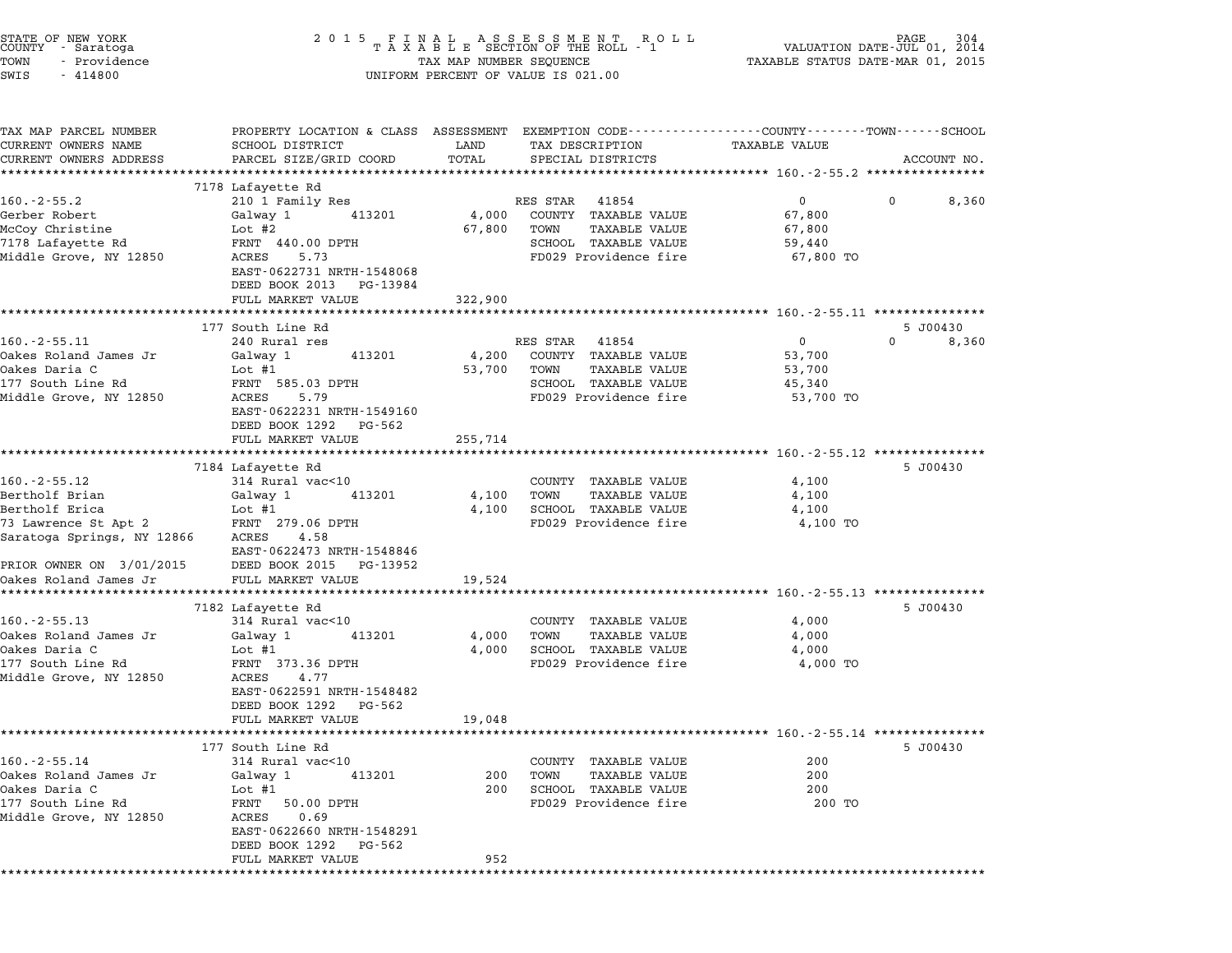| STATE OF NEW YORK<br>COUNTY - Saratoga<br>TOWN<br>- Providence<br>SWIS<br>$-414800$ | 2 0 1 5                                                                                                                                     |               | UNIFORM PERCENT OF VALUE IS 021.00   | FINAL ASSESSMENT ROLL PAGE 305 PAGE 305 PAGE 305 PASA BLE SECTION OF THE ROLL - 1 VALUATION DATE-JUL 01, 2014 |             |
|-------------------------------------------------------------------------------------|---------------------------------------------------------------------------------------------------------------------------------------------|---------------|--------------------------------------|---------------------------------------------------------------------------------------------------------------|-------------|
| TAX MAP PARCEL NUMBER<br>CURRENT OWNERS NAME<br>CURRENT OWNERS ADDRESS              | PROPERTY LOCATION & CLASS ASSESSMENT EXEMPTION CODE---------------COUNTY-------TOWN-----SCHOOL<br>SCHOOL DISTRICT<br>PARCEL SIZE/GRID COORD | LAND<br>TOTAL | TAX DESCRIPTION<br>SPECIAL DISTRICTS | TAXABLE VALUE                                                                                                 | ACCOUNT NO. |
|                                                                                     | **************************<br>277 South Line Rd                                                                                             | ************  |                                      |                                                                                                               |             |
| $160.-3-1$                                                                          | 210 1 Family Res                                                                                                                            |               | COUNTY TAXABLE VALUE                 | 16,635                                                                                                        |             |
| Smith Despina                                                                       | 413201<br>Galway 1                                                                                                                          | 3,000         | <b>TAXABLE VALUE</b><br>TOWN         | 16,635                                                                                                        |             |
| Smith Terence J                                                                     | Barn                                                                                                                                        | 16,635        | SCHOOL TAXABLE VALUE                 | 16,635                                                                                                        |             |
| 101 James Rd                                                                        | Lot 1                                                                                                                                       |               | FD029 Providence fire                | 16,635 TO                                                                                                     |             |
| Galway, NY 12074                                                                    | FRNT 235.47 DPTH<br>ACRES<br>1.00<br>EAST-0614706 NRTH-1547285                                                                              |               |                                      |                                                                                                               |             |
|                                                                                     | DEED BOOK 1746 PG-512                                                                                                                       |               |                                      |                                                                                                               |             |
|                                                                                     | FULL MARKET VALUE                                                                                                                           | 79,200        |                                      |                                                                                                               |             |
|                                                                                     | 275 South Line Rd                                                                                                                           |               |                                      |                                                                                                               |             |
| $160.-3-2$                                                                          | 281 Multiple res                                                                                                                            |               | COUNTY TAXABLE VALUE                 | 55,000                                                                                                        |             |
| Gordon and Gordon Properties Galway 1                                               | 413201                                                                                                                                      | 3,400         | TAXABLE VALUE<br>TOWN                | 55,000                                                                                                        |             |
| PO Box 280                                                                          | FRNT 270.12 DPTH                                                                                                                            | 55,000        | SCHOOL TAXABLE VALUE                 | 55,000                                                                                                        |             |
| Galway, NY 12074                                                                    | 3.00<br>ACRES<br>EAST-0615012 NRTH-1547191<br>DEED BOOK 2010 PG-15842                                                                       |               | FD029 Providence fire                | 55,000 TO                                                                                                     |             |
|                                                                                     | FULL MARKET VALUE                                                                                                                           | 261,900       |                                      |                                                                                                               |             |
|                                                                                     |                                                                                                                                             | *********     |                                      |                                                                                                               |             |
| $160.-3-3$                                                                          | 120 Leo Court<br>210 1 Family Res                                                                                                           |               | COUNTY TAXABLE VALUE                 | 51,000                                                                                                        |             |
| Akari Bahjat O                                                                      | 413201<br>Galway 1                                                                                                                          | 3,000         | <b>TAXABLE VALUE</b><br>TOWN         | 51,000                                                                                                        |             |
| 29176 Woodbridge Dr                                                                 | Lot #2                                                                                                                                      | 51,000        | SCHOOL TAXABLE VALUE                 | 51,000                                                                                                        |             |
| Murrieta, CA 92568                                                                  | FRNT 204.58 DPTH<br>ACRES<br>$1.00$ BANK<br>282<br>EAST-0614761 NRTH-1547119<br>DEED BOOK 1405 PG-337                                       |               | FD029 Providence fire                | 51,000 TO                                                                                                     |             |
|                                                                                     | FULL MARKET VALUE                                                                                                                           | 242,900       |                                      |                                                                                                               |             |
|                                                                                     |                                                                                                                                             |               |                                      |                                                                                                               |             |
| $160.-3-4$                                                                          | 118 Leo Court<br>210 1 Family Res                                                                                                           |               | RES STAR<br>41854                    | $\overline{0}$                                                                                                | 0<br>8,360  |
| Wojcik Paul                                                                         | 413201<br>Galway 1                                                                                                                          | 3,000         | COUNTY TAXABLE VALUE                 | 50,300                                                                                                        |             |
| Wojcik Maureen                                                                      | Lot #3                                                                                                                                      | 50,300        | TOWN<br>TAXABLE VALUE                | 50,300                                                                                                        |             |
| 118 Leo Court                                                                       | FRNT 236.56 DPTH                                                                                                                            |               | SCHOOL TAXABLE VALUE                 | 41,940                                                                                                        |             |
| Galway, NY 12074                                                                    | ACRES<br>1.00                                                                                                                               |               | FD029 Providence fire                | 50,300 TO                                                                                                     |             |
|                                                                                     | EAST-0614817 NRTH-1546949<br>DEED BOOK 1424<br>PG-768                                                                                       |               |                                      |                                                                                                               |             |
|                                                                                     | FULL MARKET VALUE                                                                                                                           | 239,500       |                                      |                                                                                                               |             |
|                                                                                     | Private Dr                                                                                                                                  |               |                                      |                                                                                                               |             |
| $160. -3 - 5$                                                                       | 311 Res vac land                                                                                                                            |               | COUNTY TAXABLE VALUE                 | 4,200                                                                                                         |             |
| Gardner Celeste Marie                                                               | Galway 1<br>413201                                                                                                                          | 4,200         | <b>TAXABLE VALUE</b><br>TOWN         | 4,200                                                                                                         |             |
| Attn: John Gardner                                                                  | Lot $#4$                                                                                                                                    | 4,200         | SCHOOL TAXABLE VALUE                 | 4,200                                                                                                         |             |
| 8912 East 104Th St North<br>Owasso, OK 74055                                        | FRNT 355.26 DPTH<br>ACRES<br>7.35                                                                                                           |               | FD029 Providence fire                | 4,200 TO                                                                                                      |             |
|                                                                                     | EAST-0615313 NRTH-1546553<br>DEED BOOK 1419<br>PG-594                                                                                       |               |                                      |                                                                                                               |             |
|                                                                                     | FULL MARKET VALUE                                                                                                                           | 20,000        |                                      |                                                                                                               |             |
|                                                                                     |                                                                                                                                             |               |                                      |                                                                                                               |             |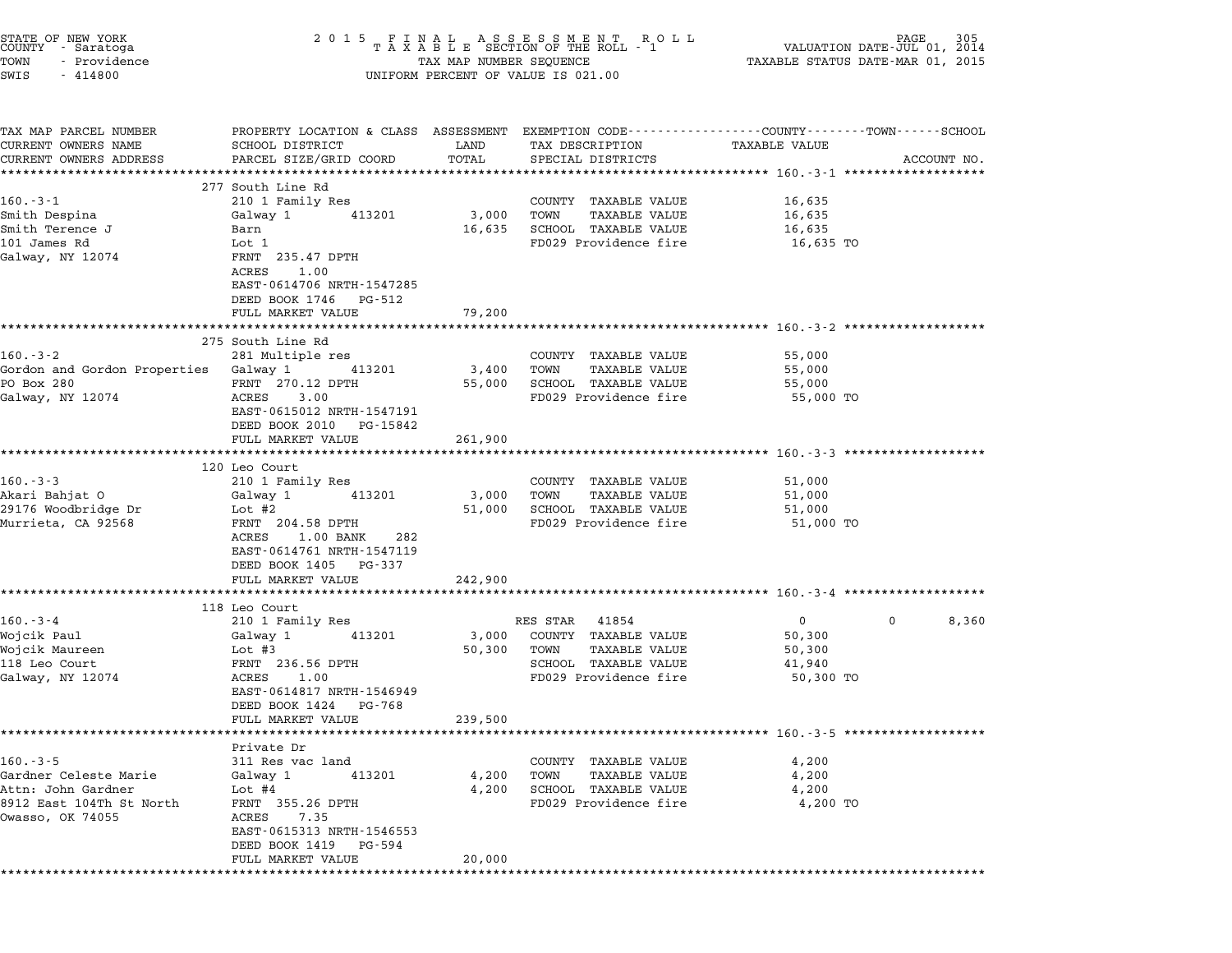| SCHOOL DISTRICT<br>PARCEL SIZE/GRID COORD                                                                                                                        | LAND<br>TOTAL                                                                                                                                 | TAX DESCRIPTION<br>SPECIAL DISTRICTS                                                                  | <b>TAXABLE VALUE</b>                                                                             | ACCOUNT NO.                                                                                                                                                                                                                                                                                                                                                                                                                                                                                                                                                                                                                                                                                                                                                                                                                      |  |
|------------------------------------------------------------------------------------------------------------------------------------------------------------------|-----------------------------------------------------------------------------------------------------------------------------------------------|-------------------------------------------------------------------------------------------------------|--------------------------------------------------------------------------------------------------|----------------------------------------------------------------------------------------------------------------------------------------------------------------------------------------------------------------------------------------------------------------------------------------------------------------------------------------------------------------------------------------------------------------------------------------------------------------------------------------------------------------------------------------------------------------------------------------------------------------------------------------------------------------------------------------------------------------------------------------------------------------------------------------------------------------------------------|--|
|                                                                                                                                                                  |                                                                                                                                               |                                                                                                       |                                                                                                  |                                                                                                                                                                                                                                                                                                                                                                                                                                                                                                                                                                                                                                                                                                                                                                                                                                  |  |
| 210 1 Family Res                                                                                                                                                 |                                                                                                                                               |                                                                                                       | $\overline{0}$<br>$\mathbf 0$                                                                    | 8,360                                                                                                                                                                                                                                                                                                                                                                                                                                                                                                                                                                                                                                                                                                                                                                                                                            |  |
| Galway 1<br>413201<br>Lot $#5$<br>FRNT 110.98 DPTH<br>6.02<br>ACRES<br>EAST-0615089 NRTH-1546382<br>DEED BOOK 1614 PG-761                                        | 4,000<br>53,000                                                                                                                               | COUNTY TAXABLE VALUE<br>TAXABLE VALUE<br>TOWN<br>SCHOOL TAXABLE VALUE                                 | 53,000<br>53,000<br>44,640<br>53,000 TO                                                          |                                                                                                                                                                                                                                                                                                                                                                                                                                                                                                                                                                                                                                                                                                                                                                                                                                  |  |
| FULL MARKET VALUE                                                                                                                                                | 252,400                                                                                                                                       |                                                                                                       |                                                                                                  |                                                                                                                                                                                                                                                                                                                                                                                                                                                                                                                                                                                                                                                                                                                                                                                                                                  |  |
| Leo Court<br>311 Res vac land<br>413201<br>Galway 1<br>Lot #6<br>FRNT 56.88 DPTH<br>6.08<br>ACRES<br>EAST-0614885 NRTH-1546128                                   | 4,000<br>4,000                                                                                                                                | COUNTY TAXABLE VALUE<br><b>TAXABLE VALUE</b><br>TOWN<br>SCHOOL TAXABLE VALUE<br>FD029 Providence fire | 4,000<br>4,000<br>4,000<br>4,000 TO                                                              |                                                                                                                                                                                                                                                                                                                                                                                                                                                                                                                                                                                                                                                                                                                                                                                                                                  |  |
|                                                                                                                                                                  |                                                                                                                                               |                                                                                                       |                                                                                                  |                                                                                                                                                                                                                                                                                                                                                                                                                                                                                                                                                                                                                                                                                                                                                                                                                                  |  |
|                                                                                                                                                                  |                                                                                                                                               |                                                                                                       |                                                                                                  |                                                                                                                                                                                                                                                                                                                                                                                                                                                                                                                                                                                                                                                                                                                                                                                                                                  |  |
|                                                                                                                                                                  |                                                                                                                                               |                                                                                                       |                                                                                                  |                                                                                                                                                                                                                                                                                                                                                                                                                                                                                                                                                                                                                                                                                                                                                                                                                                  |  |
| Galway 1<br>413201<br>Lot #7<br>FRNT 97.17 DPTH<br>1.19 BANK<br>ACRES<br>059<br>EAST-0614691 NRTH-1546611                                                        | 50,800                                                                                                                                        | COUNTY TAXABLE VALUE<br>TAXABLE VALUE<br>TOWN<br>SCHOOL TAXABLE VALUE<br>FD029 Providence fire        | $\overline{0}$<br>$\overline{0}$<br>38,200<br>38,200<br>42,440<br>50,800 TO                      | 0<br>8,360                                                                                                                                                                                                                                                                                                                                                                                                                                                                                                                                                                                                                                                                                                                                                                                                                       |  |
| FULL MARKET VALUE                                                                                                                                                |                                                                                                                                               |                                                                                                       |                                                                                                  |                                                                                                                                                                                                                                                                                                                                                                                                                                                                                                                                                                                                                                                                                                                                                                                                                                  |  |
|                                                                                                                                                                  |                                                                                                                                               |                                                                                                       |                                                                                                  |                                                                                                                                                                                                                                                                                                                                                                                                                                                                                                                                                                                                                                                                                                                                                                                                                                  |  |
| Leo Court<br>312 Vac w/imprv<br>Galway 1<br>413201<br>Lot #8 Garage<br>FRNT 150.02 DPTH<br>ACRES<br>1.00<br>EAST-0614605 NRTH-1546794<br>DEED BOOK 1536<br>PG-44 | 3,000<br>8,000                                                                                                                                | COUNTY TAXABLE VALUE<br>TAXABLE VALUE<br>TOWN<br>SCHOOL TAXABLE VALUE<br>FD029 Providence fire        | 8,000<br>8,000<br>8,000<br>8,000 TO                                                              |                                                                                                                                                                                                                                                                                                                                                                                                                                                                                                                                                                                                                                                                                                                                                                                                                                  |  |
|                                                                                                                                                                  |                                                                                                                                               |                                                                                                       |                                                                                                  |                                                                                                                                                                                                                                                                                                                                                                                                                                                                                                                                                                                                                                                                                                                                                                                                                                  |  |
| 115 Leo Court                                                                                                                                                    |                                                                                                                                               | 41834                                                                                                 | $\overline{0}$<br>0                                                                              | 18,190                                                                                                                                                                                                                                                                                                                                                                                                                                                                                                                                                                                                                                                                                                                                                                                                                           |  |
| 210 1 Family Res                                                                                                                                                 |                                                                                                                                               | SR STAR                                                                                               |                                                                                                  |                                                                                                                                                                                                                                                                                                                                                                                                                                                                                                                                                                                                                                                                                                                                                                                                                                  |  |
|                                                                                                                                                                  | 104 Leo Ct<br>DEED BOOK 1664 PG-725<br>FULL MARKET VALUE<br>113 Leo Court<br>210 1 Family Res<br>DEED BOOK 2007 PG-34619<br>FULL MARKET VALUE | 19,000<br>241,900<br>38,100                                                                           | UNIFORM PERCENT OF VALUE IS 021.00<br>RES STAR 41854<br>VET COM CT 41131<br>3,000 RES STAR 41854 | $\begin{tabular}{lllllllllllllllllllllll} \hline 2&0&1&5&F\ \text{I}\ \text{N}\ \text{A}\ \text{L}\ &\text{A}\ \text{S}\ &\text{B}\ \text{E}\ &\text{S}\ \text{E}\ &\text{S}\ &\text{S}\ &\text{S}\ &\text{S}\ &\text{S}\ &\text{S}\ &\text{S}\ &\text{S}\ &\text{S}\ &\text{S}\ &\text{S}\ &\text{S}\ &\text{S}\ &\text{S}\ &\text{S}\ &\text{S}\ &\text{S}\ &\text{S}\ &\text{S}\ &\text{S}\ &\text{S}\ &\text{S}\ &\$<br>PROPERTY LOCATION & CLASS ASSESSMENT EXEMPTION CODE---------------COUNTY-------TOWN-----SCHOOL<br>FD029 Providence fire<br>******************************** 160.-3-7 **************<br>********************************* 160. -3 -8 *******************<br>12,600<br>12,600<br>******************************** 160.-3-9 ***********<br>******************************* 160.-3-10 ****************** |  |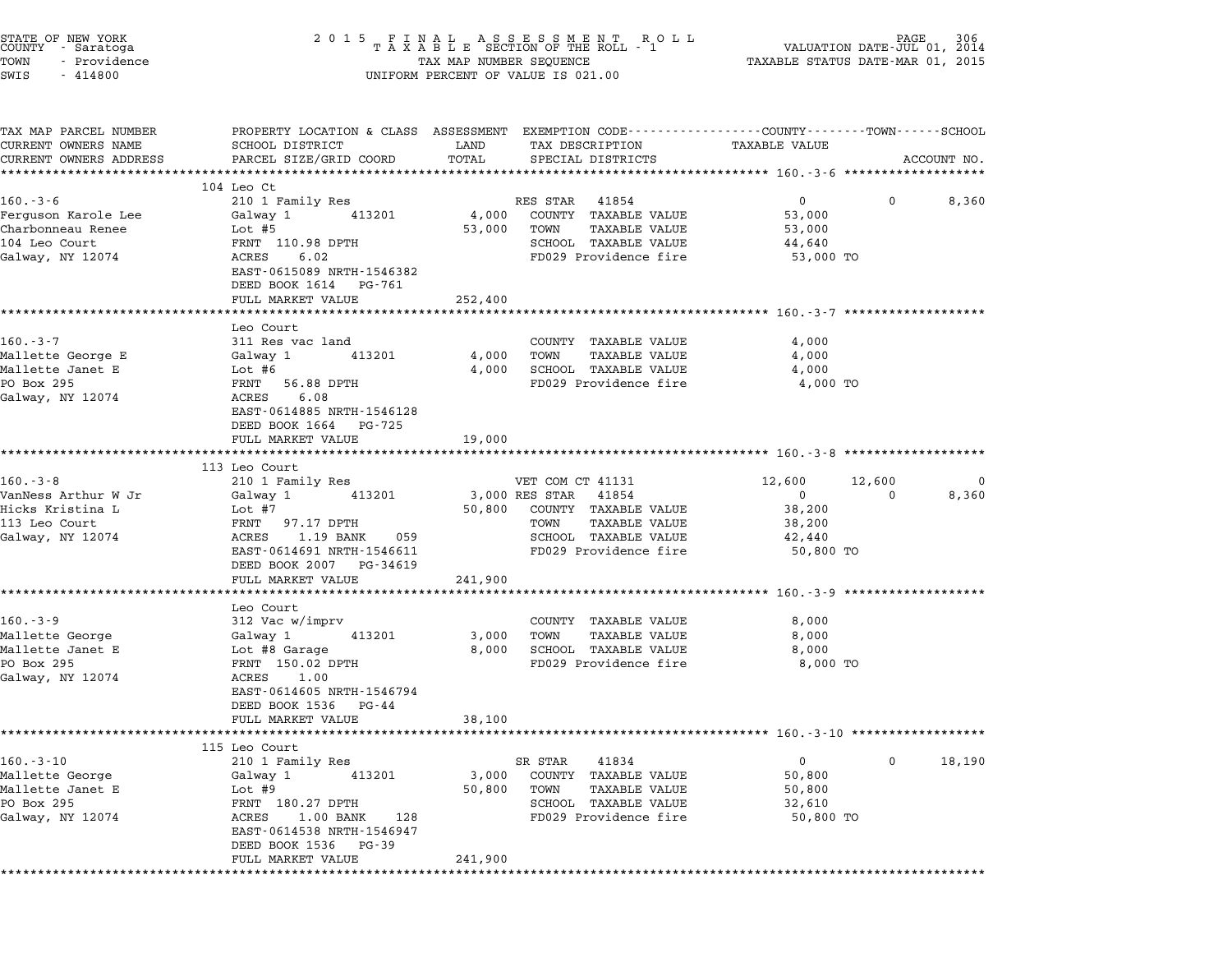| STATE OF NEW YORK<br>COUNTY - Saratoga<br>TOWN<br>- Providence<br>SWIS<br>$-414800$ | 2015 FINAL ASSESSMENT ROLL<br>TAXABLE SECTION OF THE ROLL - 1<br>TAX MAP NUMBER SEQUENCE<br>UNIFORM PERCENT OF VALUE IS 021.00 | PAGE<br>307<br>VALUATION DATE-JUL 01, 2014<br>TAXABLE STATUS DATE-MAR 01, 2015 |                                               |                                                                                                                         |                   |
|-------------------------------------------------------------------------------------|--------------------------------------------------------------------------------------------------------------------------------|--------------------------------------------------------------------------------|-----------------------------------------------|-------------------------------------------------------------------------------------------------------------------------|-------------------|
| TAX MAP PARCEL NUMBER<br>CURRENT OWNERS NAME                                        | SCHOOL DISTRICT                                                                                                                | LAND                                                                           | TAX DESCRIPTION                               | PROPERTY LOCATION & CLASS ASSESSMENT EXEMPTION CODE---------------COUNTY-------TOWN------SCHOOL<br><b>TAXABLE VALUE</b> |                   |
| CURRENT OWNERS ADDRESS                                                              | PARCEL SIZE/GRID COORD                                                                                                         | TOTAL                                                                          | SPECIAL DISTRICTS                             |                                                                                                                         | ACCOUNT NO.       |
|                                                                                     | ****************************                                                                                                   |                                                                                |                                               |                                                                                                                         |                   |
| $160.-3-11$                                                                         | 119 Leo Court<br>210 1 Family Res                                                                                              |                                                                                | COUNTY TAXABLE VALUE                          | 48,000                                                                                                                  |                   |
| Topper Theodore A                                                                   | 413201<br>Galway 1                                                                                                             | 3,200                                                                          | TAXABLE VALUE<br>TOWN                         | 48,000                                                                                                                  |                   |
| 119 Leo Ct                                                                          | Lot #10                                                                                                                        | 48,000                                                                         | SCHOOL TAXABLE VALUE                          | 48,000                                                                                                                  |                   |
| Galway, NY 12074                                                                    | FRNT 323.58 DPTH<br>ACRES<br>1.97<br>EAST-0614424 NRTH-1547170<br>DEED BOOK 2013 PG-25571                                      |                                                                                | FD029 Providence fire                         | 48,000 TO                                                                                                               |                   |
|                                                                                     | FULL MARKET VALUE                                                                                                              | 228,600                                                                        |                                               |                                                                                                                         |                   |
|                                                                                     | Leo Ct                                                                                                                         |                                                                                |                                               |                                                                                                                         |                   |
| $160.-3-99.1$                                                                       | 692 Road/str/hwy                                                                                                               |                                                                                | COUNTY TAXABLE VALUE                          | 400                                                                                                                     |                   |
| Kotsakis Nicholas                                                                   | 413201<br>Galway 1                                                                                                             | 400                                                                            | <b>TAXABLE VALUE</b><br>TOWN                  | 400                                                                                                                     |                   |
| Nicholas D & Achillies                                                              | Roads Leo Court                                                                                                                | 400                                                                            | SCHOOL TAXABLE VALUE                          | 400                                                                                                                     |                   |
| 20-25 74th St Apt 2F<br>Flushing, NY 11370                                          | FRNT<br>85.00 DPTH<br>ACRES<br>0.54<br>EAST-0615044 NRTH-1546904<br>DEED BOOK 1283 PG-698<br>FULL MARKET VALUE                 | 1,900                                                                          | FD029 Providence fire                         | 400 TO                                                                                                                  |                   |
|                                                                                     | ***************************                                                                                                    | **************                                                                 |                                               |                                                                                                                         |                   |
|                                                                                     | 111 Montgomery Ln                                                                                                              |                                                                                |                                               |                                                                                                                         | 5 J01471          |
| $161 - 1 - 1$                                                                       | 210 1 Family Res                                                                                                               |                                                                                | RES STAR 41854                                | $\mathbf{0}$<br>$\Omega$                                                                                                | 8,360             |
| Raffuel Marcus J                                                                    | 413201<br>Galway 1                                                                                                             | 2,400                                                                          | COUNTY TAXABLE VALUE                          | 40,200                                                                                                                  |                   |
| 111 Montgomery Ln<br>Middle Grove, NY 12850                                         | Also Bk 1263 Pg 518<br>FRNT 525.00 DPTH                                                                                        | 40,200                                                                         | TOWN<br>TAXABLE VALUE<br>SCHOOL TAXABLE VALUE | 40,200<br>31,840                                                                                                        |                   |
|                                                                                     | ACRES<br>3.85                                                                                                                  |                                                                                | FD029 Providence fire                         | 40,200 TO                                                                                                               |                   |
|                                                                                     | EAST-0624947 NRTH-1551433<br>DEED BOOK 1678 PG-422                                                                             |                                                                                |                                               |                                                                                                                         |                   |
|                                                                                     | FULL MARKET VALUE                                                                                                              | 191,400                                                                        |                                               |                                                                                                                         |                   |
|                                                                                     | **********************                                                                                                         |                                                                                |                                               |                                                                                                                         |                   |
| $161. - 1 - 2.1$                                                                    | 106 Montgomery Ln<br>270 Mfg housing                                                                                           |                                                                                | RES STAR 41854                                | $\overline{0}$<br>$\mathbf{0}$                                                                                          | 5 J01358<br>8,360 |
| Camp Susan                                                                          | Galway 1<br>413201                                                                                                             | 3,060                                                                          | COUNTY TAXABLE VALUE                          | 20,000                                                                                                                  |                   |
| 106 Montgomery Ln                                                                   | FRNT 294.81 DPTH                                                                                                               | 20,000                                                                         | TOWN<br>TAXABLE VALUE                         | 20,000                                                                                                                  |                   |
| Middle Grove, NY 12850                                                              | ACRES<br>1.26                                                                                                                  |                                                                                | SCHOOL TAXABLE VALUE                          | 11,640                                                                                                                  |                   |
|                                                                                     | EAST-0625362 NRTH-1551215                                                                                                      |                                                                                | FD029 Providence fire                         | 20,000 TO                                                                                                               |                   |
|                                                                                     | DEED BOOK 2013 PG-32902                                                                                                        |                                                                                |                                               |                                                                                                                         |                   |
|                                                                                     | FULL MARKET VALUE                                                                                                              | 95,200                                                                         |                                               |                                                                                                                         |                   |
|                                                                                     | 110 Montgomery Ln                                                                                                              |                                                                                |                                               |                                                                                                                         |                   |
| $161. - 1 - 2.2$                                                                    | 270 Mfg housing                                                                                                                |                                                                                | COUNTY TAXABLE VALUE                          | 10,920                                                                                                                  |                   |
| May Jordan                                                                          | Galway 1<br>413201                                                                                                             | 3,100                                                                          | TOWN<br>TAXABLE VALUE                         | 10,920                                                                                                                  |                   |
| Hill Amber                                                                          | FRNT 305.19 DPTH                                                                                                               | 10,920                                                                         | SCHOOL TAXABLE VALUE                          | 10,920                                                                                                                  |                   |
| 128 Southline Rd                                                                    | ACRES<br>1.48                                                                                                                  |                                                                                | FD029 Providence fire                         | 10,920 TO                                                                                                               |                   |
| Middle Grove, NY 12850                                                              | EAST-0625225 NRTH-1551463<br>DEED BOOK 2015 PG-887                                                                             |                                                                                |                                               |                                                                                                                         |                   |
|                                                                                     | FULL MARKET VALUE                                                                                                              | 52,000                                                                         |                                               |                                                                                                                         |                   |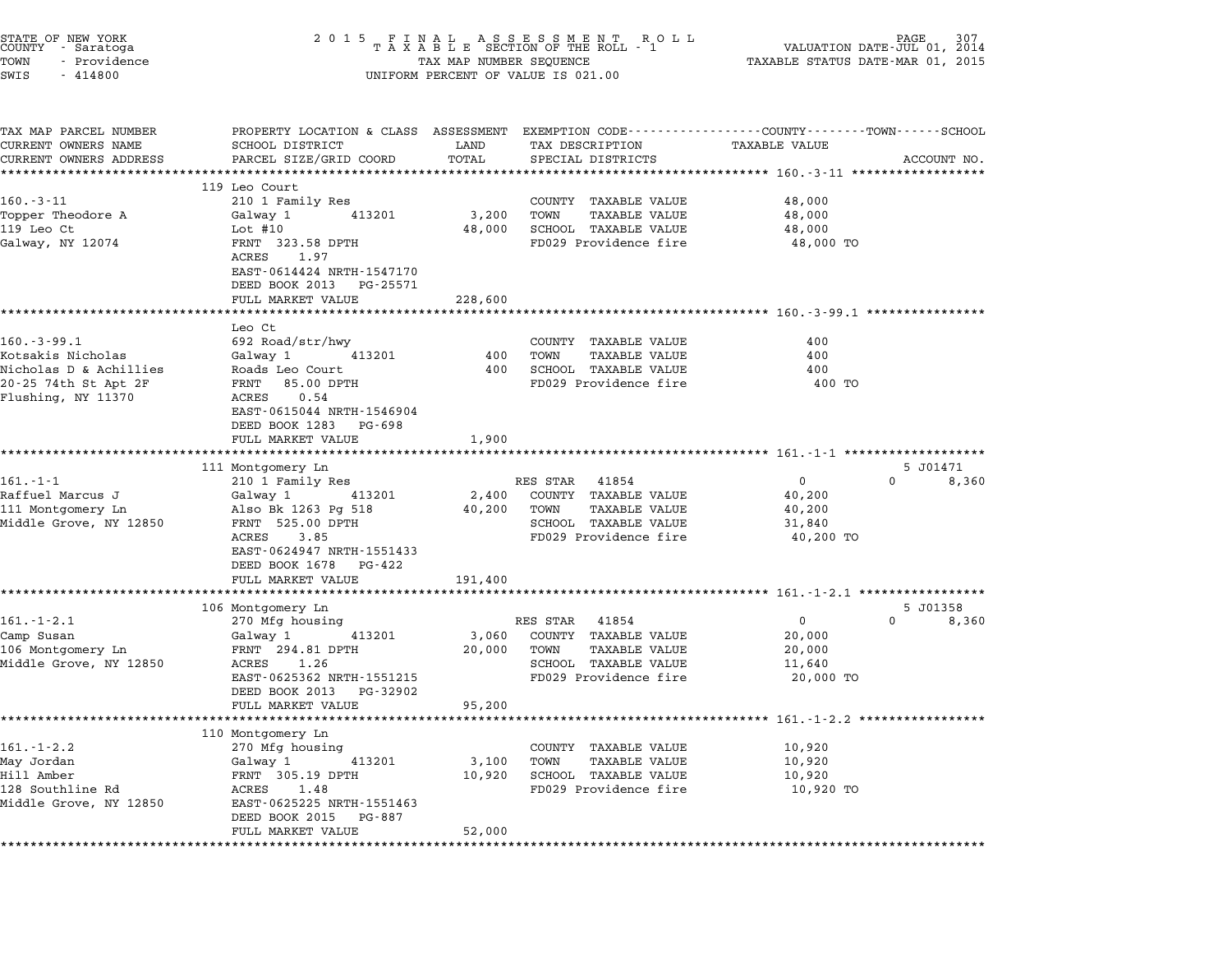|                      | STATE OF NEW YORK<br>COUNTY - Saratoga |  |
|----------------------|----------------------------------------|--|
| TOWN                 | - Providence                           |  |
| $\sim$ $\sim$ $\sim$ | 111000                                 |  |

# STATE OF NEW YORK <sup>2</sup> <sup>0</sup> <sup>1</sup> 5 F I N A L A S S E S S M E N T R O L L PAGE <sup>308</sup> COUNTY - Saratoga <sup>T</sup> <sup>A</sup> <sup>X</sup> <sup>A</sup> <sup>B</sup> <sup>L</sup> <sup>E</sup> SECTION OF THE ROLL - <sup>1</sup> VALUATION DATE-JUL 01, <sup>2014</sup> TOWN - Providence TAX MAP NUMBER SEQUENCE TAXABLE STATUS DATE-MAR 01, <sup>2015</sup> SWIS - <sup>414800</sup> UNIFORM PERCENT OF VALUE IS 021.00

| TAX MAP PARCEL NUMBER<br>CURRENT OWNERS NAME                            | PROPERTY LOCATION & CLASS ASSESSMENT EXEMPTION CODE---------------COUNTY-------TOWN------SCHOOL<br>SCHOOL DISTRICT                                                  | LAND                 | TAX DESCRIPTION                                         | TAXABLE VALUE            |                         |
|-------------------------------------------------------------------------|---------------------------------------------------------------------------------------------------------------------------------------------------------------------|----------------------|---------------------------------------------------------|--------------------------|-------------------------|
| CURRENT OWNERS ADDRESS                                                  | PARCEL SIZE/GRID COORD                                                                                                                                              | TOTAL                | SPECIAL DISTRICTS                                       |                          | ACCOUNT NO.             |
|                                                                         | **************************                                                                                                                                          |                      |                                                         |                          |                         |
|                                                                         | 102 Montgomery Ln                                                                                                                                                   |                      |                                                         |                          | 5 J01320                |
| $161. - 1 - 5$                                                          | 270 Mfg housing                                                                                                                                                     |                      | COUNTY TAXABLE VALUE                                    | 10,000                   |                         |
| Otrembiak Steve                                                         | Galway 1<br>413201                                                                                                                                                  | 200                  | TOWN<br><b>TAXABLE VALUE</b>                            | 10,000                   |                         |
| Nancy                                                                   | FRNT 248.00 DPTH                                                                                                                                                    | 10,000               | SCHOOL TAXABLE VALUE                                    | 10,000                   |                         |
| 23 No Milton Rd<br>Saratoga Springs, NY 12866 EAST-0625481 NRTH-1550973 | ACRES 1.00<br>DEED BOOK 1413 PG-558<br>FULL MARKET VALUE                                                                                                            | 47,600               | FD029 Providence fire                                   | 10,000 TO                |                         |
|                                                                         |                                                                                                                                                                     |                      |                                                         |                          |                         |
|                                                                         | 122 South Line Rd                                                                                                                                                   |                      |                                                         |                          | 5 J01357                |
| $161. - 1 - 6$                                                          | 270 Mfg housing                                                                                                                                                     |                      | RES STAR 41854                                          | $0 \qquad \qquad$        | $\Omega$<br>8,360       |
| Hunter Edward                                                           | 413201<br>Galway 1                                                                                                                                                  | 3,000                | COUNTY TAXABLE VALUE                                    | 17,000                   |                         |
|                                                                         |                                                                                                                                                                     | 17,000               | TOWN<br>TAXABLE VALUE                                   | 17,000                   |                         |
|                                                                         |                                                                                                                                                                     |                      | SCHOOL TAXABLE VALUE                                    | 8,640                    |                         |
|                                                                         | Hunter Euward<br>Hunter Kimberly FRNT 200.00 DPTH 17,00<br>122 South Line Rd ACRES 0.96<br>Middle Grove, NY 12850 EAST-0625561 NRTH-1550730<br>DEED BOOK 1473 PG-76 |                      | FD029 Providence fire                                   | 17,000 TO                |                         |
|                                                                         | FULL MARKET VALUE                                                                                                                                                   | 81,000               |                                                         |                          |                         |
|                                                                         |                                                                                                                                                                     |                      |                                                         |                          |                         |
|                                                                         | 118 South Line Rd                                                                                                                                                   |                      |                                                         |                          | 5 J00818<br>$\Omega$    |
| $161. - 1 - 7.1$                                                        | 240 Rural res                                                                                                                                                       | 19,800               | RES STAR 41854                                          | $\overline{0}$           | 8,360                   |
| Sherman Michael K<br>118 South Line Rd                                  | Galway 1<br>413201<br>FRNT 764.52 DPTH                                                                                                                              | 31,000               | COUNTY TAXABLE VALUE<br>TOWN<br><b>TAXABLE VALUE</b>    | 31,000<br>31,000         |                         |
| Middle Grove, NY 12850                                                  | ACRES 85.18                                                                                                                                                         |                      | SCHOOL TAXABLE VALUE                                    | 22,640                   |                         |
|                                                                         | EAST-0626081 NRTH-1552466                                                                                                                                           |                      | FD029 Providence fire                                   | 31,000 TO                |                         |
|                                                                         | DEED BOOK 2011 PG-33311                                                                                                                                             |                      |                                                         |                          |                         |
|                                                                         | FULL MARKET VALUE                                                                                                                                                   | 147,600              |                                                         |                          |                         |
|                                                                         |                                                                                                                                                                     |                      |                                                         |                          |                         |
|                                                                         | 120 South Line Rd                                                                                                                                                   |                      |                                                         |                          |                         |
| $161.-1-7.2$                                                            | 210 1 Family Res                                                                                                                                                    |                      | RES STAR 41854                                          | $\overline{0}$           | $\overline{0}$<br>8,360 |
| Sherman Gary A                                                          | Galway 1 413201                                                                                                                                                     |                      |                                                         | 33,600                   |                         |
| Sherman Gail                                                            | FRNT 435.00 DPTH                                                                                                                                                    |                      | 3,600 COUNTY TAXABLE VALUE<br>33,600 TOWN TAXABLE VALUE | 33,600                   |                         |
| 120 South Line Rd                                                       | ACRES 4.02                                                                                                                                                          |                      | SCHOOL TAXABLE VALUE                                    | 25,240                   |                         |
| Middle Grove, NY 12850                                                  | EAST-0625791 NRTH-1550982<br>DEED BOOK 1344 PG-391                                                                                                                  |                      | FD029 Providence fire                                   | 33,600 TO                |                         |
|                                                                         | FULL MARKET VALUE<br>****************************                                                                                                                   | 160,000              |                                                         |                          |                         |
|                                                                         |                                                                                                                                                                     |                      |                                                         |                          |                         |
|                                                                         | 116 South Line Rd                                                                                                                                                   |                      |                                                         |                          | $\Omega$                |
| $161. - 1 - 7.3$<br>Sherman Roger W Sr                                  | 210 1 Family Res<br>Galway 1<br>413201                                                                                                                              |                      | RES STAR<br>41854<br>COUNTY TAXABLE VALUE               | $\overline{0}$<br>56,260 | 8,360                   |
| Sherman Roger W Jr                                                      |                                                                                                                                                                     | 4,200<br>56,260 TOWN | <b>TAXABLE VALUE</b>                                    | 56,260                   |                         |
| 116 South Line Rd                                                       | FRNT 410.00 DPTH<br>ACRES 7.00                                                                                                                                      |                      | SCHOOL TAXABLE VALUE                                    | 47,900                   |                         |
| Middle Grove, NY 12850                                                  | EAST-0626287 NRTH-1551435                                                                                                                                           |                      | FD029 Providence fire                                   | 56,260 TO                |                         |
|                                                                         | PG-714<br>DEED BOOK 1664<br>FULL MARKET VALUE                                                                                                                       | 267,900              |                                                         |                          |                         |
|                                                                         |                                                                                                                                                                     |                      |                                                         |                          |                         |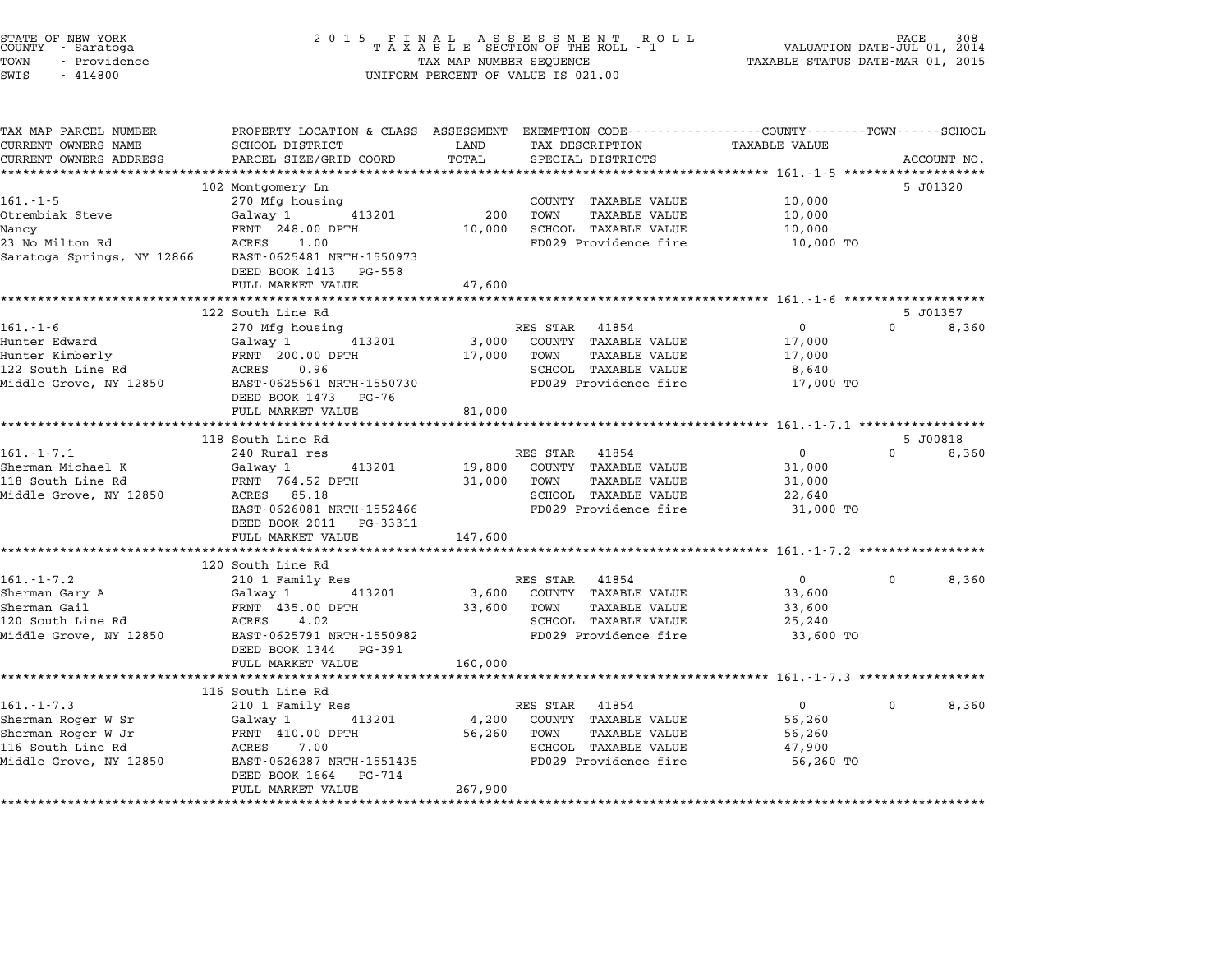| STATE OF NEW YORK<br>COUNTY - Saratoga<br>TOWN<br>- Providence<br>SWIS<br>$-414800$                                    | 2 0 1 5                                                                                                                                                                                                      |                               | FINAL ASSESSMENT ROLL MANING PAGE 309<br>TAXABLE SECTION OF THE ROLL - 1 VALUATION DATE-JUL 01, 2014<br>TAXABLE STATUS DATE-MAR 01, 2015<br>UNIFORM PERCENT OF VALUE IS 021.00 |                                                                                                 |             |             |
|------------------------------------------------------------------------------------------------------------------------|--------------------------------------------------------------------------------------------------------------------------------------------------------------------------------------------------------------|-------------------------------|--------------------------------------------------------------------------------------------------------------------------------------------------------------------------------|-------------------------------------------------------------------------------------------------|-------------|-------------|
| TAX MAP PARCEL NUMBER<br>CURRENT OWNERS NAME<br>CURRENT OWNERS ADDRESS                                                 | PROPERTY LOCATION & CLASS ASSESSMENT EXEMPTION CODE---------------COUNTY-------TOWN------SCHOOL<br>SCHOOL DISTRICT<br>PARCEL SIZE/GRID COORD<br>************************                                     | LAND<br>TOTAL<br>************ | TAX DESCRIPTION<br>SPECIAL DISTRICTS                                                                                                                                           | TAXABLE VALUE                                                                                   |             | ACCOUNT NO. |
|                                                                                                                        | 7205 Antioch Rd                                                                                                                                                                                              |                               |                                                                                                                                                                                |                                                                                                 |             |             |
| $161. - 1 - 8.13$<br>Lee Linda<br>7205 Antioch Rd<br>Middle Grove, NY 12850                                            | 270 Mfg housing<br>413201<br>Galway 1<br>Lot 1<br>FRNT 250.00 DPTH<br>ACRES<br>1.25<br>EAST-0627411 NRTH-1552797<br>DEED BOOK 1663 PG-477<br>FULL MARKET VALUE                                               | 3,000<br>24,129<br>114,900    | RES STAR<br>41854<br>COUNTY TAXABLE VALUE<br>TAXABLE VALUE<br>TOWN<br>SCHOOL TAXABLE VALUE<br>FD029 Providence fire                                                            | $0 \qquad \qquad$<br>24,129<br>24,129<br>15,769<br>24,129 TO                                    | $\mathbf 0$ | 8,360       |
|                                                                                                                        |                                                                                                                                                                                                              |                               |                                                                                                                                                                                | ****************************** 161.-1-8.21 ***********                                          |             |             |
| $161.-1-8.21$<br>Sambrook Raymond F Jr<br>c/o Raymond Sambrook III<br>PO Box 231<br>Niverville, NY 12130               | 7203 Antioch Rd<br>270 Mfg housing<br>413201<br>Galway 1<br>Lot #1<br>FRNT 238.74 DPTH<br>1.15<br>ACRES<br>EAST-0627517 NRTH-1552561<br>DEED BOOK 1498<br>PG-29<br>FULL MARKET VALUE<br>******************** | 3,000<br>5,400<br>25,700      | COUNTY TAXABLE VALUE<br><b>TAXABLE VALUE</b><br>TOWN<br>SCHOOL TAXABLE VALUE<br>FD029 Providence fire                                                                          | 5,400<br>5,400<br>5,400<br>5,400 TO<br>**************************** 161.-1-8.22 *************** |             |             |
|                                                                                                                        | 7199 Antioch Rd                                                                                                                                                                                              |                               |                                                                                                                                                                                |                                                                                                 |             |             |
| 161.-1-8.22<br>Unverzagt Paul M<br>7199 Antioch Rd<br>Middle Grove, NY 12850                                           | 210 1 Family Res<br>413201<br>Galway 1<br>Lot #2<br>FRNT 619.32 DPTH<br>3.92<br>ACRES<br>EAST-0627633 NRTH-1552218<br>DEED BOOK 2008 PG-7343                                                                 | 3,600<br>43,334               | COUNTY TAXABLE VALUE<br><b>TAXABLE VALUE</b><br>TOWN<br>SCHOOL TAXABLE VALUE<br>FD029 Providence fire                                                                          | 43,334<br>43,334<br>43,334<br>43,334 TO                                                         |             |             |
|                                                                                                                        | FULL MARKET VALUE                                                                                                                                                                                            | 206,400                       | ******************************** 161.-1-8.23 ****************                                                                                                                  |                                                                                                 |             |             |
| $161 - 1 - 8.23$<br>Roy Erik M and Julia D<br>Family Trust<br>7201 Antioch Rd<br>Middle Grove, NY 12850                | 7201 Antioch Rd<br>210 1 Family Res<br>413201<br>Galway 1<br>Lot $#3$<br>Family Trust<br>FRNT 200.00 DPTH<br>ACRES<br>3.37<br>EAST-0627416 NRTH-1552132<br>DEED BOOK 2007<br>PG-43835<br>FULL MARKET VALUE   | 3,400<br>60,366<br>287,500    | SR STAR<br>41834<br>COUNTY TAXABLE VALUE<br>TAXABLE VALUE<br>TOWN<br>SCHOOL TAXABLE VALUE<br>FD029 Providence fire                                                             | $\overline{0}$<br>60,366<br>60,366<br>42,176<br>60,366 TO                                       | 0           | 18,190      |
|                                                                                                                        | Antioch Rd Rear                                                                                                                                                                                              |                               |                                                                                                                                                                                |                                                                                                 |             |             |
| 161. - 1 - 8.122<br>Goldsmith Elvin<br>Goldsmith Maria<br>103 La Flamme Rd<br>Middle Grove, NY 12850<br>************** | 311 Res vac land<br>413201<br>Galway 1<br>ACRES<br>0.41<br>EAST-0627230 NRTH-1552746<br>DEED BOOK 1352<br>PG-227<br>FULL MARKET VALUE                                                                        | 100<br>100<br>500             | COUNTY TAXABLE VALUE<br>TAXABLE VALUE<br>TOWN<br>SCHOOL TAXABLE VALUE<br>FD029 Providence fire                                                                                 | 100<br>100<br>100<br>100 TO                                                                     |             |             |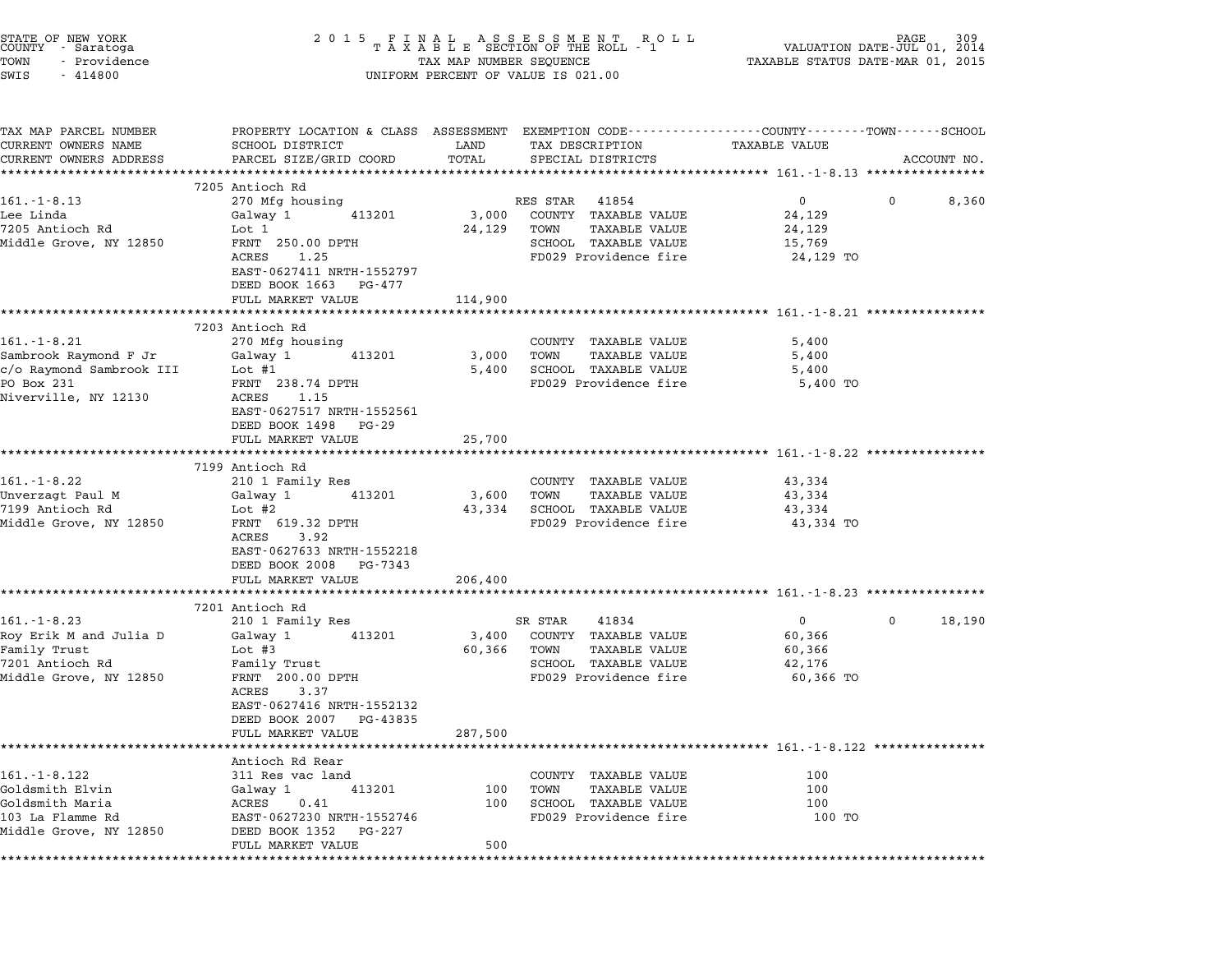| STATE OF NEW YORK<br>COUNTY<br>- Saratoga<br>TOWN<br>- Providence<br>SWIS<br>$-414800$ | 2 0 1 5<br>FINAL ASSESSMENT ROTAXABLE SECTION OF THE ROLL - 1<br>TAX MAP NUMBER SEQUENCE<br>UNIFORM PERCENT OF VALUE IS 021.00 | PAGE<br>VALUATION DATE-JUL 01, 2014<br>TAXABLE STATUS DATE-MAR 01, 2015 |                                                                |                                             |             |
|----------------------------------------------------------------------------------------|--------------------------------------------------------------------------------------------------------------------------------|-------------------------------------------------------------------------|----------------------------------------------------------------|---------------------------------------------|-------------|
| TAX MAP PARCEL NUMBER                                                                  | PROPERTY LOCATION & CLASS ASSESSMENT EXEMPTION CODE---------------COUNTY-------TOWN------SCHOOL                                |                                                                         |                                                                |                                             |             |
| CURRENT OWNERS NAME<br>CURRENT OWNERS ADDRESS                                          | SCHOOL DISTRICT<br>PARCEL SIZE/GRID COORD                                                                                      | LAND<br>TOTAL                                                           | TAX DESCRIPTION<br>SPECIAL DISTRICTS                           | <b>TAXABLE VALUE</b>                        | ACCOUNT NO. |
|                                                                                        |                                                                                                                                | *********                                                               |                                                                |                                             |             |
|                                                                                        | 7177 Antioch Rd                                                                                                                |                                                                         |                                                                |                                             | 7 901115    |
| 161.-1-10                                                                              | 581 Chd/adt camp                                                                                                               |                                                                         | COUNTY TAXABLE VALUE                                           | 35,940                                      |             |
| Taylor Cynthia A                                                                       | Galway 1<br>413201                                                                                                             | 12,600                                                                  | TOWN<br><b>TAXABLE VALUE</b>                                   | 35,940                                      |             |
| Naparty Lorie A                                                                        | FRNT 1104.84 DPTH                                                                                                              | 35,940                                                                  | SCHOOL TAXABLE VALUE                                           | 35,940                                      |             |
| 528 Acland Blvd                                                                        | 48.78<br>ACRES                                                                                                                 |                                                                         | FD029 Providence fire                                          | $0$ TO                                      |             |
| Ballston Spa, NY 12020                                                                 | EAST-0627670 NRTH-1550242<br>DEED BOOK 2012<br>PG-11167                                                                        |                                                                         |                                                                |                                             |             |
|                                                                                        | FULL MARKET VALUE                                                                                                              | 171,100                                                                 |                                                                |                                             |             |
|                                                                                        |                                                                                                                                | *******                                                                 |                                                                | *********** 161.-1-11 **************        |             |
|                                                                                        | South Line Rd                                                                                                                  |                                                                         |                                                                |                                             | 7 901114    |
| $161 - 1 - 11$                                                                         | 910 Priv forest                                                                                                                |                                                                         | COUNTY TAXABLE VALUE                                           | 1,900                                       |             |
| Taylor Cynthia A                                                                       | Galway 1<br>413201                                                                                                             | 1,900                                                                   | TOWN<br>TAXABLE VALUE                                          | 1,900                                       |             |
| Naparty Lorie A<br>528 Acland Blvd                                                     | FRNT 490.68 DPTH<br>ACRES 10.00                                                                                                | 1,900                                                                   | SCHOOL TAXABLE VALUE<br>FD029 Providence fire                  | 1,900<br>$0$ TO                             |             |
| Ballston Spa, NY 12020                                                                 | EAST-0627444 NRTH-1551214                                                                                                      |                                                                         |                                                                |                                             |             |
|                                                                                        | DEED BOOK 2012<br>PG-11167                                                                                                     |                                                                         |                                                                |                                             |             |
|                                                                                        | FULL MARKET VALUE                                                                                                              | 9,000                                                                   |                                                                |                                             |             |
|                                                                                        | ********************                                                                                                           | *********                                                               | ******************************** 161.-1-15 ******************* |                                             |             |
|                                                                                        | Clark Rd                                                                                                                       |                                                                         |                                                                |                                             | 5 J00648    |
| 161.-1-15                                                                              | 322 Rural vac>10                                                                                                               |                                                                         | COUNTY TAXABLE VALUE                                           | 22,600                                      |             |
| Harrison Wayne S                                                                       | Galway 1<br>413201<br>FRNT 2060.00 DPTH                                                                                        | 22,600<br>22,600                                                        | TOWN<br><b>TAXABLE VALUE</b><br>SCHOOL TAXABLE VALUE           | 22,600<br>22,600                            |             |
| Harrison Kathy A<br>7198 Antioch Rd                                                    | ACRES 99.16                                                                                                                    |                                                                         | FD029 Providence fire                                          | 22,600 TO                                   |             |
| Middle Grove, NY 12850                                                                 | EAST-0629374 NRTH-1551498                                                                                                      |                                                                         |                                                                |                                             |             |
|                                                                                        | DEED BOOK 1544<br>PG-442                                                                                                       |                                                                         |                                                                |                                             |             |
|                                                                                        | FULL MARKET VALUE                                                                                                              | 107,600                                                                 |                                                                |                                             |             |
|                                                                                        | *****************                                                                                                              | *********                                                               |                                                                | ************* 161.-1-17 ******************* |             |
|                                                                                        | Clark Rd                                                                                                                       |                                                                         |                                                                |                                             | 5 J00234    |
| $161. - 1 - 17$                                                                        | 910 Priv forest                                                                                                                |                                                                         | COUNTY TAXABLE VALUE                                           | 7,200                                       |             |
| Spoor Ryk E                                                                            | 413201<br>Galway 1                                                                                                             | 7,200                                                                   | TOWN<br><b>TAXABLE VALUE</b>                                   | 7,200                                       |             |
| Spoor Philip                                                                           | last will                                                                                                                      | 7,200                                                                   | SCHOOL TAXABLE VALUE                                           | 7,200                                       |             |
| c/o Ryk Spoor<br>19 Belanger Ave                                                       | ACRES<br>36.13<br>EAST-0630233 NRTH-1553554                                                                                    |                                                                         | FD029 Providence fire                                          | 7,200 TO                                    |             |
| Waterford, NY 12188                                                                    | DEED BOOK 2012<br>PG-44307                                                                                                     |                                                                         |                                                                |                                             |             |
|                                                                                        | FULL MARKET VALUE                                                                                                              | 34,300                                                                  |                                                                |                                             |             |
|                                                                                        | ***********************                                                                                                        |                                                                         |                                                                |                                             |             |
|                                                                                        | Clark Rd                                                                                                                       |                                                                         |                                                                |                                             | 5 J00728    |
| $161. - 1 - 18$                                                                        | 910 Priv forest                                                                                                                |                                                                         | COUNTY TAXABLE VALUE                                           | 11,800                                      |             |
| Pahl Alberta                                                                           | Galway 1<br>413201                                                                                                             | 10,300                                                                  | TOWN<br><b>TAXABLE VALUE</b>                                   | 11,800                                      |             |
| 6965 Fuller Station Rd                                                                 | Cabin                                                                                                                          | 11,800                                                                  | SCHOOL TAXABLE VALUE                                           | 11,800                                      |             |
| Schenectady, NY 12303                                                                  | FRNT 1220.00 DPTH<br>ACRES 33.41                                                                                               |                                                                         | FD029 Providence fire                                          | 11,800 TO                                   |             |
|                                                                                        | EAST-0631584 NRTH-1553086<br>DEED BOOK 2009<br>PG-8977                                                                         |                                                                         |                                                                |                                             |             |
|                                                                                        | FULL MARKET VALUE                                                                                                              | 56,200                                                                  |                                                                |                                             |             |
|                                                                                        |                                                                                                                                |                                                                         |                                                                |                                             |             |

STATE OF NEW YORK <sup>2</sup> <sup>0</sup> <sup>1</sup> 5 F I N A L A S S E S S M E N T R O L L PAGE <sup>310</sup> COUNTY - Saratoga <sup>T</sup> <sup>A</sup> <sup>X</sup> <sup>A</sup> <sup>B</sup> <sup>L</sup> <sup>E</sup> SECTION OF THE ROLL - <sup>1</sup> VALUATION DATE-JUL 01, <sup>2014</sup>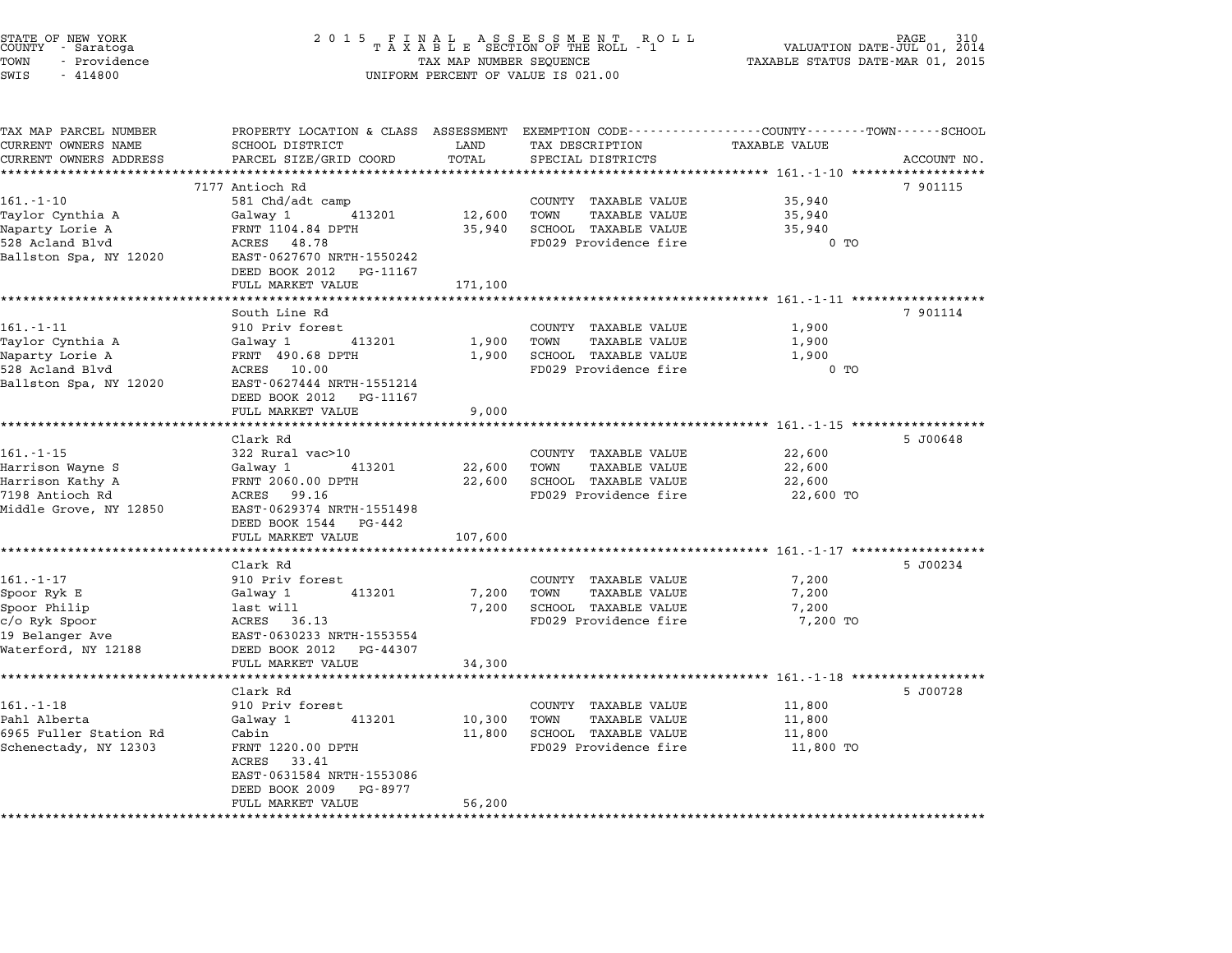| STATE OF NEW YORK<br>COUNTY - Saratoga<br>TOWN<br>- Providence<br>SWIS<br>$-414800$                    | 2 0 1 5<br>FINAL ASSESSMENT ROLL<br>TAXABLE SECTION OF THE ROLL - 1<br>TAX MAP NUMBER SEQUENCE<br>UNIFORM PERCENT OF VALUE IS 021.00                                                         | 311<br>VALUATION DATE-JUL 01,<br>2014<br>TAXABLE STATUS DATE-MAR 01, 2015 |                                                                                                          |                                                                                        |             |
|--------------------------------------------------------------------------------------------------------|----------------------------------------------------------------------------------------------------------------------------------------------------------------------------------------------|---------------------------------------------------------------------------|----------------------------------------------------------------------------------------------------------|----------------------------------------------------------------------------------------|-------------|
| TAX MAP PARCEL NUMBER<br>CURRENT OWNERS NAME                                                           | PROPERTY LOCATION & CLASS ASSESSMENT EXEMPTION CODE---------------COUNTY-------TOWN------SCHOOL<br>SCHOOL DISTRICT                                                                           | LAND                                                                      | TAX DESCRIPTION                                                                                          | <b>TAXABLE VALUE</b>                                                                   |             |
| CURRENT OWNERS ADDRESS                                                                                 | PARCEL SIZE/GRID COORD                                                                                                                                                                       | TOTAL                                                                     | SPECIAL DISTRICTS                                                                                        |                                                                                        | ACCOUNT NO. |
|                                                                                                        | *****************                                                                                                                                                                            |                                                                           | ******************************** 161.-1-19 ************                                                  |                                                                                        |             |
| $161. - 1 - 19$<br>Eaton Robert F<br>1227 W Galway Rd<br>Hagaman, NY 12086                             | Clark Rd<br>910 Priv forest<br>Galway 1<br>413201<br>FRNT 2200.00 DPTH<br>ACRES 74.97<br>EAST-0631716 NRTH-1550996<br>DEED BOOK 1101<br>PG-233                                               | 17,800<br>17,800                                                          | COUNTY TAXABLE VALUE<br>TOWN<br><b>TAXABLE VALUE</b><br>SCHOOL TAXABLE VALUE<br>FD029 Providence fire    | 17,800<br>17,800<br>17,800<br>17,800 TO                                                | 5 J00273    |
|                                                                                                        | FULL MARKET VALUE                                                                                                                                                                            | 84,800                                                                    |                                                                                                          |                                                                                        |             |
| $161.-1-21$<br>Battenhausen Richard L<br>Haviland Lynda<br>749 Charlton Rd<br>Ballston Lake, NY 12019  | 40 Hughes Rd<br>312 Vac w/imprv<br>Galway 1<br>413201<br>FRNT 465.00 DPTH<br>ACRES 15.00<br>EAST-0634326 NRTH-1552319<br>DEED BOOK 998<br>PG-526                                             | 5,800<br>6,800                                                            | COUNTY TAXABLE VALUE<br>TOWN<br>TAXABLE VALUE<br>SCHOOL TAXABLE VALUE<br>FD029 Providence fire           | 6,800<br>6,800<br>6,800<br>6,800 TO                                                    | 5 J01482    |
|                                                                                                        | FULL MARKET VALUE                                                                                                                                                                            | 32,400                                                                    |                                                                                                          |                                                                                        |             |
|                                                                                                        | Clark Rd                                                                                                                                                                                     |                                                                           |                                                                                                          | *********************** 161.-1-22 ************                                         | 5 J01681    |
| $161. - 1 - 22$<br>Wolfe Kenneth M<br>Wolfe Cheryl<br>38 Hughes Rd<br>Middle Grove, NY 12850           | 920 Priv Hunt/Fi<br>Galway 1<br>413201<br>FRNT 240.00 DPTH<br>ACRES<br>2.87<br>EAST-0634544 NRTH-1552740                                                                                     | 600<br>600                                                                | COUNTY TAXABLE VALUE<br>TOWN<br><b>TAXABLE VALUE</b><br>SCHOOL TAXABLE VALUE<br>FD029 Providence fire    | 600<br>600<br>600<br>600 TO                                                            |             |
|                                                                                                        | DEED BOOK 1470 PG-463<br>FULL MARKET VALUE                                                                                                                                                   | 2,900                                                                     |                                                                                                          |                                                                                        |             |
|                                                                                                        |                                                                                                                                                                                              |                                                                           |                                                                                                          |                                                                                        |             |
| $161.-1-23.1$<br>Drindak Michael J<br>Drindak Desiree J<br>282 Meadowlark Dr<br>Ballston Spa, NY 12020 | Hughes Rd<br>314 Rural vac<10<br>413201<br>Galway 1<br>Lot $P/O6$<br>Lot# added per filed map<br>FRNT 430.00 DPTH<br>ACRES<br>6.80<br>EAST-0634635 NRTH-1551363<br>DEED BOOK 2009<br>PG-4393 | 4,200<br>4,200                                                            | COUNTY TAXABLE VALUE<br>TOWN<br>TAXABLE VALUE<br>SCHOOL TAXABLE VALUE<br>FD029 Providence fire           | 4,200<br>4,200<br>4,200<br>4,200 TO                                                    | 5 J00132    |
|                                                                                                        | FULL MARKET VALUE                                                                                                                                                                            | 20,000                                                                    |                                                                                                          |                                                                                        |             |
| $161. - 1 - 23.2$<br>Emanatian Neil<br>Emanatian Laura<br>7 Brookwood Dr<br>Saratoga Springs, NY 12866 | Young Rd - Rear<br>311 Res vac land<br>Galway 1<br>413201<br>$p$ o lot 5<br>ACRES<br>0.55<br>EAST-0634766 NRTH-1550989                                                                       | 1,500<br>1,500                                                            | TAXABLE VALUE<br>COUNTY<br>TOWN<br><b>TAXABLE VALUE</b><br>SCHOOL TAXABLE VALUE<br>FD029 Providence fire | ************************* 161.-1-23.2 *********<br>1,500<br>1,500<br>1,500<br>1,500 TO |             |
|                                                                                                        | DEED BOOK 2007<br>PG-39666<br>FULL MARKET VALUE                                                                                                                                              | 7,100                                                                     |                                                                                                          |                                                                                        |             |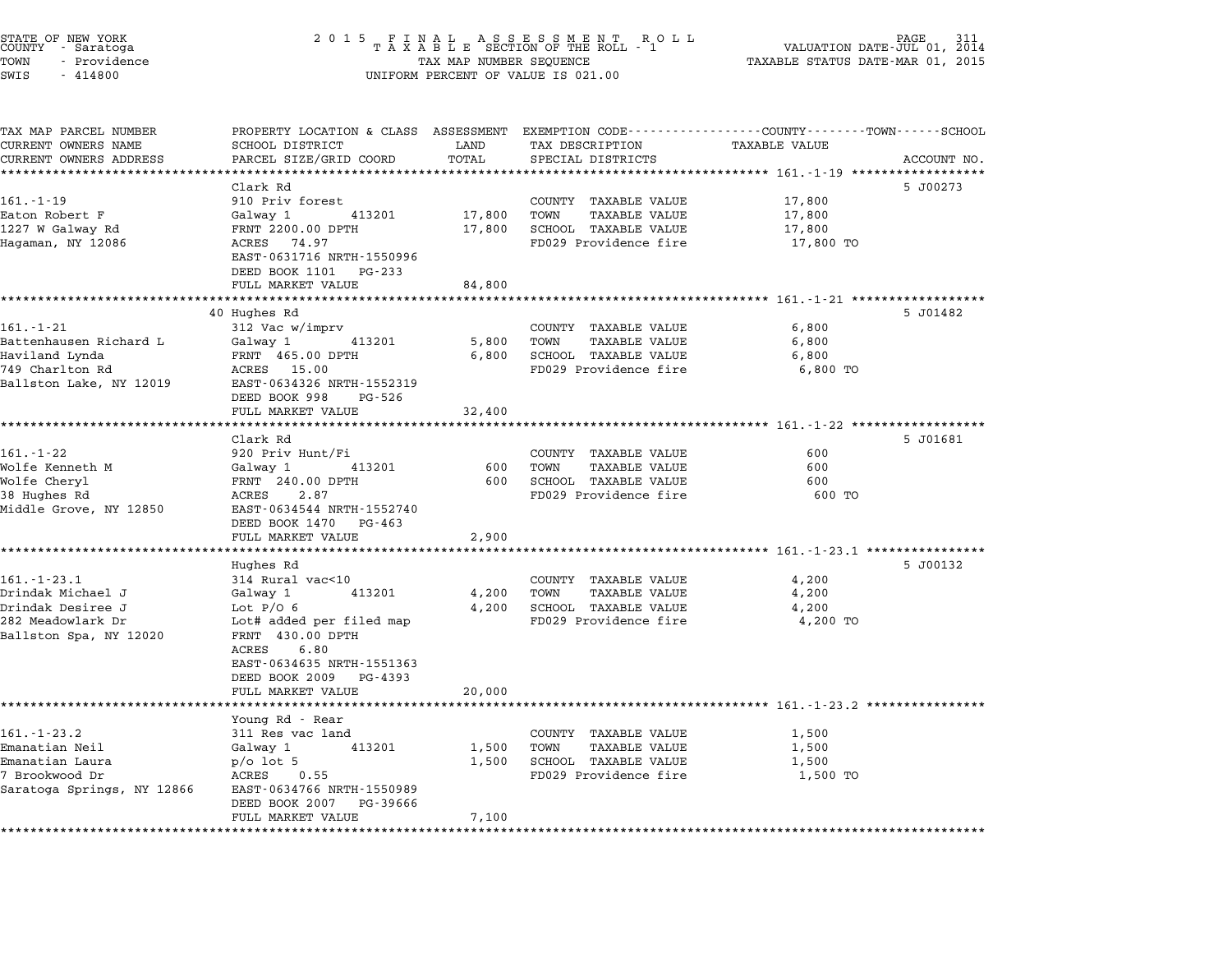| STATE OF NEW YORK<br>COUNTY - Saratoga<br>TOWN<br>- Providence<br>SWIS<br>$-414800$ | 2 0 1 5<br>ASSESSMENT<br>F<br>Ι.<br>A L<br>N<br>R O L L<br>TAXABLE SECTION OF THE ROLL - 1<br>TAX MAP NUMBER SEQUENCE<br>UNIFORM PERCENT OF VALUE IS 021.00 |               |                                                                                                 | PAGE<br>VALUATION DATE-JUL 01, 2014<br>TAXABLE STATUS DATE-MAR 01, 2015 |                    |  |
|-------------------------------------------------------------------------------------|-------------------------------------------------------------------------------------------------------------------------------------------------------------|---------------|-------------------------------------------------------------------------------------------------|-------------------------------------------------------------------------|--------------------|--|
| TAX MAP PARCEL NUMBER                                                               |                                                                                                                                                             |               | PROPERTY LOCATION & CLASS ASSESSMENT EXEMPTION CODE---------------COUNTY-------TOWN------SCHOOL |                                                                         |                    |  |
| CURRENT OWNERS NAME<br>CURRENT OWNERS ADDRESS                                       | SCHOOL DISTRICT<br>PARCEL SIZE/GRID COORD                                                                                                                   | LAND<br>TOTAL | TAX DESCRIPTION<br>SPECIAL DISTRICTS                                                            | <b>TAXABLE VALUE</b>                                                    | ACCOUNT NO.        |  |
|                                                                                     |                                                                                                                                                             |               |                                                                                                 |                                                                         |                    |  |
|                                                                                     | 117 Fishback Rd                                                                                                                                             |               |                                                                                                 |                                                                         | 5 J00131           |  |
| $161. - 1 - 24.1$                                                                   | 312 Vac w/imprv                                                                                                                                             |               | COUNTY TAXABLE VALUE                                                                            | 8,000                                                                   |                    |  |
| Hersey Donald L                                                                     | Galway 1<br>413201                                                                                                                                          | 7,000         | TOWN<br><b>TAXABLE VALUE</b>                                                                    | 8,000                                                                   |                    |  |
| Hersey Beverly                                                                      | FRNT 828.96 DPTH                                                                                                                                            | 8,000         | SCHOOL TAXABLE VALUE                                                                            | 8,000                                                                   |                    |  |
| 115 Fishback Rd                                                                     | ACRES 26.26                                                                                                                                                 |               | FD029 Providence fire                                                                           | 8,000 TO                                                                |                    |  |
| Middle Grove, NY 12850                                                              | EAST-0634418 NRTH-1549217                                                                                                                                   |               |                                                                                                 |                                                                         |                    |  |
|                                                                                     | DEED BOOK 1095 PG-325<br>FULL MARKET VALUE                                                                                                                  | 38,100        |                                                                                                 |                                                                         |                    |  |
|                                                                                     |                                                                                                                                                             | ********      |                                                                                                 | **************** 161.-1-24.2 ************                               |                    |  |
|                                                                                     | 115 Fishback Rd                                                                                                                                             |               |                                                                                                 |                                                                         |                    |  |
| $161. - 1 - 24.2$                                                                   | 210 1 Family Res                                                                                                                                            |               | VET COM C 41132                                                                                 | 12,600                                                                  | 0                  |  |
| Hersey Donald A                                                                     | 413201<br>Galway 1                                                                                                                                          |               | 3,800 VET COM T 41133                                                                           | 0                                                                       | 12,600<br>$\Omega$ |  |
| Hersey Beverly R                                                                    | FRNT 200.00 DPTH 1100.00                                                                                                                                    |               | 41834<br>54,000 SR STAR                                                                         | $\mathbf 0$                                                             | $\Omega$<br>18,190 |  |
| 115 Fishback Rd                                                                     | ACRES 5.01                                                                                                                                                  |               | COUNTY TAXABLE VALUE                                                                            | 41,400                                                                  |                    |  |
| Middle Grove, NY 12850                                                              | EAST-0634134 NRTH-1549205                                                                                                                                   |               | TOWN<br><b>TAXABLE VALUE</b>                                                                    | 41,400                                                                  |                    |  |
|                                                                                     | DEED BOOK 1340 PG-442<br>FULL MARKET VALUE                                                                                                                  |               | SCHOOL TAXABLE VALUE<br>FD029 Providence fire                                                   | 35,810<br>54,000 TO                                                     |                    |  |
|                                                                                     | ***********************                                                                                                                                     | 257,100       |                                                                                                 |                                                                         |                    |  |
|                                                                                     | 131 Fishback Rd                                                                                                                                             |               |                                                                                                 |                                                                         | 5 J00603           |  |
| $161. - 1 - 26.1$                                                                   | 322 Rural vac>10                                                                                                                                            |               | COUNTY TAXABLE VALUE                                                                            | 9,700                                                                   |                    |  |
| Bielawski Walter L                                                                  | Galway 1<br>413201                                                                                                                                          | 9,700         | TOWN<br><b>TAXABLE VALUE</b>                                                                    | 9,700                                                                   |                    |  |
| Bielawski Phyllis                                                                   | FRNT 660.77 DPTH                                                                                                                                            | 9,700         | SCHOOL TAXABLE VALUE                                                                            | 9,700                                                                   |                    |  |
| 151 Fishback Rd                                                                     | ACRES 19.52                                                                                                                                                 |               | FD029 Providence fire                                                                           | 9,700 TO                                                                |                    |  |
| Middle Grove, NY 12850                                                              | EAST-0633037 NRTH-1548591<br>DEED BOOK 1042 PG-730                                                                                                          |               |                                                                                                 |                                                                         |                    |  |
|                                                                                     | FULL MARKET VALUE                                                                                                                                           | 46,200        |                                                                                                 |                                                                         |                    |  |
|                                                                                     | ****************                                                                                                                                            | ********      |                                                                                                 | ******************** 161.-1-26.2 **********                             |                    |  |
|                                                                                     | Middle Grove Rd                                                                                                                                             |               |                                                                                                 |                                                                         |                    |  |
| $161. - 1 - 26.2$                                                                   | 322 Rural vac>10                                                                                                                                            |               | COUNTY TAXABLE VALUE                                                                            | 6,000                                                                   |                    |  |
| S&S CAMX LLC                                                                        | Galway 1<br>413201                                                                                                                                          | 6,000         | TOWN<br>TAXABLE VALUE                                                                           | 6,000                                                                   |                    |  |
| 217 Drummond Dr                                                                     | M2009187                                                                                                                                                    | 6,000         | SCHOOL TAXABLE VALUE                                                                            | 6,000                                                                   |                    |  |
| Ballston Spa, NY 12020                                                              | FRNT 230.00 DPTH                                                                                                                                            |               | FD029 Providence fire                                                                           | 6,000 TO                                                                |                    |  |
|                                                                                     | ACRES 16.08<br>EAST-0633352 NRTH-1547534                                                                                                                    |               |                                                                                                 |                                                                         |                    |  |
|                                                                                     | DEED BOOK 2011 PG-3521                                                                                                                                      |               |                                                                                                 |                                                                         |                    |  |
|                                                                                     | FULL MARKET VALUE                                                                                                                                           | 28,600        |                                                                                                 |                                                                         |                    |  |
|                                                                                     | *********************                                                                                                                                       |               | ******************************* 161.-1-26.3 ****************                                    |                                                                         |                    |  |
|                                                                                     | 6631 Middle Grove Rd                                                                                                                                        |               |                                                                                                 |                                                                         |                    |  |
| $161. - 1 - 26.3$                                                                   | 210 1 Family Res                                                                                                                                            |               | 41854<br>RES STAR                                                                               | $\mathbf{0}$                                                            | 0<br>8,360         |  |
| Williams Anita M                                                                    | Galway 1<br>413201                                                                                                                                          | 3,600         | COUNTY TAXABLE VALUE                                                                            | 48,089                                                                  |                    |  |
| 6631 Middle Grove Rd                                                                | FRNT 170.00 DPTH                                                                                                                                            | 48,089        | TOWN<br>TAXABLE VALUE                                                                           | 48,089                                                                  |                    |  |
| Middle Grove, NY 12850                                                              | ACRES<br>4.43<br>EAST-0635015 NRTH-1548142                                                                                                                  |               | SCHOOL TAXABLE VALUE<br>FD029 Providence fire                                                   | 39,729<br>48,089 TO                                                     |                    |  |
|                                                                                     | DEED BOOK 2008 PG-38006                                                                                                                                     |               |                                                                                                 |                                                                         |                    |  |
|                                                                                     | FULL MARKET VALUE                                                                                                                                           | 229,000       |                                                                                                 |                                                                         |                    |  |
|                                                                                     |                                                                                                                                                             |               |                                                                                                 |                                                                         |                    |  |

STATE OF NEW YORK <sup>2</sup> <sup>0</sup> <sup>1</sup> 5 F I N A L A S S E S S M E N T R O L L PAGE <sup>312</sup> COUNTY - Saratoga <sup>T</sup> <sup>A</sup> <sup>X</sup> <sup>A</sup> <sup>B</sup> <sup>L</sup> <sup>E</sup> SECTION OF THE ROLL - <sup>1</sup> VALUATION DATE-JUL 01, <sup>2014</sup>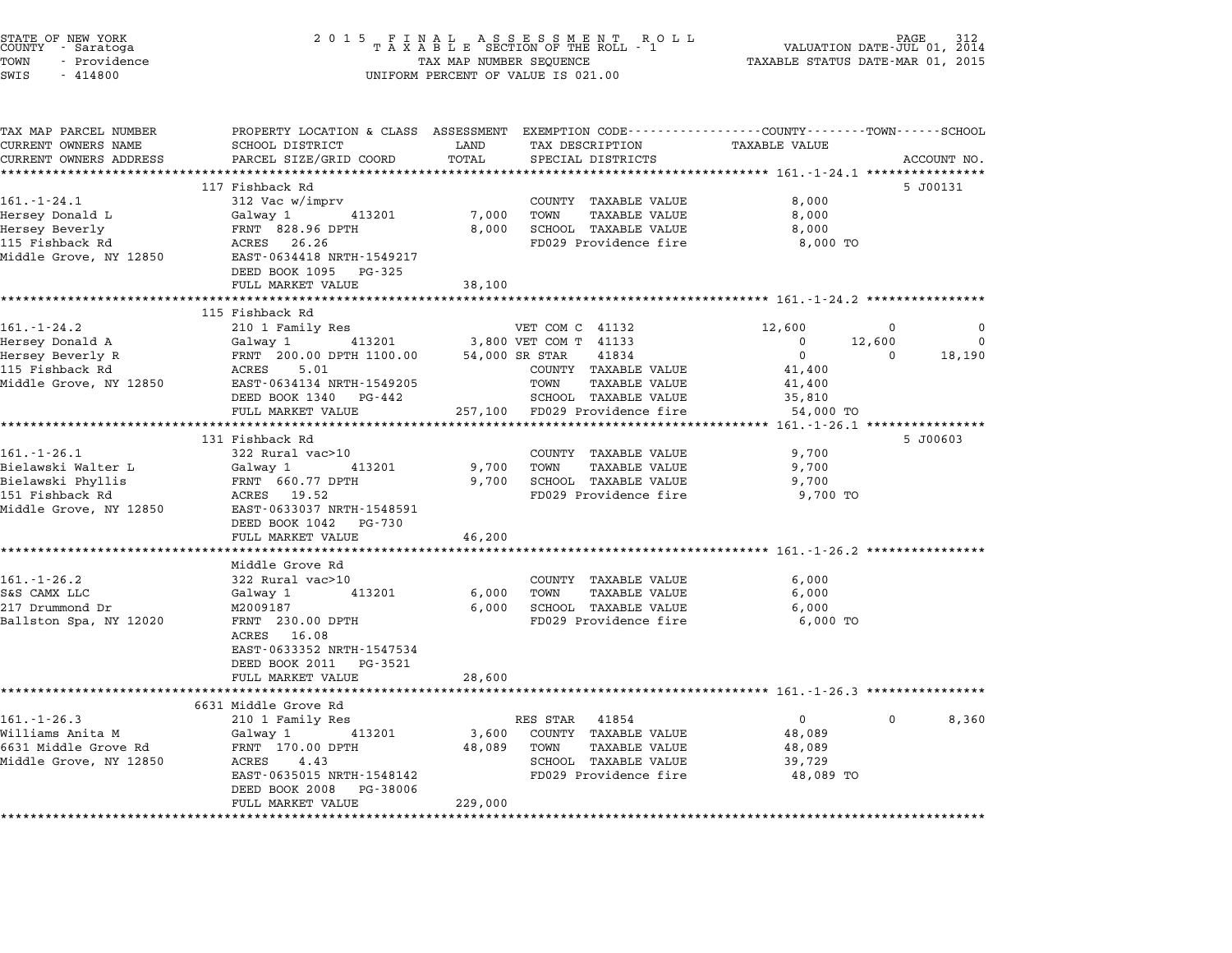| STATE OF NEW YORK<br>COUNTY - Saratoga<br>TOWN<br>- Providence | 2 0 1 5                                  | TAX MAP NUMBER SEQUENCE | FINAL ASSESSMENT ROLL<br>TAXABLE SECTION OF THE ROLL - 1 | PAGE<br>VALUATION DATE-JUL 01, 2014<br>TAXABLE STATUS DATE-MAR 01, 2015                                       |             |
|----------------------------------------------------------------|------------------------------------------|-------------------------|----------------------------------------------------------|---------------------------------------------------------------------------------------------------------------|-------------|
| SWIS<br>$-414800$                                              |                                          |                         | UNIFORM PERCENT OF VALUE IS 021.00                       |                                                                                                               |             |
| TAX MAP PARCEL NUMBER<br>CURRENT OWNERS NAME                   | SCHOOL DISTRICT                          | LAND                    | TAX DESCRIPTION                                          | PROPERTY LOCATION & CLASS ASSESSMENT EXEMPTION CODE--------------COUNTY------TOWN-----SCHOOL<br>TAXABLE VALUE |             |
| CURRENT OWNERS ADDRESS                                         | PARCEL SIZE/GRID COORD                   | TOTAL                   | SPECIAL DISTRICTS                                        |                                                                                                               | ACCOUNT NO. |
| **********************                                         | **********************                   |                         |                                                          |                                                                                                               |             |
|                                                                | Middle Grove Rd                          |                         |                                                          |                                                                                                               |             |
| $161. - 1 - 26.43$                                             | 312 Vac w/imprv                          |                         | COUNTY TAXABLE VALUE                                     | 8,631                                                                                                         |             |
| Christopher Brett                                              | Galway 1<br>413201                       | 4,600                   | TOWN<br><b>TAXABLE VALUE</b>                             | 8,631                                                                                                         |             |
| 109 Maple St Apt R                                             | Lot 3                                    | 8,631                   | SCHOOL TAXABLE VALUE                                     | 8,631                                                                                                         |             |
| Corinth, NY 12822                                              | FRNT 1365.09 DPTH<br>ACRES<br>8.29       |                         | FD029 Providence fire                                    | 8,631 TO                                                                                                      |             |
|                                                                | EAST-0634590 NRTH-1547378                |                         |                                                          |                                                                                                               |             |
|                                                                | DEED BOOK 2013<br>PG-35080               |                         |                                                          |                                                                                                               |             |
|                                                                | FULL MARKET VALUE<br>******************* | 41,100                  |                                                          | *********************************** 161.-1-26.411 ***************                                             |             |
|                                                                | 6549 Middle Grove Rd                     |                         |                                                          |                                                                                                               |             |
| $161. - 1 - 26.411$                                            | 240 Rural res                            |                         | COUNTY TAXABLE VALUE                                     | 35,291                                                                                                        |             |
| Yost Christopher                                               | Galway 1<br>413201                       | 4,200                   | TOWN<br>TAXABLE VALUE                                    | 35,291                                                                                                        |             |
| 6549 Middle Grove Rd                                           | Trust Agreement                          | 35,291                  | SCHOOL TAXABLE VALUE                                     | 35,291                                                                                                        |             |
| Middle Grove, NY 12850                                         | Lot D                                    |                         | FD029 Providence fire                                    | 35,291 TO                                                                                                     |             |
|                                                                | FRNT 253.77 DPTH                         |                         |                                                          |                                                                                                               |             |
|                                                                | 4.73<br>ACRES                            |                         |                                                          |                                                                                                               |             |
|                                                                | EAST-0633805 NRTH-1547663                |                         |                                                          |                                                                                                               |             |
|                                                                | DEED BOOK 2014<br>PG-9384                |                         |                                                          |                                                                                                               |             |
|                                                                | FULL MARKET VALUE                        | 168,100                 |                                                          |                                                                                                               |             |
|                                                                | Middle Grove Rd                          |                         |                                                          | ************************ 161.-1-26.412 ***************                                                        |             |
| 161.-1-26.412                                                  | 270 Mfg housing                          |                         | COUNTY TAXABLE VALUE                                     | 25,080                                                                                                        |             |
| Loya Richard A                                                 | 413201<br>Galway 1                       | 3,600                   | TOWN<br><b>TAXABLE VALUE</b>                             | 25,080                                                                                                        |             |
| Loya Theresa A                                                 | Lot E                                    | 25,080                  | SCHOOL TAXABLE VALUE                                     | 25,080                                                                                                        |             |
| 14 State Route 9p                                              | FRNT 253.78 DPTH                         |                         | FD029 Providence fire                                    | 25,080 TO                                                                                                     |             |
| Malta, NY 12020                                                | 4.44<br>ACRES                            |                         |                                                          |                                                                                                               |             |
|                                                                | EAST-0633995 NRTH-1547788                |                         |                                                          |                                                                                                               |             |
|                                                                | DEED BOOK 1741<br>PG-188                 |                         |                                                          |                                                                                                               |             |
|                                                                | FULL MARKET VALUE                        | 119,400                 |                                                          |                                                                                                               |             |
|                                                                |                                          |                         |                                                          | ********************* 161.-1-28.1 ****************                                                            |             |
|                                                                | 6525 Middle Grove Rd                     |                         |                                                          |                                                                                                               | 5 J00689    |
| $161.-1-28.1$                                                  | 210 1 Family Res                         |                         | RES STAR<br>41854                                        | 0<br>$\Omega$                                                                                                 | 8,360       |
| Griffin-Gilchrist Valerie                                      | Galway 1<br>413201                       | 6,000                   | COUNTY TAXABLE VALUE                                     | 37,800                                                                                                        |             |
| 6525 Middle Grove Rd<br>PO Box 24                              | Lot A                                    | 37,800                  | TAXABLE VALUE<br>TOWN                                    | 37,800                                                                                                        |             |
| Middle Grove, NY 12850                                         | File Map M2009187<br>FRNT 319.01 DPTH    |                         | SCHOOL TAXABLE VALUE<br>FD029 Providence fire            | 29,440                                                                                                        |             |
|                                                                | ACRES<br>4.86                            |                         |                                                          | 37,800 TO                                                                                                     |             |
|                                                                | EAST-0634215 NRTH-1547898                |                         |                                                          |                                                                                                               |             |
|                                                                | DEED BOOK 2014<br>PG-33413               |                         |                                                          |                                                                                                               |             |
|                                                                | FULL MARKET VALUE                        | 180,000                 |                                                          |                                                                                                               |             |
|                                                                |                                          |                         |                                                          |                                                                                                               |             |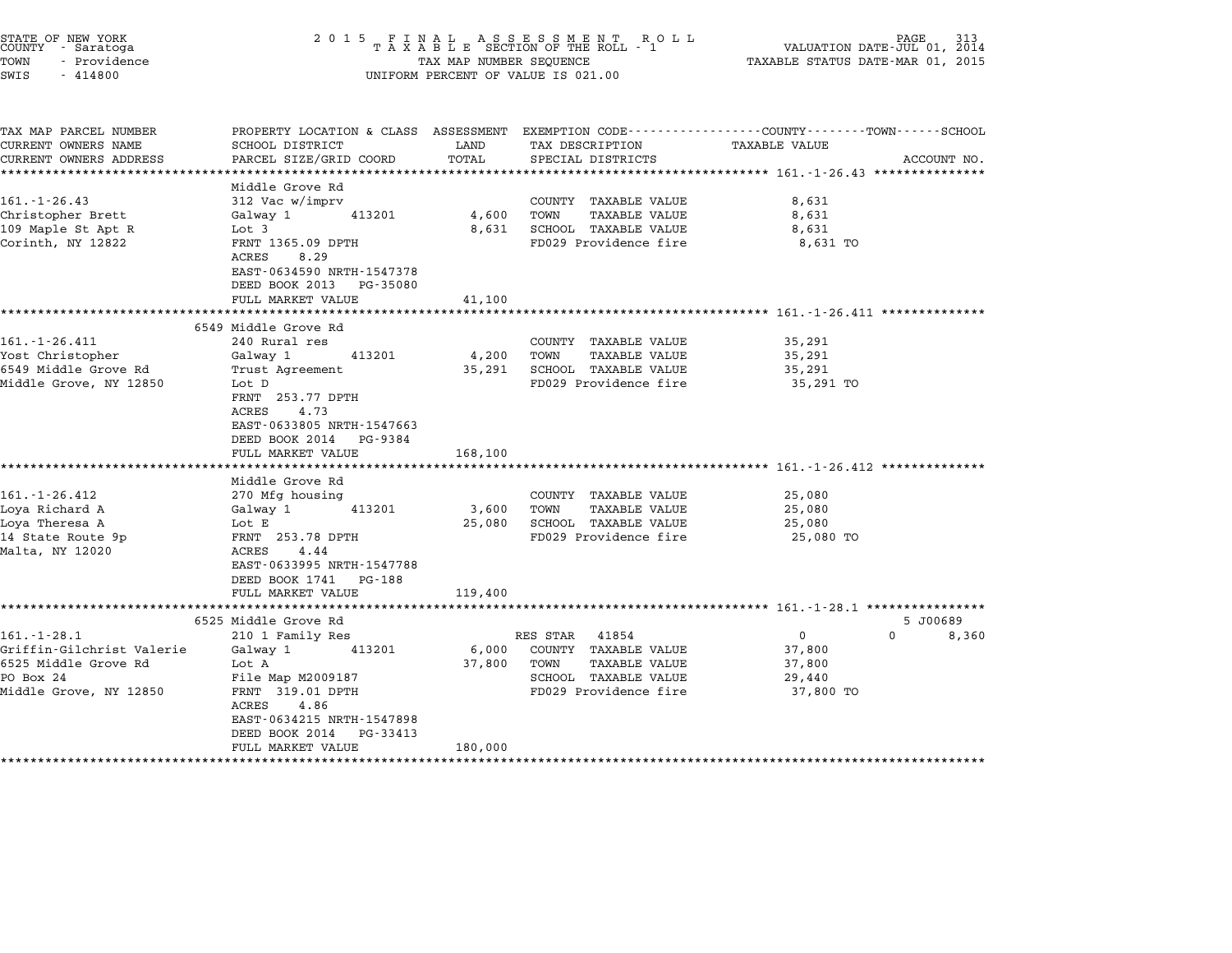|                      | STATE OF NEW YORK<br>COUNTY - Saratoga |  |
|----------------------|----------------------------------------|--|
| TOWN                 | - Providence                           |  |
| $\sim$ $\sim$ $\sim$ | 111000                                 |  |

# STATE OF NEW YORK <sup>2</sup> <sup>0</sup> <sup>1</sup> 5 F I N A L A S S E S S M E N T R O L L PAGE <sup>314</sup> COUNTY - Saratoga <sup>T</sup> <sup>A</sup> <sup>X</sup> <sup>A</sup> <sup>B</sup> <sup>L</sup> <sup>E</sup> SECTION OF THE ROLL - <sup>1</sup> VALUATION DATE-JUL 01, <sup>2014</sup> TOWN - Providence TAX MAP NUMBER SEQUENCE TAXABLE STATUS DATE-MAR 01, <sup>2015</sup> TOWN - Providence and the state of the state of the state of the state of the state of the state of the state o<br>SWIS - 414800 SWIS - SWISSED BERCENT OF VALUE IS 021.00

| TAX MAP PARCEL NUMBER<br>CURRENT OWNERS NAME        | SCHOOL DISTRICT                                                                             | LAND    | TAX DESCRIPTION                                  | PROPERTY LOCATION & CLASS ASSESSMENT EXEMPTION CODE---------------COUNTY-------TOWN------SCHOOL<br>TAXABLE VALUE |  |
|-----------------------------------------------------|---------------------------------------------------------------------------------------------|---------|--------------------------------------------------|------------------------------------------------------------------------------------------------------------------|--|
| CURRENT OWNERS ADDRESS                              | PARCEL SIZE/GRID COORD                                                                      | TOTAL   | SPECIAL DISTRICTS                                | ACCOUNT NO.                                                                                                      |  |
|                                                     |                                                                                             |         |                                                  |                                                                                                                  |  |
|                                                     | 123 Fishback Rd                                                                             |         |                                                  |                                                                                                                  |  |
| $161 - 1 - 28.2$                                    | 311 Res vac land                                                                            |         | COUNTY TAXABLE VALUE                             | 5,000                                                                                                            |  |
| Mead AKA Allen Lori A                               | Galway 1<br>413201                                                                          | 5,000   | TOWN TAXABLE VALUE                               | 5,000                                                                                                            |  |
| 107 Southline Rd                                    | Lot B                                                                                       |         | 5,000 SCHOOL TAXABLE VALUE                       | 5,000                                                                                                            |  |
| Middle Grove, NY 12850                              | File Map M2009187<br>FRNT 392.37 DPTH                                                       |         | FD029 Providence fire                            | 5,000 TO                                                                                                         |  |
| PRIOR OWNER ON 3/01/2015 ACRES 11.29<br>Mead Lori A | EAST-0633620 NRTH-1548733                                                                   |         |                                                  |                                                                                                                  |  |
|                                                     | DEED BOOK 2015 PG-15129<br>FULL MARKET VALUE                                                | 23,800  |                                                  |                                                                                                                  |  |
|                                                     |                                                                                             |         |                                                  |                                                                                                                  |  |
|                                                     | Middle Grove Rd Rear                                                                        |         |                                                  | 5 J01412                                                                                                         |  |
| $161. - 1 - 29$                                     | 910 Priv forest                                                                             |         | COUNTY TAXABLE VALUE                             | 7,000                                                                                                            |  |
| Reynolds Peter M<br>c/o Dawn B Finch etal           | Galway 1 413201                                                                             | 7,000   | TOWN TAXABLE VALUE<br>7,000 SCHOOL TAXABLE VALUE | 7,000                                                                                                            |  |
| 6447 Middle Grove Rd                                | Life Estate <b>Santa</b><br>ACRES 29.77                                                     |         | FD029 Providence fire                            | 7,000<br>7,000 TO                                                                                                |  |
| Middle Grove, NY 12850                              | EAST-0632350 NRTH-1547363                                                                   |         |                                                  |                                                                                                                  |  |
|                                                     | DEED BOOK 2009 PG-33619                                                                     |         |                                                  |                                                                                                                  |  |
|                                                     | FULL MARKET VALUE                                                                           | 33,300  |                                                  |                                                                                                                  |  |
|                                                     |                                                                                             |         |                                                  |                                                                                                                  |  |
|                                                     | 148 Fishback Rd                                                                             |         |                                                  | 5 J01436                                                                                                         |  |
| $161. - 1 - 31$                                     | 270 Mfg housing                                                                             |         | RES STAR 41854                                   | $\Omega$<br>$\overline{0}$<br>8,360                                                                              |  |
| Sherman Mark                                        | Galway 1 413201                                                                             |         | 2,400 COUNTY TAXABLE VALUE                       | 13,300                                                                                                           |  |
| Sherman Karen                                       | FRNT 191.83 DPTH                                                                            | 13,300  | TOWN TAXABLE VALUE                               | 13,300                                                                                                           |  |
|                                                     |                                                                                             |         | SCHOOL TAXABLE VALUE<br>FD029 Providence fire    | 4,940<br>13,300 TO                                                                                               |  |
|                                                     | DEED BOOK 0964 PG-0466                                                                      |         |                                                  |                                                                                                                  |  |
|                                                     | FULL MARKET VALUE                                                                           | 63,300  |                                                  |                                                                                                                  |  |
|                                                     |                                                                                             |         |                                                  |                                                                                                                  |  |
|                                                     | 150 Fishback Rd                                                                             |         |                                                  | 5 J01511                                                                                                         |  |
| $161.-1-32.31$                                      | 311 Res vac land                                                                            |         | COUNTY TAXABLE VALUE                             | 1,400                                                                                                            |  |
| Sherman Mark A                                      | Galway 1 413201                                                                             |         | 1,400 TOWN TAXABLE VALUE                         | 1,400                                                                                                            |  |
| Sherman Karen S                                     | FRNT 75.00 DPTH 200.00                                                                      |         | 1,400 SCHOOL TAXABLE VALUE                       | 1,400                                                                                                            |  |
| 148 Fishback Rd                                     | ACRES 0.34                                                                                  |         | FD029 Providence fire                            | 1,400 TO                                                                                                         |  |
| Middle Grove, NY 12850                              | EAST-0631747 NRTH-1548532                                                                   |         |                                                  |                                                                                                                  |  |
|                                                     | DEED BOOK 0983 PG-0188                                                                      |         |                                                  |                                                                                                                  |  |
|                                                     | FULL MARKET VALUE                                                                           | 6,700   |                                                  |                                                                                                                  |  |
|                                                     | 136 Fishback Rd                                                                             |         |                                                  | 5 J00343                                                                                                         |  |
| $161. - 1 - 32.111$                                 | 240 Rural res                                                                               |         | SR STAR 41834                                    | $0 \qquad \qquad$<br>$\overline{0}$<br>18,190                                                                    |  |
| Wolfe Merrell Hugh                                  | Galway 1 413201                                                                             |         | 22,200 COUNTY TAXABLE VALUE                      | 43,400                                                                                                           |  |
| Wolfe Nancy                                         | Life Estate                                                                                 |         | 43,400 TOWN TAXABLE VALUE                        | 43,400                                                                                                           |  |
| Attn: Wolfe Michael P                               | $\begin{array}{ll}\n\text{FRNT} & 1750.00 & \text{DPTH} \\ \text{RNT} & 96.53\n\end{array}$ |         | SCHOOL TAXABLE VALUE                             | 25,210                                                                                                           |  |
| 136 Fishback Rd                                     | ACRES 96.53                                                                                 |         | FD029 Providence fire                            | 43,400 TO                                                                                                        |  |
| Middle Grove, NY 12850                              | EAST-0631996 NRTH-1549657<br>DEED BOOK 1639 PG-284                                          |         |                                                  |                                                                                                                  |  |
|                                                     | FULL MARKET VALUE                                                                           | 206,700 |                                                  |                                                                                                                  |  |
|                                                     |                                                                                             |         |                                                  |                                                                                                                  |  |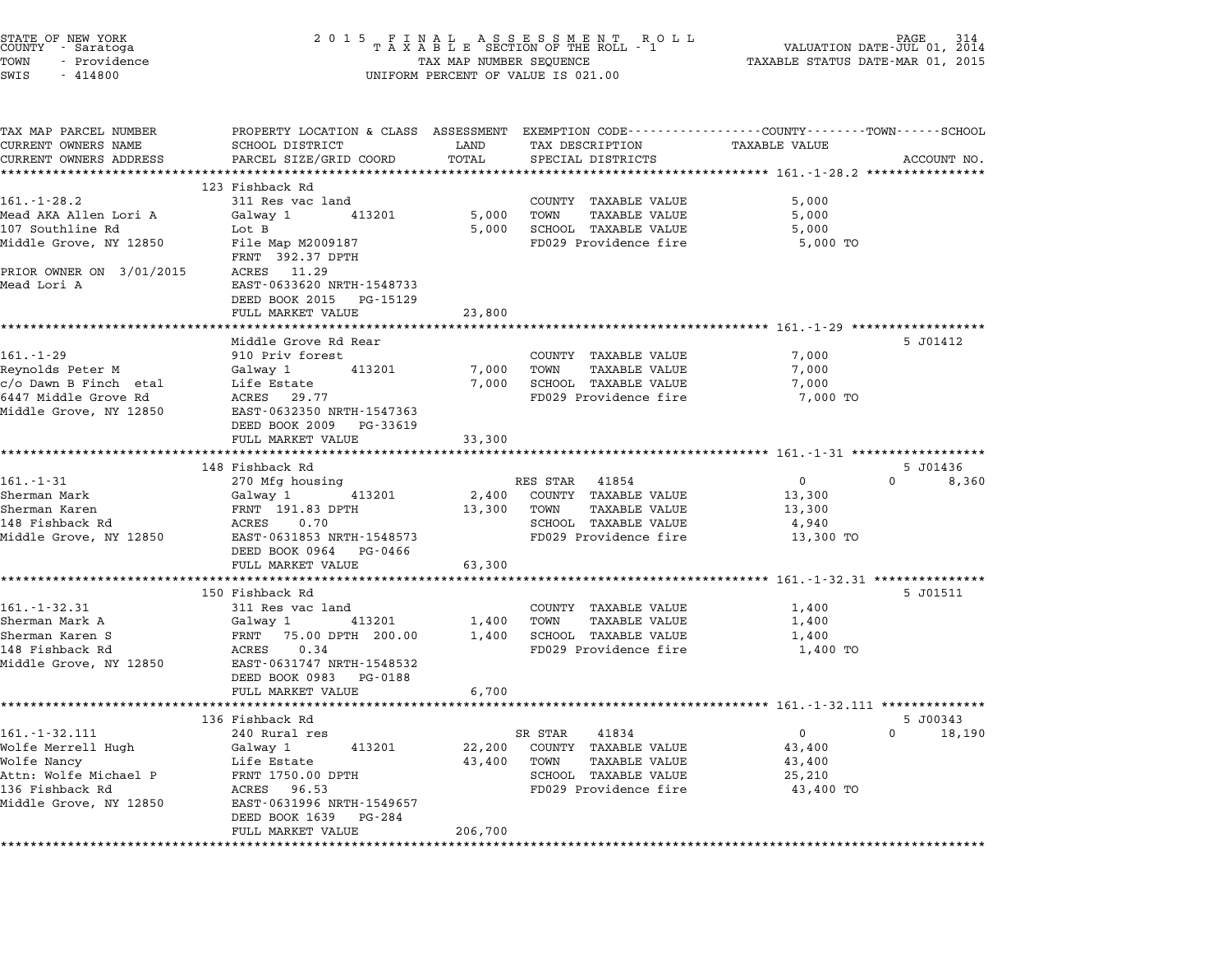| STATE OF NEW YORK<br>COUNTY – Saratoga<br>TOWN<br>- Providence | 2 0 1 5                                                            | FINAL ASSESSMENT ROLL<br>TAXABLE SECTION OF THE ROLL - 1<br>TAX MAP NUMBER SEQUENCE                                        | PAGE<br>VALUATION DATE-JUL 01, 2014<br>TAXABLE STATUS DATE-MAR 01, 2015 |
|----------------------------------------------------------------|--------------------------------------------------------------------|----------------------------------------------------------------------------------------------------------------------------|-------------------------------------------------------------------------|
| SWIS<br>$-414800$                                              |                                                                    | UNIFORM PERCENT OF VALUE IS 021.00                                                                                         |                                                                         |
| TAX MAP PARCEL NUMBER<br>CURRENT OWNERS NAME                   | SCHOOL DISTRICT                                                    | PROPERTY LOCATION & CLASS ASSESSMENT EXEMPTION CODE----------------COUNTY-------TOWN-----SCHOOL<br>TAX DESCRIPTION<br>LAND | TAXABLE VALUE                                                           |
| CURRENT OWNERS ADDRESS                                         | PARCEL SIZE/GRID COORD                                             | TOTAL<br>SPECIAL DISTRICTS                                                                                                 | ACCOUNT NO.                                                             |
| ************************                                       |                                                                    |                                                                                                                            |                                                                         |
|                                                                | 128 Fishback Rd                                                    |                                                                                                                            | 5 J01710<br>$\Omega$                                                    |
| $161. - 1 - 32.112$                                            | 210 1 Family Res                                                   | SR STAR<br>41834                                                                                                           | $\overline{0}$<br>18,190                                                |
| Wagner Michael G<br>Wagner Kathleen A                          | Galway 1 413201<br>FRNT 140.00 DPTH 150.00                         | 1,900<br>COUNTY TAXABLE VALUE<br>30,000<br>TOWN<br>TAXABLE VALUE                                                           | 30,000<br>30,000                                                        |
| 128 Fishback Rd                                                | ACRES<br>0.48                                                      | SCHOOL TAXABLE VALUE                                                                                                       | 11,810                                                                  |
| Middle Grove, NY 12850                                         | EAST-0633289 NRTH-1549419                                          | FD029 Providence fire                                                                                                      | 30,000 TO                                                               |
|                                                                | DEED BOOK 1090 PG-142                                              |                                                                                                                            |                                                                         |
|                                                                | FULL MARKET VALUE                                                  | 142,900                                                                                                                    |                                                                         |
|                                                                | *************************                                          |                                                                                                                            | ******************************** 161.-1-32.113 ***************          |
|                                                                | 120 Fishback Rd                                                    |                                                                                                                            | 5 J01711                                                                |
| $161. - 1 - 32.113$                                            | 271 Mfg housings                                                   | COUNTY TAXABLE VALUE                                                                                                       | 9,600                                                                   |
| Wolfe Merrill Hugh                                             | 413201<br>Galway 1                                                 | 3,000<br>TOWN<br>TAXABLE VALUE                                                                                             | 9,600                                                                   |
| 136 Fishback Rd                                                | FRNT 140.00 DPTH 150.00                                            | SCHOOL TAXABLE VALUE<br>9,600                                                                                              | 9,600                                                                   |
| Middle Grove, NY 12850                                         | ACRES 0.44<br>EAST-0633437 NRTH-1549528<br>DEED BOOK 0981 PG-00419 | FD029 Providence fire                                                                                                      | 9,600 TO                                                                |
|                                                                | FULL MARKET VALUE                                                  | 45,700                                                                                                                     |                                                                         |
|                                                                |                                                                    | **********                                                                                                                 |                                                                         |
|                                                                | 7147 Antioch Rd                                                    |                                                                                                                            |                                                                         |
| 161. - 1 - 33.112                                              | 210 1 Family Res                                                   | RES STAR 41854                                                                                                             | $\overline{0}$<br>0<br>8,360                                            |
| Mc Keever Richard P Jr                                         | Galway 1<br>413201                                                 | 3,400<br>COUNTY TAXABLE VALUE                                                                                              | 54,345                                                                  |
| Mc Keever Stacy L                                              | Lot 2 K-298                                                        | 54,345<br>TOWN<br>TAXABLE VALUE                                                                                            | 54,345                                                                  |
| 7147 Antioch Rd<br>Middle Grove, NY 12850                      | FRNT 250.00 DPTH<br>ACRES 3.00                                     | SCHOOL TAXABLE VALUE<br>FD029 Providence fire                                                                              | 45,985<br>54,345 TO                                                     |
|                                                                | EAST-0629245 NRTH-1548736                                          |                                                                                                                            |                                                                         |
|                                                                | DEED BOOK 1622 PG-510                                              |                                                                                                                            |                                                                         |
|                                                                | FULL MARKET VALUE                                                  | 258,800                                                                                                                    |                                                                         |
|                                                                |                                                                    | ********                                                                                                                   | *********** 161.-1-33.121 ************                                  |
|                                                                | 7168 Antioch Rd                                                    |                                                                                                                            |                                                                         |
| 161. - 1 - 33.121                                              | 240 Rural res                                                      | RES STAR 41854                                                                                                             | $\overline{0}$<br>0<br>8,360                                            |
| Flint Gary P                                                   | 413201<br>Galway 1                                                 | 12,600<br>COUNTY TAXABLE VALUE                                                                                             | 95,300                                                                  |
| Richards-Flint Debra R                                         | FRNT 1115.41 DPTH                                                  | 95,300<br>TOWN<br>TAXABLE VALUE                                                                                            | 95,300                                                                  |
| 7168 Antioch Rd                                                | ACRES 48.83                                                        | SCHOOL TAXABLE VALUE                                                                                                       | 86,940                                                                  |
| Middle Grove, NY 12850                                         | EAST-0629820 NRTH-1549718                                          | FD029 Providence fire                                                                                                      | 95,300 TO                                                               |
|                                                                | DEED BOOK 1638 PG-629                                              |                                                                                                                            |                                                                         |
|                                                                | FULL MARKET VALUE<br>***********************                       | 453,800                                                                                                                    |                                                                         |
|                                                                | 7138 Antioch Rd                                                    |                                                                                                                            |                                                                         |
| 161. - 1 - 33.122                                              | 210 1 Family Res                                                   | RES STAR 41854                                                                                                             | $\overline{0}$<br>0<br>8,360                                            |
| Simkins George E                                               | Galway 1 413201                                                    | 4,000<br>COUNTY TAXABLE VALUE                                                                                              | 30,548                                                                  |
| 7138 Antioch Rd                                                | FRNT 336.52 DPTH                                                   | 30,548<br>TOWN<br>TAXABLE VALUE                                                                                            | 30,548                                                                  |
| Middle Grove, NY 12850                                         | ACRES<br>5.80                                                      | SCHOOL TAXABLE VALUE                                                                                                       | 22,188                                                                  |
|                                                                | EAST-0629805 NRTH-1549010                                          | FD029 Providence fire                                                                                                      | 30,548 TO                                                               |
|                                                                | DEED BOOK 1656<br>PG-467                                           |                                                                                                                            |                                                                         |
|                                                                | FULL MARKET VALUE                                                  | 145,500                                                                                                                    |                                                                         |
|                                                                |                                                                    |                                                                                                                            |                                                                         |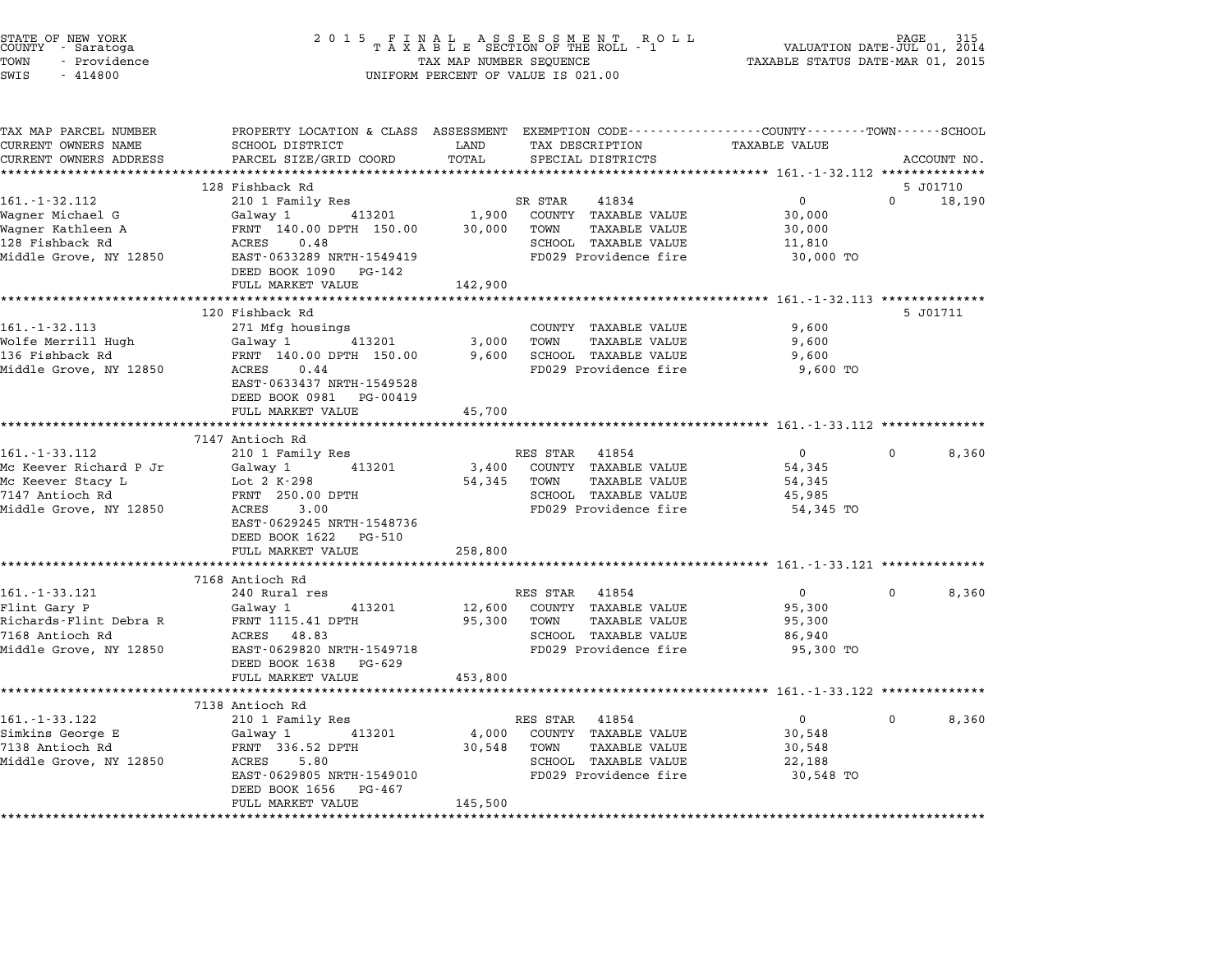| DEED BOOK 1707 PG-659 |                                                                                               |                                                                                                                                                                                                                                                                                                                                                                                                                                                                                                                                                                                                                                                                                                                                                                                                                                                                                                                                                                                                                                                                                                                                                                                                                                                                                                                                                                                                                                                                                                                                                                                |
|-----------------------|-----------------------------------------------------------------------------------------------|--------------------------------------------------------------------------------------------------------------------------------------------------------------------------------------------------------------------------------------------------------------------------------------------------------------------------------------------------------------------------------------------------------------------------------------------------------------------------------------------------------------------------------------------------------------------------------------------------------------------------------------------------------------------------------------------------------------------------------------------------------------------------------------------------------------------------------------------------------------------------------------------------------------------------------------------------------------------------------------------------------------------------------------------------------------------------------------------------------------------------------------------------------------------------------------------------------------------------------------------------------------------------------------------------------------------------------------------------------------------------------------------------------------------------------------------------------------------------------------------------------------------------------------------------------------------------------|
|                       |                                                                                               |                                                                                                                                                                                                                                                                                                                                                                                                                                                                                                                                                                                                                                                                                                                                                                                                                                                                                                                                                                                                                                                                                                                                                                                                                                                                                                                                                                                                                                                                                                                                                                                |
| DEED BOOK 1244 PG-412 |                                                                                               | 5 J00133                                                                                                                                                                                                                                                                                                                                                                                                                                                                                                                                                                                                                                                                                                                                                                                                                                                                                                                                                                                                                                                                                                                                                                                                                                                                                                                                                                                                                                                                                                                                                                       |
|                       |                                                                                               |                                                                                                                                                                                                                                                                                                                                                                                                                                                                                                                                                                                                                                                                                                                                                                                                                                                                                                                                                                                                                                                                                                                                                                                                                                                                                                                                                                                                                                                                                                                                                                                |
|                       |                                                                                               |                                                                                                                                                                                                                                                                                                                                                                                                                                                                                                                                                                                                                                                                                                                                                                                                                                                                                                                                                                                                                                                                                                                                                                                                                                                                                                                                                                                                                                                                                                                                                                                |
| DEED BOOK 1097 PG-50  |                                                                                               |                                                                                                                                                                                                                                                                                                                                                                                                                                                                                                                                                                                                                                                                                                                                                                                                                                                                                                                                                                                                                                                                                                                                                                                                                                                                                                                                                                                                                                                                                                                                                                                |
|                       |                                                                                               |                                                                                                                                                                                                                                                                                                                                                                                                                                                                                                                                                                                                                                                                                                                                                                                                                                                                                                                                                                                                                                                                                                                                                                                                                                                                                                                                                                                                                                                                                                                                                                                |
|                       | SCHOOL TAXABLE VALUE<br>FD029 Providence fire                                                 | $5 J01702$<br>0<br>$\overline{0}$<br>$0 \t 18,190$<br>51,400<br>51,400<br>33,210<br>51,400 TO                                                                                                                                                                                                                                                                                                                                                                                                                                                                                                                                                                                                                                                                                                                                                                                                                                                                                                                                                                                                                                                                                                                                                                                                                                                                                                                                                                                                                                                                                  |
| FULL MARKET VALUE     |                                                                                               |                                                                                                                                                                                                                                                                                                                                                                                                                                                                                                                                                                                                                                                                                                                                                                                                                                                                                                                                                                                                                                                                                                                                                                                                                                                                                                                                                                                                                                                                                                                                                                                |
|                       |                                                                                               | 5 J01712                                                                                                                                                                                                                                                                                                                                                                                                                                                                                                                                                                                                                                                                                                                                                                                                                                                                                                                                                                                                                                                                                                                                                                                                                                                                                                                                                                                                                                                                                                                                                                       |
|                       |                                                                                               |                                                                                                                                                                                                                                                                                                                                                                                                                                                                                                                                                                                                                                                                                                                                                                                                                                                                                                                                                                                                                                                                                                                                                                                                                                                                                                                                                                                                                                                                                                                                                                                |
|                       | 7134 Antioch Rd<br>7106 Antioch Rd<br>FULL MARKET VALUE<br>7104 Antioch Rd<br>7102 Antioch Rd | TAXABLE SECTION OF THE ROLL PT TAXABLE STATUS DATE-000 01, 2015<br>TAX MAP NUMBER SEQUENCE TAXABLE STATUS DATE-MAR 01, 2015<br>UNIFORM PERCENT OF VALUE IS 021.00<br>161.-1-35.2<br>Barter Robert (31,500 Calway 1 413201 6,700 COUNTY TAXABLE VALUE 51,500 0 8,360<br>Barter Carolyn FRNT 532.50 DPTH 51,500 TOWN TAXABLE VALUE 51,500<br>7134 Antioch Rd ACRES 10.09<br>240 Runder 43201 6,700 COUNTY T<br>FULL MARKET VALUE 245,200<br>161.-1-37.1 210 1 Family Res<br>Milan Stephen J (alway 1 413201 5,000 COUNTY TAXABLE VALUE 30,000<br>7106 Antioch Rd FRNT 237.74 DPTH 30,000 TOWN TAXABLE VALUE 30,000<br>7106 Antioch Rd FRNT 237.74 DPTH 30,000 TOWN TAXABLE VALUE<br>FULL MARKET VALUE 142,900<br>37.108 Antioch Rd 380 Res Multiple<br>Smetana James J Jr (Jalvay 1 413201 3,600 COUNTY TAXABLE VALUE<br>7108 Antioch Rd 5 J01707<br>7108 Antioch Rd 5 House/trail/garage 41,811 TOWN TAXABLE VALUE<br>7108 Antioch Rd 5 House/trail/ga<br>EAST-0631206 NRTH-1547468<br>199,100<br>161.-1-37.4<br>Cinzery Geza G<br>Ginzery Mary C<br>Cinzery Mary C<br>TRABLE VALUE<br>The Ginzery Mary C<br>TRABLE VALUE<br>TRABLE VALUE<br>TRABLE VALUE<br>TRABLE VALUE<br>TRABLE VALUE<br>TRABLE VALUE<br>TRABLE VALUE<br>TRABLE VALUE<br>TRABLE VALUE<br>T<br>244,800<br>161.-1-37.5<br>Reynolds Peter M (370 Mfg housing<br>c/o Dawn B Finch etal Life Estate 10,272<br>6447 Middle Grove Rd FRNT 100.00 DPTH<br>Middle Grove, NY 12850 ACRES 1.33<br>EAST-0631545 NRTH-1546949<br>FRNT 100.00 DPTH<br>EAST-0631545<br>DEED BOOK 2009 PG-33619<br>FULL MARKET VALUE 48,900 |

STATE OF NEW YORK <sup>2</sup> <sup>0</sup> <sup>1</sup> 5 F I N A L A S S E S S M E N T R O L L PAGE <sup>316</sup> COUNTY - Saratoga <sup>T</sup> <sup>A</sup> <sup>X</sup> <sup>A</sup> <sup>B</sup> <sup>L</sup> <sup>E</sup> SECTION OF THE ROLL - <sup>1</sup> VALUATION DATE-JUL 01, <sup>2014</sup> TOWN - Providence TAX MAP NUMBER SEQUENCE TAXABLE STATUS DATE-MAR 01, <sup>2015</sup>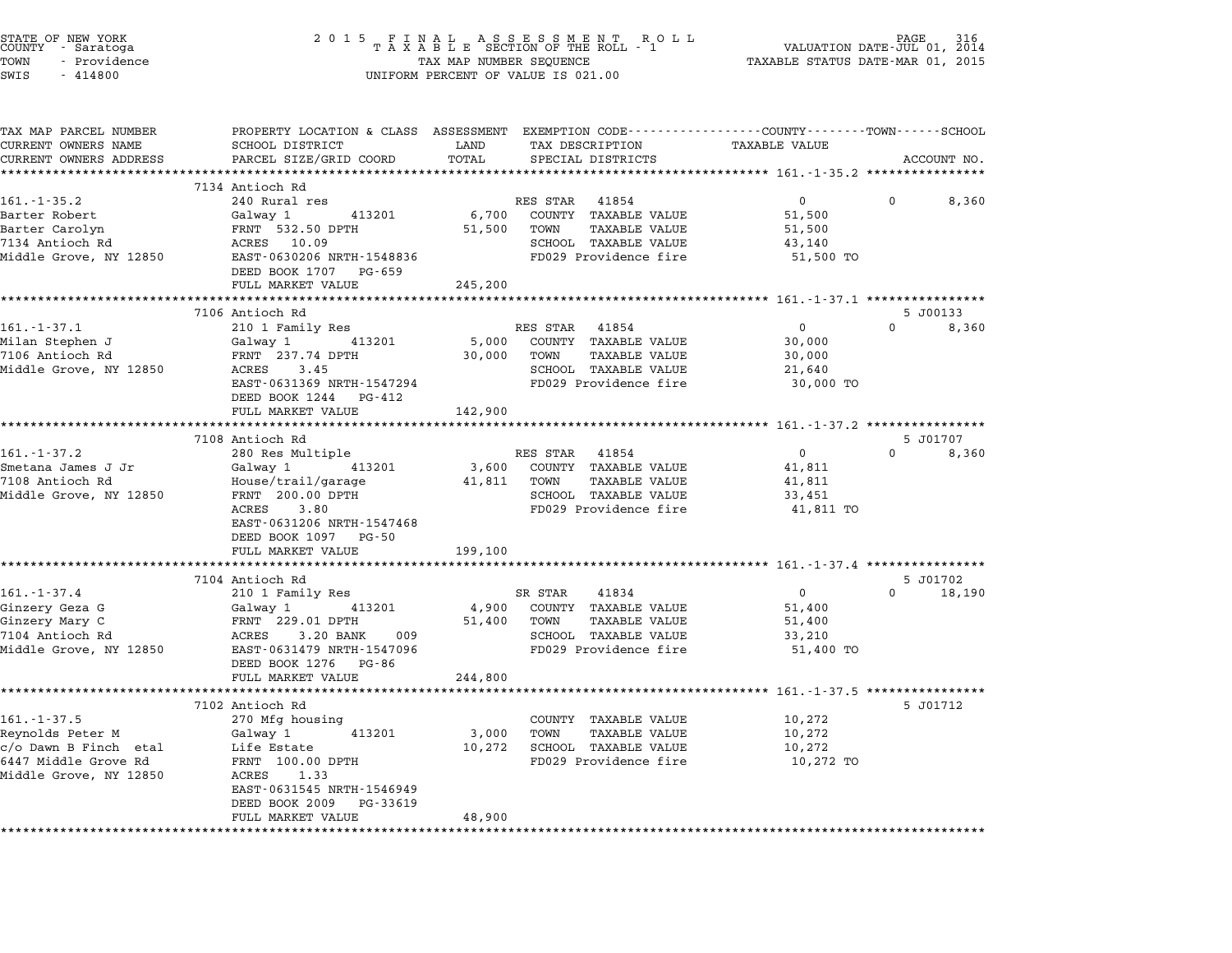|            | STATE OF NEW YORK<br>COUNTY - Saratoga |  |
|------------|----------------------------------------|--|
| TOWN       | - Providence                           |  |
| $ATTT$ $T$ | 111000                                 |  |

# STATE OF NEW YORK <sup>2</sup> <sup>0</sup> <sup>1</sup> 5 F I N A L A S S E S S M E N T R O L L PAGE <sup>317</sup> COUNTY - Saratoga <sup>T</sup> <sup>A</sup> <sup>X</sup> <sup>A</sup> <sup>B</sup> <sup>L</sup> <sup>E</sup> SECTION OF THE ROLL - <sup>1</sup> VALUATION DATE-JUL 01, <sup>2014</sup> TOWN - Providence TAX MAP NUMBER SEQUENCE TAXABLE STATUS DATE-MAR 01, <sup>2015</sup> TOWN - Providence and the state of the state of the state of the state of the state of the state of the state o<br>SWIS - 414800 SWIS - SWISSED BERCENT OF VALUE IS 021.00

| TAX MAP PARCEL NUMBER  | PROPERTY LOCATION & CLASS ASSESSMENT EXEMPTION CODE----------------COUNTY-------TOWN-----SCHOOL                                         |             |                                                                     |                   |                   |
|------------------------|-----------------------------------------------------------------------------------------------------------------------------------------|-------------|---------------------------------------------------------------------|-------------------|-------------------|
| CURRENT OWNERS NAME    | SCHOOL DISTRICT                                                                                                                         | LAND        | TAX DESCRIPTION TAXABLE VALUE                                       |                   |                   |
| CURRENT OWNERS ADDRESS | PARCEL SIZE/GRID COORD                                                                                                                  | TOTAL       | SPECIAL DISTRICTS                                                   |                   | ACCOUNT NO.       |
|                        |                                                                                                                                         |             |                                                                     |                   |                   |
|                        | Fishback Rd                                                                                                                             |             |                                                                     |                   | 5 J01699          |
| $161. - 1 - 37.31$     | 311 Res vac land                                                                                                                        |             | COUNTY TAXABLE VALUE                                                | 800               |                   |
| Smetana James J Jr     | Galway 1 413201                                                                                                                         | 800         | TOWN<br>TAXABLE VALUE                                               | 800               |                   |
| Smetana Donna          | FRNT 64.24 DPTH                                                                                                                         |             | 800 SCHOOL TAXABLE VALUE                                            | 800               |                   |
| 7108 Antioch Rd        | ACRES<br>0.20                                                                                                                           |             | FD029 Providence fire                                               | 800 TO            |                   |
| Middle Grove, NY 12850 | EAST-0631031 NRTH-1547586                                                                                                               |             |                                                                     |                   |                   |
|                        | DEED BOOK 1006 PG-268                                                                                                                   |             |                                                                     |                   |                   |
|                        | FULL MARKET VALUE                                                                                                                       | 3,800       |                                                                     |                   |                   |
|                        | 159 Fishback Rd                                                                                                                         |             |                                                                     |                   |                   |
| 161.-1-37.321          |                                                                                                                                         |             | SR STAR<br>41834                                                    | $\overline{0}$    | $\Omega$          |
|                        | 270 Mfg housing                                                                                                                         |             | 413201 3,200 COUNTY TAXABLE VALUE                                   | 32,000            | 18,190            |
|                        |                                                                                                                                         |             | 32,000 TOWN TAXABLE VALUE                                           | 32,000            |                   |
|                        |                                                                                                                                         |             | SCHOOL TAXABLE VALUE                                                | 13,810            |                   |
|                        |                                                                                                                                         |             | FD029 Providence fire                                               | 32,000 TO         |                   |
|                        | DEED BOOK 1469 PG-567                                                                                                                   |             |                                                                     |                   |                   |
|                        | FULL MARKET VALUE                                                                                                                       | 152,400     |                                                                     |                   |                   |
|                        |                                                                                                                                         |             |                                                                     |                   |                   |
|                        | 163 Fishback Rd                                                                                                                         |             |                                                                     |                   |                   |
| $161. - 1 - 37.322$    | 270 Mfg housing                                                                                                                         |             | RES STAR 41854                                                      | $0 \qquad \qquad$ | $\Omega$<br>5,000 |
|                        | -<br>Callahan Robert D<br>Christman Randall Christman Randall Christman Randall Christman Common Common Christman Christman Christman C |             | 3,200 COUNTY TAXABLE VALUE                                          | 5,000             |                   |
|                        |                                                                                                                                         |             | 5,000 TOWN TAXABLE VALUE                                            | 5,000             |                   |
| 163 Fishback Rd        | ACRES 2.00                                                                                                                              |             | SCHOOL TAXABLE VALUE                                                | $\mathbf 0$       |                   |
|                        | Middle Grove, NY 12850 EAST-0631185 NRTH-1547725                                                                                        |             | FD029 Providence fire 5,000 TO                                      |                   |                   |
|                        | DEED BOOK 1380 PG-711                                                                                                                   |             |                                                                     |                   |                   |
|                        | FULL MARKET VALUE                                                                                                                       | 23,800      |                                                                     |                   |                   |
|                        |                                                                                                                                         |             |                                                                     |                   |                   |
|                        | 7107 Antioch Rd                                                                                                                         |             |                                                                     |                   |                   |
| $161. - 1 - 38.12$     | 210 1 Family Res                                                                                                                        |             | RES STAR 41854                                                      | $\overline{0}$    | $\Omega$<br>8,360 |
| Genier Mark L          | Galway 1 413201                                                                                                                         |             | 3,200 COUNTY TAXABLE VALUE                                          | 45,000            |                   |
| Genier Sally           | FRNT 138.41 DPTH                                                                                                                        | 45,000 TOWN | TAXABLE VALUE                                                       | 45,000            |                   |
| 7107 Antioch Rd        | ACRES 2.10 BANK 019                                                                                                                     |             | SCHOOL TAXABLE VALUE                                                | 36,640            |                   |
| Middle Grove, NY 12850 | EAST-0630837 NRTH-1546962                                                                                                               |             | FD029 Providence fire                                               | 45,000 TO         |                   |
|                        | DEED BOOK 1104 PG-316                                                                                                                   |             |                                                                     |                   |                   |
|                        | FULL MARKET VALUE                                                                                                                       | 214,300     |                                                                     |                   |                   |
|                        | *************************                                                                                                               |             | ************************************** 161.-1-38.112 ************** |                   |                   |
|                        | 7109 Antioch Rd                                                                                                                         |             |                                                                     |                   |                   |
| $161. - 1 - 38.112$    | 210 1 Family Res                                                                                                                        |             | RES STAR 41854                                                      | $\overline{0}$    | $\Omega$<br>8,360 |
| Ramsey Rachael         | Galway 1 413201                                                                                                                         |             | 3,000 COUNTY TAXABLE VALUE                                          | 30,500            |                   |
| 7109 Antioch Rd        | FRNT 247.12 DPTH 30,500 TOWN                                                                                                            |             | TAXABLE VALUE                                                       | 30,500            |                   |
| Middle Grove, NY 12850 | ACRES 1.00<br>EAST-0630795 NRTH-1547216                                                                                                 |             | SCHOOL TAXABLE VALUE<br>FD029 Providence fire 30,500 TO             | 22,140            |                   |
|                        | DEED BOOK 2013 PG-36299                                                                                                                 |             |                                                                     |                   |                   |
|                        | FULL MARKET VALUE                                                                                                                       | 145,200     |                                                                     |                   |                   |
|                        |                                                                                                                                         |             |                                                                     |                   |                   |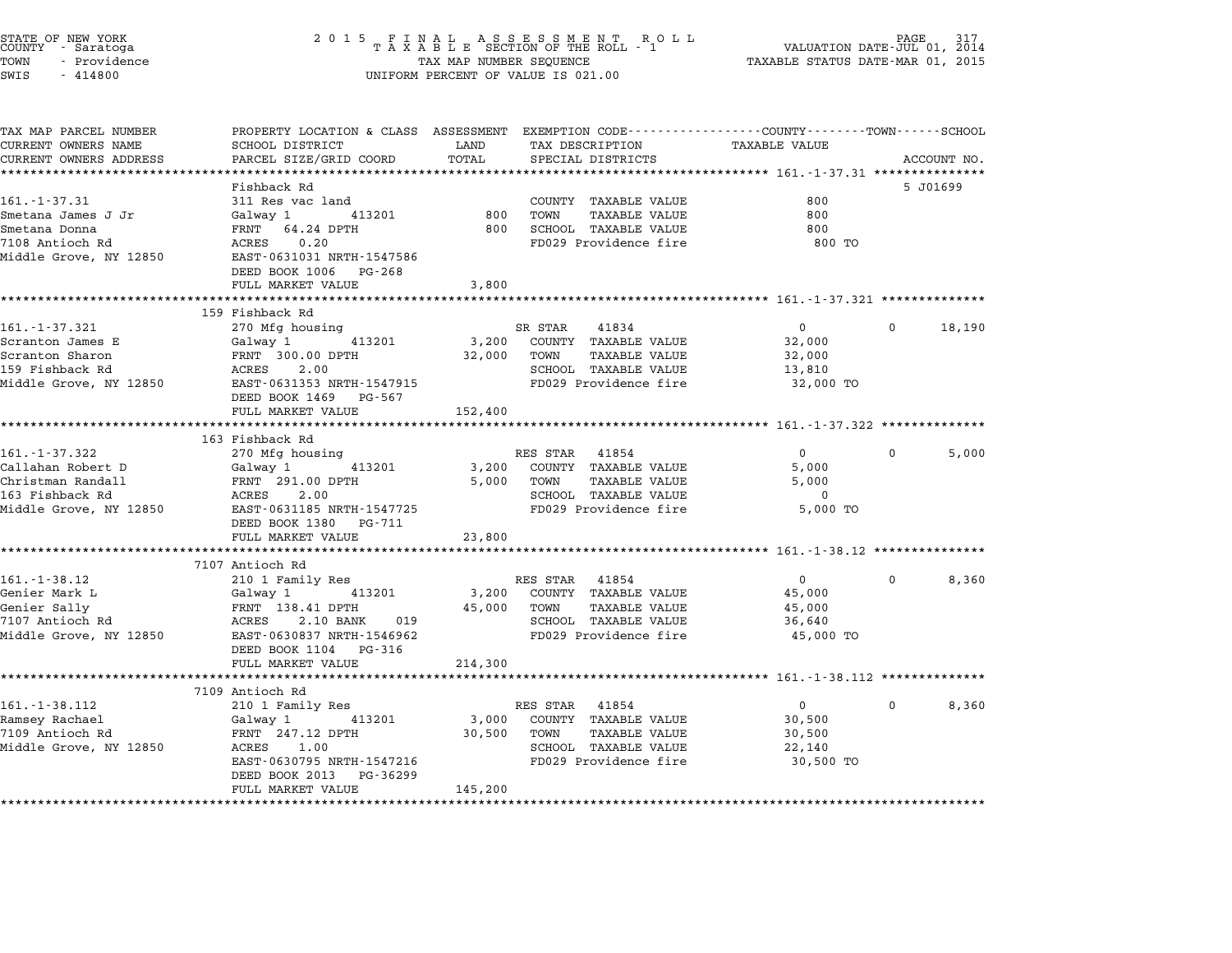| STATE OF NEW YORK<br>COUNTY - Saratoga<br>TOWN<br>- Providence<br>SWIS<br>$-414800$ | 2 0 1 5<br>FINAL ASSESSMENT ROLL<br>TAXABLE SECTION OF THE ROLL - 1<br>TAX MAP NUMBER SEOUENCE<br>UNIFORM PERCENT OF VALUE IS 021.00         |               |                                                                 |                      | PAGE<br>318<br>VALUATION DATE-JUL 01, 2014<br>TAXABLE STATUS DATE-MAR 01, 2015 |                    |  |
|-------------------------------------------------------------------------------------|----------------------------------------------------------------------------------------------------------------------------------------------|---------------|-----------------------------------------------------------------|----------------------|--------------------------------------------------------------------------------|--------------------|--|
| TAX MAP PARCEL NUMBER<br>CURRENT OWNERS NAME<br>CURRENT OWNERS ADDRESS              | PROPERTY LOCATION & CLASS ASSESSMENT EXEMPTION CODE---------------COUNTY-------TOWN------SCHOOL<br>SCHOOL DISTRICT<br>PARCEL SIZE/GRID COORD | LAND<br>TOTAL | TAX DESCRIPTION<br>SPECIAL DISTRICTS                            | <b>TAXABLE VALUE</b> |                                                                                | ACCOUNT NO.        |  |
|                                                                                     | 7121 Antioch Rd                                                                                                                              |               |                                                                 |                      |                                                                                | 5 J01701           |  |
| $161. - 1 - 39.2$                                                                   | 210 1 Family Res                                                                                                                             |               | COUNTY TAXABLE VALUE                                            | 6,500                |                                                                                |                    |  |
| Felthousen Robert                                                                   | Galway 1<br>413201                                                                                                                           | 3,400         | TOWN<br>TAXABLE VALUE                                           | 6,500                |                                                                                |                    |  |
| Felthousen Geraldine                                                                | FRNT 125.00 DPTH                                                                                                                             | 6,500         | SCHOOL TAXABLE VALUE                                            | 6,500                |                                                                                |                    |  |
| 7121 Antioch Rd<br>Middle Grove, NY 12850                                           | 2.30<br>ACRES<br>EAST-0629963 NRTH-1547680<br>DEED BOOK 0976 PG-00129                                                                        |               | FD029 Providence fire                                           | 6,500 TO             |                                                                                |                    |  |
|                                                                                     | FULL MARKET VALUE<br>*********************************                                                                                       | 31,000        |                                                                 |                      |                                                                                |                    |  |
|                                                                                     | 7115 Antioch Rd                                                                                                                              |               |                                                                 |                      |                                                                                |                    |  |
| $161. - 1 - 39.12$                                                                  | 210 1 Family Res                                                                                                                             |               | SR STAR<br>41834                                                | $\overline{0}$       | 0                                                                              | 18,190             |  |
| Giello Phillip A                                                                    | 413201<br>Galway 1                                                                                                                           | 3,400         | COUNTY TAXABLE VALUE                                            | 44,577               |                                                                                |                    |  |
| Mary Victoria                                                                       | FRNT 140.00 DPTH                                                                                                                             | 44,577        | TOWN<br>TAXABLE VALUE                                           | 44,577               |                                                                                |                    |  |
| 7115 Antioch Rd                                                                     | ACRES<br>2.97                                                                                                                                |               | SCHOOL TAXABLE VALUE                                            | 26,387               |                                                                                |                    |  |
| Middle Grove, NY 12850                                                              | EAST-0630153 NRTH-1547383<br>DEED BOOK 1148 PG-236                                                                                           |               | FD029 Providence fire                                           | 44,577 TO            |                                                                                |                    |  |
|                                                                                     | FULL MARKET VALUE<br>*****************************                                                                                           | 212,300       |                                                                 |                      |                                                                                |                    |  |
|                                                                                     | 7117 Antioch Rd                                                                                                                              |               |                                                                 |                      |                                                                                |                    |  |
| $161. - 1 - 39.13$                                                                  | 210 1 Family Res                                                                                                                             |               | RES STAR 41854                                                  | $\overline{0}$       | $\mathbf{0}$                                                                   | 8,360              |  |
| Eddy Andrew L                                                                       | Galway 1<br>413201                                                                                                                           | 3,900         | COUNTY TAXABLE VALUE                                            | 32,930               |                                                                                |                    |  |
| Eddy Deborah M                                                                      | House Attached Garage                                                                                                                        | 32,930        | TOWN<br>TAXABLE VALUE                                           | 32,930               |                                                                                |                    |  |
| 7117 Antioch Rd                                                                     | FRNT 250.00 DPTH                                                                                                                             |               | SCHOOL TAXABLE VALUE                                            | 24,570               |                                                                                |                    |  |
| Middle Grove, NY 12850                                                              | ACRES 4.63<br>EAST-0630052 NRTH-1547549<br>DEED BOOK 1604 PG-247                                                                             |               | FD029 Providence fire                                           | 32,930 TO            |                                                                                |                    |  |
|                                                                                     | FULL MARKET VALUE<br>***********************                                                                                                 | 156,800       |                                                                 |                      |                                                                                |                    |  |
|                                                                                     | Antioch Rd Rear                                                                                                                              |               |                                                                 |                      |                                                                                |                    |  |
| $161. - 1 - 39.112$                                                                 | 210 1 Family Res                                                                                                                             |               | RES STAR 41854                                                  | $\overline{0}$       | 0                                                                              | 8,360              |  |
| Larson Erik L                                                                       | Galway 1<br>413201                                                                                                                           | 600           | COUNTY TAXABLE VALUE                                            | 25,000               |                                                                                |                    |  |
| Larson Kara M                                                                       | ACRES<br>3.37                                                                                                                                | 25,000        | TOWN<br>TAXABLE VALUE                                           | 25,000               |                                                                                |                    |  |
| 7111A Antioch Rd                                                                    | EAST-0630014 NRTH-1546899                                                                                                                    |               | SCHOOL TAXABLE VALUE                                            | 16,640               |                                                                                |                    |  |
| Middle Grove, NY 12850                                                              | DEED BOOK 2012 PG-44867                                                                                                                      |               | FD029 Providence fire                                           | 25,000 TO            |                                                                                |                    |  |
|                                                                                     | FULL MARKET VALUE                                                                                                                            | 119,000       |                                                                 |                      |                                                                                |                    |  |
|                                                                                     |                                                                                                                                              |               |                                                                 |                      |                                                                                |                    |  |
| $161. - 1 - 40$                                                                     | 7121 Antioch Rd<br>484 1 use sm bld                                                                                                          |               | 83 PCT OF VALUE USED FOR EXEMPTION PURPOSES<br>AGED - ALL 41800 | 19,090               | 19,090                                                                         | 5 J01419<br>19,090 |  |
| Felthousen Robert                                                                   | 413201<br>Galway 1                                                                                                                           |               | 3,400 SR STAR<br>41834                                          | $\Omega$             | $\Omega$                                                                       | 18,190             |  |
| Felthousen Geraldine                                                                | FRNT 125.00 DPTH                                                                                                                             | 46,000        | COUNTY TAXABLE VALUE                                            | 26,910               |                                                                                |                    |  |
| 7121 Antioch Rd                                                                     | ACRES 1.84                                                                                                                                   |               | <b>TAXABLE VALUE</b><br>TOWN                                    | 26,910               |                                                                                |                    |  |
| Middle Grove, NY 12850                                                              | EAST-0629880 NRTH-1547761                                                                                                                    |               | SCHOOL TAXABLE VALUE                                            | 8,720                |                                                                                |                    |  |
|                                                                                     | DEED BOOK 953<br>PG-00530<br>FULL MARKET VALUE                                                                                               | 219,000       | FD029 Providence fire                                           | 46,000 TO            |                                                                                |                    |  |
|                                                                                     |                                                                                                                                              |               |                                                                 |                      |                                                                                |                    |  |

STATE OF NEW YORK <sup>2</sup> <sup>0</sup> <sup>1</sup> 5 F I N A L A S S E S S M E N T R O L L PAGE <sup>318</sup> COUNTY - Saratoga <sup>T</sup> <sup>A</sup> <sup>X</sup> <sup>A</sup> <sup>B</sup> <sup>L</sup> <sup>E</sup> SECTION OF THE ROLL - <sup>1</sup> VALUATION DATE-JUL 01, <sup>2014</sup>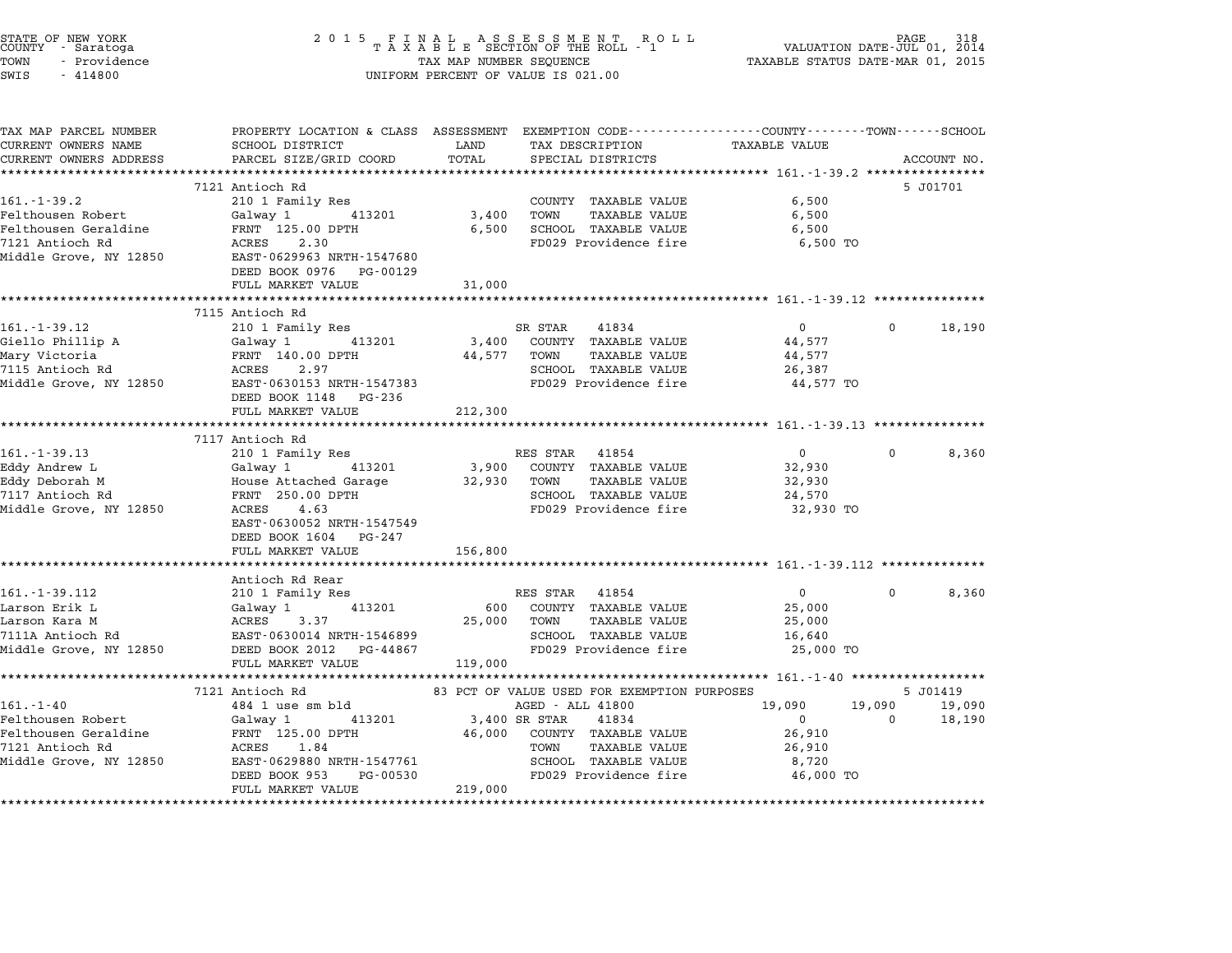| STATE OF NEW YORK<br>COUNTY | - Saratoga |              |  |
|-----------------------------|------------|--------------|--|
| TOWN                        |            | - Providence |  |
|                             |            |              |  |

# STATE OF NEW YORK <sup>2</sup> <sup>0</sup> <sup>1</sup> 5 F I N A L A S S E S S M E N T R O L L PAGE <sup>319</sup> COUNTY - Saratoga <sup>T</sup> <sup>A</sup> <sup>X</sup> <sup>A</sup> <sup>B</sup> <sup>L</sup> <sup>E</sup> SECTION OF THE ROLL - <sup>1</sup> VALUATION DATE-JUL 01, <sup>2014</sup> TOWN - Providence TAX MAP NUMBER SEQUENCE TAXABLE STATUS DATE-MAR 01, <sup>2015</sup> TOWN - Providence and the state of the state of the state of the state of the state of the state of the state o<br>SWIS - 414800 SWIS - SWISSED BERCENT OF VALUE IS 021.00

| TAX MAP PARCEL NUMBER<br>CURRENT OWNERS NAME                                                      | PROPERTY LOCATION & CLASS ASSESSMENT EXEMPTION CODE---------------COUNTY-------TOWN------SCHOOL<br>SCHOOL DISTRICT | LAND            | TAX DESCRIPTION              |               | <b>TAXABLE VALUE</b>                                 |          |             |
|---------------------------------------------------------------------------------------------------|--------------------------------------------------------------------------------------------------------------------|-----------------|------------------------------|---------------|------------------------------------------------------|----------|-------------|
| CURRENT OWNERS ADDRESS                                                                            | PARCEL SIZE/GRID COORD                                                                                             | TOTAL           | SPECIAL DISTRICTS            |               |                                                      |          | ACCOUNT NO. |
|                                                                                                   | ************************                                                                                           |                 |                              |               |                                                      |          |             |
|                                                                                                   | 7125 Antioch Rd Rear                                                                                               |                 |                              |               |                                                      |          | 5 J01441    |
| 161.-1-41                                                                                         | 270 Mfg housing                                                                                                    |                 | RES STAR 41854               |               | 0                                                    | $\Omega$ | 6,000       |
| Cook Dawn Marie                                                                                   | Galway 1<br>413201                                                                                                 | 1,000           | COUNTY TAXABLE VALUE         |               | 6,000                                                |          |             |
| Cook Dawn marror<br>Aka Dawn M Landwehr<br>EAST-0629611 NRTH-1547649<br>EAST-0629611 NRTH-1547649 |                                                                                                                    | 6,000           | TOWN                         | TAXABLE VALUE | 6,000                                                |          |             |
|                                                                                                   |                                                                                                                    |                 | SCHOOL TAXABLE VALUE         |               | $\overline{0}$                                       |          |             |
| Middle Grove, NY 12850 DEED BOOK 1040 PG-115                                                      |                                                                                                                    |                 | FD029 Providence fire        |               | 6,000 TO                                             |          |             |
|                                                                                                   | FULL MARKET VALUE<br>************************                                                                      | 28,600          |                              |               |                                                      |          |             |
|                                                                                                   |                                                                                                                    |                 |                              |               | ********************** 161.-1-42 ******************* |          |             |
|                                                                                                   | 7131 Antioch Rd                                                                                                    |                 |                              |               |                                                      | $\Omega$ | 5 J01420    |
| $161. - 1 - 42$                                                                                   | 210 1 Family Res                                                                                                   |                 | RES STAR 41854               |               | 0                                                    |          | 8,360       |
| DeRidder Kenneth J                                                                                | Galway 1 413201                                                                                                    | 3,200<br>40,200 | COUNTY TAXABLE VALUE<br>TOWN | TAXABLE VALUE | 40,200<br>40,200                                     |          |             |
| DeRidder Lynda L<br>7131 Antioch Rd<br>7131 Antioch Rd                                            | FRNT 125.00 DPTH<br>ACRES 1.83                                                                                     |                 | SCHOOL TAXABLE VALUE         |               |                                                      |          |             |
| Middle Grove, NY 12850                                                                            | EAST-0629776 NRTH-1547915                                                                                          |                 |                              |               | 31,840<br>FD029 Providence fire 40,200 TO            |          |             |
|                                                                                                   | DEED BOOK 1750 PG-187                                                                                              |                 |                              |               |                                                      |          |             |
|                                                                                                   | FULL MARKET VALUE                                                                                                  | 191,400         |                              |               |                                                      |          |             |
|                                                                                                   |                                                                                                                    |                 |                              |               |                                                      |          |             |
|                                                                                                   | 7129 Antioch Rd                                                                                                    |                 |                              |               |                                                      |          | 5 J01421    |
| $161. - 1 - 43$                                                                                   | 210 1 Family Res                                                                                                   |                 | COUNTY TAXABLE VALUE         |               | 13,300                                               |          |             |
| Sawyer Myron                                                                                      | Galway 1 413201                                                                                                    | 3,000           | TOWN                         | TAXABLE VALUE | 13,300                                               |          |             |
| Sawyer Mary Jane                                                                                  | Trailer Built On                                                                                                   | 13,300          | SCHOOL TAXABLE VALUE         |               | 13,300                                               |          |             |
| 9504 Holy Cross Rd                                                                                | FRNT 62.50 DPTH                                                                                                    |                 |                              |               | FD029 Providence fire 13,300 TO                      |          |             |
| Fairview Heights, IL 62208                                                                        | ACRES 1.00                                                                                                         |                 |                              |               |                                                      |          |             |
|                                                                                                   | EAST-0629809 NRTH-1547864                                                                                          |                 |                              |               |                                                      |          |             |
|                                                                                                   | DEED BOOK 1753 PG-759                                                                                              |                 |                              |               |                                                      |          |             |
|                                                                                                   | FULL MARKET VALUE                                                                                                  | 63,300          |                              |               |                                                      |          |             |
|                                                                                                   |                                                                                                                    |                 |                              |               |                                                      |          |             |
|                                                                                                   | 7139 Antioch Rd                                                                                                    |                 |                              |               |                                                      |          | 5 J01317    |
| $161. - 1 - 46$                                                                                   | 314 Rural vac<10                                                                                                   |                 | COUNTY TAXABLE VALUE         |               | 4,000                                                |          |             |
| Sholtes Gary                                                                                      | Galway 1 413201                                                                                                    | 4,000           | TOWN                         | TAXABLE VALUE | 4,000                                                |          |             |
| 34 Smith Ave                                                                                      | FRNT 83.00 DPTH                                                                                                    |                 | 4,000 SCHOOL TAXABLE VALUE   |               | 4,000                                                |          |             |
| Selkirk, NY 12158                                                                                 | ACRES 1.01                                                                                                         |                 |                              |               | FD029 Providence fire 4,000 TO                       |          |             |
|                                                                                                   | EAST-0629593 NRTH-1548195                                                                                          |                 |                              |               |                                                      |          |             |
|                                                                                                   | DEED BOOK 1741 PG-297                                                                                              |                 |                              |               |                                                      |          |             |
|                                                                                                   | FULL MARKET VALUE                                                                                                  | 19,000          |                              |               |                                                      |          |             |
|                                                                                                   | **************************                                                                                         | ************    |                              |               |                                                      |          |             |
|                                                                                                   | 7143 Antioch Rd                                                                                                    |                 |                              |               |                                                      |          | 5 J01246    |
| $161. - 1 - 47$                                                                                   | 210 1 Family Res                                                                                                   |                 | RES STAR 41854               |               | 0                                                    | $\Omega$ | 8,360       |
| Newell James P                                                                                    | Galway 1 413201                                                                                                    | 4,400           | COUNTY TAXABLE VALUE         |               | 55,000                                               |          |             |
| Newell Kathryn Y<br>7143 Antioch Bd                                                               | FRNT 192.00 DPTH                                                                                                   | 55,000          | TOWN                         | TAXABLE VALUE | 55,000                                               |          |             |
| 7143 Antioch Rd                                                                                   | ACRES 1.93                                                                                                         |                 | SCHOOL TAXABLE VALUE         |               | 46,640                                               |          |             |
| Middle Grove, NY 12850                                                                            | EAST-0629506 NRTH-1548328                                                                                          |                 | FD029 Providence fire        |               | 55,000 TO                                            |          |             |
|                                                                                                   | DEED BOOK 1183<br>PG-192                                                                                           |                 |                              |               |                                                      |          |             |
|                                                                                                   | FULL MARKET VALUE                                                                                                  | 261,900         |                              |               |                                                      |          |             |
|                                                                                                   |                                                                                                                    |                 |                              |               |                                                      |          |             |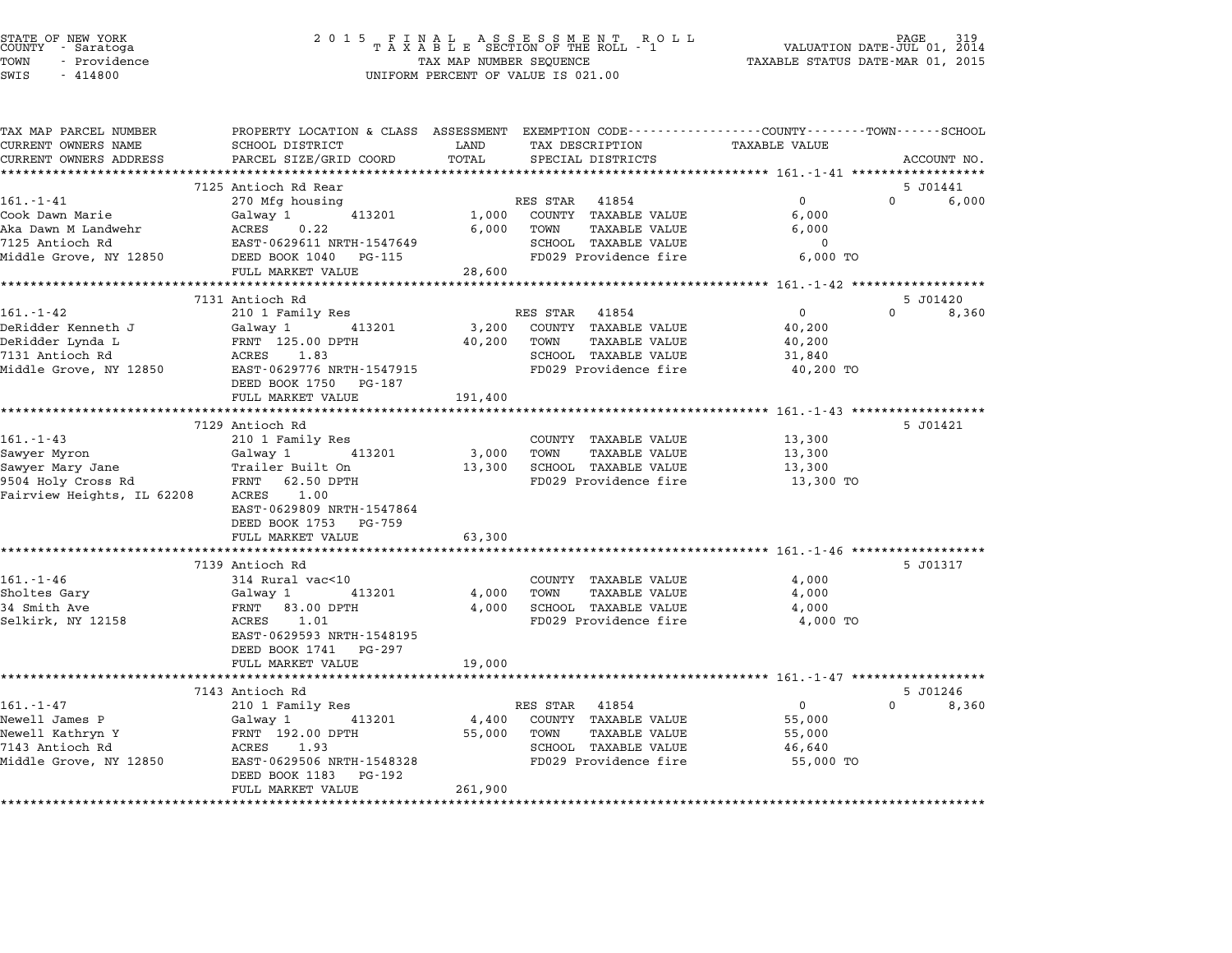| STATE OF NEW YORK<br>COUNTY - Saratoga<br>TOWN<br>- Providence<br>SWIS<br>$-414800$ | 2 0 1 5                                                                                                           | TAX MAP NUMBER SEQUENCE | FINAL ASSESSMENT RO<br>TAXABLE SECTION OF THE ROLL - 1<br>R O L L<br>UNIFORM PERCENT OF VALUE IS 021.00 | TAXABLE STATUS DATE-MAR 01, 2015                    | PAGE<br>VALUATION DATE-JUL 01, 2014 |
|-------------------------------------------------------------------------------------|-------------------------------------------------------------------------------------------------------------------|-------------------------|---------------------------------------------------------------------------------------------------------|-----------------------------------------------------|-------------------------------------|
| TAX MAP PARCEL NUMBER<br>CURRENT OWNERS NAME                                        | PROPERTY LOCATION & CLASS ASSESSMENT EXEMPTION CODE---------------COUNTY-------TOWN-----SCHOOL<br>SCHOOL DISTRICT | LAND                    | TAX DESCRIPTION                                                                                         | TAXABLE VALUE                                       |                                     |
| CURRENT OWNERS ADDRESS                                                              | PARCEL SIZE/GRID COORD                                                                                            | TOTAL                   | SPECIAL DISTRICTS                                                                                       |                                                     | ACCOUNT NO.                         |
| ***********************                                                             | *****************************<br>7145 Antioch Rd                                                                  |                         |                                                                                                         |                                                     | 5 J01242                            |
| $161. - 1 - 48$                                                                     | 210 1 Family Res                                                                                                  |                         | COUNTY TAXABLE VALUE                                                                                    | 32,000                                              |                                     |
| Weir Jeffery S                                                                      | Galway 1 413201                                                                                                   | 4,400                   | TOWN<br><b>TAXABLE VALUE</b>                                                                            | 32,000                                              |                                     |
| 7145 Antioch Rd                                                                     | FRNT 218.00 DPTH                                                                                                  | 32,000                  | SCHOOL TAXABLE VALUE                                                                                    | 32,000                                              |                                     |
| Middle Grove, NY 12850                                                              | 2.00<br>ACRES<br>EAST-0629409 NRTH-1548487<br>DEED BOOK 1221 PG-584                                               |                         | FD029 Providence fire                                                                                   | 32,000 TO                                           |                                     |
|                                                                                     | FULL MARKET VALUE                                                                                                 | 152,400                 |                                                                                                         |                                                     |                                     |
|                                                                                     | ***************                                                                                                   |                         |                                                                                                         |                                                     |                                     |
| 161. - 1 - 49.12                                                                    | 7223 Antioch Rd<br>210 1 Family Res                                                                               |                         | RES STAR 41854                                                                                          | $\overline{0}$                                      | 8,360                               |
| Obrien Margaret C                                                                   | Galway 1 413201                                                                                                   | 3,800                   | COUNTY TAXABLE VALUE                                                                                    | 35,000                                              |                                     |
| Aka Margaret Rogers                                                                 | A Frame House                                                                                                     | 35,000                  | <b>TAXABLE VALUE</b><br>TOWN                                                                            | 35,000                                              |                                     |
| PO Box 374                                                                          | FRNT 244.93 DPTH                                                                                                  |                         | SCHOOL TAXABLE VALUE                                                                                    | 26,640                                              |                                     |
| Galway, NY 12074                                                                    | ACRES 5.08 BANK 19<br>EAST-0626619 NRTH-1554029                                                                   |                         | FD029 Providence fire                                                                                   | 35,000 TO                                           |                                     |
|                                                                                     | DEED BOOK 1462 PG-375<br>FULL MARKET VALUE                                                                        | 166,700                 |                                                                                                         |                                                     |                                     |
|                                                                                     |                                                                                                                   |                         |                                                                                                         |                                                     |                                     |
|                                                                                     | 7215 Antioch Rd                                                                                                   |                         |                                                                                                         |                                                     |                                     |
| 161.-1-49.21                                                                        | 210 1 Family Res                                                                                                  |                         | COUNTY TAXABLE VALUE                                                                                    | 27,330                                              |                                     |
| Fahey Peggy A                                                                       | 413201<br>Galway 1                                                                                                | 3,800                   | TOWN<br>TAXABLE VALUE                                                                                   | 27,330                                              |                                     |
| Ciembroniewicz Stephen<br>7215A Antioch Rd                                          | 1 Trl & Land<br>FRNT 230.00 DPTH                                                                                  |                         | 27,330 SCHOOL TAXABLE VALUE<br>FD029 Providence fire                                                    | 27,330<br>27,330 TO                                 |                                     |
| Middle Grove, NY 12850                                                              | ACRES 4.99<br>EAST-0626735 NRTH-1553473                                                                           |                         |                                                                                                         |                                                     |                                     |
|                                                                                     | DEED BOOK 1648 PG-223<br>FULL MARKET VALUE                                                                        | 130,100                 |                                                                                                         |                                                     |                                     |
|                                                                                     | ***********************                                                                                           |                         |                                                                                                         |                                                     |                                     |
| $161. - 1 - 49.22$                                                                  | 7215 Antioch Rd<br>210 1 Family Res                                                                               |                         | COUNTY TAXABLE VALUE                                                                                    | 20,239                                              |                                     |
| La Rue Eric M                                                                       | Galway 1 413201                                                                                                   | 3,800                   | TOWN<br><b>TAXABLE VALUE</b>                                                                            | 20,239                                              |                                     |
| 7215 Antioch Rd                                                                     | FRNT 170.00 DPTH                                                                                                  | 20,239                  | SCHOOL TAXABLE VALUE                                                                                    | 20,239                                              |                                     |
| Middle Grove, NY 12850                                                              | ACRES<br>4.35                                                                                                     |                         | FD029 Providence fire                                                                                   | 20,239 TO                                           |                                     |
|                                                                                     | EAST-0626789 NRTH-1553269<br>DEED BOOK 1394 PG-350                                                                |                         |                                                                                                         |                                                     |                                     |
|                                                                                     | FULL MARKET VALUE                                                                                                 | 96,400                  |                                                                                                         | :************************ 161.-1-49.32 ************ |                                     |
|                                                                                     | 7207 Antioch Rd                                                                                                   |                         |                                                                                                         |                                                     |                                     |
| 161.-1-49.32                                                                        | 270 Mfg housing                                                                                                   |                         | COUNTY TAXABLE VALUE                                                                                    | 10,000                                              |                                     |
| Ferraro Joseph A                                                                    | Galway 1<br>413201                                                                                                | 3,000                   | TOWN<br><b>TAXABLE VALUE</b>                                                                            | 10,000                                              |                                     |
| Ferraro Amanda L                                                                    | FRNT 139.36 DPTH                                                                                                  | 10,000                  | SCHOOL TAXABLE VALUE                                                                                    | 10,000                                              |                                     |
| 127 Clute Mill Rd                                                                   | ACRES<br>0.83                                                                                                     |                         | FD029 Providence fire                                                                                   | 10,000 TO                                           |                                     |
| Middle Grove, NY 12850                                                              | EAST-0627351 NRTH-1553004<br>DEED BOOK 1601 PG-173<br>FULL MARKET VALUE                                           | 47,600                  |                                                                                                         |                                                     |                                     |
| *****************                                                                   |                                                                                                                   |                         |                                                                                                         |                                                     |                                     |

STATE OF NEW YORK <sup>2</sup> <sup>0</sup> <sup>1</sup> 5 F I N A L A S S E S S M E N T R O L L PAGE <sup>320</sup> COUNTY - Saratoga <sup>T</sup> <sup>A</sup> <sup>X</sup> <sup>A</sup> <sup>B</sup> <sup>L</sup> <sup>E</sup> SECTION OF THE ROLL - <sup>1</sup> VALUATION DATE-JUL 01, <sup>2014</sup>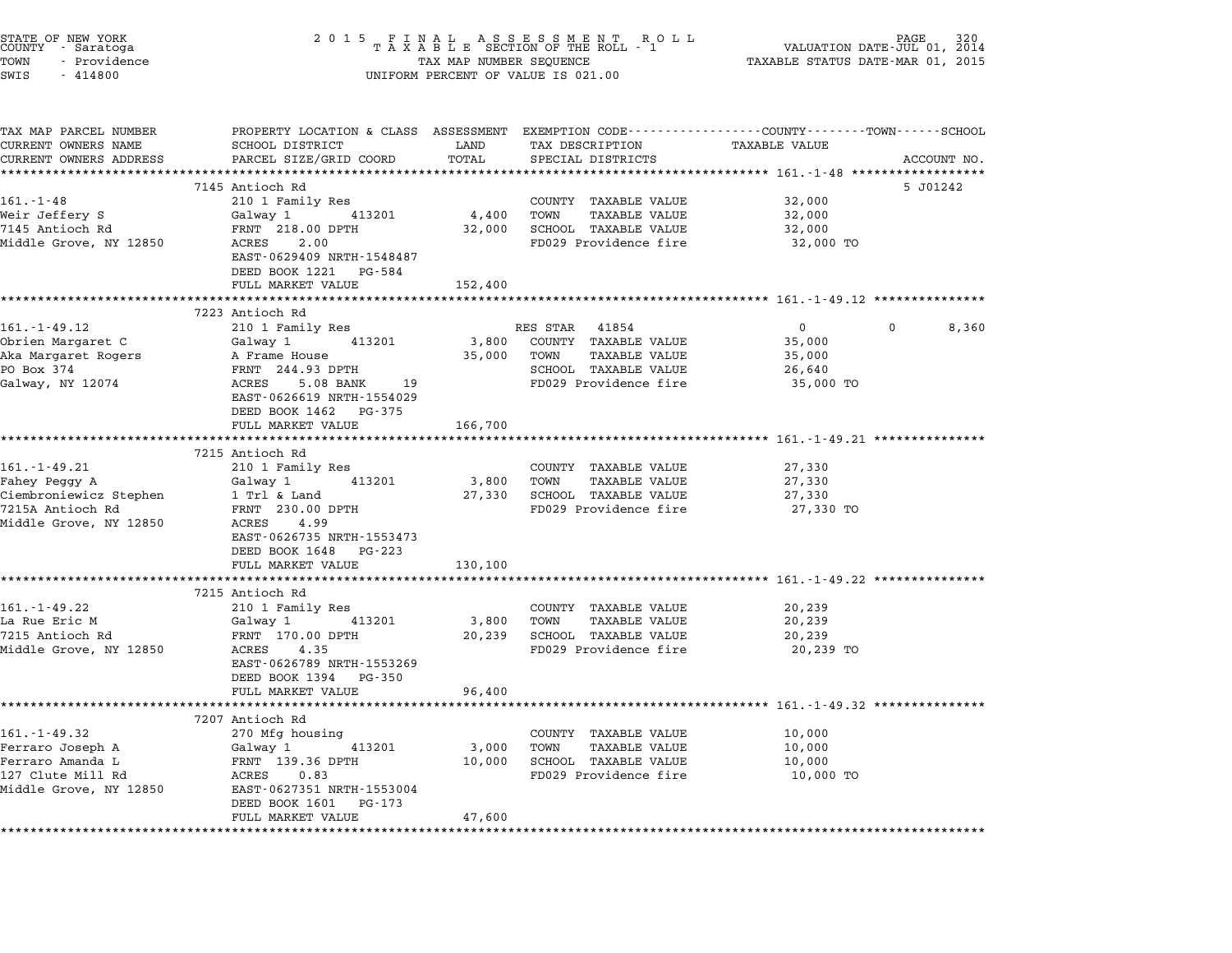| STATE OF NEW YORK<br>COUNTY - Saratoga<br>TOWN<br>- Providence<br>SWIS<br>$-414800$ | 2 0 1 5<br>F<br>Ι.                                      | N A L<br>TAX MAP NUMBER SEQUENCE | A S S E S S M E N T<br>R O L L<br>TAXABLE SECTION OF THE ROLL - 1<br>UNIFORM PERCENT OF VALUE IS 021.00 | TAXABLE STATUS DATE-MAR 01, 2015                   | PAGE<br>VALUATION DATE-JUL 01, 2014 |
|-------------------------------------------------------------------------------------|---------------------------------------------------------|----------------------------------|---------------------------------------------------------------------------------------------------------|----------------------------------------------------|-------------------------------------|
| TAX MAP PARCEL NUMBER                                                               |                                                         |                                  | PROPERTY LOCATION & CLASS ASSESSMENT EXEMPTION CODE----------------COUNTY-------TOWN-----SCHOOL         |                                                    |                                     |
| CURRENT OWNERS NAME                                                                 | SCHOOL DISTRICT                                         | LAND                             | TAX DESCRIPTION                                                                                         | <b>TAXABLE VALUE</b>                               |                                     |
| CURRENT OWNERS ADDRESS<br>**********************                                    | PARCEL SIZE/GRID COORD<br>***************************** | TOTAL                            | SPECIAL DISTRICTS                                                                                       |                                                    | ACCOUNT NO.                         |
|                                                                                     | 7229 Antioch Rd                                         |                                  |                                                                                                         |                                                    | 5 J00652                            |
| $161. - 1 - 49.111$                                                                 | 210 1 Family Res                                        |                                  | COUNTY TAXABLE VALUE                                                                                    | 57,500                                             |                                     |
| Watson James J                                                                      | Galway 1<br>413201                                      | 4,000                            | TOWN<br><b>TAXABLE VALUE</b>                                                                            | 57,500                                             |                                     |
| Watson Barbara                                                                      | FRNT 287.10 DPTH                                        | 57,500                           | SCHOOL TAXABLE VALUE                                                                                    | 57,500                                             |                                     |
| 5880 Wild Azalea Cove                                                               | ACRES 4.92 BANK 137                                     |                                  | FD029 Providence fire                                                                                   | 57,500 TO                                          |                                     |
| Sugar Hill, GA 30518                                                                | EAST-0626414 NRTH-1554420                               |                                  |                                                                                                         |                                                    |                                     |
|                                                                                     | DEED BOOK 2009 PG-22941<br>FULL MARKET VALUE            | 273,800                          |                                                                                                         |                                                    |                                     |
|                                                                                     | ******************                                      | ***********                      |                                                                                                         | **************** 161.-1-50 *******************     |                                     |
|                                                                                     | Clark Rd                                                |                                  |                                                                                                         |                                                    | 5 J01682                            |
| $161.-1-50$                                                                         | 322 Rural vac>10                                        |                                  | COUNTY TAXABLE VALUE                                                                                    | 9,200                                              |                                     |
| Delucia Christine J                                                                 | Galway 1<br>413201                                      | 9,200                            | TOWN<br>TAXABLE VALUE                                                                                   | 9,200                                              |                                     |
| 6398 Benzel Rd                                                                      | FRNT 490.00 DPTH                                        | 9,200                            | SCHOOL TAXABLE VALUE                                                                                    | 9,200                                              |                                     |
| Middle Grove, NY 12850                                                              | ACRES 32.29                                             |                                  | FD029 Providence fire                                                                                   | 9,200 TO                                           |                                     |
|                                                                                     | EAST-0628907 NRTH-1547043<br>DEED BOOK 1317 PG-654      |                                  |                                                                                                         |                                                    |                                     |
|                                                                                     | FULL MARKET VALUE                                       | 43,800                           |                                                                                                         |                                                    |                                     |
|                                                                                     |                                                         |                                  |                                                                                                         |                                                    |                                     |
|                                                                                     | 7108 Clark Rd                                           |                                  |                                                                                                         |                                                    | 5 J00978                            |
| 161.-1-51                                                                           | 270 Mfg housing                                         |                                  | RES STAR 41854                                                                                          | $\mathbf 0$                                        | $\Omega$<br>8,360                   |
| Wolfe Randy K                                                                       | Galway 1<br>413201                                      | 3,200                            | COUNTY TAXABLE VALUE                                                                                    | 10,200                                             |                                     |
| 7108 Clark Rd                                                                       | FRNT 670.00 DPTH                                        | 10,200                           | TOWN<br><b>TAXABLE VALUE</b>                                                                            | 10,200                                             |                                     |
| Middle Grove, NY 12850                                                              | 2.95<br>ACRES                                           |                                  | SCHOOL TAXABLE VALUE                                                                                    | 1,840                                              |                                     |
|                                                                                     | EAST-0628017 NRTH-1547071<br>DEED BOOK 1021 PG-881      |                                  | FD029 Providence fire                                                                                   | 10,200 TO                                          |                                     |
|                                                                                     | FULL MARKET VALUE                                       | 48,600                           |                                                                                                         |                                                    |                                     |
|                                                                                     | **************************                              | ******************               |                                                                                                         | ******************** 161.-1-52.2 ***************** |                                     |
|                                                                                     | 7118 Clark Rd                                           |                                  |                                                                                                         |                                                    |                                     |
| $161.-1-52.2$                                                                       | 270 Mfg housing                                         |                                  | RES STAR 41854                                                                                          | $\mathbf 0$                                        | 8,360<br>$\Omega$                   |
| Benway Wesley R Jr                                                                  | 413201<br>Galway 1                                      | 2,800                            | COUNTY TAXABLE VALUE                                                                                    | 17,800                                             |                                     |
| 7118 Clark Rd                                                                       | FRNT 150.00 DPTH 200.00                                 | 17,800                           | TOWN<br><b>TAXABLE VALUE</b>                                                                            | 17,800                                             |                                     |
| Middle Grove, NY 12850                                                              | ACRES<br>0.69                                           |                                  | SCHOOL TAXABLE VALUE                                                                                    | 9,440                                              |                                     |
|                                                                                     | EAST-0627637 NRTH-1547691<br>DEED BOOK 2010 PG-11999    |                                  | FD029 Providence fire                                                                                   | 17,800 TO                                          |                                     |
|                                                                                     | FULL MARKET VALUE                                       | 84,800                           |                                                                                                         |                                                    |                                     |
|                                                                                     |                                                         |                                  |                                                                                                         |                                                    |                                     |
|                                                                                     | 7124 Clark Rd                                           |                                  |                                                                                                         |                                                    | 5 J00991                            |
| $161. - 1 - 52.11$                                                                  | 280 Res Multiple                                        |                                  | RES STAR 41854                                                                                          | $\overline{0}$                                     | $\Omega$<br>8,360                   |
| Bombard Gregory D<br>Bombard Karin A                                                | Galway 1<br>413201<br>Lot 2                             | 13,000<br>77,900                 | COUNTY TAXABLE VALUE<br>TOWN<br>TAXABLE VALUE                                                           | 77,900<br>77,900                                   |                                     |
| 7124 Clark Rd                                                                       | FRNT 511.78 DPTH                                        |                                  | SCHOOL TAXABLE VALUE                                                                                    | 69,540                                             |                                     |
| Middle Grove, NY 12850                                                              | ACRES 50.64                                             |                                  | FD029 Providence fire                                                                                   | 77,900 TO                                          |                                     |
|                                                                                     | EAST-0628454 NRTH-1547916                               |                                  |                                                                                                         |                                                    |                                     |
|                                                                                     | DEED BOOK 1634 PG-774                                   |                                  |                                                                                                         |                                                    |                                     |
|                                                                                     | FULL MARKET VALUE                                       | 371,000                          |                                                                                                         |                                                    |                                     |
|                                                                                     |                                                         |                                  |                                                                                                         |                                                    |                                     |

STATE OF NEW YORK <sup>2</sup> <sup>0</sup> <sup>1</sup> 5 F I N A L A S S E S S M E N T R O L L PAGE <sup>321</sup> COUNTY - Saratoga <sup>T</sup> <sup>A</sup> <sup>X</sup> <sup>A</sup> <sup>B</sup> <sup>L</sup> <sup>E</sup> SECTION OF THE ROLL - <sup>1</sup> VALUATION DATE-JUL 01, <sup>2014</sup>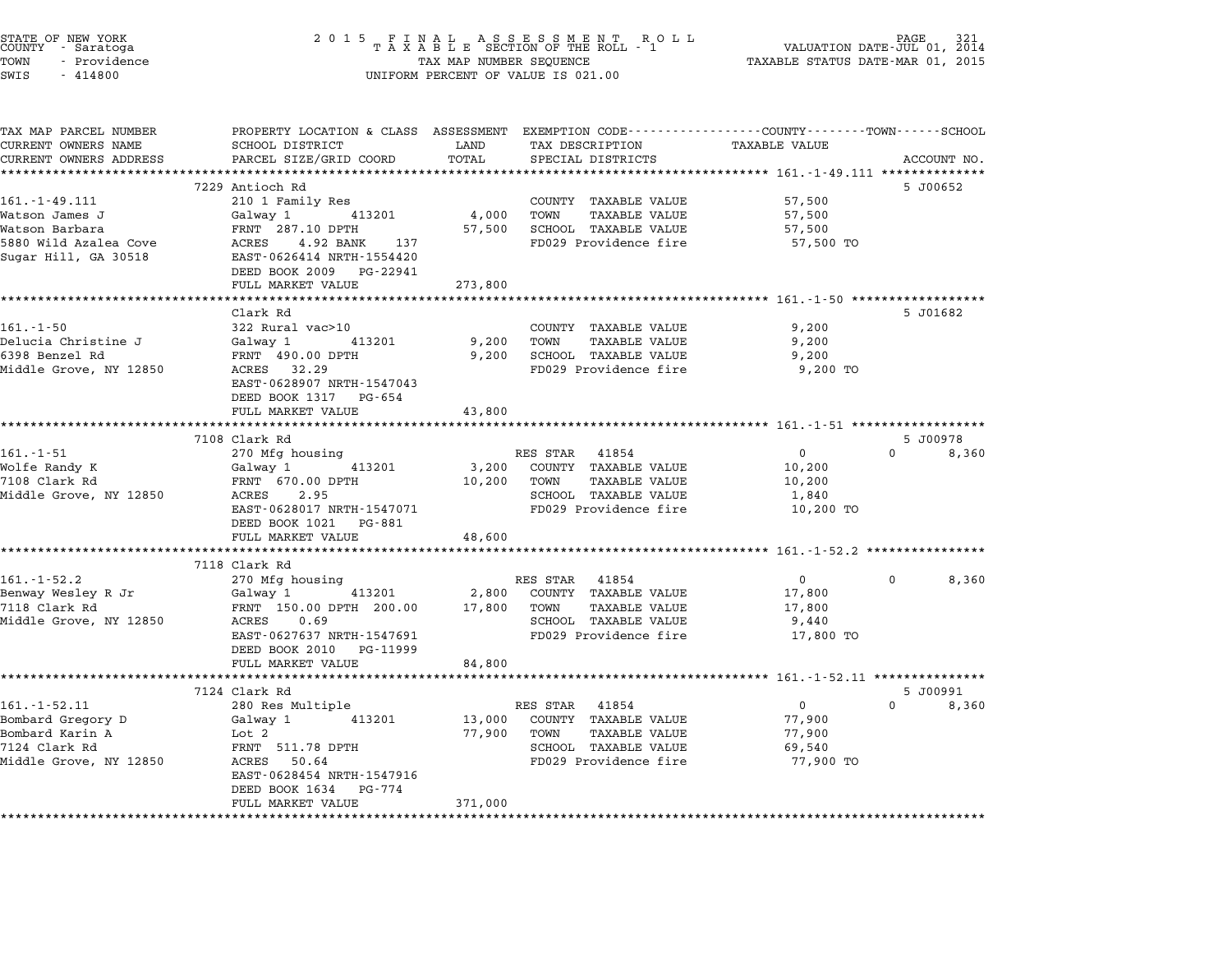| STATE OF NEW YORK<br>COUNTY - Saratoga<br>TOWN<br>- Providence<br>SWIS<br>$-414800$ | 2 0 1 5                                                                                                           | TAX MAP NUMBER SEQUENCE   | FINAL ASSESSMENT RO<br>TAXABLE SECTION OF THE ROLL - 1<br>R O L L<br>UNIFORM PERCENT OF VALUE IS 021.00 | VALUATION DATE-JUL 01, 2014<br>TAXABLE STATUS DATE-MAR 01, 2015 | PAGE               |
|-------------------------------------------------------------------------------------|-------------------------------------------------------------------------------------------------------------------|---------------------------|---------------------------------------------------------------------------------------------------------|-----------------------------------------------------------------|--------------------|
| TAX MAP PARCEL NUMBER<br>CURRENT OWNERS NAME                                        | PROPERTY LOCATION & CLASS ASSESSMENT EXEMPTION CODE---------------COUNTY-------TOWN-----SCHOOL<br>SCHOOL DISTRICT | LAND                      | TAX DESCRIPTION                                                                                         | TAXABLE VALUE                                                   |                    |
| CURRENT OWNERS ADDRESS                                                              | PARCEL SIZE/GRID COORD                                                                                            | TOTAL                     | SPECIAL DISTRICTS                                                                                       |                                                                 | ACCOUNT NO.        |
|                                                                                     |                                                                                                                   |                           |                                                                                                         |                                                                 |                    |
|                                                                                     | Clark Rd                                                                                                          |                           |                                                                                                         |                                                                 |                    |
| $161. - 1 - 52.12$                                                                  | 270 Mfg housing                                                                                                   |                           | COUNTY TAXABLE VALUE                                                                                    | 8,200                                                           |                    |
| Bombard Gregory D                                                                   | Galway 1<br>413201                                                                                                | 3,400                     | TOWN<br>TAXABLE VALUE                                                                                   | 8,200                                                           |                    |
| Bombard Karin A                                                                     | Lot 1                                                                                                             | 8,200                     | SCHOOL TAXABLE VALUE                                                                                    | 8,200                                                           |                    |
| 7124 Clark Rd<br>MIddle Grove, NY 12850                                             | FRNT 341.88 DPTH<br>ACRES<br>3.12                                                                                 |                           | FD029 Providence fire                                                                                   | 8,200 TO                                                        |                    |
|                                                                                     | EAST-0627728 NRTH-1548112                                                                                         |                           |                                                                                                         |                                                                 |                    |
|                                                                                     | DEED BOOK 1634 PG-774<br>FULL MARKET VALUE                                                                        | 39,000                    |                                                                                                         |                                                                 |                    |
|                                                                                     | ***************************                                                                                       |                           |                                                                                                         |                                                                 |                    |
|                                                                                     | 7143 Clark Rd                                                                                                     |                           |                                                                                                         |                                                                 | 5 J00371           |
| 161.-1-53                                                                           | 260 Seasonal res                                                                                                  |                           | COUNTY TAXABLE VALUE                                                                                    | 6,000                                                           |                    |
| Seniw Roman J                                                                       | Galway 1<br>413201                                                                                                | 3,400                     | <b>TAXABLE VALUE</b><br>TOWN                                                                            | 6,000                                                           |                    |
| Seniw Sarah E                                                                       | FRNT 715.00 DPTH                                                                                                  | 6,000                     | SCHOOL TAXABLE VALUE                                                                                    | 6,000                                                           |                    |
| 98 South Pine Ave                                                                   | 3.12<br>ACRES                                                                                                     |                           | FD029 Providence fire                                                                                   | 6,000 TO                                                        |                    |
| Albany, NY 12208                                                                    | EAST-0627810 NRTH-1549450                                                                                         |                           |                                                                                                         |                                                                 |                    |
|                                                                                     | DEED BOOK 2015 PG-2863                                                                                            |                           |                                                                                                         |                                                                 |                    |
|                                                                                     | FULL MARKET VALUE                                                                                                 | 28,600                    |                                                                                                         |                                                                 |                    |
|                                                                                     | 7103 Clark Rd                                                                                                     |                           |                                                                                                         |                                                                 | 5 J00102           |
| $161. - 1 - 55$                                                                     | 210 1 Family Res                                                                                                  |                           | 41834<br>SR STAR                                                                                        | $\mathbf 0$                                                     | $\Omega$<br>18,190 |
| Przywara William                                                                    | Galway 1<br>413201                                                                                                | 4,000                     | COUNTY TAXABLE VALUE                                                                                    | 45,600                                                          |                    |
| 7103 Clark Rd                                                                       | FRNT 490.00 DPTH                                                                                                  | 45,600                    | TOWN<br>TAXABLE VALUE                                                                                   | 45,600                                                          |                    |
| Middle Grove, NY 12850                                                              | ACRES<br>6.30                                                                                                     |                           | SCHOOL TAXABLE VALUE                                                                                    | 27,410                                                          |                    |
|                                                                                     | EAST-0627763 NRTH-1546668                                                                                         |                           | FD029 Providence fire                                                                                   | 45,600 TO                                                       |                    |
|                                                                                     | DEED BOOK 1432<br>PG-212                                                                                          |                           |                                                                                                         |                                                                 |                    |
|                                                                                     | FULL MARKET VALUE                                                                                                 | 217,100                   |                                                                                                         |                                                                 |                    |
|                                                                                     |                                                                                                                   |                           |                                                                                                         |                                                                 |                    |
| $161. - 1 - 56$                                                                     | Clark Rd Rear                                                                                                     |                           |                                                                                                         |                                                                 | 5 J01683           |
| Abraham Marilyn L                                                                   | 322 Rural vac>10<br>Galway 1<br>413201                                                                            | 2,300                     | COUNTY TAXABLE VALUE<br>TOWN<br><b>TAXABLE VALUE</b>                                                    | 2,300<br>2,300                                                  |                    |
| 2621 North Rd                                                                       | ACRES 11.88                                                                                                       | 2,300                     | SCHOOL TAXABLE VALUE                                                                                    | 2,300                                                           |                    |
| Middle Grove, NY 12850                                                              | EAST-0626989 NRTH-1546415                                                                                         |                           | FD029 Providence fire                                                                                   | 2,300 TO                                                        |                    |
|                                                                                     | DEED BOOK 1342<br>PG-587                                                                                          |                           |                                                                                                         |                                                                 |                    |
|                                                                                     | FULL MARKET VALUE                                                                                                 | 11,000                    |                                                                                                         |                                                                 |                    |
|                                                                                     | *************************                                                                                         | ********************      |                                                                                                         | ************************* 161.-1-57 *******************         |                    |
|                                                                                     | Lafayette Rd Rear                                                                                                 |                           |                                                                                                         |                                                                 | 5 J01684           |
| 161.-1-57                                                                           | 311 Res vac land                                                                                                  |                           | COUNTY TAXABLE VALUE                                                                                    | 300                                                             |                    |
| Wolfe David                                                                         | Galway 1<br>413201                                                                                                | 300                       | TOWN<br><b>TAXABLE VALUE</b>                                                                            | 300                                                             |                    |
| PO Box 862                                                                          | ACRES<br>1.82                                                                                                     | 300                       | SCHOOL TAXABLE VALUE                                                                                    | 300                                                             |                    |
| Saratoga Springs, NY 12866                                                          | EAST-0626111 NRTH-1546202<br>DEED BOOK 1707<br>PG-459                                                             |                           | FD029 Providence fire                                                                                   | 300 TO                                                          |                    |
|                                                                                     | FULL MARKET VALUE<br>*******************                                                                          | 1,400<br>**************** |                                                                                                         |                                                                 |                    |
|                                                                                     |                                                                                                                   |                           |                                                                                                         |                                                                 |                    |

STATE OF NEW YORK <sup>2</sup> <sup>0</sup> <sup>1</sup> 5 F I N A L A S S E S S M E N T R O L L PAGE <sup>322</sup> COUNTY - Saratoga <sup>T</sup> <sup>A</sup> <sup>X</sup> <sup>A</sup> <sup>B</sup> <sup>L</sup> <sup>E</sup> SECTION OF THE ROLL - <sup>1</sup> VALUATION DATE-JUL 01, <sup>2014</sup>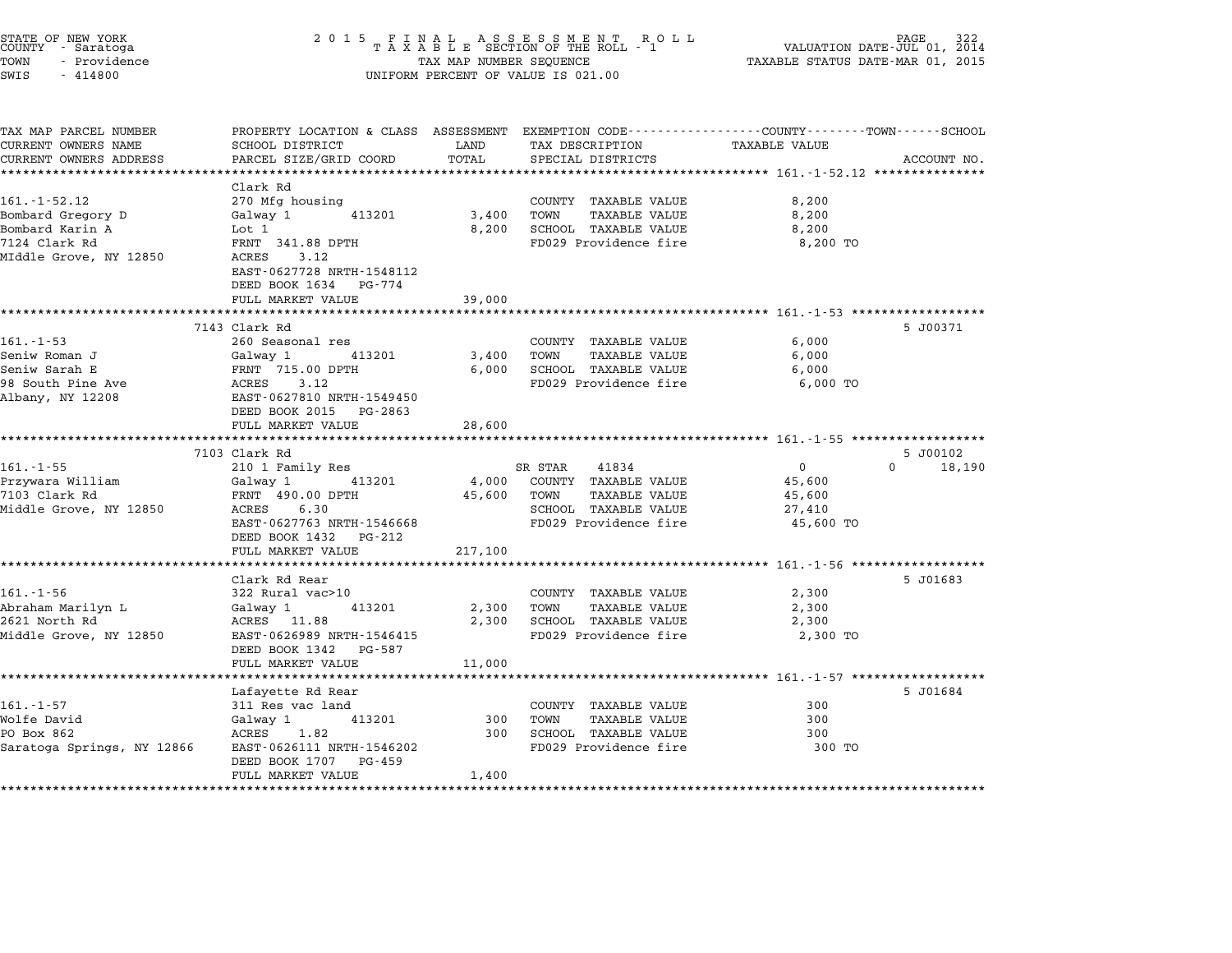| STATE OF NEW YORK<br>COUNTY – Saratoga<br>- Providence<br>TOWN<br>SWIS<br>$-414800$                                | 2015 FINAL ASSESSMENT ROLL<br>TAXABLE SECTION OF THE ROLL - 1<br>TAX MAP NUMBER SEQUENCE<br>UNIFORM PERCENT OF VALUE IS 021.00                                                         |                                    |                                                                                                                           | VALUATION DATE- $\overline{511}$ 01, $\overline{201}$ $\overline{01}$<br>TAXABLE STATUS DATE-MAR 01, 2015 |            |                   |
|--------------------------------------------------------------------------------------------------------------------|----------------------------------------------------------------------------------------------------------------------------------------------------------------------------------------|------------------------------------|---------------------------------------------------------------------------------------------------------------------------|-----------------------------------------------------------------------------------------------------------|------------|-------------------|
| TAX MAP PARCEL NUMBER<br>CURRENT OWNERS NAME                                                                       | PROPERTY LOCATION & CLASS ASSESSMENT EXEMPTION CODE----------------COUNTY-------TOWN------SCHOOL<br>SCHOOL DISTRICT                                                                    | LAND                               | TAX DESCRIPTION                                                                                                           | TAXABLE VALUE                                                                                             |            |                   |
| CURRENT OWNERS ADDRESS                                                                                             | PARCEL SIZE/GRID COORD<br>*******************                                                                                                                                          | TOTAL                              | SPECIAL DISTRICTS                                                                                                         |                                                                                                           |            | ACCOUNT NO.       |
| $161.-1-58.2$<br>Baker Thomas E<br>Young Anna<br>2485 North Rd<br>Middle Grove, NY 12850                           | Lafayette Rd<br>311 Res vac land<br>413201<br>Galway 1<br>FRNT 75.00 DPTH<br>ACRES<br>1.19<br>EAST-0625142 NRTH-1546029<br>DEED BOOK 1312 PG-393                                       | 3,000<br>3,000                     | COUNTY TAXABLE VALUE<br>TOWN<br>TAXABLE VALUE<br>SCHOOL TAXABLE VALUE<br>FD029 Providence fire                            | 3,000<br>3,000<br>3,000<br>3,000 TO                                                                       |            |                   |
|                                                                                                                    | FULL MARKET VALUE                                                                                                                                                                      | 14,300                             |                                                                                                                           |                                                                                                           |            |                   |
| $161. - 1 - 58.12$<br>Thibodeau Thomas E Jr<br>7104 Lafayette Rd<br>Middle Grove, NY 12850                         | 7104 Lafayette Rd<br>210 1 Family Res<br>Galway 1<br>413201<br>Lot 2<br>FRNT 365.00 DPTH<br>ACRES<br>8.48<br>EAST-0625000 NRTH-1546338<br>DEED BOOK 1443 PG-487<br>FULL MARKET VALUE   | 4,600<br>44,600<br>212,400         | RES STAR 41854<br>COUNTY TAXABLE VALUE<br>TOWN<br><b>TAXABLE VALUE</b><br>SCHOOL TAXABLE VALUE<br>FD029 Providence fire   | $\overline{0}$<br>44,600<br>44,600<br>36,240<br>44,600 TO                                                 | 0          | 8,360             |
|                                                                                                                    |                                                                                                                                                                                        |                                    |                                                                                                                           |                                                                                                           |            |                   |
|                                                                                                                    | 7108 Lafayette Rd                                                                                                                                                                      |                                    |                                                                                                                           |                                                                                                           |            |                   |
| $161. - 1 - 58.111$<br>Thibodeau Thomas E Sr<br>Thibodeau Barbara J<br>7108 Lafayette Rd<br>Middle Grove, NY 12850 | 210 1 Family Res<br>413201<br>Galway 1<br>Lot 1<br>FRNT 370.00 DPTH<br>ACRES<br>5.78<br>EAST-0624727 NRTH-1547018<br>DEED BOOK 1516 PG-598<br>FULL MARKET VALUE                        | 4,000 SR STAR<br>24,000<br>114,300 | AGED T&S 41806<br>41834<br>COUNTY TAXABLE VALUE<br>TOWN<br>TAXABLE VALUE<br>SCHOOL TAXABLE VALUE<br>FD029 Providence fire | $\mathbf{0}$<br>0<br>24,000<br>14,400<br>0<br>24,000 TO                                                   | 9,600<br>0 | 9,600<br>14,400   |
|                                                                                                                    |                                                                                                                                                                                        |                                    |                                                                                                                           |                                                                                                           |            |                   |
| $161. - 1 - 58.112$<br>Reekie Sheena<br>7106 Lafayette Rd<br>Middle Grove, NY 12850                                | 7106 Lafayette Rd<br>210 1 Family Res<br>Galway 1<br>413201<br>Lot 2<br>FRNT 370.00 DPTH<br>ACRES<br>6.29<br>EAST-0624842 NRTH-1546684<br>DEED BOOK 2010 PG-20622<br>FULL MARKET VALUE | 4,200<br>44,200<br>210,500         | RES STAR 41854<br>COUNTY TAXABLE VALUE<br>TOWN<br><b>TAXABLE VALUE</b><br>SCHOOL TAXABLE VALUE<br>FD029 Providence fire   | $\mathbf{0}$<br>44,200<br>44,200<br>35,840<br>44,200 TO                                                   | $\Omega$   | 5 J00947<br>8,360 |
|                                                                                                                    |                                                                                                                                                                                        |                                    |                                                                                                                           |                                                                                                           |            |                   |
| $161. - 1 - 59$<br>Wolfe Merrel Hugh<br>Wolfe Nancy<br>136 Fishback Rd<br>Middle Grove, NY 12850                   | Clark Rd Rear<br>910 Priv forest<br>Galway 1<br>413201<br>ACRES 40.00<br>EAST-0625950 NRTH-1546977<br>DEED BOOK 1003 PG-884<br>FULL MARKET VALUE                                       | 8,000<br>8,000<br>38,100           | COUNTY TAXABLE VALUE<br>TOWN<br>TAXABLE VALUE<br>SCHOOL TAXABLE VALUE<br>FD029 Providence fire                            | 8,000<br>8,000<br>8,000<br>8,000 TO                                                                       |            |                   |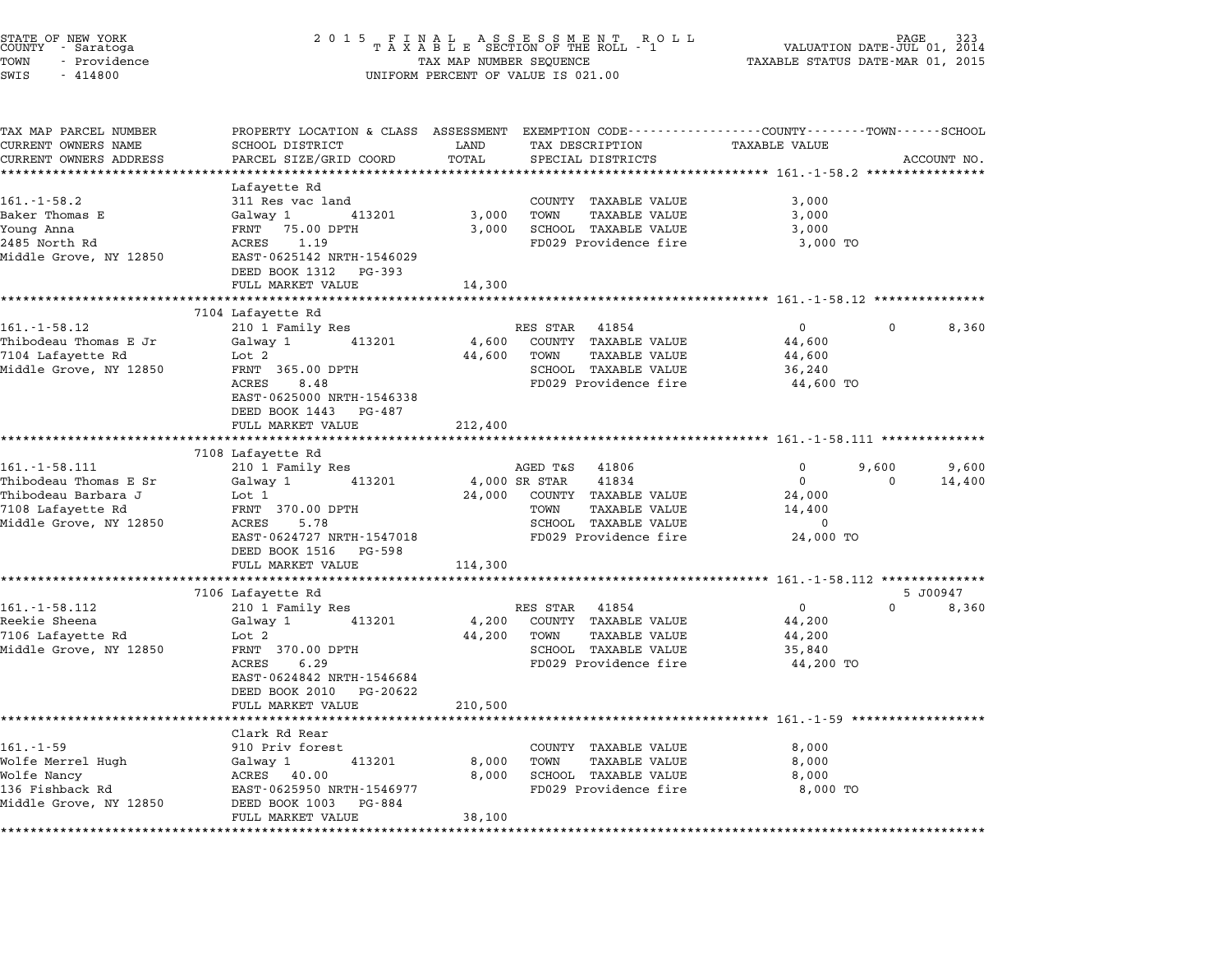| STATE OF NEW YORK<br>COUNTY – Saratoga<br>TOWN<br>- Providence<br>SWIS<br>$-414800$ |                                        | TAX MAP NUMBER SEQUENCE<br>UNIFORM PERCENT OF VALUE IS 021.00                                                             | PAGE<br>VALUATION DATE-JUL 01, 2014<br>TAXABLE STATUS DATE-MAR 01, 2015 |
|-------------------------------------------------------------------------------------|----------------------------------------|---------------------------------------------------------------------------------------------------------------------------|-------------------------------------------------------------------------|
| TAX MAP PARCEL NUMBER<br>CURRENT OWNERS NAME                                        | SCHOOL DISTRICT                        | PROPERTY LOCATION & CLASS ASSESSMENT EXEMPTION CODE---------------COUNTY-------TOWN-----SCHOOL<br>TAX DESCRIPTION<br>LAND | <b>TAXABLE VALUE</b>                                                    |
| CURRENT OWNERS ADDRESS                                                              | PARCEL SIZE/GRID COORD                 | TOTAL<br>SPECIAL DISTRICTS                                                                                                | ACCOUNT NO.                                                             |
|                                                                                     |                                        |                                                                                                                           |                                                                         |
|                                                                                     | 7146 Lafayette Rd                      |                                                                                                                           | 5 J00985                                                                |
| $161. - 1 - 60$                                                                     | 280 Res Multiple                       | RES STAR 41854                                                                                                            | $\mathbf 0$<br>$0 \quad$<br>8,360                                       |
| Marchese Philip<br>7146 Lafayette Rd                                                | Galway 1<br>413201<br>FRNT 193.20 DPTH | 18,800<br>COUNTY TAXABLE VALUE<br>98,000<br>TOWN<br>TAXABLE VALUE                                                         | 98,000<br>98,000                                                        |
| Middle Grove, NY 12850                                                              | ACRES 75.11                            | SCHOOL TAXABLE VALUE                                                                                                      | 89,640                                                                  |
|                                                                                     | EAST-0625209 NRTH-1548051              | FD029 Providence fire                                                                                                     | 98,000 TO                                                               |
|                                                                                     | DEED BOOK 2007 PG-27792                |                                                                                                                           |                                                                         |
|                                                                                     | FULL MARKET VALUE                      | 466,700                                                                                                                   |                                                                         |
|                                                                                     |                                        |                                                                                                                           |                                                                         |
|                                                                                     | 7123 Clark Rd                          |                                                                                                                           | 5 J00990                                                                |
| $161. - 1 - 61.1$                                                                   | 270 Mfg housing                        | COUNTY TAXABLE VALUE                                                                                                      | 19,500                                                                  |
| Bessette Patricia A                                                                 | Galway 1<br>413201                     | 13,500<br>TOWN<br><b>TAXABLE VALUE</b>                                                                                    | 19,500                                                                  |
| c/o Karin Bombard<br>7124 Clark Rd                                                  | 2013/50511<br>FRNT 1050.00 DPTH        | 19,500<br>SCHOOL TAXABLE VALUE<br>FD029 Providence fire                                                                   | 19,500<br>19,500 TO                                                     |
| Middle Grove, NY 12850                                                              | ACRES 61.11                            |                                                                                                                           |                                                                         |
|                                                                                     | EAST-0626760 NRTH-1548797              |                                                                                                                           |                                                                         |
|                                                                                     | DEED BOOK 1487 PG-774                  |                                                                                                                           |                                                                         |
|                                                                                     | FULL MARKET VALUE                      | 92,900                                                                                                                    |                                                                         |
|                                                                                     | **********************                 |                                                                                                                           |                                                                         |
|                                                                                     | 141 South Line Rd                      |                                                                                                                           | 5 J01265                                                                |
| 161.-1-62                                                                           | 240 Rural res<br>413201                | RES STAR<br>41854<br>7,600<br>COUNTY TAXABLE VALUE                                                                        | 0<br>0<br>8,360<br>73,500                                               |
| Lighthart Joan H<br>Lighthart Charles R                                             | Galway 1<br>FRNT 762.00 DPTH           | <b>TAXABLE VALUE</b><br>73,500<br>TOWN                                                                                    | 73,500                                                                  |
| 141 Southline Rd                                                                    | ACRES 23.96                            | SCHOOL TAXABLE VALUE                                                                                                      | 65,140                                                                  |
| Middle Grove, NY 12850                                                              | EAST-0625377 NRTH-1549624              | FD029 Providence fire                                                                                                     | 73,500 TO                                                               |
|                                                                                     | DEED BOOK 1743 PG-296                  |                                                                                                                           |                                                                         |
|                                                                                     | FULL MARKET VALUE                      | 350,000                                                                                                                   |                                                                         |
|                                                                                     |                                        |                                                                                                                           |                                                                         |
|                                                                                     | Fishback Rd Rear                       |                                                                                                                           | 5 J01713                                                                |
| $161. - 1 - 65.1$                                                                   | 311 Res vac land                       | COUNTY TAXABLE VALUE                                                                                                      | 800                                                                     |
| Hofmann Curtis R<br>255 Young Rd                                                    | 413201<br>Galway 1<br>ACRES<br>3.34    | 800<br><b>TAXABLE VALUE</b><br>TOWN<br>800<br>SCHOOL TAXABLE VALUE                                                        | 800<br>800                                                              |
| Middle Grove, NY 12850                                                              | EAST-0634764 NRTH-1549546              | FD029 Providence fire                                                                                                     | 800 TO                                                                  |
|                                                                                     | DEED BOOK 1316 PG-622                  |                                                                                                                           |                                                                         |
|                                                                                     | FULL MARKET VALUE                      | 3,800                                                                                                                     |                                                                         |
|                                                                                     | **********************                 |                                                                                                                           | ************* 161.-1-65.31 ****************                             |
|                                                                                     | 103 Fishback Rd                        |                                                                                                                           | 5 J01715                                                                |
| $161. - 1 - 65.31$                                                                  | 210 1 Family Res                       | 41834<br>SR STAR                                                                                                          | $\mathsf{O}$<br>$\Omega$<br>18,190                                      |
| Pakatar Thomas                                                                      | Galway 1<br>413201                     | 3,200<br>COUNTY TAXABLE VALUE                                                                                             | 39,900                                                                  |
| 103 Fishback Rd<br>Middle Grove, NY 12850                                           | Lot #2<br>FRNT 316.96 DPTH             | 39,900<br>TOWN<br>TAXABLE VALUE<br>SCHOOL TAXABLE VALUE                                                                   | 39,900<br>21,710                                                        |
|                                                                                     | ACRES<br>1.96                          | FD029 Providence fire                                                                                                     | 39,900 TO                                                               |
|                                                                                     | EAST-0634631 NRTH-1549866              |                                                                                                                           |                                                                         |
|                                                                                     | DEED BOOK 1438 PG-281                  |                                                                                                                           |                                                                         |
|                                                                                     | FULL MARKET VALUE                      | 190,000                                                                                                                   |                                                                         |
|                                                                                     | ******************                     |                                                                                                                           |                                                                         |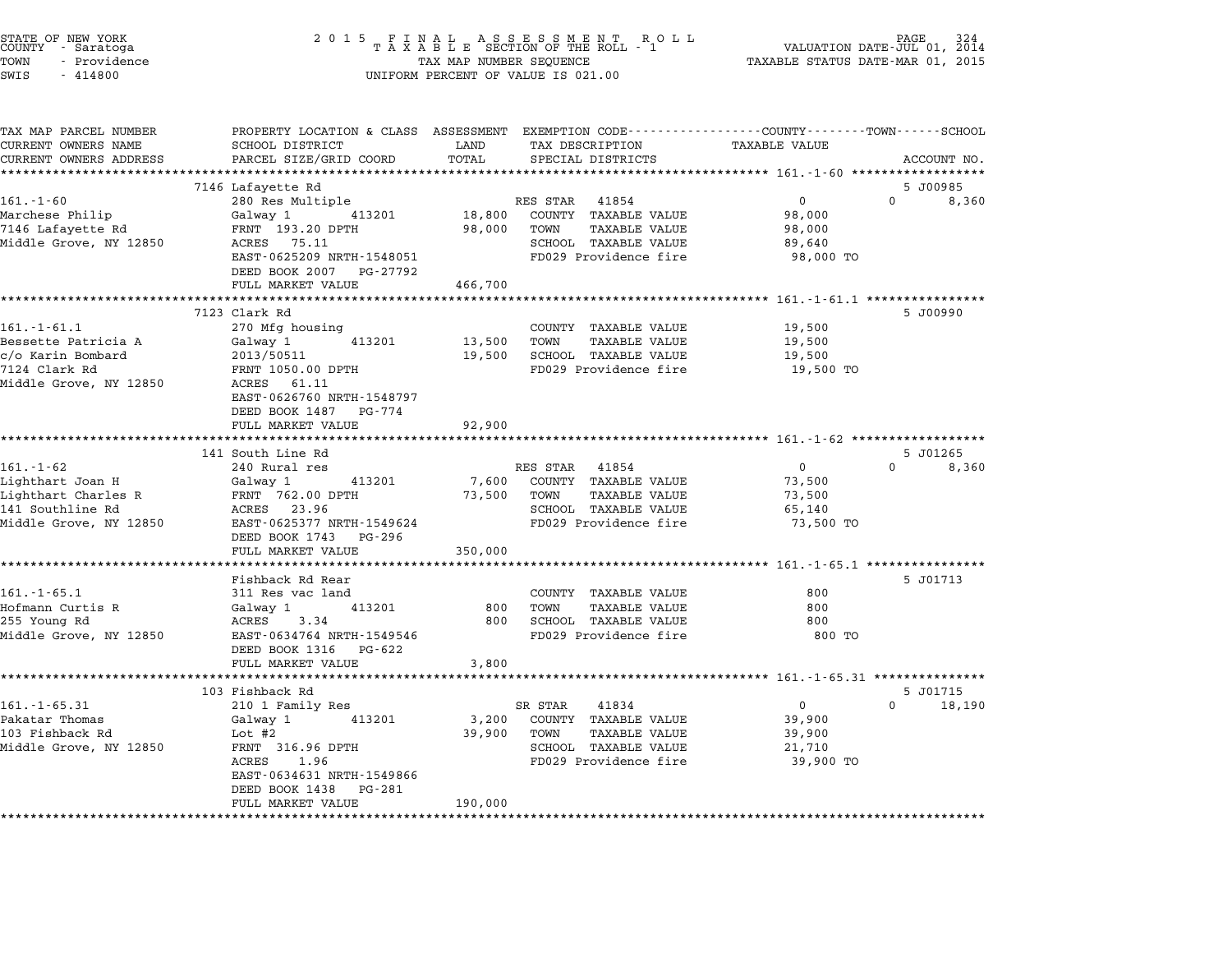| STATE OF NEW YORK<br>COUNTY - Saratoga<br>TOWN<br>- Providence<br>SWIS<br>$-414800$ |                                                                                                | TAX MAP NUMBER SEQUENCE<br>UNIFORM PERCENT OF VALUE IS 021.00 |                              |                                                      |                   |
|-------------------------------------------------------------------------------------|------------------------------------------------------------------------------------------------|---------------------------------------------------------------|------------------------------|------------------------------------------------------|-------------------|
| TAX MAP PARCEL NUMBER                                                               | PROPERTY LOCATION & CLASS ASSESSMENT EXEMPTION CODE---------------COUNTY-------TOWN-----SCHOOL |                                                               |                              |                                                      |                   |
| CURRENT OWNERS NAME                                                                 | SCHOOL DISTRICT                                                                                | LAND                                                          | TAX DESCRIPTION              | TAXABLE VALUE                                        |                   |
| CURRENT OWNERS ADDRESS                                                              | PARCEL SIZE/GRID COORD                                                                         | TOTAL                                                         | SPECIAL DISTRICTS            |                                                      | ACCOUNT NO.       |
|                                                                                     |                                                                                                |                                                               |                              |                                                      |                   |
| 161.-1-65.32                                                                        | 101 Fishback Rd<br>210 1 Family Res                                                            |                                                               | RES STAR 41854               | $\mathbf{0}$                                         | $\Omega$<br>8,360 |
| Clark Penny                                                                         | 413201<br>Galway 1                                                                             | 3,000                                                         | COUNTY TAXABLE VALUE         | 49,000                                               |                   |
| 101 Fishback Rd                                                                     | Lot #1                                                                                         | 49,000                                                        | TOWN<br>TAXABLE VALUE        | 49,000                                               |                   |
| Middle Grove, NY 12850                                                              | FRNT 160.20 DPTH                                                                               |                                                               | SCHOOL TAXABLE VALUE         | 40,640                                               |                   |
|                                                                                     | ACRES<br>0.78                                                                                  |                                                               | FD029 Providence fire        | 49,000 TO                                            |                   |
|                                                                                     | EAST-0634848 NRTH-1549942<br>DEED BOOK 1439 PG-169<br>FULL MARKET VALUE                        | 233,300                                                       |                              |                                                      |                   |
|                                                                                     | *******************                                                                            |                                                               |                              |                                                      |                   |
|                                                                                     | 6508 Antioch Rd                                                                                |                                                               |                              |                                                      | 5 J01716          |
| $161. - 1 - 66$                                                                     | 311 Res vac land                                                                               |                                                               | COUNTY TAXABLE VALUE         | 3,200                                                |                   |
| Orcutt Vincent J                                                                    | Galway 1<br>413201                                                                             | 3,200                                                         | TOWN<br>TAXABLE VALUE        | 3,200                                                |                   |
| Orcutt Lisa A                                                                       | FRNT 30.00 DPTH                                                                                | 3,200                                                         | SCHOOL TAXABLE VALUE         | 3,200                                                |                   |
| 6508 Antioch Rd                                                                     | ACRES 1.56                                                                                     |                                                               | FD029 Providence fire        | 3,200 TO                                             |                   |
| Middle Grove, NY 12850                                                              | EAST-0631659 NRTH-1546875<br>DEED BOOK 1359 PG-429<br>FULL MARKET VALUE                        | 15,200                                                        |                              |                                                      |                   |
|                                                                                     | * * * * * * * * * * * * * * * * * * * *                                                        |                                                               |                              |                                                      |                   |
|                                                                                     | Clark Rd Rear                                                                                  |                                                               |                              |                                                      | 5 J00233          |
| $161. - 1 - 67$                                                                     | 910 Priv forest                                                                                |                                                               | COUNTY TAXABLE VALUE         | 6,600                                                |                   |
| StLouis Randy E                                                                     | 413201<br>Galway 1                                                                             | 6,600                                                         | TOWN<br>TAXABLE VALUE        | 6,600                                                |                   |
| 220 Fayville Rd                                                                     | ACRES 33.15                                                                                    | 6,600                                                         | SCHOOL TAXABLE VALUE         | 6,600                                                |                   |
| Galway, NY 12074                                                                    | EAST-0630900 NRTH-1552698                                                                      |                                                               | FD029 Providence fire        | 6,600 TO                                             |                   |
|                                                                                     | DEED BOOK 1730 PG-139                                                                          |                                                               |                              |                                                      |                   |
|                                                                                     | FULL MARKET VALUE                                                                              | 31,400                                                        |                              |                                                      |                   |
|                                                                                     |                                                                                                |                                                               |                              |                                                      |                   |
|                                                                                     | 133 South Line Rd                                                                              |                                                               |                              |                                                      |                   |
| $161.-1-68.2$                                                                       | 210 1 Family Res                                                                               |                                                               | RES STAR 41854               | $\mathbf{0}$                                         | 8,360<br>$\Omega$ |
| Kondrat Gary                                                                        | 413201<br>Galway 1                                                                             | 3,000                                                         | COUNTY TAXABLE VALUE         | 52,000                                               |                   |
| 133 Southline Rd                                                                    | FRNT 208.71 DPTH                                                                               | 52,000                                                        | <b>TAXABLE VALUE</b><br>TOWN | 52,000                                               |                   |
| Middle Grove, NY 12850                                                              | ACRES 1.00                                                                                     |                                                               | SCHOOL TAXABLE VALUE         | 43,640                                               |                   |
|                                                                                     | EAST-0625594 NRTH-1550494                                                                      |                                                               | FD029 Providence fire        | 52,000 TO                                            |                   |
|                                                                                     | DEED BOOK 1232 PG-270                                                                          |                                                               |                              |                                                      |                   |
|                                                                                     | FULL MARKET VALUE                                                                              | 247,600                                                       |                              |                                                      |                   |
|                                                                                     |                                                                                                |                                                               |                              | ************************ 161.-1-68.11 ************** |                   |
|                                                                                     | South Line Rd                                                                                  |                                                               |                              |                                                      |                   |
| 161.-1-68.11                                                                        | 311 Res vac land                                                                               |                                                               | COUNTY TAXABLE VALUE         | 4,200                                                |                   |
| Kondrat Gary R                                                                      | 413201<br>Galway 1                                                                             | 4,200                                                         | TOWN<br>TAXABLE VALUE        | 4,200                                                |                   |
| Kondrat Coreen A                                                                    | FRNT 191.79 DPTH                                                                               | 4,200                                                         | SCHOOL TAXABLE VALUE         | 4,200                                                |                   |
| 133 Southline Rd                                                                    | 6.30<br>ACRES                                                                                  |                                                               | FD029 Providence fire        | 4,200 TO                                             |                   |
| Middle Grove, NY 12850                                                              | EAST-0625781 NRTH-1550206<br>DEED BOOK 1253 PG-664                                             |                                                               |                              |                                                      |                   |
|                                                                                     | FULL MARKET VALUE<br>*****************************                                             | 20,000<br>*****************                                   |                              |                                                      |                   |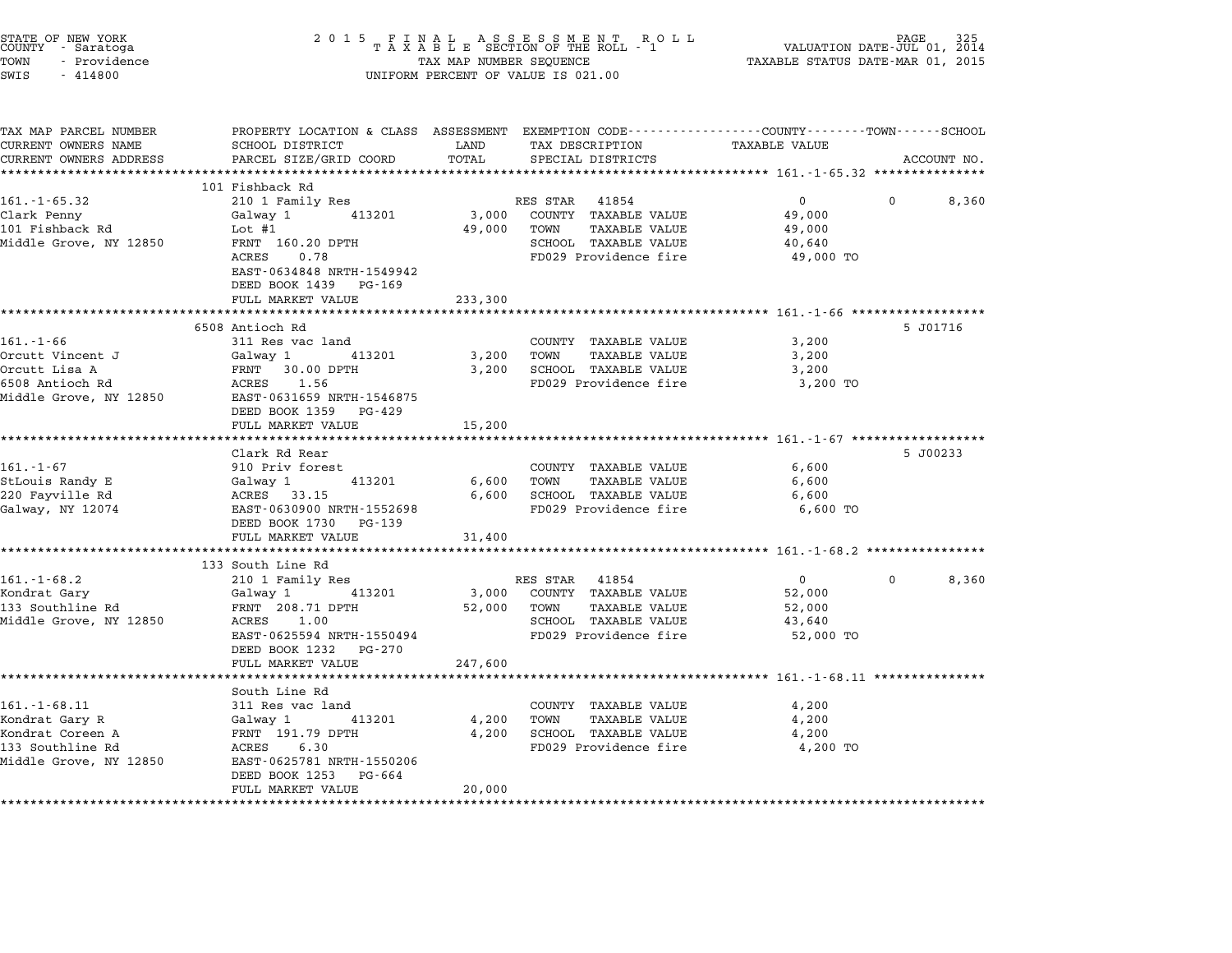| STATE OF NEW YORK<br>COUNTY     Saratoga<br>TOWN<br>- Providence<br>SWIS<br>$-414800$ | 2 0 1 5<br>FINAL ASSESSMENT RO<br>TAXABLE SECTION OF THE ROLL - 1<br>R O L L<br>TAX MAP NUMBER SEQUENCE<br>UNIFORM PERCENT OF VALUE IS 021.00 |                      |                                                                                                                    | VALUATION DATE-JUL 01, 2014<br>TAXABLE STATUS DATE-MAR 01, 2015 | PAGE        |                    |
|---------------------------------------------------------------------------------------|-----------------------------------------------------------------------------------------------------------------------------------------------|----------------------|--------------------------------------------------------------------------------------------------------------------|-----------------------------------------------------------------|-------------|--------------------|
| TAX MAP PARCEL NUMBER<br>CURRENT OWNERS NAME                                          | SCHOOL DISTRICT                                                                                                                               | LAND                 | PROPERTY LOCATION & CLASS ASSESSMENT EXEMPTION CODE---------------COUNTY-------TOWN------SCHOOL<br>TAX DESCRIPTION | <b>TAXABLE VALUE</b>                                            |             |                    |
| CURRENT OWNERS ADDRESS                                                                | PARCEL SIZE/GRID COORD                                                                                                                        | TOTAL                | SPECIAL DISTRICTS                                                                                                  |                                                                 |             | ACCOUNT NO.        |
|                                                                                       | ************************                                                                                                                      |                      |                                                                                                                    |                                                                 |             |                    |
| $161. - 1 - 68.12$                                                                    | 123 South Line Rd<br>210 1 Family Res                                                                                                         |                      | RES STAR 41854                                                                                                     | $\mathbf 0$                                                     | 0           | 8,360              |
| Pink Christopher R                                                                    | Galway 1<br>413201                                                                                                                            | 3,200                | COUNTY TAXABLE VALUE                                                                                               | 66,931                                                          |             |                    |
| Pink Charlene A                                                                       | FRNT 153.39 DPTH                                                                                                                              | 66,931               | TOWN<br>TAXABLE VALUE                                                                                              | 66,931                                                          |             |                    |
| 123 South Line Rd                                                                     | ACRES<br>2.00                                                                                                                                 |                      | SCHOOL TAXABLE VALUE                                                                                               | 58,571                                                          |             |                    |
| Middle Grove, NY 12850                                                                | EAST-0626256 NRTH-1550590                                                                                                                     |                      | FD029 Providence fire                                                                                              | 66,931 TO                                                       |             |                    |
|                                                                                       | DEED BOOK 1745 PG-624                                                                                                                         |                      |                                                                                                                    |                                                                 |             |                    |
|                                                                                       | FULL MARKET VALUE                                                                                                                             | 318,700<br>********  |                                                                                                                    | ********** 161.-1-68.13 *************                           |             |                    |
|                                                                                       | South Line Rd                                                                                                                                 |                      |                                                                                                                    |                                                                 |             |                    |
| $161. - 1 - 68.13$                                                                    | 311 Res vac land                                                                                                                              |                      | COUNTY TAXABLE VALUE                                                                                               | 3,400                                                           |             |                    |
| Kondrat David                                                                         | 413201<br>Galway 1                                                                                                                            | 3,400                | TOWN<br>TAXABLE VALUE                                                                                              | 3,400                                                           |             |                    |
| Kondrat Viola                                                                         | FRNT 150.00 DPTH                                                                                                                              | 3,400                | SCHOOL TAXABLE VALUE                                                                                               | 3,400                                                           |             |                    |
| 129 South Line Rd                                                                     | ACRES<br>2.70                                                                                                                                 |                      | FD029 Providence fire                                                                                              | 3,400 TO                                                        |             |                    |
| Middle Grove, NY 12850                                                                | EAST-0626005 NRTH-1550385<br>DEED BOOK 1243 PG-736                                                                                            |                      |                                                                                                                    |                                                                 |             |                    |
|                                                                                       | FULL MARKET VALUE                                                                                                                             | 16,200<br>********** |                                                                                                                    | ************************ 161.-1-68.142 **************           |             |                    |
|                                                                                       | 129 South Line Rd                                                                                                                             |                      |                                                                                                                    |                                                                 |             |                    |
| $161. - 1 - 68.142$                                                                   | 210 1 Family Res                                                                                                                              |                      | RES STAR 41854                                                                                                     | $\mathbf 0$                                                     | 0           | 8,360              |
| Kondrat David J                                                                       | 413201<br>Galway 1                                                                                                                            | 3,400                | COUNTY TAXABLE VALUE                                                                                               | 36,000                                                          |             |                    |
| Kondrat Viola F                                                                       | FRNT 150.00 DPTH                                                                                                                              | 36,000               | TOWN<br><b>TAXABLE VALUE</b>                                                                                       | 36,000                                                          |             |                    |
| 129 Southline Rd                                                                      | ACRES<br>2.74                                                                                                                                 |                      | SCHOOL TAXABLE VALUE                                                                                               | 27,640                                                          |             |                    |
| Middle Grove, NY 12850                                                                | EAST-0626156 NRTH-1550415<br>DEED BOOK 1332 PG-49                                                                                             |                      | FD029 Providence fire                                                                                              | 36,000 TO                                                       |             |                    |
|                                                                                       | FULL MARKET VALUE                                                                                                                             | 171,400              |                                                                                                                    |                                                                 |             |                    |
|                                                                                       |                                                                                                                                               | **********           |                                                                                                                    | ************ 161.-1-69 *******************                      |             |                    |
|                                                                                       | 124 South Line Rd                                                                                                                             |                      |                                                                                                                    |                                                                 |             | 5 J01360           |
| $161. - 1 - 69$                                                                       | 210 1 Family Res                                                                                                                              |                      | RES STAR 41854                                                                                                     | $\overline{0}$                                                  | $\mathbf 0$ | 8,360              |
| Thayer Karen                                                                          | Galway 1<br>413201                                                                                                                            | 4,100                | COUNTY TAXABLE VALUE                                                                                               | 23,300                                                          |             |                    |
| 107 Montgomery Ln<br>Middle Grove, NY 12850                                           | FRNT 175.00 DPTH<br>ACRES 3.00                                                                                                                | 23,300               | TOWN<br>TAXABLE VALUE<br>SCHOOL TAXABLE VALUE                                                                      | 23,300<br>14,940                                                |             |                    |
|                                                                                       | EAST-0625268 NRTH-1550928                                                                                                                     |                      | FD029 Providence fire                                                                                              | 23,300 TO                                                       |             |                    |
|                                                                                       | DEED BOOK 1007 PG-367                                                                                                                         |                      |                                                                                                                    |                                                                 |             |                    |
|                                                                                       | FULL MARKET VALUE                                                                                                                             | 111,000              |                                                                                                                    |                                                                 |             |                    |
|                                                                                       |                                                                                                                                               |                      |                                                                                                                    | ********** 161.-1-71 ******************                         |             |                    |
|                                                                                       | 151 Fishback Rd                                                                                                                               |                      |                                                                                                                    |                                                                 |             | 5 J00281           |
| 161.-1-71                                                                             | 240 Rural res                                                                                                                                 |                      | VET COM C 41132                                                                                                    | 11,600                                                          | $\Omega$    | 0                  |
| Bielawski Phyllis I<br>151 Fishback Rd                                                | 413201<br>Galway 1<br>House Trl Land                                                                                                          |                      | 6,600 VET COM T 41133<br>46,400 SR STAR<br>41834                                                                   | $\mathbf{0}$<br>$\overline{0}$                                  | 11,600<br>0 | $\Omega$<br>18,190 |
| Middle Grove, NY 12850                                                                | FRNT 730.00 DPTH                                                                                                                              |                      | COUNTY TAXABLE VALUE                                                                                               | 34,800                                                          |             |                    |
|                                                                                       | ACRES 18.70                                                                                                                                   |                      | TOWN<br>TAXABLE VALUE                                                                                              | 34,800                                                          |             |                    |
|                                                                                       | EAST-0632100 NRTH-1548297                                                                                                                     |                      | SCHOOL TAXABLE VALUE                                                                                               | 28,210                                                          |             |                    |
|                                                                                       | DEED BOOK 0950 PG-0605                                                                                                                        |                      | FD029 Providence fire                                                                                              | 46,400 TO                                                       |             |                    |
|                                                                                       | FULL MARKET VALUE                                                                                                                             | 221,000              |                                                                                                                    |                                                                 |             |                    |
|                                                                                       |                                                                                                                                               |                      |                                                                                                                    |                                                                 |             |                    |

STATE OF NEW YORK <sup>2</sup> <sup>0</sup> <sup>1</sup> 5 F I N A L A S S E S S M E N T R O L L PAGE <sup>326</sup> COUNTY - Saratoga <sup>T</sup> <sup>A</sup> <sup>X</sup> <sup>A</sup> <sup>B</sup> <sup>L</sup> <sup>E</sup> SECTION OF THE ROLL - <sup>1</sup> VALUATION DATE-JUL 01, <sup>2014</sup>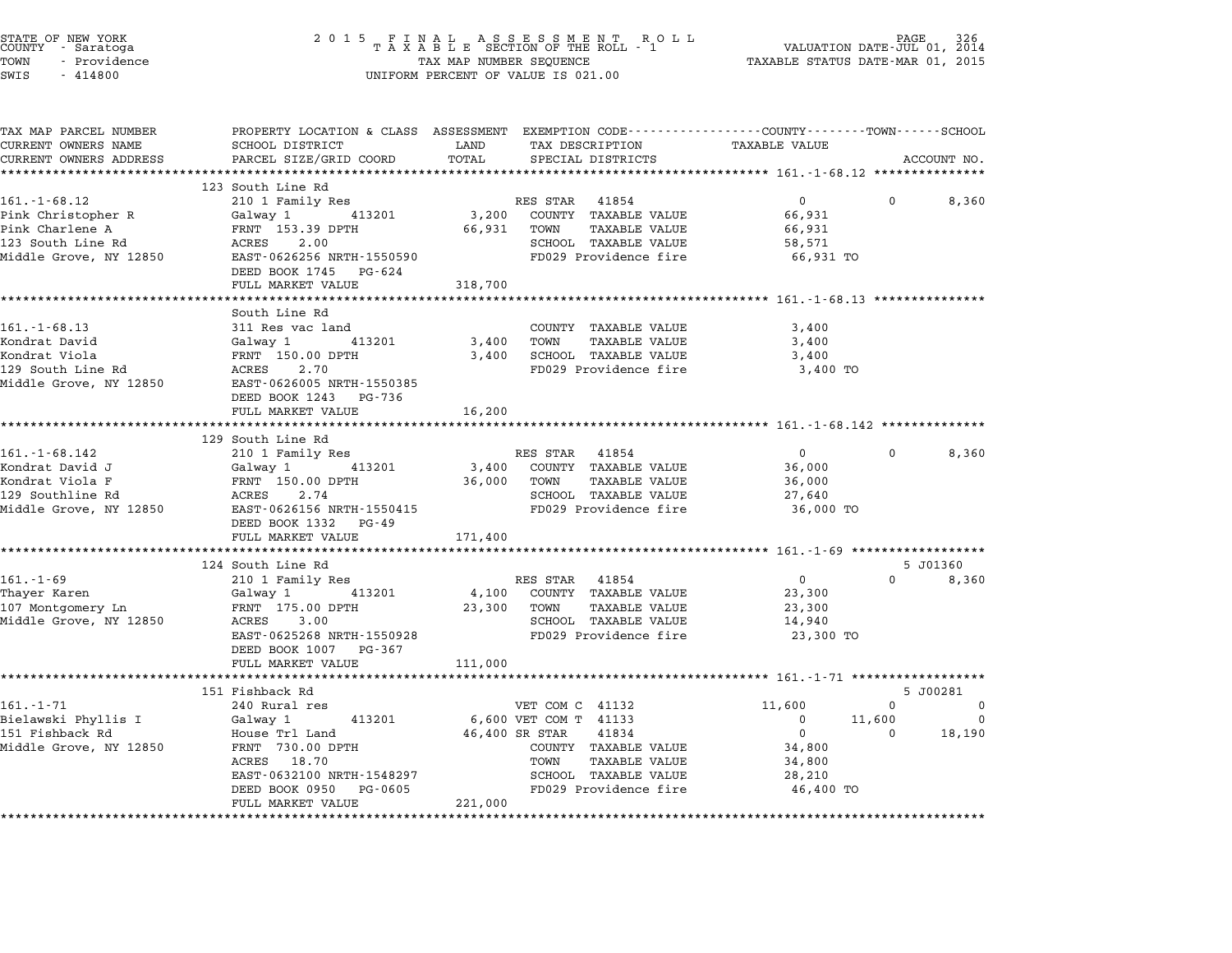| STATE OF NEW YORK<br>COUNTY - Saratoga<br>TOWN<br>- Providence<br>SWIS<br>$-414800$       | 2 0 1 5                                                     | TAX MAP NUMBER SEQUENCE | FINAL ASSESSMENT ROLL<br>TAXABLE SECTION OF THE ROLL - 1<br>R O L L<br>UNIFORM PERCENT OF VALUE IS 021.00                              | TAXABLE STATUS DATE-MAR 01, 2015                        | PAGE<br>VALUATION DATE-JUL 01, 2014 |               |
|-------------------------------------------------------------------------------------------|-------------------------------------------------------------|-------------------------|----------------------------------------------------------------------------------------------------------------------------------------|---------------------------------------------------------|-------------------------------------|---------------|
| TAX MAP PARCEL NUMBER<br>CURRENT OWNERS NAME<br>CURRENT OWNERS ADDRESS                    | SCHOOL DISTRICT<br>PARCEL SIZE/GRID COORD                   | LAND<br>TOTAL           | PROPERTY LOCATION & CLASS ASSESSMENT EXEMPTION CODE---------------COUNTY-------TOWN-----SCHOOL<br>TAX DESCRIPTION<br>SPECIAL DISTRICTS | TAXABLE VALUE                                           |                                     | ACCOUNT NO.   |
|                                                                                           | *************************                                   |                         |                                                                                                                                        |                                                         |                                     |               |
| 161.-1-72                                                                                 | Middle Grove Rd<br>323 Vacant rural                         |                         | COUNTY TAXABLE VALUE                                                                                                                   | 1,000                                                   |                                     |               |
| Spetla Harold G                                                                           | Galway 1<br>413201                                          | 1,000                   | TOWN<br>TAXABLE VALUE                                                                                                                  | 1,000                                                   |                                     |               |
| Spetla Betty J                                                                            | FRNT 90.00 DPTH                                             | 1,000                   | SCHOOL TAXABLE VALUE                                                                                                                   | 1,000                                                   |                                     |               |
| 6508 Middle Grove Rd<br>Middle Grove, NY 12850                                            | ACRES 0.05<br>EAST-0633943 NRTH-1547130                     |                         | FD029 Providence fire                                                                                                                  | 1,000 TO                                                |                                     |               |
|                                                                                           | DEED BOOK 1082 PG-263<br>FULL MARKET VALUE                  | 4,800                   |                                                                                                                                        |                                                         |                                     |               |
|                                                                                           | *************************                                   | **********              |                                                                                                                                        | ********************** 161. -1-73.2 *****************   |                                     |               |
|                                                                                           | 7120 Antioch Rd                                             |                         |                                                                                                                                        |                                                         |                                     |               |
| $161. - 1 - 73.2$                                                                         | 270 Mfg housing                                             |                         | RES STAR 41854                                                                                                                         | $\overline{0}$                                          | $\mathbf{0}$                        | 8,360         |
| Gosselin Anna S                                                                           | Galway 1 413201                                             | 3,200                   | COUNTY TAXABLE VALUE                                                                                                                   | 32,000                                                  |                                     |               |
| 7120 Antioch Rd                                                                           | FRNT 150.00 DPTH                                            | 32,000                  | TOWN<br>TAXABLE VALUE                                                                                                                  | 32,000                                                  |                                     |               |
| Middle Grove, NY 12850                                                                    | ACRES<br>1.29<br>EAST-0630468 NRTH-1548037                  |                         | SCHOOL TAXABLE VALUE<br>FD029 Providence fire                                                                                          | 23,640<br>32,000 TO                                     |                                     |               |
|                                                                                           | DEED BOOK 2007 PG-46767                                     |                         |                                                                                                                                        |                                                         |                                     |               |
|                                                                                           | FULL MARKET VALUE                                           | 152,400                 |                                                                                                                                        |                                                         |                                     |               |
|                                                                                           | ***************************                                 |                         |                                                                                                                                        |                                                         |                                     |               |
|                                                                                           | 7130 Antioch Rd                                             |                         |                                                                                                                                        |                                                         |                                     |               |
| $161.-1-73.4$<br>Capasso Michael C                                                        | 270 Mfg housing<br>Galway 1<br>413201                       |                         | VET WAR C 41122<br>3,200 VET WAR T 41123                                                                                               | 2,815<br>$\Omega$                                       | $^{\circ}$<br>2,815                 | 0<br>$\Omega$ |
| 7130 Antioch Rd                                                                           | FRNT 200.00 DPTH                                            |                         | 18,766 SR STAR<br>41834                                                                                                                | $\overline{0}$                                          | $\Omega$                            | 18,190        |
| Middle Grove, NY 12850                                                                    | ACRES 1.74                                                  |                         | COUNTY TAXABLE VALUE                                                                                                                   | 15,951                                                  |                                     |               |
|                                                                                           | EAST-0630139 NRTH-1548365                                   |                         | TOWN<br>TAXABLE VALUE                                                                                                                  | 15,951                                                  |                                     |               |
|                                                                                           | DEED BOOK 1463 PG-309                                       |                         | SCHOOL TAXABLE VALUE                                                                                                                   | 576                                                     |                                     |               |
|                                                                                           | FULL MARKET VALUE                                           |                         | 89,400 FD029 Providence fire                                                                                                           | 18,766 TO                                               |                                     |               |
|                                                                                           |                                                             |                         | **********************************                                                                                                     | ******** 161.-1-73.12 ***************                   |                                     |               |
| $161. - 1 - 73.12$                                                                        | 166 Fishback Rd<br>210 1 Family Res                         |                         | RES STAR 41854                                                                                                                         | $\overline{0}$                                          | $\Omega$                            | 8,360         |
| Federal Home Loan Mortgage Cor Galway 1                                                   | 413201                                                      | 3,000                   | COUNTY TAXABLE VALUE                                                                                                                   | 32,000                                                  |                                     |               |
| 8200 Jones Branch Dr                                                                      | FRNT 150.00 DPTH                                            | 32,000                  | <b>TAXABLE VALUE</b><br>TOWN                                                                                                           | 32,000                                                  |                                     |               |
| McLean, VA 22102                                                                          | ACRES<br>0.89                                               |                         | SCHOOL TAXABLE VALUE                                                                                                                   | 23,640                                                  |                                     |               |
|                                                                                           | EAST-0630945 NRTH-1547911                                   |                         | FD029 Providence fire                                                                                                                  | 32,000 TO                                               |                                     |               |
| PRIOR OWNER ON 3/01/2015                                                                  | DEED BOOK 2015 PG-14390                                     |                         |                                                                                                                                        |                                                         |                                     |               |
| Paro David                                                                                | FULL MARKET VALUE                                           | 152,400                 |                                                                                                                                        |                                                         |                                     |               |
|                                                                                           | 7112 Antioch Rd                                             |                         |                                                                                                                                        | ************************* 161.-1-73.32 **************** |                                     |               |
|                                                                                           |                                                             |                         | COUNTY TAXABLE VALUE                                                                                                                   | 54,700                                                  |                                     |               |
|                                                                                           | Galway 1<br>413201                                          | 3,000                   | TOWN<br>TAXABLE VALUE                                                                                                                  | 54,700                                                  |                                     |               |
|                                                                                           | FRNT 286.96 DPTH                                            | 54,700                  | SCHOOL TAXABLE VALUE                                                                                                                   | 54,700                                                  |                                     |               |
|                                                                                           | ACRES 1.00                                                  |                         | FD029 Providence fire                                                                                                                  | 54,700 TO                                               |                                     |               |
|                                                                                           | EAST-0630741 NRTH-1547577                                   |                         |                                                                                                                                        |                                                         |                                     |               |
|                                                                                           |                                                             |                         |                                                                                                                                        |                                                         |                                     |               |
|                                                                                           |                                                             |                         |                                                                                                                                        |                                                         |                                     |               |
| $161. - 1 - 73.32$<br>Mc Mullen James F Jr<br>5 Imperial Ln<br>Saratoga Springs, NY 12866 | 411 Apartment<br>DEED BOOK 1530 PG-505<br>FULL MARKET VALUE | 260,500                 |                                                                                                                                        |                                                         |                                     |               |

STATE OF NEW YORK <sup>2</sup> <sup>0</sup> <sup>1</sup> 5 F I N A L A S S E S S M E N T R O L L PAGE <sup>327</sup> COUNTY - Saratoga <sup>T</sup> <sup>A</sup> <sup>X</sup> <sup>A</sup> <sup>B</sup> <sup>L</sup> <sup>E</sup> SECTION OF THE ROLL - <sup>1</sup> VALUATION DATE-JUL 01, <sup>2014</sup>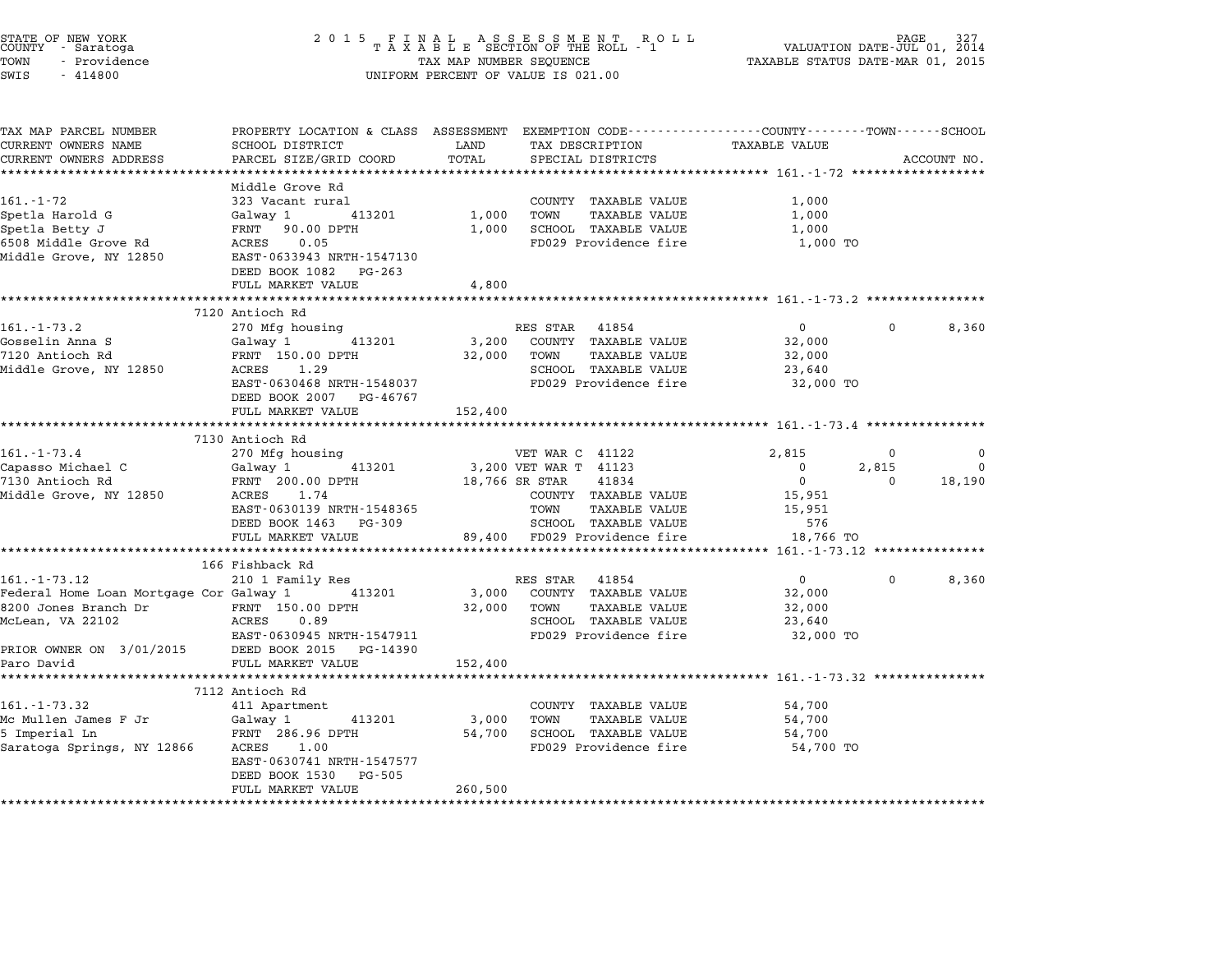| STATE OF NEW YORK<br>COUNTY – Saratoga<br>TOWN<br>- Providence<br>SWIS<br>$-414800$                            | 2 0 1 5<br>$\begin{array}{cccccccccccccc} & F & I & N & A & L & & A & S & S & E & S & S & M & E & N & T & R & O & L & L \\ T & A & X & A & B & L & E & SECTION OF THE ROLL & - & 1 & & & \\ \end{array}$<br>TAX MAP NUMBER SEQUENCE<br>UNIFORM PERCENT OF VALUE IS 021.00 |                                                   |                                                                                                                                                                               | PAGE 328<br>VALUATION DATE-JUL 01, 2014<br>TAXABLE STATUS DATE-MAR 01, 2015                  |                               |                        |
|----------------------------------------------------------------------------------------------------------------|---------------------------------------------------------------------------------------------------------------------------------------------------------------------------------------------------------------------------------------------------------------------------|---------------------------------------------------|-------------------------------------------------------------------------------------------------------------------------------------------------------------------------------|----------------------------------------------------------------------------------------------|-------------------------------|------------------------|
| TAX MAP PARCEL NUMBER<br>CURRENT OWNERS NAME<br>CURRENT OWNERS ADDRESS                                         | PROPERTY LOCATION & CLASS ASSESSMENT<br>SCHOOL DISTRICT<br>PARCEL SIZE/GRID COORD                                                                                                                                                                                         | LAND<br>TOTAL                                     | EXEMPTION CODE-----------------COUNTY-------TOWN------SCHOOL<br>TAX DESCRIPTION<br>SPECIAL DISTRICTS                                                                          | TAXABLE VALUE                                                                                |                               | ACCOUNT NO.            |
|                                                                                                                | 162 Fishback Rd                                                                                                                                                                                                                                                           |                                                   |                                                                                                                                                                               |                                                                                              |                               | 5 J00382               |
| 161. - 1 - 73. 111<br>King Wayne H<br>King Susan M<br>162 Fishback Rd<br>Middle Grove, NY 12850                | 240 Rural res<br>Galway 1<br>413201<br>FRNT 430.00 DPTH<br>ACRES 18.57 BANK<br>057<br>EAST-0630663 NRTH-1548379<br>DEED BOOK 1243 PG-54<br>FULL MARKET VALUE                                                                                                              | 3,600<br>48,500<br>231,000                        | 41854<br>RES STAR<br>COUNTY TAXABLE VALUE<br>TOWN<br>TAXABLE VALUE<br>SCHOOL TAXABLE VALUE<br>FD029 Providence fire                                                           | $\mathbf 0$<br>48,500<br>48,500<br>40,140<br>48,500 TO                                       | $\Omega$                      | 8,360                  |
|                                                                                                                |                                                                                                                                                                                                                                                                           |                                                   |                                                                                                                                                                               |                                                                                              |                               |                        |
| 161. - 1 - 73.112<br>Southard Tiffany A<br>7124 Antioch Rd<br>Middle Grove, NY 12850                           | 7124 Antioch Rd<br>210 1 Family Res<br>413201<br>Galway 1<br>FRNT 200.00 DPTH<br>1.72<br>ACRES<br>EAST-0630356 NRTH-1548154<br>DEED BOOK 2010 PG-32543<br>FULL MARKET VALUE                                                                                               | 176,200                                           | VET WAR C 41122<br>3,200 VET WAR T 41123<br>37,000 RES STAR<br>41854<br>COUNTY TAXABLE VALUE<br>TOWN<br><b>TAXABLE VALUE</b><br>SCHOOL TAXABLE VALUE<br>FD029 Providence fire | 5,550<br>$\Omega$<br>$\overline{0}$<br>31,450<br>31,450<br>28,640<br>37,000 TO               | $\Omega$<br>5,550<br>$\Omega$ | 0<br>$\Omega$<br>8,360 |
|                                                                                                                |                                                                                                                                                                                                                                                                           |                                                   |                                                                                                                                                                               | ******** 161.-1-73.311 **************                                                        |                               |                        |
| 161. - 1 - 73.311<br>Bateholts John Jr<br>Bateholts Tracy et al<br>6A James Ct<br>Gansevoort, NY 12831         | 168 Fishback Rd<br>411 Apartment<br>413201<br>Galway 1<br>FRNT 230.25 DPTH<br>ACRES<br>1.10<br>EAST-0630850 NRTH-1547751<br>DEED BOOK 1751<br>PG-533                                                                                                                      | 3,000<br>58,500                                   | COUNTY TAXABLE VALUE<br>TOWN<br><b>TAXABLE VALUE</b><br>SCHOOL TAXABLE VALUE<br>FD029 Providence fire                                                                         | 58,500<br>58,500<br>58,500<br>58,500 TO                                                      |                               |                        |
|                                                                                                                | FULL MARKET VALUE                                                                                                                                                                                                                                                         | 278,571                                           |                                                                                                                                                                               |                                                                                              |                               |                        |
| 161.-1-73.312<br>Burt J Richard<br>Burt Virginia L<br>188 Thimbleberry Rd<br>Ballston Spa, NY 12020            | 7114 Antioch Rd<br>411 Apartment<br>Galway 1<br>413201<br>FRNT 150.00 DPTH<br>ACRES<br>1.29<br>EAST-0630682 NRTH-1547848<br>DEED BOOK 2009<br>PG-18069<br>FULL MARKET VALUE                                                                                               | *******************<br>3,000<br>68,500<br>326,200 | COUNTY TAXABLE VALUE<br>TOWN<br><b>TAXABLE VALUE</b><br>SCHOOL TAXABLE VALUE<br>FD029 Providence fire                                                                         | ********************** 161.-1-73.312 ************<br>68,500<br>68,500<br>68,500<br>68,500 TO |                               |                        |
|                                                                                                                | *******************                                                                                                                                                                                                                                                       |                                                   |                                                                                                                                                                               |                                                                                              |                               |                        |
| 161. - 1 - 73.313<br>Canete-Bermudez Antonio<br>Flores Michelle F<br>3230 Grenell Rd<br>Middle Grove, NY 12850 | 7116 Antioch Rd<br>411 Apartment<br>Galway 1<br>413201<br>FRNT 150.00 DPTH<br>ACRES<br>1.29<br>EAST-0630575 NRTH-1547937<br>DEED BOOK 2007<br>PG-9751<br>FULL MARKET VALUE                                                                                                | 3,000<br>68,500<br>326,200                        | COUNTY TAXABLE VALUE<br><b>TAXABLE VALUE</b><br>TOWN<br>SCHOOL TAXABLE VALUE<br>FD029 Providence fire                                                                         | 68,500<br>68,500<br>68,500<br>68,500 TO                                                      |                               |                        |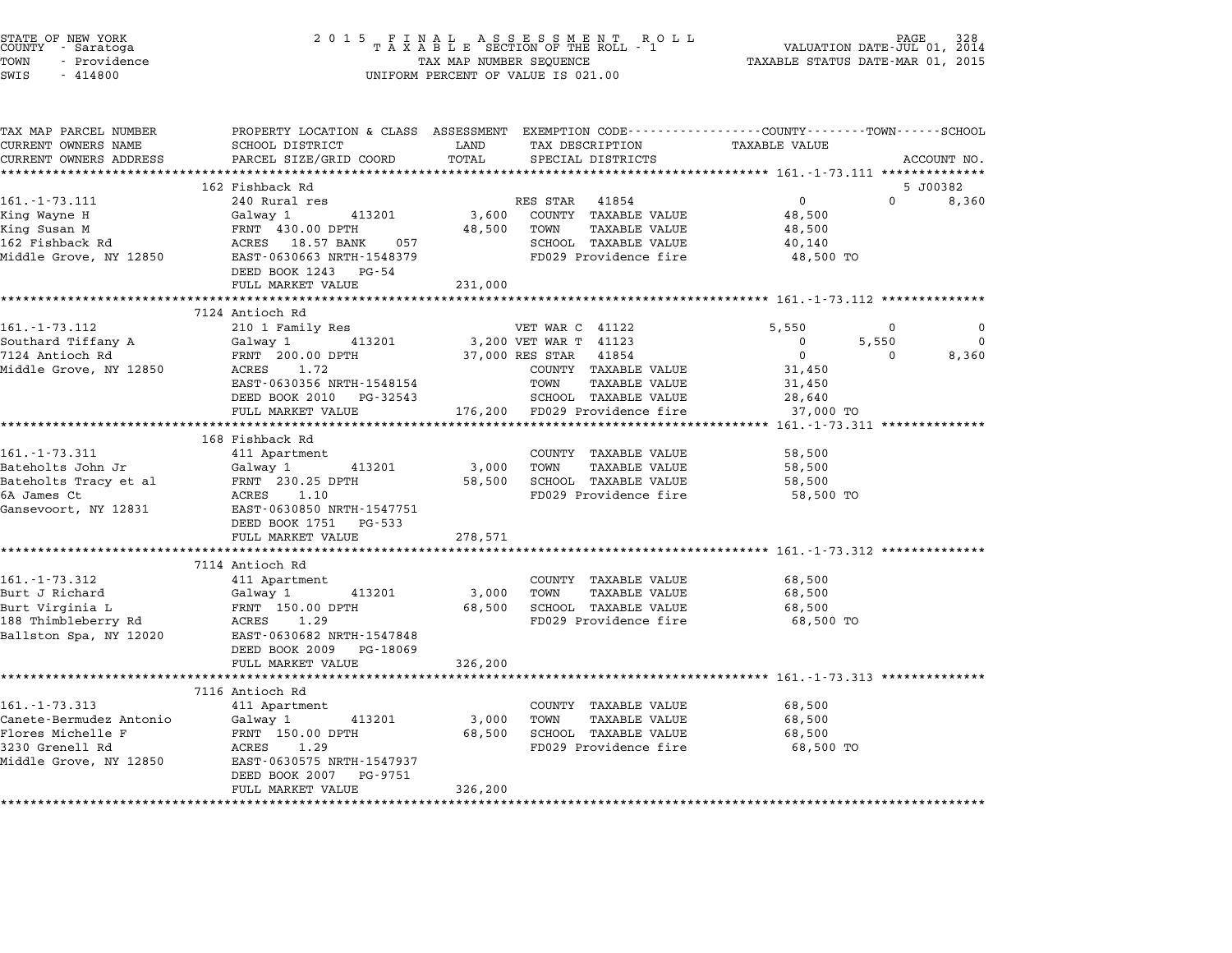| STATE OF NEW YORK<br>COUNTY      Saratoga<br>TOWN<br>- Providence<br>SWIS<br>$-414800$ | 2 0 1 5                                                                                                                                     | TAX MAP NUMBER SEQUENCE | FINAL ASSESSMENT ROL<br>TAXABLE SECTION OF THE ROLL - 1<br>R O L L<br>UNIFORM PERCENT OF VALUE IS 021.00 | TAXABLE STATUS DATE-MAR 01, 2015 | PAGE<br>VALUATION DATE-JUL 01, 2014 |
|----------------------------------------------------------------------------------------|---------------------------------------------------------------------------------------------------------------------------------------------|-------------------------|----------------------------------------------------------------------------------------------------------|----------------------------------|-------------------------------------|
| TAX MAP PARCEL NUMBER<br>CURRENT OWNERS NAME<br>CURRENT OWNERS ADDRESS                 | PROPERTY LOCATION & CLASS ASSESSMENT EXEMPTION CODE---------------COUNTY-------TOWN-----SCHOOL<br>SCHOOL DISTRICT<br>PARCEL SIZE/GRID COORD | LAND<br>TOTAL           | TAX DESCRIPTION<br>SPECIAL DISTRICTS                                                                     | <b>TAXABLE VALUE</b>             | ACCOUNT NO.                         |
|                                                                                        | 7221 Antioch Rd                                                                                                                             |                         |                                                                                                          |                                  |                                     |
| $161. - 1 - 74$                                                                        | 210 1 Family Res                                                                                                                            |                         | RES STAR 41854                                                                                           | $\overline{0}$                   | 8,360<br>$\Omega$                   |
| Kondrat Krystal A                                                                      | Galway 1<br>413201                                                                                                                          | 3,000                   | COUNTY TAXABLE VALUE                                                                                     | 15,000                           |                                     |
| 7221 Antioch Rd                                                                        | FRNT 179.14 DPTH                                                                                                                            | 15,000                  | TOWN<br>TAXABLE VALUE                                                                                    | 15,000                           |                                     |
| Middlegrove, NY 12850                                                                  | ACRES<br>1.06                                                                                                                               |                         | SCHOOL TAXABLE VALUE                                                                                     | 6,640                            |                                     |
|                                                                                        | EAST-0626974 NRTH-1553973<br>DEED BOOK 2009 PG-34641                                                                                        |                         | FD029 Providence fire                                                                                    | 15,000 TO                        |                                     |
|                                                                                        | FULL MARKET VALUE                                                                                                                           | 71,400                  |                                                                                                          |                                  |                                     |
|                                                                                        |                                                                                                                                             |                         |                                                                                                          |                                  |                                     |
|                                                                                        | 7217 Antioch Rd                                                                                                                             |                         |                                                                                                          |                                  |                                     |
| $161. - 1 - 75$                                                                        | 210 1 Family Res                                                                                                                            |                         | RES STAR 41854                                                                                           | $\overline{0}$                   | 8,360<br>$\Omega$                   |
| Eddy Joel                                                                              | 413201<br>Galway 1                                                                                                                          | 4,400                   | COUNTY TAXABLE VALUE                                                                                     | 30,092                           |                                     |
| Eddy Tracy<br>7217 Antioch Rd                                                          | FRNT 300.00 DPTH<br>ACRES 7.83                                                                                                              | 30,092                  | <b>TAXABLE VALUE</b><br>TOWN<br>SCHOOL TAXABLE VALUE                                                     | 30,092<br>21,732                 |                                     |
| Middle Grove, NY 12850                                                                 | EAST-0626705 NRTH-1553695                                                                                                                   |                         | FD029 Providence fire                                                                                    | 30,092 TO                        |                                     |
|                                                                                        | DEED BOOK 1762 PG-534                                                                                                                       |                         |                                                                                                          |                                  |                                     |
|                                                                                        | FULL MARKET VALUE                                                                                                                           | 143,300                 |                                                                                                          |                                  |                                     |
|                                                                                        |                                                                                                                                             |                         |                                                                                                          |                                  |                                     |
|                                                                                        | Young Rd Rear                                                                                                                               |                         |                                                                                                          |                                  |                                     |
| $161. - 1 - 76.2$                                                                      | 311 Res vac land                                                                                                                            |                         | COUNTY TAXABLE VALUE                                                                                     | 300                              |                                     |
| Bushman Arnold W Jr                                                                    | 413201<br>Galway 1                                                                                                                          | 300<br>300              | <b>TAXABLE VALUE</b><br>TOWN<br>SCHOOL TAXABLE VALUE                                                     | 300<br>300                       |                                     |
| Margaret Ann<br>257 Young Rd                                                           | ACRES<br>1.50<br>EAST-0634856 NRTH-1549206                                                                                                  |                         | FD029 Providence fire                                                                                    | 300 TO                           |                                     |
| Middle Grove, NY 12850                                                                 | DEED BOOK 1272 PG-317                                                                                                                       |                         |                                                                                                          |                                  |                                     |
|                                                                                        | FULL MARKET VALUE                                                                                                                           | 1,400                   |                                                                                                          |                                  |                                     |
|                                                                                        |                                                                                                                                             |                         |                                                                                                          |                                  |                                     |
|                                                                                        | Young Rd Rear                                                                                                                               |                         |                                                                                                          |                                  | 5 J01378                            |
| $161. - 1 - 76.11$                                                                     | 311 Res vac land                                                                                                                            |                         | COUNTY TAXABLE VALUE                                                                                     | 100                              |                                     |
| Clay Trent D                                                                           | Galway 1<br>413201                                                                                                                          | 100                     | TOWN<br>TAXABLE VALUE                                                                                    | 100                              |                                     |
| Clay Katrina H                                                                         | Main Portion Of Parcel                                                                                                                      | 100                     | SCHOOL TAXABLE VALUE                                                                                     | 100                              |                                     |
| 267 Young Rd<br>Middle Grove, NY 12850                                                 | Is In Town Of Greenfield<br>ACRES<br>0.04                                                                                                   |                         | FD029 Providence fire                                                                                    | 100 TO                           |                                     |
|                                                                                        | EAST-0634981 NRTH-1549116<br>DEED BOOK 1514 PG-483                                                                                          |                         |                                                                                                          |                                  |                                     |
|                                                                                        | FULL MARKET VALUE                                                                                                                           | 500                     |                                                                                                          |                                  |                                     |
|                                                                                        | ********************                                                                                                                        |                         |                                                                                                          |                                  |                                     |
|                                                                                        | 271 Young Rd Rear                                                                                                                           |                         |                                                                                                          |                                  |                                     |
| $161. - 1 - 76.12$                                                                     | 210 1 Family Res                                                                                                                            |                         | RES STAR 41854                                                                                           | $\overline{0}$                   | 8,360                               |
| Miller George W<br>Miller Catherine P                                                  | 413201<br>Galway 1<br>ACRES 1.36                                                                                                            | 400<br>54,000           | COUNTY TAXABLE VALUE<br>TOWN<br>TAXABLE VALUE                                                            | 54,000                           |                                     |
| 271 Young Rd                                                                           | EAST-0634936 NRTH-1548911                                                                                                                   |                         | SCHOOL TAXABLE VALUE                                                                                     | 54,000<br>45,640                 |                                     |
| Middle Grove, NY 12850                                                                 | DEED BOOK 1635 PG-106                                                                                                                       |                         | FD029 Providence fire                                                                                    | 54,000 TO                        |                                     |
|                                                                                        | FULL MARKET VALUE                                                                                                                           | 257,100                 |                                                                                                          |                                  |                                     |
|                                                                                        |                                                                                                                                             |                         |                                                                                                          |                                  |                                     |

STATE OF NEW YORK <sup>2</sup> <sup>0</sup> <sup>1</sup> 5 F I N A L A S S E S S M E N T R O L L PAGE <sup>329</sup> COUNTY - Saratoga <sup>T</sup> <sup>A</sup> <sup>X</sup> <sup>A</sup> <sup>B</sup> <sup>L</sup> <sup>E</sup> SECTION OF THE ROLL - <sup>1</sup> VALUATION DATE-JUL 01, <sup>2014</sup>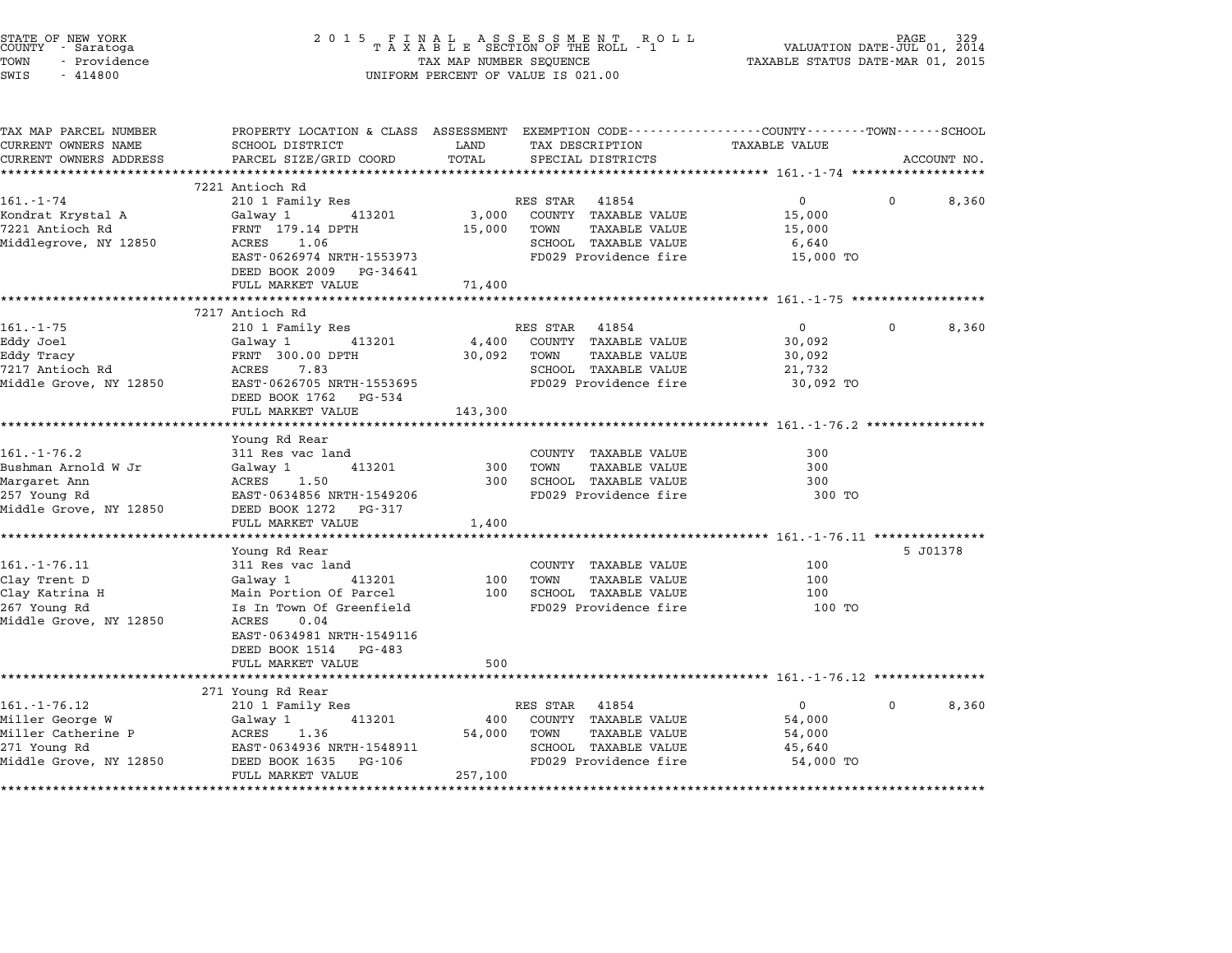| STATE OF NEW YORK<br>COUNTY - Saratoga<br>TOWN<br>- Providence<br>SWIS<br>$-414800$ | 2 0 1 5<br>FINAL ASSESSMENT RO<br>TAXABLE SECTION OF THE ROLL - 1<br>R O L L<br>TAX MAP NUMBER SEQUENCE<br>UNIFORM PERCENT OF VALUE IS 021.00 |                    |                                               | PAGE<br>VALUATION DATE-JUL 01, 2014<br>TAXABLE STATUS DATE-MAR 01, 2015 |          |             |
|-------------------------------------------------------------------------------------|-----------------------------------------------------------------------------------------------------------------------------------------------|--------------------|-----------------------------------------------|-------------------------------------------------------------------------|----------|-------------|
| TAX MAP PARCEL NUMBER<br>CURRENT OWNERS NAME                                        | PROPERTY LOCATION & CLASS ASSESSMENT EXEMPTION CODE---------------COUNTY-------TOWN-----SCHOOL<br>SCHOOL DISTRICT                             | LAND               | TAX DESCRIPTION                               | <b>TAXABLE VALUE</b>                                                    |          |             |
| CURRENT OWNERS ADDRESS                                                              | PARCEL SIZE/GRID COORD                                                                                                                        | TOTAL              | SPECIAL DISTRICTS                             |                                                                         |          | ACCOUNT NO. |
|                                                                                     |                                                                                                                                               | *********          |                                               |                                                                         |          |             |
|                                                                                     | 7187 Antioch Rd                                                                                                                               |                    |                                               |                                                                         |          | 5 J00769    |
| $161.-1-77.1$                                                                       | 210 1 Family Res                                                                                                                              |                    | COUNTY TAXABLE VALUE                          | 37,700                                                                  |          |             |
| Taylor Dorothy A                                                                    | Galway 1<br>413201                                                                                                                            | 3,800              | TOWN<br><b>TAXABLE VALUE</b>                  | 37,700                                                                  |          |             |
| c/o Dennis Taylor<br>PO Box 179                                                     | FRNT 440.27 DPTH<br>5.35<br>ACRES                                                                                                             | 37,700             | SCHOOL TAXABLE VALUE<br>FD029 Providence fire | 37,700<br>37,700 TO                                                     |          |             |
| Middle Grove, NY 12850                                                              | EAST-0627978 NRTH-1551195<br>DEED BOOK 2008<br>PG-34260                                                                                       |                    |                                               |                                                                         |          |             |
|                                                                                     | FULL MARKET VALUE                                                                                                                             | 179,500            |                                               |                                                                         |          |             |
|                                                                                     |                                                                                                                                               | *******            |                                               | ********** 161.-1-77.2 **************                                   |          |             |
|                                                                                     | 107 South Line Rd                                                                                                                             |                    |                                               |                                                                         |          |             |
| 161.-1-77.2                                                                         | 210 1 Family Res                                                                                                                              |                    | COUNTY TAXABLE VALUE                          | 20,600                                                                  |          |             |
| Mozingo Deborah Lynn                                                                | Galway 1<br>413201                                                                                                                            | 4,000              | TOWN<br><b>TAXABLE VALUE</b>                  | 20,600                                                                  |          |             |
| Attn: Dennis Taylor                                                                 | FRNT 496.33 DPTH                                                                                                                              | 20,600             | SCHOOL TAXABLE VALUE                          | 20,600                                                                  |          |             |
| PO Box 179                                                                          | ACRES<br>5.60                                                                                                                                 |                    | FD029 Providence fire                         | 20,600 TO                                                               |          |             |
| Middle Grove, NY 12850                                                              | EAST-0627816 NRTH-1551595<br>DEED BOOK 1689 PG-410                                                                                            |                    |                                               |                                                                         |          |             |
|                                                                                     | FULL MARKET VALUE                                                                                                                             | 98,100<br>******** |                                               | *************** 161. -1-78 *****************                            |          |             |
|                                                                                     | 7227 Antioch Rd                                                                                                                               |                    |                                               |                                                                         |          |             |
| $161. - 1 - 78$                                                                     | 210 1 Family Res                                                                                                                              |                    | RES STAR 41854                                | $\mathbf 0$                                                             | 0        | 8,360       |
| Rickert John J III                                                                  | 413201<br>Galway 1                                                                                                                            | 4,000              | COUNTY TAXABLE VALUE                          | 34,000                                                                  |          |             |
| Rickert Michele D                                                                   | FRNT 60.00 DPTH                                                                                                                               | 34,000             | TOWN<br><b>TAXABLE VALUE</b>                  | 34,000                                                                  |          |             |
| PO Box 60                                                                           | ACRES<br>4.88                                                                                                                                 |                    | SCHOOL TAXABLE VALUE                          | 25,640                                                                  |          |             |
| Middle Grove, NY 12850                                                              | EAST-0626515 NRTH-1554223<br>DEED BOOK 1669<br>PG-140                                                                                         |                    | FD029 Providence fire                         | 34,000 TO                                                               |          |             |
|                                                                                     | FULL MARKET VALUE                                                                                                                             | 161,900            |                                               |                                                                         |          |             |
|                                                                                     |                                                                                                                                               |                    |                                               | ********* 161.-1-79 ****************                                    |          |             |
| $161. - 1 - 79$                                                                     | 7225 Antioch Rd<br>210 1 Family Res                                                                                                           |                    | RES STAR<br>41854                             | $\mathbf{0}$                                                            | 0        | 8,360       |
| Becker Kelly A                                                                      | Galway 1<br>413201                                                                                                                            | 3,000              | COUNTY TAXABLE VALUE                          | 36,860                                                                  |          |             |
| 7225 Antioch Rd                                                                     | FRNT 150.00 DPTH                                                                                                                              | 36,860             | TOWN<br><b>TAXABLE VALUE</b>                  | 36,860                                                                  |          |             |
| Middle Grove, NY 12850                                                              | ACRES<br>1.00                                                                                                                                 |                    | SCHOOL TAXABLE VALUE                          | 28,500                                                                  |          |             |
|                                                                                     | EAST-0626828 NRTH-1554336<br>DEED BOOK 1708<br>PG-787                                                                                         |                    | FD029 Providence fire                         | 36,860 TO                                                               |          |             |
|                                                                                     | FULL MARKET VALUE                                                                                                                             | 175,500            |                                               |                                                                         |          |             |
|                                                                                     | ****************                                                                                                                              |                    |                                               | ******** 161.-1-80 ********                                             |          |             |
|                                                                                     | 101 LaFlamme Rd                                                                                                                               |                    |                                               |                                                                         | $\Omega$ |             |
| $161.-1-80$<br>Teetz Randy W                                                        | 220 2 Family Res<br>Galway 1<br>413201                                                                                                        | 3,000              | RES STAR<br>41854<br>COUNTY TAXABLE VALUE     | $\mathbf{0}$<br>41,000                                                  |          | 8,360       |
| 101 La Flamme Rd                                                                    | Lot 1                                                                                                                                         | 41,000             | TOWN<br>TAXABLE VALUE                         | 41,000                                                                  |          |             |
| Middle Grove, NY 12850                                                              | FRNT 255.00 DPTH                                                                                                                              |                    | SCHOOL TAXABLE VALUE                          | 32,640                                                                  |          |             |
|                                                                                     | 1.05<br>ACRES                                                                                                                                 |                    | FD029 Providence fire                         | 41,000 TO                                                               |          |             |
|                                                                                     | EAST-0627224 NRTH-1553181                                                                                                                     |                    |                                               |                                                                         |          |             |
|                                                                                     | DEED BOOK 1465<br>PG-597                                                                                                                      |                    |                                               |                                                                         |          |             |
|                                                                                     | FULL MARKET VALUE                                                                                                                             | 195,200            |                                               |                                                                         |          |             |
| *********************                                                               | **********************                                                                                                                        |                    |                                               |                                                                         |          |             |

STATE OF NEW YORK <sup>2</sup> <sup>0</sup> <sup>1</sup> 5 F I N A L A S S E S S M E N T R O L L PAGE <sup>330</sup> COUNTY - Saratoga <sup>T</sup> <sup>A</sup> <sup>X</sup> <sup>A</sup> <sup>B</sup> <sup>L</sup> <sup>E</sup> SECTION OF THE ROLL - <sup>1</sup> VALUATION DATE-JUL 01, <sup>2014</sup>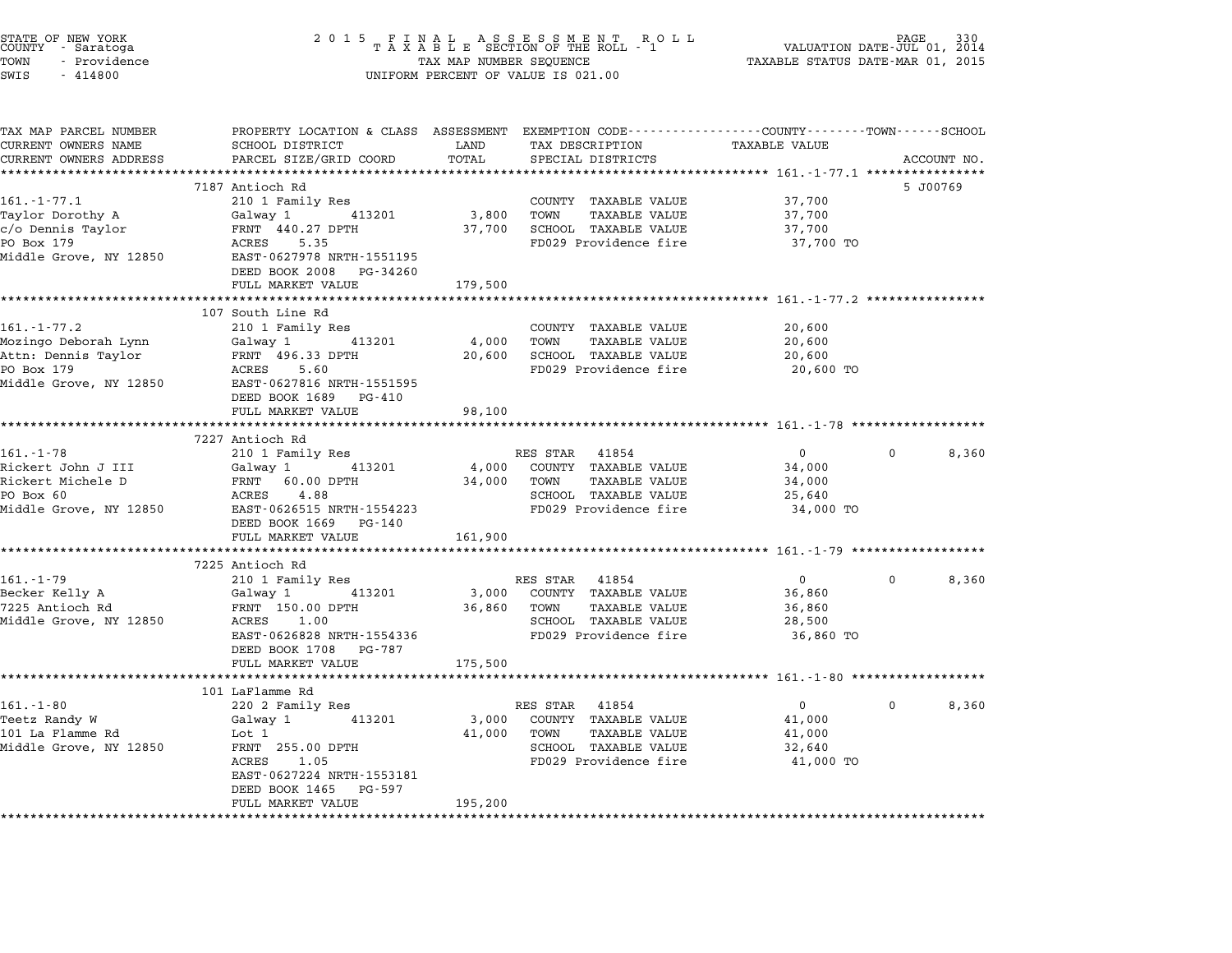| STATE OF NEW YORK<br>COUNTY - Saratoga<br>TOWN<br>- Providence<br>SWIS<br>$-414800$            |                                                                                                                                                    |                         | $\begin{tabular}{lllllllllllllllllll} \hline 2&0&1&5&F\ \texttt{I}\ &\texttt{N}\ &\texttt{A}\ &\texttt{A}\ &\texttt{B}\ &\texttt{S}\ &\texttt{S}\ &\texttt{S}\ &\texttt{S}\ &\texttt{S}\ &\texttt{S}\ &\texttt{S}\ &\texttt{S}\ &\texttt{S}\ &\texttt{S}\ &\texttt{S}\ &\texttt{S}\ &\texttt{S}\ &\texttt{S}\ &\texttt{S}\ &\texttt{S}\ &\texttt{S}\ &\texttt{S}\ &\texttt{S}\ &\texttt{S}\ &\texttt{S}\ &\texttt{S}\ &$<br>UNIFORM PERCENT OF VALUE IS 021.00 |                                                              |                       |
|------------------------------------------------------------------------------------------------|----------------------------------------------------------------------------------------------------------------------------------------------------|-------------------------|----------------------------------------------------------------------------------------------------------------------------------------------------------------------------------------------------------------------------------------------------------------------------------------------------------------------------------------------------------------------------------------------------------------------------------------------------------------|--------------------------------------------------------------|-----------------------|
| TAX MAP PARCEL NUMBER<br>CURRENT OWNERS NAME<br>CURRENT OWNERS ADDRESS                         | PROPERTY LOCATION & CLASS ASSESSMENT EXEMPTION CODE---------------COUNTY-------TOWN------SCHOOL<br>SCHOOL DISTRICT<br>PARCEL SIZE/GRID COORD       | LAND<br>TOTAL           | TAX DESCRIPTION<br>SPECIAL DISTRICTS                                                                                                                                                                                                                                                                                                                                                                                                                           | TAXABLE VALUE                                                | ACCOUNT NO.           |
|                                                                                                | 102 La Flamme Rd                                                                                                                                   |                         |                                                                                                                                                                                                                                                                                                                                                                                                                                                                |                                                              |                       |
| $161.-1-81$<br>Hoyt Brett A<br>Hoyt Christie A<br>102 La Flamme Rd<br>Middle Grove, NY 12850   | 210 1 Family Res<br>413201<br>Galway 1<br>Lot 2R<br>FRNT 197.31 DPTH<br>ACRES<br>1.33                                                              | 3,000<br>35,000         | RES STAR<br>41854<br>COUNTY TAXABLE VALUE<br>TOWN<br>TAXABLE VALUE<br>SCHOOL TAXABLE VALUE<br>FD029 Providence fire                                                                                                                                                                                                                                                                                                                                            | $0 \qquad \qquad$<br>35,000<br>35,000<br>26,640<br>35,000 TO | $\mathbf{0}$<br>8,360 |
|                                                                                                | EAST-0626981 NRTH-1553122<br>DEED BOOK 1497 PG-482                                                                                                 |                         |                                                                                                                                                                                                                                                                                                                                                                                                                                                                |                                                              |                       |
|                                                                                                | FULL MARKET VALUE<br>***********************                                                                                                       | 166,700                 |                                                                                                                                                                                                                                                                                                                                                                                                                                                                |                                                              |                       |
|                                                                                                | 103 La Flamme Rd                                                                                                                                   |                         |                                                                                                                                                                                                                                                                                                                                                                                                                                                                |                                                              |                       |
| $161.-1-82$<br>Goldsmith Elvin<br>Goldsmith Maria<br>103 Laflamme Rd<br>Middle Grove, NY 12850 | 210 1 Family Res<br>Galway 1<br>413201<br>Lot 3<br>FRNT 460.27 DPTH<br>ACRES<br>1.03                                                               | 3,200<br>65,000         | RES STAR 41854<br>COUNTY TAXABLE VALUE<br>TOWN<br><b>TAXABLE VALUE</b><br>SCHOOL TAXABLE VALUE<br>FD029 Providence fire                                                                                                                                                                                                                                                                                                                                        | $\overline{0}$<br>65,000<br>65,000<br>56,640<br>65,000 TO    | 0<br>8,360            |
|                                                                                                | EAST-0627168 NRTH-1552853<br>DEED BOOK 1513 PG-309<br>FULL MARKET VALUE<br>*************************                                               | 309,500<br>************ |                                                                                                                                                                                                                                                                                                                                                                                                                                                                | ****************************** 161.-1-83 ******************* |                       |
|                                                                                                | 104 La Flamme Rd                                                                                                                                   |                         |                                                                                                                                                                                                                                                                                                                                                                                                                                                                |                                                              |                       |
| $161. - 1 - 83$                                                                                | 311 Res vac land                                                                                                                                   |                         | COUNTY TAXABLE VALUE                                                                                                                                                                                                                                                                                                                                                                                                                                           | 3,000                                                        |                       |
| Castillo Nancy S<br>106 La Flamme Rd                                                           | 413201<br>Galway 1<br>Lot 4R                                                                                                                       | 3,000<br>3,000          | TAXABLE VALUE<br>TOWN<br>SCHOOL TAXABLE VALUE                                                                                                                                                                                                                                                                                                                                                                                                                  | 3,000<br>3,000                                               |                       |
| Middle Grove, NY 12850                                                                         | FRNT 102.69 DPTH<br>ACRES<br>0.94<br>EAST-0626873 NRTH-1552944<br>DEED BOOK 1522 PG-238                                                            |                         | FD029 Providence fire                                                                                                                                                                                                                                                                                                                                                                                                                                          | 3,000 TO                                                     |                       |
|                                                                                                | FULL MARKET VALUE                                                                                                                                  | 14,300                  |                                                                                                                                                                                                                                                                                                                                                                                                                                                                |                                                              |                       |
|                                                                                                | **********************                                                                                                                             |                         |                                                                                                                                                                                                                                                                                                                                                                                                                                                                |                                                              |                       |
| $161. - 1 - 84$                                                                                | 106 La Flamme Rd<br>210 1 Family Res                                                                                                               |                         | RES STAR 41854                                                                                                                                                                                                                                                                                                                                                                                                                                                 | $0 \qquad \qquad$                                            | 8,360<br>0            |
| Castillo Nancy S<br>106 Laflamme Rd<br>Middle Grove, NY 12850                                  | 413201<br>Galway 1<br>Lot 5<br>FRNT 308.33 DPTH<br>ACRES<br>1.29<br>EAST-0626913 NRTH-1552798<br>DEED BOOK 1315 PG-867                             | 3,100<br>65,000         | COUNTY TAXABLE VALUE<br>TOWN<br>TAXABLE VALUE<br>SCHOOL TAXABLE VALUE<br>FD029 Providence fire                                                                                                                                                                                                                                                                                                                                                                 | 65,000<br>65,000<br>56,640<br>65,000 TO                      |                       |
|                                                                                                | FULL MARKET VALUE                                                                                                                                  | 309,500                 |                                                                                                                                                                                                                                                                                                                                                                                                                                                                |                                                              |                       |
|                                                                                                | 6471 Antioch Rd                                                                                                                                    |                         |                                                                                                                                                                                                                                                                                                                                                                                                                                                                | *************************** 161.-1-85.1 *****************    |                       |
| $161. - 1 - 85.1$<br>Boedecker James T<br>6471 Antioch Rd<br>Middle Grove, NY 12850            | 311 Res vac land<br>413201<br>Galway 1<br>Life estate<br>FRNT 104.03 DPTH<br>ACRES<br>0.52<br>EAST-0631172 NRTH-1546781<br>DEED BOOK 2013 PG-19326 | 3,000<br>3,000          | COUNTY TAXABLE VALUE<br><b>TAXABLE VALUE</b><br>TOWN<br>SCHOOL TAXABLE VALUE<br>FD029 Providence fire                                                                                                                                                                                                                                                                                                                                                          | 3,000<br>3,000<br>3,000<br>3,000 TO                          |                       |
|                                                                                                | FULL MARKET VALUE                                                                                                                                  | 14,300                  |                                                                                                                                                                                                                                                                                                                                                                                                                                                                |                                                              |                       |
|                                                                                                |                                                                                                                                                    |                         |                                                                                                                                                                                                                                                                                                                                                                                                                                                                |                                                              |                       |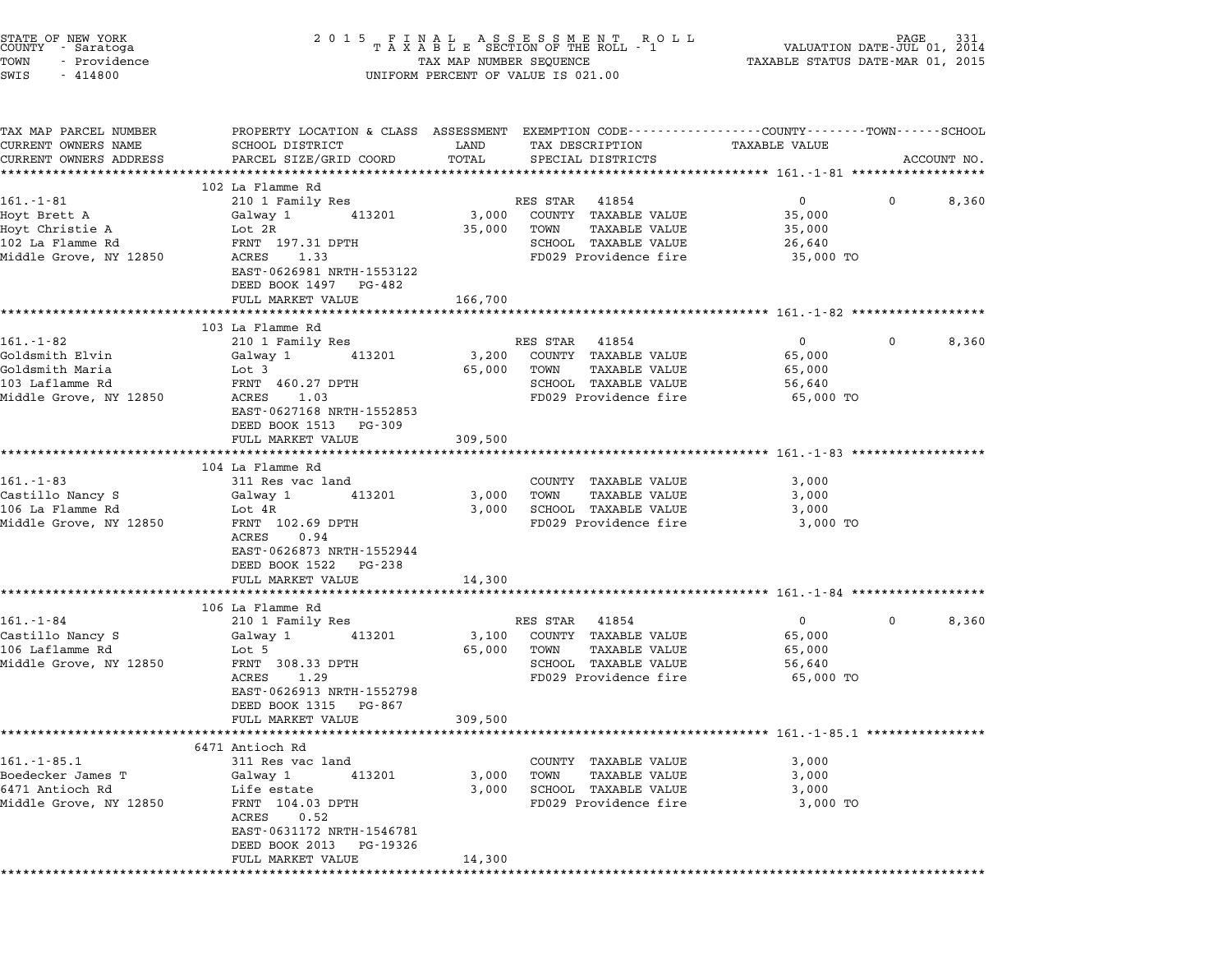| STATE OF NEW YORK<br>COUNTY |  | - Saratoga   |  |
|-----------------------------|--|--------------|--|
| TOWN                        |  | - Providence |  |

STATE OF NEW YORK <sup>2</sup> <sup>0</sup> <sup>1</sup> 5 F I N A L A S S E S S M E N T R O L L PAGE <sup>332</sup> COUNTY - Saratoga <sup>T</sup> <sup>A</sup> <sup>X</sup> <sup>A</sup> <sup>B</sup> <sup>L</sup> <sup>E</sup> SECTION OF THE ROLL - <sup>1</sup> VALUATION DATE-JUL 01, <sup>2014</sup> TOWN - Providence TAX MAP NUMBER SEQUENCE TAXABLE STATUS DATE-MAR 01, <sup>2015</sup> TOWN - Providence and the state of the state of the state of the state of the state of the state of the state o<br>SWIS - 414800 SWIS - SWISSED BERCENT OF VALUE IS 021.00

| TAX MAP PARCEL NUMBER             | PROPERTY LOCATION & CLASS ASSESSMENT EXEMPTION CODE----------------COUNTY-------TOWN-----SCHOOL |            |                                                       |                  |                   |                          |
|-----------------------------------|-------------------------------------------------------------------------------------------------|------------|-------------------------------------------------------|------------------|-------------------|--------------------------|
| CURRENT OWNERS NAME               | SCHOOL DISTRICT                                                                                 | LAND       | TAX DESCRIPTION                                       | TAXABLE VALUE    |                   |                          |
| CURRENT OWNERS ADDRESS            | PARCEL SIZE/GRID COORD                                                                          | TOTAL      | SPECIAL DISTRICTS                                     |                  |                   | ACCOUNT NO.              |
|                                   | Antioch Rd                                                                                      |            |                                                       |                  |                   |                          |
| $161. - 1 - 85.2$                 | 311 Res vac land                                                                                |            | COUNTY TAXABLE VALUE                                  | 3,400            |                   | 5 J00491                 |
| Partlow Kyle W                    | Galway 1<br>413201                                                                              | 3,400      | TOWN<br>TAXABLE VALUE                                 | 3,400            |                   |                          |
| 7101 Antioch Rd                   | ACRES 2.56                                                                                      | 3,400      | SCHOOL TAXABLE VALUE                                  | 3,400            |                   |                          |
| Middle Grove, NY 12850            | EAST-0630568 NRTH-1546789                                                                       |            | FD029 Providence fire                                 | 3,400 TO         |                   |                          |
|                                   | DEED BOOK 2011 PG-20957                                                                         |            |                                                       |                  |                   |                          |
|                                   | FULL MARKET VALUE                                                                               | 16,200     |                                                       |                  |                   |                          |
|                                   |                                                                                                 |            |                                                       |                  |                   |                          |
|                                   | 7101 Antioch Rd                                                                                 |            |                                                       |                  |                   |                          |
| $161 - 1 - 86$                    | 210 1 Family Res                                                                                |            | VET COM CT 41131                                      | 11,150           | 11,150            | 0                        |
| Partlow Kyle W<br>7101 Antioch Rd | 413201<br>Galway 1           41320<br>FRNT  201.08 DPTH                                         |            | 3,200 VET DIS CT 41141                                | 2,230            | 2,230             | $\Omega$                 |
|                                   |                                                                                                 |            | 44,600 RES STAR 41854                                 | $\overline{0}$   | $\overline{0}$    | 8,360                    |
| Middle Grove, NY 12850 ACRES 1.46 |                                                                                                 |            | COUNTY TAXABLE VALUE                                  | 31,220           |                   |                          |
|                                   | EAST-0631039 NRTH-1546862                                                                       |            | TOWN<br>TAXABLE VALUE                                 | 31,220           |                   |                          |
|                                   | DEED BOOK 2011 PG-20957                                                                         |            | SCHOOL TAXABLE VALUE<br>212,400 FD029 Providence fire | 36,240           |                   |                          |
|                                   | FULL MARKET VALUE                                                                               |            |                                                       | 44,600 TO        |                   |                          |
|                                   |                                                                                                 |            |                                                       |                  |                   |                          |
|                                   | 7105 Antioch Rd                                                                                 |            |                                                       |                  |                   |                          |
| $161.-1-87$<br>Garewal Karan      | 210 1 Family Res<br>Galway 1 413201                                                             | 3,000 TOWN | COUNTY TAXABLE VALUE<br>TAXABLE VALUE                 | 12,000           |                   |                          |
|                                   |                                                                                                 |            | 12,000 SCHOOL TAXABLE VALUE                           | 12,000<br>12,000 |                   |                          |
|                                   |                                                                                                 |            | FD029 Providence fire 12,000 TO                       |                  |                   |                          |
|                                   | 0.26<br>ACRES                                                                                   |            |                                                       |                  |                   |                          |
|                                   | EAST-0631018 NRTH-1547030                                                                       |            |                                                       |                  |                   |                          |
|                                   | DEED BOOK 1728 PG-248                                                                           |            |                                                       |                  |                   |                          |
|                                   | FULL MARKET VALUE                                                                               | 57,100     |                                                       |                  |                   |                          |
|                                   |                                                                                                 |            |                                                       |                  |                   |                          |
|                                   | 108 La Flamme Rd                                                                                |            |                                                       |                  |                   |                          |
| $161. - 1 - 88$                   | 210 1 Family Res                                                                                |            | RES STAR 41854                                        | $\overline{0}$   | $\Omega$          | 8,360                    |
| Gallo Samuel P                    | Galway 1 413201                                                                                 |            | 600 COUNTY TAXABLE VALUE                              | 20,600           |                   |                          |
| 108 La Flamme Rd                  | Lot 7                                                                                           | 20,600     | TOWN<br>TAXABLE VALUE                                 | 20,600           |                   |                          |
| Middle Grove, NY 12850            | FRNT 97.99 DPTH                                                                                 |            | SCHOOL TAXABLE VALUE                                  | 12,240           |                   |                          |
|                                   | ACRES 3.00                                                                                      |            | FD029 Providence fire                                 | 20,600 TO        |                   |                          |
|                                   | EAST-0626615 NRTH-1553020                                                                       |            |                                                       |                  |                   |                          |
|                                   | DEED BOOK 1618 PG-447                                                                           |            |                                                       |                  |                   |                          |
|                                   | FULL MARKET VALUE                                                                               | 98,100     |                                                       |                  |                   |                          |
|                                   | 7140 Antioch Rd                                                                                 |            |                                                       |                  |                   | 5 J00112                 |
| $161.-1-90$                       | 210 1 Family Res                                                                                |            | VET WAR C 41122                                       | 5,325            | $\mathbf{0}$      | $\mathbf 0$              |
|                                   |                                                                                                 |            | 1,000 VET WAR T 41123                                 | $\overline{0}$   | 5,325             | $\overline{\phantom{0}}$ |
|                                   |                                                                                                 |            | 35,500 SR STAR<br>41834                               | $\overline{0}$   | $0 \qquad \qquad$ | 18,190                   |
|                                   |                                                                                                 |            | COUNTY TAXABLE VALUE                                  | 30,175           |                   |                          |
|                                   |                                                                                                 |            |                                                       |                  |                   |                          |
|                                   | EAST-0629482 NRTH-1549066                                                                       |            | TOWN<br>TAXABLE VALUE                                 | 30,175           |                   |                          |
|                                   | DEED BOOK 2014 PG-6259                                                                          |            | SCHOOL TAXABLE VALUE                                  | 17,310           |                   |                          |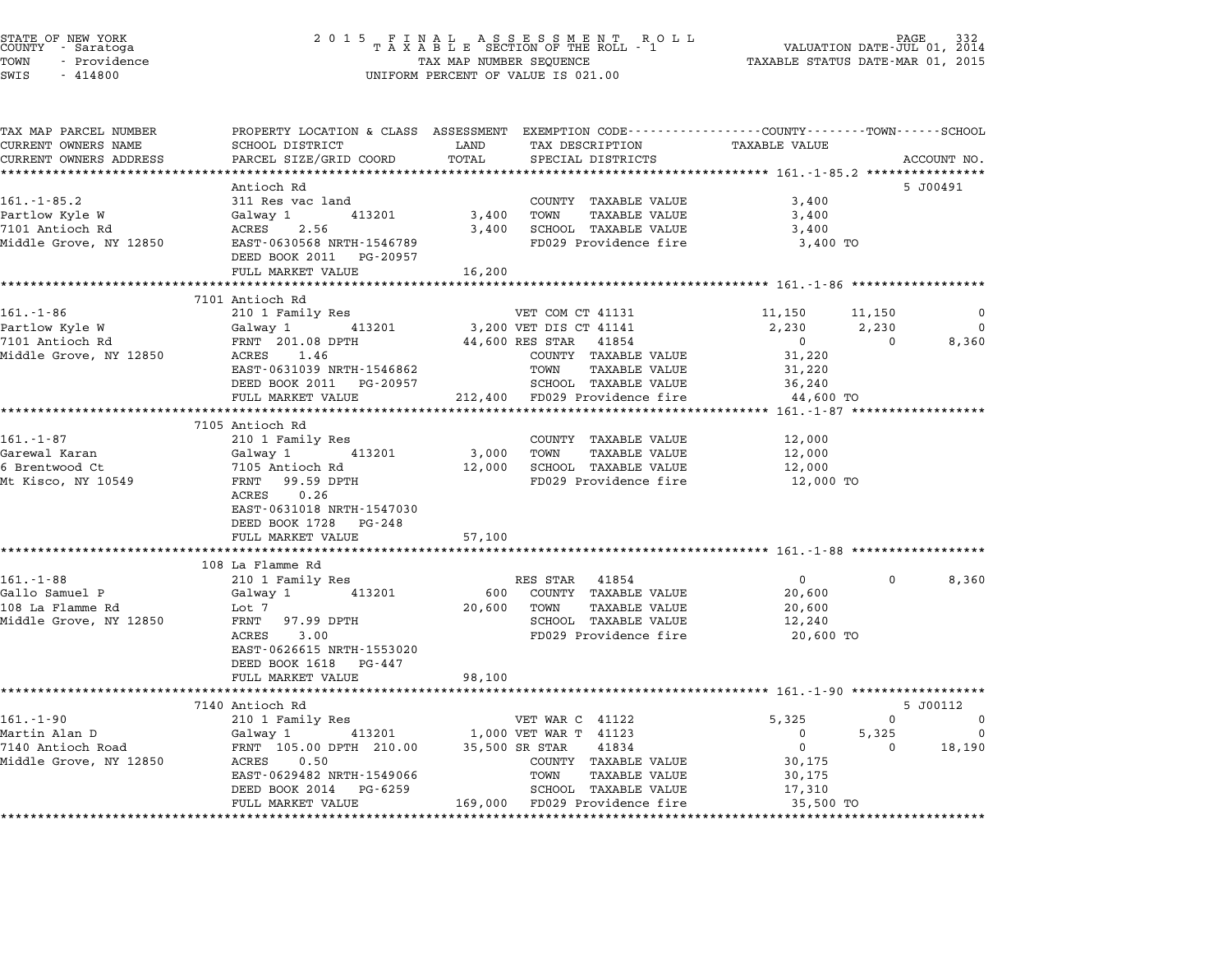| STATE OF NEW YORK<br>COUNTY – Saratoga<br>TOWN<br>- Providence<br>SWIS<br>$-414800$   |                                                                                                                                                                                                                   |                     | UNIFORM PERCENT OF VALUE IS 021.00                                                                                                                | $\begin{tabular}{lllllllllllllllllllll} \hline 2&0&1&5&F\ \texttt{I}\ &\texttt{N}\ &\texttt{A}\ &\texttt{B}\ &\texttt{S}\ &\texttt{S}\ &\texttt{S}\ &\texttt{S}\ &\texttt{S}\ &\texttt{S}\ &\texttt{S}\ &\texttt{S}\ &\texttt{S}\ &\texttt{S}\ &\texttt{S}\ &\texttt{S}\ &\texttt{S}\ &\texttt{S}\ &\texttt{S}\ &\texttt{S}\ &\texttt{S}\ &\texttt{S}\ &\texttt{S}\ &\texttt{S}\ &\texttt{S}\ &\texttt{S}\ &\texttt{S}\$ |
|---------------------------------------------------------------------------------------|-------------------------------------------------------------------------------------------------------------------------------------------------------------------------------------------------------------------|---------------------|---------------------------------------------------------------------------------------------------------------------------------------------------|--------------------------------------------------------------------------------------------------------------------------------------------------------------------------------------------------------------------------------------------------------------------------------------------------------------------------------------------------------------------------------------------------------------------------|
| TAX MAP PARCEL NUMBER<br>CURRENT OWNERS NAME<br>CURRENT OWNERS ADDRESS                | SCHOOL DISTRICT<br>PARCEL SIZE/GRID COORD                                                                                                                                                                         | LAND<br>TOTAL       | TAX DESCRIPTION<br>SPECIAL DISTRICTS                                                                                                              | PROPERTY LOCATION & CLASS ASSESSMENT EXEMPTION CODE---------------COUNTY-------TOWN-----SCHOOL<br>TAXABLE VALUE<br>ACCOUNT NO.                                                                                                                                                                                                                                                                                           |
| 161.-1-92<br>Zurn William F<br>117 Southline Rd<br>Middle Grove, NY 12850             | 117 South Line Rd<br>270 Mfg housing<br>413201<br>Galway 1<br>Garage<br>FRNT 735.00 DPTH<br>ACRES 15.90 BANK 137<br>EAST-0626944 NRTH-1550843<br>DEED BOOK 1318 PG-489                                            |                     | AGED T&S 41806<br>6,000 SR STAR<br>41834<br>27,791 COUNTY TAXABLE VALUE<br>TAXABLE VALUE<br>TOWN<br>SCHOOL TAXABLE VALUE<br>FD029 Providence fire | 5 J00153<br>0<br>4,169<br>4,169<br>$\overline{0}$<br>$\overline{0}$<br>18,190<br>27,791<br>23,622<br>5,432<br>27,791 TO                                                                                                                                                                                                                                                                                                  |
|                                                                                       | FULL MARKET VALUE                                                                                                                                                                                                 | 132,300             |                                                                                                                                                   |                                                                                                                                                                                                                                                                                                                                                                                                                          |
| $161.-1-93$<br>Roberts Michael<br>121 Southline Rd<br>Middle Grove, NY 12850          | 121 South Line Rd<br>210 1 Family Res<br>Galway 1 413201<br>FRNT 340.50 DPTH<br>ACRES<br>8.01<br>EAST-0626502 NRTH-1550502<br>DEED BOOK 1766 PG-137<br>FULL MARKET VALUE                                          | 25,000<br>119,000   | RES STAR 41854<br>4,400 COUNTY TAXABLE VALUE<br>TOWN<br>TAXABLE VALUE<br>SCHOOL TAXABLE VALUE<br>FD029 Providence fire                            | $\overline{0}$<br>$\mathbf{0}$<br>8,360<br>25,000<br>25,000<br>16,640<br>25,000 TO                                                                                                                                                                                                                                                                                                                                       |
|                                                                                       |                                                                                                                                                                                                                   |                     |                                                                                                                                                   |                                                                                                                                                                                                                                                                                                                                                                                                                          |
| 161.-1-94<br>Fannie Mae<br>14221 Dallas Pkwy Ste 1000<br>Dallas, TX 75254             | 137 Fishback Rd<br>210 1 Family Res<br>413201<br>Galway 1<br>Also Bk 1572 Pg 141<br>Trl Garage Land Contract<br>FRNT 756.72 DPTH<br>2.96<br>ACRES<br>EAST-0632412 NRTH-1548741<br>DEED BOOK 2014 PG-20938         | 3,400<br>61,332     | COUNTY TAXABLE VALUE<br>TOWN<br>TAXABLE VALUE<br>SCHOOL TAXABLE VALUE<br>FD029 Providence fire                                                    | 61,332<br>61,332<br>61,332<br>61,332 TO                                                                                                                                                                                                                                                                                                                                                                                  |
|                                                                                       | FULL MARKET VALUE                                                                                                                                                                                                 | 292,100             |                                                                                                                                                   | ************************************ 161.-1-95.12 ****************                                                                                                                                                                                                                                                                                                                                                       |
| $161. - 1 - 95.12$<br>Raffuel Marcus J<br>111 Montgomery Ln<br>Middle Grove, NY 12850 | Montgomery Ln<br>311 Res vac land<br>413201<br>Galway 1<br>Lot 2B<br>FRNT 205.45 DPTH<br>ACRES<br>4.77<br>EAST-0624946 NRTH-1551880<br>DEED BOOK 1678 PG-425                                                      | 1,000<br>1,000      | COUNTY TAXABLE VALUE<br>TAXABLE VALUE<br>TOWN<br>SCHOOL TAXABLE VALUE<br>FD029 Providence fire                                                    | 1,000<br>1,000<br>1,000<br>1,000 TO                                                                                                                                                                                                                                                                                                                                                                                      |
|                                                                                       | FULL MARKET VALUE                                                                                                                                                                                                 | 4,800               |                                                                                                                                                   | *************************** 161.-1-95.13 ****************                                                                                                                                                                                                                                                                                                                                                                |
| $161. - 1 - 95.13$<br>May Jordan D<br>128 South Line Rd<br>Middle Grove, NY 12850     | South Line Rd<br>692 Road/str/hwy<br>Galway 1<br>413201<br>Private Road<br>Montgomery Lane<br>25.38 DPTH<br>FRNT<br>ACRES<br>0.75<br>EAST-0625259 NRTH-1551189<br>DEED BOOK 2006<br>PG-16969<br>FULL MARKET VALUE | 200<br>200<br>1,000 | COUNTY TAXABLE VALUE<br>TOWN<br><b>TAXABLE VALUE</b><br>SCHOOL TAXABLE VALUE<br>FD029 Providence fire                                             | 200<br>200<br>200<br>200 TO                                                                                                                                                                                                                                                                                                                                                                                              |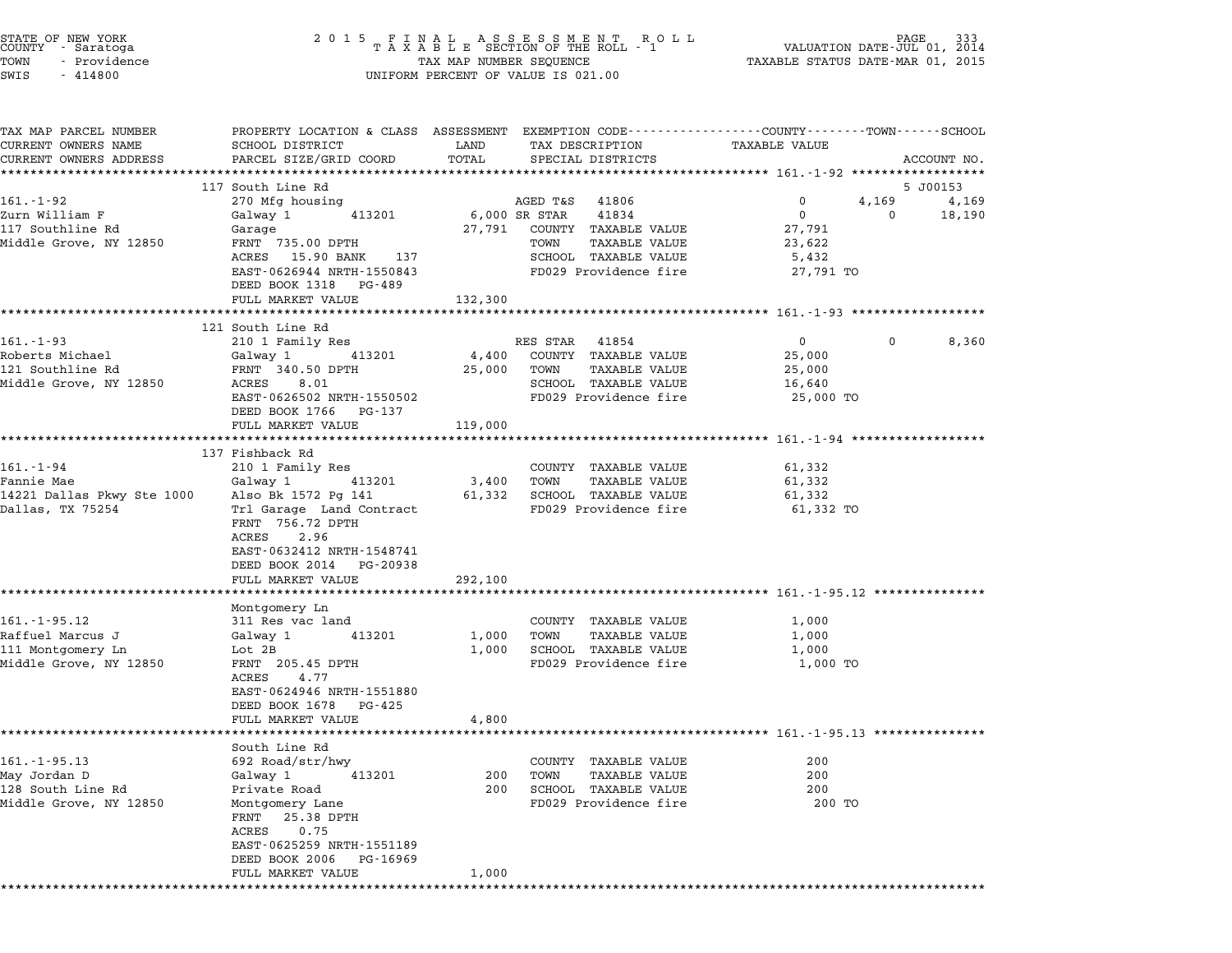| STATE OF NEW YORK<br>COUNTY - Saratoga<br>TOWN<br>- Providence<br>SWIS<br>$-414800$                                                                             |                                                                                                                                                                                                                                                                                                                                |                                      | 2 0 1 5 F I N A L A S S E S S M E N T R O L L PALUATION DATE-JUL 01, 2014<br>T A X A B L E SECTION OF THE ROLL - 1 VALUATION DATE-JUL 01, 2014<br>TAX MAP NUMBER SEQUENCE TAXABLE STATUS DATE-MAR 01, 2015<br>UNIFORM PERCENT OF VALUE IS 021.00                 | TAXABLE STATUS DATE-MAR 01, 2015                                                                                              |                         |                                       |
|-----------------------------------------------------------------------------------------------------------------------------------------------------------------|--------------------------------------------------------------------------------------------------------------------------------------------------------------------------------------------------------------------------------------------------------------------------------------------------------------------------------|--------------------------------------|------------------------------------------------------------------------------------------------------------------------------------------------------------------------------------------------------------------------------------------------------------------|-------------------------------------------------------------------------------------------------------------------------------|-------------------------|---------------------------------------|
| TAX MAP PARCEL NUMBER<br>CURRENT OWNERS NAME                                                                                                                    | PROPERTY LOCATION & CLASS ASSESSMENT EXEMPTION CODE---------------COUNTY-------TOWN-----SCHOOL<br>SCHOOL DISTRICT                                                                                                                                                                                                              | LAND                                 | TAX DESCRIPTION TAXABLE VALUE                                                                                                                                                                                                                                    |                                                                                                                               |                         |                                       |
| CURRENT OWNERS ADDRESS                                                                                                                                          | PARCEL SIZE/GRID COORD                                                                                                                                                                                                                                                                                                         | TOTAL                                | SPECIAL DISTRICTS                                                                                                                                                                                                                                                |                                                                                                                               |                         | ACCOUNT NO.                           |
|                                                                                                                                                                 | 140 South Line Rd                                                                                                                                                                                                                                                                                                              |                                      |                                                                                                                                                                                                                                                                  |                                                                                                                               |                         |                                       |
| 161.-1-96<br>Hill Amber<br>140 Southline Rd<br>Middle Grove, NY 12850                                                                                           | 210 1 Family Res<br>Galway 1<br>413201<br>FRNT 225.00 DPTH<br>ACRES 3.00<br>EAST-0624699 NRTH-1550565<br>DEED BOOK 2008 PG-2811                                                                                                                                                                                                | 3,800<br>15,800                      | RES STAR 41854<br>COUNTY TAXABLE VALUE<br>TOWN<br>TAXABLE VALUE<br>SCHOOL TAXABLE VALUE<br>FD029 Providence fire                                                                                                                                                 | $\Omega$<br>15,800<br>15,800<br>7,440<br>15,800 TO                                                                            | $\Omega$                | 8,360                                 |
|                                                                                                                                                                 | FULL MARKET VALUE<br>****************************                                                                                                                                                                                                                                                                              | 75,200                               |                                                                                                                                                                                                                                                                  |                                                                                                                               |                         |                                       |
|                                                                                                                                                                 | 107 La Flamme Rd                                                                                                                                                                                                                                                                                                               |                                      |                                                                                                                                                                                                                                                                  |                                                                                                                               |                         | 5 J00682                              |
| $161.-1-97$<br>Gray Marie E<br>107 Laflamme Rd<br>Middle Grove, NY 12850-2405<br>$161. - 1 - 98$<br>May Jordan D<br>128 South Line Rd<br>Middle Grove, NY 12850 | 210 1 Family Res<br>413201<br>Galway 1<br>Lot 2<br>FRNT 160.17 DPTH<br>2.76<br>ACRES<br>EAST-0627143 NRTH-1552544<br>DEED BOOK 1620 PG-614<br>FULL MARKET VALUE<br>128 South Line Rd<br>210 1 Family Res<br>Galway 1<br>413201<br>Also Deed 1551/576<br>Lot 2A<br>FRNT 416.95 DPTH<br>ACRES 25.60<br>EAST-0624692 NRTH-1551272 | 54,000<br>257,100<br>8,000<br>33,400 | AGED - ALL 41800<br>3,400 SR STAR<br>41834<br>COUNTY TAXABLE VALUE<br>TAXABLE VALUE<br>TOWN<br>SCHOOL TAXABLE VALUE<br>FD029 Providence fire<br>RES STAR 41854<br>COUNTY TAXABLE VALUE<br>TAXABLE VALUE<br>TOWN<br>SCHOOL TAXABLE VALUE<br>FD029 Providence fire | 27,000<br>$\mathbf{0}$<br>27,000<br>27,000<br>8,810<br>54,000 TO<br>$\overline{0}$<br>33,400<br>33,400<br>25,040<br>33,400 TO | 27,000<br>$\Omega$<br>0 | 27,000<br>18,190<br>5 J00651<br>8,360 |
|                                                                                                                                                                 | DEED BOOK 2006 PG-16969<br>FULL MARKET VALUE                                                                                                                                                                                                                                                                                   | 159,000                              |                                                                                                                                                                                                                                                                  |                                                                                                                               |                         |                                       |
|                                                                                                                                                                 | 105 La Flamme Rd                                                                                                                                                                                                                                                                                                               |                                      |                                                                                                                                                                                                                                                                  |                                                                                                                               |                         |                                       |
| $161. - 1 - 99$<br>Bolton Barbara A<br>105 La Flamme Rd<br>Middle Grove, NY 12850                                                                               | 240 Rural res<br>413201<br>Galway 1<br>Lot $4 \& 8$<br>Also Deed 1624/70<br>FRNT 189.29 DPTH<br>ACRES 12.67<br>EAST-0626973 NRTH-1552159<br>DEED BOOK 1500 PG-601<br>FULL MARKET VALUE                                                                                                                                         | 5,400<br>66,400<br>316,200           | RES STAR 41854<br>COUNTY TAXABLE VALUE<br>TOWN<br>TAXABLE VALUE<br>SCHOOL TAXABLE VALUE<br>FD029 Providence fire                                                                                                                                                 | $\overline{0}$<br>66,400<br>66,400<br>58,040<br>66,400 TO                                                                     | 0                       | 8,360                                 |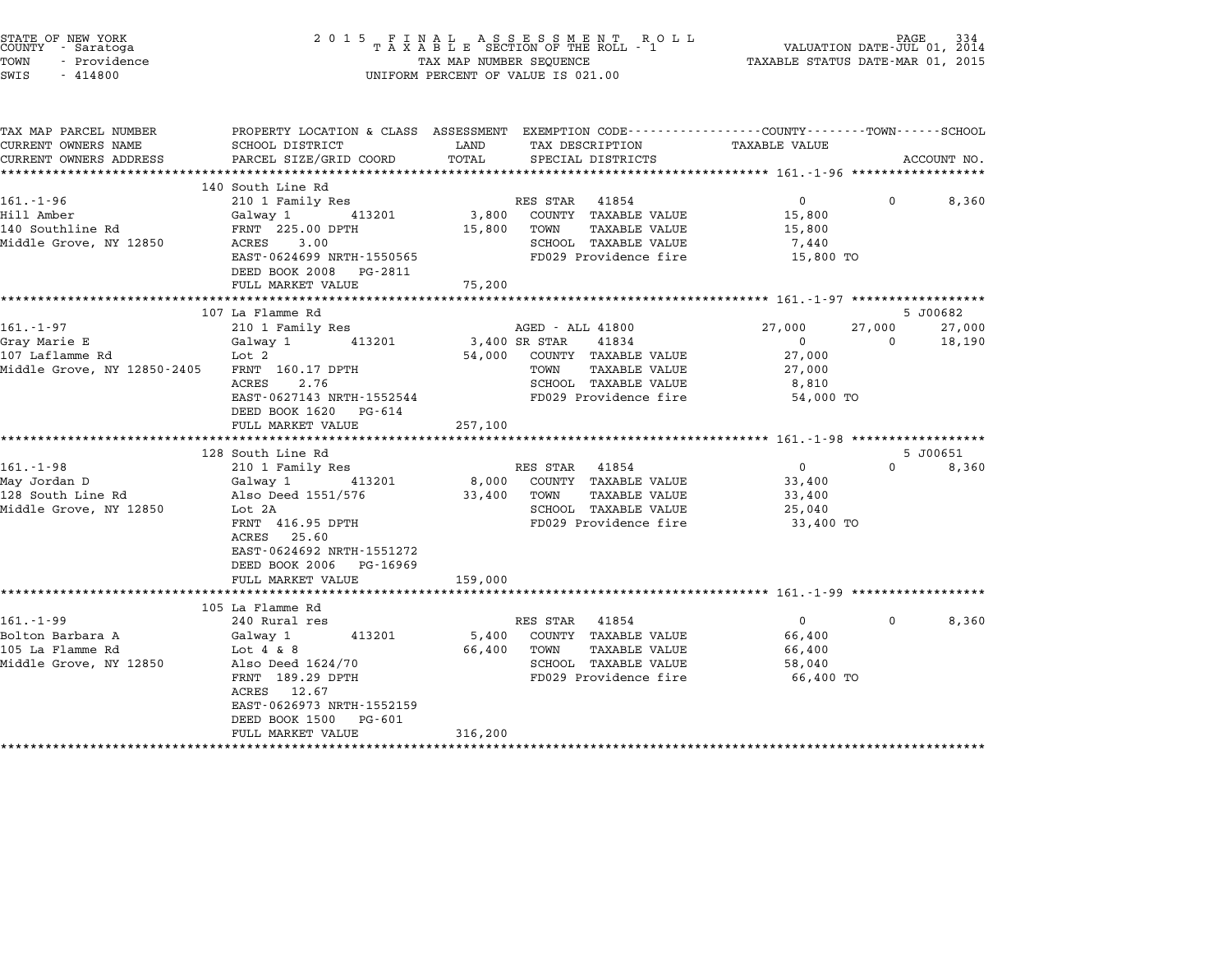| STATE OF NEW YORK<br>COUNTY      Saratoga<br>TOWN<br>- Providence<br>SWIS<br>$-414800$                |                                                                                                                                                                                                   |                            | $\begin{tabular}{lllllllllllllllllll} \hline 2&0&1&5&F\ \texttt{I}\ &\texttt{A}\ &\texttt{A}\ &\texttt{B}\ &\texttt{B}\ &\texttt{B}\ &\texttt{C}\ &\texttt{C}\ &\texttt{D}\ &\texttt{D}\ &\texttt{D}\ &\texttt{D}\ &\texttt{D}\ &\texttt{D}\ &\texttt{D}\ &\texttt{D}\ &\texttt{D}\ &\texttt{D}\ &\texttt{D}\ &\texttt{D}\ &\texttt{D}\ &\texttt{D}\ &\texttt{D}\ &\texttt{D}\ &\texttt{D}\ &\texttt{D}\ &\texttt{D}\ &$<br>UNIFORM PERCENT OF VALUE IS 021.00 |                                                                   |                                                 |
|-------------------------------------------------------------------------------------------------------|---------------------------------------------------------------------------------------------------------------------------------------------------------------------------------------------------|----------------------------|----------------------------------------------------------------------------------------------------------------------------------------------------------------------------------------------------------------------------------------------------------------------------------------------------------------------------------------------------------------------------------------------------------------------------------------------------------------|-------------------------------------------------------------------|-------------------------------------------------|
| TAX MAP PARCEL NUMBER<br>CURRENT OWNERS NAME<br>CURRENT OWNERS ADDRESS                                | PROPERTY LOCATION & CLASS ASSESSMENT EXEMPTION CODE----------------COUNTY-------TOWN-----SCHOOL<br>SCHOOL DISTRICT<br>PARCEL SIZE/GRID COORD                                                      | LAND<br>TOTAL              | TAX DESCRIPTION<br>SPECIAL DISTRICTS                                                                                                                                                                                                                                                                                                                                                                                                                           | TAXABLE VALUE                                                     | ACCOUNT NO.                                     |
|                                                                                                       |                                                                                                                                                                                                   |                            |                                                                                                                                                                                                                                                                                                                                                                                                                                                                |                                                                   |                                                 |
| $161.-1-100$                                                                                          | 7135 Antioch Rd<br>210 1 Family Res                                                                                                                                                               |                            | RES STAR 41854                                                                                                                                                                                                                                                                                                                                                                                                                                                 | $\overline{0}$                                                    | 5 J01379<br>$\Omega$<br>8,360                   |
| Finley Amy L<br>7135 Antioch Rd<br>Middle Grove, NY 12850                                             | Galway 1 413201<br>FRNT 250.00 DPTH<br>ACRES 3.39<br>EAST-0629652 NRTH-1548124<br>DEED BOOK 2009 PG-38817<br>FULL MARKET VALUE                                                                    | 3,400<br>33,400<br>159,000 | COUNTY TAXABLE VALUE<br>TOWN<br>TAXABLE VALUE<br>SCHOOL TAXABLE VALUE<br>FD029 Providence fire                                                                                                                                                                                                                                                                                                                                                                 | 33,400<br>33,400<br>25,040<br>33,400 TO                           |                                                 |
|                                                                                                       |                                                                                                                                                                                                   |                            |                                                                                                                                                                                                                                                                                                                                                                                                                                                                |                                                                   |                                                 |
|                                                                                                       | 7111 Antioch Rd                                                                                                                                                                                   |                            |                                                                                                                                                                                                                                                                                                                                                                                                                                                                |                                                                   | 5 J00284                                        |
| $161 - 1 - 101$<br>Brown William K<br>Brown Carol<br>7111 Antioch Rd<br>Middle Grove, NY 12850        | 210 1 Family Res<br>413201<br>Galway 1<br>Lot 2<br>FRNT 246.44 DPTH<br>ACRES<br>4.60<br>EAST-0630402 NRTH-1547265<br>DEED BOOK 1713 PG-346                                                        | 3,800 SR STAR              | VET COM CT 41131<br>41834<br>45,200 COUNTY TAXABLE VALUE<br>TOWN<br>TAXABLE VALUE<br>SCHOOL TAXABLE VALUE<br>FD029 Providence fire                                                                                                                                                                                                                                                                                                                             | 11,300<br>$\mathsf{O}$<br>33,900<br>33,900<br>27,010<br>45,200 TO | 11,300<br>$\mathbf{0}$<br>18,190<br>$\mathbf 0$ |
|                                                                                                       | FULL MARKET VALUE                                                                                                                                                                                 | 215,200                    |                                                                                                                                                                                                                                                                                                                                                                                                                                                                |                                                                   |                                                 |
|                                                                                                       | Antioch Rd Rear                                                                                                                                                                                   |                            |                                                                                                                                                                                                                                                                                                                                                                                                                                                                |                                                                   |                                                 |
| 161.-1-102<br>McDonald Shannon L<br>McDonald William C<br>7111 B Antioch Rd<br>Middle Grove, NY 12850 | 210 1 Family Res<br>413201<br>Galway 1<br>Lot 1<br>ACRES<br>3.00<br>EAST-0630306 NRTH-1546971<br>DEED BOOK 1771 PG-80                                                                             |                            | RES STAR 41854<br>3,400 COUNTY TAXABLE VALUE<br>53,548 TOWN<br>TAXABLE VALUE<br>SCHOOL TAXABLE VALUE<br>FD029 Providence fire                                                                                                                                                                                                                                                                                                                                  | $\overline{0}$<br>53,548<br>53,548<br>45,188<br>53,548 TO         | 8,360<br>$\mathbf{0}$                           |
|                                                                                                       | FULL MARKET VALUE                                                                                                                                                                                 | 255,000                    |                                                                                                                                                                                                                                                                                                                                                                                                                                                                |                                                                   |                                                 |
| $161. - 1 - 103$<br>Maniaci Joseph C<br>7171 Antioch Rd<br>Middle Grove, NY 12850                     | *************************<br>7171 Antioch Rd<br>240 Rural res<br>413201<br>Galway 1<br>Lot 1 K-298<br>filed map s-861 (Nov2007ml<br>FRNT 1312.00 DPTH<br>ACRES 32.90<br>EAST-0628570 NRTH-1549113 | 9,400<br>32,500            | RES STAR 41854<br>COUNTY TAXABLE VALUE<br>TOWN<br>TAXABLE VALUE<br>SCHOOL TAXABLE VALUE<br>FD029 Providence fire                                                                                                                                                                                                                                                                                                                                               | $\overline{0}$<br>32,500<br>32,500<br>24,140<br>32,500 TO         | 5 J00649<br>8,360<br>$\Omega$                   |
|                                                                                                       | DEED BOOK 2012 PG-19258<br>FULL MARKET VALUE                                                                                                                                                      | 154,800                    |                                                                                                                                                                                                                                                                                                                                                                                                                                                                |                                                                   |                                                 |
|                                                                                                       |                                                                                                                                                                                                   |                            |                                                                                                                                                                                                                                                                                                                                                                                                                                                                |                                                                   |                                                 |
|                                                                                                       | 7150 Clark Rd                                                                                                                                                                                     |                            |                                                                                                                                                                                                                                                                                                                                                                                                                                                                |                                                                   |                                                 |
| $161. - 1 - 104$<br>Plummer Thomas<br>417 Middle Grove Rd<br>Middle Grove, NY 12850                   | 270 Mfg housing<br>413201<br>Galway 1<br>Lot 3<br>filed map $S-861$ (5Nov2007<br>FRNT 351.16 DPTH<br>ACRES<br>3.00<br>EAST-0628289 NRTH-1549540<br>DEED BOOK 2011 PG-32381                        | 3,400<br>5,500             | COUNTY TAXABLE VALUE<br>TOWN<br>TAXABLE VALUE<br>SCHOOL TAXABLE VALUE<br>FD029 Providence fire                                                                                                                                                                                                                                                                                                                                                                 | 5,500<br>5,500<br>5,500<br>5,500 TO                               |                                                 |
| **********                                                                                            | FULL MARKET VALUE                                                                                                                                                                                 | 26,200                     |                                                                                                                                                                                                                                                                                                                                                                                                                                                                |                                                                   |                                                 |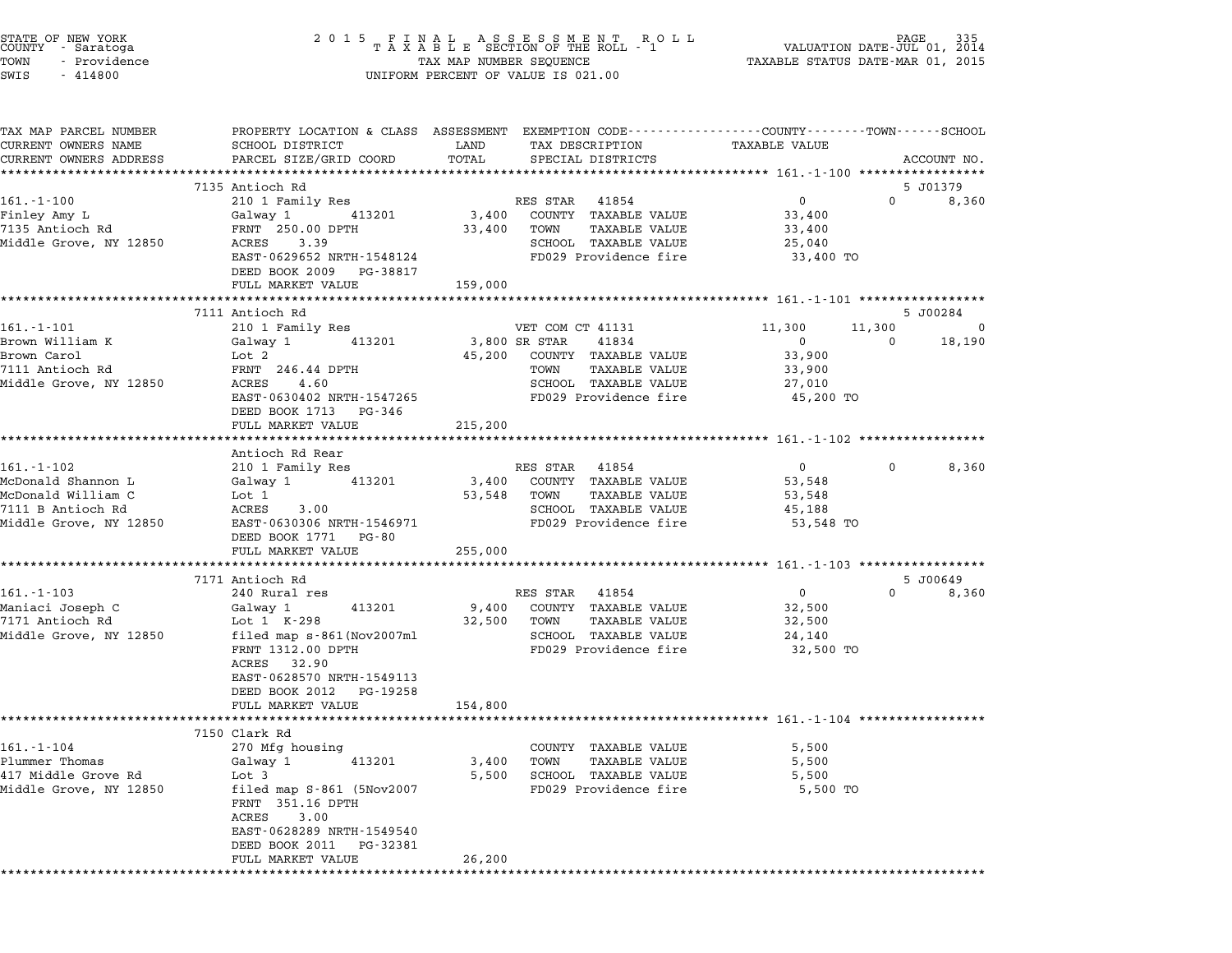| STATE OF NEW YORK<br>COUNTY - Saratoga<br>TOWN<br>- Providence<br>SWIS<br>$-414800$ | 2 0 1 5<br>FINAL ASSESSMENT ROLL PAGE 336<br>TAXABLE SECTION OF THE ROLL - 1 VALUATION DATE-JUL 01, 2014<br>TAX MAP NUMBER SEQUENCE TAXABLE STATUS DATE-MAR 01, 2015<br>TAXABLE STATUS DATE-MAR 01, 2015<br>TAX MAP NUMBER SEQUENCE<br>UNIFORM PERCENT OF VALUE IS 021.00 |         |                                               |                                                     |                             |  |  |  |
|-------------------------------------------------------------------------------------|---------------------------------------------------------------------------------------------------------------------------------------------------------------------------------------------------------------------------------------------------------------------------|---------|-----------------------------------------------|-----------------------------------------------------|-----------------------------|--|--|--|
| TAX MAP PARCEL NUMBER                                                               | PROPERTY LOCATION & CLASS ASSESSMENT EXEMPTION CODE---------------COUNTY-------TOWN-----SCHOOL                                                                                                                                                                            |         |                                               |                                                     |                             |  |  |  |
| CURRENT OWNERS NAME                                                                 | SCHOOL DISTRICT                                                                                                                                                                                                                                                           | LAND    | TAX DESCRIPTION                               | <b>TAXABLE VALUE</b>                                |                             |  |  |  |
| CURRENT OWNERS ADDRESS                                                              | PARCEL SIZE/GRID COORD                                                                                                                                                                                                                                                    | TOTAL   | SPECIAL DISTRICTS                             |                                                     | ACCOUNT NO.                 |  |  |  |
| ************************                                                            | ******************************                                                                                                                                                                                                                                            |         |                                               |                                                     |                             |  |  |  |
| $161.-1-105.1$                                                                      | 6627 Middle Grove Rd<br>210 1 Family Res                                                                                                                                                                                                                                  |         | RES STAR<br>41854                             | 0                                                   | $\mathbf{0}$<br>8,360       |  |  |  |
| Friedman Barry                                                                      | Galway 1<br>413201                                                                                                                                                                                                                                                        | 4,600   | COUNTY TAXABLE VALUE                          | 50,900                                              |                             |  |  |  |
| 6627 Middle Grove Rd                                                                | Lot 1                                                                                                                                                                                                                                                                     | 50,900  | TOWN<br>TAXABLE VALUE                         | 50,900                                              |                             |  |  |  |
| Middle Grove, NY 12850                                                              | filed map F-348                                                                                                                                                                                                                                                           |         | SCHOOL TAXABLE VALUE                          | 42,540                                              |                             |  |  |  |
|                                                                                     | FRNT 50.00 DPTH                                                                                                                                                                                                                                                           |         | FD029 Providence fire                         | 50,900 TO                                           |                             |  |  |  |
|                                                                                     | ACRES<br>9.16                                                                                                                                                                                                                                                             |         |                                               |                                                     |                             |  |  |  |
|                                                                                     | EAST-0634576 NRTH-1548227                                                                                                                                                                                                                                                 |         |                                               |                                                     |                             |  |  |  |
|                                                                                     | DEED BOOK 1738 PG-111                                                                                                                                                                                                                                                     |         |                                               |                                                     |                             |  |  |  |
|                                                                                     | FULL MARKET VALUE                                                                                                                                                                                                                                                         | 242,400 |                                               |                                                     |                             |  |  |  |
|                                                                                     |                                                                                                                                                                                                                                                                           |         |                                               |                                                     |                             |  |  |  |
|                                                                                     | Middle Grove Rd                                                                                                                                                                                                                                                           |         |                                               |                                                     |                             |  |  |  |
| $161. - 1 - 105.2$<br>Lancaster William                                             | 312 Vac w/imprv<br>413201<br>Galway 1                                                                                                                                                                                                                                     | 3,400   | COUNTY TAXABLE VALUE<br>TOWN<br>TAXABLE VALUE | 5,750<br>5,750                                      |                             |  |  |  |
| Lancaster Kathy                                                                     | Lot 2                                                                                                                                                                                                                                                                     | 5,750   | SCHOOL TAXABLE VALUE                          | 5,750                                               |                             |  |  |  |
| 17 Central Ave                                                                      | FRNT 363.14 DPTH                                                                                                                                                                                                                                                          |         | FD029 Providence fire                         | 5,750 TO                                            |                             |  |  |  |
| Saratoga Springs, NY 12866                                                          | ACRES 3.02                                                                                                                                                                                                                                                                |         |                                               |                                                     |                             |  |  |  |
|                                                                                     | EAST-0634775 NRTH-1547797                                                                                                                                                                                                                                                 |         |                                               |                                                     |                             |  |  |  |
|                                                                                     | DEED BOOK 2011 PG-32616                                                                                                                                                                                                                                                   |         |                                               |                                                     |                             |  |  |  |
|                                                                                     | FULL MARKET VALUE                                                                                                                                                                                                                                                         | 27,400  |                                               |                                                     |                             |  |  |  |
|                                                                                     |                                                                                                                                                                                                                                                                           |         |                                               |                                                     |                             |  |  |  |
|                                                                                     | 154 Fishback Rd                                                                                                                                                                                                                                                           |         |                                               |                                                     | 5 J01512                    |  |  |  |
| $161.-1-106$                                                                        | 270 Mfg housing                                                                                                                                                                                                                                                           |         | SR STAR<br>41834                              | $\mathbf{0}$                                        | $0 \qquad \qquad$<br>14,500 |  |  |  |
| Secor Beverly J                                                                     | Galway 1<br>413201<br>FRNT 225.00 DPTH                                                                                                                                                                                                                                    | 3,000   | COUNTY TAXABLE VALUE<br>TOWN<br>TAXABLE VALUE | 14,500<br>14,500                                    |                             |  |  |  |
| Myers Charles G<br>154 Fishback Rd                                                  | 1.03<br>ACRES                                                                                                                                                                                                                                                             | 14,500  | SCHOOL TAXABLE VALUE                          | 0                                                   |                             |  |  |  |
| Middle Grove, NY 12850                                                              | EAST-0631607 NRTH-1548479                                                                                                                                                                                                                                                 |         | FD029 Providence fire                         | 14,500 TO                                           |                             |  |  |  |
|                                                                                     | DEED BOOK 1651 PG-307                                                                                                                                                                                                                                                     |         |                                               |                                                     |                             |  |  |  |
|                                                                                     | FULL MARKET VALUE                                                                                                                                                                                                                                                         | 69,000  |                                               |                                                     |                             |  |  |  |
|                                                                                     |                                                                                                                                                                                                                                                                           |         |                                               | ********************* 161.-1-107 ****************** |                             |  |  |  |
|                                                                                     | Clark Rd                                                                                                                                                                                                                                                                  |         |                                               |                                                     | 5 J00101                    |  |  |  |
| $161. - 1 - 107$                                                                    | 910 Priv forest                                                                                                                                                                                                                                                           |         | COUNTY TAXABLE VALUE                          | 6,900                                               |                             |  |  |  |
| Korkosz Frederick P                                                                 | 413201<br>Galway 1                                                                                                                                                                                                                                                        | 6,900   | TOWN<br><b>TAXABLE VALUE</b>                  | 6,900                                               |                             |  |  |  |
| 3 Park Dr                                                                           | 2013/20511                                                                                                                                                                                                                                                                | 6,900   | SCHOOL TAXABLE VALUE                          | 6,900                                               |                             |  |  |  |
| East Greenbush, NY 12061                                                            | FRNT 887.67 DPTH                                                                                                                                                                                                                                                          |         | FD029 Providence fire                         | 6,900 TO                                            |                             |  |  |  |
|                                                                                     | ACRES 20.87                                                                                                                                                                                                                                                               |         |                                               |                                                     |                             |  |  |  |
|                                                                                     | EAST-0627187 NRTH-1547243<br>DEED BOOK 2014                                                                                                                                                                                                                               |         |                                               |                                                     |                             |  |  |  |
|                                                                                     | PG-38117<br>FULL MARKET VALUE                                                                                                                                                                                                                                             | 32,900  |                                               |                                                     |                             |  |  |  |
|                                                                                     |                                                                                                                                                                                                                                                                           |         |                                               | ********************* 171.-1-1 ********             |                             |  |  |  |
|                                                                                     | Trevet Rd Rear                                                                                                                                                                                                                                                            |         |                                               |                                                     | 5 J00556                    |  |  |  |
| $171. - 1 - 1$                                                                      | 910 Priv forest                                                                                                                                                                                                                                                           |         | COUNTY TAXABLE VALUE                          | 6,600                                               |                             |  |  |  |
| Cromer Carol E                                                                      | Galway 1<br>413201                                                                                                                                                                                                                                                        | 6,600   | TOWN<br><b>TAXABLE VALUE</b>                  | 6,600                                               |                             |  |  |  |
| Milonovich Ronald                                                                   | ACRES 34.00                                                                                                                                                                                                                                                               | 6,600   | SCHOOL TAXABLE VALUE                          | 6,600                                               |                             |  |  |  |
| 194 Hagadorn Mills Rd                                                               | EAST-0596358 NRTH-1544674                                                                                                                                                                                                                                                 |         | FD029 Providence fire                         | 6,600 TO                                            |                             |  |  |  |
| Broadalbin, NY 12025                                                                | DEED BOOK 1501<br>PG-243                                                                                                                                                                                                                                                  |         |                                               |                                                     |                             |  |  |  |
|                                                                                     | FULL MARKET VALUE                                                                                                                                                                                                                                                         | 31,400  |                                               |                                                     |                             |  |  |  |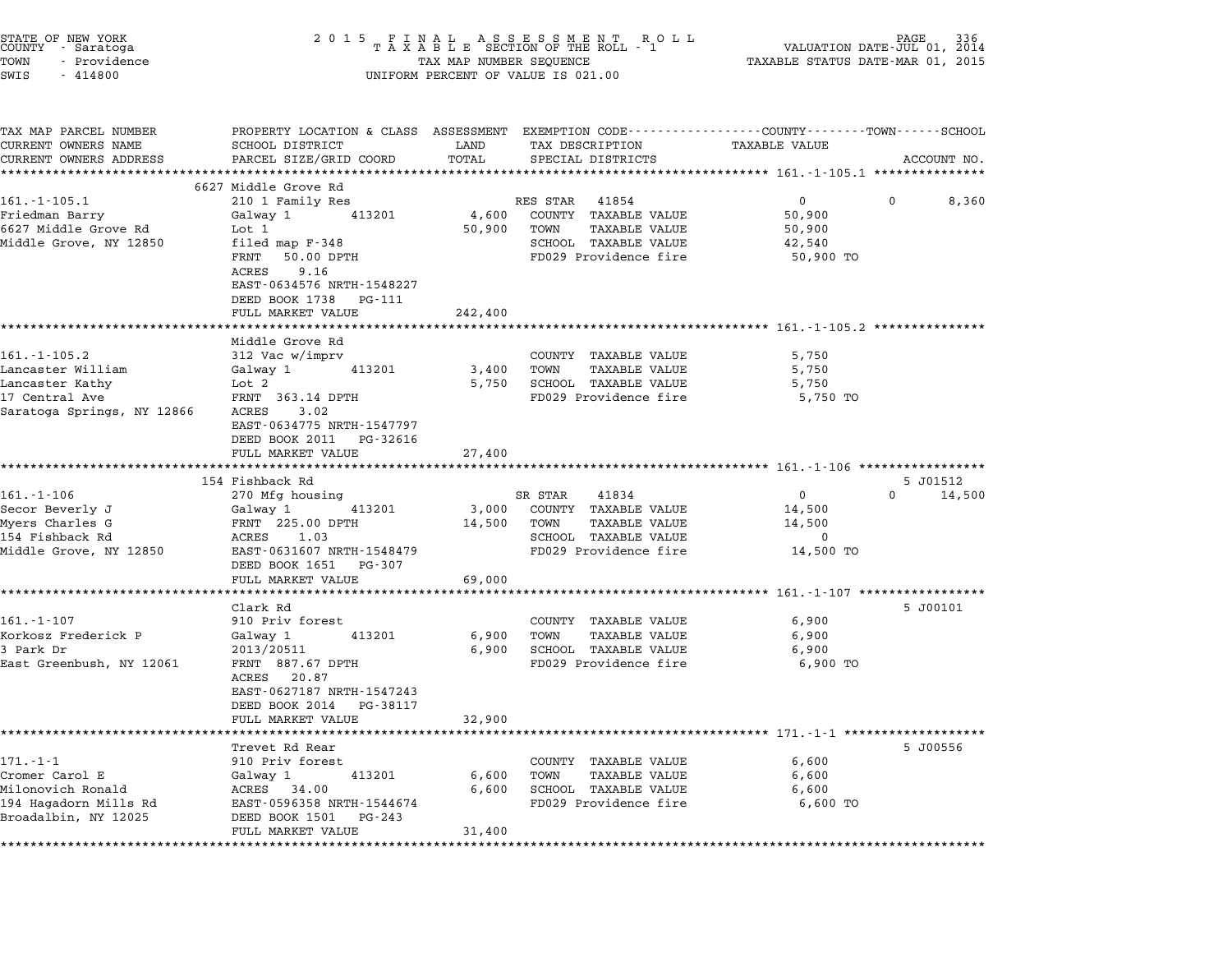|      | TATE OF NEW YORK |  |
|------|------------------|--|
|      | OUNTY - Saratoga |  |
| OWN  | - Providence     |  |
| ---- |                  |  |

# STATE OF NEW YORK <sup>2</sup> <sup>0</sup> <sup>1</sup> 5 F I N A L A S S E S S M E N T R O L L PAGE <sup>337</sup> COUNTY - Saratoga <sup>T</sup> <sup>A</sup> <sup>X</sup> <sup>A</sup> <sup>B</sup> <sup>L</sup> <sup>E</sup> SECTION OF THE ROLL - <sup>1</sup> VALUATION DATE-JUL 01, <sup>2014</sup> STATE OF NEW YORK GRANG AND RESOUND A SEX SOME NOT THE ROLL OF NEW TORK THE ROLL PAGE 337<br>COUNTY - Saratoga COUNTY A MAR DESCRIPTION OF THE ROLL - 1 WALUATION DATE-UUL 01, 2015<br>TOWN - Providence COUNTY TAXABLE STATUS DATE-STATE OF NEW YORK STATE OF NEW YORK COUNTY - SATATOGRAPH SAMPLINE TO A SAMPLINE ROLL TO A SAMPLINE ROLL TO A SA<br>TOWN - Providence TAX A B L E SECTION OF THE ROLL<br>SWIS - 414800 SWIS - 414800

| TAX MAP PARCEL NUMBER<br>CURRENT OWNERS NAME | PROPERTY LOCATION & CLASS ASSESSMENT EXEMPTION CODE----------------COUNTY-------TOWN-----SCHOOL<br>SCHOOL DISTRICT | LAND                       | TAX DESCRIPTION                       | <b>TAXABLE VALUE</b> |                   |
|----------------------------------------------|--------------------------------------------------------------------------------------------------------------------|----------------------------|---------------------------------------|----------------------|-------------------|
| CURRENT OWNERS ADDRESS                       | PARCEL SIZE/GRID COORD                                                                                             | TOTAL<br>SPECIAL DISTRICTS |                                       |                      | ACCOUNT NO.       |
|                                              |                                                                                                                    |                            |                                       |                      |                   |
|                                              | Fish House Rear Rd                                                                                                 |                            |                                       |                      |                   |
| $171. - 1 - 2.2$                             | 311 Res vac land                                                                                                   |                            | COUNTY TAXABLE VALUE                  | 2,600                |                   |
| Rolling Ridge Mobile Home Pk Galway 1        | 413201                                                                                                             | 2,600                      | TOWN<br>TAXABLE VALUE                 | 2,600                |                   |
| 176 Union St                                 | ACRES 13.18                                                                                                        | 2,600                      | SCHOOL TAXABLE VALUE                  | 2,600                |                   |
| Brooklyn, NY 11231                           | EAST-0596460 NRTH-1543358<br>DEED BOOK 2012 PG-25541                                                               |                            | FD029 Providence fire                 | 2,600 TO             |                   |
|                                              | FULL MARKET VALUE                                                                                                  | 12,400                     |                                       |                      |                   |
|                                              | ******************************                                                                                     |                            |                                       |                      |                   |
|                                              | Fish House Rear Rd                                                                                                 |                            |                                       |                      |                   |
| $171. - 1 - 2.12$                            | 311 Res vac land                                                                                                   |                            | COUNTY TAXABLE VALUE                  | 1,000                |                   |
| Rolling Ridge Mobile Home Pk Galway 1        | 413201                                                                                                             | 1,000                      | TOWN<br>TAXABLE VALUE                 | 1,000                |                   |
| 176 Union St                                 | 5.39<br>ACRES                                                                                                      | 1,000                      | SCHOOL TAXABLE VALUE                  | 1,000                |                   |
| Brooklyn, NY 11231                           | EAST-0596255 NRTH-1543796                                                                                          |                            | FD029 Providence fire                 | 1,000 TO             |                   |
|                                              | DEED BOOK 2012 PG-25541<br>FULL MARKET VALUE                                                                       |                            |                                       |                      |                   |
|                                              |                                                                                                                    | 4,800                      |                                       |                      |                   |
|                                              | 7111 Fish House Rd                                                                                                 |                            |                                       |                      | 5 JO0469          |
| $171. - 1 - 4$                               | 210 1 Family Res                                                                                                   |                            | RES STAR 41854                        | $\overline{0}$       | $\Omega$<br>8,360 |
| Symonds Mertis I                             | Galway 1<br>413201                                                                                                 |                            | 3,200 COUNTY TAXABLE VALUE            | 49,953               |                   |
| Symonds Gail                                 | Also Bk1513 Pg 121 - Co 49,953 TOWN                                                                                |                            | TAXABLE VALUE                         | 49,953               |                   |
| 7111 Fish House Rd                           | Rd Reallignment                                                                                                    |                            | SCHOOL TAXABLE VALUE                  | 41,593               |                   |
| Galway, NY 12074                             | FRNT 325.13 DPTH                                                                                                   |                            | FD029 Providence fire                 | 49,953 TO            |                   |
|                                              | ACRES 1.46                                                                                                         |                            |                                       |                      |                   |
|                                              | EAST-0600253 NRTH-1543598                                                                                          |                            |                                       |                      |                   |
|                                              | DEED BOOK 2011 PG-31138                                                                                            |                            |                                       |                      |                   |
|                                              | FULL MARKET VALUE                                                                                                  | 237,900                    |                                       |                      |                   |
|                                              |                                                                                                                    |                            |                                       |                      |                   |
|                                              | 7126 Fish House Rd                                                                                                 |                            |                                       |                      | 5 J00167          |
| $171. - 1 - 6$                               | 210 1 Family Res                                                                                                   |                            | RES STAR 41854                        | $\overline{0}$       | $\Omega$<br>8,360 |
| Mayne Kevin A                                | 413201<br>Galway 1                                                                                                 |                            | 4,400 COUNTY TAXABLE VALUE            | 35,900               |                   |
| Mayne Kelly M<br>7126 Fish House Rd          | FRNT 228.00 DPTH<br>ACRES 1.95                                                                                     | 35,900 TOWN                | TAXABLE VALUE<br>SCHOOL TAXABLE VALUE | 35,900<br>27,540     |                   |
| Galway, NY 12074                             | EAST-0600103 NRTH-1544789                                                                                          |                            | FD029 Providence fire                 | 35,900 TO            |                   |
|                                              | DEED BOOK 2007 PG-7615                                                                                             |                            |                                       |                      |                   |
|                                              | FULL MARKET VALUE                                                                                                  | 171,000                    |                                       |                      |                   |
|                                              |                                                                                                                    |                            |                                       |                      |                   |
|                                              | 7124 Fish House Rd                                                                                                 |                            |                                       |                      | 5 J01531          |
| $171. - 1 - 7$                               | 311 Res vac land                                                                                                   |                            | COUNTY TAXABLE VALUE                  | 2,400                |                   |
| Keller Arthur B                              | Galway 1<br>413201                                                                                                 | 2,400                      | TOWN<br>TAXABLE VALUE                 | 2,400                |                   |
| Keller Patricia E                            | FRNT 145.00 DPTH                                                                                                   | 2,400                      | SCHOOL TAXABLE VALUE                  | 2,400                |                   |
| 421 Centerline Rd                            | ACRES<br>1.65                                                                                                      |                            | FD029 Providence fire                 | 2,400 TO             |                   |
| Galway, NY 12074                             | EAST-0600203 NRTH-1544630                                                                                          |                            |                                       |                      |                   |
|                                              | DEED BOOK 1605 PG-432                                                                                              |                            |                                       |                      |                   |
|                                              | FULL MARKET VALUE                                                                                                  | 11,400                     |                                       |                      |                   |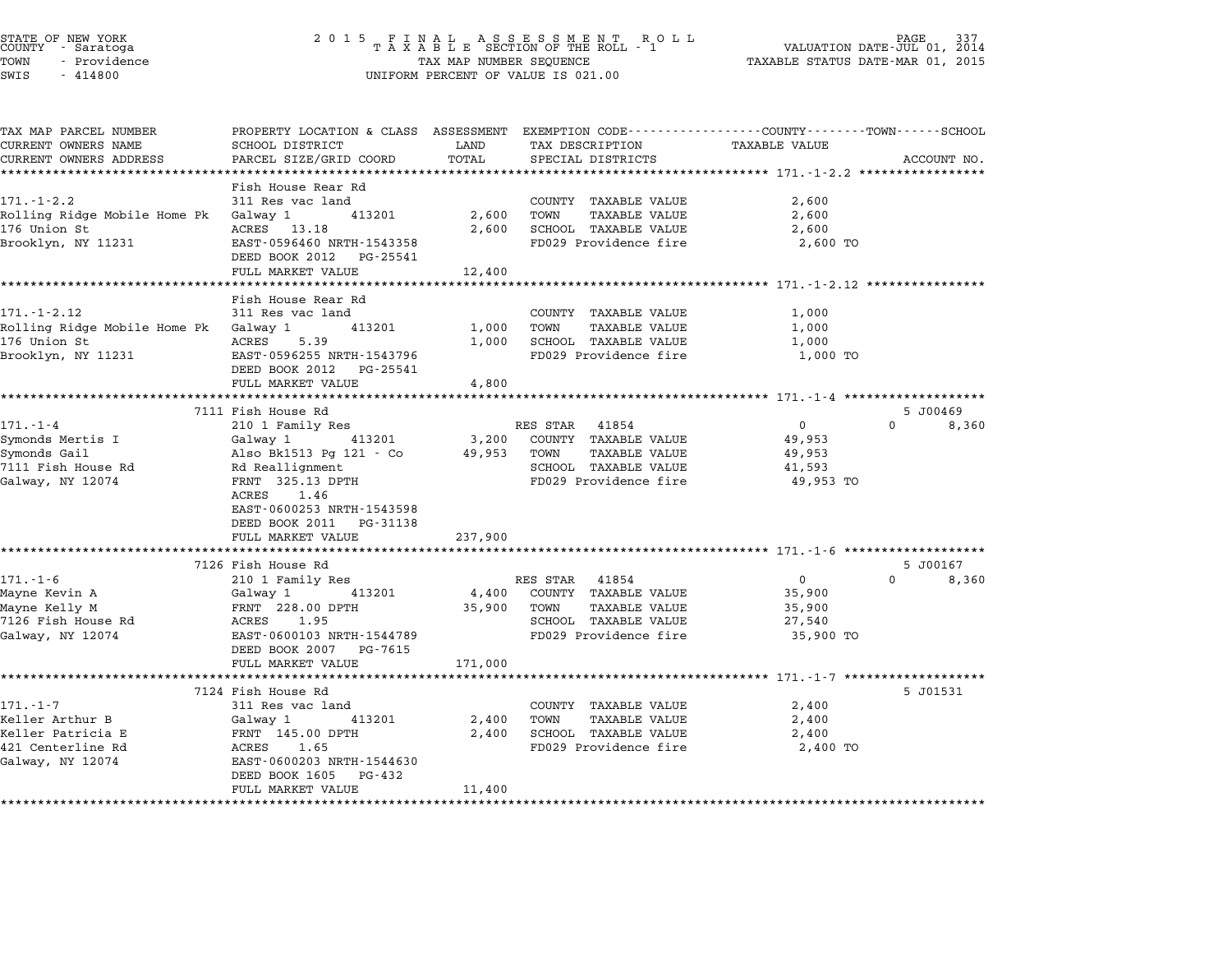| STATE OF NEW YORK |  |              |  |
|-------------------|--|--------------|--|
| COUNTY            |  | - Saratoga   |  |
| TOWN              |  | - Providence |  |

# STATE OF NEW YORK <sup>2</sup> <sup>0</sup> <sup>1</sup> 5 F I N A L A S S E S S M E N T R O L L PAGE <sup>338</sup> COUNTY - Saratoga <sup>T</sup> <sup>A</sup> <sup>X</sup> <sup>A</sup> <sup>B</sup> <sup>L</sup> <sup>E</sup> SECTION OF THE ROLL - <sup>1</sup> VALUATION DATE-JUL 01, <sup>2014</sup> STATE OF NEW YORK GRANG AND RESOUND A SEX SOME NEW THAT A SAME IN THE ROLL IN THE ROLL PAGE 338<br>COUNTY - Saratoga COUNTY A MAR OF THE ROLL - 1 WALUATION DATE-UUL 01, 2015<br>TOWN - Providence COUNTY TAN A TAXABLE STATUS DATE-TOWN - Providence and the state of the state of the state of the state of the state of the state of the state o<br>SWIS - 414800 SWIS - SWISSED BERCENT OF VALUE IS 021.00

| TAX MAP PARCEL NUMBER<br>CURRENT OWNERS NAME | PROPERTY LOCATION & CLASS ASSESSMENT EXEMPTION CODE---------------COUNTY-------TOWN------SCHOOL<br>SCHOOL DISTRICT | LAND    | TAX DESCRIPTION              | TAXABLE VALUE                                                 |              |             |
|----------------------------------------------|--------------------------------------------------------------------------------------------------------------------|---------|------------------------------|---------------------------------------------------------------|--------------|-------------|
| CURRENT OWNERS ADDRESS                       | PARCEL SIZE/GRID COORD                                                                                             | TOTAL   | SPECIAL DISTRICTS            |                                                               |              | ACCOUNT NO. |
| ***************************                  |                                                                                                                    |         |                              |                                                               |              |             |
|                                              | Fish House Rd Rear                                                                                                 |         |                              |                                                               |              | 5 J01688    |
| $171. - 1 - 10$                              | 311 Res vac land                                                                                                   |         | COUNTY TAXABLE VALUE         | 1,500                                                         |              |             |
| Verity Timothy J                             | 413201<br>Galway 1                                                                                                 | 1,500   | TOWN<br>TAXABLE VALUE        | 1,500                                                         |              |             |
| Verity Rebecca L                             | ACRES 1.28                                                                                                         | 1,500   | SCHOOL TAXABLE VALUE         | 1,500                                                         |              |             |
| 4 Fourth St                                  | EAST-0601998 NRTH-1543159                                                                                          |         | FD029 Providence fire        | 1,500 TO                                                      |              |             |
| Amsterdam, NY 12010                          | DEED BOOK 2008 PG-31962                                                                                            |         |                              |                                                               |              |             |
|                                              | FULL MARKET VALUE<br>*************************                                                                     | 7,100   |                              |                                                               |              |             |
|                                              | 7105 Fish House Rd                                                                                                 |         |                              |                                                               |              |             |
| $171. - 1 - 11$                              | 210 1 Family Res                                                                                                   |         | RES STAR<br>41854            | $\overline{0}$                                                | $\Omega$     | 8,360       |
| Borowski John                                | Galway 1<br>413201                                                                                                 |         | 4,600 COUNTY TAXABLE VALUE   | 32,000                                                        |              |             |
| 7105 Fishhouse Rd                            | 2 Car Garage                                                                                                       |         | 32,000 TOWN<br>TAXABLE VALUE | 32,000                                                        |              |             |
| Galway, NY 12074                             | FRNT 590.00 DPTH                                                                                                   |         | SCHOOL TAXABLE VALUE         | 23,640                                                        |              |             |
|                                              | ACRES<br>8.86                                                                                                      |         | FD029 Providence fire        | 32,000 TO                                                     |              |             |
|                                              | EAST-0600157 NRTH-1543122                                                                                          |         |                              |                                                               |              |             |
|                                              | DEED BOOK 2009 PG-40085                                                                                            |         |                              |                                                               |              |             |
|                                              | FULL MARKET VALUE                                                                                                  | 152,400 |                              | ******************************** 171.-1-12 ****************** |              |             |
|                                              | Fish House Rd Rear                                                                                                 |         |                              |                                                               |              |             |
| $171. - 1 - 12$                              | 311 Res vac land                                                                                                   |         | COUNTY TAXABLE VALUE         | 300                                                           |              |             |
| Carswell Michael C                           | Galway 1<br>413201                                                                                                 |         | 300 TOWN<br>TAXABLE VALUE    | 300                                                           |              |             |
| 5225 Fish House Rd                           | Life Estate                                                                                                        |         | 300 SCHOOL TAXABLE VALUE     | 300                                                           |              |             |
| Galway, NY 12074                             | Edwards Fam Irrev Trust                                                                                            |         | FD029 Providence fire        | 300 TO                                                        |              |             |
|                                              | ACRES 1.36                                                                                                         |         |                              |                                                               |              |             |
|                                              | EAST-0599856 NRTH-1542942                                                                                          |         |                              |                                                               |              |             |
|                                              | DEED BOOK 2014 PG-20747                                                                                            |         |                              |                                                               |              |             |
|                                              | FULL MARKET VALUE                                                                                                  | 1,400   |                              |                                                               |              |             |
|                                              | 7133 Fish House Rd                                                                                                 |         |                              |                                                               |              |             |
| $171. - 1 - 13.14$                           | 210 1 Family Res                                                                                                   |         | RES STAR<br>41854            | $\overline{0}$                                                | $\mathbf{0}$ | 8,360       |
| Adkins Grant E                               | Galway 1<br>413201                                                                                                 |         | 3,800 COUNTY TAXABLE VALUE   | 44,400                                                        |              |             |
| 7133 Fishhouse Rd                            | Lot 2                                                                                                              | 44,400  | TOWN<br>TAXABLE VALUE        | 44,400                                                        |              |             |
| Galway, NY 12074                             | FRNT 270.00 DPTH                                                                                                   |         | SCHOOL TAXABLE VALUE         | 36,040                                                        |              |             |
|                                              | 5.06<br>ACRES                                                                                                      |         | FD029 Providence fire        | 44,400 TO                                                     |              |             |
|                                              | EAST-0599202 NRTH-1545071                                                                                          |         |                              |                                                               |              |             |
|                                              | DEED BOOK 2006 PG-18931                                                                                            |         |                              |                                                               |              |             |
|                                              | FULL MARKET VALUE                                                                                                  | 211,400 |                              |                                                               |              |             |
|                                              | 7122 Fish House Rd                                                                                                 |         |                              |                                                               |              |             |
| 171. - 1 - 13.112                            | 210 1 Family Res                                                                                                   |         | SR STAR<br>41834             | $\overline{0}$                                                | $\mathbf{0}$ | 18,190      |
| Trejderowski James P                         | Galway 1<br>413201                                                                                                 |         | 4,600 COUNTY TAXABLE VALUE   | 45,100                                                        |              |             |
| Trejderowski Charlene D Sub Div 575 Lot 2    |                                                                                                                    | 45,100  | TOWN<br>TAXABLE VALUE        | 45,100                                                        |              |             |
| 7122 Fishhouse Rd                            | FRNT 250.00 DPTH                                                                                                   |         | SCHOOL TAXABLE VALUE         | 26,910                                                        |              |             |
| Galway, NY 12074                             | ACRES<br>8.48                                                                                                      |         | FD029 Providence fire        | 45,100 TO                                                     |              |             |
|                                              | EAST-0600772 NRTH-1544636                                                                                          |         |                              |                                                               |              |             |
|                                              | DEED BOOK 2008 PG-23501                                                                                            |         |                              |                                                               |              |             |
|                                              | FULL MARKET VALUE                                                                                                  | 214,800 |                              |                                                               |              |             |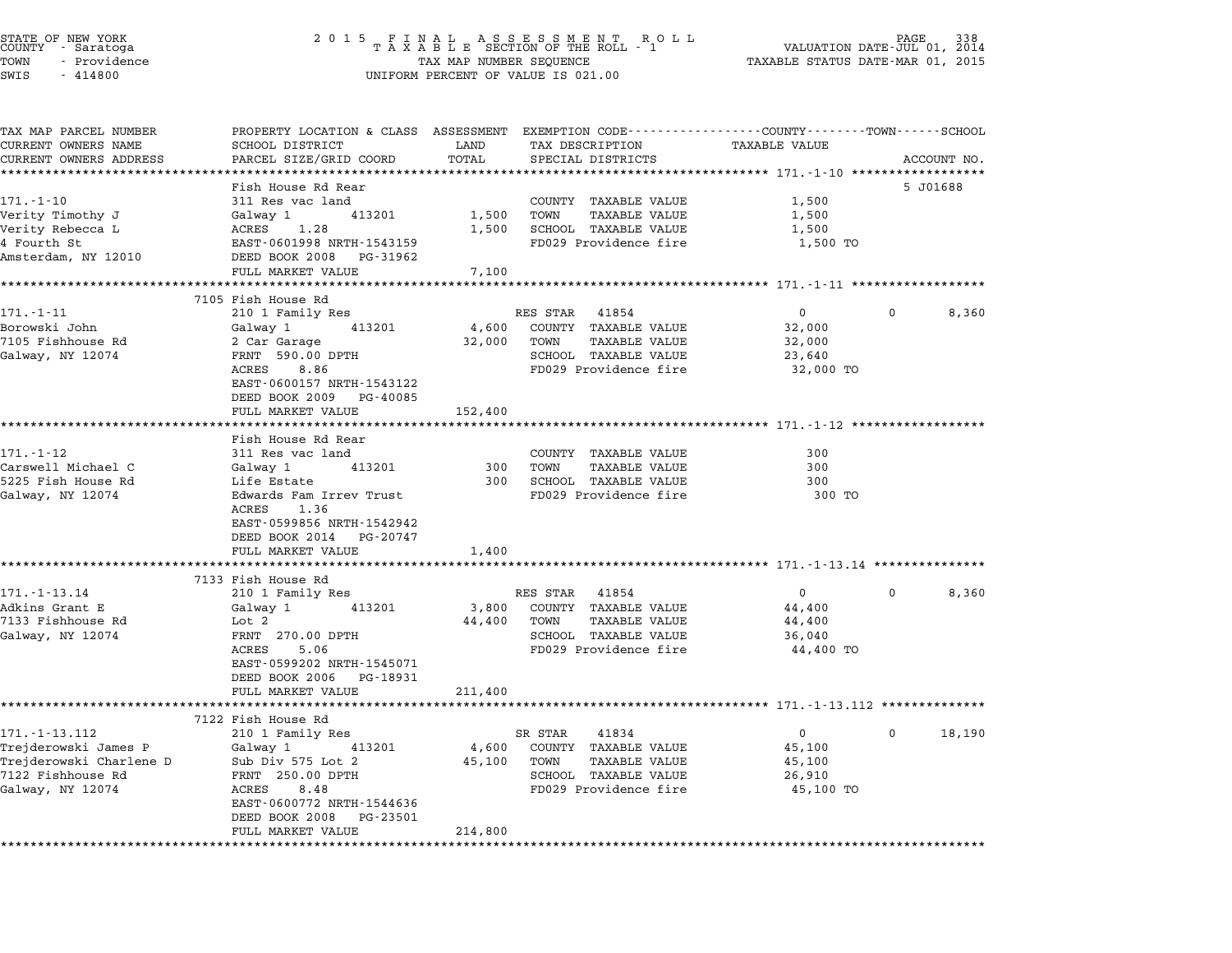| STATE OF NEW YORK<br>COUNTY - Saratoga<br>TOWN<br>- Providence<br>SWIS<br>$-414800$                              | 2 0 1 5<br>FINAL ASSESSMENT ROLL<br>TAXABLE SECTION OF THE ROLL - 1<br>TAX MAP NUMBER SEQUENCE<br>UNIFORM PERCENT OF VALUE IS 021.00                                                                                                                                 | PAGE<br>VALUATION DATE-JUL 01, 2014<br>TAXABLE STATUS DATE-MAR 01, 2015 |                                                                                                                                                                                                      |                                                                                           |             |
|------------------------------------------------------------------------------------------------------------------|----------------------------------------------------------------------------------------------------------------------------------------------------------------------------------------------------------------------------------------------------------------------|-------------------------------------------------------------------------|------------------------------------------------------------------------------------------------------------------------------------------------------------------------------------------------------|-------------------------------------------------------------------------------------------|-------------|
| TAX MAP PARCEL NUMBER<br>CURRENT OWNERS NAME<br>CURRENT OWNERS ADDRESS                                           | PROPERTY LOCATION & CLASS ASSESSMENT<br>SCHOOL DISTRICT<br>PARCEL SIZE/GRID COORD                                                                                                                                                                                    | LAND<br>TOTAL                                                           | EXEMPTION CODE-----------------COUNTY-------TOWN------SCHOOL<br>TAX DESCRIPTION<br>SPECIAL DISTRICTS                                                                                                 | TAXABLE VALUE                                                                             | ACCOUNT NO. |
| *********************<br>$171. - 1 - 13.113$<br>Young Robert A Jr<br>702 Englemen Ave<br>Scotia, NY 12302        | **********************<br>Fish House Rd<br>322 Rural vac>10<br>Galway 1<br>413201<br>Sub Div 575 Lot 3<br>FRNT 250.00 DPTH<br>ACRES 15.47<br>EAST-0601570 NRTH-1543375<br>DEED BOOK 1601<br>PG-491<br>FULL MARKET VALUE<br>*******************<br>7123 Fish House Rd | **********<br>6,000<br>6,000<br>28,600<br>********                      | ********************************* 171.-1-13.113 **************<br>COUNTY TAXABLE VALUE<br>TOWN<br><b>TAXABLE VALUE</b><br>SCHOOL TAXABLE VALUE<br>FD029 Providence fire                              | 6,000<br>6,000<br>6,000<br>6,000 TO<br>******************** 171. -1-13.121 ************** |             |
| 171. - 1 - 13.121<br>Symonds Mertis I<br>Symonds Gail<br>7111 Fish House Rd<br>Galway, NY 12074                  | 312 Vac w/imprv<br>Galway 1<br>413201<br>Also Deed Bk 1513 Pg 119<br>Co Rd Reallignment<br>Life Estate<br>Lot 2<br>FRNT 300.10 DPTH<br>ACRES<br>5.88<br>EAST-0599632 NRTH-1544218<br>DEED BOOK 2011<br>PG-31140<br>FULL MARKET VALUE                                 | 4,000<br>10,116<br>48,200                                               | COUNTY TAXABLE VALUE<br>TOWN<br><b>TAXABLE VALUE</b><br>SCHOOL TAXABLE VALUE<br>FD029 Providence fire                                                                                                | 10,116<br>10,116<br>10,116<br>10,116 TO                                                   |             |
| 171.-1-13.122<br>Symonds Mertis II<br>Symonds Lori C<br>7117 Fish House Rd<br>Galway, NY 12074                   | ******************<br>7117 Fish House Rd<br>210 1 Family Res<br>Galway 1<br>413201<br>Lot 1<br>Filed Map M201053<br>FRNT 501.13 DPTH<br>14.00<br>ACRES<br>EAST-0599802 NRTH-1543737<br>DEED BOOK 2011<br>PG-31139<br>FULL MARKET VALUE                               | **********<br>5,600<br>55,000<br>261,900                                | ******************************* 171.-1-13.122 **************<br>41854<br>RES STAR<br>COUNTY<br><b>TAXABLE VALUE</b><br>TOWN<br><b>TAXABLE VALUE</b><br>SCHOOL TAXABLE VALUE<br>FD029 Providence fire | 0<br>55,000<br>55,000<br>46,640<br>55,000 TO                                              | 0<br>8,360  |
| $171. - 1 - 14.1$<br>Brown David<br>Brown Michelle<br>29 Knox Rd<br>Lake George, NY 12845<br>******************* | Big Murray Rd<br>322 Rural vac>10<br>413201<br>Galway 1<br>Barn<br>map M201045<br>FRNT 965.00 DPTH<br>ACRES 134.60<br>EAST-0597641 NRTH-1543617<br>DEED BOOK 2011<br>PG-28679<br>FULL MARKET VALUE<br>* * * * * * * * * * * * * * * * * * *                          | 29,800<br>37,300<br>177,600                                             | COUNTY TAXABLE VALUE<br>TOWN<br><b>TAXABLE VALUE</b><br>SCHOOL TAXABLE VALUE<br>FD029 Providence fire                                                                                                | 37,300<br>37,300<br>37,300<br>37,300 TO                                                   | 5 J00579    |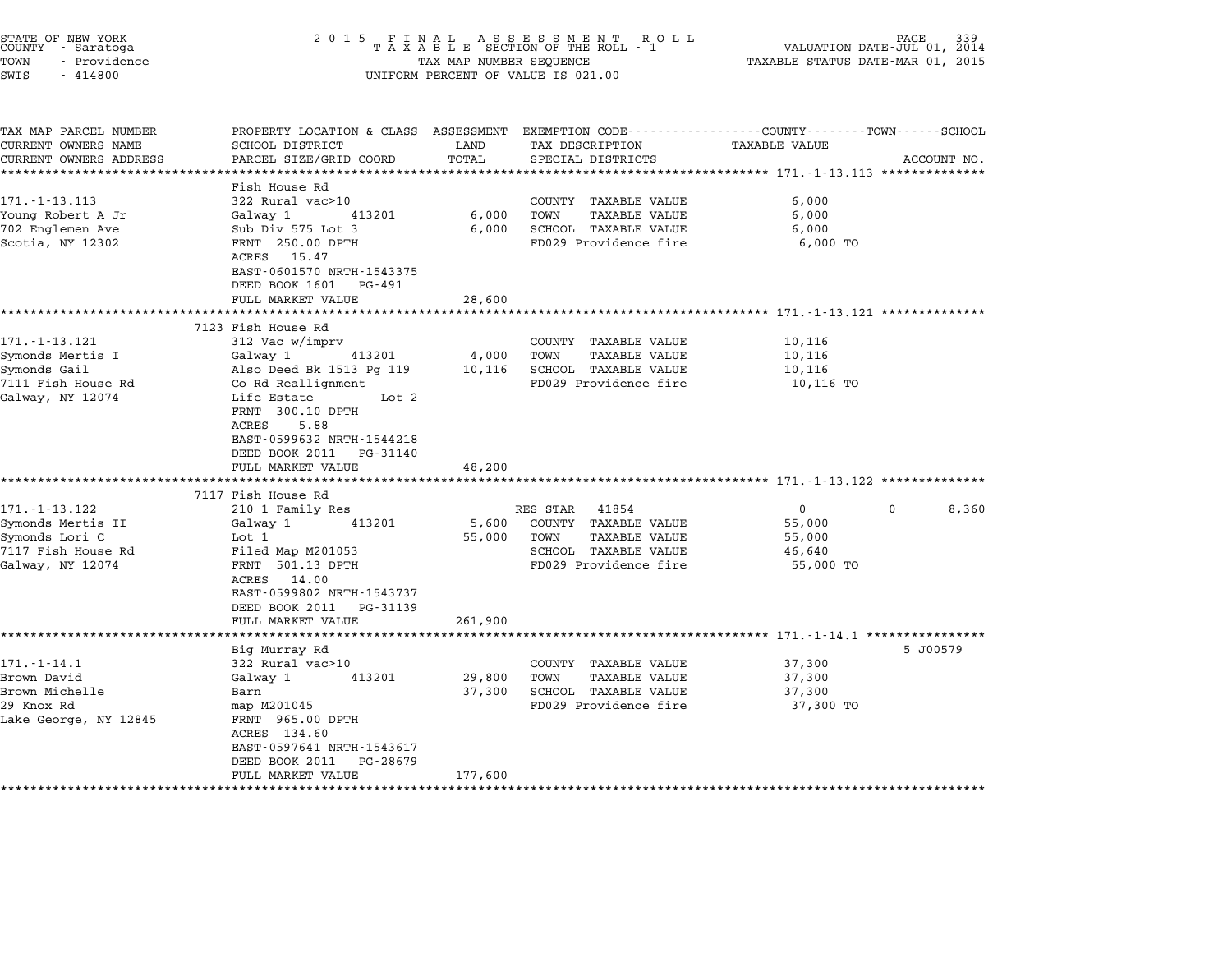| STATE OF NEW YORK<br>COUNTY - Saratoga<br>TOWN<br>- Providence<br>$-414800$<br>SWIS |                                                              | $\begin{tabular}{lllllllllllllllll} \hline 2&0&1&5&F\ \texttt{I}\ &\texttt{N}\ &\texttt{A}\ &\texttt{A}\ &\texttt{S}\ &\texttt{S}\ &\texttt{S}\ &\texttt{S}\ &\texttt{S}\ &\texttt{S}\ &\texttt{S}\ &\texttt{S}\ &\texttt{S}\ &\texttt{S}\ &\texttt{S}\ &\texttt{S}\ &\texttt{S}\ &\texttt{S}\ &\texttt{S}\ &\texttt{S}\ &\texttt{S}\ &\texttt{S}\ &\texttt{S}\ &\texttt{S}\ &\texttt{S}\ &\texttt{S}\ &\texttt{S}\ &\$<br>340<br>2014<br>TAXABLE STATUS DATE-MAR 01, 2015<br>UNIFORM PERCENT OF VALUE IS 021.00 |                                               |                                                                                                                        |             |
|-------------------------------------------------------------------------------------|--------------------------------------------------------------|------------------------------------------------------------------------------------------------------------------------------------------------------------------------------------------------------------------------------------------------------------------------------------------------------------------------------------------------------------------------------------------------------------------------------------------------------------------------------------------------------------------|-----------------------------------------------|------------------------------------------------------------------------------------------------------------------------|-------------|
| TAX MAP PARCEL NUMBER<br>CURRENT OWNERS NAME<br>CURRENT OWNERS ADDRESS              | SCHOOL DISTRICT<br>PARCEL SIZE/GRID COORD                    | LAND<br>TOTAL                                                                                                                                                                                                                                                                                                                                                                                                                                                                                                    | TAX DESCRIPTION<br>SPECIAL DISTRICTS          | PROPERTY LOCATION & CLASS ASSESSMENT EXEMPTION CODE---------------COUNTY-------TOWN-----SCHOOL<br><b>TAXABLE VALUE</b> | ACCOUNT NO. |
|                                                                                     | ************************                                     |                                                                                                                                                                                                                                                                                                                                                                                                                                                                                                                  |                                               |                                                                                                                        |             |
| $171. - 1 - 14.2$                                                                   | Big Murray Rd<br>311 Res vac land                            |                                                                                                                                                                                                                                                                                                                                                                                                                                                                                                                  | COUNTY TAXABLE VALUE                          | 800                                                                                                                    |             |
| Morse Joseph                                                                        | Galway 1<br>413201                                           | 800                                                                                                                                                                                                                                                                                                                                                                                                                                                                                                              | TAXABLE VALUE<br>TOWN                         | 800                                                                                                                    |             |
| Morse Bridget Dempsey                                                               | ACRES<br>3.61                                                | 800                                                                                                                                                                                                                                                                                                                                                                                                                                                                                                              | SCHOOL TAXABLE VALUE                          | 800                                                                                                                    |             |
| 1029 Whitesides Rd                                                                  | EAST-0599358                                                 |                                                                                                                                                                                                                                                                                                                                                                                                                                                                                                                  | FD029 Providence fire                         | 800 TO                                                                                                                 |             |
| Galway, NY 12074                                                                    | DEED BOOK 2006 PG-16171                                      |                                                                                                                                                                                                                                                                                                                                                                                                                                                                                                                  |                                               |                                                                                                                        |             |
|                                                                                     | FULL MARKET VALUE<br>* * * * * * * * * * * * * * * * * * * * | 3,800<br>* * * * * * * * * * *                                                                                                                                                                                                                                                                                                                                                                                                                                                                                   |                                               | ********************* 171.-1-15 *****************                                                                      |             |
|                                                                                     | Fish House Rd                                                |                                                                                                                                                                                                                                                                                                                                                                                                                                                                                                                  |                                               |                                                                                                                        |             |
| $171. - 1 - 15$                                                                     | 311 Res vac land                                             |                                                                                                                                                                                                                                                                                                                                                                                                                                                                                                                  | COUNTY TAXABLE VALUE                          | 3,600                                                                                                                  |             |
| Ferguson Richard                                                                    | Galway 1<br>413201                                           | 3,600                                                                                                                                                                                                                                                                                                                                                                                                                                                                                                            | TAXABLE VALUE<br>TOWN                         | 3,600                                                                                                                  |             |
| Ferguson Peggy                                                                      | FRNT 160.00 DPTH                                             | 3,600                                                                                                                                                                                                                                                                                                                                                                                                                                                                                                            | SCHOOL TAXABLE VALUE                          | 3,600                                                                                                                  |             |
| 6256 Fish House Rd<br>Galway, NY 12074                                              | ACRES<br>3.60<br>EAST-0601037 NRTH-1543113                   |                                                                                                                                                                                                                                                                                                                                                                                                                                                                                                                  | FD029 Providence fire                         | 3,600 TO                                                                                                               |             |
|                                                                                     | DEED BOOK 1024 PG-374                                        |                                                                                                                                                                                                                                                                                                                                                                                                                                                                                                                  |                                               |                                                                                                                        |             |
|                                                                                     | FULL MARKET VALUE                                            | 17,100                                                                                                                                                                                                                                                                                                                                                                                                                                                                                                           |                                               |                                                                                                                        |             |
|                                                                                     |                                                              |                                                                                                                                                                                                                                                                                                                                                                                                                                                                                                                  |                                               |                                                                                                                        |             |
|                                                                                     | 7129 Fish House Rd                                           |                                                                                                                                                                                                                                                                                                                                                                                                                                                                                                                  |                                               |                                                                                                                        |             |
| $171. - 1 - 16$<br>Atkinson Delbert                                                 | 240 Rural res<br>413201<br>Galway 1                          | 5,000                                                                                                                                                                                                                                                                                                                                                                                                                                                                                                            | RES STAR 41854<br>COUNTY TAXABLE VALUE        | $\mathbf{0}$<br>$\mathbf{0}$<br>34,800                                                                                 | 8,360       |
| Atkinson Tessa                                                                      | Lot 1                                                        | 34,800                                                                                                                                                                                                                                                                                                                                                                                                                                                                                                           | TAXABLE VALUE<br>TOWN                         | 34,800                                                                                                                 |             |
| 7129 Fish House Rd                                                                  | Life Estate                                                  |                                                                                                                                                                                                                                                                                                                                                                                                                                                                                                                  | SCHOOL TAXABLE VALUE                          | 26,440                                                                                                                 |             |
| Galway, NY 12074                                                                    | FRNT 719.62 DPTH                                             |                                                                                                                                                                                                                                                                                                                                                                                                                                                                                                                  | FD029 Providence fire                         | 34,800 TO                                                                                                              |             |
|                                                                                     | ACRES 11.48                                                  |                                                                                                                                                                                                                                                                                                                                                                                                                                                                                                                  |                                               |                                                                                                                        |             |
|                                                                                     | EAST-0599424 NRTH-1544624<br>DEED BOOK 2012 PG-25804         |                                                                                                                                                                                                                                                                                                                                                                                                                                                                                                                  |                                               |                                                                                                                        |             |
|                                                                                     | FULL MARKET VALUE                                            | 165,700                                                                                                                                                                                                                                                                                                                                                                                                                                                                                                          |                                               |                                                                                                                        |             |
|                                                                                     | *************************                                    |                                                                                                                                                                                                                                                                                                                                                                                                                                                                                                                  |                                               |                                                                                                                        |             |
|                                                                                     | 7112 Fish House Rd                                           |                                                                                                                                                                                                                                                                                                                                                                                                                                                                                                                  |                                               |                                                                                                                        | 5 J00828    |
| 171.-1-17                                                                           | 240 Rural res                                                |                                                                                                                                                                                                                                                                                                                                                                                                                                                                                                                  | RES STAR 41854                                | $\overline{0}$<br>0                                                                                                    | 8,360       |
| Sowle Richard L<br>Sowle Susan M                                                    | Galway 1<br>413201<br>Also Bk 988 Pg 376                     | 6,600<br>45,200                                                                                                                                                                                                                                                                                                                                                                                                                                                                                                  | COUNTY TAXABLE VALUE<br>TOWN<br>TAXABLE VALUE | 45,200<br>45,200                                                                                                       |             |
| 7112 Fishhouse Rd                                                                   | sub div575 lot 1, lot 1C                                     |                                                                                                                                                                                                                                                                                                                                                                                                                                                                                                                  | SCHOOL TAXABLE VALUE                          | 36,840                                                                                                                 |             |
| Galway, NY 12074                                                                    | filed map $S-862$ (5Nov2007m                                 |                                                                                                                                                                                                                                                                                                                                                                                                                                                                                                                  | FD029 Providence fire                         | 45,200 TO                                                                                                              |             |
|                                                                                     | FRNT 658.91 DPTH                                             |                                                                                                                                                                                                                                                                                                                                                                                                                                                                                                                  |                                               |                                                                                                                        |             |
|                                                                                     | ACRES 19.42                                                  |                                                                                                                                                                                                                                                                                                                                                                                                                                                                                                                  |                                               |                                                                                                                        |             |
|                                                                                     | EAST-0601117 NRTH-1543848<br>DEED BOOK 1525<br>PG-457        |                                                                                                                                                                                                                                                                                                                                                                                                                                                                                                                  |                                               |                                                                                                                        |             |
|                                                                                     | FULL MARKET VALUE                                            | 215,200                                                                                                                                                                                                                                                                                                                                                                                                                                                                                                          |                                               |                                                                                                                        |             |
|                                                                                     | *********************                                        |                                                                                                                                                                                                                                                                                                                                                                                                                                                                                                                  |                                               |                                                                                                                        |             |
|                                                                                     | 7116 Fish House Rd                                           |                                                                                                                                                                                                                                                                                                                                                                                                                                                                                                                  |                                               |                                                                                                                        |             |
| $171. - 1 - 18$                                                                     | 210 1 Family Res                                             |                                                                                                                                                                                                                                                                                                                                                                                                                                                                                                                  | RES STAR<br>41854                             | 0<br>$\mathbf{0}$                                                                                                      | 8,360       |
| Sowle Jeremy<br>7116 Fishhouse Rd                                                   | Galway 1<br>413201<br>Lot 1B                                 | 4,200<br>43,101                                                                                                                                                                                                                                                                                                                                                                                                                                                                                                  | COUNTY TAXABLE VALUE<br>TOWN<br>TAXABLE VALUE | 43,101<br>43,101                                                                                                       |             |
| Galway, NY 12074                                                                    | FRNT 100.04 DPTH                                             |                                                                                                                                                                                                                                                                                                                                                                                                                                                                                                                  | SCHOOL TAXABLE VALUE                          | 34,741                                                                                                                 |             |
|                                                                                     | ACRES<br>6.55                                                |                                                                                                                                                                                                                                                                                                                                                                                                                                                                                                                  | FD029 Providence fire                         | 43,101 TO                                                                                                              |             |
|                                                                                     | EAST-0601066 NRTH-1544206                                    |                                                                                                                                                                                                                                                                                                                                                                                                                                                                                                                  |                                               |                                                                                                                        |             |
|                                                                                     | DEED BOOK 2008<br>PG-1273                                    |                                                                                                                                                                                                                                                                                                                                                                                                                                                                                                                  |                                               |                                                                                                                        |             |
|                                                                                     | FULL MARKET VALUE<br>****************************            | 205,200<br>*********************                                                                                                                                                                                                                                                                                                                                                                                                                                                                                 |                                               |                                                                                                                        |             |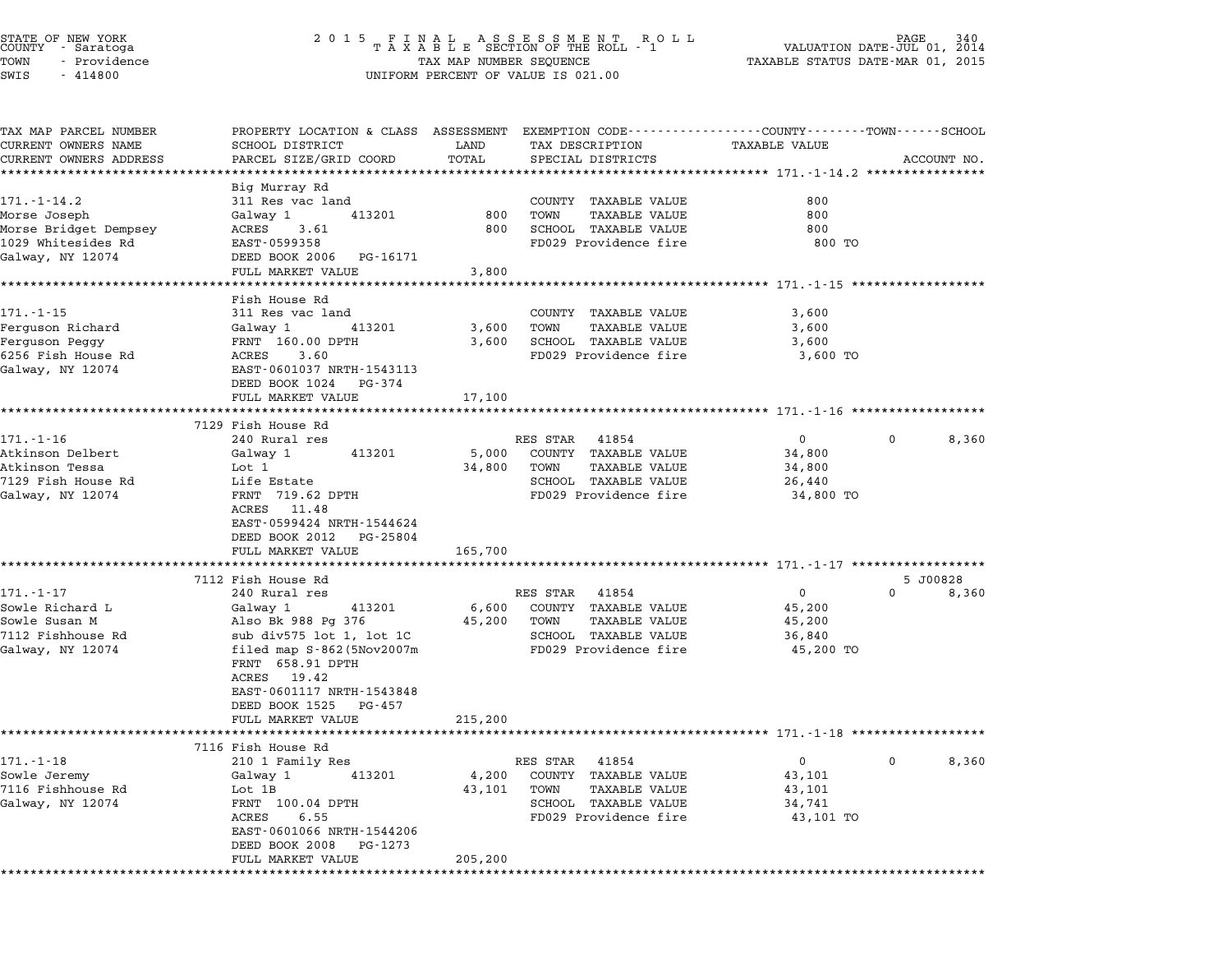| STATE OF NEW YORK<br>COUNTY<br>- Saratoga<br>TOWN<br>- Providence<br>$-414800$<br>SWIS       |                                                                                                                                                                                                                        | TAX MAP NUMBER SEQUENCE  | UNIFORM PERCENT OF VALUE IS 021.00                                                             | TAXABLE STATUS DATE-MAR 01, 2015                                          |
|----------------------------------------------------------------------------------------------|------------------------------------------------------------------------------------------------------------------------------------------------------------------------------------------------------------------------|--------------------------|------------------------------------------------------------------------------------------------|---------------------------------------------------------------------------|
| TAX MAP PARCEL NUMBER<br>CURRENT OWNERS NAME<br>CURRENT OWNERS ADDRESS                       | PROPERTY LOCATION & CLASS ASSESSMENT<br>SCHOOL DISTRICT<br>PARCEL SIZE/GRID COORD                                                                                                                                      | LAND<br>TOTAL            | TAX DESCRIPTION TAXABLE VALUE<br>SPECIAL DISTRICTS                                             | EXEMPTION CODE----------------COUNTY-------TOWN-----SCHOOL<br>ACCOUNT NO. |
|                                                                                              |                                                                                                                                                                                                                        |                          |                                                                                                |                                                                           |
| $171. - 1 - 19$<br>Sowle Richard L<br>Sowle Susan M<br>7112 Fishhouse Rd<br>Galway, NY 12074 | 7118 Fish House Rd<br>311 Res vac land<br>Galway 1 413201<br>Lot 1A<br>Filed Map $S-862$ (5 $Nov2007m$<br>FRNT 253.45 DPTH<br>ACRES<br>8.34<br>EAST-0600925 NRTH-1544435<br>DEED BOOK 1525 PG-457<br>FULL MARKET VALUE | 4,400<br>4,400<br>21,000 | COUNTY TAXABLE VALUE<br>TOWN<br>TAXABLE VALUE<br>SCHOOL TAXABLE VALUE<br>FD029 Providence fire | 4,400<br>4,400<br>4,400<br>4,400 TO                                       |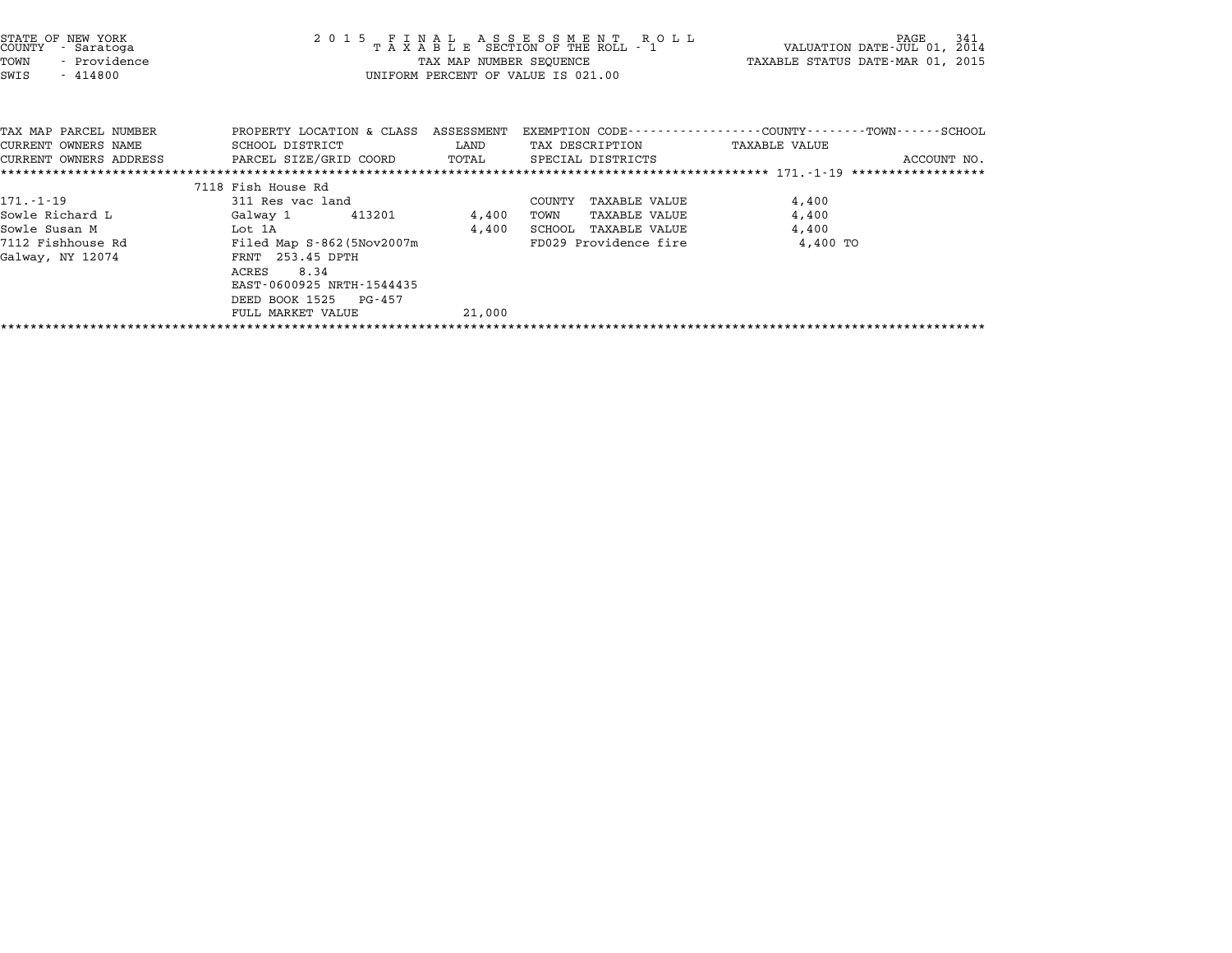| STATE OF NEW YORK<br>COUNTY - Saratoga | 2015 FINAL ASSESSMENT ROLL<br>TAXABLE SECTION OF THE ROLL - 1 | PAGE 342<br>VALUATION DATE-JUL 01, 2014 |
|----------------------------------------|---------------------------------------------------------------|-----------------------------------------|
| - Providence<br>TOWN                   |                                                               | TAXABLE STATUS DATE-MAR 01, 2015        |
| SWIS<br>- 414800                       | UNIFORM PERCENT OF VALUE IS 021.00                            | RPS150/V04/L015                         |
|                                        |                                                               | CURRENT DATE $6/23/2015$                |
|                                        |                                                               |                                         |

# ROLL SECTION TOTALS

# \*\*\* S P E C I A L D I S T R I C T S U M M A R Y \*\*\*

| DISTRICT NAME | TOTAL | EXTENSION<br>TYPE                                                    | EXTENSION<br>VALUE                              | AD VALOREM<br>VALUE | EXEMPT<br>AMOUNT | TAXABLE<br>VALUE        |
|---------------|-------|----------------------------------------------------------------------|-------------------------------------------------|---------------------|------------------|-------------------------|
|               |       |                                                                      | 1041.02                                         |                     |                  | 1,041.02                |
|               |       |                                                                      |                                                 | 35847,451           |                  | 35847,451               |
|               |       |                                                                      |                                                 | 2521,564            |                  | 2521,564                |
|               |       | OT015 Omitted tax 20<br>FD029 Providence fir<br>PK010 Lake nancy par | PARCELS<br>2 MOVTAX<br>1,680 TOTAL<br>178 TOTAL |                     |                  | protan protator pohhaar |

#### \*\*\* S C H O O L D I S T R I C T S U M M A R Y \*\*\*

|                  |                          |                  | ם ט ת ט כ            | DI SIRICI             | ounnan i           |                       |                      |                       |
|------------------|--------------------------|------------------|----------------------|-----------------------|--------------------|-----------------------|----------------------|-----------------------|
| CODE             | DISTRICT NAME            | TOTAL<br>PARCELS | ASSESSED<br>LAND     | ASSESSED<br>TOTAL     | EXEMPT<br>AMOUNT   | TOTAL<br>TAXABLE      | STAR<br>AMOUNT       | STAR<br>TAXABLE       |
| 172201<br>413201 | Broadalbin 1<br>Galway 1 | 411<br>1,269     | 1937,367<br>6341,136 | 7602,343<br>28282,948 | 233,284<br>554,857 | 7369,059<br>27728,091 | 1083,859<br>5131,959 | 6285,200<br>22596,132 |
|                  | SUB-TOTAL                | 1,680            | 8278,503             | 35885,291             | 788,141            | 35097,150             | 6215,818             | 28881,332             |
|                  | тотаь                    | 1,680            | 8278,503             | 35885,291             | 788,141            | 35097,150             | 6215,818             | 28881,332             |

#### \*\*\* S Y S T E M C O D E S S U M M A R Y \*\*\*

#### NO SYSTEM EXEMPTIONS AT THIS LEVEL

### \*\*\* E X E M P T I O N S U M M A R Y \*\*\*

|       |             | TOTAL   |               |         |        |
|-------|-------------|---------|---------------|---------|--------|
| CODE  | DESCRIPTION | PARCELS | <b>COUNTY</b> | TOWN    | SCHOOL |
| 33302 | CTY FOREST  | 3       | 28,917        |         |        |
| 41101 | VETERANS    | 5       | 7,525         | 7,525   |        |
| 41121 | VET WAR CT  | ⇁       | 31,518        | 31,518  |        |
| 41122 | VET WAR C   | 28      | 136,748       |         |        |
| 41123 | VET WAR T   | 28      |               | 136,748 |        |
| 41131 | VET COM CT  | 15      | 144,868       | 144,868 |        |
| 41132 | VET COM C   | 26      | 203,861       |         |        |
| 41133 | VET COM T   | 26      |               | 203,861 |        |
| 41141 | VET DIS CT  | 4       | 34,936        | 34,936  |        |
| 41142 | VET DIS C   | 5       | 37,363        |         |        |
| 41143 | VET DIS T   | 5       |               | 37,363  |        |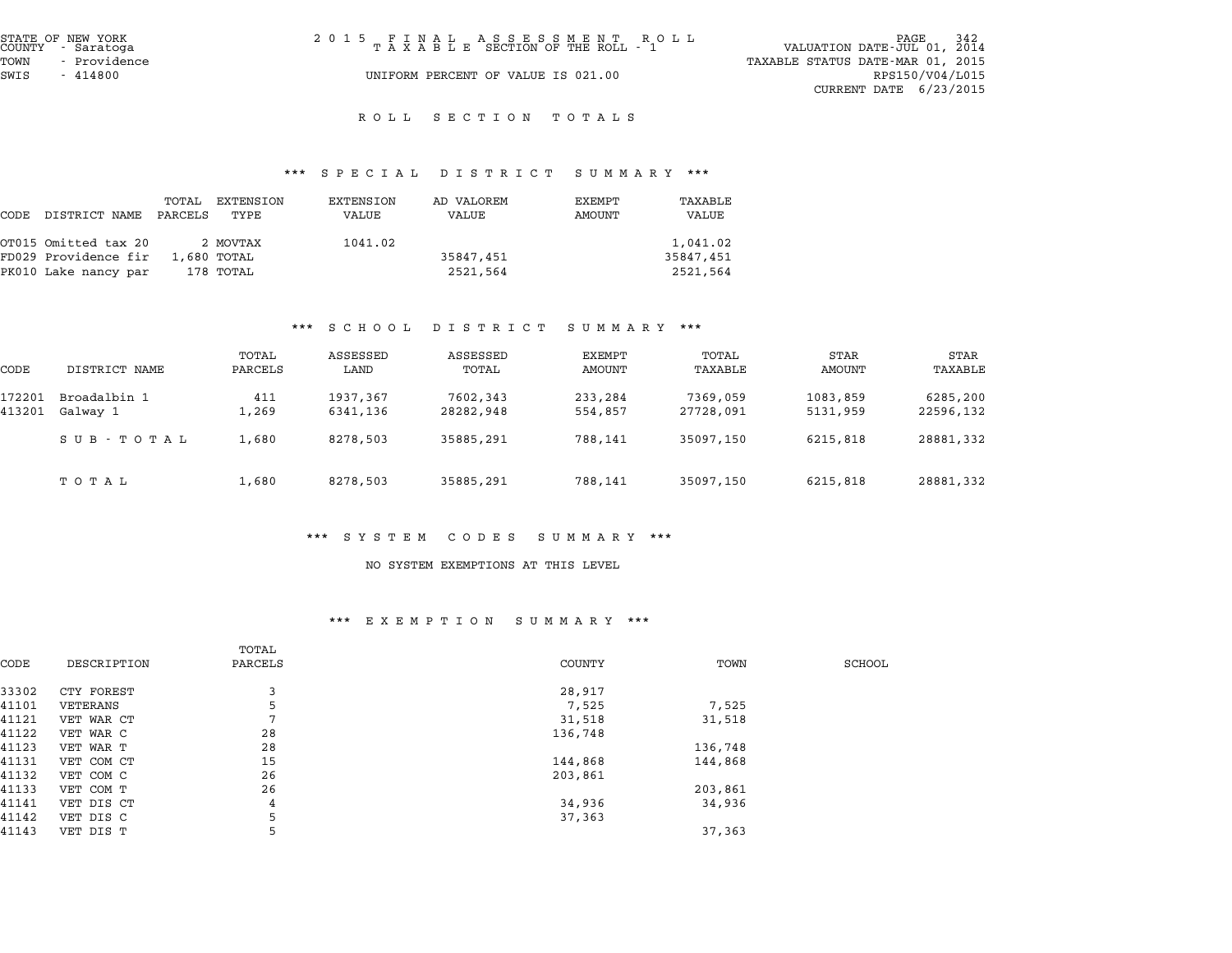| STATE OF NEW YORK<br>COUNTY - Saratoga | 2015 FINAL ASSESSMENT ROLL<br>TAXABLE SECTION OF THE ROLL - 1 | <sup>243</sup> PAGE<br>VALUATION DATE-JUL 01, 2014 |
|----------------------------------------|---------------------------------------------------------------|----------------------------------------------------|
| - Providence<br>TOWN                   |                                                               | TAXABLE STATUS DATE-MAR 01, 2015                   |
| SWIS<br>$-414800$                      | UNIFORM PERCENT OF VALUE IS 021.00                            | RPS150/V04/L015                                    |
|                                        |                                                               | CURRENT DATE $6/23/2015$                           |

R O L L S E C T I O N T O T A L S

# \*\*\* E X E M P T I O N S U M M A R Y \*\*\*

|                | TOTAL   |               |          |               |
|----------------|---------|---------------|----------|---------------|
| DESCRIPTION    | PARCELS | <b>COUNTY</b> | TOWN     | <b>SCHOOL</b> |
| $CW$ 10 $VET/$ |         | 1,680         |          |               |
| $CW_15_VET/$   |         | 9,585         |          |               |
| CW DISBLD      |         | 2,490         |          |               |
| CLERGY         |         | 1,500         | 1,500    | 1,500         |
| AGED - ALL     | 19      | 215,071       | 215,071  | 225,390       |
| AGED C&T       |         | 2,987         | 2,987    |               |
| AGED C         | 11      | 100,803       |          |               |
| AGED T         | 8       |               | 79,622   |               |
| AGED S         | 2       |               |          | 14,834        |
| AGED T&S       | 29      |               | 300,055  | 316,322       |
| SR STAR        | 151     |               |          | 2384,055      |
| RES STAR       | 461     |               |          | 3831,763      |
| PH-DIS T       |         |               | 10,600   |               |
| FISHER ACT     | 5       | 14,935        | 14,935   | 14,935        |
| FORST LND      | 8       | 215,160       | 215,160  | 215,160       |
| TOTAL          | 854     | 1189,947      | 1436,749 | 7003,959      |
|                |         |               |          |               |

|            |             |         |          |           | .<br>.        |           |           |           |
|------------|-------------|---------|----------|-----------|---------------|-----------|-----------|-----------|
| ROLL       |             | TOTAL   | ASSESSED | ASSESSED  | TAXABLE       | TAXABLE   | TAXABLE   | STAR      |
| <b>SEC</b> | DESCRIPTION | PARCELS | LAND     | TOTAL     | <b>COUNTY</b> | TOWN      | SCHOOL    | TAXABLE   |
|            | TAXABLE     | 1,680   | 8278,503 | 35885,291 | 34695,344     | 34448,542 | 35097,150 | 28881,332 |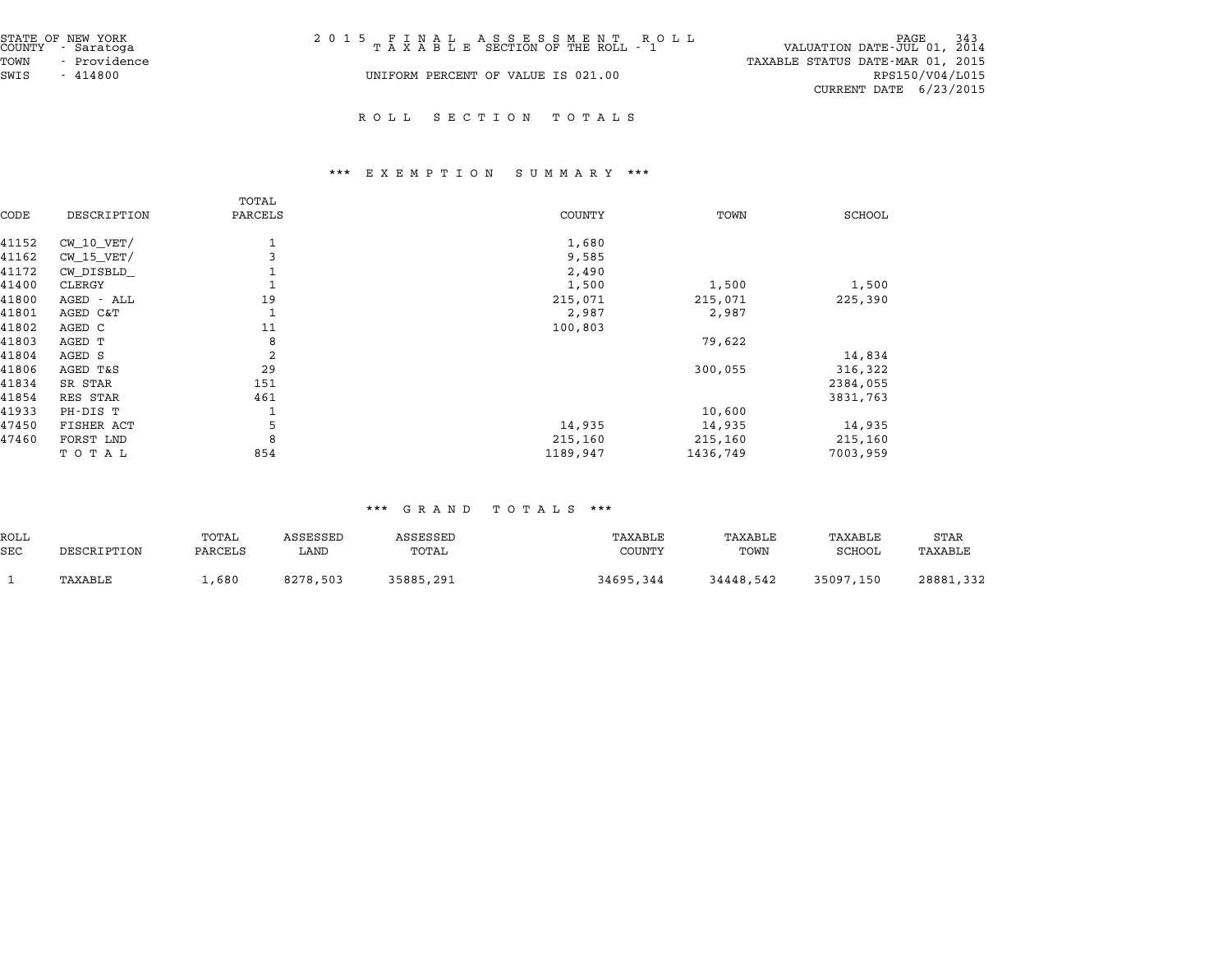|               | STATE OF NEW YORK |  |
|---------------|-------------------|--|
| COUNTY        | - Saratoga        |  |
| TOWN          | - Providence      |  |
| <b>CINT C</b> | $-111800$         |  |

# STATE OF NEW YORK <sup>2</sup> <sup>0</sup> <sup>1</sup> 5 F I N A L A S S E S S M E N T R O L L PAGE <sup>344</sup> COUNTY - Saratoga STATE OWNED LAND SECTION OF THE ROLL - <sup>3</sup> VALUATION DATE-JUL 01, <sup>2014</sup> TOWN - Providence TAX MAP NUMBER SEQUENCE TAXABLE STATUS DATE-MAR 01, <sup>2015</sup> TOWN - Providence and the state of the state of the TAX MAP NUMBER SEQUENCE SWIS - 414800

| TAX MAP PARCEL NUMBER       | PROPERTY LOCATION & CLASS ASSESSMENT EXEMPTION CODE---------------COUNTY-------TOWN------SCHOOL |         |                              |                      |             |
|-----------------------------|-------------------------------------------------------------------------------------------------|---------|------------------------------|----------------------|-------------|
| CURRENT OWNERS NAME         | SCHOOL DISTRICT                                                                                 | LAND    | TAX DESCRIPTION              | <b>TAXABLE VALUE</b> |             |
| CURRENT OWNERS ADDRESS      | PARCEL SIZE/GRID COORD                                                                          | TOTAL   | SPECIAL DISTRICTS            |                      | ACCOUNT NO. |
| ***********************     | ***********************                                                                         |         |                              |                      |             |
|                             | Lake Desolation Rear                                                                            |         |                              |                      | 0108501     |
| $109. - 1 - 4$              | 930 State forest                                                                                |         | COUNTY TAXABLE VALUE         | 8,507                |             |
| State Of New York           | Galway 1<br>413201                                                                              | 8,507   | TOWN<br><b>TAXABLE VALUE</b> | 8,507                |             |
| State Land A                | State #0108501                                                                                  | 8,507   | SCHOOL TAXABLE VALUE         | 8,507                |             |
| Attn: Saratoga County Treas | Lot $53$                                                                                        |         | FD029 Providence fire        | 8,507 TO             |             |
| 40 McMaster St              | 49.22 BANK<br>ACRES<br>999                                                                      |         |                              |                      |             |
| Ballston Spa, NY 12020      | EAST-0630501 NRTH-1578384                                                                       |         |                              |                      |             |
|                             | DEED BOOK 0817<br>PG-0041                                                                       |         |                              |                      |             |
|                             | FULL MARKET VALUE                                                                               | 40,510  |                              |                      |             |
|                             |                                                                                                 |         |                              |                      |             |
|                             | South Shore                                                                                     |         |                              |                      | 5 P01046    |
| $119. - 2 - 1$              | 950 Hud riv reg                                                                                 |         | COUNTY TAXABLE VALUE         | 22,428               |             |
| Hudson River Regulating     | Broadalbin 1<br>172201                                                                          | 22,428  | TOWN<br>TAXABLE VALUE        | 22,428               |             |
| Dist                        | FRNT 1318.41 DPTH                                                                               | 22,428  | SCHOOL TAXABLE VALUE         | 22,428               |             |
| Attn: James M Lewek         | ACRES 115.06 BANK<br>999                                                                        |         | FD029 Providence fire        | 22,428 TO            |             |
| 737 Bunker Hill Rd          | EAST-0593506 NRTH-1573303                                                                       |         |                              |                      |             |
| Mayfield, NY 12117-1722     | DEED BOOK 0000<br>PG-0000                                                                       |         |                              |                      |             |
|                             | FULL MARKET VALUE                                                                               | 106,800 |                              |                      |             |
|                             |                                                                                                 |         |                              |                      |             |
|                             | Lake Desolation Rd                                                                              |         |                              |                      | 0109001     |
| $122. - 1 - 12$             | 930 State forest                                                                                |         | COUNTY TAXABLE VALUE         | 11,883               |             |
| State Of New York           | 413201<br>Galway 1                                                                              | 11,883  | TOWN<br>TAXABLE VALUE        | 11,883               |             |
| State Land B                | State #0109001                                                                                  | 11,883  | SCHOOL TAXABLE VALUE         | 11,883               |             |
| Attn: Saratoga County Treas | Lot $54$                                                                                        |         | FD029 Providence fire        | 11,883 TO            |             |
| 40 McMaster St Bldg 1       | ACRES<br>87.79 BANK<br>999                                                                      |         |                              |                      |             |
| Ballston Spa, NY 12020      | EAST-0630965 NRTH-1577209                                                                       |         |                              |                      |             |
|                             | DEED BOOK 0817<br>PG-0041                                                                       |         |                              |                      |             |
|                             | FULL MARKET VALUE                                                                               | 56,586  |                              |                      |             |
|                             |                                                                                                 |         |                              |                      |             |
|                             | Lake Desolation Rd                                                                              |         |                              |                      | 0170001     |
| $122. - 1 - 17$             | 940 Reforstation                                                                                |         | COUNTY TAXABLE VALUE         | 10,510               |             |
| State Of New York           | Galway 1<br>413201                                                                              | 10,510  | TOWN<br><b>TAXABLE VALUE</b> | 10,510               |             |
| State Land E                | State #0170001                                                                                  | 10,510  | SCHOOL TAXABLE VALUE         | 10,510               |             |
| Attn: Saratoga County Treas | Lot4 Sub8                                                                                       |         | FD029 Providence fire        | 10,510 TO            |             |
| 40 McMaster St Bldg 1       | ACRES 100.45 BANK<br>999                                                                        |         |                              |                      |             |
| Ballston Spa, NY 12020      | EAST-0630465 NRTH-1570478                                                                       |         |                              |                      |             |
|                             | FULL MARKET VALUE                                                                               | 50,048  |                              |                      |             |
|                             | ***********************                                                                         |         |                              |                      |             |
|                             | Lake Desolation Rd Rear                                                                         |         |                              |                      | 5 K00309    |
| 122.-1-47-ESMT              | 980 Consvn easmt                                                                                |         | COUNTY TAXABLE VALUE         | 64,200               |             |
| State Of New York           | Galway 1<br>413201                                                                              | 64,200  | TOWN<br><b>TAXABLE VALUE</b> | 64,200               |             |
| C/O County Treasurer        | ACRES 525.00                                                                                    | 64,200  | SCHOOL TAXABLE VALUE         | 64,200               |             |
| Saratoga<br>County          | EAST-0626020 NRTH-1575190                                                                       |         | FD029 Providence fire        | 64,200 TO            |             |
|                             | DEED BOOK 2010<br>PG-42897                                                                      |         |                              |                      |             |
|                             | CONSERVATION ESMT % 60.00                                                                       |         |                              |                      |             |
|                             | FULL MARKET VALUE                                                                               | 305,714 |                              |                      |             |
| *******************         |                                                                                                 |         |                              |                      |             |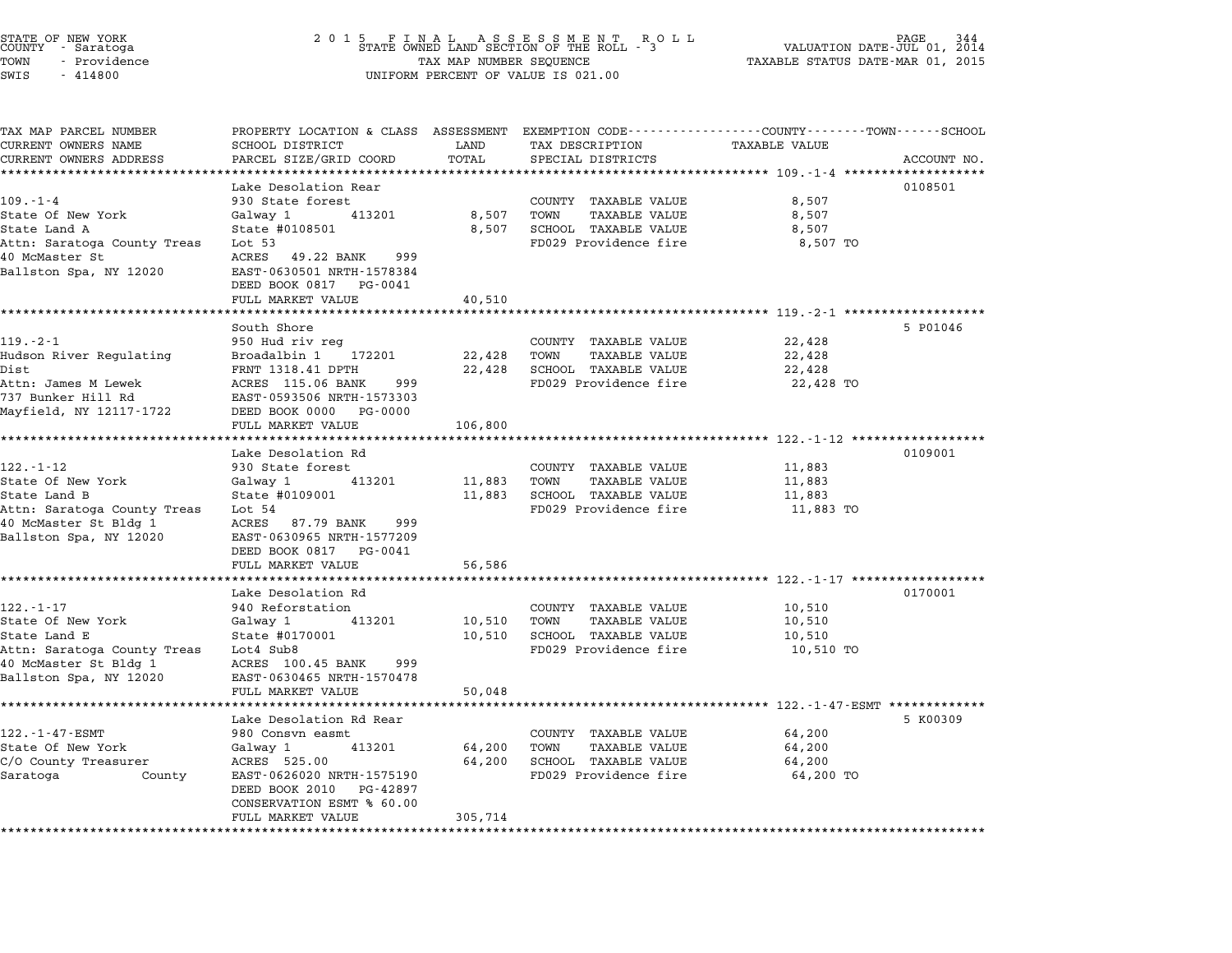| STATE OF NEW YORK<br>COUNTY - Saratoga<br>TOWN<br>- Providence<br>SWIS<br>$-414800$ |                                                                                                                   | TAX MAP NUMBER SEQUENCE | UNIFORM PERCENT OF VALUE IS 021.00 | TAXABLE STATUS DATE-MAR 01, 2015                   | 345<br>VALUATION DATE-JUL 01, 2014 |
|-------------------------------------------------------------------------------------|-------------------------------------------------------------------------------------------------------------------|-------------------------|------------------------------------|----------------------------------------------------|------------------------------------|
| TAX MAP PARCEL NUMBER<br>CURRENT OWNERS NAME                                        | PROPERTY LOCATION & CLASS ASSESSMENT EXEMPTION CODE---------------COUNTY-------TOWN-----SCHOOL<br>SCHOOL DISTRICT | LAND                    | TAX DESCRIPTION                    | <b>TAXABLE VALUE</b>                               |                                    |
| CURRENT OWNERS ADDRESS                                                              | PARCEL SIZE/GRID COORD                                                                                            | TOTAL                   | SPECIAL DISTRICTS                  |                                                    | ACCOUNT NO.                        |
|                                                                                     | ********************                                                                                              |                         |                                    |                                                    |                                    |
|                                                                                     |                                                                                                                   |                         |                                    |                                                    | 0150001                            |
| $300.-1-1$                                                                          | 931 Forest s532a                                                                                                  |                         | COUNTY TAXABLE VALUE               | 271                                                |                                    |
| State Land                                                                          | Galway 1<br>413201                                                                                                | 271                     | <b>TAXABLE VALUE</b><br>TOWN       | 271                                                |                                    |
| Attn: Saratoga County Treas                                                         | State #0150001                                                                                                    | 271                     | SCHOOL TAXABLE VALUE               | 271                                                |                                    |
| 40 McMaster St Bldg 1                                                               | Lot $3$ Sub $1$<br>BANK<br>999                                                                                    |                         | FD029 Providence fire              | 271 TO                                             |                                    |
| Ballston Spa, NY 12020                                                              | FULL MARKET VALUE                                                                                                 | 1,290                   |                                    |                                                    |                                    |
|                                                                                     |                                                                                                                   |                         |                                    | ****************** 300.-1-16 *******************   |                                    |
|                                                                                     |                                                                                                                   |                         |                                    |                                                    | 0110001                            |
| $300. - 1 - 16$                                                                     | 930 State forest                                                                                                  |                         | COUNTY TAXABLE VALUE               | 97                                                 |                                    |
| State Land C                                                                        | 413201<br>Galway 1                                                                                                | 97                      | <b>TAXABLE VALUE</b><br>TOWN       | 97                                                 |                                    |
| Sharel William Or                                                                   | State #0110001                                                                                                    | 97                      | SCHOOL TAXABLE VALUE               | 97                                                 |                                    |
| Attn: Saratoga County Treas                                                         | Lot 54 Sharel.w                                                                                                   |                         | FD029 Providence fire              | 97 TO                                              |                                    |
| Shaul Willard                                                                       | BANK<br>999                                                                                                       |                         |                                    |                                                    |                                    |
| 40 McMaster St Bldg 1<br>Ballston Spa, NY 12020                                     | FULL MARKET VALUE                                                                                                 | 462                     |                                    |                                                    |                                    |
| *************************                                                           |                                                                                                                   |                         |                                    |                                                    |                                    |
|                                                                                     |                                                                                                                   |                         |                                    |                                                    |                                    |
| $300. - 1 - 17$                                                                     | 993 Transition t                                                                                                  |                         | COUNTY TAXABLE VALUE               | 1,300                                              |                                    |
| State Of New York                                                                   | Galway 1<br>413201                                                                                                | 1,300                   | TOWN<br>TAXABLE VALUE              | 1,300                                              |                                    |
| Attn: Saratoga County Treas                                                         | Transition Assessment                                                                                             | 1,300                   | SCHOOL TAXABLE VALUE               | 1,300                                              |                                    |
| 40 McMaster St Bldg 1                                                               | BANK<br>999                                                                                                       |                         | FD029 Providence fire              | 1,300 TO                                           |                                    |
| Ballston Spa, NY 12020                                                              | FULL MARKET VALUE                                                                                                 | 6,190                   |                                    | ******************** 300.-1-17.-1 **************** |                                    |
|                                                                                     |                                                                                                                   |                         |                                    |                                                    |                                    |
| $300. -1 - 17. -1$                                                                  | 993 Transition t                                                                                                  |                         | SCHL EXMPT 50004                   | $\mathbf{0}$                                       | 0<br>10                            |
| State Of New York                                                                   | Galway 1<br>413201                                                                                                | 10                      | COUNTY TAXABLE VALUE               | 10                                                 |                                    |
| Attn: Saratoga County Treas                                                         | BANK<br>999                                                                                                       | 10                      | TOWN<br>TAXABLE VALUE              | 10                                                 |                                    |
| 40 McMaster St Bldg 1                                                               | FULL MARKET VALUE                                                                                                 | 48                      | SCHOOL TAXABLE VALUE               | 0                                                  |                                    |
| Ballston Spa, NY 12020                                                              |                                                                                                                   |                         | FD029 Providence fire              | 10 TO                                              |                                    |
|                                                                                     |                                                                                                                   |                         |                                    |                                                    |                                    |
| $300. - 1 - 18$                                                                     | 992 Hrbrrd agg                                                                                                    |                         | COUNTY TAXABLE VALUE               | 93,110                                             |                                    |
| Hudson River Regulating                                                             | Broadalbin 1<br>172201                                                                                            | 0                       | TOWN<br><b>TAXABLE VALUE</b>       | 93,110                                             |                                    |
| Dist                                                                                | Hudson River Aggregate                                                                                            | 93,110                  | SCHOOL TAXABLE VALUE               | 93,110                                             |                                    |
| Attn: James M Lewek                                                                 | Additional Assessment                                                                                             |                         | FD029 Providence fire              | 93,110 TO                                          |                                    |
| 737 Bunker Hills Rd                                                                 | BANK<br>999                                                                                                       |                         |                                    |                                                    |                                    |
| Mayfield, NY 12117-1722                                                             | FULL MARKET VALUE                                                                                                 | 443,381                 |                                    |                                                    |                                    |
|                                                                                     |                                                                                                                   |                         |                                    |                                                    |                                    |
| $300. - 1 - 19$                                                                     | 991 Adirondack p                                                                                                  |                         | COUNTY TAXABLE VALUE               | 1,150                                              |                                    |
| State Of New York                                                                   | Galway 1<br>413201                                                                                                | 0                       | TOWN<br>TAXABLE VALUE              | 1,150                                              |                                    |
| Attn: Saratoga Co Treasurer                                                         | Adirondack Park                                                                                                   | 1,150                   | SCHOOL TAXABLE VALUE               | 1,150                                              |                                    |
| 40 McMaster St Bldg 1                                                               | Aggregrat                                                                                                         |                         | FD029 Providence fire              | 1,150 TO                                           |                                    |
| Ballston Spa, NY 12020                                                              | Additional Assessment<br>999<br>BANK                                                                              |                         |                                    |                                                    |                                    |
|                                                                                     | FULL MARKET VALUE                                                                                                 | 5,500                   |                                    |                                                    |                                    |
|                                                                                     |                                                                                                                   |                         |                                    |                                                    |                                    |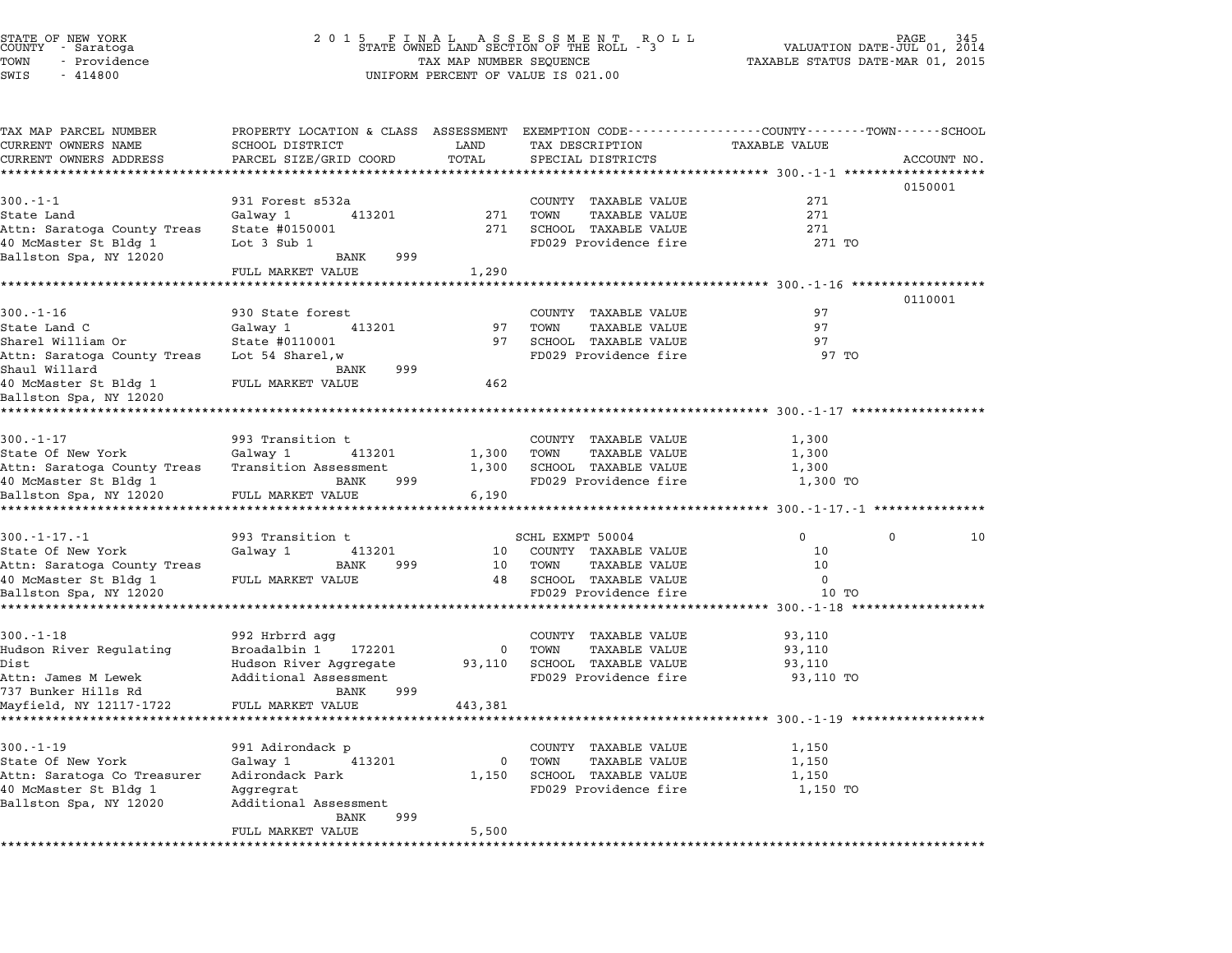| STATE OF NEW YORK<br>COUNTY - Saratoga | 2015 FINAL ASSESSMENT ROLL<br>STATE OWNED LAND SECTION OF THE ROLL - 3 | <sup>246</sup> PAGE<br>VALUATION DATE-JUL 01, 2014 |
|----------------------------------------|------------------------------------------------------------------------|----------------------------------------------------|
| TOWN<br>- Providence                   |                                                                        | TAXABLE STATUS DATE-MAR 01, 2015                   |
| SWIS<br>- 414800                       | UNIFORM PERCENT OF VALUE IS 021.00                                     | RPS150/V04/L015                                    |
|                                        |                                                                        | CURRENT DATE $6/23/2015$                           |

# ROLL SECTION TOTALS

# \*\*\* S P E C I A L D I S T R I C T S U M M A R Y \*\*\*

|      |                       |       |                   |                    | www.crace.com.com.com/ |                  | .                |
|------|-----------------------|-------|-------------------|--------------------|------------------------|------------------|------------------|
| CODE | DISTRICT NAME PARCELS | TOTAL | EXTENSION<br>TYPE | EXTENSION<br>VALUE | AD VALOREM<br>VALUE    | EXEMPT<br>AMOUNT | TAXABLE<br>VALUE |
|      | FD029 Providence fir  |       | 11 TOTAL          |                    | 213,466                |                  | 213,466          |

# \*\*\* S C H O O L D I S T R I C T S U M M A R Y \*\*\*

|        |               |                  | o u u u u        |                   | נת מישימים                     |                  |                       |                 |
|--------|---------------|------------------|------------------|-------------------|--------------------------------|------------------|-----------------------|-----------------|
| CODE   | DISTRICT NAME | TOTAL<br>PARCELS | ASSESSED<br>LAND | ASSESSED<br>TOTAL | <b>EXEMPT</b><br><b>AMOUNT</b> | TOTAL<br>TAXABLE | <b>STAR</b><br>AMOUNT | STAR<br>TAXABLE |
| 172201 | Broadalbin 1  | 2                | 22,428           | 115,538           |                                | 115,538          |                       | 115,538         |
| 413201 | Galway 1      | 9                | 96,778           | 97,928            | 10                             | 97,918           |                       | 97,918          |
|        | SUB - TOTAL   | 11               | 119,206          | 213,466           | 10                             | 213,456          |                       | 213,456         |
|        | тотаь         | 11               | 119,206          | 213,466           | 10                             | 213,456          |                       | 213,456         |

#### \*\*\* S Y S T E M C O D E S S U M M A R Y \*\*\*

| <b>CODE</b> | DESCRIPTION         | TOTAL<br>PARCELS | COUNTY | TOWN | SCHOOL   |
|-------------|---------------------|------------------|--------|------|----------|
| 50004       | SCHL EXMPT<br>ТОТАЬ |                  |        |      | 10<br>10 |

#### \*\*\* E X E M P T I O N S U M M A R Y \*\*\*

# NO EXEMPTIONS AT THIS LEVEL

|            | .<br>.           |         |          |          |         |         |         |         |  |  |  |
|------------|------------------|---------|----------|----------|---------|---------|---------|---------|--|--|--|
| ROLL       |                  | TOTAL   | ASSESSED | ASSESSED | TAXABLE | TAXABLE | TAXABLE | STAR    |  |  |  |
| <b>SEC</b> | DESCRIPTION      | PARCELS | LAND     | TOTAL    | COUNTY  | TOWN    | SCHOOL  | TAXABLE |  |  |  |
|            | STATE OWNED LAND | ᆂᆂ      | 119,206  | 213,466  | 213,466 | 213,466 | 213,456 | 213,456 |  |  |  |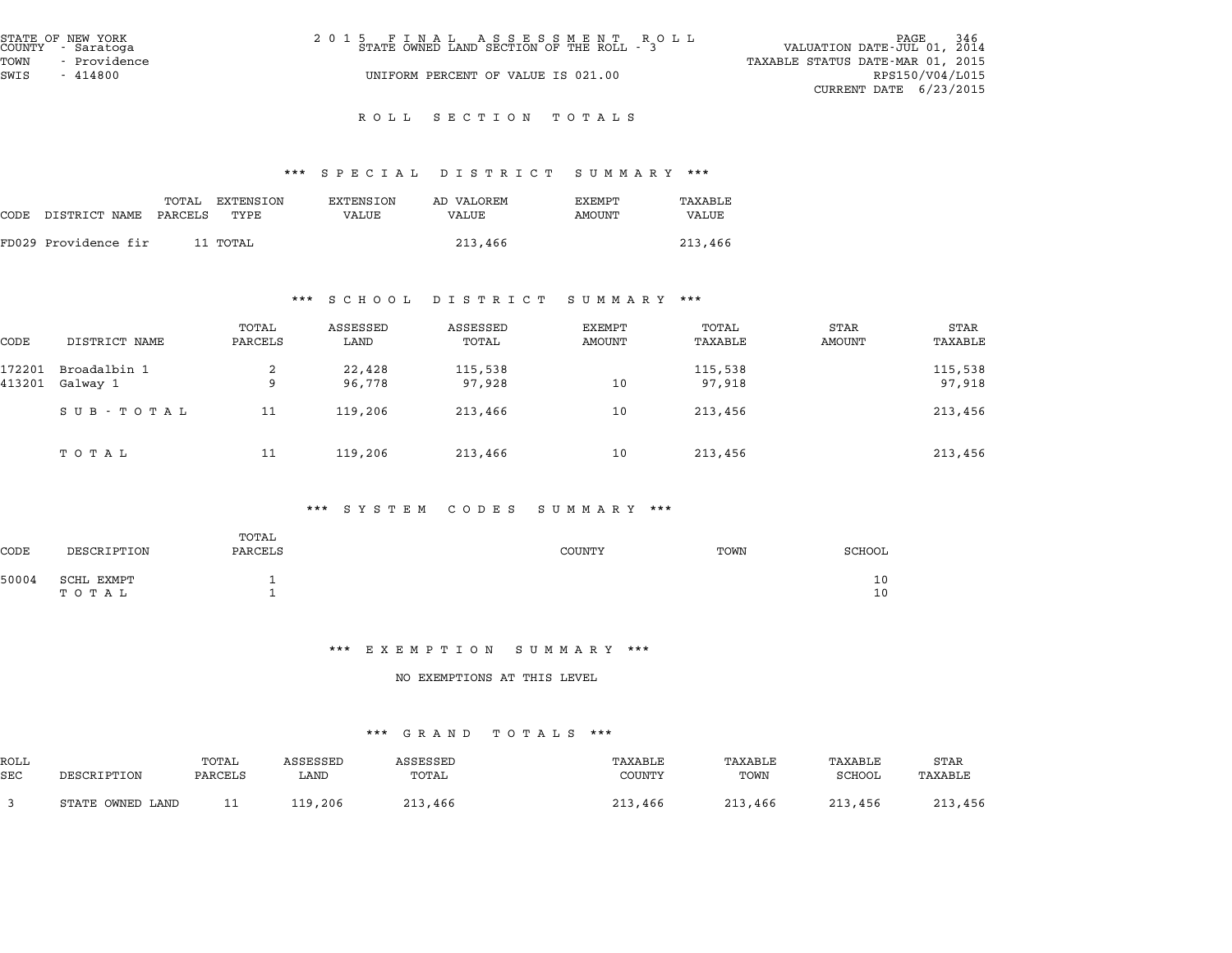| STATE OF NEW YORK<br><b>COUNTY</b><br>- Saratoga | 201                                                                                            |                         | . 5 FINAL ASSESSMENT RO<br>SPECIAL FRANCHISE SECTION OF THE ROLL - 5<br>RO L L |                                                       | PAGE<br>VALUATION DATE-JUL 01, 2014 |
|--------------------------------------------------|------------------------------------------------------------------------------------------------|-------------------------|--------------------------------------------------------------------------------|-------------------------------------------------------|-------------------------------------|
| TOWN<br>- Providence                             |                                                                                                | TAX MAP NUMBER SEQUENCE |                                                                                | TAXABLE STATUS DATE-MAR 01, 2015                      |                                     |
| SWIS<br>$-414800$                                |                                                                                                |                         | UNIFORM PERCENT OF VALUE IS 021.00                                             |                                                       |                                     |
|                                                  |                                                                                                |                         |                                                                                |                                                       |                                     |
| TAX MAP PARCEL NUMBER                            | PROPERTY LOCATION & CLASS ASSESSMENT EXEMPTION CODE---------------COUNTY-------TOWN-----SCHOOL |                         |                                                                                |                                                       |                                     |
| CURRENT OWNERS NAME                              | SCHOOL DISTRICT                                                                                | LAND                    | TAX DESCRIPTION                                                                | TAXABLE VALUE                                         |                                     |
| CURRENT OWNERS ADDRESS                           | PARCEL SIZE/GRID COORD                                                                         | TOTAL                   | SPECIAL DISTRICTS                                                              |                                                       | ACCOUNT NO.                         |
| ************************                         |                                                                                                |                         |                                                                                |                                                       |                                     |
|                                                  |                                                                                                |                         |                                                                                |                                                       | 5 001067                            |
| $500.-1-2$                                       | 861 Elec & gas                                                                                 |                         | COUNTY TAXABLE VALUE                                                           | 79,826                                                |                                     |
| Niagara Mohawk dba                               | Broadalbin 1<br>172201                                                                         | $\Omega$                | TOWN<br>TAXABLE VALUE                                                          | 79,826                                                |                                     |
| National Grid                                    | 26%                                                                                            | 79,826                  | SCHOOL TAXABLE VALUE                                                           | 79,826                                                |                                     |
| 300 Erie Blvd West                               | <b>BANK</b><br>999                                                                             |                         | FD029 Providence fire                                                          | 79,826 TO                                             |                                     |
| Syracuse, NY 13202                               | DEED BOOK 0000 PG-0000                                                                         |                         |                                                                                |                                                       |                                     |
|                                                  | FULL MARKET VALUE                                                                              | 380,124                 |                                                                                |                                                       |                                     |
|                                                  |                                                                                                |                         |                                                                                | ********** 500.-1-3 **                                |                                     |
|                                                  |                                                                                                |                         |                                                                                |                                                       | 5 001066                            |
| $500. - 1 - 3$                                   | 861 Elec & gas                                                                                 |                         | COUNTY TAXABLE VALUE                                                           | 227,198                                               |                                     |
| Niagara Mohawk dba                               | 413201<br>Galway 1                                                                             | 0                       | TOWN<br><b>TAXABLE VALUE</b>                                                   | 227,198                                               |                                     |
| National Grid                                    | 74 %                                                                                           | 227,198                 | SCHOOL TAXABLE VALUE                                                           | 227,198                                               |                                     |
| 300 Erie Blvd West                               | 999<br>BANK                                                                                    |                         | FD029 Providence fire                                                          | 227,198 TO                                            |                                     |
| Syracuse, NY 13202                               | DEED BOOK 0000<br>PG-0000                                                                      |                         |                                                                                |                                                       |                                     |
|                                                  | FULL MARKET VALUE                                                                              | 1081,895                |                                                                                | $500.-1-4$                                            |                                     |
|                                                  |                                                                                                |                         |                                                                                |                                                       |                                     |
| $500. - 1 - 4$                                   | Town Special Fran<br>866 Telephone                                                             |                         | COUNTY TAXABLE VALUE                                                           |                                                       | 5 001065                            |
| Verizon New York Inc                             | Galway 1<br>413201                                                                             | $\Omega$                | TOWN<br><b>TAXABLE VALUE</b>                                                   | 20,801<br>20,801                                      |                                     |
| PO Box 635                                       | BANK<br>999                                                                                    | 20,801                  | SCHOOL TAXABLE VALUE                                                           | 20,801                                                |                                     |
| Basking Ridge, NJ 07920                          | DEED BOOK 0000<br>PG-0000                                                                      |                         | FD029 Providence fire                                                          | 20,801 TO                                             |                                     |
|                                                  | FULL MARKET VALUE                                                                              | 99,052                  |                                                                                |                                                       |                                     |
|                                                  | ********************                                                                           |                         |                                                                                | *********************** 500.-1-5 ******************** |                                     |
|                                                  | Town Special Fran                                                                              |                         |                                                                                |                                                       | 5 001062                            |
| $500.-1-5$                                       | 866 Telephone                                                                                  |                         | COUNTY TAXABLE VALUE                                                           | 13,861                                                |                                     |
| Citizens Telecom Of Ny                           | Broadalbin 1<br>172201                                                                         | $\Omega$                | TOWN<br>TAXABLE VALUE                                                          | 13,861                                                |                                     |
| $U - C - I$                                      | 29%                                                                                            | 13,861                  | SCHOOL TAXABLE VALUE                                                           | 13,861                                                |                                     |
| 3 Highridge Park                                 | BANK<br>999                                                                                    |                         | FD029 Providence fire                                                          | 13,861 TO                                             |                                     |
| Stamford, CT 06905                               | DEED BOOK 0000 PG-0000                                                                         |                         |                                                                                |                                                       |                                     |
|                                                  | FULL MARKET VALUE                                                                              | 66,005                  |                                                                                |                                                       |                                     |
|                                                  |                                                                                                |                         |                                                                                | ********************* 500.-1-6 *******                |                                     |
|                                                  | Town Special Fran                                                                              |                         |                                                                                |                                                       | 5 001061                            |
| $500.-1-6$                                       | 866 Telephone                                                                                  |                         | COUNTY<br>TAXABLE VALUE                                                        | 33,934                                                |                                     |
| Citizens Telecom Of Ny                           | Galway 1<br>413201                                                                             | 0                       | TOWN<br>TAXABLE VALUE                                                          | 33,934                                                |                                     |
| $U - C - I$                                      | 71 %                                                                                           | 33,934                  | SCHOOL TAXABLE VALUE                                                           | 33,934                                                |                                     |
| 3 Highridge Park                                 | <b>BANK</b><br>999                                                                             |                         | FD029 Providence fire                                                          | 33,934 TO                                             |                                     |
| Stamford, CT 06905                               | DEED BOOK 0000<br>PG-0000                                                                      |                         |                                                                                |                                                       |                                     |
|                                                  | FULL MARKET VALUE                                                                              | 161,590                 |                                                                                |                                                       |                                     |
|                                                  | ****************                                                                               |                         |                                                                                | ******** 500.-1-7 ***                                 |                                     |
|                                                  | Town Special Fran                                                                              |                         |                                                                                |                                                       |                                     |
| $500. - 1 - 7$                                   | 869 Television                                                                                 |                         | COUNTY TAXABLE VALUE                                                           | 59,610                                                |                                     |
| Time Warner Gloversville                         | 413201<br>Galway 1                                                                             | $\Omega$                | TOWN<br><b>TAXABLE VALUE</b>                                                   | 59,610                                                |                                     |
| PO Box 7467                                      | BANK<br>999                                                                                    | 59,610                  | SCHOOL TAXABLE VALUE                                                           | 59,610                                                |                                     |
| Charlotte, NC 28241-7467                         | FULL MARKET VALUE                                                                              | 283,857                 | FD029 Providence fire                                                          | 59,610 TO                                             |                                     |

\*\*\*\*\*\*\*\*\*\*\*\*\*\*\*\*\*\*\*\*\*\*\*\*\*\*\*\*\*\*\*\*\*\*\*\*\*\*\*\*\*\*\*\*\*\*\*\*\*\*\*\*\*\*\*\*\*\*\*\*\*\*\*\*\*\*\*\*\*\*\*\*\*\*\*\*\*\*\*\*\*\*\*\*\*\*\*\*\*\*\*\*\*\*\*\*\*\*\*\*\*\*\*\*\*\*\*\*\*\*\*\*\*\*\*\*\*\*\*\*\*\*\*\*\*\*\*\*\*\*\*\*

STATE OF NEW YORK <sup>2</sup> <sup>0</sup> <sup>1</sup> 5 F I N A L A S S E S S M E N T R O L L PAGE <sup>347</sup> COUNTY - Saratoga SPECIAL FRANCHISE SECTION OF THE ROLL - <sup>5</sup> VALUATION DATE-JUL 01, <sup>2014</sup>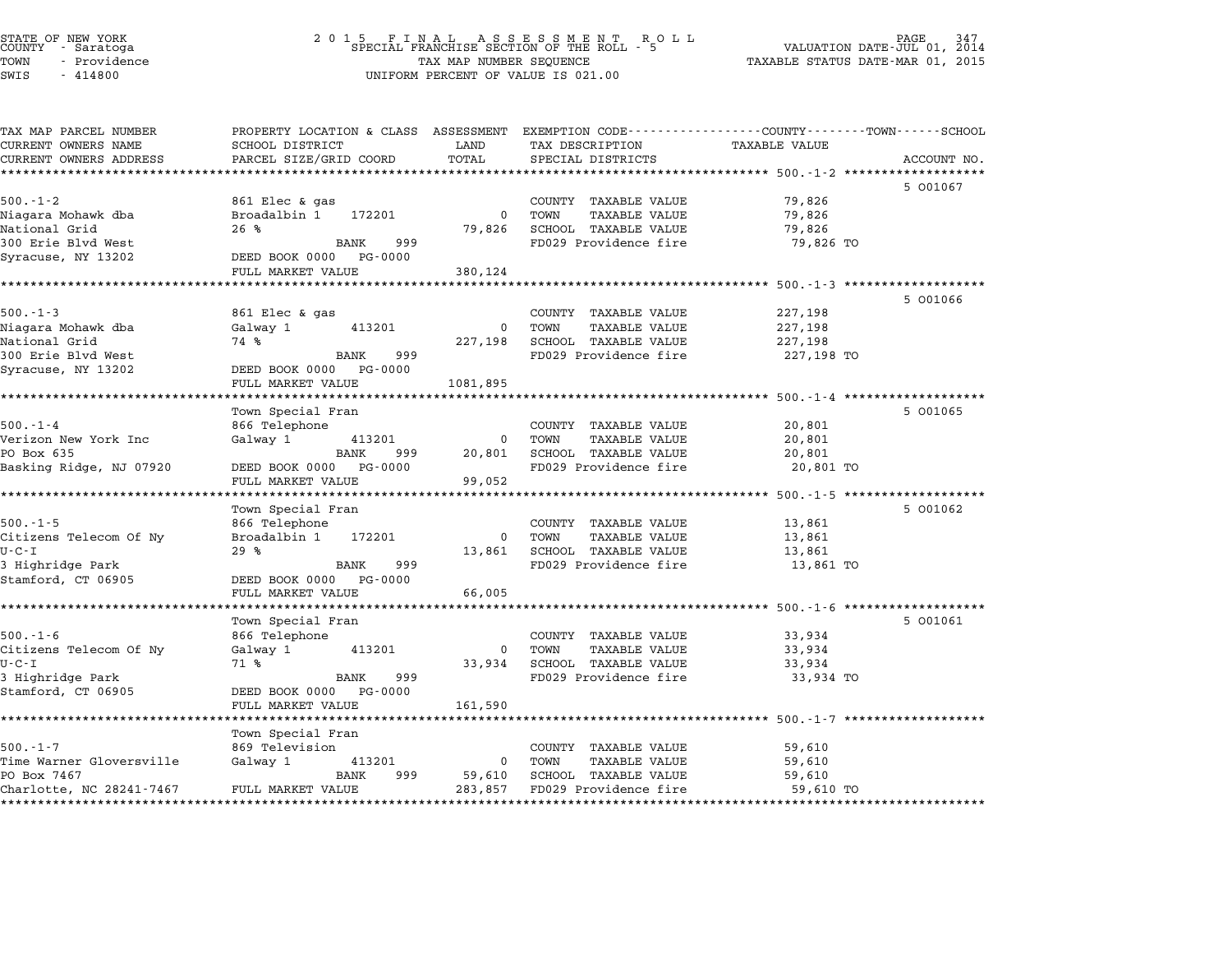| STATE OF NEW YORK<br>COUNTY - Saratoga<br>TOWN<br>- Providence | 2015 FINAL ASSESSMENT ROLL<br>SPECIAL FRANCHISE SECTION OF THE ROLL - 5 | 348<br>PAGE<br>VALUATION DATE-JUL 01, 2014<br>TAXABLE STATUS DATE-MAR 01, 2015 |
|----------------------------------------------------------------|-------------------------------------------------------------------------|--------------------------------------------------------------------------------|
| SWIS<br>$-414800$                                              | UNIFORM PERCENT OF VALUE IS 021.00                                      | RPS150/V04/L015<br>CURRENT DATE $6/23/2015$                                    |

# R O L L S E C T I O N T O T A L S

# \*\*\* S P E C I A L D I S T R I C T S U M M A R Y \*\*\*

|      |                      |                  |                   |                           | protan protator pohhant    |                  | .                |
|------|----------------------|------------------|-------------------|---------------------------|----------------------------|------------------|------------------|
| CODE | DISTRICT NAME        | TOTAL<br>PARCELS | EXTENSION<br>TYPE | EXTENSION<br><b>VALUE</b> | AD VALOREM<br><b>VALUE</b> | EXEMPT<br>AMOUNT | TAXABLE<br>VALUE |
|      | FD029 Providence fir |                  | 6 TOTAL           |                           | 435,230                    |                  | 435,230          |

#### \*\*\* S C H O O L D I S T R I C T S U M M A R Y \*\*\*

|        |               | .                |                  | S C H O O H D I S I K I C I | summanı ……       |                  |                       |                 |
|--------|---------------|------------------|------------------|-----------------------------|------------------|------------------|-----------------------|-----------------|
| CODE   | DISTRICT NAME | TOTAL<br>PARCELS | ASSESSED<br>LAND | ASSESSED<br>TOTAL           | EXEMPT<br>AMOUNT | TOTAL<br>TAXABLE | STAR<br><b>AMOUNT</b> | STAR<br>TAXABLE |
| 172201 | Broadalbin 1  | 2                |                  | 93,687                      |                  | 93,687           |                       | 93,687          |
| 413201 | Galway 1      | 4                |                  | 341,543                     |                  | 341,543          |                       | 341,543         |
|        | SUB - TOTAL   | 6                |                  | 435,230                     |                  | 435,230          |                       | 435,230         |
|        | ТОТАЬ         | 6                |                  | 435,230                     |                  | 435,230          |                       | 435,230         |

# \*\*\* S Y S T E M C O D E S S U M M A R Y \*\*\*

### NO SYSTEM EXEMPTIONS AT THIS LEVEL

#### \*\*\* E X E M P T I O N S U M M A R Y \*\*\*

#### NO EXEMPTIONS AT THIS LEVEL

|            | <b>UINAND</b><br>.<br>. |         |          |          |         |         |         |         |  |  |
|------------|-------------------------|---------|----------|----------|---------|---------|---------|---------|--|--|
| ROLL       |                         | TOTAL   | ASSESSED | ASSESSED | TAXABLE | TAXABLE | TAXABLE | STAR    |  |  |
| <b>SEC</b> | DESCRIPTION             | PARCELS | LAND     | TOTAL    | COUNTY  | TOWN    | SCHOOL  | TAXABLE |  |  |
|            | SPECIAL FRANCHISE       |         |          | 435,230  | 435,230 | 435,230 | 435,230 | 435,230 |  |  |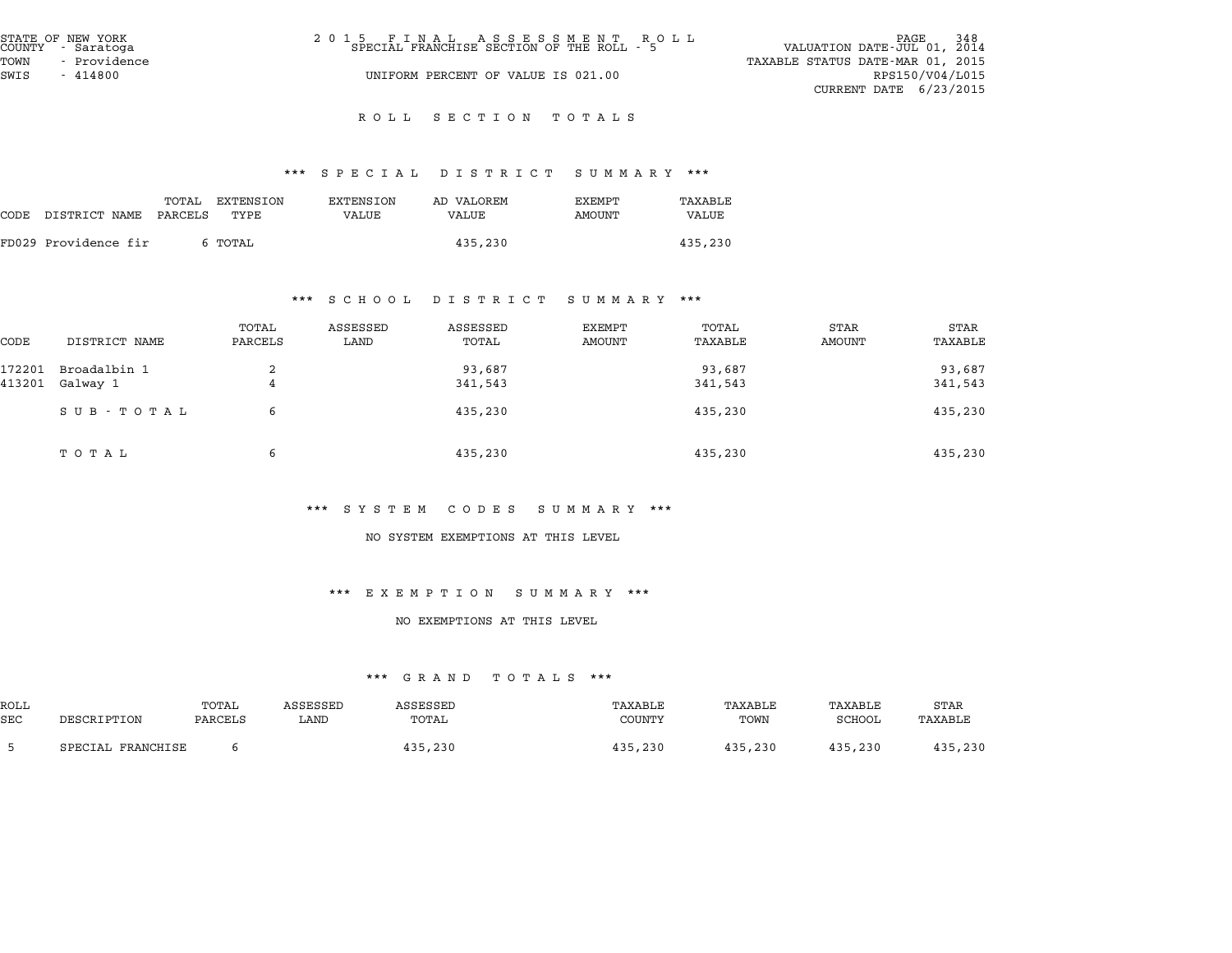| STATE OF NEW YORK<br>COUNTY – Saratoga<br>TOWN<br>- Providence<br>SWIS<br>$-414800$ | 2 0 1 5<br>FINAL ASSESSMENT ROUTILITY & R.R. SECTION OF THE ROLL - 6<br>R O L L<br>PAGE<br>VALUATION DATE-JUL 01, 2014<br>TAXABLE STATUS DATE-MAR 01, 2015<br>TAX MAP NUMBER SEQUENCE<br>UNIFORM PERCENT OF VALUE IS 021.00 |                   |                                                                                |                                                                |             |  |  |
|-------------------------------------------------------------------------------------|-----------------------------------------------------------------------------------------------------------------------------------------------------------------------------------------------------------------------------|-------------------|--------------------------------------------------------------------------------|----------------------------------------------------------------|-------------|--|--|
| TAX MAP PARCEL NUMBER<br>CURRENT OWNERS NAME                                        | PROPERTY LOCATION & CLASS ASSESSMENT<br><b>SCHOOL DISTRICT</b>                                                                                                                                                              | LAND              | EXEMPTION CODE-----------------COUNTY-------TOWN-----SCHOOL<br>TAX DESCRIPTION | <b>TAXABLE VALUE</b>                                           |             |  |  |
| CURRENT OWNERS ADDRESS                                                              | PARCEL SIZE/GRID COORD                                                                                                                                                                                                      | TOTAL             | SPECIAL DISTRICTS                                                              |                                                                | ACCOUNT NO. |  |  |
|                                                                                     |                                                                                                                                                                                                                             | ******            |                                                                                | ********** 120.-1-8 *****                                      |             |  |  |
|                                                                                     | 119 Glenwild Rd                                                                                                                                                                                                             |                   |                                                                                |                                                                | 5 J00047    |  |  |
| 120.-1-8                                                                            | 822 Water supply                                                                                                                                                                                                            |                   | COUNTY<br>TAXABLE VALUE                                                        | 766,000                                                        |             |  |  |
| Amsterdam City Water Dept                                                           | Broadalbin 1<br>172201                                                                                                                                                                                                      | 48,600            | TOWN<br><b>TAXABLE VALUE</b>                                                   | 766,000                                                        |             |  |  |
| City Hall                                                                           | Water Supply                                                                                                                                                                                                                | 766,000           | SCHOOL TAXABLE VALUE                                                           | 766,000                                                        |             |  |  |
| 61 Church St                                                                        | Forest Steele Dam                                                                                                                                                                                                           |                   | FD029 Providence fire                                                          | 766,000 TO                                                     |             |  |  |
| Amsterdam, NY 12010                                                                 | Valves                                                                                                                                                                                                                      |                   |                                                                                |                                                                |             |  |  |
|                                                                                     | ACRES 270.32                                                                                                                                                                                                                |                   |                                                                                |                                                                |             |  |  |
|                                                                                     | EAST-0609490 NRTH-1572383                                                                                                                                                                                                   |                   |                                                                                |                                                                |             |  |  |
|                                                                                     | DEED BOOK 0226<br>PG-0352<br>FULL MARKET VALUE                                                                                                                                                                              | 3647,600          |                                                                                |                                                                |             |  |  |
|                                                                                     | ****************                                                                                                                                                                                                            |                   |                                                                                | ********* 120.-1-10 ******************                         |             |  |  |
|                                                                                     | Glenwild Rd                                                                                                                                                                                                                 |                   |                                                                                |                                                                | 5 J00036    |  |  |
| $120. - 1 - 10$                                                                     | 822 Water supply                                                                                                                                                                                                            |                   | COUNTY TAXABLE VALUE                                                           | 58,000                                                         |             |  |  |
| Amsterdam City Water Dept                                                           | Galway 1<br>413201                                                                                                                                                                                                          | 46,750            | TOWN<br><b>TAXABLE VALUE</b>                                                   | 58,000                                                         |             |  |  |
| City Hall                                                                           | Water Supply                                                                                                                                                                                                                | 58,000            | SCHOOL TAXABLE VALUE                                                           | 58,000                                                         |             |  |  |
| 61 Church St                                                                        | 2 Houses/Barns/Sheds                                                                                                                                                                                                        |                   | FD029 Providence fire                                                          | 58,000 TO                                                      |             |  |  |
| Amsterdam, NY 12010                                                                 | Lot 121                                                                                                                                                                                                                     |                   |                                                                                |                                                                |             |  |  |
|                                                                                     | ACRES 250.00                                                                                                                                                                                                                |                   |                                                                                |                                                                |             |  |  |
|                                                                                     | EAST-0610142 NRTH-1568533<br>DEED BOOK 0205<br>PG-0460                                                                                                                                                                      |                   |                                                                                |                                                                |             |  |  |
|                                                                                     | FULL MARKET VALUE                                                                                                                                                                                                           | 276,200           |                                                                                |                                                                |             |  |  |
|                                                                                     |                                                                                                                                                                                                                             |                   |                                                                                | ****** 133.-1-67 *******                                       |             |  |  |
|                                                                                     | Hans Creek Rd                                                                                                                                                                                                               |                   |                                                                                |                                                                | 5 J00042    |  |  |
| $133. - 1 - 67$                                                                     | 822 Water supply                                                                                                                                                                                                            |                   | COUNTY TAXABLE VALUE                                                           | 95,000                                                         |             |  |  |
| Amsterdam City Water Dept                                                           | Broadalbin 1<br>172201                                                                                                                                                                                                      | 3,200             | <b>TAXABLE VALUE</b><br>TOWN                                                   | 95,000                                                         |             |  |  |
| City Hall                                                                           | Water Supply                                                                                                                                                                                                                | 95,000            | SCHOOL TAXABLE VALUE                                                           | 95,000                                                         |             |  |  |
| 61 Church St                                                                        | Hans Creek Clorination Fc                                                                                                                                                                                                   |                   | FD029 Providence fire                                                          | 95,000 TO                                                      |             |  |  |
| Amsterdam, NY 12010                                                                 | Gatehouse & Dam                                                                                                                                                                                                             |                   |                                                                                |                                                                |             |  |  |
|                                                                                     | FRNT 940.00 DPTH                                                                                                                                                                                                            |                   |                                                                                |                                                                |             |  |  |
|                                                                                     | ACRES<br>1.67<br>EAST-0603854 NRTH-1565548                                                                                                                                                                                  |                   |                                                                                |                                                                |             |  |  |
|                                                                                     | DEED BOOK 0190<br>PG-00346                                                                                                                                                                                                  |                   |                                                                                |                                                                |             |  |  |
|                                                                                     | FULL MARKET VALUE                                                                                                                                                                                                           | 452,400           |                                                                                |                                                                |             |  |  |
|                                                                                     | ******************                                                                                                                                                                                                          | ***************** |                                                                                | ********************************* 134.-1-1 ******************* |             |  |  |
|                                                                                     | Glenwild Rd Rear                                                                                                                                                                                                            |                   |                                                                                |                                                                | 5 J00029    |  |  |
| $134. - 1 - 1$                                                                      | 822 Water supply                                                                                                                                                                                                            |                   | COUNTY TAXABLE VALUE                                                           | 26,000                                                         |             |  |  |
| Amsterdam City Water Dept                                                           | 413201<br>Galway 1                                                                                                                                                                                                          | 26,000            | TOWN<br><b>TAXABLE VALUE</b>                                                   | 26,000                                                         |             |  |  |
| City Hall                                                                           | Water Supply                                                                                                                                                                                                                | 26,000            | SCHOOL TAXABLE VALUE                                                           | 26,000                                                         |             |  |  |
| 61 Church St                                                                        | Ireland Vly Reservoir                                                                                                                                                                                                       |                   | FD029 Providence fire                                                          | 26,000 TO                                                      |             |  |  |
| Amsterdam, NY 12010                                                                 | Forest                                                                                                                                                                                                                      |                   |                                                                                |                                                                |             |  |  |
|                                                                                     | ACRES 250.00<br>EAST-0615307 NRTH-1567927                                                                                                                                                                                   |                   |                                                                                |                                                                |             |  |  |
|                                                                                     | DEED BOOK 0205<br>PG-0460                                                                                                                                                                                                   |                   |                                                                                |                                                                |             |  |  |
|                                                                                     | FULL MARKET VALUE                                                                                                                                                                                                           | 123,800           |                                                                                |                                                                |             |  |  |
|                                                                                     | ******************                                                                                                                                                                                                          |                   |                                                                                |                                                                |             |  |  |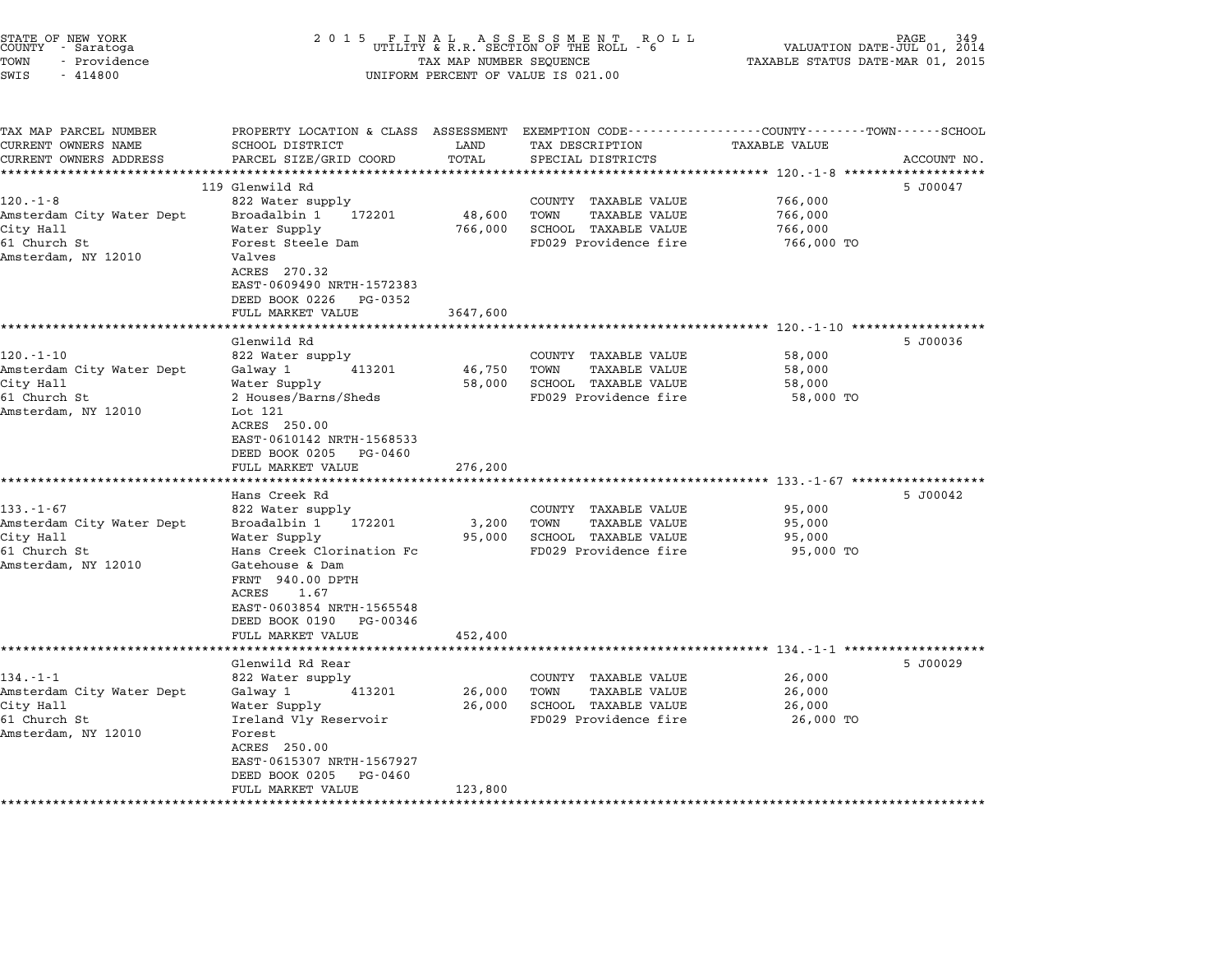| SWIS<br>$-414800$                                |                                              |                      | UNIFORM PERCENT OF VALUE IS 021.00                                                             |                                             |                              |
|--------------------------------------------------|----------------------------------------------|----------------------|------------------------------------------------------------------------------------------------|---------------------------------------------|------------------------------|
| TAX MAP PARCEL NUMBER                            |                                              |                      | PROPERTY LOCATION & CLASS ASSESSMENT EXEMPTION CODE---------------COUNTY-------TOWN-----SCHOOL |                                             |                              |
| CURRENT OWNERS NAME                              | SCHOOL DISTRICT                              | LAND                 | TAX DESCRIPTION                                                                                | TAXABLE VALUE                               |                              |
| CURRENT OWNERS ADDRESS                           | PARCEL SIZE/GRID COORD                       | TOTAL                | SPECIAL DISTRICTS                                                                              |                                             | ACCOUNT NO.                  |
|                                                  |                                              |                      |                                                                                                | ********** 134.-1-2 **                      |                              |
| $134. - 1 - 2$                                   | Glenwild Rd Rear<br>822 Water supply         |                      | COUNTY TAXABLE VALUE                                                                           | 16,400                                      | 5 J00030                     |
| Amsterdam City Water Dept                        | Galway 1<br>413201                           | 16,400               | TOWN<br><b>TAXABLE VALUE</b>                                                                   | 16,400                                      |                              |
| City Hall                                        | Water Supply                                 | 16,400               | SCHOOL TAXABLE VALUE                                                                           | 16,400                                      |                              |
| 61 Church St                                     | Little Round Lake Reservo                    |                      | FD029 Providence fire                                                                          | 16,400 TO                                   |                              |
| Amsterdam, NY 12010                              | ACRES 157.26                                 |                      |                                                                                                |                                             |                              |
|                                                  | EAST-0615596 NRTH-1565982                    |                      |                                                                                                |                                             |                              |
|                                                  | DEED BOOK 0205<br>PG-0460                    |                      |                                                                                                |                                             |                              |
|                                                  | FULL MARKET VALUE                            | 78,100               |                                                                                                |                                             |                              |
|                                                  |                                              |                      |                                                                                                | ********** 648.000-0000-631.900-1881***     |                              |
|                                                  | Outside Plant                                |                      |                                                                                                |                                             | 5 N01056                     |
| 648.000-0000-631.900-1881                        | 836 Telecom. eq.                             |                      | COUNTY TAXABLE VALUE                                                                           | 1,369                                       |                              |
| Verizon New York Inc<br>PO Box 635               | Broadalbin 1<br>172201<br>Poles Wires Cables | $\mathbf 0$<br>1,369 | <b>TAXABLE VALUE</b><br>TOWN<br>SCHOOL TAXABLE VALUE                                           | 1,369<br>1,369                              |                              |
| Basking Ridge, NJ 07920                          | .209100                                      |                      | FD029 Providence fire                                                                          | 1,369 TO                                    |                              |
|                                                  | 999<br>BANK                                  |                      |                                                                                                |                                             |                              |
|                                                  | FULL MARKET VALUE                            | 6,519                |                                                                                                |                                             |                              |
|                                                  | ******************                           |                      |                                                                                                | ************** 648.000-0000-631.900-1882*** |                              |
|                                                  | Outside Plant                                |                      |                                                                                                |                                             | 5 N01056                     |
| 648.000-0000-631.900-1882                        | 836 Telecom. eq.                             |                      | COUNTY TAXABLE VALUE                                                                           | 5,177                                       |                              |
| Verizon New York Inc                             | 413201<br>Galway 1                           | $\mathbf 0$          | TOWN<br><b>TAXABLE VALUE</b>                                                                   | 5,177                                       |                              |
| PO Box 635                                       | Poles Wires Cables                           | 5,177                | SCHOOL TAXABLE VALUE                                                                           | 5,177                                       |                              |
| Basking Ridge, NJ 07920                          | .790900                                      |                      | FD029 Providence fire                                                                          | 5,177 TO                                    |                              |
|                                                  | 999<br>BANK<br>FULL MARKET VALUE             |                      |                                                                                                |                                             |                              |
|                                                  |                                              | 24,652               |                                                                                                | ********* 648.000-9999-132.350-1881***      |                              |
|                                                  | Outside Plant                                |                      |                                                                                                |                                             | 5 N01059                     |
| 648.000-9999-132.350-1881                        | 884 Elec Dist Out                            |                      | COUNTY TAXABLE VALUE                                                                           | 36,342                                      |                              |
| Niagara Mohawk Power Corp                        | Broadalbin 1<br>172201                       | $\mathbf 0$          | <b>TAXABLE VALUE</b><br>TOWN                                                                   | 36,342                                      |                              |
| Attn: Real Estate Tax Dept                       | Poles Wires Cables                           | 36,342               | SCHOOL TAXABLE VALUE                                                                           | 36,342                                      |                              |
| 300 Erie Blvd West                               | <b>BANK</b><br>999                           |                      | FD029 Providence fire                                                                          | 36,342 TO                                   |                              |
| Syracuse, NY 13202                               | FULL MARKET VALUE                            | 173,100              |                                                                                                |                                             |                              |
|                                                  | ***************                              |                      |                                                                                                |                                             | 648.000-9999-132.350-1882*** |
|                                                  | Outside Plant                                |                      |                                                                                                |                                             | 5 NO1058                     |
| 648.000-9999-132.350-1882                        | 884 Elec Dist Out                            |                      | COUNTY TAXABLE VALUE                                                                           | 117,586                                     |                              |
| Niagara Mohawk Power Corp                        | Galway 1<br>413201<br>Poles Wires Cables     | 0<br>117,586         | TOWN<br><b>TAXABLE VALUE</b><br><b>SCHOOL TAXABLE VALUE</b>                                    | 117,586                                     |                              |
| Attn: Real Estate Tax Dept<br>300 Erie Blvd West | 999<br>BANK                                  |                      | FD029 Providence fire                                                                          | 117,586<br>117,586 TO                       |                              |
| Syracuse, NY 13202                               | FULL MARKET VALUE                            | 559,900              |                                                                                                |                                             |                              |
|                                                  | *****************                            |                      |                                                                                                | ******* 648.000-9999-201.500-1001***        |                              |
|                                                  | Hans Creek Rd                                |                      |                                                                                                |                                             |                              |
| 648.000-9999-201.500-1001                        | 827 Water Dist                               |                      | COUNTY TAXABLE VALUE                                                                           | 412,751                                     |                              |
| Amsterdam City Water Dept                        | Broadalbin 1<br>172201                       | 0                    | TOWN<br><b>TAXABLE VALUE</b>                                                                   | 412,751                                     |                              |
| City Hall                                        | Water Trans                                  | 412,751              | SCHOOL TAXABLE VALUE                                                                           | 412,751                                     |                              |
| 61 Church St                                     | Steele Dam To Gatehouse                      |                      | FD029 Providence fire                                                                          | 412,751 TO                                  |                              |
| Amsterdam, NY 12010                              | Pipe Line 16                                 |                      |                                                                                                |                                             |                              |
|                                                  | 999<br>BANK                                  | 1965,500             |                                                                                                |                                             |                              |
|                                                  | FULL MARKET VALUE                            |                      |                                                                                                |                                             |                              |

\*\*\*\*\*\*\*\*\*\*\*\*\*\*\*\*\*\*\*\*\*\*\*\*\*\*\*\*\*\*\*\*\*\*\*\*\*\*\*\*\*\*\*\*\*\*\*\*\*\*\*\*\*\*\*\*\*\*\*\*\*\*\*\*\*\*\*\*\*\*\*\*\*\*\*\*\*\*\*\*\*\*\*\*\*\*\*\*\*\*\*\*\*\*\*\*\*\*\*\*\*\*\*\*\*\*\*\*\*\*\*\*\*\*\*\*\*\*\*\*\*\*\*\*\*\*\*\*\*\*\*\*

STATE OF NEW YORK <sup>2</sup> <sup>0</sup> <sup>1</sup> 5 F I N A L A S S E S S M E N T R O L L PAGE <sup>350</sup> COUNTY - Saratoga UTILITY & R.R. SECTION OF THE ROLL - <sup>6</sup> VALUATION DATE-JUL 01, <sup>2014</sup> TOWN - Providence TAX MAP NUMBER SEQUENCE TAXABLE STATUS DATE-MAR 01, <sup>2015</sup> STATE OF NEW YORK COUNTY - Saratoga and the set of the country - Saratoga and the country - Saratoga and the country of the country of the country of the country of the country of the country of the country of the country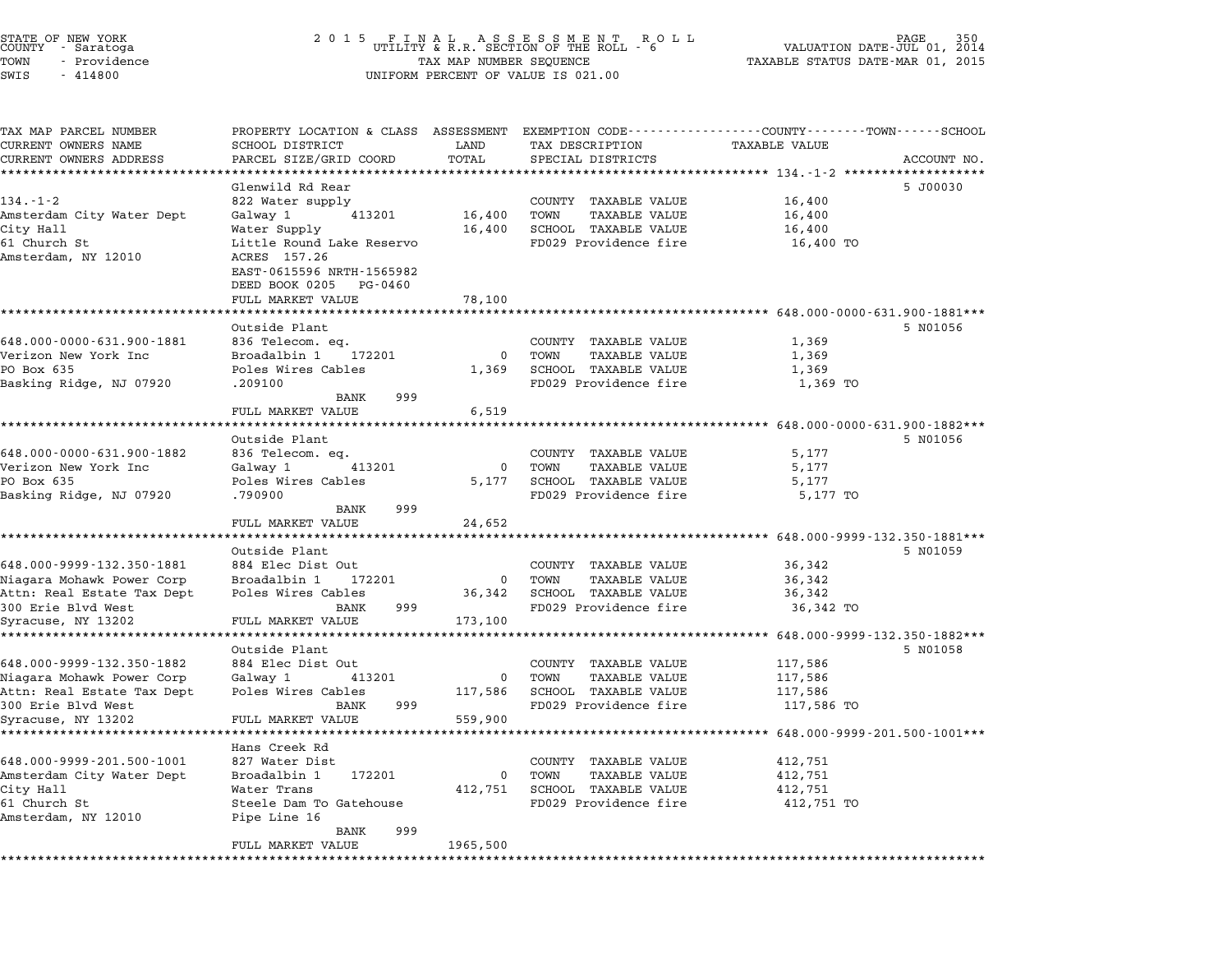| STATE OF NEW YORK<br>COUNTY<br>- Saratoga<br>- Providence<br>TOWN<br>$-414800$<br>SWIS |                                                                                                                  | TAX MAP NUMBER SEQUENCE | 2015 FINAL ASSESSMENT ROUTLITY & R.R. SECTION OF THE ROLL - 6<br>R O L L<br>UNIFORM PERCENT OF VALUE IS 021.00 | VALUATION DATE-JUL 01,<br>TAXABLE STATUS DATE-MAR 01, 2015 | 351<br>PAGE<br>2014 |
|----------------------------------------------------------------------------------------|------------------------------------------------------------------------------------------------------------------|-------------------------|----------------------------------------------------------------------------------------------------------------|------------------------------------------------------------|---------------------|
| TAX MAP PARCEL NUMBER<br>CURRENT OWNERS NAME                                           | PROPERTY LOCATION & CLASS ASSESSMENT EXEMPTION CODE--------------COUNTY-------TOWN-----SCHOOL<br>SCHOOL DISTRICT | LAND                    | TAX DESCRIPTION                                                                                                | <b>TAXABLE VALUE</b>                                       |                     |
| CURRENT OWNERS ADDRESS                                                                 | PARCEL SIZE/GRID COORD                                                                                           | TOTAL                   | SPECIAL DISTRICTS                                                                                              |                                                            | ACCOUNT NO.         |
| *************************                                                              |                                                                                                                  |                         |                                                                                                                |                                                            |                     |
|                                                                                        | Broadalbin Rd                                                                                                    |                         |                                                                                                                |                                                            | 5 J00028            |
| 648.000-9999-201.500-1002                                                              | 827 Water Dist                                                                                                   |                         | COUNTY TAXABLE VALUE                                                                                           | 123,638                                                    |                     |
| Amsterdam City Water Dept                                                              | Galway 1<br>413201                                                                                               | $\Omega$                | TOWN<br><b>TAXABLE VALUE</b>                                                                                   | 123,638                                                    |                     |
| City Hall                                                                              | Water Trans                                                                                                      | 123,638                 | <b>SCHOOL TAXABLE VALUE</b>                                                                                    | 123,638                                                    |                     |
| 61 Church St                                                                           | Buildings                                                                                                        |                         | FD029 Providence fire                                                                                          | 123,638 TO                                                 |                     |
| Amsterdam, NY 12010                                                                    | 17082 Ft Pipe Line 24                                                                                            |                         |                                                                                                                |                                                            |                     |
|                                                                                        | BANK<br>999<br>FULL MARKET VALUE                                                                                 | 588,800                 |                                                                                                                |                                                            |                     |
|                                                                                        |                                                                                                                  |                         |                                                                                                                |                                                            |                     |
|                                                                                        | Outside Plant                                                                                                    |                         |                                                                                                                |                                                            | 5 N01055            |
| 648.000-9999-618.750-1881                                                              | 836 Telecom. ea.                                                                                                 |                         | COUNTY TAXABLE VALUE                                                                                           | 9,155                                                      |                     |
| Citizens Telecom Co of NY Inc Broadalbin 1                                             | 172201                                                                                                           | $\overline{0}$          | TOWN<br><b>TAXABLE VALUE</b>                                                                                   | 9,155                                                      |                     |
| Cations Co Of Ny                                                                       | Poles Wires Cables                                                                                               | 9,155                   | SCHOOL TAXABLE VALUE                                                                                           | 9,155                                                      |                     |
| 3 High Ridge Park                                                                      | .209100                                                                                                          |                         | FD029 Providence fire                                                                                          | 9,155 TO                                                   |                     |
| Stamford, CT 06905                                                                     | BANK<br>999                                                                                                      |                         |                                                                                                                |                                                            |                     |
|                                                                                        | FULL MARKET VALUE                                                                                                | 43,595                  |                                                                                                                |                                                            |                     |
|                                                                                        | *************************                                                                                        |                         |                                                                                                                | ****************** 648.000-9999-618.750-1882***            |                     |
|                                                                                        | Outside Plant                                                                                                    |                         |                                                                                                                |                                                            |                     |
| 648.000-9999-618.750-1882                                                              | 836 Telecom. eq.                                                                                                 |                         | COUNTY TAXABLE VALUE                                                                                           | 34,630                                                     |                     |
| Citizens Telecom Co of NY Inc Galway 1                                                 | 413201<br>Poles Wires Cables                                                                                     | $\Omega$                | <b>TAXABLE VALUE</b><br>TOWN<br>SCHOOL TAXABLE VALUE                                                           | 34,630<br>34,630                                           |                     |
| 3 High Ridge Park<br>Stamford, CT 06905                                                | .790900                                                                                                          | 34,630                  | FD029 Providence fire                                                                                          | 34,630 TO                                                  |                     |
|                                                                                        | 999<br>BANK                                                                                                      |                         |                                                                                                                |                                                            |                     |
|                                                                                        | FULL MARKET VALUE                                                                                                | 164,905                 |                                                                                                                |                                                            |                     |
|                                                                                        |                                                                                                                  |                         |                                                                                                                |                                                            |                     |
|                                                                                        |                                                                                                                  |                         |                                                                                                                |                                                            |                     |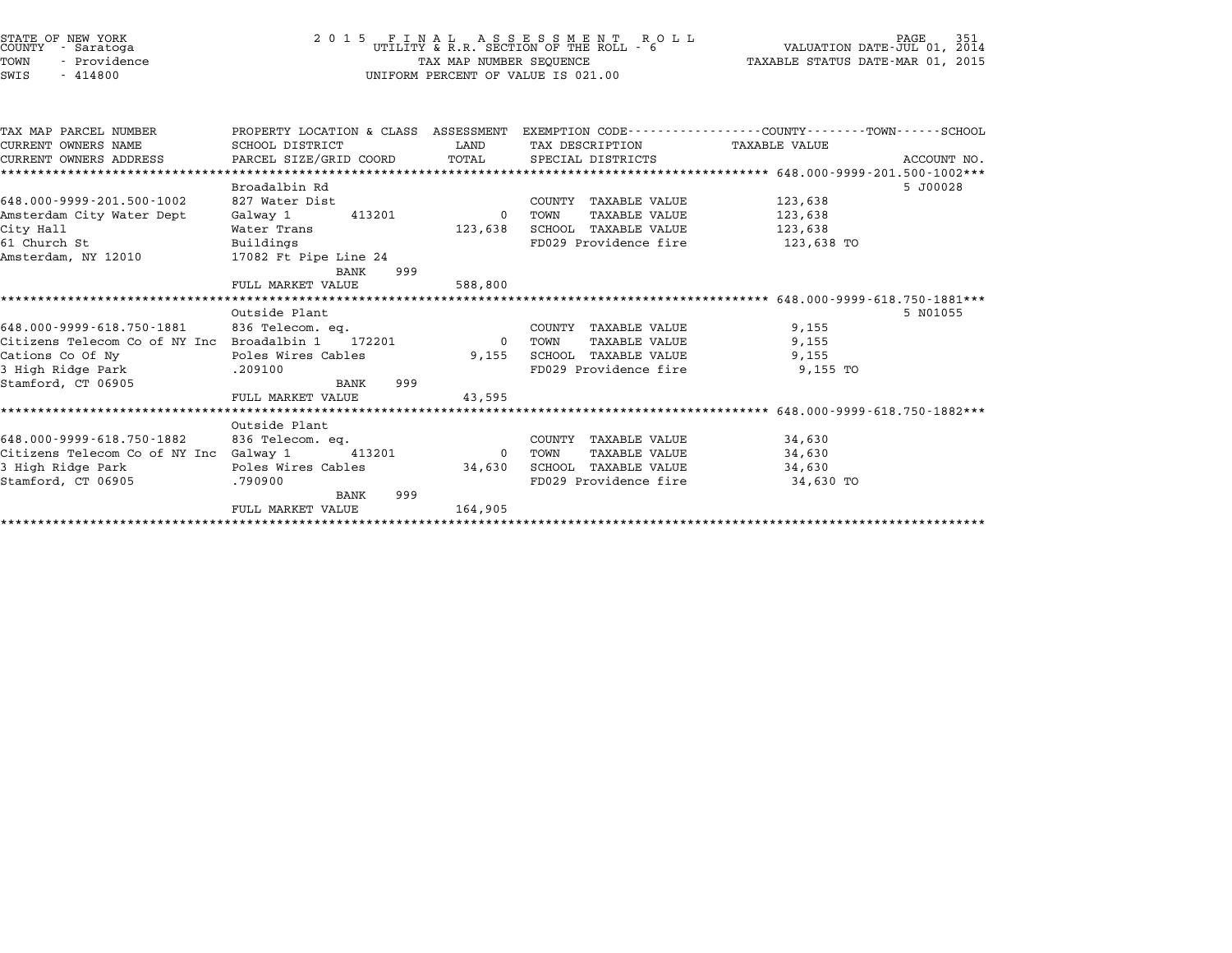| STATE OF NEW YORK<br>COUNTY - Saratoga<br>TOWN<br>- Providence | 2015 FINAL ASSESSMENT ROLL<br>UTILITY & R.R. SECTION OF THE ROLL - 6 | 352<br>PAGE<br>VALUATION DATE-JUL 01, 2014<br>TAXABLE STATUS DATE-MAR 01, 2015 |
|----------------------------------------------------------------|----------------------------------------------------------------------|--------------------------------------------------------------------------------|
| SWIS<br>$-414800$                                              | UNIFORM PERCENT OF VALUE IS 021.00                                   | RPS150/V04/L015<br>CURRENT DATE $6/23/2015$                                    |

# R O L L S E C T I O N T O T A L S

# \*\*\* S P E C I A L D I S T R I C T S U M M A R Y \*\*\*

|      |                      |                  |                   |                    | protan plotatol pohhaat |                  | .                |
|------|----------------------|------------------|-------------------|--------------------|-------------------------|------------------|------------------|
| CODE | DISTRICT NAME        | TOTAL<br>PARCELS | EXTENSION<br>TYPE | EXTENSION<br>VALUE | AD VALOREM<br>VALUE     | EXEMPT<br>AMOUNT | TAXABLE<br>VALUE |
|      | FD029 Providence fir |                  | 13 ТОТАL          |                    | 1702,048                |                  | 1702,048         |

#### \*\*\* S C H O O L D I S T R I C T S U M M A R Y \*\*\*

|        |               |                  | ש ט ת ט פ        | .                 | נת משני טכ       | .                |                |                 |
|--------|---------------|------------------|------------------|-------------------|------------------|------------------|----------------|-----------------|
| CODE   | DISTRICT NAME | TOTAL<br>PARCELS | ASSESSED<br>LAND | ASSESSED<br>TOTAL | EXEMPT<br>AMOUNT | TOTAL<br>TAXABLE | STAR<br>AMOUNT | STAR<br>TAXABLE |
| 172201 | Broadalbin 1  | 6                | 51,800           | 1320,617          |                  | 1320,617         |                | 1320,617        |
| 413201 | Galway 1      | $\mathbf{r}$     | 89,150           | 381,431           |                  | 381,431          |                | 381,431         |
|        | SUB-TOTAL     | 13               | 140,950          | 1702,048          |                  | 1702,048         |                | 1702,048        |
|        | ТОТАЬ         | 13               | 140,950          | 1702,048          |                  | 1702,048         |                | 1702,048        |

#### \*\*\* S Y S T E M C O D E S S U M M A R Y \*\*\*

### NO SYSTEM EXEMPTIONS AT THIS LEVEL

# \*\*\* E X E M P T I O N S U M M A R Y \*\*\*

# NO EXEMPTIONS AT THIS LEVEL

|            | .<br>.           |         |          |          |          |          |          |          |  |  |
|------------|------------------|---------|----------|----------|----------|----------|----------|----------|--|--|
| ROLL       |                  | TOTAL   | ASSESSED | ASSESSED | TAXABLE  | TAXABLE  | TAXABLE  | STAR     |  |  |
| <b>SEC</b> | DESCRIPTION      | PARCELS | LAND     | TOTAL    | COUNTY   | TOWN     | SCHOOL   | TAXABLE  |  |  |
|            | UTILITIES & N.C. |         | 140,950  | 1702,048 | 1702,048 | 1702,048 | 1702,048 | 1702,048 |  |  |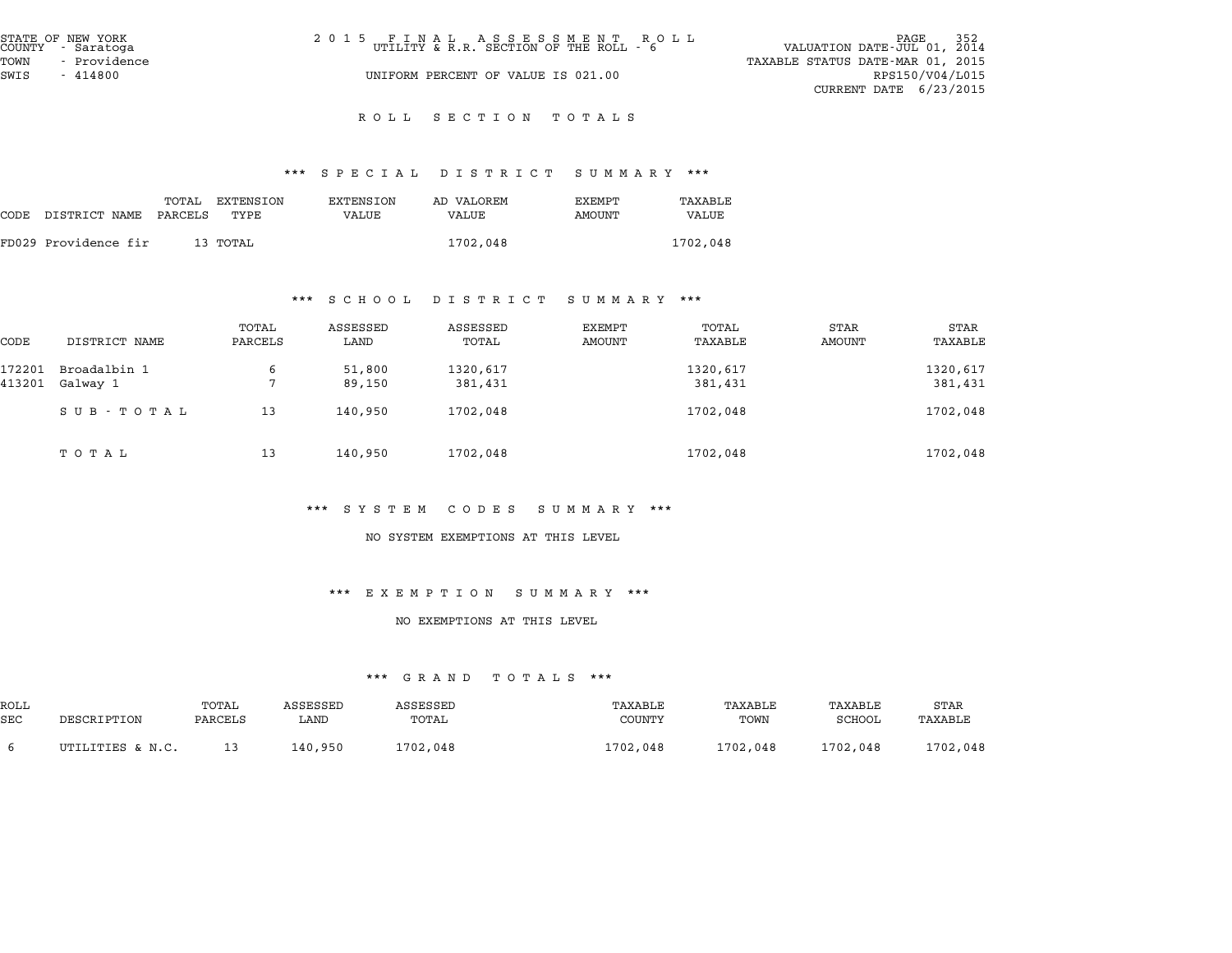| STATE OF NEW YORK |  |              |  |
|-------------------|--|--------------|--|
| COUNTY            |  | - Saratoga   |  |
| TOWN              |  | - Providence |  |
|                   |  |              |  |

# STATE OF NEW YORK <sup>2</sup> <sup>0</sup> <sup>1</sup> 5 F I N A L A S S E S S M E N T R O L L PAGE <sup>353</sup> COUNTY - Saratoga WHOLLY EXEMPT SECTION OF THE ROLL - <sup>8</sup> VALUATION DATE-JUL 01, <sup>2014</sup> TOWN - Providence TAX MAP NUMBER SEQUENCE TAXABLE STATUS DATE-MAR 01, <sup>2015</sup> TOWN - Providence and the state of the state of the state of the state of the state of the state of the state o<br>SWIS - 414800 SWIS - SWISSED BERCENT OF VALUE IS 021.00

| TAX MAP PARCEL NUMBER                  | PROPERTY LOCATION & CLASS ASSESSMENT EXEMPTION CODE---------------COUNTY-------TOWN-----SCHOOL |                  |                  |                                               |                                            |        |                    |
|----------------------------------------|------------------------------------------------------------------------------------------------|------------------|------------------|-----------------------------------------------|--------------------------------------------|--------|--------------------|
| CURRENT OWNERS NAME                    | <b>SCHOOL DISTRICT</b>                                                                         | LAND             |                  | TAX DESCRIPTION                               | <b>TAXABLE VALUE</b>                       |        |                    |
| CURRENT OWNERS ADDRESS                 | PARCEL SIZE/GRID COORD                                                                         | TOTAL            |                  | SPECIAL DISTRICTS                             |                                            |        | ACCOUNT NO.        |
|                                        | Lake Desolation Rd                                                                             |                  |                  |                                               |                                            |        | 7 901109           |
| $122. - 1 - 13$                        | 910 Priv forest                                                                                |                  | NY STATE         | 12100                                         | 26,500                                     | 26,500 | 26,500             |
| NY State Game Management               | 413201<br>Galway 1                                                                             | 26,500           |                  | COUNTY TAXABLE VALUE                          | $\mathbf 0$                                |        |                    |
| Albany                                 | ACRES 139.40                                                                                   | 26,500           | TOWN             | TAXABLE VALUE                                 | $\mathbf 0$                                |        |                    |
| New York, 12225                        | EAST-0631364 NRTH-1574354                                                                      |                  |                  | SCHOOL TAXABLE VALUE                          | $\Omega$                                   |        |                    |
|                                        | DEED BOOK 0817<br>PG-0041                                                                      |                  |                  | FD029 Providence fire                         |                                            | $0$ TO |                    |
|                                        | FULL MARKET VALUE                                                                              | 126,200          |                  |                                               |                                            |        |                    |
|                                        |                                                                                                |                  |                  |                                               | ************ 122.-1-48 ******************* |        |                    |
| $122. - 1 - 48$                        | Lake Desolation Rd<br>910 Priv forest                                                          |                  | NY STATE         | 12100                                         | 38,000                                     | 38,000 | 5 K00304<br>38,000 |
| State of New York                      | Galway 1<br>413201                                                                             | 38,000           |                  | COUNTY TAXABLE VALUE                          | 0                                          |        |                    |
| Dept of Environmental Cons             | ACRES 176.00                                                                                   | 38,000           | TOWN             | <b>TAXABLE VALUE</b>                          | 0                                          |        |                    |
| 625 Broadway                           | EAST-0628340 NRTH-1572520                                                                      |                  |                  | SCHOOL TAXABLE VALUE                          | $\Omega$                                   |        |                    |
| Albany, NY 12233                       | DEED BOOK 2014<br>PG-9501                                                                      |                  |                  | FD029 Providence fire                         | 38,000 TO                                  |        |                    |
|                                        | FULL MARKET VALUE                                                                              | 180,952          |                  |                                               |                                            |        |                    |
|                                        |                                                                                                |                  |                  |                                               |                                            |        |                    |
|                                        | Toohey Rd Rear                                                                                 |                  |                  |                                               |                                            |        | 7 901120           |
| $132. - 1 - 18$                        | 695 Cemetery                                                                                   |                  | CEMETERY         | 13510                                         | 25,000                                     | 25,000 | 25,000             |
| Woodard Cemetery                       | Broadalbin 1<br>172201<br>FRNT<br>50.00 DPTH 110.00                                            | 25,000<br>25,000 | TOWN             | COUNTY TAXABLE VALUE<br><b>TAXABLE VALUE</b>  | $\mathbf 0$<br>$\Omega$                    |        |                    |
|                                        | 0.13<br>ACRES                                                                                  |                  |                  | SCHOOL TAXABLE VALUE                          | $\Omega$                                   |        |                    |
|                                        | EAST-0596999 NRTH-1561839                                                                      |                  |                  | FD029 Providence fire                         |                                            | $0$ TO |                    |
|                                        | DEED BOOK 0000<br>PG-0000                                                                      |                  |                  |                                               |                                            |        |                    |
|                                        | FULL MARKET VALUE                                                                              | 119,000          |                  |                                               |                                            |        |                    |
|                                        |                                                                                                |                  |                  |                                               |                                            |        |                    |
|                                        | Fayville Rd                                                                                    |                  |                  |                                               |                                            |        | 5 J00270           |
| $132. - 1 - 67$                        | 534 Social org.                                                                                |                  | EDUCATION 25120  |                                               | 37,000                                     | 37,000 | 37,000             |
| Fishhouse Fish & Game                  | Broadalbin 1<br>172201                                                                         | 17,700           |                  | COUNTY TAXABLE VALUE                          | 0                                          |        |                    |
| Club Inc                               | Machine Shed                                                                                   | 37,000           | TOWN             | TAXABLE VALUE                                 | $\mathbf 0$<br>$\Omega$                    |        |                    |
| c/o Michael DeGiulio<br>906 Co Hwy 138 | 1445/469;1380/583<br>1480/570                                                                  |                  |                  | SCHOOL TAXABLE VALUE<br>FD029 Providence fire | 37,000 TO                                  |        |                    |
| Broadalbin, NY 12025                   | FRNT 1670.00 DPTH                                                                              |                  |                  |                                               |                                            |        |                    |
|                                        | 74.69 BANK<br>087<br>ACRES                                                                     |                  |                  |                                               |                                            |        |                    |
|                                        | EAST-0599832 NRTH-1563514                                                                      |                  |                  |                                               |                                            |        |                    |
|                                        | DEED BOOK 992<br>PG-980                                                                        |                  |                  |                                               |                                            |        |                    |
|                                        | FULL MARKET VALUE                                                                              | 176,200          |                  |                                               |                                            |        |                    |
|                                        | **********************                                                                         |                  |                  |                                               |                                            |        |                    |
|                                        | Glenwild Rd                                                                                    |                  |                  |                                               |                                            |        | 5 J00339           |
| $133. - 1 - 76$                        | 910 Priv forest                                                                                |                  | NON-PROFIT 25300 |                                               | 30,400                                     | 30,400 | 30,400             |
| Saratoga PLAN                          | 413201<br>Galway 1                                                                             | 30,400           |                  | COUNTY TAXABLE VALUE                          | 0                                          |        |                    |
| 112 Spring St<br>Saratoga Springs, NY  | FRNT 1323.00 DPTH<br>ACRES 138.07                                                              | 30,400           | TOWN             | <b>TAXABLE VALUE</b><br>SCHOOL TAXABLE VALUE  | $\mathbf 0$<br>0                           |        |                    |
|                                        | 12866-3302 EAST-0609369 NRTH-1562442                                                           |                  |                  | FD029 Providence fire                         |                                            | $0$ TO |                    |
|                                        | PG-712<br>DEED BOOK 1426                                                                       |                  |                  |                                               |                                            |        |                    |
|                                        | FULL MARKET VALUE                                                                              | 144,800          |                  |                                               |                                            |        |                    |
|                                        |                                                                                                |                  |                  |                                               |                                            |        |                    |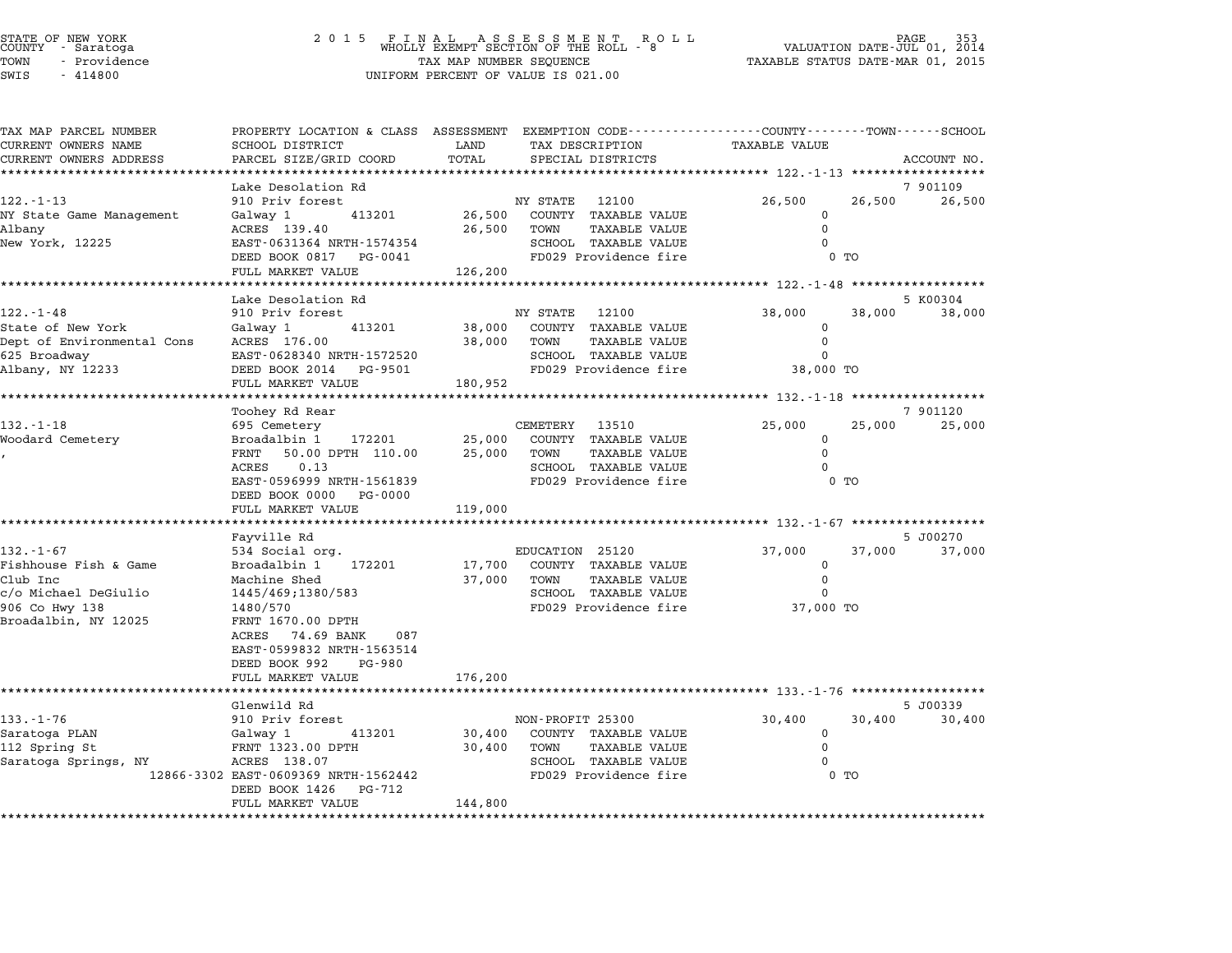| STATE OF NEW YORK<br>COUNTY - Saratoga<br>TOWN<br>- Providence<br>SWIS<br>$-414800$ | 2 0 1 5<br>FINAL ASSESSMENT ROL<br>WHOLLY EXEMPT SECTION OF THE ROLL - 8<br>TAX MAP NUMBER SEQUENCE<br>UNIFORM PERCENT OF VALUE IS 021.00 | R O L L    | PAGE<br>354<br>VALUATION DATE-JUL 01, 2014<br>TAXABLE STATUS DATE-MAR 01, 2015 |                                          |        |                 |
|-------------------------------------------------------------------------------------|-------------------------------------------------------------------------------------------------------------------------------------------|------------|--------------------------------------------------------------------------------|------------------------------------------|--------|-----------------|
| TAX MAP PARCEL NUMBER<br>CURRENT OWNERS NAME                                        | PROPERTY LOCATION & CLASS ASSESSMENT EXEMPTION CODE---------------COUNTY-------TOWN------SCHOOL<br>SCHOOL DISTRICT                        | LAND       | TAX DESCRIPTION                                                                | <b>TAXABLE VALUE</b>                     |        |                 |
| CURRENT OWNERS ADDRESS                                                              | PARCEL SIZE/GRID COORD                                                                                                                    | TOTAL      | SPECIAL DISTRICTS                                                              |                                          |        | ACCOUNT NO.     |
|                                                                                     | Wileytown Rd                                                                                                                              |            |                                                                                |                                          |        | 7 901477        |
| $134. - 1 - 14$                                                                     | 972 Underwater                                                                                                                            |            | TOWN OWNED 13500                                                               | 8,000                                    | 8,000  | 8,000           |
| Town Of Providence                                                                  | Galway 1<br>413201                                                                                                                        | 8,000      | COUNTY TAXABLE VALUE                                                           | $\mathbf 0$                              |        |                 |
| 7187 Barkersville Rd                                                                | FRNT 375.00 DPTH                                                                                                                          | 8,000      | <b>TAXABLE VALUE</b><br>TOWN                                                   | $\mathbf 0$                              |        |                 |
| Middle Grove, NY 12850                                                              | ACRES 80.05                                                                                                                               |            | SCHOOL TAXABLE VALUE                                                           | $\Omega$                                 |        |                 |
|                                                                                     | EAST-0623599 NRTH-1561280                                                                                                                 |            | FD029 Providence fire                                                          |                                          | $0$ TO |                 |
|                                                                                     | DEED BOOK 0967 PG-1185<br>FULL MARKET VALUE                                                                                               | 38,100     |                                                                                |                                          |        |                 |
|                                                                                     | *******************                                                                                                                       |            |                                                                                |                                          |        |                 |
|                                                                                     | Centerline Rd                                                                                                                             |            |                                                                                |                                          |        |                 |
| $134. - 1 - 62$                                                                     | 322 Rural vac>10                                                                                                                          |            | NON-PROFIT 25300                                                               | 81,008                                   | 81,008 | 81,008          |
| Saratoga PLAN Inc                                                                   | Galway 1<br>413201                                                                                                                        | 81,008     | COUNTY TAXABLE VALUE                                                           | $\Omega$                                 |        |                 |
| 112 Spring St                                                                       | FRNT 5140.00 DPTH                                                                                                                         | 81,008     | <b>TAXABLE VALUE</b><br>TOWN                                                   | $\mathbf 0$                              |        |                 |
| Saratoga Springs, NY 12866                                                          | ACRES 391.04<br>EAST-0617588 NRTH-1562437                                                                                                 |            | SCHOOL TAXABLE VALUE<br>FD029 Providence fire                                  | $\mathbf 0$                              | $0$ TO |                 |
|                                                                                     | DEED BOOK 2010<br>PG-27053                                                                                                                |            |                                                                                |                                          |        |                 |
|                                                                                     | FULL MARKET VALUE                                                                                                                         | 385,800    |                                                                                |                                          |        |                 |
|                                                                                     | * * * * * * * * * * * * * * * * * * *                                                                                                     |            |                                                                                |                                          |        |                 |
|                                                                                     | Lake Nancy Spur Rd                                                                                                                        |            |                                                                                |                                          |        | 5 J01627        |
| $134.20 - 7 - 14.1$                                                                 | 692 Road/str/hwy                                                                                                                          |            | TOWN OWNED 13500                                                               | 700                                      | 700    | 700             |
| Town of Providence<br>7187 Barkersville Rd                                          | Galway 1<br>413201<br>FRNT 74.00 DPTH                                                                                                     | 700<br>700 | COUNTY TAXABLE VALUE<br>TOWN<br><b>TAXABLE VALUE</b>                           | $\mathbf 0$<br>$\mathbf 0$               |        |                 |
| Middle Grove, NY 12850                                                              | ACRES<br>0.23                                                                                                                             |            | SCHOOL TAXABLE VALUE                                                           | $\Omega$                                 |        |                 |
|                                                                                     | EAST-0624325 NRTH-1562535                                                                                                                 |            | FD029 Providence fire                                                          |                                          | $0$ TO |                 |
|                                                                                     | DEED BOOK 2011 PG-36945                                                                                                                   |            | PK010 Lake nancy park                                                          |                                          | $0$ TO |                 |
|                                                                                     | FULL MARKET VALUE                                                                                                                         | 3,300      |                                                                                |                                          |        |                 |
|                                                                                     |                                                                                                                                           |            |                                                                                | *********** 135.-1-18 ****************** |        |                 |
|                                                                                     | Lake Desolation Rd                                                                                                                        |            |                                                                                |                                          |        | 5 J00951        |
| 135.-1-18<br>Saratoga PLAN                                                          | 910 Priv forest<br>Galway 1<br>413201                                                                                                     | 12,600     | NON-PROFIT 25300<br>COUNTY TAXABLE VALUE                                       | 12,600<br>0                              | 12,600 | 12,600          |
| 112 Spring St                                                                       | ACRES<br>65.53                                                                                                                            | 12,600     | <b>TAXABLE VALUE</b><br>TOWN                                                   | $\mathbf 0$                              |        |                 |
| Saratoga Springs, NY                                                                | EAST-0632608 NRTH-1562382                                                                                                                 |            | SCHOOL TAXABLE VALUE                                                           | $\mathbf 0$                              |        |                 |
|                                                                                     | 12866-3302 DEED BOOK 1426<br>PG-716                                                                                                       |            | FD029 Providence fire                                                          |                                          | 0 TO   |                 |
|                                                                                     | FULL MARKET VALUE                                                                                                                         | 60,000     |                                                                                |                                          |        |                 |
|                                                                                     |                                                                                                                                           |            |                                                                                | *********** 145.-1-40 ****************** |        |                 |
| $145. - 1 - 40$                                                                     | Fayville Rd<br>695 Cemetery                                                                                                               |            | CEMETERY<br>13510                                                              | 200                                      | 200    | 7 901101<br>200 |
| Chapman                                                                             | Broadalbin 1<br>172201                                                                                                                    | 200        | COUNTY TAXABLE VALUE                                                           | $\mathbf 0$                              |        |                 |
|                                                                                     | FRNT<br>90.00 DPTH                                                                                                                        | 200        | TOWN<br><b>TAXABLE VALUE</b>                                                   | $\mathbf 0$                              |        |                 |
|                                                                                     | ACRES<br>0.15                                                                                                                             |            | SCHOOL TAXABLE VALUE                                                           | $\Omega$                                 |        |                 |
|                                                                                     | EAST-0599936 NRTH-1555673                                                                                                                 |            | FD029 Providence fire                                                          |                                          | $0$ TO |                 |
|                                                                                     | DEED BOOK 0000<br>PG-0000                                                                                                                 |            | 200 EX                                                                         |                                          |        |                 |
|                                                                                     | FULL MARKET VALUE                                                                                                                         | 1,000      |                                                                                |                                          |        |                 |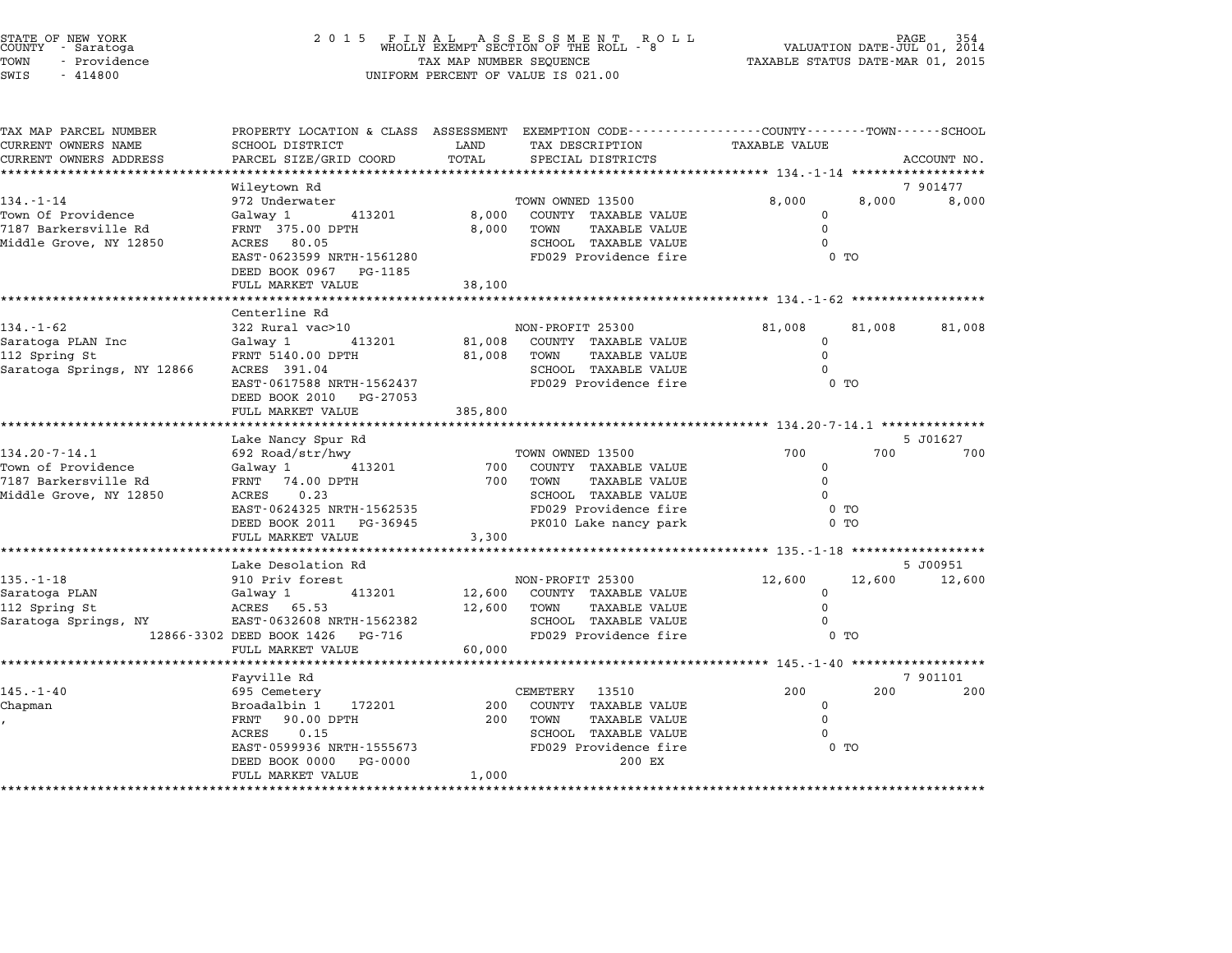| STATE OF NEW YORK<br>COUNTY - Saratoga |  |              |  |
|----------------------------------------|--|--------------|--|
| TOWN                                   |  | - Providence |  |
| $\sim$ $\sim$ $\sim$                   |  | 111000       |  |

# STATE OF NEW YORK <sup>2</sup> <sup>0</sup> <sup>1</sup> 5 F I N A L A S S E S S M E N T R O L L PAGE <sup>355</sup> COUNTY - Saratoga WHOLLY EXEMPT SECTION OF THE ROLL - <sup>8</sup> VALUATION DATE-JUL 01, <sup>2014</sup> TOWN - Providence TAX MAP NUMBER SEQUENCE TAXABLE STATUS DATE-MAR 01, <sup>2015</sup> TOWN - Providence and the state of the state of the state of the state of the state of the state of the state o<br>SWIS - 414800 SWIS - SWISSED BERCENT OF VALUE IS 021.00

| TAX MAP PARCEL NUMBER<br>CURRENT OWNERS NAME | SCHOOL DISTRICT                                     | LAND   | PROPERTY LOCATION & CLASS ASSESSMENT EXEMPTION CODE----------------COUNTY-------TOWN------SCHOOL<br>TAX DESCRIPTION | <b>TAXABLE VALUE</b> |                  |
|----------------------------------------------|-----------------------------------------------------|--------|---------------------------------------------------------------------------------------------------------------------|----------------------|------------------|
| CURRENT OWNERS ADDRESS                       | PARCEL SIZE/GRID COORD                              | TOTAL  | SPECIAL DISTRICTS                                                                                                   |                      | ACCOUNT NO.      |
|                                              |                                                     |        |                                                                                                                     |                      |                  |
|                                              | Crannel Rd                                          |        |                                                                                                                     |                      | 7 901113         |
| $146. - 1 - 80$                              | 695 Cemetery                                        |        | CEMETERY 13510                                                                                                      | 100                  | 100<br>100       |
| Ouaker                                       | 413201<br>Galway 1                                  |        | 100 COUNTY TAXABLE VALUE                                                                                            | $\Omega$             |                  |
|                                              | FRNT 455.00 DPTH                                    |        | 100 TOWN<br>TAXABLE VALUE                                                                                           | $\Omega$             |                  |
|                                              | ACRES 1.15                                          |        | SCHOOL TAXABLE VALUE<br>FD029 Providence fire                                                                       | $\Omega$             |                  |
|                                              | EAST-0600992 NRTH-1552899<br>DEED BOOK 0000 PG-0000 |        |                                                                                                                     | $0$ TO               |                  |
|                                              | FULL MARKET VALUE                                   | 500    |                                                                                                                     |                      |                  |
|                                              |                                                     |        |                                                                                                                     |                      |                  |
|                                              | Centerline Rd                                       |        |                                                                                                                     |                      | 7 901240         |
| $146. - 1 - 97$                              | 910 Priv forest                                     |        | NON-PROFIT 25230                                                                                                    | 16,300               | 16,300<br>16,300 |
| Nature Conservancy                           | Galway 1 413201                                     |        | 16,300 COUNTY TAXABLE VALUE                                                                                         | $\Omega$             |                  |
| New York Regional Office ACRES 105.15        |                                                     |        | TAXABLE VALUE<br>16,300 TOWN                                                                                        | $\Omega$             |                  |
| 195 New Karner Rd Ste 200                    | EAST-0608231 NRTH-1559172                           |        | SCHOOL TAXABLE VALUE                                                                                                | $\Omega$             |                  |
| Albany, NY 12205                             | DEED BOOK 0908 PG-0410                              |        | FD029 Providence fire                                                                                               | 0 <sub>T</sub>       |                  |
|                                              | FULL MARKET VALUE                                   | 77,600 |                                                                                                                     |                      |                  |
|                                              |                                                     |        |                                                                                                                     |                      |                  |
|                                              | Centerline Rd                                       |        |                                                                                                                     |                      | 7 901119         |
| $146. - 2 - 1$                               | 852 Landfill                                        |        | TOWN OWNED 13500                                                                                                    | 13,300               | 13,300 13,300    |
| Town Of Providence<br>7187 Barkersville Rd   | Galway 1 413201                                     |        | 4,000 COUNTY TAXABLE VALUE                                                                                          | $\Omega$<br>$\Omega$ |                  |
| Middle Grove, NY 12850                       | FRNT 530.00 DPTH<br>ACRES 1.59                      | 13,300 | TOWN<br>TAXABLE VALUE<br>SCHOOL TAXABLE VALUE                                                                       | $\Omega$             |                  |
|                                              | EAST-0606973 NRTH-1554898                           |        | FD029 Providence fire                                                                                               | $0$ TO               |                  |
|                                              | DEED BOOK 0474 PG-0266                              |        |                                                                                                                     |                      |                  |
|                                              | FULL MARKET VALUE                                   | 63,300 |                                                                                                                     |                      |                  |
|                                              | *************************                           |        |                                                                                                                     |                      |                  |
|                                              | 315 Centerline Rd                                   |        |                                                                                                                     |                      | 5 J00865         |
| $146. - 2 - 2$                               | 852 Landfill                                        |        | TOWN OWNED 13500                                                                                                    | 5,500                | 5,500<br>5,500   |
| Town Of Providence                           | Galway 1 413201                                     |        | 4,600 COUNTY TAXABLE VALUE                                                                                          | $\mathbf 0$          |                  |
| 7187 Barkersville Rd                         | FRNT 635.00 DPTH                                    |        | 5,500 TOWN<br>TAXABLE VALUE                                                                                         | $\Omega$             |                  |
| Middle Grove, NY 12850                       | ACRES 16.19                                         |        | SCHOOL TAXABLE VALUE                                                                                                | $\Omega$             |                  |
|                                              | EAST-0607684 NRTH-1554457                           |        | FD029 Providence fire                                                                                               | 0 <sub>T</sub>       |                  |
|                                              | DEED BOOK 1017 PG-477                               |        |                                                                                                                     |                      |                  |
|                                              | FULL MARKET VALUE                                   | 26,200 |                                                                                                                     |                      |                  |
|                                              |                                                     |        |                                                                                                                     |                      |                  |
| $146. - 2 - 5$                               | Tabor Rd<br>910 Priv forest                         |        |                                                                                                                     |                      | 5 J00582         |
| Saratoga PLAN                                | Galway 1 413201                                     |        | NON-PROFIT 25300<br>20,000 COUNTY TAXABLE VALUE                                                                     | 20,000<br>$\Omega$   | 20,000<br>20,000 |
| Saratoga Region Inc                          | FRNT 2880.00 DPTH                                   |        | 20,000 TOWN<br>TAXABLE VALUE                                                                                        | $\mathbf 0$          |                  |
| 112 Spring St                                | ACRES 84.96                                         |        | SCHOOL TAXABLE VALUE                                                                                                |                      |                  |
| Saratoga Springs, NY 12866                   | EAST-0609455 NRTH-1554316                           |        | FD029 Providence fire                                                                                               | $\sim$ 0 TO          |                  |
|                                              | DEED BOOK 1621 PG-329                               |        |                                                                                                                     |                      |                  |
|                                              |                                                     |        |                                                                                                                     |                      |                  |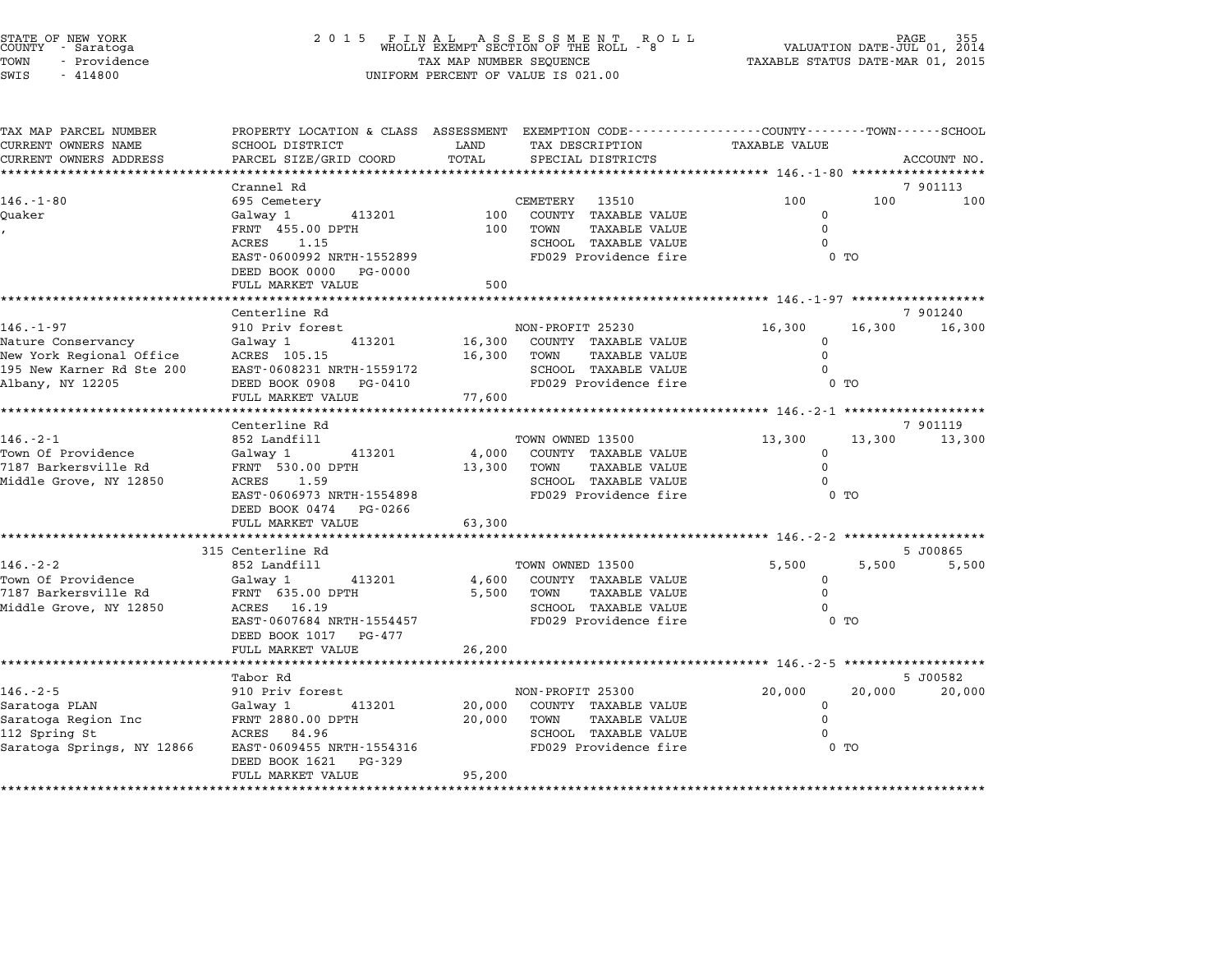|                 | STATE OF NEW YORK |  |
|-----------------|-------------------|--|
|                 | COUNTY - Saratoga |  |
| TOWN            | - Providence      |  |
| $\sim - - \sim$ | 111000            |  |

| TAX MAP PARCEL NUMBER<br>CURRENT OWNERS NAME                        | PROPERTY LOCATION & CLASS ASSESSMENT<br><b>SCHOOL DISTRICT</b> | LAND             |                  | TAX DESCRIPTION                                      | EXEMPTION CODE-----------------COUNTY-------TOWN------SCHOOL<br><b>TAXABLE VALUE</b> |                |             |
|---------------------------------------------------------------------|----------------------------------------------------------------|------------------|------------------|------------------------------------------------------|--------------------------------------------------------------------------------------|----------------|-------------|
| CURRENT OWNERS ADDRESS                                              | PARCEL SIZE/GRID COORD                                         | TOTAL            |                  | SPECIAL DISTRICTS                                    |                                                                                      |                | ACCOUNT NO. |
|                                                                     |                                                                | ******           |                  |                                                      |                                                                                      |                |             |
|                                                                     | Tabor Rd                                                       |                  |                  |                                                      |                                                                                      |                | 5 J00583    |
| $146. - 2 - 6$                                                      | 910 Priv forest                                                |                  | NON-PROFIT 25300 |                                                      | 16,200                                                                               | 16,200         | 16,200      |
| Land Trust of the                                                   | Galway 1<br>413201<br>FRNT 2865.00 DPTH                        | 16,200<br>16,200 | TOWN             | COUNTY TAXABLE VALUE<br><b>TAXABLE VALUE</b>         | $\mathbf 0$<br>$\mathbf 0$                                                           |                |             |
| Saratoga Region Inc<br>110 Spring St                                | ACRES<br>70.62                                                 |                  |                  | SCHOOL TAXABLE VALUE                                 | $\Omega$                                                                             |                |             |
| Saratoga Springs, NY 12866                                          | EAST-0610630 NRTH-1554856                                      |                  |                  | FD029 Providence fire                                |                                                                                      | $0$ TO         |             |
|                                                                     | DEED BOOK 1621<br>PG-329                                       |                  |                  |                                                      |                                                                                      |                |             |
|                                                                     | FULL MARKET VALUE                                              | 77,100           |                  |                                                      |                                                                                      |                |             |
|                                                                     |                                                                |                  |                  |                                                      | ********************** 146 <sub>.</sub> -2-10 *******************                    |                |             |
|                                                                     | Glenwild Rd                                                    |                  |                  |                                                      |                                                                                      |                | 7 901100    |
| $146. - 2 - 10$                                                     | 695 Cemetery                                                   |                  | <b>CEMETERY</b>  | 13510                                                | 100                                                                                  | 100            | 100         |
| Briggs Cemetery                                                     | 413201<br>Galway 1                                             | 100              |                  | COUNTY TAXABLE VALUE                                 | $\Omega$                                                                             |                |             |
|                                                                     | FRNT 130.00 DPTH 85.00                                         | 100              | TOWN             | <b>TAXABLE VALUE</b>                                 | $\Omega$                                                                             |                |             |
|                                                                     | 0.24<br>ACRES                                                  |                  |                  | SCHOOL TAXABLE VALUE                                 | U                                                                                    |                |             |
|                                                                     | EAST-0613944 NRTH-1556024<br>DEED BOOK 0000<br>PG-0000         |                  |                  | FD029 Providence fire                                |                                                                                      | 0 <sub>T</sub> |             |
|                                                                     | FULL MARKET VALUE                                              | 500              |                  |                                                      |                                                                                      |                |             |
|                                                                     | **********************                                         |                  |                  |                                                      |                                                                                      |                |             |
|                                                                     | Center Rd                                                      |                  |                  |                                                      |                                                                                      |                | 155 J01671  |
| $146. - 2 - 17$                                                     | 910 Priv forest                                                |                  | CNTY OWNED 13100 |                                                      | 4,700                                                                                | 4,700          | 4,700       |
| County Of Saratoga                                                  | 413201<br>Galway 1                                             | 4,700            |                  | COUNTY TAXABLE VALUE                                 | $\Omega$                                                                             |                |             |
| Dept Of Public Works                                                | ACRES 25.00                                                    | 4,700            | TOWN             | TAXABLE VALUE                                        | $\Omega$<br>$\Omega$                                                                 |                |             |
| 50 West High St<br>Ballston Spa, NY 12020                           | EAST-0608720 NRTH-1553487<br>DEED BOOK 1353<br>PG-182          |                  |                  | <b>SCHOOL TAXABLE VALUE</b><br>FD029 Providence fire |                                                                                      | 0 TO           |             |
|                                                                     | FULL MARKET VALUE                                              | 22,400           |                  |                                                      |                                                                                      |                |             |
|                                                                     | ********************                                           |                  |                  |                                                      | *************** 147.-1-38.11 ***************                                         |                |             |
|                                                                     | Barkersville Rd                                                |                  |                  |                                                      |                                                                                      |                | 7 901103    |
| $147. - 1 - 38.11$                                                  | 942 Co. reforest                                               |                  | CNTY OWNED 13100 |                                                      | 71,000                                                                               | 71,000         | 71,000      |
| County Of Saratoga                                                  | Galway 1<br>413201                                             | 50,500           |                  | COUNTY TAXABLE VALUE                                 | $\mathbf 0$                                                                          |                |             |
| Municipal Center                                                    | Res #67-86                                                     | 71,000           | TOWN             | <b>TAXABLE VALUE</b>                                 | $\mathbf 0$                                                                          |                |             |
| 50 West High St                                                     | Radio Tower - 16000                                            |                  |                  | <b>SCHOOL TAXABLE VALUE</b>                          | $\Omega$                                                                             |                |             |
| Ballston Spa, NY 12020                                              | FRNT 2120.00 DPTH                                              |                  |                  | FD029 Providence fire                                |                                                                                      | $0$ TO         |             |
|                                                                     | ACRES 161.66                                                   |                  |                  |                                                      |                                                                                      |                |             |
|                                                                     | EAST-0617713 NRTH-1555832                                      |                  |                  |                                                      |                                                                                      |                |             |
|                                                                     | DEED BOOK 0324<br>PG-0409                                      |                  |                  |                                                      |                                                                                      |                |             |
|                                                                     | FULL MARKET VALUE                                              | 338,100          |                  |                                                      |                                                                                      |                |             |
|                                                                     | Packer Rd                                                      |                  |                  |                                                      |                                                                                      |                | 7 901106    |
| $147. - 1 - 39$                                                     | 942 Co. reforest                                               |                  | CNTY OWNED 13100 |                                                      | 18,800                                                                               | 18,800         | 18,800      |
| County Of Saratoga                                                  | 413201<br>Galway 1                                             | 18,800           |                  | COUNTY TAXABLE VALUE                                 | 0                                                                                    |                |             |
| Municipal Center                                                    | FRNT 170.00 DPTH                                               | 18,800           | TOWN             | <b>TAXABLE VALUE</b>                                 | $\Omega$                                                                             |                |             |
|                                                                     |                                                                |                  |                  |                                                      |                                                                                      |                |             |
|                                                                     | ACRES<br>98.91                                                 |                  |                  | SCHOOL TAXABLE VALUE                                 | 0                                                                                    |                |             |
|                                                                     | EAST-0618977 NRTH-1557752                                      |                  |                  | FD029 Providence fire                                |                                                                                      | $0$ TO         |             |
| Attn: County Treasurer<br>50 West High St<br>Ballston Spa, NY 12020 | DEED BOOK 0256<br>PG-0066                                      |                  |                  |                                                      |                                                                                      |                |             |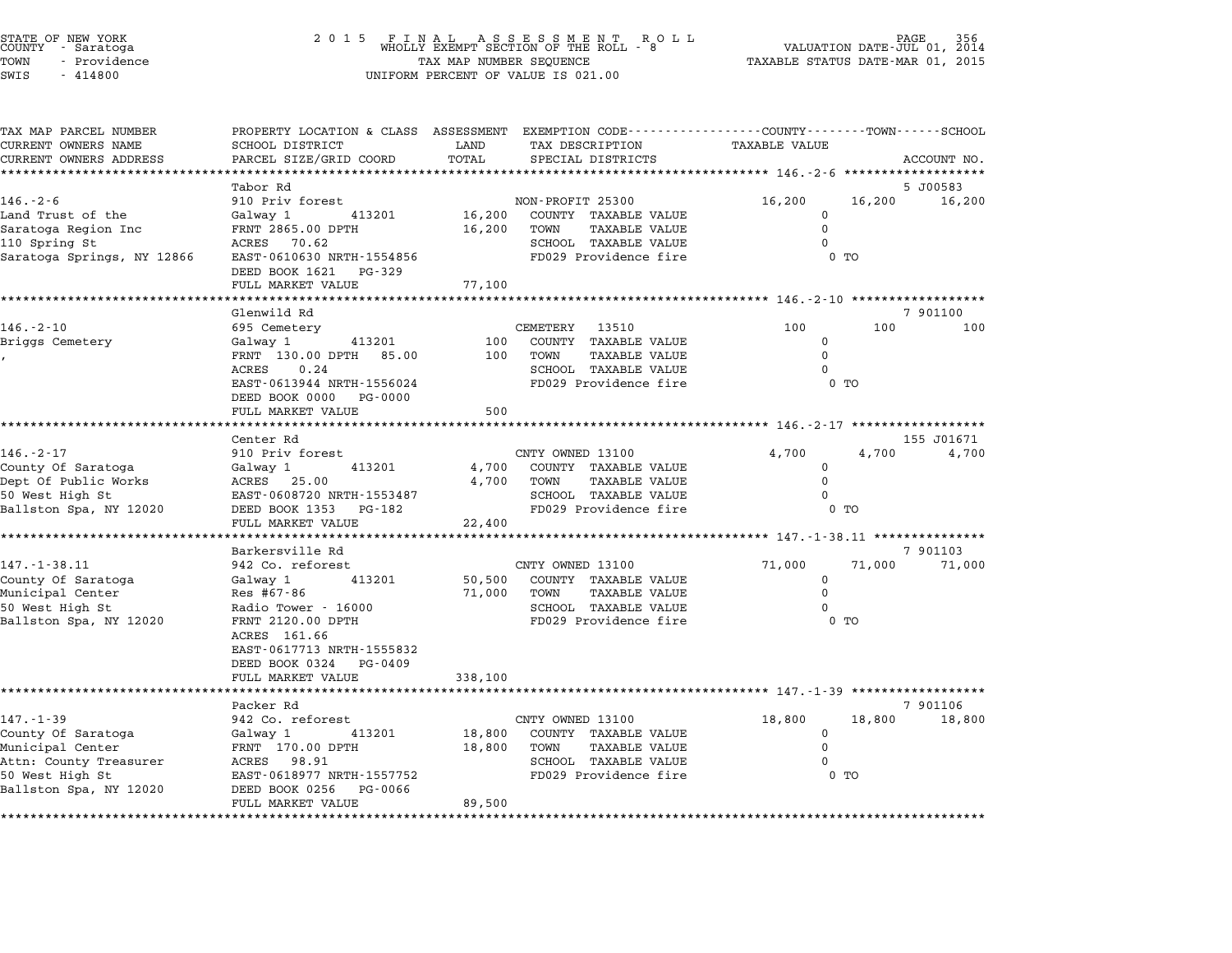| STATE OF NEW YORK<br>COUNTY - Saratoga |  |              |  |
|----------------------------------------|--|--------------|--|
| TOWN                                   |  | - Providence |  |
| SWTS                                   |  | $-414800$    |  |

# STATE OF NEW YORK <sup>2</sup> <sup>0</sup> <sup>1</sup> 5 F I N A L A S S E S S M E N T R O L L PAGE <sup>357</sup> COUNTY - Saratoga WHOLLY EXEMPT SECTION OF THE ROLL - <sup>8</sup> VALUATION DATE-JUL 01, <sup>2014</sup> TOWN - Providence TAX MAP NUMBER SEQUENCE TAXABLE STATUS DATE-MAR 01, <sup>2015</sup> TOWN - Providence **Example 20 Servest SES** UNIFORM PERCENT OF VALUE IS 021.00

| TAX MAP PARCEL NUMBER                         |                                                      |               | PROPERTY LOCATION & CLASS ASSESSMENT EXEMPTION CODE---------------COUNTY-------TOWN-----SCHOOL |                                               |        |                    |
|-----------------------------------------------|------------------------------------------------------|---------------|------------------------------------------------------------------------------------------------|-----------------------------------------------|--------|--------------------|
| CURRENT OWNERS NAME<br>CURRENT OWNERS ADDRESS | SCHOOL DISTRICT<br>PARCEL SIZE/GRID COORD            | LAND<br>TOTAL | TAX DESCRIPTION<br>SPECIAL DISTRICTS                                                           | TAXABLE VALUE                                 |        | ACCOUNT NO.        |
|                                               |                                                      |               |                                                                                                |                                               |        |                    |
|                                               | Glenwild Rd                                          |               |                                                                                                |                                               |        | 5 J00816           |
| $147. - 1 - 41$                               | 314 Rural vac<10                                     |               | TOWN OWNED 13500                                                                               | 3,400                                         | 3,400  | 3,400              |
| Town Of Providence                            | Galwav 1<br>413201                                   | 3,400         | COUNTY TAXABLE VALUE                                                                           | $\Omega$                                      |        |                    |
| 7187 Barkersville Rd                          | FRNT 65.00 DPTH                                      | 3,400         | TOWN<br><b>TAXABLE VALUE</b>                                                                   | $\Omega$                                      |        |                    |
| Middle Grove, NY 12850                        | ACRES<br>3.01<br>EAST-0614366 NRTH-1555423           |               | SCHOOL TAXABLE VALUE<br>FD029 Providence fire                                                  | $\Omega$                                      | $0$ TO |                    |
|                                               | DEED BOOK 1434 PG-364                                |               |                                                                                                |                                               |        |                    |
|                                               | FULL MARKET VALUE                                    | 16,200        |                                                                                                |                                               |        |                    |
|                                               |                                                      |               |                                                                                                |                                               |        |                    |
| $147. - 1 - 43$                               | Glenwild Rd<br>942 Co. reforest                      |               | CNTY OWNED 13100                                                                               | 12,000                                        | 12,000 | 7 901104<br>12,000 |
| County Of Saratoga                            | Galway 1<br>413201                                   | 12,000        | COUNTY TAXABLE VALUE                                                                           | 0                                             |        |                    |
| Municipal Center                              | Forest                                               | 12,000        | <b>TAXABLE VALUE</b><br>TOWN                                                                   | $\mathbf 0$                                   |        |                    |
| Attn: County Treasurer                        | FRNT 1030.00 DPTH                                    |               | SCHOOL TAXABLE VALUE                                                                           |                                               |        |                    |
| 50 West High St                               | ACRES 63.84                                          |               | FD029 Providence fire                                                                          |                                               | $0$ TO |                    |
| Ballston Spa, NY 12020                        | EAST-0615567 NRTH-1554963                            |               |                                                                                                |                                               |        |                    |
|                                               | DEED BOOK 0285 PG-0054<br>FULL MARKET VALUE          | 57,100        |                                                                                                |                                               |        |                    |
|                                               | ******************                                   |               |                                                                                                | ·************* 147. -1-89 ******************* |        |                    |
|                                               | Barkersville Rd                                      |               |                                                                                                |                                               |        | 7 901112           |
| 147.-1-89                                     | 662 Police/fire                                      |               | VOL FIRE 26400                                                                                 | 25,700                                        | 25,700 | 25,700             |
| Providence Fire District                      | 413201<br>Galway 1                                   | 5,200         | COUNTY TAXABLE VALUE                                                                           | 0                                             |        |                    |
| PO Box 404<br>Galway, NY 12074                | merged per town attorney<br>FRNT 835.00 DPTH 625.00  | 25,700        | TAXABLE VALUE<br>TOWN<br>SCHOOL TAXABLE VALUE                                                  | $\Omega$<br>0                                 |        |                    |
|                                               | ACRES 11.98                                          |               | FD029 Providence fire                                                                          |                                               | $0$ TO |                    |
|                                               | EAST-0618293 NRTH-1555512                            |               |                                                                                                |                                               |        |                    |
|                                               | DEED BOOK 1314 PG-134                                |               |                                                                                                |                                               |        |                    |
|                                               | FULL MARKET VALUE                                    | 122,400       |                                                                                                |                                               |        |                    |
|                                               | Glenwild Rd                                          |               |                                                                                                |                                               |        | 5 J00433           |
| $147. - 1 - 90$                               | 910 Priv forest                                      |               | NON-PROFIT 25300                                                                               | 43,800                                        | 43,800 | 43,800             |
| Saratoga Plan Inc                             | Galway 1<br>413201                                   | 43,800        | COUNTY TAXABLE VALUE                                                                           | $\Omega$                                      |        |                    |
| 112 Spring St Rm 202                          | Filed Map M2010177 & deed                            | 43,800        | TOWN<br>TAXABLE VALUE                                                                          | $\Omega$                                      |        |                    |
| Saratoga Springs, NY 12866                    | Also Bk 907 Pg 23                                    |               | SCHOOL TAXABLE VALUE                                                                           | $\Omega$                                      |        |                    |
|                                               | FRNT 1620.00 DPTH                                    |               | FD029 Providence fire                                                                          |                                               | $0$ TO |                    |
|                                               | ACRES 214.95                                         |               |                                                                                                |                                               |        |                    |
|                                               | EAST-0615803 NRTH-1557992<br>DEED BOOK 2010 PG-27052 |               |                                                                                                |                                               |        |                    |
|                                               | FULL MARKET VALUE                                    | 208,600       |                                                                                                |                                               |        |                    |
|                                               |                                                      |               |                                                                                                | *************** 158.-1-3 ******************** |        |                    |
|                                               | Fish House Rd Rear                                   |               |                                                                                                |                                               |        | 7 901099           |
| $158. - 1 - 3$<br>Bentley                     | 695 Cemetery<br>413201<br>Galway 1                   | 34,400        | CEMETERY 13510<br>COUNTY TAXABLE VALUE                                                         | 34,400<br>$\mathbf 0$                         | 34,400 | 34,400             |
|                                               | ACRES<br>0.73                                        | 34,400        | TAXABLE VALUE<br>TOWN                                                                          | $\mathbf 0$                                   |        |                    |
|                                               | EAST-0597253 NRTH-1552632                            |               | SCHOOL TAXABLE VALUE                                                                           |                                               |        |                    |
|                                               | DEED BOOK 0000<br>PG-0000                            |               | FD029 Providence fire                                                                          |                                               | $0$ TO |                    |
|                                               | FULL MARKET VALUE                                    | 163,800       |                                                                                                |                                               |        |                    |
|                                               |                                                      |               |                                                                                                |                                               |        |                    |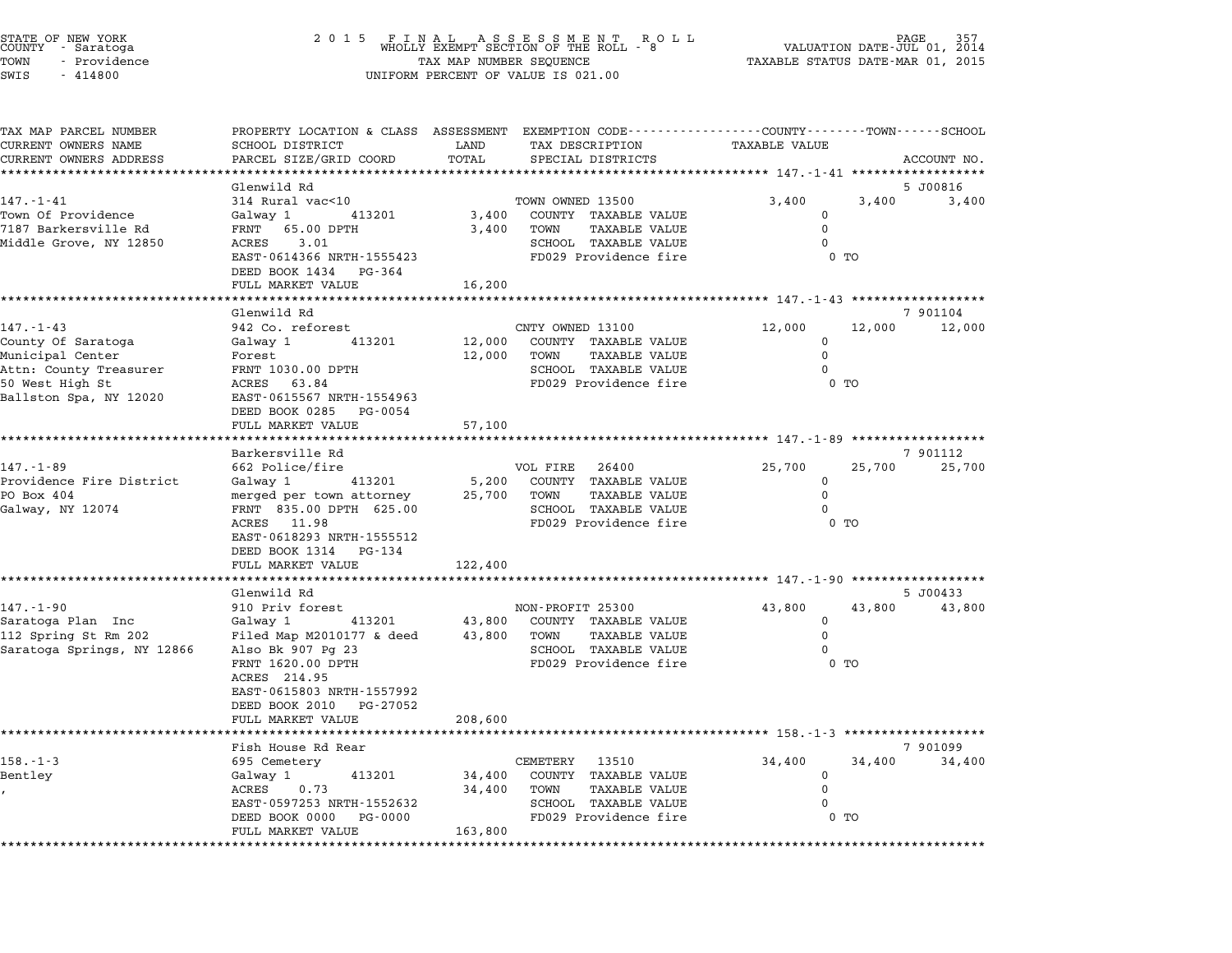| STATE OF NEW YORK<br>COUNTY – Saratoga<br>TOWN<br>- Providence<br>SWIS<br>$-414800$ | 2 0 1 5                                                                                                                                      | TAX MAP NUMBER SEQUENCE<br>UNIFORM PERCENT OF VALUE IS 021.00 |                  |                                                               | TAXABLE STATUS DATE-MAR 01, 2015                       |        | PAGE<br>VALUATION DATE-JUL 01, 2014 |
|-------------------------------------------------------------------------------------|----------------------------------------------------------------------------------------------------------------------------------------------|---------------------------------------------------------------|------------------|---------------------------------------------------------------|--------------------------------------------------------|--------|-------------------------------------|
| TAX MAP PARCEL NUMBER<br>CURRENT OWNERS NAME<br>CURRENT OWNERS ADDRESS              | PROPERTY LOCATION & CLASS ASSESSMENT EXEMPTION CODE---------------COUNTY-------TOWN------SCHOOL<br>SCHOOL DISTRICT<br>PARCEL SIZE/GRID COORD | LAND<br>TOTAL                                                 |                  | TAX DESCRIPTION<br>SPECIAL DISTRICTS                          | TAXABLE VALUE                                          |        | ACCOUNT NO.                         |
| **********************                                                              | *****************************                                                                                                                |                                                               |                  |                                                               |                                                        |        |                                     |
| $158.16 - 1 - 11.2$                                                                 | 7177 Fish House Rd<br>662 Police/fire                                                                                                        |                                                               | NON-PROFIT 25300 |                                                               | 13,000                                                 | 13,000 | 13,000                              |
| Providence Vol Amb Corp Inc<br>PO Box 16<br>Galway, NY 12074                        | 413201<br>Galway 1<br>FRNT 166.00 DPTH 180.00<br>ACRES<br>0.64                                                                               | 3,000<br>13,000                                               | TOWN             | COUNTY TAXABLE VALUE<br>TAXABLE VALUE<br>SCHOOL TAXABLE VALUE | $\Omega$<br>$\Omega$<br>$\Omega$                       |        |                                     |
|                                                                                     | EAST-0598257 NRTH-1547515<br>DEED BOOK 1045 PG-0713<br>FULL MARKET VALUE                                                                     | 61,900                                                        |                  | FD029 Providence fire                                         |                                                        | $0$ TO |                                     |
|                                                                                     |                                                                                                                                              | ***********************                                       |                  |                                                               | ******************** 158.16-1-11.11 *************      |        |                                     |
|                                                                                     | 7173 Fish House Rd                                                                                                                           |                                                               |                  |                                                               |                                                        |        | 7 901116                            |
| 158.16-1-11.11<br>Town Of Providence                                                | 910 Priv forest<br>Galway 1<br>413201                                                                                                        | 5,200                                                         | VOL FIRE         | 26400<br>COUNTY TAXABLE VALUE                                 | 5,200<br>$\mathbf 0$                                   | 5,200  | 5,200                               |
| 7187 Barkersville Rd                                                                | 180                                                                                                                                          | 5,200                                                         | TOWN             | <b>TAXABLE VALUE</b>                                          | $\mathbf 0$                                            |        |                                     |
| Middle Grove, NY 12850                                                              | 75.00 DPTH<br>FRNT<br>2.75<br>ACRES                                                                                                          |                                                               |                  | SCHOOL TAXABLE VALUE<br>FD029 Providence fire                 | $\Omega$                                               | $0$ TO |                                     |
|                                                                                     | EAST-0598131 NRTH-1547352<br>DEED BOOK 1045<br>PG-0713<br>FULL MARKET VALUE                                                                  | 24,800                                                        |                  |                                                               |                                                        |        |                                     |
|                                                                                     | 7175 Fish House Rd Rear                                                                                                                      |                                                               |                  |                                                               | ****************************** 158.16-1-11.12 ******** |        |                                     |
| 158.16-1-11.12                                                                      | 662 Police/fire                                                                                                                              |                                                               | VOL FIRE         | 26400                                                         | 200                                                    | 200    | 200                                 |
| Providence Volunteer Ambulance Galway 1                                             | 413201                                                                                                                                       | 200                                                           |                  | COUNTY TAXABLE VALUE                                          | 0                                                      |        |                                     |
| Corp Inc                                                                            | ACRES<br>0.35                                                                                                                                | 200                                                           | TOWN             | <b>TAXABLE VALUE</b>                                          | $\Omega$                                               |        |                                     |
| PO Box 16<br>Galway, NY 12074                                                       | EAST-0598121 NRTH-1547483                                                                                                                    |                                                               |                  | SCHOOL TAXABLE VALUE<br>FD029 Providence fire                 | $\Omega$                                               |        |                                     |
|                                                                                     | DEED BOOK 1211<br>PG-588<br>FULL MARKET VALUE                                                                                                | 1,000                                                         |                  |                                                               |                                                        | 0 TO   |                                     |
|                                                                                     |                                                                                                                                              |                                                               |                  |                                                               |                                                        |        |                                     |
|                                                                                     | 7151 Fish House Rd                                                                                                                           |                                                               |                  |                                                               |                                                        |        | 7 901111                            |
| $158.16 - 1 - 12$                                                                   | 662 Police/fire                                                                                                                              |                                                               | VOL FIRE         | 26400                                                         | 27,800                                                 | 27,800 | 27,800                              |
| Providence Fire District<br>PO Box 404                                              | 413201<br>Galway 1<br>FRNT 165.00 DPTH 239.00                                                                                                | 2,700<br>27,800                                               | TOWN             | COUNTY TAXABLE VALUE<br>TAXABLE VALUE                         | $\mathbf 0$<br>$\Omega$                                |        |                                     |
| Galway, NY 12074                                                                    | ACRES<br>0.91                                                                                                                                |                                                               |                  | SCHOOL TAXABLE VALUE                                          | $\Omega$                                               |        |                                     |
|                                                                                     | EAST-0598306 NRTH-1547261<br>DEED BOOK 0763 PG-0255                                                                                          |                                                               |                  | FD029 Providence fire                                         |                                                        | $0$ TO |                                     |
|                                                                                     | FULL MARKET VALUE                                                                                                                            | 132,400                                                       |                  |                                                               |                                                        |        |                                     |
|                                                                                     | 7153 Fishhouse Rd                                                                                                                            |                                                               |                  |                                                               |                                                        |        | 7 901094                            |
| $158.20 - 1 - 9$                                                                    | 620 Religious                                                                                                                                |                                                               | RELIGIOUS 25110  |                                                               | 44,400                                                 | 44,400 | 44,400                              |
| Providence Baptist Church                                                           | Galway 1<br>413201                                                                                                                           | 1,500                                                         |                  | COUNTY TAXABLE VALUE                                          | $\Omega$                                               |        |                                     |
| 7153 Fishhouse Rd                                                                   | FRNT 132.00 DPTH 165.00<br>ACRES                                                                                                             | 44,400                                                        | TOWN             | TAXABLE VALUE<br><b>SCHOOL TAXABLE VALUE</b>                  | 0<br>$\Omega$                                          |        |                                     |
| Galway, NY 12074                                                                    | 0.50<br>EAST-0598815 NRTH-1546253                                                                                                            |                                                               |                  | FD029 Providence fire                                         |                                                        | $0$ TO |                                     |
|                                                                                     | DEED BOOK 854<br>PG-00274<br>FULL MARKET VALUE                                                                                               | 211,400                                                       |                  |                                                               |                                                        |        |                                     |
|                                                                                     |                                                                                                                                              |                                                               |                  |                                                               |                                                        |        |                                     |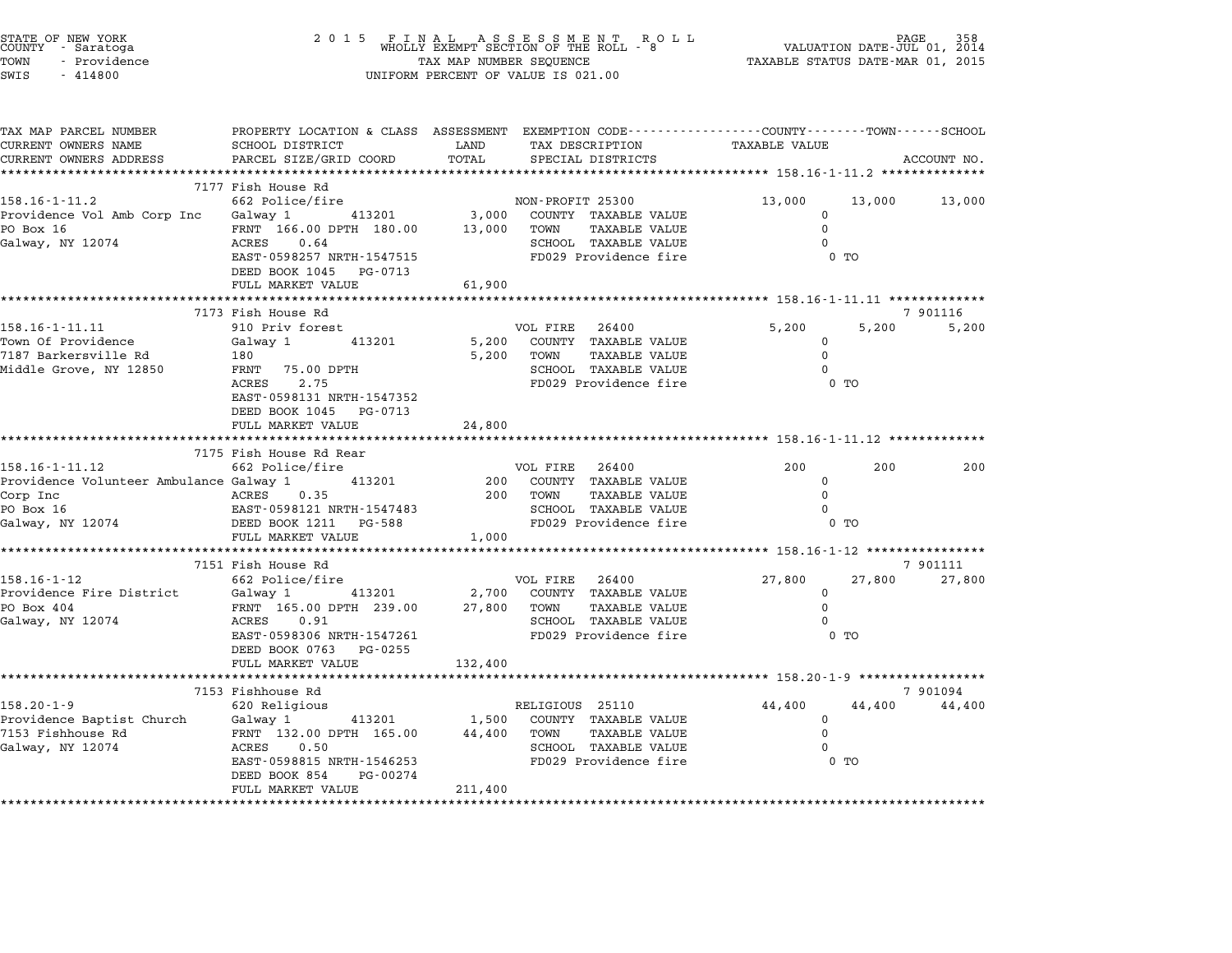| STATE OF NEW YORK<br>COUNTY - Saratoga |  |              |  |
|----------------------------------------|--|--------------|--|
| TOWN                                   |  | - Providence |  |
| -----                                  |  | .            |  |

| TAX MAP PARCEL NUMBER<br>CURRENT OWNERS NAME                   | SCHOOL DISTRICT                 | LAND    | PROPERTY LOCATION & CLASS ASSESSMENT EXEMPTION CODE----------------COUNTY-------TOWN-----SCHOOL<br>TAX DESCRIPTION | <b>TAXABLE VALUE</b> |        |             |
|----------------------------------------------------------------|---------------------------------|---------|--------------------------------------------------------------------------------------------------------------------|----------------------|--------|-------------|
| CURRENT OWNERS ADDRESS                                         | PARCEL SIZE/GRID COORD          | TOTAL   | SPECIAL DISTRICTS                                                                                                  |                      |        | ACCOUNT NO. |
|                                                                |                                 |         |                                                                                                                    |                      |        |             |
|                                                                | Fish House Rd Rear              |         |                                                                                                                    |                      |        | 7 901107    |
| $158.20 - 1 - 12$                                              | 695 Cemetery                    |         | CEMETERY 13510                                                                                                     | 1,700                | 1,700  | 1,700       |
| Hagadorn                                                       | 413201<br>Galway 1              |         | 1,700 COUNTY TAXABLE VALUE                                                                                         | $\mathbf{0}$         |        |             |
|                                                                | ACRES 0.20                      |         | TAXABLE VALUE<br>1,700 TOWN                                                                                        | $\Omega$             |        |             |
|                                                                | EAST-0599249 NRTH-1546072       |         | SCHOOL TAXABLE VALUE                                                                                               | $\Omega$             |        |             |
|                                                                | DEED BOOK 0000 PG-0000          |         | FD029 Providence fire                                                                                              | 0 <sub>T</sub>       |        |             |
|                                                                | FULL MARKET VALUE               | 8,100   |                                                                                                                    |                      |        |             |
|                                                                |                                 |         |                                                                                                                    |                      |        | 5 J00581    |
| 159.-2-24                                                      | Fayville Rd<br>314 Rural vac<10 |         | NON-PROFIT 25300                                                                                                   | 4,000                | 4,000  | 4,000       |
| Saratoga PLAN                                                  | Galway 1 413201                 |         | 4,000 COUNTY TAXABLE VALUE                                                                                         | $\mathbf{0}$         |        |             |
| 112 Spring St                                                  | FRNT 585.00 DPTH                |         | 4,000 TOWN<br>TAXABLE VALUE                                                                                        | $\mathbf 0$          |        |             |
| Saratoga Springs, NY 12866                                     | ACRES 9.00                      |         | SCHOOL TAXABLE VALUE                                                                                               |                      |        |             |
|                                                                | EAST-0610534 NRTH-1553052       |         | FD029 Providence fire                                                                                              | 0 TO                 |        |             |
|                                                                | DEED BOOK 1621 PG-329           |         |                                                                                                                    |                      |        |             |
|                                                                | FULL MARKET VALUE               | 19,000  |                                                                                                                    |                      |        |             |
|                                                                |                                 |         |                                                                                                                    |                      |        |             |
|                                                                | Fayville Rd                     |         |                                                                                                                    |                      |        | 5 J00580    |
| $159. - 2 - 25$                                                | 322 Rural vac>10                |         | NON-PROFIT 25300                                                                                                   | 5,400                | 5,400  | 5,400       |
| Saratoga PLAN                                                  | Galway 1 413201                 |         | 5,400 COUNTY TAXABLE VALUE                                                                                         | $\Omega$             |        |             |
| 112 Spring St                                                  | FRNT 1395.00 DPTH               |         | TAXABLE VALUE<br>5,400 TOWN                                                                                        | $\Omega$             |        |             |
| Saratoga Springs, NY 12866                                     | ACRES 12.79                     |         | SCHOOL TAXABLE VALUE                                                                                               | $\Omega$             |        |             |
|                                                                | EAST-0610976 NRTH-1552438       |         | FD029 Providence fire                                                                                              | $0$ TO               |        |             |
|                                                                | DEED BOOK 1621 PG-329           |         |                                                                                                                    |                      |        |             |
|                                                                | FULL MARKET VALUE               | 25,700  |                                                                                                                    |                      |        |             |
|                                                                |                                 |         |                                                                                                                    |                      |        |             |
| $160. - 1 - 16$                                                | Barkersville Rd                 |         |                                                                                                                    |                      |        | 5 J00732    |
|                                                                | 311 Res vac land                |         | Church Pro 21100                                                                                                   | 2,800                | 2,800  | 2,800       |
| Barkersville Christian Church Galway 1<br>7200 Barkersville Rd | 413201<br>FRNT 265.50 DPTH      |         | 2,800 COUNTY TAXABLE VALUE<br>2,800 TOWN<br>TAXABLE VALUE                                                          | 0<br>$\mathbf 0$     |        |             |
| Middle Grove, NY 12850                                         | ACRES 1.23                      |         | SCHOOL TAXABLE VALUE                                                                                               | $\Omega$             |        |             |
|                                                                | EAST-0615899 NRTH-1550990       |         | FD029 Providence fire 3.800 TO                                                                                     |                      |        |             |
|                                                                | DEED BOOK 2013 PG-45193         |         |                                                                                                                    |                      |        |             |
|                                                                | FULL MARKET VALUE               | 13,300  |                                                                                                                    |                      |        |             |
|                                                                |                                 |         |                                                                                                                    |                      |        |             |
|                                                                | 7200 Barkersville Rd            |         |                                                                                                                    |                      |        | 7 901097    |
| $160. - 1 - 17$                                                | 620 Religious                   |         | RELIGIOUS 25110                                                                                                    | 24,100               | 24,100 | 24,100      |
| Barkersville Christian Church Galway 1 13201                   |                                 |         | 2,800 COUNTY TAXABLE VALUE                                                                                         | $\mathbf 0$          |        |             |
| 7200 Barkersville Rd                                           | FRNT 95.00 DPTH                 |         | <b>TAXABLE VALUE</b><br>24,100 TOWN                                                                                | $\mathbf 0$          |        |             |
| Middle Grove, NY 12850                                         | 0.26<br>ACRES                   |         | SCHOOL TAXABLE VALUE                                                                                               |                      |        |             |
|                                                                | EAST-0616053 NRTH-1551018       |         | FD029 Providence fire                                                                                              | $0$ TO               |        |             |
|                                                                | DEED BOOK NDF<br>PG-NDF         |         |                                                                                                                    |                      |        |             |
|                                                                | FULL MARKET VALUE               | 114,800 |                                                                                                                    |                      |        |             |
|                                                                |                                 |         |                                                                                                                    |                      |        |             |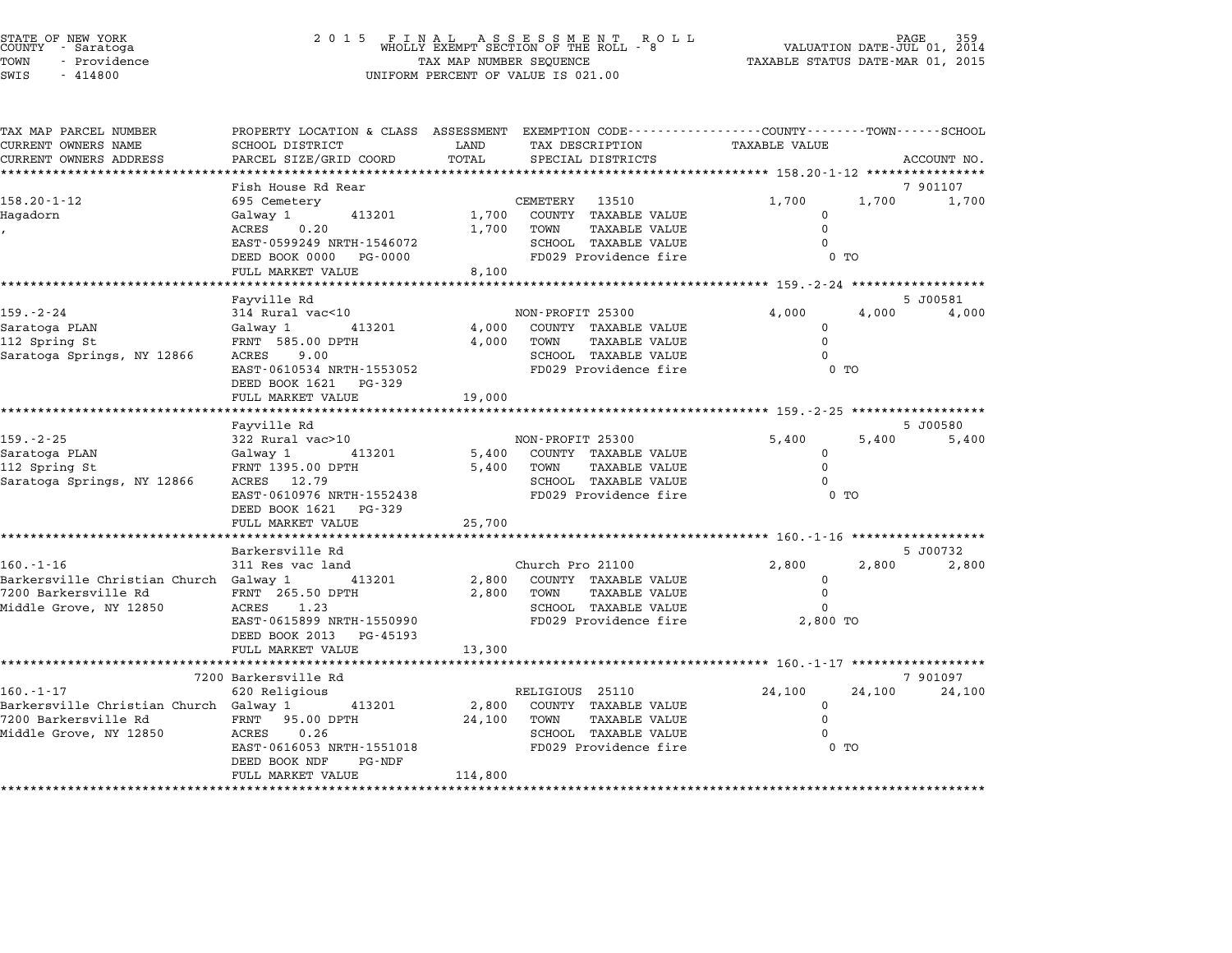| STATE OF NEW YORK<br>COUNTY – Saratoga<br>TOWN<br>- Providence<br>SWIS<br>$-414800$ | 2 0 1 5<br>F I N A L A S S E S S M E N T R O L L<br>WHOLLY EXEMPT SECTION OF THE ROLL - 8 VALUATION DATE-JUL 01, 2014<br>TAX MAP NUMBER SEQUENCE TAXABLE STATUS DATE-MAR 01, 2015<br>UNIFORM PERCENT OF VALUE IS 021.00 |                |                                                                                                                                         |                      |                 |             |
|-------------------------------------------------------------------------------------|-------------------------------------------------------------------------------------------------------------------------------------------------------------------------------------------------------------------------|----------------|-----------------------------------------------------------------------------------------------------------------------------------------|----------------------|-----------------|-------------|
| TAX MAP PARCEL NUMBER<br>CURRENT OWNERS NAME<br>CURRENT OWNERS ADDRESS              | SCHOOL DISTRICT<br>PARCEL SIZE/GRID COORD                                                                                                                                                                               | LAND<br>TOTAL  | PROPERTY LOCATION & CLASS ASSESSMENT EXEMPTION CODE----------------COUNTY-------TOWN-----SCHOOL<br>TAX DESCRIPTION<br>SPECIAL DISTRICTS | <b>TAXABLE VALUE</b> |                 | ACCOUNT NO. |
|                                                                                     | ************************                                                                                                                                                                                                |                |                                                                                                                                         |                      |                 |             |
| $160. - 1 - 19$                                                                     | 7187 Barkersville Rd<br>652 Govt bldgs                                                                                                                                                                                  |                | TOWN OWNED 13500                                                                                                                        | 157,579              | 157,579 157,579 | 7 901117    |
| Town Of Providence                                                                  | Galway 1<br>413201                                                                                                                                                                                                      | 7,800          | COUNTY TAXABLE VALUE                                                                                                                    | 0                    |                 |             |
| 7187 Barkersville Rd                                                                | FRNT 340.00 DPTH                                                                                                                                                                                                        | 157,579        | TAXABLE VALUE<br>TOWN                                                                                                                   | $\mathbf 0$          |                 |             |
| Middle Grove, NY 12850                                                              | ACRES<br>2.60                                                                                                                                                                                                           |                | SCHOOL TAXABLE VALUE                                                                                                                    | $\Omega$             |                 |             |
|                                                                                     | EAST-0615428 NRTH-1550514                                                                                                                                                                                               |                | FD029 Providence fire                                                                                                                   |                      | $0$ TO          |             |
|                                                                                     | DEED BOOK 0653 PG-0424<br>FULL MARKET VALUE                                                                                                                                                                             | 750,400        |                                                                                                                                         |                      |                 |             |
|                                                                                     |                                                                                                                                                                                                                         |                |                                                                                                                                         |                      |                 |             |
|                                                                                     | South Line Rd                                                                                                                                                                                                           |                |                                                                                                                                         |                      |                 | 7 901095    |
| $160. - 1 - 25$                                                                     | 695 Cemetery                                                                                                                                                                                                            |                | CEMETERY 13510                                                                                                                          | 600                  | 600             | 600         |
| Barkersville Cemetery Assoc                                                         | 413201<br>Galway 1                                                                                                                                                                                                      | 600            | COUNTY TAXABLE VALUE                                                                                                                    | 0                    |                 |             |
| 223 Fayville Rd                                                                     | also 2012/35270                                                                                                                                                                                                         | 600            | TOWN<br>TAXABLE VALUE                                                                                                                   | $\mathbf 0$          |                 |             |
| Galway, NY 12074                                                                    | FRNT 173.44 DPTH                                                                                                                                                                                                        |                | SCHOOL TAXABLE VALUE                                                                                                                    | $\Omega$             |                 |             |
|                                                                                     | ACRES 2.50<br>EAST-0616391 NRTH-1548437                                                                                                                                                                                 |                | FD029 Providence fire                                                                                                                   |                      | $0$ TO          |             |
|                                                                                     | DEED BOOK 0295 PG-0247                                                                                                                                                                                                  |                |                                                                                                                                         |                      |                 |             |
|                                                                                     | FULL MARKET VALUE                                                                                                                                                                                                       | 2,900          |                                                                                                                                         |                      |                 |             |
|                                                                                     |                                                                                                                                                                                                                         |                |                                                                                                                                         |                      |                 |             |
|                                                                                     | Clute Mills Rd                                                                                                                                                                                                          |                |                                                                                                                                         |                      |                 |             |
| $160. - 2 - 1.112$<br>Barkersville Christian                                        | 311 Res vac land<br>413201                                                                                                                                                                                              |                | RELIGIOUS 25110                                                                                                                         | 4,400<br>0           | 4,400           | 4,400       |
| Church                                                                              | Galway 1<br>Lot <sub>2</sub>                                                                                                                                                                                            | 4,400<br>4,400 | COUNTY TAXABLE VALUE<br>TAXABLE VALUE<br>TOWN                                                                                           | 0                    |                 |             |
| 7200 Barkersville Rd                                                                | FRNT 486.94 DPTH                                                                                                                                                                                                        |                | SCHOOL TAXABLE VALUE                                                                                                                    | $\Omega$             |                 |             |
| Middle Grove, NY 12850                                                              | ACRES 8.27                                                                                                                                                                                                              |                | FD029 Providence fire                                                                                                                   |                      | $0$ TO          |             |
|                                                                                     | EAST-0616262 NRTH-1551250                                                                                                                                                                                               |                |                                                                                                                                         |                      |                 |             |
|                                                                                     | DEED BOOK 1725 PG-294                                                                                                                                                                                                   |                |                                                                                                                                         |                      |                 |             |
|                                                                                     | FULL MARKET VALUE                                                                                                                                                                                                       | 21,000         |                                                                                                                                         |                      |                 |             |
|                                                                                     | 142 South Line Rd                                                                                                                                                                                                       |                |                                                                                                                                         |                      |                 | 5 J01264    |
| $160 - 2 - 13$                                                                      | 651 Highway gar                                                                                                                                                                                                         |                | TOWN OWNED 13500                                                                                                                        | 155,400              | 155,400         | 155,400     |
| Town of Providence                                                                  | Galway 1<br>413201                                                                                                                                                                                                      | 6,667          | COUNTY TAXABLE VALUE                                                                                                                    | 0                    |                 |             |
| 7187 Barkersville Rd                                                                | Town Providence Garage                                                                                                                                                                                                  | 155,400        | TOWN<br><b>TAXABLE VALUE</b>                                                                                                            | $\mathbf 0$          |                 |             |
| Middle Grove, NY 12850                                                              | FRNT 60.00 DPTH                                                                                                                                                                                                         |                | SCHOOL TAXABLE VALUE                                                                                                                    | $\Omega$             |                 |             |
|                                                                                     | ACRES 10.00                                                                                                                                                                                                             |                | FD029 Providence fire                                                                                                                   |                      | $0$ TO          |             |
|                                                                                     | EAST-0624206 NRTH-1550885                                                                                                                                                                                               |                |                                                                                                                                         |                      |                 |             |
|                                                                                     | DEED BOOK 1546 PG-135<br>FULL MARKET VALUE                                                                                                                                                                              | 740,000        |                                                                                                                                         |                      |                 |             |
|                                                                                     |                                                                                                                                                                                                                         |                |                                                                                                                                         |                      |                 |             |
|                                                                                     | Clark Rd                                                                                                                                                                                                                |                |                                                                                                                                         |                      |                 | 7 901102    |
| $161. - 1 - 16$                                                                     | 695 Cemetery                                                                                                                                                                                                            |                | CEMETERY 13510                                                                                                                          | 300                  | 300             | 300         |
| Clark                                                                               | Galway 1<br>413201                                                                                                                                                                                                      | 300            | COUNTY TAXABLE VALUE                                                                                                                    | 0                    |                 |             |
|                                                                                     | FRNT 226.00 DPTH 130.00                                                                                                                                                                                                 |                | 300 TOWN<br>TAXABLE VALUE                                                                                                               | $\mathbf 0$          |                 |             |
|                                                                                     | ACRES 0.50                                                                                                                                                                                                              |                | SCHOOL TAXABLE VALUE                                                                                                                    | $\Omega$             |                 |             |
|                                                                                     | EAST-0629671 NRTH-1550581<br>DEED BOOK 0000 PG-0000                                                                                                                                                                     |                | FD029 Providence fire                                                                                                                   |                      | $0$ TO          |             |
|                                                                                     | FULL MARKET VALUE                                                                                                                                                                                                       | 1,400          |                                                                                                                                         |                      |                 |             |
|                                                                                     |                                                                                                                                                                                                                         |                |                                                                                                                                         |                      |                 |             |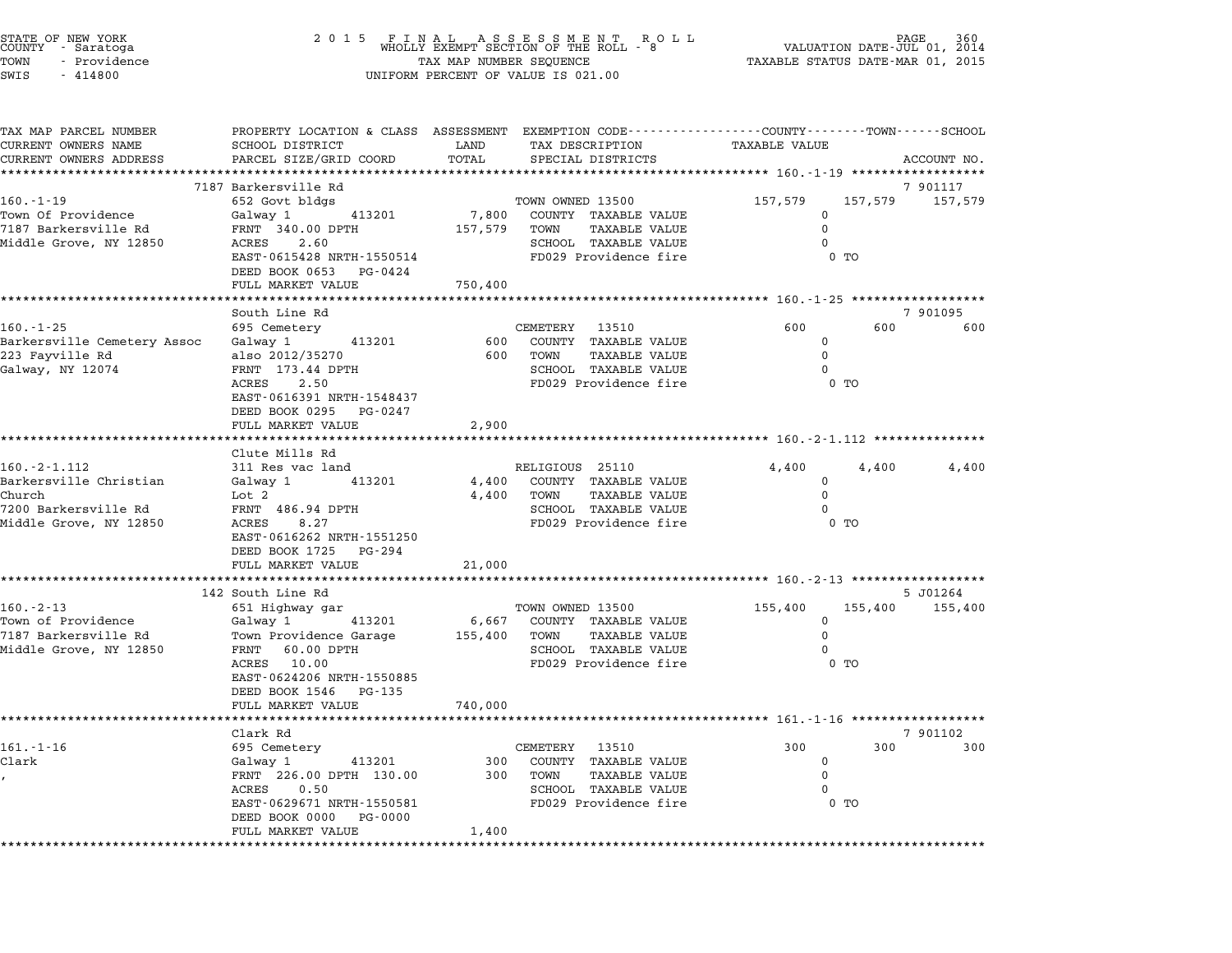| STATE OF NEW YORK<br>COUNTY<br>- Saratoga<br>- Providence<br>TOWN<br>$-414800$<br>SWIS | 2015 FINAL                                             | TAX MAP NUMBER SEQUENCE | FINAL ASSESSMENT ROLL<br>WHOLLY EXEMPT SECTION OF THE ROLL - 8<br>UNIFORM PERCENT OF VALUE IS 021.00 | L L PAGE 361<br>VALUATION DATE-JUL 01, 2014<br>TAXABLE STATUS DATE-MAR 01, 2015 |             |
|----------------------------------------------------------------------------------------|--------------------------------------------------------|-------------------------|------------------------------------------------------------------------------------------------------|---------------------------------------------------------------------------------|-------------|
| TAX MAP PARCEL NUMBER<br>CURRENT OWNERS NAME                                           | PROPERTY LOCATION & CLASS<br>SCHOOL DISTRICT           | ASSESSMENT<br>LAND      | TAX DESCRIPTION                                                                                      | EXEMPTION CODE-----------------COUNTY-------TOWN-----SCHOOL<br>TAXABLE VALUE    |             |
| CURRENT OWNERS ADDRESS                                                                 | PARCEL SIZE/GRID COORD TOTAL                           |                         | SPECIAL DISTRICTS                                                                                    |                                                                                 | ACCOUNT NO. |
|                                                                                        | Fishback Rd                                            |                         |                                                                                                      |                                                                                 | 7 901110    |
| $161. - 1 - 20$                                                                        | 930 State forest                                       |                         | NY STATE                                                                                             | 5,900<br>5,900                                                                  | 5,900       |
| State Of New York                                                                      | Galway 1 413201                                        | 5,900                   | COUNTY<br>TAXABLE VALUE                                                                              | $\Omega$                                                                        |             |
| Attn: Saratoga County Treas                                                            | FRNT 1590.00 DPTH                                      | 5,900                   | TOWN<br>TAXABLE VALUE                                                                                |                                                                                 |             |
| 40 McMaster St Bldg 1                                                                  | ACRES 98.71                                            |                         | SCHOOL<br>TAXABLE VALUE                                                                              | $\Omega$                                                                        |             |
| Ballston Spa, NY 12020                                                                 | EAST-0633638 NRTH-1551165<br>DEED BOOK 0799<br>PG-0556 |                         | FD029 Providence fire                                                                                | 0 TO                                                                            |             |
|                                                                                        | FULL MARKET VALUE                                      | 28,100                  |                                                                                                      |                                                                                 |             |

\*\*\*\*\*\*\*\*\*\*\*\*\*\*\*\*\*\*\*\*\*\*\*\*\*\*\*\*\*\*\*\*\*\*\*\*\*\*\*\*\*\*\*\*\*\*\*\*\*\*\*\*\*\*\*\*\*\*\*\*\*\*\*\*\*\*\*\*\*\*\*\*\*\*\*\*\*\*\*\*\*\*\*\*\*\*\*\*\*\*\*\*\*\*\*\*\*\*\*\*\*\*\*\*\*\*\*\*\*\*\*\*\*\*\*\*\*\*\*\*\*\*\*\*\*\*\*\*\*\*\*\*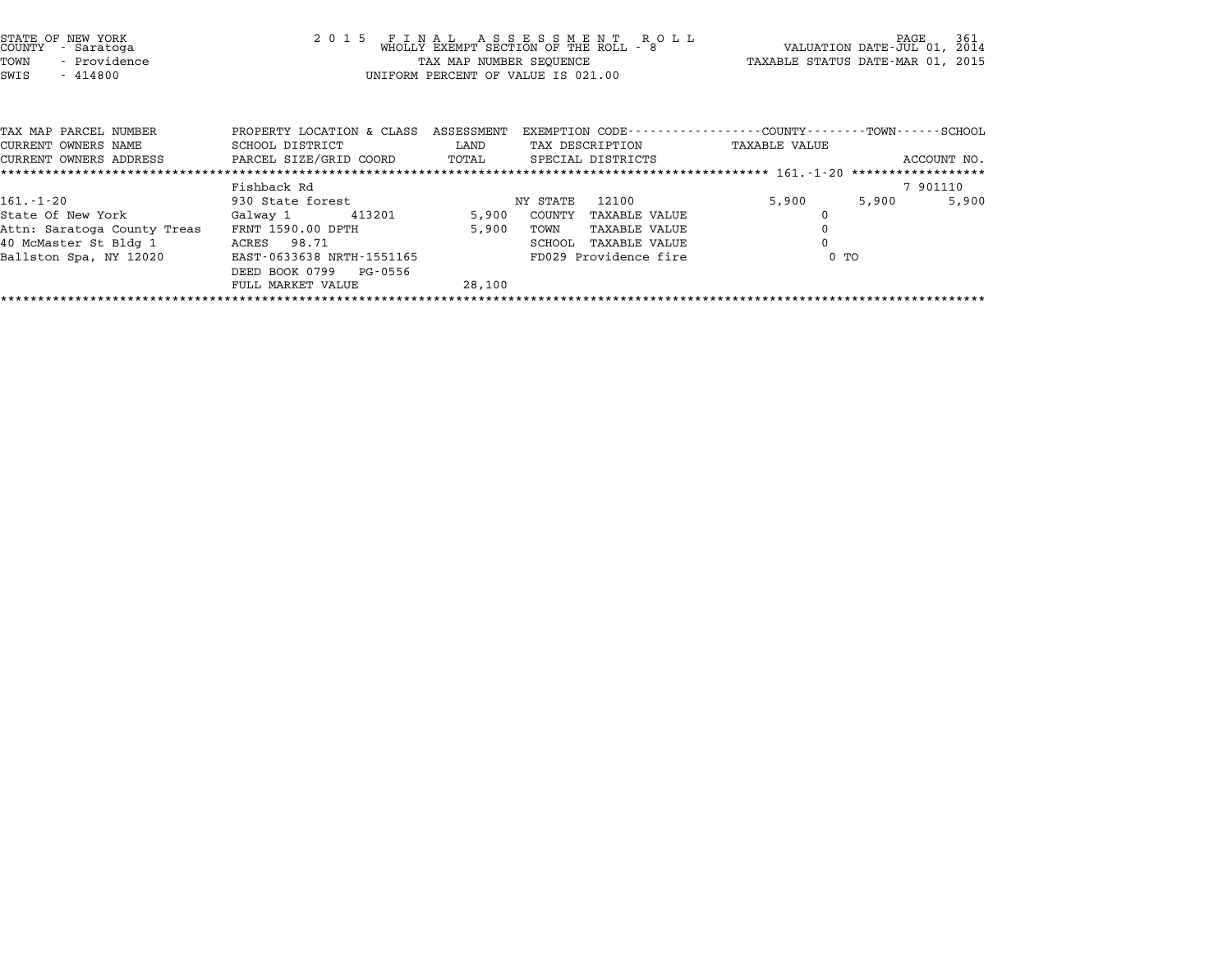| STATE OF NEW YORK<br>COUNTY - Saratoga<br>TOWN<br>- Providence | 2015 FINAL ASSESSMENT ROLL<br>WHOLLY EXEMPT SECTION OF THE ROLL - 8 | - 362<br>PAGE<br>VALUATION DATE-JUL 01, 2014<br>TAXABLE STATUS DATE-MAR 01, 2015 |
|----------------------------------------------------------------|---------------------------------------------------------------------|----------------------------------------------------------------------------------|
| SWIS<br>$-414800$                                              | UNIFORM PERCENT OF VALUE IS 021.00                                  | RPS150/V04/L015<br>CURRENT DATE $6/23/2015$                                      |

# ROLL SECTION TOTALS

# \*\*\* S P E C I A L D I S T R I C T S U M M A R Y \*\*\*

|      |                                              |                  |                     |                    | protan protator pohinaat |                  |                  |
|------|----------------------------------------------|------------------|---------------------|--------------------|--------------------------|------------------|------------------|
| CODE | DISTRICT NAME                                | TOTAL<br>PARCELS | EXTENSION<br>TYPE   | EXTENSION<br>VALUE | AD VALOREM<br>VALUE      | EXEMPT<br>AMOUNT | TAXABLE<br>VALUE |
|      | FD029 Providence fir<br>PK010 Lake nancy par |                  | 41 TOTAL<br>1 TOTAL |                    | 78,000                   | 200              | 77,800           |

## \*\*\* S C H O O L D I S T R I C T S U M M A R Y \*\*\*

|        |               |                  | . <u>.</u>       | $\mathbf{D}$ $\mathbf{L}$ $\mathbf{D}$ $\mathbf{L}$ $\mathbf{R}$ $\mathbf{L}$ $\mathbf{L}$ $\mathbf{L}$ |                  | .                |                |                 |
|--------|---------------|------------------|------------------|---------------------------------------------------------------------------------------------------------|------------------|------------------|----------------|-----------------|
| CODE   | DISTRICT NAME | TOTAL<br>PARCELS | ASSESSED<br>LAND | ASSESSED<br>TOTAL                                                                                       | EXEMPT<br>AMOUNT | TOTAL<br>TAXABLE | STAR<br>AMOUNT | STAR<br>TAXABLE |
|        |               |                  |                  |                                                                                                         |                  |                  |                |                 |
| 172201 | Broadalbin 1  |                  | 42,900           | 62,200                                                                                                  | 62,200           |                  |                |                 |
| 413201 | Galway 1      | 38               | 486,275          | 935,287                                                                                                 | 935,287          |                  |                |                 |
|        | SUB - TOTAL   | 41               | 529,175          | 997,487                                                                                                 | 997,487          |                  |                |                 |
|        | TOTAL         | 41               | 529,175          | 997,487                                                                                                 | 997,487          |                  |                |                 |

## \*\*\* S Y S T E M C O D E S S U M M A R Y \*\*\*

## NO SYSTEM EXEMPTIONS AT THIS LEVEL

|             | TOTAL   |         |         |         |
|-------------|---------|---------|---------|---------|
| DESCRIPTION | PARCELS | COUNTY  | TOWN    | SCHOOL  |
| NY STATE    |         | 70,400  | 70,400  | 70,400  |
| CNTY OWNED  | 4       | 106,500 | 106,500 | 106,500 |
| TOWN OWNED  |         | 343,879 | 343,879 | 343,879 |
| CEMETERY    | 8       | 62,400  | 62,400  | 62,400  |
| Church Pro  |         | 2,800   | 2,800   | 2,800   |
| RELIGIOUS   |         | 72,900  | 72,900  | 72,900  |
| EDUCATION   |         | 37,000  | 37,000  | 37,000  |
| NON-PROFIT  |         | 16,300  | 16,300  | 16,300  |
| NON-PROFIT  | 9       | 226,408 | 226,408 | 226,408 |
| VOL FIRE    | 4       | 58,900  | 58,900  | 58,900  |
| тотаь       | 41      | 997,487 | 997,487 | 997,487 |
|             |         |         |         |         |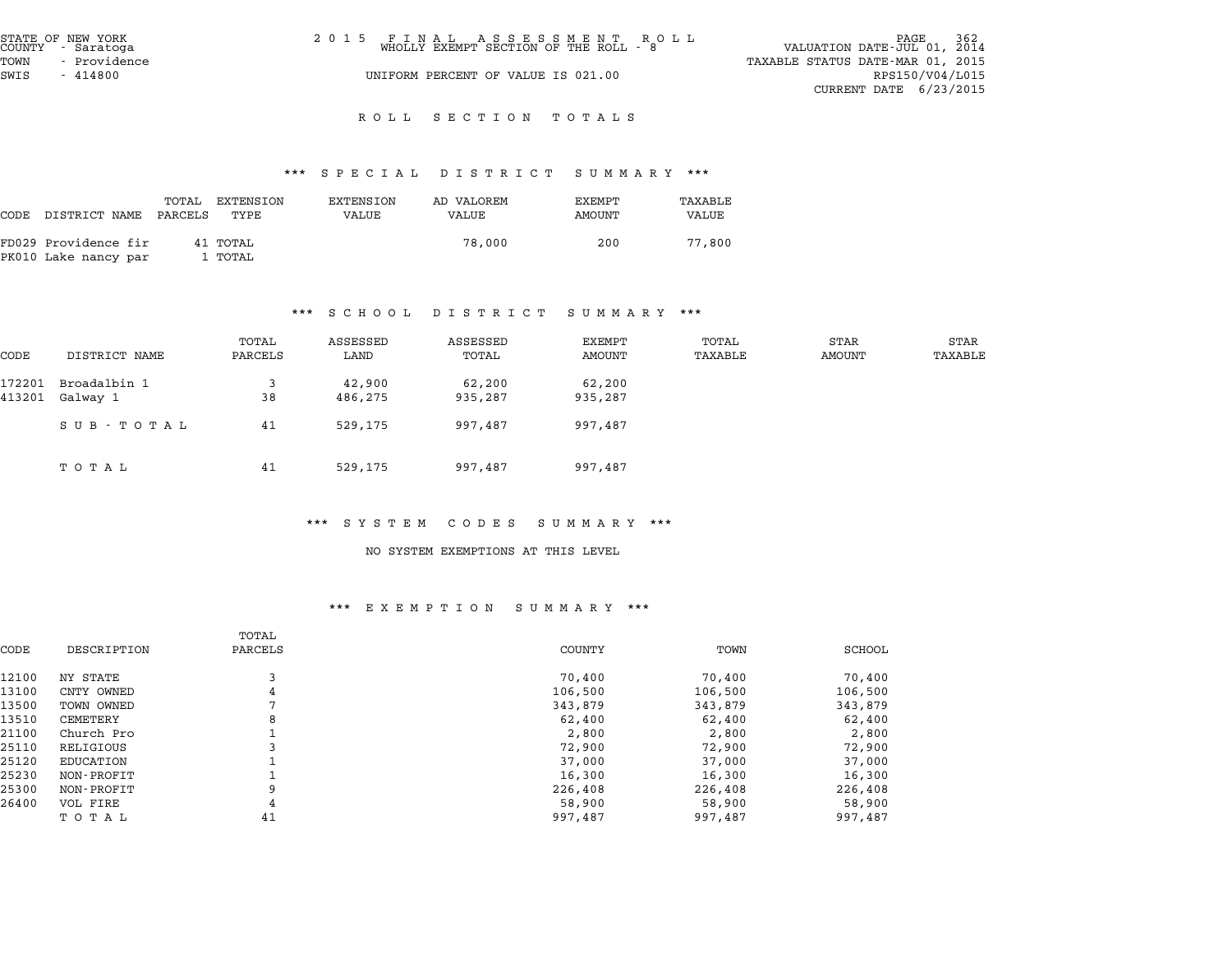| STATE OF NEW YORK<br>COUNTY - Saratoga | 2015 FINAL ASSESSMENT ROLL<br>WHOLLY EXEMPT SECTION OF THE ROLL - 8 | 363 PAGE<br>VALUATION DATE-JUL 01, 2014 |
|----------------------------------------|---------------------------------------------------------------------|-----------------------------------------|
| - Providence<br>TOWN                   |                                                                     | TAXABLE STATUS DATE-MAR 01, 2015        |
| SWIS<br>$-414800$                      | UNIFORM PERCENT OF VALUE IS 021.00                                  | RPS150/V04/L015                         |
|                                        |                                                                     | CURRENT DATE $6/23/2015$                |
|                                        |                                                                     |                                         |

R O L L S E C T I O N T O T A L S

# \*\*\* G R A N D T O T A L S \*\*\*

|            |               |         |          | ש וא באיט | .<br>.        |         |               |         |
|------------|---------------|---------|----------|-----------|---------------|---------|---------------|---------|
| ROLL       |               | TOTAL   | ASSESSED | ASSESSED  | TAXABLE       | TAXABLE | TAXABLE       | STAR    |
| <b>SEC</b> | DESCRIPTION   | PARCELS | LAND     | TOTAL     | <b>COUNTY</b> | TOWN    | <b>SCHOOL</b> | TAXABLE |
|            | WHOLLY EXEMPT | 41      | 529,175  | 997,487   |               |         |               |         |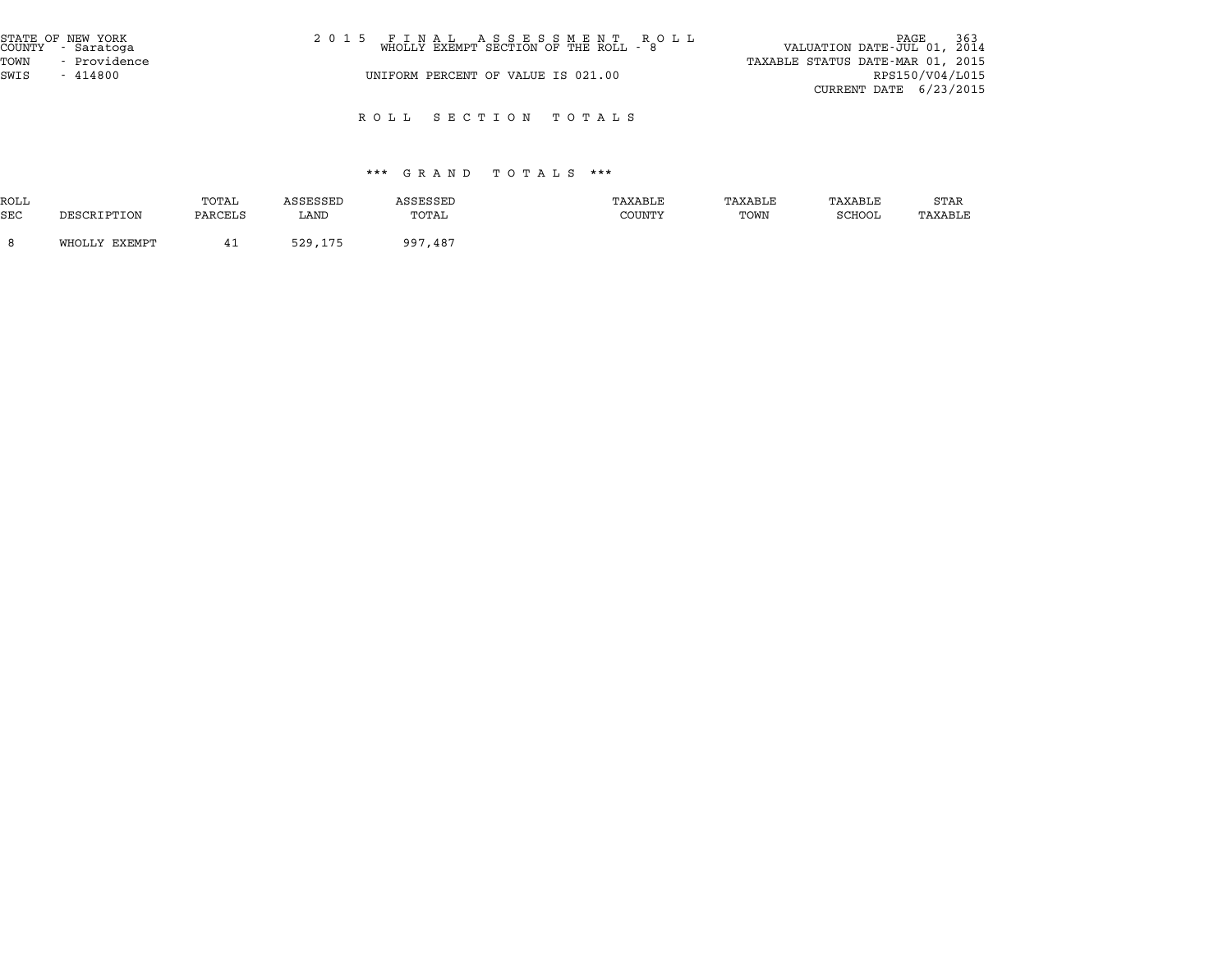| STATE OF NEW YORK<br>COUNTY - Saratoga | 2015 FINAL ASSESSMENT ROLL         | 364 PAGE<br>VALUATION DATE-JUL 01, 2014 |
|----------------------------------------|------------------------------------|-----------------------------------------|
| – Providence<br>TOWN                   | SWIS TOTALS                        | TAXABLE STATUS DATE-MAR 01, 2015        |
| SWIS<br>- 414800                       | UNIFORM PERCENT OF VALUE IS 021.00 | RPS150/V04/L015                         |
|                                        |                                    | CURRENT DATE 6/23/2015                  |

# \*\*\* S P E C I A L D I S T R I C T S U M M A R Y \*\*\*

| CODE | DISTRICT NAME        | TOTAL<br>PARCELS | EXTENSION<br>TYPE | EXTENSION<br>VALUE | AD VALOREM<br>VALUE | EXEMPT<br>AMOUNT | TAXABLE<br>VALUE |
|------|----------------------|------------------|-------------------|--------------------|---------------------|------------------|------------------|
|      | OT015 Omitted tax 20 |                  | 2 MOVTAX          | 1041.02            |                     |                  | 1,041.02         |
|      | FD029 Providence fir |                  | 1,751 TOTAL       |                    | 38276,195           | 200              | 38275,995        |
|      | PK010 Lake nancy par |                  | 179 TOTAL         |                    | 2521,564            |                  | 2521,564         |

## \*\*\* S C H O O L D I S T R I C T S U M M A R Y \*\*\*

|                  |                          |                  |                      | $\mathbf{D}$ $\mathbf{L}$ $\mathbf{D}$ $\mathbf{L}$ $\mathbf{L}$ $\mathbf{L}$ $\mathbf{L}$ $\mathbf{L}$ $\mathbf{L}$ $\mathbf{L}$ | $\cup$ 0 m m $\cap$ n 1 |                       |                      |                       |
|------------------|--------------------------|------------------|----------------------|-----------------------------------------------------------------------------------------------------------------------------------|-------------------------|-----------------------|----------------------|-----------------------|
| CODE             | DISTRICT NAME            | TOTAL<br>PARCELS | ASSESSED<br>LAND     | ASSESSED<br>TOTAL                                                                                                                 | EXEMPT<br>AMOUNT        | TOTAL<br>TAXABLE      | STAR<br>AMOUNT       | STAR<br>TAXABLE       |
| 172201<br>413201 | Broadalbin 1<br>Galway 1 | 424<br>1,327     | 2054,495<br>7013,339 | 9194,385<br>30039,137                                                                                                             | 295,484<br>1490,154     | 8898,901<br>28548,983 | 1083,859<br>5131,959 | 7815,042<br>23417,024 |
|                  | SUB - TOTAL              | 1,751            | 9067,834             | 39233,522                                                                                                                         | 1785,638                | 37447,884             | 6215,818             | 31232,066             |
|                  | тотаь                    | 1,751            | 9067,834             | 39233,522                                                                                                                         | 1785,638                | 37447,884             | 6215,818             | 31232,066             |

#### \*\*\* S Y S T E M C O D E S S U M M A R Y \*\*\*

|       |                     |                  | <br>sisiam cobas | נת משני טכ    | $\cdots$ |               |
|-------|---------------------|------------------|------------------|---------------|----------|---------------|
| CODE  | DESCRIPTION         | TOTAL<br>PARCELS |                  | <b>COUNTY</b> | TOWN     | <b>SCHOOL</b> |
| 50004 | SCHL EXMPT<br>ТОТАЬ |                  |                  |               |          | 10<br>10      |

|       |             | <br>EA EMFII V N<br>נת משני טכ<br>. |         |         |         |  |  |
|-------|-------------|-------------------------------------|---------|---------|---------|--|--|
| CODE  | DESCRIPTION | TOTAL<br>PARCELS                    | COUNTY  | TOWN    | SCHOOL  |  |  |
| 12100 | NY STATE    |                                     | 70,400  | 70,400  | 70,400  |  |  |
| 13100 | CNTY OWNED  | 4                                   | 106,500 | 106,500 | 106,500 |  |  |
| 13500 | TOWN OWNED  | ⇁                                   | 343,879 | 343,879 | 343,879 |  |  |
| 13510 | CEMETERY    | 8                                   | 62,400  | 62,400  | 62,400  |  |  |
| 21100 | Church Pro  |                                     | 2,800   | 2,800   | 2,800   |  |  |
| 25110 | RELIGIOUS   |                                     | 72,900  | 72,900  | 72,900  |  |  |
| 25120 | EDUCATION   |                                     | 37,000  | 37,000  | 37,000  |  |  |
|       |             |                                     |         |         |         |  |  |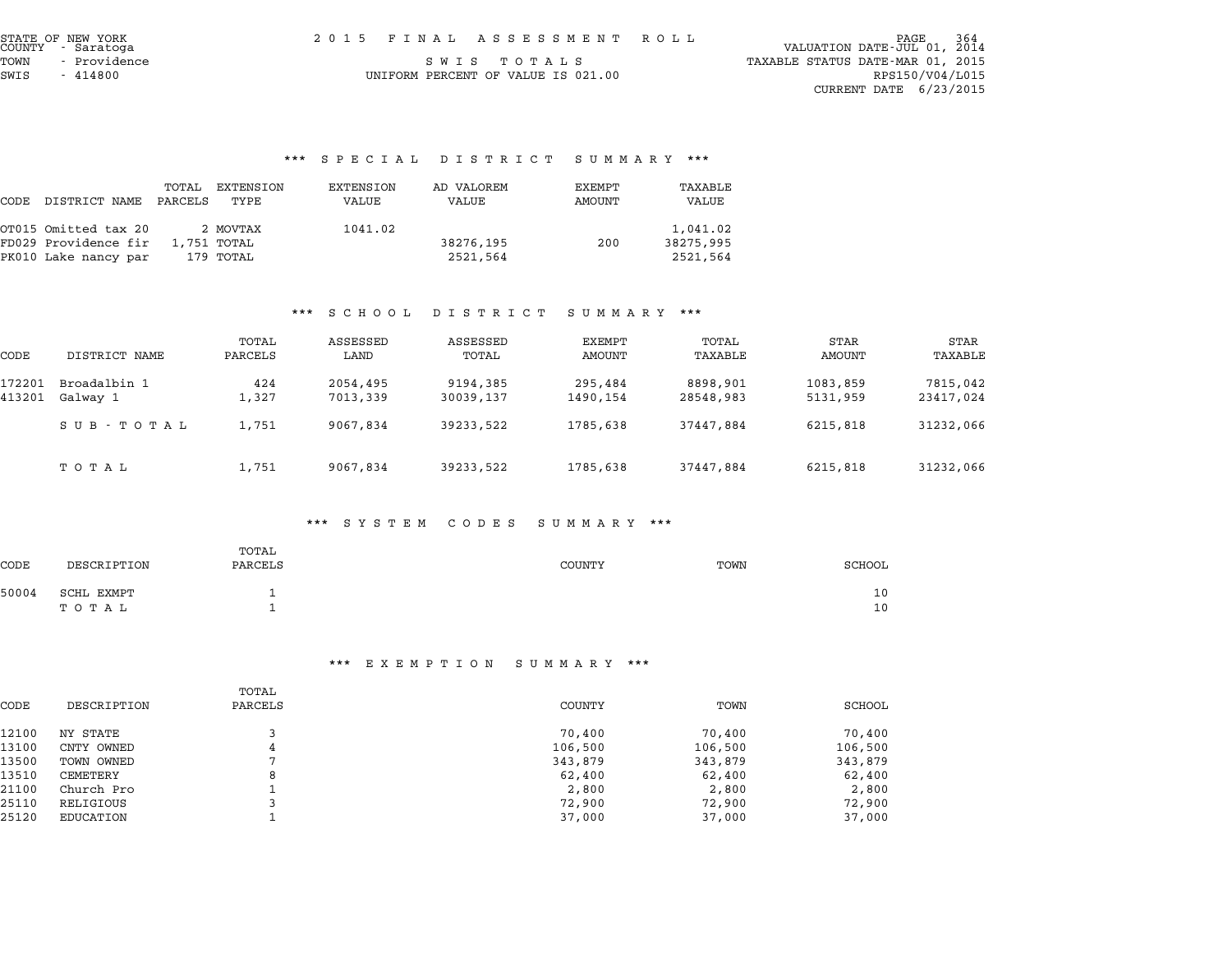| STATE OF NEW YORK<br>COUNTY - Saratoga |  | 2015 FINAL ASSESSMENT ROLL | PAGE<br>VALUATION DATE-JUL 01, 2014 |  |
|----------------------------------------|--|----------------------------|-------------------------------------|--|

| STATE OF NEW YORK    | 2015 FINAL ASSESSMENT ROLL         | 365<br>PAGE                      |
|----------------------|------------------------------------|----------------------------------|
| COUNTY - Saratoga    |                                    | VALUATION DATE-JUL 01, 2014      |
| - Providence<br>TOWN | SWIS TOTALS                        | TAXABLE STATUS DATE-MAR 01, 2015 |
| SWIS<br>- 414800     | UNIFORM PERCENT OF VALUE IS 021.00 | RPS150/V04/L015                  |

 ${\tt S}$ WIS -  ${\tt T}$ O TA L ${\tt S}$ 01.00 RPS150/V04/L015 UNIFORM PERCENT OF VALUE IS 021.00 RPS150/V04/L015

CURRENT DATE 6/23/2015

|       |                | TOTAL          |               |          |               |
|-------|----------------|----------------|---------------|----------|---------------|
| CODE  | DESCRIPTION    | PARCELS        | <b>COUNTY</b> | TOWN     | <b>SCHOOL</b> |
| 25230 | NON-PROFIT     | 1              | 16,300        | 16,300   | 16,300        |
| 25300 | NON-PROFIT     | 9              | 226,408       | 226,408  | 226,408       |
| 26400 | VOL FIRE       | 4              | 58,900        | 58,900   | 58,900        |
| 33302 | CTY FOREST     | 3              | 28,917        |          |               |
| 41101 | VETERANS       | 5              | 7,525         | 7,525    |               |
| 41121 | VET WAR CT     | $\overline{7}$ | 31,518        | 31,518   |               |
| 41122 | VET WAR C      | 28             | 136,748       |          |               |
| 41123 | VET WAR T      | 28             |               | 136,748  |               |
| 41131 | VET COM CT     | 15             | 144,868       | 144,868  |               |
| 41132 | VET COM C      | 26             | 203,861       |          |               |
| 41133 | VET COM T      | 26             |               | 203,861  |               |
| 41141 | VET DIS CT     | 4              | 34,936        | 34,936   |               |
| 41142 | VET DIS C      | 5              | 37,363        |          |               |
| 41143 | VET DIS T      | 5              |               | 37,363   |               |
| 41152 | $CW_10_VET/$   | $\mathbf{1}$   | 1,680         |          |               |
| 41162 | $CW$ 15 $VET/$ | 3              | 9,585         |          |               |
| 41172 | CW_DISBLD_     | $\mathbf{1}$   | 2,490         |          |               |
| 41400 | CLERGY         | $\mathbf{1}$   | 1,500         | 1,500    | 1,500         |
| 41800 | AGED - ALL     | 19             | 215,071       | 215,071  | 225,390       |
| 41801 | AGED C&T       | 1              | 2,987         | 2,987    |               |
| 41802 | AGED C         | 11             | 100,803       |          |               |
| 41803 | AGED T         | 8              |               | 79,622   |               |
| 41804 | AGED S         | $\overline{a}$ |               |          | 14,834        |
| 41806 | AGED T&S       | 29             |               | 300,055  | 316,322       |
| 41834 | SR STAR        | 151            |               |          | 2384,055      |
| 41854 | RES STAR       | 461            |               |          | 3831,763      |
| 41933 | PH-DIS T       | 1              |               | 10,600   |               |
| 47450 | FISHER ACT     | 5              | 14,935        | 14,935   | 14,935        |
| 47460 | FORST LND      | 8              | 215,160       | 215,160  | 215,160       |
|       | TOTAL          | 895            | 2187,434      | 2434,236 | 8001,446      |
|       |                |                |               |          |               |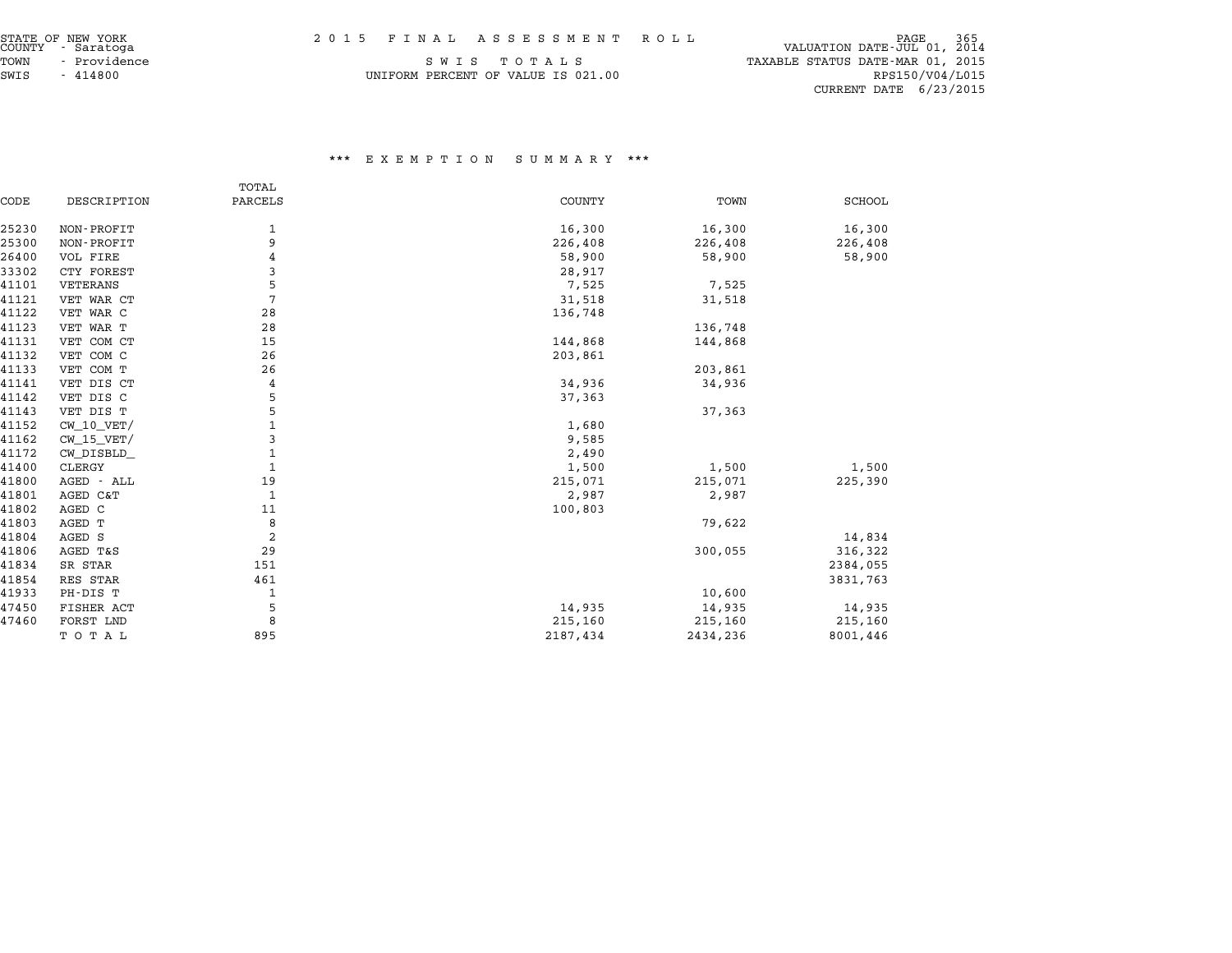| STATE OF NEW YORK<br>COUNTY - Saratoga | 2015 FINAL ASSESSMENT ROLL         | 366<br>PAGE<br>VALUATION DATE-JUL 01, 2014 |
|----------------------------------------|------------------------------------|--------------------------------------------|
| TOWN<br>- Providence                   | SWIS TOTALS                        | TAXABLE STATUS DATE-MAR 01, 2015           |
| SWIS<br>- 414800                       | UNIFORM PERCENT OF VALUE IS 021.00 | RPS150/V04/L015                            |
|                                        |                                    | CURRENT DATE $6/23/2015$                   |

# \*\*\* G R A N D T O T A L S \*\*\*

|              |                   |                  |                  | ש את איט          | כת בא ד <u>חז</u> |                 |                   |                 |
|--------------|-------------------|------------------|------------------|-------------------|-------------------|-----------------|-------------------|-----------------|
| ROLL<br>SEC  | DESCRIPTION       | TOTAL<br>PARCELS | ASSESSED<br>LAND | ASSESSED<br>TOTAL | TAXABLE<br>COUNTY | TAXABLE<br>TOWN | TAXABLE<br>SCHOOL | STAR<br>TAXABLE |
| $\mathbf{1}$ | TAXABLE           | 1,680            | 8278,503         | 35885,291         | 34695,344         | 34448,542       | 35097,150         | 28881,332       |
| 3            | STATE OWNED LAND  | 11               | 119,206          | 213,466           | 213,466           | 213,466         | 213,456           | 213,456         |
| 5            | SPECIAL FRANCHISE | 6                |                  | 435,230           | 435,230           | 435,230         | 435,230           | 435,230         |
| 6            | UTILITIES & N.C.  | 13               | 140,950          | 1702,048          | 1702,048          | 1702,048        | 1702,048          | 1702,048        |
| 8            | WHOLLY EXEMPT     | 41               | 529,175          | 997,487           |                   |                 |                   |                 |
| $\star$      | SUB<br>TOTAL      | 1,751            | 9067,834         | 39233,522         | 37046,088         | 36799,286       | 37447,884         | 31232,066       |
| $***$        | GRAND TOTAL       | 1,751            | 9067,834         | 39233,522         | 37046,088         | 36799,286       | 37447,884         | 31232,066       |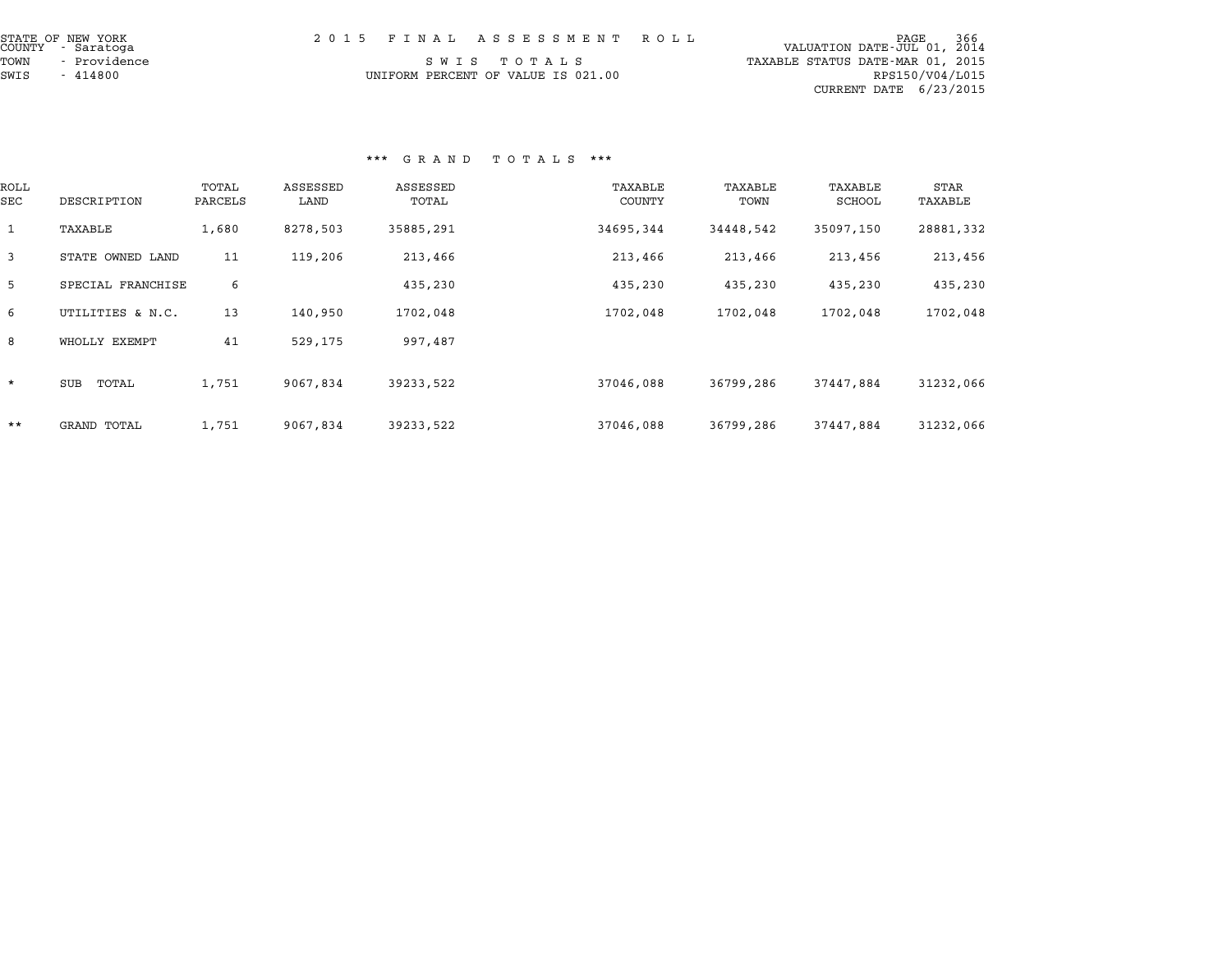| STATE OF NEW YORK<br>COUNTY - Saratoga | 2015 FINAL ASSESSMENT ROLL<br>TOWN TOTALS | 367<br>PAGE<br>VALUATION DATE-JUL 01, 2014          |
|----------------------------------------|-------------------------------------------|-----------------------------------------------------|
| - Providence<br>TOWN<br>SWIS<br>- 4148 | UNIFORM PERCENT OF VALUE IS 021.00        | TAXABLE STATUS DATE-MAR 01, 2015<br>RPS150/V04/L015 |
|                                        |                                           | CURRENT DATE 6/23/2015                              |

# \*\*\* S P E C I A L D I S T R I C T S U M M A R Y \*\*\*

|      |                      |                  |                   |                    | pracial Dioinici pummani """ |                  |                  |
|------|----------------------|------------------|-------------------|--------------------|------------------------------|------------------|------------------|
| CODE | DISTRICT NAME        | TOTAL<br>PARCELS | EXTENSION<br>TYPE | EXTENSION<br>VALUE | AD VALOREM<br>VALUE          | EXEMPT<br>AMOUNT | TAXABLE<br>VALUE |
|      | OT015 Omitted tax 20 |                  | 2 MOVTAX          | 1041.02            |                              |                  | 1,041.02         |
|      | FD029 Providence fir |                  | 1,751 TOTAL       |                    | 38276,195                    | 200              | 38275,995        |
|      | PK010 Lake nancy par |                  | 179 TOTAL         |                    | 2521,564                     |                  | 2521,564         |

## \*\*\* S C H O O L D I S T R I C T S U M M A R Y \*\*\*

|                  |                          |                  |                      | $\mathbf{D}$ $\mathbf{L}$ $\mathbf{D}$ $\mathbf{L}$ $\mathbf{L}$ $\mathbf{L}$ $\mathbf{L}$ $\mathbf{L}$ $\mathbf{L}$ $\mathbf{L}$ | $\cup$ 0 m m $\cap$ n 1 |                       |                      |                       |
|------------------|--------------------------|------------------|----------------------|-----------------------------------------------------------------------------------------------------------------------------------|-------------------------|-----------------------|----------------------|-----------------------|
| CODE             | DISTRICT NAME            | TOTAL<br>PARCELS | ASSESSED<br>LAND     | ASSESSED<br>TOTAL                                                                                                                 | EXEMPT<br>AMOUNT        | TOTAL<br>TAXABLE      | STAR<br>AMOUNT       | STAR<br>TAXABLE       |
| 172201<br>413201 | Broadalbin 1<br>Galway 1 | 424<br>1,327     | 2054,495<br>7013,339 | 9194,385<br>30039,137                                                                                                             | 295,484<br>1490,154     | 8898,901<br>28548,983 | 1083,859<br>5131,959 | 7815,042<br>23417,024 |
|                  | SUB - TOTAL              | 1,751            | 9067,834             | 39233,522                                                                                                                         | 1785,638                | 37447,884             | 6215,818             | 31232,066             |
|                  | тотаь                    | 1,751            | 9067,834             | 39233,522                                                                                                                         | 1785,638                | 37447,884             | 6215,818             | 31232,066             |

#### \*\*\* S Y S T E M C O D E S S U M M A R Y \*\*\*

|       |                     |                  | <br>ואראו או שכם כם של של היום של היו | $\cdots$ $\cdots$ |          |
|-------|---------------------|------------------|---------------------------------------|-------------------|----------|
| CODE  | DESCRIPTION         | TOTAL<br>PARCELS | <b>COUNTY</b>                         | TOWN              | SCHOOL   |
| 50004 | SCHL EXMPT<br>TOTAL |                  |                                       |                   | 10<br>10 |

|       | <br>EA EMFII V N<br>נת משני טכ<br>. |                  |         |         |         |  |  |  |
|-------|-------------------------------------|------------------|---------|---------|---------|--|--|--|
| CODE  | DESCRIPTION                         | TOTAL<br>PARCELS | COUNTY  | TOWN    | SCHOOL  |  |  |  |
| 12100 | NY STATE                            |                  | 70,400  | 70,400  | 70,400  |  |  |  |
| 13100 | CNTY OWNED                          | 4                | 106,500 | 106,500 | 106,500 |  |  |  |
| 13500 | TOWN OWNED                          | ⇁                | 343,879 | 343,879 | 343,879 |  |  |  |
| 13510 | CEMETERY                            | 8                | 62,400  | 62,400  | 62,400  |  |  |  |
| 21100 | Church Pro                          |                  | 2,800   | 2,800   | 2,800   |  |  |  |
| 25110 | RELIGIOUS                           |                  | 72,900  | 72,900  | 72,900  |  |  |  |
| 25120 | EDUCATION                           |                  | 37,000  | 37,000  | 37,000  |  |  |  |
|       |                                     |                  |         |         |         |  |  |  |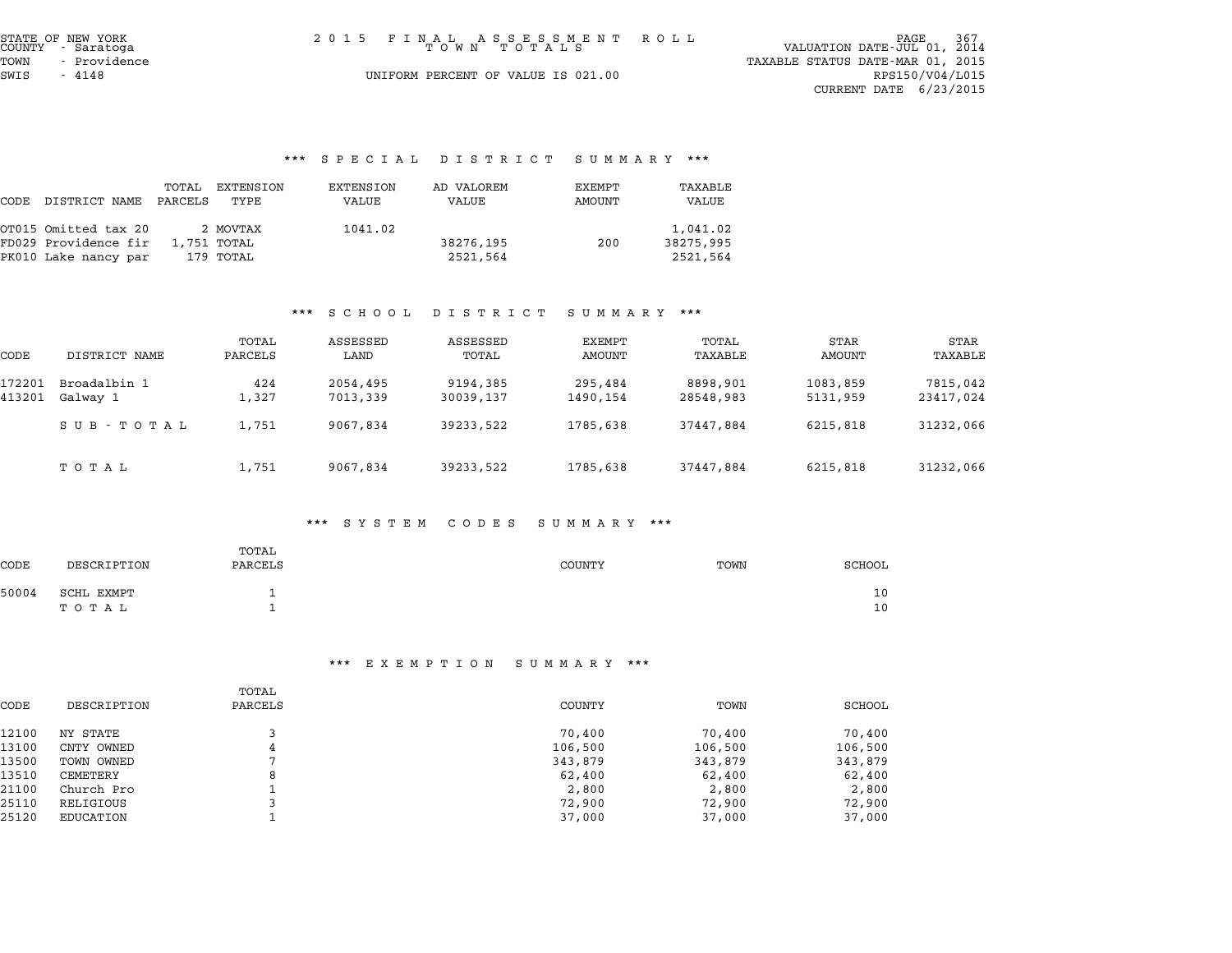| STATE OF NEW YORK<br>COUNTY - Saratoga<br>- Providence<br>TOWN | 2015 FINAL ASSESSMENT ROLL<br>TOWN TOTALS | 968 PAGE 368<br>VALUATION DATE-JUL 01, 2014<br>TAXABLE STATUS DATE-MAR 01, 2015 |
|----------------------------------------------------------------|-------------------------------------------|---------------------------------------------------------------------------------|
| SWIS<br>$-4148$                                                | UNIFORM PERCENT OF VALUE IS 021.00        | RPS150/V04/L015<br>CURRENT DATE 6/23/2015                                       |

|       |              | TOTAL          |               |          |               |
|-------|--------------|----------------|---------------|----------|---------------|
| CODE  | DESCRIPTION  | PARCELS        | <b>COUNTY</b> | TOWN     | <b>SCHOOL</b> |
| 25230 | NON-PROFIT   | 1              | 16,300        | 16,300   | 16,300        |
| 25300 | NON-PROFIT   | 9              | 226,408       | 226,408  | 226,408       |
| 26400 | VOL FIRE     | 4              | 58,900        | 58,900   | 58,900        |
| 33302 | CTY FOREST   | 3              | 28,917        |          |               |
| 41101 | VETERANS     | 5              | 7,525         | 7,525    |               |
| 41121 | VET WAR CT   | 7              | 31,518        | 31,518   |               |
| 41122 | VET WAR C    | 28             | 136,748       |          |               |
| 41123 | VET WAR T    | 28             |               | 136,748  |               |
| 41131 | VET COM CT   | 15             | 144,868       | 144,868  |               |
| 41132 | VET COM C    | 26             | 203,861       |          |               |
| 41133 | VET COM T    | 26             |               | 203,861  |               |
| 41141 | VET DIS CT   | 4              | 34,936        | 34,936   |               |
| 41142 | VET DIS C    | 5              | 37,363        |          |               |
| 41143 | VET DIS T    | 5              |               | 37,363   |               |
| 41152 | $CW_10_VET/$ | 1              | 1,680         |          |               |
| 41162 | $CW_15_VET/$ | 3              | 9,585         |          |               |
| 41172 | CW_DISBLD_   | $\mathbf{1}$   | 2,490         |          |               |
| 41400 | CLERGY       | 1              | 1,500         | 1,500    | 1,500         |
| 41800 | AGED - ALL   | 19             | 215,071       | 215,071  | 225,390       |
| 41801 | AGED C&T     | 1              | 2,987         | 2,987    |               |
| 41802 | AGED C       | 11             | 100,803       |          |               |
| 41803 | AGED T       | 8              |               | 79,622   |               |
| 41804 | AGED S       | $\overline{a}$ |               |          | 14,834        |
| 41806 | AGED T&S     | 29             |               | 300,055  | 316,322       |
| 41834 | SR STAR      | 151            |               |          | 2384,055      |
| 41854 | RES STAR     | 461            |               |          | 3831,763      |
| 41933 | PH-DIS T     | 1              |               | 10,600   |               |
| 47450 | FISHER ACT   | 5              | 14,935        | 14,935   | 14,935        |
| 47460 | FORST LND    | 8              | 215,160       | 215,160  | 215,160       |
|       | TOTAL        | 895            | 2187,434      | 2434,236 | 8001,446      |